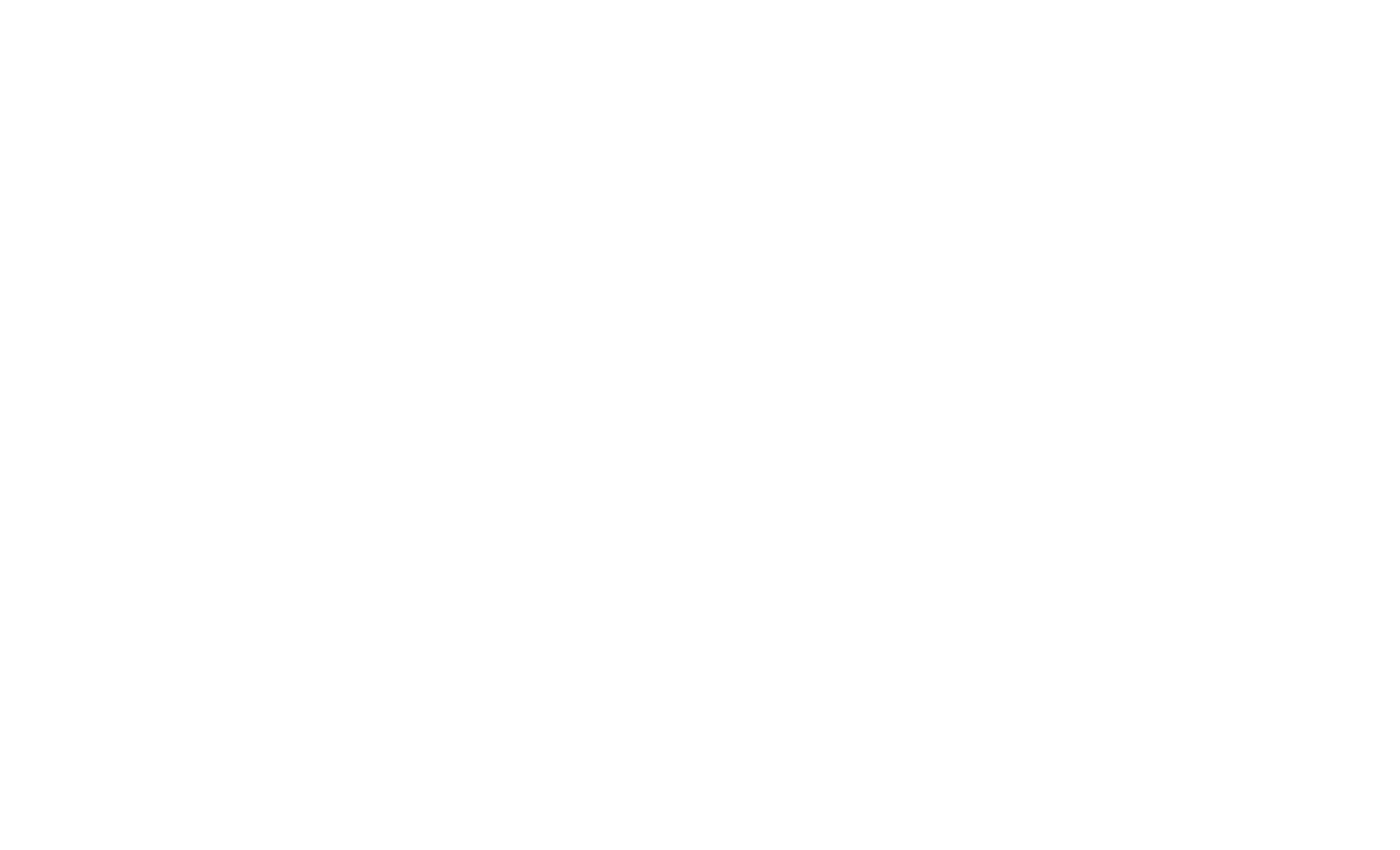| COUNTY<br>– Herkimer<br>TOWN<br>- Manheim<br>VILLAGE - Dolgeville<br>$-213601$<br>SWIS | T A X A B L E SECTION OF THE ROLL - 1<br>OWNERS NAME SEQUENCE<br>UNIFORM PERCENT OF VALUE IS 068.00 |        |                   | VALUATION DATE-JUL 01, 2015<br>TAXABLE STATUS DATE-MAR 01, 2016 |                                           |
|----------------------------------------------------------------------------------------|-----------------------------------------------------------------------------------------------------|--------|-------------------|-----------------------------------------------------------------|-------------------------------------------|
| TAX MAP PARCEL NUMBER                                                                  | PROPERTY LOCATION & CLASS ASSESSMENT EXEMPTION CODE----------------COUNTY--------TOWN-----------    |        |                   |                                                                 |                                           |
| CURRENT OWNERS NAME                                                                    | SCHOOL DISTRICT                                                                                     | LAND   | TAX DESCRIPTION   | TAXABLE VALUE                                                   |                                           |
| CURRENT OWNERS ADDRESS                                                                 | PARCEL SIZE/GRID COORD                                                                              | TOTAL  | SPECIAL DISTRICTS |                                                                 | TAX AMOUNT                                |
|                                                                                        | S Main St                                                                                           |        |                   | ACCT 102030098                                                  | BILL<br>$\mathbf{1}$                      |
| $108.44 - 3 - 72$                                                                      | 411 Apartment                                                                                       |        | County Tax        | 50,000                                                          | 425.29                                    |
| 44 S. Main Holding LLC.                                                                | Dolgeville Cent 213602                                                                              | 3,000  | Town Tax          | 50,000                                                          | 140.01                                    |
| 147-17 15th Ave                                                                        | FRNT 152.40 DPTH 342.00                                                                             | 50,000 | School Relevy     |                                                                 | 1,102.91                                  |
| Whitestone, NY 11357                                                                   | ACRES<br>1.57                                                                                       |        | Village Relevy    |                                                                 | 1,725.73                                  |
|                                                                                        | EAST-0419228 NRTH-1554971                                                                           |        |                   |                                                                 |                                           |
|                                                                                        | DEED BOOK 1458<br>PG-624                                                                            |        |                   |                                                                 |                                           |
|                                                                                        | FULL MARKET VALUE                                                                                   | 73,529 |                   |                                                                 | $3,393.94**$                              |
|                                                                                        |                                                                                                     |        | TOTAL TAX ---     | DATE #1                                                         | 01/31/17                                  |
|                                                                                        |                                                                                                     |        |                   | AMT DUE                                                         | 3,393.94                                  |
|                                                                                        |                                                                                                     |        |                   |                                                                 |                                           |
|                                                                                        | Wolf St                                                                                             |        |                   | ACCT 102012570                                                  | <b>BILL</b><br>$\overline{\phantom{0}}^2$ |
| $108.36 - 1 - 5.1$                                                                     | 312 Vac w/imprv                                                                                     |        | County Tax        | 6,000                                                           | 51.03                                     |
| Alguire William                                                                        | Dolgeville Cent 213602                                                                              | 5,000  | Town Tax          | 6,000                                                           | 16.80                                     |
| Alquire Patricia                                                                       | ACRES<br>6.20                                                                                       | 6,000  |                   |                                                                 |                                           |
| 10487 County Road 419<br>Anna, TX 75409-8209                                           | EAST-0418607 NRTH-1558236<br>DEED BOOK 1583<br>PG-816                                               |        |                   |                                                                 |                                           |
|                                                                                        | FULL MARKET VALUE                                                                                   | 8,824  |                   |                                                                 |                                           |
|                                                                                        |                                                                                                     |        | TOTAL TAX ---     |                                                                 | $67.83**$                                 |
|                                                                                        |                                                                                                     |        |                   | DATE #1                                                         | 01/31/17                                  |
|                                                                                        |                                                                                                     |        |                   | AMT DUE                                                         | 67.83                                     |
|                                                                                        |                                                                                                     |        |                   |                                                                 |                                           |
| $108.52 - 2 - 16$                                                                      | 3 E Spofford Ave<br>210 1 Family Res                                                                |        | County Tax        | ACCT 102002820<br>49,800                                        | BILL 3<br>423.59                          |
| Allen Brian D                                                                          | Dolgeville Cent 213602                                                                              | 500    | Town Tax          | 49,800                                                          | 139.45                                    |
| Allen Barbara                                                                          | W/garage                                                                                            | 49,800 | School Relevy     |                                                                 | 654.29                                    |
| 3 Spofford Ave                                                                         | FRNT<br>50.00 DPTH 100.00                                                                           |        |                   |                                                                 |                                           |
| Dolgeville, NY 13329                                                                   | 0.11<br>ACRES                                                                                       |        |                   |                                                                 |                                           |
|                                                                                        | EAST-0418402 NRTH-1553285                                                                           |        |                   |                                                                 |                                           |
|                                                                                        | DEED BOOK 693<br>PG-385                                                                             |        |                   |                                                                 |                                           |
|                                                                                        | FULL MARKET VALUE                                                                                   | 73,235 |                   |                                                                 |                                           |
|                                                                                        |                                                                                                     |        | TOTAL TAX ---     | DATE #1                                                         | $1,217.33**$<br>01/31/17                  |
|                                                                                        |                                                                                                     |        |                   | AMT DUE                                                         | 1,217.33                                  |
|                                                                                        |                                                                                                     |        |                   |                                                                 |                                           |
|                                                                                        | 81 N Helmer Ave                                                                                     |        |                   | ACCT 102022110                                                  | $\overline{4}$<br>BILL                    |
| $108.36 - 2 - 6.1$                                                                     | 210 1 Family Res                                                                                    |        | County Tax        | 28,700                                                          | 244.12                                    |
| Allen Sandra L                                                                         | Dolgeville Cent 213602                                                                              | 1,000  | Town Tax          | 28,700                                                          | 80.36                                     |
| 81 N Helmer Ave                                                                        | W/garage                                                                                            | 28,700 |                   |                                                                 |                                           |
| Dolgeville, NY 13329                                                                   | FRNT<br>95.00 DPTH 195.00<br>0.18<br>ACRES                                                          |        |                   |                                                                 |                                           |
|                                                                                        | EAST-0419528 NRTH-1558324                                                                           |        |                   |                                                                 |                                           |
|                                                                                        | DEED BOOK 796<br>PG-354                                                                             |        |                   |                                                                 |                                           |
|                                                                                        | FULL MARKET VALUE                                                                                   | 42,206 |                   |                                                                 |                                           |
|                                                                                        |                                                                                                     |        | TOTAL TAX ---     |                                                                 | $324.48**$                                |
|                                                                                        |                                                                                                     |        |                   | DATE #1                                                         | 01/31/17                                  |
|                                                                                        |                                                                                                     |        |                   | AMT DUE                                                         | 324.48                                    |
|                                                                                        |                                                                                                     |        |                   |                                                                 |                                           |

STATE OF NEW YORK 2 0 1 7 T O W N T A X R O L L

 $\overline{\phantom{a}}$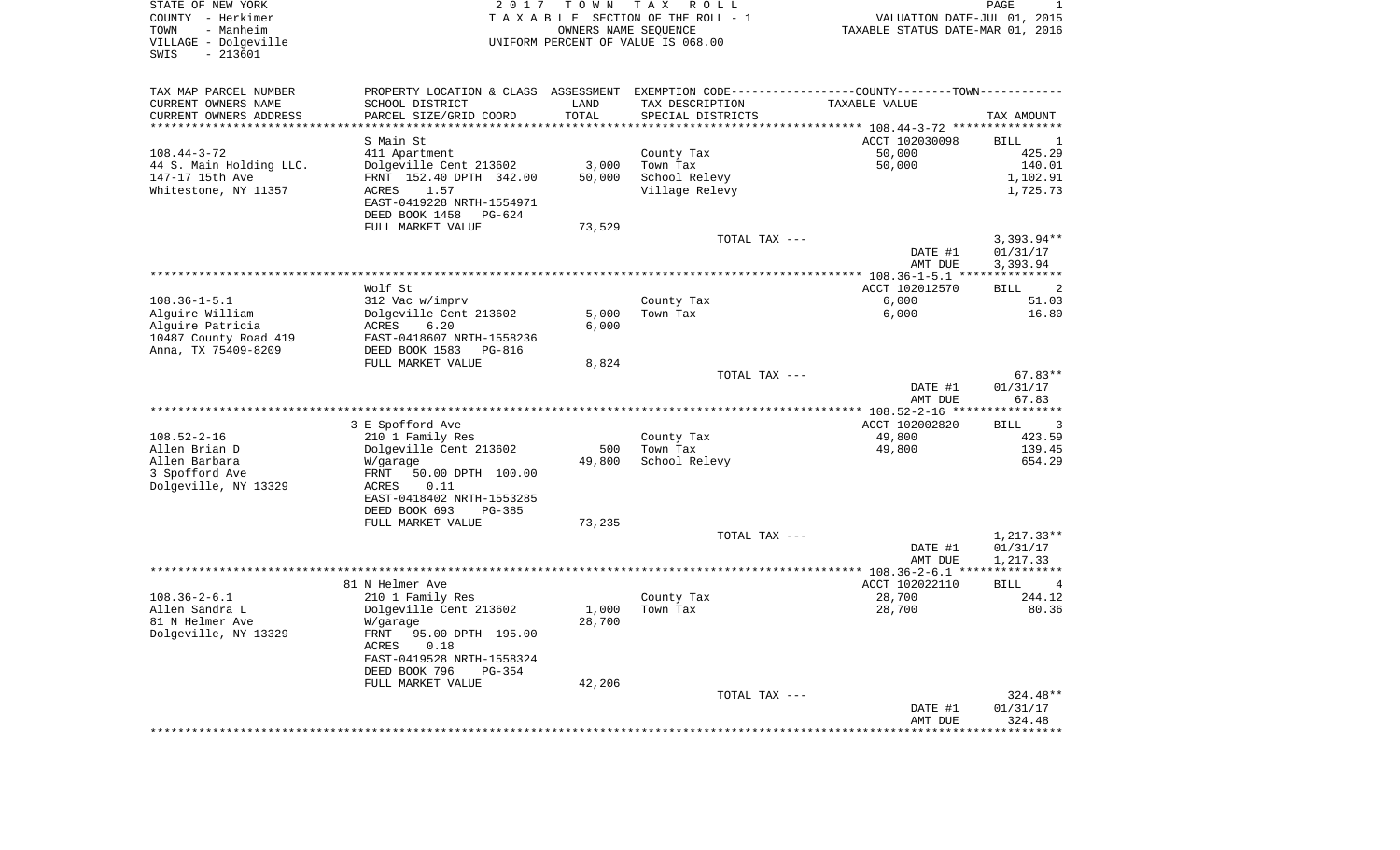| STATE OF NEW YORK<br>COUNTY - Herkimer<br>TOWN<br>- Manheim<br>VILLAGE - Dolgeville<br>$-213601$<br>SWIS | 2 0 1 7                                                                                       | T O W N<br>OWNERS NAME SEQUENCE | T A X<br>R O L L<br>TAXABLE SECTION OF THE ROLL - 1<br>UNIFORM PERCENT OF VALUE IS 068.00 |               | VALUATION DATE-JUL 01, 2015<br>TAXABLE STATUS DATE-MAR 01, 2016 | PAGE<br>2              |
|----------------------------------------------------------------------------------------------------------|-----------------------------------------------------------------------------------------------|---------------------------------|-------------------------------------------------------------------------------------------|---------------|-----------------------------------------------------------------|------------------------|
| TAX MAP PARCEL NUMBER                                                                                    | PROPERTY LOCATION & CLASS ASSESSMENT EXEMPTION CODE---------------COUNTY-------TOWN---------- |                                 |                                                                                           |               |                                                                 |                        |
| CURRENT OWNERS NAME                                                                                      | SCHOOL DISTRICT                                                                               | LAND                            | TAX DESCRIPTION                                                                           |               | TAXABLE VALUE                                                   |                        |
| CURRENT OWNERS ADDRESS<br>*********************                                                          | PARCEL SIZE/GRID COORD                                                                        | TOTAL<br>*************          | SPECIAL DISTRICTS                                                                         |               |                                                                 | TAX AMOUNT             |
|                                                                                                          | 24 Van Buren St                                                                               |                                 |                                                                                           |               | ACCT 102000300                                                  | BILL<br>5              |
| $108.52 - 5 - 64$                                                                                        | 210 1 Family Res                                                                              |                                 | County Tax                                                                                |               | 48,600                                                          | 413.38                 |
| Aluarta Daisy S                                                                                          | Dolgeville Cent 213602                                                                        | 500                             | Town Tax                                                                                  |               | 48,600                                                          | 136.09                 |
| 24 Van Buren St                                                                                          | W/garage                                                                                      | 48,600                          |                                                                                           |               |                                                                 |                        |
| Dolgeville, NY 13329                                                                                     | FRNT<br>50.00 DPTH<br>86.00                                                                   |                                 |                                                                                           |               |                                                                 |                        |
|                                                                                                          | ACRES<br>0.10                                                                                 |                                 |                                                                                           |               |                                                                 |                        |
|                                                                                                          | EAST-0419927 NRTH-1554386                                                                     |                                 |                                                                                           |               |                                                                 |                        |
|                                                                                                          | DEED BOOK 1273<br>PG-309                                                                      |                                 |                                                                                           |               |                                                                 |                        |
|                                                                                                          | FULL MARKET VALUE                                                                             | 71,471                          |                                                                                           |               |                                                                 |                        |
|                                                                                                          |                                                                                               |                                 |                                                                                           | TOTAL TAX --- | DATE #1                                                         | $549.47**$<br>01/31/17 |
|                                                                                                          |                                                                                               |                                 |                                                                                           |               | AMT DUE                                                         | 549.47                 |
|                                                                                                          |                                                                                               |                                 |                                                                                           |               |                                                                 |                        |
|                                                                                                          | 4 Beaver St                                                                                   |                                 |                                                                                           |               | ACCT 102006510                                                  | BILL<br>6              |
| $108.44 - 2 - 46$                                                                                        | 210 1 Family Res                                                                              |                                 | County Tax                                                                                |               | 46,200                                                          | 392.97                 |
| Amadon Donna                                                                                             | Dolgeville Cent 213602                                                                        | 500                             | Town Tax                                                                                  |               | 46,200                                                          | 129.37                 |
| Amadon John Henry                                                                                        | W/garage                                                                                      | 46,200                          |                                                                                           |               |                                                                 |                        |
| 4 Beaver St                                                                                              | 79.50 DPTH<br>FRNT<br>90.00                                                                   |                                 |                                                                                           |               |                                                                 |                        |
| Dolgeville, NY 13329                                                                                     | 0.19<br>ACRES<br>EAST-0418317 NRTH-1554690                                                    |                                 |                                                                                           |               |                                                                 |                        |
|                                                                                                          | DEED BOOK 1106<br>PG-260                                                                      |                                 |                                                                                           |               |                                                                 |                        |
|                                                                                                          | FULL MARKET VALUE                                                                             | 67,941                          |                                                                                           |               |                                                                 |                        |
|                                                                                                          |                                                                                               |                                 |                                                                                           | TOTAL TAX --- |                                                                 | 522.34**               |
|                                                                                                          |                                                                                               |                                 |                                                                                           |               | DATE #1                                                         | 01/31/17               |
|                                                                                                          |                                                                                               |                                 |                                                                                           |               | AMT DUE                                                         | 522.34                 |
|                                                                                                          |                                                                                               |                                 |                                                                                           |               |                                                                 | ************           |
| $108.60 - 1 - 33$                                                                                        | Van Buren St Ext<br>311 Res vac land                                                          |                                 | County Tax                                                                                |               | ACCT 102025380<br>2,000                                         | BILL<br>7<br>17.01     |
| Anderson Barbara A                                                                                       | Dolgeville Cent 213602                                                                        | 2,000                           | Town Tax                                                                                  |               | 2,000                                                           | 5.60                   |
| Anderson Newell A                                                                                        | ACRES<br>4.80                                                                                 | 2,000                           |                                                                                           |               |                                                                 |                        |
| 162 Van Buren St Ext                                                                                     | EAST-0420674 NRTH-1551347                                                                     |                                 |                                                                                           |               |                                                                 |                        |
| Dolgeville, NY 13329                                                                                     | DEED BOOK 1345<br>PG-854                                                                      |                                 |                                                                                           |               |                                                                 |                        |
|                                                                                                          | FULL MARKET VALUE                                                                             | 2,941                           |                                                                                           |               |                                                                 |                        |
|                                                                                                          |                                                                                               |                                 |                                                                                           | TOTAL TAX --- |                                                                 | $22.61**$              |
|                                                                                                          |                                                                                               |                                 |                                                                                           |               | DATE #1                                                         | 01/31/17               |
|                                                                                                          |                                                                                               |                                 |                                                                                           |               | AMT DUE                                                         | 22.61<br>********      |
|                                                                                                          | 129 N Main St                                                                                 |                                 |                                                                                           |               | ACCT 102017100                                                  | BILL<br>8              |
| $108.36 - 3 - 32$                                                                                        | 210 1 Family Res                                                                              |                                 | County Tax                                                                                |               | 31,000                                                          | 263.68                 |
| Arcuri Renee M                                                                                           | Dolgeville Cent 213602                                                                        |                                 | 600 Town Tax                                                                              |               | 31,000                                                          | 86.80                  |
| 806 Shaw St                                                                                              | W/barn                                                                                        | 31,000                          |                                                                                           |               |                                                                 |                        |
| Utica, NY 13502                                                                                          | FRNT<br>59.00 DPTH 158.00                                                                     |                                 |                                                                                           |               |                                                                 |                        |
|                                                                                                          | ACRES<br>0.19                                                                                 |                                 |                                                                                           |               |                                                                 |                        |
|                                                                                                          | EAST-0419954 NRTH-1556920                                                                     |                                 |                                                                                           |               |                                                                 |                        |
|                                                                                                          | DEED BOOK 1329<br>PG-219                                                                      | 45,588                          |                                                                                           |               |                                                                 |                        |
|                                                                                                          | FULL MARKET VALUE                                                                             |                                 |                                                                                           | TOTAL TAX --- |                                                                 | 350.48**               |
|                                                                                                          |                                                                                               |                                 |                                                                                           |               | DATE #1                                                         | 01/31/17               |
|                                                                                                          |                                                                                               |                                 |                                                                                           |               | AMT DUE                                                         | 350.48                 |
|                                                                                                          |                                                                                               |                                 |                                                                                           |               |                                                                 |                        |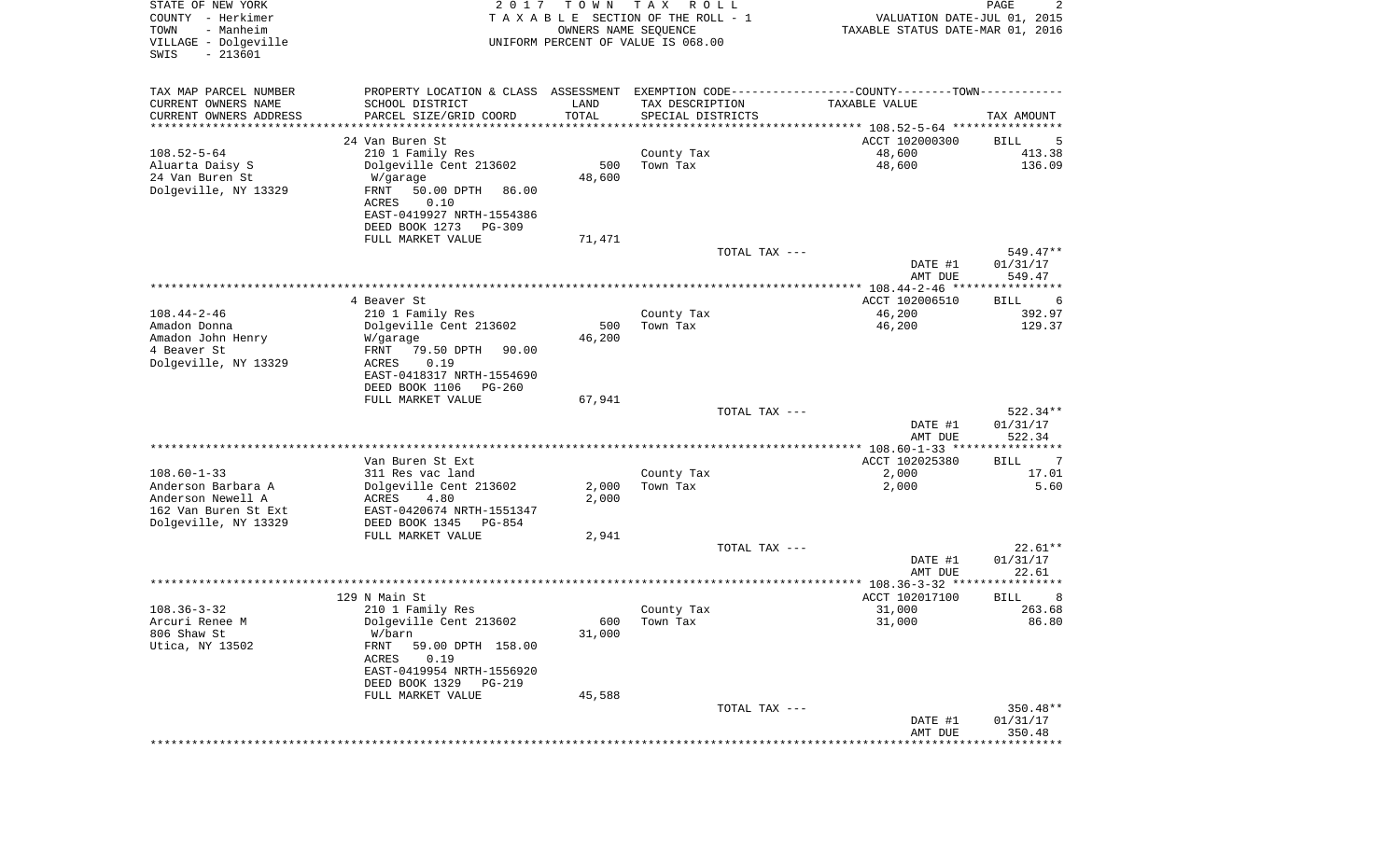| STATE OF NEW YORK<br>COUNTY - Herkimer<br>- Manheim<br>TOWN<br>VILLAGE - Dolgeville<br>$-213601$<br>SWIS | 2 0 1 7                                                  | T O W N<br>OWNERS NAME SEQUENCE | T A X<br>R O L L<br>TAXABLE SECTION OF THE ROLL - 1<br>UNIFORM PERCENT OF VALUE IS 068.00 | VALUATION DATE-JUL 01, 2015<br>TAXABLE STATUS DATE-MAR 01, 2016 | PAGE<br>3            |
|----------------------------------------------------------------------------------------------------------|----------------------------------------------------------|---------------------------------|-------------------------------------------------------------------------------------------|-----------------------------------------------------------------|----------------------|
| TAX MAP PARCEL NUMBER                                                                                    | PROPERTY LOCATION & CLASS ASSESSMENT                     |                                 | EXEMPTION CODE-----------------COUNTY-------TOWN-----------                               |                                                                 |                      |
| CURRENT OWNERS NAME                                                                                      | SCHOOL DISTRICT                                          | LAND                            | TAX DESCRIPTION                                                                           | TAXABLE VALUE                                                   |                      |
| CURRENT OWNERS ADDRESS                                                                                   | PARCEL SIZE/GRID COORD                                   | TOTAL                           | SPECIAL DISTRICTS                                                                         |                                                                 | TAX AMOUNT           |
| *********************                                                                                    | *******************                                      | **********                      |                                                                                           |                                                                 |                      |
| $108.52 - 6 - 42$                                                                                        | 56 E Faville Ave<br>210 1 Family Res                     |                                 | County Tax                                                                                | ACCT 102026310<br>50,500                                        | BILL<br>9<br>429.54  |
| Armstrong Mark A                                                                                         | Dolgeville Cent 213602                                   | 500                             | Town Tax                                                                                  | 50,500                                                          | 141.41               |
| -murphy Jessica                                                                                          | W/garage                                                 | 50,500                          |                                                                                           |                                                                 |                      |
| 56 E Faville Ave                                                                                         | FRNT<br>49.20 DPTH 253.00                                |                                 |                                                                                           |                                                                 |                      |
| Dolgeville, NY 13329                                                                                     | $0.29$ BANK<br>ACRES<br>135                              |                                 |                                                                                           |                                                                 |                      |
|                                                                                                          | EAST-0419843 NRTH-1552871                                |                                 |                                                                                           |                                                                 |                      |
|                                                                                                          | DEED BOOK 869<br>$PG-1$                                  |                                 |                                                                                           |                                                                 |                      |
|                                                                                                          | FULL MARKET VALUE                                        | 74,265                          |                                                                                           |                                                                 |                      |
|                                                                                                          |                                                          |                                 | TOTAL TAX ---                                                                             | DATE #1                                                         | 570.95**<br>01/31/17 |
|                                                                                                          |                                                          |                                 |                                                                                           | AMT DUE                                                         | 570.95               |
|                                                                                                          |                                                          |                                 |                                                                                           |                                                                 |                      |
|                                                                                                          | 191 W State St Ext                                       |                                 |                                                                                           |                                                                 | BILL<br>10           |
| $108.35 - 1 - 1.2$                                                                                       | 210 1 Family Res                                         |                                 | County Tax                                                                                | 120,000                                                         | 1,020.69             |
| Armstrong Richard A                                                                                      | Dolgeville Cent 213602                                   | 12,000                          | Town Tax                                                                                  | 120,000                                                         | 336.01               |
| Armstrong Jenny G                                                                                        | FRNT 590.00 DPTH                                         | 120,000                         |                                                                                           |                                                                 |                      |
| 191 W State St                                                                                           | 8.90<br>ACRES                                            |                                 |                                                                                           |                                                                 |                      |
| Dolgeville, NY 13329                                                                                     | EAST-0417060 NRTH-1558183<br>DEED BOOK 903<br>$PG-93$    |                                 |                                                                                           |                                                                 |                      |
|                                                                                                          | FULL MARKET VALUE                                        | 176,471                         |                                                                                           |                                                                 |                      |
|                                                                                                          |                                                          |                                 | TOTAL TAX ---                                                                             |                                                                 | $1,356.70**$         |
|                                                                                                          |                                                          |                                 |                                                                                           | DATE #1<br>AMT DUE                                              | 01/31/17<br>1,356.70 |
|                                                                                                          |                                                          |                                 |                                                                                           | ************** 108.36-3-43 *****************                    |                      |
|                                                                                                          | 32 N Helmer Ave                                          |                                 |                                                                                           | ACCT 102001890                                                  | BILL<br>11           |
| $108.36 - 3 - 43$                                                                                        | 210 1 Family Res                                         |                                 | County Tax                                                                                | 51,100                                                          | 434.64               |
| Ashe Donald                                                                                              | Dolgeville Cent 213602                                   | 500                             | Town Tax                                                                                  | 51,100                                                          | 143.09               |
| Ashe Linda<br>32 No Helmer Ave                                                                           | FRNT<br>50.00 DPTH 150.00<br>ACRES<br>$0.17$ BANK<br>135 | 51,100                          | Village Relevy                                                                            |                                                                 | 1,295.95             |
| Dolgeville, NY 13329                                                                                     | EAST-0419785 NRTH-1556815                                |                                 |                                                                                           |                                                                 |                      |
|                                                                                                          | DEED BOOK 00645 PG-00558                                 |                                 |                                                                                           |                                                                 |                      |
|                                                                                                          | FULL MARKET VALUE                                        | 75,147                          |                                                                                           |                                                                 |                      |
|                                                                                                          |                                                          |                                 | TOTAL TAX ---                                                                             |                                                                 | 1,873.68**           |
|                                                                                                          |                                                          |                                 |                                                                                           | DATE #1                                                         | 01/31/17             |
|                                                                                                          |                                                          |                                 |                                                                                           | AMT DUE                                                         | 1,873.68             |
|                                                                                                          | 126 S Main St                                            |                                 |                                                                                           | ACCT 102015600                                                  | BILL<br>12           |
| $108.52 - 1 - 82$                                                                                        | 210 1 Family Res                                         |                                 | County Tax                                                                                | 51,100                                                          | 434.64               |
| Ashe Donn Jr                                                                                             | Dolgeville Cent 213602                                   | 600                             | Town Tax                                                                                  | 51,100                                                          | 143.09               |
| Ward Diane                                                                                               | W/garage                                                 | 51,100                          | School Relevy                                                                             |                                                                 | 682.97               |
| 126 S Main St                                                                                            | 60.00 DPTH 273.00<br>FRNT                                |                                 | Village Relevy                                                                            |                                                                 | 1,295.95             |
| Dolgeville, NY 13329                                                                                     | 0.34<br>ACRES                                            |                                 |                                                                                           |                                                                 |                      |
|                                                                                                          | EAST-0417948 NRTH-1553210                                |                                 |                                                                                           |                                                                 |                      |
|                                                                                                          | DEED BOOK 898<br>PG-377                                  |                                 |                                                                                           |                                                                 |                      |
|                                                                                                          | FULL MARKET VALUE                                        | 75,147                          |                                                                                           |                                                                 | $2,556.65**$         |
|                                                                                                          |                                                          |                                 | TOTAL TAX ---                                                                             | DATE #1                                                         | 01/31/17             |
|                                                                                                          |                                                          |                                 |                                                                                           | AMT DUE                                                         | 2,556.65             |
|                                                                                                          |                                                          |                                 |                                                                                           |                                                                 |                      |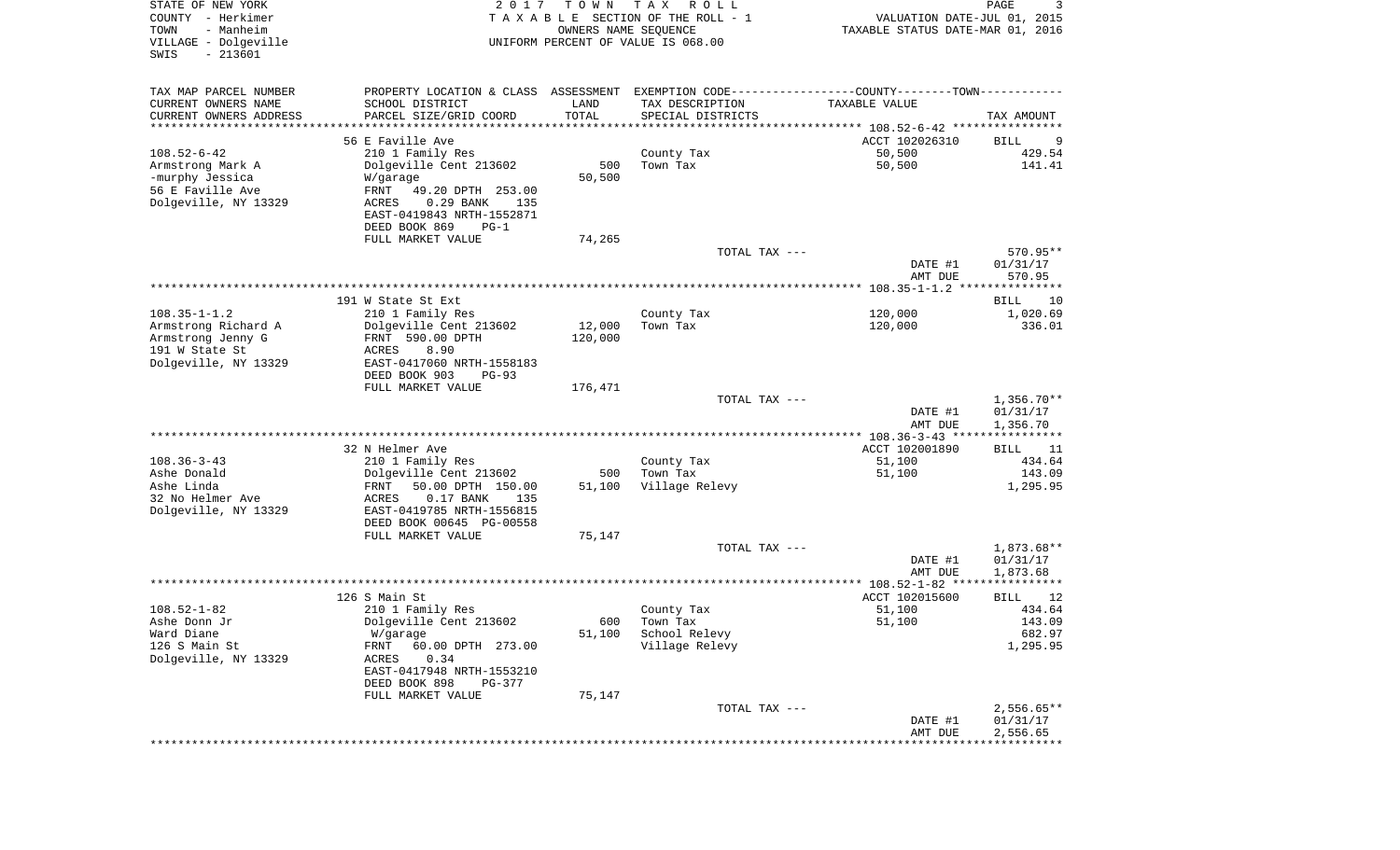| STATE OF NEW YORK<br>COUNTY - Herkimer<br>- Manheim<br>TOWN<br>VILLAGE - Dolgeville<br>SWIS<br>$-213601$ | 2 0 1 7                                                                                       | T O W N | T A X<br>R O L L<br>TAXABLE SECTION OF THE ROLL - 1<br>OWNERS NAME SEQUENCE<br>UNIFORM PERCENT OF VALUE IS 068.00 | VALUATION DATE-JUL 01, 2015<br>TAXABLE STATUS DATE-MAR 01, 2016 | PAGE<br>4            |
|----------------------------------------------------------------------------------------------------------|-----------------------------------------------------------------------------------------------|---------|-------------------------------------------------------------------------------------------------------------------|-----------------------------------------------------------------|----------------------|
| TAX MAP PARCEL NUMBER                                                                                    | PROPERTY LOCATION & CLASS ASSESSMENT EXEMPTION CODE---------------COUNTY-------TOWN---------- |         |                                                                                                                   |                                                                 |                      |
| CURRENT OWNERS NAME                                                                                      | SCHOOL DISTRICT                                                                               | LAND    | TAX DESCRIPTION                                                                                                   | TAXABLE VALUE                                                   |                      |
| CURRENT OWNERS ADDRESS<br>*********************                                                          | PARCEL SIZE/GRID COORD<br>***********************                                             | TOTAL   | SPECIAL DISTRICTS                                                                                                 |                                                                 | TAX AMOUNT           |
|                                                                                                          | 81 S Main St                                                                                  |         |                                                                                                                   | ACCT 102016350                                                  | BILL<br>13           |
| $108.52 - 2 - 36$                                                                                        | 210 1 Family Res                                                                              |         | VET WAR CT 41121                                                                                                  | 6,120<br>6,120                                                  |                      |
| Ashe John A                                                                                              | Dolgeville Cent 213602                                                                        | 700     | County Tax                                                                                                        | 42,780                                                          | 363.88               |
| Ashe Irene                                                                                               | W/garage                                                                                      | 48,900  | Town Tax                                                                                                          | 42,780                                                          | 119.79               |
| 81 South Main St                                                                                         | FRNT<br>66.00 DPTH 245.00                                                                     |         |                                                                                                                   |                                                                 |                      |
| Dolgeville, NY 13329                                                                                     | 0.36<br>ACRES                                                                                 |         |                                                                                                                   |                                                                 |                      |
|                                                                                                          | EAST-0418832 NRTH-1553947                                                                     |         |                                                                                                                   |                                                                 |                      |
|                                                                                                          | DEED BOOK 787<br>PG-394                                                                       |         |                                                                                                                   |                                                                 |                      |
|                                                                                                          | FULL MARKET VALUE                                                                             | 71,912  | TOTAL TAX ---                                                                                                     |                                                                 | 483.67**             |
|                                                                                                          |                                                                                               |         |                                                                                                                   | DATE #1                                                         | 01/31/17             |
|                                                                                                          |                                                                                               |         |                                                                                                                   | AMT DUE                                                         | 483.67               |
|                                                                                                          |                                                                                               |         |                                                                                                                   |                                                                 |                      |
|                                                                                                          | 15 Rundell St                                                                                 |         |                                                                                                                   | ACCT 102030279                                                  | BILL<br>14           |
| $108.52 - 4 - 13$                                                                                        | 210 1 Family Res                                                                              |         | VET WAR CT 41121                                                                                                  | 6,120<br>6,120                                                  |                      |
| Augar Glen                                                                                               | Dolgeville Cent 213602                                                                        | 500     | County Tax                                                                                                        | 45,880                                                          | 390.24               |
| Augar Joan                                                                                               | W/garage                                                                                      | 52,000  | Town Tax                                                                                                          | 45,880                                                          | 128.47               |
| PO Box 245<br>Dolgeville, NY 13329                                                                       | FRNT<br>50.00 DPTH 150.00<br>ACRES<br>0.17                                                    |         |                                                                                                                   |                                                                 |                      |
|                                                                                                          | EAST-0419431 NRTH-1553484                                                                     |         |                                                                                                                   |                                                                 |                      |
|                                                                                                          | DEED BOOK 783<br>$PG-261$                                                                     |         |                                                                                                                   |                                                                 |                      |
|                                                                                                          | FULL MARKET VALUE                                                                             | 76,471  |                                                                                                                   |                                                                 |                      |
|                                                                                                          |                                                                                               |         | TOTAL TAX ---                                                                                                     |                                                                 | $518.71**$           |
|                                                                                                          |                                                                                               |         |                                                                                                                   | DATE #1                                                         | 01/31/17             |
|                                                                                                          |                                                                                               |         |                                                                                                                   | AMT DUE                                                         | 518.71               |
|                                                                                                          | 168 N Main St                                                                                 |         |                                                                                                                   | ACCT 102005640                                                  | BILL<br>-15          |
| $108.36 - 4 - 7$                                                                                         | 210 1 Family Res                                                                              |         | County Tax                                                                                                        | 30,000                                                          | 255.17               |
| Augar Glen F                                                                                             | Dolgeville Cent 213602                                                                        | 1,500   | Town Tax                                                                                                          | 30,000                                                          | 84.00                |
| PO Box 245                                                                                               | W/barn                                                                                        | 30,000  |                                                                                                                   |                                                                 |                      |
| Dolgeville, NY 13329                                                                                     | ACRES<br>0.87                                                                                 |         |                                                                                                                   |                                                                 |                      |
|                                                                                                          | EAST-0420341 NRTH-1557560                                                                     |         |                                                                                                                   |                                                                 |                      |
|                                                                                                          | DEED BOOK 1136<br>PG-892                                                                      |         |                                                                                                                   |                                                                 |                      |
|                                                                                                          | FULL MARKET VALUE                                                                             | 44,118  |                                                                                                                   |                                                                 |                      |
|                                                                                                          |                                                                                               |         | TOTAL TAX ---                                                                                                     | DATE #1                                                         | 339.17**<br>01/31/17 |
|                                                                                                          |                                                                                               |         |                                                                                                                   | AMT DUE                                                         | 339.17               |
|                                                                                                          |                                                                                               |         |                                                                                                                   |                                                                 |                      |
|                                                                                                          | 32 N Main St                                                                                  |         |                                                                                                                   | ACCT 102008130                                                  | BILL<br>16           |
| $108.44 - 4 - 13$                                                                                        | 210 1 Family Res                                                                              |         | County Tax                                                                                                        | 47,500                                                          | 404.02               |
| Austin Esther B                                                                                          | Dolgeville Cent 213602                                                                        | 1,500   | Town Tax                                                                                                          | 47,500                                                          | 133.01               |
| Jaiken Ruth                                                                                              | 45.00 DPTH<br>FRNT<br>82.00                                                                   | 47,500  |                                                                                                                   |                                                                 |                      |
| 32 N Main St<br>Dolgeville, NY 13329                                                                     | 0.08<br>ACRES<br>EAST-0420054 NRTH-1555831                                                    |         |                                                                                                                   |                                                                 |                      |
|                                                                                                          | DEED BOOK 1603 PG-47                                                                          |         |                                                                                                                   |                                                                 |                      |
|                                                                                                          | FULL MARKET VALUE                                                                             | 69,853  |                                                                                                                   |                                                                 |                      |
|                                                                                                          |                                                                                               |         | TOTAL TAX ---                                                                                                     |                                                                 | 537.03**             |
|                                                                                                          |                                                                                               |         |                                                                                                                   | DATE #1                                                         | 01/31/17             |
|                                                                                                          |                                                                                               |         |                                                                                                                   | AMT DUE                                                         | 537.03               |
|                                                                                                          |                                                                                               |         |                                                                                                                   | *****************************                                   |                      |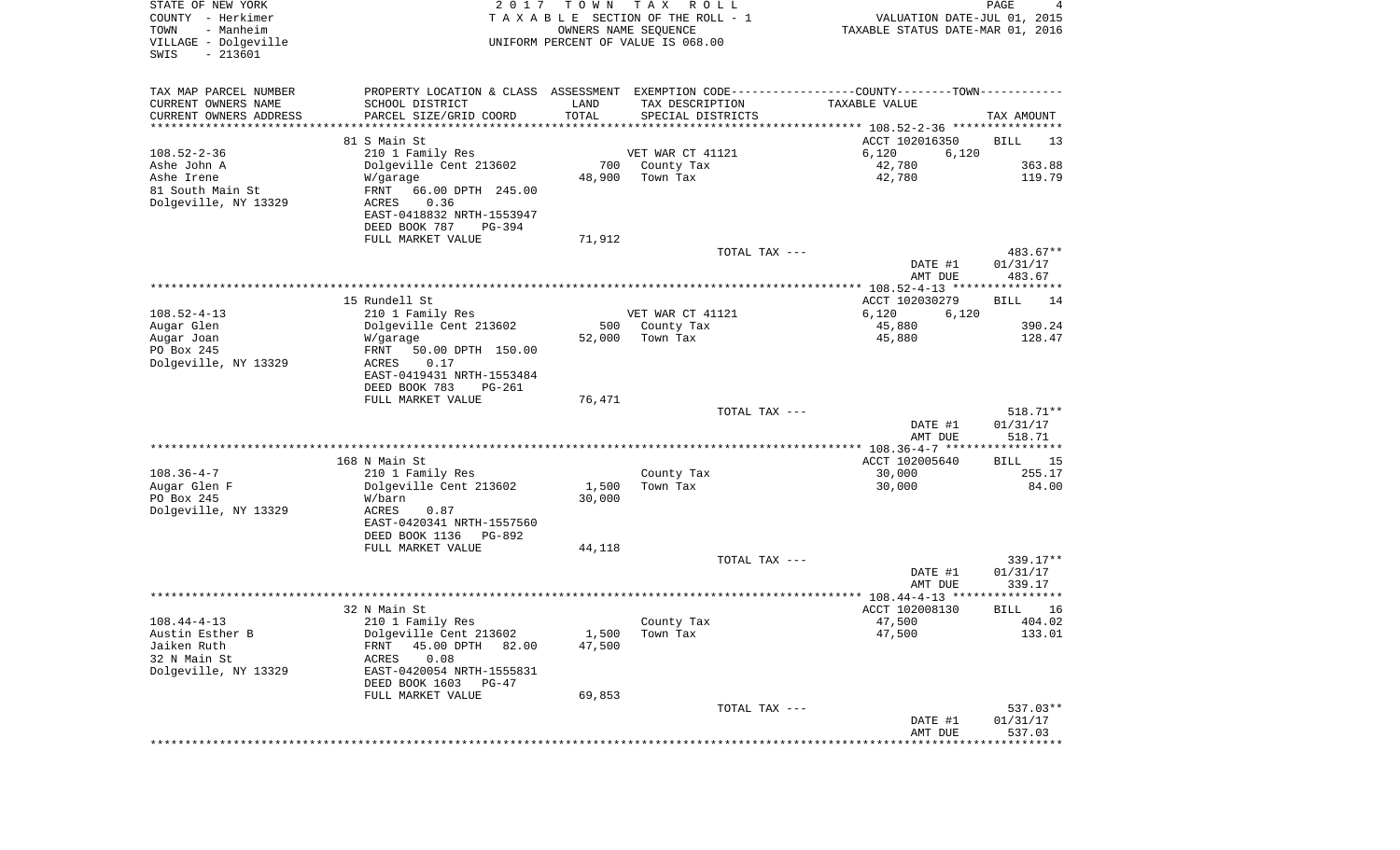| STATE OF NEW YORK<br>COUNTY - Herkimer<br>- Manheim<br>TOWN<br>VILLAGE - Dolgeville<br>$-213601$<br>SWIS | 2017                                                                                          | T O W N<br>OWNERS NAME SEQUENCE | T A X<br>R O L L<br>TAXABLE SECTION OF THE ROLL - 1<br>UNIFORM PERCENT OF VALUE IS 068.00 | VALUATION DATE-JUL 01, 2015<br>TAXABLE STATUS DATE-MAR 01, 2016 | PAGE<br>5                  |
|----------------------------------------------------------------------------------------------------------|-----------------------------------------------------------------------------------------------|---------------------------------|-------------------------------------------------------------------------------------------|-----------------------------------------------------------------|----------------------------|
| TAX MAP PARCEL NUMBER                                                                                    | PROPERTY LOCATION & CLASS ASSESSMENT EXEMPTION CODE---------------COUNTY-------TOWN---------- |                                 |                                                                                           |                                                                 |                            |
| CURRENT OWNERS NAME                                                                                      | SCHOOL DISTRICT                                                                               | LAND                            | TAX DESCRIPTION                                                                           | TAXABLE VALUE                                                   |                            |
| CURRENT OWNERS ADDRESS<br>***********************                                                        | PARCEL SIZE/GRID COORD                                                                        | TOTAL                           | SPECIAL DISTRICTS                                                                         |                                                                 | TAX AMOUNT                 |
|                                                                                                          | 90 N Main St                                                                                  |                                 |                                                                                           | ACCT 102015420                                                  | BILL<br>17                 |
| $108.44 - 4 - 1$                                                                                         | 449 Other Storag                                                                              |                                 | County Tax                                                                                | 12,500                                                          | 106.32                     |
| Austin Esther E                                                                                          | Dolgeville Cent 213602                                                                        | 1,200                           | Town Tax                                                                                  | 12,500                                                          | 35.00                      |
| 32 No Main St                                                                                            | FRNT 100.00 DPTH<br>43.00                                                                     | 12,500                          |                                                                                           |                                                                 |                            |
| Dolgeville, NY 13329                                                                                     | <b>ACRES</b><br>0.08                                                                          |                                 |                                                                                           |                                                                 |                            |
|                                                                                                          | EAST-0420018 NRTH-1556386                                                                     |                                 |                                                                                           |                                                                 |                            |
|                                                                                                          | DEED BOOK 00664 PG-00104<br>FULL MARKET VALUE                                                 | 18,382                          |                                                                                           |                                                                 |                            |
|                                                                                                          |                                                                                               |                                 | TOTAL TAX ---                                                                             |                                                                 | 141.32**                   |
|                                                                                                          |                                                                                               |                                 |                                                                                           | DATE #1                                                         | 01/31/17                   |
|                                                                                                          |                                                                                               |                                 |                                                                                           | AMT DUE                                                         | 141.32                     |
|                                                                                                          | REAR Beaver St.                                                                               |                                 |                                                                                           |                                                                 |                            |
| $108.43 - 1 - 2.1$                                                                                       | 311 Res vac land                                                                              |                                 | County Tax                                                                                | 8,000                                                           | <b>BILL</b><br>18<br>68.05 |
| Avellino Thomas                                                                                          | Dolgeville Cent 213602                                                                        | 8,000                           | Town Tax                                                                                  | 8,000                                                           | 22.40                      |
| Avellino Kathy                                                                                           | ACRES 22.60                                                                                   | 8,000                           |                                                                                           |                                                                 |                            |
| 45 Lincoln St                                                                                            | EAST-0416651 NRTH-1555608                                                                     |                                 |                                                                                           |                                                                 |                            |
| Woodstock, VT 05091                                                                                      | DEED BOOK 839<br>PG-412                                                                       |                                 |                                                                                           |                                                                 |                            |
|                                                                                                          | FULL MARKET VALUE                                                                             | 11,765                          | TOTAL TAX ---                                                                             |                                                                 | $90.45**$                  |
|                                                                                                          |                                                                                               |                                 |                                                                                           | DATE #1<br>AMT DUE                                              | 01/31/17<br>90.45          |
|                                                                                                          |                                                                                               |                                 |                                                                                           |                                                                 |                            |
| $108.52 - 2 - 24$                                                                                        | 99 S Main St                                                                                  |                                 | VET COM CT 41131                                                                          | ACCT 102014460                                                  | BILL<br>19                 |
| Bacher Richard C                                                                                         | 210 1 Family Res<br>Dolgeville Cent 213602                                                    | 600                             | County Tax                                                                                | 9,775<br>9,775<br>29,325                                        | 249.43                     |
| Bacher Sandra L                                                                                          | W/garages                                                                                     | 39,100                          | Town Tax                                                                                  | 29,325                                                          | 82.11                      |
| 99 So Main St                                                                                            | FRNT<br>60.00 DPTH 200.00                                                                     |                                 | School Relevy                                                                             |                                                                 | 5.05                       |
| Dolgeville, NY 13329                                                                                     | 0.28<br>ACRES                                                                                 |                                 | Village Relevy                                                                            |                                                                 | 992.17                     |
|                                                                                                          | EAST-0418580 NRTH-1553584                                                                     |                                 |                                                                                           |                                                                 |                            |
|                                                                                                          | DEED BOOK 1150<br><b>PG-451</b><br>FULL MARKET VALUE                                          | 57,500                          |                                                                                           |                                                                 |                            |
|                                                                                                          |                                                                                               |                                 | TOTAL TAX ---                                                                             |                                                                 | 1,328.76**                 |
|                                                                                                          |                                                                                               |                                 |                                                                                           | DATE #1                                                         | 01/31/17                   |
|                                                                                                          |                                                                                               |                                 |                                                                                           | AMT DUE                                                         | 1,328.76                   |
|                                                                                                          |                                                                                               |                                 |                                                                                           |                                                                 |                            |
| $108.52 - 4 - 15$                                                                                        | 11 Rundell St<br>210 1 Family Res                                                             |                                 | County Tax                                                                                | ACCT 102018600<br>35,000                                        | 20<br>BILL<br>297.70       |
| Bacon Shannon K                                                                                          | Dolgeville Cent 213602                                                                        | 500                             | Town Tax                                                                                  | 35,000                                                          | 98.00                      |
| DiCamillo Alyssa M                                                                                       | W/garage                                                                                      | 35,000                          |                                                                                           |                                                                 |                            |
| 11 Rundell St                                                                                            | FRNT 50.00 DPTH 150.00                                                                        |                                 |                                                                                           |                                                                 |                            |
| Dolgeville, NY 13329                                                                                     | ACRES<br>0.17                                                                                 |                                 |                                                                                           |                                                                 |                            |
|                                                                                                          | EAST-0419483 NRTH-1553566<br>DEED BOOK 1560<br>PG-111                                         |                                 |                                                                                           |                                                                 |                            |
|                                                                                                          | FULL MARKET VALUE                                                                             | 51,471                          |                                                                                           |                                                                 |                            |
|                                                                                                          |                                                                                               |                                 | TOTAL TAX ---                                                                             |                                                                 | 395.70**                   |
|                                                                                                          |                                                                                               |                                 |                                                                                           | DATE #1                                                         | 01/31/17                   |
|                                                                                                          |                                                                                               |                                 |                                                                                           | AMT DUE<br>************************************                 | 395.70                     |
|                                                                                                          |                                                                                               |                                 |                                                                                           |                                                                 |                            |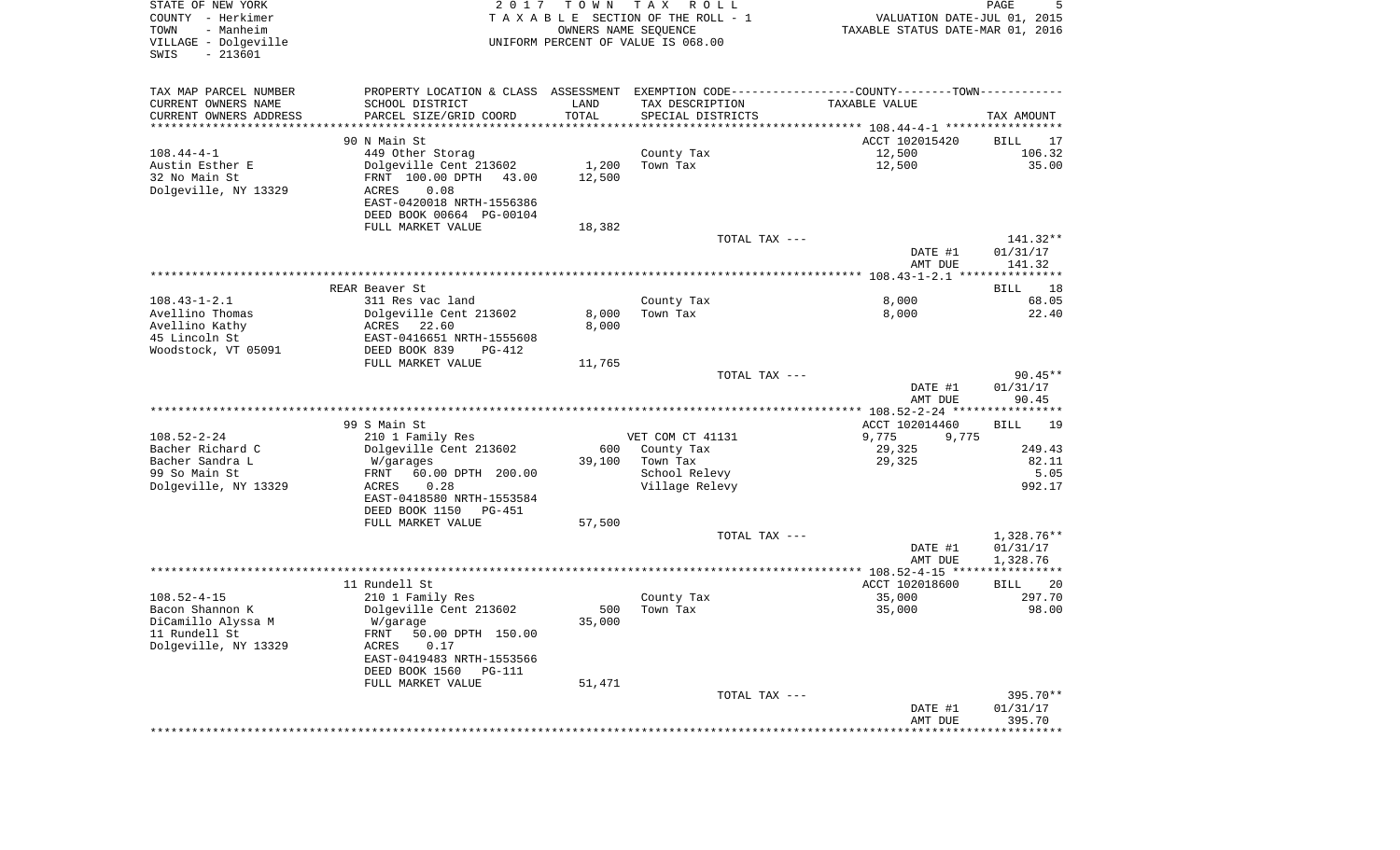| STATE OF NEW YORK<br>COUNTY - Herkimer<br>TOWN<br>- Manheim<br>VILLAGE - Dolgeville | 2017                                                                                          | T O W N<br>OWNERS NAME SEQUENCE | T A X<br>R O L L<br>TAXABLE SECTION OF THE ROLL - 1 |               | VALUATION DATE-JUL 01, 2015<br>TAXABLE STATUS DATE-MAR 01, 2016 | PAGE                  |
|-------------------------------------------------------------------------------------|-----------------------------------------------------------------------------------------------|---------------------------------|-----------------------------------------------------|---------------|-----------------------------------------------------------------|-----------------------|
| $-213601$<br>SWIS                                                                   |                                                                                               |                                 | UNIFORM PERCENT OF VALUE IS 068.00                  |               |                                                                 |                       |
| TAX MAP PARCEL NUMBER                                                               | PROPERTY LOCATION & CLASS ASSESSMENT EXEMPTION CODE---------------COUNTY-------TOWN---------- |                                 |                                                     |               |                                                                 |                       |
| CURRENT OWNERS NAME                                                                 | SCHOOL DISTRICT                                                                               | LAND                            | TAX DESCRIPTION                                     |               | TAXABLE VALUE                                                   |                       |
| CURRENT OWNERS ADDRESS<br>********************                                      | PARCEL SIZE/GRID COORD                                                                        | TOTAL                           | SPECIAL DISTRICTS                                   |               |                                                                 | TAX AMOUNT            |
|                                                                                     | 7 W Faville Ave                                                                               |                                 |                                                     |               | ACCT 102006690                                                  | BILL<br>21            |
| $108.52 - 1 - 61$                                                                   | 210 1 Family Res                                                                              |                                 | VET COM CT 41131                                    |               | 9,500<br>9,500                                                  |                       |
| Bahr Joanne                                                                         | Dolgeville Cent 213602                                                                        | 1,000                           | County Tax                                          |               | 28,500                                                          | 242.41                |
| 7 W Faville Ave<br>Dolgeville, NY 13329                                             | W/garage<br>FRNT<br>96.00 DPTH 115.58<br>0.25<br>ACRES                                        | 38,000                          | Town Tax                                            |               | 28,500                                                          | 79.80                 |
|                                                                                     | EAST-0418266 NRTH-1553875<br>DEED BOOK 1443<br>PG-279                                         |                                 |                                                     |               |                                                                 |                       |
|                                                                                     | FULL MARKET VALUE                                                                             | 55,882                          |                                                     |               |                                                                 |                       |
|                                                                                     |                                                                                               |                                 |                                                     | TOTAL TAX --- |                                                                 | $322.21**$            |
|                                                                                     |                                                                                               |                                 |                                                     |               | DATE #1<br>AMT DUE                                              | 01/31/17<br>322.21    |
|                                                                                     |                                                                                               |                                 |                                                     |               |                                                                 |                       |
|                                                                                     | 6 E Timmerman St                                                                              |                                 |                                                     |               | ACCT 102030600                                                  | 22<br>BILL            |
| $108.59 - 2 - 3$<br>Bailey Lori A                                                   | 210 1 Family Res                                                                              |                                 | County Tax<br>Town Tax                              |               | 55,300                                                          | 470.37<br>154.85      |
| 6 E Timmerman St                                                                    | Dolgeville Cent 213602<br>50.00 DPTH 117.00<br>FRNT                                           | 500<br>55,300                   |                                                     |               | 55,300                                                          |                       |
| Dolgeville, NY 13329                                                                | ACRES<br>0.13                                                                                 |                                 |                                                     |               |                                                                 |                       |
|                                                                                     | EAST-0416534 NRTH-1552100                                                                     |                                 |                                                     |               |                                                                 |                       |
|                                                                                     | DEED BOOK 1355<br>$PG-725$                                                                    |                                 |                                                     |               |                                                                 |                       |
|                                                                                     | FULL MARKET VALUE                                                                             | 81,324                          |                                                     | TOTAL TAX --- |                                                                 | 625.22**              |
|                                                                                     |                                                                                               |                                 |                                                     |               | DATE #1                                                         | 01/31/17              |
|                                                                                     |                                                                                               |                                 |                                                     |               | AMT DUE                                                         | 625.22                |
|                                                                                     | 26 Spencer St                                                                                 |                                 |                                                     |               | *********** 108.52-1-9 ******************<br>ACCT 102003810     | 23<br>BILL            |
| $108.52 - 1 - 9$                                                                    | 312 Vac w/imprv                                                                               |                                 | County Tax                                          |               | 2,900                                                           | 24.67                 |
| Bailey William                                                                      | Dolgeville Cent 213602                                                                        | 900                             | Town Tax                                            |               | 2,900                                                           | 8.12                  |
| PO Box 141                                                                          | Fire 97 House Torn Down                                                                       | 2,900                           |                                                     |               |                                                                 |                       |
| Dolgeville, NY 13329                                                                | FRNT<br>87.70 DPTH 103.20<br>ACRES<br>0.34                                                    |                                 |                                                     |               |                                                                 |                       |
|                                                                                     | EAST-0418157 NRTH-1554471                                                                     |                                 |                                                     |               |                                                                 |                       |
|                                                                                     | DEED BOOK 1530<br>PG-183                                                                      |                                 |                                                     |               |                                                                 |                       |
|                                                                                     | FULL MARKET VALUE                                                                             | 4,265                           |                                                     |               |                                                                 |                       |
|                                                                                     |                                                                                               |                                 |                                                     | TOTAL TAX --- | DATE #1                                                         | $32.79**$<br>01/31/17 |
|                                                                                     |                                                                                               |                                 |                                                     |               | AMT DUE                                                         | 32.79                 |
|                                                                                     |                                                                                               |                                 |                                                     |               | ****************** 108.36-4-19 *********                        |                       |
|                                                                                     | 130 N Main St                                                                                 |                                 |                                                     |               | ACCT 102015540                                                  | 24<br>BILL            |
| $108.36 - 4 - 19$<br>Bailey William M                                               | 210 1 Family Res<br>Dolgeville Cent 213602                                                    | 600                             | County Tax<br>Town Tax                              |               | 30,000<br>30,000                                                | 255.17<br>84.00       |
| 130 N Main St                                                                       | W/garage                                                                                      | 30,000                          |                                                     |               |                                                                 |                       |
| Dolgeville, NY 13329                                                                | 60.00 DPTH 128.00<br>FRNT                                                                     |                                 |                                                     |               |                                                                 |                       |
|                                                                                     | ACRES<br>0.17                                                                                 |                                 |                                                     |               |                                                                 |                       |
|                                                                                     | EAST-0420138 NRTH-1556887<br>DEED BOOK 1167<br>PG-353                                         |                                 |                                                     |               |                                                                 |                       |
|                                                                                     | FULL MARKET VALUE                                                                             | 44,118                          |                                                     |               |                                                                 |                       |
|                                                                                     |                                                                                               |                                 |                                                     | TOTAL TAX --- |                                                                 | $339.17**$            |
|                                                                                     |                                                                                               |                                 |                                                     |               | DATE #1<br>AMT DUE                                              | 01/31/17<br>339.17    |
|                                                                                     |                                                                                               |                                 |                                                     |               | *************************                                       |                       |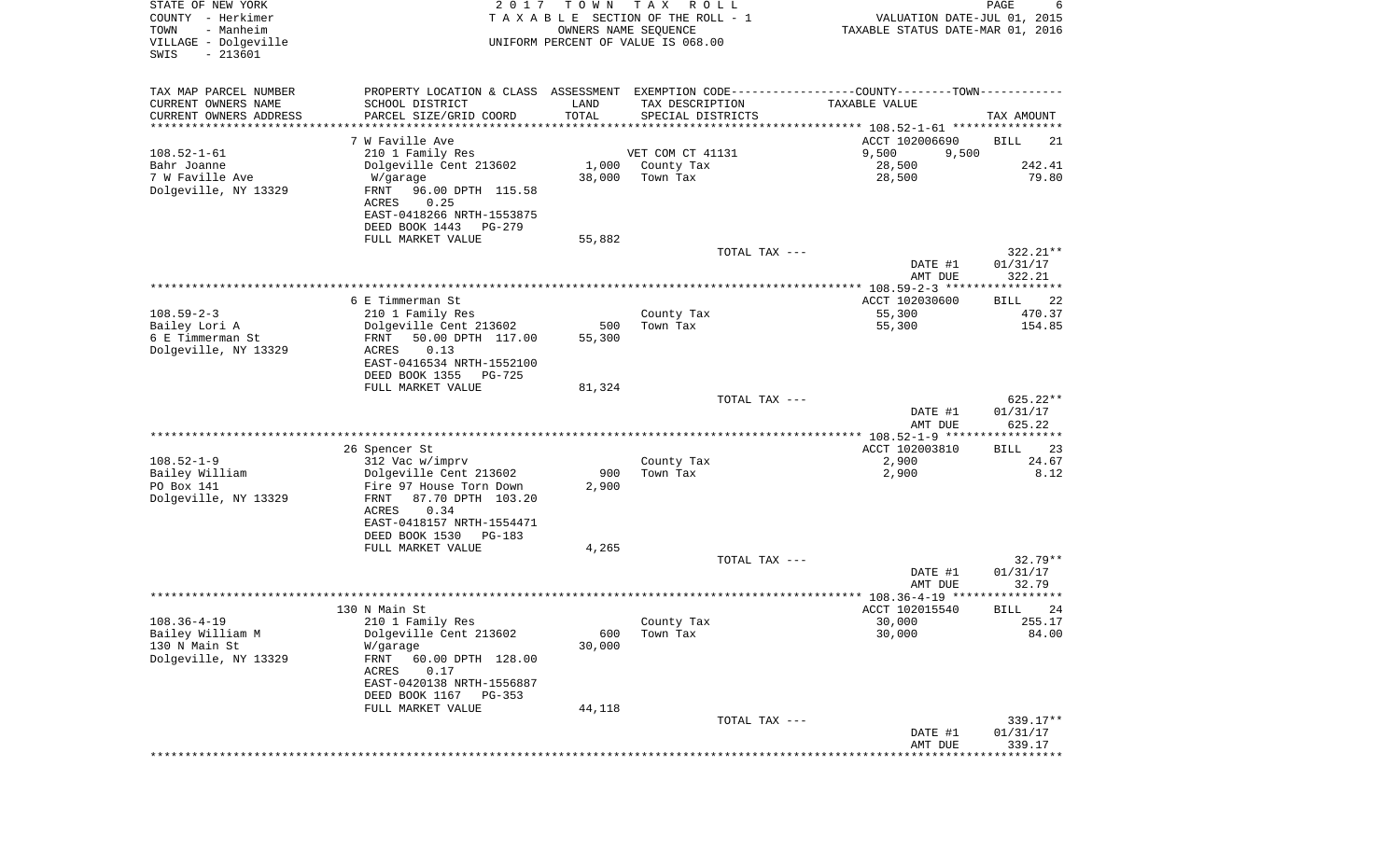| STATE OF NEW YORK<br>COUNTY - Herkimer<br>- Manheim<br>TOWN<br>VILLAGE - Dolgeville<br>$-213601$<br>SWIS | 2 0 1 7                                                                                       | TOWN                | T A X<br>R O L L<br>TAXABLE SECTION OF THE ROLL - 1<br>OWNERS NAME SEQUENCE<br>UNIFORM PERCENT OF VALUE IS 068.00 | VALUATION DATE-JUL 01, 2015<br>TAXABLE STATUS DATE-MAR 01, 2016     | 7<br>PAGE               |
|----------------------------------------------------------------------------------------------------------|-----------------------------------------------------------------------------------------------|---------------------|-------------------------------------------------------------------------------------------------------------------|---------------------------------------------------------------------|-------------------------|
| TAX MAP PARCEL NUMBER                                                                                    | PROPERTY LOCATION & CLASS ASSESSMENT EXEMPTION CODE---------------COUNTY-------TOWN---------- |                     |                                                                                                                   |                                                                     |                         |
| CURRENT OWNERS NAME                                                                                      | SCHOOL DISTRICT                                                                               | LAND                | TAX DESCRIPTION                                                                                                   | TAXABLE VALUE                                                       |                         |
| CURRENT OWNERS ADDRESS                                                                                   | PARCEL SIZE/GRID COORD                                                                        | TOTAL               | SPECIAL DISTRICTS                                                                                                 |                                                                     | TAX AMOUNT              |
| ********************                                                                                     |                                                                                               | * * * * * * * * * * |                                                                                                                   | ************************************* 108.52-3-33 ***************** |                         |
|                                                                                                          | 10 Rundell St                                                                                 |                     |                                                                                                                   | ACCT 102015810                                                      | <b>BILL</b><br>25       |
| $108.52 - 3 - 33$                                                                                        | 210 1 Family Res                                                                              |                     | County Tax                                                                                                        | 52,000                                                              | 442.30                  |
| Baird Bruce D Jr                                                                                         | Dolgeville Cent 213602                                                                        | 500                 | Town Tax                                                                                                          | 52,000                                                              | 145.61                  |
| Baird Kelly                                                                                              | W/garage                                                                                      | 52,000              | Village Relevy                                                                                                    |                                                                     | 1,318.73                |
| 10 Rundell St<br>Dolgeville, NY 13329                                                                    | FRNT<br>50.00 DPTH 132.50<br><b>ACRES</b><br>$0.15$ BANK<br>135                               |                     |                                                                                                                   |                                                                     |                         |
|                                                                                                          | EAST-0419358 NRTH-1553757                                                                     |                     |                                                                                                                   |                                                                     |                         |
|                                                                                                          | DEED BOOK 847<br><b>PG-315</b>                                                                |                     |                                                                                                                   |                                                                     |                         |
|                                                                                                          | FULL MARKET VALUE                                                                             | 76,471              |                                                                                                                   |                                                                     |                         |
|                                                                                                          |                                                                                               |                     | TOTAL TAX ---                                                                                                     |                                                                     | 1,906.64**              |
|                                                                                                          |                                                                                               |                     |                                                                                                                   | DATE #1                                                             | 01/31/17                |
|                                                                                                          |                                                                                               |                     | ***********************                                                                                           | AMT DUE                                                             | 1,906.64                |
|                                                                                                          |                                                                                               |                     |                                                                                                                   | *** $108.36 - 4 - 15$ **                                            |                         |
|                                                                                                          | 140 N Main St                                                                                 |                     |                                                                                                                   | ACCT 102018720                                                      | 26<br>BILL              |
| $108.36 - 4 - 15$                                                                                        | 220 2 Family Res                                                                              |                     | County Tax                                                                                                        | 29,500                                                              | 250.92                  |
| Baisley Scot                                                                                             | Dolgeville Cent 213602<br>FRNT                                                                | 300                 | Town Tax                                                                                                          | 29,500                                                              | 82.60<br>650.70         |
| Baisley Glen<br>124 Carlson Rd                                                                           | 29.00 DPTH 175.00<br>0.12<br>ACRES                                                            | 29,500              | School Relevy                                                                                                     |                                                                     |                         |
| Dolgeville, NY 13329                                                                                     | EAST-0420206 NRTH-1557094                                                                     |                     |                                                                                                                   |                                                                     |                         |
|                                                                                                          | DEED BOOK 857<br>$PG-28$                                                                      |                     |                                                                                                                   |                                                                     |                         |
|                                                                                                          | FULL MARKET VALUE                                                                             | 43,382              |                                                                                                                   |                                                                     |                         |
|                                                                                                          |                                                                                               |                     | TOTAL TAX ---                                                                                                     |                                                                     | 984.22**                |
|                                                                                                          |                                                                                               |                     |                                                                                                                   | DATE #1                                                             | 01/31/17                |
|                                                                                                          |                                                                                               |                     |                                                                                                                   | AMT DUE                                                             | 984.22                  |
| *********************                                                                                    |                                                                                               |                     |                                                                                                                   | ************ 108.52-6-46 ***                                        | *********               |
|                                                                                                          | E Faville Ave                                                                                 |                     |                                                                                                                   | ACCT 102017910                                                      | <b>BILL</b><br>27       |
| $108.52 - 6 - 46$                                                                                        | 311 Res vac land                                                                              |                     | County Tax                                                                                                        | 600                                                                 | 5.10                    |
| Bange Janice                                                                                             | Dolgeville Cent 213602                                                                        | 600                 | Town Tax                                                                                                          | 600                                                                 | 1.68                    |
| Bange Walter                                                                                             | FRNT<br>90.00 DPTH 150.00                                                                     | 600                 |                                                                                                                   |                                                                     |                         |
| 88 Van Buren St                                                                                          | ACRES<br>0.31                                                                                 |                     |                                                                                                                   |                                                                     |                         |
| Dolgeville, NY 13329                                                                                     | EAST-0420394 NRTH-1552859                                                                     |                     |                                                                                                                   |                                                                     |                         |
|                                                                                                          | FULL MARKET VALUE                                                                             | 882                 |                                                                                                                   |                                                                     |                         |
|                                                                                                          |                                                                                               |                     | TOTAL TAX ---                                                                                                     |                                                                     | $6.78**$                |
|                                                                                                          |                                                                                               |                     |                                                                                                                   | DATE #1                                                             | 01/31/17                |
|                                                                                                          |                                                                                               |                     |                                                                                                                   | AMT DUE                                                             | 6.78<br>* * * * * * * * |
|                                                                                                          |                                                                                               |                     |                                                                                                                   |                                                                     |                         |
| $108.52 - 6 - 47$                                                                                        | 88 Van Buren St<br>210 1 Family Res                                                           |                     | County Tax                                                                                                        | ACCT 102017940<br>85,100                                            | BILL<br>28<br>723.84    |
| Bange Janice                                                                                             | Dolgeville Cent 213602                                                                        | 1,700               | Town Tax                                                                                                          | 85,100                                                              | 238.29                  |
| Attn: Walter Bange                                                                                       | W/garage                                                                                      | 85,100              |                                                                                                                   |                                                                     |                         |
| 88 Van Buren St                                                                                          | FRNT 170.00 DPTH 185.00                                                                       |                     |                                                                                                                   |                                                                     |                         |
| Dolgeville, NY 13329                                                                                     | ACRES<br>0.53                                                                                 |                     |                                                                                                                   |                                                                     |                         |
|                                                                                                          | EAST-0420488 NRTH-1552793                                                                     |                     |                                                                                                                   |                                                                     |                         |
|                                                                                                          | FULL MARKET VALUE                                                                             | 125,147             |                                                                                                                   |                                                                     |                         |
|                                                                                                          |                                                                                               |                     | TOTAL TAX ---                                                                                                     |                                                                     | 962.13**                |
|                                                                                                          |                                                                                               |                     |                                                                                                                   | DATE #1                                                             | 01/31/17                |
|                                                                                                          |                                                                                               |                     |                                                                                                                   | AMT DUE                                                             | 962.13                  |
|                                                                                                          |                                                                                               |                     |                                                                                                                   |                                                                     |                         |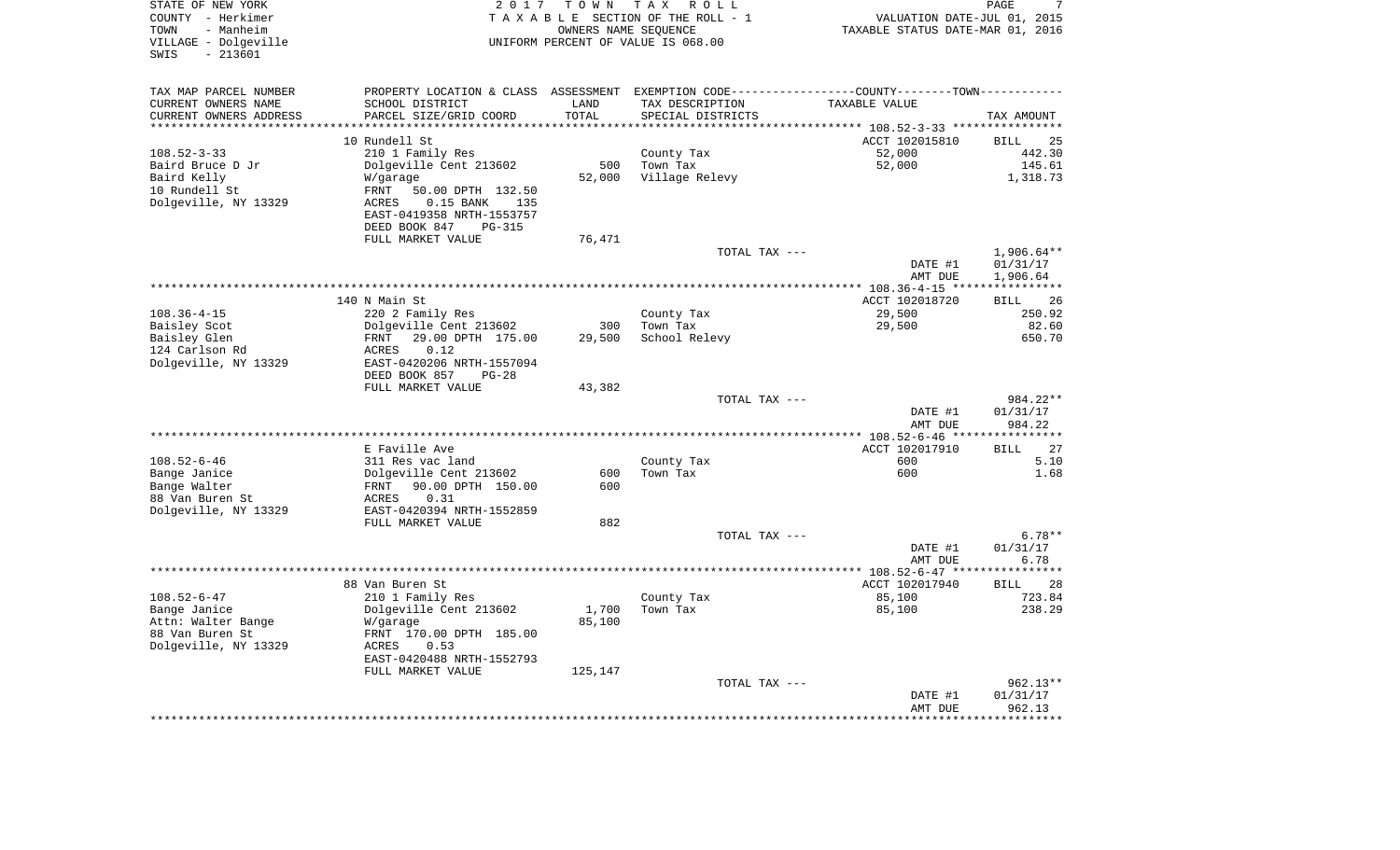| STATE OF NEW YORK<br>COUNTY - Herkimer                         | 2 0 1 7                                              | TOWN   | T A X<br>R O L L<br>TAXABLE SECTION OF THE ROLL - 1        | VALUATION DATE-JUL 01, 2015                                 | PAGE<br>8            |
|----------------------------------------------------------------|------------------------------------------------------|--------|------------------------------------------------------------|-------------------------------------------------------------|----------------------|
| - Manheim<br>TOWN<br>VILLAGE - Dolgeville<br>$-213601$<br>SWIS |                                                      |        | OWNERS NAME SEQUENCE<br>UNIFORM PERCENT OF VALUE IS 068.00 | TAXABLE STATUS DATE-MAR 01, 2016                            |                      |
| TAX MAP PARCEL NUMBER                                          | PROPERTY LOCATION & CLASS ASSESSMENT                 |        |                                                            | EXEMPTION CODE-----------------COUNTY-------TOWN----------- |                      |
| CURRENT OWNERS NAME                                            | SCHOOL DISTRICT                                      | LAND   | TAX DESCRIPTION                                            | TAXABLE VALUE                                               |                      |
| CURRENT OWNERS ADDRESS                                         | PARCEL SIZE/GRID COORD                               | TOTAL  | SPECIAL DISTRICTS                                          |                                                             | TAX AMOUNT           |
| **********************                                         |                                                      |        |                                                            |                                                             |                      |
| $108.60 - 1 - 28$                                              | Van Buren St<br>311 Res vac land                     |        |                                                            | ACCT 102017970<br>1,100                                     | <b>BILL</b><br>29    |
| Bange Janice                                                   | Dolgeville Cent 213602                               | 1,100  | County Tax<br>Town Tax                                     | 1,100                                                       | 9.36<br>3.08         |
| Bange Walter                                                   | FRNT 200.00 DPTH 150.00                              | 1,100  |                                                            |                                                             |                      |
| 88 Van Buren St                                                | 0.57<br>ACRES                                        |        |                                                            |                                                             |                      |
| Dolgeville, NY 13329                                           | EAST-0420653 NRTH-1552687                            |        |                                                            |                                                             |                      |
|                                                                | FULL MARKET VALUE                                    | 1,618  |                                                            |                                                             |                      |
|                                                                |                                                      |        | TOTAL TAX ---                                              |                                                             | $12.44**$            |
|                                                                |                                                      |        |                                                            | DATE #1                                                     | 01/31/17             |
|                                                                |                                                      |        |                                                            | AMT DUE                                                     | 12.44                |
|                                                                | 79 S Main St                                         |        |                                                            | ACCT 102011400                                              | 30                   |
| $108.52 - 2 - 37$                                              | 220 2 Family Res                                     |        | County Tax                                                 | 41,000                                                      | BILL<br>348.74       |
| Barnard Mark                                                   | Dolgeville Cent 213602                               | 700    | Town Tax                                                   | 41,000                                                      | 114.80               |
| PO Box 338                                                     | W/carport                                            | 41,000 |                                                            |                                                             |                      |
| Newport, NY 13416                                              | 66.00 DPTH 204.00<br>FRNT                            |        |                                                            |                                                             |                      |
|                                                                | 0.31<br>ACRES                                        |        |                                                            |                                                             |                      |
|                                                                | EAST-0418863 NRTH-1554010                            |        |                                                            |                                                             |                      |
|                                                                | DEED BOOK 713<br>$PG-47$                             |        |                                                            |                                                             |                      |
|                                                                | FULL MARKET VALUE                                    | 60,294 |                                                            |                                                             |                      |
|                                                                |                                                      |        | TOTAL TAX ---                                              | DATE #1                                                     | 463.54**<br>01/31/17 |
|                                                                |                                                      |        |                                                            | AMT DUE                                                     | 463.54               |
|                                                                |                                                      |        |                                                            |                                                             |                      |
|                                                                | 17 1/2 E Faville Ave                                 |        |                                                            | ACCT 102018030                                              | BILL<br>31           |
| $108.52 - 3 - 16$                                              | 220 2 Family Res                                     |        | County Tax                                                 | 38,600                                                      | 328.32               |
| Barnard Mark                                                   | Dolgeville Cent 213602                               | 500    | Town Tax                                                   | 38,600                                                      | 108.08               |
| PO Box 338                                                     | FRNT<br>50.00 DPTH 100.00                            | 38,600 |                                                            |                                                             |                      |
| Newport, NY 13416-0338                                         | 0.11<br>ACRES                                        |        |                                                            |                                                             |                      |
|                                                                | EAST-0419056 NRTH-1553618<br>DEED BOOK 825<br>PG-662 |        |                                                            |                                                             |                      |
|                                                                | FULL MARKET VALUE                                    | 56,765 |                                                            |                                                             |                      |
|                                                                |                                                      |        | TOTAL TAX ---                                              |                                                             | 436.40**             |
|                                                                |                                                      |        |                                                            | DATE #1                                                     | 01/31/17             |
|                                                                |                                                      |        |                                                            | AMT DUE                                                     | 436.40               |
|                                                                |                                                      |        |                                                            |                                                             |                      |
| $108.51 - 1 - 12$                                              | 38 Spencer St<br>210 1 Family Res                    |        | County Tax                                                 | ACCT 102000480<br>40,400                                    | BILL<br>32<br>343.63 |
| Barnes Adam R                                                  | Dolgeville Cent 213602                               | 900    | Town Tax                                                   | 40,400                                                      | 113.12               |
| 38 Spencer St                                                  | W/garage                                             | 40,400 |                                                            |                                                             |                      |
| Dolgeville, NY 13329                                           | FRNT 100.00 DPTH 100.00                              |        |                                                            |                                                             |                      |
|                                                                | ACRES<br>0.10                                        |        |                                                            |                                                             |                      |
|                                                                | EAST-0417818 NRTH-1554447                            |        |                                                            |                                                             |                      |
|                                                                | DEED BOOK 1406 PG-12                                 |        |                                                            |                                                             |                      |
|                                                                | FULL MARKET VALUE                                    | 59,412 |                                                            |                                                             |                      |
|                                                                |                                                      |        | TOTAL TAX ---                                              | DATE #1                                                     | 456.75**<br>01/31/17 |
|                                                                |                                                      |        |                                                            | AMT DUE                                                     | 456.75               |
|                                                                |                                                      |        |                                                            |                                                             |                      |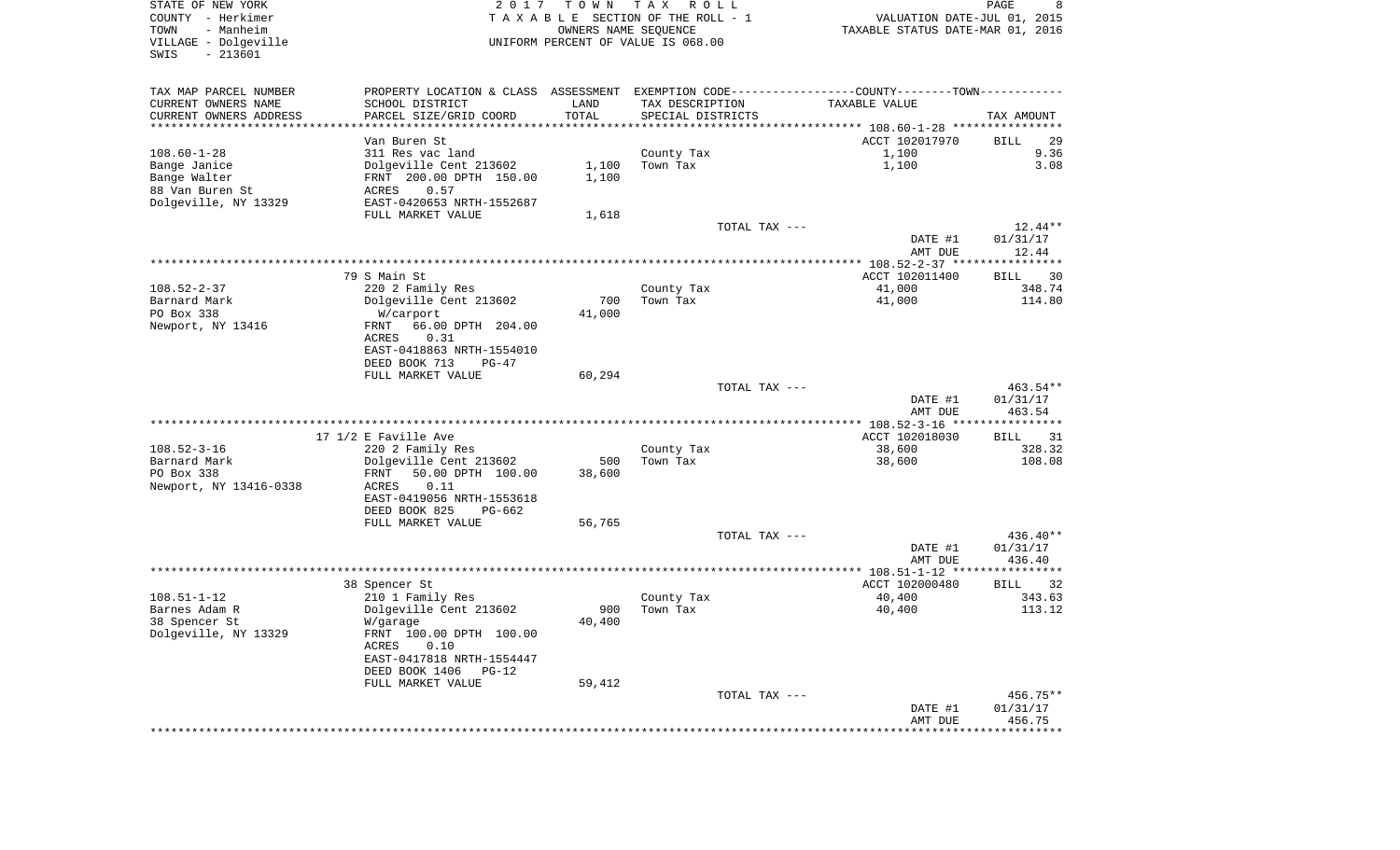| STATE OF NEW YORK<br>COUNTY - Herkimer<br>- Manheim<br>TOWN<br>VILLAGE - Dolgeville<br>SWIS<br>$-213601$ | 2017                                                            | TOWN<br>OWNERS NAME SEQUENCE   | T A X<br>R O L L<br>TAXABLE SECTION OF THE ROLL - 1<br>UNIFORM PERCENT OF VALUE IS 068.00 | VALUATION DATE-JUL 01, 2015<br>TAXABLE STATUS DATE-MAR 01, 2016                               | 9<br>PAGE          |
|----------------------------------------------------------------------------------------------------------|-----------------------------------------------------------------|--------------------------------|-------------------------------------------------------------------------------------------|-----------------------------------------------------------------------------------------------|--------------------|
| TAX MAP PARCEL NUMBER                                                                                    |                                                                 |                                |                                                                                           | PROPERTY LOCATION & CLASS ASSESSMENT EXEMPTION CODE---------------COUNTY-------TOWN---------- |                    |
| CURRENT OWNERS NAME                                                                                      | SCHOOL DISTRICT                                                 | LAND                           | TAX DESCRIPTION                                                                           | TAXABLE VALUE                                                                                 |                    |
| CURRENT OWNERS ADDRESS<br>*********************                                                          | PARCEL SIZE/GRID COORD<br>*************************             | TOTAL<br>* * * * * * * * * * * | SPECIAL DISTRICTS                                                                         |                                                                                               | TAX AMOUNT         |
|                                                                                                          | 6 Howard St                                                     |                                |                                                                                           | ACCT 102011520                                                                                | BILL<br>33         |
| $108.52 - 2 - 47$                                                                                        | 210 1 Family Res                                                |                                | County Tax                                                                                | 23,100                                                                                        | 196.48             |
| Barnes Jason                                                                                             | Dolgeville Cent 213602                                          | 400                            | Town Tax                                                                                  | 23,100                                                                                        | 64.68              |
| 6 Howard St                                                                                              | 39.80 DPTH<br>FRNT<br>75.00                                     | 23,100                         |                                                                                           |                                                                                               |                    |
| Dolgeville, NY 13329                                                                                     | ACRES<br>0.07                                                   |                                |                                                                                           |                                                                                               |                    |
|                                                                                                          | EAST-0419207 NRTH-1554098<br>DEED BOOK 1296<br>PG-587           |                                |                                                                                           |                                                                                               |                    |
|                                                                                                          | FULL MARKET VALUE                                               | 33,971                         |                                                                                           |                                                                                               |                    |
|                                                                                                          |                                                                 |                                | TOTAL TAX ---                                                                             |                                                                                               | 261.16**           |
|                                                                                                          |                                                                 |                                |                                                                                           | DATE #1                                                                                       | 01/31/17           |
|                                                                                                          |                                                                 |                                |                                                                                           | AMT DUE                                                                                       | 261.16             |
|                                                                                                          | 7 Spencer St                                                    |                                |                                                                                           | ACCT 102022410                                                                                | <b>BILL</b><br>34  |
| $108.52 - 1 - 22$                                                                                        | 220 2 Family Res                                                |                                | County Tax                                                                                | 42,500                                                                                        | 361.49             |
| Barnes Jerry                                                                                             | Dolgeville Cent 213602                                          | 600                            | Town Tax                                                                                  | 42,500                                                                                        | 119.01             |
| 7 Spencer St                                                                                             | W/garage                                                        | 42,500                         |                                                                                           |                                                                                               |                    |
| Dolgeville, NY 13329                                                                                     | FRNT<br>58.00 DPTH 178.00                                       |                                |                                                                                           |                                                                                               |                    |
|                                                                                                          | <b>ACRES</b><br>$0.26$ BANK<br>135<br>EAST-0418576 NRTH-1554249 |                                |                                                                                           |                                                                                               |                    |
|                                                                                                          | DEED BOOK 866<br>$PG-39$                                        |                                |                                                                                           |                                                                                               |                    |
|                                                                                                          | FULL MARKET VALUE                                               | 62,500                         |                                                                                           |                                                                                               |                    |
|                                                                                                          |                                                                 |                                | TOTAL TAX ---                                                                             |                                                                                               | 480.50**           |
|                                                                                                          |                                                                 |                                |                                                                                           | DATE #1<br>AMT DUE                                                                            | 01/31/17<br>480.50 |
|                                                                                                          | 16 Millers Grove Rd                                             |                                |                                                                                           |                                                                                               | 35<br>BILL         |
| $108.27 - 1 - 11$                                                                                        | 210 1 Family Res                                                |                                | County Tax                                                                                | 74,000                                                                                        | 629.43             |
| Barnes Randy                                                                                             | Dolgeville Cent 213602                                          | 4,000                          | Town Tax                                                                                  | 74,000                                                                                        | 207.21             |
| Barnes Kim                                                                                               | FRNT 178.00 DPTH                                                | 74,000                         |                                                                                           |                                                                                               |                    |
| 16 Millers Grove Rd                                                                                      | ACRES<br>1.20 BANK<br>135                                       |                                |                                                                                           |                                                                                               |                    |
| Dolgeville, NY 13329                                                                                     | EAST-0416895 NRTH-1559144<br>DEED BOOK 881<br>PG-630            |                                |                                                                                           |                                                                                               |                    |
|                                                                                                          | FULL MARKET VALUE                                               | 108,824                        |                                                                                           |                                                                                               |                    |
|                                                                                                          |                                                                 |                                | TOTAL TAX ---                                                                             |                                                                                               | 836.64**           |
|                                                                                                          |                                                                 |                                |                                                                                           | DATE #1                                                                                       | 01/31/17           |
|                                                                                                          |                                                                 |                                |                                                                                           | AMT DUE                                                                                       | 836.64             |
|                                                                                                          | 45 N Helmer Ave                                                 |                                |                                                                                           | ACCT 102027660                                                                                | BILL<br>36         |
| $108.36 - 2 - 51$                                                                                        | 210 1 Family Res                                                |                                | County Tax                                                                                | 53,900                                                                                        | 458.46             |
| Barnes Richard S                                                                                         | Dolgeville Cent 213602                                          | 600                            | Town Tax                                                                                  | 53,900                                                                                        | 150.93             |
| 45 N Helmer Ave                                                                                          | W/garage                                                        | 53,900                         |                                                                                           |                                                                                               |                    |
| Dolgeville, NY 13329                                                                                     | 57.50 DPTH 120.00<br>FRNT                                       |                                |                                                                                           |                                                                                               |                    |
|                                                                                                          | ACRES<br>0.17<br>EAST-0419563 NRTH-1557146                      |                                |                                                                                           |                                                                                               |                    |
|                                                                                                          | DEED BOOK 931<br>PG-433                                         |                                |                                                                                           |                                                                                               |                    |
|                                                                                                          | FULL MARKET VALUE                                               | 79,265                         |                                                                                           |                                                                                               |                    |
|                                                                                                          |                                                                 |                                | TOTAL TAX ---                                                                             |                                                                                               | 609.39**           |
|                                                                                                          |                                                                 |                                |                                                                                           | DATE #1                                                                                       | 01/31/17           |
|                                                                                                          |                                                                 |                                |                                                                                           | AMT DUE                                                                                       | 609.39             |
|                                                                                                          |                                                                 |                                |                                                                                           |                                                                                               |                    |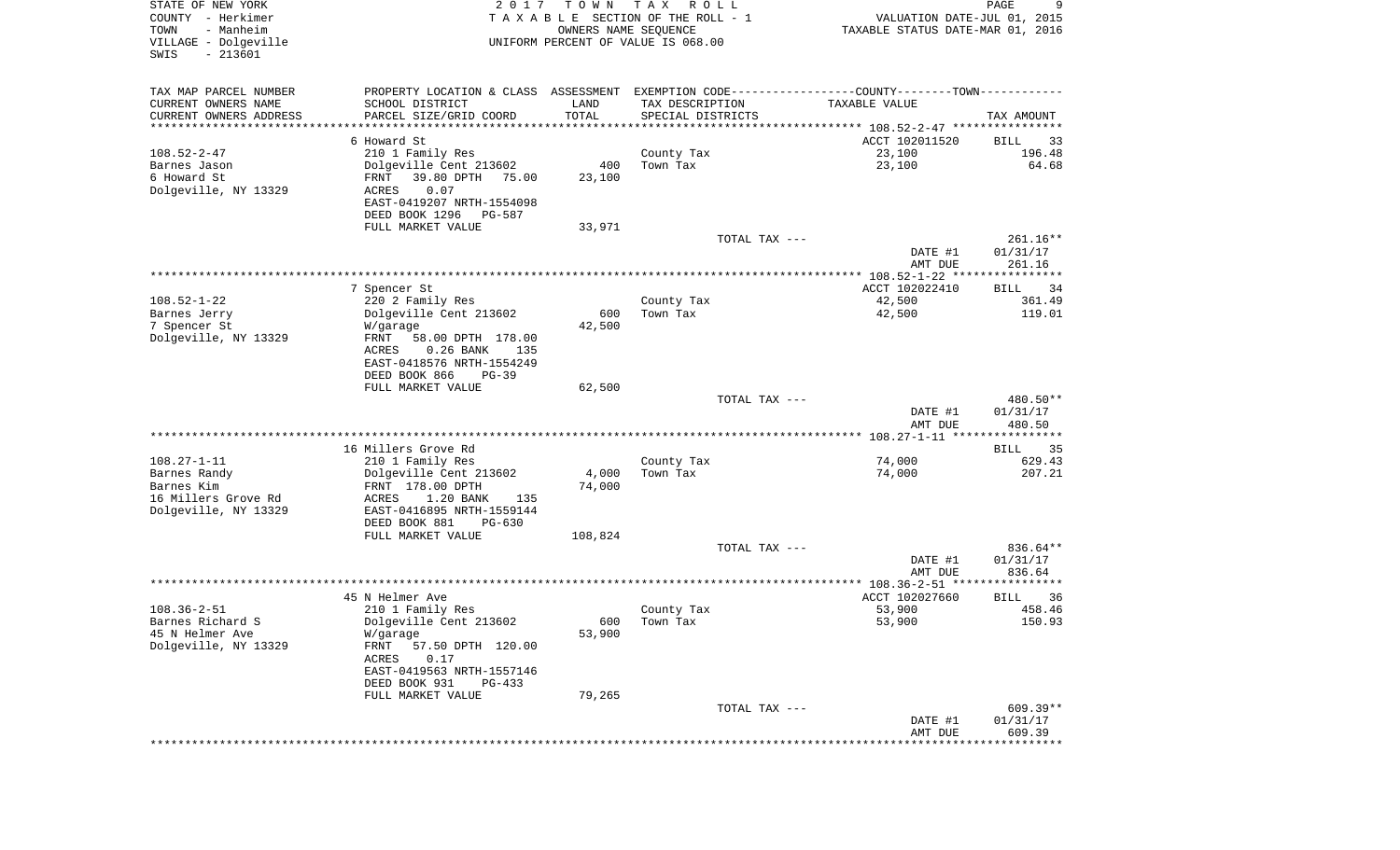| STATE OF NEW YORK<br>COUNTY - Herkimer<br>- Manheim<br>TOWN<br>VILLAGE - Dolgeville<br>SWIS<br>$-213601$ | 2 0 1 7                                         | T O W N               | T A X<br>R O L L<br>TAXABLE SECTION OF THE ROLL - 1<br>OWNERS NAME SEQUENCE<br>UNIFORM PERCENT OF VALUE IS 068.00 | VALUATION DATE-JUL 01, 2015<br>TAXABLE STATUS DATE-MAR 01, 2016                                | PAGE<br>10                 |
|----------------------------------------------------------------------------------------------------------|-------------------------------------------------|-----------------------|-------------------------------------------------------------------------------------------------------------------|------------------------------------------------------------------------------------------------|----------------------------|
| TAX MAP PARCEL NUMBER                                                                                    |                                                 |                       |                                                                                                                   | PROPERTY LOCATION & CLASS ASSESSMENT EXEMPTION CODE----------------COUNTY-------TOWN---------- |                            |
| CURRENT OWNERS NAME                                                                                      | SCHOOL DISTRICT                                 | LAND                  | TAX DESCRIPTION                                                                                                   | TAXABLE VALUE                                                                                  |                            |
| CURRENT OWNERS ADDRESS                                                                                   | PARCEL SIZE/GRID COORD<br>********************* | TOTAL                 | SPECIAL DISTRICTS                                                                                                 |                                                                                                | TAX AMOUNT                 |
| *********************                                                                                    |                                                 | * * * * * * * * * * * |                                                                                                                   |                                                                                                |                            |
| $108.36 - 3 - 19$                                                                                        | 161 N Main St<br>210 1 Family Res               |                       |                                                                                                                   | ACCT 102029700<br>33,400                                                                       | BILL<br>37<br>284.09       |
| Barnes Ronald                                                                                            | Dolgeville Cent 213602                          | 1,100                 | County Tax<br>Town Tax                                                                                            | 33,400                                                                                         | 93.52                      |
| Barnes Dolly                                                                                             | 82.00 DPTH 165.00<br>FRNT                       | 33,400                |                                                                                                                   |                                                                                                |                            |
| 161 No Main St                                                                                           | 0.27<br>ACRES                                   |                       |                                                                                                                   |                                                                                                |                            |
| Dolgeville, NY 13329                                                                                     | EAST-0420105 NRTH-1557625                       |                       |                                                                                                                   |                                                                                                |                            |
|                                                                                                          | DEED BOOK 903<br>$PG-37$                        |                       |                                                                                                                   |                                                                                                |                            |
|                                                                                                          | FULL MARKET VALUE                               | 49,118                |                                                                                                                   |                                                                                                |                            |
|                                                                                                          |                                                 |                       | TOTAL TAX ---                                                                                                     |                                                                                                | $377.61**$                 |
|                                                                                                          |                                                 |                       |                                                                                                                   | DATE #1<br>AMT DUE                                                                             | 01/31/17<br>377.61         |
|                                                                                                          |                                                 |                       |                                                                                                                   |                                                                                                |                            |
|                                                                                                          | 21 W Spofford Ave                               |                       |                                                                                                                   | ACCT 102000990                                                                                 | <b>BILL</b><br>38          |
| $108.51 - 1 - 27$                                                                                        | 210 1 Family Res                                |                       | VET COM CT 41131                                                                                                  | 10,200<br>10,200                                                                               |                            |
| Barnes Ronald Michael                                                                                    | Dolgeville Cent 213602                          | 1,300                 | County Tax                                                                                                        | 59,800                                                                                         | 508.64                     |
| 21 W Spofford Ave                                                                                        | FRNT 126.00 DPTH 260.00                         | 70,000                | Town Tax                                                                                                          | 59,800                                                                                         | 167.45                     |
| Dolgeville, NY 13329                                                                                     | ACRES<br>0.69<br>EAST-0417499 NRTH-1553614      |                       |                                                                                                                   |                                                                                                |                            |
|                                                                                                          | DEED BOOK 1338<br>PG-17                         |                       |                                                                                                                   |                                                                                                |                            |
|                                                                                                          | FULL MARKET VALUE                               | 102,941               |                                                                                                                   |                                                                                                |                            |
|                                                                                                          |                                                 |                       | TOTAL TAX ---                                                                                                     |                                                                                                | 676.09**                   |
|                                                                                                          |                                                 |                       |                                                                                                                   | DATE #1                                                                                        | 01/31/17                   |
|                                                                                                          |                                                 |                       |                                                                                                                   | AMT DUE                                                                                        | 676.09                     |
|                                                                                                          | 33 Lamberson St                                 |                       |                                                                                                                   | ACCT 102005430                                                                                 | 39<br>BILL                 |
| $108.52 - 5 - 17$                                                                                        | 210 1 Family Res                                |                       | County Tax                                                                                                        | 38,200                                                                                         | 324.92                     |
| Barnes Timothy Jr.                                                                                       | Dolgeville Cent 213602                          | 600                   | Town Tax                                                                                                          | 38,200                                                                                         | 106.96                     |
| 33 Lamberson St                                                                                          | W/garage                                        | 38,200                |                                                                                                                   |                                                                                                |                            |
| Dolgeville, NY 13329                                                                                     | FRNT<br>61.00 DPTH 115.00                       |                       |                                                                                                                   |                                                                                                |                            |
|                                                                                                          | ACRES<br>0.26                                   |                       |                                                                                                                   |                                                                                                |                            |
|                                                                                                          | EAST-0419698 NRTH-1553834                       |                       |                                                                                                                   |                                                                                                |                            |
|                                                                                                          | DEED BOOK 1330<br>PG-511<br>FULL MARKET VALUE   | 56,176                |                                                                                                                   |                                                                                                |                            |
|                                                                                                          |                                                 |                       | TOTAL TAX ---                                                                                                     |                                                                                                | 431.88**                   |
|                                                                                                          |                                                 |                       |                                                                                                                   | DATE #1                                                                                        | 01/31/17                   |
|                                                                                                          |                                                 |                       |                                                                                                                   | AMT DUE                                                                                        | 431.88                     |
|                                                                                                          |                                                 |                       |                                                                                                                   |                                                                                                |                            |
| $108.52 - 6 - 25$                                                                                        | Brockett St<br>312 Vac w/imprv                  |                       |                                                                                                                   | ACCT 102017670<br>1,800                                                                        | <b>BILL</b><br>40<br>15.31 |
| Barron Jonathan R                                                                                        | Dolgeville Cent 213602                          |                       | County Tax<br>300 Town Tax                                                                                        | 1,800                                                                                          | 5.04                       |
| 4 Sullivan St                                                                                            | 50.00 DPTH 150.00<br>FRNT                       | 1,800                 |                                                                                                                   |                                                                                                |                            |
| Dolgeville, NY 13329                                                                                     | 0.17<br>ACRES                                   |                       |                                                                                                                   |                                                                                                |                            |
|                                                                                                          | EAST-0419894 NRTH-1553267                       |                       |                                                                                                                   |                                                                                                |                            |
|                                                                                                          | DEED BOOK 1404 PG-130                           |                       |                                                                                                                   |                                                                                                |                            |
|                                                                                                          | FULL MARKET VALUE                               | 2,647                 |                                                                                                                   |                                                                                                |                            |
|                                                                                                          |                                                 |                       | TOTAL TAX ---                                                                                                     | DATE #1                                                                                        | $20.35**$<br>01/31/17      |
|                                                                                                          |                                                 |                       |                                                                                                                   | AMT DUE                                                                                        | 20.35                      |
|                                                                                                          |                                                 |                       |                                                                                                                   |                                                                                                |                            |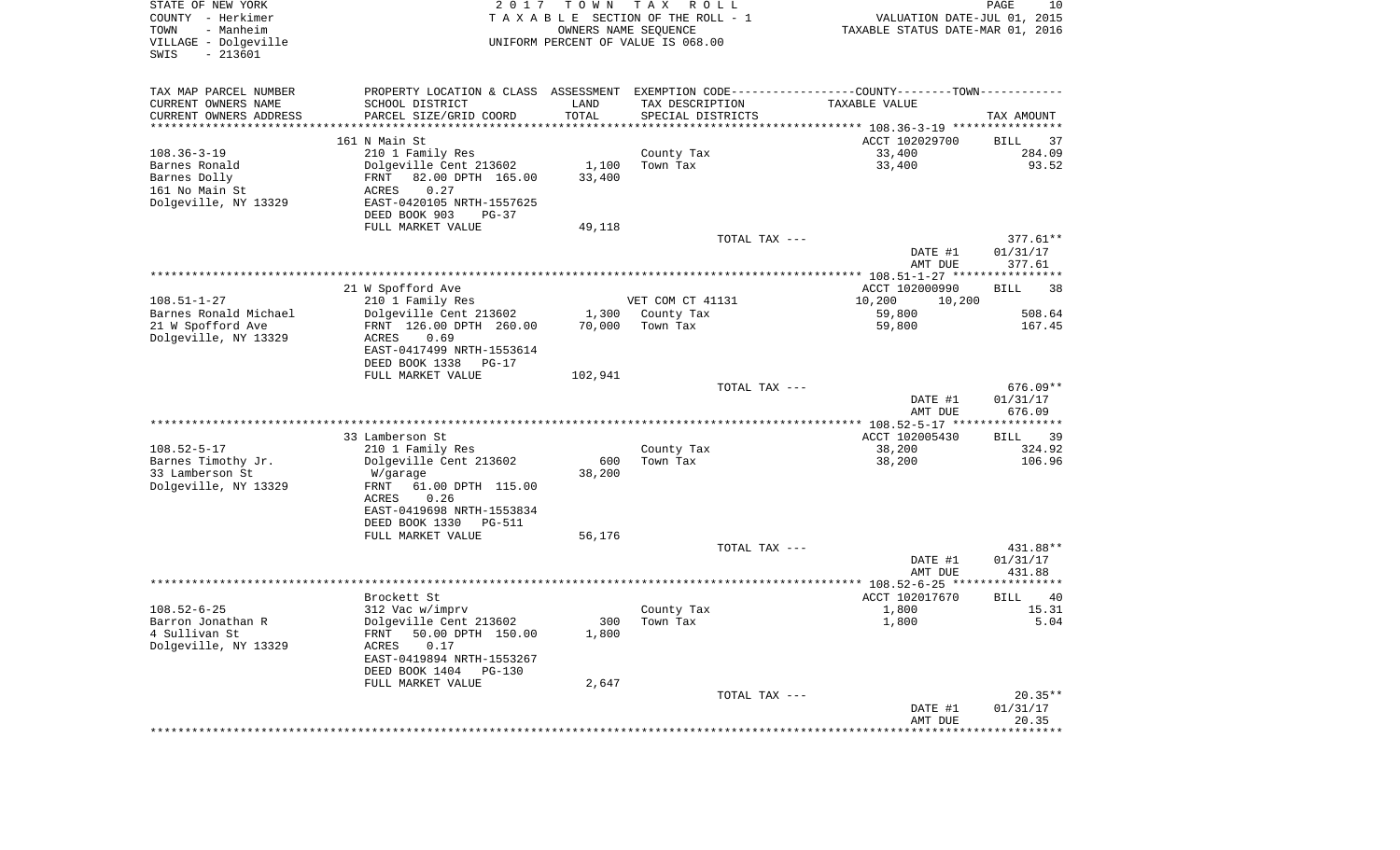| STATE OF NEW YORK<br>COUNTY - Herkimer<br>TOWN<br>- Manheim<br>VILLAGE - Dolgeville<br>$-213601$<br>SWIS | 2 0 1 7                                    | T O W N | T A X<br>R O L L<br>TAXABLE SECTION OF THE ROLL - 1<br>OWNERS NAME SEQUENCE<br>UNIFORM PERCENT OF VALUE IS 068.00 | VALUATION DATE-JUL 01, 2015<br>TAXABLE STATUS DATE-MAR 01, 2016 | PAGE<br>11         |
|----------------------------------------------------------------------------------------------------------|--------------------------------------------|---------|-------------------------------------------------------------------------------------------------------------------|-----------------------------------------------------------------|--------------------|
| TAX MAP PARCEL NUMBER                                                                                    |                                            |         | PROPERTY LOCATION & CLASS ASSESSMENT EXEMPTION CODE----------------COUNTY-------TOWN----------                    |                                                                 |                    |
| CURRENT OWNERS NAME                                                                                      | SCHOOL DISTRICT                            | LAND    | TAX DESCRIPTION                                                                                                   | TAXABLE VALUE                                                   |                    |
| CURRENT OWNERS ADDRESS<br>*********************                                                          | PARCEL SIZE/GRID COORD                     | TOTAL   | SPECIAL DISTRICTS                                                                                                 |                                                                 | TAX AMOUNT         |
|                                                                                                          | 18 Brockett St                             |         |                                                                                                                   | ACCT 102030450                                                  | BILL<br>41         |
| $108.52 - 6 - 26$                                                                                        | 210 1 Family Res                           |         | County Tax                                                                                                        | 32,000                                                          | 272.18             |
| Barron Jonathan R                                                                                        | Dolgeville Cent 213602                     | 500     | Town Tax                                                                                                          | 32,000                                                          | 89.60              |
| 4 Sullivan St                                                                                            | W/garage                                   | 32,000  |                                                                                                                   |                                                                 |                    |
| Dolgeville, NY 13329                                                                                     | 50.00 DPTH 150.00<br>FRNT                  |         |                                                                                                                   |                                                                 |                    |
|                                                                                                          | ACRES<br>0.17<br>EAST-0419869 NRTH-1553226 |         |                                                                                                                   |                                                                 |                    |
|                                                                                                          | DEED BOOK 1404<br>PG-130                   |         |                                                                                                                   |                                                                 |                    |
|                                                                                                          | FULL MARKET VALUE                          | 47,059  |                                                                                                                   |                                                                 |                    |
|                                                                                                          |                                            |         | TOTAL TAX ---                                                                                                     |                                                                 | 361.78**           |
|                                                                                                          |                                            |         |                                                                                                                   | DATE #1                                                         | 01/31/17           |
|                                                                                                          |                                            |         |                                                                                                                   | AMT DUE<br>*************** 108.59-2-29 *****************        | 361.78             |
|                                                                                                          | 4 Sullivan St                              |         |                                                                                                                   | ACCT 102028890                                                  | 42<br>BILL         |
| $108.59 - 2 - 29$                                                                                        | 210 1 Family Res                           |         | County Tax                                                                                                        | 58,800                                                          | 500.14             |
| Barron Jonathon                                                                                          | Dolgeville Cent 213602                     | 500     | Town Tax                                                                                                          | 58,800                                                          | 164.65             |
| 4 Sullivan St                                                                                            | W/garage                                   | 58,800  |                                                                                                                   |                                                                 |                    |
| Dolgeville, NY 13329-0384                                                                                | FRNT<br>50.00 DPTH 150.00<br>ACRES<br>0.17 |         |                                                                                                                   |                                                                 |                    |
|                                                                                                          | EAST-0417202 NRTH-1552232                  |         |                                                                                                                   |                                                                 |                    |
|                                                                                                          | DEED BOOK 833<br>PG-716                    |         |                                                                                                                   |                                                                 |                    |
|                                                                                                          | FULL MARKET VALUE                          | 86,471  |                                                                                                                   |                                                                 |                    |
|                                                                                                          |                                            |         | TOTAL TAX ---                                                                                                     |                                                                 | 664.79**           |
|                                                                                                          |                                            |         |                                                                                                                   | DATE #1<br>AMT DUE                                              | 01/31/17<br>664.79 |
|                                                                                                          |                                            |         |                                                                                                                   | ************ 108.36-3-48 *****************                      |                    |
|                                                                                                          | 44 N Helmer Ave                            |         |                                                                                                                   | ACCT 102028380                                                  | BILL<br>43         |
| $108.36 - 3 - 48$                                                                                        | 210 1 Family Res                           |         | County Tax                                                                                                        | 41,500                                                          | 352.99             |
| Barton Kevin W                                                                                           | Dolgeville Cent 213602                     | 500     | Town Tax                                                                                                          | 41,500                                                          | 116.20             |
| Barton Tracy L                                                                                           | FRNT<br>50.00 DPTH 187.00                  | 41,500  | School Relevy                                                                                                     |                                                                 | 915.42             |
| 44 N Helmer Ave<br>Dolgeville, NY 13329                                                                  | ACRES<br>0.12<br>EAST-0419749 NRTH-1557060 |         | Village Relevy                                                                                                    |                                                                 | 1,052.91           |
|                                                                                                          | DEED BOOK 1529<br>PG-13                    |         |                                                                                                                   |                                                                 |                    |
|                                                                                                          | FULL MARKET VALUE                          | 61,029  |                                                                                                                   |                                                                 |                    |
|                                                                                                          |                                            |         | TOTAL TAX ---                                                                                                     |                                                                 | $2,437.52**$       |
|                                                                                                          |                                            |         |                                                                                                                   | DATE #1                                                         | 01/31/17           |
|                                                                                                          |                                            |         |                                                                                                                   | AMT DUE<br>******************** 108.52-4-8 **********           | 2,437.52           |
|                                                                                                          | 30 E Faville Ave                           |         |                                                                                                                   | ACCT 102001320                                                  | 44<br>BILL         |
| $108.52 - 4 - 8$                                                                                         | 210 1 Family Res                           |         | County Tax                                                                                                        | 39,000                                                          | 331.72             |
| Baum John P Jr                                                                                           | Dolgeville Cent 213602                     | 500     | Town Tax                                                                                                          | 39,000                                                          | 109.20             |
| Baum Carol                                                                                               | 50.00 DPTH 106.00<br>FRNT                  | 39,000  |                                                                                                                   |                                                                 |                    |
| 30 Faville Ave E<br>Dolgeville, NY 13329                                                                 | ACRES<br>0.12<br>EAST-0419309 NRTH-1553275 |         |                                                                                                                   |                                                                 |                    |
|                                                                                                          | DEED BOOK 00577 PG-00405                   |         |                                                                                                                   |                                                                 |                    |
|                                                                                                          | FULL MARKET VALUE                          | 57,353  |                                                                                                                   |                                                                 |                    |
|                                                                                                          |                                            |         | TOTAL TAX ---                                                                                                     |                                                                 | 440.92**           |
|                                                                                                          |                                            |         |                                                                                                                   | DATE #1                                                         | 01/31/17           |
|                                                                                                          |                                            |         |                                                                                                                   | AMT DUE<br>****************************                         | 440.92             |
|                                                                                                          |                                            |         |                                                                                                                   |                                                                 |                    |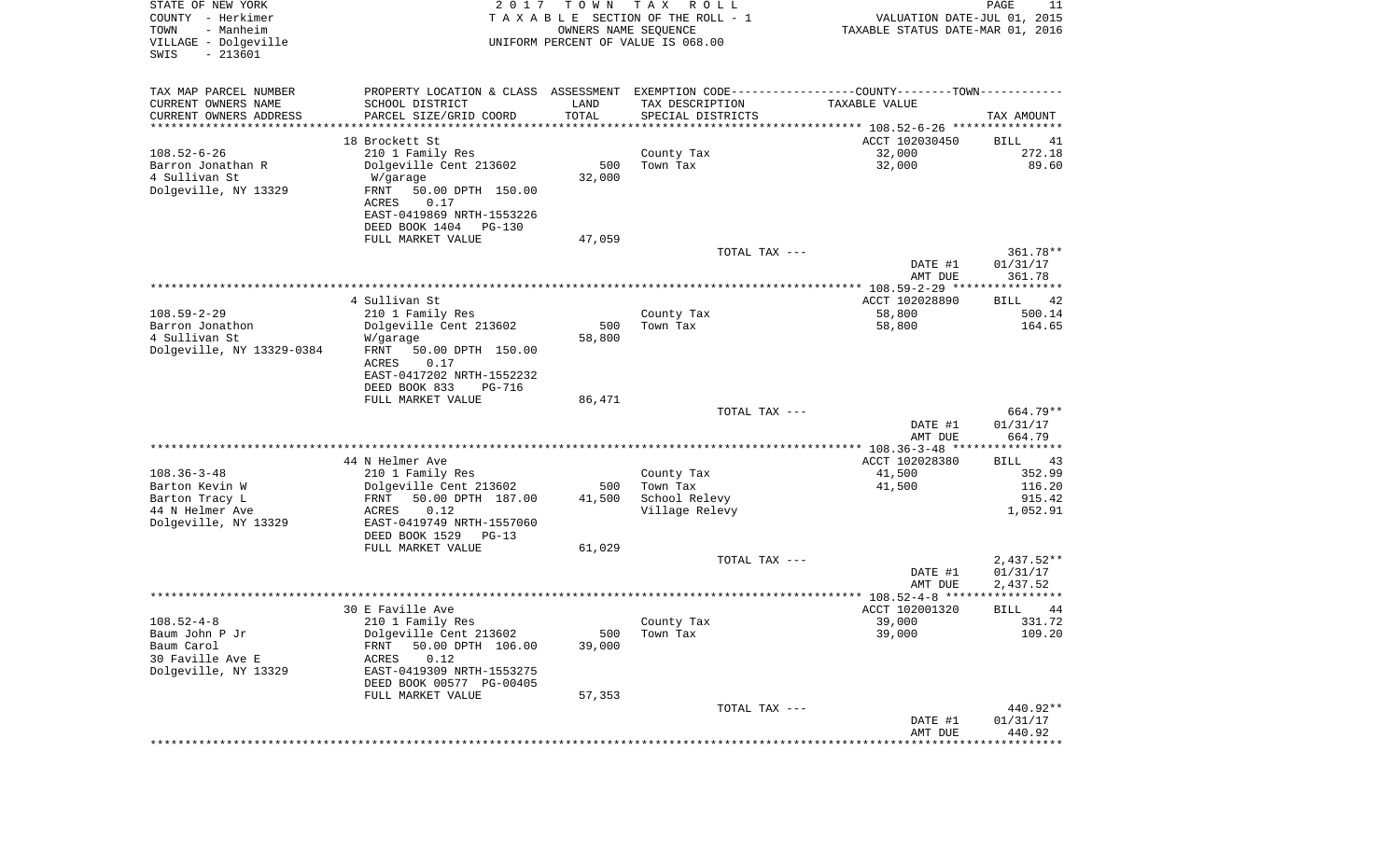| STATE OF NEW YORK<br>COUNTY - Herkimer<br>- Manheim<br>TOWN<br>VILLAGE - Dolgeville<br>$-213601$<br>SWIS | 2 0 1 7                                             | T O W N              | T A X<br>R O L L<br>T A X A B L E SECTION OF THE ROLL - 1<br>OWNERS NAME SEQUENCE<br>UNIFORM PERCENT OF VALUE IS 068.00 | VALUATION DATE-JUL 01, 2015<br>TAXABLE STATUS DATE-MAR 01, 2016 | PAGE<br>12           |
|----------------------------------------------------------------------------------------------------------|-----------------------------------------------------|----------------------|-------------------------------------------------------------------------------------------------------------------------|-----------------------------------------------------------------|----------------------|
| TAX MAP PARCEL NUMBER                                                                                    | PROPERTY LOCATION & CLASS ASSESSMENT                |                      | EXEMPTION CODE-----------------COUNTY-------TOWN-----------                                                             |                                                                 |                      |
| CURRENT OWNERS NAME                                                                                      | SCHOOL DISTRICT                                     | LAND                 | TAX DESCRIPTION                                                                                                         | TAXABLE VALUE                                                   |                      |
| CURRENT OWNERS ADDRESS<br>*********************                                                          | PARCEL SIZE/GRID COORD<br>*******************       | TOTAL<br>*********** | SPECIAL DISTRICTS                                                                                                       |                                                                 | TAX AMOUNT           |
|                                                                                                          | 3 E Timmerman St                                    |                      |                                                                                                                         | ACCT 102025440                                                  | BILL<br>45           |
| $108.59 - 2 - 14$                                                                                        | 210 1 Family Res                                    |                      | County Tax                                                                                                              | 44,300                                                          | 376.81               |
| Baum William                                                                                             | Dolgeville Cent 213602                              | 1,000                | Town Tax                                                                                                                | 44,300                                                          | 124.05               |
| Baum Donna<br>3 Timmerman St                                                                             | W/garage<br>FRNT 100.00 DPTH 150.00                 | 44,300               |                                                                                                                         |                                                                 |                      |
| Dolgeville, NY 13329                                                                                     | ACRES<br>0.34                                       |                      |                                                                                                                         |                                                                 |                      |
|                                                                                                          | EAST-0416709 NRTH-1552147                           |                      |                                                                                                                         |                                                                 |                      |
|                                                                                                          | DEED BOOK 00609 PG-00248                            |                      |                                                                                                                         |                                                                 |                      |
|                                                                                                          | FULL MARKET VALUE                                   | 65,147               | TOTAL TAX ---                                                                                                           |                                                                 | 500.86**             |
|                                                                                                          |                                                     |                      |                                                                                                                         | DATE #1                                                         | 01/31/17             |
|                                                                                                          |                                                     |                      |                                                                                                                         | AMT DUE                                                         | 500.86               |
|                                                                                                          | 56 N Helmer Ave                                     |                      |                                                                                                                         | ACCT 102017700                                                  |                      |
| $108.36 - 3 - 59$                                                                                        | 210 1 Family Res                                    |                      | County Tax                                                                                                              | 46,400                                                          | BILL<br>46<br>394.67 |
| Baylor Edward J                                                                                          | Dolgeville Cent 213602                              | 500                  | Town Tax                                                                                                                | 46,400                                                          | 129.93               |
| 56 N Helmer Ave                                                                                          | FRNT<br>50.00 DPTH 112.50                           | 46,400               |                                                                                                                         |                                                                 |                      |
| Dolgeville, NY 13329                                                                                     | ACRES<br>0.13<br>EAST-0419735 NRTH-1557337          |                      |                                                                                                                         |                                                                 |                      |
|                                                                                                          | DEED BOOK 1350<br>PG-881                            |                      |                                                                                                                         |                                                                 |                      |
|                                                                                                          | FULL MARKET VALUE                                   | 68,235               |                                                                                                                         |                                                                 |                      |
|                                                                                                          |                                                     |                      | TOTAL TAX ---                                                                                                           | DATE #1                                                         | 524.60**<br>01/31/17 |
|                                                                                                          |                                                     |                      |                                                                                                                         | AMT DUE                                                         | 524.60               |
|                                                                                                          |                                                     |                      |                                                                                                                         | ************ 108.59-3-26 ****                                   | ***********          |
|                                                                                                          | 32 Sullivan St                                      |                      |                                                                                                                         | ACCT 102012090                                                  | <b>BILL</b><br>47    |
| $108.59 - 3 - 26$<br>Becker James E                                                                      | 210 1 Family Res<br>Dolgeville Cent 213602          | 800                  | County Tax<br>Town Tax                                                                                                  | 36,500<br>36,500                                                | 310.46<br>102.20     |
| 32 Sullivan St                                                                                           | W Garage                                            | 36,500               |                                                                                                                         |                                                                 |                      |
| Dolgeville, NY 13329                                                                                     | FRNT 100.00 DPTH 150.00                             |                      |                                                                                                                         |                                                                 |                      |
|                                                                                                          | ACRES<br>0.34<br>EAST-0417293 NRTH-1551512          |                      |                                                                                                                         |                                                                 |                      |
|                                                                                                          | DEED BOOK 1421<br>PG-786                            |                      |                                                                                                                         |                                                                 |                      |
|                                                                                                          | FULL MARKET VALUE                                   | 53,676               |                                                                                                                         |                                                                 |                      |
|                                                                                                          |                                                     |                      | TOTAL TAX ---                                                                                                           |                                                                 | 412.66**             |
|                                                                                                          |                                                     |                      |                                                                                                                         | DATE #1<br>AMT DUE                                              | 01/31/17<br>412.66   |
|                                                                                                          |                                                     |                      |                                                                                                                         |                                                                 | *****                |
|                                                                                                          | 13 Ransom St                                        |                      |                                                                                                                         | ACCT 102021060                                                  | 48<br>BILL           |
| $108.52 - 6 - 9$                                                                                         | 210 1 Family Res                                    |                      | County Tax                                                                                                              | 32,000                                                          | 272.18               |
| Beekman Margaret D<br>13 Ransom St                                                                       | Dolgeville Cent 213602<br>52.70 DPTH 100.00<br>FRNT | 500<br>32,000        | Town Tax                                                                                                                | 32,000                                                          | 89.60                |
| Dolgeville, NY 13329                                                                                     | 0.11<br>ACRES                                       |                      |                                                                                                                         |                                                                 |                      |
|                                                                                                          | EAST-0419555 NRTH-1553042                           |                      |                                                                                                                         |                                                                 |                      |
|                                                                                                          | DEED BOOK 1371<br>PG-149<br>FULL MARKET VALUE       | 47,059               |                                                                                                                         |                                                                 |                      |
|                                                                                                          |                                                     |                      | TOTAL TAX ---                                                                                                           |                                                                 | 361.78**             |
|                                                                                                          |                                                     |                      |                                                                                                                         | DATE #1                                                         | 01/31/17             |
|                                                                                                          |                                                     |                      |                                                                                                                         | AMT DUE<br>****************************                         | 361.78               |
|                                                                                                          |                                                     |                      |                                                                                                                         |                                                                 |                      |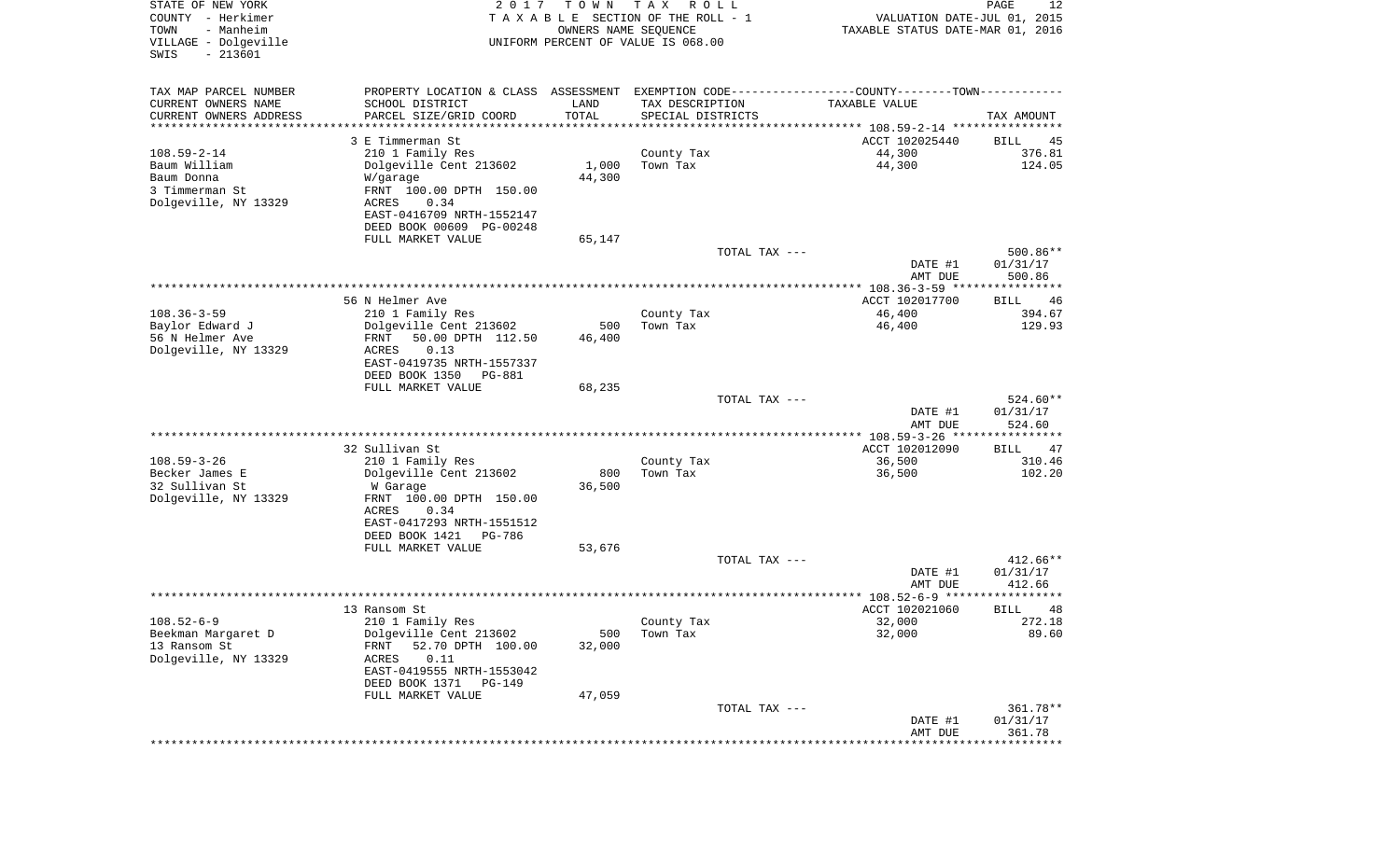| STATE OF NEW YORK<br>COUNTY - Herkimer<br>TOWN<br>- Manheim<br>VILLAGE - Dolgeville<br>$-213601$<br>SWIS | 2017                                                | TOWN                  | T A X<br>R O L L<br>TAXABLE SECTION OF THE ROLL - 1<br>OWNERS NAME SEQUENCE<br>UNIFORM PERCENT OF VALUE IS 068.00 | VALUATION DATE-JUL 01, 2015<br>TAXABLE STATUS DATE-MAR 01, 2016 | PAGE<br>13                     |
|----------------------------------------------------------------------------------------------------------|-----------------------------------------------------|-----------------------|-------------------------------------------------------------------------------------------------------------------|-----------------------------------------------------------------|--------------------------------|
| TAX MAP PARCEL NUMBER                                                                                    | PROPERTY LOCATION & CLASS ASSESSMENT                |                       | EXEMPTION CODE-----------------COUNTY-------TOWN-----------                                                       |                                                                 |                                |
| CURRENT OWNERS NAME                                                                                      | SCHOOL DISTRICT                                     | LAND                  | TAX DESCRIPTION                                                                                                   | TAXABLE VALUE                                                   |                                |
| CURRENT OWNERS ADDRESS                                                                                   | PARCEL SIZE/GRID COORD                              | TOTAL                 | SPECIAL DISTRICTS                                                                                                 |                                                                 | TAX AMOUNT                     |
| ********************                                                                                     |                                                     | * * * * * * * * * * * |                                                                                                                   |                                                                 |                                |
|                                                                                                          | 22 N Helmer Ave                                     |                       |                                                                                                                   | ACCT 102008520                                                  | BILL<br>49                     |
| $108.44 - 3 - 12$<br>Belden Judith M                                                                     | 210 1 Family Res<br>Dolgeville Cent 213602          | 700                   | County Tax<br>Town Tax                                                                                            | 44,700<br>44,700                                                | 380.21<br>125.17               |
| 20 N Helmer Ave                                                                                          | W/barn                                              | 44,700                |                                                                                                                   |                                                                 |                                |
| Dolgeville, NY 13329                                                                                     | FRNT<br>45.30 DPTH 160.00                           |                       |                                                                                                                   |                                                                 |                                |
|                                                                                                          | <b>ACRES</b><br>0.15                                |                       |                                                                                                                   |                                                                 |                                |
|                                                                                                          | EAST-0419683 NRTH-1556295                           |                       |                                                                                                                   |                                                                 |                                |
|                                                                                                          | DEED BOOK 781<br>$PG-01$                            |                       |                                                                                                                   |                                                                 |                                |
|                                                                                                          | FULL MARKET VALUE                                   | 65,735                | TOTAL TAX ---                                                                                                     |                                                                 | 505.38**                       |
|                                                                                                          |                                                     |                       |                                                                                                                   | DATE #1                                                         | 01/31/17                       |
|                                                                                                          |                                                     |                       |                                                                                                                   | AMT DUE                                                         | 505.38                         |
|                                                                                                          |                                                     |                       |                                                                                                                   |                                                                 |                                |
|                                                                                                          | 20 N Helmer Ave                                     |                       |                                                                                                                   | ACCT 102025800                                                  | 50<br>BILL                     |
| $108.44 - 3 - 13$                                                                                        | 210 1 Family Res                                    |                       | County Tax                                                                                                        | 46,000                                                          | 391.27                         |
| Belden Judith M<br>20 N Helmer Ave                                                                       | Dolgeville Cent 213602<br>FRNT<br>55.00 DPTH 160.00 | 600<br>46,000         | Town Tax                                                                                                          | 46,000                                                          | 128.81                         |
| Dolgeville, NY 13329                                                                                     | 0.20<br>ACRES                                       |                       |                                                                                                                   |                                                                 |                                |
|                                                                                                          | EAST-0419663 NRTH-1556252                           |                       |                                                                                                                   |                                                                 |                                |
|                                                                                                          | DEED BOOK 679<br>$PG-824$                           |                       |                                                                                                                   |                                                                 |                                |
|                                                                                                          | FULL MARKET VALUE                                   | 67,647                |                                                                                                                   |                                                                 |                                |
|                                                                                                          |                                                     |                       | TOTAL TAX ---                                                                                                     | DATE #1<br>AMT DUE                                              | 520.08**<br>01/31/17<br>520.08 |
|                                                                                                          |                                                     |                       |                                                                                                                   | *************** 108.51-1-32 ****************                    |                                |
|                                                                                                          | 19 W Spofford Ave                                   |                       |                                                                                                                   | ACCT 102022920                                                  | 51<br>BILL                     |
| $108.51 - 1 - 32$                                                                                        | 210 1 Family Res                                    |                       | VET COM CT 41131                                                                                                  | 10,200<br>10,200                                                |                                |
| Bennett Daniel                                                                                           | Dolgeville Cent 213602                              | 800                   | County Tax                                                                                                        | 35,700                                                          | 303.66                         |
| Bennett Alice                                                                                            | FRNT 125.00 DPTH 150.00                             | 45,900                | Town Tax                                                                                                          | 35,700                                                          | 99.96                          |
| 19 W Spofford Ave<br>Dolgeville, NY 13329                                                                | ACRES<br>0.43<br>EAST-0417614 NRTH-1553493          |                       |                                                                                                                   |                                                                 |                                |
|                                                                                                          | DEED BOOK 849<br>PG-146                             |                       |                                                                                                                   |                                                                 |                                |
|                                                                                                          | FULL MARKET VALUE                                   | 67,500                |                                                                                                                   |                                                                 |                                |
|                                                                                                          |                                                     |                       | TOTAL TAX ---                                                                                                     |                                                                 | 403.62**                       |
|                                                                                                          |                                                     |                       |                                                                                                                   | DATE #1                                                         | 01/31/17                       |
|                                                                                                          |                                                     |                       |                                                                                                                   | AMT DUE                                                         | 403.62                         |
|                                                                                                          | Beaver St                                           |                       |                                                                                                                   | ACCT 102009780                                                  | 52<br>BILL                     |
| $108.44 - 2 - 1$                                                                                         | 311 Res vac land                                    |                       | County Tax                                                                                                        | 600                                                             | 5.10                           |
| Benson Gregory W                                                                                         | Dolgeville Cent 213602                              |                       | 600 Town Tax                                                                                                      | 600                                                             | 1.68                           |
| Benson Melissa S                                                                                         | 50.00 DPTH 185.00<br>FRNT                           | 600                   |                                                                                                                   |                                                                 |                                |
| 19 Beaver St                                                                                             | 0.30<br>ACRES                                       |                       |                                                                                                                   |                                                                 |                                |
| Dolgeville, NY 13329                                                                                     | EAST-0417826 NRTH-1554905<br>DEED BOOK 1274 PG-4    |                       |                                                                                                                   |                                                                 |                                |
|                                                                                                          | FULL MARKET VALUE                                   | 882                   |                                                                                                                   |                                                                 |                                |
|                                                                                                          |                                                     |                       | TOTAL TAX ---                                                                                                     |                                                                 | $6.78**$                       |
|                                                                                                          |                                                     |                       |                                                                                                                   | DATE #1                                                         | 01/31/17                       |
|                                                                                                          |                                                     |                       |                                                                                                                   | AMT DUE                                                         | 6.78                           |
|                                                                                                          |                                                     |                       |                                                                                                                   | ********************                                            | **************                 |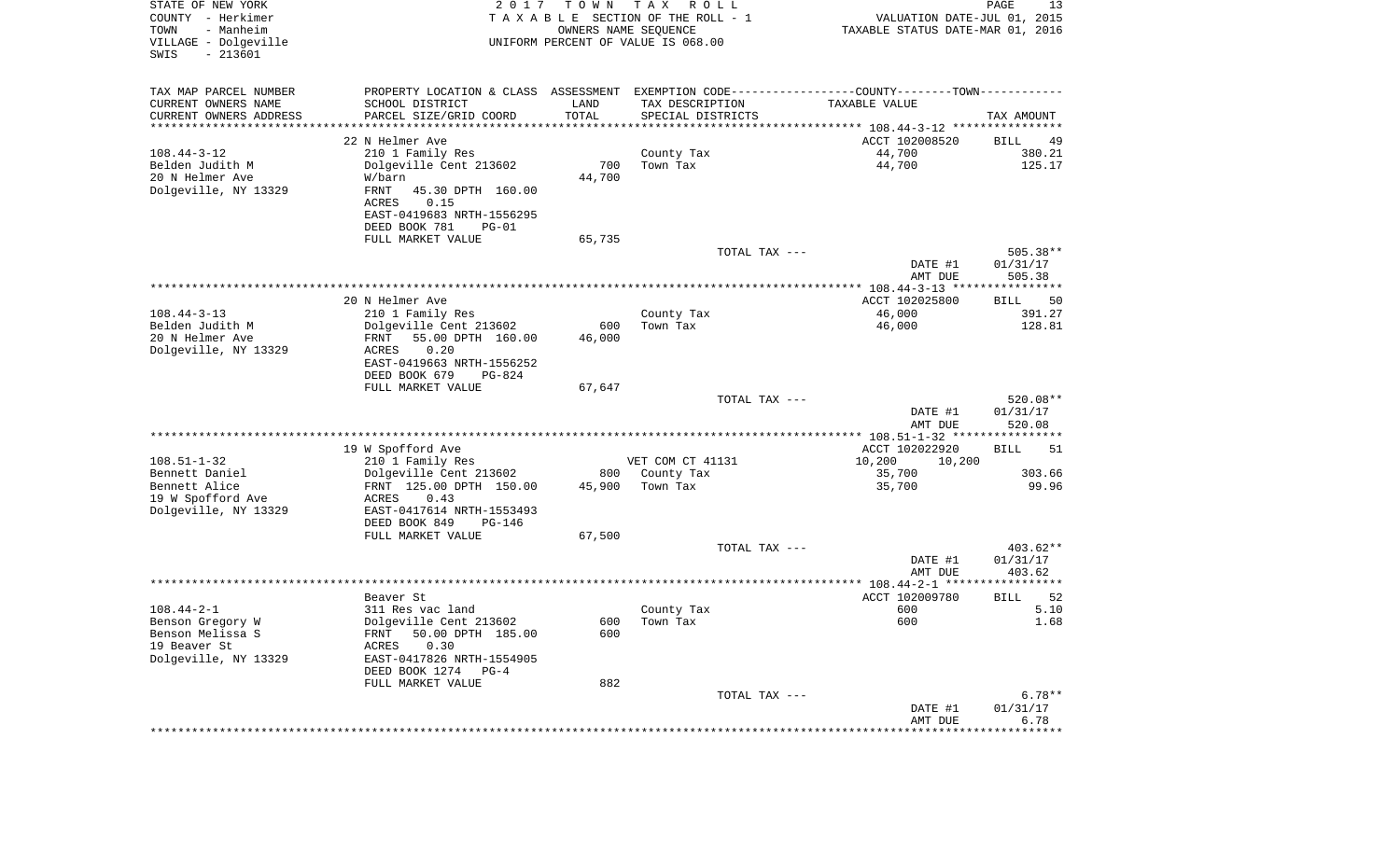| STATE OF NEW YORK<br>COUNTY - Herkimer<br>- Manheim<br>TOWN<br>VILLAGE - Dolgeville<br>SWIS<br>$-213601$ | 2 0 1 7                                             | T O W N<br>OWNERS NAME SEQUENCE | T A X<br>R O L L<br>T A X A B L E SECTION OF THE ROLL - 1<br>UNIFORM PERCENT OF VALUE IS 068.00 | VALUATION DATE-JUL 01, 2015<br>TAXABLE STATUS DATE-MAR 01, 2016                               | $\mathop{\mathtt{PAGE}}$<br>14 |
|----------------------------------------------------------------------------------------------------------|-----------------------------------------------------|---------------------------------|-------------------------------------------------------------------------------------------------|-----------------------------------------------------------------------------------------------|--------------------------------|
| TAX MAP PARCEL NUMBER                                                                                    |                                                     |                                 |                                                                                                 | PROPERTY LOCATION & CLASS ASSESSMENT EXEMPTION CODE---------------COUNTY-------TOWN---------- |                                |
| CURRENT OWNERS NAME                                                                                      | SCHOOL DISTRICT                                     | LAND                            | TAX DESCRIPTION                                                                                 | TAXABLE VALUE                                                                                 |                                |
| CURRENT OWNERS ADDRESS<br>********************                                                           | PARCEL SIZE/GRID COORD                              | TOTAL                           | SPECIAL DISTRICTS                                                                               |                                                                                               | TAX AMOUNT                     |
|                                                                                                          | 19 Beaver St                                        |                                 |                                                                                                 | ACCT 102024300                                                                                | BILL<br>53                     |
| $108.44 - 2 - 15$                                                                                        | 210 1 Family Res                                    |                                 | County Tax                                                                                      | 43,200                                                                                        | 367.45                         |
| Benson Gregory W                                                                                         | Dolgeville Cent 213602                              | 500                             | Town Tax                                                                                        | 43,200                                                                                        | 120.97                         |
| Benson Melissa S                                                                                         | W/garage                                            | 43,200                          | School Relevy                                                                                   |                                                                                               | 508.71                         |
| 19 Beaver St                                                                                             | FRNT<br>50.00 DPTH 100.00                           |                                 |                                                                                                 |                                                                                               |                                |
| Dolgeville, NY 13329                                                                                     | 0.11<br>ACRES                                       |                                 |                                                                                                 |                                                                                               |                                |
|                                                                                                          | EAST-0417885 NRTH-1554914                           |                                 |                                                                                                 |                                                                                               |                                |
|                                                                                                          | DEED BOOK 1274<br>$PG-4$                            |                                 |                                                                                                 |                                                                                               |                                |
|                                                                                                          | FULL MARKET VALUE                                   | 63,529                          | TOTAL TAX ---                                                                                   |                                                                                               | 997.13**                       |
|                                                                                                          |                                                     |                                 |                                                                                                 | DATE #1                                                                                       | 01/31/17                       |
|                                                                                                          |                                                     |                                 |                                                                                                 | AMT DUE                                                                                       | 997.13                         |
|                                                                                                          |                                                     |                                 |                                                                                                 |                                                                                               |                                |
|                                                                                                          | Spofford Ave                                        |                                 |                                                                                                 |                                                                                               | 54<br>BILL                     |
| $108.52 - 1 - 86.1$                                                                                      | 311 Res vac land                                    |                                 | County Tax                                                                                      | 3,000                                                                                         | 25.52                          |
| Berg Nancy<br>86 S Helmer Ave                                                                            | Dolgeville Cent 213602<br>50.00 DPTH 350.00<br>FRNT | 3,000<br>3,000                  | Town Tax                                                                                        | 3,000                                                                                         | 8.40                           |
| Dolgeville, NY 13329                                                                                     | EAST-0417607 NRTH-1553970                           |                                 |                                                                                                 |                                                                                               |                                |
|                                                                                                          | DEED BOOK 1091<br>PG-963                            |                                 |                                                                                                 |                                                                                               |                                |
|                                                                                                          | FULL MARKET VALUE                                   | 4,412                           |                                                                                                 |                                                                                               |                                |
|                                                                                                          |                                                     |                                 | TOTAL TAX ---                                                                                   |                                                                                               | $33.92**$                      |
|                                                                                                          |                                                     |                                 |                                                                                                 | DATE #1                                                                                       | 01/31/17                       |
|                                                                                                          |                                                     |                                 |                                                                                                 | AMT DUE                                                                                       | 33.92                          |
|                                                                                                          | W Spofford Ave                                      |                                 |                                                                                                 | ACCT 102028650                                                                                | <b>BILL</b><br>55              |
| $108.51 - 1 - 18$                                                                                        | 311 Res vac land                                    |                                 | County Tax                                                                                      | 2,200                                                                                         | 18.71                          |
| Berg Nancy C                                                                                             | Dolgeville Cent 213602                              | 2,200                           | Town Tax                                                                                        | 2,200                                                                                         | 6.16                           |
| 86 S Helmer Ave                                                                                          | $-5$ -Lots                                          | 2,200                           |                                                                                                 |                                                                                               |                                |
| Dolgeville, NY 13329                                                                                     | FRNT 145.00 DPTH 165.00                             |                                 |                                                                                                 |                                                                                               |                                |
|                                                                                                          | ACRES<br>1.20<br>EAST-0417499 NRTH-1553986          |                                 |                                                                                                 |                                                                                               |                                |
|                                                                                                          | DEED BOOK 930<br>$PG-26$                            |                                 |                                                                                                 |                                                                                               |                                |
|                                                                                                          | FULL MARKET VALUE                                   | 3,235                           |                                                                                                 |                                                                                               |                                |
|                                                                                                          |                                                     |                                 | TOTAL TAX ---                                                                                   |                                                                                               | $24.87**$                      |
|                                                                                                          |                                                     |                                 |                                                                                                 | DATE #1                                                                                       | 01/31/17                       |
|                                                                                                          |                                                     |                                 |                                                                                                 | AMT DUE                                                                                       | 24.87                          |
|                                                                                                          |                                                     |                                 |                                                                                                 |                                                                                               |                                |
| $108.52 - 1 - 47$                                                                                        | W Spofford Ave & S Helmer<br>312 Vac w/imprv        |                                 | County Tax                                                                                      | ACCT 102001410<br>2,500                                                                       | 56<br>BILL<br>21.26            |
| Berg Nancy C                                                                                             | Dolgeville Cent 213602                              |                                 | $2,500$ Town Tax                                                                                | 2,500                                                                                         | 7.00                           |
| 86 S Helmer Ave                                                                                          | -tennis Court                                       | 2,500                           |                                                                                                 |                                                                                               |                                |
| Dolgeville, NY 13329                                                                                     | FRNT 150.00 DPTH 350.00                             |                                 |                                                                                                 |                                                                                               |                                |
|                                                                                                          | 1.10<br>ACRES                                       |                                 |                                                                                                 |                                                                                               |                                |
|                                                                                                          | EAST-0417629 NRTH-1553865                           |                                 |                                                                                                 |                                                                                               |                                |
|                                                                                                          | DEED BOOK 930<br>$PG-26$                            |                                 |                                                                                                 |                                                                                               |                                |
|                                                                                                          | FULL MARKET VALUE                                   | 3,676                           | TOTAL TAX ---                                                                                   |                                                                                               | $28.26**$                      |
|                                                                                                          |                                                     |                                 |                                                                                                 | DATE #1                                                                                       | 01/31/17                       |
|                                                                                                          |                                                     |                                 |                                                                                                 | AMT DUE                                                                                       | 28.26                          |
|                                                                                                          |                                                     |                                 |                                                                                                 |                                                                                               | * * * * * * * * * * * *        |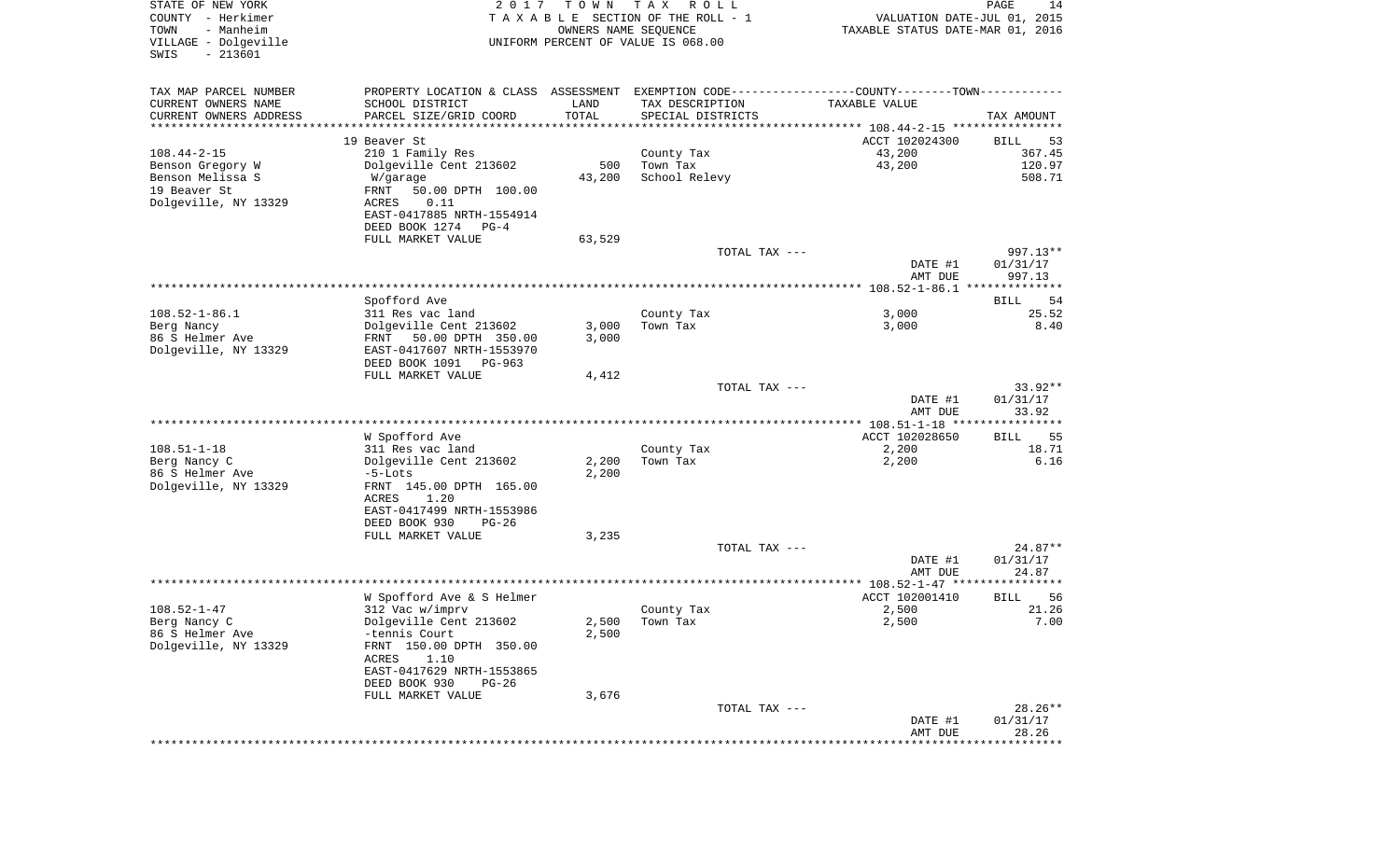| STATE OF NEW YORK<br>COUNTY - Herkimer<br>- Manheim<br>TOWN<br>VILLAGE - Dolgeville | 2 0 1 7                                                                                       | T O W N | T A X<br>R O L L<br>TAXABLE SECTION OF THE ROLL - 1<br>OWNERS NAME SEQUENCE<br>UNIFORM PERCENT OF VALUE IS 068.00 | VALUATION DATE-JUL 01, 2015<br>TAXABLE STATUS DATE-MAR 01, 2016 | PAGE<br>15               |
|-------------------------------------------------------------------------------------|-----------------------------------------------------------------------------------------------|---------|-------------------------------------------------------------------------------------------------------------------|-----------------------------------------------------------------|--------------------------|
| $-213601$<br>SWIS                                                                   |                                                                                               |         |                                                                                                                   |                                                                 |                          |
| TAX MAP PARCEL NUMBER                                                               | PROPERTY LOCATION & CLASS ASSESSMENT EXEMPTION CODE---------------COUNTY-------TOWN---------- |         |                                                                                                                   |                                                                 |                          |
| CURRENT OWNERS NAME                                                                 | SCHOOL DISTRICT                                                                               | LAND    | TAX DESCRIPTION                                                                                                   | TAXABLE VALUE                                                   |                          |
| CURRENT OWNERS ADDRESS<br>*********************                                     | PARCEL SIZE/GRID COORD                                                                        | TOTAL   | SPECIAL DISTRICTS                                                                                                 |                                                                 | TAX AMOUNT               |
|                                                                                     | 86 S Helmer Ave                                                                               |         |                                                                                                                   | ACCT 102015090                                                  | BILL<br>57               |
| $108.52 - 1 - 49$                                                                   | 210 1 Family Res                                                                              |         | County Tax                                                                                                        | 101,000                                                         | 859.08                   |
| Berg Nancy C                                                                        | Dolgeville Cent 213602                                                                        | 1,500   | Town Tax                                                                                                          | 101,000                                                         | 282.81                   |
| 86 S Helmer Ave                                                                     | W Garage & Pool                                                                               | 101,000 |                                                                                                                   |                                                                 |                          |
| Dolgeville, NY 13329                                                                | FRNT 150.00 DPTH 100.00                                                                       |         |                                                                                                                   |                                                                 |                          |
|                                                                                     | ACRES<br>0.34                                                                                 |         |                                                                                                                   |                                                                 |                          |
|                                                                                     | EAST-0417720 NRTH-1553722<br>DEED BOOK 930<br>$PG-26$                                         |         |                                                                                                                   |                                                                 |                          |
|                                                                                     | FULL MARKET VALUE                                                                             | 148,529 |                                                                                                                   |                                                                 |                          |
|                                                                                     |                                                                                               |         | TOTAL TAX ---                                                                                                     |                                                                 | 1,141.89**               |
|                                                                                     |                                                                                               |         |                                                                                                                   | DATE #1                                                         | 01/31/17                 |
|                                                                                     |                                                                                               |         |                                                                                                                   | AMT DUE                                                         | 1,141.89                 |
|                                                                                     | 44 Stewart St                                                                                 |         |                                                                                                                   | ACCT 102019440                                                  | 58<br>BILL               |
| $108.59 - 3 - 27.1$                                                                 | 210 1 Family Res                                                                              |         | VET WAR CT 41121                                                                                                  | 6,120<br>6,120                                                  |                          |
| Bilinski Michael S                                                                  | Dolgeville Cent 213602                                                                        |         | 1,800 VET DIS CT 41141                                                                                            | 6,270<br>6,270                                                  |                          |
| Bilinski Kathryn S                                                                  | FRNT 190.00 DPTH 170.00                                                                       | 125,400 | County Tax                                                                                                        | 113,010                                                         | 961.24                   |
| 44 Stewart St                                                                       | ACRES<br>0.75                                                                                 |         | Town Tax                                                                                                          | 113,010                                                         | 316.44                   |
| Dolgeville, NY 13329                                                                | EAST-0416978 NRTH-1551209<br>DEED BOOK 906<br>$PG-553$                                        |         |                                                                                                                   |                                                                 |                          |
|                                                                                     | FULL MARKET VALUE                                                                             | 184,412 |                                                                                                                   |                                                                 |                          |
|                                                                                     |                                                                                               |         | TOTAL TAX ---                                                                                                     |                                                                 | $1,277.68**$             |
|                                                                                     |                                                                                               |         |                                                                                                                   | DATE #1                                                         | 01/31/17                 |
|                                                                                     |                                                                                               |         |                                                                                                                   | AMT DUE<br>************* 108.36-2-28 *****************          | 1,277.68                 |
|                                                                                     | 55 1/2 N Helmer Ave                                                                           |         |                                                                                                                   | ACCT 102011820                                                  | <b>BILL</b><br>59        |
| $108.36 - 2 - 28$                                                                   | 220 2 Family Res                                                                              |         | County Tax                                                                                                        | 41,000                                                          | 348.74                   |
| Bill Fox Grounds Maintenance I Dolgeville Cent 213602                               |                                                                                               | 500     | Town Tax                                                                                                          | 41,000                                                          | 114.80                   |
| PO Box 1607                                                                         | ACRES<br>0.06                                                                                 | 41,000  |                                                                                                                   |                                                                 |                          |
| Bridgehampton, NY 11932                                                             | EAST-0419512 NRTH-1557543                                                                     |         |                                                                                                                   |                                                                 |                          |
|                                                                                     | DEED BOOK 1299<br><b>PG-814</b><br>FULL MARKET VALUE                                          | 60,294  |                                                                                                                   |                                                                 |                          |
|                                                                                     |                                                                                               |         | TOTAL TAX ---                                                                                                     |                                                                 | 463.54**                 |
|                                                                                     |                                                                                               |         |                                                                                                                   | DATE #1                                                         | 01/31/17                 |
|                                                                                     |                                                                                               |         |                                                                                                                   | AMT DUE                                                         | 463.54                   |
|                                                                                     |                                                                                               |         |                                                                                                                   |                                                                 |                          |
| $108.52 - 3 - 47$                                                                   | 27 Spofford Sq<br>210 1 Family Res                                                            |         | County Tax                                                                                                        | ACCT 102030570<br>72,600                                        | BILL<br>60<br>617.52     |
| Billings Van Dyke Jr.                                                               | Dolgeville Cent 213602                                                                        | 1,000   | Town Tax                                                                                                          | 72,600                                                          | 203.29                   |
| Billings Janet                                                                      | W/garage                                                                                      | 72,600  |                                                                                                                   |                                                                 |                          |
| 27 Spofford Sq                                                                      | FRNT 100.00 DPTH 100.00                                                                       |         |                                                                                                                   |                                                                 |                          |
| Dolgeville, NY 13329                                                                | ACRES<br>0.23                                                                                 |         |                                                                                                                   |                                                                 |                          |
|                                                                                     | EAST-0418995 NRTH-1553111<br>DEED BOOK 1134<br>PG-273                                         |         |                                                                                                                   |                                                                 |                          |
|                                                                                     | FULL MARKET VALUE                                                                             | 106,765 |                                                                                                                   |                                                                 |                          |
|                                                                                     |                                                                                               |         | TOTAL TAX ---                                                                                                     |                                                                 | 820.81**                 |
|                                                                                     |                                                                                               |         |                                                                                                                   | DATE #1                                                         | 01/31/17                 |
|                                                                                     |                                                                                               |         | **************************                                                                                        | AMT DUE<br>******************                                   | 820.81<br>************** |
|                                                                                     |                                                                                               |         |                                                                                                                   |                                                                 |                          |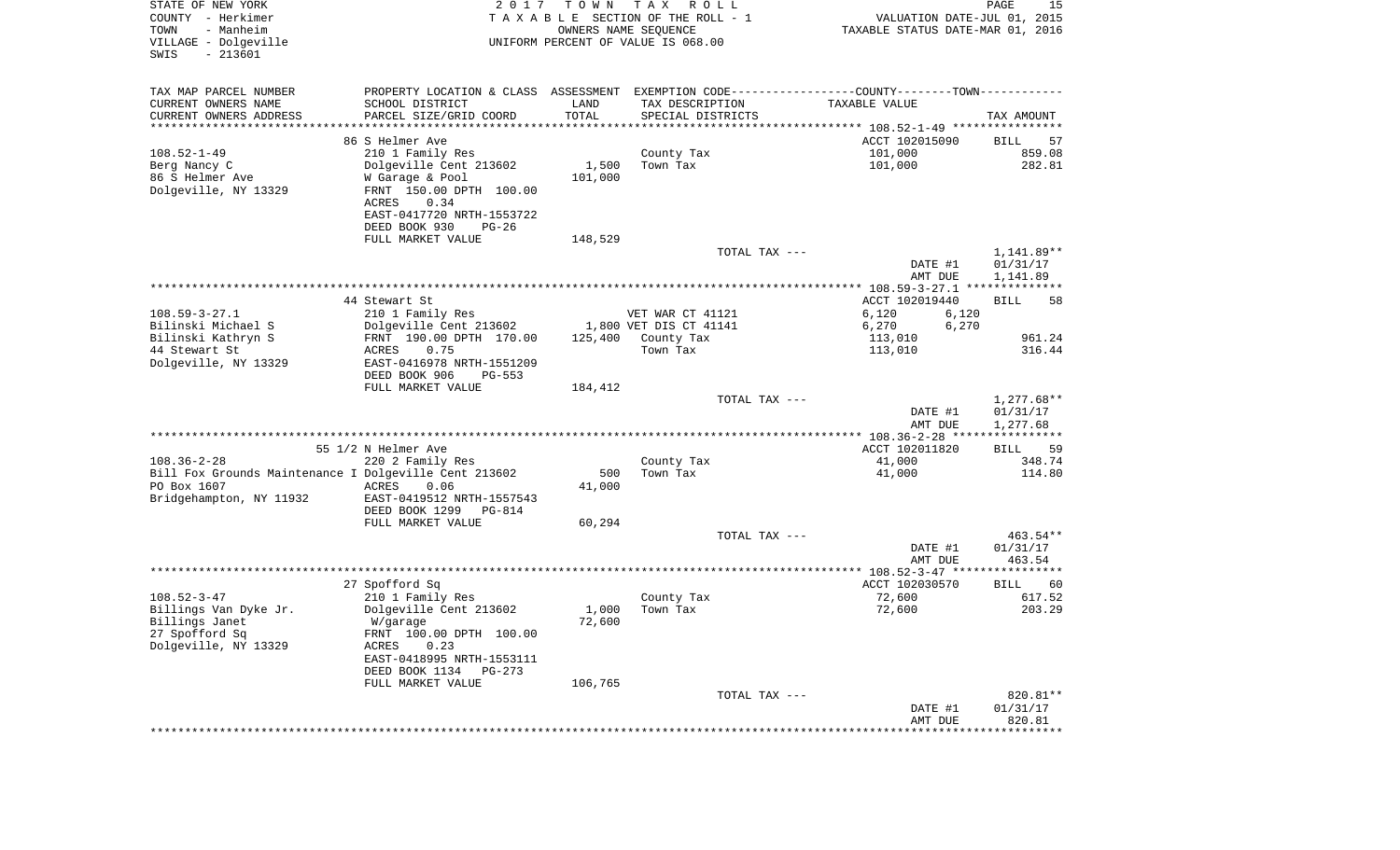| STATE OF NEW YORK<br>COUNTY - Herkimer<br>- Manheim<br>TOWN<br>VILLAGE - Dolgeville<br>$-213601$<br>SWIS | 2 0 1 7                                           | T O W N<br>OWNERS NAME SEQUENCE | T A X<br>R O L L<br>TAXABLE SECTION OF THE ROLL - 1<br>UNIFORM PERCENT OF VALUE IS 068.00 | VALUATION DATE-JUL 01, 2015<br>TAXABLE STATUS DATE-MAR 01, 2016 | PAGE<br>16               |
|----------------------------------------------------------------------------------------------------------|---------------------------------------------------|---------------------------------|-------------------------------------------------------------------------------------------|-----------------------------------------------------------------|--------------------------|
| TAX MAP PARCEL NUMBER                                                                                    | PROPERTY LOCATION & CLASS ASSESSMENT              |                                 | EXEMPTION CODE-----------------COUNTY-------TOWN-----------                               |                                                                 |                          |
| CURRENT OWNERS NAME                                                                                      | SCHOOL DISTRICT                                   | LAND                            | TAX DESCRIPTION                                                                           | TAXABLE VALUE                                                   |                          |
| CURRENT OWNERS ADDRESS<br>*********************                                                          | PARCEL SIZE/GRID COORD<br>*********************** | TOTAL<br>**********             | SPECIAL DISTRICTS                                                                         |                                                                 | TAX AMOUNT               |
|                                                                                                          | 9 W State St                                      |                                 |                                                                                           | ACCT 102022560                                                  | BILL<br>61               |
| $108.44 - 3 - 1$                                                                                         | 210 1 Family Res                                  |                                 | County Tax                                                                                | 72,000                                                          | 612.41                   |
| Bladek Karl Jr.                                                                                          | Dolgeville Cent 213602                            | 700                             | Town Tax                                                                                  | 72,000                                                          | 201.61                   |
| 9 W State St                                                                                             | Garage                                            | 72,000                          |                                                                                           |                                                                 |                          |
| Dolgeville, NY 13329                                                                                     | FRNT<br>73.00 DPTH 186.00                         |                                 |                                                                                           |                                                                 |                          |
|                                                                                                          | ACRES<br>0.28                                     |                                 |                                                                                           |                                                                 |                          |
|                                                                                                          | EAST-0419687 NRTH-1556411                         |                                 |                                                                                           |                                                                 |                          |
|                                                                                                          | DEED BOOK 1503<br>PG-651                          |                                 |                                                                                           |                                                                 |                          |
|                                                                                                          | FULL MARKET VALUE                                 | 105,882                         | TOTAL TAX ---                                                                             |                                                                 | 814.02**                 |
|                                                                                                          |                                                   |                                 |                                                                                           | DATE #1                                                         | 01/31/17                 |
|                                                                                                          |                                                   |                                 |                                                                                           | AMT DUE                                                         | 814.02                   |
|                                                                                                          |                                                   |                                 |                                                                                           |                                                                 |                          |
|                                                                                                          | 7 W State St                                      |                                 |                                                                                           | ACCT 102028800                                                  | 62<br>BILL               |
| $108.44 - 3 - 2$                                                                                         | 312 Vac w/imprv                                   |                                 | County Tax                                                                                | 800                                                             | 6.80                     |
| Bladek Karl Jr.                                                                                          | Dolgeville Cent 213602                            | 800                             | Town Tax                                                                                  | 800                                                             | 2.24                     |
| 9 W State St<br>Dolgeville, NY 13329                                                                     | 74.00 DPTH 190.00<br>FRNT<br>0.38<br>ACRES        | 800                             | School Relevy<br>Village Relevy                                                           |                                                                 | 17.64<br>22.57           |
|                                                                                                          | EAST-0419765 NRTH-1556388                         |                                 |                                                                                           |                                                                 |                          |
|                                                                                                          | DEED BOOK 1503<br>PG-651                          |                                 |                                                                                           |                                                                 |                          |
|                                                                                                          | FULL MARKET VALUE                                 | 1,176                           |                                                                                           |                                                                 |                          |
|                                                                                                          |                                                   |                                 | TOTAL TAX ---                                                                             |                                                                 | 49.25**                  |
|                                                                                                          |                                                   |                                 |                                                                                           | DATE #1                                                         | 01/31/17                 |
|                                                                                                          |                                                   |                                 |                                                                                           | AMT DUE<br>**************** 108.52-5-21 *****************       | 49.25                    |
|                                                                                                          | 12 Howard St Ext                                  |                                 |                                                                                           | ACCT 102006210                                                  | 63<br>BILL               |
| $108.52 - 5 - 21$                                                                                        | 210 1 Family Res                                  |                                 | AGED-ALL<br>41800                                                                         | 18,550<br>18,550                                                |                          |
| Blair Rose Mary                                                                                          | Dolgeville Cent 213602                            | 700                             | County Tax                                                                                | 18,550                                                          | 157.78                   |
| 12 Howard St Ext                                                                                         | 66.00 DPTH 120.00<br>FRNT                         | 37,100                          | Town Tax                                                                                  | 18,550                                                          | 51.94                    |
| Dolgeville, NY 13329                                                                                     | 0.21<br>ACRES                                     |                                 |                                                                                           |                                                                 |                          |
|                                                                                                          | EAST-0419267 NRTH-1554352                         |                                 |                                                                                           |                                                                 |                          |
|                                                                                                          | DEED BOOK 00625 PG-00929<br>FULL MARKET VALUE     | 54,559                          |                                                                                           |                                                                 |                          |
|                                                                                                          |                                                   |                                 | TOTAL TAX ---                                                                             |                                                                 | $209.72**$               |
|                                                                                                          |                                                   |                                 |                                                                                           | DATE #1                                                         | 01/31/17                 |
|                                                                                                          |                                                   |                                 |                                                                                           | AMT DUE                                                         | 209.72                   |
|                                                                                                          |                                                   |                                 |                                                                                           |                                                                 |                          |
|                                                                                                          | 8 Slawson St                                      |                                 |                                                                                           | ACCT 102027420                                                  | BILL<br>64               |
| $108.44 - 3 - 76$                                                                                        | 210 1 Family Res                                  |                                 | County Tax                                                                                | 39,400                                                          | 335.13                   |
| Bochenek Theodore R<br>5040 Eisenhower Ave Apt 306                                                       | Dolgeville Cent 213602<br>W/garage                | 39,400                          | 500 Town Tax<br>School Relevy                                                             | 39,400                                                          | 110.32<br>869.10         |
| Alexandria, VA 22304                                                                                     | 50.00 DPTH 100.00<br>FRNT                         |                                 | Village Relevy                                                                            |                                                                 | 1,457.37                 |
|                                                                                                          | ACRES<br>0.11                                     |                                 |                                                                                           |                                                                 |                          |
|                                                                                                          | EAST-0418952 NRTH-1554818                         |                                 |                                                                                           |                                                                 |                          |
|                                                                                                          | DEED BOOK 882<br>PG-544                           |                                 |                                                                                           |                                                                 |                          |
|                                                                                                          | FULL MARKET VALUE                                 | 57,941                          |                                                                                           |                                                                 |                          |
|                                                                                                          |                                                   |                                 | TOTAL TAX ---                                                                             | DATE #1                                                         | $2,771.92**$<br>01/31/17 |
|                                                                                                          |                                                   |                                 |                                                                                           | AMT DUE                                                         | 2,771.92                 |
|                                                                                                          |                                                   |                                 |                                                                                           |                                                                 |                          |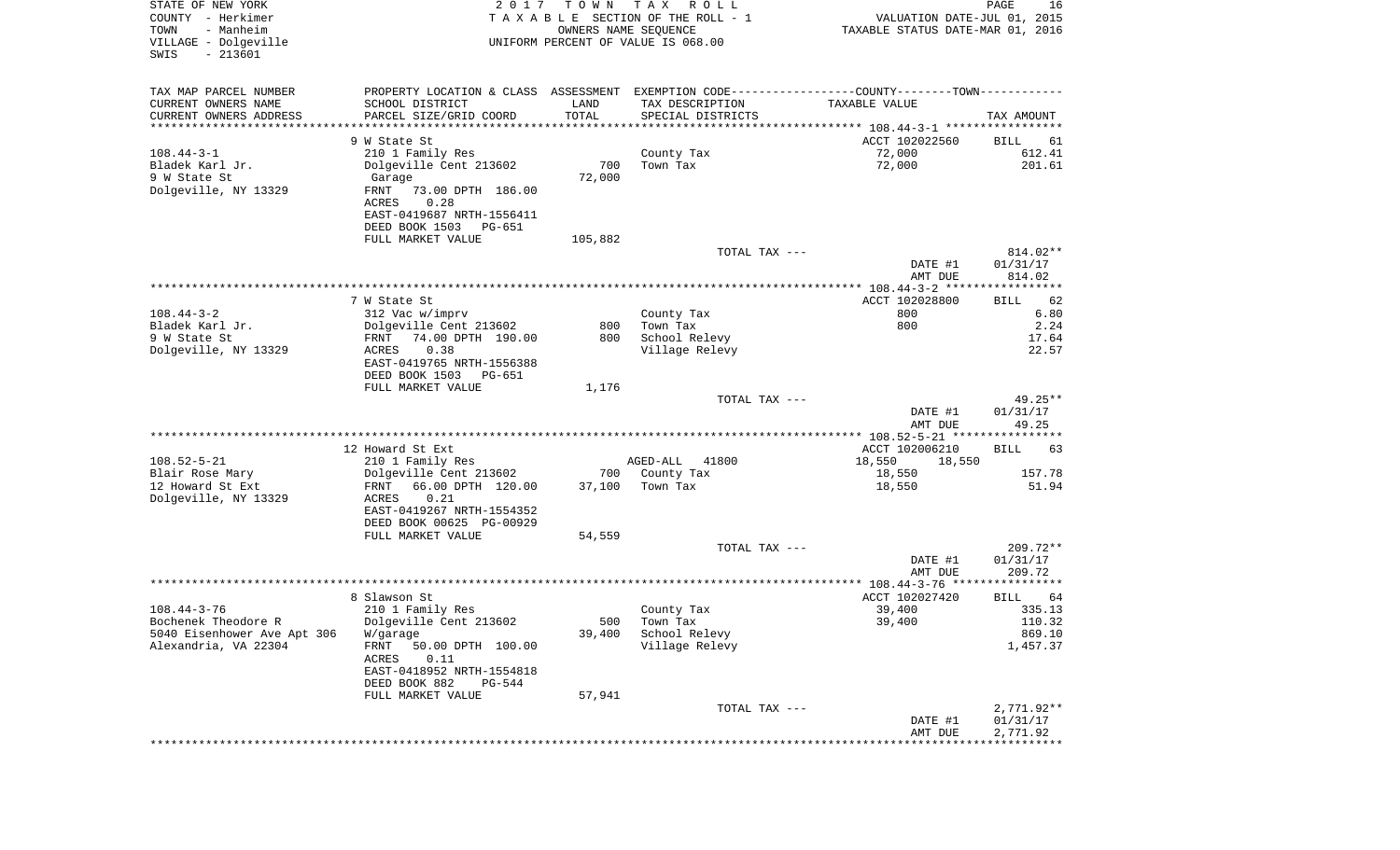| STATE OF NEW YORK<br>COUNTY - Herkimer<br>- Manheim<br>TOWN | 2 0 1 7                                                                                       | T O W N<br>OWNERS NAME SEQUENCE | T A X<br>R O L L<br>TAXABLE SECTION OF THE ROLL - 1 | VALUATION DATE-JUL 01, 2015<br>TAXABLE STATUS DATE-MAR 01, 2016 | PAGE<br>17            |
|-------------------------------------------------------------|-----------------------------------------------------------------------------------------------|---------------------------------|-----------------------------------------------------|-----------------------------------------------------------------|-----------------------|
| VILLAGE - Dolgeville<br>$-213601$<br>SWIS                   |                                                                                               |                                 | UNIFORM PERCENT OF VALUE IS 068.00                  |                                                                 |                       |
| TAX MAP PARCEL NUMBER                                       | PROPERTY LOCATION & CLASS ASSESSMENT EXEMPTION CODE---------------COUNTY-------TOWN---------- |                                 |                                                     |                                                                 |                       |
| CURRENT OWNERS NAME                                         | SCHOOL DISTRICT                                                                               | LAND                            | TAX DESCRIPTION                                     | TAXABLE VALUE                                                   |                       |
| CURRENT OWNERS ADDRESS<br>*********************             | PARCEL SIZE/GRID COORD                                                                        | TOTAL<br>* * * * * * * * * * *  | SPECIAL DISTRICTS                                   |                                                                 | TAX AMOUNT            |
|                                                             | 46 N Helmer Ave                                                                               |                                 |                                                     | ACCT 102029040                                                  | BILL<br>65            |
| $108.36 - 3 - 49$                                           | 210 1 Family Res                                                                              |                                 | County Tax                                          | 39,900                                                          | 339.38                |
| Bogerd Cynthia                                              | Dolgeville Cent 213602                                                                        | 400                             | Town Tax                                            | 39,900                                                          | 111.72                |
| 46 N Helmer Ave                                             | W/garage                                                                                      | 39,900                          |                                                     |                                                                 |                       |
| Dolgeville, NY 13329                                        | FRNT<br>40.00 DPTH 190.00                                                                     |                                 |                                                     |                                                                 |                       |
|                                                             | $0.10$ BANK<br>ACRES<br>135                                                                   |                                 |                                                     |                                                                 |                       |
|                                                             | EAST-0419749 NRTH-1557112<br>DEED BOOK 797<br>$PG-53$                                         |                                 |                                                     |                                                                 |                       |
|                                                             | FULL MARKET VALUE                                                                             | 58,676                          |                                                     |                                                                 |                       |
|                                                             |                                                                                               |                                 | TOTAL TAX ---                                       |                                                                 | 451.10**              |
|                                                             |                                                                                               |                                 |                                                     | DATE #1<br>AMT DUE                                              | 01/31/17<br>451.10    |
|                                                             |                                                                                               |                                 |                                                     |                                                                 |                       |
| $108.59 - 1 - 15$                                           | 4 Brayton Ct                                                                                  |                                 |                                                     | ACCT 102027270                                                  | BILL<br>66            |
| Bogerd Vivian                                               | 210 1 Family Res<br>Dolgeville Cent 213602                                                    | 400                             | VET WAR CT 41121<br>County Tax                      | 6,120<br>6,120<br>52,380                                        | 445.53                |
| Bogerd Cynthia B                                            | W/garage                                                                                      | 58,500                          | Town Tax                                            | 52,380                                                          | 146.67                |
| 4 Brayton Ct                                                | FRNT 321.00 DPTH<br>89.00                                                                     |                                 |                                                     |                                                                 |                       |
| Dolgeville, NY 13329                                        | ACRES<br>0.63                                                                                 |                                 |                                                     |                                                                 |                       |
|                                                             | EAST-0417201 NRTH-1552644                                                                     |                                 |                                                     |                                                                 |                       |
|                                                             | DEED BOOK 1226<br>PG-432<br>FULL MARKET VALUE                                                 | 86,029                          |                                                     |                                                                 |                       |
|                                                             |                                                                                               |                                 | TOTAL TAX ---                                       |                                                                 | 592.20**              |
|                                                             |                                                                                               |                                 |                                                     | DATE #1                                                         | 01/31/17              |
|                                                             |                                                                                               |                                 |                                                     | AMT DUE                                                         | 592.20                |
|                                                             |                                                                                               |                                 |                                                     | ************** 108.52-5-90 ****************                     |                       |
|                                                             | Van Buren St                                                                                  |                                 |                                                     | ACCT 102023040                                                  | 67<br>BILL            |
| $108.52 - 5 - 90$<br>Bonito Hana                            | 312 Vac w/imprv<br>Dolgeville Cent 213602                                                     | 300                             | County Tax<br>Town Tax                              | 300<br>300                                                      | 2.55<br>0.84          |
| PO Box 200672                                               | FRNT<br>50.00 DPTH 118.00                                                                     | 300                             | School Relevy                                       |                                                                 | 6.62                  |
| New Haven, CT 06520                                         | ACRES<br>0.14                                                                                 |                                 |                                                     |                                                                 |                       |
|                                                             | EAST-0419968 NRTH-1554609                                                                     |                                 |                                                     |                                                                 |                       |
|                                                             | DEED BOOK 1402<br><b>PG-89</b>                                                                |                                 |                                                     |                                                                 |                       |
|                                                             | FULL MARKET VALUE                                                                             | 441                             |                                                     |                                                                 |                       |
|                                                             |                                                                                               |                                 | TOTAL TAX ---                                       | DATE #1                                                         | $10.01**$<br>01/31/17 |
|                                                             |                                                                                               |                                 |                                                     | AMT DUE                                                         | 10.01                 |
|                                                             |                                                                                               |                                 |                                                     |                                                                 | ************          |
|                                                             | 44 W State St                                                                                 |                                 |                                                     | ACCT 102028050                                                  | BILL<br>68            |
| $108.36 - 1 - 47$                                           | 210 1 Family Res                                                                              |                                 | County Tax                                          | 49,000                                                          | 416.78                |
| Boucher Barbara                                             | Dolgeville Cent 213602                                                                        | 400                             | Town Tax                                            | 49,000                                                          | 137.21                |
| 44 W State St<br>Dolgeville, NY 13329                       | W/garage<br>37.50 DPTH 235.00<br>FRNT                                                         | 49,000                          |                                                     |                                                                 |                       |
|                                                             | 0.21<br>ACRES                                                                                 |                                 |                                                     |                                                                 |                       |
|                                                             | EAST-0419114 NRTH-1557056                                                                     |                                 |                                                     |                                                                 |                       |
|                                                             | DEED BOOK 1168<br><b>PG-225</b>                                                               |                                 |                                                     |                                                                 |                       |
|                                                             | FULL MARKET VALUE                                                                             | 72,059                          |                                                     |                                                                 |                       |
|                                                             |                                                                                               |                                 | TOTAL TAX ---                                       |                                                                 | 553.99**              |
|                                                             |                                                                                               |                                 |                                                     | DATE #1<br>AMT DUE                                              | 01/31/17<br>553.99    |
|                                                             |                                                                                               |                                 |                                                     |                                                                 |                       |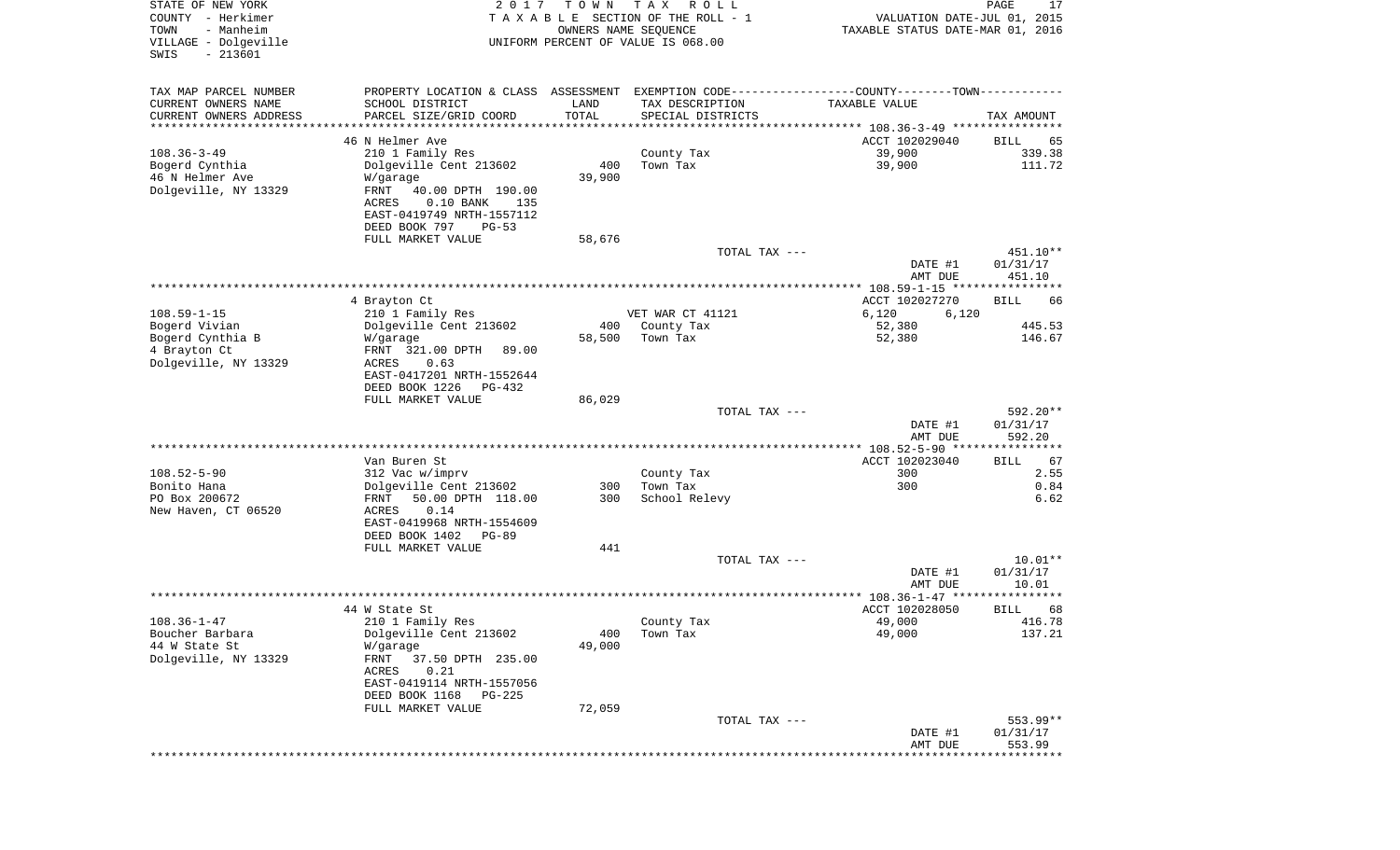| STATE OF NEW YORK<br>COUNTY - Herkimer<br>- Manheim<br>TOWN<br>VILLAGE - Dolgeville<br>$-213601$<br>SWIS | 2017                                                        | T O W N | T A X<br>R O L L<br>TAXABLE SECTION OF THE ROLL - 1<br>OWNERS NAME SEQUENCE<br>UNIFORM PERCENT OF VALUE IS 068.00 | VALUATION DATE-JUL 01, 2015<br>TAXABLE STATUS DATE-MAR 01, 2016 | PAGE<br>18         |
|----------------------------------------------------------------------------------------------------------|-------------------------------------------------------------|---------|-------------------------------------------------------------------------------------------------------------------|-----------------------------------------------------------------|--------------------|
| TAX MAP PARCEL NUMBER                                                                                    |                                                             |         | PROPERTY LOCATION & CLASS ASSESSMENT EXEMPTION CODE---------------COUNTY-------TOWN----------                     |                                                                 |                    |
| CURRENT OWNERS NAME                                                                                      | SCHOOL DISTRICT                                             | LAND    | TAX DESCRIPTION                                                                                                   | TAXABLE VALUE                                                   |                    |
| CURRENT OWNERS ADDRESS<br>*********************                                                          | PARCEL SIZE/GRID COORD                                      | TOTAL   | SPECIAL DISTRICTS                                                                                                 |                                                                 | TAX AMOUNT         |
|                                                                                                          | 28 W State St                                               |         |                                                                                                                   | ACCT 102014490                                                  | <b>BILL</b><br>69  |
| $108.36 - 1 - 39$                                                                                        | 210 1 Family Res                                            |         | VET COM CT 41131                                                                                                  | 10,200<br>10,200                                                |                    |
| Bouck Christopher                                                                                        | Dolgeville Cent 213602                                      |         | 500 VET DIS CT 41141                                                                                              | 20,400<br>20,400                                                |                    |
| Bouck Jeanine                                                                                            | W/garage                                                    | 61,500  | County Tax                                                                                                        | 30,900                                                          | 262.83             |
| 28 W State St                                                                                            | FRNT<br>50.00 DPTH 135.00                                   |         | Town Tax                                                                                                          | 30,900                                                          | 86.52              |
| Dolgeville, NY 13329                                                                                     | $0.16$ BANK<br>ACRES<br>135                                 |         |                                                                                                                   |                                                                 |                    |
|                                                                                                          | EAST-0419401 NRTH-1556848<br>DEED BOOK 798<br><b>PG-524</b> |         |                                                                                                                   |                                                                 |                    |
|                                                                                                          | FULL MARKET VALUE                                           | 90,441  |                                                                                                                   |                                                                 |                    |
|                                                                                                          |                                                             |         | TOTAL TAX ---                                                                                                     |                                                                 | $349.35**$         |
|                                                                                                          |                                                             |         |                                                                                                                   | DATE #1                                                         | 01/31/17           |
|                                                                                                          |                                                             |         |                                                                                                                   | AMT DUE                                                         | 349.35             |
|                                                                                                          | 40 E Faville Ave                                            |         |                                                                                                                   | ACCT 102009210                                                  | 70<br>BILL         |
| $108.52 - 4 - 30$                                                                                        | 220 2 Family Res                                            |         | County Tax                                                                                                        | 30,000                                                          | 255.17             |
| Bowen Bart                                                                                               | Dolgeville Cent 213602                                      | 500     | Town Tax                                                                                                          | 30,000                                                          | 84.00              |
| 40 E Faville Ave                                                                                         | 50.00 DPTH 106.00<br>FRNT                                   | 30,000  | School Relevy                                                                                                     |                                                                 | 661.75             |
| Dolgeville, NY 13329                                                                                     | 0.12<br>ACRES                                               |         | Village Relevy                                                                                                    |                                                                 | 761.79             |
|                                                                                                          | EAST-0419476 NRTH-1553176<br>DEED BOOK 1540<br>$PG-113$     |         |                                                                                                                   |                                                                 |                    |
|                                                                                                          | FULL MARKET VALUE                                           | 44,118  |                                                                                                                   |                                                                 |                    |
|                                                                                                          |                                                             |         | TOTAL TAX ---                                                                                                     |                                                                 | $1,762.71**$       |
|                                                                                                          |                                                             |         |                                                                                                                   | DATE #1                                                         | 01/31/17           |
|                                                                                                          |                                                             |         |                                                                                                                   | AMT DUE<br>************* 108.52-5-14 *****************          | 1,762.71           |
|                                                                                                          | Dunckel St                                                  |         |                                                                                                                   | ACCT 102026580                                                  | 71<br>BILL         |
| $108.52 - 5 - 14$                                                                                        | 311 Res vac land                                            |         | County Tax                                                                                                        | 600                                                             | 5.10               |
| Bowers Herbert                                                                                           | Dolgeville Cent 213602                                      | 600     | Town Tax                                                                                                          | 600                                                             | 1.68               |
| Bowers Marcia                                                                                            | FRNT 150.00 DPTH 150.00                                     | 600     |                                                                                                                   |                                                                 |                    |
| 9 Brockett St<br>Dolgeville, NY 13329                                                                    | 0.28<br>ACRES<br>EAST-0420017 NRTH-1553664                  |         |                                                                                                                   |                                                                 |                    |
|                                                                                                          | DEED BOOK 709<br>PG-171                                     |         |                                                                                                                   |                                                                 |                    |
|                                                                                                          | FULL MARKET VALUE                                           | 882     |                                                                                                                   |                                                                 |                    |
|                                                                                                          |                                                             |         | TOTAL TAX ---                                                                                                     |                                                                 | $6.78**$           |
|                                                                                                          |                                                             |         |                                                                                                                   | DATE #1                                                         | 01/31/17           |
|                                                                                                          |                                                             |         |                                                                                                                   | AMT DUE                                                         | 6.78               |
|                                                                                                          | 9 Brockett St                                               |         |                                                                                                                   | ACCT 102026550                                                  | <b>BILL</b><br>72  |
| $108.52 - 5 - 9$                                                                                         | 210 1 Family Res                                            |         | VET COM CT 41131                                                                                                  | 10,200<br>10,200                                                |                    |
| Bowers Marcia A                                                                                          | Dolgeville Cent 213602                                      |         | 1,600 County Tax                                                                                                  | 45,800                                                          | 389.56             |
| Hodge Barbara J                                                                                          | W/garage                                                    | 56,000  | Town Tax                                                                                                          | 45,800                                                          | 128.25             |
| 9 Brockett St<br>Dolgeville, NY 13329                                                                    | FRNT 160.00 DPTH 170.00<br>0.55                             |         |                                                                                                                   |                                                                 |                    |
|                                                                                                          | ACRES<br>EAST-0420111 NRTH-1553557                          |         |                                                                                                                   |                                                                 |                    |
|                                                                                                          | DEED BOOK 1323<br>PG-940                                    |         |                                                                                                                   |                                                                 |                    |
|                                                                                                          | FULL MARKET VALUE                                           | 82,353  |                                                                                                                   |                                                                 |                    |
|                                                                                                          |                                                             |         | TOTAL TAX ---                                                                                                     |                                                                 | 517.81**           |
|                                                                                                          |                                                             |         |                                                                                                                   | DATE #1<br>AMT DUE                                              | 01/31/17<br>517.81 |
|                                                                                                          |                                                             |         |                                                                                                                   |                                                                 |                    |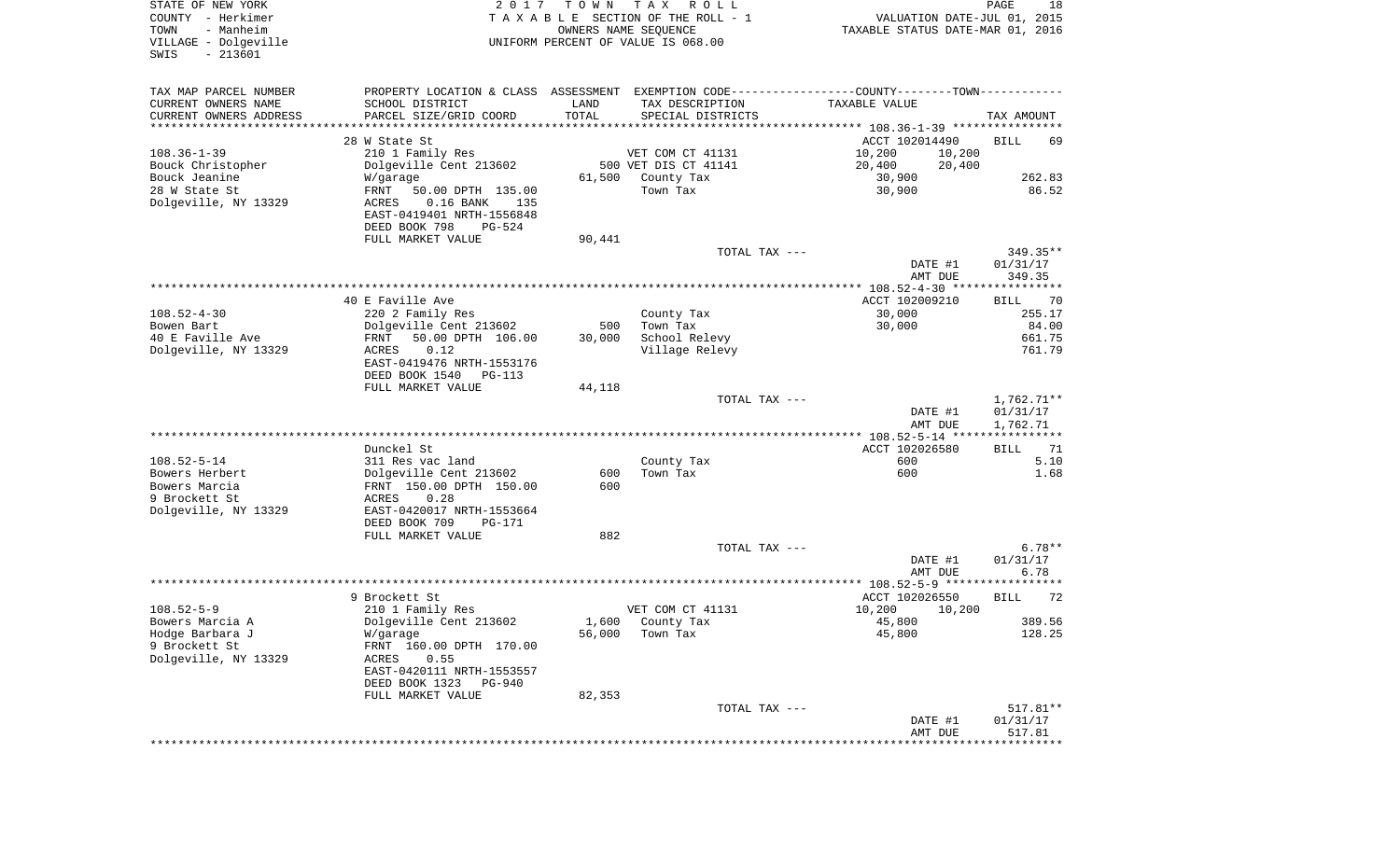| STATE OF NEW YORK<br>COUNTY - Herkimer<br>- Manheim<br>TOWN<br>VILLAGE - Dolgeville<br>$-213601$<br>SWIS | 2017                                                                                          | T O W N | T A X<br>R O L L<br>TAXABLE SECTION OF THE ROLL - 1<br>OWNERS NAME SEQUENCE<br>UNIFORM PERCENT OF VALUE IS 068.00 | VALUATION DATE-JUL 01, 2015<br>TAXABLE STATUS DATE-MAR 01, 2016 | PAGE<br>19         |
|----------------------------------------------------------------------------------------------------------|-----------------------------------------------------------------------------------------------|---------|-------------------------------------------------------------------------------------------------------------------|-----------------------------------------------------------------|--------------------|
| TAX MAP PARCEL NUMBER                                                                                    | PROPERTY LOCATION & CLASS ASSESSMENT EXEMPTION CODE---------------COUNTY-------TOWN---------- |         |                                                                                                                   |                                                                 |                    |
| CURRENT OWNERS NAME                                                                                      | SCHOOL DISTRICT                                                                               | LAND    | TAX DESCRIPTION                                                                                                   | TAXABLE VALUE                                                   |                    |
| CURRENT OWNERS ADDRESS<br>**********************                                                         | PARCEL SIZE/GRID COORD                                                                        | TOTAL   | SPECIAL DISTRICTS                                                                                                 |                                                                 | TAX AMOUNT         |
|                                                                                                          | 14 Slawson St                                                                                 |         |                                                                                                                   | ACCT 102022800                                                  | 73<br>BILL         |
| $108.44 - 3 - 83$                                                                                        | 210 1 Family Res                                                                              |         | VET WAR CT 41121                                                                                                  | 6,120<br>6,120                                                  |                    |
| Boyer Donna                                                                                              | Dolgeville Cent 213602                                                                        |         | 500 AGED-CT<br>41801                                                                                              | 17,640<br>17,640                                                |                    |
| 14 Slawson St                                                                                            | 51.00 DPTH 120.00<br>FRNT                                                                     | 41,400  | County Tax                                                                                                        | 17,640                                                          | 150.04             |
| Dolgeville, NY 13329                                                                                     | 0.14<br>ACRES                                                                                 |         | Town Tax                                                                                                          | 17,640                                                          | 49.39              |
|                                                                                                          | EAST-0418851 NRTH-1554933<br>DEED BOOK 894<br>PG-471                                          |         |                                                                                                                   |                                                                 |                    |
|                                                                                                          | FULL MARKET VALUE                                                                             | 60,882  |                                                                                                                   |                                                                 |                    |
|                                                                                                          |                                                                                               |         | TOTAL TAX ---                                                                                                     |                                                                 | 199.43**           |
|                                                                                                          |                                                                                               |         |                                                                                                                   | DATE #1<br>AMT DUE                                              | 01/31/17<br>199.43 |
|                                                                                                          |                                                                                               |         |                                                                                                                   |                                                                 |                    |
|                                                                                                          | 14 W Spofford Ave                                                                             |         |                                                                                                                   | ACCT 102014880                                                  | <b>BILL</b><br>74  |
| $108.52 - 1 - 51$                                                                                        | 210 1 Family Res                                                                              |         | County Tax                                                                                                        | 42,800                                                          | 364.05             |
| Boyer Jessica                                                                                            | Dolgeville Cent 213602                                                                        | 800     | Town Tax                                                                                                          | 42,800                                                          | 119.85             |
| 1433 Kennington Ln                                                                                       | FRNT<br>75.00 DPTH 100.00                                                                     | 42,800  |                                                                                                                   |                                                                 |                    |
| Macungie, PA 18062                                                                                       | 0.23<br>ACRES<br>EAST-0417893 NRTH-1553585                                                    |         |                                                                                                                   |                                                                 |                    |
|                                                                                                          | DEED BOOK 1080<br>PG-943                                                                      |         |                                                                                                                   |                                                                 |                    |
|                                                                                                          | FULL MARKET VALUE                                                                             | 62,941  |                                                                                                                   |                                                                 |                    |
|                                                                                                          |                                                                                               |         | TOTAL TAX ---                                                                                                     |                                                                 | 483.90**           |
|                                                                                                          |                                                                                               |         |                                                                                                                   | DATE #1                                                         | 01/31/17           |
|                                                                                                          |                                                                                               |         |                                                                                                                   | AMT DUE                                                         | 483.90             |
|                                                                                                          |                                                                                               |         |                                                                                                                   |                                                                 |                    |
|                                                                                                          | 49 N Main St                                                                                  |         |                                                                                                                   | ACCT 102005610                                                  | 75<br>BILL         |
| $108.44 - 3 - 26$                                                                                        | 210 1 Family Res                                                                              |         | County Tax                                                                                                        | 27,000                                                          | 229.66             |
| Boyer Kathleen A                                                                                         | Dolgeville Cent 213602                                                                        | 400     | Town Tax                                                                                                          | 27,000                                                          | 75.60              |
| 49 North Main St<br>Dolgeville, NY 13329                                                                 | FRNT<br>42.00 DPTH 165.40<br>ACRES<br>0.15                                                    | 27,000  |                                                                                                                   |                                                                 |                    |
|                                                                                                          | EAST-0419888 NRTH-1555836                                                                     |         |                                                                                                                   |                                                                 |                    |
|                                                                                                          | DEED BOOK 845<br>PG-414                                                                       |         |                                                                                                                   |                                                                 |                    |
|                                                                                                          | FULL MARKET VALUE                                                                             | 39,706  |                                                                                                                   |                                                                 |                    |
|                                                                                                          |                                                                                               |         | TOTAL TAX ---                                                                                                     |                                                                 | $305.26**$         |
|                                                                                                          |                                                                                               |         |                                                                                                                   | DATE #1                                                         | 01/31/17           |
|                                                                                                          |                                                                                               |         |                                                                                                                   | AMT DUE                                                         | 305.26             |
|                                                                                                          |                                                                                               |         |                                                                                                                   |                                                                 |                    |
| $108.44 - 2 - 50$                                                                                        | 39 S Helmer Ave<br>210 1 Family Res                                                           |         | VET WAR CT 41121                                                                                                  | ACCT 102001950<br>6,120                                         | 76<br>BILL         |
| Boyer Lillian A                                                                                          | Dolgeville Cent 213602                                                                        | 2,000   | County Tax                                                                                                        | 6,120<br>35,880                                                 | 305.19             |
| Fake William&Alice                                                                                       | W/garage                                                                                      |         | 42,000 Town Tax                                                                                                   | 35,880                                                          | 100.47             |
| 8 Oak St                                                                                                 | FRNT 195.00 DPTH 382.00                                                                       |         |                                                                                                                   |                                                                 |                    |
| Dolgeville, NY 13329                                                                                     | 0.42<br>ACRES                                                                                 |         |                                                                                                                   |                                                                 |                    |
|                                                                                                          | EAST-0418530 NRTH-1554527                                                                     |         |                                                                                                                   |                                                                 |                    |
|                                                                                                          | DEED BOOK 1600<br>PG-523                                                                      |         |                                                                                                                   |                                                                 |                    |
|                                                                                                          | FULL MARKET VALUE                                                                             | 61,765  |                                                                                                                   |                                                                 |                    |
|                                                                                                          |                                                                                               |         | TOTAL TAX ---                                                                                                     |                                                                 | 405.66**           |
|                                                                                                          |                                                                                               |         |                                                                                                                   | DATE #1                                                         | 01/31/17           |
|                                                                                                          |                                                                                               |         |                                                                                                                   | AMT DUE                                                         | 405.66             |
|                                                                                                          |                                                                                               |         |                                                                                                                   |                                                                 |                    |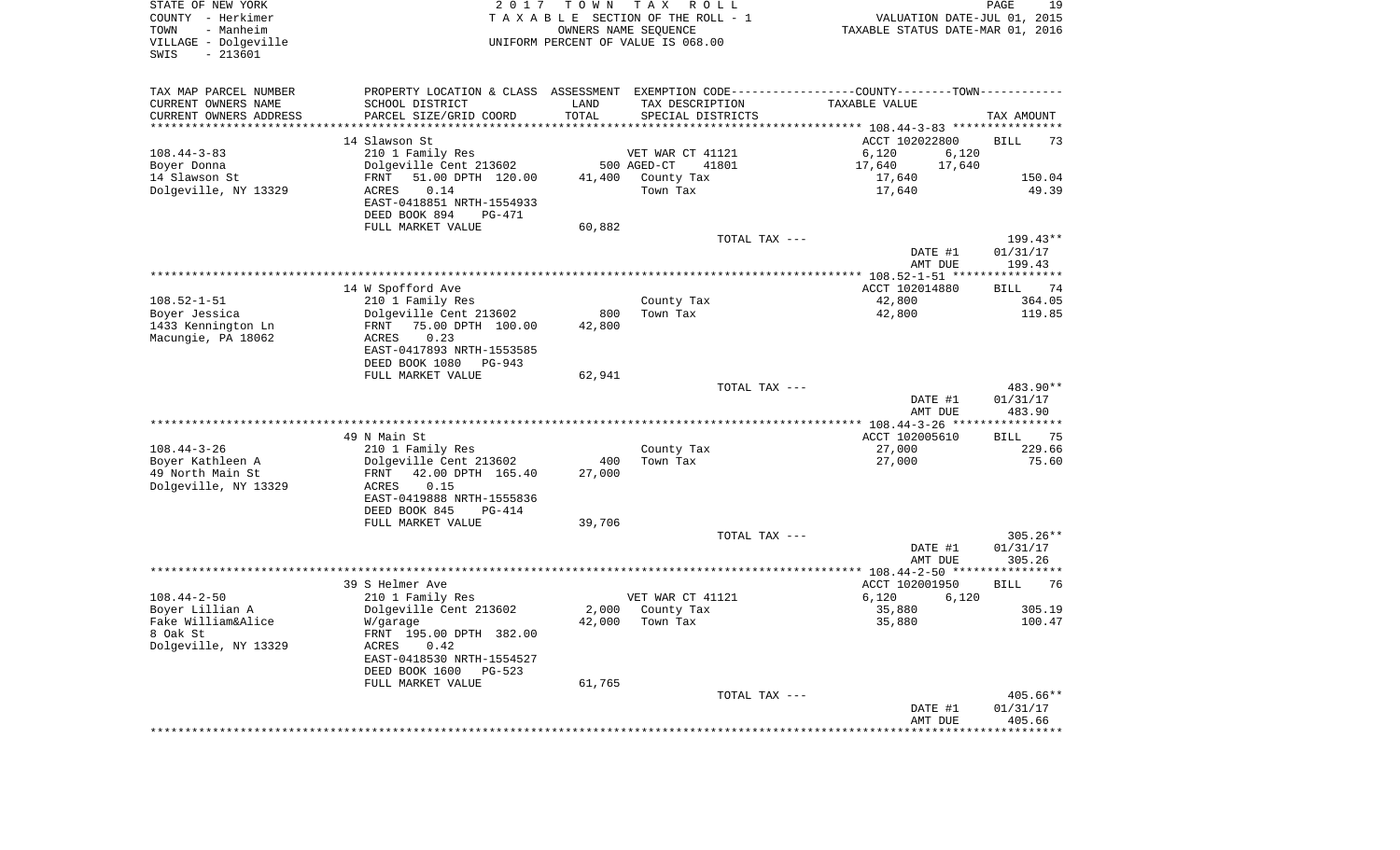| STATE OF NEW YORK<br>COUNTY - Herkimer<br>TOWN<br>- Manheim<br>VILLAGE - Dolgeville<br>$-213601$<br>SWIS | 2 0 1 7                                                                                       | T O W N<br>OWNERS NAME SEQUENCE | T A X<br>R O L L<br>TAXABLE SECTION OF THE ROLL - 1<br>UNIFORM PERCENT OF VALUE IS 068.00 | VALUATION DATE-JUL 01, 2015<br>TAXABLE STATUS DATE-MAR 01, 2016 | PAGE<br>20           |
|----------------------------------------------------------------------------------------------------------|-----------------------------------------------------------------------------------------------|---------------------------------|-------------------------------------------------------------------------------------------|-----------------------------------------------------------------|----------------------|
| TAX MAP PARCEL NUMBER                                                                                    | PROPERTY LOCATION & CLASS ASSESSMENT EXEMPTION CODE---------------COUNTY-------TOWN---------- |                                 |                                                                                           |                                                                 |                      |
| CURRENT OWNERS NAME                                                                                      | SCHOOL DISTRICT                                                                               | LAND                            | TAX DESCRIPTION                                                                           | TAXABLE VALUE                                                   |                      |
| CURRENT OWNERS ADDRESS<br>*******************                                                            | PARCEL SIZE/GRID COORD<br>*************                                                       | TOTAL<br>**********             | SPECIAL DISTRICTS                                                                         |                                                                 | TAX AMOUNT           |
|                                                                                                          | 128 Van Buren St Ext                                                                          |                                 |                                                                                           | ACCT 102025350                                                  | 77<br>BILL           |
| $108.60 - 1 - 24$                                                                                        | 210 1 Family Res                                                                              |                                 | County Tax                                                                                | 38,000                                                          | 323.22               |
| Boyer William J                                                                                          | Dolgeville Cent 213602                                                                        | 1,000                           | Town Tax                                                                                  | 38,000                                                          | 106.40               |
| Boyer Emily L                                                                                            | W/garage                                                                                      | 38,000                          |                                                                                           |                                                                 |                      |
| 128 Van Buren St<br>Dolgeville, NY 13329                                                                 | FRNT 100.00 DPTH 100.00                                                                       |                                 |                                                                                           |                                                                 |                      |
|                                                                                                          | 0.23<br>ACRES<br>EAST-0420086 NRTH-1551465                                                    |                                 |                                                                                           |                                                                 |                      |
|                                                                                                          | DEED BOOK 846<br>PG-460                                                                       |                                 |                                                                                           |                                                                 |                      |
|                                                                                                          | FULL MARKET VALUE                                                                             | 55,882                          |                                                                                           |                                                                 |                      |
|                                                                                                          |                                                                                               |                                 | TOTAL TAX ---                                                                             |                                                                 | $429.62**$           |
|                                                                                                          |                                                                                               |                                 |                                                                                           | DATE #1                                                         | 01/31/17             |
|                                                                                                          |                                                                                               |                                 |                                                                                           | AMT DUE                                                         | 429.62               |
|                                                                                                          | 41 Elm St                                                                                     |                                 |                                                                                           | ACCT 102011310                                                  | 78<br>BILL           |
| $108.44 - 1 - 38$                                                                                        | 230 3 Family Res                                                                              |                                 | County Tax                                                                                | 39,000                                                          | 331.72               |
| Bradsen Properties LLC                                                                                   | Dolgeville Cent 213602                                                                        | 700                             | Town Tax                                                                                  | 39,000                                                          | 109.20               |
| 3450 S Ocean Blvd<br>Highland Beach, FL 33487                                                            | FRNT 100.00 DPTH 120.00<br>ACRES<br>0.20                                                      | 39,000                          |                                                                                           |                                                                 |                      |
|                                                                                                          | EAST-0419165 NRTH-1555876                                                                     |                                 |                                                                                           |                                                                 |                      |
|                                                                                                          | DEED BOOK 1613<br>PG-644                                                                      |                                 |                                                                                           |                                                                 |                      |
|                                                                                                          | FULL MARKET VALUE                                                                             | 57,353                          |                                                                                           |                                                                 |                      |
|                                                                                                          |                                                                                               |                                 | TOTAL TAX ---                                                                             |                                                                 | 440.92**<br>01/31/17 |
|                                                                                                          |                                                                                               |                                 |                                                                                           | DATE #1<br>AMT DUE                                              | 440.92               |
|                                                                                                          |                                                                                               |                                 |                                                                                           | *********** 108.51-1-29 ****************                        |                      |
|                                                                                                          | 96 S Helmer Ave                                                                               |                                 |                                                                                           | ACCT 102010650                                                  | 79<br>BILL           |
| $108.51 - 1 - 29$                                                                                        | 210 1 Family Res                                                                              |                                 | County Tax                                                                                | 50,100                                                          | 426.14               |
| Brandow Jennifer A<br>Brandow Lance A                                                                    | Dolgeville Cent 213602<br>W/garage                                                            | 1,300<br>50,100                 | Town Tax                                                                                  | 50,100                                                          | 140.29               |
| 96 S Helmer Ave                                                                                          | FRNT 150.00 DPTH 185.00                                                                       |                                 |                                                                                           |                                                                 |                      |
| Dolgeville, NY 13329                                                                                     | ACRES<br>0.46                                                                                 |                                 |                                                                                           |                                                                 |                      |
|                                                                                                          | EAST-0417532 NRTH-1553419                                                                     |                                 |                                                                                           |                                                                 |                      |
|                                                                                                          | DEED BOOK 1513<br>PG-644                                                                      |                                 |                                                                                           |                                                                 |                      |
|                                                                                                          | FULL MARKET VALUE                                                                             | 73,676                          | TOTAL TAX ---                                                                             |                                                                 | $566.43**$           |
|                                                                                                          |                                                                                               |                                 |                                                                                           | DATE #1                                                         | 01/31/17             |
|                                                                                                          |                                                                                               |                                 |                                                                                           | AMT DUE                                                         | 566.43               |
|                                                                                                          |                                                                                               |                                 |                                                                                           | ******************* 108.52-2-14 ********                        |                      |
| $108.52 - 2 - 14$                                                                                        | 109 S Main St<br>210 1 Family Res                                                             |                                 |                                                                                           | ACCT 102025740<br>39,900                                        | 80<br>BILL<br>339.38 |
| Brandow Lance                                                                                            | Dolgeville Cent 213602                                                                        | 500                             | County Tax<br>Town Tax                                                                    | 39,900                                                          | 111.72               |
| 97 S Helmer Ave                                                                                          | 45.00 DPTH<br>FRNT<br>50.00                                                                   | 39,900                          |                                                                                           |                                                                 |                      |
| Dolgeville, NY 13329                                                                                     | 0.05<br>ACRES                                                                                 |                                 |                                                                                           |                                                                 |                      |
|                                                                                                          | EAST-0418329 NRTH-1553358                                                                     |                                 |                                                                                           |                                                                 |                      |
|                                                                                                          | DEED BOOK 1175<br>PG-330<br>FULL MARKET VALUE                                                 | 58,676                          |                                                                                           |                                                                 |                      |
|                                                                                                          |                                                                                               |                                 | TOTAL TAX ---                                                                             |                                                                 | 451.10**             |
|                                                                                                          |                                                                                               |                                 |                                                                                           | DATE #1                                                         | 01/31/17             |
|                                                                                                          |                                                                                               |                                 |                                                                                           | AMT DUE                                                         | 451.10               |
|                                                                                                          |                                                                                               |                                 |                                                                                           | ****************************                                    |                      |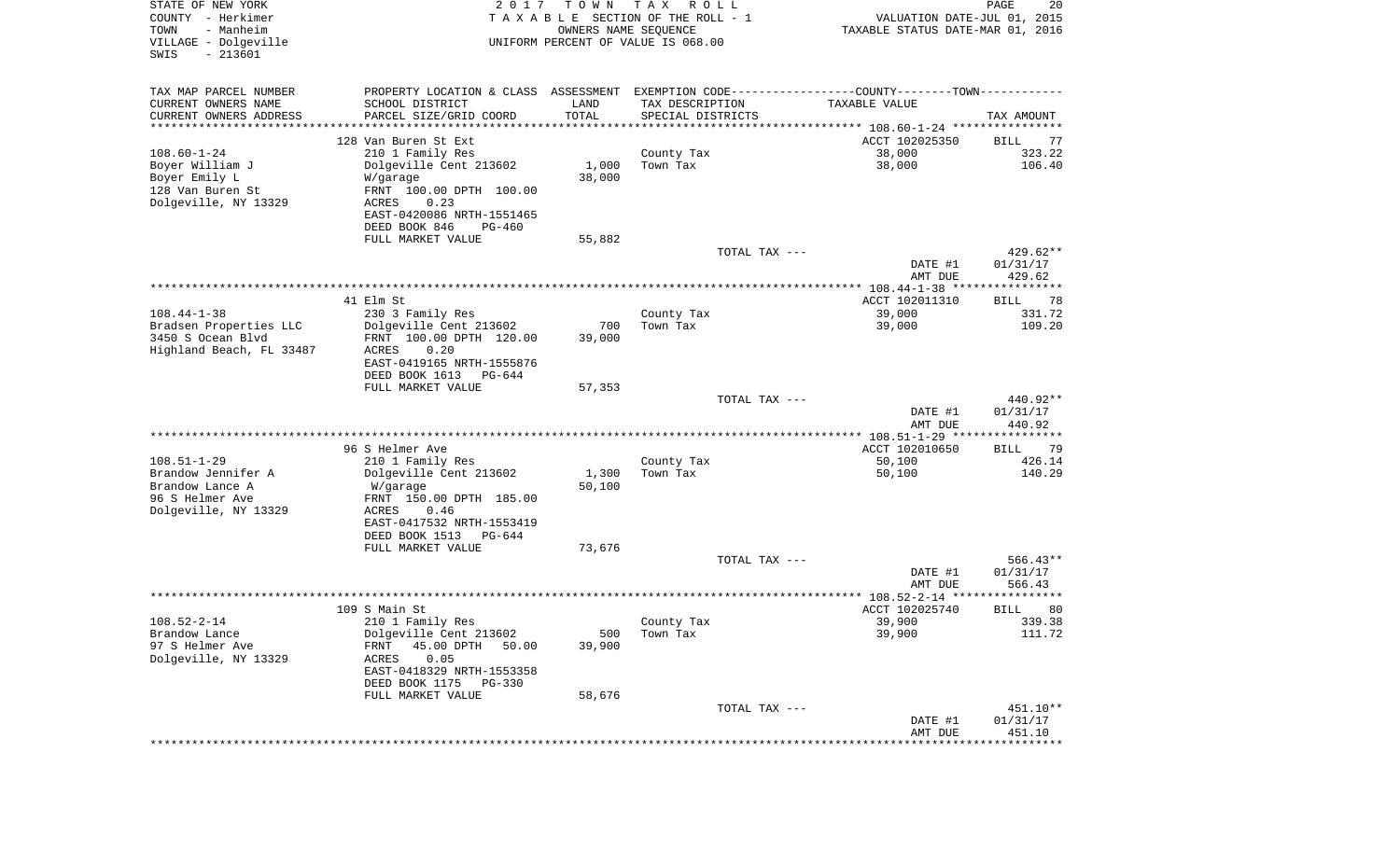| STATE OF NEW YORK<br>COUNTY - Herkimer<br>TOWN<br>- Manheim<br>VILLAGE - Dolgeville<br>$-213601$<br>SWIS | 2017                                           |       | TOWN TAX ROLL<br>TAXABLE SECTION OF THE ROLL - 1<br>OWNERS NAME SEOUENCE<br>UNIFORM PERCENT OF VALUE IS 068.00 | VALUATION DATE-JUL 01, 2015<br>TAXABLE STATUS DATE-MAR 01, 2016                               | 21<br>PAGE        |
|----------------------------------------------------------------------------------------------------------|------------------------------------------------|-------|----------------------------------------------------------------------------------------------------------------|-----------------------------------------------------------------------------------------------|-------------------|
| TAX MAP PARCEL NUMBER                                                                                    |                                                |       |                                                                                                                | PROPERTY LOCATION & CLASS ASSESSMENT EXEMPTION CODE---------------COUNTY-------TOWN---------- |                   |
| CURRENT OWNERS NAME                                                                                      | SCHOOL DISTRICT                                | LAND  | TAX DESCRIPTION                                                                                                | TAXABLE VALUE                                                                                 |                   |
| CURRENT OWNERS ADDRESS                                                                                   | PARCEL SIZE/GRID COORD<br>******************** | TOTAL | SPECIAL DISTRICTS                                                                                              | ********** 108.51-1-33.1 ***************                                                      | TAX AMOUNT        |
|                                                                                                          | S Helmer Ave                                   |       |                                                                                                                | ACCT 102024840                                                                                | <b>BILL</b><br>81 |
| $108.51 - 1 - 33.1$                                                                                      | 330 Vacant comm                                |       | County Tax                                                                                                     | 2,000                                                                                         | 17.01             |
| Brandow Lance A                                                                                          | Dolgeville Cent 213602                         | 2,000 | Town Tax                                                                                                       | 2,000                                                                                         | 5.60              |
| 97 S Helmer Ave                                                                                          | ACRES<br>0.54                                  | 2,000 |                                                                                                                |                                                                                               |                   |
| Dolgeville, NY 13329                                                                                     | EAST-0417640 NRTH-1553420                      |       |                                                                                                                |                                                                                               |                   |
|                                                                                                          | DEED BOOK 1197 PG-44                           |       |                                                                                                                |                                                                                               |                   |
|                                                                                                          | FULL MARKET VALUE                              | 2,941 |                                                                                                                |                                                                                               |                   |
|                                                                                                          |                                                |       | TOTAL TAX ---                                                                                                  |                                                                                               | $22.61**$         |
|                                                                                                          |                                                |       |                                                                                                                | DATE #1                                                                                       | 01/31/17          |
|                                                                                                          |                                                |       |                                                                                                                | AMT DUE                                                                                       | 22.61             |
|                                                                                                          |                                                |       |                                                                                                                |                                                                                               |                   |
|                                                                                                          | S Helmer Ave                                   |       |                                                                                                                | ACCT 102024840                                                                                | 82<br>BILL        |
| $108.51 - 1 - 33.3$                                                                                      | 331 Com vac w/im                               |       | County Tax                                                                                                     | 5,000                                                                                         | 42.53             |
| Brandow Lance A                                                                                          | Dolgeville Cent 213602                         | 1,700 | Town Tax                                                                                                       | 5,000                                                                                         | 14.00             |
| 97 S Helmer Ave<br>Dolgeville, NY 13329                                                                  | ACRES<br>1.30<br>EAST-0417696 NRTH-1553288     | 5,000 |                                                                                                                |                                                                                               |                   |
|                                                                                                          | DEED BOOK 1197<br>PG-44                        |       |                                                                                                                |                                                                                               |                   |
|                                                                                                          | FULL MARKET VALUE                              | 7,353 |                                                                                                                |                                                                                               |                   |
|                                                                                                          |                                                |       | TOTAL TAX ---                                                                                                  |                                                                                               | $56.53**$         |
|                                                                                                          |                                                |       |                                                                                                                | DATE #1                                                                                       | 01/31/17          |
|                                                                                                          |                                                |       |                                                                                                                | AMT DUE                                                                                       | 56.53             |
|                                                                                                          |                                                |       |                                                                                                                |                                                                                               | **********        |
|                                                                                                          | W State St. Ext.                               |       |                                                                                                                |                                                                                               | 83<br><b>BILL</b> |
| $108.27 - 1 - 16$                                                                                        | 314 Rural vac<10                               |       | County Tax                                                                                                     | 1,000                                                                                         | 8.51              |
| Brandow Larry                                                                                            | Dolgeville Cent 213602                         | 1,000 | Town Tax                                                                                                       | 1,000                                                                                         | 2.80              |
| Brandow Crystal                                                                                          | FRNT 500.00 DPTH                               | 1,000 |                                                                                                                |                                                                                               |                   |
| 202 W State St                                                                                           | 2.70<br>ACRES                                  |       |                                                                                                                |                                                                                               |                   |
| Dolgeville, NY 13329                                                                                     | EAST-0415656 NRTH-1559531                      |       |                                                                                                                |                                                                                               |                   |
|                                                                                                          | FULL MARKET VALUE                              | 1,471 |                                                                                                                |                                                                                               |                   |
|                                                                                                          |                                                |       | TOTAL TAX ---                                                                                                  |                                                                                               | $11.31**$         |
|                                                                                                          |                                                |       |                                                                                                                | DATE #1                                                                                       | 01/31/17          |
|                                                                                                          |                                                |       |                                                                                                                | AMT DUE                                                                                       | 11.31             |
|                                                                                                          | Millers Grove St                               |       |                                                                                                                |                                                                                               | 84<br>BILL        |
| $108.27 - 1 - 15$                                                                                        | 314 Rural vac<10                               |       | County Tax                                                                                                     | 4,200                                                                                         | 35.72             |
| Brandow Larry J                                                                                          | Dolgeville Cent 213602                         | 4,200 | Town Tax                                                                                                       | 4,200                                                                                         | 11.76             |
| Brandow Crystal A                                                                                        | FRNT 400.00 DPTH                               | 4,200 |                                                                                                                |                                                                                               |                   |
| 202 W State St                                                                                           | 4.20<br>ACRES                                  |       |                                                                                                                |                                                                                               |                   |
| Dolgeville, NY 13329                                                                                     | EAST-0416810 NRTH-1560223                      |       |                                                                                                                |                                                                                               |                   |
|                                                                                                          | DEED BOOK 938<br>$PG-69$                       |       |                                                                                                                |                                                                                               |                   |
|                                                                                                          | FULL MARKET VALUE                              | 6,176 |                                                                                                                |                                                                                               |                   |
|                                                                                                          |                                                |       | TOTAL TAX ---                                                                                                  |                                                                                               | $47.48**$         |
|                                                                                                          |                                                |       |                                                                                                                | DATE #1                                                                                       | 01/31/17          |
|                                                                                                          |                                                |       |                                                                                                                | AMT DUE                                                                                       | 47.48             |
|                                                                                                          |                                                |       |                                                                                                                |                                                                                               | ********          |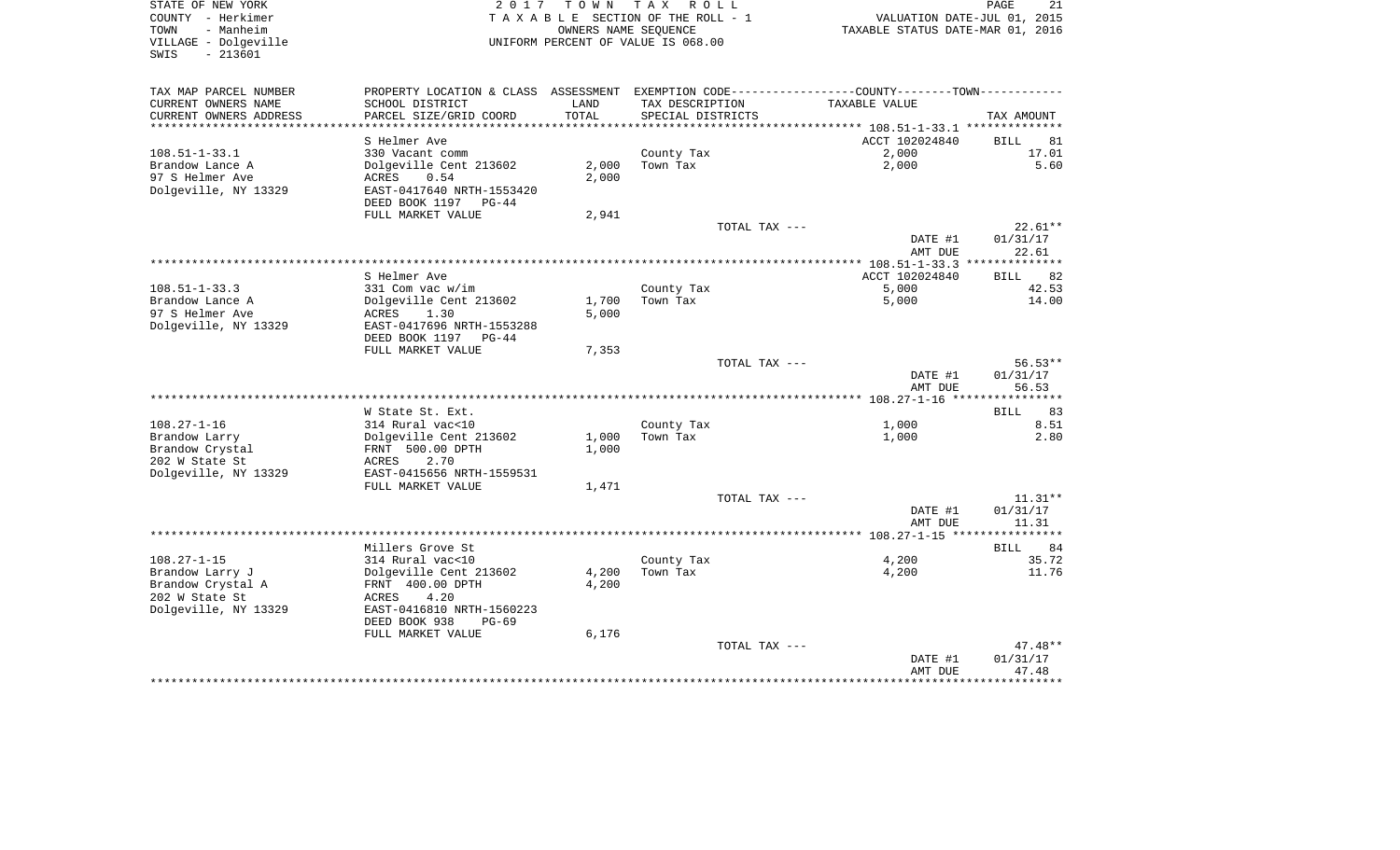| COUNTY<br>– Herkimer<br>TOWN<br>- Manheim<br>VILLAGE - Dolgeville<br>SWIS<br>$-213601$ |                                                                         |         | T A X A B L E SECTION OF THE ROLL - 1<br>OWNERS NAME SEQUENCE<br>UNIFORM PERCENT OF VALUE IS 068.00 | VALUATION DATE-JUL 01, 2015<br>TAXABLE STATUS DATE-MAR 01, 2016 |                        |
|----------------------------------------------------------------------------------------|-------------------------------------------------------------------------|---------|-----------------------------------------------------------------------------------------------------|-----------------------------------------------------------------|------------------------|
| TAX MAP PARCEL NUMBER                                                                  |                                                                         |         | PROPERTY LOCATION & CLASS ASSESSMENT EXEMPTION CODE---------------COUNTY-------TOWN----------       |                                                                 |                        |
| CURRENT OWNERS NAME                                                                    | SCHOOL DISTRICT                                                         | LAND    | TAX DESCRIPTION                                                                                     | TAXABLE VALUE                                                   |                        |
| CURRENT OWNERS ADDRESS                                                                 | PARCEL SIZE/GRID COORD                                                  | TOTAL   | SPECIAL DISTRICTS                                                                                   |                                                                 | TAX AMOUNT             |
|                                                                                        | W State St                                                              |         |                                                                                                     |                                                                 | BILL<br>85             |
| $108.35 - 1 - 1.1$                                                                     | 241 Rural res&ag                                                        |         | AG MKTS L 41720                                                                                     | $\circ$                                                         | $\mathbf 0$            |
| Brandow Larry J                                                                        | Dolgeville Cent 213602                                                  | 16,700  | County Tax                                                                                          | 70,000                                                          | 595.40                 |
| Brandow Crystal A                                                                      | FRNT 772.00 DPTH                                                        | 70,000  | Town Tax                                                                                            | 70,000                                                          | 196.01                 |
| 272 Carlson Rd<br>Dolgeville, NY 13329                                                 | 18.40<br>ACRES<br>EAST-0416513 NRTH-1558917<br>DEED BOOK 1170<br>PG-384 |         | School Relevy                                                                                       |                                                                 | 1,099.86               |
| MAY BE SUBJECT TO PAYMENT<br>UNDER AGDIST LAW TIL 2020                                 | FULL MARKET VALUE                                                       | 102,941 |                                                                                                     |                                                                 |                        |
|                                                                                        |                                                                         |         | TOTAL TAX ---                                                                                       | DATE #1                                                         | 1,891.27**<br>01/31/17 |
|                                                                                        |                                                                         |         |                                                                                                     | AMT DUE                                                         | 1,891.27               |
|                                                                                        |                                                                         |         |                                                                                                     |                                                                 |                        |
| $108.35 - 1 - 6$                                                                       | Spencer St                                                              |         | AG MKTS L 41720                                                                                     |                                                                 | 86<br>BILL             |
| Brandow Larry J                                                                        | 105 Vac farmland<br>Dolgeville Cent 213602                              | 16,000  | County Tax                                                                                          | 6,460<br>6,460<br>9,540                                         | 81.14                  |
| Brandow Crystal A                                                                      | ACRES<br>23.20                                                          | 16,000  | Town Tax                                                                                            | 9,540                                                           | 26.71                  |
| 202 W State St                                                                         | EAST-0417250 NRTH-1557435                                               |         |                                                                                                     |                                                                 |                        |
| Dolgeville, NY 13329                                                                   | DEED BOOK 938<br>$PG-69$                                                |         |                                                                                                     |                                                                 |                        |
|                                                                                        | FULL MARKET VALUE                                                       | 23,529  |                                                                                                     |                                                                 |                        |
| MAY BE SUBJECT TO PAYMENT<br>UNDER AGDIST LAW TIL 2020                                 |                                                                         |         |                                                                                                     |                                                                 |                        |
|                                                                                        |                                                                         |         | TOTAL TAX ---                                                                                       |                                                                 | $107.85**$             |
|                                                                                        |                                                                         |         |                                                                                                     | DATE #1<br>AMT DUE                                              | 01/31/17<br>107.85     |
|                                                                                        |                                                                         |         |                                                                                                     |                                                                 |                        |
| $108.59 - 2 - 2$                                                                       | 175 S Main St<br>210 1 Family Res                                       |         | VET COM CT 41131                                                                                    | ACCT 102001980<br>10,200<br>10,200                              | 87<br>BILL             |
| Braun Amerissa                                                                         | Dolgeville Cent 213602                                                  | 1,100   | County Tax                                                                                          | 41,400                                                          | 352.14                 |
| 1554 Valencia Rd                                                                       | W/garage                                                                | 51,600  | Town Tax                                                                                            | 41,400                                                          | 115.92                 |
| Niskayuna, NY 12309                                                                    | FRNT 110.00 DPTH 185.00                                                 |         |                                                                                                     |                                                                 |                        |
|                                                                                        | ACRES<br>0.47<br>EAST-0416523 NRTH-1552212                              |         |                                                                                                     |                                                                 |                        |
|                                                                                        | DEED BOOK 00609 PG-00022                                                |         |                                                                                                     |                                                                 |                        |
|                                                                                        | FULL MARKET VALUE                                                       | 75,882  |                                                                                                     |                                                                 |                        |
|                                                                                        |                                                                         |         | TOTAL TAX ---                                                                                       |                                                                 | 468.06**               |
|                                                                                        |                                                                         |         |                                                                                                     | DATE #1                                                         | 01/31/17               |
|                                                                                        |                                                                         |         |                                                                                                     | AMT DUE                                                         | 468.06<br>*****        |
|                                                                                        | 28 N Main St                                                            |         |                                                                                                     | ACCT 102023820                                                  | 88<br>BILL             |
| $108.44 - 4 - 15$                                                                      | 483 Converted Re                                                        |         | VET WAR CT 41121                                                                                    | 3,750<br>3,750                                                  |                        |
| Broadbent Carole D                                                                     | Dolgeville Cent 213602                                                  | 1,400   | County Tax                                                                                          | 21,250                                                          | 180.75                 |
| 28 N Main St                                                                           | 40.00 DPTH 137.00<br>FRNT                                               | 25,000  | Town Tax                                                                                            | 21,250                                                          | 59.50                  |
| Dolgeville, NY 13329                                                                   | ACRES<br>0.12<br>EAST-0420073 NRTH-1555741                              |         |                                                                                                     |                                                                 |                        |
|                                                                                        | DEED BOOK 926<br>PG-108                                                 |         |                                                                                                     |                                                                 |                        |
|                                                                                        | FULL MARKET VALUE                                                       | 36,765  |                                                                                                     |                                                                 |                        |
|                                                                                        |                                                                         |         | TOTAL TAX ---                                                                                       |                                                                 | 240.25**               |
|                                                                                        |                                                                         |         |                                                                                                     | DATE #1<br>AMT DUE                                              | 01/31/17<br>240.25     |
|                                                                                        |                                                                         |         |                                                                                                     |                                                                 |                        |

PAGE 22

STATE OF NEW YORK **EXECUTE:**  $2017$  TOWN TAX ROLL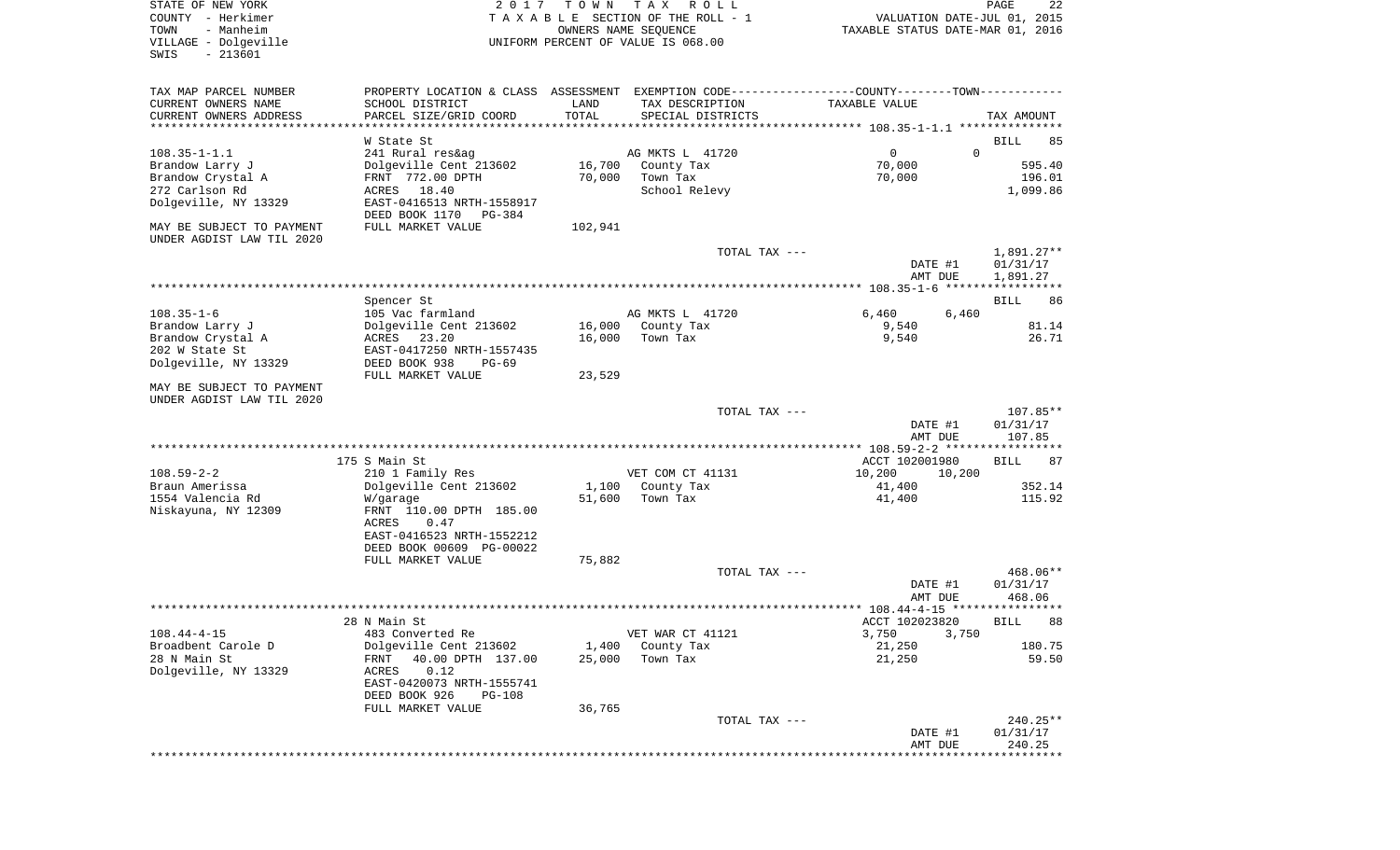| STATE OF NEW YORK<br>COUNTY - Herkimer<br>- Manheim<br>TOWN<br>VILLAGE - Dolgeville<br>$-213601$<br>SWIS | 2 0 1 7<br>UNIFORM PERCENT OF VALUE IS 068.00 | T O W N | T A X<br>R O L L<br>TAXABLE SECTION OF THE ROLL - 1<br>OWNERS NAME SEQUENCE                   | VALUATION DATE-JUL 01, 2015<br>TAXABLE STATUS DATE-MAR 01, 2016 | PAGE<br>23         |
|----------------------------------------------------------------------------------------------------------|-----------------------------------------------|---------|-----------------------------------------------------------------------------------------------|-----------------------------------------------------------------|--------------------|
| TAX MAP PARCEL NUMBER                                                                                    |                                               |         | PROPERTY LOCATION & CLASS ASSESSMENT EXEMPTION CODE---------------COUNTY-------TOWN---------- |                                                                 |                    |
| CURRENT OWNERS NAME<br>SCHOOL DISTRICT                                                                   |                                               | LAND    | TAX DESCRIPTION                                                                               | TAXABLE VALUE                                                   |                    |
| CURRENT OWNERS ADDRESS<br>PARCEL SIZE/GRID COORD<br>*********************                                |                                               | TOTAL   | SPECIAL DISTRICTS                                                                             |                                                                 | TAX AMOUNT         |
|                                                                                                          |                                               |         |                                                                                               |                                                                 |                    |
| 3 Spencer St<br>$108.52 - 1 - 24$<br>210 1 Family Res                                                    |                                               |         | VET COM CT 41131                                                                              | ACCT 102002010<br>10,200<br>10,200                              | BILL<br>89         |
| Dolgeville Cent 213602<br>Broat James L                                                                  |                                               | 1,000   | County Tax                                                                                    | 41,500                                                          | 352.99             |
| Broat Joan R<br>W/garage                                                                                 |                                               | 51,700  | Town Tax                                                                                      | 41,500                                                          | 116.20             |
| 3 Spencer St<br>FRNT                                                                                     | 97.60 DPTH 173.80                             |         |                                                                                               |                                                                 |                    |
| Dolgeville, NY 13329<br>0.28<br>ACRES                                                                    |                                               |         |                                                                                               |                                                                 |                    |
| EAST-0418677 NRTH-1554261                                                                                |                                               |         |                                                                                               |                                                                 |                    |
| DEED BOOK 00606 PG-00510                                                                                 |                                               |         |                                                                                               |                                                                 |                    |
| FULL MARKET VALUE                                                                                        |                                               | 76,029  |                                                                                               |                                                                 |                    |
|                                                                                                          |                                               |         | TOTAL TAX ---                                                                                 |                                                                 | $469.19**$         |
|                                                                                                          |                                               |         |                                                                                               | DATE #1<br>AMT DUE                                              | 01/31/17<br>469.19 |
|                                                                                                          |                                               |         |                                                                                               |                                                                 |                    |
| 12 Howard St                                                                                             |                                               |         |                                                                                               | ACCT 102016890                                                  | BILL<br>90         |
| $108.52 - 2 - 50$<br>210 1 Family Res                                                                    |                                               |         | County Tax                                                                                    | 36,600                                                          | 311.31             |
| Brown Beth Anne<br>Dolgeville Cent 213602                                                                |                                               | 500     | Town Tax                                                                                      | 36,600                                                          | 102.48             |
| Van Allen Michael M<br>46.50 DPTH<br>FRNT                                                                | 75.00                                         | 36,600  |                                                                                               |                                                                 |                    |
| 12 Howard St<br>ACRES<br>0.08                                                                            |                                               |         |                                                                                               |                                                                 |                    |
| Dolgeville, NY 13329<br>EAST-0419132 NRTH-1553991<br>DEED BOOK 1595                                      |                                               |         |                                                                                               |                                                                 |                    |
| FULL MARKET VALUE                                                                                        | PG-314                                        | 53,824  |                                                                                               |                                                                 |                    |
|                                                                                                          |                                               |         | TOTAL TAX ---                                                                                 |                                                                 | $413.79**$         |
|                                                                                                          |                                               |         |                                                                                               | DATE #1<br>AMT DUE                                              | 01/31/17<br>413.79 |
|                                                                                                          |                                               |         |                                                                                               |                                                                 |                    |
| off Howard St                                                                                            |                                               |         |                                                                                               |                                                                 | 91<br><b>BILL</b>  |
| $108.52 - 2 - 51$<br>323 Vacant rural<br>Brown Beth Anne                                                 |                                               | 500     | County Tax                                                                                    | 500<br>500                                                      | 4.25<br>1.40       |
| Dolgeville Cent 213602<br>Van Allen Michael M<br>ACRES<br>0.20                                           |                                               | 500     | Town Tax<br>School Relevy                                                                     |                                                                 | 11.03              |
| 12 Howard St<br>EAST-0419097 NRTH-1554065                                                                |                                               |         |                                                                                               |                                                                 |                    |
| Dolgeville, NY 13329<br>DEED BOOK 1595                                                                   | PG-314                                        |         |                                                                                               |                                                                 |                    |
| FULL MARKET VALUE                                                                                        |                                               | 735     |                                                                                               |                                                                 |                    |
|                                                                                                          |                                               |         | TOTAL TAX ---                                                                                 |                                                                 | $16.68**$          |
|                                                                                                          |                                               |         |                                                                                               | DATE #1                                                         | 01/31/17           |
|                                                                                                          |                                               |         |                                                                                               | AMT DUE                                                         | 16.68              |
| 13 Gibson St                                                                                             |                                               |         |                                                                                               | ACCT 102005400                                                  | 92<br>BILL         |
| $108.44 - 3 - 23$<br>210 1 Family Res                                                                    |                                               |         | County Tax                                                                                    | 33,000                                                          | 280.69             |
| Bruce Benjamin E<br>Dolgeville Cent 213602                                                               |                                               | 800     | Town Tax                                                                                      | 33,000                                                          | 92.40              |
| 13 Gibson St<br>W/garage                                                                                 |                                               | 33,000  | School Relevy                                                                                 |                                                                 | 283.72             |
| Dolgeville, NY 13329<br>FRNT 74.90 DPTH 158.60                                                           |                                               |         | Village Relevy                                                                                |                                                                 | 837.72             |
| ACRES<br>0.21                                                                                            |                                               |         |                                                                                               |                                                                 |                    |
| EAST-0419761 NRTH-1555795                                                                                |                                               |         |                                                                                               |                                                                 |                    |
| DEED BOOK 1253 PG-580                                                                                    |                                               |         |                                                                                               |                                                                 |                    |
| FULL MARKET VALUE                                                                                        |                                               | 48,529  | TOTAL TAX ---                                                                                 |                                                                 | $1,494.53**$       |
|                                                                                                          |                                               |         |                                                                                               | DATE #1                                                         | 01/31/17           |
|                                                                                                          |                                               |         |                                                                                               | AMT DUE                                                         | 1,494.53           |
|                                                                                                          |                                               |         |                                                                                               |                                                                 |                    |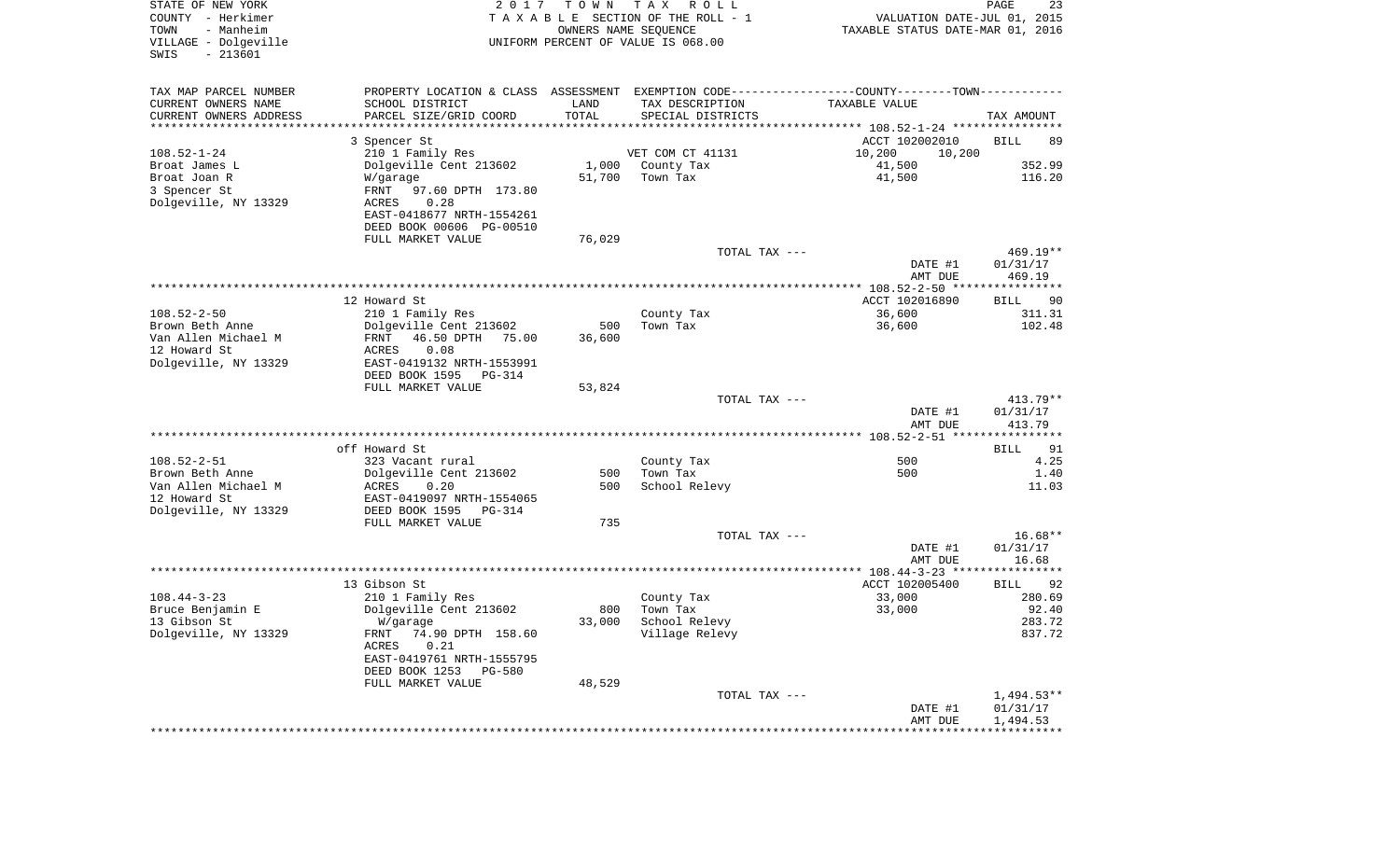| STATE OF NEW YORK<br>COUNTY - Herkimer<br>- Manheim<br>TOWN<br>VILLAGE - Dolgeville<br>$-213601$<br>SWIS | 2 0 1 7                                                                                       | T O W N<br>OWNERS NAME SEQUENCE | TAX ROLL<br>TAXABLE SECTION OF THE ROLL - 1<br>UNIFORM PERCENT OF VALUE IS 068.00 | VALUATION DATE-JUL 01, 2015<br>TAXABLE STATUS DATE-MAR 01, 2016 | PAGE<br>24           |
|----------------------------------------------------------------------------------------------------------|-----------------------------------------------------------------------------------------------|---------------------------------|-----------------------------------------------------------------------------------|-----------------------------------------------------------------|----------------------|
| TAX MAP PARCEL NUMBER                                                                                    | PROPERTY LOCATION & CLASS ASSESSMENT EXEMPTION CODE---------------COUNTY-------TOWN---------- |                                 |                                                                                   |                                                                 |                      |
| CURRENT OWNERS NAME                                                                                      | SCHOOL DISTRICT                                                                               | LAND                            | TAX DESCRIPTION                                                                   | TAXABLE VALUE                                                   |                      |
| CURRENT OWNERS ADDRESS                                                                                   | PARCEL SIZE/GRID COORD<br>***************************                                         | TOTAL                           | SPECIAL DISTRICTS                                                                 |                                                                 | TAX AMOUNT           |
| ***********************                                                                                  |                                                                                               |                                 |                                                                                   |                                                                 |                      |
| $108.44 - 1 - 59$                                                                                        | 28 Slawson St<br>484 1 use sm bld                                                             |                                 | County Tax                                                                        | ACCT 102026370<br>26,000                                        | BILL<br>93<br>221.15 |
| Buch RE                                                                                                  | Dolgeville Cent 213602                                                                        | 500                             | Town Tax                                                                          | 26,000                                                          | 72.80                |
| 104 Stonebridge Ct                                                                                       | FRNT<br>50.00 DPTH 125.00                                                                     | 26,000                          | School Relevy                                                                     |                                                                 | 573.51               |
| New Hartford, NY 13413                                                                                   | 0.14<br>ACRES<br>EAST-0418595 NRTH-1555192                                                    |                                 |                                                                                   |                                                                 |                      |
|                                                                                                          | DEED BOOK 1076<br>PG-241<br>FULL MARKET VALUE                                                 | 38,235                          |                                                                                   |                                                                 |                      |
|                                                                                                          |                                                                                               |                                 | TOTAL TAX ---                                                                     |                                                                 | 867.46**             |
|                                                                                                          |                                                                                               |                                 |                                                                                   | DATE #1<br>AMT DUE                                              | 01/31/17<br>867.46   |
|                                                                                                          |                                                                                               |                                 |                                                                                   |                                                                 |                      |
|                                                                                                          | 14 Rundell St                                                                                 |                                 |                                                                                   | ACCT 102002250                                                  | <b>BILL</b><br>94    |
| $108.52 - 3 - 35$                                                                                        | 220 2 Family Res                                                                              |                                 | AGED-ALL<br>41800                                                                 | 20,000<br>20,000                                                |                      |
| Bullock Mary                                                                                             | Dolgeville Cent 213602                                                                        | 500                             | County Tax                                                                        | 20,000                                                          | 170.12               |
| Bullock Howard                                                                                           | W/garage                                                                                      | 40,000                          | Town Tax                                                                          | 20,000                                                          | 56.00                |
| 14 Rundell St<br>Dolgeville, NY 13329                                                                    | 50.00 DPTH 139.00<br>FRNT<br>ACRES<br>0.16                                                    |                                 | Village Relevy                                                                    |                                                                 | 508.62               |
|                                                                                                          | EAST-0419305 NRTH-1553671                                                                     |                                 |                                                                                   |                                                                 |                      |
|                                                                                                          | DEED BOOK 832<br>PG-372                                                                       |                                 |                                                                                   |                                                                 |                      |
|                                                                                                          | FULL MARKET VALUE                                                                             | 58,824                          |                                                                                   |                                                                 |                      |
|                                                                                                          |                                                                                               |                                 | TOTAL TAX ---                                                                     |                                                                 | 734.74**             |
|                                                                                                          |                                                                                               |                                 |                                                                                   | DATE #1                                                         | 01/31/17             |
|                                                                                                          |                                                                                               |                                 |                                                                                   | AMT DUE                                                         | 734.74               |
|                                                                                                          | 154 N Main St                                                                                 |                                 |                                                                                   | ACCT 102010890                                                  | BILL<br>95           |
| $108.36 - 4 - 9$                                                                                         | 220 2 Family Res                                                                              |                                 | County Tax                                                                        | 36,900                                                          | 313.86               |
| Bullock Richard J                                                                                        | Dolgeville Cent 213602                                                                        | 1,700                           | Town Tax                                                                          | 36,900                                                          | 103.32               |
| 104 Trailer St                                                                                           | FRNT 150.00 DPTH 255.00                                                                       | 36,900                          |                                                                                   |                                                                 |                      |
| Palatine Bridge, NY 13428                                                                                | ACRES<br>$0.88$ BANK<br>135                                                                   |                                 |                                                                                   |                                                                 |                      |
|                                                                                                          | EAST-0384738 NRTH-1131542                                                                     |                                 |                                                                                   |                                                                 |                      |
|                                                                                                          | DEED BOOK 1212<br>PG-567                                                                      |                                 |                                                                                   |                                                                 |                      |
|                                                                                                          | FULL MARKET VALUE                                                                             | 54,265                          | TOTAL TAX ---                                                                     |                                                                 | $417.18**$           |
|                                                                                                          |                                                                                               |                                 |                                                                                   | DATE #1                                                         | 01/31/17             |
|                                                                                                          |                                                                                               |                                 |                                                                                   | AMT DUE                                                         | 417.18               |
|                                                                                                          |                                                                                               |                                 |                                                                                   |                                                                 |                      |
|                                                                                                          | 47 E Faville Ave                                                                              |                                 |                                                                                   | ACCT 102005490                                                  | 96<br>BILL           |
| $108.52 - 6 - 29$                                                                                        | 210 1 Family Res                                                                              |                                 | County Tax                                                                        | 47,500                                                          | 404.02               |
| Bunce Glenn J                                                                                            | Dolgeville Cent 213602                                                                        |                                 | 500 Town Tax                                                                      | 47,500                                                          | 133.01               |
| 47 E Faville Ave<br>Dolgeville, NY 13329                                                                 | 50.00 DPTH 100.00<br>FRNT<br>0.11<br>ACRES                                                    | 47,500                          |                                                                                   |                                                                 |                      |
|                                                                                                          | EAST-0419784 NRTH-1553182                                                                     |                                 |                                                                                   |                                                                 |                      |
|                                                                                                          | DEED BOOK 1541 PG-684                                                                         |                                 |                                                                                   |                                                                 |                      |
|                                                                                                          | FULL MARKET VALUE                                                                             | 69,853                          |                                                                                   |                                                                 |                      |
|                                                                                                          |                                                                                               |                                 | TOTAL TAX ---                                                                     |                                                                 | 537.03**             |
|                                                                                                          |                                                                                               |                                 |                                                                                   | DATE #1                                                         | 01/31/17             |
|                                                                                                          |                                                                                               |                                 |                                                                                   | AMT DUE                                                         | 537.03               |
|                                                                                                          |                                                                                               |                                 |                                                                                   |                                                                 |                      |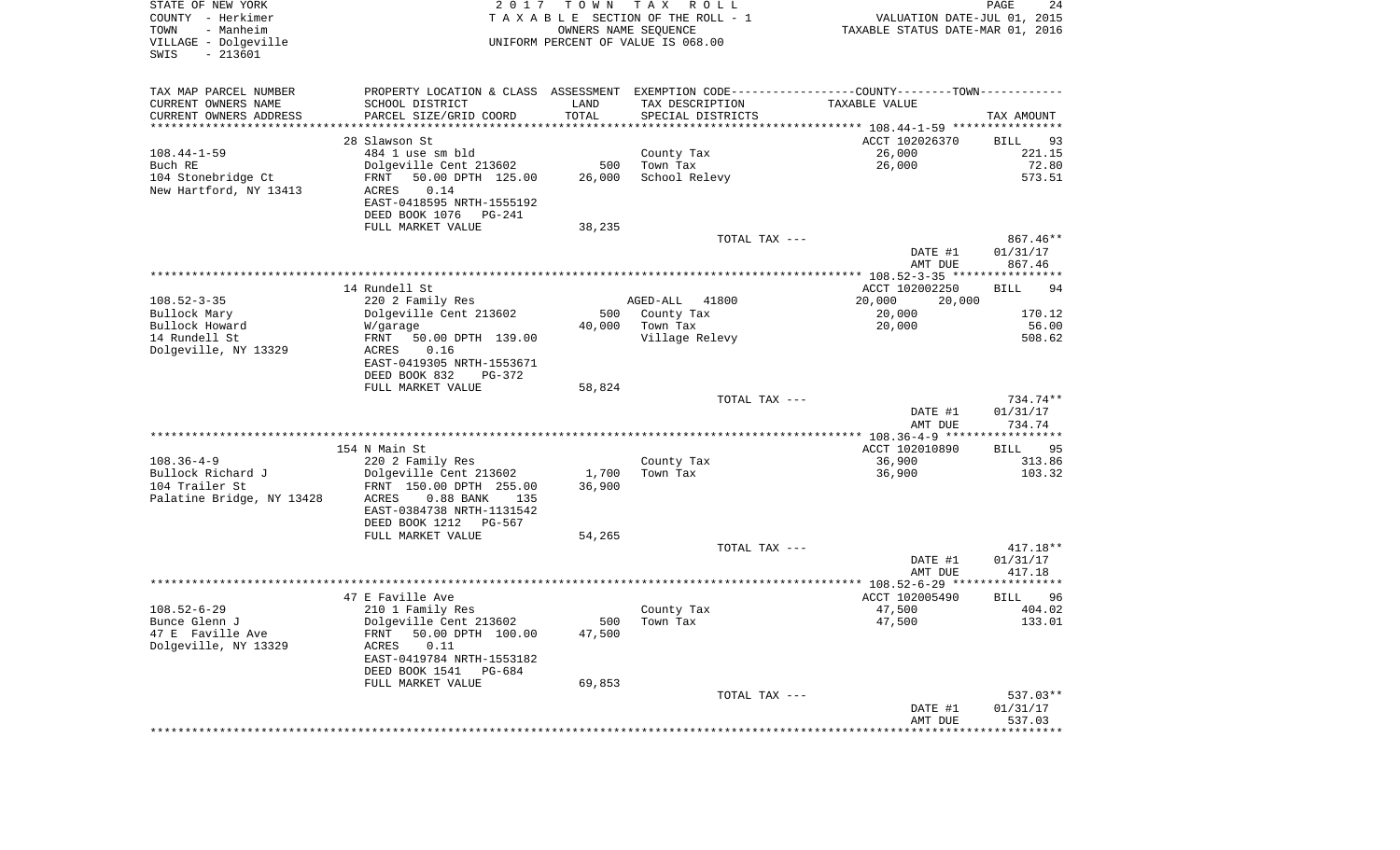| STATE OF NEW YORK<br>COUNTY - Herkimer<br>- Manheim<br>TOWN<br>VILLAGE - Dolgeville<br>$-213601$<br>SWIS | 2017                                                                                           | T O W N<br>OWNERS NAME SEQUENCE | T A X<br>ROLL<br>TAXABLE SECTION OF THE ROLL - 1<br>UNIFORM PERCENT OF VALUE IS 068.00 | VALUATION DATE-JUL 01, 2015<br>TAXABLE STATUS DATE-MAR 01, 2016 | PAGE<br>25             |
|----------------------------------------------------------------------------------------------------------|------------------------------------------------------------------------------------------------|---------------------------------|----------------------------------------------------------------------------------------|-----------------------------------------------------------------|------------------------|
| TAX MAP PARCEL NUMBER                                                                                    | PROPERTY LOCATION & CLASS ASSESSMENT EXEMPTION CODE----------------COUNTY-------TOWN---------- |                                 |                                                                                        |                                                                 |                        |
| CURRENT OWNERS NAME                                                                                      | SCHOOL DISTRICT                                                                                | LAND                            | TAX DESCRIPTION                                                                        | TAXABLE VALUE                                                   |                        |
| CURRENT OWNERS ADDRESS                                                                                   | PARCEL SIZE/GRID COORD<br>*********************                                                | TOTAL                           | SPECIAL DISTRICTS                                                                      |                                                                 | TAX AMOUNT             |
| *********************                                                                                    |                                                                                                | * * * * * * * * * * *           |                                                                                        | ACCT 102023760                                                  |                        |
| $108.52 - 1 - 26$                                                                                        | 90 S Main St<br>210 1 Family Res                                                               |                                 | County Tax                                                                             | 40,900                                                          | 97<br>BILL<br>347.89   |
| Burch Theodore                                                                                           | Dolgeville Cent 213602                                                                         | 600                             | Town Tax                                                                               | 40,900                                                          | 114.52                 |
| Burch Jacquelyn                                                                                          | 58.30 DPTH 100.63<br>FRNT                                                                      | 40,900                          |                                                                                        |                                                                 |                        |
| 90 S Main St                                                                                             | 0.13<br>ACRES                                                                                  |                                 |                                                                                        |                                                                 |                        |
| Dolgeville, NY 13329                                                                                     | EAST-0418756 NRTH-1554227                                                                      |                                 |                                                                                        |                                                                 |                        |
|                                                                                                          | DEED BOOK 830<br><b>PG-508</b>                                                                 |                                 |                                                                                        |                                                                 |                        |
|                                                                                                          | FULL MARKET VALUE                                                                              | 60,147                          |                                                                                        |                                                                 |                        |
|                                                                                                          |                                                                                                |                                 | TOTAL TAX ---                                                                          |                                                                 | 462.41**               |
|                                                                                                          |                                                                                                |                                 |                                                                                        | DATE #1                                                         | 01/31/17               |
|                                                                                                          |                                                                                                |                                 |                                                                                        | AMT DUE                                                         | 462.41                 |
|                                                                                                          | 111 S Main St                                                                                  |                                 |                                                                                        | ACCT 102029850                                                  | 98<br><b>BILL</b>      |
| $108.52 - 2 - 13$                                                                                        | 210 1 Family Res                                                                               |                                 | County Tax                                                                             | 40,300                                                          | 342.78                 |
| Burns Michael                                                                                            | Dolgeville Cent 213602                                                                         | 600                             | Town Tax                                                                               | 40,300                                                          | 112.84                 |
| Burns Linda                                                                                              | W/garage                                                                                       | 40,300                          |                                                                                        |                                                                 |                        |
| 111 S Main St                                                                                            | 60.00 DPTH<br>FRNT<br>55.00                                                                    |                                 |                                                                                        |                                                                 |                        |
| Dolgeville, NY 13329                                                                                     | ACRES<br>0.07                                                                                  |                                 |                                                                                        |                                                                 |                        |
|                                                                                                          | EAST-0418302 NRTH-1553317<br>DEED BOOK 1538<br>PG-332                                          |                                 |                                                                                        |                                                                 |                        |
|                                                                                                          | FULL MARKET VALUE                                                                              | 59,265                          |                                                                                        |                                                                 |                        |
|                                                                                                          |                                                                                                |                                 | TOTAL TAX ---                                                                          |                                                                 | 455.62**               |
|                                                                                                          |                                                                                                |                                 |                                                                                        | DATE #1                                                         | 01/31/17               |
|                                                                                                          |                                                                                                |                                 |                                                                                        | AMT DUE                                                         | 455.62                 |
|                                                                                                          |                                                                                                |                                 |                                                                                        | ************* 108.52-5-1 ******************                     |                        |
| $108.52 - 5 - 1$                                                                                         | 23 Brockett St<br>210 1 Family Res                                                             |                                 | County Tax                                                                             | ACCT 102007050<br>21,000                                        | 99<br>BILL<br>178.62   |
| Burnup Wayne                                                                                             | Dolgeville Cent 213602                                                                         | 1,500                           | Town Tax                                                                               | 21,000                                                          | 58.80                  |
| Congdon Rosemary R                                                                                       | FRNT 150.00 DPTH 183.00                                                                        | 21,000                          |                                                                                        |                                                                 |                        |
| 23 Brockett St                                                                                           | ACRES<br>$0.20$ BANK<br>135                                                                    |                                 |                                                                                        |                                                                 |                        |
| Dolgeville, NY 13329                                                                                     | EAST-0420023 NRTH-1553148                                                                      |                                 |                                                                                        |                                                                 |                        |
|                                                                                                          | DEED BOOK 717<br>PG-319                                                                        |                                 |                                                                                        |                                                                 |                        |
|                                                                                                          | FULL MARKET VALUE                                                                              | 30,882                          |                                                                                        |                                                                 |                        |
|                                                                                                          |                                                                                                |                                 | TOTAL TAX ---                                                                          | DATE #1                                                         | $237.42**$<br>01/31/17 |
|                                                                                                          |                                                                                                |                                 |                                                                                        | AMT DUE                                                         | 237.42                 |
|                                                                                                          |                                                                                                |                                 |                                                                                        |                                                                 | ************           |
|                                                                                                          | McKinley St                                                                                    |                                 |                                                                                        | ACCT 102016050                                                  | 100<br><b>BILL</b>     |
| $108.36 - 1 - 6$                                                                                         | 330 Vacant comm                                                                                |                                 | County Tax                                                                             | 500                                                             | 4.25                   |
| Buryford Farm LLC                                                                                        | Dolgeville Cent 213602                                                                         |                                 | 500 Town Tax                                                                           | 500                                                             | 1.40                   |
| 50 Cavalli St<br>Dolgeville, NY 13329                                                                    | FRNT 50.00 DPTH 178.03                                                                         | 500                             | School Relevy                                                                          |                                                                 | 11.03                  |
|                                                                                                          | ACRES<br>0.20<br>EAST-0419160 NRTH-1558350                                                     |                                 |                                                                                        |                                                                 |                        |
|                                                                                                          | DEED BOOK 1308 PG-218                                                                          |                                 |                                                                                        |                                                                 |                        |
|                                                                                                          | FULL MARKET VALUE                                                                              | 735                             |                                                                                        |                                                                 |                        |
|                                                                                                          |                                                                                                |                                 | TOTAL TAX ---                                                                          |                                                                 | $16.68**$              |
|                                                                                                          |                                                                                                |                                 |                                                                                        | DATE #1                                                         | 01/31/17               |
|                                                                                                          |                                                                                                |                                 |                                                                                        | AMT DUE                                                         | 16.68                  |
|                                                                                                          |                                                                                                |                                 |                                                                                        |                                                                 |                        |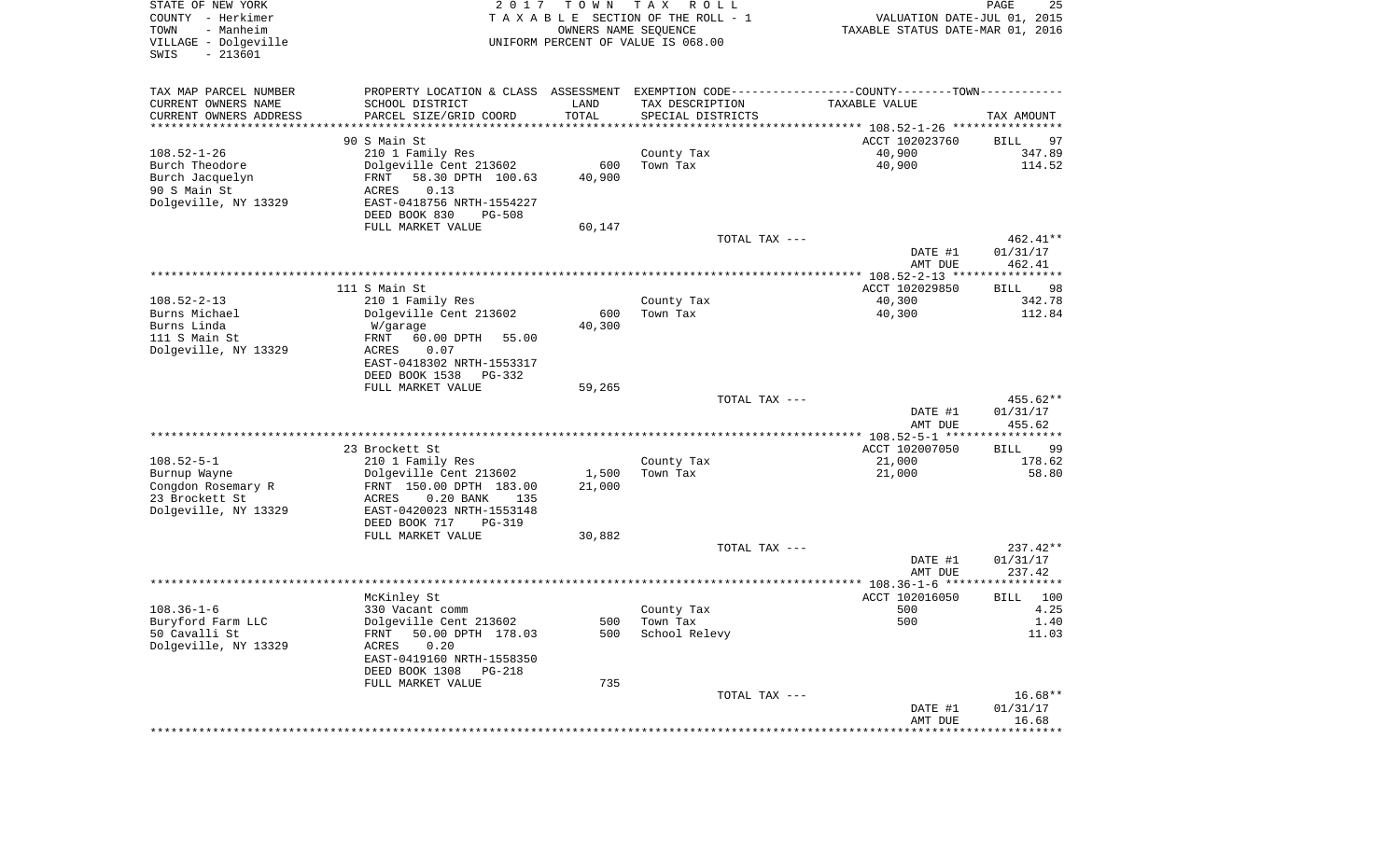| COUNTY - Herkimer<br>TOWN<br>- Manheim<br>VILLAGE - Dolgeville<br>$-213601$<br>SWIS |                                                                                                | OWNERS NAME SEQUENCE | TAXABLE SECTION OF THE ROLL - 1<br>UNIFORM PERCENT OF VALUE IS 068.00 | VALUATION DATE-JUL 01, 2015<br>TAXABLE STATUS DATE-MAR 01, 2016 |                        |
|-------------------------------------------------------------------------------------|------------------------------------------------------------------------------------------------|----------------------|-----------------------------------------------------------------------|-----------------------------------------------------------------|------------------------|
| TAX MAP PARCEL NUMBER                                                               | PROPERTY LOCATION & CLASS ASSESSMENT EXEMPTION CODE----------------COUNTY-------TOWN---------- |                      |                                                                       |                                                                 |                        |
| CURRENT OWNERS NAME                                                                 | SCHOOL DISTRICT                                                                                | LAND                 | TAX DESCRIPTION                                                       | TAXABLE VALUE                                                   |                        |
| CURRENT OWNERS ADDRESS                                                              | PARCEL SIZE/GRID COORD                                                                         | TOTAL                | SPECIAL DISTRICTS                                                     |                                                                 | TAX AMOUNT             |
| *************************                                                           |                                                                                                |                      |                                                                       |                                                                 |                        |
| $108.36 - 1 - 7$                                                                    | 50 Cavalli St<br>455 Dealer-prod.                                                              |                      |                                                                       | ACCT 102022350<br>67,500                                        | 101<br>BILL<br>574.14  |
| Buryford Farm LLC                                                                   | Dolgeville Cent 213602                                                                         | 2,300                | County Tax<br>Town Tax                                                | 67,500                                                          | 189.01                 |
| 50 Cavalli St                                                                       | ACRES<br>1.30                                                                                  | 67,500               | School Relevy                                                         |                                                                 | 1,488.92               |
| Dolgeville, NY 13329                                                                | EAST-0419101 NRTH-1558252                                                                      |                      |                                                                       |                                                                 |                        |
|                                                                                     | DEED BOOK 1308<br>PG-218                                                                       |                      |                                                                       |                                                                 |                        |
|                                                                                     | FULL MARKET VALUE                                                                              | 99,265               |                                                                       |                                                                 |                        |
|                                                                                     |                                                                                                |                      | TOTAL TAX ---                                                         |                                                                 | $2,252.07**$           |
|                                                                                     |                                                                                                |                      |                                                                       | DATE #1                                                         | 01/31/17               |
|                                                                                     |                                                                                                |                      |                                                                       | AMT DUE                                                         | 2,252.07               |
|                                                                                     | 36 Van Buren St                                                                                |                      |                                                                       | ACCT 102005760                                                  | 102                    |
| $108.52 - 5 - 59$                                                                   | 210 1 Family Res                                                                               |                      | County Tax                                                            | 52,400                                                          | BILL<br>445.70         |
| Bynon Lee W                                                                         | Dolgeville Cent 213602                                                                         | 500                  | Town Tax                                                              | 52,400                                                          | 146.73                 |
| Bynon Jane                                                                          | W/garage                                                                                       | 52,400               | Village Relevy                                                        |                                                                 | 1,328.85               |
| 36 Van Buren St                                                                     | FRNT<br>50.00 DPTH 195.00                                                                      |                      |                                                                       |                                                                 |                        |
| Dolgeville, NY 13329                                                                | <b>ACRES</b><br>0.22                                                                           |                      |                                                                       |                                                                 |                        |
|                                                                                     | EAST-0420008 NRTH-1554143                                                                      |                      |                                                                       |                                                                 |                        |
|                                                                                     | DEED BOOK 751<br><b>PG-109</b>                                                                 |                      |                                                                       |                                                                 |                        |
|                                                                                     | FULL MARKET VALUE                                                                              | 77,059               |                                                                       |                                                                 |                        |
|                                                                                     |                                                                                                |                      | TOTAL TAX ---                                                         | DATE #1                                                         | 1,921.28**<br>01/31/17 |
|                                                                                     |                                                                                                |                      |                                                                       | AMT DUE                                                         | 1,921.28               |
|                                                                                     |                                                                                                |                      |                                                                       | ************** 108.52-5-11 *****************                    |                        |
|                                                                                     | 52 Van Buren St                                                                                |                      |                                                                       | ACCT 102008820                                                  | BILL 103               |
| $108.52 - 5 - 11$                                                                   | 210 1 Family Res                                                                               |                      | County Tax                                                            | 50,400                                                          | 428.69                 |
| Bynon Margo J                                                                       | Dolgeville Cent 213602                                                                         | 1,400                | Town Tax                                                              | 50,400                                                          | 141.13                 |
| 52 Van Buren St                                                                     | W/garage                                                                                       | 50,400               | School Relevy                                                         |                                                                 | 667.52                 |
| Dolgeville, NY 13329                                                                | FRNT 144.30 DPTH 150.40                                                                        |                      |                                                                       |                                                                 |                        |
|                                                                                     | 0.48<br>ACRES                                                                                  |                      |                                                                       |                                                                 |                        |
|                                                                                     | EAST-0420199 NRTH-1553752<br>DEED BOOK 675<br>PG-283                                           |                      |                                                                       |                                                                 |                        |
|                                                                                     | FULL MARKET VALUE                                                                              | 74,118               |                                                                       |                                                                 |                        |
|                                                                                     |                                                                                                |                      | TOTAL TAX ---                                                         |                                                                 | $1,237.34**$           |
|                                                                                     |                                                                                                |                      |                                                                       | DATE #1                                                         | 01/31/17               |
|                                                                                     |                                                                                                |                      |                                                                       | AMT DUE                                                         | 1,237.34               |
|                                                                                     |                                                                                                |                      |                                                                       | ************ 108.36-2-13 *****                                  | ***********            |
|                                                                                     | 31 Cavalli St                                                                                  |                      |                                                                       | ACCT 102022320                                                  | <b>BILL</b><br>104     |
|                                                                                     |                                                                                                |                      |                                                                       | 45,000                                                          | 382.76                 |
| $108.36 - 2 - 13$                                                                   | 210 1 Family Res                                                                               |                      | County Tax                                                            |                                                                 |                        |
| Cagwin Robert                                                                       | Dolgeville Cent 213602                                                                         | 500                  | Town Tax                                                              | 45,000                                                          |                        |
| Cagwin Karla                                                                        | 31 Cavalli St                                                                                  | 45,000               |                                                                       |                                                                 |                        |
| 31 Cavalli St                                                                       | 50.00 DPTH 150.00<br>FRNT                                                                      |                      |                                                                       |                                                                 |                        |
| Dolgeville, NY 13329                                                                | $0.17$ BANK<br><b>ACRES</b><br>135                                                             |                      |                                                                       |                                                                 |                        |
|                                                                                     | EAST-0419276 NRTH-1557855<br>DEED BOOK 792<br><b>PG-185</b>                                    |                      |                                                                       |                                                                 |                        |
|                                                                                     | FULL MARKET VALUE                                                                              | 66,176               |                                                                       |                                                                 | 126.01                 |
|                                                                                     |                                                                                                |                      | TOTAL TAX ---                                                         |                                                                 | 508.77**               |
|                                                                                     |                                                                                                |                      |                                                                       | DATE #1<br>AMT DUE                                              | 01/31/17<br>508.77     |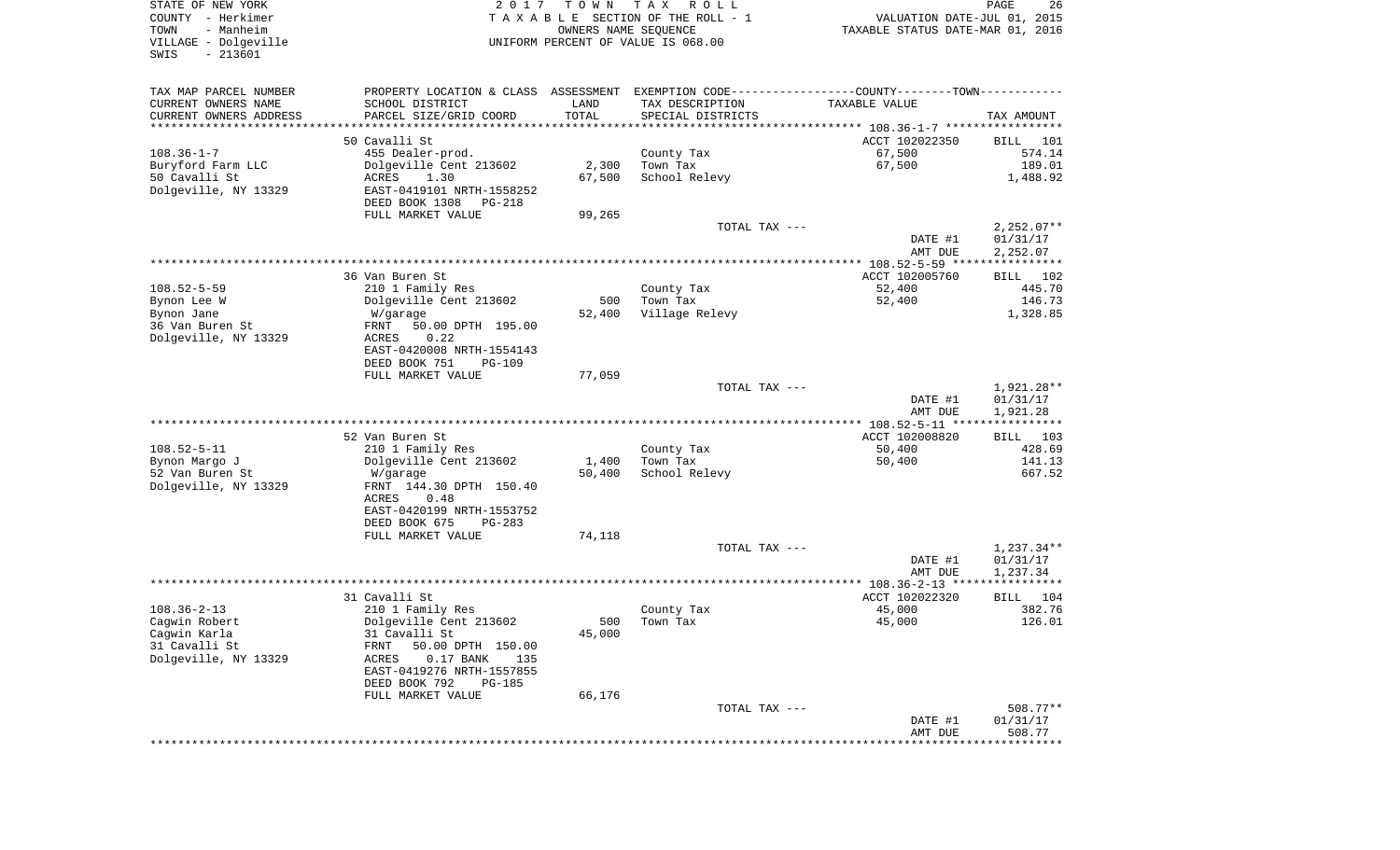| STATE OF NEW YORK<br>COUNTY - Herkimer<br>- Manheim<br>TOWN<br>VILLAGE - Dolgeville<br>SWIS<br>$-213601$ | 2017                                                                                          | T O W N<br>OWNERS NAME SEQUENCE | T A X<br>R O L L<br>TAXABLE SECTION OF THE ROLL - 1<br>UNIFORM PERCENT OF VALUE IS 068.00 | VALUATION DATE-JUL 01, 2015<br>TAXABLE STATUS DATE-MAR 01, 2016 | PAGE<br>27               |
|----------------------------------------------------------------------------------------------------------|-----------------------------------------------------------------------------------------------|---------------------------------|-------------------------------------------------------------------------------------------|-----------------------------------------------------------------|--------------------------|
| TAX MAP PARCEL NUMBER                                                                                    | PROPERTY LOCATION & CLASS ASSESSMENT EXEMPTION CODE---------------COUNTY-------TOWN---------- |                                 |                                                                                           |                                                                 |                          |
| CURRENT OWNERS NAME                                                                                      | SCHOOL DISTRICT                                                                               | LAND                            | TAX DESCRIPTION                                                                           | TAXABLE VALUE                                                   |                          |
| CURRENT OWNERS ADDRESS<br>*********************                                                          | PARCEL SIZE/GRID COORD                                                                        | TOTAL                           | SPECIAL DISTRICTS                                                                         |                                                                 | TAX AMOUNT               |
|                                                                                                          | 28 Spencer St                                                                                 |                                 |                                                                                           | ACCT 102004860                                                  | BILL<br>105              |
| $108.52 - 1 - 10$                                                                                        | 220 2 Family Res                                                                              |                                 | County Tax                                                                                | 21,500                                                          | 182.87                   |
| Cail Keith                                                                                               | Dolgeville Cent 213602                                                                        | 800                             | Town Tax                                                                                  | 21,500                                                          | 60.20                    |
| 28 Spencer St                                                                                            | FRNT<br>76.00 DPTH 134.00                                                                     | 21,500                          |                                                                                           |                                                                 |                          |
| Dolgeville, NY 13329                                                                                     | 0.10<br>ACRES<br>EAST-0418082 NRTH-1554447                                                    |                                 |                                                                                           |                                                                 |                          |
|                                                                                                          | DEED BOOK 1126<br>PG-376                                                                      |                                 |                                                                                           |                                                                 |                          |
|                                                                                                          | FULL MARKET VALUE                                                                             | 31,618                          |                                                                                           |                                                                 |                          |
|                                                                                                          |                                                                                               |                                 | TOTAL TAX ---                                                                             |                                                                 | 243.07**                 |
|                                                                                                          |                                                                                               |                                 |                                                                                           | DATE #1                                                         | 01/31/17                 |
|                                                                                                          |                                                                                               |                                 |                                                                                           | AMT DUE                                                         | 243.07                   |
|                                                                                                          | 96 S Main St                                                                                  |                                 |                                                                                           | ACCT 102002580                                                  | 106<br>BILL              |
| $108.52 - 1 - 29$                                                                                        | 210 1 Family Res                                                                              |                                 | County Tax                                                                                | 72,800                                                          | 619.22                   |
| Caiola Katherine                                                                                         | Dolgeville Cent 213602                                                                        | 600                             | Town Tax                                                                                  | 72,800                                                          | 203.85                   |
| Stiefel Christine                                                                                        | W Garage                                                                                      | 72,800                          |                                                                                           |                                                                 |                          |
| 96 S Main St<br>Dolgeville, NY 13329                                                                     | 55.00 DPTH 240.00<br>FRNT<br>ACRES<br>0.30                                                    |                                 |                                                                                           |                                                                 |                          |
|                                                                                                          | EAST-0418594 NRTH-1554112                                                                     |                                 |                                                                                           |                                                                 |                          |
|                                                                                                          | DEED BOOK 858<br>$PG-248$                                                                     |                                 |                                                                                           |                                                                 |                          |
|                                                                                                          | FULL MARKET VALUE                                                                             | 107,059                         |                                                                                           |                                                                 |                          |
|                                                                                                          |                                                                                               |                                 | TOTAL TAX $---$                                                                           |                                                                 | 823.07**                 |
|                                                                                                          |                                                                                               |                                 |                                                                                           | DATE #1<br>AMT DUE                                              | 01/31/17<br>823.07       |
|                                                                                                          |                                                                                               |                                 |                                                                                           | ************** 108.52-2-18 ****************                     |                          |
|                                                                                                          | 7 E Spofford Ave                                                                              |                                 |                                                                                           | ACCT 102021330                                                  | BILL<br>107              |
| $108.52 - 2 - 18$                                                                                        | 210 1 Family Res                                                                              |                                 | County Tax                                                                                | 60,000                                                          | 510.35                   |
| Call Terry R                                                                                             | Dolgeville Cent 213602                                                                        | 500<br>60,000                   | Town Tax                                                                                  | 60,000                                                          | 168.01                   |
| Call Patricia A<br>7 E Spofford Ave                                                                      | 50.00 DPTH 188.00<br>FRNT<br>ACRES<br>0.43                                                    |                                 |                                                                                           |                                                                 |                          |
| Dolgeville, NY 13329                                                                                     | EAST-0418525 NRTH-1553292                                                                     |                                 |                                                                                           |                                                                 |                          |
|                                                                                                          | DEED BOOK 1125<br>PG-444                                                                      |                                 |                                                                                           |                                                                 |                          |
|                                                                                                          | FULL MARKET VALUE                                                                             | 88,235                          |                                                                                           |                                                                 |                          |
|                                                                                                          |                                                                                               |                                 | TOTAL TAX ---                                                                             | DATE #1                                                         | 678.36**<br>01/31/17     |
|                                                                                                          |                                                                                               |                                 |                                                                                           | AMT DUE                                                         | 678.36                   |
|                                                                                                          |                                                                                               |                                 |                                                                                           |                                                                 |                          |
|                                                                                                          | 98 Van Buren St                                                                               |                                 |                                                                                           | ACCT 102017850                                                  | BILL<br>108              |
| $108.60 - 1 - 26$                                                                                        | 210 1 Family Res                                                                              |                                 | County Tax                                                                                | 178,000                                                         | 1,514.03                 |
| Callahan Patricia A<br>Arbustini Sergio                                                                  | Dolgeville Cent 213602<br>Barn/garage                                                         | 5,800<br>178,000                | Town Tax                                                                                  | 178,000                                                         | 498.42                   |
| 98 Van Buren St                                                                                          | <b>ACRES</b><br>4.80                                                                          |                                 |                                                                                           |                                                                 |                          |
| Dolgeville, NY 13329                                                                                     | EAST-0420149 NRTH-1552239                                                                     |                                 |                                                                                           |                                                                 |                          |
|                                                                                                          | DEED BOOK 1483<br>PG-339                                                                      |                                 |                                                                                           |                                                                 |                          |
|                                                                                                          | FULL MARKET VALUE                                                                             | 261,765                         |                                                                                           |                                                                 |                          |
|                                                                                                          |                                                                                               |                                 | TOTAL TAX ---                                                                             | DATE #1                                                         | $2,012.45**$<br>01/31/17 |
|                                                                                                          |                                                                                               |                                 |                                                                                           | AMT DUE                                                         | 2,012.45                 |
|                                                                                                          |                                                                                               |                                 |                                                                                           |                                                                 |                          |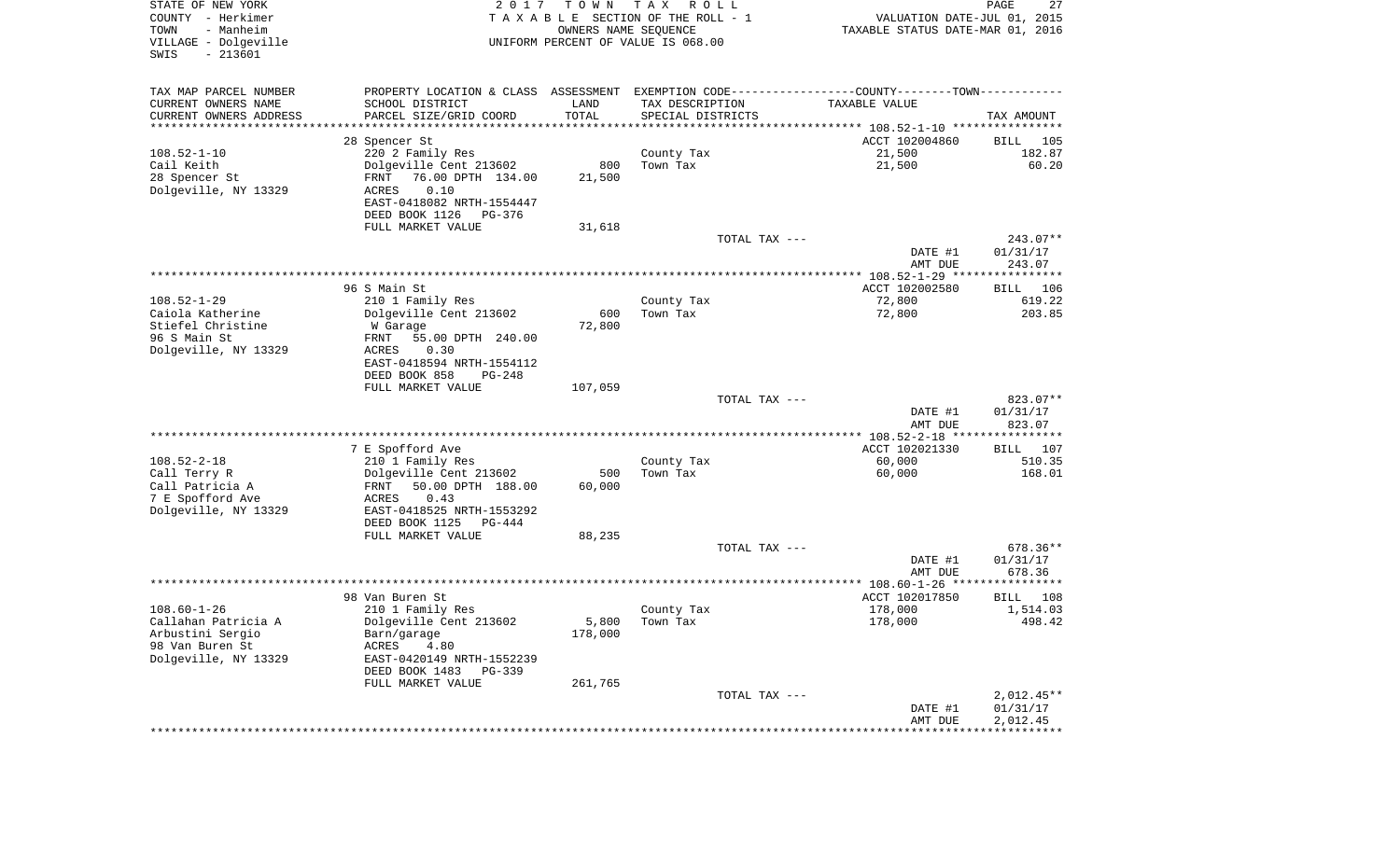| STATE OF NEW YORK<br>COUNTY - Herkimer<br>TOWN<br>- Manheim              | 2017                                                                                          | T O W N<br>OWNERS NAME SEQUENCE | T A X<br>R O L L<br>TAXABLE SECTION OF THE ROLL - 1 | VALUATION DATE-JUL 01, 2015<br>TAXABLE STATUS DATE-MAR 01, 2016 | PAGE<br>28              |
|--------------------------------------------------------------------------|-----------------------------------------------------------------------------------------------|---------------------------------|-----------------------------------------------------|-----------------------------------------------------------------|-------------------------|
| VILLAGE - Dolgeville<br>$-213601$<br>SWIS                                |                                                                                               |                                 | UNIFORM PERCENT OF VALUE IS 068.00                  |                                                                 |                         |
| TAX MAP PARCEL NUMBER                                                    | PROPERTY LOCATION & CLASS ASSESSMENT EXEMPTION CODE---------------COUNTY-------TOWN---------- |                                 |                                                     |                                                                 |                         |
| CURRENT OWNERS NAME                                                      | SCHOOL DISTRICT                                                                               | LAND                            | TAX DESCRIPTION                                     | TAXABLE VALUE                                                   |                         |
| CURRENT OWNERS ADDRESS<br>*********************                          | PARCEL SIZE/GRID COORD                                                                        | TOTAL                           | SPECIAL DISTRICTS                                   |                                                                 | TAX AMOUNT              |
|                                                                          | Van Buren St Ext                                                                              |                                 |                                                     | ACCT 102017880                                                  | BILL<br>109             |
| $108.60 - 1 - 32.1$                                                      | 311 Res vac land                                                                              |                                 | County Tax                                          | 2,000                                                           | 17.01                   |
| Callahan Patricia A                                                      | Dolgeville Cent 213602                                                                        | 2,000                           | Town Tax                                            | 2,000                                                           | 5.60                    |
| Arbustini Sergio<br>98 Van Buren St                                      | FRNT 518.00 DPTH<br>ACRES<br>2.00                                                             | 2,000                           |                                                     |                                                                 |                         |
| Dolgeville, NY 13329                                                     | EAST-0420373 NRTH-1551795                                                                     |                                 |                                                     |                                                                 |                         |
|                                                                          | DEED BOOK 1483<br>PG-339                                                                      |                                 |                                                     |                                                                 |                         |
|                                                                          | FULL MARKET VALUE                                                                             | 2,941                           |                                                     |                                                                 |                         |
|                                                                          |                                                                                               |                                 | TOTAL TAX ---                                       | DATE #1                                                         | $22.61**$<br>01/31/17   |
|                                                                          |                                                                                               |                                 |                                                     | AMT DUE                                                         | 22.61                   |
|                                                                          |                                                                                               |                                 |                                                     |                                                                 |                         |
|                                                                          | 59 Van Buren St.                                                                              |                                 |                                                     | ACCT 102002790                                                  | BILL 110                |
| $108.52 - 6 - 53$                                                        | 483 Converted Re                                                                              |                                 | County Tax                                          | 40,000                                                          | 340.23                  |
| Camardello Band Instrument Rep Dolgeville Cent 213602<br>59 Van Buren St | W/garage                                                                                      | 800<br>40,000                   | Town Tax<br>School Relevy                           | 40,000                                                          | 112.00<br>882.32        |
| Dolgeville, NY 13329                                                     | 77.85 DPTH<br>FRNT<br>80.00                                                                   |                                 | Village Relevy                                      |                                                                 | 1,014.94                |
|                                                                          | ACRES<br>0.15                                                                                 |                                 |                                                     |                                                                 |                         |
|                                                                          | EAST-0420593 NRTH-1553133                                                                     |                                 |                                                     |                                                                 |                         |
|                                                                          | DEED BOOK 910<br>$PG-635$<br>FULL MARKET VALUE                                                | 58,824                          |                                                     |                                                                 |                         |
|                                                                          |                                                                                               |                                 | TOTAL TAX ---                                       |                                                                 | $2,349.49**$            |
|                                                                          |                                                                                               |                                 |                                                     | DATE #1                                                         | 01/31/17                |
|                                                                          |                                                                                               |                                 |                                                     | AMT DUE                                                         | 2,349.49                |
|                                                                          | 6 Sullivan St                                                                                 |                                 |                                                     | ************ 108.59-2-30 ****<br>ACCT 102017190                 | ************            |
| $108.59 - 2 - 30$                                                        | 210 1 Family Res                                                                              |                                 | County Tax                                          | 47,100                                                          | BILL<br>- 111<br>400.62 |
| Camardello Gina                                                          | Dolgeville Cent 213602                                                                        | 1,000                           | Town Tax                                            | 47,100                                                          | 131.89                  |
| 6 Sullivan St                                                            | W/garage                                                                                      | 47,100                          |                                                     |                                                                 |                         |
| Dolgeville, NY 13329                                                     | FRNT 100.00 DPTH 150.00                                                                       |                                 |                                                     |                                                                 |                         |
|                                                                          | ACRES<br>0.34<br>EAST-0417207 NRTH-1552160                                                    |                                 |                                                     |                                                                 |                         |
|                                                                          | DEED BOOK 1258<br>PG-640                                                                      |                                 |                                                     |                                                                 |                         |
|                                                                          | FULL MARKET VALUE                                                                             | 69,265                          |                                                     |                                                                 |                         |
|                                                                          |                                                                                               |                                 | TOTAL TAX ---                                       |                                                                 | 532.51**                |
|                                                                          |                                                                                               |                                 |                                                     | DATE #1                                                         | 01/31/17                |
|                                                                          |                                                                                               |                                 |                                                     | AMT DUE<br>**************** 108.52-3-22 ****                    | 532.51<br>************  |
|                                                                          | 7 Howard St                                                                                   |                                 |                                                     | ACCT 102012240                                                  | BILL<br>112             |
| $108.52 - 3 - 22$                                                        | 210 1 Family Res                                                                              |                                 | County Tax                                          | 36,200                                                          | 307.91                  |
| Camardello James                                                         | Dolgeville Cent 213602                                                                        | 700                             | Town Tax                                            | 36,200                                                          | 101.36                  |
| 7 Howard St<br>Dolgeville, NY 13329                                      | W/garage<br>FRNT<br>65.00 DPTH 164.00                                                         | 36,200                          |                                                     |                                                                 |                         |
|                                                                          | 0.24<br>ACRES                                                                                 |                                 |                                                     |                                                                 |                         |
|                                                                          | EAST-0419260 NRTH-1553869                                                                     |                                 |                                                     |                                                                 |                         |
|                                                                          | DEED BOOK 905<br>PG-392                                                                       |                                 |                                                     |                                                                 |                         |
|                                                                          | FULL MARKET VALUE                                                                             | 53,235                          |                                                     |                                                                 |                         |
|                                                                          |                                                                                               |                                 | TOTAL TAX ---                                       | DATE #1                                                         | $409.27**$<br>01/31/17  |
|                                                                          |                                                                                               |                                 |                                                     | AMT DUE                                                         | 409.27                  |
|                                                                          |                                                                                               |                                 |                                                     |                                                                 |                         |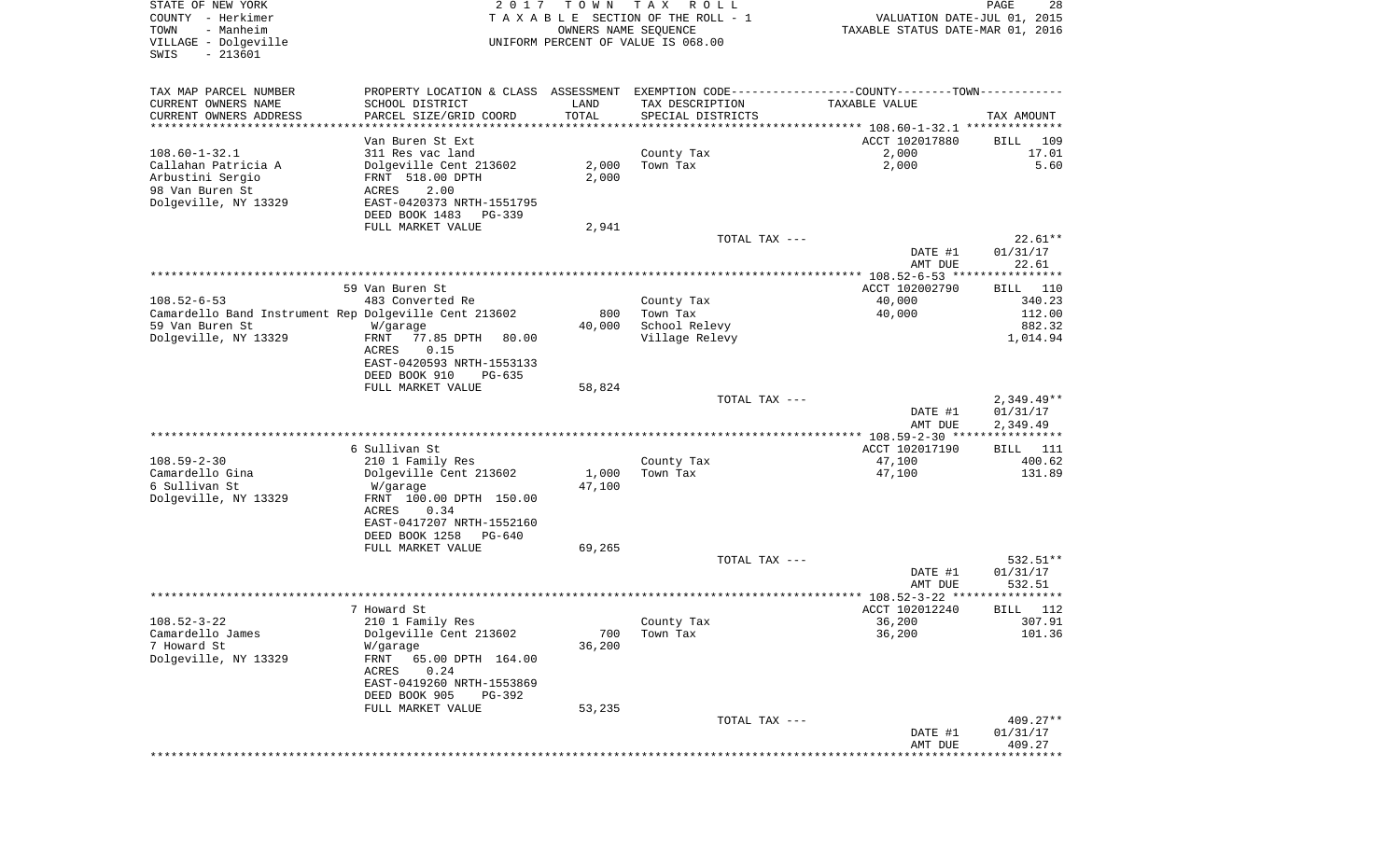| STATE OF NEW YORK<br>COUNTY - Herkimer<br>TOWN<br>- Manheim<br>VILLAGE - Dolgeville | 2017                                                  | T O W N         | T A X<br>R O L L<br>TAXABLE SECTION OF THE ROLL - 1<br>OWNERS NAME SEQUENCE<br>UNIFORM PERCENT OF VALUE IS 068.00 | VALUATION DATE-JUL 01, 2015<br>TAXABLE STATUS DATE-MAR 01, 2016                               | PAGE<br>29              |
|-------------------------------------------------------------------------------------|-------------------------------------------------------|-----------------|-------------------------------------------------------------------------------------------------------------------|-----------------------------------------------------------------------------------------------|-------------------------|
| $-213601$<br>SWIS                                                                   |                                                       |                 |                                                                                                                   |                                                                                               |                         |
| TAX MAP PARCEL NUMBER                                                               |                                                       |                 |                                                                                                                   | PROPERTY LOCATION & CLASS ASSESSMENT EXEMPTION CODE---------------COUNTY-------TOWN---------- |                         |
| CURRENT OWNERS NAME                                                                 | SCHOOL DISTRICT                                       | LAND            | TAX DESCRIPTION                                                                                                   | TAXABLE VALUE                                                                                 |                         |
| CURRENT OWNERS ADDRESS<br>**********************                                    | PARCEL SIZE/GRID COORD                                | TOTAL           | SPECIAL DISTRICTS                                                                                                 |                                                                                               | TAX AMOUNT              |
|                                                                                     | 141 S Main St                                         |                 |                                                                                                                   |                                                                                               | BILL<br>113             |
| $108.59 - 2 - 38$                                                                   | 210 1 Family Res                                      |                 | County Tax                                                                                                        | 63,500                                                                                        | 540.12                  |
| Camardello John                                                                     | Dolgeville Cent 213602                                | 4,800           | Town Tax                                                                                                          | 63,500                                                                                        | 177.81                  |
| 141 S Main St                                                                       | W/barn                                                | 63,500          |                                                                                                                   |                                                                                               |                         |
| Dolgeville, NY 13329                                                                | ACRES<br>2.40                                         |                 |                                                                                                                   |                                                                                               |                         |
|                                                                                     | EAST-0417697 NRTH-1552510<br>DEED BOOK 1075<br>PG-579 |                 |                                                                                                                   |                                                                                               |                         |
|                                                                                     | FULL MARKET VALUE                                     | 93,382          |                                                                                                                   |                                                                                               |                         |
|                                                                                     |                                                       |                 | TOTAL TAX ---                                                                                                     |                                                                                               | $717.93**$              |
|                                                                                     |                                                       |                 |                                                                                                                   | DATE #1<br>AMT DUE                                                                            | 01/31/17<br>717.93      |
|                                                                                     |                                                       |                 |                                                                                                                   |                                                                                               |                         |
|                                                                                     | S Main St                                             |                 |                                                                                                                   | ACCT 102017760                                                                                | 114<br>BILL             |
| $108.59 - 2 - 1$<br>Camardello Sam J                                                | 312 Vac w/imprv<br>Dolgeville Cent 213602             |                 | County Tax                                                                                                        | 25,000                                                                                        | 212.64<br>70.00         |
| 187 S Main St                                                                       | Garage                                                | 1,500<br>25,000 | Town Tax                                                                                                          | 25,000                                                                                        |                         |
| Dolgeville, NY 13329                                                                | FRNT 130.00 DPTH 471.00                               |                 |                                                                                                                   |                                                                                               |                         |
|                                                                                     | ACRES<br>1.24                                         |                 |                                                                                                                   |                                                                                               |                         |
|                                                                                     | EAST-0416402 NRTH-1552134                             |                 |                                                                                                                   |                                                                                               |                         |
|                                                                                     | DEED BOOK 1582<br>PG-406<br>FULL MARKET VALUE         | 36,765          |                                                                                                                   |                                                                                               |                         |
|                                                                                     |                                                       |                 | TOTAL TAX ---                                                                                                     |                                                                                               | 282.64**                |
|                                                                                     |                                                       |                 |                                                                                                                   | DATE #1                                                                                       | 01/31/17                |
|                                                                                     |                                                       |                 |                                                                                                                   | AMT DUE                                                                                       | 282.64                  |
|                                                                                     |                                                       |                 |                                                                                                                   | **************** 108.44-2-62 ****                                                             | * * * * * * * * * * * * |
| $108.44 - 2 - 62$                                                                   | 76 S Main St<br>330 Vacant comm                       |                 | County Tax                                                                                                        | ACCT 102017370<br>1,000                                                                       | 115<br>BILL<br>8.51     |
| Campbell Barbara                                                                    | Dolgeville Cent 213602                                | 1,000           | Town Tax                                                                                                          | 1,000                                                                                         | 2.80                    |
| 38 E Faville Ave                                                                    | 50.00 DPTH 100.00<br>FRNT                             | 1,000           |                                                                                                                   |                                                                                               |                         |
| Dolgeville, NY 13329                                                                | ACRES<br>0.11                                         |                 |                                                                                                                   |                                                                                               |                         |
|                                                                                     | EAST-0418964 NRTH-1554569                             |                 |                                                                                                                   |                                                                                               |                         |
|                                                                                     | DEED BOOK 1530<br>PG-695<br>FULL MARKET VALUE         | 1,471           |                                                                                                                   |                                                                                               |                         |
|                                                                                     |                                                       |                 | TOTAL TAX ---                                                                                                     |                                                                                               | $11.31**$               |
|                                                                                     |                                                       |                 |                                                                                                                   | DATE #1                                                                                       | 01/31/17                |
|                                                                                     |                                                       |                 |                                                                                                                   | AMT DUE                                                                                       | 11.31                   |
|                                                                                     |                                                       |                 |                                                                                                                   |                                                                                               |                         |
| $108.52 - 1 - 1$                                                                    | 78 S Main St<br>620 Religious                         |                 | County Tax                                                                                                        | ACCT 102030338<br>20,000                                                                      | 116<br>BILL<br>170.12   |
| Campbell Barbara                                                                    | Dolgeville Cent 213602                                |                 | 500 Town Tax                                                                                                      | 20,000                                                                                        | 56.00                   |
| 38 E Faville Ave                                                                    | Belivers Bible Church Of                              | 20,000          |                                                                                                                   |                                                                                               |                         |
| Dolgeville, NY 13329                                                                | Dolgeville, Inc.                                      |                 |                                                                                                                   |                                                                                               |                         |
|                                                                                     | 50.00 DPTH 175.00<br>FRNT                             |                 |                                                                                                                   |                                                                                               |                         |
|                                                                                     | ACRES<br>0.24<br>EAST-0418915 NRTH-1554526            |                 |                                                                                                                   |                                                                                               |                         |
|                                                                                     | DEED BOOK 1530<br>PG-695                              |                 |                                                                                                                   |                                                                                               |                         |
|                                                                                     | FULL MARKET VALUE                                     | 29,412          |                                                                                                                   |                                                                                               |                         |
|                                                                                     |                                                       |                 | TOTAL TAX ---                                                                                                     |                                                                                               | $226.12**$              |
|                                                                                     |                                                       |                 |                                                                                                                   | DATE #1                                                                                       | 01/31/17                |
|                                                                                     |                                                       |                 |                                                                                                                   | AMT DUE                                                                                       | 226.12<br>*********     |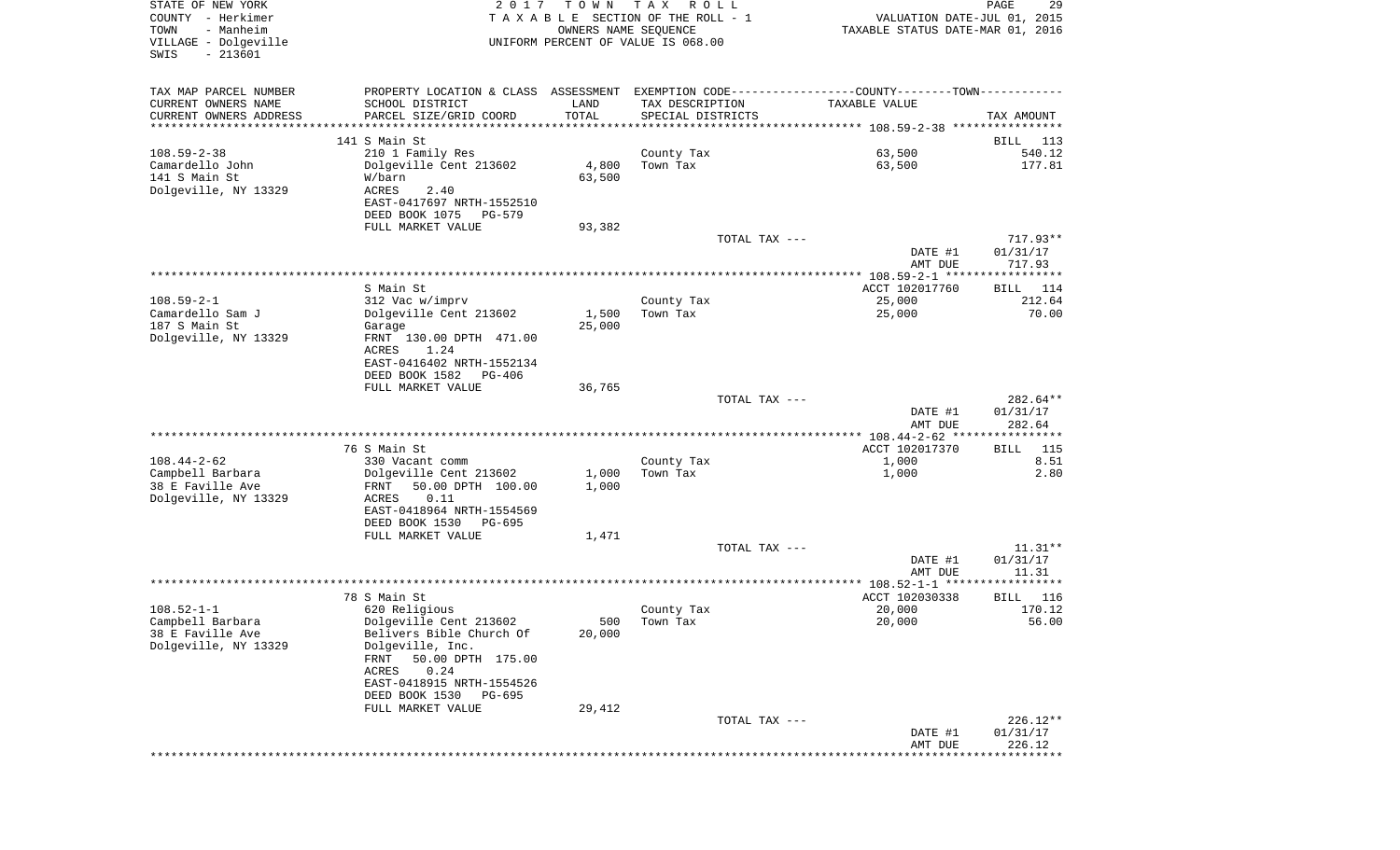| STATE OF NEW YORK<br>COUNTY - Herkimer<br>- Manheim<br>TOWN<br>VILLAGE - Dolgeville<br>SWIS<br>$-213601$ | 2017                                                                                           | T O W N<br>OWNERS NAME SEQUENCE | T A X<br>R O L L<br>TAXABLE SECTION OF THE ROLL - 1<br>UNIFORM PERCENT OF VALUE IS 068.00 | VALUATION DATE-JUL 01, 2015<br>TAXABLE STATUS DATE-MAR 01, 2016 | PAGE<br>30         |
|----------------------------------------------------------------------------------------------------------|------------------------------------------------------------------------------------------------|---------------------------------|-------------------------------------------------------------------------------------------|-----------------------------------------------------------------|--------------------|
| TAX MAP PARCEL NUMBER                                                                                    | PROPERTY LOCATION & CLASS ASSESSMENT EXEMPTION CODE----------------COUNTY-------TOWN---------- |                                 |                                                                                           |                                                                 |                    |
| CURRENT OWNERS NAME                                                                                      | SCHOOL DISTRICT                                                                                | LAND                            | TAX DESCRIPTION                                                                           | TAXABLE VALUE                                                   |                    |
| CURRENT OWNERS ADDRESS<br>************************                                                       | PARCEL SIZE/GRID COORD                                                                         | TOTAL                           | SPECIAL DISTRICTS                                                                         |                                                                 | TAX AMOUNT         |
|                                                                                                          | E Faville Ave                                                                                  |                                 |                                                                                           | ACCT 102029190                                                  | BILL<br>117        |
| $108.52 - 4 - 28$                                                                                        | 311 Res vac land                                                                               |                                 | County Tax                                                                                | 200                                                             | 1.70               |
| Campbell Barbara E                                                                                       | Dolgeville Cent 213602                                                                         | 200                             | Town Tax                                                                                  | 200                                                             | 0.56               |
| 38 E Faville Ave                                                                                         | 50.00 DPTH 106.00<br>FRNT                                                                      | 200                             |                                                                                           |                                                                 |                    |
| Dolgeville, NY 13329                                                                                     | 0.12<br>ACRES                                                                                  |                                 |                                                                                           |                                                                 |                    |
|                                                                                                          | EAST-0419395 NRTH-1553224                                                                      |                                 |                                                                                           |                                                                 |                    |
|                                                                                                          | DEED BOOK 1285<br>PG-75                                                                        |                                 |                                                                                           |                                                                 |                    |
|                                                                                                          | FULL MARKET VALUE                                                                              | 294                             | TOTAL TAX ---                                                                             |                                                                 | $2.26**$           |
|                                                                                                          |                                                                                                |                                 |                                                                                           | DATE #1                                                         | 01/31/17           |
|                                                                                                          |                                                                                                |                                 |                                                                                           | AMT DUE                                                         | 2.26               |
|                                                                                                          |                                                                                                |                                 |                                                                                           |                                                                 |                    |
|                                                                                                          | 38 E Faville Ave                                                                               |                                 |                                                                                           | ACCT 102029220                                                  | BILL 118           |
| $108.52 - 4 - 29$                                                                                        | 210 1 Family Res                                                                               |                                 | County Tax                                                                                | 47,300                                                          | 402.32             |
| Campbell Barbara E<br>38 E Faville Ave                                                                   | Dolgeville Cent 213602<br>W/garage                                                             | 500<br>47,300                   | Town Tax                                                                                  | 47,300                                                          | 132.45             |
| Dolgeville, NY 13329                                                                                     | 50.00 DPTH 106.00<br>FRNT                                                                      |                                 |                                                                                           |                                                                 |                    |
|                                                                                                          | ACRES<br>0.12                                                                                  |                                 |                                                                                           |                                                                 |                    |
|                                                                                                          | EAST-0419437 NRTH-1553200                                                                      |                                 |                                                                                           |                                                                 |                    |
|                                                                                                          | DEED BOOK 1285<br>PG-75                                                                        |                                 |                                                                                           |                                                                 |                    |
|                                                                                                          | FULL MARKET VALUE                                                                              | 69,559                          | TOTAL TAX ---                                                                             |                                                                 | 534.77**           |
|                                                                                                          |                                                                                                |                                 |                                                                                           | DATE #1                                                         | 01/31/17           |
|                                                                                                          |                                                                                                |                                 |                                                                                           | AMT DUE                                                         | 534.77             |
|                                                                                                          |                                                                                                |                                 |                                                                                           | ************** 108.36-3-63 *****************                    |                    |
|                                                                                                          | 64-66 N Helmer Ave                                                                             |                                 |                                                                                           | ACCT 102028530                                                  | BILL 119           |
| $108.36 - 3 - 63$                                                                                        | 220 2 Family Res                                                                               |                                 | County Tax                                                                                | 38,000                                                          | 323.22             |
| Capraro Kelly M<br>McPhail Ann M                                                                         | Dolgeville Cent 213602<br>38.00 DPTH 112.50<br>FRNT                                            | 400<br>38,000                   | Town Tax                                                                                  | 38,000                                                          | 106.40             |
| 64 N Helmer Ave                                                                                          | ACRES<br>0.11                                                                                  |                                 |                                                                                           |                                                                 |                    |
| Dolgeville, NY 13329                                                                                     | EAST-0419724 NRTH-1557533                                                                      |                                 |                                                                                           |                                                                 |                    |
|                                                                                                          | DEED BOOK 1618<br>PG-540                                                                       |                                 |                                                                                           |                                                                 |                    |
|                                                                                                          | FULL MARKET VALUE                                                                              | 55,882                          |                                                                                           |                                                                 |                    |
|                                                                                                          |                                                                                                |                                 | TOTAL TAX ---                                                                             |                                                                 | $429.62**$         |
|                                                                                                          |                                                                                                |                                 |                                                                                           | DATE #1<br>AMT DUE                                              | 01/31/17<br>429.62 |
|                                                                                                          |                                                                                                |                                 |                                                                                           |                                                                 |                    |
|                                                                                                          | 14 Winton Ln                                                                                   |                                 |                                                                                           | ACCT 102003420                                                  | 120<br>BILL        |
| $108.52 - 5 - 36$                                                                                        | 220 2 Family Res                                                                               |                                 | County Tax                                                                                | 43,500                                                          | 370.00             |
| Carmen Forbes                                                                                            | Dolgeville Cent 213602                                                                         |                                 | 500 Town Tax                                                                              | 43,500                                                          | 121.81             |
| Carmen Judith                                                                                            | 52.00 DPTH 100.00<br>FRNT                                                                      | 43,500                          |                                                                                           |                                                                 |                    |
| 14 Winton Ln<br>Dolgeville, NY 13329                                                                     | 0.12<br>ACRES<br>EAST-0419504 NRTH-1554507                                                     |                                 |                                                                                           |                                                                 |                    |
|                                                                                                          | DEED BOOK 00644 PG-00433                                                                       |                                 |                                                                                           |                                                                 |                    |
|                                                                                                          | FULL MARKET VALUE                                                                              | 63,971                          |                                                                                           |                                                                 |                    |
|                                                                                                          |                                                                                                |                                 | TOTAL TAX ---                                                                             |                                                                 | 491.81**           |
|                                                                                                          |                                                                                                |                                 |                                                                                           | DATE #1                                                         | 01/31/17           |
|                                                                                                          |                                                                                                |                                 |                                                                                           | AMT DUE                                                         | 491.81             |
|                                                                                                          |                                                                                                |                                 |                                                                                           |                                                                 |                    |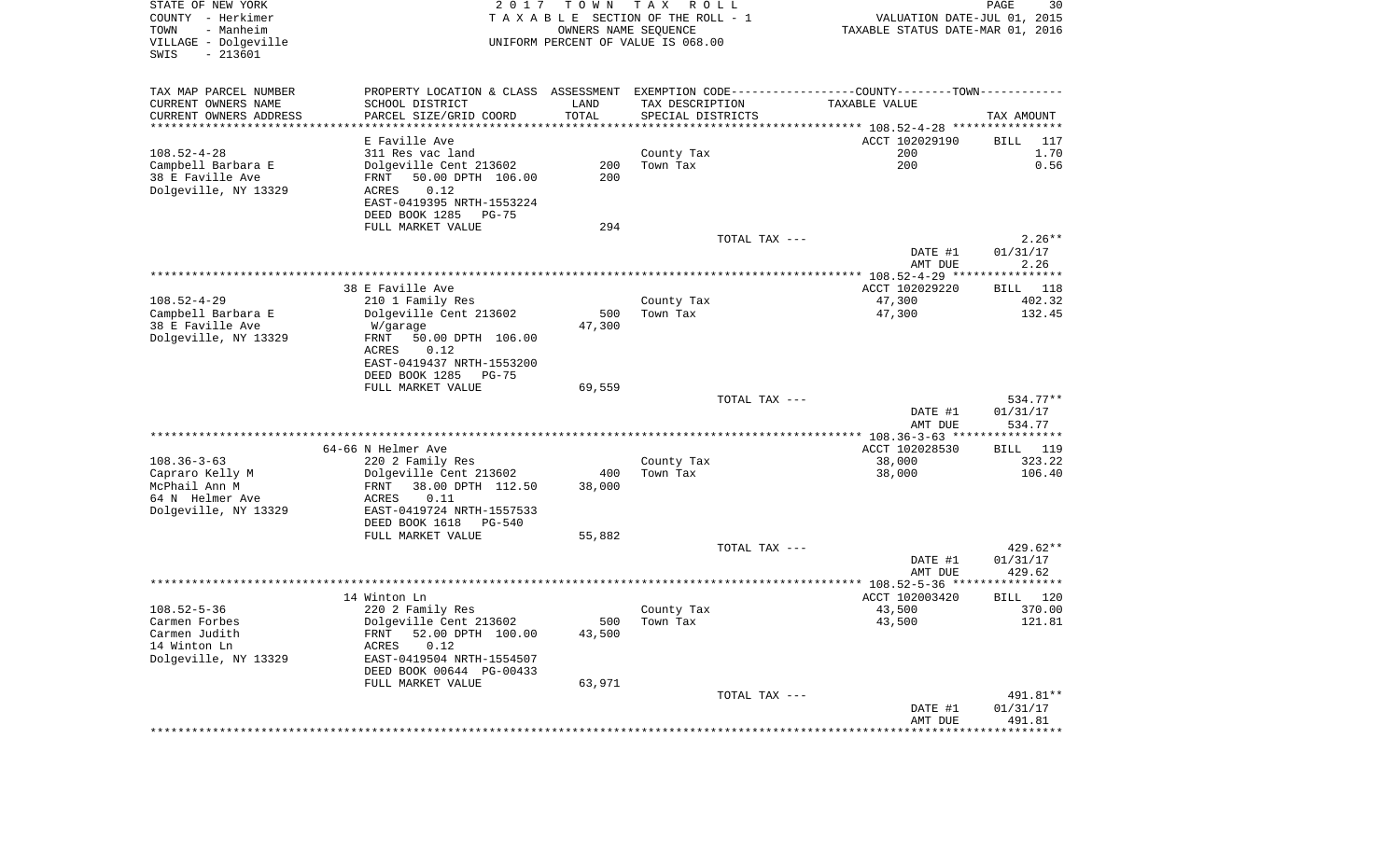| STATE OF NEW YORK<br>COUNTY - Herkimer<br>TOWN<br>- Manheim<br>VILLAGE - Dolgeville<br>$-213601$<br>SWIS | 2 0 1 7           | T O W N<br>OWNERS NAME SEQUENCE | T A X<br>R O L L<br>TAXABLE SECTION OF THE ROLL - 1<br>UNIFORM PERCENT OF VALUE IS 068.00 |               | VALUATION DATE-JUL 01, 2015<br>TAXABLE STATUS DATE-MAR 01, 2016                                | PAGE                    | 31  |
|----------------------------------------------------------------------------------------------------------|-------------------|---------------------------------|-------------------------------------------------------------------------------------------|---------------|------------------------------------------------------------------------------------------------|-------------------------|-----|
| TAX MAP PARCEL NUMBER                                                                                    |                   |                                 |                                                                                           |               | PROPERTY LOCATION & CLASS ASSESSMENT EXEMPTION CODE----------------COUNTY-------TOWN---------- |                         |     |
| CURRENT OWNERS NAME<br>SCHOOL DISTRICT                                                                   |                   | LAND                            | TAX DESCRIPTION                                                                           |               | TAXABLE VALUE                                                                                  |                         |     |
| CURRENT OWNERS ADDRESS<br>PARCEL SIZE/GRID COORD<br>**********************                               |                   | TOTAL<br>************           | SPECIAL DISTRICTS                                                                         |               |                                                                                                | TAX AMOUNT              |     |
| Winton Ln                                                                                                |                   |                                 |                                                                                           |               | ACCT 102003410                                                                                 | BILL                    | 121 |
| $108.52 - 5 - 71$<br>312 Vac w/imprv                                                                     |                   |                                 | County Tax                                                                                |               | 1,200                                                                                          | 10.21                   |     |
| Carmen Forbes<br>Dolgeville Cent 213602                                                                  |                   | 500                             | Town Tax                                                                                  |               | 1,200                                                                                          | 3.36                    |     |
| Carmen Judith<br>Garage                                                                                  |                   | 1,200                           |                                                                                           |               |                                                                                                |                         |     |
| 14 Winton Ln<br>FRNT<br>Dolgeville, NY 13329<br>0.12<br>ACRES                                            | 50.00 DPTH 107.00 |                                 |                                                                                           |               |                                                                                                |                         |     |
| EAST-0419630 NRTH-1554548                                                                                |                   |                                 |                                                                                           |               |                                                                                                |                         |     |
| DEED BOOK 00644 PG-00433                                                                                 |                   |                                 |                                                                                           |               |                                                                                                |                         |     |
| FULL MARKET VALUE                                                                                        |                   | 1,765                           |                                                                                           |               |                                                                                                |                         |     |
|                                                                                                          |                   |                                 |                                                                                           | TOTAL TAX --- |                                                                                                | $13.57**$               |     |
|                                                                                                          |                   |                                 |                                                                                           |               | DATE #1<br>AMT DUE                                                                             | 01/31/17<br>13.57       |     |
|                                                                                                          |                   |                                 |                                                                                           |               | ***************** 108.52-1-65 *****************                                                |                         |     |
| 110 S Main St                                                                                            |                   |                                 |                                                                                           |               | ACCT 102017280                                                                                 | <b>BILL</b> 122         |     |
| $108.52 - 1 - 65$<br>210 1 Family Res<br>Carpenter Andrew S<br>Dolgeville Cent 213602                    |                   | 600                             | County Tax<br>Town Tax                                                                    |               | 50,000<br>50,000                                                                               | 425.29<br>140.01        |     |
| 110 S Main St<br>W/garage                                                                                |                   | 50,000                          |                                                                                           |               |                                                                                                |                         |     |
| Dolgeville, NY 13329<br>FRNT                                                                             | 74.00 DPTH 303.00 |                                 |                                                                                           |               |                                                                                                |                         |     |
| ACRES<br>0.51                                                                                            |                   |                                 |                                                                                           |               |                                                                                                |                         |     |
| EAST-0418313 NRTH-1553730                                                                                |                   |                                 |                                                                                           |               |                                                                                                |                         |     |
| DEED BOOK 1527<br>FULL MARKET VALUE                                                                      | PG-139            | 73,529                          |                                                                                           |               |                                                                                                |                         |     |
|                                                                                                          |                   |                                 |                                                                                           | TOTAL TAX --- |                                                                                                | 565.30**                |     |
|                                                                                                          |                   |                                 |                                                                                           |               | DATE #1                                                                                        | 01/31/17                |     |
|                                                                                                          |                   |                                 |                                                                                           |               | AMT DUE<br>************* 108.52-3-43 *****************                                         | 565.30                  |     |
| 20 E Faville Ave                                                                                         |                   |                                 |                                                                                           |               | ACCT 102005130                                                                                 | BILL<br>123             |     |
| $108.52 - 3 - 43$<br>220 2 Family Res                                                                    |                   |                                 | CW_15_VET/ 41162                                                                          |               | 6,120                                                                                          | $\mathbf{0}$            |     |
| Carpenter Keith<br>Dolgeville Cent 213602                                                                |                   | 600                             | County Tax                                                                                |               | 37,380                                                                                         | 317.95                  |     |
| 20 E Faville Ave<br>FRNT<br>Dolgeville, NY 13329<br><b>ACRES</b><br>0.38                                 | 58.70 DPTH 306.00 | 43,500                          | Town Tax                                                                                  |               | 43,500                                                                                         | 121.81                  |     |
| EAST-0419023 NRTH-1553324                                                                                |                   |                                 |                                                                                           |               |                                                                                                |                         |     |
| DEED BOOK 1512                                                                                           | PG-885            |                                 |                                                                                           |               |                                                                                                |                         |     |
| FULL MARKET VALUE                                                                                        |                   | 63,971                          |                                                                                           |               |                                                                                                |                         |     |
|                                                                                                          |                   |                                 |                                                                                           | TOTAL TAX --- | DATE #1                                                                                        | 439.76**<br>01/31/17    |     |
|                                                                                                          |                   |                                 |                                                                                           |               | AMT DUE                                                                                        | 439.76                  |     |
|                                                                                                          |                   |                                 |                                                                                           |               |                                                                                                | ************            |     |
| 8 Howard St                                                                                              |                   |                                 |                                                                                           |               | ACCT 102002640                                                                                 | 124<br>BILL             |     |
| $108.52 - 2 - 48$<br>210 1 Family Res<br>Dolgeville Cent 213602<br>Carter Colleen                        |                   | 500                             | County Tax<br>Town Tax                                                                    |               | 32,000<br>32,000                                                                               | 272.18<br>89.60         |     |
| 147 Beacon Rd<br>220                                                                                     |                   | 32,000                          |                                                                                           |               |                                                                                                |                         |     |
| Herkimer, NY 13350<br>8 Howard St.                                                                       |                   |                                 |                                                                                           |               |                                                                                                |                         |     |
| 45.00 DPTH<br>FRNT                                                                                       | 75.00             |                                 |                                                                                           |               |                                                                                                |                         |     |
| ACRES<br>0.08                                                                                            |                   |                                 |                                                                                           |               |                                                                                                |                         |     |
| EAST-0419180 NRTH-1554064<br>DEED BOOK 921                                                               | $PG-263$          |                                 |                                                                                           |               |                                                                                                |                         |     |
| FULL MARKET VALUE                                                                                        |                   | 47,059                          |                                                                                           |               |                                                                                                |                         |     |
|                                                                                                          |                   |                                 |                                                                                           | TOTAL TAX --- |                                                                                                | 361.78**                |     |
|                                                                                                          |                   |                                 |                                                                                           |               | DATE #1<br>AMT DUE                                                                             | 01/31/17<br>361.78      |     |
|                                                                                                          |                   |                                 |                                                                                           |               |                                                                                                | * * * * * * * * * * * * |     |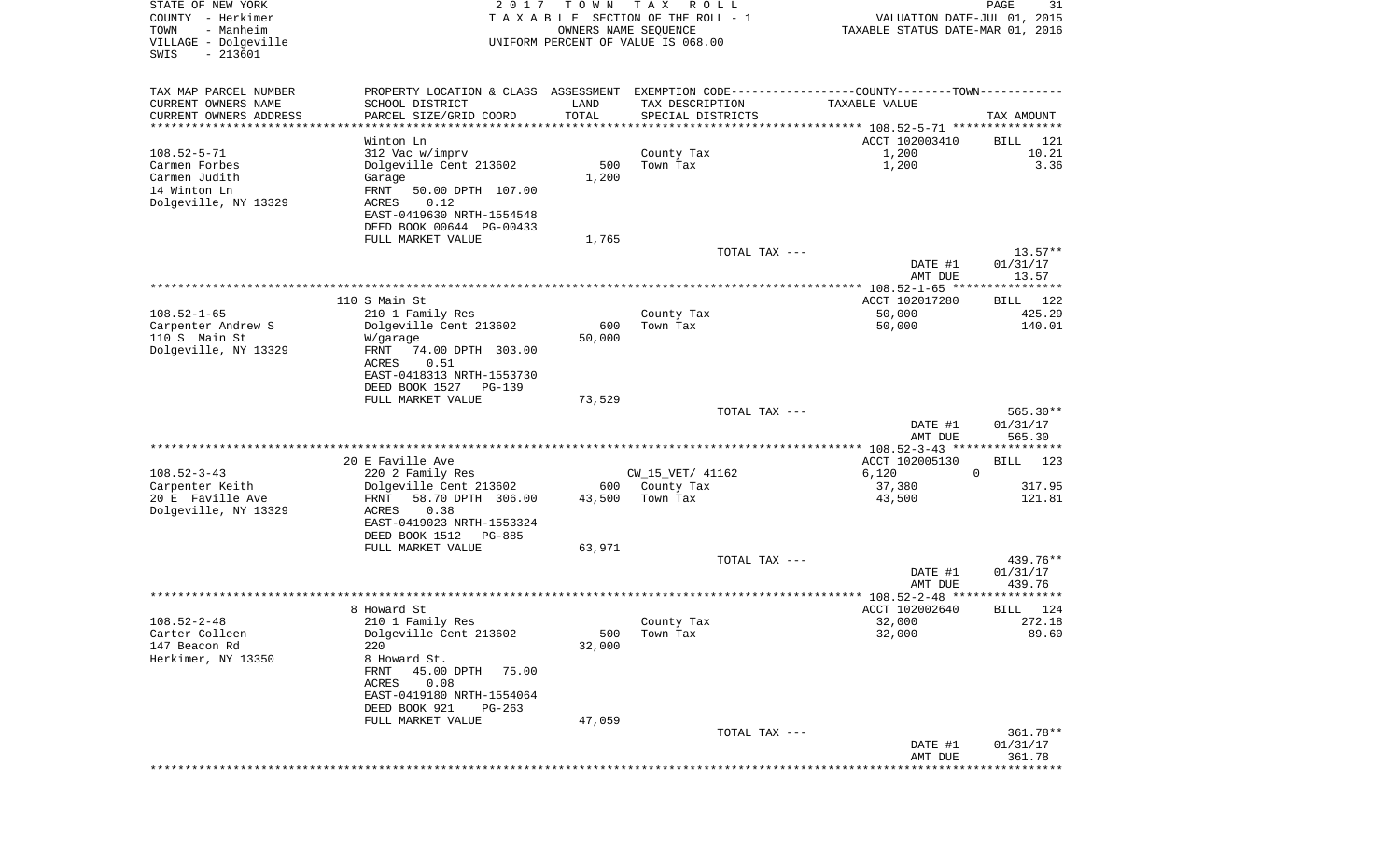| STATE OF NEW YORK<br>COUNTY - Herkimer<br>- Manheim<br>TOWN<br>VILLAGE - Dolgeville<br>$-213601$<br>SWIS | 2017                                                                                           | T O W N<br>OWNERS NAME SEQUENCE | T A X<br>R O L L<br>TAXABLE SECTION OF THE ROLL - 1<br>UNIFORM PERCENT OF VALUE IS 068.00 | VALUATION DATE-JUL 01, 2015<br>TAXABLE STATUS DATE-MAR 01, 2016 | PAGE<br>32               |
|----------------------------------------------------------------------------------------------------------|------------------------------------------------------------------------------------------------|---------------------------------|-------------------------------------------------------------------------------------------|-----------------------------------------------------------------|--------------------------|
| TAX MAP PARCEL NUMBER                                                                                    | PROPERTY LOCATION & CLASS ASSESSMENT EXEMPTION CODE----------------COUNTY-------TOWN---------- |                                 |                                                                                           |                                                                 |                          |
| CURRENT OWNERS NAME                                                                                      | SCHOOL DISTRICT                                                                                | LAND                            | TAX DESCRIPTION                                                                           | TAXABLE VALUE                                                   |                          |
| CURRENT OWNERS ADDRESS                                                                                   | PARCEL SIZE/GRID COORD                                                                         | TOTAL                           | SPECIAL DISTRICTS                                                                         |                                                                 | TAX AMOUNT               |
| *********************                                                                                    |                                                                                                |                                 |                                                                                           |                                                                 |                          |
| $108.52 - 4 - 26$                                                                                        | 37 E Faville Ave<br>210 1 Family Res                                                           |                                 | VET COM CT 41131                                                                          | ACCT 102014850<br>10,200<br>10,200                              | <b>BILL</b><br>125       |
| Carter Harry                                                                                             | Dolgeville Cent 213602                                                                         | 500                             | County Tax                                                                                | 48,800                                                          | 415.08                   |
| Carter Lois                                                                                              | W/garage                                                                                       | 59,000                          | Town Tax                                                                                  | 48,800                                                          | 136.65                   |
| 37 E Faville Ave                                                                                         | 50.00 DPTH 100.00<br>FRNT                                                                      |                                 | School Relevy                                                                             |                                                                 | 362.84                   |
| Dolgeville, NY 13329                                                                                     | ACRES<br>0.11                                                                                  |                                 | Village Relevy                                                                            |                                                                 | 1,230.13                 |
|                                                                                                          | EAST-0419519 NRTH-1553339                                                                      |                                 |                                                                                           |                                                                 |                          |
|                                                                                                          | DEED BOOK 709<br>PG-347                                                                        |                                 |                                                                                           |                                                                 |                          |
|                                                                                                          | FULL MARKET VALUE                                                                              | 86,765                          |                                                                                           |                                                                 |                          |
|                                                                                                          |                                                                                                |                                 | TOTAL TAX ---                                                                             | DATE #1                                                         | $2,144.70**$<br>01/31/17 |
|                                                                                                          |                                                                                                |                                 |                                                                                           | AMT DUE                                                         | 2,144.70                 |
|                                                                                                          |                                                                                                |                                 |                                                                                           | **************** 108.36-1-38 *****************                  |                          |
|                                                                                                          | 24 W State St                                                                                  |                                 |                                                                                           | ACCT 102022290                                                  | BILL 126                 |
| $108.36 - 1 - 38$                                                                                        | 210 1 Family Res                                                                               |                                 | County Tax                                                                                | 84,000                                                          | 714.48                   |
| Catalina Michael A                                                                                       | Dolgeville Cent 213602                                                                         | 1,000                           | Town Tax                                                                                  | 84,000                                                          | 235.21                   |
| Catalina Holly S                                                                                         | W/garage                                                                                       | 84,000                          |                                                                                           |                                                                 |                          |
| 24 W State St                                                                                            | FRNT 100.00 DPTH 110.00                                                                        |                                 |                                                                                           |                                                                 |                          |
| Dolgeville, NY 13329-1305                                                                                | ACRES<br>0.25<br>EAST-0419458 NRTH-1556796                                                     |                                 |                                                                                           |                                                                 |                          |
|                                                                                                          | DEED BOOK 1352<br>PG-418                                                                       |                                 |                                                                                           |                                                                 |                          |
|                                                                                                          | FULL MARKET VALUE                                                                              | 123,529                         |                                                                                           |                                                                 |                          |
|                                                                                                          |                                                                                                |                                 | TOTAL TAX ---                                                                             |                                                                 | $949.69**$               |
|                                                                                                          |                                                                                                |                                 |                                                                                           | DATE #1                                                         | 01/31/17                 |
|                                                                                                          |                                                                                                |                                 |                                                                                           | AMT DUE                                                         | 949.69                   |
|                                                                                                          |                                                                                                |                                 |                                                                                           | ************** 108.36-3-64 *****************                    |                          |
| $108.36 - 3 - 64$                                                                                        | 68-70 N Helmer Ave<br>220 2 Family Res                                                         |                                 | County Tax                                                                                | ACCT 102020970<br>34,700                                        | 127<br>BILL<br>295.15    |
| Champy Robert W                                                                                          | Dolgeville Cent 213602                                                                         | 400                             | Town Tax                                                                                  | 34,700                                                          | 97.16                    |
| 162 Piseco Rd                                                                                            | FRNT<br>35.70 DPTH 105.50                                                                      | 34,700                          | School Relevy                                                                             |                                                                 | 765.41                   |
| Stratford, NY 13470                                                                                      | 0.09<br>ACRES                                                                                  |                                 | Village Relevy                                                                            |                                                                 | 880.77                   |
|                                                                                                          | EAST-0419725 NRTH-1557568                                                                      |                                 |                                                                                           |                                                                 |                          |
|                                                                                                          | DEED BOOK 1212<br>PG-126                                                                       |                                 |                                                                                           |                                                                 |                          |
|                                                                                                          | FULL MARKET VALUE                                                                              | 51,029                          |                                                                                           |                                                                 |                          |
|                                                                                                          |                                                                                                |                                 | TOTAL TAX ---                                                                             |                                                                 | $2,038.49**$             |
|                                                                                                          |                                                                                                |                                 |                                                                                           | DATE #1<br>AMT DUE                                              | 01/31/17<br>2,038.49     |
|                                                                                                          |                                                                                                |                                 |                                                                                           |                                                                 | *****                    |
|                                                                                                          | Horn St.                                                                                       |                                 |                                                                                           | ACCT 102023610                                                  | 128<br>BILL              |
| $108.36 - 1 - 20$                                                                                        | 311 Res vac land                                                                               |                                 | County Tax                                                                                | 300                                                             | 2.55                     |
| Chilluffo Jennifer                                                                                       | Dolgeville Cent 213602                                                                         | 300                             | Town Tax                                                                                  | 300                                                             | 0.84                     |
| 54 W State St                                                                                            | FRNT<br>45.00 DPTH 130.00                                                                      | 300                             |                                                                                           |                                                                 |                          |
| Dolgeville, NY 13329                                                                                     | $0.13$ BANK<br>ACRES<br>800                                                                    |                                 |                                                                                           |                                                                 |                          |
|                                                                                                          | EAST-0418936 NRTH-1557226                                                                      |                                 |                                                                                           |                                                                 |                          |
|                                                                                                          | DEED BOOK 917<br>PG-28<br>FULL MARKET VALUE                                                    | 441                             |                                                                                           |                                                                 |                          |
|                                                                                                          |                                                                                                |                                 | TOTAL TAX ---                                                                             |                                                                 | $3.39**$                 |
|                                                                                                          |                                                                                                |                                 |                                                                                           | DATE #1                                                         | 01/31/17                 |
|                                                                                                          |                                                                                                |                                 |                                                                                           | AMT DUE                                                         | 3.39                     |
|                                                                                                          |                                                                                                |                                 |                                                                                           | ****************************                                    |                          |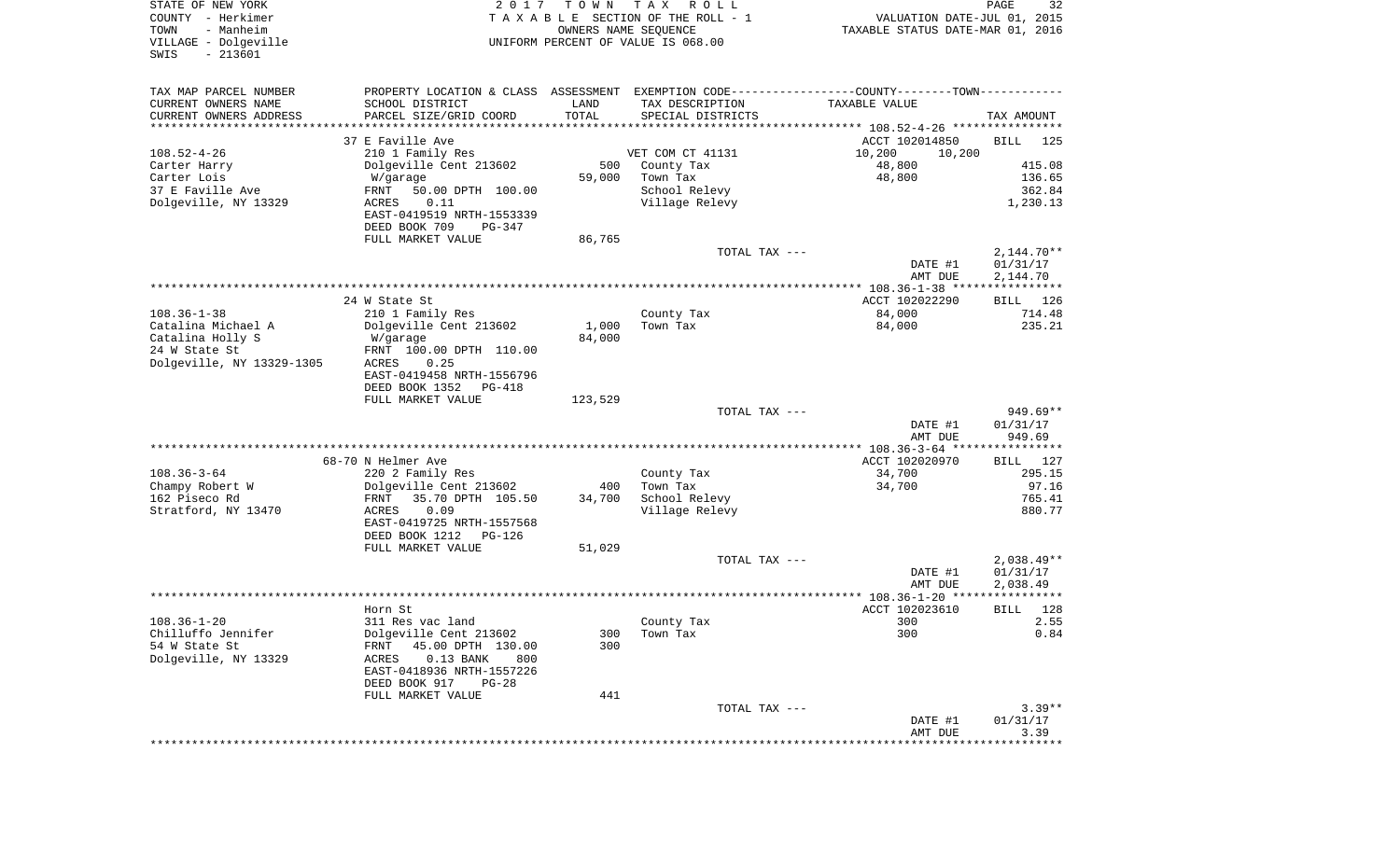| STATE OF NEW YORK               | 2017                        |                      | TOWN TAX ROLL                      |                                                                                               | 33<br>PAGE  |
|---------------------------------|-----------------------------|----------------------|------------------------------------|-----------------------------------------------------------------------------------------------|-------------|
| COUNTY - Herkimer               |                             |                      | TAXABLE SECTION OF THE ROLL - 1    | VALUATION DATE-JUL 01, 2015                                                                   |             |
| TOWN<br>- Manheim               |                             | OWNERS NAME SEOUENCE |                                    | TAXABLE STATUS DATE-MAR 01, 2016                                                              |             |
| VILLAGE - Dolgeville            |                             |                      | UNIFORM PERCENT OF VALUE IS 068.00 |                                                                                               |             |
| SWIS<br>$-213601$               |                             |                      |                                    |                                                                                               |             |
|                                 |                             |                      |                                    |                                                                                               |             |
| TAX MAP PARCEL NUMBER           |                             |                      |                                    | PROPERTY LOCATION & CLASS ASSESSMENT EXEMPTION CODE---------------COUNTY-------TOWN---------- |             |
| CURRENT OWNERS NAME             | SCHOOL DISTRICT             | LAND                 | TAX DESCRIPTION                    | TAXABLE VALUE                                                                                 |             |
| CURRENT OWNERS ADDRESS          | PARCEL SIZE/GRID COORD      | TOTAL                | SPECIAL DISTRICTS                  |                                                                                               | TAX AMOUNT  |
|                                 |                             |                      |                                    |                                                                                               |             |
|                                 | Horn St                     |                      |                                    | ACCT 102023580                                                                                | BILL<br>129 |
| 108.36-1-21                     | 311 Res vac land            |                      | County Tax                         | 300                                                                                           | 2.55        |
| Chilluffo Jennifer              | Dolgeville Cent 213602      | 300                  | Town Tax                           | 300                                                                                           | 0.84        |
| 54 W State St                   | 50.00 DPTH 100.00<br>FRNT   | 300                  |                                    |                                                                                               |             |
| Dolgeville, NY 13329            | ACRES<br>$0.14$ BANK<br>800 |                      |                                    |                                                                                               |             |
|                                 | EAST-0418974 NRTH-1557207   |                      |                                    |                                                                                               |             |
|                                 | DEED BOOK 917<br>PG-28      |                      |                                    |                                                                                               |             |
|                                 | FULL MARKET VALUE           | 441                  |                                    |                                                                                               |             |
|                                 |                             |                      | TOTAL TAX ---                      |                                                                                               | $3.39**$    |
|                                 |                             |                      |                                    | DATE #1                                                                                       | 01/31/17    |
|                                 |                             |                      |                                    | AMT DUE                                                                                       | 3.39        |
|                                 |                             |                      |                                    |                                                                                               |             |
|                                 | 54 W State St               |                      |                                    | ACCT 102023520                                                                                | BILL 130    |
| 108.36-1-51                     | 210 1 Family Res            |                      | County Tax                         | 68,000                                                                                        | 578.39      |
| Chilluffo Jennifer              | Dolgeville Cent 213602      | 500                  | Town Tax                           | 68,000                                                                                        | 190.41      |
| 54 W State St                   | 50.00 DPTH 100.00<br>FRNT   | 68,000               |                                    |                                                                                               |             |
| Dolgeville, NY 13329            | $0.13$ BANK<br>ACRES<br>800 |                      |                                    |                                                                                               |             |
|                                 | EAST-0418917 NRTH-1557106   |                      |                                    |                                                                                               |             |
|                                 | DEED BOOK 917<br>PG-28      |                      |                                    |                                                                                               |             |
|                                 | FULL MARKET VALUE           | 100,000              |                                    |                                                                                               |             |
|                                 |                             |                      | TOTAL TAX ---                      |                                                                                               | 768.80**    |
|                                 |                             |                      |                                    | DATE #1                                                                                       | 01/31/17    |
|                                 |                             |                      |                                    | AMT DUE                                                                                       | 768.80      |
|                                 |                             |                      |                                    |                                                                                               |             |
|                                 | W State St                  |                      |                                    | ACCT 102023550                                                                                | BILL 131    |
| 108.36-1-52                     | 311 Res vac land            |                      | County Tax                         | 200                                                                                           | 1.70        |
| Chilluffo Jennifer              | Dolgeville Cent 213602      | 200                  | Town Tax                           | 200                                                                                           | 0.56        |
| 54 W State St                   | FRNT 40.00 DPTH 100.00      | 200                  |                                    |                                                                                               |             |
| Dolgeville, NY 13329            | $0.11$ BANK<br>ACRES<br>800 |                      |                                    |                                                                                               |             |
|                                 | EAST-0418883 NRTH-1557133   |                      |                                    |                                                                                               |             |
|                                 | DEED BOOK 917<br>$PG-28$    |                      |                                    |                                                                                               |             |
|                                 | FULL MARKET VALUE           | 294                  |                                    |                                                                                               |             |
|                                 |                             |                      | TOTAL TAX ---                      |                                                                                               | $2.26**$    |
|                                 |                             |                      |                                    | DATE #1                                                                                       | 01/31/17    |
|                                 |                             |                      |                                    | AMT DUE                                                                                       | 2.26        |
|                                 |                             |                      |                                    |                                                                                               |             |
|                                 | 7 Cline St                  |                      |                                    | ACCT 102002490                                                                                | BILL 132    |
| 108.44-2-31                     | 210 1 Family Res            |                      | County Tax                         | 43,000                                                                                        | 365.75      |
| Chmielewski Walter              | Dolgeville Cent 213602      | 1,000                | Town Tax                           | 43,000                                                                                        | 120.41      |
| Chmielewski Tammy<br>7 Cline St | W/garage                    | 43,000               |                                    |                                                                                               |             |
|                                 | FRNT 100.00 DPTH 150.00     |                      |                                    |                                                                                               |             |
| Dolgeville, NY 13329            | ACRES<br>0.34               |                      |                                    |                                                                                               |             |
|                                 | EAST-0418375 NRTH-1554908   |                      |                                    |                                                                                               |             |
|                                 | DEED BOOK 725<br>PG-336     |                      |                                    |                                                                                               |             |
|                                 | FULL MARKET VALUE           | 63,235               |                                    |                                                                                               | 486.16**    |
|                                 |                             |                      | TOTAL TAX ---                      |                                                                                               |             |
|                                 |                             |                      |                                    | DATE #1                                                                                       | 01/31/17    |
|                                 |                             |                      |                                    | AMT DUE                                                                                       | 486.16      |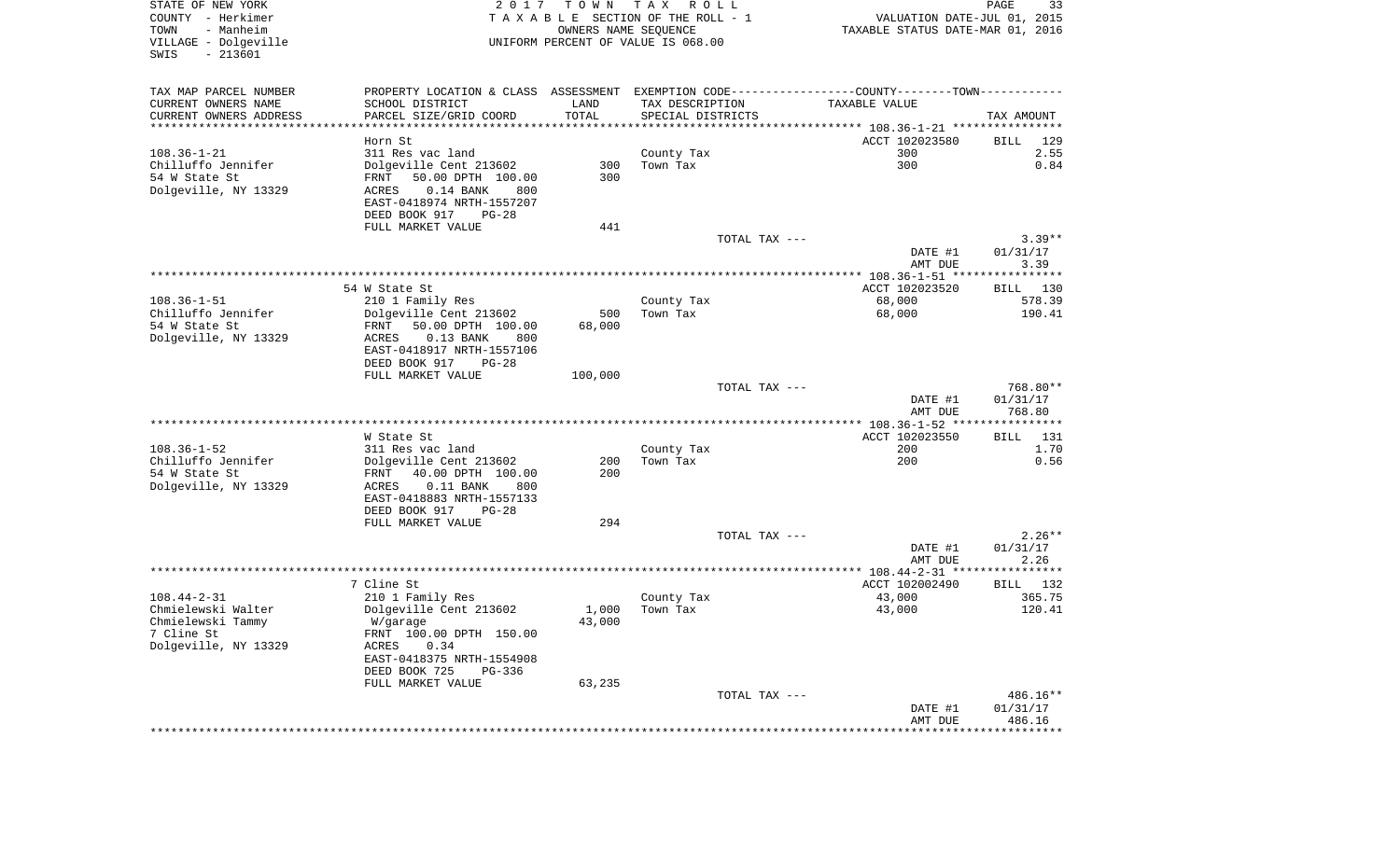| STATE OF NEW YORK<br>COUNTY - Herkimer<br>- Manheim<br>TOWN<br>VILLAGE - Dolgeville<br>$-213601$<br>SWIS | 2017                                                                                          | T O W N<br>OWNERS NAME SEQUENCE | T A X<br>R O L L<br>TAXABLE SECTION OF THE ROLL - 1<br>UNIFORM PERCENT OF VALUE IS 068.00 | VALUATION DATE-JUL 01, 2015<br>TAXABLE STATUS DATE-MAR 01, 2016 | PAGE<br>34            |
|----------------------------------------------------------------------------------------------------------|-----------------------------------------------------------------------------------------------|---------------------------------|-------------------------------------------------------------------------------------------|-----------------------------------------------------------------|-----------------------|
| TAX MAP PARCEL NUMBER                                                                                    | PROPERTY LOCATION & CLASS ASSESSMENT EXEMPTION CODE---------------COUNTY-------TOWN---------- |                                 |                                                                                           |                                                                 |                       |
| CURRENT OWNERS NAME                                                                                      | SCHOOL DISTRICT                                                                               | LAND                            | TAX DESCRIPTION                                                                           | TAXABLE VALUE                                                   |                       |
| CURRENT OWNERS ADDRESS                                                                                   | PARCEL SIZE/GRID COORD                                                                        | TOTAL                           | SPECIAL DISTRICTS                                                                         |                                                                 | TAX AMOUNT            |
| **********************                                                                                   |                                                                                               |                                 |                                                                                           |                                                                 |                       |
| $108.44 - 3 - 75$                                                                                        | 6 Slawson St<br>483 Converted Re                                                              |                                 |                                                                                           | ACCT 102002610<br>62,000                                        | 133<br>BILL<br>527.36 |
| Christman David                                                                                          | Dolgeville Cent 213602                                                                        | 500                             | County Tax<br>Town Tax                                                                    | 62,000                                                          | 173.61                |
| Laurie, Sharon, Colleen, Demello                                                                         | W/garage                                                                                      | 62,000                          |                                                                                           |                                                                 |                       |
| 6 Slawson St                                                                                             | FRNT<br>50.00 DPTH<br>99.10                                                                   |                                 |                                                                                           |                                                                 |                       |
| Dolgeville, NY 13329                                                                                     | ACRES<br>0.11                                                                                 |                                 |                                                                                           |                                                                 |                       |
|                                                                                                          | EAST-0418985 NRTH-1554783                                                                     |                                 |                                                                                           |                                                                 |                       |
|                                                                                                          | DEED BOOK 796<br><b>PG-408</b>                                                                |                                 |                                                                                           |                                                                 |                       |
|                                                                                                          | FULL MARKET VALUE                                                                             | 91,176                          |                                                                                           |                                                                 |                       |
|                                                                                                          |                                                                                               |                                 | TOTAL TAX ---                                                                             |                                                                 | 700.97**              |
|                                                                                                          |                                                                                               |                                 |                                                                                           | DATE #1<br>AMT DUE                                              | 01/31/17<br>700.97    |
|                                                                                                          |                                                                                               |                                 |                                                                                           |                                                                 |                       |
|                                                                                                          | Slawson St                                                                                    |                                 |                                                                                           |                                                                 | BILL 134              |
| $108.44 - 3 - 74.2$                                                                                      | 311 Res vac land                                                                              |                                 | County Tax                                                                                | 5,000                                                           | 42.53                 |
| Christman David & Laurie                                                                                 | Dolgeville Cent 213602                                                                        | 5,000                           | Town Tax                                                                                  | 5,000                                                           | 14.00                 |
| Baisley Sharon & Demello C                                                                               | FRNT 21.00 DPTH<br>96.00                                                                      | 5,000                           |                                                                                           |                                                                 |                       |
| 6 Slawson St                                                                                             | EAST-0419009 NRTH-1554758                                                                     |                                 |                                                                                           |                                                                 |                       |
| Dolgeville, NY 13329                                                                                     | DEED BOOK 907<br>$PG-259$<br>FULL MARKET VALUE                                                |                                 |                                                                                           |                                                                 |                       |
|                                                                                                          |                                                                                               | 7,353                           | TOTAL TAX ---                                                                             |                                                                 | $56.53**$             |
|                                                                                                          |                                                                                               |                                 |                                                                                           | DATE #1                                                         | 01/31/17              |
|                                                                                                          |                                                                                               |                                 |                                                                                           | AMT DUE                                                         | 56.53                 |
|                                                                                                          |                                                                                               |                                 |                                                                                           |                                                                 |                       |
|                                                                                                          | 30 Lamberson St                                                                               |                                 |                                                                                           | ACCT 102003090                                                  | <b>BILL</b><br>135    |
| $108.52 - 4 - 19$                                                                                        | 220 2 Family Res                                                                              |                                 | VET WAR CT 41121                                                                          | 6,120<br>6,120                                                  |                       |
| Cicciarelli Jennie<br>Cicciarelli Cynthia                                                                | Dolgeville Cent 213602                                                                        | 500<br>47,000                   | County Tax<br>Town Tax                                                                    | 40,880<br>40,880                                                | 347.72<br>114.47      |
| 30 Lamberson St                                                                                          | W/garage<br>FRNT 150.00 DPTH<br>73.00                                                         |                                 |                                                                                           |                                                                 |                       |
| Dolgeville, NY 13329                                                                                     | ACRES<br>0.25                                                                                 |                                 |                                                                                           |                                                                 |                       |
|                                                                                                          | EAST-0419611 NRTH-1553638                                                                     |                                 |                                                                                           |                                                                 |                       |
|                                                                                                          | DEED BOOK 856<br>PG-330                                                                       |                                 |                                                                                           |                                                                 |                       |
|                                                                                                          | FULL MARKET VALUE                                                                             | 69,118                          |                                                                                           |                                                                 |                       |
|                                                                                                          |                                                                                               |                                 | TOTAL TAX ---                                                                             |                                                                 | $462.19**$            |
|                                                                                                          |                                                                                               |                                 |                                                                                           | DATE #1<br>AMT DUE                                              | 01/31/17<br>462.19    |
|                                                                                                          |                                                                                               |                                 |                                                                                           |                                                                 | **************        |
|                                                                                                          | 56 W State St                                                                                 |                                 |                                                                                           | ACCT 102021810                                                  | 136<br>BILL           |
| $108.36 - 1 - 53.1$                                                                                      | 210 1 Family Res                                                                              |                                 | County Tax                                                                                | 45,000                                                          | 382.76                |
| Clark Daniel S                                                                                           | Dolgeville Cent 213602                                                                        |                                 | 400 Town Tax                                                                              | 45,000                                                          | 126.01                |
| Clark Laurie A                                                                                           | 42.50 DPTH 160.00<br>FRNT                                                                     | 45,000                          |                                                                                           |                                                                 |                       |
| 56 W State St                                                                                            | $0.13$ BANK<br>ACRES<br>184                                                                   |                                 |                                                                                           |                                                                 |                       |
| Dolgeville, NY 13329                                                                                     | EAST-0418837 NRTH-1557152<br>DEED BOOK 913<br>PG-179                                          |                                 |                                                                                           |                                                                 |                       |
|                                                                                                          | FULL MARKET VALUE                                                                             | 66,176                          |                                                                                           |                                                                 |                       |
|                                                                                                          |                                                                                               |                                 | TOTAL TAX ---                                                                             |                                                                 | $508.77**$            |
|                                                                                                          |                                                                                               |                                 |                                                                                           | DATE #1                                                         | 01/31/17              |
|                                                                                                          |                                                                                               |                                 |                                                                                           | AMT DUE                                                         | 508.77                |
|                                                                                                          |                                                                                               |                                 |                                                                                           |                                                                 |                       |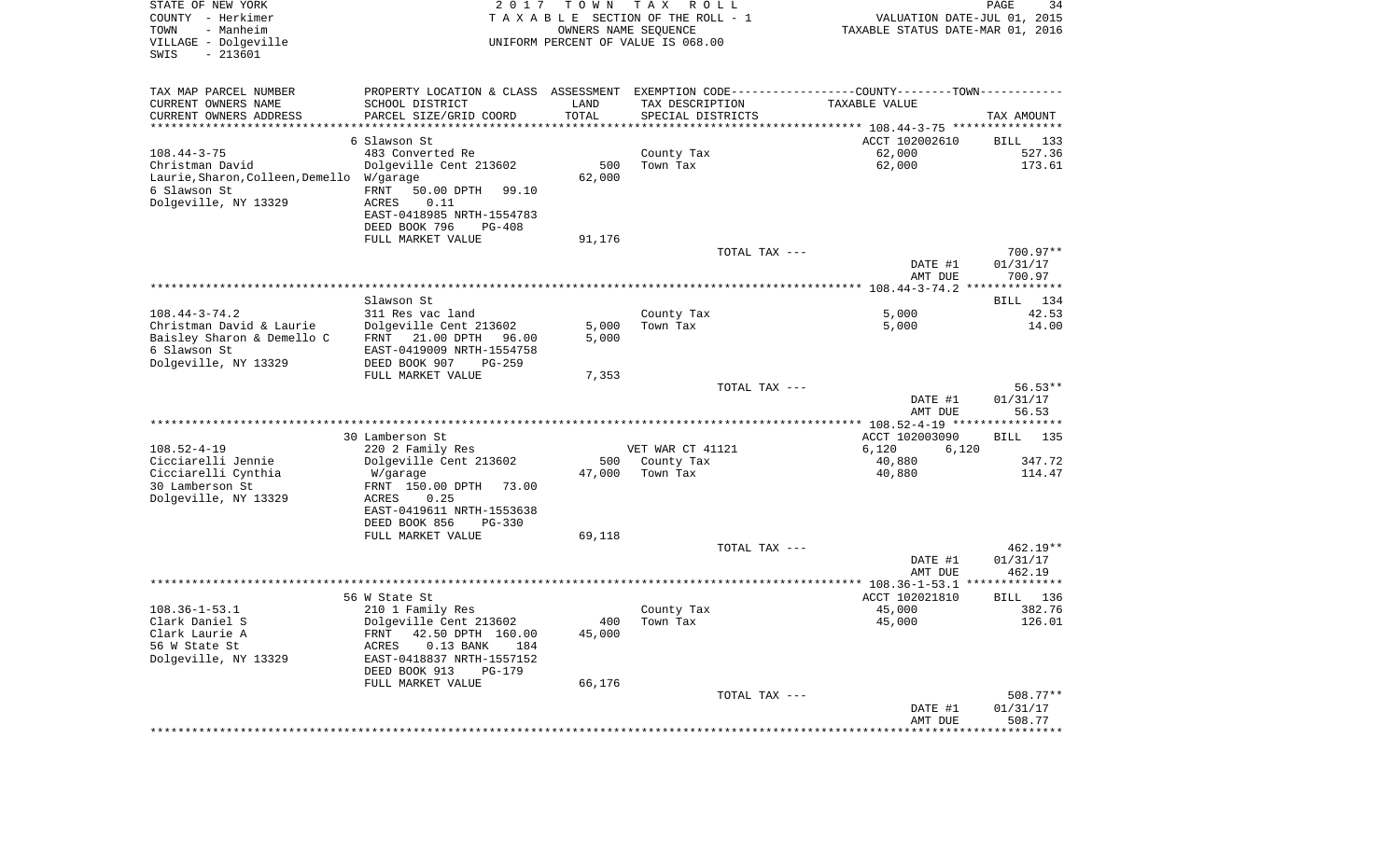| STATE OF NEW YORK<br>COUNTY - Herkimer    | 2017                                                                                          | T O W N              | T A X<br>R O L L<br>TAXABLE SECTION OF THE ROLL - 1 | VALUATION DATE-JUL 01, 2015                    | PAGE<br>35            |
|-------------------------------------------|-----------------------------------------------------------------------------------------------|----------------------|-----------------------------------------------------|------------------------------------------------|-----------------------|
| TOWN<br>- Manheim                         |                                                                                               | OWNERS NAME SEQUENCE |                                                     | TAXABLE STATUS DATE-MAR 01, 2016               |                       |
| VILLAGE - Dolgeville<br>$-213601$<br>SWIS |                                                                                               |                      | UNIFORM PERCENT OF VALUE IS 068.00                  |                                                |                       |
| TAX MAP PARCEL NUMBER                     | PROPERTY LOCATION & CLASS ASSESSMENT EXEMPTION CODE---------------COUNTY-------TOWN---------- |                      |                                                     |                                                |                       |
| CURRENT OWNERS NAME                       | SCHOOL DISTRICT                                                                               | LAND                 | TAX DESCRIPTION                                     | TAXABLE VALUE                                  |                       |
| CURRENT OWNERS ADDRESS                    | PARCEL SIZE/GRID COORD                                                                        | TOTAL                | SPECIAL DISTRICTS                                   |                                                | TAX AMOUNT            |
| *********************                     |                                                                                               | ************         |                                                     |                                                |                       |
| $108.36 - 3 - 28$                         | 137 N Main St<br>210 1 Family Res                                                             |                      | County Tax                                          | ACCT 102022590<br>29,200                       | BILL<br>137<br>248.37 |
| Clark Deborah A                           | Dolgeville Cent 213602                                                                        | 400                  | Town Tax                                            | 29,200                                         | 81.76                 |
| 137 N Main St                             | W/garage                                                                                      | 29,200               |                                                     |                                                |                       |
| Dolgeville, NY 13329                      | FRNT<br>35.00 DPTH 173.00                                                                     |                      |                                                     |                                                |                       |
|                                           | $0.13$ BANK<br>ACRES<br>135                                                                   |                      |                                                     |                                                |                       |
|                                           | EAST-0419986 NRTH-1557100                                                                     |                      |                                                     |                                                |                       |
|                                           | DEED BOOK 1150<br>PG-372                                                                      |                      |                                                     |                                                |                       |
|                                           | FULL MARKET VALUE                                                                             | 42,941               |                                                     |                                                |                       |
|                                           |                                                                                               |                      | TOTAL TAX ---                                       | DATE #1                                        | 330.13**<br>01/31/17  |
|                                           |                                                                                               |                      |                                                     | AMT DUE                                        | 330.13                |
|                                           |                                                                                               |                      |                                                     | ***************** 108.52-3-34 **************** |                       |
|                                           | 12 Rundell St                                                                                 |                      |                                                     | ACCT 102029310                                 | 138<br>BILL           |
| $108.52 - 3 - 34$                         | 210 1 Family Res                                                                              |                      | VET WAR CT 41121                                    | 6,000<br>6,000                                 |                       |
| Clavette Donald L<br>Clavette Constance J | Dolgeville Cent 213602                                                                        | 500                  | County Tax                                          | 34,000                                         | 289.20                |
| 12 Rundell St                             | W/garage<br>50.00 DPTH 135.10<br>FRNT                                                         | 40,000               | Town Tax                                            | 34,000                                         | 95.20                 |
| Dolgeville, NY 13329                      | 0.15<br>ACRES                                                                                 |                      |                                                     |                                                |                       |
|                                           | EAST-0419332 NRTH-1553712                                                                     |                      |                                                     |                                                |                       |
|                                           | DEED BOOK 1300<br><b>PG-508</b>                                                               |                      |                                                     |                                                |                       |
|                                           | FULL MARKET VALUE                                                                             | 58,824               |                                                     |                                                |                       |
|                                           |                                                                                               |                      | TOTAL TAX ---                                       |                                                | 384.40**              |
|                                           |                                                                                               |                      |                                                     | DATE #1<br>AMT DUE                             | 01/31/17<br>384.40    |
|                                           |                                                                                               |                      |                                                     |                                                |                       |
|                                           | 144 N Main St                                                                                 |                      |                                                     | ACCT 102030150                                 | BILL 139              |
| $108.36 - 4 - 13$                         | 210 1 Family Res                                                                              |                      | County Tax                                          | 26,000                                         | 221.15                |
| Clavette Paul D                           | Dolgeville Cent 213602                                                                        | 600                  | Town Tax                                            | 26,000                                         | 72.80                 |
| Clavette Elaine                           | FRNT<br>60.00 DPTH 196.00                                                                     | 26,000               |                                                     |                                                |                       |
| 144 North Main St                         | <b>ACRES</b><br>0.26                                                                          |                      |                                                     |                                                |                       |
| Dolgeville, NY 13329                      | EAST-0420233 NRTH-1557171<br>DEED BOOK 704<br>PG-874                                          |                      |                                                     |                                                |                       |
|                                           | FULL MARKET VALUE                                                                             | 38,235               |                                                     |                                                |                       |
|                                           |                                                                                               |                      | TOTAL TAX ---                                       |                                                | 293.95**              |
|                                           |                                                                                               |                      |                                                     | DATE #1                                        | 01/31/17              |
|                                           |                                                                                               |                      |                                                     | AMT DUE                                        | 293.95<br>* * * * * * |
|                                           | 142 N Main St                                                                                 |                      |                                                     | ACCT 102008430                                 | 140<br>BILL           |
| $108.36 - 4 - 14$                         | 312 Vac w/imprv                                                                               |                      | County Tax                                          | 4,000                                          | 34.02                 |
| Clavette Paul D                           | Dolgeville Cent 213602                                                                        | 1,000                | Town Tax                                            | 4,000                                          | 11.20                 |
| Clavette Elaine                           | Garage                                                                                        | 4,000                |                                                     |                                                |                       |
| 144 N Main St                             | FRNT<br>35.00 DPTH 182.00                                                                     |                      |                                                     |                                                |                       |
| Dolgeville, NY 13329                      | ACRES<br>0.14                                                                                 |                      |                                                     |                                                |                       |
|                                           | EAST-0420220 NRTH-1557125                                                                     |                      |                                                     |                                                |                       |
|                                           | DEED BOOK 1093<br>PG-315<br>FULL MARKET VALUE                                                 | 5,882                |                                                     |                                                |                       |
|                                           |                                                                                               |                      | TOTAL TAX ---                                       |                                                | $45.22**$             |
|                                           |                                                                                               |                      |                                                     | DATE #1                                        | 01/31/17              |
|                                           |                                                                                               |                      |                                                     | AMT DUE                                        | 45.22                 |
|                                           |                                                                                               |                      |                                                     | **********************                         | ************          |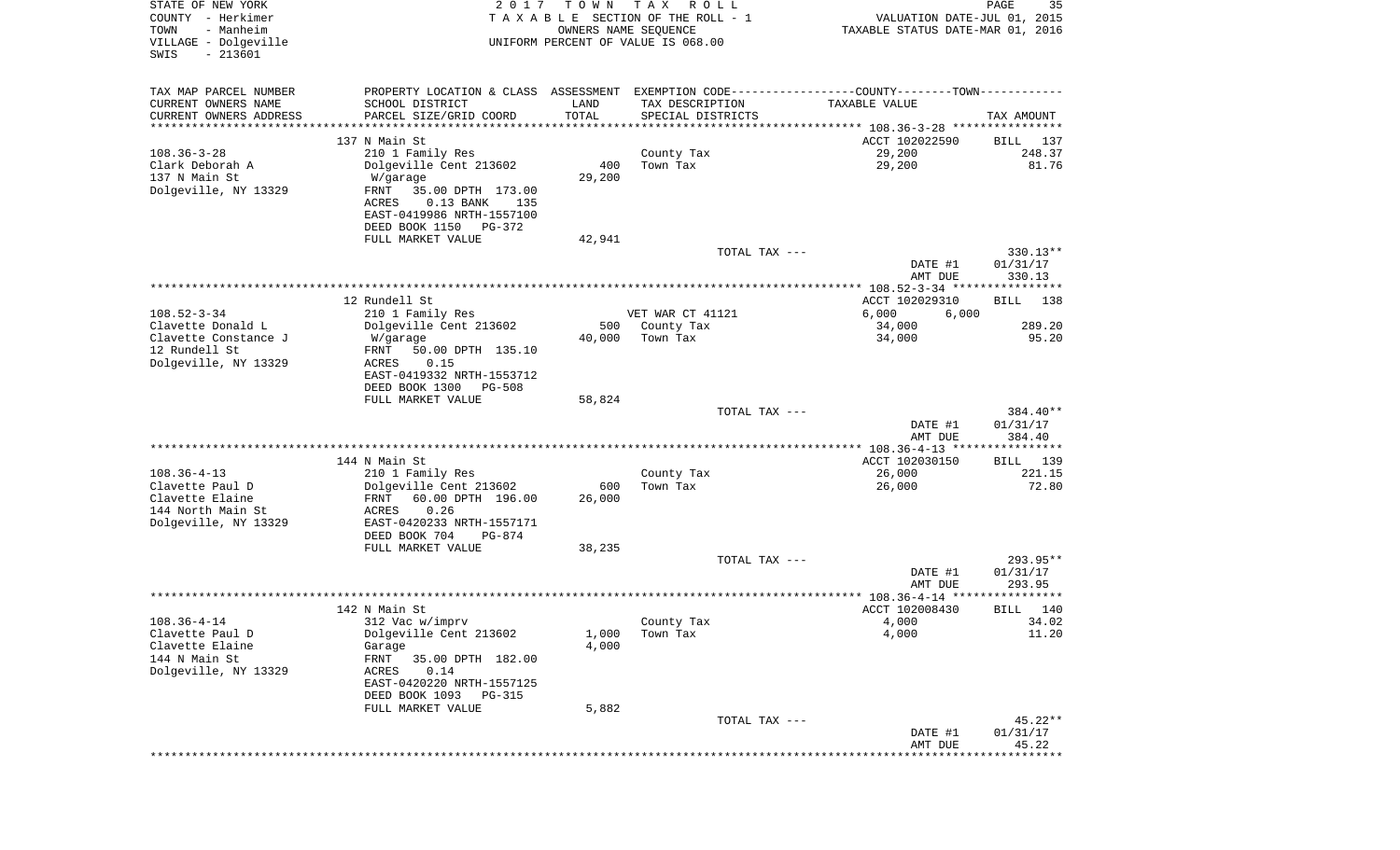| STATE OF NEW YORK<br>COUNTY - Herkimer<br>TOWN<br>- Manheim<br>VILLAGE - Dolgeville<br>$-213601$<br>SWIS | 2 0 1 7                                                                                       | T O W N<br>OWNERS NAME SEQUENCE | T A X<br>R O L L<br>TAXABLE SECTION OF THE ROLL - 1<br>UNIFORM PERCENT OF VALUE IS 068.00 | VALUATION DATE-JUL 01, 2015<br>TAXABLE STATUS DATE-MAR 01, 2016 | PAGE<br>36           |
|----------------------------------------------------------------------------------------------------------|-----------------------------------------------------------------------------------------------|---------------------------------|-------------------------------------------------------------------------------------------|-----------------------------------------------------------------|----------------------|
| TAX MAP PARCEL NUMBER                                                                                    | PROPERTY LOCATION & CLASS ASSESSMENT EXEMPTION CODE---------------COUNTY-------TOWN---------- |                                 |                                                                                           |                                                                 |                      |
| CURRENT OWNERS NAME                                                                                      | SCHOOL DISTRICT                                                                               | LAND                            | TAX DESCRIPTION                                                                           | TAXABLE VALUE                                                   |                      |
| CURRENT OWNERS ADDRESS<br>**********************                                                         | PARCEL SIZE/GRID COORD                                                                        | TOTAL                           | SPECIAL DISTRICTS                                                                         |                                                                 | TAX AMOUNT           |
|                                                                                                          | 10 N Helmer Ave                                                                               |                                 |                                                                                           | ACCT 102010740                                                  | BILL<br>141          |
| $108.44 - 3 - 16.1$                                                                                      | 220 2 Family Res                                                                              |                                 | County Tax                                                                                | 40,000                                                          | 340.23               |
| Clifford Edward J Jr.                                                                                    | Dolgeville Cent 213602                                                                        | 1,400                           | Town Tax                                                                                  | 40,000                                                          | 112.00               |
| 10 N Helmer Ave                                                                                          | FRNT<br>60.00 DPTH<br>70.00                                                                   | 40,000                          |                                                                                           |                                                                 |                      |
| Dolgeville, NY 13329                                                                                     | ACRES<br>0.10<br>EAST-0419522 NRTH-1556064                                                    |                                 |                                                                                           |                                                                 |                      |
|                                                                                                          | DEED BOOK 1236<br>PG-322                                                                      |                                 |                                                                                           |                                                                 |                      |
|                                                                                                          | FULL MARKET VALUE                                                                             | 58,824                          |                                                                                           |                                                                 |                      |
|                                                                                                          |                                                                                               |                                 | TOTAL TAX ---                                                                             |                                                                 | 452.23**             |
|                                                                                                          |                                                                                               |                                 |                                                                                           | DATE #1<br>AMT DUE                                              | 01/31/17<br>452.23   |
|                                                                                                          |                                                                                               |                                 |                                                                                           |                                                                 |                      |
|                                                                                                          | 112 S Main St                                                                                 |                                 |                                                                                           | ACCT 102019530                                                  | <b>BILL</b><br>142   |
| $108.52 - 1 - 66$                                                                                        | 210 1 Family Res                                                                              |                                 | County Tax                                                                                | 50,300                                                          | 427.84               |
| Clough Paul C<br>Clough Barbara                                                                          | Dolgeville Cent 213602<br>W/garage                                                            | 700<br>50,300                   | Town Tax                                                                                  | 50,300                                                          | 140.85               |
| 112 S Main St                                                                                            | FRNT<br>69.00 DPTH 300.00                                                                     |                                 |                                                                                           |                                                                 |                      |
| Dolgeville, NY 13329                                                                                     | ACRES<br>$0.50$ BANK<br>135                                                                   |                                 |                                                                                           |                                                                 |                      |
|                                                                                                          | EAST-0418278 NRTH-1553676                                                                     |                                 |                                                                                           |                                                                 |                      |
|                                                                                                          | DEED BOOK 871<br><b>PG-381</b><br>FULL MARKET VALUE                                           | 73,971                          |                                                                                           |                                                                 |                      |
|                                                                                                          |                                                                                               |                                 | TOTAL TAX ---                                                                             |                                                                 | 568.69**             |
|                                                                                                          |                                                                                               |                                 |                                                                                           | DATE #1                                                         | 01/31/17             |
|                                                                                                          |                                                                                               |                                 |                                                                                           | AMT DUE                                                         | 568.69               |
|                                                                                                          | 15 Howard St                                                                                  |                                 |                                                                                           | ************* 108.52-3-17 *****************<br>ACCT 102029640   | 143<br>BILL          |
| $108.52 - 3 - 17$                                                                                        | 210 1 Family Res                                                                              |                                 | County Tax                                                                                | 43,800                                                          | 372.55               |
| Combs Charles A                                                                                          | Dolgeville Cent 213602                                                                        | 700                             | Town Tax                                                                                  | 43,800                                                          | 122.65               |
| Combs Diane P                                                                                            | W/garage                                                                                      | 43,800                          | School Relevy                                                                             |                                                                 | 521.94               |
| 15 Howard St<br>Dolgeville, NY 13329                                                                     | FRNT<br>66.00 DPTH 111.00<br>ACRES<br>0.16                                                    |                                 |                                                                                           |                                                                 |                      |
|                                                                                                          | EAST-0419089 NRTH-1553663                                                                     |                                 |                                                                                           |                                                                 |                      |
|                                                                                                          | DEED BOOK 709<br>PG-1002                                                                      |                                 |                                                                                           |                                                                 |                      |
|                                                                                                          | FULL MARKET VALUE                                                                             | 64,412                          |                                                                                           |                                                                 |                      |
|                                                                                                          |                                                                                               |                                 | TOTAL TAX ---                                                                             |                                                                 | 1,017.14**           |
|                                                                                                          |                                                                                               |                                 |                                                                                           | DATE #1<br>AMT DUE                                              | 01/31/17<br>1,017.14 |
|                                                                                                          |                                                                                               |                                 |                                                                                           |                                                                 | ****                 |
|                                                                                                          | 221 W State St Ext                                                                            |                                 |                                                                                           | ACCT 102000960                                                  | 144<br>BILL          |
| $108.35 - 1 - 2$                                                                                         | 210 1 Family Res                                                                              |                                 | County Tax                                                                                | 52,000                                                          | 442.30               |
| Comstock Colin D<br>221 W State St                                                                       | Dolgeville Cent 213602<br>W/garage                                                            | 2,000<br>52,000                 | Town Tax                                                                                  | 52,000                                                          | 145.61               |
| Dolgeville, NY 13329                                                                                     | FRNT 150.00 DPTH                                                                              |                                 |                                                                                           |                                                                 |                      |
|                                                                                                          | 1.30 BANK<br>ACRES<br>055                                                                     |                                 |                                                                                           |                                                                 |                      |
|                                                                                                          | EAST-0416497 NRTH-1558771                                                                     |                                 |                                                                                           |                                                                 |                      |
|                                                                                                          | DEED BOOK 888<br>PG-688<br>FULL MARKET VALUE                                                  | 76,471                          |                                                                                           |                                                                 |                      |
|                                                                                                          |                                                                                               |                                 | TOTAL TAX ---                                                                             |                                                                 | 587.91**             |
|                                                                                                          |                                                                                               |                                 |                                                                                           | DATE #1                                                         | 01/31/17             |
|                                                                                                          |                                                                                               |                                 |                                                                                           | AMT DUE                                                         | 587.91               |
|                                                                                                          |                                                                                               |                                 |                                                                                           |                                                                 |                      |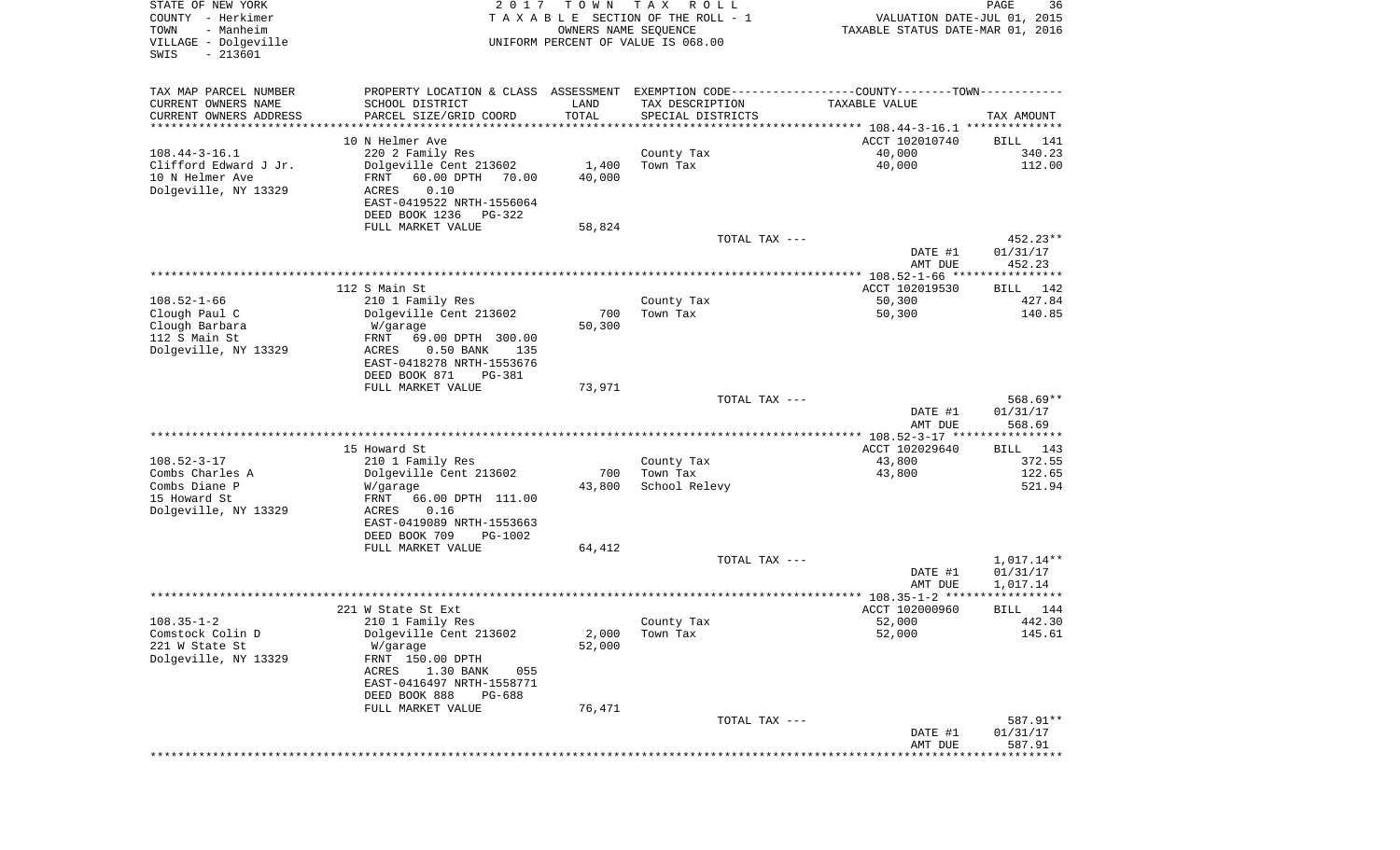| STATE OF NEW YORK<br>COUNTY - Herkimer<br>- Manheim<br>TOWN<br>VILLAGE - Dolgeville<br>$-213601$<br>SWIS | 2 0 1 7                                               | T O W N                      | T A X<br>R O L L<br>TAXABLE SECTION OF THE ROLL - 1<br>OWNERS NAME SEQUENCE<br>UNIFORM PERCENT OF VALUE IS 068.00 | VALUATION DATE-JUL 01, 2015<br>TAXABLE STATUS DATE-MAR 01, 2016 | PAGE<br>37           |
|----------------------------------------------------------------------------------------------------------|-------------------------------------------------------|------------------------------|-------------------------------------------------------------------------------------------------------------------|-----------------------------------------------------------------|----------------------|
| TAX MAP PARCEL NUMBER<br>CURRENT OWNERS NAME                                                             | SCHOOL DISTRICT                                       | LAND                         | PROPERTY LOCATION & CLASS ASSESSMENT EXEMPTION CODE---------------COUNTY-------TOWN----------<br>TAX DESCRIPTION  | TAXABLE VALUE                                                   |                      |
| CURRENT OWNERS ADDRESS<br>********************                                                           | PARCEL SIZE/GRID COORD<br>*****************           | TOTAL<br>* * * * * * * * * * | SPECIAL DISTRICTS                                                                                                 |                                                                 | TAX AMOUNT           |
|                                                                                                          | 15 Millers Grove Rd                                   |                              |                                                                                                                   | ******************** 108.27-1-14 ****************               | <b>BILL</b><br>145   |
| $108.27 - 1 - 14$                                                                                        | 240 Rural res                                         |                              | VET COM CT 41131                                                                                                  | 10,200<br>10,200                                                |                      |
| Comstock Daniel M                                                                                        | Dolgeville Cent 213602                                | 12,000                       | County Tax                                                                                                        | 101,300                                                         | 861.63               |
| Comstock Gale A                                                                                          | FRNT 1172.00 DPTH                                     | 111,500                      | Town Tax                                                                                                          | 101,300                                                         | 283.65               |
| 15 Millers Grove Rd                                                                                      | ACRES 11.00                                           |                              |                                                                                                                   |                                                                 |                      |
| Dolgeville, NY 13329                                                                                     | EAST-0416486 NRTH-1559638<br>DEED BOOK 1170<br>PG-376 |                              |                                                                                                                   |                                                                 |                      |
|                                                                                                          | FULL MARKET VALUE                                     | 163,971                      |                                                                                                                   |                                                                 |                      |
|                                                                                                          |                                                       |                              | TOTAL TAX ---                                                                                                     |                                                                 | $1,145.28**$         |
|                                                                                                          |                                                       |                              |                                                                                                                   | DATE #1                                                         | 01/31/17             |
|                                                                                                          |                                                       |                              |                                                                                                                   | AMT DUE                                                         | 1,145.28             |
|                                                                                                          | 87 N Helmer Ave                                       |                              |                                                                                                                   | *********** 108.36-2-4 ******************<br>ACCT 102003360     | BILL<br>146          |
| $108.36 - 2 - 4$                                                                                         | 432 Gas station                                       |                              | County Tax                                                                                                        | 105,000                                                         | 893.11               |
| Comstock Daniel M                                                                                        | Dolgeville Cent 213602                                | 2,500                        | Town Tax                                                                                                          | 105,000                                                         | 294.01               |
| Comstock Gale                                                                                            | FRNT<br>58.00 DPTH 212.30                             | 105,000                      |                                                                                                                   |                                                                 |                      |
| 15 Millers Grove Rd<br>Dolgeville, NY 13329                                                              | 0.28<br>ACRES<br>EAST-0419504 NRTH-1558460            |                              |                                                                                                                   |                                                                 |                      |
|                                                                                                          | DEED BOOK 744<br>$PG-34$                              |                              |                                                                                                                   |                                                                 |                      |
|                                                                                                          | FULL MARKET VALUE                                     | 154,412                      |                                                                                                                   |                                                                 |                      |
|                                                                                                          |                                                       |                              | TOTAL TAX ---                                                                                                     |                                                                 | 1,187.12**           |
|                                                                                                          |                                                       |                              |                                                                                                                   | DATE #1                                                         | 01/31/17             |
|                                                                                                          |                                                       |                              |                                                                                                                   | AMT DUE<br>************ 108.36-2-5 ***                          | 1,187.12             |
|                                                                                                          | 83 N Helmer Ave                                       |                              |                                                                                                                   | ACCT 102003510                                                  | BILL 147             |
| $108.36 - 2 - 5$                                                                                         | 230 3 Family Res                                      |                              | County Tax                                                                                                        | 54,000                                                          | 459.31               |
| Comstock Daniel M                                                                                        | Dolgeville Cent 213602                                | 800                          | Town Tax                                                                                                          | 54,000                                                          | 151.21               |
| Comstock Gale<br>15 Millers Grove Rd                                                                     | 75.00 DPTH 212.30<br>FRNT<br>0.32<br>ACRES            | 54,000                       |                                                                                                                   |                                                                 |                      |
| Dolgeville, NY 13329                                                                                     | EAST-0419469 NRTH-1558394                             |                              |                                                                                                                   |                                                                 |                      |
|                                                                                                          | DEED BOOK 744<br>$PG-32$                              |                              |                                                                                                                   |                                                                 |                      |
|                                                                                                          | FULL MARKET VALUE                                     | 79,412                       |                                                                                                                   |                                                                 |                      |
|                                                                                                          |                                                       |                              | TOTAL TAX ---                                                                                                     |                                                                 | $610.52**$           |
|                                                                                                          |                                                       |                              |                                                                                                                   | DATE #1<br>AMT DUE                                              | 01/31/17<br>610.52   |
|                                                                                                          |                                                       |                              |                                                                                                                   |                                                                 |                      |
|                                                                                                          | 98 N Helmer Ave                                       |                              |                                                                                                                   | ACCT 102003570                                                  | BILL 148             |
| $108.36 - 3 - 79$                                                                                        | 483 Converted Re                                      |                              | County Tax                                                                                                        | 40,000                                                          | 340.23               |
| Comstock Daniel M<br>Comstock Gale A                                                                     | Dolgeville Cent 213602<br>FRNT 150.00 DPTH 100.00     | 1,500<br>40,000              | Town Tax                                                                                                          | 40,000                                                          | 112.00               |
| 15 Millers Grove Rd                                                                                      | ACRES<br>0.34                                         |                              |                                                                                                                   |                                                                 |                      |
| Dolgeville, NY 13329                                                                                     | EAST-0419684 NRTH-1558392                             |                              |                                                                                                                   |                                                                 |                      |
|                                                                                                          | DEED BOOK 1113<br><b>PG-581</b>                       |                              |                                                                                                                   |                                                                 |                      |
|                                                                                                          | FULL MARKET VALUE                                     | 58,824                       |                                                                                                                   |                                                                 |                      |
|                                                                                                          |                                                       |                              | TOTAL TAX ---                                                                                                     | DATE #1                                                         | 452.23**<br>01/31/17 |
|                                                                                                          |                                                       |                              |                                                                                                                   | AMT DUE                                                         | 452.23               |
|                                                                                                          |                                                       |                              |                                                                                                                   |                                                                 |                      |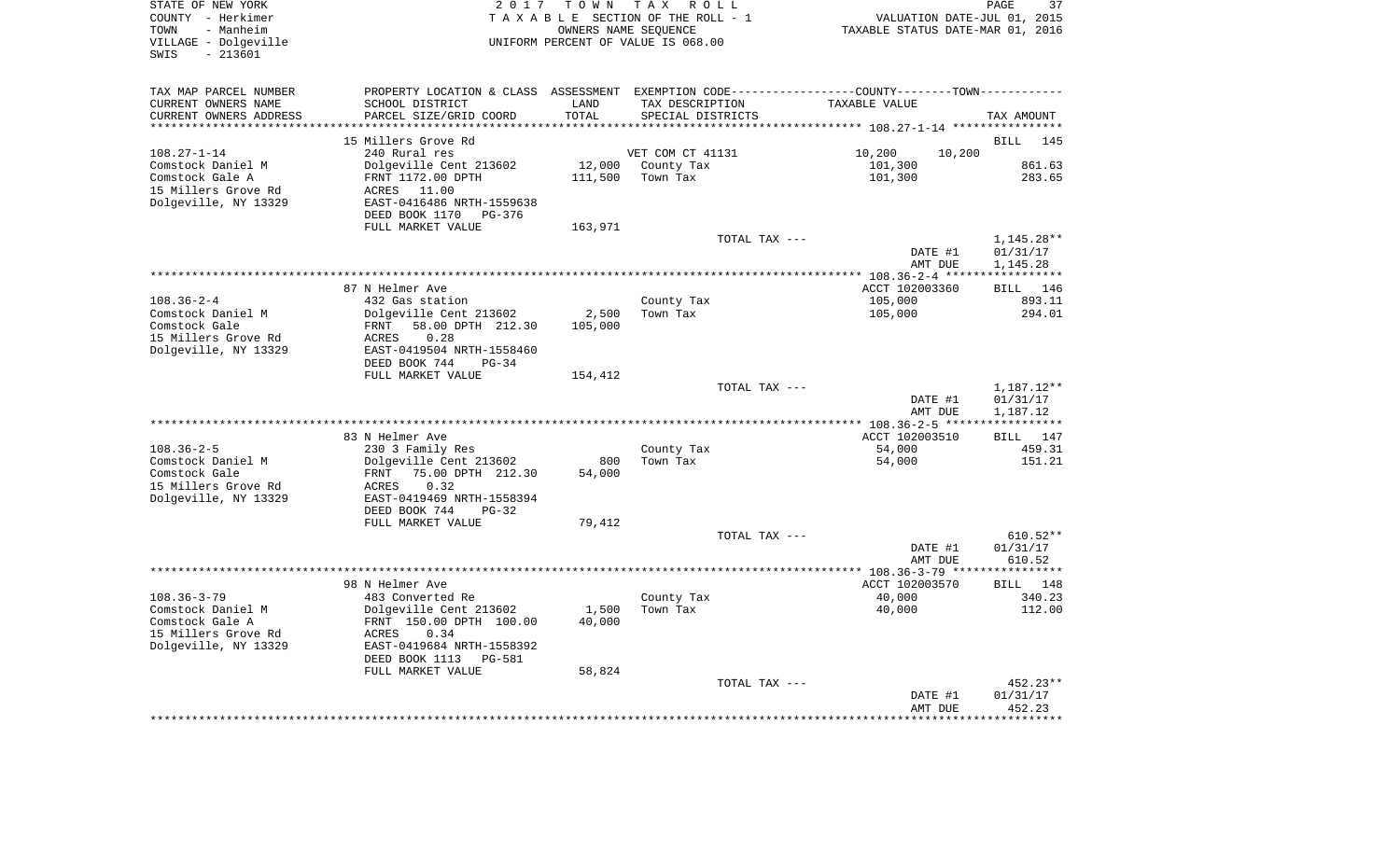| STATE OF NEW YORK<br>COUNTY - Herkimer<br>- Manheim<br>TOWN<br>VILLAGE - Dolgeville<br>$-213601$<br>SWIS | 2017                                          | T O W N<br>OWNERS NAME SEQUENCE | T A X<br>R O L L<br>TAXABLE SECTION OF THE ROLL - 1<br>UNIFORM PERCENT OF VALUE IS 068.00     | VALUATION DATE-JUL 01, 2015<br>TAXABLE STATUS DATE-MAR 01, 2016 | PAGE<br>38               |
|----------------------------------------------------------------------------------------------------------|-----------------------------------------------|---------------------------------|-----------------------------------------------------------------------------------------------|-----------------------------------------------------------------|--------------------------|
| TAX MAP PARCEL NUMBER                                                                                    |                                               |                                 | PROPERTY LOCATION & CLASS ASSESSMENT EXEMPTION CODE---------------COUNTY-------TOWN---------- |                                                                 |                          |
| CURRENT OWNERS NAME                                                                                      | SCHOOL DISTRICT                               | LAND                            | TAX DESCRIPTION                                                                               | TAXABLE VALUE                                                   |                          |
| CURRENT OWNERS ADDRESS                                                                                   | PARCEL SIZE/GRID COORD                        | TOTAL                           | SPECIAL DISTRICTS                                                                             |                                                                 | TAX AMOUNT               |
| *********************                                                                                    |                                               |                                 |                                                                                               |                                                                 |                          |
| $108.51 - 1 - 2$                                                                                         | 91 Spencer St Ext<br>210 1 Family Res         |                                 | VET WAR CT 41121                                                                              | ACCT 102003660<br>6,120<br>6,120                                | <b>BILL</b><br>149       |
| Contino Domiano V                                                                                        | Dolgeville Cent 213602                        | 2,100                           | County Tax                                                                                    | 81,880                                                          | 696.45                   |
| Contino Lois                                                                                             | W/garage                                      | 88,000                          | Town Tax                                                                                      | 81,880                                                          | 229.27                   |
| 91 Spencer St                                                                                            | FRNT 205.50 DPTH 150.00                       |                                 |                                                                                               |                                                                 |                          |
| Dolgeville, NY 13329                                                                                     | ACRES<br>0.71                                 |                                 |                                                                                               |                                                                 |                          |
|                                                                                                          | EAST-0416546 NRTH-1554275                     |                                 |                                                                                               |                                                                 |                          |
|                                                                                                          | DEED BOOK 1272<br>PG-238                      |                                 |                                                                                               |                                                                 |                          |
|                                                                                                          | FULL MARKET VALUE                             | 129,412                         |                                                                                               |                                                                 |                          |
|                                                                                                          |                                               |                                 | TOTAL TAX ---                                                                                 | DATE #1                                                         | 925.72**<br>01/31/17     |
|                                                                                                          |                                               |                                 |                                                                                               | AMT DUE                                                         | 925.72                   |
|                                                                                                          |                                               |                                 |                                                                                               |                                                                 |                          |
|                                                                                                          | 103 S Main St                                 |                                 |                                                                                               | ACCT 102030030                                                  | BILL 150                 |
| $108.52 - 2 - 22.1$                                                                                      | 312 Vac w/imprv                               |                                 | County Tax                                                                                    | 7,500                                                           | 63.79                    |
| Cookinham Scott T                                                                                        | Dolgeville Cent 213602                        | 6,000                           | Town Tax                                                                                      | 7,500                                                           | 21.00                    |
| 555 Beecher Rd                                                                                           | 103 S Main St.                                | 7,500                           | School Relevy                                                                                 |                                                                 | 165.43                   |
| Poland, NY 13431                                                                                         | ACRES<br>0.22<br>EAST-0418609 NRTH-1553414    |                                 | Village Relevy                                                                                |                                                                 | 192.17                   |
|                                                                                                          | DEED BOOK 1504<br>PG-707                      |                                 |                                                                                               |                                                                 |                          |
|                                                                                                          | FULL MARKET VALUE                             | 11,029                          |                                                                                               |                                                                 |                          |
|                                                                                                          |                                               |                                 | TOTAL TAX ---                                                                                 |                                                                 | 442.39**                 |
|                                                                                                          |                                               |                                 |                                                                                               | DATE #1                                                         | 01/31/17                 |
|                                                                                                          |                                               |                                 |                                                                                               | AMT DUE<br>************** 108.36-3-11 *****************         | 442.39                   |
|                                                                                                          | 171 N Main St                                 |                                 |                                                                                               | ACCT 102005460                                                  | 151<br>BILL              |
| $108.36 - 3 - 11$                                                                                        | 210 1 Family Res                              |                                 | County Tax                                                                                    | 29,000                                                          | 246.67                   |
| Cool Community Consulting                                                                                | Dolgeville Cent 213602                        | 500                             | Town Tax                                                                                      | 29,000                                                          | 81.20                    |
| Cool Michele                                                                                             | FRNT<br>52.00 DPTH 142.00                     | 29,000                          |                                                                                               |                                                                 |                          |
| 192 Stahl Rd                                                                                             | ACRES<br>0.16                                 |                                 |                                                                                               |                                                                 |                          |
| Dolgeville, NY 13329                                                                                     | EAST-0420165 NRTH-1557931                     |                                 |                                                                                               |                                                                 |                          |
|                                                                                                          | DEED BOOK 1495<br>PG-363<br>FULL MARKET VALUE | 42,647                          |                                                                                               |                                                                 |                          |
|                                                                                                          |                                               |                                 | TOTAL TAX ---                                                                                 |                                                                 | $327.87**$               |
|                                                                                                          |                                               |                                 |                                                                                               | DATE #1                                                         | 01/31/17                 |
|                                                                                                          |                                               |                                 |                                                                                               | AMT DUE                                                         | 327.87                   |
|                                                                                                          |                                               |                                 |                                                                                               |                                                                 |                          |
|                                                                                                          | 21 W State St                                 |                                 |                                                                                               | ACCT 102016260                                                  | 152<br>BILL              |
| $108.44 - 1 - 3$<br>Cool Jennifer A                                                                      | 210 1 Family Res<br>Dolgeville Cent 213602    |                                 | County Tax<br>400 Town Tax                                                                    | 47,000<br>47,000                                                | 399.77<br>131.61         |
| 21 W State St                                                                                            | W/barn                                        | 47,000                          | School Relevy                                                                                 |                                                                 | 1,036.73                 |
| Dolgeville, NY 13329                                                                                     | 38.00 DPTH 204.00<br>FRNT                     |                                 | Village Relevy                                                                                |                                                                 | 1,192.15                 |
|                                                                                                          | 0.16<br>ACRES                                 |                                 |                                                                                               |                                                                 |                          |
|                                                                                                          | EAST-0419378 NRTH-1556585                     |                                 |                                                                                               |                                                                 |                          |
|                                                                                                          | DEED BOOK 1556<br>PG-439                      |                                 |                                                                                               |                                                                 |                          |
|                                                                                                          | FULL MARKET VALUE                             | 69,118                          |                                                                                               |                                                                 |                          |
|                                                                                                          |                                               |                                 | TOTAL TAX ---                                                                                 | DATE #1                                                         | $2,760.26**$<br>01/31/17 |
|                                                                                                          |                                               |                                 |                                                                                               | AMT DUE                                                         | 2,760.26                 |
|                                                                                                          |                                               |                                 |                                                                                               |                                                                 |                          |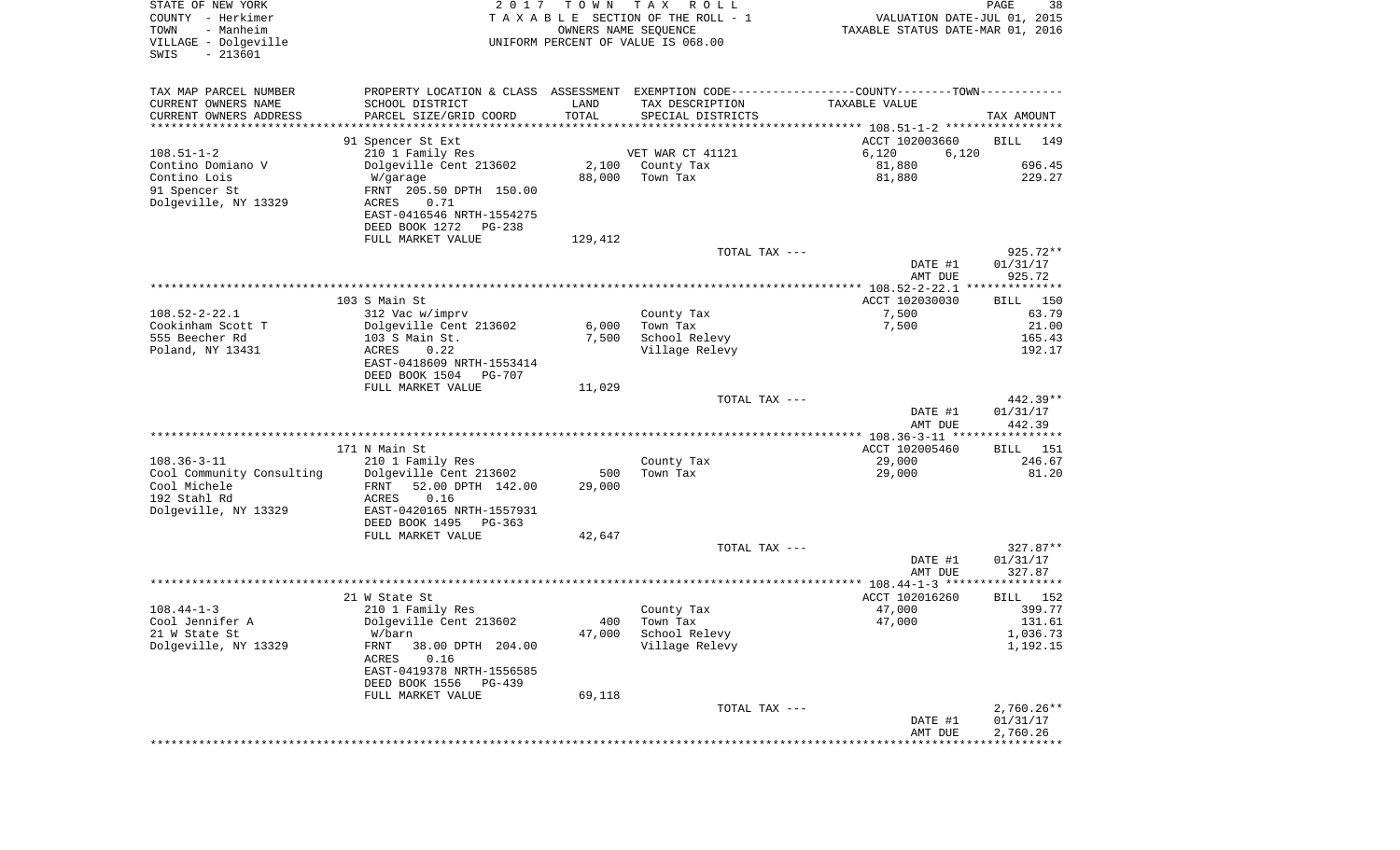| PROPERTY LOCATION & CLASS ASSESSMENT EXEMPTION CODE---------------COUNTY-------TOWN----------<br>TAX MAP PARCEL NUMBER<br>CURRENT OWNERS NAME<br>SCHOOL DISTRICT<br>LAND<br>TAX DESCRIPTION<br>TAXABLE VALUE<br>TOTAL<br>CURRENT OWNERS ADDRESS<br>PARCEL SIZE/GRID COORD<br>SPECIAL DISTRICTS<br>TAX AMOUNT<br>***********************<br>****************************<br>80-84 N Main St<br>ACCT 102004440<br>BILL<br>153<br>200<br>1.70<br>$108.44 - 4 - 4.2$<br>330 Vacant comm<br>County Tax<br>200<br>Cool Sheyrl<br>Dolgeville Cent 213602<br>200<br>Town Tax<br>0.56<br>Stewart Florine<br>Rec Facility<br>200<br>School Relevy<br>4.42<br>657 Nash Rd<br>FRNT<br>85.00 DPTH<br>48.00<br>Dolgeville, NY 13329<br>0.10<br>ACRES<br>EAST-0420029 NRTH-1556221<br>DEED BOOK 1375<br>PG-70<br>FULL MARKET VALUE<br>294<br>$6.68**$<br>TOTAL TAX ---<br>01/31/17<br>DATE #1<br>6.68<br>AMT DUE<br>32 Beaver St<br>ACCT 102023190<br>BILL 154<br>$108.43 - 1 - 6$<br>44,000<br>374.25<br>210 1 Family Res<br>County Tax<br>Costello Jordan T<br>Dolgeville Cent 213602<br>1,000<br>Town Tax<br>44,000<br>123.21<br>32 Beaver St<br>44,000<br>W/garage<br>Dolgeville, NY 13329<br>95.00 DPTH 108.00<br>FRNT<br>ACRES<br>0.24<br>EAST-0417526 NRTH-1555183<br>DEED BOOK 1297<br>PG-342<br>FULL MARKET VALUE<br>64,706<br>TOTAL TAX ---<br>497.46**<br>DATE #1<br>01/31/17<br>AMT DUE<br>497.46<br>ACCT 102009960<br>Beaver St<br>155<br>BILL<br>$108.43 - 1 - 9.3$<br>800<br>6.80<br>311 Res vac land<br>County Tax<br>Costello Jordan T<br>2.24<br>Dolgeville Cent 213602<br>800<br>Town Tax<br>800<br>32 Beaver St<br>FRNT 110.00 DPTH 160.00<br>800<br>Dolgeville, NY 13329<br>ACRES<br>0.40<br>EAST-0417582 NRTH-1555006<br>DEED BOOK 1297 PG-342<br>1,176<br>FULL MARKET VALUE<br>$9.04**$<br>TOTAL TAX ---<br>01/31/17<br>DATE #1<br>9.04<br>AMT DUE<br>******<br>62 N Helmer Ave<br>ACCT 102007620<br>156<br>BILL<br>42,000<br>357.24<br>$108.36 - 3 - 62$<br>210 1 Family Res<br>County Tax<br>Dolgeville Cent 213602<br>42,000<br>117.61<br>Crane James<br>400<br>Town Tax<br>50.00 DPTH 112.50<br>Crane Noreen<br>FRNT<br>42,000<br>62 N Helmer Ave<br>0.10<br>ACRES<br>Dolgeville, NY 13329<br>EAST-0419726 NRTH-1557488<br>DEED BOOK 844<br>PG-582<br>FULL MARKET VALUE<br>61,765<br>474.85**<br>TOTAL TAX ---<br>DATE #1<br>01/31/17<br>AMT DUE<br>474.85<br>**************************** | STATE OF NEW YORK<br>COUNTY - Herkimer<br>TOWN<br>- Manheim<br>VILLAGE - Dolgeville<br>$-213601$<br>SWIS | 2017 | T O W N | T A X<br>R O L L<br>TAXABLE SECTION OF THE ROLL - 1<br>OWNERS NAME SEQUENCE<br>UNIFORM PERCENT OF VALUE IS 068.00 | VALUATION DATE-JUL 01, 2015<br>TAXABLE STATUS DATE-MAR 01, 2016 | PAGE<br>39 |
|--------------------------------------------------------------------------------------------------------------------------------------------------------------------------------------------------------------------------------------------------------------------------------------------------------------------------------------------------------------------------------------------------------------------------------------------------------------------------------------------------------------------------------------------------------------------------------------------------------------------------------------------------------------------------------------------------------------------------------------------------------------------------------------------------------------------------------------------------------------------------------------------------------------------------------------------------------------------------------------------------------------------------------------------------------------------------------------------------------------------------------------------------------------------------------------------------------------------------------------------------------------------------------------------------------------------------------------------------------------------------------------------------------------------------------------------------------------------------------------------------------------------------------------------------------------------------------------------------------------------------------------------------------------------------------------------------------------------------------------------------------------------------------------------------------------------------------------------------------------------------------------------------------------------------------------------------------------------------------------------------------------------------------------------------------------------------------------------------------------------------------------------------------------------------------------------------------------------------------------------------------------------------------------------------------------------------------------------------------------------------------------------------------|----------------------------------------------------------------------------------------------------------|------|---------|-------------------------------------------------------------------------------------------------------------------|-----------------------------------------------------------------|------------|
|                                                                                                                                                                                                                                                                                                                                                                                                                                                                                                                                                                                                                                                                                                                                                                                                                                                                                                                                                                                                                                                                                                                                                                                                                                                                                                                                                                                                                                                                                                                                                                                                                                                                                                                                                                                                                                                                                                                                                                                                                                                                                                                                                                                                                                                                                                                                                                                                        |                                                                                                          |      |         |                                                                                                                   |                                                                 |            |
|                                                                                                                                                                                                                                                                                                                                                                                                                                                                                                                                                                                                                                                                                                                                                                                                                                                                                                                                                                                                                                                                                                                                                                                                                                                                                                                                                                                                                                                                                                                                                                                                                                                                                                                                                                                                                                                                                                                                                                                                                                                                                                                                                                                                                                                                                                                                                                                                        |                                                                                                          |      |         |                                                                                                                   |                                                                 |            |
|                                                                                                                                                                                                                                                                                                                                                                                                                                                                                                                                                                                                                                                                                                                                                                                                                                                                                                                                                                                                                                                                                                                                                                                                                                                                                                                                                                                                                                                                                                                                                                                                                                                                                                                                                                                                                                                                                                                                                                                                                                                                                                                                                                                                                                                                                                                                                                                                        |                                                                                                          |      |         |                                                                                                                   |                                                                 |            |
|                                                                                                                                                                                                                                                                                                                                                                                                                                                                                                                                                                                                                                                                                                                                                                                                                                                                                                                                                                                                                                                                                                                                                                                                                                                                                                                                                                                                                                                                                                                                                                                                                                                                                                                                                                                                                                                                                                                                                                                                                                                                                                                                                                                                                                                                                                                                                                                                        |                                                                                                          |      |         |                                                                                                                   |                                                                 |            |
|                                                                                                                                                                                                                                                                                                                                                                                                                                                                                                                                                                                                                                                                                                                                                                                                                                                                                                                                                                                                                                                                                                                                                                                                                                                                                                                                                                                                                                                                                                                                                                                                                                                                                                                                                                                                                                                                                                                                                                                                                                                                                                                                                                                                                                                                                                                                                                                                        |                                                                                                          |      |         |                                                                                                                   |                                                                 |            |
|                                                                                                                                                                                                                                                                                                                                                                                                                                                                                                                                                                                                                                                                                                                                                                                                                                                                                                                                                                                                                                                                                                                                                                                                                                                                                                                                                                                                                                                                                                                                                                                                                                                                                                                                                                                                                                                                                                                                                                                                                                                                                                                                                                                                                                                                                                                                                                                                        |                                                                                                          |      |         |                                                                                                                   |                                                                 |            |
|                                                                                                                                                                                                                                                                                                                                                                                                                                                                                                                                                                                                                                                                                                                                                                                                                                                                                                                                                                                                                                                                                                                                                                                                                                                                                                                                                                                                                                                                                                                                                                                                                                                                                                                                                                                                                                                                                                                                                                                                                                                                                                                                                                                                                                                                                                                                                                                                        |                                                                                                          |      |         |                                                                                                                   |                                                                 |            |
|                                                                                                                                                                                                                                                                                                                                                                                                                                                                                                                                                                                                                                                                                                                                                                                                                                                                                                                                                                                                                                                                                                                                                                                                                                                                                                                                                                                                                                                                                                                                                                                                                                                                                                                                                                                                                                                                                                                                                                                                                                                                                                                                                                                                                                                                                                                                                                                                        |                                                                                                          |      |         |                                                                                                                   |                                                                 |            |
|                                                                                                                                                                                                                                                                                                                                                                                                                                                                                                                                                                                                                                                                                                                                                                                                                                                                                                                                                                                                                                                                                                                                                                                                                                                                                                                                                                                                                                                                                                                                                                                                                                                                                                                                                                                                                                                                                                                                                                                                                                                                                                                                                                                                                                                                                                                                                                                                        |                                                                                                          |      |         |                                                                                                                   |                                                                 |            |
|                                                                                                                                                                                                                                                                                                                                                                                                                                                                                                                                                                                                                                                                                                                                                                                                                                                                                                                                                                                                                                                                                                                                                                                                                                                                                                                                                                                                                                                                                                                                                                                                                                                                                                                                                                                                                                                                                                                                                                                                                                                                                                                                                                                                                                                                                                                                                                                                        |                                                                                                          |      |         |                                                                                                                   |                                                                 |            |
|                                                                                                                                                                                                                                                                                                                                                                                                                                                                                                                                                                                                                                                                                                                                                                                                                                                                                                                                                                                                                                                                                                                                                                                                                                                                                                                                                                                                                                                                                                                                                                                                                                                                                                                                                                                                                                                                                                                                                                                                                                                                                                                                                                                                                                                                                                                                                                                                        |                                                                                                          |      |         |                                                                                                                   |                                                                 |            |
|                                                                                                                                                                                                                                                                                                                                                                                                                                                                                                                                                                                                                                                                                                                                                                                                                                                                                                                                                                                                                                                                                                                                                                                                                                                                                                                                                                                                                                                                                                                                                                                                                                                                                                                                                                                                                                                                                                                                                                                                                                                                                                                                                                                                                                                                                                                                                                                                        |                                                                                                          |      |         |                                                                                                                   |                                                                 |            |
|                                                                                                                                                                                                                                                                                                                                                                                                                                                                                                                                                                                                                                                                                                                                                                                                                                                                                                                                                                                                                                                                                                                                                                                                                                                                                                                                                                                                                                                                                                                                                                                                                                                                                                                                                                                                                                                                                                                                                                                                                                                                                                                                                                                                                                                                                                                                                                                                        |                                                                                                          |      |         |                                                                                                                   |                                                                 |            |
|                                                                                                                                                                                                                                                                                                                                                                                                                                                                                                                                                                                                                                                                                                                                                                                                                                                                                                                                                                                                                                                                                                                                                                                                                                                                                                                                                                                                                                                                                                                                                                                                                                                                                                                                                                                                                                                                                                                                                                                                                                                                                                                                                                                                                                                                                                                                                                                                        |                                                                                                          |      |         |                                                                                                                   |                                                                 |            |
|                                                                                                                                                                                                                                                                                                                                                                                                                                                                                                                                                                                                                                                                                                                                                                                                                                                                                                                                                                                                                                                                                                                                                                                                                                                                                                                                                                                                                                                                                                                                                                                                                                                                                                                                                                                                                                                                                                                                                                                                                                                                                                                                                                                                                                                                                                                                                                                                        |                                                                                                          |      |         |                                                                                                                   |                                                                 |            |
|                                                                                                                                                                                                                                                                                                                                                                                                                                                                                                                                                                                                                                                                                                                                                                                                                                                                                                                                                                                                                                                                                                                                                                                                                                                                                                                                                                                                                                                                                                                                                                                                                                                                                                                                                                                                                                                                                                                                                                                                                                                                                                                                                                                                                                                                                                                                                                                                        |                                                                                                          |      |         |                                                                                                                   |                                                                 |            |
|                                                                                                                                                                                                                                                                                                                                                                                                                                                                                                                                                                                                                                                                                                                                                                                                                                                                                                                                                                                                                                                                                                                                                                                                                                                                                                                                                                                                                                                                                                                                                                                                                                                                                                                                                                                                                                                                                                                                                                                                                                                                                                                                                                                                                                                                                                                                                                                                        |                                                                                                          |      |         |                                                                                                                   |                                                                 |            |
|                                                                                                                                                                                                                                                                                                                                                                                                                                                                                                                                                                                                                                                                                                                                                                                                                                                                                                                                                                                                                                                                                                                                                                                                                                                                                                                                                                                                                                                                                                                                                                                                                                                                                                                                                                                                                                                                                                                                                                                                                                                                                                                                                                                                                                                                                                                                                                                                        |                                                                                                          |      |         |                                                                                                                   |                                                                 |            |
|                                                                                                                                                                                                                                                                                                                                                                                                                                                                                                                                                                                                                                                                                                                                                                                                                                                                                                                                                                                                                                                                                                                                                                                                                                                                                                                                                                                                                                                                                                                                                                                                                                                                                                                                                                                                                                                                                                                                                                                                                                                                                                                                                                                                                                                                                                                                                                                                        |                                                                                                          |      |         |                                                                                                                   |                                                                 |            |
|                                                                                                                                                                                                                                                                                                                                                                                                                                                                                                                                                                                                                                                                                                                                                                                                                                                                                                                                                                                                                                                                                                                                                                                                                                                                                                                                                                                                                                                                                                                                                                                                                                                                                                                                                                                                                                                                                                                                                                                                                                                                                                                                                                                                                                                                                                                                                                                                        |                                                                                                          |      |         |                                                                                                                   |                                                                 |            |
|                                                                                                                                                                                                                                                                                                                                                                                                                                                                                                                                                                                                                                                                                                                                                                                                                                                                                                                                                                                                                                                                                                                                                                                                                                                                                                                                                                                                                                                                                                                                                                                                                                                                                                                                                                                                                                                                                                                                                                                                                                                                                                                                                                                                                                                                                                                                                                                                        |                                                                                                          |      |         |                                                                                                                   |                                                                 |            |
|                                                                                                                                                                                                                                                                                                                                                                                                                                                                                                                                                                                                                                                                                                                                                                                                                                                                                                                                                                                                                                                                                                                                                                                                                                                                                                                                                                                                                                                                                                                                                                                                                                                                                                                                                                                                                                                                                                                                                                                                                                                                                                                                                                                                                                                                                                                                                                                                        |                                                                                                          |      |         |                                                                                                                   |                                                                 |            |
|                                                                                                                                                                                                                                                                                                                                                                                                                                                                                                                                                                                                                                                                                                                                                                                                                                                                                                                                                                                                                                                                                                                                                                                                                                                                                                                                                                                                                                                                                                                                                                                                                                                                                                                                                                                                                                                                                                                                                                                                                                                                                                                                                                                                                                                                                                                                                                                                        |                                                                                                          |      |         |                                                                                                                   |                                                                 |            |
|                                                                                                                                                                                                                                                                                                                                                                                                                                                                                                                                                                                                                                                                                                                                                                                                                                                                                                                                                                                                                                                                                                                                                                                                                                                                                                                                                                                                                                                                                                                                                                                                                                                                                                                                                                                                                                                                                                                                                                                                                                                                                                                                                                                                                                                                                                                                                                                                        |                                                                                                          |      |         |                                                                                                                   |                                                                 |            |
|                                                                                                                                                                                                                                                                                                                                                                                                                                                                                                                                                                                                                                                                                                                                                                                                                                                                                                                                                                                                                                                                                                                                                                                                                                                                                                                                                                                                                                                                                                                                                                                                                                                                                                                                                                                                                                                                                                                                                                                                                                                                                                                                                                                                                                                                                                                                                                                                        |                                                                                                          |      |         |                                                                                                                   |                                                                 |            |
|                                                                                                                                                                                                                                                                                                                                                                                                                                                                                                                                                                                                                                                                                                                                                                                                                                                                                                                                                                                                                                                                                                                                                                                                                                                                                                                                                                                                                                                                                                                                                                                                                                                                                                                                                                                                                                                                                                                                                                                                                                                                                                                                                                                                                                                                                                                                                                                                        |                                                                                                          |      |         |                                                                                                                   |                                                                 |            |
|                                                                                                                                                                                                                                                                                                                                                                                                                                                                                                                                                                                                                                                                                                                                                                                                                                                                                                                                                                                                                                                                                                                                                                                                                                                                                                                                                                                                                                                                                                                                                                                                                                                                                                                                                                                                                                                                                                                                                                                                                                                                                                                                                                                                                                                                                                                                                                                                        |                                                                                                          |      |         |                                                                                                                   |                                                                 |            |
|                                                                                                                                                                                                                                                                                                                                                                                                                                                                                                                                                                                                                                                                                                                                                                                                                                                                                                                                                                                                                                                                                                                                                                                                                                                                                                                                                                                                                                                                                                                                                                                                                                                                                                                                                                                                                                                                                                                                                                                                                                                                                                                                                                                                                                                                                                                                                                                                        |                                                                                                          |      |         |                                                                                                                   |                                                                 |            |
|                                                                                                                                                                                                                                                                                                                                                                                                                                                                                                                                                                                                                                                                                                                                                                                                                                                                                                                                                                                                                                                                                                                                                                                                                                                                                                                                                                                                                                                                                                                                                                                                                                                                                                                                                                                                                                                                                                                                                                                                                                                                                                                                                                                                                                                                                                                                                                                                        |                                                                                                          |      |         |                                                                                                                   |                                                                 |            |
|                                                                                                                                                                                                                                                                                                                                                                                                                                                                                                                                                                                                                                                                                                                                                                                                                                                                                                                                                                                                                                                                                                                                                                                                                                                                                                                                                                                                                                                                                                                                                                                                                                                                                                                                                                                                                                                                                                                                                                                                                                                                                                                                                                                                                                                                                                                                                                                                        |                                                                                                          |      |         |                                                                                                                   |                                                                 |            |
|                                                                                                                                                                                                                                                                                                                                                                                                                                                                                                                                                                                                                                                                                                                                                                                                                                                                                                                                                                                                                                                                                                                                                                                                                                                                                                                                                                                                                                                                                                                                                                                                                                                                                                                                                                                                                                                                                                                                                                                                                                                                                                                                                                                                                                                                                                                                                                                                        |                                                                                                          |      |         |                                                                                                                   |                                                                 |            |
|                                                                                                                                                                                                                                                                                                                                                                                                                                                                                                                                                                                                                                                                                                                                                                                                                                                                                                                                                                                                                                                                                                                                                                                                                                                                                                                                                                                                                                                                                                                                                                                                                                                                                                                                                                                                                                                                                                                                                                                                                                                                                                                                                                                                                                                                                                                                                                                                        |                                                                                                          |      |         |                                                                                                                   |                                                                 |            |
|                                                                                                                                                                                                                                                                                                                                                                                                                                                                                                                                                                                                                                                                                                                                                                                                                                                                                                                                                                                                                                                                                                                                                                                                                                                                                                                                                                                                                                                                                                                                                                                                                                                                                                                                                                                                                                                                                                                                                                                                                                                                                                                                                                                                                                                                                                                                                                                                        |                                                                                                          |      |         |                                                                                                                   |                                                                 |            |
|                                                                                                                                                                                                                                                                                                                                                                                                                                                                                                                                                                                                                                                                                                                                                                                                                                                                                                                                                                                                                                                                                                                                                                                                                                                                                                                                                                                                                                                                                                                                                                                                                                                                                                                                                                                                                                                                                                                                                                                                                                                                                                                                                                                                                                                                                                                                                                                                        |                                                                                                          |      |         |                                                                                                                   |                                                                 |            |
|                                                                                                                                                                                                                                                                                                                                                                                                                                                                                                                                                                                                                                                                                                                                                                                                                                                                                                                                                                                                                                                                                                                                                                                                                                                                                                                                                                                                                                                                                                                                                                                                                                                                                                                                                                                                                                                                                                                                                                                                                                                                                                                                                                                                                                                                                                                                                                                                        |                                                                                                          |      |         |                                                                                                                   |                                                                 |            |
|                                                                                                                                                                                                                                                                                                                                                                                                                                                                                                                                                                                                                                                                                                                                                                                                                                                                                                                                                                                                                                                                                                                                                                                                                                                                                                                                                                                                                                                                                                                                                                                                                                                                                                                                                                                                                                                                                                                                                                                                                                                                                                                                                                                                                                                                                                                                                                                                        |                                                                                                          |      |         |                                                                                                                   |                                                                 |            |
|                                                                                                                                                                                                                                                                                                                                                                                                                                                                                                                                                                                                                                                                                                                                                                                                                                                                                                                                                                                                                                                                                                                                                                                                                                                                                                                                                                                                                                                                                                                                                                                                                                                                                                                                                                                                                                                                                                                                                                                                                                                                                                                                                                                                                                                                                                                                                                                                        |                                                                                                          |      |         |                                                                                                                   |                                                                 |            |
|                                                                                                                                                                                                                                                                                                                                                                                                                                                                                                                                                                                                                                                                                                                                                                                                                                                                                                                                                                                                                                                                                                                                                                                                                                                                                                                                                                                                                                                                                                                                                                                                                                                                                                                                                                                                                                                                                                                                                                                                                                                                                                                                                                                                                                                                                                                                                                                                        |                                                                                                          |      |         |                                                                                                                   |                                                                 |            |
|                                                                                                                                                                                                                                                                                                                                                                                                                                                                                                                                                                                                                                                                                                                                                                                                                                                                                                                                                                                                                                                                                                                                                                                                                                                                                                                                                                                                                                                                                                                                                                                                                                                                                                                                                                                                                                                                                                                                                                                                                                                                                                                                                                                                                                                                                                                                                                                                        |                                                                                                          |      |         |                                                                                                                   |                                                                 |            |
|                                                                                                                                                                                                                                                                                                                                                                                                                                                                                                                                                                                                                                                                                                                                                                                                                                                                                                                                                                                                                                                                                                                                                                                                                                                                                                                                                                                                                                                                                                                                                                                                                                                                                                                                                                                                                                                                                                                                                                                                                                                                                                                                                                                                                                                                                                                                                                                                        |                                                                                                          |      |         |                                                                                                                   |                                                                 |            |
|                                                                                                                                                                                                                                                                                                                                                                                                                                                                                                                                                                                                                                                                                                                                                                                                                                                                                                                                                                                                                                                                                                                                                                                                                                                                                                                                                                                                                                                                                                                                                                                                                                                                                                                                                                                                                                                                                                                                                                                                                                                                                                                                                                                                                                                                                                                                                                                                        |                                                                                                          |      |         |                                                                                                                   |                                                                 |            |
|                                                                                                                                                                                                                                                                                                                                                                                                                                                                                                                                                                                                                                                                                                                                                                                                                                                                                                                                                                                                                                                                                                                                                                                                                                                                                                                                                                                                                                                                                                                                                                                                                                                                                                                                                                                                                                                                                                                                                                                                                                                                                                                                                                                                                                                                                                                                                                                                        |                                                                                                          |      |         |                                                                                                                   |                                                                 |            |
|                                                                                                                                                                                                                                                                                                                                                                                                                                                                                                                                                                                                                                                                                                                                                                                                                                                                                                                                                                                                                                                                                                                                                                                                                                                                                                                                                                                                                                                                                                                                                                                                                                                                                                                                                                                                                                                                                                                                                                                                                                                                                                                                                                                                                                                                                                                                                                                                        |                                                                                                          |      |         |                                                                                                                   |                                                                 |            |
|                                                                                                                                                                                                                                                                                                                                                                                                                                                                                                                                                                                                                                                                                                                                                                                                                                                                                                                                                                                                                                                                                                                                                                                                                                                                                                                                                                                                                                                                                                                                                                                                                                                                                                                                                                                                                                                                                                                                                                                                                                                                                                                                                                                                                                                                                                                                                                                                        |                                                                                                          |      |         |                                                                                                                   |                                                                 |            |
|                                                                                                                                                                                                                                                                                                                                                                                                                                                                                                                                                                                                                                                                                                                                                                                                                                                                                                                                                                                                                                                                                                                                                                                                                                                                                                                                                                                                                                                                                                                                                                                                                                                                                                                                                                                                                                                                                                                                                                                                                                                                                                                                                                                                                                                                                                                                                                                                        |                                                                                                          |      |         |                                                                                                                   |                                                                 |            |
|                                                                                                                                                                                                                                                                                                                                                                                                                                                                                                                                                                                                                                                                                                                                                                                                                                                                                                                                                                                                                                                                                                                                                                                                                                                                                                                                                                                                                                                                                                                                                                                                                                                                                                                                                                                                                                                                                                                                                                                                                                                                                                                                                                                                                                                                                                                                                                                                        |                                                                                                          |      |         |                                                                                                                   |                                                                 |            |
|                                                                                                                                                                                                                                                                                                                                                                                                                                                                                                                                                                                                                                                                                                                                                                                                                                                                                                                                                                                                                                                                                                                                                                                                                                                                                                                                                                                                                                                                                                                                                                                                                                                                                                                                                                                                                                                                                                                                                                                                                                                                                                                                                                                                                                                                                                                                                                                                        |                                                                                                          |      |         |                                                                                                                   |                                                                 |            |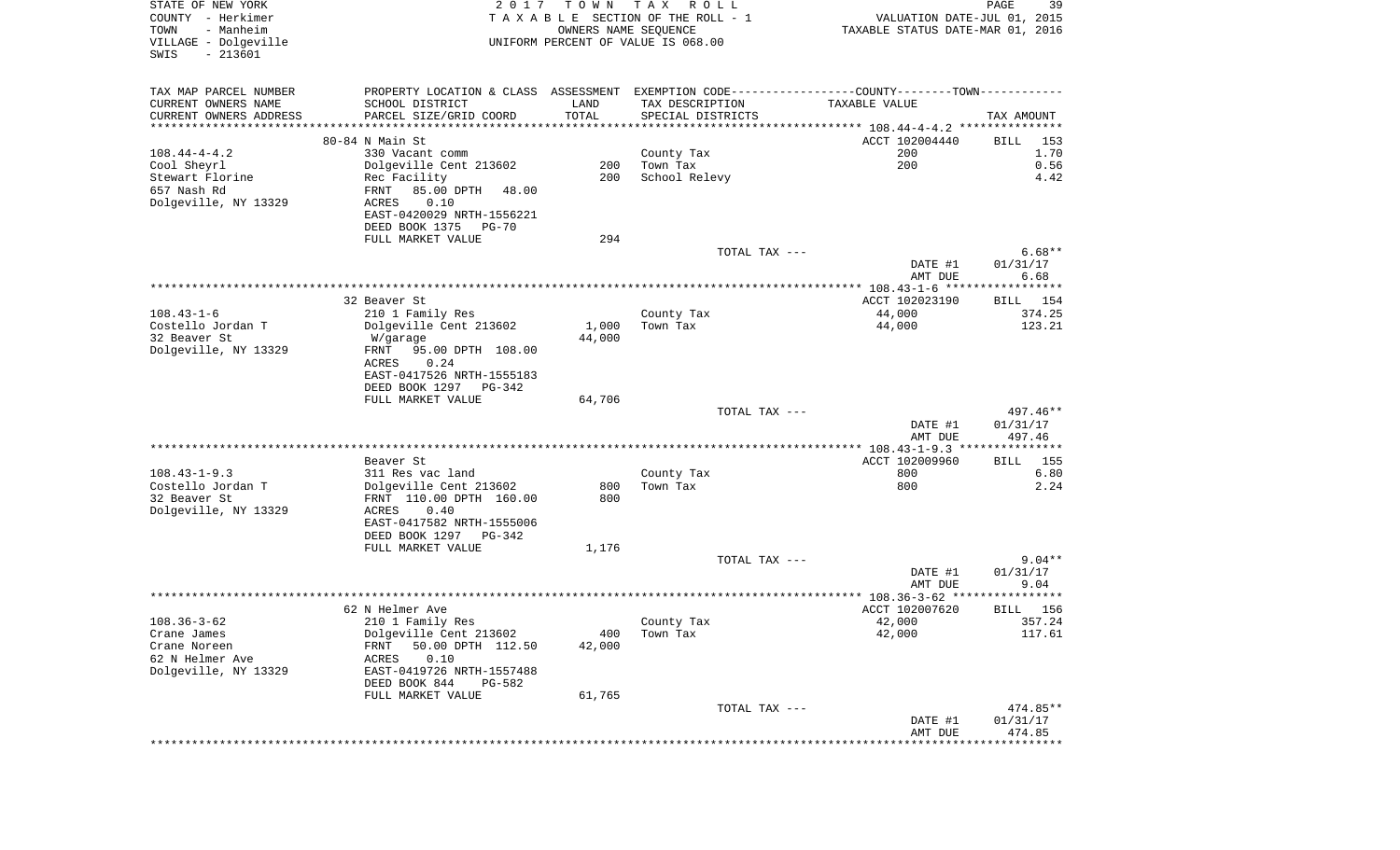| STATE OF NEW YORK<br>COUNTY - Herkimer<br>- Manheim<br>TOWN<br>VILLAGE - Dolgeville<br>$-213601$<br>SWIS | 2 0 1 7                                                                                                          | T O W N | T A X<br>R O L L<br>TAXABLE SECTION OF THE ROLL - 1<br>OWNERS NAME SEQUENCE<br>UNIFORM PERCENT OF VALUE IS 068.00 | VALUATION DATE-JUL 01, 2015<br>TAXABLE STATUS DATE-MAR 01, 2016 | PAGE<br>40            |
|----------------------------------------------------------------------------------------------------------|------------------------------------------------------------------------------------------------------------------|---------|-------------------------------------------------------------------------------------------------------------------|-----------------------------------------------------------------|-----------------------|
| TAX MAP PARCEL NUMBER<br>CURRENT OWNERS NAME                                                             | PROPERTY LOCATION & CLASS ASSESSMENT EXEMPTION CODE---------------COUNTY-------TOWN----------<br>SCHOOL DISTRICT | LAND    | TAX DESCRIPTION                                                                                                   | TAXABLE VALUE                                                   |                       |
| CURRENT OWNERS ADDRESS<br>*************************                                                      | PARCEL SIZE/GRID COORD                                                                                           | TOTAL   | SPECIAL DISTRICTS                                                                                                 |                                                                 | TAX AMOUNT            |
|                                                                                                          | 18 S Main St                                                                                                     |         |                                                                                                                   | ACCT 102025590                                                  | BILL 157              |
| $108.44 - 3 - 64$                                                                                        | 482 Det row bldg                                                                                                 |         | County Tax                                                                                                        | 57,000                                                          | 484.83                |
| Creekside Enterprises Llc                                                                                | Dolgeville Cent 213602                                                                                           | 1,800   | Town Tax                                                                                                          | 57,000                                                          | 159.61                |
| 24 S Main St                                                                                             | FRNT<br>81.00 DPTH 81.00                                                                                         | 57,000  |                                                                                                                   |                                                                 |                       |
| Dolgeville, NY 13329                                                                                     | ACRES<br>0.15                                                                                                    |         |                                                                                                                   |                                                                 |                       |
|                                                                                                          | EAST-0419678 NRTH-1555170                                                                                        |         |                                                                                                                   |                                                                 |                       |
|                                                                                                          | DEED BOOK 882<br>PG-299<br>FULL MARKET VALUE                                                                     | 83,824  |                                                                                                                   |                                                                 |                       |
|                                                                                                          |                                                                                                                  |         | TOTAL TAX ---                                                                                                     |                                                                 | 644.44**              |
|                                                                                                          |                                                                                                                  |         |                                                                                                                   | DATE #1                                                         | 01/31/17              |
|                                                                                                          |                                                                                                                  |         |                                                                                                                   | AMT DUE                                                         | 644.44                |
|                                                                                                          |                                                                                                                  |         |                                                                                                                   |                                                                 |                       |
| $108.36 - 1 - 1.1$                                                                                       | 149 W State St Ext<br>210 1 Family Res                                                                           |         | County Tax                                                                                                        | ACCT 102010710<br>63,100                                        | 158<br>BILL<br>536.71 |
| Cromer Roger W                                                                                           | Dolgeville Cent 213602                                                                                           | 2,500   | Town Tax                                                                                                          | 63,100                                                          | 176.69                |
| Cromer Anne M                                                                                            | FRNT 596.00 DPTH                                                                                                 | 63,100  |                                                                                                                   |                                                                 |                       |
| 149 W State St                                                                                           | 2.00<br>ACRES                                                                                                    |         |                                                                                                                   |                                                                 |                       |
| Dolgeville, NY 13329                                                                                     | EAST-0417582 NRTH-1557939                                                                                        |         |                                                                                                                   |                                                                 |                       |
|                                                                                                          | DEED BOOK 798<br>$PG-82$<br>FULL MARKET VALUE                                                                    | 92,794  |                                                                                                                   |                                                                 |                       |
|                                                                                                          |                                                                                                                  |         | TOTAL TAX ---                                                                                                     |                                                                 | $713.40**$            |
|                                                                                                          |                                                                                                                  |         |                                                                                                                   | DATE #1                                                         | 01/31/17              |
|                                                                                                          |                                                                                                                  |         |                                                                                                                   | AMT DUE                                                         | 713.40                |
|                                                                                                          |                                                                                                                  |         |                                                                                                                   |                                                                 |                       |
| $108.52 - 6 - 8$                                                                                         | 15 Ransom St<br>210 1 Family Res                                                                                 |         | VET COM CT 41131                                                                                                  | ACCT 102025020<br>5,850<br>5,850                                | BILL<br>159           |
| Crossman Bernard                                                                                         | Dolgeville Cent 213602                                                                                           | 400     | County Tax                                                                                                        | 17,550                                                          | 149.28                |
| Crossman Diana                                                                                           | W/garage                                                                                                         | 23,400  | Town Tax                                                                                                          | 17,550                                                          | 49.14                 |
| 15 Ransom St                                                                                             | FRNT<br>37.50 DPTH 150.00                                                                                        |         |                                                                                                                   |                                                                 |                       |
| Dolgeville, NY 13329                                                                                     | ACRES<br>0.13                                                                                                    |         |                                                                                                                   |                                                                 |                       |
|                                                                                                          | EAST-0419555 NRTH-1552989                                                                                        |         |                                                                                                                   |                                                                 |                       |
|                                                                                                          | DEED BOOK 00656 PG-00061<br>FULL MARKET VALUE                                                                    | 34,412  |                                                                                                                   |                                                                 |                       |
|                                                                                                          |                                                                                                                  |         | TOTAL TAX ---                                                                                                     |                                                                 | 198.42**              |
|                                                                                                          |                                                                                                                  |         |                                                                                                                   | DATE #1                                                         | 01/31/17              |
|                                                                                                          |                                                                                                                  |         |                                                                                                                   | AMT DUE                                                         | 198.42                |
|                                                                                                          |                                                                                                                  |         |                                                                                                                   |                                                                 |                       |
| $108.52 - 6 - 7.2$                                                                                       | Ransom St<br>311 Res vac land                                                                                    |         | County Tax                                                                                                        | 500                                                             | 160<br>BILL<br>4.25   |
| Crossman Bernard J                                                                                       | Dolgeville Cent 213602                                                                                           |         | 500 Town Tax                                                                                                      | 500                                                             | 1.40                  |
| Crossman Diane                                                                                           | FRNT 18.00 DPTH 150.00                                                                                           | 500     |                                                                                                                   |                                                                 |                       |
| 15 Ransom St                                                                                             | 0.06<br>ACRES                                                                                                    |         |                                                                                                                   |                                                                 |                       |
| Dolgeville, NY 13329                                                                                     | EAST-0419545 NRTH-1552962                                                                                        |         |                                                                                                                   |                                                                 |                       |
|                                                                                                          | DEED BOOK 875<br><b>PG-101</b><br>FULL MARKET VALUE                                                              | 735     |                                                                                                                   |                                                                 |                       |
|                                                                                                          |                                                                                                                  |         | TOTAL TAX ---                                                                                                     |                                                                 | $5.65**$              |
|                                                                                                          |                                                                                                                  |         |                                                                                                                   | DATE #1                                                         | 01/31/17              |
|                                                                                                          |                                                                                                                  |         |                                                                                                                   | AMT DUE                                                         | 5.65                  |
|                                                                                                          |                                                                                                                  |         |                                                                                                                   |                                                                 | **************        |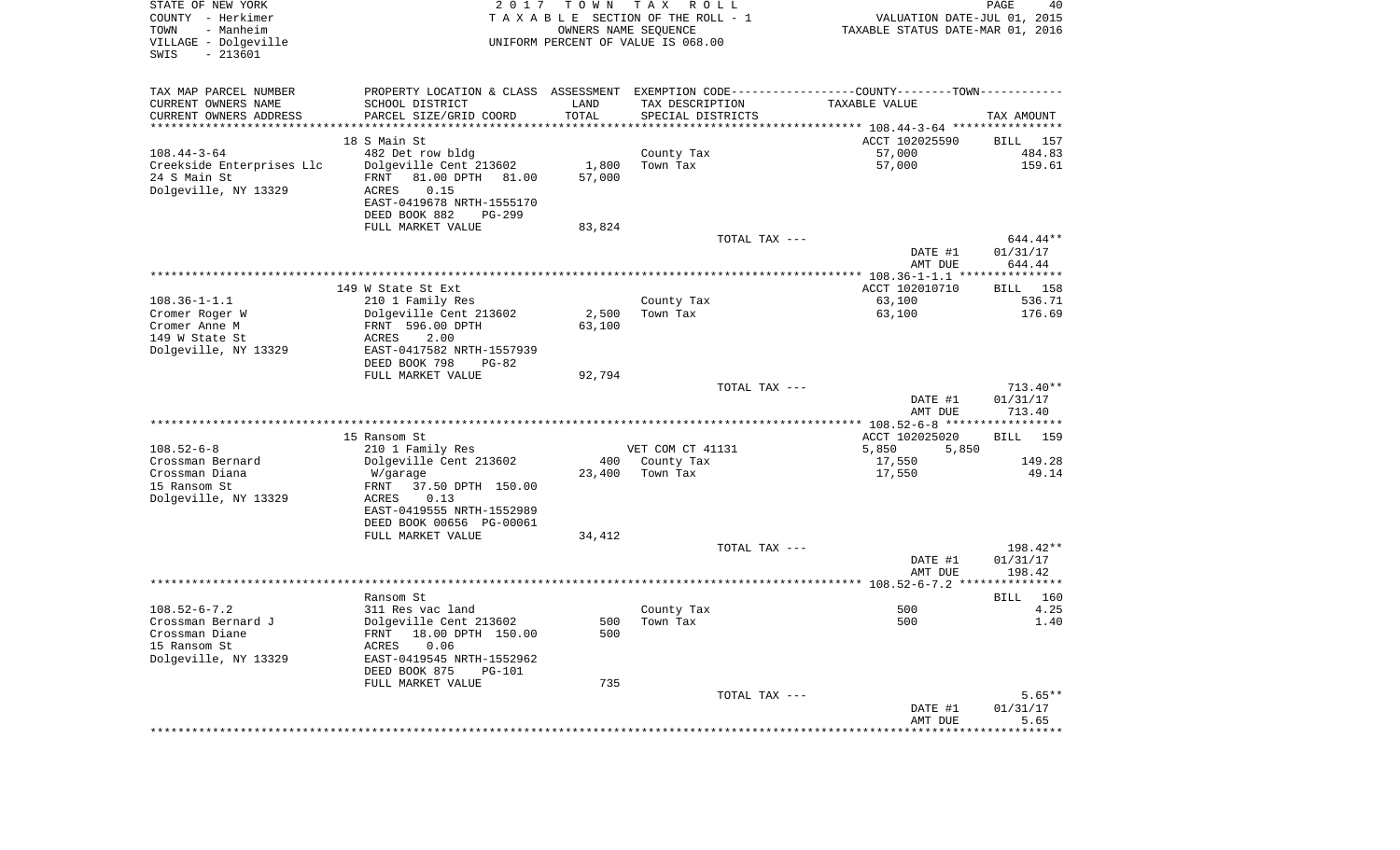| STATE OF NEW YORK<br>COUNTY - Herkimer<br>- Manheim<br>TOWN<br>VILLAGE - Dolgeville<br>SWIS<br>$-213601$ | 2 0 1 7                                                        | T O W N<br>OWNERS NAME SEQUENCE | T A X<br>R O L L<br>TAXABLE SECTION OF THE ROLL - 1<br>UNIFORM PERCENT OF VALUE IS 068.00 | TAXABLE STATUS DATE-MAR 01, 2016                                                              | PAGE<br>41<br>VALUATION DATE-JUL 01, 2015 |
|----------------------------------------------------------------------------------------------------------|----------------------------------------------------------------|---------------------------------|-------------------------------------------------------------------------------------------|-----------------------------------------------------------------------------------------------|-------------------------------------------|
| TAX MAP PARCEL NUMBER                                                                                    |                                                                |                                 |                                                                                           | PROPERTY LOCATION & CLASS ASSESSMENT EXEMPTION CODE---------------COUNTY-------TOWN---------- |                                           |
| CURRENT OWNERS NAME                                                                                      | SCHOOL DISTRICT                                                | LAND                            | TAX DESCRIPTION                                                                           | TAXABLE VALUE                                                                                 |                                           |
| CURRENT OWNERS ADDRESS<br>*********************                                                          | PARCEL SIZE/GRID COORD<br>************************************ | TOTAL                           | SPECIAL DISTRICTS                                                                         |                                                                                               | TAX AMOUNT                                |
|                                                                                                          | 21 Spencer St                                                  |                                 |                                                                                           | ACCT 102017130                                                                                | BILL<br>161                               |
| $108.52 - 1 - 15$                                                                                        | 210 1 Family Res                                               |                                 | County Tax                                                                                | 15,000                                                                                        | 127.59                                    |
| Crossman Brian J                                                                                         | Dolgeville Cent 213602                                         | 400                             | Town Tax                                                                                  | 15,000                                                                                        | 42.00                                     |
| 192 St. hwy. 331                                                                                         | FRNT<br>35.00 DPTH 104.00                                      | 15,000                          |                                                                                           |                                                                                               |                                           |
| St. Johnsville, NY 13452                                                                                 | ACRES<br>0.14                                                  |                                 |                                                                                           |                                                                                               |                                           |
|                                                                                                          | EAST-0418249 NRTH-1554303<br>DEED BOOK 1381<br>PG-389          |                                 |                                                                                           |                                                                                               |                                           |
|                                                                                                          | FULL MARKET VALUE                                              | 22,059                          |                                                                                           |                                                                                               |                                           |
|                                                                                                          |                                                                |                                 |                                                                                           | TOTAL TAX ---                                                                                 | $169.59**$                                |
|                                                                                                          |                                                                |                                 |                                                                                           | DATE #1                                                                                       | 01/31/17                                  |
|                                                                                                          |                                                                |                                 |                                                                                           | AMT DUE                                                                                       | 169.59                                    |
|                                                                                                          | E Timmerman St                                                 |                                 |                                                                                           | ACCT 102016740                                                                                | <b>BILL</b><br>162                        |
| $108.59 - 2 - 6$                                                                                         | 311 Res vac land                                               |                                 | County Tax                                                                                | 800                                                                                           | 6.80                                      |
| Crowley Colin                                                                                            | Dolgeville Cent 213602                                         | 800                             | Town Tax                                                                                  | 800                                                                                           | 2.24                                      |
| 9 E Timmerman St                                                                                         | 3 Lots Merged                                                  | 800                             |                                                                                           |                                                                                               |                                           |
| Dolgeville, NY 13329                                                                                     | FRNT 150.00 DPTH 120.00                                        |                                 |                                                                                           |                                                                                               |                                           |
|                                                                                                          | ACRES<br>0.41<br>EAST-0416551 NRTH-1551947                     |                                 |                                                                                           |                                                                                               |                                           |
|                                                                                                          | DEED BOOK 793<br>PG-658                                        |                                 |                                                                                           |                                                                                               |                                           |
|                                                                                                          | FULL MARKET VALUE                                              | 1,176                           |                                                                                           |                                                                                               |                                           |
|                                                                                                          |                                                                |                                 |                                                                                           | TOTAL TAX ---                                                                                 | $9.04**$                                  |
|                                                                                                          |                                                                |                                 |                                                                                           | DATE #1<br>AMT DUE                                                                            | 01/31/17<br>9.04                          |
|                                                                                                          |                                                                |                                 |                                                                                           | *************** 108.59-2-7 ******************                                                 |                                           |
|                                                                                                          | E Timmerman St                                                 |                                 |                                                                                           | ACCT 102012330                                                                                | 163<br>BILL                               |
| $108.59 - 2 - 7$                                                                                         | 311 Res vac land                                               |                                 | County Tax                                                                                | 300                                                                                           | 2.55                                      |
| Crowley Colin                                                                                            | Dolgeville Cent 213602                                         | 300                             | Town Tax                                                                                  | 300                                                                                           | 0.84                                      |
| 9 E Timmerman St<br>Dolgeville, NY 13329                                                                 | FRNT<br>50.00 DPTH 120.00<br>ACRES<br>0.14                     | 300                             |                                                                                           |                                                                                               |                                           |
|                                                                                                          | EAST-0416555 NRTH-1551899                                      |                                 |                                                                                           |                                                                                               |                                           |
|                                                                                                          | DEED BOOK 1428<br>PG-732                                       |                                 |                                                                                           |                                                                                               |                                           |
|                                                                                                          | FULL MARKET VALUE                                              | 441                             |                                                                                           |                                                                                               |                                           |
|                                                                                                          |                                                                |                                 |                                                                                           | TOTAL TAX ---                                                                                 | $3.39**$                                  |
|                                                                                                          |                                                                |                                 |                                                                                           | DATE #1<br>AMT DUE                                                                            | 01/31/17<br>3.39                          |
|                                                                                                          |                                                                |                                 |                                                                                           |                                                                                               |                                           |
|                                                                                                          | 16 E Timmerman St                                              |                                 |                                                                                           | ACCT 102012360                                                                                | 164<br>BILL                               |
| $108.59 - 2 - 8$                                                                                         | 210 1 Family Res                                               |                                 | County Tax                                                                                | 39,100                                                                                        | 332.58                                    |
| Crowley Colin                                                                                            | Dolgeville Cent 213602                                         | 500                             | Town Tax                                                                                  | 39,100                                                                                        | 109.48                                    |
| 9 E Timmerman St                                                                                         | W/garage                                                       | 39,100                          |                                                                                           |                                                                                               |                                           |
| Dolgeville, NY 13329                                                                                     | FRNT<br>50.00 DPTH 120.00<br>ACRES<br>0.14                     |                                 |                                                                                           |                                                                                               |                                           |
|                                                                                                          | EAST-0416561 NRTH-1551852                                      |                                 |                                                                                           |                                                                                               |                                           |
|                                                                                                          | DEED BOOK 1428<br>PG-732                                       |                                 |                                                                                           |                                                                                               |                                           |
|                                                                                                          | FULL MARKET VALUE                                              | 57,500                          |                                                                                           |                                                                                               |                                           |
|                                                                                                          |                                                                |                                 |                                                                                           | TOTAL TAX ---                                                                                 | 442.06**                                  |
|                                                                                                          |                                                                |                                 |                                                                                           | DATE #1<br>AMT DUE                                                                            | 01/31/17<br>442.06                        |
|                                                                                                          |                                                                |                                 |                                                                                           |                                                                                               |                                           |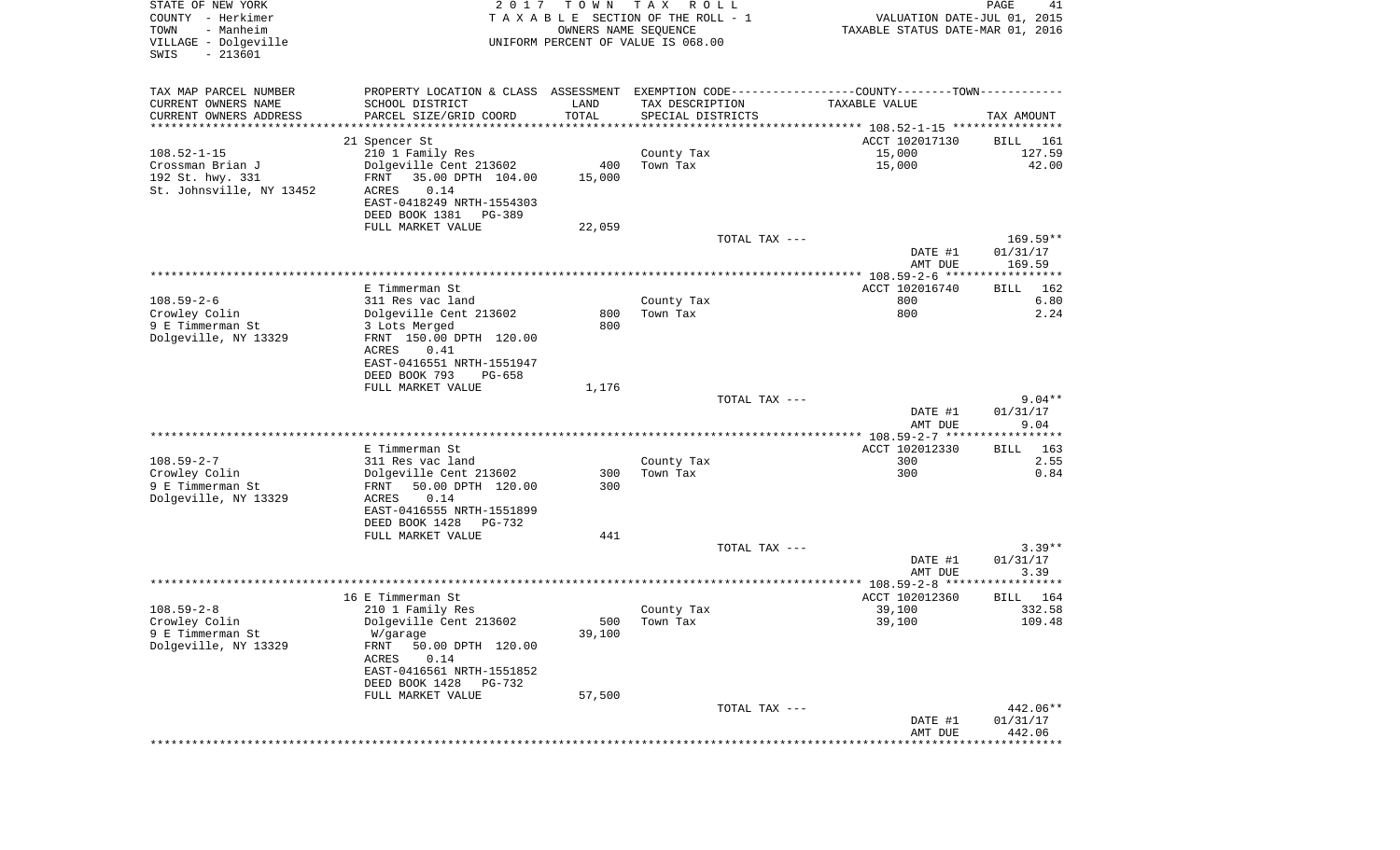| STATE OF NEW YORK<br>COUNTY - Herkimer<br>- Manheim<br>TOWN<br>VILLAGE - Dolgeville<br>$-213601$<br>SWIS | 2 0 1 7                                                                                       | T O W N<br>OWNERS NAME SEQUENCE | T A X<br>R O L L<br>TAXABLE SECTION OF THE ROLL - 1<br>UNIFORM PERCENT OF VALUE IS 068.00 | VALUATION DATE-JUL 01, 2015<br>TAXABLE STATUS DATE-MAR 01, 2016 | PAGE<br>42              |
|----------------------------------------------------------------------------------------------------------|-----------------------------------------------------------------------------------------------|---------------------------------|-------------------------------------------------------------------------------------------|-----------------------------------------------------------------|-------------------------|
| TAX MAP PARCEL NUMBER                                                                                    | PROPERTY LOCATION & CLASS ASSESSMENT EXEMPTION CODE---------------COUNTY-------TOWN---------- |                                 |                                                                                           |                                                                 |                         |
| CURRENT OWNERS NAME                                                                                      | SCHOOL DISTRICT                                                                               | LAND                            | TAX DESCRIPTION                                                                           | TAXABLE VALUE                                                   |                         |
| CURRENT OWNERS ADDRESS<br>*********************                                                          | PARCEL SIZE/GRID COORD                                                                        | TOTAL                           | SPECIAL DISTRICTS                                                                         |                                                                 | TAX AMOUNT              |
|                                                                                                          | 5 E Timmerman St.                                                                             |                                 |                                                                                           | ACCT 102022530                                                  | BILL<br>165             |
| $108.59 - 2 - 13$                                                                                        | 311 Res vac land                                                                              |                                 | County Tax                                                                                | 2,000                                                           | 17.01                   |
| Crowley Colin                                                                                            | Dolgeville Cent 213602                                                                        | 2,000                           | Town Tax                                                                                  | 2,000                                                           | 5.60                    |
| 9 E Timmerman St<br>Dolgeville, NY 13329                                                                 | W/garage<br>FRNT<br>50.00 DPTH 150.00<br>0.17                                                 | 2,000                           |                                                                                           |                                                                 |                         |
|                                                                                                          | ACRES<br>EAST-0416718 NRTH-1552069<br>DEED BOOK 794<br>PG-536                                 |                                 |                                                                                           |                                                                 |                         |
|                                                                                                          | FULL MARKET VALUE                                                                             | 2,941                           |                                                                                           |                                                                 |                         |
|                                                                                                          |                                                                                               |                                 | TOTAL TAX ---                                                                             |                                                                 | $22.61**$               |
|                                                                                                          |                                                                                               |                                 |                                                                                           | DATE #1<br>AMT DUE                                              | 01/31/17<br>22.61       |
|                                                                                                          | 9 E Timmerman St                                                                              |                                 |                                                                                           | **************** 108.59-2-12 ****************                   | - 166                   |
| $108.59 - 2 - 12$                                                                                        | 210 1 Family Res                                                                              |                                 | VET COM CT 41131                                                                          | ACCT 102004500<br>10,200<br>10,200                              | BILL                    |
| Crowley Dian                                                                                             | Dolgeville Cent 213602                                                                        | 2,000                           | County Tax                                                                                | 52,300                                                          | 444.85                  |
| Crowley Colin                                                                                            | W/garage                                                                                      | 62,500                          | Town Tax                                                                                  | 52,300                                                          | 146.45                  |
| 9 E Timmerman St                                                                                         | FRNT 200.00 DPTH 150.00<br>ACRES<br>0.69                                                      |                                 |                                                                                           |                                                                 |                         |
| Dolgeville, NY 13329                                                                                     | EAST-0416731 NRTH-1551948<br>DEED BOOK 820<br><b>PG-147</b>                                   |                                 |                                                                                           |                                                                 |                         |
|                                                                                                          | FULL MARKET VALUE                                                                             | 91,912                          |                                                                                           |                                                                 |                         |
|                                                                                                          |                                                                                               |                                 | TOTAL TAX ---                                                                             |                                                                 | 591.30**                |
|                                                                                                          |                                                                                               |                                 |                                                                                           | DATE #1<br>AMT DUE                                              | 01/31/17<br>591.30      |
|                                                                                                          | 181 N Main St                                                                                 |                                 |                                                                                           | ************* 108.36-3-4 *****<br>ACCT 102006000                | * * * * * * * * * * * * |
| $108.36 - 3 - 4$                                                                                         | 210 1 Family Res                                                                              |                                 | County Tax                                                                                | 32,000                                                          | BILL<br>167<br>272.18   |
| Crozier Matthew                                                                                          | Dolgeville Cent 213602                                                                        | 500                             | Town Tax                                                                                  | 32,000                                                          | 89.60                   |
| 181 N Main St                                                                                            | FRNT<br>57.00 DPTH<br>97.00                                                                   | 32,000                          |                                                                                           |                                                                 |                         |
| Dolgeville, NY 13329                                                                                     | ACRES<br>0.17                                                                                 |                                 |                                                                                           |                                                                 |                         |
|                                                                                                          | EAST-0420239 NRTH-1558163<br>DEED BOOK 1407<br>PG-972                                         |                                 |                                                                                           |                                                                 |                         |
|                                                                                                          | FULL MARKET VALUE                                                                             | 47,059                          |                                                                                           |                                                                 |                         |
|                                                                                                          |                                                                                               |                                 | TOTAL TAX ---                                                                             |                                                                 | 361.78**                |
|                                                                                                          |                                                                                               |                                 |                                                                                           | DATE #1                                                         | 01/31/17                |
|                                                                                                          |                                                                                               |                                 |                                                                                           | AMT DUE                                                         | 361.78<br>* * * * * *   |
|                                                                                                          | 26 Slawson St                                                                                 |                                 |                                                                                           | ACCT 102019020                                                  | 168<br>BILL             |
| $108.44 - 1 - 58$                                                                                        | 210 1 Family Res                                                                              |                                 | County Tax                                                                                | 35,900                                                          | 305.36                  |
| Crum Jessica L                                                                                           | Dolgeville Cent 213602                                                                        | 500                             | Town Tax                                                                                  | 35,900                                                          | 100.52                  |
| 26 Slawson St                                                                                            | W/barn                                                                                        | 35,900                          |                                                                                           |                                                                 |                         |
| Dolgeville, NY 13329                                                                                     | FRNT<br>50.00 DPTH 160.00<br>ACRES<br>0.18                                                    |                                 |                                                                                           |                                                                 |                         |
|                                                                                                          | EAST-0418640 NRTH-1555166<br>DEED BOOK 1591<br>PG-879                                         |                                 |                                                                                           |                                                                 |                         |
|                                                                                                          | FULL MARKET VALUE                                                                             | 52,794                          |                                                                                           |                                                                 |                         |
|                                                                                                          |                                                                                               |                                 | TOTAL TAX ---                                                                             |                                                                 | 405.88**                |
|                                                                                                          |                                                                                               |                                 |                                                                                           | DATE #1                                                         | 01/31/17                |
|                                                                                                          |                                                                                               |                                 |                                                                                           | AMT DUE                                                         | 405.88                  |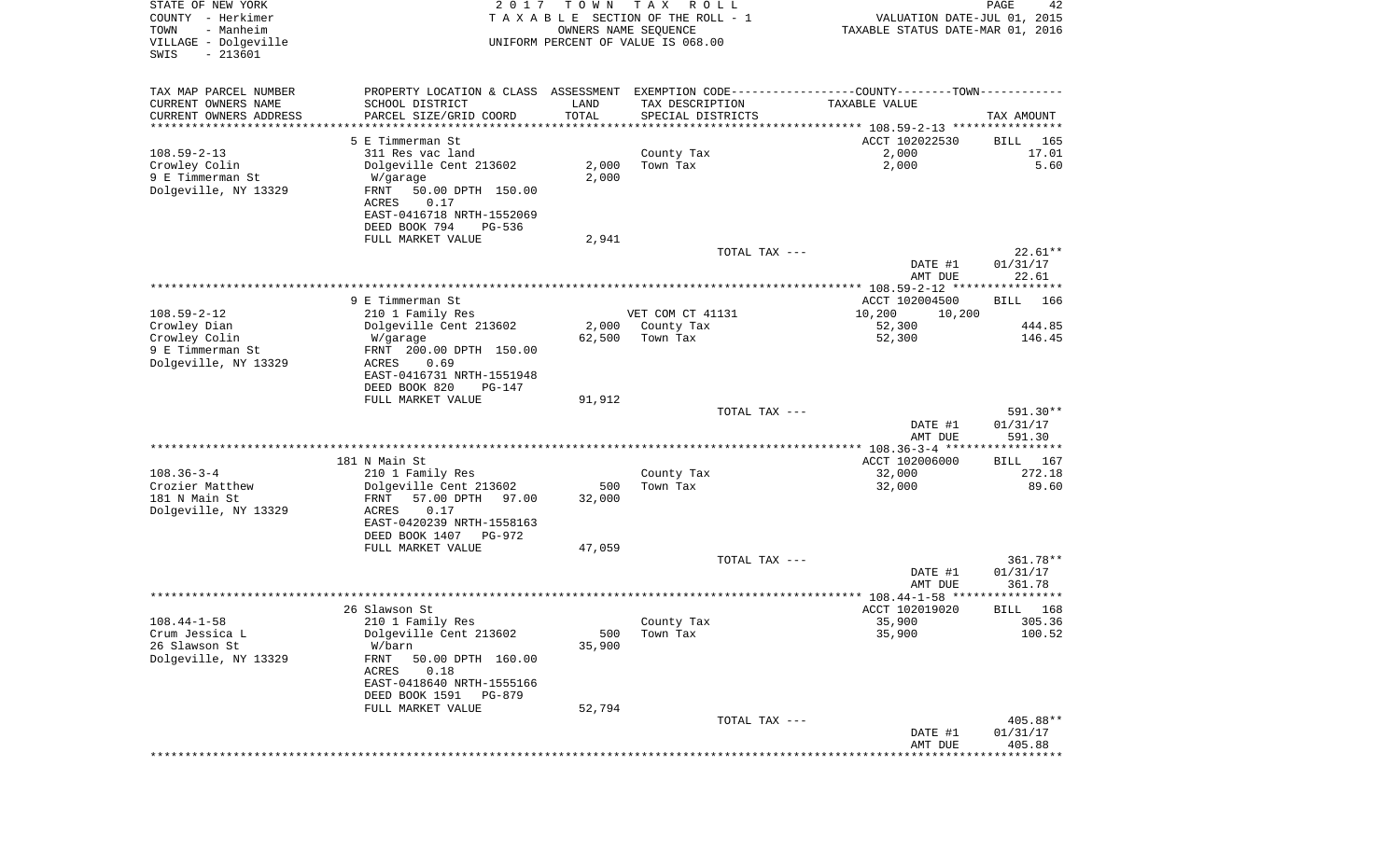| STATE OF NEW YORK<br>COUNTY - Herkimer<br>- Manheim<br>TOWN<br>VILLAGE - Dolgeville<br>SWIS<br>$-213601$ | 2017                                                 | T O W N<br>OWNERS NAME SEQUENCE | T A X<br>R O L L<br>T A X A B L E SECTION OF THE ROLL - 1<br>UNIFORM PERCENT OF VALUE IS 068.00 | VALUATION DATE-JUL 01, 2015<br>TAXABLE STATUS DATE-MAR 01, 2016 | PAGE<br>43               |
|----------------------------------------------------------------------------------------------------------|------------------------------------------------------|---------------------------------|-------------------------------------------------------------------------------------------------|-----------------------------------------------------------------|--------------------------|
| TAX MAP PARCEL NUMBER                                                                                    |                                                      |                                 | PROPERTY LOCATION & CLASS ASSESSMENT EXEMPTION CODE---------------COUNTY-------TOWN----------   |                                                                 |                          |
| CURRENT OWNERS NAME                                                                                      | SCHOOL DISTRICT                                      | LAND                            | TAX DESCRIPTION                                                                                 | TAXABLE VALUE                                                   |                          |
| CURRENT OWNERS ADDRESS<br>*********************                                                          | PARCEL SIZE/GRID COORD                               | TOTAL                           | SPECIAL DISTRICTS                                                                               |                                                                 | TAX AMOUNT               |
|                                                                                                          | 12 Cline St                                          |                                 |                                                                                                 | ACCT 102013140                                                  | BILL<br>169              |
| $108.44 - 2 - 9$                                                                                         | 210 1 Family Res                                     |                                 | County Tax                                                                                      | 56,000                                                          | 476.32                   |
| Cuevas Ronald                                                                                            | Dolgeville Cent 213602                               | 500                             | Town Tax                                                                                        | 56,000                                                          | 156.81                   |
| 12 Cline St                                                                                              | FRNT<br>50.00 DPTH 150.00                            | 56,000                          | School Relevy                                                                                   |                                                                 | 791.06                   |
| Dolgeville, NY                                                                                           | 0.17<br>ACRES                                        |                                 | Village Relevy                                                                                  |                                                                 | 1,420.00                 |
|                                                                                                          | EAST-0418183 NRTH-1554995                            |                                 |                                                                                                 |                                                                 |                          |
|                                                                                                          | DEED BOOK 934<br>PG-313                              |                                 |                                                                                                 |                                                                 |                          |
|                                                                                                          | FULL MARKET VALUE                                    | 82,353                          | TOTAL TAX ---                                                                                   |                                                                 |                          |
|                                                                                                          |                                                      |                                 |                                                                                                 | DATE #1                                                         | $2,844.19**$<br>01/31/17 |
|                                                                                                          |                                                      |                                 |                                                                                                 | AMT DUE                                                         | 2,844.19                 |
|                                                                                                          |                                                      |                                 |                                                                                                 |                                                                 |                          |
|                                                                                                          | 19 E Timmerman St                                    |                                 |                                                                                                 | ACCT 102009450                                                  | BILL<br>170              |
| $108.59 - 3 - 8$                                                                                         | 210 1 Family Res                                     |                                 | County Tax                                                                                      | 18,500                                                          | 157.36                   |
| Cushing Walter M                                                                                         | Dolgeville Cent 213602                               | 500                             | Town Tax                                                                                        | 18,500                                                          | 51.80                    |
| Cushing Charlene B<br>19 E Timmerman St                                                                  | FRNT<br>50.00 DPTH 150.00<br>0.17<br>ACRES           | 18,500                          |                                                                                                 |                                                                 |                          |
| Dolgeville, NY 13329                                                                                     | EAST-0416758 NRTH-1551723                            |                                 |                                                                                                 |                                                                 |                          |
|                                                                                                          | DEED BOOK 1252<br>PG-512                             |                                 |                                                                                                 |                                                                 |                          |
|                                                                                                          | FULL MARKET VALUE                                    | 27,206                          |                                                                                                 |                                                                 |                          |
|                                                                                                          |                                                      |                                 | TOTAL TAX ---                                                                                   |                                                                 | $209.16**$               |
|                                                                                                          |                                                      |                                 |                                                                                                 | DATE #1<br>AMT DUE                                              | 01/31/17<br>209.16       |
|                                                                                                          |                                                      |                                 |                                                                                                 |                                                                 |                          |
|                                                                                                          | E Timmerman St                                       |                                 |                                                                                                 | ACCT 102009420                                                  | <b>BILL</b><br>171       |
| $108.59 - 3 - 9$                                                                                         | 311 Res vac land                                     |                                 | County Tax                                                                                      | 300                                                             | 2.55                     |
| Cushing Walter M                                                                                         | Dolgeville Cent 213602                               | 300                             | Town Tax                                                                                        | 300                                                             | 0.84                     |
| Cushing Charlene B                                                                                       | 311                                                  | 300                             |                                                                                                 |                                                                 |                          |
| 19 E Timmerman St                                                                                        | Timmerman St                                         |                                 |                                                                                                 |                                                                 |                          |
| Dolgeville, NY 13329                                                                                     | FRNT<br>50.00 DPTH 150.00<br>ACRES<br>0.17           |                                 |                                                                                                 |                                                                 |                          |
|                                                                                                          | EAST-0416753 NRTH-1551769                            |                                 |                                                                                                 |                                                                 |                          |
|                                                                                                          | DEED BOOK 1252<br>PG-512                             |                                 |                                                                                                 |                                                                 |                          |
|                                                                                                          | FULL MARKET VALUE                                    | 441                             |                                                                                                 |                                                                 |                          |
|                                                                                                          |                                                      |                                 | TOTAL TAX ---                                                                                   |                                                                 | $3.39**$                 |
|                                                                                                          |                                                      |                                 |                                                                                                 | DATE #1                                                         | 01/31/17                 |
|                                                                                                          |                                                      |                                 |                                                                                                 | AMT DUE                                                         | 3.39<br>******           |
|                                                                                                          | 141 N Main St                                        |                                 |                                                                                                 | ACCT 102028830                                                  | BILL<br>172              |
| $108.36 - 3 - 27$                                                                                        | 210 1 Family Res                                     |                                 | County Tax                                                                                      | 29,000                                                          | 246.67                   |
| D'Amore Alfonse M                                                                                        | Dolgeville Cent 213602                               | 800                             | Town Tax                                                                                        | 29,000                                                          | 81.20                    |
| D'Amore Joanna M                                                                                         | W/garage                                             | 29,000                          | School Relevy                                                                                   |                                                                 | 195.49                   |
| 141 N Main St                                                                                            | FRNT<br>80.00 DPTH 189.00                            |                                 | Village Relevy                                                                                  |                                                                 | 736.47                   |
| Dolgeville, NY 13329                                                                                     | 0.33<br>ACRES                                        |                                 |                                                                                                 |                                                                 |                          |
|                                                                                                          | EAST-0419992 NRTH-1557159<br>DEED BOOK 1183<br>PG-56 |                                 |                                                                                                 |                                                                 |                          |
|                                                                                                          | FULL MARKET VALUE                                    | 42,647                          |                                                                                                 |                                                                 |                          |
|                                                                                                          |                                                      |                                 | TOTAL TAX ---                                                                                   |                                                                 | $1,259.83**$             |
|                                                                                                          |                                                      |                                 |                                                                                                 | DATE #1                                                         | 01/31/17                 |
|                                                                                                          |                                                      |                                 |                                                                                                 | AMT DUE                                                         | 1,259.83                 |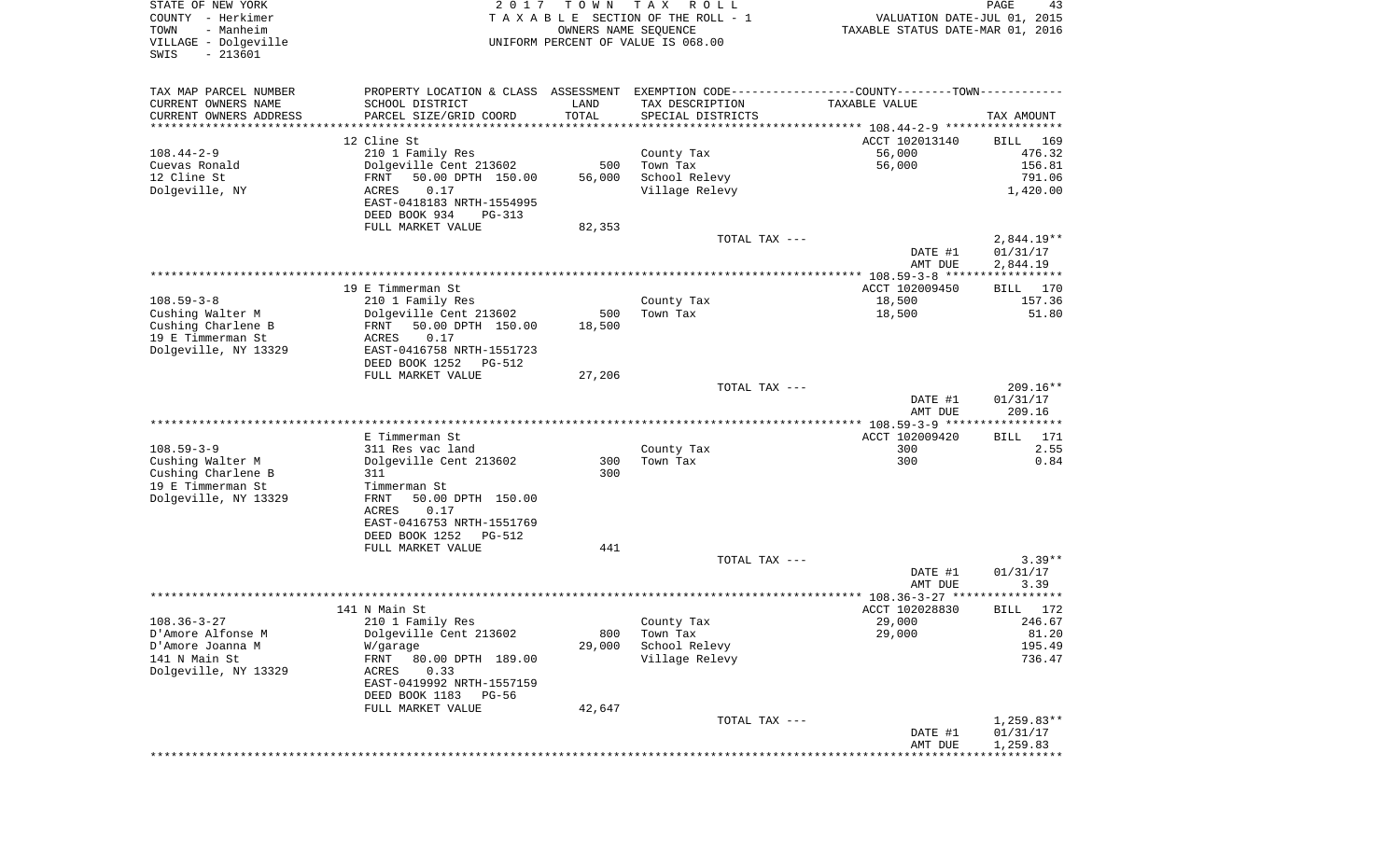| TAX MAP PARCEL NUMBER<br>PROPERTY LOCATION & CLASS ASSESSMENT<br>EXEMPTION CODE-----------------COUNTY-------TOWN-----------<br>CURRENT OWNERS NAME<br>SCHOOL DISTRICT<br>LAND<br>TAX DESCRIPTION<br>TAXABLE VALUE<br>TOTAL<br>CURRENT OWNERS ADDRESS<br>PARCEL SIZE/GRID COORD<br>SPECIAL DISTRICTS<br>TAX AMOUNT<br>********************<br>47 W State St<br>ACCT 102022050<br>BILL<br>$108.36 - 1 - 58$<br>210 1 Family Res<br>42,000<br>County Tax<br>Dolgeville Cent 213602<br>600<br>Town Tax<br>42,000<br>Dager Craig<br>47 W State St<br>42,000<br>School Relevy<br>W/garage<br>1,065.58<br>Dolgeville, NY 13329<br>60.00 DPTH 144.00<br>Village Relevy<br>FRNT<br>ACRES<br>0.20<br>EAST-0418857 NRTH-1556915<br>DEED BOOK 1181<br>$PG-847$<br>FULL MARKET VALUE<br>61,765<br>TOTAL TAX ---<br>$2,022.68**$<br>DATE #1<br>01/31/17<br>AMT DUE<br>2,022.68<br>**************** 108.36-4-16 **************** | VALUATION DATE-JUL 01, 2015<br>TAXABLE STATUS DATE-MAR 01, 2016 |
|--------------------------------------------------------------------------------------------------------------------------------------------------------------------------------------------------------------------------------------------------------------------------------------------------------------------------------------------------------------------------------------------------------------------------------------------------------------------------------------------------------------------------------------------------------------------------------------------------------------------------------------------------------------------------------------------------------------------------------------------------------------------------------------------------------------------------------------------------------------------------------------------------------------------|-----------------------------------------------------------------|
|                                                                                                                                                                                                                                                                                                                                                                                                                                                                                                                                                                                                                                                                                                                                                                                                                                                                                                                    |                                                                 |
|                                                                                                                                                                                                                                                                                                                                                                                                                                                                                                                                                                                                                                                                                                                                                                                                                                                                                                                    |                                                                 |
|                                                                                                                                                                                                                                                                                                                                                                                                                                                                                                                                                                                                                                                                                                                                                                                                                                                                                                                    |                                                                 |
|                                                                                                                                                                                                                                                                                                                                                                                                                                                                                                                                                                                                                                                                                                                                                                                                                                                                                                                    | 173                                                             |
|                                                                                                                                                                                                                                                                                                                                                                                                                                                                                                                                                                                                                                                                                                                                                                                                                                                                                                                    | 357.24                                                          |
|                                                                                                                                                                                                                                                                                                                                                                                                                                                                                                                                                                                                                                                                                                                                                                                                                                                                                                                    | 117.61                                                          |
|                                                                                                                                                                                                                                                                                                                                                                                                                                                                                                                                                                                                                                                                                                                                                                                                                                                                                                                    | 482.25                                                          |
|                                                                                                                                                                                                                                                                                                                                                                                                                                                                                                                                                                                                                                                                                                                                                                                                                                                                                                                    |                                                                 |
|                                                                                                                                                                                                                                                                                                                                                                                                                                                                                                                                                                                                                                                                                                                                                                                                                                                                                                                    |                                                                 |
|                                                                                                                                                                                                                                                                                                                                                                                                                                                                                                                                                                                                                                                                                                                                                                                                                                                                                                                    |                                                                 |
|                                                                                                                                                                                                                                                                                                                                                                                                                                                                                                                                                                                                                                                                                                                                                                                                                                                                                                                    |                                                                 |
|                                                                                                                                                                                                                                                                                                                                                                                                                                                                                                                                                                                                                                                                                                                                                                                                                                                                                                                    |                                                                 |
|                                                                                                                                                                                                                                                                                                                                                                                                                                                                                                                                                                                                                                                                                                                                                                                                                                                                                                                    |                                                                 |
|                                                                                                                                                                                                                                                                                                                                                                                                                                                                                                                                                                                                                                                                                                                                                                                                                                                                                                                    |                                                                 |
| 138 N Main St<br>ACCT 102022740<br>BILL                                                                                                                                                                                                                                                                                                                                                                                                                                                                                                                                                                                                                                                                                                                                                                                                                                                                            | 174                                                             |
| $108.36 - 4 - 16$<br>220 2 Family Res<br>County Tax<br>28,000                                                                                                                                                                                                                                                                                                                                                                                                                                                                                                                                                                                                                                                                                                                                                                                                                                                      | 238.16                                                          |
| Damin Alan<br>Dolgeville Cent 213602<br>500<br>Town Tax<br>28,000                                                                                                                                                                                                                                                                                                                                                                                                                                                                                                                                                                                                                                                                                                                                                                                                                                                  | 78.40                                                           |
| Damin Karen<br>FRNT<br>60.00 DPTH 169.00<br>28,000                                                                                                                                                                                                                                                                                                                                                                                                                                                                                                                                                                                                                                                                                                                                                                                                                                                                 |                                                                 |
| 488 Youkers Bush Rd<br>0.19<br>ACRES<br>EAST-0420197 NRTH-1557055<br>St Johnsville, NY 13452                                                                                                                                                                                                                                                                                                                                                                                                                                                                                                                                                                                                                                                                                                                                                                                                                       |                                                                 |
| DEED BOOK 736<br><b>PG-180</b>                                                                                                                                                                                                                                                                                                                                                                                                                                                                                                                                                                                                                                                                                                                                                                                                                                                                                     |                                                                 |
| FULL MARKET VALUE<br>41,176                                                                                                                                                                                                                                                                                                                                                                                                                                                                                                                                                                                                                                                                                                                                                                                                                                                                                        |                                                                 |
| $316.56**$<br>TOTAL TAX ---                                                                                                                                                                                                                                                                                                                                                                                                                                                                                                                                                                                                                                                                                                                                                                                                                                                                                        |                                                                 |
| DATE #1<br>01/31/17                                                                                                                                                                                                                                                                                                                                                                                                                                                                                                                                                                                                                                                                                                                                                                                                                                                                                                |                                                                 |
| AMT DUE<br>316.56<br>********** 108.52-4-1 ******************                                                                                                                                                                                                                                                                                                                                                                                                                                                                                                                                                                                                                                                                                                                                                                                                                                                      |                                                                 |
| 29 Spofford Sq<br>ACCT 102001770<br>BILL                                                                                                                                                                                                                                                                                                                                                                                                                                                                                                                                                                                                                                                                                                                                                                                                                                                                           | 175                                                             |
| $108.52 - 4 - 1$<br>210 1 Family Res<br>County Tax<br>39,100                                                                                                                                                                                                                                                                                                                                                                                                                                                                                                                                                                                                                                                                                                                                                                                                                                                       | 332.58                                                          |
| Darling Arthur Jr<br>Dolgeville Cent 213602<br>700<br>Town Tax<br>39,100                                                                                                                                                                                                                                                                                                                                                                                                                                                                                                                                                                                                                                                                                                                                                                                                                                           | 109.48                                                          |
| 29 Spofford Sq<br>FRNT 100.00 DPTH 100.00<br>39,100                                                                                                                                                                                                                                                                                                                                                                                                                                                                                                                                                                                                                                                                                                                                                                                                                                                                |                                                                 |
| Dolgeville, NY 13329<br>0.23 BANK<br>135<br>ACRES<br>EAST-0419129 NRTH-1553030                                                                                                                                                                                                                                                                                                                                                                                                                                                                                                                                                                                                                                                                                                                                                                                                                                     |                                                                 |
| DEED BOOK 849<br>$PG-543$                                                                                                                                                                                                                                                                                                                                                                                                                                                                                                                                                                                                                                                                                                                                                                                                                                                                                          |                                                                 |
| 57,500<br>FULL MARKET VALUE                                                                                                                                                                                                                                                                                                                                                                                                                                                                                                                                                                                                                                                                                                                                                                                                                                                                                        |                                                                 |
| 442.06**<br>TOTAL TAX ---                                                                                                                                                                                                                                                                                                                                                                                                                                                                                                                                                                                                                                                                                                                                                                                                                                                                                          |                                                                 |
| DATE #1<br>01/31/17                                                                                                                                                                                                                                                                                                                                                                                                                                                                                                                                                                                                                                                                                                                                                                                                                                                                                                |                                                                 |
| AMT DUE<br>442.06<br>**************************<br>******** 108.51-1-24 *********                                                                                                                                                                                                                                                                                                                                                                                                                                                                                                                                                                                                                                                                                                                                                                                                                                  | ****                                                            |
| 29 W Spofford Ave<br>ACCT 102008190<br><b>BILL</b>                                                                                                                                                                                                                                                                                                                                                                                                                                                                                                                                                                                                                                                                                                                                                                                                                                                                 | 176                                                             |
| $108.51 - 1 - 24$<br>210 1 Family Res<br>County Tax<br>62,500                                                                                                                                                                                                                                                                                                                                                                                                                                                                                                                                                                                                                                                                                                                                                                                                                                                      | 531.61                                                          |
| Darling Donald H<br>Dolgeville Cent 213602<br>1,000<br>Town Tax<br>62,500                                                                                                                                                                                                                                                                                                                                                                                                                                                                                                                                                                                                                                                                                                                                                                                                                                          | 175.01                                                          |
| Darling Kim L<br>62,500<br>W/garage                                                                                                                                                                                                                                                                                                                                                                                                                                                                                                                                                                                                                                                                                                                                                                                                                                                                                |                                                                 |
| 29 W Spofford Ave<br>FRNT 102.00 DPTH 134.90<br>Dolgeville, NY 13329                                                                                                                                                                                                                                                                                                                                                                                                                                                                                                                                                                                                                                                                                                                                                                                                                                               |                                                                 |
| 0.32 BANK<br>ACRES<br>135<br>EAST-0417340 NRTH-1553773                                                                                                                                                                                                                                                                                                                                                                                                                                                                                                                                                                                                                                                                                                                                                                                                                                                             |                                                                 |
| DEED BOOK 937<br>$PG-683$                                                                                                                                                                                                                                                                                                                                                                                                                                                                                                                                                                                                                                                                                                                                                                                                                                                                                          |                                                                 |
| FULL MARKET VALUE<br>91,912                                                                                                                                                                                                                                                                                                                                                                                                                                                                                                                                                                                                                                                                                                                                                                                                                                                                                        |                                                                 |
| $706.62**$<br>TOTAL TAX ---                                                                                                                                                                                                                                                                                                                                                                                                                                                                                                                                                                                                                                                                                                                                                                                                                                                                                        |                                                                 |
| DATE #1<br>01/31/17<br>706.62                                                                                                                                                                                                                                                                                                                                                                                                                                                                                                                                                                                                                                                                                                                                                                                                                                                                                      |                                                                 |
| AMT DUE<br>********                                                                                                                                                                                                                                                                                                                                                                                                                                                                                                                                                                                                                                                                                                                                                                                                                                                                                                |                                                                 |

PAGE 44

STATE OF NEW YORK  $2017$  TO W N TAX ROLL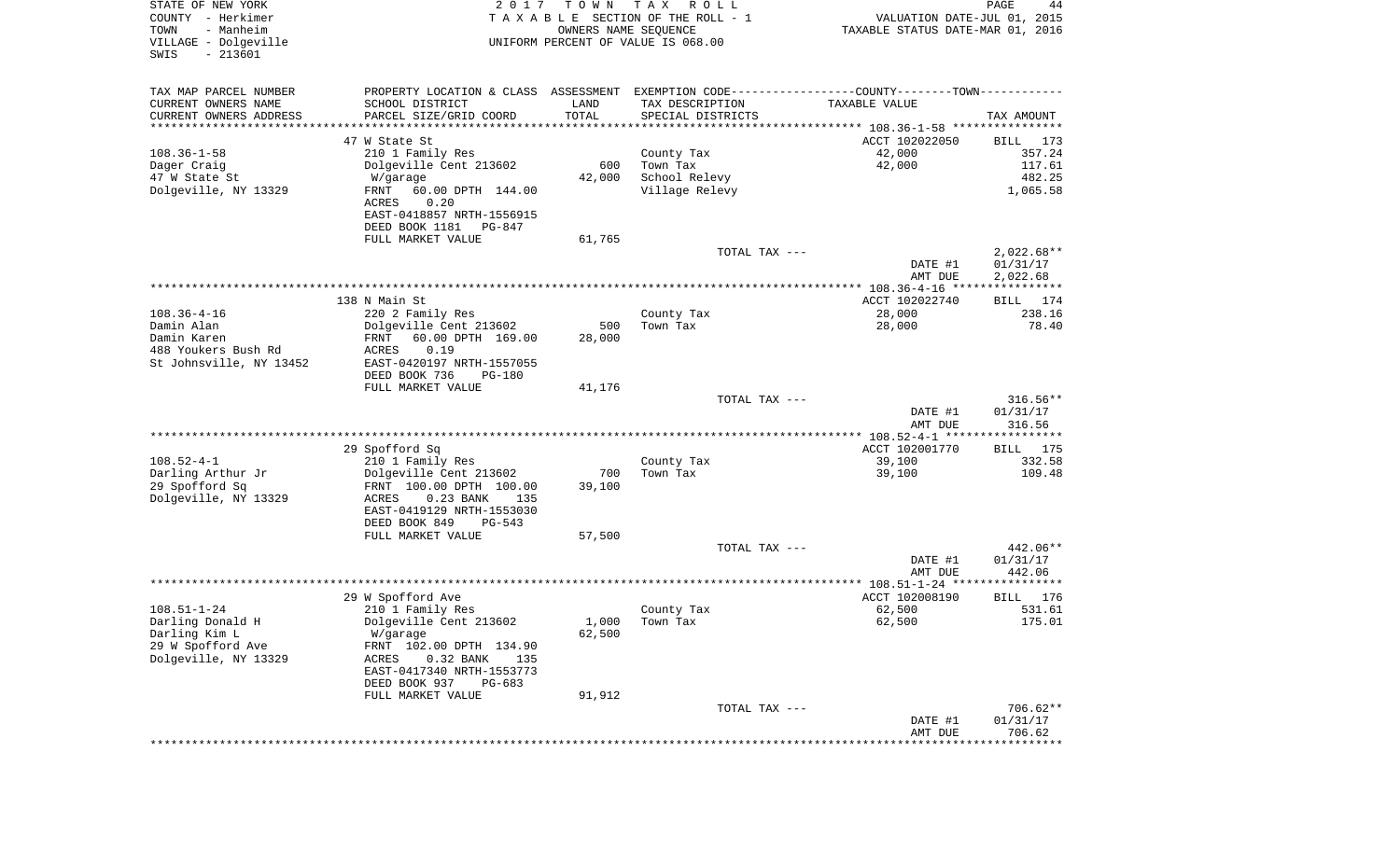| STATE OF NEW YORK<br>COUNTY - Herkimer<br>TOWN<br>- Manheim<br>VILLAGE - Dolgeville<br>SWIS<br>$-213601$ | 2017                                                                                          | T O W N<br>OWNERS NAME SEQUENCE | TAX ROLL<br>TAXABLE SECTION OF THE ROLL - 1<br>UNIFORM PERCENT OF VALUE IS 068.00 | VALUATION DATE-JUL 01, 2015<br>TAXABLE STATUS DATE-MAR 01, 2016    | PAGE<br>45                |
|----------------------------------------------------------------------------------------------------------|-----------------------------------------------------------------------------------------------|---------------------------------|-----------------------------------------------------------------------------------|--------------------------------------------------------------------|---------------------------|
| TAX MAP PARCEL NUMBER                                                                                    | PROPERTY LOCATION & CLASS ASSESSMENT EXEMPTION CODE---------------COUNTY-------TOWN---------- |                                 |                                                                                   |                                                                    |                           |
| CURRENT OWNERS NAME                                                                                      | SCHOOL DISTRICT                                                                               | LAND                            | TAX DESCRIPTION                                                                   | TAXABLE VALUE                                                      |                           |
| CURRENT OWNERS ADDRESS                                                                                   | PARCEL SIZE/GRID COORD                                                                        | TOTAL                           | SPECIAL DISTRICTS                                                                 |                                                                    | TAX AMOUNT                |
| ****************                                                                                         |                                                                                               | ************                    |                                                                                   | ************************************* 108.36-2-31 **************** |                           |
|                                                                                                          | 5 Wolf St                                                                                     |                                 |                                                                                   | ACCT 102030330                                                     | BILL 177                  |
| $108.36 - 2 - 31$<br>Darling Eric                                                                        | 220 2 Family Res                                                                              | 500                             | County Tax<br>Town Tax                                                            | 15,000<br>15,000                                                   | 127.59<br>42.00           |
| 72 1/2 Helmer Ave                                                                                        | Dolgeville Cent 213602<br>FRNT<br>50.00 DPTH 155.00                                           | 15,000                          |                                                                                   |                                                                    |                           |
| Dolgeville, NY 13329                                                                                     | 0.17<br>ACRES                                                                                 |                                 |                                                                                   |                                                                    |                           |
|                                                                                                          | EAST-0419466 NRTH-1557309                                                                     |                                 |                                                                                   |                                                                    |                           |
|                                                                                                          | DEED BOOK 1418<br>PG-372                                                                      |                                 |                                                                                   |                                                                    |                           |
|                                                                                                          | FULL MARKET VALUE                                                                             | 22,059                          |                                                                                   |                                                                    |                           |
|                                                                                                          |                                                                                               |                                 | TOTAL TAX ---                                                                     |                                                                    | 169.59**                  |
|                                                                                                          |                                                                                               |                                 |                                                                                   | DATE #1                                                            | 01/31/17                  |
|                                                                                                          |                                                                                               |                                 |                                                                                   | AMT DUE                                                            | 169.59                    |
|                                                                                                          |                                                                                               |                                 |                                                                                   |                                                                    | * * * * * * * * * * * * * |
|                                                                                                          | 72 N Helmer Ave                                                                               |                                 |                                                                                   | ACCT 102010800                                                     | 178<br><b>BILL</b>        |
| $108.36 - 3 - 66$                                                                                        | 220 2 Family Res                                                                              |                                 | County Tax                                                                        | 32,000                                                             | 272.18                    |
| Darling Eric<br>72 1/2 N Helmer Ave                                                                      | Dolgeville Cent 213602<br>50.00 DPTH 63.00<br>FRNT                                            | 500<br>32,000                   | Town Tax                                                                          | 32,000                                                             | 89.60                     |
| Dolgeville, NY 13329                                                                                     | <b>ACRES</b><br>0.08                                                                          |                                 |                                                                                   |                                                                    |                           |
|                                                                                                          | EAST-0419700 NRTH-1557612                                                                     |                                 |                                                                                   |                                                                    |                           |
|                                                                                                          | DEED BOOK 864<br>PG-108                                                                       |                                 |                                                                                   |                                                                    |                           |
|                                                                                                          | FULL MARKET VALUE                                                                             | 47,059                          |                                                                                   |                                                                    |                           |
|                                                                                                          |                                                                                               |                                 | TOTAL TAX ---                                                                     |                                                                    | 361.78**                  |
|                                                                                                          |                                                                                               |                                 |                                                                                   | DATE #1                                                            | 01/31/17                  |
|                                                                                                          |                                                                                               |                                 |                                                                                   | AMT DUE                                                            | 361.78                    |
|                                                                                                          |                                                                                               |                                 |                                                                                   |                                                                    | * * * * * * * * * * *     |
|                                                                                                          | 4 Howard St Ext                                                                               |                                 |                                                                                   | ACCT 102013980                                                     | BILL 179                  |
| $108.52 - 5 - 37$<br>Darling Eric                                                                        | 210 1 Family Res<br>Dolgeville Cent 213602                                                    | 600                             | County Tax<br>Town Tax                                                            | 34,700<br>34,700                                                   | 295.15<br>97.16           |
| 72 1/2 N Helmer St                                                                                       | W/garage                                                                                      | 34,700                          |                                                                                   |                                                                    |                           |
| Dolgeville, NY 13329                                                                                     | FRNT<br>64.00 DPTH 102.00                                                                     |                                 |                                                                                   |                                                                    |                           |
|                                                                                                          | 0.15<br>ACRES                                                                                 |                                 |                                                                                   |                                                                    |                           |
|                                                                                                          | EAST-0419432 NRTH-1554475                                                                     |                                 |                                                                                   |                                                                    |                           |
|                                                                                                          | DEED BOOK 1540<br>PG-238                                                                      |                                 |                                                                                   |                                                                    |                           |
|                                                                                                          | FULL MARKET VALUE                                                                             | 51,029                          |                                                                                   |                                                                    |                           |
|                                                                                                          |                                                                                               |                                 | TOTAL TAX ---                                                                     |                                                                    | 392.31**                  |
|                                                                                                          |                                                                                               |                                 |                                                                                   | DATE #1                                                            | 01/31/17                  |
|                                                                                                          |                                                                                               |                                 | ************************                                                          | AMT DUE                                                            | 392.31                    |
|                                                                                                          | Millers Grove Rd                                                                              |                                 |                                                                                   | ************* 108.27-1-9 ***<br>ACCT 102018300                     | <b>BILL</b><br>180        |
| $108.27 - 1 - 9$                                                                                         | 311 Res vac land                                                                              |                                 | County Tax                                                                        | 3,000                                                              | 25.52                     |
| Darling Eric B                                                                                           | Dolgeville Cent 213602                                                                        | 3,000                           | Town Tax                                                                          | 3,000                                                              | 8.40                      |
| 72-1/2 N Helmer Ave                                                                                      | ACRES<br>2.03                                                                                 | 3,000                           |                                                                                   |                                                                    |                           |
| Dolgeville, NY 13329                                                                                     | EAST-0417077 NRTH-1559522                                                                     |                                 |                                                                                   |                                                                    |                           |
|                                                                                                          | DEED BOOK 1430<br>PG-219                                                                      |                                 |                                                                                   |                                                                    |                           |
|                                                                                                          | FULL MARKET VALUE                                                                             | 4,412                           |                                                                                   |                                                                    |                           |
|                                                                                                          |                                                                                               |                                 | TOTAL TAX ---                                                                     |                                                                    | 33.92**                   |
|                                                                                                          |                                                                                               |                                 |                                                                                   | DATE #1                                                            | 01/31/17                  |
|                                                                                                          |                                                                                               |                                 |                                                                                   | AMT DUE                                                            | 33.92                     |
|                                                                                                          |                                                                                               |                                 |                                                                                   |                                                                    |                           |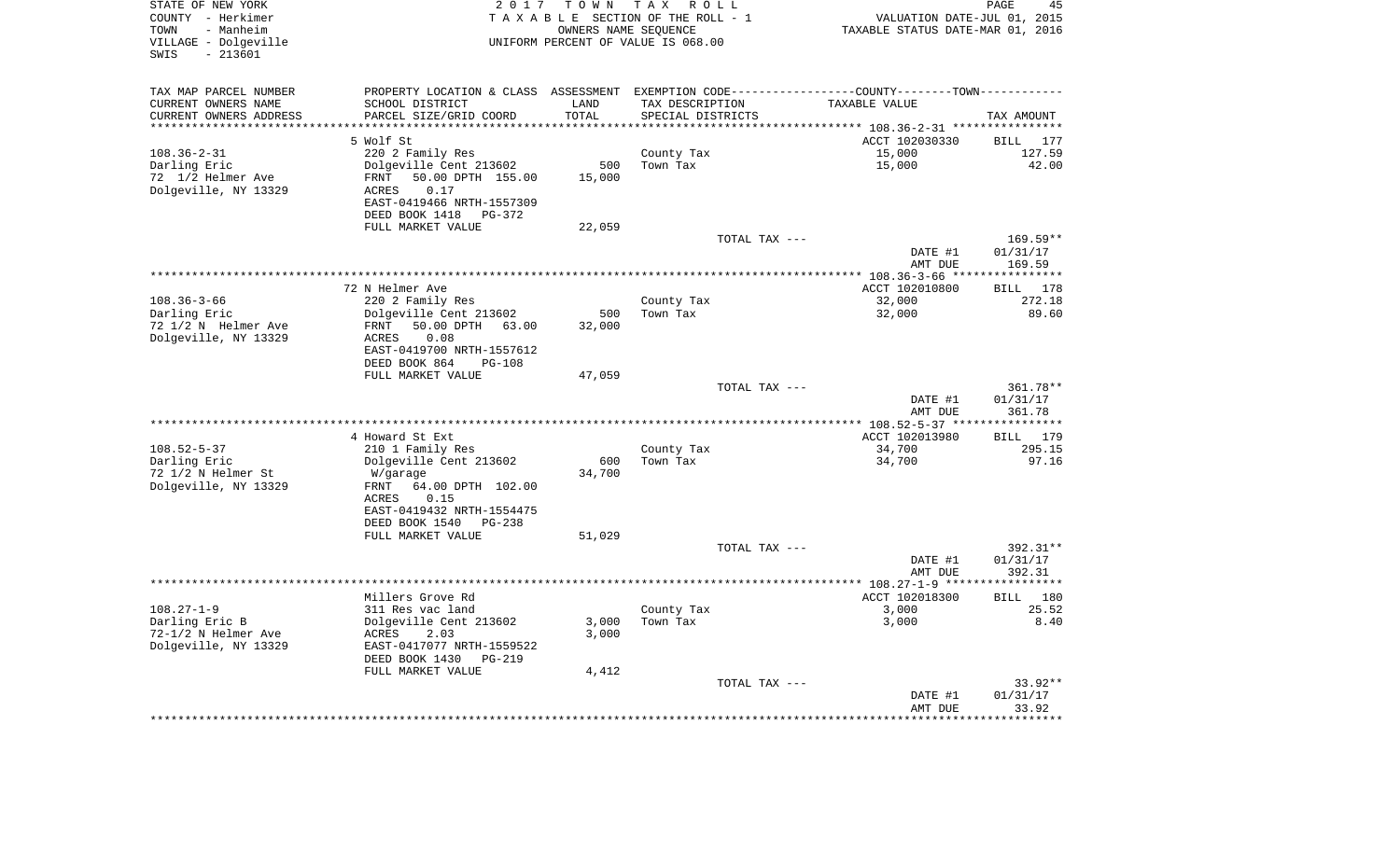| STATE OF NEW YORK<br>COUNTY - Herkimer<br>- Manheim<br>TOWN<br>VILLAGE - Dolgeville<br>$-213601$<br>SWIS | 2017                                                                                          | T O W N<br>OWNERS NAME SEQUENCE | T A X<br>R O L L<br>TAXABLE SECTION OF THE ROLL - 1<br>UNIFORM PERCENT OF VALUE IS 068.00 | VALUATION DATE-JUL 01, 2015<br>TAXABLE STATUS DATE-MAR 01, 2016 | PAGE<br>46            |
|----------------------------------------------------------------------------------------------------------|-----------------------------------------------------------------------------------------------|---------------------------------|-------------------------------------------------------------------------------------------|-----------------------------------------------------------------|-----------------------|
| TAX MAP PARCEL NUMBER                                                                                    | PROPERTY LOCATION & CLASS ASSESSMENT EXEMPTION CODE---------------COUNTY-------TOWN---------- |                                 |                                                                                           |                                                                 |                       |
| CURRENT OWNERS NAME                                                                                      | SCHOOL DISTRICT                                                                               | LAND                            | TAX DESCRIPTION                                                                           | TAXABLE VALUE                                                   |                       |
| CURRENT OWNERS ADDRESS                                                                                   | PARCEL SIZE/GRID COORD<br>*************************                                           | TOTAL<br>***********            | SPECIAL DISTRICTS                                                                         |                                                                 | TAX AMOUNT            |
| **********************                                                                                   | 48 N Helmer Ave                                                                               |                                 |                                                                                           | ACCT 102002070                                                  | 181<br>BILL           |
| $108.36 - 3 - 50$                                                                                        | 210 1 Family Res                                                                              |                                 | County Tax                                                                                | 20,000                                                          | 170.12                |
| Darling Eric B                                                                                           | Dolgeville Cent 213602                                                                        | 300                             | Town Tax                                                                                  | 20,000                                                          | 56.00                 |
| 72 1/2 N Helmer Ave                                                                                      | W/garage                                                                                      | 20,000                          |                                                                                           |                                                                 |                       |
| Dolgeville, NY 13329                                                                                     | FRNT<br>32.00 DPTH 199.00                                                                     |                                 |                                                                                           |                                                                 |                       |
|                                                                                                          | ACRES<br>0.08                                                                                 |                                 |                                                                                           |                                                                 |                       |
|                                                                                                          | EAST-0419743 NRTH-1557146<br>DEED BOOK 1600<br>PG-914                                         |                                 |                                                                                           |                                                                 |                       |
|                                                                                                          | FULL MARKET VALUE                                                                             | 29,412                          |                                                                                           |                                                                 |                       |
|                                                                                                          |                                                                                               |                                 | TOTAL TAX ---                                                                             |                                                                 | $226.12**$            |
|                                                                                                          |                                                                                               |                                 |                                                                                           | DATE #1                                                         | 01/31/17              |
|                                                                                                          |                                                                                               |                                 |                                                                                           | AMT DUE                                                         | 226.12                |
|                                                                                                          | Cavalli St                                                                                    |                                 |                                                                                           | ACCT 102007530                                                  | 182<br>BILL           |
| $108.36 - 3 - 56$                                                                                        | 311 Res vac land                                                                              |                                 | County Tax                                                                                | 300                                                             | 2.55                  |
| Darling Eric B                                                                                           | Dolgeville Cent 213602                                                                        | 300                             | Town Tax                                                                                  | 300                                                             | 0.84                  |
| Attn: Erney Kathryn                                                                                      | 81.40 DPTH<br>93.80<br>FRNT                                                                   | 300                             |                                                                                           |                                                                 |                       |
| 72 1/2 N Helmer Ave                                                                                      | 0.13<br>ACRES                                                                                 |                                 |                                                                                           |                                                                 |                       |
| Dolgeville, NY 13329                                                                                     | EAST-0419812 NRTH-1557573                                                                     |                                 |                                                                                           |                                                                 |                       |
|                                                                                                          | DEED BOOK 902<br>PG-134<br>FULL MARKET VALUE                                                  | 441                             |                                                                                           |                                                                 |                       |
|                                                                                                          |                                                                                               |                                 | TOTAL TAX ---                                                                             |                                                                 | $3.39**$              |
|                                                                                                          |                                                                                               |                                 |                                                                                           | DATE #1                                                         | 01/31/17              |
|                                                                                                          |                                                                                               |                                 |                                                                                           | AMT DUE                                                         | 3.39                  |
|                                                                                                          | 72 1/2 N Helmer Ave                                                                           |                                 |                                                                                           | ************** 108.36-3-65 *****************<br>ACCT 102007500  | 183<br><b>BILL</b>    |
| $108.36 - 3 - 65$                                                                                        | 220 2 Family Res                                                                              |                                 | County Tax                                                                                | 39,300                                                          | 334.28                |
| Darling Eric B                                                                                           | Dolgeville Cent 213602                                                                        | 300                             | Town Tax                                                                                  | 39,300                                                          | 110.04                |
| 72 1/2 N Helmer Ave                                                                                      | FRNT<br>50.00 DPTH<br>48.00                                                                   | 39,300                          |                                                                                           |                                                                 |                       |
| Dolgeville, NY 13329                                                                                     | ACRES<br>0.05                                                                                 |                                 |                                                                                           |                                                                 |                       |
|                                                                                                          | EAST-0419749 NRTH-1557614                                                                     |                                 |                                                                                           |                                                                 |                       |
|                                                                                                          | DEED BOOK 902<br>PG-134<br>FULL MARKET VALUE                                                  | 57,794                          |                                                                                           |                                                                 |                       |
|                                                                                                          |                                                                                               |                                 | TOTAL TAX ---                                                                             |                                                                 | 444.32**              |
|                                                                                                          |                                                                                               |                                 |                                                                                           | DATE #1                                                         | 01/31/17              |
|                                                                                                          |                                                                                               |                                 |                                                                                           | AMT DUE                                                         | 444.32                |
|                                                                                                          |                                                                                               |                                 |                                                                                           |                                                                 |                       |
| $108.44 - 3 - 44$                                                                                        | 33 Elm St<br>220 2 Family Res                                                                 |                                 |                                                                                           | ACCT 102023490<br>39,000                                        | 184<br>BILL<br>331.72 |
| Darling Eric B                                                                                           | Dolgeville Cent 213602                                                                        |                                 | County Tax<br>$1,100$ Town Tax                                                            | 39,000                                                          | 109.20                |
| 72 1/2 N Helmer Ave                                                                                      | FRNT 110.00 DPTH 124.00                                                                       | 39,000                          |                                                                                           |                                                                 |                       |
| Dolgeville, NY 13329                                                                                     | ACRES<br>0.22                                                                                 |                                 |                                                                                           |                                                                 |                       |
|                                                                                                          | EAST-0419381 NRTH-1555760                                                                     |                                 |                                                                                           |                                                                 |                       |
|                                                                                                          | DEED BOOK 946<br>$PG-418$                                                                     |                                 |                                                                                           |                                                                 |                       |
|                                                                                                          | FULL MARKET VALUE                                                                             | 57,353                          | TOTAL TAX ---                                                                             |                                                                 | 440.92**              |
|                                                                                                          |                                                                                               |                                 |                                                                                           | DATE #1                                                         | 01/31/17              |
|                                                                                                          |                                                                                               |                                 |                                                                                           | AMT DUE                                                         | 440.92                |
|                                                                                                          |                                                                                               |                                 |                                                                                           | **********************************                              |                       |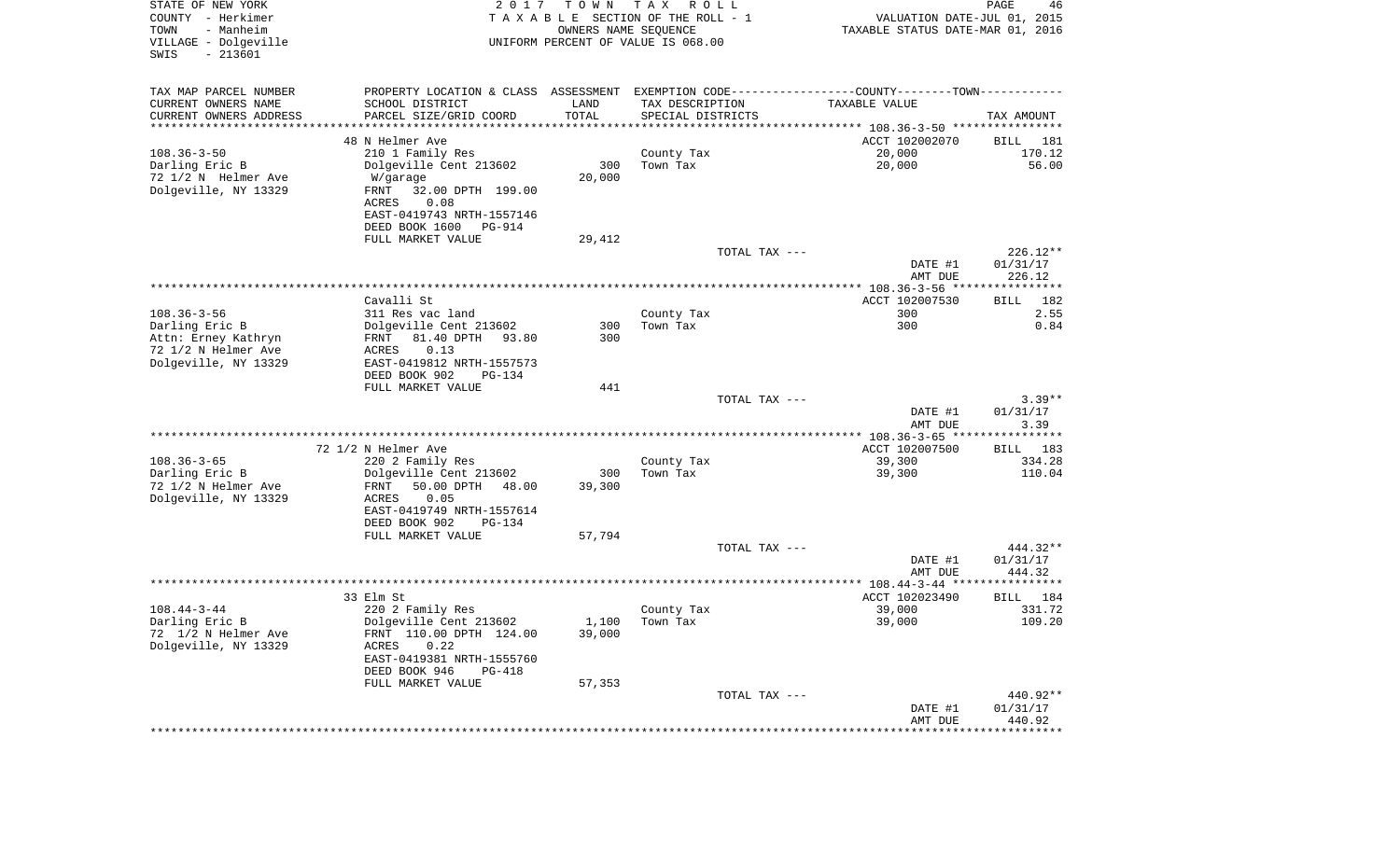| STATE OF NEW YORK<br>COUNTY - Herkimer<br>TOWN<br>- Manheim<br>VILLAGE - Dolgeville<br>$-213601$<br>SWIS | 2 0 1 7                                               | T O W N<br>TAXABLE SECTION OF THE ROLL - 1<br>OWNERS NAME SEQUENCE<br>UNIFORM PERCENT OF VALUE IS 068.00 | T A X<br>R O L L       |               | VALUATION DATE-JUL 01, 2015<br>TAXABLE STATUS DATE-MAR 01, 2016 | PAGE<br>47              |
|----------------------------------------------------------------------------------------------------------|-------------------------------------------------------|----------------------------------------------------------------------------------------------------------|------------------------|---------------|-----------------------------------------------------------------|-------------------------|
| TAX MAP PARCEL NUMBER                                                                                    | PROPERTY LOCATION & CLASS ASSESSMENT                  |                                                                                                          |                        |               | EXEMPTION CODE-----------------COUNTY-------TOWN-----------     |                         |
| CURRENT OWNERS NAME                                                                                      | SCHOOL DISTRICT                                       | LAND                                                                                                     | TAX DESCRIPTION        |               | TAXABLE VALUE                                                   |                         |
| CURRENT OWNERS ADDRESS                                                                                   | PARCEL SIZE/GRID COORD                                | TOTAL<br>**********                                                                                      | SPECIAL DISTRICTS      |               |                                                                 | TAX AMOUNT              |
| *********************                                                                                    | 3 Slawson St                                          |                                                                                                          |                        |               | ACCT 102006330                                                  | BILL<br>185             |
| $108.44 - 2 - 60$                                                                                        | 484 1 use sm bld                                      |                                                                                                          | County Tax             |               | 18,000                                                          | 153.10                  |
| Darling Gerald                                                                                           | Dolgeville Cent 213602                                | 1,100                                                                                                    | Town Tax               |               | 18,000                                                          | 50.40                   |
| 134 Miller Rd                                                                                            | -office-Storage                                       | 18,000                                                                                                   |                        |               |                                                                 |                         |
| Dolgeville, NY 13329                                                                                     | FRNT 119.00 DPTH 100.00<br>ACRES<br>0.38              |                                                                                                          |                        |               |                                                                 |                         |
|                                                                                                          | EAST-0418888 NRTH-1554564<br>DEED BOOK 1156<br>PG-438 |                                                                                                          |                        |               |                                                                 |                         |
|                                                                                                          | FULL MARKET VALUE                                     | 26,471                                                                                                   |                        |               |                                                                 |                         |
|                                                                                                          |                                                       |                                                                                                          |                        | TOTAL TAX --- |                                                                 | $203.50**$              |
|                                                                                                          |                                                       |                                                                                                          |                        |               | DATE #1<br>AMT DUE                                              | 01/31/17<br>203.50      |
|                                                                                                          |                                                       |                                                                                                          |                        |               |                                                                 |                         |
|                                                                                                          | 16 Howard St                                          |                                                                                                          |                        |               | ACCT 102005010                                                  | 186<br>BILL             |
| $108.52 - 2 - 53$                                                                                        | 220 2 Family Res                                      |                                                                                                          | County Tax             |               | 32,100                                                          | 273.03                  |
| Darling Jerry F                                                                                          | Dolgeville Cent 213602                                | 700                                                                                                      | Town Tax               |               | 32,100                                                          | 89.88                   |
| 1995 Apache Ct                                                                                           | W/garage                                              | 32,100                                                                                                   |                        |               |                                                                 |                         |
| Titusville Florida, 32796-1372 FRNT                                                                      | 66.00 DPTH 175.00<br>0.25<br>ACRES                    |                                                                                                          |                        |               |                                                                 |                         |
|                                                                                                          | EAST-0419029 NRTH-1553905                             |                                                                                                          |                        |               |                                                                 |                         |
|                                                                                                          | DEED BOOK 00656 PG-00607                              |                                                                                                          |                        |               |                                                                 |                         |
|                                                                                                          | FULL MARKET VALUE                                     | 47,206                                                                                                   |                        |               |                                                                 |                         |
|                                                                                                          |                                                       |                                                                                                          |                        | TOTAL TAX --- |                                                                 | $362.91**$              |
|                                                                                                          |                                                       |                                                                                                          |                        |               | DATE #1                                                         | 01/31/17                |
|                                                                                                          |                                                       |                                                                                                          |                        |               | AMT DUE                                                         | 362.91                  |
|                                                                                                          | 31 E Timmerman St                                     |                                                                                                          |                        |               | ACCT 102005250                                                  | 187<br>BILL             |
| $108.59 - 3 - 5$                                                                                         | 210 1 Family Res                                      |                                                                                                          | County Tax             |               | 50,800                                                          | 432.09                  |
| Davis Mary                                                                                               | Dolgeville Cent 213602                                | 1,000                                                                                                    | Town Tax               |               | 50,800                                                          | 142.25                  |
| 31 E Timmerman St                                                                                        | FRNT 100.00 DPTH 150.00                               | 50,800                                                                                                   |                        |               |                                                                 |                         |
| Dolgeville, NY 13329                                                                                     | ACRES<br>0.34                                         |                                                                                                          |                        |               |                                                                 |                         |
|                                                                                                          | EAST-0416793 NRTH-1551452<br>DEED BOOK 1271<br>PG-696 |                                                                                                          |                        |               |                                                                 |                         |
|                                                                                                          | FULL MARKET VALUE                                     | 74,706                                                                                                   |                        |               |                                                                 |                         |
|                                                                                                          |                                                       |                                                                                                          |                        | TOTAL TAX --- |                                                                 | 574.34**                |
|                                                                                                          |                                                       |                                                                                                          |                        |               | DATE #1                                                         | 01/31/17                |
|                                                                                                          |                                                       |                                                                                                          |                        |               | AMT DUE                                                         | 574.34                  |
|                                                                                                          |                                                       |                                                                                                          |                        |               | ******************* 108.59-3-13 *********                       | *****                   |
| $108.59 - 3 - 13$                                                                                        | Stewart St                                            |                                                                                                          |                        |               | ACCT 102012270                                                  | 188<br>BILL<br>2.55     |
| Davis Mary                                                                                               | 311 Res vac land<br>Dolgeville Cent 213602            | 300                                                                                                      | County Tax<br>Town Tax |               | 300<br>300                                                      | 0.84                    |
| 31 E Timmerman St                                                                                        | 50.00 DPTH 150.00<br>FRNT                             | 300                                                                                                      |                        |               |                                                                 |                         |
| Dolgeville, NY 13329                                                                                     | 0.17<br>ACRES                                         |                                                                                                          |                        |               |                                                                 |                         |
|                                                                                                          | EAST-0416942 NRTH-1551488                             |                                                                                                          |                        |               |                                                                 |                         |
|                                                                                                          | DEED BOOK 1271<br>PG-693                              |                                                                                                          |                        |               |                                                                 |                         |
|                                                                                                          | FULL MARKET VALUE                                     | 441                                                                                                      |                        |               |                                                                 | $3.39**$                |
|                                                                                                          |                                                       |                                                                                                          |                        | TOTAL TAX --- | DATE #1                                                         | 01/31/17                |
|                                                                                                          |                                                       |                                                                                                          |                        |               | AMT DUE                                                         | 3.39                    |
|                                                                                                          |                                                       |                                                                                                          |                        |               |                                                                 | *********************** |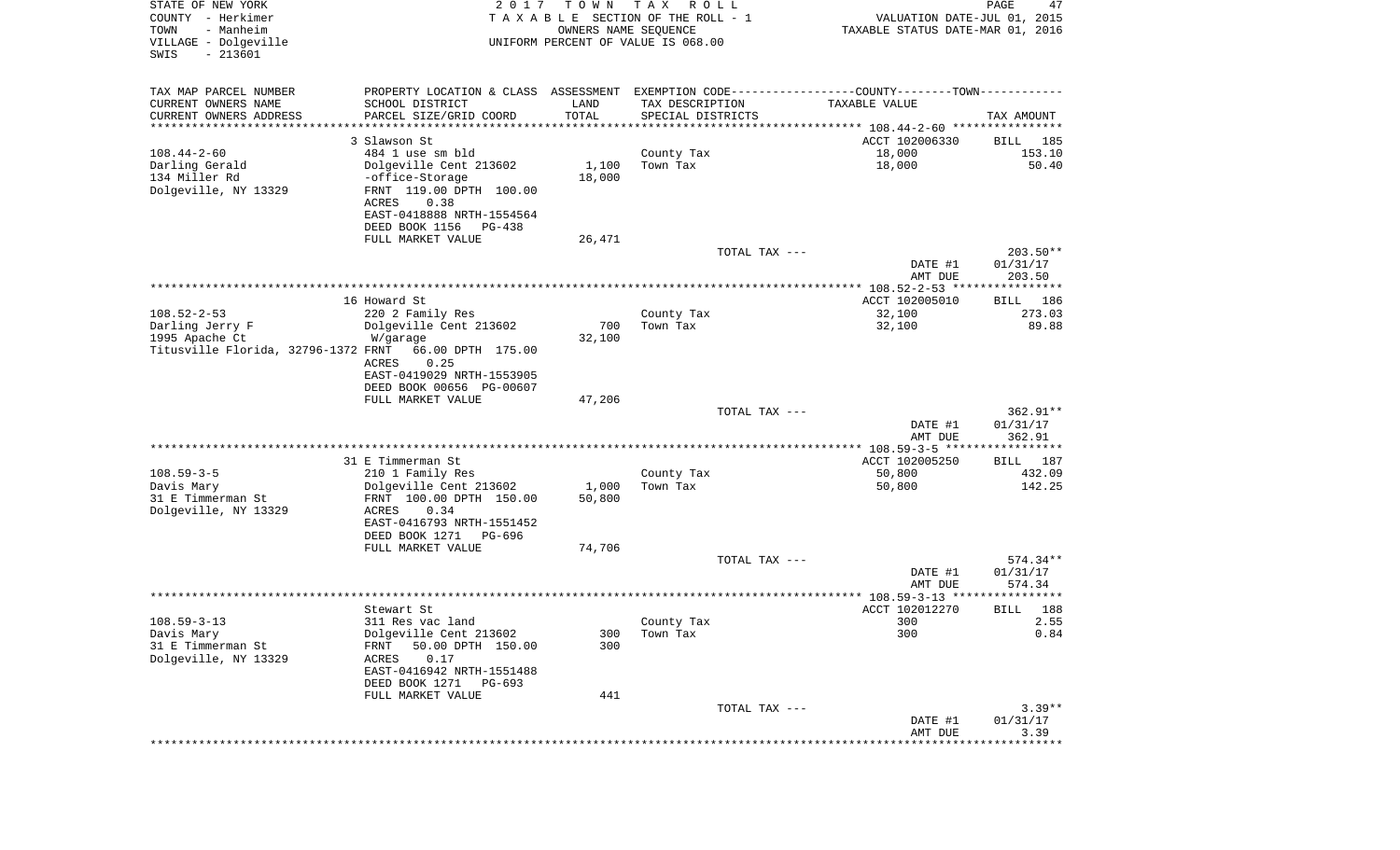| TAX MAP PARCEL NUMBER<br>PROPERTY LOCATION & CLASS ASSESSMENT EXEMPTION CODE---------------COUNTY-------TOWN----------<br>CURRENT OWNERS NAME<br>SCHOOL DISTRICT<br>LAND<br>TAX DESCRIPTION<br>TAXABLE VALUE<br>TOTAL<br>CURRENT OWNERS ADDRESS<br>PARCEL SIZE/GRID COORD<br>SPECIAL DISTRICTS<br>TAX AMOUNT<br>***********************<br>****************<br>ACCT 102005310<br>189<br>Stewart St<br>BILL<br>$108.59 - 3 - 14$<br>2.55<br>311 Res vac land<br>County Tax<br>300<br>300<br>Dolgeville Cent 213602<br>300<br>Town Tax<br>0.84<br>Davis Mary<br>31 E Timmerman St<br>50.00 DPTH 150.00<br>300<br>FRNT<br>Dolgeville, NY 13329<br>ACRES<br>0.17<br>EAST-0416948 NRTH-1551443<br>DEED BOOK 1271<br>PG-693<br>FULL MARKET VALUE<br>441<br>TOTAL TAX ---<br>$3.39**$<br>DATE #1<br>01/31/17<br>3.39<br>AMT DUE<br>11 Howard St<br>ACCT 102027690<br>190<br>BILL<br>$108.52 - 3 - 20$<br>210 1 Family Res<br>County Tax<br>45,000<br>382.76<br>Davis Matthew<br>Dolgeville Cent 213602<br>700<br>Town Tax<br>45,000<br>126.01<br>45,000<br>Davis Debra<br>W Garage<br>11 Howard St<br>66.00 DPTH 162.00<br>FRNT<br>Dolgeville, NY 13329<br>ACRES<br>$0.24$ BANK<br>135<br>EAST-0419185 NRTH-1553755<br>DEED BOOK 702<br>PG-320<br>FULL MARKET VALUE<br>66,176<br>$508.77**$<br>TOTAL TAX ---<br>01/31/17<br>DATE #1<br>508.77<br>AMT DUE<br>************ 108.44-2-25 *****************<br>7 Beaver St<br>ACCT 102007560<br><b>BILL</b><br>191<br>$108.44 - 2 - 25$<br>VET COM CT 41131<br>210 1 Family Res<br>10,200<br>10,200<br>Davis Susan E<br>Dolgeville Cent 213602<br>700<br>County Tax<br>32,300<br>274.74<br>90.44<br>Ernye Richard K Jr.<br>42,500<br>Town Tax<br>32,300<br>W/garage<br>7 Beaver St<br>FRNT<br>72.00 DPTH 150.00<br>Dolgeville, NY 13329<br>ACRES<br>0.25<br>EAST-0418149 NRTH-1554587<br>DEED BOOK 1110<br>PG-498<br>FULL MARKET VALUE<br>62,500<br>$365.18**$<br>TOTAL TAX ---<br>DATE #1<br>01/31/17<br>AMT DUE<br>365.18<br>*****<br>Sullivan St<br>ACCT 102027390<br>192<br>BILL<br>$108.59 - 2 - 34$<br>700<br>5.95<br>311 Res vac land<br>County Tax<br>Dolgeville Cent 213602<br>Decker Bernard<br>700<br>Town Tax<br>700<br>1.96<br>FRNT 100.00 DPTH 150.00<br>15.43<br>Decker Johannes<br>700<br>School Relevy<br>28 E Center St<br>0.34<br>ACRES<br>Mohawk, NY 13407<br>EAST-0417235 NRTH-1551961<br>DEED BOOK 00646 PG-00066<br>FULL MARKET VALUE<br>1,029<br>$23.34**$<br>TOTAL TAX ---<br>01/31/17<br>DATE #1<br>23.34<br>AMT DUE<br>*************************** | STATE OF NEW YORK<br>COUNTY - Herkimer<br>- Manheim<br>TOWN<br>VILLAGE - Dolgeville<br>SWIS<br>$-213601$ | 2 0 1 7 | T O W N<br>OWNERS NAME SEQUENCE | T A X<br>R O L L<br>TAXABLE SECTION OF THE ROLL - 1<br>UNIFORM PERCENT OF VALUE IS 068.00 | VALUATION DATE-JUL 01, 2015<br>TAXABLE STATUS DATE-MAR 01, 2016 | PAGE<br>48 |
|-------------------------------------------------------------------------------------------------------------------------------------------------------------------------------------------------------------------------------------------------------------------------------------------------------------------------------------------------------------------------------------------------------------------------------------------------------------------------------------------------------------------------------------------------------------------------------------------------------------------------------------------------------------------------------------------------------------------------------------------------------------------------------------------------------------------------------------------------------------------------------------------------------------------------------------------------------------------------------------------------------------------------------------------------------------------------------------------------------------------------------------------------------------------------------------------------------------------------------------------------------------------------------------------------------------------------------------------------------------------------------------------------------------------------------------------------------------------------------------------------------------------------------------------------------------------------------------------------------------------------------------------------------------------------------------------------------------------------------------------------------------------------------------------------------------------------------------------------------------------------------------------------------------------------------------------------------------------------------------------------------------------------------------------------------------------------------------------------------------------------------------------------------------------------------------------------------------------------------------------------------------------------------------------------------------------------------------------------------------------------------------------------------------------------------------------------------------------------------------------------------------------|----------------------------------------------------------------------------------------------------------|---------|---------------------------------|-------------------------------------------------------------------------------------------|-----------------------------------------------------------------|------------|
|                                                                                                                                                                                                                                                                                                                                                                                                                                                                                                                                                                                                                                                                                                                                                                                                                                                                                                                                                                                                                                                                                                                                                                                                                                                                                                                                                                                                                                                                                                                                                                                                                                                                                                                                                                                                                                                                                                                                                                                                                                                                                                                                                                                                                                                                                                                                                                                                                                                                                                                   |                                                                                                          |         |                                 |                                                                                           |                                                                 |            |
|                                                                                                                                                                                                                                                                                                                                                                                                                                                                                                                                                                                                                                                                                                                                                                                                                                                                                                                                                                                                                                                                                                                                                                                                                                                                                                                                                                                                                                                                                                                                                                                                                                                                                                                                                                                                                                                                                                                                                                                                                                                                                                                                                                                                                                                                                                                                                                                                                                                                                                                   |                                                                                                          |         |                                 |                                                                                           |                                                                 |            |
|                                                                                                                                                                                                                                                                                                                                                                                                                                                                                                                                                                                                                                                                                                                                                                                                                                                                                                                                                                                                                                                                                                                                                                                                                                                                                                                                                                                                                                                                                                                                                                                                                                                                                                                                                                                                                                                                                                                                                                                                                                                                                                                                                                                                                                                                                                                                                                                                                                                                                                                   |                                                                                                          |         |                                 |                                                                                           |                                                                 |            |
|                                                                                                                                                                                                                                                                                                                                                                                                                                                                                                                                                                                                                                                                                                                                                                                                                                                                                                                                                                                                                                                                                                                                                                                                                                                                                                                                                                                                                                                                                                                                                                                                                                                                                                                                                                                                                                                                                                                                                                                                                                                                                                                                                                                                                                                                                                                                                                                                                                                                                                                   |                                                                                                          |         |                                 |                                                                                           |                                                                 |            |
|                                                                                                                                                                                                                                                                                                                                                                                                                                                                                                                                                                                                                                                                                                                                                                                                                                                                                                                                                                                                                                                                                                                                                                                                                                                                                                                                                                                                                                                                                                                                                                                                                                                                                                                                                                                                                                                                                                                                                                                                                                                                                                                                                                                                                                                                                                                                                                                                                                                                                                                   |                                                                                                          |         |                                 |                                                                                           |                                                                 |            |
|                                                                                                                                                                                                                                                                                                                                                                                                                                                                                                                                                                                                                                                                                                                                                                                                                                                                                                                                                                                                                                                                                                                                                                                                                                                                                                                                                                                                                                                                                                                                                                                                                                                                                                                                                                                                                                                                                                                                                                                                                                                                                                                                                                                                                                                                                                                                                                                                                                                                                                                   |                                                                                                          |         |                                 |                                                                                           |                                                                 |            |
|                                                                                                                                                                                                                                                                                                                                                                                                                                                                                                                                                                                                                                                                                                                                                                                                                                                                                                                                                                                                                                                                                                                                                                                                                                                                                                                                                                                                                                                                                                                                                                                                                                                                                                                                                                                                                                                                                                                                                                                                                                                                                                                                                                                                                                                                                                                                                                                                                                                                                                                   |                                                                                                          |         |                                 |                                                                                           |                                                                 |            |
|                                                                                                                                                                                                                                                                                                                                                                                                                                                                                                                                                                                                                                                                                                                                                                                                                                                                                                                                                                                                                                                                                                                                                                                                                                                                                                                                                                                                                                                                                                                                                                                                                                                                                                                                                                                                                                                                                                                                                                                                                                                                                                                                                                                                                                                                                                                                                                                                                                                                                                                   |                                                                                                          |         |                                 |                                                                                           |                                                                 |            |
|                                                                                                                                                                                                                                                                                                                                                                                                                                                                                                                                                                                                                                                                                                                                                                                                                                                                                                                                                                                                                                                                                                                                                                                                                                                                                                                                                                                                                                                                                                                                                                                                                                                                                                                                                                                                                                                                                                                                                                                                                                                                                                                                                                                                                                                                                                                                                                                                                                                                                                                   |                                                                                                          |         |                                 |                                                                                           |                                                                 |            |
|                                                                                                                                                                                                                                                                                                                                                                                                                                                                                                                                                                                                                                                                                                                                                                                                                                                                                                                                                                                                                                                                                                                                                                                                                                                                                                                                                                                                                                                                                                                                                                                                                                                                                                                                                                                                                                                                                                                                                                                                                                                                                                                                                                                                                                                                                                                                                                                                                                                                                                                   |                                                                                                          |         |                                 |                                                                                           |                                                                 |            |
|                                                                                                                                                                                                                                                                                                                                                                                                                                                                                                                                                                                                                                                                                                                                                                                                                                                                                                                                                                                                                                                                                                                                                                                                                                                                                                                                                                                                                                                                                                                                                                                                                                                                                                                                                                                                                                                                                                                                                                                                                                                                                                                                                                                                                                                                                                                                                                                                                                                                                                                   |                                                                                                          |         |                                 |                                                                                           |                                                                 |            |
|                                                                                                                                                                                                                                                                                                                                                                                                                                                                                                                                                                                                                                                                                                                                                                                                                                                                                                                                                                                                                                                                                                                                                                                                                                                                                                                                                                                                                                                                                                                                                                                                                                                                                                                                                                                                                                                                                                                                                                                                                                                                                                                                                                                                                                                                                                                                                                                                                                                                                                                   |                                                                                                          |         |                                 |                                                                                           |                                                                 |            |
|                                                                                                                                                                                                                                                                                                                                                                                                                                                                                                                                                                                                                                                                                                                                                                                                                                                                                                                                                                                                                                                                                                                                                                                                                                                                                                                                                                                                                                                                                                                                                                                                                                                                                                                                                                                                                                                                                                                                                                                                                                                                                                                                                                                                                                                                                                                                                                                                                                                                                                                   |                                                                                                          |         |                                 |                                                                                           |                                                                 |            |
|                                                                                                                                                                                                                                                                                                                                                                                                                                                                                                                                                                                                                                                                                                                                                                                                                                                                                                                                                                                                                                                                                                                                                                                                                                                                                                                                                                                                                                                                                                                                                                                                                                                                                                                                                                                                                                                                                                                                                                                                                                                                                                                                                                                                                                                                                                                                                                                                                                                                                                                   |                                                                                                          |         |                                 |                                                                                           |                                                                 |            |
|                                                                                                                                                                                                                                                                                                                                                                                                                                                                                                                                                                                                                                                                                                                                                                                                                                                                                                                                                                                                                                                                                                                                                                                                                                                                                                                                                                                                                                                                                                                                                                                                                                                                                                                                                                                                                                                                                                                                                                                                                                                                                                                                                                                                                                                                                                                                                                                                                                                                                                                   |                                                                                                          |         |                                 |                                                                                           |                                                                 |            |
|                                                                                                                                                                                                                                                                                                                                                                                                                                                                                                                                                                                                                                                                                                                                                                                                                                                                                                                                                                                                                                                                                                                                                                                                                                                                                                                                                                                                                                                                                                                                                                                                                                                                                                                                                                                                                                                                                                                                                                                                                                                                                                                                                                                                                                                                                                                                                                                                                                                                                                                   |                                                                                                          |         |                                 |                                                                                           |                                                                 |            |
|                                                                                                                                                                                                                                                                                                                                                                                                                                                                                                                                                                                                                                                                                                                                                                                                                                                                                                                                                                                                                                                                                                                                                                                                                                                                                                                                                                                                                                                                                                                                                                                                                                                                                                                                                                                                                                                                                                                                                                                                                                                                                                                                                                                                                                                                                                                                                                                                                                                                                                                   |                                                                                                          |         |                                 |                                                                                           |                                                                 |            |
|                                                                                                                                                                                                                                                                                                                                                                                                                                                                                                                                                                                                                                                                                                                                                                                                                                                                                                                                                                                                                                                                                                                                                                                                                                                                                                                                                                                                                                                                                                                                                                                                                                                                                                                                                                                                                                                                                                                                                                                                                                                                                                                                                                                                                                                                                                                                                                                                                                                                                                                   |                                                                                                          |         |                                 |                                                                                           |                                                                 |            |
|                                                                                                                                                                                                                                                                                                                                                                                                                                                                                                                                                                                                                                                                                                                                                                                                                                                                                                                                                                                                                                                                                                                                                                                                                                                                                                                                                                                                                                                                                                                                                                                                                                                                                                                                                                                                                                                                                                                                                                                                                                                                                                                                                                                                                                                                                                                                                                                                                                                                                                                   |                                                                                                          |         |                                 |                                                                                           |                                                                 |            |
|                                                                                                                                                                                                                                                                                                                                                                                                                                                                                                                                                                                                                                                                                                                                                                                                                                                                                                                                                                                                                                                                                                                                                                                                                                                                                                                                                                                                                                                                                                                                                                                                                                                                                                                                                                                                                                                                                                                                                                                                                                                                                                                                                                                                                                                                                                                                                                                                                                                                                                                   |                                                                                                          |         |                                 |                                                                                           |                                                                 |            |
|                                                                                                                                                                                                                                                                                                                                                                                                                                                                                                                                                                                                                                                                                                                                                                                                                                                                                                                                                                                                                                                                                                                                                                                                                                                                                                                                                                                                                                                                                                                                                                                                                                                                                                                                                                                                                                                                                                                                                                                                                                                                                                                                                                                                                                                                                                                                                                                                                                                                                                                   |                                                                                                          |         |                                 |                                                                                           |                                                                 |            |
|                                                                                                                                                                                                                                                                                                                                                                                                                                                                                                                                                                                                                                                                                                                                                                                                                                                                                                                                                                                                                                                                                                                                                                                                                                                                                                                                                                                                                                                                                                                                                                                                                                                                                                                                                                                                                                                                                                                                                                                                                                                                                                                                                                                                                                                                                                                                                                                                                                                                                                                   |                                                                                                          |         |                                 |                                                                                           |                                                                 |            |
|                                                                                                                                                                                                                                                                                                                                                                                                                                                                                                                                                                                                                                                                                                                                                                                                                                                                                                                                                                                                                                                                                                                                                                                                                                                                                                                                                                                                                                                                                                                                                                                                                                                                                                                                                                                                                                                                                                                                                                                                                                                                                                                                                                                                                                                                                                                                                                                                                                                                                                                   |                                                                                                          |         |                                 |                                                                                           |                                                                 |            |
|                                                                                                                                                                                                                                                                                                                                                                                                                                                                                                                                                                                                                                                                                                                                                                                                                                                                                                                                                                                                                                                                                                                                                                                                                                                                                                                                                                                                                                                                                                                                                                                                                                                                                                                                                                                                                                                                                                                                                                                                                                                                                                                                                                                                                                                                                                                                                                                                                                                                                                                   |                                                                                                          |         |                                 |                                                                                           |                                                                 |            |
|                                                                                                                                                                                                                                                                                                                                                                                                                                                                                                                                                                                                                                                                                                                                                                                                                                                                                                                                                                                                                                                                                                                                                                                                                                                                                                                                                                                                                                                                                                                                                                                                                                                                                                                                                                                                                                                                                                                                                                                                                                                                                                                                                                                                                                                                                                                                                                                                                                                                                                                   |                                                                                                          |         |                                 |                                                                                           |                                                                 |            |
|                                                                                                                                                                                                                                                                                                                                                                                                                                                                                                                                                                                                                                                                                                                                                                                                                                                                                                                                                                                                                                                                                                                                                                                                                                                                                                                                                                                                                                                                                                                                                                                                                                                                                                                                                                                                                                                                                                                                                                                                                                                                                                                                                                                                                                                                                                                                                                                                                                                                                                                   |                                                                                                          |         |                                 |                                                                                           |                                                                 |            |
|                                                                                                                                                                                                                                                                                                                                                                                                                                                                                                                                                                                                                                                                                                                                                                                                                                                                                                                                                                                                                                                                                                                                                                                                                                                                                                                                                                                                                                                                                                                                                                                                                                                                                                                                                                                                                                                                                                                                                                                                                                                                                                                                                                                                                                                                                                                                                                                                                                                                                                                   |                                                                                                          |         |                                 |                                                                                           |                                                                 |            |
|                                                                                                                                                                                                                                                                                                                                                                                                                                                                                                                                                                                                                                                                                                                                                                                                                                                                                                                                                                                                                                                                                                                                                                                                                                                                                                                                                                                                                                                                                                                                                                                                                                                                                                                                                                                                                                                                                                                                                                                                                                                                                                                                                                                                                                                                                                                                                                                                                                                                                                                   |                                                                                                          |         |                                 |                                                                                           |                                                                 |            |
|                                                                                                                                                                                                                                                                                                                                                                                                                                                                                                                                                                                                                                                                                                                                                                                                                                                                                                                                                                                                                                                                                                                                                                                                                                                                                                                                                                                                                                                                                                                                                                                                                                                                                                                                                                                                                                                                                                                                                                                                                                                                                                                                                                                                                                                                                                                                                                                                                                                                                                                   |                                                                                                          |         |                                 |                                                                                           |                                                                 |            |
|                                                                                                                                                                                                                                                                                                                                                                                                                                                                                                                                                                                                                                                                                                                                                                                                                                                                                                                                                                                                                                                                                                                                                                                                                                                                                                                                                                                                                                                                                                                                                                                                                                                                                                                                                                                                                                                                                                                                                                                                                                                                                                                                                                                                                                                                                                                                                                                                                                                                                                                   |                                                                                                          |         |                                 |                                                                                           |                                                                 |            |
|                                                                                                                                                                                                                                                                                                                                                                                                                                                                                                                                                                                                                                                                                                                                                                                                                                                                                                                                                                                                                                                                                                                                                                                                                                                                                                                                                                                                                                                                                                                                                                                                                                                                                                                                                                                                                                                                                                                                                                                                                                                                                                                                                                                                                                                                                                                                                                                                                                                                                                                   |                                                                                                          |         |                                 |                                                                                           |                                                                 |            |
|                                                                                                                                                                                                                                                                                                                                                                                                                                                                                                                                                                                                                                                                                                                                                                                                                                                                                                                                                                                                                                                                                                                                                                                                                                                                                                                                                                                                                                                                                                                                                                                                                                                                                                                                                                                                                                                                                                                                                                                                                                                                                                                                                                                                                                                                                                                                                                                                                                                                                                                   |                                                                                                          |         |                                 |                                                                                           |                                                                 |            |
|                                                                                                                                                                                                                                                                                                                                                                                                                                                                                                                                                                                                                                                                                                                                                                                                                                                                                                                                                                                                                                                                                                                                                                                                                                                                                                                                                                                                                                                                                                                                                                                                                                                                                                                                                                                                                                                                                                                                                                                                                                                                                                                                                                                                                                                                                                                                                                                                                                                                                                                   |                                                                                                          |         |                                 |                                                                                           |                                                                 |            |
|                                                                                                                                                                                                                                                                                                                                                                                                                                                                                                                                                                                                                                                                                                                                                                                                                                                                                                                                                                                                                                                                                                                                                                                                                                                                                                                                                                                                                                                                                                                                                                                                                                                                                                                                                                                                                                                                                                                                                                                                                                                                                                                                                                                                                                                                                                                                                                                                                                                                                                                   |                                                                                                          |         |                                 |                                                                                           |                                                                 |            |
|                                                                                                                                                                                                                                                                                                                                                                                                                                                                                                                                                                                                                                                                                                                                                                                                                                                                                                                                                                                                                                                                                                                                                                                                                                                                                                                                                                                                                                                                                                                                                                                                                                                                                                                                                                                                                                                                                                                                                                                                                                                                                                                                                                                                                                                                                                                                                                                                                                                                                                                   |                                                                                                          |         |                                 |                                                                                           |                                                                 |            |
|                                                                                                                                                                                                                                                                                                                                                                                                                                                                                                                                                                                                                                                                                                                                                                                                                                                                                                                                                                                                                                                                                                                                                                                                                                                                                                                                                                                                                                                                                                                                                                                                                                                                                                                                                                                                                                                                                                                                                                                                                                                                                                                                                                                                                                                                                                                                                                                                                                                                                                                   |                                                                                                          |         |                                 |                                                                                           |                                                                 |            |
|                                                                                                                                                                                                                                                                                                                                                                                                                                                                                                                                                                                                                                                                                                                                                                                                                                                                                                                                                                                                                                                                                                                                                                                                                                                                                                                                                                                                                                                                                                                                                                                                                                                                                                                                                                                                                                                                                                                                                                                                                                                                                                                                                                                                                                                                                                                                                                                                                                                                                                                   |                                                                                                          |         |                                 |                                                                                           |                                                                 |            |
|                                                                                                                                                                                                                                                                                                                                                                                                                                                                                                                                                                                                                                                                                                                                                                                                                                                                                                                                                                                                                                                                                                                                                                                                                                                                                                                                                                                                                                                                                                                                                                                                                                                                                                                                                                                                                                                                                                                                                                                                                                                                                                                                                                                                                                                                                                                                                                                                                                                                                                                   |                                                                                                          |         |                                 |                                                                                           |                                                                 |            |
|                                                                                                                                                                                                                                                                                                                                                                                                                                                                                                                                                                                                                                                                                                                                                                                                                                                                                                                                                                                                                                                                                                                                                                                                                                                                                                                                                                                                                                                                                                                                                                                                                                                                                                                                                                                                                                                                                                                                                                                                                                                                                                                                                                                                                                                                                                                                                                                                                                                                                                                   |                                                                                                          |         |                                 |                                                                                           |                                                                 |            |
|                                                                                                                                                                                                                                                                                                                                                                                                                                                                                                                                                                                                                                                                                                                                                                                                                                                                                                                                                                                                                                                                                                                                                                                                                                                                                                                                                                                                                                                                                                                                                                                                                                                                                                                                                                                                                                                                                                                                                                                                                                                                                                                                                                                                                                                                                                                                                                                                                                                                                                                   |                                                                                                          |         |                                 |                                                                                           |                                                                 |            |
|                                                                                                                                                                                                                                                                                                                                                                                                                                                                                                                                                                                                                                                                                                                                                                                                                                                                                                                                                                                                                                                                                                                                                                                                                                                                                                                                                                                                                                                                                                                                                                                                                                                                                                                                                                                                                                                                                                                                                                                                                                                                                                                                                                                                                                                                                                                                                                                                                                                                                                                   |                                                                                                          |         |                                 |                                                                                           |                                                                 |            |
|                                                                                                                                                                                                                                                                                                                                                                                                                                                                                                                                                                                                                                                                                                                                                                                                                                                                                                                                                                                                                                                                                                                                                                                                                                                                                                                                                                                                                                                                                                                                                                                                                                                                                                                                                                                                                                                                                                                                                                                                                                                                                                                                                                                                                                                                                                                                                                                                                                                                                                                   |                                                                                                          |         |                                 |                                                                                           |                                                                 |            |
|                                                                                                                                                                                                                                                                                                                                                                                                                                                                                                                                                                                                                                                                                                                                                                                                                                                                                                                                                                                                                                                                                                                                                                                                                                                                                                                                                                                                                                                                                                                                                                                                                                                                                                                                                                                                                                                                                                                                                                                                                                                                                                                                                                                                                                                                                                                                                                                                                                                                                                                   |                                                                                                          |         |                                 |                                                                                           |                                                                 |            |
|                                                                                                                                                                                                                                                                                                                                                                                                                                                                                                                                                                                                                                                                                                                                                                                                                                                                                                                                                                                                                                                                                                                                                                                                                                                                                                                                                                                                                                                                                                                                                                                                                                                                                                                                                                                                                                                                                                                                                                                                                                                                                                                                                                                                                                                                                                                                                                                                                                                                                                                   |                                                                                                          |         |                                 |                                                                                           |                                                                 |            |
|                                                                                                                                                                                                                                                                                                                                                                                                                                                                                                                                                                                                                                                                                                                                                                                                                                                                                                                                                                                                                                                                                                                                                                                                                                                                                                                                                                                                                                                                                                                                                                                                                                                                                                                                                                                                                                                                                                                                                                                                                                                                                                                                                                                                                                                                                                                                                                                                                                                                                                                   |                                                                                                          |         |                                 |                                                                                           |                                                                 |            |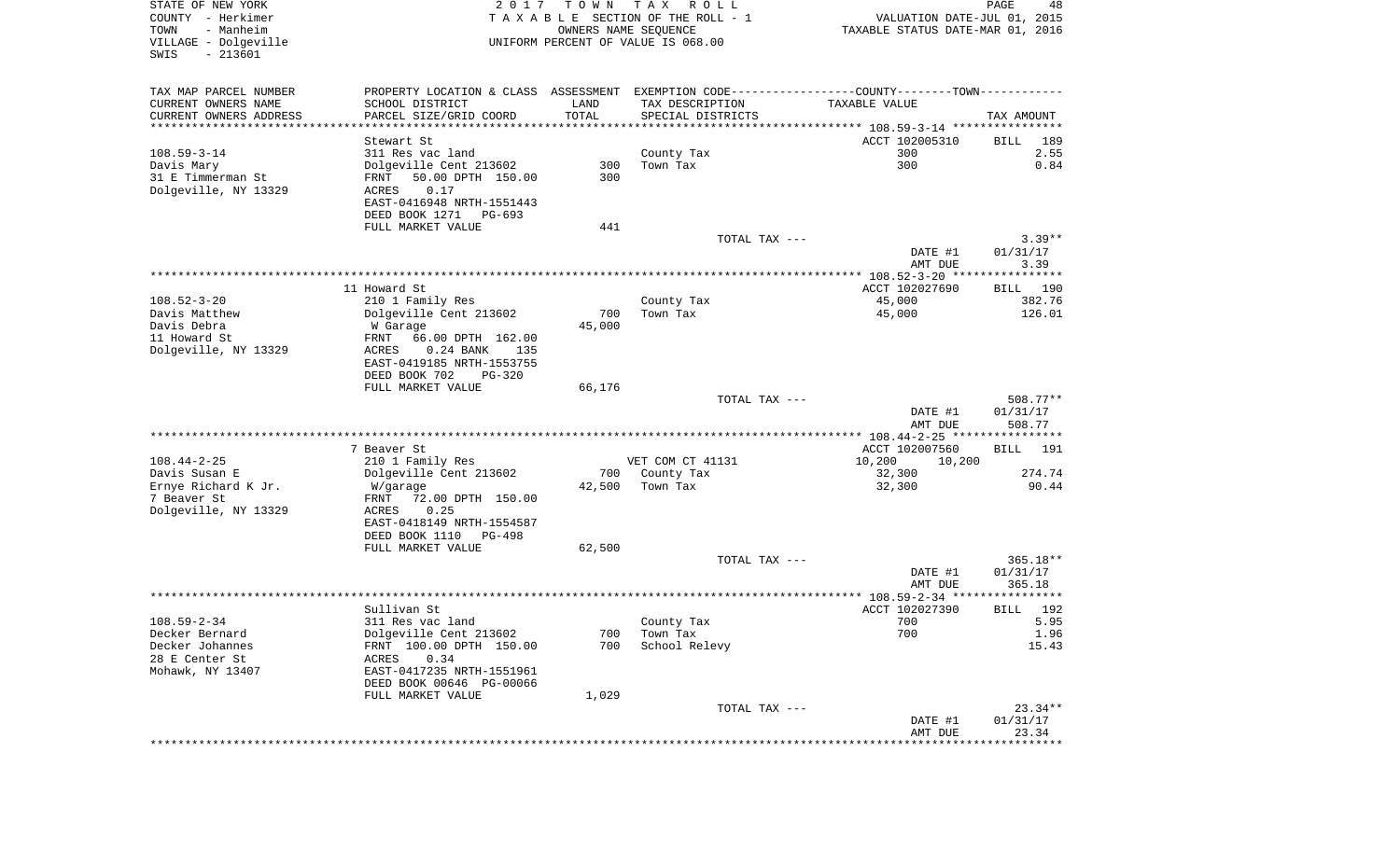| STATE OF NEW YORK<br>COUNTY - Herkimer<br>TOWN<br>- Manheim | 2 0 1 7                                                                                        | T O W N<br>OWNERS NAME SEQUENCE | T A X<br>R O L L<br>TAXABLE SECTION OF THE ROLL - 1 | VALUATION DATE-JUL 01, 2015<br>TAXABLE STATUS DATE-MAR 01, 2016 | PAGE<br>49         |
|-------------------------------------------------------------|------------------------------------------------------------------------------------------------|---------------------------------|-----------------------------------------------------|-----------------------------------------------------------------|--------------------|
| VILLAGE - Dolgeville<br>SWIS<br>$-213601$                   |                                                                                                |                                 | UNIFORM PERCENT OF VALUE IS 068.00                  |                                                                 |                    |
| TAX MAP PARCEL NUMBER                                       | PROPERTY LOCATION & CLASS ASSESSMENT EXEMPTION CODE----------------COUNTY-------TOWN---------- |                                 |                                                     |                                                                 |                    |
| CURRENT OWNERS NAME                                         | SCHOOL DISTRICT                                                                                | LAND                            | TAX DESCRIPTION                                     | TAXABLE VALUE                                                   |                    |
| CURRENT OWNERS ADDRESS<br>********************              | PARCEL SIZE/GRID COORD                                                                         | TOTAL<br>**********             | SPECIAL DISTRICTS                                   | ********************************* 108.52-1-60 ****************  | TAX AMOUNT         |
|                                                             | 9 W Faville Ave                                                                                |                                 |                                                     | ACCT 102013860                                                  | 193<br>BILL        |
| $108.52 - 1 - 60$                                           | 210 1 Family Res                                                                               |                                 | County Tax                                          | 88,500                                                          | 752.76             |
| Dedomenick Arthur                                           | Dolgeville Cent 213602                                                                         | 700                             | Town Tax                                            | 88,500                                                          | 247.81             |
| Dedomenick Mary E                                           | W/garage                                                                                       | 88,500                          |                                                     |                                                                 |                    |
| 9 W Faville Ave                                             | FRNT<br>71.50 DPTH 155.00                                                                      |                                 |                                                     |                                                                 |                    |
| Dolgeville, NY 13329                                        | 0.25<br>ACRES<br>EAST-0418187 NRTH-1553912                                                     |                                 |                                                     |                                                                 |                    |
|                                                             | DEED BOOK 907<br>$PG-25$                                                                       |                                 |                                                     |                                                                 |                    |
|                                                             | FULL MARKET VALUE                                                                              | 130,147                         |                                                     |                                                                 |                    |
|                                                             |                                                                                                |                                 | TOTAL TAX ---                                       |                                                                 | $1,000.57**$       |
|                                                             |                                                                                                |                                 |                                                     | DATE #1                                                         | 01/31/17           |
|                                                             |                                                                                                |                                 |                                                     | AMT DUE<br>***************** 108.52-1-12 *****************      | 1,000.57           |
|                                                             | 25 Spencer St                                                                                  |                                 |                                                     | ACCT 102018570                                                  | 194<br>BILL        |
| $108.52 - 1 - 12$                                           | 210 1 Family Res                                                                               |                                 | County Tax                                          | 55,600                                                          | 472.92             |
| Delgado Timoteo                                             | Dolgeville Cent 213602                                                                         | 900                             | Town Tax                                            | 55,600                                                          | 155.69             |
| 25 Spencer St                                               | W/garage                                                                                       | 55,600                          |                                                     |                                                                 |                    |
| Dolgeville, NY 13329                                        | 85.40 DPTH 108.42<br>FRNT<br>ACRES<br>$0.16$ BANK<br>135                                       |                                 |                                                     |                                                                 |                    |
|                                                             | EAST-0417995 NRTH-1554324                                                                      |                                 |                                                     |                                                                 |                    |
|                                                             | DEED BOOK 1164<br>PG-764                                                                       |                                 |                                                     |                                                                 |                    |
|                                                             | FULL MARKET VALUE                                                                              | 81,765                          |                                                     |                                                                 |                    |
|                                                             |                                                                                                |                                 | TOTAL TAX ---                                       |                                                                 | 628.61**           |
|                                                             |                                                                                                |                                 |                                                     | DATE #1<br>AMT DUE                                              | 01/31/17<br>628.61 |
|                                                             |                                                                                                |                                 |                                                     | ************* 108.52-1-13 *****************                     |                    |
|                                                             | Spencer St                                                                                     |                                 |                                                     | ACCT 102006180                                                  | 195<br>BILL        |
| $108.52 - 1 - 13$                                           | 311 Res vac land                                                                               |                                 | County Tax                                          | 300                                                             | 2.55               |
| Delgado Timoteo                                             | Dolgeville Cent 213602                                                                         | 300                             | Town Tax                                            | 300                                                             | 0.84               |
| Delgado Mirtha                                              | FRNT 102.80 DPTH 100.00                                                                        | 300                             |                                                     |                                                                 |                    |
| 25 Spencer St<br>Dolgeville, NY 13329                       | ACRES<br>0.16<br>EAST-0418092 NRTH-1554322                                                     |                                 |                                                     |                                                                 |                    |
|                                                             | DEED BOOK 1164<br>PG-764                                                                       |                                 |                                                     |                                                                 |                    |
|                                                             | FULL MARKET VALUE                                                                              | 441                             |                                                     |                                                                 |                    |
|                                                             |                                                                                                |                                 | TOTAL TAX ---                                       |                                                                 | $3.39**$           |
|                                                             |                                                                                                |                                 |                                                     | DATE #1                                                         | 01/31/17           |
|                                                             |                                                                                                |                                 |                                                     | AMT DUE<br>****************** 108.44-2-14 ****                  | 3.39<br>****       |
|                                                             | 18 Beaver St                                                                                   |                                 |                                                     | ACCT 102000900                                                  | 196<br>BILL        |
| $108.44 - 2 - 14$                                           | 210 1 Family Res                                                                               |                                 | County Tax                                          | 28,900                                                          | 245.82             |
| DeLuca Kevin                                                | Dolgeville Cent 213602                                                                         | 500                             | Town Tax                                            | 28,900                                                          | 80.92              |
| Montana Toni                                                | W/garage                                                                                       | 28,900                          |                                                     |                                                                 |                    |
| 18 Beaver St<br>Dolgeville, NY 13329                        | 50.00 DPTH 190.00<br>FRNT<br>0.22<br>ACRES                                                     |                                 |                                                     |                                                                 |                    |
|                                                             | EAST-0418032 NRTH-1555059                                                                      |                                 |                                                     |                                                                 |                    |
|                                                             | DEED BOOK 940<br>PG-674                                                                        |                                 |                                                     |                                                                 |                    |
|                                                             | FULL MARKET VALUE                                                                              | 42,500                          |                                                     |                                                                 |                    |
|                                                             |                                                                                                |                                 | TOTAL TAX ---                                       |                                                                 | $326.74**$         |
|                                                             |                                                                                                |                                 |                                                     | DATE #1<br>AMT DUE                                              | 01/31/17<br>326.74 |
|                                                             |                                                                                                |                                 |                                                     |                                                                 |                    |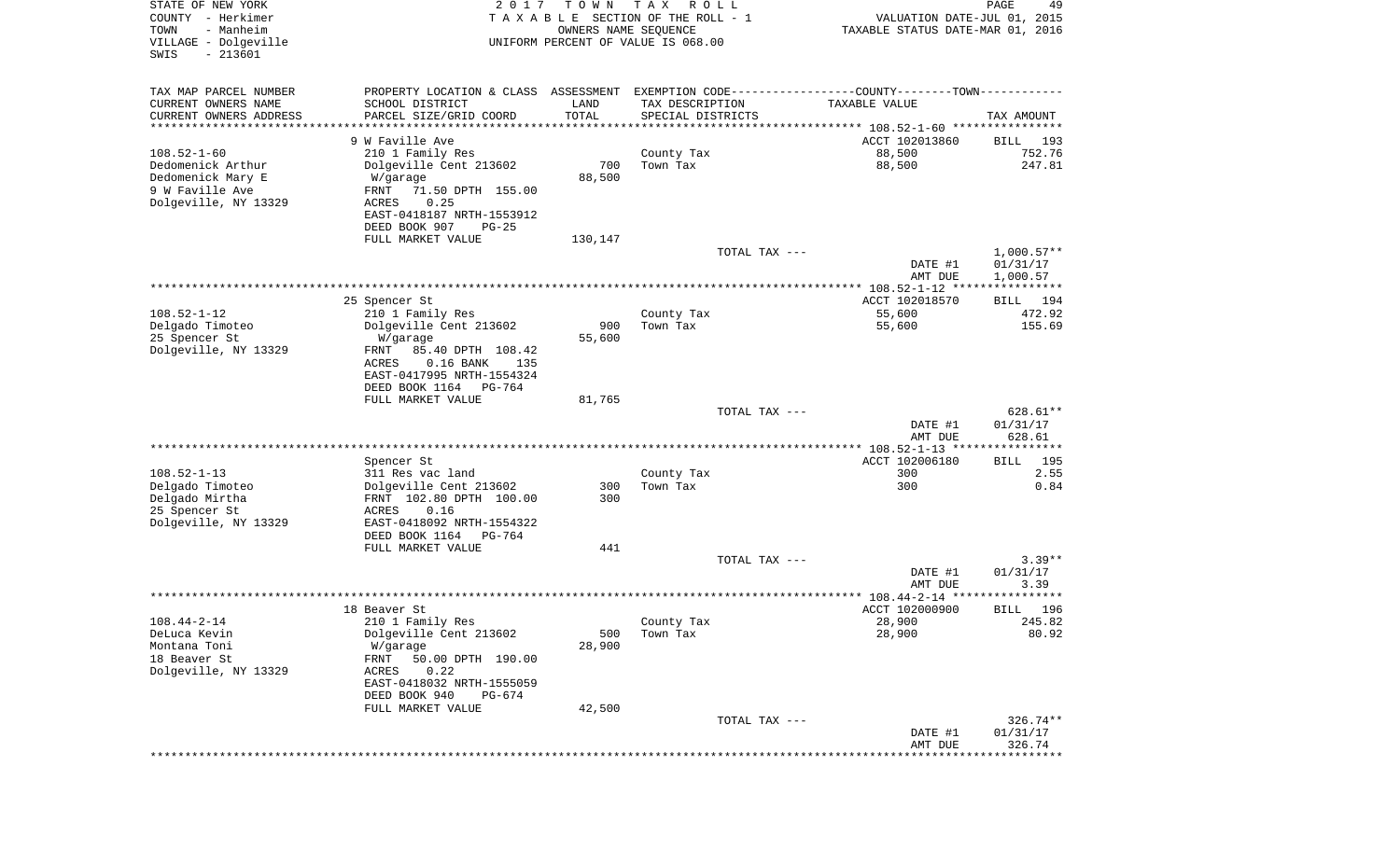| STATE OF NEW YORK<br>COUNTY - Herkimer<br>- Manheim<br>TOWN<br>VILLAGE - Dolgeville<br>$-213601$<br>SWIS | 2017                                                                                          | T O W N<br>OWNERS NAME SEQUENCE | T A X<br>R O L L<br>TAXABLE SECTION OF THE ROLL - 1<br>UNIFORM PERCENT OF VALUE IS 068.00 | VALUATION DATE-JUL 01, 2015<br>TAXABLE STATUS DATE-MAR 01, 2016 | PAGE<br>50            |
|----------------------------------------------------------------------------------------------------------|-----------------------------------------------------------------------------------------------|---------------------------------|-------------------------------------------------------------------------------------------|-----------------------------------------------------------------|-----------------------|
| TAX MAP PARCEL NUMBER                                                                                    | PROPERTY LOCATION & CLASS ASSESSMENT EXEMPTION CODE---------------COUNTY-------TOWN---------- |                                 |                                                                                           |                                                                 |                       |
| CURRENT OWNERS NAME                                                                                      | SCHOOL DISTRICT                                                                               | LAND                            | TAX DESCRIPTION                                                                           | TAXABLE VALUE                                                   |                       |
| CURRENT OWNERS ADDRESS                                                                                   | PARCEL SIZE/GRID COORD<br>************************                                            | TOTAL                           | SPECIAL DISTRICTS                                                                         |                                                                 | TAX AMOUNT            |
| *********************                                                                                    |                                                                                               |                                 |                                                                                           | ACCT 102005850                                                  |                       |
| $108.52 - 5 - 60$                                                                                        | 17 Schuyler St<br>210 1 Family Res                                                            |                                 | County Tax                                                                                | 49,500                                                          | BILL<br>197<br>421.04 |
| DeLucco Angela M                                                                                         | Dolgeville Cent 213602                                                                        | 800                             | Town Tax                                                                                  | 49,500                                                          | 138.61                |
| Cawsey Martin                                                                                            | FRNT<br>75.00 DPTH 190.00                                                                     | 49,500                          |                                                                                           |                                                                 |                       |
| 26B Lake St                                                                                              | 0.30<br>ACRES                                                                                 |                                 |                                                                                           |                                                                 |                       |
| Somerville, MA 02143                                                                                     | EAST-0419980 NRTH-1554197                                                                     |                                 |                                                                                           |                                                                 |                       |
|                                                                                                          | DEED BOOK 1609<br>PG-833                                                                      |                                 |                                                                                           |                                                                 |                       |
|                                                                                                          | FULL MARKET VALUE                                                                             | 72,794                          |                                                                                           |                                                                 |                       |
|                                                                                                          |                                                                                               |                                 | TOTAL TAX ---                                                                             |                                                                 | 559.65**              |
|                                                                                                          |                                                                                               |                                 |                                                                                           | DATE #1                                                         | 01/31/17              |
|                                                                                                          |                                                                                               |                                 |                                                                                           | AMT DUE                                                         | 559.65                |
|                                                                                                          | 24 Rundell St                                                                                 |                                 |                                                                                           | ACCT 102015330                                                  | 198<br>BILL           |
| $108.52 - 3 - 44$                                                                                        | 210 1 Family Res                                                                              |                                 | County Tax                                                                                | 47,800                                                          | 406.58                |
| Delucco Donna                                                                                            | Dolgeville Cent 213602                                                                        | 500                             | Town Tax                                                                                  | 47,800                                                          | 133.85                |
| 24 Rundell St                                                                                            | W/garage                                                                                      | 47,800                          |                                                                                           |                                                                 |                       |
| Dolgeville, NY 13329                                                                                     | FRNT<br>50.00 DPTH 107.00                                                                     |                                 |                                                                                           |                                                                 |                       |
|                                                                                                          | ACRES<br>0.12                                                                                 |                                 |                                                                                           |                                                                 |                       |
|                                                                                                          | EAST-0419105 NRTH-1553305                                                                     |                                 |                                                                                           |                                                                 |                       |
|                                                                                                          | DEED BOOK 859<br>$PG-423$                                                                     |                                 |                                                                                           |                                                                 |                       |
|                                                                                                          | FULL MARKET VALUE                                                                             | 70,294                          | TOTAL TAX ---                                                                             |                                                                 | $540.43**$            |
|                                                                                                          |                                                                                               |                                 |                                                                                           | DATE #1                                                         | 01/31/17              |
|                                                                                                          |                                                                                               |                                 |                                                                                           | AMT DUE                                                         | 540.43                |
|                                                                                                          |                                                                                               |                                 |                                                                                           | ************** 108.52-3-45 *****************                    |                       |
|                                                                                                          | Rundell St                                                                                    |                                 |                                                                                           | ACCT 102015300                                                  | 199<br>BILL           |
| $108.52 - 3 - 45$                                                                                        | 311 Res vac land                                                                              |                                 | County Tax                                                                                | 200                                                             | 1.70                  |
| Delucco Donna                                                                                            | Dolgeville Cent 213602                                                                        | 200                             | Town Tax                                                                                  | 200                                                             | 0.56                  |
| 24 Rundell St                                                                                            | 50.00 DPTH 150.00<br>FRNT                                                                     | 200                             |                                                                                           |                                                                 |                       |
| Dolgeville, NY 13329                                                                                     | ACRES<br>0.12<br>EAST-0419080 NRTH-1553260                                                    |                                 |                                                                                           |                                                                 |                       |
|                                                                                                          | DEED BOOK 859<br>PG-423                                                                       |                                 |                                                                                           |                                                                 |                       |
|                                                                                                          | FULL MARKET VALUE                                                                             | 294                             |                                                                                           |                                                                 |                       |
|                                                                                                          |                                                                                               |                                 | TOTAL TAX ---                                                                             |                                                                 | $2.26**$              |
|                                                                                                          |                                                                                               |                                 |                                                                                           | DATE #1                                                         | 01/31/17              |
|                                                                                                          |                                                                                               |                                 |                                                                                           | AMT DUE                                                         | 2.26                  |
|                                                                                                          |                                                                                               |                                 |                                                                                           |                                                                 |                       |
|                                                                                                          | Rundell St                                                                                    |                                 |                                                                                           | ACCT 102015270                                                  | 200<br><b>BILL</b>    |
| $108.52 - 3 - 46$                                                                                        | 311 Res vac land                                                                              |                                 | County Tax<br>500 Town Tax                                                                | 500<br>500                                                      | 4.25<br>1.40          |
| Delucco Donna<br>24 Rundell Stt                                                                          | Dolgeville Cent 213602<br>FRNT 100.00 DPTH 110.00                                             | 500                             |                                                                                           |                                                                 |                       |
| Dolgeville, NY 13329                                                                                     | ACRES<br>0.24                                                                                 |                                 |                                                                                           |                                                                 |                       |
|                                                                                                          | EAST-0419039 NRTH-1553200                                                                     |                                 |                                                                                           |                                                                 |                       |
|                                                                                                          | DEED BOOK 859<br>PG-423                                                                       |                                 |                                                                                           |                                                                 |                       |
|                                                                                                          | FULL MARKET VALUE                                                                             | 735                             |                                                                                           |                                                                 |                       |
|                                                                                                          |                                                                                               |                                 | TOTAL TAX ---                                                                             |                                                                 | $5.65**$              |
|                                                                                                          |                                                                                               |                                 |                                                                                           | DATE #1                                                         | 01/31/17              |
|                                                                                                          |                                                                                               |                                 |                                                                                           | AMT DUE                                                         | 5.65                  |
|                                                                                                          |                                                                                               |                                 |                                                                                           |                                                                 |                       |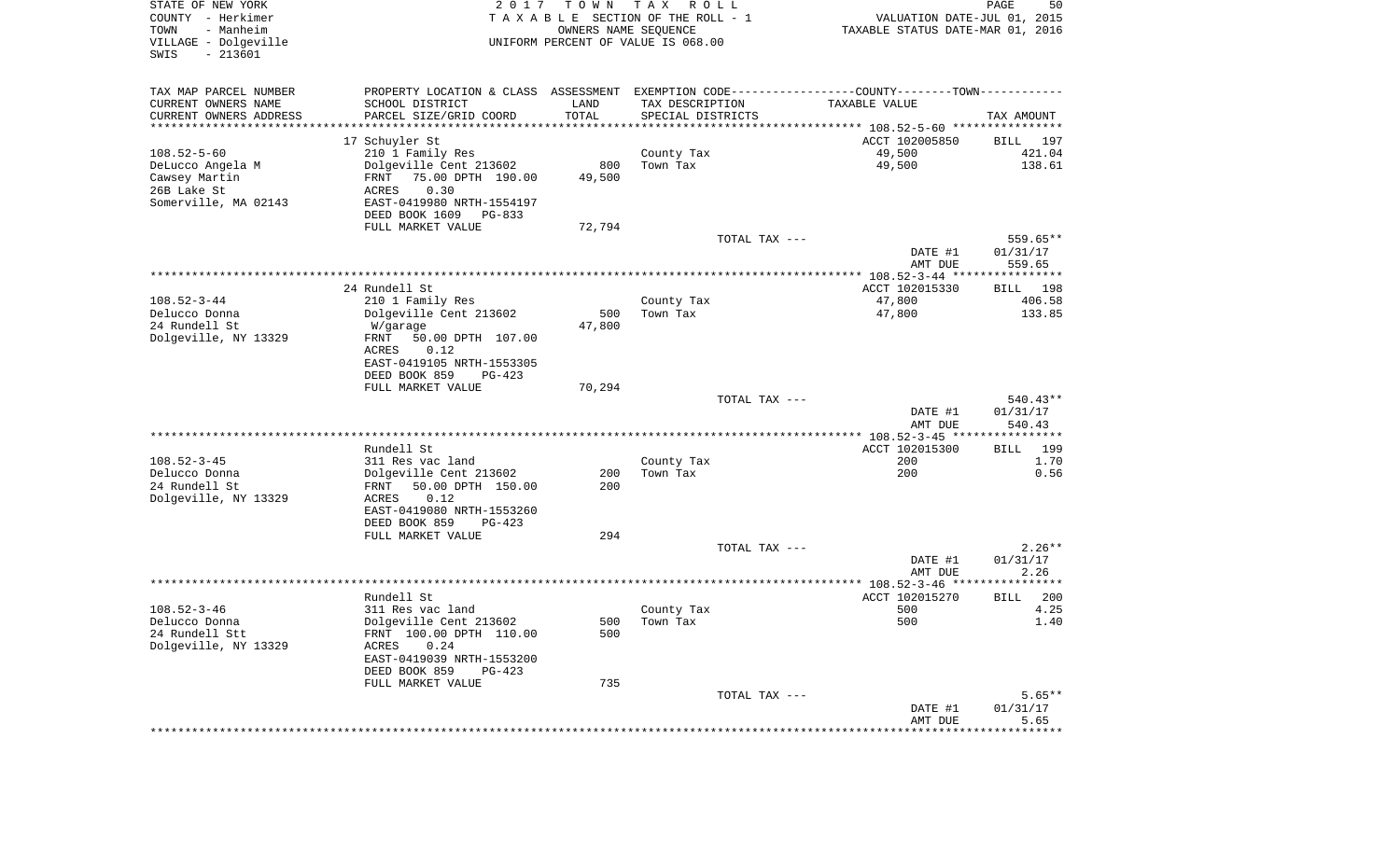| STATE OF NEW YORK<br>COUNTY - Herkimer<br>TOWN<br>- Manheim<br>VILLAGE - Dolgeville<br>$-213601$<br>SWIS | 2 0 1 7                                                                                       | T O W N<br>OWNERS NAME SEQUENCE | T A X<br>R O L L<br>T A X A B L E SECTION OF THE ROLL - 1<br>UNIFORM PERCENT OF VALUE IS 068.00 | VALUATION DATE-JUL 01, 2015<br>TAXABLE STATUS DATE-MAR 01, 2016 | PAGE<br>51                     |
|----------------------------------------------------------------------------------------------------------|-----------------------------------------------------------------------------------------------|---------------------------------|-------------------------------------------------------------------------------------------------|-----------------------------------------------------------------|--------------------------------|
| TAX MAP PARCEL NUMBER                                                                                    | PROPERTY LOCATION & CLASS ASSESSMENT EXEMPTION CODE---------------COUNTY-------TOWN---------- |                                 |                                                                                                 |                                                                 |                                |
| CURRENT OWNERS NAME                                                                                      | SCHOOL DISTRICT                                                                               | LAND                            | TAX DESCRIPTION                                                                                 | TAXABLE VALUE                                                   |                                |
| CURRENT OWNERS ADDRESS<br>*********************                                                          | PARCEL SIZE/GRID COORD                                                                        | TOTAL                           | SPECIAL DISTRICTS                                                                               |                                                                 | TAX AMOUNT                     |
|                                                                                                          | 21 Van Buren St                                                                               |                                 |                                                                                                 | ACCT 102027570                                                  | BILL<br>201                    |
| $108.52 - 5 - 92$                                                                                        | 210 1 Family Res                                                                              |                                 | County Tax                                                                                      | 38,000                                                          | 323.22                         |
| Delucco Frederick J                                                                                      | Dolgeville Cent 213602                                                                        | 500                             | Town Tax                                                                                        | 38,000                                                          | 106.40                         |
| 21 Van Buren St                                                                                          | 50.00 DPTH 138.00<br>FRNT                                                                     | 38,000                          |                                                                                                 |                                                                 |                                |
| Dolgeville, NY 13329                                                                                     | 0.17<br>ACRES                                                                                 |                                 |                                                                                                 |                                                                 |                                |
|                                                                                                          | EAST-0420037 NRTH-1554509                                                                     |                                 |                                                                                                 |                                                                 |                                |
|                                                                                                          | DEED BOOK 701<br>PG-730                                                                       |                                 |                                                                                                 |                                                                 |                                |
|                                                                                                          | FULL MARKET VALUE                                                                             | 55,882                          |                                                                                                 |                                                                 |                                |
|                                                                                                          |                                                                                               |                                 | TOTAL TAX ---                                                                                   | DATE #1<br>AMT DUE                                              | 429.62**<br>01/31/17<br>429.62 |
|                                                                                                          |                                                                                               |                                 |                                                                                                 |                                                                 |                                |
|                                                                                                          | 23 Van Buren St                                                                               |                                 |                                                                                                 | ACCT 102012900                                                  | 202<br>BILL                    |
| $108.52 - 5 - 93$                                                                                        | 311 Res vac land                                                                              |                                 | County Tax                                                                                      | 500                                                             | 4.25                           |
| Delucco Frederick J                                                                                      | Dolgeville Cent 213602                                                                        | 500                             | Town Tax                                                                                        | 500                                                             | 1.40                           |
| 21 Van Buren St                                                                                          | W/garage                                                                                      | 500                             |                                                                                                 |                                                                 |                                |
| Dolgeville, NY 13329                                                                                     | FRNT<br>50.00 DPTH 139.00<br>ACRES<br>0.17                                                    |                                 |                                                                                                 |                                                                 |                                |
|                                                                                                          | EAST-0420063 NRTH-1554470                                                                     |                                 |                                                                                                 |                                                                 |                                |
|                                                                                                          | DEED BOOK 740<br>$PG-233$                                                                     |                                 |                                                                                                 |                                                                 |                                |
|                                                                                                          | FULL MARKET VALUE                                                                             | 735                             |                                                                                                 |                                                                 |                                |
|                                                                                                          |                                                                                               |                                 | TOTAL TAX ---                                                                                   |                                                                 | $5.65**$                       |
|                                                                                                          |                                                                                               |                                 |                                                                                                 | DATE #1                                                         | 01/31/17                       |
|                                                                                                          |                                                                                               |                                 |                                                                                                 | AMT DUE<br>************ 108.52-5-91 *****************           | 5.65                           |
|                                                                                                          | 19 Van Buren St                                                                               |                                 |                                                                                                 | ACCT 102005940                                                  | BILL<br>203                    |
| $108.52 - 5 - 91$                                                                                        | 210 1 Family Res                                                                              |                                 | VET COM CT 41131                                                                                | 10,200<br>10,200                                                |                                |
| DeLucco Joy M                                                                                            | Dolgeville Cent 213602                                                                        | 700                             | County Tax                                                                                      | 36,100                                                          | 307.06                         |
| 19 Van Buren St                                                                                          | W/garage                                                                                      | 46,300                          | Town Tax                                                                                        | 36,100                                                          | 101.08                         |
| Dolgeville, NY 13329                                                                                     | FRNT<br>67.00 DPTH 118.00                                                                     |                                 |                                                                                                 |                                                                 |                                |
|                                                                                                          | ACRES<br>0.20                                                                                 |                                 |                                                                                                 |                                                                 |                                |
|                                                                                                          | EAST-0420000 NRTH-1554558                                                                     |                                 |                                                                                                 |                                                                 |                                |
|                                                                                                          | DEED BOOK 931<br>PG-611<br>FULL MARKET VALUE                                                  | 68,088                          |                                                                                                 |                                                                 |                                |
|                                                                                                          |                                                                                               |                                 | TOTAL TAX ---                                                                                   |                                                                 | 408.14**                       |
|                                                                                                          |                                                                                               |                                 |                                                                                                 | DATE #1                                                         | 01/31/17                       |
|                                                                                                          |                                                                                               |                                 |                                                                                                 | AMT DUE                                                         | 408.14                         |
|                                                                                                          |                                                                                               |                                 |                                                                                                 |                                                                 | ******                         |
|                                                                                                          | 45 Spencer St                                                                                 |                                 |                                                                                                 | ACCT 102022680                                                  | 204<br>BILL                    |
| $108.51 - 1 - 21$                                                                                        | 210 1 Family Res<br>Dolgeville Cent 213602                                                    | 4,100                           | County Tax<br>Town Tax                                                                          | 78,200<br>78,200                                                | 665.15<br>218.97               |
| Deluco George<br>Deluco Susan                                                                            | W/garage                                                                                      | 78,200                          |                                                                                                 |                                                                 |                                |
| 45 Spencer St                                                                                            | ACRES<br>2.38                                                                                 |                                 |                                                                                                 |                                                                 |                                |
| Dolgeville, NY 13329                                                                                     | EAST-0417165 NRTH-1554212                                                                     |                                 |                                                                                                 |                                                                 |                                |
|                                                                                                          | DEED BOOK 00650 PG-00700                                                                      |                                 |                                                                                                 |                                                                 |                                |
|                                                                                                          | FULL MARKET VALUE                                                                             | 115,000                         |                                                                                                 |                                                                 |                                |
|                                                                                                          |                                                                                               |                                 | TOTAL TAX ---                                                                                   |                                                                 | 884.12**                       |
|                                                                                                          |                                                                                               |                                 |                                                                                                 | DATE #1                                                         | 01/31/17                       |
|                                                                                                          |                                                                                               |                                 |                                                                                                 | AMT DUE<br>****************************                         | 884.12                         |
|                                                                                                          |                                                                                               |                                 |                                                                                                 |                                                                 |                                |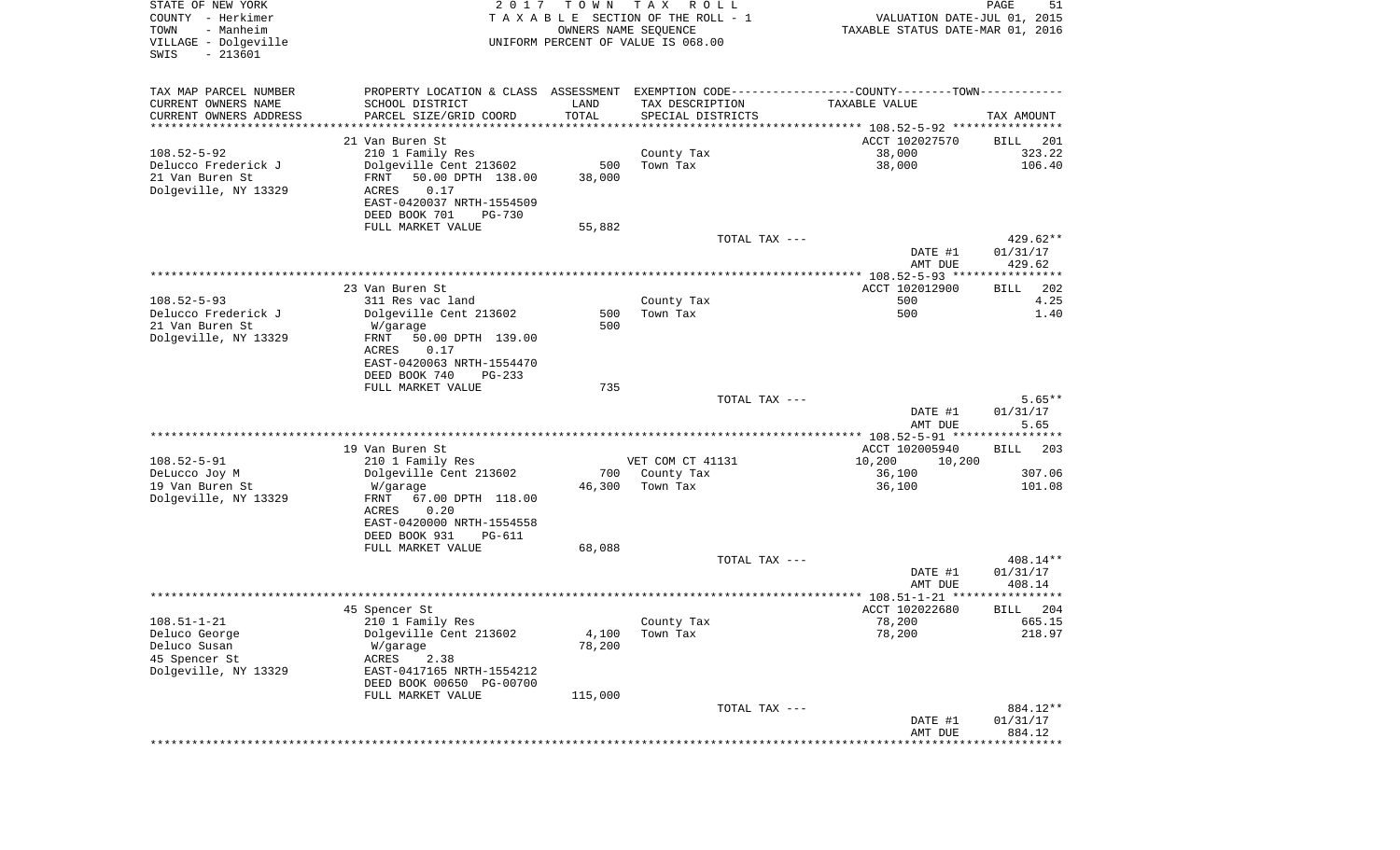| STATE OF NEW YORK<br>COUNTY - Herkimer<br>- Manheim<br>TOWN<br>VILLAGE - Dolgeville<br>$-213601$<br>SWIS | 2 0 1 7                                                                                       | TOWN<br>OWNERS NAME SEQUENCE | T A X<br>R O L L<br>TAXABLE SECTION OF THE ROLL - 1<br>UNIFORM PERCENT OF VALUE IS 068.00 | VALUATION DATE-JUL 01, 2015<br>TAXABLE STATUS DATE-MAR 01, 2016 | PAGE<br>52        |
|----------------------------------------------------------------------------------------------------------|-----------------------------------------------------------------------------------------------|------------------------------|-------------------------------------------------------------------------------------------|-----------------------------------------------------------------|-------------------|
| TAX MAP PARCEL NUMBER                                                                                    | PROPERTY LOCATION & CLASS ASSESSMENT EXEMPTION CODE---------------COUNTY-------TOWN---------- |                              |                                                                                           |                                                                 |                   |
| CURRENT OWNERS NAME                                                                                      | SCHOOL DISTRICT                                                                               | LAND                         | TAX DESCRIPTION                                                                           | TAXABLE VALUE                                                   |                   |
| CURRENT OWNERS ADDRESS<br>**********************                                                         | PARCEL SIZE/GRID COORD<br>***********************************                                 | TOTAL                        | SPECIAL DISTRICTS                                                                         |                                                                 | TAX AMOUNT        |
|                                                                                                          | 23 Cavalli St                                                                                 |                              |                                                                                           | ACCT 102007200                                                  | BILL<br>205       |
| $108.36 - 2 - 10$                                                                                        | 220 2 Family Res                                                                              |                              | County Tax                                                                                | 26,000                                                          | 221.15            |
| Denapole Donald                                                                                          | Dolgeville Cent 213602                                                                        | 500                          | Town Tax                                                                                  | 26,000                                                          | 72.80             |
| PO Box 77                                                                                                | FRNT<br>65.00 DPTH 150.00                                                                     | 26,000                       |                                                                                           |                                                                 |                   |
| Middleville, NY 13406                                                                                    | 0.24<br>ACRES                                                                                 |                              |                                                                                           |                                                                 |                   |
|                                                                                                          | EAST-0419448 NRTH-1557745                                                                     |                              |                                                                                           |                                                                 |                   |
|                                                                                                          | DEED BOOK 850<br>PG-646<br>FULL MARKET VALUE                                                  | 38,235                       |                                                                                           |                                                                 |                   |
|                                                                                                          |                                                                                               |                              | TOTAL TAX ---                                                                             |                                                                 | 293.95**          |
|                                                                                                          |                                                                                               |                              |                                                                                           | DATE #1                                                         | 01/31/17          |
|                                                                                                          |                                                                                               |                              |                                                                                           | AMT DUE                                                         | 293.95            |
|                                                                                                          | Mckinley Ave                                                                                  |                              |                                                                                           | ACCT 102027180                                                  | 206<br>BILL       |
| $108.36 - 1 - 19$                                                                                        | 312 Vac w/imprv                                                                               |                              | County Tax                                                                                | 1,600                                                           | 13.61             |
| Dermady Joy M                                                                                            | Dolgeville Cent 213602                                                                        | 100                          | Town Tax                                                                                  | 1,600                                                           | 4.48              |
| 60 W State St                                                                                            | Garage                                                                                        | 1,600                        |                                                                                           |                                                                 |                   |
| Dolgeville, NY 13329                                                                                     | FRNT<br>50.00 DPTH<br>65.00<br>ACRES<br>0.07                                                  |                              |                                                                                           |                                                                 |                   |
|                                                                                                          | EAST-0418802 NRTH-1557246                                                                     |                              |                                                                                           |                                                                 |                   |
|                                                                                                          | DEED BOOK 931<br><b>PG-370</b>                                                                |                              |                                                                                           |                                                                 |                   |
|                                                                                                          | FULL MARKET VALUE                                                                             | 2,353                        |                                                                                           |                                                                 |                   |
|                                                                                                          |                                                                                               |                              | TOTAL TAX ---                                                                             |                                                                 | 18.09**           |
|                                                                                                          |                                                                                               |                              |                                                                                           | DATE #1<br>AMT DUE                                              | 01/31/17<br>18.09 |
|                                                                                                          |                                                                                               |                              |                                                                                           | *************** 108.59-2-19 ****************                    |                   |
|                                                                                                          | Stewart St                                                                                    |                              |                                                                                           | ACCT 102021210                                                  | 207<br>BILL       |
| $108.59 - 2 - 19$                                                                                        | 311 Res vac land                                                                              |                              | County Tax                                                                                | 300                                                             | 2.55              |
| Dicamillo Dennis                                                                                         | Dolgeville Cent 213602                                                                        | 300                          | Town Tax                                                                                  | 300                                                             | 0.84              |
| 14 Stewart St                                                                                            | 50.00 DPTH 150.00<br>FRNT                                                                     | 300                          |                                                                                           |                                                                 |                   |
| Dolgeville, NY 13329                                                                                     | ACRES<br>0.17<br>EAST-0416879 NRTH-1551987                                                    |                              |                                                                                           |                                                                 |                   |
|                                                                                                          | DEED BOOK 731<br>PG-256                                                                       |                              |                                                                                           |                                                                 |                   |
|                                                                                                          | FULL MARKET VALUE                                                                             | 441                          |                                                                                           |                                                                 |                   |
|                                                                                                          |                                                                                               |                              | TOTAL TAX ---                                                                             |                                                                 | $3.39**$          |
|                                                                                                          |                                                                                               |                              |                                                                                           | DATE #1                                                         | 01/31/17          |
|                                                                                                          |                                                                                               |                              |                                                                                           | AMT DUE                                                         | 3.39              |
|                                                                                                          | 14 Stewart St                                                                                 |                              |                                                                                           | ACCT 102021180                                                  | 208<br>BILL       |
| $108.59 - 2 - 20$                                                                                        | 210 1 Family Res                                                                              |                              | County Tax                                                                                | 54,000                                                          | 459.31            |
| Dicamillo Dennis                                                                                         | Dolgeville Cent 213602                                                                        |                              | $1,000$ Town Tax                                                                          | 54,000                                                          | 151.21            |
| 14 Stewart St                                                                                            | FRNT 100.00 DPTH 150.00                                                                       | 54,000                       |                                                                                           |                                                                 |                   |
| Dolgeville, NY 13329                                                                                     | ACRES<br>0.34                                                                                 |                              |                                                                                           |                                                                 |                   |
|                                                                                                          | EAST-0416888 NRTH-1551916<br>DEED BOOK 731<br>PG-256                                          |                              |                                                                                           |                                                                 |                   |
|                                                                                                          | FULL MARKET VALUE                                                                             | 79,412                       |                                                                                           |                                                                 |                   |
|                                                                                                          |                                                                                               |                              | TOTAL TAX ---                                                                             |                                                                 | $610.52**$        |
|                                                                                                          |                                                                                               |                              |                                                                                           | DATE #1                                                         | 01/31/17          |
|                                                                                                          |                                                                                               |                              |                                                                                           | AMT DUE                                                         | 610.52            |
|                                                                                                          |                                                                                               |                              |                                                                                           |                                                                 |                   |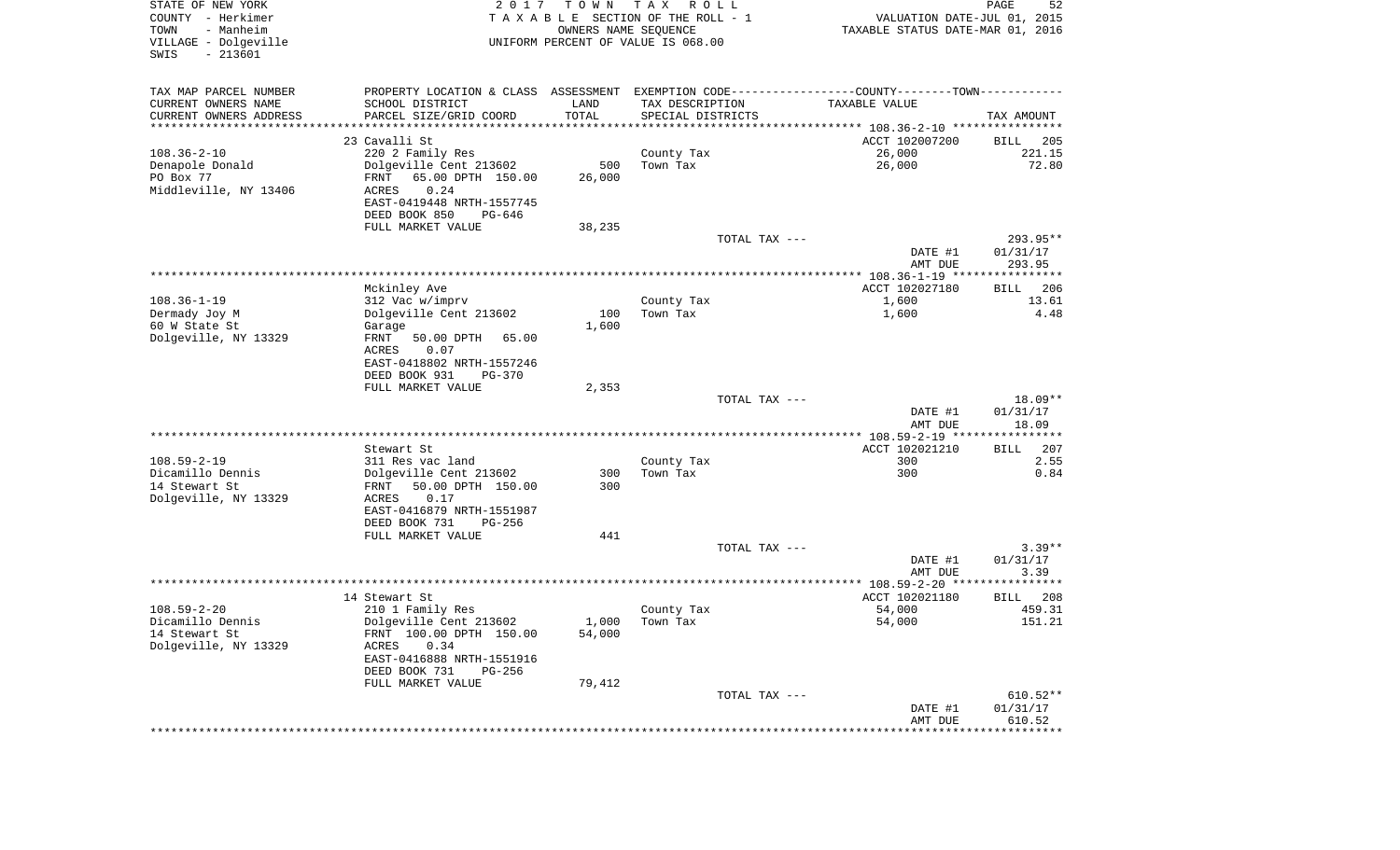| STATE OF NEW YORK<br>COUNTY - Herkimer<br>- Manheim<br>TOWN<br>VILLAGE - Dolgeville<br>$-213601$<br>SWIS | 2 0 1 7                                                                                       | T O W N<br>OWNERS NAME SEQUENCE | T A X<br>R O L L<br>T A X A B L E SECTION OF THE ROLL - 1<br>UNIFORM PERCENT OF VALUE IS 068.00 | VALUATION DATE-JUL 01, 2015<br>TAXABLE STATUS DATE-MAR 01, 2016 | PAGE<br>53               |
|----------------------------------------------------------------------------------------------------------|-----------------------------------------------------------------------------------------------|---------------------------------|-------------------------------------------------------------------------------------------------|-----------------------------------------------------------------|--------------------------|
| TAX MAP PARCEL NUMBER                                                                                    | PROPERTY LOCATION & CLASS ASSESSMENT EXEMPTION CODE---------------COUNTY-------TOWN---------- |                                 |                                                                                                 |                                                                 |                          |
| CURRENT OWNERS NAME                                                                                      | SCHOOL DISTRICT                                                                               | LAND                            | TAX DESCRIPTION                                                                                 | TAXABLE VALUE                                                   |                          |
| CURRENT OWNERS ADDRESS<br>**********************                                                         | PARCEL SIZE/GRID COORD                                                                        | TOTAL                           | SPECIAL DISTRICTS                                                                               |                                                                 | TAX AMOUNT               |
|                                                                                                          | 11 Winton Ln                                                                                  |                                 |                                                                                                 | ACCT 102006390                                                  | 209<br>BILL              |
| $108.52 - 5 - 72$                                                                                        | 210 1 Family Res                                                                              |                                 | County Tax                                                                                      | 38,000                                                          | 323.22                   |
| DiCamillo George Francis Jr.                                                                             | Dolgeville Cent 213602                                                                        | 500                             | Town Tax                                                                                        | 38,000                                                          | 106.40                   |
| DiCamillo Debra M                                                                                        | W/garage                                                                                      | 38,000                          |                                                                                                 |                                                                 |                          |
| 11 Winton Ln                                                                                             | FRNT<br>45.00 DPTH 110.00                                                                     |                                 |                                                                                                 |                                                                 |                          |
| Dolgeville, NY 13329                                                                                     | ACRES<br>0.11<br>EAST-0419596 NRTH-1554612                                                    |                                 |                                                                                                 |                                                                 |                          |
|                                                                                                          | DEED BOOK 1393<br>PG-135                                                                      |                                 |                                                                                                 |                                                                 |                          |
|                                                                                                          | FULL MARKET VALUE                                                                             | 55,882                          |                                                                                                 |                                                                 |                          |
|                                                                                                          |                                                                                               |                                 | TOTAL TAX ---                                                                                   |                                                                 | 429.62**                 |
|                                                                                                          |                                                                                               |                                 |                                                                                                 | DATE #1                                                         | 01/31/17                 |
|                                                                                                          |                                                                                               |                                 |                                                                                                 | AMT DUE                                                         | 429.62                   |
|                                                                                                          | 50 N Helmer Ave                                                                               |                                 |                                                                                                 | ACCT 102008460                                                  | 210<br>BILL              |
| $108.36 - 3 - 51$                                                                                        | 210 1 Family Res                                                                              |                                 | County Tax                                                                                      | 40,000                                                          | 340.23                   |
| Dietrich Christina M                                                                                     | Dolgeville Cent 213602                                                                        | 700                             | Town Tax                                                                                        | 40,000                                                          | 112.00                   |
| Daley Wade R<br>50 N Helmer Ave                                                                          | 65.00 DPTH 199.00<br>FRNT<br>0.16<br>ACRES                                                    | 40,000                          | School Relevy<br>Village Relevy                                                                 |                                                                 | 882.32<br>1,014.94       |
| Dolgeville, NY 13329                                                                                     | EAST-0419742 NRTH-1557189                                                                     |                                 |                                                                                                 |                                                                 |                          |
|                                                                                                          | DEED BOOK 1514<br>PG-647                                                                      |                                 |                                                                                                 |                                                                 |                          |
|                                                                                                          | FULL MARKET VALUE                                                                             | 58,824                          |                                                                                                 |                                                                 |                          |
|                                                                                                          |                                                                                               |                                 | TOTAL TAX ---                                                                                   |                                                                 | $2,349.49**$<br>01/31/17 |
|                                                                                                          |                                                                                               |                                 |                                                                                                 | DATE #1<br>AMT DUE                                              | 2,349.49                 |
|                                                                                                          |                                                                                               |                                 |                                                                                                 | ************* 108.52-6-10 *****************                     |                          |
|                                                                                                          | 44 E Faville Ave                                                                              |                                 |                                                                                                 | ACCT 102030090                                                  | BILL<br>211              |
| $108.52 - 6 - 10$                                                                                        | 220 2 Family Res                                                                              |                                 | County Tax                                                                                      | 40,600                                                          | 345.33                   |
| Digilio Antonette<br>44 Faville Ave                                                                      | Dolgeville Cent 213602<br>W/barn                                                              | 500<br>40,600                   | Town Tax                                                                                        | 40,600                                                          | 113.68                   |
| Dolgeville, NY 13329                                                                                     | FRNT<br>50.00 DPTH 150.00                                                                     |                                 |                                                                                                 |                                                                 |                          |
|                                                                                                          | ACRES<br>0.17                                                                                 |                                 |                                                                                                 |                                                                 |                          |
|                                                                                                          | EAST-0419644 NRTH-1553046                                                                     |                                 |                                                                                                 |                                                                 |                          |
|                                                                                                          | DEED BOOK 00624 PG-00550<br>FULL MARKET VALUE                                                 | 59,706                          |                                                                                                 |                                                                 |                          |
|                                                                                                          |                                                                                               |                                 | TOTAL TAX ---                                                                                   |                                                                 | 459.01**                 |
|                                                                                                          |                                                                                               |                                 |                                                                                                 | DATE #1                                                         | 01/31/17                 |
|                                                                                                          |                                                                                               |                                 |                                                                                                 | AMT DUE                                                         | 459.01                   |
|                                                                                                          |                                                                                               |                                 |                                                                                                 |                                                                 | * * * * * * *            |
| $108.52 - 6 - 11$                                                                                        | E Faville Ave<br>311 Res vac land                                                             |                                 | County Tax                                                                                      | ACCT 102000330<br>200                                           | 212<br>BILL<br>1.70      |
| Digilio Antonette                                                                                        | Dolgeville Cent 213602                                                                        | 200                             | Town Tax                                                                                        | 200                                                             | 0.56                     |
| 44 Faville Ave                                                                                           | 54.70 DPTH 100.00<br>FRNT                                                                     | 200                             |                                                                                                 |                                                                 |                          |
| Dolgeville, NY 13329                                                                                     | 0.12<br>ACRES                                                                                 |                                 |                                                                                                 |                                                                 |                          |
|                                                                                                          | EAST-0419616 NRTH-1553094                                                                     |                                 |                                                                                                 |                                                                 |                          |
|                                                                                                          | DEED BOOK 00614 PG-00367<br>FULL MARKET VALUE                                                 | 294                             |                                                                                                 |                                                                 |                          |
|                                                                                                          |                                                                                               |                                 | TOTAL TAX ---                                                                                   |                                                                 | $2.26**$                 |
|                                                                                                          |                                                                                               |                                 |                                                                                                 | DATE #1                                                         | 01/31/17                 |
|                                                                                                          |                                                                                               |                                 |                                                                                                 | AMT DUE<br>****************************                         | 2.26                     |
|                                                                                                          |                                                                                               |                                 |                                                                                                 |                                                                 |                          |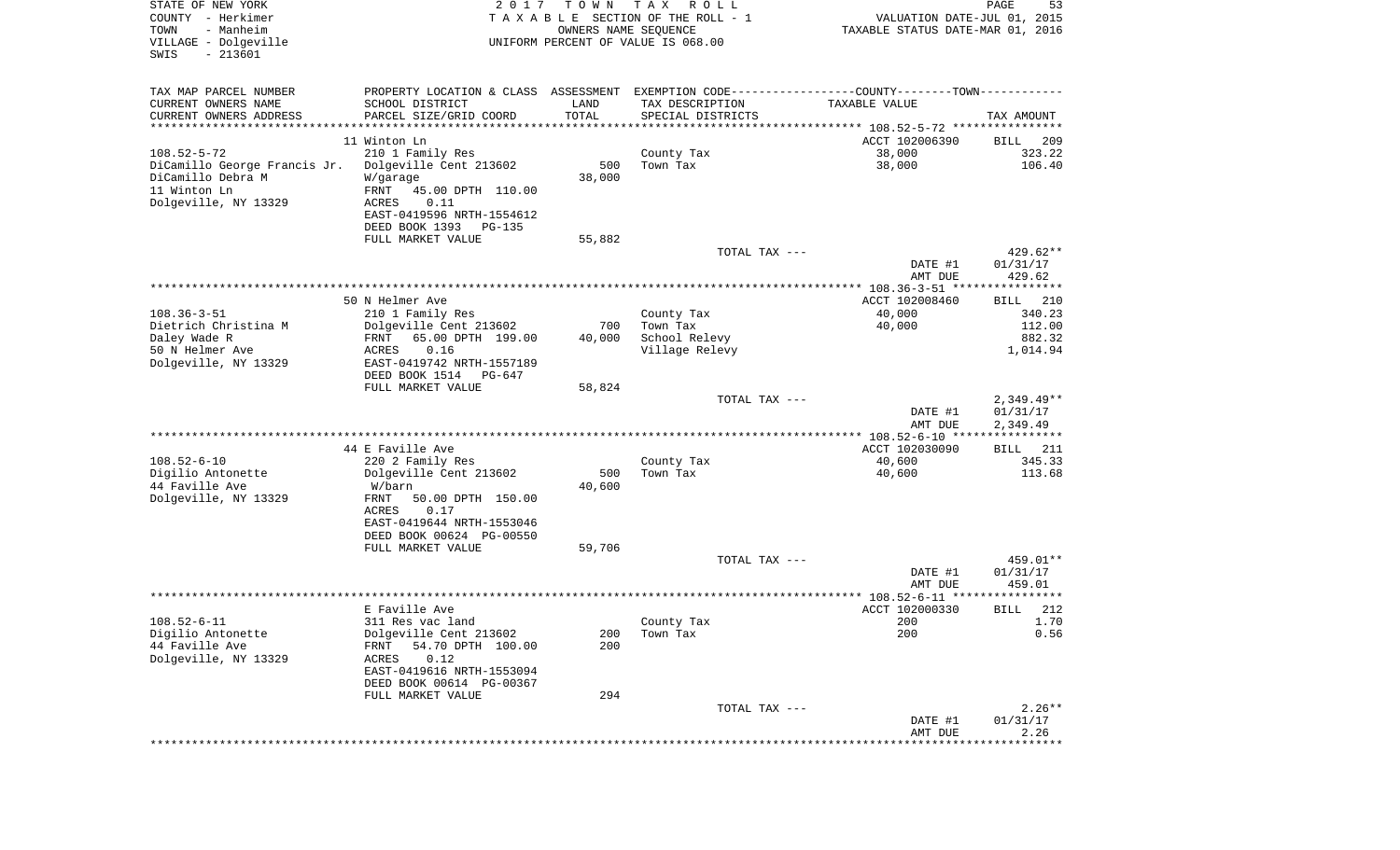| STATE OF NEW YORK<br>COUNTY - Herkimer<br>- Manheim<br>TOWN<br>VILLAGE - Dolgeville<br>$-213601$<br>SWIS | 2 0 1 7                                               | T O W N<br>OWNERS NAME SEQUENCE | T A X<br>R O L L<br>TAXABLE SECTION OF THE ROLL - 1<br>UNIFORM PERCENT OF VALUE IS 068.00 | VALUATION DATE-JUL 01, 2015<br>TAXABLE STATUS DATE-MAR 01, 2016                               | 54<br>PAGE         |
|----------------------------------------------------------------------------------------------------------|-------------------------------------------------------|---------------------------------|-------------------------------------------------------------------------------------------|-----------------------------------------------------------------------------------------------|--------------------|
|                                                                                                          |                                                       |                                 |                                                                                           |                                                                                               |                    |
| TAX MAP PARCEL NUMBER                                                                                    |                                                       |                                 |                                                                                           | PROPERTY LOCATION & CLASS ASSESSMENT EXEMPTION CODE---------------COUNTY-------TOWN---------- |                    |
| CURRENT OWNERS NAME                                                                                      | SCHOOL DISTRICT                                       | LAND                            | TAX DESCRIPTION                                                                           | TAXABLE VALUE                                                                                 |                    |
| CURRENT OWNERS ADDRESS<br>********************                                                           | PARCEL SIZE/GRID COORD<br>**********************      | TOTAL<br>* * * * * * * * * * *  | SPECIAL DISTRICTS                                                                         |                                                                                               | TAX AMOUNT         |
|                                                                                                          | 29 S Helmer Ave                                       |                                 |                                                                                           | ACCT 102003990                                                                                | 213<br>BILL        |
| $108.44 - 2 - 55$                                                                                        | 220 2 Family Res                                      |                                 | County Tax                                                                                | 38,368                                                                                        | 326.35             |
| Dineen Richard P                                                                                         | Dolgeville Cent 213602                                | 500                             | Town Tax                                                                                  | 38,368                                                                                        | 107.43             |
| 29 S Helmer Ave                                                                                          | W/garage                                              | 38,368                          |                                                                                           |                                                                                               |                    |
| Dolgeville, NY 13329                                                                                     | FRNT<br>50.00 DPTH 100.00                             |                                 |                                                                                           |                                                                                               |                    |
|                                                                                                          | 0.17<br>ACRES<br>EAST-0418745 NRTH-1554708            |                                 |                                                                                           |                                                                                               |                    |
|                                                                                                          | DEED BOOK 1173<br>PG-917                              |                                 |                                                                                           |                                                                                               |                    |
|                                                                                                          | FULL MARKET VALUE                                     | 56,424                          |                                                                                           |                                                                                               |                    |
|                                                                                                          |                                                       |                                 | TOTAL TAX ---                                                                             |                                                                                               | 433.78**           |
|                                                                                                          |                                                       |                                 |                                                                                           | DATE #1                                                                                       | 01/31/17           |
|                                                                                                          |                                                       |                                 |                                                                                           | AMT DUE<br>**************** 108.36-3-74 *****************                                     | 433.78             |
|                                                                                                          | 90 N Helmer Ave                                       |                                 |                                                                                           | ACCT 102006780                                                                                | 214<br>BILL        |
| $108.36 - 3 - 74$                                                                                        | 210 1 Family Res                                      |                                 | VET WAR CT 41121                                                                          | 6,120<br>6,120                                                                                |                    |
| Dodge Robert K                                                                                           | Dolgeville Cent 213602                                | 600                             | County Tax                                                                                | 37,680                                                                                        | 320.50             |
| Dodge Judith                                                                                             | W/garage                                              | 43,800                          | Town Tax                                                                                  | 37,680                                                                                        | 105.51             |
| 90 N Helmer Ave<br>Dolgeville, NY 13329                                                                  | 64.00 DPTH 125.00<br>FRNT<br>ACRES<br>0.07            |                                 |                                                                                           |                                                                                               |                    |
|                                                                                                          | EAST-0419671 NRTH-1558104                             |                                 |                                                                                           |                                                                                               |                    |
|                                                                                                          | DEED BOOK 1257<br>PG-647                              |                                 |                                                                                           |                                                                                               |                    |
|                                                                                                          | FULL MARKET VALUE                                     | 64,412                          |                                                                                           |                                                                                               |                    |
|                                                                                                          |                                                       |                                 | TOTAL TAX ---                                                                             |                                                                                               | 426.01**           |
|                                                                                                          |                                                       |                                 |                                                                                           | DATE #1<br>AMT DUE                                                                            | 01/31/17<br>426.01 |
|                                                                                                          |                                                       |                                 |                                                                                           |                                                                                               |                    |
|                                                                                                          | 11 Slawson St                                         |                                 |                                                                                           | ACCT 102020790                                                                                | 215<br>BILL        |
| $108.44 - 2 - 57$                                                                                        | 210 1 Family Res                                      |                                 | County Tax                                                                                | 28,900                                                                                        | 245.82             |
| Dodson Donald R Jr.<br>Dodson Janet M                                                                    | Dolgeville Cent 213602<br>W/garage                    | 500<br>28,900                   | Town Tax                                                                                  | 28,900                                                                                        | 80.92              |
| 11 Slawson St                                                                                            | FRNT<br>50.00 DPTH 100.00                             |                                 |                                                                                           |                                                                                               |                    |
| Dolgeville, NY 13329                                                                                     | ACRES<br>0.11                                         |                                 |                                                                                           |                                                                                               |                    |
|                                                                                                          | EAST-0418775 NRTH-1554786                             |                                 |                                                                                           |                                                                                               |                    |
|                                                                                                          | DEED BOOK 1209<br>PG-332                              |                                 |                                                                                           |                                                                                               |                    |
|                                                                                                          | FULL MARKET VALUE                                     | 42,500                          | TOTAL TAX ---                                                                             |                                                                                               | $326.74**$         |
|                                                                                                          |                                                       |                                 |                                                                                           | DATE #1                                                                                       | 01/31/17           |
|                                                                                                          |                                                       |                                 |                                                                                           | AMT DUE                                                                                       | 326.74             |
|                                                                                                          |                                                       |                                 |                                                                                           |                                                                                               |                    |
| $108.52 - 1 - 27$                                                                                        | 92 S Main St<br>210 1 Family Res                      |                                 | County Tax                                                                                | ACCT 102015690<br>36,800                                                                      | BILL 216<br>313.01 |
| Doerrer Donna M                                                                                          | Dolgeville Cent 213602                                | 600                             | Town Tax                                                                                  | 36,800                                                                                        | 103.04             |
| Williams Trevor                                                                                          | W/carport                                             | 36,800                          |                                                                                           |                                                                                               |                    |
| 92 S Main St                                                                                             | FRNT<br>58.30 DPTH 100.00                             |                                 |                                                                                           |                                                                                               |                    |
| Dolgeville, NY 13329                                                                                     | 0.13<br>ACRES                                         |                                 |                                                                                           |                                                                                               |                    |
|                                                                                                          | EAST-0418721 NRTH-1554176<br>DEED BOOK 1272<br>PG-429 |                                 |                                                                                           |                                                                                               |                    |
|                                                                                                          | FULL MARKET VALUE                                     | 54,118                          |                                                                                           |                                                                                               |                    |
|                                                                                                          |                                                       |                                 | TOTAL TAX ---                                                                             |                                                                                               | $416.05**$         |
|                                                                                                          |                                                       |                                 |                                                                                           | DATE #1                                                                                       | 01/31/17           |
|                                                                                                          |                                                       |                                 |                                                                                           | AMT DUE<br>*******************************                                                    | 416.05             |
|                                                                                                          |                                                       |                                 |                                                                                           |                                                                                               |                    |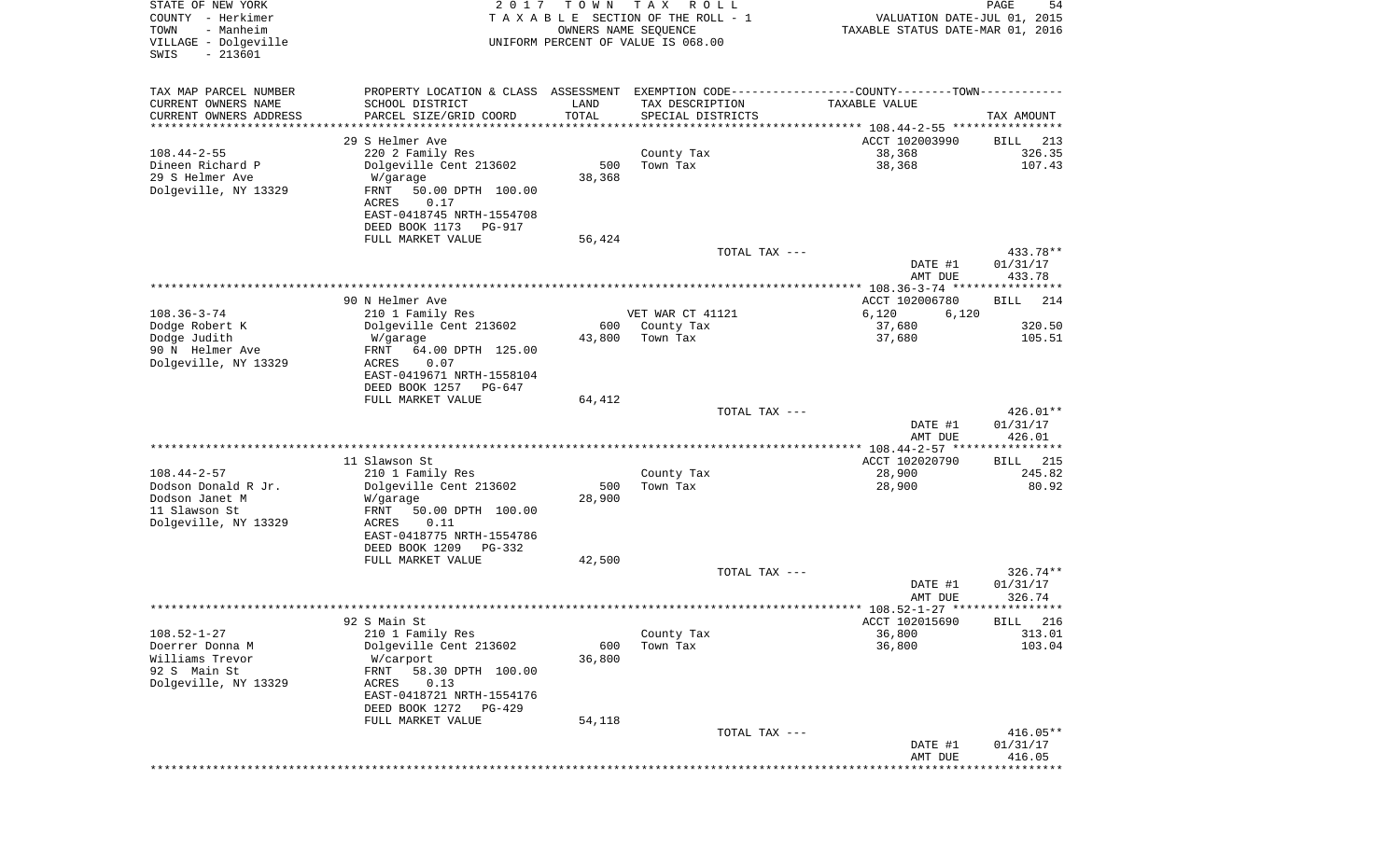| STATE OF NEW YORK<br>COUNTY - Herkimer<br>- Manheim<br>TOWN<br>VILLAGE - Dolgeville<br>$-213601$<br>SWIS | 2 0 1 7                                                                                                                                     | T O W N<br>OWNERS NAME SEOUENCE | T A X<br>R O L L<br>TAXABLE SECTION OF THE ROLL - 1<br>UNIFORM PERCENT OF VALUE IS 068.00 | VALUATION DATE-JUL 01, 2015<br>TAXABLE STATUS DATE-MAR 01, 2016 | 55<br>PAGE                               |
|----------------------------------------------------------------------------------------------------------|---------------------------------------------------------------------------------------------------------------------------------------------|---------------------------------|-------------------------------------------------------------------------------------------|-----------------------------------------------------------------|------------------------------------------|
| TAX MAP PARCEL NUMBER                                                                                    | PROPERTY LOCATION & CLASS                                                                                                                   |                                 | ASSESSMENT EXEMPTION CODE-----------------COUNTY-------TOWN-----------                    |                                                                 |                                          |
| CURRENT OWNERS NAME<br>CURRENT OWNERS ADDRESS                                                            | SCHOOL DISTRICT<br>PARCEL SIZE/GRID COORD                                                                                                   | LAND<br>TOTAL                   | TAX DESCRIPTION<br>SPECIAL DISTRICTS                                                      | TAXABLE VALUE                                                   | TAX AMOUNT                               |
|                                                                                                          | 60 Spencer St                                                                                                                               |                                 |                                                                                           | ACCT 102002160                                                  | <b>BILL</b><br>217                       |
| $108.51 - 1 - 7$                                                                                         | 210 1 Family Res                                                                                                                            |                                 | VET COM CT 41131                                                                          | 10,200<br>10,200                                                |                                          |
| Doerrer Frederick<br>Doerrer Barbara<br>60 Spencer St<br>Dolgeville, NY 13329                            | Dolgeville Cent 213602<br>W/garage<br>FRNT 150.00 DPTH 200.00<br><b>ACRES</b><br>1.80<br>EAST-0417241 NRTH-1554694                          | 2,300<br>76,300                 | County Tax<br>Town Tax                                                                    | 66,100<br>66,100                                                | 562.23<br>185.09                         |
|                                                                                                          | DEED BOOK 779<br><b>PG-513</b>                                                                                                              |                                 |                                                                                           |                                                                 |                                          |
|                                                                                                          | FULL MARKET VALUE                                                                                                                           | 112,206                         | TOTAL TAX ---                                                                             | DATE #1<br>AMT DUE                                              | 747.32**<br>01/31/17<br>747.32           |
|                                                                                                          |                                                                                                                                             |                                 |                                                                                           |                                                                 | ***********                              |
| $108.44 - 3 - 74.3$                                                                                      | Slawson<br>330 Vacant comm                                                                                                                  |                                 | County Tax                                                                                | 500                                                             | BILL<br>218<br>4.25                      |
| Dolgeville Car Care<br>Gerald Darling<br>3 Slawson St                                                    | Dolgeville Cent 213602<br>40.00 DPTH<br>FRNT<br>95.00<br><b>ACRES</b><br>0.09                                                               | 500<br>500                      | Town Tax                                                                                  | 500                                                             | 1.40                                     |
| Dolgeville, NY 13329                                                                                     | EAST-0419028 NRTH-1554735<br>FULL MARKET VALUE                                                                                              | 735                             |                                                                                           |                                                                 |                                          |
|                                                                                                          |                                                                                                                                             |                                 | TOTAL TAX ---                                                                             | DATE #1                                                         | $5.65**$<br>01/31/17                     |
|                                                                                                          |                                                                                                                                             |                                 |                                                                                           | AMT DUE                                                         | 5.65                                     |
|                                                                                                          | S Main St & Slawson St                                                                                                                      |                                 |                                                                                           |                                                                 | <b>BILL</b><br>219                       |
| $108.44 - 3 - 74.1$                                                                                      | 436 Self carwash                                                                                                                            |                                 | County Tax                                                                                | 44,000                                                          | 374.25                                   |
| Dolgeville Car Wash Inc<br>15 N Helmer Ave<br>Dolgeville, NY 13329                                       | Dolgeville Cent 213602<br>FRNT 105.00 DPTH<br>88.00<br>ACRES<br>0.22<br>EAST-0419073 NRTH-1554683<br>FULL MARKET VALUE                      | 7,500<br>44,000<br>64,706       | Town Tax                                                                                  | 44,000                                                          | 123.21                                   |
|                                                                                                          |                                                                                                                                             |                                 | TOTAL TAX ---                                                                             |                                                                 | 497.46**                                 |
|                                                                                                          |                                                                                                                                             |                                 |                                                                                           | DATE #1<br>AMT DUE                                              | 01/31/17<br>497.46                       |
|                                                                                                          |                                                                                                                                             |                                 |                                                                                           |                                                                 |                                          |
| $108.44 - 4 - 21.1$<br>Dolgeville Mill Inc.<br>1 No Main St<br>Dolgeville, NY 13329                      | 1 N Main St<br>449 Other Storag<br>Dolgeville Cent 213602<br><b>ACRES</b><br>5.30<br>EAST-0420029 NRTH-1555237<br>DEED BOOK 915<br>$PG-340$ | 16,300<br>275,000               | County Tax<br>Town Tax                                                                    | ACCT 102009900<br>275,000<br>275,000                            | <b>BILL</b><br>220<br>2,339.08<br>770.03 |
|                                                                                                          | FULL MARKET VALUE                                                                                                                           | 404,412                         | TOTAL TAX ---                                                                             | DATE #1<br>AMT DUE                                              | $3,109.11**$<br>01/31/17<br>3,109.11     |
|                                                                                                          |                                                                                                                                             |                                 |                                                                                           |                                                                 |                                          |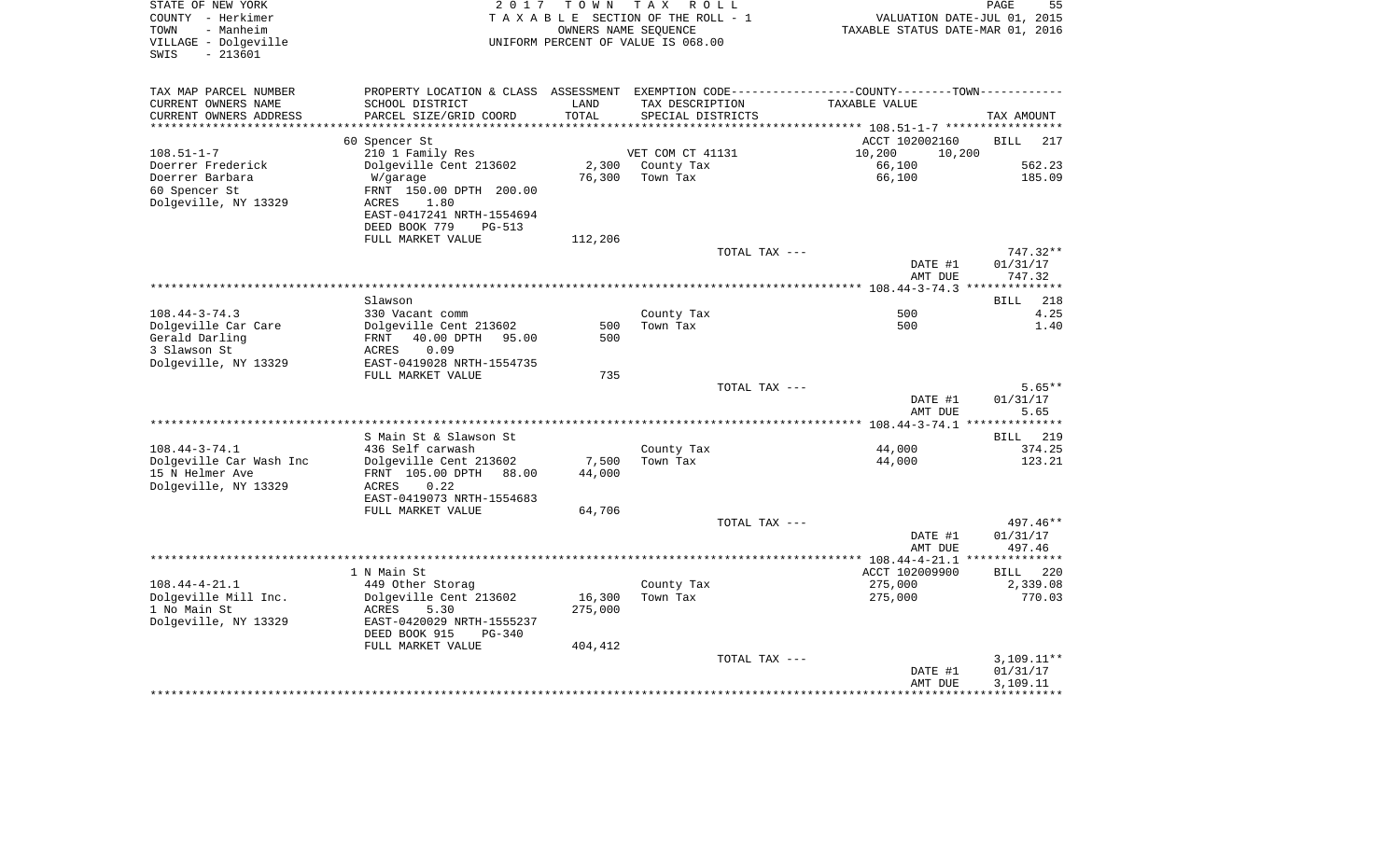| STATE OF NEW YORK<br>COUNTY - Herkimer<br>- Manheim<br>TOWN<br>VILLAGE - Dolgeville<br>$-213601$<br>SWIS | 2017                                                                                          | T O W N<br>OWNERS NAME SEQUENCE | T A X<br>R O L L<br>TAXABLE SECTION OF THE ROLL - 1<br>UNIFORM PERCENT OF VALUE IS 068.00 | VALUATION DATE-JUL 01, 2015<br>TAXABLE STATUS DATE-MAR 01, 2016 | PAGE<br>56                       |
|----------------------------------------------------------------------------------------------------------|-----------------------------------------------------------------------------------------------|---------------------------------|-------------------------------------------------------------------------------------------|-----------------------------------------------------------------|----------------------------------|
| TAX MAP PARCEL NUMBER                                                                                    | PROPERTY LOCATION & CLASS ASSESSMENT EXEMPTION CODE---------------COUNTY-------TOWN---------- |                                 |                                                                                           |                                                                 |                                  |
| CURRENT OWNERS NAME                                                                                      | SCHOOL DISTRICT                                                                               | LAND                            | TAX DESCRIPTION                                                                           | TAXABLE VALUE                                                   |                                  |
| CURRENT OWNERS ADDRESS                                                                                   | PARCEL SIZE/GRID COORD                                                                        | TOTAL                           | SPECIAL DISTRICTS                                                                         |                                                                 | TAX AMOUNT                       |
| **********************                                                                                   | ****************************                                                                  |                                 |                                                                                           |                                                                 |                                  |
| $108.59 - 1 - 8$                                                                                         | 170 S Main St                                                                                 |                                 | VET COM CT 41131                                                                          | ACCT 102002700                                                  | <b>BILL</b><br>221               |
| Donna Lyon Waldo & A                                                                                     | 210 1 Family Res<br>Dolgeville Cent 213602                                                    |                                 | 800 VET DIS CT 41141                                                                      | 10,200<br>10,200<br>20,400<br>20,400                            |                                  |
| Lyon Waldo R                                                                                             | FRNT<br>85.00 DPTH 250.00                                                                     | 44,500                          | County Tax                                                                                | 13,900                                                          | 118.23                           |
| 170 S Main St                                                                                            | 0.49<br>ACRES                                                                                 |                                 | Town Tax                                                                                  | 13,900                                                          | 38.92                            |
| Dolgeville, NY 13329                                                                                     | EAST-0416831 NRTH-1552535                                                                     |                                 |                                                                                           |                                                                 |                                  |
|                                                                                                          | DEED BOOK 1576<br>PG-260                                                                      |                                 |                                                                                           |                                                                 |                                  |
|                                                                                                          | FULL MARKET VALUE                                                                             | 65,441                          |                                                                                           |                                                                 |                                  |
|                                                                                                          |                                                                                               |                                 | TOTAL TAX ---                                                                             | DATE #1<br>AMT DUE                                              | $157.15**$<br>01/31/17<br>157.15 |
|                                                                                                          |                                                                                               |                                 |                                                                                           |                                                                 |                                  |
|                                                                                                          | 5 Spencer St                                                                                  |                                 |                                                                                           | ACCT 102026040                                                  | 222<br>BILL                      |
| $108.52 - 1 - 23$                                                                                        | 210 1 Family Res                                                                              |                                 | County Tax                                                                                | 37,800                                                          | 321.52                           |
| Doxtader James                                                                                           | Dolgeville Cent 213602                                                                        | 600                             | Town Tax                                                                                  | 37,800                                                          | 105.84                           |
| Doxtader Margaret E                                                                                      | 64.00 DPTH 130.00<br>FRNT                                                                     | 37,800                          |                                                                                           |                                                                 |                                  |
| 5 Spencer St                                                                                             | 0.13<br>ACRES                                                                                 |                                 |                                                                                           |                                                                 |                                  |
| Dolgeville, NY 13329                                                                                     | EAST-0418626 NRTH-1554280<br>DEED BOOK 1258<br>PG-866                                         |                                 |                                                                                           |                                                                 |                                  |
|                                                                                                          | FULL MARKET VALUE                                                                             | 55,588                          |                                                                                           |                                                                 |                                  |
|                                                                                                          |                                                                                               |                                 | TOTAL TAX ---                                                                             |                                                                 | $427.36**$                       |
|                                                                                                          |                                                                                               |                                 |                                                                                           | DATE #1<br>AMT DUE                                              | 01/31/17<br>427.36               |
|                                                                                                          |                                                                                               |                                 |                                                                                           |                                                                 |                                  |
|                                                                                                          | 94 S Main St                                                                                  |                                 |                                                                                           | ACCT 102006960                                                  | <b>BILL</b><br>223               |
| $108.52 - 1 - 28$<br>Dreusike Erich                                                                      | 210 1 Family Res<br>Dolgeville Cent 213602                                                    | 700                             | VET WAR CT 41121<br>County Tax                                                            | 6,120<br>6,120<br>39,080                                        | 332.41                           |
| 94 1/2 S Main St                                                                                         | W/barn                                                                                        | 45,200                          | Town Tax                                                                                  | 39,080                                                          | 109.43                           |
| Dolgeville, NY 13329                                                                                     | <b>FRNT</b><br>65.00 DPTH 177.00<br>ACRES<br>0.24                                             |                                 |                                                                                           |                                                                 |                                  |
|                                                                                                          | EAST-0418664 NRTH-1554140                                                                     |                                 |                                                                                           |                                                                 |                                  |
|                                                                                                          | DEED BOOK 00488 PG-00614                                                                      |                                 |                                                                                           |                                                                 |                                  |
|                                                                                                          | FULL MARKET VALUE                                                                             | 66,471                          |                                                                                           |                                                                 |                                  |
|                                                                                                          |                                                                                               |                                 | TOTAL TAX ---                                                                             |                                                                 | 441.84**                         |
|                                                                                                          |                                                                                               |                                 |                                                                                           | DATE #1                                                         | 01/31/17<br>441.84               |
|                                                                                                          |                                                                                               |                                 |                                                                                           | AMT DUE                                                         |                                  |
|                                                                                                          | 35 S Helmer Ave                                                                               |                                 |                                                                                           | ACCT 102022860                                                  | 224<br>BILL                      |
| $108.44 - 2 - 52$                                                                                        | 210 1 Family Res                                                                              |                                 | County Tax                                                                                | 63,000                                                          | 535.86                           |
| Drumm Andrew                                                                                             | Dolgeville Cent 213602                                                                        |                                 | 500 Town Tax                                                                              | 63,000                                                          | 176.41                           |
| 35 So Helmer Ave                                                                                         | W/garage                                                                                      | 63,000                          |                                                                                           |                                                                 |                                  |
| Dolgeville, NY 13329                                                                                     | FRNT<br>50.00 DPTH 188.00<br>ACRES<br>$0.22$ BANK<br>135<br>EAST-0418623 NRTH-1554615         |                                 |                                                                                           |                                                                 |                                  |
|                                                                                                          | DEED BOOK 819<br>PG-103                                                                       |                                 |                                                                                           |                                                                 |                                  |
|                                                                                                          | FULL MARKET VALUE                                                                             | 92,647                          |                                                                                           |                                                                 |                                  |
|                                                                                                          |                                                                                               |                                 | TOTAL TAX ---                                                                             |                                                                 | 712.27**                         |
|                                                                                                          |                                                                                               |                                 |                                                                                           | DATE #1                                                         | 01/31/17                         |
|                                                                                                          |                                                                                               |                                 |                                                                                           | AMT DUE                                                         | 712.27                           |
|                                                                                                          |                                                                                               |                                 |                                                                                           |                                                                 |                                  |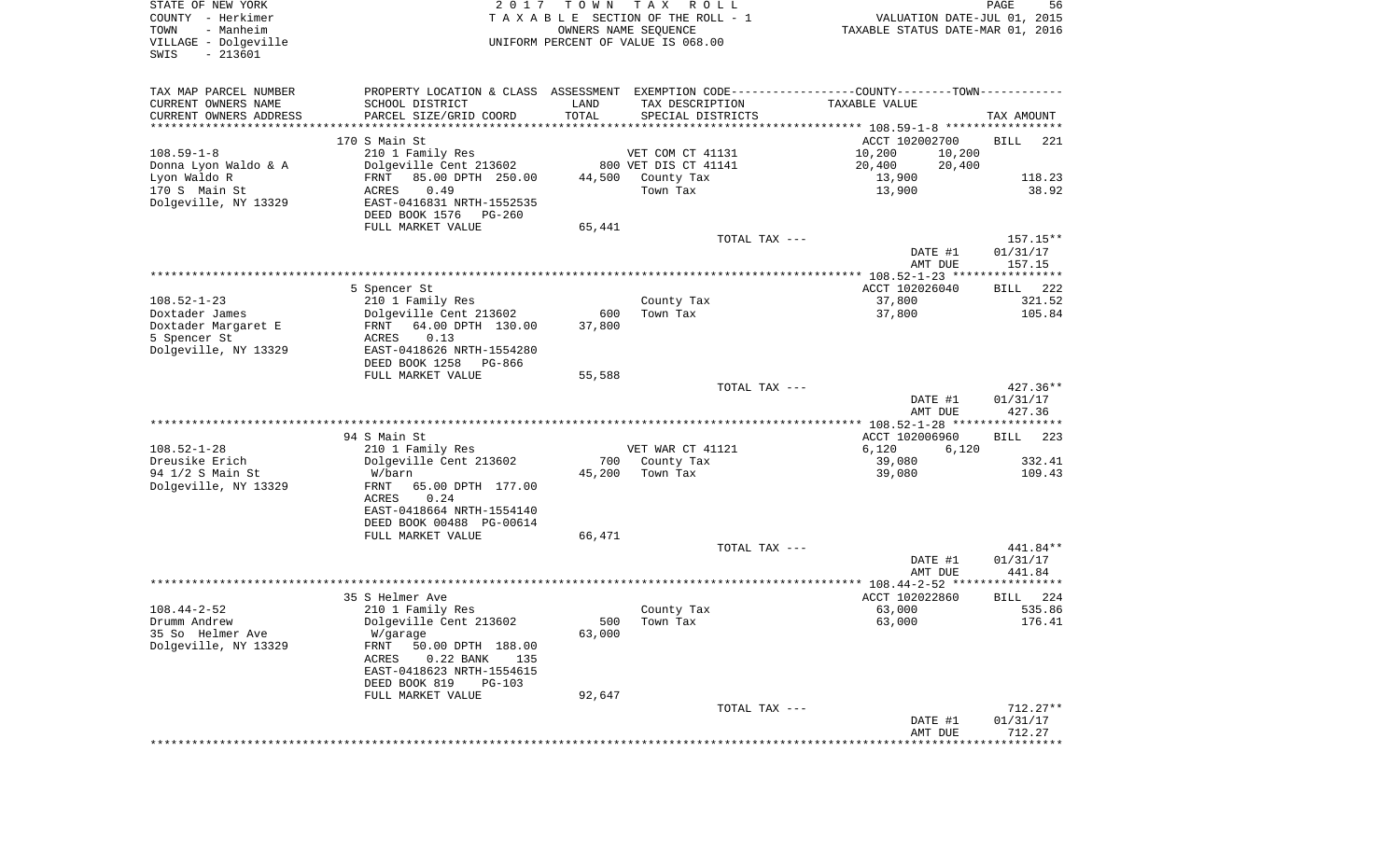| TAX MAP PARCEL NUMBER<br>PROPERTY LOCATION & CLASS ASSESSMENT EXEMPTION CODE----------------COUNTY-------TOWN----------<br>CURRENT OWNERS NAME<br>SCHOOL DISTRICT<br>LAND<br>TAX DESCRIPTION<br>TAXABLE VALUE<br>CURRENT OWNERS ADDRESS<br>PARCEL SIZE/GRID COORD<br>TOTAL<br>SPECIAL DISTRICTS<br>TAX AMOUNT<br>********************<br>* * * * * * *<br>*********** 108.52-3-21 *****************<br>9 Howard St<br><b>BILL</b><br>ACCT 102007020<br>225<br>$108.52 - 3 - 21$<br>210 1 Family Res<br>VET COM CT 41131<br>10,200<br>10,200<br>49,800<br>Dudik John S<br>Dolgeville Cent 213602<br>700<br>County Tax<br>423.59<br>60,000<br>49,800<br>139.45<br>Dudik Laverne W<br>W/garage<br>Town Tax<br>66.00 DPTH 163.00<br>9 Howard St<br>FRNT<br>Dolgeville, NY 13329<br>ACRES<br>0.25<br>EAST-0419221 NRTH-1553814<br>DEED BOOK 00538 PG-00070<br>FULL MARKET VALUE<br>88,235<br>TOTAL TAX ---<br>563.04**<br>DATE #1<br>01/31/17<br>AMT DUE<br>563.04<br>**********************<br>$108.51 - 1 - 1.2$ *<br>103 Spencer Rd<br>226<br><b>BILL</b><br>$108.51 - 1 - 1.2$<br>270 Mfg housing<br>County Tax<br>17,400<br>148.00<br>Duesler Donald<br>Dolgeville Cent 213602<br>2,000<br>Town Tax<br>17,400<br>48.72<br>Duesler Sharon<br>FRNT 300.00 DPTH<br>17,400<br>103 Spencer Rd<br>2.10<br>ACRES<br>Dolgeville, NY 13329<br>EAST-0416304 NRTH-1554209<br>FULL MARKET VALUE<br>25,588<br>196.72**<br>TOTAL TAX ---<br>01/31/17<br>DATE #1<br>AMT DUE<br>196.72<br>**********************<br>**************************<br>** $108.28 - 1 - 2$ ***<br>231 N Helmer Ave<br>ACCT 102027510<br>227<br><b>BILL</b><br>$108.28 - 1 - 2$<br>67,600<br>574.99<br>210 1 Family Res<br>County Tax<br>Dunphy Sharon<br>Dolgeville Cent 213602<br>Town Tax<br>67,600<br>189.29<br>3,600<br>231 N Helmer Ave<br>67,600<br>ACRES<br>School Relevy<br>1,046.93<br>2.60<br>Dolgeville, NY 13329<br>EAST-0418654 NRTH-1560701<br>Village Relevy<br>1,713.66<br>DEED BOOK 1338<br>PG-892<br>FULL MARKET VALUE<br>99,412<br>$3,524.87**$<br>TOTAL TAX ---<br>DATE #1<br>01/31/17<br>AMT DUE<br>3,524.87<br>******************<br>$* 108.52 - 6 - 44 *$<br>5 Second St<br>ACCT 102016620<br>228<br>BILL<br>$108.52 - 6 - 44$<br>56,900<br>210 1 Family Res<br>483.98<br>County Tax<br>Dyer Robert P<br>Dolgeville Cent 213602<br>700<br>Town Tax<br>56,900<br>159.33<br>5 Second St<br>56,900<br>W/garage<br>Dolgeville, NY 13329<br>FRNT<br>67.40 DPTH 171.00<br>ACRES<br>0.27<br>EAST-0420236 NRTH-1553068<br>DEED BOOK 1439<br><b>PG-413</b><br>FULL MARKET VALUE<br>83,676<br>TOTAL TAX ---<br>643.31**<br>01/31/17<br>DATE #1<br>AMT DUE<br>643.31 | STATE OF NEW YORK<br>COUNTY - Herkimer<br>- Manheim<br>TOWN<br>VILLAGE - Dolgeville<br>$-213601$<br>SWIS | 2 0 1 7 | TOWN | T A X<br>R O L L<br>TAXABLE SECTION OF THE ROLL - 1<br>OWNERS NAME SEQUENCE<br>UNIFORM PERCENT OF VALUE IS 068.00 | VALUATION DATE-JUL 01, 2015<br>TAXABLE STATUS DATE-MAR 01, 2016 | PAGE<br>57 |
|---------------------------------------------------------------------------------------------------------------------------------------------------------------------------------------------------------------------------------------------------------------------------------------------------------------------------------------------------------------------------------------------------------------------------------------------------------------------------------------------------------------------------------------------------------------------------------------------------------------------------------------------------------------------------------------------------------------------------------------------------------------------------------------------------------------------------------------------------------------------------------------------------------------------------------------------------------------------------------------------------------------------------------------------------------------------------------------------------------------------------------------------------------------------------------------------------------------------------------------------------------------------------------------------------------------------------------------------------------------------------------------------------------------------------------------------------------------------------------------------------------------------------------------------------------------------------------------------------------------------------------------------------------------------------------------------------------------------------------------------------------------------------------------------------------------------------------------------------------------------------------------------------------------------------------------------------------------------------------------------------------------------------------------------------------------------------------------------------------------------------------------------------------------------------------------------------------------------------------------------------------------------------------------------------------------------------------------------------------------------------------------------------------------------------------------------------------------------------------------------------------------------------------------------------------------------------------------------------------------------------------------------|----------------------------------------------------------------------------------------------------------|---------|------|-------------------------------------------------------------------------------------------------------------------|-----------------------------------------------------------------|------------|
|                                                                                                                                                                                                                                                                                                                                                                                                                                                                                                                                                                                                                                                                                                                                                                                                                                                                                                                                                                                                                                                                                                                                                                                                                                                                                                                                                                                                                                                                                                                                                                                                                                                                                                                                                                                                                                                                                                                                                                                                                                                                                                                                                                                                                                                                                                                                                                                                                                                                                                                                                                                                                                             |                                                                                                          |         |      |                                                                                                                   |                                                                 |            |
|                                                                                                                                                                                                                                                                                                                                                                                                                                                                                                                                                                                                                                                                                                                                                                                                                                                                                                                                                                                                                                                                                                                                                                                                                                                                                                                                                                                                                                                                                                                                                                                                                                                                                                                                                                                                                                                                                                                                                                                                                                                                                                                                                                                                                                                                                                                                                                                                                                                                                                                                                                                                                                             |                                                                                                          |         |      |                                                                                                                   |                                                                 |            |
|                                                                                                                                                                                                                                                                                                                                                                                                                                                                                                                                                                                                                                                                                                                                                                                                                                                                                                                                                                                                                                                                                                                                                                                                                                                                                                                                                                                                                                                                                                                                                                                                                                                                                                                                                                                                                                                                                                                                                                                                                                                                                                                                                                                                                                                                                                                                                                                                                                                                                                                                                                                                                                             |                                                                                                          |         |      |                                                                                                                   |                                                                 |            |
|                                                                                                                                                                                                                                                                                                                                                                                                                                                                                                                                                                                                                                                                                                                                                                                                                                                                                                                                                                                                                                                                                                                                                                                                                                                                                                                                                                                                                                                                                                                                                                                                                                                                                                                                                                                                                                                                                                                                                                                                                                                                                                                                                                                                                                                                                                                                                                                                                                                                                                                                                                                                                                             |                                                                                                          |         |      |                                                                                                                   |                                                                 |            |
|                                                                                                                                                                                                                                                                                                                                                                                                                                                                                                                                                                                                                                                                                                                                                                                                                                                                                                                                                                                                                                                                                                                                                                                                                                                                                                                                                                                                                                                                                                                                                                                                                                                                                                                                                                                                                                                                                                                                                                                                                                                                                                                                                                                                                                                                                                                                                                                                                                                                                                                                                                                                                                             |                                                                                                          |         |      |                                                                                                                   |                                                                 |            |
|                                                                                                                                                                                                                                                                                                                                                                                                                                                                                                                                                                                                                                                                                                                                                                                                                                                                                                                                                                                                                                                                                                                                                                                                                                                                                                                                                                                                                                                                                                                                                                                                                                                                                                                                                                                                                                                                                                                                                                                                                                                                                                                                                                                                                                                                                                                                                                                                                                                                                                                                                                                                                                             |                                                                                                          |         |      |                                                                                                                   |                                                                 |            |
|                                                                                                                                                                                                                                                                                                                                                                                                                                                                                                                                                                                                                                                                                                                                                                                                                                                                                                                                                                                                                                                                                                                                                                                                                                                                                                                                                                                                                                                                                                                                                                                                                                                                                                                                                                                                                                                                                                                                                                                                                                                                                                                                                                                                                                                                                                                                                                                                                                                                                                                                                                                                                                             |                                                                                                          |         |      |                                                                                                                   |                                                                 |            |
|                                                                                                                                                                                                                                                                                                                                                                                                                                                                                                                                                                                                                                                                                                                                                                                                                                                                                                                                                                                                                                                                                                                                                                                                                                                                                                                                                                                                                                                                                                                                                                                                                                                                                                                                                                                                                                                                                                                                                                                                                                                                                                                                                                                                                                                                                                                                                                                                                                                                                                                                                                                                                                             |                                                                                                          |         |      |                                                                                                                   |                                                                 |            |
|                                                                                                                                                                                                                                                                                                                                                                                                                                                                                                                                                                                                                                                                                                                                                                                                                                                                                                                                                                                                                                                                                                                                                                                                                                                                                                                                                                                                                                                                                                                                                                                                                                                                                                                                                                                                                                                                                                                                                                                                                                                                                                                                                                                                                                                                                                                                                                                                                                                                                                                                                                                                                                             |                                                                                                          |         |      |                                                                                                                   |                                                                 |            |
|                                                                                                                                                                                                                                                                                                                                                                                                                                                                                                                                                                                                                                                                                                                                                                                                                                                                                                                                                                                                                                                                                                                                                                                                                                                                                                                                                                                                                                                                                                                                                                                                                                                                                                                                                                                                                                                                                                                                                                                                                                                                                                                                                                                                                                                                                                                                                                                                                                                                                                                                                                                                                                             |                                                                                                          |         |      |                                                                                                                   |                                                                 |            |
|                                                                                                                                                                                                                                                                                                                                                                                                                                                                                                                                                                                                                                                                                                                                                                                                                                                                                                                                                                                                                                                                                                                                                                                                                                                                                                                                                                                                                                                                                                                                                                                                                                                                                                                                                                                                                                                                                                                                                                                                                                                                                                                                                                                                                                                                                                                                                                                                                                                                                                                                                                                                                                             |                                                                                                          |         |      |                                                                                                                   |                                                                 |            |
|                                                                                                                                                                                                                                                                                                                                                                                                                                                                                                                                                                                                                                                                                                                                                                                                                                                                                                                                                                                                                                                                                                                                                                                                                                                                                                                                                                                                                                                                                                                                                                                                                                                                                                                                                                                                                                                                                                                                                                                                                                                                                                                                                                                                                                                                                                                                                                                                                                                                                                                                                                                                                                             |                                                                                                          |         |      |                                                                                                                   |                                                                 |            |
|                                                                                                                                                                                                                                                                                                                                                                                                                                                                                                                                                                                                                                                                                                                                                                                                                                                                                                                                                                                                                                                                                                                                                                                                                                                                                                                                                                                                                                                                                                                                                                                                                                                                                                                                                                                                                                                                                                                                                                                                                                                                                                                                                                                                                                                                                                                                                                                                                                                                                                                                                                                                                                             |                                                                                                          |         |      |                                                                                                                   |                                                                 |            |
|                                                                                                                                                                                                                                                                                                                                                                                                                                                                                                                                                                                                                                                                                                                                                                                                                                                                                                                                                                                                                                                                                                                                                                                                                                                                                                                                                                                                                                                                                                                                                                                                                                                                                                                                                                                                                                                                                                                                                                                                                                                                                                                                                                                                                                                                                                                                                                                                                                                                                                                                                                                                                                             |                                                                                                          |         |      |                                                                                                                   |                                                                 |            |
|                                                                                                                                                                                                                                                                                                                                                                                                                                                                                                                                                                                                                                                                                                                                                                                                                                                                                                                                                                                                                                                                                                                                                                                                                                                                                                                                                                                                                                                                                                                                                                                                                                                                                                                                                                                                                                                                                                                                                                                                                                                                                                                                                                                                                                                                                                                                                                                                                                                                                                                                                                                                                                             |                                                                                                          |         |      |                                                                                                                   |                                                                 |            |
|                                                                                                                                                                                                                                                                                                                                                                                                                                                                                                                                                                                                                                                                                                                                                                                                                                                                                                                                                                                                                                                                                                                                                                                                                                                                                                                                                                                                                                                                                                                                                                                                                                                                                                                                                                                                                                                                                                                                                                                                                                                                                                                                                                                                                                                                                                                                                                                                                                                                                                                                                                                                                                             |                                                                                                          |         |      |                                                                                                                   |                                                                 |            |
|                                                                                                                                                                                                                                                                                                                                                                                                                                                                                                                                                                                                                                                                                                                                                                                                                                                                                                                                                                                                                                                                                                                                                                                                                                                                                                                                                                                                                                                                                                                                                                                                                                                                                                                                                                                                                                                                                                                                                                                                                                                                                                                                                                                                                                                                                                                                                                                                                                                                                                                                                                                                                                             |                                                                                                          |         |      |                                                                                                                   |                                                                 |            |
|                                                                                                                                                                                                                                                                                                                                                                                                                                                                                                                                                                                                                                                                                                                                                                                                                                                                                                                                                                                                                                                                                                                                                                                                                                                                                                                                                                                                                                                                                                                                                                                                                                                                                                                                                                                                                                                                                                                                                                                                                                                                                                                                                                                                                                                                                                                                                                                                                                                                                                                                                                                                                                             |                                                                                                          |         |      |                                                                                                                   |                                                                 |            |
|                                                                                                                                                                                                                                                                                                                                                                                                                                                                                                                                                                                                                                                                                                                                                                                                                                                                                                                                                                                                                                                                                                                                                                                                                                                                                                                                                                                                                                                                                                                                                                                                                                                                                                                                                                                                                                                                                                                                                                                                                                                                                                                                                                                                                                                                                                                                                                                                                                                                                                                                                                                                                                             |                                                                                                          |         |      |                                                                                                                   |                                                                 |            |
|                                                                                                                                                                                                                                                                                                                                                                                                                                                                                                                                                                                                                                                                                                                                                                                                                                                                                                                                                                                                                                                                                                                                                                                                                                                                                                                                                                                                                                                                                                                                                                                                                                                                                                                                                                                                                                                                                                                                                                                                                                                                                                                                                                                                                                                                                                                                                                                                                                                                                                                                                                                                                                             |                                                                                                          |         |      |                                                                                                                   |                                                                 |            |
|                                                                                                                                                                                                                                                                                                                                                                                                                                                                                                                                                                                                                                                                                                                                                                                                                                                                                                                                                                                                                                                                                                                                                                                                                                                                                                                                                                                                                                                                                                                                                                                                                                                                                                                                                                                                                                                                                                                                                                                                                                                                                                                                                                                                                                                                                                                                                                                                                                                                                                                                                                                                                                             |                                                                                                          |         |      |                                                                                                                   |                                                                 |            |
|                                                                                                                                                                                                                                                                                                                                                                                                                                                                                                                                                                                                                                                                                                                                                                                                                                                                                                                                                                                                                                                                                                                                                                                                                                                                                                                                                                                                                                                                                                                                                                                                                                                                                                                                                                                                                                                                                                                                                                                                                                                                                                                                                                                                                                                                                                                                                                                                                                                                                                                                                                                                                                             |                                                                                                          |         |      |                                                                                                                   |                                                                 |            |
|                                                                                                                                                                                                                                                                                                                                                                                                                                                                                                                                                                                                                                                                                                                                                                                                                                                                                                                                                                                                                                                                                                                                                                                                                                                                                                                                                                                                                                                                                                                                                                                                                                                                                                                                                                                                                                                                                                                                                                                                                                                                                                                                                                                                                                                                                                                                                                                                                                                                                                                                                                                                                                             |                                                                                                          |         |      |                                                                                                                   |                                                                 |            |
|                                                                                                                                                                                                                                                                                                                                                                                                                                                                                                                                                                                                                                                                                                                                                                                                                                                                                                                                                                                                                                                                                                                                                                                                                                                                                                                                                                                                                                                                                                                                                                                                                                                                                                                                                                                                                                                                                                                                                                                                                                                                                                                                                                                                                                                                                                                                                                                                                                                                                                                                                                                                                                             |                                                                                                          |         |      |                                                                                                                   |                                                                 |            |
|                                                                                                                                                                                                                                                                                                                                                                                                                                                                                                                                                                                                                                                                                                                                                                                                                                                                                                                                                                                                                                                                                                                                                                                                                                                                                                                                                                                                                                                                                                                                                                                                                                                                                                                                                                                                                                                                                                                                                                                                                                                                                                                                                                                                                                                                                                                                                                                                                                                                                                                                                                                                                                             |                                                                                                          |         |      |                                                                                                                   |                                                                 |            |
|                                                                                                                                                                                                                                                                                                                                                                                                                                                                                                                                                                                                                                                                                                                                                                                                                                                                                                                                                                                                                                                                                                                                                                                                                                                                                                                                                                                                                                                                                                                                                                                                                                                                                                                                                                                                                                                                                                                                                                                                                                                                                                                                                                                                                                                                                                                                                                                                                                                                                                                                                                                                                                             |                                                                                                          |         |      |                                                                                                                   |                                                                 |            |
|                                                                                                                                                                                                                                                                                                                                                                                                                                                                                                                                                                                                                                                                                                                                                                                                                                                                                                                                                                                                                                                                                                                                                                                                                                                                                                                                                                                                                                                                                                                                                                                                                                                                                                                                                                                                                                                                                                                                                                                                                                                                                                                                                                                                                                                                                                                                                                                                                                                                                                                                                                                                                                             |                                                                                                          |         |      |                                                                                                                   |                                                                 |            |
|                                                                                                                                                                                                                                                                                                                                                                                                                                                                                                                                                                                                                                                                                                                                                                                                                                                                                                                                                                                                                                                                                                                                                                                                                                                                                                                                                                                                                                                                                                                                                                                                                                                                                                                                                                                                                                                                                                                                                                                                                                                                                                                                                                                                                                                                                                                                                                                                                                                                                                                                                                                                                                             |                                                                                                          |         |      |                                                                                                                   |                                                                 |            |
|                                                                                                                                                                                                                                                                                                                                                                                                                                                                                                                                                                                                                                                                                                                                                                                                                                                                                                                                                                                                                                                                                                                                                                                                                                                                                                                                                                                                                                                                                                                                                                                                                                                                                                                                                                                                                                                                                                                                                                                                                                                                                                                                                                                                                                                                                                                                                                                                                                                                                                                                                                                                                                             |                                                                                                          |         |      |                                                                                                                   |                                                                 |            |
|                                                                                                                                                                                                                                                                                                                                                                                                                                                                                                                                                                                                                                                                                                                                                                                                                                                                                                                                                                                                                                                                                                                                                                                                                                                                                                                                                                                                                                                                                                                                                                                                                                                                                                                                                                                                                                                                                                                                                                                                                                                                                                                                                                                                                                                                                                                                                                                                                                                                                                                                                                                                                                             |                                                                                                          |         |      |                                                                                                                   |                                                                 |            |
|                                                                                                                                                                                                                                                                                                                                                                                                                                                                                                                                                                                                                                                                                                                                                                                                                                                                                                                                                                                                                                                                                                                                                                                                                                                                                                                                                                                                                                                                                                                                                                                                                                                                                                                                                                                                                                                                                                                                                                                                                                                                                                                                                                                                                                                                                                                                                                                                                                                                                                                                                                                                                                             |                                                                                                          |         |      |                                                                                                                   |                                                                 |            |
|                                                                                                                                                                                                                                                                                                                                                                                                                                                                                                                                                                                                                                                                                                                                                                                                                                                                                                                                                                                                                                                                                                                                                                                                                                                                                                                                                                                                                                                                                                                                                                                                                                                                                                                                                                                                                                                                                                                                                                                                                                                                                                                                                                                                                                                                                                                                                                                                                                                                                                                                                                                                                                             |                                                                                                          |         |      |                                                                                                                   |                                                                 |            |
|                                                                                                                                                                                                                                                                                                                                                                                                                                                                                                                                                                                                                                                                                                                                                                                                                                                                                                                                                                                                                                                                                                                                                                                                                                                                                                                                                                                                                                                                                                                                                                                                                                                                                                                                                                                                                                                                                                                                                                                                                                                                                                                                                                                                                                                                                                                                                                                                                                                                                                                                                                                                                                             |                                                                                                          |         |      |                                                                                                                   |                                                                 |            |
|                                                                                                                                                                                                                                                                                                                                                                                                                                                                                                                                                                                                                                                                                                                                                                                                                                                                                                                                                                                                                                                                                                                                                                                                                                                                                                                                                                                                                                                                                                                                                                                                                                                                                                                                                                                                                                                                                                                                                                                                                                                                                                                                                                                                                                                                                                                                                                                                                                                                                                                                                                                                                                             |                                                                                                          |         |      |                                                                                                                   |                                                                 |            |
|                                                                                                                                                                                                                                                                                                                                                                                                                                                                                                                                                                                                                                                                                                                                                                                                                                                                                                                                                                                                                                                                                                                                                                                                                                                                                                                                                                                                                                                                                                                                                                                                                                                                                                                                                                                                                                                                                                                                                                                                                                                                                                                                                                                                                                                                                                                                                                                                                                                                                                                                                                                                                                             |                                                                                                          |         |      |                                                                                                                   |                                                                 |            |
|                                                                                                                                                                                                                                                                                                                                                                                                                                                                                                                                                                                                                                                                                                                                                                                                                                                                                                                                                                                                                                                                                                                                                                                                                                                                                                                                                                                                                                                                                                                                                                                                                                                                                                                                                                                                                                                                                                                                                                                                                                                                                                                                                                                                                                                                                                                                                                                                                                                                                                                                                                                                                                             |                                                                                                          |         |      |                                                                                                                   |                                                                 |            |
|                                                                                                                                                                                                                                                                                                                                                                                                                                                                                                                                                                                                                                                                                                                                                                                                                                                                                                                                                                                                                                                                                                                                                                                                                                                                                                                                                                                                                                                                                                                                                                                                                                                                                                                                                                                                                                                                                                                                                                                                                                                                                                                                                                                                                                                                                                                                                                                                                                                                                                                                                                                                                                             |                                                                                                          |         |      |                                                                                                                   |                                                                 |            |
|                                                                                                                                                                                                                                                                                                                                                                                                                                                                                                                                                                                                                                                                                                                                                                                                                                                                                                                                                                                                                                                                                                                                                                                                                                                                                                                                                                                                                                                                                                                                                                                                                                                                                                                                                                                                                                                                                                                                                                                                                                                                                                                                                                                                                                                                                                                                                                                                                                                                                                                                                                                                                                             |                                                                                                          |         |      |                                                                                                                   |                                                                 |            |
|                                                                                                                                                                                                                                                                                                                                                                                                                                                                                                                                                                                                                                                                                                                                                                                                                                                                                                                                                                                                                                                                                                                                                                                                                                                                                                                                                                                                                                                                                                                                                                                                                                                                                                                                                                                                                                                                                                                                                                                                                                                                                                                                                                                                                                                                                                                                                                                                                                                                                                                                                                                                                                             |                                                                                                          |         |      |                                                                                                                   |                                                                 |            |
|                                                                                                                                                                                                                                                                                                                                                                                                                                                                                                                                                                                                                                                                                                                                                                                                                                                                                                                                                                                                                                                                                                                                                                                                                                                                                                                                                                                                                                                                                                                                                                                                                                                                                                                                                                                                                                                                                                                                                                                                                                                                                                                                                                                                                                                                                                                                                                                                                                                                                                                                                                                                                                             |                                                                                                          |         |      |                                                                                                                   |                                                                 |            |
|                                                                                                                                                                                                                                                                                                                                                                                                                                                                                                                                                                                                                                                                                                                                                                                                                                                                                                                                                                                                                                                                                                                                                                                                                                                                                                                                                                                                                                                                                                                                                                                                                                                                                                                                                                                                                                                                                                                                                                                                                                                                                                                                                                                                                                                                                                                                                                                                                                                                                                                                                                                                                                             |                                                                                                          |         |      |                                                                                                                   |                                                                 |            |
|                                                                                                                                                                                                                                                                                                                                                                                                                                                                                                                                                                                                                                                                                                                                                                                                                                                                                                                                                                                                                                                                                                                                                                                                                                                                                                                                                                                                                                                                                                                                                                                                                                                                                                                                                                                                                                                                                                                                                                                                                                                                                                                                                                                                                                                                                                                                                                                                                                                                                                                                                                                                                                             |                                                                                                          |         |      |                                                                                                                   |                                                                 |            |
|                                                                                                                                                                                                                                                                                                                                                                                                                                                                                                                                                                                                                                                                                                                                                                                                                                                                                                                                                                                                                                                                                                                                                                                                                                                                                                                                                                                                                                                                                                                                                                                                                                                                                                                                                                                                                                                                                                                                                                                                                                                                                                                                                                                                                                                                                                                                                                                                                                                                                                                                                                                                                                             |                                                                                                          |         |      |                                                                                                                   |                                                                 |            |
|                                                                                                                                                                                                                                                                                                                                                                                                                                                                                                                                                                                                                                                                                                                                                                                                                                                                                                                                                                                                                                                                                                                                                                                                                                                                                                                                                                                                                                                                                                                                                                                                                                                                                                                                                                                                                                                                                                                                                                                                                                                                                                                                                                                                                                                                                                                                                                                                                                                                                                                                                                                                                                             |                                                                                                          |         |      |                                                                                                                   |                                                                 |            |
|                                                                                                                                                                                                                                                                                                                                                                                                                                                                                                                                                                                                                                                                                                                                                                                                                                                                                                                                                                                                                                                                                                                                                                                                                                                                                                                                                                                                                                                                                                                                                                                                                                                                                                                                                                                                                                                                                                                                                                                                                                                                                                                                                                                                                                                                                                                                                                                                                                                                                                                                                                                                                                             |                                                                                                          |         |      |                                                                                                                   |                                                                 |            |
|                                                                                                                                                                                                                                                                                                                                                                                                                                                                                                                                                                                                                                                                                                                                                                                                                                                                                                                                                                                                                                                                                                                                                                                                                                                                                                                                                                                                                                                                                                                                                                                                                                                                                                                                                                                                                                                                                                                                                                                                                                                                                                                                                                                                                                                                                                                                                                                                                                                                                                                                                                                                                                             |                                                                                                          |         |      |                                                                                                                   |                                                                 |            |
|                                                                                                                                                                                                                                                                                                                                                                                                                                                                                                                                                                                                                                                                                                                                                                                                                                                                                                                                                                                                                                                                                                                                                                                                                                                                                                                                                                                                                                                                                                                                                                                                                                                                                                                                                                                                                                                                                                                                                                                                                                                                                                                                                                                                                                                                                                                                                                                                                                                                                                                                                                                                                                             |                                                                                                          |         |      |                                                                                                                   |                                                                 |            |
|                                                                                                                                                                                                                                                                                                                                                                                                                                                                                                                                                                                                                                                                                                                                                                                                                                                                                                                                                                                                                                                                                                                                                                                                                                                                                                                                                                                                                                                                                                                                                                                                                                                                                                                                                                                                                                                                                                                                                                                                                                                                                                                                                                                                                                                                                                                                                                                                                                                                                                                                                                                                                                             |                                                                                                          |         |      |                                                                                                                   |                                                                 |            |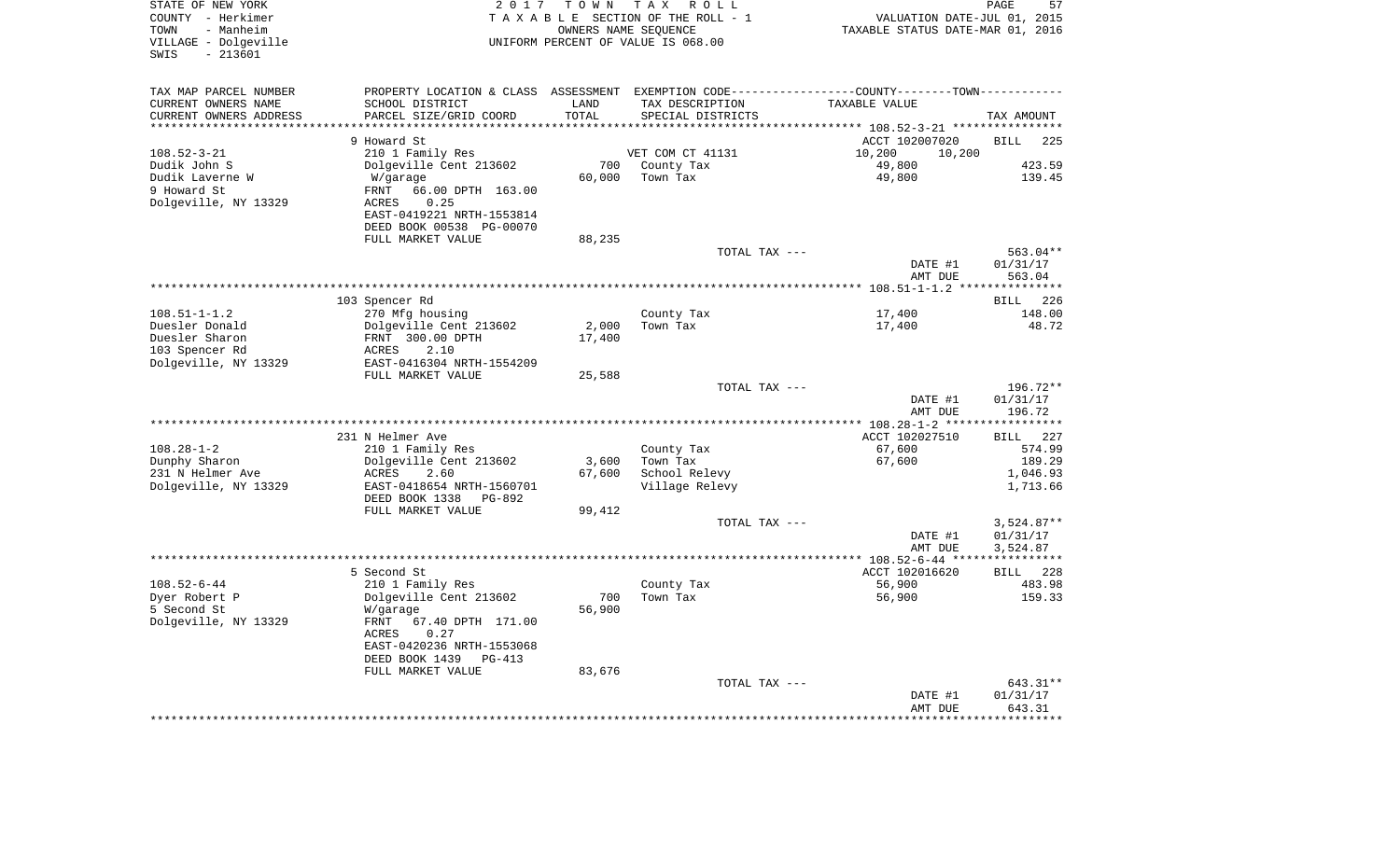| STATE OF NEW YORK<br>COUNTY - Herkimer<br>- Manheim<br>TOWN<br>VILLAGE - Dolgeville<br>$-213601$<br>SWIS | 2017                                                  | T O W N<br>OWNERS NAME SEQUENCE | T A X<br>R O L L<br>TAXABLE SECTION OF THE ROLL - 1<br>UNIFORM PERCENT OF VALUE IS 068.00     | VALUATION DATE-JUL 01, 2015<br>TAXABLE STATUS DATE-MAR 01, 2016 | PAGE<br>58              |
|----------------------------------------------------------------------------------------------------------|-------------------------------------------------------|---------------------------------|-----------------------------------------------------------------------------------------------|-----------------------------------------------------------------|-------------------------|
| TAX MAP PARCEL NUMBER                                                                                    |                                                       |                                 | PROPERTY LOCATION & CLASS ASSESSMENT EXEMPTION CODE---------------COUNTY-------TOWN---------- |                                                                 |                         |
| CURRENT OWNERS NAME                                                                                      | SCHOOL DISTRICT                                       | LAND                            | TAX DESCRIPTION                                                                               | TAXABLE VALUE                                                   |                         |
| CURRENT OWNERS ADDRESS                                                                                   | PARCEL SIZE/GRID COORD                                | TOTAL                           | SPECIAL DISTRICTS                                                                             |                                                                 | TAX AMOUNT              |
| *********************                                                                                    |                                                       |                                 |                                                                                               |                                                                 |                         |
| $108.36 - 2 - 11$                                                                                        | 25 Cavalli St                                         |                                 | County Tax                                                                                    | ACCT 102022080<br>45,000                                        | 229<br>BILL<br>382.76   |
| Dykeman Melissa                                                                                          | 210 1 Family Res<br>Dolgeville Cent 213602            | 500                             | Town Tax                                                                                      | 45,000                                                          | 126.01                  |
| 25 Cavalli St                                                                                            | W/garage                                              | 45,000                          |                                                                                               |                                                                 |                         |
| Dolgeville, NY 13329                                                                                     | FRNT<br>50.00 DPTH 150.00                             |                                 |                                                                                               |                                                                 |                         |
|                                                                                                          | ACRES<br>0.17                                         |                                 |                                                                                               |                                                                 |                         |
|                                                                                                          | EAST-0419403 NRTH-1557775                             |                                 |                                                                                               |                                                                 |                         |
|                                                                                                          | DEED BOOK 1597 PG-161                                 |                                 |                                                                                               |                                                                 |                         |
|                                                                                                          | FULL MARKET VALUE                                     | 66,176                          | TOTAL TAX ---                                                                                 |                                                                 | 508.77**                |
|                                                                                                          |                                                       |                                 |                                                                                               | DATE #1                                                         | 01/31/17                |
|                                                                                                          |                                                       |                                 |                                                                                               | AMT DUE                                                         | 508.77                  |
|                                                                                                          |                                                       |                                 |                                                                                               |                                                                 |                         |
|                                                                                                          | 78 N Main St                                          |                                 |                                                                                               | ACCT 102028410                                                  | 230<br>BILL             |
| $108.44 - 4 - 5$                                                                                         | 483 Converted Re                                      |                                 | County Tax                                                                                    | 38,000                                                          | 323.22                  |
| East Side Pub<br>Attn: Sheyrl Cool                                                                       | Dolgeville Cent 213602<br>35.00 DPTH<br>FRNT<br>48.00 | 1,400<br>38,000                 | Town Tax<br>School Relevy                                                                     | 38,000                                                          | 106.40<br>838.22        |
| 657 Nash Rd                                                                                              | 0.04<br>ACRES                                         |                                 |                                                                                               |                                                                 |                         |
| Dolgeville, NY 13329                                                                                     | EAST-0420031 NRTH-1556160                             |                                 |                                                                                               |                                                                 |                         |
|                                                                                                          | DEED BOOK 1168<br>PG-473                              |                                 |                                                                                               |                                                                 |                         |
|                                                                                                          | FULL MARKET VALUE                                     | 55,882                          |                                                                                               |                                                                 |                         |
|                                                                                                          |                                                       |                                 | TOTAL TAX ---                                                                                 |                                                                 | $1,267.84**$            |
|                                                                                                          |                                                       |                                 |                                                                                               | DATE #1<br>AMT DUE                                              | 01/31/17<br>1,267.84    |
|                                                                                                          |                                                       |                                 |                                                                                               | ********** 108.36-3-61 *****************                        |                         |
|                                                                                                          | 60 N Helmer Ave                                       |                                 |                                                                                               | ACCT 102028320                                                  | <b>BILL</b><br>231      |
| $108.36 - 3 - 61$                                                                                        | 210 1 Family Res                                      |                                 | VET WAR CT 41121                                                                              | 6,000<br>6,000                                                  |                         |
| Eder Barbara                                                                                             | Dolgeville Cent 213602                                | 500                             | County Tax                                                                                    | 34,000                                                          | 289.20                  |
| 60 N Helmer Ave                                                                                          | W/garage                                              | 40,000                          | Town Tax                                                                                      | 34,000                                                          | 95.20                   |
| Dolgeville, NY 13329                                                                                     | FRNT<br>50.00 DPTH 105.00<br>ACRES<br>0.13            |                                 | School Relevy<br>Village Relevy                                                               |                                                                 | 5.17<br>863.05          |
|                                                                                                          | EAST-0419729 NRTH-1557437                             |                                 |                                                                                               |                                                                 |                         |
|                                                                                                          | DEED BOOK 710<br>PG-404                               |                                 |                                                                                               |                                                                 |                         |
|                                                                                                          | FULL MARKET VALUE                                     | 58,824                          |                                                                                               |                                                                 |                         |
|                                                                                                          |                                                       |                                 | TOTAL TAX ---                                                                                 |                                                                 | $1,252.62**$            |
|                                                                                                          |                                                       |                                 |                                                                                               | DATE #1                                                         | 01/31/17                |
|                                                                                                          |                                                       |                                 |                                                                                               | AMT DUE                                                         | 1,252.62<br>* * * * * * |
|                                                                                                          | 11 Elm St                                             |                                 |                                                                                               | ACCT 102027960                                                  | 232<br>BILL             |
| $108.44 - 3 - 59$                                                                                        | 210 1 Family Res                                      |                                 | County Tax                                                                                    | 38,100                                                          | 324.07                  |
| Edgerton Shaun                                                                                           | Dolgeville Cent 213602                                | 700                             | Town Tax                                                                                      | 38,100                                                          | 106.68                  |
| 11 Elm St                                                                                                | 64.68 DPTH<br>FRNT<br>99.00                           | 38,100                          | School Relevy                                                                                 |                                                                 | 840.41                  |
| Dolgeville, NY 13329                                                                                     | 0.15<br>ACRES                                         |                                 | Village Relevy                                                                                |                                                                 | 966.84                  |
|                                                                                                          | EAST-0419656 NRTH-1555378<br>DEED BOOK 1587<br>PG-110 |                                 |                                                                                               |                                                                 |                         |
|                                                                                                          | FULL MARKET VALUE                                     | 56,029                          |                                                                                               |                                                                 |                         |
|                                                                                                          |                                                       |                                 | TOTAL TAX ---                                                                                 |                                                                 | $2,238.00**$            |
|                                                                                                          |                                                       |                                 |                                                                                               | DATE #1                                                         | 01/31/17                |
|                                                                                                          |                                                       |                                 |                                                                                               | AMT DUE                                                         | 2,238.00                |
|                                                                                                          |                                                       |                                 |                                                                                               |                                                                 |                         |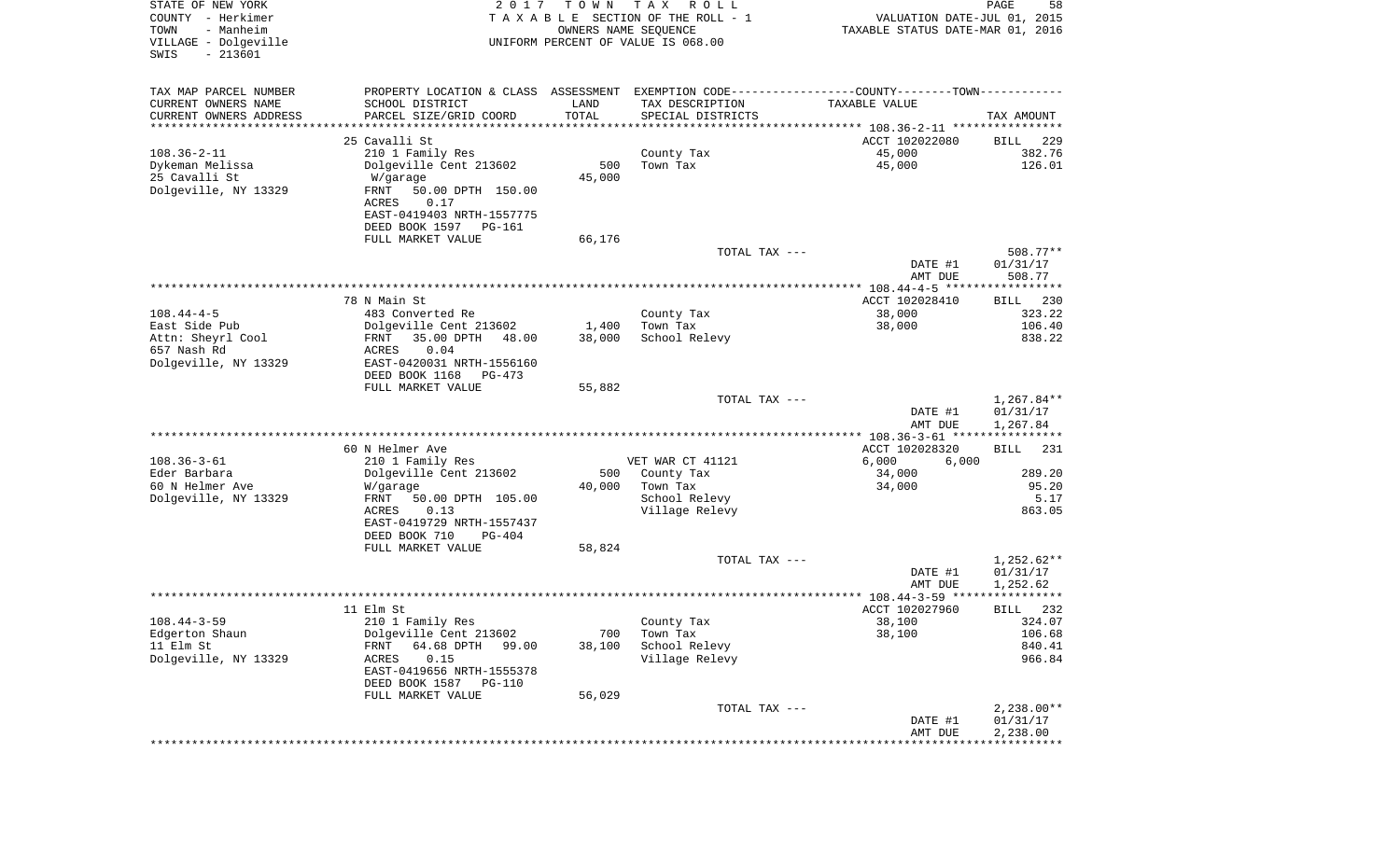| STATE OF NEW YORK<br>COUNTY - Herkimer<br>- Manheim<br>TOWN<br>VILLAGE - Dolgeville<br>$-213601$<br>SWIS | 2017                                                                                          | T O W N       | T A X<br>R O L L<br>TAXABLE SECTION OF THE ROLL - 1<br>OWNERS NAME SEQUENCE<br>UNIFORM PERCENT OF VALUE IS 068.00 | VALUATION DATE-JUL 01, 2015<br>TAXABLE STATUS DATE-MAR 01, 2016 | PAGE<br>59              |
|----------------------------------------------------------------------------------------------------------|-----------------------------------------------------------------------------------------------|---------------|-------------------------------------------------------------------------------------------------------------------|-----------------------------------------------------------------|-------------------------|
| TAX MAP PARCEL NUMBER                                                                                    | PROPERTY LOCATION & CLASS ASSESSMENT EXEMPTION CODE---------------COUNTY-------TOWN---------- |               |                                                                                                                   |                                                                 |                         |
| CURRENT OWNERS NAME<br>CURRENT OWNERS ADDRESS                                                            | SCHOOL DISTRICT                                                                               | LAND<br>TOTAL | TAX DESCRIPTION                                                                                                   | TAXABLE VALUE                                                   |                         |
| **********************                                                                                   | PARCEL SIZE/GRID COORD<br>*************************                                           | ***********   | SPECIAL DISTRICTS                                                                                                 |                                                                 | TAX AMOUNT              |
|                                                                                                          | 10 Baker St                                                                                   |               |                                                                                                                   | ACCT 102001590                                                  | 233<br>BILL             |
| $108.44 - 3 - 47$                                                                                        | 210 1 Family Res                                                                              |               | County Tax                                                                                                        | 25,900                                                          | 220.30                  |
| Edgett Lawrence K Jr.                                                                                    | Dolgeville Cent 213602                                                                        | 300           | Town Tax                                                                                                          | 25,900                                                          | 72.52                   |
| Edgett Michelle L                                                                                        | 28.80 DPTH<br>FRNT<br>88.00                                                                   | 25,900        | School Relevy                                                                                                     |                                                                 | 127.11                  |
| 10 Baker St                                                                                              | 0.06<br>ACRES                                                                                 |               | Village Relevy                                                                                                    |                                                                 | 657.99                  |
| Dolgeville, NY 13329                                                                                     | EAST-0419381 NRTH-1555666                                                                     |               |                                                                                                                   |                                                                 |                         |
|                                                                                                          | DEED BOOK 1244<br>PG-564                                                                      |               |                                                                                                                   |                                                                 |                         |
|                                                                                                          | FULL MARKET VALUE                                                                             | 38,088        |                                                                                                                   |                                                                 |                         |
|                                                                                                          |                                                                                               |               | TOTAL TAX ---                                                                                                     |                                                                 | 1,077.92**              |
|                                                                                                          |                                                                                               |               |                                                                                                                   | DATE #1                                                         | 01/31/17                |
|                                                                                                          |                                                                                               |               |                                                                                                                   | AMT DUE                                                         | 1,077.92                |
|                                                                                                          |                                                                                               |               |                                                                                                                   |                                                                 |                         |
|                                                                                                          | 114 S Main St                                                                                 |               |                                                                                                                   | ACCT 102014910                                                  | <b>BILL</b><br>234      |
| $108.52 - 1 - 67$                                                                                        | 210 1 Family Res                                                                              |               | CW_15_VET/ 41162                                                                                                  | 6,120                                                           | $\mathbf 0$             |
| Edwards Arthur T<br>Edwards Janina                                                                       | Dolgeville Cent 213602                                                                        | 700<br>52,000 | County Tax<br>Town Tax                                                                                            | 45,880<br>52,000                                                | 390.24<br>145.61        |
| 114 So Main St                                                                                           | W/garage<br>FRNT<br>69.00 DPTH 311.00                                                         |               |                                                                                                                   |                                                                 |                         |
| Dolgeville, NY 13329                                                                                     | 0.49<br>ACRES                                                                                 |               |                                                                                                                   |                                                                 |                         |
|                                                                                                          | EAST-0418235 NRTH-1553619                                                                     |               |                                                                                                                   |                                                                 |                         |
|                                                                                                          | DEED BOOK 1438<br>PG-664                                                                      |               |                                                                                                                   |                                                                 |                         |
|                                                                                                          | FULL MARKET VALUE                                                                             | 76,471        |                                                                                                                   |                                                                 |                         |
|                                                                                                          |                                                                                               |               | TOTAL TAX ---                                                                                                     |                                                                 | 535.85**                |
|                                                                                                          |                                                                                               |               |                                                                                                                   | DATE #1                                                         | 01/31/17                |
|                                                                                                          |                                                                                               |               |                                                                                                                   | AMT DUE                                                         | 535.85                  |
|                                                                                                          |                                                                                               |               |                                                                                                                   | ************* 108.36-3-67 *****************                     |                         |
|                                                                                                          | 74&74 1/2 N Helmer Ave                                                                        |               |                                                                                                                   | ACCT 102024060                                                  | 235<br><b>BILL</b>      |
| $108.36 - 3 - 67$                                                                                        | 220 2 Family Res                                                                              |               | County Tax                                                                                                        | 34,000                                                          | 289.20                  |
| Edwards Timothy                                                                                          | Dolgeville Cent 213602                                                                        | 700           | Town Tax                                                                                                          | 34,000                                                          | 95.20                   |
| 74 N Helmer Ave<br>Dolgeville, NY 13329                                                                  | 70.00 DPTH 125.00<br>FRNT<br>ACRES<br>0.08                                                    | 34,000        | School Relevy<br>Village Relevy                                                                                   |                                                                 | 749.97<br>863.05        |
|                                                                                                          | EAST-0419702 NRTH-1557658                                                                     |               |                                                                                                                   |                                                                 |                         |
|                                                                                                          | DEED BOOK 1349<br>PG-587                                                                      |               |                                                                                                                   |                                                                 |                         |
|                                                                                                          | FULL MARKET VALUE                                                                             | 50,000        |                                                                                                                   |                                                                 |                         |
|                                                                                                          |                                                                                               |               | TOTAL TAX ---                                                                                                     |                                                                 | $1,997.42**$            |
|                                                                                                          |                                                                                               |               |                                                                                                                   | DATE #1                                                         | 01/31/17                |
|                                                                                                          |                                                                                               |               |                                                                                                                   | AMT DUE                                                         | 1,997.42                |
|                                                                                                          |                                                                                               |               |                                                                                                                   |                                                                 | * * * * * * * * * * * * |
|                                                                                                          | Arnold St                                                                                     |               |                                                                                                                   | ACCT 102001200                                                  | 236<br><b>BILL</b>      |
| $108.36 - 3 - 76$                                                                                        | 311 Res vac land                                                                              |               | County Tax                                                                                                        | 300                                                             | 2.55                    |
| Eggleston Curtis                                                                                         | Dolgeville Cent 213602                                                                        |               | 300 Town Tax                                                                                                      | 300                                                             | 0.84                    |
| Eggleston Martha                                                                                         | 50.00 DPTH 150.00<br>FRNT                                                                     | 300           |                                                                                                                   |                                                                 |                         |
| 94 N Helmer Ave<br>Dolgeville, NY 13329                                                                  | 0.17<br>ACRES                                                                                 |               |                                                                                                                   |                                                                 |                         |
|                                                                                                          | EAST-0419816 NRTH-1558197<br>DEED BOOK 838<br>PG-214                                          |               |                                                                                                                   |                                                                 |                         |
|                                                                                                          | FULL MARKET VALUE                                                                             | 441           |                                                                                                                   |                                                                 |                         |
|                                                                                                          |                                                                                               |               | TOTAL TAX ---                                                                                                     |                                                                 | $3.39**$                |
|                                                                                                          |                                                                                               |               |                                                                                                                   | DATE #1                                                         | 01/31/17                |
|                                                                                                          |                                                                                               |               |                                                                                                                   | AMT DUE                                                         | 3.39                    |
|                                                                                                          |                                                                                               |               |                                                                                                                   |                                                                 |                         |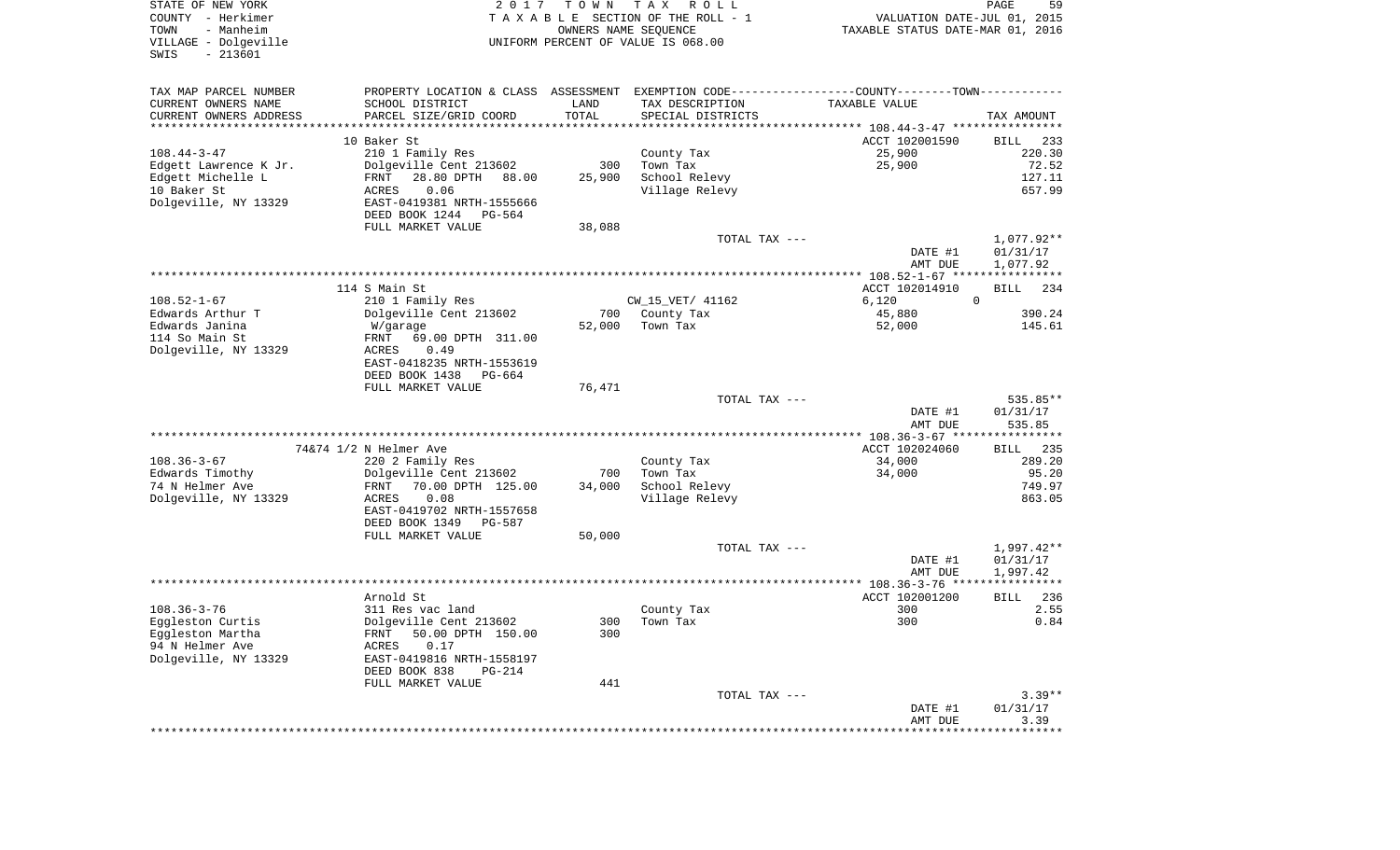| STATE OF NEW YORK<br>COUNTY - Herkimer<br>- Manheim<br>TOWN<br>VILLAGE - Dolgeville<br>$-213601$<br>SWIS | 2017                                                | T O W N<br>OWNERS NAME SEQUENCE | T A X<br>R O L L<br>TAXABLE SECTION OF THE ROLL - 1<br>UNIFORM PERCENT OF VALUE IS 068.00 | VALUATION DATE-JUL 01, 2015<br>TAXABLE STATUS DATE-MAR 01, 2016                               | PAGE<br>60                |
|----------------------------------------------------------------------------------------------------------|-----------------------------------------------------|---------------------------------|-------------------------------------------------------------------------------------------|-----------------------------------------------------------------------------------------------|---------------------------|
| TAX MAP PARCEL NUMBER                                                                                    |                                                     |                                 |                                                                                           | PROPERTY LOCATION & CLASS ASSESSMENT EXEMPTION CODE---------------COUNTY-------TOWN---------- |                           |
| CURRENT OWNERS NAME                                                                                      | SCHOOL DISTRICT                                     | LAND                            | TAX DESCRIPTION                                                                           | TAXABLE VALUE                                                                                 |                           |
| CURRENT OWNERS ADDRESS                                                                                   | PARCEL SIZE/GRID COORD                              | TOTAL                           | SPECIAL DISTRICTS                                                                         |                                                                                               | TAX AMOUNT                |
| ********************                                                                                     |                                                     |                                 |                                                                                           |                                                                                               |                           |
|                                                                                                          | 20 Arnold St                                        |                                 |                                                                                           | ACCT 102019980                                                                                | 237<br>BILL               |
| $108.36 - 3 - 77$                                                                                        | 210 1 Family Res                                    |                                 | County Tax<br>Town Tax                                                                    | 25,000<br>25,000                                                                              | 212.64<br>70.00           |
| Eggleston Curtis<br>Eggleston Martha                                                                     | Dolgeville Cent 213602<br>W/garage                  | 1,200<br>25,000                 |                                                                                           |                                                                                               |                           |
| 94 N Helmer Ave                                                                                          | FRNT 122.00 DPTH 150.00                             |                                 |                                                                                           |                                                                                               |                           |
| Dolgeville, NY 13329                                                                                     | ACRES<br>0.34                                       |                                 |                                                                                           |                                                                                               |                           |
|                                                                                                          | EAST-0419751 NRTH-1558199                           |                                 |                                                                                           |                                                                                               |                           |
|                                                                                                          | DEED BOOK 838<br>PG-214                             |                                 |                                                                                           |                                                                                               |                           |
|                                                                                                          | FULL MARKET VALUE                                   | 36,765                          |                                                                                           |                                                                                               |                           |
|                                                                                                          |                                                     |                                 | TOTAL TAX ---                                                                             | DATE #1                                                                                       | 282.64**<br>01/31/17      |
|                                                                                                          |                                                     |                                 |                                                                                           | AMT DUE                                                                                       | 282.64                    |
|                                                                                                          |                                                     |                                 |                                                                                           |                                                                                               |                           |
|                                                                                                          | 94 N Helmer Ave                                     |                                 |                                                                                           | ACCT 102007320                                                                                | 238<br>BILL               |
| $108.36 - 3 - 78$                                                                                        | 210 1 Family Res                                    |                                 | County Tax                                                                                | 40,200                                                                                        | 341.93                    |
| Eggleston Curtis<br>Eggleston Martha                                                                     | Dolgeville Cent 213602<br>50.00 DPTH 100.00<br>FRNT | 600                             | Town Tax                                                                                  | 40,200                                                                                        | 112.56                    |
| 94 N Helmer Ave                                                                                          | ACRES<br>0.13                                       | 40,200                          |                                                                                           |                                                                                               |                           |
| Dolgeville, NY 13329                                                                                     | EAST-0419687 NRTH-1558290                           |                                 |                                                                                           |                                                                                               |                           |
|                                                                                                          | DEED BOOK 776<br>$PG-293$                           |                                 |                                                                                           |                                                                                               |                           |
|                                                                                                          | FULL MARKET VALUE                                   | 59,118                          |                                                                                           |                                                                                               |                           |
|                                                                                                          |                                                     |                                 | TOTAL TAX ---                                                                             |                                                                                               | 454.49**                  |
|                                                                                                          |                                                     |                                 |                                                                                           | DATE #1<br>AMT DUE                                                                            | 01/31/17<br>454.49        |
|                                                                                                          |                                                     |                                 |                                                                                           | *********** 108.51-1-26 *****************                                                     |                           |
|                                                                                                          | 23 W Spofford Ave                                   |                                 |                                                                                           | ACCT 102021840                                                                                | 239<br>BILL               |
| $108.51 - 1 - 26$                                                                                        | 210 1 Family Res                                    |                                 | County Tax                                                                                | 63,000                                                                                        | 535.86                    |
| Eggleston Michelle R                                                                                     | Dolgeville Cent 213602                              | 900                             | Town Tax                                                                                  | 63,000                                                                                        | 176.41                    |
| Hansen Donald C Jr.                                                                                      | W/garage<br>FRNT<br>81.50 DPTH 191.23               | 63,000                          |                                                                                           |                                                                                               |                           |
| 23 W Spofford Ave<br>Dolgeville, NY 13329                                                                | ACRES<br>0.44                                       |                                 |                                                                                           |                                                                                               |                           |
|                                                                                                          | EAST-0417393 NRTH-1553669                           |                                 |                                                                                           |                                                                                               |                           |
|                                                                                                          | DEED BOOK 945<br>PG-672                             |                                 |                                                                                           |                                                                                               |                           |
|                                                                                                          | FULL MARKET VALUE                                   | 92,647                          |                                                                                           |                                                                                               |                           |
|                                                                                                          |                                                     |                                 | TOTAL TAX ---                                                                             |                                                                                               | $712.27**$                |
|                                                                                                          |                                                     |                                 |                                                                                           | DATE #1<br>AMT DUE                                                                            | 01/31/17<br>712.27        |
|                                                                                                          |                                                     |                                 |                                                                                           | ****************** 108.36-2-19 ****************                                               |                           |
|                                                                                                          | 14 Wolf St                                          |                                 |                                                                                           | ACCT 102023910                                                                                | 240<br>BILL               |
| $108.36 - 2 - 19$                                                                                        | 210 1 Family Res                                    |                                 | County Tax                                                                                | 30,000                                                                                        | 255.17                    |
| Eggleston Paula                                                                                          | Dolgeville Cent 213602                              | 500                             | Town Tax                                                                                  | 30,000                                                                                        | 84.00                     |
| Darling Eric<br>14 Wolf St                                                                               | W/garage<br>50.00 DPTH 150.00<br>FRNT               | 30,000                          |                                                                                           |                                                                                               |                           |
| Dolgeville, NY 13329                                                                                     | 0.17<br>ACRES                                       |                                 |                                                                                           |                                                                                               |                           |
|                                                                                                          | EAST-0419242 NRTH-1557701                           |                                 |                                                                                           |                                                                                               |                           |
|                                                                                                          | DEED BOOK 885<br>PG-299                             |                                 |                                                                                           |                                                                                               |                           |
|                                                                                                          | FULL MARKET VALUE                                   | 44,118                          |                                                                                           |                                                                                               |                           |
|                                                                                                          |                                                     |                                 | TOTAL TAX ---                                                                             |                                                                                               | 339.17**                  |
|                                                                                                          |                                                     |                                 |                                                                                           | DATE #1<br>AMT DUE                                                                            | 01/31/17<br>339.17        |
|                                                                                                          |                                                     |                                 |                                                                                           |                                                                                               | ************************* |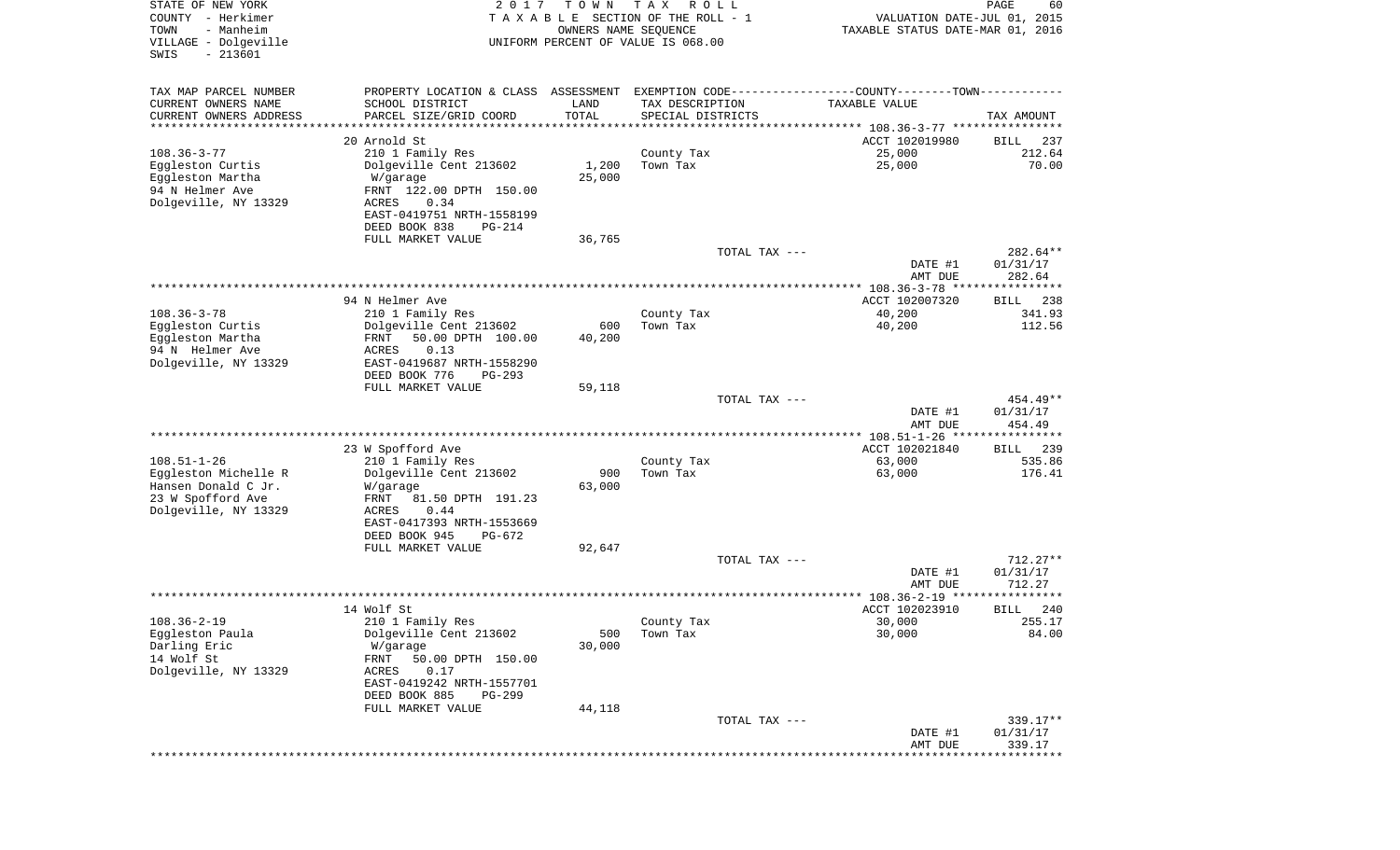| STATE OF NEW YORK<br>COUNTY - Herkimer<br>- Manheim<br>TOWN<br>VILLAGE - Dolgeville<br>$-213601$<br>SWIS | 2017                                                   | T O W N<br>OWNERS NAME SEQUENCE | T A X<br>R O L L<br>TAXABLE SECTION OF THE ROLL - 1<br>UNIFORM PERCENT OF VALUE IS 068.00     | VALUATION DATE-JUL 01, 2015<br>TAXABLE STATUS DATE-MAR 01, 2016 | PAGE<br>61             |
|----------------------------------------------------------------------------------------------------------|--------------------------------------------------------|---------------------------------|-----------------------------------------------------------------------------------------------|-----------------------------------------------------------------|------------------------|
| TAX MAP PARCEL NUMBER                                                                                    |                                                        |                                 | PROPERTY LOCATION & CLASS ASSESSMENT EXEMPTION CODE---------------COUNTY-------TOWN---------- |                                                                 |                        |
| CURRENT OWNERS NAME                                                                                      | SCHOOL DISTRICT                                        | LAND                            | TAX DESCRIPTION                                                                               | TAXABLE VALUE                                                   |                        |
| CURRENT OWNERS ADDRESS                                                                                   | PARCEL SIZE/GRID COORD                                 | TOTAL                           | SPECIAL DISTRICTS                                                                             |                                                                 | TAX AMOUNT             |
| *********************                                                                                    | ************************                               | * * * * * * * * * * * * * * * * |                                                                                               |                                                                 |                        |
|                                                                                                          | 166 S Main St                                          |                                 |                                                                                               | ACCT 102003960                                                  | BILL<br>241            |
| $108.59 - 1 - 9$                                                                                         | 483 Converted Re<br>Dolgeville Cent 213602             |                                 | County Tax                                                                                    | 46,000<br>46,000                                                | 391.27<br>128.81       |
| Eggleston Scott<br>Attn: Dopps Inn                                                                       | W/barn                                                 | 3,700<br>46,000                 | Town Tax<br>School Relevy                                                                     |                                                                 | 570.48                 |
| 166 S Main St                                                                                            | <b>ACRES</b><br>3.00                                   |                                 | Village Relevy                                                                                |                                                                 | 1,166.85               |
| Dolgeville, NY 13329                                                                                     | EAST-0416924 NRTH-1552670                              |                                 |                                                                                               |                                                                 |                        |
|                                                                                                          | DEED BOOK 911<br>PG-531                                |                                 |                                                                                               |                                                                 |                        |
|                                                                                                          | FULL MARKET VALUE                                      | 67,647                          |                                                                                               |                                                                 |                        |
|                                                                                                          |                                                        |                                 | TOTAL TAX ---                                                                                 |                                                                 | $2,257.41**$           |
|                                                                                                          |                                                        |                                 |                                                                                               | DATE #1                                                         | 01/31/17               |
|                                                                                                          |                                                        |                                 |                                                                                               | AMT DUE                                                         | 2,257.41               |
|                                                                                                          |                                                        |                                 |                                                                                               |                                                                 |                        |
| $108.59 - 3 - 10$                                                                                        | 20 Stewart St<br>210 1 Family Res                      |                                 | County Tax                                                                                    | ACCT 102003120<br>54,800                                        | 242<br>BILL<br>466.12  |
| Elliott Edward V                                                                                         | Dolgeville Cent 213602                                 | 1,500                           | Town Tax                                                                                      | 54,800                                                          | 153.45                 |
| Elliott Cheryl J                                                                                         | W/garage                                               | 54,800                          |                                                                                               |                                                                 |                        |
| 2065 Hardscrabble Rd                                                                                     | FRNT 150.00 DPTH 150.00                                |                                 |                                                                                               |                                                                 |                        |
| Newport, NY 13416                                                                                        | ACRES<br>0.52                                          |                                 |                                                                                               |                                                                 |                        |
|                                                                                                          | EAST-0416910 NRTH-1551743                              |                                 |                                                                                               |                                                                 |                        |
|                                                                                                          | DEED BOOK 1149<br><b>PG-598</b>                        |                                 |                                                                                               |                                                                 |                        |
|                                                                                                          | FULL MARKET VALUE                                      | 80,588                          |                                                                                               |                                                                 |                        |
|                                                                                                          |                                                        |                                 | TOTAL TAX ---                                                                                 | DATE #1                                                         | $619.57**$<br>01/31/17 |
|                                                                                                          |                                                        |                                 |                                                                                               | AMT DUE                                                         | 619.57                 |
|                                                                                                          |                                                        |                                 |                                                                                               | *********** 108.44-1-2 ******************                       |                        |
|                                                                                                          | 23 W State St                                          |                                 |                                                                                               | ACCT 102007440                                                  | BILL<br>243            |
| $108.44 - 1 - 2$                                                                                         | 210 1 Family Res                                       |                                 | VET COM CT 41131                                                                              | 10,200<br>10,200                                                |                        |
| Ellis David                                                                                              | Dolgeville Cent 213602                                 | 500                             | County Tax                                                                                    | 35,800                                                          | 304.51                 |
| Kilgour Norma                                                                                            | W/barn                                                 | 46,000                          | Town Tax                                                                                      | 35,800                                                          | 100.24                 |
| 23 W State St                                                                                            | FRNT<br>50.00 DPTH 150.00                              |                                 | School Relevy                                                                                 |                                                                 | 570.48                 |
| Dolgeville, NY 13329                                                                                     | ACRES<br>0.17                                          |                                 | Village Relevy                                                                                |                                                                 | 901.03                 |
|                                                                                                          | EAST-0419355 NRTH-1556628<br>DEED BOOK 885<br>$PG-253$ |                                 |                                                                                               |                                                                 |                        |
|                                                                                                          | FULL MARKET VALUE                                      | 67,647                          |                                                                                               |                                                                 |                        |
|                                                                                                          |                                                        |                                 | TOTAL TAX ---                                                                                 |                                                                 | $1,876.26**$           |
|                                                                                                          |                                                        |                                 |                                                                                               | DATE #1                                                         | 01/31/17               |
|                                                                                                          |                                                        |                                 |                                                                                               | AMT DUE                                                         | 1,876.26               |
|                                                                                                          |                                                        |                                 |                                                                                               |                                                                 | ****                   |
|                                                                                                          | 16 E Spofford Ave                                      |                                 |                                                                                               | ACCT 102021750                                                  | 244<br>BILL            |
| $108.52 - 2 - 73$                                                                                        | 210 1 Family Res                                       |                                 | County Tax                                                                                    | 39,300                                                          | 334.28                 |
| Ellis Gordon                                                                                             | Dolgeville Cent 213602                                 | 400                             | Town Tax                                                                                      | 39,300                                                          | 110.04                 |
| Ellis Terry<br>16 E Spofford Ave                                                                         | 40.00 DPTH 100.00<br>FRNT<br>0.09<br>ACRES             | 39,300                          | School Relevy<br>Village Relevy                                                               |                                                                 | 422.69<br>997.23       |
| Dolgeville, NY 13329                                                                                     | EAST-0418537 NRTH-1553011                              |                                 |                                                                                               |                                                                 |                        |
|                                                                                                          | DEED BOOK 800<br>PG-267                                |                                 |                                                                                               |                                                                 |                        |
|                                                                                                          | FULL MARKET VALUE                                      | 57,794                          |                                                                                               |                                                                 |                        |
|                                                                                                          |                                                        |                                 | TOTAL TAX ---                                                                                 |                                                                 | $1,864.24**$           |
|                                                                                                          |                                                        |                                 |                                                                                               | DATE #1                                                         | 01/31/17               |
|                                                                                                          |                                                        |                                 |                                                                                               | AMT DUE                                                         | 1,864.24               |
|                                                                                                          |                                                        |                                 |                                                                                               | *****************************                                   |                        |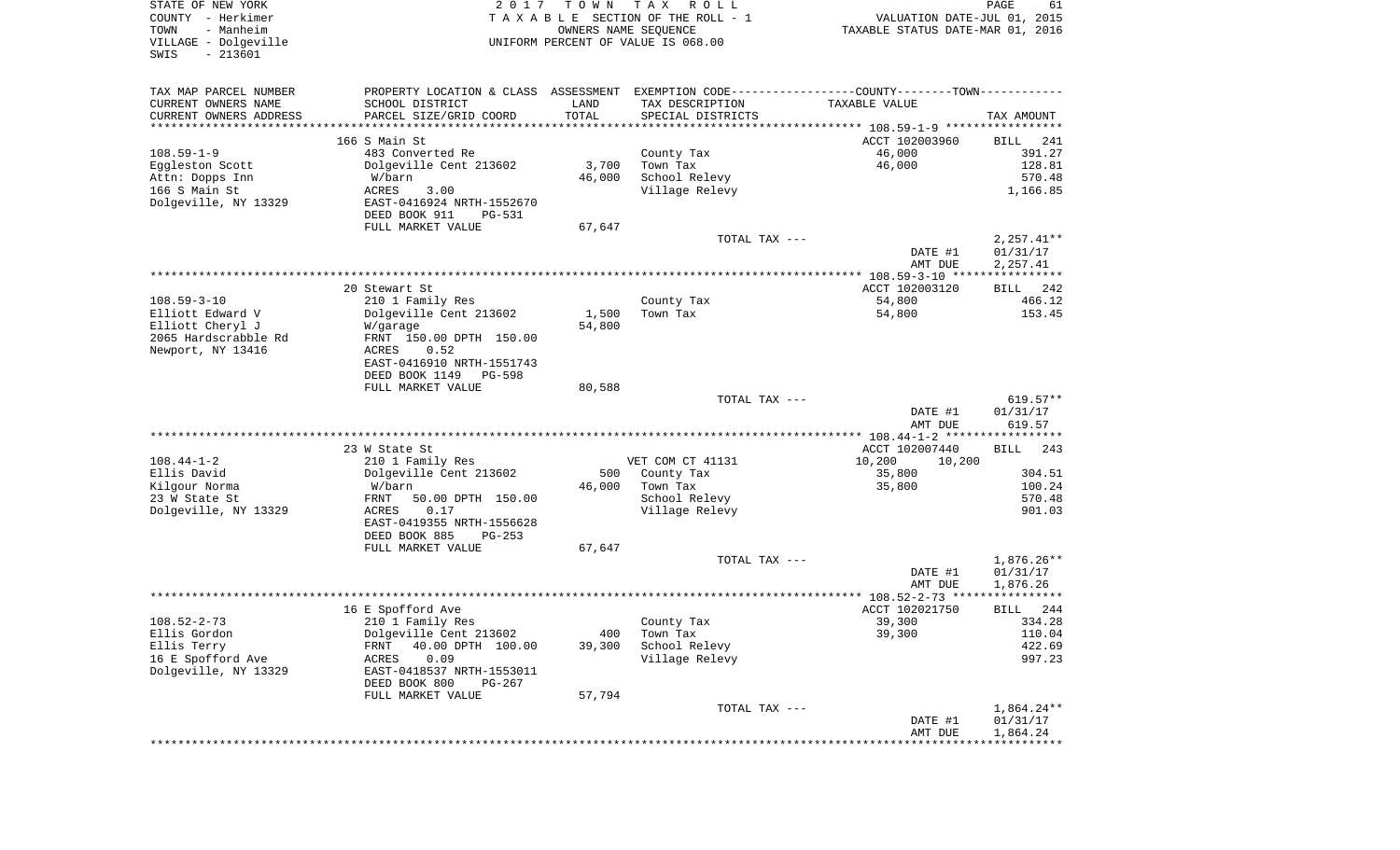| STATE OF NEW YORK<br>COUNTY - Herkimer<br>- Manheim<br>TOWN<br>VILLAGE - Dolgeville<br>$-213601$<br>SWIS | 2 0 1 7                                                                                       | T O W N<br>OWNERS NAME SEQUENCE | T A X<br>R O L L<br>TAXABLE SECTION OF THE ROLL - 1<br>UNIFORM PERCENT OF VALUE IS 068.00 | VALUATION DATE-JUL 01, 2015<br>TAXABLE STATUS DATE-MAR 01, 2016 | PAGE<br>62                   |
|----------------------------------------------------------------------------------------------------------|-----------------------------------------------------------------------------------------------|---------------------------------|-------------------------------------------------------------------------------------------|-----------------------------------------------------------------|------------------------------|
| TAX MAP PARCEL NUMBER                                                                                    | PROPERTY LOCATION & CLASS ASSESSMENT EXEMPTION CODE---------------COUNTY-------TOWN---------- |                                 |                                                                                           |                                                                 |                              |
| CURRENT OWNERS NAME                                                                                      | SCHOOL DISTRICT                                                                               | LAND                            | TAX DESCRIPTION                                                                           | TAXABLE VALUE                                                   |                              |
| CURRENT OWNERS ADDRESS<br>**********************                                                         | PARCEL SIZE/GRID COORD<br>************************                                            | TOTAL<br>***********            | SPECIAL DISTRICTS                                                                         |                                                                 | TAX AMOUNT                   |
|                                                                                                          | 27 Elm St                                                                                     |                                 |                                                                                           | ACCT 102022230                                                  | 245<br>BILL                  |
| $108.44 - 3 - 51$                                                                                        | 220 2 Family Res                                                                              |                                 | County Tax                                                                                | 28,000                                                          | 238.16                       |
| Ellis Heather M                                                                                          | Dolgeville Cent 213602                                                                        | 200                             | Town Tax                                                                                  | 28,000                                                          | 78.40                        |
| P 0 Box 105<br>Dolgeville, NY 13329                                                                      | FRNT 125.00 DPTH 87.00<br>0.08<br>ACRES                                                       | 28,000                          |                                                                                           |                                                                 |                              |
|                                                                                                          | EAST-0419504 NRTH-1555642                                                                     |                                 |                                                                                           |                                                                 |                              |
|                                                                                                          | DEED BOOK 900<br>PG-307                                                                       |                                 |                                                                                           |                                                                 |                              |
|                                                                                                          | FULL MARKET VALUE                                                                             | 41,176                          |                                                                                           |                                                                 |                              |
|                                                                                                          |                                                                                               |                                 | TOTAL TAX ---                                                                             | DATE #1                                                         | $316.56**$<br>01/31/17       |
|                                                                                                          |                                                                                               |                                 |                                                                                           | AMT DUE                                                         | 316.56                       |
|                                                                                                          |                                                                                               |                                 |                                                                                           |                                                                 |                              |
| $108.36 - 3 - 53$                                                                                        | 7 Snell St<br>210 1 Family Res                                                                |                                 | County Tax                                                                                | ACCT 102012120<br>40,000                                        | 246<br>BILL<br>340.23        |
| Ellis Kathleen S                                                                                         | Dolgeville Cent 213602                                                                        | 500                             | Town Tax                                                                                  | 40,000                                                          | 112.00                       |
| 7 Snell St                                                                                               | W/garage                                                                                      | 40,000                          | Village Relevy                                                                            |                                                                 | 1,014.94                     |
| Dolgeville, NY 13329                                                                                     | FRNT<br>50.00 DPTH 122.00                                                                     |                                 |                                                                                           |                                                                 |                              |
|                                                                                                          | ACRES<br>0.14<br>EAST-0419836 NRTH-1557448                                                    |                                 |                                                                                           |                                                                 |                              |
|                                                                                                          | DEED BOOK 893<br><b>PG-306</b>                                                                |                                 |                                                                                           |                                                                 |                              |
|                                                                                                          | FULL MARKET VALUE                                                                             | 58,824                          |                                                                                           |                                                                 |                              |
|                                                                                                          |                                                                                               |                                 | TOTAL TAX ---                                                                             | DATE #1                                                         | $1,467.17**$<br>01/31/17     |
|                                                                                                          |                                                                                               |                                 |                                                                                           | AMT DUE                                                         | 1,467.17                     |
|                                                                                                          |                                                                                               |                                 |                                                                                           | ************* 108.59-2-15 *****************                     |                              |
| $108.59 - 2 - 15$                                                                                        | 171 S Main St<br>210 1 Family Res                                                             |                                 | County Tax                                                                                | ACCT 102009570<br>45,900                                        | 247<br><b>BILL</b><br>390.41 |
| Ellis Nicole M                                                                                           | Dolgeville Cent 213602                                                                        | 1,000                           | Town Tax                                                                                  | 45,900                                                          | 128.53                       |
| 171 S Main St                                                                                            | W/garage                                                                                      | 45,900                          |                                                                                           |                                                                 |                              |
| Dolgeville, NY 13329                                                                                     | FRNT 100.00 DPTH 135.00                                                                       |                                 |                                                                                           |                                                                 |                              |
|                                                                                                          | ACRES<br>0.31<br>EAST-0416670 NRTH-1552263                                                    |                                 |                                                                                           |                                                                 |                              |
|                                                                                                          | DEED BOOK 1314<br>PG-462                                                                      |                                 |                                                                                           |                                                                 |                              |
|                                                                                                          | FULL MARKET VALUE                                                                             | 67,500                          |                                                                                           |                                                                 |                              |
|                                                                                                          |                                                                                               |                                 | TOTAL TAX ---                                                                             | DATE #1                                                         | 518.94**<br>01/31/17         |
|                                                                                                          |                                                                                               |                                 |                                                                                           | AMT DUE                                                         | 518.94                       |
|                                                                                                          |                                                                                               |                                 |                                                                                           |                                                                 | *****                        |
|                                                                                                          | Horn St                                                                                       |                                 |                                                                                           | ACCT 102012690                                                  | 248<br>BILL                  |
| $108.36 - 1 - 22$<br>Ellis Renee Kimberly                                                                | 311 Res vac land<br>Dolgeville Cent 213602                                                    | 300                             | County Tax<br>Town Tax                                                                    | 300<br>300                                                      | 2.55<br>0.84                 |
| 48 W State St                                                                                            | FRNT<br>50.00 DPTH 130.00                                                                     | 300                             |                                                                                           |                                                                 |                              |
| Dolgeville, NY 13329                                                                                     | $0.13$ BANK<br>ACRES<br>099                                                                   |                                 |                                                                                           |                                                                 |                              |
|                                                                                                          | EAST-0419018 NRTH-1557181                                                                     |                                 |                                                                                           |                                                                 |                              |
|                                                                                                          | DEED BOOK 1234 PG-429<br>FULL MARKET VALUE                                                    | 441                             |                                                                                           |                                                                 |                              |
|                                                                                                          |                                                                                               |                                 | TOTAL TAX ---                                                                             |                                                                 | $3.39**$                     |
|                                                                                                          |                                                                                               |                                 |                                                                                           | DATE #1                                                         | 01/31/17                     |
|                                                                                                          |                                                                                               |                                 |                                                                                           | AMT DUE<br>*****************************                        | 3.39                         |
|                                                                                                          |                                                                                               |                                 |                                                                                           |                                                                 |                              |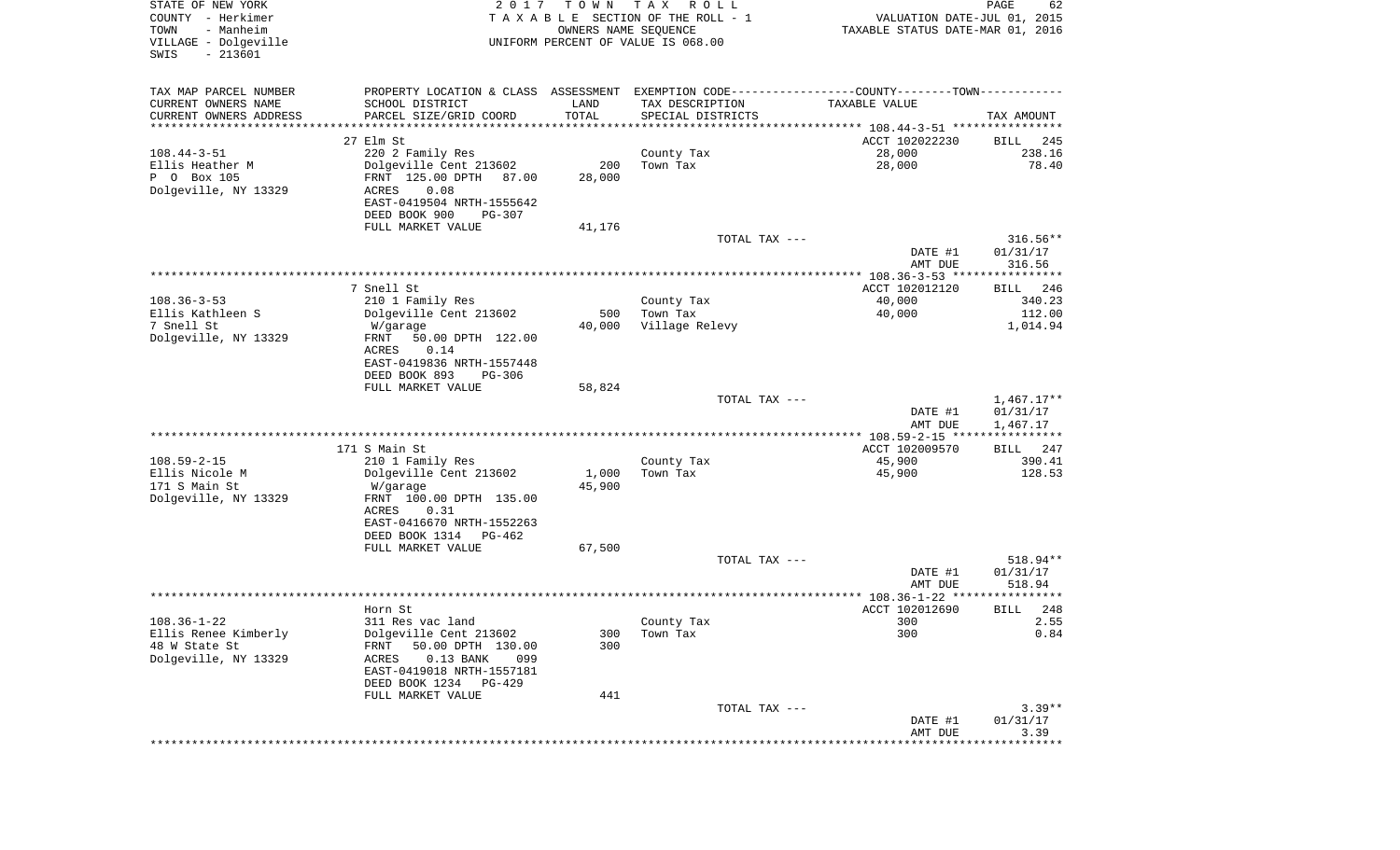| STATE OF NEW YORK<br>COUNTY - Herkimer<br>- Manheim<br>TOWN<br>VILLAGE - Dolgeville<br>$-213601$<br>SWIS | 2017                                                                                          | T O W N | T A X<br>R O L L<br>TAXABLE SECTION OF THE ROLL - 1<br>OWNERS NAME SEQUENCE<br>UNIFORM PERCENT OF VALUE IS 068.00 | VALUATION DATE-JUL 01, 2015<br>TAXABLE STATUS DATE-MAR 01, 2016 | PAGE<br>63  |
|----------------------------------------------------------------------------------------------------------|-----------------------------------------------------------------------------------------------|---------|-------------------------------------------------------------------------------------------------------------------|-----------------------------------------------------------------|-------------|
| TAX MAP PARCEL NUMBER                                                                                    | PROPERTY LOCATION & CLASS ASSESSMENT EXEMPTION CODE---------------COUNTY-------TOWN---------- |         |                                                                                                                   |                                                                 |             |
| CURRENT OWNERS NAME                                                                                      | SCHOOL DISTRICT                                                                               | LAND    | TAX DESCRIPTION                                                                                                   | TAXABLE VALUE                                                   |             |
| CURRENT OWNERS ADDRESS<br>************************                                                       | PARCEL SIZE/GRID COORD                                                                        | TOTAL   | SPECIAL DISTRICTS                                                                                                 |                                                                 | TAX AMOUNT  |
|                                                                                                          | Horn St                                                                                       |         |                                                                                                                   | ACCT 102012720                                                  | 249<br>BILL |
| $108.36 - 1 - 23$                                                                                        | 311 Res vac land                                                                              |         | County Tax                                                                                                        | 300                                                             | 2.55        |
| Ellis Renee Kimberly                                                                                     | Dolgeville Cent 213602                                                                        | 300     | Town Tax                                                                                                          | 300                                                             | 0.84        |
| 48 W State St                                                                                            | 50.00 DPTH 130.00<br>FRNT                                                                     | 300     |                                                                                                                   |                                                                 |             |
| Dolgeville, NY 13329                                                                                     | ACRES<br>0.13                                                                                 |         |                                                                                                                   |                                                                 |             |
|                                                                                                          | EAST-0419061 NRTH-1557158                                                                     |         |                                                                                                                   |                                                                 |             |
|                                                                                                          | DEED BOOK 1234 PG-429<br>FULL MARKET VALUE                                                    | 441     |                                                                                                                   |                                                                 |             |
|                                                                                                          |                                                                                               |         | TOTAL TAX ---                                                                                                     |                                                                 | $3.39**$    |
|                                                                                                          |                                                                                               |         |                                                                                                                   | DATE #1                                                         | 01/31/17    |
|                                                                                                          |                                                                                               |         |                                                                                                                   | AMT DUE                                                         | 3.39        |
|                                                                                                          | 48 W State St                                                                                 |         |                                                                                                                   | ACCT 102012660                                                  | BILL 250    |
| $108.36 - 1 - 49$                                                                                        | 210 1 Family Res                                                                              |         | County Tax                                                                                                        | 49,200                                                          | 418.48      |
| Ellis Renee Kimberly                                                                                     | Dolgeville Cent 213602                                                                        | 200     | Town Tax                                                                                                          | 49,200                                                          | 137.77      |
| 48 W State St                                                                                            | W/garage                                                                                      | 49,200  |                                                                                                                   |                                                                 |             |
| Dolgeville, NY 13329                                                                                     | FRNT<br>50.00 DPTH 110.00                                                                     |         |                                                                                                                   |                                                                 |             |
|                                                                                                          | ACRES<br>$0.13$ BANK<br>099<br>EAST-0419004 NRTH-1557055                                      |         |                                                                                                                   |                                                                 |             |
|                                                                                                          | DEED BOOK 1234 PG-429                                                                         |         |                                                                                                                   |                                                                 |             |
|                                                                                                          | FULL MARKET VALUE                                                                             | 72,353  |                                                                                                                   |                                                                 |             |
|                                                                                                          |                                                                                               |         | TOTAL TAX ---                                                                                                     |                                                                 | $556.25**$  |
|                                                                                                          |                                                                                               |         |                                                                                                                   | DATE #1                                                         | 01/31/17    |
|                                                                                                          |                                                                                               |         |                                                                                                                   | AMT DUE<br>***************** 108.36-1-50 ****************       | 556.25      |
|                                                                                                          | 50 W State St                                                                                 |         |                                                                                                                   | ACCT 102012750                                                  | 251<br>BILL |
| $108.36 - 1 - 50$                                                                                        | 311 Res vac land                                                                              |         | County Tax                                                                                                        | 300                                                             | 2.55        |
| Ellis Renee Kimberly                                                                                     | Dolgeville Cent 213602                                                                        | 300     | Town Tax                                                                                                          | 300                                                             | 0.84        |
| 48 W State St                                                                                            | 50.00 DPTH 110.00<br>FRNT                                                                     | 300     |                                                                                                                   |                                                                 |             |
| Dolgeville, NY 13329                                                                                     | ACRES<br>$0.13$ BANK<br>099                                                                   |         |                                                                                                                   |                                                                 |             |
|                                                                                                          | EAST-0418958 NRTH-1557079<br>DEED BOOK 1234 PG-429                                            |         |                                                                                                                   |                                                                 |             |
|                                                                                                          | FULL MARKET VALUE                                                                             | 441     |                                                                                                                   |                                                                 |             |
|                                                                                                          |                                                                                               |         | TOTAL TAX ---                                                                                                     |                                                                 | $3.39**$    |
|                                                                                                          |                                                                                               |         |                                                                                                                   | DATE #1                                                         | 01/31/17    |
|                                                                                                          |                                                                                               |         |                                                                                                                   | AMT DUE                                                         | 3.39        |
|                                                                                                          | 111 N Main St                                                                                 |         |                                                                                                                   | ACCT 102015870                                                  | 252<br>BILL |
| $108.36 - 3 - 36$                                                                                        | 485 >luse sm bld                                                                              |         | County Tax                                                                                                        | 48,000                                                          | 408.28      |
| Estate Richard Jones                                                                                     | Dolgeville Cent 213602                                                                        |         | 800 Town Tax                                                                                                      | 48,000                                                          | 134.41      |
| Jones Michelle A                                                                                         | FRNT 77.00 DPTH 51.00                                                                         | 48,000  |                                                                                                                   |                                                                 |             |
| 162 E Gansevoort St                                                                                      | ACRES<br>0.08                                                                                 |         |                                                                                                                   |                                                                 |             |
| Little Falls, NY 13365                                                                                   | EAST-0419939 NRTH-1556595<br>DEED BOOK 1612<br>PG-353                                         |         |                                                                                                                   |                                                                 |             |
|                                                                                                          | FULL MARKET VALUE                                                                             | 70,588  |                                                                                                                   |                                                                 |             |
|                                                                                                          |                                                                                               |         | TOTAL TAX ---                                                                                                     |                                                                 | 542.69**    |
|                                                                                                          |                                                                                               |         |                                                                                                                   | DATE #1                                                         | 01/31/17    |
|                                                                                                          |                                                                                               |         |                                                                                                                   | AMT DUE                                                         | 542.69      |
|                                                                                                          |                                                                                               |         |                                                                                                                   |                                                                 |             |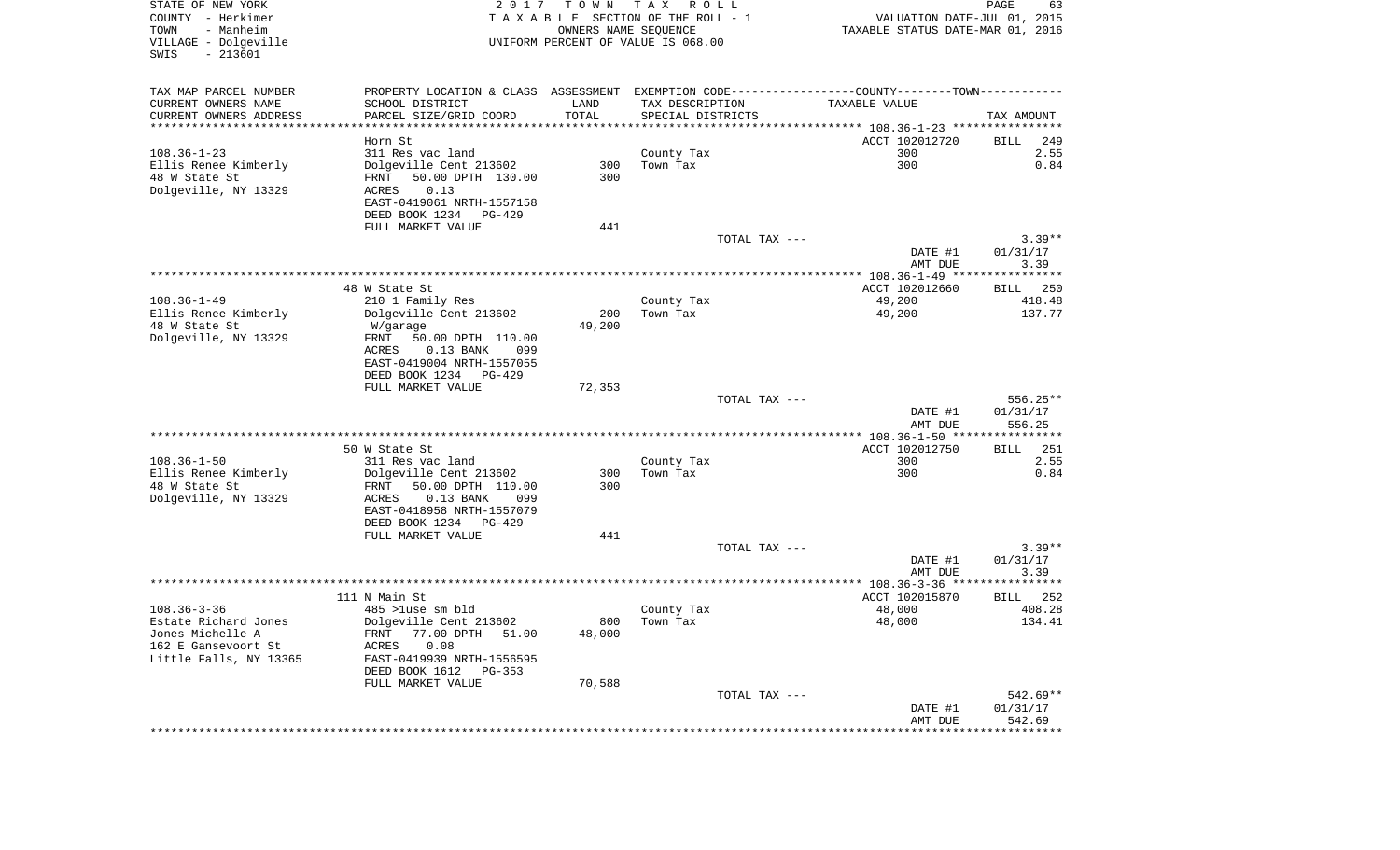| STATE OF NEW YORK<br>COUNTY - Herkimer<br>- Manheim<br>TOWN<br>VILLAGE - Dolgeville<br>$-213601$<br>SWIS | TAX ROLL<br>2017<br>T O W N<br>TAXABLE SECTION OF THE ROLL - 1<br>OWNERS NAME SEQUENCE<br>UNIFORM PERCENT OF VALUE IS 068.00 |         |                   |                                                                                               | PAGE<br>64<br>VALUATION DATE-JUL 01, 2015<br>TAXABLE STATUS DATE-MAR 01, 2016 |  |  |
|----------------------------------------------------------------------------------------------------------|------------------------------------------------------------------------------------------------------------------------------|---------|-------------------|-----------------------------------------------------------------------------------------------|-------------------------------------------------------------------------------|--|--|
| TAX MAP PARCEL NUMBER                                                                                    |                                                                                                                              |         |                   | PROPERTY LOCATION & CLASS ASSESSMENT EXEMPTION CODE---------------COUNTY-------TOWN---------- |                                                                               |  |  |
| CURRENT OWNERS NAME                                                                                      | SCHOOL DISTRICT                                                                                                              | LAND    | TAX DESCRIPTION   | TAXABLE VALUE                                                                                 |                                                                               |  |  |
| CURRENT OWNERS ADDRESS                                                                                   | PARCEL SIZE/GRID COORD                                                                                                       | TOTAL   | SPECIAL DISTRICTS |                                                                                               | TAX AMOUNT                                                                    |  |  |
| *****************************                                                                            |                                                                                                                              |         |                   |                                                                                               |                                                                               |  |  |
|                                                                                                          | W State St Ext                                                                                                               |         |                   |                                                                                               | BILL                                                                          |  |  |
| $108.27 - 1 - 1$                                                                                         | 311 Res vac land                                                                                                             |         | County Tax        | 5,200                                                                                         | 44.23                                                                         |  |  |
| Fahd Richard                                                                                             | Dolgeville Cent 213602                                                                                                       | 5,200   | Town Tax          | 5,200                                                                                         | 14.56                                                                         |  |  |
| Fahd Erica                                                                                               | ACRES<br>6.20                                                                                                                | 5,200   |                   |                                                                                               |                                                                               |  |  |
| 292 W State St                                                                                           | EAST-0415856 NRTH-1560415                                                                                                    |         |                   |                                                                                               |                                                                               |  |  |
| Dolgeville, NY 13329                                                                                     | DEED BOOK 1544 PG-661                                                                                                        |         |                   |                                                                                               |                                                                               |  |  |
|                                                                                                          | FULL MARKET VALUE                                                                                                            | 7,647   |                   |                                                                                               |                                                                               |  |  |
|                                                                                                          |                                                                                                                              |         | TOTAL TAX ---     |                                                                                               | 58.79**                                                                       |  |  |
|                                                                                                          |                                                                                                                              |         |                   | DATE #1<br>AMT DUE                                                                            | 01/31/17<br>58.79                                                             |  |  |
|                                                                                                          |                                                                                                                              |         |                   |                                                                                               |                                                                               |  |  |
|                                                                                                          | 292 W State St                                                                                                               |         |                   |                                                                                               | BILL 254                                                                      |  |  |
| $108.27 - 1 - 13$                                                                                        | 242 Rurl res&rec                                                                                                             |         | County Tax        | 115,000                                                                                       | 978.16                                                                        |  |  |
| Fahd Richard                                                                                             | Dolgeville Cent 213602                                                                                                       | 25,000  | Town Tax          | 115,000                                                                                       | 322.01                                                                        |  |  |
| Fahd Erica                                                                                               | FRNT 815.00 DPTH                                                                                                             | 115,000 |                   |                                                                                               |                                                                               |  |  |
| 292 W State St                                                                                           | ACRES 11.20                                                                                                                  |         |                   |                                                                                               |                                                                               |  |  |
| Dolgeville, NY 13329                                                                                     | EAST-0415918 NRTH-1559959                                                                                                    |         |                   |                                                                                               |                                                                               |  |  |
|                                                                                                          | DEED BOOK 1544 PG-661                                                                                                        |         |                   |                                                                                               |                                                                               |  |  |
|                                                                                                          | FULL MARKET VALUE                                                                                                            | 169,118 |                   |                                                                                               |                                                                               |  |  |
|                                                                                                          |                                                                                                                              |         | TOTAL TAX ---     |                                                                                               | $1,300.17**$                                                                  |  |  |
|                                                                                                          |                                                                                                                              |         |                   | DATE #1                                                                                       | 01/31/17                                                                      |  |  |
|                                                                                                          |                                                                                                                              |         |                   | AMT DUE                                                                                       | 1,300.17                                                                      |  |  |
|                                                                                                          |                                                                                                                              |         |                   |                                                                                               |                                                                               |  |  |
|                                                                                                          | 6 Oak St                                                                                                                     |         |                   | ACCT 102018660                                                                                | BILL 255                                                                      |  |  |
| $108.44 - 1 - 25$                                                                                        | 210 1 Family Res                                                                                                             |         | County Tax        | 40,700                                                                                        | 346.18                                                                        |  |  |
| Fake D. William                                                                                          | Dolgeville Cent 213602                                                                                                       | 900     | Town Tax          | 40,700                                                                                        | 113.96                                                                        |  |  |
| Fake Alice & Edward<br>8 Oak St                                                                          | W/garage                                                                                                                     | 40,700  |                   |                                                                                               |                                                                               |  |  |
| Dolgeville, NY 13329                                                                                     | FRNT 90.00 DPTH 120.00<br>0.25<br>ACRES                                                                                      |         |                   |                                                                                               |                                                                               |  |  |
|                                                                                                          | EAST-0418768 NRTH-1556016                                                                                                    |         |                   |                                                                                               |                                                                               |  |  |
|                                                                                                          | DEED BOOK 1405 PG-3                                                                                                          |         |                   |                                                                                               |                                                                               |  |  |
|                                                                                                          | FULL MARKET VALUE                                                                                                            | 59,853  |                   |                                                                                               |                                                                               |  |  |
|                                                                                                          |                                                                                                                              |         | TOTAL TAX ---     |                                                                                               | $460.14**$                                                                    |  |  |
|                                                                                                          |                                                                                                                              |         |                   | DATE #1                                                                                       | 01/31/17                                                                      |  |  |
|                                                                                                          |                                                                                                                              |         |                   | AMT DUE                                                                                       | 460.14                                                                        |  |  |
|                                                                                                          |                                                                                                                              |         |                   |                                                                                               |                                                                               |  |  |
|                                                                                                          | 31 S Helmer Ave                                                                                                              |         |                   | ACCT 102013950                                                                                | BILL 256                                                                      |  |  |
| $108.44 - 2 - 54$                                                                                        | 210 1 Family Res                                                                                                             |         | County Tax        | 40,400                                                                                        | 343.63                                                                        |  |  |
| Fake D. William                                                                                          | Dolgeville Cent 213602                                                                                                       | 500     | Town Tax          | 40,400                                                                                        | 113.12                                                                        |  |  |
| Fake Alice                                                                                               | W/garage                                                                                                                     | 40,400  |                   |                                                                                               |                                                                               |  |  |
| 8 Oak St                                                                                                 | FRNT 50.00 DPTH 215.00                                                                                                       |         |                   |                                                                                               |                                                                               |  |  |
| Dolgeville, NY 13329                                                                                     | 0.24<br>ACRES                                                                                                                |         |                   |                                                                                               |                                                                               |  |  |
|                                                                                                          | EAST-0418713 NRTH-1554666                                                                                                    |         |                   |                                                                                               |                                                                               |  |  |
|                                                                                                          | DEED BOOK 924<br><b>PG-98</b>                                                                                                |         |                   |                                                                                               |                                                                               |  |  |
|                                                                                                          | FULL MARKET VALUE                                                                                                            | 59,412  |                   |                                                                                               |                                                                               |  |  |
|                                                                                                          |                                                                                                                              |         |                   |                                                                                               |                                                                               |  |  |
|                                                                                                          |                                                                                                                              |         | TOTAL TAX ---     |                                                                                               | 456.75**                                                                      |  |  |
|                                                                                                          |                                                                                                                              |         |                   | DATE #1<br>AMT DUE                                                                            | 01/31/17<br>456.75                                                            |  |  |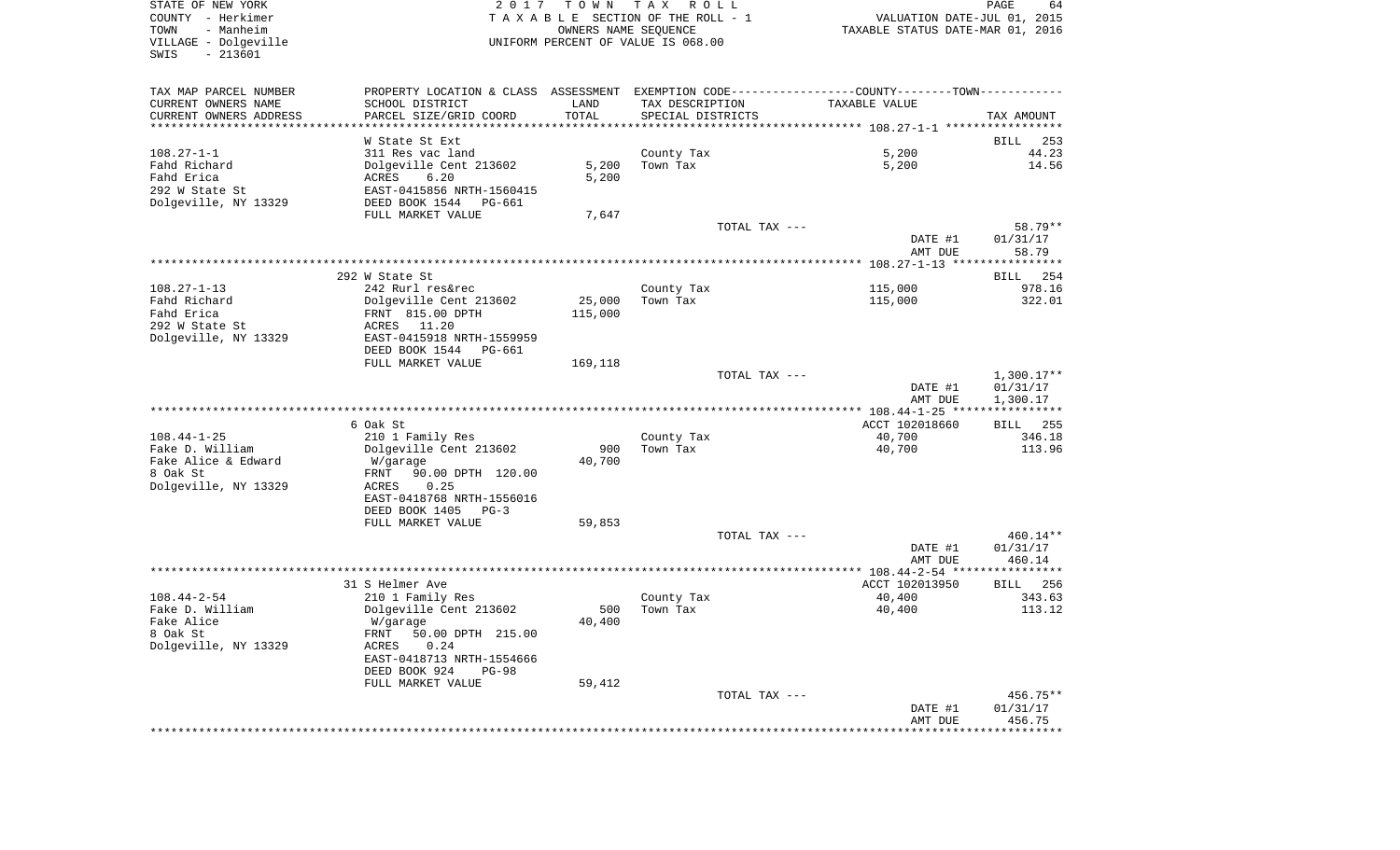| STATE OF NEW YORK<br>COUNTY - Herkimer<br>- Manheim<br>TOWN<br>VILLAGE - Dolgeville<br>$-213601$<br>SWIS | 2017                                                                                          | T O W N<br>OWNERS NAME SEQUENCE | T A X<br>R O L L<br>TAXABLE SECTION OF THE ROLL - 1<br>UNIFORM PERCENT OF VALUE IS 068.00 | VALUATION DATE-JUL 01, 2015<br>TAXABLE STATUS DATE-MAR 01, 2016 | PAGE<br>65         |
|----------------------------------------------------------------------------------------------------------|-----------------------------------------------------------------------------------------------|---------------------------------|-------------------------------------------------------------------------------------------|-----------------------------------------------------------------|--------------------|
| TAX MAP PARCEL NUMBER                                                                                    | PROPERTY LOCATION & CLASS ASSESSMENT EXEMPTION CODE---------------COUNTY-------TOWN---------- |                                 |                                                                                           |                                                                 |                    |
| CURRENT OWNERS NAME                                                                                      | SCHOOL DISTRICT                                                                               | LAND                            | TAX DESCRIPTION                                                                           | TAXABLE VALUE                                                   |                    |
| CURRENT OWNERS ADDRESS<br>***********************                                                        | PARCEL SIZE/GRID COORD                                                                        | TOTAL                           | SPECIAL DISTRICTS                                                                         |                                                                 | TAX AMOUNT         |
|                                                                                                          | 83 S Main St                                                                                  |                                 |                                                                                           | ACCT 102005040                                                  | BILL<br>257        |
| $108.52 - 2 - 34$                                                                                        | 210 1 Family Res                                                                              |                                 | County Tax                                                                                | 65,000                                                          | 552.87             |
| Fake D. William                                                                                          | Dolgeville Cent 213602                                                                        | 700                             | Town Tax                                                                                  | 65,000                                                          | 182.01             |
| Fake Alice&Edward                                                                                        | 66.00 DPTH<br>FRNT<br>75.00                                                                   | 65,000                          |                                                                                           |                                                                 |                    |
| 8 Oak St                                                                                                 | 0.12<br>ACRES                                                                                 |                                 |                                                                                           |                                                                 |                    |
| Dolgeville, NY 13329                                                                                     | EAST-0418726 NRTH-1553933                                                                     |                                 |                                                                                           |                                                                 |                    |
|                                                                                                          | DEED BOOK 1417<br>PG-150                                                                      |                                 |                                                                                           |                                                                 |                    |
|                                                                                                          | FULL MARKET VALUE                                                                             | 95,588                          |                                                                                           |                                                                 |                    |
|                                                                                                          |                                                                                               |                                 | TOTAL TAX ---                                                                             |                                                                 | 734.88**           |
|                                                                                                          |                                                                                               |                                 |                                                                                           | DATE #1                                                         | 01/31/17           |
|                                                                                                          |                                                                                               |                                 |                                                                                           | AMT DUE                                                         | 734.88             |
|                                                                                                          | 83 1/2 S Main St                                                                              |                                 |                                                                                           | ACCT 102005070                                                  | 258<br>BILL        |
| $108.52 - 2 - 35$                                                                                        | 220 2 Family Res                                                                              |                                 | County Tax                                                                                | 42,700                                                          | 363.20             |
| Fake D. William                                                                                          | Dolgeville Cent 213602                                                                        | 800                             | Town Tax                                                                                  | 42,700                                                          | 119.57             |
| Fake Alice&Edward                                                                                        | W/garage & Barns                                                                              | 42,700                          |                                                                                           |                                                                 |                    |
| 8 Oak St                                                                                                 | 66.00 DPTH 305.00<br>FRNT                                                                     |                                 |                                                                                           |                                                                 |                    |
| Dolgeville, NY 13329                                                                                     | ACRES<br>0.47                                                                                 |                                 |                                                                                           |                                                                 |                    |
|                                                                                                          | EAST-0418891 NRTH-1553834<br><b>PG-150</b>                                                    |                                 |                                                                                           |                                                                 |                    |
|                                                                                                          | DEED BOOK 1417<br>FULL MARKET VALUE                                                           | 62,794                          |                                                                                           |                                                                 |                    |
|                                                                                                          |                                                                                               |                                 | TOTAL TAX ---                                                                             |                                                                 | 482.77**           |
|                                                                                                          |                                                                                               |                                 |                                                                                           | DATE #1                                                         | 01/31/17           |
|                                                                                                          |                                                                                               |                                 |                                                                                           | AMT DUE                                                         | 482.77             |
|                                                                                                          |                                                                                               |                                 |                                                                                           | **************** 108.52-2-21 ****************                   |                    |
|                                                                                                          | 105 S Main St                                                                                 |                                 |                                                                                           | ACCT 102013260                                                  | <b>BILL</b><br>259 |
| $108.52 - 2 - 21$<br>Fake David & Alice                                                                  | 210 1 Family Res<br>Dolgeville Cent 213602                                                    | 600                             | County Tax<br>Town Tax                                                                    | 39,300<br>39,300                                                | 334.28<br>110.04   |
| Fake Edward K                                                                                            | FRNT<br>63.00 DPTH 297.00                                                                     | 39,300                          |                                                                                           |                                                                 |                    |
| 8 Oak St                                                                                                 | ACRES<br>0.39                                                                                 |                                 |                                                                                           |                                                                 |                    |
| Dolgeville, NY 13329                                                                                     | EAST-0418510 NRTH-1553404                                                                     |                                 |                                                                                           |                                                                 |                    |
|                                                                                                          | DEED BOOK 1595<br>PG-825                                                                      |                                 |                                                                                           |                                                                 |                    |
|                                                                                                          | FULL MARKET VALUE                                                                             | 57,794                          |                                                                                           |                                                                 |                    |
|                                                                                                          |                                                                                               |                                 | TOTAL TAX ---                                                                             |                                                                 | 444.32**           |
|                                                                                                          |                                                                                               |                                 |                                                                                           | DATE #1<br>AMT DUE                                              | 01/31/17<br>444.32 |
|                                                                                                          |                                                                                               |                                 |                                                                                           |                                                                 |                    |
|                                                                                                          | 5 Oak St                                                                                      |                                 |                                                                                           | ACCT 102026190                                                  | 260<br>BILL        |
| $108.44 - 1 - 31$                                                                                        | 210 1 Family Res                                                                              |                                 | County Tax                                                                                | 39,400                                                          | 335.13             |
| Fake David W                                                                                             | Dolgeville Cent 213602                                                                        |                                 | $1,200$ Town Tax                                                                          | 39,400                                                          | 110.32             |
| Fake Alice E                                                                                             | FRNT 120.00 DPTH 100.00                                                                       | 39,400                          |                                                                                           |                                                                 |                    |
| 8 Oak St                                                                                                 | ACRES<br>0.28                                                                                 |                                 |                                                                                           |                                                                 |                    |
| Dolgeville, NY 13329                                                                                     | EAST-0418874 NRTH-1555882                                                                     |                                 |                                                                                           |                                                                 |                    |
|                                                                                                          | DEED BOOK 858<br>$PG-104$<br>FULL MARKET VALUE                                                | 57,941                          |                                                                                           |                                                                 |                    |
|                                                                                                          |                                                                                               |                                 | TOTAL TAX ---                                                                             |                                                                 | $445.45**$         |
|                                                                                                          |                                                                                               |                                 |                                                                                           | DATE #1                                                         | 01/31/17           |
|                                                                                                          |                                                                                               |                                 |                                                                                           | AMT DUE                                                         | 445.45             |
|                                                                                                          |                                                                                               |                                 |                                                                                           |                                                                 |                    |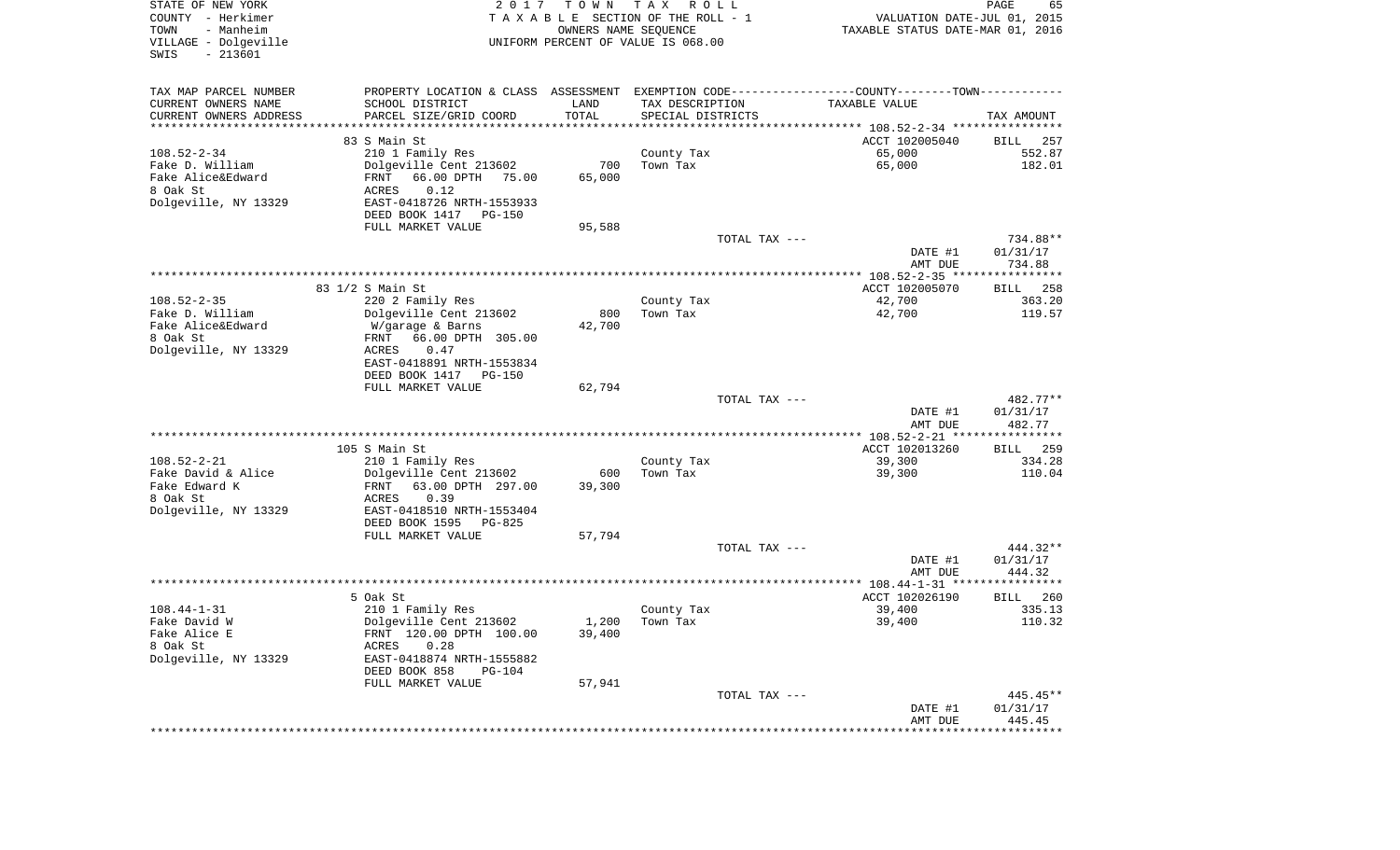| STATE OF NEW YORK<br>COUNTY - Herkimer<br>TOWN<br>- Manheim<br>VILLAGE - Dolgeville<br>$-213601$<br>SWIS | 2017                                                                                          | T O W N<br>OWNERS NAME SEQUENCE | TAX ROLL<br>TAXABLE SECTION OF THE ROLL - 1<br>UNIFORM PERCENT OF VALUE IS 068.00 | VALUATION DATE-JUL 01, 2015<br>TAXABLE STATUS DATE-MAR 01, 2016 | PAGE<br>66         |
|----------------------------------------------------------------------------------------------------------|-----------------------------------------------------------------------------------------------|---------------------------------|-----------------------------------------------------------------------------------|-----------------------------------------------------------------|--------------------|
|                                                                                                          |                                                                                               |                                 |                                                                                   |                                                                 |                    |
| TAX MAP PARCEL NUMBER                                                                                    | PROPERTY LOCATION & CLASS ASSESSMENT EXEMPTION CODE---------------COUNTY-------TOWN---------- |                                 |                                                                                   |                                                                 |                    |
| CURRENT OWNERS NAME<br>CURRENT OWNERS ADDRESS                                                            | SCHOOL DISTRICT<br>PARCEL SIZE/GRID COORD                                                     | LAND<br>TOTAL                   | TAX DESCRIPTION<br>SPECIAL DISTRICTS                                              | TAXABLE VALUE                                                   | TAX AMOUNT         |
| **********************                                                                                   |                                                                                               | ***************                 |                                                                                   |                                                                 |                    |
|                                                                                                          | 37 S Helmer Ave                                                                               |                                 |                                                                                   | ACCT 102023700                                                  | BILL<br>261        |
| $108.44 - 2 - 51$                                                                                        | 210 1 Family Res                                                                              |                                 | County Tax                                                                        | 27,400                                                          | 233.06             |
| Fake David W                                                                                             | Dolgeville Cent 213602                                                                        | 500                             | Town Tax                                                                          | 27,400                                                          | 76.72              |
| Fake Alice E                                                                                             | W/garage                                                                                      | 27,400                          |                                                                                   |                                                                 |                    |
| 8 Oak St                                                                                                 | FRNT<br>50.00 DPTH 187.00                                                                     |                                 |                                                                                   |                                                                 |                    |
| Dolgeville, NY 13329                                                                                     | ACRES<br>0.21<br>EAST-0418588 NRTH-1554580                                                    |                                 |                                                                                   |                                                                 |                    |
|                                                                                                          | DEED BOOK 1089<br>PG-831                                                                      |                                 |                                                                                   |                                                                 |                    |
|                                                                                                          | FULL MARKET VALUE                                                                             | 40,294                          |                                                                                   |                                                                 |                    |
|                                                                                                          |                                                                                               |                                 | TOTAL TAX ---                                                                     |                                                                 | $309.78**$         |
|                                                                                                          |                                                                                               |                                 |                                                                                   | DATE #1                                                         | 01/31/17           |
|                                                                                                          |                                                                                               |                                 |                                                                                   | AMT DUE                                                         | 309.78             |
|                                                                                                          | Oak St                                                                                        |                                 |                                                                                   |                                                                 | 262                |
| $108.44 - 1 - 27$                                                                                        | 311 Res vac land                                                                              |                                 | County Tax                                                                        | ACCT 102004200<br>300                                           | BILL<br>2.55       |
| Fake David Wm                                                                                            | Dolgeville Cent 213602                                                                        | 300                             | Town Tax                                                                          | 300                                                             | 0.84               |
| Fake Alice                                                                                               | 50.00 DPTH 120.00<br>FRNT                                                                     | 300                             |                                                                                   |                                                                 |                    |
| 8 Oak St                                                                                                 | ACRES<br>0.14                                                                                 |                                 |                                                                                   |                                                                 |                    |
| Dolgeville, NY 13329                                                                                     | EAST-0418693 NRTH-1555865                                                                     |                                 |                                                                                   |                                                                 |                    |
|                                                                                                          | DEED BOOK 00618 PG-00490                                                                      |                                 |                                                                                   |                                                                 |                    |
|                                                                                                          | FULL MARKET VALUE                                                                             | 441                             | TOTAL TAX ---                                                                     |                                                                 | $3.39**$           |
|                                                                                                          |                                                                                               |                                 |                                                                                   | DATE #1                                                         | 01/31/17           |
|                                                                                                          |                                                                                               |                                 |                                                                                   | AMT DUE                                                         | 3.39               |
|                                                                                                          |                                                                                               |                                 |                                                                                   |                                                                 |                    |
|                                                                                                          | Oak St                                                                                        |                                 |                                                                                   | ACCT 102004170                                                  | 263<br><b>BILL</b> |
| $108.44 - 1 - 28$                                                                                        | 311 Res vac land                                                                              |                                 | County Tax                                                                        | 100                                                             | 0.85               |
| Fake David Wm                                                                                            | Dolgeville Cent 213602                                                                        | 100                             | Town Tax                                                                          | 100                                                             | 0.28               |
| Fake Alice<br>8 Oak St                                                                                   | 50.00 DPTH 120.00<br>FRNT<br>ACRES<br>0.14                                                    | 100                             |                                                                                   |                                                                 |                    |
| Dolgeville, NY 13329                                                                                     | EAST-0418669 NRTH-1555820                                                                     |                                 |                                                                                   |                                                                 |                    |
|                                                                                                          | DEED BOOK 00618 PG-00490                                                                      |                                 |                                                                                   |                                                                 |                    |
|                                                                                                          | FULL MARKET VALUE                                                                             | 147                             |                                                                                   |                                                                 |                    |
|                                                                                                          |                                                                                               |                                 | TOTAL TAX ---                                                                     |                                                                 | $1.13**$           |
|                                                                                                          |                                                                                               |                                 |                                                                                   | DATE #1                                                         | 01/31/17           |
|                                                                                                          |                                                                                               |                                 |                                                                                   | AMT DUE                                                         | 1.13               |
|                                                                                                          | 28 S Helmer Ave                                                                               |                                 |                                                                                   | ACCT 102018000                                                  | 264<br>BILL        |
| $108.44 - 1 - 50$                                                                                        | 210 1 Family Res                                                                              |                                 | County Tax                                                                        | 28,800                                                          | 244.97             |
| Fake David Wm                                                                                            | Dolgeville Cent 213602                                                                        |                                 | 500 Town Tax                                                                      | 28,800                                                          | 80.64              |
| Fake Alice                                                                                               | 210 W/garage                                                                                  | 28,800                          |                                                                                   |                                                                 |                    |
| 8 Oak St                                                                                                 | 28 So. Helmer Ave.                                                                            |                                 |                                                                                   |                                                                 |                    |
| Dolgeville, NY 13329                                                                                     | FRNT<br>50.00 DPTH 150.00                                                                     |                                 |                                                                                   |                                                                 |                    |
|                                                                                                          | ACRES<br>0.17<br>EAST-0418879 NRTH-1555233                                                    |                                 |                                                                                   |                                                                 |                    |
|                                                                                                          | DEED BOOK 876<br>PG-607                                                                       |                                 |                                                                                   |                                                                 |                    |
|                                                                                                          | FULL MARKET VALUE                                                                             | 42,353                          |                                                                                   |                                                                 |                    |
|                                                                                                          |                                                                                               |                                 | TOTAL TAX ---                                                                     |                                                                 | $325.61**$         |
|                                                                                                          |                                                                                               |                                 |                                                                                   | DATE #1                                                         | 01/31/17           |
|                                                                                                          |                                                                                               |                                 |                                                                                   | AMT DUE                                                         | 325.61             |
|                                                                                                          |                                                                                               |                                 |                                                                                   |                                                                 | ********           |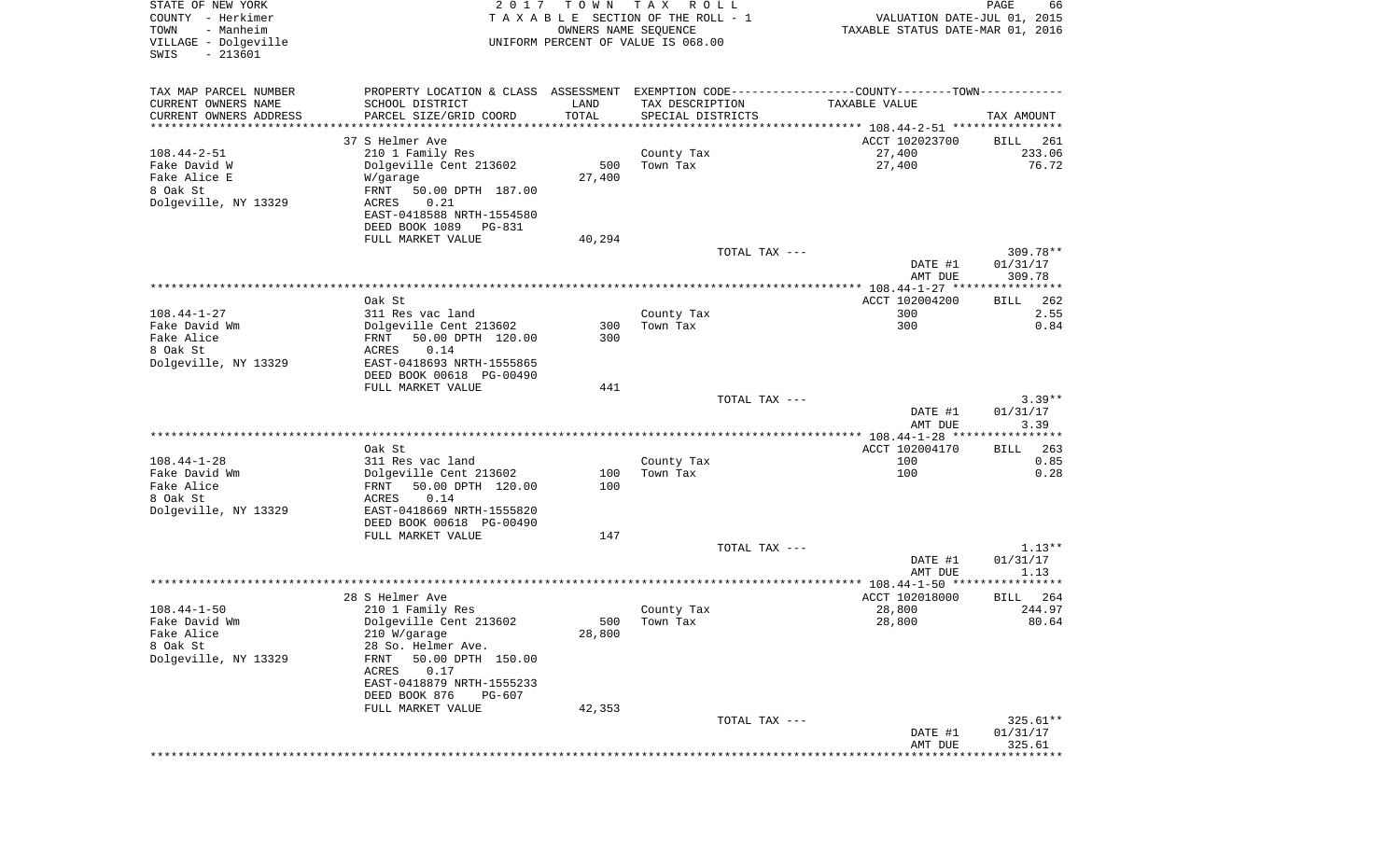| STATE OF NEW YORK<br>COUNTY - Herkimer<br>- Manheim<br>TOWN<br>VILLAGE - Dolgeville<br>$-213601$<br>SWIS |                                                                                                | TOWN<br>T A X<br>2 0 1 7<br>R O L L<br>TAXABLE SECTION OF THE ROLL - 1<br>OWNERS NAME SEQUENCE<br>UNIFORM PERCENT OF VALUE IS 068.00 |                        |               | PAGE<br>67<br>VALUATION DATE-JUL 01, 2015<br>TAXABLE STATUS DATE-MAR 01, 2016 |                     |  |
|----------------------------------------------------------------------------------------------------------|------------------------------------------------------------------------------------------------|--------------------------------------------------------------------------------------------------------------------------------------|------------------------|---------------|-------------------------------------------------------------------------------|---------------------|--|
| TAX MAP PARCEL NUMBER                                                                                    | PROPERTY LOCATION & CLASS ASSESSMENT EXEMPTION CODE----------------COUNTY-------TOWN---------- |                                                                                                                                      |                        |               |                                                                               |                     |  |
| CURRENT OWNERS NAME                                                                                      | SCHOOL DISTRICT                                                                                | LAND                                                                                                                                 | TAX DESCRIPTION        |               | TAXABLE VALUE                                                                 |                     |  |
| CURRENT OWNERS ADDRESS                                                                                   | PARCEL SIZE/GRID COORD                                                                         | TOTAL                                                                                                                                | SPECIAL DISTRICTS      |               |                                                                               | TAX AMOUNT          |  |
| **********************                                                                                   | *****************************                                                                  |                                                                                                                                      |                        |               |                                                                               |                     |  |
| $108.44 - 1 - 24$                                                                                        | 4 Oak St                                                                                       |                                                                                                                                      |                        |               | ACCT 102024090                                                                | <b>BILL</b><br>265  |  |
| Fake William                                                                                             | 220 2 Family Res<br>Dolgeville Cent 213602                                                     | 500                                                                                                                                  | County Tax<br>Town Tax |               | 40,900<br>40,900                                                              | 347.89<br>114.52    |  |
| Fake Alice                                                                                               | W/garage                                                                                       | 40,900                                                                                                                               |                        |               |                                                                               |                     |  |
| 8 Oak St                                                                                                 | 60.00 DPTH 120.00<br>FRNT                                                                      |                                                                                                                                      |                        |               |                                                                               |                     |  |
| Dolgeville, NY 13329                                                                                     | ACRES<br>0.17                                                                                  |                                                                                                                                      |                        |               |                                                                               |                     |  |
|                                                                                                          | EAST-0418800 NRTH-1556084                                                                      |                                                                                                                                      |                        |               |                                                                               |                     |  |
|                                                                                                          | DEED BOOK 869<br><b>PG-157</b>                                                                 |                                                                                                                                      |                        |               |                                                                               |                     |  |
|                                                                                                          | FULL MARKET VALUE                                                                              | 60,147                                                                                                                               |                        |               |                                                                               |                     |  |
|                                                                                                          |                                                                                                |                                                                                                                                      |                        | TOTAL TAX --- |                                                                               | $462.41**$          |  |
|                                                                                                          |                                                                                                |                                                                                                                                      |                        |               | DATE #1                                                                       | 01/31/17            |  |
|                                                                                                          |                                                                                                |                                                                                                                                      |                        |               | AMT DUE                                                                       | 462.41<br>********* |  |
|                                                                                                          | 3 Fink St                                                                                      |                                                                                                                                      |                        |               | ACCT 102025560                                                                | 266<br>BILL         |  |
| $108.44 - 1 - 48$                                                                                        | 210 1 Family Res                                                                               |                                                                                                                                      | County Tax             |               | 38,400                                                                        | 326.62              |  |
| Fake William                                                                                             | Dolgeville Cent 213602                                                                         | 700                                                                                                                                  | Town Tax               |               | 38,400                                                                        | 107.52              |  |
| Fake Alice E                                                                                             | W/garage                                                                                       | 38,400                                                                                                                               |                        |               |                                                                               |                     |  |
| 8 Oak St                                                                                                 | FRNT<br>50.00 DPTH<br>59.00                                                                    |                                                                                                                                      |                        |               |                                                                               |                     |  |
| Dolgeville, NY 13329                                                                                     | <b>ACRES</b><br>0.09                                                                           |                                                                                                                                      |                        |               |                                                                               |                     |  |
|                                                                                                          | EAST-0418878 NRTH-1555300                                                                      |                                                                                                                                      |                        |               |                                                                               |                     |  |
|                                                                                                          | DEED BOOK 1361<br>$PG-244$                                                                     |                                                                                                                                      |                        |               |                                                                               |                     |  |
|                                                                                                          | FULL MARKET VALUE                                                                              | 56,471                                                                                                                               |                        | TOTAL TAX --- |                                                                               | 434.14**            |  |
|                                                                                                          |                                                                                                |                                                                                                                                      |                        |               | DATE #1                                                                       | 01/31/17            |  |
|                                                                                                          |                                                                                                |                                                                                                                                      |                        |               | AMT DUE                                                                       | 434.14              |  |
|                                                                                                          |                                                                                                |                                                                                                                                      |                        |               |                                                                               | * * * * * * * * *   |  |
|                                                                                                          | E Timmerman St                                                                                 |                                                                                                                                      |                        |               |                                                                               | <b>BILL</b><br>267  |  |
| $108.59 - 3 - 1$                                                                                         | 311 Res vac land                                                                               |                                                                                                                                      | County Tax             |               | 3,700                                                                         | 31.47               |  |
| Fake William                                                                                             | Dolgeville Cent 213602                                                                         | 3,700                                                                                                                                | Town Tax               |               | 3,700                                                                         | 10.36               |  |
| 8 Oak St                                                                                                 | <b>ACRES</b><br>3.70                                                                           | 3,700                                                                                                                                |                        |               |                                                                               |                     |  |
| Dolgeville, NY 13329                                                                                     | EAST-0416484 NRTH-1551331                                                                      |                                                                                                                                      |                        |               |                                                                               |                     |  |
|                                                                                                          | FULL MARKET VALUE                                                                              | 5,441                                                                                                                                |                        | TOTAL TAX --- |                                                                               | $41.83**$           |  |
|                                                                                                          |                                                                                                |                                                                                                                                      |                        |               | DATE #1                                                                       | 01/31/17            |  |
|                                                                                                          |                                                                                                |                                                                                                                                      |                        |               | AMT DUE                                                                       | 41.83               |  |
|                                                                                                          |                                                                                                |                                                                                                                                      |                        |               |                                                                               | **********          |  |
|                                                                                                          | 31 Elm St                                                                                      |                                                                                                                                      |                        |               | ACCT 102022260                                                                | 268<br><b>BILL</b>  |  |
| $108.44 - 3 - 50$                                                                                        | 210 1 Family Res                                                                               |                                                                                                                                      | County Tax             |               | 42,300                                                                        | 359.79              |  |
| Fake William & Alice                                                                                     | Dolgeville Cent 213602                                                                         | 800                                                                                                                                  | Town Tax               |               | 42,300                                                                        | 118.45              |  |
| Fake David & Edward                                                                                      | FRNT<br>80.00 DPTH<br>70.00                                                                    | 42,300                                                                                                                               |                        |               |                                                                               |                     |  |
| 8 Oak St                                                                                                 | <b>ACRES</b><br>0.10                                                                           |                                                                                                                                      |                        |               |                                                                               |                     |  |
| Dolgeville, NY 13329                                                                                     | EAST-0419447 NRTH-1555707                                                                      |                                                                                                                                      |                        |               |                                                                               |                     |  |
|                                                                                                          | DEED BOOK 1474<br>PG-841<br>FULL MARKET VALUE                                                  | 62,206                                                                                                                               |                        |               |                                                                               |                     |  |
|                                                                                                          |                                                                                                |                                                                                                                                      |                        | TOTAL TAX --- |                                                                               | 478.24**            |  |
|                                                                                                          |                                                                                                |                                                                                                                                      |                        |               | DATE #1                                                                       | 01/31/17            |  |
|                                                                                                          |                                                                                                |                                                                                                                                      |                        |               | AMT DUE                                                                       | 478.24              |  |
|                                                                                                          |                                                                                                |                                                                                                                                      |                        |               | **************                                                                | ***********         |  |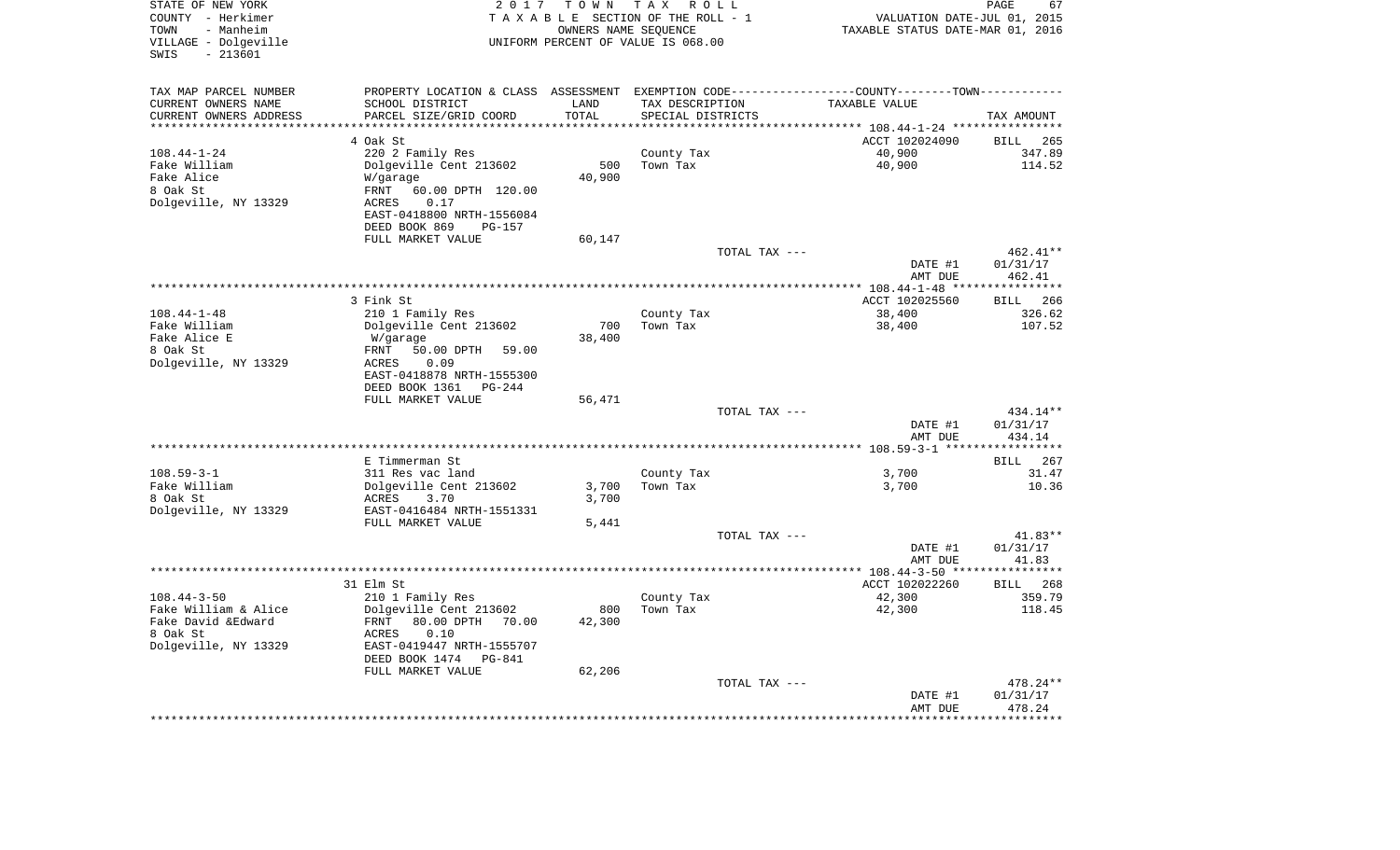| STATE OF NEW YORK<br>COUNTY - Herkimer<br>- Manheim<br>TOWN<br>VILLAGE - Dolgeville<br>$-213601$<br>SWIS | 2 0 1 7                                                                                       | T O W N<br>OWNERS NAME SEQUENCE | T A X<br>R O L L<br>TAXABLE SECTION OF THE ROLL - 1<br>UNIFORM PERCENT OF VALUE IS 068.00 | VALUATION DATE-JUL 01, 2015<br>TAXABLE STATUS DATE-MAR 01, 2016 | PAGE<br>68                   |
|----------------------------------------------------------------------------------------------------------|-----------------------------------------------------------------------------------------------|---------------------------------|-------------------------------------------------------------------------------------------|-----------------------------------------------------------------|------------------------------|
| TAX MAP PARCEL NUMBER                                                                                    | PROPERTY LOCATION & CLASS ASSESSMENT EXEMPTION CODE---------------COUNTY-------TOWN---------- |                                 |                                                                                           |                                                                 |                              |
| CURRENT OWNERS NAME                                                                                      | SCHOOL DISTRICT                                                                               | LAND                            | TAX DESCRIPTION                                                                           | TAXABLE VALUE                                                   |                              |
| CURRENT OWNERS ADDRESS<br>*********************                                                          | PARCEL SIZE/GRID COORD                                                                        | TOTAL<br>**************         | SPECIAL DISTRICTS                                                                         |                                                                 | TAX AMOUNT                   |
|                                                                                                          | 4 E Faville Ave                                                                               |                                 |                                                                                           | ACCT 102015390                                                  | 269<br>BILL                  |
| $108.52 - 2 - 29$                                                                                        | 210 1 Family Res                                                                              |                                 | County Tax                                                                                | 30,100                                                          | 256.02                       |
| Fake William & Alice                                                                                     | Dolgeville Cent 213602                                                                        | 500                             | Town Tax                                                                                  | 30,100                                                          | 84.28                        |
| Fake Edward                                                                                              | W/garage                                                                                      | 30,100                          |                                                                                           |                                                                 |                              |
| 8 Oak St                                                                                                 | FRNT<br>50.00 DPTH<br>54.00                                                                   |                                 |                                                                                           |                                                                 |                              |
| Dolgeville, NY 13329                                                                                     | 0.06<br>ACRES                                                                                 |                                 |                                                                                           |                                                                 |                              |
|                                                                                                          | EAST-0418648 NRTH-1553694                                                                     |                                 |                                                                                           |                                                                 |                              |
|                                                                                                          | DEED BOOK 1449<br>PG-480                                                                      |                                 |                                                                                           |                                                                 |                              |
|                                                                                                          | FULL MARKET VALUE                                                                             | 44,265                          | TOTAL TAX ---                                                                             |                                                                 | $340.30**$                   |
|                                                                                                          |                                                                                               |                                 |                                                                                           | DATE #1                                                         | 01/31/17                     |
|                                                                                                          |                                                                                               |                                 |                                                                                           | AMT DUE                                                         | 340.30                       |
|                                                                                                          |                                                                                               |                                 |                                                                                           |                                                                 |                              |
|                                                                                                          | Cavalli St                                                                                    |                                 |                                                                                           | ACCT 102019620                                                  | 270<br>BILL                  |
| $108.36 - 3 - 16$<br>Fake William D                                                                      | 311 Res vac land                                                                              |                                 | County Tax                                                                                | 300<br>300                                                      | 2.55<br>0.84                 |
| Fake Alice E                                                                                             | Dolgeville Cent 213602<br>50.00 DPTH 150.00<br>FRNT                                           | 300<br>300                      | Town Tax                                                                                  |                                                                 |                              |
| 8 Oak St                                                                                                 | 0.10<br>ACRES                                                                                 |                                 |                                                                                           |                                                                 |                              |
| Dolgeville, NY 13329                                                                                     | EAST-0419919 NRTH-1557690                                                                     |                                 |                                                                                           |                                                                 |                              |
|                                                                                                          | DEED BOOK 1136<br>PG-833                                                                      |                                 |                                                                                           |                                                                 |                              |
|                                                                                                          | FULL MARKET VALUE                                                                             | 441                             |                                                                                           |                                                                 |                              |
|                                                                                                          |                                                                                               |                                 | TOTAL TAX ---                                                                             | DATE #1<br>AMT DUE                                              | $3.39**$<br>01/31/17<br>3.39 |
|                                                                                                          |                                                                                               |                                 |                                                                                           | **************** 108.36-3-17 *****************                  |                              |
|                                                                                                          | 8 1/2 Cavalli St                                                                              |                                 |                                                                                           | ACCT 102010620                                                  | 271<br>BILL                  |
| $108.36 - 3 - 17$                                                                                        | 220 2 Family Res                                                                              |                                 | County Tax                                                                                | 51,700                                                          | 439.75                       |
| Fake William D                                                                                           | Dolgeville Cent 213602                                                                        | 500                             | Town Tax                                                                                  | 51,700                                                          | 144.77                       |
| Fake Alice E                                                                                             | ACRES<br>0.34                                                                                 | 51,700                          |                                                                                           |                                                                 |                              |
| 8 Oak St<br>Dolgeville, NY 13329                                                                         | EAST-0420009 NRTH-1557744<br>DEED BOOK 1136<br>PG-833                                         |                                 |                                                                                           |                                                                 |                              |
|                                                                                                          | FULL MARKET VALUE                                                                             | 76,029                          |                                                                                           |                                                                 |                              |
|                                                                                                          |                                                                                               |                                 | TOTAL TAX ---                                                                             |                                                                 | 584.52**                     |
|                                                                                                          |                                                                                               |                                 |                                                                                           | DATE #1                                                         | 01/31/17                     |
|                                                                                                          |                                                                                               |                                 |                                                                                           | AMT DUE                                                         | 584.52                       |
|                                                                                                          | 159 N Main St                                                                                 |                                 |                                                                                           | ACCT 102016440                                                  | 272                          |
| $108.36 - 3 - 20$                                                                                        | 312 Vac w/imprv                                                                               |                                 | County Tax                                                                                | 2,700                                                           | BILL<br>22.97                |
| Fake William D                                                                                           | Dolgeville Cent 213602                                                                        | 400                             | Town Tax                                                                                  | 2,700                                                           | 7.56                         |
| Fake Alice E                                                                                             | Garage                                                                                        | 2,700                           |                                                                                           |                                                                 |                              |
| 8 Oak St                                                                                                 | 55.00 DPTH 185.00<br>FRNT                                                                     |                                 |                                                                                           |                                                                 |                              |
| Dolgeville, NY 13329                                                                                     | 0.21<br>ACRES                                                                                 |                                 |                                                                                           |                                                                 |                              |
|                                                                                                          | EAST-0420086 NRTH-1557554                                                                     |                                 |                                                                                           |                                                                 |                              |
|                                                                                                          | DEED BOOK 942<br>PG-624<br>FULL MARKET VALUE                                                  | 3,971                           |                                                                                           |                                                                 |                              |
|                                                                                                          |                                                                                               |                                 | TOTAL TAX ---                                                                             |                                                                 | $30.53**$                    |
|                                                                                                          |                                                                                               |                                 |                                                                                           | DATE #1                                                         | 01/31/17                     |
|                                                                                                          |                                                                                               |                                 |                                                                                           | AMT DUE                                                         | 30.53                        |
|                                                                                                          |                                                                                               |                                 |                                                                                           | ******************                                              | ************                 |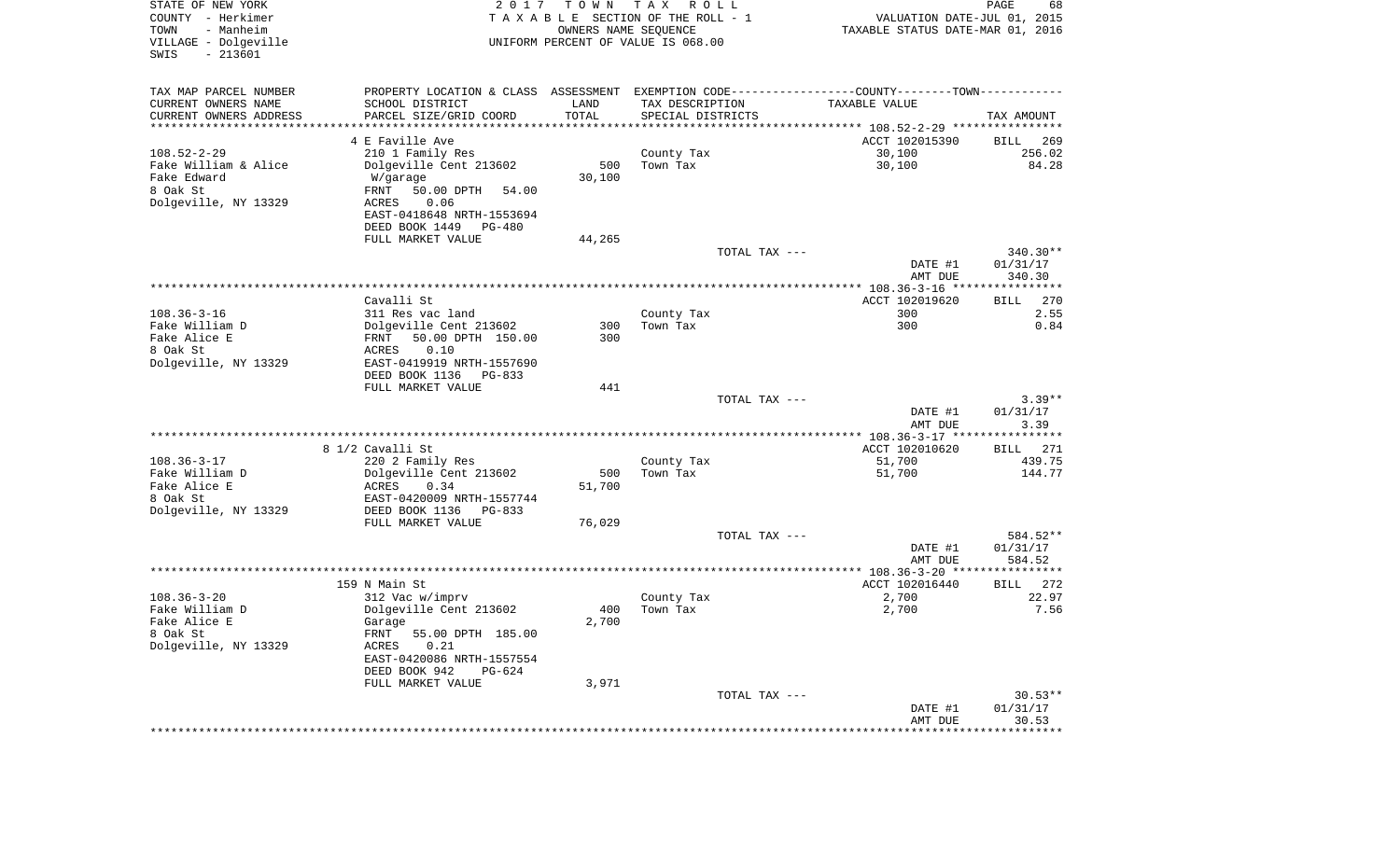| STATE OF NEW YORK<br>COUNTY - Herkimer<br>- Manheim<br>TOWN<br>VILLAGE - Dolgeville<br>SWIS<br>$-213601$ | 2017                                                                                                                                                                                                  | T O W N<br>OWNERS NAME SEQUENCE        | T A X<br>R O L L<br>TAXABLE SECTION OF THE ROLL - 1<br>UNIFORM PERCENT OF VALUE IS 068.00 |               | VALUATION DATE-JUL 01, 2015<br>TAXABLE STATUS DATE-MAR 01, 2016                   | PAGE<br>69                       |
|----------------------------------------------------------------------------------------------------------|-------------------------------------------------------------------------------------------------------------------------------------------------------------------------------------------------------|----------------------------------------|-------------------------------------------------------------------------------------------|---------------|-----------------------------------------------------------------------------------|----------------------------------|
| TAX MAP PARCEL NUMBER<br>CURRENT OWNERS NAME<br>CURRENT OWNERS ADDRESS<br>*********************          | PROPERTY LOCATION & CLASS ASSESSMENT EXEMPTION CODE---------------COUNTY-------TOWN----------<br>SCHOOL DISTRICT<br>PARCEL SIZE/GRID COORD<br>*********************                                   | LAND<br>TOTAL<br>* * * * * * * * * * * | TAX DESCRIPTION<br>SPECIAL DISTRICTS                                                      |               | TAXABLE VALUE                                                                     | TAX AMOUNT                       |
| $108.36 - 3 - 21$<br>Fake William D<br>Fake Alice E<br>8 Oak St<br>Dolgeville, NY 13329                  | 157 N Main St<br>210 1 Family Res<br>Dolgeville Cent 213602<br>75.00 DPTH<br>FRNT<br>90.00<br>ACRES<br>0.15<br>EAST-0420102 NRTH-1557459<br>DEED BOOK 942<br>PG-624<br>FULL MARKET VALUE              | 800<br>46,300<br>68,088                | County Tax<br>Town Tax                                                                    |               | ACCT 102016410<br>46,300<br>46,300                                                | 273<br>BILL<br>393.82<br>129.65  |
|                                                                                                          |                                                                                                                                                                                                       |                                        |                                                                                           | TOTAL TAX --- | DATE #1<br>AMT DUE                                                                | $523.47**$<br>01/31/17<br>523.47 |
| $108.36 - 3 - 58$<br>Fake William D<br>Fake Alice E<br>8 Oak Streett<br>Dolgeville, NY 13329             | 52 N Helmer Ave<br>220 2 Family Res<br>Dolgeville Cent 213602<br>W/garage<br>40.00 DPTH 105.00<br>FRNT<br>ACRES<br>0.13<br>EAST-0419737 NRTH-1557288<br>DEED BOOK 905<br>PG-672                       | 500<br>48,900                          | County Tax<br>Town Tax                                                                    |               | ACCT 102024180<br>48,900<br>48,900                                                | 274<br>BILL<br>415.93<br>136.93  |
|                                                                                                          | FULL MARKET VALUE                                                                                                                                                                                     | 71,912                                 |                                                                                           | TOTAL TAX --- | DATE #1<br>AMT DUE                                                                | 552.86**<br>01/31/17<br>552.86   |
| $108.44 - 1 - 26$<br>Fake William D<br>Fake Alice<br>8 Oak St<br>Dolgeville, NY 13329                    | 8 Oak St<br>210 1 Family Res<br>Dolgeville Cent 213602<br>W/garage<br>FRNT 100.00 DPTH 120.00<br>ACRES<br>0.28<br>EAST-0418725 NRTH-1555931<br>DEED BOOK 557<br>$PG-44$<br>FULL MARKET VALUE          | 1,000<br>66,200<br>97,353              | County Tax<br>Town Tax                                                                    |               | ************* 108.44-1-26 *****************<br>ACCT 102007650<br>66,200<br>66,200 | 275<br>BILL<br>563.08<br>185.37  |
|                                                                                                          |                                                                                                                                                                                                       |                                        |                                                                                           | TOTAL TAX --- | DATE #1<br>AMT DUE                                                                | 748.45**<br>01/31/17<br>748.45   |
|                                                                                                          |                                                                                                                                                                                                       |                                        |                                                                                           |               |                                                                                   | *******                          |
| $108.44 - 2 - 38$<br>Fake William D<br>Fake Alice E<br>8 Oak St<br>Dolgeville, NY 13329                  | 17 Slawson St<br>210 1 Family Res<br>Dolgeville Cent 213602<br>W/carport<br>FRNT<br>50.00 DPTH 100.00<br>ACRES<br>0.17<br>EAST-0418624 NRTH-1554940<br>DEED BOOK 941<br>$PG-266$<br>FULL MARKET VALUE | 500<br>40,000<br>58,824                | County Tax<br>Town Tax                                                                    |               | ACCT 102025710<br>40,000<br>40,000                                                | 276<br>BILL<br>340.23<br>112.00  |
|                                                                                                          |                                                                                                                                                                                                       |                                        |                                                                                           | TOTAL TAX --- | DATE #1<br>AMT DUE                                                                | 452.23**<br>01/31/17<br>452.23   |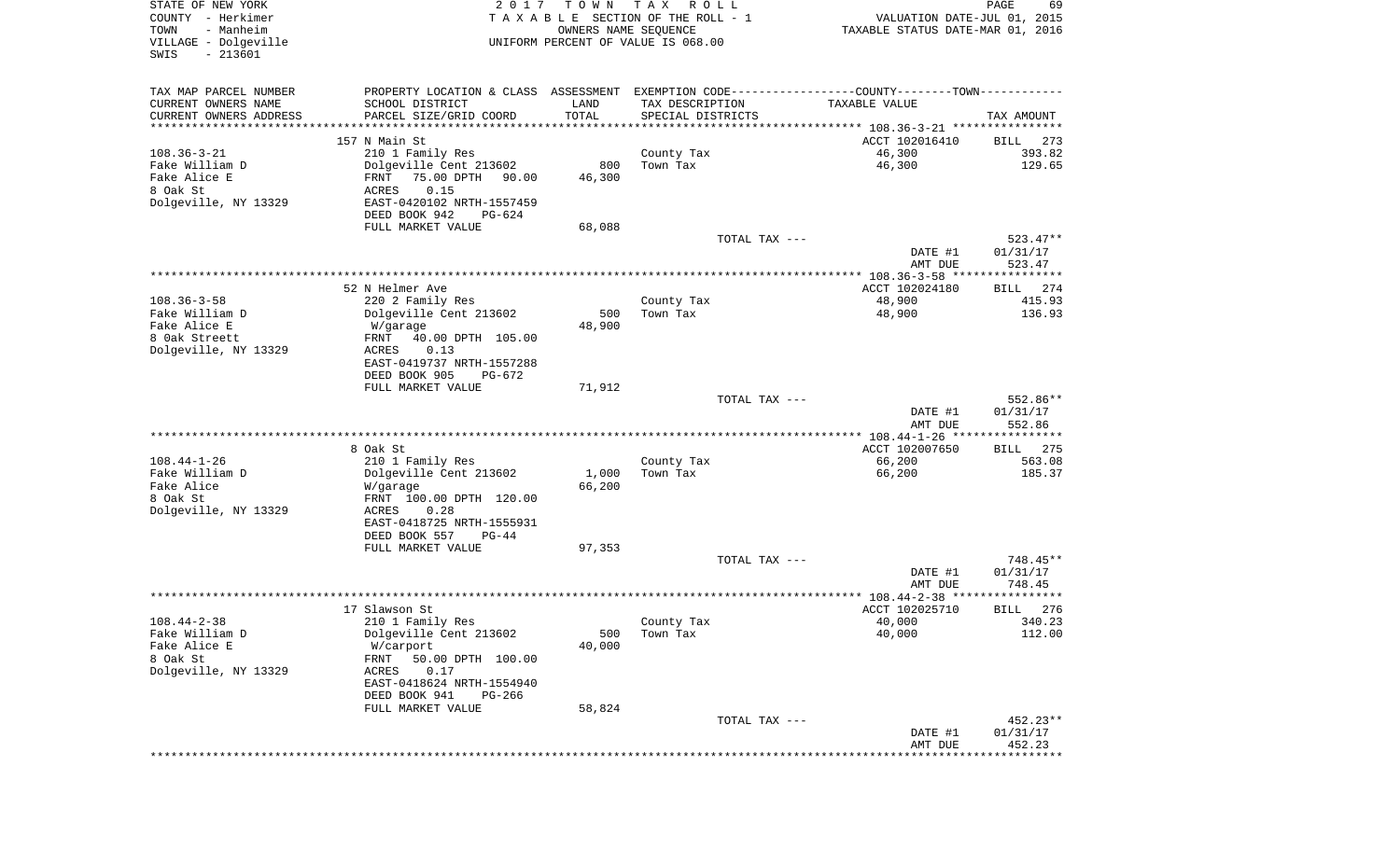| STATE OF NEW YORK<br>COUNTY - Herkimer<br>TOWN<br>- Manheim | 2 0 1 7                                                                                         | T O W N<br>OWNERS NAME SEQUENCE | T A X<br>R O L L<br>TAXABLE SECTION OF THE ROLL - 1 |               | VALUATION DATE-JUL 01, 2015<br>TAXABLE STATUS DATE-MAR 01, 2016  | $\mathop{\mathtt{PAGE}}$<br>70 |
|-------------------------------------------------------------|-------------------------------------------------------------------------------------------------|---------------------------------|-----------------------------------------------------|---------------|------------------------------------------------------------------|--------------------------------|
| VILLAGE - Dolgeville<br>$-213601$<br>SWIS                   |                                                                                                 |                                 | UNIFORM PERCENT OF VALUE IS 068.00                  |               |                                                                  |                                |
| TAX MAP PARCEL NUMBER                                       | PROPERTY LOCATION & CLASS ASSESSMENT EXEMPTION CODE----------------COUNTY--------TOWN---------- |                                 |                                                     |               |                                                                  |                                |
| CURRENT OWNERS NAME                                         | SCHOOL DISTRICT                                                                                 | LAND                            | TAX DESCRIPTION                                     |               | TAXABLE VALUE                                                    |                                |
| CURRENT OWNERS ADDRESS<br>********************              | PARCEL SIZE/GRID COORD                                                                          | TOTAL                           | SPECIAL DISTRICTS                                   |               |                                                                  | TAX AMOUNT                     |
|                                                             | 15 Slawson St                                                                                   |                                 |                                                     |               | ACCT 102007770                                                   | 277<br>BILL                    |
| $108.44 - 2 - 39$                                           | 220 2 Family Res                                                                                |                                 | County Tax                                          |               | 30,300                                                           | 257.72                         |
| Fake William D                                              | Dolgeville Cent 213602                                                                          | 500                             | Town Tax                                            |               | 30,300                                                           | 84.84                          |
| Fake Alice<br>8 Oak St                                      | W/garage                                                                                        | 30,300                          |                                                     |               |                                                                  |                                |
| Dolgeville, NY 13329                                        | FRNT<br>50.00 DPTH 100.00<br>0.17<br>ACRES                                                      |                                 |                                                     |               |                                                                  |                                |
|                                                             | EAST-0418655 NRTH-1554903                                                                       |                                 |                                                     |               |                                                                  |                                |
|                                                             | DEED BOOK 892<br>PG-432                                                                         |                                 |                                                     |               |                                                                  |                                |
|                                                             | FULL MARKET VALUE                                                                               | 44,559                          |                                                     |               |                                                                  |                                |
|                                                             |                                                                                                 |                                 |                                                     | TOTAL TAX --- |                                                                  | 342.56**                       |
|                                                             |                                                                                                 |                                 |                                                     |               | DATE #1<br>AMT DUE                                               | 01/31/17<br>342.56             |
|                                                             |                                                                                                 |                                 |                                                     |               | ****************** 108.51-1-39.1 ***************                 |                                |
|                                                             | 138 S Main St                                                                                   |                                 |                                                     |               | ACCT 102024870                                                   | 278<br>BILL                    |
| $108.51 - 1 - 39.1$                                         | 220 2 Family Res                                                                                |                                 | County Tax                                          |               | 37,000                                                           | 314.71                         |
| Fake William D<br>Fake Alice E                              | Dolgeville Cent 213602<br>W/garages                                                             | 700<br>37,000                   | Town Tax                                            |               | 37,000                                                           | 103.60                         |
| 8 Oak St                                                    | 68.00 DPTH 245.00<br>FRNT                                                                       |                                 |                                                     |               |                                                                  |                                |
| Dolgeville, NY 13329                                        | 0.33<br>ACRES                                                                                   |                                 |                                                     |               |                                                                  |                                |
|                                                             | EAST-0417750 NRTH-1552943                                                                       |                                 |                                                     |               |                                                                  |                                |
|                                                             | DEED BOOK 929<br>$PG-28$                                                                        |                                 |                                                     |               |                                                                  |                                |
|                                                             | FULL MARKET VALUE                                                                               | 54,412                          |                                                     | TOTAL TAX --- |                                                                  | 418.31**                       |
|                                                             |                                                                                                 |                                 |                                                     |               | DATE #1                                                          | 01/31/17                       |
|                                                             |                                                                                                 |                                 |                                                     |               | AMT DUE                                                          | 418.31                         |
|                                                             |                                                                                                 |                                 |                                                     |               | ************** 108.52-2-33 *****************                     |                                |
| $108.52 - 2 - 33$                                           | 89 S Main St<br>411 Apartment                                                                   |                                 | County Tax                                          |               | ACCT 102011700<br>54,000                                         | 279<br>BILL<br>459.31          |
| Fake William D                                              | Dolgeville Cent 213602                                                                          | 700                             | Town Tax                                            |               | 54,000                                                           | 151.21                         |
| Fake Alice E                                                | FRNT<br>66.00 DPTH 105.00                                                                       | 54,000                          |                                                     |               |                                                                  |                                |
| 8 Oak St                                                    | ACRES<br>0.16                                                                                   |                                 |                                                     |               |                                                                  |                                |
| Dolgeville, NY 13329                                        | EAST-0418706 NRTH-1553867                                                                       |                                 |                                                     |               |                                                                  |                                |
|                                                             | DEED BOOK 939<br><b>PG-505</b><br>FULL MARKET VALUE                                             | 79,412                          |                                                     |               |                                                                  |                                |
|                                                             |                                                                                                 |                                 |                                                     | TOTAL TAX --- |                                                                  | $610.52**$                     |
|                                                             |                                                                                                 |                                 |                                                     |               | DATE #1                                                          | 01/31/17                       |
|                                                             |                                                                                                 |                                 |                                                     |               | AMT DUE                                                          | 610.52                         |
|                                                             |                                                                                                 |                                 |                                                     |               | ***************** 108.52-3-28 ****************<br>ACCT 102029400 |                                |
| $108.52 - 3 - 28$                                           | 22 Lamberson St<br>210 1 Family Res                                                             |                                 | County Tax                                          |               | 34,700                                                           | 280<br>BILL<br>295.15          |
| Fake William D                                              | Dolgeville Cent 213602                                                                          | 600                             | Town Tax                                            |               | 34,700                                                           | 97.16                          |
| Fake Alice E                                                | W/garage                                                                                        | 34,700                          |                                                     |               |                                                                  |                                |
| 8 Oak St                                                    | FRNT<br>60.00 DPTH<br>90.00                                                                     |                                 |                                                     |               |                                                                  |                                |
| Dolgeville, NY 13329                                        | ACRES<br>0.09                                                                                   |                                 |                                                     |               |                                                                  |                                |
|                                                             | EAST-0419446 NRTH-1553960<br>DEED BOOK 1351 PG-983                                              |                                 |                                                     |               |                                                                  |                                |
|                                                             | FULL MARKET VALUE                                                                               | 51,029                          |                                                     |               |                                                                  |                                |
|                                                             |                                                                                                 |                                 |                                                     | TOTAL TAX --- |                                                                  | 392.31**                       |
|                                                             |                                                                                                 |                                 |                                                     |               | DATE #1                                                          | 01/31/17                       |
|                                                             |                                                                                                 |                                 |                                                     |               | AMT DUE<br>**********************************                    | 392.31                         |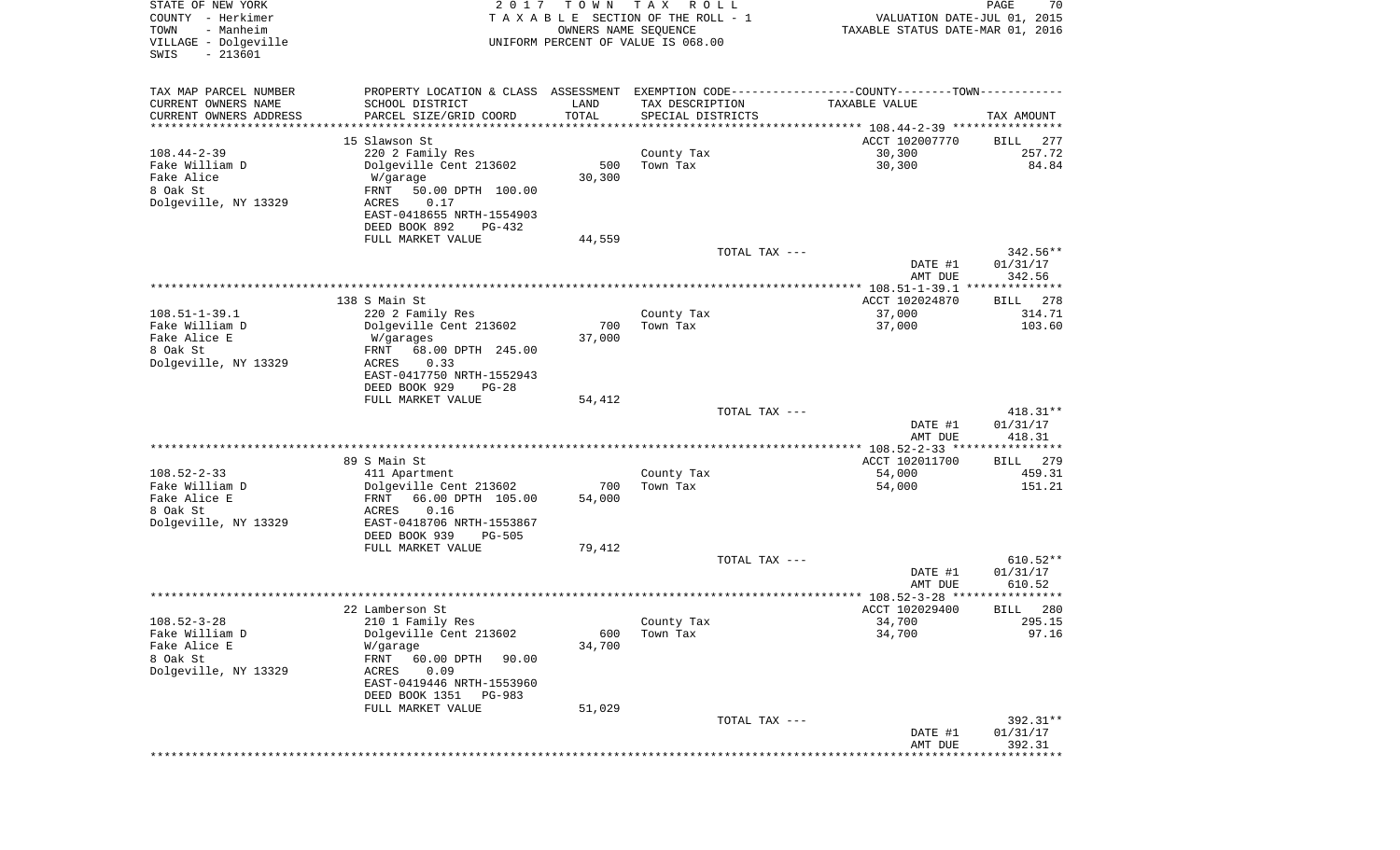| STATE OF NEW YORK<br>COUNTY - Herkimer<br>- Manheim<br>TOWN<br>VILLAGE - Dolgeville<br>$-213601$<br>SWIS | 2017                                                | T O W N<br>OWNERS NAME SEQUENCE | T A X<br>R O L L<br>TAXABLE SECTION OF THE ROLL - 1<br>UNIFORM PERCENT OF VALUE IS 068.00 |                                                                                               | PAGE<br>71<br>VALUATION DATE-JUL 01, 2015<br>TAXABLE STATUS DATE-MAR 01, 2016 |
|----------------------------------------------------------------------------------------------------------|-----------------------------------------------------|---------------------------------|-------------------------------------------------------------------------------------------|-----------------------------------------------------------------------------------------------|-------------------------------------------------------------------------------|
| TAX MAP PARCEL NUMBER                                                                                    |                                                     |                                 |                                                                                           | PROPERTY LOCATION & CLASS ASSESSMENT EXEMPTION CODE---------------COUNTY-------TOWN---------- |                                                                               |
| CURRENT OWNERS NAME                                                                                      | SCHOOL DISTRICT                                     | LAND                            | TAX DESCRIPTION                                                                           | TAXABLE VALUE                                                                                 |                                                                               |
| CURRENT OWNERS ADDRESS                                                                                   | PARCEL SIZE/GRID COORD                              | TOTAL                           | SPECIAL DISTRICTS                                                                         |                                                                                               | TAX AMOUNT                                                                    |
| *********************                                                                                    | ************************<br>3 Winton Ln             | * * * * * * * * * * *           |                                                                                           |                                                                                               |                                                                               |
| $108.52 - 5 - 75$                                                                                        | 220 2 Family Res                                    |                                 | County Tax                                                                                | ACCT 102003930<br>42,000                                                                      | 281<br>BILL<br>357.24                                                         |
| Fake William D                                                                                           | Dolgeville Cent 213602                              | 500                             | Town Tax                                                                                  | 42,000                                                                                        | 117.61                                                                        |
| Fake Alice E                                                                                             | W/carport                                           | 42,000                          |                                                                                           |                                                                                               |                                                                               |
| 8 Oak St                                                                                                 | FRNT<br>53.00 DPTH<br>60.00                         |                                 |                                                                                           |                                                                                               |                                                                               |
| Dolgeville, NY 13329                                                                                     | ACRES<br>0.07                                       |                                 |                                                                                           |                                                                                               |                                                                               |
|                                                                                                          | EAST-0419489 NRTH-1554714                           |                                 |                                                                                           |                                                                                               |                                                                               |
|                                                                                                          | DEED BOOK 1212<br>PG-653                            |                                 |                                                                                           |                                                                                               |                                                                               |
|                                                                                                          | FULL MARKET VALUE                                   | 61,765                          |                                                                                           |                                                                                               |                                                                               |
|                                                                                                          |                                                     |                                 |                                                                                           | TOTAL TAX ---                                                                                 | 474.85**                                                                      |
|                                                                                                          |                                                     |                                 |                                                                                           | DATE #1                                                                                       | 01/31/17                                                                      |
|                                                                                                          |                                                     |                                 |                                                                                           | AMT DUE                                                                                       | 474.85                                                                        |
|                                                                                                          | Spencer St Ext                                      |                                 |                                                                                           | ACCT 102003630                                                                                | 282<br>BILL                                                                   |
| $108.51 - 1 - 5$                                                                                         | 449 Other Storag                                    |                                 | County Tax                                                                                | 22,000                                                                                        | 187.13                                                                        |
| Fakes Auto Enterprise Inc                                                                                | Dolgeville Cent 213602                              | 1,800                           | Town Tax                                                                                  | 22,000                                                                                        | 61.60                                                                         |
| Attn: Fake Wm.                                                                                           | FRNT 150.00 DPTH 100.00                             | 22,000                          |                                                                                           |                                                                                               |                                                                               |
| 1131 Barker Rd                                                                                           | 0.32<br>ACRES                                       |                                 |                                                                                           |                                                                                               |                                                                               |
| Dolgeville, NY 13329                                                                                     | EAST-0416727 NRTH-1554452                           |                                 |                                                                                           |                                                                                               |                                                                               |
|                                                                                                          | DEED BOOK 888<br>PG-694                             |                                 |                                                                                           |                                                                                               |                                                                               |
|                                                                                                          | FULL MARKET VALUE                                   | 32,353                          |                                                                                           | TOTAL TAX ---                                                                                 | $248.73**$                                                                    |
|                                                                                                          |                                                     |                                 |                                                                                           | DATE #1                                                                                       | 01/31/17                                                                      |
|                                                                                                          |                                                     |                                 |                                                                                           | AMT DUE                                                                                       | 248.73                                                                        |
|                                                                                                          |                                                     |                                 |                                                                                           | ************** 108.44-3-11.11 **************                                                  |                                                                               |
|                                                                                                          | 18 N Helmer Ave                                     |                                 |                                                                                           | ACCT 102004380                                                                                | 283<br><b>BILL</b>                                                            |
| $108.44 - 3 - 11.11$                                                                                     | 210 1 Family Res                                    |                                 | County Tax                                                                                | 52,200                                                                                        | 444.00                                                                        |
| Family Holdings LLC Licari<br>15 N Helmer Ave                                                            | Dolgeville Cent 213602<br>68.96 DPTH 125.00<br>FRNT | 700<br>52,200                   | Town Tax                                                                                  | 52,200                                                                                        | 146.17                                                                        |
| Dolgeville, NY 13329                                                                                     | ACRES<br>0.20                                       |                                 |                                                                                           |                                                                                               |                                                                               |
|                                                                                                          | EAST-0419622 NRTH-1556204                           |                                 |                                                                                           |                                                                                               |                                                                               |
|                                                                                                          | DEED BOOK 1592 PG-20                                |                                 |                                                                                           |                                                                                               |                                                                               |
|                                                                                                          | FULL MARKET VALUE                                   | 76,765                          |                                                                                           |                                                                                               |                                                                               |
|                                                                                                          |                                                     |                                 |                                                                                           | TOTAL TAX ---                                                                                 | 590.17**                                                                      |
|                                                                                                          |                                                     |                                 |                                                                                           | DATE #1                                                                                       | 01/31/17                                                                      |
|                                                                                                          |                                                     |                                 |                                                                                           | AMT DUE                                                                                       | 590.17                                                                        |
|                                                                                                          | 12 Wolf St                                          |                                 |                                                                                           | ACCT 102030120                                                                                | 284<br>BILL                                                                   |
| $108.36 - 2 - 20$                                                                                        | 210 1 Family Res                                    |                                 | County Tax                                                                                | 47,000                                                                                        | 399.77                                                                        |
| Farquhar Marc                                                                                            | Dolgeville Cent 213602                              |                                 | 500 Town Tax                                                                              | 47,000                                                                                        | 131.61                                                                        |
| 12 Wolf St                                                                                               | 50.00 DPTH 150.00<br>FRNT                           | 47,000                          |                                                                                           |                                                                                               |                                                                               |
| Dolgeville, NY 13329                                                                                     | 0.17<br>ACRES                                       |                                 |                                                                                           |                                                                                               |                                                                               |
|                                                                                                          | EAST-0419283 NRTH-1557675                           |                                 |                                                                                           |                                                                                               |                                                                               |
|                                                                                                          | DEED BOOK 1418<br>PG-651                            |                                 |                                                                                           |                                                                                               |                                                                               |
|                                                                                                          | FULL MARKET VALUE                                   | 69,118                          |                                                                                           | TOTAL TAX ---                                                                                 | 531.38**                                                                      |
|                                                                                                          |                                                     |                                 |                                                                                           | DATE #1                                                                                       | 01/31/17                                                                      |
|                                                                                                          |                                                     |                                 |                                                                                           | AMT DUE                                                                                       | 531.38                                                                        |
|                                                                                                          |                                                     |                                 |                                                                                           |                                                                                               |                                                                               |
|                                                                                                          |                                                     |                                 |                                                                                           |                                                                                               |                                                                               |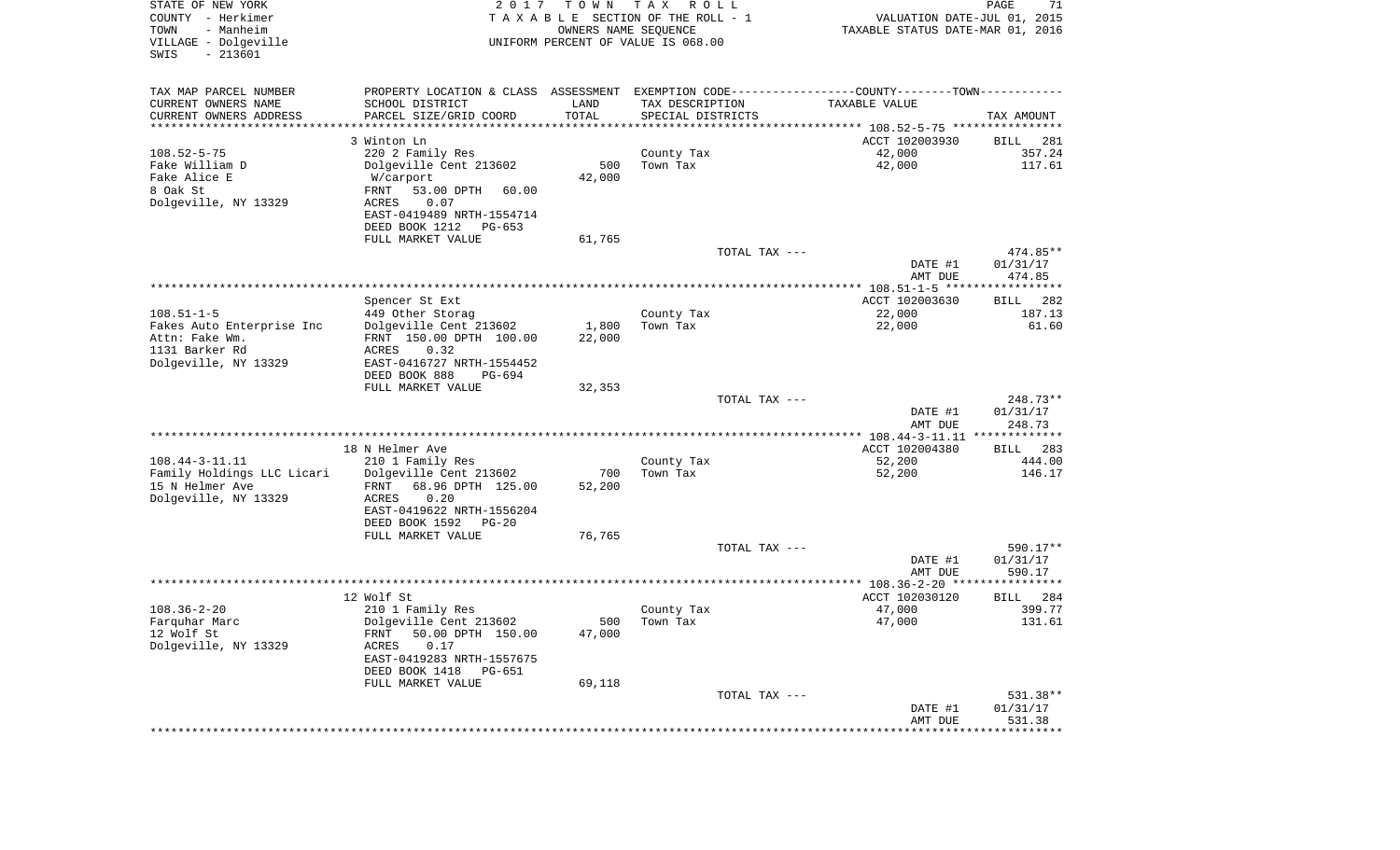| STATE OF NEW YORK<br>COUNTY - Herkimer<br>TOWN<br>- Manheim<br>VILLAGE - Dolgeville<br>$-213601$<br>SWIS | 2017                                               | T O W N<br>OWNERS NAME SEQUENCE | T A X<br>R O L L<br>TAXABLE SECTION OF THE ROLL - 1<br>UNIFORM PERCENT OF VALUE IS 068.00       | VALUATION DATE-JUL 01, 2015<br>TAXABLE STATUS DATE-MAR 01, 2016 | PAGE<br>72   |
|----------------------------------------------------------------------------------------------------------|----------------------------------------------------|---------------------------------|-------------------------------------------------------------------------------------------------|-----------------------------------------------------------------|--------------|
| TAX MAP PARCEL NUMBER                                                                                    |                                                    |                                 | PROPERTY LOCATION & CLASS ASSESSMENT EXEMPTION CODE----------------COUNTY--------TOWN---------- |                                                                 |              |
| CURRENT OWNERS NAME                                                                                      | SCHOOL DISTRICT                                    | LAND                            | TAX DESCRIPTION                                                                                 | TAXABLE VALUE                                                   |              |
| CURRENT OWNERS ADDRESS<br>********************                                                           | PARCEL SIZE/GRID COORD<br>************************ | TOTAL<br>***********            | SPECIAL DISTRICTS<br>********************************* 108.59-1-19 ****************             |                                                                 | TAX AMOUNT   |
|                                                                                                          | 154 S Main St                                      |                                 |                                                                                                 | ACCT 102028950                                                  | BILL<br>285  |
| $108.59 - 1 - 19$                                                                                        | 210 1 Family Res                                   |                                 | County Tax                                                                                      | 63,200                                                          | 537.56       |
| Faville Dain                                                                                             | Dolgeville Cent 213602                             | 1,300                           | Town Tax                                                                                        | 63,200                                                          | 176.97       |
| Faville Carol                                                                                            | W/garage                                           | 63,200                          | School Relevy                                                                                   |                                                                 | 1,394.07     |
| 738 Castle Rd                                                                                            | FRNT 133.00 DPTH 223.00                            |                                 | Village Relevy                                                                                  |                                                                 | 1,602.27     |
| Fairfield, NY 13406                                                                                      | ACRES<br>0.40                                      |                                 |                                                                                                 |                                                                 |              |
|                                                                                                          | EAST-0417360 NRTH-1552633                          |                                 |                                                                                                 |                                                                 |              |
|                                                                                                          | DEED BOOK 847<br>PG-489                            |                                 |                                                                                                 |                                                                 |              |
|                                                                                                          | FULL MARKET VALUE                                  | 92,941                          | TOTAL TAX ---                                                                                   |                                                                 | $3,710.87**$ |
|                                                                                                          |                                                    |                                 |                                                                                                 | DATE #1                                                         | 01/31/17     |
|                                                                                                          |                                                    |                                 |                                                                                                 | AMT DUE                                                         | 3,710.87     |
|                                                                                                          |                                                    |                                 |                                                                                                 |                                                                 |              |
|                                                                                                          | 17 Cline St                                        |                                 |                                                                                                 | ACCT 102028920                                                  | 286<br>BILL  |
| $108.44 - 2 - 27$                                                                                        | 210 1 Family Res                                   |                                 | County Tax                                                                                      | 48,400                                                          | 411.68       |
| Fazekas Frank                                                                                            | Dolgeville Cent 213602                             | 900                             | Town Tax                                                                                        | 48,400                                                          | 135.53       |
| 17 Cline St                                                                                              | W/garage                                           | 48,400                          |                                                                                                 |                                                                 |              |
| Dolgeville, NY 13329                                                                                     | 90.00 DPTH 100.00<br>FRNT<br>ACRES<br>0.21         |                                 |                                                                                                 |                                                                 |              |
|                                                                                                          | EAST-0418221 NRTH-1554791                          |                                 |                                                                                                 |                                                                 |              |
|                                                                                                          | DEED BOOK 1418<br>$PG-342$                         |                                 |                                                                                                 |                                                                 |              |
|                                                                                                          | FULL MARKET VALUE                                  | 71,176                          |                                                                                                 |                                                                 |              |
|                                                                                                          |                                                    |                                 | TOTAL TAX ---                                                                                   |                                                                 | $547.21**$   |
|                                                                                                          |                                                    |                                 |                                                                                                 | DATE #1                                                         | 01/31/17     |
|                                                                                                          |                                                    |                                 |                                                                                                 | AMT DUE                                                         | 547.21       |
|                                                                                                          | 89 N Helmer Ave                                    |                                 |                                                                                                 | ACCT 102021030                                                  | 287<br>BILL  |
| $108.36 - 2 - 3$                                                                                         | 210 1 Family Res                                   |                                 | County Tax                                                                                      | 35,000                                                          | 297.70       |
| Fazio Lawrence&Betty                                                                                     | Dolgeville Cent 213602                             | 400                             | Town Tax                                                                                        | 35,000                                                          | 98.00        |
| Fazio Et Al                                                                                              | FRNT<br>40.00 DPTH 178.50                          | 35,000                          |                                                                                                 |                                                                 |              |
| 89 N Helmer Ave                                                                                          | ACRES<br>0.16                                      |                                 |                                                                                                 |                                                                 |              |
| Dolgeville, NY 13329                                                                                     | EAST-0419493 NRTH-1558504                          |                                 |                                                                                                 |                                                                 |              |
|                                                                                                          | DEED BOOK 1521<br>PG-545                           |                                 |                                                                                                 |                                                                 |              |
|                                                                                                          | FULL MARKET VALUE                                  | 51,471                          | TOTAL TAX ---                                                                                   |                                                                 | 395.70**     |
|                                                                                                          |                                                    |                                 |                                                                                                 | DATE #1                                                         | 01/31/17     |
|                                                                                                          |                                                    |                                 |                                                                                                 | AMT DUE                                                         | 395.70       |
|                                                                                                          |                                                    |                                 |                                                                                                 |                                                                 | * * * * *    |
|                                                                                                          | 3 Baker St                                         |                                 |                                                                                                 | ACCT 102025290                                                  | 288<br>BILL  |
| $108.44 - 3 - 56$                                                                                        | 220 2 Family Res                                   |                                 | County Tax                                                                                      | 12,500                                                          | 106.32       |
| Fence Lake Properties, LLC                                                                               | Dolgeville Cent 213602                             | 600                             | Town Tax                                                                                        | 12,500                                                          | 35.00        |
| PO Box 22                                                                                                | 57.00 DPTH<br>92.00<br>FRNT                        | 12,500                          | School Relevy                                                                                   |                                                                 | 275.72       |
| Canajoharie, NY 13317                                                                                    | 0.11<br>ACRES<br>EAST-0419473 NRTH-1555519         |                                 | Village Relevy                                                                                  |                                                                 | 318.76       |
|                                                                                                          | DEED BOOK 1525<br><b>PG-590</b>                    |                                 |                                                                                                 |                                                                 |              |
|                                                                                                          | FULL MARKET VALUE                                  | 18,382                          |                                                                                                 |                                                                 |              |
|                                                                                                          |                                                    |                                 | TOTAL TAX ---                                                                                   |                                                                 | 735.80**     |
|                                                                                                          |                                                    |                                 |                                                                                                 | DATE #1                                                         | 01/31/17     |
|                                                                                                          |                                                    |                                 |                                                                                                 | AMT DUE                                                         | 735.80       |
|                                                                                                          |                                                    |                                 |                                                                                                 | ****************************                                    |              |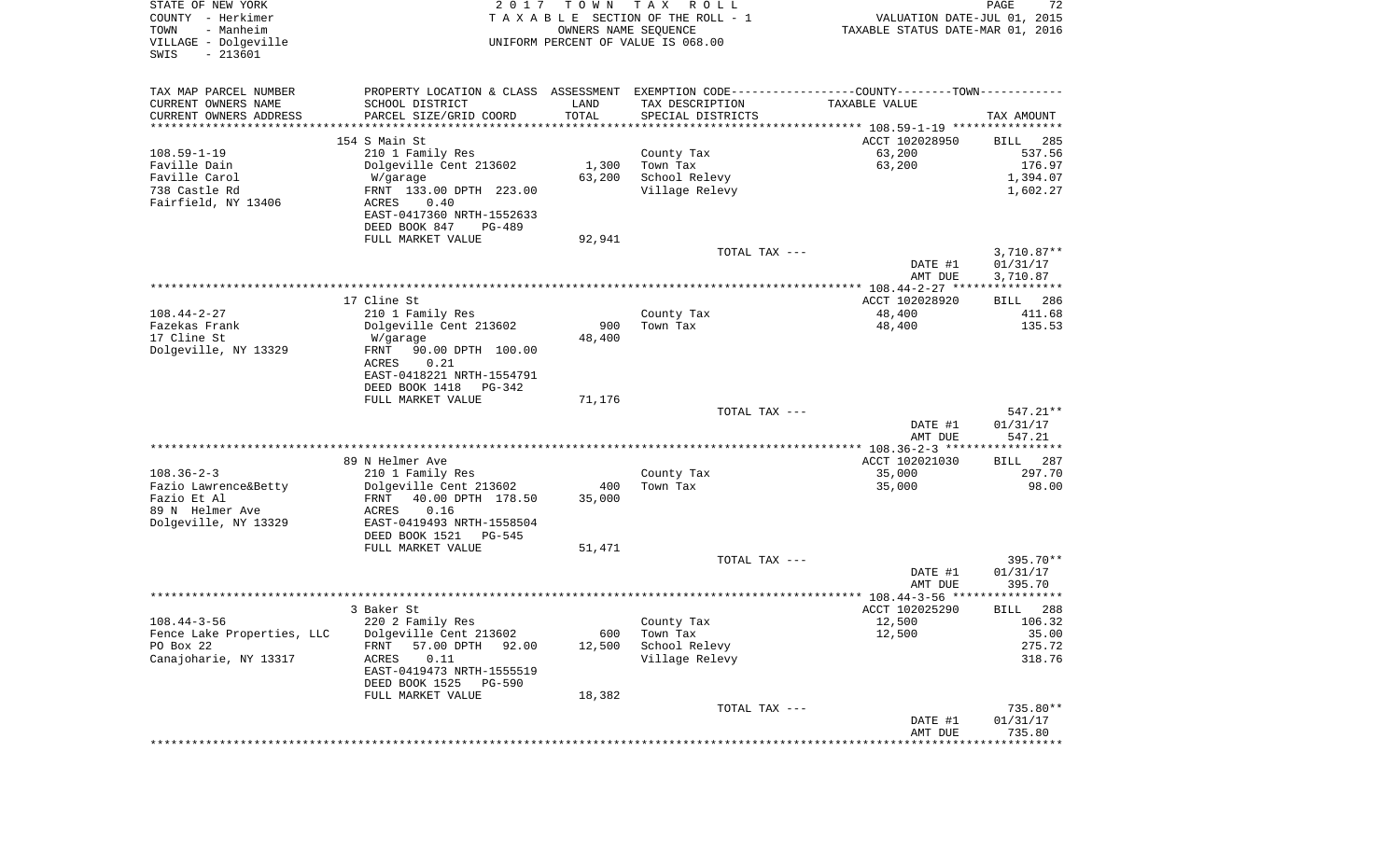| STATE OF NEW YORK<br>COUNTY - Herkimer<br>TOWN<br>- Manheim<br>VILLAGE - Dolgeville<br>$-213601$<br>SWIS | 2 0 1 7                                                                                       | T O W N           | T A X<br>R O L L<br>TAXABLE SECTION OF THE ROLL - 1<br>OWNERS NAME SEQUENCE<br>UNIFORM PERCENT OF VALUE IS 068.00 | VALUATION DATE-JUL 01, 2015<br>TAXABLE STATUS DATE-MAR 01, 2016 | PAGE<br>73                     |
|----------------------------------------------------------------------------------------------------------|-----------------------------------------------------------------------------------------------|-------------------|-------------------------------------------------------------------------------------------------------------------|-----------------------------------------------------------------|--------------------------------|
| TAX MAP PARCEL NUMBER                                                                                    | PROPERTY LOCATION & CLASS ASSESSMENT EXEMPTION CODE---------------COUNTY-------TOWN---------- |                   |                                                                                                                   |                                                                 |                                |
| CURRENT OWNERS NAME                                                                                      | SCHOOL DISTRICT                                                                               | LAND              | TAX DESCRIPTION                                                                                                   | TAXABLE VALUE                                                   |                                |
| CURRENT OWNERS ADDRESS                                                                                   | PARCEL SIZE/GRID COORD                                                                        | TOTAL             | SPECIAL DISTRICTS                                                                                                 |                                                                 | TAX AMOUNT                     |
| **********************                                                                                   |                                                                                               |                   |                                                                                                                   |                                                                 |                                |
| $108.60 - 1 - 29$                                                                                        | 95 Van Buren St Ext                                                                           |                   |                                                                                                                   | ACCT 102018240                                                  | 289<br>BILL<br>527.36          |
| Fisher Edward A                                                                                          | 210 1 Family Res<br>Dolgeville Cent 213602                                                    | 3,800             | County Tax<br>Town Tax                                                                                            | 62,000<br>62,000                                                | 173.61                         |
| 95 Van Buren St Ext                                                                                      | W Garage                                                                                      | 62,000            |                                                                                                                   |                                                                 |                                |
| Dolgeville, NY 13329                                                                                     | FRNT 346.00 DPTH 200.00                                                                       |                   |                                                                                                                   |                                                                 |                                |
|                                                                                                          | ACRES<br>1.35                                                                                 |                   |                                                                                                                   |                                                                 |                                |
|                                                                                                          | EAST-0420540 NRTH-1552104                                                                     |                   |                                                                                                                   |                                                                 |                                |
|                                                                                                          | DEED BOOK 1113<br>PG-713<br>FULL MARKET VALUE                                                 | 91,176            |                                                                                                                   |                                                                 |                                |
|                                                                                                          |                                                                                               |                   | TOTAL TAX ---                                                                                                     |                                                                 | 700.97**                       |
|                                                                                                          |                                                                                               |                   |                                                                                                                   | DATE #1                                                         | 01/31/17                       |
|                                                                                                          |                                                                                               |                   |                                                                                                                   | AMT DUE                                                         | 700.97                         |
|                                                                                                          |                                                                                               |                   |                                                                                                                   |                                                                 |                                |
| $108.52 - 6 - 43$                                                                                        | 15 S Second St<br>449 Other Storag                                                            |                   | County Tax                                                                                                        | ACCT 102015510<br>65,000                                        | 290<br>BILL<br>552.87          |
| Flocast Llc                                                                                              | Dolgeville Cent 213602                                                                        | 2,000             | Town Tax                                                                                                          | 65,000                                                          | 182.01                         |
| 15 S Second St                                                                                           | ACRES<br>1.00                                                                                 | 65,000            |                                                                                                                   |                                                                 |                                |
| Dolgeville, NY 13329                                                                                     | EAST-0420160 NRTH-1552993<br>DEED BOOK 900<br>PG-337                                          |                   |                                                                                                                   |                                                                 |                                |
|                                                                                                          | FULL MARKET VALUE                                                                             | 95,588            |                                                                                                                   |                                                                 |                                |
|                                                                                                          |                                                                                               |                   | TOTAL TAX ---                                                                                                     | DATE #1<br>AMT DUE                                              | 734.88**<br>01/31/17<br>734.88 |
|                                                                                                          |                                                                                               |                   |                                                                                                                   |                                                                 |                                |
|                                                                                                          | Elm St                                                                                        |                   |                                                                                                                   | ACCT 102009870                                                  | BILL<br>291                    |
| $108.44 - 3 - 40$<br>Flocast LLC                                                                         | 449 Other Storag                                                                              |                   | County Tax                                                                                                        | 100,000                                                         | 850.58                         |
| 15 S Second St                                                                                           | Dolgeville Cent 213602<br>FRNT 268.00 DPTH 64.00                                              | 12,700<br>100,000 | Town Tax                                                                                                          | 100,000                                                         | 280.01                         |
| Dolgeville, NY 13329                                                                                     | ACRES<br>0.58                                                                                 |                   |                                                                                                                   |                                                                 |                                |
|                                                                                                          | EAST-0419740 NRTH-1555523                                                                     |                   |                                                                                                                   |                                                                 |                                |
|                                                                                                          | DEED BOOK 1461<br>$PG-24$                                                                     |                   |                                                                                                                   |                                                                 |                                |
|                                                                                                          | FULL MARKET VALUE                                                                             | 147,059           | TOTAL TAX ---                                                                                                     |                                                                 | $1,130.59**$                   |
|                                                                                                          |                                                                                               |                   |                                                                                                                   | DATE #1                                                         | 01/31/17                       |
|                                                                                                          |                                                                                               |                   |                                                                                                                   | AMT DUE                                                         | 1,130.59                       |
|                                                                                                          |                                                                                               |                   |                                                                                                                   |                                                                 |                                |
|                                                                                                          | 38 Elm St                                                                                     |                   |                                                                                                                   | ACCT 102008490                                                  | 292<br>BILL                    |
| $108.44 - 1 - 19$<br>Flood Henry William                                                                 | 210 1 Family Res<br>Dolgeville Cent 213602                                                    | 500               | VET COM CT 41131<br>County Tax                                                                                    | 9,525<br>9,525<br>28,575                                        | 243.05                         |
| Flood Mathew W                                                                                           | W/carport                                                                                     |                   | 38,100 Town Tax                                                                                                   | 28,575                                                          | 80.01                          |
| 38 Elm St                                                                                                | 50.00 DPTH 220.00<br>FRNT                                                                     |                   |                                                                                                                   |                                                                 |                                |
| Dolgeville, NY 13329                                                                                     | ACRES<br>0.25                                                                                 |                   |                                                                                                                   |                                                                 |                                |
|                                                                                                          | EAST-0419137 NRTH-1556138                                                                     |                   |                                                                                                                   |                                                                 |                                |
|                                                                                                          | DEED BOOK 1610<br>PG-507<br>FULL MARKET VALUE                                                 | 56,029            |                                                                                                                   |                                                                 |                                |
|                                                                                                          |                                                                                               |                   | TOTAL TAX ---                                                                                                     |                                                                 | 323.06**                       |
|                                                                                                          |                                                                                               |                   |                                                                                                                   | DATE #1                                                         | 01/31/17                       |
|                                                                                                          |                                                                                               |                   |                                                                                                                   | AMT DUE                                                         | 323.06                         |
|                                                                                                          |                                                                                               |                   |                                                                                                                   | * * * * * * * * * * * * * * * *                                 | ************                   |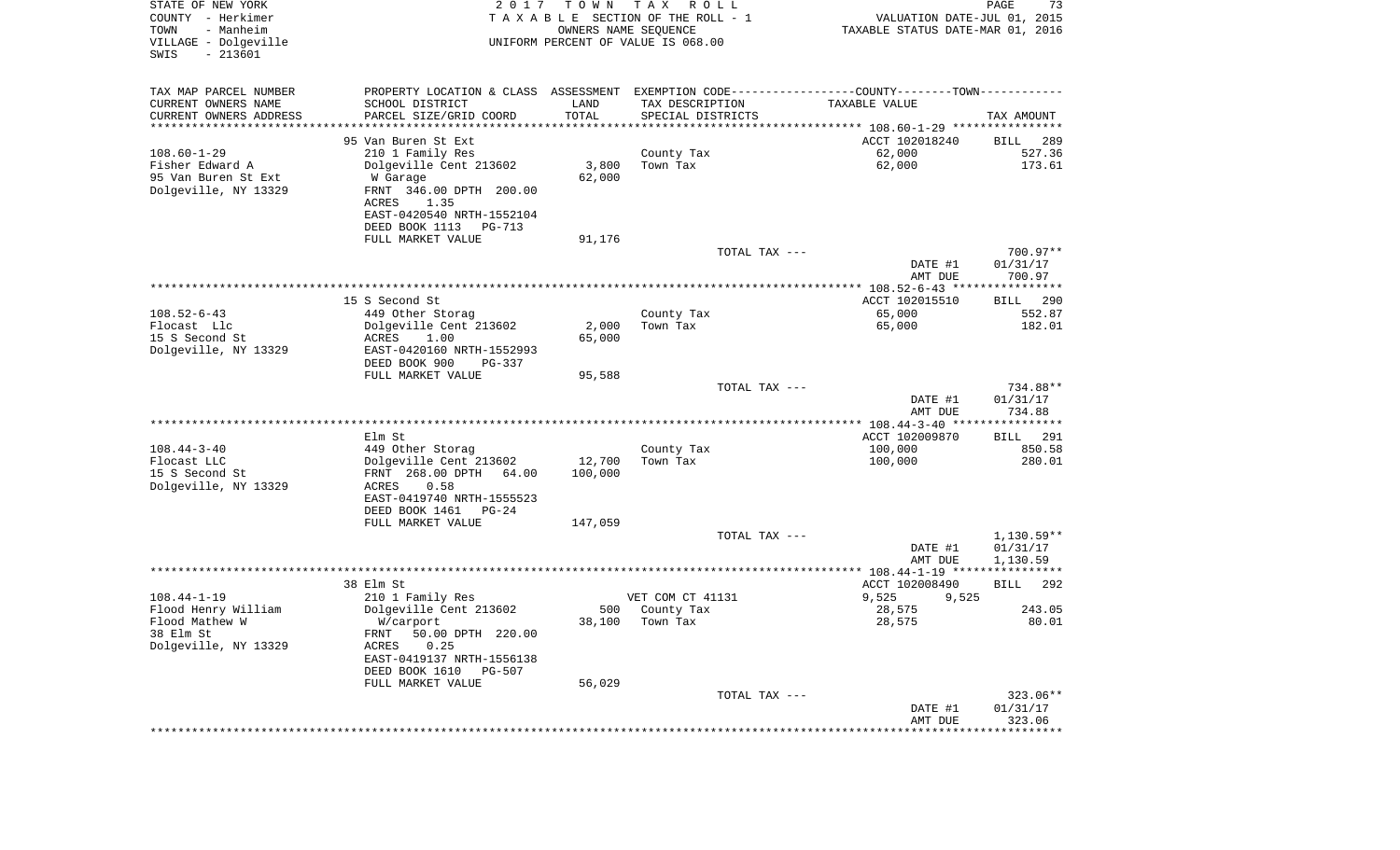| STATE OF NEW YORK<br>COUNTY - Herkimer<br>- Manheim<br>TOWN<br>VILLAGE - Dolgeville<br>$-213601$<br>SWIS | 2 0 1 7                                       | T O W N<br>OWNERS NAME SEQUENCE | T A X<br>R O L L<br>TAXABLE SECTION OF THE ROLL - 1<br>UNIFORM PERCENT OF VALUE IS 068.00 | VALUATION DATE-JUL 01, 2015<br>TAXABLE STATUS DATE-MAR 01, 2016                               | PAGE<br>74                       |
|----------------------------------------------------------------------------------------------------------|-----------------------------------------------|---------------------------------|-------------------------------------------------------------------------------------------|-----------------------------------------------------------------------------------------------|----------------------------------|
| TAX MAP PARCEL NUMBER                                                                                    |                                               |                                 |                                                                                           | PROPERTY LOCATION & CLASS ASSESSMENT EXEMPTION CODE---------------COUNTY-------TOWN---------- |                                  |
| CURRENT OWNERS NAME                                                                                      | SCHOOL DISTRICT                               | LAND                            | TAX DESCRIPTION                                                                           | TAXABLE VALUE                                                                                 |                                  |
| CURRENT OWNERS ADDRESS<br>*********************                                                          | PARCEL SIZE/GRID COORD<br>******************* | TOTAL                           | SPECIAL DISTRICTS                                                                         |                                                                                               | TAX AMOUNT                       |
|                                                                                                          | 124 S Main St                                 |                                 |                                                                                           | ACCT 102021090                                                                                | <b>BILL</b><br>293               |
| $108.52 - 1 - 81$                                                                                        | 210 1 Family Res                              |                                 | CW_15_VET/ 41161                                                                          | $\mathbf 0$<br>6,120                                                                          |                                  |
| Foster Kerry                                                                                             | Dolgeville Cent 213602                        | 800                             | County Tax                                                                                | 48,080                                                                                        | 408.96                           |
| 124 S Main St                                                                                            | 75.00 DPTH 270.00<br>FRNT                     | 54,200                          | Town Tax                                                                                  | 54,200                                                                                        | 151.77                           |
| Dolgeville, NY 13329                                                                                     | 0.33<br>ACRES                                 |                                 |                                                                                           |                                                                                               |                                  |
|                                                                                                          | EAST-0417981 NRTH-1553254                     |                                 |                                                                                           |                                                                                               |                                  |
|                                                                                                          | DEED BOOK 1535<br>PG-475                      |                                 |                                                                                           |                                                                                               |                                  |
|                                                                                                          | FULL MARKET VALUE                             | 79,706                          |                                                                                           |                                                                                               |                                  |
|                                                                                                          |                                               |                                 | TOTAL TAX ---                                                                             | DATE #1<br>AMT DUE                                                                            | $560.73**$<br>01/31/17<br>560.73 |
|                                                                                                          |                                               |                                 |                                                                                           |                                                                                               |                                  |
|                                                                                                          | 9 Slawson St                                  |                                 |                                                                                           | ACCT 102004590                                                                                | <b>BILL</b><br>294               |
| $108.44 - 2 - 58$                                                                                        | 210 1 Family Res                              |                                 | County Tax                                                                                | 40,500                                                                                        | 344.48                           |
| Foster Michelle                                                                                          | Dolgeville Cent 213602                        | 500                             | Town Tax                                                                                  | 40,500                                                                                        | 113.40                           |
| 9 Slawson St                                                                                             | W Garage                                      | 40,500                          |                                                                                           |                                                                                               |                                  |
| Dolgeville, NY 13329                                                                                     | FRNT<br>50.00 DPTH 100.00                     |                                 |                                                                                           |                                                                                               |                                  |
|                                                                                                          | ACRES<br>0.11<br>EAST-0418810 NRTH-1554751    |                                 |                                                                                           |                                                                                               |                                  |
|                                                                                                          | DEED BOOK 1134<br>PG-660                      |                                 |                                                                                           |                                                                                               |                                  |
|                                                                                                          | FULL MARKET VALUE                             | 59,559                          |                                                                                           |                                                                                               |                                  |
|                                                                                                          |                                               |                                 | TOTAL TAX ---                                                                             |                                                                                               | 457.88**                         |
|                                                                                                          |                                               |                                 |                                                                                           | DATE #1                                                                                       | 01/31/17                         |
|                                                                                                          |                                               |                                 |                                                                                           | AMT DUE                                                                                       | 457.88                           |
|                                                                                                          |                                               |                                 |                                                                                           | ************** 108.36-1-16.1 ***************                                                  |                                  |
| $108.36 - 1 - 16.1$                                                                                      | 29 Horn St<br>210 1 Family Res                |                                 | County Tax                                                                                | ACCT 102025860<br>90,000                                                                      | 295<br>BILL<br>765.52            |
| Foster William                                                                                           | Dolgeville Cent 213602                        | 1,300                           | Town Tax                                                                                  | 90,000                                                                                        | 252.01                           |
| Foster Eileen                                                                                            | FRNT 100.00 DPTH 145.00                       | 90,000                          |                                                                                           |                                                                                               |                                  |
| 29 Horn St                                                                                               | ACRES<br>0.33                                 |                                 |                                                                                           |                                                                                               |                                  |
| Dolgeville, NY 13329                                                                                     | EAST-0418700 NRTH-1557303                     |                                 |                                                                                           |                                                                                               |                                  |
|                                                                                                          | DEED BOOK 1409<br>PG-416                      |                                 |                                                                                           |                                                                                               |                                  |
|                                                                                                          | FULL MARKET VALUE                             | 132,353                         |                                                                                           |                                                                                               |                                  |
|                                                                                                          |                                               |                                 | TOTAL TAX ---                                                                             |                                                                                               | $1,017.53**$                     |
|                                                                                                          |                                               |                                 |                                                                                           | DATE #1                                                                                       | 01/31/17                         |
|                                                                                                          |                                               |                                 |                                                                                           | AMT DUE                                                                                       | 1,017.53                         |
|                                                                                                          | 75 S Main St                                  |                                 |                                                                                           | ACCT 102002190                                                                                | <b>BILL</b><br>296               |
| $108.52 - 2 - 39$                                                                                        | 210 1 Family Res                              |                                 | County Tax                                                                                | 80,000                                                                                        | 680.46                           |
| Fox Eugene Harry                                                                                         | Dolgeville Cent 213602                        | 700                             | Town Tax                                                                                  | 80,000                                                                                        | 224.01                           |
| Fox Jennifer                                                                                             | W/garage                                      | 80,000                          |                                                                                           |                                                                                               |                                  |
| 75 S Main St                                                                                             | FRNT<br>66.00 DPTH 251.00                     |                                 |                                                                                           |                                                                                               |                                  |
| Dolgeville, NY 13329                                                                                     | 0.38<br>ACRES                                 |                                 |                                                                                           |                                                                                               |                                  |
|                                                                                                          | EAST-0418961 NRTH-1554102                     |                                 |                                                                                           |                                                                                               |                                  |
|                                                                                                          | DEED BOOK 1552<br>PG-223                      |                                 |                                                                                           |                                                                                               |                                  |
|                                                                                                          | FULL MARKET VALUE                             | 117,647                         | TOTAL TAX ---                                                                             |                                                                                               | 904.47**                         |
|                                                                                                          |                                               |                                 |                                                                                           | DATE #1                                                                                       | 01/31/17                         |
|                                                                                                          |                                               |                                 |                                                                                           | AMT DUE                                                                                       | 904.47                           |
|                                                                                                          |                                               |                                 |                                                                                           |                                                                                               |                                  |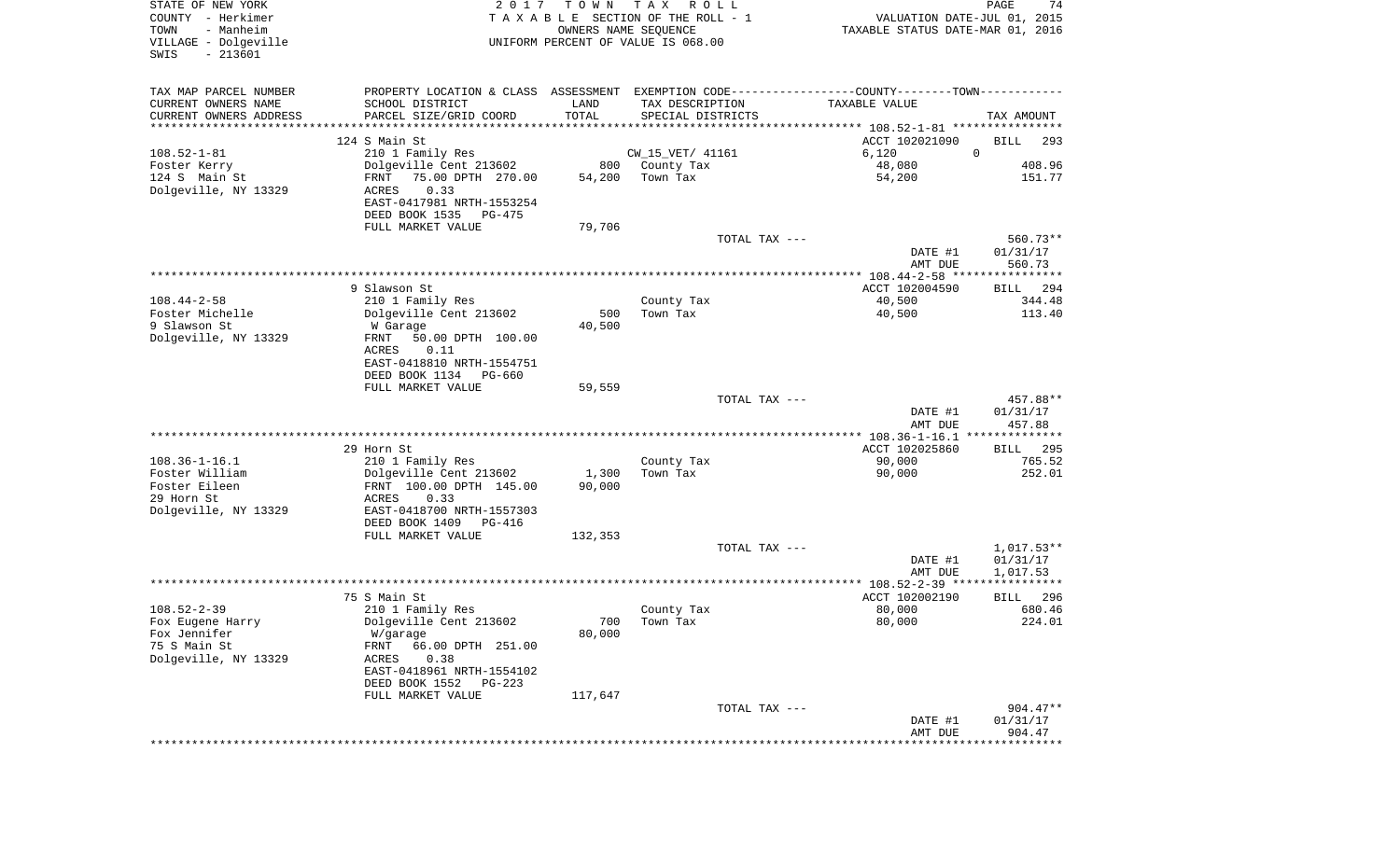| STATE OF NEW YORK<br>COUNTY - Herkimer<br>TOWN<br>- Manheim<br>VILLAGE - Dolgeville<br>$-213601$<br>SWIS | 2017                                                                                          | T O W N<br>OWNERS NAME SEQUENCE | T A X<br>R O L L<br>TAXABLE SECTION OF THE ROLL - 1<br>UNIFORM PERCENT OF VALUE IS 068.00 | VALUATION DATE-JUL 01, 2015<br>TAXABLE STATUS DATE-MAR 01, 2016 | PAGE<br>75            |
|----------------------------------------------------------------------------------------------------------|-----------------------------------------------------------------------------------------------|---------------------------------|-------------------------------------------------------------------------------------------|-----------------------------------------------------------------|-----------------------|
| TAX MAP PARCEL NUMBER                                                                                    | PROPERTY LOCATION & CLASS ASSESSMENT EXEMPTION CODE---------------COUNTY-------TOWN---------- |                                 |                                                                                           |                                                                 |                       |
| CURRENT OWNERS NAME                                                                                      | SCHOOL DISTRICT                                                                               | LAND                            | TAX DESCRIPTION                                                                           | TAXABLE VALUE                                                   |                       |
| CURRENT OWNERS ADDRESS<br>*********************                                                          | PARCEL SIZE/GRID COORD                                                                        | TOTAL<br>* * * * * * * * * * *  | SPECIAL DISTRICTS                                                                         |                                                                 | TAX AMOUNT            |
|                                                                                                          | 53 W State St                                                                                 |                                 |                                                                                           | ACCT 102008580                                                  | BILL<br>297           |
| $108.36 - 1 - 56$                                                                                        | 210 1 Family Res                                                                              |                                 | County Tax                                                                                | 49,000                                                          | 416.78                |
| Franz Kurt W                                                                                             | Dolgeville Cent 213602                                                                        | 1,200                           | Town Tax                                                                                  | 49,000                                                          | 137.21                |
| 2030 N Adams St Apt 206<br>Arlington, VA 22201                                                           | W/garage<br>FRNT 117.70 DPTH 166.20<br>ACRES<br>0.45                                          | 49,000                          |                                                                                           |                                                                 |                       |
|                                                                                                          | EAST-0418737 NRTH-1556978<br>DEED BOOK 922<br>PG-246                                          |                                 |                                                                                           |                                                                 |                       |
|                                                                                                          | FULL MARKET VALUE                                                                             | 72,059                          |                                                                                           |                                                                 |                       |
|                                                                                                          |                                                                                               |                                 | TOTAL TAX ---                                                                             |                                                                 | 553.99**              |
|                                                                                                          |                                                                                               |                                 |                                                                                           | DATE #1<br>AMT DUE                                              | 01/31/17<br>553.99    |
|                                                                                                          | Ransom St                                                                                     |                                 |                                                                                           | ACCT 102000810                                                  | 298<br>BILL           |
| $108.52 - 6 - 16$                                                                                        | 311 Res vac land                                                                              |                                 | County Tax                                                                                | 200                                                             | 1.70                  |
| Frascatore Elizabeth<br>5 Ransom St                                                                      | Dolgeville Cent 213602<br>50.00 DPTH 100.00<br>FRNT                                           | 200<br>200                      | Town Tax                                                                                  | 200                                                             | 0.56                  |
| Dolgeville, NY 13329                                                                                     | <b>ACRES</b><br>0.11                                                                          |                                 |                                                                                           |                                                                 |                       |
|                                                                                                          | EAST-0419719 NRTH-1553310                                                                     |                                 |                                                                                           |                                                                 |                       |
|                                                                                                          | DEED BOOK 771<br>PG-606                                                                       |                                 |                                                                                           |                                                                 |                       |
|                                                                                                          | FULL MARKET VALUE                                                                             | 294                             | TOTAL TAX ---                                                                             |                                                                 | $2.26**$              |
|                                                                                                          |                                                                                               |                                 |                                                                                           | DATE #1<br>AMT DUE                                              | 01/31/17<br>2.26      |
|                                                                                                          |                                                                                               |                                 |                                                                                           | *********** 108.52-6-17 *****************                       |                       |
| $108.52 - 6 - 17$                                                                                        | 5 Ransom St<br>210 1 Family Res                                                               |                                 | County Tax                                                                                | ACCT 102000780<br>51,000                                        | 299<br>BILL<br>433.79 |
| Frascatore Elizabeth                                                                                     | Dolgeville Cent 213602                                                                        | 500                             | Town Tax                                                                                  | 51,000                                                          | 142.81                |
| 5 Ransom St                                                                                              | W/garage                                                                                      | 51,000                          |                                                                                           |                                                                 |                       |
| Dolgeville, NY 13329                                                                                     | FRNT<br>50.00 DPTH 150.00                                                                     |                                 |                                                                                           |                                                                 |                       |
|                                                                                                          | ACRES<br>0.17<br>EAST-0419766 NRTH-1553340                                                    |                                 |                                                                                           |                                                                 |                       |
|                                                                                                          | DEED BOOK 771<br>PG-606                                                                       |                                 |                                                                                           |                                                                 |                       |
|                                                                                                          | FULL MARKET VALUE                                                                             | 75,000                          |                                                                                           |                                                                 |                       |
|                                                                                                          |                                                                                               |                                 | TOTAL TAX ---                                                                             |                                                                 | 576.60**              |
|                                                                                                          |                                                                                               |                                 |                                                                                           | DATE #1<br>AMT DUE                                              | 01/31/17<br>576.60    |
|                                                                                                          |                                                                                               |                                 |                                                                                           | ******************* 108.52-4-41 ****************                |                       |
|                                                                                                          | 34 Ransom St                                                                                  |                                 |                                                                                           | ACCT 102010920                                                  | 300<br>BILL           |
| $108.52 - 4 - 41$                                                                                        | 210 1 Family Res                                                                              |                                 | County Tax                                                                                | 39,400                                                          | 335.13                |
| Frederick Michael<br>34 Ransom St                                                                        | Dolgeville Cent 213602<br>50.00 DPTH<br>FRNT<br>75.00                                         | 500<br>39,400                   | Town Tax                                                                                  | 39,400                                                          | 110.32                |
| Dolgeville, NY 13329                                                                                     | 0.09<br>ACRES                                                                                 |                                 |                                                                                           |                                                                 |                       |
|                                                                                                          | EAST-0419224 NRTH-1552773                                                                     |                                 |                                                                                           |                                                                 |                       |
|                                                                                                          | DEED BOOK 849<br><b>PG-390</b>                                                                |                                 |                                                                                           |                                                                 |                       |
|                                                                                                          | FULL MARKET VALUE                                                                             | 57,941                          | TOTAL TAX ---                                                                             |                                                                 | 445.45**              |
|                                                                                                          |                                                                                               |                                 |                                                                                           | DATE #1                                                         | 01/31/17              |
|                                                                                                          |                                                                                               |                                 |                                                                                           | AMT DUE                                                         | 445.45                |
|                                                                                                          |                                                                                               |                                 |                                                                                           | ***************************                                     |                       |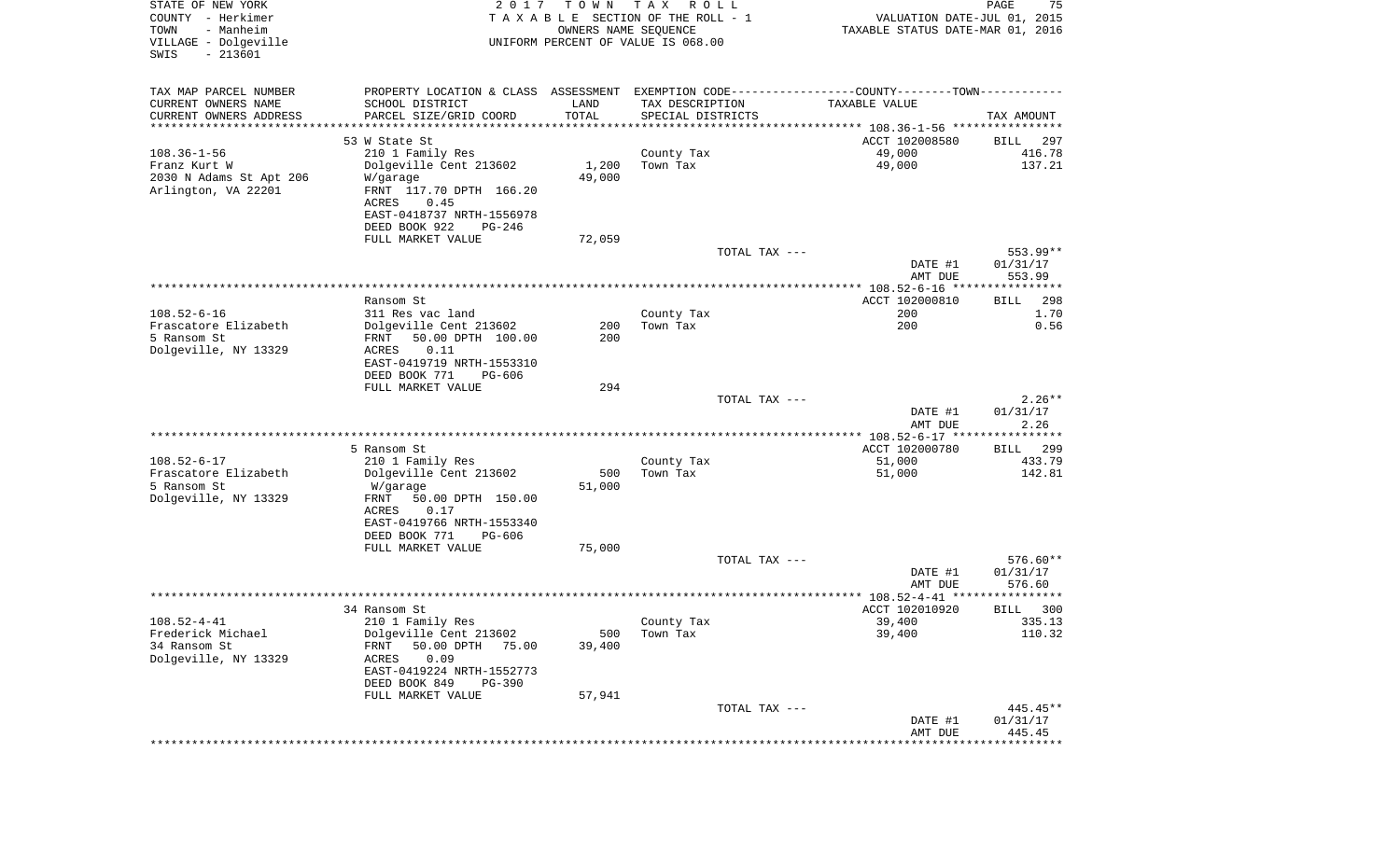| STATE OF NEW YORK<br>COUNTY - Herkimer<br>TOWN<br>- Manheim<br>VILLAGE - Dolgeville<br>$-213601$<br>SWIS | 2 0 1 7                                                                                       | T O W N<br>OWNERS NAME SEQUENCE | T A X<br>R O L L<br>TAXABLE SECTION OF THE ROLL - 1<br>UNIFORM PERCENT OF VALUE IS 068.00 | VALUATION DATE-JUL 01, 2015<br>TAXABLE STATUS DATE-MAR 01, 2016 | PAGE<br>76              |
|----------------------------------------------------------------------------------------------------------|-----------------------------------------------------------------------------------------------|---------------------------------|-------------------------------------------------------------------------------------------|-----------------------------------------------------------------|-------------------------|
| TAX MAP PARCEL NUMBER                                                                                    | PROPERTY LOCATION & CLASS ASSESSMENT EXEMPTION CODE---------------COUNTY-------TOWN---------- |                                 |                                                                                           |                                                                 |                         |
| CURRENT OWNERS NAME                                                                                      | SCHOOL DISTRICT                                                                               | LAND                            | TAX DESCRIPTION                                                                           | TAXABLE VALUE                                                   |                         |
| CURRENT OWNERS ADDRESS<br>**********************                                                         | PARCEL SIZE/GRID COORD                                                                        | TOTAL                           | SPECIAL DISTRICTS                                                                         |                                                                 | TAX AMOUNT              |
|                                                                                                          | 40-42 N Helmer Ave                                                                            |                                 |                                                                                           | ACCT 102021120                                                  | BILL<br>301             |
| $108.36 - 3 - 47$                                                                                        | 230 3 Family Res                                                                              |                                 | County Tax                                                                                | 62,000                                                          | 527.36                  |
| Fredericks Jonathan A                                                                                    | Dolgeville Cent 213602                                                                        | 500                             | Town Tax                                                                                  | 62,000                                                          | 173.61                  |
| Fredericks Mathew R                                                                                      | W/garage                                                                                      | 62,000                          |                                                                                           |                                                                 |                         |
| 12 W State St<br>Dolgeville, NY 13329                                                                    | FRNT<br>50.00 DPTH 179.00<br>0.12                                                             |                                 |                                                                                           |                                                                 |                         |
|                                                                                                          | ACRES<br>EAST-0419753 NRTH-1557013                                                            |                                 |                                                                                           |                                                                 |                         |
|                                                                                                          | DEED BOOK 1203<br>PG-833                                                                      |                                 |                                                                                           |                                                                 |                         |
|                                                                                                          | FULL MARKET VALUE                                                                             | 91,176                          |                                                                                           |                                                                 |                         |
|                                                                                                          |                                                                                               |                                 | TOTAL TAX ---                                                                             |                                                                 | 700.97**                |
|                                                                                                          |                                                                                               |                                 |                                                                                           | DATE #1<br>AMT DUE                                              | 01/31/17<br>700.97      |
|                                                                                                          |                                                                                               |                                 |                                                                                           |                                                                 |                         |
|                                                                                                          | 32 Ransom St                                                                                  |                                 |                                                                                           | ACCT 102010860                                                  | 302<br>BILL             |
| $108.52 - 4 - 40$                                                                                        | 312 Vac w/imprv                                                                               |                                 | County Tax                                                                                | 3,500                                                           | 29.77                   |
| Fredrick Michael<br>34 Ransom St                                                                         | Dolgeville Cent 213602<br>W/garage                                                            | 500<br>3,500                    | Town Tax                                                                                  | 3,500                                                           | 9.80                    |
| Dolgeville, NY 13329                                                                                     | FRNT<br>50.00 DPTH 149.00                                                                     |                                 |                                                                                           |                                                                 |                         |
|                                                                                                          | ACRES<br>0.17                                                                                 |                                 |                                                                                           |                                                                 |                         |
|                                                                                                          | EAST-0419218 NRTH-1552836                                                                     |                                 |                                                                                           |                                                                 |                         |
|                                                                                                          | DEED BOOK 1544<br>PG-807<br>FULL MARKET VALUE                                                 | 5,147                           |                                                                                           |                                                                 |                         |
|                                                                                                          |                                                                                               |                                 | TOTAL TAX ---                                                                             |                                                                 | $39.57**$               |
|                                                                                                          |                                                                                               |                                 |                                                                                           | DATE #1                                                         | 01/31/17                |
|                                                                                                          |                                                                                               |                                 |                                                                                           | AMT DUE                                                         | 39.57                   |
|                                                                                                          | 12 W State St                                                                                 |                                 |                                                                                           | ACCT 102019290                                                  | 303                     |
| $108.36 - 3 - 40$                                                                                        | 210 1 Family Res                                                                              |                                 | County Tax                                                                                | 95,000                                                          | BILL<br>808.05          |
| Fredricks Jonathan                                                                                       | Dolgeville Cent 213602                                                                        | 300                             | Town Tax                                                                                  | 95,000                                                          | 266.01                  |
| 12 W State St                                                                                            | W/garage                                                                                      | 95,000                          |                                                                                           |                                                                 |                         |
| Dolgeville, NY 13329                                                                                     | FRNT<br>34.00 DPTH 123.00                                                                     |                                 |                                                                                           |                                                                 |                         |
|                                                                                                          | ACRES<br>0.19<br>EAST-0419748 NRTH-1556631                                                    |                                 |                                                                                           |                                                                 |                         |
|                                                                                                          | DEED BOOK 1567<br>$PG-59$                                                                     |                                 |                                                                                           |                                                                 |                         |
|                                                                                                          | FULL MARKET VALUE                                                                             | 139,706                         |                                                                                           |                                                                 |                         |
|                                                                                                          |                                                                                               |                                 | TOTAL TAX ---                                                                             |                                                                 | 1,074.06**              |
|                                                                                                          |                                                                                               |                                 |                                                                                           | DATE #1<br>AMT DUE                                              | 01/31/17<br>1,074.06    |
|                                                                                                          |                                                                                               |                                 |                                                                                           |                                                                 |                         |
|                                                                                                          | 182 S Main St                                                                                 |                                 |                                                                                           | ACCT 102015720                                                  | BILL 304                |
| $108.59 - 1 - 3$                                                                                         | 210 1 Family Res                                                                              |                                 | County Tax                                                                                | 85,000                                                          | 722.99                  |
| Fugelso Pamela<br>182 S Main St                                                                          | Dolgeville Cent 213602                                                                        | 1,000                           | Town Tax<br>School Relevy                                                                 | 85,000                                                          | 238.01<br>1,874.95      |
| Dolgeville, NY 13329                                                                                     | W/garage<br>FRNT 100.00 DPTH 250.00                                                           | 85,000                          | Village Relevy                                                                            |                                                                 | 2,154.16                |
|                                                                                                          | ACRES<br>0.57                                                                                 |                                 |                                                                                           |                                                                 |                         |
|                                                                                                          | EAST-0416493 NRTH-1552473                                                                     |                                 |                                                                                           |                                                                 |                         |
|                                                                                                          | DEED BOOK 1547<br>PG-592                                                                      |                                 |                                                                                           |                                                                 |                         |
|                                                                                                          | FULL MARKET VALUE                                                                             | 125,000                         | TOTAL TAX ---                                                                             |                                                                 | 4,990.11**              |
|                                                                                                          |                                                                                               |                                 |                                                                                           | DATE #1                                                         | 01/31/17                |
|                                                                                                          |                                                                                               |                                 |                                                                                           | AMT DUE                                                         | 4,990.11                |
|                                                                                                          |                                                                                               |                                 |                                                                                           |                                                                 | * * * * * * * * * * * * |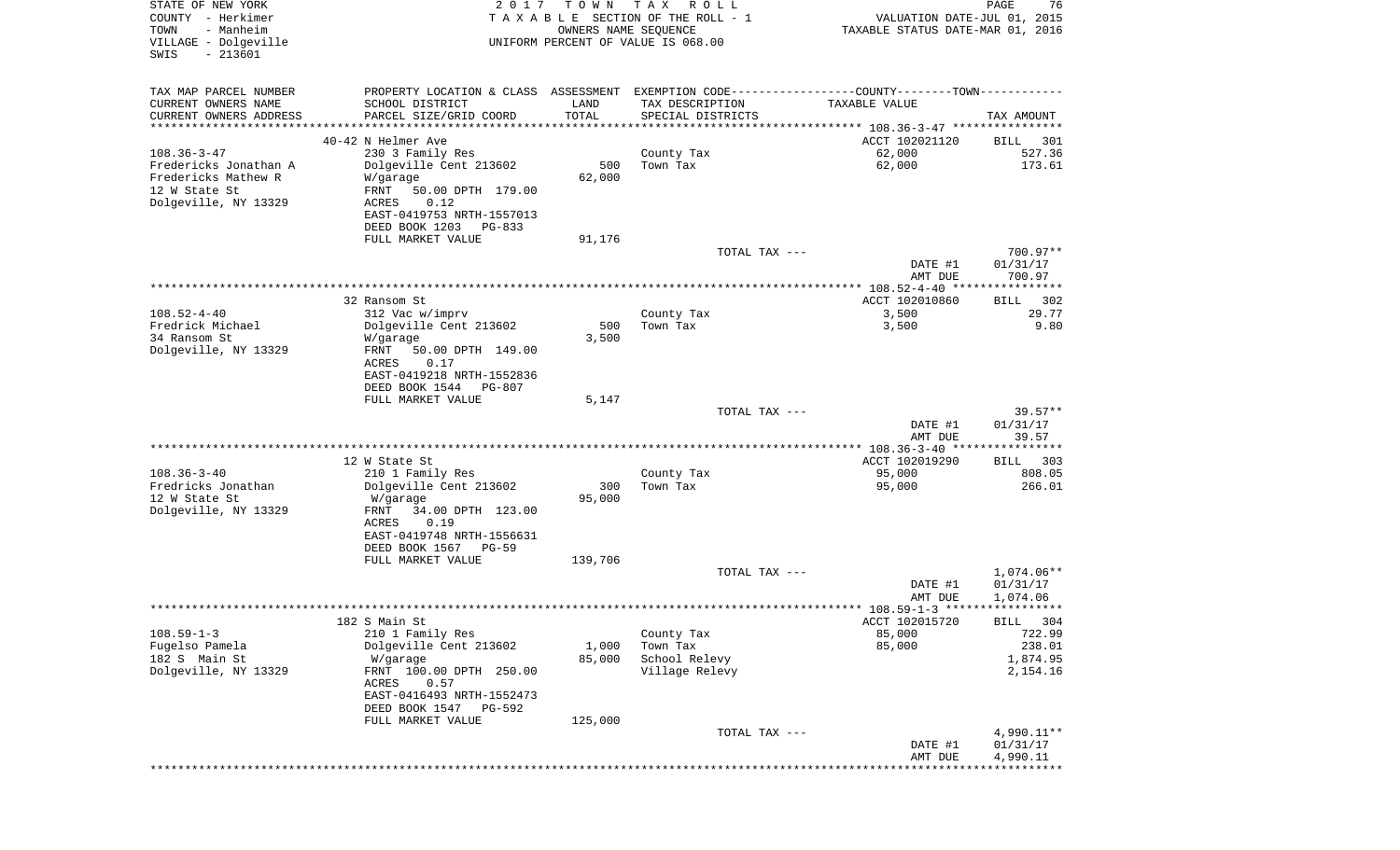| STATE OF NEW YORK<br>COUNTY - Herkimer<br>TOWN<br>- Manheim<br>VILLAGE - Dolgeville<br>$-213601$<br>SWIS | 2 0 1 7                                                                                                               | T O W N | TAX ROLL<br>TAXABLE SECTION OF THE ROLL - 1<br>OWNERS NAME SEQUENCE<br>UNIFORM PERCENT OF VALUE IS 068.00 | VALUATION DATE-JUL 01, 2015<br>TAXABLE STATUS DATE-MAR 01, 2016 | PAGE<br>77             |
|----------------------------------------------------------------------------------------------------------|-----------------------------------------------------------------------------------------------------------------------|---------|-----------------------------------------------------------------------------------------------------------|-----------------------------------------------------------------|------------------------|
| TAX MAP PARCEL NUMBER                                                                                    | PROPERTY LOCATION & CLASS ASSESSMENT EXEMPTION CODE----------------COUNTY--------TOWN----------                       |         |                                                                                                           |                                                                 |                        |
| CURRENT OWNERS NAME                                                                                      | SCHOOL DISTRICT                                                                                                       | LAND    | TAX DESCRIPTION                                                                                           | TAXABLE VALUE                                                   |                        |
| CURRENT OWNERS ADDRESS<br>*********************                                                          | PARCEL SIZE/GRID COORD                                                                                                | TOTAL   | SPECIAL DISTRICTS                                                                                         |                                                                 | TAX AMOUNT             |
|                                                                                                          | 35 W Spofford Ave                                                                                                     |         |                                                                                                           | ACCT 102008250                                                  | 305<br>BILL            |
| $108.51 - 1 - 22$                                                                                        | 210 1 Family Res                                                                                                      |         | County Tax                                                                                                | 87,000                                                          | 740.00                 |
| Gabriel Lenore A                                                                                         | Dolgeville Cent 213602                                                                                                | 1,100   | Town Tax                                                                                                  | 87,000                                                          | 243.61                 |
| 35 W Spofford Ave                                                                                        | W/garage                                                                                                              | 87,000  |                                                                                                           |                                                                 |                        |
| Dolgeville, NY 13329                                                                                     | FRNT 105.78 DPTH 121.72<br>ACRES<br>0.36<br>EAST-0417220 NRTH-1553972<br>DEED BOOK 1281<br>PG-41<br>FULL MARKET VALUE | 127,941 |                                                                                                           |                                                                 |                        |
|                                                                                                          |                                                                                                                       |         | TOTAL TAX ---                                                                                             |                                                                 | 983.61**               |
|                                                                                                          |                                                                                                                       |         |                                                                                                           | DATE #1<br>AMT DUE                                              | 01/31/17<br>983.61     |
|                                                                                                          |                                                                                                                       |         |                                                                                                           |                                                                 |                        |
| $108.52 - 1 - 32$                                                                                        | 102 1/2 S Main St<br>220 2 Family Res                                                                                 |         | VET COM CT 41131                                                                                          | ACCT 102026520<br>5,063<br>5,063                                | 306<br>BILL            |
| Galletta Joshua R                                                                                        | Dolgeville Cent 213602                                                                                                | 600     | County Tax                                                                                                | 35,437                                                          | 301.42                 |
| Galletta April L<br>102 1/2 S Main St<br>Dolgeville, NY 13329                                            | FRNT<br>76.00 DPTH 100.00<br>$0.17$ BANK<br>ACRES<br>184<br>EAST-0418548 NRTH-1553929<br>DEED BOOK 1243<br>PG-412     | 40,500  | Town Tax                                                                                                  | 35,437                                                          | 99.23                  |
|                                                                                                          | FULL MARKET VALUE                                                                                                     | 59,559  |                                                                                                           |                                                                 |                        |
|                                                                                                          |                                                                                                                       |         | TOTAL TAX ---                                                                                             | DATE #1                                                         | $400.65**$<br>01/31/17 |
|                                                                                                          |                                                                                                                       |         |                                                                                                           | AMT DUE                                                         | 400.65                 |
|                                                                                                          |                                                                                                                       |         |                                                                                                           |                                                                 |                        |
|                                                                                                          | 31 Lamberson St                                                                                                       |         |                                                                                                           | ACCT 102024330                                                  | 307<br>BILL            |
| $108.52 - 5 - 18$<br>Gambredella Richard J                                                               | 210 1 Family Res<br>Dolgeville Cent 213602                                                                            | 9,800   | County Tax<br>Town Tax                                                                                    | 39,000<br>39,000                                                | 331.72<br>109.20       |
| 31 Lamberson St                                                                                          | FRNT<br>98.00 DPTH 175.00                                                                                             | 39,000  |                                                                                                           |                                                                 |                        |
| Dolgeville, NY 13329                                                                                     | ACRES<br>0.32                                                                                                         |         |                                                                                                           |                                                                 |                        |
|                                                                                                          | EAST-0419649 NRTH-1553910                                                                                             |         |                                                                                                           |                                                                 |                        |
|                                                                                                          | DEED BOOK 1463<br>PG-263                                                                                              |         |                                                                                                           |                                                                 |                        |
|                                                                                                          | FULL MARKET VALUE                                                                                                     | 57,353  | TOTAL TAX ---                                                                                             |                                                                 | 440.92**               |
|                                                                                                          |                                                                                                                       |         |                                                                                                           | DATE #1                                                         | 01/31/17               |
|                                                                                                          |                                                                                                                       |         |                                                                                                           | AMT DUE                                                         | 440.92                 |
|                                                                                                          |                                                                                                                       |         |                                                                                                           |                                                                 | ******                 |
| $108.52 - 2 - 38$                                                                                        | 77 S Main St<br>210 1 Family Res                                                                                      |         | County Tax                                                                                                | ACCT 102007800<br>27,300                                        | 308<br>BILL<br>232.21  |
| Gardner Margery A                                                                                        | Dolgeville Cent 213602                                                                                                | 700     | Town Tax                                                                                                  | 27,300                                                          | 76.44                  |
| Gardner John A                                                                                           | W/garage                                                                                                              | 27,300  |                                                                                                           |                                                                 |                        |
| 77 S Main St                                                                                             | 66.00 DPTH 272.00<br>FRNT                                                                                             |         |                                                                                                           |                                                                 |                        |
| Dolgeville, NY 13329                                                                                     | 0.41<br>ACRES<br>EAST-0418929 NRTH-1554045                                                                            |         |                                                                                                           |                                                                 |                        |
|                                                                                                          | DEED BOOK 1334 PG-404                                                                                                 |         |                                                                                                           |                                                                 |                        |
|                                                                                                          | FULL MARKET VALUE                                                                                                     | 40,147  |                                                                                                           |                                                                 |                        |
|                                                                                                          |                                                                                                                       |         | TOTAL TAX ---                                                                                             |                                                                 | $308.65**$             |
|                                                                                                          |                                                                                                                       |         |                                                                                                           | DATE #1<br>AMT DUE                                              | 01/31/17<br>308.65     |
|                                                                                                          |                                                                                                                       |         |                                                                                                           |                                                                 |                        |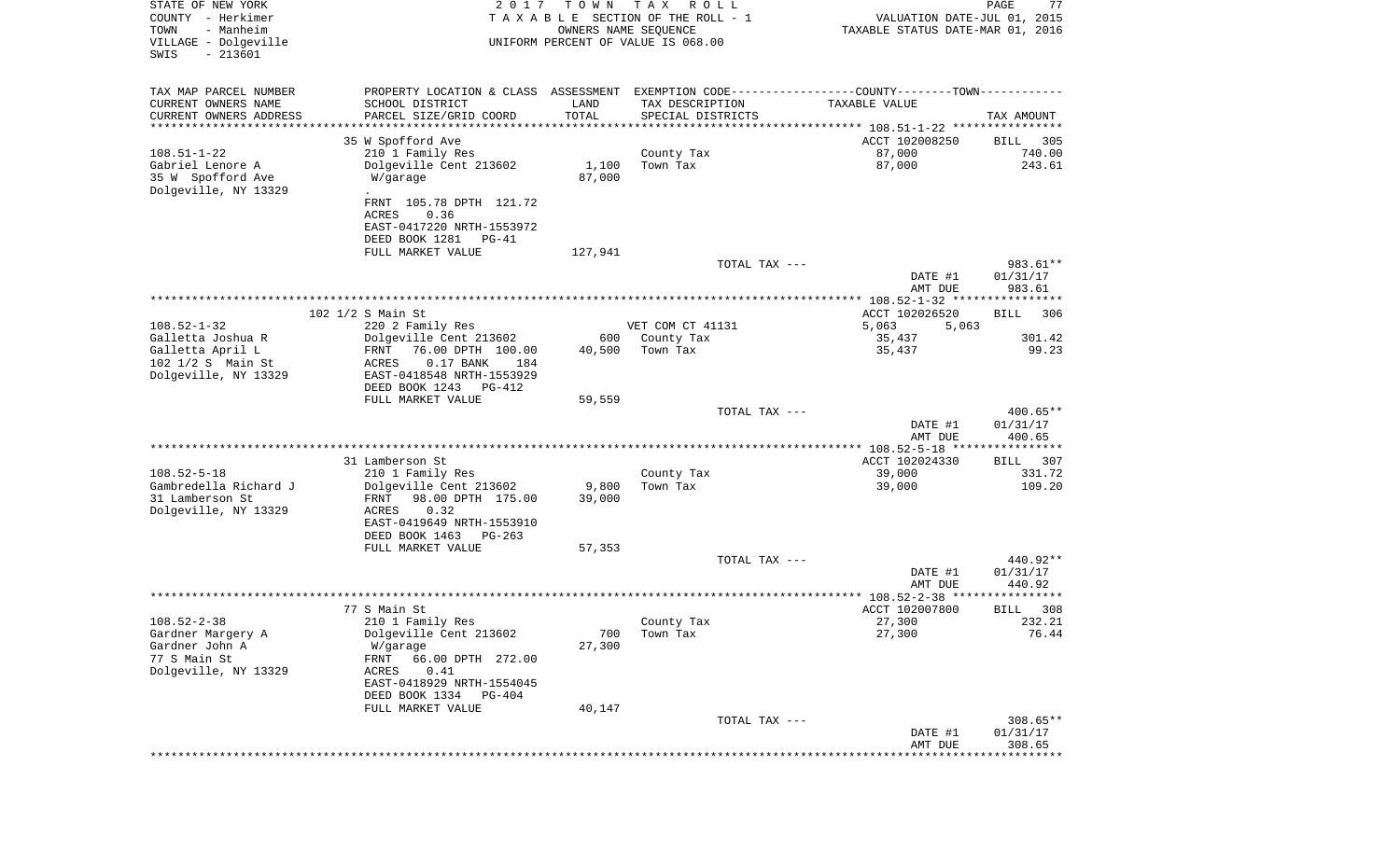| STATE OF NEW YORK<br>COUNTY - Herkimer<br>TOWN<br>- Manheim<br>VILLAGE - Dolgeville<br>$-213601$<br>SWIS | 2017                                                                                          | OWNERS NAME SEOUENCE | TOWN TAX ROLL<br>TAXABLE SECTION OF THE ROLL - 1<br>UNIFORM PERCENT OF VALUE IS 068.00 |               | VALUATION DATE-JUL 01, 2015<br>TAXABLE STATUS DATE-MAR 01, 2016 | PAGE                       | 78            |
|----------------------------------------------------------------------------------------------------------|-----------------------------------------------------------------------------------------------|----------------------|----------------------------------------------------------------------------------------|---------------|-----------------------------------------------------------------|----------------------------|---------------|
| TAX MAP PARCEL NUMBER                                                                                    | PROPERTY LOCATION & CLASS ASSESSMENT EXEMPTION CODE---------------COUNTY-------TOWN---------- |                      |                                                                                        |               |                                                                 |                            |               |
| CURRENT OWNERS NAME                                                                                      | SCHOOL DISTRICT                                                                               | LAND                 | TAX DESCRIPTION                                                                        |               | TAXABLE VALUE                                                   |                            |               |
| CURRENT OWNERS ADDRESS                                                                                   | PARCEL SIZE/GRID COORD                                                                        | TOTAL                | SPECIAL DISTRICTS                                                                      |               |                                                                 | TAX AMOUNT                 |               |
|                                                                                                          |                                                                                               |                      |                                                                                        |               | ********** 108.44-1-30 ***********                              |                            |               |
| $108.44 - 1 - 30$                                                                                        | 9 Oak St<br>210 1 Family Res                                                                  |                      | County Tax                                                                             |               | ACCT 102011490<br>52,300                                        | <b>BILL</b>                | 309<br>444.85 |
| Gavin Donna L                                                                                            | Dolgeville Cent 213602                                                                        | 600                  | Town Tax                                                                               |               | 52,300                                                          |                            | 146.45        |
| Hoffman Deforest R                                                                                       | W/garage                                                                                      | 52,300               |                                                                                        |               |                                                                 |                            |               |
| 8357 Circular Hill Rd                                                                                    | FRNT<br>55.00 DPTH 150.00                                                                     |                      |                                                                                        |               |                                                                 |                            |               |
| LeRoy, NY 14482                                                                                          | 0.26<br>ACRES                                                                                 |                      |                                                                                        |               |                                                                 |                            |               |
|                                                                                                          | EAST-0418881 NRTH-1555789                                                                     |                      |                                                                                        |               |                                                                 |                            |               |
|                                                                                                          | DEED BOOK 1526<br>PG-346                                                                      |                      |                                                                                        |               |                                                                 |                            |               |
|                                                                                                          | FULL MARKET VALUE                                                                             | 76,912               |                                                                                        | TOTAL TAX --- |                                                                 | 591.30**                   |               |
|                                                                                                          |                                                                                               |                      |                                                                                        |               | DATE #1                                                         | 01/31/17                   |               |
|                                                                                                          |                                                                                               |                      |                                                                                        |               | AMT DUE                                                         | 591.30                     |               |
|                                                                                                          |                                                                                               |                      |                                                                                        |               |                                                                 | **********                 |               |
|                                                                                                          | Ransom St                                                                                     |                      |                                                                                        |               | ACCT 102018120                                                  | BILL                       | 310           |
| $108.60 - 1 - 2$                                                                                         | 710 Manufacture                                                                               |                      | County Tax                                                                             |               | 98,500                                                          |                            | 837.82        |
| Gehring Tricot Corp                                                                                      | Dolgeville Cent 213602                                                                        | 12,500               | Town Tax                                                                               |               | 98,500                                                          |                            | 275.81        |
| Acct. Payable<br>PO Box 272                                                                              | ACRES<br>1.50<br>EAST-0418374 NRTH-1551895                                                    | 98,500               |                                                                                        |               |                                                                 |                            |               |
| Dolgeville, NY 13329                                                                                     | DEED BOOK 00494 PG-00630                                                                      |                      |                                                                                        |               |                                                                 |                            |               |
|                                                                                                          | FULL MARKET VALUE                                                                             | 144,853              |                                                                                        |               |                                                                 |                            |               |
|                                                                                                          |                                                                                               |                      |                                                                                        | TOTAL TAX --- |                                                                 | $1,113.63**$               |               |
|                                                                                                          |                                                                                               |                      |                                                                                        |               | DATE #1                                                         | 01/31/17                   |               |
|                                                                                                          |                                                                                               |                      |                                                                                        |               | AMT DUE                                                         | 1,113.63                   |               |
|                                                                                                          | Ransom St                                                                                     |                      |                                                                                        |               | ACCT 102027030                                                  | ***********<br><b>BILL</b> | 311           |
| $108.60 - 1 - 3$                                                                                         | 710 Manufacture                                                                               |                      | County Tax                                                                             |               | 1504,300                                                        | 12,795.22                  |               |
| Gehring Tricot Corp                                                                                      | Dolgeville Cent 213602                                                                        | 19,900               | Town Tax                                                                               |               | 1504,300                                                        | 4,212.22                   |               |
| PO Box 272                                                                                               | ACRES 11.70                                                                                   | 1504,300             |                                                                                        |               |                                                                 |                            |               |
| Dolgeville, NY 13329                                                                                     | EAST-0418713 NRTH-1552180                                                                     |                      |                                                                                        |               |                                                                 |                            |               |
|                                                                                                          | DEED BOOK 00547 PG-00718                                                                      |                      |                                                                                        |               |                                                                 |                            |               |
|                                                                                                          | FULL MARKET VALUE                                                                             | 2212,206             |                                                                                        |               |                                                                 |                            |               |
|                                                                                                          |                                                                                               |                      |                                                                                        | TOTAL TAX --- |                                                                 | 17,007.44**                |               |
|                                                                                                          |                                                                                               |                      |                                                                                        |               | DATE #1<br>AMT DUE                                              | 01/31/17<br>17,007.44      |               |
|                                                                                                          |                                                                                               |                      | **********************************                                                     |               | *** 108.60-1-4 ***                                              | ************               |               |
|                                                                                                          | Patrie St                                                                                     |                      |                                                                                        |               | ACCT 102001140                                                  | <b>BILL</b>                | 312           |
| $108.60 - 1 - 4$                                                                                         | 311 Res vac land                                                                              |                      | County Tax                                                                             |               | 100                                                             |                            | 0.85          |
| Gehring Tricot Corp                                                                                      | Dolgeville Cent 213602                                                                        | 100                  | Town Tax                                                                               |               | 100                                                             |                            | 0.28          |
| PO Box 272                                                                                               | FRNT<br>50.00 DPTH 100.00                                                                     | 100                  |                                                                                        |               |                                                                 |                            |               |
| Dolgeville, NY 13329                                                                                     | ACRES<br>0.11<br>EAST-0418842 NRTH-1551636                                                    |                      |                                                                                        |               |                                                                 |                            |               |
|                                                                                                          | DEED BOOK 778<br>$PG-59$                                                                      |                      |                                                                                        |               |                                                                 |                            |               |
|                                                                                                          | FULL MARKET VALUE                                                                             | 147                  |                                                                                        |               |                                                                 |                            |               |
|                                                                                                          |                                                                                               |                      |                                                                                        | TOTAL TAX --- |                                                                 |                            | $1.13**$      |
|                                                                                                          |                                                                                               |                      |                                                                                        |               | DATE #1                                                         | 01/31/17                   |               |
|                                                                                                          |                                                                                               |                      |                                                                                        |               | AMT DUE                                                         | 1.13                       |               |
|                                                                                                          |                                                                                               |                      |                                                                                        |               |                                                                 |                            |               |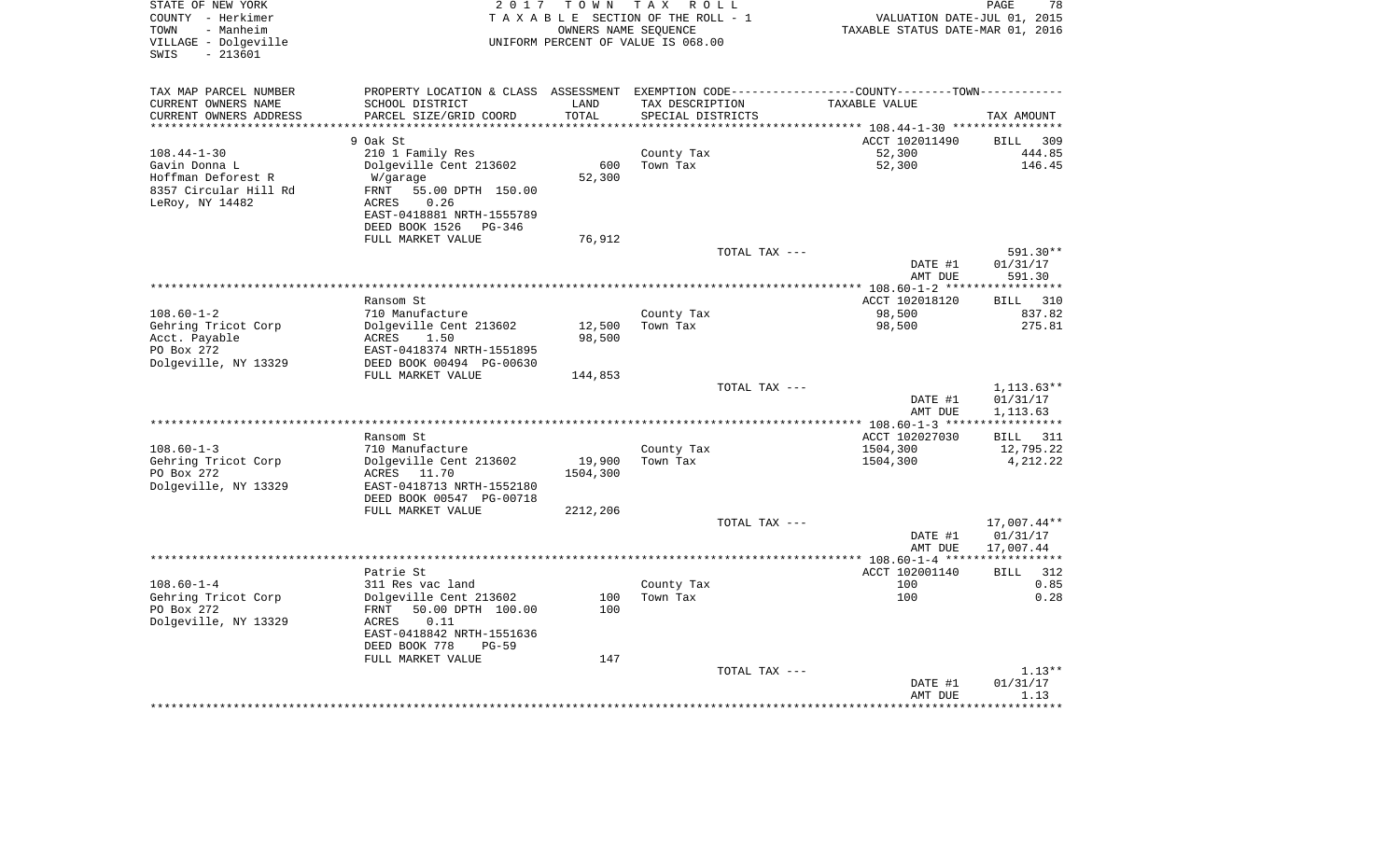| STATE OF NEW YORK      |                                                       |                      | 2017 TOWN TAX ROLL                 |                                                                                                  | PAGE<br>79         |
|------------------------|-------------------------------------------------------|----------------------|------------------------------------|--------------------------------------------------------------------------------------------------|--------------------|
| COUNTY - Herkimer      |                                                       |                      | TAXABLE SECTION OF THE ROLL - 1    | VALUATION DATE-JUL 01, 2015                                                                      |                    |
| TOWN<br>- Manheim      |                                                       | OWNERS NAME SEQUENCE |                                    | TAXABLE STATUS DATE-MAR 01, 2016                                                                 |                    |
| VILLAGE - Dolgeville   |                                                       |                      | UNIFORM PERCENT OF VALUE IS 068.00 |                                                                                                  |                    |
| SWIS<br>$-213601$      |                                                       |                      |                                    |                                                                                                  |                    |
|                        |                                                       |                      |                                    |                                                                                                  |                    |
| TAX MAP PARCEL NUMBER  |                                                       |                      |                                    | PROPERTY LOCATION & CLASS ASSESSMENT EXEMPTION CODE----------------COUNTY--------TOWN----------- |                    |
| CURRENT OWNERS NAME    | SCHOOL DISTRICT                                       | LAND                 | TAX DESCRIPTION                    | TAXABLE VALUE                                                                                    |                    |
| CURRENT OWNERS ADDRESS | PARCEL SIZE/GRID COORD                                | TOTAL                | SPECIAL DISTRICTS                  |                                                                                                  | TAX AMOUNT         |
| ********************** |                                                       |                      |                                    |                                                                                                  |                    |
|                        | Patrie St                                             |                      |                                    | ACCT 102020880                                                                                   | BILL<br>313        |
| $108.60 - 1 - 8$       | 312 Vac w/imprv                                       |                      | County Tax                         | 1,000                                                                                            | 8.51               |
| Gehring Tricot Corp    | Dolgeville Cent 213602                                | 600                  | Town Tax                           | 1,000                                                                                            | 2.80               |
| PO Box 272             | FRNT 128.00 DPTH 285.00                               | 1,000                |                                    |                                                                                                  |                    |
| Dolgeville, NY 13329   | ACRES<br>0.56                                         |                      |                                    |                                                                                                  |                    |
|                        | EAST-0419014 NRTH-1551474                             |                      |                                    |                                                                                                  |                    |
|                        | DEED BOOK 778<br>$PG-59$                              |                      |                                    |                                                                                                  |                    |
|                        | FULL MARKET VALUE                                     | 1,471                |                                    |                                                                                                  |                    |
|                        |                                                       |                      | TOTAL TAX ---                      |                                                                                                  | $11.31**$          |
|                        |                                                       |                      |                                    | DATE #1                                                                                          | 01/31/17           |
|                        |                                                       |                      |                                    | AMT DUE                                                                                          | 11.31              |
|                        |                                                       |                      |                                    |                                                                                                  |                    |
|                        | Patrie St & Ward St Cor                               |                      |                                    | ACCT 102001170                                                                                   | 314<br><b>BILL</b> |
| $108.60 - 1 - 10$      | 311 Res vac land                                      |                      | County Tax                         | 200                                                                                              | 1.70               |
| Gehring Tricot Corp    | Dolgeville Cent 213602                                | 200<br>200           | Town Tax                           | 200                                                                                              | 0.56               |
| PO Box 272             | FRNT 100.00 DPTH 100.00                               |                      |                                    |                                                                                                  |                    |
| Dolgeville, NY 13329   | ACRES<br>0.23                                         |                      |                                    |                                                                                                  |                    |
|                        | EAST-0418869 NRTH-1551410<br>DEED BOOK 778<br>$PG-59$ |                      |                                    |                                                                                                  |                    |
|                        | FULL MARKET VALUE                                     | 294                  |                                    |                                                                                                  |                    |
|                        |                                                       |                      | TOTAL TAX ---                      |                                                                                                  | $2.26**$           |
|                        |                                                       |                      |                                    | DATE #1                                                                                          | 01/31/17           |
|                        |                                                       |                      |                                    | AMT DUE                                                                                          | 2.26               |
|                        |                                                       |                      |                                    |                                                                                                  |                    |
|                        | Patrie St                                             |                      |                                    | ACCT 102001080                                                                                   | <b>BILL</b> 315    |
| $108.60 - 1 - 12$      | 312 Vac w/imprv                                       |                      | County Tax                         | 100,000                                                                                          | 850.58             |
| Gehring Tricot Corp    | Dolgeville Cent 213602                                | 2,500                | Town Tax                           | 100,000                                                                                          | 280.01             |
| PO Box 272             | FRNT 100.00 DPTH 350.00                               | 100,000              |                                    |                                                                                                  |                    |
| Dolgeville, NY 13329   | 1.03<br>ACRES                                         |                      |                                    |                                                                                                  |                    |
|                        | EAST-0418962 NRTH-1551861                             |                      |                                    |                                                                                                  |                    |
|                        | DEED BOOK 00446 PG-00185                              |                      |                                    |                                                                                                  |                    |
|                        | FULL MARKET VALUE                                     | 147,059              |                                    |                                                                                                  |                    |
|                        |                                                       |                      | TOTAL TAX ---                      |                                                                                                  | $1,130.59**$       |
|                        |                                                       |                      |                                    | DATE #1                                                                                          | 01/31/17           |
|                        |                                                       |                      |                                    | AMT DUE                                                                                          | 1,130.59           |
|                        |                                                       |                      |                                    |                                                                                                  |                    |
|                        | Ransom St & Menge St Cor                              |                      |                                    | ACCT 102020910                                                                                   | <b>BILL</b><br>316 |
| $108.60 - 1 - 15$      | 311 Res vac land                                      |                      | County Tax                         | 900                                                                                              | 7.66               |
| Gehring Tricot Corp    | Dolgeville Cent 213602                                | 900                  | Town Tax                           | 900                                                                                              | 2.52               |
| PO Box 272             | FRNT 330.00 DPTH 319.00                               | 900                  |                                    |                                                                                                  |                    |
| Dolgeville, NY 13329   | 0.71<br>ACRES                                         |                      |                                    |                                                                                                  |                    |
|                        | EAST-0418822 NRTH-1551751                             |                      |                                    |                                                                                                  |                    |
|                        | DEED BOOK 765<br>PG-428                               |                      |                                    |                                                                                                  |                    |
|                        | FULL MARKET VALUE                                     | 1,324                |                                    |                                                                                                  |                    |
|                        |                                                       |                      | TOTAL TAX ---                      |                                                                                                  | $10.18**$          |
|                        |                                                       |                      |                                    | DATE #1                                                                                          |                    |
|                        |                                                       |                      |                                    | AMT DUE                                                                                          | 01/31/17<br>10.18  |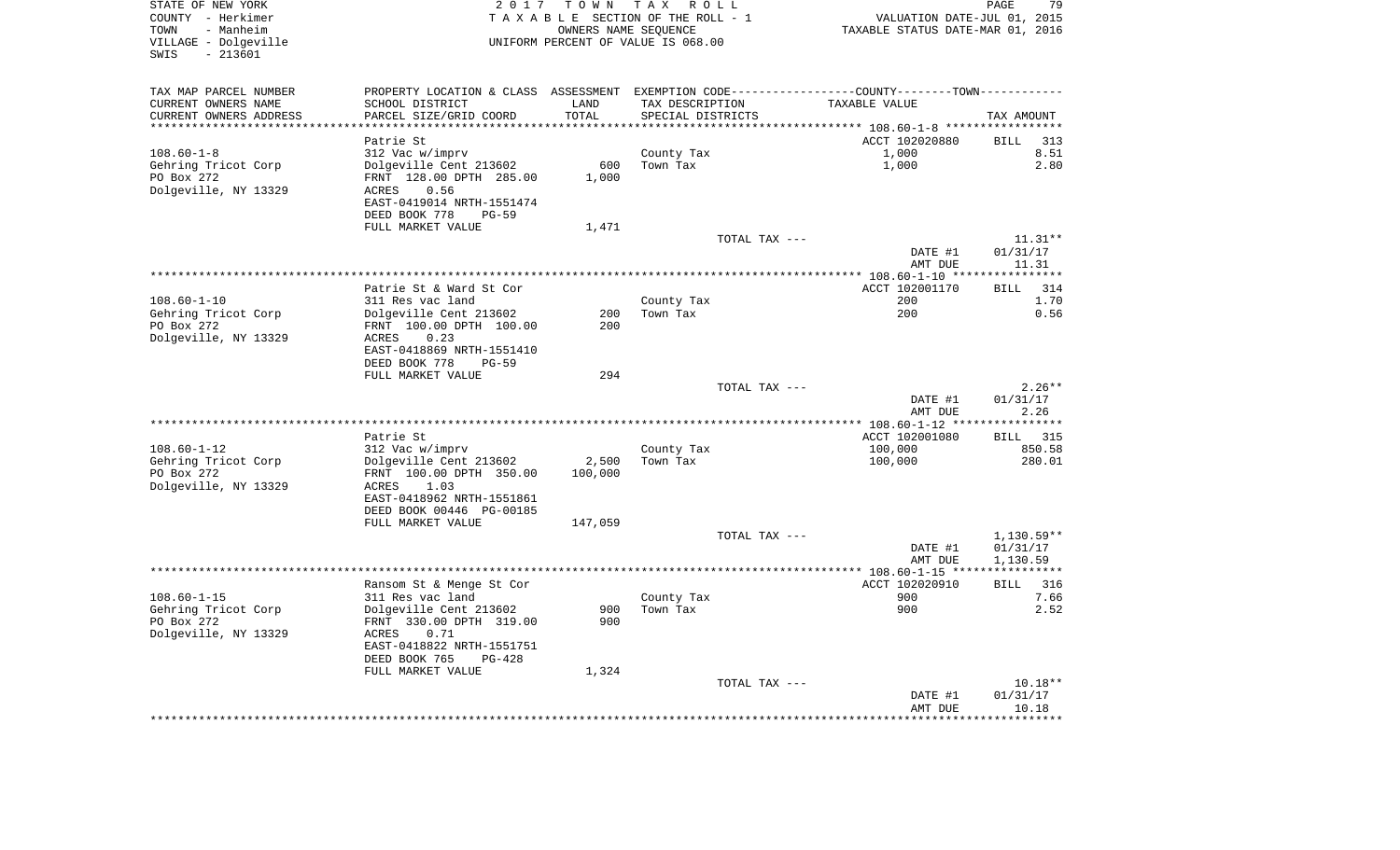| STATE OF NEW YORK                         | 2017                                                                                          | T O W N | T A X<br>R O L L                      |                                  | 80<br>PAGE  |
|-------------------------------------------|-----------------------------------------------------------------------------------------------|---------|---------------------------------------|----------------------------------|-------------|
| COUNTY - Herkimer                         |                                                                                               |         | T A X A B L E SECTION OF THE ROLL - 1 | VALUATION DATE-JUL 01, 2015      |             |
| TOWN<br>- Manheim                         |                                                                                               |         | OWNERS NAME SEQUENCE                  | TAXABLE STATUS DATE-MAR 01, 2016 |             |
| VILLAGE - Dolgeville<br>$-213601$<br>SWIS |                                                                                               |         | UNIFORM PERCENT OF VALUE IS 068.00    |                                  |             |
|                                           |                                                                                               |         |                                       |                                  |             |
|                                           |                                                                                               |         |                                       |                                  |             |
| TAX MAP PARCEL NUMBER                     | PROPERTY LOCATION & CLASS ASSESSMENT EXEMPTION CODE---------------COUNTY-------TOWN---------- |         |                                       |                                  |             |
| CURRENT OWNERS NAME                       | SCHOOL DISTRICT                                                                               | LAND    | TAX DESCRIPTION                       | TAXABLE VALUE                    |             |
| CURRENT OWNERS ADDRESS                    | PARCEL SIZE/GRID COORD                                                                        | TOTAL   | SPECIAL DISTRICTS                     |                                  | TAX AMOUNT  |
| ***********************                   |                                                                                               |         |                                       |                                  |             |
|                                           | Ransom St                                                                                     |         |                                       | ACCT 102027060                   | BILL 317    |
| 108.60-1-16                               | 311 Res vac land                                                                              |         | County Tax<br>Town Tax                | 1,200                            | 10.21       |
| Gehring Tricot Corp<br>PO Box 272         | Dolgeville Cent 213602<br>FRNT 502.00 DPTH 319.00                                             | 1,200   |                                       | 1,200                            | 3.36        |
| Dolgeville, NY 13329                      | ACRES<br>0.59                                                                                 | 1,200   |                                       |                                  |             |
|                                           | EAST-0418623 NRTH-1551414                                                                     |         |                                       |                                  |             |
|                                           | DEED BOOK 00547 PG-00718                                                                      |         |                                       |                                  |             |
|                                           | FULL MARKET VALUE                                                                             | 1,765   |                                       |                                  |             |
|                                           |                                                                                               |         | TOTAL TAX ---                         |                                  | $13.57**$   |
|                                           |                                                                                               |         |                                       | DATE #1                          | 01/31/17    |
|                                           |                                                                                               |         |                                       | AMT DUE                          | 13.57       |
|                                           |                                                                                               |         |                                       |                                  |             |
|                                           | Patrie St                                                                                     |         |                                       |                                  | BILL 318    |
| $108.60 - 1 - 37$                         | 330 Vacant comm                                                                               |         | County Tax                            | 1,900                            | 16.16       |
| Gehring Tricot Corp                       | Dolgeville Cent 213602                                                                        | 1,900   | Town Tax                              | 1,900                            | 5.32        |
| PO Box 272                                | 82.00 DPTH 652.00<br>FRNT                                                                     | 1,900   |                                       |                                  |             |
| Dolgeville, NY 13329                      | ACRES<br>0.94                                                                                 |         |                                       |                                  |             |
|                                           | EAST-0418915 NRTH-1551669                                                                     |         |                                       |                                  |             |
|                                           | DEED BOOK 856<br>PG-592                                                                       |         |                                       |                                  |             |
|                                           | FULL MARKET VALUE                                                                             | 2,794   |                                       |                                  |             |
|                                           |                                                                                               |         | TOTAL TAX ---                         |                                  | $21.48**$   |
|                                           |                                                                                               |         |                                       | DATE #1                          | 01/31/17    |
|                                           |                                                                                               |         |                                       | AMT DUE                          | 21.48       |
|                                           |                                                                                               |         |                                       |                                  |             |
|                                           | 19 Green St                                                                                   |         |                                       | ACCT 102015900                   | BILL 319    |
| $108.36 - 3 - 2$                          | 210 1 Family Res                                                                              |         | VET COM CT 41131                      | 10,200<br>10,200                 |             |
| George Dorothy                            | Dolgeville Cent 213602                                                                        | 1,900   | County Tax                            | 46,300                           | 393.82      |
| 19 Green St                               | W/garage                                                                                      | 56,500  | Town Tax                              | 46,300                           | 129.65      |
| Dolgeville, NY 13329                      | FRNT 194.00 DPTH 183.00                                                                       |         |                                       |                                  |             |
|                                           | 0.50<br>ACRES                                                                                 |         |                                       |                                  |             |
|                                           | EAST-0419810 NRTH-1558372                                                                     |         |                                       |                                  |             |
|                                           | DEED BOOK 878<br>PG-422                                                                       |         |                                       |                                  |             |
|                                           | FULL MARKET VALUE                                                                             | 83,088  |                                       |                                  |             |
|                                           |                                                                                               |         | TOTAL TAX ---                         |                                  | 523.47**    |
|                                           |                                                                                               |         |                                       | DATE #1                          | 01/31/17    |
|                                           |                                                                                               |         |                                       | AMT DUE                          | 523.47      |
|                                           |                                                                                               |         |                                       | ACCT 102015845                   | 320<br>BILL |
| 108.28-1-6                                | Mckinley Ave<br>331 Com vac w/im                                                              |         | County Tax                            | 1,100                            | 9.36        |
| George Lumber Co                          | Dolgeville Cent 213602                                                                        | 900     | Town Tax                              | 1,100                            | 3.08        |
| 40 McKinley Ave                           | 87.60 DPTH 178.47<br>FRNT                                                                     | 1,100   |                                       |                                  |             |
| Dolgeville, NY 13329                      | 0.38<br>ACRES                                                                                 |         |                                       |                                  |             |
|                                           | EAST-0419337 NRTH-1558694                                                                     |         |                                       |                                  |             |
|                                           | DEED BOOK 00648 PG-00500                                                                      |         |                                       |                                  |             |
|                                           | FULL MARKET VALUE                                                                             | 1,618   |                                       |                                  |             |
|                                           |                                                                                               |         | TOTAL TAX ---                         |                                  | $12.44**$   |
|                                           |                                                                                               |         |                                       | DATE #1                          | 01/31/17    |
|                                           |                                                                                               |         |                                       | AMT DUE                          | 12.44       |
|                                           |                                                                                               |         |                                       |                                  |             |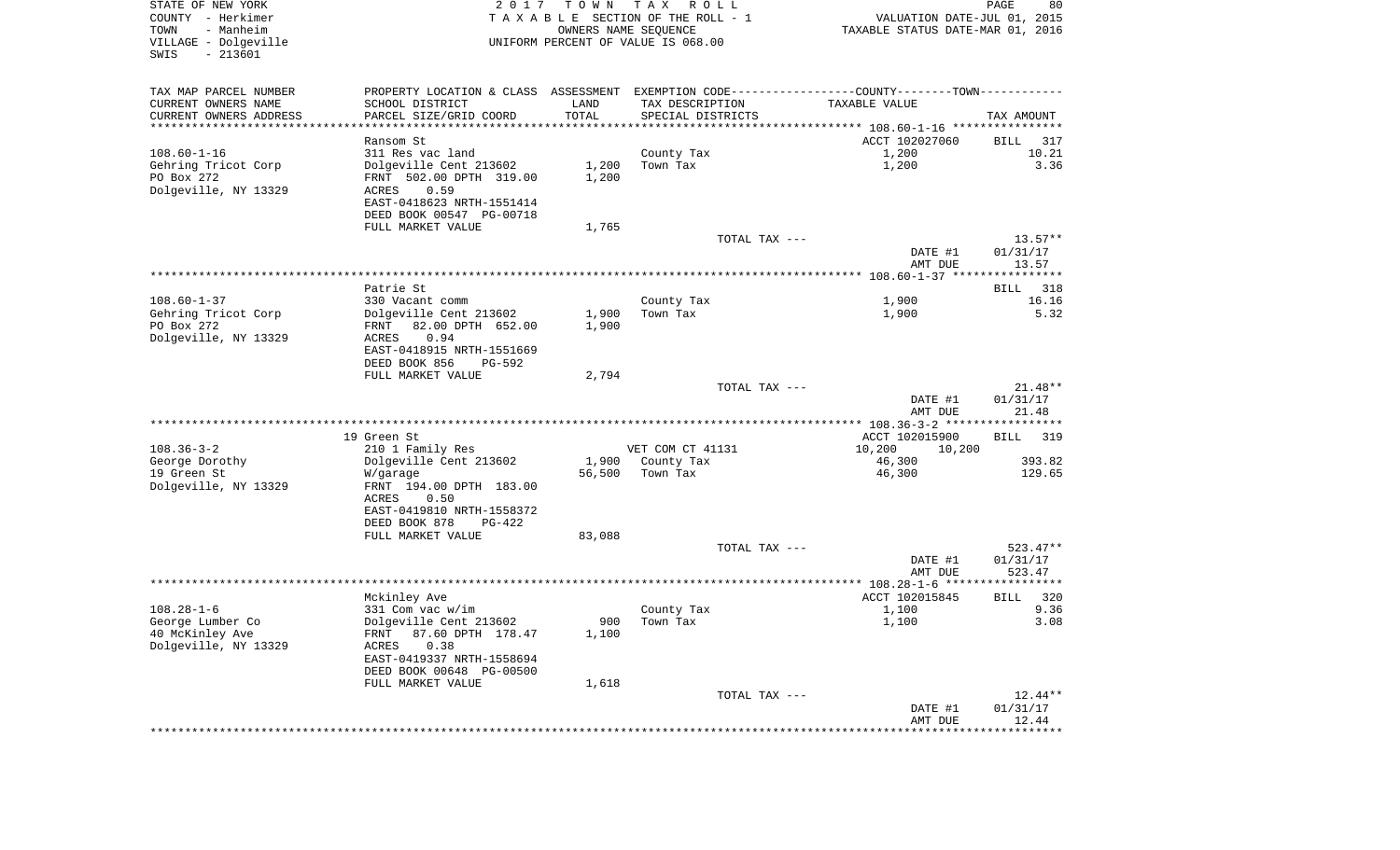| STATE OF NEW YORK         | 2017                                                                                          | T O W N              | TAX ROLL                           |                                  | PAGE<br>81           |
|---------------------------|-----------------------------------------------------------------------------------------------|----------------------|------------------------------------|----------------------------------|----------------------|
| COUNTY - Herkimer         |                                                                                               |                      | TAXABLE SECTION OF THE ROLL - 1    | VALUATION DATE-JUL 01, 2015      |                      |
| TOWN<br>- Manheim         |                                                                                               | OWNERS NAME SEQUENCE |                                    | TAXABLE STATUS DATE-MAR 01, 2016 |                      |
| VILLAGE - Dolgeville      |                                                                                               |                      | UNIFORM PERCENT OF VALUE IS 068.00 |                                  |                      |
| SWIS<br>$-213601$         |                                                                                               |                      |                                    |                                  |                      |
|                           |                                                                                               |                      |                                    |                                  |                      |
| TAX MAP PARCEL NUMBER     | PROPERTY LOCATION & CLASS ASSESSMENT EXEMPTION CODE---------------COUNTY-------TOWN---------- |                      |                                    |                                  |                      |
| CURRENT OWNERS NAME       | SCHOOL DISTRICT                                                                               | LAND                 | TAX DESCRIPTION                    | TAXABLE VALUE                    |                      |
| CURRENT OWNERS ADDRESS    | PARCEL SIZE/GRID COORD                                                                        | TOTAL                | SPECIAL DISTRICTS                  |                                  | TAX AMOUNT           |
| **********************    | ***********************                                                                       |                      |                                    |                                  |                      |
|                           | Mckinley Ave                                                                                  |                      |                                    | ACCT 102015960                   | 321<br>BILL          |
| $108.28 - 1 - 9$          | 440 Warehouse                                                                                 |                      | County Tax                         | 15,000                           | 127.59               |
| George Lumber Co          | Dolgeville Cent 213602                                                                        | 2,100                | Town Tax                           | 15,000                           | 42.00                |
| 40 McKinley Ave           | ACRES<br>1.10                                                                                 | 15,000               |                                    |                                  |                      |
| Dolgeville, NY 13329      | EAST-0419159 NRTH-1558649                                                                     |                      |                                    |                                  |                      |
|                           | DEED BOOK 00651 PG-00493                                                                      |                      |                                    |                                  |                      |
|                           | FULL MARKET VALUE                                                                             | 22,059               |                                    |                                  |                      |
|                           |                                                                                               |                      | TOTAL TAX ---                      |                                  | 169.59**             |
|                           |                                                                                               |                      |                                    | DATE #1                          | 01/31/17             |
|                           |                                                                                               |                      |                                    | AMT DUE                          | 169.59               |
|                           |                                                                                               |                      |                                    |                                  |                      |
|                           | Mckinley Ave                                                                                  |                      |                                    | ACCT 102016080                   | <b>BILL</b><br>322   |
| 108.28-1-10               | 444 Lumber yd/ml                                                                              |                      | County Tax                         | 90,000                           | 765.52               |
| George Lumber Co          | Dolgeville Cent 213602                                                                        | 3,500                | Town Tax                           | 90,000                           | 252.01               |
| 40 Mckinley Ave           | FRNT 100.00 DPTH 153.00                                                                       | 90,000               |                                    |                                  |                      |
| Dolgeville, NY 13329      | 1.29<br>ACRES                                                                                 |                      |                                    |                                  |                      |
|                           | EAST-0419250 NRTH-1558524                                                                     |                      |                                    |                                  |                      |
|                           | DEED BOOK 00648 PG-00502                                                                      |                      |                                    |                                  |                      |
|                           | FULL MARKET VALUE                                                                             | 132,353              |                                    |                                  |                      |
|                           |                                                                                               |                      | TOTAL TAX ---                      |                                  | $1,017.53**$         |
|                           |                                                                                               |                      |                                    | DATE #1                          | 01/31/17             |
|                           |                                                                                               |                      |                                    |                                  | 1,017.53             |
|                           |                                                                                               |                      |                                    | AMT DUE                          |                      |
|                           | 8 Snell St                                                                                    |                      |                                    | ACCT 102028590                   | 323<br><b>BILL</b>   |
| $108.36 - 3 - 25$         | 210 1 Family Res                                                                              |                      | County Tax                         | 10,000                           | 85.06                |
|                           | Dolgeville Cent 213602                                                                        | 500                  | Town Tax                           | 10,000                           | 28.00                |
| George Robert             |                                                                                               |                      |                                    |                                  |                      |
| George Jane               | 75.00 DPTH 100.00<br>FRNT                                                                     | 10,000               |                                    |                                  |                      |
| 295 Minor Rd              | ACRES<br>0.08                                                                                 |                      |                                    |                                  |                      |
| Dolgeville, NY 13329-0128 | EAST-0419902 NRTH-1557311                                                                     |                      |                                    |                                  |                      |
|                           | DEED BOOK 1598<br>PG-781                                                                      |                      |                                    |                                  |                      |
|                           | FULL MARKET VALUE                                                                             | 14,706               |                                    |                                  |                      |
|                           |                                                                                               |                      | TOTAL TAX ---                      |                                  | 113.06**             |
|                           |                                                                                               |                      |                                    | DATE #1                          | 01/31/17             |
|                           |                                                                                               |                      |                                    | AMT DUE                          | 113.06<br>********** |
|                           |                                                                                               |                      |                                    |                                  |                      |
|                           | 35 W State St                                                                                 |                      |                                    | ACCT 102000930                   | BILL 324             |
| $108.36 - 1 - 62$         | 210 1 Family Res                                                                              |                      | County Tax                         | 38,100                           | 324.07               |
| Giarrusso Terry           | Dolgeville Cent 213602                                                                        | 800                  | Town Tax                           | 38,100                           | 106.68               |
| Giarrusso Shirley         | W/garage                                                                                      | 38,100               |                                    |                                  |                      |
| 35 W State St             | FRNT<br>80.00 DPTH 163.00                                                                     |                      |                                    |                                  |                      |
| Dolgeville, NY 13329      | 0.30<br>ACRES                                                                                 |                      |                                    |                                  |                      |
|                           | EAST-0419130 NRTH-1556755                                                                     |                      |                                    |                                  |                      |
|                           | DEED BOOK 00665 PG-00782                                                                      |                      |                                    |                                  |                      |
|                           | FULL MARKET VALUE                                                                             | 56,029               |                                    |                                  |                      |
|                           |                                                                                               |                      | TOTAL TAX ---                      |                                  | 430.75**             |
|                           |                                                                                               |                      |                                    | DATE #1                          | 01/31/17             |
|                           |                                                                                               |                      |                                    | AMT DUE                          | 430.75               |
|                           |                                                                                               |                      |                                    |                                  | ***********          |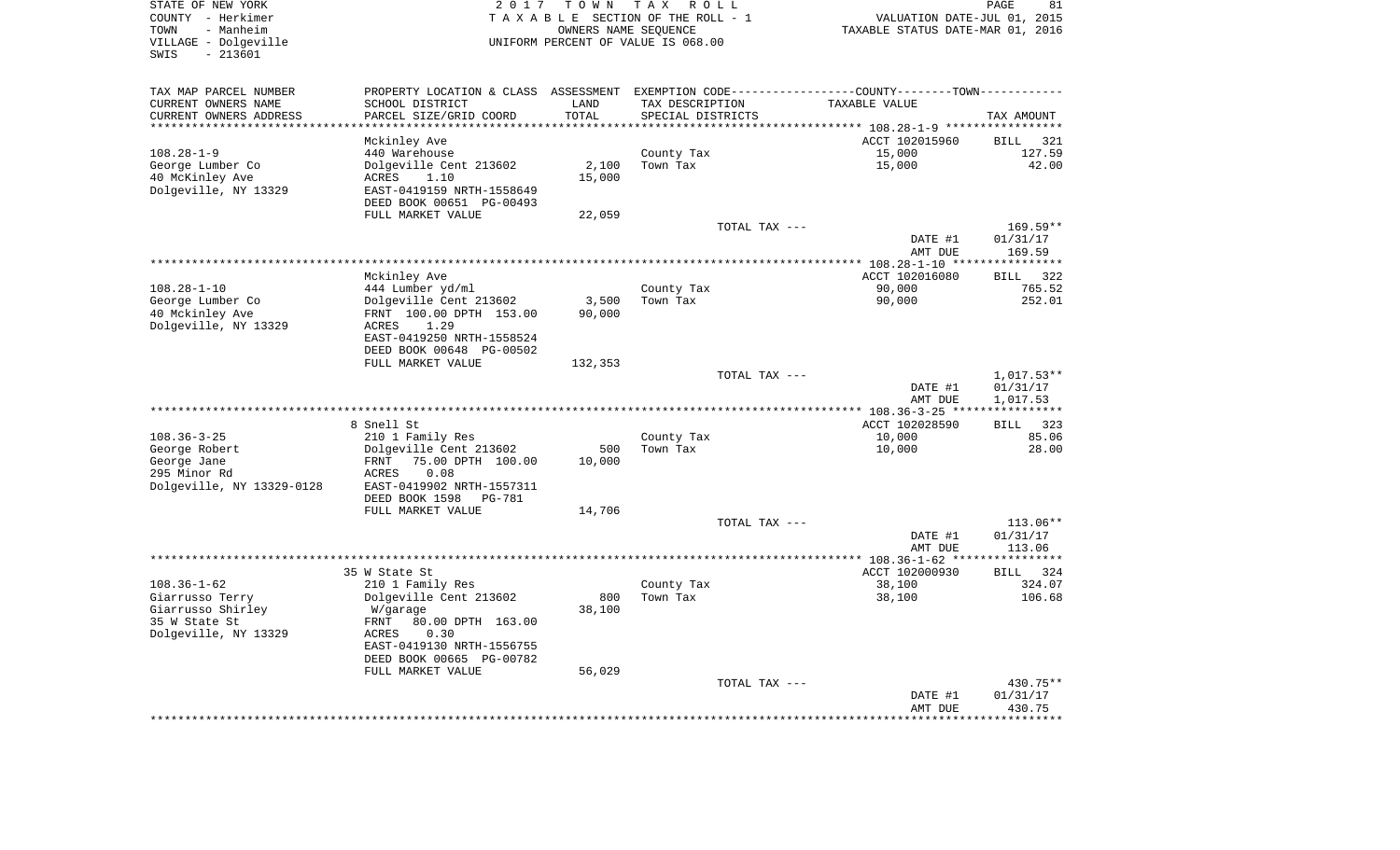| STATE OF NEW YORK<br>COUNTY - Herkimer<br>TOWN<br>- Manheim<br>VILLAGE - Dolgeville<br>SWIS<br>$-213601$ | 2017                                                                                          | T O W N<br>OWNERS NAME SEQUENCE | T A X<br>R O L L<br>TAXABLE SECTION OF THE ROLL - 1<br>UNIFORM PERCENT OF VALUE IS 068.00 | VALUATION DATE-JUL 01, 2015<br>TAXABLE STATUS DATE-MAR 01, 2016 | PAGE<br>82           |
|----------------------------------------------------------------------------------------------------------|-----------------------------------------------------------------------------------------------|---------------------------------|-------------------------------------------------------------------------------------------|-----------------------------------------------------------------|----------------------|
| TAX MAP PARCEL NUMBER                                                                                    | PROPERTY LOCATION & CLASS ASSESSMENT EXEMPTION CODE---------------COUNTY-------TOWN---------- |                                 |                                                                                           |                                                                 |                      |
| CURRENT OWNERS NAME                                                                                      | SCHOOL DISTRICT                                                                               | LAND                            | TAX DESCRIPTION                                                                           | TAXABLE VALUE                                                   |                      |
| CURRENT OWNERS ADDRESS<br>*********************                                                          | PARCEL SIZE/GRID COORD                                                                        | TOTAL<br>* * * * * * * * * * *  | SPECIAL DISTRICTS                                                                         |                                                                 | TAX AMOUNT           |
|                                                                                                          | 45 E Faville Ave                                                                              |                                 |                                                                                           | ACCT 102028500                                                  | BILL<br>325          |
| $108.52 - 6 - 13$                                                                                        | 210 1 Family Res                                                                              |                                 | County Tax                                                                                | 53,300                                                          | 453.36               |
| Glode Dawn                                                                                               | Dolgeville Cent 213602                                                                        | 500                             | Town Tax                                                                                  | 53,300                                                          | 149.25               |
| 45 E Faville Ave                                                                                         | W/garage                                                                                      | 53,300                          |                                                                                           |                                                                 |                      |
| Dolgeville, NY 13329                                                                                     | FRNT<br>50.00 DPTH 150.00<br>$0.17$ BANK<br>ACRES<br>012<br>EAST-0419753 NRTH-1553227         |                                 |                                                                                           |                                                                 |                      |
|                                                                                                          | DEED BOOK 941<br>PG-654                                                                       |                                 |                                                                                           |                                                                 |                      |
|                                                                                                          | FULL MARKET VALUE                                                                             | 78,382                          |                                                                                           |                                                                 |                      |
|                                                                                                          |                                                                                               |                                 | TOTAL TAX ---                                                                             | DATE #1                                                         | 602.61**<br>01/31/17 |
|                                                                                                          |                                                                                               |                                 |                                                                                           | AMT DUE                                                         | 602.61               |
|                                                                                                          |                                                                                               |                                 |                                                                                           |                                                                 |                      |
|                                                                                                          | 27 E Faville Ave                                                                              |                                 |                                                                                           | ACCT 102028260                                                  | BILL 326             |
| $108.52 - 4 - 11$                                                                                        | 220 2 Family Res                                                                              |                                 | County Tax                                                                                | 46,900                                                          | 398.92               |
| Goldberg Daniel S<br>27 East Faville Ave                                                                 | Dolgeville Cent 213602                                                                        | 900<br>46,900                   | Town Tax                                                                                  | 46,900                                                          | 131.33               |
| Dolgeville, NY 13329                                                                                     | FRNT 190.00 DPTH 100.00<br>ACRES<br>0.21                                                      |                                 |                                                                                           |                                                                 |                      |
|                                                                                                          | EAST-0419356 NRTH-1553433                                                                     |                                 |                                                                                           |                                                                 |                      |
|                                                                                                          | DEED BOOK 701<br>$PG-642$                                                                     |                                 |                                                                                           |                                                                 |                      |
|                                                                                                          | FULL MARKET VALUE                                                                             | 68,971                          |                                                                                           |                                                                 |                      |
|                                                                                                          |                                                                                               |                                 | TOTAL TAX ---                                                                             |                                                                 | $530.25**$           |
|                                                                                                          |                                                                                               |                                 |                                                                                           | DATE #1<br>AMT DUE                                              | 01/31/17<br>530.25   |
|                                                                                                          |                                                                                               |                                 |                                                                                           |                                                                 | **************       |
|                                                                                                          | 10 N Helmer Ave                                                                               |                                 |                                                                                           |                                                                 | <b>BILL</b><br>327   |
| $108.44 - 3 - 16.2$                                                                                      | 484 1 use sm bld                                                                              |                                 | County Tax                                                                                | 36,000                                                          | 306.21               |
| Golden Arm Pizza Inc.                                                                                    | Dolgeville Cent 213602                                                                        | 2,000                           | Town Tax                                                                                  | 36,000                                                          | 100.80               |
| 10 N Helmer Ave                                                                                          | 60.00 DPTH 150.00<br>FRNT                                                                     | 36,000                          |                                                                                           |                                                                 |                      |
| Dolgeville, NY 13329                                                                                     | ACRES<br>0.21<br>EAST-0419616 NRTH-1556016                                                    |                                 |                                                                                           |                                                                 |                      |
|                                                                                                          | DEED BOOK 1108<br>PG-515                                                                      |                                 |                                                                                           |                                                                 |                      |
|                                                                                                          | FULL MARKET VALUE                                                                             | 52,941                          |                                                                                           |                                                                 |                      |
|                                                                                                          |                                                                                               |                                 | TOTAL TAX ---                                                                             |                                                                 | 407.01**             |
|                                                                                                          |                                                                                               |                                 |                                                                                           | DATE #1                                                         | 01/31/17             |
|                                                                                                          |                                                                                               |                                 |                                                                                           | AMT DUE                                                         | 407.01               |
|                                                                                                          | Arnold St                                                                                     |                                 |                                                                                           | ACCT 102013770                                                  | 328<br><b>BILL</b>   |
| $108.36 - 3 - 8$                                                                                         | 311 Res vac land                                                                              |                                 | County Tax                                                                                | 200                                                             | 1.70                 |
| Gonyea Grant                                                                                             | Dolgeville Cent 213602                                                                        |                                 | 200 Town Tax                                                                              | 200                                                             | 0.56                 |
| 15 N 4th Ave                                                                                             | FRNT 50.00 DPTH 100.00                                                                        | 200                             | School Relevy                                                                             |                                                                 | 4.42                 |
| Ilion, NY 13357                                                                                          | 0.11<br>ACRES                                                                                 |                                 | Village Relevy                                                                            |                                                                 | 7.37                 |
|                                                                                                          | EAST-0420099 NRTH-1557993<br>DEED BOOK 1114 PG-199                                            |                                 |                                                                                           |                                                                 |                      |
|                                                                                                          | FULL MARKET VALUE                                                                             | 294                             |                                                                                           |                                                                 |                      |
|                                                                                                          |                                                                                               |                                 | TOTAL TAX ---                                                                             |                                                                 | $14.05**$            |
|                                                                                                          |                                                                                               |                                 |                                                                                           | DATE #1                                                         | 01/31/17             |
|                                                                                                          |                                                                                               |                                 |                                                                                           | AMT DUE                                                         | 14.05                |
|                                                                                                          |                                                                                               |                                 |                                                                                           |                                                                 |                      |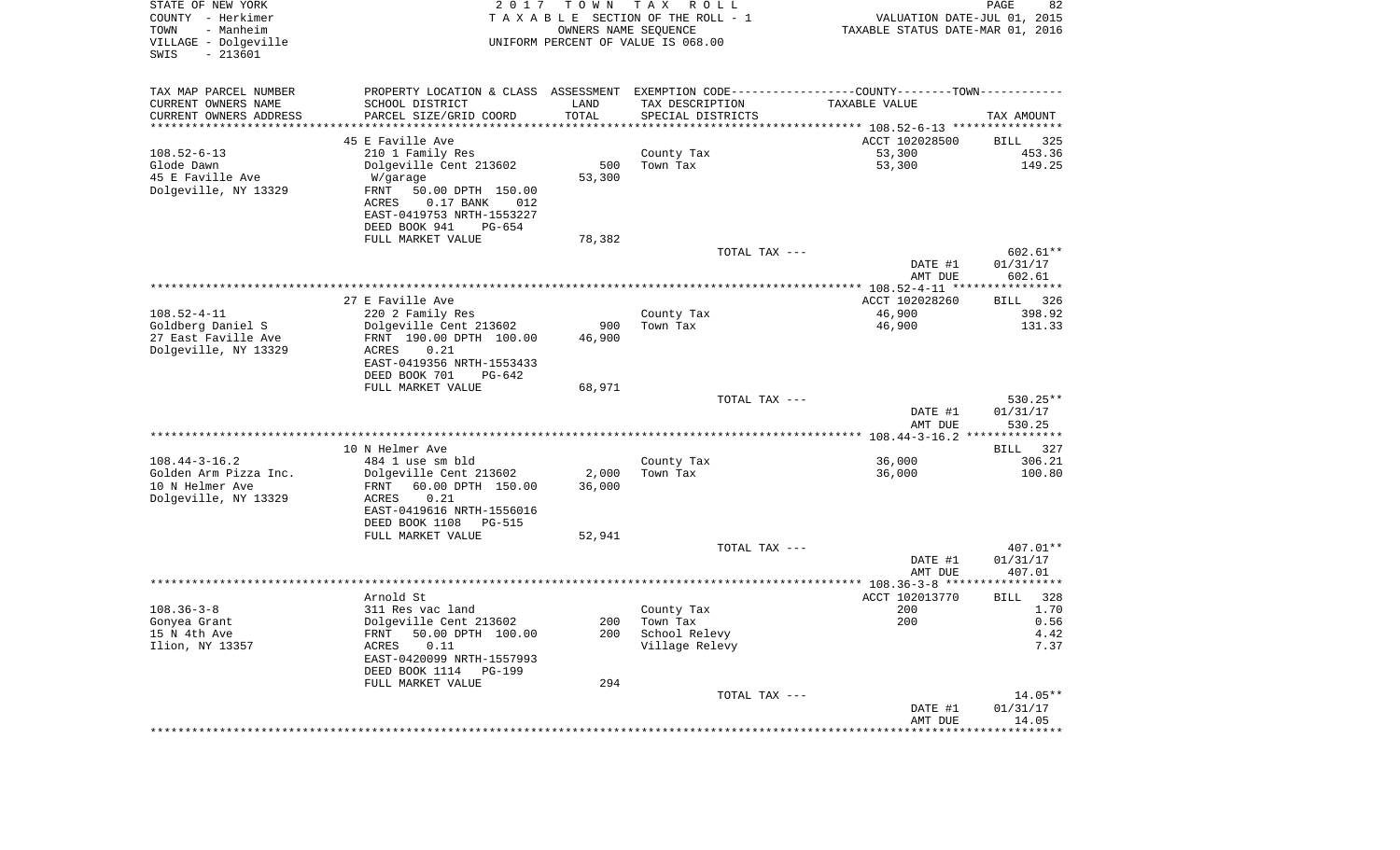| STATE OF NEW YORK<br>COUNTY - Herkimer<br>- Manheim<br>TOWN<br>VILLAGE - Dolgeville | 2017                                       | TOWN   | TAX ROLL<br>TAXABLE SECTION OF THE ROLL - 1<br>OWNERS NAME SEQUENCE<br>UNIFORM PERCENT OF VALUE IS 068.00 | VALUATION DATE-JUL 01, 2015<br>TAXABLE STATUS DATE-MAR 01, 2016                                | PAGE<br>83            |
|-------------------------------------------------------------------------------------|--------------------------------------------|--------|-----------------------------------------------------------------------------------------------------------|------------------------------------------------------------------------------------------------|-----------------------|
| SWIS<br>$-213601$                                                                   |                                            |        |                                                                                                           |                                                                                                |                       |
| TAX MAP PARCEL NUMBER                                                               |                                            |        |                                                                                                           | PROPERTY LOCATION & CLASS ASSESSMENT EXEMPTION CODE----------------COUNTY-------TOWN---------- |                       |
| CURRENT OWNERS NAME                                                                 | SCHOOL DISTRICT                            | LAND   | TAX DESCRIPTION                                                                                           | TAXABLE VALUE                                                                                  |                       |
| CURRENT OWNERS ADDRESS                                                              | PARCEL SIZE/GRID COORD                     | TOTAL  | SPECIAL DISTRICTS                                                                                         |                                                                                                | TAX AMOUNT            |
| **********************                                                              | **************************                 |        |                                                                                                           |                                                                                                |                       |
| $108.36 - 3 - 10$                                                                   | 173 N Main St<br>220 2 Family Res          |        | County Tax                                                                                                | ACCT 102013800<br>32,000                                                                       | BILL<br>329<br>272.18 |
| Gonyea Grant                                                                        | Dolgeville Cent 213602                     | 600    | Town Tax                                                                                                  | 32,000                                                                                         | 89.60                 |
| 15 N 4th Ave                                                                        | FRNT<br>53.00 DPTH 127.00                  | 32,000 | School Relevy                                                                                             |                                                                                                | 705.85                |
| Ilion, NY 13357                                                                     | ACRES<br>0.20                              |        | Village Relevy                                                                                            |                                                                                                | 812.42                |
|                                                                                     | EAST-0420185 NRTH-1557969                  |        |                                                                                                           |                                                                                                |                       |
|                                                                                     | DEED BOOK 1114 PG-199                      |        |                                                                                                           |                                                                                                |                       |
|                                                                                     | FULL MARKET VALUE                          | 47,059 |                                                                                                           |                                                                                                |                       |
|                                                                                     |                                            |        | TOTAL TAX ---                                                                                             |                                                                                                | 1,880.05**            |
|                                                                                     |                                            |        |                                                                                                           | DATE #1                                                                                        | 01/31/17              |
|                                                                                     |                                            |        |                                                                                                           | AMT DUE                                                                                        | 1,880.05              |
|                                                                                     |                                            |        |                                                                                                           |                                                                                                |                       |
| $108.36 - 3 - 14$                                                                   | 167 N Main St                              |        |                                                                                                           | ACCT 102002040<br>40,000                                                                       | 330<br>BILL           |
| Gonyea Gregory                                                                      | 210 1 Family Res<br>Dolgeville Cent 213602 | 500    | County Tax<br>Town Tax                                                                                    | 40,000                                                                                         | 340.23<br>112.00      |
| Gonyea Lee                                                                          | W/garage                                   | 40,000 |                                                                                                           |                                                                                                |                       |
| 167 N Main St                                                                       | FRNT<br>53.00 DPTH 115.00                  |        |                                                                                                           |                                                                                                |                       |
| Dolgeville, NY 13329                                                                | 0.12<br>ACRES                              |        |                                                                                                           |                                                                                                |                       |
|                                                                                     | EAST-0420134 NRTH-1557757                  |        |                                                                                                           |                                                                                                |                       |
|                                                                                     | DEED BOOK 1163<br>PG-524                   |        |                                                                                                           |                                                                                                |                       |
|                                                                                     | FULL MARKET VALUE                          | 58,824 |                                                                                                           |                                                                                                |                       |
|                                                                                     |                                            |        | TOTAL TAX ---                                                                                             |                                                                                                | 452.23**              |
|                                                                                     |                                            |        |                                                                                                           | DATE #1                                                                                        | 01/31/17              |
|                                                                                     |                                            |        |                                                                                                           | AMT DUE                                                                                        | 452.23                |
|                                                                                     | N Main St                                  |        |                                                                                                           | ************* 108.36-3-15 *****************<br>ACCT 102000720                                  | <b>BILL</b><br>331    |
| $108.36 - 3 - 15$                                                                   | 312 Vac w/imprv                            |        | County Tax                                                                                                | 10,800                                                                                         | 91.86                 |
| Gonyea Gregory                                                                      | Dolgeville Cent 213602                     | 600    | Town Tax                                                                                                  | 10,800                                                                                         | 30.24                 |
| Gonyea Lee                                                                          | Garage                                     | 10,800 |                                                                                                           |                                                                                                |                       |
| 167 N Main St                                                                       | FRNT<br>80.00 DPTH 160.00                  |        |                                                                                                           |                                                                                                |                       |
| Dolgeville, NY 13329                                                                | ACRES<br>0.20                              |        |                                                                                                           |                                                                                                |                       |
|                                                                                     | EAST-0420125 NRTH-1557693                  |        |                                                                                                           |                                                                                                |                       |
|                                                                                     | DEED BOOK 1163 PG-524                      |        |                                                                                                           |                                                                                                |                       |
|                                                                                     | FULL MARKET VALUE                          | 15,882 |                                                                                                           |                                                                                                |                       |
|                                                                                     |                                            |        | TOTAL TAX ---                                                                                             |                                                                                                | 122.10**              |
|                                                                                     |                                            |        |                                                                                                           | DATE #1                                                                                        | 01/31/17              |
|                                                                                     |                                            |        |                                                                                                           | AMT DUE                                                                                        | 122.10                |
|                                                                                     | 15 N Main St                               |        |                                                                                                           | ACCT 102004620                                                                                 | 332<br>BILL           |
| $108.44 - 3 - 37$                                                                   | 411 Apartment                              |        | County Tax                                                                                                | 32,800                                                                                         | 278.99                |
| Goodson Joshua W                                                                    | Dolgeville Cent 213602                     | 800    | Town Tax                                                                                                  | 32,800                                                                                         | 91.84                 |
| Goodson Laurie L                                                                    | 77.00 DPTH 106.40<br>FRNT                  | 32,800 |                                                                                                           |                                                                                                |                       |
| 1111 Stark St                                                                       | 0.14<br>ACRES                              |        |                                                                                                           |                                                                                                |                       |
| Utica, NY 13502                                                                     | EAST-0419882 NRTH-1555409                  |        |                                                                                                           |                                                                                                |                       |
|                                                                                     | DEED BOOK 1184 PG-368                      |        |                                                                                                           |                                                                                                |                       |
|                                                                                     | FULL MARKET VALUE                          | 48,235 |                                                                                                           |                                                                                                |                       |
|                                                                                     |                                            |        | TOTAL TAX ---                                                                                             |                                                                                                | 370.83**              |
|                                                                                     |                                            |        |                                                                                                           | DATE #1                                                                                        | 01/31/17              |
|                                                                                     |                                            |        |                                                                                                           | AMT DUE                                                                                        | 370.83                |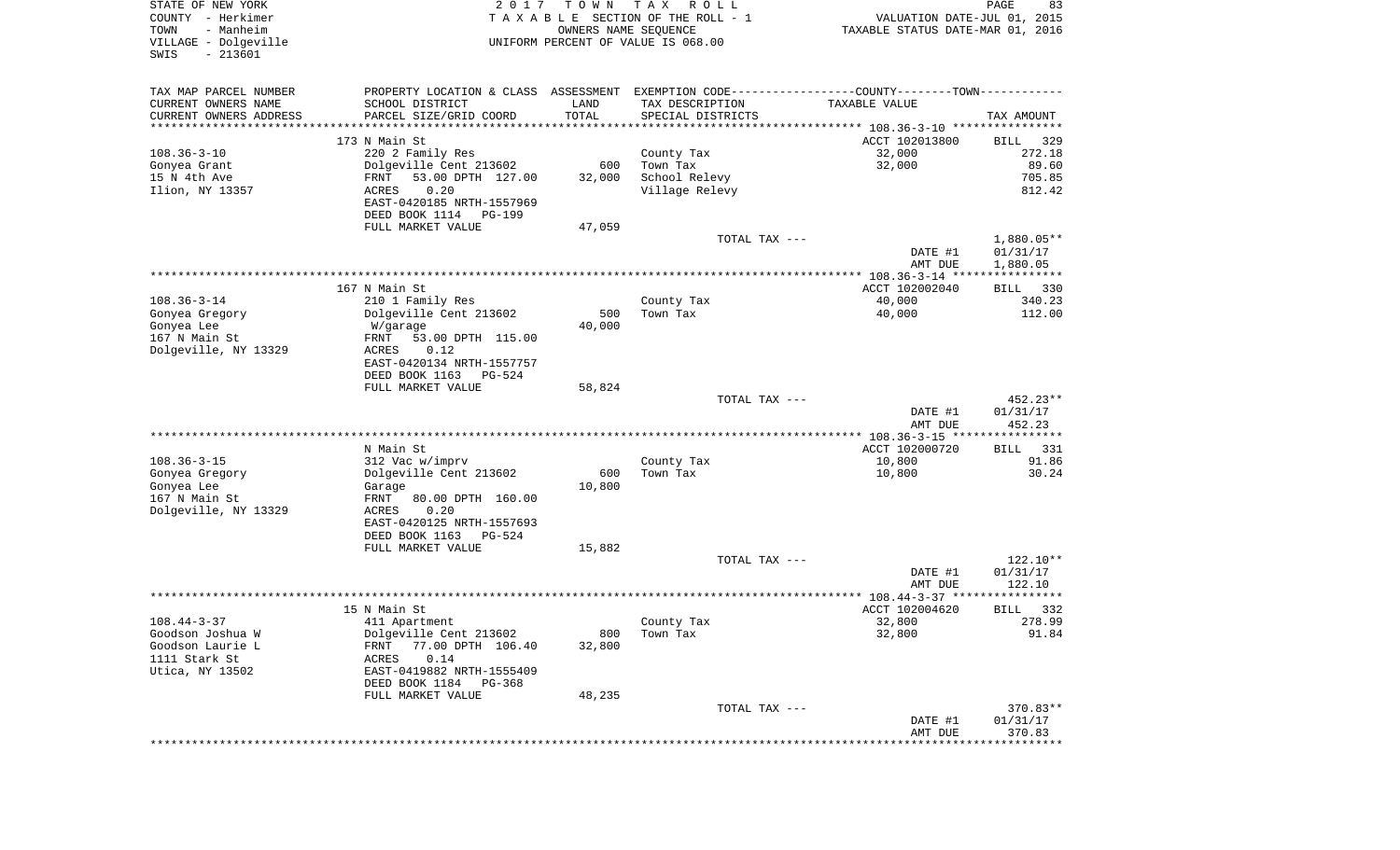| VILLAGE - Dolgeville<br>$-213601$<br>SWIS        |                           | 2017<br>T O W N | TAX ROLL<br>TAXABLE SECTION OF THE ROLL - 1<br>OWNERS NAME SEQUENCE<br>UNIFORM PERCENT OF VALUE IS 068.00 | VALUATION DATE-JUL 01, 2015<br>TAXABLE STATUS DATE-MAR 01, 2016 | PAGE<br>84           |
|--------------------------------------------------|---------------------------|-----------------|-----------------------------------------------------------------------------------------------------------|-----------------------------------------------------------------|----------------------|
| TAX MAP PARCEL NUMBER                            |                           |                 | PROPERTY LOCATION & CLASS ASSESSMENT EXEMPTION CODE---------------COUNTY-------TOWN----------             |                                                                 |                      |
| CURRENT OWNERS NAME                              | SCHOOL DISTRICT           | LAND            | TAX DESCRIPTION                                                                                           | TAXABLE VALUE                                                   |                      |
| CURRENT OWNERS ADDRESS<br>********************** | PARCEL SIZE/GRID COORD    | TOTAL           | SPECIAL DISTRICTS                                                                                         |                                                                 | TAX AMOUNT           |
|                                                  | 8 Wolf St                 |                 |                                                                                                           | ACCT 102004350                                                  | BILL 333             |
| $108.36 - 2 - 22$                                | 210 1 Family Res          |                 | County Tax                                                                                                | 37,000                                                          | 314.71               |
| Goss Pamela                                      | Dolgeville Cent 213602    | 500             | Town Tax                                                                                                  | 37,000                                                          | 103.60               |
| 8 Wolf St                                        | 50.00 DPTH 150.00<br>FRNT | 37,000          | School Relevy                                                                                             |                                                                 | 371.96               |
| Dolgeville, NY 13329                             | ACRES<br>0.17             |                 | Village Relevy                                                                                            |                                                                 | 938.99               |
|                                                  | EAST-0419368 NRTH-1557619 |                 |                                                                                                           |                                                                 |                      |
|                                                  | DEED BOOK 1183 PG-726     |                 |                                                                                                           |                                                                 |                      |
|                                                  | FULL MARKET VALUE         | 54,412          |                                                                                                           |                                                                 |                      |
|                                                  |                           |                 | TOTAL TAX ---                                                                                             |                                                                 | 1,729.26**           |
|                                                  |                           |                 |                                                                                                           | DATE #1                                                         | 01/31/17             |
|                                                  |                           |                 |                                                                                                           | AMT DUE                                                         | 1,729.26             |
|                                                  | N Main St                 |                 |                                                                                                           | ACCT 102014040                                                  | BILL 334             |
| $108.44 - 3 - 29$                                | 462 Branch bank           |                 | County Tax                                                                                                | 168,000                                                         | 1,428.97             |
| GPO Federal Credit Union                         | Dolgeville Cent 213602    | 14,000          | Town Tax                                                                                                  | 168,000                                                         | 470.42               |
| 4311 Middle Settlement Rd                        | 75.50 DPTH 113.00<br>FRNT | 168,000         |                                                                                                           |                                                                 |                      |
| New Hartford, NY 13413                           | 0.21<br>ACRES             |                 |                                                                                                           |                                                                 |                      |
|                                                  | EAST-0419917 NRTH-1555613 |                 |                                                                                                           |                                                                 |                      |
|                                                  | DEED BOOK 1130 PG-626     |                 |                                                                                                           |                                                                 |                      |
|                                                  | FULL MARKET VALUE         | 247,059         | TOTAL TAX ---                                                                                             |                                                                 | $1,899.39**$         |
|                                                  |                           |                 |                                                                                                           | DATE #1                                                         | 01/31/17             |
|                                                  |                           |                 |                                                                                                           |                                                                 |                      |
|                                                  |                           |                 |                                                                                                           | AMT DUE                                                         |                      |
|                                                  |                           |                 |                                                                                                           |                                                                 | 1,899.39             |
|                                                  | N Main St                 |                 |                                                                                                           | ACCT 102013470                                                  | BILL 335             |
| $108.44 - 3 - 31$                                | 438 Parking lot           |                 | County Tax                                                                                                | 4,700                                                           | 39.98                |
| GPO Federal Credit Union                         | Dolgeville Cent 213602    | 4,700           | Town Tax                                                                                                  | 4,700                                                           | 13.16                |
| 4311 Middle Settlement Rd                        | Parking Lot               | 4,700           |                                                                                                           |                                                                 |                      |
| New Hartford, NY 13413                           | 60.00 DPTH 181.60<br>FRNT |                 |                                                                                                           |                                                                 |                      |
|                                                  | ACRES<br>0.24             |                 |                                                                                                           |                                                                 |                      |
|                                                  | EAST-0419895 NRTH-1555542 |                 |                                                                                                           |                                                                 |                      |
|                                                  | DEED BOOK 1130 PG-626     |                 |                                                                                                           |                                                                 |                      |
|                                                  | FULL MARKET VALUE         | 6,912           |                                                                                                           |                                                                 |                      |
|                                                  |                           |                 | TOTAL TAX ---                                                                                             |                                                                 | $53.14**$            |
|                                                  |                           |                 |                                                                                                           | DATE #1<br>AMT DUE                                              | 01/31/17<br>53.14    |
|                                                  |                           |                 |                                                                                                           |                                                                 |                      |
|                                                  | N Main St                 |                 |                                                                                                           | ACCT 102013440                                                  | <b>BILL</b>          |
| $108.44 - 3 - 32$                                | 438 Parking lot           |                 | County Tax                                                                                                | 1,700                                                           |                      |
| GPO Federal Credit Union                         | Dolgeville Cent 213602    |                 | 1,700 Town Tax                                                                                            | 1,700                                                           |                      |
| 4311 Middle Settlement Rd                        | Parking Lot               | 1,700           |                                                                                                           |                                                                 |                      |
| New Hartford, NY 13413                           | FRNT<br>35.00 DPTH 108.00 |                 |                                                                                                           |                                                                 |                      |
|                                                  | ACRES<br>0.08             |                 |                                                                                                           |                                                                 |                      |
|                                                  | EAST-0419890 NRTH-1555492 |                 |                                                                                                           |                                                                 |                      |
|                                                  | DEED BOOK 1130 PG-626     |                 |                                                                                                           |                                                                 | 336<br>14.46<br>4.76 |
|                                                  | FULL MARKET VALUE         | 2,500           | TOTAL TAX ---                                                                                             |                                                                 |                      |
|                                                  |                           |                 |                                                                                                           | DATE #1                                                         | 19.22**<br>01/31/17  |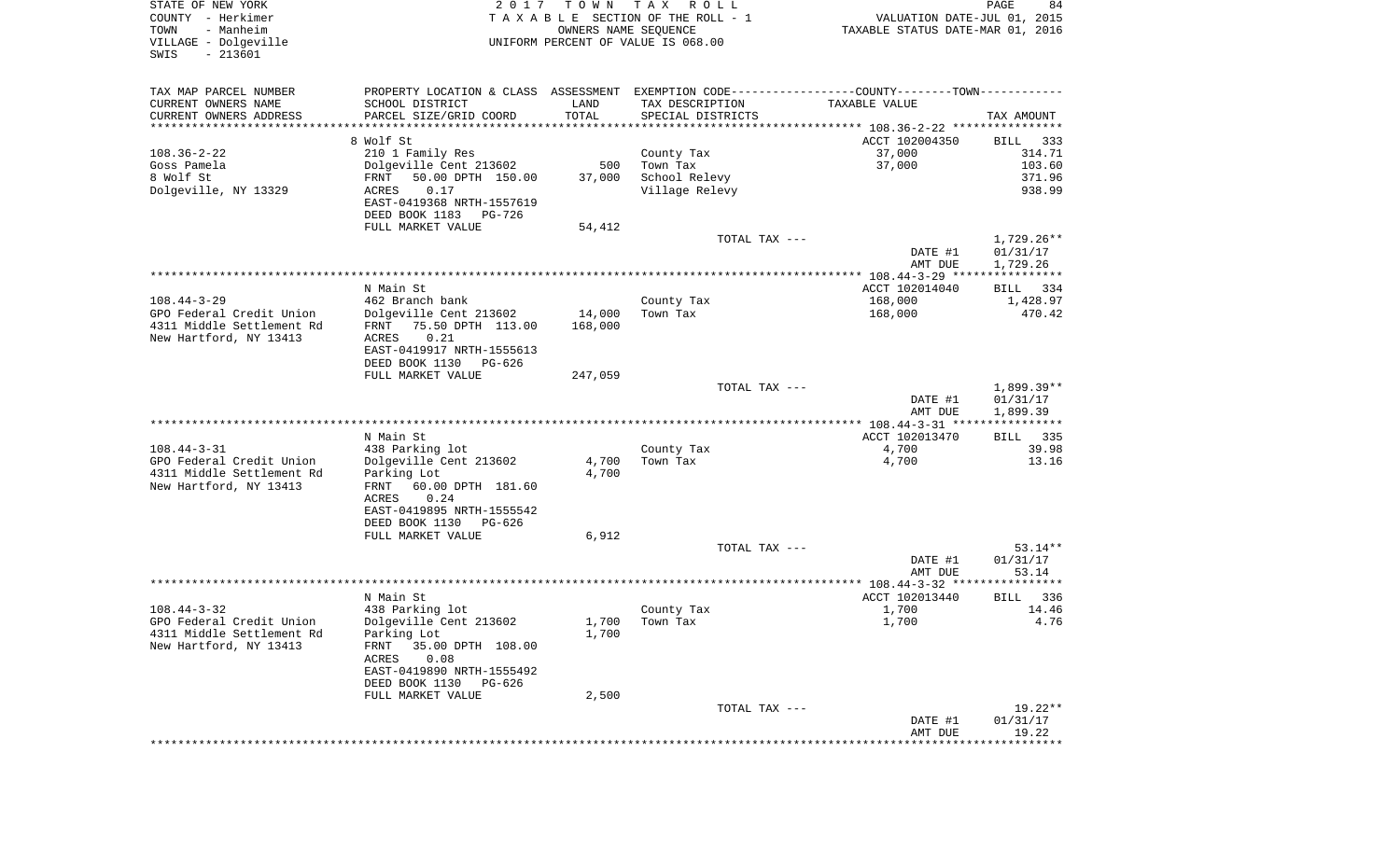| STATE OF NEW YORK<br>COUNTY - Herkimer<br>- Manheim<br>TOWN<br>VILLAGE - Dolgeville<br>$-213601$<br>SWIS | 2017                                                                                          | T O W N<br>OWNERS NAME SEQUENCE | T A X<br>R O L L<br>TAXABLE SECTION OF THE ROLL - 1<br>UNIFORM PERCENT OF VALUE IS 068.00 | VALUATION DATE-JUL 01, 2015<br>TAXABLE STATUS DATE-MAR 01, 2016 | PAGE<br>85         |
|----------------------------------------------------------------------------------------------------------|-----------------------------------------------------------------------------------------------|---------------------------------|-------------------------------------------------------------------------------------------|-----------------------------------------------------------------|--------------------|
| TAX MAP PARCEL NUMBER                                                                                    | PROPERTY LOCATION & CLASS ASSESSMENT EXEMPTION CODE---------------COUNTY-------TOWN---------- |                                 |                                                                                           |                                                                 |                    |
| CURRENT OWNERS NAME                                                                                      | SCHOOL DISTRICT                                                                               | LAND                            | TAX DESCRIPTION                                                                           | TAXABLE VALUE                                                   |                    |
| CURRENT OWNERS ADDRESS<br>**********************                                                         | PARCEL SIZE/GRID COORD<br>***************************                                         | TOTAL                           | SPECIAL DISTRICTS                                                                         |                                                                 | TAX AMOUNT         |
|                                                                                                          | N Main St                                                                                     |                                 |                                                                                           | ACCT 102013500                                                  | BILL<br>337        |
| $108.44 - 3 - 33$                                                                                        | 438 Parking lot                                                                               |                                 | County Tax                                                                                | 1,400                                                           | 11.91              |
| GPO Federal Credit Union                                                                                 | Dolgeville Cent 213602                                                                        | 1,400                           | Town Tax                                                                                  | 1,400                                                           | 3.92               |
| 4311 Middle Settlement Rd                                                                                | Parking Lot                                                                                   | 1,400                           |                                                                                           |                                                                 |                    |
| New Hartford, NY 13413                                                                                   | FRNT<br>35.00 DPTH<br>91.00                                                                   |                                 |                                                                                           |                                                                 |                    |
|                                                                                                          | ACRES<br>0.07                                                                                 |                                 |                                                                                           |                                                                 |                    |
|                                                                                                          | EAST-0419898 NRTH-1555460                                                                     |                                 |                                                                                           |                                                                 |                    |
|                                                                                                          | DEED BOOK 1130<br>PG-626                                                                      |                                 |                                                                                           |                                                                 |                    |
|                                                                                                          | FULL MARKET VALUE                                                                             | 2,059                           | TOTAL TAX ---                                                                             |                                                                 | $15.83**$          |
|                                                                                                          |                                                                                               |                                 |                                                                                           | DATE #1                                                         | 01/31/17           |
|                                                                                                          |                                                                                               |                                 |                                                                                           | AMT DUE                                                         | 15.83              |
|                                                                                                          |                                                                                               |                                 |                                                                                           |                                                                 |                    |
|                                                                                                          | 20 Sullivan St                                                                                |                                 |                                                                                           | ACCT 102009330                                                  | 338<br>BILL        |
| $108.59 - 3 - 22$                                                                                        | 210 1 Family Res                                                                              |                                 | VET COM CT 41131                                                                          | 10,200<br>10,200                                                |                    |
| Grau Rose L<br>Cramer Zane & Cort                                                                        | Dolgeville Cent 213602                                                                        | 1,000                           | County Tax                                                                                | 39,800                                                          | 338.53             |
| 20 Sullivan St                                                                                           | W/garage<br>FRNT 100.00 DPTH 150.00                                                           | 50,000                          | Town Tax<br>School Relevy                                                                 | 39,800                                                          | 111.44<br>164.31   |
| Dolgeville, NY 13329                                                                                     | ACRES<br>0.34                                                                                 |                                 |                                                                                           |                                                                 |                    |
|                                                                                                          | EAST-0417267 NRTH-1551714                                                                     |                                 |                                                                                           |                                                                 |                    |
|                                                                                                          | DEED BOOK 1578<br>PG-264                                                                      |                                 |                                                                                           |                                                                 |                    |
|                                                                                                          | FULL MARKET VALUE                                                                             | 73,529                          |                                                                                           |                                                                 |                    |
|                                                                                                          |                                                                                               |                                 | TOTAL TAX ---                                                                             |                                                                 | $614.28**$         |
|                                                                                                          |                                                                                               |                                 |                                                                                           | DATE #1<br>AMT DUE                                              | 01/31/17<br>614.28 |
|                                                                                                          |                                                                                               |                                 |                                                                                           |                                                                 |                    |
|                                                                                                          | Sullivan St                                                                                   |                                 |                                                                                           | ACCT 102009360                                                  | - 339<br>BILL      |
| $108.59 - 3 - 23$                                                                                        | 311 Res vac land                                                                              |                                 | County Tax                                                                                | 300                                                             | 2.55               |
| Grau Rose L                                                                                              | Dolgeville Cent 213602                                                                        | 300                             | Town Tax                                                                                  | 300                                                             | 0.84               |
| Cramer Zane & Cort                                                                                       | FRNT<br>50.00 DPTH 150.00                                                                     | 300                             | School Relevy                                                                             |                                                                 | 6.62               |
| 20 Sullivan St                                                                                           | ACRES<br>0.17                                                                                 |                                 |                                                                                           |                                                                 |                    |
| Dolgeville, NY 13329                                                                                     | EAST-0417274 NRTH-1551640<br>DEED BOOK 1578<br>PG-264                                         |                                 |                                                                                           |                                                                 |                    |
|                                                                                                          | FULL MARKET VALUE                                                                             | 441                             |                                                                                           |                                                                 |                    |
|                                                                                                          |                                                                                               |                                 | TOTAL TAX ---                                                                             |                                                                 | $10.01**$          |
|                                                                                                          |                                                                                               |                                 |                                                                                           | DATE #1                                                         | 01/31/17           |
|                                                                                                          |                                                                                               |                                 |                                                                                           | AMT DUE                                                         | 10.01              |
|                                                                                                          |                                                                                               |                                 |                                                                                           |                                                                 |                    |
|                                                                                                          | Sullivan St                                                                                   |                                 |                                                                                           | ACCT 102009390                                                  | 340<br>BILL        |
| $108.59 - 3 - 24$<br>Grau Rose L                                                                         | 311 Res vac land<br>Dolgeville Cent 213602                                                    | 300                             | County Tax<br>Town Tax                                                                    | 300<br>300                                                      | 2.55<br>0.84       |
| Cramer Zane & Cort                                                                                       | 50.00 DPTH 150.00<br>FRNT                                                                     | 300                             | School Relevy                                                                             |                                                                 | 6.62               |
| 20 Sullivan St                                                                                           | 0.17<br>ACRES                                                                                 |                                 |                                                                                           |                                                                 |                    |
| Dolgeville, NY 13329                                                                                     | EAST-0417283 NRTH-1551588                                                                     |                                 |                                                                                           |                                                                 |                    |
|                                                                                                          | DEED BOOK 1578<br>PG-264                                                                      |                                 |                                                                                           |                                                                 |                    |
|                                                                                                          | FULL MARKET VALUE                                                                             | 441                             |                                                                                           |                                                                 |                    |
|                                                                                                          |                                                                                               |                                 | TOTAL TAX ---                                                                             |                                                                 | $10.01**$          |
|                                                                                                          |                                                                                               |                                 |                                                                                           | DATE #1                                                         | 01/31/17<br>10.01  |
|                                                                                                          |                                                                                               |                                 |                                                                                           | AMT DUE                                                         | ***********        |
|                                                                                                          |                                                                                               |                                 |                                                                                           |                                                                 |                    |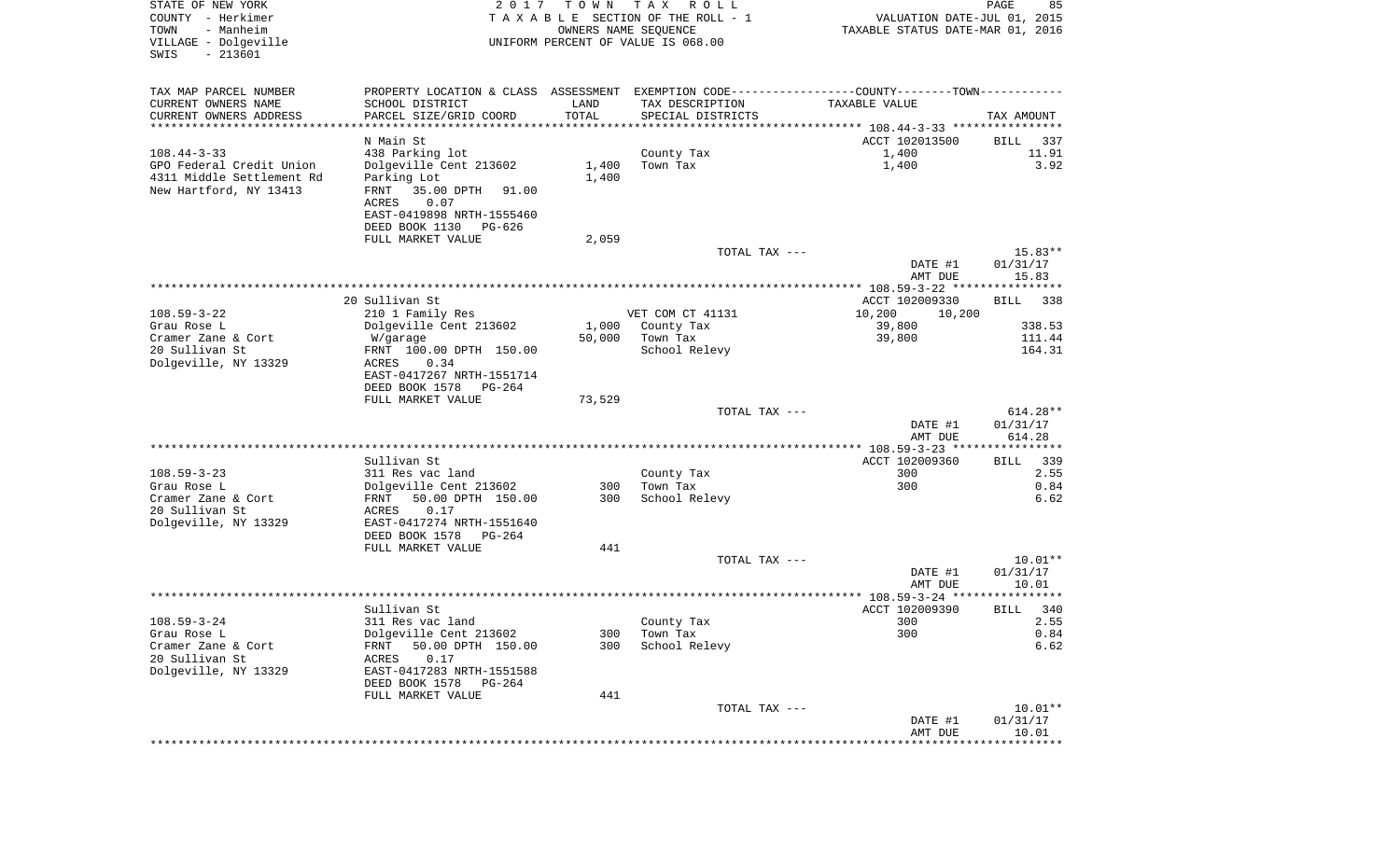| STATE OF NEW YORK<br>COUNTY - Herkimer<br>- Manheim<br>TOWN<br>VILLAGE - Dolgeville<br>$-213601$<br>SWIS | 2 0 1 7                                               | T O W N                  | T A X<br>R O L L<br>TAXABLE SECTION OF THE ROLL - 1<br>OWNERS NAME SEQUENCE<br>UNIFORM PERCENT OF VALUE IS 068.00 | VALUATION DATE-JUL 01, 2015<br>TAXABLE STATUS DATE-MAR 01, 2016 | PAGE<br>86               |
|----------------------------------------------------------------------------------------------------------|-------------------------------------------------------|--------------------------|-------------------------------------------------------------------------------------------------------------------|-----------------------------------------------------------------|--------------------------|
| TAX MAP PARCEL NUMBER                                                                                    |                                                       |                          | PROPERTY LOCATION & CLASS ASSESSMENT EXEMPTION CODE---------------COUNTY-------TOWN----------                     |                                                                 |                          |
| CURRENT OWNERS NAME                                                                                      | SCHOOL DISTRICT                                       | LAND                     | TAX DESCRIPTION                                                                                                   | TAXABLE VALUE                                                   |                          |
| CURRENT OWNERS ADDRESS<br>**********************                                                         | PARCEL SIZE/GRID COORD                                | TOTAL<br>*************** | SPECIAL DISTRICTS                                                                                                 |                                                                 | TAX AMOUNT               |
|                                                                                                          | 34 E Faville Ave                                      |                          |                                                                                                                   | ACCT 102010560                                                  | BILL<br>341              |
| $108.52 - 4 - 9$                                                                                         | 210 1 Family Res                                      |                          | County Tax                                                                                                        | 41,300                                                          | 351.29                   |
| Green Benedict                                                                                           | Dolgeville Cent 213602                                | 500                      | Town Tax                                                                                                          | 41,300                                                          | 115.64                   |
| 107 Traylors Gate Circle<br>Irmo, SC 29063                                                               | W/garage                                              | 41,300                   |                                                                                                                   |                                                                 |                          |
|                                                                                                          | FRNT<br>50.00 DPTH 106.00                             |                          |                                                                                                                   |                                                                 |                          |
|                                                                                                          | ACRES<br>0.12                                         |                          |                                                                                                                   |                                                                 |                          |
|                                                                                                          | EAST-0419349 NRTH-1553251<br>DEED BOOK 1174<br>PG-373 |                          |                                                                                                                   |                                                                 |                          |
|                                                                                                          | FULL MARKET VALUE                                     | 60,735                   |                                                                                                                   |                                                                 |                          |
|                                                                                                          |                                                       |                          | TOTAL TAX ---                                                                                                     |                                                                 | 466.93**                 |
|                                                                                                          |                                                       |                          |                                                                                                                   | DATE #1<br>AMT DUE                                              | 01/31/17<br>466.93       |
|                                                                                                          |                                                       |                          |                                                                                                                   |                                                                 |                          |
| $108.52 - 3 - 42$                                                                                        | 24 E Faville Ave<br>210 1 Family Res                  |                          | VET WAR CT 41121                                                                                                  | ACCT 102030480<br>6,120<br>6,120                                | 342<br>BILL              |
| Green Richard                                                                                            | Dolgeville Cent 213602                                | 500                      | County Tax                                                                                                        | 35,380                                                          | 300.93                   |
| Green Edna                                                                                               | W/garage                                              | 41,500                   | Town Tax                                                                                                          | 35,380                                                          | 99.07                    |
| 24 E Faville Ave                                                                                         | FRNT<br>50.00 DPTH 106.00                             |                          |                                                                                                                   |                                                                 |                          |
| Dolgeville, NY 13329                                                                                     | 0.12<br>ACRES                                         |                          |                                                                                                                   |                                                                 |                          |
|                                                                                                          | EAST-0419125 NRTH-1553383                             |                          |                                                                                                                   |                                                                 |                          |
|                                                                                                          | DEED BOOK 00633 PG-00873<br>FULL MARKET VALUE         | 61,029                   |                                                                                                                   |                                                                 |                          |
|                                                                                                          |                                                       |                          | TOTAL TAX ---                                                                                                     |                                                                 | 400.00**                 |
|                                                                                                          |                                                       |                          |                                                                                                                   | DATE #1<br>AMT DUE                                              | 01/31/17<br>400.00       |
|                                                                                                          |                                                       |                          |                                                                                                                   | ************** 108.36-3-23 *****************                    |                          |
|                                                                                                          | 3 Cavalli St                                          |                          |                                                                                                                   | ACCT 102028560                                                  | BILL<br>343              |
| $108.36 - 3 - 23$                                                                                        | 210 1 Family Res                                      |                          | VET COM CT 41131                                                                                                  | 10,200<br>10,200                                                |                          |
| Greif David                                                                                              | Dolgeville Cent 213602                                |                          | 2,000 VET DIS CT 41141                                                                                            | 6,900<br>6,900                                                  |                          |
| Greif Tomiko<br>3 Cavalli St                                                                             | W/barn<br>FRNT 200.00 DPTH 100.00                     | 46,000                   | County Tax<br>Town Tax                                                                                            | 28,900<br>28,900                                                | 245.82<br>80.92          |
| Dolgeville, NY 13329                                                                                     | ACRES<br>0.43                                         |                          |                                                                                                                   |                                                                 |                          |
|                                                                                                          | EAST-0419973 NRTH-1557411                             |                          |                                                                                                                   |                                                                 |                          |
|                                                                                                          | FULL MARKET VALUE                                     | 67,647                   |                                                                                                                   |                                                                 |                          |
|                                                                                                          |                                                       |                          | TOTAL TAX ---                                                                                                     |                                                                 | $326.74**$               |
|                                                                                                          |                                                       |                          |                                                                                                                   | DATE #1<br>AMT DUE                                              | 01/31/17<br>326.74       |
|                                                                                                          |                                                       |                          |                                                                                                                   |                                                                 |                          |
|                                                                                                          | 15 Spencer St                                         |                          |                                                                                                                   | ACCT 102013380                                                  | BILL 344                 |
| $108.52 - 1 - 18$                                                                                        | 210 1 Family Res                                      |                          | County Tax                                                                                                        | 48,000                                                          | 408.28                   |
| Greif Timothy                                                                                            | Dolgeville Cent 213602                                | 600                      | Town Tax                                                                                                          | 48,000                                                          | 134.41                   |
| Greif Derinda-Jo<br>PO Box 2                                                                             | W/garage<br>60.00 DPTH 258.00<br>FRNT                 | 48,000                   | School Relevy<br>Village Relevy                                                                                   |                                                                 | 1,058.79<br>609.89       |
| Dolgeville, NY 13329                                                                                     | ACRES<br>0.30                                         |                          |                                                                                                                   |                                                                 |                          |
|                                                                                                          | EAST-0418391 NRTH-1554253                             |                          |                                                                                                                   |                                                                 |                          |
|                                                                                                          | DEED BOOK 1570<br>PG-9                                |                          |                                                                                                                   |                                                                 |                          |
|                                                                                                          | FULL MARKET VALUE                                     | 70,588                   |                                                                                                                   |                                                                 |                          |
|                                                                                                          |                                                       |                          | TOTAL TAX ---                                                                                                     | DATE #1                                                         | $2,211.37**$<br>01/31/17 |
|                                                                                                          |                                                       |                          |                                                                                                                   | AMT DUE                                                         | 2,211.37                 |
|                                                                                                          |                                                       |                          |                                                                                                                   |                                                                 | ************             |
|                                                                                                          |                                                       |                          |                                                                                                                   |                                                                 |                          |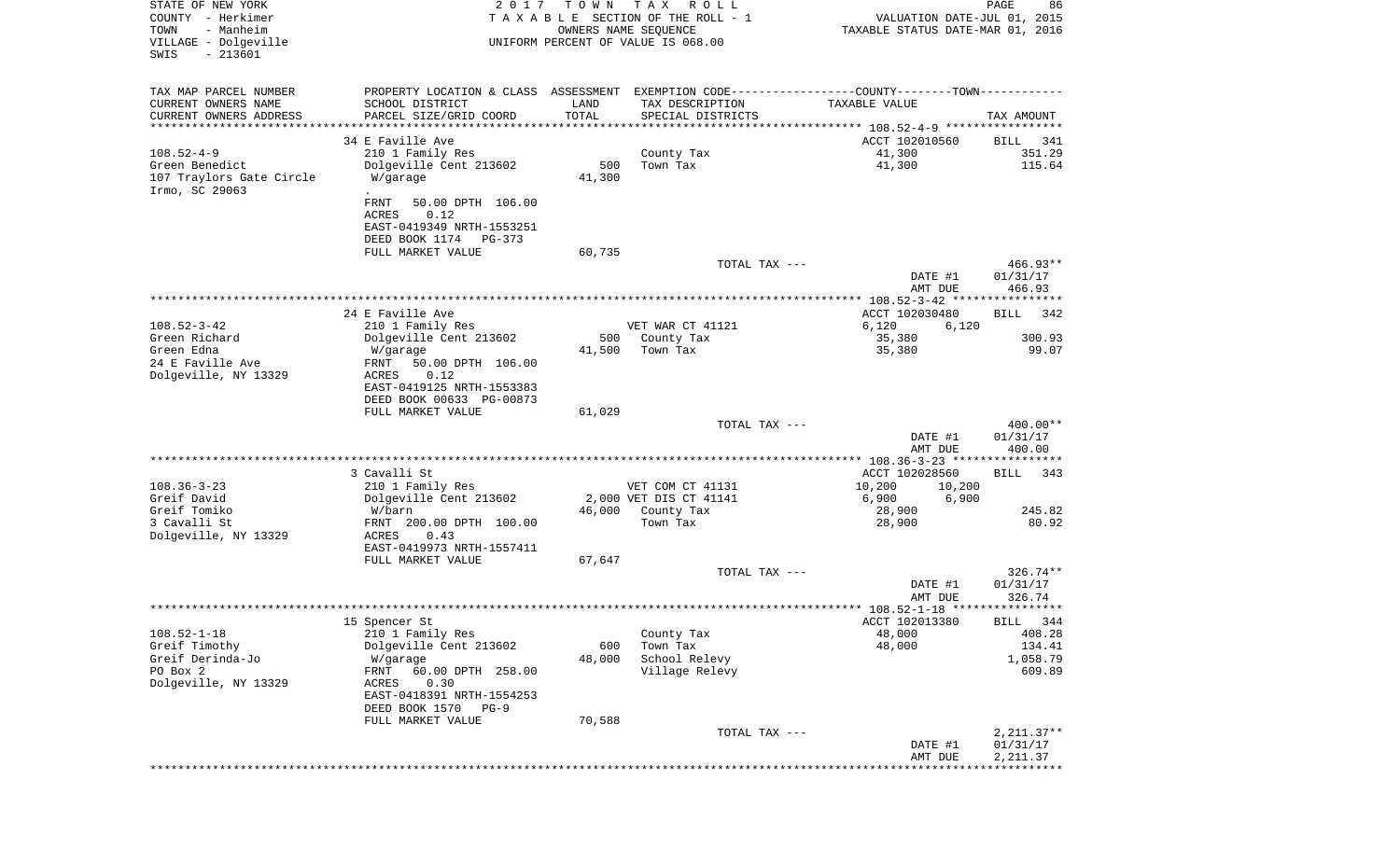| PROPERTY LOCATION & CLASS ASSESSMENT EXEMPTION CODE---------------COUNTY-------TOWN----------<br>CURRENT OWNERS NAME<br>SCHOOL DISTRICT<br>LAND<br>TAX DESCRIPTION<br>TAXABLE VALUE<br>TOTAL<br>CURRENT OWNERS ADDRESS<br>PARCEL SIZE/GRID COORD<br>SPECIAL DISTRICTS<br>TAX AMOUNT<br>*********************<br>49 Elm St<br>ACCT 102013080<br>345<br>BILL<br>42,500<br>361.49<br>$108.44 - 1 - 34$<br>220 2 Family Res<br>County Tax<br>500<br>42,500<br>Gressler Charles<br>Dolgeville Cent 213602<br>Town Tax<br>119.01<br>Gressler Marie<br>42,500<br>W/garage<br>49 Elm St<br>FRNT<br>50.00 DPTH 120.00<br>Dolgeville, NY 13329<br>0.14<br>ACRES<br>EAST-0418991 NRTH-1555961<br>DEED BOOK 708<br><b>PG-560</b><br>FULL MARKET VALUE<br>62,500<br>480.50**<br>TOTAL TAX ---<br>01/31/17<br>DATE #1<br>480.50<br>AMT DUE<br>**************** 108.52-1-46 ****************<br>82 S Helmer Ave<br>ACCT 102029160<br>346<br>BILL<br>$108.52 - 1 - 46$<br>455.91<br>210 1 Family Res<br>County Tax<br>53,600<br>Gressler Chris<br>1,000<br>150.09<br>Dolgeville Cent 213602<br>Town Tax<br>53,600<br>Gressler Valerie<br>53,600<br>W/garage<br>82 S Helmer Ave<br>FRNT 100.00 DPTH 120.00<br>Dolgeville, NY 13329<br>ACRES<br>$0.28$ BANK<br>135<br>EAST-0417780 NRTH-1553833<br>DEED BOOK 768<br>$PG-468$<br>FULL MARKET VALUE<br>78,824<br>$606.00**$<br>TOTAL TAX ---<br>DATE #1<br>01/31/17<br>AMT DUE<br>606.00<br>************* 108.44-2-4 *****<br>************<br>ACCT 102030339<br>27 Slawson St<br>347<br>BILL<br>$108.44 - 2 - 4$<br>297.70<br>210 1 Family Res<br>35,000<br>County Tax<br>Gressler Karin S<br>Town Tax<br>98.00<br>Dolgeville Cent 213602<br>500<br>35,000<br>27 Slawson St<br>School Relevy<br>327.84<br>35,000<br>W/garage<br>Dolgeville, NY 13329<br>Village Relevy<br>888.37<br>FRNT<br>50.00 DPTH 100.00<br>ACRES<br>0.11<br>EAST-0418414 NRTH-1555149<br>DEED BOOK 1379<br><b>PG-250</b><br>FULL MARKET VALUE<br>51,471<br>1,611.91**<br>TOTAL TAX ---<br>DATE #1<br>01/31/17<br>AMT DUE<br>1,611.91<br>36 Elm St<br>ACCT 102010080<br>BILL 348<br>$108.44 - 1 - 17$<br>VET COM CT 41131<br>210 1 Family Res<br>10,200<br>10,200<br>Gressler Kenneth<br>Dolgeville Cent 213602<br>County Tax<br>37,700<br>320.67<br>500<br>36 Elm St<br>105.56<br>Garage & Barn<br>47,900<br>Town Tax<br>37,700<br>Dolgeville, NY 13329<br>50.00 DPTH 220.00<br>FRNT<br>ACRES<br>0.37<br>EAST-0419209 NRTH-1556139<br>DEED BOOK 00571 PG-00899<br>70,441<br>FULL MARKET VALUE<br>$426.23**$<br>TOTAL TAX ---<br>DATE #1<br>01/31/17<br>AMT DUE<br>426.23<br>********************************** | STATE OF NEW YORK<br>COUNTY - Herkimer<br>TOWN<br>- Manheim<br>VILLAGE - Dolgeville<br>$-213601$<br>SWIS | 2 0 1 7 | T O W N<br>OWNERS NAME SEQUENCE | T A X<br>R O L L<br>TAXABLE SECTION OF THE ROLL - 1<br>UNIFORM PERCENT OF VALUE IS 068.00 | VALUATION DATE-JUL 01, 2015<br>TAXABLE STATUS DATE-MAR 01, 2016 | PAGE<br>87 |
|------------------------------------------------------------------------------------------------------------------------------------------------------------------------------------------------------------------------------------------------------------------------------------------------------------------------------------------------------------------------------------------------------------------------------------------------------------------------------------------------------------------------------------------------------------------------------------------------------------------------------------------------------------------------------------------------------------------------------------------------------------------------------------------------------------------------------------------------------------------------------------------------------------------------------------------------------------------------------------------------------------------------------------------------------------------------------------------------------------------------------------------------------------------------------------------------------------------------------------------------------------------------------------------------------------------------------------------------------------------------------------------------------------------------------------------------------------------------------------------------------------------------------------------------------------------------------------------------------------------------------------------------------------------------------------------------------------------------------------------------------------------------------------------------------------------------------------------------------------------------------------------------------------------------------------------------------------------------------------------------------------------------------------------------------------------------------------------------------------------------------------------------------------------------------------------------------------------------------------------------------------------------------------------------------------------------------------------------------------------------------------------------------------------------------------------------------------------------------------------------------------------------------------------------------------------------------------------------------------------|----------------------------------------------------------------------------------------------------------|---------|---------------------------------|-------------------------------------------------------------------------------------------|-----------------------------------------------------------------|------------|
|                                                                                                                                                                                                                                                                                                                                                                                                                                                                                                                                                                                                                                                                                                                                                                                                                                                                                                                                                                                                                                                                                                                                                                                                                                                                                                                                                                                                                                                                                                                                                                                                                                                                                                                                                                                                                                                                                                                                                                                                                                                                                                                                                                                                                                                                                                                                                                                                                                                                                                                                                                                                                  | TAX MAP PARCEL NUMBER                                                                                    |         |                                 |                                                                                           |                                                                 |            |
|                                                                                                                                                                                                                                                                                                                                                                                                                                                                                                                                                                                                                                                                                                                                                                                                                                                                                                                                                                                                                                                                                                                                                                                                                                                                                                                                                                                                                                                                                                                                                                                                                                                                                                                                                                                                                                                                                                                                                                                                                                                                                                                                                                                                                                                                                                                                                                                                                                                                                                                                                                                                                  |                                                                                                          |         |                                 |                                                                                           |                                                                 |            |
|                                                                                                                                                                                                                                                                                                                                                                                                                                                                                                                                                                                                                                                                                                                                                                                                                                                                                                                                                                                                                                                                                                                                                                                                                                                                                                                                                                                                                                                                                                                                                                                                                                                                                                                                                                                                                                                                                                                                                                                                                                                                                                                                                                                                                                                                                                                                                                                                                                                                                                                                                                                                                  |                                                                                                          |         |                                 |                                                                                           |                                                                 |            |
|                                                                                                                                                                                                                                                                                                                                                                                                                                                                                                                                                                                                                                                                                                                                                                                                                                                                                                                                                                                                                                                                                                                                                                                                                                                                                                                                                                                                                                                                                                                                                                                                                                                                                                                                                                                                                                                                                                                                                                                                                                                                                                                                                                                                                                                                                                                                                                                                                                                                                                                                                                                                                  |                                                                                                          |         |                                 |                                                                                           |                                                                 |            |
|                                                                                                                                                                                                                                                                                                                                                                                                                                                                                                                                                                                                                                                                                                                                                                                                                                                                                                                                                                                                                                                                                                                                                                                                                                                                                                                                                                                                                                                                                                                                                                                                                                                                                                                                                                                                                                                                                                                                                                                                                                                                                                                                                                                                                                                                                                                                                                                                                                                                                                                                                                                                                  |                                                                                                          |         |                                 |                                                                                           |                                                                 |            |
|                                                                                                                                                                                                                                                                                                                                                                                                                                                                                                                                                                                                                                                                                                                                                                                                                                                                                                                                                                                                                                                                                                                                                                                                                                                                                                                                                                                                                                                                                                                                                                                                                                                                                                                                                                                                                                                                                                                                                                                                                                                                                                                                                                                                                                                                                                                                                                                                                                                                                                                                                                                                                  |                                                                                                          |         |                                 |                                                                                           |                                                                 |            |
|                                                                                                                                                                                                                                                                                                                                                                                                                                                                                                                                                                                                                                                                                                                                                                                                                                                                                                                                                                                                                                                                                                                                                                                                                                                                                                                                                                                                                                                                                                                                                                                                                                                                                                                                                                                                                                                                                                                                                                                                                                                                                                                                                                                                                                                                                                                                                                                                                                                                                                                                                                                                                  |                                                                                                          |         |                                 |                                                                                           |                                                                 |            |
|                                                                                                                                                                                                                                                                                                                                                                                                                                                                                                                                                                                                                                                                                                                                                                                                                                                                                                                                                                                                                                                                                                                                                                                                                                                                                                                                                                                                                                                                                                                                                                                                                                                                                                                                                                                                                                                                                                                                                                                                                                                                                                                                                                                                                                                                                                                                                                                                                                                                                                                                                                                                                  |                                                                                                          |         |                                 |                                                                                           |                                                                 |            |
|                                                                                                                                                                                                                                                                                                                                                                                                                                                                                                                                                                                                                                                                                                                                                                                                                                                                                                                                                                                                                                                                                                                                                                                                                                                                                                                                                                                                                                                                                                                                                                                                                                                                                                                                                                                                                                                                                                                                                                                                                                                                                                                                                                                                                                                                                                                                                                                                                                                                                                                                                                                                                  |                                                                                                          |         |                                 |                                                                                           |                                                                 |            |
|                                                                                                                                                                                                                                                                                                                                                                                                                                                                                                                                                                                                                                                                                                                                                                                                                                                                                                                                                                                                                                                                                                                                                                                                                                                                                                                                                                                                                                                                                                                                                                                                                                                                                                                                                                                                                                                                                                                                                                                                                                                                                                                                                                                                                                                                                                                                                                                                                                                                                                                                                                                                                  |                                                                                                          |         |                                 |                                                                                           |                                                                 |            |
|                                                                                                                                                                                                                                                                                                                                                                                                                                                                                                                                                                                                                                                                                                                                                                                                                                                                                                                                                                                                                                                                                                                                                                                                                                                                                                                                                                                                                                                                                                                                                                                                                                                                                                                                                                                                                                                                                                                                                                                                                                                                                                                                                                                                                                                                                                                                                                                                                                                                                                                                                                                                                  |                                                                                                          |         |                                 |                                                                                           |                                                                 |            |
|                                                                                                                                                                                                                                                                                                                                                                                                                                                                                                                                                                                                                                                                                                                                                                                                                                                                                                                                                                                                                                                                                                                                                                                                                                                                                                                                                                                                                                                                                                                                                                                                                                                                                                                                                                                                                                                                                                                                                                                                                                                                                                                                                                                                                                                                                                                                                                                                                                                                                                                                                                                                                  |                                                                                                          |         |                                 |                                                                                           |                                                                 |            |
|                                                                                                                                                                                                                                                                                                                                                                                                                                                                                                                                                                                                                                                                                                                                                                                                                                                                                                                                                                                                                                                                                                                                                                                                                                                                                                                                                                                                                                                                                                                                                                                                                                                                                                                                                                                                                                                                                                                                                                                                                                                                                                                                                                                                                                                                                                                                                                                                                                                                                                                                                                                                                  |                                                                                                          |         |                                 |                                                                                           |                                                                 |            |
|                                                                                                                                                                                                                                                                                                                                                                                                                                                                                                                                                                                                                                                                                                                                                                                                                                                                                                                                                                                                                                                                                                                                                                                                                                                                                                                                                                                                                                                                                                                                                                                                                                                                                                                                                                                                                                                                                                                                                                                                                                                                                                                                                                                                                                                                                                                                                                                                                                                                                                                                                                                                                  |                                                                                                          |         |                                 |                                                                                           |                                                                 |            |
|                                                                                                                                                                                                                                                                                                                                                                                                                                                                                                                                                                                                                                                                                                                                                                                                                                                                                                                                                                                                                                                                                                                                                                                                                                                                                                                                                                                                                                                                                                                                                                                                                                                                                                                                                                                                                                                                                                                                                                                                                                                                                                                                                                                                                                                                                                                                                                                                                                                                                                                                                                                                                  |                                                                                                          |         |                                 |                                                                                           |                                                                 |            |
|                                                                                                                                                                                                                                                                                                                                                                                                                                                                                                                                                                                                                                                                                                                                                                                                                                                                                                                                                                                                                                                                                                                                                                                                                                                                                                                                                                                                                                                                                                                                                                                                                                                                                                                                                                                                                                                                                                                                                                                                                                                                                                                                                                                                                                                                                                                                                                                                                                                                                                                                                                                                                  |                                                                                                          |         |                                 |                                                                                           |                                                                 |            |
|                                                                                                                                                                                                                                                                                                                                                                                                                                                                                                                                                                                                                                                                                                                                                                                                                                                                                                                                                                                                                                                                                                                                                                                                                                                                                                                                                                                                                                                                                                                                                                                                                                                                                                                                                                                                                                                                                                                                                                                                                                                                                                                                                                                                                                                                                                                                                                                                                                                                                                                                                                                                                  |                                                                                                          |         |                                 |                                                                                           |                                                                 |            |
|                                                                                                                                                                                                                                                                                                                                                                                                                                                                                                                                                                                                                                                                                                                                                                                                                                                                                                                                                                                                                                                                                                                                                                                                                                                                                                                                                                                                                                                                                                                                                                                                                                                                                                                                                                                                                                                                                                                                                                                                                                                                                                                                                                                                                                                                                                                                                                                                                                                                                                                                                                                                                  |                                                                                                          |         |                                 |                                                                                           |                                                                 |            |
|                                                                                                                                                                                                                                                                                                                                                                                                                                                                                                                                                                                                                                                                                                                                                                                                                                                                                                                                                                                                                                                                                                                                                                                                                                                                                                                                                                                                                                                                                                                                                                                                                                                                                                                                                                                                                                                                                                                                                                                                                                                                                                                                                                                                                                                                                                                                                                                                                                                                                                                                                                                                                  |                                                                                                          |         |                                 |                                                                                           |                                                                 |            |
|                                                                                                                                                                                                                                                                                                                                                                                                                                                                                                                                                                                                                                                                                                                                                                                                                                                                                                                                                                                                                                                                                                                                                                                                                                                                                                                                                                                                                                                                                                                                                                                                                                                                                                                                                                                                                                                                                                                                                                                                                                                                                                                                                                                                                                                                                                                                                                                                                                                                                                                                                                                                                  |                                                                                                          |         |                                 |                                                                                           |                                                                 |            |
|                                                                                                                                                                                                                                                                                                                                                                                                                                                                                                                                                                                                                                                                                                                                                                                                                                                                                                                                                                                                                                                                                                                                                                                                                                                                                                                                                                                                                                                                                                                                                                                                                                                                                                                                                                                                                                                                                                                                                                                                                                                                                                                                                                                                                                                                                                                                                                                                                                                                                                                                                                                                                  |                                                                                                          |         |                                 |                                                                                           |                                                                 |            |
|                                                                                                                                                                                                                                                                                                                                                                                                                                                                                                                                                                                                                                                                                                                                                                                                                                                                                                                                                                                                                                                                                                                                                                                                                                                                                                                                                                                                                                                                                                                                                                                                                                                                                                                                                                                                                                                                                                                                                                                                                                                                                                                                                                                                                                                                                                                                                                                                                                                                                                                                                                                                                  |                                                                                                          |         |                                 |                                                                                           |                                                                 |            |
|                                                                                                                                                                                                                                                                                                                                                                                                                                                                                                                                                                                                                                                                                                                                                                                                                                                                                                                                                                                                                                                                                                                                                                                                                                                                                                                                                                                                                                                                                                                                                                                                                                                                                                                                                                                                                                                                                                                                                                                                                                                                                                                                                                                                                                                                                                                                                                                                                                                                                                                                                                                                                  |                                                                                                          |         |                                 |                                                                                           |                                                                 |            |
|                                                                                                                                                                                                                                                                                                                                                                                                                                                                                                                                                                                                                                                                                                                                                                                                                                                                                                                                                                                                                                                                                                                                                                                                                                                                                                                                                                                                                                                                                                                                                                                                                                                                                                                                                                                                                                                                                                                                                                                                                                                                                                                                                                                                                                                                                                                                                                                                                                                                                                                                                                                                                  |                                                                                                          |         |                                 |                                                                                           |                                                                 |            |
|                                                                                                                                                                                                                                                                                                                                                                                                                                                                                                                                                                                                                                                                                                                                                                                                                                                                                                                                                                                                                                                                                                                                                                                                                                                                                                                                                                                                                                                                                                                                                                                                                                                                                                                                                                                                                                                                                                                                                                                                                                                                                                                                                                                                                                                                                                                                                                                                                                                                                                                                                                                                                  |                                                                                                          |         |                                 |                                                                                           |                                                                 |            |
|                                                                                                                                                                                                                                                                                                                                                                                                                                                                                                                                                                                                                                                                                                                                                                                                                                                                                                                                                                                                                                                                                                                                                                                                                                                                                                                                                                                                                                                                                                                                                                                                                                                                                                                                                                                                                                                                                                                                                                                                                                                                                                                                                                                                                                                                                                                                                                                                                                                                                                                                                                                                                  |                                                                                                          |         |                                 |                                                                                           |                                                                 |            |
|                                                                                                                                                                                                                                                                                                                                                                                                                                                                                                                                                                                                                                                                                                                                                                                                                                                                                                                                                                                                                                                                                                                                                                                                                                                                                                                                                                                                                                                                                                                                                                                                                                                                                                                                                                                                                                                                                                                                                                                                                                                                                                                                                                                                                                                                                                                                                                                                                                                                                                                                                                                                                  |                                                                                                          |         |                                 |                                                                                           |                                                                 |            |
|                                                                                                                                                                                                                                                                                                                                                                                                                                                                                                                                                                                                                                                                                                                                                                                                                                                                                                                                                                                                                                                                                                                                                                                                                                                                                                                                                                                                                                                                                                                                                                                                                                                                                                                                                                                                                                                                                                                                                                                                                                                                                                                                                                                                                                                                                                                                                                                                                                                                                                                                                                                                                  |                                                                                                          |         |                                 |                                                                                           |                                                                 |            |
|                                                                                                                                                                                                                                                                                                                                                                                                                                                                                                                                                                                                                                                                                                                                                                                                                                                                                                                                                                                                                                                                                                                                                                                                                                                                                                                                                                                                                                                                                                                                                                                                                                                                                                                                                                                                                                                                                                                                                                                                                                                                                                                                                                                                                                                                                                                                                                                                                                                                                                                                                                                                                  |                                                                                                          |         |                                 |                                                                                           |                                                                 |            |
|                                                                                                                                                                                                                                                                                                                                                                                                                                                                                                                                                                                                                                                                                                                                                                                                                                                                                                                                                                                                                                                                                                                                                                                                                                                                                                                                                                                                                                                                                                                                                                                                                                                                                                                                                                                                                                                                                                                                                                                                                                                                                                                                                                                                                                                                                                                                                                                                                                                                                                                                                                                                                  |                                                                                                          |         |                                 |                                                                                           |                                                                 |            |
|                                                                                                                                                                                                                                                                                                                                                                                                                                                                                                                                                                                                                                                                                                                                                                                                                                                                                                                                                                                                                                                                                                                                                                                                                                                                                                                                                                                                                                                                                                                                                                                                                                                                                                                                                                                                                                                                                                                                                                                                                                                                                                                                                                                                                                                                                                                                                                                                                                                                                                                                                                                                                  |                                                                                                          |         |                                 |                                                                                           |                                                                 |            |
|                                                                                                                                                                                                                                                                                                                                                                                                                                                                                                                                                                                                                                                                                                                                                                                                                                                                                                                                                                                                                                                                                                                                                                                                                                                                                                                                                                                                                                                                                                                                                                                                                                                                                                                                                                                                                                                                                                                                                                                                                                                                                                                                                                                                                                                                                                                                                                                                                                                                                                                                                                                                                  |                                                                                                          |         |                                 |                                                                                           |                                                                 |            |
|                                                                                                                                                                                                                                                                                                                                                                                                                                                                                                                                                                                                                                                                                                                                                                                                                                                                                                                                                                                                                                                                                                                                                                                                                                                                                                                                                                                                                                                                                                                                                                                                                                                                                                                                                                                                                                                                                                                                                                                                                                                                                                                                                                                                                                                                                                                                                                                                                                                                                                                                                                                                                  |                                                                                                          |         |                                 |                                                                                           |                                                                 |            |
|                                                                                                                                                                                                                                                                                                                                                                                                                                                                                                                                                                                                                                                                                                                                                                                                                                                                                                                                                                                                                                                                                                                                                                                                                                                                                                                                                                                                                                                                                                                                                                                                                                                                                                                                                                                                                                                                                                                                                                                                                                                                                                                                                                                                                                                                                                                                                                                                                                                                                                                                                                                                                  |                                                                                                          |         |                                 |                                                                                           |                                                                 |            |
|                                                                                                                                                                                                                                                                                                                                                                                                                                                                                                                                                                                                                                                                                                                                                                                                                                                                                                                                                                                                                                                                                                                                                                                                                                                                                                                                                                                                                                                                                                                                                                                                                                                                                                                                                                                                                                                                                                                                                                                                                                                                                                                                                                                                                                                                                                                                                                                                                                                                                                                                                                                                                  |                                                                                                          |         |                                 |                                                                                           |                                                                 |            |
|                                                                                                                                                                                                                                                                                                                                                                                                                                                                                                                                                                                                                                                                                                                                                                                                                                                                                                                                                                                                                                                                                                                                                                                                                                                                                                                                                                                                                                                                                                                                                                                                                                                                                                                                                                                                                                                                                                                                                                                                                                                                                                                                                                                                                                                                                                                                                                                                                                                                                                                                                                                                                  |                                                                                                          |         |                                 |                                                                                           |                                                                 |            |
|                                                                                                                                                                                                                                                                                                                                                                                                                                                                                                                                                                                                                                                                                                                                                                                                                                                                                                                                                                                                                                                                                                                                                                                                                                                                                                                                                                                                                                                                                                                                                                                                                                                                                                                                                                                                                                                                                                                                                                                                                                                                                                                                                                                                                                                                                                                                                                                                                                                                                                                                                                                                                  |                                                                                                          |         |                                 |                                                                                           |                                                                 |            |
|                                                                                                                                                                                                                                                                                                                                                                                                                                                                                                                                                                                                                                                                                                                                                                                                                                                                                                                                                                                                                                                                                                                                                                                                                                                                                                                                                                                                                                                                                                                                                                                                                                                                                                                                                                                                                                                                                                                                                                                                                                                                                                                                                                                                                                                                                                                                                                                                                                                                                                                                                                                                                  |                                                                                                          |         |                                 |                                                                                           |                                                                 |            |
|                                                                                                                                                                                                                                                                                                                                                                                                                                                                                                                                                                                                                                                                                                                                                                                                                                                                                                                                                                                                                                                                                                                                                                                                                                                                                                                                                                                                                                                                                                                                                                                                                                                                                                                                                                                                                                                                                                                                                                                                                                                                                                                                                                                                                                                                                                                                                                                                                                                                                                                                                                                                                  |                                                                                                          |         |                                 |                                                                                           |                                                                 |            |
|                                                                                                                                                                                                                                                                                                                                                                                                                                                                                                                                                                                                                                                                                                                                                                                                                                                                                                                                                                                                                                                                                                                                                                                                                                                                                                                                                                                                                                                                                                                                                                                                                                                                                                                                                                                                                                                                                                                                                                                                                                                                                                                                                                                                                                                                                                                                                                                                                                                                                                                                                                                                                  |                                                                                                          |         |                                 |                                                                                           |                                                                 |            |
|                                                                                                                                                                                                                                                                                                                                                                                                                                                                                                                                                                                                                                                                                                                                                                                                                                                                                                                                                                                                                                                                                                                                                                                                                                                                                                                                                                                                                                                                                                                                                                                                                                                                                                                                                                                                                                                                                                                                                                                                                                                                                                                                                                                                                                                                                                                                                                                                                                                                                                                                                                                                                  |                                                                                                          |         |                                 |                                                                                           |                                                                 |            |
|                                                                                                                                                                                                                                                                                                                                                                                                                                                                                                                                                                                                                                                                                                                                                                                                                                                                                                                                                                                                                                                                                                                                                                                                                                                                                                                                                                                                                                                                                                                                                                                                                                                                                                                                                                                                                                                                                                                                                                                                                                                                                                                                                                                                                                                                                                                                                                                                                                                                                                                                                                                                                  |                                                                                                          |         |                                 |                                                                                           |                                                                 |            |
|                                                                                                                                                                                                                                                                                                                                                                                                                                                                                                                                                                                                                                                                                                                                                                                                                                                                                                                                                                                                                                                                                                                                                                                                                                                                                                                                                                                                                                                                                                                                                                                                                                                                                                                                                                                                                                                                                                                                                                                                                                                                                                                                                                                                                                                                                                                                                                                                                                                                                                                                                                                                                  |                                                                                                          |         |                                 |                                                                                           |                                                                 |            |
|                                                                                                                                                                                                                                                                                                                                                                                                                                                                                                                                                                                                                                                                                                                                                                                                                                                                                                                                                                                                                                                                                                                                                                                                                                                                                                                                                                                                                                                                                                                                                                                                                                                                                                                                                                                                                                                                                                                                                                                                                                                                                                                                                                                                                                                                                                                                                                                                                                                                                                                                                                                                                  |                                                                                                          |         |                                 |                                                                                           |                                                                 |            |
|                                                                                                                                                                                                                                                                                                                                                                                                                                                                                                                                                                                                                                                                                                                                                                                                                                                                                                                                                                                                                                                                                                                                                                                                                                                                                                                                                                                                                                                                                                                                                                                                                                                                                                                                                                                                                                                                                                                                                                                                                                                                                                                                                                                                                                                                                                                                                                                                                                                                                                                                                                                                                  |                                                                                                          |         |                                 |                                                                                           |                                                                 |            |
|                                                                                                                                                                                                                                                                                                                                                                                                                                                                                                                                                                                                                                                                                                                                                                                                                                                                                                                                                                                                                                                                                                                                                                                                                                                                                                                                                                                                                                                                                                                                                                                                                                                                                                                                                                                                                                                                                                                                                                                                                                                                                                                                                                                                                                                                                                                                                                                                                                                                                                                                                                                                                  |                                                                                                          |         |                                 |                                                                                           |                                                                 |            |
|                                                                                                                                                                                                                                                                                                                                                                                                                                                                                                                                                                                                                                                                                                                                                                                                                                                                                                                                                                                                                                                                                                                                                                                                                                                                                                                                                                                                                                                                                                                                                                                                                                                                                                                                                                                                                                                                                                                                                                                                                                                                                                                                                                                                                                                                                                                                                                                                                                                                                                                                                                                                                  |                                                                                                          |         |                                 |                                                                                           |                                                                 |            |
|                                                                                                                                                                                                                                                                                                                                                                                                                                                                                                                                                                                                                                                                                                                                                                                                                                                                                                                                                                                                                                                                                                                                                                                                                                                                                                                                                                                                                                                                                                                                                                                                                                                                                                                                                                                                                                                                                                                                                                                                                                                                                                                                                                                                                                                                                                                                                                                                                                                                                                                                                                                                                  |                                                                                                          |         |                                 |                                                                                           |                                                                 |            |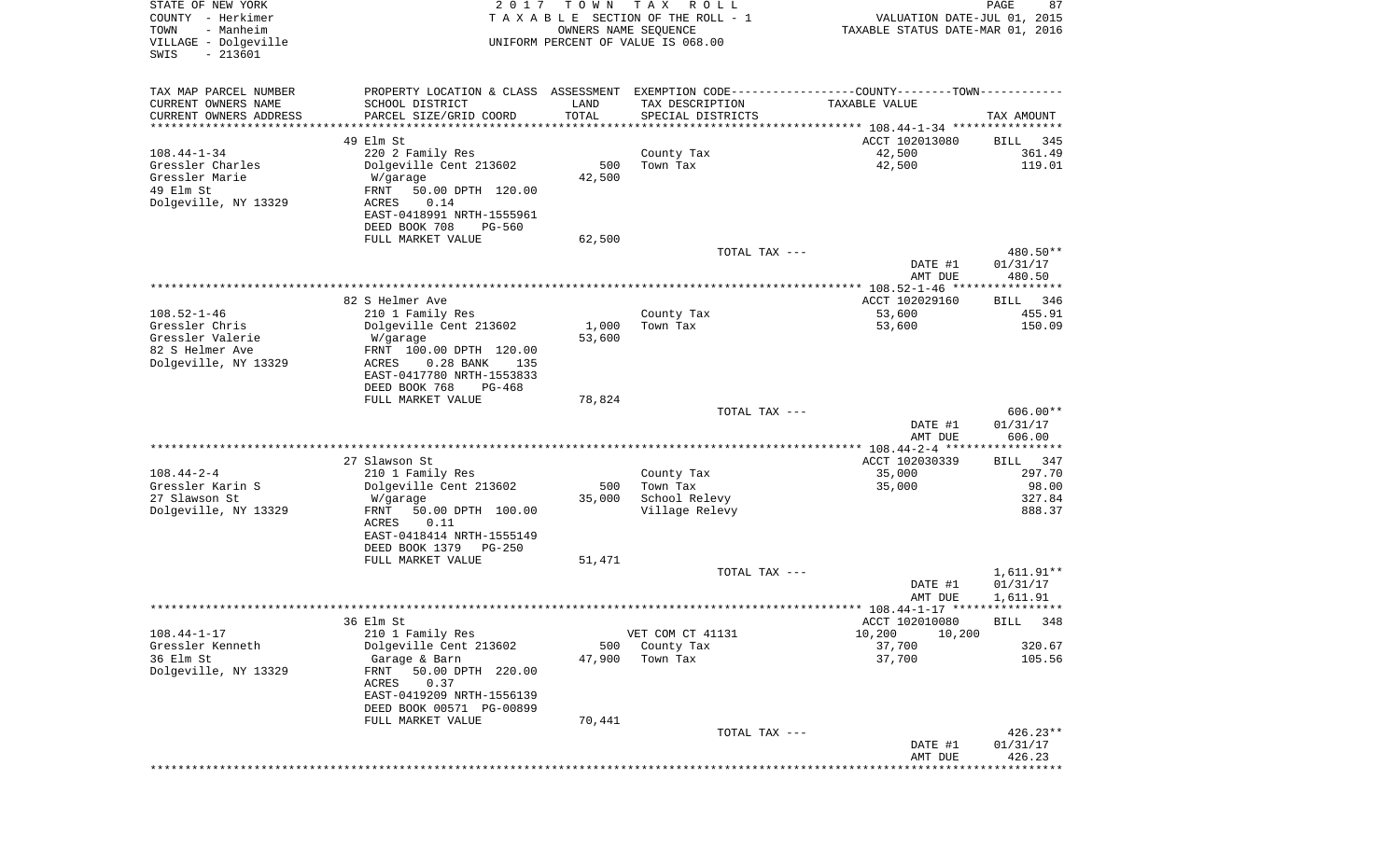| STATE OF NEW YORK<br>COUNTY - Herkimer<br>- Manheim<br>TOWN<br>VILLAGE - Dolgeville<br>SWIS<br>$-213601$ | 2017                                                                                          | T O W N | T A X<br>R O L L<br>TAXABLE SECTION OF THE ROLL - 1<br>OWNERS NAME SEQUENCE<br>UNIFORM PERCENT OF VALUE IS 068.00 | VALUATION DATE-JUL 01, 2015<br>TAXABLE STATUS DATE-MAR 01, 2016 | PAGE<br>88         |
|----------------------------------------------------------------------------------------------------------|-----------------------------------------------------------------------------------------------|---------|-------------------------------------------------------------------------------------------------------------------|-----------------------------------------------------------------|--------------------|
| TAX MAP PARCEL NUMBER                                                                                    | PROPERTY LOCATION & CLASS ASSESSMENT EXEMPTION CODE---------------COUNTY-------TOWN---------- |         |                                                                                                                   |                                                                 |                    |
| CURRENT OWNERS NAME                                                                                      | SCHOOL DISTRICT                                                                               | LAND    | TAX DESCRIPTION                                                                                                   | TAXABLE VALUE                                                   |                    |
| CURRENT OWNERS ADDRESS<br>*********************                                                          | PARCEL SIZE/GRID COORD                                                                        | TOTAL   | SPECIAL DISTRICTS                                                                                                 |                                                                 | TAX AMOUNT         |
|                                                                                                          | 9 E Spofford Ave                                                                              |         |                                                                                                                   | ACCT 102011280                                                  | BILL<br>349        |
| $108.52 - 2 - 19$                                                                                        | 220 2 Family Res                                                                              |         | County Tax                                                                                                        | 30,000                                                          | 255.17             |
| Gressler Kenneth                                                                                         | Dolgeville Cent 213602                                                                        | 500     | Town Tax                                                                                                          | 30,000                                                          | 84.00              |
| 36 Elm St                                                                                                | FRNT<br>50.00 DPTH 100.00                                                                     | 30,000  |                                                                                                                   |                                                                 |                    |
| Dolgeville, NY 13329                                                                                     | ACRES<br>0.11                                                                                 |         |                                                                                                                   |                                                                 |                    |
|                                                                                                          | EAST-0418530 NRTH-1553208<br>DEED BOOK 794<br>PG-271                                          |         |                                                                                                                   |                                                                 |                    |
|                                                                                                          | FULL MARKET VALUE                                                                             | 44,118  |                                                                                                                   |                                                                 |                    |
|                                                                                                          |                                                                                               |         | TOTAL TAX ---                                                                                                     |                                                                 | 339.17**           |
|                                                                                                          |                                                                                               |         |                                                                                                                   | DATE #1                                                         | 01/31/17           |
|                                                                                                          |                                                                                               |         |                                                                                                                   | AMT DUE                                                         | 339.17             |
|                                                                                                          | 10 E Faville Ave                                                                              |         |                                                                                                                   | ACCT 102011160                                                  | 350<br>BILL        |
| $108.52 - 2 - 63$                                                                                        | 220 2 Family Res                                                                              |         | County Tax                                                                                                        | 35,000                                                          | 297.70             |
| Gressler Kenneth                                                                                         | Dolgeville Cent 213602                                                                        | 600     | Town Tax                                                                                                          | 35,000                                                          | 98.00              |
| 36 Elm St                                                                                                | 82.64 DPTH<br>FRNT<br>55.00                                                                   | 35,000  |                                                                                                                   |                                                                 |                    |
| Dolgeville, NY 13329                                                                                     | 0.10<br>ACRES<br>EAST-0418859 NRTH-1553568                                                    |         |                                                                                                                   |                                                                 |                    |
|                                                                                                          | DEED BOOK 00658 PG-00653                                                                      |         |                                                                                                                   |                                                                 |                    |
|                                                                                                          | FULL MARKET VALUE                                                                             | 51,471  |                                                                                                                   |                                                                 |                    |
|                                                                                                          |                                                                                               |         | TOTAL TAX ---                                                                                                     |                                                                 | 395.70**           |
|                                                                                                          |                                                                                               |         |                                                                                                                   | DATE #1                                                         | 01/31/17           |
|                                                                                                          |                                                                                               |         |                                                                                                                   | AMT DUE                                                         | 395.70             |
|                                                                                                          | 28 Howard St                                                                                  |         |                                                                                                                   | ACCT 102011130                                                  | <b>BILL</b><br>351 |
| $108.52 - 2 - 64$                                                                                        | 311 Res vac land                                                                              |         | County Tax                                                                                                        | 600                                                             | 5.10               |
| Gressler Kenneth                                                                                         | Dolgeville Cent 213602                                                                        | 600     | Town Tax                                                                                                          | 600                                                             | 1.68               |
| 36 Elm St                                                                                                | 55.32 DPTH<br>84.00<br>FRNT                                                                   | 600     |                                                                                                                   |                                                                 |                    |
| Dolgeville, NY 13329                                                                                     | ACRES<br>0.10                                                                                 |         |                                                                                                                   |                                                                 |                    |
|                                                                                                          | EAST-0418825 NRTH-1553528<br>DEED BOOK 658<br>$PG-653$                                        |         |                                                                                                                   |                                                                 |                    |
|                                                                                                          | FULL MARKET VALUE                                                                             | 882     |                                                                                                                   |                                                                 |                    |
|                                                                                                          |                                                                                               |         | TOTAL TAX ---                                                                                                     |                                                                 | $6.78**$           |
|                                                                                                          |                                                                                               |         |                                                                                                                   | DATE #1                                                         | 01/31/17           |
|                                                                                                          |                                                                                               |         |                                                                                                                   | AMT DUE                                                         | 6.78               |
|                                                                                                          | 4 Millers Grove Rd                                                                            |         |                                                                                                                   | ACCT 102018305                                                  | 352<br>BILL        |
| $108.27 - 1 - 6.1$                                                                                       | 210 1 Family Res                                                                              |         | County Tax                                                                                                        | 60,000                                                          | 510.35             |
| Griffin Robert                                                                                           | Dolgeville Cent 213602                                                                        | 1,200   | Town Tax                                                                                                          | 60,000                                                          | 168.01             |
| Griffin Barbara                                                                                          | W/garage Det.                                                                                 | 60,000  |                                                                                                                   |                                                                 |                    |
| 4 Millers Grove Rd<br>Dolgeville, NY 13329                                                               | FRNT 110.00 DPTH 230.00<br>ACRES<br>0.58                                                      |         |                                                                                                                   |                                                                 |                    |
|                                                                                                          | EAST-0416788 NRTH-1558912                                                                     |         |                                                                                                                   |                                                                 |                    |
|                                                                                                          | DEED BOOK 808<br><b>PG-199</b>                                                                |         |                                                                                                                   |                                                                 |                    |
|                                                                                                          | FULL MARKET VALUE                                                                             | 88,235  |                                                                                                                   |                                                                 |                    |
|                                                                                                          |                                                                                               |         | TOTAL TAX ---                                                                                                     |                                                                 | 678.36**           |
|                                                                                                          |                                                                                               |         |                                                                                                                   | DATE #1<br>AMT DUE                                              | 01/31/17<br>678.36 |
|                                                                                                          |                                                                                               |         |                                                                                                                   | ********************                                            | **************     |
|                                                                                                          |                                                                                               |         |                                                                                                                   |                                                                 |                    |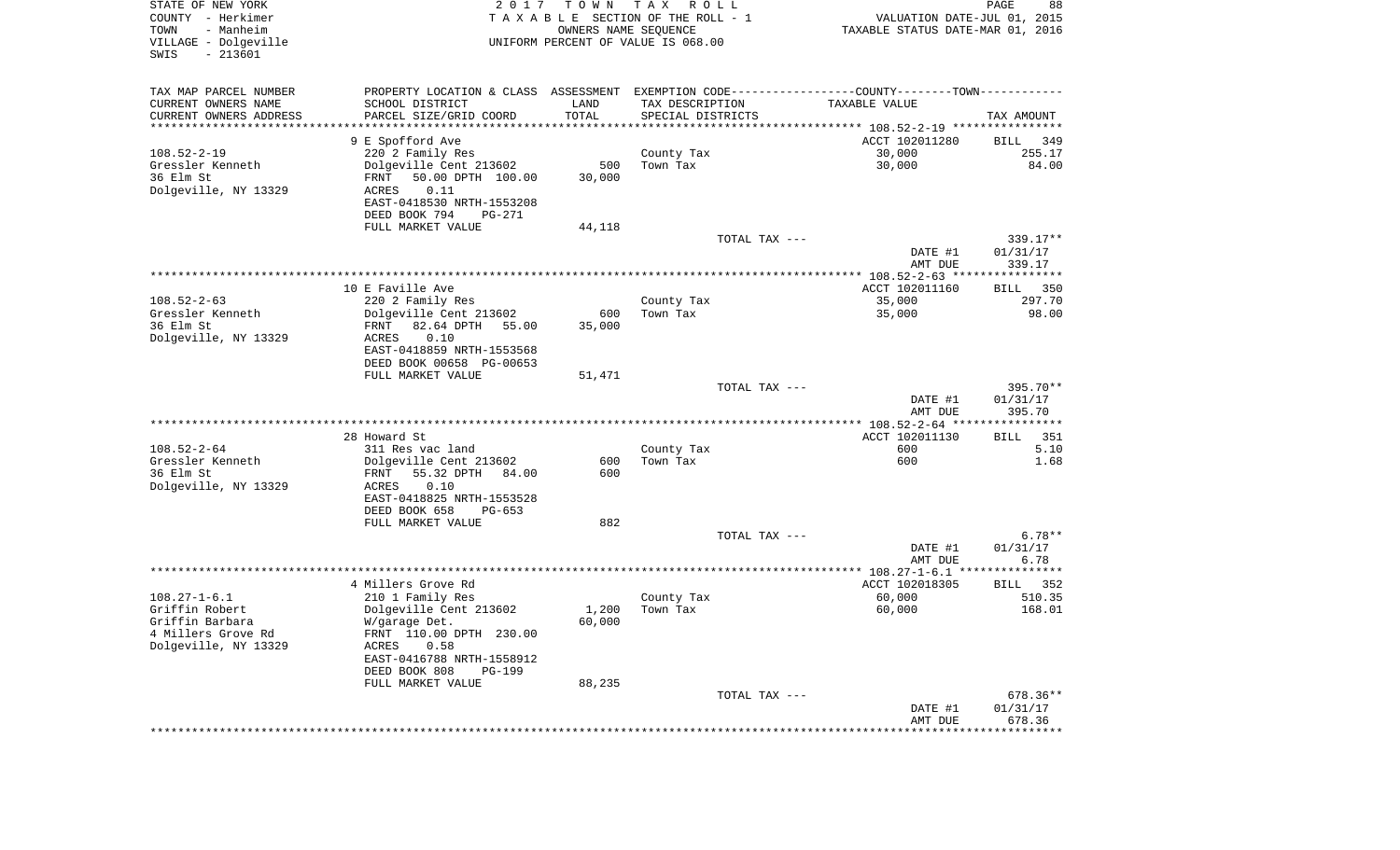| STATE OF NEW YORK<br>COUNTY - Herkimer<br>- Manheim<br>TOWN<br>VILLAGE - Dolgeville<br>$-213601$<br>SWIS | 2017                                                   | T O W N | T A X<br>R O L L<br>TAXABLE SECTION OF THE ROLL - 1<br>OWNERS NAME SEQUENCE<br>UNIFORM PERCENT OF VALUE IS 068.00 | VALUATION DATE-JUL 01, 2015<br>TAXABLE STATUS DATE-MAR 01, 2016 | PAGE<br>89  |
|----------------------------------------------------------------------------------------------------------|--------------------------------------------------------|---------|-------------------------------------------------------------------------------------------------------------------|-----------------------------------------------------------------|-------------|
| TAX MAP PARCEL NUMBER                                                                                    |                                                        |         | PROPERTY LOCATION & CLASS ASSESSMENT EXEMPTION CODE---------------COUNTY-------TOWN----------                     |                                                                 |             |
| CURRENT OWNERS NAME                                                                                      | SCHOOL DISTRICT                                        | LAND    | TAX DESCRIPTION                                                                                                   | TAXABLE VALUE                                                   |             |
| CURRENT OWNERS ADDRESS<br>*********************                                                          | PARCEL SIZE/GRID COORD                                 | TOTAL   | SPECIAL DISTRICTS                                                                                                 |                                                                 | TAX AMOUNT  |
|                                                                                                          | 23 Spofford Sq                                         |         |                                                                                                                   | ACCT 102010230                                                  | BILL<br>353 |
| $108.52 - 3 - 48$                                                                                        | 210 1 Family Res                                       |         | VET COM CT 41131                                                                                                  | 10,200<br>10,200                                                |             |
| Grimmer John A                                                                                           | Dolgeville Cent 213602                                 | 500     | County Tax                                                                                                        | 41,700                                                          | 354.69      |
| Grimmer Barbara c                                                                                        | W/garage                                               | 51,900  | Town Tax                                                                                                          | 41,700                                                          | 116.76      |
| 23 Spofford Sq                                                                                           | FRNT<br>50.00 DPTH 135.00                              |         |                                                                                                                   |                                                                 |             |
| Dolgeville, NY 13329                                                                                     | 0.22<br>ACRES                                          |         |                                                                                                                   |                                                                 |             |
|                                                                                                          | EAST-0418913 NRTH-1553157                              |         |                                                                                                                   |                                                                 |             |
|                                                                                                          | DEED BOOK 1428<br>PG-155                               |         |                                                                                                                   |                                                                 |             |
|                                                                                                          | FULL MARKET VALUE                                      | 76,324  |                                                                                                                   |                                                                 | $471.45**$  |
|                                                                                                          |                                                        |         | TOTAL TAX ---                                                                                                     | DATE #1                                                         | 01/31/17    |
|                                                                                                          |                                                        |         |                                                                                                                   | AMT DUE                                                         | 471.45      |
|                                                                                                          |                                                        |         |                                                                                                                   |                                                                 |             |
|                                                                                                          | 16 Van Buren St                                        |         |                                                                                                                   | ACCT 102010260                                                  | 354<br>BILL |
| $108.52 - 5 - 88$                                                                                        | 210 1 Family Res                                       |         | VET WAR CT 41121                                                                                                  | 5,295<br>5,295                                                  |             |
| Grose Florence                                                                                           | Dolgeville Cent 213602                                 | 800     | County Tax                                                                                                        | 30,005                                                          | 255.22      |
| 16 Van Buren St<br>Dolgeville, NY 13329                                                                  | W/garage                                               | 35,300  | Town Tax                                                                                                          | 30,005                                                          | 84.02       |
|                                                                                                          | FRNT<br>75.00 DPTH 111.00<br>ACRES<br>0.19             |         |                                                                                                                   |                                                                 |             |
|                                                                                                          | EAST-0419802 NRTH-1554594                              |         |                                                                                                                   |                                                                 |             |
|                                                                                                          | DEED BOOK 681<br><b>PG-801</b>                         |         |                                                                                                                   |                                                                 |             |
|                                                                                                          | FULL MARKET VALUE                                      | 51,912  |                                                                                                                   |                                                                 |             |
|                                                                                                          |                                                        |         | TOTAL TAX ---                                                                                                     |                                                                 | 339.24**    |
|                                                                                                          |                                                        |         |                                                                                                                   | DATE #1                                                         | 01/31/17    |
|                                                                                                          |                                                        |         |                                                                                                                   | AMT DUE                                                         | 339.24      |
|                                                                                                          | 83 Millers Grove Rd                                    |         |                                                                                                                   | ACCT 102001111                                                  | 355<br>BILL |
| $108.27 - 1 - 5$                                                                                         | 270 Mfg housing                                        |         | County Tax                                                                                                        | 13,600                                                          | 115.68      |
| Guinup Bryan Lee                                                                                         | Dolgeville Cent 213602                                 | 7,600   | Town Tax                                                                                                          | 13,600                                                          | 38.08       |
| 1262 Snells Bush Rd                                                                                      | FRNT 365.00 DPTH 700.00                                | 13,600  |                                                                                                                   |                                                                 |             |
| Little Falls, NY 13365                                                                                   | ACRES<br>7.20                                          |         |                                                                                                                   |                                                                 |             |
|                                                                                                          | EAST-0416805 NRTH-1560510                              |         |                                                                                                                   |                                                                 |             |
|                                                                                                          | DEED BOOK 1592 PG-884                                  |         |                                                                                                                   |                                                                 |             |
|                                                                                                          | FULL MARKET VALUE                                      | 20,000  | TOTAL TAX ---                                                                                                     |                                                                 | 153.76**    |
|                                                                                                          |                                                        |         |                                                                                                                   | DATE #1                                                         | 01/31/17    |
|                                                                                                          |                                                        |         |                                                                                                                   | AMT DUE                                                         | 153.76      |
|                                                                                                          |                                                        |         |                                                                                                                   |                                                                 |             |
|                                                                                                          | 17 Brockett St                                         |         |                                                                                                                   | ACCT 102014580                                                  | 356<br>BILL |
| $108.52 - 5 - 4$                                                                                         | 210 1 Family Res                                       |         | County Tax                                                                                                        | 36,300                                                          | 308.76      |
| Gushue Chris                                                                                             | Dolgeville Cent 213602                                 | 800     | Town Tax                                                                                                          | 36,300                                                          | 101.64      |
| Gushue Rebecca<br>17 Brockett St                                                                         | FRNT 144.00 DPTH<br>82.00<br>ACRES<br>0.30 BANK<br>231 | 36,300  |                                                                                                                   |                                                                 |             |
| Dolgeville, NY 13329                                                                                     | EAST-0420156 NRTH-1553266                              |         |                                                                                                                   |                                                                 |             |
|                                                                                                          | DEED BOOK 824<br><b>PG-91</b>                          |         |                                                                                                                   |                                                                 |             |
|                                                                                                          | FULL MARKET VALUE                                      | 53,382  |                                                                                                                   |                                                                 |             |
|                                                                                                          |                                                        |         | TOTAL TAX ---                                                                                                     |                                                                 | $410.40**$  |
|                                                                                                          |                                                        |         |                                                                                                                   | DATE #1                                                         | 01/31/17    |
|                                                                                                          |                                                        |         |                                                                                                                   | AMT DUE<br>****************************                         | 410.40      |
|                                                                                                          |                                                        |         |                                                                                                                   |                                                                 |             |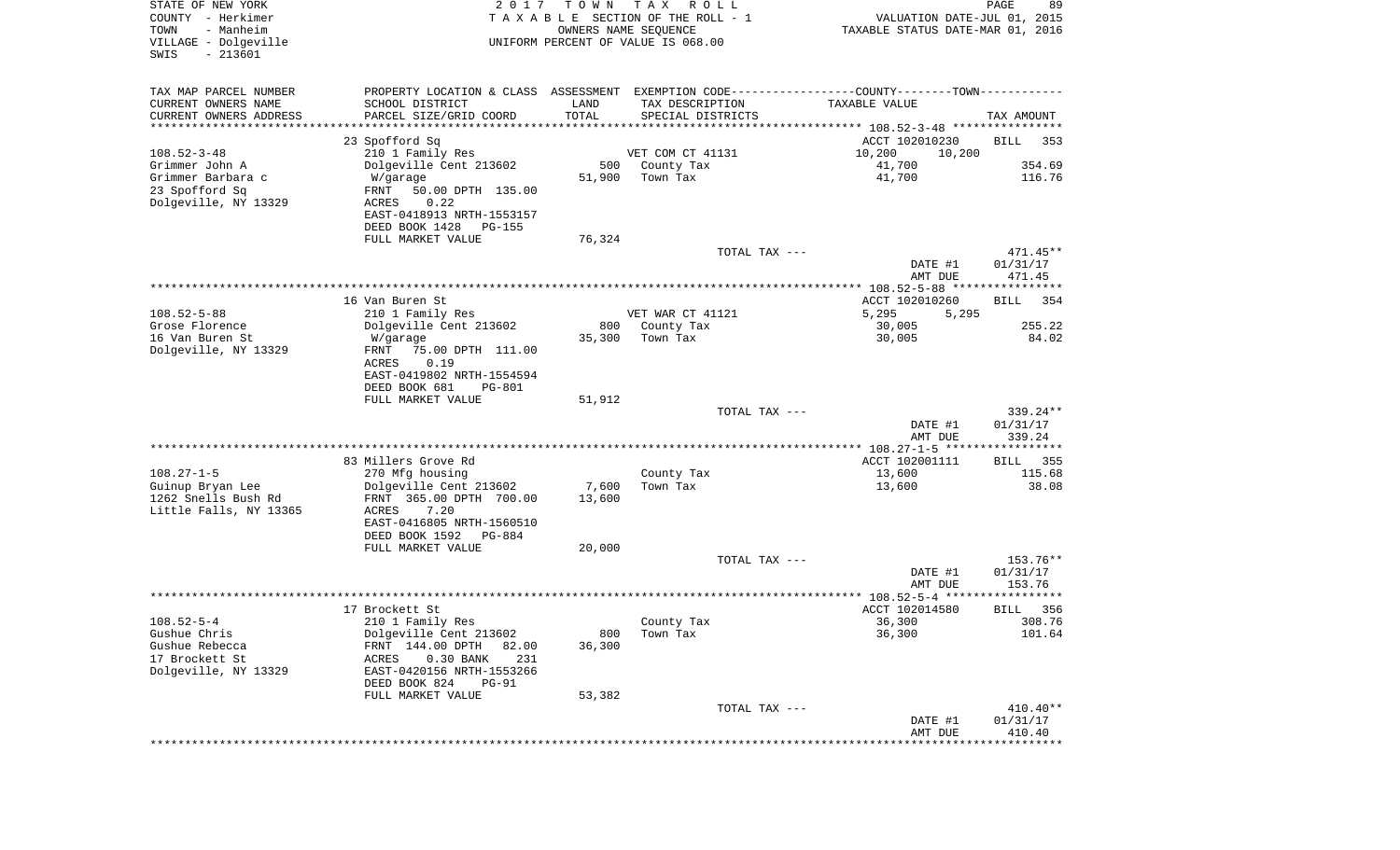| STATE OF NEW YORK<br>COUNTY - Herkimer<br>- Manheim<br>TOWN<br>VILLAGE - Dolgeville<br>$-213601$<br>SWIS | 2017                                                                                           | T O W N               | T A X<br>R O L L<br>TAXABLE SECTION OF THE ROLL - 1<br>OWNERS NAME SEQUENCE<br>UNIFORM PERCENT OF VALUE IS 068.00 |               | VALUATION DATE-JUL 01, 2015<br>TAXABLE STATUS DATE-MAR 01, 2016 | $\mathop{\mathtt{PAGE}}$<br>90 |
|----------------------------------------------------------------------------------------------------------|------------------------------------------------------------------------------------------------|-----------------------|-------------------------------------------------------------------------------------------------------------------|---------------|-----------------------------------------------------------------|--------------------------------|
| TAX MAP PARCEL NUMBER                                                                                    | PROPERTY LOCATION & CLASS ASSESSMENT EXEMPTION CODE----------------COUNTY-------TOWN---------- |                       |                                                                                                                   |               |                                                                 |                                |
| CURRENT OWNERS NAME                                                                                      | SCHOOL DISTRICT                                                                                | LAND                  | TAX DESCRIPTION                                                                                                   |               | TAXABLE VALUE                                                   |                                |
| CURRENT OWNERS ADDRESS                                                                                   | PARCEL SIZE/GRID COORD                                                                         | TOTAL                 | SPECIAL DISTRICTS                                                                                                 |               |                                                                 | TAX AMOUNT                     |
| *********************                                                                                    |                                                                                                | * * * * * * * * * * * |                                                                                                                   |               |                                                                 |                                |
|                                                                                                          | 49 W State St                                                                                  |                       |                                                                                                                   |               | ACCT 102027450                                                  | 357<br>BILL                    |
| $108.36 - 1 - 57$                                                                                        | 210 1 Family Res                                                                               | 500                   | County Tax<br>Town Tax                                                                                            |               | 55,000<br>55,000                                                | 467.82<br>154.01               |
| Guy Duane A<br>Guy Vanessa R                                                                             | Dolgeville Cent 213602<br>W/garage                                                             | 55,000                |                                                                                                                   |               |                                                                 |                                |
| 49 W State St                                                                                            | FRNT<br>46.00 DPTH 166.20                                                                      |                       |                                                                                                                   |               |                                                                 |                                |
| Dolgeville, NY 13329                                                                                     | ACRES<br>0.18                                                                                  |                       |                                                                                                                   |               |                                                                 |                                |
|                                                                                                          | EAST-0418805 NRTH-1556941                                                                      |                       |                                                                                                                   |               |                                                                 |                                |
|                                                                                                          | DEED BOOK 1328<br>PG-628                                                                       |                       |                                                                                                                   |               |                                                                 |                                |
|                                                                                                          | FULL MARKET VALUE                                                                              | 80,882                |                                                                                                                   |               |                                                                 |                                |
|                                                                                                          |                                                                                                |                       |                                                                                                                   | TOTAL TAX --- |                                                                 | 621.83**                       |
|                                                                                                          |                                                                                                |                       |                                                                                                                   |               | DATE #1<br>AMT DUE                                              | 01/31/17<br>621.83             |
|                                                                                                          |                                                                                                |                       |                                                                                                                   |               |                                                                 |                                |
|                                                                                                          | 24 S Helmer Ave                                                                                |                       |                                                                                                                   |               | ACCT 102026970                                                  | BILL 358                       |
| $108.44 - 1 - 46$                                                                                        | 210 1 Family Res                                                                               |                       | County Tax                                                                                                        |               | 29,900                                                          | 254.32                         |
| Guy John A                                                                                               | Dolgeville Cent 213602                                                                         | 1,000                 | Town Tax                                                                                                          |               | 29,900                                                          | 83.72                          |
| 24 S Helmer Ave                                                                                          | FRNT 166.55 DPTH 262.00                                                                        | 29,900                |                                                                                                                   |               |                                                                 |                                |
| Dolgeville, NY 13329                                                                                     | ACRES<br>0.32 BANK<br>135<br>EAST-0419006 NRTH-1555350                                         |                       |                                                                                                                   |               |                                                                 |                                |
|                                                                                                          | DEED BOOK 800<br>PG-374                                                                        |                       |                                                                                                                   |               |                                                                 |                                |
|                                                                                                          | FULL MARKET VALUE                                                                              | 43,971                |                                                                                                                   |               |                                                                 |                                |
|                                                                                                          |                                                                                                |                       |                                                                                                                   | TOTAL TAX --- |                                                                 | 338.04**                       |
|                                                                                                          |                                                                                                |                       |                                                                                                                   |               | DATE #1                                                         | 01/31/17                       |
|                                                                                                          |                                                                                                |                       |                                                                                                                   |               | AMT DUE                                                         | 338.04                         |
|                                                                                                          |                                                                                                |                       |                                                                                                                   |               | ************* 108.52-4-4 ******************                     |                                |
| $108.52 - 4 - 4$                                                                                         | 27 Rundell St<br>210 1 Family Res                                                              |                       | County Tax                                                                                                        |               | ACCT 102022440<br>105,000                                       | 359<br>BILL<br>893.11          |
| Haas Douglas                                                                                             | Dolgeville Cent 213602                                                                         | 1,000                 | Town Tax                                                                                                          |               | 105,000                                                         | 294.01                         |
| Haas Linda                                                                                               | FRNT 100.00 DPTH 150.00                                                                        | 105,000               |                                                                                                                   |               |                                                                 |                                |
| 27 Rundell St                                                                                            | ACRES<br>0.46                                                                                  |                       |                                                                                                                   |               |                                                                 |                                |
| Dolgeville, NY 13329                                                                                     | EAST-0419219 NRTH-1553082                                                                      |                       |                                                                                                                   |               |                                                                 |                                |
|                                                                                                          | DEED BOOK 797<br>$PG-82$                                                                       |                       |                                                                                                                   |               |                                                                 |                                |
|                                                                                                          | FULL MARKET VALUE                                                                              | 154,412               |                                                                                                                   | TOTAL TAX --- |                                                                 |                                |
|                                                                                                          |                                                                                                |                       |                                                                                                                   |               | DATE #1                                                         | 1,187.12**<br>01/31/17         |
|                                                                                                          |                                                                                                |                       |                                                                                                                   |               | AMT DUE                                                         | 1,187.12                       |
|                                                                                                          |                                                                                                |                       |                                                                                                                   |               |                                                                 | ************                   |
|                                                                                                          | Ransom St                                                                                      |                       |                                                                                                                   |               | ACCT 102016590                                                  | 360<br>BILL                    |
| $108.52 - 4 - 32$                                                                                        | 311 Res vac land                                                                               |                       | County Tax                                                                                                        |               | 300                                                             | 2.55                           |
| Haas Douglas                                                                                             | Dolgeville Cent 213602                                                                         |                       | 300 Town Tax                                                                                                      |               | 300                                                             | 0.84                           |
| Haas Linda<br>27 Rundell St                                                                              | 50.00 DPTH 150.00<br>FRNT<br>0.17<br>ACRES                                                     | 300                   |                                                                                                                   |               |                                                                 |                                |
| Dolgeville, NY 13329                                                                                     | EAST-0419372 NRTH-1553090                                                                      |                       |                                                                                                                   |               |                                                                 |                                |
|                                                                                                          | DEED BOOK 799<br>PG-341                                                                        |                       |                                                                                                                   |               |                                                                 |                                |
|                                                                                                          | FULL MARKET VALUE                                                                              | 441                   |                                                                                                                   |               |                                                                 |                                |
|                                                                                                          |                                                                                                |                       |                                                                                                                   | TOTAL TAX --- |                                                                 | $3.39**$                       |
|                                                                                                          |                                                                                                |                       |                                                                                                                   |               | DATE #1                                                         | 01/31/17                       |
|                                                                                                          |                                                                                                |                       |                                                                                                                   |               | AMT DUE                                                         | 3.39                           |
|                                                                                                          |                                                                                                |                       |                                                                                                                   |               |                                                                 |                                |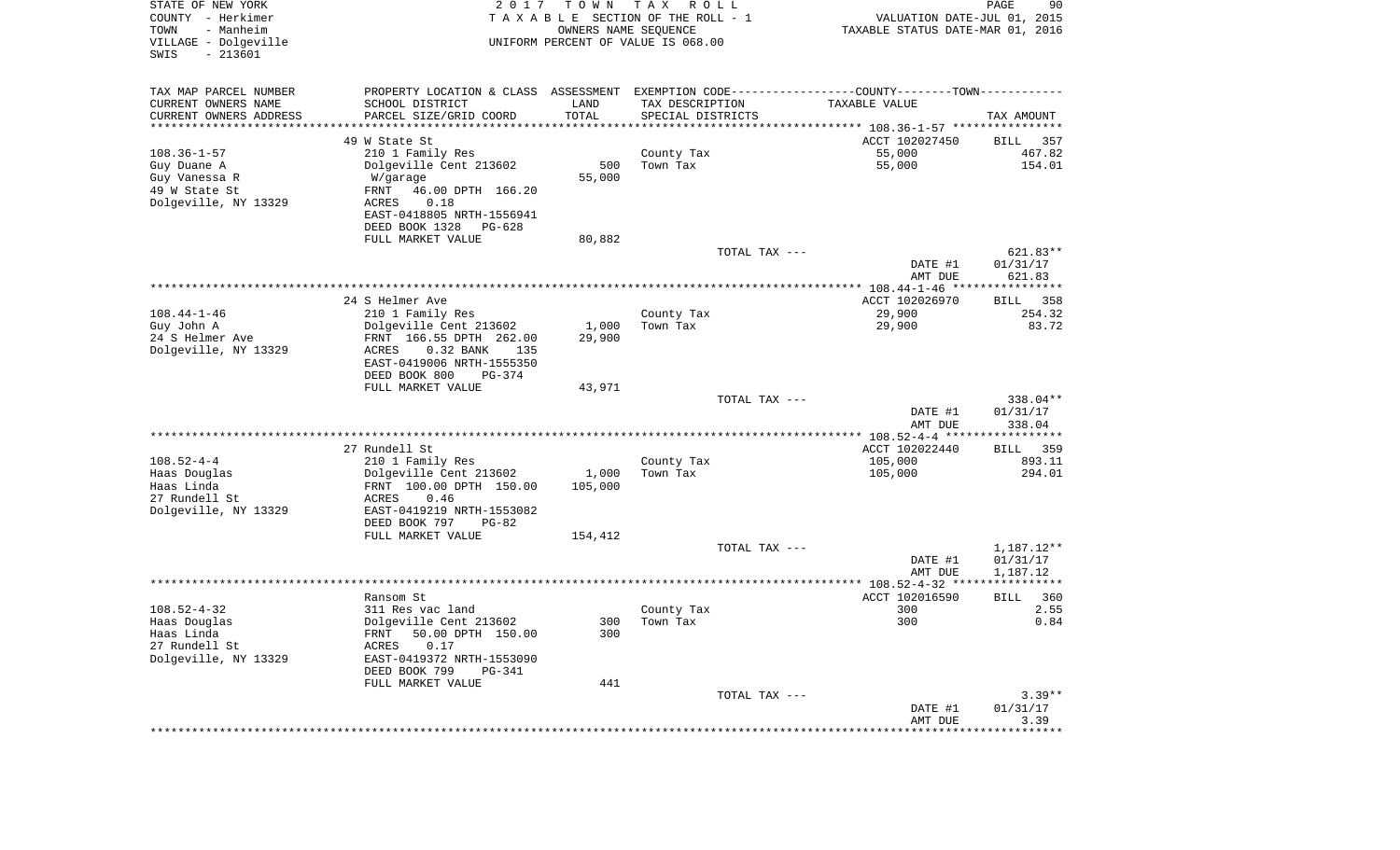| TOWN<br>- Manheim<br>OWNERS NAME SEQUENCE<br>TAXABLE STATUS DATE-MAR 01, 2016<br>VILLAGE - Dolgeville<br>UNIFORM PERCENT OF VALUE IS 068.00<br>$-213601$<br>SWIS<br>PROPERTY LOCATION & CLASS ASSESSMENT EXEMPTION CODE---------------COUNTY-------TOWN----------<br>TAX MAP PARCEL NUMBER<br>CURRENT OWNERS NAME<br>SCHOOL DISTRICT<br>LAND<br>TAX DESCRIPTION<br>TAXABLE VALUE<br>TOTAL<br>CURRENT OWNERS ADDRESS<br>PARCEL SIZE/GRID COORD<br>SPECIAL DISTRICTS<br>***********************<br>ACCT 102022500<br>Ransom St | TAX AMOUNT       |
|------------------------------------------------------------------------------------------------------------------------------------------------------------------------------------------------------------------------------------------------------------------------------------------------------------------------------------------------------------------------------------------------------------------------------------------------------------------------------------------------------------------------------|------------------|
|                                                                                                                                                                                                                                                                                                                                                                                                                                                                                                                              |                  |
|                                                                                                                                                                                                                                                                                                                                                                                                                                                                                                                              |                  |
|                                                                                                                                                                                                                                                                                                                                                                                                                                                                                                                              |                  |
|                                                                                                                                                                                                                                                                                                                                                                                                                                                                                                                              |                  |
|                                                                                                                                                                                                                                                                                                                                                                                                                                                                                                                              |                  |
|                                                                                                                                                                                                                                                                                                                                                                                                                                                                                                                              | BILL<br>361      |
| $108.52 - 4 - 33$<br>300<br>311 Res vac land<br>County Tax                                                                                                                                                                                                                                                                                                                                                                                                                                                                   | 2.55             |
| 300<br>Dolgeville Cent 213602<br>300<br>Haas Douglas<br>Town Tax                                                                                                                                                                                                                                                                                                                                                                                                                                                             | 0.84             |
| Haas Linda<br>50.00 DPTH 150.00<br>300<br>FRNT                                                                                                                                                                                                                                                                                                                                                                                                                                                                               |                  |
| 0.17<br>27 Rundell St<br>ACRES                                                                                                                                                                                                                                                                                                                                                                                                                                                                                               |                  |
| Dolgeville, NY 13329<br>EAST-0419347 NRTH-1553046                                                                                                                                                                                                                                                                                                                                                                                                                                                                            |                  |
| DEED BOOK 799<br>PG-341                                                                                                                                                                                                                                                                                                                                                                                                                                                                                                      |                  |
| FULL MARKET VALUE<br>441                                                                                                                                                                                                                                                                                                                                                                                                                                                                                                     |                  |
| TOTAL TAX ---                                                                                                                                                                                                                                                                                                                                                                                                                                                                                                                | $3.39**$         |
| DATE #1<br>AMT DUE                                                                                                                                                                                                                                                                                                                                                                                                                                                                                                           | 01/31/17<br>3.39 |
|                                                                                                                                                                                                                                                                                                                                                                                                                                                                                                                              |                  |
| 30 S Main St<br>ACCT 102009660                                                                                                                                                                                                                                                                                                                                                                                                                                                                                               | BILL 362         |
| 108.44-3-70<br>484 1 use sm bld<br>County Tax<br>45,000                                                                                                                                                                                                                                                                                                                                                                                                                                                                      | 382.76           |
| Haas Douglas L<br>Dolgeville Cent 213602<br>1,700<br>Town Tax<br>45,000                                                                                                                                                                                                                                                                                                                                                                                                                                                      | 126.01           |
| Haas Linda M<br>70.00 DPTH 200.00<br>45,000<br>FRNT                                                                                                                                                                                                                                                                                                                                                                                                                                                                          |                  |
| 30 South Main St<br>ACRES<br>0.32                                                                                                                                                                                                                                                                                                                                                                                                                                                                                            |                  |
| Dolgeville, NY 13329<br>EAST-0419494 NRTH-1555090                                                                                                                                                                                                                                                                                                                                                                                                                                                                            |                  |
| DEED BOOK 888<br>PG-499                                                                                                                                                                                                                                                                                                                                                                                                                                                                                                      |                  |
| FULL MARKET VALUE<br>66,176                                                                                                                                                                                                                                                                                                                                                                                                                                                                                                  |                  |
| TOTAL TAX ---                                                                                                                                                                                                                                                                                                                                                                                                                                                                                                                | 508.77**         |
| DATE #1                                                                                                                                                                                                                                                                                                                                                                                                                                                                                                                      | 01/31/17         |
| AMT DUE                                                                                                                                                                                                                                                                                                                                                                                                                                                                                                                      | 508.77           |
| 29 Wolf St<br>ACCT 102023880                                                                                                                                                                                                                                                                                                                                                                                                                                                                                                 | BILL 363         |
| 108.36-2-39<br>210 1 Family Res<br>37,300<br>County Tax                                                                                                                                                                                                                                                                                                                                                                                                                                                                      | 317.26           |
| Hall Felicia<br>Dolgeville Cent 213602<br>1,800<br>37,300<br>Town Tax                                                                                                                                                                                                                                                                                                                                                                                                                                                        | 104.44           |
| 29 Wolf St<br>37,300<br>W/garage                                                                                                                                                                                                                                                                                                                                                                                                                                                                                             |                  |
| Dolgeville, NY 13329<br>FRNT 110.00 DPTH 176.00                                                                                                                                                                                                                                                                                                                                                                                                                                                                              |                  |
| 0.44<br>ACRES                                                                                                                                                                                                                                                                                                                                                                                                                                                                                                                |                  |
| PRIOR OWNER ON 3/01/2016<br>EAST-0419050 NRTH-1557598                                                                                                                                                                                                                                                                                                                                                                                                                                                                        |                  |
| Seeley Jeff<br>DEED BOOK 1614<br>PG-726                                                                                                                                                                                                                                                                                                                                                                                                                                                                                      |                  |
| FULL MARKET VALUE<br>54,853                                                                                                                                                                                                                                                                                                                                                                                                                                                                                                  |                  |
| TOTAL TAX ---                                                                                                                                                                                                                                                                                                                                                                                                                                                                                                                | 421.70**         |
| DATE #1                                                                                                                                                                                                                                                                                                                                                                                                                                                                                                                      | 01/31/17         |
| AMT DUE                                                                                                                                                                                                                                                                                                                                                                                                                                                                                                                      | 421.70           |
| 23 S Helmer Ave<br>ACCT 102015570                                                                                                                                                                                                                                                                                                                                                                                                                                                                                            | BILL<br>364      |
| $108.44 - 3 - 80$<br>30,300<br>210 1 Family Res<br>County Tax                                                                                                                                                                                                                                                                                                                                                                                                                                                                | 257.72           |
| Hall LLoyd D<br>Dolgeville Cent 213602<br>400<br>30,300<br>Town Tax                                                                                                                                                                                                                                                                                                                                                                                                                                                          | 84.84            |
| Hall Mary E<br>30,300<br>W/barn                                                                                                                                                                                                                                                                                                                                                                                                                                                                                              |                  |
| 25 S Helmer Ave<br>FRNT<br>43.00 DPTH 100.00                                                                                                                                                                                                                                                                                                                                                                                                                                                                                 |                  |
| Dolgeville, NY 13329<br><b>ACRES</b><br>0.10                                                                                                                                                                                                                                                                                                                                                                                                                                                                                 |                  |
| EAST-0418961 NRTH-1555017                                                                                                                                                                                                                                                                                                                                                                                                                                                                                                    |                  |
| DEED BOOK 1595<br>PG-228                                                                                                                                                                                                                                                                                                                                                                                                                                                                                                     |                  |
| FULL MARKET VALUE<br>44,559                                                                                                                                                                                                                                                                                                                                                                                                                                                                                                  |                  |
| TOTAL TAX ---                                                                                                                                                                                                                                                                                                                                                                                                                                                                                                                | 342.56**         |
| DATE #1                                                                                                                                                                                                                                                                                                                                                                                                                                                                                                                      | 01/31/17         |
| AMT DUE                                                                                                                                                                                                                                                                                                                                                                                                                                                                                                                      | 342.56           |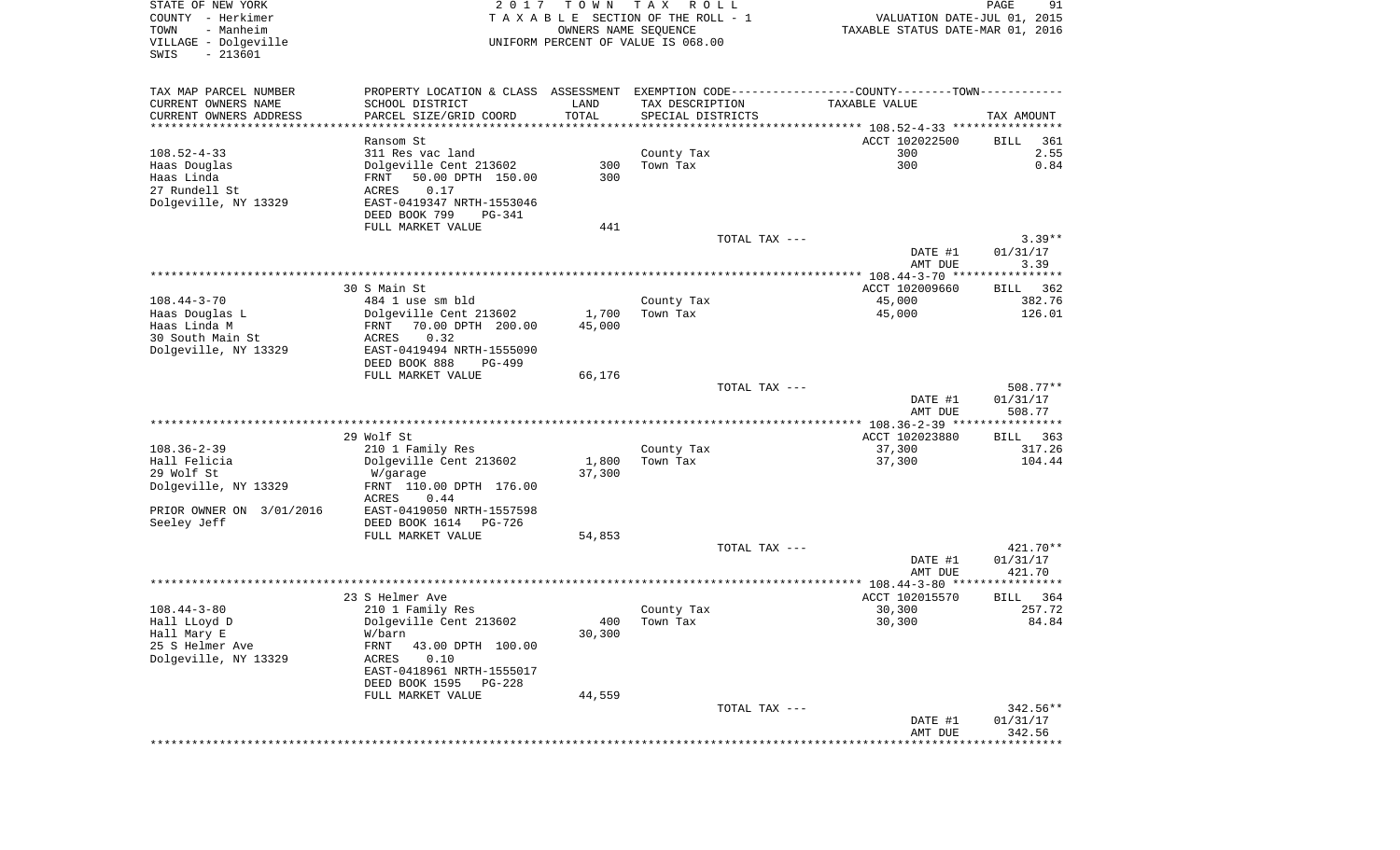| STATE OF NEW YORK<br>COUNTY - Herkimer<br>TOWN<br>- Manheim | 2 0 1 7                                                                                       | T O W N       | T A X<br>R O L L<br>TAXABLE SECTION OF THE ROLL - 1<br>OWNERS NAME SEQUENCE | VALUATION DATE-JUL 01, 2015<br>TAXABLE STATUS DATE-MAR 01, 2016 | PAGE<br>92             |
|-------------------------------------------------------------|-----------------------------------------------------------------------------------------------|---------------|-----------------------------------------------------------------------------|-----------------------------------------------------------------|------------------------|
| VILLAGE - Dolgeville<br>$-213601$<br>SWIS                   |                                                                                               |               | UNIFORM PERCENT OF VALUE IS 068.00                                          |                                                                 |                        |
| TAX MAP PARCEL NUMBER                                       | PROPERTY LOCATION & CLASS ASSESSMENT EXEMPTION CODE---------------COUNTY-------TOWN---------- |               |                                                                             |                                                                 |                        |
| CURRENT OWNERS NAME                                         | SCHOOL DISTRICT                                                                               | LAND          | TAX DESCRIPTION                                                             | TAXABLE VALUE                                                   |                        |
| CURRENT OWNERS ADDRESS                                      | PARCEL SIZE/GRID COORD                                                                        | TOTAL         | SPECIAL DISTRICTS                                                           |                                                                 | TAX AMOUNT             |
| *********************                                       | **********************                                                                        | ************* |                                                                             |                                                                 |                        |
|                                                             | 25 S Helmer Ave                                                                               |               |                                                                             | ACCT 102021690                                                  | BILL<br>365            |
| $108.44 - 3 - 81$                                           | 210 1 Family Res                                                                              |               | County Tax                                                                  | 51,800                                                          | 440.60                 |
| Hall Lloyd Don                                              | Dolgeville Cent 213602                                                                        | 600<br>51,800 | Town Tax                                                                    | 51,800                                                          | 145.05                 |
| 25 So Helmer Ave<br>Dolgeville, NY 13329                    | W/garage<br>FRNT<br>60.00 DPTH 114.00<br>0.15<br><b>ACRES</b>                                 |               |                                                                             |                                                                 |                        |
|                                                             | EAST-0418928 NRTH-1554984                                                                     |               |                                                                             |                                                                 |                        |
|                                                             | DEED BOOK 837<br>PG-645<br>FULL MARKET VALUE                                                  | 76,176        |                                                                             |                                                                 |                        |
|                                                             |                                                                                               |               | TOTAL TAX ---                                                               |                                                                 | 585.65**               |
|                                                             |                                                                                               |               |                                                                             | DATE #1<br>AMT DUE                                              | 01/31/17<br>585.65     |
|                                                             |                                                                                               |               |                                                                             |                                                                 |                        |
|                                                             | 22 E Spofford Ave                                                                             |               |                                                                             | ACCT 102026700                                                  | 366<br>BILL            |
| $108.52 - 3 - 6$                                            | 210 1 Family Res                                                                              |               | County Tax                                                                  | 27,400                                                          | 233.06                 |
| Hall Robert M                                               | Dolgeville Cent 213602                                                                        | 700           | Town Tax                                                                    | 27,400                                                          | 76.72                  |
| Hall Michele R                                              | W/garage                                                                                      | 27,400        |                                                                             |                                                                 |                        |
| 52 Dolge Ave<br>Dolgeville, NY 13329                        | FRNT 140.00 DPTH 200.00<br>0.32 BANK<br>ACRES<br>800                                          |               |                                                                             |                                                                 |                        |
|                                                             | EAST-0418626 NRTH-1552905                                                                     |               |                                                                             |                                                                 |                        |
|                                                             | DEED BOOK 916<br>$PG-455$                                                                     |               |                                                                             |                                                                 |                        |
|                                                             | FULL MARKET VALUE                                                                             | 40,294        |                                                                             |                                                                 |                        |
|                                                             |                                                                                               |               | TOTAL TAX ---                                                               |                                                                 | 309.78**               |
|                                                             |                                                                                               |               |                                                                             | DATE #1                                                         | 01/31/17               |
|                                                             |                                                                                               |               |                                                                             | AMT DUE                                                         | 309.78<br>************ |
|                                                             | 58 N Helmer Ave                                                                               |               |                                                                             | ACCT 102006840                                                  | 367<br>BILL            |
| $108.36 - 3 - 60$                                           | 210 1 Family Res                                                                              |               | County Tax                                                                  | 46,000                                                          | 391.27                 |
| Hall Thomas R                                               | Dolgeville Cent 213602                                                                        | 500           | Town Tax                                                                    | 46,000                                                          | 128.81                 |
| 58 N Helmer Ave                                             | W/garage                                                                                      | 46,000        |                                                                             |                                                                 |                        |
| Dolgeville, NY 13329                                        | FRNT<br>50.00 DPTH 112.50                                                                     |               |                                                                             |                                                                 |                        |
|                                                             | ACRES<br>0.13                                                                                 |               |                                                                             |                                                                 |                        |
|                                                             | EAST-0419732 NRTH-1557388                                                                     |               |                                                                             |                                                                 |                        |
|                                                             | DEED BOOK 1548<br>PG-314                                                                      | 67,647        |                                                                             |                                                                 |                        |
|                                                             | FULL MARKET VALUE                                                                             |               | TOTAL TAX ---                                                               |                                                                 | 520.08**               |
|                                                             |                                                                                               |               |                                                                             | DATE #1                                                         | 01/31/17               |
|                                                             |                                                                                               |               |                                                                             | AMT DUE                                                         | 520.08                 |
|                                                             |                                                                                               |               |                                                                             |                                                                 |                        |
|                                                             | 90 Van Buren St                                                                               |               |                                                                             | ACCT 102027930                                                  | BILL 368               |
| $108.60 - 1 - 27$                                           | 210 1 Family Res                                                                              |               | VET COM CT 41131                                                            | 10,200<br>10,200                                                |                        |
| Halverson Ward<br>90 Van Buren St                           | Dolgeville Cent 213602                                                                        | 6,600         | County Tax                                                                  | 281,800                                                         | 2,396.92               |
| Dolgeville, NY 13329                                        | W Barn<br>ACRES<br>5.60                                                                       | 292,000       | Town Tax                                                                    | 281,800                                                         | 789.07                 |
|                                                             | EAST-0420278 NRTH-1552573                                                                     |               |                                                                             |                                                                 |                        |
|                                                             | DEED BOOK 1267<br><b>PG-350</b>                                                               |               |                                                                             |                                                                 |                        |
|                                                             | FULL MARKET VALUE                                                                             | 429,412       |                                                                             |                                                                 |                        |
|                                                             |                                                                                               |               | TOTAL TAX ---                                                               |                                                                 | $3,185.99**$           |
|                                                             |                                                                                               |               |                                                                             | DATE #1                                                         | 01/31/17               |
|                                                             |                                                                                               |               |                                                                             | AMT DUE                                                         | 3,185.99               |
|                                                             |                                                                                               |               |                                                                             |                                                                 |                        |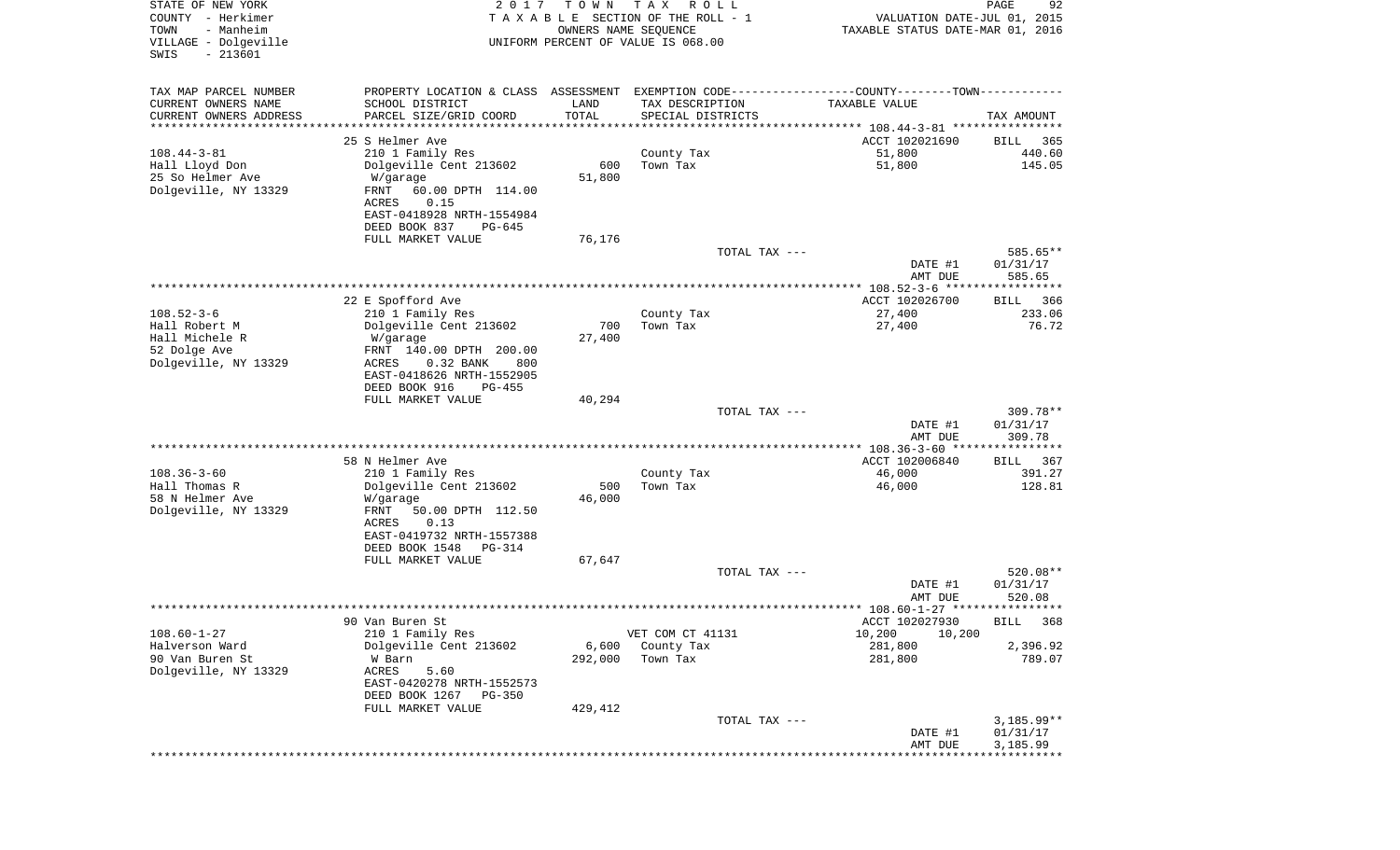| STATE OF NEW YORK<br>COUNTY - Herkimer<br>TOWN<br>- Manheim<br>VILLAGE - Dolgeville<br>$-213601$<br>SWIS | 2 0 1 7                                                                                       | T O W N<br>OWNERS NAME SEQUENCE | T A X<br>R O L L<br>TAXABLE SECTION OF THE ROLL - 1<br>UNIFORM PERCENT OF VALUE IS 068.00 | VALUATION DATE-JUL 01, 2015<br>TAXABLE STATUS DATE-MAR 01, 2016 | PAGE<br>93              |
|----------------------------------------------------------------------------------------------------------|-----------------------------------------------------------------------------------------------|---------------------------------|-------------------------------------------------------------------------------------------|-----------------------------------------------------------------|-------------------------|
| TAX MAP PARCEL NUMBER                                                                                    | PROPERTY LOCATION & CLASS ASSESSMENT EXEMPTION CODE---------------COUNTY-------TOWN---------- |                                 |                                                                                           |                                                                 |                         |
| CURRENT OWNERS NAME                                                                                      | SCHOOL DISTRICT                                                                               | LAND                            | TAX DESCRIPTION                                                                           | TAXABLE VALUE                                                   |                         |
| CURRENT OWNERS ADDRESS                                                                                   | PARCEL SIZE/GRID COORD                                                                        | TOTAL                           | SPECIAL DISTRICTS                                                                         |                                                                 | TAX AMOUNT              |
| *********************                                                                                    |                                                                                               | *************                   |                                                                                           |                                                                 |                         |
| $108.52 - 1 - 33$                                                                                        | 6 W Faville Ave                                                                               |                                 |                                                                                           | ACCT 102003210<br>8,000                                         | BILL<br>369             |
| Hamilton Thomas K                                                                                        | 311 Res vac land<br>Dolgeville Cent 213602                                                    | 8,000                           | County Tax<br>Town Tax                                                                    | 8,000                                                           | 68.05<br>22.40          |
| Ruggiero Elaine                                                                                          | FRNT 348.30 DPTH                                                                              | 8,000                           |                                                                                           |                                                                 |                         |
| 6 W Faville Ave                                                                                          | ACRES<br>0.60                                                                                 |                                 |                                                                                           |                                                                 |                         |
| Dolgeville, NY 13329                                                                                     | EAST-0418422 NRTH-1553995                                                                     |                                 |                                                                                           |                                                                 |                         |
|                                                                                                          | DEED BOOK 1597<br>PG-334                                                                      |                                 |                                                                                           |                                                                 |                         |
|                                                                                                          | FULL MARKET VALUE                                                                             | 11,765                          | TOTAL TAX ---                                                                             |                                                                 | $90.45**$               |
|                                                                                                          |                                                                                               |                                 |                                                                                           | DATE #1<br>AMT DUE                                              | 01/31/17<br>90.45       |
|                                                                                                          |                                                                                               |                                 |                                                                                           |                                                                 |                         |
|                                                                                                          | 5 E Faville Ave                                                                               |                                 |                                                                                           | ACCT 102027600                                                  | 370<br>BILL             |
| $108.52 - 2 - 59$                                                                                        | 210 1 Family Res                                                                              |                                 | County Tax                                                                                | 29,600                                                          | 251.77                  |
| Hanford Aubrey                                                                                           | Dolgeville Cent 213602                                                                        | 600                             | Town Tax                                                                                  | 29,600                                                          | 82.88                   |
| Hanford Samantha<br>5 E Faville Ave                                                                      | W/barn<br>60.00 DPTH 125.00<br>FRNT                                                           | 29,600                          |                                                                                           |                                                                 |                         |
| Dolgeville, NY 13329                                                                                     | ACRES<br>0.16                                                                                 |                                 |                                                                                           |                                                                 |                         |
|                                                                                                          | EAST-0418819 NRTH-1553763                                                                     |                                 |                                                                                           |                                                                 |                         |
|                                                                                                          | DEED BOOK 1414<br>$PG-18$                                                                     |                                 |                                                                                           |                                                                 |                         |
|                                                                                                          | FULL MARKET VALUE                                                                             | 43,529                          | TOTAL TAX ---                                                                             |                                                                 | 334.65**                |
|                                                                                                          |                                                                                               |                                 |                                                                                           | DATE #1<br>AMT DUE                                              | 01/31/17<br>334.65      |
|                                                                                                          |                                                                                               |                                 |                                                                                           | ************ 108.52-5-79 ****                                   | * * * * * * * * * * * * |
|                                                                                                          | 33 S Main St                                                                                  |                                 |                                                                                           | ACCT 102022020                                                  | BILL<br>371             |
| $108.52 - 5 - 79$                                                                                        | 483 Converted Re                                                                              |                                 | County Tax                                                                                | 42,800                                                          | 364.05                  |
| Hanthorn Timothy S                                                                                       | Dolgeville Cent 213602                                                                        | 800                             | Town Tax                                                                                  | 42,800                                                          | 119.85                  |
| Hanthorn Jamie C<br>33 S Main St                                                                         | W/garage<br>FRNT<br>80.00 DPTH 168.00                                                         | 42,800                          | School Relevy<br>Village Relevy                                                           |                                                                 | 944.08<br>1,085.83      |
| Dolgeville, NY 13329                                                                                     | <b>ACRES</b><br>0.27                                                                          |                                 |                                                                                           |                                                                 |                         |
|                                                                                                          | EAST-0419507 NRTH-1554805                                                                     |                                 |                                                                                           |                                                                 |                         |
|                                                                                                          | DEED BOOK 1190<br>PG-813                                                                      |                                 |                                                                                           |                                                                 |                         |
|                                                                                                          | FULL MARKET VALUE                                                                             | 62,941                          | TOTAL TAX ---                                                                             |                                                                 | 2,513.81**              |
|                                                                                                          |                                                                                               |                                 |                                                                                           | DATE #1                                                         | 01/31/17                |
|                                                                                                          |                                                                                               |                                 |                                                                                           | AMT DUE                                                         | 2,513.81                |
|                                                                                                          |                                                                                               |                                 |                                                                                           |                                                                 | ***********             |
|                                                                                                          | 16 Rundell St                                                                                 |                                 |                                                                                           | ACCT 102019740                                                  | 372<br>BILL             |
| $108.52 - 3 - 36$<br>Harlow MaKayla                                                                      | 210 1 Family Res<br>Dolgeville Cent 213602                                                    | 500                             | County Tax<br>Town Tax                                                                    | 12,500<br>12,500                                                | 106.32<br>35.00         |
| Gallt Theodore                                                                                           | 50.00 DPTH 142.00<br>FRNT                                                                     | 12,500                          | School Relevy                                                                             |                                                                 | 1.62                    |
| 16 Rundell St                                                                                            | 0.16<br>ACRES                                                                                 |                                 |                                                                                           |                                                                 |                         |
| Dolgeville, NY 13329                                                                                     | EAST-0419279 NRTH-1553630<br>DEED BOOK 1538<br>PG-772                                         |                                 |                                                                                           |                                                                 |                         |
|                                                                                                          | FULL MARKET VALUE                                                                             | 18,382                          |                                                                                           |                                                                 |                         |
|                                                                                                          |                                                                                               |                                 | TOTAL TAX ---                                                                             |                                                                 | 142.94**                |
|                                                                                                          |                                                                                               |                                 |                                                                                           | DATE #1<br>AMT DUE                                              | 01/31/17<br>142.94      |
|                                                                                                          |                                                                                               |                                 |                                                                                           | ****************************                                    |                         |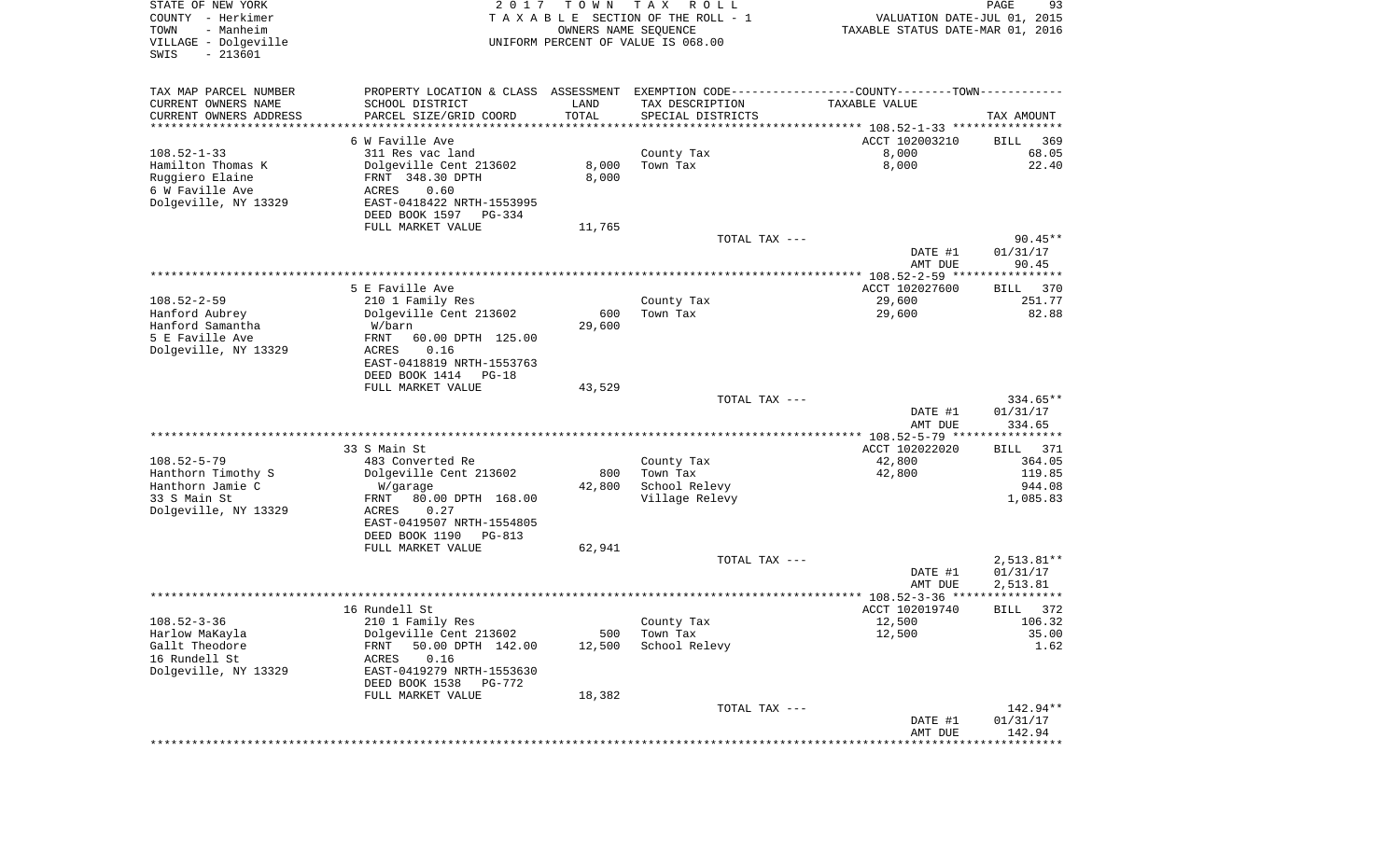| STATE OF NEW YORK<br>COUNTY - Herkimer<br>TOWN<br>- Manheim<br>VILLAGE - Dolgeville<br>$-213601$ | 2017                                                                                          | T O W N<br>OWNERS NAME SEOUENCE | TAX ROLL<br>TAXABLE SECTION OF THE ROLL - 1<br>UNIFORM PERCENT OF VALUE IS 068.00 |               | VALUATION DATE-JUL 01, 2015<br>TAXABLE STATUS DATE-MAR 01, 2016 | 94<br>PAGE  |
|--------------------------------------------------------------------------------------------------|-----------------------------------------------------------------------------------------------|---------------------------------|-----------------------------------------------------------------------------------|---------------|-----------------------------------------------------------------|-------------|
| SWIS                                                                                             |                                                                                               |                                 |                                                                                   |               |                                                                 |             |
| TAX MAP PARCEL NUMBER                                                                            | PROPERTY LOCATION & CLASS ASSESSMENT EXEMPTION CODE---------------COUNTY-------TOWN---------- |                                 |                                                                                   |               |                                                                 |             |
| CURRENT OWNERS NAME                                                                              | SCHOOL DISTRICT                                                                               | LAND                            | TAX DESCRIPTION                                                                   |               | TAXABLE VALUE                                                   |             |
| CURRENT OWNERS ADDRESS<br>**********************                                                 | PARCEL SIZE/GRID COORD                                                                        | TOTAL                           | SPECIAL DISTRICTS                                                                 |               |                                                                 | TAX AMOUNT  |
|                                                                                                  | 8 Sullivan St                                                                                 |                                 |                                                                                   |               | ACCT 102005550                                                  | BILL 373    |
| 108.59-2-32                                                                                      | 210 1 Family Res                                                                              |                                 | County Tax                                                                        |               | 48,000                                                          | 408.28      |
| Harlow Mark                                                                                      | Dolgeville Cent 213602                                                                        | 500                             | Town Tax                                                                          |               | 48,000                                                          | 134.41      |
| Harlow Paula                                                                                     | 50.00 DPTH 150.00<br>FRNT                                                                     | 48,000                          |                                                                                   |               |                                                                 |             |
| 8 Sullivan St                                                                                    | ACRES<br>0.17 BANK<br>813                                                                     |                                 |                                                                                   |               |                                                                 |             |
| Dolgeville, NY 13329                                                                             | EAST-0417221 NRTH-1552086                                                                     |                                 |                                                                                   |               |                                                                 |             |
|                                                                                                  | DEED BOOK 866<br>PG-311                                                                       |                                 |                                                                                   |               |                                                                 |             |
|                                                                                                  | FULL MARKET VALUE                                                                             | 70,588                          |                                                                                   | TOTAL TAX --- |                                                                 | 542.69**    |
|                                                                                                  |                                                                                               |                                 |                                                                                   |               | DATE #1                                                         | 01/31/17    |
|                                                                                                  |                                                                                               |                                 |                                                                                   |               | AMT DUE                                                         | 542.69      |
|                                                                                                  |                                                                                               |                                 |                                                                                   |               |                                                                 |             |
|                                                                                                  | Sullivan St                                                                                   |                                 |                                                                                   |               | ACCT 102005580                                                  | BILL<br>374 |
| 108.59-2-33                                                                                      | 311 Res vac land                                                                              |                                 | County Tax                                                                        |               | 300                                                             | 2.55        |
| Harlow Mark A                                                                                    | Dolgeville Cent 213602                                                                        | 300                             | Town Tax                                                                          |               | 300                                                             | 0.84        |
| Harlow Paula L                                                                                   | 50.00 DPTH 150.00<br>FRNT                                                                     | 300                             |                                                                                   |               |                                                                 |             |
| 8 Sullivan St                                                                                    | ACRES<br>0.17 BANK<br>813                                                                     |                                 |                                                                                   |               |                                                                 |             |
| Dolgeville, NY 13329                                                                             | EAST-0417228 NRTH-1552039                                                                     |                                 |                                                                                   |               |                                                                 |             |
|                                                                                                  | DEED BOOK 866<br><b>PG-311</b>                                                                |                                 |                                                                                   |               |                                                                 |             |
|                                                                                                  | FULL MARKET VALUE                                                                             | 441                             |                                                                                   | TOTAL TAX --- |                                                                 | $3.39**$    |
|                                                                                                  |                                                                                               |                                 |                                                                                   |               | DATE #1                                                         | 01/31/17    |
|                                                                                                  |                                                                                               |                                 |                                                                                   |               | AMT DUE                                                         | 3.39        |
|                                                                                                  |                                                                                               |                                 |                                                                                   |               |                                                                 |             |
|                                                                                                  | 133 N Main St                                                                                 |                                 |                                                                                   |               | ACCT 102029520                                                  | BILL 375    |
| 108.36-3-30                                                                                      | 220 2 Family Res                                                                              |                                 | County Tax                                                                        |               | 30,900                                                          | 262.83      |
| Harlow Timothy                                                                                   | Dolgeville Cent 213602                                                                        | 500                             | Town Tax                                                                          |               | 30,900                                                          | 86.52       |
| Harlow Sandra                                                                                    | W/garage                                                                                      | 30,900                          |                                                                                   |               |                                                                 |             |
| 133 N Main St                                                                                    | 50.00 DPTH 167.00<br>FRNT                                                                     |                                 |                                                                                   |               |                                                                 |             |
| Dolgeville, NY 13329                                                                             | 0.18<br>ACRES                                                                                 |                                 |                                                                                   |               |                                                                 |             |
|                                                                                                  | EAST-0419973 NRTH-1557020                                                                     |                                 |                                                                                   |               |                                                                 |             |
|                                                                                                  | DEED BOOK 1187<br>PG-751<br>FULL MARKET VALUE                                                 | 45,441                          |                                                                                   |               |                                                                 |             |
|                                                                                                  |                                                                                               |                                 |                                                                                   | TOTAL TAX --- |                                                                 | 349.35**    |
|                                                                                                  |                                                                                               |                                 |                                                                                   |               | DATE #1                                                         | 01/31/17    |
|                                                                                                  |                                                                                               |                                 |                                                                                   |               | AMT DUE                                                         | 349.35      |
|                                                                                                  |                                                                                               |                                 |                                                                                   |               |                                                                 |             |
|                                                                                                  | 6 Lamberson St                                                                                |                                 |                                                                                   |               | ACCT 102020700                                                  | BILL<br>376 |
| 108.52-2-43                                                                                      | 220 2 Family Res                                                                              |                                 | County Tax                                                                        |               | 27,000                                                          | 229.66      |
| Harpis James A                                                                                   | Dolgeville Cent 213602                                                                        | 700                             | Town Tax                                                                          |               | 27,000                                                          | 75.60       |
| 301 King Rd                                                                                      | W/garage                                                                                      | 27,000                          |                                                                                   |               |                                                                 |             |
| Dolgeville, NY 13329                                                                             | FRNT<br>66.00 DPTH 132.00                                                                     |                                 |                                                                                   |               |                                                                 |             |
|                                                                                                  | 0.20<br>ACRES                                                                                 |                                 |                                                                                   |               |                                                                 |             |
| PRIOR OWNER ON 3/01/2016                                                                         | EAST-0419120 NRTH-1554185                                                                     |                                 |                                                                                   |               |                                                                 |             |
| Burton Linda                                                                                     | DEED BOOK 1622<br>PG-866                                                                      |                                 |                                                                                   |               |                                                                 |             |
|                                                                                                  | FULL MARKET VALUE                                                                             | 39,706                          |                                                                                   | TOTAL TAX --- |                                                                 | $305.26**$  |
|                                                                                                  |                                                                                               |                                 |                                                                                   |               | DATE #1                                                         | 01/31/17    |
|                                                                                                  |                                                                                               |                                 |                                                                                   |               | AMT DUE                                                         | 305.26      |
|                                                                                                  |                                                                                               |                                 |                                                                                   |               |                                                                 |             |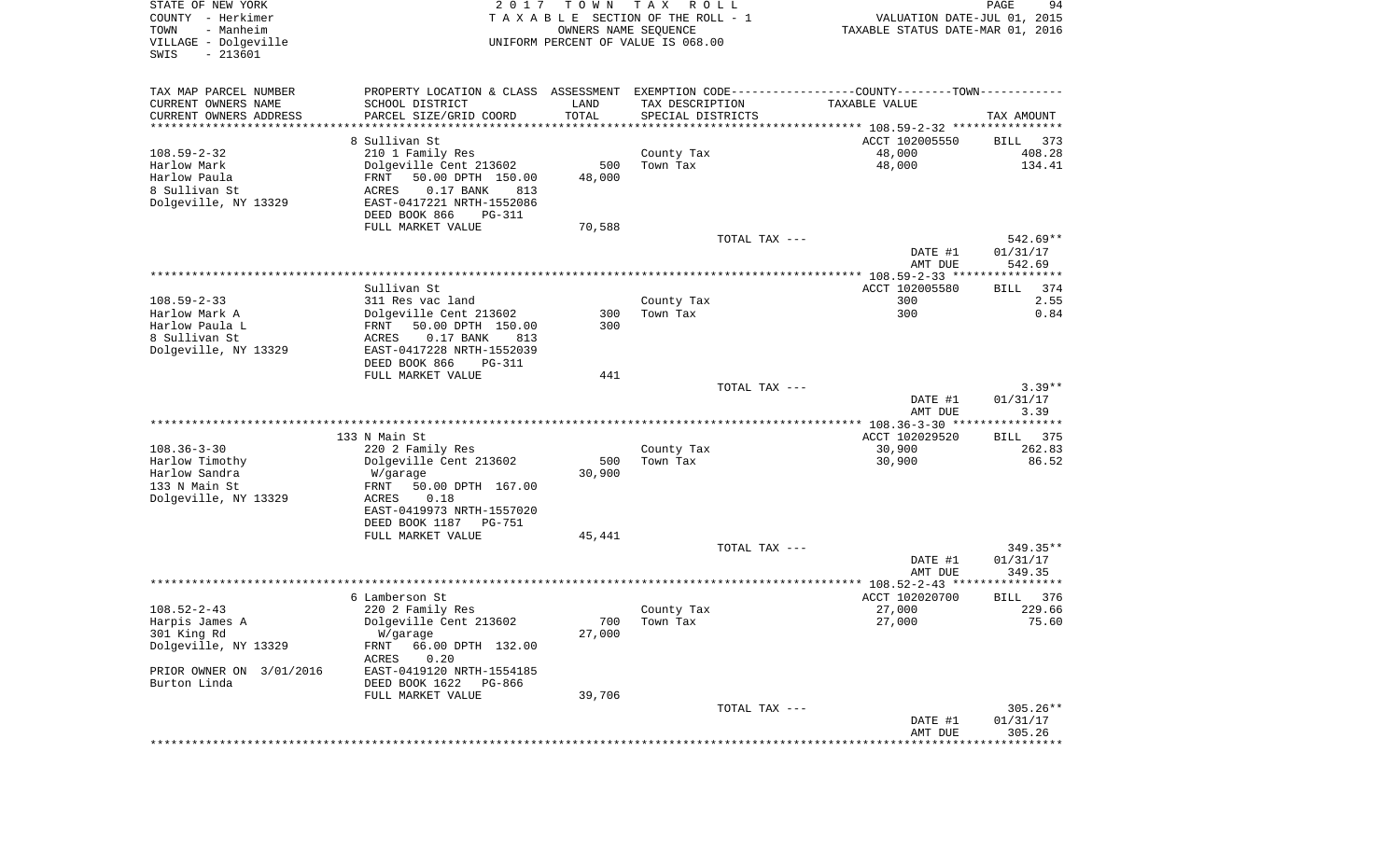| STATE OF NEW YORK<br>COUNTY - Herkimer<br>- Manheim<br>TOWN<br>VILLAGE - Dolgeville<br>$-213601$<br>SWIS | 2 0 1 7                                    | T O W N<br>OWNERS NAME SEQUENCE | T A X<br>R O L L<br>TAXABLE SECTION OF THE ROLL - 1<br>UNIFORM PERCENT OF VALUE IS 068.00 | VALUATION DATE-JUL 01, 2015<br>TAXABLE STATUS DATE-MAR 01, 2016                                | PAGE<br>95                 |
|----------------------------------------------------------------------------------------------------------|--------------------------------------------|---------------------------------|-------------------------------------------------------------------------------------------|------------------------------------------------------------------------------------------------|----------------------------|
| TAX MAP PARCEL NUMBER                                                                                    |                                            |                                 |                                                                                           | PROPERTY LOCATION & CLASS ASSESSMENT EXEMPTION CODE----------------COUNTY-------TOWN---------- |                            |
| CURRENT OWNERS NAME                                                                                      | SCHOOL DISTRICT                            | LAND                            | TAX DESCRIPTION                                                                           | TAXABLE VALUE                                                                                  |                            |
| CURRENT OWNERS ADDRESS                                                                                   | PARCEL SIZE/GRID COORD                     | TOTAL<br>***************        | SPECIAL DISTRICTS                                                                         |                                                                                                | TAX AMOUNT                 |
| *********************                                                                                    |                                            |                                 |                                                                                           |                                                                                                |                            |
| $108.44 - 3 - 18$                                                                                        | 2 N Helmer Ave<br>483 Converted Re         |                                 |                                                                                           | ACCT 102020010<br>80,000                                                                       | BILL 377<br>680.46         |
| Harpis James M                                                                                           | Dolgeville Cent 213602                     | 1,200                           | County Tax<br>Town Tax                                                                    | 80,000                                                                                         | 224.01                     |
| 301 King Rd                                                                                              | FRNT 120.00 DPTH 100.00                    | 80,000                          |                                                                                           |                                                                                                |                            |
| Dolgeville, NY 13329                                                                                     | 0.28<br>ACRES                              |                                 |                                                                                           |                                                                                                |                            |
|                                                                                                          | EAST-0419469 NRTH-1555921                  |                                 |                                                                                           |                                                                                                |                            |
|                                                                                                          | DEED BOOK 1091<br>PG-537                   |                                 |                                                                                           |                                                                                                |                            |
|                                                                                                          | FULL MARKET VALUE                          | 117,647                         |                                                                                           |                                                                                                |                            |
|                                                                                                          |                                            |                                 | TOTAL TAX ---                                                                             |                                                                                                | $904.47**$                 |
|                                                                                                          |                                            |                                 |                                                                                           | DATE #1<br>AMT DUE                                                                             | 01/31/17<br>904.47         |
|                                                                                                          |                                            |                                 |                                                                                           |                                                                                                |                            |
|                                                                                                          | 14 Baker St                                |                                 |                                                                                           | ACCT 102008880                                                                                 | BILL<br>378                |
| $108.44 - 3 - 45$                                                                                        | 483 Converted Re                           |                                 | County Tax                                                                                | 21,000                                                                                         | 178.62                     |
| Harpis James M                                                                                           | Dolgeville Cent 213602                     | 400                             | Town Tax                                                                                  | 21,000                                                                                         | 58.80                      |
| 301 King Rd                                                                                              | 60.00 DPTH 110.00<br>FRNT                  | 21,000                          |                                                                                           |                                                                                                |                            |
| Dolgeville, NY 13329                                                                                     | 0.10<br>ACRES<br>EAST-0419311 NRTH-1555664 |                                 |                                                                                           |                                                                                                |                            |
|                                                                                                          | DEED BOOK 871<br>$PG-508$                  |                                 |                                                                                           |                                                                                                |                            |
|                                                                                                          | FULL MARKET VALUE                          | 30,882                          | TOTAL TAX ---                                                                             |                                                                                                | 237.42**                   |
|                                                                                                          |                                            |                                 |                                                                                           | DATE #1                                                                                        | 01/31/17                   |
|                                                                                                          |                                            |                                 |                                                                                           | AMT DUE                                                                                        | 237.42                     |
|                                                                                                          |                                            |                                 |                                                                                           |                                                                                                |                            |
| $108.44 - 3 - 46$                                                                                        | 12 Baker St<br>311 Res vac land            |                                 | County Tax                                                                                | ACCT 102021240<br>1,000                                                                        | <b>BILL</b><br>379<br>8.51 |
| Harpis James M                                                                                           | Dolgeville Cent 213602                     | 1,000                           | Town Tax                                                                                  | 1,000                                                                                          | 2.80                       |
| 301 King Rd                                                                                              | 31.20 DPTH<br>98.00<br>FRNT                | 1,000                           |                                                                                           |                                                                                                |                            |
| Dolgeville, NY 13329                                                                                     | ACRES<br>0.07                              |                                 |                                                                                           |                                                                                                |                            |
|                                                                                                          | EAST-0419352 NRTH-1555666                  |                                 |                                                                                           |                                                                                                |                            |
|                                                                                                          | DEED BOOK 1164<br>PG-427                   |                                 |                                                                                           |                                                                                                |                            |
|                                                                                                          | FULL MARKET VALUE                          | 1,471                           |                                                                                           |                                                                                                |                            |
|                                                                                                          |                                            |                                 | TOTAL TAX ---                                                                             | DATE #1                                                                                        | $11.31**$<br>01/31/17      |
|                                                                                                          |                                            |                                 |                                                                                           | AMT DUE                                                                                        | 11.31                      |
|                                                                                                          |                                            |                                 |                                                                                           |                                                                                                |                            |
|                                                                                                          | 48 E Faville Ave                           |                                 |                                                                                           | ACCT 102008760                                                                                 | 380<br>BILL                |
| $108.52 - 6 - 30$                                                                                        | 210 1 Family Res                           |                                 | County Tax                                                                                | 30,500                                                                                         | 259.43                     |
| Hart Ryan                                                                                                | Dolgeville Cent 213602                     | 500                             | Town Tax                                                                                  | 30,500                                                                                         | 85.40                      |
| 48 E Faville Ave<br>Dolgeville, NY 13329                                                                 | Carport<br>FRNT 50.00 DPTH 100.00          | 30,500                          |                                                                                           |                                                                                                |                            |
|                                                                                                          | ACRES<br>0.11                              |                                 |                                                                                           |                                                                                                |                            |
|                                                                                                          | EAST-0419703 NRTH-1553045                  |                                 |                                                                                           |                                                                                                |                            |
|                                                                                                          | DEED BOOK 1611 PG-381                      |                                 |                                                                                           |                                                                                                |                            |
|                                                                                                          | FULL MARKET VALUE                          | 44,853                          |                                                                                           |                                                                                                |                            |
|                                                                                                          |                                            |                                 | TOTAL TAX ---                                                                             |                                                                                                | $344.83**$                 |
|                                                                                                          |                                            |                                 |                                                                                           | DATE #1<br>AMT DUE                                                                             | 01/31/17<br>344.83         |
|                                                                                                          |                                            |                                 |                                                                                           | *********************                                                                          | **************             |
|                                                                                                          |                                            |                                 |                                                                                           |                                                                                                |                            |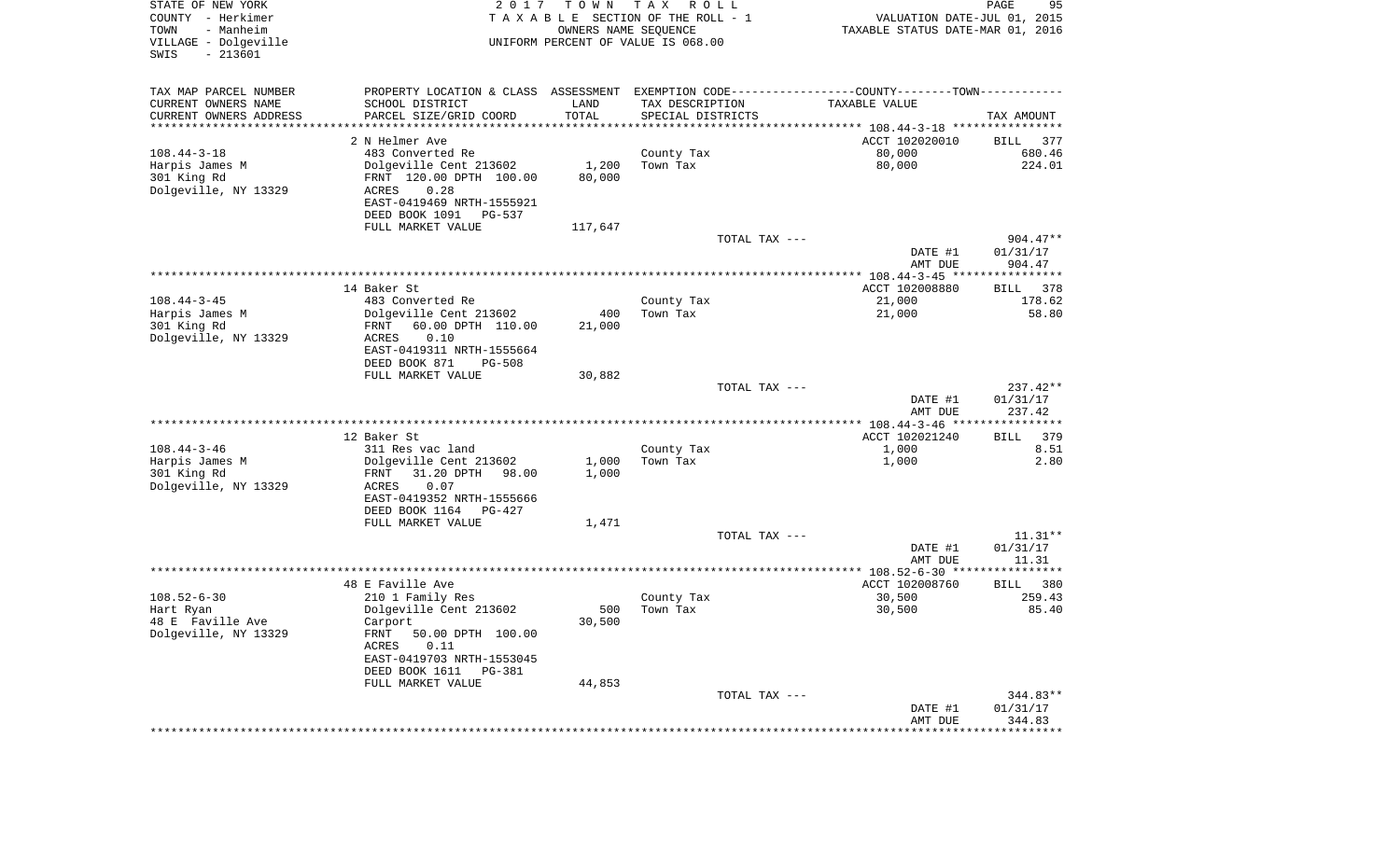| STATE OF NEW YORK<br>COUNTY - Herkimer<br>TOWN<br>- Manheim<br>VILLAGE - Dolgeville<br>$-213601$<br>SWIS | 2 0 1 7                                                                                       | T O W N<br>OWNERS NAME SEQUENCE | T A X<br>R O L L<br>TAXABLE SECTION OF THE ROLL - 1<br>UNIFORM PERCENT OF VALUE IS 068.00 | VALUATION DATE-JUL 01, 2015<br>TAXABLE STATUS DATE-MAR 01, 2016 | PAGE<br>96         |
|----------------------------------------------------------------------------------------------------------|-----------------------------------------------------------------------------------------------|---------------------------------|-------------------------------------------------------------------------------------------|-----------------------------------------------------------------|--------------------|
|                                                                                                          |                                                                                               |                                 |                                                                                           |                                                                 |                    |
| TAX MAP PARCEL NUMBER                                                                                    | PROPERTY LOCATION & CLASS ASSESSMENT EXEMPTION CODE---------------COUNTY-------TOWN---------- |                                 |                                                                                           |                                                                 |                    |
| CURRENT OWNERS NAME                                                                                      | SCHOOL DISTRICT                                                                               | LAND                            | TAX DESCRIPTION                                                                           | TAXABLE VALUE                                                   |                    |
| CURRENT OWNERS ADDRESS<br>********************                                                           | PARCEL SIZE/GRID COORD                                                                        | TOTAL                           | SPECIAL DISTRICTS                                                                         |                                                                 | TAX AMOUNT         |
|                                                                                                          | 21 Wolf St                                                                                    |                                 |                                                                                           | ACCT 102025680                                                  | 381<br>BILL        |
| $108.36 - 2 - 37$                                                                                        | 210 1 Family Res                                                                              |                                 | County Tax                                                                                | 46,100                                                          | 392.12             |
| Hart Shawna                                                                                              | Dolgeville Cent 213602                                                                        | 1,300                           | Town Tax                                                                                  | 46,100                                                          | 129.09             |
| 21 Wolf St                                                                                               | Land Contract                                                                                 | 46,100                          | School Relevy                                                                             |                                                                 | 572.67             |
| Dolgeville, NY 13329                                                                                     | FRNT 160.00 DPTH 150.00<br>ACRES<br>0.55                                                      |                                 | Village Relevy                                                                            |                                                                 | 1,169.37           |
|                                                                                                          | EAST-0419170 NRTH-1557494<br>DEED BOOK 1126<br>PG-164                                         |                                 |                                                                                           |                                                                 |                    |
|                                                                                                          | FULL MARKET VALUE                                                                             | 67,794                          |                                                                                           |                                                                 |                    |
|                                                                                                          |                                                                                               |                                 | TOTAL TAX ---                                                                             |                                                                 | $2,263.25**$       |
|                                                                                                          |                                                                                               |                                 |                                                                                           | DATE #1                                                         | 01/31/17           |
|                                                                                                          |                                                                                               |                                 |                                                                                           | AMT DUE<br>**************** 108.52-5-10 ****************        | 2,263.25           |
|                                                                                                          | 56 Van Buren St                                                                               |                                 |                                                                                           | ACCT 102019680                                                  | BILL<br>382        |
| $108.52 - 5 - 10$                                                                                        | 210 1 Family Res                                                                              |                                 | County Tax                                                                                | 52,000                                                          | 442.30             |
| Hartmann Scott                                                                                           | Dolgeville Cent 213602                                                                        | 1,000                           | Town Tax                                                                                  | 52,000                                                          | 145.61             |
| Hartmann Kari<br>56 Van Buren St                                                                         | W/garage<br>FRNT<br>99.15 DPTH 150.40                                                         | 52,000                          |                                                                                           |                                                                 |                    |
| Dolgeville, NY 13329                                                                                     | 0.34<br>ACRES                                                                                 |                                 |                                                                                           |                                                                 |                    |
|                                                                                                          | EAST-0420244 NRTH-1553641                                                                     |                                 |                                                                                           |                                                                 |                    |
|                                                                                                          | DEED BOOK 1424<br><b>PG-770</b>                                                               |                                 |                                                                                           |                                                                 |                    |
|                                                                                                          | FULL MARKET VALUE                                                                             | 76,471                          |                                                                                           |                                                                 |                    |
|                                                                                                          |                                                                                               |                                 | TOTAL TAX ---                                                                             |                                                                 | 587.91**           |
|                                                                                                          |                                                                                               |                                 |                                                                                           | DATE #1<br>AMT DUE                                              | 01/31/17<br>587.91 |
|                                                                                                          |                                                                                               |                                 |                                                                                           |                                                                 | ************       |
|                                                                                                          | Horn St                                                                                       |                                 |                                                                                           | ACCT 102012060                                                  | 383<br>BILL        |
| $108.36 - 1 - 30$                                                                                        | 312 Vac w/imprv                                                                               |                                 | County Tax                                                                                | 1,600                                                           | 13.61              |
| Hartness Bruce                                                                                           | Dolgeville Cent 213602                                                                        | 100                             | Town Tax                                                                                  | 1,600                                                           | 4.48               |
| Hartness Barbara                                                                                         | Garage                                                                                        | 1,600                           |                                                                                           |                                                                 |                    |
| 28 Lamberson St                                                                                          | FRNT<br>50.00 DPTH<br>45.00                                                                   |                                 |                                                                                           |                                                                 |                    |
| Dolgeville, NY 13329                                                                                     | ACRES<br>0.06                                                                                 |                                 |                                                                                           |                                                                 |                    |
|                                                                                                          | EAST-0419344 NRTH-1556949                                                                     |                                 |                                                                                           |                                                                 |                    |
|                                                                                                          | DEED BOOK 778<br>PG-491<br>FULL MARKET VALUE                                                  | 2,353                           |                                                                                           |                                                                 |                    |
|                                                                                                          |                                                                                               |                                 | TOTAL TAX ---                                                                             |                                                                 | 18.09**            |
|                                                                                                          |                                                                                               |                                 |                                                                                           | DATE #1                                                         | 01/31/17           |
|                                                                                                          |                                                                                               |                                 |                                                                                           | AMT DUE                                                         | 18.09              |
|                                                                                                          |                                                                                               |                                 |                                                                                           |                                                                 |                    |
|                                                                                                          | 32 W State St                                                                                 |                                 |                                                                                           | ACCT 102012000                                                  | BILL 384           |
| $108.36 - 1 - 41$                                                                                        | 210 1 Family Res                                                                              |                                 | County Tax                                                                                | 49,900                                                          | 424.44             |
| Hartness Bruce                                                                                           | Dolgeville Cent 213602                                                                        | 500                             | Town Tax                                                                                  | 49,900                                                          | 139.73             |
| Hartness Barbara<br>28 Lamberson St                                                                      | 50.00 DPTH 110.00<br>FRNT<br>0.13<br>ACRES                                                    | 49,900                          |                                                                                           |                                                                 |                    |
| Dolgeville, NY 13329                                                                                     | EAST-0419305 NRTH-1556883                                                                     |                                 |                                                                                           |                                                                 |                    |
|                                                                                                          | DEED BOOK 778<br><b>PG-491</b>                                                                |                                 |                                                                                           |                                                                 |                    |
|                                                                                                          | FULL MARKET VALUE                                                                             | 73,382                          |                                                                                           |                                                                 |                    |
|                                                                                                          |                                                                                               |                                 | TOTAL TAX ---                                                                             |                                                                 | $564.17**$         |
|                                                                                                          |                                                                                               |                                 |                                                                                           | DATE #1                                                         | 01/31/17           |
|                                                                                                          |                                                                                               |                                 |                                                                                           | AMT DUE                                                         | 564.17             |
|                                                                                                          |                                                                                               |                                 |                                                                                           |                                                                 |                    |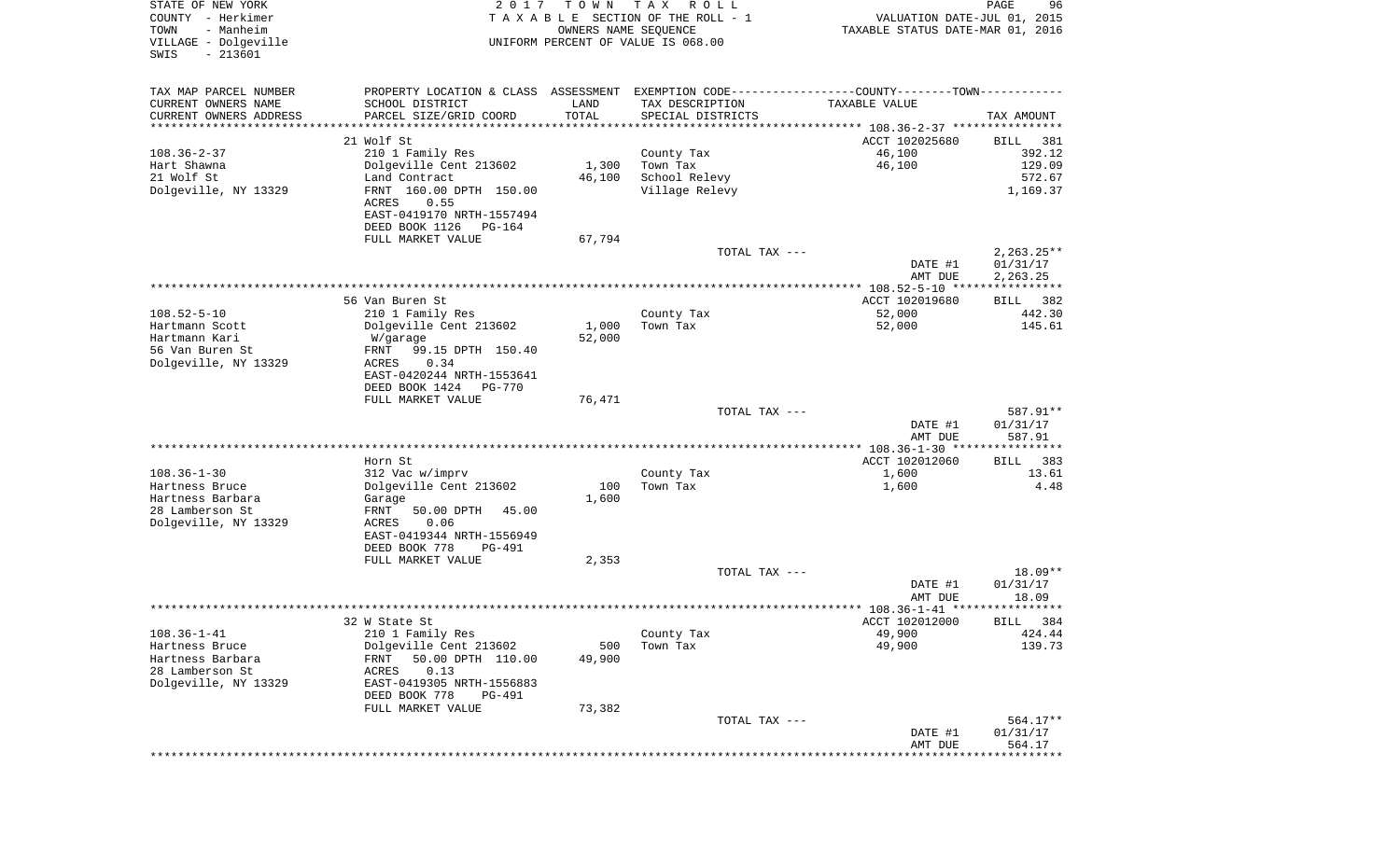| PROPERTY LOCATION & CLASS ASSESSMENT EXEMPTION CODE---------------COUNTY-------TOWN----------<br>TAX MAP PARCEL NUMBER<br>CURRENT OWNERS NAME<br>SCHOOL DISTRICT<br>LAND<br>TAX DESCRIPTION<br>TAXABLE VALUE<br>TOTAL<br>CURRENT OWNERS ADDRESS<br>PARCEL SIZE/GRID COORD<br>SPECIAL DISTRICTS<br>TAX AMOUNT<br>*********************<br>28 Lamberson St<br>ACCT 102007890<br>BILL | 385<br>413.38<br>136.09<br>549.47** |
|------------------------------------------------------------------------------------------------------------------------------------------------------------------------------------------------------------------------------------------------------------------------------------------------------------------------------------------------------------------------------------|-------------------------------------|
|                                                                                                                                                                                                                                                                                                                                                                                    |                                     |
|                                                                                                                                                                                                                                                                                                                                                                                    |                                     |
|                                                                                                                                                                                                                                                                                                                                                                                    |                                     |
|                                                                                                                                                                                                                                                                                                                                                                                    |                                     |
| $108.52 - 4 - 18$<br>VET COM CT 41131<br>210 1 Family Res<br>10,200<br>10,200                                                                                                                                                                                                                                                                                                      |                                     |
| Hartness Bruce<br>Dolgeville Cent 213602<br>500<br>County Tax<br>48,600                                                                                                                                                                                                                                                                                                            |                                     |
| Hartness Barbara<br>50.00 DPTH 73.00<br>FRNT<br>58,800<br>Town Tax<br>48,600                                                                                                                                                                                                                                                                                                       |                                     |
| 28 Lamberson St<br>0.07<br>ACRES                                                                                                                                                                                                                                                                                                                                                   |                                     |
| Dolgeville, NY 13329<br>EAST-0419565 NRTH-1553714<br>DEED BOOK 672<br>PG-213                                                                                                                                                                                                                                                                                                       |                                     |
| FULL MARKET VALUE<br>86,471                                                                                                                                                                                                                                                                                                                                                        |                                     |
| TOTAL TAX ---                                                                                                                                                                                                                                                                                                                                                                      |                                     |
| DATE #1<br>01/31/17                                                                                                                                                                                                                                                                                                                                                                |                                     |
| AMT DUE                                                                                                                                                                                                                                                                                                                                                                            | 549.47                              |
|                                                                                                                                                                                                                                                                                                                                                                                    |                                     |
| 2 S Helmer Ave<br>ACCT 102001380<br>BILL<br>$108.44 - 1 - 39$<br>60,000<br>210 1 Family Res<br>County Tax                                                                                                                                                                                                                                                                          | 386<br>510.35                       |
| 60,000<br>Harvey Michael J<br>Dolgeville Cent 213602<br>600<br>Town Tax                                                                                                                                                                                                                                                                                                            | 168.01                              |
| 60,000<br>M&M Contracting<br>W/garage                                                                                                                                                                                                                                                                                                                                              |                                     |
| 141 Dagenkolb Rd<br>60.00 DPTH 100.00<br>FRNT                                                                                                                                                                                                                                                                                                                                      |                                     |
| Cold Brook, NY 13324<br>ACRES<br>0.14                                                                                                                                                                                                                                                                                                                                              |                                     |
| EAST-0419259 NRTH-1555866                                                                                                                                                                                                                                                                                                                                                          |                                     |
| DEED BOOK 924<br>PG-314<br>FULL MARKET VALUE<br>88,235                                                                                                                                                                                                                                                                                                                             |                                     |
| TOTAL TAX ---                                                                                                                                                                                                                                                                                                                                                                      | 678.36**                            |
| 01/31/17<br>DATE #1                                                                                                                                                                                                                                                                                                                                                                |                                     |
| AMT DUE                                                                                                                                                                                                                                                                                                                                                                            | 678.36                              |
| *************** 108.44-2-7 ******************                                                                                                                                                                                                                                                                                                                                      |                                     |
| 8 Cline St<br>ACCT 102027000<br>BILL<br>$108.44 - 2 - 7$<br>210 1 Family Res<br>58,500<br>County Tax                                                                                                                                                                                                                                                                               | 387<br>497.59                       |
| Hauck Alan<br>Dolgeville Cent 213602<br>500<br>Town Tax<br>58,500                                                                                                                                                                                                                                                                                                                  | 163.81                              |
| Waleur Beverly<br>FRNT<br>50.00 DPTH 300.00<br>58,500                                                                                                                                                                                                                                                                                                                              |                                     |
| 8 Cline St<br>ACRES<br>0.34                                                                                                                                                                                                                                                                                                                                                        |                                     |
| Dolgeville, NY 13329<br>EAST-0418200 NRTH-1555123                                                                                                                                                                                                                                                                                                                                  |                                     |
| DEED BOOK 1321<br>PG-216                                                                                                                                                                                                                                                                                                                                                           |                                     |
| FULL MARKET VALUE<br>86,029<br>TOTAL TAX ---                                                                                                                                                                                                                                                                                                                                       | 661.40**                            |
| 01/31/17<br>DATE #1                                                                                                                                                                                                                                                                                                                                                                |                                     |
| AMT DUE                                                                                                                                                                                                                                                                                                                                                                            | 661.40                              |
| **************                                                                                                                                                                                                                                                                                                                                                                     |                                     |
| S Main St<br>BILL                                                                                                                                                                                                                                                                                                                                                                  | 388                                 |
| $108.51 - 1 - 33.2$<br>700<br>311 Res vac land<br>County Tax<br>Dolgeville Cent 213602<br>700<br>700 Town Tax                                                                                                                                                                                                                                                                      | 5.95<br>1.96                        |
| Haughton Jonanthan M<br>Haughton Nicole<br>60.00 DPTH 270.00<br>700<br>FRNT                                                                                                                                                                                                                                                                                                        |                                     |
| 136 S Main St<br>0.36<br>ACRES                                                                                                                                                                                                                                                                                                                                                     |                                     |
| Dolgeville, NY 13329<br>EAST-0417843 NRTH-1553068                                                                                                                                                                                                                                                                                                                                  |                                     |
| DEED BOOK 1592<br>$PG-23$                                                                                                                                                                                                                                                                                                                                                          |                                     |
| FULL MARKET VALUE<br>1,029                                                                                                                                                                                                                                                                                                                                                         |                                     |
| TOTAL TAX ---<br>DATE #1<br>01/31/17                                                                                                                                                                                                                                                                                                                                               | $7.91**$                            |
| AMT DUE                                                                                                                                                                                                                                                                                                                                                                            | 7.91                                |
|                                                                                                                                                                                                                                                                                                                                                                                    |                                     |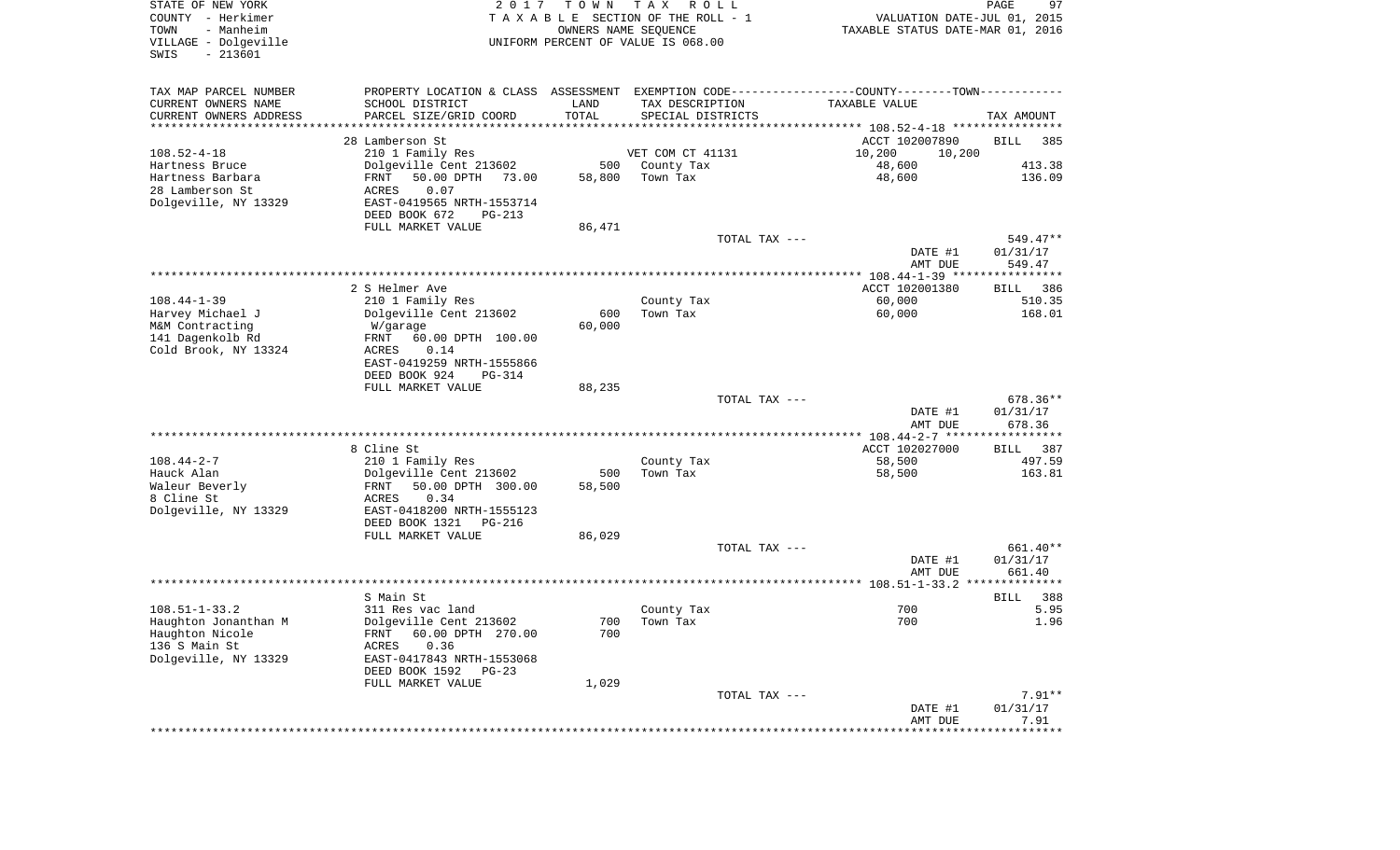| STATE OF NEW YORK<br>COUNTY - Herkimer<br>- Manheim<br>TOWN<br>VILLAGE - Dolgeville<br>$-213601$<br>SWIS | 2 0 1 7                                                                                        | T O W N<br>OWNERS NAME SEQUENCE | TAX ROLL<br>TAXABLE SECTION OF THE ROLL - 1<br>UNIFORM PERCENT OF VALUE IS 068.00 | VALUATION DATE-JUL 01, 2015<br>TAXABLE STATUS DATE-MAR 01, 2016 | PAGE<br>98         |
|----------------------------------------------------------------------------------------------------------|------------------------------------------------------------------------------------------------|---------------------------------|-----------------------------------------------------------------------------------|-----------------------------------------------------------------|--------------------|
| TAX MAP PARCEL NUMBER                                                                                    | PROPERTY LOCATION & CLASS ASSESSMENT EXEMPTION CODE----------------COUNTY-------TOWN---------- |                                 |                                                                                   |                                                                 |                    |
| CURRENT OWNERS NAME                                                                                      | SCHOOL DISTRICT                                                                                | LAND                            | TAX DESCRIPTION                                                                   | TAXABLE VALUE                                                   |                    |
| CURRENT OWNERS ADDRESS                                                                                   | PARCEL SIZE/GRID COORD                                                                         | TOTAL                           | SPECIAL DISTRICTS                                                                 |                                                                 | TAX AMOUNT         |
| *********************                                                                                    | *****************************                                                                  | * * * * * * * * * * *           |                                                                                   |                                                                 |                    |
|                                                                                                          | 136 S Main St                                                                                  |                                 |                                                                                   |                                                                 | BILL<br>389        |
| $108.51 - 1 - 39.2$                                                                                      | 210 1 Family Res                                                                               |                                 | County Tax                                                                        | 58,300                                                          | 495.89             |
| Haughton Jonanthan M                                                                                     | Dolgeville Cent 213602                                                                         | 600                             | Town Tax                                                                          | 58,300                                                          | 163.25             |
| Haughton Nicole                                                                                          | W/garage                                                                                       | 58,300                          |                                                                                   |                                                                 |                    |
| 136 S Main St                                                                                            | FRNT<br>60.00 DPTH 175.00                                                                      |                                 |                                                                                   |                                                                 |                    |
| Dolgeville, NY 13329                                                                                     | 0.24<br>ACRES                                                                                  |                                 |                                                                                   |                                                                 |                    |
|                                                                                                          | EAST-0417794 NRTH-1552966                                                                      |                                 |                                                                                   |                                                                 |                    |
|                                                                                                          | DEED BOOK 1592 PG-23                                                                           |                                 |                                                                                   |                                                                 |                    |
|                                                                                                          | FULL MARKET VALUE                                                                              | 85,735                          | TOTAL TAX ---                                                                     |                                                                 | 659.14**           |
|                                                                                                          |                                                                                                |                                 |                                                                                   | DATE #1                                                         | 01/31/17           |
|                                                                                                          |                                                                                                |                                 |                                                                                   | AMT DUE                                                         | 659.14             |
|                                                                                                          |                                                                                                |                                 |                                                                                   |                                                                 |                    |
|                                                                                                          | S Main St                                                                                      |                                 |                                                                                   | ACCT 102014130                                                  | 390<br>BILL        |
| $108.51 - 1 - 41$                                                                                        | 311 Res vac land                                                                               |                                 | County Tax                                                                        | 12,800                                                          | 108.87             |
| Haughton Jonanthan M                                                                                     | Dolgeville Cent 213602                                                                         | 12,800                          | Town Tax                                                                          | 12,800                                                          | 35.84              |
| Haughton Nicole                                                                                          | FRNT<br>60.00 DPTH 256.00                                                                      | 12,800                          |                                                                                   |                                                                 |                    |
| 136 S Main St                                                                                            | 0.32<br>ACRES                                                                                  |                                 |                                                                                   |                                                                 |                    |
| Dolgeville, NY 13329                                                                                     | EAST-0417807 NRTH-1553023                                                                      |                                 |                                                                                   |                                                                 |                    |
|                                                                                                          | DEED BOOK 1592<br>$PG-23$                                                                      |                                 |                                                                                   |                                                                 |                    |
|                                                                                                          | FULL MARKET VALUE                                                                              | 18,824                          |                                                                                   |                                                                 |                    |
|                                                                                                          |                                                                                                |                                 | TOTAL TAX ---                                                                     |                                                                 | 144.71**           |
|                                                                                                          |                                                                                                |                                 |                                                                                   | DATE #1<br>AMT DUE                                              | 01/31/17<br>144.71 |
|                                                                                                          |                                                                                                |                                 |                                                                                   | ************ 108.36-1-64 *****************                      |                    |
|                                                                                                          | 27 W State St                                                                                  |                                 |                                                                                   | ACCT 102030660                                                  | <b>BILL</b><br>391 |
| $108.36 - 1 - 64$                                                                                        | 210 1 Family Res                                                                               |                                 | VET WAR CT 41121                                                                  | 6,120<br>6,120                                                  |                    |
| Hearn Catherine<br>27 W State St                                                                         | Dolgeville Cent 213602                                                                         | 51,000                          | 1,400 County Tax<br>Town Tax                                                      | 44,880                                                          | 381.74<br>125.67   |
| Dolgeville, NY 13329                                                                                     | FRNT 120.00 DPTH 105.00<br>ACRES<br>0.36                                                       |                                 |                                                                                   | 44,880                                                          |                    |
|                                                                                                          | EAST-0419291 NRTH-1556692                                                                      |                                 |                                                                                   |                                                                 |                    |
|                                                                                                          | DEED BOOK 860<br>PG-510                                                                        |                                 |                                                                                   |                                                                 |                    |
|                                                                                                          | FULL MARKET VALUE                                                                              | 75,000                          |                                                                                   |                                                                 |                    |
|                                                                                                          |                                                                                                |                                 | TOTAL TAX ---                                                                     |                                                                 | $507.41**$         |
|                                                                                                          |                                                                                                |                                 |                                                                                   | DATE #1                                                         | 01/31/17           |
|                                                                                                          |                                                                                                |                                 |                                                                                   | AMT DUE                                                         | 507.41             |
|                                                                                                          |                                                                                                |                                 |                                                                                   |                                                                 |                    |
|                                                                                                          | 10 W State St                                                                                  |                                 |                                                                                   | ACCT 102025620                                                  | 392<br>BILL        |
| $108.36 - 3 - 39$                                                                                        | 210 1 Family Res                                                                               |                                 | County Tax                                                                        | 50,800                                                          | 432.09             |
| Hemmerich Peter H                                                                                        | Dolgeville Cent 213602                                                                         |                                 | 500 Town Tax                                                                      | 50,800                                                          | 142.25             |
| Hemmerich Linda D                                                                                        | W/garage                                                                                       | 50,800                          |                                                                                   |                                                                 |                    |
| 10 W State St                                                                                            | FRNT<br>50.00 DPTH 157.00                                                                      |                                 |                                                                                   |                                                                 |                    |
| Dolgeville, NY 13329                                                                                     | ACRES<br>$0.18$ BANK<br>055                                                                    |                                 |                                                                                   |                                                                 |                    |
|                                                                                                          | EAST-0419801 NRTH-1556619                                                                      |                                 |                                                                                   |                                                                 |                    |
|                                                                                                          | DEED BOOK 859<br>PG-241                                                                        |                                 |                                                                                   |                                                                 |                    |
|                                                                                                          | FULL MARKET VALUE                                                                              | 74,706                          |                                                                                   |                                                                 |                    |
|                                                                                                          |                                                                                                |                                 | TOTAL TAX ---                                                                     |                                                                 | 574.34**           |
|                                                                                                          |                                                                                                |                                 |                                                                                   | DATE #1                                                         | 01/31/17<br>574.34 |
|                                                                                                          |                                                                                                |                                 |                                                                                   | AMT DUE                                                         |                    |
|                                                                                                          |                                                                                                |                                 |                                                                                   |                                                                 |                    |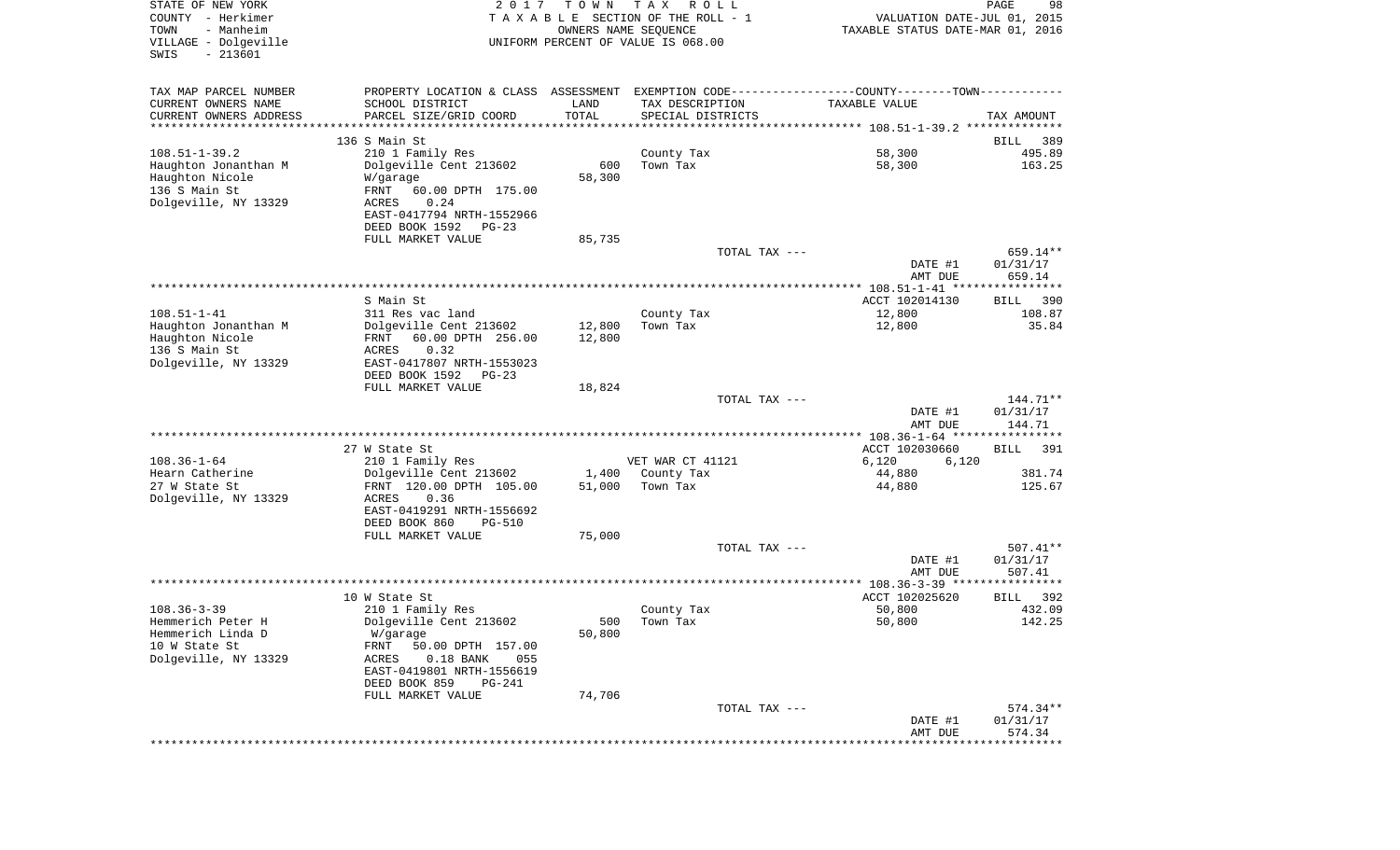| STATE OF NEW YORK<br>COUNTY - Herkimer<br>- Manheim<br>TOWN<br>VILLAGE - Dolgeville<br>$-213601$<br>SWIS | 2 0 1 7                                                                                        | T O W N<br>OWNERS NAME SEQUENCE | T A X<br>R O L L<br>TAXABLE SECTION OF THE ROLL - 1<br>UNIFORM PERCENT OF VALUE IS 068.00 | VALUATION DATE-JUL 01, 2015<br>TAXABLE STATUS DATE-MAR 01, 2016 | PAGE<br>99                         |
|----------------------------------------------------------------------------------------------------------|------------------------------------------------------------------------------------------------|---------------------------------|-------------------------------------------------------------------------------------------|-----------------------------------------------------------------|------------------------------------|
| TAX MAP PARCEL NUMBER                                                                                    | PROPERTY LOCATION & CLASS ASSESSMENT EXEMPTION CODE----------------COUNTY-------TOWN---------- |                                 |                                                                                           |                                                                 |                                    |
| CURRENT OWNERS NAME<br>CURRENT OWNERS ADDRESS                                                            | SCHOOL DISTRICT<br>PARCEL SIZE/GRID COORD                                                      | LAND<br>TOTAL                   | TAX DESCRIPTION<br>SPECIAL DISTRICTS                                                      | <b>TAXABLE VALUE</b>                                            | TAX AMOUNT                         |
| *********************                                                                                    | **********************                                                                         | * * * * * * * * * * *           |                                                                                           |                                                                 |                                    |
| $108.59 - 1 - 23$                                                                                        | 144 S Main St                                                                                  |                                 |                                                                                           | ACCT 102026220                                                  | 393<br>BILL<br>408.28              |
| Herringshaw Kathy A                                                                                      | 210 1 Family Res<br>Dolgeville Cent 213602                                                     | 500                             | County Tax<br>Town Tax                                                                    | 48,000<br>48,000                                                | 134.41                             |
| 144 So Main St<br>Dolgeville, NY 13329                                                                   | 53.00 DPTH 175.00<br>FRNT<br>0.21<br>ACRES                                                     | 48,000                          | School Relevy                                                                             |                                                                 | 614.59                             |
|                                                                                                          | EAST-0417552 NRTH-1552769<br>DEED BOOK 935<br>$PG-653$                                         |                                 |                                                                                           |                                                                 |                                    |
|                                                                                                          | FULL MARKET VALUE                                                                              | 70,588                          |                                                                                           |                                                                 |                                    |
|                                                                                                          |                                                                                                |                                 | TOTAL TAX ---                                                                             | DATE #1<br>AMT DUE                                              | 1,157.28**<br>01/31/17<br>1,157.28 |
|                                                                                                          |                                                                                                |                                 |                                                                                           |                                                                 |                                    |
|                                                                                                          | 21 Slawson St                                                                                  |                                 |                                                                                           | ACCT 102027840                                                  | 394<br>BILL                        |
| $108.44 - 2 - 36$<br>Herringshaw Pat                                                                     | 220 2 Family Res                                                                               | 500                             | County Tax                                                                                | 38,000                                                          | 323.22<br>106.40                   |
| Herringshaw Kathy                                                                                        | Dolgeville Cent 213602<br>W/garage                                                             | 38,000                          | Town Tax                                                                                  | 38,000                                                          |                                    |
| 21 Slawson St                                                                                            | 50.00 DPTH 100.00<br>FRNT                                                                      |                                 |                                                                                           |                                                                 |                                    |
| Dolgeville, NY 13329                                                                                     | ACRES<br>0.17                                                                                  |                                 |                                                                                           |                                                                 |                                    |
|                                                                                                          | EAST-0418551 NRTH-1555010                                                                      |                                 |                                                                                           |                                                                 |                                    |
|                                                                                                          | DEED BOOK 1426<br>PG-948<br>FULL MARKET VALUE                                                  | 55,882                          |                                                                                           |                                                                 |                                    |
|                                                                                                          |                                                                                                |                                 | TOTAL TAX ---                                                                             |                                                                 | 429.62**                           |
|                                                                                                          |                                                                                                |                                 |                                                                                           | DATE #1                                                         | 01/31/17                           |
|                                                                                                          |                                                                                                |                                 |                                                                                           | AMT DUE                                                         | 429.62                             |
|                                                                                                          |                                                                                                |                                 |                                                                                           | ************* 108.44-2-43 *****************                     |                                    |
| $108.44 - 2 - 43$                                                                                        | 46 S Helmer Ave<br>210 1 Family Res                                                            |                                 | County Tax                                                                                | ACCT 102024480<br>33,200                                        | 395<br>BILL<br>282.39              |
| Hess Cathy-Hargrave                                                                                      | Dolgeville Cent 213602                                                                         | 500                             | Town Tax                                                                                  | 33,200                                                          | 92.96                              |
| 46 S Helmer Ave                                                                                          | W Garage                                                                                       | 33,200                          |                                                                                           |                                                                 |                                    |
| Dolgeville, NY 13329                                                                                     | FRNT<br>50.00 DPTH 150.00                                                                      |                                 |                                                                                           |                                                                 |                                    |
|                                                                                                          | ACRES<br>0.17                                                                                  |                                 |                                                                                           |                                                                 |                                    |
|                                                                                                          | EAST-0418458 NRTH-1554782<br>DEED BOOK 863<br><b>PG-110</b>                                    |                                 |                                                                                           |                                                                 |                                    |
|                                                                                                          | FULL MARKET VALUE                                                                              | 48,824                          |                                                                                           |                                                                 |                                    |
|                                                                                                          |                                                                                                |                                 | TOTAL TAX ---                                                                             |                                                                 | $375.35**$                         |
|                                                                                                          |                                                                                                |                                 |                                                                                           | DATE #1                                                         | 01/31/17                           |
|                                                                                                          |                                                                                                |                                 |                                                                                           | AMT DUE                                                         | 375.35<br>************             |
|                                                                                                          | 3 Howard St                                                                                    |                                 |                                                                                           | ACCT 102002280                                                  | 396<br>BILL                        |
| $108.52 - 3 - 24$                                                                                        | 210 1 Family Res                                                                               |                                 | County Tax                                                                                | 30,000                                                          | 255.17                             |
| Hillier Charles R Jr.                                                                                    | Dolgeville Cent 213602                                                                         | 700                             | Town Tax                                                                                  | 30,000                                                          | 84.00                              |
| PO Box 1133                                                                                              | W/garage                                                                                       | 30,000                          |                                                                                           |                                                                 |                                    |
| Madisonville, TN 37354                                                                                   | FRNT<br>66.00 DPTH 165.00                                                                      |                                 |                                                                                           |                                                                 |                                    |
|                                                                                                          | $0.25$ BANK<br>ACRES<br>184<br>EAST-0419332 NRTH-1553979                                       |                                 |                                                                                           |                                                                 |                                    |
|                                                                                                          | DEED BOOK 1288 PG-686                                                                          |                                 |                                                                                           |                                                                 |                                    |
|                                                                                                          | FULL MARKET VALUE                                                                              | 44,118                          |                                                                                           |                                                                 |                                    |
|                                                                                                          |                                                                                                |                                 | TOTAL TAX ---                                                                             |                                                                 | 339.17**                           |
|                                                                                                          |                                                                                                |                                 |                                                                                           | DATE #1                                                         | 01/31/17                           |
|                                                                                                          |                                                                                                |                                 |                                                                                           | AMT DUE                                                         | 339.17                             |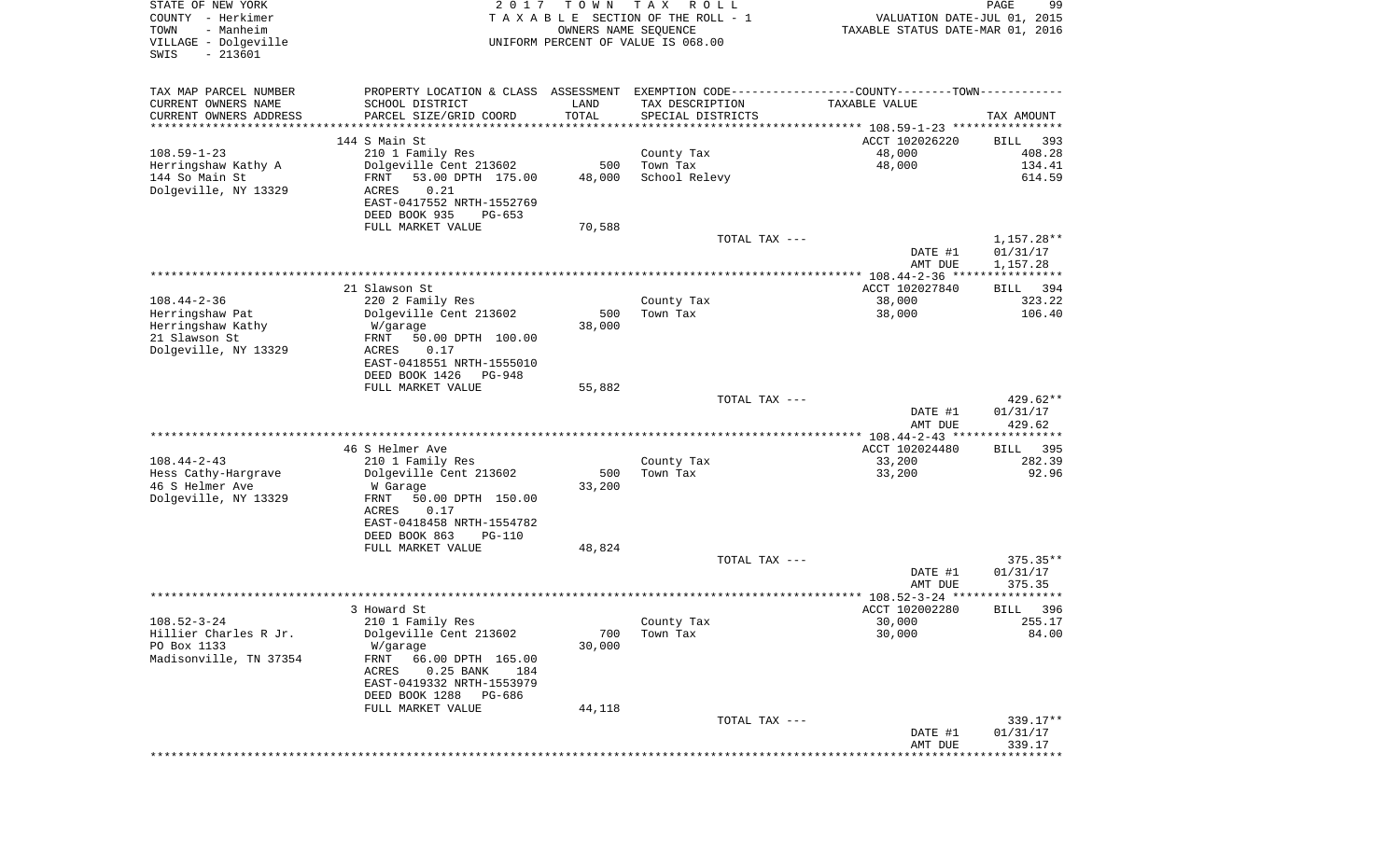| STATE OF NEW YORK<br>COUNTY - Herkimer<br>- Manheim<br>TOWN<br>VILLAGE - Dolgeville<br>$-213601$<br>SWIS | 2 0 1 7                                                                                       | T O W N<br>OWNERS NAME SEQUENCE | T A X<br>R O L L<br>TAXABLE SECTION OF THE ROLL - 1<br>UNIFORM PERCENT OF VALUE IS 068.00 | VALUATION DATE-JUL 01, 2015<br>TAXABLE STATUS DATE-MAR 01, 2016 | PAGE<br>100 |
|----------------------------------------------------------------------------------------------------------|-----------------------------------------------------------------------------------------------|---------------------------------|-------------------------------------------------------------------------------------------|-----------------------------------------------------------------|-------------|
| TAX MAP PARCEL NUMBER                                                                                    | PROPERTY LOCATION & CLASS ASSESSMENT EXEMPTION CODE---------------COUNTY-------TOWN---------- |                                 |                                                                                           |                                                                 |             |
| CURRENT OWNERS NAME                                                                                      | SCHOOL DISTRICT                                                                               | LAND                            | TAX DESCRIPTION                                                                           | TAXABLE VALUE                                                   |             |
| CURRENT OWNERS ADDRESS<br>*********************                                                          | PARCEL SIZE/GRID COORD<br>************************                                            | TOTAL<br>**********             | SPECIAL DISTRICTS                                                                         |                                                                 | TAX AMOUNT  |
|                                                                                                          | 4 Schuyler St                                                                                 |                                 |                                                                                           | ACCT 102023730                                                  | BILL<br>397 |
| $108.52 - 5 - 46$                                                                                        | 210 1 Family Res                                                                              |                                 | County Tax                                                                                | 32,000                                                          | 272.18      |
| Hobbs Walter                                                                                             | Dolgeville Cent 213602                                                                        | 700                             | Town Tax                                                                                  | 32,000                                                          | 89.60       |
| Hobbs Tobi J                                                                                             | W/garage                                                                                      | 32,000                          |                                                                                           |                                                                 |             |
| 874 Dairy Hill Rd                                                                                        | FRNT<br>65.00 DPTH 177.00                                                                     |                                 |                                                                                           |                                                                 |             |
| Little Falls, NY 13365                                                                                   | 0.24<br>ACRES                                                                                 |                                 |                                                                                           |                                                                 |             |
|                                                                                                          | EAST-0419684 NRTH-1554339                                                                     |                                 |                                                                                           |                                                                 |             |
|                                                                                                          | DEED BOOK 1210<br>PG-754                                                                      |                                 |                                                                                           |                                                                 |             |
|                                                                                                          | FULL MARKET VALUE                                                                             | 47,059                          | TOTAL TAX ---                                                                             |                                                                 | 361.78**    |
|                                                                                                          |                                                                                               |                                 |                                                                                           | DATE #1                                                         | 01/31/17    |
|                                                                                                          |                                                                                               |                                 |                                                                                           | AMT DUE                                                         | 361.78      |
|                                                                                                          |                                                                                               |                                 |                                                                                           |                                                                 |             |
|                                                                                                          | 37 Cavalli St                                                                                 |                                 |                                                                                           | ACCT 102024120                                                  | 398<br>BILL |
| $108.36 - 2 - 14$                                                                                        | 210 1 Family Res                                                                              |                                 | VET COM CT 41131                                                                          | 9,875<br>9,875                                                  |             |
| Hoffman Kenneth                                                                                          | Dolgeville Cent 213602                                                                        | 1,600                           | County Tax                                                                                | 29,625                                                          | 251.98      |
| Hoffman-Sweet Carla<br>37 Cavalli St                                                                     | FRNT 275.00 DPTH 150.00<br>055                                                                | 39,500                          | Town Tax                                                                                  | 29,625                                                          | 82.95       |
| Dolgeville, NY 13329                                                                                     | ACRES<br>$0.41$ BANK<br>EAST-0419211 NRTH-1557923                                             |                                 |                                                                                           |                                                                 |             |
|                                                                                                          | DEED BOOK 814<br>PG-498                                                                       |                                 |                                                                                           |                                                                 |             |
|                                                                                                          | FULL MARKET VALUE                                                                             | 58,088                          |                                                                                           |                                                                 |             |
|                                                                                                          |                                                                                               |                                 | TOTAL TAX ---                                                                             |                                                                 | $334.93**$  |
|                                                                                                          |                                                                                               |                                 |                                                                                           | DATE #1                                                         | 01/31/17    |
|                                                                                                          |                                                                                               |                                 |                                                                                           | AMT DUE<br>**************** 108.36-1-31 *****************       | 334.93      |
|                                                                                                          | Horn St                                                                                       |                                 |                                                                                           | ACCT 102000540                                                  | 399<br>BILL |
| $108.36 - 1 - 31$                                                                                        | 311 Res vac land                                                                              |                                 | County Tax                                                                                | 200                                                             | 1.70        |
| Hoke Kenneth                                                                                             | Dolgeville Cent 213602                                                                        | 200                             | Town Tax                                                                                  | 200                                                             | 0.56        |
| Randall Tammy                                                                                            | 50.00 DPTH<br>75.00<br>FRNT                                                                   | 200                             |                                                                                           |                                                                 |             |
| 5 Horn St                                                                                                | 0.09<br>ACRES                                                                                 |                                 |                                                                                           |                                                                 |             |
| Dolgeville, NY 13329                                                                                     | EAST-0419457 NRTH-1556948                                                                     |                                 |                                                                                           |                                                                 |             |
|                                                                                                          | DEED BOOK 932<br>PG-328                                                                       |                                 |                                                                                           |                                                                 |             |
|                                                                                                          | FULL MARKET VALUE                                                                             | 294                             | TOTAL TAX ---                                                                             |                                                                 | $2.26**$    |
|                                                                                                          |                                                                                               |                                 |                                                                                           | DATE #1                                                         | 01/31/17    |
|                                                                                                          |                                                                                               |                                 |                                                                                           | AMT DUE                                                         | 2.26        |
|                                                                                                          |                                                                                               |                                 |                                                                                           |                                                                 |             |
|                                                                                                          | 5 Horn St                                                                                     |                                 |                                                                                           | ACCT 102000510                                                  | 400<br>BILL |
| $108.36 - 1 - 32$                                                                                        | 210 1 Family Res                                                                              |                                 | County Tax                                                                                | 49,400                                                          | 420.18      |
| Hoke Kenneth                                                                                             | Dolgeville Cent 213602                                                                        |                                 | 500 Town Tax                                                                              | 49,400                                                          | 138.33      |
| Randall Tammy<br>5 Horn St                                                                               | W/garage<br>FRNT<br>50.00 DPTH 115.00                                                         | 49,400                          |                                                                                           |                                                                 |             |
| Dolgeville, NY 13329                                                                                     | ACRES<br>$0.13$ BANK<br>135                                                                   |                                 |                                                                                           |                                                                 |             |
|                                                                                                          | EAST-0419488 NRTH-1556899                                                                     |                                 |                                                                                           |                                                                 |             |
|                                                                                                          | DEED BOOK 932<br>PG-328                                                                       |                                 |                                                                                           |                                                                 |             |
|                                                                                                          | FULL MARKET VALUE                                                                             | 72,647                          |                                                                                           |                                                                 |             |
|                                                                                                          |                                                                                               |                                 | TOTAL TAX ---                                                                             |                                                                 | 558.51**    |
|                                                                                                          |                                                                                               |                                 |                                                                                           | DATE #1                                                         | 01/31/17    |
|                                                                                                          |                                                                                               |                                 |                                                                                           | AMT DUE                                                         | 558.51      |
|                                                                                                          |                                                                                               |                                 |                                                                                           |                                                                 |             |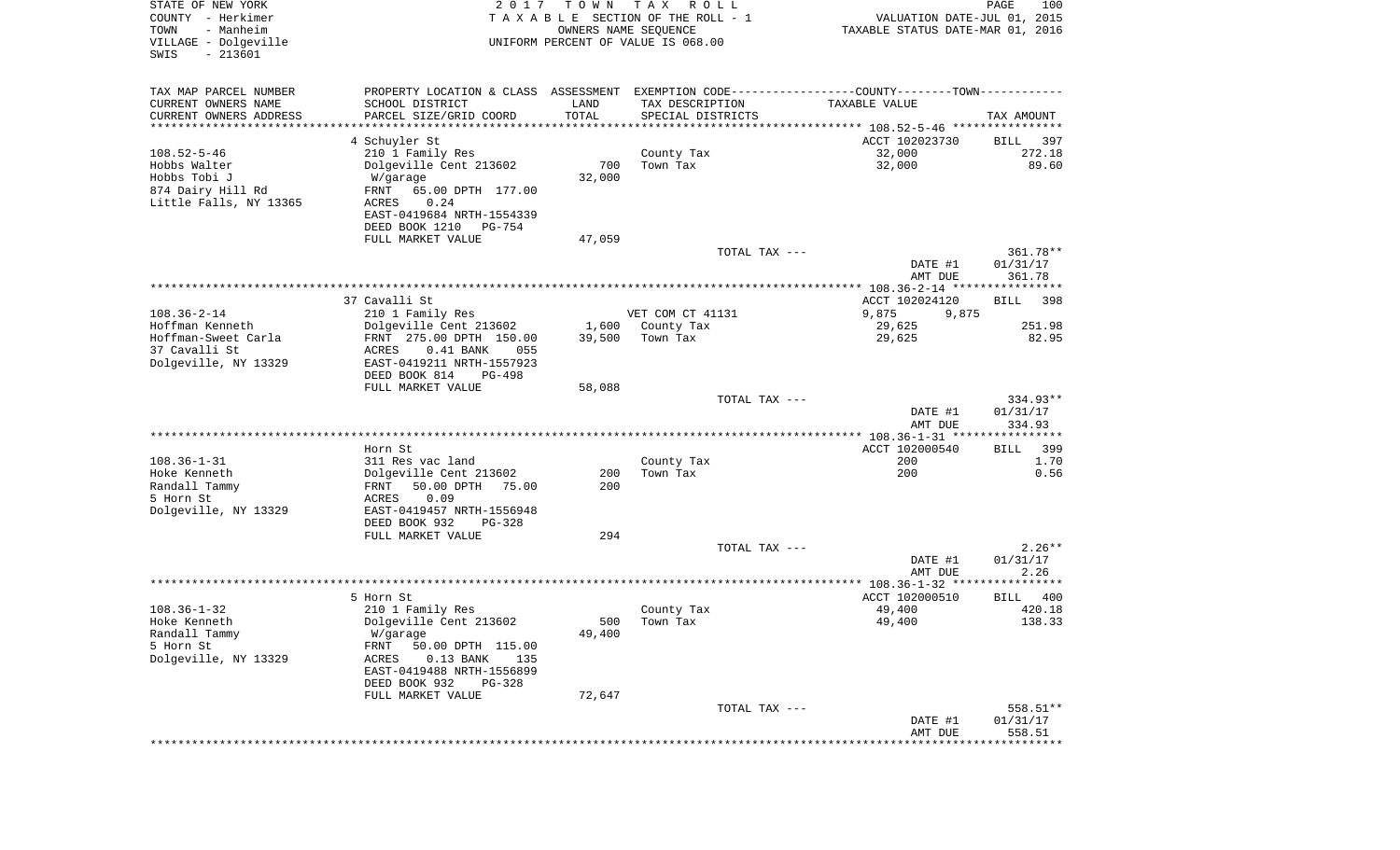| STATE OF NEW YORK<br>COUNTY - Herkimer<br>- Manheim<br>TOWN<br>VILLAGE - Dolgeville | 2 0 1 7                                              | T O W N<br>OWNERS NAME SEQUENCE | T A X<br>R O L L<br>TAXABLE SECTION OF THE ROLL - 1<br>UNIFORM PERCENT OF VALUE IS 068.00      | VALUATION DATE-JUL 01, 2015<br>TAXABLE STATUS DATE-MAR 01, 2016 | PAGE<br>101          |
|-------------------------------------------------------------------------------------|------------------------------------------------------|---------------------------------|------------------------------------------------------------------------------------------------|-----------------------------------------------------------------|----------------------|
| $-213601$<br>SWIS                                                                   |                                                      |                                 |                                                                                                |                                                                 |                      |
| TAX MAP PARCEL NUMBER                                                               |                                                      |                                 | PROPERTY LOCATION & CLASS ASSESSMENT EXEMPTION CODE----------------COUNTY-------TOWN---------- |                                                                 |                      |
| CURRENT OWNERS NAME                                                                 | SCHOOL DISTRICT                                      | LAND                            | TAX DESCRIPTION                                                                                | TAXABLE VALUE                                                   |                      |
| CURRENT OWNERS ADDRESS                                                              | PARCEL SIZE/GRID COORD                               | TOTAL                           | SPECIAL DISTRICTS                                                                              |                                                                 | TAX AMOUNT           |
| *********************                                                               |                                                      | * * * * * * * * * * *           |                                                                                                |                                                                 |                      |
|                                                                                     | 45 Elm St                                            |                                 |                                                                                                | ACCT 102018480                                                  | BILL<br>401          |
| $108.44 - 1 - 36$<br>Holtham Todd                                                   | 210 1 Family Res<br>Dolgeville Cent 213602           | 400                             | County Tax<br>Town Tax                                                                         | 38,600                                                          | 328.32<br>108.08     |
| Holtham Heather                                                                     | W/garage                                             | 38,600                          |                                                                                                | 38,600                                                          |                      |
| 45 Elm St                                                                           | FRNT<br>40.00 DPTH 180.00                            |                                 |                                                                                                |                                                                 |                      |
| Dolgeville, NY 13329                                                                | 0.17<br>ACRES                                        |                                 |                                                                                                |                                                                 |                      |
|                                                                                     | EAST-0419064 NRTH-1555895                            |                                 |                                                                                                |                                                                 |                      |
|                                                                                     | DEED BOOK 1351<br><b>PG-155</b>                      |                                 |                                                                                                |                                                                 |                      |
|                                                                                     | FULL MARKET VALUE                                    | 56,765                          |                                                                                                |                                                                 |                      |
|                                                                                     |                                                      |                                 | TOTAL TAX ---                                                                                  |                                                                 | 436.40**             |
|                                                                                     |                                                      |                                 |                                                                                                | DATE #1<br>AMT DUE                                              | 01/31/17<br>436.40   |
|                                                                                     |                                                      |                                 |                                                                                                | ***************** 108.52-5-83 ****************                  |                      |
|                                                                                     | 8 Van Buren St                                       |                                 |                                                                                                | ACCT 102008730                                                  | BILL<br>402          |
| $108.52 - 5 - 83$                                                                   | 210 1 Family Res                                     |                                 | County Tax                                                                                     | 56,500                                                          | 480.58               |
| Homrighaus Josephine                                                                | Dolgeville Cent 213602                               | 800                             | Town Tax                                                                                       | 56,500                                                          | 158.21               |
| 8 Van Buren St                                                                      | W/garage                                             | 56,500                          |                                                                                                |                                                                 |                      |
| Dolgeville, NY 13329                                                                | 77.00 DPTH 189.00<br>FRNT                            |                                 |                                                                                                |                                                                 |                      |
|                                                                                     | 0.28<br><b>ACRES</b>                                 |                                 |                                                                                                |                                                                 |                      |
|                                                                                     | EAST-0419670 NRTH-1554798                            |                                 |                                                                                                |                                                                 |                      |
|                                                                                     | DEED BOOK 808<br>$PG-136$                            |                                 |                                                                                                |                                                                 |                      |
|                                                                                     | FULL MARKET VALUE                                    | 83,088                          |                                                                                                |                                                                 |                      |
|                                                                                     |                                                      |                                 | TOTAL TAX ---                                                                                  | DATE #1                                                         | 638.79**<br>01/31/17 |
|                                                                                     |                                                      |                                 |                                                                                                | AMT DUE                                                         | 638.79               |
|                                                                                     |                                                      |                                 |                                                                                                | ************** 108.59-1-20 *****************                    |                      |
|                                                                                     | 150 S Main St                                        |                                 |                                                                                                | ACCT 102023370                                                  | BILL<br>403          |
| $108.59 - 1 - 20$                                                                   | 210 1 Family Res                                     |                                 | CW_15_VET/ 41162                                                                               | 6,120<br>0                                                      |                      |
| Hongo Scott M 11                                                                    | Dolgeville Cent 213602                               | 500                             | County Tax                                                                                     | 35,880                                                          | 305.19               |
| 150 S Main St<br>Dolgeville, NY 13329                                               | FRNT<br>53.00 DPTH 175.00<br>ACRES<br>0.21           | 42,000                          | Town Tax                                                                                       | 42,000                                                          | 117.61               |
|                                                                                     | EAST-0417419 NRTH-1552675                            |                                 |                                                                                                |                                                                 |                      |
|                                                                                     | DEED BOOK 1288<br>$PG-382$                           |                                 |                                                                                                |                                                                 |                      |
|                                                                                     | FULL MARKET VALUE                                    | 61,765                          |                                                                                                |                                                                 |                      |
|                                                                                     |                                                      |                                 | TOTAL TAX ---                                                                                  |                                                                 | 422.80**             |
|                                                                                     |                                                      |                                 |                                                                                                | DATE #1                                                         | 01/31/17             |
|                                                                                     |                                                      |                                 |                                                                                                | AMT DUE                                                         | 422.80               |
|                                                                                     | 6 Baker St                                           |                                 |                                                                                                | ACCT 102008910                                                  | BILL 404             |
| $108.44 - 3 - 49$                                                                   | 210 1 Family Res                                     |                                 | VET WAR CT 41121                                                                               | 4,500<br>4,500                                                  |                      |
| Hoover James                                                                        | Dolgeville Cent 213602                               | 400                             | County Tax                                                                                     | 25,500                                                          | 216.90               |
| D'Auria Joanne F                                                                    | 35.00 DPTH<br>FRNT<br>60.00                          | 30,000                          | Town Tax                                                                                       | 25,500                                                          | 71.40                |
| 6 Baker St                                                                          | 0.04<br>ACRES                                        |                                 |                                                                                                |                                                                 |                      |
| Dolgeville, NY 13329                                                                | EAST-0419459 NRTH-1555637<br>DEED BOOK 920<br>PG-431 |                                 |                                                                                                |                                                                 |                      |
|                                                                                     | FULL MARKET VALUE                                    | 44,118                          |                                                                                                |                                                                 |                      |
|                                                                                     |                                                      |                                 | TOTAL TAX ---                                                                                  |                                                                 | 288.30**             |
|                                                                                     |                                                      |                                 |                                                                                                | DATE #1                                                         | 01/31/17             |
|                                                                                     |                                                      |                                 |                                                                                                | AMT DUE                                                         | 288.30               |
|                                                                                     |                                                      |                                 |                                                                                                |                                                                 | * * * * * * * * *    |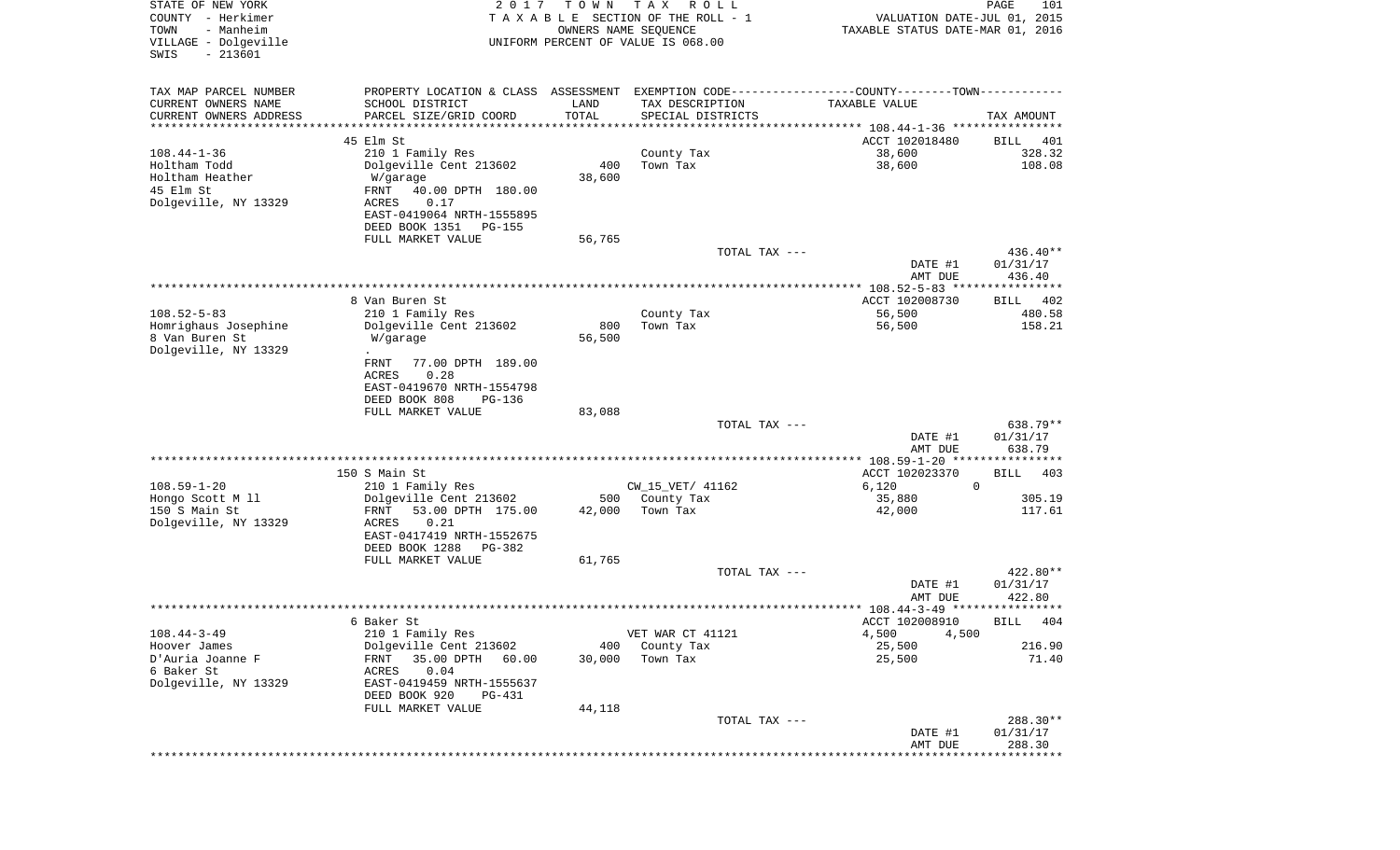| STATE OF NEW YORK<br>COUNTY - Herkimer<br>TOWN<br>- Manheim<br>VILLAGE - Dolgeville<br>$-213601$<br>SWIS | 2 0 1 7                                                      | T O W N | T A X<br>R O L L<br>TAXABLE SECTION OF THE ROLL - 1<br>OWNERS NAME SEQUENCE<br>UNIFORM PERCENT OF VALUE IS 068.00 | VALUATION DATE-JUL 01, 2015<br>TAXABLE STATUS DATE-MAR 01, 2016 | $\mathop{\mathtt{PAGE}}$<br>102 |
|----------------------------------------------------------------------------------------------------------|--------------------------------------------------------------|---------|-------------------------------------------------------------------------------------------------------------------|-----------------------------------------------------------------|---------------------------------|
| TAX MAP PARCEL NUMBER                                                                                    | PROPERTY LOCATION & CLASS ASSESSMENT                         |         | EXEMPTION CODE-----------------COUNTY-------TOWN-----------                                                       |                                                                 |                                 |
| CURRENT OWNERS NAME                                                                                      | SCHOOL DISTRICT                                              | LAND    | TAX DESCRIPTION                                                                                                   | TAXABLE VALUE                                                   |                                 |
| CURRENT OWNERS ADDRESS                                                                                   | PARCEL SIZE/GRID COORD                                       | TOTAL   | SPECIAL DISTRICTS                                                                                                 |                                                                 | TAX AMOUNT                      |
| ********************                                                                                     | 15 Stewart St                                                |         |                                                                                                                   | ACCT 102011850                                                  | BILL<br>405                     |
| $108.59 - 2 - 21$                                                                                        | 210 1 Family Res                                             |         | County Tax                                                                                                        | 42,900                                                          | 364.90                          |
| Hopson Amber                                                                                             | Dolgeville Cent 213602                                       | 1,000   | Town Tax                                                                                                          | 42,900                                                          | 120.13                          |
| 15 Stewart St                                                                                            | W/garage                                                     | 42,900  | School Relevy                                                                                                     |                                                                 | 502.10                          |
| Dolgeville, NY 13329                                                                                     | FRNT 100.00 DPTH 150.00<br>ACRES<br>0.34                     |         | Village Relevy                                                                                                    |                                                                 | 1,088.35                        |
|                                                                                                          | EAST-0417085 NRTH-1551942<br>DEED BOOK 1288<br><b>PG-208</b> |         |                                                                                                                   |                                                                 |                                 |
|                                                                                                          | FULL MARKET VALUE                                            | 63,088  |                                                                                                                   |                                                                 |                                 |
|                                                                                                          |                                                              |         | TOTAL TAX ---                                                                                                     |                                                                 | $2,075.48**$                    |
|                                                                                                          |                                                              |         |                                                                                                                   | DATE #1<br>AMT DUE                                              | 01/31/17<br>2,075.48            |
|                                                                                                          |                                                              |         |                                                                                                                   | ***************** 108.44-1-35 *****************                 |                                 |
| $108.44 - 1 - 35$                                                                                        | 47 Elm St<br>210 1 Family Res                                |         | County Tax                                                                                                        | ACCT 102021420<br>32,000                                        | BILL<br>406<br>272.18           |
| Hopson Andrea K                                                                                          | Dolgeville Cent 213602                                       | 500     | Town Tax                                                                                                          | 32,000                                                          | 89.60                           |
| PO Box 148                                                                                               | W/garage                                                     | 32,000  |                                                                                                                   |                                                                 |                                 |
| Dolgeville, NY 13329                                                                                     | 50.00 DPTH 180.00<br>FRNT                                    |         |                                                                                                                   |                                                                 |                                 |
|                                                                                                          | <b>ACRES</b><br>0.28<br>EAST-0419021 NRTH-1555901            |         |                                                                                                                   |                                                                 |                                 |
|                                                                                                          | DEED BOOK 700<br>$PG-435$                                    |         |                                                                                                                   |                                                                 |                                 |
|                                                                                                          | FULL MARKET VALUE                                            | 47,059  |                                                                                                                   |                                                                 |                                 |
|                                                                                                          |                                                              |         | TOTAL TAX ---                                                                                                     |                                                                 | 361.78**                        |
|                                                                                                          |                                                              |         |                                                                                                                   | DATE #1<br>AMT DUE                                              | 01/31/17<br>361.78              |
|                                                                                                          |                                                              |         |                                                                                                                   |                                                                 |                                 |
|                                                                                                          | Mckinley Ave                                                 |         |                                                                                                                   | ACCT 102025860                                                  | 407<br>BILL                     |
| $108.36 - 1 - 16.2$<br>Hopson Donald E                                                                   | 311 Res vac land<br>Dolgeville Cent 213602                   | 1,300   | County Tax<br>Town Tax                                                                                            | 1,300<br>1,300                                                  | 11.06<br>3.64                   |
| Hopson Nancy J                                                                                           | FRNT 150.00 DPTH 115.00                                      | 1,300   |                                                                                                                   |                                                                 |                                 |
| 62 W State St                                                                                            | ACRES<br>0.40                                                |         |                                                                                                                   |                                                                 |                                 |
| Dolgeville, NY 13329                                                                                     | EAST-0418700 NRTH-1557371                                    |         |                                                                                                                   |                                                                 |                                 |
|                                                                                                          | DEED BOOK 1109<br>PG-133                                     |         |                                                                                                                   |                                                                 |                                 |
|                                                                                                          | FULL MARKET VALUE                                            | 1,912   |                                                                                                                   |                                                                 |                                 |
|                                                                                                          |                                                              |         | TOTAL TAX ---                                                                                                     |                                                                 | 14.70**                         |
|                                                                                                          |                                                              |         |                                                                                                                   | DATE #1<br>AMT DUE<br>***************** 108.36-1-18 *****       | 01/31/17<br>14.70<br>****       |
|                                                                                                          | 62 W State St                                                |         |                                                                                                                   | ACCT 102014430                                                  | 408<br>BILL                     |
| $108.36 - 1 - 18$                                                                                        | 210 1 Family Res                                             |         | VET WAR CT 41121                                                                                                  | 5,070<br>5,070                                                  |                                 |
| Hopson Donald E                                                                                          | Dolgeville Cent 213602                                       | 1,100   | County Tax                                                                                                        | 28,730                                                          | 244.37                          |
| 62 West State St                                                                                         | FRNT 109.35 DPTH 106.00                                      | 33,800  | Town Tax                                                                                                          | 28,730                                                          | 80.45                           |
| Dolgeville, NY 13329                                                                                     | <b>ACRES</b><br>0.27<br>EAST-0418643 NRTH-1557262            |         |                                                                                                                   |                                                                 |                                 |
|                                                                                                          | DEED BOOK 00632 PG-00836                                     |         |                                                                                                                   |                                                                 |                                 |
|                                                                                                          | FULL MARKET VALUE                                            | 49,706  | TOTAL TAX ---                                                                                                     |                                                                 | 324.82**                        |
|                                                                                                          |                                                              |         |                                                                                                                   | DATE #1                                                         | 01/31/17                        |
|                                                                                                          |                                                              |         |                                                                                                                   | AMT DUE                                                         | 324.82                          |
|                                                                                                          |                                                              |         |                                                                                                                   |                                                                 |                                 |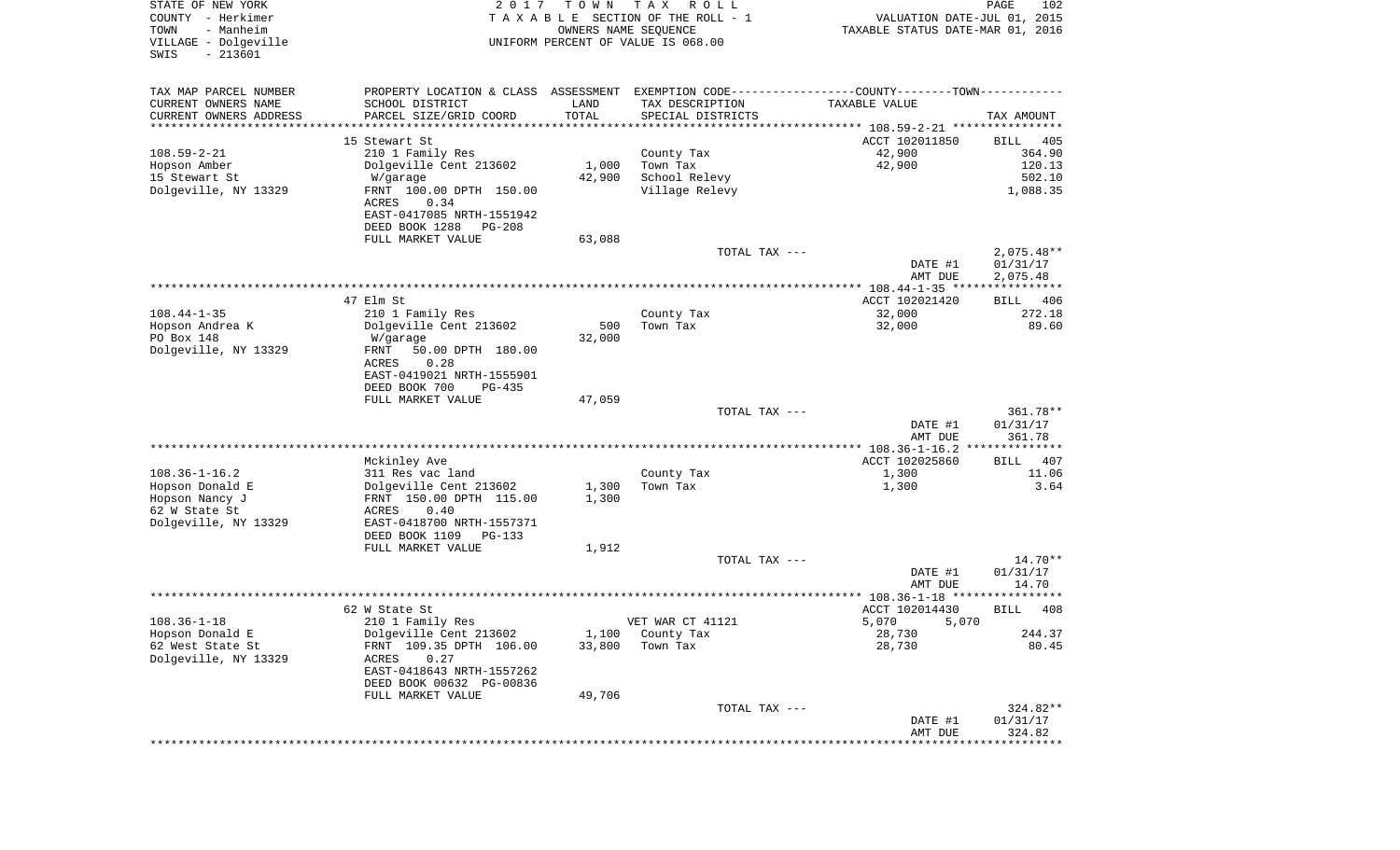| COUNTY<br>- Herkimer<br>- Manheim<br>TOWN | TAXABLE                                       | OWNERS NAME SEQUENCE | SECTION OF THE ROLL - 1                                                | VALUATION DATE-JUL 01, 2015<br>TAXABLE STATUS DATE-MAR 01, 2016 |                   |
|-------------------------------------------|-----------------------------------------------|----------------------|------------------------------------------------------------------------|-----------------------------------------------------------------|-------------------|
| VILLAGE - Dolgeville<br>$-213601$<br>SWIS |                                               |                      | UNIFORM PERCENT OF VALUE IS 068.00                                     |                                                                 |                   |
| TAX MAP PARCEL NUMBER                     | PROPERTY LOCATION & CLASS                     |                      | ASSESSMENT EXEMPTION CODE-----------------COUNTY-------TOWN----------- |                                                                 |                   |
| CURRENT OWNERS NAME                       | SCHOOL DISTRICT                               | LAND                 | TAX DESCRIPTION                                                        | TAXABLE VALUE                                                   |                   |
| CURRENT OWNERS ADDRESS                    | PARCEL SIZE/GRID COORD                        | TOTAL                | SPECIAL DISTRICTS                                                      |                                                                 | TAX AMOUNT        |
| ********************                      |                                               |                      |                                                                        |                                                                 |                   |
|                                           | 57 N Helmer Ave                               |                      |                                                                        | ACCT 102011760                                                  | BILL<br>409       |
| $108.36 - 2 - 29$                         | 210 1 Family Res                              |                      | County Tax                                                             | 53,000                                                          | 450.81            |
| Hopson Elton                              | Dolgeville Cent 213602                        | 1,000                | Town Tax                                                               | 53,000                                                          | 148.41            |
| 57 N Helmer Ave                           | W/garage                                      | 53,000               | School Relevy                                                          |                                                                 | 1,169.07          |
| Dolgeville, NY 13329                      | FRNT 100.00 DPTH<br>76.00                     |                      | Village Relevy                                                         |                                                                 | 1,344.06          |
|                                           | 0.22<br>ACRES                                 |                      |                                                                        |                                                                 |                   |
|                                           | EAST-0419571 NRTH-1557547                     |                      |                                                                        |                                                                 |                   |
|                                           | DEED BOOK 706<br>PG-222<br>FULL MARKET VALUE  | 77,941               |                                                                        |                                                                 |                   |
|                                           |                                               |                      | TOTAL TAX ---                                                          |                                                                 | $3,112.35**$      |
|                                           |                                               |                      |                                                                        | DATE #1                                                         | 01/31/17          |
|                                           |                                               |                      |                                                                        | AMT DUE                                                         | 3, 112. 35        |
|                                           |                                               |                      |                                                                        |                                                                 |                   |
|                                           | 83 Spencer St Ext                             |                      |                                                                        | ACCT 102023310                                                  | BILL<br>410       |
| $108.51 - 1 - 3$                          | 210 1 Family Res                              |                      | County Tax                                                             | 45,000                                                          | 382.76            |
| Hopson James                              | Dolgeville Cent 213602                        | 1,000                | Town Tax                                                               | 45,000                                                          | 126.01            |
| 83 Spencer St                             | W/garage                                      | 45,000               |                                                                        |                                                                 |                   |
| Dolgeville, NY 13329                      | FRNT 100.00 DPTH 153.00                       |                      |                                                                        |                                                                 |                   |
|                                           | ACRES<br>0.34 BANK<br>135                     |                      |                                                                        |                                                                 |                   |
|                                           | EAST-0416706 NRTH-1554283                     |                      |                                                                        |                                                                 |                   |
|                                           | DEED BOOK 867<br>$PG-93$<br>FULL MARKET VALUE | 66,176               |                                                                        |                                                                 |                   |
|                                           |                                               |                      | TOTAL TAX ---                                                          |                                                                 | 508.77**          |
|                                           |                                               |                      |                                                                        | DATE #1                                                         | 01/31/17          |
|                                           |                                               |                      |                                                                        | AMT DUE                                                         | 508.77            |
|                                           |                                               |                      |                                                                        | ************ 108.59-3-20 ******                                 | * * * * * * * * * |
|                                           | 31 Stewart St                                 |                      |                                                                        | ACCT 102012150                                                  | 411<br>BILL       |
| $108.59 - 3 - 20$                         | 210 1 Family Res                              |                      | VET COM CT 41131                                                       | 9,500<br>9,500                                                  |                   |
| Houser Ronnie V                           | Dolgeville Cent 213602                        |                      | 500 VET DIS CT 41141                                                   | 19,000<br>19,000                                                |                   |
| 31 Stewart St                             | FRNT 100.00 DPTH 150.00                       | 38,000               | County Tax                                                             | 9,500                                                           | 80.80             |
| Dolgeville, NY 13329                      | 0.34<br>ACRES                                 |                      | Town Tax                                                               | 9,500                                                           | 26.60             |
|                                           | EAST-0417141 NRTH-1551496                     |                      |                                                                        |                                                                 |                   |
|                                           | DEED BOOK 939<br>PG-582                       |                      |                                                                        |                                                                 |                   |
|                                           | FULL MARKET VALUE                             | 55,882               | TOTAL TAX ---                                                          |                                                                 | $107.40**$        |
|                                           |                                               |                      |                                                                        | DATE #1                                                         | 01/31/17          |
|                                           |                                               |                      |                                                                        | AMT DUE                                                         | 107.40            |
|                                           |                                               |                      |                                                                        |                                                                 |                   |
|                                           | 43 Elm St                                     |                      |                                                                        | ACCT 102012300                                                  | BILL<br>412       |
| $108.44 - 1 - 37$                         | 210 1 Family Res                              |                      | VET COM CT 41131                                                       | 10,200<br>10,200                                                |                   |
| Howard Lois                               | Dolgeville Cent 213602                        | 400                  | County Tax                                                             | 35,900                                                          | 305.36            |
| Howard Tracey                             | W/garage                                      | 46,100               | Town Tax                                                               | 35,900                                                          | 100.52            |
| 43 Elm St                                 | FRNT<br>40.00 DPTH 120.00                     |                      |                                                                        |                                                                 |                   |
| Dolgeville, NY 13329                      | ACRES<br>0.11                                 |                      |                                                                        |                                                                 |                   |
|                                           | EAST-0419114 NRTH-1555901                     |                      |                                                                        |                                                                 |                   |
|                                           | DEED BOOK 875<br><b>PG-429</b>                |                      |                                                                        |                                                                 |                   |
|                                           | FULL MARKET VALUE                             | 67,794               | TOTAL TAX ---                                                          |                                                                 | 405.88**          |
|                                           |                                               |                      |                                                                        | DATE #1                                                         | 01/31/17          |
|                                           |                                               |                      |                                                                        | AMT DUE                                                         | 405.88            |
|                                           |                                               |                      |                                                                        |                                                                 |                   |

STATE OF NEW YORK **EXECUTE:**  $2017$  TOWN TAX ROLL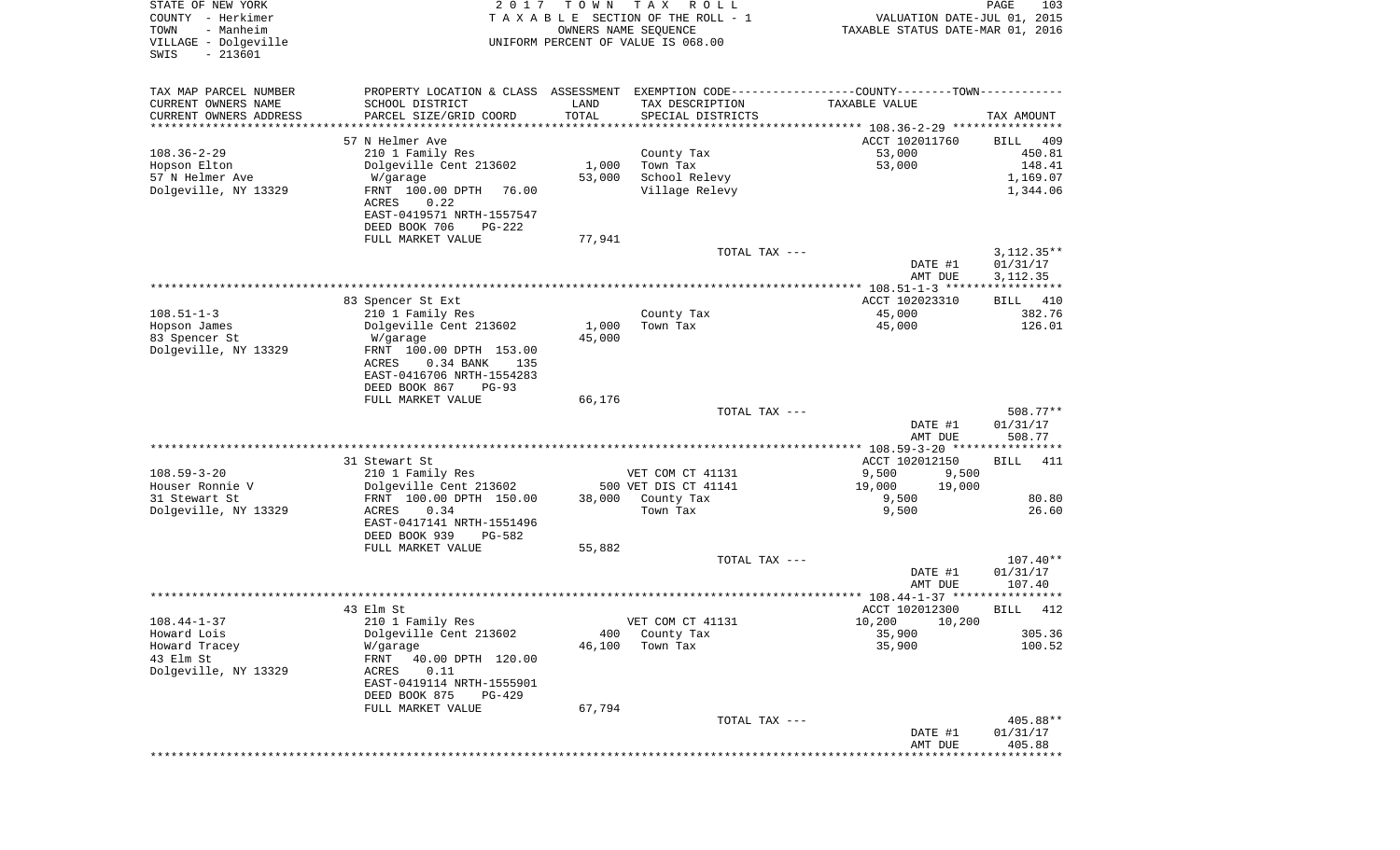| STATE OF NEW YORK<br>COUNTY - Herkimer<br>- Manheim<br>TOWN<br>VILLAGE - Dolgeville<br>$-213601$<br>SWIS | 2017                                                                                          | T O W N       | T A X<br>R O L L<br>TAXABLE SECTION OF THE ROLL - 1<br>OWNERS NAME SEQUENCE<br>UNIFORM PERCENT OF VALUE IS 068.00 | VALUATION DATE-JUL 01, 2015<br>TAXABLE STATUS DATE-MAR 01, 2016 | PAGE<br>104           |
|----------------------------------------------------------------------------------------------------------|-----------------------------------------------------------------------------------------------|---------------|-------------------------------------------------------------------------------------------------------------------|-----------------------------------------------------------------|-----------------------|
| TAX MAP PARCEL NUMBER                                                                                    | PROPERTY LOCATION & CLASS ASSESSMENT EXEMPTION CODE---------------COUNTY-------TOWN---------- |               |                                                                                                                   |                                                                 |                       |
| CURRENT OWNERS NAME                                                                                      | SCHOOL DISTRICT                                                                               | LAND          | TAX DESCRIPTION                                                                                                   | TAXABLE VALUE                                                   |                       |
| CURRENT OWNERS ADDRESS<br>********************                                                           | PARCEL SIZE/GRID COORD                                                                        | TOTAL         | SPECIAL DISTRICTS                                                                                                 |                                                                 | TAX AMOUNT            |
|                                                                                                          | 33 W Spofford Ave                                                                             |               |                                                                                                                   | ACCT 102008220                                                  | BILL<br>413           |
| $108.51 - 1 - 23$                                                                                        | 210 1 Family Res                                                                              |               | County Tax                                                                                                        | 78,000                                                          | 663.45                |
| Huddleston John R                                                                                        | Dolgeville Cent 213602                                                                        | 1,100         | Town Tax                                                                                                          | 78,000                                                          | 218.41                |
| Huddleston Marie                                                                                         | W/garage                                                                                      | 78,000        |                                                                                                                   |                                                                 |                       |
| 33 W Spofford Ave                                                                                        | FRNT 110.00 DPTH 128.11                                                                       |               |                                                                                                                   |                                                                 |                       |
| Dolgeville, NY 13329                                                                                     | ACRES<br>0.32                                                                                 |               |                                                                                                                   |                                                                 |                       |
|                                                                                                          | EAST-0417283 NRTH-1553867<br>DEED BOOK 00657 PG-00905                                         |               |                                                                                                                   |                                                                 |                       |
|                                                                                                          | FULL MARKET VALUE                                                                             | 114,706       |                                                                                                                   |                                                                 |                       |
|                                                                                                          |                                                                                               |               | TOTAL TAX ---                                                                                                     |                                                                 | 881.86**              |
|                                                                                                          |                                                                                               |               |                                                                                                                   | DATE #1                                                         | 01/31/17              |
|                                                                                                          |                                                                                               |               |                                                                                                                   | AMT DUE                                                         | 881.86                |
|                                                                                                          |                                                                                               |               |                                                                                                                   |                                                                 |                       |
| $108.52 - 4 - 16$                                                                                        | 7 Rundell St                                                                                  |               |                                                                                                                   | ACCT 102007590                                                  | BILL<br>414<br>358.94 |
| Hulbert Sharon                                                                                           | 220 2 Family Res<br>Dolgeville Cent 213602                                                    | 1,000         | County Tax<br>Town Tax                                                                                            | 42,200<br>42,200                                                | 118.17                |
| Hunt Gene                                                                                                | Barn & Carport                                                                                | 42,200        |                                                                                                                   |                                                                 |                       |
| 9 Rundell St                                                                                             | FRNT 100.00 DPTH 150.00                                                                       |               |                                                                                                                   |                                                                 |                       |
| Dolgeville, NY 13329                                                                                     | 0.32<br>ACRES                                                                                 |               |                                                                                                                   |                                                                 |                       |
|                                                                                                          | EAST-0419515 NRTH-1553635                                                                     |               |                                                                                                                   |                                                                 |                       |
|                                                                                                          | DEED BOOK 1403<br>$PG-52$                                                                     |               |                                                                                                                   |                                                                 |                       |
|                                                                                                          | FULL MARKET VALUE                                                                             | 62,059        | TOTAL TAX ---                                                                                                     |                                                                 | 477.11**              |
|                                                                                                          |                                                                                               |               |                                                                                                                   | DATE #1                                                         | 01/31/17              |
|                                                                                                          |                                                                                               |               |                                                                                                                   | AMT DUE                                                         | 477.11                |
|                                                                                                          |                                                                                               |               |                                                                                                                   |                                                                 |                       |
|                                                                                                          | 21 E Faville Ave                                                                              |               |                                                                                                                   | ACCT 102030270                                                  | 415<br>BILL           |
| $108.52 - 3 - 39$                                                                                        | 220 2 Family Res                                                                              |               | County Tax                                                                                                        | 31,900                                                          | 271.33                |
| Humphreville Charles L<br>28 West River St                                                               | Dolgeville Cent 213602<br>FRNT<br>35.00 DPTH 100.00                                           | 400<br>31,900 | Town Tax                                                                                                          | 31,900                                                          | 89.32                 |
| Ilion, NY 13357                                                                                          | ACRES<br>0.08                                                                                 |               |                                                                                                                   |                                                                 |                       |
|                                                                                                          | EAST-0419207 NRTH-1553525                                                                     |               |                                                                                                                   |                                                                 |                       |
|                                                                                                          | DEED BOOK 735<br>PG-331                                                                       |               |                                                                                                                   |                                                                 |                       |
|                                                                                                          | FULL MARKET VALUE                                                                             | 46,912        |                                                                                                                   |                                                                 |                       |
|                                                                                                          |                                                                                               |               | TOTAL TAX ---                                                                                                     |                                                                 | $360.65**$            |
|                                                                                                          |                                                                                               |               |                                                                                                                   | DATE #1                                                         | 01/31/17              |
|                                                                                                          |                                                                                               |               |                                                                                                                   | AMT DUE                                                         | 360.65                |
|                                                                                                          | REAR W State St Ext                                                                           |               |                                                                                                                   |                                                                 | 416<br>BILL           |
| $108.35 - 1 - 7$                                                                                         | 322 Rural vac>10                                                                              |               | County Tax                                                                                                        | 9,900                                                           | 84.21                 |
| Hunt Chad A                                                                                              | Dolgeville Cent 213602                                                                        | 9,900         | Town Tax                                                                                                          | 9,900                                                           | 27.72                 |
| Craig Kimberly A                                                                                         | ACRES 13.80                                                                                   | 9,900         | School Relevy                                                                                                     |                                                                 | 218.37                |
| 83 1/2 N Main St                                                                                         | EAST-0416189 NRTH-1557494                                                                     |               | Village Relevy                                                                                                    |                                                                 | 252.94                |
| Dolgeville, NY 13329                                                                                     | DEED BOOK 1499<br>PG-570                                                                      |               |                                                                                                                   |                                                                 |                       |
|                                                                                                          | FULL MARKET VALUE                                                                             | 14,559        | TOTAL TAX ---                                                                                                     |                                                                 | 583.24**              |
|                                                                                                          |                                                                                               |               |                                                                                                                   | DATE #1                                                         | 01/31/17              |
|                                                                                                          |                                                                                               |               |                                                                                                                   | AMT DUE                                                         | 583.24                |
|                                                                                                          |                                                                                               |               |                                                                                                                   |                                                                 |                       |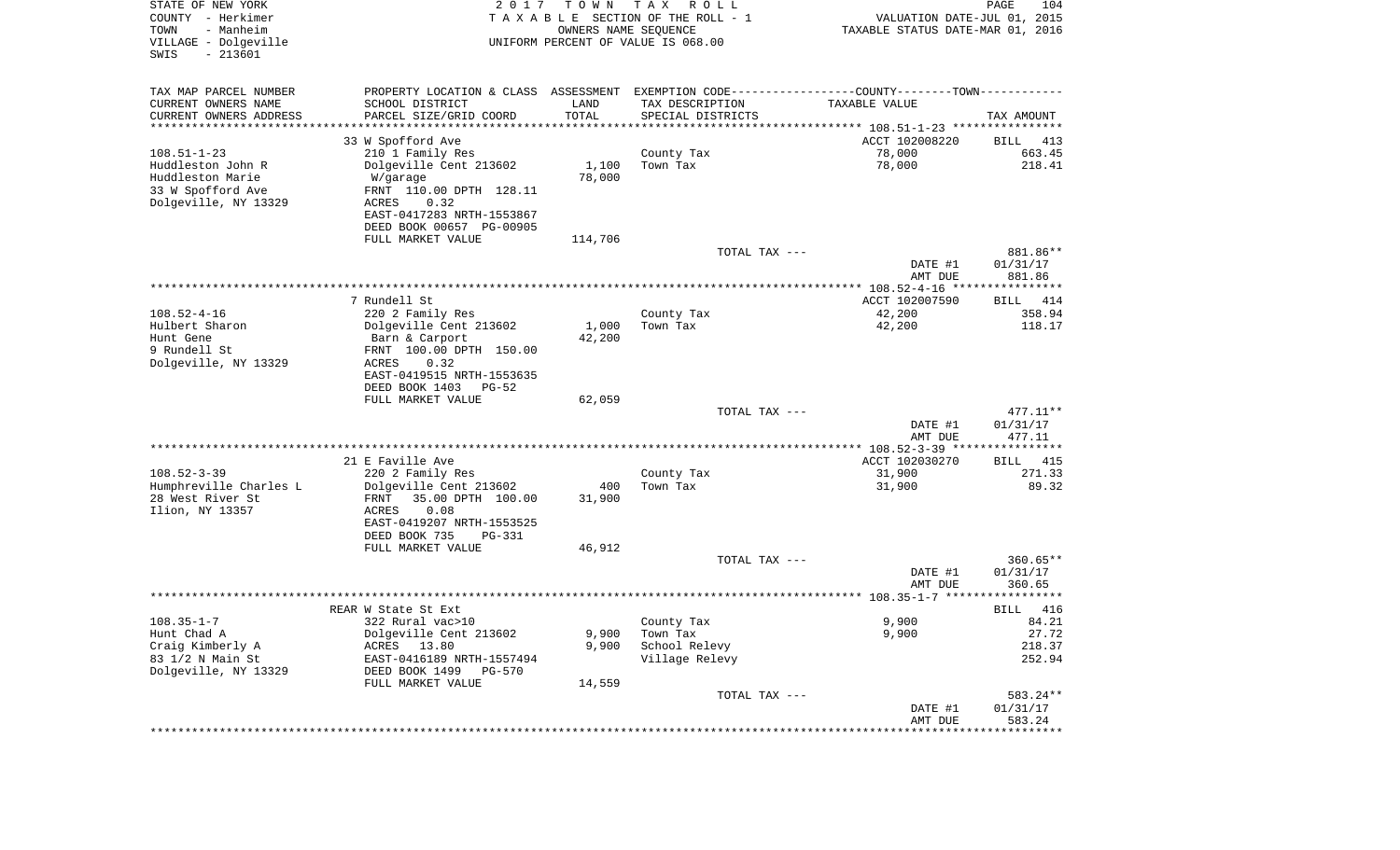| COUNTY<br>– Herkimer<br>TOWN<br>- Manheim |                                                        | T A X A B L E SECTION OF THE ROLL - 1<br>OWNERS NAME SEOUENCE<br>UNIFORM PERCENT OF VALUE IS 068.00 |                                 | VALUATION DATE-JUL 01, 2015<br>TAXABLE STATUS DATE-MAR 01, 2016                                 |                    |
|-------------------------------------------|--------------------------------------------------------|-----------------------------------------------------------------------------------------------------|---------------------------------|-------------------------------------------------------------------------------------------------|--------------------|
| VILLAGE - Dolgeville<br>$-213601$<br>SWIS |                                                        |                                                                                                     |                                 |                                                                                                 |                    |
| TAX MAP PARCEL NUMBER                     |                                                        |                                                                                                     |                                 | PROPERTY LOCATION & CLASS ASSESSMENT EXEMPTION CODE----------------COUNTY--------TOWN---------- |                    |
| CURRENT OWNERS NAME                       | SCHOOL DISTRICT                                        | LAND                                                                                                | TAX DESCRIPTION                 | TAXABLE VALUE                                                                                   |                    |
| CURRENT OWNERS ADDRESS                    | PARCEL SIZE/GRID COORD                                 | TOTAL                                                                                               | SPECIAL DISTRICTS               |                                                                                                 | TAX AMOUNT         |
|                                           |                                                        |                                                                                                     |                                 |                                                                                                 |                    |
|                                           | REAR Spencer St                                        |                                                                                                     |                                 |                                                                                                 | BILL<br>417        |
| 108.43-1-11.1                             | 120 Field crops                                        |                                                                                                     | County Tax                      | 11,050                                                                                          | 93.99              |
| Hunt Chad A                               | Dolgeville Cent 213602                                 | 11,050                                                                                              | Town Tax                        | 11,050                                                                                          | 30.94              |
| Craig Kimberly A<br>83 1/2 N Main St      | FRNT 553.00 DPTH<br>ACRES<br>8.10                      | 11,050                                                                                              | School Relevy<br>Village Relevy |                                                                                                 | 243.75<br>282.05   |
| Dolgeville, NY 13329                      | EAST-0416336 NRTH-1554690                              |                                                                                                     |                                 |                                                                                                 |                    |
|                                           | DEED BOOK 1499<br>PG-570                               |                                                                                                     |                                 |                                                                                                 |                    |
|                                           | FULL MARKET VALUE                                      | 16,250                                                                                              |                                 |                                                                                                 |                    |
|                                           |                                                        |                                                                                                     | TOTAL TAX ---                   |                                                                                                 | 650.73**           |
|                                           |                                                        |                                                                                                     |                                 | DATE #1<br>AMT DUE                                                                              | 01/31/17<br>650.73 |
|                                           |                                                        |                                                                                                     |                                 |                                                                                                 |                    |
|                                           | 102 Spencer Rd                                         |                                                                                                     |                                 |                                                                                                 | 418<br>BILL        |
| $108.51 - 1 - 1.1$                        | 322 Rural vac>10                                       |                                                                                                     | County Tax                      | 9,350                                                                                           | 79.53              |
| Hunt Chad A                               | Dolgeville Cent 213602                                 | 9,350                                                                                               | Town Tax                        | 9,350                                                                                           | 26.18              |
| Craig Kimberly A                          | 35.00 DPTH<br>FRNT                                     | 9,350                                                                                               | School Relevy                   |                                                                                                 | 206.24             |
| 83 1/2 N Main St                          | 15.90<br>ACRES                                         |                                                                                                     | Village Relevy                  |                                                                                                 | 239.02             |
| Dolgeville, NY 13329                      | EAST-0416546 NRTH-1553720<br>DEED BOOK 1499<br>PG-570  |                                                                                                     |                                 |                                                                                                 |                    |
|                                           | FULL MARKET VALUE                                      | 13,750                                                                                              |                                 |                                                                                                 |                    |
|                                           |                                                        |                                                                                                     | TOTAL TAX ---                   |                                                                                                 | $550.97**$         |
|                                           |                                                        |                                                                                                     |                                 | DATE #1<br>AMT DUE                                                                              | 01/31/17<br>550.97 |
|                                           |                                                        |                                                                                                     |                                 |                                                                                                 |                    |
|                                           | 9 Howard St Ext                                        |                                                                                                     |                                 | ACCT 102005670                                                                                  | 419<br>BILL        |
| 108.52-5-41                               | 230 3 Family Res                                       |                                                                                                     | County Tax                      | 45,000                                                                                          | 382.76             |
| Hunt Charles                              | Dolgeville Cent 213602                                 | 1,200                                                                                               | Town Tax                        | 45,000                                                                                          | 126.01             |
| Hunt Kathleen                             | W/garage                                               | 45,000                                                                                              |                                 |                                                                                                 |                    |
| 5 Howard St Ext                           | FRNT 123.42 DPTH 185.00                                |                                                                                                     |                                 |                                                                                                 |                    |
| Dolgeville, NY 13329                      | $0.30$ BANK<br>ACRES<br>184                            |                                                                                                     |                                 |                                                                                                 |                    |
|                                           | EAST-0419458 NRTH-1554331<br>DEED BOOK 740<br>$PG-254$ |                                                                                                     |                                 |                                                                                                 |                    |
|                                           | FULL MARKET VALUE                                      | 66,176                                                                                              |                                 |                                                                                                 |                    |
|                                           |                                                        |                                                                                                     | TOTAL TAX ---                   |                                                                                                 | $508.77**$         |
|                                           |                                                        |                                                                                                     |                                 | DATE #1                                                                                         | 01/31/17           |
|                                           |                                                        |                                                                                                     |                                 | AMT DUE                                                                                         | 508.77             |
|                                           |                                                        |                                                                                                     |                                 |                                                                                                 |                    |
|                                           | 5 Howard St Ext                                        |                                                                                                     |                                 | ACCT 102005700                                                                                  | <b>BILL</b><br>420 |
| 108.52-5-42                               | 210 1 Family Res                                       |                                                                                                     | VET COM CT 41131                | 10,200<br>10,200                                                                                |                    |
| Hunt Charles                              | Dolgeville Cent 213602                                 | 500                                                                                                 | County Tax                      | 31,800                                                                                          | 270.48             |
| 5 Howard St. Ext.<br>Dolgeville, NY 13329 | W/car Port<br>FRNT<br>54.00 DPTH 154.00                |                                                                                                     | 42,000 Town Tax                 | 31,800                                                                                          | 89.04              |
|                                           | ACRES<br>0.17 BANK<br>184                              |                                                                                                     |                                 |                                                                                                 |                    |
|                                           | EAST-0419532 NRTH-1554361                              |                                                                                                     |                                 |                                                                                                 |                    |
|                                           | DEED BOOK 706<br>PG-148                                |                                                                                                     |                                 |                                                                                                 |                    |
|                                           | FULL MARKET VALUE                                      | 61,765                                                                                              |                                 |                                                                                                 |                    |
|                                           |                                                        |                                                                                                     | TOTAL TAX ---                   |                                                                                                 | 359.52**           |
|                                           |                                                        |                                                                                                     |                                 | DATE #1                                                                                         | 01/31/17           |
|                                           |                                                        |                                                                                                     |                                 | AMT DUE                                                                                         | 359.52             |
|                                           |                                                        |                                                                                                     |                                 |                                                                                                 |                    |

STATE OF NEW YORK **EXECUTE:**  $2017$  TOWN TAX ROLL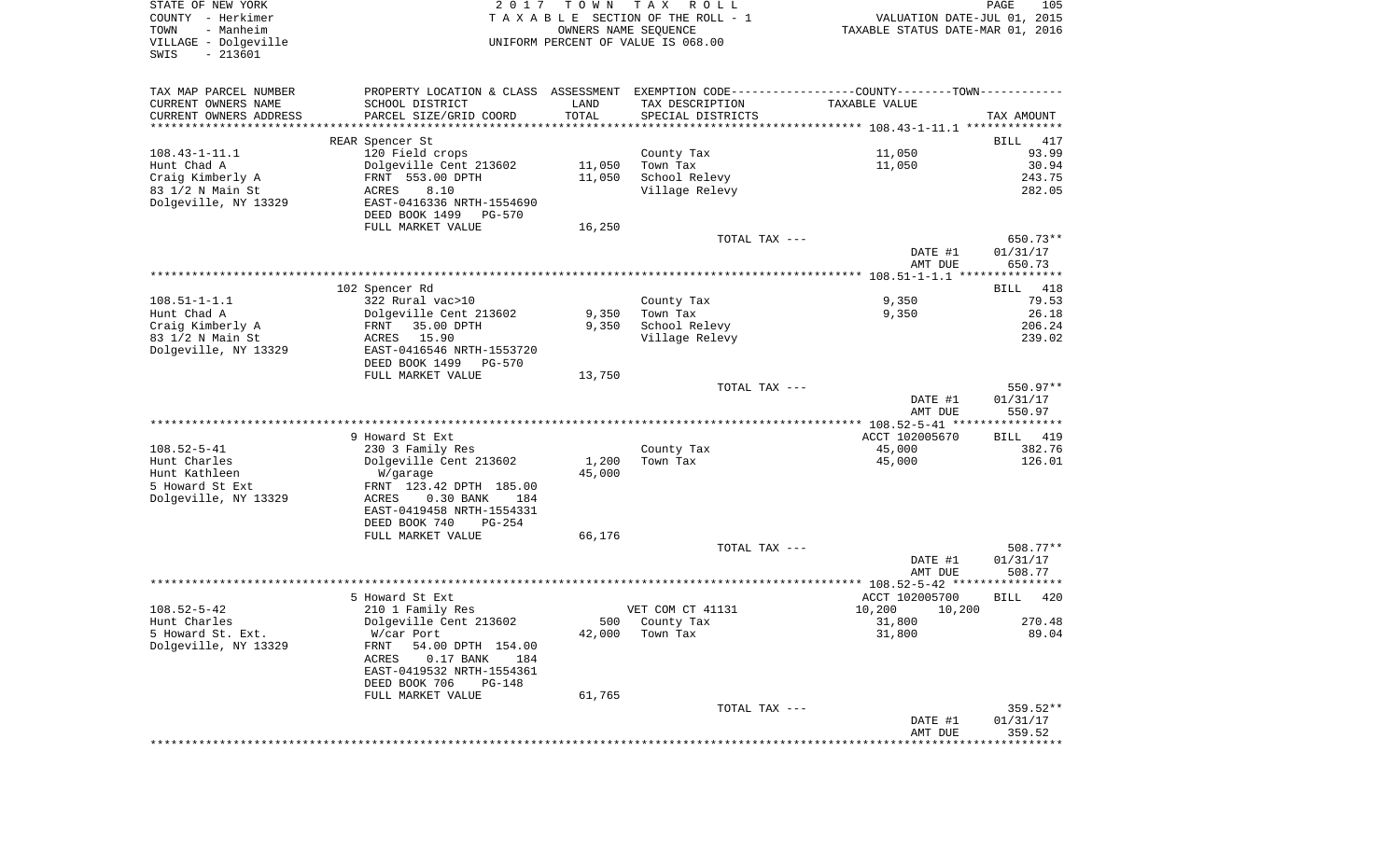| STATE OF NEW YORK<br>COUNTY - Herkimer<br>- Manheim<br>TOWN<br>VILLAGE - Dolgeville<br>$-213601$<br>SWIS | 2017                                                                                          | T O W N<br>OWNERS NAME SEQUENCE | T A X<br>R O L L<br>TAXABLE SECTION OF THE ROLL - 1<br>UNIFORM PERCENT OF VALUE IS 068.00 | VALUATION DATE-JUL 01, 2015<br>TAXABLE STATUS DATE-MAR 01, 2016 | PAGE<br>106        |
|----------------------------------------------------------------------------------------------------------|-----------------------------------------------------------------------------------------------|---------------------------------|-------------------------------------------------------------------------------------------|-----------------------------------------------------------------|--------------------|
| TAX MAP PARCEL NUMBER                                                                                    | PROPERTY LOCATION & CLASS ASSESSMENT EXEMPTION CODE---------------COUNTY-------TOWN---------- |                                 |                                                                                           |                                                                 |                    |
| CURRENT OWNERS NAME                                                                                      | SCHOOL DISTRICT                                                                               | LAND                            | TAX DESCRIPTION                                                                           | TAXABLE VALUE                                                   |                    |
| CURRENT OWNERS ADDRESS                                                                                   | PARCEL SIZE/GRID COORD                                                                        | TOTAL                           | SPECIAL DISTRICTS                                                                         |                                                                 | TAX AMOUNT         |
| ********************                                                                                     | ********************                                                                          |                                 |                                                                                           |                                                                 |                    |
| $108.36 - 3 - 41$                                                                                        | 28 N Helmer Ave<br>210 1 Family Res                                                           |                                 | VET WAR CT 41121                                                                          | ACCT 102012480<br>6,120<br>6,120                                | <b>BILL</b><br>421 |
| Hunt Flora Dell                                                                                          | Dolgeville Cent 213602                                                                        | 500                             | County Tax                                                                                | 46,080                                                          | 391.95             |
| Hunt Fouse J                                                                                             | W/barn                                                                                        | 52,200                          | Town Tax                                                                                  | 46,080                                                          | 129.03             |
| 28 N Helmer Ave                                                                                          | FRNT<br>50.00 DPTH 180.00                                                                     |                                 | School Relevy                                                                             |                                                                 | 212.83             |
| Dolgeville, NY 13329                                                                                     | ACRES<br>0.20                                                                                 |                                 | Village Relevy                                                                            |                                                                 | 1,164.31           |
|                                                                                                          | EAST-0419783 NRTH-1556709<br>DEED BOOK 838<br>PG-624                                          |                                 |                                                                                           |                                                                 |                    |
|                                                                                                          | FULL MARKET VALUE                                                                             | 76,765                          |                                                                                           |                                                                 |                    |
|                                                                                                          |                                                                                               |                                 | TOTAL TAX ---                                                                             |                                                                 | $1,898.12**$       |
|                                                                                                          |                                                                                               |                                 |                                                                                           | DATE #1                                                         | 01/31/17           |
|                                                                                                          |                                                                                               |                                 |                                                                                           | AMT DUE<br>**************** 108.44-3-25.1 **************        | 1,898.12           |
|                                                                                                          | 51 N Main St                                                                                  |                                 |                                                                                           | ACCT 102011460                                                  | 422<br>BILL        |
| $108.44 - 3 - 25.1$                                                                                      | 482 Det row bldg                                                                              |                                 | County Tax                                                                                | 50,600                                                          | 430.39             |
| Illusions LLC.                                                                                           | Dolgeville Cent 213602                                                                        | 1,400                           | Town Tax                                                                                  | 50,600                                                          | 141.69             |
| 51 N Main St                                                                                             | FRNT<br>38.00 DPTH 125.25                                                                     | 50,600                          |                                                                                           |                                                                 |                    |
| Dolgeville, NY 13329                                                                                     | ACRES<br>0.21                                                                                 |                                 |                                                                                           |                                                                 |                    |
|                                                                                                          | EAST-0419858 NRTH-1555884<br>DEED BOOK 1157<br>PG-497                                         |                                 |                                                                                           |                                                                 |                    |
|                                                                                                          | FULL MARKET VALUE                                                                             | 74,412                          |                                                                                           |                                                                 |                    |
|                                                                                                          |                                                                                               |                                 | TOTAL TAX ---                                                                             |                                                                 | 572.08**           |
|                                                                                                          |                                                                                               |                                 |                                                                                           | DATE #1                                                         | 01/31/17           |
|                                                                                                          |                                                                                               |                                 |                                                                                           | AMT DUE                                                         | 572.08             |
|                                                                                                          | 8 S Helmer Ave                                                                                |                                 |                                                                                           | *********** 108.44-1-41 *****************<br>ACCT 102020670     | 423<br>BILL        |
| $108.44 - 1 - 41$                                                                                        | 220 2 Family Res                                                                              |                                 | County Tax                                                                                | 44,200                                                          | 375.95             |
| Ingerick Richard K                                                                                       | Dolgeville Cent 213602                                                                        | 600                             | Town Tax                                                                                  | 44,200                                                          | 123.77             |
| 8 S Helmer Ave                                                                                           | W/garage                                                                                      | 44,200                          |                                                                                           |                                                                 |                    |
| Dolgeville, NY 13329                                                                                     | FRNT<br>60.00 DPTH 210.00                                                                     |                                 |                                                                                           |                                                                 |                    |
|                                                                                                          | <b>ACRES</b><br>$0.29$ BANK<br>135                                                            |                                 |                                                                                           |                                                                 |                    |
|                                                                                                          | EAST-0419159 NRTH-1555783<br>DEED BOOK 838<br>PG-345                                          |                                 |                                                                                           |                                                                 |                    |
|                                                                                                          | FULL MARKET VALUE                                                                             | 65,000                          |                                                                                           |                                                                 |                    |
|                                                                                                          |                                                                                               |                                 | TOTAL TAX ---                                                                             |                                                                 | 499.72**           |
|                                                                                                          |                                                                                               |                                 |                                                                                           | DATE #1                                                         | 01/31/17           |
|                                                                                                          |                                                                                               |                                 |                                                                                           | AMT DUE                                                         | 499.72<br>****     |
|                                                                                                          | 11 E Faville Ave                                                                              |                                 |                                                                                           | *************** 108.52-2-57 ********<br>ACCT 102025260          | 424<br>BILL        |
| $108.52 - 2 - 57$                                                                                        | 210 1 Family Res                                                                              |                                 | County Tax                                                                                | 38,400                                                          | 326.62             |
| Isum Erik                                                                                                | Dolgeville Cent 213602                                                                        | 800                             | Town Tax                                                                                  | 38,400                                                          | 107.52             |
| Isum Elizabeth                                                                                           | W/garage                                                                                      | 38,400                          |                                                                                           |                                                                 |                    |
| 11 E Faville Ave                                                                                         | 82.50 DPTH<br>FRNT<br>58.00                                                                   |                                 |                                                                                           |                                                                 |                    |
| Dolgeville, NY 13329                                                                                     | 0.11<br>ACRES                                                                                 |                                 |                                                                                           |                                                                 |                    |
|                                                                                                          | EAST-0418924 NRTH-1553667<br>DEED BOOK 1179 PG-562                                            |                                 |                                                                                           |                                                                 |                    |
|                                                                                                          | FULL MARKET VALUE                                                                             | 56,471                          |                                                                                           |                                                                 |                    |
|                                                                                                          |                                                                                               |                                 | TOTAL TAX ---                                                                             |                                                                 | 434.14**           |
|                                                                                                          |                                                                                               |                                 |                                                                                           | DATE #1                                                         | 01/31/17           |
|                                                                                                          |                                                                                               |                                 |                                                                                           | AMT DUE                                                         | 434.14             |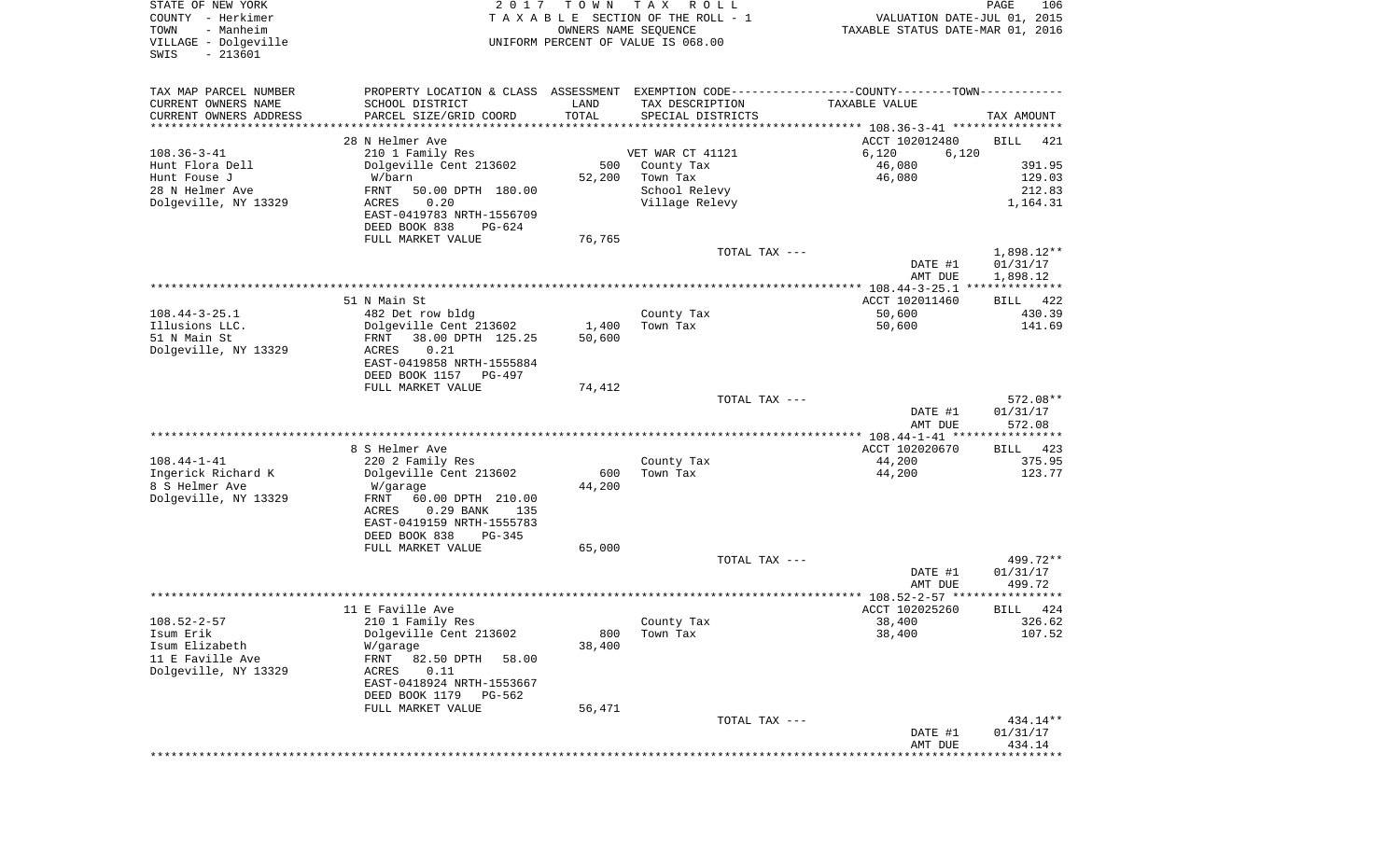| STATE OF NEW YORK<br>COUNTY - Herkimer<br>- Manheim<br>TOWN<br>VILLAGE - Dolgeville<br>SWIS<br>$-213601$ | 2 0 1 7                                               | TOWN<br>OWNERS NAME SEQUENCE | T A X<br>R O L L<br>TAXABLE SECTION OF THE ROLL - 1<br>UNIFORM PERCENT OF VALUE IS 068.00 | VALUATION DATE-JUL 01, 2015<br>TAXABLE STATUS DATE-MAR 01, 2016                               | 107<br>PAGE            |
|----------------------------------------------------------------------------------------------------------|-------------------------------------------------------|------------------------------|-------------------------------------------------------------------------------------------|-----------------------------------------------------------------------------------------------|------------------------|
| TAX MAP PARCEL NUMBER                                                                                    |                                                       |                              |                                                                                           | PROPERTY LOCATION & CLASS ASSESSMENT EXEMPTION CODE---------------COUNTY-------TOWN---------- |                        |
| CURRENT OWNERS NAME                                                                                      | SCHOOL DISTRICT                                       | LAND                         | TAX DESCRIPTION                                                                           | TAXABLE VALUE                                                                                 |                        |
| CURRENT OWNERS ADDRESS<br>*********************                                                          | PARCEL SIZE/GRID COORD                                | TOTAL                        | SPECIAL DISTRICTS                                                                         |                                                                                               | TAX AMOUNT             |
|                                                                                                          | 26 Millers Grove Rd                                   |                              |                                                                                           | ACCT 102018300                                                                                | BILL<br>425            |
| $108.27 - 1 - 10$                                                                                        | 210 1 Family Res                                      |                              | County Tax                                                                                | 78,000                                                                                        | 663.45                 |
| Izzo Bruce                                                                                               | Dolgeville Cent 213602                                | 3,200                        | Town Tax                                                                                  | 78,000                                                                                        | 218.41                 |
| Sawyer Lorraine                                                                                          | ACRES<br>2.15                                         | 78,000                       |                                                                                           |                                                                                               |                        |
| PO Box 185                                                                                               | EAST-0417048 NRTH-1559303                             |                              |                                                                                           |                                                                                               |                        |
| Dolgeville, NY 13329                                                                                     | DEED BOOK 790<br>$PG-74$                              |                              |                                                                                           |                                                                                               |                        |
|                                                                                                          | FULL MARKET VALUE                                     | 114,706                      |                                                                                           |                                                                                               |                        |
|                                                                                                          |                                                       |                              | TOTAL TAX ---                                                                             |                                                                                               | 881.86**               |
|                                                                                                          |                                                       |                              |                                                                                           | DATE #1<br>AMT DUE                                                                            | 01/31/17<br>881.86     |
|                                                                                                          |                                                       |                              |                                                                                           |                                                                                               |                        |
|                                                                                                          | 18 Lamberson St                                       |                              |                                                                                           | ACCT 102021150                                                                                | 426<br>BILL            |
| $108.52 - 3 - 26$                                                                                        | 220 2 Family Res                                      |                              | County Tax                                                                                | 40,000                                                                                        | 340.23                 |
| Izzo Julie A                                                                                             | Dolgeville Cent 213602                                | 700                          | Town Tax                                                                                  | 40,000                                                                                        | 112.00                 |
| 18 Lamberson St                                                                                          | W/garage                                              | 40,000                       |                                                                                           |                                                                                               |                        |
| Dolgeville, NY 13329                                                                                     | FRNT<br>70.00 DPTH<br>90.00                           |                              |                                                                                           |                                                                                               |                        |
|                                                                                                          | 0.11<br>ACRES                                         |                              |                                                                                           |                                                                                               |                        |
|                                                                                                          | EAST-0419379 NRTH-1554040<br>DEED BOOK 1134<br>PG-844 |                              |                                                                                           |                                                                                               |                        |
|                                                                                                          | FULL MARKET VALUE                                     | 58,824                       |                                                                                           |                                                                                               |                        |
|                                                                                                          |                                                       |                              | TOTAL TAX ---                                                                             |                                                                                               | 452.23**               |
|                                                                                                          |                                                       |                              |                                                                                           | DATE #1                                                                                       | 01/31/17               |
|                                                                                                          |                                                       |                              |                                                                                           | AMT DUE                                                                                       | 452.23                 |
|                                                                                                          | 5 Fink St                                             |                              |                                                                                           | ACCT 102007230                                                                                | BILL 427               |
| $108.44 - 1 - 47$                                                                                        | 210 1 Family Res                                      |                              | County Tax                                                                                | 15,000                                                                                        | 127.59                 |
| Jaiken Peter G                                                                                           | Dolgeville Cent 213602                                | 600                          | Town Tax                                                                                  | 15,000                                                                                        | 42.00                  |
| Jaiken Ruth E                                                                                            | 60.00 DPTH<br>50.00<br>FRNT                           | 15,000                       |                                                                                           |                                                                                               |                        |
| 5 Fink St                                                                                                | ACRES<br>0.07                                         |                              |                                                                                           |                                                                                               |                        |
| Dolgeville, NY                                                                                           | EAST-0418831 NRTH-1555336                             |                              |                                                                                           |                                                                                               |                        |
|                                                                                                          | DEED BOOK 1591<br>$PG-19$                             |                              |                                                                                           |                                                                                               |                        |
|                                                                                                          | FULL MARKET VALUE                                     | 22,059                       |                                                                                           |                                                                                               |                        |
|                                                                                                          |                                                       |                              | TOTAL TAX ---                                                                             | DATE #1                                                                                       | $169.59**$<br>01/31/17 |
|                                                                                                          |                                                       |                              |                                                                                           | AMT DUE                                                                                       | 169.59                 |
|                                                                                                          |                                                       |                              |                                                                                           |                                                                                               |                        |
|                                                                                                          | 43 E Spofford Ave                                     |                              |                                                                                           | ACCT 102025230                                                                                | BILL<br>428            |
| $108.52 - 6 - 38$                                                                                        | 210 1 Family Res                                      |                              | County Tax                                                                                | 30,000                                                                                        | 255.17                 |
| Jaikin Irrevocable Trust Peter Dolgeville Cent 213602                                                    |                                                       | 1,500                        | Town Tax                                                                                  | 30,000                                                                                        | 84.00                  |
| George Laura<br>60 E Spofford Ave                                                                        | W/garage<br>FRNT 150.00 DPTH 100.00                   | 30,000                       |                                                                                           |                                                                                               |                        |
| Dolgeville, NY 13329                                                                                     | ACRES<br>0.34                                         |                              |                                                                                           |                                                                                               |                        |
|                                                                                                          | EAST-0419513 NRTH-1552629                             |                              |                                                                                           |                                                                                               |                        |
|                                                                                                          | DEED BOOK 1536<br>PG-857                              |                              |                                                                                           |                                                                                               |                        |
|                                                                                                          | FULL MARKET VALUE                                     | 44,118                       |                                                                                           |                                                                                               |                        |
|                                                                                                          |                                                       |                              | TOTAL TAX ---                                                                             |                                                                                               | 339.17**               |
|                                                                                                          |                                                       |                              |                                                                                           | DATE #1<br>AMT DUE                                                                            | 01/31/17<br>339.17     |
|                                                                                                          |                                                       |                              |                                                                                           | **********************************                                                            |                        |
|                                                                                                          |                                                       |                              |                                                                                           |                                                                                               |                        |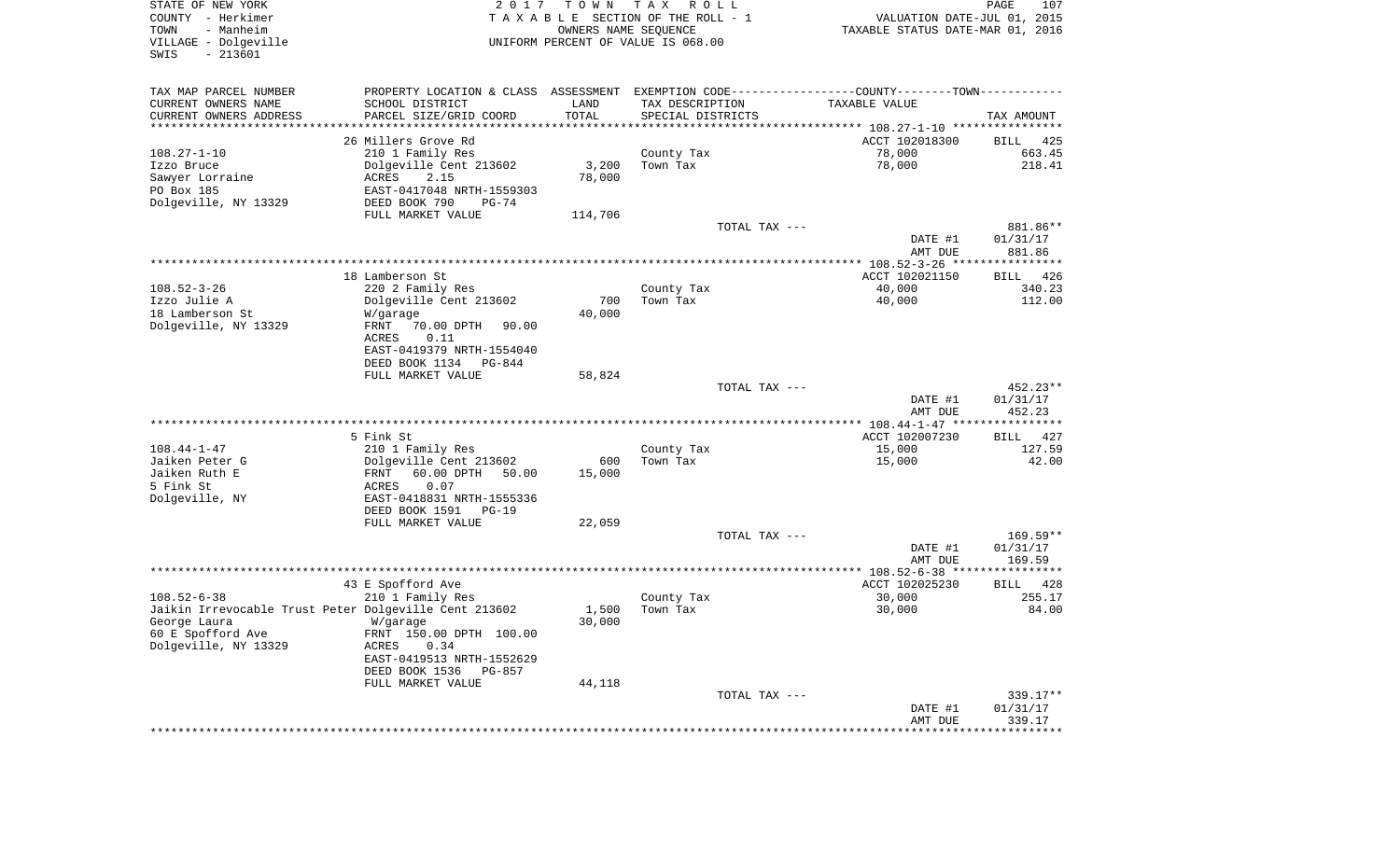| STATE OF NEW YORK<br>COUNTY - Herkimer<br>- Manheim<br>TOWN<br>VILLAGE - Dolgeville<br>$-213601$<br>SWIS | 2017                                                  | T O W N | TAX ROLL<br>TAXABLE SECTION OF THE ROLL - 1<br>OWNERS NAME SEQUENCE<br>UNIFORM PERCENT OF VALUE IS 068.00 |               | VALUATION DATE-JUL 01, 2015<br>TAXABLE STATUS DATE-MAR 01, 2016 | PAGE<br>108        |
|----------------------------------------------------------------------------------------------------------|-------------------------------------------------------|---------|-----------------------------------------------------------------------------------------------------------|---------------|-----------------------------------------------------------------|--------------------|
| TAX MAP PARCEL NUMBER                                                                                    | PROPERTY LOCATION & CLASS ASSESSMENT                  |         |                                                                                                           |               | EXEMPTION CODE-----------------COUNTY-------TOWN-----------     |                    |
| CURRENT OWNERS NAME                                                                                      | SCHOOL DISTRICT                                       | LAND    | TAX DESCRIPTION                                                                                           |               | TAXABLE VALUE                                                   |                    |
| CURRENT OWNERS ADDRESS                                                                                   | PARCEL SIZE/GRID COORD                                | TOTAL   | SPECIAL DISTRICTS                                                                                         |               |                                                                 | TAX AMOUNT         |
|                                                                                                          |                                                       |         |                                                                                                           |               |                                                                 |                    |
|                                                                                                          | 60 E Spofford Ave                                     |         |                                                                                                           |               | ACCT 102018090                                                  | BILL 429           |
| $108.60 - 1 - 25$                                                                                        | 210 1 Family Res                                      |         | County Tax                                                                                                |               | 133,500                                                         | 1,135.52           |
| Jaikin Irrevocable Trust Peter Dolgeville Cent 213602                                                    |                                                       | 12,500  | Town Tax                                                                                                  |               | 133,500                                                         | 373.82             |
| George Laura                                                                                             | ACRES 25.00                                           | 133,500 |                                                                                                           |               |                                                                 |                    |
| 60 E Spofford Ave<br>Dolgeville, NY 13329                                                                | EAST-0419543 NRTH-1551917<br>DEED BOOK 1536<br>PG-857 |         |                                                                                                           |               |                                                                 |                    |
|                                                                                                          | FULL MARKET VALUE                                     | 196,324 |                                                                                                           |               |                                                                 |                    |
|                                                                                                          |                                                       |         |                                                                                                           | TOTAL TAX --- |                                                                 | $1,509.34**$       |
|                                                                                                          |                                                       |         |                                                                                                           |               | DATE #1                                                         | 01/31/17           |
|                                                                                                          |                                                       |         |                                                                                                           |               | AMT DUE                                                         | 1,509.34           |
|                                                                                                          |                                                       |         |                                                                                                           |               |                                                                 |                    |
|                                                                                                          | S Main St                                             |         |                                                                                                           |               | ACCT 102024900                                                  | 430<br><b>BILL</b> |
| $108.51 - 1 - 34$<br>Jaikin Peter                                                                        | 311 Res vac land<br>Dolgeville Cent 213602            | 6,200   | County Tax<br>Town Tax                                                                                    |               | 6,200<br>6,200                                                  | 52.74<br>17.36     |
| Ruth Stewart                                                                                             | ACRES<br>7.40                                         | 6,200   |                                                                                                           |               |                                                                 |                    |
| 60 East Spofford Ave                                                                                     | EAST-0417091 NRTH-1553553                             |         |                                                                                                           |               |                                                                 |                    |
| Dolgeville, NY 13329                                                                                     | DEED BOOK 912<br>$PG-680$                             |         |                                                                                                           |               |                                                                 |                    |
|                                                                                                          | FULL MARKET VALUE                                     | 9,118   |                                                                                                           |               |                                                                 |                    |
|                                                                                                          |                                                       |         |                                                                                                           | TOTAL TAX --- |                                                                 | $70.10**$          |
|                                                                                                          |                                                       |         |                                                                                                           |               | DATE #1                                                         | 01/31/17           |
|                                                                                                          |                                                       |         |                                                                                                           |               | AMT DUE                                                         | 70.10              |
|                                                                                                          |                                                       |         |                                                                                                           |               |                                                                 |                    |
|                                                                                                          | S Main St                                             |         |                                                                                                           |               | ACCT 102024930                                                  | 431<br>BILL        |
| $108.51 - 1 - 35$<br>Jaikin Peter                                                                        | 311 Res vac land<br>Dolgeville Cent 213602            | 6,000   | County Tax<br>Town Tax                                                                                    |               | 6,000<br>6,000                                                  | 51.03<br>16.80     |
| Ruth Stewart                                                                                             | ACRES<br>3.00                                         | 6.000   |                                                                                                           |               |                                                                 |                    |
| 60 East Spofford Ave                                                                                     | EAST-0417378 NRTH-1553138                             |         |                                                                                                           |               |                                                                 |                    |
| Dolgeville, NY 13329                                                                                     | DEED BOOK 912<br>$PG-680$                             |         |                                                                                                           |               |                                                                 |                    |
|                                                                                                          | FULL MARKET VALUE                                     | 8,824   |                                                                                                           |               |                                                                 |                    |
|                                                                                                          |                                                       |         |                                                                                                           | TOTAL TAX --- |                                                                 | $67.83**$          |
|                                                                                                          |                                                       |         |                                                                                                           |               | DATE #1                                                         | 01/31/17           |
|                                                                                                          |                                                       |         |                                                                                                           |               | AMT DUE                                                         | 67.83              |
|                                                                                                          |                                                       |         |                                                                                                           |               | *** $108.36 - 4 - 1$ *****                                      | **********         |
|                                                                                                          | 110 N Helmer Ave                                      |         |                                                                                                           |               | ACCT 102026250                                                  | BILL 432           |
| $108.36 - 4 - 1$<br>Jaikin Peter Jr                                                                      | 423 Snack bar<br>Dolgeville Cent 213602               | 3,700   | County Tax<br>Town Tax                                                                                    |               | 68,000<br>68,000                                                | 578.39<br>190.41   |
| Jaikin Ruth                                                                                              | <b>ACRES</b><br>2.70                                  | 68,000  |                                                                                                           |               |                                                                 |                    |
| 60 E Spofford Ave                                                                                        | EAST-0419678 NRTH-1558750                             |         |                                                                                                           |               |                                                                 |                    |
| Dolgeville, NY 13329                                                                                     | DEED BOOK 743<br>$PG-73$                              |         |                                                                                                           |               |                                                                 |                    |
|                                                                                                          | FULL MARKET VALUE                                     | 100,000 |                                                                                                           |               |                                                                 |                    |
|                                                                                                          |                                                       |         |                                                                                                           | TOTAL TAX --- |                                                                 | 768.80**           |
|                                                                                                          |                                                       |         |                                                                                                           |               | DATE #1                                                         | 01/31/17           |
|                                                                                                          |                                                       |         |                                                                                                           |               | AMT DUE                                                         | 768.80             |
|                                                                                                          |                                                       |         |                                                                                                           |               |                                                                 |                    |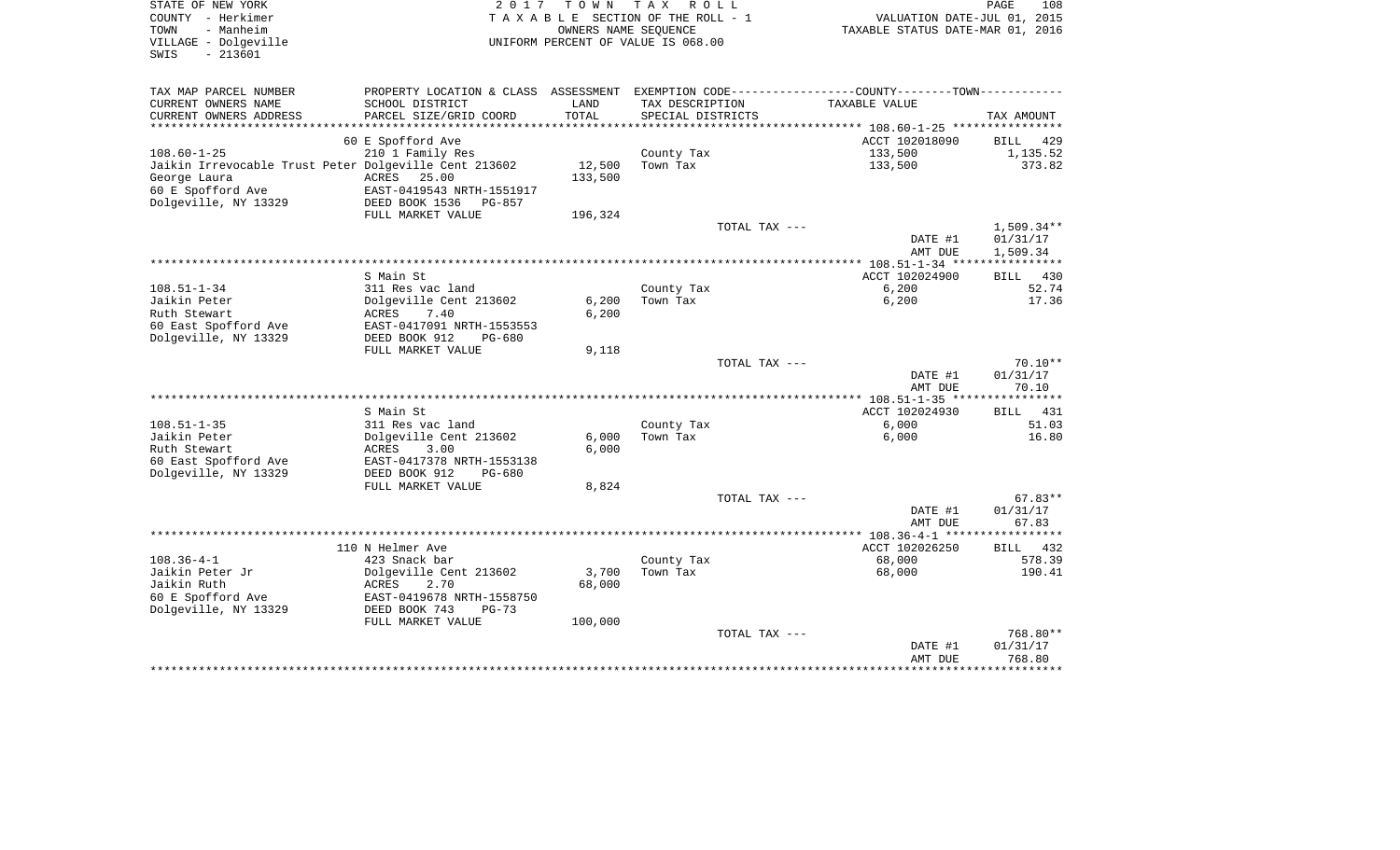| STATE OF NEW YORK<br>COUNTY - Herkimer<br>- Manheim<br>TOWN<br>VILLAGE - Dolgeville<br>$-213601$<br>SWIS | 2017                                                                                          | T O W N<br>OWNERS NAME SEQUENCE | T A X<br>R O L L<br>TAXABLE SECTION OF THE ROLL - 1<br>UNIFORM PERCENT OF VALUE IS 068.00 |               | VALUATION DATE-JUL 01, 2015<br>TAXABLE STATUS DATE-MAR 01, 2016 | PAGE<br>109                       |
|----------------------------------------------------------------------------------------------------------|-----------------------------------------------------------------------------------------------|---------------------------------|-------------------------------------------------------------------------------------------|---------------|-----------------------------------------------------------------|-----------------------------------|
| TAX MAP PARCEL NUMBER                                                                                    | PROPERTY LOCATION & CLASS ASSESSMENT EXEMPTION CODE---------------COUNTY-------TOWN---------- |                                 |                                                                                           |               |                                                                 |                                   |
| CURRENT OWNERS NAME                                                                                      | SCHOOL DISTRICT                                                                               | LAND                            | TAX DESCRIPTION                                                                           |               | TAXABLE VALUE                                                   |                                   |
| CURRENT OWNERS ADDRESS<br>*********************                                                          | PARCEL SIZE/GRID COORD                                                                        | TOTAL<br>* * * * * * * * * * *  | SPECIAL DISTRICTS                                                                         |               |                                                                 | TAX AMOUNT                        |
|                                                                                                          | 9 E Faville Ave                                                                               |                                 |                                                                                           |               | ACCT 102013320                                                  | BILL<br>433                       |
| $108.52 - 2 - 58$                                                                                        | 210 1 Family Res                                                                              |                                 | County Tax                                                                                |               | 48,000                                                          | 408.28                            |
| James John I Jr.                                                                                         | Dolgeville Cent 213602                                                                        | 600                             | Town Tax                                                                                  |               | 48,000                                                          | 134.41                            |
| James Dorothy E                                                                                          | W/barn                                                                                        | 48,000                          |                                                                                           |               |                                                                 |                                   |
| 9 E Faville Ave                                                                                          | FRNT<br>60.00 DPTH 125.00                                                                     |                                 |                                                                                           |               |                                                                 |                                   |
| Dolgeville, NY 13329                                                                                     | $0.19$ BANK<br>ACRES<br>135                                                                   |                                 |                                                                                           |               |                                                                 |                                   |
|                                                                                                          | EAST-0418871 NRTH-1553731<br>DEED BOOK 793<br>PG-342                                          |                                 |                                                                                           |               |                                                                 |                                   |
|                                                                                                          | FULL MARKET VALUE                                                                             | 70,588                          |                                                                                           |               |                                                                 |                                   |
|                                                                                                          |                                                                                               |                                 |                                                                                           | TOTAL TAX --- |                                                                 | 542.69**                          |
|                                                                                                          |                                                                                               |                                 |                                                                                           |               | DATE #1                                                         | 01/31/17                          |
|                                                                                                          |                                                                                               |                                 |                                                                                           |               | AMT DUE                                                         | 542.69                            |
|                                                                                                          | Horn St                                                                                       |                                 |                                                                                           |               | ACCT 102007380                                                  | 434<br>BILL                       |
| $108.36 - 1 - 24$                                                                                        | 311 Res vac land                                                                              |                                 | County Tax                                                                                |               | 300                                                             | 2.55                              |
| Jaquay Darlene                                                                                           | Dolgeville Cent 213602                                                                        | 300                             | Town Tax                                                                                  |               | 300                                                             | 0.84                              |
| PO Box 223                                                                                               | 50.00 DPTH 125.00<br>FRNT                                                                     | 300                             |                                                                                           |               |                                                                 |                                   |
| Dolgeville, NY 13329                                                                                     | ACRES<br>0.13                                                                                 |                                 |                                                                                           |               |                                                                 |                                   |
|                                                                                                          | EAST-0419101 NRTH-1557135                                                                     |                                 |                                                                                           |               |                                                                 |                                   |
|                                                                                                          | DEED BOOK 1563<br>PG-820<br>FULL MARKET VALUE                                                 | 441                             |                                                                                           |               |                                                                 |                                   |
|                                                                                                          |                                                                                               |                                 |                                                                                           | TOTAL TAX --- |                                                                 | $3.39**$                          |
|                                                                                                          |                                                                                               |                                 |                                                                                           |               | DATE #1                                                         | 01/31/17                          |
|                                                                                                          |                                                                                               |                                 |                                                                                           |               | AMT DUE                                                         | 3.39                              |
|                                                                                                          |                                                                                               |                                 |                                                                                           |               | ************** 108.36-1-48 *****************                    |                                   |
| $108.36 - 1 - 48$                                                                                        | 46 W State St<br>210 1 Family Res                                                             |                                 | County Tax                                                                                |               | ACCT 102007350<br>50,100                                        | 435<br>BILL<br>426.14             |
| Jaquay Darlene                                                                                           | Dolgeville Cent 213602                                                                        | 500                             | Town Tax                                                                                  |               | 50,100                                                          | 140.29                            |
| PO Box 223                                                                                               | W/garage                                                                                      | 50,100                          |                                                                                           |               |                                                                 |                                   |
| Dolgeville, NY 13329                                                                                     | FRNT<br>50.00 DPTH 110.00                                                                     |                                 |                                                                                           |               |                                                                 |                                   |
|                                                                                                          | ACRES<br>0.13                                                                                 |                                 |                                                                                           |               |                                                                 |                                   |
|                                                                                                          | EAST-0419042 NRTH-1557032<br>DEED BOOK 1563<br>PG-820                                         |                                 |                                                                                           |               |                                                                 |                                   |
|                                                                                                          | FULL MARKET VALUE                                                                             | 73,676                          |                                                                                           |               |                                                                 |                                   |
|                                                                                                          |                                                                                               |                                 |                                                                                           | TOTAL TAX --- |                                                                 | $566.43**$                        |
|                                                                                                          |                                                                                               |                                 |                                                                                           |               | DATE #1                                                         | 01/31/17                          |
|                                                                                                          |                                                                                               |                                 |                                                                                           |               | AMT DUE                                                         | 566.43                            |
|                                                                                                          |                                                                                               |                                 |                                                                                           |               |                                                                 | * * * * * *                       |
| $108.36 - 4 - 21$                                                                                        | 126 N Main St<br>210 1 Family Res                                                             |                                 | County Tax                                                                                |               | ACCT 102017070<br>22,500                                        | 436<br>BILL<br>191.38             |
| Jaquay David                                                                                             | Dolgeville Cent 213602                                                                        | 600                             | Town Tax                                                                                  |               | 22,500                                                          | 63.00                             |
| Jaquay Sarah                                                                                             | W/garage                                                                                      | 22,500                          |                                                                                           |               |                                                                 |                                   |
| 126 N Main St                                                                                            | 60.00 DPTH 106.00<br>FRNT                                                                     |                                 |                                                                                           |               |                                                                 |                                   |
| Dolgeville, NY 13329                                                                                     | 0.15<br>ACRES                                                                                 |                                 |                                                                                           |               |                                                                 |                                   |
|                                                                                                          | EAST-0420106 NRTH-1556771<br>DEED BOOK 719<br>$PG-88$                                         |                                 |                                                                                           |               |                                                                 |                                   |
|                                                                                                          | FULL MARKET VALUE                                                                             | 33,088                          |                                                                                           |               |                                                                 |                                   |
|                                                                                                          |                                                                                               |                                 |                                                                                           | TOTAL TAX --- |                                                                 | 254.38**                          |
|                                                                                                          |                                                                                               |                                 |                                                                                           |               | DATE #1                                                         | 01/31/17                          |
|                                                                                                          |                                                                                               |                                 |                                                                                           |               | AMT DUE                                                         | 254.38<br>*********************** |
|                                                                                                          |                                                                                               |                                 |                                                                                           |               |                                                                 |                                   |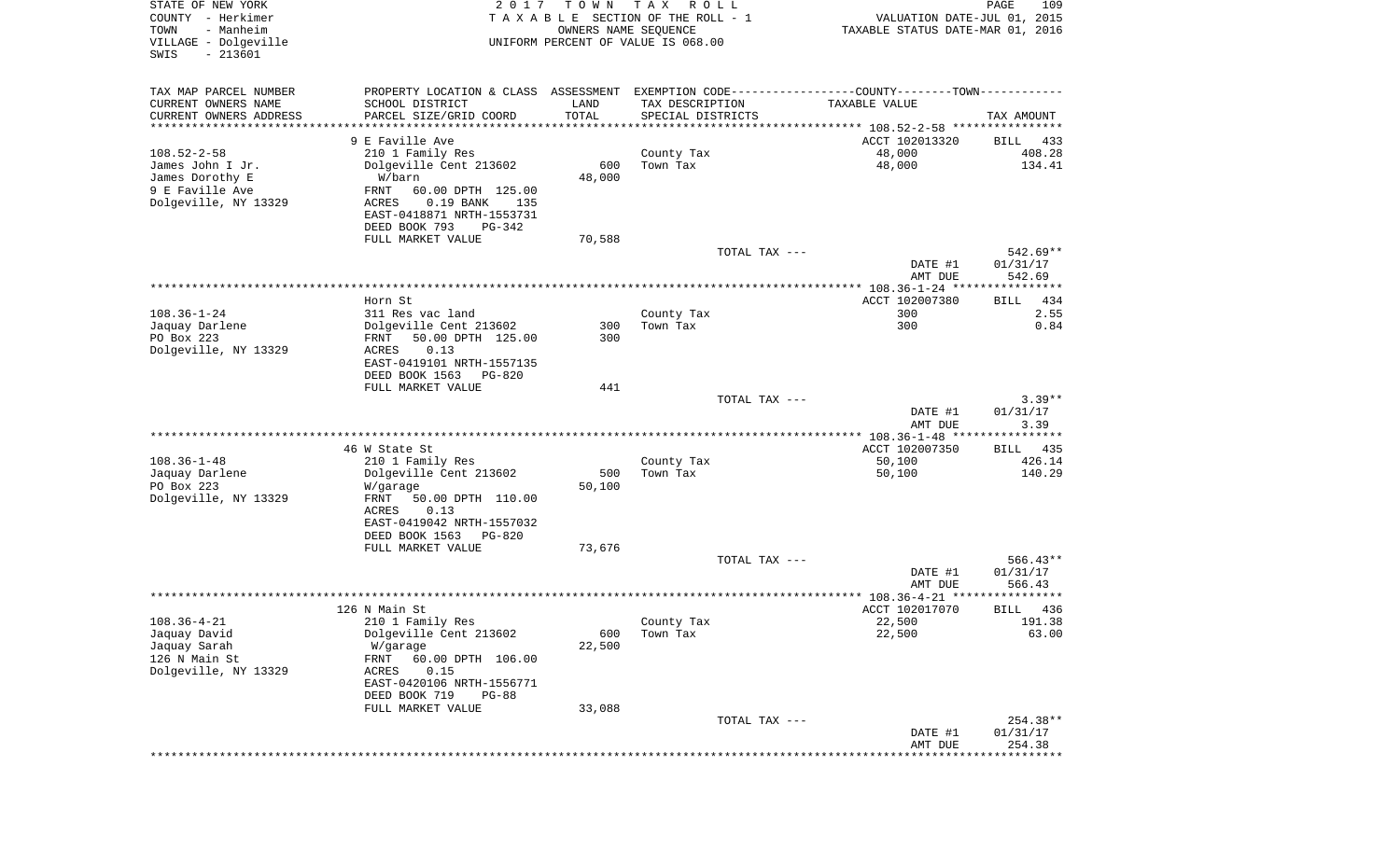| STATE OF NEW YORK<br>COUNTY - Herkimer<br>- Manheim<br>TOWN<br>VILLAGE - Dolgeville<br>$-213601$ | 2017                                                                                          | TOWN<br>OWNERS NAME SEQUENCE | T A X<br>R O L L<br>TAXABLE SECTION OF THE ROLL - 1<br>UNIFORM PERCENT OF VALUE IS 068.00 | VALUATION DATE-JUL 01, 2015<br>TAXABLE STATUS DATE-MAR 01, 2016 | 110<br>PAGE          |
|--------------------------------------------------------------------------------------------------|-----------------------------------------------------------------------------------------------|------------------------------|-------------------------------------------------------------------------------------------|-----------------------------------------------------------------|----------------------|
| SWIS                                                                                             |                                                                                               |                              |                                                                                           |                                                                 |                      |
| TAX MAP PARCEL NUMBER                                                                            | PROPERTY LOCATION & CLASS ASSESSMENT EXEMPTION CODE---------------COUNTY-------TOWN---------- |                              |                                                                                           |                                                                 |                      |
| CURRENT OWNERS NAME                                                                              | SCHOOL DISTRICT                                                                               | LAND                         | TAX DESCRIPTION                                                                           | TAXABLE VALUE                                                   |                      |
| CURRENT OWNERS ADDRESS                                                                           | PARCEL SIZE/GRID COORD                                                                        | TOTAL                        | SPECIAL DISTRICTS                                                                         |                                                                 | TAX AMOUNT           |
| **********************                                                                           |                                                                                               |                              |                                                                                           |                                                                 |                      |
|                                                                                                  | 6 Wolf St                                                                                     |                              |                                                                                           | ACCT 102019500                                                  | BILL<br>437          |
| $108.36 - 2 - 23$                                                                                | 210 1 Family Res                                                                              |                              | County Tax                                                                                | 45,700                                                          | 388.71               |
| Jaquay Gina M<br>6 Wolf St                                                                       | Dolgeville Cent 213602<br>50.00 DPTH 150.00<br>FRNT                                           | 500<br>45,700                | Town Tax                                                                                  | 45,700                                                          | 127.97               |
| Dolgeville, NY 13329                                                                             | ACRES<br>0.16                                                                                 |                              |                                                                                           |                                                                 |                      |
|                                                                                                  | EAST-0419410 NRTH-1557590                                                                     |                              |                                                                                           |                                                                 |                      |
|                                                                                                  | DEED BOOK 1602<br>PG-804                                                                      |                              |                                                                                           |                                                                 |                      |
|                                                                                                  | FULL MARKET VALUE                                                                             | 67,206                       |                                                                                           |                                                                 |                      |
|                                                                                                  |                                                                                               |                              | TOTAL TAX ---                                                                             |                                                                 | 516.68**             |
|                                                                                                  |                                                                                               |                              |                                                                                           | DATE #1                                                         | 01/31/17             |
|                                                                                                  |                                                                                               |                              |                                                                                           | AMT DUE                                                         | 516.68               |
|                                                                                                  | 128 N Main St                                                                                 |                              |                                                                                           | ACCT 102030060                                                  | 438<br>BILL          |
| $108.36 - 4 - 20$                                                                                | 210 1 Family Res                                                                              |                              | County Tax                                                                                | 35,000                                                          | 297.70               |
| Jaquay Henry J                                                                                   | Dolgeville Cent 213602                                                                        | 600                          | Town Tax                                                                                  | 35,000                                                          | 98.00                |
| Jaquay Anna L                                                                                    | 59.00 DPTH 119.00<br>FRNT                                                                     | 35,000                       |                                                                                           |                                                                 |                      |
| 128 N Main St                                                                                    | ACRES<br>$0.15$ BANK<br>813                                                                   |                              |                                                                                           |                                                                 |                      |
| Dolgeville, NY 13329                                                                             | EAST-0420125 NRTH-1556830                                                                     |                              |                                                                                           |                                                                 |                      |
|                                                                                                  | DEED BOOK 853<br><b>PG-136</b><br>FULL MARKET VALUE                                           | 51,471                       |                                                                                           |                                                                 |                      |
|                                                                                                  |                                                                                               |                              | TOTAL TAX ---                                                                             |                                                                 | 395.70**             |
|                                                                                                  |                                                                                               |                              |                                                                                           | DATE #1                                                         | 01/31/17             |
|                                                                                                  |                                                                                               |                              |                                                                                           | AMT DUE                                                         | 395.70               |
|                                                                                                  |                                                                                               |                              |                                                                                           |                                                                 |                      |
|                                                                                                  | 20 E Spofford Ave                                                                             |                              |                                                                                           | ACCT 102013830                                                  | <b>BILL</b><br>439   |
| $108.52 - 3 - 5$                                                                                 | 210 1 Family Res<br>Dolgeville Cent 213602                                                    | 700                          | County Tax<br>Town Tax                                                                    | 36,000<br>36,000                                                | 306.21<br>100.80     |
| Jaquay Patrick G<br>20 E Spofford Ave                                                            | 68.00 DPTH 100.00<br>FRNT                                                                     | 36,000                       |                                                                                           |                                                                 |                      |
| Dolgeville, NY 13329                                                                             | ACRES<br>0.16                                                                                 |                              |                                                                                           |                                                                 |                      |
|                                                                                                  | EAST-0418617 NRTH-1552969                                                                     |                              |                                                                                           |                                                                 |                      |
|                                                                                                  | DEED BOOK 1491<br><b>PG-992</b>                                                               |                              |                                                                                           |                                                                 |                      |
|                                                                                                  | FULL MARKET VALUE                                                                             | 52,941                       |                                                                                           |                                                                 |                      |
|                                                                                                  |                                                                                               |                              | TOTAL TAX ---                                                                             | DATE #1                                                         | 407.01**<br>01/31/17 |
|                                                                                                  |                                                                                               |                              |                                                                                           | AMT DUE                                                         | 407.01               |
|                                                                                                  |                                                                                               |                              |                                                                                           |                                                                 |                      |
|                                                                                                  | 7 Slawson St                                                                                  |                              |                                                                                           | ACCT 102011640                                                  | BILL<br>440          |
| $108.44 - 2 - 59$                                                                                | 210 1 Family Res                                                                              |                              | County Tax                                                                                | 42,000                                                          | 357.24               |
| Jeffers Shelia                                                                                   | Dolgeville Cent 213602                                                                        | 500                          | Town Tax                                                                                  | 42,000                                                          | 117.61               |
| Steele Dakota S<br>7 Slawson St                                                                  | W/garage<br>FRNT 50.00 DPTH 150.00                                                            | 42,000                       | School Relevy<br>Village Relevy                                                           |                                                                 | 926.45<br>1,065.58   |
| Dolgeville, NY 13329                                                                             | ACRES<br>0.17                                                                                 |                              |                                                                                           |                                                                 |                      |
|                                                                                                  | EAST-0418843 NRTH-1554716                                                                     |                              |                                                                                           |                                                                 |                      |
|                                                                                                  | DEED BOOK 1480<br>$PG-370$                                                                    |                              |                                                                                           |                                                                 |                      |
|                                                                                                  | FULL MARKET VALUE                                                                             | 61,765                       |                                                                                           |                                                                 |                      |
|                                                                                                  |                                                                                               |                              | TOTAL TAX ---                                                                             |                                                                 | $2,466.88**$         |
|                                                                                                  |                                                                                               |                              |                                                                                           | DATE #1<br>AMT DUE                                              | 01/31/17<br>2,466.88 |
|                                                                                                  |                                                                                               |                              |                                                                                           |                                                                 |                      |
|                                                                                                  |                                                                                               |                              |                                                                                           |                                                                 |                      |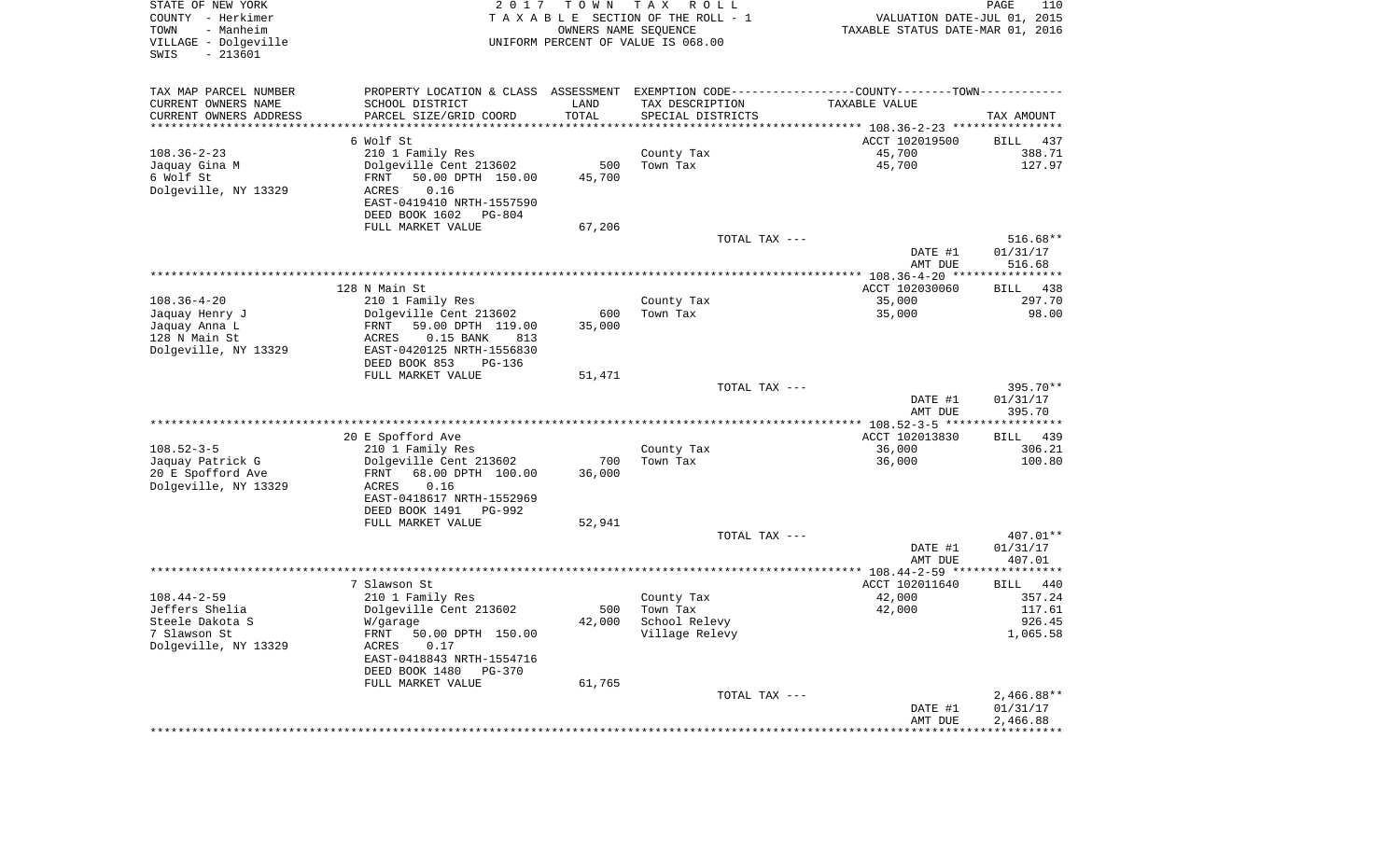| STATE OF NEW YORK<br>COUNTY - Herkimer<br>- Manheim<br>TOWN | 2 0 1 7                                                                                       | T O W N<br>OWNERS NAME SEQUENCE | T A X<br>R O L L<br>TAXABLE SECTION OF THE ROLL - 1 | VALUATION DATE-JUL 01, 2015<br>TAXABLE STATUS DATE-MAR 01, 2016                   | PAGE<br>111           |
|-------------------------------------------------------------|-----------------------------------------------------------------------------------------------|---------------------------------|-----------------------------------------------------|-----------------------------------------------------------------------------------|-----------------------|
| VILLAGE - Dolgeville<br>$-213601$<br>SWIS                   |                                                                                               |                                 | UNIFORM PERCENT OF VALUE IS 068.00                  |                                                                                   |                       |
| TAX MAP PARCEL NUMBER                                       | PROPERTY LOCATION & CLASS ASSESSMENT EXEMPTION CODE---------------COUNTY-------TOWN---------- |                                 |                                                     |                                                                                   |                       |
| CURRENT OWNERS NAME                                         | SCHOOL DISTRICT                                                                               | LAND                            | TAX DESCRIPTION                                     | TAXABLE VALUE                                                                     |                       |
| CURRENT OWNERS ADDRESS<br>********************              | PARCEL SIZE/GRID COORD                                                                        | TOTAL<br>* * * * * * * * * * *  | SPECIAL DISTRICTS                                   |                                                                                   | TAX AMOUNT            |
|                                                             | 34 Slawson St                                                                                 |                                 |                                                     | ********************************** 108.44-1-63 ****************<br>ACCT 102029810 | BILL<br>441           |
| $108.44 - 1 - 63$                                           | 210 1 Family Res                                                                              |                                 | County Tax                                          | 53,000                                                                            | 450.81                |
| Jenison Maureen                                             | Dolgeville Cent 213602                                                                        | 1,700                           | Town Tax                                            | 53,000                                                                            | 148.41                |
| 34 Slawson St<br>Dolgeville, NY 13329                       | W/garage & Carport<br>FRNT 168.00 DPTH 240.00                                                 | 53,000                          | School Relevy                                       |                                                                                   | 1,169.07              |
|                                                             | 0.85<br>ACRES<br>EAST-0418451 NRTH-1555377                                                    |                                 |                                                     |                                                                                   |                       |
|                                                             | DEED BOOK 1584<br>PG-821                                                                      |                                 |                                                     |                                                                                   |                       |
|                                                             | FULL MARKET VALUE                                                                             | 77,941                          | TOTAL TAX ---                                       |                                                                                   | $1,768.29**$          |
|                                                             |                                                                                               |                                 |                                                     | DATE #1                                                                           | 01/31/17              |
|                                                             |                                                                                               |                                 |                                                     | AMT DUE                                                                           | 1,768.29              |
|                                                             |                                                                                               |                                 |                                                     |                                                                                   |                       |
| $108.59 - 1 - 17$                                           | 156 S Main St<br>210 1 Family Res                                                             |                                 | County Tax                                          | ACCT 102001650<br>42,200                                                          | BILL<br>442<br>358.94 |
| JGW-SN, LP DBA Wentworth                                    | Dolgeville Cent 213602                                                                        | 800                             | Town Tax                                            | 42,200                                                                            | 118.17                |
| Judith Kittle                                               | FRNT<br>83.00 DPTH 300.00                                                                     | 42,200                          | School Relevy                                       |                                                                                   | 930.86                |
| 84 W Main St Fl 1                                           | ACRES<br>0.40                                                                                 |                                 | Village Relevy                                      |                                                                                   | 1,528.26              |
| Mohawk, NY 13407                                            | EAST-0417278 NRTH-1552638                                                                     |                                 |                                                     |                                                                                   |                       |
|                                                             | DEED BOOK 1154<br>$PG-207$<br>FULL MARKET VALUE                                               | 62,059                          |                                                     |                                                                                   |                       |
|                                                             |                                                                                               |                                 | TOTAL TAX ---                                       |                                                                                   | $2,936.23**$          |
|                                                             |                                                                                               |                                 |                                                     | DATE #1                                                                           | 01/31/17              |
|                                                             |                                                                                               |                                 |                                                     | AMT DUE                                                                           | 2,936.23              |
|                                                             | 130 S Main St                                                                                 |                                 |                                                     | *********** 108.52-1-84 *****************<br>ACCT 102026490                       | BILL<br>443           |
| $108.52 - 1 - 84$                                           | 210 1 Family Res                                                                              |                                 | County Tax                                          | 52,000                                                                            | 442.30                |
| Johnson Bruce E                                             | Dolgeville Cent 213602                                                                        | 600                             | Town Tax                                            | 52,000                                                                            | 145.61                |
| 130 S Main St                                               | W/garage                                                                                      | 52,000                          |                                                     |                                                                                   |                       |
| Dolgeville, NY 13329                                        | FRNT<br>60.00 DPTH 273.00                                                                     |                                 |                                                     |                                                                                   |                       |
|                                                             | ACRES<br>0.37<br>EAST-0417884 NRTH-1553123                                                    |                                 |                                                     |                                                                                   |                       |
|                                                             | DEED BOOK 1568<br>$PG-54$                                                                     |                                 |                                                     |                                                                                   |                       |
|                                                             | FULL MARKET VALUE                                                                             | 76,471                          |                                                     |                                                                                   |                       |
|                                                             |                                                                                               |                                 | TOTAL TAX ---                                       |                                                                                   | 587.91**              |
|                                                             |                                                                                               |                                 |                                                     | DATE #1<br>AMT DUE                                                                | 01/31/17<br>587.91    |
|                                                             |                                                                                               |                                 |                                                     | ******************* 108.44-1-56 *********                                         |                       |
|                                                             | 20 Slawson St                                                                                 |                                 |                                                     | ACCT 102010380                                                                    | 444<br>BILL           |
| $108.44 - 1 - 56$                                           | 210 1 Family Res                                                                              |                                 | County Tax                                          | 37,700                                                                            | 320.67                |
| Johnson Edwin                                               | Dolgeville Cent 213602                                                                        | 500                             | Town Tax                                            | 37,700                                                                            | 105.56                |
| Johnson Wanda<br>20 Slawson St                              | W/garagre<br>50.00 DPTH<br>86.00<br>FRNT                                                      | 37,700                          |                                                     |                                                                                   |                       |
| Dolgeville, NY 13329                                        | $0.10$ BANK<br>135<br>ACRES                                                                   |                                 |                                                     |                                                                                   |                       |
|                                                             | EAST-0418684 NRTH-1555072                                                                     |                                 |                                                     |                                                                                   |                       |
|                                                             | DEED BOOK 764<br>$PG-334$                                                                     |                                 |                                                     |                                                                                   |                       |
|                                                             | FULL MARKET VALUE                                                                             | 55,441                          | TOTAL TAX ---                                       |                                                                                   | $426.23**$            |
|                                                             |                                                                                               |                                 |                                                     | DATE #1                                                                           | 01/31/17              |
|                                                             |                                                                                               |                                 |                                                     | AMT DUE<br>***************************                                            | 426.23                |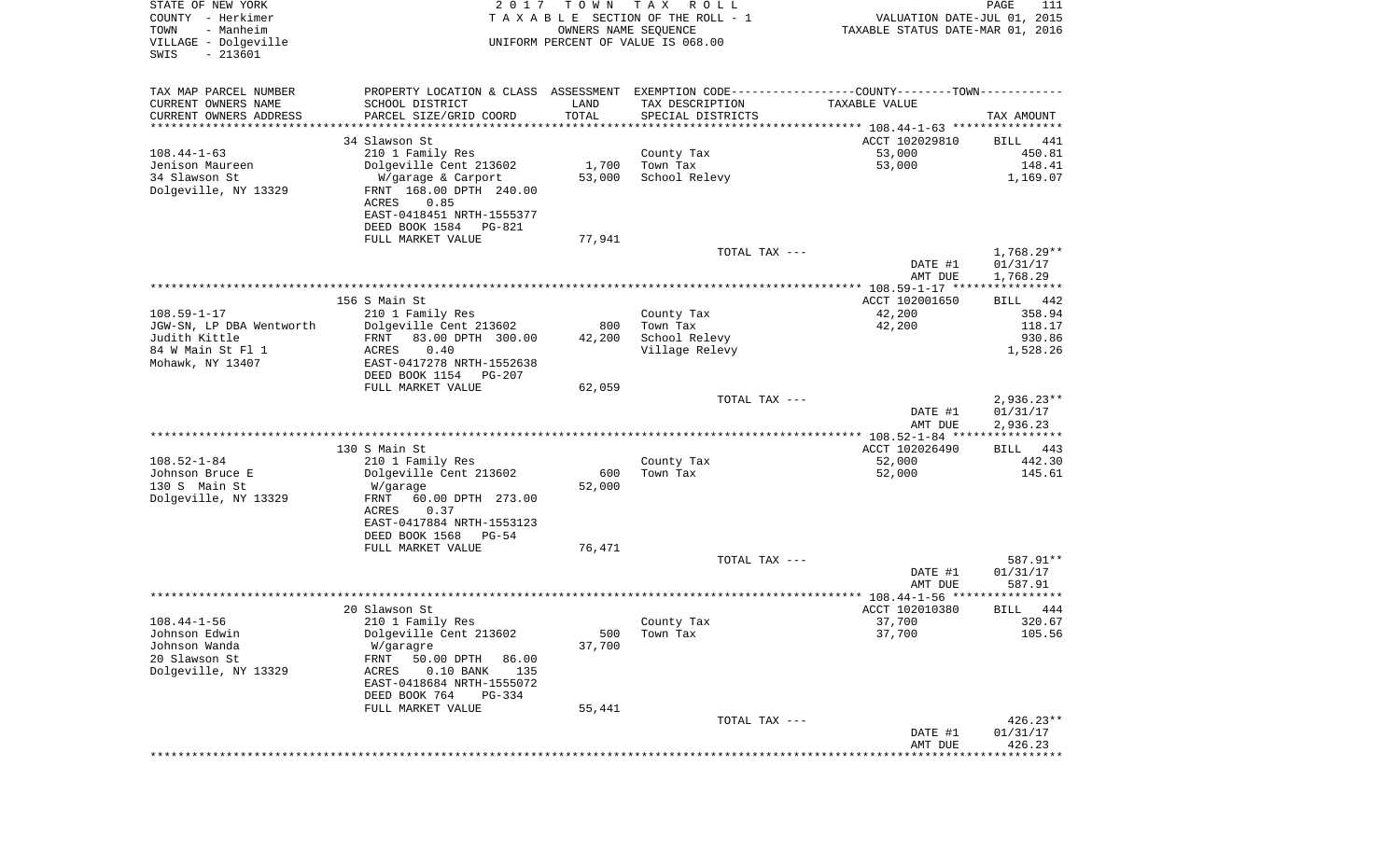| STATE OF NEW YORK<br>COUNTY - Herkimer<br>TOWN<br>- Manheim<br>VILLAGE - Dolgeville<br>$-213601$<br>SWIS |                                                        |                      | 2017 TOWN TAX ROLL<br>TAXABLE SECTION OF THE ROLL - 1<br>OWNERS NAME SEQUENCE<br>UNIFORM PERCENT OF VALUE IS 068.00 | VALUATION DATE-JUL 01, 2015<br>TAXABLE STATUS DATE-MAR 01, 2016                                  | PAGE<br>112        |
|----------------------------------------------------------------------------------------------------------|--------------------------------------------------------|----------------------|---------------------------------------------------------------------------------------------------------------------|--------------------------------------------------------------------------------------------------|--------------------|
| TAX MAP PARCEL NUMBER                                                                                    |                                                        |                      |                                                                                                                     | PROPERTY LOCATION & CLASS ASSESSMENT EXEMPTION CODE----------------COUNTY--------TOWN----------- |                    |
| CURRENT OWNERS NAME                                                                                      | SCHOOL DISTRICT                                        | LAND                 | TAX DESCRIPTION                                                                                                     | TAXABLE VALUE                                                                                    |                    |
| CURRENT OWNERS ADDRESS<br>*********************                                                          | PARCEL SIZE/GRID COORD<br>**************************** | TOTAL<br>*********** | SPECIAL DISTRICTS                                                                                                   |                                                                                                  | TAX AMOUNT         |
|                                                                                                          |                                                        |                      |                                                                                                                     | ACCT 102013050                                                                                   | <b>BILL</b><br>445 |
| $108.36 - 3 - 12$                                                                                        | 12 Cavalli St<br>210 1 Family Res                      |                      | County Tax                                                                                                          | 65,500                                                                                           | 557.13             |
| Johnson Jason M                                                                                          | Dolgeville Cent 213602                                 | 2,000                | Town Tax                                                                                                            | 65,500                                                                                           | 183.41             |
| Johnson Tonya Horn L                                                                                     | ACRES<br>1.40                                          |                      | 65,500 School Relevy                                                                                                |                                                                                                  | 1,000.62           |
| 76 N Helmer Ave                                                                                          | EAST-0419890 NRTH-1557847                              |                      | Village Relevy                                                                                                      |                                                                                                  | 1,660.50           |
| Dolgeville, NY 13329                                                                                     | DEED BOOK 911<br>PG-308                                |                      |                                                                                                                     |                                                                                                  |                    |
|                                                                                                          | FULL MARKET VALUE                                      | 96,324               |                                                                                                                     |                                                                                                  |                    |
|                                                                                                          |                                                        |                      | TOTAL TAX ---                                                                                                       |                                                                                                  | $3.401.66**$       |
|                                                                                                          |                                                        |                      |                                                                                                                     | DATE #1                                                                                          | 01/31/17           |
|                                                                                                          |                                                        |                      |                                                                                                                     | AMT DUE                                                                                          | 3,401.66           |
|                                                                                                          |                                                        |                      |                                                                                                                     | *************** 108.36-3-69 *****************                                                    |                    |
|                                                                                                          | 76-78 N Helmer Ave                                     |                      |                                                                                                                     | ACCT 102025500                                                                                   | <b>BILL</b><br>446 |
| $108.36 - 3 - 69$                                                                                        | 280 Res Multiple                                       |                      | County Tax                                                                                                          | 68,000                                                                                           | 578.39             |
| Johnson Mark                                                                                             | Dolgeville Cent 213602                                 | 2,100                | Town Tax                                                                                                            | 68,000                                                                                           | 190.41             |
| Johnson Lucinda                                                                                          | FRNT 198.00 DPTH 108.00                                | 68,000               |                                                                                                                     |                                                                                                  |                    |
| 76 N Helmer Ave                                                                                          | 0.41<br>ACRES                                          |                      |                                                                                                                     |                                                                                                  |                    |
| Dolgeville, NY 13329                                                                                     | EAST-0419777 NRTH-1557755                              |                      |                                                                                                                     |                                                                                                  |                    |
|                                                                                                          | DEED BOOK 703<br>PG-456<br>FULL MARKET VALUE           | 100,000              |                                                                                                                     |                                                                                                  |                    |
|                                                                                                          |                                                        |                      | TOTAL TAX ---                                                                                                       |                                                                                                  | 768.80**           |
|                                                                                                          |                                                        |                      |                                                                                                                     | DATE #1                                                                                          | 01/31/17           |
|                                                                                                          |                                                        |                      |                                                                                                                     | AMT DUE                                                                                          | 768.80             |
|                                                                                                          |                                                        |                      |                                                                                                                     |                                                                                                  |                    |
|                                                                                                          | 83 N Main St                                           |                      |                                                                                                                     |                                                                                                  | BILL 447           |
| $108.44 - 3 - 6.2$                                                                                       | 422 Diner/lunch                                        |                      | County Tax                                                                                                          | 77,000                                                                                           | 654.94             |
| Johnson Nora N                                                                                           | Dolgeville Cent 213602                                 | 400                  | Town Tax                                                                                                            | 77,000                                                                                           | 215.61             |
| Hunt Chad A                                                                                              | FRNT 43.00 DPTH 86.00                                  | 77,000               |                                                                                                                     |                                                                                                  |                    |
| 83 N Main St                                                                                             | 0.08<br>ACRES                                          |                      |                                                                                                                     |                                                                                                  |                    |
| Dolgeville, NY 13329                                                                                     | EAST-0419910 NRTH-1556187                              |                      |                                                                                                                     |                                                                                                  |                    |
|                                                                                                          | DEED BOOK 1561 PG-230                                  |                      |                                                                                                                     |                                                                                                  |                    |
|                                                                                                          | FULL MARKET VALUE                                      | 113,235              |                                                                                                                     |                                                                                                  |                    |
|                                                                                                          |                                                        |                      | TOTAL TAX ---                                                                                                       |                                                                                                  | 870.55**           |
|                                                                                                          |                                                        |                      |                                                                                                                     | DATE #1                                                                                          | 01/31/17           |
|                                                                                                          |                                                        |                      |                                                                                                                     | AMT DUE                                                                                          | 870.55             |
|                                                                                                          |                                                        |                      |                                                                                                                     |                                                                                                  |                    |
|                                                                                                          | 30 Ransom St                                           |                      |                                                                                                                     | ACCT 102009000<br>46,900                                                                         | 448<br>BILL        |
| $108.52 - 4 - 39.2$<br>Johnson Randy S Jr                                                                | 210 1 Family Res<br>Dolgeville Cent 213602             | 500                  | County Tax<br>Town Tax                                                                                              | 46,900                                                                                           | 398.92<br>131.33   |
| Johnson Kaycie L                                                                                         | W/garage                                               | 46,900               |                                                                                                                     |                                                                                                  |                    |
| 30 Ransom St                                                                                             | FRNT<br>50.00 DPTH 150.00                              |                      |                                                                                                                     |                                                                                                  |                    |
| Dolgeville, NY 13329                                                                                     | 0.17<br>ACRES                                          |                      |                                                                                                                     |                                                                                                  |                    |
|                                                                                                          | EAST-0419243 NRTH-1552879                              |                      |                                                                                                                     |                                                                                                  |                    |
|                                                                                                          | DEED BOOK 1401 PG-688                                  |                      |                                                                                                                     |                                                                                                  |                    |
|                                                                                                          | FULL MARKET VALUE                                      | 68,971               |                                                                                                                     |                                                                                                  |                    |
|                                                                                                          |                                                        |                      | TOTAL TAX ---                                                                                                       |                                                                                                  | 530.25**           |
|                                                                                                          |                                                        |                      |                                                                                                                     | DATE #1                                                                                          | 01/31/17           |
|                                                                                                          |                                                        |                      |                                                                                                                     | AMT DUE                                                                                          | 530.25             |
|                                                                                                          |                                                        |                      |                                                                                                                     |                                                                                                  | * * * * * * * * *  |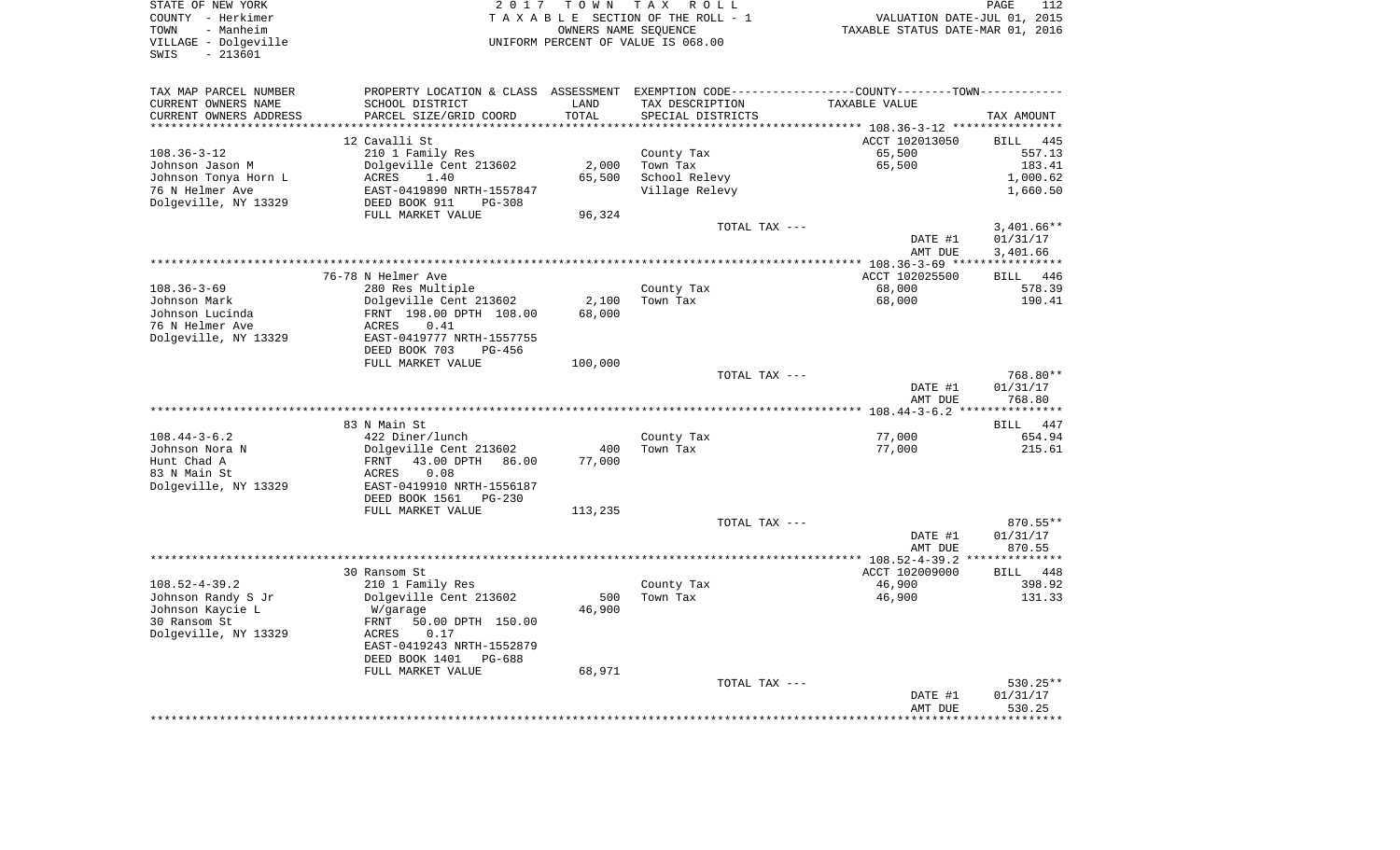| STATE OF NEW YORK<br>COUNTY - Herkimer<br>TOWN<br>- Manheim<br>VILLAGE - Dolgeville<br>SWIS<br>$-213601$ | 2 0 1 7                                                                                                          | T O W N               | T A X<br>R O L L<br>TAXABLE SECTION OF THE ROLL - 1<br>OWNERS NAME SEQUENCE<br>UNIFORM PERCENT OF VALUE IS 068.00 |               | VALUATION DATE-JUL 01, 2015<br>TAXABLE STATUS DATE-MAR 01, 2016 | PAGE<br>113          |
|----------------------------------------------------------------------------------------------------------|------------------------------------------------------------------------------------------------------------------|-----------------------|-------------------------------------------------------------------------------------------------------------------|---------------|-----------------------------------------------------------------|----------------------|
|                                                                                                          |                                                                                                                  |                       |                                                                                                                   |               |                                                                 |                      |
| TAX MAP PARCEL NUMBER<br>CURRENT OWNERS NAME                                                             | PROPERTY LOCATION & CLASS ASSESSMENT EXEMPTION CODE---------------COUNTY-------TOWN----------<br>SCHOOL DISTRICT | LAND                  | TAX DESCRIPTION                                                                                                   |               | TAXABLE VALUE                                                   |                      |
| CURRENT OWNERS ADDRESS                                                                                   | PARCEL SIZE/GRID COORD                                                                                           | TOTAL                 | SPECIAL DISTRICTS                                                                                                 |               |                                                                 | TAX AMOUNT           |
| ********************                                                                                     |                                                                                                                  | * * * * * * * * * * * |                                                                                                                   |               |                                                                 |                      |
|                                                                                                          | 30 W State St                                                                                                    |                       |                                                                                                                   |               | ACCT 102021360                                                  | BILL<br>449          |
| $108.36 - 1 - 40$                                                                                        | 210 1 Family Res                                                                                                 |                       | County Tax                                                                                                        |               | 47,000                                                          | 399.77               |
| Johnson Robert                                                                                           | Dolgeville Cent 213602                                                                                           | 500                   | Town Tax                                                                                                          |               | 47,000                                                          | 131.61               |
| Johnson Rachel                                                                                           | W/garage                                                                                                         | 47,000                |                                                                                                                   |               |                                                                 |                      |
| 30 W State St<br>Dolgeville, NY 13329                                                                    | 50.00 DPTH 112.00<br>FRNT<br>ACRES<br>0.16                                                                       |                       |                                                                                                                   |               |                                                                 |                      |
|                                                                                                          | EAST-0419363 NRTH-1556879                                                                                        |                       |                                                                                                                   |               |                                                                 |                      |
|                                                                                                          | DEED BOOK 1510<br>PG-337                                                                                         |                       |                                                                                                                   |               |                                                                 |                      |
|                                                                                                          | FULL MARKET VALUE                                                                                                | 69,118                |                                                                                                                   |               |                                                                 |                      |
|                                                                                                          |                                                                                                                  |                       |                                                                                                                   | TOTAL TAX --- |                                                                 | 531.38**             |
|                                                                                                          |                                                                                                                  |                       |                                                                                                                   |               | DATE #1                                                         | 01/31/17             |
|                                                                                                          |                                                                                                                  |                       |                                                                                                                   |               | AMT DUE                                                         | 531.38               |
|                                                                                                          | 80 Van Buren St                                                                                                  |                       |                                                                                                                   |               | ACCT 102000360                                                  | BILL<br>450          |
| $108.52 - 6 - 49$                                                                                        | 210 1 Family Res                                                                                                 |                       | County Tax                                                                                                        |               | 45,000                                                          | 382.76               |
| Johnson Russell K                                                                                        | Dolgeville Cent 213602                                                                                           | 800                   | Town Tax                                                                                                          |               | 45,000                                                          | 126.01               |
| 80 Van Buren St                                                                                          | W/garage                                                                                                         | 45,000                |                                                                                                                   |               |                                                                 |                      |
| Dolgeville, NY 13329                                                                                     | FRNT<br>83.00 DPTH 235.00<br>ACRES<br>0.41                                                                       |                       |                                                                                                                   |               |                                                                 |                      |
|                                                                                                          | EAST-0420446 NRTH-1553006                                                                                        |                       |                                                                                                                   |               |                                                                 |                      |
|                                                                                                          | DEED BOOK 1106<br>PG-102                                                                                         |                       |                                                                                                                   |               |                                                                 |                      |
|                                                                                                          | FULL MARKET VALUE                                                                                                | 66,176                |                                                                                                                   |               |                                                                 |                      |
|                                                                                                          |                                                                                                                  |                       |                                                                                                                   | TOTAL TAX --- |                                                                 | $508.77**$           |
|                                                                                                          |                                                                                                                  |                       |                                                                                                                   |               | DATE #1                                                         | 01/31/17<br>508.77   |
|                                                                                                          |                                                                                                                  |                       |                                                                                                                   |               | AMT DUE                                                         |                      |
|                                                                                                          | Van Buren St                                                                                                     |                       |                                                                                                                   |               | ACCT 102000390                                                  | 451<br>BILL          |
| $108.52 - 6 - 54$                                                                                        | 311 Res vac land                                                                                                 |                       | County Tax                                                                                                        |               | 500                                                             | 4.25                 |
| Johnson Russell K                                                                                        | Dolgeville Cent 213602                                                                                           | 500                   | Town Tax                                                                                                          |               | 500                                                             | 1.40                 |
| 80 Van Buren St                                                                                          | 311                                                                                                              | 500                   |                                                                                                                   |               |                                                                 |                      |
| Dolgeville, NY 13329                                                                                     | FRNT 124.65 DPTH<br>89.00<br>ACRES<br>0.25                                                                       |                       |                                                                                                                   |               |                                                                 |                      |
|                                                                                                          | EAST-0420624 NRTH-1553034                                                                                        |                       |                                                                                                                   |               |                                                                 |                      |
|                                                                                                          | DEED BOOK 1106<br>PG-102                                                                                         |                       |                                                                                                                   |               |                                                                 |                      |
|                                                                                                          | FULL MARKET VALUE                                                                                                | 735                   |                                                                                                                   |               |                                                                 |                      |
|                                                                                                          |                                                                                                                  |                       |                                                                                                                   | TOTAL TAX --- |                                                                 | $5.65**$             |
|                                                                                                          |                                                                                                                  |                       |                                                                                                                   |               | DATE #1                                                         | 01/31/17             |
|                                                                                                          |                                                                                                                  |                       |                                                                                                                   |               | AMT DUE                                                         | 5.65                 |
|                                                                                                          | 16 Cline St                                                                                                      |                       |                                                                                                                   |               | ACCT 102004320                                                  | BILL 452             |
| $108.44 - 2 - 11$                                                                                        | 210 1 Family Res                                                                                                 |                       | County Tax                                                                                                        |               | 75,000                                                          | 637.93               |
| Johnston Andrew L                                                                                        | Dolgeville Cent 213602                                                                                           | 900                   | Town Tax                                                                                                          |               | 75,000                                                          | 210.01               |
| 16 Cline St                                                                                              | W/garage                                                                                                         | 75,000                |                                                                                                                   |               |                                                                 |                      |
| Dolgeville, NY 13329                                                                                     | 89.80 DPTH<br>FRNT<br>82.50                                                                                      |                       |                                                                                                                   |               |                                                                 |                      |
| PRIOR OWNER ON 3/01/2016                                                                                 | ACRES<br>0.15<br>EAST-0418125 NRTH-1554889                                                                       |                       |                                                                                                                   |               |                                                                 |                      |
| Real Estate Solutions, LLC Pro DEED BOOK 1617                                                            | PG-364                                                                                                           |                       |                                                                                                                   |               |                                                                 |                      |
|                                                                                                          | FULL MARKET VALUE                                                                                                | 110,294               |                                                                                                                   |               |                                                                 |                      |
|                                                                                                          |                                                                                                                  |                       |                                                                                                                   | TOTAL TAX --- |                                                                 | 847.94**             |
|                                                                                                          |                                                                                                                  |                       |                                                                                                                   |               | DATE #1                                                         | 01/31/17             |
|                                                                                                          |                                                                                                                  |                       |                                                                                                                   |               | AMT DUE                                                         | 847.94<br>********** |
|                                                                                                          |                                                                                                                  |                       |                                                                                                                   |               |                                                                 |                      |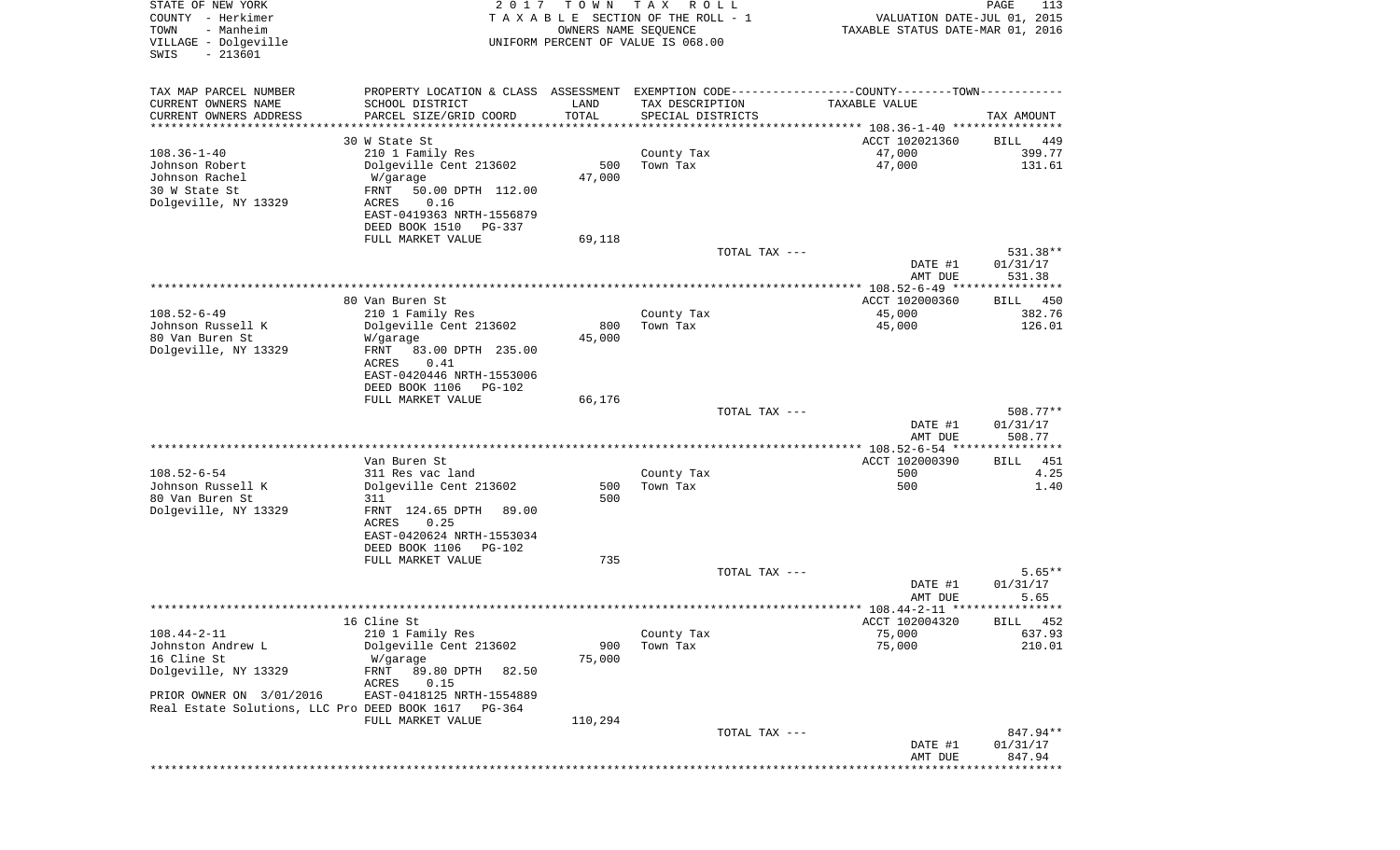| STATE OF NEW YORK<br>COUNTY - Herkimer<br>- Manheim<br>TOWN<br>VILLAGE - Dolgeville<br>$-213601$<br>SWIS | 2017                                                                                          | T O W N       | T A X<br>R O L L<br>TAXABLE SECTION OF THE ROLL - 1<br>OWNERS NAME SEQUENCE<br>UNIFORM PERCENT OF VALUE IS 068.00 | VALUATION DATE-JUL 01, 2015<br>TAXABLE STATUS DATE-MAR 01, 2016 | PAGE<br>114          |
|----------------------------------------------------------------------------------------------------------|-----------------------------------------------------------------------------------------------|---------------|-------------------------------------------------------------------------------------------------------------------|-----------------------------------------------------------------|----------------------|
| TAX MAP PARCEL NUMBER                                                                                    | PROPERTY LOCATION & CLASS ASSESSMENT EXEMPTION CODE---------------COUNTY-------TOWN---------- |               |                                                                                                                   |                                                                 |                      |
| CURRENT OWNERS NAME                                                                                      | SCHOOL DISTRICT                                                                               | LAND          | TAX DESCRIPTION                                                                                                   | TAXABLE VALUE                                                   |                      |
| CURRENT OWNERS ADDRESS<br>********************                                                           | PARCEL SIZE/GRID COORD                                                                        | TOTAL         | SPECIAL DISTRICTS                                                                                                 |                                                                 | TAX AMOUNT           |
|                                                                                                          | 18 E Faville Ave                                                                              |               |                                                                                                                   | ACCT 102012210                                                  | <b>BILL</b><br>453   |
| $108.52 - 3 - 13$                                                                                        | 210 1 Family Res                                                                              |               | AGED-ALL<br>41800                                                                                                 | 21,050<br>21,050                                                |                      |
| Jones Juanita                                                                                            | Dolgeville Cent 213602                                                                        | 500           | County Tax                                                                                                        | 21,050                                                          | 179.05               |
| 18 E Faville Ave                                                                                         | -carport                                                                                      | 42,100        | Town Tax                                                                                                          | 21,050                                                          | 58.94                |
| Dolgeville, NY 13329                                                                                     | FRNT<br>50.00 DPTH 112.00                                                                     |               |                                                                                                                   |                                                                 |                      |
|                                                                                                          | <b>ACRES</b><br>0.13                                                                          |               |                                                                                                                   |                                                                 |                      |
|                                                                                                          | EAST-0419027 NRTH-1553438                                                                     |               |                                                                                                                   |                                                                 |                      |
|                                                                                                          | DEED BOOK 945<br>PG-142                                                                       |               |                                                                                                                   |                                                                 |                      |
|                                                                                                          | FULL MARKET VALUE                                                                             | 61,912        | TOTAL TAX ---                                                                                                     |                                                                 | $237.99**$           |
|                                                                                                          |                                                                                               |               |                                                                                                                   | DATE #1                                                         | 01/31/17             |
|                                                                                                          |                                                                                               |               |                                                                                                                   | AMT DUE                                                         | 237.99               |
|                                                                                                          |                                                                                               |               |                                                                                                                   |                                                                 |                      |
|                                                                                                          | 17 Beaver St                                                                                  |               |                                                                                                                   |                                                                 | BILL 454             |
| $108.44 - 2 - 16.1$                                                                                      | 210 1 Family Res                                                                              |               | County Tax                                                                                                        | 48,200                                                          | 409.98               |
| Jones Mary<br>17 Beaver St                                                                               | Dolgeville Cent 213602<br>W/garage                                                            | 500<br>48,200 | Town Tax                                                                                                          | 48,200                                                          | 134.97               |
| Dolgeville, NY 13329                                                                                     | 50.00 DPTH 170.00<br>FRNT                                                                     |               |                                                                                                                   |                                                                 |                      |
|                                                                                                          | ACRES<br>$0.20$ BANK<br>012                                                                   |               |                                                                                                                   |                                                                 |                      |
|                                                                                                          | EAST-0417894 NRTH-1554853                                                                     |               |                                                                                                                   |                                                                 |                      |
|                                                                                                          | FULL MARKET VALUE                                                                             | 70,882        |                                                                                                                   |                                                                 |                      |
|                                                                                                          |                                                                                               |               | TOTAL TAX ---                                                                                                     |                                                                 | 544.95**             |
|                                                                                                          |                                                                                               |               |                                                                                                                   | DATE #1                                                         | 01/31/17             |
|                                                                                                          |                                                                                               |               |                                                                                                                   | AMT DUE<br>*************** 108.36-3-37 *****************        | 544.95               |
|                                                                                                          | 2 W State St                                                                                  |               |                                                                                                                   | ACCT 102015840                                                  | BILL<br>455          |
| $108.36 - 3 - 37$                                                                                        | 432 Gas station                                                                               |               | County Tax                                                                                                        | 28,000                                                          | 238.16               |
| Jones Michelle                                                                                           | Dolgeville Cent 213602                                                                        | 800           | Town Tax                                                                                                          | 28,000                                                          | 78.40                |
| 612 Ganesvoort St                                                                                        | 78.00 DPTH<br>87.00<br>FRNT                                                                   | 28,000        | School Relevy                                                                                                     |                                                                 | 617.61               |
| Little Falls, NY 13365                                                                                   | ACRES<br>0.11                                                                                 |               | Village Relevy                                                                                                    |                                                                 | 711.15               |
|                                                                                                          | EAST-0419925 NRTH-1556521<br>DEED BOOK 922<br>PG-458                                          |               |                                                                                                                   |                                                                 |                      |
|                                                                                                          | FULL MARKET VALUE                                                                             | 41,176        |                                                                                                                   |                                                                 |                      |
|                                                                                                          |                                                                                               |               | TOTAL TAX ---                                                                                                     |                                                                 | $1,645.32**$         |
|                                                                                                          |                                                                                               |               |                                                                                                                   | DATE #1                                                         | 01/31/17             |
|                                                                                                          |                                                                                               |               |                                                                                                                   | AMT DUE                                                         | 1,645.32             |
|                                                                                                          |                                                                                               |               |                                                                                                                   |                                                                 |                      |
|                                                                                                          | 112 N Main St                                                                                 |               |                                                                                                                   | ACCT 102021300                                                  | 456<br>BILL          |
| $108.36 - 4 - 25$<br>Jones Michelle                                                                      | 311 Res vac land<br>Dolgeville Cent 213602                                                    | 200           | County Tax<br>Town Tax                                                                                            | 200<br>200                                                      | 1.70<br>0.56         |
| 612 Ganesvoort St                                                                                        | FRNT 138.00 DPTH 52.00                                                                        | 200           |                                                                                                                   |                                                                 |                      |
| Little Falls, NY 13365                                                                                   | ACRES<br>0.11                                                                                 |               |                                                                                                                   |                                                                 |                      |
|                                                                                                          | EAST-0420019 NRTH-1556576                                                                     |               |                                                                                                                   |                                                                 |                      |
|                                                                                                          | DEED BOOK 947<br>$PG-61$                                                                      |               |                                                                                                                   |                                                                 |                      |
|                                                                                                          | FULL MARKET VALUE                                                                             | 294           |                                                                                                                   |                                                                 |                      |
|                                                                                                          |                                                                                               |               | TOTAL TAX ---                                                                                                     | DATE #1                                                         | $2.26**$<br>01/31/17 |
|                                                                                                          |                                                                                               |               |                                                                                                                   | AMT DUE                                                         | 2.26                 |
|                                                                                                          |                                                                                               |               |                                                                                                                   | *************************************                           |                      |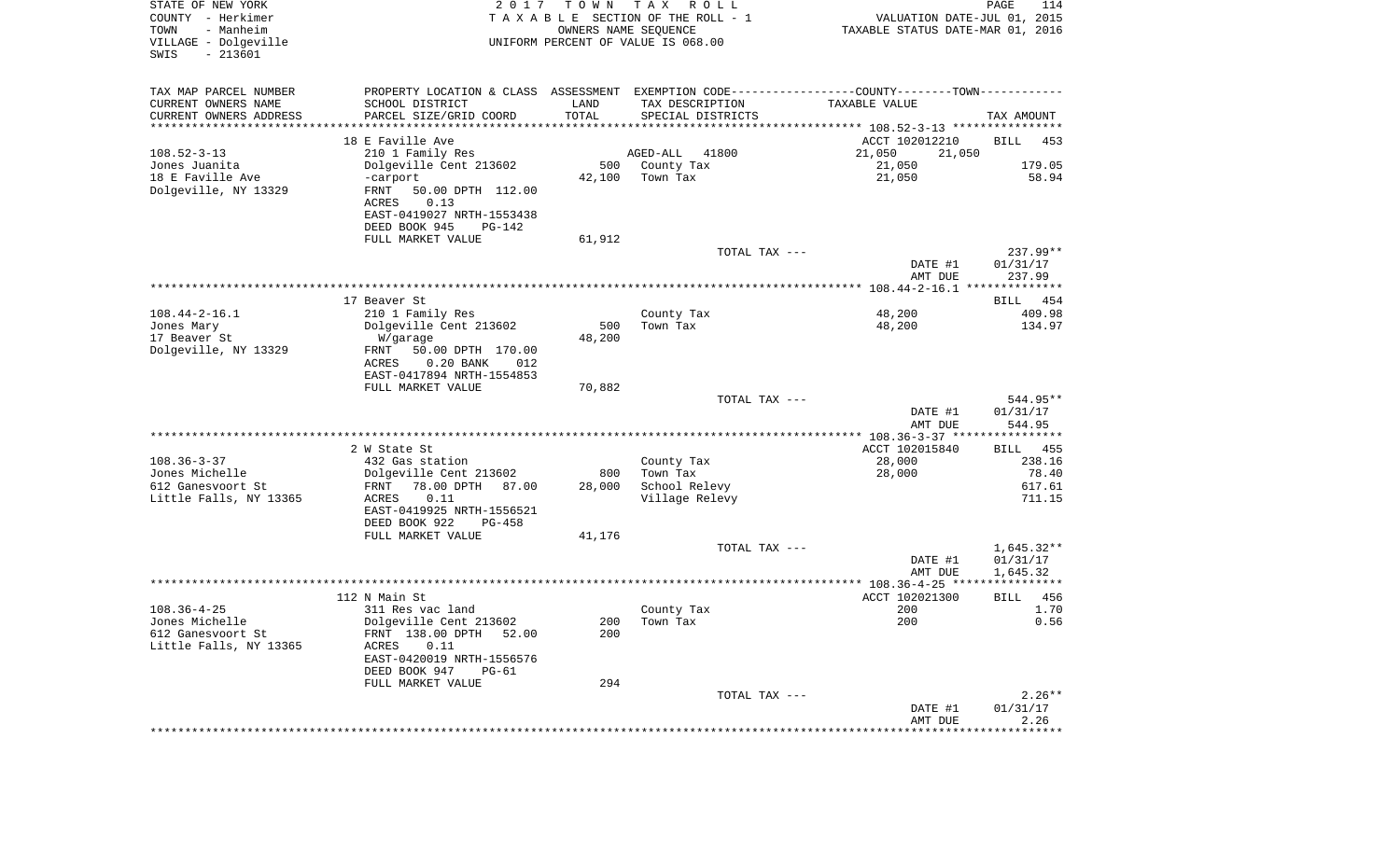| STATE OF NEW YORK<br>COUNTY - Herkimer<br>- Manheim<br>TOWN<br>VILLAGE - Dolgeville<br>SWIS<br>$-213601$ | 2 0 1 7                                               | T O W N<br>OWNERS NAME SEQUENCE | T A X<br>R O L L<br>TAXABLE SECTION OF THE ROLL - 1<br>UNIFORM PERCENT OF VALUE IS 068.00 | VALUATION DATE-JUL 01, 2015<br>TAXABLE STATUS DATE-MAR 01, 2016                                | PAGE<br>115        |
|----------------------------------------------------------------------------------------------------------|-------------------------------------------------------|---------------------------------|-------------------------------------------------------------------------------------------|------------------------------------------------------------------------------------------------|--------------------|
| TAX MAP PARCEL NUMBER                                                                                    |                                                       |                                 |                                                                                           | PROPERTY LOCATION & CLASS ASSESSMENT EXEMPTION CODE----------------COUNTY-------TOWN---------- |                    |
| CURRENT OWNERS NAME                                                                                      | SCHOOL DISTRICT                                       | LAND                            | TAX DESCRIPTION                                                                           | TAXABLE VALUE                                                                                  |                    |
| CURRENT OWNERS ADDRESS<br>*********************                                                          | PARCEL SIZE/GRID COORD                                | TOTAL<br>***********            | SPECIAL DISTRICTS                                                                         |                                                                                                | TAX AMOUNT         |
|                                                                                                          | 8 Baker St                                            |                                 |                                                                                           | ACCT 102025200                                                                                 | BILL<br>457        |
| $108.44 - 3 - 48$                                                                                        | 210 1 Family Res                                      |                                 | County Tax                                                                                | 20,800                                                                                         | 176.92             |
| Jones Michelle                                                                                           | Dolgeville Cent 213602                                | 500                             | Town Tax                                                                                  | 20,800                                                                                         | 58.24              |
| 612 Ganesvoort St                                                                                        | FRNT<br>50.00 DPTH<br>81.00                           | 20,800                          |                                                                                           |                                                                                                |                    |
| Little Falls, NY 13365                                                                                   | 0.08<br>ACRES<br>EAST-0419418 NRTH-1555652            |                                 |                                                                                           |                                                                                                |                    |
|                                                                                                          | DEED BOOK 922<br>PG-462                               |                                 |                                                                                           |                                                                                                |                    |
|                                                                                                          | FULL MARKET VALUE                                     | 30,588                          |                                                                                           |                                                                                                |                    |
|                                                                                                          |                                                       |                                 | TOTAL TAX ---                                                                             |                                                                                                | 235.16**           |
|                                                                                                          |                                                       |                                 |                                                                                           | DATE #1<br>AMT DUE                                                                             | 01/31/17<br>235.16 |
|                                                                                                          |                                                       |                                 |                                                                                           |                                                                                                |                    |
|                                                                                                          | 18-26 Winton Ln                                       |                                 |                                                                                           | ACCT 102027750                                                                                 | BILL<br>458        |
| $108.52 - 5 - 44$                                                                                        | 411 Apartment                                         |                                 | County Tax                                                                                | 59,100                                                                                         | 502.69             |
| Jones Michelle<br>612 Ganesvoort St                                                                      | Dolgeville Cent 213602<br>FRNT<br>95.00 DPTH<br>50.00 | 1,000<br>59,100                 | Town Tax                                                                                  | 59,100                                                                                         | 165.49             |
| Little Falls, NY 13365                                                                                   | 0.11<br>ACRES                                         |                                 |                                                                                           |                                                                                                |                    |
|                                                                                                          | EAST-0419594 NRTH-1554440                             |                                 |                                                                                           |                                                                                                |                    |
|                                                                                                          | DEED BOOK 00650 PG-00564                              |                                 |                                                                                           |                                                                                                |                    |
|                                                                                                          | FULL MARKET VALUE                                     | 86,912                          | TOTAL TAX ---                                                                             |                                                                                                | 668.18**           |
|                                                                                                          |                                                       |                                 |                                                                                           | DATE #1                                                                                        | 01/31/17           |
|                                                                                                          |                                                       |                                 |                                                                                           | AMT DUE                                                                                        | 668.18             |
|                                                                                                          |                                                       |                                 |                                                                                           |                                                                                                |                    |
| $108.52 - 5 - 57$                                                                                        | 40 Van Buren St<br>210 1 Family Res                   |                                 |                                                                                           | ACCT 102013170<br>26,000                                                                       | BILL 459<br>221.15 |
| Jones Michelle                                                                                           | Dolgeville Cent 213602                                | 700                             | County Tax<br>Town Tax                                                                    | 26,000                                                                                         | 72.80              |
| 612 Ganesvoort St                                                                                        | W/garage                                              | 26,000                          |                                                                                           |                                                                                                |                    |
| Little Falls, NY 13365                                                                                   | $\ddot{\phantom{1}}$                                  |                                 |                                                                                           |                                                                                                |                    |
|                                                                                                          | <b>FRNT</b><br>66.00 DPTH 160.00                      |                                 |                                                                                           |                                                                                                |                    |
|                                                                                                          | ACRES<br>0.24<br>EAST-0420071 NRTH-1554037            |                                 |                                                                                           |                                                                                                |                    |
|                                                                                                          | DEED BOOK 939<br>PG-654                               |                                 |                                                                                           |                                                                                                |                    |
|                                                                                                          | FULL MARKET VALUE                                     | 38,235                          |                                                                                           |                                                                                                |                    |
|                                                                                                          |                                                       |                                 | TOTAL TAX ---                                                                             |                                                                                                | 293.95**           |
|                                                                                                          |                                                       |                                 |                                                                                           | DATE #1<br>AMT DUE                                                                             | 01/31/17<br>293.95 |
|                                                                                                          |                                                       |                                 |                                                                                           |                                                                                                | * * * * *          |
|                                                                                                          | Van Buren St                                          |                                 |                                                                                           | ACCT 102013230                                                                                 | BILL<br>460        |
| $108.52 - 5 - 98$<br>Jones Michelle                                                                      | 311 Res vac land<br>Dolgeville Cent 213602            |                                 | County Tax                                                                                | 1,100<br>1,100                                                                                 | 9.36               |
| 612 Ganesvoort St                                                                                        | FRNT 245.00 DPTH 173.00                               | 1,100<br>1,100                  | Town Tax                                                                                  |                                                                                                | 3.08               |
| Little Falls, NY 13365                                                                                   | 0.56<br>ACRES                                         |                                 |                                                                                           |                                                                                                |                    |
|                                                                                                          | EAST-0420295 NRTH-1554066                             |                                 |                                                                                           |                                                                                                |                    |
|                                                                                                          | DEED BOOK 00577 PG-00169                              |                                 |                                                                                           |                                                                                                |                    |
|                                                                                                          | FULL MARKET VALUE                                     | 1,618                           | TOTAL TAX ---                                                                             |                                                                                                | 12.44**            |
|                                                                                                          |                                                       |                                 |                                                                                           | DATE #1                                                                                        | 01/31/17           |
|                                                                                                          |                                                       |                                 |                                                                                           | AMT DUE                                                                                        | 12.44              |
|                                                                                                          |                                                       |                                 |                                                                                           |                                                                                                |                    |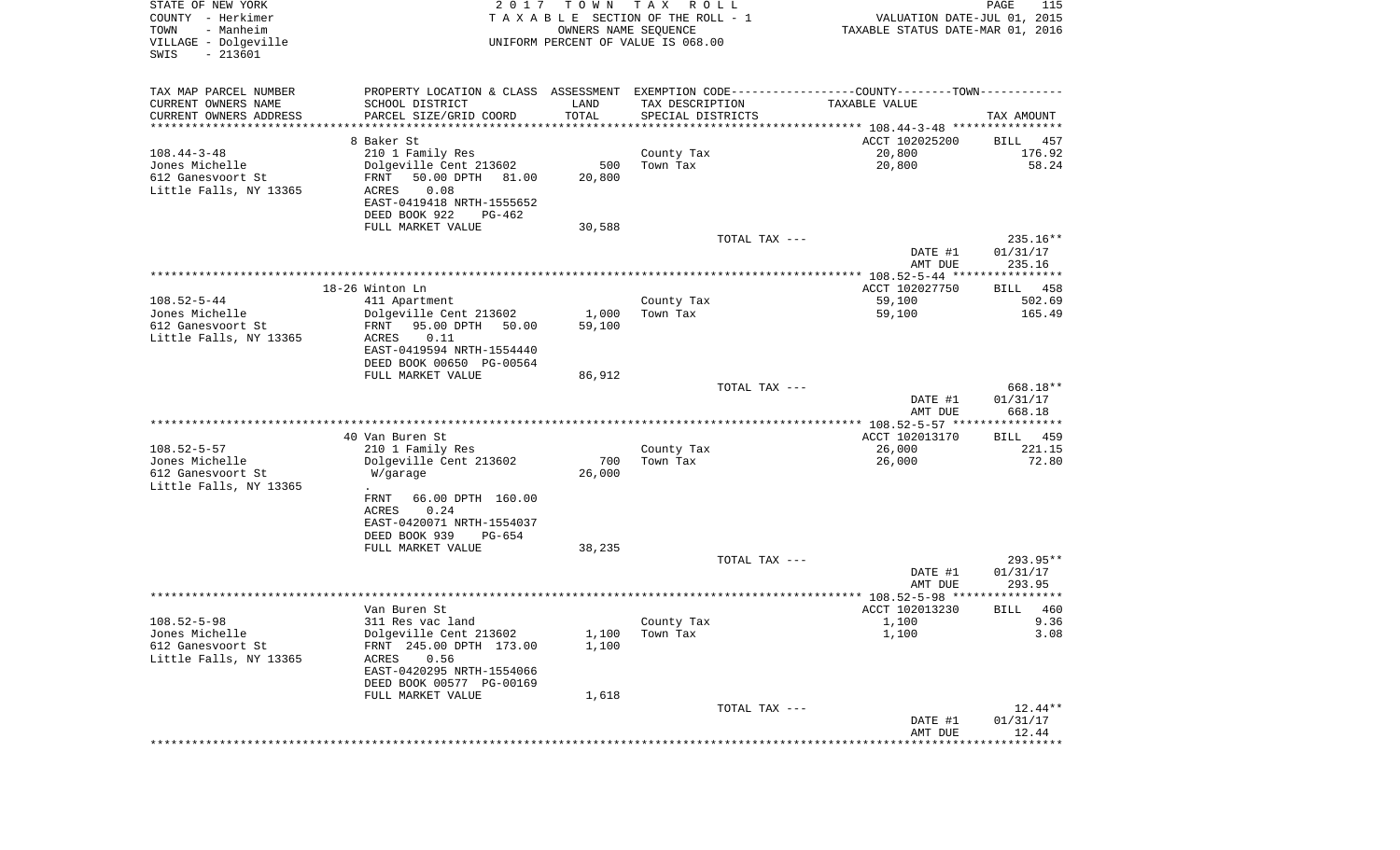| STATE OF NEW YORK<br>COUNTY - Herkimer<br>TOWN<br>- Manheim<br>VILLAGE - Dolgeville<br>SWIS<br>$-213601$ | 2017                                                                                          | TOWN TAX                  | R O L L<br>TAXABLE SECTION OF THE ROLL - 1<br>OWNERS NAME SEQUENCE<br>UNIFORM PERCENT OF VALUE IS 068.00 | VALUATION DATE-JUL 01, 2015<br>TAXABLE STATUS DATE-MAR 01, 2016 | PAGE<br>116            |
|----------------------------------------------------------------------------------------------------------|-----------------------------------------------------------------------------------------------|---------------------------|----------------------------------------------------------------------------------------------------------|-----------------------------------------------------------------|------------------------|
| TAX MAP PARCEL NUMBER                                                                                    | PROPERTY LOCATION & CLASS ASSESSMENT EXEMPTION CODE---------------COUNTY-------TOWN---------- |                           |                                                                                                          |                                                                 |                        |
| CURRENT OWNERS NAME                                                                                      | SCHOOL DISTRICT                                                                               | LAND                      | TAX DESCRIPTION                                                                                          | TAXABLE VALUE                                                   |                        |
| CURRENT OWNERS ADDRESS<br>**********************                                                         | PARCEL SIZE/GRID COORD                                                                        | TOTAL<br>**************** | SPECIAL DISTRICTS                                                                                        |                                                                 | TAX AMOUNT             |
|                                                                                                          | 76 Van Buren St                                                                               |                           |                                                                                                          | ACCT 102014010                                                  | BILL 461               |
| $108.52 - 6 - 50$                                                                                        | 220 2 Family Res                                                                              |                           | County Tax                                                                                               | 35,900                                                          | 305.36                 |
| Jones Michelle                                                                                           | Dolgeville Cent 213602                                                                        | 600                       | Town Tax                                                                                                 | 35,900                                                          | 100.52                 |
| 612 Ganesvoort St                                                                                        | FRNT<br>60.00 DPTH 235.00                                                                     | 35,900                    |                                                                                                          |                                                                 |                        |
| Little Falls, NY 13365                                                                                   | ACRES<br>0.33                                                                                 |                           |                                                                                                          |                                                                 |                        |
|                                                                                                          | EAST-0420408 NRTH-1553058                                                                     |                           |                                                                                                          |                                                                 |                        |
|                                                                                                          | DEED BOOK 924<br>PG-209                                                                       |                           |                                                                                                          |                                                                 |                        |
|                                                                                                          | FULL MARKET VALUE                                                                             | 52,794                    | TOTAL TAX ---                                                                                            |                                                                 | 405.88**               |
|                                                                                                          |                                                                                               |                           |                                                                                                          | DATE #1<br>AMT DUE                                              | 01/31/17<br>405.88     |
|                                                                                                          |                                                                                               |                           |                                                                                                          |                                                                 |                        |
|                                                                                                          | 144 Van Buren St Ext                                                                          |                           |                                                                                                          | ACCT 102016680                                                  | BILL 462               |
| $108.60 - 1 - 22$<br>Jones Michelle                                                                      | 210 1 Family Res<br>Dolgeville Cent 213602                                                    | 900                       | County Tax<br>Town Tax                                                                                   | 10,000<br>10,000                                                | 85.06<br>28.00         |
| 612 Ganesvoort                                                                                           | 92.30 DPTH 135.30<br>FRNT                                                                     | 10,000                    |                                                                                                          |                                                                 |                        |
| Little Falls, NY 13365                                                                                   | 0.29<br>ACRES                                                                                 |                           |                                                                                                          |                                                                 |                        |
|                                                                                                          | EAST-0420184 NRTH-1551115                                                                     |                           |                                                                                                          |                                                                 |                        |
|                                                                                                          | DEED BOOK 923<br>$PG-408$                                                                     |                           |                                                                                                          |                                                                 |                        |
|                                                                                                          | FULL MARKET VALUE                                                                             | 14,706                    |                                                                                                          |                                                                 |                        |
|                                                                                                          |                                                                                               |                           | TOTAL TAX ---                                                                                            | DATE #1                                                         | $113.06**$<br>01/31/17 |
|                                                                                                          |                                                                                               |                           |                                                                                                          | AMT DUE                                                         | 113.06                 |
|                                                                                                          |                                                                                               |                           |                                                                                                          |                                                                 |                        |
|                                                                                                          | 8 Mutchler St                                                                                 |                           |                                                                                                          | ACCT 102001560                                                  | BILL 463               |
| $108.52 - 5 - 55$                                                                                        | 210 1 Family Res                                                                              |                           | County Tax                                                                                               | 38,000                                                          | 323.22                 |
| Jones Michelle A<br>612 E Gansevoort St                                                                  | Dolgeville Cent 213602<br>W Garage                                                            | 500<br>38,000             | Town Tax                                                                                                 | 38,000                                                          | 106.40                 |
| Little Falls, NY 13365                                                                                   | FRNT<br>50.00 DPTH 141.00                                                                     |                           |                                                                                                          |                                                                 |                        |
|                                                                                                          | ACRES<br>0.15                                                                                 |                           |                                                                                                          |                                                                 |                        |
|                                                                                                          | EAST-0419998 NRTH-1553944                                                                     |                           |                                                                                                          |                                                                 |                        |
|                                                                                                          | DEED BOOK 1609<br>PG-445                                                                      |                           |                                                                                                          |                                                                 |                        |
|                                                                                                          | FULL MARKET VALUE                                                                             | 55,882                    | TOTAL TAX ---                                                                                            |                                                                 | $429.62**$             |
|                                                                                                          |                                                                                               |                           |                                                                                                          | DATE #1                                                         | 01/31/17               |
|                                                                                                          |                                                                                               |                           |                                                                                                          | AMT DUE                                                         | 429.62                 |
|                                                                                                          |                                                                                               |                           |                                                                                                          |                                                                 |                        |
|                                                                                                          | 100 S Main St                                                                                 |                           |                                                                                                          | ACCT 102016380                                                  | 464<br>BILL            |
| $108.52 - 1 - 31$                                                                                        | 210 1 Family Res                                                                              |                           | County Tax                                                                                               | 52,300                                                          | 444.85                 |
| Jorrey Cheyrl E<br>100 S Main St                                                                         | Dolgeville Cent 213602<br>W/barn                                                              | 52,300                    | 600 Town Tax                                                                                             | 52,300                                                          | 146.45                 |
| Dolgeville, NY 13329                                                                                     | FRNT<br>60.00 DPTH 308.00                                                                     |                           |                                                                                                          |                                                                 |                        |
|                                                                                                          | ACRES<br>0.44                                                                                 |                           |                                                                                                          |                                                                 |                        |
|                                                                                                          | EAST-0418502 NRTH-1554038                                                                     |                           |                                                                                                          |                                                                 |                        |
|                                                                                                          | DEED BOOK 1545<br>PG-193                                                                      |                           |                                                                                                          |                                                                 |                        |
|                                                                                                          | FULL MARKET VALUE                                                                             | 76,912                    |                                                                                                          |                                                                 |                        |
|                                                                                                          |                                                                                               |                           | TOTAL TAX ---                                                                                            | DATE #1                                                         | 591.30**<br>01/31/17   |
|                                                                                                          |                                                                                               |                           |                                                                                                          | AMT DUE                                                         | 591.30                 |
|                                                                                                          |                                                                                               |                           |                                                                                                          | ***************************                                     |                        |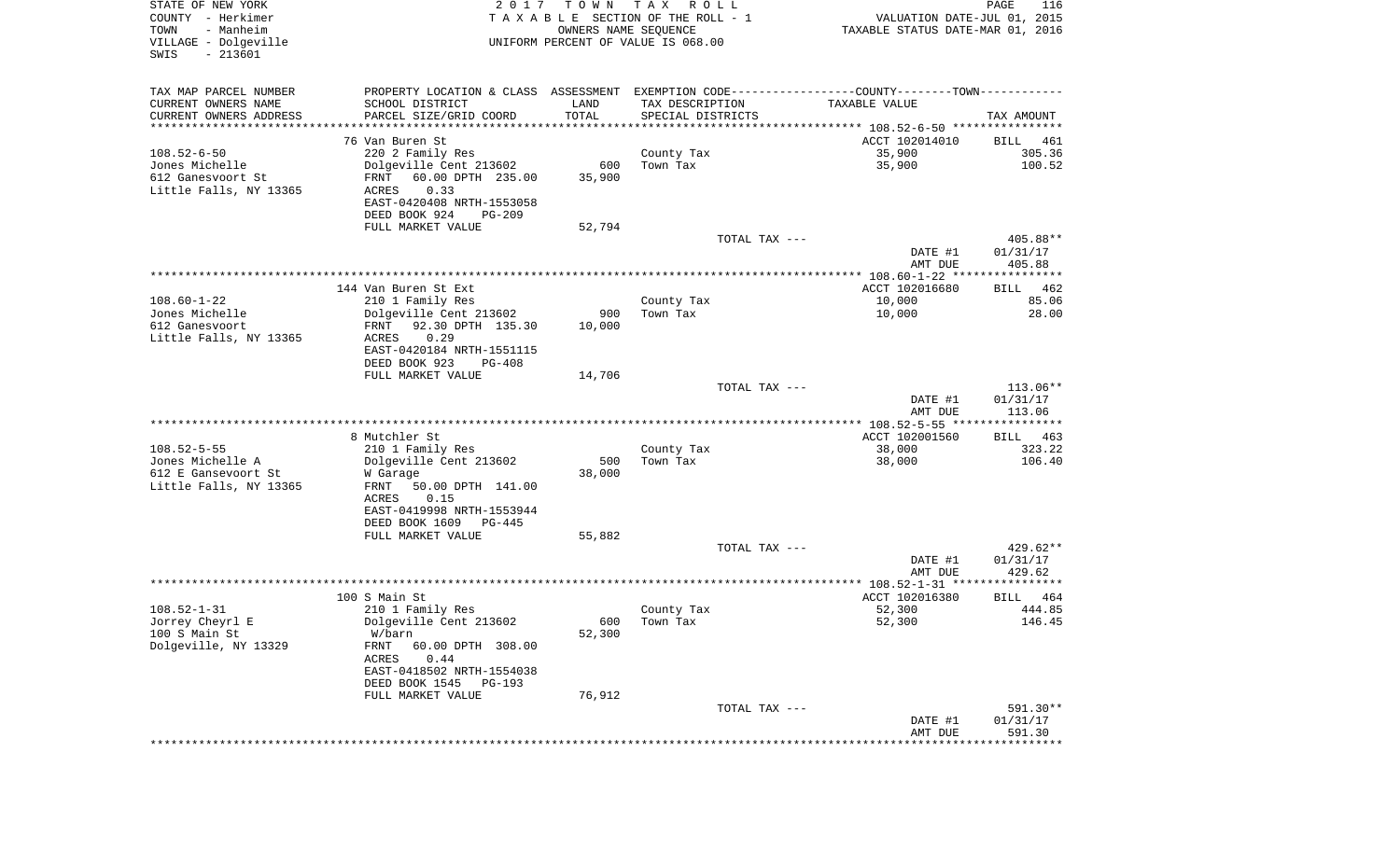| STATE OF NEW YORK<br>COUNTY - Herkimer<br>- Manheim<br>TOWN<br>VILLAGE - Dolgeville<br>$-213601$<br>SWIS | 2017                                                                                          | T O W N         | T A X<br>R O L L<br>TAXABLE SECTION OF THE ROLL - 1<br>OWNERS NAME SEQUENCE<br>UNIFORM PERCENT OF VALUE IS 068.00 | VALUATION DATE-JUL 01, 2015<br>TAXABLE STATUS DATE-MAR 01, 2016 | PAGE<br>117        |
|----------------------------------------------------------------------------------------------------------|-----------------------------------------------------------------------------------------------|-----------------|-------------------------------------------------------------------------------------------------------------------|-----------------------------------------------------------------|--------------------|
| TAX MAP PARCEL NUMBER                                                                                    | PROPERTY LOCATION & CLASS ASSESSMENT EXEMPTION CODE---------------COUNTY-------TOWN---------- |                 |                                                                                                                   |                                                                 |                    |
| CURRENT OWNERS NAME                                                                                      | SCHOOL DISTRICT                                                                               | LAND            | TAX DESCRIPTION                                                                                                   | TAXABLE VALUE                                                   |                    |
| CURRENT OWNERS ADDRESS<br>***********************                                                        | PARCEL SIZE/GRID COORD                                                                        | TOTAL           | SPECIAL DISTRICTS                                                                                                 |                                                                 | TAX AMOUNT         |
|                                                                                                          | 1 Winton Ln                                                                                   |                 |                                                                                                                   | ACCT 102002550                                                  | BILL<br>465        |
| $108.52 - 5 - 76$                                                                                        | 210 1 Family Res                                                                              |                 | County Tax                                                                                                        | 38,000                                                          | 323.22             |
| JP Oil Group Inc.                                                                                        | Dolgeville Cent 213602                                                                        | 400             | Town Tax                                                                                                          | 38,000                                                          | 106.40             |
| 8086 Seneca Turnpike                                                                                     | FRNT<br>35.00 DPTH<br>62.00                                                                   | 38,000          |                                                                                                                   |                                                                 |                    |
| Clinton, NY 13323                                                                                        | ACRES<br>0.05                                                                                 |                 |                                                                                                                   |                                                                 |                    |
|                                                                                                          | EAST-0419460 NRTH-1554746                                                                     |                 |                                                                                                                   |                                                                 |                    |
|                                                                                                          | DEED BOOK 1363<br>PG-188<br>FULL MARKET VALUE                                                 | 55,882          |                                                                                                                   |                                                                 |                    |
|                                                                                                          |                                                                                               |                 | TOTAL TAX ---                                                                                                     |                                                                 | 429.62**           |
|                                                                                                          |                                                                                               |                 |                                                                                                                   | DATE #1                                                         | 01/31/17           |
|                                                                                                          |                                                                                               |                 |                                                                                                                   | AMT DUE                                                         | 429.62             |
|                                                                                                          |                                                                                               |                 |                                                                                                                   |                                                                 |                    |
|                                                                                                          | 3 Millet Ln                                                                                   |                 |                                                                                                                   | ACCT 102005340                                                  | 466<br>BILL        |
| $108.52 - 2 - 26$<br>Juba Marilyn J                                                                      | 210 1 Family Res<br>Dolgeville Cent 213602                                                    | 500             | County Tax<br>Town Tax                                                                                            | 32,300<br>32,300                                                | 274.74<br>90.44    |
| 3 Millet Ln                                                                                              | W/garage                                                                                      | 32,300          |                                                                                                                   |                                                                 |                    |
| Dolgeville, NY 13329                                                                                     | 50.00 DPTH<br>FRNT<br>60.00                                                                   |                 |                                                                                                                   |                                                                 |                    |
|                                                                                                          | ACRES<br>0.11                                                                                 |                 |                                                                                                                   |                                                                 |                    |
|                                                                                                          | EAST-0418693 NRTH-1553608                                                                     |                 |                                                                                                                   |                                                                 |                    |
|                                                                                                          | DEED BOOK 944<br>$PG-435$                                                                     |                 |                                                                                                                   |                                                                 |                    |
|                                                                                                          | FULL MARKET VALUE                                                                             | 47,500          | TOTAL TAX ---                                                                                                     |                                                                 | $365.18**$         |
|                                                                                                          |                                                                                               |                 |                                                                                                                   | DATE #1                                                         | 01/31/17           |
|                                                                                                          |                                                                                               |                 |                                                                                                                   | AMT DUE                                                         | 365.18             |
|                                                                                                          |                                                                                               |                 |                                                                                                                   | ************* 108.51-1-8 ******************                     |                    |
|                                                                                                          | 52 Spencer St                                                                                 |                 |                                                                                                                   | ACCT 102001860                                                  | <b>BILL</b><br>467 |
| $108.51 - 1 - 8$                                                                                         | 210 1 Family Res                                                                              |                 | County Tax                                                                                                        | 78,000                                                          | 663.45             |
| Karavas Thomas<br>52 Spencer St                                                                          | Dolgeville Cent 213602<br>FRNT 210.00 DPTH 200.00                                             | 3,700<br>78,000 | Town Tax                                                                                                          | 78,000                                                          | 218.41             |
| Dolgeville, NY 13329                                                                                     | ACRES<br>2.60                                                                                 |                 |                                                                                                                   |                                                                 |                    |
|                                                                                                          | EAST-0417421 NRTH-1554689                                                                     |                 |                                                                                                                   |                                                                 |                    |
|                                                                                                          | DEED BOOK 1626<br>PG-501                                                                      |                 |                                                                                                                   |                                                                 |                    |
|                                                                                                          | FULL MARKET VALUE                                                                             | 114,706         |                                                                                                                   |                                                                 |                    |
|                                                                                                          |                                                                                               |                 | TOTAL TAX ---                                                                                                     |                                                                 | 881.86**           |
|                                                                                                          |                                                                                               |                 |                                                                                                                   | DATE #1<br>AMT DUE                                              | 01/31/17<br>881.86 |
|                                                                                                          |                                                                                               |                 |                                                                                                                   |                                                                 |                    |
|                                                                                                          | 15 W Spofford Ave                                                                             |                 |                                                                                                                   | ACCT 102013710                                                  | 468<br>BILL        |
| $108.52 - 1 - 75$                                                                                        | 210 1 Family Res                                                                              |                 | VET COM CT 41131                                                                                                  | 9,250<br>9,250                                                  |                    |
| Karla Richard                                                                                            | Dolgeville Cent 213602                                                                        |                 | 500 County Tax                                                                                                    | 27,750                                                          | 236.03             |
| Karla Virginia<br>15 W Spofford Ave                                                                      | 50.00 DPTH 100.00<br>FRNT                                                                     | 37,000          | Town Tax                                                                                                          | 27,750                                                          | 77.70              |
| Dolgeville, NY 13329                                                                                     | ACRES<br>0.11<br>EAST-0417789 NRTH-1553461                                                    |                 |                                                                                                                   |                                                                 |                    |
|                                                                                                          | DEED BOOK 00471 PG-00116                                                                      |                 |                                                                                                                   |                                                                 |                    |
|                                                                                                          | FULL MARKET VALUE                                                                             | 54,412          |                                                                                                                   |                                                                 |                    |
|                                                                                                          |                                                                                               |                 | TOTAL TAX ---                                                                                                     |                                                                 | $313.73**$         |
|                                                                                                          |                                                                                               |                 |                                                                                                                   | DATE #1                                                         | 01/31/17           |
|                                                                                                          |                                                                                               |                 |                                                                                                                   | AMT DUE                                                         | 313.73             |
|                                                                                                          |                                                                                               |                 |                                                                                                                   |                                                                 |                    |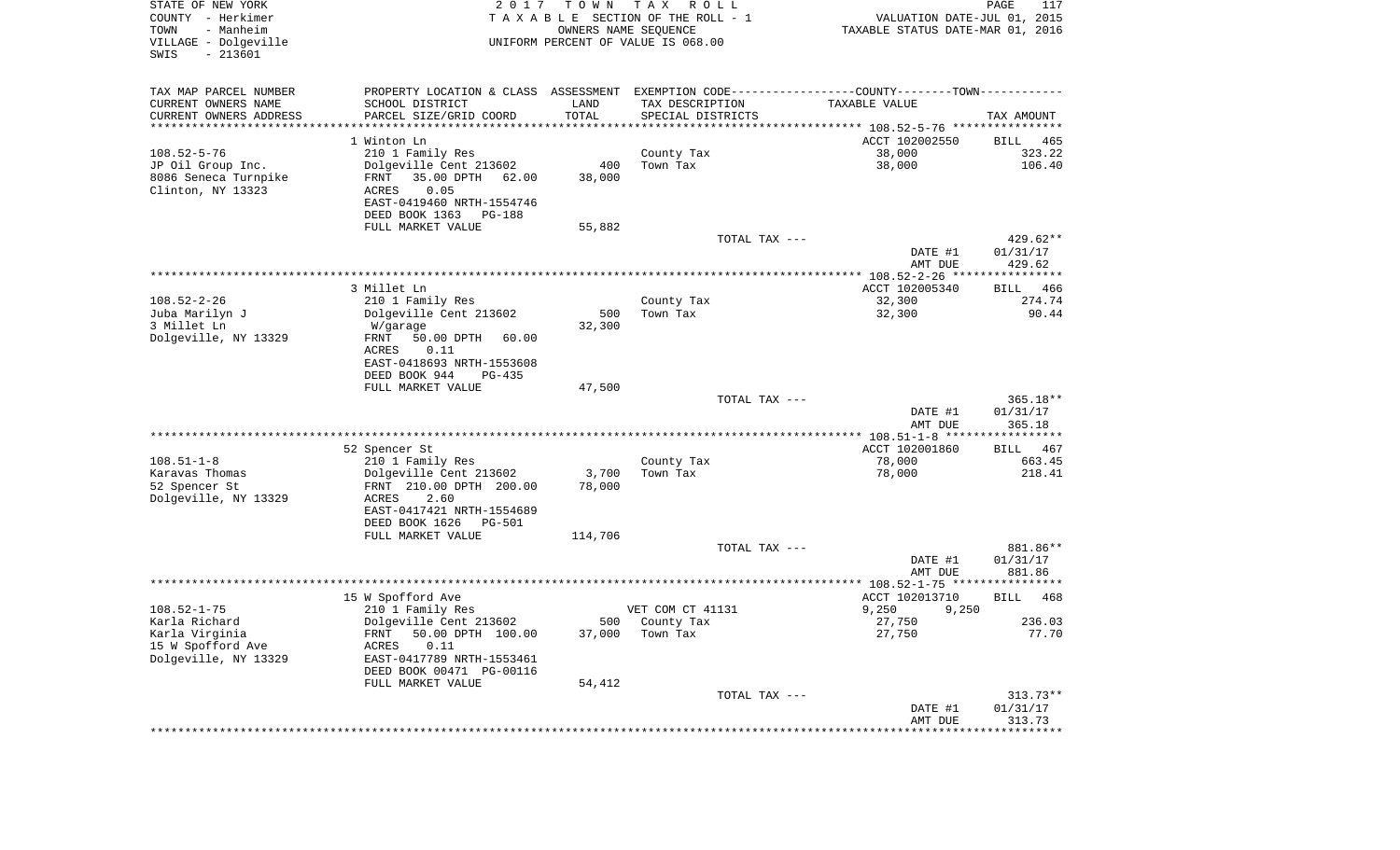| STATE OF NEW YORK<br>COUNTY - Herkimer<br>TOWN<br>- Manheim | 2017                                                                                          | OWNERS NAME SEQUENCE | TOWN TAX ROLL<br>TAXABLE SECTION OF THE ROLL - 1 |               | VALUATION DATE-JUL 01, 2015<br>TAXABLE STATUS DATE-MAR 01, 2016   | 118<br>PAGE |
|-------------------------------------------------------------|-----------------------------------------------------------------------------------------------|----------------------|--------------------------------------------------|---------------|-------------------------------------------------------------------|-------------|
| VILLAGE - Dolgeville<br>SWIS<br>$-213601$                   |                                                                                               |                      | UNIFORM PERCENT OF VALUE IS 068.00               |               |                                                                   |             |
| TAX MAP PARCEL NUMBER                                       | PROPERTY LOCATION & CLASS ASSESSMENT EXEMPTION CODE---------------COUNTY-------TOWN---------- |                      |                                                  |               |                                                                   |             |
| CURRENT OWNERS NAME<br>CURRENT OWNERS ADDRESS               | SCHOOL DISTRICT<br>PARCEL SIZE/GRID COORD                                                     | LAND<br>TOTAL        | TAX DESCRIPTION<br>SPECIAL DISTRICTS             |               | TAXABLE VALUE                                                     |             |
|                                                             |                                                                                               |                      |                                                  |               |                                                                   | TAX AMOUNT  |
|                                                             | W Spofford Ave                                                                                |                      |                                                  |               | ACCT 102013740                                                    | BILL<br>469 |
| $108.52 - 1 - 76$                                           | 311 Res vac land                                                                              |                      | County Tax                                       |               | 500                                                               | 4.25        |
| Karla Richard                                               | Dolgeville Cent 213602                                                                        | 500                  | Town Tax                                         |               | 500                                                               | 1.40        |
| Karla Virginia                                              | 50.00 DPTH 100.00<br>FRNT<br>0.11<br>ACRES                                                    | 500                  |                                                  |               |                                                                   |             |
| 15 W Spofford Ave<br>Dolgeville, NY 13329                   | EAST-0417831 NRTH-1553435                                                                     |                      |                                                  |               |                                                                   |             |
|                                                             | DEED BOOK 00563 PG-00703                                                                      |                      |                                                  |               |                                                                   |             |
|                                                             | FULL MARKET VALUE                                                                             | 735                  |                                                  |               |                                                                   |             |
|                                                             |                                                                                               |                      |                                                  | TOTAL TAX --- |                                                                   | $5.65**$    |
|                                                             |                                                                                               |                      |                                                  |               | DATE #1                                                           | 01/31/17    |
|                                                             |                                                                                               |                      |                                                  |               | AMT DUE                                                           | 5.65        |
|                                                             | Brockett St                                                                                   |                      |                                                  |               | ACCT 102015065                                                    | BILL<br>470 |
| $108.52 - 6 - 36$                                           | 311 Res vac land                                                                              |                      | County Tax                                       |               | 100                                                               | 0.85        |
| Kashuba Carolyn Ann                                         | Dolgeville Cent 213602                                                                        | 100                  | Town Tax                                         |               | 100                                                               | 0.28        |
| 32 Brockett St                                              | 5.00 DPTH 150.00<br>FRNT                                                                      | 100                  |                                                  |               |                                                                   |             |
| Dolgeville, NY 13329                                        | $0.02$ BANK<br>ACRES<br>055                                                                   |                      |                                                  |               |                                                                   |             |
|                                                             | EAST-0419644 NRTH-1552845<br>DEED BOOK 769<br>PG-641                                          |                      |                                                  |               |                                                                   |             |
|                                                             | FULL MARKET VALUE                                                                             | 147                  |                                                  |               |                                                                   |             |
|                                                             |                                                                                               |                      |                                                  | TOTAL TAX --- |                                                                   | $1.13**$    |
|                                                             |                                                                                               |                      |                                                  |               | DATE #1                                                           | 01/31/17    |
|                                                             |                                                                                               |                      |                                                  |               | AMT DUE                                                           | 1.13        |
|                                                             | 32 Brockett St                                                                                |                      |                                                  |               | ***************** 108.52-6-37 *****************<br>ACCT 102015060 | BILL 471    |
| 108.52-6-37                                                 | 210 1 Family Res                                                                              |                      | County Tax                                       |               | 47,100                                                            | 400.62      |
| Kashuba Carolyn Ann                                         | Dolgeville Cent 213602                                                                        | 2,000                | Town Tax                                         |               | 47,100                                                            | 131.89      |
| 32 Brockett St                                              | W/garage                                                                                      | 47,100               |                                                  |               |                                                                   |             |
| Dolgeville, NY 13329                                        | FRNT 200.00 DPTH 150.00                                                                       |                      |                                                  |               |                                                                   |             |
|                                                             | $0.69$ BANK<br>ACRES<br>055                                                                   |                      |                                                  |               |                                                                   |             |
|                                                             | EAST-0419590 NRTH-1552759<br>DEED BOOK 769<br>PG-641                                          |                      |                                                  |               |                                                                   |             |
|                                                             | FULL MARKET VALUE                                                                             | 69,265               |                                                  |               |                                                                   |             |
|                                                             |                                                                                               |                      |                                                  | TOTAL TAX --- |                                                                   | 532.51**    |
|                                                             |                                                                                               |                      |                                                  |               | DATE #1                                                           | 01/31/17    |
|                                                             |                                                                                               |                      |                                                  |               | AMT DUE                                                           | 532.51      |
|                                                             |                                                                                               |                      |                                                  |               | ACCT 102018210                                                    | BILL 472    |
| 108.51-1-10                                                 | 42 Spencer St<br>210 1 Family Res                                                             |                      | County Tax                                       |               | 68,500                                                            | 582.64      |
| Kawryga - Matt Jeanine                                      | Dolgeville Cent 213602                                                                        | 900                  | Town Tax                                         |               | 68,500                                                            | 191.81      |
| Kawryga Theodore E                                          | W/garage                                                                                      | 68,500               |                                                  |               |                                                                   |             |
| 42 Spencer St                                               | FRNT<br>89.00 DPTH                                                                            |                      |                                                  |               |                                                                   |             |
| Dolgeville, NY 13329                                        | ACRES<br>1.00                                                                                 |                      |                                                  |               |                                                                   |             |
|                                                             | EAST-0417679 NRTH-1554678<br>DEED BOOK 1119                                                   |                      |                                                  |               |                                                                   |             |
|                                                             | PG-835<br>FULL MARKET VALUE                                                                   | 100,735              |                                                  |               |                                                                   |             |
|                                                             |                                                                                               |                      |                                                  | TOTAL TAX --- |                                                                   | $774.45**$  |
|                                                             |                                                                                               |                      |                                                  |               |                                                                   |             |
|                                                             |                                                                                               |                      |                                                  |               | DATE #1                                                           | 01/31/17    |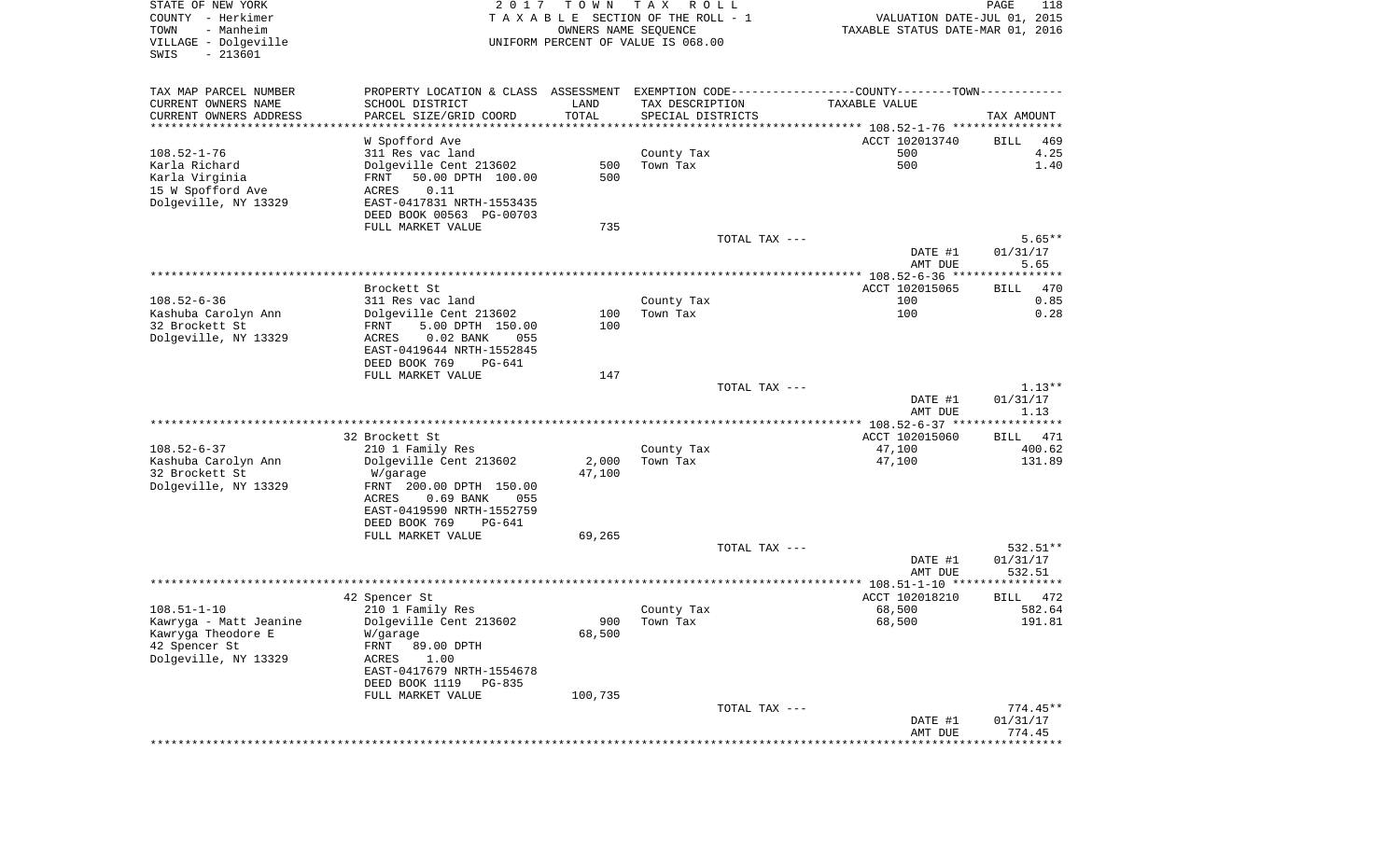| STATE OF NEW YORK<br>COUNTY - Herkimer<br>TOWN<br>- Manheim<br>VILLAGE - Dolgeville<br>$-213601$<br>SWIS | 2017<br>T O W N<br>TAXABLE SECTION OF THE ROLL - 1<br>UNIFORM PERCENT OF VALUE IS 068.00 | T A X<br>R O L L<br>OWNERS NAME SEQUENCE | VALUATION DATE-JUL 01, 2015<br>TAXABLE STATUS DATE-MAR 01, 2016                               | PAGE<br>119        |
|----------------------------------------------------------------------------------------------------------|------------------------------------------------------------------------------------------|------------------------------------------|-----------------------------------------------------------------------------------------------|--------------------|
| TAX MAP PARCEL NUMBER                                                                                    |                                                                                          |                                          | PROPERTY LOCATION & CLASS ASSESSMENT EXEMPTION CODE---------------COUNTY-------TOWN---------- |                    |
| CURRENT OWNERS NAME<br>SCHOOL DISTRICT                                                                   | LAND                                                                                     | TAX DESCRIPTION                          | TAXABLE VALUE                                                                                 |                    |
| CURRENT OWNERS ADDRESS<br>PARCEL SIZE/GRID COORD                                                         | TOTAL                                                                                    | SPECIAL DISTRICTS                        |                                                                                               | TAX AMOUNT         |
| *********************<br>6 Millers Grove Rd                                                              |                                                                                          |                                          |                                                                                               | BILL<br>473        |
| $108.27 - 1 - 6.2$<br>210 1 Family Res                                                                   |                                                                                          | VET WAR CT 41121                         | 6,120<br>6,120                                                                                |                    |
| Keil Eleanor<br>Dolgeville Cent 213602                                                                   | 1,000                                                                                    | County Tax                               | 50,880                                                                                        | 432.77             |
| 6 Millers Grove Rd<br>W/carport                                                                          | 57,000                                                                                   | Town Tax                                 | 50,880                                                                                        | 142.47             |
| Dolgeville, NY 13329<br>FRNT<br>90.00 DPTH 230.00<br>ACRES<br>0.48                                       |                                                                                          |                                          |                                                                                               |                    |
| EAST-0416827 NRTH-1559001<br>DEED BOOK 868                                                               | $PG-245$                                                                                 |                                          |                                                                                               |                    |
| FULL MARKET VALUE                                                                                        | 83,824                                                                                   |                                          |                                                                                               |                    |
|                                                                                                          |                                                                                          | TOTAL TAX ---                            |                                                                                               | $575.24**$         |
|                                                                                                          |                                                                                          |                                          | DATE #1                                                                                       | 01/31/17           |
|                                                                                                          |                                                                                          |                                          | AMT DUE                                                                                       | 575.24             |
| 16 Wolf St                                                                                               |                                                                                          |                                          | ACCT 102020760                                                                                | BILL 474           |
| $108.36 - 2 - 18$<br>210 1 Family Res                                                                    |                                                                                          | County Tax                               | 38,500                                                                                        | 327.47             |
| Dolgeville Cent 213602<br>Kenyon Tracy                                                                   | 500                                                                                      | Town Tax                                 | 38,500                                                                                        | 107.80             |
| 16 Wolf St<br>W/garage                                                                                   | 38,500                                                                                   |                                          |                                                                                               |                    |
| Dolgeville, NY 13329<br>57.50 DPTH 150.00<br>FRNT<br>ACRES<br>0.17                                       |                                                                                          |                                          |                                                                                               |                    |
| EAST-0419203 NRTH-1557724                                                                                |                                                                                          |                                          |                                                                                               |                    |
| DEED BOOK 1581                                                                                           | PG-141                                                                                   |                                          |                                                                                               |                    |
| FULL MARKET VALUE                                                                                        | 56,618                                                                                   |                                          |                                                                                               |                    |
|                                                                                                          |                                                                                          | TOTAL TAX ---                            |                                                                                               | $435.27**$         |
|                                                                                                          |                                                                                          |                                          | DATE #1<br>AMT DUE                                                                            | 01/31/17<br>435.27 |
|                                                                                                          |                                                                                          |                                          |                                                                                               |                    |
| 9-11 N Main St                                                                                           |                                                                                          |                                          | ACCT 102010980                                                                                | 475<br>BILL        |
| $108.44 - 3 - 38$<br>484 1 use sm bld                                                                    |                                                                                          | County Tax                               | 29,000                                                                                        | 246.67             |
| Kinship Properties<br>Dolgeville Cent 213602                                                             | 600                                                                                      | Town Tax                                 | 29,000                                                                                        | 81.20              |
| PO Box 298<br>FRNT<br>57.00 DPTH<br>St Johnsville, NY 13452<br>ACRES<br>0.04                             | 29,000<br>95.00                                                                          |                                          |                                                                                               |                    |
| EAST-0419879 NRTH-1555361                                                                                |                                                                                          |                                          |                                                                                               |                    |
| DEED BOOK 863                                                                                            | PG-167                                                                                   |                                          |                                                                                               |                    |
| FULL MARKET VALUE                                                                                        | 42,647                                                                                   |                                          |                                                                                               |                    |
|                                                                                                          |                                                                                          | TOTAL TAX ---                            |                                                                                               | $327.87**$         |
|                                                                                                          |                                                                                          |                                          | DATE #1<br>AMT DUE                                                                            | 01/31/17<br>327.87 |
|                                                                                                          |                                                                                          |                                          |                                                                                               |                    |
| 69 N Helmer Ave                                                                                          |                                                                                          |                                          | ACCT 102019890                                                                                | 476<br>BILL        |
| $108.44 - 3 - 15$<br>484 1 use sm bld                                                                    |                                                                                          | County Tax                               | 378,000                                                                                       | 3,215.18           |
| Kinship Properties Inc<br>Dolgeville Cent 213602                                                         | 2,500                                                                                    | Town Tax                                 | 378,000                                                                                       | 1,058.44           |
| 80.00 DPTH 160.00<br>Kinneys Drugs<br>FRNT                                                               | 378,000                                                                                  |                                          |                                                                                               |                    |
| PO Box 298<br>0.29<br>ACRES<br>St Johnsville, NY 13452<br>EAST-0419689 NRTH-1556167                      |                                                                                          |                                          |                                                                                               |                    |
| DEED BOOK 881                                                                                            | $PG-55$                                                                                  |                                          |                                                                                               |                    |
| FULL MARKET VALUE                                                                                        | 555,882                                                                                  |                                          |                                                                                               |                    |
|                                                                                                          |                                                                                          | TOTAL TAX ---                            |                                                                                               | $4,273.62**$       |
|                                                                                                          |                                                                                          |                                          | DATE #1                                                                                       | 01/31/17           |
|                                                                                                          |                                                                                          |                                          | AMT DUE                                                                                       | 4,273.62           |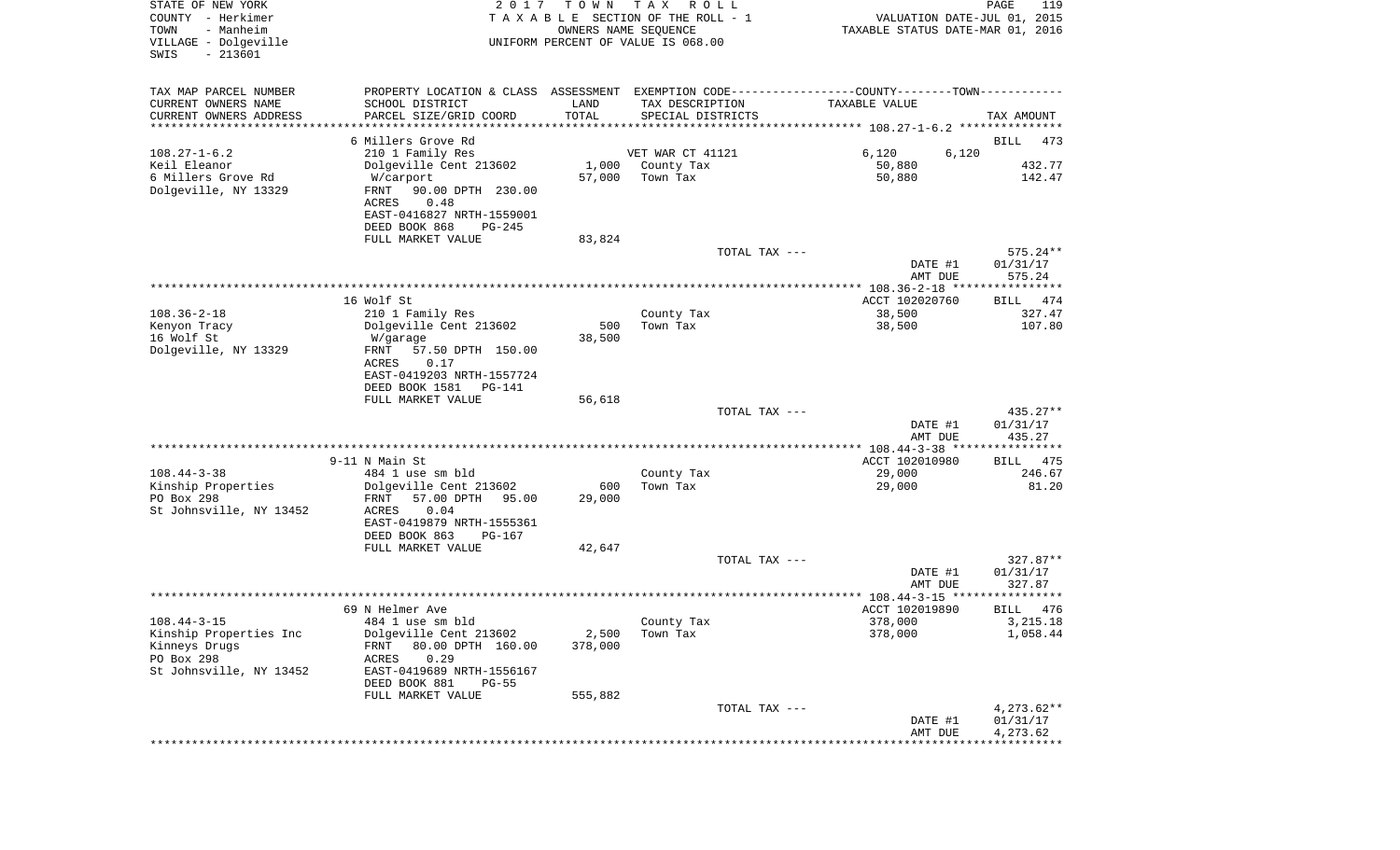| STATE OF NEW YORK<br>COUNTY - Herkimer<br>- Manheim<br>TOWN<br>VILLAGE - Dolgeville<br>$-213601$<br>SWIS | 2017                                              | TOWN          | T A X<br>R O L L<br>T A X A B L E SECTION OF THE ROLL - 1<br>OWNERS NAME SEOUENCE<br>UNIFORM PERCENT OF VALUE IS 068.00 | VALUATION DATE-JUL 01, 2015<br>TAXABLE STATUS DATE-MAR 01, 2016 | PAGE<br>120                  |
|----------------------------------------------------------------------------------------------------------|---------------------------------------------------|---------------|-------------------------------------------------------------------------------------------------------------------------|-----------------------------------------------------------------|------------------------------|
| TAX MAP PARCEL NUMBER                                                                                    |                                                   |               | PROPERTY LOCATION & CLASS ASSESSMENT EXEMPTION CODE----------------COUNTY-------TOWN----------                          |                                                                 |                              |
| CURRENT OWNERS NAME<br>CURRENT OWNERS ADDRESS                                                            | SCHOOL DISTRICT<br>PARCEL SIZE/GRID COORD         | LAND<br>TOTAL | TAX DESCRIPTION<br>SPECIAL DISTRICTS                                                                                    | TAXABLE VALUE                                                   | TAX AMOUNT                   |
|                                                                                                          |                                                   |               |                                                                                                                         |                                                                 |                              |
|                                                                                                          | 11 Howard St Ext                                  |               |                                                                                                                         | ACCT 102001050                                                  | <b>BILL</b><br>477           |
| $108.52 - 5 - 20$                                                                                        | 210 1 Family Res                                  |               | County Tax                                                                                                              | 18,000                                                          | 153.10                       |
| Kinship Properties Inc                                                                                   | Dolgeville Cent 213602                            | 700           | Town Tax                                                                                                                | 18,000                                                          | 50.40                        |
| PO Box 298                                                                                               | 70.00 DPTH 134.00<br>FRNT                         | 18,000        |                                                                                                                         |                                                                 |                              |
| St Johnsville, NY 13452                                                                                  | <b>ACRES</b><br>0.19<br>EAST-0419343 NRTH-1554263 |               |                                                                                                                         |                                                                 |                              |
|                                                                                                          | DEED BOOK 854<br>$PG-608$                         |               |                                                                                                                         |                                                                 |                              |
|                                                                                                          | FULL MARKET VALUE                                 | 26,471        |                                                                                                                         |                                                                 |                              |
|                                                                                                          |                                                   |               | TOTAL TAX ---                                                                                                           |                                                                 | 203.50**                     |
|                                                                                                          |                                                   |               |                                                                                                                         | DATE #1                                                         | 01/31/17                     |
|                                                                                                          |                                                   |               |                                                                                                                         | AMT DUE                                                         | 203.50                       |
|                                                                                                          |                                                   |               |                                                                                                                         | ************ 108.52-5-74 *****************                      |                              |
| $108.52 - 5 - 74$                                                                                        | 5 Winton Ln<br>210 1 Family Res                   |               | County Tax                                                                                                              | ACCT 102027540<br>40,000                                        | <b>BILL</b><br>478<br>340.23 |
| Kirchofer Gary                                                                                           | Dolgeville Cent 213602                            | 500           | Town Tax                                                                                                                | 40,000                                                          | 112.00                       |
| Kirchofer Bonnie                                                                                         | W/garage                                          | 40,000        | Village Relevy                                                                                                          |                                                                 | 1,014.94                     |
| 5 Winton Ln                                                                                              | 53.00 DPTH 122.00<br>FRNT                         |               |                                                                                                                         |                                                                 |                              |
| Dolgeville, NY 13329                                                                                     | 0.14<br>ACRES                                     |               |                                                                                                                         |                                                                 |                              |
|                                                                                                          | EAST-0419550 NRTH-1554692                         |               |                                                                                                                         |                                                                 |                              |
|                                                                                                          | DEED BOOK 00627 PG-00406                          |               |                                                                                                                         |                                                                 |                              |
|                                                                                                          | FULL MARKET VALUE                                 | 58,824        | TOTAL TAX ---                                                                                                           |                                                                 | $1,467.17**$                 |
|                                                                                                          |                                                   |               |                                                                                                                         | DATE #1                                                         | 01/31/17                     |
|                                                                                                          |                                                   |               |                                                                                                                         | AMT DUE                                                         | 1,467.17                     |
|                                                                                                          |                                                   |               |                                                                                                                         |                                                                 |                              |
|                                                                                                          | 32 Elm St                                         |               |                                                                                                                         | ACCT 102004230                                                  | BILL<br>479                  |
| $108.44 - 1 - 15$                                                                                        | 210 1 Family Res                                  |               | County Tax                                                                                                              | 46,900                                                          | 398.92                       |
| Klawonn Lorie                                                                                            | Dolgeville Cent 213602                            | 500           | Town Tax                                                                                                                | 46,900                                                          | 131.33                       |
| 32 Elm St<br>Dolgeville, NY 13329                                                                        | W/garage<br>FRNT<br>50.00 DPTH 120.00             | 46,900        |                                                                                                                         |                                                                 |                              |
|                                                                                                          | $0.14$ BANK<br>ACRES<br>135                       |               |                                                                                                                         |                                                                 |                              |
|                                                                                                          | EAST-0419251 NRTH-1556026                         |               |                                                                                                                         |                                                                 |                              |
|                                                                                                          | DEED BOOK 907<br>$PG-150$                         |               |                                                                                                                         |                                                                 |                              |
|                                                                                                          | FULL MARKET VALUE                                 | 68,971        |                                                                                                                         |                                                                 |                              |
|                                                                                                          |                                                   |               | TOTAL TAX ---                                                                                                           |                                                                 | $530.25**$                   |
|                                                                                                          |                                                   |               |                                                                                                                         | DATE #1                                                         | 01/31/17                     |
|                                                                                                          |                                                   |               |                                                                                                                         | AMT DUE<br>*******************************                      | 530.25                       |
|                                                                                                          |                                                   |               |                                                                                                                         |                                                                 |                              |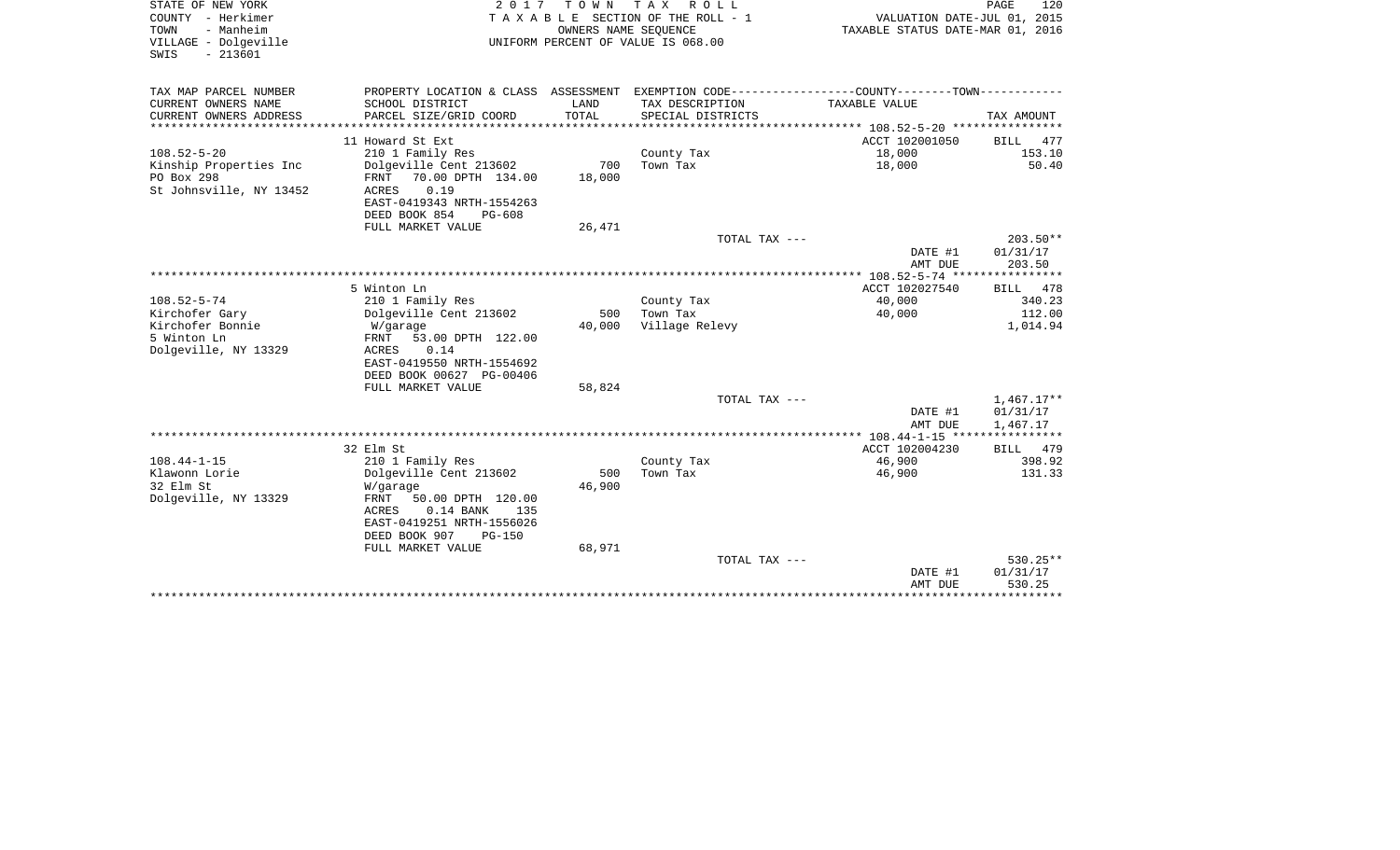| STATE OF NEW YORK    | 2017 TOWN TAX ROLL                 | 121<br>PAGE                      |
|----------------------|------------------------------------|----------------------------------|
| COUNTY - Herkimer    | TAXABLE SECTION OF THE ROLL - 1    | VALUATION DATE-JUL 01, 2015      |
| - Manheim<br>TOWN    |                                    | TAXABLE STATUS DATE-MAR 01, 2016 |
| VILLAGE - Dolgeville | UNIFORM PERCENT OF VALUE IS 068.00 | RPS155/V04/L015                  |
| - 213601<br>SWIS     |                                    | CURRENT DATE 12/16/2016          |
|                      |                                    |                                  |
|                      | ROLL SUB SECTION- - TOTALS         |                                  |

### \*\*\* S P E C I A L D I S T R I C T S U M M A R Y \*\*\*

|      |      | $T$ $\cap$ $T$ $\cap$ $T$ $\cap$<br>- ∪ ⊥ ⊓⊥ | $\blacksquare$<br>L ON<br>1 V 1 7 | . NTC          |                   | EXEMPT          | .                     | $m \wedge m$<br>---- |
|------|------|----------------------------------------------|-----------------------------------|----------------|-------------------|-----------------|-----------------------|----------------------|
| CODE | ᇧᅀᄴᄛ | ח ם ב                                        | TVDI<br>.                         | - ---<br>LILIP | - ---<br>,,,<br>. | .)UN"<br>A IVI. | <b></b><br>$\sqrt{1}$ | ----<br>.AZ          |

## NO SPECIAL DISTRICTS AT THIS LEVEL

#### \*\*\* S C H O O L D I S T R I C T S U M M A R Y \*\*\*

| CODE   | DISTRICT NAME             | TOTAL<br>PARCELS | ASSESSED<br>LAND | ASSESSED<br>TOTAL | EXEMPT<br>AMOUNT | TOTAL<br>TAXABLE<br>-------- |
|--------|---------------------------|------------------|------------------|-------------------|------------------|------------------------------|
|        |                           |                  |                  |                   | STAR AMOUNT      | STAR TAXABLE                 |
|        | Dolgeville Central        | 479              | 691,300          | 20275,768         | 66,060           | 20,209,708                   |
| 213602 |                           |                  |                  |                   | 6138,700         | 14,071,008                   |
|        | $S$ U B - T O T A L       | 479              | 691,300          | 20275,768         | 66,060           | 20,209,708                   |
|        | S U B - T O T A $L(CONT)$ |                  |                  |                   | 6138,700         | 14,071,008                   |
|        |                           |                  |                  |                   |                  |                              |
|        | TOTAL                     | 479              | 691,300          | 20275,768         | 66,060           | 20,209,708                   |
|        | T O T A L (CONT)          |                  |                  |                   | 6138,700         | 14,071,008                   |

# \*\*\* S Y S T E M C O D E S S U M M A R Y \*\*\*

#### NO SYSTEM EXEMPTIONS AT THIS LEVEL

# \*\*\* E X E M P T I O N S U M M A R Y \*\*\*

|       |                | TOTAL   |         |         |
|-------|----------------|---------|---------|---------|
| CODE  | DESCRIPTION    | PARCELS | COUNTY  | TOWN    |
|       |                |         |         |         |
| 41121 | VET WAR CT     | 20      | 116,295 | 116,295 |
| 41131 | VET COM CT     | 32      | 313,138 | 313,138 |
| 41141 | VET DIS CT     | 5       | 72,970  | 72,970  |
| 41161 | $CW$ 15 $VET/$ |         | 6,120   |         |
| 41162 | $CW$ 15 $VET/$ |         | 18,360  |         |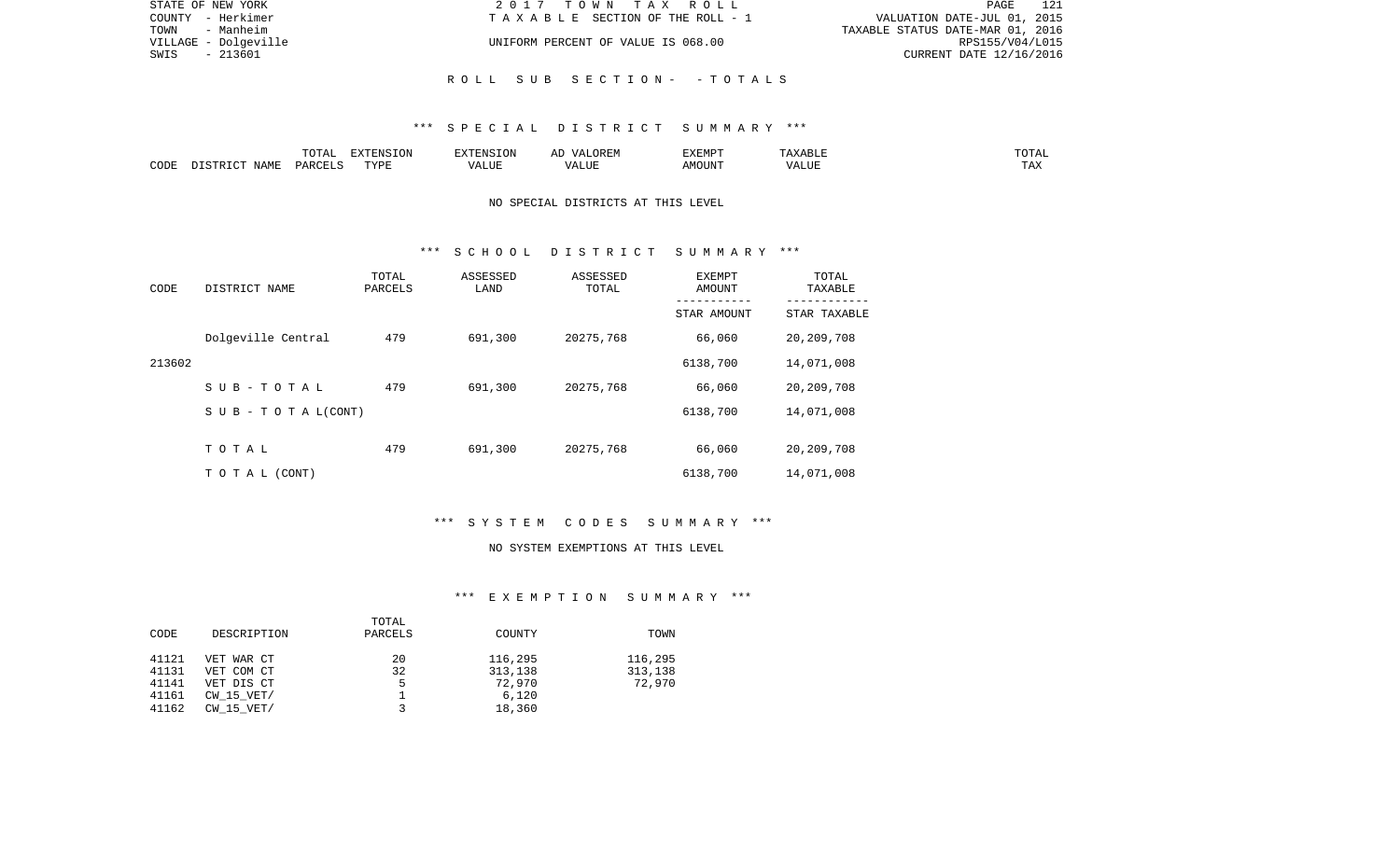| STATE OF NEW YORK    | 2017 TOWN TAX ROLL                 | 122<br>PAGE                      |
|----------------------|------------------------------------|----------------------------------|
| COUNTY - Herkimer    | TAXABLE SECTION OF THE ROLL - 1    | VALUATION DATE-JUL 01, 2015      |
| TOWN - Manheim       |                                    | TAXABLE STATUS DATE-MAR 01, 2016 |
| VILLAGE - Dolgeville | UNIFORM PERCENT OF VALUE IS 068.00 | RPS155/V04/L015                  |
| SWIS<br>- 213601     |                                    | CURRENT DATE 12/16/2016          |
|                      |                                    |                                  |
|                      | ROLL SUB SECTION- -TOTALS          |                                  |

## \*\*\* E X E M P T I O N S U M M A R Y \*\*\*

| CODE           | DESCRIPTION           | TOTAL<br>PARCELS | COUNTY          | TOWN            |
|----------------|-----------------------|------------------|-----------------|-----------------|
| 41720<br>41800 | AG MKTS L<br>AGED-ALL |                  | 6,460<br>59,600 | 6,460<br>59,600 |
| 41801          | AGED-CT               |                  | 17,640          | 17,640          |
|                | TOTAL                 | 67               | 610,583         | 586,103         |

# \*\*\* G R A N D T O T A L S \*\*\*

| ROLL<br>SEC | DESCRIPTION                             | TOTAL<br>PARCELS | ASSESSED<br>LAND   | ASSESSED<br>TOTAL      | EXEMPT<br>AMOUNT   | TOTAL<br>TAXABLE<br>--------- | TOTAL<br>TAX               |
|-------------|-----------------------------------------|------------------|--------------------|------------------------|--------------------|-------------------------------|----------------------------|
|             |                                         |                  |                    |                        | STAR AMOUNT        | STAR TAXABLE                  |                            |
|             | County Tax<br>Town Tax<br>School Relevy |                  | 691,300<br>691,300 | 20275,768<br>20275,768 | 610,583<br>586,103 | 19,665,185<br>19,689,665      | 167, 267.36<br>55, 133. 24 |
|             | Village Relevy                          |                  |                    |                        |                    |                               | 37,008.93                  |
|             |                                         |                  |                    |                        |                    |                               | 50,428.74                  |
|             | SPEC DIST TAXES<br>TAXABLE              | 479              |                    |                        |                    |                               | 309,838.27                 |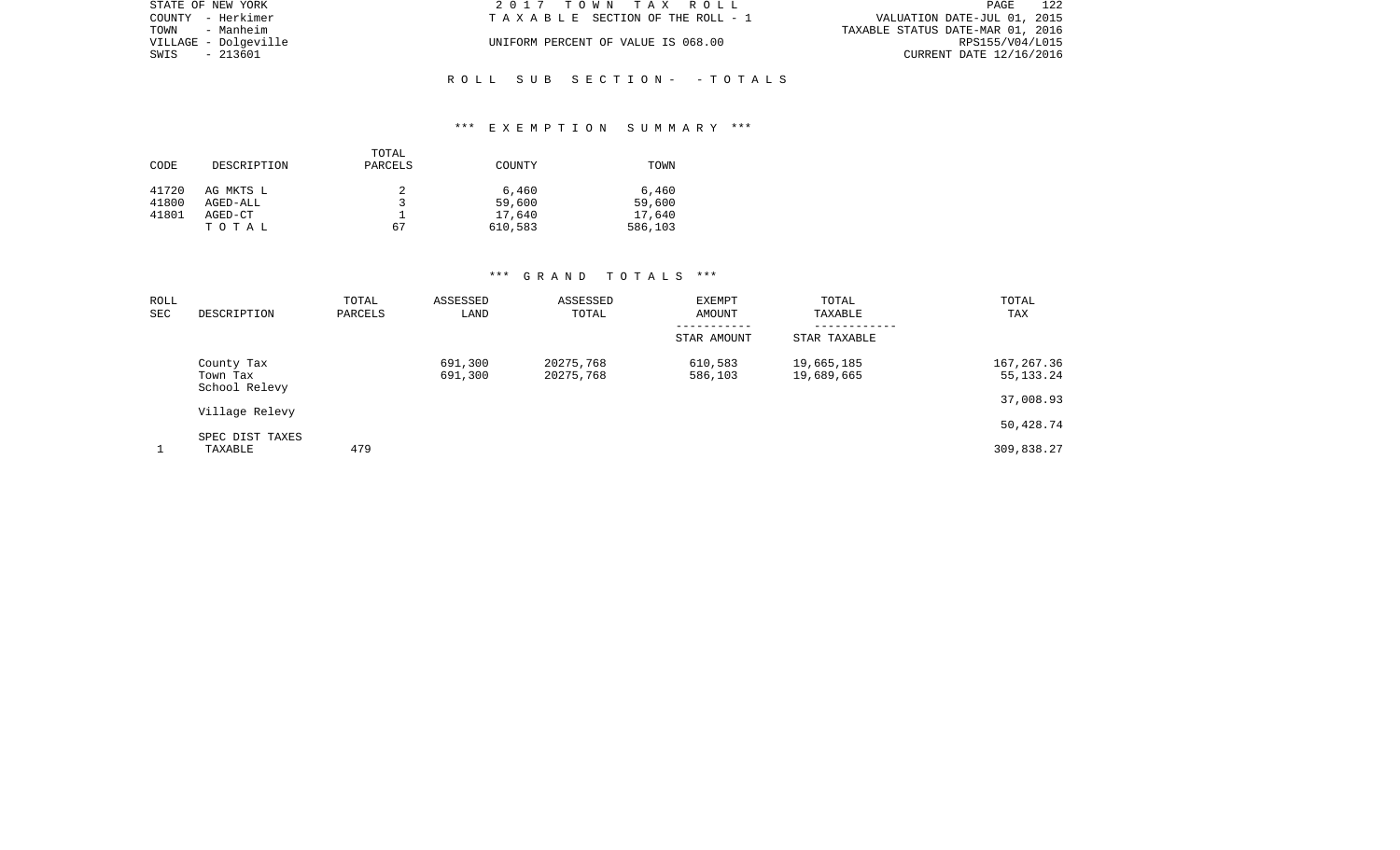| STATE OF NEW YORK<br>- Herkimer<br>COUNTY<br>- Manheim<br>TOWN<br>VILLAGE - Dolgeville<br>$-213601$<br>SWIS |                                                                                                                                                                               |                         | 2017 TOWN TAX ROLL<br>OWNERS NAME SEOUENCE<br>UNIFORM PERCENT OF VALUE IS 068.00 | T A X A B L E SECTION OF THE ROLL - 1 SUB-SECT - 1 VALUATION DATE-JUL 01, 2015<br>TAXABLE STATUS DATE-MAR 01, 2016 | 123<br>PAGE                      |
|-------------------------------------------------------------------------------------------------------------|-------------------------------------------------------------------------------------------------------------------------------------------------------------------------------|-------------------------|----------------------------------------------------------------------------------|--------------------------------------------------------------------------------------------------------------------|----------------------------------|
| TAX MAP PARCEL NUMBER<br>CURRENT OWNERS NAME<br>CURRENT OWNERS ADDRESS                                      | PROPERTY LOCATION & CLASS ASSESSMENT<br>SCHOOL DISTRICT<br>PARCEL SIZE/GRID COORD                                                                                             | LAND<br>TOTAL           | TAX DESCRIPTION<br>SPECIAL DISTRICTS                                             | EXEMPTION CODE-----------------COUNTY-------TOWN------------<br>TAXABLE VALUE                                      | TAX AMOUNT                       |
|                                                                                                             | 5 Millet Ln                                                                                                                                                                   |                         |                                                                                  | ACCT 102000570                                                                                                     | BILL 480                         |
| $108.52 - 2 - 60$<br>Kluge James<br>Kluge Judy<br>5 Millet Ln<br>Dolgeville, NY 13329                       | 210 1 Family Res<br>Dolgeville Cent 213602<br>W/garage<br>FRNT 50.00 DPTH 60.00<br>0.07<br>ACRES<br>EAST-0418736 NRTH-1553580<br>DEED BOOK 913<br>PG-133<br>FULL MARKET VALUE | 500<br>34,800<br>51,176 | County Tax<br>Town Tax                                                           | 34,800<br>34,800                                                                                                   | 296.00<br>97.44                  |
|                                                                                                             |                                                                                                                                                                               |                         | TOTAL TAX ---                                                                    | DATE #1<br>AMT DUE                                                                                                 | $393.44**$<br>01/31/17<br>393.44 |
|                                                                                                             |                                                                                                                                                                               |                         |                                                                                  |                                                                                                                    |                                  |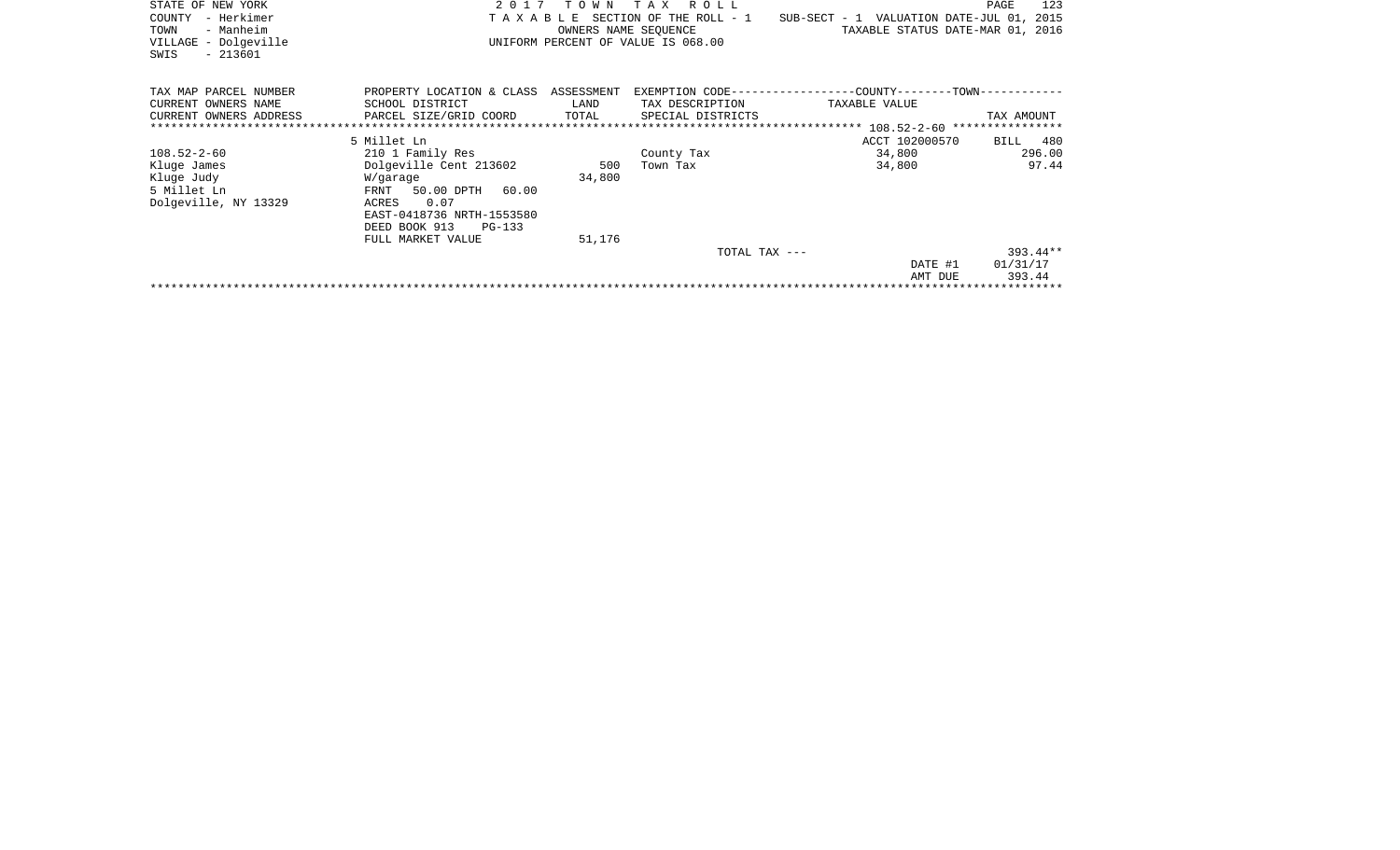| STATE OF NEW YORK    | 2017 TOWN TAX ROLL                 | 124<br>PAGE                                   |
|----------------------|------------------------------------|-----------------------------------------------|
| COUNTY - Herkimer    | TAXABLE SECTION OF THE ROLL - 1    | $SUB-SECTION - 1$ VALUATION DATE-JUL 01, 2015 |
| TOWN - Manheim       |                                    | TAXABLE STATUS DATE-MAR 01, 2016              |
| VILLAGE - Dolgeville | UNIFORM PERCENT OF VALUE IS 068.00 | RPS155/V04/L015                               |
| SWIS<br>- 213601     |                                    | CURRENT DATE 12/16/2016                       |
|                      |                                    |                                               |

## R O L L S U B S E C T I O N - 1 - T O T A L S

### \*\*\* S P E C I A L D I S T R I C T S U M M A R Y \*\*\*

|      |             | $m \wedge m \wedge n$<br>◡∸⊷ | $\Box$<br>NS<br>LUN | ™™                                      | 17 D<br>$\overline{\phantom{a}}$ | <b>EXEMP1</b> |      | .                  |
|------|-------------|------------------------------|---------------------|-----------------------------------------|----------------------------------|---------------|------|--------------------|
| CODE | <b>NAME</b> | יהומת<br>レムト                 | TVDI                | $\overline{\phantom{a}}$<br>۳۵ تا ۱۳۰۰. | $- - - - -$<br>۳۰ تا سند.        | $1.55 \cap T$ | ៶៸ ៸ | <b>TRV</b><br>LT22 |

# NO SPECIAL DISTRICTS AT THIS LEVEL

#### \*\*\* S C H O O L D I S T R I C T S U M M A R Y \*\*\*

| CODE   | DISTRICT NAME                    | TOTAL<br>PARCELS | ASSESSED<br>LAND | ASSESSED<br>TOTAL | <b>EXEMPT</b><br>AMOUNT | TOTAL<br>TAXABLE |
|--------|----------------------------------|------------------|------------------|-------------------|-------------------------|------------------|
|        |                                  |                  |                  |                   | STAR AMOUNT             | STAR TAXABLE     |
|        | Dolgeville Central               | 1                | 500              | 34,800            |                         | 34,800           |
| 213602 |                                  |                  |                  |                   |                         | 34,800           |
|        | SUB-TOTAL                        | 1                | 500              | 34,800            |                         | 34,800           |
|        | $S \cup B - T \cup T A L (CONT)$ |                  |                  |                   |                         | 34,800           |
|        |                                  |                  |                  |                   |                         |                  |
|        | TOTAL                            | 1                | 500              | 34,800            |                         | 34,800           |
|        | TO TAL (CONT)                    |                  |                  |                   |                         | 34,800           |

\*\*\* S Y S T E M C O D E S S U M M A R Y \*\*\*

#### NO SYSTEM EXEMPTIONS AT THIS LEVEL

\*\*\* E X E M P T I O N S U M M A R Y \*\*\*

NO EXEMPTIONS AT THIS LEVEL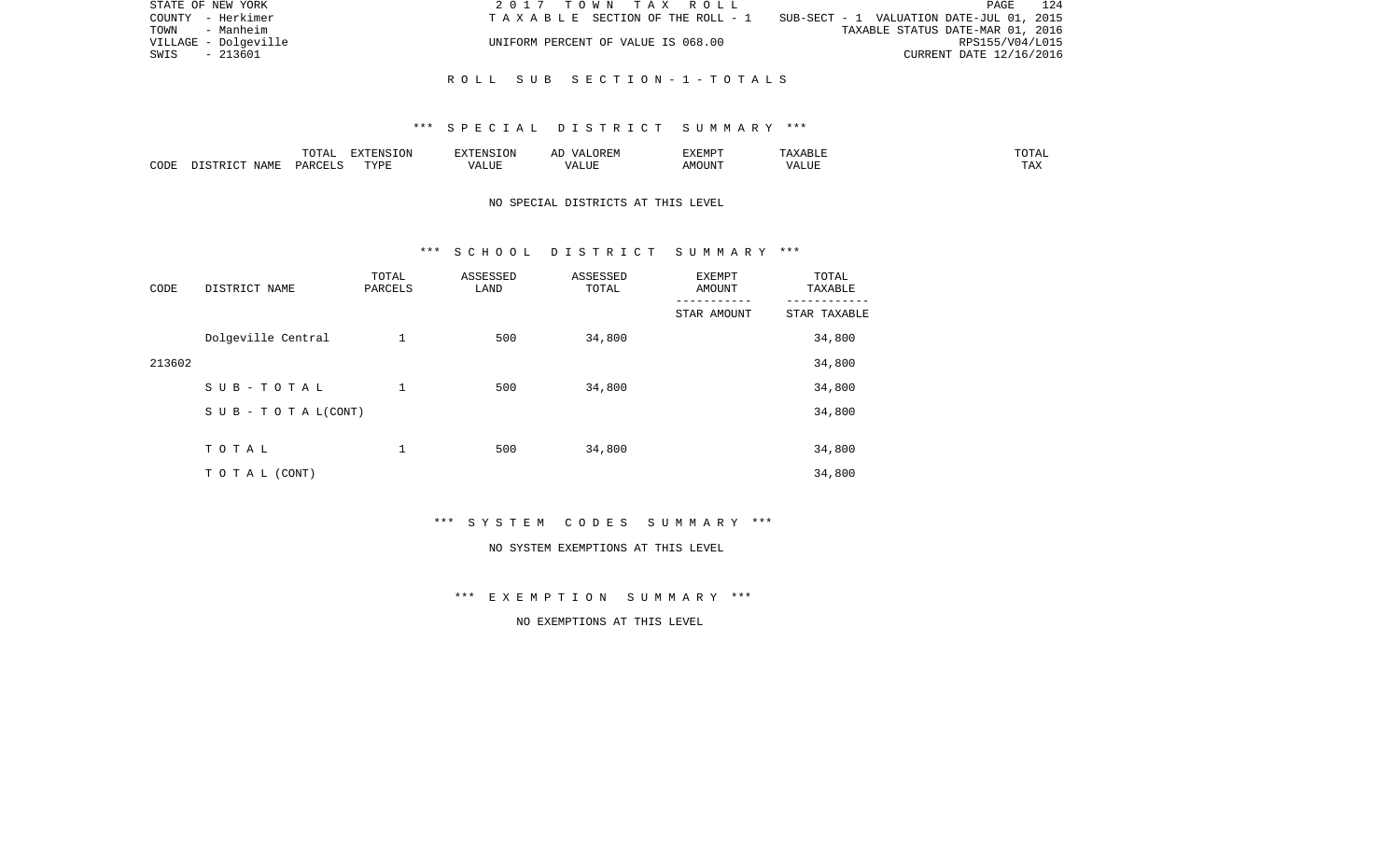| STATE OF NEW YORK    | 2017 TOWN TAX ROLL                 | 125<br>PAGE                              |
|----------------------|------------------------------------|------------------------------------------|
| COUNTY - Herkimer    | TAXABLE SECTION OF THE ROLL - 1    | SUB-SECT - 1 VALUATION DATE-JUL 01, 2015 |
| TOWN<br>- Manheim    |                                    | TAXABLE STATUS DATE-MAR 01, 2016         |
| VILLAGE - Dolqeville | UNIFORM PERCENT OF VALUE IS 068.00 | RPS155/V04/L015                          |
| SWIS - 213601        |                                    | CURRENT DATE 12/16/2016                  |
|                      |                                    |                                          |

## R O L L S U B S E C T I O N - 1 - T O T A L S

### \*\*\* G R A N D T O T A L S \*\*\*

| ROLL<br>SEC | DESCRIPTION                 | TOTAL<br>PARCELS | ASSESSED<br>LAND | ASSESSED<br>TOTAL | <b>EXEMPT</b><br>AMOUNT | TOTAL<br>TAXABLE | TOTAL<br>TAX |
|-------------|-----------------------------|------------------|------------------|-------------------|-------------------------|------------------|--------------|
|             |                             |                  |                  |                   | STAR AMOUNT             | STAR TAXABLE     |              |
|             | County Tax                  |                  | 500              | 34,800            |                         | 34,800           | 296.00       |
|             | Town Tax<br>SPEC DIST TAXES |                  | 500              | 34,800            |                         | 34,800           | 97.44        |
|             | TAXABLE                     |                  |                  |                   |                         |                  | 393.44       |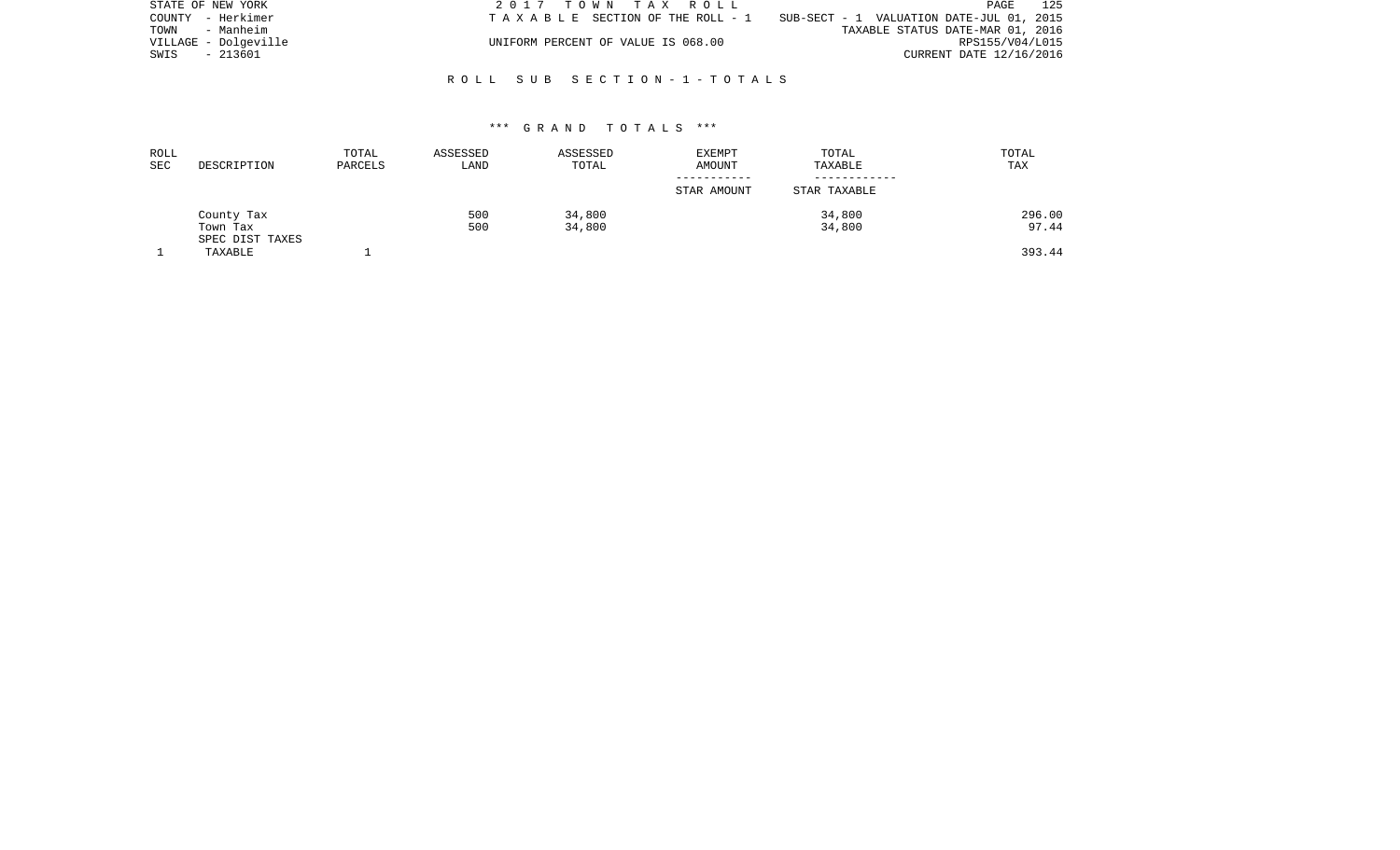| STATE OF NEW YORK<br>COUNTY - Herkimer<br>TOWN<br>- Manheim | 2017                                       | T O W N       | T A X<br>R O L L<br>TAXABLE SECTION OF THE ROLL - 1<br>OWNERS NAME SEQUENCE | VALUATION DATE-JUL 01, 2015<br>TAXABLE STATUS DATE-MAR 01, 2016 | 126<br>PAGE         |
|-------------------------------------------------------------|--------------------------------------------|---------------|-----------------------------------------------------------------------------|-----------------------------------------------------------------|---------------------|
| VILLAGE - Dolgeville<br>$-213601$<br>SWIS                   |                                            |               | UNIFORM PERCENT OF VALUE IS 068.00                                          |                                                                 |                     |
| TAX MAP PARCEL NUMBER                                       | PROPERTY LOCATION & CLASS ASSESSMENT       |               |                                                                             | EXEMPTION CODE----------------COUNTY-------TOWN----------       |                     |
| CURRENT OWNERS NAME                                         | SCHOOL DISTRICT                            | LAND          | TAX DESCRIPTION                                                             | TAXABLE VALUE                                                   |                     |
| CURRENT OWNERS ADDRESS<br>********************              | PARCEL SIZE/GRID COORD                     | TOTAL         | SPECIAL DISTRICTS                                                           |                                                                 | TAX AMOUNT          |
|                                                             | 7 Millet Ln                                |               |                                                                             | ACCT 102016470                                                  | <b>BILL</b><br>481  |
| $108.52 - 2 - 62$                                           | 210 1 Family Res                           |               | VET COM CT 41131                                                            | 9,500<br>9,500                                                  |                     |
| Kluge James                                                 | Dolgeville Cent 213602                     |               | 400 VET DIS CT 41141                                                        | 1,900<br>1,900                                                  |                     |
| Kluge Judy M                                                | FRNT<br>37.70 DPTH 110.00                  | 38,000        | County Tax                                                                  | 26,600                                                          | 226.25              |
| 7 Millet Ln                                                 | ACRES<br>0.11                              |               | Town Tax                                                                    | 26,600                                                          | 74.48               |
| Dolgeville, NY 13329                                        | EAST-0418792 NRTH-1553587                  |               |                                                                             |                                                                 |                     |
|                                                             | DEED BOOK 00661 PG-00279                   |               |                                                                             |                                                                 |                     |
|                                                             | FULL MARKET VALUE                          | 55,882        | TOTAL TAX ---                                                               |                                                                 | $300.73**$          |
|                                                             |                                            |               |                                                                             | DATE #1<br>AMT DUE                                              | 01/31/17<br>300.73  |
|                                                             |                                            |               |                                                                             |                                                                 |                     |
|                                                             | 33 E Faville Ave                           |               |                                                                             | ACCT 102007920                                                  | 482<br>BILL         |
| $108.52 - 4 - 10$                                           | 210 1 Family Res                           |               | County Tax                                                                  | 49,000                                                          | 416.78              |
| Kluge James<br>Kluge Judy                                   | Dolgeville Cent 213602<br>W/garage         | 600<br>49,000 | Town Tax                                                                    | 49,000                                                          | 137.21              |
| 7 Millet Ln                                                 | 60.00 DPTH 100.00<br>FRNT                  |               |                                                                             |                                                                 |                     |
| Dolgeville, NY 13329                                        | ACRES<br>0.14                              |               |                                                                             |                                                                 |                     |
|                                                             | EAST-0419429 NRTH-1553395                  |               |                                                                             |                                                                 |                     |
|                                                             | DEED BOOK 1557<br>PG-514                   |               |                                                                             |                                                                 |                     |
|                                                             | FULL MARKET VALUE                          | 72,059        |                                                                             |                                                                 |                     |
|                                                             |                                            |               | TOTAL TAX ---                                                               |                                                                 | $553.99**$          |
|                                                             |                                            |               |                                                                             | DATE #1<br>AMT DUE                                              | 01/31/17<br>553.99  |
|                                                             |                                            |               |                                                                             | ******** 108.59-3-11 *****************                          |                     |
|                                                             | 24 Stewart St                              |               |                                                                             | ACCT 102014160                                                  | <b>BILL</b><br>483  |
| $108.59 - 3 - 11$                                           | 210 1 Family Res                           |               | VET WAR CT 41121                                                            | 6,120<br>6,120                                                  |                     |
| Knapp Pauline M                                             | Dolgeville Cent 213602                     | 1,500         | County Tax                                                                  | 73,280                                                          | 623.30              |
| 24 Stewart St                                               | W/garage                                   | 79,400        | Town Tax                                                                    | 73,280                                                          | 205.19              |
| Dolgeville, NY 13329                                        | FRNT 150.00 DPTH 150.00                    |               |                                                                             |                                                                 |                     |
|                                                             | ACRES<br>0.52<br>EAST-0416924 NRTH-1551583 |               |                                                                             |                                                                 |                     |
|                                                             | DEED BOOK 1326<br>PG-86                    |               |                                                                             |                                                                 |                     |
|                                                             | FULL MARKET VALUE                          | 116,765       |                                                                             |                                                                 |                     |
|                                                             |                                            |               | TOTAL TAX ---                                                               |                                                                 | 828.49**            |
|                                                             |                                            |               |                                                                             | DATE #1                                                         | 01/31/17            |
|                                                             |                                            |               |                                                                             | AMT DUE                                                         | 828.49<br>* * * * * |
|                                                             | 24 Stewart St                              |               |                                                                             | ***************** 108.59-3-18 *********<br>ACCT 102014220       | 484<br>BILL         |
| $108.59 - 3 - 18$                                           | 311 Res vac land                           |               | County Tax                                                                  | 1,400                                                           | 11.91               |
| Knapp Thurman                                               | Dolgeville Cent 213602                     | 1,400         | Town Tax                                                                    | 1,400                                                           | 3.92                |
| Knapp Pauline M                                             | FRNT 200.00 DPTH 150.00                    | 1,400         |                                                                             |                                                                 |                     |
| 24 Stewart St                                               | 0.69<br>ACRES                              |               |                                                                             |                                                                 |                     |
| Dolgeville, NY 13329                                        | EAST-0417121 NRTH-1551647                  |               |                                                                             |                                                                 |                     |
|                                                             | DEED BOOK 1326<br>PG-86                    |               |                                                                             |                                                                 |                     |
|                                                             | FULL MARKET VALUE                          | 2,059         |                                                                             |                                                                 | $15.83**$           |
|                                                             |                                            |               | TOTAL TAX ---                                                               | DATE #1                                                         | 01/31/17            |
|                                                             |                                            |               |                                                                             | AMT DUE                                                         | 15.83               |
|                                                             |                                            |               |                                                                             |                                                                 |                     |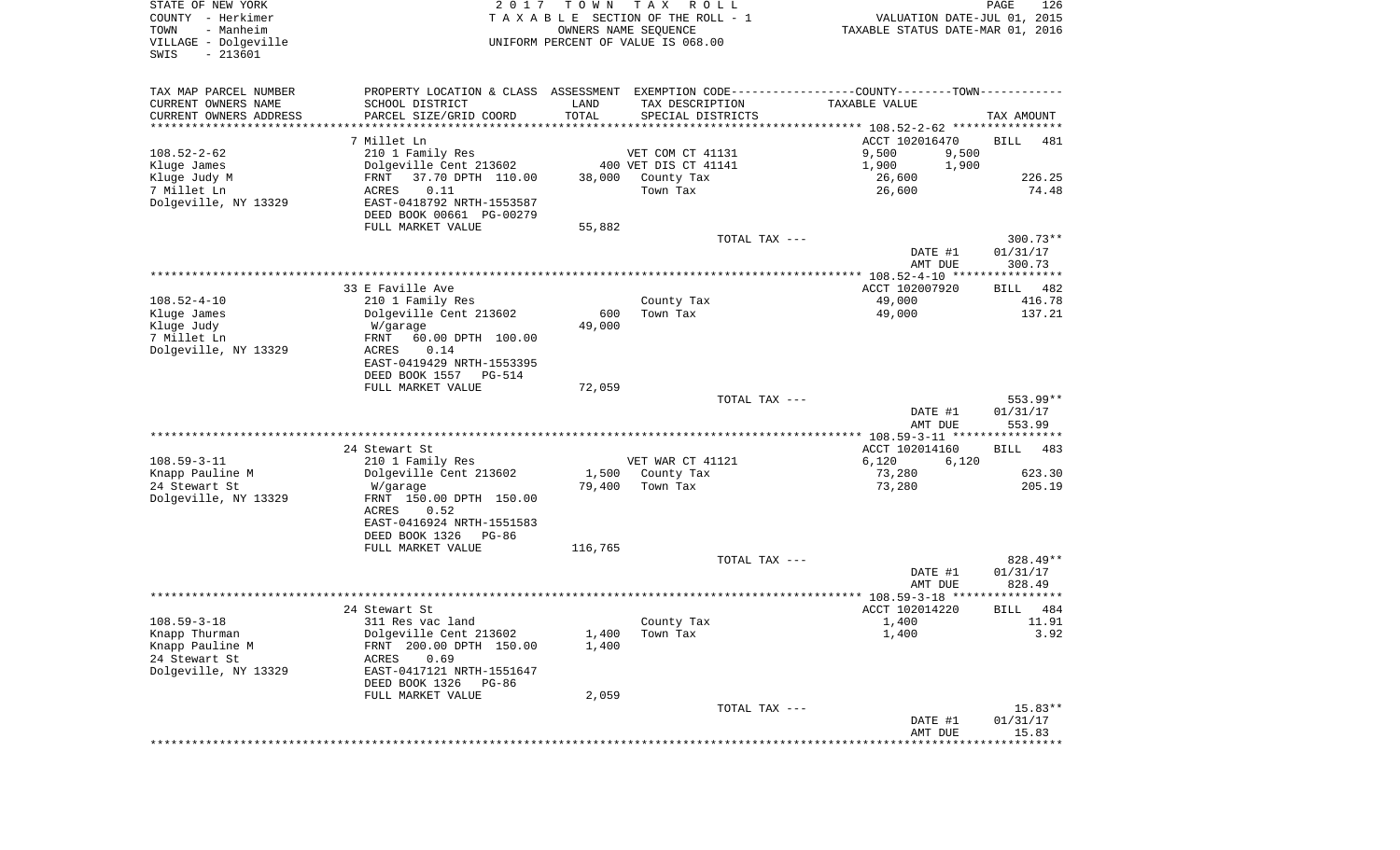| STATE OF NEW YORK<br>COUNTY - Herkimer<br>TOWN<br>- Manheim<br>VILLAGE - Dolgeville<br>$-213601$<br>SWIS | 2017                                                                                          | T O W N         | T A X<br>R O L L<br>TAXABLE SECTION OF THE ROLL - 1<br>OWNERS NAME SEQUENCE<br>UNIFORM PERCENT OF VALUE IS 068.00 | VALUATION DATE-JUL 01, 2015<br>TAXABLE STATUS DATE-MAR 01, 2016 | PAGE<br>127          |
|----------------------------------------------------------------------------------------------------------|-----------------------------------------------------------------------------------------------|-----------------|-------------------------------------------------------------------------------------------------------------------|-----------------------------------------------------------------|----------------------|
| TAX MAP PARCEL NUMBER                                                                                    | PROPERTY LOCATION & CLASS ASSESSMENT EXEMPTION CODE---------------COUNTY-------TOWN---------- |                 |                                                                                                                   |                                                                 |                      |
| CURRENT OWNERS NAME                                                                                      | SCHOOL DISTRICT                                                                               | LAND            | TAX DESCRIPTION                                                                                                   | TAXABLE VALUE                                                   |                      |
| CURRENT OWNERS ADDRESS<br>**********************                                                         | PARCEL SIZE/GRID COORD                                                                        | TOTAL           | SPECIAL DISTRICTS                                                                                                 |                                                                 | TAX AMOUNT           |
|                                                                                                          | 6 S Helmer Ave                                                                                |                 |                                                                                                                   | ACCT 102026610                                                  | BILL<br>485          |
| $108.44 - 1 - 40$                                                                                        | 210 1 Family Res                                                                              |                 | County Tax                                                                                                        | 39,100                                                          | 332.58               |
| Koman Lori A                                                                                             | Dolgeville Cent 213602                                                                        | 600             | Town Tax                                                                                                          | 39,100                                                          | 109.48               |
| 6 S Helmer Ave<br>Dolgeville, NY 13329                                                                   | 60.00 DPTH 100.00<br>FRNT<br>ACRES<br>0.14                                                    | 39,100          |                                                                                                                   |                                                                 |                      |
|                                                                                                          | EAST-0419231 NRTH-1555813                                                                     |                 |                                                                                                                   |                                                                 |                      |
|                                                                                                          | DEED BOOK 1500<br>PG-176                                                                      |                 |                                                                                                                   |                                                                 |                      |
|                                                                                                          | FULL MARKET VALUE                                                                             | 57,500          |                                                                                                                   |                                                                 |                      |
|                                                                                                          |                                                                                               |                 | TOTAL TAX ---                                                                                                     | DATE #1                                                         | 442.06**<br>01/31/17 |
|                                                                                                          |                                                                                               |                 |                                                                                                                   | AMT DUE                                                         | 442.06               |
|                                                                                                          |                                                                                               |                 |                                                                                                                   |                                                                 |                      |
|                                                                                                          | 151 S Main St                                                                                 |                 |                                                                                                                   | ACCT 102014640                                                  | <b>BILL</b><br>486   |
| $108.59 - 2 - 28$<br>Kopp Edwin R                                                                        | 210 1 Family Res<br>Dolgeville Cent 213602                                                    | 1,500           | VET WAR CT 41121<br>County Tax                                                                                    | 6,120<br>6,120<br>43,880                                        | 373.23               |
| Brenda Kay                                                                                               | W/garage                                                                                      | 50,000          | Town Tax                                                                                                          | 43,880                                                          | 122.87               |
| 151 S Main St                                                                                            | FRNT 150.00 DPTH 135.00                                                                       |                 |                                                                                                                   |                                                                 |                      |
| Dolgeville, NY 13329                                                                                     | ACRES<br>0.46<br>EAST-0417189 NRTH-1552327                                                    |                 |                                                                                                                   |                                                                 |                      |
|                                                                                                          | DEED BOOK 825<br>$PG-51$                                                                      |                 |                                                                                                                   |                                                                 |                      |
|                                                                                                          | FULL MARKET VALUE                                                                             | 73,529          |                                                                                                                   |                                                                 |                      |
|                                                                                                          |                                                                                               |                 | TOTAL TAX ---                                                                                                     |                                                                 | 496.10**             |
|                                                                                                          |                                                                                               |                 |                                                                                                                   | DATE #1<br>AMT DUE                                              | 01/31/17<br>496.10   |
|                                                                                                          |                                                                                               |                 |                                                                                                                   |                                                                 |                      |
|                                                                                                          | S Main St & Sullivan St                                                                       |                 |                                                                                                                   |                                                                 | BILL<br>487          |
| $108.59 - 2 - 37$                                                                                        | 312 Vac w/imprv                                                                               |                 | County Tax                                                                                                        | 16,600                                                          | 141.20               |
| Kopp Edwin R<br>Kopp Brenda Kay                                                                          | Dolgeville Cent 213602<br>Barn                                                                | 1,900<br>16,600 | Town Tax                                                                                                          | 16,600                                                          | 46.48                |
| 151 S Main St                                                                                            | FRNT 135.00 DPTH 231.50                                                                       |                 |                                                                                                                   |                                                                 |                      |
| Dolgeville, NY 13329                                                                                     | ACRES<br>0.97                                                                                 |                 |                                                                                                                   |                                                                 |                      |
|                                                                                                          | EAST-0417419 NRTH-1552390<br>DEED BOOK 1590<br>PG-470                                         |                 |                                                                                                                   |                                                                 |                      |
|                                                                                                          | FULL MARKET VALUE                                                                             | 24,412          |                                                                                                                   |                                                                 |                      |
|                                                                                                          |                                                                                               |                 | TOTAL TAX ---                                                                                                     |                                                                 | 187.68**             |
|                                                                                                          |                                                                                               |                 |                                                                                                                   | DATE #1                                                         | 01/31/17             |
|                                                                                                          |                                                                                               |                 |                                                                                                                   | AMT DUE                                                         | 187.68<br>*******    |
|                                                                                                          | Sullivan St                                                                                   |                 |                                                                                                                   | ACCT 102003780                                                  | 488<br>BILL          |
| $108.60 - 1 - 1.1$                                                                                       | 311 Res vac land                                                                              |                 | County Tax                                                                                                        | 10,000                                                          | 85.06                |
| Kopp Edwin R                                                                                             | Dolgeville Cent 213602                                                                        | 10,000          | Town Tax                                                                                                          | 10,000                                                          | 28.00                |
| Kopp Brenda<br>151 S Main St                                                                             | FRNT 702.00 DPTH<br>ACRES 15.30                                                               | 10,000          |                                                                                                                   |                                                                 |                      |
| Dolgeville, NY 13329                                                                                     | EAST-0417865 NRTH-1551579                                                                     |                 |                                                                                                                   |                                                                 |                      |
|                                                                                                          | DEED BOOK 827<br>PG-678                                                                       |                 |                                                                                                                   |                                                                 |                      |
|                                                                                                          | FULL MARKET VALUE                                                                             | 14,706          | TOTAL TAX ---                                                                                                     |                                                                 |                      |
|                                                                                                          |                                                                                               |                 |                                                                                                                   | DATE #1                                                         | 113.06**<br>01/31/17 |
|                                                                                                          |                                                                                               |                 |                                                                                                                   | AMT DUE                                                         | 113.06               |
|                                                                                                          |                                                                                               |                 |                                                                                                                   | **************************                                      |                      |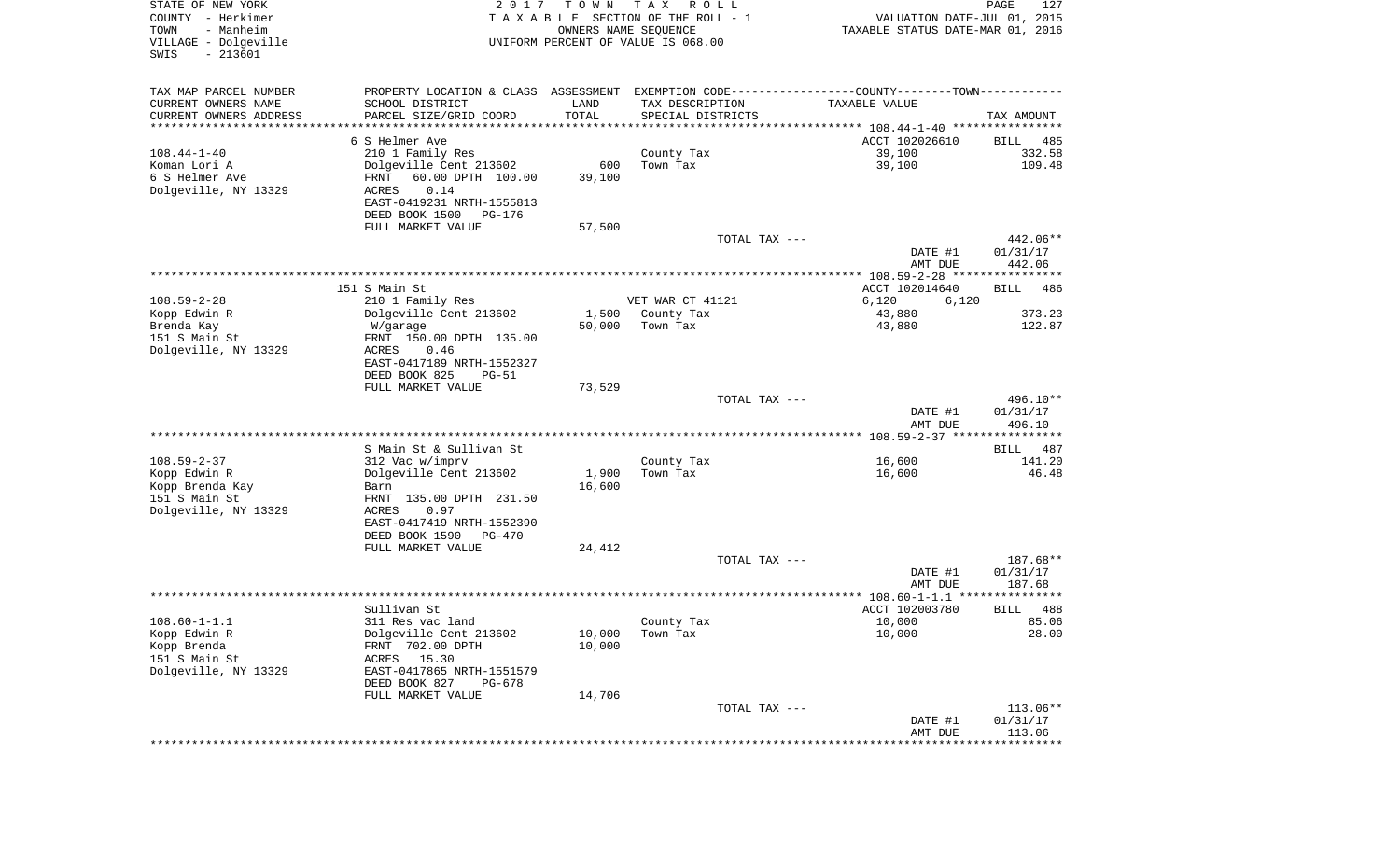| STATE OF NEW YORK<br>COUNTY - Herkimer                         | 2017                                                                                          | T O W N              | TAX ROLL<br>TAXABLE SECTION OF THE ROLL - 1 | VALUATION DATE-JUL 01, 2015      | PAGE<br>128        |
|----------------------------------------------------------------|-----------------------------------------------------------------------------------------------|----------------------|---------------------------------------------|----------------------------------|--------------------|
| TOWN<br>- Manheim<br>VILLAGE - Dolgeville<br>SWIS<br>$-213601$ |                                                                                               | OWNERS NAME SEQUENCE | UNIFORM PERCENT OF VALUE IS 068.00          | TAXABLE STATUS DATE-MAR 01, 2016 |                    |
| TAX MAP PARCEL NUMBER                                          | PROPERTY LOCATION & CLASS ASSESSMENT EXEMPTION CODE---------------COUNTY-------TOWN---------- |                      |                                             |                                  |                    |
| CURRENT OWNERS NAME                                            | SCHOOL DISTRICT                                                                               | LAND                 | TAX DESCRIPTION                             | <b>TAXABLE VALUE</b>             |                    |
| CURRENT OWNERS ADDRESS<br>**********************               | PARCEL SIZE/GRID COORD                                                                        | TOTAL                | SPECIAL DISTRICTS                           |                                  | TAX AMOUNT         |
|                                                                | Sullivan St                                                                                   |                      |                                             | ACCT 102003780                   | BILL 489           |
| $108.60 - 1 - 1.4$                                             | 311 Res vac land                                                                              |                      | County Tax                                  | 5,000                            | 42.53              |
| Kopp Edwin R                                                   | Dolgeville Cent 213602                                                                        | 5,000                | Town Tax                                    | 5,000                            | 14.00              |
| Kopp Brenda Kay                                                | FRNT 275.00 DPTH                                                                              | 5,000                |                                             |                                  |                    |
| 151 S Main St                                                  | ACRES<br>6.10                                                                                 |                      |                                             |                                  |                    |
| Dolgeville, NY 13329                                           | EAST-0417722 NRTH-1552130                                                                     |                      |                                             |                                  |                    |
|                                                                | DEED BOOK 1590<br>PG-470<br>FULL MARKET VALUE                                                 | 7,353                |                                             |                                  |                    |
|                                                                |                                                                                               |                      | TOTAL TAX ---                               |                                  | $56.53**$          |
|                                                                |                                                                                               |                      |                                             | DATE #1                          | 01/31/17           |
|                                                                |                                                                                               |                      |                                             | AMT DUE                          | 56.53              |
|                                                                |                                                                                               |                      |                                             |                                  |                    |
|                                                                | N Main St                                                                                     |                      |                                             | 500                              | 490<br>BILL        |
| $108.36 - 4 - 4.1$<br>Kraszewski Justin A                      | 312 Vac w/imprv<br>Dolgeville Cent 213602                                                     | 500                  | County Tax<br>Town Tax                      | 500                              | 4.25<br>1.40       |
| 170 N Main St                                                  | 50.00 DPTH 150.00<br>FRNT                                                                     | 500                  |                                             |                                  |                    |
| Dolgeville, NY 13329                                           | $0.17$ BANK<br>935<br>ACRES                                                                   |                      |                                             |                                  |                    |
|                                                                | EAST-0420351 NRTH-1557863                                                                     |                      |                                             |                                  |                    |
|                                                                | DEED BOOK 934<br>PG-193                                                                       |                      |                                             |                                  |                    |
|                                                                | FULL MARKET VALUE                                                                             | 735                  | TOTAL TAX ---                               |                                  | $5.65**$           |
|                                                                |                                                                                               |                      |                                             | DATE #1                          | 01/31/17           |
|                                                                |                                                                                               |                      |                                             | AMT DUE                          | 5.65               |
|                                                                |                                                                                               |                      |                                             |                                  |                    |
|                                                                | 170 N Main St                                                                                 |                      |                                             |                                  | BILL 491           |
| $108.36 - 4 - 4.2$                                             | 210 1 Family Res                                                                              |                      | County Tax                                  | 33,900                           | 288.35             |
| Kraszewski Justin A<br>170 N Main St                           | Dolgeville Cent 213602<br>50.00 DPTH 150.00<br>FRNT                                           | 500<br>33,900        | Town Tax                                    | 33,900                           | 94.92              |
| Dolgeville, NY 13329                                           | ACRES<br>$0.17$ BANK<br>935                                                                   |                      |                                             |                                  |                    |
|                                                                | EAST-0420341 NRTH-1557820                                                                     |                      |                                             |                                  |                    |
|                                                                | DEED BOOK 934<br>PG-193                                                                       |                      |                                             |                                  |                    |
|                                                                | FULL MARKET VALUE                                                                             | 49,853               |                                             |                                  |                    |
|                                                                |                                                                                               |                      | TOTAL TAX ---                               |                                  | 383.27**           |
|                                                                |                                                                                               |                      |                                             | DATE #1<br>AMT DUE               | 01/31/17<br>383.27 |
|                                                                |                                                                                               |                      |                                             |                                  |                    |
|                                                                | 60 Van Buren St                                                                               |                      |                                             | ACCT 102014820                   | BILL 492           |
| $108.52 - 5 - 8$                                               | 210 1 Family Res                                                                              |                      | County Tax                                  | 43,500                           | 370.00             |
| Krick Richard L                                                | Dolgeville Cent 213602                                                                        | 800                  | Town Tax                                    | 43,500                           | 121.81             |
| Krick Dorothy L<br>60 Van Buren St                             | W/barn<br>80.00 DPTH 150.30<br>FRNT                                                           | 43,500               |                                             |                                  |                    |
| Dolgeville, NY 13329                                           | 0.28<br>ACRES                                                                                 |                      |                                             |                                  |                    |
|                                                                | EAST-0420270 NRTH-1553558                                                                     |                      |                                             |                                  |                    |
|                                                                | DEED BOOK 00600 PG-00159                                                                      |                      |                                             |                                  |                    |
|                                                                | FULL MARKET VALUE                                                                             | 63,971               |                                             |                                  |                    |
|                                                                |                                                                                               |                      | TOTAL TAX ---                               |                                  | 491.81**           |
|                                                                |                                                                                               |                      |                                             | DATE #1<br>AMT DUE               | 01/31/17<br>491.81 |
|                                                                |                                                                                               |                      |                                             |                                  |                    |
|                                                                |                                                                                               |                      |                                             |                                  |                    |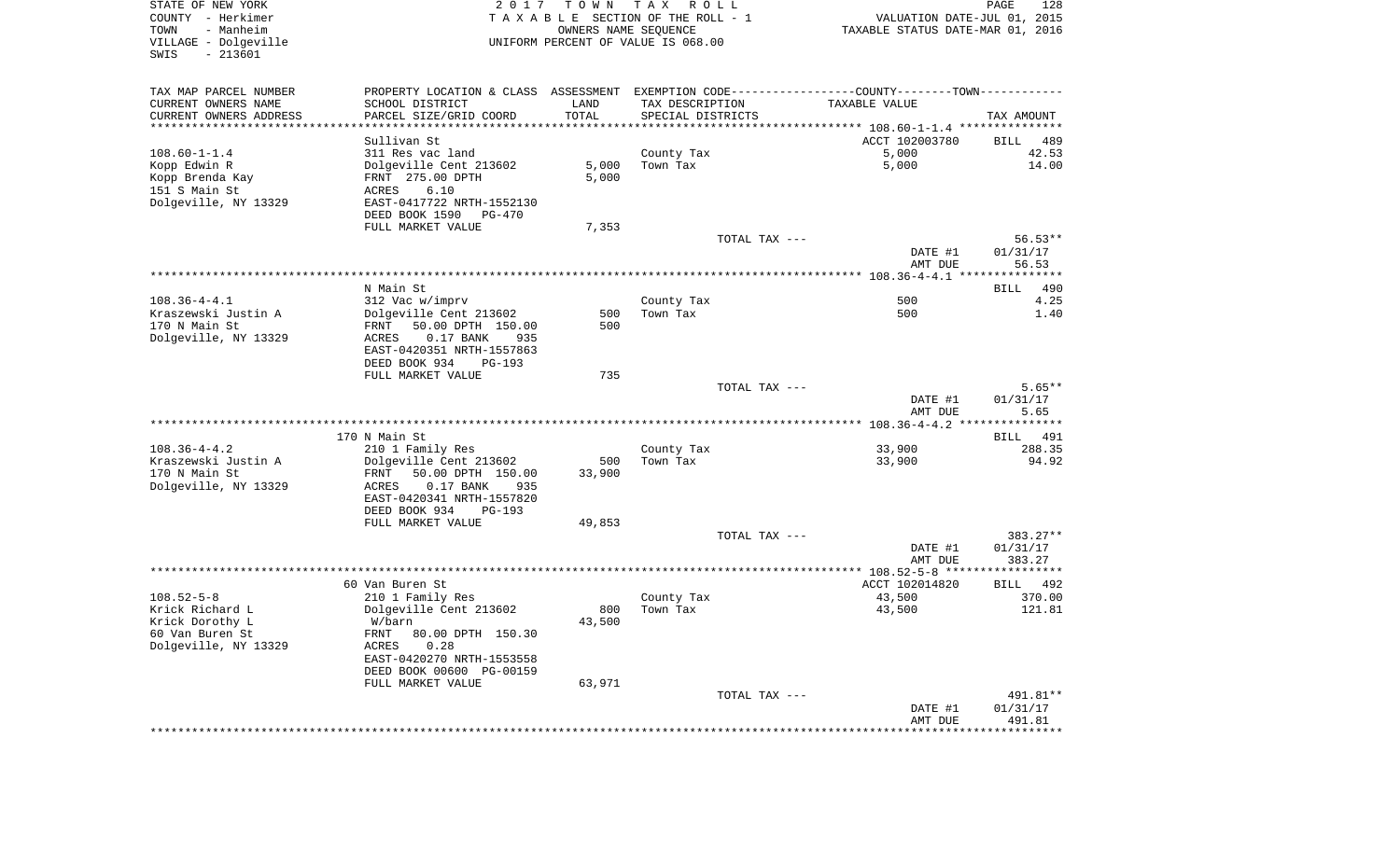| STATE OF NEW YORK<br>COUNTY - Herkimer<br>TOWN<br>- Manheim<br>VILLAGE - Dolgeville<br>$-213601$<br>SWIS | 2 0 1 7                                                                                                                    | T O W N<br>OWNERS NAME SEQUENCE | TAX ROLL<br>TAXABLE SECTION OF THE ROLL - 1<br>UNIFORM PERCENT OF VALUE IS 068.00 | VALUATION DATE-JUL 01, 2015<br>TAXABLE STATUS DATE-MAR 01, 2016 | 129<br>PAGE                      |
|----------------------------------------------------------------------------------------------------------|----------------------------------------------------------------------------------------------------------------------------|---------------------------------|-----------------------------------------------------------------------------------|-----------------------------------------------------------------|----------------------------------|
| TAX MAP PARCEL NUMBER                                                                                    | PROPERTY LOCATION & CLASS ASSESSMENT EXEMPTION CODE---------------COUNTY-------TOWN----------                              |                                 |                                                                                   |                                                                 |                                  |
| CURRENT OWNERS NAME<br>CURRENT OWNERS ADDRESS<br>***********************                                 | SCHOOL DISTRICT<br>PARCEL SIZE/GRID COORD                                                                                  | LAND<br>TOTAL                   | TAX DESCRIPTION<br>SPECIAL DISTRICTS                                              | TAXABLE VALUE                                                   | TAX AMOUNT                       |
|                                                                                                          | S Main St                                                                                                                  |                                 |                                                                                   | ACCT 102019770                                                  | BILL<br>493                      |
| 108.59-2-16                                                                                              | 449 Other Storag                                                                                                           |                                 | County Tax                                                                        | 79,000                                                          | 671.96                           |
| KSF, LLC<br>Sharon Jablin<br>161 E Chicago Ave<br>Chicago, IL 60611                                      | Dolgeville Cent 213602<br>FRNT 200.00 DPTH 135.00<br>ACRES<br>0.62<br>EAST-0416816 NRTH-1552283                            | 3,000<br>79,000                 | Town Tax                                                                          | 79,000                                                          | 221.21                           |
|                                                                                                          | DEED BOOK 924<br>PG-377                                                                                                    |                                 |                                                                                   |                                                                 |                                  |
|                                                                                                          | FULL MARKET VALUE                                                                                                          | 116,176                         | TOTAL TAX ---                                                                     | DATE #1<br>AMT DUE                                              | 893.17**<br>01/31/17<br>893.17   |
|                                                                                                          |                                                                                                                            |                                 |                                                                                   |                                                                 |                                  |
| 108.59-2-17                                                                                              | Stewart St<br>311 Res vac land                                                                                             |                                 | County Tax                                                                        | ACCT 102019860<br>700                                           | BILL<br>494<br>5.95              |
| KSF, LLC<br>Sharon Jablin<br>161 E Chicago Ave<br>Chicago, IL 60611                                      | Dolgeville Cent 213602<br>FRNT 100.00 DPTH 150.00<br>ACRES<br>0.34<br>EAST-0416857 NRTH-1552165<br>DEED BOOK 924<br>PG-377 | 700<br>700                      | Town Tax                                                                          | 700                                                             | 1.96                             |
|                                                                                                          | FULL MARKET VALUE                                                                                                          | 1,029                           |                                                                                   |                                                                 |                                  |
|                                                                                                          |                                                                                                                            |                                 | TOTAL TAX ---                                                                     | DATE #1                                                         | $7.91**$<br>01/31/17             |
|                                                                                                          | 9 Cavalli St                                                                                                               |                                 |                                                                                   | AMT DUE<br>ACCT 102007410                                       | 7.91<br>BILL 495                 |
| 108.36-3-54                                                                                              | 210 1 Family Res                                                                                                           |                                 | County Tax                                                                        | 41,900                                                          | 356.39                           |
| Kuhnle Wilhelm<br>Kuhnle Rosina<br>2708 Mandalay Beach Rd<br>Wantagh, NY 11793                           | Dolgeville Cent 213602<br>W/garage<br>FRNT<br>50.00 DPTH 100.00<br>0.11<br>ACRES<br>EAST-0419892 NRTH-1557506              | 500<br>41,900                   | Town Tax                                                                          | 41,900                                                          | 117.32                           |
|                                                                                                          | DEED BOOK 1124<br>PG-482                                                                                                   |                                 |                                                                                   |                                                                 |                                  |
|                                                                                                          | FULL MARKET VALUE                                                                                                          | 61,618                          | TOTAL TAX ---                                                                     | DATE #1                                                         | 473.71**<br>01/31/17             |
|                                                                                                          |                                                                                                                            |                                 |                                                                                   | AMT DUE                                                         | 473.71                           |
|                                                                                                          |                                                                                                                            |                                 |                                                                                   |                                                                 |                                  |
|                                                                                                          | 21 Ransom St                                                                                                               |                                 |                                                                                   | ACCT 102015000                                                  | BILL<br>496                      |
| 108.52-6-6<br>Lacek Harold R                                                                             | 210 1 Family Res<br>Dolgeville Cent 213602                                                                                 |                                 | VET COM CT 41131<br>300 County Tax                                                | 7,525<br>7,525<br>22,575                                        | 192.02                           |
| Lacek Annabelle                                                                                          | W/garage                                                                                                                   | 30,100                          | Town Tax                                                                          | 22,575                                                          | 63.21                            |
| 21 Ransom St<br>Dolgeville, NY 13329                                                                     | FRNT<br>88.00 DPTH 150.00<br>0.30<br>ACRES<br>EAST-0419484 NRTH-1552875<br>DEED BOOK 00562 PG-00170                        |                                 |                                                                                   |                                                                 |                                  |
|                                                                                                          | FULL MARKET VALUE                                                                                                          | 44,265                          |                                                                                   |                                                                 |                                  |
|                                                                                                          |                                                                                                                            |                                 | TOTAL TAX ---                                                                     | DATE #1<br>AMT DUE                                              | $255.23**$<br>01/31/17<br>255.23 |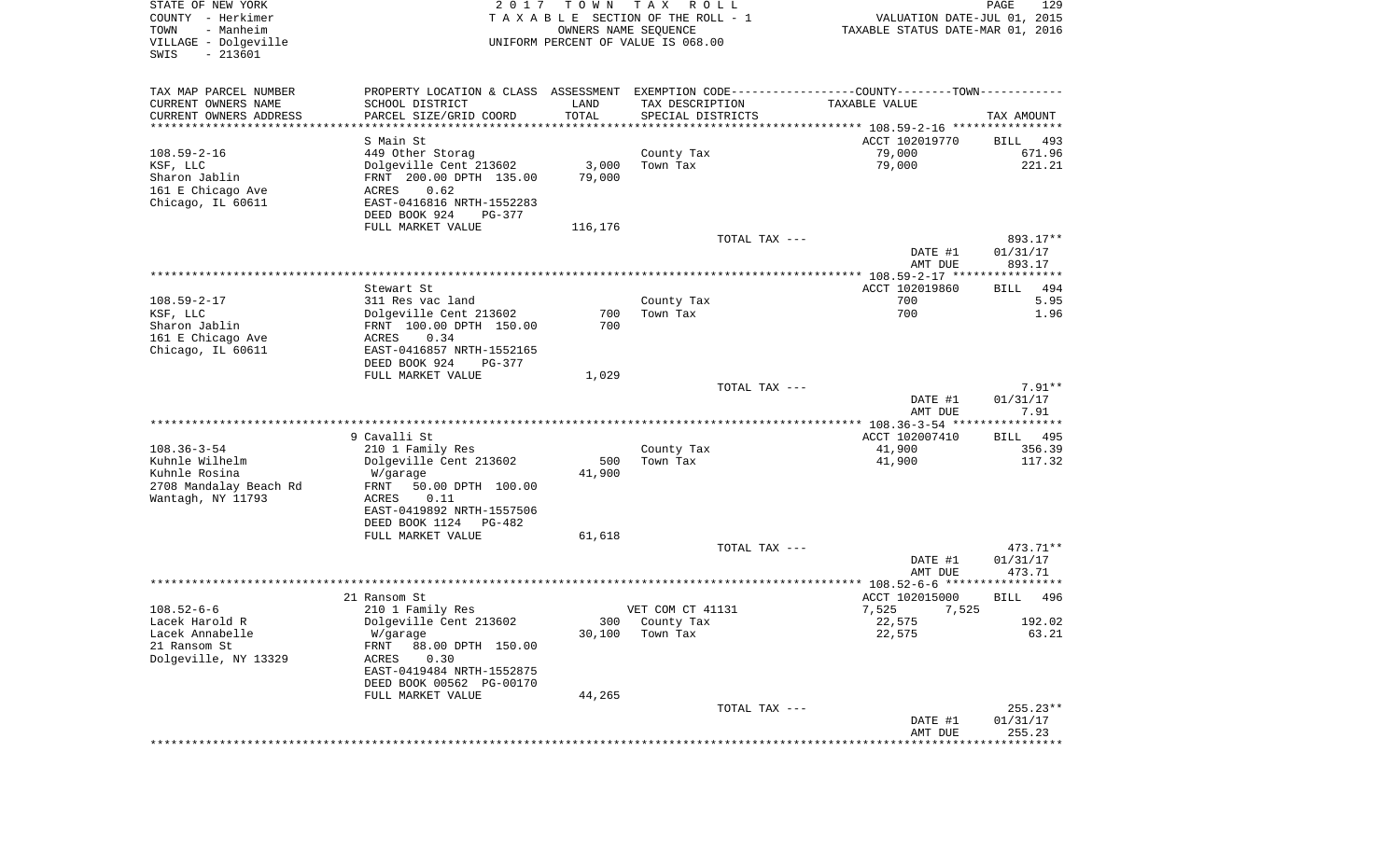| STATE OF NEW YORK<br>COUNTY - Herkimer<br>- Manheim<br>TOWN<br>VILLAGE - Dolgeville<br>$-213601$<br>SWIS | 2 0 1 7                                                                 | T O W N<br>OWNERS NAME SEQUENCE | T A X<br>R O L L<br>TAXABLE SECTION OF THE ROLL - 1<br>UNIFORM PERCENT OF VALUE IS 068.00 | VALUATION DATE-JUL 01, 2015<br>TAXABLE STATUS DATE-MAR 01, 2016 | PAGE<br>130                        |
|----------------------------------------------------------------------------------------------------------|-------------------------------------------------------------------------|---------------------------------|-------------------------------------------------------------------------------------------|-----------------------------------------------------------------|------------------------------------|
| TAX MAP PARCEL NUMBER                                                                                    | PROPERTY LOCATION & CLASS ASSESSMENT                                    |                                 |                                                                                           | EXEMPTION CODE-----------------COUNTY-------TOWN-----------     |                                    |
| CURRENT OWNERS NAME<br>CURRENT OWNERS ADDRESS<br>*********************                                   | SCHOOL DISTRICT<br>PARCEL SIZE/GRID COORD                               | LAND<br>TOTAL<br>**********     | TAX DESCRIPTION<br>SPECIAL DISTRICTS                                                      | TAXABLE VALUE                                                   | TAX AMOUNT                         |
|                                                                                                          | 123 N Main St                                                           |                                 |                                                                                           | ACCT 102012390                                                  | BILL<br>497                        |
| $108.36 - 3 - 34$                                                                                        | 210 1 Family Res                                                        |                                 | County Tax                                                                                | 29,900                                                          | 254.32                             |
| LaGrange Harold R                                                                                        | Dolgeville Cent 213602                                                  | 900                             | Town Tax                                                                                  | 29,900                                                          | 83.72                              |
| 123 N Main St<br>Dolgeville, NY 13329                                                                    | W/garage<br>FRNT<br>92.00 DPTH 165.00<br>0.22<br>ACRES                  | 29,900                          | School Relevy<br>Village Relevy                                                           |                                                                 | 659.55<br>759.25                   |
|                                                                                                          | EAST-0419932 NRTH-1556784<br>DEED BOOK 924<br>$PG-44$                   |                                 |                                                                                           |                                                                 |                                    |
|                                                                                                          | FULL MARKET VALUE                                                       | 43,971                          |                                                                                           |                                                                 |                                    |
|                                                                                                          |                                                                         |                                 | TOTAL TAX ---                                                                             | DATE #1<br>AMT DUE                                              | 1,756.84**<br>01/31/17<br>1,756.84 |
|                                                                                                          |                                                                         |                                 |                                                                                           | **************** 108.52-5-2 ******************                  |                                    |
|                                                                                                          | 21 Brockett St                                                          |                                 |                                                                                           | ACCT 102012540                                                  | 498<br>BILL                        |
| $108.52 - 5 - 2$                                                                                         | 210 1 Family Res                                                        |                                 | County Tax                                                                                | 41,000                                                          | 348.74                             |
| LaGrange Jessica                                                                                         | Dolgeville Cent 213602                                                  | 400                             | Town Tax                                                                                  | 41,000                                                          | 114.80                             |
| 21 Brockett St<br>Dolgeville, NY 13329                                                                   | 44.00 DPTH 148.00<br>FRNT<br>0.15<br>ACRES<br>EAST-0420078 NRTH-1553200 | 41,000                          | School Relevy<br>Village Relevy                                                           |                                                                 | 460.16<br>1,040.26                 |
|                                                                                                          | DEED BOOK 1557<br>PG-410                                                |                                 |                                                                                           |                                                                 |                                    |
|                                                                                                          | FULL MARKET VALUE                                                       | 60,294                          |                                                                                           |                                                                 |                                    |
|                                                                                                          |                                                                         |                                 | TOTAL TAX ---                                                                             | DATE #1<br>AMT DUE                                              | 1,963.96**<br>01/31/17<br>1,963.96 |
|                                                                                                          |                                                                         |                                 |                                                                                           | ************ 108.44-2-35 *****************                      |                                    |
|                                                                                                          | 23 Slawson St                                                           |                                 |                                                                                           | ACCT 102021870                                                  | <b>BILL</b><br>499                 |
| $108.44 - 2 - 35$                                                                                        | 210 1 Family Res                                                        |                                 | County Tax                                                                                | 50,000                                                          | 425.29                             |
| Lallier Walter<br>Lallier Janet                                                                          | Dolgeville Cent 213602                                                  | 500<br>50,000                   | Town Tax                                                                                  | 50,000                                                          | 140.01                             |
| 23 Slawson St                                                                                            | W/garage<br>FRNT 150.00 DPTH 100.00                                     |                                 |                                                                                           |                                                                 |                                    |
| Dolgeville, NY 13329                                                                                     | <b>ACRES</b><br>0.40                                                    |                                 |                                                                                           |                                                                 |                                    |
|                                                                                                          | EAST-0418469 NRTH-1555029                                               |                                 |                                                                                           |                                                                 |                                    |
|                                                                                                          | DEED BOOK 00651 PG-00742                                                |                                 |                                                                                           |                                                                 |                                    |
|                                                                                                          | FULL MARKET VALUE                                                       | 73,529                          |                                                                                           |                                                                 | 565.30**                           |
|                                                                                                          |                                                                         |                                 | TOTAL TAX ---                                                                             | DATE #1                                                         | 01/31/17                           |
|                                                                                                          |                                                                         |                                 |                                                                                           | AMT DUE                                                         | 565.30                             |
|                                                                                                          |                                                                         |                                 |                                                                                           |                                                                 |                                    |
|                                                                                                          | 61 N Helmer Ave                                                         |                                 |                                                                                           | ACCT 102020160                                                  | 500<br>BILL                        |
| $108.36 - 2 - 26$<br>Lamanna John R                                                                      | 210 1 Family Res<br>Dolgeville Cent 213602                              | 1,000                           | County Tax<br>Town Tax                                                                    | 44,800<br>44,800                                                | 381.06<br>125.45                   |
| Lamanna Sandra                                                                                           | W Garage                                                                | 44,800                          |                                                                                           |                                                                 |                                    |
| 61 N Helmer Ave                                                                                          | FRNT 100.00 DPTH 120.00                                                 |                                 |                                                                                           |                                                                 |                                    |
| Dolgeville, NY 13329                                                                                     | 0.28<br>ACRES                                                           |                                 |                                                                                           |                                                                 |                                    |
|                                                                                                          | EAST-0419538 NRTH-1557644                                               |                                 |                                                                                           |                                                                 |                                    |
|                                                                                                          | DEED BOOK 00667 PG-00944<br>FULL MARKET VALUE                           |                                 |                                                                                           |                                                                 |                                    |
|                                                                                                          |                                                                         | 65,882                          | TOTAL TAX ---                                                                             |                                                                 | $506.51**$                         |
|                                                                                                          |                                                                         |                                 |                                                                                           | DATE #1                                                         | 01/31/17                           |
|                                                                                                          |                                                                         |                                 |                                                                                           | AMT DUE                                                         | 506.51<br>***********************  |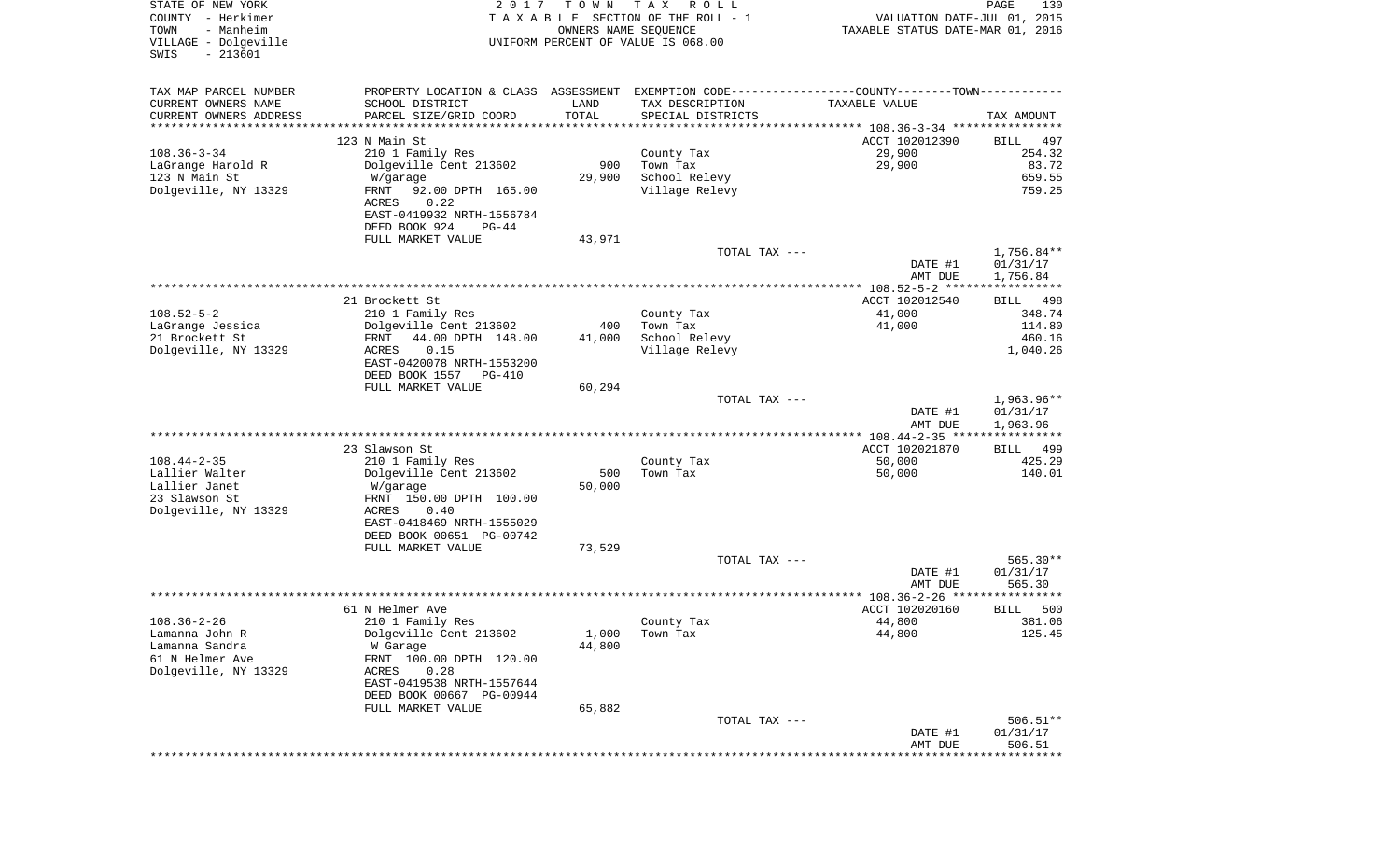| STATE OF NEW YORK<br>COUNTY - Herkimer            | 2017                                                                                          | T O W N | T A X<br>R O L L<br>TAXABLE SECTION OF THE ROLL - 1 | VALUATION DATE-JUL 01, 2015                | PAGE<br>131                         |
|---------------------------------------------------|-----------------------------------------------------------------------------------------------|---------|-----------------------------------------------------|--------------------------------------------|-------------------------------------|
| TOWN<br>- Manheim                                 |                                                                                               |         | OWNERS NAME SEQUENCE                                | TAXABLE STATUS DATE-MAR 01, 2016           |                                     |
| VILLAGE - Dolgeville<br>$-213601$<br>SWIS         |                                                                                               |         | UNIFORM PERCENT OF VALUE IS 068.00                  |                                            |                                     |
| TAX MAP PARCEL NUMBER                             | PROPERTY LOCATION & CLASS ASSESSMENT EXEMPTION CODE---------------COUNTY-------TOWN---------- |         |                                                     |                                            |                                     |
| CURRENT OWNERS NAME                               | SCHOOL DISTRICT                                                                               | LAND    | TAX DESCRIPTION                                     | TAXABLE VALUE                              |                                     |
| CURRENT OWNERS ADDRESS<br>*********************** | PARCEL SIZE/GRID COORD                                                                        | TOTAL   | SPECIAL DISTRICTS                                   |                                            | TAX AMOUNT                          |
|                                                   | N Helmer Ave                                                                                  |         |                                                     |                                            | 501<br>BILL                         |
| $108.36 - 2 - 56$                                 | 311 Res vac land                                                                              |         | County Tax                                          | 300                                        | 2.55                                |
| Lamanna John R                                    | Dolgeville Cent 213602                                                                        | 300     | Town Tax                                            | 300                                        | 0.84                                |
| Lamanna Sandra                                    | FRNT 100.00 DPTH<br>7.50                                                                      | 300     |                                                     |                                            |                                     |
| N Helmer Ave                                      | ACRES<br>0.02                                                                                 |         |                                                     |                                            |                                     |
| Dolgeville, NY 13329                              | EAST-0419474 NRTH-1557639                                                                     |         |                                                     |                                            |                                     |
|                                                   | DEED BOOK 1091<br>PG-966<br>FULL MARKET VALUE                                                 | 441     |                                                     |                                            |                                     |
|                                                   |                                                                                               |         | TOTAL TAX ---                                       |                                            | $3.39**$                            |
|                                                   |                                                                                               |         |                                                     | DATE #1                                    | 01/31/17                            |
|                                                   |                                                                                               |         |                                                     | AMT DUE                                    | 3.39                                |
|                                                   |                                                                                               |         |                                                     |                                            | 502                                 |
| $108.52 - 5 - 97$                                 | 33 Van Buren St<br>210 1 Family Res                                                           |         | VET WAR CT 41121                                    | ACCT 102020310<br>6,120<br>6,120           | <b>BILL</b>                         |
| Lamphere Charles R                                | Dolgeville Cent 213602                                                                        | 1,000   | County Tax                                          | 45,880                                     | 390.24                              |
| 33 Van Buren St                                   | W/barn                                                                                        | 52,000  | Town Tax                                            | 45,880                                     | 128.47                              |
| Dolgeville, NY 13329                              | FRNT<br>98.00 DPTH 173.00                                                                     |         | School Relevy                                       |                                            | 208.41                              |
|                                                   | ACRES<br>0.39                                                                                 |         | Village Relevy                                      |                                            | 1,159.24                            |
|                                                   | EAST-0420216 NRTH-1554200<br>DEED BOOK 1526<br>PG-85                                          |         |                                                     |                                            |                                     |
|                                                   | FULL MARKET VALUE                                                                             | 76,471  |                                                     |                                            |                                     |
|                                                   |                                                                                               |         | TOTAL TAX ---                                       |                                            | 1,886.36**                          |
|                                                   |                                                                                               |         |                                                     | DATE #1                                    | 01/31/17                            |
|                                                   |                                                                                               |         |                                                     | AMT DUE<br>************** 108.52-5-65 **** | 1,886.36<br>* * * * * * * * * * * * |
|                                                   | 20 Van Buren St                                                                               |         |                                                     | ACCT 102030240                             | 503<br>BILL                         |
| $108.52 - 5 - 65$                                 | 220 2 Family Res                                                                              |         | County Tax                                          | 43,100                                     | 366.60                              |
| Lamphere Diane M                                  | Dolgeville Cent 213602                                                                        | 1,000   | Town Tax                                            | 43,100                                     | 120.69                              |
| Johnson Phyllis                                   | FRNT 103.00 DPTH 173.00                                                                       | 43,100  |                                                     |                                            |                                     |
| 20 Van Buren St                                   | ACRES<br>0.38                                                                                 |         |                                                     |                                            |                                     |
| Dolgeville, NY 13329                              | EAST-0419855 NRTH-1554432<br>DEED BOOK 687<br>PG-746                                          |         |                                                     |                                            |                                     |
|                                                   | FULL MARKET VALUE                                                                             | 63,382  |                                                     |                                            |                                     |
|                                                   |                                                                                               |         | TOTAL TAX ---                                       |                                            | 487.29**                            |
|                                                   |                                                                                               |         |                                                     | DATE #1                                    | 01/31/17                            |
|                                                   |                                                                                               |         |                                                     | AMT DUE                                    | 487.29                              |
|                                                   | 28-30 Spofford Sq                                                                             |         |                                                     | ACCT 102029880                             | 504<br><b>BILL</b>                  |
| $108.52 - 3 - 52$                                 | 220 2 Family Res                                                                              |         | County Tax                                          | 35,000                                     | 297.70                              |
| Lamphere Lisa                                     | Dolgeville Cent 213602                                                                        | 900     | Town Tax                                            | 35,000                                     | 98.00                               |
| PO Box 182                                        | W/garage                                                                                      | 35,000  | School Relevy                                       |                                            | 772.04                              |
| Dolgeville, NY 13329                              | FRNT<br>90.00 DPTH 100.00                                                                     |         | Village Relevy                                      |                                            | 888.37                              |
|                                                   | ACRES<br>0.21<br>EAST-0418706 NRTH-1552915                                                    |         |                                                     |                                            |                                     |
|                                                   | DEED BOOK 1554<br>PG-418                                                                      |         |                                                     |                                            |                                     |
|                                                   | FULL MARKET VALUE                                                                             | 51,471  |                                                     |                                            |                                     |
|                                                   |                                                                                               |         | TOTAL TAX ---                                       |                                            | $2,056.11**$                        |
|                                                   |                                                                                               |         |                                                     | DATE #1                                    | 01/31/17<br>2,056.11                |
|                                                   |                                                                                               |         |                                                     | AMT DUE<br>**********************          |                                     |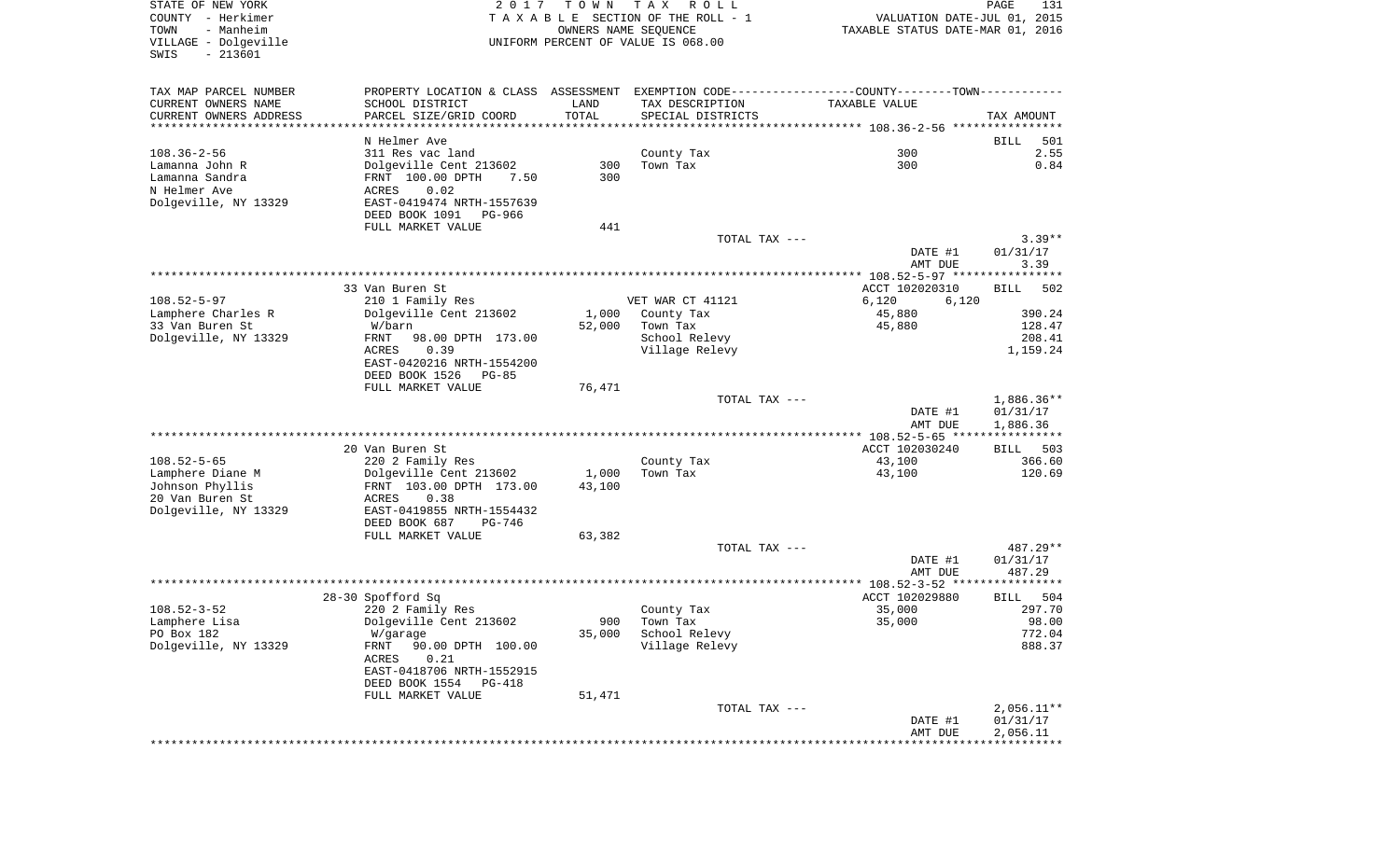| STATE OF NEW YORK<br>COUNTY - Herkimer<br>- Manheim<br>TOWN<br>VILLAGE - Dolgeville<br>$-213601$<br>SWIS | 2017                                                            | T O W N<br>OWNERS NAME SEQUENCE | T A X<br>R O L L<br>T A X A B L E SECTION OF THE ROLL - 1<br>UNIFORM PERCENT OF VALUE IS 068.00 |               | VALUATION DATE-JUL 01, 2015<br>TAXABLE STATUS DATE-MAR 01, 2016 | PAGE<br>132          |
|----------------------------------------------------------------------------------------------------------|-----------------------------------------------------------------|---------------------------------|-------------------------------------------------------------------------------------------------|---------------|-----------------------------------------------------------------|----------------------|
| TAX MAP PARCEL NUMBER                                                                                    | PROPERTY LOCATION & CLASS ASSESSMENT                            |                                 |                                                                                                 |               | EXEMPTION CODE----------------COUNTY-------TOWN-----------      |                      |
| CURRENT OWNERS NAME                                                                                      | SCHOOL DISTRICT                                                 | LAND                            | TAX DESCRIPTION                                                                                 |               | TAXABLE VALUE                                                   |                      |
| CURRENT OWNERS ADDRESS<br>**********************                                                         | PARCEL SIZE/GRID COORD<br>* * * * * * * * * * * * * * * * * * * | TOTAL                           | SPECIAL DISTRICTS                                                                               |               |                                                                 | TAX AMOUNT           |
|                                                                                                          | 44 Elm St                                                       |                                 |                                                                                                 |               | ACCT 102015120                                                  | BILL<br>505          |
| $108.44 - 1 - 22$                                                                                        | 210 1 Family Res                                                |                                 | County Tax                                                                                      |               | 38,700                                                          | 329.17               |
| Lamphere Living Trust Elizabet Dolgeville Cent 213602                                                    |                                                                 | 500                             | Town Tax                                                                                        |               | 38,700                                                          | 108.36               |
| 44 Elm St                                                                                                | W/garage                                                        | 38,700                          |                                                                                                 |               |                                                                 |                      |
| Dolgeville, NY 13329                                                                                     | FRNT<br>50.00 DPTH 240.00                                       |                                 |                                                                                                 |               |                                                                 |                      |
|                                                                                                          | 0.28<br>ACRES<br>EAST-0419008 NRTH-1556212                      |                                 |                                                                                                 |               |                                                                 |                      |
|                                                                                                          | DEED BOOK 1573<br>PG-833                                        |                                 |                                                                                                 |               |                                                                 |                      |
|                                                                                                          | FULL MARKET VALUE                                               | 56,912                          |                                                                                                 |               |                                                                 |                      |
|                                                                                                          |                                                                 |                                 |                                                                                                 | TOTAL TAX --- |                                                                 | $437.53**$           |
|                                                                                                          |                                                                 |                                 |                                                                                                 |               | DATE #1                                                         | 01/31/17             |
|                                                                                                          |                                                                 |                                 |                                                                                                 |               | AMT DUE                                                         | 437.53               |
|                                                                                                          | Elm St                                                          |                                 |                                                                                                 |               | ACCT 102017340                                                  | 506<br>BILL          |
| $108.44 - 1 - 23$                                                                                        | 311 Res vac land                                                |                                 | County Tax                                                                                      |               | 900                                                             | 7.66                 |
| Lamphere Living Trust Elizabet Dolgeville Cent 213602                                                    |                                                                 | 900                             | Town Tax                                                                                        |               | 900                                                             | 2.52                 |
| 44 Elm St                                                                                                | FRNT 165.00 DPTH 120.00                                         | 900                             |                                                                                                 |               |                                                                 |                      |
| Dolgeville, NY 13329                                                                                     | ACRES<br>0.45<br>EAST-0418888 NRTH-1556200                      |                                 |                                                                                                 |               |                                                                 |                      |
|                                                                                                          | DEED BOOK 1573<br>PG-833                                        |                                 |                                                                                                 |               |                                                                 |                      |
|                                                                                                          | FULL MARKET VALUE                                               | 1,324                           |                                                                                                 |               |                                                                 |                      |
|                                                                                                          |                                                                 |                                 |                                                                                                 | TOTAL TAX --- |                                                                 | $10.18**$            |
|                                                                                                          |                                                                 |                                 |                                                                                                 |               | DATE #1<br>AMT DUE                                              | 01/31/17<br>10.18    |
|                                                                                                          |                                                                 |                                 |                                                                                                 |               | ************ 108.36-2-25 *****************                      |                      |
|                                                                                                          | 65 N Helmer Ave                                                 |                                 |                                                                                                 |               | ACCT 102015630                                                  | 507<br>BILL          |
| $108.36 - 2 - 25$                                                                                        | 210 1 Family Res                                                |                                 | County Tax                                                                                      |               | 49,000                                                          | 416.78               |
| LaPlatney Eric                                                                                           | Dolgeville Cent 213602                                          | 500                             | Town Tax                                                                                        |               | 49,000                                                          | 137.21               |
| 65 N Helmer Ave<br>Dolgeville, NY 13329                                                                  | W/garage<br>FRNT<br>50.00 DPTH 120.00                           | 49,000                          |                                                                                                 |               |                                                                 |                      |
|                                                                                                          | ACRES<br>0.17                                                   |                                 |                                                                                                 |               |                                                                 |                      |
|                                                                                                          | EAST-0419534 NRTH-1557732                                       |                                 |                                                                                                 |               |                                                                 |                      |
|                                                                                                          | DEED BOOK 1519<br>PG-768                                        |                                 |                                                                                                 |               |                                                                 |                      |
|                                                                                                          | FULL MARKET VALUE                                               | 72,059                          |                                                                                                 |               |                                                                 |                      |
|                                                                                                          |                                                                 |                                 |                                                                                                 | TOTAL TAX --- | DATE #1                                                         | 553.99**<br>01/31/17 |
|                                                                                                          |                                                                 |                                 |                                                                                                 |               | AMT DUE                                                         | 553.99               |
|                                                                                                          |                                                                 |                                 |                                                                                                 |               | ***************** 108.44-1-53 *********                         | ****                 |
|                                                                                                          | 36 S Helmer Ave                                                 |                                 |                                                                                                 |               | ACCT 102010110                                                  | 508<br>BILL          |
| $108.44 - 1 - 53$                                                                                        | 210 1 Family Res                                                |                                 | County Tax                                                                                      |               | 46,000                                                          | 391.27               |
| Lasher Claude E<br>Lasher Kathleen P                                                                     | Dolgeville Cent 213602<br>W/garage                              | 800<br>46,000                   | Town Tax                                                                                        |               | 46,000                                                          | 128.81               |
| 36 S Helmer Ave                                                                                          | FRNT<br>88.20 DPTH 150.00                                       |                                 |                                                                                                 |               |                                                                 |                      |
| Dolgeville, NY 13329                                                                                     | ACRES<br>0.60                                                   |                                 |                                                                                                 |               |                                                                 |                      |
|                                                                                                          | EAST-0418756 NRTH-1555100                                       |                                 |                                                                                                 |               |                                                                 |                      |
|                                                                                                          | DEED BOOK 1504<br>PG-504                                        |                                 |                                                                                                 |               |                                                                 |                      |
|                                                                                                          | FULL MARKET VALUE                                               | 67,647                          |                                                                                                 | TOTAL TAX --- |                                                                 | 520.08**             |
|                                                                                                          |                                                                 |                                 |                                                                                                 |               | DATE #1                                                         | 01/31/17             |
|                                                                                                          |                                                                 |                                 |                                                                                                 |               | AMT DUE                                                         | 520.08               |
|                                                                                                          |                                                                 |                                 |                                                                                                 |               |                                                                 |                      |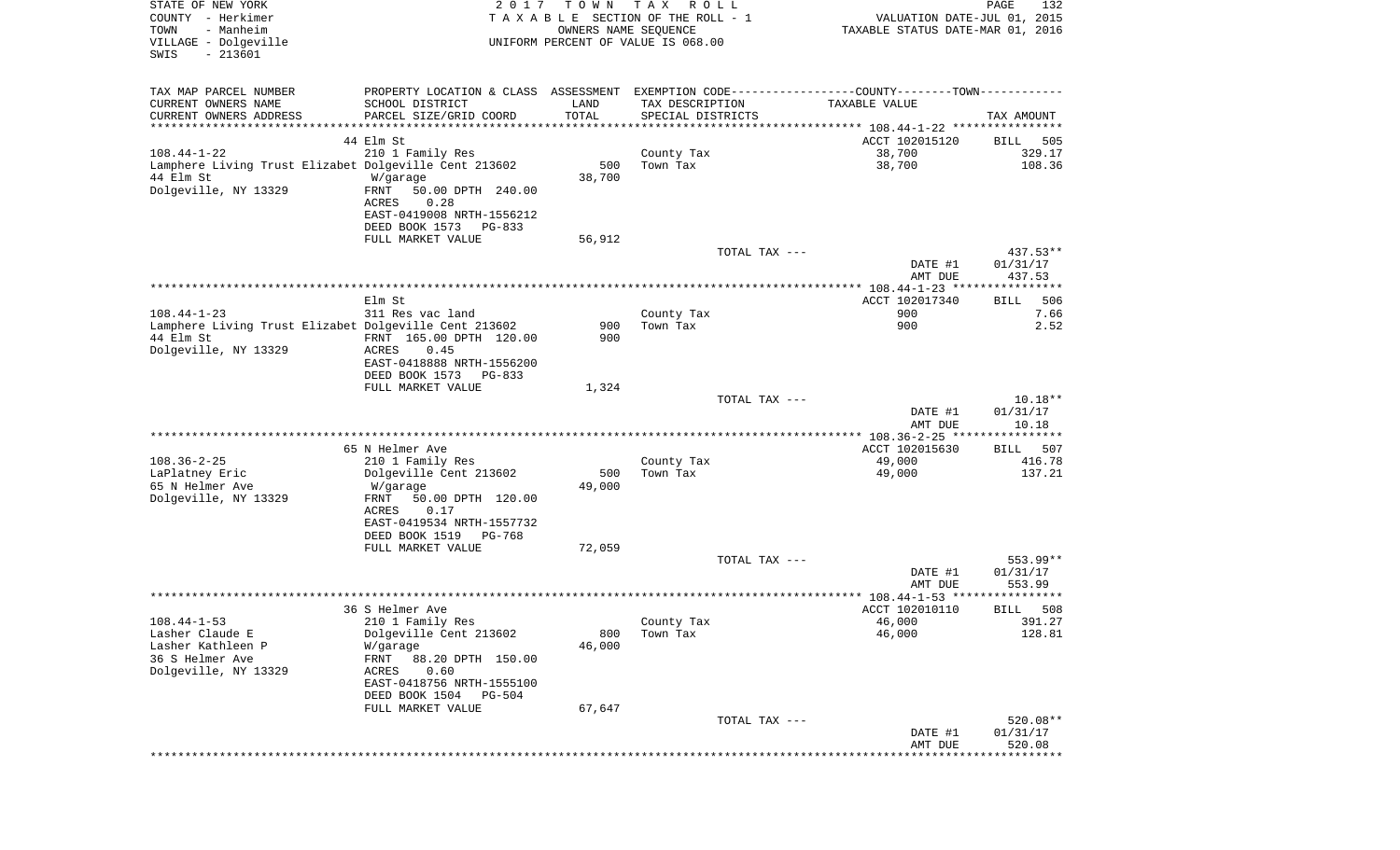| STATE OF NEW YORK<br>COUNTY - Herkimer<br>TOWN<br>- Manheim<br>VILLAGE - Dolgeville<br>$-213601$<br>SWIS | 2017                                                | T O W N | T A X<br>R O L L<br>TAXABLE SECTION OF THE ROLL - 1<br>OWNERS NAME SEQUENCE<br>UNIFORM PERCENT OF VALUE IS 068.00 | VALUATION DATE-JUL 01, 2015<br>TAXABLE STATUS DATE-MAR 01, 2016                               | PAGE<br>133          |
|----------------------------------------------------------------------------------------------------------|-----------------------------------------------------|---------|-------------------------------------------------------------------------------------------------------------------|-----------------------------------------------------------------------------------------------|----------------------|
| TAX MAP PARCEL NUMBER                                                                                    |                                                     |         |                                                                                                                   | PROPERTY LOCATION & CLASS ASSESSMENT EXEMPTION CODE---------------COUNTY-------TOWN---------- |                      |
| CURRENT OWNERS NAME                                                                                      | SCHOOL DISTRICT                                     | LAND    | TAX DESCRIPTION                                                                                                   | TAXABLE VALUE                                                                                 |                      |
| CURRENT OWNERS ADDRESS<br>**********************                                                         | PARCEL SIZE/GRID COORD                              | TOTAL   | SPECIAL DISTRICTS                                                                                                 |                                                                                               | TAX AMOUNT           |
|                                                                                                          | Lamberson St                                        |         |                                                                                                                   | ACCT 102003870                                                                                | BILL<br>509          |
| $108.52 - 3 - 29$                                                                                        | 311 Res vac land                                    |         | County Tax                                                                                                        | 200                                                                                           | 1.70                 |
| Lasher James L Sr                                                                                        | Dolgeville Cent 213602                              | 200     | Town Tax                                                                                                          | 200                                                                                           | 0.56                 |
| 2518 River Rd                                                                                            | FRNT 111.00 DPTH 83.00                              | 200     |                                                                                                                   |                                                                                               |                      |
| Fort Plain, NY 13339                                                                                     | ACRES<br>0.09                                       |         |                                                                                                                   |                                                                                               |                      |
|                                                                                                          | EAST-0419489 NRTH-1553918                           |         |                                                                                                                   |                                                                                               |                      |
|                                                                                                          | DEED BOOK 883<br>PG-418                             |         |                                                                                                                   |                                                                                               |                      |
|                                                                                                          | FULL MARKET VALUE                                   | 294     |                                                                                                                   |                                                                                               |                      |
|                                                                                                          |                                                     |         | TOTAL TAX ---                                                                                                     |                                                                                               | $2.26**$             |
|                                                                                                          |                                                     |         |                                                                                                                   | DATE #1<br>AMT DUE                                                                            | 01/31/17<br>2.26     |
|                                                                                                          |                                                     |         |                                                                                                                   |                                                                                               |                      |
|                                                                                                          | 4 Rundell St                                        |         |                                                                                                                   | ACCT 102003840                                                                                | 510<br>BILL          |
| $108.52 - 3 - 30$                                                                                        | 220 2 Family Res                                    |         | County Tax                                                                                                        | 38,000                                                                                        | 323.22               |
| Lasher James L Sr                                                                                        | Dolgeville Cent 213602                              | 500     | Town Tax                                                                                                          | 38,000                                                                                        | 106.40               |
| 2518 River Rd                                                                                            | W/garage                                            | 38,000  |                                                                                                                   |                                                                                               |                      |
| Fort Plain, NY 13339                                                                                     | 50.00 DPTH 125.00<br>FRNT                           |         |                                                                                                                   |                                                                                               |                      |
|                                                                                                          | ACRES<br>0.14                                       |         |                                                                                                                   |                                                                                               |                      |
|                                                                                                          | EAST-0419440 NRTH-1553883<br>$PG-418$               |         |                                                                                                                   |                                                                                               |                      |
|                                                                                                          | DEED BOOK 883<br>FULL MARKET VALUE                  | 55,882  |                                                                                                                   |                                                                                               |                      |
|                                                                                                          |                                                     |         | TOTAL TAX ---                                                                                                     |                                                                                               | $429.62**$           |
|                                                                                                          |                                                     |         |                                                                                                                   | DATE #1                                                                                       | 01/31/17             |
|                                                                                                          |                                                     |         |                                                                                                                   | AMT DUE                                                                                       | 429.62               |
|                                                                                                          |                                                     |         |                                                                                                                   | ************* 108.52-1-52 *****************                                                   |                      |
|                                                                                                          | 12 W Spofford Ave                                   |         |                                                                                                                   | ACCT 102004890                                                                                | <b>BILL</b><br>511   |
| $108.52 - 1 - 52$<br>Lee Oliver D Jr                                                                     | 210 1 Family Res                                    |         | VET COM CT 41131<br>500 VET DIS CT 41141                                                                          | 10,200<br>10,200<br>17,115<br>17,115                                                          |                      |
| Lee Martha                                                                                               | Dolgeville Cent 213602<br>50.00 DPTH 200.00<br>FRNT | 48,900  | County Tax                                                                                                        | 21,585                                                                                        | 183.60               |
| 12 W Spofford Ave                                                                                        | ACRES<br>0.23                                       |         | Town Tax                                                                                                          | 21,585                                                                                        | 60.44                |
| Dolgeville, NY 13329                                                                                     | EAST-0417984 NRTH-1553592                           |         |                                                                                                                   |                                                                                               |                      |
|                                                                                                          | DEED BOOK 00634 PG-00018                            |         |                                                                                                                   |                                                                                               |                      |
|                                                                                                          | FULL MARKET VALUE                                   | 71,912  |                                                                                                                   |                                                                                               |                      |
|                                                                                                          |                                                     |         | TOTAL TAX ---                                                                                                     |                                                                                               | 244.04**             |
|                                                                                                          |                                                     |         |                                                                                                                   | DATE #1                                                                                       | 01/31/17             |
|                                                                                                          |                                                     |         |                                                                                                                   | AMT DUE                                                                                       | 244.04               |
|                                                                                                          | W Spofford Ave                                      |         |                                                                                                                   | ACCT 102004920                                                                                | 512<br>BILL          |
| $108.52 - 1 - 73$                                                                                        | 311 Res vac land                                    |         | County Tax                                                                                                        | 500                                                                                           | 4.25                 |
| Lee Oliver D Jr                                                                                          | Dolgeville Cent 213602                              |         | 500 Town Tax                                                                                                      | 500                                                                                           | 1.40                 |
| Lee Martha                                                                                               | 50.00 DPTH 150.00<br>FRNT                           | 500     |                                                                                                                   |                                                                                               |                      |
| 12 W Spofford Ave                                                                                        | 0.17<br>ACRES                                       |         |                                                                                                                   |                                                                                               |                      |
| Dolgeville, NY 13329                                                                                     | EAST-0418013 NRTH-1553545                           |         |                                                                                                                   |                                                                                               |                      |
|                                                                                                          | DEED BOOK 00634 PG-00018                            |         |                                                                                                                   |                                                                                               |                      |
|                                                                                                          | FULL MARKET VALUE                                   | 735     |                                                                                                                   |                                                                                               |                      |
|                                                                                                          |                                                     |         | TOTAL TAX ---                                                                                                     | DATE #1                                                                                       | $5.65**$<br>01/31/17 |
|                                                                                                          |                                                     |         |                                                                                                                   | AMT DUE                                                                                       | 5.65                 |
|                                                                                                          |                                                     |         |                                                                                                                   | ********************                                                                          | ************         |
|                                                                                                          |                                                     |         |                                                                                                                   |                                                                                               |                      |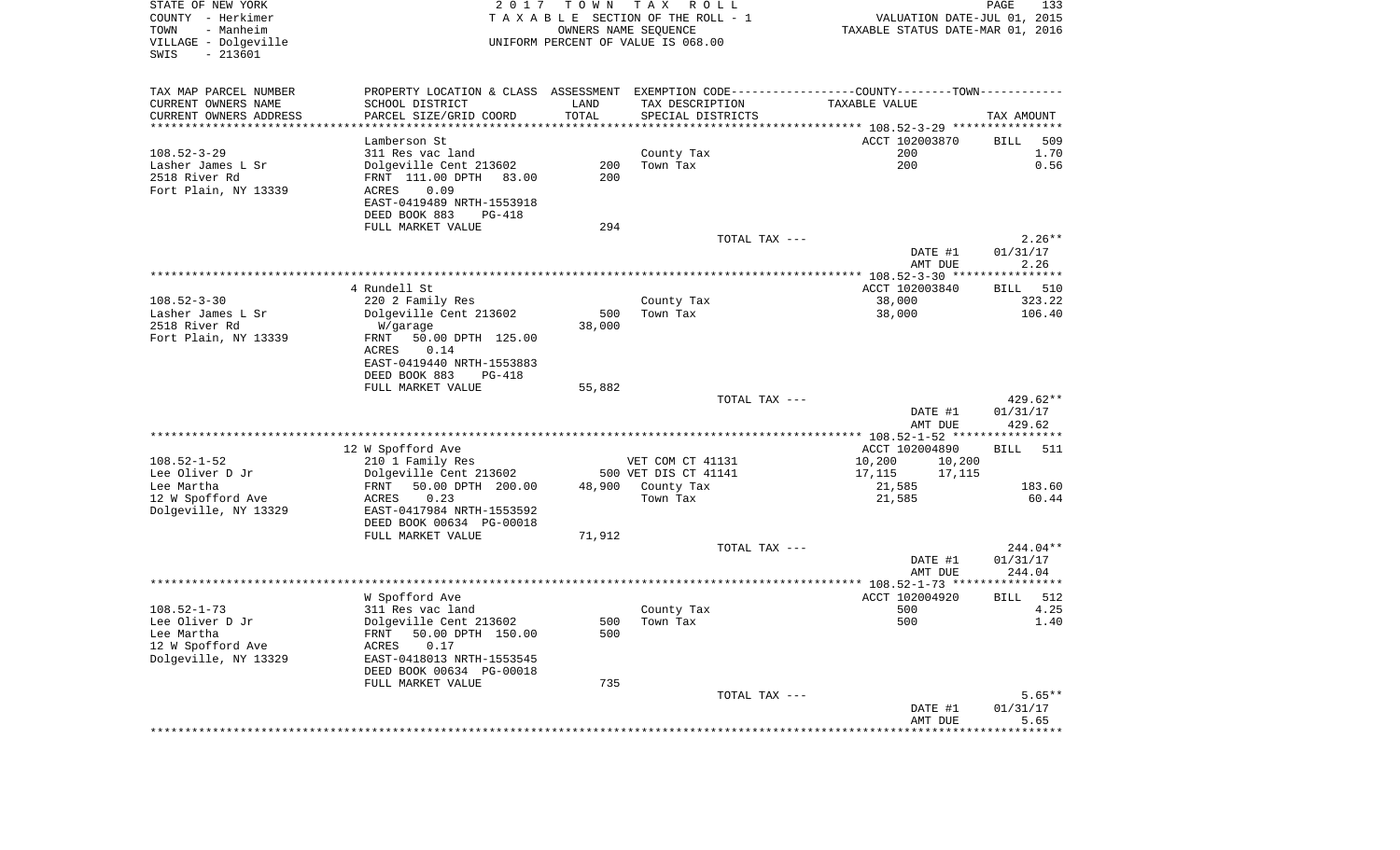| STATE OF NEW YORK<br>COUNTY - Herkimer<br>- Manheim<br>TOWN<br>VILLAGE - Dolgeville<br>$-213601$<br>SWIS | 2017                                                                                                                                       | T O W N<br>OWNERS NAME SEQUENCE | T A X<br>R O L L<br>TAXABLE SECTION OF THE ROLL - 1<br>UNIFORM PERCENT OF VALUE IS 068.00 |               | VALUATION DATE-JUL 01, 2015<br>TAXABLE STATUS DATE-MAR 01, 2016   | PAGE<br>134          |
|----------------------------------------------------------------------------------------------------------|--------------------------------------------------------------------------------------------------------------------------------------------|---------------------------------|-------------------------------------------------------------------------------------------|---------------|-------------------------------------------------------------------|----------------------|
| TAX MAP PARCEL NUMBER<br>CURRENT OWNERS NAME<br>CURRENT OWNERS ADDRESS                                   | PROPERTY LOCATION & CLASS ASSESSMENT EXEMPTION CODE---------------COUNTY-------TOWN----------<br>SCHOOL DISTRICT<br>PARCEL SIZE/GRID COORD | LAND<br>TOTAL                   | TAX DESCRIPTION<br>SPECIAL DISTRICTS                                                      |               | TAXABLE VALUE                                                     | TAX AMOUNT           |
| **********************                                                                                   | *****************************                                                                                                              | * * * * * * * * * * *           |                                                                                           |               | ************************************ 108.52-4-38 **************** |                      |
|                                                                                                          | 28 Ransom St                                                                                                                               |                                 |                                                                                           |               | ACCT 102025830                                                    | BILL<br>513          |
| $108.52 - 4 - 38$                                                                                        | 210 1 Family Res                                                                                                                           |                                 | County Tax                                                                                |               | 32,000                                                            | 272.18               |
| Leffingwell Dennis<br>Leffingwell Rosemarie                                                              | Dolgeville Cent 213602<br>W/barn                                                                                                           | 500<br>32,000                   | Town Tax                                                                                  |               | 32,000                                                            | 89.60                |
| 28 Ransom St                                                                                             | FRNT<br>50.00 DPTH<br>75.00                                                                                                                |                                 |                                                                                           |               |                                                                   |                      |
| Dolgeville, NY 13329                                                                                     | ACRES<br>0.09<br>EAST-0419299 NRTH-1552900                                                                                                 |                                 |                                                                                           |               |                                                                   |                      |
| PRIOR OWNER ON 3/01/2016                                                                                 | DEED BOOK 1613<br>PG-797                                                                                                                   |                                 |                                                                                           |               |                                                                   |                      |
| Leffingwell Dennis                                                                                       | FULL MARKET VALUE                                                                                                                          | 47,059                          |                                                                                           |               |                                                                   |                      |
|                                                                                                          |                                                                                                                                            |                                 |                                                                                           | TOTAL TAX --- | DATE #1                                                           | 361.78**<br>01/31/17 |
|                                                                                                          |                                                                                                                                            |                                 |                                                                                           |               | AMT DUE                                                           | 361.78               |
|                                                                                                          |                                                                                                                                            |                                 |                                                                                           |               |                                                                   |                      |
| $108.52 - 4 - 39.1$                                                                                      | Spofford Square<br>310 Res Vac                                                                                                             |                                 | County Tax                                                                                |               | 500                                                               | 514<br>BILL<br>4.25  |
| Leffingwell Dennis                                                                                       | Dolgeville Cent 213602                                                                                                                     | 500                             | Town Tax                                                                                  |               | 500                                                               | 1.40                 |
| Leffingwell Rosemarie                                                                                    | ACRES<br>0.17                                                                                                                              | 500                             |                                                                                           |               |                                                                   |                      |
| 28 Ransom St                                                                                             | EAST-0419250 NRTH-1552962                                                                                                                  |                                 |                                                                                           |               |                                                                   |                      |
| Dolgeville, NY 13329                                                                                     | DEED BOOK 1613<br>PG-794<br>FULL MARKET VALUE                                                                                              | 735                             |                                                                                           |               |                                                                   |                      |
| PRIOR OWNER ON 3/01/2016<br>Leffingwell Dennis                                                           |                                                                                                                                            |                                 |                                                                                           |               |                                                                   |                      |
|                                                                                                          |                                                                                                                                            |                                 |                                                                                           | TOTAL TAX --- |                                                                   | $5.65**$             |
|                                                                                                          |                                                                                                                                            |                                 |                                                                                           |               | DATE #1                                                           | 01/31/17             |
|                                                                                                          |                                                                                                                                            |                                 |                                                                                           |               | AMT DUE                                                           | 5.65                 |
|                                                                                                          | 12 W Faville Ave                                                                                                                           |                                 |                                                                                           |               | ACCT 102030510                                                    | 515<br>BILL          |
| $108.52 - 1 - 35$                                                                                        | 220 2 Family Res                                                                                                                           |                                 | County Tax                                                                                |               | 28,000                                                            | 238.16               |
| Lein Ronald                                                                                              | Dolgeville Cent 213602                                                                                                                     | 800                             | Town Tax                                                                                  |               | 28,000                                                            | 78.40                |
| Lein Joan                                                                                                | FRNT<br>83.00 DPTH 117.00                                                                                                                  | 28,000                          |                                                                                           |               |                                                                   |                      |
| 225 Lyon Rd                                                                                              | ACRES<br>0.43                                                                                                                              |                                 |                                                                                           |               |                                                                   |                      |
| Dolgeville, NY 13329                                                                                     | EAST-0418284 NRTH-1554104<br>DEED BOOK 780<br>$PG-92$                                                                                      |                                 |                                                                                           |               |                                                                   |                      |
|                                                                                                          | FULL MARKET VALUE                                                                                                                          | 41,176                          |                                                                                           |               |                                                                   |                      |
|                                                                                                          |                                                                                                                                            |                                 |                                                                                           | TOTAL TAX --- |                                                                   | $316.56**$           |
|                                                                                                          |                                                                                                                                            |                                 |                                                                                           |               | DATE #1                                                           | 01/31/17             |
|                                                                                                          |                                                                                                                                            |                                 |                                                                                           |               | AMT DUE                                                           | 316.56<br>******     |
|                                                                                                          | 40 Spencer St                                                                                                                              |                                 |                                                                                           |               | ACCT 102027330                                                    | 516<br>BILL          |
| $108.51 - 1 - 11$                                                                                        | 210 1 Family Res                                                                                                                           |                                 | County Tax                                                                                |               | 50,000                                                            | 425.29               |
| Lein Ronald R                                                                                            | Dolgeville Cent 213602                                                                                                                     | 500                             | Town Tax                                                                                  |               | 50,000                                                            | 140.01               |
| Lein Barbara T                                                                                           | W/garage                                                                                                                                   | 50,000                          |                                                                                           |               |                                                                   |                      |
| 2815 Briarwood Dr                                                                                        | FRNT<br>50.00 DPTH 125.00<br>0.13                                                                                                          |                                 |                                                                                           |               |                                                                   |                      |
| Huntsville, AL 35801                                                                                     | ACRES<br>EAST-0417742 NRTH-1554466                                                                                                         |                                 |                                                                                           |               |                                                                   |                      |
|                                                                                                          | DEED BOOK 1382 PG-953                                                                                                                      |                                 |                                                                                           |               |                                                                   |                      |
|                                                                                                          | FULL MARKET VALUE                                                                                                                          | 73,529                          |                                                                                           |               |                                                                   |                      |
|                                                                                                          |                                                                                                                                            |                                 |                                                                                           | TOTAL TAX --- |                                                                   | $565.30**$           |
|                                                                                                          |                                                                                                                                            |                                 |                                                                                           |               | DATE #1<br>AMT DUE                                                | 01/31/17<br>565.30   |
|                                                                                                          |                                                                                                                                            |                                 |                                                                                           |               |                                                                   |                      |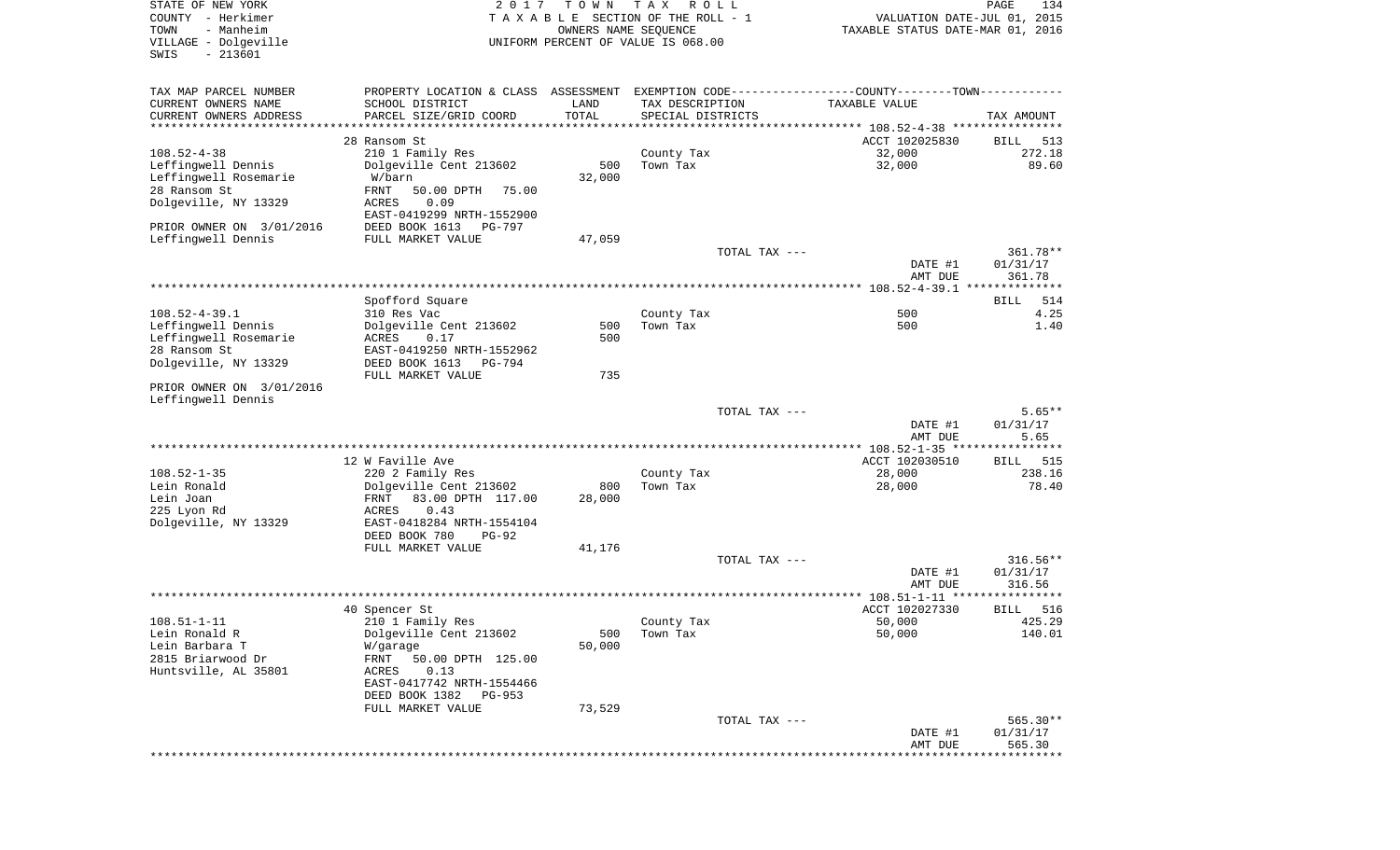| STATE OF NEW YORK<br>COUNTY - Herkimer<br>TOWN<br>- Manheim<br>VILLAGE - Dolgeville<br>$-213601$<br>SWIS | 2017                                                     | T O W N       | T A X<br>R O L L<br>TAXABLE SECTION OF THE ROLL - 1<br>OWNERS NAME SEQUENCE<br>UNIFORM PERCENT OF VALUE IS 068.00 | VALUATION DATE-JUL 01, 2015<br>TAXABLE STATUS DATE-MAR 01, 2016                               | PAGE<br>135         |
|----------------------------------------------------------------------------------------------------------|----------------------------------------------------------|---------------|-------------------------------------------------------------------------------------------------------------------|-----------------------------------------------------------------------------------------------|---------------------|
| TAX MAP PARCEL NUMBER                                                                                    |                                                          |               |                                                                                                                   | PROPERTY LOCATION & CLASS ASSESSMENT EXEMPTION CODE---------------COUNTY-------TOWN---------- |                     |
| CURRENT OWNERS NAME                                                                                      | SCHOOL DISTRICT                                          | LAND          | TAX DESCRIPTION                                                                                                   | TAXABLE VALUE                                                                                 |                     |
| CURRENT OWNERS ADDRESS                                                                                   | PARCEL SIZE/GRID COORD                                   | TOTAL         | SPECIAL DISTRICTS                                                                                                 |                                                                                               | TAX AMOUNT          |
| ************************                                                                                 | 41-43 N Helmer Ave                                       |               |                                                                                                                   | ACCT 102014970                                                                                | 517<br>BILL         |
| $108.36 - 2 - 52$                                                                                        | 220 2 Family Res                                         |               | County Tax                                                                                                        | 65,000                                                                                        | 552.87              |
| Leubner Family Trust Horst                                                                               | Dolgeville Cent 213602                                   | 600           | Town Tax                                                                                                          | 65,000                                                                                        | 182.01              |
| 6172 Krista Dr                                                                                           | W/barn                                                   | 65,000        |                                                                                                                   |                                                                                               |                     |
| Spring Hill, FL 34609                                                                                    | FRNT<br>60.00 DPTH 127.00<br>ACRES<br>0.20               |               |                                                                                                                   |                                                                                               |                     |
|                                                                                                          | EAST-0419565 NRTH-1557088<br>DEED BOOK 927<br>PG-381     |               |                                                                                                                   |                                                                                               |                     |
|                                                                                                          | FULL MARKET VALUE                                        | 95,588        |                                                                                                                   |                                                                                               |                     |
|                                                                                                          |                                                          |               | TOTAL TAX ---                                                                                                     |                                                                                               | 734.88**            |
|                                                                                                          |                                                          |               |                                                                                                                   | DATE #1                                                                                       | 01/31/17            |
|                                                                                                          |                                                          |               |                                                                                                                   | AMT DUE                                                                                       | 734.88              |
|                                                                                                          | 135 N Main St                                            |               |                                                                                                                   | ACCT 102015150                                                                                | 518<br>BILL         |
| $108.36 - 3 - 29$                                                                                        | 210 1 Family Res                                         |               | VET COM CT 41131                                                                                                  | 7,625<br>7,625                                                                                |                     |
| Levonski Richard<br>Levonski Ralene                                                                      | Dolgeville Cent 213602<br>W/barn                         | 400<br>30,500 | County Tax<br>Town Tax                                                                                            | 22,875                                                                                        | 194.57              |
| 135 N Main St                                                                                            | FRNT<br>35.00 DPTH 169.00                                |               |                                                                                                                   | 22,875                                                                                        | 64.05               |
| Dolgeville, NY 13329                                                                                     | ACRES<br>0.13                                            |               |                                                                                                                   |                                                                                               |                     |
|                                                                                                          | EAST-0419981 NRTH-1557063                                |               |                                                                                                                   |                                                                                               |                     |
|                                                                                                          | DEED BOOK 00610 PG-00814                                 |               |                                                                                                                   |                                                                                               |                     |
|                                                                                                          | FULL MARKET VALUE                                        | 44,853        | TOTAL TAX ---                                                                                                     |                                                                                               | 258.62**            |
|                                                                                                          |                                                          |               |                                                                                                                   | DATE #1                                                                                       | 01/31/17            |
|                                                                                                          |                                                          |               |                                                                                                                   | AMT DUE                                                                                       | 258.62              |
|                                                                                                          | 52 E Faville Ave                                         |               |                                                                                                                   | ACCT 102014790                                                                                | BILL 519            |
| $108.52 - 6 - 32$                                                                                        | 210 1 Family Res                                         |               | County Tax                                                                                                        | 44,100                                                                                        | 375.10              |
| Levonski Richard                                                                                         | Dolgeville Cent 213602                                   | 500           | Town Tax                                                                                                          | 44,100                                                                                        | 123.49              |
| Levonski Ralene                                                                                          | W Garage                                                 | 44,100        |                                                                                                                   |                                                                                               |                     |
| 52 East Faville Ave<br>Dolgeville, NY 13329                                                              | FRNT<br>50.00 DPTH 100.00<br>$0.11$ BANK<br>ACRES<br>023 |               |                                                                                                                   |                                                                                               |                     |
|                                                                                                          | EAST-0419786 NRTH-1552996                                |               |                                                                                                                   |                                                                                               |                     |
|                                                                                                          | DEED BOOK 874<br>$PG-43$                                 |               |                                                                                                                   |                                                                                               |                     |
|                                                                                                          | FULL MARKET VALUE                                        | 64,853        |                                                                                                                   |                                                                                               | 498.59**            |
|                                                                                                          |                                                          |               | TOTAL TAX ---                                                                                                     | DATE #1                                                                                       | 01/31/17            |
|                                                                                                          |                                                          |               |                                                                                                                   | AMT DUE                                                                                       | 498.59              |
|                                                                                                          |                                                          |               |                                                                                                                   |                                                                                               |                     |
| $108.44 - 2 - 28$                                                                                        | 6 Beaver St                                              |               | VET COM CT 41131                                                                                                  | ACCT 102011730<br>10,200                                                                      | 520<br>BILL         |
| Lewandowski Richard                                                                                      | 210 1 Family Res<br>Dolgeville Cent 213602               | 500           | County Tax                                                                                                        | 10,200<br>36,100                                                                              | 307.06              |
| Lewandowski Ellen                                                                                        | W/garage                                                 | 46,300        | Town Tax                                                                                                          | 36,100                                                                                        | 101.08              |
| 6 Beaver St                                                                                              | FRNT<br>49.50 DPTH<br>90.00                              |               |                                                                                                                   |                                                                                               |                     |
| Dolgeville, NY 13329                                                                                     | $0.10$ BANK<br>135<br>ACRES<br>EAST-0418275 NRTH-1554734 |               |                                                                                                                   |                                                                                               |                     |
|                                                                                                          | DEED BOOK 773<br>PG-610                                  |               |                                                                                                                   |                                                                                               |                     |
|                                                                                                          | FULL MARKET VALUE                                        | 68,088        |                                                                                                                   |                                                                                               |                     |
|                                                                                                          |                                                          |               | TOTAL TAX ---                                                                                                     |                                                                                               | 408.14**            |
|                                                                                                          |                                                          |               |                                                                                                                   | DATE #1<br>AMT DUE                                                                            | 01/31/17<br>408.14  |
|                                                                                                          |                                                          |               |                                                                                                                   | ******************                                                                            | * * * * * * * * * * |
|                                                                                                          |                                                          |               |                                                                                                                   |                                                                                               |                     |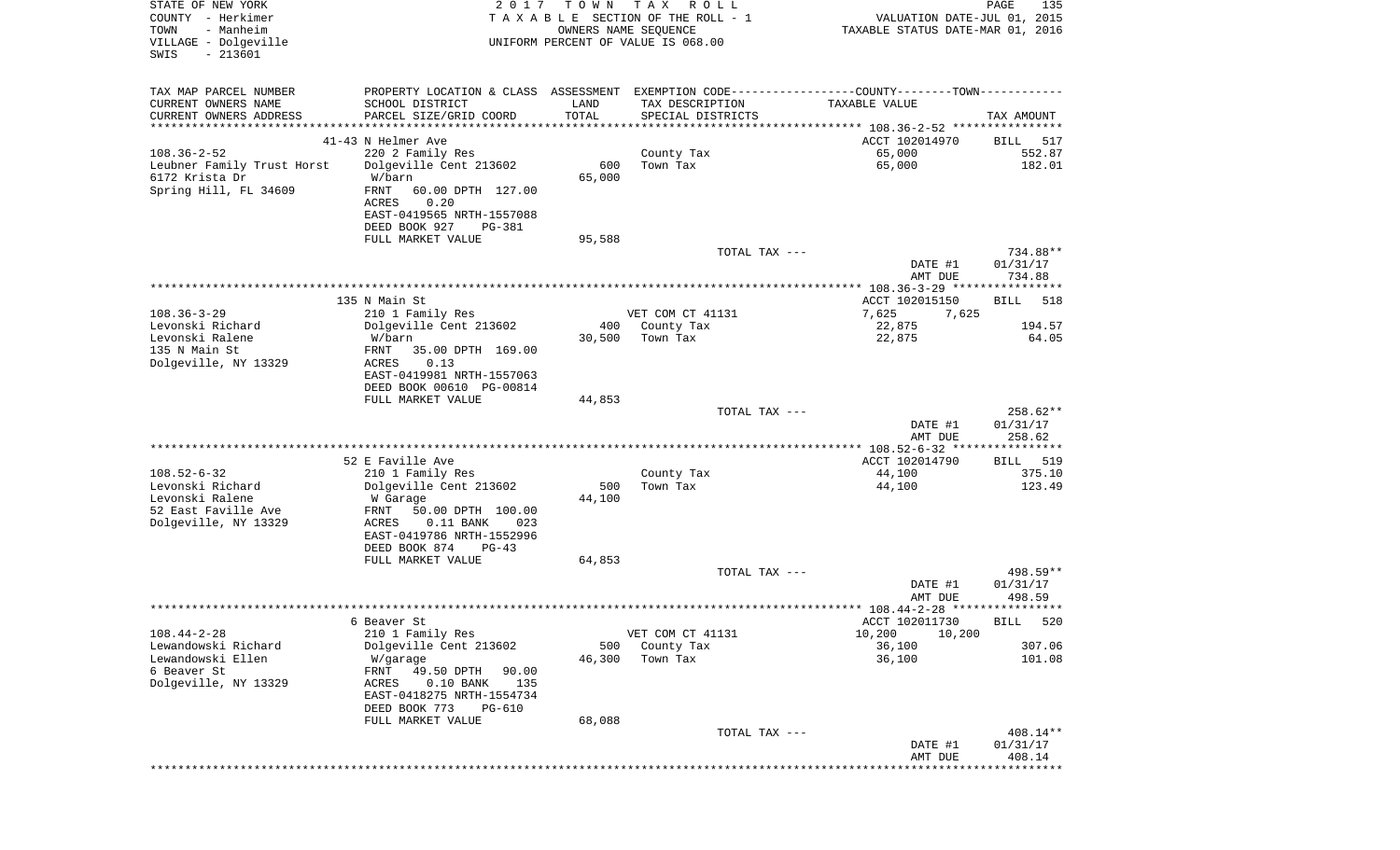| STATE OF NEW YORK<br>COUNTY - Herkimer<br>- Manheim<br>TOWN<br>VILLAGE - Dolgeville | 2 0 1 7                                                                                       | T O W N      | T A X<br>R O L L<br>TAXABLE SECTION OF THE ROLL - 1<br>OWNERS NAME SEQUENCE<br>UNIFORM PERCENT OF VALUE IS 068.00 | VALUATION DATE-JUL 01, 2015<br>TAXABLE STATUS DATE-MAR 01, 2016 | PAGE<br>136                |
|-------------------------------------------------------------------------------------|-----------------------------------------------------------------------------------------------|--------------|-------------------------------------------------------------------------------------------------------------------|-----------------------------------------------------------------|----------------------------|
| $-213601$<br>SWIS                                                                   |                                                                                               |              |                                                                                                                   |                                                                 |                            |
| TAX MAP PARCEL NUMBER                                                               | PROPERTY LOCATION & CLASS ASSESSMENT EXEMPTION CODE---------------COUNTY-------TOWN---------- |              |                                                                                                                   |                                                                 |                            |
| CURRENT OWNERS NAME                                                                 | SCHOOL DISTRICT                                                                               | LAND         | TAX DESCRIPTION                                                                                                   | TAXABLE VALUE                                                   |                            |
| CURRENT OWNERS ADDRESS                                                              | PARCEL SIZE/GRID COORD                                                                        | TOTAL        | SPECIAL DISTRICTS                                                                                                 |                                                                 | TAX AMOUNT                 |
| *********************                                                               | **********************                                                                        | ************ |                                                                                                                   |                                                                 |                            |
| $108.36 - 1 - 33$                                                                   | 3 Horn St<br>210 1 Family Res                                                                 |              | County Tax                                                                                                        | ACCT 102016170<br>39,000                                        | BILL<br>521<br>331.72      |
| Lewandowski Shawn M                                                                 | Dolgeville Cent 213602                                                                        | 500          | Town Tax                                                                                                          | 39,000                                                          | 109.20                     |
| 3 Horn St                                                                           | W/garage                                                                                      | 39,000       |                                                                                                                   |                                                                 |                            |
| Dolgeville, NY 13329                                                                | FRNT<br>50.00 DPTH 115.00                                                                     |              |                                                                                                                   |                                                                 |                            |
|                                                                                     | $0.13$ BANK<br>ACRES<br>135                                                                   |              |                                                                                                                   |                                                                 |                            |
|                                                                                     | EAST-0419531 NRTH-1556876<br>DEED BOOK 906<br>PG-142                                          |              |                                                                                                                   |                                                                 |                            |
|                                                                                     | FULL MARKET VALUE                                                                             | 57,353       |                                                                                                                   |                                                                 |                            |
|                                                                                     |                                                                                               |              | TOTAL TAX ---                                                                                                     |                                                                 | 440.92**                   |
|                                                                                     |                                                                                               |              |                                                                                                                   | DATE #1                                                         | 01/31/17                   |
|                                                                                     |                                                                                               |              |                                                                                                                   | AMT DUE                                                         | 440.92                     |
|                                                                                     | 6-8 N Helmer Ave                                                                              |              |                                                                                                                   | ACCT 102010680                                                  | 522<br>BILL                |
| $108.44 - 3 - 17$                                                                   | 411 Apartment                                                                                 |              | County Tax                                                                                                        | 49,000                                                          | 416.78                     |
| Licari Anthony                                                                      | Dolgeville Cent 213602                                                                        | 600          | Town Tax                                                                                                          | 49,000                                                          | 137.21                     |
| 54 E Main St                                                                        | 411 W/garage                                                                                  | 49,000       |                                                                                                                   |                                                                 |                            |
| St. Johnsville, NY 13452                                                            | 6-8 No. Helmer Ave<br>FRNT<br>60.00 DPTH 220.00                                               |              |                                                                                                                   |                                                                 |                            |
|                                                                                     | ACRES<br>0.30                                                                                 |              |                                                                                                                   |                                                                 |                            |
|                                                                                     | EAST-0419559 NRTH-1555986                                                                     |              |                                                                                                                   |                                                                 |                            |
|                                                                                     | DEED BOOK 1526<br>PG-67                                                                       |              |                                                                                                                   |                                                                 |                            |
|                                                                                     | FULL MARKET VALUE                                                                             | 72,059       |                                                                                                                   |                                                                 |                            |
|                                                                                     |                                                                                               |              | TOTAL TAX ---                                                                                                     | DATE #1                                                         | 553.99**<br>01/31/17       |
|                                                                                     |                                                                                               |              |                                                                                                                   | AMT DUE                                                         | 553.99                     |
|                                                                                     |                                                                                               |              |                                                                                                                   | **************** 108.52-5-19 ****************                   |                            |
|                                                                                     | Lamberson St                                                                                  |              |                                                                                                                   | ACCT 102015660                                                  | BILL<br>523                |
| $108.52 - 5 - 19$<br>Licari Carmen A                                                | 454 Supermarket                                                                               | 15,600       | County Tax<br>Town Tax                                                                                            | 185,000<br>185,000                                              | 1,573.57<br>518.02         |
| Licari Rhonda                                                                       | Dolgeville Cent 213602<br>FRNT 384.00 DPTH 175.00                                             | 185,000      |                                                                                                                   |                                                                 |                            |
| 45 Averill St                                                                       | ACRES<br>1.90                                                                                 |              |                                                                                                                   |                                                                 |                            |
| St Johnsville, NY 13452                                                             | EAST-0419587 NRTH-1554113                                                                     |              |                                                                                                                   |                                                                 |                            |
|                                                                                     | DEED BOOK 891<br>PG-657                                                                       |              |                                                                                                                   |                                                                 |                            |
|                                                                                     | FULL MARKET VALUE                                                                             | 272,059      | TOTAL TAX ---                                                                                                     |                                                                 | $2,091.59**$               |
|                                                                                     |                                                                                               |              |                                                                                                                   | DATE #1                                                         | 01/31/17                   |
|                                                                                     |                                                                                               |              |                                                                                                                   | AMT DUE                                                         | 2,091.59                   |
|                                                                                     |                                                                                               |              |                                                                                                                   |                                                                 |                            |
| $108.44 - 1 - 9$                                                                    | 15 N Helmer Ave<br>210 1 Family Res                                                           |              | CW_15_VET/ 41162                                                                                                  | ACCT 102022710<br>6,120                                         | 524<br>BILL<br>$\mathbf 0$ |
| Licari Family Holdings, LLC ET Dolgeville Cent 213602                               |                                                                                               | 900          | County Tax                                                                                                        | 79,380                                                          | 675.19                     |
| Licari Salvatore J                                                                  | W/garage                                                                                      | 85,500       | Town Tax                                                                                                          | 85,500                                                          | 239.41                     |
| 15 N Helmer Ave                                                                     | FRNT<br>85.00 DPTH 150.00                                                                     |              |                                                                                                                   |                                                                 |                            |
| Dolgeville, NY 13329                                                                | 0.29<br>ACRES                                                                                 |              |                                                                                                                   |                                                                 |                            |
|                                                                                     | EAST-0419417 NRTH-1556238<br>DEED BOOK 942<br>$PG-35$                                         |              |                                                                                                                   |                                                                 |                            |
|                                                                                     | FULL MARKET VALUE                                                                             | 125,735      |                                                                                                                   |                                                                 |                            |
|                                                                                     |                                                                                               |              | TOTAL TAX ---                                                                                                     |                                                                 | 914.60**                   |
|                                                                                     |                                                                                               |              |                                                                                                                   | DATE #1                                                         | 01/31/17                   |
|                                                                                     |                                                                                               |              |                                                                                                                   | AMT DUE                                                         | 914.60<br>**********       |
|                                                                                     |                                                                                               |              |                                                                                                                   |                                                                 |                            |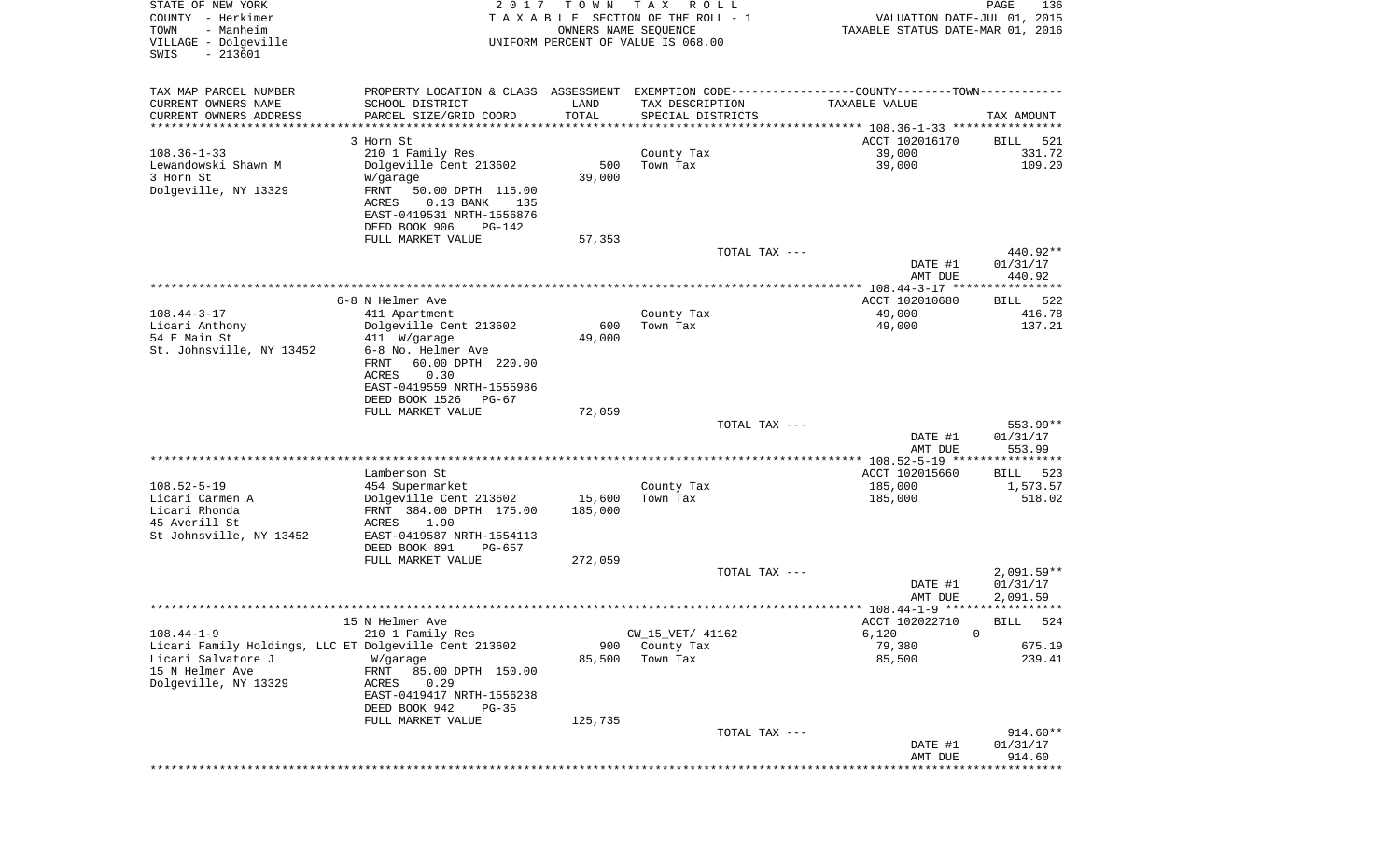| STATE OF NEW YORK                                     | 2017                      | T O W N              | T A X<br>R O L L                   |                                                                                               | PAGE<br>137        |
|-------------------------------------------------------|---------------------------|----------------------|------------------------------------|-----------------------------------------------------------------------------------------------|--------------------|
| COUNTY - Herkimer                                     |                           |                      | TAXABLE SECTION OF THE ROLL - 1    | VALUATION DATE-JUL 01, 2015                                                                   |                    |
| TOWN<br>- Manheim                                     |                           | OWNERS NAME SEQUENCE |                                    | TAXABLE STATUS DATE-MAR 01, 2016                                                              |                    |
| VILLAGE - Dolgeville<br>SWIS<br>$-213601$             |                           |                      | UNIFORM PERCENT OF VALUE IS 068.00 |                                                                                               |                    |
|                                                       |                           |                      |                                    |                                                                                               |                    |
|                                                       |                           |                      |                                    |                                                                                               |                    |
| TAX MAP PARCEL NUMBER                                 |                           |                      |                                    | PROPERTY LOCATION & CLASS ASSESSMENT EXEMPTION CODE---------------COUNTY-------TOWN---------- |                    |
| CURRENT OWNERS NAME                                   | SCHOOL DISTRICT           | LAND                 | TAX DESCRIPTION                    | TAXABLE VALUE                                                                                 |                    |
| CURRENT OWNERS ADDRESS<br>**********************      | PARCEL SIZE/GRID COORD    | TOTAL                | SPECIAL DISTRICTS                  |                                                                                               | TAX AMOUNT         |
|                                                       | 9 N Helmer Ave            |                      |                                    | ACCT 102030390                                                                                | BILL<br>525        |
| 108.44-1-10                                           | 220 2 Family Res          |                      | County Tax                         | 38,800                                                                                        | 330.02             |
| Licari Family Holdings, LLC ET Dolgeville Cent 213602 |                           | 700                  | Town Tax                           | 38,800                                                                                        | 108.64             |
| Licari Salvatore J                                    | FRNT<br>63.00 DPTH 150.00 | 38,800               |                                    |                                                                                               |                    |
| 15 N Helmer Ave                                       | 0.24<br>ACRES             |                      |                                    |                                                                                               |                    |
| Dolgeville, NY 13329                                  | EAST-0419379 NRTH-1556175 |                      |                                    |                                                                                               |                    |
|                                                       | DEED BOOK 942<br>$PG-38$  |                      |                                    |                                                                                               |                    |
|                                                       | FULL MARKET VALUE         | 57,059               |                                    |                                                                                               |                    |
|                                                       |                           |                      | TOTAL TAX ---                      |                                                                                               | 438.66**           |
|                                                       |                           |                      |                                    | DATE #1                                                                                       | 01/31/17           |
|                                                       |                           |                      |                                    | AMT DUE                                                                                       | 438.66             |
|                                                       |                           |                      |                                    |                                                                                               |                    |
|                                                       | 117 W State St Ext        |                      |                                    | ACCT 102012630                                                                                | <b>BILL</b><br>526 |
| $108.36 - 1 - 3$                                      | 210 1 Family Res          |                      | VET WAR CT 41121                   | 6,120<br>6,120                                                                                |                    |
| Link George                                           | Dolgeville Cent 213602    | 2,800                | County Tax                         | 50,380                                                                                        | 428.52             |
| Link Theresa                                          | Barn                      | 56,500               | Town Tax                           | 50,380                                                                                        | 141.07             |
| 117 W State St                                        | ACRES<br>1.10             |                      |                                    |                                                                                               |                    |
| Dolgeville, NY 13329                                  | EAST-0418058 NRTH-1557376 |                      |                                    |                                                                                               |                    |
|                                                       | DEED BOOK 864<br>PG-294   |                      |                                    |                                                                                               |                    |
|                                                       | FULL MARKET VALUE         | 83,088               |                                    |                                                                                               |                    |
|                                                       |                           |                      | TOTAL TAX ---                      |                                                                                               | 569.59**           |
|                                                       |                           |                      |                                    | DATE #1                                                                                       | 01/31/17           |
|                                                       |                           |                      |                                    | AMT DUE                                                                                       | 569.59             |
|                                                       | 21 Spofford Sq            |                      |                                    | ACCT 102010290                                                                                | BILL 527           |
| 108.52-3-49                                           | 210 1 Family Res          |                      | County Tax                         | 42,400                                                                                        | 360.64             |
| Link Lisa A                                           | Dolgeville Cent 213602    | 500                  | Town Tax                           | 42,400                                                                                        | 118.73             |
| 21 Spofford Sq                                        | W/garage                  | 42,400               |                                    |                                                                                               |                    |
| Dolgeville, NY 13329                                  | 48.00 DPTH 135.00<br>FRNT |                      |                                    |                                                                                               |                    |
|                                                       | ACRES<br>0.20             |                      |                                    |                                                                                               |                    |
|                                                       | EAST-0418836 NRTH-1553137 |                      |                                    |                                                                                               |                    |
|                                                       | DEED BOOK 1350<br>PG-359  |                      |                                    |                                                                                               |                    |
|                                                       | FULL MARKET VALUE         | 62,353               |                                    |                                                                                               |                    |
|                                                       |                           |                      | TOTAL TAX ---                      |                                                                                               | 479.37**           |
|                                                       |                           |                      |                                    | DATE #1                                                                                       | 01/31/17           |
|                                                       |                           |                      |                                    | AMT DUE                                                                                       | 479.37             |
|                                                       |                           |                      |                                    |                                                                                               |                    |
|                                                       | 6 E Spofford Ave          |                      |                                    | ACCT 102001830                                                                                | BILL<br>528        |
| 108.52-2-10                                           | 210 1 Family Res          |                      | County Tax                         | 55,600                                                                                        | 472.92             |
| Link Paul E                                           | Dolgeville Cent 213602    | 500                  | Town Tax                           | 55,600                                                                                        | 155.69             |
| Link Brittney M                                       | W/garage                  | 55,600               |                                    |                                                                                               |                    |
| 6 E Spofford Ave                                      | FRNT<br>50.00 DPTH 100.00 |                      |                                    |                                                                                               |                    |
| Dolgeville, NY 13329                                  | 0.11<br>ACRES             |                      |                                    |                                                                                               |                    |
|                                                       | EAST-0418300 NRTH-1553154 |                      |                                    |                                                                                               |                    |
|                                                       | DEED BOOK 1434<br>PG-923  |                      |                                    |                                                                                               |                    |
|                                                       | FULL MARKET VALUE         | 81,765               |                                    |                                                                                               |                    |
|                                                       |                           |                      | TOTAL TAX ---                      |                                                                                               | 628.61**           |
|                                                       |                           |                      |                                    | DATE #1                                                                                       | 01/31/17           |
|                                                       |                           |                      |                                    | AMT DUE                                                                                       | 628.61             |
|                                                       |                           |                      |                                    |                                                                                               |                    |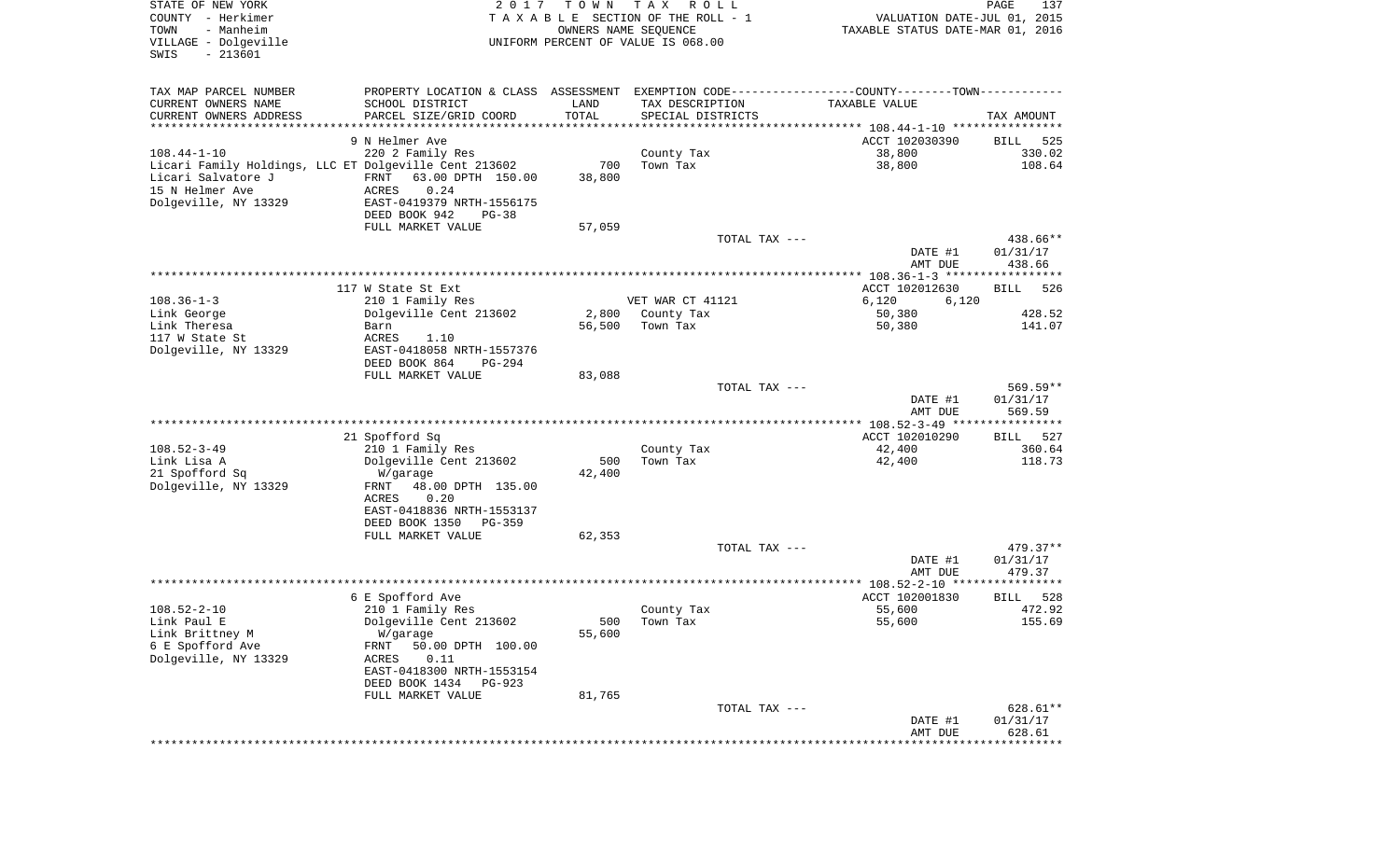| STATE OF NEW YORK<br>COUNTY - Herkimer<br>- Manheim<br>TOWN<br>VILLAGE - Dolgeville<br>$-213601$<br>SWIS | 2017                                                                                          | T O W N    | T A X<br>R O L L<br>TAXABLE SECTION OF THE ROLL - 1<br>OWNERS NAME SEQUENCE<br>UNIFORM PERCENT OF VALUE IS 068.00 | VALUATION DATE-JUL 01, 2015<br>TAXABLE STATUS DATE-MAR 01, 2016 | PAGE<br>138           |
|----------------------------------------------------------------------------------------------------------|-----------------------------------------------------------------------------------------------|------------|-------------------------------------------------------------------------------------------------------------------|-----------------------------------------------------------------|-----------------------|
| TAX MAP PARCEL NUMBER                                                                                    | PROPERTY LOCATION & CLASS ASSESSMENT EXEMPTION CODE---------------COUNTY-------TOWN---------- |            |                                                                                                                   |                                                                 |                       |
| CURRENT OWNERS NAME                                                                                      | SCHOOL DISTRICT                                                                               | LAND       | TAX DESCRIPTION                                                                                                   | TAXABLE VALUE                                                   |                       |
| CURRENT OWNERS ADDRESS<br>********************                                                           | PARCEL SIZE/GRID COORD                                                                        | TOTAL      | SPECIAL DISTRICTS                                                                                                 |                                                                 | TAX AMOUNT            |
|                                                                                                          | 14 Beaver St                                                                                  |            |                                                                                                                   | ACCT 102018900                                                  | 529<br>BILL           |
| $108.44 - 2 - 12$                                                                                        | 210 1 Family Res                                                                              |            | VET WAR CT 41121                                                                                                  | 6,120<br>6,120                                                  |                       |
| Link Richard                                                                                             | Dolgeville Cent 213602                                                                        | 800        | County Tax                                                                                                        | 60,680                                                          | 516.13                |
| Link Kimberly L                                                                                          | W/carport                                                                                     | 66,800     | Town Tax                                                                                                          | 60,680                                                          | 169.91                |
| 14 Beaver St                                                                                             | FRNT<br>67.50 DPTH<br>99.80                                                                   |            |                                                                                                                   |                                                                 |                       |
| Dolgeville, NY 13329                                                                                     | ACRES<br>0.15                                                                                 |            |                                                                                                                   |                                                                 |                       |
|                                                                                                          | EAST-0418070 NRTH-1554944                                                                     |            |                                                                                                                   |                                                                 |                       |
|                                                                                                          | DEED BOOK 1566<br>PG-588<br>FULL MARKET VALUE                                                 | 98,235     |                                                                                                                   |                                                                 |                       |
|                                                                                                          |                                                                                               |            | TOTAL TAX ---                                                                                                     |                                                                 | 686.04**              |
|                                                                                                          |                                                                                               |            |                                                                                                                   | DATE #1                                                         | 01/31/17              |
|                                                                                                          |                                                                                               |            |                                                                                                                   | AMT DUE                                                         | 686.04                |
|                                                                                                          |                                                                                               |            |                                                                                                                   |                                                                 |                       |
| $108.36 - 2 - 1$                                                                                         | 1 Green St<br>210 1 Family Res                                                                |            |                                                                                                                   | ACCT 102004650<br>30,500                                        | 530<br>BILL<br>259.43 |
| Little Andrew II                                                                                         | Dolgeville Cent 213602                                                                        | 400        | County Tax<br>Town Tax                                                                                            | 30,500                                                          | 85.40                 |
| Little Julia                                                                                             | 41.60 DPTH<br>88.42<br>FRNT                                                                   | 30,500     |                                                                                                                   |                                                                 |                       |
| 91 N Helmer Ave                                                                                          | ACRES<br>0.18                                                                                 |            |                                                                                                                   |                                                                 |                       |
| Dolgeville, NY 13329                                                                                     | EAST-0419496 NRTH-1558609                                                                     |            |                                                                                                                   |                                                                 |                       |
|                                                                                                          | DEED BOOK 910<br>PG-332                                                                       |            |                                                                                                                   |                                                                 |                       |
|                                                                                                          | FULL MARKET VALUE                                                                             | 44,853     | TOTAL TAX ---                                                                                                     |                                                                 | $344.83**$            |
|                                                                                                          |                                                                                               |            |                                                                                                                   | DATE #1                                                         | 01/31/17              |
|                                                                                                          |                                                                                               |            |                                                                                                                   | AMT DUE                                                         | 344.83                |
|                                                                                                          |                                                                                               |            |                                                                                                                   | *************** 108.36-2-2 ******************                   |                       |
|                                                                                                          | 91 N Helmer Ave                                                                               |            |                                                                                                                   | ACCT 102004680                                                  | 531<br>BILL           |
| $108.36 - 2 - 2$<br>Little Andrew II                                                                     | 210 1 Family Res<br>Dolgeville Cent 213602                                                    | 500        | County Tax<br>Town Tax                                                                                            | 44,000<br>44,000                                                | 374.25<br>123.21      |
| Little Julia                                                                                             | 50.00 DPTH 155.00<br>FRNT                                                                     | 44,000     |                                                                                                                   |                                                                 |                       |
| 91 N Helmer Ave                                                                                          | ACRES<br>0.17                                                                                 |            |                                                                                                                   |                                                                 |                       |
| Dolgeville, NY 13329                                                                                     | EAST-0419499 NRTH-1558554                                                                     |            |                                                                                                                   |                                                                 |                       |
|                                                                                                          | DEED BOOK 761<br>$PG-244$                                                                     |            |                                                                                                                   |                                                                 |                       |
|                                                                                                          | FULL MARKET VALUE                                                                             | 64,706     |                                                                                                                   |                                                                 |                       |
|                                                                                                          |                                                                                               |            | TOTAL TAX ---                                                                                                     | DATE #1                                                         | 497.46**<br>01/31/17  |
|                                                                                                          |                                                                                               |            |                                                                                                                   | AMT DUE                                                         | 497.46                |
|                                                                                                          |                                                                                               |            |                                                                                                                   |                                                                 |                       |
|                                                                                                          | 84 N Helmer Ave                                                                               |            |                                                                                                                   | ACCT 102018390                                                  | 532<br>BILL           |
| $108.36 - 3 - 71$                                                                                        | 311 Res vac land                                                                              |            | County Tax                                                                                                        | 200                                                             | 1.70                  |
| Looman Robert A<br>Looman Brenda L                                                                       | Dolgeville Cent 213602<br>50.00 DPTH 105.00<br>FRNT                                           | 200<br>200 | Town Tax                                                                                                          | 200                                                             | 0.56                  |
| 86 N Helmer Ave                                                                                          | 0.12<br>ACRES                                                                                 |            |                                                                                                                   |                                                                 |                       |
| Dolgeville, NY 13329                                                                                     | EAST-0419702 NRTH-1557956                                                                     |            |                                                                                                                   |                                                                 |                       |
|                                                                                                          | DEED BOOK 1539 PG-863                                                                         |            |                                                                                                                   |                                                                 |                       |
|                                                                                                          | FULL MARKET VALUE                                                                             | 294        |                                                                                                                   |                                                                 |                       |
|                                                                                                          |                                                                                               |            | TOTAL TAX ---                                                                                                     |                                                                 | $2.26**$              |
|                                                                                                          |                                                                                               |            |                                                                                                                   | DATE #1<br>AMT DUE                                              | 01/31/17<br>2.26      |
|                                                                                                          |                                                                                               |            |                                                                                                                   | *********************                                           | **************        |
|                                                                                                          |                                                                                               |            |                                                                                                                   |                                                                 |                       |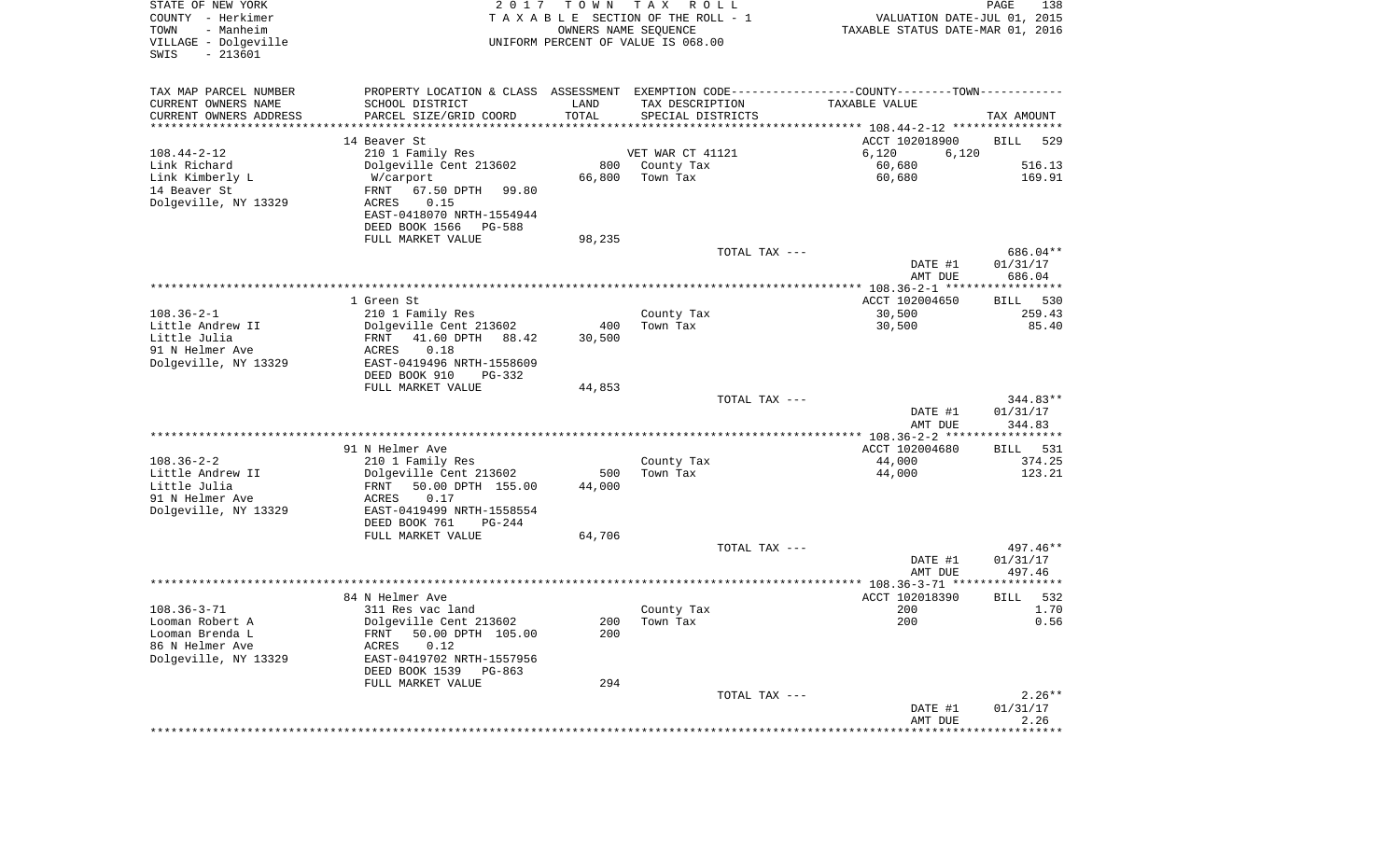| STATE OF NEW YORK<br>COUNTY - Herkimer<br>- Manheim<br>TOWN<br>VILLAGE - Dolgeville<br>$-213601$<br>SWIS | 2017                                                                                          | T O W N<br>OWNERS NAME SEQUENCE | T A X<br>R O L L<br>TAXABLE SECTION OF THE ROLL - 1<br>UNIFORM PERCENT OF VALUE IS 068.00 | VALUATION DATE-JUL 01, 2015<br>TAXABLE STATUS DATE-MAR 01, 2016 | PAGE<br>139          |
|----------------------------------------------------------------------------------------------------------|-----------------------------------------------------------------------------------------------|---------------------------------|-------------------------------------------------------------------------------------------|-----------------------------------------------------------------|----------------------|
| TAX MAP PARCEL NUMBER                                                                                    | PROPERTY LOCATION & CLASS ASSESSMENT EXEMPTION CODE---------------COUNTY-------TOWN---------- |                                 |                                                                                           |                                                                 |                      |
| CURRENT OWNERS NAME                                                                                      | SCHOOL DISTRICT                                                                               | LAND                            | TAX DESCRIPTION                                                                           | TAXABLE VALUE                                                   |                      |
| CURRENT OWNERS ADDRESS<br>*********************                                                          | PARCEL SIZE/GRID COORD<br>********************                                                | TOTAL<br>***********            | SPECIAL DISTRICTS                                                                         |                                                                 | TAX AMOUNT           |
|                                                                                                          | 86 N Helmer Ave                                                                               |                                 |                                                                                           | ACCT 102018360                                                  | BILL<br>533          |
| $108.36 - 3 - 72$                                                                                        | 210 1 Family Res                                                                              |                                 | County Tax                                                                                | 55,000                                                          | 467.82               |
| Looman Robert A                                                                                          | Dolgeville Cent 213602                                                                        | 500                             | Town Tax                                                                                  | 55,000                                                          | 154.01               |
| Looman Brenda L                                                                                          | W/carport                                                                                     | 55,000                          |                                                                                           |                                                                 |                      |
| 86 N Helmer Ave                                                                                          | 50.00 DPTH 105.00<br>FRNT                                                                     |                                 |                                                                                           |                                                                 |                      |
| Dolgeville, NY 13329                                                                                     | 0.12<br>ACRES                                                                                 |                                 |                                                                                           |                                                                 |                      |
|                                                                                                          | EAST-0419700 NRTH-1558007                                                                     |                                 |                                                                                           |                                                                 |                      |
|                                                                                                          | DEED BOOK 1539<br>PG-863<br>FULL MARKET VALUE                                                 | 80,882                          |                                                                                           |                                                                 |                      |
|                                                                                                          |                                                                                               |                                 | TOTAL TAX ---                                                                             |                                                                 | 621.83**             |
|                                                                                                          |                                                                                               |                                 |                                                                                           | DATE #1                                                         | 01/31/17             |
|                                                                                                          |                                                                                               |                                 |                                                                                           | AMT DUE                                                         | 621.83               |
|                                                                                                          |                                                                                               |                                 |                                                                                           |                                                                 |                      |
| $108.36 - 2 - 55$                                                                                        | Horn St                                                                                       |                                 |                                                                                           | 100                                                             | 534<br>BILL<br>0.85  |
| Loucks Donna                                                                                             | 311 Res vac land<br>Dolgeville Cent 213602                                                    | 100                             | County Tax<br>Town Tax                                                                    | 100                                                             | 0.28                 |
| Loucks Leigh Anne                                                                                        | 15.00 DPTH 172.00<br>FRNT                                                                     | 100                             |                                                                                           |                                                                 |                      |
| 4 Horn St                                                                                                | ACRES<br>0.06                                                                                 |                                 |                                                                                           |                                                                 |                      |
| Dolgeville, NY 13329                                                                                     | EAST-0419497 NRTH-1557148                                                                     |                                 |                                                                                           |                                                                 |                      |
|                                                                                                          | DEED BOOK 943<br>PG-120                                                                       |                                 |                                                                                           |                                                                 |                      |
|                                                                                                          | FULL MARKET VALUE                                                                             | 147                             |                                                                                           |                                                                 |                      |
|                                                                                                          |                                                                                               |                                 | TOTAL TAX ---                                                                             | DATE #1                                                         | $1.13**$<br>01/31/17 |
|                                                                                                          |                                                                                               |                                 |                                                                                           | AMT DUE                                                         | 1.13                 |
|                                                                                                          |                                                                                               |                                 |                                                                                           | *************** 108.36-2-47 *****************                   |                      |
|                                                                                                          | 4 Horn St                                                                                     |                                 |                                                                                           | ACCT 102001620                                                  | 535<br>BILL          |
| $108.36 - 2 - 47$                                                                                        | 220 2 Family Res                                                                              |                                 | VET COM CT 41131                                                                          | 8,750<br>8,750                                                  |                      |
| Loucks Donna L                                                                                           | Dolgeville Cent 213602                                                                        | 300                             | County Tax                                                                                | 26,250                                                          | 223.28               |
| Loucks Leigh Anne<br>4 Horn St                                                                           | 90.00 DPTH 172.00<br>FRNT<br>ACRES<br>0.13                                                    | 35,000                          | Town Tax                                                                                  | 26,250                                                          | 73.50                |
| Dolgeville, NY 13329                                                                                     | EAST-0419462 NRTH-1557101                                                                     |                                 |                                                                                           |                                                                 |                      |
|                                                                                                          | DEED BOOK 943<br>PG-120                                                                       |                                 |                                                                                           |                                                                 |                      |
|                                                                                                          | FULL MARKET VALUE                                                                             | 51,471                          |                                                                                           |                                                                 |                      |
|                                                                                                          |                                                                                               |                                 | TOTAL TAX ---                                                                             |                                                                 | 296.78**             |
|                                                                                                          |                                                                                               |                                 |                                                                                           | DATE #1                                                         | 01/31/17             |
|                                                                                                          |                                                                                               |                                 |                                                                                           | AMT DUE                                                         | 296.78               |
|                                                                                                          | 16 E Faville Ave                                                                              |                                 |                                                                                           | ACCT 102016200                                                  | 536<br>BILL          |
| $108.52 - 3 - 12$                                                                                        | 220 2 Family Res                                                                              |                                 | County Tax                                                                                | 41,000                                                          | 348.74               |
| Loucks George S                                                                                          | Dolgeville Cent 213602                                                                        | 1,000                           | Town Tax                                                                                  | 41,000                                                          | 114.80               |
| 28 Pennsylvania Ave                                                                                      | W/garage                                                                                      | 41,000                          |                                                                                           |                                                                 |                      |
| Johnstown, NY 12095                                                                                      | FRNT 100.00 DPTH 112.00                                                                       |                                 |                                                                                           |                                                                 |                      |
|                                                                                                          | 0.28<br>ACRES<br>EAST-0418963 NRTH-1553475                                                    |                                 |                                                                                           |                                                                 |                      |
|                                                                                                          | DEED BOOK 851<br>$PG-41$                                                                      |                                 |                                                                                           |                                                                 |                      |
|                                                                                                          | FULL MARKET VALUE                                                                             | 60,294                          |                                                                                           |                                                                 |                      |
|                                                                                                          |                                                                                               |                                 | TOTAL TAX ---                                                                             |                                                                 | 463.54**             |
|                                                                                                          |                                                                                               |                                 |                                                                                           | DATE #1                                                         | 01/31/17             |
|                                                                                                          |                                                                                               |                                 |                                                                                           | AMT DUE                                                         | 463.54               |
|                                                                                                          |                                                                                               |                                 |                                                                                           |                                                                 |                      |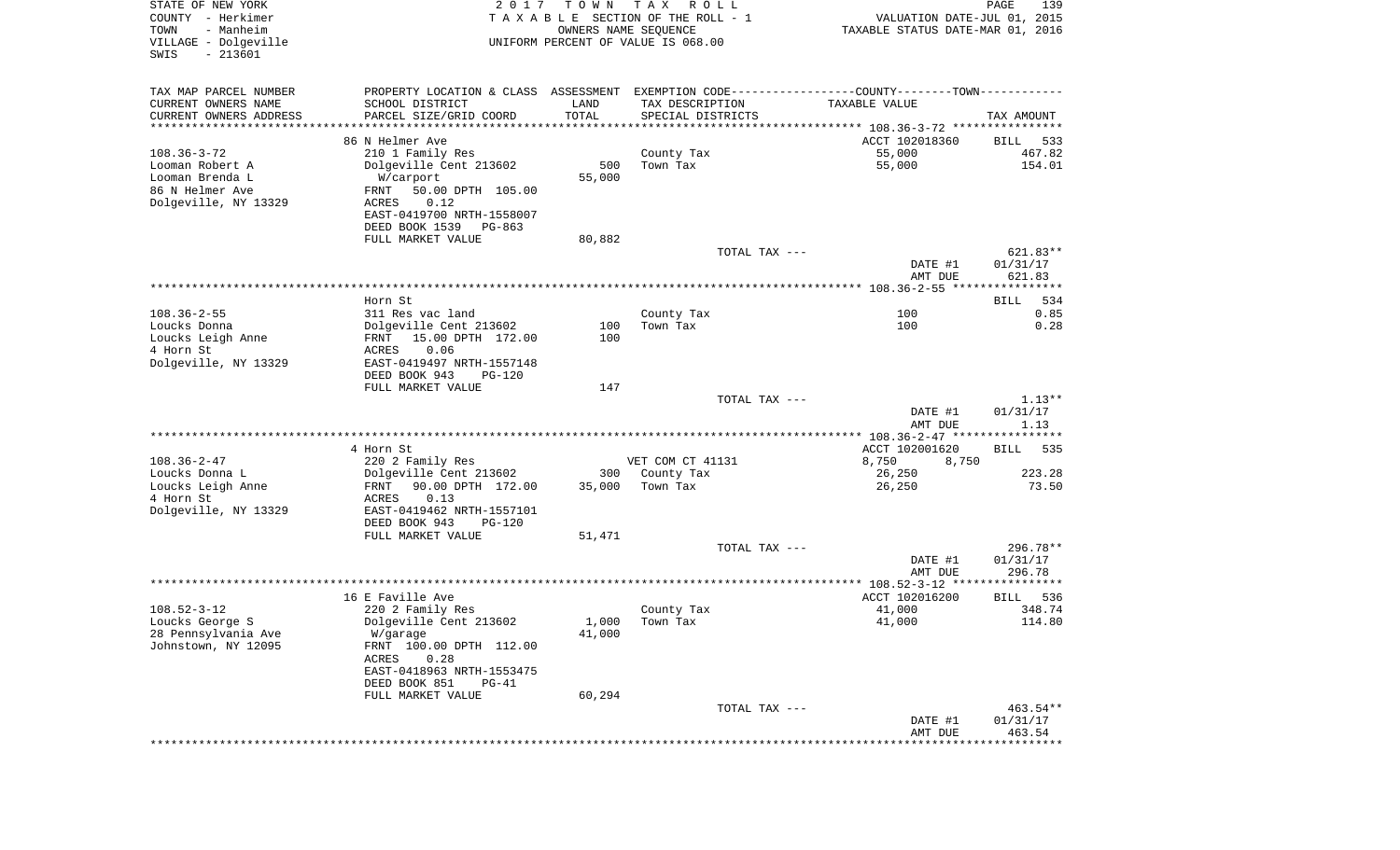| STATE OF NEW YORK<br>COUNTY - Herkimer<br>- Manheim<br>TOWN<br>VILLAGE - Dolgeville<br>$-213601$<br>SWIS | 2017                                          | OWNERS NAME SEQUENCE | TOWN TAX ROLL<br>TAXABLE SECTION OF THE ROLL - 1<br>UNIFORM PERCENT OF VALUE IS 068.00 | VALUATION DATE-JUL 01, 2015<br>TAXABLE STATUS DATE-MAR 01, 2016                               | PAGE<br>140          |
|----------------------------------------------------------------------------------------------------------|-----------------------------------------------|----------------------|----------------------------------------------------------------------------------------|-----------------------------------------------------------------------------------------------|----------------------|
| TAX MAP PARCEL NUMBER                                                                                    |                                               |                      |                                                                                        | PROPERTY LOCATION & CLASS ASSESSMENT EXEMPTION CODE---------------COUNTY-------TOWN---------- |                      |
| CURRENT OWNERS NAME                                                                                      | SCHOOL DISTRICT                               | LAND                 | TAX DESCRIPTION                                                                        | TAXABLE VALUE                                                                                 |                      |
| CURRENT OWNERS ADDRESS                                                                                   | PARCEL SIZE/GRID COORD                        | TOTAL                | SPECIAL DISTRICTS                                                                      |                                                                                               | TAX AMOUNT           |
| *******************                                                                                      |                                               | ******               |                                                                                        | ******* 108.52-5-80 *****************                                                         |                      |
|                                                                                                          | 23 S Main St                                  |                      |                                                                                        | ACCT 102016230                                                                                | <b>BILL</b><br>537   |
| $108.52 - 5 - 80$                                                                                        | 210 1 Family Res                              |                      | County Tax                                                                             | 26,000                                                                                        | 221.15               |
| Loucks Grant                                                                                             | Dolgeville Cent 213602                        | 400<br>26,000        | Town Tax<br>School Relevy                                                              | 26,000                                                                                        | 72.80<br>573.51      |
| Loucks Tammy<br>23 So Main St                                                                            | W/barn<br><b>FRNT</b><br>35.00 DPTH 158.00    |                      | Village Relevy                                                                         |                                                                                               | 660.52               |
| Dolgeville, NY 13329                                                                                     | <b>ACRES</b><br>0.18                          |                      |                                                                                        |                                                                                               |                      |
|                                                                                                          | EAST-0419558 NRTH-1554844                     |                      |                                                                                        |                                                                                               |                      |
|                                                                                                          | DEED BOOK 854<br>$PG-212$                     |                      |                                                                                        |                                                                                               |                      |
|                                                                                                          | FULL MARKET VALUE                             | 38,235               |                                                                                        |                                                                                               |                      |
|                                                                                                          |                                               |                      | TOTAL TAX ---                                                                          |                                                                                               | 1,527.98**           |
|                                                                                                          |                                               |                      |                                                                                        | DATE #1<br>AMT DUE                                                                            | 01/31/17<br>1,527.98 |
|                                                                                                          |                                               |                      |                                                                                        |                                                                                               |                      |
|                                                                                                          | Faville                                       |                      |                                                                                        |                                                                                               | 538<br>BILL          |
| $108.51 - 1 - 40$                                                                                        | 311 Res vac land                              |                      | County Tax                                                                             | 400                                                                                           | 3.40                 |
| Lumley Living Trust Robert & N Dolgeville Cent 213602                                                    |                                               | 400                  | Town Tax                                                                               | 400                                                                                           | 1.12                 |
| 27 W Faville Ave                                                                                         | FRNT 410.00 DPTH                              | 400                  |                                                                                        |                                                                                               |                      |
| Dolgeville, NY 13329                                                                                     | ACRES<br>0.21<br>EAST-0417809 NRTH-1554332    |                      |                                                                                        |                                                                                               |                      |
|                                                                                                          | FULL MARKET VALUE                             | 588                  |                                                                                        |                                                                                               |                      |
|                                                                                                          |                                               |                      | TOTAL TAX ---                                                                          |                                                                                               | $4.52**$             |
|                                                                                                          |                                               |                      |                                                                                        | DATE #1                                                                                       | 01/31/17             |
|                                                                                                          |                                               |                      |                                                                                        | AMT DUE                                                                                       | 4.52                 |
|                                                                                                          |                                               |                      |                                                                                        |                                                                                               |                      |
|                                                                                                          | S Main St                                     |                      |                                                                                        | ACCT 102024570                                                                                | 539<br>BILL          |
| $108.51 - 1 - 36$                                                                                        | 311 Res vac land                              |                      | County Tax                                                                             | 400                                                                                           | 3.40                 |
| Lupoli John T Sr.                                                                                        | Dolgeville Cent 213602                        | 400                  | Town Tax                                                                               | 400                                                                                           | 1.12                 |
| Et. Al                                                                                                   | FRNT<br>57.00 DPTH 150.00                     | 400                  |                                                                                        |                                                                                               |                      |
| 140 S Main St                                                                                            | 0.20<br>ACRES                                 |                      |                                                                                        |                                                                                               |                      |
| Dolgeville, NY 13329                                                                                     | EAST-0417417 NRTH-1552882                     |                      |                                                                                        |                                                                                               |                      |
|                                                                                                          | DEED BOOK 1362<br>PG-897<br>FULL MARKET VALUE | 588                  |                                                                                        |                                                                                               |                      |
|                                                                                                          |                                               |                      | TOTAL TAX ---                                                                          |                                                                                               | $4.52**$             |
|                                                                                                          |                                               |                      |                                                                                        | DATE #1                                                                                       | 01/31/17             |
|                                                                                                          |                                               |                      |                                                                                        | AMT DUE                                                                                       | 4.52                 |
|                                                                                                          |                                               |                      |                                                                                        |                                                                                               |                      |
|                                                                                                          | S Main St                                     |                      |                                                                                        | ACCT 102024600                                                                                | <b>BILL</b><br>540   |
| $108.51 - 1 - 37$                                                                                        | 311 Res vac land                              |                      | County Tax                                                                             | 400                                                                                           | 3.40                 |
| Lupoli John T Sr.                                                                                        | Dolgeville Cent 213602                        | 400                  | Town Tax                                                                               | 400                                                                                           | 1.12                 |
| Et. Al                                                                                                   | FRNT<br>57.00 DPTH 150.00                     | 400                  |                                                                                        |                                                                                               |                      |
| 140 S Main St                                                                                            | 0.20<br>ACRES                                 |                      |                                                                                        |                                                                                               |                      |
| Dolgeville, NY 13329                                                                                     | EAST-0417602 NRTH-1552801                     |                      |                                                                                        |                                                                                               |                      |
|                                                                                                          | DEED BOOK 1362<br>PG-897                      |                      |                                                                                        |                                                                                               |                      |
|                                                                                                          | FULL MARKET VALUE                             | 588                  |                                                                                        |                                                                                               |                      |
|                                                                                                          |                                               |                      | TOTAL TAX ---                                                                          | DATE #1                                                                                       | $4.52**$<br>01/31/17 |
|                                                                                                          |                                               |                      |                                                                                        | AMT DUE                                                                                       | 4.52                 |
|                                                                                                          |                                               |                      |                                                                                        |                                                                                               |                      |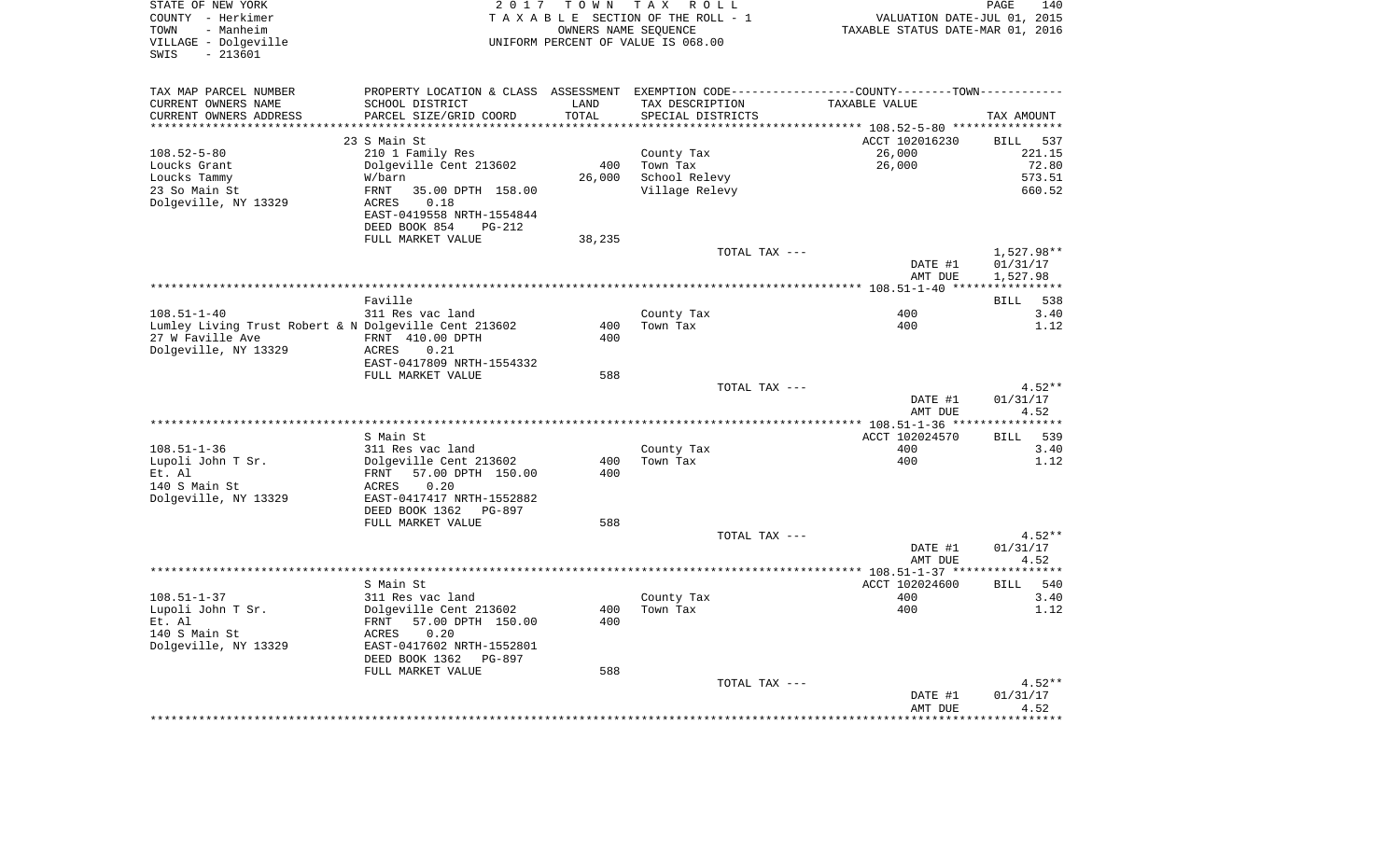| STATE OF NEW YORK<br>COUNTY - Herkimer<br>TOWN<br>- Manheim<br>VILLAGE - Dolgeville<br>$-213601$<br>SWIS | 2 0 1 7                                                                                       | T O W N<br>OWNERS NAME SEQUENCE | T A X<br>R O L L<br>TAXABLE SECTION OF THE ROLL - 1<br>UNIFORM PERCENT OF VALUE IS 068.00 | VALUATION DATE-JUL 01, 2015<br>TAXABLE STATUS DATE-MAR 01, 2016 | $\mathop{\mathtt{PAGE}}$<br>141 |
|----------------------------------------------------------------------------------------------------------|-----------------------------------------------------------------------------------------------|---------------------------------|-------------------------------------------------------------------------------------------|-----------------------------------------------------------------|---------------------------------|
| TAX MAP PARCEL NUMBER                                                                                    | PROPERTY LOCATION & CLASS ASSESSMENT EXEMPTION CODE---------------COUNTY-------TOWN---------- |                                 |                                                                                           |                                                                 |                                 |
| CURRENT OWNERS NAME                                                                                      | SCHOOL DISTRICT                                                                               | LAND                            | TAX DESCRIPTION                                                                           | TAXABLE VALUE                                                   |                                 |
| CURRENT OWNERS ADDRESS<br>**********************                                                         | PARCEL SIZE/GRID COORD                                                                        | TOTAL<br>***************        | SPECIAL DISTRICTS                                                                         |                                                                 | TAX AMOUNT                      |
|                                                                                                          | 140 S Main St                                                                                 |                                 |                                                                                           | ACCT 102024630                                                  | 541<br>BILL                     |
| $108.51 - 1 - 38$                                                                                        | 210 1 Family Res                                                                              |                                 | County Tax                                                                                | 39,900                                                          | 339.38                          |
| Lupoli John T Sr.                                                                                        | Dolgeville Cent 213602                                                                        | 600                             | Town Tax                                                                                  | 39,900                                                          | 111.72                          |
| 140 S Main St                                                                                            | W/garage                                                                                      | 39,900                          |                                                                                           |                                                                 |                                 |
| Dolgeville, NY 13329                                                                                     | FRNT<br>60.00 DPTH 153.00<br>0.25<br>ACRES                                                    |                                 |                                                                                           |                                                                 |                                 |
|                                                                                                          | EAST-0417651 NRTH-1552840                                                                     |                                 |                                                                                           |                                                                 |                                 |
|                                                                                                          | DEED BOOK 1362<br>PG-897                                                                      |                                 |                                                                                           |                                                                 |                                 |
|                                                                                                          | FULL MARKET VALUE                                                                             | 58,676                          |                                                                                           |                                                                 |                                 |
|                                                                                                          |                                                                                               |                                 | TOTAL TAX ---                                                                             |                                                                 | 451.10**                        |
|                                                                                                          |                                                                                               |                                 |                                                                                           | DATE #1<br>AMT DUE                                              | 01/31/17<br>451.10              |
|                                                                                                          |                                                                                               |                                 |                                                                                           |                                                                 |                                 |
|                                                                                                          | 5 W State St                                                                                  |                                 |                                                                                           | ACCT 102027900                                                  | BILL<br>542                     |
| $108.44 - 3 - 3$<br>LuQuis Joshua J                                                                      | 210 1 Family Res<br>Dolgeville Cent 213602                                                    | 600                             | County Tax<br>Town Tax                                                                    | 92,300<br>92,300                                                | 785.08<br>258.45                |
| LuQuis Sarah J                                                                                           | W/garage                                                                                      | 92,300                          |                                                                                           |                                                                 |                                 |
| 5 W State St                                                                                             | 55.00 DPTH 192.00<br>FRNT                                                                     |                                 |                                                                                           |                                                                 |                                 |
| Dolgeville, NY 13329                                                                                     | ACRES<br>0.55                                                                                 |                                 |                                                                                           |                                                                 |                                 |
|                                                                                                          | EAST-0419832 NRTH-1556312<br>DEED BOOK 1429<br><b>PG-770</b>                                  |                                 |                                                                                           |                                                                 |                                 |
|                                                                                                          | FULL MARKET VALUE                                                                             | 135,735                         |                                                                                           |                                                                 |                                 |
|                                                                                                          |                                                                                               |                                 | TOTAL TAX ---                                                                             |                                                                 | $1,043.53**$                    |
|                                                                                                          |                                                                                               |                                 |                                                                                           | DATE #1                                                         | 01/31/17                        |
|                                                                                                          |                                                                                               |                                 |                                                                                           | AMT DUE                                                         | 1,043.53<br>************        |
|                                                                                                          | 14 Mckinley Ave                                                                               |                                 |                                                                                           | ACCT 102026070                                                  | 543<br>BILL                     |
| $108.36 - 2 - 40$                                                                                        | 210 1 Family Res                                                                              |                                 | County Tax                                                                                | 87,500                                                          | 744.25                          |
| Luther Gary                                                                                              | Dolgeville Cent 213602                                                                        | 2,000                           | Town Tax                                                                                  | 87,500                                                          | 245.01                          |
| Luther Ryan<br>14 Mckinley Ave                                                                           | W/garage<br>FRNT 200.00 DPTH 150.00                                                           | 87,500                          |                                                                                           |                                                                 |                                 |
| Dolgeville, NY 13329                                                                                     | ACRES<br>0.85                                                                                 |                                 |                                                                                           |                                                                 |                                 |
|                                                                                                          | EAST-0418977 NRTH-1557461                                                                     |                                 |                                                                                           |                                                                 |                                 |
|                                                                                                          | DEED BOOK 910<br><b>PG-510</b>                                                                |                                 |                                                                                           |                                                                 |                                 |
|                                                                                                          | FULL MARKET VALUE                                                                             | 128,676                         | TOTAL TAX ---                                                                             |                                                                 | 989.26**                        |
|                                                                                                          |                                                                                               |                                 |                                                                                           | DATE #1                                                         | 01/31/17                        |
|                                                                                                          |                                                                                               |                                 |                                                                                           | AMT DUE                                                         | 989.26                          |
|                                                                                                          |                                                                                               |                                 |                                                                                           |                                                                 |                                 |
| $108.52 - 1 - 21$                                                                                        | 9 Spencer St<br>220 2 Family Res                                                              |                                 | County Tax                                                                                | ACCT 102005370<br>40,000                                        | BILL 544<br>340.23              |
| Luther Gloria                                                                                            | Dolgeville Cent 213602                                                                        | 400                             | Town Tax                                                                                  | 40,000                                                          | 112.00                          |
| PO Box 515                                                                                               | W/garage                                                                                      | 40,000                          | School Relevy                                                                             |                                                                 | 882.32                          |
| James Creek, PA 16657                                                                                    | FRNT<br>42.00 DPTH 160.00                                                                     |                                 | Village Relevy                                                                            |                                                                 | 1,014.94                        |
|                                                                                                          | ACRES<br>0.12<br>EAST-0418525 NRTH-1554282                                                    |                                 |                                                                                           |                                                                 |                                 |
|                                                                                                          | DEED BOOK 1499<br>PG-831                                                                      |                                 |                                                                                           |                                                                 |                                 |
|                                                                                                          | FULL MARKET VALUE                                                                             | 58,824                          |                                                                                           |                                                                 |                                 |
|                                                                                                          |                                                                                               |                                 | TOTAL TAX ---                                                                             | DATE #1                                                         | $2,349.49**$                    |
|                                                                                                          |                                                                                               |                                 |                                                                                           | AMT DUE                                                         | 01/31/17<br>2,349.49            |
|                                                                                                          |                                                                                               |                                 |                                                                                           | ********************************                                |                                 |
|                                                                                                          |                                                                                               |                                 |                                                                                           |                                                                 |                                 |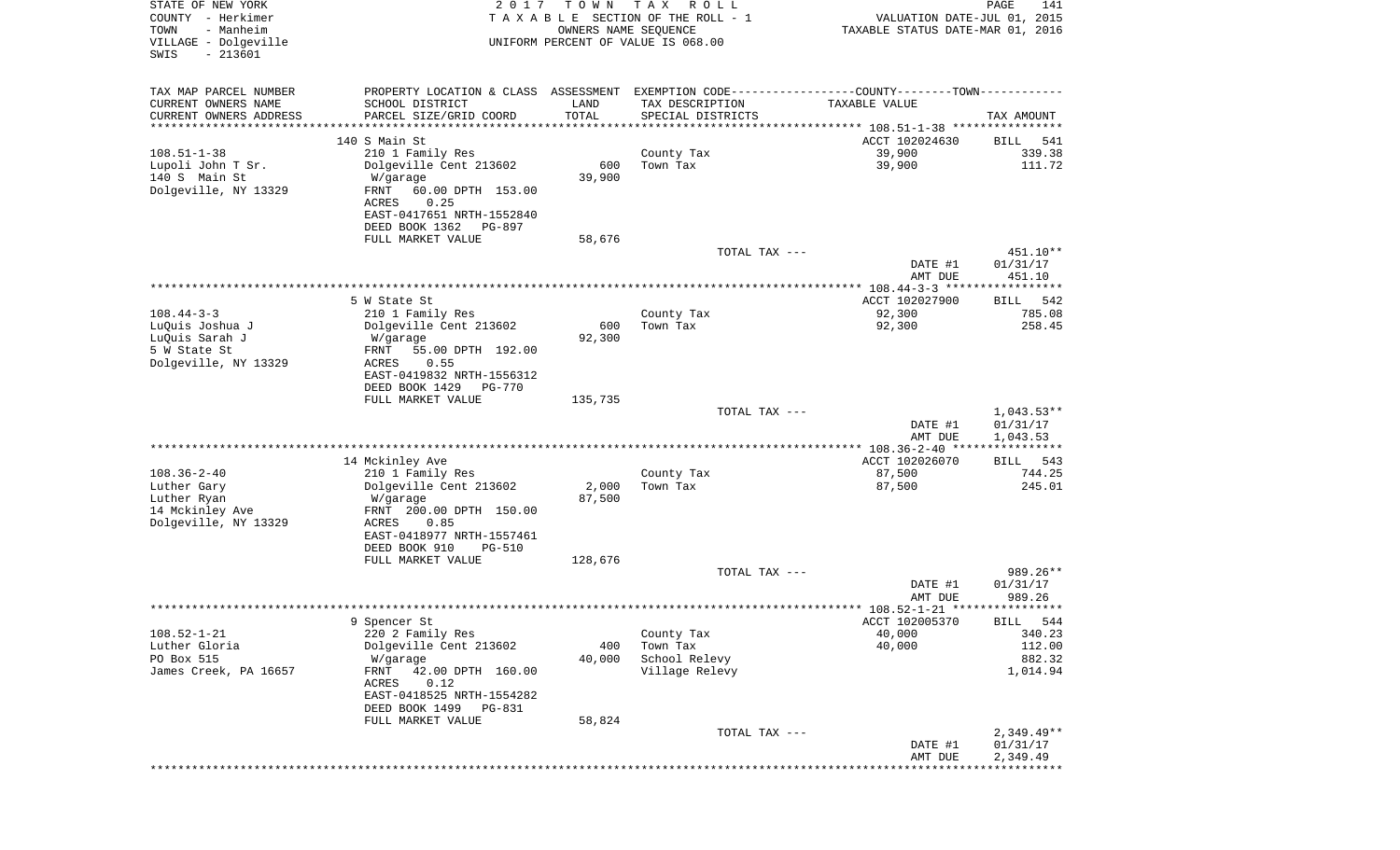| STATE OF NEW YORK<br>COUNTY - Herkimer<br>TOWN<br>- Manheim<br>VILLAGE - Dolgeville<br>$-213601$<br>SWIS | 2 0 1 7                                                | T O W N | T A X<br>R O L L<br>TAXABLE SECTION OF THE ROLL - 1<br>OWNERS NAME SEQUENCE<br>UNIFORM PERCENT OF VALUE IS 068.00 | VALUATION DATE-JUL 01, 2015<br>TAXABLE STATUS DATE-MAR 01, 2016 | PAGE<br>142           |
|----------------------------------------------------------------------------------------------------------|--------------------------------------------------------|---------|-------------------------------------------------------------------------------------------------------------------|-----------------------------------------------------------------|-----------------------|
| TAX MAP PARCEL NUMBER                                                                                    |                                                        |         | PROPERTY LOCATION & CLASS ASSESSMENT EXEMPTION CODE---------------COUNTY-------TOWN----------                     |                                                                 |                       |
| CURRENT OWNERS NAME                                                                                      | SCHOOL DISTRICT                                        | LAND    | TAX DESCRIPTION                                                                                                   | TAXABLE VALUE                                                   |                       |
| CURRENT OWNERS ADDRESS<br>********************                                                           | PARCEL SIZE/GRID COORD<br>*********************        | TOTAL   | SPECIAL DISTRICTS                                                                                                 |                                                                 | TAX AMOUNT            |
|                                                                                                          | 3 Gibson St                                            |         |                                                                                                                   | ACCT 102027480                                                  | BILL<br>545           |
| $108.44 - 3 - 19$                                                                                        | 220 2 Family Res                                       |         | VET WAR CT 41121                                                                                                  | 6,120<br>6,120                                                  |                       |
| Lyle Michael E                                                                                           | Dolgeville Cent 213602                                 | 600     | County Tax                                                                                                        | 40,180                                                          | 341.76                |
| Lyle Linda C                                                                                             | W/garage                                               | 46,300  | Town Tax                                                                                                          | 40,180                                                          | 112.51                |
| 3 Gibson St<br>Dolgeville, NY 13329                                                                      | FRNT<br>60.00 DPTH 120.00<br>0.17 BANK<br>ACRES<br>135 |         |                                                                                                                   |                                                                 |                       |
|                                                                                                          | EAST-0419541 NRTH-1555890                              |         |                                                                                                                   |                                                                 |                       |
|                                                                                                          | DEED BOOK 803<br>$PG-363$                              |         |                                                                                                                   |                                                                 |                       |
|                                                                                                          | FULL MARKET VALUE                                      | 68,088  |                                                                                                                   |                                                                 |                       |
|                                                                                                          |                                                        |         | TOTAL TAX ---                                                                                                     | DATE #1                                                         | 454.27**<br>01/31/17  |
|                                                                                                          |                                                        |         |                                                                                                                   | AMT DUE                                                         | 454.27                |
|                                                                                                          |                                                        |         |                                                                                                                   |                                                                 |                       |
|                                                                                                          | 13 Howard St                                           |         |                                                                                                                   | ACCT 102021660                                                  | 546<br>BILL           |
| $108.52 - 3 - 19$<br>Lynch April E                                                                       | 210 1 Family Res<br>Dolgeville Cent 213602             | 700     | County Tax<br>Town Tax                                                                                            | 45,500<br>45,500                                                | 387.01<br>127.41      |
| 13 Howard St                                                                                             | W/garage                                               | 45,500  |                                                                                                                   |                                                                 |                       |
| Dolgeville, NY 13329                                                                                     | 66.00 DPTH 160.00<br>FRNT                              |         |                                                                                                                   |                                                                 |                       |
|                                                                                                          | ACRES<br>0.24                                          |         |                                                                                                                   |                                                                 |                       |
|                                                                                                          | EAST-0419148 NRTH-1553701<br>DEED BOOK 1537<br>PG-367  |         |                                                                                                                   |                                                                 |                       |
|                                                                                                          | FULL MARKET VALUE                                      | 66,912  |                                                                                                                   |                                                                 |                       |
|                                                                                                          |                                                        |         | TOTAL TAX ---                                                                                                     |                                                                 | $514.42**$            |
|                                                                                                          |                                                        |         |                                                                                                                   | DATE #1                                                         | 01/31/17              |
|                                                                                                          |                                                        |         |                                                                                                                   | AMT DUE                                                         | 514.42                |
|                                                                                                          | 33 N Helmer Ave                                        |         |                                                                                                                   | ACCT 102004800                                                  | 547<br>BILL           |
| $108.36 - 1 - 35$                                                                                        | 210 1 Family Res                                       |         | County Tax                                                                                                        | 48,600                                                          | 413.38                |
| Lynch James L Sr.                                                                                        | Dolgeville Cent 213602                                 | 500     | Town Tax                                                                                                          | 48,600                                                          | 136.09                |
| 29 Kanata St<br>Middleville, NY 13406                                                                    | W/garage<br>FRNT<br>50.00 DPTH 121.00                  | 48,600  | School Relevy<br>Village Relevy                                                                                   |                                                                 | 1,072.03<br>1,690.29  |
|                                                                                                          | ACRES<br>0.13                                          |         |                                                                                                                   |                                                                 |                       |
|                                                                                                          | EAST-0419587 NRTH-1556827                              |         |                                                                                                                   |                                                                 |                       |
|                                                                                                          | DEED BOOK 1611<br>$PG-31$                              |         |                                                                                                                   |                                                                 |                       |
|                                                                                                          | FULL MARKET VALUE                                      | 71,471  | TOTAL TAX ---                                                                                                     |                                                                 | $3,311.79**$          |
|                                                                                                          |                                                        |         |                                                                                                                   | DATE #1                                                         | 01/31/17              |
|                                                                                                          |                                                        |         |                                                                                                                   | AMT DUE                                                         | 3,311.79              |
|                                                                                                          |                                                        |         |                                                                                                                   |                                                                 |                       |
| $108.52 - 1 - 4$                                                                                         | 8-10 Spencer St<br>280 Res Multiple                    |         | 41800<br>AGED-ALL                                                                                                 | ACCT 102011610<br>32,500<br>32,500                              | 548<br>BILL           |
| Lynch James L Sr.                                                                                        | Dolgeville Cent 213602                                 | 5,000   | County Tax                                                                                                        | 32,500                                                          | 276.44                |
| 8 Spencer St                                                                                             | W Garages                                              | 65,000  | Town Tax                                                                                                          | 32,500                                                          | 91.00                 |
| Dolgeville, NY 13329                                                                                     | FRNT 181.00 DPTH 185.00                                |         | School Relevy                                                                                                     |                                                                 | 4.21                  |
|                                                                                                          | ACRES<br>0.63                                          |         |                                                                                                                   |                                                                 |                       |
|                                                                                                          | EAST-0418672 NRTH-1554464<br>DEED BOOK 906<br>PG-403   |         |                                                                                                                   |                                                                 |                       |
|                                                                                                          | FULL MARKET VALUE                                      | 95,588  |                                                                                                                   |                                                                 |                       |
|                                                                                                          |                                                        |         | TOTAL TAX ---                                                                                                     |                                                                 | 371.65**              |
|                                                                                                          |                                                        |         |                                                                                                                   | DATE #1                                                         | 01/31/17              |
|                                                                                                          |                                                        |         |                                                                                                                   | AMT DUE                                                         | 371.65<br>*********** |
|                                                                                                          |                                                        |         |                                                                                                                   |                                                                 |                       |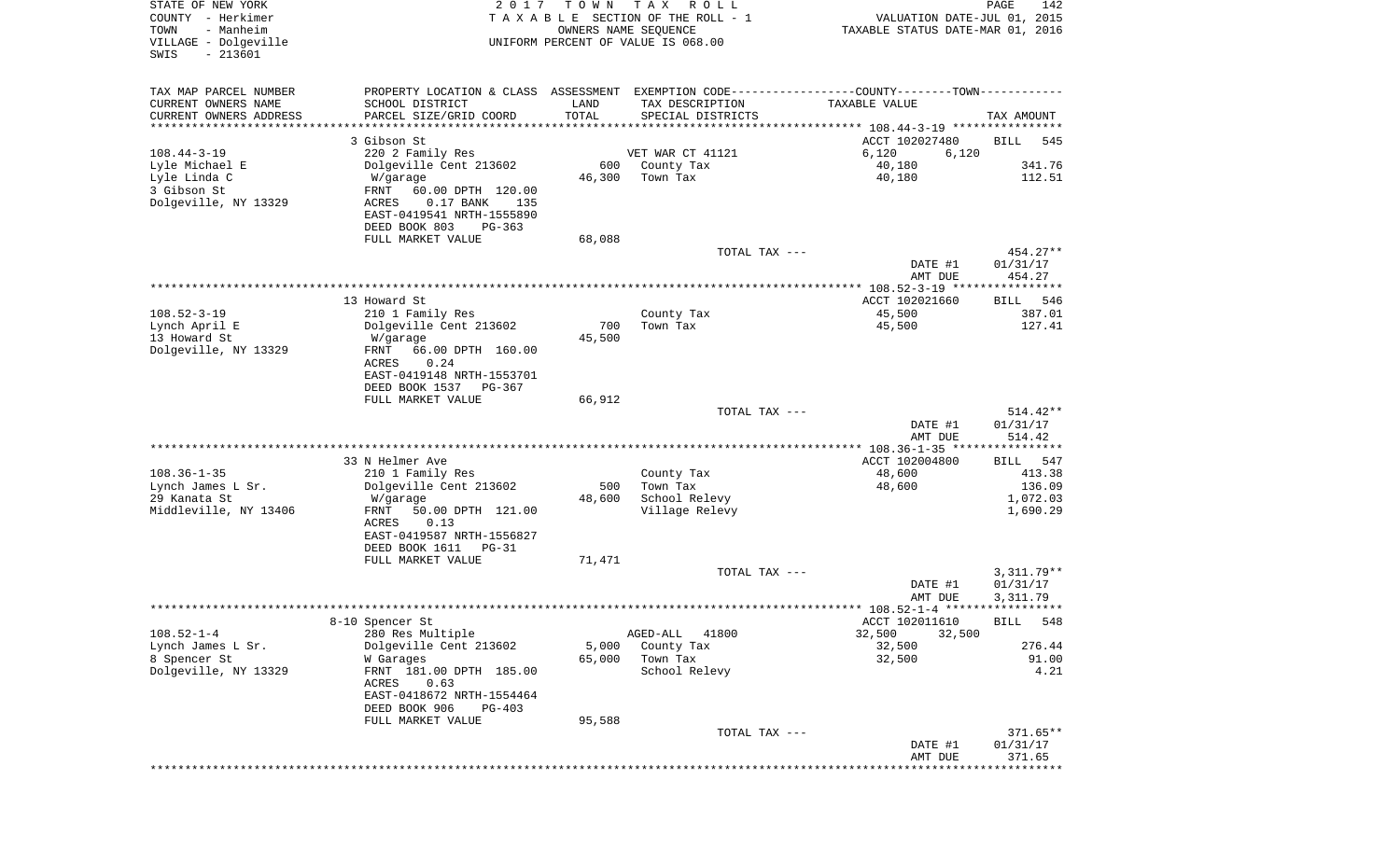| STATE OF NEW YORK<br>COUNTY - Herkimer<br>- Manheim<br>TOWN<br>VILLAGE - Dolgeville<br>$-213601$<br>SWIS | 2 0 1 7                                                                                       | T O W N<br>OWNERS NAME SEQUENCE | T A X<br>R O L L<br>TAXABLE SECTION OF THE ROLL - 1<br>UNIFORM PERCENT OF VALUE IS 068.00 | VALUATION DATE-JUL 01, 2015<br>TAXABLE STATUS DATE-MAR 01, 2016 | PAGE<br>143 |
|----------------------------------------------------------------------------------------------------------|-----------------------------------------------------------------------------------------------|---------------------------------|-------------------------------------------------------------------------------------------|-----------------------------------------------------------------|-------------|
| TAX MAP PARCEL NUMBER                                                                                    | PROPERTY LOCATION & CLASS ASSESSMENT EXEMPTION CODE---------------COUNTY-------TOWN---------- |                                 |                                                                                           |                                                                 |             |
| CURRENT OWNERS NAME                                                                                      | SCHOOL DISTRICT                                                                               | LAND                            | TAX DESCRIPTION                                                                           | TAXABLE VALUE                                                   |             |
| CURRENT OWNERS ADDRESS<br>**********************                                                         | PARCEL SIZE/GRID COORD<br>*******************                                                 | TOTAL<br>***********            | SPECIAL DISTRICTS                                                                         |                                                                 | TAX AMOUNT  |
|                                                                                                          | 4 Wolf St                                                                                     |                                 |                                                                                           | ACCT 102004950                                                  | 549<br>BILL |
| $108.36 - 2 - 24$                                                                                        | 210 1 Family Res                                                                              |                                 | County Tax                                                                                | 31,900                                                          | 271.33      |
| Lynch Marion C                                                                                           | Dolgeville Cent 213602                                                                        | 900                             | Town Tax                                                                                  | 31,900                                                          | 89.32       |
| 4 Wolf St                                                                                                | 87.00 DPTH 150.00<br>FRNT                                                                     | 31,900                          | School Relevy                                                                             |                                                                 | 259.44      |
| Dolgeville, NY 13329                                                                                     | 0.13<br>ACRES                                                                                 |                                 | Village Relevy                                                                            |                                                                 | 809.89      |
|                                                                                                          | EAST-0419441 NRTH-1557541                                                                     |                                 |                                                                                           |                                                                 |             |
|                                                                                                          | DEED BOOK 942<br>PG-574                                                                       |                                 |                                                                                           |                                                                 |             |
|                                                                                                          | FULL MARKET VALUE                                                                             | 46,912                          |                                                                                           |                                                                 |             |
|                                                                                                          |                                                                                               |                                 | TOTAL TAX ---                                                                             |                                                                 | 1,429.98**  |
|                                                                                                          |                                                                                               |                                 |                                                                                           | DATE #1                                                         | 01/31/17    |
|                                                                                                          |                                                                                               |                                 |                                                                                           | AMT DUE                                                         | 1,429.98    |
|                                                                                                          | 11 S Main St                                                                                  |                                 |                                                                                           | ACCT 102014940                                                  | 550<br>BILL |
| $108.52 - 5 - 82$                                                                                        | 482 Det row bldg                                                                              |                                 | County Tax                                                                                | 60,000                                                          | 510.35      |
| Lynch Wayne                                                                                              | Dolgeville Cent 213602                                                                        | 1,000                           | Town Tax                                                                                  | 60,000                                                          | 168.01      |
| 206 Triumpho Rd                                                                                          | W/barn                                                                                        | 60,000                          |                                                                                           |                                                                 |             |
| St. Johnsville, NY 13452                                                                                 | FRNT<br>75.00 DPTH 165.00                                                                     |                                 |                                                                                           |                                                                 |             |
|                                                                                                          | ACRES<br>0.23                                                                                 |                                 |                                                                                           |                                                                 |             |
|                                                                                                          | EAST-0419657 NRTH-1554938<br>DEED BOOK 1559<br>PG-397                                         |                                 |                                                                                           |                                                                 |             |
|                                                                                                          | FULL MARKET VALUE                                                                             | 88,235                          |                                                                                           |                                                                 |             |
|                                                                                                          |                                                                                               |                                 | TOTAL TAX ---                                                                             |                                                                 | 678.36**    |
|                                                                                                          |                                                                                               |                                 |                                                                                           | DATE #1                                                         | 01/31/17    |
|                                                                                                          |                                                                                               |                                 |                                                                                           | AMT DUE                                                         | 678.36      |
|                                                                                                          |                                                                                               |                                 |                                                                                           | *************** 108.52-5-54 *****************                   |             |
|                                                                                                          | 14 Mutchler St                                                                                |                                 |                                                                                           | ACCT 102016860                                                  | 551<br>BILL |
| $108.52 - 5 - 54$                                                                                        | 210 1 Family Res                                                                              |                                 | County Tax                                                                                | 35,000                                                          | 297.70      |
| Lyndon Lyon Greenhouses<br>Attn: Sorano Paul                                                             | Dolgeville Cent 213602<br>FRNT 251.90 DPTH                                                    | 2,100<br>35,000                 | Town Tax                                                                                  | 35,000                                                          | 98.00       |
| 14 Mutchler St                                                                                           | ACRES<br>1.60                                                                                 |                                 |                                                                                           |                                                                 |             |
| Dolgeville, NY 13329                                                                                     | EAST-0419821 NRTH-1553798                                                                     |                                 |                                                                                           |                                                                 |             |
|                                                                                                          | DEED BOOK 00663 PG-00293                                                                      |                                 |                                                                                           |                                                                 |             |
|                                                                                                          | FULL MARKET VALUE                                                                             | 51,471                          |                                                                                           |                                                                 |             |
|                                                                                                          |                                                                                               |                                 | TOTAL TAX ---                                                                             |                                                                 | 395.70**    |
|                                                                                                          |                                                                                               |                                 |                                                                                           | DATE #1                                                         | 01/31/17    |
|                                                                                                          |                                                                                               |                                 |                                                                                           | AMT DUE                                                         | 395.70      |
|                                                                                                          | Lamberson St & Dunckel St                                                                     |                                 |                                                                                           |                                                                 | 552<br>BILL |
| $108.52 - 5 - 99$                                                                                        | 311 Res vac land                                                                              |                                 | County Tax                                                                                | 600                                                             | 5.10        |
| Lyndon Lyon Greenhouses                                                                                  | Dolgeville Cent 213602                                                                        |                                 | 600 Town Tax                                                                              | 600                                                             | 1.68        |
| Attn: Sorano Paul                                                                                        | FRNT 96.00 DPTH 120.00                                                                        | 600                             |                                                                                           |                                                                 |             |
| 14 Mutchler St                                                                                           | 0.32<br>ACRES                                                                                 |                                 |                                                                                           |                                                                 |             |
| Dolgeville, NY 13329                                                                                     | EAST-0419797 NRTH-1553605                                                                     |                                 |                                                                                           |                                                                 |             |
|                                                                                                          | DEED BOOK 821<br>PG-660<br>FULL MARKET VALUE                                                  | 882                             |                                                                                           |                                                                 |             |
|                                                                                                          |                                                                                               |                                 | TOTAL TAX ---                                                                             |                                                                 | $6.78**$    |
|                                                                                                          |                                                                                               |                                 |                                                                                           | DATE #1                                                         | 01/31/17    |
|                                                                                                          |                                                                                               |                                 |                                                                                           | AMT DUE                                                         | 6.78        |
|                                                                                                          |                                                                                               |                                 |                                                                                           |                                                                 |             |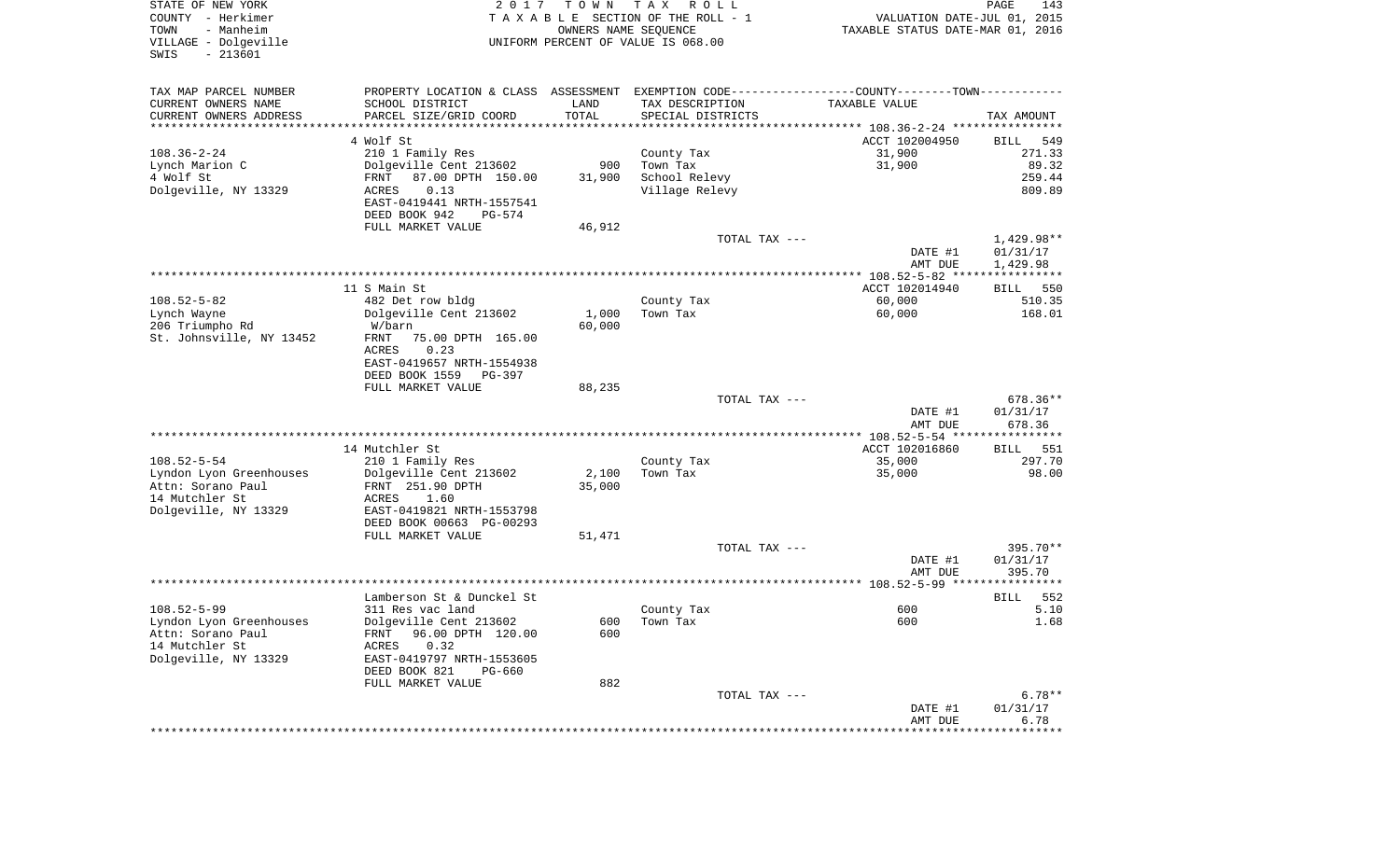| STATE OF NEW YORK<br>COUNTY - Herkimer<br>- Manheim<br>TOWN<br>VILLAGE - Dolgeville<br>$-213601$<br>SWIS | 2017                                                                                          | T O W N<br>OWNERS NAME SEQUENCE | T A X<br>R O L L<br>TAXABLE SECTION OF THE ROLL - 1<br>UNIFORM PERCENT OF VALUE IS 068.00 | VALUATION DATE-JUL 01, 2015<br>TAXABLE STATUS DATE-MAR 01, 2016 | PAGE<br>144            |
|----------------------------------------------------------------------------------------------------------|-----------------------------------------------------------------------------------------------|---------------------------------|-------------------------------------------------------------------------------------------|-----------------------------------------------------------------|------------------------|
| TAX MAP PARCEL NUMBER                                                                                    | PROPERTY LOCATION & CLASS ASSESSMENT EXEMPTION CODE---------------COUNTY-------TOWN---------- |                                 |                                                                                           |                                                                 |                        |
| CURRENT OWNERS NAME                                                                                      | SCHOOL DISTRICT                                                                               | LAND                            | TAX DESCRIPTION                                                                           | TAXABLE VALUE                                                   |                        |
| CURRENT OWNERS ADDRESS<br>********************                                                           | PARCEL SIZE/GRID COORD<br>*********************                                               | TOTAL<br>***********            | SPECIAL DISTRICTS                                                                         |                                                                 | TAX AMOUNT             |
|                                                                                                          | 39 E Faville Ave                                                                              |                                 |                                                                                           | ACCT 102001440                                                  | BILL<br>553            |
| $108.52 - 4 - 25$                                                                                        | 220 2 Family Res                                                                              |                                 | County Tax                                                                                | 47,000                                                          | 399.77                 |
| Lyon Alan                                                                                                | Dolgeville Cent 213602                                                                        | 500                             | Town Tax                                                                                  | 47,000                                                          | 131.61                 |
| Lyon Carla                                                                                               | W/carport                                                                                     | 47,000                          |                                                                                           |                                                                 |                        |
| 39 E Faville Ave                                                                                         | FRNT 100.00 DPTH<br>50.00                                                                     |                                 |                                                                                           |                                                                 |                        |
| Dolgeville, NY 13329                                                                                     | ACRES<br>0.11                                                                                 |                                 |                                                                                           |                                                                 |                        |
|                                                                                                          | EAST-0419563 NRTH-1553314                                                                     |                                 |                                                                                           |                                                                 |                        |
|                                                                                                          | DEED BOOK 1321<br>PG-921<br>FULL MARKET VALUE                                                 | 69,118                          |                                                                                           |                                                                 |                        |
|                                                                                                          |                                                                                               |                                 | TOTAL TAX ---                                                                             |                                                                 | 531.38**               |
|                                                                                                          |                                                                                               |                                 |                                                                                           | DATE #1                                                         | 01/31/17               |
|                                                                                                          |                                                                                               |                                 |                                                                                           | AMT DUE                                                         | 531.38                 |
|                                                                                                          |                                                                                               |                                 |                                                                                           |                                                                 |                        |
|                                                                                                          | 10 Ransom St                                                                                  |                                 |                                                                                           | ACCT 102022200                                                  | 554<br>BILL            |
| $108.52 - 4 - 24$<br>Lyon Alan J                                                                         | 210 1 Family Res<br>Dolgeville Cent 213602                                                    | 500                             | County Tax<br>Town Tax                                                                    | 35,000<br>35,000                                                | 297.70<br>98.00        |
| Hopkins Carla J                                                                                          | 50.00 DPTH 100.00<br>FRNT                                                                     | 35,000                          |                                                                                           |                                                                 |                        |
| 10 Ransom St                                                                                             | ACRES<br>0.11                                                                                 |                                 |                                                                                           |                                                                 |                        |
| Dolgeville, NY 13329                                                                                     | EAST-0419576 NRTH-1553392                                                                     |                                 |                                                                                           |                                                                 |                        |
|                                                                                                          | DEED BOOK 1257<br>$PG-562$                                                                    |                                 |                                                                                           |                                                                 |                        |
|                                                                                                          | FULL MARKET VALUE                                                                             | 51,471                          |                                                                                           |                                                                 |                        |
|                                                                                                          |                                                                                               |                                 | TOTAL TAX ---                                                                             |                                                                 | 395.70**               |
|                                                                                                          |                                                                                               |                                 |                                                                                           | DATE #1<br>AMT DUE                                              | 01/31/17<br>395.70     |
|                                                                                                          |                                                                                               |                                 |                                                                                           | ************** 108.36-1-27 *****                                | * * * * * * * * * * *  |
|                                                                                                          | Horn St                                                                                       |                                 |                                                                                           | ACCT 102018780                                                  | 555<br>BILL            |
| $108.36 - 1 - 27$                                                                                        | 311 Res vac land                                                                              |                                 | County Tax                                                                                | 300                                                             | 2.55                   |
| Lyon Bruce                                                                                               | Dolgeville Cent 213602                                                                        | 300                             | Town Tax                                                                                  | 300                                                             | 0.84                   |
| Lyon Annette                                                                                             | 50.00 DPTH 120.00<br>FRNT                                                                     | 300                             |                                                                                           |                                                                 |                        |
| 36 W State St                                                                                            | ACRES<br>0.16                                                                                 |                                 |                                                                                           |                                                                 |                        |
| Dolgeville, NY 13329                                                                                     | EAST-0419279 NRTH-1557029<br>DEED BOOK 818<br>$PG-632$                                        |                                 |                                                                                           |                                                                 |                        |
|                                                                                                          | FULL MARKET VALUE                                                                             | 441                             |                                                                                           |                                                                 |                        |
|                                                                                                          |                                                                                               |                                 | TOTAL TAX ---                                                                             |                                                                 | $3.39**$               |
|                                                                                                          |                                                                                               |                                 |                                                                                           | DATE #1                                                         | 01/31/17               |
|                                                                                                          |                                                                                               |                                 |                                                                                           | AMT DUE                                                         | 3.39                   |
|                                                                                                          |                                                                                               |                                 |                                                                                           |                                                                 |                        |
|                                                                                                          | 36 W State St                                                                                 |                                 |                                                                                           | ACCT 102018750                                                  | 556<br>BILL            |
| $108.36 - 1 - 43$<br>Lyon Bruce                                                                          | 210 1 Family Res<br>Dolgeville Cent 213602                                                    | 500                             | County Tax<br>Town Tax                                                                    | 45,050<br>45,050                                                | 383.18<br>126.15       |
| 36 W State St                                                                                            | W/garage                                                                                      | 45,050                          |                                                                                           |                                                                 |                        |
| Dolgeville, NY 13329                                                                                     | FRNT<br>50.00 DPTH 110.00                                                                     |                                 |                                                                                           |                                                                 |                        |
|                                                                                                          | $0.13$ BANK<br>ACRES<br>135                                                                   |                                 |                                                                                           |                                                                 |                        |
|                                                                                                          | EAST-0419222 NRTH-1556931                                                                     |                                 |                                                                                           |                                                                 |                        |
|                                                                                                          | DEED BOOK 818<br>PG-632                                                                       |                                 |                                                                                           |                                                                 |                        |
|                                                                                                          | FULL MARKET VALUE                                                                             | 66,250                          |                                                                                           |                                                                 |                        |
|                                                                                                          |                                                                                               |                                 | TOTAL TAX ---                                                                             | DATE #1                                                         | $509.33**$<br>01/31/17 |
|                                                                                                          |                                                                                               |                                 |                                                                                           | AMT DUE                                                         | 509.33                 |
|                                                                                                          |                                                                                               |                                 |                                                                                           |                                                                 |                        |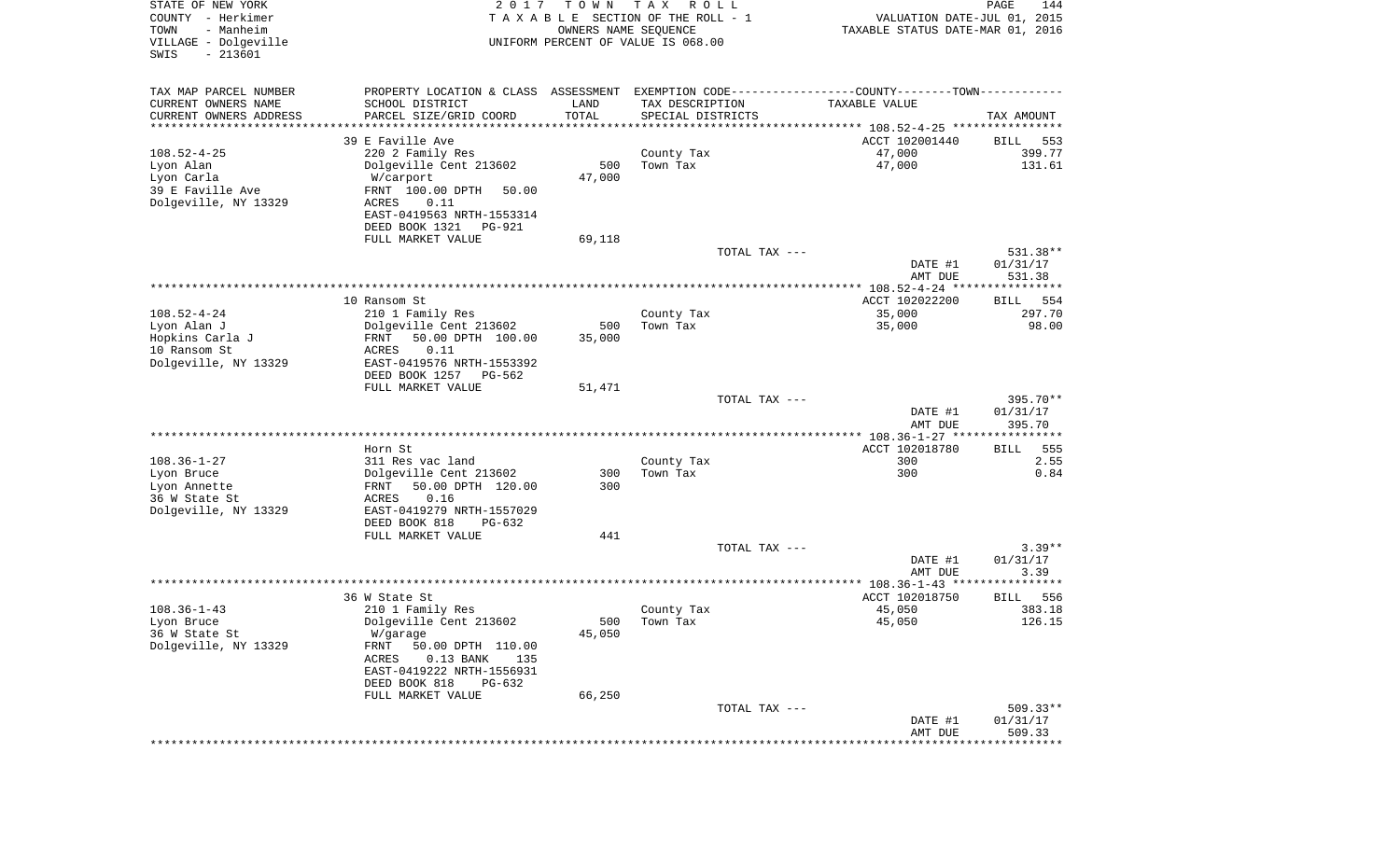| STATE OF NEW YORK<br>COUNTY - Herkimer<br>- Manheim<br>TOWN<br>VILLAGE - Dolgeville<br>$-213601$<br>SWIS | 2 0 1 7                                                                                       | TOWN<br>OWNERS NAME SEQUENCE | T A X<br>R O L L<br>TAXABLE SECTION OF THE ROLL - 1<br>UNIFORM PERCENT OF VALUE IS 068.00 | VALUATION DATE-JUL 01, 2015<br>TAXABLE STATUS DATE-MAR 01, 2016      | 145<br>PAGE           |
|----------------------------------------------------------------------------------------------------------|-----------------------------------------------------------------------------------------------|------------------------------|-------------------------------------------------------------------------------------------|----------------------------------------------------------------------|-----------------------|
| TAX MAP PARCEL NUMBER                                                                                    | PROPERTY LOCATION & CLASS ASSESSMENT EXEMPTION CODE---------------COUNTY-------TOWN---------- |                              |                                                                                           |                                                                      |                       |
| CURRENT OWNERS NAME                                                                                      | SCHOOL DISTRICT                                                                               | LAND                         | TAX DESCRIPTION                                                                           | TAXABLE VALUE                                                        |                       |
| CURRENT OWNERS ADDRESS<br>*********************                                                          | PARCEL SIZE/GRID COORD<br>******************                                                  | TOTAL<br>****************    | SPECIAL DISTRICTS                                                                         | ************************************** 108.59-1-5.1 **************** | TAX AMOUNT            |
|                                                                                                          | 174 S Main St                                                                                 |                              |                                                                                           | ACCT 102016770                                                       | 557<br>BILL           |
| $108.59 - 1 - 5.1$                                                                                       | 210 1 Family Res                                                                              |                              | County Tax                                                                                | 48,000                                                               | 408.28                |
| Lyon Daryl K                                                                                             | Dolgeville Cent 213602                                                                        | 5,500                        | Town Tax                                                                                  | 48,000                                                               | 134.41                |
| Lyon Julia L                                                                                             | W/garage                                                                                      | 48,000                       |                                                                                           |                                                                      |                       |
| 174 So Main St                                                                                           | ACRES<br>4.80                                                                                 |                              |                                                                                           |                                                                      |                       |
| Dolgeville, NY 13329                                                                                     | EAST-0416623 NRTH-1552835                                                                     |                              |                                                                                           |                                                                      |                       |
|                                                                                                          | DEED BOOK 947<br>PG-207                                                                       |                              |                                                                                           |                                                                      |                       |
|                                                                                                          | FULL MARKET VALUE                                                                             | 70,588                       |                                                                                           |                                                                      |                       |
|                                                                                                          |                                                                                               |                              | TOTAL TAX ---                                                                             | DATE #1                                                              | 542.69**<br>01/31/17  |
|                                                                                                          |                                                                                               |                              |                                                                                           | AMT DUE                                                              | 542.69                |
|                                                                                                          |                                                                                               |                              |                                                                                           |                                                                      |                       |
|                                                                                                          | 48 N Main St                                                                                  |                              |                                                                                           | ACCT 102012030                                                       | <b>BILL</b><br>558    |
| $108.44 - 4 - 10$                                                                                        | 481 Att row bldg                                                                              |                              | County Tax                                                                                | 55,000                                                               | 467.82                |
| Lyon Mathew A                                                                                            | Dolgeville Cent 213602                                                                        | 1,600                        | Town Tax                                                                                  | 55,000                                                               | 154.01                |
| Lyon Michael<br>123 S Main St                                                                            | FRNT<br>64.00 DPTH<br>55.00<br>0.08<br>ACRES                                                  | 55,000                       | School Relevy                                                                             |                                                                      | 1,213.20<br>1,394.68  |
| Dolgeville, NY 13329                                                                                     | EAST-0420037 NRTH-1555972                                                                     |                              | Village Relevy                                                                            |                                                                      |                       |
|                                                                                                          | DEED BOOK 1589<br>$PG-694$                                                                    |                              |                                                                                           |                                                                      |                       |
|                                                                                                          | FULL MARKET VALUE                                                                             | 80,882                       |                                                                                           |                                                                      |                       |
|                                                                                                          |                                                                                               |                              | TOTAL TAX ---                                                                             |                                                                      | $3,229.71**$          |
|                                                                                                          |                                                                                               |                              |                                                                                           | DATE #1                                                              | 01/31/17              |
|                                                                                                          |                                                                                               |                              |                                                                                           | AMT DUE                                                              | 3,229.71              |
|                                                                                                          | 38 N Main St                                                                                  |                              |                                                                                           | ACCT 102009120                                                       | <b>BILL</b><br>559    |
| $108.44 - 4 - 12$                                                                                        | 481 Att row bldg                                                                              |                              | County Tax                                                                                | 25,000                                                               | 212.64                |
| Lyon Mathew A                                                                                            | Dolgeville Cent 213602                                                                        | 1,800                        | Town Tax                                                                                  | 25,000                                                               | 70.00                 |
| Lyon Michael                                                                                             | FRNT<br>84.00 DPTH<br>89.00                                                                   | 25,000                       | School Relevy                                                                             |                                                                      | 551.47                |
| 123 S Main St                                                                                            | 0.13<br>ACRES                                                                                 |                              | Village Relevy                                                                            |                                                                      | 635.21                |
| Dolgeville, NY 13329                                                                                     | EAST-0420044 NRTH-1555905<br>DEED BOOK 1589                                                   |                              |                                                                                           |                                                                      |                       |
|                                                                                                          | PG-698<br>FULL MARKET VALUE                                                                   | 36,765                       |                                                                                           |                                                                      |                       |
|                                                                                                          |                                                                                               |                              | TOTAL TAX ---                                                                             |                                                                      | $1,469.32**$          |
|                                                                                                          |                                                                                               |                              |                                                                                           | DATE #1                                                              | 01/31/17              |
|                                                                                                          |                                                                                               |                              |                                                                                           | AMT DUE                                                              | 1,469.32              |
|                                                                                                          |                                                                                               |                              |                                                                                           |                                                                      |                       |
| $108.52 - 2 - 2$                                                                                         | 123 S Main St<br>210 1 Family Res                                                             |                              | County Tax                                                                                | ACCT 102029580<br>45,000                                             | 560<br>BILL<br>382.76 |
| Lyon Matthew T                                                                                           | Dolgeville Cent 213602                                                                        | 1,300                        | Town Tax                                                                                  | 45,000                                                               | 126.01                |
| Lyon Rebecca                                                                                             | W/gar Apt.                                                                                    | 45,000                       | School Relevy                                                                             |                                                                      | 548.41                |
| 123 S Main St                                                                                            | FRNT 132.39 DPTH 176.40                                                                       |                              | Village Relevy                                                                            |                                                                      | 1,141.53              |
| Dolgeville, NY 13329                                                                                     | ACRES<br>0.53                                                                                 |                              |                                                                                           |                                                                      |                       |
|                                                                                                          | EAST-0417976 NRTH-1552819                                                                     |                              |                                                                                           |                                                                      |                       |
|                                                                                                          | DEED BOOK 1344<br>PG-554<br>FULL MARKET VALUE                                                 |                              |                                                                                           |                                                                      |                       |
|                                                                                                          |                                                                                               | 66,176                       | TOTAL TAX ---                                                                             |                                                                      | $2,198.71**$          |
|                                                                                                          |                                                                                               |                              |                                                                                           | DATE #1                                                              | 01/31/17              |
|                                                                                                          |                                                                                               |                              |                                                                                           | AMT DUE                                                              | 2,198.71              |
|                                                                                                          |                                                                                               |                              |                                                                                           |                                                                      |                       |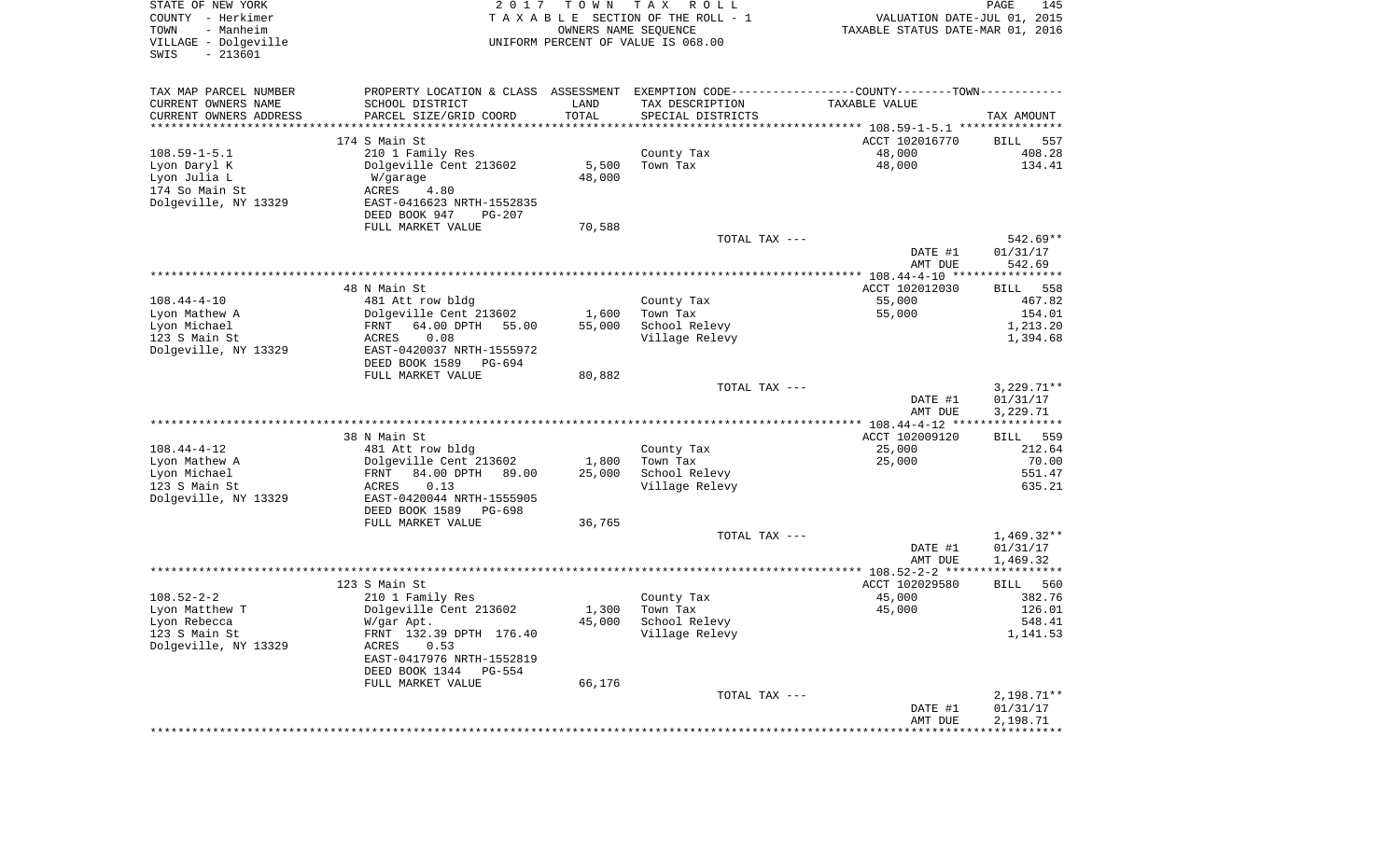| COUNTY - Herkimer<br>- Manheim<br>TOWN<br>VILLAGE - Dolgeville<br>SWIS<br>$-213601$ |                                                                                                |        | TAXABLE SECTION OF THE ROLL - 1<br>OWNERS NAME SEOUENCE<br>UNIFORM PERCENT OF VALUE IS 068.00 | VALUATION DATE-JUL 01, 2015<br>TAXABLE STATUS DATE-MAR 01, 2016 |                   |
|-------------------------------------------------------------------------------------|------------------------------------------------------------------------------------------------|--------|-----------------------------------------------------------------------------------------------|-----------------------------------------------------------------|-------------------|
| TAX MAP PARCEL NUMBER                                                               | PROPERTY LOCATION & CLASS ASSESSMENT EXEMPTION CODE----------------COUNTY-------TOWN---------- |        |                                                                                               |                                                                 |                   |
| CURRENT OWNERS NAME                                                                 | SCHOOL DISTRICT                                                                                | LAND   | TAX DESCRIPTION                                                                               | TAXABLE VALUE                                                   |                   |
| CURRENT OWNERS ADDRESS                                                              | PARCEL SIZE/GRID COORD                                                                         | TOTAL  | SPECIAL DISTRICTS                                                                             |                                                                 | TAX AMOUNT        |
| ************************                                                            |                                                                                                |        |                                                                                               |                                                                 |                   |
|                                                                                     | REAR W Timmerman St                                                                            |        |                                                                                               | ACCT 102016772                                                  | BILL              |
| $108.59 - 1 - 5.2$                                                                  | 312 Vac w/imprv                                                                                |        | County Tax                                                                                    | 1,500                                                           | 12.76             |
| Lyon Michael                                                                        | Dolgeville Cent 213602                                                                         | 700    | Town Tax                                                                                      | 1,500                                                           |                   |
| 9 W Timmerman St                                                                    | FRNT 357.00 DPTH 94.00                                                                         | 1,500  |                                                                                               |                                                                 |                   |
| Dolgeville, NY 13329                                                                | 0.65<br>ACRES<br>EAST-0416318 NRTH-1552750                                                     |        |                                                                                               |                                                                 |                   |
|                                                                                     | DEED BOOK 898<br>PG-456                                                                        |        |                                                                                               |                                                                 |                   |
|                                                                                     | FULL MARKET VALUE                                                                              | 2,206  |                                                                                               |                                                                 |                   |
|                                                                                     |                                                                                                |        | TOTAL TAX ---                                                                                 |                                                                 | $16.96**$         |
|                                                                                     |                                                                                                |        |                                                                                               | DATE #1                                                         | 01/31/17          |
|                                                                                     |                                                                                                |        |                                                                                               | AMT DUE                                                         | 16.96             |
|                                                                                     |                                                                                                |        |                                                                                               |                                                                 |                   |
|                                                                                     | 129 S Main St                                                                                  |        |                                                                                               | ACCT 102030300                                                  | BILL 562          |
| $108.52 - 2 - 1$                                                                    | 210 1 Family Res                                                                               |        | County Tax                                                                                    | 42,800                                                          | 364.05            |
| Lyon Michael A                                                                      | Dolgeville Cent 213602                                                                         | 2,200  | Town Tax                                                                                      | 42,800                                                          | 119.85            |
| 36 W State St                                                                       | W/barn                                                                                         | 42,800 |                                                                                               |                                                                 |                   |
| Dolgeville, NY 13329                                                                | ACRES<br>2.00                                                                                  |        |                                                                                               |                                                                 |                   |
|                                                                                     | EAST-0418005 NRTH-1552580                                                                      |        |                                                                                               |                                                                 |                   |
|                                                                                     | DEED BOOK 1210<br>PG-623                                                                       |        |                                                                                               |                                                                 |                   |
|                                                                                     | FULL MARKET VALUE                                                                              | 62,941 | TOTAL TAX ---                                                                                 |                                                                 | 483.90**          |
|                                                                                     |                                                                                                |        |                                                                                               | DATE #1                                                         | 01/31/17          |
|                                                                                     |                                                                                                |        |                                                                                               | AMT DUE                                                         | 483.90            |
|                                                                                     |                                                                                                |        |                                                                                               |                                                                 |                   |
|                                                                                     | 9 W Timmerman St                                                                               |        |                                                                                               | ACCT 102016950                                                  | BILL 563          |
| $108.59 - 1 - 4$                                                                    | 210 1 Family Res                                                                               |        | County Tax                                                                                    | 38,000                                                          | 323.22            |
| Lyon Michael M                                                                      | Dolgeville Cent 213602                                                                         | 1,500  | Town Tax                                                                                      | 38,000                                                          | 106.40            |
| 9 W Timmerman St                                                                    | W/garage                                                                                       | 38,000 |                                                                                               |                                                                 |                   |
| Dolgeville, NY 13329                                                                | FRNT 150.00 DPTH 150.00                                                                        |        |                                                                                               |                                                                 |                   |
|                                                                                     | 0.52<br>ACRES                                                                                  |        |                                                                                               |                                                                 |                   |
|                                                                                     | EAST-0416449 NRTH-1552681                                                                      |        |                                                                                               |                                                                 |                   |
|                                                                                     | DEED BOOK 898<br>PG-456                                                                        |        |                                                                                               |                                                                 |                   |
|                                                                                     | FULL MARKET VALUE                                                                              | 55,882 | TOTAL TAX ---                                                                                 |                                                                 | $429.62**$        |
|                                                                                     |                                                                                                |        |                                                                                               | DATE #1                                                         | 01/31/17          |
|                                                                                     |                                                                                                |        |                                                                                               | AMT DUE                                                         | 429.62            |
|                                                                                     |                                                                                                |        |                                                                                               |                                                                 |                   |
|                                                                                     | REAR Ransom St                                                                                 |        |                                                                                               |                                                                 | BILL<br>564       |
| $108.60 - 1 - 36$                                                                   | 311 Res vac land                                                                               |        | County Tax                                                                                    | 1,300                                                           | 11.06             |
| Lyon Montgomery                                                                     | Dolgeville Cent 213602                                                                         | 1,300  | Town Tax                                                                                      | 1,300                                                           |                   |
| PO Box 125                                                                          | FRNT 115.00 DPTH 568.00                                                                        | 1,300  |                                                                                               |                                                                 |                   |
| Dolgeville, NY 13329                                                                | ACRES<br>1.35                                                                                  |        |                                                                                               |                                                                 |                   |
|                                                                                     | EAST-0418648 NRTH-1551159                                                                      |        |                                                                                               |                                                                 |                   |
|                                                                                     | DEED BOOK 855<br>PG-600                                                                        |        |                                                                                               |                                                                 |                   |
|                                                                                     | FULL MARKET VALUE                                                                              | 1,912  |                                                                                               |                                                                 |                   |
|                                                                                     |                                                                                                |        | TOTAL TAX ---                                                                                 |                                                                 | 14.70**           |
|                                                                                     |                                                                                                |        |                                                                                               | DATE #1<br>AMT DUE                                              | 01/31/17<br>14.70 |
|                                                                                     |                                                                                                |        |                                                                                               |                                                                 |                   |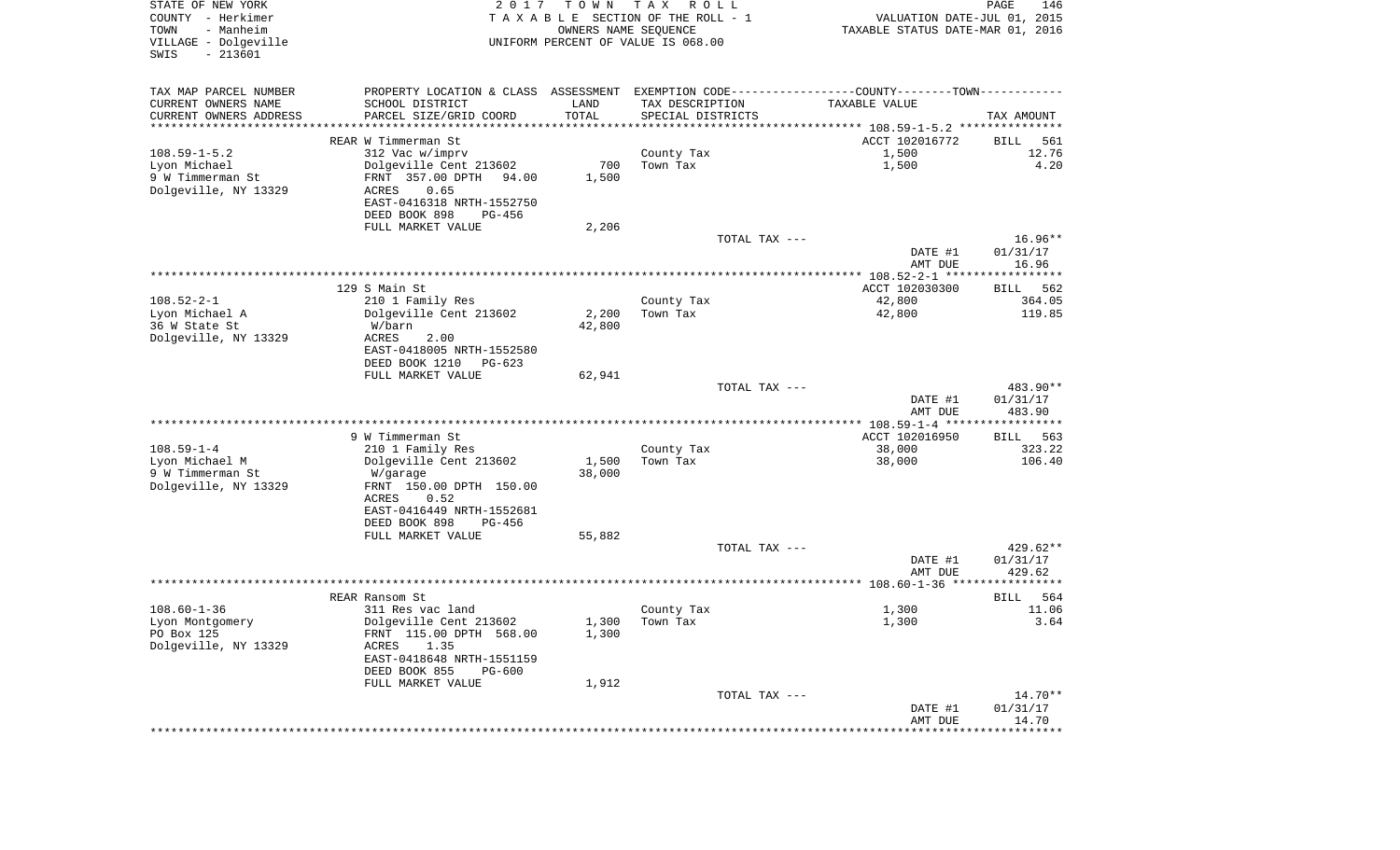| STATE OF NEW YORK<br>COUNTY - Herkimer<br>TOWN<br>- Manheim<br>VILLAGE - Dolgeville<br>$-213601$<br>SWIS | 2 0 1 7                                    | T O W N                      | T A X<br>R O L L<br>TAXABLE SECTION OF THE ROLL - 1<br>OWNERS NAME SEQUENCE<br>UNIFORM PERCENT OF VALUE IS 068.00 | VALUATION DATE-JUL 01, 2015<br>TAXABLE STATUS DATE-MAR 01, 2016 | PAGE<br>147            |
|----------------------------------------------------------------------------------------------------------|--------------------------------------------|------------------------------|-------------------------------------------------------------------------------------------------------------------|-----------------------------------------------------------------|------------------------|
| TAX MAP PARCEL NUMBER                                                                                    | PROPERTY LOCATION & CLASS ASSESSMENT       |                              | EXEMPTION CODE-----------------COUNTY-------TOWN----------                                                        |                                                                 |                        |
| CURRENT OWNERS NAME                                                                                      | SCHOOL DISTRICT                            | LAND                         | TAX DESCRIPTION                                                                                                   | TAXABLE VALUE                                                   |                        |
| CURRENT OWNERS ADDRESS<br>*******************                                                            | PARCEL SIZE/GRID COORD                     | TOTAL<br>* * * * * * * * * * | SPECIAL DISTRICTS                                                                                                 | ********************************** 108.59-1-6 ***************** | TAX AMOUNT             |
|                                                                                                          | 10 W Timmerman St                          |                              |                                                                                                                   | ACCT 102027990                                                  | BILL<br>565            |
| $108.59 - 1 - 6$                                                                                         | 210 1 Family Res                           |                              | County Tax                                                                                                        | 66,000                                                          | 561.38                 |
| Lyon Richard J                                                                                           | Dolgeville Cent 213602                     | 1,000                        | Town Tax                                                                                                          | 66,000                                                          | 184.81                 |
| 10 Timmerman St                                                                                          |                                            | 66,000                       |                                                                                                                   |                                                                 |                        |
| Dolgeville, NY 13329                                                                                     | FRNT 100.00 DPTH 150.00<br>ACRES<br>0.34   |                              |                                                                                                                   |                                                                 |                        |
|                                                                                                          | EAST-0416628 NRTH-1552710                  |                              |                                                                                                                   |                                                                 |                        |
|                                                                                                          | DEED BOOK 1183<br>PG-675                   |                              |                                                                                                                   |                                                                 |                        |
|                                                                                                          | FULL MARKET VALUE                          | 97,059                       | TOTAL TAX ---                                                                                                     |                                                                 | $746.19**$             |
|                                                                                                          |                                            |                              |                                                                                                                   | DATE #1                                                         | 01/31/17               |
|                                                                                                          |                                            |                              |                                                                                                                   | AMT DUE                                                         | 746.19                 |
|                                                                                                          |                                            |                              |                                                                                                                   | *************** 108.44-3-8 ******************                   |                        |
|                                                                                                          | 73 N Main St                               |                              |                                                                                                                   | ACCT 102029970                                                  | BILL<br>566            |
| $108.44 - 3 - 8$                                                                                         | 482 Det row bldg<br>Dolgeville Cent 213602 | 500                          | County Tax<br>Town Tax                                                                                            | 60,000<br>60,000                                                | 510.35<br>168.01       |
| M P E Properties<br>73 N Main St                                                                         | 48.00 DPTH 200.00<br>FRNT                  | 60,000                       |                                                                                                                   |                                                                 |                        |
| Dolgeville, NY 13329                                                                                     | <b>ACRES</b><br>0.22                       |                              |                                                                                                                   |                                                                 |                        |
|                                                                                                          | EAST-0419863 NRTH-1556096                  |                              |                                                                                                                   |                                                                 |                        |
|                                                                                                          | DEED BOOK 845<br>$PG-585$                  |                              |                                                                                                                   |                                                                 |                        |
|                                                                                                          | FULL MARKET VALUE                          | 88,235                       |                                                                                                                   |                                                                 |                        |
|                                                                                                          |                                            |                              | TOTAL TAX ---                                                                                                     | DATE #1                                                         | 678.36**<br>01/31/17   |
|                                                                                                          |                                            |                              |                                                                                                                   | AMT DUE<br>*********** 108.51-1-9 ******************            | 678.36                 |
|                                                                                                          | 46 Spencer St                              |                              |                                                                                                                   | ACCT 102017010                                                  | 567<br>BILL            |
| $108.51 - 1 - 9$                                                                                         | 210 1 Family Res                           |                              | County Tax                                                                                                        | 71,900                                                          | 611.56                 |
| Mack Nathan H                                                                                            | Dolgeville Cent 213602                     | 1,400                        | Town Tax                                                                                                          | 71,900                                                          | 201.33                 |
| Mack Ann N                                                                                               | W/garage                                   | 71,900                       |                                                                                                                   |                                                                 |                        |
| 46 Spencer St                                                                                            | FRNT 110.16 DPTH                           |                              |                                                                                                                   |                                                                 |                        |
| Dolgeville, NY 13329                                                                                     | ACRES<br>1.30<br>EAST-0417581 NRTH-1554677 |                              |                                                                                                                   |                                                                 |                        |
|                                                                                                          | DEED BOOK 1286<br>PG-274                   |                              |                                                                                                                   |                                                                 |                        |
|                                                                                                          | FULL MARKET VALUE                          | 105,735                      |                                                                                                                   |                                                                 |                        |
|                                                                                                          |                                            |                              | TOTAL TAX ---                                                                                                     |                                                                 | 812.89**               |
|                                                                                                          |                                            |                              |                                                                                                                   | DATE #1<br>AMT DUE                                              | 01/31/17<br>812.89     |
|                                                                                                          |                                            |                              |                                                                                                                   | ******************* 108.59-3-6<br>*******                       | * * * *                |
|                                                                                                          | 25 E Timmerman St                          |                              |                                                                                                                   | ACCT 102014520                                                  | 568<br>BILL            |
| $108.59 - 3 - 6$<br>Maddocks Carmelita                                                                   | 210 1 Family Res<br>Dolgeville Cent 213602 | 1,000                        | County Tax<br>Town Tax                                                                                            | 63,100<br>63,100                                                | 536.71<br>176.69       |
| 25 E Timmerman St                                                                                        | FRNT 100.00 DPTH 150.00                    | 63,100                       |                                                                                                                   |                                                                 |                        |
| Dolgeville, NY 13329-9011                                                                                | 0.34<br><b>ACRES</b>                       |                              |                                                                                                                   |                                                                 |                        |
|                                                                                                          | EAST-0416779 NRTH-1551549                  |                              |                                                                                                                   |                                                                 |                        |
|                                                                                                          | DEED BOOK 1279<br>PG-151                   |                              |                                                                                                                   |                                                                 |                        |
|                                                                                                          | FULL MARKET VALUE                          | 92,794                       |                                                                                                                   |                                                                 |                        |
|                                                                                                          |                                            |                              | TOTAL TAX ---                                                                                                     | DATE #1                                                         | $713.40**$<br>01/31/17 |
|                                                                                                          |                                            |                              |                                                                                                                   | AMT DUE                                                         | 713.40                 |
|                                                                                                          |                                            |                              |                                                                                                                   | ****************************                                    |                        |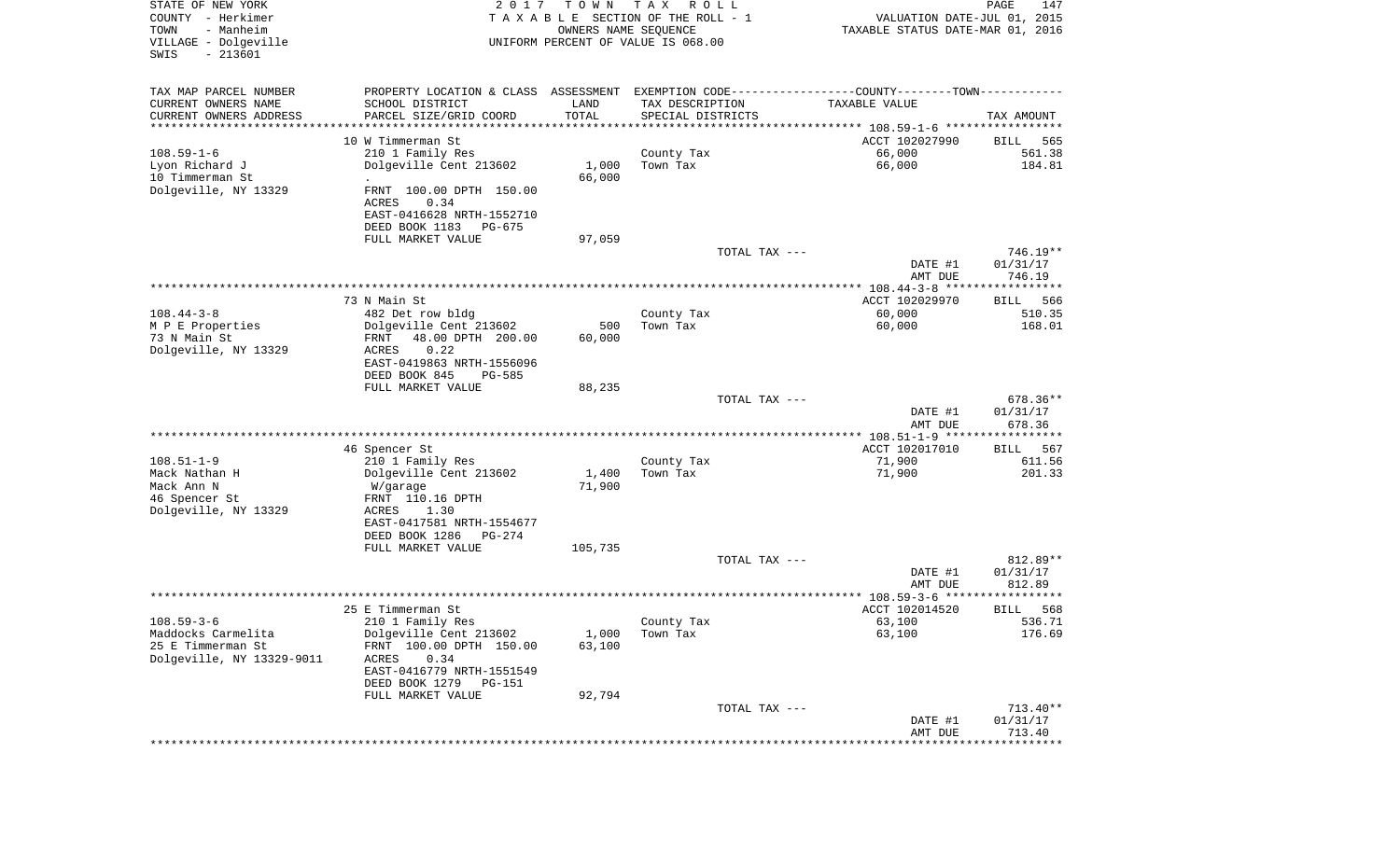| STATE OF NEW YORK<br>COUNTY - Herkimer<br>TOWN<br>- Manheim<br>VILLAGE - Dolgeville<br>$-213601$<br>SWIS | 2017                                                                                          | TOWN          | T A X<br>R O L L<br>TAXABLE SECTION OF THE ROLL - 1<br>OWNERS NAME SEQUENCE<br>UNIFORM PERCENT OF VALUE IS 068.00 | VALUATION DATE-JUL 01, 2015<br>TAXABLE STATUS DATE-MAR 01, 2016 | PAGE<br>148            |
|----------------------------------------------------------------------------------------------------------|-----------------------------------------------------------------------------------------------|---------------|-------------------------------------------------------------------------------------------------------------------|-----------------------------------------------------------------|------------------------|
| TAX MAP PARCEL NUMBER                                                                                    | PROPERTY LOCATION & CLASS ASSESSMENT EXEMPTION CODE---------------COUNTY-------TOWN---------- |               |                                                                                                                   |                                                                 |                        |
| CURRENT OWNERS NAME                                                                                      | SCHOOL DISTRICT                                                                               | LAND          | TAX DESCRIPTION                                                                                                   | TAXABLE VALUE                                                   |                        |
| CURRENT OWNERS ADDRESS<br>**********************                                                         | PARCEL SIZE/GRID COORD                                                                        | TOTAL         | SPECIAL DISTRICTS                                                                                                 |                                                                 | TAX AMOUNT             |
|                                                                                                          | 150 N Main St                                                                                 |               |                                                                                                                   | ACCT 102012870                                                  | 569<br>BILL            |
| $108.36 - 4 - 11$                                                                                        | 210 1 Family Res                                                                              |               | County Tax                                                                                                        | 26,000                                                          | 221.15                 |
| Madison Cathleen                                                                                         | Dolgeville Cent 213602                                                                        | 500           | Town Tax                                                                                                          | 26,000                                                          | 72.80                  |
| Madison Richard                                                                                          | 60.00 DPTH 221.00<br>FRNT                                                                     | 26,000        |                                                                                                                   |                                                                 |                        |
| 150 N Main St                                                                                            | ACRES<br>0.20                                                                                 |               |                                                                                                                   |                                                                 |                        |
| Dolgeville, NY 13329                                                                                     | EAST-0420259 NRTH-1557273<br>DEED BOOK 895<br>PG-629                                          |               |                                                                                                                   |                                                                 |                        |
|                                                                                                          | FULL MARKET VALUE                                                                             | 38,235        |                                                                                                                   |                                                                 |                        |
|                                                                                                          |                                                                                               |               | TOTAL TAX ---                                                                                                     |                                                                 | 293.95**               |
|                                                                                                          |                                                                                               |               |                                                                                                                   | DATE #1                                                         | 01/31/17               |
|                                                                                                          |                                                                                               |               |                                                                                                                   | AMT DUE                                                         | 293.95                 |
|                                                                                                          | 55 S Helmer Ave                                                                               |               |                                                                                                                   | ACCT 102002310                                                  | <b>BILL</b><br>570     |
| $108.52 - 1 - 14$                                                                                        | 210 1 Family Res                                                                              |               | VET WAR CT 41121                                                                                                  | 6,120<br>6,120                                                  |                        |
| Madison Donna J                                                                                          | Dolgeville Cent 213602                                                                        | 800           | County Tax                                                                                                        | 38,880                                                          | 330.70                 |
| 55 S Helmer Ave                                                                                          | W/garage                                                                                      | 45,000        | Town Tax                                                                                                          | 38,880                                                          | 108.87                 |
| Dolgeville, NY 13329                                                                                     | FRNT<br>82.00 DPTH 129.00                                                                     |               |                                                                                                                   |                                                                 |                        |
|                                                                                                          | ACRES<br>0.25<br>EAST-0418221 NRTH-1554224                                                    |               |                                                                                                                   |                                                                 |                        |
|                                                                                                          | DEED BOOK 1562<br>PG-86                                                                       |               |                                                                                                                   |                                                                 |                        |
|                                                                                                          | FULL MARKET VALUE                                                                             | 66,176        |                                                                                                                   |                                                                 |                        |
|                                                                                                          |                                                                                               |               | TOTAL TAX ---                                                                                                     |                                                                 | 439.57**               |
|                                                                                                          |                                                                                               |               |                                                                                                                   | DATE #1<br>AMT DUE                                              | 01/31/17<br>439.57     |
|                                                                                                          |                                                                                               |               |                                                                                                                   | ************ 108.36-2-21 *****************                      |                        |
|                                                                                                          | 10 Wolf St                                                                                    |               |                                                                                                                   | ACCT 102007740                                                  | 571<br>BILL            |
| $108.36 - 2 - 21$                                                                                        | 210 1 Family Res                                                                              |               | VET WAR CT 41121                                                                                                  | 4,800<br>4,800                                                  |                        |
| Madison Milford                                                                                          | Dolgeville Cent 213602                                                                        | 500           | County Tax                                                                                                        | 27,200                                                          | 231.36                 |
| Madison Maryann<br>10 Wolf St                                                                            | W/garage<br>FRNT<br>50.00 DPTH 150.00                                                         | 32,000        | Town Tax                                                                                                          | 27,200                                                          | 76.16                  |
| Dolgeville, NY 13329                                                                                     | ACRES<br>0.17                                                                                 |               |                                                                                                                   |                                                                 |                        |
|                                                                                                          | EAST-0419328 NRTH-1557649                                                                     |               |                                                                                                                   |                                                                 |                        |
|                                                                                                          | DEED BOOK 00650 PG-00882                                                                      |               |                                                                                                                   |                                                                 |                        |
|                                                                                                          | FULL MARKET VALUE                                                                             | 47,059        |                                                                                                                   |                                                                 |                        |
|                                                                                                          |                                                                                               |               | TOTAL TAX ---                                                                                                     | DATE #1                                                         | $307.52**$<br>01/31/17 |
|                                                                                                          |                                                                                               |               |                                                                                                                   | AMT DUE                                                         | 307.52                 |
|                                                                                                          |                                                                                               |               |                                                                                                                   |                                                                 | * * * * * *            |
|                                                                                                          | 152 N Main St                                                                                 |               |                                                                                                                   | ACCT 102012840                                                  | BILL<br>572            |
| $108.36 - 4 - 10$                                                                                        | 210 1 Family Res                                                                              |               | County Tax                                                                                                        | 32,000                                                          | 272.18                 |
| Madison Richard J<br>150 N Main St                                                                       | Dolgeville Cent 213602<br>52.00 DPTH 225.00<br>FRNT                                           | 500<br>32,000 | Town Tax                                                                                                          | 32,000                                                          | 89.60                  |
| Dolgeville, NY 13329                                                                                     | 0.27<br>ACRES                                                                                 |               |                                                                                                                   |                                                                 |                        |
|                                                                                                          | EAST-0420303 NRTH-1557333                                                                     |               |                                                                                                                   |                                                                 |                        |
|                                                                                                          | DEED BOOK 1611 PG-33                                                                          |               |                                                                                                                   |                                                                 |                        |
|                                                                                                          | FULL MARKET VALUE                                                                             | 47,059        |                                                                                                                   |                                                                 |                        |
|                                                                                                          |                                                                                               |               | TOTAL TAX ---                                                                                                     | DATE #1                                                         | 361.78**<br>01/31/17   |
|                                                                                                          |                                                                                               |               |                                                                                                                   | AMT DUE                                                         | 361.78                 |
|                                                                                                          |                                                                                               |               |                                                                                                                   | ****************************                                    |                        |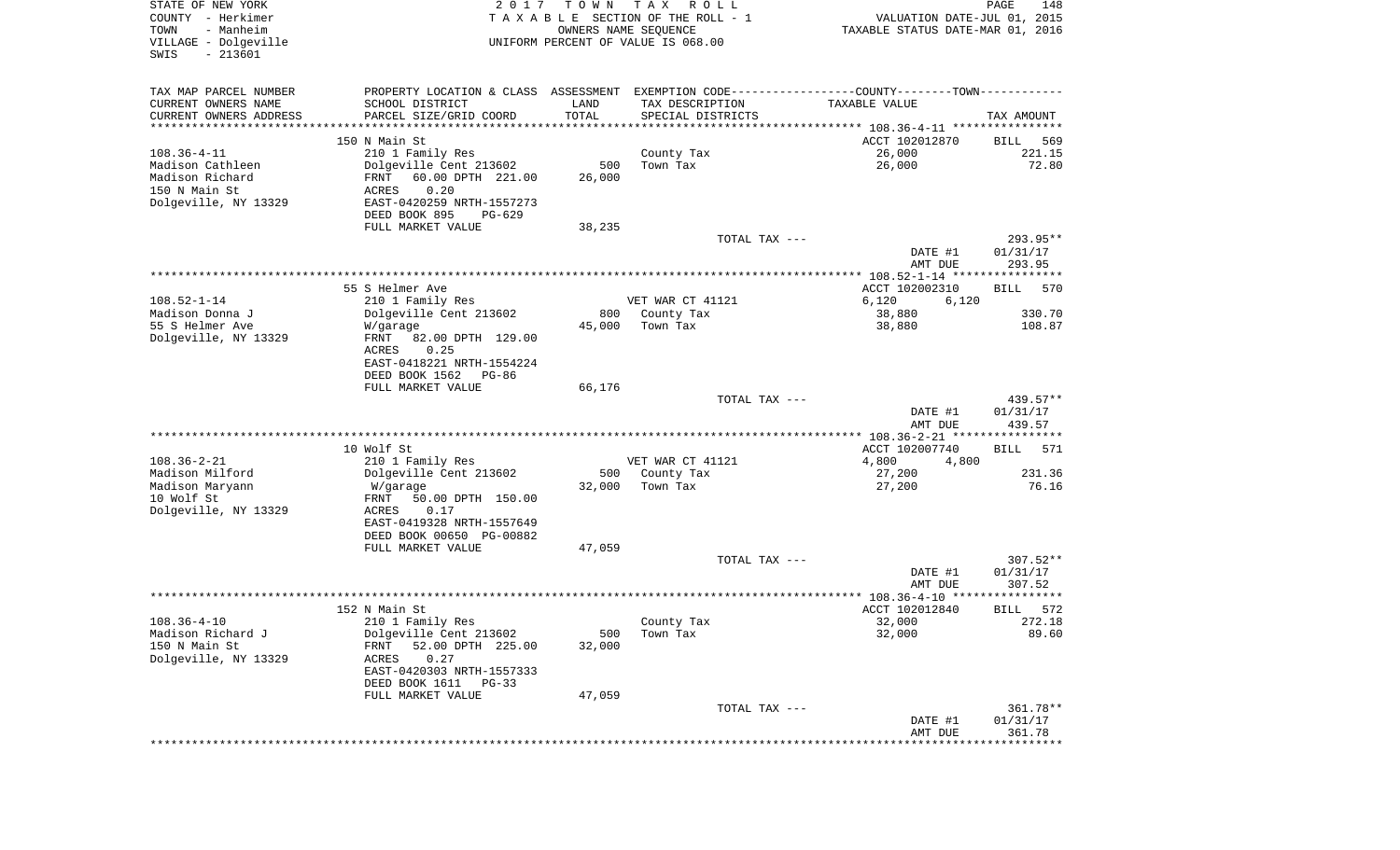| STATE OF NEW YORK<br>COUNTY - Herkimer<br>- Manheim<br>TOWN<br>VILLAGE - Dolgeville<br>$-213601$<br>SWIS | 2017                                                                                          | T O W N<br>OWNERS NAME SEQUENCE | T A X<br>R O L L<br>TAXABLE SECTION OF THE ROLL - 1<br>UNIFORM PERCENT OF VALUE IS 068.00 | VALUATION DATE-JUL 01, 2015<br>TAXABLE STATUS DATE-MAR 01, 2016 | PAGE<br>149           |
|----------------------------------------------------------------------------------------------------------|-----------------------------------------------------------------------------------------------|---------------------------------|-------------------------------------------------------------------------------------------|-----------------------------------------------------------------|-----------------------|
| TAX MAP PARCEL NUMBER                                                                                    | PROPERTY LOCATION & CLASS ASSESSMENT EXEMPTION CODE---------------COUNTY-------TOWN---------- |                                 |                                                                                           |                                                                 |                       |
| CURRENT OWNERS NAME                                                                                      | SCHOOL DISTRICT                                                                               | LAND                            | TAX DESCRIPTION                                                                           | <b>TAXABLE VALUE</b>                                            |                       |
| CURRENT OWNERS ADDRESS                                                                                   | PARCEL SIZE/GRID COORD                                                                        | TOTAL                           | SPECIAL DISTRICTS                                                                         |                                                                 | TAX AMOUNT            |
| **********************                                                                                   | 148 N Main St                                                                                 |                                 |                                                                                           | ACCT 102014340                                                  | 573<br>BILL           |
| $108.36 - 4 - 12$                                                                                        | 312 Vac w/imprv                                                                               |                                 | County Tax                                                                                | 2,500                                                           | 21.26                 |
| Madison Richard J                                                                                        | Dolgeville Cent 213602                                                                        | 500                             | Town Tax                                                                                  | 2,500                                                           | 7.00                  |
| Madison Cathleen A                                                                                       | W/garage                                                                                      | 2,500                           |                                                                                           |                                                                 |                       |
| 150 N Main St                                                                                            | FRNT<br>45.00 DPTH 209.00                                                                     |                                 |                                                                                           |                                                                 |                       |
| Dolgeville, NY 13329                                                                                     | ACRES<br>0.21                                                                                 |                                 |                                                                                           |                                                                 |                       |
|                                                                                                          | EAST-0420247 NRTH-1557220                                                                     |                                 |                                                                                           |                                                                 |                       |
|                                                                                                          | DEED BOOK 1344<br>PG-263<br>FULL MARKET VALUE                                                 | 3,676                           |                                                                                           |                                                                 |                       |
|                                                                                                          |                                                                                               |                                 | TOTAL TAX ---                                                                             |                                                                 | $28.26**$             |
|                                                                                                          |                                                                                               |                                 |                                                                                           | DATE #1                                                         | 01/31/17              |
|                                                                                                          |                                                                                               |                                 |                                                                                           | AMT DUE                                                         | 28.26                 |
|                                                                                                          |                                                                                               |                                 |                                                                                           |                                                                 |                       |
| $108.52 - 3 - 32$                                                                                        | 8 Rundell St<br>210 1 Family Res                                                              |                                 | County Tax                                                                                | ACCT 102020610<br>38,800                                        | BILL<br>574<br>330.02 |
| Madison Richard J                                                                                        | Dolgeville Cent 213602                                                                        | 500                             | Town Tax                                                                                  | 38,800                                                          | 108.64                |
| Madison Cathleen A                                                                                       | W/garage                                                                                      | 38,800                          |                                                                                           |                                                                 |                       |
| 150 N Main St                                                                                            | 50.00 DPTH 130.00<br>FRNT                                                                     |                                 |                                                                                           |                                                                 |                       |
| Dolgeville, NY 13329                                                                                     | ACRES<br>0.15                                                                                 |                                 |                                                                                           |                                                                 |                       |
|                                                                                                          | EAST-0419385 NRTH-1553796<br>DEED BOOK 1443<br>PG-96                                          |                                 |                                                                                           |                                                                 |                       |
|                                                                                                          | FULL MARKET VALUE                                                                             | 57,059                          |                                                                                           |                                                                 |                       |
|                                                                                                          |                                                                                               |                                 | TOTAL TAX ---                                                                             |                                                                 | 438.66**              |
|                                                                                                          |                                                                                               |                                 |                                                                                           | DATE #1                                                         | 01/31/17              |
|                                                                                                          |                                                                                               |                                 |                                                                                           | AMT DUE                                                         | 438.66                |
|                                                                                                          | Ransom                                                                                        |                                 |                                                                                           |                                                                 | 575<br>BILL           |
| $108.52 - 4 - 45$                                                                                        | 311 Res vac land                                                                              |                                 | County Tax                                                                                | 500                                                             | 4.25                  |
| Madison Sally                                                                                            | Dolgeville Cent 213602                                                                        | 500                             | Town Tax                                                                                  | 500                                                             | 1.40                  |
| 38 Ransom                                                                                                | FRNT 150.00 DPTH<br>75.00                                                                     | 500                             |                                                                                           |                                                                 |                       |
| Dolgeville, NY 13329                                                                                     | ACRES<br>0.25                                                                                 |                                 |                                                                                           |                                                                 |                       |
|                                                                                                          | EAST-0419091 NRTH-1552551<br>FULL MARKET VALUE                                                | 735                             |                                                                                           |                                                                 |                       |
|                                                                                                          |                                                                                               |                                 | TOTAL TAX ---                                                                             |                                                                 | $5.65**$              |
|                                                                                                          |                                                                                               |                                 |                                                                                           | DATE #1                                                         | 01/31/17              |
|                                                                                                          |                                                                                               |                                 |                                                                                           | AMT DUE                                                         | 5.65                  |
|                                                                                                          |                                                                                               |                                 |                                                                                           |                                                                 |                       |
| $108.52 - 4 - 43$                                                                                        | 38 Ransom St<br>210 1 Family Res                                                              |                                 | County Tax                                                                                | ACCT 102029070<br>37,800                                        | 576<br>BILL<br>321.52 |
| Madison Sally A                                                                                          | Dolgeville Cent 213602                                                                        | 1,000                           | Town Tax                                                                                  | 37,800                                                          | 105.84                |
| 38 Ransom St                                                                                             | FRNT 100.00 DPTH 75.00                                                                        | 37,800                          |                                                                                           |                                                                 |                       |
| Dolgeville, NY 13329                                                                                     | ACRES<br>0.17                                                                                 |                                 |                                                                                           |                                                                 |                       |
|                                                                                                          | EAST-0419151 NRTH-1552656                                                                     |                                 |                                                                                           |                                                                 |                       |
|                                                                                                          | DEED BOOK 826<br>PG-407<br>FULL MARKET VALUE                                                  | 55,588                          |                                                                                           |                                                                 |                       |
|                                                                                                          |                                                                                               |                                 | TOTAL TAX ---                                                                             |                                                                 | $427.36**$            |
|                                                                                                          |                                                                                               |                                 |                                                                                           | DATE #1                                                         | 01/31/17              |
|                                                                                                          |                                                                                               |                                 |                                                                                           | AMT DUE                                                         | 427.36                |
|                                                                                                          |                                                                                               |                                 |                                                                                           |                                                                 |                       |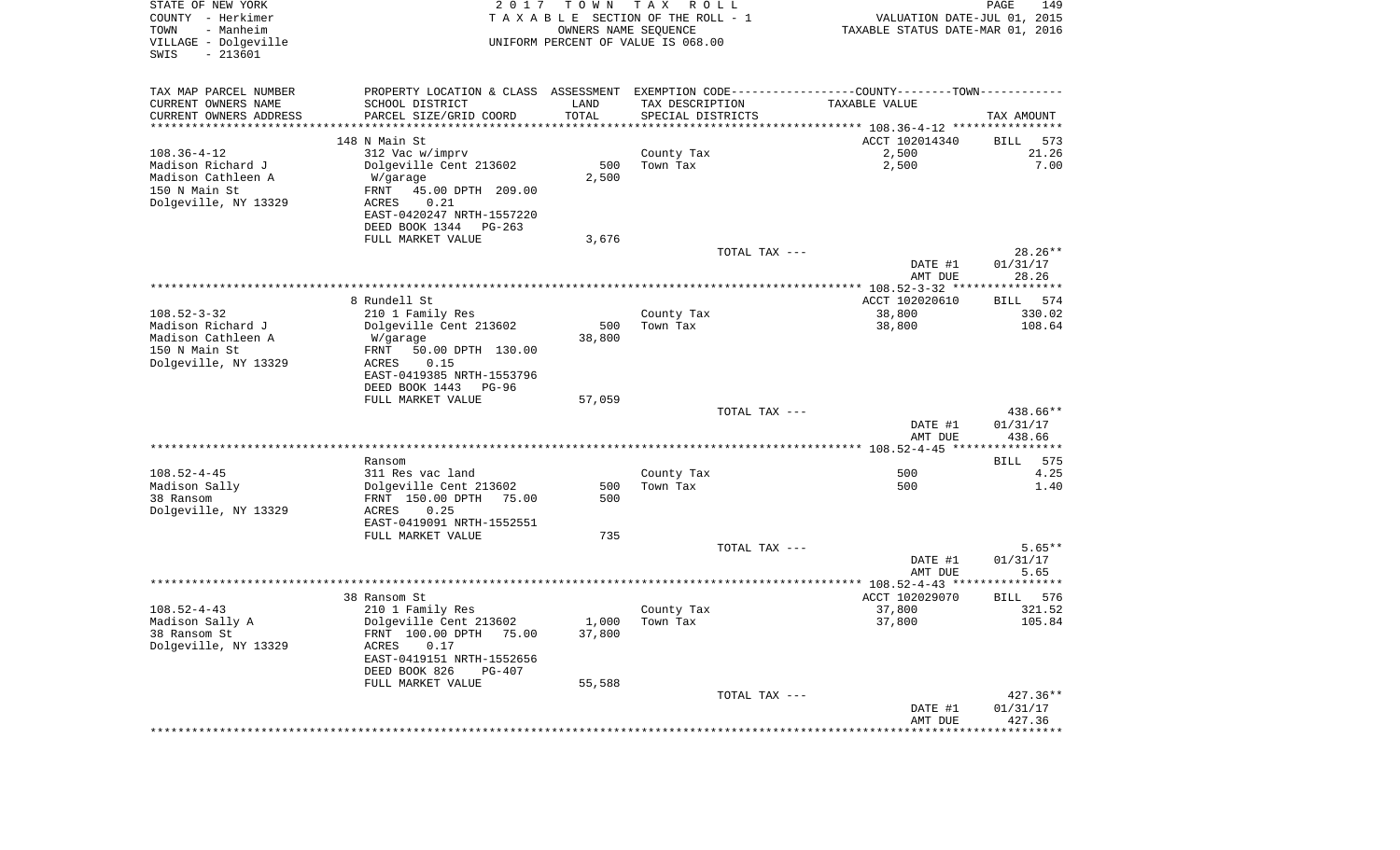| STATE OF NEW YORK<br>COUNTY - Herkimer<br>- Manheim<br>TOWN<br>VILLAGE - Dolgeville<br>$-213601$<br>SWIS | 2 0 1 7                                                                                         | T O W N<br>OWNERS NAME SEQUENCE | T A X<br>R O L L<br>TAXABLE SECTION OF THE ROLL - 1<br>UNIFORM PERCENT OF VALUE IS 068.00 | VALUATION DATE-JUL 01, 2015<br>TAXABLE STATUS DATE-MAR 01, 2016 | PAGE<br>150          |
|----------------------------------------------------------------------------------------------------------|-------------------------------------------------------------------------------------------------|---------------------------------|-------------------------------------------------------------------------------------------|-----------------------------------------------------------------|----------------------|
| TAX MAP PARCEL NUMBER                                                                                    | PROPERTY LOCATION & CLASS ASSESSMENT EXEMPTION CODE----------------COUNTY--------TOWN---------- |                                 |                                                                                           |                                                                 |                      |
| CURRENT OWNERS NAME                                                                                      | SCHOOL DISTRICT                                                                                 | LAND                            | TAX DESCRIPTION                                                                           | TAXABLE VALUE                                                   |                      |
| CURRENT OWNERS ADDRESS<br>**********************                                                         | PARCEL SIZE/GRID COORD<br>***********************                                               | TOTAL<br>****************       | SPECIAL DISTRICTS                                                                         |                                                                 | TAX AMOUNT           |
|                                                                                                          | E Spofford Ave                                                                                  |                                 |                                                                                           | ACCT 102029130                                                  | 577<br>BILL          |
| $108.52 - 4 - 44$                                                                                        | 311 Res vac land                                                                                |                                 | County Tax                                                                                | 900                                                             | 7.66                 |
| Madison Sally A                                                                                          | Dolgeville Cent 213602                                                                          | 900                             | Town Tax                                                                                  | 900                                                             | 2.52                 |
| 38 Ransom St                                                                                             | 75.00 DPTH 250.00<br>FRNT                                                                       | 900                             |                                                                                           |                                                                 |                      |
| Dolgeville, NY 13329                                                                                     | 0.43<br>ACRES<br>EAST-0419051 NRTH-1552626                                                      |                                 |                                                                                           |                                                                 |                      |
|                                                                                                          | DEED BOOK 826<br>PG-407                                                                         |                                 |                                                                                           |                                                                 |                      |
|                                                                                                          | FULL MARKET VALUE                                                                               | 1,324                           |                                                                                           |                                                                 |                      |
|                                                                                                          |                                                                                                 |                                 | TOTAL TAX ---                                                                             |                                                                 | $10.18**$            |
|                                                                                                          |                                                                                                 |                                 |                                                                                           | DATE #1<br>AMT DUE                                              | 01/31/17<br>10.18    |
|                                                                                                          |                                                                                                 |                                 |                                                                                           |                                                                 |                      |
|                                                                                                          | 13 Slawson St                                                                                   |                                 |                                                                                           | ACCT 102000840                                                  | <b>BILL</b><br>578   |
| $108.44 - 2 - 56$                                                                                        | 210 1 Family Res                                                                                |                                 | VET COM CT 41131                                                                          | 10,000<br>10,000                                                |                      |
| Madison Scott D<br>13 Slawson St                                                                         | Dolgeville Cent 213602                                                                          | 500<br>40,000                   | County Tax<br>Town Tax                                                                    | 30,000                                                          | 255.17<br>84.00      |
| Dolgeville, NY 13329                                                                                     | W/garage<br>FRNT<br>50.00 DPTH 100.00                                                           |                                 |                                                                                           | 30,000                                                          |                      |
|                                                                                                          | ACRES<br>$0.11$ BANK<br>135                                                                     |                                 |                                                                                           |                                                                 |                      |
|                                                                                                          | EAST-0418742 NRTH-1554818                                                                       |                                 |                                                                                           |                                                                 |                      |
|                                                                                                          | DEED BOOK 851<br>PG-435                                                                         |                                 |                                                                                           |                                                                 |                      |
|                                                                                                          | FULL MARKET VALUE                                                                               | 58,824                          | TOTAL TAX ---                                                                             |                                                                 | 339.17**             |
|                                                                                                          |                                                                                                 |                                 |                                                                                           | DATE #1                                                         | 01/31/17             |
|                                                                                                          |                                                                                                 |                                 |                                                                                           | AMT DUE                                                         | 339.17               |
|                                                                                                          |                                                                                                 |                                 |                                                                                           | ************* 108.52-5-51 *****************                     | 579                  |
| $108.52 - 5 - 51$                                                                                        | 18 Schuyler St<br>210 1 Family Res                                                              |                                 | County Tax                                                                                | ACCT 102005880<br>45,000                                        | BILL<br>382.76       |
| Mahardy Mathew W                                                                                         | Dolgeville Cent 213602                                                                          | 800                             | Town Tax                                                                                  | 45,000                                                          | 126.01               |
| Mahardy Cyrece M                                                                                         | W/garage                                                                                        | 45,000                          | School Relevy                                                                             |                                                                 | 548.41               |
| 18 Schuyler St                                                                                           | FRNT<br>78.00 DPTH 164.00                                                                       |                                 | Village Relevy                                                                            |                                                                 | 1,141.53             |
| Dolgeville, NY 13329                                                                                     | ACRES<br>0.28<br>EAST-0419798 NRTH-1554114                                                      |                                 |                                                                                           |                                                                 |                      |
|                                                                                                          | DEED BOOK 1566<br>PG-203                                                                        |                                 |                                                                                           |                                                                 |                      |
|                                                                                                          | FULL MARKET VALUE                                                                               | 66,176                          |                                                                                           |                                                                 |                      |
|                                                                                                          |                                                                                                 |                                 | TOTAL TAX ---                                                                             |                                                                 | $2,198.71**$         |
|                                                                                                          |                                                                                                 |                                 |                                                                                           | DATE #1<br>AMT DUE                                              | 01/31/17<br>2,198.71 |
|                                                                                                          |                                                                                                 |                                 |                                                                                           |                                                                 | *****                |
|                                                                                                          | 46 Stewart St                                                                                   |                                 |                                                                                           |                                                                 | 580<br>BILL          |
| $108.59 - 3 - 27.2$                                                                                      | 210 1 Family Res                                                                                |                                 | County Tax                                                                                | 79,900                                                          | 679.61               |
| Mahardy William&Lydia<br>Mahardy Family Trust                                                            | Dolgeville Cent 213602<br>FRNT 253.00 DPTH 150.00                                               | 2,500<br>79,900                 | Town Tax                                                                                  | 79,900                                                          | 223.73               |
| 46 Stewart St                                                                                            | 0.87<br>ACRES                                                                                   |                                 |                                                                                           |                                                                 |                      |
| Dolgeville, NY 13329                                                                                     | EAST-0417001 NRTH-1551008                                                                       |                                 |                                                                                           |                                                                 |                      |
|                                                                                                          | DEED BOOK 1571<br>PG-91                                                                         |                                 |                                                                                           |                                                                 |                      |
|                                                                                                          | FULL MARKET VALUE                                                                               | 117,500                         | TOTAL TAX ---                                                                             |                                                                 | 903.34**             |
|                                                                                                          |                                                                                                 |                                 |                                                                                           | DATE #1                                                         | 01/31/17             |
|                                                                                                          |                                                                                                 |                                 |                                                                                           | AMT DUE                                                         | 903.34               |
|                                                                                                          |                                                                                                 |                                 |                                                                                           |                                                                 |                      |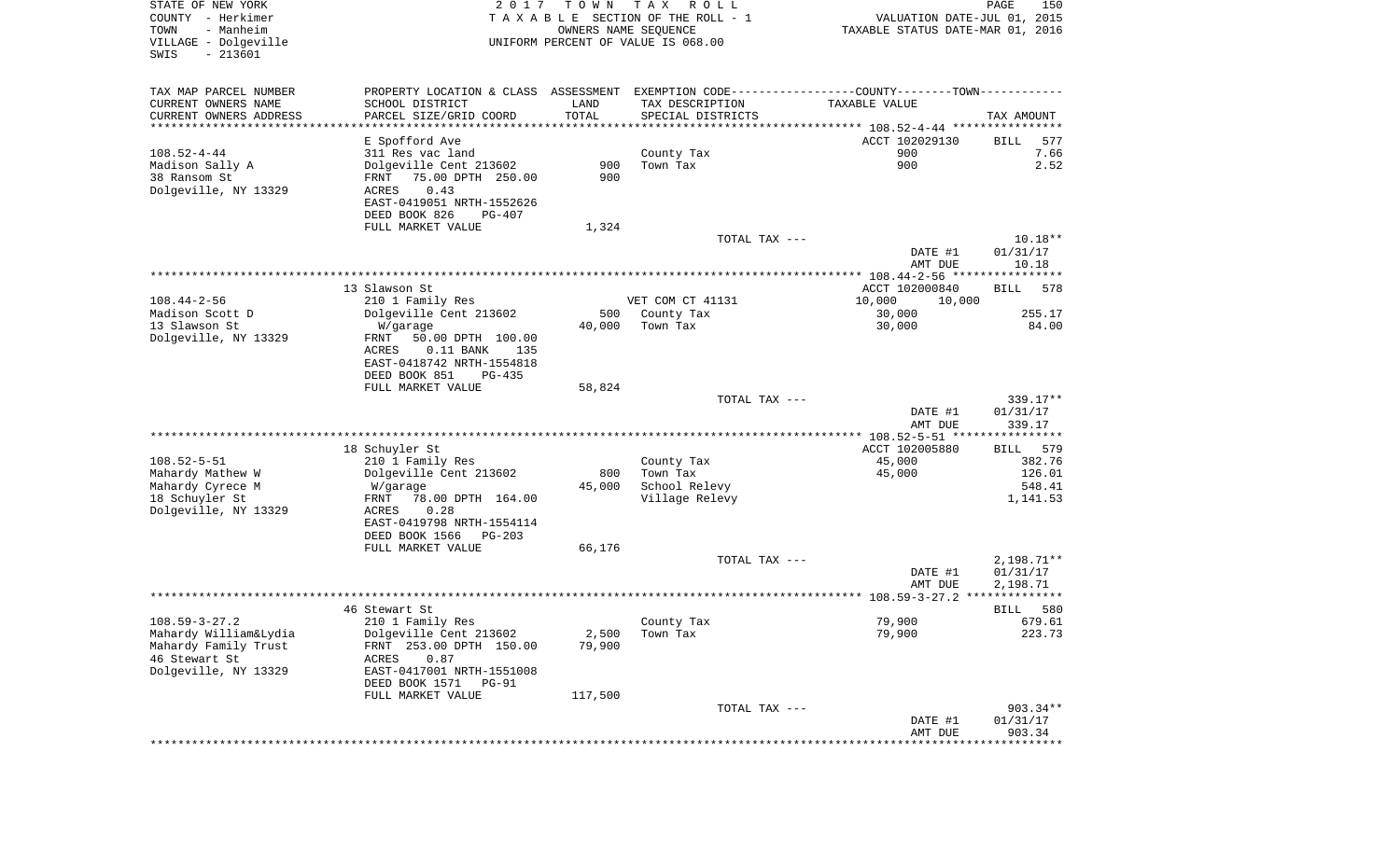| STATE OF NEW YORK<br>COUNTY - Herkimer<br>TOWN<br>- Manheim<br>VILLAGE - Dolgeville<br>SWIS<br>$-213601$ | 2 0 1 7                                                                                       | T O W N | T A X<br>R O L L<br>TAXABLE SECTION OF THE ROLL - 1<br>OWNERS NAME SEQUENCE<br>UNIFORM PERCENT OF VALUE IS 068.00 | VALUATION DATE-JUL 01, 2015<br>TAXABLE STATUS DATE-MAR 01, 2016 | PAGE<br>151                      |
|----------------------------------------------------------------------------------------------------------|-----------------------------------------------------------------------------------------------|---------|-------------------------------------------------------------------------------------------------------------------|-----------------------------------------------------------------|----------------------------------|
| TAX MAP PARCEL NUMBER                                                                                    | PROPERTY LOCATION & CLASS ASSESSMENT EXEMPTION CODE---------------COUNTY-------TOWN---------- |         |                                                                                                                   |                                                                 |                                  |
| CURRENT OWNERS NAME                                                                                      | SCHOOL DISTRICT                                                                               | LAND    | TAX DESCRIPTION                                                                                                   | TAXABLE VALUE                                                   |                                  |
| CURRENT OWNERS ADDRESS<br>*********************                                                          | PARCEL SIZE/GRID COORD                                                                        | TOTAL   | SPECIAL DISTRICTS                                                                                                 |                                                                 | TAX AMOUNT                       |
|                                                                                                          | N Main St                                                                                     |         |                                                                                                                   | ACCT 102006570                                                  | BILL<br>581                      |
| $108.36 - 3 - 24$                                                                                        | 312 Vac w/imprv                                                                               |         | County Tax                                                                                                        | 5,000                                                           | 42.53                            |
| Mamrosh James                                                                                            | Dolgeville Cent 213602                                                                        | 1,000   | Town Tax                                                                                                          | 5,000                                                           | 14.00                            |
| 155 N Main St                                                                                            | FRNT 153.00 DPTH 207.00                                                                       | 5,000   |                                                                                                                   |                                                                 |                                  |
| Dolgeville, NY 13329                                                                                     | ACRES<br>0.52                                                                                 |         |                                                                                                                   |                                                                 |                                  |
|                                                                                                          | EAST-0420049 NRTH-1557315                                                                     |         |                                                                                                                   |                                                                 |                                  |
|                                                                                                          | DEED BOOK 841<br>$PG-17$<br>FULL MARKET VALUE                                                 | 7,353   |                                                                                                                   |                                                                 |                                  |
|                                                                                                          |                                                                                               |         | TOTAL TAX ---                                                                                                     |                                                                 | $56.53**$                        |
|                                                                                                          |                                                                                               |         |                                                                                                                   | DATE #1                                                         | 01/31/17                         |
|                                                                                                          |                                                                                               |         |                                                                                                                   | AMT DUE                                                         | 56.53                            |
|                                                                                                          |                                                                                               |         |                                                                                                                   |                                                                 |                                  |
| $108.36 - 3 - 22$                                                                                        | 155 N Main St<br>210 1 Family Res                                                             |         | County Tax                                                                                                        | ACCT 102024990<br>24,000                                        | 582<br>BILL<br>204.14            |
| Mamrosh James K                                                                                          | Dolgeville Cent 213602                                                                        | 300     | Town Tax                                                                                                          | 24,000                                                          | 67.20                            |
| 155 N Main St                                                                                            | 27.00 DPTH 100.00<br>FRNT                                                                     | 24,000  |                                                                                                                   |                                                                 |                                  |
| Dolgeville, NY 13329                                                                                     | 0.06<br>ACRES                                                                                 |         |                                                                                                                   |                                                                 |                                  |
|                                                                                                          | EAST-0420084 NRTH-1557408<br>DEED BOOK 698<br>PG-396                                          |         |                                                                                                                   |                                                                 |                                  |
|                                                                                                          | FULL MARKET VALUE                                                                             | 35,294  |                                                                                                                   |                                                                 |                                  |
|                                                                                                          |                                                                                               |         | TOTAL TAX ---                                                                                                     | DATE #1<br>AMT DUE                                              | $271.34**$<br>01/31/17<br>271.34 |
|                                                                                                          |                                                                                               |         |                                                                                                                   |                                                                 |                                  |
|                                                                                                          | 65 W State St                                                                                 |         |                                                                                                                   | ACCT 102022620                                                  | <b>BILL</b><br>583               |
| $108.36 - 1 - 55$                                                                                        | 210 1 Family Res                                                                              |         | VET COM CT 41131                                                                                                  | 10,150<br>10,150                                                |                                  |
| Mamrosh John J                                                                                           | Dolgeville Cent 213602                                                                        | 800     | County Tax                                                                                                        | 30,450                                                          | 259.00                           |
| Mamrosh Bonnie<br>65 W State St                                                                          | W/garage<br>76.50 DPTH 125.00<br>FRNT                                                         | 40,600  | Town Tax                                                                                                          | 30,450                                                          | 85.26                            |
| Dolgeville, NY 13329                                                                                     | ACRES<br>0.22                                                                                 |         |                                                                                                                   |                                                                 |                                  |
|                                                                                                          | EAST-0418518 NRTH-1557117                                                                     |         |                                                                                                                   |                                                                 |                                  |
|                                                                                                          | DEED BOOK 00659 PG-00538                                                                      |         |                                                                                                                   |                                                                 |                                  |
|                                                                                                          | FULL MARKET VALUE                                                                             | 59,706  |                                                                                                                   |                                                                 |                                  |
|                                                                                                          |                                                                                               |         | TOTAL TAX ---                                                                                                     |                                                                 | 344.26**                         |
|                                                                                                          |                                                                                               |         |                                                                                                                   | DATE #1<br>AMT DUE                                              | 01/31/17<br>344.26               |
|                                                                                                          |                                                                                               |         |                                                                                                                   |                                                                 |                                  |
|                                                                                                          | 79 N Main St                                                                                  |         |                                                                                                                   | ACCT 102006450                                                  | 584<br>BILL                      |
| $108.44 - 3 - 7$                                                                                         | 482 Det row bldg                                                                              |         | County Tax                                                                                                        | 54,000                                                          | 459.31                           |
| Manheim Auto Parts                                                                                       | Dolgeville Cent 213602                                                                        |         | 400 Town Tax                                                                                                      | 54,000                                                          | 151.21                           |
| Petkovsek Philip<br>Attn: Petkovsek Philip                                                               | FRNT 43.00 DPTH 202.00<br><b>ACRES</b><br>0.24                                                | 54,000  |                                                                                                                   |                                                                 |                                  |
| 79 N Main St                                                                                             | EAST-0419862 NRTH-1556139                                                                     |         |                                                                                                                   |                                                                 |                                  |
| Dolgeville, NY 13329                                                                                     | DEED BOOK 890<br>PG-499                                                                       |         |                                                                                                                   |                                                                 |                                  |
|                                                                                                          | FULL MARKET VALUE                                                                             | 79,412  |                                                                                                                   |                                                                 |                                  |
|                                                                                                          |                                                                                               |         | TOTAL TAX ---                                                                                                     |                                                                 | $610.52**$                       |
|                                                                                                          |                                                                                               |         |                                                                                                                   | DATE #1<br>AMT DUE                                              | 01/31/17<br>610.52               |
|                                                                                                          |                                                                                               |         |                                                                                                                   | *******************                                             | * * * * * * * * * * * * * *      |
|                                                                                                          |                                                                                               |         |                                                                                                                   |                                                                 |                                  |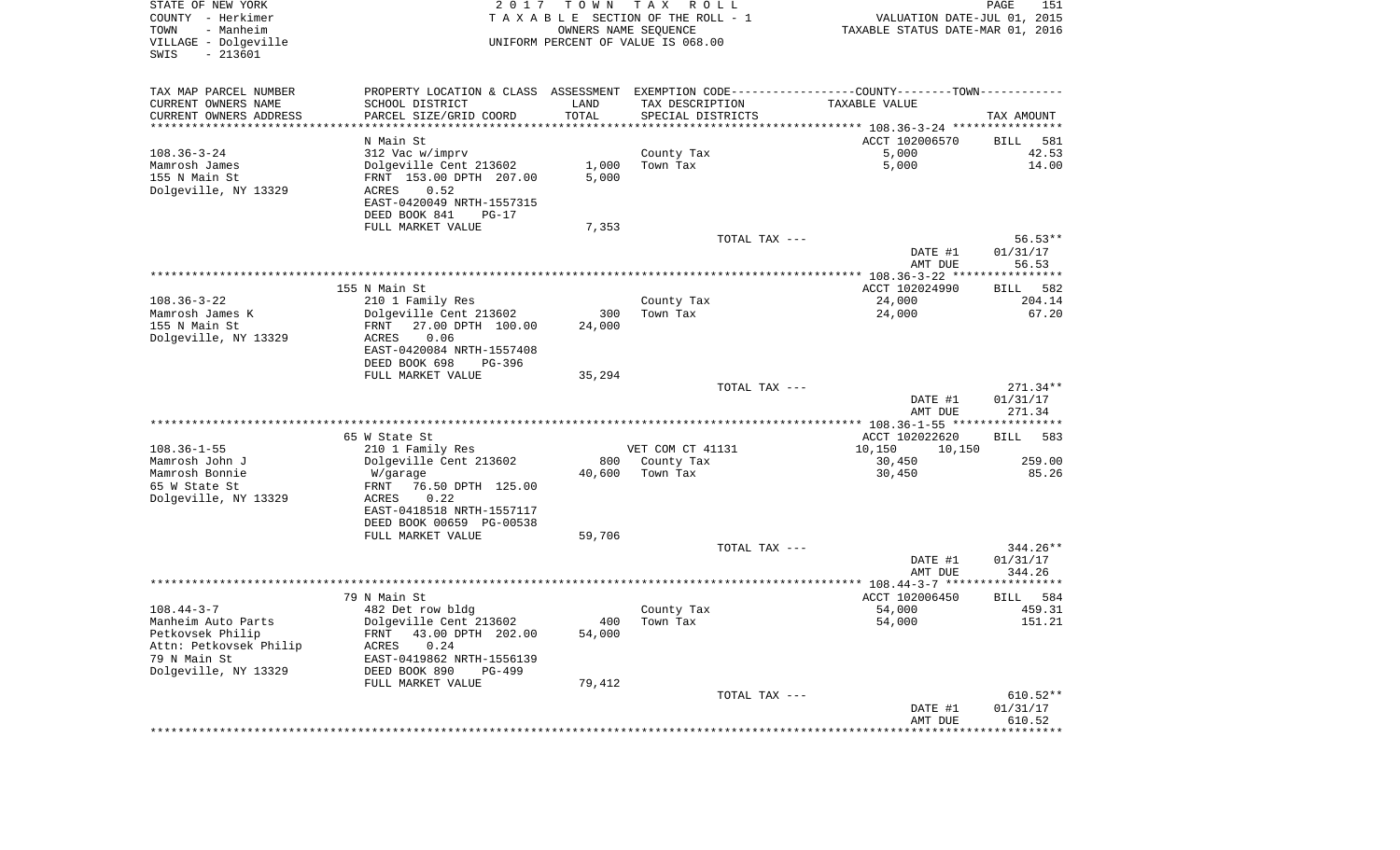| STATE OF NEW YORK<br>COUNTY - Herkimer<br>TOWN<br>- Manheim<br>VILLAGE - Dolgeville<br>$-213601$<br>SWIS | 2017                                                                                                                                                                                                                               | T O W N<br>OWNERS NAME SEQUENCE | T A X<br>R O L L<br>TAXABLE SECTION OF THE ROLL - 1<br>UNIFORM PERCENT OF VALUE IS 068.00 | VALUATION DATE-JUL 01, 2015<br>TAXABLE STATUS DATE-MAR 01, 2016                                                | PAGE<br>152                          |
|----------------------------------------------------------------------------------------------------------|------------------------------------------------------------------------------------------------------------------------------------------------------------------------------------------------------------------------------------|---------------------------------|-------------------------------------------------------------------------------------------|----------------------------------------------------------------------------------------------------------------|--------------------------------------|
| TAX MAP PARCEL NUMBER<br>CURRENT OWNERS NAME<br>CURRENT OWNERS ADDRESS<br>************************       | SCHOOL DISTRICT<br>PARCEL SIZE/GRID COORD                                                                                                                                                                                          | LAND<br>TOTAL                   | TAX DESCRIPTION<br>SPECIAL DISTRICTS                                                      | PROPERTY LOCATION & CLASS ASSESSMENT EXEMPTION CODE---------------COUNTY-------TOWN----------<br>TAXABLE VALUE | TAX AMOUNT                           |
| $108.44 - 2 - 3$<br>Markwardt Donald F<br>29 Slawson St<br>Dolgeville, NY 13329                          | 29-31 Slawson St<br>220 2 Family Res<br>Dolgeville Cent 213602<br>W/garage<br>FRNT<br>80.00 DPTH 100.00<br>ACRES<br>0.18<br>EAST-0418369 NRTH-1555195<br>DEED BOOK 1529<br>PG-212<br>FULL MARKET VALUE                             | 800<br>29,500<br>43,382         | County Tax<br>Town Tax                                                                    | ACCT 102014250<br>29,500<br>29,500                                                                             | 585<br>BILL<br>250.92<br>82.60       |
|                                                                                                          |                                                                                                                                                                                                                                    |                                 | TOTAL TAX ---                                                                             | DATE #1<br>AMT DUE                                                                                             | 333.52**<br>01/31/17<br>333.52       |
|                                                                                                          | 71 S Main St                                                                                                                                                                                                                       |                                 |                                                                                           | ACCT 102007860                                                                                                 | BILL<br>586                          |
| $108.52 - 2 - 40$<br>Marlo Hunter J<br>71 S Main St<br>Dolgeville, NY 13329                              | 210 1 Family Res<br>Dolgeville Cent 213602<br>W/garage<br>90.00 DPTH 195.00<br>FRNT<br>0.40<br>ACRES<br>EAST-0418968 NRTH-1554188<br>DEED BOOK 1545<br>PG-743                                                                      | 900<br>141,600                  | County Tax<br>Town Tax                                                                    | 141,600<br>141,600                                                                                             | 1,204.42<br>396.50                   |
|                                                                                                          | FULL MARKET VALUE                                                                                                                                                                                                                  | 208,235                         | TOTAL TAX ---                                                                             | DATE #1<br>AMT DUE                                                                                             | $1,600.92**$<br>01/31/17<br>1,600.92 |
|                                                                                                          |                                                                                                                                                                                                                                    |                                 |                                                                                           |                                                                                                                | * * * * * * * * * * * *              |
| $108.52 - 2 - 41$<br>Marlo Hunter J<br>71 S Main St<br>Dolgeville, NY 13329                              | S Main St<br>311 Res vac land<br>Dolgeville Cent 213602<br>FRNT<br>90.00 DPTH 145.00<br><b>ACRES</b><br>0.30<br>EAST-0418996 NRTH-1554279<br>DEED BOOK 1545<br>PG-743                                                              | 600<br>600                      | County Tax<br>Town Tax                                                                    | ACCT 102007830<br>600<br>600                                                                                   | BILL<br>587<br>5.10<br>1.68          |
|                                                                                                          | FULL MARKET VALUE                                                                                                                                                                                                                  | 882                             |                                                                                           |                                                                                                                |                                      |
|                                                                                                          |                                                                                                                                                                                                                                    |                                 | TOTAL TAX ---                                                                             | DATE #1<br>AMT DUE                                                                                             | $6.78**$<br>01/31/17<br>6.78         |
|                                                                                                          |                                                                                                                                                                                                                                    |                                 |                                                                                           |                                                                                                                |                                      |
| $108.44 - 2 - 18.1$<br>Marshall Debra L<br>13 Beaver St<br>Dolgeville, NY 13329                          | 13 Beaver St<br>210 1 Family Res<br>Dolgeville Cent 213602<br>210 W/garage<br>13 Beaver St.<br>FRNT 166.00 DPTH 108.00<br>$0.20$ BANK<br>ACRES<br>135<br>EAST-0418009 NRTH-1554777<br>DEED BOOK 942<br>PG-395<br>FULL MARKET VALUE | 800<br>48,000<br>70,588         | County Tax<br>Town Tax                                                                    | ACCT 102002970<br>48,000<br>48,000                                                                             | 588<br>BILL<br>408.28<br>134.41      |
|                                                                                                          |                                                                                                                                                                                                                                    |                                 | TOTAL TAX ---                                                                             | DATE #1<br>AMT DUE                                                                                             | $542.69**$<br>01/31/17<br>542.69     |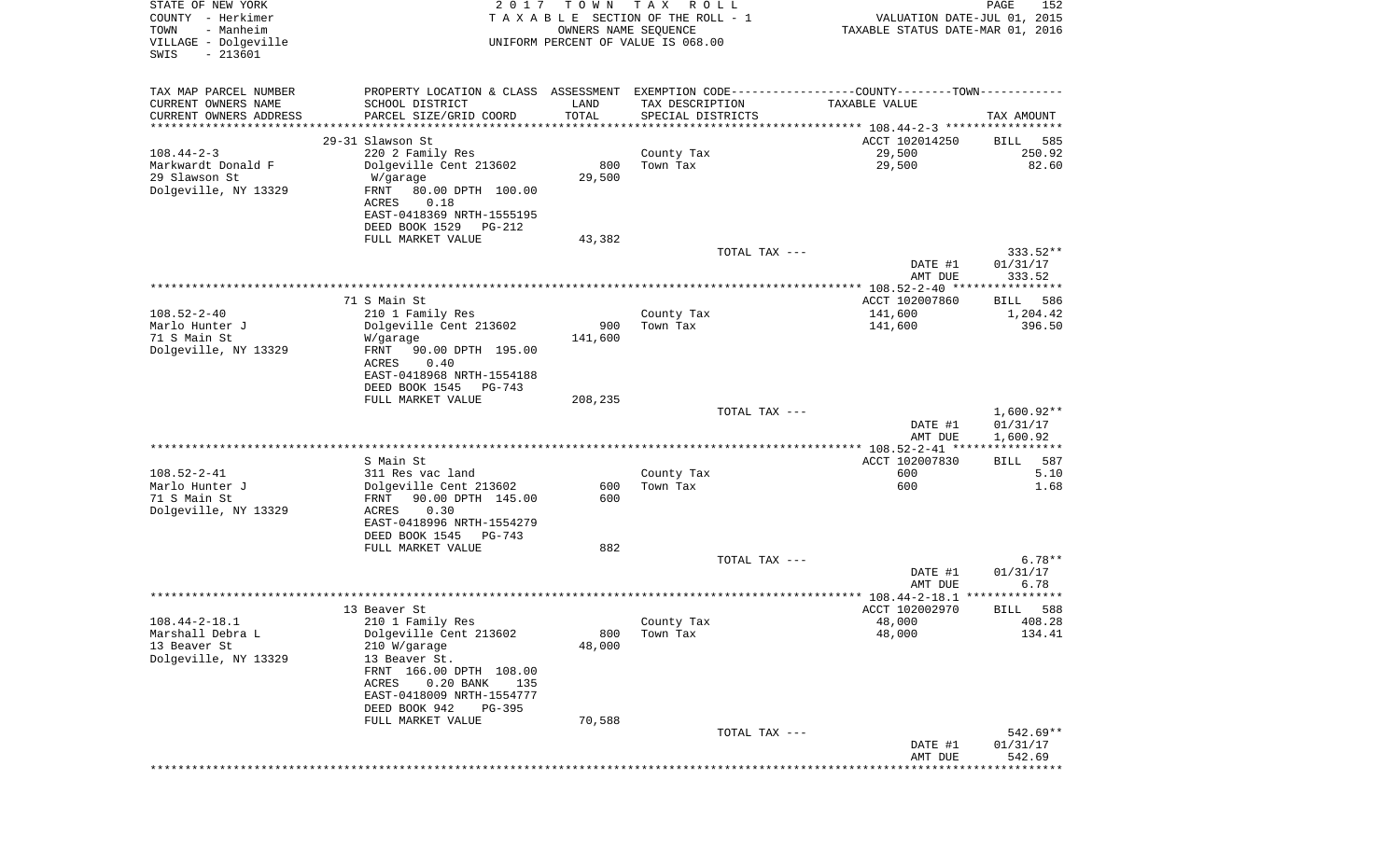| STATE OF NEW YORK<br>COUNTY - Herkimer<br>- Manheim<br>TOWN<br>VILLAGE - Dolgeville<br>$-213601$<br>SWIS | 2 0 1 7                                                                                         | T O W N                        | T A X<br>R O L L<br>TAXABLE SECTION OF THE ROLL - 1<br>OWNERS NAME SEQUENCE<br>UNIFORM PERCENT OF VALUE IS 068.00 | VALUATION DATE-JUL 01, 2015<br>TAXABLE STATUS DATE-MAR 01, 2016 | 153<br>PAGE         |
|----------------------------------------------------------------------------------------------------------|-------------------------------------------------------------------------------------------------|--------------------------------|-------------------------------------------------------------------------------------------------------------------|-----------------------------------------------------------------|---------------------|
|                                                                                                          |                                                                                                 |                                |                                                                                                                   |                                                                 |                     |
| TAX MAP PARCEL NUMBER                                                                                    | PROPERTY LOCATION & CLASS ASSESSMENT EXEMPTION CODE----------------COUNTY--------TOWN---------- |                                |                                                                                                                   |                                                                 |                     |
| CURRENT OWNERS NAME                                                                                      | SCHOOL DISTRICT                                                                                 | LAND                           | TAX DESCRIPTION                                                                                                   | TAXABLE VALUE                                                   |                     |
| CURRENT OWNERS ADDRESS<br>*********************                                                          | PARCEL SIZE/GRID COORD<br>************************                                              | TOTAL<br>* * * * * * * * * * * | SPECIAL DISTRICTS                                                                                                 |                                                                 | TAX AMOUNT          |
|                                                                                                          | 34 Elm St                                                                                       |                                |                                                                                                                   | ACCT 102009270                                                  | 589<br>BILL         |
| $108.44 - 1 - 16$                                                                                        | 210 1 Family Res                                                                                |                                | County Tax                                                                                                        | 40,000                                                          | 340.23              |
| Martin Bruce T                                                                                           | Dolgeville Cent 213602                                                                          | 500                            | Town Tax                                                                                                          | 40,000                                                          | 112.00              |
| Martin Stephanie A                                                                                       | W/garage                                                                                        | 40,000                         |                                                                                                                   |                                                                 |                     |
| 80 Fraleigh Ln<br>Red Hook, NY 12571                                                                     | FRNT<br>50.00 DPTH 120.00<br>0.14<br>ACRES                                                      |                                |                                                                                                                   |                                                                 |                     |
|                                                                                                          | EAST-0419205 NRTH-1556048                                                                       |                                |                                                                                                                   |                                                                 |                     |
|                                                                                                          | DEED BOOK 1344<br>PG-816                                                                        |                                |                                                                                                                   |                                                                 |                     |
|                                                                                                          | FULL MARKET VALUE                                                                               | 58,824                         |                                                                                                                   |                                                                 |                     |
|                                                                                                          |                                                                                                 |                                | TOTAL TAX ---                                                                                                     |                                                                 | 452.23**            |
|                                                                                                          |                                                                                                 |                                |                                                                                                                   | DATE #1<br>AMT DUE                                              | 01/31/17<br>452.23  |
|                                                                                                          |                                                                                                 |                                |                                                                                                                   |                                                                 |                     |
|                                                                                                          | 33 S Helmer Ave                                                                                 |                                |                                                                                                                   | ACCT 102007110                                                  | 590<br>BILL         |
| $108.44 - 2 - 53$<br>Martyniuk Kornel                                                                    | 210 1 Family Res                                                                                |                                | VET COM CT 41131                                                                                                  | 10,200<br>10,200                                                |                     |
| Martyniuk Roxanne                                                                                        | Dolgeville Cent 213602<br>W Garage                                                              | 41,000                         | 500 VET DIS CT 41141<br>County Tax                                                                                | 4,100<br>4,100<br>26,700                                        | 227.10              |
| 33 S Helmer Ave                                                                                          | 50.00 DPTH 230.00<br>FRNT                                                                       |                                | Town Tax                                                                                                          | 26,700                                                          | 74.76               |
| Dolgeville, NY 13329                                                                                     | ACRES<br>$0.25$ BANK<br>135                                                                     |                                |                                                                                                                   |                                                                 |                     |
|                                                                                                          | EAST-0418677 NRTH-1554633                                                                       |                                |                                                                                                                   |                                                                 |                     |
|                                                                                                          | DEED BOOK 709<br>PG-173<br>FULL MARKET VALUE                                                    | 60,294                         |                                                                                                                   |                                                                 |                     |
|                                                                                                          |                                                                                                 |                                | TOTAL TAX ---                                                                                                     |                                                                 | 301.86**            |
|                                                                                                          |                                                                                                 |                                |                                                                                                                   | DATE #1                                                         | 01/31/17            |
|                                                                                                          |                                                                                                 |                                |                                                                                                                   | AMT DUE                                                         | 301.86              |
|                                                                                                          | 14 Lamberson St                                                                                 |                                |                                                                                                                   | ACCT 102017790                                                  | 591<br>BILL         |
| $108.52 - 2 - 45$                                                                                        | 220 2 Family Res                                                                                |                                | AGED-ALL<br>41800                                                                                                 | 20,250<br>20,250                                                |                     |
| Marucci Carl                                                                                             | Dolgeville Cent 213602                                                                          | 700                            | County Tax                                                                                                        | 20,250                                                          | 172.24              |
| Marucci Yolanda<br>339 William St                                                                        | W/garage                                                                                        | 40,500                         | Town Tax                                                                                                          | 20,250                                                          | 56.70               |
| Herkimer, NY 13350                                                                                       | FRNT 117.00 DPTH<br>71.00<br>ACRES<br>0.08                                                      |                                |                                                                                                                   |                                                                 |                     |
|                                                                                                          | EAST-0419245 NRTH-1554154                                                                       |                                |                                                                                                                   |                                                                 |                     |
|                                                                                                          | DEED BOOK 1186<br>PG-950                                                                        |                                |                                                                                                                   |                                                                 |                     |
|                                                                                                          | FULL MARKET VALUE                                                                               | 59,559                         | TOTAL TAX ---                                                                                                     |                                                                 | 228.94**            |
|                                                                                                          |                                                                                                 |                                |                                                                                                                   | DATE #1                                                         | 01/31/17            |
|                                                                                                          |                                                                                                 |                                |                                                                                                                   | AMT DUE                                                         | 228.94              |
|                                                                                                          |                                                                                                 |                                |                                                                                                                   |                                                                 |                     |
|                                                                                                          | 4 Howard St                                                                                     |                                |                                                                                                                   | ACCT 102008700                                                  | 592<br><b>BILL</b>  |
| $108.52 - 2 - 46$<br>Marucci Carl A                                                                      | 312 Vac w/imprv<br>Dolgeville Cent 213602                                                       | 200                            | County Tax<br>Town Tax                                                                                            | 1,000<br>1,000                                                  | 8.51<br>2.80        |
| 339 William St                                                                                           | W/garage                                                                                        | 1,000                          |                                                                                                                   |                                                                 |                     |
| Herkimer, NY 13350                                                                                       | 20.00 DPTH<br>FRNT<br>75.00                                                                     |                                |                                                                                                                   |                                                                 |                     |
|                                                                                                          | ACRES<br>0.03                                                                                   |                                |                                                                                                                   |                                                                 |                     |
|                                                                                                          | EAST-0419224 NRTH-1554126<br>DEED BOOK 1449<br>PG-372                                           |                                |                                                                                                                   |                                                                 |                     |
|                                                                                                          | FULL MARKET VALUE                                                                               | 1,471                          |                                                                                                                   |                                                                 |                     |
|                                                                                                          |                                                                                                 |                                | TOTAL TAX ---                                                                                                     |                                                                 | $11.31**$           |
|                                                                                                          |                                                                                                 |                                |                                                                                                                   | DATE #1                                                         | 01/31/17            |
|                                                                                                          |                                                                                                 |                                |                                                                                                                   | AMT DUE                                                         | 11.31<br>********** |
|                                                                                                          |                                                                                                 |                                |                                                                                                                   |                                                                 |                     |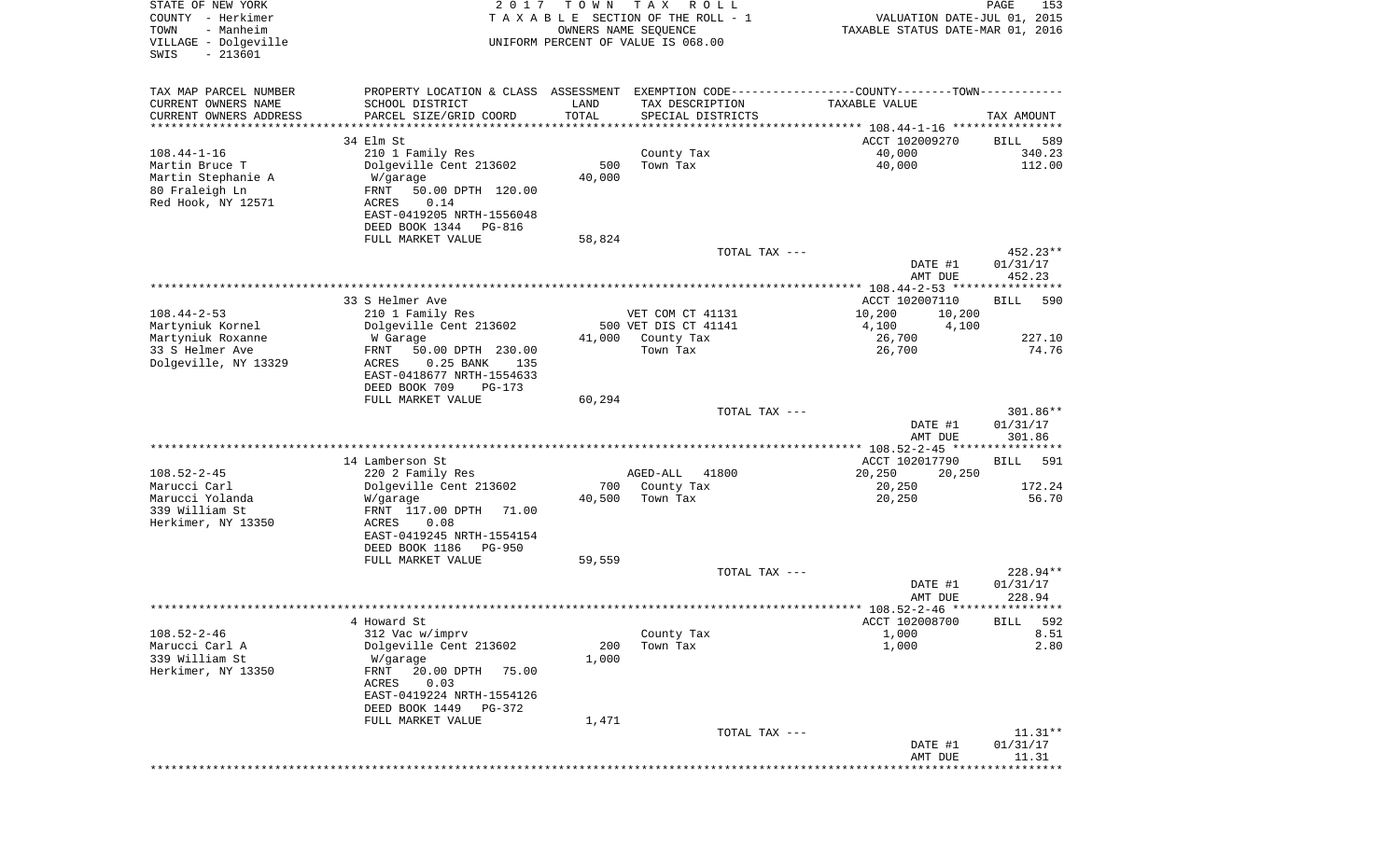| STATE OF NEW YORK<br>COUNTY - Herkimer<br>- Manheim<br>TOWN<br>VILLAGE - Dolgeville<br>$-213601$<br>SWIS | 2017                                                                                           | T O W N<br>OWNERS NAME SEQUENCE | T A X<br>R O L L<br>TAXABLE SECTION OF THE ROLL - 1<br>UNIFORM PERCENT OF VALUE IS 068.00 | VALUATION DATE-JUL 01, 2015<br>TAXABLE STATUS DATE-MAR 01, 2016 | PAGE<br>154           |
|----------------------------------------------------------------------------------------------------------|------------------------------------------------------------------------------------------------|---------------------------------|-------------------------------------------------------------------------------------------|-----------------------------------------------------------------|-----------------------|
| TAX MAP PARCEL NUMBER                                                                                    | PROPERTY LOCATION & CLASS ASSESSMENT EXEMPTION CODE----------------COUNTY-------TOWN---------- |                                 |                                                                                           |                                                                 |                       |
| CURRENT OWNERS NAME                                                                                      | SCHOOL DISTRICT                                                                                | LAND                            | TAX DESCRIPTION                                                                           | TAXABLE VALUE                                                   |                       |
| CURRENT OWNERS ADDRESS<br>********************                                                           | PARCEL SIZE/GRID COORD                                                                         | TOTAL<br>* * * * * * * * * * *  | SPECIAL DISTRICTS                                                                         |                                                                 | TAX AMOUNT            |
|                                                                                                          | 39 N Helmer Ave                                                                                |                                 |                                                                                           | ACCT 102006930                                                  | 593<br>BILL           |
| $108.36 - 2 - 53$                                                                                        | 210 1 Family Res                                                                               |                                 | County Tax                                                                                | 45,000                                                          | 382.76                |
| Masala Anthony                                                                                           | Dolgeville Cent 213602                                                                         | 500                             | Town Tax                                                                                  | 45,000                                                          | 126.01                |
| 37 N Helmer Ave                                                                                          | 50.00 DPTH 120.00<br>FRNT                                                                      | 45,000                          |                                                                                           |                                                                 |                       |
| Dolgeville, NY 13329                                                                                     | 0.13<br>ACRES                                                                                  |                                 |                                                                                           |                                                                 |                       |
|                                                                                                          | EAST-0419571 NRTH-1557031                                                                      |                                 |                                                                                           |                                                                 |                       |
|                                                                                                          | DEED BOOK 1316<br>PG-407<br>FULL MARKET VALUE                                                  | 66,176                          |                                                                                           |                                                                 |                       |
|                                                                                                          |                                                                                                |                                 | TOTAL TAX ---                                                                             |                                                                 | $508.77**$            |
|                                                                                                          |                                                                                                |                                 |                                                                                           | DATE #1<br>AMT DUE                                              | 01/31/17<br>508.77    |
|                                                                                                          |                                                                                                |                                 |                                                                                           |                                                                 |                       |
|                                                                                                          | 37 N Helmer Ave                                                                                |                                 |                                                                                           | ACCT 102017820                                                  | 594<br>BILL           |
| $108.36 - 2 - 54$<br>Masala Anthony V                                                                    | 210 1 Family Res<br>Dolgeville Cent 213602                                                     | 600                             | County Tax<br>Town Tax                                                                    | 49,000<br>49,000                                                | 416.78<br>137.21      |
| 37 N Helmer Ave                                                                                          | W/garage                                                                                       | 49,000                          |                                                                                           |                                                                 |                       |
| Dolgeville, NY 13329                                                                                     | FRNT<br>60.00 DPTH<br>92.00                                                                    |                                 |                                                                                           |                                                                 |                       |
|                                                                                                          | ACRES<br>0.13                                                                                  |                                 |                                                                                           |                                                                 |                       |
|                                                                                                          | EAST-0419608 NRTH-1556991                                                                      |                                 |                                                                                           |                                                                 |                       |
|                                                                                                          | DEED BOOK 1586<br>PG-933<br>FULL MARKET VALUE                                                  | 72,059                          |                                                                                           |                                                                 |                       |
|                                                                                                          |                                                                                                |                                 | TOTAL TAX ---                                                                             |                                                                 | $553.99**$            |
|                                                                                                          |                                                                                                |                                 |                                                                                           | DATE #1<br>AMT DUE                                              | 01/31/17<br>553.99    |
|                                                                                                          |                                                                                                |                                 |                                                                                           | *********** 108.44-2-17 *****************                       |                       |
|                                                                                                          | 15 Beaver St                                                                                   |                                 |                                                                                           | ACCT 102003390                                                  | 595<br>BILL           |
| $108.44 - 2 - 17$<br>Maxwell Robert                                                                      | 210 1 Family Res<br>Dolgeville Cent 213602                                                     | 800                             | County Tax<br>Town Tax                                                                    | 65,000<br>65,000                                                | 552.87<br>182.01      |
| Maxwell Cathie                                                                                           | W/garage                                                                                       | 65,000                          |                                                                                           |                                                                 |                       |
| 15 Beaver St                                                                                             | 75.00 DPTH 100.00<br>FRNT                                                                      |                                 |                                                                                           |                                                                 |                       |
| Dolgeville, NY 13329                                                                                     | ACRES<br>0.17                                                                                  |                                 |                                                                                           |                                                                 |                       |
|                                                                                                          | EAST-0417964 NRTH-1554829                                                                      |                                 |                                                                                           |                                                                 |                       |
|                                                                                                          | DEED BOOK 816<br>$PG-83$<br>FULL MARKET VALUE                                                  | 95,588                          |                                                                                           |                                                                 |                       |
|                                                                                                          |                                                                                                |                                 | TOTAL TAX ---                                                                             |                                                                 | 734.88**              |
|                                                                                                          |                                                                                                |                                 |                                                                                           | DATE #1                                                         | 01/31/17              |
|                                                                                                          |                                                                                                |                                 |                                                                                           | AMT DUE                                                         | 734.88                |
|                                                                                                          |                                                                                                |                                 |                                                                                           |                                                                 | * * * * * * *         |
| $108.36 - 1 - 54$                                                                                        | 60 W State St<br>210 1 Family Res                                                              |                                 |                                                                                           | ACCT 102027150<br>41,200                                        | 596<br>BILL<br>350.44 |
| Mayton Joy B                                                                                             | Dolgeville Cent 213602                                                                         | 900                             | County Tax<br>Town Tax                                                                    | 41,200                                                          | 115.36                |
| 60 W State St                                                                                            | 90.00 DPTH 103.10<br>FRNT                                                                      | 41,200                          |                                                                                           |                                                                 |                       |
| Dolgeville, NY 13329                                                                                     | 0.21<br>ACRES                                                                                  |                                 |                                                                                           |                                                                 |                       |
|                                                                                                          | EAST-0418783 NRTH-1557178                                                                      |                                 |                                                                                           |                                                                 |                       |
|                                                                                                          | DEED BOOK 931<br><b>PG-370</b>                                                                 |                                 |                                                                                           |                                                                 |                       |
|                                                                                                          | FULL MARKET VALUE                                                                              | 60,588                          | TOTAL TAX ---                                                                             |                                                                 | 465.80**              |
|                                                                                                          |                                                                                                |                                 |                                                                                           | DATE #1                                                         | 01/31/17              |
|                                                                                                          |                                                                                                |                                 |                                                                                           | AMT DUE                                                         | 465.80                |
|                                                                                                          |                                                                                                |                                 |                                                                                           | ***************************                                     |                       |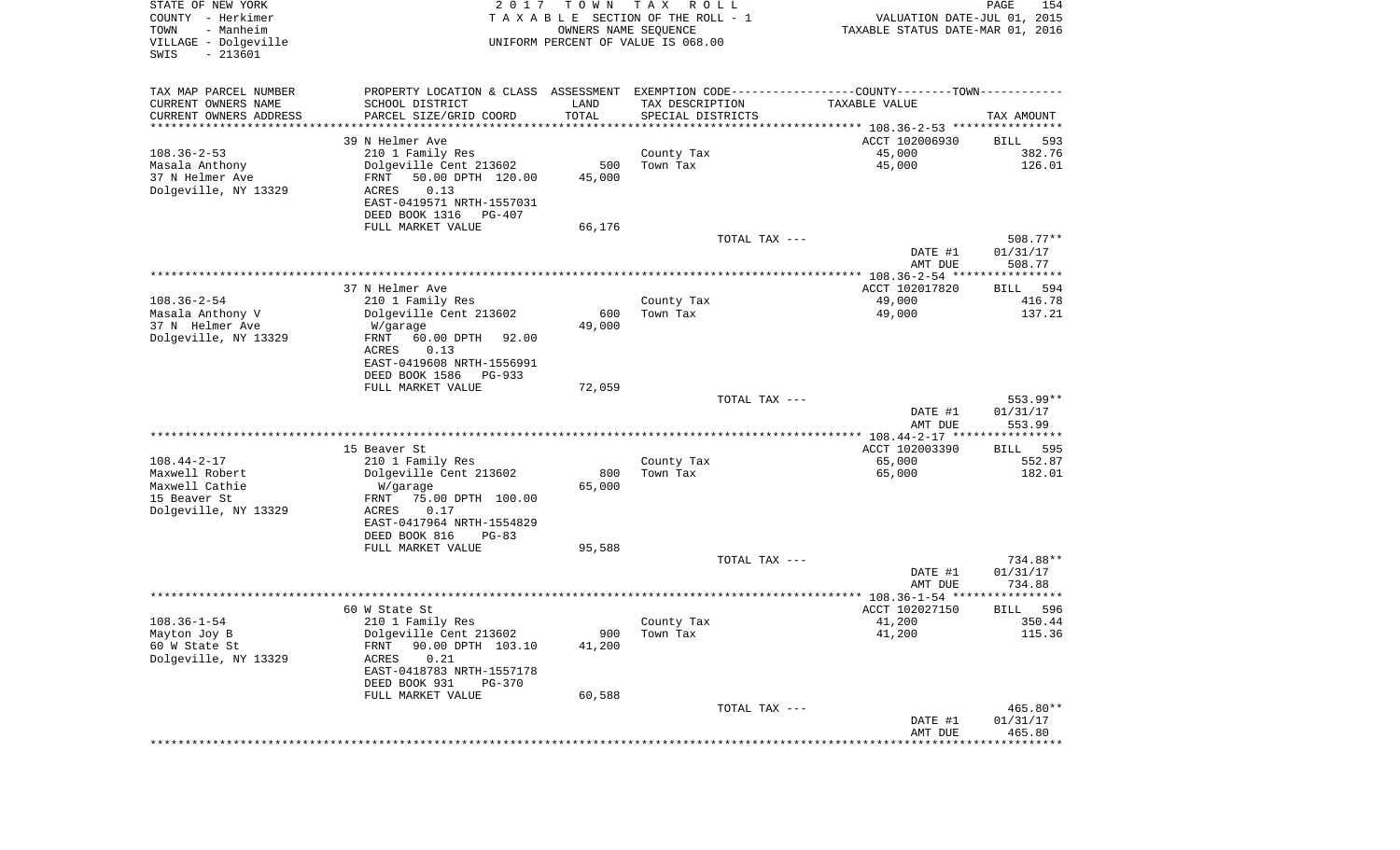| STATE OF NEW YORK<br>COUNTY - Herkimer<br>TOWN<br>- Manheim<br>VILLAGE - Dolgeville<br>$-213601$<br>SWIS | 2017                                                  | T O W N<br>OWNERS NAME SEQUENCE | T A X<br>R O L L<br>TAXABLE SECTION OF THE ROLL - 1<br>UNIFORM PERCENT OF VALUE IS 068.00 | VALUATION DATE-JUL 01, 2015<br>TAXABLE STATUS DATE-MAR 01, 2016                               | PAGE<br>155                    |
|----------------------------------------------------------------------------------------------------------|-------------------------------------------------------|---------------------------------|-------------------------------------------------------------------------------------------|-----------------------------------------------------------------------------------------------|--------------------------------|
| TAX MAP PARCEL NUMBER                                                                                    |                                                       |                                 |                                                                                           | PROPERTY LOCATION & CLASS ASSESSMENT EXEMPTION CODE---------------COUNTY-------TOWN---------- |                                |
| CURRENT OWNERS NAME                                                                                      | SCHOOL DISTRICT                                       | LAND                            | TAX DESCRIPTION                                                                           | TAXABLE VALUE                                                                                 |                                |
| CURRENT OWNERS ADDRESS<br>**********************                                                         | PARCEL SIZE/GRID COORD                                | TOTAL<br>**************         | SPECIAL DISTRICTS                                                                         |                                                                                               | TAX AMOUNT                     |
|                                                                                                          | 44 S Helmer Ave                                       |                                 |                                                                                           | ACCT 102006360                                                                                | BILL<br>597                    |
| $108.44 - 2 - 42$                                                                                        | 411 Apartment                                         |                                 | County Tax                                                                                | 60,000                                                                                        | 510.35                         |
| McCarthy Alfred                                                                                          | Dolgeville Cent 213602                                | 500                             | Town Tax                                                                                  | 60,000                                                                                        | 168.01                         |
| 21 E Timmerman St                                                                                        | 50.00 DPTH 150.00<br>FRNT                             | 60,000                          |                                                                                           |                                                                                               |                                |
| Dolgeville, NY 13329                                                                                     | ACRES<br>0.17                                         |                                 |                                                                                           |                                                                                               |                                |
|                                                                                                          | EAST-0418495 NRTH-1554817                             |                                 |                                                                                           |                                                                                               |                                |
|                                                                                                          | DEED BOOK 00649 PG-00289                              |                                 |                                                                                           |                                                                                               |                                |
|                                                                                                          | FULL MARKET VALUE                                     | 88,235                          |                                                                                           |                                                                                               |                                |
|                                                                                                          |                                                       |                                 | TOTAL TAX ---                                                                             | DATE #1<br>AMT DUE                                                                            | 678.36**<br>01/31/17<br>678.36 |
|                                                                                                          |                                                       |                                 |                                                                                           |                                                                                               |                                |
|                                                                                                          | 1 Brayton Ct                                          |                                 |                                                                                           | ACCT 102001680                                                                                | 598<br>BILL                    |
| $108.59 - 1 - 10$                                                                                        | 210 1 Family Res                                      |                                 | County Tax                                                                                | 95,000                                                                                        | 808.05                         |
| McGowan Mark A                                                                                           | Dolgeville Cent 213602                                | 1,400                           | Town Tax                                                                                  | 95,000                                                                                        | 266.01                         |
| McGowan Jennifer M                                                                                       | FRNT 137.60 DPTH<br>90.10                             | 95,000                          |                                                                                           |                                                                                               |                                |
| 1 Brayton Ct                                                                                             | ACRES<br>0.29                                         |                                 |                                                                                           |                                                                                               |                                |
| Dolgeville, NY 13329                                                                                     | EAST-0417093 NRTH-1552513<br>DEED BOOK 1379<br>PG-591 |                                 |                                                                                           |                                                                                               |                                |
|                                                                                                          | FULL MARKET VALUE                                     | 139,706                         |                                                                                           |                                                                                               |                                |
|                                                                                                          |                                                       |                                 | TOTAL TAX ---                                                                             |                                                                                               | 1,074.06**                     |
|                                                                                                          |                                                       |                                 |                                                                                           | DATE #1                                                                                       | 01/31/17                       |
|                                                                                                          |                                                       |                                 |                                                                                           | AMT DUE                                                                                       | 1,074.06                       |
|                                                                                                          |                                                       |                                 |                                                                                           |                                                                                               |                                |
| $108.52 - 1 - 38$                                                                                        | 18 W Faville Ave                                      |                                 |                                                                                           | ACCT 102015360                                                                                | BILL<br>599<br>493.33          |
| Mckinney James H                                                                                         | 210 1 Family Res<br>Dolgeville Cent 213602            | 900                             | County Tax<br>Town Tax                                                                    | 58,000<br>58,000                                                                              | 162.41                         |
| Mckinney Debra                                                                                           | W Garage                                              | 58,000                          |                                                                                           |                                                                                               |                                |
| 18 W Faville Ave                                                                                         | FRNT 140.00 DPTH<br>90.00                             |                                 |                                                                                           |                                                                                               |                                |
| Dolgeville, NY 13329                                                                                     | ACRES<br>0.29                                         |                                 |                                                                                           |                                                                                               |                                |
|                                                                                                          | EAST-0418034 NRTH-1554230                             |                                 |                                                                                           |                                                                                               |                                |
|                                                                                                          | DEED BOOK 831<br>PG-732                               |                                 |                                                                                           |                                                                                               |                                |
|                                                                                                          | FULL MARKET VALUE                                     | 85,294                          |                                                                                           |                                                                                               |                                |
|                                                                                                          |                                                       |                                 | TOTAL TAX ---                                                                             |                                                                                               | 655.74**                       |
|                                                                                                          |                                                       |                                 |                                                                                           | DATE #1                                                                                       | 01/31/17                       |
|                                                                                                          |                                                       |                                 |                                                                                           | AMT DUE                                                                                       | 655.74                         |
|                                                                                                          | 121 N Main St                                         |                                 |                                                                                           | ACCT 102006810                                                                                | 600<br>BILL                    |
| $108.36 - 3 - 35$                                                                                        | 210 1 Family Res                                      |                                 | County Tax                                                                                | 32,000                                                                                        | 272.18                         |
| Metot Jeffrey J                                                                                          | Dolgeville Cent 213602                                |                                 | $1,100$ Town Tax                                                                          | 32,000                                                                                        | 89.60                          |
| 1374 Snellsbush Rd                                                                                       | W/garage                                              | 32,000                          |                                                                                           |                                                                                               |                                |
| Little Falls, NY 13365                                                                                   | FRNT 109.00 DPTH 145.00                               |                                 |                                                                                           |                                                                                               |                                |
|                                                                                                          | ACRES<br>0.10                                         |                                 |                                                                                           |                                                                                               |                                |
|                                                                                                          | EAST-0419930 NRTH-1556702                             |                                 |                                                                                           |                                                                                               |                                |
|                                                                                                          | DEED BOOK 1276<br>PG-68<br>FULL MARKET VALUE          |                                 |                                                                                           |                                                                                               |                                |
|                                                                                                          |                                                       | 47,059                          | TOTAL TAX ---                                                                             |                                                                                               | 361.78**                       |
|                                                                                                          |                                                       |                                 |                                                                                           | DATE #1                                                                                       | 01/31/17                       |
|                                                                                                          |                                                       |                                 |                                                                                           | AMT DUE                                                                                       | 361.78                         |
|                                                                                                          |                                                       |                                 |                                                                                           |                                                                                               |                                |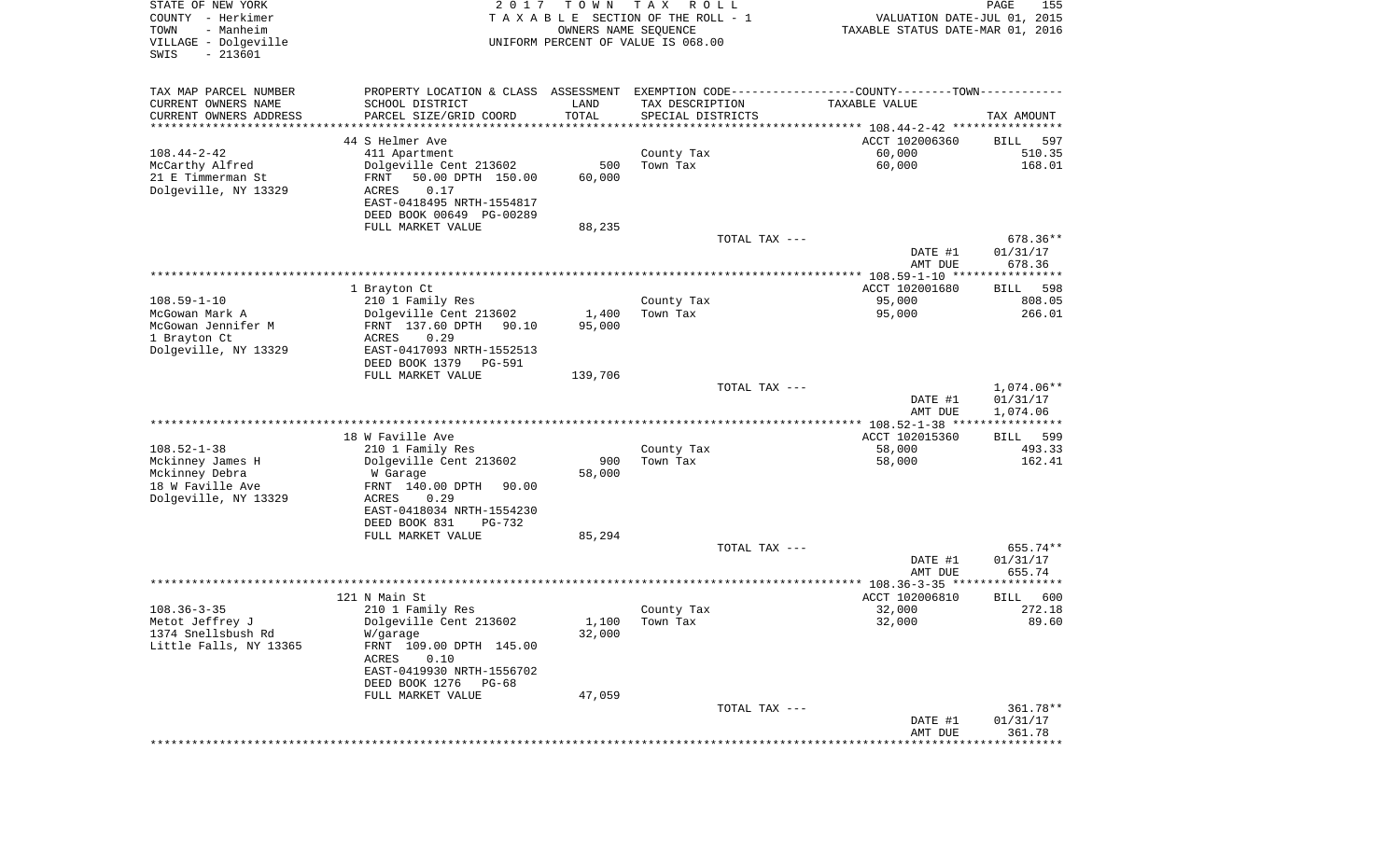| STATE OF NEW YORK<br>COUNTY - Herkimer<br>TOWN<br>- Manheim     | 2 0 1 7                                                                                                          | T O W N         | T A X<br>R O L L<br>TAXABLE SECTION OF THE ROLL - 1<br>OWNERS NAME SEQUENCE | VALUATION DATE-JUL 01, 2015<br>TAXABLE STATUS DATE-MAR 01, 2016 | PAGE<br>156                    |
|-----------------------------------------------------------------|------------------------------------------------------------------------------------------------------------------|-----------------|-----------------------------------------------------------------------------|-----------------------------------------------------------------|--------------------------------|
| VILLAGE - Dolgeville<br>$-213601$<br>SWIS                       |                                                                                                                  |                 | UNIFORM PERCENT OF VALUE IS 068.00                                          |                                                                 |                                |
| TAX MAP PARCEL NUMBER<br>CURRENT OWNERS NAME                    | PROPERTY LOCATION & CLASS ASSESSMENT EXEMPTION CODE---------------COUNTY-------TOWN----------<br>SCHOOL DISTRICT | LAND            | TAX DESCRIPTION                                                             | TAXABLE VALUE                                                   |                                |
| CURRENT OWNERS ADDRESS<br>*********************                 | PARCEL SIZE/GRID COORD                                                                                           | TOTAL           | SPECIAL DISTRICTS                                                           |                                                                 | TAX AMOUNT                     |
|                                                                 | 8 E Faville Ave                                                                                                  |                 |                                                                             | ACCT 102009540                                                  | BILL<br>601                    |
| $108.52 - 2 - 30$                                               | 210 1 Family Res                                                                                                 |                 | VET COM CT 41131                                                            | 8,800<br>8,800                                                  |                                |
| Millard Frank                                                   | Dolgeville Cent 213602                                                                                           | 800             | County Tax                                                                  | 26,400                                                          | 224.55                         |
| Millard Renee                                                   | W/garage                                                                                                         | 35,200          | Town Tax                                                                    | 26,400                                                          | 73.92                          |
| 8 E Faville Ave<br>Dolgeville, NY 13329                         | 80.00 DPTH<br>FRNT<br>54.00<br>ACRES<br>0.10<br>EAST-0418705 NRTH-1553659<br>DEED BOOK 00640 PG-00544            |                 |                                                                             |                                                                 |                                |
|                                                                 | FULL MARKET VALUE                                                                                                | 51,765          |                                                                             |                                                                 |                                |
|                                                                 |                                                                                                                  |                 | TOTAL TAX ---                                                               |                                                                 | 298.47**                       |
|                                                                 |                                                                                                                  |                 |                                                                             | DATE #1<br>AMT DUE                                              | 01/31/17<br>298.47             |
|                                                                 |                                                                                                                  |                 |                                                                             |                                                                 |                                |
| $108.44 - 2 - 32$                                               | 5 Cline St                                                                                                       |                 |                                                                             | ACCT 102026730<br>58,000                                        | BILL<br>602<br>493.33          |
| Miller Family Trust                                             | 210 1 Family Res<br>Dolgeville Cent 213602                                                                       | 500             | County Tax<br>Town Tax                                                      | 58,000                                                          | 162.41                         |
| 5 Cline St                                                      | W/garage                                                                                                         | 58,000          |                                                                             |                                                                 |                                |
| Dolgeville, NY 13329                                            | 50.00 DPTH 150.00<br>FRNT<br>ACRES<br>0.17<br>EAST-0418427 NRTH-1554959                                          |                 |                                                                             |                                                                 |                                |
|                                                                 | DEED BOOK 1186<br>PG-87<br>FULL MARKET VALUE                                                                     | 85,294          |                                                                             |                                                                 |                                |
|                                                                 |                                                                                                                  |                 | TOTAL TAX ---                                                               |                                                                 | 655.74**                       |
|                                                                 |                                                                                                                  |                 |                                                                             | DATE #1<br>AMT DUE                                              | 01/31/17<br>655.74             |
|                                                                 |                                                                                                                  |                 |                                                                             |                                                                 |                                |
|                                                                 | 39 Millers Grove Rd                                                                                              |                 |                                                                             |                                                                 | BILL 603                       |
| $108.27 - 1 - 12$<br>Miller Harold                              | 270 Mfg housing                                                                                                  |                 | County Tax<br>Town Tax                                                      | 37,000                                                          | 314.71<br>103.60               |
| Paddock Esther M<br>39 Millers Grove Rd<br>Dolgeville, NY 13329 | Dolgeville Cent 213602<br>FRNT 210.00 DPTH 500.00<br>EAST-0416841 NRTH-1558478<br>DEED BOOK 938<br>PG-66         | 5,000<br>37,000 |                                                                             | 37,000                                                          |                                |
|                                                                 | FULL MARKET VALUE                                                                                                | 54,412          |                                                                             |                                                                 |                                |
|                                                                 |                                                                                                                  |                 | TOTAL TAX ---                                                               |                                                                 | $418.31**$                     |
|                                                                 |                                                                                                                  |                 |                                                                             | DATE #1<br>AMT DUE                                              | 01/31/17<br>418.31             |
|                                                                 |                                                                                                                  |                 |                                                                             |                                                                 |                                |
|                                                                 | 102-104 N Helmer Ave                                                                                             |                 |                                                                             | ACCT 102016800                                                  | 604<br>BILL                    |
| $108.36 - 3 - 1$                                                | 411 Apartment                                                                                                    |                 | County Tax                                                                  | 50,500                                                          | 429.54                         |
| Miller James<br>Miller Patricia<br>PO Box 536                   | Dolgeville Cent 213602<br>FRNT 110.00 DPTH 125.00<br>ACRES<br>0.18                                               | 50,500          | $1,100$ Town Tax                                                            | 50,500                                                          | 141.41                         |
| Newport, NY 13416                                               | EAST-0419677 NRTH-1558504<br>DEED BOOK 746<br>PG-68                                                              |                 |                                                                             |                                                                 |                                |
|                                                                 | FULL MARKET VALUE                                                                                                | 74,265          |                                                                             |                                                                 |                                |
|                                                                 |                                                                                                                  |                 | TOTAL TAX ---                                                               | DATE #1<br>AMT DUE                                              | 570.95**<br>01/31/17<br>570.95 |
|                                                                 |                                                                                                                  |                 |                                                                             | ************************************                            |                                |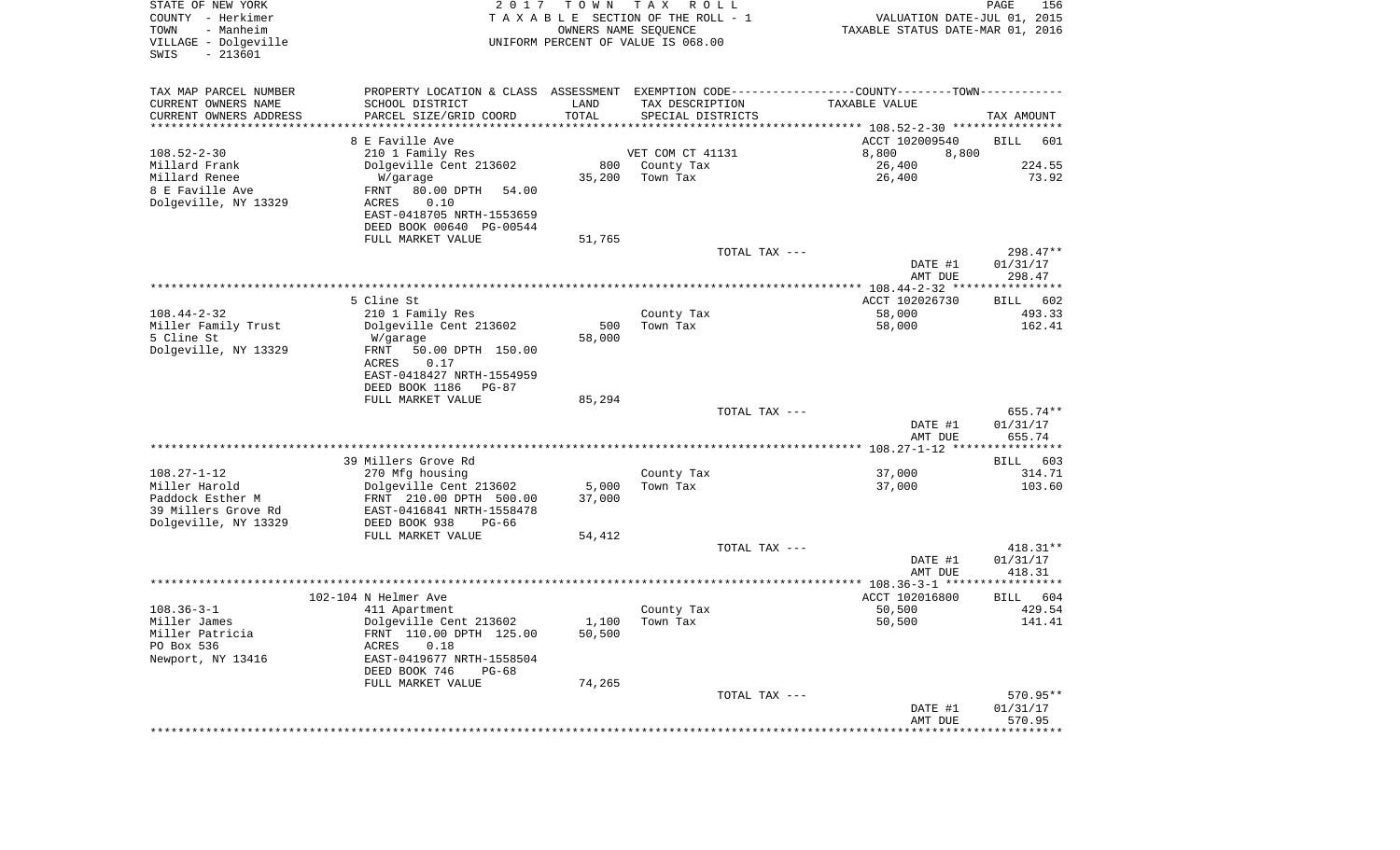| STATE OF NEW YORK<br>COUNTY - Herkimer<br>- Manheim<br>TOWN<br>VILLAGE - Dolgeville<br>$-213601$<br>SWIS | 2017                                                                                          | T O W N<br>OWNERS NAME SEQUENCE | T A X<br>R O L L<br>TAXABLE SECTION OF THE ROLL - 1<br>UNIFORM PERCENT OF VALUE IS 068.00 | VALUATION DATE-JUL 01, 2015<br>TAXABLE STATUS DATE-MAR 01, 2016 | PAGE<br>157           |
|----------------------------------------------------------------------------------------------------------|-----------------------------------------------------------------------------------------------|---------------------------------|-------------------------------------------------------------------------------------------|-----------------------------------------------------------------|-----------------------|
| TAX MAP PARCEL NUMBER                                                                                    | PROPERTY LOCATION & CLASS ASSESSMENT EXEMPTION CODE---------------COUNTY-------TOWN---------- |                                 |                                                                                           |                                                                 |                       |
| CURRENT OWNERS NAME                                                                                      | SCHOOL DISTRICT                                                                               | LAND                            | TAX DESCRIPTION                                                                           | TAXABLE VALUE                                                   |                       |
| CURRENT OWNERS ADDRESS                                                                                   | PARCEL SIZE/GRID COORD                                                                        | TOTAL                           | SPECIAL DISTRICTS                                                                         |                                                                 | TAX AMOUNT            |
| ************************                                                                                 | Cline St                                                                                      |                                 |                                                                                           |                                                                 |                       |
| $108.44 - 2 - 18.2$                                                                                      | 311 Res vac land                                                                              |                                 | County Tax                                                                                | 100                                                             | 605<br>BILL<br>0.85   |
| Miller Jamie G                                                                                           | Dolgeville Cent 213602                                                                        | 100                             | Town Tax                                                                                  | 100                                                             | 0.28                  |
| 22 Cline St                                                                                              | FRNT<br>4.50 DPTH<br>64.00                                                                    | 100                             |                                                                                           |                                                                 |                       |
| Dolgeville, NY 13329                                                                                     | 0.01<br>ACRES                                                                                 |                                 |                                                                                           |                                                                 |                       |
|                                                                                                          | EAST-0418009 NRTH-1554720                                                                     |                                 |                                                                                           |                                                                 |                       |
|                                                                                                          | DEED BOOK 1379<br>PG-165                                                                      |                                 |                                                                                           |                                                                 |                       |
|                                                                                                          | FULL MARKET VALUE                                                                             | 147                             | TOTAL TAX ---                                                                             |                                                                 | $1.13**$              |
|                                                                                                          |                                                                                               |                                 |                                                                                           | DATE #1                                                         | 01/31/17              |
|                                                                                                          |                                                                                               |                                 |                                                                                           | AMT DUE                                                         | 1.13                  |
|                                                                                                          |                                                                                               |                                 |                                                                                           |                                                                 |                       |
|                                                                                                          | 22 Cline St                                                                                   |                                 |                                                                                           | ACCT 102016980                                                  | BILL<br>606           |
| $108.44 - 2 - 19.1$<br>Miller Jamie G                                                                    | 210 1 Family Res<br>Dolgeville Cent 213602                                                    | 400                             | VET COM CT 41131<br>County Tax                                                            | 10,200<br>10,200<br>34,700                                      | 295.15                |
| 22 Cline St                                                                                              | W Garage                                                                                      | 44,900                          | Town Tax                                                                                  | 34,700                                                          | 97.16                 |
| Dolgeville, NY 13329                                                                                     | FRNT<br>50.00 DPTH 166.00                                                                     |                                 |                                                                                           |                                                                 |                       |
|                                                                                                          | 0.26<br>ACRES                                                                                 |                                 |                                                                                           |                                                                 |                       |
|                                                                                                          | EAST-0417944 NRTH-1554780                                                                     |                                 |                                                                                           |                                                                 |                       |
|                                                                                                          | DEED BOOK 1379<br>PG-165<br>FULL MARKET VALUE                                                 |                                 |                                                                                           |                                                                 |                       |
|                                                                                                          |                                                                                               | 66,029                          | TOTAL TAX ---                                                                             |                                                                 | 392.31**              |
|                                                                                                          |                                                                                               |                                 |                                                                                           | DATE #1                                                         | 01/31/17              |
|                                                                                                          |                                                                                               |                                 |                                                                                           | AMT DUE                                                         | 392.31                |
|                                                                                                          |                                                                                               |                                 |                                                                                           | ************** 108.44-3-41 *****************                    |                       |
| $108.44 - 3 - 41$                                                                                        | 10 Gibson St                                                                                  |                                 |                                                                                           | ACCT 102002370                                                  | 607<br>BILL<br>331.72 |
| Miller Nicholas M Jr                                                                                     | 220 2 Family Res<br>Dolgeville Cent 213602                                                    | 600                             | County Tax<br>Town Tax                                                                    | 39,000<br>39,000                                                | 109.20                |
| 8 Gibson St                                                                                              | FRNT<br>60.00 DPTH<br>80.00                                                                   | 39,000                          |                                                                                           |                                                                 |                       |
| Dolgeville, NY 13329                                                                                     | ACRES<br>0.11                                                                                 |                                 |                                                                                           |                                                                 |                       |
|                                                                                                          | EAST-0419718 NRTH-1555644                                                                     |                                 |                                                                                           |                                                                 |                       |
|                                                                                                          | DEED BOOK 816<br>PG-204                                                                       |                                 |                                                                                           |                                                                 |                       |
|                                                                                                          | FULL MARKET VALUE                                                                             | 57,353                          | TOTAL TAX ---                                                                             |                                                                 | 440.92**              |
|                                                                                                          |                                                                                               |                                 |                                                                                           | DATE #1                                                         | 01/31/17              |
|                                                                                                          |                                                                                               |                                 |                                                                                           | AMT DUE                                                         | 440.92                |
|                                                                                                          |                                                                                               |                                 |                                                                                           |                                                                 |                       |
|                                                                                                          | 19 Spencer St                                                                                 |                                 |                                                                                           | ACCT 102017220                                                  | 608<br>BILL<br>153.10 |
| $108.52 - 1 - 16$<br>Miller Nicholas M Jr                                                                | 220 2 Family Res<br>Dolgeville Cent 213602                                                    |                                 | County Tax<br>400 Town Tax                                                                | 18,000<br>18,000                                                | 50.40                 |
| 8 Gibson St                                                                                              | 40.00 DPTH 183.00<br>FRNT                                                                     | 18,000                          |                                                                                           |                                                                 |                       |
| Dolgeville, NY 13329                                                                                     | ACRES<br>0.16                                                                                 |                                 |                                                                                           |                                                                 |                       |
|                                                                                                          | EAST-0418287 NRTH-1554263                                                                     |                                 |                                                                                           |                                                                 |                       |
|                                                                                                          | DEED BOOK 00611 PG-00491                                                                      |                                 |                                                                                           |                                                                 |                       |
|                                                                                                          | FULL MARKET VALUE                                                                             | 26,471                          | TOTAL TAX ---                                                                             |                                                                 | 203.50**              |
|                                                                                                          |                                                                                               |                                 |                                                                                           | DATE #1                                                         | 01/31/17              |
|                                                                                                          |                                                                                               |                                 |                                                                                           | AMT DUE                                                         | 203.50                |
|                                                                                                          |                                                                                               |                                 |                                                                                           |                                                                 |                       |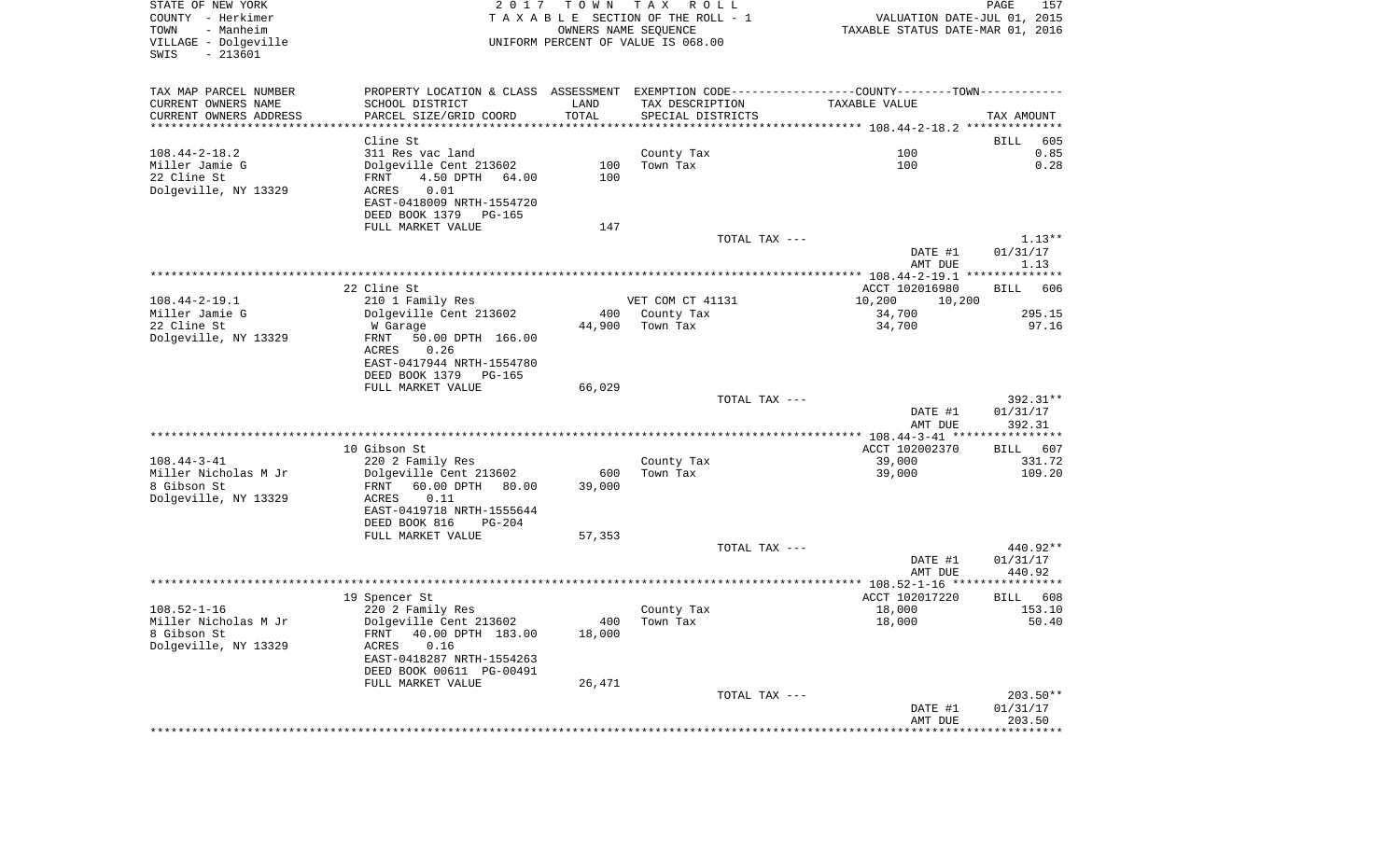| STATE OF NEW YORK<br>COUNTY - Herkimer<br>- Manheim<br>TOWN<br>VILLAGE - Dolgeville<br>$-213601$<br>SWIS | 2 0 1 7                                                                                       | T O W N<br>OWNERS NAME SEQUENCE | T A X<br>R O L L<br>TAXABLE SECTION OF THE ROLL - 1<br>UNIFORM PERCENT OF VALUE IS 068.00 | VALUATION DATE-JUL 01, 2015<br>TAXABLE STATUS DATE-MAR 01, 2016 | 158<br>PAGE          |
|----------------------------------------------------------------------------------------------------------|-----------------------------------------------------------------------------------------------|---------------------------------|-------------------------------------------------------------------------------------------|-----------------------------------------------------------------|----------------------|
| TAX MAP PARCEL NUMBER                                                                                    | PROPERTY LOCATION & CLASS ASSESSMENT EXEMPTION CODE---------------COUNTY-------TOWN---------- |                                 |                                                                                           |                                                                 |                      |
| CURRENT OWNERS NAME                                                                                      | SCHOOL DISTRICT                                                                               | LAND                            | TAX DESCRIPTION                                                                           | TAXABLE VALUE                                                   |                      |
| CURRENT OWNERS ADDRESS<br>*************************                                                      | PARCEL SIZE/GRID COORD<br>*************************************                               | TOTAL                           | SPECIAL DISTRICTS                                                                         |                                                                 | TAX AMOUNT           |
|                                                                                                          | 13-15 Wolf St                                                                                 |                                 |                                                                                           | ACCT 102013650                                                  | 609<br>BILL          |
| $108.36 - 2 - 34$                                                                                        | 411 Apartment                                                                                 |                                 | County Tax                                                                                | 36,000                                                          | 306.21               |
| Miller Nicholas M Jr.                                                                                    | Dolgeville Cent 213602                                                                        | 500                             | Town Tax                                                                                  | 36,000                                                          | 100.80               |
| 8 Gibson St                                                                                              | 50.00 DPTH 155.00<br>FRNT                                                                     | 36,000                          |                                                                                           |                                                                 |                      |
| Dolgeville, NY 13329                                                                                     | ACRES<br>0.17                                                                                 |                                 |                                                                                           |                                                                 |                      |
|                                                                                                          | EAST-0419351 NRTH-1557390                                                                     |                                 |                                                                                           |                                                                 |                      |
|                                                                                                          | DEED BOOK 1559<br>PG-795                                                                      |                                 |                                                                                           |                                                                 |                      |
|                                                                                                          | FULL MARKET VALUE                                                                             | 52,941                          |                                                                                           |                                                                 |                      |
|                                                                                                          |                                                                                               |                                 | TOTAL TAX ---                                                                             |                                                                 | 407.01**             |
|                                                                                                          |                                                                                               |                                 |                                                                                           | DATE #1<br>AMT DUE                                              | 01/31/17<br>407.01   |
|                                                                                                          |                                                                                               |                                 |                                                                                           |                                                                 |                      |
|                                                                                                          | 8 Gibson St                                                                                   |                                 |                                                                                           | ACCT 102018420                                                  | 610<br>BILL          |
| $108.44 - 3 - 42$                                                                                        | 220 2 Family Res                                                                              |                                 | County Tax                                                                                | 48,000                                                          | 408.28               |
| Miller Nicholas M Jr.                                                                                    | Dolgeville Cent 213602                                                                        | 800                             | Town Tax                                                                                  | 48,000                                                          | 134.41               |
| 8 Gibson St                                                                                              | W/garage                                                                                      | 48,000                          |                                                                                           |                                                                 |                      |
| Dolgeville, NY 13329                                                                                     | FRNT<br>77.00 DPTH 113.00                                                                     |                                 |                                                                                           |                                                                 |                      |
|                                                                                                          | ACRES<br>0.19                                                                                 |                                 |                                                                                           |                                                                 |                      |
|                                                                                                          | EAST-0419627 NRTH-1555669<br>DEED BOOK 1559<br>PG-798                                         |                                 |                                                                                           |                                                                 |                      |
|                                                                                                          | FULL MARKET VALUE                                                                             | 70,588                          |                                                                                           |                                                                 |                      |
|                                                                                                          |                                                                                               |                                 | TOTAL TAX ---                                                                             |                                                                 | $542.69**$           |
|                                                                                                          |                                                                                               |                                 |                                                                                           | DATE #1<br>AMT DUE                                              | 01/31/17<br>542.69   |
|                                                                                                          |                                                                                               |                                 |                                                                                           | ************ 108.52-5-34 *****************                      |                      |
|                                                                                                          | 8 Winton Ln                                                                                   |                                 |                                                                                           | ACCT 102027780                                                  | <b>BILL</b><br>611   |
| $108.52 - 5 - 34$<br>Miller Theodore                                                                     | 210 1 Family Res                                                                              |                                 | VET COM CT 41131                                                                          | 8,725<br>8,725                                                  | 222.64               |
| Miller Kathleen                                                                                          | Dolgeville Cent 213602<br>FRNT<br>41.00 DPTH 164.00                                           | 400<br>34,900                   | County Tax<br>Town Tax                                                                    | 26,175<br>26,175                                                | 73.29                |
| 8 Winton Ln                                                                                              | ACRES<br>0.15                                                                                 |                                 |                                                                                           |                                                                 |                      |
| Dolgeville, NY 13329                                                                                     | EAST-0419428 NRTH-1554571                                                                     |                                 |                                                                                           |                                                                 |                      |
|                                                                                                          | DEED BOOK 1560<br>$PG-1$                                                                      |                                 |                                                                                           |                                                                 |                      |
|                                                                                                          | FULL MARKET VALUE                                                                             | 51,324                          |                                                                                           |                                                                 |                      |
|                                                                                                          |                                                                                               |                                 | TOTAL TAX ---                                                                             |                                                                 | 295.93**             |
|                                                                                                          |                                                                                               |                                 |                                                                                           | DATE #1                                                         | 01/31/17             |
|                                                                                                          |                                                                                               |                                 |                                                                                           | AMT DUE                                                         | 295.93               |
|                                                                                                          | Wolf St                                                                                       |                                 |                                                                                           | ACCT 102011070                                                  | 612<br>BILL          |
| $108.36 - 1 - 11$                                                                                        | 471 Funeral home                                                                              |                                 | County Tax                                                                                | 60,000                                                          | 510.35               |
| Miller-Plonka Noelle                                                                                     | Dolgeville Cent 213602                                                                        |                                 | 800 Town Tax                                                                              | 60,000                                                          | 168.01               |
| 30 Wolf St                                                                                               | 75.40 DPTH 115.00<br>FRNT                                                                     | 60,000                          |                                                                                           |                                                                 |                      |
| Dolgeville, NY 13329                                                                                     | ACRES<br>0.20                                                                                 |                                 |                                                                                           |                                                                 |                      |
|                                                                                                          | EAST-0418957 NRTH-1557831                                                                     |                                 |                                                                                           |                                                                 |                      |
|                                                                                                          | DEED BOOK 1536<br>PG-481                                                                      |                                 |                                                                                           |                                                                 |                      |
|                                                                                                          | FULL MARKET VALUE                                                                             | 88,235                          |                                                                                           |                                                                 |                      |
|                                                                                                          |                                                                                               |                                 | TOTAL TAX ---                                                                             | DATE #1                                                         | 678.36**<br>01/31/17 |
|                                                                                                          |                                                                                               |                                 |                                                                                           | AMT DUE                                                         | 678.36               |
|                                                                                                          |                                                                                               |                                 |                                                                                           | *********************                                           | **************       |
|                                                                                                          |                                                                                               |                                 |                                                                                           |                                                                 |                      |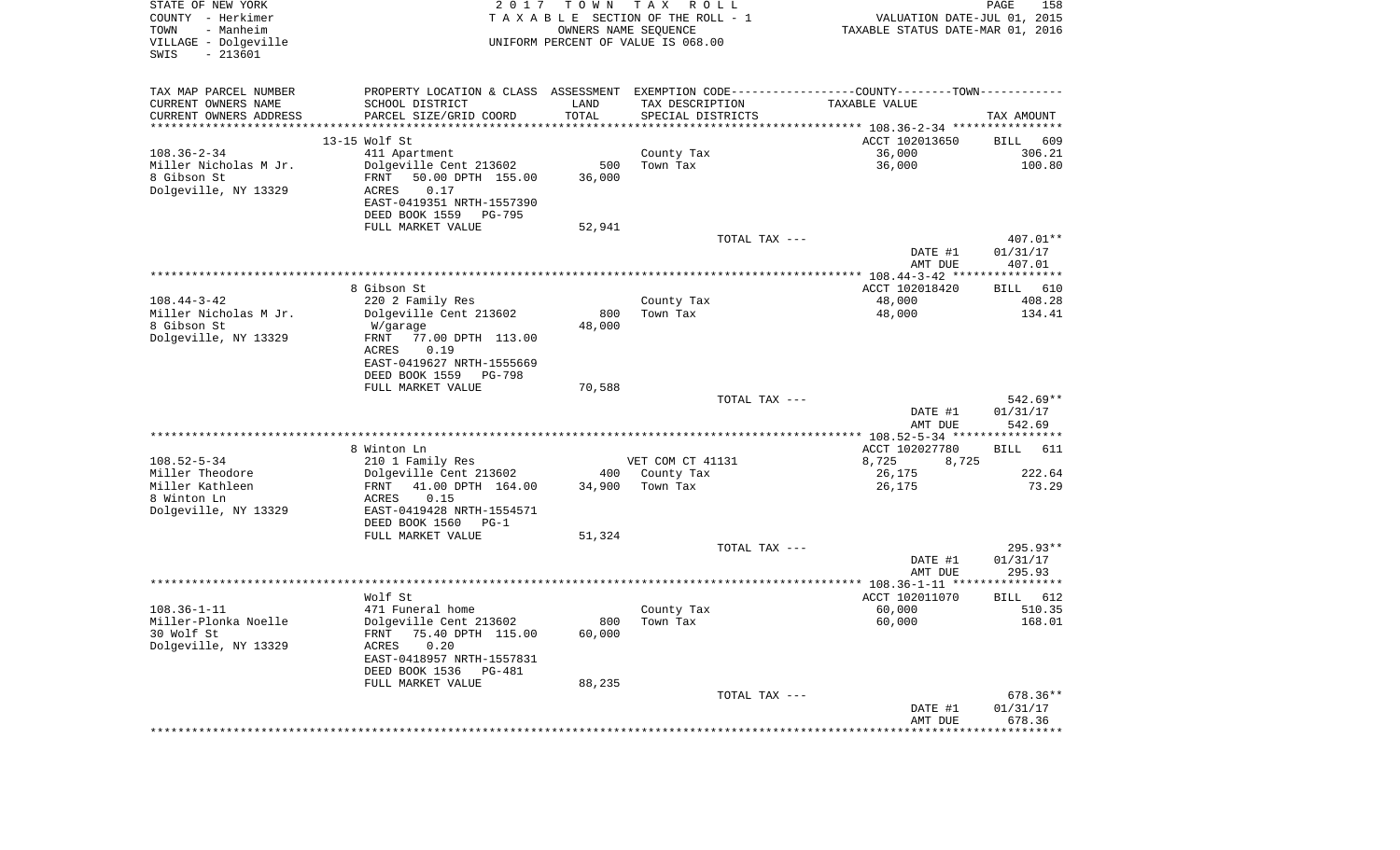| STATE OF NEW YORK<br>COUNTY - Herkimer<br>- Manheim<br>TOWN<br>VILLAGE - Dolgeville<br>SWIS<br>$-213601$ | T O W N<br>2017<br>UNIFORM PERCENT OF VALUE IS 068.00 |         | T A X<br>R O L L<br>T A X A B L E SECTION OF THE ROLL - 1<br>OWNERS NAME SEQUENCE |                                                                    | PAGE<br>VALUATION DATE-JUL 01, 2015<br>TAXABLE STATUS DATE-MAR 01, 2016 | 159                  |
|----------------------------------------------------------------------------------------------------------|-------------------------------------------------------|---------|-----------------------------------------------------------------------------------|--------------------------------------------------------------------|-------------------------------------------------------------------------|----------------------|
| TAX MAP PARCEL NUMBER                                                                                    | PROPERTY LOCATION & CLASS ASSESSMENT                  |         |                                                                                   | EXEMPTION CODE-----------------COUNTY-------TOWN-----------        |                                                                         |                      |
| CURRENT OWNERS NAME<br>SCHOOL DISTRICT                                                                   | LAND                                                  |         | TAX DESCRIPTION                                                                   | TAXABLE VALUE                                                      |                                                                         |                      |
| CURRENT OWNERS ADDRESS<br>PARCEL SIZE/GRID COORD<br>********************                                 | TOTAL                                                 |         | SPECIAL DISTRICTS                                                                 | ************************************* 108.44-3-21 **************** |                                                                         | TAX AMOUNT           |
| 7 Gibson St                                                                                              |                                                       |         |                                                                                   | ACCT 102023160                                                     | BILL                                                                    | 613                  |
| $108.44 - 3 - 21$<br>220 2 Family Res                                                                    |                                                       |         | County Tax                                                                        | 47,100                                                             |                                                                         | 400.62               |
| Miller-Plonka Noelle<br>Dolgeville Cent 213602                                                           |                                                       | 600     | Town Tax                                                                          | 47,100                                                             |                                                                         | 131.89               |
| 7 Gibson St<br>W/garage                                                                                  |                                                       | 47,100  |                                                                                   |                                                                    |                                                                         |                      |
| Dolgeville, NY 13329<br>FRNT                                                                             | 60.00 DPTH 204.50                                     |         |                                                                                   |                                                                    |                                                                         |                      |
| 0.26<br>ACRES<br>EAST-0419661 NRTH-1555859                                                               |                                                       |         |                                                                                   |                                                                    |                                                                         |                      |
| DEED BOOK 1361                                                                                           | $PG-53$                                               |         |                                                                                   |                                                                    |                                                                         |                      |
| FULL MARKET VALUE                                                                                        |                                                       | 69,265  |                                                                                   |                                                                    |                                                                         |                      |
|                                                                                                          |                                                       |         | TOTAL TAX ---                                                                     |                                                                    |                                                                         | 532.51**             |
|                                                                                                          |                                                       |         |                                                                                   |                                                                    | DATE #1<br>AMT DUE                                                      | 01/31/17<br>532.51   |
|                                                                                                          |                                                       |         |                                                                                   | ***************** 108.44-4-16 *****************                    |                                                                         |                      |
| 26 N Main St                                                                                             |                                                       |         |                                                                                   | ACCT 102021450                                                     | BILL                                                                    | 614                  |
| $108.44 - 4 - 16$<br>484 1 use sm bld                                                                    |                                                       |         | County Tax                                                                        | 79,500                                                             |                                                                         | 676.21               |
| Mirabito Fuel Group<br>Dolgeville Cent 213602<br>PO Box 5306                                             | 80.00 DPTH 175.00                                     | 1,800   | Town Tax                                                                          | 79,500                                                             |                                                                         | 222.61               |
| FRNT<br>Binghamton, NY 13902<br>ACRES<br>0.32                                                            |                                                       | 79,500  |                                                                                   |                                                                    |                                                                         |                      |
| EAST-0420087 NRTH-1555682                                                                                |                                                       |         |                                                                                   |                                                                    |                                                                         |                      |
| DEED BOOK 1267                                                                                           | $PG-744$                                              |         |                                                                                   |                                                                    |                                                                         |                      |
| FULL MARKET VALUE                                                                                        |                                                       | 116,912 |                                                                                   |                                                                    |                                                                         |                      |
|                                                                                                          |                                                       |         | TOTAL TAX ---                                                                     |                                                                    | DATE #1                                                                 | 898.82**<br>01/31/17 |
|                                                                                                          |                                                       |         |                                                                                   |                                                                    | AMT DUE                                                                 | 898.82               |
|                                                                                                          |                                                       |         |                                                                                   | ************ 108.52-5-45 *****************                         |                                                                         |                      |
| 2 Schuyler St                                                                                            |                                                       |         |                                                                                   | ACCT 102020100                                                     | BILL                                                                    | 615                  |
| $108.52 - 5 - 45$<br>210 1 Family Res<br>Molinaro Linda<br>Dolgeville Cent 213602                        |                                                       | 600     | County Tax<br>Town Tax                                                            | 35,000<br>35,000                                                   |                                                                         | 297.70<br>98.00      |
| 2130 Walton Way<br>W/garage                                                                              |                                                       | 35,000  |                                                                                   |                                                                    |                                                                         |                      |
| Augusta, GA 30904<br>FRNT                                                                                | 58.00 DPTH 176.00                                     |         |                                                                                   |                                                                    |                                                                         |                      |
| ACRES<br>0.21                                                                                            |                                                       |         |                                                                                   |                                                                    |                                                                         |                      |
| EAST-0419654 NRTH-1554389<br>DEED BOOK 1274 PG-373                                                       |                                                       |         |                                                                                   |                                                                    |                                                                         |                      |
| FULL MARKET VALUE                                                                                        |                                                       | 51,471  |                                                                                   |                                                                    |                                                                         |                      |
|                                                                                                          |                                                       |         | TOTAL TAX ---                                                                     |                                                                    |                                                                         | 395.70**             |
|                                                                                                          |                                                       |         |                                                                                   |                                                                    | DATE #1                                                                 | 01/31/17             |
|                                                                                                          |                                                       |         |                                                                                   |                                                                    | AMT DUE                                                                 | 395.70<br>******     |
| Elm St                                                                                                   |                                                       |         |                                                                                   | ***************** 108.44-3-57 *********<br>ACCT 102009840          | BILL                                                                    | 616                  |
| $108.44 - 3 - 57$<br>331 Com vac w/im                                                                    |                                                       |         | County Tax                                                                        | 2,000                                                              |                                                                         | 17.01                |
| Molinaro Michael<br>Dolgeville Cent 213602                                                               |                                                       | 1,900   | Town Tax                                                                          | 2,000                                                              |                                                                         | 5.60                 |
| Molinaro Ronald<br>FRNT 188.37 DPTH                                                                      | 97.23                                                 | 2,000   |                                                                                   |                                                                    |                                                                         |                      |
| 115 Walnut Ave<br>ACRES<br>0.31<br>Herkimer, NY 13350<br>EAST-0419561 NRTH-1555517                       |                                                       |         |                                                                                   |                                                                    |                                                                         |                      |
| DEED BOOK 894                                                                                            | PG-546                                                |         |                                                                                   |                                                                    |                                                                         |                      |
| FULL MARKET VALUE                                                                                        |                                                       | 2,941   |                                                                                   |                                                                    |                                                                         |                      |
|                                                                                                          |                                                       |         | TOTAL TAX ---                                                                     |                                                                    |                                                                         | $22.61**$            |
|                                                                                                          |                                                       |         |                                                                                   |                                                                    | DATE #1                                                                 | 01/31/17             |
|                                                                                                          |                                                       |         |                                                                                   |                                                                    | AMT DUE<br>***************************                                  | 22.61                |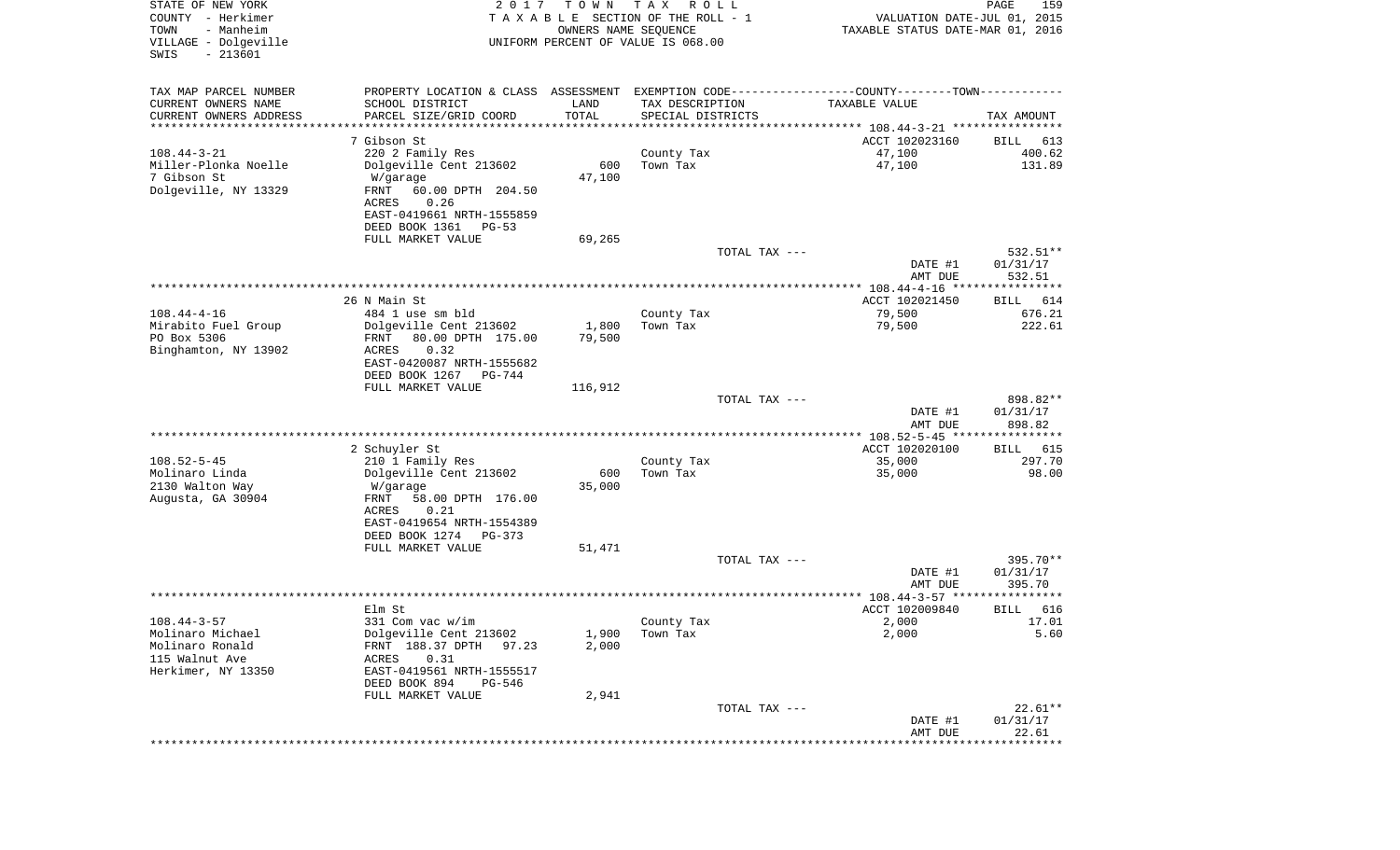| STATE OF NEW YORK<br>COUNTY - Herkimer<br>- Manheim<br>TOWN<br>VILLAGE - Dolgeville<br>$-213601$<br>SWIS | T O W N<br>2 0 1 7<br>UNIFORM PERCENT OF VALUE IS 068.00 | TAX ROLL<br>TAXABLE SECTION OF THE ROLL - 1<br>OWNERS NAME SEQUENCE | TAXABLE STATUS DATE-MAR 01, 2016                                                              | PAGE<br>160<br>VALUATION DATE-JUL 01, 2015 |
|----------------------------------------------------------------------------------------------------------|----------------------------------------------------------|---------------------------------------------------------------------|-----------------------------------------------------------------------------------------------|--------------------------------------------|
| TAX MAP PARCEL NUMBER                                                                                    |                                                          |                                                                     | PROPERTY LOCATION & CLASS ASSESSMENT EXEMPTION CODE---------------COUNTY-------TOWN---------- |                                            |
| CURRENT OWNERS NAME<br>SCHOOL DISTRICT                                                                   | LAND                                                     | TAX DESCRIPTION                                                     | TAXABLE VALUE                                                                                 |                                            |
| CURRENT OWNERS ADDRESS<br>PARCEL SIZE/GRID COORD<br>************************                             | TOTAL<br>***********************************             | SPECIAL DISTRICTS                                                   |                                                                                               | TAX AMOUNT                                 |
| $11-13$ Elm St                                                                                           |                                                          |                                                                     | ACCT 102018510                                                                                | BILL<br>617                                |
| $108.44 - 3 - 58$<br>483 Converted Re                                                                    |                                                          | County Tax                                                          | 45,000                                                                                        | 382.76                                     |
| Molinaro Ronald<br>Dolgeville Cent 213602                                                                | 600                                                      | Town Tax                                                            | 45,000                                                                                        | 126.01                                     |
| Molinaro Michael<br>$\bullet$                                                                            | 45,000                                                   |                                                                     |                                                                                               |                                            |
| 115 Walnut Ave<br>55.92 DPTH 101.50<br>FRNT                                                              |                                                          |                                                                     |                                                                                               |                                            |
| Herkimer, NY 13350<br>0.14<br>ACRES                                                                      |                                                          |                                                                     |                                                                                               |                                            |
| EAST-0419619 NRTH-1555430                                                                                |                                                          |                                                                     |                                                                                               |                                            |
| DEED BOOK 810                                                                                            | PG-317                                                   |                                                                     |                                                                                               |                                            |
| FULL MARKET VALUE                                                                                        | 66,176                                                   |                                                                     |                                                                                               |                                            |
|                                                                                                          |                                                          | TOTAL TAX ---                                                       |                                                                                               | 508.77**                                   |
|                                                                                                          |                                                          |                                                                     | DATE #1                                                                                       | 01/31/17                                   |
|                                                                                                          |                                                          |                                                                     | AMT DUE                                                                                       | 508.77                                     |
| 14 Cline St                                                                                              |                                                          |                                                                     | ACCT 102025080                                                                                | BILL<br>618                                |
| $108.44 - 2 - 10$<br>210 1 Family Res                                                                    |                                                          | County Tax                                                          | 34,300                                                                                        | 291.75                                     |
| Montana Alvin Jr.<br>Dolgeville Cent 213602                                                              | 500                                                      | Town Tax                                                            | 34,300                                                                                        | 96.04                                      |
| 14 Cline St<br>FRNT<br>50.00 DPTH 150.00                                                                 | 34,300                                                   |                                                                     |                                                                                               |                                            |
| Dolgeville, NY 13329<br>0.16<br>ACRES                                                                    |                                                          |                                                                     |                                                                                               |                                            |
| EAST-0418148 NRTH-1554962                                                                                |                                                          |                                                                     |                                                                                               |                                            |
| DEED BOOK 1362                                                                                           | PG-574                                                   |                                                                     |                                                                                               |                                            |
| FULL MARKET VALUE                                                                                        | 50,441                                                   |                                                                     |                                                                                               |                                            |
|                                                                                                          |                                                          | TOTAL TAX ---                                                       |                                                                                               | 387.79**                                   |
|                                                                                                          |                                                          |                                                                     | DATE #1<br>AMT DUE                                                                            | 01/31/17<br>387.79                         |
|                                                                                                          |                                                          |                                                                     |                                                                                               |                                            |
| 4-6 Brockett St                                                                                          |                                                          |                                                                     | ACCT 102015480                                                                                | 619<br>BILL                                |
| $108.52 - 6 - 21$<br>411 Apartment                                                                       |                                                          | County Tax                                                          | 35,000                                                                                        | 297.70                                     |
| Moonans Inc<br>Dolgeville Cent 213602                                                                    | 800                                                      | Town Tax                                                            | 35,000                                                                                        | 98.00                                      |
| PO Box 433<br>84.00 DPTH 121.30<br>FRNT                                                                  | 35,000                                                   |                                                                     |                                                                                               |                                            |
| Boonville, NY 13009<br>ACRES<br>0.25                                                                     |                                                          |                                                                     |                                                                                               |                                            |
| EAST-0419932 NRTH-1553478                                                                                |                                                          |                                                                     |                                                                                               |                                            |
| DEED BOOK 768                                                                                            | PG-440                                                   |                                                                     |                                                                                               |                                            |
| FULL MARKET VALUE                                                                                        | 51,471                                                   |                                                                     |                                                                                               |                                            |
|                                                                                                          |                                                          | TOTAL TAX ---                                                       | DATE #1                                                                                       | 395.70**<br>01/31/17                       |
|                                                                                                          |                                                          |                                                                     | AMT DUE                                                                                       | 395.70                                     |
|                                                                                                          |                                                          |                                                                     |                                                                                               |                                            |
| 7 Elm St                                                                                                 |                                                          |                                                                     | ACCT 102003150                                                                                | <b>BILL</b><br>620                         |
| $108.44 - 3 - 60$<br>210 1 Family Res                                                                    |                                                          | CW_15_VET/ 41162                                                    | 5,385                                                                                         | $\mathbf 0$                                |
| Moore Daniel L<br>Dolgeville Cent 213602                                                                 |                                                          | 400 County Tax                                                      | 30,515                                                                                        | 259.55                                     |
| Moore Dawn A<br>FRNT 43.00 DPTH 99.00                                                                    | 35,900                                                   | Town Tax                                                            | 35,900                                                                                        | 100.52                                     |
| 7 Elm St<br>ACRES<br>$0.10$ BANK                                                                         | 124                                                      |                                                                     |                                                                                               |                                            |
| Dolgeville, NY 13329<br>EAST-0419688 NRTH-1555341                                                        |                                                          |                                                                     |                                                                                               |                                            |
| DEED BOOK 856                                                                                            | PG-703                                                   |                                                                     |                                                                                               |                                            |
| FULL MARKET VALUE                                                                                        | 52,794                                                   | TOTAL TAX ---                                                       |                                                                                               | $360.07**$                                 |
|                                                                                                          |                                                          |                                                                     | DATE #1                                                                                       | 01/31/17                                   |
|                                                                                                          |                                                          |                                                                     | AMT DUE                                                                                       | 360.07                                     |
|                                                                                                          |                                                          |                                                                     |                                                                                               |                                            |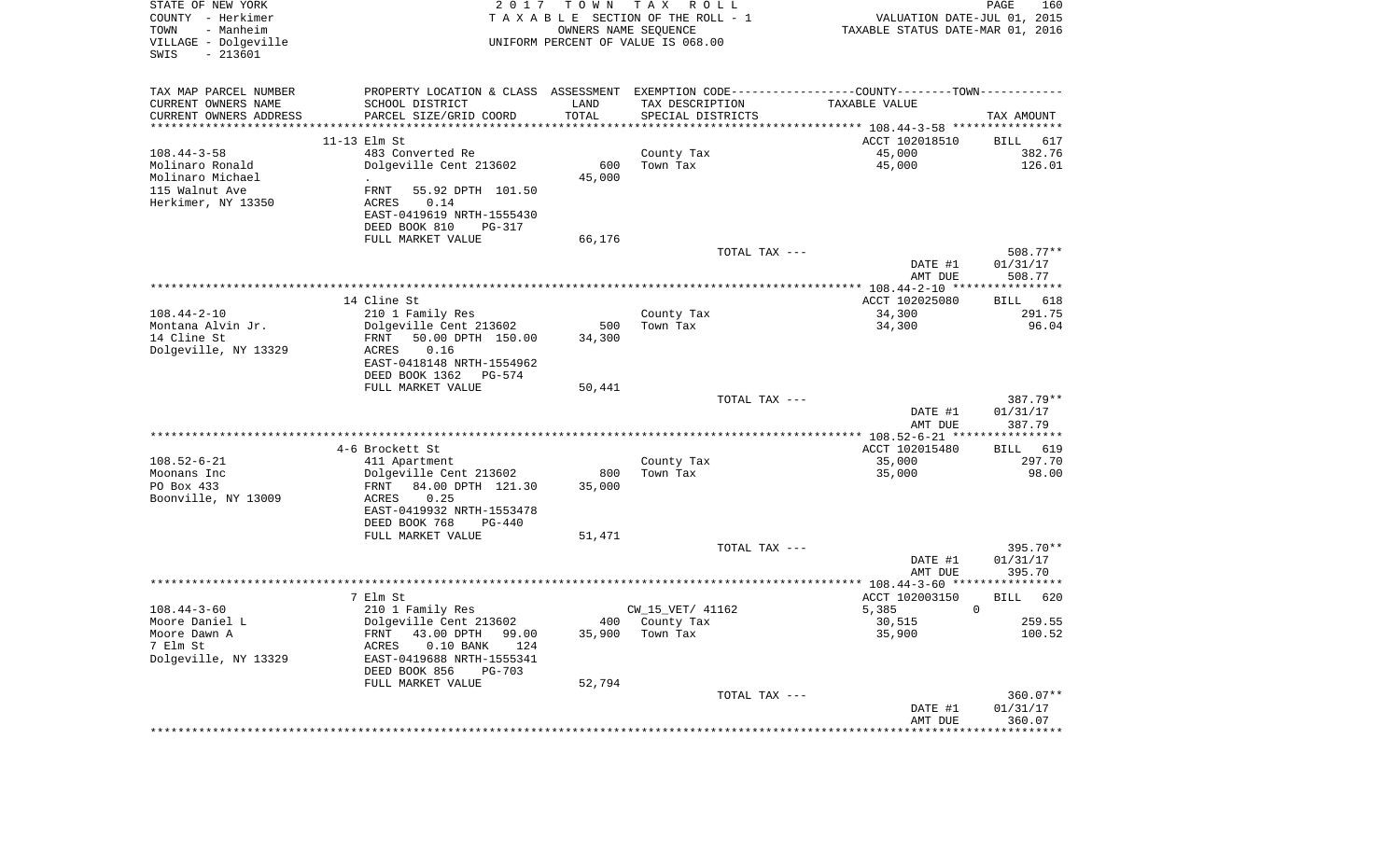| STATE OF NEW YORK<br>COUNTY - Herkimer<br>- Manheim<br>TOWN<br>VILLAGE - Dolgeville<br>$-213601$<br>SWIS | 2017                                                 | T O W N               | T A X<br>R O L L<br>TAXABLE SECTION OF THE ROLL - 1<br>OWNERS NAME SEQUENCE<br>UNIFORM PERCENT OF VALUE IS 068.00 | VALUATION DATE-JUL 01, 2015<br>TAXABLE STATUS DATE-MAR 01, 2016                               | PAGE<br>161           |
|----------------------------------------------------------------------------------------------------------|------------------------------------------------------|-----------------------|-------------------------------------------------------------------------------------------------------------------|-----------------------------------------------------------------------------------------------|-----------------------|
| TAX MAP PARCEL NUMBER                                                                                    |                                                      |                       |                                                                                                                   | PROPERTY LOCATION & CLASS ASSESSMENT EXEMPTION CODE---------------COUNTY-------TOWN---------- |                       |
| CURRENT OWNERS NAME                                                                                      | SCHOOL DISTRICT                                      | LAND                  | TAX DESCRIPTION                                                                                                   | TAXABLE VALUE                                                                                 |                       |
| CURRENT OWNERS ADDRESS                                                                                   | PARCEL SIZE/GRID COORD                               | TOTAL                 | SPECIAL DISTRICTS                                                                                                 |                                                                                               | TAX AMOUNT            |
| **********************                                                                                   | *********************                                | * * * * * * * * * * * |                                                                                                                   |                                                                                               |                       |
| $108.52 - 5 - 78$                                                                                        | 35 S Main St<br>483 Converted Re                     |                       | County Tax                                                                                                        | ACCT 102014100<br>14,000                                                                      | BILL<br>621<br>119.08 |
| Moore Scott A                                                                                            | Dolgeville Cent 213602                               | 300                   | Town Tax                                                                                                          | 14,000                                                                                        | 39.20                 |
| 35 South Main St                                                                                         | FRNT<br>25.00 DPTH<br>78.00                          | 14,000                | School Relevy                                                                                                     |                                                                                               | 1.81                  |
| Dolgeville, NY 13329                                                                                     | 0.03<br>ACRES                                        |                       | Village Relevy                                                                                                    |                                                                                               | 356.74                |
|                                                                                                          | EAST-0419445 NRTH-1554806                            |                       |                                                                                                                   |                                                                                               |                       |
|                                                                                                          | DEED BOOK 894<br>PG-408                              |                       |                                                                                                                   |                                                                                               |                       |
|                                                                                                          | FULL MARKET VALUE                                    | 20,588                |                                                                                                                   |                                                                                               |                       |
|                                                                                                          |                                                      |                       | TOTAL TAX ---                                                                                                     |                                                                                               | $516.83**$            |
|                                                                                                          |                                                      |                       |                                                                                                                   | DATE #1                                                                                       | 01/31/17              |
|                                                                                                          |                                                      |                       |                                                                                                                   | AMT DUE                                                                                       | 516.83                |
|                                                                                                          |                                                      |                       |                                                                                                                   |                                                                                               |                       |
| $108.36 - 1 - 29$                                                                                        | 9 Horn St<br>210 1 Family Res                        |                       | VET WAR CT 41121                                                                                                  | ACCT 102008790<br>5,310<br>5,310                                                              | <b>BILL</b><br>622    |
| Mornelli Irrevocable Trust Sil Dolgeville Cent 213602                                                    |                                                      | 1,000                 | County Tax                                                                                                        | 30,090                                                                                        | 255.94                |
| Monelli Ronald S                                                                                         | W/garage                                             | 35,400                | Town Tax                                                                                                          | 30,090                                                                                        | 84.26                 |
| 9 Horn St                                                                                                | FRNT 100.00 DPTH 120.00                              |                       |                                                                                                                   |                                                                                               |                       |
| Dolgeville, NY 13329                                                                                     | ACRES<br>0.17                                        |                       |                                                                                                                   |                                                                                               |                       |
|                                                                                                          | EAST-0419395 NRTH-1556988                            |                       |                                                                                                                   |                                                                                               |                       |
|                                                                                                          | DEED BOOK 1581<br>PG-972                             |                       |                                                                                                                   |                                                                                               |                       |
|                                                                                                          | FULL MARKET VALUE                                    | 52,059                |                                                                                                                   |                                                                                               |                       |
|                                                                                                          |                                                      |                       | TOTAL TAX ---                                                                                                     | DATE #1                                                                                       | 340.20**<br>01/31/17  |
|                                                                                                          |                                                      |                       |                                                                                                                   | AMT DUE                                                                                       | 340.20                |
|                                                                                                          |                                                      |                       |                                                                                                                   |                                                                                               |                       |
|                                                                                                          | N Main St                                            |                       |                                                                                                                   |                                                                                               | 623<br>BILL           |
| $108.36 - 4 - 2.2$                                                                                       | 311 Res vac land                                     |                       | County Tax                                                                                                        | 1,200                                                                                         | 10.21                 |
| Morse Edwin M                                                                                            | Dolgeville Cent 213602                               | 1,200                 | Town Tax                                                                                                          | 1,200                                                                                         | 3.36                  |
| 172 N Main St                                                                                            | FRNT<br>35.00 DPTH 250.00                            | 1,200                 |                                                                                                                   |                                                                                               |                       |
| Dolgeville, NY 13329                                                                                     | ACRES<br>0.47                                        |                       |                                                                                                                   |                                                                                               |                       |
|                                                                                                          | EAST-0420434 NRTH-1557691                            |                       |                                                                                                                   |                                                                                               |                       |
|                                                                                                          | DEED BOOK 900<br>PG-177                              |                       |                                                                                                                   |                                                                                               |                       |
|                                                                                                          | FULL MARKET VALUE                                    | 1,765                 | TOTAL TAX ---                                                                                                     |                                                                                               | $13.57**$             |
|                                                                                                          |                                                      |                       |                                                                                                                   | DATE #1                                                                                       | 01/31/17              |
|                                                                                                          |                                                      |                       |                                                                                                                   | AMT DUE                                                                                       | 13.57                 |
|                                                                                                          |                                                      |                       |                                                                                                                   |                                                                                               |                       |
|                                                                                                          | N Main St                                            |                       |                                                                                                                   | ACCT 102006150                                                                                | 624<br>BILL           |
| $108.36 - 4 - 5$                                                                                         | 311 Res vac land                                     |                       | County Tax                                                                                                        | 300                                                                                           | 2.55                  |
| Morse Edwin M                                                                                            | Dolgeville Cent 213602                               |                       | 300 Town Tax                                                                                                      | 300                                                                                           | 0.84                  |
| 172 N Main St                                                                                            | 50.00 DPTH 150.00<br>FRNT                            | 300                   |                                                                                                                   |                                                                                               |                       |
| Dolgeville, NY 13329                                                                                     | 0.17<br>ACRES                                        |                       |                                                                                                                   |                                                                                               |                       |
|                                                                                                          | EAST-0420334 NRTH-1557768<br>DEED BOOK 900<br>PG-180 |                       |                                                                                                                   |                                                                                               |                       |
|                                                                                                          | FULL MARKET VALUE                                    | 441                   |                                                                                                                   |                                                                                               |                       |
|                                                                                                          |                                                      |                       | TOTAL TAX ---                                                                                                     |                                                                                               | $3.39**$              |
|                                                                                                          |                                                      |                       |                                                                                                                   | DATE #1                                                                                       | 01/31/17              |
|                                                                                                          |                                                      |                       |                                                                                                                   | AMT DUE                                                                                       | 3.39                  |
|                                                                                                          |                                                      |                       |                                                                                                                   |                                                                                               |                       |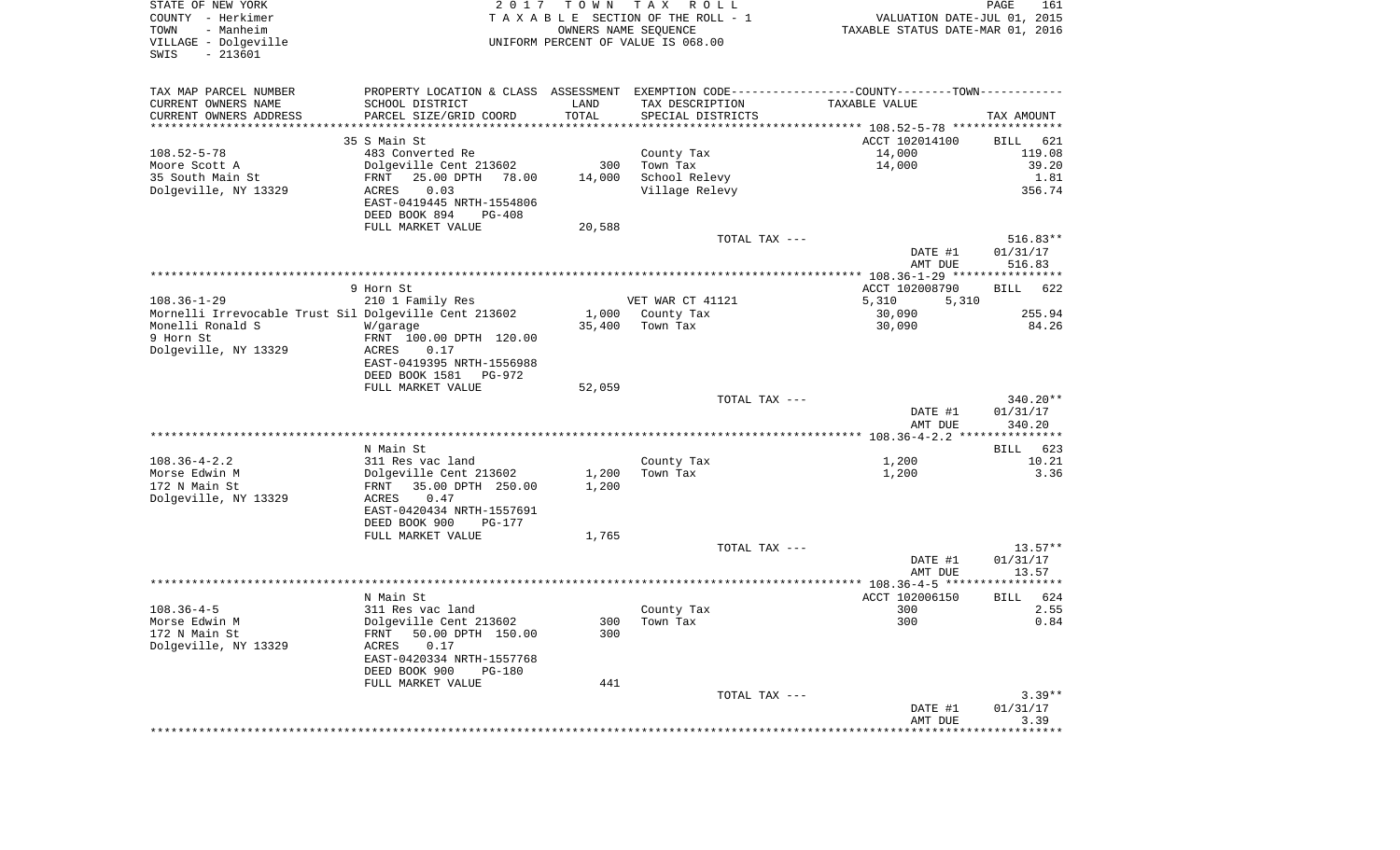| STATE OF NEW YORK<br>COUNTY - Herkimer<br>- Manheim<br>TOWN<br>VILLAGE - Dolgeville<br>$-213601$<br>SWIS | 2017                                                 | T O W N<br>OWNERS NAME SEQUENCE | T A X<br>R O L L<br>TAXABLE SECTION OF THE ROLL - 1<br>UNIFORM PERCENT OF VALUE IS 068.00     | VALUATION DATE-JUL 01, 2015<br>TAXABLE STATUS DATE-MAR 01, 2016 | PAGE<br>162              |
|----------------------------------------------------------------------------------------------------------|------------------------------------------------------|---------------------------------|-----------------------------------------------------------------------------------------------|-----------------------------------------------------------------|--------------------------|
| TAX MAP PARCEL NUMBER                                                                                    |                                                      |                                 | PROPERTY LOCATION & CLASS ASSESSMENT EXEMPTION CODE---------------COUNTY-------TOWN---------- |                                                                 |                          |
| CURRENT OWNERS NAME                                                                                      | SCHOOL DISTRICT                                      | LAND                            | TAX DESCRIPTION                                                                               | TAXABLE VALUE                                                   |                          |
| CURRENT OWNERS ADDRESS                                                                                   | PARCEL SIZE/GRID COORD                               | TOTAL                           | SPECIAL DISTRICTS                                                                             |                                                                 | TAX AMOUNT               |
| ********************                                                                                     |                                                      | * * * * * * * * * * *           |                                                                                               |                                                                 |                          |
| $108.36 - 4 - 6$                                                                                         | 172 N Main St<br>210 1 Family Res                    |                                 | County Tax                                                                                    | ACCT 102006120<br>35,000                                        | BILL<br>625<br>297.70    |
| Morse Edwin M                                                                                            | Dolgeville Cent 213602                               | 600                             | Town Tax                                                                                      | 35,000                                                          | 98.00                    |
| 172 N Main St                                                                                            | Garage & Carport                                     | 35,000                          |                                                                                               |                                                                 |                          |
| Dolgeville, NY 13329                                                                                     | FRNT<br>63.00 DPTH 150.00<br>ACRES<br>0.18           |                                 |                                                                                               |                                                                 |                          |
|                                                                                                          | EAST-0420310 NRTH-1557722<br>DEED BOOK 900<br>PG-180 |                                 |                                                                                               |                                                                 |                          |
|                                                                                                          | FULL MARKET VALUE                                    | 51,471                          |                                                                                               |                                                                 |                          |
|                                                                                                          |                                                      |                                 | TOTAL TAX ---                                                                                 |                                                                 | 395.70**                 |
|                                                                                                          |                                                      |                                 |                                                                                               | DATE #1<br>AMT DUE                                              | 01/31/17<br>395.70       |
|                                                                                                          |                                                      |                                 |                                                                                               |                                                                 |                          |
| $108.36 - 3 - 31$                                                                                        | 131 N Main St                                        |                                 |                                                                                               | ACCT 102019650                                                  | 626<br>BILL              |
| Morse Frank E                                                                                            | 210 1 Family Res<br>Dolgeville Cent 213602           | 500                             | County Tax<br>Town Tax                                                                        | 29,500<br>29,500                                                | 250.92<br>82.60          |
| Morse Katherine                                                                                          | W/garage                                             | 29,500                          | School Relevy                                                                                 |                                                                 | 3.81                     |
| 131 N Main St                                                                                            | FRNT<br>50.00 DPTH 162.00                            |                                 | Village Relevy                                                                                |                                                                 | 749.13                   |
| Dolgeville, NY 13329                                                                                     | ACRES<br>0.17                                        |                                 |                                                                                               |                                                                 |                          |
|                                                                                                          | EAST-0419964 NRTH-1556971                            |                                 |                                                                                               |                                                                 |                          |
|                                                                                                          | DEED BOOK 00654 PG-00073<br>FULL MARKET VALUE        | 43,382                          |                                                                                               |                                                                 |                          |
|                                                                                                          |                                                      |                                 | TOTAL TAX ---                                                                                 |                                                                 | $1,086.46**$             |
|                                                                                                          |                                                      |                                 |                                                                                               | DATE #1                                                         | 01/31/17                 |
|                                                                                                          |                                                      |                                 |                                                                                               | AMT DUE                                                         | 1,086.46                 |
|                                                                                                          |                                                      |                                 |                                                                                               |                                                                 |                          |
| $108.52 - 6 - 14$                                                                                        | 41-43 E Faville Ave<br>220 2 Family Res              |                                 | County Tax                                                                                    | ACCT 102028470<br>40,800                                        | 627<br>BILL<br>347.04    |
| Mosher Brayton Jr                                                                                        | Dolgeville Cent 213602                               | 500                             | Town Tax                                                                                      | 40,800                                                          | 114.24                   |
| Mosher Cynthia                                                                                           | FRNT<br>50.00 DPTH 100.00                            | 40,800                          |                                                                                               |                                                                 |                          |
| 41-43 E Faville Ave                                                                                      | ACRES<br>$0.11$ BANK<br>184                          |                                 |                                                                                               |                                                                 |                          |
| Dolgeville, NY 13329                                                                                     | EAST-0419666 NRTH-1553225                            |                                 |                                                                                               |                                                                 |                          |
|                                                                                                          | DEED BOOK 850<br>PG-432                              |                                 |                                                                                               |                                                                 |                          |
|                                                                                                          | FULL MARKET VALUE                                    | 60,000                          | TOTAL TAX ---                                                                                 |                                                                 | 461.28**                 |
|                                                                                                          |                                                      |                                 |                                                                                               | DATE #1                                                         | 01/31/17                 |
|                                                                                                          |                                                      |                                 |                                                                                               | AMT DUE                                                         | 461.28                   |
|                                                                                                          |                                                      |                                 |                                                                                               |                                                                 |                          |
|                                                                                                          | 4 Cline St                                           |                                 |                                                                                               | ACCT 102017730                                                  | 628<br>BILL              |
| $108.44 - 2 - 5$                                                                                         | 210 1 Family Res                                     |                                 | County Tax                                                                                    | 36,700                                                          | 312.16                   |
| Mosher Brett<br>Mosher Loretta N                                                                         | Dolgeville Cent 213602<br>W/garage                   | 500<br>36,700                   | Town Tax<br>School Relevy                                                                     | 36,700                                                          | 102.76<br>809.53         |
| 29 Beaver St                                                                                             | FRNT<br>50.00 DPTH 300.00                            |                                 | Village Relevy                                                                                |                                                                 | 931.40                   |
| Dolgeville, NY 13329                                                                                     | 0.34<br>ACRES                                        |                                 |                                                                                               |                                                                 |                          |
|                                                                                                          | EAST-0418272 NRTH-1555191                            |                                 |                                                                                               |                                                                 |                          |
|                                                                                                          | DEED BOOK 1393<br>PG-228                             |                                 |                                                                                               |                                                                 |                          |
|                                                                                                          | FULL MARKET VALUE                                    | 53,971                          |                                                                                               |                                                                 |                          |
|                                                                                                          |                                                      |                                 | TOTAL TAX ---                                                                                 | DATE #1                                                         | $2,155.85**$<br>01/31/17 |
|                                                                                                          |                                                      |                                 |                                                                                               | AMT DUE                                                         | 2,155.85                 |
|                                                                                                          |                                                      |                                 |                                                                                               | *****************************                                   |                          |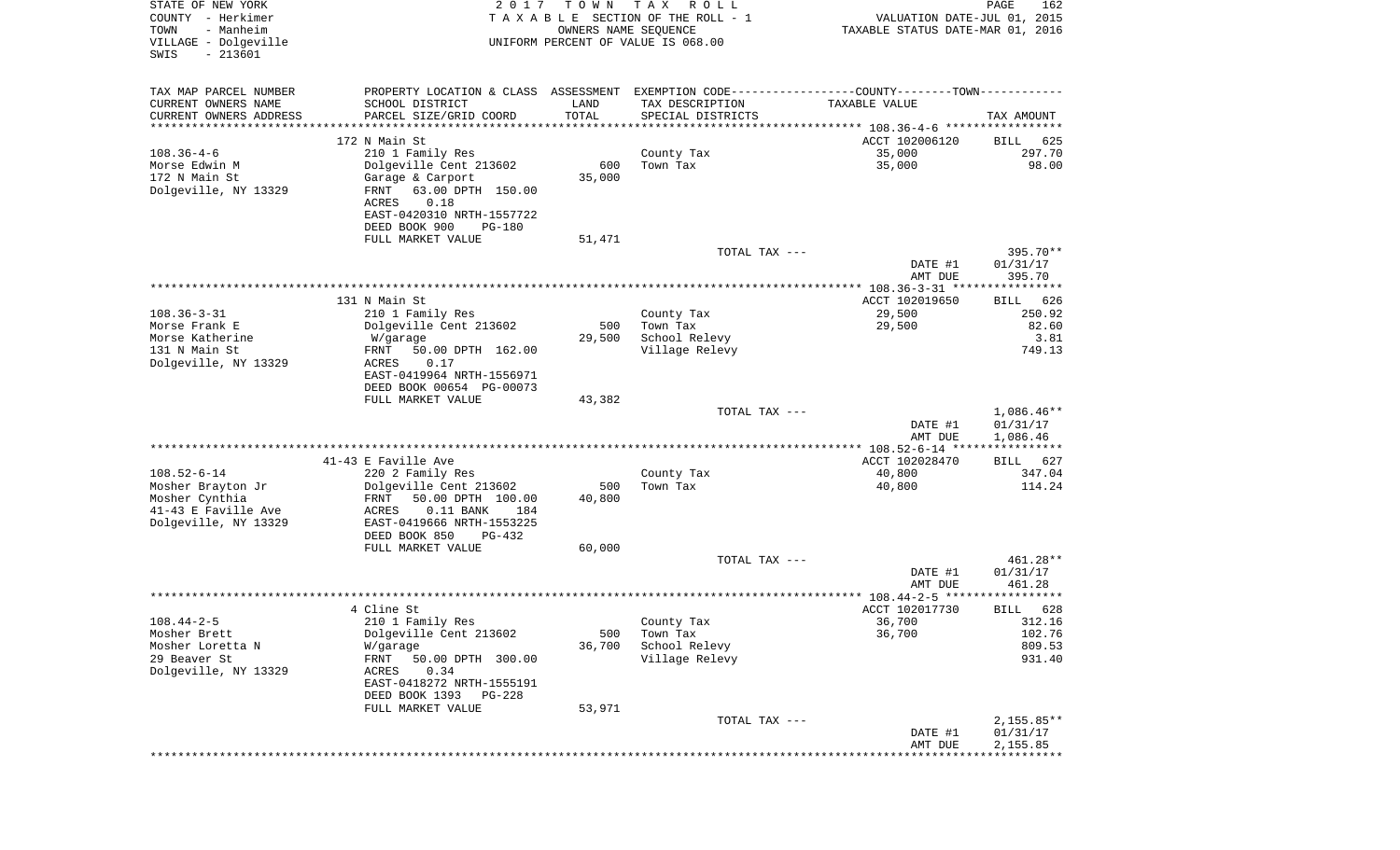| STATE OF NEW YORK<br>COUNTY - Herkimer<br>TOWN<br>- Manheim<br>VILLAGE - Dolgeville<br>$-213601$<br>SWIS | 2017                                                                                          | T O W N | TAX ROLL<br>TAXABLE SECTION OF THE ROLL - 1<br>OWNERS NAME SEQUENCE<br>UNIFORM PERCENT OF VALUE IS 068.00 | VALUATION DATE-JUL 01, 2015<br>TAXABLE STATUS DATE-MAR 01, 2016 | PAGE<br>163        |
|----------------------------------------------------------------------------------------------------------|-----------------------------------------------------------------------------------------------|---------|-----------------------------------------------------------------------------------------------------------|-----------------------------------------------------------------|--------------------|
| TAX MAP PARCEL NUMBER                                                                                    | PROPERTY LOCATION & CLASS ASSESSMENT EXEMPTION CODE---------------COUNTY-------TOWN---------- |         |                                                                                                           |                                                                 |                    |
| CURRENT OWNERS NAME                                                                                      | SCHOOL DISTRICT                                                                               | LAND    | TAX DESCRIPTION                                                                                           | TAXABLE VALUE                                                   |                    |
| CURRENT OWNERS ADDRESS<br>*********************                                                          | PARCEL SIZE/GRID COORD                                                                        | TOTAL   | SPECIAL DISTRICTS                                                                                         |                                                                 | TAX AMOUNT         |
|                                                                                                          | 29 Beaver St                                                                                  |         |                                                                                                           | ACCT 102009960                                                  | 629<br>BILL        |
| $108.43 - 1 - 9.4$                                                                                       | 210 1 Family Res                                                                              |         | County Tax                                                                                                | 112,500                                                         | 956.90             |
| Mosher Brett A                                                                                           | Dolgeville Cent 213602                                                                        | 1,700   | Town Tax                                                                                                  | 112,500                                                         | 315.01             |
| Mosher Loretta N                                                                                         | FRNT 270.00 DPTH 180.00                                                                       | 112,500 |                                                                                                           |                                                                 |                    |
| 29 Beaver St                                                                                             | ACRES<br>0.84                                                                                 |         |                                                                                                           |                                                                 |                    |
| Dolgeville, NY 13329                                                                                     | EAST-0417727 NRTH-1554990                                                                     |         |                                                                                                           |                                                                 |                    |
|                                                                                                          | DEED BOOK 1230<br>PG-773<br>FULL MARKET VALUE                                                 | 165,441 |                                                                                                           |                                                                 |                    |
|                                                                                                          |                                                                                               |         | TOTAL TAX ---                                                                                             |                                                                 | 1,271.91**         |
|                                                                                                          |                                                                                               |         |                                                                                                           | DATE #1                                                         | 01/31/17           |
|                                                                                                          |                                                                                               |         |                                                                                                           | AMT DUE                                                         | 1,271.91           |
|                                                                                                          |                                                                                               |         |                                                                                                           |                                                                 |                    |
| $108.52 - 6 - 56$                                                                                        | 89 Van Buren St<br>210 1 Family Res                                                           |         | VET COM CT 41131                                                                                          | ACCT 102018690<br>10,200<br>10,200                              | 630<br>BILL        |
| Mosher Kurt A                                                                                            | Dolgeville Cent 213602                                                                        | 1,800   | County Tax                                                                                                | 31,800                                                          | 270.48             |
| Mosher Helen L                                                                                           | FRNT 175.00 DPTH 102.00                                                                       | 42,000  | Town Tax                                                                                                  | 31,800                                                          | 89.04              |
| 89 Van Buren St                                                                                          | 0.39<br>ACRES                                                                                 |         |                                                                                                           |                                                                 |                    |
| Dolgeville, NY 13329                                                                                     | EAST-0420649 NRTH-1552820                                                                     |         |                                                                                                           |                                                                 |                    |
|                                                                                                          | DEED BOOK 1396<br>PG-674<br>FULL MARKET VALUE                                                 | 61,765  |                                                                                                           |                                                                 |                    |
|                                                                                                          |                                                                                               |         | TOTAL TAX ---                                                                                             |                                                                 | $359.52**$         |
|                                                                                                          |                                                                                               |         |                                                                                                           | DATE #1<br>AMT DUE                                              | 01/31/17<br>359.52 |
|                                                                                                          |                                                                                               |         |                                                                                                           |                                                                 |                    |
| $108.52 - 2 - 52$                                                                                        | 14 Howard St                                                                                  |         |                                                                                                           | ACCT 102018810                                                  | <b>BILL</b><br>631 |
| Mosher Shirley J                                                                                         | 210 1 Family Res<br>Dolgeville Cent 213602                                                    | 700     | VET COM CT 41131<br>County Tax                                                                            | 10,200<br>10,200<br>41,800                                      | 355.54             |
| et. al                                                                                                   | W/garage                                                                                      | 52,000  | Town Tax                                                                                                  | 41,800                                                          | 117.04             |
| 14 Howard St                                                                                             | FRNT<br>66.00 DPTH 110.00                                                                     |         |                                                                                                           |                                                                 |                    |
| Dolgeville, NY 13329                                                                                     | ACRES<br>0.17                                                                                 |         |                                                                                                           |                                                                 |                    |
|                                                                                                          | EAST-0419085 NRTH-1553948                                                                     |         |                                                                                                           |                                                                 |                    |
|                                                                                                          | DEED BOOK 1363<br>PG-601<br>FULL MARKET VALUE                                                 | 76,471  |                                                                                                           |                                                                 |                    |
|                                                                                                          |                                                                                               |         | TOTAL TAX ---                                                                                             |                                                                 | 472.58**           |
|                                                                                                          |                                                                                               |         |                                                                                                           | DATE #1                                                         | 01/31/17           |
|                                                                                                          |                                                                                               |         |                                                                                                           | AMT DUE                                                         | 472.58             |
|                                                                                                          |                                                                                               |         |                                                                                                           |                                                                 |                    |
| $108.44 - 1 - 57$                                                                                        | 22 Slawson St<br>210 1 Family Res                                                             |         | VET WAR CT 41121                                                                                          | ACCT 102005190<br>5,940<br>5,940                                | <b>BILL</b><br>632 |
| Mosier Patricia                                                                                          | Dolgeville Cent 213602                                                                        |         | 500 County Tax                                                                                            | 33,660                                                          | 286.30             |
| 22 Slawson St                                                                                            | W/garage                                                                                      | 39,600  | Town Tax                                                                                                  | 33,660                                                          | 94.25              |
| Dolgeville, NY 13329                                                                                     | FRNT<br>50.00 DPTH 150.00                                                                     |         |                                                                                                           |                                                                 |                    |
|                                                                                                          | ACRES<br>$0.17$ BANK<br>135                                                                   |         |                                                                                                           |                                                                 |                    |
|                                                                                                          | EAST-0418673 NRTH-1555128<br>DEED BOOK 00646 PG-00339                                         |         |                                                                                                           |                                                                 |                    |
|                                                                                                          | FULL MARKET VALUE                                                                             | 58,235  |                                                                                                           |                                                                 |                    |
|                                                                                                          |                                                                                               |         | TOTAL TAX ---                                                                                             |                                                                 | 380.55**           |
|                                                                                                          |                                                                                               |         |                                                                                                           | DATE #1                                                         | 01/31/17           |
|                                                                                                          |                                                                                               |         |                                                                                                           | AMT DUE                                                         | 380.55             |
|                                                                                                          |                                                                                               |         |                                                                                                           | ****************************                                    |                    |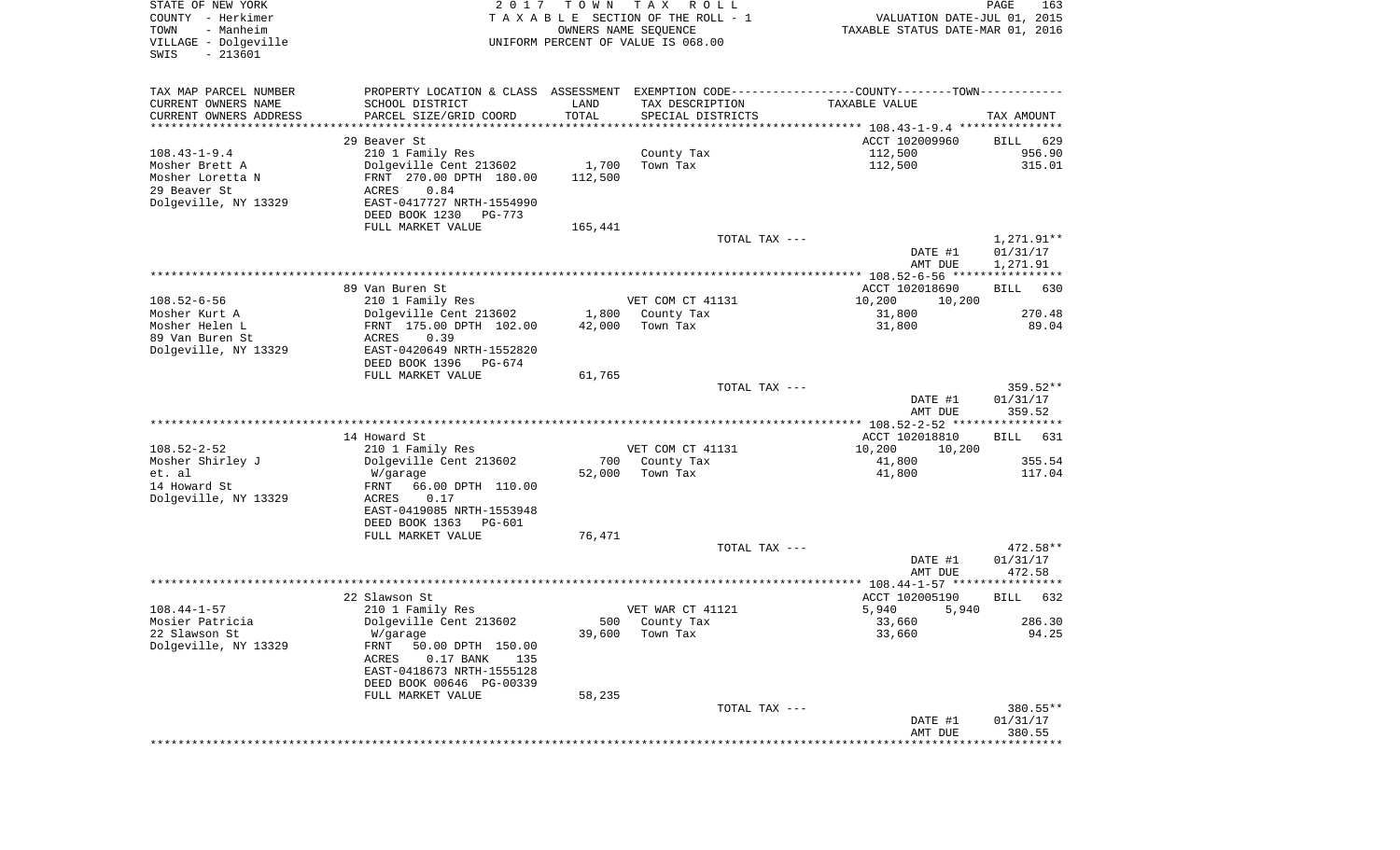| STATE OF NEW YORK<br>COUNTY - Herkimer<br>TOWN<br>- Manheim<br>VILLAGE - Dolgeville<br>$-213601$<br>SWIS | 2017                                                                                          | T O W N<br>OWNERS NAME SEQUENCE | T A X<br>R O L L<br>T A X A B L E SECTION OF THE ROLL - 1<br>UNIFORM PERCENT OF VALUE IS 068.00 | VALUATION DATE-JUL 01, 2015<br>TAXABLE STATUS DATE-MAR 01, 2016 | PAGE<br>164          |
|----------------------------------------------------------------------------------------------------------|-----------------------------------------------------------------------------------------------|---------------------------------|-------------------------------------------------------------------------------------------------|-----------------------------------------------------------------|----------------------|
| TAX MAP PARCEL NUMBER                                                                                    | PROPERTY LOCATION & CLASS ASSESSMENT EXEMPTION CODE---------------COUNTY-------TOWN---------- |                                 |                                                                                                 |                                                                 |                      |
| CURRENT OWNERS NAME                                                                                      | SCHOOL DISTRICT                                                                               | LAND                            | TAX DESCRIPTION                                                                                 | <b>TAXABLE VALUE</b>                                            |                      |
| CURRENT OWNERS ADDRESS                                                                                   | PARCEL SIZE/GRID COORD                                                                        | TOTAL                           | SPECIAL DISTRICTS                                                                               |                                                                 | TAX AMOUNT           |
| ********************                                                                                     |                                                                                               |                                 |                                                                                                 |                                                                 |                      |
| $108.52 - 5 - 62$                                                                                        | 26 Van Buren St<br>210 1 Family Res                                                           |                                 | VET WAR CT 41121                                                                                | ACCT 102018840<br>6,120<br>6,120                                | <b>BILL</b><br>633   |
| Mowers Joan                                                                                              | Dolgeville Cent 213602                                                                        | 800                             | County Tax                                                                                      | 49,880                                                          | 424.27               |
| 26 Vanburen St                                                                                           | W/garage                                                                                      | 56,000                          | Town Tax                                                                                        | 49,880                                                          | 139.67               |
| Dolgeville, NY 13329                                                                                     | 77.70 DPTH 157.60<br>FRNT<br>0.28<br>ACRES                                                    |                                 |                                                                                                 |                                                                 |                      |
|                                                                                                          | EAST-0419919 NRTH-1554318<br>DEED BOOK 855<br>PG-583                                          |                                 |                                                                                                 |                                                                 |                      |
|                                                                                                          | FULL MARKET VALUE                                                                             | 82,353                          |                                                                                                 |                                                                 |                      |
|                                                                                                          |                                                                                               |                                 | TOTAL TAX ---                                                                                   | DATE #1                                                         | 563.94**<br>01/31/17 |
|                                                                                                          |                                                                                               |                                 |                                                                                                 | AMT DUE<br>***************** 108.36-3-70 ****************       | 563.94               |
|                                                                                                          | 82 N Helmer Ave                                                                               |                                 |                                                                                                 | ACCT 102019110                                                  | 634<br>BILL          |
| $108.36 - 3 - 70$                                                                                        | 210 1 Family Res                                                                              |                                 | County Tax                                                                                      | 47,000                                                          | 399.77               |
| Mowers Nathan                                                                                            | Dolgeville Cent 213602                                                                        | 900                             | Town Tax                                                                                        | 47,000                                                          | 131.61               |
| 82 N Helmer Ave                                                                                          | 89.00 DPTH 112.50<br>FRNT                                                                     | 47,000                          |                                                                                                 |                                                                 |                      |
| Dolgeville, NY 13329                                                                                     | ACRES<br>0.21<br>EAST-0419707 NRTH-1557888<br>DEED BOOK 1349<br><b>PG-870</b>                 |                                 |                                                                                                 |                                                                 |                      |
|                                                                                                          | FULL MARKET VALUE                                                                             | 69,118                          |                                                                                                 |                                                                 |                      |
|                                                                                                          |                                                                                               |                                 | TOTAL TAX ---                                                                                   | DATE #1                                                         | 531.38**<br>01/31/17 |
|                                                                                                          |                                                                                               |                                 |                                                                                                 | AMT DUE                                                         | 531.38               |
|                                                                                                          |                                                                                               |                                 |                                                                                                 | ********* 108.44-3-6.1 ****************                         |                      |
| $108.44 - 3 - 6.1$                                                                                       | N Main St<br>484 1 use sm bld                                                                 |                                 | County Tax                                                                                      | ACCT 102021390<br>10,000                                        | 635<br>BILL<br>85.06 |
| MPE Properties                                                                                           | Dolgeville Cent 213602                                                                        | 400                             | Town Tax                                                                                        | 10,000                                                          | 28.00                |
| 73 N Main St                                                                                             | Storage                                                                                       | 10,000                          |                                                                                                 |                                                                 |                      |
| Dolgeville, NY 13329                                                                                     | FRNT<br>44.00 DPTH 119.00                                                                     |                                 |                                                                                                 |                                                                 |                      |
|                                                                                                          | ACRES<br>0.16                                                                                 |                                 |                                                                                                 |                                                                 |                      |
|                                                                                                          | EAST-0419870 NRTH-1556220                                                                     |                                 |                                                                                                 |                                                                 |                      |
|                                                                                                          | DEED BOOK 926<br>$PG-423$<br>FULL MARKET VALUE                                                | 14,706                          |                                                                                                 |                                                                 |                      |
|                                                                                                          |                                                                                               |                                 | TOTAL TAX ---                                                                                   |                                                                 | 113.06**             |
|                                                                                                          |                                                                                               |                                 |                                                                                                 | DATE #1<br>AMT DUE                                              | 01/31/17<br>113.06   |
|                                                                                                          |                                                                                               |                                 |                                                                                                 | **************** 108.52-5-3 *****************                   |                      |
|                                                                                                          | 19 Brockett St                                                                                |                                 |                                                                                                 | ACCT 102030420                                                  | 636<br>BILL          |
| $108.52 - 5 - 3$<br>Mueller William                                                                      | 210 1 Family Res<br>Dolgeville Cent 213602                                                    | 500                             | County Tax<br>Town Tax                                                                          | 50,300<br>50,300                                                | 427.84<br>140.85     |
| Mueller Niceta                                                                                           | 47.00 DPTH 148.00<br>FRNT                                                                     | 50,300                          |                                                                                                 |                                                                 |                      |
| 19 Brockett St                                                                                           | 0.14<br>ACRES                                                                                 |                                 |                                                                                                 |                                                                 |                      |
| Dolgeville, NY 13329-3894                                                                                | EAST-0420108 NRTH-1553230<br>DEED BOOK 00658 PG-00937                                         |                                 |                                                                                                 |                                                                 |                      |
|                                                                                                          | FULL MARKET VALUE                                                                             | 73,971                          |                                                                                                 |                                                                 |                      |
|                                                                                                          |                                                                                               |                                 | TOTAL TAX ---                                                                                   |                                                                 | 568.69**             |
|                                                                                                          |                                                                                               |                                 |                                                                                                 | DATE #1<br>AMT DUE                                              | 01/31/17<br>568.69   |
|                                                                                                          |                                                                                               |                                 |                                                                                                 |                                                                 |                      |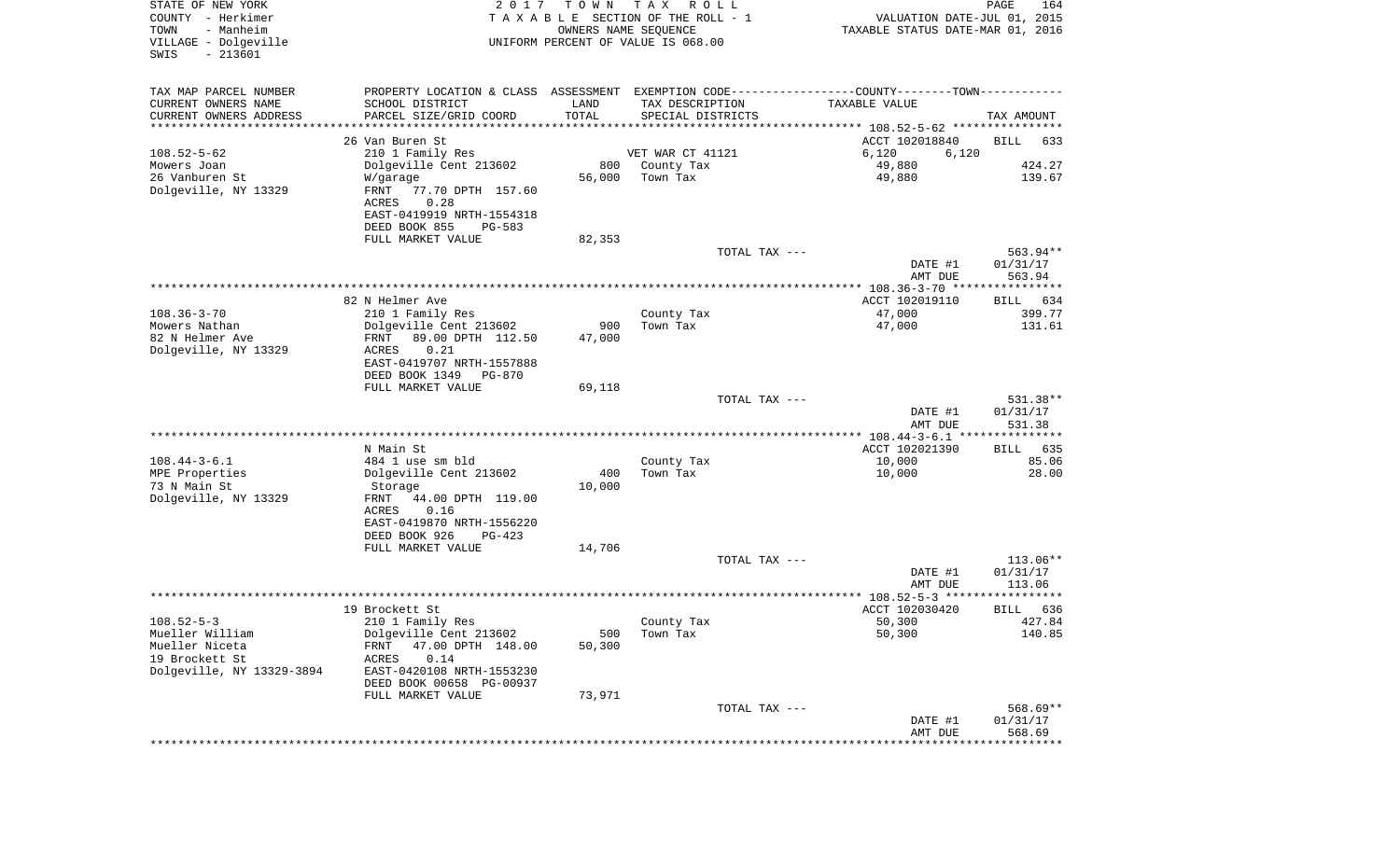| STATE OF NEW YORK<br>COUNTY - Herkimer<br>TOWN<br>- Manheim<br>VILLAGE - Dolgeville<br>$-213601$<br>SWIS | 2 0 1 7                                                                                       | T O W N<br>OWNERS NAME SEQUENCE | T A X<br>R O L L<br>TAXABLE SECTION OF THE ROLL - 1<br>UNIFORM PERCENT OF VALUE IS 068.00 | VALUATION DATE-JUL 01, 2015<br>TAXABLE STATUS DATE-MAR 01, 2016 | PAGE<br>165          |
|----------------------------------------------------------------------------------------------------------|-----------------------------------------------------------------------------------------------|---------------------------------|-------------------------------------------------------------------------------------------|-----------------------------------------------------------------|----------------------|
|                                                                                                          |                                                                                               |                                 |                                                                                           |                                                                 |                      |
| TAX MAP PARCEL NUMBER                                                                                    | PROPERTY LOCATION & CLASS ASSESSMENT EXEMPTION CODE---------------COUNTY-------TOWN---------- |                                 |                                                                                           |                                                                 |                      |
| CURRENT OWNERS NAME                                                                                      | SCHOOL DISTRICT                                                                               | LAND                            | TAX DESCRIPTION                                                                           | TAXABLE VALUE                                                   |                      |
| CURRENT OWNERS ADDRESS<br>**********************                                                         | PARCEL SIZE/GRID COORD                                                                        | TOTAL<br>**************         | SPECIAL DISTRICTS                                                                         |                                                                 | TAX AMOUNT           |
|                                                                                                          | 11-13 Van Buren St                                                                            |                                 |                                                                                           | ACCT 102023070                                                  | 637<br>BILL          |
| $108.52 - 5 - 89$                                                                                        | 411 Apartment                                                                                 |                                 | County Tax                                                                                | 45,000                                                          | 382.76               |
| Muro Peter J                                                                                             | Dolgeville Cent 213602                                                                        | 800                             | Town Tax                                                                                  | 45,000                                                          | 126.01               |
| Muro Celeste                                                                                             | 80.00 DPTH 110.00<br>FRNT                                                                     | 45,000                          |                                                                                           |                                                                 |                      |
| 163-20 19th Avenue<br>Whitestone, NY 11357                                                               | ACRES<br>0.21<br>EAST-0419937 NRTH-1554661                                                    |                                 |                                                                                           |                                                                 |                      |
|                                                                                                          | DEED BOOK 1431<br>PG-862                                                                      |                                 |                                                                                           |                                                                 |                      |
|                                                                                                          | FULL MARKET VALUE                                                                             | 66,176                          |                                                                                           |                                                                 |                      |
|                                                                                                          |                                                                                               |                                 | TOTAL TAX ---                                                                             |                                                                 | 508.77**             |
|                                                                                                          |                                                                                               |                                 |                                                                                           | DATE #1<br>AMT DUE                                              | 01/31/17<br>508.77   |
|                                                                                                          |                                                                                               |                                 |                                                                                           |                                                                 |                      |
|                                                                                                          | 26 Mckinley Ave                                                                               |                                 |                                                                                           | ACCT 102007140                                                  | 638<br>BILL          |
| $108.36 - 2 - 16$                                                                                        | 210 1 Family Res                                                                              |                                 | County Tax                                                                                | 38,200                                                          | 324.92               |
| Murphy James P<br>Murphy Amy L                                                                           | Dolgeville Cent 213602<br>W/garage                                                            | 1,000<br>38,200                 | Town Tax                                                                                  | 38,200                                                          | 106.96               |
| 26 Mckinley Ave                                                                                          | FRNT 100.00 DPTH 139.00                                                                       |                                 |                                                                                           |                                                                 |                      |
| Dolgeville, NY 13329                                                                                     | <b>ACRES</b><br>0.30                                                                          |                                 |                                                                                           |                                                                 |                      |
|                                                                                                          | EAST-0419146 NRTH-1557818                                                                     |                                 |                                                                                           |                                                                 |                      |
|                                                                                                          | DEED BOOK 1363<br><b>PG-106</b><br>FULL MARKET VALUE                                          | 56,176                          |                                                                                           |                                                                 |                      |
|                                                                                                          |                                                                                               |                                 | TOTAL TAX ---                                                                             |                                                                 | 431.88**             |
|                                                                                                          |                                                                                               |                                 |                                                                                           | DATE #1                                                         | 01/31/17             |
|                                                                                                          |                                                                                               |                                 |                                                                                           | AMT DUE                                                         | 431.88               |
|                                                                                                          | 13 Spencer St                                                                                 |                                 |                                                                                           | ************ 108.52-1-19 *****************<br>ACCT 102019050    | <b>BILL</b><br>639   |
| $108.52 - 1 - 19$                                                                                        | 220 2 Family Res                                                                              |                                 | AGED-ALL<br>41800                                                                         | 17,000<br>17,000                                                |                      |
| Musella Anna                                                                                             | Dolgeville Cent 213602                                                                        | 400                             | County Tax                                                                                | 17,000                                                          | 144.60               |
| 13 Spencer St                                                                                            | W/garage                                                                                      | 34,000                          | Town Tax                                                                                  | 17,000                                                          | 47.60                |
| Dolgeville, NY 13329                                                                                     | FRNT<br>38.00 DPTH 225.00<br>ACRES<br>0.23                                                    |                                 |                                                                                           |                                                                 |                      |
|                                                                                                          | EAST-0418440 NRTH-1554252                                                                     |                                 |                                                                                           |                                                                 |                      |
|                                                                                                          | DEED BOOK 00561 PG-00754                                                                      |                                 |                                                                                           |                                                                 |                      |
|                                                                                                          | FULL MARKET VALUE                                                                             | 50,000                          |                                                                                           |                                                                 |                      |
|                                                                                                          |                                                                                               |                                 | TOTAL TAX ---                                                                             | DATE #1                                                         | 192.20**<br>01/31/17 |
|                                                                                                          |                                                                                               |                                 |                                                                                           | AMT DUE                                                         | 192.20               |
|                                                                                                          |                                                                                               |                                 |                                                                                           |                                                                 |                      |
|                                                                                                          | 7 Brayton Ct                                                                                  |                                 |                                                                                           | ACCT 102010950                                                  | 640<br>BILL          |
| $108.59 - 1 - 13$<br>Nagele Lawrence S                                                                   | 210 1 Family Res<br>Dolgeville Cent 213602                                                    | 1,700                           | County Tax<br>Town Tax                                                                    | 56,300<br>56,300                                                | 478.87<br>157.65     |
| 7 Brayton Ct                                                                                             | W/garage                                                                                      | 56,300                          |                                                                                           |                                                                 |                      |
| Dolgeville, NY 13329                                                                                     | FRNT 170.00 DPTH<br>90.00                                                                     |                                 |                                                                                           |                                                                 |                      |
|                                                                                                          | 0.35<br>ACRES                                                                                 |                                 |                                                                                           |                                                                 |                      |
|                                                                                                          | EAST-0417060 NRTH-1552828<br>DEED BOOK 1436<br>PG-930                                         |                                 |                                                                                           |                                                                 |                      |
|                                                                                                          | FULL MARKET VALUE                                                                             | 82,794                          |                                                                                           |                                                                 |                      |
|                                                                                                          |                                                                                               |                                 | TOTAL TAX ---                                                                             |                                                                 | 636.52**             |
|                                                                                                          |                                                                                               |                                 |                                                                                           | DATE #1                                                         | 01/31/17             |
|                                                                                                          |                                                                                               |                                 |                                                                                           | AMT DUE                                                         | 636.52               |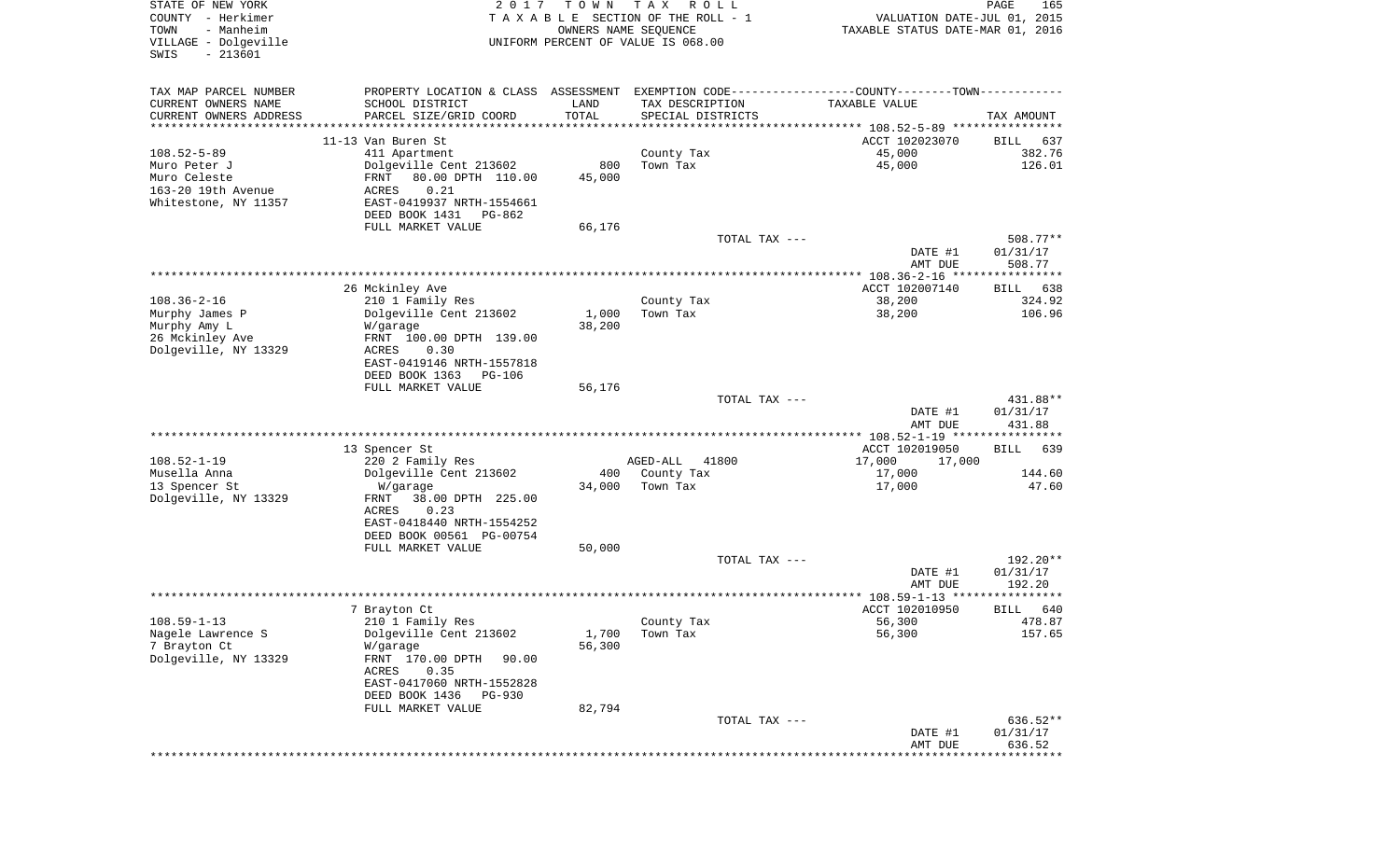| STATE OF NEW YORK<br>COUNTY - Herkimer<br>TOWN<br>- Manheim<br>VILLAGE - Dolgeville | 2 0 1 7                                                                                       | T O W N               | T A X<br>R O L L<br>TAXABLE SECTION OF THE ROLL - 1<br>OWNERS NAME SEQUENCE<br>UNIFORM PERCENT OF VALUE IS 068.00 | VALUATION DATE-JUL 01, 2015<br>TAXABLE STATUS DATE-MAR 01, 2016  | PAGE<br>166           |
|-------------------------------------------------------------------------------------|-----------------------------------------------------------------------------------------------|-----------------------|-------------------------------------------------------------------------------------------------------------------|------------------------------------------------------------------|-----------------------|
| $-213601$<br>SWIS                                                                   |                                                                                               |                       |                                                                                                                   |                                                                  |                       |
| TAX MAP PARCEL NUMBER                                                               | PROPERTY LOCATION & CLASS ASSESSMENT EXEMPTION CODE---------------COUNTY-------TOWN---------- |                       |                                                                                                                   |                                                                  |                       |
| CURRENT OWNERS NAME                                                                 | SCHOOL DISTRICT                                                                               | LAND                  | TAX DESCRIPTION                                                                                                   | TAXABLE VALUE                                                    |                       |
| CURRENT OWNERS ADDRESS                                                              | PARCEL SIZE/GRID COORD                                                                        | TOTAL                 | SPECIAL DISTRICTS                                                                                                 |                                                                  | TAX AMOUNT            |
| ********************                                                                |                                                                                               | * * * * * * * * * * * |                                                                                                                   |                                                                  |                       |
| $108.52 - 3 - 37$                                                                   | 18 Rundell St<br>210 1 Family Res                                                             |                       | County Tax                                                                                                        | ACCT 102026400<br>47,500                                         | BILL<br>641<br>404.02 |
| Nagle John                                                                          | Dolgeville Cent 213602                                                                        | 500                   | Town Tax                                                                                                          | 47,500                                                           | 133.01                |
| Nagle Bernadette                                                                    | W/garage                                                                                      | 47,500                | School Relevy                                                                                                     |                                                                  | 603.54                |
| 18 Rundell St                                                                       | 50.00 DPTH 143.00<br>FRNT                                                                     |                       |                                                                                                                   |                                                                  |                       |
| Dolgeville, NY 13329                                                                | ACRES<br>0.16                                                                                 |                       |                                                                                                                   |                                                                  |                       |
|                                                                                     | EAST-0419250 NRTH-1553586                                                                     |                       |                                                                                                                   |                                                                  |                       |
|                                                                                     | DEED BOOK 776<br>PG-544<br>FULL MARKET VALUE                                                  | 69,853                |                                                                                                                   |                                                                  |                       |
|                                                                                     |                                                                                               |                       | TOTAL TAX ---                                                                                                     |                                                                  | $1,140.57**$          |
|                                                                                     |                                                                                               |                       |                                                                                                                   | DATE #1                                                          | 01/31/17              |
|                                                                                     |                                                                                               |                       |                                                                                                                   | AMT DUE                                                          | 1,140.57              |
|                                                                                     | 6 Cavalli St                                                                                  |                       |                                                                                                                   | **************** 108.36-3-18 *****************<br>ACCT 102022890 | 642<br>BILL           |
| $108.36 - 3 - 18$                                                                   | 210 1 Family Res                                                                              |                       | VET WAR CT 41121                                                                                                  | 6,120<br>6,120                                                   |                       |
| Nagle Olga M                                                                        | Dolgeville Cent 213602                                                                        | 500                   | County Tax                                                                                                        | 39,280                                                           | 334.11                |
| Young James F                                                                       | W/garage                                                                                      | 45,400                | Town Tax                                                                                                          | 39,280                                                           | 109.99                |
| 6 Cavalli St                                                                        | FRNT<br>50.00 DPTH 100.00                                                                     |                       |                                                                                                                   |                                                                  |                       |
| Dolgeville, NY 13329                                                                | ACRES<br>0.17<br>EAST-0420008 NRTH-1557659                                                    |                       |                                                                                                                   |                                                                  |                       |
|                                                                                     | DEED BOOK 1285<br>PG-160                                                                      |                       |                                                                                                                   |                                                                  |                       |
|                                                                                     | FULL MARKET VALUE                                                                             | 66,765                |                                                                                                                   |                                                                  |                       |
|                                                                                     |                                                                                               |                       | TOTAL TAX ---                                                                                                     |                                                                  | 444.10**              |
|                                                                                     |                                                                                               |                       |                                                                                                                   | DATE #1<br>AMT DUE                                               | 01/31/17<br>444.10    |
|                                                                                     |                                                                                               |                       |                                                                                                                   |                                                                  |                       |
|                                                                                     | 17 W Faville Ave                                                                              |                       |                                                                                                                   | ACCT 102008610                                                   | BILL<br>643           |
| $108.52 - 1 - 42$                                                                   | 210 1 Family Res                                                                              |                       | County Tax                                                                                                        | 121,200                                                          | 1,030.90              |
| Nagle Paul                                                                          | Dolgeville Cent 213602                                                                        | 1,800                 | Town Tax                                                                                                          | 121,200                                                          | 339.37                |
| Nagle Karen<br>17 W Faville Ave                                                     | W/garage<br>FRNT 175.00 DPTH 200.00                                                           | 121,200               |                                                                                                                   |                                                                  |                       |
| Dolgeville, NY 13329-3110                                                           | ACRES<br>0.80                                                                                 |                       |                                                                                                                   |                                                                  |                       |
|                                                                                     | EAST-0417884 NRTH-1554062                                                                     |                       |                                                                                                                   |                                                                  |                       |
|                                                                                     | DEED BOOK 864<br>PG-143                                                                       |                       |                                                                                                                   |                                                                  |                       |
|                                                                                     | FULL MARKET VALUE                                                                             | 178,235               | TOTAL TAX ---                                                                                                     |                                                                  | $1,370.27**$          |
|                                                                                     |                                                                                               |                       |                                                                                                                   | DATE #1                                                          | 01/31/17              |
|                                                                                     |                                                                                               |                       |                                                                                                                   | AMT DUE                                                          | 1,370.27              |
|                                                                                     |                                                                                               |                       |                                                                                                                   |                                                                  |                       |
|                                                                                     | 17 Wolf St                                                                                    |                       |                                                                                                                   | ACCT 102019380                                                   | BILL 644              |
| $108.36 - 2 - 35$<br>Nagle Susan C                                                  | 210 1 Family Res<br>Dolgeville Cent 213602                                                    | 500                   | VET COM CT 41131<br>County Tax                                                                                    | 10,200<br>10,200<br>34,000                                       | 289.20                |
| 17 Wolf St                                                                          | W/barn                                                                                        | 44,200                | Town Tax                                                                                                          | 34,000                                                           | 95.20                 |
| Dolgeville, NY 13329                                                                | 50.00 DPTH 155.00<br>FRNT                                                                     |                       |                                                                                                                   |                                                                  |                       |
|                                                                                     | ACRES<br>0.17                                                                                 |                       |                                                                                                                   |                                                                  |                       |
|                                                                                     | EAST-0419306 NRTH-1557416                                                                     |                       |                                                                                                                   |                                                                  |                       |
|                                                                                     | DEED BOOK 876<br>PG-670<br>FULL MARKET VALUE                                                  | 65,000                |                                                                                                                   |                                                                  |                       |
|                                                                                     |                                                                                               |                       | TOTAL TAX ---                                                                                                     |                                                                  | 384.40**              |
|                                                                                     |                                                                                               |                       |                                                                                                                   | DATE #1                                                          | 01/31/17              |
|                                                                                     |                                                                                               |                       |                                                                                                                   | AMT DUE                                                          | 384.40<br>**********  |
|                                                                                     |                                                                                               |                       |                                                                                                                   |                                                                  |                       |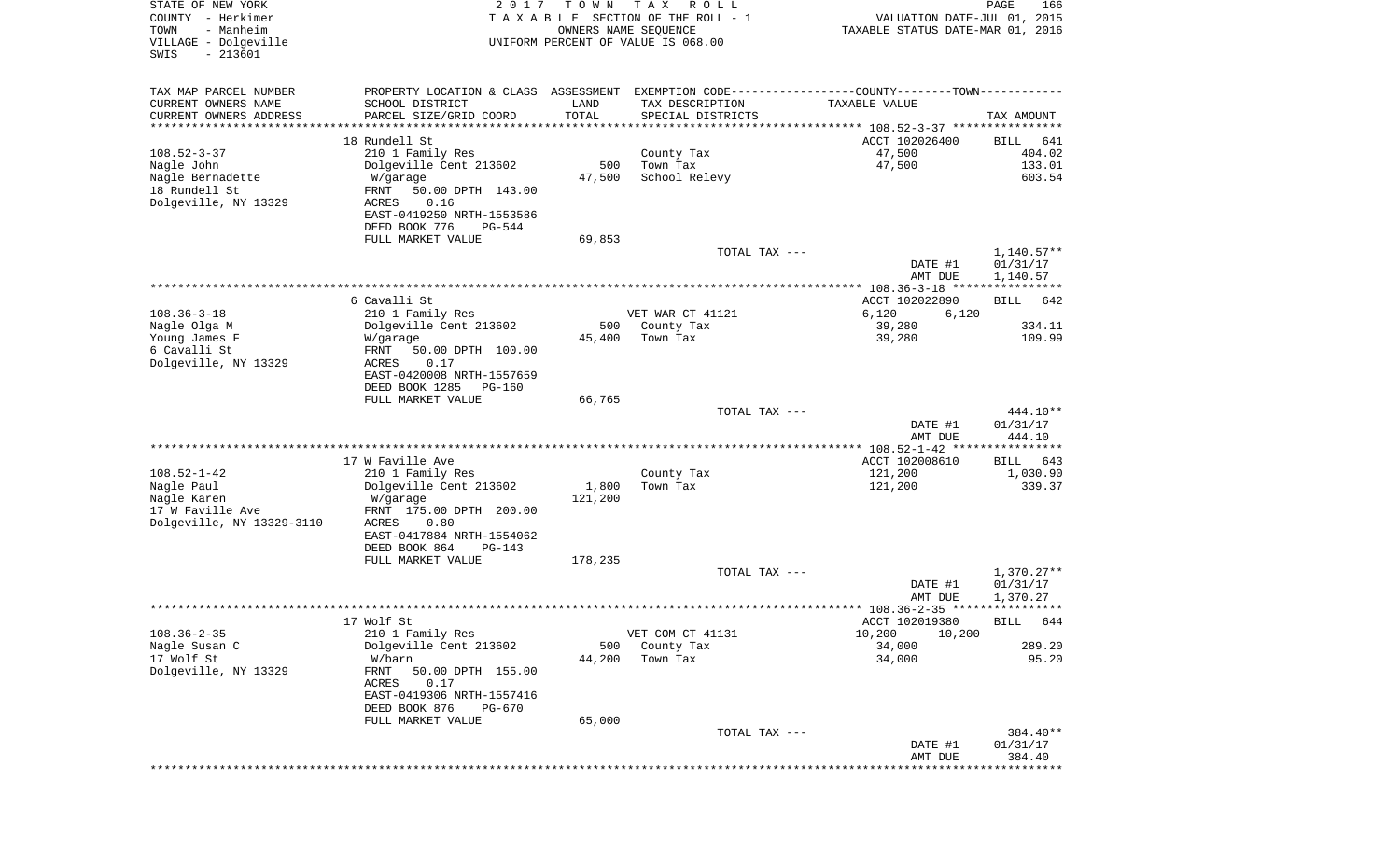STATE OF NEW YORK 2 0 1 7 T O W N T A X R O L L PAGE 167COUNTY - Herkimer **T A X A B L E** SECTION OF THE ROLL - 1 VALUATION DATE-JUL 01, 2015 TOWN - Manheim OWNERS NAME SEQUENCE TAXABLE STATUS DATE-MAR 01, 2016 VILLAGE - Dolgeville UNIFORM PERCENT OF VALUE IS 068.00 SWIS - 213601TAX MAP PARCEL NUMBER PROPERTY LOCATION & CLASS ASSESSMENT EXEMPTION CODE------------------COUNTY--------TOWN------------ CURRENT OWNERS NAME SCHOOL DISTRICT LAND TAX DESCRIPTION TAXABLE VALUECURRENT OWNERS ADDRESS PARCEL SIZE/GRID COORD TOTAL SPECIAL DISTRICTS TAX AMOUNT \*\*\*\*\*\*\*\*\*\*\*\*\*\*\*\*\*\*\*\*\*\*\*\*\*\*\*\*\*\*\*\*\*\*\*\*\*\*\*\*\*\*\*\*\*\*\*\*\*\*\*\*\*\*\*\*\*\*\*\*\*\*\*\*\*\*\*\*\*\*\*\*\*\*\*\*\*\*\*\*\*\*\*\*\*\*\*\*\*\*\*\*\*\*\*\*\*\*\*\*\*\*\* 108.59-3-29 \*\*\*\*\*\*\*\*\*\*\*\*\*\*\*\* off Timmerman BILL 6454.25 108.59-3-29 323 Vacant rural County Tax 500 4.25 Naizby Adrianna Dolgeville Cent 213602 500 Town Tax 500 1.40 Naizby Brenda ACRES 0.52 500 11 Stewart St EAST-0416725 NRTH-1551190Dolgeville, NY 13329 FULL MARKET VALUE 735 TOTAL TAX  $---$  5.65\*\* DATE #1 01/31/17 AMT DUE 5.65 \*\*\*\*\*\*\*\*\*\*\*\*\*\*\*\*\*\*\*\*\*\*\*\*\*\*\*\*\*\*\*\*\*\*\*\*\*\*\*\*\*\*\*\*\*\*\*\*\*\*\*\*\*\*\*\*\*\*\*\*\*\*\*\*\*\*\*\*\*\*\*\*\*\*\*\*\*\*\*\*\*\*\*\*\*\*\*\*\*\*\*\*\*\*\*\*\*\*\*\*\*\*\* 108.59-2-22 \*\*\*\*\*\*\*\*\*\*\*\*\*\*\*\*BILL 646 11 Stewart St. According to the ACCT 102020520 BILL 6466 BILL 6466 BILL 6466 BILL 6466 BILL 6466 BILL 6466 BILL 6466 BILL 6466 BILL 6466 BILL 6466 BILL 6466 BILL 6466 BILL 6466 BILL 6466 BILL 6466 BILL 6466 BILL 6466 BILL 108.59-2-22 210 1 Family Res County Tax 53,000 450.81 Naizby Brenda Dolgeville Cent 213602 1,000 Town Tax 53,000 148.41 11 Stewart St W/garage 53,000 Dolgeville, NY 13329 FRNT 100.00 DPTH 150.00 ACRES 0.34 EAST-0417071 NRTH-1552044 DEED BOOK 771 PG-92FULL MARKET VALUE 77,941 TOTAL TAX --- 599.22\*\* DATE #1 01/31/17 AMT DUE 599.22 \*\*\*\*\*\*\*\*\*\*\*\*\*\*\*\*\*\*\*\*\*\*\*\*\*\*\*\*\*\*\*\*\*\*\*\*\*\*\*\*\*\*\*\*\*\*\*\*\*\*\*\*\*\*\*\*\*\*\*\*\*\*\*\*\*\*\*\*\*\*\*\*\*\*\*\*\*\*\*\*\*\*\*\*\*\*\*\*\*\*\*\*\*\*\*\*\*\*\*\*\*\*\* 108.59-3-15.1 \*\*\*\*\*\*\*\*\*\*\*\*\*\* Stewart St BILL 64757.84 108.59-3-15.1 311 Res vac land County Tax 6,800 57.84 Naizby Brenda Dolgeville Cent 213602 6,800 Town Tax 6,800 19.04 11 Stewart St FRNT 2173.00 DPTH 6,800 Dolgeville, NY 13329 ACRES 6.80 EAST-0416856 NRTH-1551157 DEED BOOK 1166 PG-241FULL MARKET VALUE 10,000 TOTAL TAX --- 76.88\*\* DATE #1 01/31/17 AMT DUE 76.88 \*\*\*\*\*\*\*\*\*\*\*\*\*\*\*\*\*\*\*\*\*\*\*\*\*\*\*\*\*\*\*\*\*\*\*\*\*\*\*\*\*\*\*\*\*\*\*\*\*\*\*\*\*\*\*\*\*\*\*\*\*\*\*\*\*\*\*\*\*\*\*\*\*\*\*\*\*\*\*\*\*\*\*\*\*\*\*\*\*\*\*\*\*\*\*\*\*\*\*\*\*\*\* 108.51-1-13 \*\*\*\*\*\*\*\*\*\*\*\*\*\*\*\*27 W Faville Ave **ACCT 102016290** BILL 648 816.55 108.51-1-13 210 1 Family Res County Tax 36,000 Nancy Lumley Living Trust 50 Dolgeville Cent 213602 1,500 Town Tax 36,000 96,000 268.81 27 W Faville Ave W/garage 96,000 Dolgeville, NY 13329 FRNT 155.00 DPTH 250.00 ACRES 0.88 EAST-0417630 NRTH-1554188 DEED BOOK 1396 PG-788FULL MARKET VALUE 141,176 TOTAL TAX --- 1,085.36\*\* DATE #1 01/31/17 AMT DUE 1,085.36

\*\*\*\*\*\*\*\*\*\*\*\*\*\*\*\*\*\*\*\*\*\*\*\*\*\*\*\*\*\*\*\*\*\*\*\*\*\*\*\*\*\*\*\*\*\*\*\*\*\*\*\*\*\*\*\*\*\*\*\*\*\*\*\*\*\*\*\*\*\*\*\*\*\*\*\*\*\*\*\*\*\*\*\*\*\*\*\*\*\*\*\*\*\*\*\*\*\*\*\*\*\*\*\*\*\*\*\*\*\*\*\*\*\*\*\*\*\*\*\*\*\*\*\*\*\*\*\*\*\*\*\*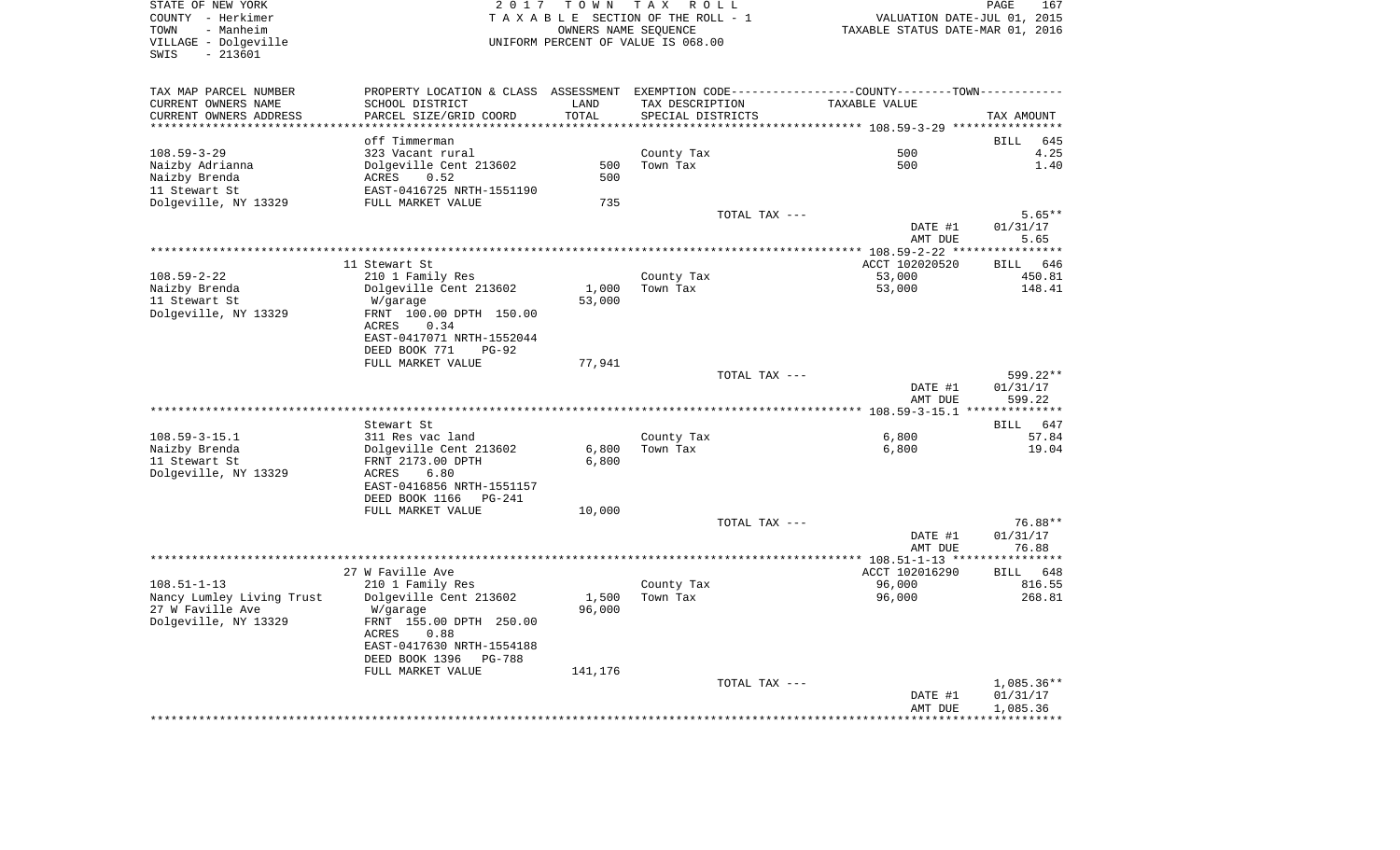| STATE OF NEW YORK<br>COUNTY - Herkimer<br>TOWN<br>- Manheim<br>VILLAGE - Dolgeville | 2017                                                         | T O W N<br>OWNERS NAME SEQUENCE | T A X<br>R O L L<br>TAXABLE SECTION OF THE ROLL - 1         | VALUATION DATE-JUL 01, 2015<br>TAXABLE STATUS DATE-MAR 01, 2016 | PAGE<br>168              |
|-------------------------------------------------------------------------------------|--------------------------------------------------------------|---------------------------------|-------------------------------------------------------------|-----------------------------------------------------------------|--------------------------|
| $-213601$<br>SWIS                                                                   |                                                              |                                 | UNIFORM PERCENT OF VALUE IS 068.00                          |                                                                 |                          |
| TAX MAP PARCEL NUMBER                                                               | PROPERTY LOCATION & CLASS ASSESSMENT                         |                                 | EXEMPTION CODE-----------------COUNTY-------TOWN----------- |                                                                 |                          |
| CURRENT OWNERS NAME                                                                 | SCHOOL DISTRICT                                              | LAND                            | TAX DESCRIPTION                                             | TAXABLE VALUE                                                   |                          |
| CURRENT OWNERS ADDRESS<br>*******************                                       | PARCEL SIZE/GRID COORD                                       | TOTAL<br>* * * * * * * * * *    | SPECIAL DISTRICTS                                           |                                                                 | TAX AMOUNT               |
|                                                                                     | 48 S Helmer Ave                                              |                                 |                                                             | ACCT 102014280                                                  | BILL<br>649              |
| $108.44 - 2 - 44$                                                                   | 210 1 Family Res                                             |                                 | County Tax                                                  | 43,200                                                          | 367.45                   |
| Napier William                                                                      | Dolgeville Cent 213602                                       | 500                             | Town Tax                                                    | 43,200                                                          | 120.97                   |
| Napier Lori                                                                         | W-Garage                                                     | 43,200                          | School Relevy                                               |                                                                 | 508.71                   |
| 48 S Helmer Ave<br>Dolgeville, NY 13329                                             | FRNT<br>50.00 DPTH 150.00<br>ACRES<br>0.17                   |                                 | Village Relevy                                              |                                                                 | 1,095.96                 |
|                                                                                     | EAST-0418424 NRTH-1554746<br>DEED BOOK 1120<br><b>PG-551</b> |                                 |                                                             |                                                                 |                          |
|                                                                                     | FULL MARKET VALUE                                            | 63,529                          |                                                             |                                                                 |                          |
|                                                                                     |                                                              |                                 | TOTAL TAX ---                                               |                                                                 | $2,093.09**$             |
|                                                                                     |                                                              |                                 |                                                             | DATE #1                                                         | 01/31/17                 |
|                                                                                     |                                                              |                                 |                                                             | AMT DUE<br>*************** 108.36-2-17 *****************        | 2,093.09                 |
|                                                                                     | 22 Mckinley Ave                                              |                                 |                                                             | ACCT 102025530                                                  | BILL<br>650              |
| $108.36 - 2 - 17$                                                                   | 210 1 Family Res                                             |                                 | County Tax                                                  | 43,500                                                          | 370.00                   |
| Nash Jerimiah J                                                                     | Dolgeville Cent 213602                                       | 800                             | Town Tax                                                    | 43,500                                                          | 121.81                   |
| Nash Kelly                                                                          | 75.00 DPTH 130.00<br>FRNT                                    | 43,500                          |                                                             |                                                                 |                          |
| 22 Mckinley Ave<br>Dolgeville, NY 13329                                             | 0.22<br>ACRES<br>EAST-0419105 NRTH-1557749                   |                                 |                                                             |                                                                 |                          |
|                                                                                     | DEED BOOK 1444<br><b>PG-955</b>                              |                                 |                                                             |                                                                 |                          |
|                                                                                     | FULL MARKET VALUE                                            | 63,971                          |                                                             |                                                                 |                          |
|                                                                                     |                                                              |                                 | TOTAL TAX ---                                               |                                                                 | 491.81**                 |
|                                                                                     |                                                              |                                 |                                                             | DATE #1<br>AMT DUE                                              | 01/31/17<br>491.81       |
|                                                                                     |                                                              |                                 |                                                             | *********** 108.52-5-77 *****************                       |                          |
|                                                                                     | 37 S Main St                                                 |                                 |                                                             | ACCT 102000450                                                  | 651<br>BILL              |
| $108.52 - 5 - 77$                                                                   | 210 1 Family Res                                             |                                 | County Tax                                                  | 49,700                                                          | 422.74                   |
| Near Alexandria                                                                     | Dolgeville Cent 213602                                       | 600                             | Town Tax                                                    | 49,700                                                          | 139.17                   |
| James Labate<br>3215 State Rte. 5                                                   | -garage -Beauty Shop<br>45.00 DPTH<br>78.00<br>FRNT          | 49,700                          | Village Relevy                                              |                                                                 | 1,260.50                 |
| Frankfort, NY 13340                                                                 | ACRES<br>0.08                                                |                                 |                                                             |                                                                 |                          |
|                                                                                     | EAST-0419426 NRTH-1554783                                    |                                 |                                                             |                                                                 |                          |
|                                                                                     | DEED BOOK 737<br>PG-329                                      |                                 |                                                             |                                                                 |                          |
|                                                                                     | FULL MARKET VALUE                                            | 73,088                          | TOTAL TAX ---                                               |                                                                 |                          |
|                                                                                     |                                                              |                                 |                                                             | DATE #1                                                         | $1,822.41**$<br>01/31/17 |
|                                                                                     |                                                              |                                 |                                                             | AMT DUE                                                         | 1,822.41                 |
|                                                                                     |                                                              |                                 |                                                             | *************** 108.44-1-13 *****                               | * * * *                  |
|                                                                                     | 3 N Helmer Ave                                               |                                 |                                                             | ACCT 102008850                                                  | 652<br>BILL              |
| $108.44 - 1 - 13$<br>Near Joyce                                                     | 210 1 Family Res<br>Dolgeville Cent 213602                   | 600                             | VET COM CT 41131<br>County Tax                              | 10,200 10,200<br>52,900                                         | 449.95                   |
| Near David                                                                          | W/garage                                                     | 63,100                          | Town Tax                                                    | 52,900                                                          | 148.13                   |
| 3 N Helmer Ave                                                                      | 60.00 DPTH 100.00<br>FRNT                                    |                                 |                                                             |                                                                 |                          |
| Dolgeville, NY 13329                                                                | ACRES<br>0.14                                                |                                 |                                                             |                                                                 |                          |
|                                                                                     | EAST-0419329 NRTH-1556025                                    |                                 |                                                             |                                                                 |                          |
|                                                                                     | DEED BOOK 823<br>$PG-72$<br>FULL MARKET VALUE                | 92,794                          |                                                             |                                                                 |                          |
|                                                                                     |                                                              |                                 | TOTAL TAX ---                                               |                                                                 | 598.08**                 |
|                                                                                     |                                                              |                                 |                                                             | DATE #1                                                         | 01/31/17                 |
|                                                                                     |                                                              |                                 |                                                             | AMT DUE<br>***************************                          | 598.08                   |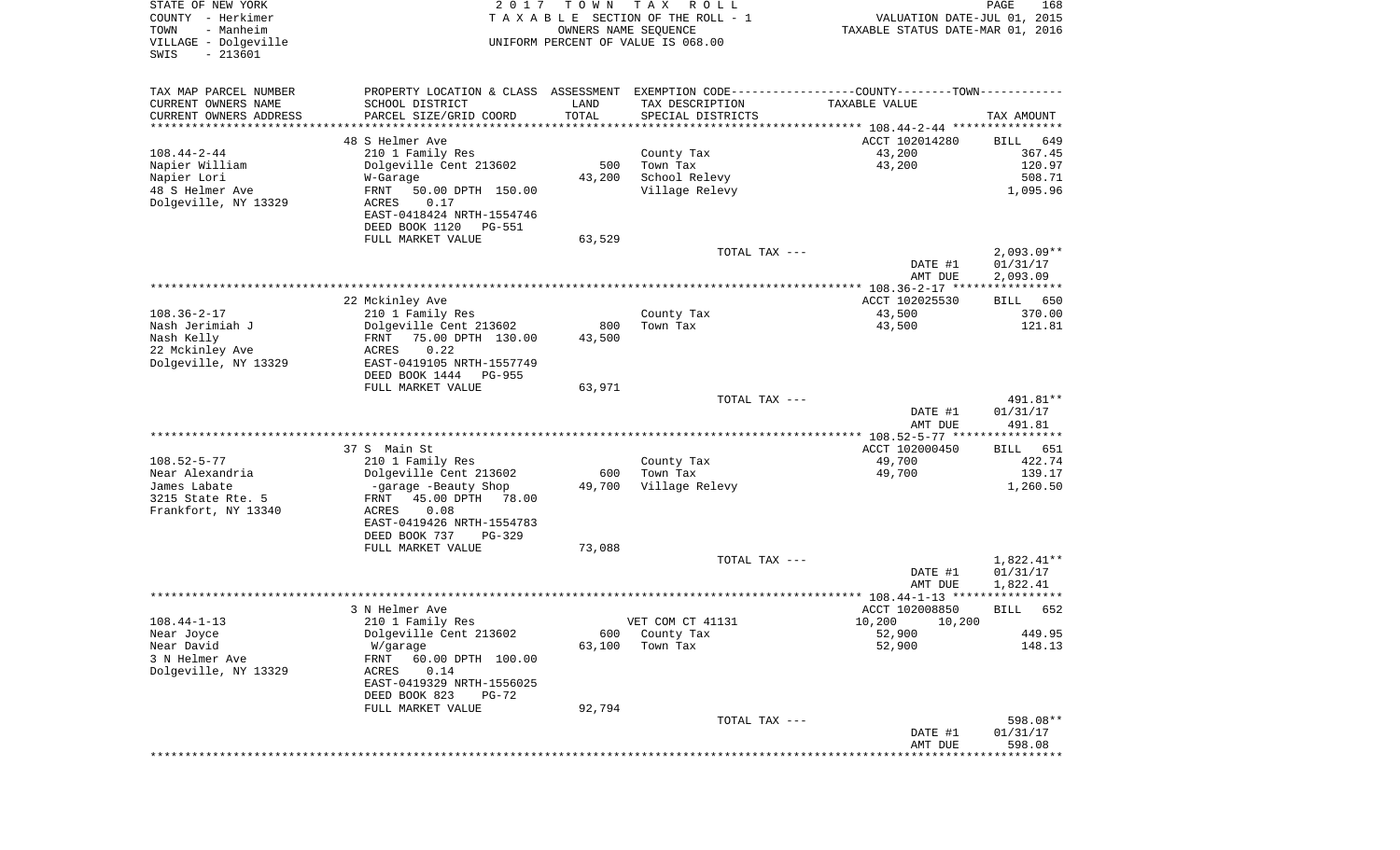| STATE OF NEW YORK<br>COUNTY - Herkimer<br>TOWN<br>- Manheim<br>VILLAGE - Dolgeville<br>$-213601$<br>SWIS | 2017                                              | T O W N          | T A X<br>R O L L<br>TAXABLE SECTION OF THE ROLL - 1<br>OWNERS NAME SEQUENCE<br>UNIFORM PERCENT OF VALUE IS 068.00 | VALUATION DATE-JUL 01, 2015<br>TAXABLE STATUS DATE-MAR 01, 2016                                | PAGE<br>169          |
|----------------------------------------------------------------------------------------------------------|---------------------------------------------------|------------------|-------------------------------------------------------------------------------------------------------------------|------------------------------------------------------------------------------------------------|----------------------|
| TAX MAP PARCEL NUMBER                                                                                    |                                                   |                  |                                                                                                                   | PROPERTY LOCATION & CLASS ASSESSMENT EXEMPTION CODE----------------COUNTY-------TOWN---------- |                      |
| CURRENT OWNERS NAME                                                                                      | SCHOOL DISTRICT                                   | LAND             | TAX DESCRIPTION                                                                                                   | TAXABLE VALUE                                                                                  |                      |
| CURRENT OWNERS ADDRESS<br>*********************                                                          | PARCEL SIZE/GRID COORD                            | TOTAL            | SPECIAL DISTRICTS                                                                                                 |                                                                                                | TAX AMOUNT           |
|                                                                                                          | 21 E Timmerman St                                 |                  |                                                                                                                   | ACCT 102019470                                                                                 | BILL<br>653          |
| $108.59 - 3 - 7$                                                                                         | 210 1 Family Res                                  |                  | VET WAR CT 41121                                                                                                  | 6,120<br>6,120                                                                                 |                      |
| Near-McCarthy Living Trust Jac Dolgeville Cent 213602                                                    |                                                   | 1,000            | County Tax                                                                                                        | 53,380                                                                                         | 454.04               |
| Near Robert                                                                                              | W Garage                                          | 59,500           | Town Tax                                                                                                          | 53,380                                                                                         | 149.47               |
| 21 E Timmerman St                                                                                        | FRNT 100.00 DPTH 150.00                           |                  |                                                                                                                   |                                                                                                |                      |
| Dolgeville, NY 13329                                                                                     | 0.34<br>ACRES                                     |                  |                                                                                                                   |                                                                                                |                      |
|                                                                                                          | EAST-0416767 NRTH-1551647                         |                  |                                                                                                                   |                                                                                                |                      |
|                                                                                                          | DEED BOOK 1141<br>PG-16                           |                  |                                                                                                                   |                                                                                                |                      |
|                                                                                                          | FULL MARKET VALUE                                 | 87,500           | TOTAL TAX ---                                                                                                     |                                                                                                | 603.51**             |
|                                                                                                          |                                                   |                  |                                                                                                                   | DATE #1                                                                                        | 01/31/17             |
|                                                                                                          |                                                   |                  |                                                                                                                   | AMT DUE                                                                                        | 603.51               |
|                                                                                                          |                                                   |                  |                                                                                                                   |                                                                                                |                      |
|                                                                                                          | 11 W Faville Ave                                  |                  |                                                                                                                   | ACCT 102026760                                                                                 | 654<br>BILL          |
| $108.52 - 1 - 59$<br>Neely Sandra                                                                        | 210 1 Family Res<br>Dolgeville Cent 213602        | 800              | County Tax<br>Town Tax                                                                                            | 61,300<br>61,300                                                                               | 521.40<br>171.65     |
| 11 W Faville Ave                                                                                         | W/garage                                          | 61,300           |                                                                                                                   |                                                                                                |                      |
| Dolgeville, NY 13329                                                                                     | 75.00 DPTH 155.00<br>FRNT                         |                  |                                                                                                                   |                                                                                                |                      |
|                                                                                                          | 0.26<br>ACRES                                     |                  |                                                                                                                   |                                                                                                |                      |
|                                                                                                          | EAST-0418126 NRTH-1553951                         |                  |                                                                                                                   |                                                                                                |                      |
|                                                                                                          | DEED BOOK 695<br>PG-473                           |                  |                                                                                                                   |                                                                                                |                      |
|                                                                                                          | FULL MARKET VALUE                                 | 90,147           | TOTAL TAX ---                                                                                                     |                                                                                                | 693.05**             |
|                                                                                                          |                                                   |                  |                                                                                                                   | DATE #1                                                                                        | 01/31/17             |
|                                                                                                          |                                                   |                  |                                                                                                                   | AMT DUE                                                                                        | 693.05               |
|                                                                                                          |                                                   |                  |                                                                                                                   |                                                                                                |                      |
|                                                                                                          | 122 S Main St                                     |                  |                                                                                                                   | ACCT 102022650                                                                                 | 655<br>BILL          |
| $108.52 - 1 - 80$                                                                                        | 210 1 Family Res                                  |                  | County Tax                                                                                                        | 132,000                                                                                        | 1,122.76             |
| Nocella Richard A Jr.<br>122 S Main St                                                                   | Dolgeville Cent 213602<br>FRNT 108.00 DPTH 180.00 | 1,100<br>132,000 | Town Tax                                                                                                          | 132,000                                                                                        | 369.62               |
| Dolgeville, NY 13329                                                                                     | ACRES<br>0.45                                     |                  |                                                                                                                   |                                                                                                |                      |
|                                                                                                          | EAST-0418052 NRTH-1553305                         |                  |                                                                                                                   |                                                                                                |                      |
|                                                                                                          | DEED BOOK 914<br>PG-311                           |                  |                                                                                                                   |                                                                                                |                      |
|                                                                                                          | FULL MARKET VALUE                                 | 194,118          |                                                                                                                   |                                                                                                |                      |
|                                                                                                          |                                                   |                  | TOTAL TAX ---                                                                                                     |                                                                                                | 1,492.38**           |
|                                                                                                          |                                                   |                  |                                                                                                                   | DATE #1<br>AMT DUE                                                                             | 01/31/17<br>1,492.38 |
|                                                                                                          |                                                   |                  |                                                                                                                   |                                                                                                | *****                |
|                                                                                                          | Howard St                                         |                  |                                                                                                                   | ACCT 102011250                                                                                 | 656<br>BILL          |
| $108.52 - 2 - 69$                                                                                        | 311 Res vac land                                  |                  | County Tax                                                                                                        | 200                                                                                            | 1.70                 |
| Noonan Richard                                                                                           | Dolgeville Cent 213602                            | 200              | Town Tax                                                                                                          | 200                                                                                            | 0.56                 |
| Noonan Ann                                                                                               | 50.00 DPTH<br>FRNT<br>95.00                       | 200              |                                                                                                                   |                                                                                                |                      |
| 40 Howard St<br>Dolgeville, NY 13329                                                                     | 0.11<br>ACRES<br>EAST-0418634 NRTH-1553233        |                  |                                                                                                                   |                                                                                                |                      |
|                                                                                                          | DEED BOOK 00571 PG-00897                          |                  |                                                                                                                   |                                                                                                |                      |
|                                                                                                          | FULL MARKET VALUE                                 | 294              |                                                                                                                   |                                                                                                |                      |
|                                                                                                          |                                                   |                  | TOTAL TAX ---                                                                                                     |                                                                                                | $2.26**$             |
|                                                                                                          |                                                   |                  |                                                                                                                   | DATE #1                                                                                        | 01/31/17             |
|                                                                                                          |                                                   |                  |                                                                                                                   | AMT DUE                                                                                        | 2.26                 |
|                                                                                                          |                                                   |                  |                                                                                                                   |                                                                                                |                      |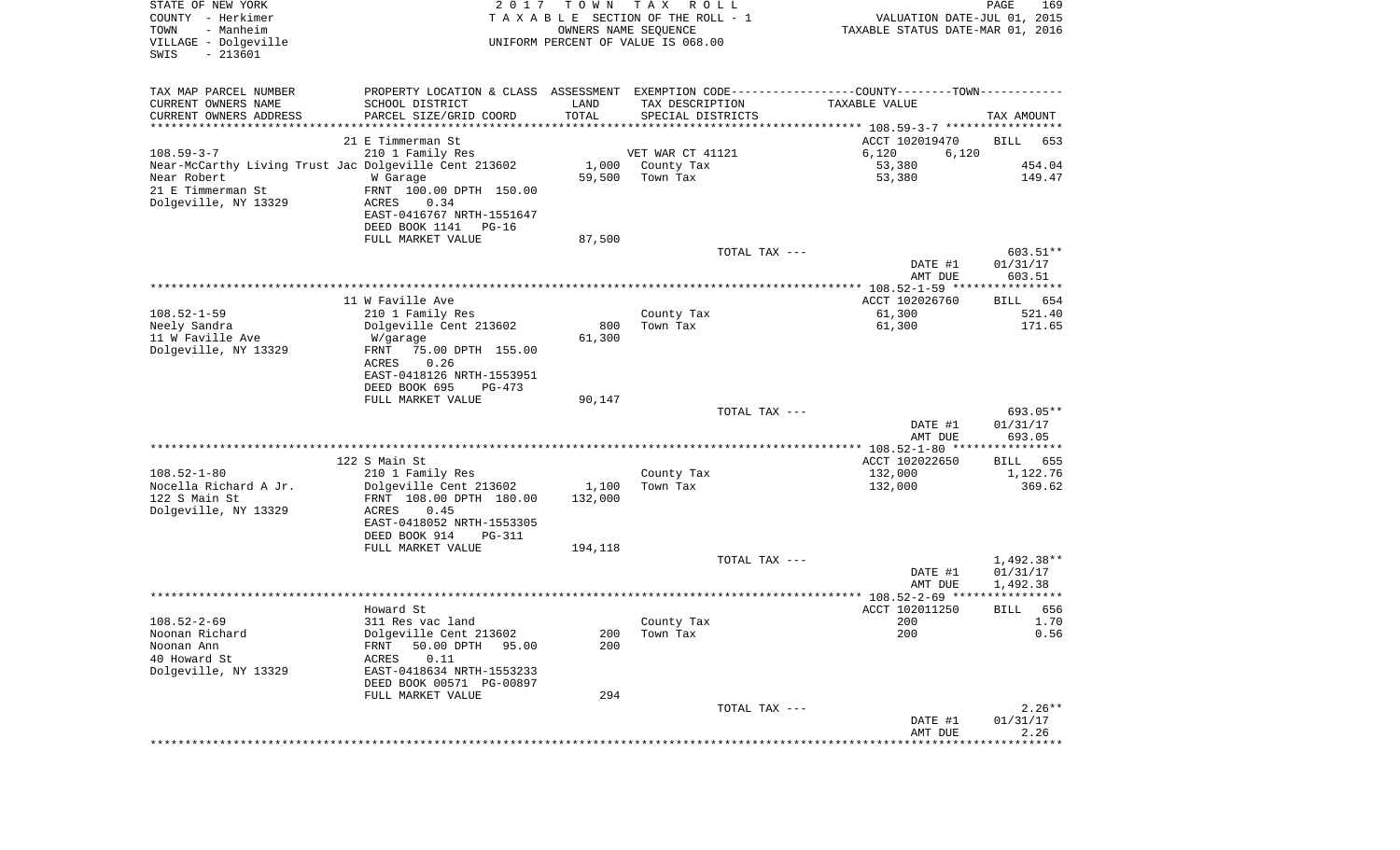| UNIFORM PERCENT OF VALUE IS 068.00<br>$-213601$<br>SWIS<br>TAX MAP PARCEL NUMBER<br>PROPERTY LOCATION & CLASS ASSESSMENT EXEMPTION CODE---------------COUNTY-------TOWN----------<br>CURRENT OWNERS NAME<br>SCHOOL DISTRICT<br>LAND<br>TAX DESCRIPTION<br>TAXABLE VALUE<br>TOTAL<br>CURRENT OWNERS ADDRESS<br>PARCEL SIZE/GRID COORD<br>SPECIAL DISTRICTS<br>TAX AMOUNT<br>**********************<br>40 Howard St<br>ACCT 102011220<br>BILL<br>657<br>$108.52 - 2 - 68$<br>VET WAR CT 41121<br>210 1 Family Res<br>6,120<br>6,120<br>Noonan Richard A<br>Dolgeville Cent 213602<br>500<br>County Tax<br>39,380<br>334.96<br>Noonan Ann E<br>45,500<br>Town Tax<br>39,380<br>110.27<br>W/garage<br>40 Howard St<br>FRNT<br>50.00 DPTH<br>94.00<br>Dolgeville, NY 13329<br>0.11<br>ACRES<br>EAST-0418661 NRTH-1553276<br>DEED BOOK 1200<br>PG-147<br>FULL MARKET VALUE<br>66,912<br>TOTAL TAX ---<br>$445.23**$<br>DATE #1<br>01/31/17<br>445.23<br>AMT DUE<br>17 Green St<br>ACCT 102025950<br>BILL 658<br>$108.36 - 3 - 3$<br>75,200<br>639.63<br>210 1 Family Res<br>County Tax<br>210.57<br>Norani Lori<br>Dolgeville Cent 213602<br>300<br>Town Tax<br>75,200<br>75,200<br>4575 Quarry Point Ctr<br>W/garage<br>Clay, NY 13041<br>FRNT 300.00 DPTH 150.00<br>ACRES<br>1.03<br>EAST-0419998 NRTH-1558259<br>DEED BOOK 1430<br>PG-465<br>FULL MARKET VALUE<br>110,588<br>850.20**<br>TOTAL TAX ---<br>DATE #1<br>01/31/17<br>AMT DUE<br>850.20<br>Arnold St<br>ACCT 102025890<br>659<br>BILL<br>$108.36 - 3 - 7$<br>311 Res vac land<br>County Tax<br>1,700<br>14.46<br>Norani Lori<br>4.76<br>Dolgeville Cent 213602<br>1,700<br>Town Tax<br>1,700<br>1,700<br>4575 Quarry Point Ctr<br>5 Lots<br>Clay, NY 13041<br>FRNT 250.00 DPTH 150.00<br>ACRES<br>0.86<br>EAST-0419987 NRTH-1558096<br>DEED BOOK 1430<br>PG-465<br>2,500<br>FULL MARKET VALUE<br>$19.22**$<br>TOTAL TAX ---<br>01/31/17<br>DATE #1<br>19.22<br>AMT DUE<br>ACCT 102004260<br>Arnold St<br>BILL 660<br>$108.36 - 3 - 75$<br>311 Res vac land<br>County Tax<br>300<br>2.55<br>300<br>Norani Lori<br>Dolgeville Cent 213602<br>300<br>Town Tax<br>0.84<br>4575 Quarry Point Ctr<br>50.00 DPTH 150.00<br>300<br>FRNT<br>Clay, NY 13041<br>0.17<br>ACRES<br>EAST-0419857 NRTH-1558173<br>DEED BOOK 1430<br>PG-465<br>441<br>FULL MARKET VALUE<br>$3.39**$<br>TOTAL TAX ---<br>01/31/17<br>DATE #1<br>3.39<br>AMT DUE | STATE OF NEW YORK<br>COUNTY - Herkimer<br>TOWN<br>- Manheim<br>VILLAGE - Dolgeville | 2 0 1 7 | T O W N<br>OWNERS NAME SEQUENCE | T A X<br>R O L L<br>TAXABLE SECTION OF THE ROLL - 1 | VALUATION DATE-JUL 01, 2015<br>TAXABLE STATUS DATE-MAR 01, 2016 | $\mathop{\mathtt{PAGE}}$<br>170 |
|----------------------------------------------------------------------------------------------------------------------------------------------------------------------------------------------------------------------------------------------------------------------------------------------------------------------------------------------------------------------------------------------------------------------------------------------------------------------------------------------------------------------------------------------------------------------------------------------------------------------------------------------------------------------------------------------------------------------------------------------------------------------------------------------------------------------------------------------------------------------------------------------------------------------------------------------------------------------------------------------------------------------------------------------------------------------------------------------------------------------------------------------------------------------------------------------------------------------------------------------------------------------------------------------------------------------------------------------------------------------------------------------------------------------------------------------------------------------------------------------------------------------------------------------------------------------------------------------------------------------------------------------------------------------------------------------------------------------------------------------------------------------------------------------------------------------------------------------------------------------------------------------------------------------------------------------------------------------------------------------------------------------------------------------------------------------------------------------------------------------------------------------------------------------------------------------------------------------------------------------------------------------------------------------------------------------------------------------------------------------------------------|-------------------------------------------------------------------------------------|---------|---------------------------------|-----------------------------------------------------|-----------------------------------------------------------------|---------------------------------|
|                                                                                                                                                                                                                                                                                                                                                                                                                                                                                                                                                                                                                                                                                                                                                                                                                                                                                                                                                                                                                                                                                                                                                                                                                                                                                                                                                                                                                                                                                                                                                                                                                                                                                                                                                                                                                                                                                                                                                                                                                                                                                                                                                                                                                                                                                                                                                                                        |                                                                                     |         |                                 |                                                     |                                                                 |                                 |
|                                                                                                                                                                                                                                                                                                                                                                                                                                                                                                                                                                                                                                                                                                                                                                                                                                                                                                                                                                                                                                                                                                                                                                                                                                                                                                                                                                                                                                                                                                                                                                                                                                                                                                                                                                                                                                                                                                                                                                                                                                                                                                                                                                                                                                                                                                                                                                                        |                                                                                     |         |                                 |                                                     |                                                                 |                                 |
|                                                                                                                                                                                                                                                                                                                                                                                                                                                                                                                                                                                                                                                                                                                                                                                                                                                                                                                                                                                                                                                                                                                                                                                                                                                                                                                                                                                                                                                                                                                                                                                                                                                                                                                                                                                                                                                                                                                                                                                                                                                                                                                                                                                                                                                                                                                                                                                        |                                                                                     |         |                                 |                                                     |                                                                 |                                 |
|                                                                                                                                                                                                                                                                                                                                                                                                                                                                                                                                                                                                                                                                                                                                                                                                                                                                                                                                                                                                                                                                                                                                                                                                                                                                                                                                                                                                                                                                                                                                                                                                                                                                                                                                                                                                                                                                                                                                                                                                                                                                                                                                                                                                                                                                                                                                                                                        |                                                                                     |         |                                 |                                                     |                                                                 |                                 |
|                                                                                                                                                                                                                                                                                                                                                                                                                                                                                                                                                                                                                                                                                                                                                                                                                                                                                                                                                                                                                                                                                                                                                                                                                                                                                                                                                                                                                                                                                                                                                                                                                                                                                                                                                                                                                                                                                                                                                                                                                                                                                                                                                                                                                                                                                                                                                                                        |                                                                                     |         |                                 |                                                     |                                                                 |                                 |
|                                                                                                                                                                                                                                                                                                                                                                                                                                                                                                                                                                                                                                                                                                                                                                                                                                                                                                                                                                                                                                                                                                                                                                                                                                                                                                                                                                                                                                                                                                                                                                                                                                                                                                                                                                                                                                                                                                                                                                                                                                                                                                                                                                                                                                                                                                                                                                                        |                                                                                     |         |                                 |                                                     |                                                                 |                                 |
|                                                                                                                                                                                                                                                                                                                                                                                                                                                                                                                                                                                                                                                                                                                                                                                                                                                                                                                                                                                                                                                                                                                                                                                                                                                                                                                                                                                                                                                                                                                                                                                                                                                                                                                                                                                                                                                                                                                                                                                                                                                                                                                                                                                                                                                                                                                                                                                        |                                                                                     |         |                                 |                                                     |                                                                 |                                 |
|                                                                                                                                                                                                                                                                                                                                                                                                                                                                                                                                                                                                                                                                                                                                                                                                                                                                                                                                                                                                                                                                                                                                                                                                                                                                                                                                                                                                                                                                                                                                                                                                                                                                                                                                                                                                                                                                                                                                                                                                                                                                                                                                                                                                                                                                                                                                                                                        |                                                                                     |         |                                 |                                                     |                                                                 |                                 |
|                                                                                                                                                                                                                                                                                                                                                                                                                                                                                                                                                                                                                                                                                                                                                                                                                                                                                                                                                                                                                                                                                                                                                                                                                                                                                                                                                                                                                                                                                                                                                                                                                                                                                                                                                                                                                                                                                                                                                                                                                                                                                                                                                                                                                                                                                                                                                                                        |                                                                                     |         |                                 |                                                     |                                                                 |                                 |
|                                                                                                                                                                                                                                                                                                                                                                                                                                                                                                                                                                                                                                                                                                                                                                                                                                                                                                                                                                                                                                                                                                                                                                                                                                                                                                                                                                                                                                                                                                                                                                                                                                                                                                                                                                                                                                                                                                                                                                                                                                                                                                                                                                                                                                                                                                                                                                                        |                                                                                     |         |                                 |                                                     |                                                                 |                                 |
|                                                                                                                                                                                                                                                                                                                                                                                                                                                                                                                                                                                                                                                                                                                                                                                                                                                                                                                                                                                                                                                                                                                                                                                                                                                                                                                                                                                                                                                                                                                                                                                                                                                                                                                                                                                                                                                                                                                                                                                                                                                                                                                                                                                                                                                                                                                                                                                        |                                                                                     |         |                                 |                                                     |                                                                 |                                 |
|                                                                                                                                                                                                                                                                                                                                                                                                                                                                                                                                                                                                                                                                                                                                                                                                                                                                                                                                                                                                                                                                                                                                                                                                                                                                                                                                                                                                                                                                                                                                                                                                                                                                                                                                                                                                                                                                                                                                                                                                                                                                                                                                                                                                                                                                                                                                                                                        |                                                                                     |         |                                 |                                                     |                                                                 |                                 |
|                                                                                                                                                                                                                                                                                                                                                                                                                                                                                                                                                                                                                                                                                                                                                                                                                                                                                                                                                                                                                                                                                                                                                                                                                                                                                                                                                                                                                                                                                                                                                                                                                                                                                                                                                                                                                                                                                                                                                                                                                                                                                                                                                                                                                                                                                                                                                                                        |                                                                                     |         |                                 |                                                     |                                                                 |                                 |
|                                                                                                                                                                                                                                                                                                                                                                                                                                                                                                                                                                                                                                                                                                                                                                                                                                                                                                                                                                                                                                                                                                                                                                                                                                                                                                                                                                                                                                                                                                                                                                                                                                                                                                                                                                                                                                                                                                                                                                                                                                                                                                                                                                                                                                                                                                                                                                                        |                                                                                     |         |                                 |                                                     |                                                                 |                                 |
|                                                                                                                                                                                                                                                                                                                                                                                                                                                                                                                                                                                                                                                                                                                                                                                                                                                                                                                                                                                                                                                                                                                                                                                                                                                                                                                                                                                                                                                                                                                                                                                                                                                                                                                                                                                                                                                                                                                                                                                                                                                                                                                                                                                                                                                                                                                                                                                        |                                                                                     |         |                                 |                                                     |                                                                 |                                 |
|                                                                                                                                                                                                                                                                                                                                                                                                                                                                                                                                                                                                                                                                                                                                                                                                                                                                                                                                                                                                                                                                                                                                                                                                                                                                                                                                                                                                                                                                                                                                                                                                                                                                                                                                                                                                                                                                                                                                                                                                                                                                                                                                                                                                                                                                                                                                                                                        |                                                                                     |         |                                 |                                                     |                                                                 |                                 |
|                                                                                                                                                                                                                                                                                                                                                                                                                                                                                                                                                                                                                                                                                                                                                                                                                                                                                                                                                                                                                                                                                                                                                                                                                                                                                                                                                                                                                                                                                                                                                                                                                                                                                                                                                                                                                                                                                                                                                                                                                                                                                                                                                                                                                                                                                                                                                                                        |                                                                                     |         |                                 |                                                     |                                                                 |                                 |
|                                                                                                                                                                                                                                                                                                                                                                                                                                                                                                                                                                                                                                                                                                                                                                                                                                                                                                                                                                                                                                                                                                                                                                                                                                                                                                                                                                                                                                                                                                                                                                                                                                                                                                                                                                                                                                                                                                                                                                                                                                                                                                                                                                                                                                                                                                                                                                                        |                                                                                     |         |                                 |                                                     |                                                                 |                                 |
|                                                                                                                                                                                                                                                                                                                                                                                                                                                                                                                                                                                                                                                                                                                                                                                                                                                                                                                                                                                                                                                                                                                                                                                                                                                                                                                                                                                                                                                                                                                                                                                                                                                                                                                                                                                                                                                                                                                                                                                                                                                                                                                                                                                                                                                                                                                                                                                        |                                                                                     |         |                                 |                                                     |                                                                 |                                 |
|                                                                                                                                                                                                                                                                                                                                                                                                                                                                                                                                                                                                                                                                                                                                                                                                                                                                                                                                                                                                                                                                                                                                                                                                                                                                                                                                                                                                                                                                                                                                                                                                                                                                                                                                                                                                                                                                                                                                                                                                                                                                                                                                                                                                                                                                                                                                                                                        |                                                                                     |         |                                 |                                                     |                                                                 |                                 |
|                                                                                                                                                                                                                                                                                                                                                                                                                                                                                                                                                                                                                                                                                                                                                                                                                                                                                                                                                                                                                                                                                                                                                                                                                                                                                                                                                                                                                                                                                                                                                                                                                                                                                                                                                                                                                                                                                                                                                                                                                                                                                                                                                                                                                                                                                                                                                                                        |                                                                                     |         |                                 |                                                     |                                                                 |                                 |
|                                                                                                                                                                                                                                                                                                                                                                                                                                                                                                                                                                                                                                                                                                                                                                                                                                                                                                                                                                                                                                                                                                                                                                                                                                                                                                                                                                                                                                                                                                                                                                                                                                                                                                                                                                                                                                                                                                                                                                                                                                                                                                                                                                                                                                                                                                                                                                                        |                                                                                     |         |                                 |                                                     |                                                                 |                                 |
|                                                                                                                                                                                                                                                                                                                                                                                                                                                                                                                                                                                                                                                                                                                                                                                                                                                                                                                                                                                                                                                                                                                                                                                                                                                                                                                                                                                                                                                                                                                                                                                                                                                                                                                                                                                                                                                                                                                                                                                                                                                                                                                                                                                                                                                                                                                                                                                        |                                                                                     |         |                                 |                                                     |                                                                 |                                 |
|                                                                                                                                                                                                                                                                                                                                                                                                                                                                                                                                                                                                                                                                                                                                                                                                                                                                                                                                                                                                                                                                                                                                                                                                                                                                                                                                                                                                                                                                                                                                                                                                                                                                                                                                                                                                                                                                                                                                                                                                                                                                                                                                                                                                                                                                                                                                                                                        |                                                                                     |         |                                 |                                                     |                                                                 |                                 |
|                                                                                                                                                                                                                                                                                                                                                                                                                                                                                                                                                                                                                                                                                                                                                                                                                                                                                                                                                                                                                                                                                                                                                                                                                                                                                                                                                                                                                                                                                                                                                                                                                                                                                                                                                                                                                                                                                                                                                                                                                                                                                                                                                                                                                                                                                                                                                                                        |                                                                                     |         |                                 |                                                     |                                                                 |                                 |
|                                                                                                                                                                                                                                                                                                                                                                                                                                                                                                                                                                                                                                                                                                                                                                                                                                                                                                                                                                                                                                                                                                                                                                                                                                                                                                                                                                                                                                                                                                                                                                                                                                                                                                                                                                                                                                                                                                                                                                                                                                                                                                                                                                                                                                                                                                                                                                                        |                                                                                     |         |                                 |                                                     |                                                                 |                                 |
|                                                                                                                                                                                                                                                                                                                                                                                                                                                                                                                                                                                                                                                                                                                                                                                                                                                                                                                                                                                                                                                                                                                                                                                                                                                                                                                                                                                                                                                                                                                                                                                                                                                                                                                                                                                                                                                                                                                                                                                                                                                                                                                                                                                                                                                                                                                                                                                        |                                                                                     |         |                                 |                                                     |                                                                 |                                 |
|                                                                                                                                                                                                                                                                                                                                                                                                                                                                                                                                                                                                                                                                                                                                                                                                                                                                                                                                                                                                                                                                                                                                                                                                                                                                                                                                                                                                                                                                                                                                                                                                                                                                                                                                                                                                                                                                                                                                                                                                                                                                                                                                                                                                                                                                                                                                                                                        |                                                                                     |         |                                 |                                                     |                                                                 |                                 |
|                                                                                                                                                                                                                                                                                                                                                                                                                                                                                                                                                                                                                                                                                                                                                                                                                                                                                                                                                                                                                                                                                                                                                                                                                                                                                                                                                                                                                                                                                                                                                                                                                                                                                                                                                                                                                                                                                                                                                                                                                                                                                                                                                                                                                                                                                                                                                                                        |                                                                                     |         |                                 |                                                     |                                                                 |                                 |
|                                                                                                                                                                                                                                                                                                                                                                                                                                                                                                                                                                                                                                                                                                                                                                                                                                                                                                                                                                                                                                                                                                                                                                                                                                                                                                                                                                                                                                                                                                                                                                                                                                                                                                                                                                                                                                                                                                                                                                                                                                                                                                                                                                                                                                                                                                                                                                                        |                                                                                     |         |                                 |                                                     |                                                                 |                                 |
|                                                                                                                                                                                                                                                                                                                                                                                                                                                                                                                                                                                                                                                                                                                                                                                                                                                                                                                                                                                                                                                                                                                                                                                                                                                                                                                                                                                                                                                                                                                                                                                                                                                                                                                                                                                                                                                                                                                                                                                                                                                                                                                                                                                                                                                                                                                                                                                        |                                                                                     |         |                                 |                                                     |                                                                 |                                 |
|                                                                                                                                                                                                                                                                                                                                                                                                                                                                                                                                                                                                                                                                                                                                                                                                                                                                                                                                                                                                                                                                                                                                                                                                                                                                                                                                                                                                                                                                                                                                                                                                                                                                                                                                                                                                                                                                                                                                                                                                                                                                                                                                                                                                                                                                                                                                                                                        |                                                                                     |         |                                 |                                                     |                                                                 |                                 |
|                                                                                                                                                                                                                                                                                                                                                                                                                                                                                                                                                                                                                                                                                                                                                                                                                                                                                                                                                                                                                                                                                                                                                                                                                                                                                                                                                                                                                                                                                                                                                                                                                                                                                                                                                                                                                                                                                                                                                                                                                                                                                                                                                                                                                                                                                                                                                                                        |                                                                                     |         |                                 |                                                     |                                                                 |                                 |
|                                                                                                                                                                                                                                                                                                                                                                                                                                                                                                                                                                                                                                                                                                                                                                                                                                                                                                                                                                                                                                                                                                                                                                                                                                                                                                                                                                                                                                                                                                                                                                                                                                                                                                                                                                                                                                                                                                                                                                                                                                                                                                                                                                                                                                                                                                                                                                                        |                                                                                     |         |                                 |                                                     |                                                                 |                                 |
|                                                                                                                                                                                                                                                                                                                                                                                                                                                                                                                                                                                                                                                                                                                                                                                                                                                                                                                                                                                                                                                                                                                                                                                                                                                                                                                                                                                                                                                                                                                                                                                                                                                                                                                                                                                                                                                                                                                                                                                                                                                                                                                                                                                                                                                                                                                                                                                        |                                                                                     |         |                                 |                                                     |                                                                 |                                 |
|                                                                                                                                                                                                                                                                                                                                                                                                                                                                                                                                                                                                                                                                                                                                                                                                                                                                                                                                                                                                                                                                                                                                                                                                                                                                                                                                                                                                                                                                                                                                                                                                                                                                                                                                                                                                                                                                                                                                                                                                                                                                                                                                                                                                                                                                                                                                                                                        |                                                                                     |         |                                 |                                                     |                                                                 |                                 |
|                                                                                                                                                                                                                                                                                                                                                                                                                                                                                                                                                                                                                                                                                                                                                                                                                                                                                                                                                                                                                                                                                                                                                                                                                                                                                                                                                                                                                                                                                                                                                                                                                                                                                                                                                                                                                                                                                                                                                                                                                                                                                                                                                                                                                                                                                                                                                                                        |                                                                                     |         |                                 |                                                     |                                                                 |                                 |
|                                                                                                                                                                                                                                                                                                                                                                                                                                                                                                                                                                                                                                                                                                                                                                                                                                                                                                                                                                                                                                                                                                                                                                                                                                                                                                                                                                                                                                                                                                                                                                                                                                                                                                                                                                                                                                                                                                                                                                                                                                                                                                                                                                                                                                                                                                                                                                                        |                                                                                     |         |                                 |                                                     |                                                                 |                                 |
|                                                                                                                                                                                                                                                                                                                                                                                                                                                                                                                                                                                                                                                                                                                                                                                                                                                                                                                                                                                                                                                                                                                                                                                                                                                                                                                                                                                                                                                                                                                                                                                                                                                                                                                                                                                                                                                                                                                                                                                                                                                                                                                                                                                                                                                                                                                                                                                        |                                                                                     |         |                                 |                                                     |                                                                 |                                 |
|                                                                                                                                                                                                                                                                                                                                                                                                                                                                                                                                                                                                                                                                                                                                                                                                                                                                                                                                                                                                                                                                                                                                                                                                                                                                                                                                                                                                                                                                                                                                                                                                                                                                                                                                                                                                                                                                                                                                                                                                                                                                                                                                                                                                                                                                                                                                                                                        |                                                                                     |         |                                 |                                                     |                                                                 |                                 |
|                                                                                                                                                                                                                                                                                                                                                                                                                                                                                                                                                                                                                                                                                                                                                                                                                                                                                                                                                                                                                                                                                                                                                                                                                                                                                                                                                                                                                                                                                                                                                                                                                                                                                                                                                                                                                                                                                                                                                                                                                                                                                                                                                                                                                                                                                                                                                                                        |                                                                                     |         |                                 |                                                     |                                                                 |                                 |
|                                                                                                                                                                                                                                                                                                                                                                                                                                                                                                                                                                                                                                                                                                                                                                                                                                                                                                                                                                                                                                                                                                                                                                                                                                                                                                                                                                                                                                                                                                                                                                                                                                                                                                                                                                                                                                                                                                                                                                                                                                                                                                                                                                                                                                                                                                                                                                                        |                                                                                     |         |                                 |                                                     |                                                                 |                                 |
|                                                                                                                                                                                                                                                                                                                                                                                                                                                                                                                                                                                                                                                                                                                                                                                                                                                                                                                                                                                                                                                                                                                                                                                                                                                                                                                                                                                                                                                                                                                                                                                                                                                                                                                                                                                                                                                                                                                                                                                                                                                                                                                                                                                                                                                                                                                                                                                        |                                                                                     |         |                                 |                                                     |                                                                 |                                 |
|                                                                                                                                                                                                                                                                                                                                                                                                                                                                                                                                                                                                                                                                                                                                                                                                                                                                                                                                                                                                                                                                                                                                                                                                                                                                                                                                                                                                                                                                                                                                                                                                                                                                                                                                                                                                                                                                                                                                                                                                                                                                                                                                                                                                                                                                                                                                                                                        |                                                                                     |         |                                 |                                                     |                                                                 |                                 |
|                                                                                                                                                                                                                                                                                                                                                                                                                                                                                                                                                                                                                                                                                                                                                                                                                                                                                                                                                                                                                                                                                                                                                                                                                                                                                                                                                                                                                                                                                                                                                                                                                                                                                                                                                                                                                                                                                                                                                                                                                                                                                                                                                                                                                                                                                                                                                                                        |                                                                                     |         |                                 |                                                     |                                                                 |                                 |
|                                                                                                                                                                                                                                                                                                                                                                                                                                                                                                                                                                                                                                                                                                                                                                                                                                                                                                                                                                                                                                                                                                                                                                                                                                                                                                                                                                                                                                                                                                                                                                                                                                                                                                                                                                                                                                                                                                                                                                                                                                                                                                                                                                                                                                                                                                                                                                                        |                                                                                     |         |                                 |                                                     |                                                                 |                                 |
|                                                                                                                                                                                                                                                                                                                                                                                                                                                                                                                                                                                                                                                                                                                                                                                                                                                                                                                                                                                                                                                                                                                                                                                                                                                                                                                                                                                                                                                                                                                                                                                                                                                                                                                                                                                                                                                                                                                                                                                                                                                                                                                                                                                                                                                                                                                                                                                        |                                                                                     |         |                                 |                                                     |                                                                 |                                 |
|                                                                                                                                                                                                                                                                                                                                                                                                                                                                                                                                                                                                                                                                                                                                                                                                                                                                                                                                                                                                                                                                                                                                                                                                                                                                                                                                                                                                                                                                                                                                                                                                                                                                                                                                                                                                                                                                                                                                                                                                                                                                                                                                                                                                                                                                                                                                                                                        |                                                                                     |         |                                 |                                                     |                                                                 |                                 |
|                                                                                                                                                                                                                                                                                                                                                                                                                                                                                                                                                                                                                                                                                                                                                                                                                                                                                                                                                                                                                                                                                                                                                                                                                                                                                                                                                                                                                                                                                                                                                                                                                                                                                                                                                                                                                                                                                                                                                                                                                                                                                                                                                                                                                                                                                                                                                                                        |                                                                                     |         |                                 |                                                     |                                                                 |                                 |
|                                                                                                                                                                                                                                                                                                                                                                                                                                                                                                                                                                                                                                                                                                                                                                                                                                                                                                                                                                                                                                                                                                                                                                                                                                                                                                                                                                                                                                                                                                                                                                                                                                                                                                                                                                                                                                                                                                                                                                                                                                                                                                                                                                                                                                                                                                                                                                                        |                                                                                     |         |                                 |                                                     |                                                                 |                                 |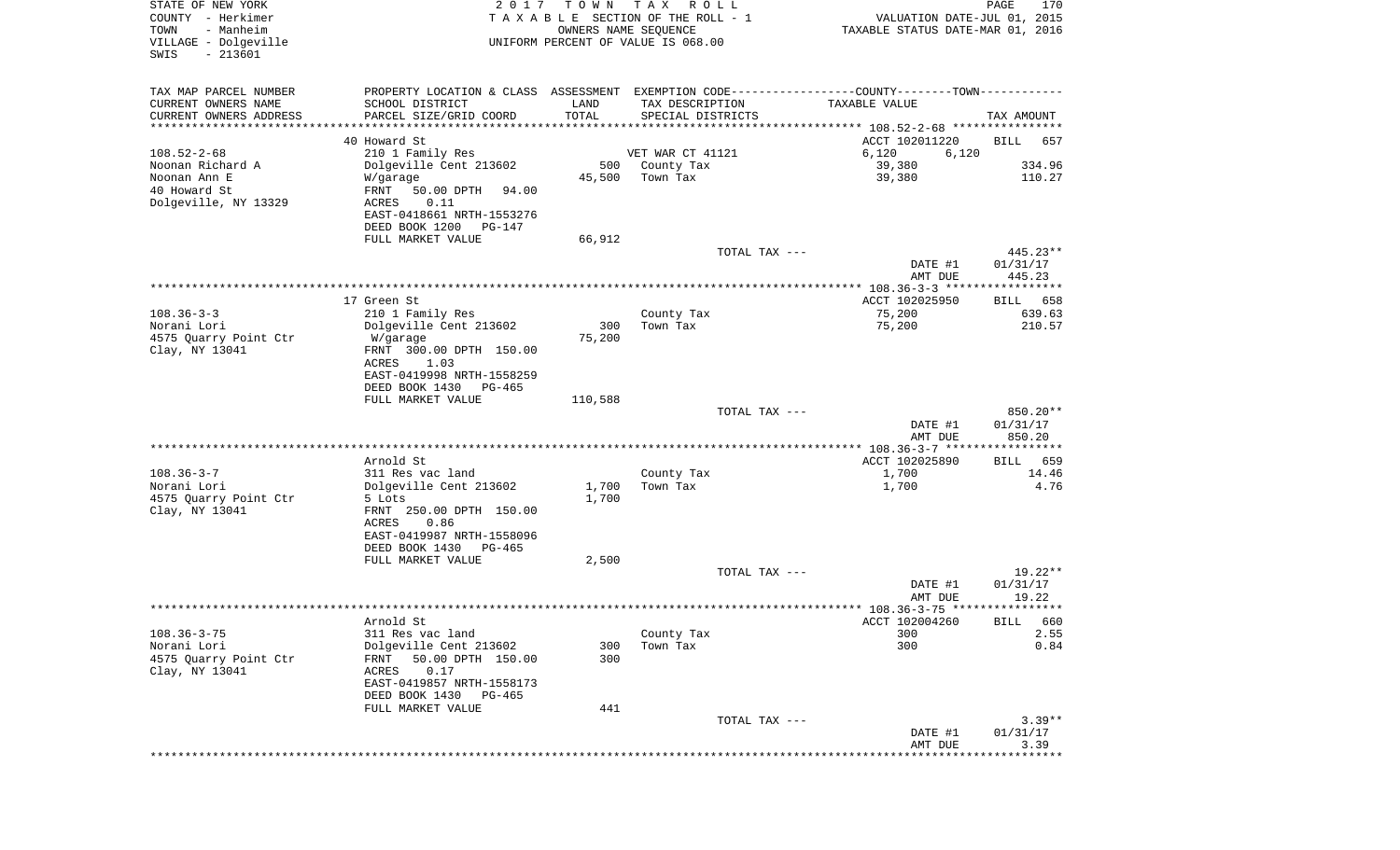| STATE OF NEW YORK<br>COUNTY - Herkimer<br>TOWN<br>- Manheim<br>VILLAGE - Dolgeville | 2 0 1 7                                               | T O W N       | T A X<br>R O L L<br>TAXABLE SECTION OF THE ROLL - 1<br>OWNERS NAME SEQUENCE<br>UNIFORM PERCENT OF VALUE IS 068.00 | VALUATION DATE-JUL 01, 2015<br>TAXABLE STATUS DATE-MAR 01, 2016                               | PAGE<br>171              |
|-------------------------------------------------------------------------------------|-------------------------------------------------------|---------------|-------------------------------------------------------------------------------------------------------------------|-----------------------------------------------------------------------------------------------|--------------------------|
| $-213601$<br>SWIS                                                                   |                                                       |               |                                                                                                                   |                                                                                               |                          |
| TAX MAP PARCEL NUMBER                                                               |                                                       |               |                                                                                                                   | PROPERTY LOCATION & CLASS ASSESSMENT EXEMPTION CODE---------------COUNTY-------TOWN---------- |                          |
| CURRENT OWNERS NAME                                                                 | SCHOOL DISTRICT                                       | LAND          | TAX DESCRIPTION                                                                                                   | TAXABLE VALUE                                                                                 |                          |
| CURRENT OWNERS ADDRESS                                                              | PARCEL SIZE/GRID COORD                                | TOTAL         | SPECIAL DISTRICTS                                                                                                 |                                                                                               | TAX AMOUNT               |
| **********************                                                              |                                                       |               |                                                                                                                   |                                                                                               |                          |
| $108.28 - 1 - 12$                                                                   | 152 N Helmer Ave<br>700 Industrial                    |               | County Tax                                                                                                        | ACCT 102012960<br>1672,692                                                                    | BILL<br>661<br>14,227.52 |
| North Hudson Woodcraft Corp.                                                        | Dolgeville Cent 213602                                | 35,000        | Town Tax                                                                                                          | 1672,692                                                                                      | 4,683.74                 |
| PO Box 192                                                                          | Industrial Development                                | 1672,692      |                                                                                                                   |                                                                                               |                          |
| Dolgeville, NY 13329                                                                | 1m Exempt 10%/Year                                    |               |                                                                                                                   |                                                                                               |                          |
|                                                                                     | ACRES<br>29.10<br>EAST-0419902 NRTH-1560178           |               |                                                                                                                   |                                                                                               |                          |
|                                                                                     | DEED BOOK 1428<br>PG-444                              |               |                                                                                                                   |                                                                                               |                          |
|                                                                                     | FULL MARKET VALUE                                     | 2459,841      |                                                                                                                   |                                                                                               |                          |
|                                                                                     |                                                       |               | TOTAL TAX ---                                                                                                     |                                                                                               | 18,911.26**              |
|                                                                                     |                                                       |               |                                                                                                                   | DATE #1<br>AMT DUE                                                                            | 01/31/17                 |
|                                                                                     |                                                       |               |                                                                                                                   |                                                                                               | 18,911.26                |
|                                                                                     | 5 Howard St                                           |               |                                                                                                                   | ACCT 102001350                                                                                | BILL<br>662              |
| $108.52 - 3 - 23$                                                                   | 210 1 Family Res                                      |               | County Tax                                                                                                        | 46,000                                                                                        | 391.27                   |
| Northrup Stephanie<br>5 Howard St                                                   | Dolgeville Cent 213602                                | 700<br>46,000 | Town Tax                                                                                                          | 46,000                                                                                        | 128.81                   |
| Dolgeville, NY 13329                                                                | W/garage<br>FRNT<br>66.00 DPTH 165.00                 |               |                                                                                                                   |                                                                                               |                          |
|                                                                                     | ACRES<br>0.25                                         |               |                                                                                                                   |                                                                                               |                          |
|                                                                                     | EAST-0419295 NRTH-1553925                             |               |                                                                                                                   |                                                                                               |                          |
|                                                                                     | DEED BOOK 1566<br>PG-651<br>FULL MARKET VALUE         | 67,647        |                                                                                                                   |                                                                                               |                          |
|                                                                                     |                                                       |               | TOTAL TAX ---                                                                                                     |                                                                                               | 520.08**                 |
|                                                                                     |                                                       |               |                                                                                                                   | DATE #1                                                                                       | 01/31/17                 |
|                                                                                     |                                                       |               |                                                                                                                   | AMT DUE                                                                                       | 520.08                   |
|                                                                                     | 15 E Spofford Ave                                     |               |                                                                                                                   | ACCT 102020130                                                                                | BILL<br>663              |
| $108.52 - 3 - 50$                                                                   | 210 1 Family Res                                      |               | VET COM CT 41131                                                                                                  | 9,750<br>9,750                                                                                |                          |
| Novogurski Rosemary                                                                 | Dolgeville Cent 213602                                |               | 900 AGED-ALL<br>41800                                                                                             | 14,625<br>14,625                                                                              |                          |
| 15 E Spofford Ave                                                                   | W/garage                                              | 39,000        | County Tax                                                                                                        | 14,625                                                                                        | 124.40                   |
| Dolgeville, NY 13329                                                                | FRNT<br>90.00 DPTH 100.00<br>ACRES<br>0.21            |               | Town Tax                                                                                                          | 14,625                                                                                        | 40.95                    |
|                                                                                     | EAST-0418792 NRTH-1553052                             |               |                                                                                                                   |                                                                                               |                          |
|                                                                                     | DEED BOOK 00479 PG-00262                              |               |                                                                                                                   |                                                                                               |                          |
|                                                                                     | FULL MARKET VALUE                                     | 57,353        |                                                                                                                   |                                                                                               | $165.35**$               |
|                                                                                     |                                                       |               | TOTAL TAX ---                                                                                                     | DATE #1                                                                                       | 01/31/17                 |
|                                                                                     |                                                       |               |                                                                                                                   | AMT DUE                                                                                       | 165.35                   |
|                                                                                     |                                                       |               |                                                                                                                   |                                                                                               |                          |
| $108.52 - 1 - 2$                                                                    | 82 S Main St                                          |               |                                                                                                                   | ACCT 102013350                                                                                | BILL 664                 |
| O'Brien Charles                                                                     | 210 1 Family Res<br>Dolgeville Cent 213602            | 1,300         | County Tax<br>Town Tax                                                                                            | 85,000<br>85,000                                                                              | 722.99<br>238.01         |
| O'Brien Rosalie                                                                     | W/garage                                              | 85,000        |                                                                                                                   |                                                                                               |                          |
| 7405 Wescott Dr                                                                     | FRNT 128.05 DPTH 170.00                               |               |                                                                                                                   |                                                                                               |                          |
| Port Richey, FL 34668                                                               | ACRES<br>0.61                                         |               |                                                                                                                   |                                                                                               |                          |
|                                                                                     | EAST-0418836 NRTH-1554446<br>DEED BOOK 1193<br>PG-257 |               |                                                                                                                   |                                                                                               |                          |
|                                                                                     | FULL MARKET VALUE                                     | 125,000       |                                                                                                                   |                                                                                               |                          |
|                                                                                     |                                                       |               | TOTAL TAX ---                                                                                                     |                                                                                               | 961.00**                 |
|                                                                                     |                                                       |               |                                                                                                                   | DATE #1<br>AMT DUE                                                                            | 01/31/17<br>961.00       |
|                                                                                     |                                                       |               |                                                                                                                   |                                                                                               | *********                |
|                                                                                     |                                                       |               |                                                                                                                   |                                                                                               |                          |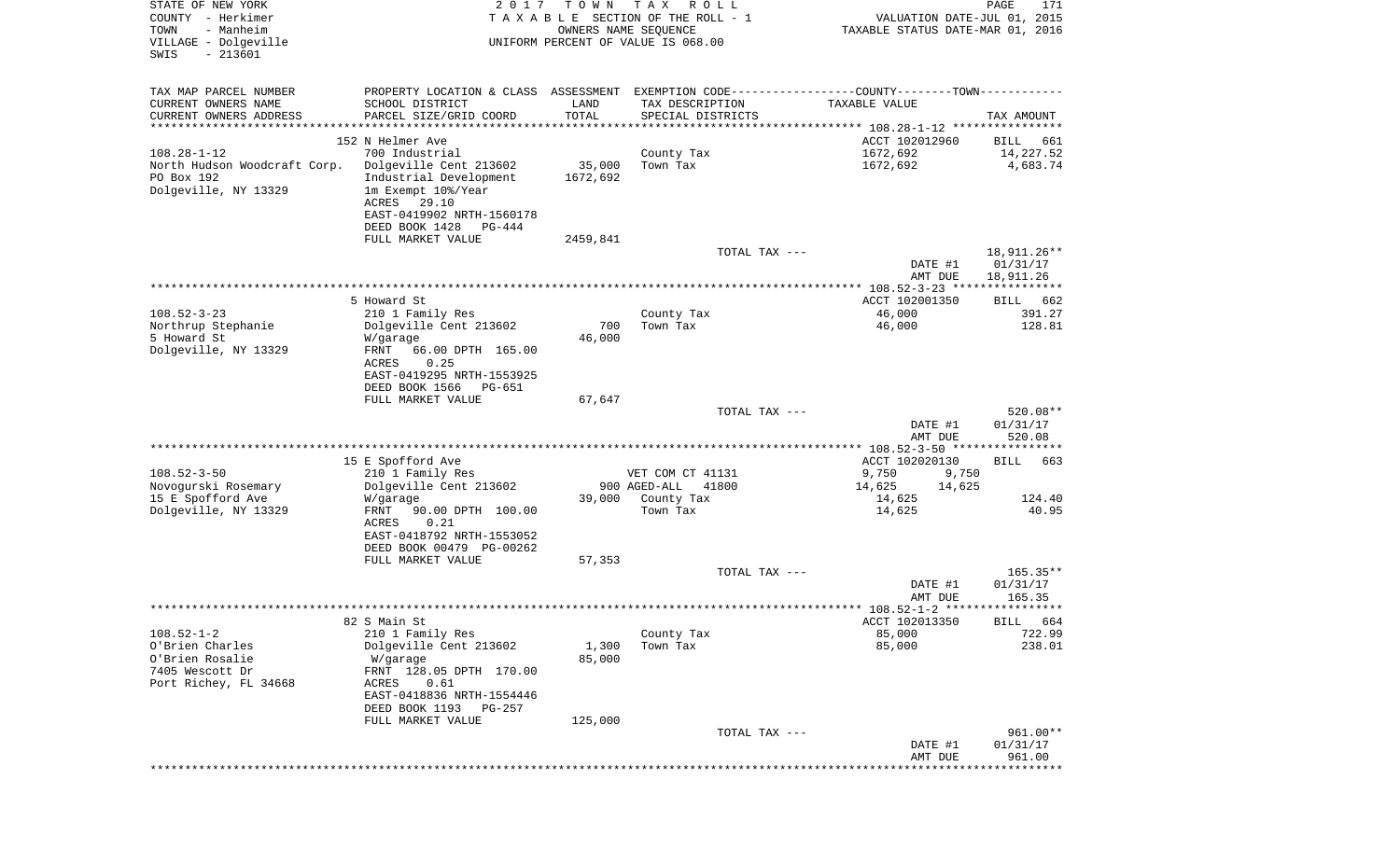| STATE OF NEW YORK<br>COUNTY - Herkimer<br>TOWN<br>- Manheim<br>VILLAGE - Dolgeville<br>$-213601$<br>SWIS | 2 0 1 7                                    | T O W N       | T A X<br>R O L L<br>TAXABLE SECTION OF THE ROLL - 1<br>OWNERS NAME SEQUENCE<br>UNIFORM PERCENT OF VALUE IS 068.00 | VALUATION DATE-JUL 01, 2015<br>TAXABLE STATUS DATE-MAR 01, 2016     | PAGE<br>172           |
|----------------------------------------------------------------------------------------------------------|--------------------------------------------|---------------|-------------------------------------------------------------------------------------------------------------------|---------------------------------------------------------------------|-----------------------|
|                                                                                                          |                                            |               |                                                                                                                   |                                                                     |                       |
| TAX MAP PARCEL NUMBER                                                                                    | PROPERTY LOCATION & CLASS ASSESSMENT       |               | EXEMPTION CODE-----------------COUNTY--------TOWN-----------                                                      |                                                                     |                       |
| CURRENT OWNERS NAME                                                                                      | SCHOOL DISTRICT                            | LAND          | TAX DESCRIPTION                                                                                                   | TAXABLE VALUE                                                       |                       |
| CURRENT OWNERS ADDRESS                                                                                   | PARCEL SIZE/GRID COORD                     | TOTAL         | SPECIAL DISTRICTS                                                                                                 |                                                                     | TAX AMOUNT            |
| ********************                                                                                     |                                            |               |                                                                                                                   | ************************************* 108.59-1-12 ***************** |                       |
| $108.59 - 1 - 12$                                                                                        | 5 Brayton Ct<br>210 1 Family Res           |               | County Tax                                                                                                        | ACCT 102021000<br>52,000                                            | BILL<br>665<br>442.30 |
| Olds Rachel                                                                                              | Dolgeville Cent 213602                     | 900           | Town Tax                                                                                                          | 52,000                                                              | 145.61                |
| Youker Jeremy                                                                                            | W/garage                                   | 52,000        |                                                                                                                   |                                                                     |                       |
| 5 Brayton Ct                                                                                             | 85.00 DPTH<br>FRNT<br>90.00                |               |                                                                                                                   |                                                                     |                       |
| Dolgeville, NY 13329                                                                                     | ACRES<br>0.18                              |               |                                                                                                                   |                                                                     |                       |
|                                                                                                          | EAST-0417072 NRTH-1552703                  |               |                                                                                                                   |                                                                     |                       |
|                                                                                                          | DEED BOOK 1404<br>PG-726                   |               |                                                                                                                   |                                                                     |                       |
|                                                                                                          | FULL MARKET VALUE                          | 76,471        | TOTAL TAX ---                                                                                                     |                                                                     | 587.91**              |
|                                                                                                          |                                            |               |                                                                                                                   | DATE #1                                                             | 01/31/17              |
|                                                                                                          |                                            |               |                                                                                                                   | AMT DUE                                                             | 587.91                |
|                                                                                                          |                                            |               |                                                                                                                   | *************** 108.44-2-13 *****************                       |                       |
|                                                                                                          | 16 Beaver St                               |               |                                                                                                                   | ACCT 102020280                                                      | BILL<br>666           |
| $108.44 - 2 - 13$                                                                                        | 210 1 Family Res                           |               | County Tax                                                                                                        | 50,000                                                              | 425.29                |
| Ortlieb Charles W<br>Ortlieb Marie                                                                       | Dolgeville Cent 213602<br>W/garage         | 500<br>50,000 | Town Tax                                                                                                          | 50,000                                                              | 140.01                |
| 16 Beaver St                                                                                             | 50.00 DPTH 190.00<br>FRNT                  |               |                                                                                                                   |                                                                     |                       |
| Dolgeville, NY 13329                                                                                     | ACRES<br>0.22                              |               |                                                                                                                   |                                                                     |                       |
|                                                                                                          | EAST-0418067 NRTH-1555024                  |               |                                                                                                                   |                                                                     |                       |
|                                                                                                          | DEED BOOK 00621 PG-00947                   |               |                                                                                                                   |                                                                     |                       |
|                                                                                                          | FULL MARKET VALUE                          | 73,529        |                                                                                                                   |                                                                     |                       |
|                                                                                                          |                                            |               | TOTAL TAX ---                                                                                                     | DATE #1                                                             | 565.30**<br>01/31/17  |
|                                                                                                          |                                            |               |                                                                                                                   | AMT DUE                                                             | 565.30                |
|                                                                                                          |                                            |               |                                                                                                                   | ************** 108.52-3-38 *****************                        |                       |
|                                                                                                          | 19 E Faville Ave                           |               |                                                                                                                   | ACCT 102008970                                                      | 667<br>BILL           |
| $108.52 - 3 - 38$                                                                                        | 210 1 Family Res                           |               | County Tax                                                                                                        | 44,900                                                              | 381.91                |
| Ortlieb Edward                                                                                           | Dolgeville Cent 213602                     | 500           | Town Tax                                                                                                          | 44,900                                                              | 125.73                |
| Ortlieb Sandra<br>19 E Faville Ave                                                                       | FRNT<br>53.00 DPTH 100.00<br>ACRES<br>0.12 | 44,900        |                                                                                                                   |                                                                     |                       |
| Dolgeville, NY 13329                                                                                     | EAST-0419174 NRTH-1553545                  |               |                                                                                                                   |                                                                     |                       |
|                                                                                                          | DEED BOOK 00634 PG-00489                   |               |                                                                                                                   |                                                                     |                       |
|                                                                                                          | FULL MARKET VALUE                          | 66,029        |                                                                                                                   |                                                                     |                       |
|                                                                                                          |                                            |               | TOTAL TAX ---                                                                                                     |                                                                     | $507.64**$            |
|                                                                                                          |                                            |               |                                                                                                                   | DATE #1                                                             | 01/31/17              |
|                                                                                                          |                                            |               |                                                                                                                   | AMT DUE<br>************** 108.44-2-8 *******                        | 507.64<br>****        |
|                                                                                                          | 10 Cline St                                |               |                                                                                                                   | ACCT 102020490                                                      | 668<br>BILL           |
| $108.44 - 2 - 8$                                                                                         | 210 1 Family Res                           |               | VET WAR CT 41121                                                                                                  | 5,760<br>5,760                                                      |                       |
| Ortlieb Gertrude                                                                                         | Dolgeville Cent 213602                     |               | 500 CLERGY<br>41400                                                                                               | 1,500<br>1,500                                                      |                       |
| 10 Cline St                                                                                              | W/garage                                   | 39,900        | County Tax                                                                                                        | 32,640                                                              | 277.63                |
| Dolgeville, NY 13329                                                                                     | 50.00 DPTH 300.00<br>FRNT                  |               | Town Tax                                                                                                          | 32,640                                                              | 91.40                 |
|                                                                                                          | 0.34<br>ACRES<br>EAST-0418165 NRTH-1555088 |               |                                                                                                                   |                                                                     |                       |
|                                                                                                          | DEED BOOK 00600 PG-00900                   |               |                                                                                                                   |                                                                     |                       |
|                                                                                                          | FULL MARKET VALUE                          | 58,676        |                                                                                                                   |                                                                     |                       |
|                                                                                                          |                                            |               | TOTAL TAX ---                                                                                                     |                                                                     | $369.03**$            |
|                                                                                                          |                                            |               |                                                                                                                   | DATE #1                                                             | 01/31/17              |
|                                                                                                          |                                            |               |                                                                                                                   | AMT DUE                                                             | 369.03                |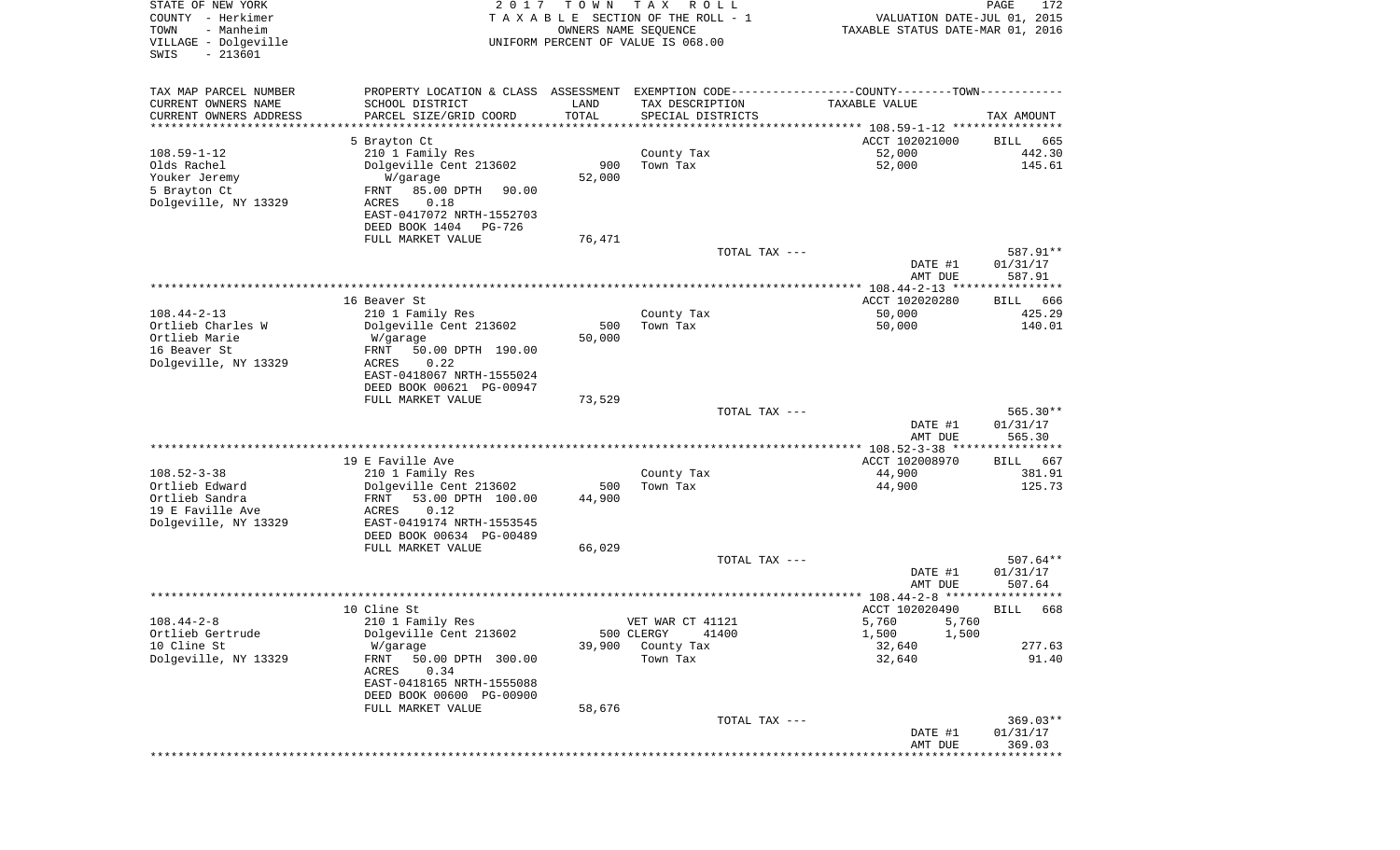| STATE OF NEW YORK<br>COUNTY - Herkimer<br>TOWN<br>- Manheim | 2 0 1 7                                                                                       | T O W N<br>OWNERS NAME SEQUENCE | T A X<br>R O L L<br>TAXABLE SECTION OF THE ROLL - 1 | VALUATION DATE-JUL 01, 2015<br>TAXABLE STATUS DATE-MAR 01, 2016 | PAGE<br>173           |
|-------------------------------------------------------------|-----------------------------------------------------------------------------------------------|---------------------------------|-----------------------------------------------------|-----------------------------------------------------------------|-----------------------|
| VILLAGE - Dolgeville<br>$-213601$<br>SWIS                   |                                                                                               |                                 | UNIFORM PERCENT OF VALUE IS 068.00                  |                                                                 |                       |
| TAX MAP PARCEL NUMBER                                       | PROPERTY LOCATION & CLASS ASSESSMENT EXEMPTION CODE---------------COUNTY-------TOWN---------- |                                 |                                                     |                                                                 |                       |
| CURRENT OWNERS NAME                                         | SCHOOL DISTRICT                                                                               | LAND                            | TAX DESCRIPTION                                     | TAXABLE VALUE                                                   |                       |
| CURRENT OWNERS ADDRESS                                      | PARCEL SIZE/GRID COORD                                                                        | TOTAL                           | SPECIAL DISTRICTS                                   |                                                                 | TAX AMOUNT            |
| *********************                                       |                                                                                               |                                 |                                                     |                                                                 |                       |
| $108.52 - 2 - 67$                                           | 36 Howard St<br>210 1 Family Res                                                              |                                 | County Tax                                          | ACCT 102027240<br>50,000                                        | 669<br>BILL<br>425.29 |
| Ortlieb Tracy A                                             | Dolgeville Cent 213602                                                                        | 1,000                           | Town Tax                                            | 50,000                                                          | 140.01                |
| 36 Howard St                                                | W/barn                                                                                        | 50,000                          |                                                     |                                                                 |                       |
| Dolgeville, NY 13329                                        | FRNT 100.00 DPTH<br>94.00                                                                     |                                 |                                                     |                                                                 |                       |
|                                                             | ACRES<br>$0.21$ BANK<br>135                                                                   |                                 |                                                     |                                                                 |                       |
|                                                             | EAST-0418700 NRTH-1553341                                                                     |                                 |                                                     |                                                                 |                       |
|                                                             | DEED BOOK 920<br>PG-598                                                                       |                                 |                                                     |                                                                 |                       |
|                                                             | FULL MARKET VALUE                                                                             | 73,529                          | TOTAL TAX ---                                       |                                                                 | $565.30**$            |
|                                                             |                                                                                               |                                 |                                                     | DATE #1                                                         | 01/31/17              |
|                                                             |                                                                                               |                                 |                                                     | AMT DUE                                                         | 565.30                |
|                                                             |                                                                                               |                                 |                                                     |                                                                 |                       |
|                                                             | 17 N Helmer Ave                                                                               |                                 |                                                     | ACCT 102029280                                                  | 670<br>BILL           |
| $108.44 - 1 - 8$                                            | 210 1 Family Res                                                                              |                                 | County Tax                                          | 67,600                                                          | 574.99                |
| Osinaga Victor                                              | Dolgeville Cent 213602                                                                        | 600                             | Town Tax                                            | 67,600                                                          | 189.29                |
| Osinaga Alicia<br>17 N Helmer Ave                           | W/carport<br>60.00 DPTH 150.00<br>FRNT                                                        | 67,600                          |                                                     |                                                                 |                       |
| Dolgeville, NY 13329                                        | 0.21<br>ACRES                                                                                 |                                 |                                                     |                                                                 |                       |
|                                                             | EAST-0419441 NRTH-1556301                                                                     |                                 |                                                     |                                                                 |                       |
|                                                             | DEED BOOK 690<br>PG-698                                                                       |                                 |                                                     |                                                                 |                       |
|                                                             | FULL MARKET VALUE                                                                             | 99,412                          |                                                     |                                                                 |                       |
|                                                             |                                                                                               |                                 | TOTAL TAX ---                                       |                                                                 | 764.28**              |
|                                                             |                                                                                               |                                 |                                                     | DATE #1<br>AMT DUE                                              | 01/31/17<br>764.28    |
|                                                             |                                                                                               |                                 |                                                     |                                                                 | ************          |
|                                                             | 169 N Main St                                                                                 |                                 |                                                     | ACCT 102026130                                                  | BILL 671              |
| $108.36 - 3 - 13$                                           | 210 1 Family Res                                                                              |                                 | County Tax                                          | 40,000                                                          | 340.23                |
| Ouderkirk Jeffrey                                           | Dolgeville Cent 213602                                                                        | 500                             | Town Tax                                            | 40,000                                                          | 112.00                |
| Ouderkirk Correena                                          | W/lg Barn                                                                                     | 40,000                          |                                                     |                                                                 |                       |
| 169 N Main St<br>Dolgeville, NY 13329                       | FRNT<br>53.00 DPTH 140.00<br>ACRES<br>0.19                                                    |                                 |                                                     |                                                                 |                       |
|                                                             | EAST-0420149 NRTH-1557805                                                                     |                                 |                                                     |                                                                 |                       |
|                                                             | DEED BOOK 1580<br><b>PG-921</b>                                                               |                                 |                                                     |                                                                 |                       |
|                                                             | FULL MARKET VALUE                                                                             | 58,824                          |                                                     |                                                                 |                       |
|                                                             |                                                                                               |                                 | TOTAL TAX ---                                       |                                                                 | 452.23**              |
|                                                             |                                                                                               |                                 |                                                     | DATE #1                                                         | 01/31/17<br>452.23    |
|                                                             |                                                                                               |                                 |                                                     | AMT DUE                                                         |                       |
|                                                             | 32 S Helmer Ave                                                                               |                                 |                                                     | ACCT 102002130                                                  | BILL 672              |
| $108.44 - 1 - 51$                                           | 210 1 Family Res                                                                              |                                 | County Tax                                          | 43,100                                                          | 366.60                |
| Owen Terry Lee                                              | Dolgeville Cent 213602                                                                        | 500                             | Town Tax                                            | 43,100                                                          | 120.69                |
| Owen Elizabeth                                              | 50.00 DPTH 150.00<br>FRNT                                                                     | 43,100                          |                                                     |                                                                 |                       |
| 32 S Helmer Ave                                             | 0.17<br>ACRES                                                                                 |                                 |                                                     |                                                                 |                       |
| Dolgeville, NY 13329                                        | EAST-0418849 NRTH-1555196<br>DEED BOOK 00643 PG-00997                                         |                                 |                                                     |                                                                 |                       |
|                                                             | FULL MARKET VALUE                                                                             | 63,382                          |                                                     |                                                                 |                       |
|                                                             |                                                                                               |                                 | TOTAL TAX ---                                       |                                                                 | 487.29**              |
|                                                             |                                                                                               |                                 |                                                     | DATE #1                                                         | 01/31/17              |
|                                                             |                                                                                               |                                 |                                                     | AMT DUE                                                         | 487.29                |
|                                                             |                                                                                               |                                 |                                                     |                                                                 | * * * * * * * * *     |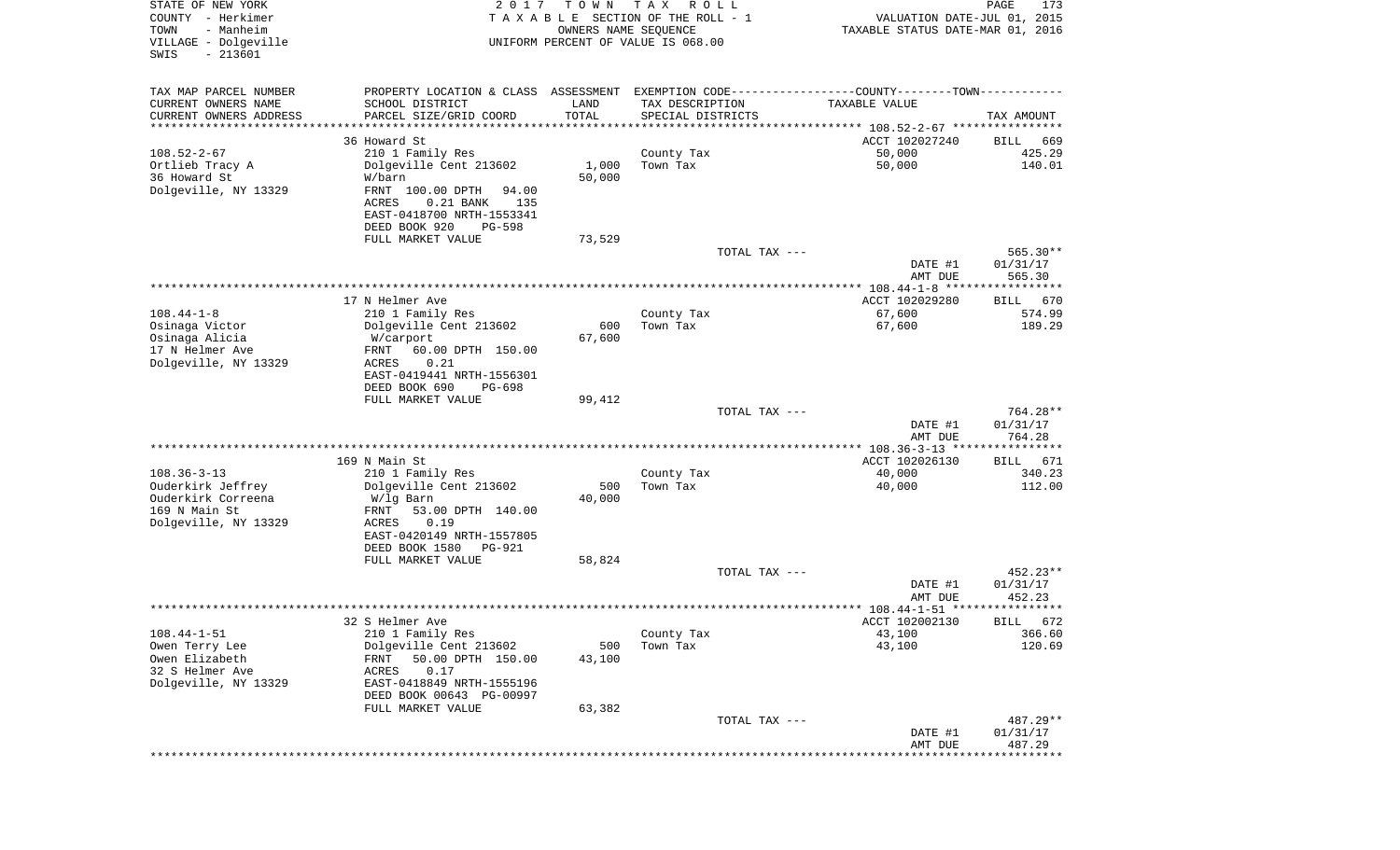| STATE OF NEW YORK<br>COUNTY - Herkimer<br>- Manheim<br>TOWN<br>VILLAGE - Dolgeville<br>$-213601$<br>SWIS | 2 0 1 7                                                                                       | T O W N              | T A X<br>R O L L<br>TAXABLE SECTION OF THE ROLL - 1<br>OWNERS NAME SEQUENCE<br>UNIFORM PERCENT OF VALUE IS 068.00 |               | VALUATION DATE-JUL 01, 2015<br>TAXABLE STATUS DATE-MAR 01, 2016 | 174<br>PAGE         |
|----------------------------------------------------------------------------------------------------------|-----------------------------------------------------------------------------------------------|----------------------|-------------------------------------------------------------------------------------------------------------------|---------------|-----------------------------------------------------------------|---------------------|
| TAX MAP PARCEL NUMBER                                                                                    | PROPERTY LOCATION & CLASS ASSESSMENT EXEMPTION CODE---------------COUNTY-------TOWN---------- |                      |                                                                                                                   |               |                                                                 |                     |
| CURRENT OWNERS NAME                                                                                      | SCHOOL DISTRICT                                                                               | LAND                 | TAX DESCRIPTION                                                                                                   |               | TAXABLE VALUE                                                   |                     |
| CURRENT OWNERS ADDRESS<br>**********************                                                         | PARCEL SIZE/GRID COORD<br>*******************                                                 | TOTAL<br>*********** | SPECIAL DISTRICTS                                                                                                 |               |                                                                 | TAX AMOUNT          |
|                                                                                                          | 6 Rundell St                                                                                  |                      |                                                                                                                   |               | ACCT 102003900                                                  | BILL<br>673         |
| $108.52 - 3 - 31$                                                                                        | 210 1 Family Res                                                                              |                      | County Tax                                                                                                        |               | 29,000                                                          | 246.67              |
| Palmeter Fred                                                                                            | Dolgeville Cent 213602                                                                        | 500                  | Town Tax                                                                                                          |               | 29,000                                                          | 81.20               |
| Palmeter Robin<br>6 Rundell St                                                                           | W/garage<br>FRNT<br>50.00 DPTH 127.00                                                         | 29,000               |                                                                                                                   |               |                                                                 |                     |
| Dolgeville, NY 13329                                                                                     | 0.15<br>ACRES                                                                                 |                      |                                                                                                                   |               |                                                                 |                     |
|                                                                                                          | EAST-0419412 NRTH-1553842                                                                     |                      |                                                                                                                   |               |                                                                 |                     |
|                                                                                                          | DEED BOOK 1394<br>PG-724<br>FULL MARKET VALUE                                                 | 42,647               |                                                                                                                   |               |                                                                 |                     |
|                                                                                                          |                                                                                               |                      |                                                                                                                   | TOTAL TAX --- |                                                                 | $327.87**$          |
|                                                                                                          |                                                                                               |                      |                                                                                                                   |               | DATE #1                                                         | 01/31/17            |
|                                                                                                          |                                                                                               |                      |                                                                                                                   |               | AMT DUE<br>***************** 108.52-6-27 *****************      | 327.87              |
|                                                                                                          | 20 Brockett St                                                                                |                      |                                                                                                                   |               | ACCT 102020550                                                  | 674<br>BILL         |
| $108.52 - 6 - 27$                                                                                        | 210 1 Family Res                                                                              |                      | County Tax                                                                                                        |               | 36,500                                                          | 310.46              |
| Palmeter Raymond J                                                                                       | Dolgeville Cent 213602                                                                        | 1,000                | Town Tax                                                                                                          |               | 36,500                                                          | 102.20              |
| Palmeter Christine L<br>20 Brockett St                                                                   | W/barn<br>FRNT 100.00 DPTH 100.00                                                             | 36,500               |                                                                                                                   |               |                                                                 |                     |
| Dolgeville, NY 13329-9708                                                                                | ACRES<br>$0.23$ BANK<br>135                                                                   |                      |                                                                                                                   |               |                                                                 |                     |
|                                                                                                          | EAST-0419851 NRTH-1553146                                                                     |                      |                                                                                                                   |               |                                                                 |                     |
|                                                                                                          | DEED BOOK 896<br><b>PG-688</b><br>FULL MARKET VALUE                                           | 53,676               |                                                                                                                   |               |                                                                 |                     |
|                                                                                                          |                                                                                               |                      |                                                                                                                   | TOTAL TAX --- |                                                                 | 412.66**            |
|                                                                                                          |                                                                                               |                      |                                                                                                                   |               | DATE #1                                                         | 01/31/17            |
|                                                                                                          |                                                                                               |                      |                                                                                                                   |               | AMT DUE                                                         | 412.66              |
|                                                                                                          | 11 Cline St                                                                                   |                      |                                                                                                                   |               | ACCT 102026850                                                  | 675<br>BILL         |
| $108.44 - 2 - 30$                                                                                        | 210 1 Family Res                                                                              |                      | County Tax                                                                                                        |               | 35,500                                                          | 301.95              |
| Parasella Joseph                                                                                         | Dolgeville Cent 213602                                                                        | 500                  | Town Tax                                                                                                          |               | 35,500                                                          | 99.40               |
| Parasella Linda<br>11 Cline St                                                                           | W/garage<br>FRNT<br>50.00 DPTH 150.00                                                         | 35,500               |                                                                                                                   |               |                                                                 |                     |
| Dolgeville, NY 13329                                                                                     | ACRES<br>0.17                                                                                 |                      |                                                                                                                   |               |                                                                 |                     |
|                                                                                                          | EAST-0418320 NRTH-1554855                                                                     |                      |                                                                                                                   |               |                                                                 |                     |
|                                                                                                          | DEED BOOK 811<br><b>PG-702</b><br>FULL MARKET VALUE                                           | 52,206               |                                                                                                                   |               |                                                                 |                     |
|                                                                                                          |                                                                                               |                      |                                                                                                                   | TOTAL TAX --- |                                                                 | 401.35**            |
|                                                                                                          |                                                                                               |                      |                                                                                                                   |               | DATE #1                                                         | 01/31/17            |
|                                                                                                          |                                                                                               |                      |                                                                                                                   |               | AMT DUE                                                         | 401.35              |
|                                                                                                          | Brockett St                                                                                   |                      |                                                                                                                   |               | ACCT 102002910                                                  | BILL 676            |
| $108.52 - 6 - 23$                                                                                        | 312 Vac w/imprv                                                                               |                      | County Tax                                                                                                        |               | 1,500                                                           | 12.76               |
| Parisi Daniel Rev                                                                                        | Dolgeville Cent 213602                                                                        | 300                  | Town Tax                                                                                                          |               | 1,500                                                           | 4.20                |
| 14 Brockett St<br>Dolgeville, NY 13329                                                                   | Garage<br>FRNT<br>50.00 DPTH 150.00                                                           | 1,500                |                                                                                                                   |               |                                                                 |                     |
|                                                                                                          | ACRES<br>0.17                                                                                 |                      |                                                                                                                   |               |                                                                 |                     |
|                                                                                                          | EAST-0419940 NRTH-1553349                                                                     |                      |                                                                                                                   |               |                                                                 |                     |
|                                                                                                          | DEED BOOK 00661 PG-00141<br>FULL MARKET VALUE                                                 |                      |                                                                                                                   |               |                                                                 |                     |
|                                                                                                          |                                                                                               | 2,206                |                                                                                                                   | TOTAL TAX --- |                                                                 | 16.96**             |
|                                                                                                          |                                                                                               |                      |                                                                                                                   |               | DATE #1                                                         | 01/31/17            |
|                                                                                                          |                                                                                               |                      |                                                                                                                   |               | AMT DUE                                                         | 16.96<br>********** |
|                                                                                                          |                                                                                               |                      |                                                                                                                   |               |                                                                 |                     |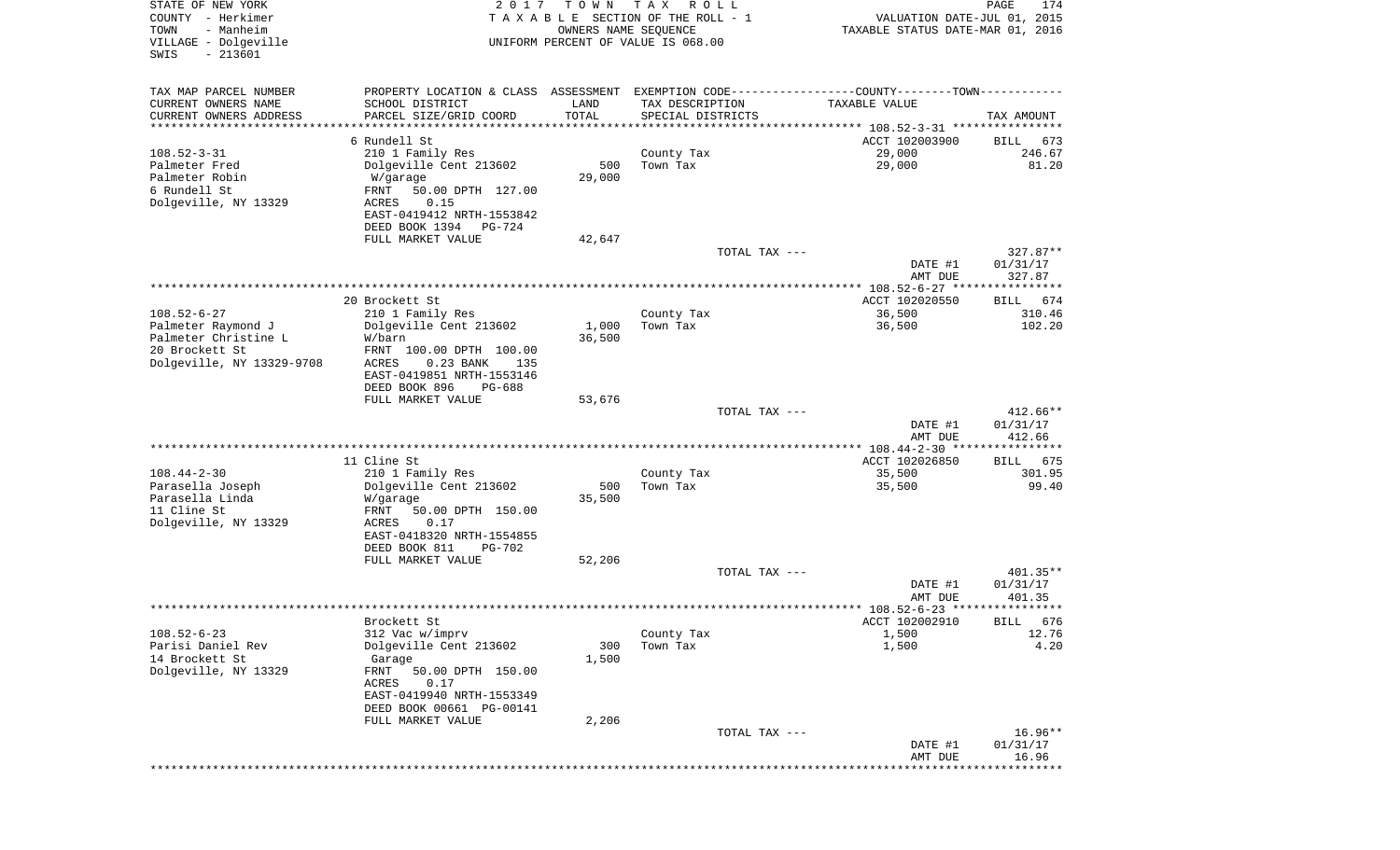| COUNTY - Herkimer<br>- Manheim<br>TOWN    | TAXABLE SECTION OF THE ROLL - 1<br>OWNERS NAME SEOUENCE |         |                                    | VALUATION DATE-JUL 01, 2015<br>TAXABLE STATUS DATE-MAR 01, 2016                                  |                                   |  |
|-------------------------------------------|---------------------------------------------------------|---------|------------------------------------|--------------------------------------------------------------------------------------------------|-----------------------------------|--|
| VILLAGE - Dolgeville<br>$-213601$<br>SWIS |                                                         |         | UNIFORM PERCENT OF VALUE IS 068.00 |                                                                                                  |                                   |  |
| TAX MAP PARCEL NUMBER                     |                                                         |         |                                    | PROPERTY LOCATION & CLASS ASSESSMENT EXEMPTION CODE----------------COUNTY--------TOWN----------- |                                   |  |
| CURRENT OWNERS NAME                       | SCHOOL DISTRICT                                         | LAND    | TAX DESCRIPTION                    | TAXABLE VALUE                                                                                    |                                   |  |
| CURRENT OWNERS ADDRESS                    | PARCEL SIZE/GRID COORD                                  | TOTAL   | SPECIAL DISTRICTS                  |                                                                                                  | TAX AMOUNT                        |  |
| ***********************                   |                                                         |         |                                    |                                                                                                  |                                   |  |
|                                           | 14 Brockett St                                          |         |                                    | ACCT 102002880                                                                                   | BILL 677                          |  |
| $108.52 - 6 - 24$                         | 210 1 Family Res                                        |         | 41400<br>CLERGY                    | 1,500<br>1,500<br>53,000                                                                         |                                   |  |
| Parisi Daniel Rev<br>14 Brockett St       | Dolgeville Cent 213602<br>FRNT 50.00 DPTH 150.00        |         | 500 County Tax<br>54,500 Town Tax  | 53,000                                                                                           | 450.81<br>148.41                  |  |
| Dolgeville, NY 13329                      | EAST-0419918 NRTH-1553308                               |         |                                    |                                                                                                  |                                   |  |
|                                           | DEED BOOK 00661 PG-00141                                |         |                                    |                                                                                                  |                                   |  |
|                                           | FULL MARKET VALUE                                       | 80,147  |                                    |                                                                                                  |                                   |  |
|                                           |                                                         |         | TOTAL TAX ---                      |                                                                                                  | 599.22**                          |  |
|                                           |                                                         |         |                                    | DATE #1                                                                                          | 01/31/17                          |  |
|                                           |                                                         |         |                                    | AMT DUE                                                                                          | 599.22                            |  |
|                                           |                                                         |         |                                    |                                                                                                  |                                   |  |
|                                           | 36 Winton Ln                                            |         |                                    | ACCT 102002760                                                                                   | <b>BILL</b><br>678                |  |
| $108.52 - 5 - 67$                         | 210 1 Family Res                                        |         | County Tax                         | 22,000                                                                                           | 187.13                            |  |
| Parisi Susan M                            | Dolgeville Cent 213602                                  | 400     | Town Tax                           | 22,000                                                                                           | 61.60                             |  |
| 19 Park Ave<br>Dolgeville, NY 13329       | FRNT<br>41.00 DPTH 51.54<br>ACRES<br>0.05               | 22,000  |                                    |                                                                                                  |                                   |  |
|                                           | EAST-0419849 NRTH-1554515                               |         |                                    |                                                                                                  |                                   |  |
|                                           | DEED BOOK 1524 PG-656                                   |         |                                    |                                                                                                  |                                   |  |
|                                           | FULL MARKET VALUE                                       | 32,353  |                                    |                                                                                                  |                                   |  |
|                                           |                                                         |         | TOTAL TAX ---                      |                                                                                                  | 248.73**                          |  |
|                                           |                                                         |         |                                    | DATE #1                                                                                          | 01/31/17                          |  |
|                                           |                                                         |         |                                    | AMT DUE                                                                                          | 248.73                            |  |
|                                           |                                                         |         |                                    |                                                                                                  |                                   |  |
| $108.44 - 3 - 9$                          | 71 N Main St<br>462 Branch bank                         |         | County Tax                         | ACCT 102000690<br>300,000                                                                        | BILL 679<br>2,551.73              |  |
| Partner's Trust Bank                      | Dolgeville Cent 213602                                  | 10,000  | Town Tax                           | 300,000                                                                                          | 840.04                            |  |
| M&T Bank                                  | FRNT 109.00 DPTH 199.00                                 | 300,000 |                                    |                                                                                                  |                                   |  |
| One M&T Plaza Corporate Servic ACRES      | 0.45                                                    |         |                                    |                                                                                                  |                                   |  |
| Buffalo, NY 14203                         | EAST-0419875 NRTH-1556018                               |         |                                    |                                                                                                  |                                   |  |
|                                           | DEED BOOK 774<br>PG-496                                 |         |                                    |                                                                                                  |                                   |  |
|                                           | FULL MARKET VALUE                                       | 441,176 |                                    |                                                                                                  |                                   |  |
|                                           |                                                         |         | TOTAL TAX ---                      |                                                                                                  | $3,391.77**$                      |  |
|                                           |                                                         |         |                                    | DATE #1                                                                                          | 01/31/17                          |  |
|                                           |                                                         |         |                                    | AMT DUE                                                                                          | 3,391.77<br>* * * * * * * * * * * |  |
|                                           | 146 S Main St                                           |         |                                    | ACCT 102007710                                                                                   | BILL 680                          |  |
| $108.59 - 1 - 22$                         | 210 1 Family Res                                        |         | County Tax                         | 51,200                                                                                           | 435.50                            |  |
| Patrick Richard                           | Dolgeville Cent 213602                                  | 500     | Town Tax                           | 51,200                                                                                           | 143.37                            |  |
| Patrick Patricia                          | W/garage                                                | 51,200  |                                    |                                                                                                  |                                   |  |
| 146 S Main St                             | FRNT<br>53.00 DPTH 175.00                               |         |                                    |                                                                                                  |                                   |  |
| Dolgeville, NY 13329                      | 0.21<br>ACRES                                           |         |                                    |                                                                                                  |                                   |  |
|                                           | EAST-0417506 NRTH-1552737                               |         |                                    |                                                                                                  |                                   |  |
|                                           | DEED BOOK 781<br>$PG-404$                               |         |                                    |                                                                                                  |                                   |  |
|                                           | FULL MARKET VALUE                                       | 75,294  |                                    |                                                                                                  |                                   |  |
|                                           |                                                         |         | TOTAL TAX ---                      | DATE #1                                                                                          | 578.87**<br>01/31/17              |  |
|                                           |                                                         |         |                                    | AMT DUE                                                                                          | 578.87                            |  |
|                                           |                                                         |         |                                    |                                                                                                  |                                   |  |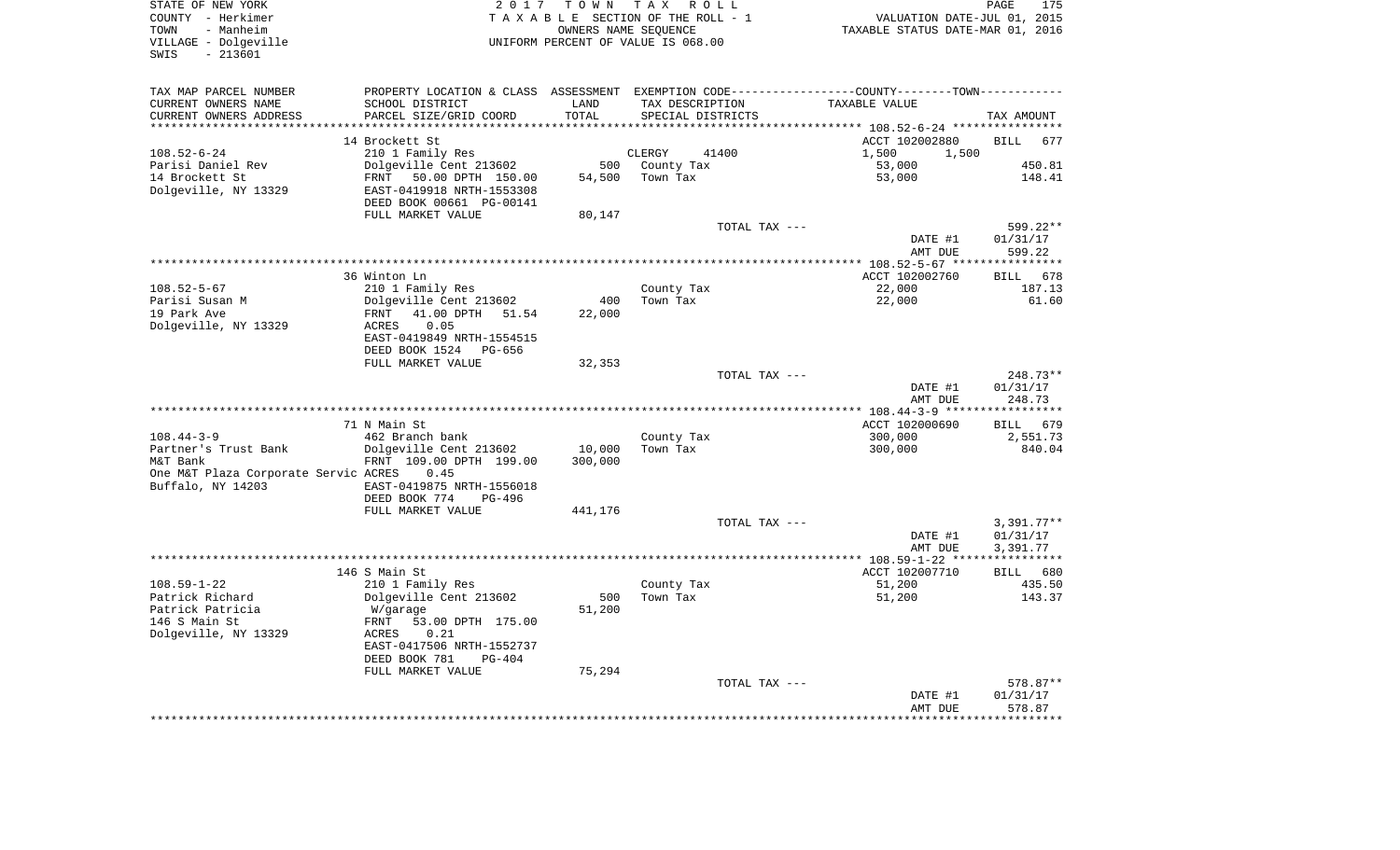| STATE OF NEW YORK<br>COUNTY - Herkimer<br>TOWN<br>- Manheim<br>VILLAGE - Dolgeville<br>$-213601$<br>SWIS | 2 0 1 7                                            | T O W N                        | T A X<br>R O L L<br>TAXABLE SECTION OF THE ROLL - 1<br>OWNERS NAME SEQUENCE<br>UNIFORM PERCENT OF VALUE IS 068.00 | VALUATION DATE-JUL 01, 2015<br>TAXABLE STATUS DATE-MAR 01, 2016                               | PAGE<br>176                     |
|----------------------------------------------------------------------------------------------------------|----------------------------------------------------|--------------------------------|-------------------------------------------------------------------------------------------------------------------|-----------------------------------------------------------------------------------------------|---------------------------------|
| TAX MAP PARCEL NUMBER                                                                                    |                                                    |                                |                                                                                                                   | PROPERTY LOCATION & CLASS ASSESSMENT EXEMPTION CODE---------------COUNTY-------TOWN---------- |                                 |
| CURRENT OWNERS NAME                                                                                      | SCHOOL DISTRICT                                    | LAND                           | TAX DESCRIPTION                                                                                                   | TAXABLE VALUE                                                                                 |                                 |
| CURRENT OWNERS ADDRESS<br>********************                                                           | PARCEL SIZE/GRID COORD<br>************************ | TOTAL<br>* * * * * * * * * * * | SPECIAL DISTRICTS                                                                                                 |                                                                                               | TAX AMOUNT                      |
|                                                                                                          | 14 W Faville Ave                                   |                                |                                                                                                                   | ACCT 102020640                                                                                | BILL<br>681                     |
| $108.52 - 1 - 36$                                                                                        | 210 1 Family Res                                   |                                | County Tax                                                                                                        | 53,000                                                                                        | 450.81                          |
| Patterson David C                                                                                        | Dolgeville Cent 213602                             | 900                            | Town Tax                                                                                                          | 53,000                                                                                        | 148.41                          |
| Patterson Roxanne P<br>14 W Faville Ave                                                                  | W/garage<br>FRNT<br>85.00 DPTH 117.00              | 53,000                         |                                                                                                                   |                                                                                               |                                 |
| Dolgeville, NY 13329                                                                                     | ACRES<br>0.14                                      |                                |                                                                                                                   |                                                                                               |                                 |
|                                                                                                          | EAST-0418195 NRTH-1554115                          |                                |                                                                                                                   |                                                                                               |                                 |
|                                                                                                          | DEED BOOK 1119<br>PG-914<br>FULL MARKET VALUE      | 77,941                         |                                                                                                                   |                                                                                               |                                 |
|                                                                                                          |                                                    |                                |                                                                                                                   | TOTAL TAX ---                                                                                 | 599.22**                        |
|                                                                                                          |                                                    |                                |                                                                                                                   | DATE #1                                                                                       | 01/31/17                        |
|                                                                                                          |                                                    |                                |                                                                                                                   | AMT DUE                                                                                       | 599.22                          |
|                                                                                                          | 54 S Helmer Ave                                    |                                |                                                                                                                   | ACCT 102025140                                                                                | BILL<br>682                     |
| $108.44 - 2 - 49$                                                                                        | 210 1 Family Res                                   |                                | County Tax                                                                                                        | 73,100                                                                                        | 621.77                          |
| Peeler James E                                                                                           | Dolgeville Cent 213602                             | 500                            | Town Tax                                                                                                          | 73,100                                                                                        | 204.69                          |
| 54 S Helmer Ave<br>Dolgeville, NY 13329                                                                  | W/garage<br>FRNT<br>70.00 DPTH<br>90.00            | 73,100                         |                                                                                                                   |                                                                                               |                                 |
|                                                                                                          | 0.16<br>ACRES                                      |                                |                                                                                                                   |                                                                                               |                                 |
|                                                                                                          | EAST-0418375 NRTH-1554628                          |                                |                                                                                                                   |                                                                                               |                                 |
|                                                                                                          | DEED BOOK 1551<br>PG-760<br>FULL MARKET VALUE      | 107,500                        |                                                                                                                   |                                                                                               |                                 |
|                                                                                                          |                                                    |                                |                                                                                                                   | TOTAL TAX ---                                                                                 | 826.46**                        |
|                                                                                                          |                                                    |                                |                                                                                                                   | DATE #1                                                                                       | 01/31/17                        |
|                                                                                                          |                                                    |                                |                                                                                                                   | AMT DUE                                                                                       | 826.46                          |
|                                                                                                          | 13 Rundell St                                      |                                |                                                                                                                   | ACCT 102030210                                                                                | 683<br>BILL                     |
| $108.52 - 4 - 14$                                                                                        | 210 1 Family Res                                   |                                | County Tax                                                                                                        | 30,100                                                                                        | 256.02                          |
| Pelchy Colleen                                                                                           | Dolgeville Cent 213602                             | 500                            | Town Tax                                                                                                          | 30,100                                                                                        | 84.28                           |
| 13 Rundell St<br>Dolgeville, NY 13329                                                                    | W/garage<br>FRNT<br>50.00 DPTH 150.00              | 30,100                         |                                                                                                                   |                                                                                               |                                 |
|                                                                                                          | ACRES<br>0.17                                      |                                |                                                                                                                   |                                                                                               |                                 |
|                                                                                                          | EAST-0419456 NRTH-1553521                          |                                |                                                                                                                   |                                                                                               |                                 |
|                                                                                                          | DEED BOOK 1399<br>PG-236<br>FULL MARKET VALUE      | 44,265                         |                                                                                                                   |                                                                                               |                                 |
|                                                                                                          |                                                    |                                |                                                                                                                   | TOTAL TAX ---                                                                                 | $340.30**$                      |
|                                                                                                          |                                                    |                                |                                                                                                                   | DATE #1                                                                                       | 01/31/17                        |
|                                                                                                          |                                                    |                                |                                                                                                                   | AMT DUE                                                                                       | 340.30                          |
|                                                                                                          | 16 W Faville Ave                                   |                                |                                                                                                                   | ACCT 102007260                                                                                | BILL 684                        |
| $108.52 - 1 - 37$                                                                                        | 210 1 Family Res                                   |                                | County Tax                                                                                                        | 37,900                                                                                        | 322.37                          |
| Pentland Kathrine                                                                                        | Dolgeville Cent 213602                             | 600                            | Town Tax                                                                                                          | 37,900                                                                                        | 106.12                          |
| 16 W Faville Ave<br>Dolgeville, NY 13329                                                                 | W/garage<br>FRNT<br>55.00 DPTH 100.00              | 37,900                         |                                                                                                                   |                                                                                               |                                 |
|                                                                                                          | 0.13 BANK<br>ACRES<br>135                          |                                |                                                                                                                   |                                                                                               |                                 |
|                                                                                                          | EAST-0418150 NRTH-1554149                          |                                |                                                                                                                   |                                                                                               |                                 |
|                                                                                                          | DEED BOOK 706<br>PG-606<br>FULL MARKET VALUE       | 55,735                         |                                                                                                                   |                                                                                               |                                 |
|                                                                                                          |                                                    |                                |                                                                                                                   | TOTAL TAX ---                                                                                 | $428.49**$                      |
|                                                                                                          |                                                    |                                |                                                                                                                   | DATE #1                                                                                       | 01/31/17                        |
|                                                                                                          |                                                    |                                |                                                                                                                   | AMT DUE<br>******************                                                                 | 428.49<br>* * * * * * * * * * * |
|                                                                                                          |                                                    |                                |                                                                                                                   |                                                                                               |                                 |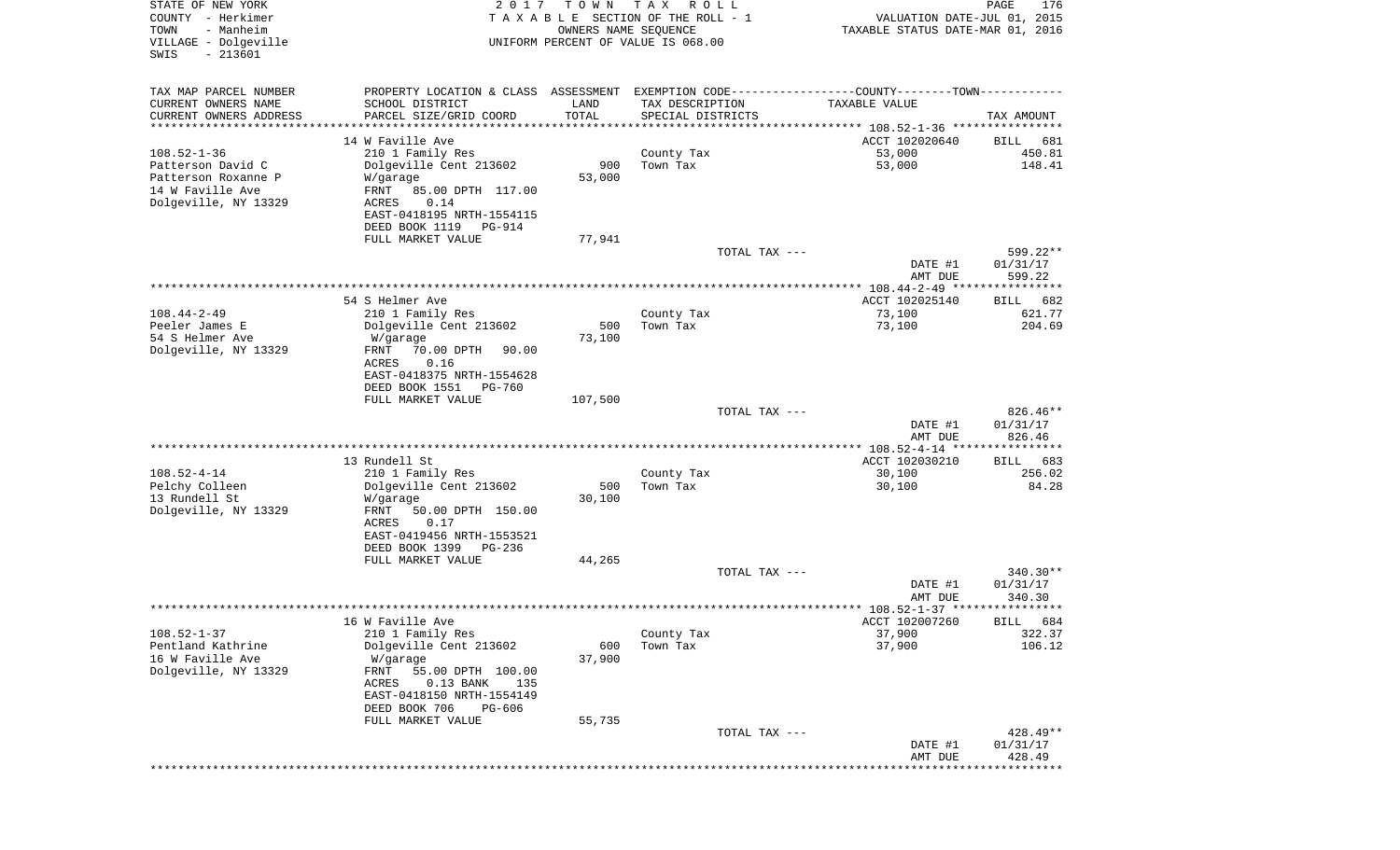| STATE OF NEW YORK<br>COUNTY - Herkimer<br>TOWN<br>- Manheim<br>VILLAGE - Dolgeville<br>$-213601$<br>SWIS | 2 0 1 7                                               | T O W N<br>OWNERS NAME SEQUENCE | T A X<br>R O L L<br>TAXABLE SECTION OF THE ROLL - 1<br>UNIFORM PERCENT OF VALUE IS 068.00 |               | VALUATION DATE-JUL 01, 2015<br>TAXABLE STATUS DATE-MAR 01, 2016                                | $\mathop{\mathtt{PAGE}}$<br>177 |
|----------------------------------------------------------------------------------------------------------|-------------------------------------------------------|---------------------------------|-------------------------------------------------------------------------------------------|---------------|------------------------------------------------------------------------------------------------|---------------------------------|
| TAX MAP PARCEL NUMBER                                                                                    |                                                       |                                 |                                                                                           |               | PROPERTY LOCATION & CLASS ASSESSMENT EXEMPTION CODE----------------COUNTY-------TOWN---------- |                                 |
| CURRENT OWNERS NAME                                                                                      | SCHOOL DISTRICT                                       | LAND                            | TAX DESCRIPTION                                                                           |               | TAXABLE VALUE                                                                                  |                                 |
| CURRENT OWNERS ADDRESS<br>*********************                                                          | PARCEL SIZE/GRID COORD<br>******************          | TOTAL<br>***********            | SPECIAL DISTRICTS                                                                         |               |                                                                                                | TAX AMOUNT                      |
| 18 Spencer St                                                                                            |                                                       |                                 |                                                                                           |               | ACCT 102006420                                                                                 | BILL<br>685                     |
| $108.52 - 1 - 7$                                                                                         | 220 2 Family Res                                      |                                 | County Tax                                                                                |               | 22,000                                                                                         | 187.13                          |
| Perez-Jordan Henry R                                                                                     | Dolgeville Cent 213602                                | 1,000                           | Town Tax                                                                                  |               | 22,000                                                                                         | 61.60                           |
| 18 Spencer St<br>W/garage<br>Dolgeville, NY 13329<br>FRNT<br>ACRES                                       | 97.70 DPTH<br>96.00<br>0.20                           | 22,000                          |                                                                                           |               |                                                                                                |                                 |
|                                                                                                          | EAST-0418442 NRTH-1554443<br>DEED BOOK 1360<br>PG-114 |                                 |                                                                                           |               |                                                                                                |                                 |
|                                                                                                          | FULL MARKET VALUE                                     | 32,353                          |                                                                                           |               |                                                                                                |                                 |
|                                                                                                          |                                                       |                                 |                                                                                           | TOTAL TAX --- |                                                                                                | $248.73**$                      |
|                                                                                                          |                                                       |                                 |                                                                                           |               | DATE #1<br>AMT DUE                                                                             | 01/31/17<br>248.73              |
|                                                                                                          |                                                       |                                 |                                                                                           |               |                                                                                                |                                 |
| Spencer St                                                                                               |                                                       |                                 |                                                                                           |               | ACCT 102018540                                                                                 | 686<br>BILL                     |
| $108.52 - 1 - 8$                                                                                         | 311 Res vac land                                      |                                 | County Tax                                                                                |               | 300<br>300                                                                                     | 2.55<br>0.84                    |
| Perez-Jordan Henry R<br>18 Spencer St                                                                    | Dolgeville Cent 213602<br>FRNT 112.00 DPTH<br>81.00   | 300<br>300                      | Town Tax                                                                                  |               |                                                                                                |                                 |
| Dolgeville, NY 13329<br>ACRES                                                                            | 0.13                                                  |                                 |                                                                                           |               |                                                                                                |                                 |
|                                                                                                          | EAST-0418359 NRTH-1554443<br>DEED BOOK 1360           |                                 |                                                                                           |               |                                                                                                |                                 |
|                                                                                                          | PG-114<br>FULL MARKET VALUE                           | 441                             |                                                                                           |               |                                                                                                |                                 |
|                                                                                                          |                                                       |                                 |                                                                                           | TOTAL TAX --- |                                                                                                | $3.39**$                        |
|                                                                                                          |                                                       |                                 |                                                                                           |               | DATE #1                                                                                        | 01/31/17                        |
|                                                                                                          |                                                       |                                 |                                                                                           |               | AMT DUE                                                                                        | 3.39                            |
|                                                                                                          | 8 W Timmerman St                                      |                                 |                                                                                           |               | ************** 108.59-1-7 ******************<br>ACCT 102001290                                 | 687<br>BILL                     |
| $108.59 - 1 - 7$                                                                                         | 210 1 Family Res                                      |                                 | County Tax                                                                                |               | 49,700                                                                                         | 422.74                          |
| Perkins Thomas E Jr.                                                                                     | Dolgeville Cent 213602                                | 1,000                           | Town Tax                                                                                  |               | 49,700                                                                                         | 139.17                          |
| Perkins Rebecca I<br>W/garage                                                                            |                                                       | 49,700                          |                                                                                           |               |                                                                                                |                                 |
| 8 W Timmerman St<br>Dolgeville, NY<br>ACRES                                                              | FRNT 100.00 DPTH 150.00<br>0.34 BANK<br>135           |                                 |                                                                                           |               |                                                                                                |                                 |
|                                                                                                          | EAST-0416632 NRTH-1552615                             |                                 |                                                                                           |               |                                                                                                |                                 |
|                                                                                                          | DEED BOOK 928<br>PG-662                               |                                 |                                                                                           |               |                                                                                                |                                 |
|                                                                                                          | FULL MARKET VALUE                                     | 73,088                          |                                                                                           |               |                                                                                                |                                 |
|                                                                                                          |                                                       |                                 |                                                                                           | TOTAL TAX --- | DATE #1                                                                                        | 561.91**<br>01/31/17            |
|                                                                                                          |                                                       |                                 |                                                                                           |               | AMT DUE                                                                                        | 561.91                          |
|                                                                                                          |                                                       |                                 |                                                                                           |               |                                                                                                | ****                            |
| 88 N Helmer Ave                                                                                          |                                                       |                                 |                                                                                           |               | ACCT 102004290                                                                                 | 688<br>BILL                     |
| $108.36 - 3 - 73$                                                                                        | 210 1 Family Res                                      |                                 | County Tax                                                                                |               | 37,000                                                                                         | 314.71                          |
| Perkins Todd<br>6028 St. Rte. 167<br>W/carport                                                           | Dolgeville Cent 213602                                | 500<br>37,000                   | Town Tax                                                                                  |               | 37,000                                                                                         | 103.60                          |
| Little Falls, NY 13365<br>FRNT                                                                           | 57.50 DPTH 145.00                                     |                                 |                                                                                           |               |                                                                                                |                                 |
| ACRES                                                                                                    | 0.19                                                  |                                 |                                                                                           |               |                                                                                                |                                 |
|                                                                                                          | EAST-0419694 NRTH-1558057                             |                                 |                                                                                           |               |                                                                                                |                                 |
|                                                                                                          | DEED BOOK 1296 PG-108<br>FULL MARKET VALUE            | 54,412                          |                                                                                           |               |                                                                                                |                                 |
|                                                                                                          |                                                       |                                 |                                                                                           | TOTAL TAX --- |                                                                                                | $418.31**$                      |
|                                                                                                          |                                                       |                                 |                                                                                           |               | DATE #1                                                                                        | 01/31/17                        |
|                                                                                                          |                                                       |                                 |                                                                                           |               | AMT DUE<br>***************************                                                         | 418.31                          |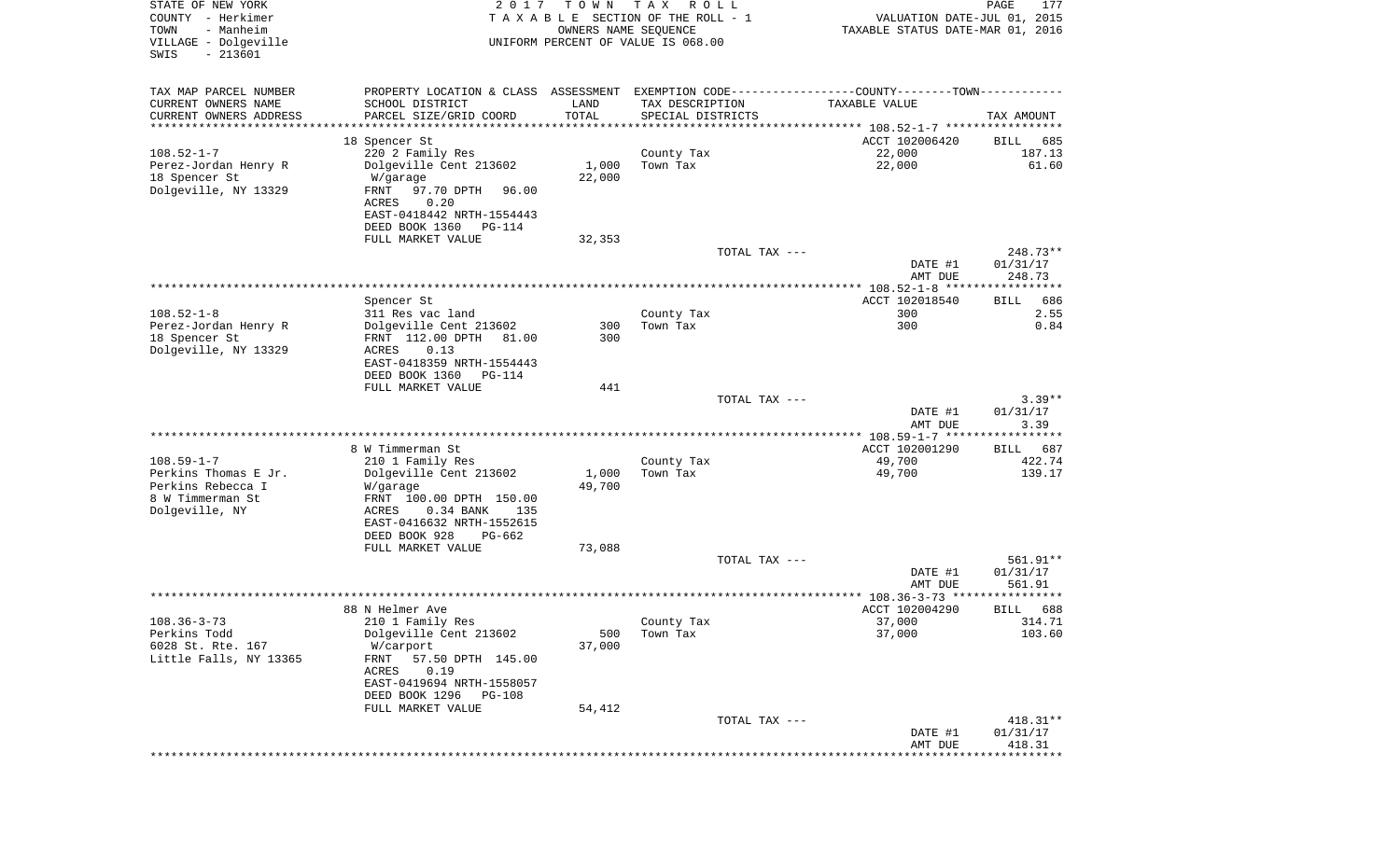| STATE OF NEW YORK<br>COUNTY - Herkimer<br>- Manheim<br>TOWN<br>VILLAGE - Dolgeville<br>$-213601$<br>SWIS | 2 0 1 7                                               | TOWN<br>OWNERS NAME SEQUENCE | T A X<br>R O L L<br>TAXABLE SECTION OF THE ROLL - 1<br>UNIFORM PERCENT OF VALUE IS 068.00      | VALUATION DATE-JUL 01, 2015<br>TAXABLE STATUS DATE-MAR 01, 2016 | PAGE<br>178        |
|----------------------------------------------------------------------------------------------------------|-------------------------------------------------------|------------------------------|------------------------------------------------------------------------------------------------|-----------------------------------------------------------------|--------------------|
| TAX MAP PARCEL NUMBER                                                                                    |                                                       |                              | PROPERTY LOCATION & CLASS ASSESSMENT EXEMPTION CODE----------------COUNTY-------TOWN---------- |                                                                 |                    |
| CURRENT OWNERS NAME                                                                                      | SCHOOL DISTRICT                                       | LAND                         | TAX DESCRIPTION                                                                                | TAXABLE VALUE                                                   |                    |
| CURRENT OWNERS ADDRESS                                                                                   | PARCEL SIZE/GRID COORD                                | TOTAL                        | SPECIAL DISTRICTS                                                                              |                                                                 | TAX AMOUNT         |
| *********************                                                                                    | *********************                                 | * * * * * * * * *            |                                                                                                | **************************** 108.52-2-42 ****************       |                    |
|                                                                                                          | 4 Lamberson St                                        |                              |                                                                                                | ACCT 102026940                                                  | <b>BILL</b><br>689 |
| $108.52 - 2 - 42$                                                                                        | 210 1 Family Res                                      |                              | County Tax                                                                                     | 33,700                                                          | 286.64             |
| Perkins Todd                                                                                             | Dolgeville Cent 213602                                | 500                          | Town Tax                                                                                       | 33,700                                                          | 94.36              |
| 6028 St. Rte. 167                                                                                        | W/garage                                              | 33,700                       |                                                                                                |                                                                 |                    |
| Little Falls, NY 13365                                                                                   | FRNT<br>50.00 DPTH<br>90.00<br>ACRES<br>0.10          |                              |                                                                                                |                                                                 |                    |
|                                                                                                          | EAST-0419075 NRTH-1554232                             |                              |                                                                                                |                                                                 |                    |
|                                                                                                          | DEED BOOK 1322<br><b>PG-907</b>                       |                              |                                                                                                |                                                                 |                    |
|                                                                                                          | FULL MARKET VALUE                                     | 49,559                       |                                                                                                |                                                                 |                    |
|                                                                                                          |                                                       |                              | TOTAL TAX ---                                                                                  |                                                                 | 381.00**           |
|                                                                                                          |                                                       |                              |                                                                                                | DATE #1                                                         | 01/31/17           |
|                                                                                                          |                                                       |                              |                                                                                                | AMT DUE                                                         | 381.00             |
|                                                                                                          |                                                       |                              | ********************************                                                               | $*$ 108.52-3-55 $**$                                            |                    |
|                                                                                                          | 36 Spofford Sq                                        |                              |                                                                                                | ACCT 102023940                                                  | 690<br><b>BILL</b> |
| $108.52 - 3 - 55$                                                                                        | 210 1 Family Res                                      |                              | VET COM CT 41131                                                                               | 9,250<br>9,250                                                  |                    |
| Petkovsek Stephen                                                                                        | Dolgeville Cent 213602                                |                              | 1,700 VET DIS CT 41141                                                                         | 1,850<br>1,850                                                  |                    |
| 36 Spofford Sq                                                                                           | FRNT 274.00 DPTH                                      | 37,000                       | County Tax                                                                                     | 25,900                                                          | 220.30             |
| Dolgeville, NY 13329                                                                                     | 1.70<br>ACRES                                         |                              | Town Tax                                                                                       | 25,900                                                          | 72.52              |
|                                                                                                          | EAST-0418607 NRTH-1552654<br>DEED BOOK 878<br>PG-386  |                              | School Relevy<br>Village Relevy                                                                |                                                                 | 371.96<br>657.99   |
|                                                                                                          | FULL MARKET VALUE                                     | 54,412                       |                                                                                                |                                                                 |                    |
|                                                                                                          |                                                       |                              | TOTAL TAX ---                                                                                  |                                                                 | $1,322.77**$       |
|                                                                                                          |                                                       |                              |                                                                                                | DATE #1                                                         | 01/31/17           |
|                                                                                                          |                                                       |                              |                                                                                                | AMT DUE                                                         | 1,322.77           |
| **********************                                                                                   |                                                       |                              |                                                                                                | *************** 108.51-1-19 *****************                   |                    |
|                                                                                                          | E Faville Ave & Spencer S                             |                              |                                                                                                | ACCT 102016320                                                  | <b>BILL</b><br>691 |
| $108.51 - 1 - 19$                                                                                        | 311 Res vac land                                      |                              | County Tax                                                                                     | 400                                                             | 3.40               |
| Petley Brent                                                                                             | Dolgeville Cent 213602                                | 400                          | Town Tax                                                                                       | 400                                                             | 1.12               |
| 47 Spencer St                                                                                            | FRNT<br>95.00 DPTH 200.00                             | 400                          |                                                                                                |                                                                 |                    |
| Dolgeville, NY 13329                                                                                     | 0.25<br>ACRES                                         |                              |                                                                                                |                                                                 |                    |
|                                                                                                          | EAST-0417561 NRTH-1554278<br>DEED BOOK 1556<br>PG-526 |                              |                                                                                                |                                                                 |                    |
|                                                                                                          | FULL MARKET VALUE                                     | 588                          |                                                                                                |                                                                 |                    |
|                                                                                                          |                                                       |                              | TOTAL TAX ---                                                                                  |                                                                 | $4.52**$           |
|                                                                                                          |                                                       |                              |                                                                                                | DATE #1                                                         | 01/31/17           |
|                                                                                                          |                                                       |                              |                                                                                                | AMT DUE                                                         | 4.52               |
|                                                                                                          |                                                       |                              | *****************************                                                                  | *********** 108.36-1-5.2 **                                     | $******$           |
|                                                                                                          | Wolf St                                               |                              |                                                                                                | ACCT 102012570                                                  | 692<br><b>BILL</b> |
| $108.36 - 1 - 5.2$                                                                                       | 311 Res vac land                                      |                              | County Tax                                                                                     | 2,500                                                           | 21.26              |
| Petley Brent C                                                                                           | Dolgeville Cent 213602                                | 2,500                        | Town Tax                                                                                       | 2,500                                                           | 7.00               |
| 47 Spencer St                                                                                            | ACRES<br>2.80                                         | 2,500                        |                                                                                                |                                                                 |                    |
| Dolgeville, NY 13329                                                                                     | EAST-0418509 NRTH-1557773                             |                              |                                                                                                |                                                                 |                    |
|                                                                                                          | DEED BOOK 1481<br><b>PG-134</b>                       |                              |                                                                                                |                                                                 |                    |
|                                                                                                          | FULL MARKET VALUE                                     | 3,676                        | TOTAL TAX ---                                                                                  |                                                                 | 28.26**            |
|                                                                                                          |                                                       |                              |                                                                                                | DATE #1                                                         | 01/31/17           |
|                                                                                                          |                                                       |                              |                                                                                                | AMT DUE                                                         | 28.26              |
|                                                                                                          |                                                       |                              |                                                                                                |                                                                 |                    |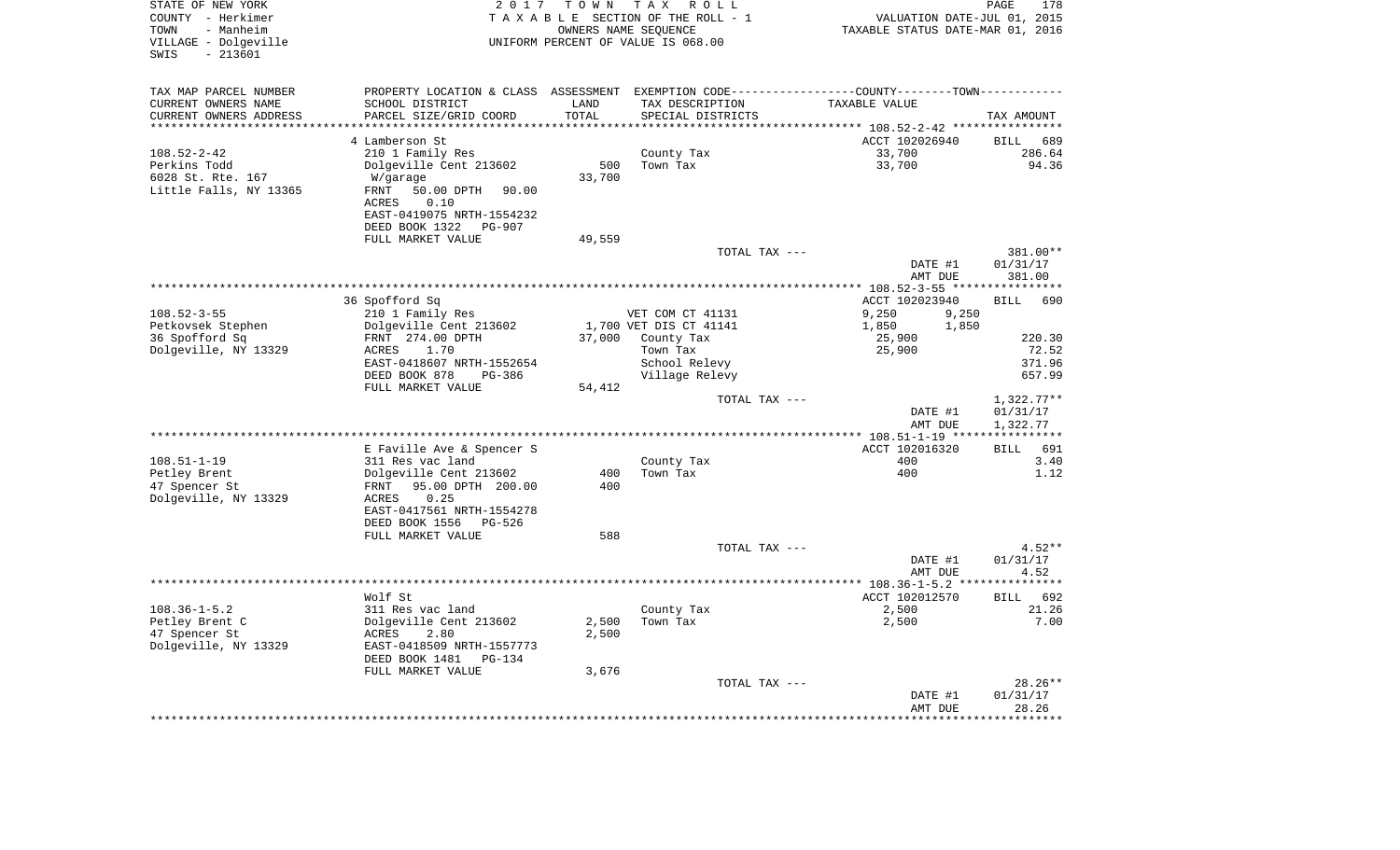| STATE OF NEW YORK<br>COUNTY - Herkimer<br>TOWN<br>- Manheim<br>VILLAGE - Dolgeville<br>$-213601$<br>SWIS | 2 0 1 7                                                                                       | T O W N    | T A X<br>R O L L<br>TAXABLE SECTION OF THE ROLL - 1<br>OWNERS NAME SEQUENCE<br>UNIFORM PERCENT OF VALUE IS 068.00 |               | VALUATION DATE-JUL 01, 2015<br>TAXABLE STATUS DATE-MAR 01, 2016 | PAGE<br>179      |
|----------------------------------------------------------------------------------------------------------|-----------------------------------------------------------------------------------------------|------------|-------------------------------------------------------------------------------------------------------------------|---------------|-----------------------------------------------------------------|------------------|
| TAX MAP PARCEL NUMBER                                                                                    | PROPERTY LOCATION & CLASS ASSESSMENT EXEMPTION CODE---------------COUNTY-------TOWN---------- |            |                                                                                                                   |               |                                                                 |                  |
| CURRENT OWNERS NAME                                                                                      | SCHOOL DISTRICT                                                                               | LAND       | TAX DESCRIPTION                                                                                                   |               | TAXABLE VALUE                                                   |                  |
| CURRENT OWNERS ADDRESS<br>**********************                                                         | PARCEL SIZE/GRID COORD                                                                        | TOTAL      | SPECIAL DISTRICTS                                                                                                 |               |                                                                 | TAX AMOUNT       |
|                                                                                                          | 47 Spencer St                                                                                 |            |                                                                                                                   |               | ACCT 102028620                                                  | 693<br>BILL      |
| $108.51 - 1 - 20$                                                                                        | 210 1 Family Res                                                                              |            | County Tax                                                                                                        |               | 64,300                                                          | 546.92           |
| Petley Brent C                                                                                           | Dolgeville Cent 213602                                                                        | 3,900      | Town Tax                                                                                                          |               | 64,300                                                          | 180.05           |
| 47 Spencer St                                                                                            | W/garage                                                                                      | 64,300     |                                                                                                                   |               |                                                                 |                  |
| Dolgeville, NY 13329                                                                                     | FRNT 300.00 DPTH                                                                              |            |                                                                                                                   |               |                                                                 |                  |
|                                                                                                          | ACRES<br>1.40                                                                                 |            |                                                                                                                   |               |                                                                 |                  |
|                                                                                                          | EAST-0417427 NRTH-1554228                                                                     |            |                                                                                                                   |               |                                                                 |                  |
|                                                                                                          | DEED BOOK 1523<br>PG-248<br>FULL MARKET VALUE                                                 | 94,559     |                                                                                                                   |               |                                                                 |                  |
|                                                                                                          |                                                                                               |            |                                                                                                                   | TOTAL TAX --- |                                                                 | $726.97**$       |
|                                                                                                          |                                                                                               |            |                                                                                                                   |               | DATE #1                                                         | 01/31/17         |
|                                                                                                          |                                                                                               |            |                                                                                                                   |               | AMT DUE                                                         | 726.97           |
|                                                                                                          |                                                                                               |            |                                                                                                                   |               |                                                                 |                  |
|                                                                                                          | 32 Wolf St                                                                                    |            |                                                                                                                   |               | ACCT 102012600                                                  | BILL<br>694      |
| $108.36 - 1 - 9$<br>Petley Richard                                                                       | 210 1 Family Res<br>Dolgeville Cent 213602                                                    | 900        | VET WAR CT 41121<br>County Tax                                                                                    |               | 5,250<br>5,250<br>29,750                                        | 253.05           |
| Petley Donna                                                                                             | W/garage                                                                                      | 35,000     | Town Tax                                                                                                          |               | 29,750                                                          | 83.30            |
| 32 Wolf St                                                                                               | 88.00 DPTH 150.40<br>FRNT                                                                     |            |                                                                                                                   |               |                                                                 |                  |
| Dolgeville, NY 13329                                                                                     | 0.32<br>ACRES                                                                                 |            |                                                                                                                   |               |                                                                 |                  |
|                                                                                                          | EAST-0418887 NRTH-1557923                                                                     |            |                                                                                                                   |               |                                                                 |                  |
|                                                                                                          | DEED BOOK 763<br>$PG-623$                                                                     |            |                                                                                                                   |               |                                                                 |                  |
|                                                                                                          | FULL MARKET VALUE                                                                             | 51,471     |                                                                                                                   | TOTAL TAX --- |                                                                 | $336.35**$       |
|                                                                                                          |                                                                                               |            |                                                                                                                   |               | DATE #1                                                         | 01/31/17         |
|                                                                                                          |                                                                                               |            |                                                                                                                   |               | AMT DUE                                                         | 336.35           |
|                                                                                                          |                                                                                               |            |                                                                                                                   |               |                                                                 | **************   |
|                                                                                                          | off wolf St N                                                                                 |            |                                                                                                                   |               |                                                                 | 695<br>BILL      |
| $108.36 - 1 - 65.2$                                                                                      | 311 Res vac land                                                                              |            | County Tax                                                                                                        |               | 300                                                             | 2.55             |
| Petley Richard                                                                                           | Dolgeville Cent 213602                                                                        | 300<br>300 | Town Tax                                                                                                          |               | 300                                                             | 0.84             |
| Petley Donna<br>32 Wolf St                                                                               | Rr Row<br>FRNT 100.00 DPTH 150.00                                                             |            |                                                                                                                   |               |                                                                 |                  |
| Dolgeville, NY 13329                                                                                     | ACRES<br>0.30                                                                                 |            |                                                                                                                   |               |                                                                 |                  |
|                                                                                                          | EAST-0418811 NRTH-1557975                                                                     |            |                                                                                                                   |               |                                                                 |                  |
|                                                                                                          | DEED BOOK 1351<br>PG-839                                                                      |            |                                                                                                                   |               |                                                                 |                  |
|                                                                                                          | FULL MARKET VALUE                                                                             | 441        |                                                                                                                   |               |                                                                 |                  |
|                                                                                                          |                                                                                               |            |                                                                                                                   | TOTAL TAX --- |                                                                 | $3.39**$         |
|                                                                                                          |                                                                                               |            |                                                                                                                   |               | DATE #1<br>AMT DUE                                              | 01/31/17<br>3.39 |
|                                                                                                          |                                                                                               |            |                                                                                                                   |               |                                                                 |                  |
|                                                                                                          | W State St & Oak St                                                                           |            |                                                                                                                   |               | ACCT 102009810                                                  | BILL 696         |
| $108.44 - 1 - 1$                                                                                         | 311 Res vac land                                                                              |            | County Tax                                                                                                        |               | 19,500                                                          | 165.86           |
| Phoenix Footwear Group                                                                                   | Dolgeville Cent 213602                                                                        | 19,500     | Town Tax                                                                                                          |               | 19,500                                                          | 54.60            |
| 5937 Darwin Ct Ste 109                                                                                   | 31.00<br>ACRES                                                                                | 19,500     |                                                                                                                   |               |                                                                 |                  |
| Carlsbad, CA 92008-7363                                                                                  | EAST-0418556 NRTH-1556398<br>DEED BOOK 00214 PG-00549                                         |            |                                                                                                                   |               |                                                                 |                  |
|                                                                                                          | FULL MARKET VALUE                                                                             | 28,676     |                                                                                                                   |               |                                                                 |                  |
|                                                                                                          |                                                                                               |            |                                                                                                                   | TOTAL TAX --- |                                                                 | 220.46**         |
|                                                                                                          |                                                                                               |            |                                                                                                                   |               | DATE #1                                                         | 01/31/17         |
|                                                                                                          |                                                                                               |            |                                                                                                                   |               | AMT DUE                                                         | 220.46           |
|                                                                                                          |                                                                                               |            |                                                                                                                   |               |                                                                 |                  |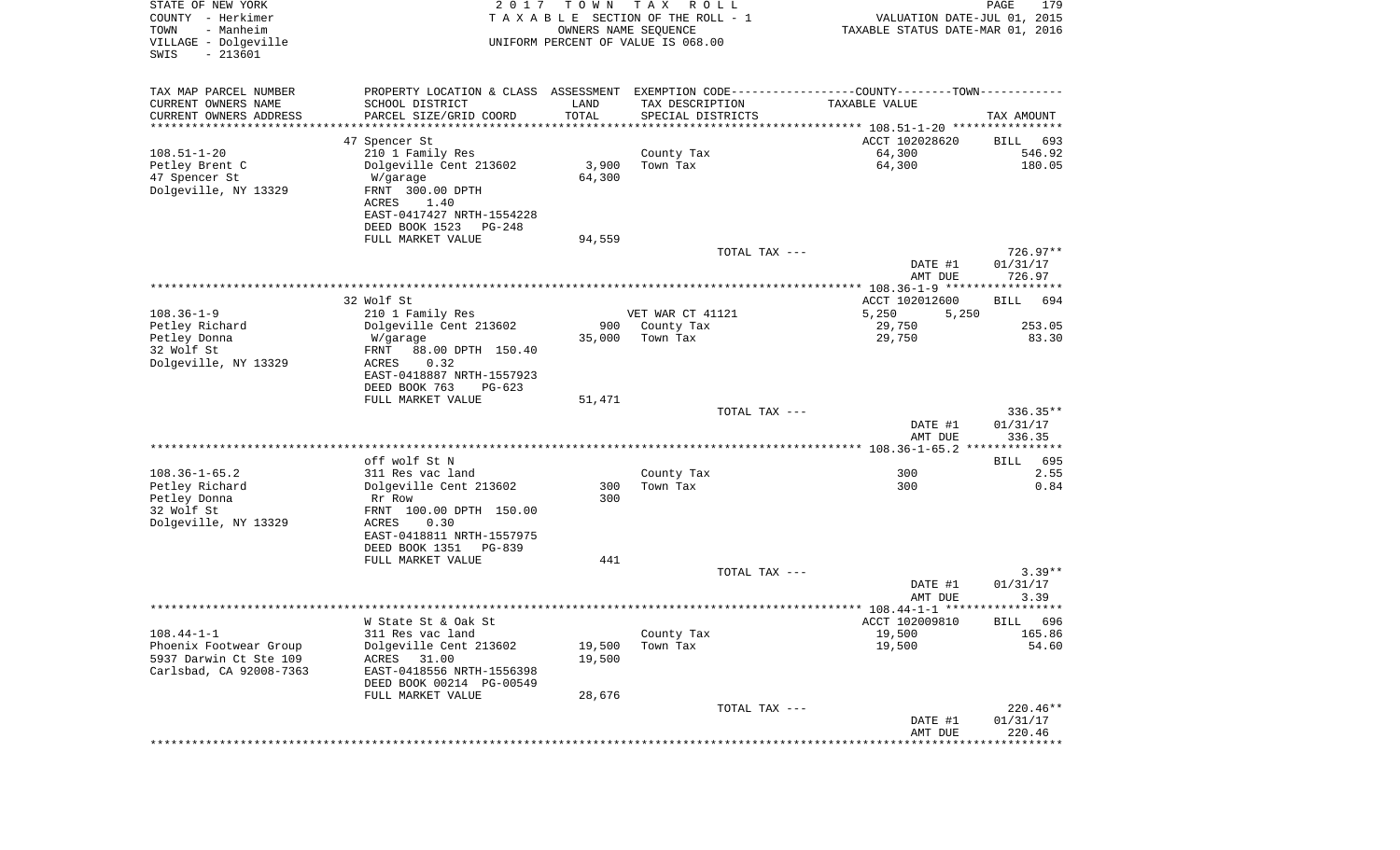| STATE OF NEW YORK<br>COUNTY - Herkimer<br>- Manheim<br>TOWN<br>VILLAGE - Dolgeville<br>$-213601$<br>SWIS | 2 0 1 7                                                  | T O W N       | T A X<br>R O L L<br>TAXABLE SECTION OF THE ROLL - 1<br>OWNERS NAME SEQUENCE<br>UNIFORM PERCENT OF VALUE IS 068.00 | VALUATION DATE-JUL 01, 2015<br>TAXABLE STATUS DATE-MAR 01, 2016                                                | PAGE<br>180        |
|----------------------------------------------------------------------------------------------------------|----------------------------------------------------------|---------------|-------------------------------------------------------------------------------------------------------------------|----------------------------------------------------------------------------------------------------------------|--------------------|
| TAX MAP PARCEL NUMBER<br>CURRENT OWNERS NAME<br>CURRENT OWNERS ADDRESS                                   | SCHOOL DISTRICT<br>PARCEL SIZE/GRID COORD                | LAND<br>TOTAL | TAX DESCRIPTION<br>SPECIAL DISTRICTS                                                                              | PROPERTY LOCATION & CLASS ASSESSMENT EXEMPTION CODE---------------COUNTY-------TOWN----------<br>TAXABLE VALUE | TAX AMOUNT         |
| *********************                                                                                    |                                                          |               |                                                                                                                   |                                                                                                                |                    |
|                                                                                                          | 3 Stewart St                                             |               |                                                                                                                   | ACCT 102021780                                                                                                 | <b>BILL</b><br>697 |
| $108.59 - 2 - 24$                                                                                        | 210 1 Family Res                                         |               | VET COM CT 41131                                                                                                  | 10,200<br>10,200                                                                                               |                    |
| Piehler Marion                                                                                           | Dolgeville Cent 213602                                   | 1,000         | County Tax                                                                                                        | 35,800                                                                                                         | 304.51             |
| Doubrava Christine                                                                                       | FRNT 100.00 DPTH 150.00                                  | 46,000        | Town Tax                                                                                                          | 35,800                                                                                                         | 100.24             |
| 3 Stewart St                                                                                             | 0.34<br>ACRES                                            |               |                                                                                                                   |                                                                                                                |                    |
| Dolgeville, NY 13329                                                                                     | EAST-0417056 NRTH-1552143                                |               |                                                                                                                   |                                                                                                                |                    |
|                                                                                                          | DEED BOOK 849<br><b>PG-144</b>                           |               |                                                                                                                   |                                                                                                                |                    |
|                                                                                                          | FULL MARKET VALUE                                        | 67,647        |                                                                                                                   |                                                                                                                |                    |
|                                                                                                          |                                                          |               | TOTAL TAX ---                                                                                                     |                                                                                                                | $404.75**$         |
|                                                                                                          |                                                          |               |                                                                                                                   | DATE #1                                                                                                        | 01/31/17           |
|                                                                                                          |                                                          |               |                                                                                                                   | AMT DUE                                                                                                        | 404.75             |
|                                                                                                          |                                                          |               |                                                                                                                   |                                                                                                                |                    |
|                                                                                                          | 5 E Spofford Ave                                         |               |                                                                                                                   | ACCT 102007170                                                                                                 | 698<br>BILL        |
| $108.52 - 2 - 17$                                                                                        | 210 1 Family Res                                         |               | County Tax                                                                                                        | 60,000                                                                                                         | 510.35             |
| Pierce James                                                                                             | Dolgeville Cent 213602                                   | 500           | Town Tax                                                                                                          | 60,000                                                                                                         | 168.01             |
| Pierce Kimberly                                                                                          | 50.00 DPTH 100.00<br>FRNT<br>ACRES<br>$0.11$ BANK<br>055 | 60,000        |                                                                                                                   |                                                                                                                |                    |
| 5 East Spofford Ave<br>Dolgeville, NY 13329                                                              | EAST-0418444 NRTH-1553261                                |               |                                                                                                                   |                                                                                                                |                    |
|                                                                                                          | DEED BOOK 850<br><b>PG-297</b>                           |               |                                                                                                                   |                                                                                                                |                    |
|                                                                                                          | FULL MARKET VALUE                                        | 88,235        |                                                                                                                   |                                                                                                                |                    |
|                                                                                                          |                                                          |               | TOTAL TAX ---                                                                                                     |                                                                                                                | 678.36**           |
|                                                                                                          |                                                          |               |                                                                                                                   | DATE #1                                                                                                        | 01/31/17           |
|                                                                                                          |                                                          |               |                                                                                                                   | AMT DUE                                                                                                        | 678.36             |
|                                                                                                          |                                                          |               |                                                                                                                   |                                                                                                                |                    |
|                                                                                                          | 11 Cavalli St                                            |               |                                                                                                                   | ACCT 102019560                                                                                                 | <b>BILL</b><br>699 |
| $108.36 - 3 - 55$                                                                                        | 210 1 Family Res                                         |               | County Tax                                                                                                        | 31,400                                                                                                         | 267.08             |
| Pierce Robert                                                                                            | Dolgeville Cent 213602                                   | 500           | Town Tax                                                                                                          | 31,400                                                                                                         | 87.92              |
| Pierce Evelyn                                                                                            | W/garage                                                 | 31,400        |                                                                                                                   |                                                                                                                |                    |
| 11 Cavalli St                                                                                            | FRNT<br>50.00 DPTH 100.00                                |               |                                                                                                                   |                                                                                                                |                    |
| Dolgeville, NY 13329                                                                                     | ACRES<br>$0.11$ BANK<br>135                              |               |                                                                                                                   |                                                                                                                |                    |
|                                                                                                          | EAST-0419850 NRTH-1557531                                |               |                                                                                                                   |                                                                                                                |                    |
|                                                                                                          | DEED BOOK 00667 PG-00298                                 |               |                                                                                                                   |                                                                                                                |                    |
|                                                                                                          | FULL MARKET VALUE                                        | 46,176        |                                                                                                                   |                                                                                                                |                    |
|                                                                                                          |                                                          |               | TOTAL TAX ---                                                                                                     |                                                                                                                | $355.00**$         |
|                                                                                                          |                                                          |               |                                                                                                                   | DATE #1                                                                                                        | 01/31/17           |
|                                                                                                          |                                                          |               |                                                                                                                   | AMT DUE                                                                                                        | 355.00             |
|                                                                                                          |                                                          |               |                                                                                                                   |                                                                                                                |                    |
|                                                                                                          | REAR Cavalli St                                          |               |                                                                                                                   | ACCT 102023100                                                                                                 | 700<br><b>BILL</b> |
| $108.36 - 3 - 57$                                                                                        | 312 Vac w/imprv                                          |               | County Tax                                                                                                        | 200                                                                                                            | 1.70               |
| Pierce Robert K                                                                                          | Dolgeville Cent 213602                                   |               | 100 Town Tax                                                                                                      | 200                                                                                                            | 0.56               |
| Pierce Evelyn<br>11 Cavalli St                                                                           | 52.00 DPTH 39.00<br>FRNT<br>0.03<br>ACRES                | 200           |                                                                                                                   |                                                                                                                |                    |
| Dolgeville, NY 13329                                                                                     |                                                          |               |                                                                                                                   |                                                                                                                |                    |
|                                                                                                          | EAST-0419800 NRTH-1557526<br>DEED BOOK 844<br>PG-361     |               |                                                                                                                   |                                                                                                                |                    |
|                                                                                                          | FULL MARKET VALUE                                        | 294           |                                                                                                                   |                                                                                                                |                    |
|                                                                                                          |                                                          |               | TOTAL TAX ---                                                                                                     |                                                                                                                | $2.26**$           |
|                                                                                                          |                                                          |               |                                                                                                                   | DATE #1                                                                                                        | 01/31/17           |
|                                                                                                          |                                                          |               |                                                                                                                   | AMT DUE                                                                                                        | 2.26               |
|                                                                                                          |                                                          |               |                                                                                                                   | *******************                                                                                            | ***********        |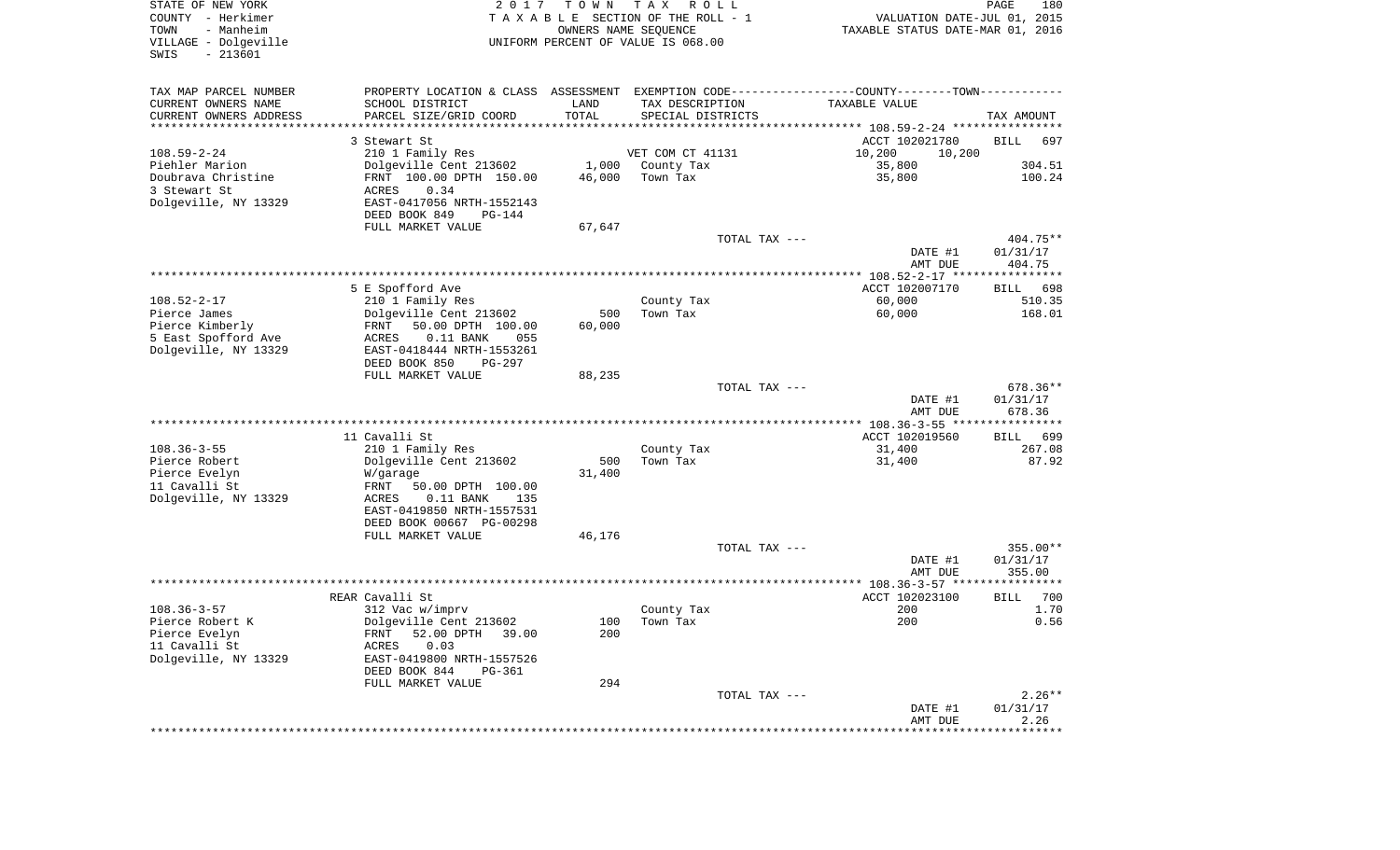| STATE OF NEW YORK<br>COUNTY - Herkimer<br>TOWN<br>- Manheim<br>VILLAGE - Dolgeville<br>$-213601$<br>SWIS | 2 0 1 7                                    | T O W N             | T A X<br>R O L L<br>TAXABLE SECTION OF THE ROLL - 1<br>OWNERS NAME SEQUENCE<br>UNIFORM PERCENT OF VALUE IS 068.00 | VALUATION DATE-JUL 01, 2015<br>TAXABLE STATUS DATE-MAR 01, 2016 | PAGE<br>181             |
|----------------------------------------------------------------------------------------------------------|--------------------------------------------|---------------------|-------------------------------------------------------------------------------------------------------------------|-----------------------------------------------------------------|-------------------------|
|                                                                                                          |                                            |                     |                                                                                                                   |                                                                 |                         |
| TAX MAP PARCEL NUMBER                                                                                    | PROPERTY LOCATION & CLASS ASSESSMENT       |                     |                                                                                                                   | EXEMPTION CODE-----------------COUNTY-------TOWN-----------     |                         |
| CURRENT OWNERS NAME                                                                                      | SCHOOL DISTRICT                            | LAND                | TAX DESCRIPTION                                                                                                   | TAXABLE VALUE                                                   |                         |
| CURRENT OWNERS ADDRESS<br>********************                                                           | PARCEL SIZE/GRID COORD                     | TOTAL<br>********** | SPECIAL DISTRICTS                                                                                                 |                                                                 | TAX AMOUNT              |
|                                                                                                          | 43 N Main St                               |                     |                                                                                                                   | ACCT 102016560                                                  | <b>BILL</b><br>701      |
| $108.44 - 3 - 27$                                                                                        | 483 Converted Re                           |                     | County Tax                                                                                                        | 39,000                                                          | 331.72                  |
| Pierce Robert K III                                                                                      | Dolgeville Cent 213602                     | 600                 | Town Tax                                                                                                          | 39,000                                                          | 109.20                  |
| 291 Kyser Lake Rd                                                                                        | 62.80 DPTH 178.80<br>FRNT                  | 39,000              | School Relevy                                                                                                     |                                                                 | 860.26                  |
| Dolgeville, NY 13329                                                                                     | 0.25<br>ACRES                              |                     |                                                                                                                   |                                                                 |                         |
|                                                                                                          | EAST-0419884 NRTH-1555782                  |                     |                                                                                                                   |                                                                 |                         |
|                                                                                                          | DEED BOOK 1576<br>PG-545                   |                     |                                                                                                                   |                                                                 |                         |
|                                                                                                          | FULL MARKET VALUE                          | 57,353              |                                                                                                                   |                                                                 |                         |
|                                                                                                          |                                            |                     | TOTAL TAX ---                                                                                                     |                                                                 | $1,301.18**$            |
|                                                                                                          |                                            |                     |                                                                                                                   | DATE #1                                                         | 01/31/17                |
|                                                                                                          |                                            |                     |                                                                                                                   | AMT DUE<br>******* 108.43-1-7 *****                             | 1,301.18<br>*********** |
|                                                                                                          | 35 Beaver St Ext                           |                     |                                                                                                                   | ACCT 102009990                                                  | 702<br><b>BILL</b>      |
| $108.43 - 1 - 7$                                                                                         | 210 1 Family Res                           |                     | County Tax                                                                                                        | 42,000                                                          | 357.24                  |
| Pike Properties LLC                                                                                      | Dolgeville Cent 213602                     | 2,200               | Town Tax                                                                                                          | 42,000                                                          | 117.61                  |
| 31 Russet Rd                                                                                             | FRNT 223.00 DPTH 126.00                    | 42,000              |                                                                                                                   |                                                                 |                         |
| Billerica, MA 01821                                                                                      | 0.64<br>ACRES                              |                     |                                                                                                                   |                                                                 |                         |
|                                                                                                          | EAST-0417385 NRTH-1555164                  |                     |                                                                                                                   |                                                                 |                         |
|                                                                                                          | DEED BOOK 1328<br><b>PG-610</b>            |                     |                                                                                                                   |                                                                 |                         |
|                                                                                                          | FULL MARKET VALUE                          | 61,765              | TOTAL TAX ---                                                                                                     |                                                                 | 474.85**                |
|                                                                                                          |                                            |                     |                                                                                                                   | DATE #1                                                         | 01/31/17                |
|                                                                                                          |                                            |                     |                                                                                                                   | AMT DUE                                                         | 474.85                  |
|                                                                                                          |                                            |                     | *******************                                                                                               | *** 108.43-1-9.2 *                                              |                         |
|                                                                                                          | Beaver St                                  |                     |                                                                                                                   | ACCT 102009960                                                  | 703<br><b>BILL</b>      |
| $108.43 - 1 - 9.2$                                                                                       | 311 Res vac land                           |                     | County Tax                                                                                                        | 1,200                                                           | 10.21                   |
| Pike Properties LLC                                                                                      | Dolgeville Cent 213602                     | 1,200               | Town Tax                                                                                                          | 1,200                                                           | 3.36                    |
| 31 Russet Rd                                                                                             | FRNT 210.00 DPTH 130.00                    | 1,200               |                                                                                                                   |                                                                 |                         |
| Billerica, MA 01821                                                                                      | ACRES<br>0.60<br>EAST-0417424 NRTH-1554999 |                     |                                                                                                                   |                                                                 |                         |
|                                                                                                          | DEED BOOK 1328<br>PG-610                   |                     |                                                                                                                   |                                                                 |                         |
|                                                                                                          | FULL MARKET VALUE                          | 1,765               |                                                                                                                   |                                                                 |                         |
|                                                                                                          |                                            |                     | TOTAL TAX ---                                                                                                     |                                                                 | 13.57**                 |
|                                                                                                          |                                            |                     |                                                                                                                   | DATE #1                                                         | 01/31/17                |
|                                                                                                          |                                            |                     |                                                                                                                   | AMT DUE                                                         | 13.57                   |
|                                                                                                          |                                            |                     |                                                                                                                   | ***************** 108.44-3-77 ****                              | ********                |
|                                                                                                          | 10 Slawson St                              |                     |                                                                                                                   | ACCT 102016110                                                  | BILL<br>704             |
| $108.44 - 3 - 77$<br>Ploss Gerry                                                                         | 210 1 Family Res                           | 500                 | County Tax<br>Town Tax                                                                                            | 52,000                                                          | 442.30<br>145.61        |
| Ploss Donna                                                                                              | Dolgeville Cent 213602<br>W/garages        | 52,000              |                                                                                                                   | 52,000                                                          |                         |
| 10 Slawson St                                                                                            | FRNT<br>50.00 DPTH 151.00                  |                     |                                                                                                                   |                                                                 |                         |
| Dolgeville, NY 13329                                                                                     | $0.20$ BANK<br>ACRES<br>135                |                     |                                                                                                                   |                                                                 |                         |
|                                                                                                          | EAST-0418930 NRTH-1554866                  |                     |                                                                                                                   |                                                                 |                         |
|                                                                                                          | FULL MARKET VALUE                          | 76,471              |                                                                                                                   |                                                                 |                         |
|                                                                                                          |                                            |                     | TOTAL TAX ---                                                                                                     |                                                                 | 587.91**                |
|                                                                                                          |                                            |                     |                                                                                                                   | DATE #1                                                         | 01/31/17                |
|                                                                                                          |                                            |                     |                                                                                                                   | AMT DUE                                                         | 587.91                  |
|                                                                                                          |                                            |                     |                                                                                                                   |                                                                 |                         |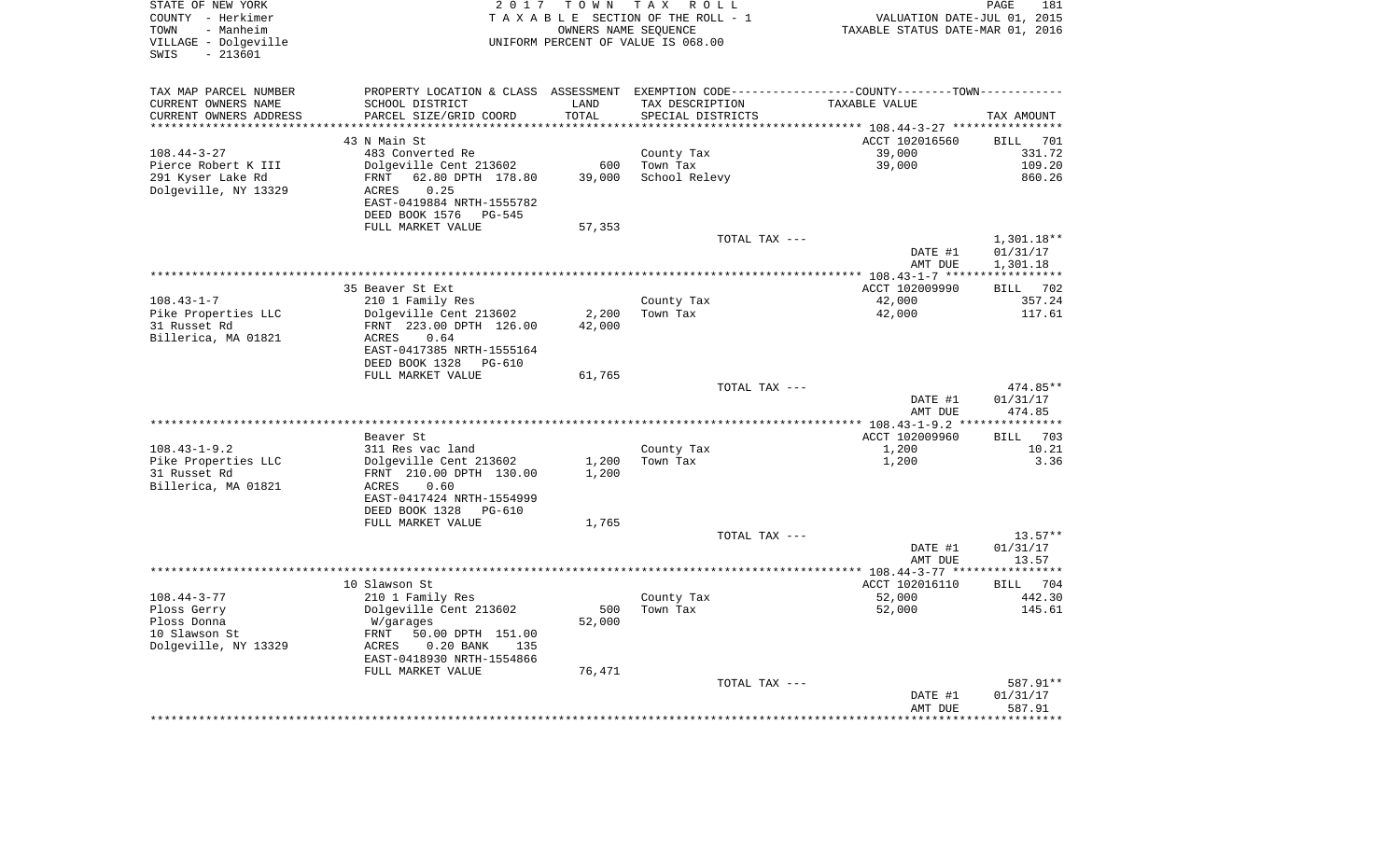| STATE OF NEW YORK<br>COUNTY - Herkimer<br>- Manheim<br>TOWN<br>VILLAGE - Dolgeville<br>SWIS<br>$-213601$ | 2 0 1 7                                      | T O W N<br>OWNERS NAME SEQUENCE | T A X<br>R O L L<br>T A X A B L E SECTION OF THE ROLL - 1<br>UNIFORM PERCENT OF VALUE IS 068.00 | VALUATION DATE-JUL 01, 2015<br>TAXABLE STATUS DATE-MAR 01, 2016                               | PAGE<br>182                    |
|----------------------------------------------------------------------------------------------------------|----------------------------------------------|---------------------------------|-------------------------------------------------------------------------------------------------|-----------------------------------------------------------------------------------------------|--------------------------------|
| TAX MAP PARCEL NUMBER                                                                                    |                                              |                                 |                                                                                                 | PROPERTY LOCATION & CLASS ASSESSMENT EXEMPTION CODE---------------COUNTY-------TOWN---------- |                                |
| CURRENT OWNERS NAME                                                                                      | SCHOOL DISTRICT                              | LAND                            | TAX DESCRIPTION                                                                                 | TAXABLE VALUE                                                                                 |                                |
| CURRENT OWNERS ADDRESS<br>********************                                                           | PARCEL SIZE/GRID COORD                       | TOTAL<br>* * * * * * * * * * *  | SPECIAL DISTRICTS                                                                               |                                                                                               | TAX AMOUNT                     |
|                                                                                                          | 7 Dunckel St                                 |                                 |                                                                                                 | ACCT 102012930                                                                                | 705<br>BILL                    |
| $108.52 - 5 - 15$                                                                                        | 210 1 Family Res                             |                                 | County Tax                                                                                      | 38,600                                                                                        | 328.32                         |
| Ploss Jeromy M                                                                                           | Dolgeville Cent 213602                       | 1,200                           | Town Tax                                                                                        | 38,600                                                                                        | 108.08                         |
| 7 Dunckel St                                                                                             | FRNT 115.00 DPTH 150.00                      | 38,600                          |                                                                                                 |                                                                                               |                                |
| Dolgeville, NY 13329                                                                                     | ACRES<br>0.31                                |                                 |                                                                                                 |                                                                                               |                                |
|                                                                                                          | EAST-0419916 NRTH-1553650                    |                                 |                                                                                                 |                                                                                               |                                |
|                                                                                                          | DEED BOOK 1219<br>PG-938                     |                                 |                                                                                                 |                                                                                               |                                |
|                                                                                                          | FULL MARKET VALUE                            | 56,765                          |                                                                                                 |                                                                                               |                                |
|                                                                                                          |                                              |                                 | TOTAL TAX ---                                                                                   | DATE #1<br>AMT DUE                                                                            | 436.40**<br>01/31/17<br>436.40 |
|                                                                                                          |                                              |                                 |                                                                                                 |                                                                                               |                                |
|                                                                                                          | 11 Schuyler St                               |                                 |                                                                                                 | ACCT 102029940                                                                                | <b>BILL</b><br>706             |
| $108.52 - 5 - 63$                                                                                        | 210 1 Family Res                             |                                 | VET COM CT 41131                                                                                | 9,500<br>9,500                                                                                |                                |
| Pohleven Elizabeth J                                                                                     | Dolgeville Cent 213602                       | 600                             | County Tax                                                                                      | 28,500                                                                                        | 242.41                         |
| Randall Michelle Lynne<br>11 Schuyler St                                                                 | FRNT<br>60.00 DPTH<br>73.00<br>0.09<br>ACRES | 38,000                          | Town Tax                                                                                        | 28,500                                                                                        | 79.80                          |
| Dolgeville, NY 13329                                                                                     | EAST-0419858 NRTH-1554338                    |                                 |                                                                                                 |                                                                                               |                                |
|                                                                                                          | DEED BOOK 1605<br>PG-386                     |                                 |                                                                                                 |                                                                                               |                                |
|                                                                                                          | FULL MARKET VALUE                            | 55,882                          |                                                                                                 |                                                                                               |                                |
|                                                                                                          |                                              |                                 | TOTAL TAX ---                                                                                   |                                                                                               | $322.21**$                     |
|                                                                                                          |                                              |                                 |                                                                                                 | DATE #1<br>AMT DUE                                                                            | 01/31/17<br>322.21             |
|                                                                                                          |                                              |                                 |                                                                                                 |                                                                                               |                                |
|                                                                                                          | Cline St                                     |                                 |                                                                                                 | ACCT 102003330                                                                                | 707<br>BILL                    |
| $108.44 - 2 - 20$<br>Pohleven Michael                                                                    | 312 Vac w/imprv                              |                                 | County Tax<br>Town Tax                                                                          | 6,000                                                                                         | 51.03<br>16.80                 |
| 46 Sarah Cir                                                                                             | Dolgeville Cent 213602<br>Garage             | 1,200<br>6,000                  |                                                                                                 | 6,000                                                                                         |                                |
| Spencerport, NY 14559                                                                                    | FRNT<br>86.00 DPTH 150.00                    |                                 |                                                                                                 |                                                                                               |                                |
|                                                                                                          | ACRES<br>0.59                                |                                 |                                                                                                 |                                                                                               |                                |
|                                                                                                          | EAST-0417835 NRTH-1554709                    |                                 |                                                                                                 |                                                                                               |                                |
|                                                                                                          | DEED BOOK 1375<br>PG-464                     |                                 |                                                                                                 |                                                                                               |                                |
|                                                                                                          | FULL MARKET VALUE                            | 8,824                           | TOTAL TAX ---                                                                                   |                                                                                               | $67.83**$                      |
|                                                                                                          |                                              |                                 |                                                                                                 | DATE #1                                                                                       | 01/31/17                       |
|                                                                                                          |                                              |                                 |                                                                                                 | AMT DUE                                                                                       | 67.83                          |
|                                                                                                          |                                              |                                 |                                                                                                 |                                                                                               |                                |
|                                                                                                          | 5 N Helmer Ave                               |                                 |                                                                                                 | ACCT 102030360                                                                                | 708<br>BILL                    |
| $108.44 - 1 - 12$                                                                                        | 210 1 Family Res                             |                                 | County Tax                                                                                      | 11,750                                                                                        | 99.94                          |
| Pohlig Robert<br>5 N Helmer Ave                                                                          | Dolgeville Cent 213602<br>W/barn             | 11,750                          | 900 Town Tax                                                                                    | 11,750                                                                                        | 32.90                          |
| Dolgeville, NY 13329                                                                                     | FRNT<br>85.00 DPTH 150.00                    |                                 |                                                                                                 |                                                                                               |                                |
|                                                                                                          | ACRES<br>$0.29$ BANK<br>135                  |                                 |                                                                                                 |                                                                                               |                                |
|                                                                                                          | EAST-0419347 NRTH-1556104                    |                                 |                                                                                                 |                                                                                               |                                |
|                                                                                                          | DEED BOOK 934<br>PG-87                       |                                 |                                                                                                 |                                                                                               |                                |
|                                                                                                          | FULL MARKET VALUE                            | 17,279                          |                                                                                                 |                                                                                               |                                |
|                                                                                                          |                                              |                                 | TOTAL TAX ---                                                                                   | DATE #1                                                                                       | 132.84**<br>01/31/17           |
|                                                                                                          |                                              |                                 |                                                                                                 | AMT DUE                                                                                       | 132.84                         |
|                                                                                                          |                                              |                                 |                                                                                                 | ***************************                                                                   |                                |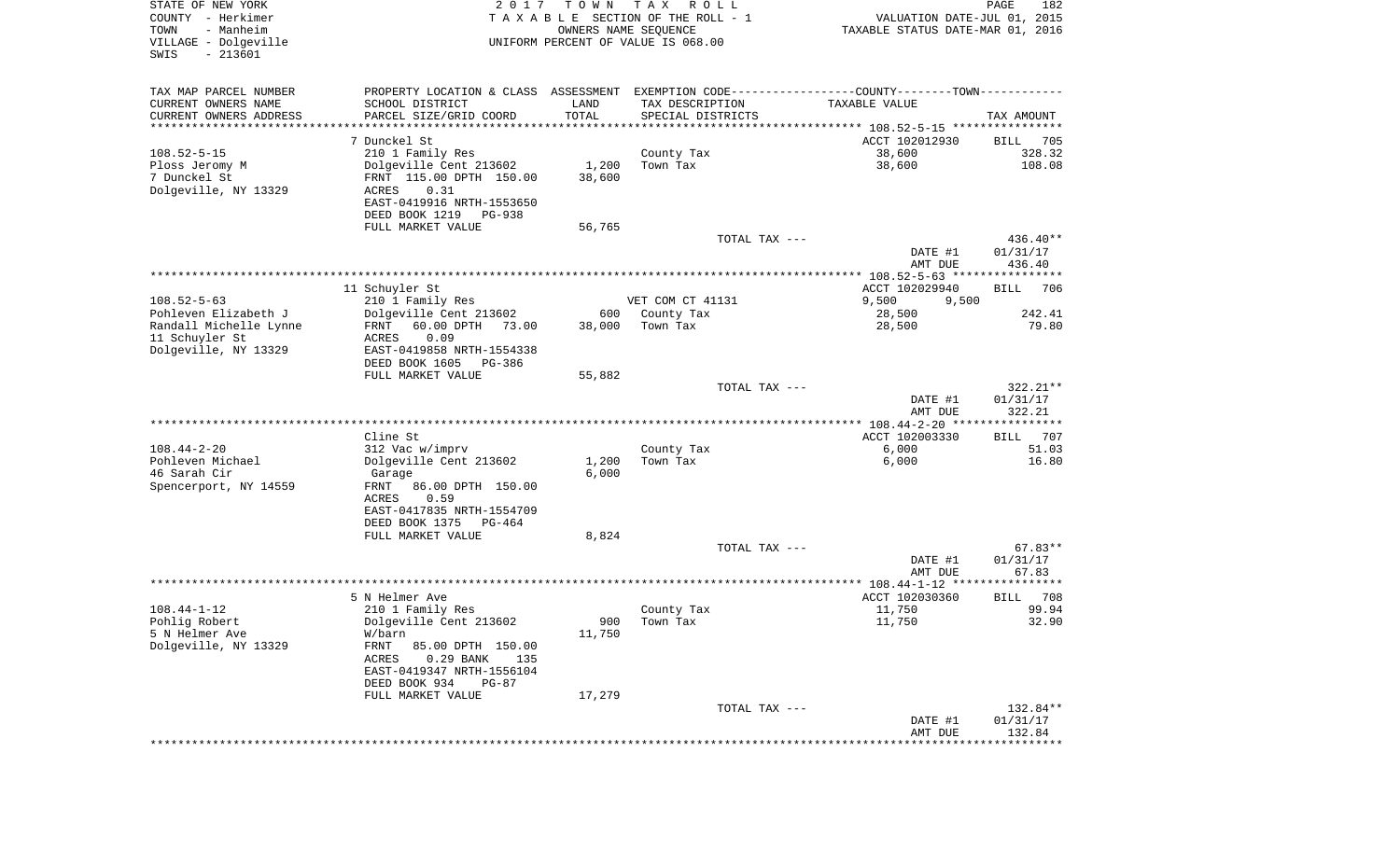| STATE OF NEW YORK<br>COUNTY - Herkimer<br>- Manheim<br>TOWN<br>VILLAGE - Dolgeville<br>$-213601$<br>SWIS | 2017                                                  | T O W N<br>OWNERS NAME SEQUENCE | T A X<br>R O L L<br>TAXABLE SECTION OF THE ROLL - 1<br>UNIFORM PERCENT OF VALUE IS 068.00 | VALUATION DATE-JUL 01, 2015<br>TAXABLE STATUS DATE-MAR 01, 2016 | PAGE<br>183        |
|----------------------------------------------------------------------------------------------------------|-------------------------------------------------------|---------------------------------|-------------------------------------------------------------------------------------------|-----------------------------------------------------------------|--------------------|
| TAX MAP PARCEL NUMBER                                                                                    | PROPERTY LOCATION & CLASS ASSESSMENT                  |                                 | EXEMPTION CODE----------------COUNTY-------TOWN-----------                                |                                                                 |                    |
| CURRENT OWNERS NAME                                                                                      | SCHOOL DISTRICT                                       | LAND                            | TAX DESCRIPTION                                                                           | TAXABLE VALUE                                                   |                    |
| CURRENT OWNERS ADDRESS<br>********************                                                           | PARCEL SIZE/GRID COORD<br>**********************      | TOTAL<br>* * * * * * * * * *    | SPECIAL DISTRICTS                                                                         |                                                                 | TAX AMOUNT         |
|                                                                                                          | 40 S Helmer Ave                                       |                                 |                                                                                           | ACCT 102012780                                                  | 709<br>BILL        |
| $108.44 - 2 - 40$                                                                                        | 210 1 Family Res                                      |                                 | County Tax                                                                                | 35,600                                                          | 302.81             |
| Pointon Morton V II                                                                                      | Dolgeville Cent 213602                                | 500                             | Town Tax                                                                                  | 35,600                                                          | 99.68              |
| PO Box 251                                                                                               | W/garage                                              | 35,600                          |                                                                                           |                                                                 |                    |
| Dolgeville, NY 13329                                                                                     | FRNT<br>50.00 DPTH 150.00                             |                                 |                                                                                           |                                                                 |                    |
|                                                                                                          | ACRES<br>0.17                                         |                                 |                                                                                           |                                                                 |                    |
|                                                                                                          | EAST-0418567 NRTH-1554887                             |                                 |                                                                                           |                                                                 |                    |
|                                                                                                          | DEED BOOK 1097<br>PG-313<br>FULL MARKET VALUE         | 52,353                          |                                                                                           |                                                                 |                    |
|                                                                                                          |                                                       |                                 | TOTAL TAX ---                                                                             |                                                                 | $402.49**$         |
|                                                                                                          |                                                       |                                 |                                                                                           | DATE #1                                                         | 01/31/17           |
|                                                                                                          |                                                       |                                 |                                                                                           | AMT DUE                                                         | 402.49             |
|                                                                                                          |                                                       |                                 |                                                                                           |                                                                 |                    |
|                                                                                                          | 122 N Main St                                         |                                 |                                                                                           | ACCT 102010320                                                  | 710<br>BILL        |
| $108.36 - 4 - 22$                                                                                        | 210 1 Family Res                                      |                                 | County Tax<br>Town Tax                                                                    | 20,200<br>20,200                                                | 171.82<br>56.56    |
| Pollard Scott<br>Pollard Mary                                                                            | Dolgeville Cent 213602<br>30.00 DPTH<br>FRNT<br>92.00 | 300<br>20,200                   |                                                                                           |                                                                 |                    |
| 120 N Main St                                                                                            | 0.06<br>ACRES                                         |                                 |                                                                                           |                                                                 |                    |
| Dolgeville, NY 13329                                                                                     | EAST-0420087 NRTH-1556724                             |                                 |                                                                                           |                                                                 |                    |
|                                                                                                          | DEED BOOK 723<br>$PG-29$                              |                                 |                                                                                           |                                                                 |                    |
|                                                                                                          | FULL MARKET VALUE                                     | 29,706                          |                                                                                           |                                                                 |                    |
|                                                                                                          |                                                       |                                 | TOTAL TAX ---                                                                             |                                                                 | 228.38**           |
|                                                                                                          |                                                       |                                 |                                                                                           | DATE #1<br>AMT DUE                                              | 01/31/17<br>228.38 |
|                                                                                                          |                                                       |                                 |                                                                                           | ************* 108.36-4-23 *****************                     |                    |
|                                                                                                          | 120 N Main St                                         |                                 |                                                                                           | ACCT 102001530                                                  | 711<br>BILL        |
| $108.36 - 4 - 23$                                                                                        | 210 1 Family Res                                      |                                 | County Tax                                                                                | 21,100                                                          | 179.47             |
| Pollard Scott                                                                                            | Dolgeville Cent 213602                                | 300                             | Town Tax                                                                                  | 21,100                                                          | 59.08              |
| Pollard Mary                                                                                             | 85.00 DPTH<br>FRNT<br>81.00                           | 21,100                          | School Relevy                                                                             |                                                                 | 465.43             |
| 15 W State St<br>Dolgeville, NY 13329                                                                    | 0.16<br>ACRES<br>EAST-0420076 NRTH-1556697            |                                 | Village Relevy                                                                            |                                                                 | 536.48             |
|                                                                                                          | DEED BOOK 899<br>PG-418                               |                                 |                                                                                           |                                                                 |                    |
|                                                                                                          | FULL MARKET VALUE                                     | 31,029                          |                                                                                           |                                                                 |                    |
|                                                                                                          |                                                       |                                 | TOTAL TAX ---                                                                             |                                                                 | $1,240.46**$       |
|                                                                                                          |                                                       |                                 |                                                                                           | DATE #1                                                         | 01/31/17           |
|                                                                                                          |                                                       |                                 |                                                                                           | AMT DUE                                                         | 1,240.46           |
|                                                                                                          | 15-17 W State St                                      |                                 |                                                                                           | ACCT 102017250                                                  | 712<br>BILL        |
| $108.44 - 1 - 5$                                                                                         | 220 2 Family Res                                      |                                 | County Tax                                                                                | 44,800                                                          | 381.06             |
| Pollard Scott A                                                                                          | Dolgeville Cent 213602                                |                                 | 800 Town Tax                                                                              | 44,800                                                          | 125.45             |
| Pollard Mary L                                                                                           | W/garage & Barn                                       | 44,800                          |                                                                                           |                                                                 |                    |
| 15 W State St                                                                                            | 78.00 DPTH 185.00<br>FRNT                             |                                 |                                                                                           |                                                                 |                    |
| Dolgeville, NY 13329                                                                                     | 0.32<br>ACRES                                         |                                 |                                                                                           |                                                                 |                    |
|                                                                                                          | EAST-0419499 NRTH-1556527<br>DEED BOOK 1234<br>PG-247 |                                 |                                                                                           |                                                                 |                    |
|                                                                                                          | FULL MARKET VALUE                                     | 65,882                          |                                                                                           |                                                                 |                    |
|                                                                                                          |                                                       |                                 | TOTAL TAX ---                                                                             |                                                                 | $506.51**$         |
|                                                                                                          |                                                       |                                 |                                                                                           | DATE #1                                                         | 01/31/17           |
|                                                                                                          |                                                       |                                 |                                                                                           | AMT DUE                                                         | 506.51             |
|                                                                                                          |                                                       |                                 |                                                                                           |                                                                 |                    |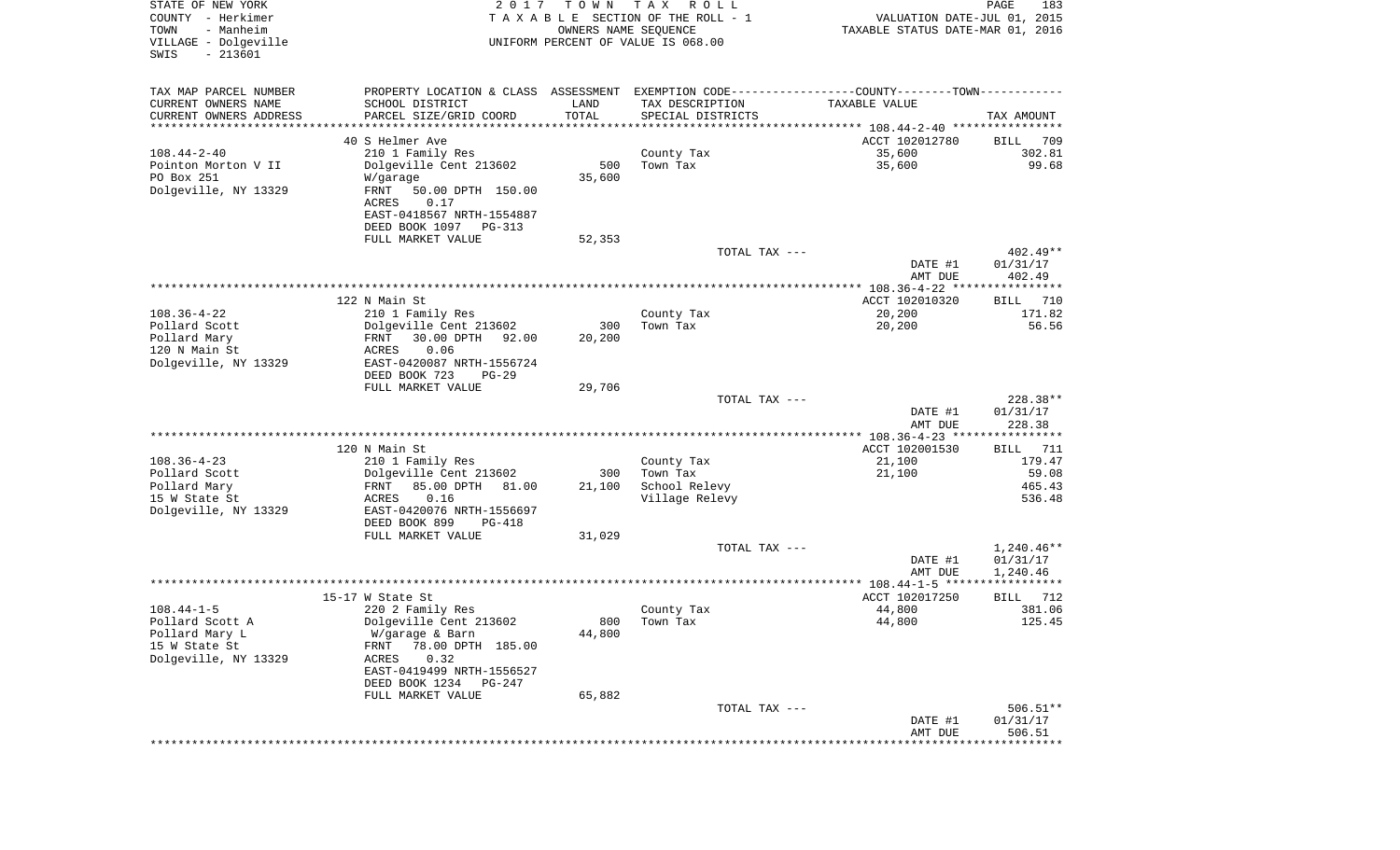| STATE OF NEW YORK<br>COUNTY - Herkimer<br>- Manheim<br>TOWN<br>VILLAGE - Dolgeville<br>$-213601$<br>SWIS | 2 0 1 7                                                                                                          | T O W N | T A X<br>R O L L<br>TAXABLE SECTION OF THE ROLL - 1<br>OWNERS NAME SEQUENCE<br>UNIFORM PERCENT OF VALUE IS 068.00 | VALUATION DATE-JUL 01, 2015<br>TAXABLE STATUS DATE-MAR 01, 2016 | PAGE<br>184           |
|----------------------------------------------------------------------------------------------------------|------------------------------------------------------------------------------------------------------------------|---------|-------------------------------------------------------------------------------------------------------------------|-----------------------------------------------------------------|-----------------------|
| TAX MAP PARCEL NUMBER<br>CURRENT OWNERS NAME                                                             | PROPERTY LOCATION & CLASS ASSESSMENT EXEMPTION CODE---------------COUNTY-------TOWN----------<br>SCHOOL DISTRICT | LAND    | TAX DESCRIPTION                                                                                                   | TAXABLE VALUE                                                   |                       |
| CURRENT OWNERS ADDRESS                                                                                   | PARCEL SIZE/GRID COORD                                                                                           | TOTAL   | SPECIAL DISTRICTS                                                                                                 |                                                                 | TAX AMOUNT            |
| **********************                                                                                   |                                                                                                                  |         |                                                                                                                   |                                                                 |                       |
|                                                                                                          | 18 Sullivan St                                                                                                   |         |                                                                                                                   | ACCT 102020220                                                  | BILL<br>713           |
| $108.59 - 3 - 21$<br>Prestigiacomo Joseph V                                                              | 210 1 Family Res<br>Dolgeville Cent 213602                                                                       |         | VET COM CT 41131<br>1,000 County Tax                                                                              | 5,000<br>5,000<br>15,000                                        | 127.59                |
| 18 Sullivan St                                                                                           | FRNT 100.00 DPTH 150.00                                                                                          | 20,000  | Town Tax                                                                                                          | 15,000                                                          | 42.00                 |
| Dolgeville, NY 13329                                                                                     | ACRES<br>0.34<br>EAST-0417255 NRTH-1551812                                                                       |         |                                                                                                                   |                                                                 |                       |
|                                                                                                          | DEED BOOK 1257 PG-801<br>FULL MARKET VALUE                                                                       | 29,412  |                                                                                                                   |                                                                 |                       |
|                                                                                                          |                                                                                                                  |         | TOTAL TAX ---                                                                                                     |                                                                 | 169.59**              |
|                                                                                                          |                                                                                                                  |         |                                                                                                                   | DATE #1<br>AMT DUE                                              | 01/31/17<br>169.59    |
|                                                                                                          |                                                                                                                  |         |                                                                                                                   |                                                                 |                       |
|                                                                                                          | Cline St                                                                                                         |         |                                                                                                                   | ACCT 102010440                                                  | 714<br>BILL           |
| $108.44 - 2 - 21$<br>Prestigiacomo Theresa                                                               | 312 Vac w/imprv<br>Dolgeville Cent 213602                                                                        | 300     | County Tax<br>Town Tax                                                                                            | 2,000<br>2,000                                                  | 17.01<br>5.60         |
| 26 Cline St                                                                                              | Garage                                                                                                           | 2,000   |                                                                                                                   |                                                                 |                       |
| Dolgeville, NY 13329                                                                                     | FRNT<br>50.00 DPTH 150.00                                                                                        |         |                                                                                                                   |                                                                 |                       |
|                                                                                                          | ACRES<br>0.17                                                                                                    |         |                                                                                                                   |                                                                 |                       |
|                                                                                                          | EAST-0417882 NRTH-1554595                                                                                        |         |                                                                                                                   |                                                                 |                       |
|                                                                                                          | DEED BOOK 1261<br>$PG-628$<br>FULL MARKET VALUE                                                                  | 2,941   |                                                                                                                   |                                                                 |                       |
|                                                                                                          |                                                                                                                  |         | TOTAL TAX ---                                                                                                     |                                                                 | $22.61**$             |
|                                                                                                          |                                                                                                                  |         |                                                                                                                   | DATE #1<br>AMT DUE                                              | 01/31/17<br>22.61     |
|                                                                                                          |                                                                                                                  |         |                                                                                                                   | *************** 108.44-2-22 *****************                   |                       |
|                                                                                                          | 26 Cline St                                                                                                      |         |                                                                                                                   | ACCT 102010410                                                  | 715<br>BILL           |
| $108.44 - 2 - 22$<br>Prestigiacomo Theresa                                                               | 210 1 Family Res<br>Dolgeville Cent 213602                                                                       | 500     | County Tax<br>Town Tax                                                                                            | 63,100<br>63,100                                                | 536.71<br>176.69      |
| 26 Cline St                                                                                              | FRNT<br>50.00 DPTH 150.00                                                                                        | 63,100  |                                                                                                                   |                                                                 |                       |
| Dolgeville, NY 13329                                                                                     | ACRES<br>0.17                                                                                                    |         |                                                                                                                   |                                                                 |                       |
|                                                                                                          | EAST-0417857 NRTH-1554552                                                                                        |         |                                                                                                                   |                                                                 |                       |
|                                                                                                          | DEED BOOK 1261<br>PG-628                                                                                         |         |                                                                                                                   |                                                                 |                       |
|                                                                                                          | FULL MARKET VALUE                                                                                                | 92,794  | TOTAL TAX ---                                                                                                     |                                                                 | $713.40**$            |
|                                                                                                          |                                                                                                                  |         |                                                                                                                   | DATE #1                                                         | 01/31/17              |
|                                                                                                          |                                                                                                                  |         |                                                                                                                   | AMT DUE                                                         | 713.40                |
|                                                                                                          |                                                                                                                  |         |                                                                                                                   |                                                                 |                       |
|                                                                                                          | Cline St                                                                                                         |         |                                                                                                                   | ACCT 102010470                                                  | 716<br>BILL           |
| $108.44 - 2 - 23$                                                                                        | 311 Res vac land                                                                                                 |         | County Tax                                                                                                        | 1,000                                                           | 8.51                  |
| Prestigiacomo Theresa<br>26 Cline St                                                                     | Dolgeville Cent 213602<br>63.00 DPTH 190.00<br>FRNT                                                              | 1,000   | $1,000$ Town Tax                                                                                                  | 1,000                                                           | 2.80                  |
| Dolgeville, NY 13329                                                                                     | 0.48<br>ACRES                                                                                                    |         |                                                                                                                   |                                                                 |                       |
|                                                                                                          | EAST-0417769 NRTH-1554553                                                                                        |         |                                                                                                                   |                                                                 |                       |
|                                                                                                          | DEED BOOK 1261<br>PG-628                                                                                         |         |                                                                                                                   |                                                                 |                       |
|                                                                                                          | FULL MARKET VALUE                                                                                                | 1,471   |                                                                                                                   |                                                                 |                       |
|                                                                                                          |                                                                                                                  |         | TOTAL TAX ---                                                                                                     | DATE #1                                                         | $11.31**$<br>01/31/17 |
|                                                                                                          |                                                                                                                  |         |                                                                                                                   | AMT DUE                                                         | 11.31                 |
|                                                                                                          |                                                                                                                  |         |                                                                                                                   |                                                                 |                       |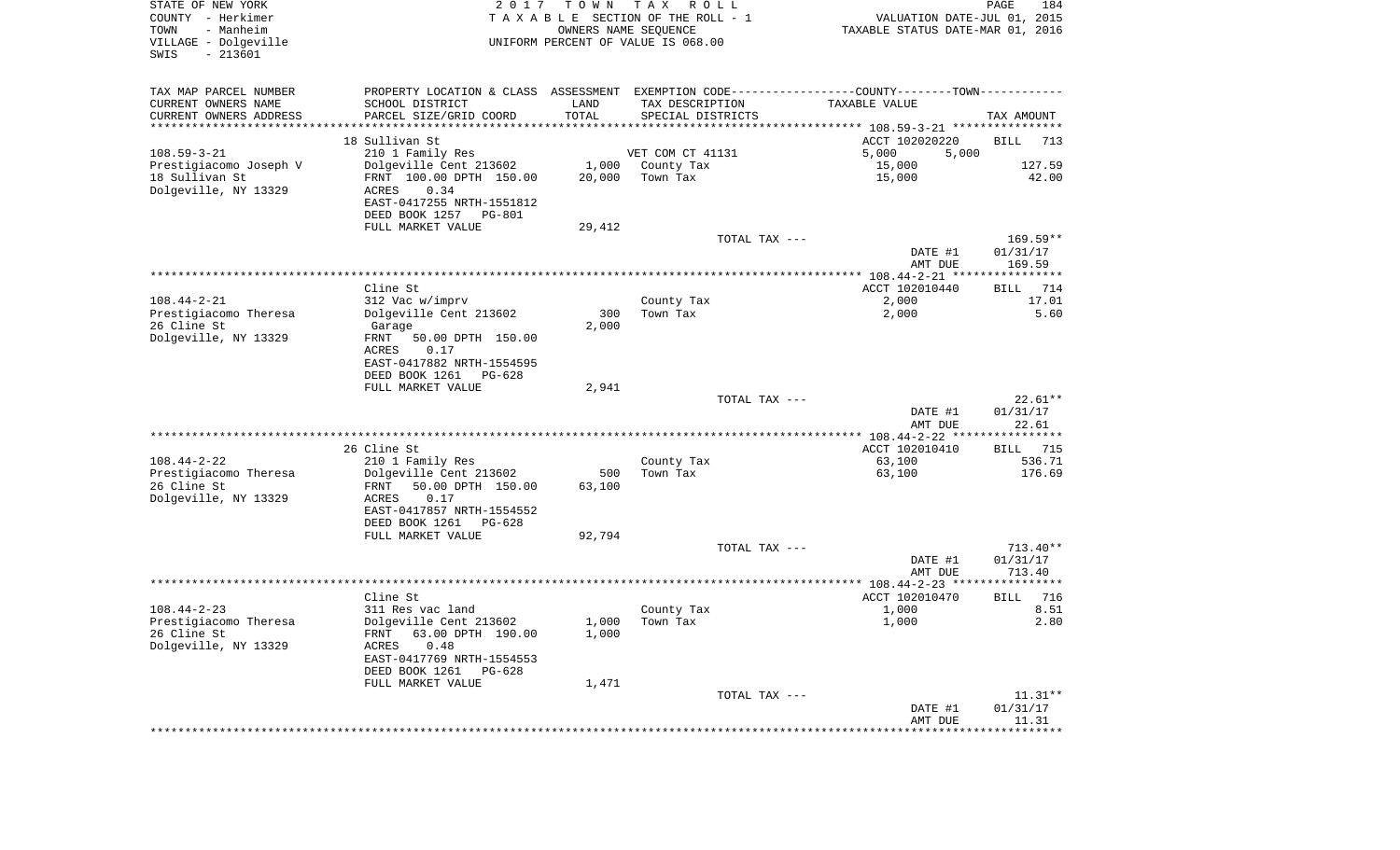| STATE OF NEW YORK<br>COUNTY - Herkimer<br>TOWN<br>- Manheim<br>VILLAGE - Dolgeville<br>$-213601$<br>SWIS | 2 0 1 7                                                  | TOWN<br>OWNERS NAME SEQUENCE | T A X<br>R O L L<br>TAXABLE SECTION OF THE ROLL - 1<br>UNIFORM PERCENT OF VALUE IS 068.00 | VALUATION DATE-JUL 01, 2015<br>TAXABLE STATUS DATE-MAR 01, 2016     | PAGE<br>185           |
|----------------------------------------------------------------------------------------------------------|----------------------------------------------------------|------------------------------|-------------------------------------------------------------------------------------------|---------------------------------------------------------------------|-----------------------|
| TAX MAP PARCEL NUMBER                                                                                    | PROPERTY LOCATION & CLASS ASSESSMENT                     |                              | EXEMPTION CODE-----------------COUNTY-------TOWN----------                                |                                                                     |                       |
| CURRENT OWNERS NAME                                                                                      | SCHOOL DISTRICT                                          | LAND                         | TAX DESCRIPTION                                                                           | TAXABLE VALUE                                                       |                       |
| CURRENT OWNERS ADDRESS<br>********************                                                           | PARCEL SIZE/GRID COORD<br>***********************        | TOTAL<br>* * * * * * * * * * | SPECIAL DISTRICTS<br>************************************** 108.52-5-84 ***************** |                                                                     | TAX AMOUNT            |
|                                                                                                          | 10 Van Buren St                                          |                              |                                                                                           | ACCT 102030430                                                      | 717<br>BILL           |
| $108.52 - 5 - 84$                                                                                        | 210 1 Family Res                                         |                              | County Tax                                                                                | 75,000                                                              | 637.93                |
| Prestigiacomo Vincent W                                                                                  | Dolgeville Cent 213602                                   | 500                          | Town Tax                                                                                  | 75,000                                                              | 210.01                |
| Prestigiacomo Susan                                                                                      | W/barn                                                   | 75,000                       |                                                                                           |                                                                     |                       |
| 10 Van Buren St<br>Dolgeville, NY 13329                                                                  | FRNT<br>65.00 DPTH 184.00<br>$0.28$ BANK<br>ACRES<br>935 |                              |                                                                                           |                                                                     |                       |
|                                                                                                          | EAST-0419694 NRTH-1554736                                |                              |                                                                                           |                                                                     |                       |
|                                                                                                          | DEED BOOK 928<br>PG-412                                  |                              |                                                                                           |                                                                     |                       |
|                                                                                                          | FULL MARKET VALUE                                        | 110,294                      |                                                                                           |                                                                     |                       |
|                                                                                                          |                                                          |                              | TOTAL TAX ---                                                                             |                                                                     | 847.94**              |
|                                                                                                          |                                                          |                              |                                                                                           | DATE #1<br>AMT DUE                                                  | 01/31/17<br>847.94    |
|                                                                                                          |                                                          |                              |                                                                                           |                                                                     |                       |
|                                                                                                          | 14 S Helmer Ave                                          |                              |                                                                                           | ACCT 102012990                                                      | 718<br>BILL           |
| $108.44 - 1 - 43$                                                                                        | 210 1 Family Res                                         |                              | County Tax                                                                                | 50,200                                                              | 426.99                |
| Primeau James<br>Primeau Penny                                                                           | Dolgeville Cent 213602<br>FRNT 120.00 DPTH 150.00        | 1,200<br>50,200              | Town Tax                                                                                  | 50,200                                                              | 140.57                |
| 14 So Helmer Ave                                                                                         | ACRES<br>0.41                                            |                              |                                                                                           |                                                                     |                       |
| Dolgeville, NY 13329                                                                                     | EAST-0419121 NRTH-1555630                                |                              |                                                                                           |                                                                     |                       |
|                                                                                                          | DEED BOOK 815<br>PG-291                                  |                              |                                                                                           |                                                                     |                       |
|                                                                                                          | FULL MARKET VALUE                                        | 73,824                       | TOTAL TAX ---                                                                             |                                                                     | $567.56**$            |
|                                                                                                          |                                                          |                              |                                                                                           | DATE #1<br>AMT DUE                                                  | 01/31/17<br>567.56    |
|                                                                                                          |                                                          |                              |                                                                                           | *********** 108.44-3-54 ***                                         | * * * * * * * * * * * |
|                                                                                                          | 9 Baker St                                               |                              |                                                                                           | ACCT 102000870                                                      | 719<br>BILL           |
| $108.44 - 3 - 54$<br>Primeau James                                                                       | 220 2 Family Res<br>Dolgeville Cent 213602               | 1,300                        | County Tax<br>Town Tax                                                                    | 34,800<br>34,800                                                    | 296.00<br>97.44       |
| Primeau Penny                                                                                            | W/garage                                                 | 34,800                       |                                                                                           |                                                                     |                       |
| 14 S Helmer Ave                                                                                          | FRNT 134.00 DPTH 114.00                                  |                              |                                                                                           |                                                                     |                       |
| Dolgeville, NY 13329                                                                                     | <b>ACRES</b><br>0.31                                     |                              |                                                                                           |                                                                     |                       |
|                                                                                                          | EAST-0419377 NRTH-1555517<br>DEED BOOK 707<br>PG-120     |                              |                                                                                           |                                                                     |                       |
|                                                                                                          | FULL MARKET VALUE                                        | 51,176                       |                                                                                           |                                                                     |                       |
|                                                                                                          |                                                          |                              | TOTAL TAX ---                                                                             |                                                                     | 393.44**              |
|                                                                                                          |                                                          |                              |                                                                                           | DATE #1                                                             | 01/31/17              |
|                                                                                                          | 11 Baker St                                              |                              |                                                                                           | AMT DUE<br>******************* 108.44-3-53 ******<br>ACCT 102027210 | 393.44<br>720         |
| $108.44 - 3 - 53$                                                                                        | 411 Apartment                                            |                              | County Tax                                                                                | 37,500                                                              | BILL<br>318.97        |
| Primeau James E                                                                                          | Dolgeville Cent 213602                                   | 500                          | Town Tax                                                                                  | 37,500                                                              | 105.00                |
| 14 S Helmer Ave                                                                                          | 50.00 DPTH 108.00<br>FRNT                                | 37,500                       |                                                                                           |                                                                     |                       |
| Dolgeville, NY 13329                                                                                     | 0.26<br>ACRES                                            |                              |                                                                                           |                                                                     |                       |
|                                                                                                          | EAST-0419270 NRTH-1555504<br>DEED BOOK 677<br>PG-741     |                              |                                                                                           |                                                                     |                       |
|                                                                                                          | FULL MARKET VALUE                                        | 55,147                       |                                                                                           |                                                                     |                       |
|                                                                                                          |                                                          |                              | TOTAL TAX ---                                                                             |                                                                     | 423.97**              |
|                                                                                                          |                                                          |                              |                                                                                           | DATE #1                                                             | 01/31/17              |
|                                                                                                          |                                                          |                              |                                                                                           | AMT DUE<br>***************************                              | 423.97                |
|                                                                                                          |                                                          |                              |                                                                                           |                                                                     |                       |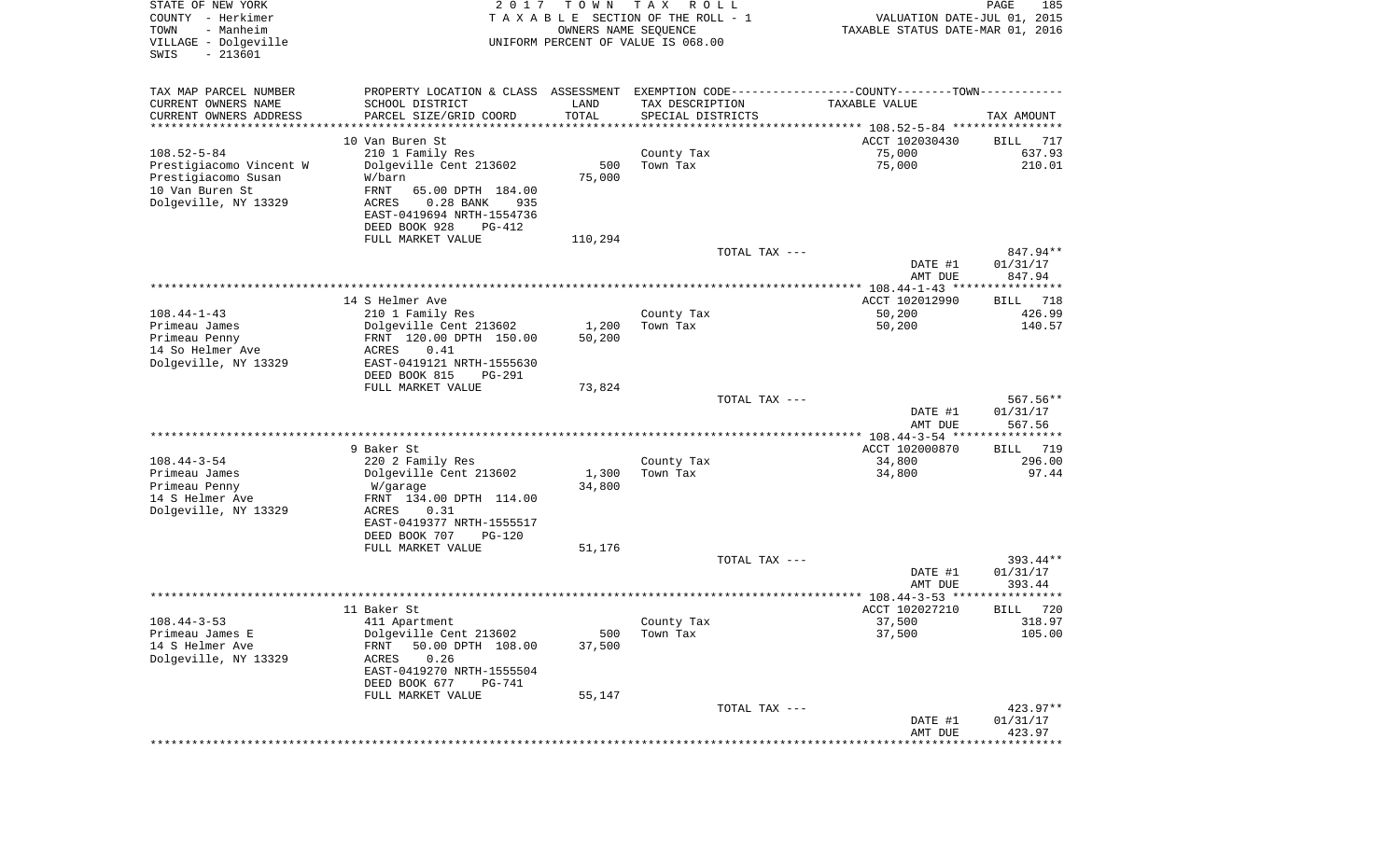| STATE OF NEW YORK<br>COUNTY - Herkimer<br>- Manheim<br>TOWN<br>VILLAGE - Dolgeville<br>$-213601$<br>SWIS | 2 0 1 7                                                                             | T O W N             | T A X<br>R O L L<br>TAXABLE SECTION OF THE ROLL - 1<br>OWNERS NAME SEQUENCE<br>UNIFORM PERCENT OF VALUE IS 068.00 | VALUATION DATE-JUL 01, 2015<br>TAXABLE STATUS DATE-MAR 01, 2016              | PAGE<br>186                    |
|----------------------------------------------------------------------------------------------------------|-------------------------------------------------------------------------------------|---------------------|-------------------------------------------------------------------------------------------------------------------|------------------------------------------------------------------------------|--------------------------------|
| TAX MAP PARCEL NUMBER<br>CURRENT OWNERS NAME                                                             | PROPERTY LOCATION & CLASS ASSESSMENT<br>SCHOOL DISTRICT                             | LAND                | TAX DESCRIPTION                                                                                                   | EXEMPTION CODE-----------------COUNTY-------TOWN-----------<br>TAXABLE VALUE |                                |
| CURRENT OWNERS ADDRESS<br>*********************                                                          | PARCEL SIZE/GRID COORD                                                              | TOTAL<br>********** | SPECIAL DISTRICTS                                                                                                 |                                                                              | TAX AMOUNT                     |
|                                                                                                          | 5 Rundell St                                                                        |                     |                                                                                                                   | ACCT 102003690                                                               | BILL<br>721                    |
| $108.52 - 4 - 17$                                                                                        | 220 2 Family Res                                                                    |                     | County Tax                                                                                                        | 62,600                                                                       | 532.46                         |
| Property Holdings LLC North 6 Dolgeville Cent 213602<br>PO Box 99<br>Seldon, NY 11784                    | FRNT<br>99.40 DPTH 162.30<br>0.19<br>ACRES                                          | 1,000<br>62,600     | Town Tax<br>School Relevy                                                                                         | 62,600                                                                       | 175.29<br>1,380.84             |
|                                                                                                          | EAST-0419539 NRTH-1553752<br>DEED BOOK 1562<br>PG-250                               |                     |                                                                                                                   |                                                                              |                                |
|                                                                                                          | FULL MARKET VALUE                                                                   | 92,059              | TOTAL TAX ---                                                                                                     |                                                                              | $2,088.59**$                   |
|                                                                                                          |                                                                                     |                     |                                                                                                                   | DATE #1<br>AMT DUE                                                           | 01/31/17<br>2,088.59           |
|                                                                                                          | 3 Ransom St                                                                         |                     |                                                                                                                   | ACCT 102021270                                                               | 722<br>BILL                    |
| $108.52 - 6 - 18$                                                                                        | 210 1 Family Res                                                                    |                     | VET COM CT 41131                                                                                                  | 10,200<br>10,200                                                             |                                |
| Provorse Charles                                                                                         | Dolgeville Cent 213602                                                              | 500                 | County Tax                                                                                                        | 39,800                                                                       | 338.53                         |
| Provorse Kathleen<br>3 Ransom St                                                                         | W/garage<br>50.00 DPTH 150.00<br>FRNT                                               | 50,000              | Town Tax                                                                                                          | 39,800                                                                       | 111.44                         |
| Dolgeville, NY 13329                                                                                     | ACRES<br>0.17<br>EAST-0419791 NRTH-1553382<br>DEED BOOK 00641 PG-00004              |                     |                                                                                                                   |                                                                              |                                |
|                                                                                                          | FULL MARKET VALUE                                                                   | 73,529              |                                                                                                                   |                                                                              |                                |
|                                                                                                          |                                                                                     |                     | TOTAL TAX ---                                                                                                     | DATE #1<br>AMT DUE                                                           | 449.97**<br>01/31/17<br>449.97 |
|                                                                                                          |                                                                                     |                     |                                                                                                                   | ************* 108.44-3-68 *****************                                  |                                |
|                                                                                                          | 24 S Main St                                                                        |                     |                                                                                                                   | ACCT 102017310                                                               | 723<br>BILL                    |
| $108.44 - 3 - 68$<br>Puznowski Paul W<br>Puznowski Mary E                                                | 483 Converted Re<br>Dolgeville Cent 213602<br>W/garage                              | 1,980<br>124,000    | County Tax<br>Town Tax                                                                                            | 124,000<br>124,000                                                           | 1,054.71<br>347.21             |
| 24 S Main St<br>Dolgeville, NY 13329                                                                     | FRNT 116.00 DPTH 188.00<br>ACRES<br>$0.57$ BANK<br>023<br>EAST-0419569 NRTH-1555152 |                     |                                                                                                                   |                                                                              |                                |
|                                                                                                          | DEED BOOK 813<br>PG-574                                                             |                     |                                                                                                                   |                                                                              |                                |
|                                                                                                          | FULL MARKET VALUE                                                                   | 182,353             | TOTAL TAX ---                                                                                                     |                                                                              | 1,401.92**                     |
|                                                                                                          |                                                                                     |                     |                                                                                                                   | DATE #1<br>AMT DUE                                                           | 01/31/17<br>1,401.92           |
|                                                                                                          |                                                                                     |                     |                                                                                                                   |                                                                              | *****                          |
| $108.44 - 1 - 42$                                                                                        | 10 S Helmer Ave<br>210 1 Family Res                                                 |                     | County Tax                                                                                                        | ACCT 102007290<br>45,500                                                     | 724<br>BILL<br>387.01          |
| Quinn Melanie                                                                                            | Dolgeville Cent 213602                                                              | 600                 | Town Tax                                                                                                          | 45,500                                                                       | 127.41                         |
| 10 S Helmer Ave                                                                                          | W/barn                                                                              | 45,500              | School Relevy                                                                                                     |                                                                              | 559.44                         |
| Dolgeville, NY 13329                                                                                     | 60.00 DPTH 300.00<br>FRNT<br>0.60<br>ACRES<br>EAST-0419069 NRTH-1555747             |                     | Village Relevy                                                                                                    |                                                                              | 1,154.18                       |
|                                                                                                          | DEED BOOK 902<br>PG-651<br>FULL MARKET VALUE                                        | 66,912              |                                                                                                                   |                                                                              |                                |
|                                                                                                          |                                                                                     |                     | TOTAL TAX ---                                                                                                     |                                                                              | $2,228.04**$                   |
|                                                                                                          |                                                                                     |                     |                                                                                                                   | DATE #1<br>AMT DUE                                                           | 01/31/17<br>2,228.04           |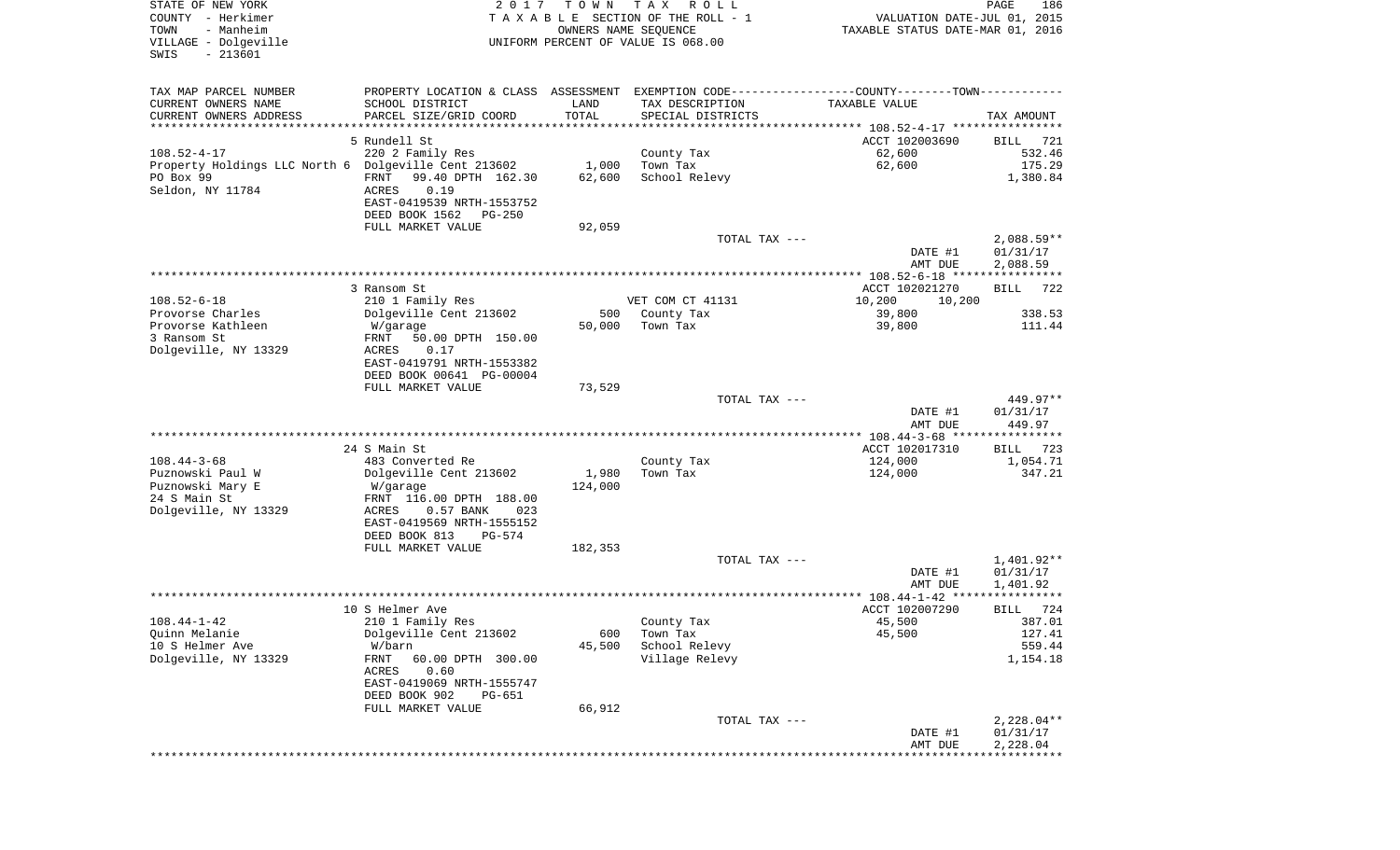| STATE OF NEW YORK<br>COUNTY - Herkimer<br>TOWN<br>- Manheim<br>VILLAGE - Dolgeville<br>$-213601$<br>SWIS | 2 0 1 7                                                                                       | T O W N<br>OWNERS NAME SEQUENCE | T A X<br>R O L L<br>TAXABLE SECTION OF THE ROLL - 1<br>UNIFORM PERCENT OF VALUE IS 068.00 | VALUATION DATE-JUL 01, 2015<br>TAXABLE STATUS DATE-MAR 01, 2016 | $\mathop{\mathtt{PAGE}}$<br>187 |
|----------------------------------------------------------------------------------------------------------|-----------------------------------------------------------------------------------------------|---------------------------------|-------------------------------------------------------------------------------------------|-----------------------------------------------------------------|---------------------------------|
| TAX MAP PARCEL NUMBER                                                                                    | PROPERTY LOCATION & CLASS ASSESSMENT EXEMPTION CODE---------------COUNTY-------TOWN---------- |                                 |                                                                                           |                                                                 |                                 |
| CURRENT OWNERS NAME                                                                                      | SCHOOL DISTRICT                                                                               | LAND                            | TAX DESCRIPTION                                                                           | TAXABLE VALUE                                                   |                                 |
| CURRENT OWNERS ADDRESS<br>*********************                                                          | PARCEL SIZE/GRID COORD                                                                        | TOTAL                           | SPECIAL DISTRICTS                                                                         |                                                                 | TAX AMOUNT                      |
|                                                                                                          | 125 W State St                                                                                |                                 |                                                                                           | ACCT 102021480                                                  | 725<br>BILL                     |
| $108.36 - 1 - 2.1$                                                                                       | 270 Mfg housing                                                                               |                                 | County Tax                                                                                | 33,000                                                          | 280.69                          |
| Rachon Helen M                                                                                           | Dolgeville Cent 213602                                                                        | 1,800                           | Town Tax                                                                                  | 33,000                                                          | 92.40                           |
| 125 W State St                                                                                           | FRNT 184.60 DPTH 211.00                                                                       | 33,000                          |                                                                                           |                                                                 |                                 |
| Dolgeville, NY 13329                                                                                     | ACRES<br>0.82                                                                                 |                                 |                                                                                           |                                                                 |                                 |
|                                                                                                          | EAST-0381178 NRTH-1132840                                                                     |                                 |                                                                                           |                                                                 |                                 |
|                                                                                                          | DEED BOOK 902<br>PG-592<br>FULL MARKET VALUE                                                  | 48,529                          |                                                                                           |                                                                 |                                 |
|                                                                                                          |                                                                                               |                                 | TOTAL TAX ---                                                                             |                                                                 | 373.09**                        |
|                                                                                                          |                                                                                               |                                 |                                                                                           | DATE #1<br>AMT DUE                                              | 01/31/17<br>373.09              |
|                                                                                                          |                                                                                               |                                 |                                                                                           |                                                                 |                                 |
|                                                                                                          | 65 S Helmer Ave                                                                               |                                 |                                                                                           | ACCT 102028440                                                  | 726<br>BILL                     |
| $108.52 - 1 - 54$                                                                                        | 210 1 Family Res                                                                              |                                 | County Tax                                                                                | 65,200                                                          | 554.58                          |
| Rachon John V Sr.<br>Rachon Jacqueline Z                                                                 | Dolgeville Cent 213602<br>W/garage                                                            | 1,000<br>65,200                 | Town Tax                                                                                  | 65,200                                                          | 182.57                          |
| 65 S Helmer Ave                                                                                          | FRNT 100.00 DPTH 200.00                                                                       |                                 |                                                                                           |                                                                 |                                 |
| Dolgeville, NY 13329                                                                                     | ACRES<br>0.46                                                                                 |                                 |                                                                                           |                                                                 |                                 |
|                                                                                                          | EAST-0417998 NRTH-1553760                                                                     |                                 |                                                                                           |                                                                 |                                 |
|                                                                                                          | DEED BOOK 1160<br>PG-162                                                                      |                                 |                                                                                           |                                                                 |                                 |
|                                                                                                          | FULL MARKET VALUE                                                                             | 95,882                          | TOTAL TAX ---                                                                             |                                                                 | $737.15**$                      |
|                                                                                                          |                                                                                               |                                 |                                                                                           | DATE #1<br>AMT DUE                                              | 01/31/17<br>737.15              |
|                                                                                                          |                                                                                               |                                 |                                                                                           | ************* 108.44-1-32 *****************                     |                                 |
|                                                                                                          | 55 Elm St                                                                                     |                                 |                                                                                           | ACCT 102006750                                                  | 727<br>BILL                     |
| $108.44 - 1 - 32$                                                                                        | 210 1 Family Res                                                                              |                                 | County Tax                                                                                | 62,200                                                          | 529.06                          |
| Randall Ashley                                                                                           | Dolgeville Cent 213602                                                                        | 500                             | Town Tax                                                                                  | 62,200                                                          | 174.17                          |
| 55 Elm St<br>Dolgeville, NY 13329                                                                        | FRNT<br>50.00 DPTH 120.00<br>ACRES<br>$0.14$ BANK<br>821                                      | 62,200                          |                                                                                           |                                                                 |                                 |
|                                                                                                          | EAST-0418906 NRTH-1556004                                                                     |                                 |                                                                                           |                                                                 |                                 |
|                                                                                                          | DEED BOOK 1583<br>PG-424                                                                      |                                 |                                                                                           |                                                                 |                                 |
|                                                                                                          | FULL MARKET VALUE                                                                             | 91,471                          |                                                                                           |                                                                 |                                 |
|                                                                                                          |                                                                                               |                                 | TOTAL TAX ---                                                                             |                                                                 | $703.23**$                      |
|                                                                                                          |                                                                                               |                                 |                                                                                           | DATE #1                                                         | 01/31/17<br>703.23              |
|                                                                                                          |                                                                                               |                                 |                                                                                           | AMT DUE                                                         |                                 |
|                                                                                                          | 3 W Faville Ave                                                                               |                                 |                                                                                           | ACCT 102015240                                                  | 728<br>BILL                     |
| $108.52 - 1 - 62$                                                                                        | 210 1 Family Res                                                                              |                                 | County Tax                                                                                | 50,800                                                          | 432.09                          |
| Randall Brian                                                                                            | Dolgeville Cent 213602                                                                        |                                 | $1,000$ Town Tax                                                                          | 50,800                                                          | 142.25                          |
| Randall Michele                                                                                          | W Barn                                                                                        | 50,800                          | School Relevy                                                                             |                                                                 | 676.35                          |
| PO Box 173<br>Dolgeville, NY 13329                                                                       | FRNT 100.50 DPTH 74.50                                                                        |                                 |                                                                                           |                                                                 |                                 |
|                                                                                                          | ACRES<br>0.16<br>EAST-0418368 NRTH-1553853                                                    |                                 |                                                                                           |                                                                 |                                 |
|                                                                                                          | DEED BOOK 746<br>PG-31                                                                        |                                 |                                                                                           |                                                                 |                                 |
|                                                                                                          | FULL MARKET VALUE                                                                             | 74,706                          |                                                                                           |                                                                 |                                 |
|                                                                                                          |                                                                                               |                                 | TOTAL TAX ---                                                                             |                                                                 | $1,250.69**$                    |
|                                                                                                          |                                                                                               |                                 |                                                                                           | DATE #1                                                         | 01/31/17                        |
|                                                                                                          |                                                                                               |                                 |                                                                                           | AMT DUE                                                         | 1,250.69                        |
|                                                                                                          |                                                                                               |                                 |                                                                                           |                                                                 |                                 |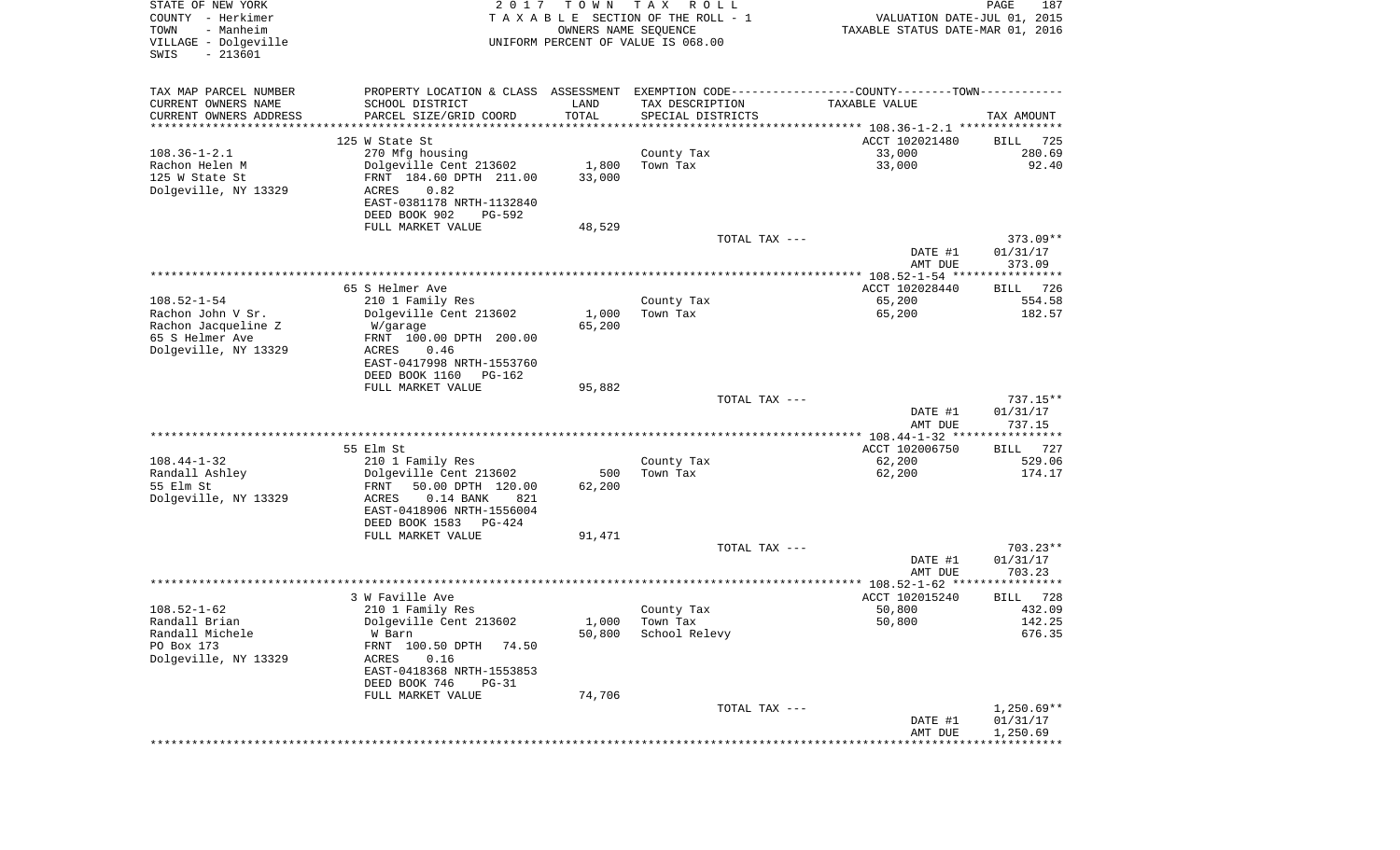| STATE OF NEW YORK<br>COUNTY - Herkimer<br>TOWN<br>- Manheim | 2017<br>TAXABLE SECTION OF THE ROLL - 1                                                       | PAGE<br>188<br>VALUATION DATE-JUL 01, 2015<br>TAXABLE STATUS DATE-MAR 01, 2016 |                                    |                                            |                                |
|-------------------------------------------------------------|-----------------------------------------------------------------------------------------------|--------------------------------------------------------------------------------|------------------------------------|--------------------------------------------|--------------------------------|
| VILLAGE - Dolgeville<br>SWIS<br>$-213601$                   |                                                                                               |                                                                                | UNIFORM PERCENT OF VALUE IS 068.00 |                                            |                                |
| TAX MAP PARCEL NUMBER                                       | PROPERTY LOCATION & CLASS ASSESSMENT EXEMPTION CODE---------------COUNTY-------TOWN---------- |                                                                                |                                    |                                            |                                |
| CURRENT OWNERS NAME                                         | SCHOOL DISTRICT                                                                               | LAND                                                                           | TAX DESCRIPTION                    | TAXABLE VALUE                              |                                |
| CURRENT OWNERS ADDRESS<br>**********************            | PARCEL SIZE/GRID COORD                                                                        | TOTAL                                                                          | SPECIAL DISTRICTS                  |                                            | TAX AMOUNT                     |
|                                                             | 127 N Main St                                                                                 |                                                                                |                                    | ACCT 102012420                             | 729<br>BILL                    |
| $108.36 - 3 - 33$                                           | 220 2 Family Res                                                                              |                                                                                | County Tax                         | 32,000                                     | 272.18                         |
| Randall Randy A                                             | Dolgeville Cent 213602                                                                        | 600                                                                            | Town Tax                           | 32,000                                     | 89.60                          |
| Randall Shelly                                              | 60.00 DPTH 152.00<br>FRNT                                                                     | 32,000                                                                         |                                    |                                            |                                |
| PO Box 46                                                   | ACRES<br>0.18                                                                                 |                                                                                |                                    |                                            |                                |
| Salisbury Center, NY 13454                                  | EAST-0419943 NRTH-1556859<br>DEED BOOK 1609<br>PG-596                                         |                                                                                |                                    |                                            |                                |
|                                                             | FULL MARKET VALUE                                                                             | 47,059                                                                         |                                    |                                            |                                |
|                                                             |                                                                                               |                                                                                | TOTAL TAX ---                      | DATE #1<br>AMT DUE                         | 361.78**<br>01/31/17<br>361.78 |
|                                                             |                                                                                               |                                                                                |                                    |                                            |                                |
|                                                             | 45 W State St                                                                                 |                                                                                |                                    | ACCT 102018870                             | BILL<br>730                    |
| $108.36 - 1 - 59$                                           | 220 2 Family Res                                                                              |                                                                                | County Tax                         | 35,000                                     | 297.70                         |
| Randall Terry Jr.                                           | Dolgeville Cent 213602                                                                        | 900                                                                            | Town Tax                           | 35,000                                     | 98.00                          |
| 160 King Rd                                                 | 90.00 DPTH 144.00<br>FRNT                                                                     | 35,000                                                                         |                                    |                                            |                                |
| Dolgeville, NY 13329                                        | 0.30<br>ACRES<br>EAST-0418924 NRTH-1556879                                                    |                                                                                |                                    |                                            |                                |
|                                                             | DEED BOOK 1442<br>PG-426                                                                      |                                                                                |                                    |                                            |                                |
|                                                             | FULL MARKET VALUE                                                                             | 51,471                                                                         |                                    |                                            |                                |
|                                                             |                                                                                               |                                                                                | TOTAL TAX ---                      |                                            | 395.70**                       |
|                                                             |                                                                                               |                                                                                |                                    | DATE #1                                    | 01/31/17                       |
|                                                             |                                                                                               |                                                                                |                                    | AMT DUE                                    | 395.70                         |
|                                                             | 32 Spofford Sq                                                                                |                                                                                |                                    | ACCT 102004710                             | BILL 731                       |
| $108.52 - 3 - 53$                                           | 210 1 Family Res                                                                              |                                                                                | County Tax                         | 48,900                                     | 415.93                         |
| Rankins James                                               | Dolgeville Cent 213602                                                                        | 1,000                                                                          | Town Tax                           | 48,900                                     | 136.93                         |
| 32 Spofford Sq                                              | W/barn                                                                                        | 48,900                                                                         | School Relevy                      |                                            | 634.45                         |
| Dolgeville, NY 13329                                        | $\ddot{\phantom{0}}$                                                                          |                                                                                | Village Relevy                     |                                            | 1,240.26                       |
|                                                             | FRNT 100.00 DPTH 145.00<br><b>ACRES</b><br>0.42                                               |                                                                                |                                    |                                            |                                |
| PRIOR OWNER ON 3/01/2016<br>Rankins James E                 | EAST-0418652 NRTH-1552790                                                                     |                                                                                |                                    |                                            |                                |
|                                                             | DEED BOOK 1618<br>PG-218                                                                      |                                                                                |                                    |                                            |                                |
|                                                             | FULL MARKET VALUE                                                                             | 71,912                                                                         |                                    |                                            |                                |
|                                                             |                                                                                               |                                                                                | TOTAL TAX ---                      |                                            | $2,427.57**$                   |
|                                                             |                                                                                               |                                                                                |                                    | DATE #1                                    | 01/31/17                       |
|                                                             |                                                                                               |                                                                                |                                    | AMT DUE                                    | 2,427.57<br>************       |
|                                                             | 179 N Main St                                                                                 |                                                                                |                                    | ACCT 102005970                             | 732<br>BILL                    |
| $108.36 - 3 - 5$                                            | 210 1 Family Res                                                                              |                                                                                | County Tax                         | 32,000                                     | 272.18                         |
| Rankins Joy                                                 | Dolgeville Cent 213602                                                                        | 500                                                                            | Town Tax                           | 32,000                                     | 89.60                          |
| 179 N Main St                                               | FRNT 100.00 DPTH 170.00                                                                       | 32,000                                                                         |                                    |                                            |                                |
| Dolgeville, NY 13329                                        | EAST-0420196 NRTH-1558143<br>DEED BOOK 1621<br>PG-25                                          |                                                                                |                                    |                                            |                                |
| PRIOR OWNER ON 3/01/2016<br>Test Deborah A                  | FULL MARKET VALUE                                                                             | 47,059                                                                         |                                    |                                            |                                |
|                                                             |                                                                                               |                                                                                | TOTAL TAX ---                      |                                            | 361.78**                       |
|                                                             |                                                                                               |                                                                                |                                    | DATE #1                                    | 01/31/17                       |
|                                                             |                                                                                               |                                                                                |                                    | AMT DUE<br>******************************* | 361.78                         |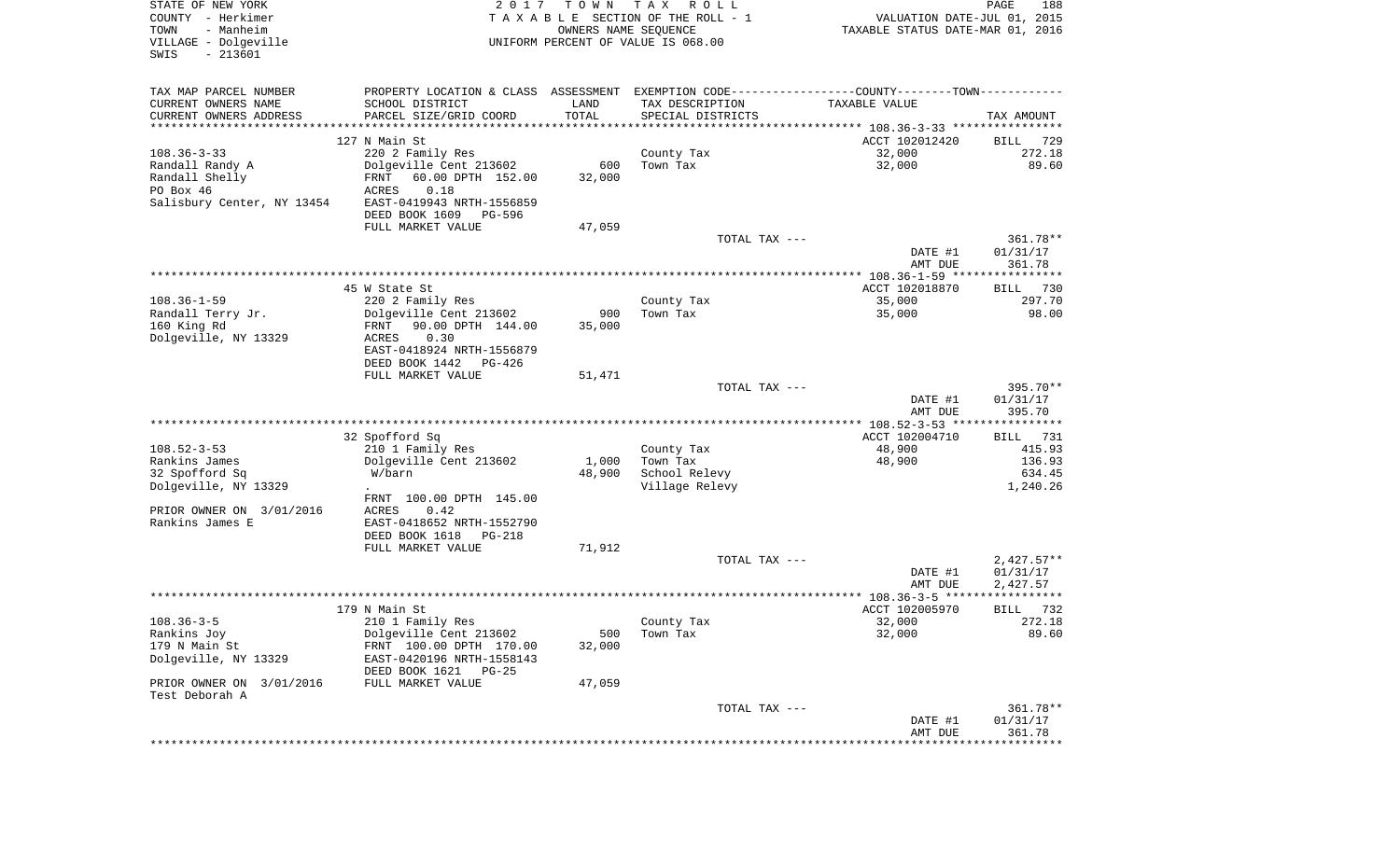| STATE OF NEW YORK<br>COUNTY - Herkimer<br>- Manheim<br>TOWN<br>VILLAGE - Dolgeville<br>$-213601$<br>SWIS | 2017                                                                                          | T O W N<br>OWNERS NAME SEQUENCE | T A X<br>R O L L<br>T A X A B L E SECTION OF THE ROLL - 1<br>UNIFORM PERCENT OF VALUE IS 068.00 |               | VALUATION DATE-JUL 01, 2015<br>TAXABLE STATUS DATE-MAR 01, 2016 | PAGE       | 189              |
|----------------------------------------------------------------------------------------------------------|-----------------------------------------------------------------------------------------------|---------------------------------|-------------------------------------------------------------------------------------------------|---------------|-----------------------------------------------------------------|------------|------------------|
| TAX MAP PARCEL NUMBER                                                                                    | PROPERTY LOCATION & CLASS ASSESSMENT EXEMPTION CODE---------------COUNTY-------TOWN---------- |                                 |                                                                                                 |               |                                                                 |            |                  |
| CURRENT OWNERS NAME                                                                                      | SCHOOL DISTRICT                                                                               | LAND                            | TAX DESCRIPTION                                                                                 |               | TAXABLE VALUE                                                   |            |                  |
| CURRENT OWNERS ADDRESS                                                                                   | PARCEL SIZE/GRID COORD                                                                        | TOTAL                           | SPECIAL DISTRICTS                                                                               |               |                                                                 | TAX AMOUNT |                  |
| ***********************                                                                                  |                                                                                               |                                 |                                                                                                 |               |                                                                 |            |                  |
|                                                                                                          | Howard St                                                                                     |                                 |                                                                                                 |               | ACCT 102004740                                                  | BILL       | 733              |
| $108.52 - 3 - 2$<br>Rankins Timothy                                                                      | 311 Res vac land<br>Dolgeville Cent 213602                                                    | 100                             | County Tax<br>Town Tax                                                                          |               | 100<br>100                                                      |            | 0.85<br>0.28     |
| 32 Spofford Sq                                                                                           | 45.00 DPTH<br>83.00<br>FRNT                                                                   | 100                             |                                                                                                 |               |                                                                 |            |                  |
| Dolgeville, NY 13329                                                                                     | 0.09<br>ACRES                                                                                 |                                 |                                                                                                 |               |                                                                 |            |                  |
|                                                                                                          | EAST-0418546 NRTH-1552811                                                                     |                                 |                                                                                                 |               |                                                                 |            |                  |
|                                                                                                          | DEED BOOK 842<br>PG-251                                                                       |                                 |                                                                                                 |               |                                                                 |            |                  |
|                                                                                                          | FULL MARKET VALUE                                                                             | 147                             |                                                                                                 |               |                                                                 |            |                  |
|                                                                                                          |                                                                                               |                                 |                                                                                                 | TOTAL TAX --- |                                                                 |            | $1.13**$         |
|                                                                                                          |                                                                                               |                                 |                                                                                                 |               | DATE #1                                                         | 01/31/17   |                  |
|                                                                                                          |                                                                                               |                                 |                                                                                                 |               | AMT DUE                                                         |            | 1.13             |
|                                                                                                          | 35 Slawson St                                                                                 |                                 |                                                                                                 |               | ACCT 102008400                                                  | BILL       | 734              |
| $108.44 - 2 - 2$                                                                                         | 210 1 Family Res                                                                              |                                 | County Tax                                                                                      |               | 40,200                                                          |            | 341.93           |
| Rauch Mark E                                                                                             | Dolgeville Cent 213602                                                                        | 800                             | Town Tax                                                                                        |               | 40,200                                                          |            | 112.56           |
| Rauch Jocelyn M                                                                                          | W/garage                                                                                      | 40,200                          |                                                                                                 |               |                                                                 |            |                  |
| 35 Slawson St                                                                                            | 80.00 DPTH 100.00<br>FRNT                                                                     |                                 |                                                                                                 |               |                                                                 |            |                  |
| Dolgeville, NY 13329                                                                                     | ACRES<br>0.18                                                                                 |                                 |                                                                                                 |               |                                                                 |            |                  |
|                                                                                                          | EAST-0418315 NRTH-1555257                                                                     |                                 |                                                                                                 |               |                                                                 |            |                  |
|                                                                                                          | DEED BOOK 1586<br>PG-25<br>FULL MARKET VALUE                                                  | 59,118                          |                                                                                                 |               |                                                                 |            |                  |
|                                                                                                          |                                                                                               |                                 |                                                                                                 | TOTAL TAX --- |                                                                 |            | 454.49**         |
|                                                                                                          |                                                                                               |                                 |                                                                                                 |               | DATE #1                                                         | 01/31/17   |                  |
|                                                                                                          |                                                                                               |                                 |                                                                                                 |               | AMT DUE                                                         |            | 454.49           |
|                                                                                                          |                                                                                               |                                 |                                                                                                 |               | ************ 108.44-2-41 *****************                      |            |                  |
|                                                                                                          | 42 S Helmer Ave                                                                               |                                 |                                                                                                 |               | ACCT 102002430                                                  | BILL       | 735              |
| $108.44 - 2 - 41$<br>Raux Kevin A                                                                        | 210 1 Family Res<br>Dolgeville Cent 213602                                                    | 500                             | County Tax<br>Town Tax                                                                          |               | 51,200<br>51,200                                                |            | 435.50<br>143.37 |
| Kerber Alyssa M                                                                                          | W/garage                                                                                      | 51,200                          |                                                                                                 |               |                                                                 |            |                  |
| 42 S Helmer Ave                                                                                          | FRNT<br>50.00 DPTH 150.00                                                                     |                                 |                                                                                                 |               |                                                                 |            |                  |
| Dolgeville, NY 13329                                                                                     | ACRES<br>0.17                                                                                 |                                 |                                                                                                 |               |                                                                 |            |                  |
|                                                                                                          | EAST-0418530 NRTH-1554854                                                                     |                                 |                                                                                                 |               |                                                                 |            |                  |
|                                                                                                          | DEED BOOK 1580 PG-820                                                                         |                                 |                                                                                                 |               |                                                                 |            |                  |
|                                                                                                          | FULL MARKET VALUE                                                                             | 75,294                          |                                                                                                 |               |                                                                 |            |                  |
|                                                                                                          |                                                                                               |                                 |                                                                                                 | TOTAL TAX --- | DATE #1                                                         | 01/31/17   | 578.87**         |
|                                                                                                          |                                                                                               |                                 |                                                                                                 |               | AMT DUE                                                         |            | 578.87           |
|                                                                                                          |                                                                                               |                                 |                                                                                                 |               |                                                                 |            |                  |
|                                                                                                          | N Helmer Ave Ext                                                                              |                                 |                                                                                                 |               | ACCT 102019230                                                  | BILL       | 736              |
| $108.28 - 1 - 4$                                                                                         | 710 Manufacture                                                                               |                                 | County Tax                                                                                      |               | 175,000                                                         |            | 1,488.51         |
| Rawlings Sporting Goods Co                                                                               | Dolgeville Cent 213602                                                                        | 9,100                           | Town Tax                                                                                        |               | 175,000                                                         |            | 490.02           |
| 510 Maryville University DrSte ACRES                                                                     | 10.25                                                                                         | 175,000                         |                                                                                                 |               |                                                                 |            |                  |
| St Louis, MO 63141                                                                                       | EAST-0419345 NRTH-1559425<br>DEED BOOK 820<br><b>PG-98</b>                                    |                                 |                                                                                                 |               |                                                                 |            |                  |
|                                                                                                          | FULL MARKET VALUE                                                                             | 257,353                         |                                                                                                 |               |                                                                 |            |                  |
|                                                                                                          |                                                                                               |                                 |                                                                                                 | TOTAL TAX --- |                                                                 |            | $1,978.53**$     |
|                                                                                                          |                                                                                               |                                 |                                                                                                 |               | DATE #1                                                         | 01/31/17   |                  |
|                                                                                                          |                                                                                               |                                 |                                                                                                 |               | AMT DUE                                                         | 1,978.53   |                  |
|                                                                                                          |                                                                                               |                                 |                                                                                                 |               |                                                                 |            |                  |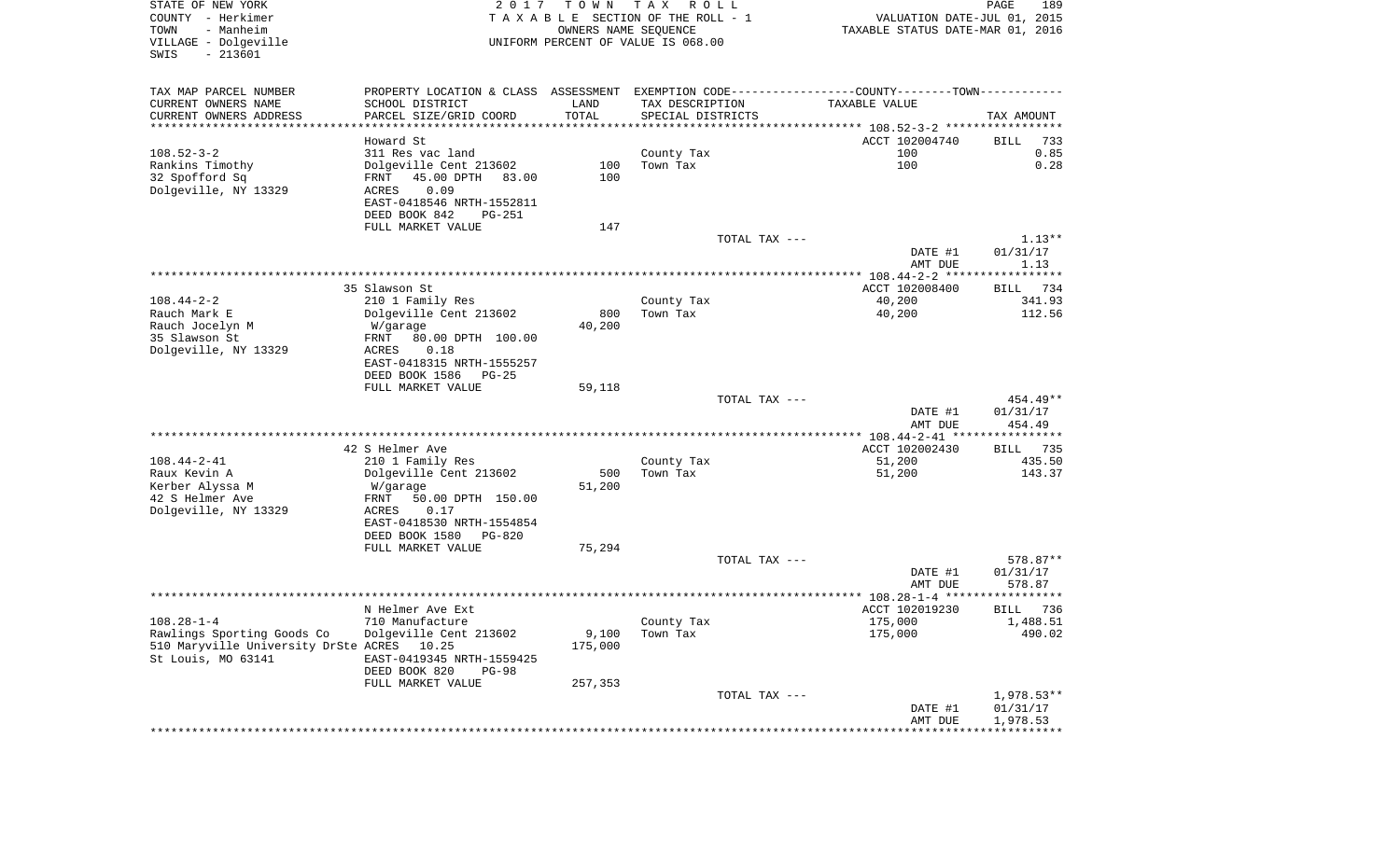| STATE OF NEW YORK<br>COUNTY - Herkimer<br>- Manheim<br>TOWN<br>VILLAGE - Dolgeville<br>$-213601$<br>SWIS                 | 2017                                                                                                                                                                       | T O W N<br>OWNERS NAME SEQUENCE  | TAX ROLL<br>TAXABLE SECTION OF THE ROLL - 1<br>UNIFORM PERCENT OF VALUE IS 068.00 | VALUATION DATE-JUL 01, 2015<br>TAXABLE STATUS DATE-MAR 01, 2016 | PAGE<br>190                          |
|--------------------------------------------------------------------------------------------------------------------------|----------------------------------------------------------------------------------------------------------------------------------------------------------------------------|----------------------------------|-----------------------------------------------------------------------------------|-----------------------------------------------------------------|--------------------------------------|
| TAX MAP PARCEL NUMBER<br>CURRENT OWNERS NAME<br>CURRENT OWNERS ADDRESS<br>*********************                          | PROPERTY LOCATION & CLASS ASSESSMENT EXEMPTION CODE---------------COUNTY-------TOWN----------<br>SCHOOL DISTRICT<br>PARCEL SIZE/GRID COORD                                 | LAND<br>TOTAL<br>*************** | TAX DESCRIPTION<br>SPECIAL DISTRICTS                                              | TAXABLE VALUE                                                   | TAX AMOUNT                           |
| $108.36 - 2 - 7$<br>Rawlings Sporting Goods Co.<br>510 Maryville University DrSte 710<br>St Louis, MO 63141              | 52 Mckinley Ave<br>710 Manufacture<br>Dolgeville Cent 213602<br>52 Mckinley Ave<br>ACRES<br>2.10<br>EAST-0419358 NRTH-1558134<br>DEED BOOK 830<br>$PG-98$                  | 6,200<br>1155,000                | County Tax<br>Town Tax                                                            | ACCT 102000090<br>1155,000<br>1155,000                          | BILL<br>737<br>9,824.16<br>3,234.14  |
|                                                                                                                          | FULL MARKET VALUE                                                                                                                                                          | 1698,529                         | TOTAL TAX ---                                                                     | DATE #1<br>AMT DUE                                              | 13,058.30**<br>01/31/17<br>13,058.30 |
|                                                                                                                          |                                                                                                                                                                            |                                  |                                                                                   |                                                                 |                                      |
| $108.36 - 2 - 12$<br>Rawlings Sporting Goods Co.<br>510 Maryville University DrSte 438-Parking Lot<br>St Louis, MO 63141 | Cavalli St<br>438 Parking lot<br>Dolgeville Cent 213602<br>Cavalli St<br>FRNT 100.00 DPTH 150.00<br>ACRES<br>0.38<br>EAST-0419339 NRTH-1557815<br>DEED BOOK 820<br>$PG-98$ | 700<br>700                       | County Tax<br>Town Tax                                                            | ACCT 102000120<br>700<br>700                                    | 738<br>BILL<br>5.95<br>1.96          |
|                                                                                                                          | FULL MARKET VALUE                                                                                                                                                          | 1,029                            |                                                                                   |                                                                 |                                      |
|                                                                                                                          |                                                                                                                                                                            |                                  | TOTAL TAX ---                                                                     | DATE #1<br>AMT DUE                                              | $7.91**$<br>01/31/17<br>7.91         |
|                                                                                                                          | 35 E Faville Ave                                                                                                                                                           |                                  |                                                                                   | ACCT 102019080                                                  | 739<br><b>BILL</b>                   |
| $108.52 - 4 - 27$<br>Ray Robin<br>35 E Faville Ave<br>Dolgeville, NY 13329                                               | 210 1 Family Res<br>Dolgeville Cent 213602<br>W/garage<br>FRNT<br>50.00 DPTH 150.00<br>0.17<br>ACRES<br>EAST-0419490 NRTH-1553384<br>DEED BOOK 1305<br>PG-35               | 500<br>45,000                    | County Tax<br>Town Tax                                                            | 45,000<br>45,000                                                | 382.76<br>126.01                     |
|                                                                                                                          | FULL MARKET VALUE                                                                                                                                                          | 66,176                           | TOTAL TAX ---                                                                     |                                                                 | 508.77**                             |
|                                                                                                                          |                                                                                                                                                                            |                                  |                                                                                   | DATE #1<br>AMT DUE                                              | 01/31/17<br>508.77                   |
|                                                                                                                          | 10 Lamberson St                                                                                                                                                            |                                  |                                                                                   | ********** 108.52-2-44 *****************<br>ACCT 102027720      |                                      |
| $108.52 - 2 - 44$<br>Regensburger Jeffrey W<br>3 Roslyn Ave<br>Selden, NY 11784                                          | 220 2 Family Res<br>Dolgeville Cent 213602<br>55.30 DPTH 125.00<br>FRNT<br>ACRES<br>0.15<br>EAST-0419168 NRTH-1554159<br>DEED BOOK 1252<br>PG-548                          | 600<br>38,000                    | County Tax<br>Town Tax                                                            | 38,000<br>38,000                                                | 740<br>BILL<br>323.22<br>106.40      |
|                                                                                                                          | FULL MARKET VALUE                                                                                                                                                          | 55,882                           | TOTAL TAX ---                                                                     | DATE #1<br>AMT DUE                                              | 429.62**<br>01/31/17<br>429.62       |
|                                                                                                                          |                                                                                                                                                                            |                                  |                                                                                   |                                                                 | ********                             |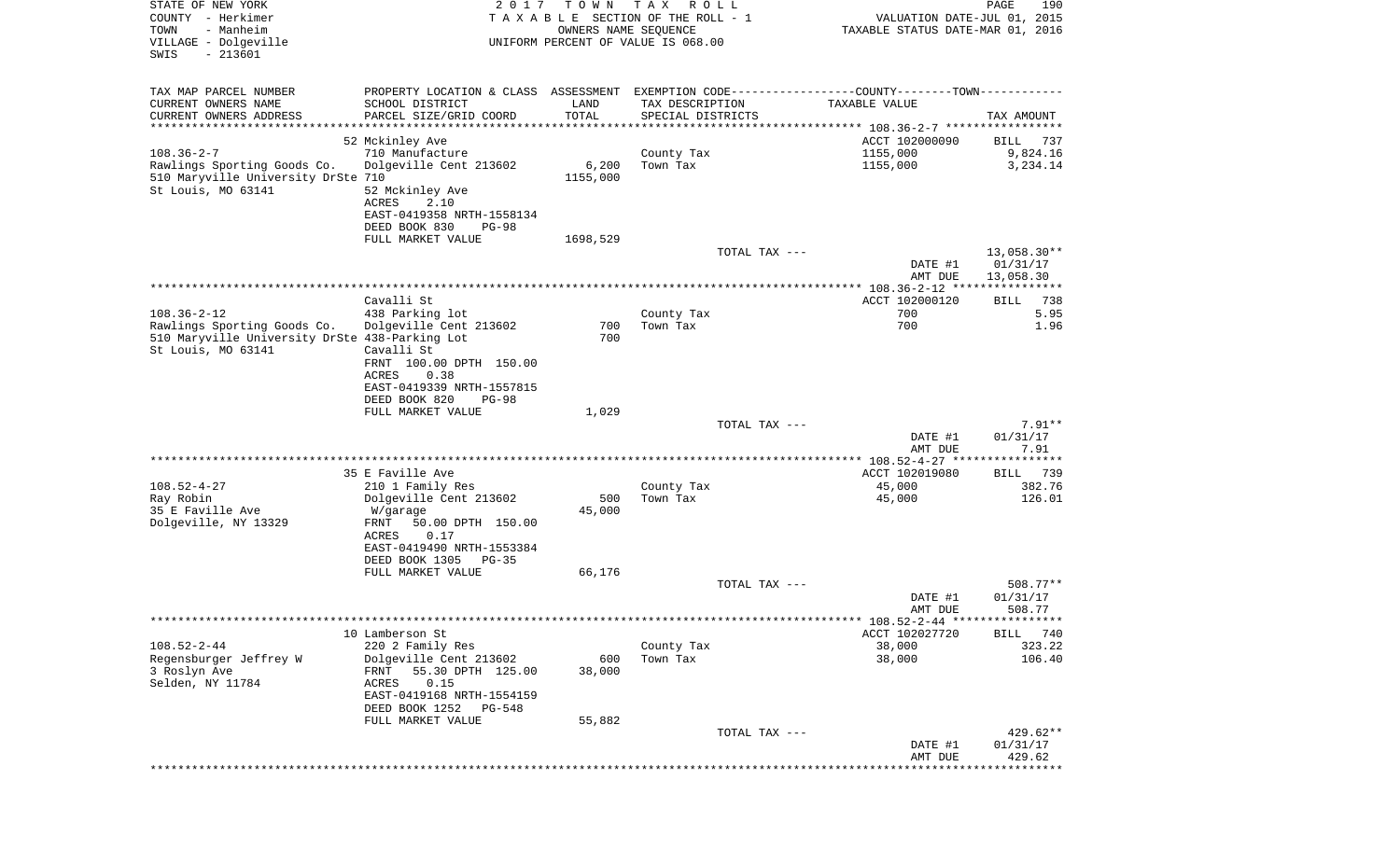| STATE OF NEW YORK<br>COUNTY - Herkimer<br>TOWN<br>- Manheim<br>VILLAGE - Dolgeville<br>$-213601$<br>SWIS | 2 0 1 7                                                                                                                                                                                             | T O W N<br>OWNERS NAME SEQUENCE | T A X<br>R O L L<br>TAXABLE SECTION OF THE ROLL - 1<br>UNIFORM PERCENT OF VALUE IS 068.00            | VALUATION DATE-JUL 01, 2015<br>TAXABLE STATUS DATE-MAR 01, 2016 | PAGE<br>191                    |
|----------------------------------------------------------------------------------------------------------|-----------------------------------------------------------------------------------------------------------------------------------------------------------------------------------------------------|---------------------------------|------------------------------------------------------------------------------------------------------|-----------------------------------------------------------------|--------------------------------|
| TAX MAP PARCEL NUMBER<br>CURRENT OWNERS NAME<br>CURRENT OWNERS ADDRESS<br>*********************          | PROPERTY LOCATION & CLASS ASSESSMENT<br>SCHOOL DISTRICT<br>PARCEL SIZE/GRID COORD                                                                                                                   | LAND<br>TOTAL<br>***********    | EXEMPTION CODE-----------------COUNTY--------TOWN-----------<br>TAX DESCRIPTION<br>SPECIAL DISTRICTS | TAXABLE VALUE                                                   | TAX AMOUNT                     |
|                                                                                                          | 66 Spencer St                                                                                                                                                                                       |                                 |                                                                                                      | ACCT 102029670                                                  | BILL<br>741                    |
| $108.51 - 1 - 6$<br>Reimer William A<br>Reimer Rosemary<br>66 Spencer St<br>Dolgeville, NY 13329         | 210 1 Family Res<br>Dolgeville Cent 213602<br>210<br>66 Spencer St.<br>ACRES<br>4.30<br>EAST-0417097 NRTH-1554713                                                                                   | 6,300<br>64,000                 | County Tax<br>Town Tax                                                                               | 64,000<br>64,000                                                | 544.37<br>179.21               |
|                                                                                                          | DEED BOOK 1279<br>PG-919<br>FULL MARKET VALUE                                                                                                                                                       | 94,118                          |                                                                                                      |                                                                 |                                |
|                                                                                                          |                                                                                                                                                                                                     |                                 | TOTAL TAX ---                                                                                        | DATE #1<br>AMT DUE                                              | 723.58**<br>01/31/17<br>723.58 |
|                                                                                                          |                                                                                                                                                                                                     |                                 |                                                                                                      |                                                                 |                                |
| $108.59 - 1 - 1$<br>Reise Rene J<br>Landry Peter<br>184 So Main St                                       | S Main St<br>311 Res vac land<br>Dolgeville Cent 213602<br>43.00 DPTH 250.00<br>FRNT<br>ACRES<br>0.22                                                                                               | 400<br>400                      | County Tax<br>Town Tax                                                                               | ACCT 102015780<br>400<br>400                                    | 742<br>BILL<br>3.40<br>1.12    |
| Dolgeville, NY 13329                                                                                     | EAST-0416326 NRTH-1552446<br>DEED BOOK 943<br>$PG-69$                                                                                                                                               |                                 |                                                                                                      |                                                                 |                                |
|                                                                                                          | FULL MARKET VALUE                                                                                                                                                                                   | 588                             |                                                                                                      |                                                                 |                                |
|                                                                                                          |                                                                                                                                                                                                     |                                 | TOTAL TAX ---                                                                                        | DATE #1<br>AMT DUE                                              | $4.52**$<br>01/31/17<br>4.52   |
|                                                                                                          |                                                                                                                                                                                                     |                                 |                                                                                                      | ************* 108.59-1-2 ******************                     |                                |
| $108.59 - 1 - 2$                                                                                         | 184 S Main St<br>210 1 Family Res                                                                                                                                                                   |                                 | County Tax                                                                                           | ACCT 102015750<br>72,000                                        | 743<br>BILL<br>612.41          |
| Reise Rene J<br>Landry Peter<br>186 So Main St<br>Dolgeville, NY 13329                                   | Dolgeville Cent 213602<br>W/garage<br>FRNT 100.00 DPTH 250.00<br>ACRES<br>0.57<br>EAST-0416395 NRTH-1552459<br>DEED BOOK 943<br>$PG-69$                                                             | 1,000<br>72,000                 | Town Tax                                                                                             | 72,000                                                          | 201.61                         |
|                                                                                                          | FULL MARKET VALUE                                                                                                                                                                                   | 105,882                         |                                                                                                      |                                                                 |                                |
|                                                                                                          |                                                                                                                                                                                                     |                                 | TOTAL TAX ---                                                                                        | DATE #1<br>AMT DUE                                              | 814.02**<br>01/31/17<br>814.02 |
|                                                                                                          |                                                                                                                                                                                                     |                                 |                                                                                                      |                                                                 | ****                           |
| $108.52 - 3 - 7$<br>Reynolds William G<br>Reynolds Christine<br>33 Howard St<br>Dolgeville, NY 13329     | Howard St<br>312 Vac w/imprv<br>Dolgeville Cent 213602<br>312<br>Howard St<br>FRNT 150.00 DPTH<br>87.00<br>ACRES<br>0.30 BANK<br>135<br>EAST-0418732 NRTH-1553119<br>DEED BOOK 709<br><b>PG-751</b> | 1,500<br>4,700                  | County Tax<br>Town Tax                                                                               | ACCT 102011370<br>4,700<br>4,700                                | 744<br>BILL<br>39.98<br>13.16  |
|                                                                                                          | FULL MARKET VALUE                                                                                                                                                                                   | 6,912                           | TOTAL TAX ---                                                                                        | DATE #1                                                         | $53.14**$<br>01/31/17          |
|                                                                                                          |                                                                                                                                                                                                     |                                 |                                                                                                      | AMT DUE                                                         | 53.14                          |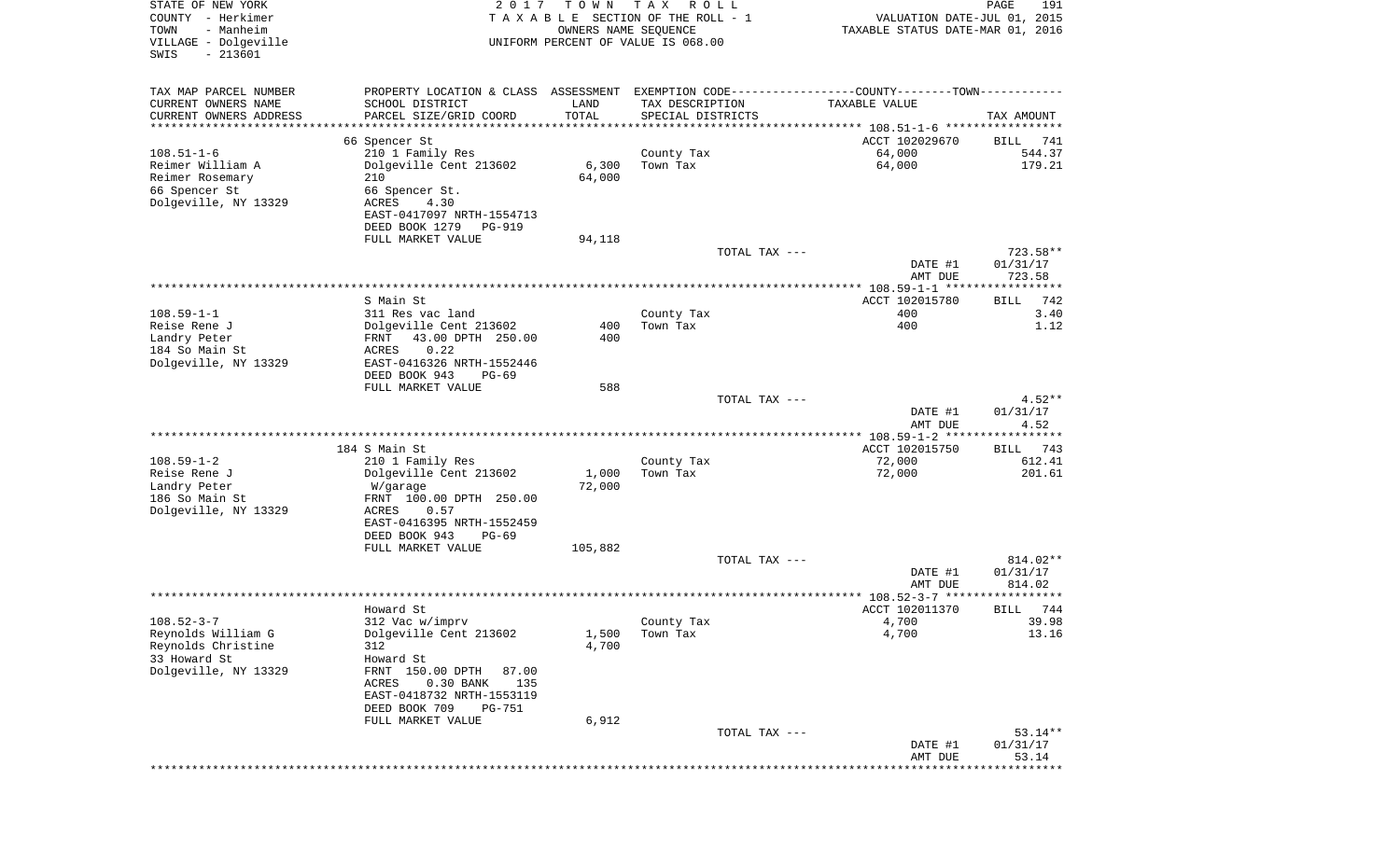| STATE OF NEW YORK<br>COUNTY - Herkimer<br>TOWN<br>- Manheim<br>VILLAGE - Dolgeville<br>$-213601$<br>SWIS | 2 0 1 7                                       | T O W N<br>OWNERS NAME SEQUENCE | T A X<br>R O L L<br>TAXABLE SECTION OF THE ROLL - 1<br>UNIFORM PERCENT OF VALUE IS 068.00     | VALUATION DATE-JUL 01, 2015<br>TAXABLE STATUS DATE-MAR 01, 2016 | PAGE<br>192          |
|----------------------------------------------------------------------------------------------------------|-----------------------------------------------|---------------------------------|-----------------------------------------------------------------------------------------------|-----------------------------------------------------------------|----------------------|
|                                                                                                          |                                               |                                 |                                                                                               |                                                                 |                      |
| TAX MAP PARCEL NUMBER                                                                                    |                                               |                                 | PROPERTY LOCATION & CLASS ASSESSMENT EXEMPTION CODE---------------COUNTY-------TOWN---------- |                                                                 |                      |
| CURRENT OWNERS NAME                                                                                      | SCHOOL DISTRICT                               | LAND                            | TAX DESCRIPTION                                                                               | TAXABLE VALUE                                                   |                      |
| CURRENT OWNERS ADDRESS                                                                                   | PARCEL SIZE/GRID COORD                        | TOTAL                           | SPECIAL DISTRICTS                                                                             |                                                                 | TAX AMOUNT           |
| ********************                                                                                     |                                               | *************                   |                                                                                               |                                                                 |                      |
|                                                                                                          | 33 Howard St                                  |                                 |                                                                                               | ACCT 102025050                                                  | BILL<br>745          |
| $108.52 - 3 - 8$                                                                                         | 210 1 Family Res                              |                                 | County Tax                                                                                    | 67,500                                                          | 574.14               |
| Reynolds William G<br>Reynolds Christine                                                                 | Dolgeville Cent 213602<br>210                 | 1,000<br>67,500                 | Town Tax                                                                                      | 67,500                                                          | 189.01               |
| 33 Howard St                                                                                             | 33 Howard St.                                 |                                 |                                                                                               |                                                                 |                      |
| Dolgeville, NY 13329                                                                                     | FRNT 100.00 DPTH<br>87.00                     |                                 |                                                                                               |                                                                 |                      |
|                                                                                                          | $0.20$ BANK<br>ACRES<br>135                   |                                 |                                                                                               |                                                                 |                      |
|                                                                                                          | EAST-0418795 NRTH-1553226                     |                                 |                                                                                               |                                                                 |                      |
|                                                                                                          | DEED BOOK 690<br><b>PG-517</b>                |                                 |                                                                                               |                                                                 |                      |
|                                                                                                          | FULL MARKET VALUE                             | 99,265                          |                                                                                               |                                                                 |                      |
|                                                                                                          |                                               |                                 | TOTAL TAX ---                                                                                 |                                                                 | $763.15**$           |
|                                                                                                          |                                               |                                 |                                                                                               | DATE #1                                                         | 01/31/17             |
|                                                                                                          |                                               |                                 |                                                                                               | AMT DUE                                                         | 763.15               |
|                                                                                                          | 148 S Main St                                 |                                 |                                                                                               | ACCT 102029610                                                  | 746<br>BILL          |
| $108.59 - 1 - 21$                                                                                        | 210 1 Family Res                              |                                 | County Tax                                                                                    | 41,000                                                          | 348.74               |
| Reynolds William G                                                                                       | Dolgeville Cent 213602                        | 500                             | Town Tax                                                                                      | 41,000                                                          | 114.80               |
| Reynolds Christine M                                                                                     | W Garage                                      | 41,000                          |                                                                                               |                                                                 |                      |
| 33 Howard St                                                                                             | 53.00 DPTH 175.00<br>FRNT                     |                                 |                                                                                               |                                                                 |                      |
| Dolgeville, NY 13329                                                                                     | ACRES<br>0.21                                 |                                 |                                                                                               |                                                                 |                      |
|                                                                                                          | EAST-0417461 NRTH-1552705                     |                                 |                                                                                               |                                                                 |                      |
|                                                                                                          | DEED BOOK 1588<br>PG-938                      |                                 |                                                                                               |                                                                 |                      |
|                                                                                                          | FULL MARKET VALUE                             | 60,294                          |                                                                                               |                                                                 |                      |
|                                                                                                          |                                               |                                 | TOTAL TAX ---                                                                                 | DATE #1                                                         | 463.54**<br>01/31/17 |
|                                                                                                          |                                               |                                 |                                                                                               | AMT DUE                                                         | 463.54               |
|                                                                                                          |                                               |                                 |                                                                                               | **************** 108.52-1-50 *****************                  |                      |
|                                                                                                          | 73 S Helmer Ave                               |                                 |                                                                                               | ACCT 102004140                                                  | 747<br>BILL          |
| $108.52 - 1 - 50$                                                                                        | 220 2 Family Res                              |                                 | County Tax                                                                                    | 43,000                                                          | 365.75               |
| Riesel Caryn S                                                                                           | Dolgeville Cent 213602                        | 1,000                           | Town Tax                                                                                      | 43,000                                                          | 120.41               |
| 670 E Monroe St Bldg G5                                                                                  | FRNT 100.00 DPTH<br>75.00                     | 43,000                          | School Relevy                                                                                 |                                                                 | 948.50               |
| Little Falls, NY 13365                                                                                   | ACRES<br>0.17                                 |                                 | Village Relevy                                                                                |                                                                 | 1,090.90             |
|                                                                                                          | EAST-0417831 NRTH-1553627                     |                                 |                                                                                               |                                                                 |                      |
|                                                                                                          | DEED BOOK 1108<br>PG-537<br>FULL MARKET VALUE | 63,235                          |                                                                                               |                                                                 |                      |
|                                                                                                          |                                               |                                 | TOTAL TAX ---                                                                                 |                                                                 | $2,525.56**$         |
|                                                                                                          |                                               |                                 |                                                                                               | DATE #1                                                         | 01/31/17             |
|                                                                                                          |                                               |                                 |                                                                                               | AMT DUE                                                         | 2,525.56             |
|                                                                                                          |                                               |                                 |                                                                                               |                                                                 |                      |
|                                                                                                          | 30 N Helmer Ave                               |                                 |                                                                                               | ACCT 102003600                                                  | BILL 748             |
| $108.36 - 3 - 42$                                                                                        | 210 1 Family Res                              |                                 | VET COM CT 41131                                                                              | 10,200<br>10,200                                                |                      |
| Riolo Mary                                                                                               | Dolgeville Cent 213602                        | 500                             | County Tax                                                                                    | 31,800                                                          | 270.48               |
| Goss Coleen                                                                                              | 50.00 DPTH 138.50<br>FRNT                     | 42,000                          | Town Tax                                                                                      | 31,800                                                          | 89.04                |
| Coleen Goss<br>2219 Ryder St                                                                             | 0.16<br>ACRES<br>EAST-0419781 NRTH-1556763    |                                 |                                                                                               |                                                                 |                      |
| Brooklyn, NY 11234                                                                                       | DEED BOOK 929<br>$PG-22$                      |                                 |                                                                                               |                                                                 |                      |
|                                                                                                          | FULL MARKET VALUE                             | 61,765                          |                                                                                               |                                                                 |                      |
|                                                                                                          |                                               |                                 | TOTAL TAX ---                                                                                 |                                                                 | 359.52**             |
|                                                                                                          |                                               |                                 |                                                                                               | DATE #1                                                         | 01/31/17             |
|                                                                                                          |                                               |                                 |                                                                                               | AMT DUE                                                         | 359.52               |
|                                                                                                          |                                               |                                 |                                                                                               |                                                                 | * * * * * * * * *    |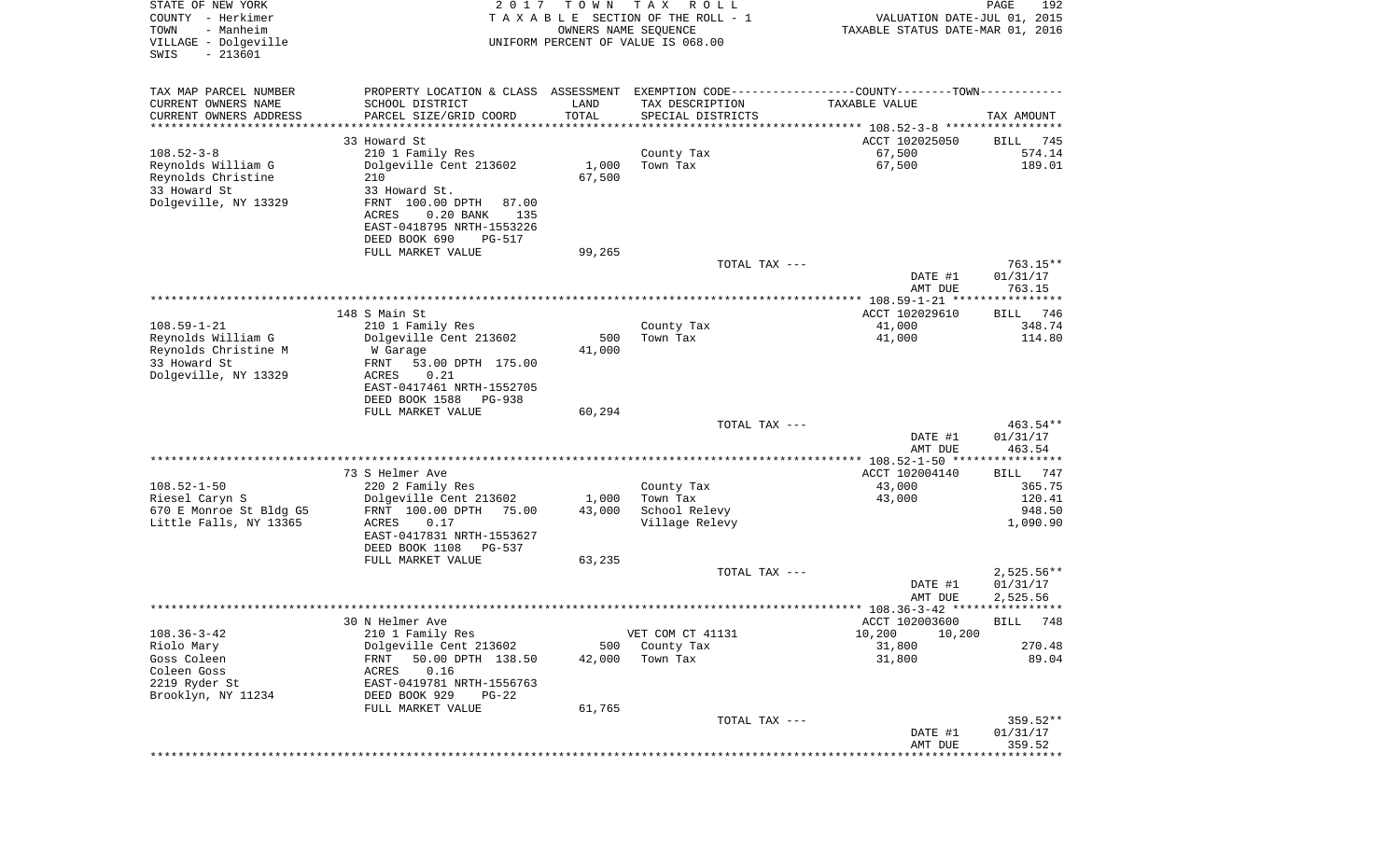| STATE OF NEW YORK<br>COUNTY - Herkimer<br>- Manheim<br>TOWN<br>VILLAGE - Dolgeville<br>$-213601$<br>SWIS | 2017                                                                                                             | T O W N    | TAX ROLL<br>TAXABLE SECTION OF THE ROLL - 1<br>OWNERS NAME SEQUENCE<br>UNIFORM PERCENT OF VALUE IS 068.00 | VALUATION DATE-JUL 01, 2015<br>TAXABLE STATUS DATE-MAR 01, 2016 | PAGE<br>193            |
|----------------------------------------------------------------------------------------------------------|------------------------------------------------------------------------------------------------------------------|------------|-----------------------------------------------------------------------------------------------------------|-----------------------------------------------------------------|------------------------|
| TAX MAP PARCEL NUMBER<br>CURRENT OWNERS NAME                                                             | PROPERTY LOCATION & CLASS ASSESSMENT EXEMPTION CODE---------------COUNTY-------TOWN----------<br>SCHOOL DISTRICT | LAND       | TAX DESCRIPTION                                                                                           | TAXABLE VALUE                                                   |                        |
| CURRENT OWNERS ADDRESS<br>**********************                                                         | PARCEL SIZE/GRID COORD                                                                                           | TOTAL      | SPECIAL DISTRICTS                                                                                         |                                                                 | TAX AMOUNT             |
|                                                                                                          | Spofford Ave                                                                                                     |            |                                                                                                           |                                                                 | <b>BILL</b><br>749     |
| $108.52 - 1 - 86.2$                                                                                      | 311 Res vac land                                                                                                 |            | County Tax                                                                                                | 100                                                             | 0.85                   |
| Robert & Nancy Lumley Living T Dolgeville Cent 213602<br>27 W Faville Ave<br>Dolgeville, NY 13329        | 5.00 DPTH 250.00<br>FRNT<br>0.03<br>ACRES<br>EAST-0417706 NRTH-1554175                                           | 100<br>100 | Town Tax                                                                                                  | 100                                                             | 0.28                   |
|                                                                                                          | DEED BOOK 1396<br>PG-792                                                                                         |            |                                                                                                           |                                                                 |                        |
|                                                                                                          | FULL MARKET VALUE                                                                                                | 147        |                                                                                                           |                                                                 |                        |
|                                                                                                          |                                                                                                                  |            | TOTAL TAX ---                                                                                             | DATE #1                                                         | $1.13**$<br>01/31/17   |
|                                                                                                          |                                                                                                                  |            |                                                                                                           | AMT DUE                                                         | 1.13                   |
|                                                                                                          |                                                                                                                  |            |                                                                                                           |                                                                 |                        |
|                                                                                                          | 6 W State St                                                                                                     |            |                                                                                                           | ACCT 102009300                                                  | <b>BILL</b><br>750     |
| $108.36 - 3 - 38$<br>Roberts Brian                                                                       | 210 1 Family Res                                                                                                 |            | VET COM CT 41131<br>1,000 VET DIS CT 41141                                                                | 10,200<br>10,200<br>20,400                                      |                        |
| Roberts Diane                                                                                            | Dolgeville Cent 213602<br>W/garage                                                                               | 95,000     | County Tax                                                                                                | 20,400<br>64,400                                                | 547.77                 |
| 6 W State St                                                                                             | FRNT<br>98.37 DPTH 199.00                                                                                        |            | Town Tax                                                                                                  | 64,400                                                          | 180.33                 |
| PO Box 247                                                                                               | ACRES<br>0.55                                                                                                    |            | School Relevy                                                                                             |                                                                 | 1,156.92               |
| Dolgeville, NY 13329                                                                                     | EAST-0419886 NRTH-1556649<br>DEED BOOK 683<br>PG-187                                                             |            |                                                                                                           |                                                                 |                        |
|                                                                                                          | FULL MARKET VALUE                                                                                                | 139,706    |                                                                                                           |                                                                 |                        |
|                                                                                                          |                                                                                                                  |            | TOTAL TAX ---                                                                                             |                                                                 | 1,885.02**             |
|                                                                                                          |                                                                                                                  |            |                                                                                                           | DATE #1                                                         | 01/31/17               |
|                                                                                                          |                                                                                                                  |            |                                                                                                           | AMT DUE<br>************ 108.52-2-31 *****************           | 1,885.02               |
|                                                                                                          | 3 E Faville Ave                                                                                                  |            |                                                                                                           | ACCT 102008370                                                  | BILL 751               |
| $108.52 - 2 - 31$                                                                                        | 471 Funeral home                                                                                                 |            | County Tax                                                                                                | 85,000                                                          | 722.99                 |
| Roberts Brian A                                                                                          | Dolgeville Cent 213602                                                                                           | 1,000      | Town Tax                                                                                                  | 85,000                                                          | 238.01                 |
| 3 Faville Ave                                                                                            | W Garage-Carport                                                                                                 | 85,000     | School Relevy                                                                                             |                                                                 | 1,874.95               |
| Dolgeville, NY 13329                                                                                     | 72.00 DPTH 128.00<br>FRNT                                                                                        |            |                                                                                                           |                                                                 |                        |
| PRIOR OWNER ON 3/01/2016                                                                                 | ACRES<br>0.21<br>EAST-0418765 NRTH-1553795                                                                       |            |                                                                                                           |                                                                 |                        |
| Enea Harry J                                                                                             | DEED BOOK 1626<br>PG-139                                                                                         |            |                                                                                                           |                                                                 |                        |
|                                                                                                          | FULL MARKET VALUE                                                                                                | 125,000    |                                                                                                           |                                                                 |                        |
|                                                                                                          |                                                                                                                  |            | TOTAL TAX ---                                                                                             |                                                                 | 2,835.95**             |
|                                                                                                          |                                                                                                                  |            |                                                                                                           | DATE #1                                                         | 01/31/17               |
|                                                                                                          |                                                                                                                  |            |                                                                                                           | AMT DUE                                                         | 2,835.95               |
|                                                                                                          | 91 S Main St                                                                                                     |            |                                                                                                           | ACCT 102017550                                                  | 752<br>BILL            |
| $108.52 - 2 - 32$                                                                                        | 220 2 Family Res                                                                                                 |            | County Tax                                                                                                | 43,200                                                          | 367.45                 |
| Roberts Brian A                                                                                          | Dolgeville Cent 213602                                                                                           | 700        | Town Tax                                                                                                  | 43,200                                                          | 120.97                 |
| 3 Faville Ave                                                                                            | W/garage                                                                                                         | 43,200     | School Relevy                                                                                             |                                                                 | 952.91                 |
| Dolgeville, NY 13329                                                                                     | FRNT<br>66.00 DPTH 105.00<br>0.16<br>ACRES                                                                       |            |                                                                                                           |                                                                 |                        |
| PRIOR OWNER ON 3/01/2016                                                                                 | EAST-0418674 NRTH-1553815                                                                                        |            |                                                                                                           |                                                                 |                        |
| Enea Harry J                                                                                             | DEED BOOK 1626<br>PG-139                                                                                         |            |                                                                                                           |                                                                 |                        |
|                                                                                                          | FULL MARKET VALUE                                                                                                | 63,529     |                                                                                                           |                                                                 |                        |
|                                                                                                          |                                                                                                                  |            | TOTAL TAX ---                                                                                             | DATE #1                                                         | 1,441.33**<br>01/31/17 |
|                                                                                                          |                                                                                                                  |            |                                                                                                           | AMT DUE                                                         | 1,441.33               |
|                                                                                                          |                                                                                                                  |            |                                                                                                           |                                                                 |                        |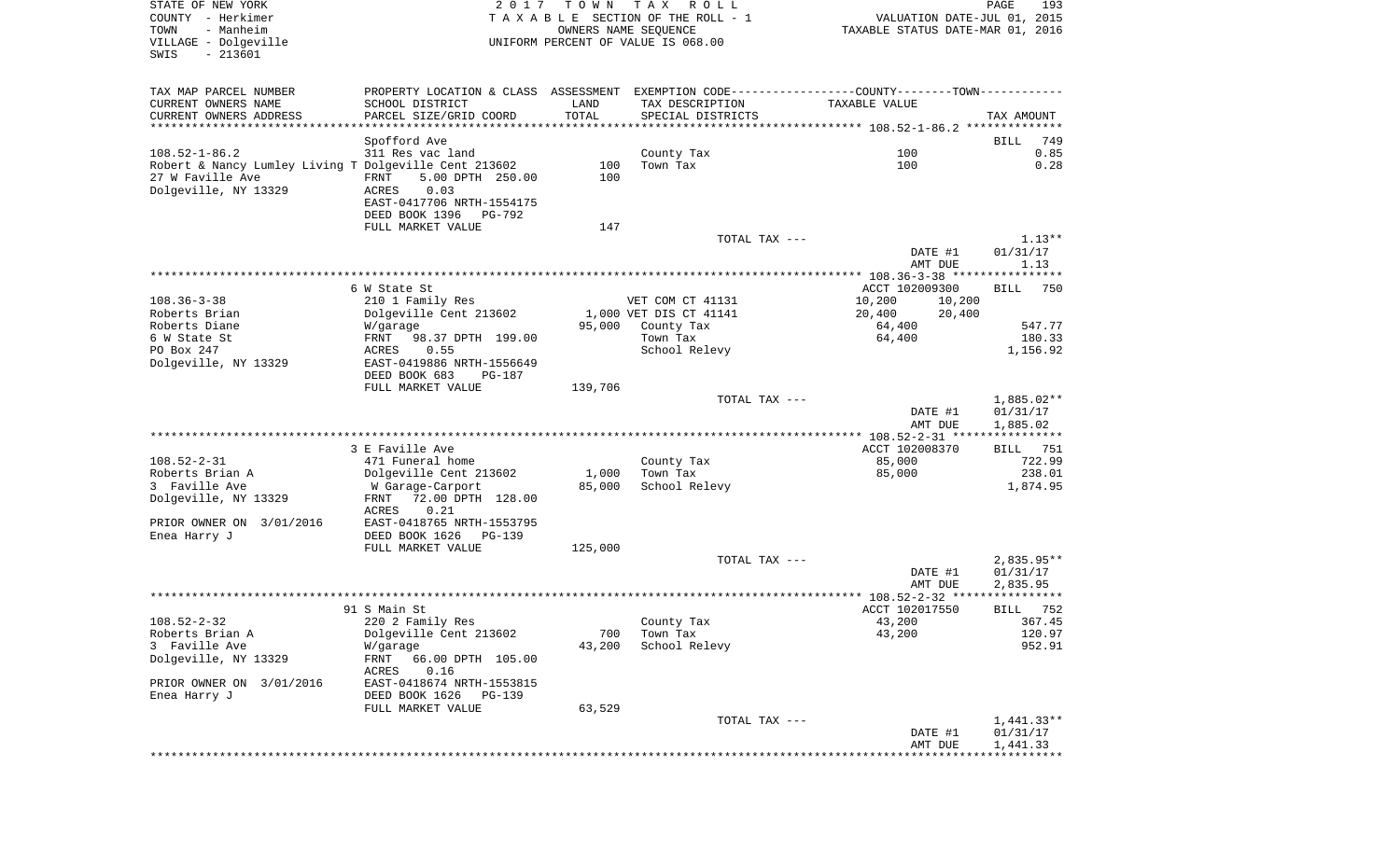| STATE OF NEW YORK<br>COUNTY - Herkimer<br>TOWN<br>- Manheim | 2 0 1 7                                                                                         | T O W N<br>OWNERS NAME SEQUENCE | T A X<br>R O L L<br>TAXABLE SECTION OF THE ROLL - 1 | VALUATION DATE-JUL 01, 2015<br>TAXABLE STATUS DATE-MAR 01, 2016 | PAGE<br>194                 |
|-------------------------------------------------------------|-------------------------------------------------------------------------------------------------|---------------------------------|-----------------------------------------------------|-----------------------------------------------------------------|-----------------------------|
| VILLAGE - Dolgeville<br>$-213601$<br>SWIS                   |                                                                                                 |                                 | UNIFORM PERCENT OF VALUE IS 068.00                  |                                                                 |                             |
| TAX MAP PARCEL NUMBER                                       | PROPERTY LOCATION & CLASS ASSESSMENT EXEMPTION CODE----------------COUNTY--------TOWN---------- |                                 |                                                     |                                                                 |                             |
| CURRENT OWNERS NAME                                         | SCHOOL DISTRICT                                                                                 | LAND                            | TAX DESCRIPTION                                     | TAXABLE VALUE                                                   |                             |
| CURRENT OWNERS ADDRESS<br>*********************             | PARCEL SIZE/GRID COORD                                                                          | TOTAL                           | SPECIAL DISTRICTS                                   |                                                                 | TAX AMOUNT                  |
|                                                             | 11 W Spofford Ave                                                                               |                                 |                                                     | ACCT 102019140                                                  | 753<br>BILL                 |
| $108.52 - 1 - 77$                                           | 210 1 Family Res                                                                                |                                 | County Tax                                          | 39,000                                                          | 331.72                      |
| Roberts Elizabeth                                           | Dolgeville Cent 213602                                                                          | 700                             | Town Tax                                            | 39,000                                                          | 109.20                      |
| 11 W Spofford Ave                                           | W/garage                                                                                        | 39,000                          |                                                     |                                                                 |                             |
| Dolgeville, NY 13329                                        | FRNT<br>70.00 DPTH 100.00<br>$0.16$ BANK<br>ACRES<br>135                                        |                                 |                                                     |                                                                 |                             |
|                                                             | EAST-0417875 NRTH-1553410                                                                       |                                 |                                                     |                                                                 |                             |
|                                                             | DEED BOOK 702<br>PG-324                                                                         |                                 |                                                     |                                                                 |                             |
|                                                             | FULL MARKET VALUE                                                                               | 57,353                          |                                                     |                                                                 |                             |
|                                                             |                                                                                                 |                                 | TOTAL TAX ---                                       |                                                                 | 440.92**                    |
|                                                             |                                                                                                 |                                 |                                                     | DATE #1<br>AMT DUE                                              | 01/31/17<br>440.92          |
|                                                             |                                                                                                 |                                 |                                                     |                                                                 |                             |
|                                                             | 6 Winton Ln                                                                                     |                                 |                                                     | ACCT 102019950                                                  | 754<br>BILL                 |
| $108.52 - 5 - 33$                                           | 210 1 Family Res                                                                                |                                 | County Tax                                          | 31,200                                                          | 265.38                      |
| Rockwell Debra A<br>6 Winton Ln                             | Dolgeville Cent 213602                                                                          | 400                             | Town Tax                                            | 31,200                                                          | 87.36                       |
| Dolgeville, NY 13329                                        | W/garage<br>FRNT<br>43.00 DPTH 164.00                                                           | 31,200                          |                                                     |                                                                 |                             |
|                                                             | ACRES<br>0.15                                                                                   |                                 |                                                     |                                                                 |                             |
| PRIOR OWNER ON 3/01/2016                                    | EAST-0419367 NRTH-1554578                                                                       |                                 |                                                     |                                                                 |                             |
| Miller Jamie G                                              | DEED BOOK 1621<br>PG-675                                                                        |                                 |                                                     |                                                                 |                             |
|                                                             | FULL MARKET VALUE                                                                               | 45,882                          | TOTAL TAX ---                                       |                                                                 | 352.74**                    |
|                                                             |                                                                                                 |                                 |                                                     | DATE #1                                                         | 01/31/17                    |
|                                                             |                                                                                                 |                                 |                                                     | AMT DUE                                                         | 352.74                      |
|                                                             |                                                                                                 |                                 |                                                     |                                                                 |                             |
| $108.44 - 4 - 6$                                            | 68 N Main St<br>482 Det row bldg                                                                |                                 | County Tax                                          | ACCT 102021630<br>45,000                                        | 755<br>BILL<br>382.76       |
| Rockwell Douglas                                            | Dolgeville Cent 213602                                                                          | 1,600                           | Town Tax                                            | 45,000                                                          | 126.01                      |
| PO Box 301                                                  | FRNT<br>60.00 DPTH<br>48.00                                                                     | 45,000                          |                                                     |                                                                 |                             |
| Salisbury Center, NY 13454                                  | ACRES<br>0.07                                                                                   |                                 |                                                     |                                                                 |                             |
|                                                             | EAST-0420031 NRTH-1556114                                                                       |                                 |                                                     |                                                                 |                             |
|                                                             | DEED BOOK 891<br>$PG-273$<br>FULL MARKET VALUE                                                  | 66,176                          |                                                     |                                                                 |                             |
|                                                             |                                                                                                 |                                 | TOTAL TAX ---                                       |                                                                 | 508.77**                    |
|                                                             |                                                                                                 |                                 |                                                     | DATE #1                                                         | 01/31/17                    |
|                                                             |                                                                                                 |                                 |                                                     | AMT DUE                                                         | 508.77                      |
|                                                             |                                                                                                 |                                 |                                                     |                                                                 | ****                        |
| $108.52 - 1 - 53$                                           | 69 S Helmer Ave<br>210 1 Family Res                                                             |                                 | County Tax                                          | ACCT 102026100<br>70,100                                        | 756<br>BILL<br>596.25       |
| Rockwell IRR. Trust Sharon                                  | Dolgeville Cent 213602                                                                          | 1,000                           | Town Tax                                            | 70,100                                                          | 196.29                      |
| McCarthy Stacy A                                            | W Garage                                                                                        | 70,100                          |                                                     |                                                                 |                             |
| 69 S Helmer Ave                                             | FRNT 100.00 DPTH 150.00                                                                         |                                 |                                                     |                                                                 |                             |
| Dolgeville, NY 13329                                        | 0.29<br>ACRES                                                                                   |                                 |                                                     |                                                                 |                             |
|                                                             | EAST-0417924 NRTH-1553687<br>DEED BOOK 1598<br>PG-879                                           |                                 |                                                     |                                                                 |                             |
|                                                             | FULL MARKET VALUE                                                                               | 103,088                         |                                                     |                                                                 |                             |
|                                                             |                                                                                                 |                                 | TOTAL TAX ---                                       |                                                                 | 792.54**                    |
|                                                             |                                                                                                 |                                 |                                                     | DATE #1                                                         | 01/31/17                    |
|                                                             |                                                                                                 |                                 |                                                     | AMT DUE<br>* * * * * * * * *                                    | 792.54<br>* * * * * * * * * |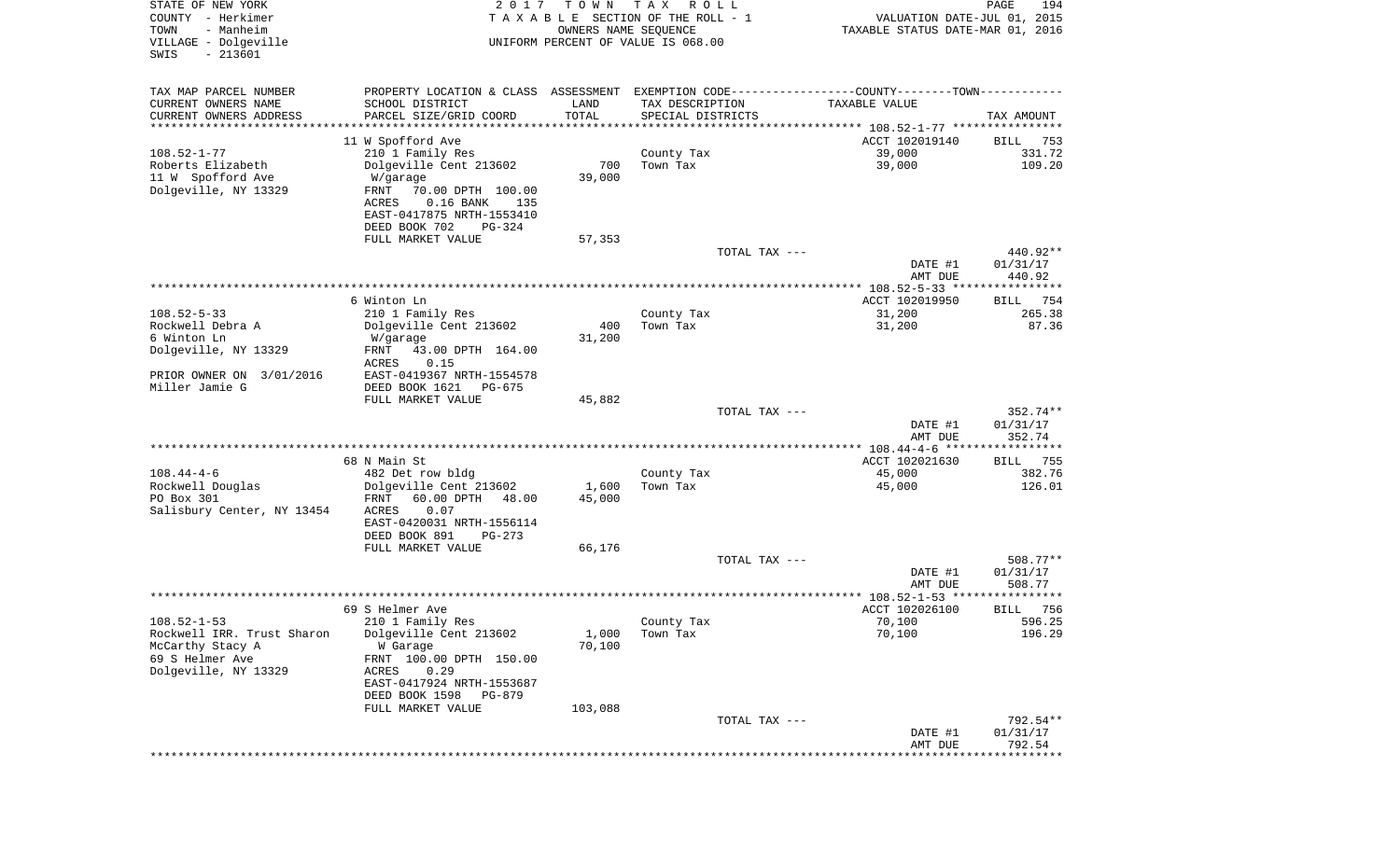| STATE OF NEW YORK<br>COUNTY - Herkimer<br>TOWN<br>- Manheim | 2 0 1 7                                    | T O W N<br>OWNERS NAME SEQUENCE | T A X<br>R O L L<br>TAXABLE SECTION OF THE ROLL - 1        | VALUATION DATE-JUL 01, 2015<br>TAXABLE STATUS DATE-MAR 01, 2016 | $\mathop{\mathtt{PAGE}}$<br>195 |
|-------------------------------------------------------------|--------------------------------------------|---------------------------------|------------------------------------------------------------|-----------------------------------------------------------------|---------------------------------|
| VILLAGE - Dolgeville<br>$-213601$<br>SWIS                   |                                            |                                 | UNIFORM PERCENT OF VALUE IS 068.00                         |                                                                 |                                 |
| TAX MAP PARCEL NUMBER                                       | PROPERTY LOCATION & CLASS ASSESSMENT       |                                 | EXEMPTION CODE----------------COUNTY-------TOWN----------- |                                                                 |                                 |
| CURRENT OWNERS NAME                                         | SCHOOL DISTRICT                            | LAND                            | TAX DESCRIPTION                                            | TAXABLE VALUE                                                   |                                 |
| CURRENT OWNERS ADDRESS<br>*********************             | PARCEL SIZE/GRID COORD                     | TOTAL<br>**********             | SPECIAL DISTRICTS                                          |                                                                 | TAX AMOUNT                      |
|                                                             | 12 Slawson St                              |                                 |                                                            | ACCT 102011100                                                  | 757<br>BILL                     |
| $108.44 - 3 - 82$                                           | 210 1 Family Res                           |                                 | County Tax                                                 | 44,000                                                          | 374.25                          |
| Rockwell Jaclyn R                                           | Dolgeville Cent 213602                     | 500                             | Town Tax                                                   | 44,000                                                          | 123.21                          |
| 12 Slawson St                                               | W/garage                                   | 44,000                          |                                                            |                                                                 |                                 |
| Dolgeville, NY 13329                                        | FRNT<br>53.00 DPTH 120.00                  |                                 |                                                            |                                                                 |                                 |
|                                                             | 0.15<br>ACRES<br>EAST-0418885 NRTH-1554896 |                                 |                                                            |                                                                 |                                 |
|                                                             | DEED BOOK 1198<br>PG-374                   |                                 |                                                            |                                                                 |                                 |
|                                                             | FULL MARKET VALUE                          | 64,706                          |                                                            |                                                                 |                                 |
|                                                             |                                            |                                 | TOTAL TAX ---                                              |                                                                 | 497.46**                        |
|                                                             |                                            |                                 |                                                            | DATE #1                                                         | 01/31/17                        |
|                                                             |                                            |                                 |                                                            | AMT DUE<br>***************** 108.52-6-1 ******************      | 497.46                          |
|                                                             | 33 Ransom St                               |                                 |                                                            | ACCT 102020040                                                  | 758<br>BILL                     |
| $108.52 - 6 - 1$                                            | 210 1 Family Res                           |                                 | County Tax                                                 | 79,000                                                          | 671.96                          |
| Rockwell Richard R                                          | Dolgeville Cent 213602                     | 1,000                           | Town Tax                                                   | 79,000                                                          | 221.21                          |
| Rockwell Carrie A                                           | W/garage                                   | 79,000                          |                                                            |                                                                 |                                 |
| 33 Ransom St                                                | FRNT 100.00 DPTH 150.00                    |                                 |                                                            |                                                                 |                                 |
| Dolgeville, NY 13329                                        | ACRES<br>0.34<br>EAST-0419385 NRTH-1552708 |                                 |                                                            |                                                                 |                                 |
|                                                             | DEED BOOK 914<br><b>PG-540</b>             |                                 |                                                            |                                                                 |                                 |
|                                                             | FULL MARKET VALUE                          | 116,176                         |                                                            |                                                                 |                                 |
|                                                             |                                            |                                 | TOTAL TAX ---                                              |                                                                 | 893.17**                        |
|                                                             |                                            |                                 |                                                            | DATE #1                                                         | 01/31/17                        |
|                                                             |                                            |                                 |                                                            | AMT DUE                                                         | 893.17                          |
|                                                             | 66 W State St                              |                                 |                                                            | ACCT 102012810                                                  | 759<br>BILL                     |
| $108.36 - 1 - 17$                                           | 210 1 Family Res                           |                                 | County Tax                                                 | 35,100                                                          | 298.55                          |
| Rosenberger Michaela                                        | Dolgeville Cent 213602                     | 700                             | Town Tax                                                   | 35,100                                                          | 98.28                           |
| 66 W State St                                               | FRNT<br>73.40 DPTH 175.20                  | 35,100                          |                                                            |                                                                 |                                 |
| Dolgeville, NY 13329                                        | ACRES<br>0.22<br>EAST-0418557 NRTH-1557299 |                                 |                                                            |                                                                 |                                 |
|                                                             | DEED BOOK 1200<br>PG-166                   |                                 |                                                            |                                                                 |                                 |
|                                                             | FULL MARKET VALUE                          | 51,618                          |                                                            |                                                                 |                                 |
|                                                             |                                            |                                 | TOTAL TAX ---                                              |                                                                 | $396.83**$                      |
|                                                             |                                            |                                 |                                                            | DATE #1                                                         | 01/31/17                        |
|                                                             |                                            |                                 |                                                            | AMT DUE                                                         | 396.83<br>****                  |
|                                                             | 42 Elm St                                  |                                 |                                                            | ****************** 108.44-1-21 ******<br>ACCT 102008550         | 760<br>BILL                     |
| $108.44 - 1 - 21$                                           | 210 1 Family Res                           |                                 | County Tax                                                 | 37,600                                                          | 319.82                          |
| Rulison Wanita                                              | Dolgeville Cent 213602                     | 500                             | Town Tax                                                   | 37,600                                                          | 105.28                          |
| 76 Elder St                                                 | W/garage                                   | 37,600                          |                                                            |                                                                 |                                 |
| Schenectady, NY 12304                                       | 50.00 DPTH 240.00<br>FRNT                  |                                 |                                                            |                                                                 |                                 |
|                                                             | 0.28<br>ACRES<br>EAST-0419051 NRTH-1556192 |                                 |                                                            |                                                                 |                                 |
|                                                             | DEED BOOK 1182 PG-111                      |                                 |                                                            |                                                                 |                                 |
|                                                             | FULL MARKET VALUE                          | 55,294                          |                                                            |                                                                 |                                 |
|                                                             |                                            |                                 | TOTAL TAX ---                                              |                                                                 | 425.10**                        |
|                                                             |                                            |                                 |                                                            | DATE #1                                                         | 01/31/17                        |
|                                                             |                                            |                                 |                                                            | AMT DUE                                                         | 425.10                          |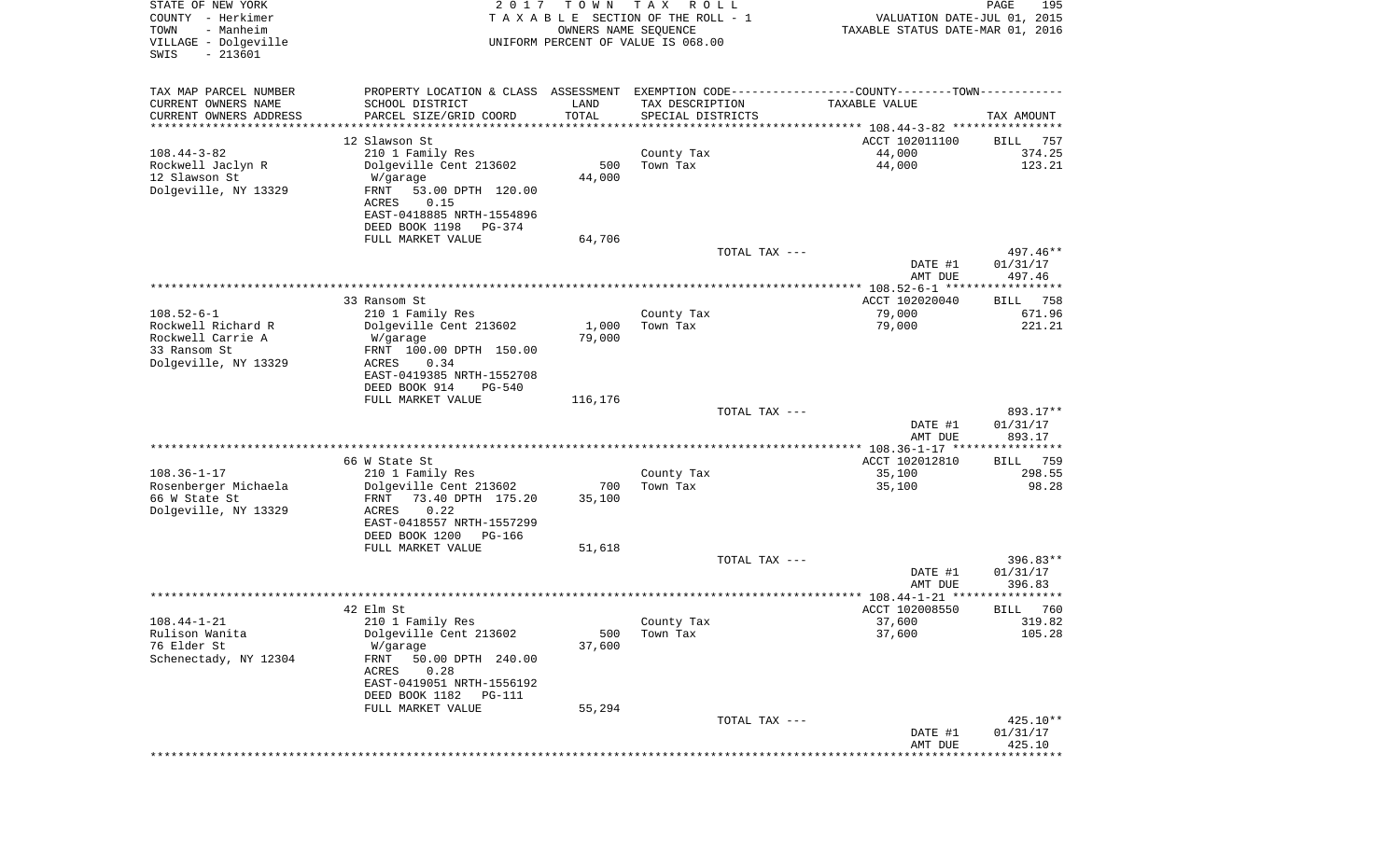| STATE OF NEW YORK<br>COUNTY - Herkimer<br>- Manheim<br>TOWN<br>VILLAGE - Dolgeville<br>SWIS<br>$-213601$ | 2017                                                                                                                                                                        | T O W N                     | T A X<br>R O L L<br>TAXABLE SECTION OF THE ROLL - 1<br>OWNERS NAME SEQUENCE<br>UNIFORM PERCENT OF VALUE IS 068.00 | VALUATION DATE-JUL 01, 2015<br>TAXABLE STATUS DATE-MAR 01, 2016 | PAGE<br>196                              |
|----------------------------------------------------------------------------------------------------------|-----------------------------------------------------------------------------------------------------------------------------------------------------------------------------|-----------------------------|-------------------------------------------------------------------------------------------------------------------|-----------------------------------------------------------------|------------------------------------------|
| TAX MAP PARCEL NUMBER<br>CURRENT OWNERS NAME<br>CURRENT OWNERS ADDRESS<br>********************           | PROPERTY LOCATION & CLASS ASSESSMENT<br>SCHOOL DISTRICT<br>PARCEL SIZE/GRID COORD                                                                                           | LAND<br>TOTAL<br>********** | EXEMPTION CODE----------------COUNTY-------TOWN----------<br>TAX DESCRIPTION<br>SPECIAL DISTRICTS                 | TAXABLE VALUE                                                   | TAX AMOUNT                               |
| $108.52 - 5 - 73$<br>Ruppert Priscilla<br>9 Winton Ln<br>Dolgeville, NY 13329                            | 9 Winton Ln<br>210 1 Family Res<br>Dolgeville Cent 213602<br>FRNT<br>45.00 DPTH 115.00<br>0.12<br>ACRES<br>EAST-0419574 NRTH-1554650                                        | 500<br>38,100               | County Tax<br>Town Tax                                                                                            | ACCT 102005790<br>38,100<br>38,100                              | BILL<br>761<br>324.07<br>106.68          |
|                                                                                                          | DEED BOOK 934<br>PG-182<br>FULL MARKET VALUE                                                                                                                                | 56,029                      | TOTAL TAX ---                                                                                                     |                                                                 | 430.75**                                 |
|                                                                                                          | 15 W Faville Ave                                                                                                                                                            |                             |                                                                                                                   | DATE #1<br>AMT DUE<br>ACCT 102011880                            | 01/31/17<br>430.75<br><b>BILL</b><br>762 |
| $108.52 - 1 - 57$                                                                                        | 210 1 Family Res                                                                                                                                                            |                             | VET WAR CT 41121                                                                                                  | 6,120<br>6,120                                                  |                                          |
| Rzeszot Edward<br>Rzeszot Carol A<br>15 W Faville Ave<br>Dolgeville, NY 13329                            | Dolgeville Cent 213602<br>Garage<br>FRNT<br>75.00 DPTH 150.00<br>ACRES<br>0.26<br>EAST-0418063 NRTH-1554010<br>DEED BOOK 1327<br>PG-798                                     | 800<br>65,400               | County Tax<br>Town Tax                                                                                            | 59,280<br>59,280                                                | 504.22<br>165.99                         |
|                                                                                                          | FULL MARKET VALUE                                                                                                                                                           | 96,176                      | TOTAL TAX ---                                                                                                     | DATE #1<br>AMT DUE                                              | 670.21**<br>01/31/17<br>670.21           |
|                                                                                                          |                                                                                                                                                                             |                             |                                                                                                                   | *********** 108.52-2-54 *****************                       |                                          |
| $108.52 - 2 - 54$<br>Sage Serena<br>PO Box 46144<br>Kansas City, MO 64134                                | 18 Howard St<br>220 2 Family Res<br>Dolgeville Cent 213602<br>W/barn<br>FRNT<br>66.00 DPTH 138.70<br>ACRES<br>0.19<br>EAST-0419003 NRTH-1553841<br>DEED BOOK 914<br>$PG-36$ | 700<br>39,500               | County Tax<br>Town Tax                                                                                            | ACCT 102030540<br>39,500<br>39,500                              | 763<br>BILL<br>335.98<br>110.60          |
|                                                                                                          | FULL MARKET VALUE                                                                                                                                                           | 58,088                      | TOTAL TAX ---                                                                                                     | DATE #1                                                         | 446.58**<br>01/31/17                     |
|                                                                                                          |                                                                                                                                                                             |                             |                                                                                                                   | AMT DUE<br>***************** 108.44-1-52 *********              | 446.58<br>******                         |
|                                                                                                          | 34 S Helmer Ave                                                                                                                                                             |                             |                                                                                                                   | ACCT 102004980                                                  | 764<br>BILL                              |
| $108.44 - 1 - 52$<br>Salek Larry<br>34 S Helmer Ave<br>Dolgeville, NY 13329                              | 210 1 Family Res<br>Dolgeville Cent 213602<br>W/garage<br>50.00 DPTH 150.00<br>FRNT<br>0.17<br>ACRES<br>EAST-0418817 NRTH-1555156<br>DEED BOOK 828<br>PG-657                | 500<br>44,000               | County Tax<br>Town Tax<br>School Relevy<br>Village Relevy                                                         | 44,000<br>44,000                                                | 374.25<br>123.21<br>526.35<br>1,116.20   |
|                                                                                                          | FULL MARKET VALUE                                                                                                                                                           | 64,706                      |                                                                                                                   |                                                                 |                                          |
|                                                                                                          |                                                                                                                                                                             |                             | TOTAL TAX ---                                                                                                     | DATE #1<br>AMT DUE<br>*********************************         | $2,140.01**$<br>01/31/17<br>2,140.01     |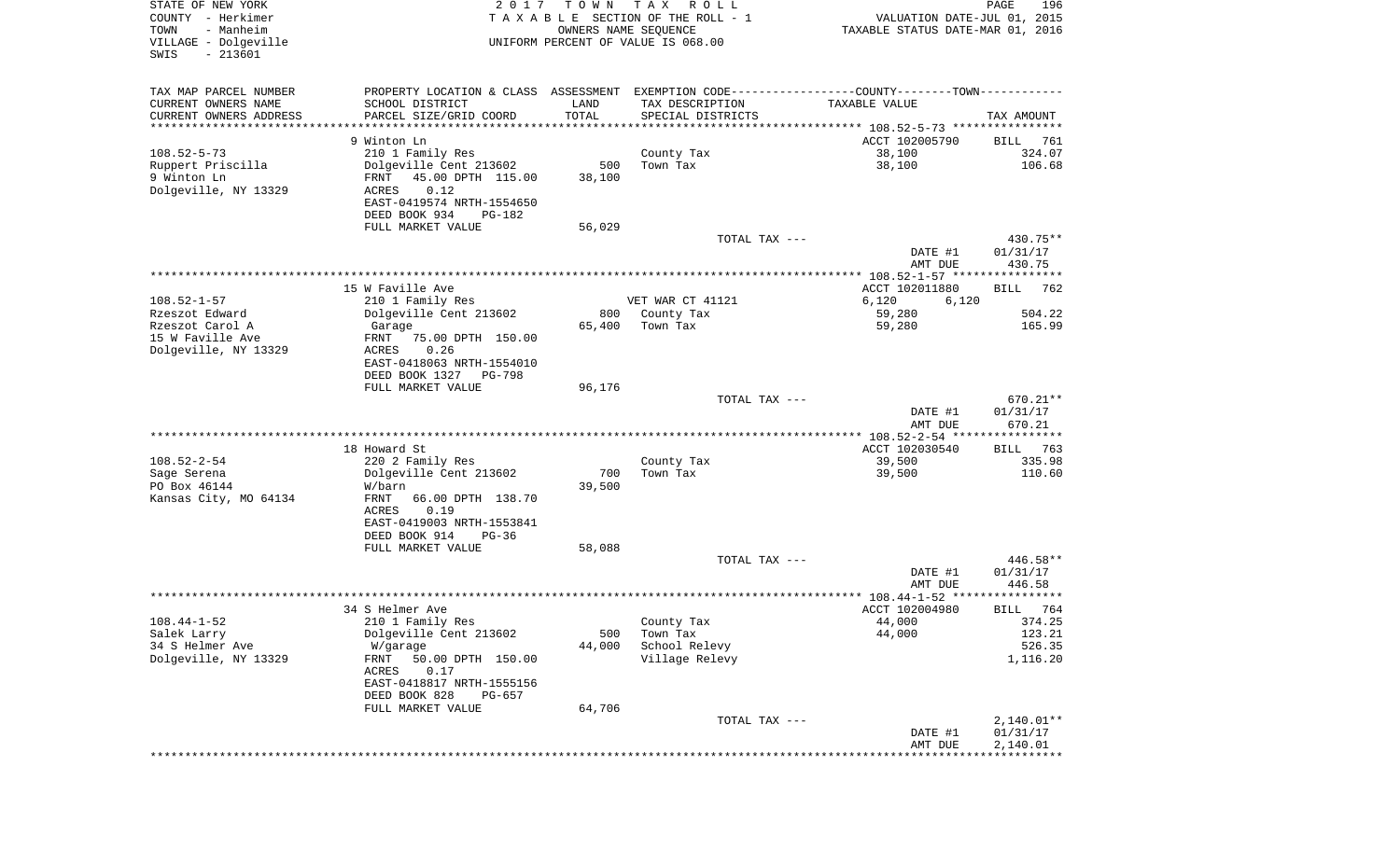| STATE OF NEW YORK<br>COUNTY - Herkimer<br>- Manheim<br>TOWN<br>VILLAGE - Dolgeville<br>$-213601$<br>SWIS | 2017                                                                                          | T O W N<br>OWNERS NAME SEQUENCE | T A X<br>R O L L<br>TAXABLE SECTION OF THE ROLL - 1<br>UNIFORM PERCENT OF VALUE IS 068.00 | VALUATION DATE-JUL 01, 2015<br>TAXABLE STATUS DATE-MAR 01, 2016 | PAGE<br>197          |
|----------------------------------------------------------------------------------------------------------|-----------------------------------------------------------------------------------------------|---------------------------------|-------------------------------------------------------------------------------------------|-----------------------------------------------------------------|----------------------|
| TAX MAP PARCEL NUMBER                                                                                    | PROPERTY LOCATION & CLASS ASSESSMENT EXEMPTION CODE---------------COUNTY-------TOWN---------- |                                 |                                                                                           |                                                                 |                      |
| CURRENT OWNERS NAME                                                                                      | SCHOOL DISTRICT                                                                               | LAND                            | TAX DESCRIPTION                                                                           | TAXABLE VALUE                                                   |                      |
| CURRENT OWNERS ADDRESS                                                                                   | PARCEL SIZE/GRID COORD                                                                        | TOTAL                           | SPECIAL DISTRICTS                                                                         |                                                                 | TAX AMOUNT           |
| *********************                                                                                    |                                                                                               |                                 |                                                                                           |                                                                 |                      |
|                                                                                                          | 19 Ransom St                                                                                  |                                 |                                                                                           |                                                                 | 765<br>BILL          |
| $108.52 - 6 - 7.1$<br>Salerno Nicholas L                                                                 | 210 1 Family Res<br>Dolgeville Cent 213602                                                    | 300                             | County Tax<br>Town Tax                                                                    | 26,000<br>26,000                                                | 221.15<br>72.80      |
| 19 Ransom St                                                                                             | W/carport                                                                                     | 26,000                          |                                                                                           |                                                                 |                      |
| Dolgeville, NY 13329                                                                                     | FRNT<br>56.00 DPTH 150.00                                                                     |                                 |                                                                                           |                                                                 |                      |
|                                                                                                          | ACRES<br>0.19                                                                                 |                                 |                                                                                           |                                                                 |                      |
|                                                                                                          | EAST-0419535 NRTH-1552956                                                                     |                                 |                                                                                           |                                                                 |                      |
|                                                                                                          | DEED BOOK 1581<br>PG-126<br>FULL MARKET VALUE                                                 | 38,235                          |                                                                                           |                                                                 |                      |
|                                                                                                          |                                                                                               |                                 | TOTAL TAX ---                                                                             |                                                                 | 293.95**             |
|                                                                                                          |                                                                                               |                                 |                                                                                           | DATE #1                                                         | 01/31/17             |
|                                                                                                          |                                                                                               |                                 |                                                                                           | AMT DUE                                                         | 293.95               |
|                                                                                                          | 16 Slawson St                                                                                 |                                 |                                                                                           | ACCT 102002730                                                  | 766<br>BILL          |
| $108.44 - 1 - 54$                                                                                        | 210 1 Family Res                                                                              |                                 | County Tax                                                                                | 46,000                                                          | 391.27               |
| Sandling Jason E                                                                                         | Dolgeville Cent 213602                                                                        | 500                             | Town Tax                                                                                  | 46,000                                                          | 128.81               |
| Sandling Marcia J                                                                                        | W/garage                                                                                      | 46,000                          | School Relevy                                                                             |                                                                 | 1,014.68             |
| 16 Slawson St<br>Dolgeville, NY 13329                                                                    | FRNT<br>50.00 DPTH 100.00<br>0.11                                                             |                                 | Village Relevy                                                                            |                                                                 | 1,354.66             |
|                                                                                                          | ACRES<br>EAST-0418760 NRTH-1555007                                                            |                                 |                                                                                           |                                                                 |                      |
|                                                                                                          | DEED BOOK 1446<br><b>PG-948</b>                                                               |                                 |                                                                                           |                                                                 |                      |
|                                                                                                          | FULL MARKET VALUE                                                                             | 67,647                          |                                                                                           |                                                                 |                      |
|                                                                                                          |                                                                                               |                                 | TOTAL TAX ---                                                                             |                                                                 | $2,889.42**$         |
|                                                                                                          |                                                                                               |                                 |                                                                                           | DATE #1<br>AMT DUE                                              | 01/31/17<br>2,889.42 |
|                                                                                                          |                                                                                               |                                 |                                                                                           |                                                                 |                      |
|                                                                                                          | 19 Stewart St                                                                                 |                                 |                                                                                           | ACCT 102023400                                                  | 767<br>BILL          |
| $108.59 - 3 - 17$                                                                                        | 210 1 Family Res                                                                              |                                 | 41800<br>AGED-ALL                                                                         | 26,200<br>26,200                                                |                      |
| Saracino Rosalie                                                                                         | Dolgeville Cent 213602                                                                        | 500                             | County Tax                                                                                | 26,200                                                          | 222.85               |
| Saracino Michael J<br>19 Stewart St                                                                      | W Garage<br>FRNT 100.00 DPTH 150.00                                                           | 52,400                          | Town Tax                                                                                  | 26,200                                                          | 73.36                |
| Dolgeville, NY 13329                                                                                     | ACRES<br>0.17                                                                                 |                                 |                                                                                           |                                                                 |                      |
|                                                                                                          | EAST-0417106 NRTH-1551794                                                                     |                                 |                                                                                           |                                                                 |                      |
|                                                                                                          | DEED BOOK 1386<br>PG-351                                                                      |                                 |                                                                                           |                                                                 |                      |
|                                                                                                          | FULL MARKET VALUE                                                                             | 77,059                          | TOTAL TAX ---                                                                             |                                                                 | 296.21**             |
|                                                                                                          |                                                                                               |                                 |                                                                                           | DATE #1                                                         | 01/31/17             |
|                                                                                                          |                                                                                               |                                 |                                                                                           | AMT DUE                                                         | 296.21               |
|                                                                                                          |                                                                                               |                                 |                                                                                           |                                                                 |                      |
| $108.52 - 5 - 6$                                                                                         | 70 Van Buren St<br>210 1 Family Res                                                           |                                 | County Tax                                                                                | ACCT 102023460<br>40,000                                        | BILL 768<br>340.23   |
| Sarpen Kathleen J                                                                                        | Dolgeville Cent 213602                                                                        | 1,600                           | Town Tax                                                                                  | 40,000                                                          | 112.00               |
| PO Box 87                                                                                                | W/barn                                                                                        | 40,000                          |                                                                                           |                                                                 |                      |
| Dolgeville, NY 13329                                                                                     | FRNT 160.00 DPTH 260.00                                                                       |                                 |                                                                                           |                                                                 |                      |
|                                                                                                          | ACRES<br>0.86                                                                                 |                                 |                                                                                           |                                                                 |                      |
|                                                                                                          | EAST-0420316 NRTH-1553309<br>DEED BOOK 903<br>PG-227                                          |                                 |                                                                                           |                                                                 |                      |
|                                                                                                          | FULL MARKET VALUE                                                                             | 58,824                          |                                                                                           |                                                                 |                      |
|                                                                                                          |                                                                                               |                                 | TOTAL TAX ---                                                                             |                                                                 | 452.23**             |
|                                                                                                          |                                                                                               |                                 |                                                                                           | DATE #1                                                         | 01/31/17             |
|                                                                                                          |                                                                                               |                                 |                                                                                           | AMT DUE<br>****************************                         | 452.23               |
|                                                                                                          |                                                                                               |                                 |                                                                                           |                                                                 |                      |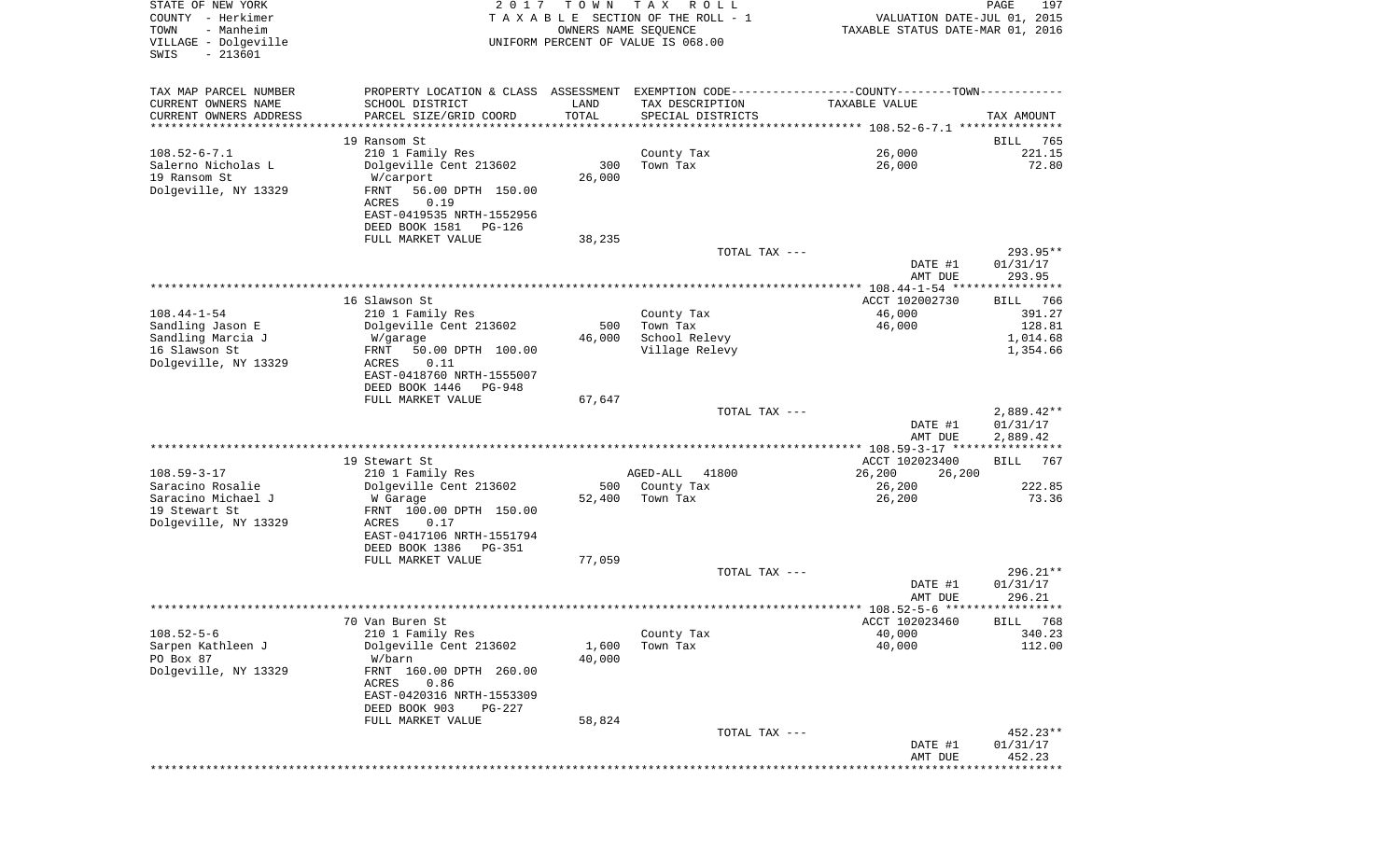| TAX MAP PARCEL NUMBER<br>PROPERTY LOCATION & CLASS ASSESSMENT EXEMPTION CODE---------------COUNTY-------TOWN----------<br>CURRENT OWNERS NAME<br>SCHOOL DISTRICT<br>LAND<br>TAX DESCRIPTION<br>TAXABLE VALUE<br>TOTAL<br>CURRENT OWNERS ADDRESS<br>PARCEL SIZE/GRID COORD<br>SPECIAL DISTRICTS<br>TAX AMOUNT<br>************************* 108.52-6-40 **********<br>58 E Faville Ave<br>ACCT 102027870<br><b>BILL</b><br>769<br>210 1 Family Res<br>73,500<br>$108.52 - 6 - 40$<br>County Tax<br>625.17<br>73,500<br>Sarpen Kathleen J<br>Dolgeville Cent 213602<br>4,100<br>Town Tax<br>205.81<br>PO Box 87<br>73,500<br>W/garage<br>Dolgeville, NY 13329<br>3.10 BANK<br>ACRES<br>135<br>EAST-0419864 NRTH-1552655<br>DEED BOOK 872<br>PG-661<br>FULL MARKET VALUE<br>108,088<br>TOTAL TAX ---<br>830.98**<br>DATE #1<br>01/31/17<br>AMT DUE<br>830.98<br>**************************************<br>**********<br>*************** 108.60-1-9 ***<br>770<br>Ward St<br>ACCT 102004050<br><b>BILL</b><br>$108.60 - 1 - 9$<br>6.80<br>311 Res vac land<br>County Tax<br>800<br>Sarpen William<br>Dolgeville Cent 213602<br>800<br>2.24<br>800<br>Town Tax<br>46 Vanburen St<br>FRNT 120.00 DPTH 150.00<br>800<br>Dolgeville, NY 13329<br>0.39<br>ACRES<br>EAST-0418933 NRTH-1551270<br>FULL MARKET VALUE<br>1,176<br>$9.04**$<br>TOTAL TAX ---<br>01/31/17<br>DATE #1<br>9.04<br>AMT DUE<br>***********<br>Ward St & Menge<br><b>BILL</b><br>771<br>$108.60 - 1 - 11$<br>311 Res vac land<br>County Tax<br>2,100<br>17.86<br>Sarpen William<br>Dolgeville Cent 213602<br>2,100<br>Town Tax<br>2,100<br>5.88<br>46 Van Buren St<br>FRNT 125.00 DPTH 150.00<br>2,100<br>Dolgeville, NY 13329<br>1.10<br>ACRES<br>EAST-0418806 NRTH-1551504<br>DEED BOOK 856<br>$PG-592$<br>FULL MARKET VALUE<br>3,088<br>$23.74**$<br>TOTAL TAX ---<br>01/31/17<br>DATE #1<br>23.74<br>AMT DUE<br>***********<br>Fenner St<br>ACCT 102003000<br><b>BILL</b><br>772<br>$108.60 - 1 - 21$<br>312 Vac w/imprv<br>County Tax<br>14,900<br>126.74<br>Sarpen William<br>Dolgeville Cent 213602<br>Town Tax<br>41.72<br>10,100<br>14,900<br>46 Van Buren St<br>FRNT 1038.00 DPTH<br>14,900<br>Dolgeville, NY 13329<br>ACRES 10.90<br>EAST-0419441 NRTH-1551204<br>DEED BOOK 900<br>$PG-186$<br>FULL MARKET VALUE<br>21,912<br>168.46**<br>TOTAL TAX ---<br>01/31/17<br>DATE #1<br>AMT DUE<br>168.46 | STATE OF NEW YORK<br>COUNTY - Herkimer<br>- Manheim<br>TOWN<br>VILLAGE - Dolgeville<br>$-213601$<br>SWIS | 2 0 1 7 | T O W N<br>OWNERS NAME SEOUENCE | T A X<br>R O L L<br>TAXABLE SECTION OF THE ROLL - 1<br>UNIFORM PERCENT OF VALUE IS 068.00 | VALUATION DATE-JUL 01, 2015<br>TAXABLE STATUS DATE-MAR 01, 2016 | PAGE | 198 |
|---------------------------------------------------------------------------------------------------------------------------------------------------------------------------------------------------------------------------------------------------------------------------------------------------------------------------------------------------------------------------------------------------------------------------------------------------------------------------------------------------------------------------------------------------------------------------------------------------------------------------------------------------------------------------------------------------------------------------------------------------------------------------------------------------------------------------------------------------------------------------------------------------------------------------------------------------------------------------------------------------------------------------------------------------------------------------------------------------------------------------------------------------------------------------------------------------------------------------------------------------------------------------------------------------------------------------------------------------------------------------------------------------------------------------------------------------------------------------------------------------------------------------------------------------------------------------------------------------------------------------------------------------------------------------------------------------------------------------------------------------------------------------------------------------------------------------------------------------------------------------------------------------------------------------------------------------------------------------------------------------------------------------------------------------------------------------------------------------------------------------------------------------------------------------------------------------------------------------------------------------------------------------------------------------------------------------------------------------------------------------|----------------------------------------------------------------------------------------------------------|---------|---------------------------------|-------------------------------------------------------------------------------------------|-----------------------------------------------------------------|------|-----|
|                                                                                                                                                                                                                                                                                                                                                                                                                                                                                                                                                                                                                                                                                                                                                                                                                                                                                                                                                                                                                                                                                                                                                                                                                                                                                                                                                                                                                                                                                                                                                                                                                                                                                                                                                                                                                                                                                                                                                                                                                                                                                                                                                                                                                                                                                                                                                                           |                                                                                                          |         |                                 |                                                                                           |                                                                 |      |     |
|                                                                                                                                                                                                                                                                                                                                                                                                                                                                                                                                                                                                                                                                                                                                                                                                                                                                                                                                                                                                                                                                                                                                                                                                                                                                                                                                                                                                                                                                                                                                                                                                                                                                                                                                                                                                                                                                                                                                                                                                                                                                                                                                                                                                                                                                                                                                                                           |                                                                                                          |         |                                 |                                                                                           |                                                                 |      |     |
|                                                                                                                                                                                                                                                                                                                                                                                                                                                                                                                                                                                                                                                                                                                                                                                                                                                                                                                                                                                                                                                                                                                                                                                                                                                                                                                                                                                                                                                                                                                                                                                                                                                                                                                                                                                                                                                                                                                                                                                                                                                                                                                                                                                                                                                                                                                                                                           |                                                                                                          |         |                                 |                                                                                           |                                                                 |      |     |
|                                                                                                                                                                                                                                                                                                                                                                                                                                                                                                                                                                                                                                                                                                                                                                                                                                                                                                                                                                                                                                                                                                                                                                                                                                                                                                                                                                                                                                                                                                                                                                                                                                                                                                                                                                                                                                                                                                                                                                                                                                                                                                                                                                                                                                                                                                                                                                           |                                                                                                          |         |                                 |                                                                                           |                                                                 |      |     |
|                                                                                                                                                                                                                                                                                                                                                                                                                                                                                                                                                                                                                                                                                                                                                                                                                                                                                                                                                                                                                                                                                                                                                                                                                                                                                                                                                                                                                                                                                                                                                                                                                                                                                                                                                                                                                                                                                                                                                                                                                                                                                                                                                                                                                                                                                                                                                                           |                                                                                                          |         |                                 |                                                                                           |                                                                 |      |     |
|                                                                                                                                                                                                                                                                                                                                                                                                                                                                                                                                                                                                                                                                                                                                                                                                                                                                                                                                                                                                                                                                                                                                                                                                                                                                                                                                                                                                                                                                                                                                                                                                                                                                                                                                                                                                                                                                                                                                                                                                                                                                                                                                                                                                                                                                                                                                                                           |                                                                                                          |         |                                 |                                                                                           |                                                                 |      |     |
|                                                                                                                                                                                                                                                                                                                                                                                                                                                                                                                                                                                                                                                                                                                                                                                                                                                                                                                                                                                                                                                                                                                                                                                                                                                                                                                                                                                                                                                                                                                                                                                                                                                                                                                                                                                                                                                                                                                                                                                                                                                                                                                                                                                                                                                                                                                                                                           |                                                                                                          |         |                                 |                                                                                           |                                                                 |      |     |
|                                                                                                                                                                                                                                                                                                                                                                                                                                                                                                                                                                                                                                                                                                                                                                                                                                                                                                                                                                                                                                                                                                                                                                                                                                                                                                                                                                                                                                                                                                                                                                                                                                                                                                                                                                                                                                                                                                                                                                                                                                                                                                                                                                                                                                                                                                                                                                           |                                                                                                          |         |                                 |                                                                                           |                                                                 |      |     |
|                                                                                                                                                                                                                                                                                                                                                                                                                                                                                                                                                                                                                                                                                                                                                                                                                                                                                                                                                                                                                                                                                                                                                                                                                                                                                                                                                                                                                                                                                                                                                                                                                                                                                                                                                                                                                                                                                                                                                                                                                                                                                                                                                                                                                                                                                                                                                                           |                                                                                                          |         |                                 |                                                                                           |                                                                 |      |     |
|                                                                                                                                                                                                                                                                                                                                                                                                                                                                                                                                                                                                                                                                                                                                                                                                                                                                                                                                                                                                                                                                                                                                                                                                                                                                                                                                                                                                                                                                                                                                                                                                                                                                                                                                                                                                                                                                                                                                                                                                                                                                                                                                                                                                                                                                                                                                                                           |                                                                                                          |         |                                 |                                                                                           |                                                                 |      |     |
|                                                                                                                                                                                                                                                                                                                                                                                                                                                                                                                                                                                                                                                                                                                                                                                                                                                                                                                                                                                                                                                                                                                                                                                                                                                                                                                                                                                                                                                                                                                                                                                                                                                                                                                                                                                                                                                                                                                                                                                                                                                                                                                                                                                                                                                                                                                                                                           |                                                                                                          |         |                                 |                                                                                           |                                                                 |      |     |
|                                                                                                                                                                                                                                                                                                                                                                                                                                                                                                                                                                                                                                                                                                                                                                                                                                                                                                                                                                                                                                                                                                                                                                                                                                                                                                                                                                                                                                                                                                                                                                                                                                                                                                                                                                                                                                                                                                                                                                                                                                                                                                                                                                                                                                                                                                                                                                           |                                                                                                          |         |                                 |                                                                                           |                                                                 |      |     |
|                                                                                                                                                                                                                                                                                                                                                                                                                                                                                                                                                                                                                                                                                                                                                                                                                                                                                                                                                                                                                                                                                                                                                                                                                                                                                                                                                                                                                                                                                                                                                                                                                                                                                                                                                                                                                                                                                                                                                                                                                                                                                                                                                                                                                                                                                                                                                                           |                                                                                                          |         |                                 |                                                                                           |                                                                 |      |     |
|                                                                                                                                                                                                                                                                                                                                                                                                                                                                                                                                                                                                                                                                                                                                                                                                                                                                                                                                                                                                                                                                                                                                                                                                                                                                                                                                                                                                                                                                                                                                                                                                                                                                                                                                                                                                                                                                                                                                                                                                                                                                                                                                                                                                                                                                                                                                                                           |                                                                                                          |         |                                 |                                                                                           |                                                                 |      |     |
|                                                                                                                                                                                                                                                                                                                                                                                                                                                                                                                                                                                                                                                                                                                                                                                                                                                                                                                                                                                                                                                                                                                                                                                                                                                                                                                                                                                                                                                                                                                                                                                                                                                                                                                                                                                                                                                                                                                                                                                                                                                                                                                                                                                                                                                                                                                                                                           |                                                                                                          |         |                                 |                                                                                           |                                                                 |      |     |
|                                                                                                                                                                                                                                                                                                                                                                                                                                                                                                                                                                                                                                                                                                                                                                                                                                                                                                                                                                                                                                                                                                                                                                                                                                                                                                                                                                                                                                                                                                                                                                                                                                                                                                                                                                                                                                                                                                                                                                                                                                                                                                                                                                                                                                                                                                                                                                           |                                                                                                          |         |                                 |                                                                                           |                                                                 |      |     |
|                                                                                                                                                                                                                                                                                                                                                                                                                                                                                                                                                                                                                                                                                                                                                                                                                                                                                                                                                                                                                                                                                                                                                                                                                                                                                                                                                                                                                                                                                                                                                                                                                                                                                                                                                                                                                                                                                                                                                                                                                                                                                                                                                                                                                                                                                                                                                                           |                                                                                                          |         |                                 |                                                                                           |                                                                 |      |     |
|                                                                                                                                                                                                                                                                                                                                                                                                                                                                                                                                                                                                                                                                                                                                                                                                                                                                                                                                                                                                                                                                                                                                                                                                                                                                                                                                                                                                                                                                                                                                                                                                                                                                                                                                                                                                                                                                                                                                                                                                                                                                                                                                                                                                                                                                                                                                                                           |                                                                                                          |         |                                 |                                                                                           |                                                                 |      |     |
|                                                                                                                                                                                                                                                                                                                                                                                                                                                                                                                                                                                                                                                                                                                                                                                                                                                                                                                                                                                                                                                                                                                                                                                                                                                                                                                                                                                                                                                                                                                                                                                                                                                                                                                                                                                                                                                                                                                                                                                                                                                                                                                                                                                                                                                                                                                                                                           |                                                                                                          |         |                                 |                                                                                           |                                                                 |      |     |
|                                                                                                                                                                                                                                                                                                                                                                                                                                                                                                                                                                                                                                                                                                                                                                                                                                                                                                                                                                                                                                                                                                                                                                                                                                                                                                                                                                                                                                                                                                                                                                                                                                                                                                                                                                                                                                                                                                                                                                                                                                                                                                                                                                                                                                                                                                                                                                           |                                                                                                          |         |                                 |                                                                                           |                                                                 |      |     |
|                                                                                                                                                                                                                                                                                                                                                                                                                                                                                                                                                                                                                                                                                                                                                                                                                                                                                                                                                                                                                                                                                                                                                                                                                                                                                                                                                                                                                                                                                                                                                                                                                                                                                                                                                                                                                                                                                                                                                                                                                                                                                                                                                                                                                                                                                                                                                                           |                                                                                                          |         |                                 |                                                                                           |                                                                 |      |     |
|                                                                                                                                                                                                                                                                                                                                                                                                                                                                                                                                                                                                                                                                                                                                                                                                                                                                                                                                                                                                                                                                                                                                                                                                                                                                                                                                                                                                                                                                                                                                                                                                                                                                                                                                                                                                                                                                                                                                                                                                                                                                                                                                                                                                                                                                                                                                                                           |                                                                                                          |         |                                 |                                                                                           |                                                                 |      |     |
|                                                                                                                                                                                                                                                                                                                                                                                                                                                                                                                                                                                                                                                                                                                                                                                                                                                                                                                                                                                                                                                                                                                                                                                                                                                                                                                                                                                                                                                                                                                                                                                                                                                                                                                                                                                                                                                                                                                                                                                                                                                                                                                                                                                                                                                                                                                                                                           |                                                                                                          |         |                                 |                                                                                           |                                                                 |      |     |
|                                                                                                                                                                                                                                                                                                                                                                                                                                                                                                                                                                                                                                                                                                                                                                                                                                                                                                                                                                                                                                                                                                                                                                                                                                                                                                                                                                                                                                                                                                                                                                                                                                                                                                                                                                                                                                                                                                                                                                                                                                                                                                                                                                                                                                                                                                                                                                           |                                                                                                          |         |                                 |                                                                                           |                                                                 |      |     |
|                                                                                                                                                                                                                                                                                                                                                                                                                                                                                                                                                                                                                                                                                                                                                                                                                                                                                                                                                                                                                                                                                                                                                                                                                                                                                                                                                                                                                                                                                                                                                                                                                                                                                                                                                                                                                                                                                                                                                                                                                                                                                                                                                                                                                                                                                                                                                                           |                                                                                                          |         |                                 |                                                                                           |                                                                 |      |     |
|                                                                                                                                                                                                                                                                                                                                                                                                                                                                                                                                                                                                                                                                                                                                                                                                                                                                                                                                                                                                                                                                                                                                                                                                                                                                                                                                                                                                                                                                                                                                                                                                                                                                                                                                                                                                                                                                                                                                                                                                                                                                                                                                                                                                                                                                                                                                                                           |                                                                                                          |         |                                 |                                                                                           |                                                                 |      |     |
|                                                                                                                                                                                                                                                                                                                                                                                                                                                                                                                                                                                                                                                                                                                                                                                                                                                                                                                                                                                                                                                                                                                                                                                                                                                                                                                                                                                                                                                                                                                                                                                                                                                                                                                                                                                                                                                                                                                                                                                                                                                                                                                                                                                                                                                                                                                                                                           |                                                                                                          |         |                                 |                                                                                           |                                                                 |      |     |
|                                                                                                                                                                                                                                                                                                                                                                                                                                                                                                                                                                                                                                                                                                                                                                                                                                                                                                                                                                                                                                                                                                                                                                                                                                                                                                                                                                                                                                                                                                                                                                                                                                                                                                                                                                                                                                                                                                                                                                                                                                                                                                                                                                                                                                                                                                                                                                           |                                                                                                          |         |                                 |                                                                                           |                                                                 |      |     |
|                                                                                                                                                                                                                                                                                                                                                                                                                                                                                                                                                                                                                                                                                                                                                                                                                                                                                                                                                                                                                                                                                                                                                                                                                                                                                                                                                                                                                                                                                                                                                                                                                                                                                                                                                                                                                                                                                                                                                                                                                                                                                                                                                                                                                                                                                                                                                                           |                                                                                                          |         |                                 |                                                                                           |                                                                 |      |     |
|                                                                                                                                                                                                                                                                                                                                                                                                                                                                                                                                                                                                                                                                                                                                                                                                                                                                                                                                                                                                                                                                                                                                                                                                                                                                                                                                                                                                                                                                                                                                                                                                                                                                                                                                                                                                                                                                                                                                                                                                                                                                                                                                                                                                                                                                                                                                                                           |                                                                                                          |         |                                 |                                                                                           |                                                                 |      |     |
|                                                                                                                                                                                                                                                                                                                                                                                                                                                                                                                                                                                                                                                                                                                                                                                                                                                                                                                                                                                                                                                                                                                                                                                                                                                                                                                                                                                                                                                                                                                                                                                                                                                                                                                                                                                                                                                                                                                                                                                                                                                                                                                                                                                                                                                                                                                                                                           |                                                                                                          |         |                                 |                                                                                           |                                                                 |      |     |
|                                                                                                                                                                                                                                                                                                                                                                                                                                                                                                                                                                                                                                                                                                                                                                                                                                                                                                                                                                                                                                                                                                                                                                                                                                                                                                                                                                                                                                                                                                                                                                                                                                                                                                                                                                                                                                                                                                                                                                                                                                                                                                                                                                                                                                                                                                                                                                           |                                                                                                          |         |                                 |                                                                                           |                                                                 |      |     |
|                                                                                                                                                                                                                                                                                                                                                                                                                                                                                                                                                                                                                                                                                                                                                                                                                                                                                                                                                                                                                                                                                                                                                                                                                                                                                                                                                                                                                                                                                                                                                                                                                                                                                                                                                                                                                                                                                                                                                                                                                                                                                                                                                                                                                                                                                                                                                                           |                                                                                                          |         |                                 |                                                                                           |                                                                 |      |     |
|                                                                                                                                                                                                                                                                                                                                                                                                                                                                                                                                                                                                                                                                                                                                                                                                                                                                                                                                                                                                                                                                                                                                                                                                                                                                                                                                                                                                                                                                                                                                                                                                                                                                                                                                                                                                                                                                                                                                                                                                                                                                                                                                                                                                                                                                                                                                                                           |                                                                                                          |         |                                 |                                                                                           |                                                                 |      |     |
|                                                                                                                                                                                                                                                                                                                                                                                                                                                                                                                                                                                                                                                                                                                                                                                                                                                                                                                                                                                                                                                                                                                                                                                                                                                                                                                                                                                                                                                                                                                                                                                                                                                                                                                                                                                                                                                                                                                                                                                                                                                                                                                                                                                                                                                                                                                                                                           |                                                                                                          |         |                                 |                                                                                           |                                                                 |      |     |
|                                                                                                                                                                                                                                                                                                                                                                                                                                                                                                                                                                                                                                                                                                                                                                                                                                                                                                                                                                                                                                                                                                                                                                                                                                                                                                                                                                                                                                                                                                                                                                                                                                                                                                                                                                                                                                                                                                                                                                                                                                                                                                                                                                                                                                                                                                                                                                           |                                                                                                          |         |                                 |                                                                                           |                                                                 |      |     |
|                                                                                                                                                                                                                                                                                                                                                                                                                                                                                                                                                                                                                                                                                                                                                                                                                                                                                                                                                                                                                                                                                                                                                                                                                                                                                                                                                                                                                                                                                                                                                                                                                                                                                                                                                                                                                                                                                                                                                                                                                                                                                                                                                                                                                                                                                                                                                                           |                                                                                                          |         |                                 |                                                                                           |                                                                 |      |     |
|                                                                                                                                                                                                                                                                                                                                                                                                                                                                                                                                                                                                                                                                                                                                                                                                                                                                                                                                                                                                                                                                                                                                                                                                                                                                                                                                                                                                                                                                                                                                                                                                                                                                                                                                                                                                                                                                                                                                                                                                                                                                                                                                                                                                                                                                                                                                                                           |                                                                                                          |         |                                 |                                                                                           |                                                                 |      |     |
|                                                                                                                                                                                                                                                                                                                                                                                                                                                                                                                                                                                                                                                                                                                                                                                                                                                                                                                                                                                                                                                                                                                                                                                                                                                                                                                                                                                                                                                                                                                                                                                                                                                                                                                                                                                                                                                                                                                                                                                                                                                                                                                                                                                                                                                                                                                                                                           |                                                                                                          |         |                                 |                                                                                           |                                                                 |      |     |
|                                                                                                                                                                                                                                                                                                                                                                                                                                                                                                                                                                                                                                                                                                                                                                                                                                                                                                                                                                                                                                                                                                                                                                                                                                                                                                                                                                                                                                                                                                                                                                                                                                                                                                                                                                                                                                                                                                                                                                                                                                                                                                                                                                                                                                                                                                                                                                           |                                                                                                          |         |                                 |                                                                                           |                                                                 |      |     |
|                                                                                                                                                                                                                                                                                                                                                                                                                                                                                                                                                                                                                                                                                                                                                                                                                                                                                                                                                                                                                                                                                                                                                                                                                                                                                                                                                                                                                                                                                                                                                                                                                                                                                                                                                                                                                                                                                                                                                                                                                                                                                                                                                                                                                                                                                                                                                                           |                                                                                                          |         |                                 |                                                                                           |                                                                 |      |     |
|                                                                                                                                                                                                                                                                                                                                                                                                                                                                                                                                                                                                                                                                                                                                                                                                                                                                                                                                                                                                                                                                                                                                                                                                                                                                                                                                                                                                                                                                                                                                                                                                                                                                                                                                                                                                                                                                                                                                                                                                                                                                                                                                                                                                                                                                                                                                                                           |                                                                                                          |         |                                 |                                                                                           |                                                                 |      |     |
|                                                                                                                                                                                                                                                                                                                                                                                                                                                                                                                                                                                                                                                                                                                                                                                                                                                                                                                                                                                                                                                                                                                                                                                                                                                                                                                                                                                                                                                                                                                                                                                                                                                                                                                                                                                                                                                                                                                                                                                                                                                                                                                                                                                                                                                                                                                                                                           |                                                                                                          |         |                                 |                                                                                           |                                                                 |      |     |
|                                                                                                                                                                                                                                                                                                                                                                                                                                                                                                                                                                                                                                                                                                                                                                                                                                                                                                                                                                                                                                                                                                                                                                                                                                                                                                                                                                                                                                                                                                                                                                                                                                                                                                                                                                                                                                                                                                                                                                                                                                                                                                                                                                                                                                                                                                                                                                           |                                                                                                          |         |                                 |                                                                                           |                                                                 |      |     |
|                                                                                                                                                                                                                                                                                                                                                                                                                                                                                                                                                                                                                                                                                                                                                                                                                                                                                                                                                                                                                                                                                                                                                                                                                                                                                                                                                                                                                                                                                                                                                                                                                                                                                                                                                                                                                                                                                                                                                                                                                                                                                                                                                                                                                                                                                                                                                                           |                                                                                                          |         |                                 |                                                                                           |                                                                 |      |     |
|                                                                                                                                                                                                                                                                                                                                                                                                                                                                                                                                                                                                                                                                                                                                                                                                                                                                                                                                                                                                                                                                                                                                                                                                                                                                                                                                                                                                                                                                                                                                                                                                                                                                                                                                                                                                                                                                                                                                                                                                                                                                                                                                                                                                                                                                                                                                                                           |                                                                                                          |         |                                 |                                                                                           |                                                                 |      |     |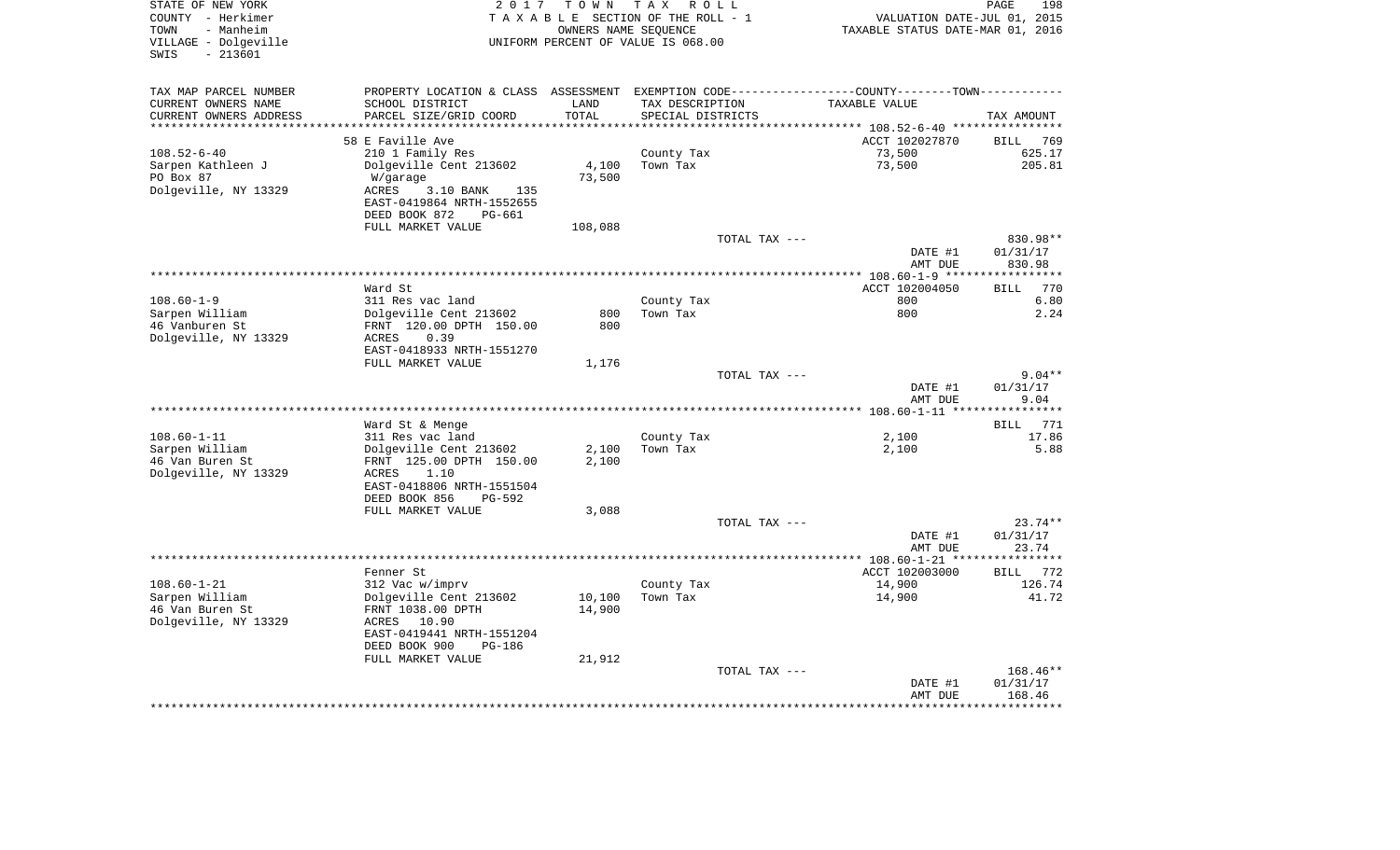| STATE OF NEW YORK<br>COUNTY - Herkimer<br>TOWN<br>- Manheim<br>VILLAGE - Dolgeville<br>$-213601$<br>SWIS | 2017                                                                                            | T O W N<br>OWNERS NAME SEQUENCE          | T A X<br>R O L L<br>TAXABLE SECTION OF THE ROLL - 1<br>UNIFORM PERCENT OF VALUE IS 068.00 | VALUATION DATE-JUL 01, 2015<br>TAXABLE STATUS DATE-MAR 01, 2016 | PAGE<br>199            |
|----------------------------------------------------------------------------------------------------------|-------------------------------------------------------------------------------------------------|------------------------------------------|-------------------------------------------------------------------------------------------|-----------------------------------------------------------------|------------------------|
| TAX MAP PARCEL NUMBER                                                                                    | PROPERTY LOCATION & CLASS ASSESSMENT EXEMPTION CODE----------------COUNTY--------TOWN---------- |                                          |                                                                                           |                                                                 |                        |
| CURRENT OWNERS NAME                                                                                      | SCHOOL DISTRICT                                                                                 | LAND                                     | TAX DESCRIPTION                                                                           | TAXABLE VALUE                                                   |                        |
| CURRENT OWNERS ADDRESS<br>********************                                                           | PARCEL SIZE/GRID COORD<br>**************************                                            | TOTAL<br>* * * * * * * * * * * * * * * * | SPECIAL DISTRICTS                                                                         | ********************************* 108.52-5-7 *****************  | TAX AMOUNT             |
|                                                                                                          | 66 Van Buren St                                                                                 |                                          |                                                                                           | ACCT 102011970                                                  | BILL<br>773            |
| $108.52 - 5 - 7$                                                                                         | 210 1 Family Res                                                                                |                                          | County Tax                                                                                | 55,000                                                          | 467.82                 |
| Sarpen William P                                                                                         | Dolgeville Cent 213602                                                                          | 1,000                                    | Town Tax                                                                                  | 55,000                                                          | 154.01                 |
| PO Box 1                                                                                                 | W/garage                                                                                        | 55,000                                   |                                                                                           |                                                                 |                        |
| Dolgeville, NY 13329                                                                                     | FRNT 100.00 DPTH 287.00<br>ACRES<br>0.75                                                        |                                          |                                                                                           |                                                                 |                        |
|                                                                                                          | EAST-0420235 NRTH-1553444                                                                       |                                          |                                                                                           |                                                                 |                        |
|                                                                                                          | DEED BOOK 1134<br><b>PG-577</b>                                                                 |                                          |                                                                                           |                                                                 |                        |
|                                                                                                          | FULL MARKET VALUE                                                                               | 80,882                                   |                                                                                           |                                                                 |                        |
|                                                                                                          |                                                                                                 |                                          | TOTAL TAX ---                                                                             |                                                                 | 621.83**               |
|                                                                                                          |                                                                                                 |                                          |                                                                                           | DATE #1<br>AMT DUE                                              | 01/31/17<br>621.83     |
|                                                                                                          |                                                                                                 |                                          |                                                                                           |                                                                 |                        |
|                                                                                                          | 46 Van Buren St                                                                                 |                                          |                                                                                           | ACCT 102008040                                                  | 774<br>BILL            |
| $108.52 - 5 - 12$                                                                                        | 210 1 Family Res                                                                                |                                          | VET WAR CT 41121                                                                          | 6,120<br>6,120                                                  |                        |
| Sarpen William P                                                                                         | Dolgeville Cent 213602                                                                          | 1,200                                    | County Tax                                                                                | 35,180                                                          | 299.23                 |
| 46 Vanburen<br>Dolgeville, NY 13329                                                                      | W/garage<br>FRNT 120.00 DPTH 208.00                                                             | 41,300                                   | Town Tax                                                                                  | 35,180                                                          | 98.51                  |
|                                                                                                          | 0.66<br>ACRES                                                                                   |                                          |                                                                                           |                                                                 |                        |
|                                                                                                          | EAST-0420160 NRTH-1553864                                                                       |                                          |                                                                                           |                                                                 |                        |
|                                                                                                          | DEED BOOK 782<br>PG-382                                                                         |                                          |                                                                                           |                                                                 |                        |
|                                                                                                          | FULL MARKET VALUE                                                                               | 60,735                                   |                                                                                           |                                                                 |                        |
|                                                                                                          |                                                                                                 |                                          | TOTAL TAX ---                                                                             | DATE #1                                                         | $397.74**$<br>01/31/17 |
|                                                                                                          |                                                                                                 |                                          |                                                                                           | AMT DUE                                                         | 397.74                 |
|                                                                                                          |                                                                                                 |                                          |                                                                                           |                                                                 |                        |
|                                                                                                          | Fenner St                                                                                       |                                          |                                                                                           |                                                                 | 775<br>BILL            |
| $108.60 - 1 - 35$<br>Sarpen William P                                                                    | 311 Res vac land<br>Dolgeville Cent 213602                                                      | 100                                      | County Tax<br>Town Tax                                                                    | 100<br>100                                                      | 0.85<br>0.28           |
| 46 Van Buren St                                                                                          | FRNT<br>50.00 DPTH 105.00                                                                       | 100                                      |                                                                                           |                                                                 |                        |
| Dolgeville, NY 13329                                                                                     | ACRES<br>0.11                                                                                   |                                          |                                                                                           |                                                                 |                        |
|                                                                                                          | EAST-0418853 NRTH-1550976                                                                       |                                          |                                                                                           |                                                                 |                        |
|                                                                                                          | DEED BOOK 786<br>PG-646                                                                         |                                          |                                                                                           |                                                                 |                        |
|                                                                                                          | FULL MARKET VALUE                                                                               | 147                                      | TOTAL TAX ---                                                                             |                                                                 | $1.13**$               |
|                                                                                                          |                                                                                                 |                                          |                                                                                           | DATE #1                                                         | 01/31/17               |
|                                                                                                          |                                                                                                 |                                          |                                                                                           | AMT DUE                                                         | 1.13                   |
|                                                                                                          |                                                                                                 |                                          |                                                                                           |                                                                 | ******                 |
|                                                                                                          | 29 Van Buren St                                                                                 |                                          |                                                                                           | ACCT 102020340                                                  | 776<br>BILL            |
| $108.52 - 5 - 95$<br>Sarpen William P Sr.                                                                | 210 1 Family Res<br>Dolgeville Cent 213602                                                      | 1,000                                    | County Tax<br>Town Tax                                                                    | 29,500<br>29,500                                                | 250.92<br>82.60        |
| PO Box 1                                                                                                 | FRNT 120.00 DPTH 160.00                                                                         | 29,500                                   |                                                                                           |                                                                 |                        |
| Dolgeville, NY 13329                                                                                     | 0.45<br>ACRES                                                                                   |                                          |                                                                                           |                                                                 |                        |
|                                                                                                          | EAST-0420171 NRTH-1554297                                                                       |                                          |                                                                                           |                                                                 |                        |
|                                                                                                          | DEED BOOK 1306<br><b>PG-175</b>                                                                 |                                          |                                                                                           |                                                                 |                        |
|                                                                                                          | FULL MARKET VALUE                                                                               | 43,382                                   | TOTAL TAX ---                                                                             |                                                                 | $333.52**$             |
|                                                                                                          |                                                                                                 |                                          |                                                                                           | DATE #1                                                         | 01/31/17               |
|                                                                                                          |                                                                                                 |                                          |                                                                                           | AMT DUE                                                         | 333.52                 |
|                                                                                                          |                                                                                                 |                                          |                                                                                           | ****************************                                    |                        |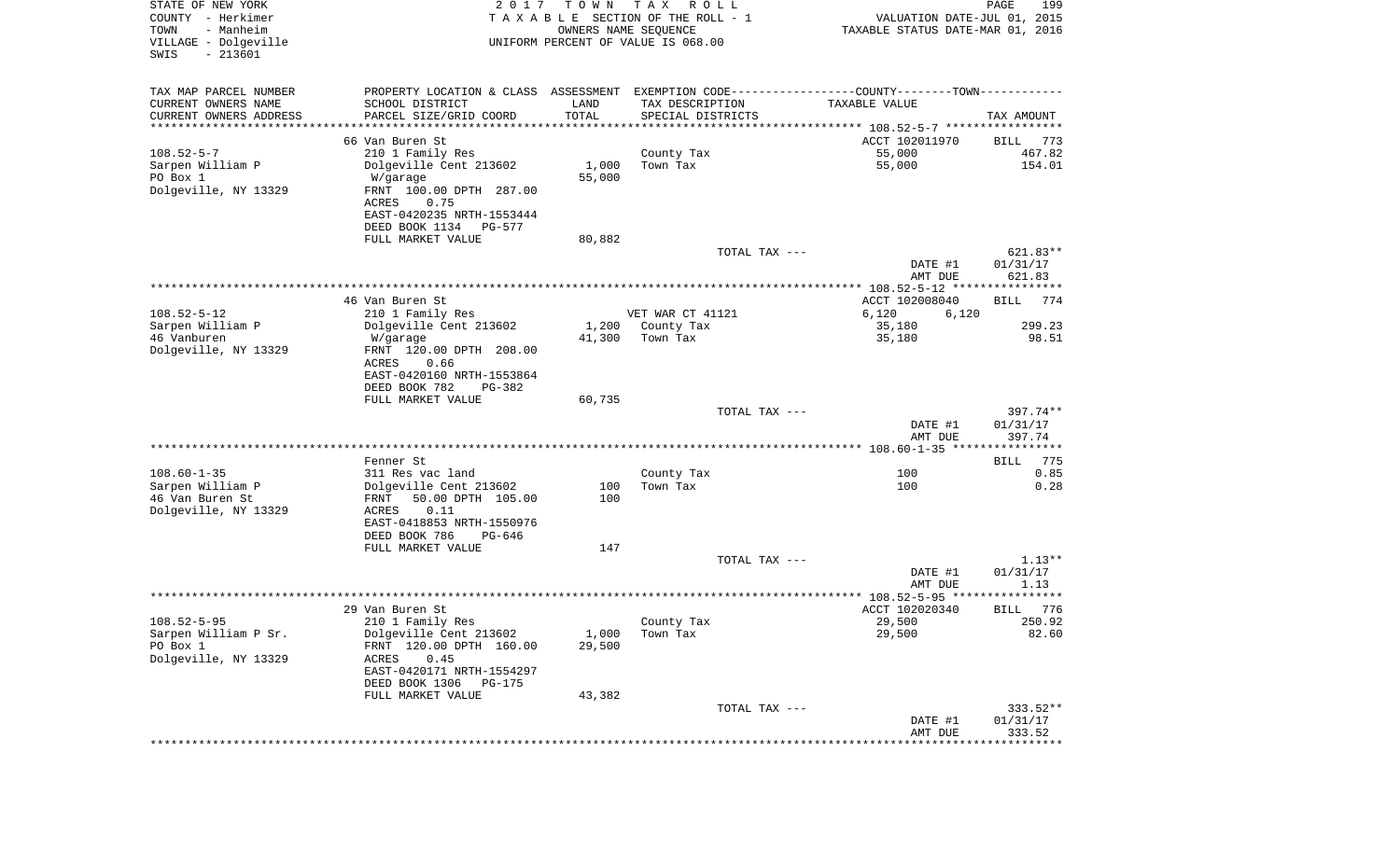| STATE OF NEW YORK<br>COUNTY - Herkimer<br>- Manheim<br>TOWN<br>VILLAGE - Dolgeville | 2017                                                                                          | T O W N<br>OWNERS NAME SEQUENCE | T A X<br>R O L L<br>TAXABLE SECTION OF THE ROLL - 1<br>UNIFORM PERCENT OF VALUE IS 068.00 | VALUATION DATE-JUL 01, 2015<br>TAXABLE STATUS DATE-MAR 01, 2016 | PAGE<br>200        |
|-------------------------------------------------------------------------------------|-----------------------------------------------------------------------------------------------|---------------------------------|-------------------------------------------------------------------------------------------|-----------------------------------------------------------------|--------------------|
| $-213601$<br>SWIS                                                                   |                                                                                               |                                 |                                                                                           |                                                                 |                    |
| TAX MAP PARCEL NUMBER                                                               | PROPERTY LOCATION & CLASS ASSESSMENT EXEMPTION CODE---------------COUNTY-------TOWN---------- |                                 |                                                                                           |                                                                 |                    |
| CURRENT OWNERS NAME                                                                 | SCHOOL DISTRICT                                                                               | LAND                            | TAX DESCRIPTION                                                                           | TAXABLE VALUE                                                   |                    |
| CURRENT OWNERS ADDRESS                                                              | PARCEL SIZE/GRID COORD                                                                        | TOTAL                           | SPECIAL DISTRICTS                                                                         |                                                                 | TAX AMOUNT         |
| **********************                                                              |                                                                                               | * * * * * * * * * * *           |                                                                                           |                                                                 |                    |
|                                                                                     | 1 Stewart St                                                                                  |                                 |                                                                                           | ACCT 102001920                                                  | 777<br>BILL        |
| $108.59 - 2 - 25$                                                                   | 451 Reg shop ctr                                                                              |                                 | County Tax                                                                                | 225,000                                                         | 1,913.80           |
| Saw Buck, LLC                                                                       | Dolgeville Cent 213602                                                                        | 15,000                          | Town Tax                                                                                  | 225,000                                                         | 630.03             |
| Attn: Marion Clearyt                                                                | FRNT 150.00 DPTH 185.00                                                                       | 225,000                         |                                                                                           |                                                                 |                    |
| 344 S Warren St Ste 202                                                             | ACRES<br>0.64                                                                                 |                                 |                                                                                           |                                                                 |                    |
| Syracuse, NY 13202                                                                  | EAST-0417049 NRTH-1552280                                                                     |                                 |                                                                                           |                                                                 |                    |
|                                                                                     | DEED BOOK 1600<br>PG-590                                                                      |                                 |                                                                                           |                                                                 |                    |
| PRIOR OWNER ON 3/01/2016                                                            | FULL MARKET VALUE                                                                             | 330,882                         |                                                                                           |                                                                 |                    |
| Saw Buck, LLC                                                                       |                                                                                               |                                 |                                                                                           |                                                                 |                    |
|                                                                                     |                                                                                               |                                 | TOTAL TAX ---                                                                             |                                                                 | $2,543.83**$       |
|                                                                                     |                                                                                               |                                 |                                                                                           | DATE #1                                                         | 01/31/17           |
|                                                                                     |                                                                                               |                                 |                                                                                           | AMT DUE                                                         | 2,543.83           |
|                                                                                     |                                                                                               |                                 |                                                                                           | ACCT 102016500                                                  |                    |
| $108.52 - 4 - 42$                                                                   | 41 E Spofford Ave<br>210 1 Family Res                                                         |                                 | County Tax                                                                                | 47,500                                                          | BILL 778<br>404.02 |
| Scharpou Edward H II                                                                | Dolgeville Cent 213602                                                                        | 800                             | Town Tax                                                                                  | 47,500                                                          | 133.01             |
| 41 E Spofford Ave                                                                   | W Garage                                                                                      | 47,500                          | School Relevy                                                                             |                                                                 | 1,047.74           |
| Dolgeville, NY 13329                                                                | 75.00 DPTH<br>50.00<br>FRNT                                                                   |                                 | Village Relevy                                                                            |                                                                 | 1,204.82           |
|                                                                                     | ACRES<br>0.09                                                                                 |                                 |                                                                                           |                                                                 |                    |
|                                                                                     | EAST-0419161 NRTH-1552810                                                                     |                                 |                                                                                           |                                                                 |                    |
|                                                                                     | DEED BOOK 1542<br>PG-469                                                                      |                                 |                                                                                           |                                                                 |                    |
|                                                                                     | FULL MARKET VALUE                                                                             | 69,853                          |                                                                                           |                                                                 |                    |
|                                                                                     |                                                                                               |                                 | TOTAL TAX ---                                                                             |                                                                 | $2,789.59**$       |
|                                                                                     |                                                                                               |                                 |                                                                                           | DATE #1                                                         | 01/31/17           |
|                                                                                     |                                                                                               |                                 |                                                                                           | AMT DUE                                                         | 2,789.59           |
|                                                                                     |                                                                                               |                                 |                                                                                           |                                                                 |                    |
|                                                                                     | 7 Sullivan St                                                                                 |                                 |                                                                                           | ACCT 102003750                                                  | 779<br>BILL        |
| $108.59 - 2 - 35$                                                                   | 210 1 Family Res                                                                              |                                 | County Tax                                                                                | 40,000                                                          | 340.23             |
| Scherneck Lutz U                                                                    | Dolgeville Cent 213602                                                                        | 1,300                           | Town Tax                                                                                  | 40,000                                                          | 112.00             |
| 5 Sullivan St                                                                       | W/garage                                                                                      | 40,000                          |                                                                                           |                                                                 |                    |
| Dolgeville, NY 13329                                                                | FRNT 125.00 DPTH 125.00                                                                       |                                 |                                                                                           |                                                                 |                    |
|                                                                                     | ACRES<br>0.36                                                                                 |                                 |                                                                                           |                                                                 |                    |
|                                                                                     | EAST-0417387 NRTH-1552197                                                                     |                                 |                                                                                           |                                                                 |                    |
|                                                                                     | DEED BOOK 677<br>PG-137<br>FULL MARKET VALUE                                                  | 58,824                          |                                                                                           |                                                                 |                    |
|                                                                                     |                                                                                               |                                 | TOTAL TAX ---                                                                             |                                                                 | 452.23**           |
|                                                                                     |                                                                                               |                                 |                                                                                           | DATE #1                                                         | 01/31/17           |
|                                                                                     |                                                                                               |                                 |                                                                                           | AMT DUE                                                         | 452.23             |
|                                                                                     |                                                                                               |                                 |                                                                                           |                                                                 |                    |
|                                                                                     | 32 Slawson St                                                                                 |                                 |                                                                                           | ACCT 102030000                                                  | BILL 780           |
| $108.44 - 1 - 61$                                                                   | 210 1 Family Res                                                                              |                                 | VET COM CT 41131                                                                          | 8,000<br>8,000                                                  |                    |
| Schubbe Jane                                                                        | Dolgeville Cent 213602                                                                        | 500                             | County Tax                                                                                | 24,000                                                          | 204.14             |
| 32 Slawson St                                                                       | 50.00 DPTH<br>FRNT<br>50.00                                                                   | 32,000                          | Town Tax                                                                                  | 24,000                                                          | 67.20              |
| Dolgeville, NY 13329                                                                | 0.11<br>ACRES                                                                                 |                                 |                                                                                           |                                                                 |                    |
|                                                                                     | EAST-0418483 NRTH-1555295                                                                     |                                 |                                                                                           |                                                                 |                    |
|                                                                                     | DEED BOOK 00552 PG-00282                                                                      |                                 |                                                                                           |                                                                 |                    |
|                                                                                     | FULL MARKET VALUE                                                                             | 47,059                          |                                                                                           |                                                                 |                    |
|                                                                                     |                                                                                               |                                 | TOTAL TAX ---                                                                             |                                                                 | 271.34**           |
|                                                                                     |                                                                                               |                                 |                                                                                           | DATE #1                                                         | 01/31/17<br>271.34 |
|                                                                                     |                                                                                               |                                 |                                                                                           | AMT DUE                                                         |                    |
|                                                                                     |                                                                                               |                                 |                                                                                           |                                                                 |                    |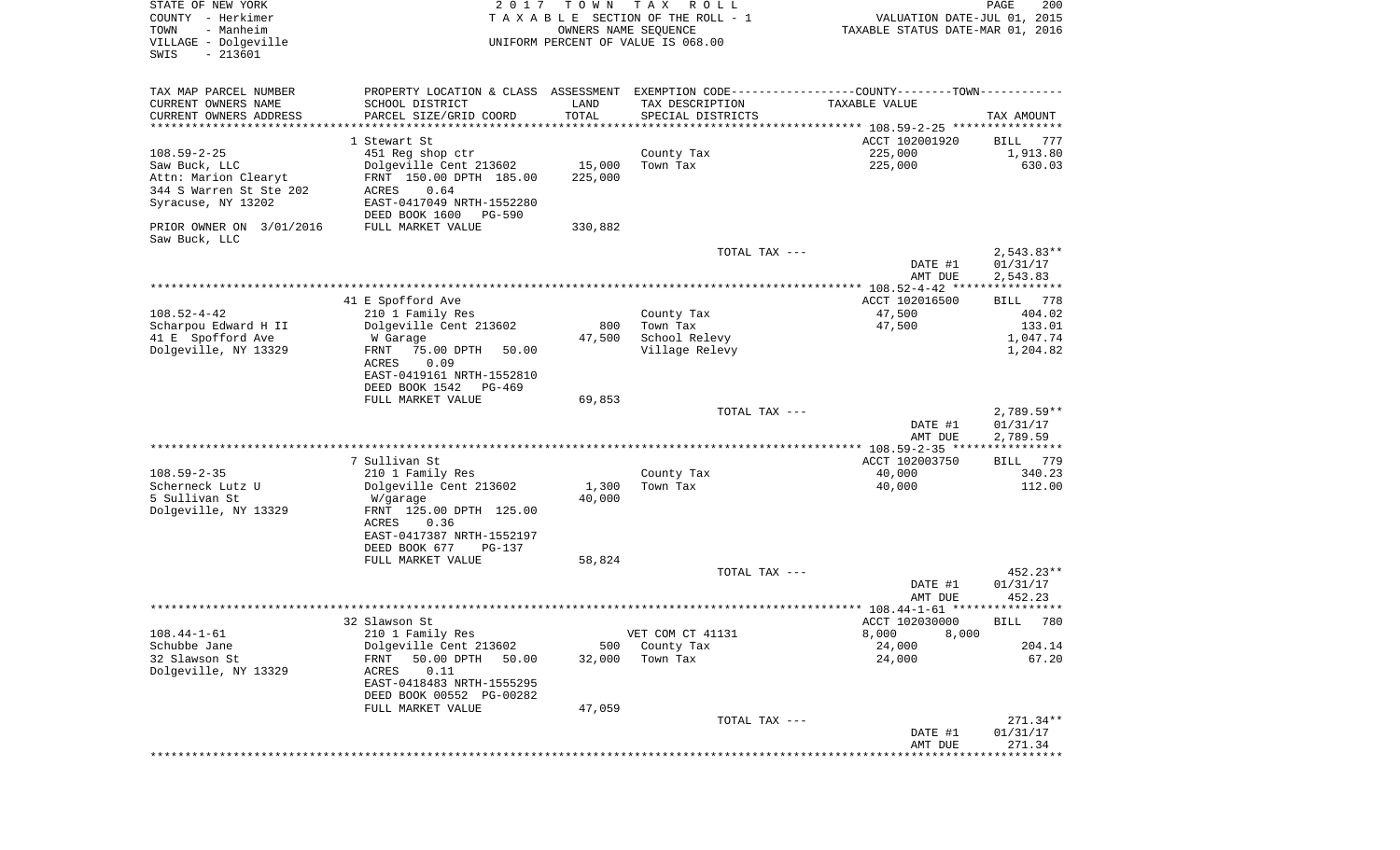| STATE OF NEW YORK<br>COUNTY - Herkimer<br>- Manheim<br>TOWN<br>VILLAGE - Dolgeville | 2017                                                                                          | T O W N<br>OWNERS NAME SEQUENCE | T A X<br>R O L L<br>TAXABLE SECTION OF THE ROLL - 1 | VALUATION DATE-JUL 01, 2015<br>TAXABLE STATUS DATE-MAR 01, 2016 | PAGE<br>201          |
|-------------------------------------------------------------------------------------|-----------------------------------------------------------------------------------------------|---------------------------------|-----------------------------------------------------|-----------------------------------------------------------------|----------------------|
| $-213601$<br>SWIS                                                                   |                                                                                               |                                 | UNIFORM PERCENT OF VALUE IS 068.00                  |                                                                 |                      |
| TAX MAP PARCEL NUMBER                                                               | PROPERTY LOCATION & CLASS ASSESSMENT EXEMPTION CODE---------------COUNTY-------TOWN---------- |                                 |                                                     |                                                                 |                      |
| CURRENT OWNERS NAME                                                                 | SCHOOL DISTRICT                                                                               | LAND                            | TAX DESCRIPTION                                     | TAXABLE VALUE                                                   |                      |
| CURRENT OWNERS ADDRESS                                                              | PARCEL SIZE/GRID COORD                                                                        | TOTAL                           | SPECIAL DISTRICTS                                   |                                                                 | TAX AMOUNT           |
| ********************                                                                | 42 W State St                                                                                 |                                 |                                                     |                                                                 |                      |
| $108.36 - 1 - 46$                                                                   | 210 1 Family Res                                                                              |                                 | 41800<br>AGED-ALL                                   | ACCT 102003300<br>26,300<br>26,300                              | <b>BILL</b><br>781   |
| Schuyler Rose                                                                       | Dolgeville Cent 213602                                                                        | 400                             | County Tax                                          | 26,300                                                          | 223.70               |
| 42 W State St                                                                       | W/garage                                                                                      | 52,600                          | Town Tax                                            | 26,300                                                          | 73.64                |
| Dolgeville, NY 13329                                                                | 37.50 DPTH 235.00<br>FRNT<br>0.20<br>ACRES                                                    |                                 |                                                     |                                                                 |                      |
|                                                                                     | EAST-0419141 NRTH-1557040<br>DEED BOOK 1197<br>PG-706                                         |                                 |                                                     |                                                                 |                      |
|                                                                                     | FULL MARKET VALUE                                                                             | 77,353                          |                                                     |                                                                 |                      |
|                                                                                     |                                                                                               |                                 | TOTAL TAX ---                                       |                                                                 | $297.34**$           |
|                                                                                     |                                                                                               |                                 |                                                     | DATE #1                                                         | 01/31/17             |
|                                                                                     |                                                                                               |                                 |                                                     | AMT DUE<br>*************** 108.52-6-31 *****************        | 297.34               |
|                                                                                     | 50 E Faville Ave                                                                              |                                 |                                                     | ACCT 102023130                                                  | 782<br>BILL          |
| $108.52 - 6 - 31$                                                                   | 210 1 Family Res                                                                              |                                 | County Tax                                          | 39,200                                                          | 333.43               |
| Secretary of HUD                                                                    | Dolgeville Cent 213602                                                                        | 500                             | Town Tax                                            | 39,200                                                          | 109.76               |
| 2401 NW 23rd St Ste 1D                                                              | FRNT<br>50.00 DPTH 100.00                                                                     | 39,200                          | School Relevy                                       |                                                                 | 864.69               |
| Oklahoma City, OK 73107                                                             | ACRES<br>0.11                                                                                 |                                 |                                                     |                                                                 |                      |
|                                                                                     | EAST-0419746 NRTH-1553019<br>DEED BOOK 1615<br>PG-756                                         |                                 |                                                     |                                                                 |                      |
|                                                                                     | FULL MARKET VALUE                                                                             | 57,647                          |                                                     |                                                                 |                      |
|                                                                                     |                                                                                               |                                 | TOTAL TAX ---                                       |                                                                 | 1,307.88**           |
|                                                                                     |                                                                                               |                                 |                                                     | DATE #1                                                         | 01/31/17             |
|                                                                                     |                                                                                               |                                 |                                                     | AMT DUE                                                         | 1,307.88             |
|                                                                                     | 98 S Main St                                                                                  |                                 |                                                     | ********* 108.52-1-30 ****************<br>ACCT 102001260        |                      |
| $108.52 - 1 - 30$                                                                   | 210 1 Family Res                                                                              |                                 | CW_15_VET/ 41162                                    | 6,120<br>$\mathbf 0$                                            | BILL<br>783          |
| Secretary Veterans Affair                                                           | Dolgeville Cent 213602                                                                        |                                 | 500 County Tax                                      | 56,880                                                          | 483.81               |
| 1240 East Ninth St                                                                  | W/garage                                                                                      | 63,000                          | Town Tax                                            | 63,000                                                          | 176.41               |
| Cleveland, OH 44199                                                                 | FRNT<br>50.00 DPTH 240.00<br>ACRES<br>0.28                                                    |                                 |                                                     |                                                                 |                      |
| PRIOR OWNER ON 3/01/2016                                                            | EAST-0418568 NRTH-1554069                                                                     |                                 |                                                     |                                                                 |                      |
| Ocwen Loan Servicing LLC                                                            | DEED BOOK 1622<br>PG-325                                                                      |                                 |                                                     |                                                                 |                      |
|                                                                                     | FULL MARKET VALUE                                                                             | 92,647                          | TOTAL TAX ---                                       |                                                                 | 660.22**             |
|                                                                                     |                                                                                               |                                 |                                                     | DATE #1                                                         | 01/31/17             |
|                                                                                     |                                                                                               |                                 |                                                     | AMT DUE                                                         | 660.22               |
|                                                                                     |                                                                                               |                                 |                                                     | ******************* 108.52-2-56 *********                       | * * * * *            |
|                                                                                     | 22 Howard St                                                                                  |                                 |                                                     | ACCT 102025770                                                  | 784<br>BILL          |
| $108.52 - 2 - 56$                                                                   | 210 1 Family Res                                                                              |                                 | County Tax                                          | 34,000                                                          | 289.20               |
| Seeley Theresa<br>Pelan Frank J                                                     | Dolgeville Cent 213602<br>W/garage                                                            | 700<br>34,000                   | Town Tax                                            | 34,000                                                          | 95.20                |
| 22 Howard St                                                                        | 66.00 DPTH<br>82.50<br>FRNT                                                                   |                                 |                                                     |                                                                 |                      |
| Dolgeville, NY 13329                                                                | ACRES<br>0.13                                                                                 |                                 |                                                     |                                                                 |                      |
|                                                                                     | EAST-0418954 NRTH-1553716                                                                     |                                 |                                                     |                                                                 |                      |
|                                                                                     | DEED BOOK 1430<br>PG-825                                                                      |                                 |                                                     |                                                                 |                      |
|                                                                                     | FULL MARKET VALUE                                                                             | 50,000                          |                                                     |                                                                 |                      |
|                                                                                     |                                                                                               |                                 | TOTAL TAX ---                                       | DATE #1                                                         | 384.40**<br>01/31/17 |
|                                                                                     |                                                                                               |                                 |                                                     | AMT DUE                                                         | 384.40               |
|                                                                                     |                                                                                               |                                 |                                                     | ***************************                                     |                      |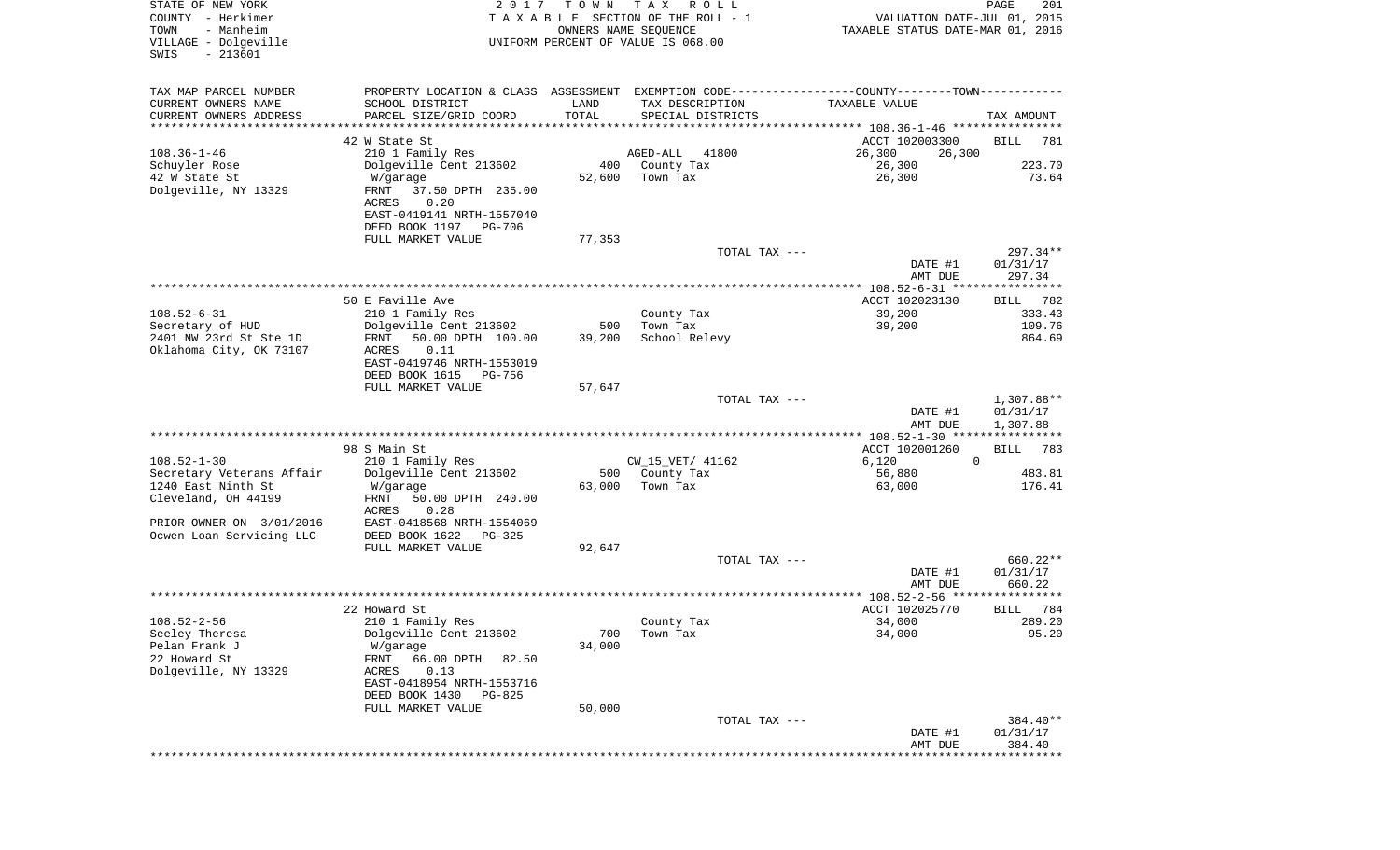| STATE OF NEW YORK<br>COUNTY - Herkimer<br>TOWN<br>- Manheim<br>VILLAGE - Dolgeville<br>$-213601$<br>SWIS | 2 0 1 7                                                                                       | T O W N               | T A X<br>R O L L<br>TAXABLE SECTION OF THE ROLL - 1<br>OWNERS NAME SEQUENCE<br>UNIFORM PERCENT OF VALUE IS 068.00 | VALUATION DATE-JUL 01, 2015<br>TAXABLE STATUS DATE-MAR 01, 2016 | PAGE<br>202            |
|----------------------------------------------------------------------------------------------------------|-----------------------------------------------------------------------------------------------|-----------------------|-------------------------------------------------------------------------------------------------------------------|-----------------------------------------------------------------|------------------------|
| TAX MAP PARCEL NUMBER                                                                                    | PROPERTY LOCATION & CLASS ASSESSMENT EXEMPTION CODE---------------COUNTY-------TOWN---------- |                       |                                                                                                                   |                                                                 |                        |
| CURRENT OWNERS NAME                                                                                      | SCHOOL DISTRICT                                                                               | LAND                  | TAX DESCRIPTION                                                                                                   | TAXABLE VALUE                                                   |                        |
| CURRENT OWNERS ADDRESS                                                                                   | PARCEL SIZE/GRID COORD                                                                        | TOTAL                 | SPECIAL DISTRICTS                                                                                                 |                                                                 | TAX AMOUNT             |
| ********************                                                                                     | 21 Rundell St                                                                                 | * * * * * * * * * * * |                                                                                                                   | ACCT 102014070                                                  | 785<br>BILL            |
| $108.52 - 4 - 5$                                                                                         | 210 1 Family Res                                                                              |                       | County Tax                                                                                                        | 52,000                                                          | 442.30                 |
| Sels Robert L                                                                                            | Dolgeville Cent 213602                                                                        | 800                   | Town Tax                                                                                                          | 52,000                                                          | 145.61                 |
| Sels Vanita                                                                                              | W/garage                                                                                      | 52,000                |                                                                                                                   |                                                                 |                        |
| 750 Beach St                                                                                             | FRNT 100.00 DPTH 150.00                                                                       |                       |                                                                                                                   |                                                                 |                        |
| Reading Pa, NY 19605                                                                                     | ACRES<br>0.34<br>EAST-0419254 NRTH-1553189                                                    |                       |                                                                                                                   |                                                                 |                        |
|                                                                                                          | DEED BOOK 860<br>PG-67                                                                        |                       |                                                                                                                   |                                                                 |                        |
|                                                                                                          | FULL MARKET VALUE                                                                             | 76,471                |                                                                                                                   |                                                                 |                        |
|                                                                                                          |                                                                                               |                       | TOTAL TAX ---                                                                                                     | DATE #1                                                         | 587.91**<br>01/31/17   |
|                                                                                                          |                                                                                               |                       |                                                                                                                   | AMT DUE                                                         | 587.91                 |
|                                                                                                          |                                                                                               |                       |                                                                                                                   |                                                                 |                        |
| $108.52 - 5 - 49$                                                                                        | 14 Schuyler St                                                                                |                       |                                                                                                                   | ACCT 102006060<br>35,100                                        | BILL<br>786<br>298.55  |
| Serow Joshua D                                                                                           | 210 1 Family Res<br>Dolgeville Cent 213602                                                    | 400                   | County Tax<br>Town Tax                                                                                            | 35,100                                                          | 98.28                  |
| 14 Schuyler St                                                                                           | W/garage                                                                                      | 35,100                |                                                                                                                   |                                                                 |                        |
| Dolgeville, NY 13329                                                                                     | FRNT<br>40.00 DPTH 170.00                                                                     |                       |                                                                                                                   |                                                                 |                        |
|                                                                                                          | 0.16<br>ACRES<br>EAST-0419757 NRTH-1554202                                                    |                       |                                                                                                                   |                                                                 |                        |
|                                                                                                          | DEED BOOK 1430<br>PG-179                                                                      |                       |                                                                                                                   |                                                                 |                        |
|                                                                                                          | FULL MARKET VALUE                                                                             | 51,618                |                                                                                                                   |                                                                 |                        |
|                                                                                                          |                                                                                               |                       | TOTAL TAX ---                                                                                                     | DATE #1                                                         | $396.83**$<br>01/31/17 |
|                                                                                                          |                                                                                               |                       |                                                                                                                   | AMT DUE                                                         | 396.83                 |
|                                                                                                          |                                                                                               |                       |                                                                                                                   |                                                                 |                        |
| $108.36 - 2 - 44$                                                                                        | 16 Horn St                                                                                    |                       | VET COM CT 41131                                                                                                  | ACCT 102024240<br>10,200<br>10,200                              | 787<br>BILL            |
| Sheppard Robert                                                                                          | 210 1 Family Res<br>Dolgeville Cent 213602                                                    | 1,000                 | County Tax                                                                                                        | 38,600                                                          | 328.32                 |
| 16 Horn St                                                                                               | -garage                                                                                       | 48,800                | Town Tax                                                                                                          | 38,600                                                          | 108.08                 |
| Dolgeville, NY 13329                                                                                     | FRNT 100.00 DPTH 150.00                                                                       |                       |                                                                                                                   |                                                                 |                        |
|                                                                                                          | ACRES<br>$0.34$ BANK<br>135<br>EAST-0419245 NRTH-1557274                                      |                       |                                                                                                                   |                                                                 |                        |
|                                                                                                          | DEED BOOK 783<br>PG-67                                                                        |                       |                                                                                                                   |                                                                 |                        |
|                                                                                                          | FULL MARKET VALUE                                                                             | 71,765                |                                                                                                                   |                                                                 |                        |
|                                                                                                          |                                                                                               |                       | TOTAL TAX ---                                                                                                     |                                                                 | $436.40**$             |
|                                                                                                          |                                                                                               |                       |                                                                                                                   | DATE #1<br>AMT DUE                                              | 01/31/17<br>436.40     |
|                                                                                                          |                                                                                               |                       |                                                                                                                   |                                                                 |                        |
|                                                                                                          | 178 W State St Ext                                                                            |                       |                                                                                                                   | ACCT 102016830                                                  | BILL 788               |
| $108.35 - 1 - 3$<br>Shibley David H                                                                      | 210 1 Family Res<br>Dolgeville Cent 213602                                                    | 2,000                 | County Tax<br>Town Tax                                                                                            | 24,800<br>24,800                                                | 210.94<br>69.44        |
| Shibley Myrtle                                                                                           | W Garage                                                                                      | 24,800                |                                                                                                                   |                                                                 |                        |
| 178 W State St Ext                                                                                       | FRNT 2500.00 DPTH                                                                             |                       |                                                                                                                   |                                                                 |                        |
| Dolgeville, NY 13329                                                                                     | ACRES<br>1.00                                                                                 |                       |                                                                                                                   |                                                                 |                        |
|                                                                                                          | EAST-0417305 NRTH-1558539<br>DEED BOOK 1459<br>PG-851                                         |                       |                                                                                                                   |                                                                 |                        |
|                                                                                                          | FULL MARKET VALUE                                                                             | 36,471                |                                                                                                                   |                                                                 |                        |
|                                                                                                          |                                                                                               |                       | TOTAL TAX ---                                                                                                     |                                                                 | 280.38**               |
|                                                                                                          |                                                                                               |                       |                                                                                                                   | DATE #1<br>AMT DUE                                              | 01/31/17<br>280.38     |
|                                                                                                          |                                                                                               |                       |                                                                                                                   |                                                                 | **********             |
|                                                                                                          |                                                                                               |                       |                                                                                                                   |                                                                 |                        |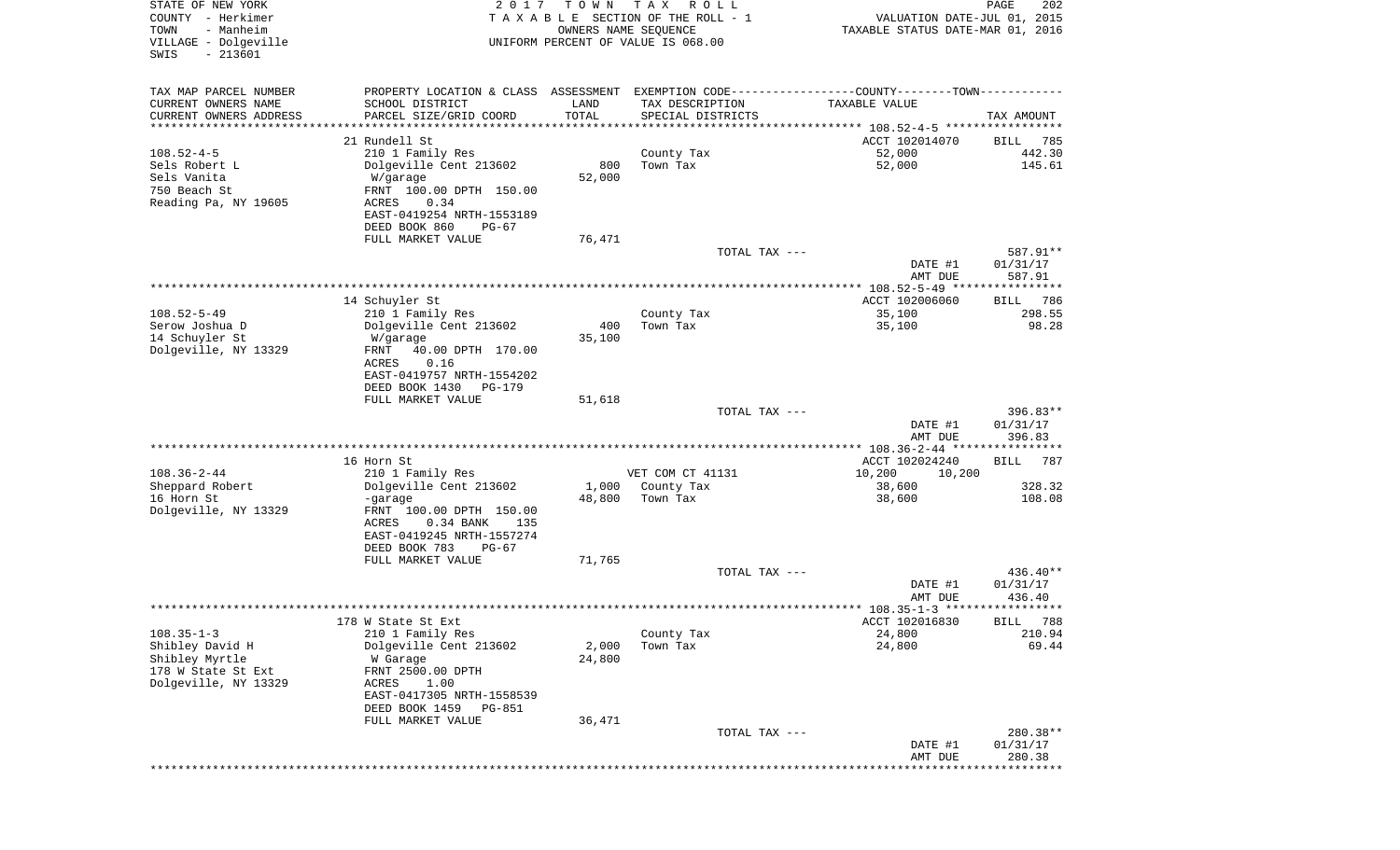| STATE OF NEW YORK<br>COUNTY - Herkimer<br>- Manheim<br>TOWN<br>VILLAGE - Dolgeville<br>$-213601$<br>SWIS | 2017                                                  | T O W N<br>OWNERS NAME SEQUENCE | T A X<br>R O L L<br>TAXABLE SECTION OF THE ROLL - 1<br>UNIFORM PERCENT OF VALUE IS 068.00 | VALUATION DATE-JUL 01, 2015<br>TAXABLE STATUS DATE-MAR 01, 2016                                | PAGE<br>203           |
|----------------------------------------------------------------------------------------------------------|-------------------------------------------------------|---------------------------------|-------------------------------------------------------------------------------------------|------------------------------------------------------------------------------------------------|-----------------------|
| TAX MAP PARCEL NUMBER                                                                                    |                                                       |                                 |                                                                                           | PROPERTY LOCATION & CLASS ASSESSMENT EXEMPTION CODE----------------COUNTY-------TOWN---------- |                       |
| CURRENT OWNERS NAME                                                                                      | SCHOOL DISTRICT                                       | LAND                            | TAX DESCRIPTION                                                                           | TAXABLE VALUE                                                                                  |                       |
| CURRENT OWNERS ADDRESS                                                                                   | PARCEL SIZE/GRID COORD                                | TOTAL                           | SPECIAL DISTRICTS                                                                         |                                                                                                | TAX AMOUNT            |
| *******************                                                                                      | ********************                                  |                                 |                                                                                           |                                                                                                |                       |
| $108.52 - 4 - 7$                                                                                         | 28 E Faville Ave                                      |                                 | VET COM CT 41131                                                                          | ACCT 102013890<br>10,075                                                                       | <b>BILL</b><br>789    |
| Shue Joanne                                                                                              | 210 1 Family Res<br>Dolgeville Cent 213602            | 500                             | County Tax                                                                                | 10,075<br>30,225                                                                               | 257.09                |
| Steenburg John                                                                                           | W/garage                                              | 40,300                          | Town Tax                                                                                  | 30,225                                                                                         | 84.63                 |
| 28 E Faville Ave<br>Dolgeville, NY 13329                                                                 | FRNT<br>50.00 DPTH 106.00<br>0.12<br>ACRES            |                                 | Village Relevy                                                                            |                                                                                                | 767.48                |
|                                                                                                          | EAST-0419263 NRTH-1553301<br>DEED BOOK 1118<br>PG-679 |                                 |                                                                                           |                                                                                                |                       |
|                                                                                                          | FULL MARKET VALUE                                     | 59,265                          |                                                                                           |                                                                                                |                       |
|                                                                                                          |                                                       |                                 |                                                                                           | TOTAL TAX ---                                                                                  | $1,109.20**$          |
|                                                                                                          |                                                       |                                 |                                                                                           | DATE #1                                                                                        | 01/31/17              |
|                                                                                                          |                                                       |                                 |                                                                                           | AMT DUE                                                                                        | 1,109.20              |
|                                                                                                          |                                                       |                                 |                                                                                           | **************** 108.52-5-66 *****************                                                 |                       |
| $108.52 - 5 - 66$                                                                                        | 34 Winton Ln<br>210 1 Family Res                      |                                 | County Tax                                                                                | ACCT 102006300<br>41,600                                                                       | 790<br>BILL<br>353.84 |
| Shults Jack Deforest                                                                                     | Dolgeville Cent 213602                                | 900                             | Town Tax                                                                                  | 41,600                                                                                         | 116.48                |
| 458 Hopson Rd                                                                                            | 88.51 DPTH<br>FRNT<br>57.80                           | 41,600                          |                                                                                           |                                                                                                |                       |
| Dolgeville, NY 13329                                                                                     | 0.11<br>ACRES                                         |                                 |                                                                                           |                                                                                                |                       |
|                                                                                                          | EAST-0419793 NRTH-1554483                             |                                 |                                                                                           |                                                                                                |                       |
|                                                                                                          | DEED BOOK 1110<br>PG-826                              |                                 |                                                                                           |                                                                                                |                       |
|                                                                                                          | FULL MARKET VALUE                                     | 61,176                          |                                                                                           | TOTAL TAX ---                                                                                  |                       |
|                                                                                                          |                                                       |                                 |                                                                                           | DATE #1                                                                                        | 470.32**<br>01/31/17  |
|                                                                                                          |                                                       |                                 |                                                                                           | AMT DUE                                                                                        | 470.32                |
|                                                                                                          |                                                       |                                 |                                                                                           | *********** 108.52-2-27 ****************                                                       |                       |
|                                                                                                          | 97 S Main St                                          |                                 |                                                                                           | ACCT 102012450                                                                                 | 791<br>BILL           |
| $108.52 - 2 - 27$                                                                                        | 220 2 Family Res                                      |                                 | County Tax                                                                                | 40,300                                                                                         | 342.78                |
| Shults Manley<br>Shults Karen                                                                            | Dolgeville Cent 213602                                | 600<br>40,300                   | Town Tax                                                                                  | 40,300                                                                                         | 112.84                |
| 3928 Elk Creek Rd                                                                                        | W/garage<br>FRNT<br>60.00 DPTH 165.00                 |                                 |                                                                                           |                                                                                                |                       |
| Delhi, NY 13753                                                                                          | ACRES<br>0.23                                         |                                 |                                                                                           |                                                                                                |                       |
|                                                                                                          | EAST-0418615 NRTH-1553647                             |                                 |                                                                                           |                                                                                                |                       |
|                                                                                                          | DEED BOOK 704<br>PG-354                               |                                 |                                                                                           |                                                                                                |                       |
|                                                                                                          | FULL MARKET VALUE                                     | 59,265                          |                                                                                           |                                                                                                |                       |
|                                                                                                          |                                                       |                                 |                                                                                           | TOTAL TAX ---                                                                                  | 455.62**              |
|                                                                                                          |                                                       |                                 |                                                                                           | DATE #1<br>AMT DUE                                                                             | 01/31/17<br>455.62    |
|                                                                                                          |                                                       |                                 |                                                                                           | **************** 108.52-2-28 *****                                                             | * * * *               |
|                                                                                                          | 93 S Main St                                          |                                 |                                                                                           | ACCT 102006720                                                                                 | 792<br>BILL           |
| $108.52 - 2 - 28$                                                                                        | 411 Apartment                                         |                                 | County Tax                                                                                | 63,500                                                                                         | 540.12                |
| Shults Manley E                                                                                          | Dolgeville Cent 213602                                | 500                             | Town Tax                                                                                  | 63,500                                                                                         | 177.81                |
| Shults Karen D<br>3928 Elk Creek Rd                                                                      | W/garage<br>FRNT<br>50.00 DPTH<br>80.00               | 63,500                          |                                                                                           |                                                                                                |                       |
| Delhi, NY 13753                                                                                          | 0.10<br>ACRES                                         |                                 |                                                                                           |                                                                                                |                       |
|                                                                                                          | EAST-0418593 NRTH-1553725                             |                                 |                                                                                           |                                                                                                |                       |
|                                                                                                          | DEED BOOK 692<br>$PG-58$                              |                                 |                                                                                           |                                                                                                |                       |
|                                                                                                          | FULL MARKET VALUE                                     | 93,382                          |                                                                                           |                                                                                                |                       |
|                                                                                                          |                                                       |                                 |                                                                                           | TOTAL TAX ---                                                                                  | 717.93**              |
|                                                                                                          |                                                       |                                 |                                                                                           | DATE #1<br>AMT DUE                                                                             | 01/31/17              |
|                                                                                                          |                                                       |                                 |                                                                                           |                                                                                                | 717.93                |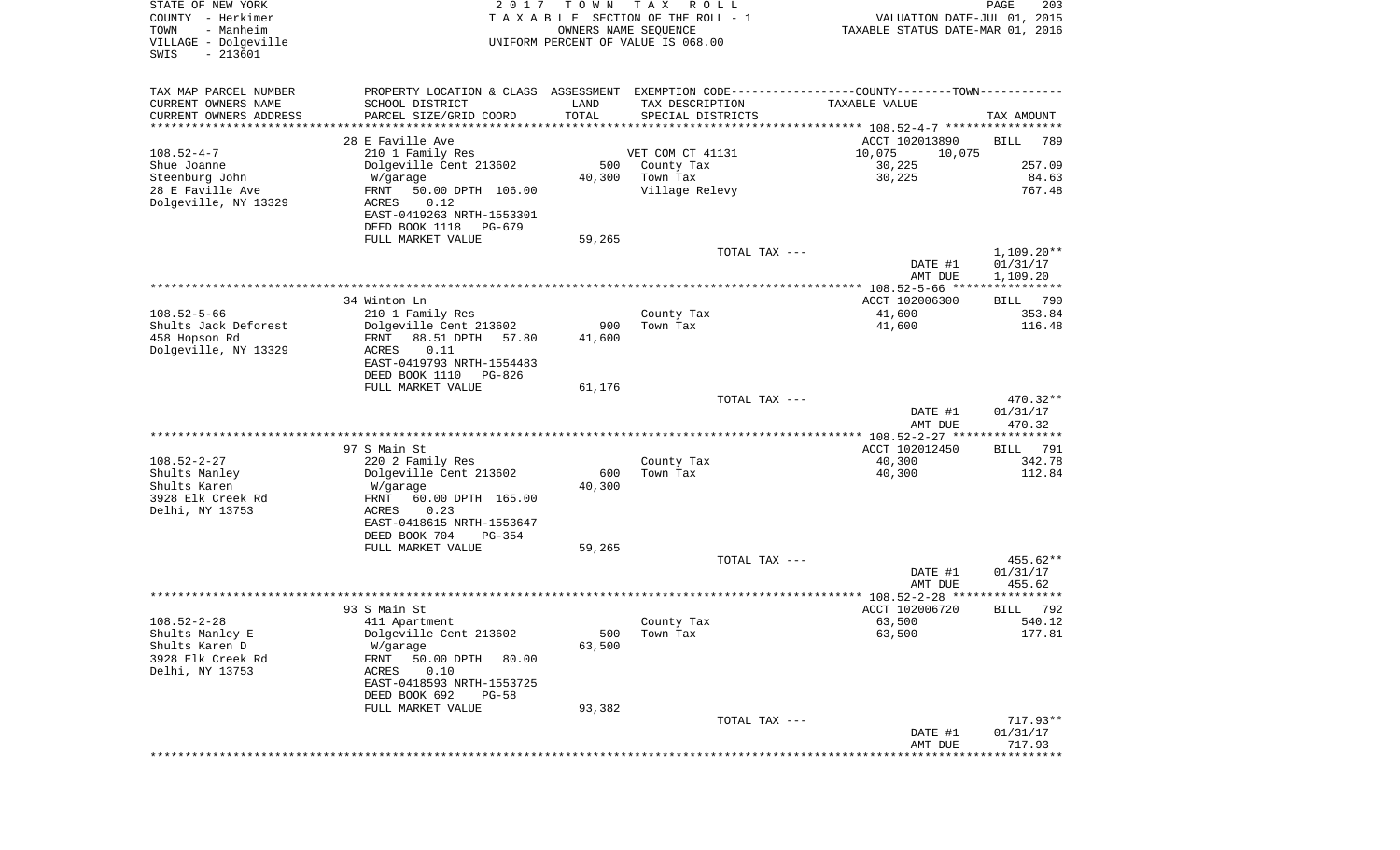| STATE OF NEW YORK<br>COUNTY - Herkimer                                   | 2017                                                                                                | T O W N              | TAX ROLL<br>TAXABLE SECTION OF THE ROLL - 1 |               | VALUATION DATE-JUL 01, 2015      | 204<br>PAGE                  |
|--------------------------------------------------------------------------|-----------------------------------------------------------------------------------------------------|----------------------|---------------------------------------------|---------------|----------------------------------|------------------------------|
| TOWN<br>- Manheim<br>VILLAGE - Dolgeville<br>$-213601$<br>SWIS           |                                                                                                     | OWNERS NAME SEOUENCE | UNIFORM PERCENT OF VALUE IS 068.00          |               | TAXABLE STATUS DATE-MAR 01, 2016 |                              |
| TAX MAP PARCEL NUMBER                                                    | PROPERTY LOCATION & CLASS ASSESSMENT EXEMPTION CODE---------------COUNTY-------TOWN----------       |                      |                                             |               |                                  |                              |
| CURRENT OWNERS NAME<br>CURRENT OWNERS ADDRESS<br>*********************** | SCHOOL DISTRICT<br>PARCEL SIZE/GRID COORD                                                           | LAND<br>TOTAL        | TAX DESCRIPTION<br>SPECIAL DISTRICTS        |               | TAXABLE VALUE                    | TAX AMOUNT                   |
|                                                                          | 34 Howard St                                                                                        |                      |                                             |               | ACCT 102003540                   | BILL 793                     |
| 108.52-2-66                                                              | 220 2 Family Res                                                                                    |                      | County Tax                                  |               | 32,900                           | 279.84                       |
| Shults Manly<br>Shults Karen<br>3928 Elk Creek Rd                        | Dolgeville Cent 213602<br>65.20 DPTH 93.00<br>FRNT<br>0.14<br>ACRES                                 | 700<br>32,900        | Town Tax                                    |               | 32,900                           | 92.12                        |
| Delhi, NY 13753                                                          | EAST-0418743 NRTH-1553415<br>DEED BOOK 704<br>PG-356                                                |                      |                                             |               |                                  |                              |
|                                                                          | FULL MARKET VALUE                                                                                   | 48,382               |                                             | TOTAL TAX --- | DATE #1                          | 371.96**<br>01/31/17         |
|                                                                          |                                                                                                     |                      |                                             |               | AMT DUE                          | 371.96                       |
|                                                                          | Millers Grove Rd                                                                                    |                      |                                             |               | ACCT 102017610                   | BILL 794                     |
| $108.27 - 1 - 3$<br>Shults Manly E<br>Shults Karen                       | 311 Res vac land<br>Dolgeville Cent 213602<br>ACRES<br>30.70<br>EAST-0417678 NRTH-1559573           | 19,400<br>19,400     | County Tax<br>Town Tax                      |               | 19,400<br>19,400                 | 165.01<br>54.32              |
| 3928 Elk Creek Rd<br>Delhi, NY 13753                                     | DEED BOOK 906<br>PG-434<br>FULL MARKET VALUE                                                        | 28,529               |                                             |               |                                  |                              |
|                                                                          |                                                                                                     |                      |                                             | TOTAL TAX --- |                                  | $219.33**$                   |
|                                                                          |                                                                                                     |                      |                                             |               | DATE #1<br>AMT DUE               | 01/31/17<br>219.33           |
|                                                                          | 20 E Timmerman St                                                                                   |                      |                                             |               | ACCT 102024360                   | BILL 795                     |
| $108.59 - 3 - 3$                                                         | 210 1 Family Res                                                                                    |                      | County Tax                                  |               | 44,400                           | 377.66                       |
| Shuster Daniel R<br>Shuster<br>20 E Timmerman St                         | Dolgeville Cent 213602<br>W/garage<br>FRNT 100.00 DPTH 125.00                                       | 1,000<br>44,400      | Town Tax                                    |               | 44,400                           | 124.33                       |
| Dolgeville, NY 13329                                                     | ACRES<br>0.28<br>EAST-0416585 NRTH-1551627<br>DEED BOOK 1278<br>$PG-53$                             |                      |                                             |               |                                  |                              |
|                                                                          | FULL MARKET VALUE                                                                                   | 65,294               |                                             |               |                                  |                              |
|                                                                          |                                                                                                     |                      |                                             | TOTAL TAX --- | DATE #1                          | 501.99**<br>01/31/17         |
|                                                                          |                                                                                                     |                      |                                             |               | AMT DUE                          | 501.99                       |
|                                                                          | S Main St & Winton Ln                                                                               |                      |                                             |               | ACCT 102024420                   | 796<br>BILL                  |
| 108.52-2-6                                                               | 311 Res vac land                                                                                    |                      | County Tax                                  |               | 200                              | 1.70                         |
| Sicara John J<br>Sicara Bonnie E<br>115 S Main St                        | Dolgeville Cent 213602<br>311<br>S Main & Winton Rear                                               | 200<br>200           | Town Tax                                    |               | 200                              | 0.56                         |
| Dolgeville, NY 13329                                                     | 60.00 DPTH 107.00<br>FRNT<br>ACRES<br>0.15<br>EAST-0418255 NRTH-1553020<br>DEED BOOK 1154<br>PG-145 |                      |                                             |               |                                  |                              |
|                                                                          | FULL MARKET VALUE                                                                                   | 294                  |                                             |               |                                  |                              |
|                                                                          |                                                                                                     |                      |                                             | TOTAL TAX --- | DATE #1<br>AMT DUE               | $2.26**$<br>01/31/17<br>2.26 |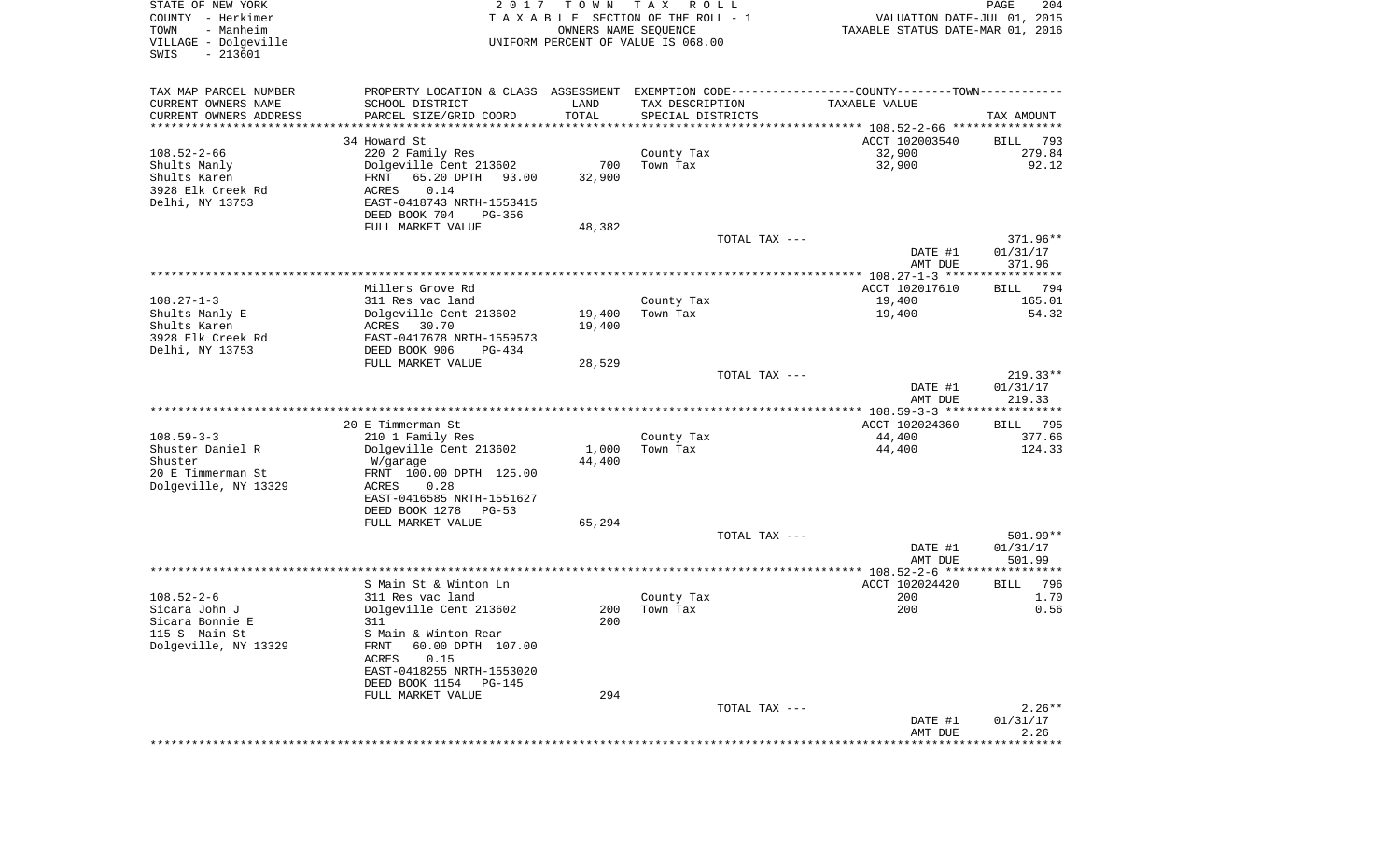| STATE OF NEW YORK<br>COUNTY - Herkimer<br>- Manheim<br>TOWN<br>VILLAGE - Dolgeville<br>$-213601$<br>SWIS | 2017                                                                                                                                                  | T O W N               | T A X<br>R O L L<br>TAXABLE SECTION OF THE ROLL - 1<br>OWNERS NAME SEQUENCE<br>UNIFORM PERCENT OF VALUE IS 068.00                     | VALUATION DATE-JUL 01, 2015<br>TAXABLE STATUS DATE-MAR 01, 2016 | PAGE<br>205                     |
|----------------------------------------------------------------------------------------------------------|-------------------------------------------------------------------------------------------------------------------------------------------------------|-----------------------|---------------------------------------------------------------------------------------------------------------------------------------|-----------------------------------------------------------------|---------------------------------|
| TAX MAP PARCEL NUMBER<br>CURRENT OWNERS NAME<br>CURRENT OWNERS ADDRESS                                   | SCHOOL DISTRICT<br>PARCEL SIZE/GRID COORD                                                                                                             | LAND<br>TOTAL         | PROPERTY LOCATION & CLASS ASSESSMENT EXEMPTION CODE---------------COUNTY-------TOWN----------<br>TAX DESCRIPTION<br>SPECIAL DISTRICTS | TAXABLE VALUE                                                   | TAX AMOUNT                      |
| **********************                                                                                   |                                                                                                                                                       | * * * * * * * * * * * |                                                                                                                                       |                                                                 |                                 |
| $108.52 - 2 - 8$                                                                                         | 115 S Main St<br>220 2 Family Res                                                                                                                     |                       | County Tax                                                                                                                            | ACCT 102024390<br>40,000                                        | 797<br>BILL<br>340.23           |
| Sicara John J<br>Sicara Bonnie E<br>115 S Main St<br>Dolgeville, NY 13329                                | Dolgeville Cent 213602<br>FRNT<br>60.00 DPTH 110.00<br>0.15<br>ACRES<br>EAST-0418197 NRTH-1553124                                                     | 600<br>40,000         | Town Tax                                                                                                                              | 40,000                                                          | 112.00                          |
|                                                                                                          | DEED BOOK 1154<br>PG-145<br>FULL MARKET VALUE                                                                                                         | 58,824                |                                                                                                                                       |                                                                 |                                 |
|                                                                                                          |                                                                                                                                                       |                       | TOTAL TAX ---                                                                                                                         | DATE #1<br>AMT DUE                                              | 452.23**<br>01/31/17<br>452.23  |
|                                                                                                          |                                                                                                                                                       |                       |                                                                                                                                       |                                                                 |                                 |
| $108.36 - 3 - 46$<br>Sicara Michael<br>38 N Helmer Ave<br>Dolgeville, NY 13329                           | 38 N Helmer Ave<br>210 1 Family Res<br>Dolgeville Cent 213602<br>W/garages<br>FRNT<br>50.00 DPTH 170.00<br>ACRES<br>0.12<br>EAST-0419756 NRTH-1556962 | 500<br>56,600         | County Tax<br>Town Tax                                                                                                                | ACCT 102025410<br>56,600<br>56,600                              | 798<br>BILL<br>481.43<br>158.49 |
|                                                                                                          | DEED BOOK 1293<br>PG-838                                                                                                                              |                       |                                                                                                                                       |                                                                 |                                 |
|                                                                                                          | FULL MARKET VALUE                                                                                                                                     | 83,235                |                                                                                                                                       |                                                                 |                                 |
|                                                                                                          |                                                                                                                                                       |                       | TOTAL TAX ---                                                                                                                         | DATE #1<br>AMT DUE                                              | 639.92**<br>01/31/17<br>639.92  |
|                                                                                                          |                                                                                                                                                       |                       |                                                                                                                                       | *********** 108.44-1-20 ****************                        |                                 |
|                                                                                                          | 40 Elm St                                                                                                                                             |                       |                                                                                                                                       | ACCT 102024450                                                  | 799<br>BILL                     |
| $108.44 - 1 - 20$<br>Sidoran Edna                                                                        | 210 1 Family Res<br>Dolgeville Cent 213602                                                                                                            |                       | VET COM CT 41131<br>500 VET DIS CT 41141                                                                                              | 7,325<br>7,325<br>1,465<br>1,465                                |                                 |
| Sidoran Michael                                                                                          | W/garage                                                                                                                                              |                       | 29,300 AGED-ALL<br>41800                                                                                                              | 10,255<br>10,255                                                |                                 |
| 40 Elm St                                                                                                | FRNT<br>50.00 DPTH 220.00                                                                                                                             |                       | County Tax                                                                                                                            | 10,255                                                          | 87.23                           |
| Dolgeville, NY 13329                                                                                     | ACRES<br>0.25<br>EAST-0419089 NRTH-1556159<br>DEED BOOK 765<br>PG-674                                                                                 |                       | Town Tax                                                                                                                              | 10,255                                                          | 28.72                           |
|                                                                                                          | FULL MARKET VALUE                                                                                                                                     | 43,088                |                                                                                                                                       |                                                                 |                                 |
|                                                                                                          |                                                                                                                                                       |                       | TOTAL TAX ---                                                                                                                         |                                                                 | 115.95**                        |
|                                                                                                          |                                                                                                                                                       |                       |                                                                                                                                       | DATE #1                                                         | 01/31/17                        |
|                                                                                                          |                                                                                                                                                       |                       |                                                                                                                                       | AMT DUE                                                         | 115.95                          |
|                                                                                                          | Horn St                                                                                                                                               |                       |                                                                                                                                       | ACCT 102028170                                                  | 800<br>BILL                     |
| $108.36 - 2 - 41$                                                                                        | 312 Vac w/imprv                                                                                                                                       |                       | County Tax                                                                                                                            | 12,000                                                          | 102.07                          |
| Silvernail Gary<br>22 Horn St<br>Dolgeville, NY 13329                                                    | Dolgeville Cent 213602<br>Garage<br>FRNT<br>50.00 DPTH 150.00<br>$0.17$ BANK<br>ACRES<br>135<br>EAST-0419089 NRTH-1557364<br>DEED BOOK 811<br>PG-349  | 300<br>12,000         | Town Tax                                                                                                                              | 12,000                                                          | 33.60                           |
|                                                                                                          | FULL MARKET VALUE                                                                                                                                     | 17,647                |                                                                                                                                       |                                                                 |                                 |
|                                                                                                          |                                                                                                                                                       |                       | TOTAL TAX ---                                                                                                                         |                                                                 | $135.67**$                      |
|                                                                                                          |                                                                                                                                                       |                       |                                                                                                                                       | DATE #1<br>AMT DUE                                              | 01/31/17<br>135.67              |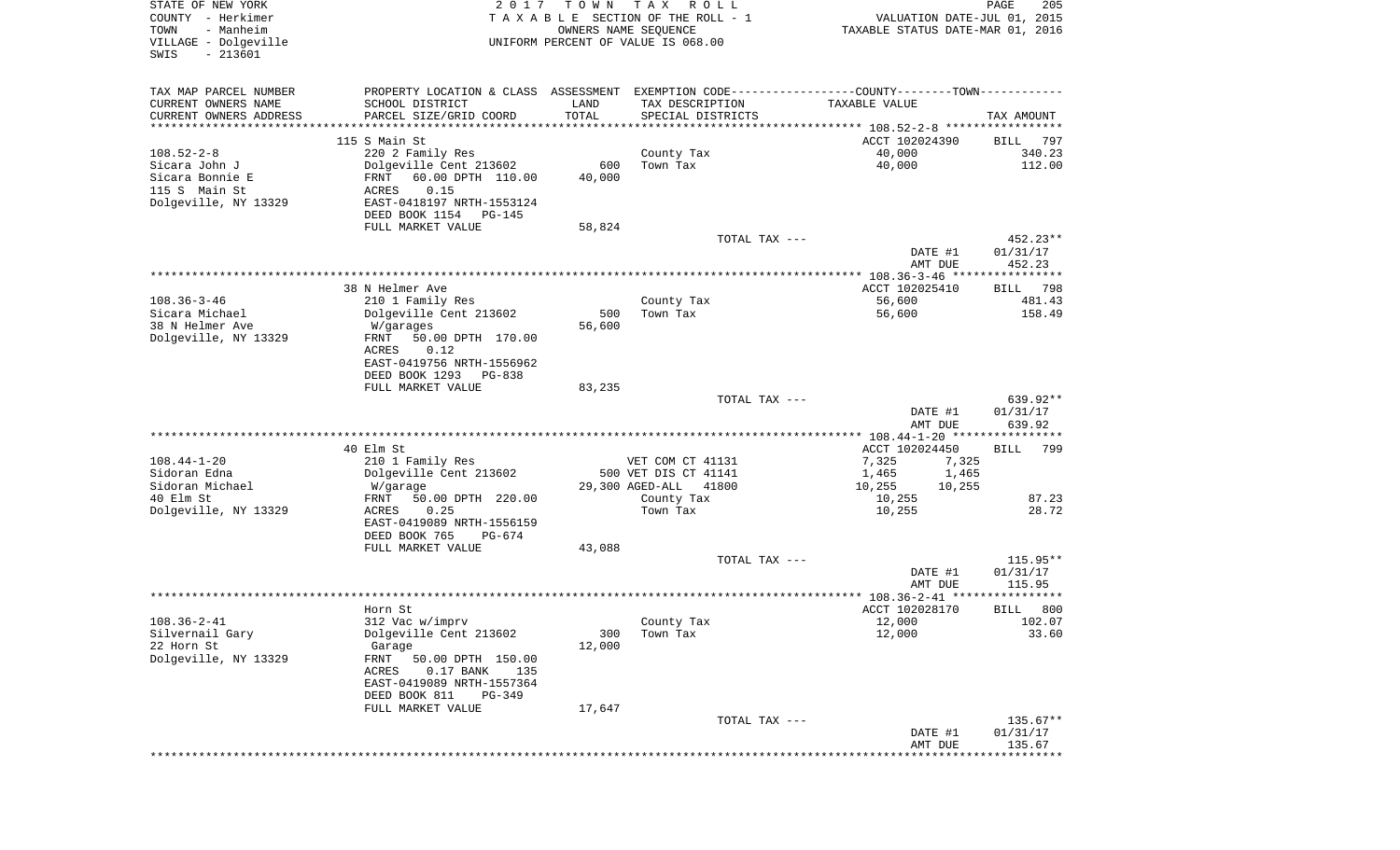| STATE OF NEW YORK<br>COUNTY - Herkimer<br>- Manheim<br>TOWN<br>VILLAGE - Dolgeville<br>$-213601$<br>SWIS | 2017                                                                                          | T O W N | T A X<br>R O L L<br>TAXABLE SECTION OF THE ROLL - 1<br>OWNERS NAME SEQUENCE<br>UNIFORM PERCENT OF VALUE IS 068.00 | VALUATION DATE-JUL 01, 2015<br>TAXABLE STATUS DATE-MAR 01, 2016 | PAGE<br>206        |
|----------------------------------------------------------------------------------------------------------|-----------------------------------------------------------------------------------------------|---------|-------------------------------------------------------------------------------------------------------------------|-----------------------------------------------------------------|--------------------|
| TAX MAP PARCEL NUMBER                                                                                    | PROPERTY LOCATION & CLASS ASSESSMENT EXEMPTION CODE---------------COUNTY-------TOWN---------- |         |                                                                                                                   |                                                                 |                    |
| CURRENT OWNERS NAME                                                                                      | SCHOOL DISTRICT                                                                               | LAND    | TAX DESCRIPTION                                                                                                   | TAXABLE VALUE                                                   |                    |
| CURRENT OWNERS ADDRESS<br>***********************                                                        | PARCEL SIZE/GRID COORD                                                                        | TOTAL   | SPECIAL DISTRICTS                                                                                                 |                                                                 | TAX AMOUNT         |
|                                                                                                          | 22 Horn St                                                                                    |         |                                                                                                                   |                                                                 | BILL<br>801        |
| $108.36 - 2 - 42$                                                                                        | 210 1 Family Res                                                                              |         | County Tax                                                                                                        | 58,000                                                          | 493.33             |
| Silvernail Gary                                                                                          | Dolgeville Cent 213602                                                                        | 500     | Town Tax                                                                                                          | 58,000                                                          | 162.41             |
| 22 Horn St                                                                                               | FRNT<br>50.00 DPTH 150.00                                                                     | 58,000  |                                                                                                                   |                                                                 |                    |
| Dolgeville, NY 13329                                                                                     | ACRES<br>$0.17$ BANK<br>135                                                                   |         |                                                                                                                   |                                                                 |                    |
|                                                                                                          | EAST-0419134 NRTH-1557339<br>DEED BOOK 811<br>PG-349                                          |         |                                                                                                                   |                                                                 |                    |
|                                                                                                          | FULL MARKET VALUE                                                                             | 85,294  |                                                                                                                   |                                                                 |                    |
|                                                                                                          |                                                                                               |         | TOTAL TAX ---                                                                                                     |                                                                 | 655.74**           |
|                                                                                                          |                                                                                               |         |                                                                                                                   | DATE #1                                                         | 01/31/17           |
|                                                                                                          |                                                                                               |         |                                                                                                                   | AMT DUE                                                         | 655.74             |
|                                                                                                          | 20 Horn St                                                                                    |         |                                                                                                                   |                                                                 | 802<br>BILL        |
| $108.36 - 2 - 43$                                                                                        | 311 Res vac land                                                                              |         | County Tax                                                                                                        | 300                                                             | 2.55               |
| Silvernail Gary                                                                                          | Dolgeville Cent 213602                                                                        | 300     | Town Tax                                                                                                          | 300                                                             | 0.84               |
| 22 Horn St                                                                                               | 50.00 DPTH 150.00<br>FRNT                                                                     | 300     |                                                                                                                   |                                                                 |                    |
| Dolgeville, NY 13329                                                                                     | ACRES<br>$0.17$ BANK<br>135                                                                   |         |                                                                                                                   |                                                                 |                    |
|                                                                                                          | EAST-0419178 NRTH-1557311<br>DEED BOOK 811<br>$PG-349$                                        |         |                                                                                                                   |                                                                 |                    |
|                                                                                                          | FULL MARKET VALUE                                                                             | 441     |                                                                                                                   |                                                                 |                    |
|                                                                                                          |                                                                                               |         | TOTAL TAX ---                                                                                                     |                                                                 | $3.39**$           |
|                                                                                                          |                                                                                               |         |                                                                                                                   | DATE #1                                                         | 01/31/17           |
|                                                                                                          |                                                                                               |         |                                                                                                                   | AMT DUE                                                         | 3.39               |
|                                                                                                          | 30 1/2 Beaver St                                                                              |         |                                                                                                                   | ACCT 102024720                                                  | <b>BILL</b><br>803 |
| $108.43 - 1 - 4$                                                                                         | 210 1 Family Res                                                                              |         | VET COM CT 41131                                                                                                  | 10,200<br>10,200                                                |                    |
| Silvernail John                                                                                          | Dolgeville Cent 213602                                                                        | 3,000   | County Tax                                                                                                        | 74,800                                                          | 636.23             |
| 30 1/2 Beaver St                                                                                         | W/garage                                                                                      | 85,000  | Town Tax                                                                                                          | 74,800                                                          | 209.45             |
| Dolgeville, NY 13329                                                                                     | FRNT 228.00 DPTH 138.00<br>135                                                                |         |                                                                                                                   |                                                                 |                    |
|                                                                                                          | ACRES<br>2.00 BANK<br>EAST-0417323 NRTH-1555301                                               |         |                                                                                                                   |                                                                 |                    |
|                                                                                                          | DEED BOOK 00590 PG-00663                                                                      |         |                                                                                                                   |                                                                 |                    |
|                                                                                                          | FULL MARKET VALUE                                                                             | 125,000 |                                                                                                                   |                                                                 |                    |
|                                                                                                          |                                                                                               |         | TOTAL TAX ---                                                                                                     |                                                                 | 845.68**           |
|                                                                                                          |                                                                                               |         |                                                                                                                   | DATE #1<br>AMT DUE                                              | 01/31/17<br>845.68 |
|                                                                                                          |                                                                                               |         |                                                                                                                   |                                                                 |                    |
|                                                                                                          | 30 Beaver St                                                                                  |         |                                                                                                                   | ACCT 102024510                                                  | BILL<br>804        |
| $108.43 - 1 - 5$                                                                                         | 311 Res vac land                                                                              |         | County Tax                                                                                                        | 300                                                             | 2.55               |
| Silvernail John                                                                                          | Dolgeville Cent 213602                                                                        |         | 300 Town Tax                                                                                                      | 300                                                             | 0.84               |
| Silvernail Carolyn<br>30 1/2 Beaver St                                                                   | 50.00 DPTH 125.00<br>FRNT<br>0.14<br>ACRES                                                    | 300     |                                                                                                                   |                                                                 |                    |
| Dolgeville, NY 13329                                                                                     | EAST-0417668 NRTH-1555318                                                                     |         |                                                                                                                   |                                                                 |                    |
|                                                                                                          | DEED BOOK 00660 PG-00989                                                                      |         |                                                                                                                   |                                                                 |                    |
|                                                                                                          | FULL MARKET VALUE                                                                             | 441     |                                                                                                                   |                                                                 |                    |
|                                                                                                          |                                                                                               |         | TOTAL TAX ---                                                                                                     |                                                                 | $3.39**$           |
|                                                                                                          |                                                                                               |         |                                                                                                                   | DATE #1<br>AMT DUE                                              | 01/31/17<br>3.39   |
|                                                                                                          |                                                                                               |         | *****************************                                                                                     | *****************                                               | ***********        |
|                                                                                                          |                                                                                               |         |                                                                                                                   |                                                                 |                    |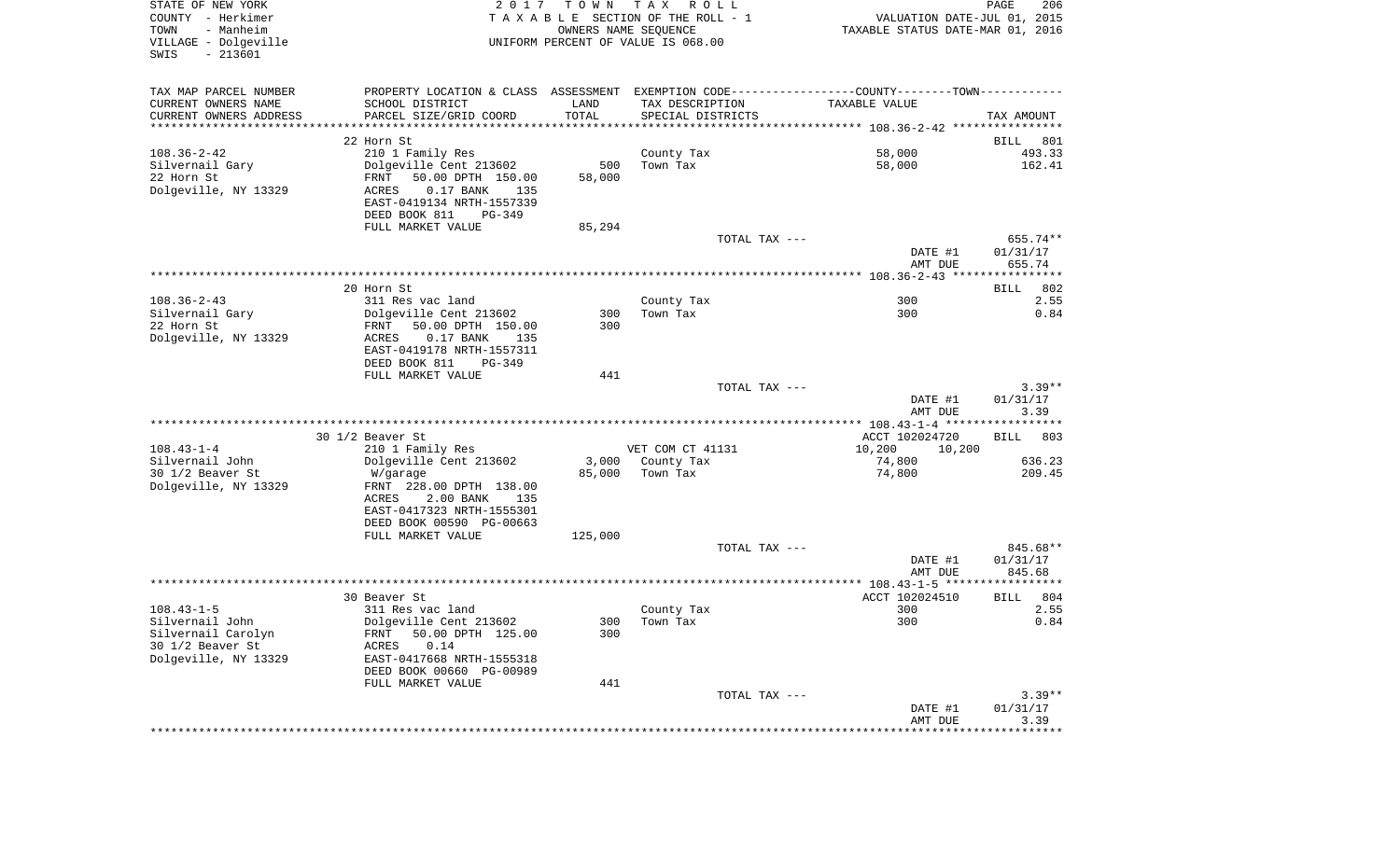| STATE OF NEW YORK<br>COUNTY - Herkimer                         | 2017                                                                                          |        | TOWN TAX ROLL<br>T A X A B L E SECTION OF THE ROLL - 1     | VALUATION DATE-JUL 01, 2015      | 207<br>PAGE               |
|----------------------------------------------------------------|-----------------------------------------------------------------------------------------------|--------|------------------------------------------------------------|----------------------------------|---------------------------|
| TOWN<br>- Manheim<br>VILLAGE - Dolgeville<br>SWIS<br>$-213601$ |                                                                                               |        | OWNERS NAME SEQUENCE<br>UNIFORM PERCENT OF VALUE IS 068.00 | TAXABLE STATUS DATE-MAR 01, 2016 |                           |
| TAX MAP PARCEL NUMBER                                          | PROPERTY LOCATION & CLASS ASSESSMENT EXEMPTION CODE---------------COUNTY-------TOWN---------- |        |                                                            |                                  |                           |
| CURRENT OWNERS NAME                                            | SCHOOL DISTRICT                                                                               | LAND   | TAX DESCRIPTION                                            | TAXABLE VALUE                    |                           |
| CURRENT OWNERS ADDRESS<br>***********************              | PARCEL SIZE/GRID COORD                                                                        | TOTAL  | SPECIAL DISTRICTS                                          |                                  | TAX AMOUNT                |
|                                                                | Beaver St                                                                                     |        |                                                            | ACCT 102024540                   | BILL 805                  |
| $108.43 - 1 - 8$                                               | 311 Res vac land                                                                              |        | County Tax                                                 | 1,700                            | 14.46                     |
| Silvernail John                                                | Dolgeville Cent 213602                                                                        | 1,700  | Town Tax                                                   | 1,700                            | 4.76                      |
| Silvernail Carolyn                                             | FRNT 300.00 DPTH 126.90                                                                       | 1,700  |                                                            |                                  |                           |
| 30 1/2 Beaver St                                               | 0.87<br>ACRES                                                                                 |        |                                                            |                                  |                           |
| Dolgeville, NY 13329                                           | EAST-0417139 NRTH-1555154                                                                     |        |                                                            |                                  |                           |
|                                                                | DEED BOOK 00660 PG-00989                                                                      |        |                                                            |                                  |                           |
|                                                                | FULL MARKET VALUE                                                                             | 2,500  |                                                            |                                  |                           |
|                                                                |                                                                                               |        | TOTAL TAX ---                                              | DATE #1                          | $19.22**$<br>01/31/17     |
|                                                                |                                                                                               |        |                                                            | AMT DUE                          | 19.22                     |
|                                                                |                                                                                               |        |                                                            |                                  |                           |
|                                                                | Beaver St                                                                                     |        |                                                            | ACCT 102009960                   | BILL<br>806               |
| $108.43 - 1 - 9.1$                                             | 311 Res vac land                                                                              |        | County Tax                                                 | 500                              | 4.25                      |
| Silvernail John                                                | Dolgeville Cent 213602                                                                        | 500    | Town Tax                                                   | 500                              | 1.40                      |
| Silvernail Carolyn<br>30 1/2 Beaver St                         | FRNT 170.00 DPTH 130.00<br>ACRES<br>0.25                                                      | 500    |                                                            |                                  |                           |
| Dolgeville, NY 13329                                           | EAST-0417278 NRTH-1554985                                                                     |        |                                                            |                                  |                           |
|                                                                | DEED BOOK 779<br>PG-531                                                                       |        |                                                            |                                  |                           |
|                                                                | FULL MARKET VALUE                                                                             | 735    |                                                            |                                  |                           |
|                                                                |                                                                                               |        | TOTAL TAX ---                                              |                                  | $5.65**$                  |
|                                                                |                                                                                               |        |                                                            | DATE #1                          | 01/31/17                  |
|                                                                |                                                                                               |        |                                                            | AMT DUE                          | 5.65                      |
|                                                                | Beaver St                                                                                     |        |                                                            | ACCT 102009960                   | BILL 807                  |
| $108.43 - 1 - 10$                                              | 311 Res vac land                                                                              |        | County Tax                                                 | 1,300                            | 11.06                     |
| Silvernail John                                                | Dolgeville Cent 213602                                                                        | 1,300  | Town Tax                                                   | 1,300                            | 3.64                      |
| Silvernail Carolyn                                             | FRNT 215.00 DPTH 125.00                                                                       | 1,300  |                                                            |                                  |                           |
| 30 1/2 Beaver St                                               | ACRES<br>0.63                                                                                 |        |                                                            |                                  |                           |
| Dolgeville, NY 13329                                           | EAST-0417696 NRTH-1555197<br>DEED BOOK 660<br>PG-989                                          |        |                                                            |                                  |                           |
|                                                                | FULL MARKET VALUE                                                                             | 1,912  |                                                            |                                  |                           |
|                                                                |                                                                                               |        | TOTAL TAX ---                                              |                                  | 14.70**                   |
|                                                                |                                                                                               |        |                                                            | DATE #1                          | 01/31/17                  |
|                                                                |                                                                                               |        |                                                            | AMT DUE                          | 14.70                     |
|                                                                | 22 W Faville Ave                                                                              |        |                                                            | ACCT 102024690                   | BILL 808                  |
| $108.52 - 1 - 39$                                              | 210 1 Family Res                                                                              |        | VET COM CT 41131                                           | 10,200<br>10,200                 |                           |
| Silvernail Norman                                              | Dolgeville Cent 213602                                                                        |        | 300 County Tax                                             | 47,800                           | 406.58                    |
| 22 W Faville Ave                                               | W/garage                                                                                      | 58,000 | Town Tax                                                   | 47,800                           | 133.85                    |
| Dolgeville, NY 13329                                           | FRNT 220.00 DPTH 105.00                                                                       |        |                                                            |                                  |                           |
|                                                                | 0.32<br>ACRES                                                                                 |        |                                                            |                                  |                           |
|                                                                | EAST-0417922 NRTH-1554291                                                                     |        |                                                            |                                  |                           |
|                                                                | DEED BOOK 855<br>PG-550<br>FULL MARKET VALUE                                                  | 85,294 |                                                            |                                  |                           |
|                                                                |                                                                                               |        | TOTAL TAX ---                                              |                                  | 540.43**                  |
|                                                                |                                                                                               |        |                                                            | DATE #1                          | 01/31/17                  |
|                                                                |                                                                                               |        |                                                            | AMT DUE                          | 540.43                    |
|                                                                |                                                                                               |        |                                                            | **************                   | * * * * * * * * * * * * * |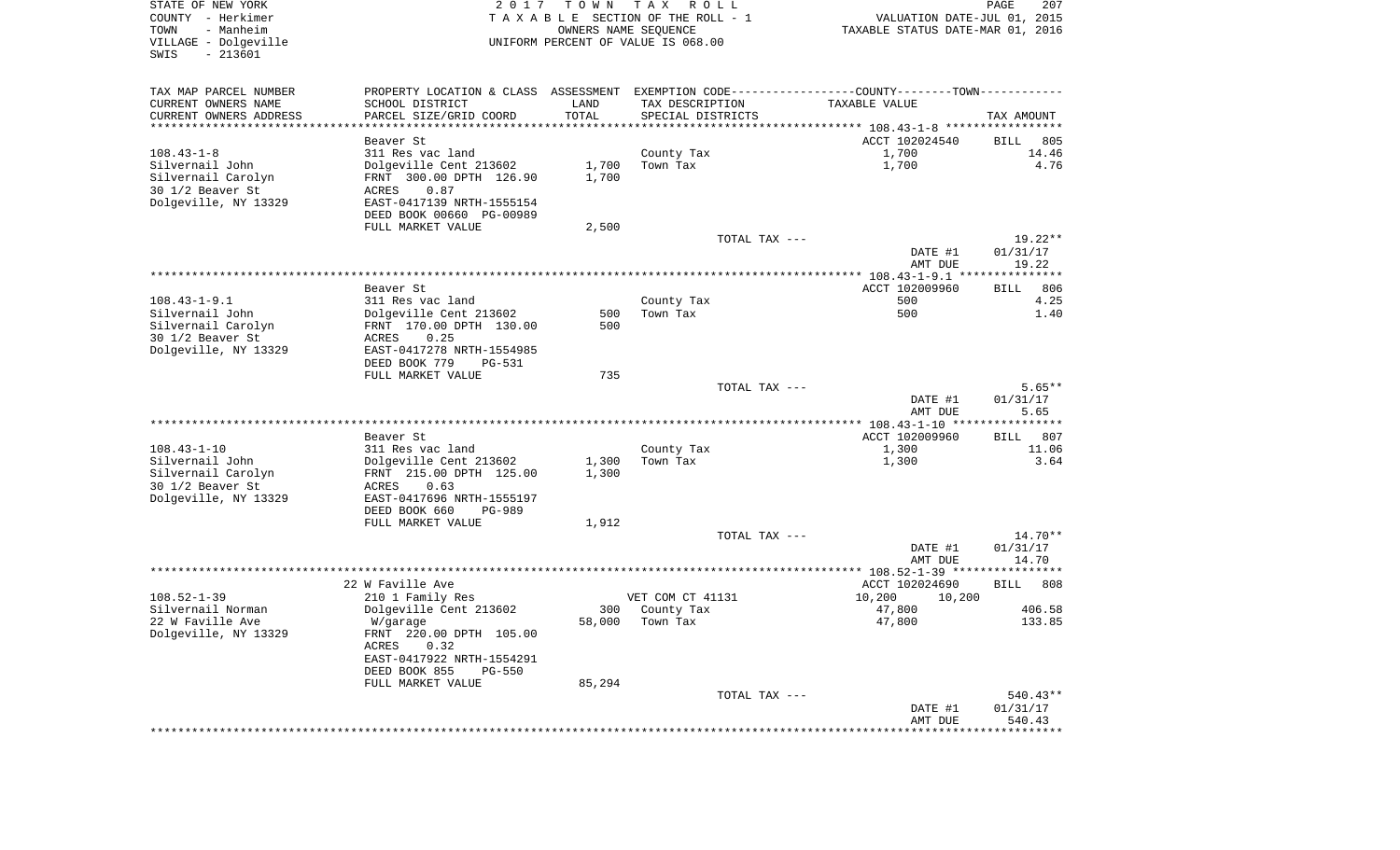| STATE OF NEW YORK<br>COUNTY - Herkimer<br>- Manheim<br>TOWN<br>VILLAGE - Dolgeville<br>$-213601$<br>SWIS | 2 0 1 7                                                                                       | T O W N<br>OWNERS NAME SEQUENCE | T A X<br>R O L L<br>TAXABLE SECTION OF THE ROLL - 1<br>UNIFORM PERCENT OF VALUE IS 068.00 | VALUATION DATE-JUL 01, 2015<br>TAXABLE STATUS DATE-MAR 01, 2016 | PAGE<br>208        |
|----------------------------------------------------------------------------------------------------------|-----------------------------------------------------------------------------------------------|---------------------------------|-------------------------------------------------------------------------------------------|-----------------------------------------------------------------|--------------------|
| TAX MAP PARCEL NUMBER                                                                                    | PROPERTY LOCATION & CLASS ASSESSMENT EXEMPTION CODE---------------COUNTY-------TOWN---------- |                                 |                                                                                           |                                                                 |                    |
| CURRENT OWNERS NAME                                                                                      | SCHOOL DISTRICT                                                                               | LAND                            | TAX DESCRIPTION                                                                           | TAXABLE VALUE                                                   |                    |
| CURRENT OWNERS ADDRESS<br>**********************                                                         | PARCEL SIZE/GRID COORD<br>**************************************                              | TOTAL                           | SPECIAL DISTRICTS                                                                         |                                                                 | TAX AMOUNT         |
|                                                                                                          | 6 W Spofford Ave                                                                              |                                 |                                                                                           | ACCT 102023640                                                  | 809<br>BILL        |
| $108.52 - 1 - 71$                                                                                        | 210 1 Family Res                                                                              |                                 | County Tax                                                                                | 53,600                                                          | 455.91             |
| Simons Michael                                                                                           | Dolgeville Cent 213602                                                                        | 500                             | Town Tax                                                                                  | 53,600                                                          | 150.09             |
| 6 W Spofford Ave                                                                                         | W/garage                                                                                      | 53,600                          |                                                                                           |                                                                 |                    |
| Dolgeville, NY 13329                                                                                     | FRNT 100.00 DPTH 150.00<br>ACRES<br>0.30                                                      |                                 |                                                                                           |                                                                 |                    |
| PRIOR OWNER ON 3/01/2016                                                                                 | EAST-0418099 NRTH-1553495                                                                     |                                 |                                                                                           |                                                                 |                    |
| Ruggiero Elaine                                                                                          | DEED BOOK 1620<br>PG-261                                                                      |                                 |                                                                                           |                                                                 |                    |
|                                                                                                          | FULL MARKET VALUE                                                                             | 78,824                          | TOTAL TAX ---                                                                             |                                                                 | 606.00**           |
|                                                                                                          |                                                                                               |                                 |                                                                                           | DATE #1                                                         | 01/31/17           |
|                                                                                                          |                                                                                               |                                 |                                                                                           | AMT DUE                                                         | 606.00             |
|                                                                                                          |                                                                                               |                                 |                                                                                           |                                                                 |                    |
|                                                                                                          | 6 S Main St                                                                                   |                                 |                                                                                           | ACCT 102005730                                                  | 810<br>BILL        |
| $108.44 - 3 - 62$                                                                                        | 482 Det row bldg                                                                              |                                 | County Tax                                                                                | 52,000                                                          | 442.30             |
| Simpson Bruce A<br>87 Ramshorn Rd                                                                        | Dolgeville Cent 213602<br>FRNT<br>48.00 DPTH<br>60.00                                         | 1,500<br>52,000                 | Town Tax                                                                                  | 52,000                                                          | 145.61             |
| Dudley, MA 01571                                                                                         | ACRES<br>0.07                                                                                 |                                 |                                                                                           |                                                                 |                    |
|                                                                                                          | EAST-0419772 NRTH-1555241                                                                     |                                 |                                                                                           |                                                                 |                    |
|                                                                                                          | DEED BOOK 1376<br>PG-350                                                                      |                                 |                                                                                           |                                                                 |                    |
|                                                                                                          | FULL MARKET VALUE                                                                             | 76,471                          |                                                                                           |                                                                 |                    |
|                                                                                                          |                                                                                               |                                 | TOTAL TAX ---                                                                             |                                                                 | 587.91**           |
|                                                                                                          |                                                                                               |                                 |                                                                                           | DATE #1<br>AMT DUE                                              | 01/31/17<br>587.91 |
|                                                                                                          |                                                                                               |                                 |                                                                                           | ************ 108.36-2-32 *****************                      |                    |
|                                                                                                          | 7 Wolf St                                                                                     |                                 |                                                                                           | ACCT 102022830                                                  | <b>BILL</b><br>811 |
| $108.36 - 2 - 32$                                                                                        | 210 1 Family Res                                                                              |                                 | County Tax                                                                                | 40,300                                                          | 342.78             |
| Siver Ronald                                                                                             | Dolgeville Cent 213602                                                                        | 500                             | Town Tax                                                                                  | 40,300                                                          | 112.84             |
| Siver Erma                                                                                               | W/garage                                                                                      | 40,300                          |                                                                                           |                                                                 |                    |
| 7 Wolf St                                                                                                | FRNT<br>50.00 DPTH 155.00                                                                     |                                 |                                                                                           |                                                                 |                    |
| Dolgeville, NY 13329                                                                                     | ACRES<br>0.17<br>EAST-0419428 NRTH-1557336                                                    |                                 |                                                                                           |                                                                 |                    |
|                                                                                                          | DEED BOOK 755<br>$PG-273$                                                                     |                                 |                                                                                           |                                                                 |                    |
|                                                                                                          | FULL MARKET VALUE                                                                             | 59,265                          |                                                                                           |                                                                 |                    |
|                                                                                                          |                                                                                               |                                 | TOTAL TAX ---                                                                             |                                                                 | 455.62**           |
|                                                                                                          |                                                                                               |                                 |                                                                                           | DATE #1                                                         | 01/31/17           |
|                                                                                                          |                                                                                               |                                 |                                                                                           | AMT DUE                                                         | 455.62<br>******   |
|                                                                                                          | 19 Wolf St                                                                                    |                                 |                                                                                           | ACCT 102019350                                                  | 812<br>BILL        |
| $108.36 - 2 - 36$                                                                                        | 210 1 Family Res                                                                              |                                 | County Tax                                                                                | 34,800                                                          | 296.00             |
| Siver Ronald                                                                                             | Dolgeville Cent 213602                                                                        | 500                             | Town Tax                                                                                  | 34,800                                                          | 97.44              |
| 7 Wolf St                                                                                                | 50.00 DPTH 155.00<br>FRNT                                                                     | 34,800                          |                                                                                           |                                                                 |                    |
| Dolgeville, NY 13329                                                                                     | 0.17<br>ACRES                                                                                 |                                 |                                                                                           |                                                                 |                    |
|                                                                                                          | EAST-0419268 NRTH-1557445                                                                     |                                 |                                                                                           |                                                                 |                    |
|                                                                                                          | DEED BOOK 1604<br>PG-979                                                                      | 51,176                          |                                                                                           |                                                                 |                    |
|                                                                                                          | FULL MARKET VALUE                                                                             |                                 | TOTAL TAX ---                                                                             |                                                                 | 393.44**           |
|                                                                                                          |                                                                                               |                                 |                                                                                           | DATE #1                                                         | 01/31/17           |
|                                                                                                          |                                                                                               |                                 |                                                                                           | AMT DUE                                                         | 393.44             |
|                                                                                                          |                                                                                               |                                 |                                                                                           |                                                                 |                    |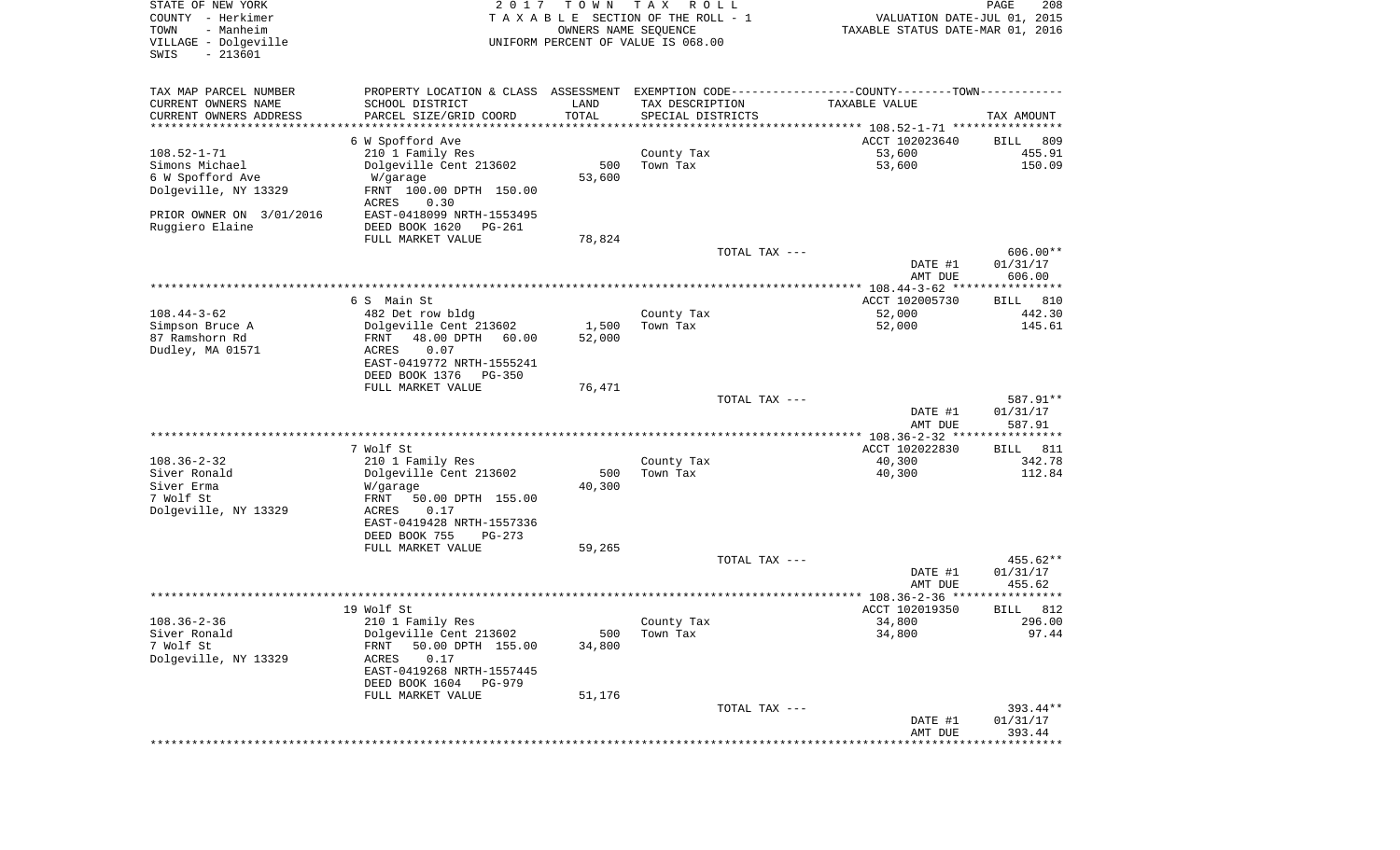| STATE OF NEW YORK<br>COUNTY - Herkimer<br>- Manheim<br>TOWN<br>VILLAGE - Dolgeville<br>$-213601$<br>SWIS | 2 0 1 7                                       | T O W N<br>OWNERS NAME SEQUENCE | T A X<br>R O L L<br>TAXABLE SECTION OF THE ROLL - 1<br>UNIFORM PERCENT OF VALUE IS 068.00 | VALUATION DATE-JUL 01, 2015<br>TAXABLE STATUS DATE-MAR 01, 2016                               | PAGE<br>209         |
|----------------------------------------------------------------------------------------------------------|-----------------------------------------------|---------------------------------|-------------------------------------------------------------------------------------------|-----------------------------------------------------------------------------------------------|---------------------|
| TAX MAP PARCEL NUMBER                                                                                    |                                               |                                 |                                                                                           | PROPERTY LOCATION & CLASS ASSESSMENT EXEMPTION CODE---------------COUNTY-------TOWN---------- |                     |
| CURRENT OWNERS NAME                                                                                      | SCHOOL DISTRICT                               | LAND                            | TAX DESCRIPTION                                                                           | TAXABLE VALUE                                                                                 |                     |
| CURRENT OWNERS ADDRESS<br>**********************                                                         | PARCEL SIZE/GRID COORD                        | TOTAL<br>****************       | SPECIAL DISTRICTS                                                                         |                                                                                               | TAX AMOUNT          |
|                                                                                                          | 229 W State St                                |                                 |                                                                                           | ACCT 102018300                                                                                | 813<br>BILL         |
| $108.27 - 1 - 8$                                                                                         | 210 1 Family Res                              |                                 | County Tax                                                                                | 63,400                                                                                        | 539.27              |
| Skidmore Sheila                                                                                          | Dolgeville Cent 213602                        | 2,900                           | Town Tax                                                                                  | 63,400                                                                                        | 177.53              |
| PO Box 553                                                                                               | W Garage                                      | 63,400                          |                                                                                           |                                                                                               |                     |
| Yaphank, NY 11980                                                                                        | ACRES<br>1.90                                 |                                 |                                                                                           |                                                                                               |                     |
|                                                                                                          | EAST-0416371 NRTH-1558877                     |                                 |                                                                                           |                                                                                               |                     |
|                                                                                                          | DEED BOOK 1113<br>PG-308<br>FULL MARKET VALUE | 93,235                          |                                                                                           |                                                                                               |                     |
|                                                                                                          |                                               |                                 | TOTAL TAX ---                                                                             |                                                                                               | $716.80**$          |
|                                                                                                          |                                               |                                 |                                                                                           | DATE #1                                                                                       | 01/31/17            |
|                                                                                                          |                                               |                                 |                                                                                           | AMT DUE                                                                                       | 716.80              |
|                                                                                                          |                                               |                                 |                                                                                           |                                                                                               |                     |
|                                                                                                          | W State St. Ext.                              |                                 |                                                                                           |                                                                                               | 814<br>BILL         |
| $108.35 - 1 - 1.5$<br>Skidmore Sheila A                                                                  | 322 Rural vac>10<br>Dolgeville Cent 213602    | 7,000                           | County Tax<br>Town Tax                                                                    | 7,000<br>7,000                                                                                | 59.54<br>19.60      |
| PO Box 553                                                                                               | FRNT 683.00 DPTH                              | 7,000                           |                                                                                           |                                                                                               |                     |
| Yaphank, NY 11980                                                                                        | 19.50<br>ACRES                                |                                 |                                                                                           |                                                                                               |                     |
|                                                                                                          | EAST-0415960 NRTH-1558774                     |                                 |                                                                                           |                                                                                               |                     |
|                                                                                                          | DEED BOOK 1568<br>$PG-480$                    |                                 |                                                                                           |                                                                                               |                     |
|                                                                                                          | FULL MARKET VALUE                             | 10,294                          |                                                                                           |                                                                                               |                     |
|                                                                                                          |                                               |                                 | TOTAL TAX ---                                                                             | DATE #1                                                                                       | 79.14**<br>01/31/17 |
|                                                                                                          |                                               |                                 |                                                                                           | AMT DUE                                                                                       | 79.14               |
|                                                                                                          |                                               |                                 |                                                                                           |                                                                                               |                     |
|                                                                                                          | 7 Lamberson St                                |                                 |                                                                                           | ACCT 102015180                                                                                | BILL 815            |
| $108.52 - 5 - 23$                                                                                        | 220 2 Family Res                              |                                 | County Tax                                                                                | 30,700                                                                                        | 261.13              |
| Smith Eleisha<br>7 Lamberson St                                                                          | Dolgeville Cent 213602                        | 500                             | Town Tax                                                                                  | 30,700                                                                                        | 85.96               |
| Dolgeville, NY 13329                                                                                     | FRNT<br>46.00 DPTH<br>66.00<br>ACRES<br>0.06  | 30,700                          |                                                                                           |                                                                                               |                     |
|                                                                                                          | EAST-0419204 NRTH-1554310                     |                                 |                                                                                           |                                                                                               |                     |
|                                                                                                          | DEED BOOK 1206<br><b>PG-180</b>               |                                 |                                                                                           |                                                                                               |                     |
|                                                                                                          | FULL MARKET VALUE                             | 45,147                          |                                                                                           |                                                                                               |                     |
|                                                                                                          |                                               |                                 | TOTAL TAX ---                                                                             |                                                                                               | $347.09**$          |
|                                                                                                          |                                               |                                 |                                                                                           | DATE #1                                                                                       | 01/31/17<br>347.09  |
|                                                                                                          |                                               |                                 |                                                                                           | AMT DUE                                                                                       |                     |
|                                                                                                          | 132 N Main St                                 |                                 |                                                                                           | ACCT 102010530                                                                                | 816<br>BILL         |
| $108.36 - 4 - 18$                                                                                        | 210 1 Family Res                              |                                 | County Tax                                                                                | 36,000                                                                                        | 306.21              |
| Smith Erica F                                                                                            | Dolgeville Cent 213602                        | 600                             | Town Tax                                                                                  | 36,000                                                                                        | 100.80              |
| 132 N Main St                                                                                            | W/garage                                      | 36,000                          |                                                                                           |                                                                                               |                     |
| Dolgeville, NY 13329                                                                                     | FRNT 60.00 DPTH 133.00<br>0.18<br>ACRES       |                                 |                                                                                           |                                                                                               |                     |
|                                                                                                          | EAST-0420156 NRTH-1556945                     |                                 |                                                                                           |                                                                                               |                     |
|                                                                                                          | DEED BOOK 1459 PG-182                         |                                 |                                                                                           |                                                                                               |                     |
|                                                                                                          | FULL MARKET VALUE                             | 52,941                          |                                                                                           |                                                                                               |                     |
|                                                                                                          |                                               |                                 | TOTAL TAX ---                                                                             |                                                                                               | 407.01**            |
|                                                                                                          |                                               |                                 |                                                                                           | DATE #1                                                                                       | 01/31/17            |
|                                                                                                          |                                               |                                 |                                                                                           | AMT DUE<br>**************************************                                             | 407.01              |
|                                                                                                          |                                               |                                 |                                                                                           |                                                                                               |                     |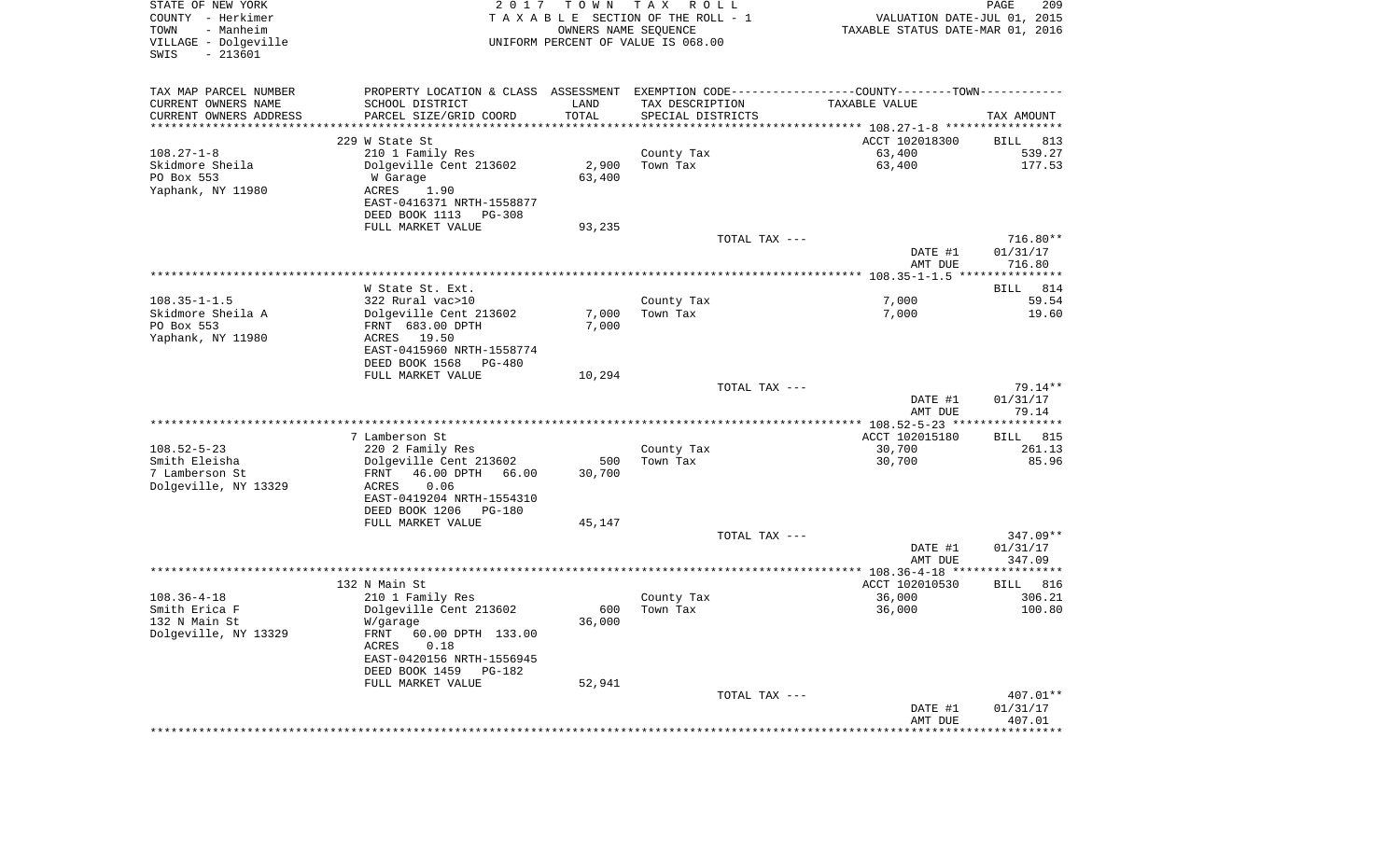| STATE OF NEW YORK<br>COUNTY - Herkimer<br>- Manheim<br>TOWN<br>VILLAGE - Dolgeville<br>$-213601$<br>SWIS | 2 0 1 7                                                                                       | T O W N<br>OWNERS NAME SEQUENCE | T A X<br>R O L L<br>TAXABLE SECTION OF THE ROLL - 1<br>UNIFORM PERCENT OF VALUE IS 068.00 | VALUATION DATE-JUL 01, 2015<br>TAXABLE STATUS DATE-MAR 01, 2016 | PAGE<br>210           |
|----------------------------------------------------------------------------------------------------------|-----------------------------------------------------------------------------------------------|---------------------------------|-------------------------------------------------------------------------------------------|-----------------------------------------------------------------|-----------------------|
|                                                                                                          |                                                                                               |                                 |                                                                                           |                                                                 |                       |
| TAX MAP PARCEL NUMBER                                                                                    | PROPERTY LOCATION & CLASS ASSESSMENT EXEMPTION CODE---------------COUNTY-------TOWN---------- |                                 |                                                                                           |                                                                 |                       |
| CURRENT OWNERS NAME                                                                                      | SCHOOL DISTRICT                                                                               | LAND                            | TAX DESCRIPTION                                                                           | TAXABLE VALUE                                                   |                       |
| CURRENT OWNERS ADDRESS                                                                                   | PARCEL SIZE/GRID COORD                                                                        | TOTAL                           | SPECIAL DISTRICTS                                                                         |                                                                 | TAX AMOUNT            |
| *********************                                                                                    |                                                                                               | *************                   |                                                                                           |                                                                 |                       |
| $108.36 - 1 - 63$                                                                                        | 29 W State St<br>210 1 Family Res                                                             |                                 | County Tax                                                                                | ACCT 102000060<br>48,800                                        | 817<br>BILL<br>415.08 |
| Smith Jeremy                                                                                             | Dolgeville Cent 213602                                                                        | 600                             | Town Tax                                                                                  | 48,800                                                          | 136.65                |
| Smith Kristen L                                                                                          | W/barn                                                                                        | 48,800                          |                                                                                           |                                                                 |                       |
| 29 W State St                                                                                            | FRNT<br>58.00 DPTH 131.60                                                                     |                                 |                                                                                           |                                                                 |                       |
| Dolgeville, NY 13329                                                                                     | ACRES<br>0.17                                                                                 |                                 |                                                                                           |                                                                 |                       |
|                                                                                                          | EAST-0419210 NRTH-1556736<br>DEED BOOK 1500<br>PG-394                                         |                                 |                                                                                           |                                                                 |                       |
|                                                                                                          | FULL MARKET VALUE                                                                             | 71,765                          |                                                                                           |                                                                 |                       |
|                                                                                                          |                                                                                               |                                 | TOTAL TAX ---                                                                             |                                                                 | 551.73**              |
|                                                                                                          |                                                                                               |                                 |                                                                                           | DATE #1                                                         | 01/31/17              |
|                                                                                                          |                                                                                               |                                 |                                                                                           | AMT DUE                                                         | 551.73                |
|                                                                                                          | 19 Slawson St                                                                                 |                                 |                                                                                           | ACCT 102013680                                                  | 818<br>BILL           |
| $108.44 - 2 - 37$                                                                                        | 210 1 Family Res                                                                              |                                 | County Tax                                                                                | 48,000                                                          | 408.28                |
| Smith Lisa M                                                                                             | Dolgeville Cent 213602                                                                        | 500                             | Town Tax                                                                                  | 48,000                                                          | 134.41                |
| Darrow Debra K<br>19 Slawson St                                                                          | W/garage                                                                                      | 48,000                          |                                                                                           |                                                                 |                       |
| Dolgeville, NY 13329                                                                                     | FRNT<br>50.00 DPTH 100.00<br>ACRES<br>0.17                                                    |                                 |                                                                                           |                                                                 |                       |
|                                                                                                          | EAST-0418588 NRTH-1554973                                                                     |                                 |                                                                                           |                                                                 |                       |
|                                                                                                          | DEED BOOK 1554<br>PG-140                                                                      |                                 |                                                                                           |                                                                 |                       |
|                                                                                                          | FULL MARKET VALUE                                                                             | 70,588                          |                                                                                           |                                                                 |                       |
|                                                                                                          |                                                                                               |                                 | TOTAL TAX ---                                                                             | DATE #1                                                         | 542.69**<br>01/31/17  |
|                                                                                                          |                                                                                               |                                 |                                                                                           | AMT DUE                                                         | 542.69                |
|                                                                                                          |                                                                                               |                                 |                                                                                           | ************* 108.52-4-23 *****************                     |                       |
|                                                                                                          | 6 Ransom St                                                                                   |                                 |                                                                                           | ACCT 102003450                                                  | 819<br>BILL           |
| $108.52 - 4 - 23$<br>Smith Monte                                                                         | 220 2 Family Res<br>Dolgeville Cent 213602                                                    | 500                             | County Tax<br>Town Tax                                                                    | 56,800                                                          | 483.13<br>159.05      |
| Smith Lynda                                                                                              | W/garage                                                                                      | 56,800                          | School Relevy                                                                             | 56,800                                                          | 314.29                |
| 6 Ransom St                                                                                              | FRNT<br>50.00 DPTH 149.00                                                                     |                                 | Village Relevy                                                                            |                                                                 | 1,440.25              |
| Dolgeville, NY 13329                                                                                     | ACRES<br>0.17                                                                                 |                                 |                                                                                           |                                                                 |                       |
|                                                                                                          | EAST-0419580 NRTH-1553446                                                                     |                                 |                                                                                           |                                                                 |                       |
|                                                                                                          | DEED BOOK 00633 PG-00284<br>FULL MARKET VALUE                                                 | 83,529                          |                                                                                           |                                                                 |                       |
|                                                                                                          |                                                                                               |                                 | TOTAL TAX ---                                                                             |                                                                 | $2,396.72**$          |
|                                                                                                          |                                                                                               |                                 |                                                                                           | DATE #1                                                         | 01/31/17              |
|                                                                                                          |                                                                                               |                                 |                                                                                           | AMT DUE                                                         | 2,396.72              |
|                                                                                                          | 9 Beaver St                                                                                   |                                 |                                                                                           | ACCT 102011430                                                  | BILL 820              |
| $108.44 - 2 - 24$                                                                                        | 210 1 Family Res                                                                              |                                 | VET WAR CT 41121                                                                          | 6,120<br>6,120                                                  |                       |
| Smith Raymond&Joyce                                                                                      | Dolgeville Cent 213602                                                                        | 900                             | County Tax                                                                                | 43,880                                                          | 373.23                |
| Et al                                                                                                    | W/garage                                                                                      | 50,000                          | Town Tax                                                                                  | 43,880                                                          | 122.87                |
| 9 Beaver St                                                                                              | 90.00 DPTH 170.00<br>FRNT                                                                     |                                 |                                                                                           |                                                                 |                       |
| Dolgeville, NY 13329                                                                                     | ACRES<br>0.29<br>EAST-0418104 NRTH-1554658                                                    |                                 |                                                                                           |                                                                 |                       |
|                                                                                                          | DEED BOOK 1393<br>PG-124                                                                      |                                 |                                                                                           |                                                                 |                       |
|                                                                                                          | FULL MARKET VALUE                                                                             | 73,529                          |                                                                                           |                                                                 |                       |
|                                                                                                          |                                                                                               |                                 | TOTAL TAX ---                                                                             |                                                                 | 496.10**              |
|                                                                                                          |                                                                                               |                                 |                                                                                           | DATE #1<br>AMT DUE                                              | 01/31/17<br>496.10    |
|                                                                                                          |                                                                                               |                                 |                                                                                           |                                                                 | * * * * * * * * *     |
|                                                                                                          |                                                                                               |                                 |                                                                                           |                                                                 |                       |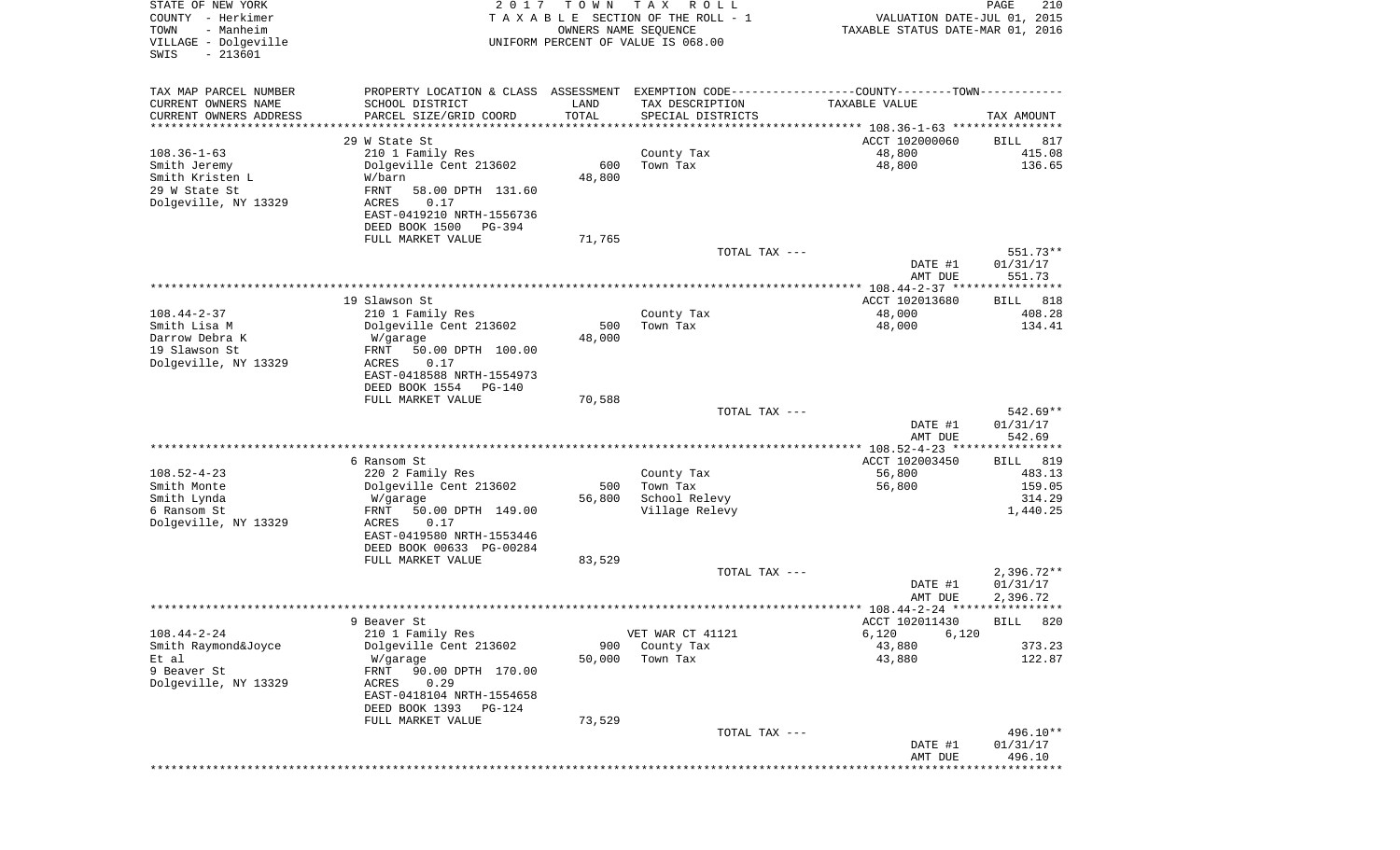| STATE OF NEW YORK<br>COUNTY - Herkimer<br>- Manheim<br>TOWN<br>VILLAGE - Dolgeville<br>$-213601$<br>SWIS | 2017                                          | T O W N | T A X<br>R O L L<br>TAXABLE SECTION OF THE ROLL - 1<br>OWNERS NAME SEQUENCE<br>UNIFORM PERCENT OF VALUE IS 068.00 | VALUATION DATE-JUL 01, 2015<br>TAXABLE STATUS DATE-MAR 01, 2016 | PAGE<br>211            |
|----------------------------------------------------------------------------------------------------------|-----------------------------------------------|---------|-------------------------------------------------------------------------------------------------------------------|-----------------------------------------------------------------|------------------------|
| TAX MAP PARCEL NUMBER                                                                                    | PROPERTY LOCATION & CLASS ASSESSMENT          |         | EXEMPTION CODE----------------COUNTY-------TOWN----------                                                         |                                                                 |                        |
| CURRENT OWNERS NAME                                                                                      | SCHOOL DISTRICT                               | LAND    | TAX DESCRIPTION                                                                                                   | TAXABLE VALUE                                                   |                        |
| CURRENT OWNERS ADDRESS<br>********************                                                           | PARCEL SIZE/GRID COORD                        | TOTAL   | SPECIAL DISTRICTS                                                                                                 |                                                                 | TAX AMOUNT             |
|                                                                                                          | 11 Ransom St                                  |         |                                                                                                                   | ACCT 102000270                                                  | 821<br>BILL            |
| $108.52 - 6 - 12$                                                                                        | 210 1 Family Res                              |         | County Tax                                                                                                        | 33,000                                                          | 280.69                 |
| Smith Robert C                                                                                           | Dolgeville Cent 213602                        | 1,000   | Town Tax                                                                                                          | 33,000                                                          | 92.40                  |
| 11 Ransom St                                                                                             | W/garage                                      | 33,000  |                                                                                                                   |                                                                 |                        |
| Dolgeville, NY 13329                                                                                     | FRNT 100.00 DPTH<br>50.00                     |         |                                                                                                                   |                                                                 |                        |
|                                                                                                          | ACRES<br>0.17                                 |         |                                                                                                                   |                                                                 |                        |
|                                                                                                          | EAST-0419569 NRTH-1553123                     |         |                                                                                                                   |                                                                 |                        |
|                                                                                                          | DEED BOOK 1593<br>PG-548<br>FULL MARKET VALUE | 48,529  |                                                                                                                   |                                                                 |                        |
|                                                                                                          |                                               |         | TOTAL TAX ---                                                                                                     |                                                                 | $373.09**$             |
|                                                                                                          |                                               |         |                                                                                                                   | DATE #1                                                         | 01/31/17               |
|                                                                                                          |                                               |         |                                                                                                                   | AMT DUE                                                         | 373.09                 |
|                                                                                                          |                                               |         |                                                                                                                   | ***************** 108.44-3-65.1 **************                  |                        |
| $108.44 - 3 - 65.1$                                                                                      | 16 S Main St                                  |         |                                                                                                                   | ACCT 102025650<br>25,000                                        | 822<br>BILL<br>212.64  |
| Smith Todd P                                                                                             | 230 3 Family Res<br>Dolgeville Cent 213602    | 1,000   | County Tax<br>Town Tax                                                                                            | 25,000                                                          | 70.00                  |
| 23 E Faville St                                                                                          | 230                                           | 25,000  | School Relevy                                                                                                     |                                                                 | 551.47                 |
| Dolgeville, NY 13329                                                                                     | FRNT 213.00 DPTH<br>61.00                     |         |                                                                                                                   |                                                                 |                        |
|                                                                                                          | ACRES<br>0.34                                 |         |                                                                                                                   |                                                                 |                        |
| PRIOR OWNER ON 3/01/2016                                                                                 | EAST-0419593 NRTH-1555284                     |         |                                                                                                                   |                                                                 |                        |
| Looman Elsie                                                                                             | DEED BOOK 1616<br>$PG-457$                    |         |                                                                                                                   |                                                                 |                        |
|                                                                                                          | FULL MARKET VALUE                             | 36,765  | TOTAL TAX ---                                                                                                     |                                                                 | 834.11**               |
|                                                                                                          |                                               |         |                                                                                                                   | DATE #1                                                         | 01/31/17               |
|                                                                                                          |                                               |         |                                                                                                                   | AMT DUE                                                         | 834.11                 |
|                                                                                                          |                                               |         |                                                                                                                   | ***************** 108.52-3-40 ****************                  |                        |
|                                                                                                          | 23 E Faville Ave                              |         |                                                                                                                   | ACCT 102007470                                                  | 823<br>BILL            |
| $108.52 - 3 - 40$<br>Smith Todd P                                                                        | 210 1 Family Res<br>Dolgeville Cent 213602    | 600     | County Tax<br>Town Tax                                                                                            | 20,000<br>20,000                                                | 170.12<br>56.00        |
| 23 E Faville Ave                                                                                         | 60.00 DPTH 100.00<br>FRNT                     | 20,000  |                                                                                                                   |                                                                 |                        |
| Dolgeville, NY 13329                                                                                     | ACRES<br>0.14                                 |         |                                                                                                                   |                                                                 |                        |
|                                                                                                          | EAST-0419248 NRTH-1553500                     |         |                                                                                                                   |                                                                 |                        |
|                                                                                                          | DEED BOOK 922<br>PG-516                       |         |                                                                                                                   |                                                                 |                        |
|                                                                                                          | FULL MARKET VALUE                             | 29,412  |                                                                                                                   |                                                                 |                        |
|                                                                                                          |                                               |         | TOTAL TAX ---                                                                                                     | DATE #1                                                         | $226.12**$<br>01/31/17 |
|                                                                                                          |                                               |         |                                                                                                                   | AMT DUE                                                         | 226.12                 |
|                                                                                                          |                                               |         |                                                                                                                   |                                                                 | *****<br>**********    |
|                                                                                                          | 177 N Main St                                 |         |                                                                                                                   | ACCT 102006870                                                  | 824<br>BILL            |
| $108.36 - 3 - 6$                                                                                         | 210 1 Family Res                              |         | County Tax                                                                                                        | 44,500                                                          | 378.51                 |
| Snell Crystal                                                                                            | Dolgeville Cent 213602                        | 600     | Town Tax                                                                                                          | 44,500                                                          | 124.61                 |
| 177 N Main St<br>Dolgeville, NY 13329                                                                    | 55.00 DPTH 190.00<br>FRNT<br>0.21<br>ACRES    | 44,500  |                                                                                                                   |                                                                 |                        |
|                                                                                                          | EAST-0420179 NRTH-1558094                     |         |                                                                                                                   |                                                                 |                        |
|                                                                                                          | DEED BOOK 929<br>PG-416                       |         |                                                                                                                   |                                                                 |                        |
|                                                                                                          | FULL MARKET VALUE                             | 65,441  |                                                                                                                   |                                                                 |                        |
|                                                                                                          |                                               |         | TOTAL TAX ---                                                                                                     |                                                                 | $503.12**$             |
|                                                                                                          |                                               |         |                                                                                                                   | DATE #1<br>AMT DUE                                              | 01/31/17<br>503.12     |
|                                                                                                          |                                               |         |                                                                                                                   | ****************************                                    |                        |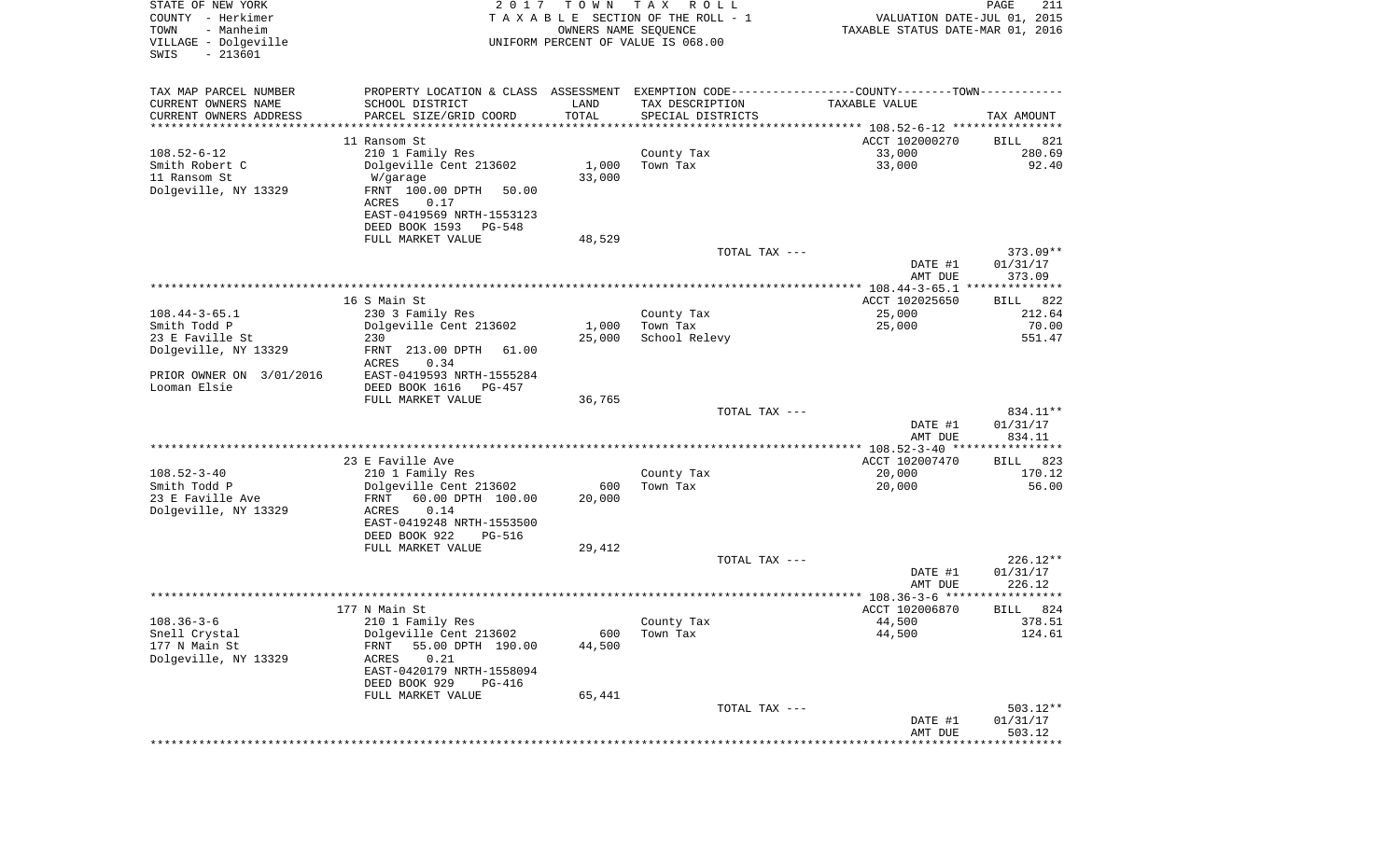| STATE OF NEW YORK<br>COUNTY - Herkimer<br>TOWN<br>- Manheim<br>VILLAGE - Dolgeville<br>$-213601$<br>SWIS | 2 0 1 7                                                                                       | T O W N<br>OWNERS NAME SEOUENCE | TAX ROLL<br>TAXABLE SECTION OF THE ROLL - 1<br>UNIFORM PERCENT OF VALUE IS 068.00 | VALUATION DATE-JUL 01, 2015<br>TAXABLE STATUS DATE-MAR 01, 2016 | 212<br>PAGE        |
|----------------------------------------------------------------------------------------------------------|-----------------------------------------------------------------------------------------------|---------------------------------|-----------------------------------------------------------------------------------|-----------------------------------------------------------------|--------------------|
| TAX MAP PARCEL NUMBER                                                                                    | PROPERTY LOCATION & CLASS ASSESSMENT EXEMPTION CODE---------------COUNTY-------TOWN---------- |                                 |                                                                                   |                                                                 |                    |
| CURRENT OWNERS NAME                                                                                      | SCHOOL DISTRICT                                                                               | LAND                            | TAX DESCRIPTION                                                                   | TAXABLE VALUE                                                   |                    |
| CURRENT OWNERS ADDRESS                                                                                   | PARCEL SIZE/GRID COORD                                                                        | TOTAL                           | SPECIAL DISTRICTS                                                                 |                                                                 | TAX AMOUNT         |
|                                                                                                          | N Main St                                                                                     |                                 |                                                                                   | ACCT 102006900                                                  | 825<br>BILL        |
| 108.36-3-9                                                                                               | 311 Res vac land                                                                              |                                 | County Tax                                                                        | 300                                                             | 2.55               |
| Snell Crystal                                                                                            | Dolgeville Cent 213602                                                                        | 300                             | Town Tax                                                                          | 300                                                             | 0.84               |
| 177 N Main St                                                                                            | 46.01 DPTH 160.00<br>FRNT                                                                     | 300                             |                                                                                   |                                                                 |                    |
| Dolgeville, NY 13329                                                                                     | 0.17<br>ACRES<br>EAST-0420181 NRTH-1558033                                                    |                                 |                                                                                   |                                                                 |                    |
|                                                                                                          | DEED BOOK 929<br>PG-416                                                                       |                                 |                                                                                   |                                                                 |                    |
|                                                                                                          | FULL MARKET VALUE                                                                             | 441                             |                                                                                   |                                                                 |                    |
|                                                                                                          |                                                                                               |                                 | TOTAL TAX ---                                                                     |                                                                 | $3.39**$           |
|                                                                                                          |                                                                                               |                                 |                                                                                   | DATE #1                                                         | 01/31/17           |
|                                                                                                          |                                                                                               |                                 |                                                                                   | AMT DUE                                                         | 3.39               |
|                                                                                                          | 8 S Main St                                                                                   |                                 |                                                                                   | ACCT 102026280                                                  | BILL 826           |
| $108.44 - 3 - 63$                                                                                        | 482 Det row bldg                                                                              |                                 | County Tax                                                                        | 36,000                                                          | 306.21             |
| Snyder Gerard J                                                                                          | Dolgeville Cent 213602                                                                        | 1,500                           | Town Tax                                                                          | 36,000                                                          | 100.80             |
| PO Box 146                                                                                               | 50.00 DPTH 70.00<br>FRNT<br>ACRES                                                             | 36,000                          |                                                                                   |                                                                 |                    |
| Dolgeville, NY 13329                                                                                     | 0.08<br>EAST-0419731 NRTH-1555211                                                             |                                 |                                                                                   |                                                                 |                    |
|                                                                                                          | DEED BOOK 778<br>PG-455                                                                       |                                 |                                                                                   |                                                                 |                    |
|                                                                                                          | FULL MARKET VALUE                                                                             | 52,941                          |                                                                                   |                                                                 |                    |
|                                                                                                          |                                                                                               |                                 | TOTAL TAX ---                                                                     |                                                                 | 407.01**           |
|                                                                                                          |                                                                                               |                                 |                                                                                   | DATE #1<br>AMT DUE                                              | 01/31/17<br>407.01 |
|                                                                                                          |                                                                                               |                                 |                                                                                   |                                                                 |                    |
|                                                                                                          | 50 S Helmer Ave                                                                               |                                 |                                                                                   | ACCT 102014310                                                  | BILL 827           |
| 108.44-2-45                                                                                              | 220 2 Family Res                                                                              |                                 | County Tax                                                                        | 38,300                                                          | 325.77             |
| Sonnenschein Dana                                                                                        | Dolgeville Cent 213602                                                                        | 500                             | Town Tax                                                                          | 38,300                                                          | 107.24             |
| Jones Louie M<br>50 S Helmer Ave                                                                         | W/garage<br>FRNT<br>50.00 DPTH 150.00                                                         | 38,300                          |                                                                                   |                                                                 |                    |
| Dolgeville, NY 13329                                                                                     | 0.17<br>ACRES                                                                                 |                                 |                                                                                   |                                                                 |                    |
|                                                                                                          | EAST-0418390 NRTH-1554713                                                                     |                                 |                                                                                   |                                                                 |                    |
|                                                                                                          | DEED BOOK 1414<br>PG-158                                                                      |                                 |                                                                                   |                                                                 |                    |
|                                                                                                          | FULL MARKET VALUE                                                                             | 56,324                          | TOTAL TAX ---                                                                     |                                                                 | 433.01**           |
|                                                                                                          |                                                                                               |                                 |                                                                                   | DATE #1                                                         | 01/31/17           |
|                                                                                                          |                                                                                               |                                 |                                                                                   | AMT DUE                                                         | 433.01             |
|                                                                                                          |                                                                                               |                                 |                                                                                   |                                                                 |                    |
|                                                                                                          | 30 N Main St                                                                                  |                                 |                                                                                   | ACCT 102011010                                                  | BILL 828           |
| 108.44-4-14<br>Sonshine Outreach Services                                                                | 210 1 Family Res<br>Dolgeville Cent 213602                                                    | 1,500                           | County Tax<br>Town Tax                                                            | 12,600<br>12,600                                                | 107.17<br>35.28    |
| 30 N Main St                                                                                             | 46.30 DPTH 113.00<br>FRNT                                                                     | 12,600                          | School Relevy                                                                     |                                                                 | 277.93             |
| Dolgeville, NY 13329                                                                                     | ACRES<br>0.11                                                                                 |                                 | Village Relevy                                                                    |                                                                 | 778.91             |
|                                                                                                          | EAST-0420063 NRTH-1555786                                                                     |                                 |                                                                                   |                                                                 |                    |
|                                                                                                          | DEED BOOK 1533<br>PG-256                                                                      |                                 |                                                                                   |                                                                 |                    |
|                                                                                                          | FULL MARKET VALUE                                                                             | 18,529                          | TOTAL TAX ---                                                                     |                                                                 | $1,199.29**$       |
|                                                                                                          |                                                                                               |                                 |                                                                                   | DATE #1                                                         | 01/31/17           |
|                                                                                                          |                                                                                               |                                 |                                                                                   | AMT DUE                                                         | 1,199.29           |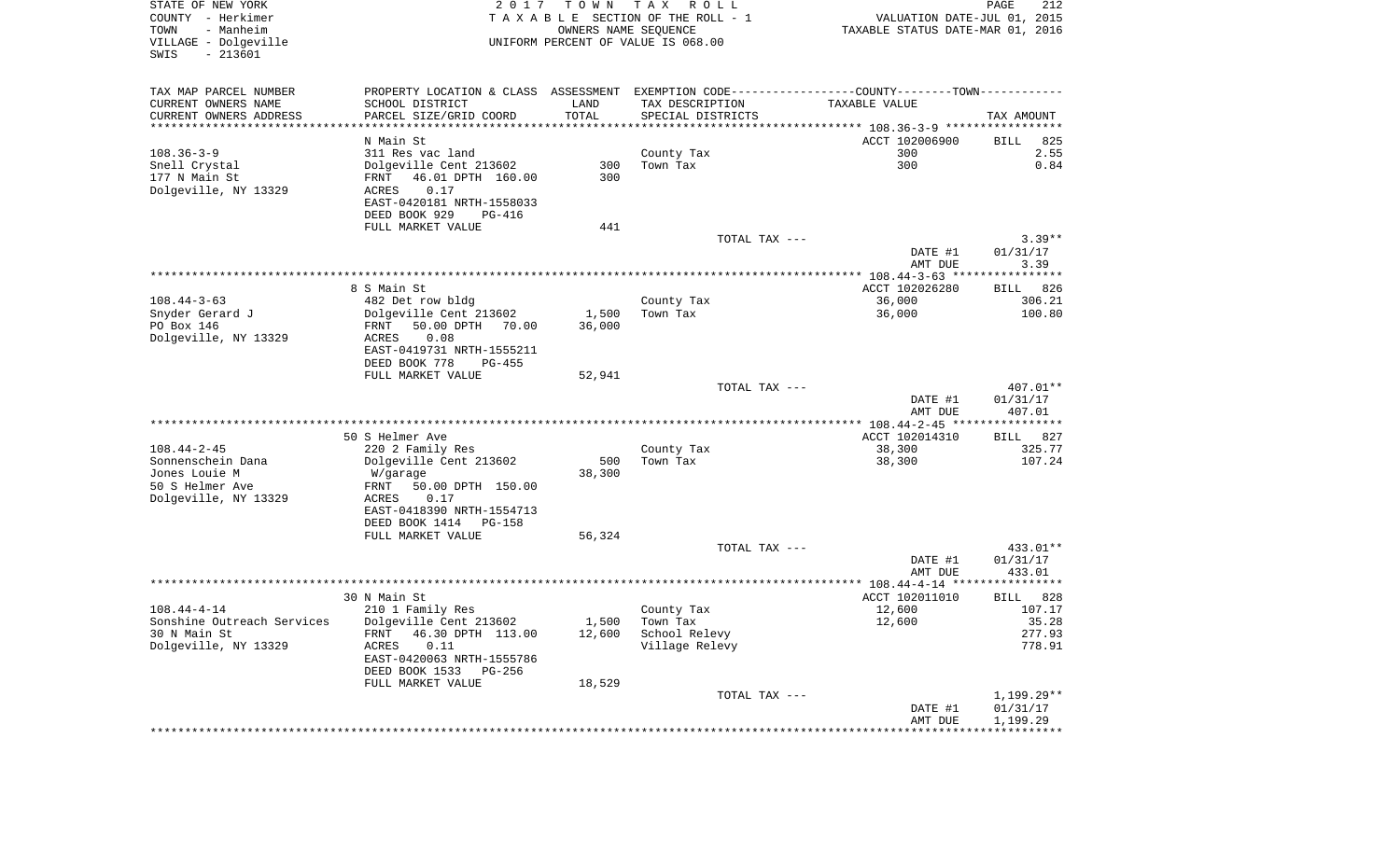| STATE OF NEW YORK<br>COUNTY - Herkimer<br>- Manheim<br>TOWN<br>VILLAGE - Dolgeville<br>$-213601$<br>SWIS | 2017                                                                                          | T O W N<br>OWNERS NAME SEQUENCE | T A X<br>R O L L<br>TAXABLE SECTION OF THE ROLL - 1<br>UNIFORM PERCENT OF VALUE IS 068.00 | VALUATION DATE-JUL 01, 2015<br>TAXABLE STATUS DATE-MAR 01, 2016 | PAGE<br>213            |
|----------------------------------------------------------------------------------------------------------|-----------------------------------------------------------------------------------------------|---------------------------------|-------------------------------------------------------------------------------------------|-----------------------------------------------------------------|------------------------|
| TAX MAP PARCEL NUMBER                                                                                    | PROPERTY LOCATION & CLASS ASSESSMENT EXEMPTION CODE---------------COUNTY-------TOWN---------- |                                 |                                                                                           |                                                                 |                        |
| CURRENT OWNERS NAME                                                                                      | SCHOOL DISTRICT                                                                               | LAND                            | TAX DESCRIPTION                                                                           | <b>TAXABLE VALUE</b>                                            |                        |
| CURRENT OWNERS ADDRESS<br>**********************                                                         | PARCEL SIZE/GRID COORD<br>***********************************                                 | TOTAL                           | SPECIAL DISTRICTS                                                                         |                                                                 | TAX AMOUNT             |
|                                                                                                          | 29 Ransom St                                                                                  |                                 |                                                                                           |                                                                 | 829                    |
| $108.52 - 6 - 3$                                                                                         | 220 2 Family Res                                                                              |                                 | County Tax                                                                                | ACCT 102000630<br>51,000                                        | BILL<br>433.79         |
| Sorano Kathleen M                                                                                        | Dolgeville Cent 213602                                                                        | 500                             | Town Tax                                                                                  | 51,000                                                          | 142.81                 |
| 29 Ransom St                                                                                             | 50.00 DPTH 150.00<br>FRNT                                                                     | 51,000                          |                                                                                           |                                                                 |                        |
| Dolgeville, NY 13329                                                                                     | 0.17<br>ACRES                                                                                 |                                 |                                                                                           |                                                                 |                        |
|                                                                                                          | EAST-0419426 NRTH-1552773                                                                     |                                 |                                                                                           |                                                                 |                        |
|                                                                                                          | DEED BOOK 1378<br>PG-581                                                                      |                                 |                                                                                           |                                                                 |                        |
|                                                                                                          | FULL MARKET VALUE                                                                             | 75,000                          | TOTAL TAX ---                                                                             |                                                                 | 576.60**               |
|                                                                                                          |                                                                                               |                                 |                                                                                           | DATE #1<br>AMT DUE                                              | 01/31/17<br>576.60     |
|                                                                                                          |                                                                                               |                                 |                                                                                           |                                                                 |                        |
|                                                                                                          | Ransom St                                                                                     |                                 |                                                                                           | ACCT 102000660                                                  | 830<br>BILL            |
| $108.52 - 6 - 4$                                                                                         | 311 Res vac land                                                                              |                                 | County Tax                                                                                | 300                                                             | 2.55                   |
| Sorano Kathleen M<br>29 Ransom St                                                                        | Dolgeville Cent 213602<br>50.00 DPTH 150.00<br>FRNT                                           | 300<br>300                      | Town Tax                                                                                  | 300                                                             | 0.84                   |
| Dolgeville, NY 13329                                                                                     | 0.17<br>ACRES                                                                                 |                                 |                                                                                           |                                                                 |                        |
|                                                                                                          | EAST-0419450 NRTH-1552814                                                                     |                                 |                                                                                           |                                                                 |                        |
|                                                                                                          | DEED BOOK 1378<br>PG-581                                                                      |                                 |                                                                                           |                                                                 |                        |
|                                                                                                          | FULL MARKET VALUE                                                                             | 441                             |                                                                                           |                                                                 |                        |
|                                                                                                          |                                                                                               |                                 | TOTAL TAX ---                                                                             |                                                                 | $3.39**$               |
|                                                                                                          |                                                                                               |                                 |                                                                                           | DATE #1<br>AMT DUE                                              | 01/31/17<br>3.39       |
|                                                                                                          |                                                                                               |                                 |                                                                                           |                                                                 |                        |
|                                                                                                          | 22 Schuyler St                                                                                |                                 |                                                                                           | ACCT 102030180                                                  | <b>BILL</b><br>831     |
| $108.52 - 5 - 53$                                                                                        | 210 1 Family Res                                                                              |                                 | VET WAR CT 41121                                                                          | 4,800<br>4,800                                                  |                        |
| Sorano Philip                                                                                            | Dolgeville Cent 213602                                                                        | 900                             | County Tax                                                                                | 27,200                                                          | 231.36                 |
| Sorano Betty<br>22 Schuyler St                                                                           | W/garage<br>FRNT<br>90.00 DPTH 151.00                                                         | 32,000                          | Town Tax                                                                                  | 27,200                                                          | 76.16                  |
| Dolgeville, NY 13329                                                                                     | ACRES<br>0.31                                                                                 |                                 |                                                                                           |                                                                 |                        |
|                                                                                                          | EAST-0419831 NRTH-1554029                                                                     |                                 |                                                                                           |                                                                 |                        |
|                                                                                                          | DEED BOOK 866<br>PG-475                                                                       |                                 |                                                                                           |                                                                 |                        |
|                                                                                                          | FULL MARKET VALUE                                                                             | 47,059                          |                                                                                           |                                                                 |                        |
|                                                                                                          |                                                                                               |                                 | TOTAL TAX ---                                                                             | DATE #1                                                         | $307.52**$<br>01/31/17 |
|                                                                                                          |                                                                                               |                                 |                                                                                           | AMT DUE                                                         | 307.52                 |
|                                                                                                          |                                                                                               |                                 |                                                                                           |                                                                 |                        |
|                                                                                                          | 187 N Helmer Ave                                                                              |                                 |                                                                                           | ACCT 102024960                                                  | 832<br>BILL            |
| $108.28 - 1 - 3$                                                                                         | 322 Rural vac>10                                                                              |                                 | County Tax                                                                                | 28,600                                                          | 243.26                 |
| Soukup Charles                                                                                           | Dolgeville Cent 213602                                                                        | 28,600                          | Town Tax                                                                                  | 28,600                                                          | 80.08                  |
| 1 S Main St<br>Dolgeville, NY 13329                                                                      | FRNT 5000.00 DPTH<br>ACRES<br>49.10                                                           | 28,600                          |                                                                                           |                                                                 |                        |
|                                                                                                          | EAST-0418730 NRTH-1559601                                                                     |                                 |                                                                                           |                                                                 |                        |
|                                                                                                          | DEED BOOK 1302 PG-632                                                                         |                                 |                                                                                           |                                                                 |                        |
|                                                                                                          | FULL MARKET VALUE                                                                             | 42,059                          |                                                                                           |                                                                 |                        |
|                                                                                                          |                                                                                               |                                 | TOTAL TAX ---                                                                             |                                                                 | 323.34**               |
|                                                                                                          |                                                                                               |                                 |                                                                                           | DATE #1<br>AMT DUE                                              | 01/31/17<br>323.34     |
|                                                                                                          |                                                                                               |                                 |                                                                                           |                                                                 |                        |
|                                                                                                          |                                                                                               |                                 |                                                                                           |                                                                 |                        |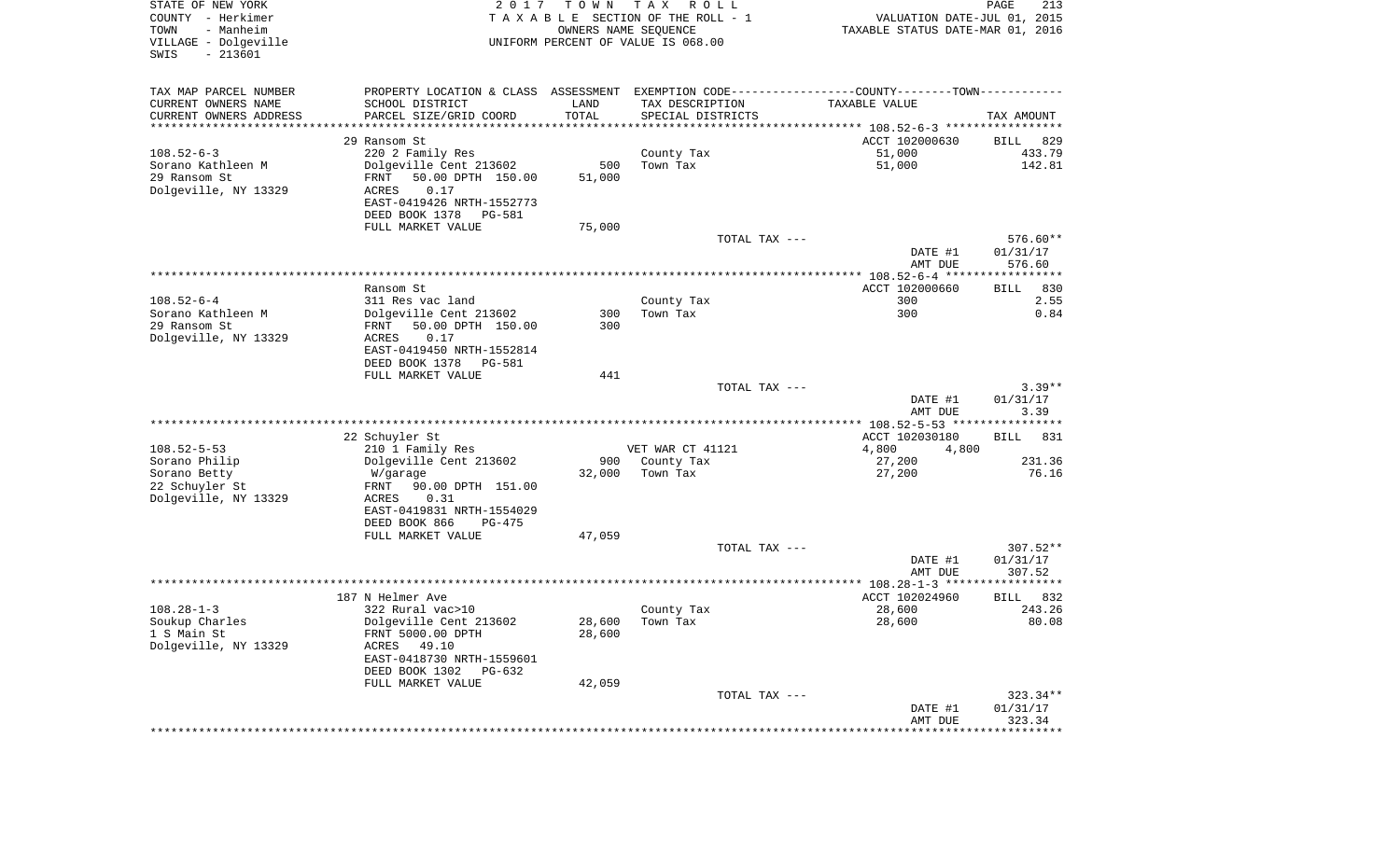| STATE OF NEW YORK<br>COUNTY - Herkimer<br>TOWN<br>- Manheim<br>VILLAGE - Dolgeville<br>$-213601$<br>SWIS | 2017                                                 | T O W N<br>OWNERS NAME SEQUENCE | T A X<br>R O L L<br>TAXABLE SECTION OF THE ROLL - 1<br>UNIFORM PERCENT OF VALUE IS 068.00 | VALUATION DATE-JUL 01, 2015<br>TAXABLE STATUS DATE-MAR 01, 2016                               | PAGE<br>214              |
|----------------------------------------------------------------------------------------------------------|------------------------------------------------------|---------------------------------|-------------------------------------------------------------------------------------------|-----------------------------------------------------------------------------------------------|--------------------------|
| TAX MAP PARCEL NUMBER                                                                                    |                                                      |                                 |                                                                                           | PROPERTY LOCATION & CLASS ASSESSMENT EXEMPTION CODE---------------COUNTY-------TOWN---------- |                          |
| CURRENT OWNERS NAME                                                                                      | SCHOOL DISTRICT                                      | LAND                            | TAX DESCRIPTION                                                                           | TAXABLE VALUE                                                                                 |                          |
| CURRENT OWNERS ADDRESS<br>*********************                                                          | PARCEL SIZE/GRID COORD                               | TOTAL<br>***********            | SPECIAL DISTRICTS                                                                         | ********************************* 108.52-1-70.1 **************                                | TAX AMOUNT               |
|                                                                                                          | 120 S Main St                                        |                                 |                                                                                           | ACCT 102009630                                                                                | BILL<br>833              |
| $108.52 - 1 - 70.1$                                                                                      | 210 1 Family Res                                     |                                 | County Tax                                                                                | 126,800                                                                                       | 1,078.53                 |
| Sparks Henry R                                                                                           | Dolgeville Cent 213602                               | 1,300                           | Town Tax                                                                                  | 126,800                                                                                       | 355.06                   |
| Sparks Linda                                                                                             | W/garage                                             | 126,800                         |                                                                                           |                                                                                               |                          |
| 15 Acorn St                                                                                              | FRNT 150.00 DPTH 150.00                              |                                 |                                                                                           |                                                                                               |                          |
| E. Northport, NY 11731                                                                                   | ACRES<br>0.43                                        |                                 |                                                                                           |                                                                                               |                          |
|                                                                                                          | EAST-0418182 NRTH-1553557                            |                                 |                                                                                           |                                                                                               |                          |
|                                                                                                          | DEED BOOK 1403<br>PG-744                             |                                 |                                                                                           |                                                                                               |                          |
|                                                                                                          | FULL MARKET VALUE                                    | 186,471                         |                                                                                           |                                                                                               |                          |
|                                                                                                          |                                                      |                                 | TOTAL TAX ---                                                                             | DATE #1                                                                                       | $1,433.59**$<br>01/31/17 |
|                                                                                                          |                                                      |                                 |                                                                                           | AMT DUE                                                                                       | 1,433.59                 |
|                                                                                                          |                                                      |                                 |                                                                                           |                                                                                               |                          |
|                                                                                                          | 5 Gibson St                                          |                                 |                                                                                           | ACCT 102019320                                                                                | 834<br>BILL              |
| $108.44 - 3 - 20$                                                                                        | 210 1 Family Res                                     |                                 | County Tax                                                                                | 45,000                                                                                        | 382.76                   |
| Spinner James                                                                                            | Dolgeville Cent 213602                               | 600                             | Town Tax                                                                                  | 45,000                                                                                        | 126.01                   |
| 5 Gibson St                                                                                              | W/garage                                             | 45,000                          |                                                                                           |                                                                                               |                          |
| Dolgeville, NY 13329                                                                                     | 60.00 DPTH 146.00<br>FRNT<br><b>ACRES</b><br>0.20    |                                 |                                                                                           |                                                                                               |                          |
|                                                                                                          | EAST-0419600 NRTH-1555873                            |                                 |                                                                                           |                                                                                               |                          |
|                                                                                                          | DEED BOOK 709<br>PG-741                              |                                 |                                                                                           |                                                                                               |                          |
|                                                                                                          | FULL MARKET VALUE                                    | 66,176                          |                                                                                           |                                                                                               |                          |
|                                                                                                          |                                                      |                                 | TOTAL TAX ---                                                                             |                                                                                               | $508.77**$               |
|                                                                                                          |                                                      |                                 |                                                                                           | DATE #1                                                                                       | 01/31/17                 |
|                                                                                                          |                                                      |                                 |                                                                                           | AMT DUE                                                                                       | 508.77                   |
|                                                                                                          | 53 Elm St                                            |                                 |                                                                                           | ACCT 102026160                                                                                | 835                      |
| $108.44 - 1 - 33$                                                                                        | 210 1 Family Res                                     |                                 | County Tax                                                                                | 46,700                                                                                        | BILL<br>397.22           |
| Spinner Phyllis J                                                                                        | Dolgeville Cent 213602                               | 500                             | Town Tax                                                                                  | 46,700                                                                                        | 130.77                   |
| 53 Elm St                                                                                                | FRNT<br>50.00 DPTH 120.00                            | 46,700                          |                                                                                           |                                                                                               |                          |
| Dolgeville, NY 13329                                                                                     | <b>ACRES</b><br>0.14                                 |                                 |                                                                                           |                                                                                               |                          |
|                                                                                                          | EAST-0418945 NRTH-1555982                            |                                 |                                                                                           |                                                                                               |                          |
|                                                                                                          | DEED BOOK 745<br>$PG-31$                             |                                 |                                                                                           |                                                                                               |                          |
|                                                                                                          | FULL MARKET VALUE                                    | 68,676                          |                                                                                           |                                                                                               |                          |
|                                                                                                          |                                                      |                                 | TOTAL TAX ---                                                                             | DATE #1                                                                                       | $527.99**$<br>01/31/17   |
|                                                                                                          |                                                      |                                 |                                                                                           | AMT DUE                                                                                       | 527.99                   |
|                                                                                                          |                                                      |                                 |                                                                                           |                                                                                               | *****                    |
|                                                                                                          | 30 Van Buren St                                      |                                 |                                                                                           | ACCT 102010770                                                                                | 836<br>BILL              |
| $108.52 - 5 - 61$                                                                                        | 210 1 Family Res                                     |                                 | County Tax                                                                                | 30,000                                                                                        | 255.17                   |
| Spoor Elizabeth                                                                                          | Dolgeville Cent 213602                               | 500                             | Town Tax                                                                                  | 30,000                                                                                        | 84.00                    |
| 30 Van Buren St                                                                                          | 51.00 DPTH 175.00<br>FRNT                            | 30,000                          |                                                                                           |                                                                                               |                          |
| Dolgeville, NY 13329                                                                                     | 0.19<br>ACRES                                        |                                 |                                                                                           |                                                                                               |                          |
|                                                                                                          | EAST-0419955 NRTH-1554248<br>DEED BOOK 898<br>PG-446 |                                 |                                                                                           |                                                                                               |                          |
|                                                                                                          | FULL MARKET VALUE                                    | 44,118                          |                                                                                           |                                                                                               |                          |
|                                                                                                          |                                                      |                                 | TOTAL TAX ---                                                                             |                                                                                               | 339.17**                 |
|                                                                                                          |                                                      |                                 |                                                                                           | DATE #1                                                                                       | 01/31/17                 |
|                                                                                                          |                                                      |                                 |                                                                                           | AMT DUE                                                                                       | 339.17                   |
|                                                                                                          |                                                      |                                 |                                                                                           | ****************************                                                                  |                          |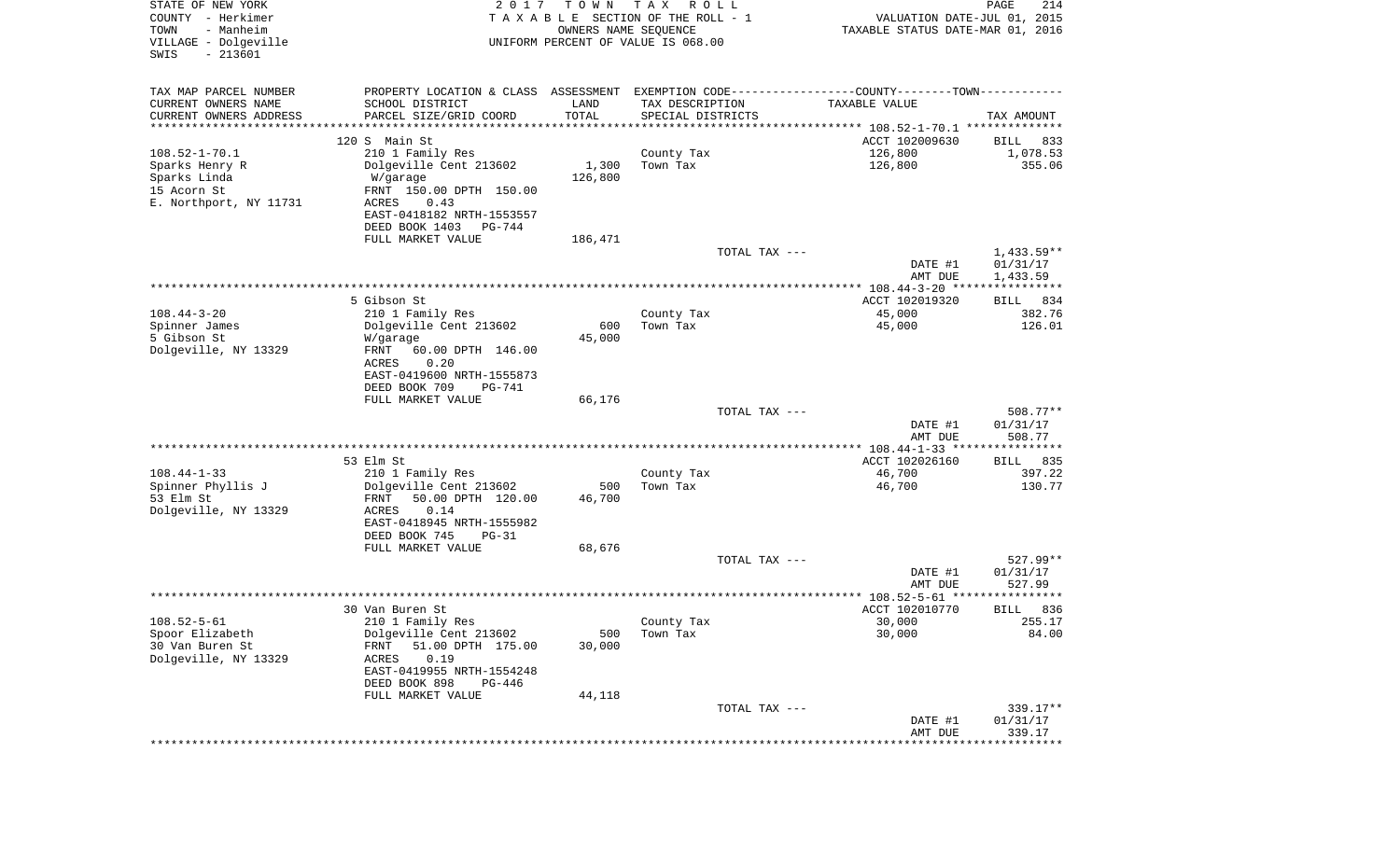| STATE OF NEW YORK<br>COUNTY - Herkimer<br>TOWN<br>- Manheim | 2 0 1 7                                                                                       | T O W N<br>OWNERS NAME SEQUENCE | T A X<br>R O L L<br>T A X A B L E SECTION OF THE ROLL - 1 | VALUATION DATE-JUL 01, 2015<br>TAXABLE STATUS DATE-MAR 01, 2016 | $\mathop{\mathtt{PAGE}}$<br>215 |
|-------------------------------------------------------------|-----------------------------------------------------------------------------------------------|---------------------------------|-----------------------------------------------------------|-----------------------------------------------------------------|---------------------------------|
| VILLAGE - Dolgeville<br>$-213601$<br>SWIS                   |                                                                                               |                                 | UNIFORM PERCENT OF VALUE IS 068.00                        |                                                                 |                                 |
| TAX MAP PARCEL NUMBER                                       | PROPERTY LOCATION & CLASS ASSESSMENT EXEMPTION CODE---------------COUNTY-------TOWN---------- |                                 |                                                           |                                                                 |                                 |
| CURRENT OWNERS NAME                                         | SCHOOL DISTRICT                                                                               | LAND                            | TAX DESCRIPTION                                           | TAXABLE VALUE                                                   |                                 |
| CURRENT OWNERS ADDRESS                                      | PARCEL SIZE/GRID COORD                                                                        | TOTAL                           | SPECIAL DISTRICTS                                         |                                                                 | TAX AMOUNT                      |
| ********************                                        |                                                                                               | **************                  |                                                           |                                                                 |                                 |
| $108.52 - 5 - 58$                                           | 38 Van Buren St                                                                               |                                 |                                                           | ACCT 102025320                                                  | 837<br>BILL<br>612.41           |
| Stacy Nicholas W                                            | 210 1 Family Res<br>Dolgeville Cent 213602                                                    | 600                             | County Tax<br>Town Tax                                    | 72,000<br>72,000                                                | 201.61                          |
| 38 Van Buren St                                             | W/garage                                                                                      | 72,000                          |                                                           |                                                                 |                                 |
| Dolgeville, NY 13329                                        | FRNT<br>62.10 DPTH 210.00<br>0.30<br>ACRES                                                    |                                 |                                                           |                                                                 |                                 |
|                                                             | EAST-0420028 NRTH-1554089<br>DEED BOOK 1285<br>PG-801                                         |                                 |                                                           |                                                                 |                                 |
|                                                             | FULL MARKET VALUE                                                                             | 105,882                         |                                                           |                                                                 |                                 |
|                                                             |                                                                                               |                                 | TOTAL TAX ---                                             |                                                                 | 814.02**                        |
|                                                             |                                                                                               |                                 |                                                           | DATE #1<br>AMT DUE                                              | 01/31/17<br>814.02              |
|                                                             |                                                                                               |                                 |                                                           | ***************** 108.59-3-2 ******************                 |                                 |
| $108.59 - 3 - 2$                                            | 18 E Timmerman St                                                                             |                                 |                                                           | ACCT 102011040<br>42,600                                        | 838<br>BILL<br>362.35           |
| Stallman Cindy M                                            | 210 1 Family Res<br>Dolgeville Cent 213602                                                    | 1,000                           | County Tax<br>Town Tax                                    | 42,600                                                          | 119.29                          |
| 18 E Timmerman St                                           | W/garage                                                                                      | 42,600                          |                                                           |                                                                 |                                 |
| Dolgeville, NY 13329                                        | FRNT 100.00 DPTH 120.00                                                                       |                                 |                                                           |                                                                 |                                 |
|                                                             | ACRES<br>0.28                                                                                 |                                 |                                                           |                                                                 |                                 |
|                                                             | EAST-0416574 NRTH-1551725                                                                     |                                 |                                                           |                                                                 |                                 |
|                                                             | DEED BOOK 1372<br>PG-787<br>FULL MARKET VALUE                                                 | 62,647                          |                                                           |                                                                 |                                 |
|                                                             |                                                                                               |                                 | TOTAL TAX ---                                             |                                                                 | 481.64**                        |
|                                                             |                                                                                               |                                 |                                                           | DATE #1                                                         | 01/31/17                        |
|                                                             |                                                                                               |                                 |                                                           | AMT DUE                                                         | 481.64                          |
|                                                             |                                                                                               |                                 |                                                           |                                                                 |                                 |
| $108.27 - 1 - 7$                                            | 50 Millers Grove Rd<br>210 1 Family Res                                                       |                                 | County Tax                                                | ACCT 102018300<br>75,000                                        | 839<br>BILL<br>637.93           |
| Stallman Justin                                             | Dolgeville Cent 213602                                                                        | 3,000                           | Town Tax                                                  | 75,000                                                          | 210.01                          |
| Stallman Jolene                                             | W/garage                                                                                      | 75,000                          |                                                           |                                                                 |                                 |
| 50 Millers Grove Rd                                         | ACRES<br>2.01                                                                                 |                                 |                                                           |                                                                 |                                 |
| Dolgeville, NY 13329                                        | EAST-0417109 NRTH-1559854                                                                     |                                 |                                                           |                                                                 |                                 |
|                                                             | DEED BOOK 1585<br>PG-890                                                                      |                                 |                                                           |                                                                 |                                 |
| PRIOR OWNER ON 3/01/2016<br>Stallman Justin                 | FULL MARKET VALUE                                                                             | 110,294                         |                                                           |                                                                 |                                 |
|                                                             |                                                                                               |                                 | TOTAL TAX ---                                             |                                                                 | 847.94**                        |
|                                                             |                                                                                               |                                 |                                                           | DATE #1                                                         | 01/31/17                        |
|                                                             |                                                                                               |                                 |                                                           | AMT DUE                                                         | 847.94                          |
|                                                             |                                                                                               |                                 |                                                           |                                                                 |                                 |
| $108.44 - 1 - 60$                                           | $2$ Cline $St$                                                                                |                                 |                                                           | ACCT 102028860                                                  | BILL 840                        |
| Stalnaker Mark A                                            | 210 1 Family Res<br>Dolgeville Cent 213602                                                    | 1,000                           | County Tax<br>Town Tax                                    | 35,900<br>35,900                                                | 305.36<br>100.52                |
| Stalnaker Linda                                             | FRNT 100.00 DPTH 125.00                                                                       | 35,900                          |                                                           |                                                                 |                                 |
| 2 Cline St                                                  | 0.47 BANK<br>ACRES<br>135                                                                     |                                 |                                                           |                                                                 |                                 |
| Dolgeville, NY 13329                                        | EAST-0418561 NRTH-1555305                                                                     |                                 |                                                           |                                                                 |                                 |
|                                                             | DEED BOOK 855<br>PG-200                                                                       |                                 |                                                           |                                                                 |                                 |
|                                                             | FULL MARKET VALUE                                                                             | 52,794                          |                                                           |                                                                 |                                 |
|                                                             |                                                                                               |                                 | TOTAL TAX ---                                             | DATE #1                                                         | 405.88**<br>01/31/17            |
|                                                             |                                                                                               |                                 |                                                           | AMT DUE                                                         | 405.88                          |
|                                                             |                                                                                               |                                 |                                                           |                                                                 | * * * * * * * * *               |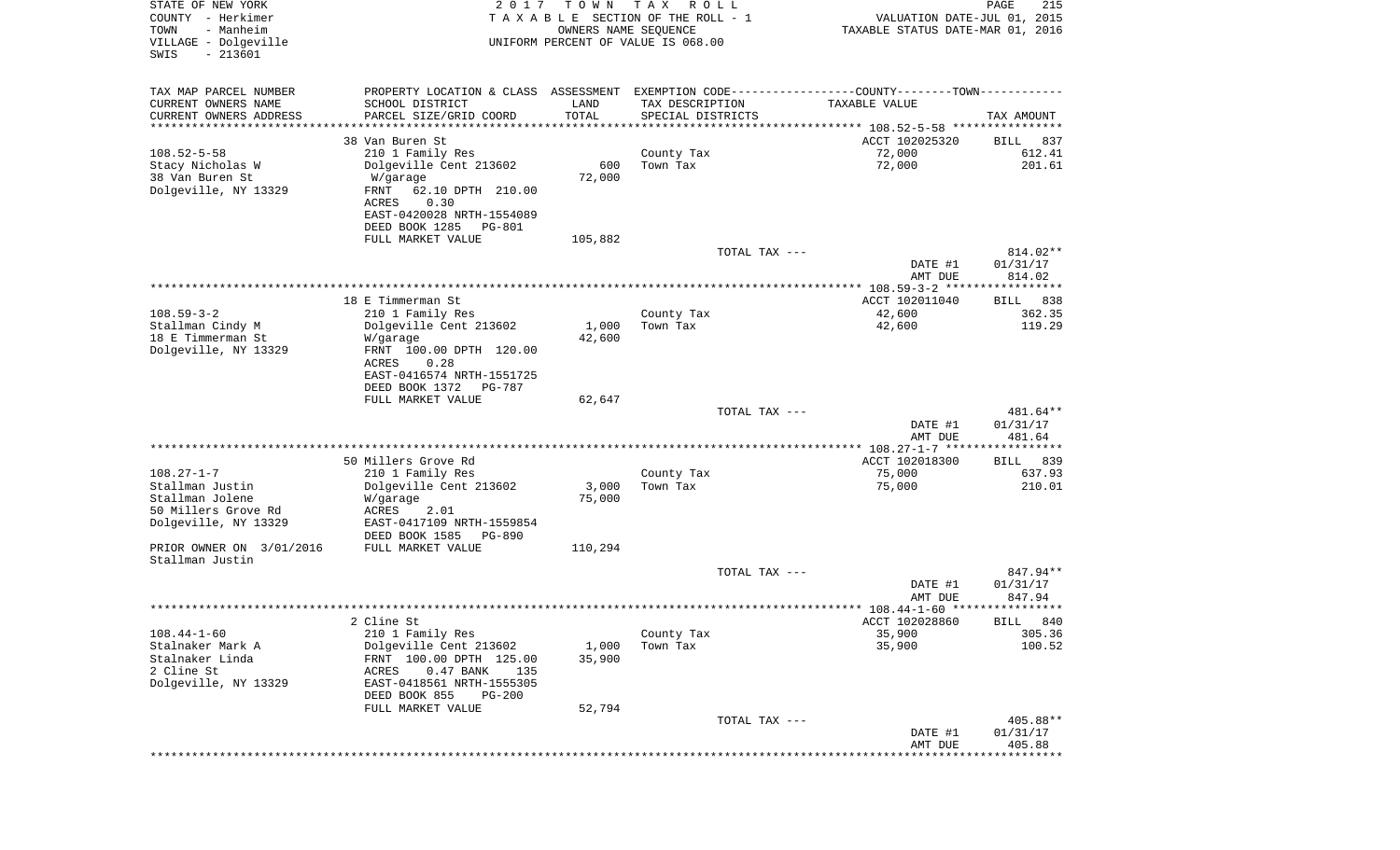| STATE OF NEW YORK<br>COUNTY - Herkimer<br>- Manheim<br>TOWN<br>VILLAGE - Dolgeville<br>$-213601$<br>SWIS | 2 0 1 7                                                                                       | T O W N    | TAX ROLL<br>TAXABLE SECTION OF THE ROLL - 1<br>OWNERS NAME SEOUENCE<br>UNIFORM PERCENT OF VALUE IS 068.00 |               | VALUATION DATE-JUL 01, 2015<br>TAXABLE STATUS DATE-MAR 01, 2016 | PAGE                  | 216           |
|----------------------------------------------------------------------------------------------------------|-----------------------------------------------------------------------------------------------|------------|-----------------------------------------------------------------------------------------------------------|---------------|-----------------------------------------------------------------|-----------------------|---------------|
| TAX MAP PARCEL NUMBER                                                                                    | PROPERTY LOCATION & CLASS ASSESSMENT EXEMPTION CODE---------------COUNTY-------TOWN---------- |            |                                                                                                           |               |                                                                 |                       |               |
| CURRENT OWNERS NAME                                                                                      | SCHOOL DISTRICT                                                                               | LAND       | TAX DESCRIPTION                                                                                           |               | TAXABLE VALUE                                                   |                       |               |
| CURRENT OWNERS ADDRESS                                                                                   | PARCEL SIZE/GRID COORD                                                                        | TOTAL      | SPECIAL DISTRICTS                                                                                         |               |                                                                 | TAX AMOUNT            |               |
|                                                                                                          |                                                                                               | *******    |                                                                                                           |               | ********* 108.44-4-7 ************                               |                       |               |
|                                                                                                          | 66 N Main St                                                                                  |            |                                                                                                           |               | ACCT 102001230                                                  | <b>BILL</b>           | 841<br>225.40 |
| $108.44 - 4 - 7$<br>Staring Fred D Jr                                                                    | 482 Det row bldg<br>Dolgeville Cent 213602                                                    | 1,300      | County Tax<br>Town Tax                                                                                    |               | 26,500<br>26,500                                                |                       | 74.20         |
| Staring Debra M                                                                                          | FRNT<br>30.00 DPTH 48.00                                                                      | 26,500     |                                                                                                           |               |                                                                 |                       |               |
| 66 N Main St                                                                                             | 0.03<br>ACRES                                                                                 |            |                                                                                                           |               |                                                                 |                       |               |
| Dolgeville, NY 13329                                                                                     | EAST-0420033 NRTH-1556067                                                                     |            |                                                                                                           |               |                                                                 |                       |               |
|                                                                                                          | DEED BOOK 1534 PG-624                                                                         |            |                                                                                                           |               |                                                                 |                       |               |
|                                                                                                          | FULL MARKET VALUE                                                                             | 38,971     |                                                                                                           |               |                                                                 |                       |               |
|                                                                                                          |                                                                                               |            |                                                                                                           | TOTAL TAX --- | DATE #1                                                         |                       | $299.60**$    |
|                                                                                                          |                                                                                               |            |                                                                                                           |               | AMT DUE                                                         | 01/31/17<br>299.60    |               |
|                                                                                                          |                                                                                               |            |                                                                                                           |               | ******** 108.44-3-79 **                                         | * * * * * * * * * * * |               |
|                                                                                                          | 23 Cramer Ln                                                                                  |            |                                                                                                           |               | ACCT 102002460                                                  | BILL                  | 842           |
| $108.44 - 3 - 79$                                                                                        | 220 2 Family Res                                                                              |            | County Tax                                                                                                |               | 30,600                                                          |                       | 260.28        |
| Staring Lawrence D                                                                                       | Dolgeville Cent 213602                                                                        | 700        | Town Tax                                                                                                  |               | 30,600                                                          |                       | 85.68         |
| Staring Melanie G                                                                                        | 60.00 DPTH 121.00<br>FRNT<br>0.15                                                             | 30,600     |                                                                                                           |               |                                                                 |                       |               |
| 164 County Hwy. 104<br>Stratford, NY 13470                                                               | ACRES<br>EAST-0418996 NRTH-1554939                                                            |            |                                                                                                           |               |                                                                 |                       |               |
|                                                                                                          | DEED BOOK 1405 PG-990                                                                         |            |                                                                                                           |               |                                                                 |                       |               |
|                                                                                                          | FULL MARKET VALUE                                                                             | 45,000     |                                                                                                           |               |                                                                 |                       |               |
|                                                                                                          |                                                                                               |            |                                                                                                           | TOTAL TAX --- |                                                                 |                       | 345.96**      |
|                                                                                                          |                                                                                               |            |                                                                                                           |               | DATE #1                                                         | 01/31/17              |               |
|                                                                                                          |                                                                                               |            |                                                                                                           |               | AMT DUE                                                         | 345.96<br>**********  |               |
|                                                                                                          | St. Rte 29                                                                                    |            |                                                                                                           |               | ACCT 102025980                                                  | <b>BILL</b>           | 843           |
| $108.28 - 1 - 1$                                                                                         | 311 Res vac land                                                                              |            | County Tax                                                                                                |               | 2,000                                                           |                       | 17.01         |
| Steciak John                                                                                             | Dolgeville Cent 213602                                                                        | 2,000      | Town Tax                                                                                                  |               | 2,000                                                           |                       | 5.60          |
| Steciak Christine                                                                                        | ACRES<br>4.00                                                                                 | 2,000      |                                                                                                           |               |                                                                 |                       |               |
| 2687 St Route 29                                                                                         | EAST-0418073 NRTH-1560632                                                                     |            |                                                                                                           |               |                                                                 |                       |               |
| Dolgeville, NY 13329                                                                                     | DEED BOOK 00549 PG-00684                                                                      |            |                                                                                                           |               |                                                                 |                       |               |
|                                                                                                          | FULL MARKET VALUE                                                                             | 2,941      |                                                                                                           | TOTAL TAX --- |                                                                 |                       | $22.61**$     |
|                                                                                                          |                                                                                               |            |                                                                                                           |               | DATE #1                                                         | 01/31/17              |               |
|                                                                                                          |                                                                                               |            |                                                                                                           |               | AMT DUE                                                         | 22.61                 |               |
|                                                                                                          |                                                                                               |            | ***********************                                                                                   |               | $* 108.36 - 1 - 13$ **                                          |                       | *******       |
|                                                                                                          | 15 Mckinley Ave                                                                               |            |                                                                                                           |               | ACCT 102025920                                                  | <b>BILL</b>           | 844           |
| $108.36 - 1 - 13$                                                                                        | 311 Res vac land                                                                              |            | County Tax                                                                                                |               | 400                                                             |                       | 3.40          |
| Steciak John R<br>2687 St Rte 29                                                                         | Dolgeville Cent 213602<br>50.00 DPTH 115.00<br>FRNT                                           | 400<br>400 | Town Tax                                                                                                  |               | 400                                                             |                       | 1.12          |
| Dolgeville, NY 13329                                                                                     | 0.21<br>ACRES                                                                                 |            |                                                                                                           |               |                                                                 |                       |               |
|                                                                                                          | EAST-0418774 NRTH-1557509                                                                     |            |                                                                                                           |               |                                                                 |                       |               |
|                                                                                                          | DEED BOOK 561<br><b>PG-486</b>                                                                |            |                                                                                                           |               |                                                                 |                       |               |
|                                                                                                          | FULL MARKET VALUE                                                                             | 588        |                                                                                                           |               |                                                                 |                       |               |
|                                                                                                          |                                                                                               |            |                                                                                                           | TOTAL TAX --- |                                                                 |                       | $4.52**$      |
|                                                                                                          |                                                                                               |            |                                                                                                           |               | DATE #1<br>AMT DUE                                              | 01/31/17              | 4.52          |
|                                                                                                          |                                                                                               |            |                                                                                                           |               |                                                                 |                       |               |
|                                                                                                          |                                                                                               |            |                                                                                                           |               |                                                                 |                       |               |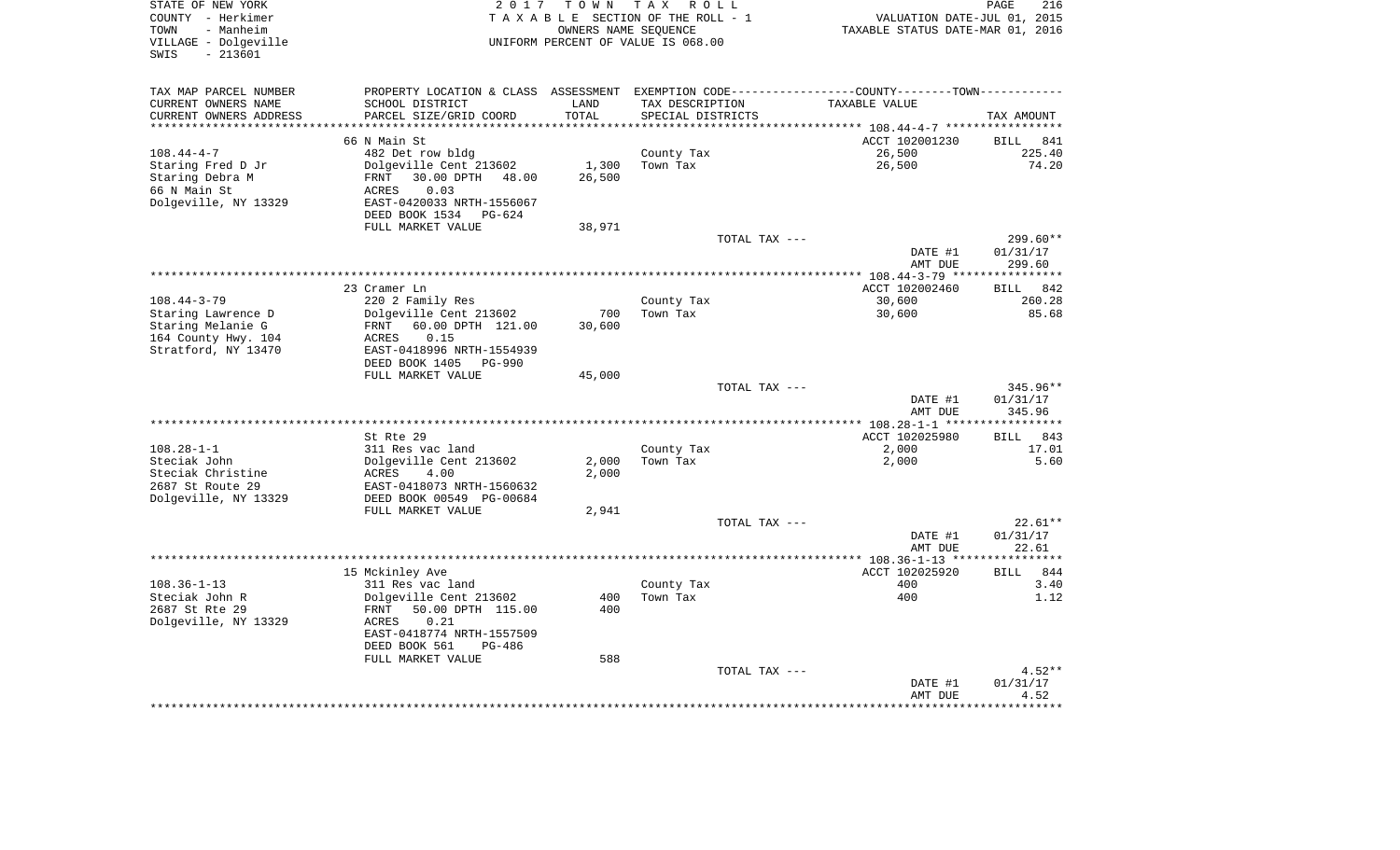| STATE OF NEW YORK<br>COUNTY - Herkimer<br>TOWN<br>- Manheim<br>VILLAGE - Dolgeville<br>$-213601$<br>SWIS | 2017                                                  | T O W N<br>OWNERS NAME SEQUENCE | T A X<br>R O L L<br>TAXABLE SECTION OF THE ROLL - 1<br>UNIFORM PERCENT OF VALUE IS 068.00 | VALUATION DATE-JUL 01, 2015<br>TAXABLE STATUS DATE-MAR 01, 2016                               | PAGE<br>217          |
|----------------------------------------------------------------------------------------------------------|-------------------------------------------------------|---------------------------------|-------------------------------------------------------------------------------------------|-----------------------------------------------------------------------------------------------|----------------------|
| TAX MAP PARCEL NUMBER                                                                                    |                                                       |                                 |                                                                                           | PROPERTY LOCATION & CLASS ASSESSMENT EXEMPTION CODE---------------COUNTY-------TOWN---------- |                      |
| CURRENT OWNERS NAME                                                                                      | SCHOOL DISTRICT                                       | LAND                            | TAX DESCRIPTION                                                                           | TAXABLE VALUE                                                                                 |                      |
| CURRENT OWNERS ADDRESS<br>**********************                                                         | PARCEL SIZE/GRID COORD                                | TOTAL                           | SPECIAL DISTRICTS                                                                         |                                                                                               | TAX AMOUNT           |
|                                                                                                          | 11 E Spofford Ave                                     |                                 |                                                                                           | ACCT 102028200                                                                                | BILL<br>845          |
| $108.52 - 2 - 71$                                                                                        | 220 2 Family Res                                      |                                 | County Tax                                                                                | 42,000                                                                                        | 357.24               |
| Steele Gerald T                                                                                          | Dolgeville Cent 213602                                | 500                             | Town Tax                                                                                  | 42,000                                                                                        | 117.61               |
| 11 E Spofford Ave                                                                                        | FRNT 200.00 DPTH 100.00                               | 42,000                          |                                                                                           |                                                                                               |                      |
| Dolgeville, NY 13329                                                                                     | ACRES<br>0.22                                         |                                 |                                                                                           |                                                                                               |                      |
|                                                                                                          | EAST-0418597 NRTH-1553171<br>DEED BOOK 919<br>PG-450  |                                 |                                                                                           |                                                                                               |                      |
|                                                                                                          | FULL MARKET VALUE                                     | 61,765                          |                                                                                           |                                                                                               |                      |
|                                                                                                          |                                                       |                                 | TOTAL TAX ---                                                                             |                                                                                               | 474.85**             |
|                                                                                                          |                                                       |                                 |                                                                                           | DATE #1                                                                                       | 01/31/17             |
|                                                                                                          |                                                       |                                 |                                                                                           | AMT DUE                                                                                       | 474.85               |
|                                                                                                          | 14 E Spofford Ave                                     |                                 |                                                                                           | ACCT 102030630                                                                                | 846<br>BILL          |
| $108.52 - 2 - 72$                                                                                        | 210 1 Family Res                                      |                                 | County Tax                                                                                | 36,000                                                                                        | 306.21               |
| Sternberg Joshua P                                                                                       | Dolgeville Cent 213602                                | 800                             | Town Tax                                                                                  | 36,000                                                                                        | 100.80               |
| Moser Kourtney C                                                                                         | 80.00 DPTH 100.00<br>FRNT                             | 36,000                          |                                                                                           |                                                                                               |                      |
| 14 E Spofford Ave                                                                                        | 0.18<br>ACRES                                         |                                 |                                                                                           |                                                                                               |                      |
| Dolgeville, NY 13329                                                                                     | EAST-0418487 NRTH-1553043<br>DEED BOOK 1624<br>PG-497 |                                 |                                                                                           |                                                                                               |                      |
| PRIOR OWNER ON 3/01/2016                                                                                 | FULL MARKET VALUE                                     | 52,941                          |                                                                                           |                                                                                               |                      |
| Trumble Horatio                                                                                          |                                                       |                                 |                                                                                           |                                                                                               |                      |
|                                                                                                          |                                                       |                                 | TOTAL TAX ---                                                                             |                                                                                               | 407.01**             |
|                                                                                                          |                                                       |                                 |                                                                                           | DATE #1<br>AMT DUE                                                                            | 01/31/17<br>407.01   |
|                                                                                                          |                                                       |                                 |                                                                                           | ***************** 108.52-5-56 ****************                                                |                      |
|                                                                                                          | 42-44 Van Buren St                                    |                                 |                                                                                           | ACCT 102023790                                                                                | 847<br>BILL          |
| $108.52 - 5 - 56$                                                                                        | 210 1 Family Res                                      |                                 | County Tax                                                                                | 32,000                                                                                        | 272.18               |
| Sterusky David                                                                                           | Dolgeville Cent 213602                                | 800                             | Town Tax                                                                                  | 32,000                                                                                        | 89.60                |
| 208 Brockett Rd<br>Little Falls, NY 13365                                                                | 82.00 DPTH 160.00<br>FRNT<br>ACRES<br>0.28            | 32,000                          |                                                                                           |                                                                                               |                      |
|                                                                                                          | EAST-0420105 NRTH-1553979                             |                                 |                                                                                           |                                                                                               |                      |
|                                                                                                          | DEED BOOK 1172<br>PG-306                              |                                 |                                                                                           |                                                                                               |                      |
|                                                                                                          | FULL MARKET VALUE                                     | 47,059                          |                                                                                           |                                                                                               |                      |
|                                                                                                          |                                                       |                                 | TOTAL TAX ---                                                                             |                                                                                               | 361.78**             |
|                                                                                                          |                                                       |                                 |                                                                                           | DATE #1<br>AMT DUE                                                                            | 01/31/17<br>361.78   |
|                                                                                                          |                                                       |                                 |                                                                                           |                                                                                               |                      |
|                                                                                                          | 1 Dunckel St                                          |                                 |                                                                                           | ACCT 102026880                                                                                | 848<br>BILL          |
| $108.52 - 6 - 20$                                                                                        | 210 1 Family Res                                      |                                 | County Tax                                                                                | 54,300                                                                                        | 461.86               |
| Stewart Carol                                                                                            | Dolgeville Cent 213602                                |                                 | $1,000$ Town Tax                                                                          | 54,300                                                                                        | 152.05               |
| 1 Dunckel St<br>Dolgeville, NY 13329                                                                     | W/garage<br>FRNT 100.00 DPTH 150.00                   | 54,300                          |                                                                                           |                                                                                               |                      |
|                                                                                                          | ACRES<br>0.12                                         |                                 |                                                                                           |                                                                                               |                      |
|                                                                                                          | EAST-0419825 NRTH-1553450                             |                                 |                                                                                           |                                                                                               |                      |
|                                                                                                          | DEED BOOK 00485 PG-00318                              |                                 |                                                                                           |                                                                                               |                      |
|                                                                                                          | FULL MARKET VALUE                                     | 79,853                          |                                                                                           |                                                                                               |                      |
|                                                                                                          |                                                       |                                 | TOTAL TAX ---                                                                             | DATE #1                                                                                       | 613.91**<br>01/31/17 |
|                                                                                                          |                                                       |                                 |                                                                                           | AMT DUE                                                                                       | 613.91               |
|                                                                                                          |                                                       |                                 |                                                                                           |                                                                                               |                      |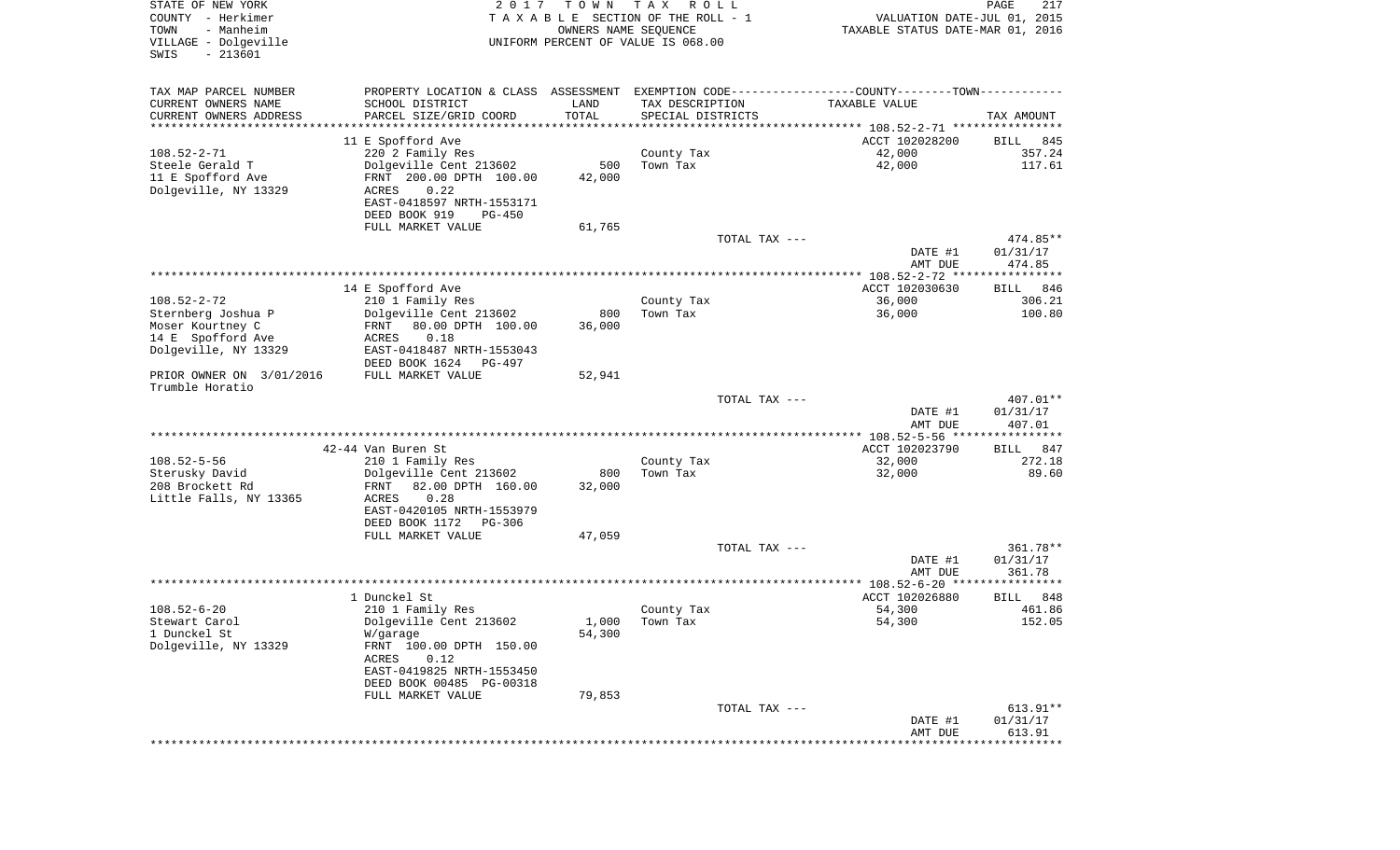| STATE OF NEW YORK<br>COUNTY - Herkimer<br>TOWN<br>- Manheim |                                                                                               |         | 2017 TOWN TAX ROLL<br>TAXABLE SECTION OF THE ROLL - 1<br>OWNERS NAME SEOUENCE | VALUATION DATE-JUL 01, 2015<br>TAXABLE STATUS DATE-MAR 01, 2016 | PAGE                 |
|-------------------------------------------------------------|-----------------------------------------------------------------------------------------------|---------|-------------------------------------------------------------------------------|-----------------------------------------------------------------|----------------------|
| VILLAGE - Dolgeville<br>$-213601$<br>SWIS                   | UNIFORM PERCENT OF VALUE IS 068.00                                                            |         |                                                                               |                                                                 |                      |
| TAX MAP PARCEL NUMBER                                       | PROPERTY LOCATION & CLASS ASSESSMENT EXEMPTION CODE---------------COUNTY-------TOWN---------- |         |                                                                               |                                                                 |                      |
| CURRENT OWNERS NAME                                         | SCHOOL DISTRICT                                                                               | LAND    | TAX DESCRIPTION                                                               | TAXABLE VALUE                                                   |                      |
| CURRENT OWNERS ADDRESS                                      | PARCEL SIZE/GRID COORD                                                                        | TOTAL   | SPECIAL DISTRICTS                                                             |                                                                 | TAX AMOUNT           |
| ***********************                                     |                                                                                               |         |                                                                               |                                                                 |                      |
|                                                             | 18 Van Buren St                                                                               |         |                                                                               | ACCT 102016530                                                  | <b>BILL</b>          |
| $108.52 - 5 - 68$                                           | 220 2 Family Res                                                                              |         | County Tax                                                                    | 32,000                                                          | 272.18               |
| Stewart Florine E                                           | Dolgeville Cent 213602                                                                        | 300     | Town Tax                                                                      | 32,000                                                          | 89.60                |
| 18 Van Buren St                                             | 31.00 DPTH 48.00<br>FRNT                                                                      | 32,000  | School Relevy                                                                 |                                                                 |                      |
| Dolgeville, NY 13329                                        | 0.03<br>ACRES<br>EAST-0419882 NRTH-1554534<br>DEED BOOK 688<br>PG-607                         |         | Village Relevy                                                                |                                                                 | 812.42               |
|                                                             | FULL MARKET VALUE                                                                             | 47,059  |                                                                               |                                                                 |                      |
|                                                             |                                                                                               |         | TOTAL TAX ---                                                                 |                                                                 | 1,178.34**           |
|                                                             |                                                                                               |         |                                                                               | DATE #1                                                         | 01/31/17             |
|                                                             |                                                                                               |         |                                                                               | AMT DUE                                                         | 1,178.34             |
|                                                             |                                                                                               |         |                                                                               |                                                                 |                      |
|                                                             | Main St                                                                                       |         |                                                                               |                                                                 | BILL                 |
| $108.44 - 3 - 6.3$                                          | 323 Vacant rural                                                                              |         | County Tax                                                                    | 500                                                             |                      |
| Stewart's Shop Corp.                                        | Dolgeville Cent 213602                                                                        | 500     | Town Tax                                                                      | 500                                                             |                      |
| PO Box 435                                                  | ACRES<br>0.03                                                                                 | 500     |                                                                               |                                                                 |                      |
| Saratoga Springs, NY 12020                                  | EAST-0419872 NRTH-1556259                                                                     |         |                                                                               |                                                                 |                      |
|                                                             | DEED BOOK 1237 PG-860                                                                         | 735     |                                                                               |                                                                 |                      |
|                                                             | FULL MARKET VALUE                                                                             |         | TOTAL TAX ---                                                                 |                                                                 | $5.65**$             |
|                                                             |                                                                                               |         |                                                                               | DATE #1                                                         | 01/31/17             |
|                                                             |                                                                                               |         |                                                                               | AMT DUE                                                         | 5.65                 |
|                                                             |                                                                                               |         |                                                                               |                                                                 |                      |
|                                                             | 99 N Main St                                                                                  |         |                                                                               | ACCT 102007950                                                  | <b>BILL</b>          |
| $108.44 - 3 - 4$                                            | 331 Com vac w/im                                                                              |         | County Tax                                                                    | 50,000                                                          | 425.29               |
| Stewart's Shops Corp                                        | Dolgeville Cent 213602                                                                        | 20,000  | Town Tax                                                                      | 50,000                                                          | 140.01               |
| PO Box 435                                                  | FRNT<br>58.00 DPTH 102.58                                                                     | 50,000  |                                                                               |                                                                 |                      |
| Saratoga Springs, NY 12866                                  | 0.15<br>ACRES                                                                                 |         |                                                                               |                                                                 |                      |
|                                                             | EAST-0419913 NRTH-1556361                                                                     |         |                                                                               |                                                                 |                      |
|                                                             | DEED BOOK 1321 PG-535                                                                         |         |                                                                               |                                                                 |                      |
|                                                             | FULL MARKET VALUE                                                                             | 73,529  |                                                                               |                                                                 |                      |
|                                                             |                                                                                               |         | TOTAL TAX ---                                                                 | DATE #1                                                         | 565.30**<br>01/31/17 |
|                                                             |                                                                                               |         |                                                                               | AMT DUE                                                         | 565.30               |
|                                                             |                                                                                               |         |                                                                               |                                                                 |                      |
|                                                             | N Main St                                                                                     |         |                                                                               | ACCT 102007980                                                  | BILL                 |
| $108.44 - 3 - 5$                                            | 486 Mini-mart                                                                                 |         | County Tax                                                                    | 195,000                                                         | 1,658.62             |
| Stewart's Shops Corp                                        | Dolgeville Cent 213602                                                                        | 800     | Town Tax                                                                      | 195,000                                                         | 546.02               |
| PO Box 435                                                  | FRNT 74.85 DPTH 103.10                                                                        | 195,000 |                                                                               |                                                                 |                      |
| Saratoga Springs, NY 12866                                  | 0.20<br>ACRES                                                                                 |         |                                                                               |                                                                 |                      |
|                                                             | EAST-0419911 NRTH-1556292                                                                     |         |                                                                               |                                                                 |                      |
|                                                             | DEED BOOK 1360 PG-679                                                                         |         |                                                                               |                                                                 |                      |
|                                                             | FULL MARKET VALUE                                                                             | 286,765 |                                                                               |                                                                 |                      |
|                                                             |                                                                                               |         | TOTAL TAX ---                                                                 |                                                                 | $2,204.64**$         |
|                                                             |                                                                                               |         |                                                                               | DATE #1                                                         | 01/31/17             |
|                                                             |                                                                                               |         |                                                                               | AMT DUE                                                         | 2,204.64             |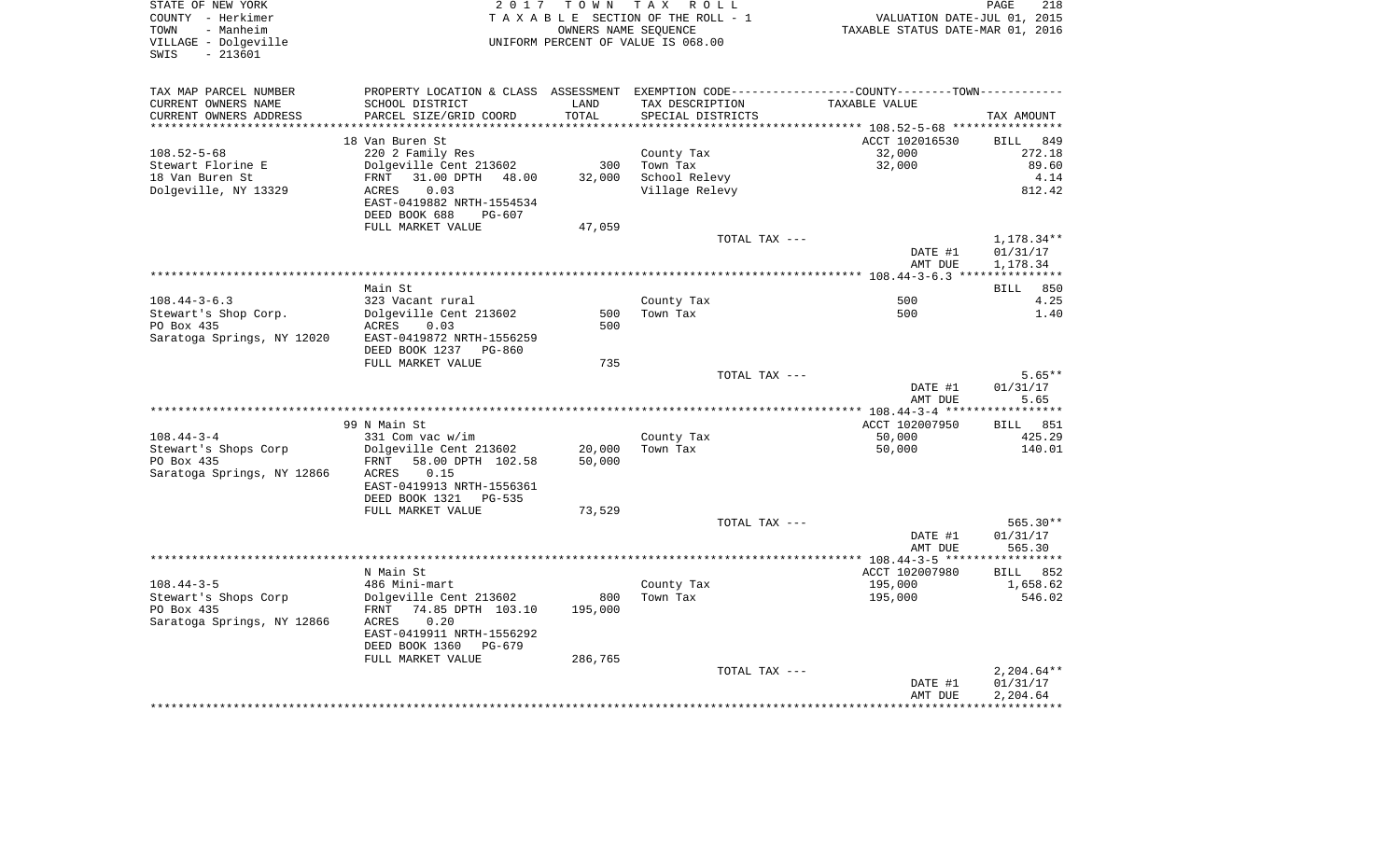| STATE OF NEW YORK<br>COUNTY - Herkimer<br>TOWN<br>- Manheim | 2 0 1 7                                              | T O W N<br>OWNERS NAME SEQUENCE | T A X<br>R O L L<br>TAXABLE SECTION OF THE ROLL - 1        | VALUATION DATE-JUL 01, 2015<br>TAXABLE STATUS DATE-MAR 01, 2016 | PAGE<br>219        |
|-------------------------------------------------------------|------------------------------------------------------|---------------------------------|------------------------------------------------------------|-----------------------------------------------------------------|--------------------|
| VILLAGE - Dolgeville<br>$-213601$<br>SWIS                   |                                                      |                                 | UNIFORM PERCENT OF VALUE IS 068.00                         |                                                                 |                    |
| TAX MAP PARCEL NUMBER                                       | PROPERTY LOCATION & CLASS ASSESSMENT                 |                                 | EXEMPTION CODE----------------COUNTY-------TOWN----------- |                                                                 |                    |
| CURRENT OWNERS NAME                                         | SCHOOL DISTRICT                                      | LAND                            | TAX DESCRIPTION                                            | TAXABLE VALUE                                                   |                    |
| CURRENT OWNERS ADDRESS<br>*********************             | PARCEL SIZE/GRID COORD                               | TOTAL<br>**********             | SPECIAL DISTRICTS                                          |                                                                 | TAX AMOUNT         |
|                                                             | 128 S Main St                                        |                                 |                                                            | ACCT 102021960                                                  | BILL<br>853        |
| $108.52 - 1 - 83$                                           | 210 1 Family Res                                     |                                 | County Tax                                                 | 39,000                                                          | 331.72             |
| Stone Michael                                               | Dolgeville Cent 213602                               | 600                             | Town Tax                                                   | 39,000                                                          | 109.20             |
| Stone Suzanne                                               | W/garage                                             | 39,000                          |                                                            |                                                                 |                    |
| 128 S Main St                                               | FRNT<br>60.00 DPTH 273.00                            |                                 |                                                            |                                                                 |                    |
| Dolgeville, NY 13329                                        | ACRES<br>0.38                                        |                                 |                                                            |                                                                 |                    |
|                                                             | EAST-0417914 NRTH-1553170<br>DEED BOOK 699<br>PG-882 |                                 |                                                            |                                                                 |                    |
|                                                             | FULL MARKET VALUE                                    | 57,353                          |                                                            |                                                                 |                    |
|                                                             |                                                      |                                 | TOTAL TAX ---                                              |                                                                 | 440.92**           |
|                                                             |                                                      |                                 |                                                            | DATE #1                                                         | 01/31/17           |
|                                                             |                                                      |                                 |                                                            | AMT DUE<br>****************** 108.52-2-12 *****************     | 440.92             |
|                                                             | 2 E Spofford Ave                                     |                                 |                                                            | ACCT 102017520                                                  | BILL<br>854        |
| $108.52 - 2 - 12$                                           | 210 1 Family Res                                     |                                 | County Tax                                                 | 50,000                                                          | 425.29             |
| Strobel Alfred L                                            | Dolgeville Cent 213602                               | 500                             | Town Tax                                                   | 50,000                                                          | 140.01             |
| Strobel Nancy J                                             | W/garages                                            | 50,000                          |                                                            |                                                                 |                    |
| 2 E Spofford Ave                                            | FRNT 100.00 DPTH 101.00                              |                                 |                                                            |                                                                 |                    |
| Dolgeville, NY 13329                                        | ACRES<br>0.23<br>EAST-0418239 NRTH-1553191           |                                 |                                                            |                                                                 |                    |
|                                                             | DEED BOOK 1116<br>PG-975                             |                                 |                                                            |                                                                 |                    |
|                                                             | FULL MARKET VALUE                                    | 73,529                          |                                                            |                                                                 |                    |
|                                                             |                                                      |                                 | TOTAL TAX ---                                              |                                                                 | 565.30**           |
|                                                             |                                                      |                                 |                                                            | DATE #1                                                         | 01/31/17           |
|                                                             |                                                      |                                 |                                                            | AMT DUE                                                         | 565.30             |
|                                                             | 16 Schuyler St                                       |                                 |                                                            | ACCT 102006090                                                  | 855<br>BILL        |
| $108.52 - 5 - 50$                                           | 220 2 Family Res                                     |                                 | County Tax                                                 | 36,400                                                          | 309.61             |
| Strube David                                                | Dolgeville Cent 213602                               | 400                             | Town Tax                                                   | 36,400                                                          | 101.92             |
| 17 Summit Ave                                               | FRNT<br>40.00 DPTH 170.00                            | 36,400                          |                                                            |                                                                 |                    |
| Little Falls, NY 13365                                      | ACRES<br>0.15<br>EAST-0419778 NRTH-1554169           |                                 |                                                            |                                                                 |                    |
|                                                             | DEED BOOK 1189<br>PG-740                             |                                 |                                                            |                                                                 |                    |
|                                                             | FULL MARKET VALUE                                    | 53,529                          |                                                            |                                                                 |                    |
|                                                             |                                                      |                                 | TOTAL TAX ---                                              |                                                                 | $411.53**$         |
|                                                             |                                                      |                                 |                                                            | DATE #1                                                         | 01/31/17           |
|                                                             |                                                      |                                 |                                                            | AMT DUE                                                         | 411.53<br>*****    |
|                                                             | 19 W State St                                        |                                 |                                                            | ACCT 102019920                                                  | BILL<br>856        |
| $108.44 - 1 - 4$                                            | 210 1 Family Res                                     |                                 | County Tax                                                 | 12,000                                                          | 102.07             |
| Swarey David                                                | Dolgeville Cent 213602                               | 800                             | Town Tax                                                   | 12,000                                                          | 33.60              |
| 444 County Hwy. 120                                         | W/garage                                             | 12,000                          | School Relevy                                              |                                                                 | 264.70             |
| Dolgeville, NY 13329                                        | 78.00 DPTH 204.00<br>FRNT<br>0.32<br>ACRES           |                                 |                                                            |                                                                 |                    |
|                                                             | EAST-0419426 NRTH-1556554                            |                                 |                                                            |                                                                 |                    |
|                                                             | DEED BOOK 1568<br>PG-728                             |                                 |                                                            |                                                                 |                    |
|                                                             | FULL MARKET VALUE                                    | 17,647                          |                                                            |                                                                 |                    |
|                                                             |                                                      |                                 | TOTAL TAX ---                                              |                                                                 | 400.37**           |
|                                                             |                                                      |                                 |                                                            | DATE #1<br>AMT DUE                                              | 01/31/17<br>400.37 |
|                                                             |                                                      |                                 |                                                            |                                                                 | * * * * * * * * *  |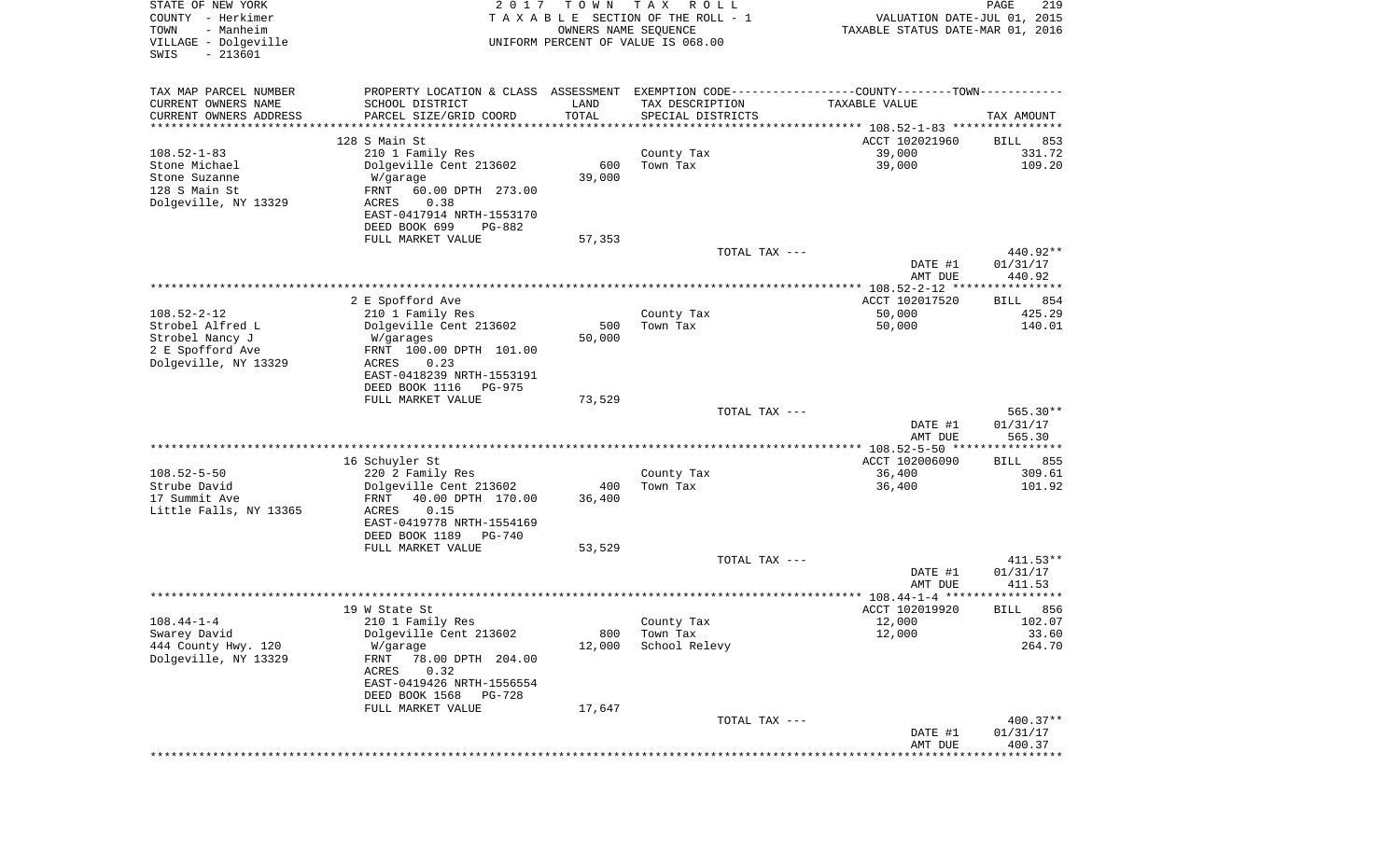| STATE OF NEW YORK<br>COUNTY - Herkimer<br>- Manheim<br>TOWN<br>VILLAGE - Dolgeville<br>$-213601$<br>SWIS | 2 0 1 7                                                                                       | T O W N | T A X<br>R O L L<br>TAXABLE SECTION OF THE ROLL - 1<br>OWNERS NAME SEQUENCE<br>UNIFORM PERCENT OF VALUE IS 068.00 |               | VALUATION DATE-JUL 01, 2015<br>TAXABLE STATUS DATE-MAR 01, 2016 | PAGE                 | 220              |
|----------------------------------------------------------------------------------------------------------|-----------------------------------------------------------------------------------------------|---------|-------------------------------------------------------------------------------------------------------------------|---------------|-----------------------------------------------------------------|----------------------|------------------|
| TAX MAP PARCEL NUMBER                                                                                    | PROPERTY LOCATION & CLASS ASSESSMENT EXEMPTION CODE---------------COUNTY-------TOWN---------- |         |                                                                                                                   |               |                                                                 |                      |                  |
| CURRENT OWNERS NAME                                                                                      | SCHOOL DISTRICT                                                                               | LAND    | TAX DESCRIPTION                                                                                                   |               | TAXABLE VALUE                                                   |                      |                  |
| CURRENT OWNERS ADDRESS<br>*********************                                                          | PARCEL SIZE/GRID COORD                                                                        | TOTAL   | SPECIAL DISTRICTS                                                                                                 |               |                                                                 | TAX AMOUNT           |                  |
|                                                                                                          | 17 E Faville Ave                                                                              |         |                                                                                                                   |               | ACCT 102026430                                                  | BILL                 | 857              |
| $108.52 - 3 - 14$                                                                                        | 210 1 Family Res                                                                              |         | VET COM CT 41131                                                                                                  |               | 10,200<br>10,200                                                |                      |                  |
| Swartz Kenneth                                                                                           | Dolgeville Cent 213602                                                                        |         | 600 VET DIS CT 41141                                                                                              |               | 20,400<br>20,400                                                |                      |                  |
| Swartz Lorraine                                                                                          | W/garage                                                                                      | 42,100  | County Tax                                                                                                        |               | 11,500                                                          |                      | 97.82            |
| 17 E Faville Ave<br>Dolgeville, NY 13329                                                                 | FRNT 150.00 DPTH<br>60.00                                                                     |         | Town Tax                                                                                                          |               | 11,500                                                          |                      | 32.20            |
|                                                                                                          | ACRES<br>0.30<br>EAST-0419133 NRTH-1553583                                                    |         |                                                                                                                   |               |                                                                 |                      |                  |
|                                                                                                          | DEED BOOK 1384<br>PG-792                                                                      |         |                                                                                                                   |               |                                                                 |                      |                  |
|                                                                                                          | FULL MARKET VALUE                                                                             | 61,912  |                                                                                                                   |               |                                                                 |                      |                  |
|                                                                                                          |                                                                                               |         |                                                                                                                   | TOTAL TAX --- |                                                                 | 130.02**             |                  |
|                                                                                                          |                                                                                               |         |                                                                                                                   |               | DATE #1<br>AMT DUE                                              | 01/31/17<br>130.02   |                  |
|                                                                                                          |                                                                                               |         |                                                                                                                   |               |                                                                 |                      |                  |
|                                                                                                          | 1 N Helmer Ave                                                                                |         |                                                                                                                   |               | ACCT 102006990                                                  | BILL 858             |                  |
| $108.44 - 1 - 14$<br>Swartz Terry                                                                        | 483 Converted Re<br>Dolgeville Cent 213602                                                    | 600     | County Tax<br>Town Tax                                                                                            |               | 48,000<br>48,000                                                |                      | 408.28<br>134.41 |
| 7141 College Hill Rd                                                                                     | W/garage                                                                                      | 48,000  |                                                                                                                   |               |                                                                 |                      |                  |
| Clinton, NY 13323                                                                                        | FRNT<br>60.00 DPTH 100.00                                                                     |         |                                                                                                                   |               |                                                                 |                      |                  |
|                                                                                                          | ACRES<br>0.14                                                                                 |         |                                                                                                                   |               |                                                                 |                      |                  |
|                                                                                                          | EAST-0419307 NRTH-1555965<br>DEED BOOK 1113<br>$PG-202$                                       |         |                                                                                                                   |               |                                                                 |                      |                  |
|                                                                                                          | FULL MARKET VALUE                                                                             | 70,588  |                                                                                                                   |               |                                                                 |                      |                  |
|                                                                                                          |                                                                                               |         |                                                                                                                   | TOTAL TAX --- |                                                                 | 542.69**             |                  |
|                                                                                                          |                                                                                               |         |                                                                                                                   |               | DATE #1                                                         | 01/31/17             |                  |
|                                                                                                          |                                                                                               |         |                                                                                                                   |               | AMT DUE                                                         | 542.69               |                  |
|                                                                                                          | 26 S Helmer Ave                                                                               |         |                                                                                                                   |               | ACCT 102026640                                                  | <b>BILL</b>          | 859              |
| $108.44 - 1 - 49$                                                                                        | 210 1 Family Res                                                                              |         | VET COM CT 41131                                                                                                  |               | 9,750<br>9,750                                                  |                      |                  |
| Syke Betty J                                                                                             | Dolgeville Cent 213602                                                                        | 700     | County Tax                                                                                                        |               | 29,250                                                          |                      | 248.79           |
| Burdick Cindy L<br>26 S Helmer Ave                                                                       | W/garage<br>FRNT<br>50.00 DPTH 100.00                                                         | 39,000  | Town Tax                                                                                                          |               | 29,250                                                          |                      | 81.90            |
| Dolgeville, NY 13329                                                                                     | ACRES<br>0.12                                                                                 |         |                                                                                                                   |               |                                                                 |                      |                  |
|                                                                                                          | EAST-0418939 NRTH-1555256                                                                     |         |                                                                                                                   |               |                                                                 |                      |                  |
|                                                                                                          | DEED BOOK 917<br>PG-596                                                                       |         |                                                                                                                   |               |                                                                 |                      |                  |
|                                                                                                          | FULL MARKET VALUE                                                                             | 57,353  |                                                                                                                   | TOTAL TAX --- |                                                                 | $330.69**$           |                  |
|                                                                                                          |                                                                                               |         |                                                                                                                   |               | DATE #1                                                         | 01/31/17             |                  |
|                                                                                                          |                                                                                               |         |                                                                                                                   |               | AMT DUE                                                         | 330.69               |                  |
|                                                                                                          |                                                                                               |         |                                                                                                                   |               |                                                                 |                      |                  |
| $108.36 - 3 - 45$                                                                                        | 36 N Helmer Ave<br>230 3 Family Res                                                           |         | County Tax                                                                                                        |               | ACCT 102018450<br>68,000                                        | BILL 860             | 578.39           |
| Taylor Robert M                                                                                          | Dolgeville Cent 213602                                                                        | 500     | Town Tax                                                                                                          |               | 68,000                                                          |                      | 190.41           |
| Taylor Lori E                                                                                            | 230 W/garage                                                                                  | 68,000  |                                                                                                                   |               |                                                                 |                      |                  |
| 107 County Hwy 107                                                                                       | 50.00 DPTH 162.00<br>FRNT                                                                     |         |                                                                                                                   |               |                                                                 |                      |                  |
| St. Johnsville, NY 13452                                                                                 | ACRES<br>0.12<br>EAST-0419759 NRTH-1556913                                                    |         |                                                                                                                   |               |                                                                 |                      |                  |
|                                                                                                          | DEED BOOK 1287<br>$PG-163$                                                                    |         |                                                                                                                   |               |                                                                 |                      |                  |
|                                                                                                          | FULL MARKET VALUE                                                                             | 100,000 |                                                                                                                   |               |                                                                 |                      |                  |
|                                                                                                          |                                                                                               |         |                                                                                                                   | TOTAL TAX --- | DATE #1                                                         | 768.80**<br>01/31/17 |                  |
|                                                                                                          |                                                                                               |         |                                                                                                                   |               | AMT DUE                                                         | 768.80               |                  |
|                                                                                                          |                                                                                               |         |                                                                                                                   |               |                                                                 | **********           |                  |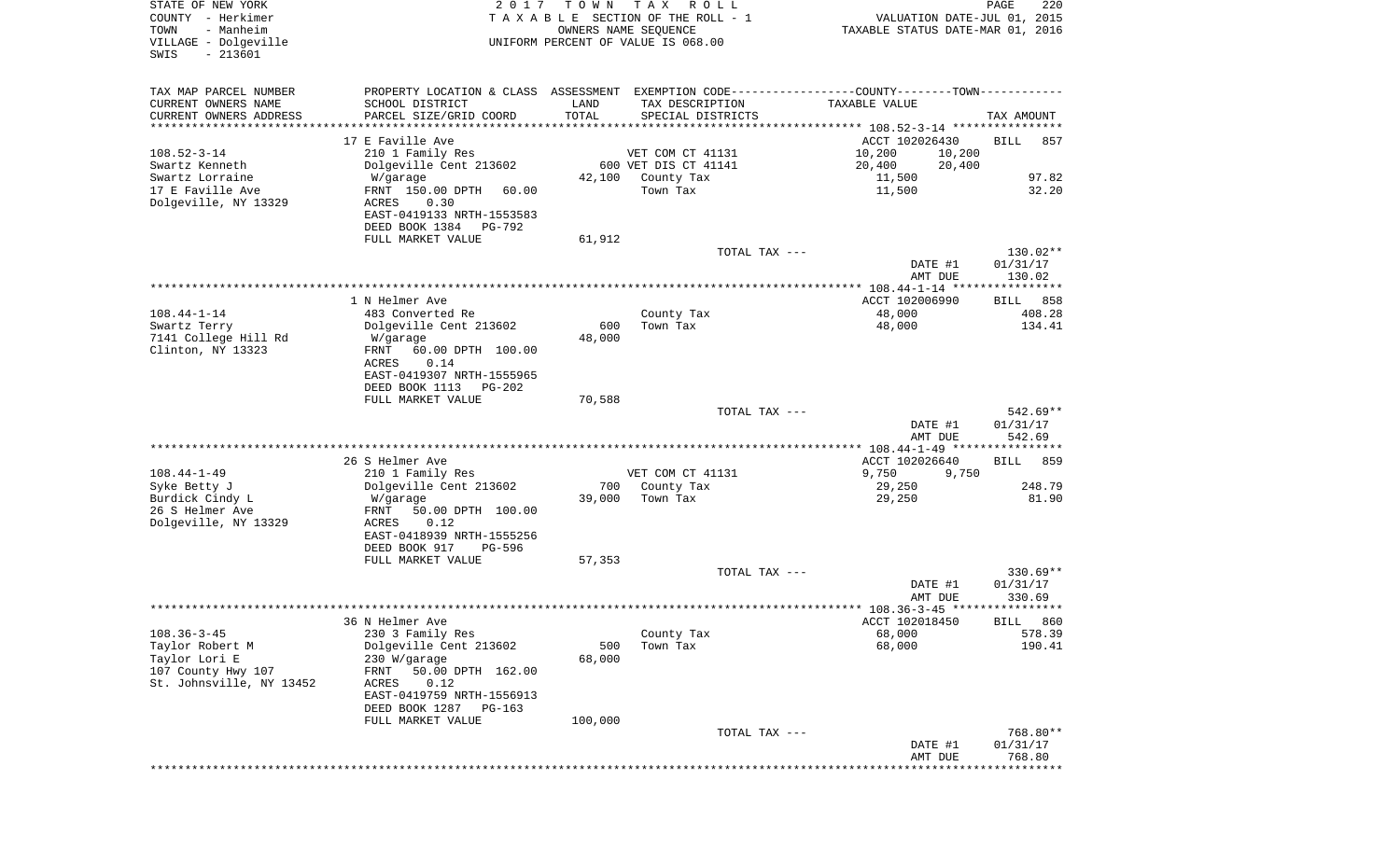| STATE OF NEW YORK<br>COUNTY - Herkimer<br>TOWN<br>- Manheim<br>VILLAGE - Dolgeville                                                                                                           | 2017                                                                                                                                                                                                                                   | T O W N<br>OWNERS NAME SEQUENCE       | T A X<br>R O L L<br>TAXABLE SECTION OF THE ROLL - 1<br>UNIFORM PERCENT OF VALUE IS 068.00 | VALUATION DATE-JUL 01, 2015<br>TAXABLE STATUS DATE-MAR 01, 2016 | PAGE<br>221           |
|-----------------------------------------------------------------------------------------------------------------------------------------------------------------------------------------------|----------------------------------------------------------------------------------------------------------------------------------------------------------------------------------------------------------------------------------------|---------------------------------------|-------------------------------------------------------------------------------------------|-----------------------------------------------------------------|-----------------------|
| $-213601$<br>SWIS                                                                                                                                                                             |                                                                                                                                                                                                                                        |                                       |                                                                                           |                                                                 |                       |
| TAX MAP PARCEL NUMBER                                                                                                                                                                         | PROPERTY LOCATION & CLASS ASSESSMENT EXEMPTION CODE---------------COUNTY-------TOWN----------                                                                                                                                          |                                       |                                                                                           |                                                                 |                       |
| CURRENT OWNERS NAME                                                                                                                                                                           | SCHOOL DISTRICT                                                                                                                                                                                                                        | LAND                                  | TAX DESCRIPTION                                                                           | TAXABLE VALUE                                                   |                       |
| CURRENT OWNERS ADDRESS<br>****************                                                                                                                                                    | PARCEL SIZE/GRID COORD<br>***********************                                                                                                                                                                                      | TOTAL<br>*************                | SPECIAL DISTRICTS                                                                         |                                                                 | TAX AMOUNT            |
|                                                                                                                                                                                               | 26 Ransom St                                                                                                                                                                                                                           |                                       |                                                                                           | ACCT 102016650                                                  | BILL<br>861           |
| $108.52 - 4 - 37$                                                                                                                                                                             | 210 1 Family Res                                                                                                                                                                                                                       |                                       | County Tax                                                                                | 32,500                                                          | 276.44                |
| Tennant Travis                                                                                                                                                                                | Dolgeville Cent 213602                                                                                                                                                                                                                 | 500                                   | Town Tax                                                                                  | 32,500                                                          | 91.00                 |
| Tennant Amanda                                                                                                                                                                                | FRNT<br>50.00 DPTH 75.00                                                                                                                                                                                                               | 32,500                                |                                                                                           |                                                                 |                       |
| 26 Ransom St                                                                                                                                                                                  | 0.09<br>ACRES                                                                                                                                                                                                                          |                                       |                                                                                           |                                                                 |                       |
| Dolgeville, NY 13329                                                                                                                                                                          | EAST-0419325 NRTH-1552943                                                                                                                                                                                                              |                                       |                                                                                           |                                                                 |                       |
|                                                                                                                                                                                               | DEED BOOK 1560<br>PG-759                                                                                                                                                                                                               |                                       |                                                                                           |                                                                 |                       |
|                                                                                                                                                                                               | FULL MARKET VALUE                                                                                                                                                                                                                      | 47,794                                |                                                                                           |                                                                 |                       |
|                                                                                                                                                                                               |                                                                                                                                                                                                                                        |                                       | TOTAL TAX ---                                                                             |                                                                 | $367.44**$            |
|                                                                                                                                                                                               |                                                                                                                                                                                                                                        |                                       |                                                                                           | DATE #1<br>AMT DUE                                              | 01/31/17<br>367.44    |
|                                                                                                                                                                                               |                                                                                                                                                                                                                                        |                                       |                                                                                           |                                                                 |                       |
|                                                                                                                                                                                               | 11 Spencer St                                                                                                                                                                                                                          |                                       |                                                                                           | ACCT 102027360                                                  | <b>BILL</b><br>862    |
| $108.52 - 1 - 20$                                                                                                                                                                             | 210 1 Family Res                                                                                                                                                                                                                       |                                       | County Tax                                                                                | 42,000                                                          | 357.24                |
| Tenney Kenneth                                                                                                                                                                                | Dolgeville Cent 213602                                                                                                                                                                                                                 | 400                                   | Town Tax                                                                                  | 42,000                                                          | 117.61                |
| Tenney Carol                                                                                                                                                                                  | 40.00 DPTH 225.00<br>FRNT                                                                                                                                                                                                              | 42,000                                | School Relevy                                                                             |                                                                 | 482.25                |
| 11 Spencer St                                                                                                                                                                                 | 0.19<br>ACRES                                                                                                                                                                                                                          |                                       | Village Relevy                                                                            |                                                                 | 1,065.58              |
| Dolgeville, NY 13329                                                                                                                                                                          | EAST-0418481 NRTH-1554259                                                                                                                                                                                                              |                                       |                                                                                           |                                                                 |                       |
|                                                                                                                                                                                               | DEED BOOK 854<br>PG-339                                                                                                                                                                                                                |                                       |                                                                                           |                                                                 |                       |
|                                                                                                                                                                                               | FULL MARKET VALUE                                                                                                                                                                                                                      | 61,765                                | TOTAL TAX ---                                                                             |                                                                 | $2,022.68**$          |
|                                                                                                                                                                                               |                                                                                                                                                                                                                                        |                                       |                                                                                           | DATE #1                                                         | 01/31/17              |
|                                                                                                                                                                                               |                                                                                                                                                                                                                                        |                                       |                                                                                           | AMT DUE                                                         | 2,022.68              |
|                                                                                                                                                                                               |                                                                                                                                                                                                                                        |                                       | ********************                                                                      | **** 108.52-2-25 **                                             | * * * * * * * * * * * |
|                                                                                                                                                                                               | 6 Millet Ln                                                                                                                                                                                                                            |                                       |                                                                                           | ACCT 102021510                                                  | BILL 863              |
| $108.52 - 2 - 25$                                                                                                                                                                             | 210 1 Family Res                                                                                                                                                                                                                       |                                       | County Tax                                                                                | 31,500                                                          | 267.93                |
| Thompson Gerald H                                                                                                                                                                             | Dolgeville Cent 213602                                                                                                                                                                                                                 |                                       | Town Tax                                                                                  | 31,500                                                          | 88.20                 |
|                                                                                                                                                                                               |                                                                                                                                                                                                                                        |                                       |                                                                                           |                                                                 |                       |
|                                                                                                                                                                                               |                                                                                                                                                                                                                                        |                                       |                                                                                           |                                                                 |                       |
|                                                                                                                                                                                               |                                                                                                                                                                                                                                        |                                       |                                                                                           |                                                                 |                       |
|                                                                                                                                                                                               |                                                                                                                                                                                                                                        |                                       |                                                                                           |                                                                 |                       |
|                                                                                                                                                                                               |                                                                                                                                                                                                                                        |                                       | TOTAL TAX ---                                                                             |                                                                 | 356.13**              |
|                                                                                                                                                                                               |                                                                                                                                                                                                                                        |                                       |                                                                                           | DATE #1                                                         | 01/31/17              |
|                                                                                                                                                                                               |                                                                                                                                                                                                                                        |                                       |                                                                                           | AMT DUE                                                         | 356.13                |
|                                                                                                                                                                                               |                                                                                                                                                                                                                                        |                                       |                                                                                           |                                                                 |                       |
|                                                                                                                                                                                               |                                                                                                                                                                                                                                        |                                       |                                                                                           |                                                                 | 864                   |
|                                                                                                                                                                                               |                                                                                                                                                                                                                                        |                                       |                                                                                           |                                                                 | 5.10<br>1.68          |
|                                                                                                                                                                                               |                                                                                                                                                                                                                                        |                                       |                                                                                           |                                                                 |                       |
|                                                                                                                                                                                               |                                                                                                                                                                                                                                        |                                       |                                                                                           |                                                                 |                       |
|                                                                                                                                                                                               |                                                                                                                                                                                                                                        |                                       |                                                                                           |                                                                 |                       |
|                                                                                                                                                                                               | DEED BOOK 1555<br>$PG-318$                                                                                                                                                                                                             |                                       |                                                                                           |                                                                 |                       |
|                                                                                                                                                                                               | FULL MARKET VALUE                                                                                                                                                                                                                      | 882                                   |                                                                                           |                                                                 |                       |
|                                                                                                                                                                                               |                                                                                                                                                                                                                                        |                                       | TOTAL TAX ---                                                                             |                                                                 | $6.78**$              |
|                                                                                                                                                                                               |                                                                                                                                                                                                                                        |                                       |                                                                                           | DATE #1                                                         | 01/31/17              |
|                                                                                                                                                                                               |                                                                                                                                                                                                                                        |                                       |                                                                                           |                                                                 | 6.78<br>*********     |
| Thompson Ruth A<br>23 Howard St<br>Dolgeville, NY 13329<br>$108.52 - 3 - 9$<br>Thompson Irrevocable Trust Ger Dolgeville Cent 213602<br>Darling Lynne<br>23 Howard St<br>Dolgeville, NY 13329 | 80.00 DPTH 60.00<br>FRNT<br>ACRES<br>0.11<br>EAST-0418691 NRTH-1553518<br>DEED BOOK 1590<br>PG-747<br>FULL MARKET VALUE<br>29 Howard St<br>311 Res vac land<br>FRNT<br>52.00 DPTH 165.00<br>ACRES<br>0.19<br>EAST-0418865 NRTH-1553272 | 800<br>31,500<br>46,324<br>600<br>600 | County Tax<br>Town Tax                                                                    | ACCT 102017400<br>600<br>600<br>AMT DUE                         | <b>BILL</b>           |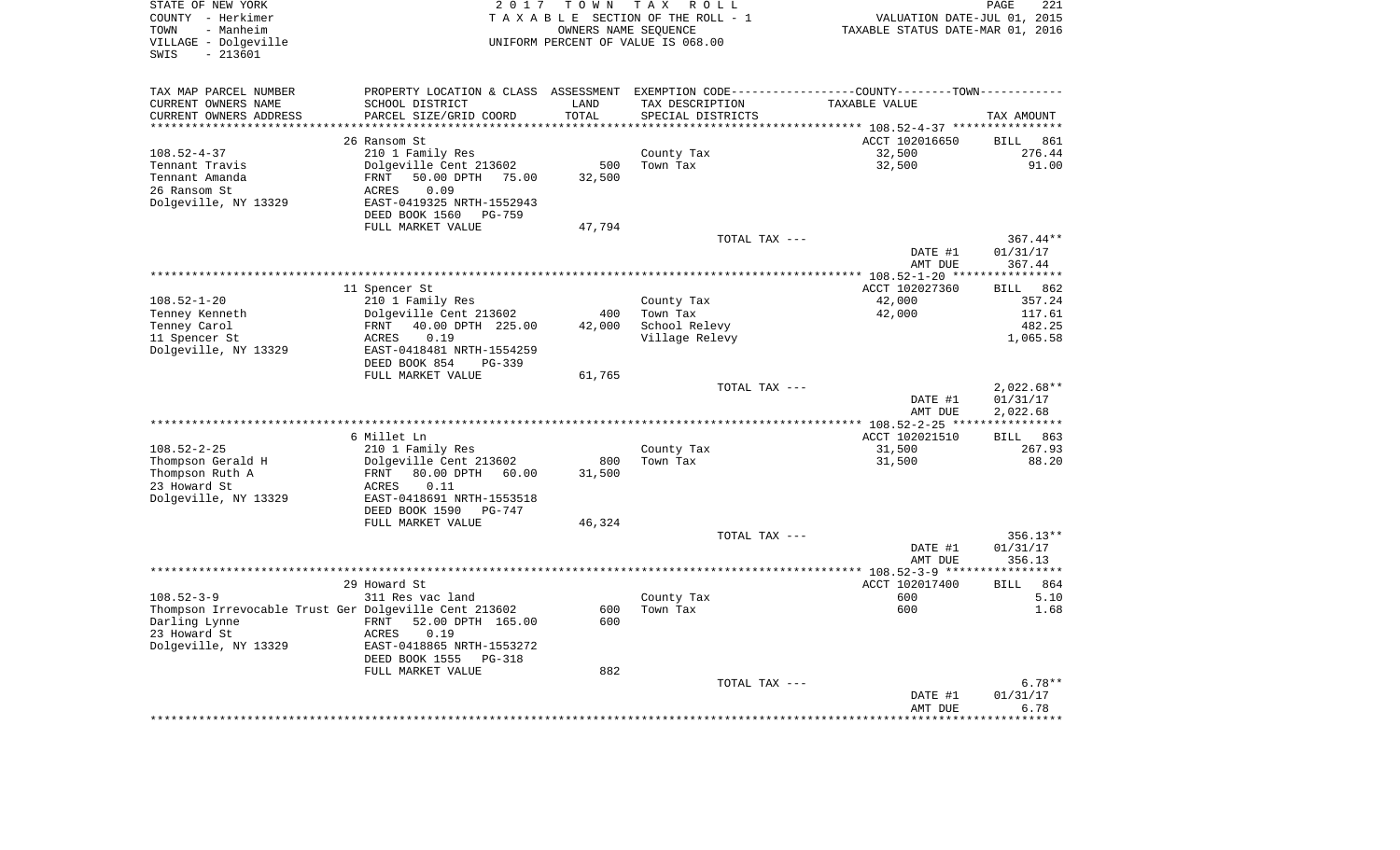| STATE OF NEW YORK<br>COUNTY - Herkimer<br>- Manheim<br>TOWN<br>VILLAGE - Dolgeville<br>$-213601$<br>SWIS | 2 0 1 7                                                                                       | T O W N<br>OWNERS NAME SEQUENCE | T A X<br>R O L L<br>TAXABLE SECTION OF THE ROLL - 1<br>UNIFORM PERCENT OF VALUE IS 068.00 | VALUATION DATE-JUL 01, 2015<br>TAXABLE STATUS DATE-MAR 01, 2016 | $\mathop{\mathtt{PAGE}}$<br>222 |
|----------------------------------------------------------------------------------------------------------|-----------------------------------------------------------------------------------------------|---------------------------------|-------------------------------------------------------------------------------------------|-----------------------------------------------------------------|---------------------------------|
| TAX MAP PARCEL NUMBER                                                                                    | PROPERTY LOCATION & CLASS ASSESSMENT EXEMPTION CODE---------------COUNTY-------TOWN---------- |                                 |                                                                                           |                                                                 |                                 |
| CURRENT OWNERS NAME                                                                                      | SCHOOL DISTRICT                                                                               | LAND                            | TAX DESCRIPTION                                                                           | TAXABLE VALUE                                                   |                                 |
| CURRENT OWNERS ADDRESS<br>***********************                                                        | PARCEL SIZE/GRID COORD                                                                        | TOTAL<br>***********            | SPECIAL DISTRICTS                                                                         |                                                                 | TAX AMOUNT                      |
|                                                                                                          | 25 Howard St                                                                                  |                                 |                                                                                           | ACCT 102008010                                                  | 865<br>BILL                     |
| $108.52 - 3 - 10$                                                                                        | 220 2 Family Res                                                                              |                                 | County Tax                                                                                | 40,200                                                          | 341.93                          |
| Thompson Irrevocable Trust Ger Dolgeville Cent 213602                                                    |                                                                                               | 500                             | Town Tax                                                                                  | 40,200                                                          | 112.56                          |
| Darling Lynne<br>23 Howard St                                                                            | W/garage<br>FRNT<br>50.00 DPTH 163.00                                                         | 40,200                          |                                                                                           |                                                                 |                                 |
| Dolgeville, NY 13329                                                                                     | 0.18<br>ACRES                                                                                 |                                 |                                                                                           |                                                                 |                                 |
|                                                                                                          | EAST-0418891 NRTH-1553316                                                                     |                                 |                                                                                           |                                                                 |                                 |
|                                                                                                          | DEED BOOK 1555<br>PG-318                                                                      |                                 |                                                                                           |                                                                 |                                 |
|                                                                                                          | FULL MARKET VALUE                                                                             | 59,118                          | TOTAL TAX ---                                                                             |                                                                 | 454.49**                        |
|                                                                                                          |                                                                                               |                                 |                                                                                           | DATE #1                                                         | 01/31/17                        |
|                                                                                                          |                                                                                               |                                 |                                                                                           | AMT DUE                                                         | 454.49                          |
|                                                                                                          |                                                                                               |                                 |                                                                                           |                                                                 |                                 |
| $108.52 - 3 - 11$                                                                                        | 23 Howard St<br>220 2 Family Res                                                              |                                 | County Tax                                                                                | ACCT 102027630<br>44,000                                        | 866<br>BILL<br>374.25           |
| Thompson Irrevocable Trust Ger Dolgeville Cent 213602                                                    |                                                                                               | 900                             | Town Tax                                                                                  | 44,000                                                          | 123.21                          |
| Darling Lynne                                                                                            | W/garage                                                                                      | 44,000                          |                                                                                           |                                                                 |                                 |
| 23 Howard St                                                                                             | FRNT<br>90.00 DPTH 160.00                                                                     |                                 |                                                                                           |                                                                 |                                 |
| Dolgeville, NY 13329                                                                                     | ACRES<br>0.33<br>EAST-0418932 NRTH-1553376                                                    |                                 |                                                                                           |                                                                 |                                 |
|                                                                                                          | DEED BOOK 1555<br><b>PG-318</b>                                                               |                                 |                                                                                           |                                                                 |                                 |
|                                                                                                          | FULL MARKET VALUE                                                                             | 64,706                          |                                                                                           |                                                                 |                                 |
|                                                                                                          |                                                                                               |                                 | TOTAL TAX ---                                                                             |                                                                 | 497.46**                        |
|                                                                                                          |                                                                                               |                                 |                                                                                           | DATE #1<br>AMT DUE                                              | 01/31/17<br>497.46              |
|                                                                                                          |                                                                                               |                                 |                                                                                           |                                                                 |                                 |
|                                                                                                          | 121 S Main St                                                                                 |                                 |                                                                                           | ACCT 102026790                                                  | 867<br>BILL                     |
| $108.52 - 2 - 4$                                                                                         | 210 1 Family Res                                                                              |                                 | VET COM CT 41131                                                                          | 10,200<br>10,200                                                |                                 |
| Timian Arnold R<br>Timian Barbara                                                                        | Dolgeville Cent 213602<br>W/garage                                                            | 1,100<br>72,800                 | County Tax<br>Town Tax                                                                    | 62,600<br>62,600                                                | 532.46<br>175.29                |
| 121 S Main St                                                                                            | FRNT 107.41 DPTH 149.25                                                                       |                                 |                                                                                           |                                                                 |                                 |
| Dolgeville, NY 13329                                                                                     | ACRES<br>0.47                                                                                 |                                 |                                                                                           |                                                                 |                                 |
|                                                                                                          | EAST-0418074 NRTH-1552934                                                                     |                                 |                                                                                           |                                                                 |                                 |
|                                                                                                          | DEED BOOK 00562 PG-00044<br>FULL MARKET VALUE                                                 | 107,059                         |                                                                                           |                                                                 |                                 |
|                                                                                                          |                                                                                               |                                 | TOTAL TAX ---                                                                             |                                                                 | $707.75**$                      |
|                                                                                                          |                                                                                               |                                 |                                                                                           | DATE #1                                                         | 01/31/17                        |
|                                                                                                          |                                                                                               |                                 |                                                                                           | AMT DUE                                                         | 707.75                          |
|                                                                                                          | S Main Rear St                                                                                |                                 |                                                                                           | ACCT 102026820                                                  | BILL 868                        |
| $108.52 - 2 - 5$                                                                                         | 312 Vac w/imprv                                                                               |                                 | County Tax                                                                                | 2,200                                                           | 18.71                           |
| Timian Arnold R                                                                                          | Dolgeville Cent 213602                                                                        | 2,200                           | Town Tax                                                                                  | 2,200                                                           | 6.16                            |
| Timian Barbara                                                                                           | 1.40<br>ACRES                                                                                 | 2,200                           |                                                                                           |                                                                 |                                 |
| 121 S Main St<br>Dolgeville, NY 13329                                                                    | EAST-0418156 NRTH-1552831<br>DEED BOOK 00562 PG-00044                                         |                                 |                                                                                           |                                                                 |                                 |
|                                                                                                          | FULL MARKET VALUE                                                                             | 3,235                           |                                                                                           |                                                                 |                                 |
|                                                                                                          |                                                                                               |                                 | TOTAL TAX ---                                                                             |                                                                 | $24.87**$                       |
|                                                                                                          |                                                                                               |                                 |                                                                                           | DATE #1                                                         | 01/31/17                        |
|                                                                                                          |                                                                                               |                                 |                                                                                           | AMT DUE                                                         | 24.87                           |
|                                                                                                          |                                                                                               |                                 |                                                                                           |                                                                 |                                 |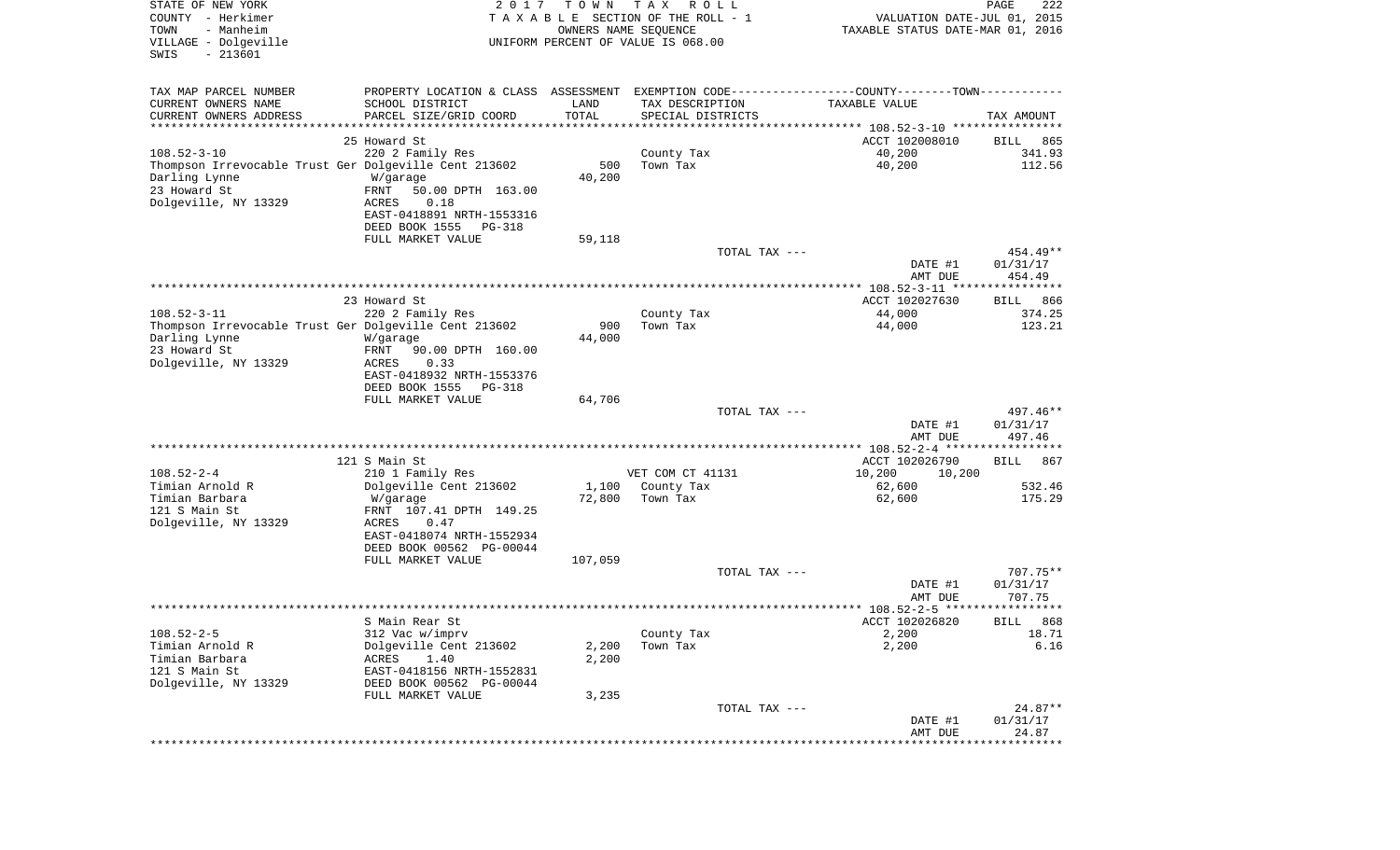| STATE OF NEW YORK<br>COUNTY - Herkimer<br>- Manheim<br>TOWN<br>VILLAGE - Dolgeville<br>$-213601$<br>SWIS | 2 0 1 7                                                                                       | T O W N<br>OWNERS NAME SEQUENCE | T A X<br>R O L L<br>TAXABLE SECTION OF THE ROLL - 1<br>UNIFORM PERCENT OF VALUE IS 068.00 | VALUATION DATE-JUL 01, 2015<br>TAXABLE STATUS DATE-MAR 01, 2016 | PAGE<br>223                     |
|----------------------------------------------------------------------------------------------------------|-----------------------------------------------------------------------------------------------|---------------------------------|-------------------------------------------------------------------------------------------|-----------------------------------------------------------------|---------------------------------|
| TAX MAP PARCEL NUMBER                                                                                    | PROPERTY LOCATION & CLASS ASSESSMENT EXEMPTION CODE---------------COUNTY-------TOWN---------- |                                 |                                                                                           |                                                                 |                                 |
| CURRENT OWNERS NAME                                                                                      | SCHOOL DISTRICT                                                                               | LAND                            | TAX DESCRIPTION                                                                           | TAXABLE VALUE                                                   |                                 |
| CURRENT OWNERS ADDRESS<br>**********************                                                         | PARCEL SIZE/GRID COORD                                                                        | TOTAL<br>***********            | SPECIAL DISTRICTS                                                                         |                                                                 | TAX AMOUNT                      |
|                                                                                                          |                                                                                               |                                 |                                                                                           |                                                                 |                                 |
| $108.52 - 2 - 7$                                                                                         | S Main St<br>311 Res vac land                                                                 |                                 | County Tax                                                                                | ACCT 102006270<br>600                                           | 869<br>BILL<br>5.10             |
| Timian Arnold R                                                                                          | Dolgeville Cent 213602                                                                        | 600                             | Town Tax                                                                                  | 600                                                             | 1.68                            |
| Timian Barbara Ann                                                                                       | FRNT 120.00 DPTH 114.10                                                                       | 600                             |                                                                                           |                                                                 |                                 |
| 121 S Main St                                                                                            | ACRES<br>0.31                                                                                 |                                 |                                                                                           |                                                                 |                                 |
| Dolgeville, NY 13329                                                                                     | EAST-0418149 NRTH-1553047                                                                     |                                 |                                                                                           |                                                                 |                                 |
|                                                                                                          | DEED BOOK 00664 PG-00242                                                                      |                                 |                                                                                           |                                                                 |                                 |
|                                                                                                          | FULL MARKET VALUE                                                                             | 882                             |                                                                                           |                                                                 |                                 |
|                                                                                                          |                                                                                               |                                 | TOTAL TAX ---                                                                             |                                                                 | $6.78**$                        |
|                                                                                                          |                                                                                               |                                 |                                                                                           | DATE #1<br>AMT DUE                                              | 01/31/17<br>6.78                |
|                                                                                                          |                                                                                               |                                 |                                                                                           |                                                                 |                                 |
|                                                                                                          | 24 Ransom St                                                                                  |                                 |                                                                                           | ACCT 102027300                                                  | 870<br>BILL                     |
| $108.52 - 4 - 34$                                                                                        | 210 1 Family Res                                                                              |                                 | County Tax                                                                                | 56,300                                                          | 478.87                          |
| Toher John & Cheyrl                                                                                      | Dolgeville Cent 213602                                                                        | 500                             | Town Tax                                                                                  | 56,300                                                          | 157.65                          |
| Pierce James&Kimberly                                                                                    | W/garage                                                                                      | 56,300                          |                                                                                           |                                                                 |                                 |
| 24 Ransom St                                                                                             | FRNT<br>50.00 DPTH 150.00                                                                     |                                 |                                                                                           |                                                                 |                                 |
| Dolgeville, NY 13329                                                                                     | ACRES<br>0.17                                                                                 |                                 |                                                                                           |                                                                 |                                 |
|                                                                                                          | EAST-0419321 NRTH-1553003<br>DEED BOOK 1449<br><b>PG-916</b>                                  |                                 |                                                                                           |                                                                 |                                 |
|                                                                                                          | FULL MARKET VALUE                                                                             | 82,794                          |                                                                                           |                                                                 |                                 |
|                                                                                                          |                                                                                               |                                 | TOTAL TAX ---                                                                             |                                                                 | 636.52**                        |
|                                                                                                          |                                                                                               |                                 |                                                                                           | DATE #1                                                         | 01/31/17                        |
|                                                                                                          |                                                                                               |                                 |                                                                                           | AMT DUE                                                         | 636.52                          |
|                                                                                                          | 72 Van Buren St                                                                               |                                 |                                                                                           | ********** 108.52-6-52 ***********<br>ACCT 102008640            | * * * * *<br><b>BILL</b><br>871 |
| $108.52 - 6 - 52$                                                                                        | 210 1 Family Res                                                                              |                                 | County Tax                                                                                | 35,000                                                          | 297.70                          |
| Tooly Irene L                                                                                            | Dolgeville Cent 213602                                                                        | 500                             | Town Tax                                                                                  | 35,000                                                          | 98.00                           |
| 72 Van Buren St                                                                                          | W/garage                                                                                      | 35,000                          |                                                                                           |                                                                 |                                 |
| Dolgeville, NY 13329                                                                                     | FRNT 354.00 DPTH 245.00                                                                       |                                 |                                                                                           |                                                                 |                                 |
|                                                                                                          | 0.28<br>ACRES                                                                                 |                                 |                                                                                           |                                                                 |                                 |
|                                                                                                          | EAST-0420377 NRTH-1553141                                                                     |                                 |                                                                                           |                                                                 |                                 |
|                                                                                                          | DEED BOOK 1577 PG-910                                                                         |                                 |                                                                                           |                                                                 |                                 |
|                                                                                                          | FULL MARKET VALUE                                                                             | 51,471                          | TOTAL TAX ---                                                                             |                                                                 | 395.70**                        |
|                                                                                                          |                                                                                               |                                 |                                                                                           | DATE #1                                                         | 01/31/17                        |
|                                                                                                          |                                                                                               |                                 |                                                                                           | AMT DUE                                                         | 395.70                          |
|                                                                                                          |                                                                                               |                                 |                                                                                           |                                                                 |                                 |
|                                                                                                          | Barker Rd                                                                                     |                                 |                                                                                           |                                                                 | 872<br>BILL                     |
| $108.59 - 3 - 28$                                                                                        | 311 Res vac land                                                                              |                                 | County Tax                                                                                | 4,000                                                           | 34.02                           |
| Tracy Bernard                                                                                            | Dolgeville Cent 213602                                                                        | 4,000                           | Town Tax                                                                                  | 4,000                                                           | 11.20                           |
| Tracy Elizabeth<br>1010 Barker Rd                                                                        | FRNT 147.00 DPTH<br>3.00<br>ACRES                                                             | 4,000                           | School Relevy<br>Village Relevy                                                           |                                                                 | 88.23<br>103.58                 |
| Dolgeville, NY 13329                                                                                     | EAST-0417036 NRTH-1550817                                                                     |                                 |                                                                                           |                                                                 |                                 |
|                                                                                                          | DEED BOOK 772<br>$PG-643$                                                                     |                                 |                                                                                           |                                                                 |                                 |
|                                                                                                          | FULL MARKET VALUE                                                                             | 5,882                           |                                                                                           |                                                                 |                                 |
|                                                                                                          |                                                                                               |                                 | TOTAL TAX ---                                                                             |                                                                 | 237.03**                        |
|                                                                                                          |                                                                                               |                                 |                                                                                           | DATE #1                                                         | 01/31/17                        |
|                                                                                                          |                                                                                               |                                 |                                                                                           | AMT DUE<br>********************************                     | 237.03                          |
|                                                                                                          |                                                                                               |                                 |                                                                                           |                                                                 |                                 |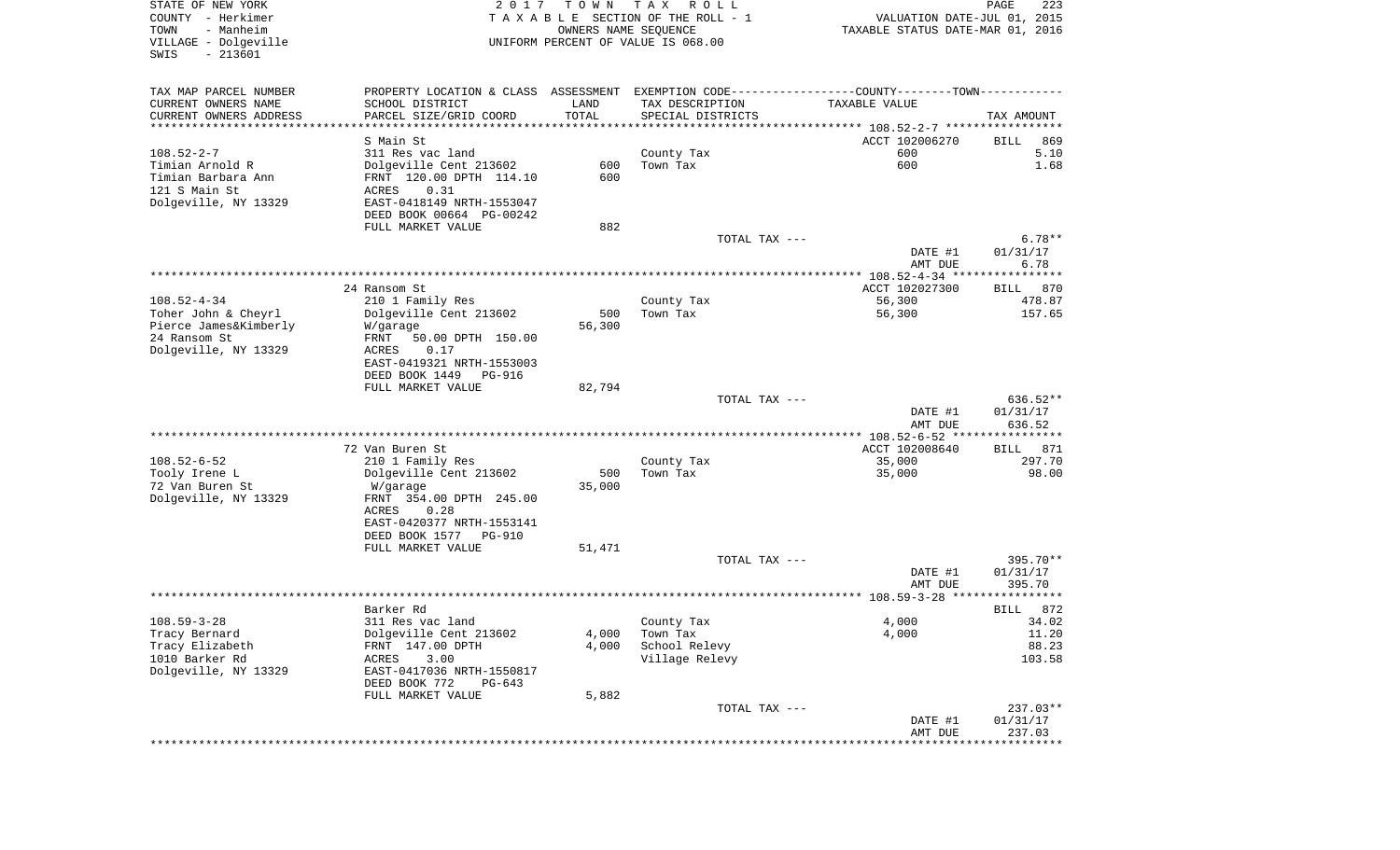| STATE OF NEW YORK<br>COUNTY - Herkimer<br>TOWN<br>- Manheim<br>VILLAGE - Dolgeville<br>$-213601$<br>SWIS | 2 0 1 7                                                                                         | T O W N<br>OWNERS NAME SEQUENCE | T A X<br>R O L L<br>TAXABLE SECTION OF THE ROLL - 1<br>UNIFORM PERCENT OF VALUE IS 068.00 | VALUATION DATE-JUL 01, 2015<br>TAXABLE STATUS DATE-MAR 01, 2016 | $\mathop{\mathtt{PAGE}}$<br>224 |
|----------------------------------------------------------------------------------------------------------|-------------------------------------------------------------------------------------------------|---------------------------------|-------------------------------------------------------------------------------------------|-----------------------------------------------------------------|---------------------------------|
| TAX MAP PARCEL NUMBER                                                                                    | PROPERTY LOCATION & CLASS ASSESSMENT EXEMPTION CODE----------------COUNTY--------TOWN---------- |                                 |                                                                                           |                                                                 |                                 |
| CURRENT OWNERS NAME                                                                                      | SCHOOL DISTRICT                                                                                 | LAND                            | TAX DESCRIPTION                                                                           | TAXABLE VALUE                                                   |                                 |
| CURRENT OWNERS ADDRESS<br>********************                                                           | PARCEL SIZE/GRID COORD                                                                          | TOTAL<br>* * * * * * * * * * *  | SPECIAL DISTRICTS                                                                         |                                                                 | TAX AMOUNT                      |
|                                                                                                          | 9 Lamberson St                                                                                  |                                 |                                                                                           | ACCT 102003480                                                  | 873<br>BILL                     |
| $108.52 - 5 - 22$                                                                                        | 210 1 Family Res                                                                                |                                 | County Tax                                                                                | 42,000                                                          | 357.24                          |
| Travis Janet A                                                                                           | Dolgeville Cent 213602                                                                          | 300                             | Town Tax                                                                                  | 42,000                                                          | 117.61                          |
| 9 Lamberson St                                                                                           | W Garage                                                                                        | 42,000                          |                                                                                           |                                                                 |                                 |
| Dolgeville, NY 13329                                                                                     | FRNT<br>30.00 DPTH<br>66.00<br>ACRES<br>0.06                                                    |                                 |                                                                                           |                                                                 |                                 |
|                                                                                                          | EAST-0419237 NRTH-1554287<br>DEED BOOK 1428<br>PG-713                                           |                                 |                                                                                           |                                                                 |                                 |
|                                                                                                          | FULL MARKET VALUE                                                                               | 61,765                          |                                                                                           |                                                                 |                                 |
|                                                                                                          |                                                                                                 |                                 | TOTAL TAX ---                                                                             | DATE #1                                                         | 474.85**<br>01/31/17            |
|                                                                                                          |                                                                                                 |                                 |                                                                                           | AMT DUE                                                         | 474.85                          |
|                                                                                                          |                                                                                                 |                                 |                                                                                           | ***************** 108.52-5-35 *****************                 |                                 |
|                                                                                                          | 10 Winton Ln                                                                                    |                                 |                                                                                           | ACCT 102027120                                                  | 874<br>BILL                     |
| $108.52 - 5 - 35$                                                                                        | 210 1 Family Res                                                                                |                                 | County Tax                                                                                | 46,000                                                          | 391.27                          |
| Tripodi Irrevocable Trust Eufe Dolgeville Cent 213602                                                    |                                                                                                 | 500                             | Town Tax                                                                                  | 46,000                                                          | 128.81                          |
| Tripodi Vincent<br>10 Winton Ln                                                                          | W/garage<br>FRNT<br>50.00 DPTH 100.00                                                           | 46,000                          |                                                                                           |                                                                 |                                 |
| Dolgeville, NY 13329                                                                                     | ACRES<br>0.11                                                                                   |                                 |                                                                                           |                                                                 |                                 |
|                                                                                                          | EAST-0419475 NRTH-1554546                                                                       |                                 |                                                                                           |                                                                 |                                 |
|                                                                                                          | DEED BOOK 1591<br>PG-489                                                                        |                                 |                                                                                           |                                                                 |                                 |
|                                                                                                          | FULL MARKET VALUE                                                                               | 67,647                          |                                                                                           |                                                                 |                                 |
|                                                                                                          |                                                                                                 |                                 | TOTAL TAX ---                                                                             | DATE #1                                                         | 520.08**<br>01/31/17            |
|                                                                                                          |                                                                                                 |                                 |                                                                                           | AMT DUE                                                         | 520.08                          |
|                                                                                                          |                                                                                                 |                                 |                                                                                           | ************** 108.52-2-65 *****************                    |                                 |
|                                                                                                          | 32 Howard St                                                                                    |                                 |                                                                                           | ACCT 102022770                                                  | 875<br>BILL                     |
| $108.52 - 2 - 65$                                                                                        | 210 1 Family Res                                                                                |                                 | County Tax                                                                                | 22,000                                                          | 187.13                          |
| Tripodi Vincent                                                                                          | Dolgeville Cent 213602                                                                          | 600                             | Town Tax                                                                                  | 22,000                                                          | 61.60                           |
| 151 Merritt Pl<br>New Hartford, NY 13413                                                                 | W/carport<br>FRNT<br>61.60 DPTH 108.00                                                          | 22,000                          |                                                                                           |                                                                 |                                 |
|                                                                                                          | ACRES<br>0.15                                                                                   |                                 |                                                                                           |                                                                 |                                 |
|                                                                                                          | EAST-0418769 NRTH-1553470                                                                       |                                 |                                                                                           |                                                                 |                                 |
|                                                                                                          | DEED BOOK 870<br><b>PG-117</b>                                                                  |                                 |                                                                                           |                                                                 |                                 |
|                                                                                                          | FULL MARKET VALUE                                                                               | 32,353                          | TOTAL TAX ---                                                                             |                                                                 | $248.73**$                      |
|                                                                                                          |                                                                                                 |                                 |                                                                                           | DATE #1                                                         | 01/31/17                        |
|                                                                                                          |                                                                                                 |                                 |                                                                                           | AMT DUE                                                         | 248.73                          |
|                                                                                                          |                                                                                                 |                                 |                                                                                           |                                                                 |                                 |
|                                                                                                          | Barker Rd                                                                                       |                                 |                                                                                           | ACCT 102003780                                                  | BILL 876                        |
| $108.60 - 1 - 1.3$                                                                                       | 330 Vacant comm                                                                                 |                                 | County Tax                                                                                | 12,000                                                          | 102.07                          |
| Tumble Forms<br>1013 Barker Rd                                                                           | Dolgeville Cent 213602<br>5.50<br>ACRES                                                         | 12,000<br>12,000                | Town Tax<br>School Relevy                                                                 | 12,000                                                          | 33.60<br>264.70                 |
| Dolgeville, NY 13329                                                                                     | EAST-0417886 NRTH-1550979                                                                       |                                 |                                                                                           |                                                                 |                                 |
|                                                                                                          | DEED BOOK 787<br>PG-243                                                                         |                                 |                                                                                           |                                                                 |                                 |
|                                                                                                          | FULL MARKET VALUE                                                                               | 17,647                          |                                                                                           |                                                                 |                                 |
|                                                                                                          |                                                                                                 |                                 | TOTAL TAX ---                                                                             |                                                                 | 400.37**                        |
|                                                                                                          |                                                                                                 |                                 |                                                                                           | DATE #1                                                         | 01/31/17                        |
|                                                                                                          |                                                                                                 |                                 |                                                                                           | AMT DUE                                                         | 400.37<br>************          |
|                                                                                                          |                                                                                                 |                                 |                                                                                           |                                                                 |                                 |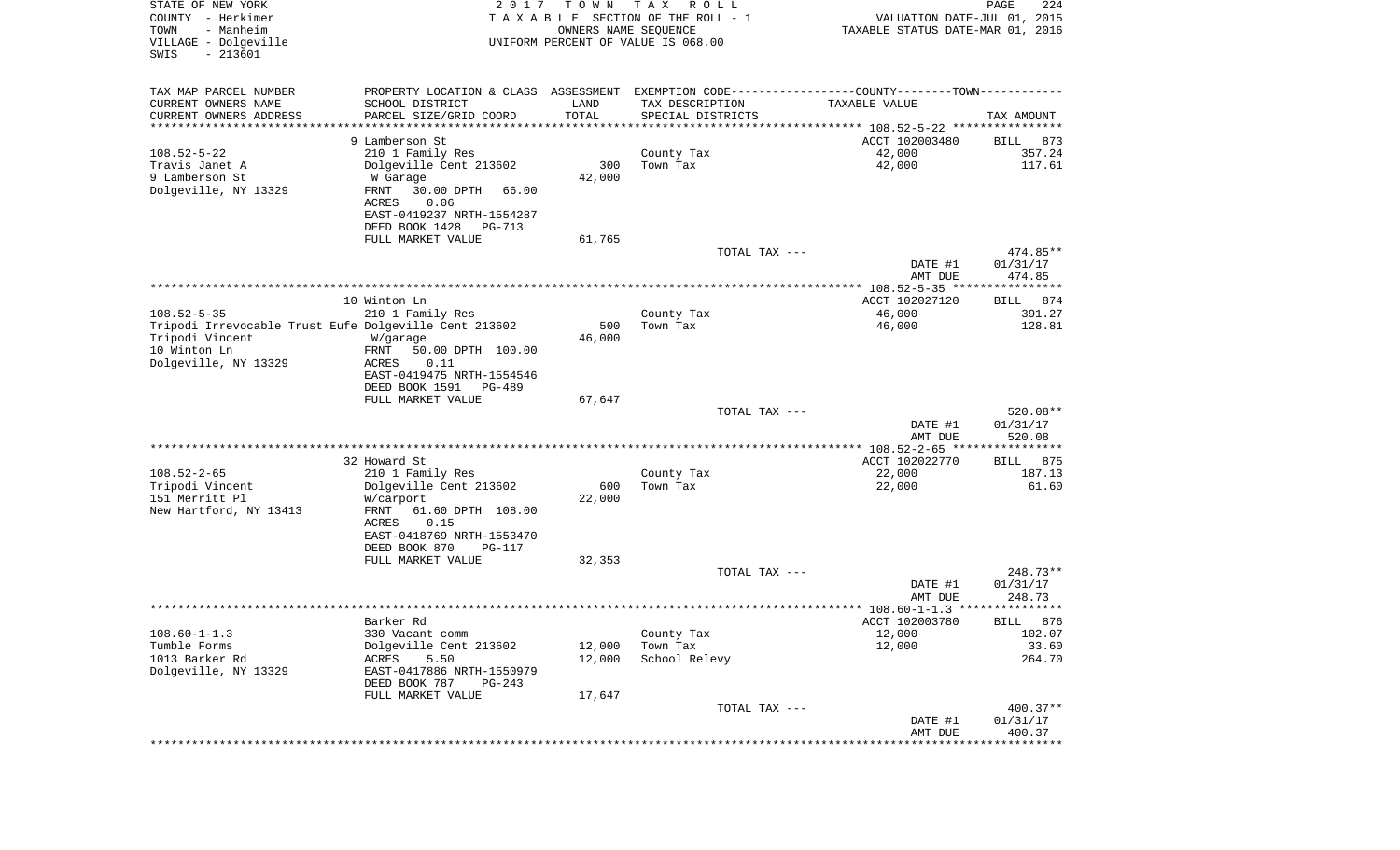| STATE OF NEW YORK<br>COUNTY - Herkimer<br>- Manheim<br>TOWN<br>VILLAGE - Dolgeville<br>$-213601$<br>SWIS | 2 0 1 7                                                                                       | T O W N             | T A X<br>R O L L<br>TAXABLE SECTION OF THE ROLL - 1<br>OWNERS NAME SEQUENCE<br>UNIFORM PERCENT OF VALUE IS 068.00 | VALUATION DATE-JUL 01, 2015<br>TAXABLE STATUS DATE-MAR 01, 2016 | $\mathop{\mathtt{PAGE}}$<br>225 |
|----------------------------------------------------------------------------------------------------------|-----------------------------------------------------------------------------------------------|---------------------|-------------------------------------------------------------------------------------------------------------------|-----------------------------------------------------------------|---------------------------------|
| TAX MAP PARCEL NUMBER                                                                                    | PROPERTY LOCATION & CLASS ASSESSMENT EXEMPTION CODE---------------COUNTY-------TOWN---------- |                     |                                                                                                                   |                                                                 |                                 |
| CURRENT OWNERS NAME                                                                                      | SCHOOL DISTRICT                                                                               | LAND                | TAX DESCRIPTION                                                                                                   | TAXABLE VALUE                                                   |                                 |
| CURRENT OWNERS ADDRESS<br>*********************                                                          | PARCEL SIZE/GRID COORD                                                                        | TOTAL<br>********** | SPECIAL DISTRICTS                                                                                                 |                                                                 | TAX AMOUNT                      |
|                                                                                                          | 23 Winton Ln                                                                                  |                     |                                                                                                                   | ACCT 102017040                                                  | 877<br>BILL                     |
| $108.52 - 5 - 87$                                                                                        | 210 1 Family Res                                                                              |                     | County Tax                                                                                                        | 36,500                                                          | 310.46                          |
| Tunnicliffe Charles                                                                                      | Dolgeville Cent 213602                                                                        | 600                 | Town Tax                                                                                                          | 36,500                                                          | 102.20                          |
| Tunnicliffe Barbara                                                                                      | W/garage                                                                                      | 36,500              |                                                                                                                   |                                                                 |                                 |
| 21 Winton Ln                                                                                             | FRNT<br>60.00 DPTH<br>59.00                                                                   |                     |                                                                                                                   |                                                                 |                                 |
| Dolgeville, NY 13329                                                                                     | ACRES<br>0.10<br>EAST-0419729 NRTH-1554553                                                    |                     |                                                                                                                   |                                                                 |                                 |
|                                                                                                          | DEED BOOK 763<br><b>PG-138</b>                                                                |                     |                                                                                                                   |                                                                 |                                 |
|                                                                                                          | FULL MARKET VALUE                                                                             | 53,676              |                                                                                                                   |                                                                 |                                 |
|                                                                                                          |                                                                                               |                     | TOTAL TAX ---                                                                                                     |                                                                 | $412.66**$                      |
|                                                                                                          |                                                                                               |                     |                                                                                                                   | DATE #1                                                         | 01/31/17                        |
|                                                                                                          |                                                                                               |                     |                                                                                                                   | AMT DUE                                                         | 412.66                          |
|                                                                                                          | 21 Winton Ln                                                                                  |                     |                                                                                                                   | ACCT 102021570                                                  | 878<br>BILL                     |
| $108.52 - 5 - 69$                                                                                        | 210 1 Family Res                                                                              |                     | County Tax                                                                                                        | 31,400                                                          | 267.08                          |
| Tunnicliffe Charles P                                                                                    | Dolgeville Cent 213602                                                                        | 500                 | Town Tax                                                                                                          | 31,400                                                          | 87.92                           |
| Tunnicliffe Barbara<br>21 Winton Ln                                                                      | W/carport<br>50.00 DPTH                                                                       | 31,400              |                                                                                                                   |                                                                 |                                 |
| Dolgeville, NY 13329                                                                                     | FRNT<br>90.00<br>ACRES<br>0.09                                                                |                     |                                                                                                                   |                                                                 |                                 |
|                                                                                                          | EAST-0419678 NRTH-1554533                                                                     |                     |                                                                                                                   |                                                                 |                                 |
|                                                                                                          | DEED BOOK 912<br><b>PG-656</b>                                                                |                     |                                                                                                                   |                                                                 |                                 |
|                                                                                                          | FULL MARKET VALUE                                                                             | 46,176              |                                                                                                                   |                                                                 |                                 |
|                                                                                                          |                                                                                               |                     | TOTAL TAX ---                                                                                                     | DATE #1                                                         | $355.00**$<br>01/31/17          |
|                                                                                                          |                                                                                               |                     |                                                                                                                   | AMT DUE                                                         | 355.00                          |
|                                                                                                          |                                                                                               |                     |                                                                                                                   |                                                                 |                                 |
|                                                                                                          | N Main St                                                                                     |                     |                                                                                                                   | ACCT 102009930                                                  | 879<br>BILL                     |
| $108.36 - 4 - 2.1$                                                                                       | 311 Res vac land                                                                              |                     | County Tax                                                                                                        | 2,500                                                           | 21.26                           |
| Tyoe Stephanie L<br>180 N Main St                                                                        | Dolgeville Cent 213602<br>FRNT<br>50.00 DPTH 299.00                                           | 2,500<br>2,500      | Town Tax                                                                                                          | 2,500                                                           | 7.00                            |
| Dolgeville, NY 13329                                                                                     | ACRES<br>0.70                                                                                 |                     |                                                                                                                   |                                                                 |                                 |
|                                                                                                          | EAST-0420462 NRTH-1557863                                                                     |                     |                                                                                                                   |                                                                 |                                 |
|                                                                                                          | DEED BOOK 1349<br>PG-213                                                                      |                     |                                                                                                                   |                                                                 |                                 |
|                                                                                                          | FULL MARKET VALUE                                                                             | 3,676               |                                                                                                                   |                                                                 |                                 |
|                                                                                                          |                                                                                               |                     | TOTAL TAX ---                                                                                                     | DATE #1                                                         | 28.26**<br>01/31/17             |
|                                                                                                          |                                                                                               |                     |                                                                                                                   | AMT DUE                                                         | 28.26                           |
|                                                                                                          |                                                                                               |                     |                                                                                                                   |                                                                 |                                 |
|                                                                                                          | 180 N Main St                                                                                 |                     |                                                                                                                   |                                                                 | 880<br>BILL                     |
| $108.36 - 4 - 2.3$                                                                                       | 210 1 Family Res                                                                              |                     | County Tax                                                                                                        | 85,000                                                          | 722.99                          |
| Tyoe Stephanie L<br>180 N Main St                                                                        | Dolgeville Cent 213602<br>FRNT 200.00 DPTH                                                    | 5,100<br>85,000     | Town Tax                                                                                                          | 85,000                                                          | 238.01                          |
| Dolgeville, NY 13329                                                                                     | 1.10<br>ACRES                                                                                 |                     |                                                                                                                   |                                                                 |                                 |
|                                                                                                          | EAST-0420444 NRTH-1557991                                                                     |                     |                                                                                                                   |                                                                 |                                 |
|                                                                                                          | DEED BOOK 854<br>PG-275                                                                       |                     |                                                                                                                   |                                                                 |                                 |
|                                                                                                          | FULL MARKET VALUE                                                                             | 125,000             |                                                                                                                   |                                                                 |                                 |
|                                                                                                          |                                                                                               |                     | TOTAL TAX ---                                                                                                     | DATE #1                                                         | 961.00**<br>01/31/17            |
|                                                                                                          |                                                                                               |                     |                                                                                                                   | AMT DUE                                                         | 961.00                          |
|                                                                                                          |                                                                                               |                     |                                                                                                                   | **************************                                      |                                 |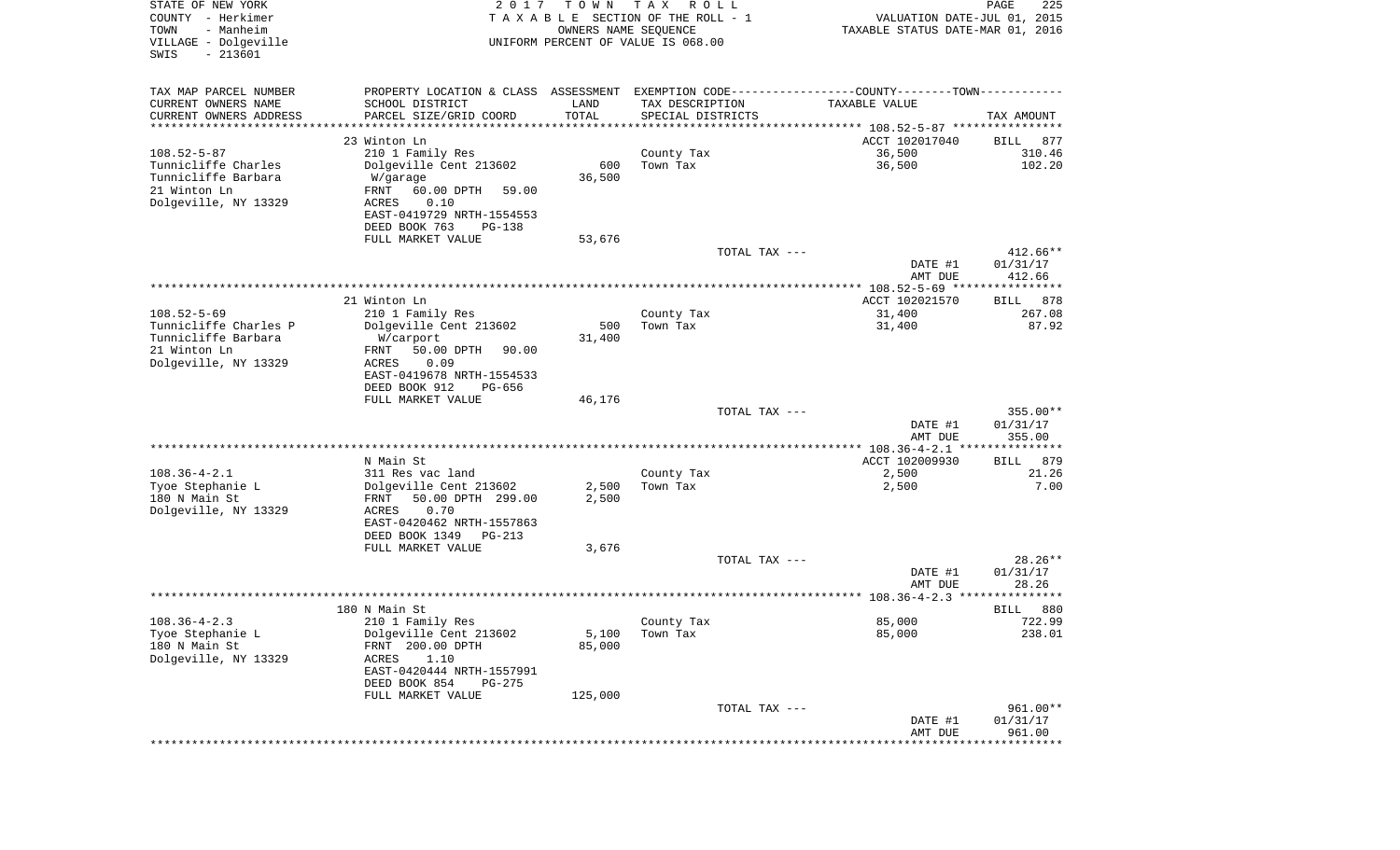| STATE OF NEW YORK<br>COUNTY - Herkimer<br>- Manheim<br>TOWN<br>VILLAGE - Dolgeville<br>$-213601$<br>SWIS | 2 0 1 7                                                                                              | T O W N<br>OWNERS NAME SEQUENCE | T A X<br>R O L L<br>TAXABLE SECTION OF THE ROLL - 1<br>UNIFORM PERCENT OF VALUE IS 068.00     | VALUATION DATE-JUL 01, 2015<br>TAXABLE STATUS DATE-MAR 01, 2016 | PAGE<br>226                          |
|----------------------------------------------------------------------------------------------------------|------------------------------------------------------------------------------------------------------|---------------------------------|-----------------------------------------------------------------------------------------------|-----------------------------------------------------------------|--------------------------------------|
| TAX MAP PARCEL NUMBER                                                                                    |                                                                                                      |                                 | PROPERTY LOCATION & CLASS ASSESSMENT EXEMPTION CODE---------------COUNTY-------TOWN---------- |                                                                 |                                      |
| CURRENT OWNERS NAME                                                                                      | SCHOOL DISTRICT                                                                                      | LAND                            | TAX DESCRIPTION                                                                               | TAXABLE VALUE                                                   |                                      |
| CURRENT OWNERS ADDRESS<br>*********************                                                          | PARCEL SIZE/GRID COORD                                                                               | TOTAL<br>***********            | SPECIAL DISTRICTS                                                                             |                                                                 | TAX AMOUNT                           |
|                                                                                                          | 19 S Main St                                                                                         |                                 |                                                                                               | ACCT 102023280                                                  | BILL<br>881                          |
| $108.52 - 5 - 81$                                                                                        | 483 Converted Re                                                                                     |                                 | County Tax                                                                                    | 110,000                                                         | 935.63                               |
| Vaillancourt Donald T                                                                                    | Dolgeville Cent 213602                                                                               | 1,900                           | Town Tax                                                                                      | 110,000                                                         | 308.01                               |
| 19 S Main St<br>Dolgeville, NY 13329                                                                     | -garage & Hotel<br>90.00 DPTH 154.00<br>FRNT<br>0.28<br>ACRES                                        | 110,000                         |                                                                                               |                                                                 |                                      |
|                                                                                                          | EAST-0419596 NRTH-1554889<br>DEED BOOK 1442<br>PG-256                                                |                                 |                                                                                               |                                                                 |                                      |
|                                                                                                          | FULL MARKET VALUE                                                                                    | 161,765                         |                                                                                               |                                                                 |                                      |
|                                                                                                          |                                                                                                      |                                 | TOTAL TAX ---                                                                                 | DATE #1<br>AMT DUE                                              | $1,243.64**$<br>01/31/17             |
|                                                                                                          |                                                                                                      |                                 |                                                                                               |                                                                 | 1,243.64                             |
|                                                                                                          | 84 Van Buren St                                                                                      |                                 |                                                                                               | ACCT 102008100                                                  | 882<br>BILL                          |
| $108.52 - 6 - 48$                                                                                        | 210 1 Family Res                                                                                     |                                 | County Tax                                                                                    | 49,000                                                          | 416.78                               |
| Valcourt Jessica M                                                                                       | Dolgeville Cent 213602                                                                               | 1,500                           | Town Tax                                                                                      | 49,000                                                          | 137.21                               |
| 84 Van Buren St<br>Dolgeville, NY 13329                                                                  | W/garage<br>FRNT 150.00 DPTH 184.00<br>ACRES<br>0.28                                                 | 49,000                          | School Relevy<br>Village Relevy                                                               |                                                                 | 1,080.84<br>1,242.79                 |
| PRIOR OWNER ON 3/01/2016<br>Camardello John                                                              | EAST-0420501 NRTH-1552929<br>DEED BOOK 1621<br>PG-696                                                |                                 |                                                                                               |                                                                 |                                      |
|                                                                                                          | FULL MARKET VALUE                                                                                    | 72,059                          |                                                                                               |                                                                 |                                      |
|                                                                                                          |                                                                                                      |                                 | TOTAL TAX ---                                                                                 | DATE #1                                                         | $2,877.62**$<br>01/31/17             |
|                                                                                                          |                                                                                                      |                                 |                                                                                               | AMT DUE<br>*************** 108.44-2-6 ******************        | 2,877.62                             |
|                                                                                                          | 6 Cline St                                                                                           |                                 |                                                                                               | ACCT 102006660                                                  | 883<br>BILL                          |
| $108.44 - 2 - 6$                                                                                         | 210 1 Family Res                                                                                     |                                 | County Tax                                                                                    | 29,500                                                          | 250.92                               |
| Vance Michael J                                                                                          | Dolgeville Cent 213602                                                                               | 500                             | Town Tax                                                                                      | 29,500                                                          | 82.60                                |
| 6 Cline St<br>Dolgeville, NY 13329                                                                       | FRNT<br>50.00 DPTH 300.00<br>ACRES<br>0.34                                                           | 29,500                          | School Relevy<br>Village Relevy                                                               |                                                                 | 206.50<br>749.13                     |
|                                                                                                          | EAST-0418237 NRTH-1555158<br>DEED BOOK 896<br>PG-396                                                 |                                 |                                                                                               |                                                                 |                                      |
|                                                                                                          | FULL MARKET VALUE                                                                                    | 43,382                          |                                                                                               |                                                                 |                                      |
|                                                                                                          |                                                                                                      |                                 | TOTAL TAX ---                                                                                 | DATE #1<br>AMT DUE                                              | $1,289.15**$<br>01/31/17<br>1,289.15 |
|                                                                                                          |                                                                                                      |                                 |                                                                                               |                                                                 | ******                               |
|                                                                                                          | 8 Brockett St                                                                                        |                                 |                                                                                               | ACCT 102022170                                                  | 884<br>BILL                          |
| $108.52 - 6 - 22$<br>VanSlyke Gary W<br>VanSlyke Linda<br>8 Brockett St<br>Dolgeville, NY 13329          | 210 1 Family Res<br>Dolgeville Cent 213602<br>W/garage<br>73.00 DPTH 130.00<br>FRNT<br>0.24<br>ACRES | 700<br>20,000                   | County Tax<br>Town Tax                                                                        | 20,000<br>20,000                                                | 170.12<br>56.00                      |
|                                                                                                          | EAST-0420001 NRTH-1553404<br>DEED BOOK 1612<br>PG-757                                                |                                 |                                                                                               |                                                                 |                                      |
|                                                                                                          | FULL MARKET VALUE                                                                                    | 29,412                          |                                                                                               |                                                                 |                                      |
|                                                                                                          |                                                                                                      |                                 | TOTAL TAX ---                                                                                 | DATE #1<br>AMT DUE                                              | $226.12**$<br>01/31/17<br>226.12     |
|                                                                                                          |                                                                                                      |                                 |                                                                                               |                                                                 | ***********                          |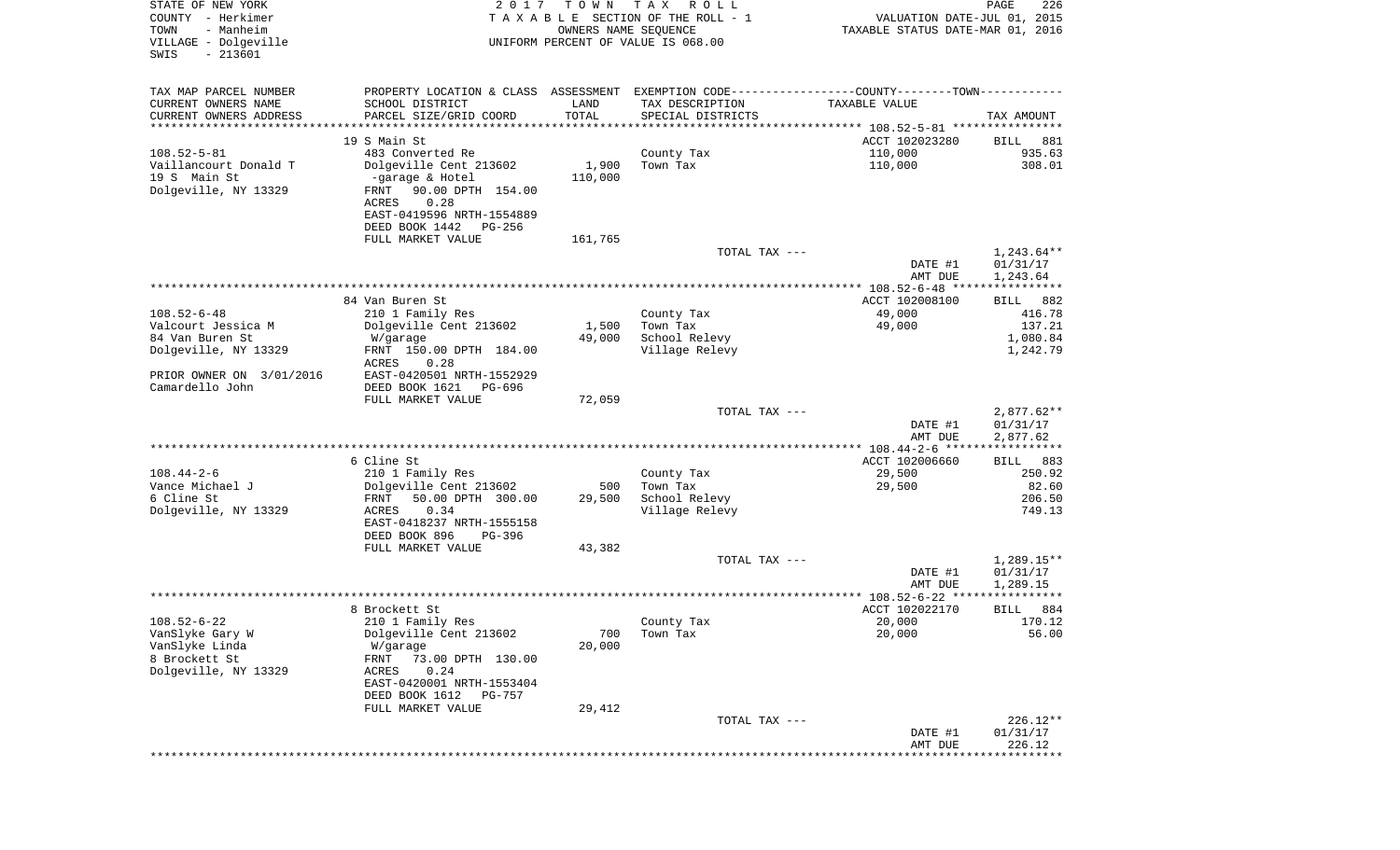| STATE OF NEW YORK<br>COUNTY - Herkimer<br>TOWN<br>- Manheim<br>VILLAGE - Dolgeville<br>$-213601$<br>SWIS | 2 0 1 7                                                                                       | TOWN<br>OWNERS NAME SEQUENCE | T A X<br>R O L L<br>TAXABLE SECTION OF THE ROLL - 1<br>UNIFORM PERCENT OF VALUE IS 068.00 | VALUATION DATE-JUL 01, 2015<br>TAXABLE STATUS DATE-MAR 01, 2016 | 227<br>PAGE                 |
|----------------------------------------------------------------------------------------------------------|-----------------------------------------------------------------------------------------------|------------------------------|-------------------------------------------------------------------------------------------|-----------------------------------------------------------------|-----------------------------|
| TAX MAP PARCEL NUMBER                                                                                    | PROPERTY LOCATION & CLASS ASSESSMENT EXEMPTION CODE---------------COUNTY-------TOWN---------- |                              |                                                                                           |                                                                 |                             |
| CURRENT OWNERS NAME                                                                                      | SCHOOL DISTRICT                                                                               | LAND                         | TAX DESCRIPTION                                                                           | TAXABLE VALUE                                                   |                             |
| CURRENT OWNERS ADDRESS                                                                                   | PARCEL SIZE/GRID COORD                                                                        | TOTAL                        | SPECIAL DISTRICTS                                                                         |                                                                 | TAX AMOUNT                  |
| ********************                                                                                     |                                                                                               | * * * * * * * * * * *        |                                                                                           |                                                                 |                             |
| $108.52 - 5 - 38$                                                                                        | 6 Howard St Ext<br>210 1 Family Res                                                           |                              | County Tax                                                                                | ACCT 102018180<br>25,800                                        | 885<br>BILL<br>219.45       |
| Vanslyke Scott                                                                                           | Dolgeville Cent 213602                                                                        | 400                          | Town Tax                                                                                  | 25,800                                                          | 72.24                       |
| Vanslyke Pamela                                                                                          | 35.60 DPTH 102.30<br>FRNT                                                                     | 25,800                       |                                                                                           |                                                                 |                             |
| 6 Howard St Ext                                                                                          | ACRES<br>$0.08$ BANK<br>171                                                                   |                              |                                                                                           |                                                                 |                             |
| Dolgeville, NY 13329                                                                                     | EAST-0419386 NRTH-1554451                                                                     |                              |                                                                                           |                                                                 |                             |
|                                                                                                          | DEED BOOK 807<br>PG-230<br>FULL MARKET VALUE                                                  | 37,941                       |                                                                                           |                                                                 |                             |
|                                                                                                          |                                                                                               |                              | TOTAL TAX ---                                                                             |                                                                 | 291.69**                    |
|                                                                                                          |                                                                                               |                              |                                                                                           | DATE #1                                                         | 01/31/17                    |
|                                                                                                          |                                                                                               |                              |                                                                                           | AMT DUE                                                         | 291.69                      |
|                                                                                                          | 10 Stewart St                                                                                 |                              |                                                                                           | ACCT 102018930                                                  | 886<br>BILL                 |
| $108.59 - 2 - 18$                                                                                        | 210 1 Family Res                                                                              |                              | County Tax                                                                                | 40,000                                                          | 340.23                      |
| Varvaro Michael J                                                                                        | Dolgeville Cent 213602                                                                        | 1,000                        | Town Tax                                                                                  | 40,000                                                          | 112.00                      |
| Varvaro Patricia A                                                                                       | W/garage                                                                                      | 40,000                       |                                                                                           |                                                                 |                             |
| 10 Stewart St<br>Dolgeville, NY 13329                                                                    | FRNT 100.00 DPTH 150.00<br>ACRES<br>0.34                                                      |                              |                                                                                           |                                                                 |                             |
|                                                                                                          | EAST-0416871 NRTH-1552063                                                                     |                              |                                                                                           |                                                                 |                             |
|                                                                                                          | DEED BOOK 1339<br>PG-393                                                                      |                              |                                                                                           |                                                                 |                             |
|                                                                                                          | FULL MARKET VALUE                                                                             | 58,824                       |                                                                                           |                                                                 |                             |
|                                                                                                          |                                                                                               |                              | TOTAL TAX ---                                                                             |                                                                 | $452.23**$<br>01/31/17      |
|                                                                                                          |                                                                                               |                              |                                                                                           | DATE #1<br>AMT DUE                                              | 452.23                      |
|                                                                                                          |                                                                                               |                              |                                                                                           | *********** 108.52-5-47 *****************                       |                             |
|                                                                                                          | 8 Schuyler St                                                                                 |                              |                                                                                           | ACCT 102002670                                                  | 887<br>BILL                 |
| $108.52 - 5 - 47$                                                                                        | 210 1 Family Res                                                                              |                              | VET WAR CT 41121                                                                          | 4,800<br>4,800                                                  |                             |
| Vazquez Harry<br>PO Box 30                                                                               | Dolgeville Cent 213602<br>37.00 DPTH 135.00<br>FRNT                                           | 400<br>32,000                | County Tax<br>Town Tax                                                                    | 27,200<br>27,200                                                | 231.36<br>76.16             |
| Dolgeville, NY 13329                                                                                     | 0.14<br>ACRES                                                                                 |                              |                                                                                           |                                                                 |                             |
|                                                                                                          | EAST-0419717 NRTH-1554298                                                                     |                              |                                                                                           |                                                                 |                             |
|                                                                                                          | DEED BOOK 843<br>PG-74                                                                        |                              |                                                                                           |                                                                 |                             |
|                                                                                                          | FULL MARKET VALUE                                                                             | 47,059                       | TOTAL TAX ---                                                                             |                                                                 | $307.52**$                  |
|                                                                                                          |                                                                                               |                              |                                                                                           | DATE #1                                                         | 01/31/17                    |
|                                                                                                          |                                                                                               |                              |                                                                                           | AMT DUE                                                         | 307.52                      |
|                                                                                                          |                                                                                               |                              |                                                                                           |                                                                 |                             |
| $108.36 - 1 - 60$                                                                                        | 41 W State St<br>411 Apartment                                                                |                              |                                                                                           | ACCT 102002400<br>49,000                                        | 888<br>BILL<br>416.78       |
| Vedder Erin R                                                                                            | Dolgeville Cent 213602                                                                        |                              | County Tax<br>800 Town Tax                                                                | 49,000                                                          | 137.21                      |
| Vedder Todd N                                                                                            | 411                                                                                           | 49,000                       |                                                                                           |                                                                 |                             |
| 881 Seely Rd                                                                                             | 44 W State St.                                                                                |                              |                                                                                           |                                                                 |                             |
| Stratford, NY 13470                                                                                      | 78.00 DPTH 144.00<br>FRNT                                                                     |                              |                                                                                           |                                                                 |                             |
|                                                                                                          | 0.26<br>ACRES<br>EAST-0418999 NRTH-1556840                                                    |                              |                                                                                           |                                                                 |                             |
|                                                                                                          | DEED BOOK 1295<br>PG-446                                                                      |                              |                                                                                           |                                                                 |                             |
|                                                                                                          | FULL MARKET VALUE                                                                             | 72,059                       |                                                                                           |                                                                 |                             |
|                                                                                                          |                                                                                               |                              | TOTAL TAX ---                                                                             |                                                                 | $553.99**$                  |
|                                                                                                          |                                                                                               |                              |                                                                                           | DATE #1<br>AMT DUE                                              | 01/31/17<br>553.99          |
|                                                                                                          |                                                                                               |                              |                                                                                           |                                                                 | * * * * * * * * * * * * * * |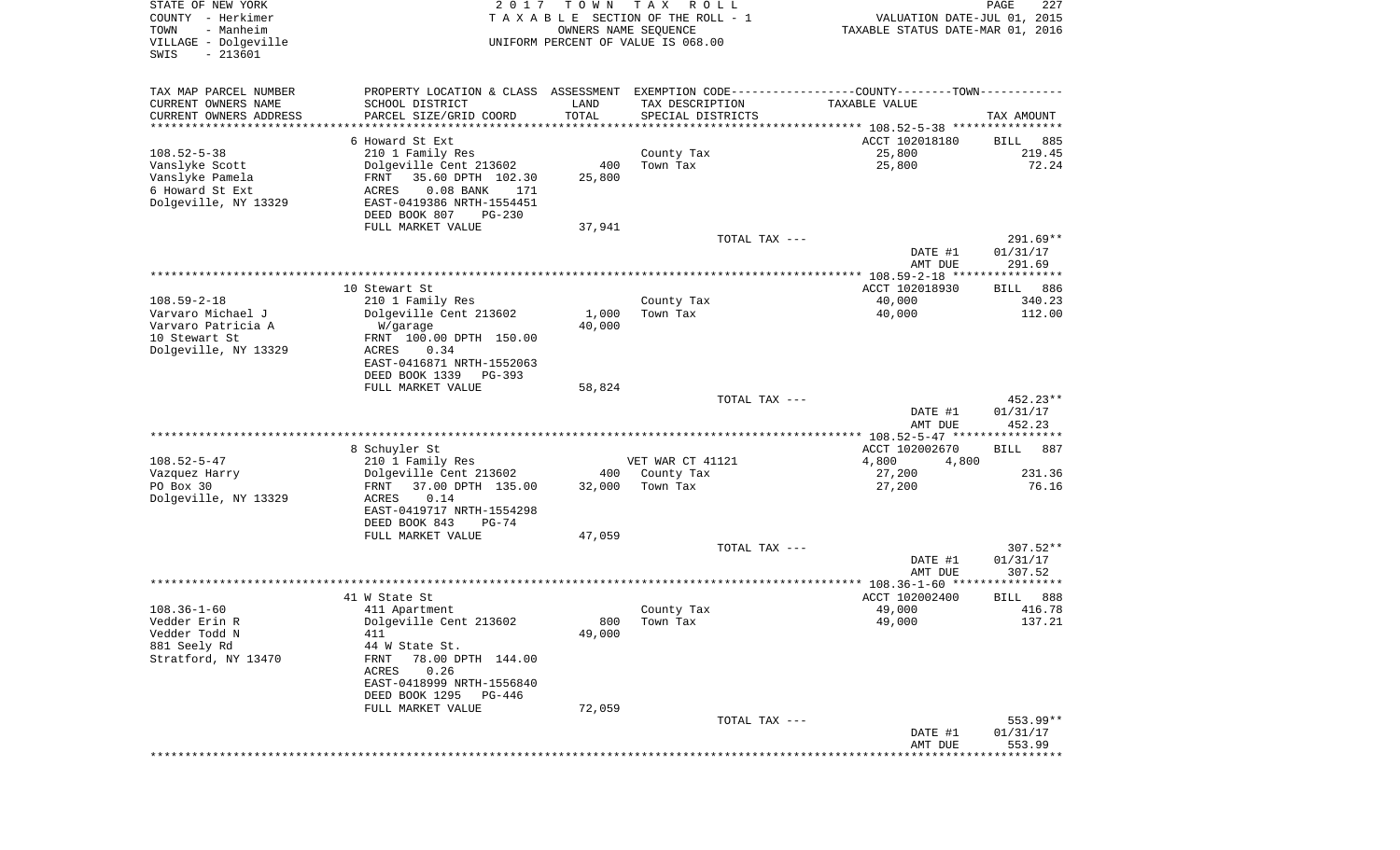| STATE OF NEW YORK<br>COUNTY - Herkimer<br>- Manheim<br>TOWN<br>VILLAGE - Dolgeville<br>$-213601$<br>SWIS | 2 0 1 7                                                                                       | T O W N<br>OWNERS NAME SEQUENCE | T A X<br>R O L L<br>TAXABLE SECTION OF THE ROLL - 1<br>UNIFORM PERCENT OF VALUE IS 068.00 |               | VALUATION DATE-JUL 01, 2015<br>TAXABLE STATUS DATE-MAR 01, 2016 | PAGE<br>228           |
|----------------------------------------------------------------------------------------------------------|-----------------------------------------------------------------------------------------------|---------------------------------|-------------------------------------------------------------------------------------------|---------------|-----------------------------------------------------------------|-----------------------|
| TAX MAP PARCEL NUMBER                                                                                    | PROPERTY LOCATION & CLASS ASSESSMENT EXEMPTION CODE---------------COUNTY-------TOWN---------- |                                 |                                                                                           |               |                                                                 |                       |
| CURRENT OWNERS NAME                                                                                      | SCHOOL DISTRICT                                                                               | LAND                            | TAX DESCRIPTION                                                                           |               | TAXABLE VALUE                                                   |                       |
| CURRENT OWNERS ADDRESS                                                                                   | PARCEL SIZE/GRID COORD                                                                        | TOTAL                           | SPECIAL DISTRICTS                                                                         |               |                                                                 | TAX AMOUNT            |
| **********************                                                                                   |                                                                                               |                                 |                                                                                           |               |                                                                 |                       |
| $108.52 - 1 - 64$                                                                                        | 108 S Main St<br>210 1 Family Res                                                             |                                 | County Tax                                                                                |               | ACCT 102000750<br>51,600                                        | 889<br>BILL<br>438.90 |
| Vedder Patrick N                                                                                         | Dolgeville Cent 213602                                                                        | 500                             | Town Tax                                                                                  |               | 51,600                                                          | 144.49                |
| 108 So Main St                                                                                           | W/garage                                                                                      | 51,600                          |                                                                                           |               |                                                                 |                       |
| Dolgeville, NY 13329                                                                                     | FRNT<br>49.00 DPTH 208.17                                                                     |                                 |                                                                                           |               |                                                                 |                       |
|                                                                                                          | ACRES<br>$0.23$ BANK<br>012                                                                   |                                 |                                                                                           |               |                                                                 |                       |
|                                                                                                          | EAST-0418379 NRTH-1553769                                                                     |                                 |                                                                                           |               |                                                                 |                       |
|                                                                                                          | DEED BOOK 947<br><b>PG-154</b>                                                                |                                 |                                                                                           |               |                                                                 |                       |
|                                                                                                          | FULL MARKET VALUE                                                                             | 75,882                          |                                                                                           | TOTAL TAX --- |                                                                 | 583.39**              |
|                                                                                                          |                                                                                               |                                 |                                                                                           |               | DATE #1                                                         | 01/31/17              |
|                                                                                                          |                                                                                               |                                 |                                                                                           |               | AMT DUE                                                         | 583.39                |
|                                                                                                          |                                                                                               |                                 |                                                                                           |               |                                                                 |                       |
|                                                                                                          | Millers Grove Rd                                                                              |                                 |                                                                                           |               | ACCT 102010500                                                  | 890<br>BILL           |
| $108.27 - 1 - 2$                                                                                         | 311 Res vac land                                                                              |                                 | County Tax                                                                                |               | 3,300                                                           | 28.07                 |
| Vedder Todd N<br>Vedder Erin R                                                                           | Dolgeville Cent 213602<br>ACRES<br>2.30                                                       | 3,300<br>3,300                  | Town Tax                                                                                  |               | 3,300                                                           | 9.24                  |
| 881 Seely Rd                                                                                             | EAST-0417432 NRTH-1560564                                                                     |                                 |                                                                                           |               |                                                                 |                       |
| Stratford, NY 13470                                                                                      | DEED BOOK 1418<br>PG-228                                                                      |                                 |                                                                                           |               |                                                                 |                       |
|                                                                                                          | FULL MARKET VALUE                                                                             | 4,853                           |                                                                                           |               |                                                                 |                       |
|                                                                                                          |                                                                                               |                                 |                                                                                           | TOTAL TAX --- |                                                                 | 37.31**               |
|                                                                                                          |                                                                                               |                                 |                                                                                           |               | DATE #1                                                         | 01/31/17              |
|                                                                                                          |                                                                                               |                                 |                                                                                           |               | AMT DUE                                                         | 37.31                 |
|                                                                                                          | 9 Ransom St                                                                                   |                                 |                                                                                           |               | ACCT 102010590                                                  | <b>BILL</b><br>891    |
| $108.52 - 6 - 15$                                                                                        | 210 1 Family Res                                                                              |                                 | County Tax                                                                                |               | 32,400                                                          | 275.59                |
| Vickers Tanya                                                                                            | Dolgeville Cent 213602                                                                        | 500                             | Town Tax                                                                                  |               | 32,400                                                          | 90.72                 |
| 321 Irondale Rd                                                                                          | W/barn                                                                                        | 32,400                          |                                                                                           |               |                                                                 |                       |
| Salisbury Ctr, NY 13454                                                                                  | FRNT<br>50.00 DPTH 100.00                                                                     |                                 |                                                                                           |               |                                                                 |                       |
|                                                                                                          | 0.11<br>ACRES<br>EAST-0419692 NRTH-1553269                                                    |                                 |                                                                                           |               |                                                                 |                       |
|                                                                                                          | DEED BOOK 1519<br><b>PG-505</b>                                                               |                                 |                                                                                           |               |                                                                 |                       |
|                                                                                                          | FULL MARKET VALUE                                                                             | 47,647                          |                                                                                           |               |                                                                 |                       |
|                                                                                                          |                                                                                               |                                 |                                                                                           | TOTAL TAX --- |                                                                 | $366.31**$            |
|                                                                                                          |                                                                                               |                                 |                                                                                           |               | DATE #1                                                         | 01/31/17              |
|                                                                                                          |                                                                                               |                                 |                                                                                           |               | AMT DUE                                                         | 366.31                |
|                                                                                                          | 8 Howard St Ext                                                                               |                                 |                                                                                           |               | ACCT 102027810                                                  | 892<br>BILL           |
| $108.52 - 5 - 39$                                                                                        | 210 1 Family Res                                                                              |                                 | County Tax                                                                                |               | 34,300                                                          | 291.75                |
| Viscusie Joseph P                                                                                        | Dolgeville Cent 213602                                                                        |                                 | 400 Town Tax                                                                              |               | 34,300                                                          | 96.04                 |
| Viscusie Nadine                                                                                          | W/garage                                                                                      | 34,300                          |                                                                                           |               |                                                                 |                       |
| 8 Howard St Ext                                                                                          | FRNT<br>43.00 DPTH 102.30                                                                     |                                 |                                                                                           |               |                                                                 |                       |
| Dolgeville, NY 13329                                                                                     | ACRES<br>0.10                                                                                 |                                 |                                                                                           |               |                                                                 |                       |
|                                                                                                          | EAST-0419365 NRTH-1554415<br>DEED BOOK 894<br>PG-217                                          |                                 |                                                                                           |               |                                                                 |                       |
|                                                                                                          | FULL MARKET VALUE                                                                             | 50,441                          |                                                                                           |               |                                                                 |                       |
|                                                                                                          |                                                                                               |                                 |                                                                                           | TOTAL TAX --- |                                                                 | 387.79**              |
|                                                                                                          |                                                                                               |                                 |                                                                                           |               | DATE #1                                                         | 01/31/17              |
|                                                                                                          |                                                                                               |                                 |                                                                                           |               | AMT DUE                                                         | 387.79                |
|                                                                                                          |                                                                                               |                                 |                                                                                           |               |                                                                 |                       |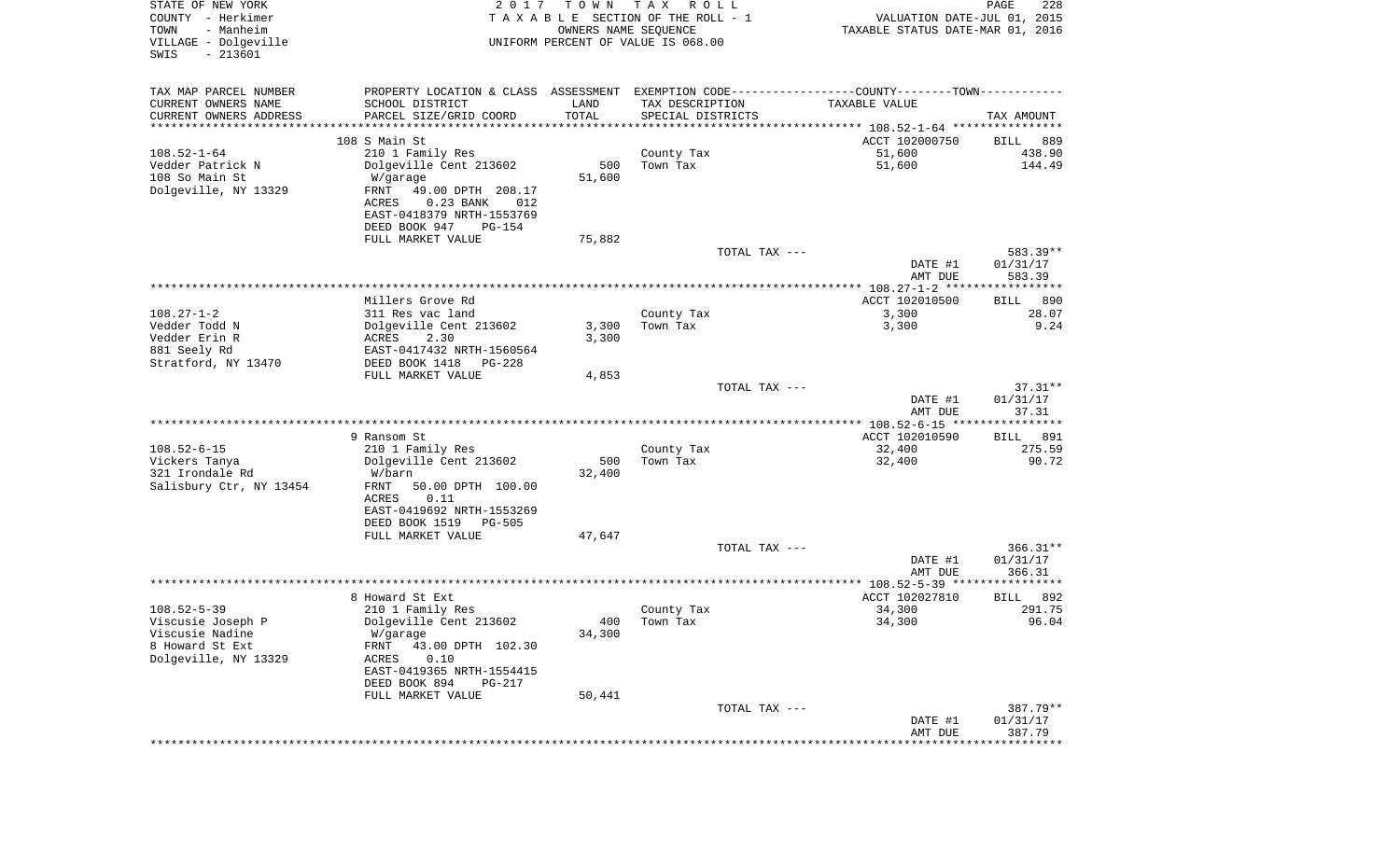| STATE OF NEW YORK<br>COUNTY - Herkimer<br>- Manheim<br>TOWN<br>VILLAGE - Dolgeville<br>$-213601$<br>SWIS | 2017                                                                                            | T O W N | T A X<br>R O L L<br>T A X A B L E SECTION OF THE ROLL - 1<br>OWNERS NAME SEQUENCE<br>UNIFORM PERCENT OF VALUE IS 068.00 | VALUATION DATE-JUL 01, 2015<br>TAXABLE STATUS DATE-MAR 01, 2016 | PAGE<br>229                  |
|----------------------------------------------------------------------------------------------------------|-------------------------------------------------------------------------------------------------|---------|-------------------------------------------------------------------------------------------------------------------------|-----------------------------------------------------------------|------------------------------|
| TAX MAP PARCEL NUMBER                                                                                    | PROPERTY LOCATION & CLASS ASSESSMENT EXEMPTION CODE----------------COUNTY--------TOWN---------- |         |                                                                                                                         |                                                                 |                              |
| CURRENT OWNERS NAME                                                                                      | SCHOOL DISTRICT                                                                                 | LAND    | TAX DESCRIPTION                                                                                                         | TAXABLE VALUE                                                   |                              |
| CURRENT OWNERS ADDRESS                                                                                   | PARCEL SIZE/GRID COORD                                                                          | TOTAL   | SPECIAL DISTRICTS                                                                                                       |                                                                 | TAX AMOUNT                   |
| *********************                                                                                    |                                                                                                 |         |                                                                                                                         |                                                                 |                              |
| $108.52 - 2 - 49$                                                                                        | 10 Howard St                                                                                    |         |                                                                                                                         | ACCT 102029550                                                  | <b>BILL</b><br>893           |
| Voorhees Brian                                                                                           | 210 1 Family Res<br>Dolgeville Cent 213602                                                      |         | VET WAR CT 41121<br>500 VET DIS CT 41141                                                                                | 6,120<br>6,120<br>2,485<br>2,485                                |                              |
| Chong Mi                                                                                                 | 46.50 DPTH<br>FRNT<br>75.00                                                                     | 49,700  | County Tax                                                                                                              | 41,095                                                          | 349.54                       |
| 10 Howard St                                                                                             | $0.08$ BANK<br>135<br>ACRES                                                                     |         | Town Tax                                                                                                                | 41,095                                                          | 115.07                       |
| Dolgeville, NY 13329                                                                                     | EAST-0419157 NRTH-1554023<br>DEED BOOK 803<br>PG-188                                            |         |                                                                                                                         |                                                                 |                              |
|                                                                                                          | FULL MARKET VALUE                                                                               | 73,088  |                                                                                                                         |                                                                 |                              |
|                                                                                                          |                                                                                                 |         | TOTAL TAX ---                                                                                                           |                                                                 | 464.61**                     |
|                                                                                                          |                                                                                                 |         |                                                                                                                         | DATE #1                                                         | 01/31/17                     |
|                                                                                                          |                                                                                                 |         |                                                                                                                         | AMT DUE                                                         | 464.61                       |
|                                                                                                          |                                                                                                 |         |                                                                                                                         |                                                                 |                              |
|                                                                                                          | 10-12 Schuyler St                                                                               |         |                                                                                                                         | ACCT 102019410                                                  | <b>BILL</b><br>894           |
| $108.52 - 5 - 48$                                                                                        | 220 2 Family Res                                                                                |         | County Tax                                                                                                              | 42,100                                                          | 358.09                       |
| Voorhees Daniel M<br>Voorhees Amanda M                                                                   | Dolgeville Cent 213602<br>FRNT                                                                  | 600     | Town Tax<br>School Relevy                                                                                               | 42,100                                                          | 117.89<br>928.65             |
| 10 Schuyler St                                                                                           | 60.00 DPTH 167.00<br>0.23<br>ACRES                                                              | 42,100  | Village Relevy                                                                                                          |                                                                 | 1,068.11                     |
| Dolgeville, NY 13329                                                                                     | EAST-0419743 NRTH-1554255                                                                       |         |                                                                                                                         |                                                                 |                              |
|                                                                                                          | DEED BOOK 1573<br>PG-247                                                                        |         |                                                                                                                         |                                                                 |                              |
|                                                                                                          | FULL MARKET VALUE                                                                               | 61,912  |                                                                                                                         |                                                                 |                              |
|                                                                                                          |                                                                                                 |         | TOTAL TAX ---                                                                                                           |                                                                 | $2,472.74**$                 |
|                                                                                                          |                                                                                                 |         |                                                                                                                         | DATE #1                                                         | 01/31/17                     |
|                                                                                                          |                                                                                                 |         |                                                                                                                         | AMT DUE                                                         | 2,472.74                     |
|                                                                                                          | 9 Wolf St                                                                                       |         |                                                                                                                         | ACCT 102002100                                                  |                              |
| $108.36 - 2 - 33$                                                                                        | 220 2 Family Res                                                                                |         | County Tax                                                                                                              | 47,200                                                          | <b>BILL</b><br>895<br>401.47 |
| Voorhees Kathy                                                                                           | Dolgeville Cent 213602                                                                          | 500     | Town Tax                                                                                                                | 47,200                                                          | 132.17                       |
| 9 Wolf St                                                                                                | FRNT<br>50.00 DPTH 150.00                                                                       | 47,200  |                                                                                                                         |                                                                 |                              |
| Dolgeville, NY 13329                                                                                     | ACRES<br>0.17                                                                                   |         |                                                                                                                         |                                                                 |                              |
|                                                                                                          | EAST-0419392 NRTH-1557366                                                                       |         |                                                                                                                         |                                                                 |                              |
|                                                                                                          | DEED BOOK 895<br>PG-569                                                                         |         |                                                                                                                         |                                                                 |                              |
|                                                                                                          | FULL MARKET VALUE                                                                               | 69,412  |                                                                                                                         |                                                                 |                              |
|                                                                                                          |                                                                                                 |         | TOTAL TAX ---                                                                                                           |                                                                 | 533.64**                     |
|                                                                                                          |                                                                                                 |         |                                                                                                                         | DATE #1                                                         | 01/31/17                     |
|                                                                                                          |                                                                                                 |         |                                                                                                                         | AMT DUE                                                         | 533.64                       |
|                                                                                                          | 17 Spencer St                                                                                   |         |                                                                                                                         | ACCT 102019200                                                  | 896<br>BILL                  |
| $108.52 - 1 - 17$                                                                                        | 210 1 Family Res                                                                                |         | VET WAR CT 41121                                                                                                        | 5,655<br>5,655                                                  |                              |
| Wagner Walter                                                                                            | Dolgeville Cent 213602                                                                          |         | 500 VET DIS CT 41141                                                                                                    | 18,662<br>18,662                                                |                              |
| Wagner Harma                                                                                             | W/carport                                                                                       |         | 37,700 County Tax                                                                                                       | 13,383                                                          | 113.83                       |
| 17 Spencer St                                                                                            | FRNT 50.00 DPTH 180.00                                                                          |         | Town Tax                                                                                                                | 13,383                                                          | 37.47                        |
| Dolgeville, NY 13329                                                                                     | ACRES<br>0.20                                                                                   |         |                                                                                                                         |                                                                 |                              |
|                                                                                                          | EAST-0418337 NRTH-1554265                                                                       |         |                                                                                                                         |                                                                 |                              |
|                                                                                                          | DEED BOOK 710<br><b>PG-109</b><br>FULL MARKET VALUE                                             | 55,441  |                                                                                                                         |                                                                 |                              |
|                                                                                                          |                                                                                                 |         | TOTAL TAX ---                                                                                                           |                                                                 | 151.30**                     |
|                                                                                                          |                                                                                                 |         |                                                                                                                         | DATE #1                                                         | 01/31/17                     |
|                                                                                                          |                                                                                                 |         |                                                                                                                         | AMT DUE                                                         | 151.30                       |
|                                                                                                          |                                                                                                 |         |                                                                                                                         |                                                                 |                              |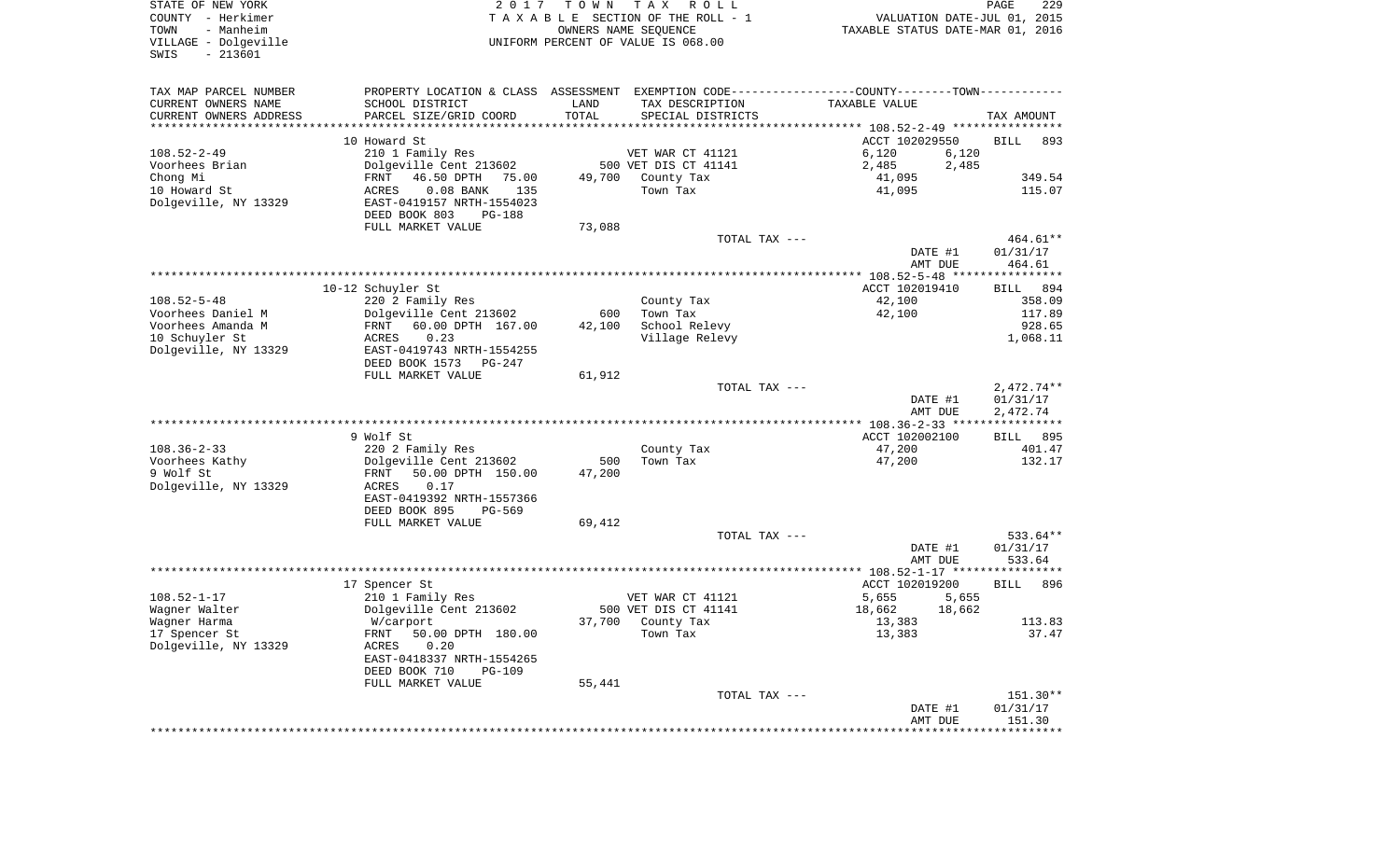| STATE OF NEW YORK<br>COUNTY - Herkimer<br>- Manheim<br>TOWN<br>VILLAGE - Dolgeville<br>$-213601$<br>SWIS | 2017                                               | T O W N<br>OWNERS NAME SEQUENCE | T A X<br>R O L L<br>TAXABLE SECTION OF THE ROLL - 1<br>UNIFORM PERCENT OF VALUE IS 068.00 | VALUATION DATE-JUL 01, 2015<br>TAXABLE STATUS DATE-MAR 01, 2016                                | PAGE<br>230           |
|----------------------------------------------------------------------------------------------------------|----------------------------------------------------|---------------------------------|-------------------------------------------------------------------------------------------|------------------------------------------------------------------------------------------------|-----------------------|
| TAX MAP PARCEL NUMBER                                                                                    |                                                    |                                 |                                                                                           | PROPERTY LOCATION & CLASS ASSESSMENT EXEMPTION CODE----------------COUNTY-------TOWN---------- |                       |
| CURRENT OWNERS NAME                                                                                      | SCHOOL DISTRICT                                    | LAND                            | TAX DESCRIPTION                                                                           | TAXABLE VALUE                                                                                  |                       |
| CURRENT OWNERS ADDRESS                                                                                   | PARCEL SIZE/GRID COORD                             | TOTAL                           | SPECIAL DISTRICTS                                                                         |                                                                                                | TAX AMOUNT            |
| *********************                                                                                    | ************************                           | * * * * * * * * * * *           |                                                                                           |                                                                                                |                       |
| $108.52 - 6 - 33$                                                                                        | 26 Brockett St<br>210 1 Family Res                 |                                 |                                                                                           | ACCT 102029430<br>35,000                                                                       | BILL<br>897<br>297.70 |
| Walrath Dean A                                                                                           | Dolgeville Cent 213602                             | 500                             | County Tax<br>Town Tax                                                                    | 35,000                                                                                         | 98.00                 |
| Walrath Kathie L                                                                                         | W/garage                                           | 35,000                          |                                                                                           |                                                                                                |                       |
| 26 Brockett St                                                                                           | FRNT<br>50.00 DPTH 150.00                          |                                 |                                                                                           |                                                                                                |                       |
| Dolgeville, NY 13329                                                                                     | 0.17<br>ACRES                                      |                                 |                                                                                           |                                                                                                |                       |
|                                                                                                          | EAST-0419708 NRTH-1552953                          |                                 |                                                                                           |                                                                                                |                       |
|                                                                                                          | DEED BOOK 1124 PG-448                              |                                 |                                                                                           |                                                                                                |                       |
|                                                                                                          | FULL MARKET VALUE                                  | 51,471                          |                                                                                           |                                                                                                |                       |
|                                                                                                          |                                                    |                                 | TOTAL TAX ---                                                                             |                                                                                                | 395.70**              |
|                                                                                                          |                                                    |                                 |                                                                                           | DATE #1<br>AMT DUE                                                                             | 01/31/17<br>395.70    |
|                                                                                                          |                                                    |                                 |                                                                                           |                                                                                                |                       |
|                                                                                                          | Brockett St                                        |                                 |                                                                                           | ACCT 102029460                                                                                 | 898<br>BILL           |
| $108.52 - 6 - 34$                                                                                        | 311 Res vac land                                   |                                 | County Tax                                                                                | 300                                                                                            | 2.55                  |
| Walrath Dean A                                                                                           | Dolgeville Cent 213602                             | 300                             | Town Tax                                                                                  | 300                                                                                            | 0.84                  |
| Walrath Kathie L                                                                                         | FRNT<br>50.00 DPTH 150.00                          | 300                             |                                                                                           |                                                                                                |                       |
| 26 Brockett St                                                                                           | 0.17<br>ACRES                                      |                                 |                                                                                           |                                                                                                |                       |
| Dolgeville, NY 13329                                                                                     | EAST-0419681 NRTH-1552910<br>DEED BOOK 1124 PG-448 |                                 |                                                                                           |                                                                                                |                       |
|                                                                                                          | FULL MARKET VALUE                                  | 441                             |                                                                                           |                                                                                                |                       |
|                                                                                                          |                                                    |                                 | TOTAL TAX ---                                                                             |                                                                                                | $3.39**$              |
|                                                                                                          |                                                    |                                 |                                                                                           | DATE #1                                                                                        | 01/31/17              |
|                                                                                                          |                                                    |                                 |                                                                                           | AMT DUE                                                                                        | 3.39                  |
|                                                                                                          |                                                    |                                 |                                                                                           | **************** 108.52-6-35 *****************                                                 |                       |
| $108.52 - 6 - 35$                                                                                        | Brockett St                                        |                                 |                                                                                           | ACCT 102029490<br>300                                                                          | 899<br>BILL<br>2.55   |
| Walrath Dean A                                                                                           | 311 Res vac land<br>Dolgeville Cent 213602         | 300                             | County Tax<br>Town Tax                                                                    | 300                                                                                            | 0.84                  |
| Walrath Kathie L                                                                                         | FRNT<br>45.00 DPTH 150.00                          | 300                             |                                                                                           |                                                                                                |                       |
| 26 Brockett St                                                                                           | ACRES<br>0.15                                      |                                 |                                                                                           |                                                                                                |                       |
| Dolgeville, NY 13329                                                                                     | EAST-0419655 NRTH-1552865                          |                                 |                                                                                           |                                                                                                |                       |
|                                                                                                          | DEED BOOK 1124 PG-448                              |                                 |                                                                                           |                                                                                                |                       |
|                                                                                                          | FULL MARKET VALUE                                  | 441                             |                                                                                           |                                                                                                |                       |
|                                                                                                          |                                                    |                                 | TOTAL TAX ---                                                                             | DATE #1                                                                                        | $3.39**$<br>01/31/17  |
|                                                                                                          |                                                    |                                 |                                                                                           | AMT DUE                                                                                        | 3.39                  |
|                                                                                                          |                                                    |                                 |                                                                                           |                                                                                                |                       |
|                                                                                                          | 20 Lamberson St                                    |                                 |                                                                                           | ACCT 102008940                                                                                 | 900<br>BILL           |
| $108.52 - 3 - 27$                                                                                        | 210 1 Family Res                                   |                                 | County Tax                                                                                | 25,000                                                                                         | 212.64                |
| Walsh Thomas M                                                                                           | Dolgeville Cent 213602                             |                                 | 400 Town Tax                                                                              | 25,000                                                                                         | 70.00                 |
| Walsh Jean T                                                                                             | W/garage                                           | 25,000                          |                                                                                           |                                                                                                |                       |
| 228 Main St                                                                                              | FRNT<br>40.00 DPTH<br>74.00                        |                                 |                                                                                           |                                                                                                |                       |
| Jordanville, NY 13361-2730                                                                               | ACRES<br>0.08<br>EAST-0419412 NRTH-1554002         |                                 |                                                                                           |                                                                                                |                       |
|                                                                                                          | DEED BOOK 762<br><b>PG-51</b>                      |                                 |                                                                                           |                                                                                                |                       |
|                                                                                                          | FULL MARKET VALUE                                  | 36,765                          |                                                                                           |                                                                                                |                       |
|                                                                                                          |                                                    |                                 | TOTAL TAX ---                                                                             |                                                                                                | 282.64**              |
|                                                                                                          |                                                    |                                 |                                                                                           | DATE #1                                                                                        | 01/31/17              |
|                                                                                                          |                                                    |                                 |                                                                                           | AMT DUE                                                                                        | 282.64                |
|                                                                                                          |                                                    |                                 |                                                                                           |                                                                                                |                       |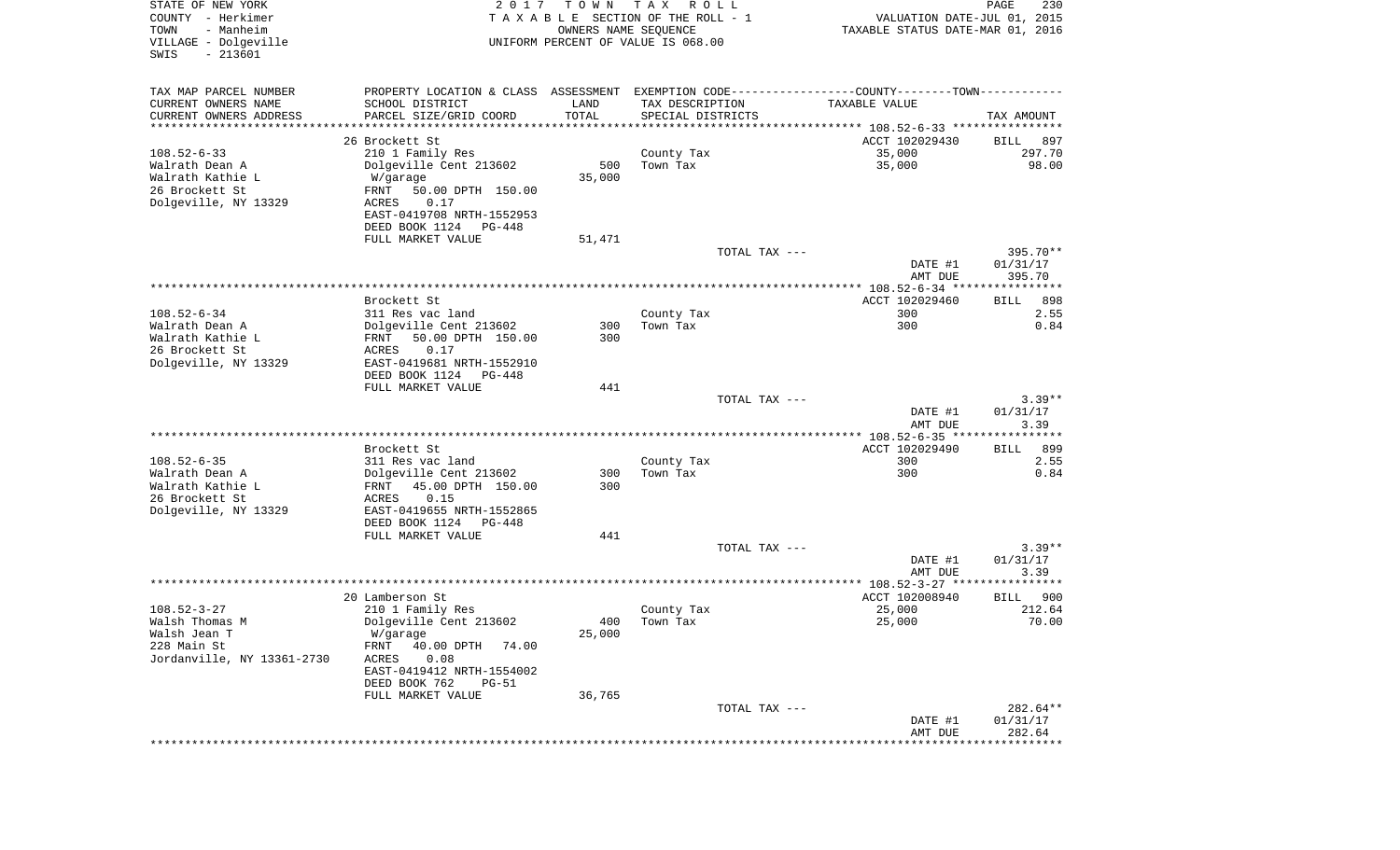| STATE OF NEW YORK<br>COUNTY - Herkimer<br>TOWN<br>- Manheim | 2 0 1 7                                           | T O W N              | T A X<br>R O L L<br>TAXABLE SECTION OF THE ROLL - 1<br>OWNERS NAME SEQUENCE                   | VALUATION DATE-JUL 01, 2015<br>TAXABLE STATUS DATE-MAR 01, 2016 | PAGE<br>231               |
|-------------------------------------------------------------|---------------------------------------------------|----------------------|-----------------------------------------------------------------------------------------------|-----------------------------------------------------------------|---------------------------|
| VILLAGE - Dolgeville<br>$-213601$<br>SWIS                   |                                                   |                      | UNIFORM PERCENT OF VALUE IS 068.00                                                            |                                                                 |                           |
| TAX MAP PARCEL NUMBER                                       |                                                   |                      | PROPERTY LOCATION & CLASS ASSESSMENT EXEMPTION CODE---------------COUNTY-------TOWN---------- |                                                                 |                           |
| CURRENT OWNERS NAME                                         | SCHOOL DISTRICT                                   | LAND                 | TAX DESCRIPTION                                                                               | TAXABLE VALUE                                                   |                           |
| CURRENT OWNERS ADDRESS<br>********************              | PARCEL SIZE/GRID COORD                            | TOTAL<br>*********** | SPECIAL DISTRICTS                                                                             |                                                                 | TAX AMOUNT                |
|                                                             | 18 Slawson St                                     |                      |                                                                                               | ACCT 102028020                                                  | BILL<br>901               |
| $108.44 - 1 - 55$                                           | 210 1 Family Res                                  |                      | County Tax                                                                                    | 45,000                                                          | 382.76                    |
| Walter Harold                                               | Dolgeville Cent 213602                            | 500                  | Town Tax                                                                                      | 45,000                                                          | 126.01                    |
| Robert Walter                                               | W/carport                                         | 45,000               | School Relevy                                                                                 |                                                                 | 992.61                    |
| 1865 Princess Ln<br>Lillian, AL 36549                       | FRNT<br>50.00 DPTH<br>91.00                       |                      |                                                                                               |                                                                 |                           |
|                                                             | ACRES<br>0.10<br>EAST-0418724 NRTH-1555039        |                      |                                                                                               |                                                                 |                           |
|                                                             | DEED BOOK 00649 PG-00457                          |                      |                                                                                               |                                                                 |                           |
|                                                             | FULL MARKET VALUE                                 | 66,176               |                                                                                               |                                                                 |                           |
|                                                             |                                                   |                      | TOTAL TAX ---                                                                                 |                                                                 | $1,501.38**$              |
|                                                             |                                                   |                      |                                                                                               | DATE #1                                                         | 01/31/17                  |
|                                                             |                                                   |                      |                                                                                               | AMT DUE                                                         | 1,501.38                  |
|                                                             | 7 W Spofford Ave                                  |                      |                                                                                               | ACCT 102014400                                                  | BILL<br>902               |
| $108.52 - 1 - 79$                                           | 210 1 Family Res                                  |                      | County Tax                                                                                    | 50,500                                                          | 429.54                    |
| Weaver Scott R                                              | Dolgeville Cent 213602                            | 900                  | Town Tax                                                                                      | 50,500                                                          | 141.41                    |
| Weaver Leann N                                              | W/garage                                          | 50,500               |                                                                                               |                                                                 |                           |
| 7 W Spofford Ave<br>Dolgeville, NY 13329                    | 90.00 DPTH 100.00<br>FRNT<br>0.21<br>ACRES        |                      |                                                                                               |                                                                 |                           |
|                                                             | EAST-0417940 NRTH-1553368                         |                      |                                                                                               |                                                                 |                           |
|                                                             | DEED BOOK 858<br>PG-277                           |                      |                                                                                               |                                                                 |                           |
|                                                             | FULL MARKET VALUE                                 | 74,265               |                                                                                               |                                                                 |                           |
|                                                             |                                                   |                      | TOTAL TAX ---                                                                                 |                                                                 | 570.95**                  |
|                                                             |                                                   |                      |                                                                                               | DATE #1<br>AMT DUE                                              | 01/31/17<br>570.95        |
|                                                             |                                                   |                      |                                                                                               |                                                                 |                           |
|                                                             | S Helmer Ave                                      |                      |                                                                                               | ACCT 102019710                                                  | 903<br>BILL               |
| $108.52 - 1 - 43$                                           | 311 Res vac land                                  |                      | County Tax                                                                                    | 600                                                             | 5.10                      |
| Wein Fred<br>Wein Claudia-Trust                             | Dolgeville Cent 213602<br>FRNT 100.00 DPTH 120.00 | 600<br>600           | Town Tax                                                                                      | 600                                                             | 1.68                      |
| 63 S Helmer Ave                                             | <b>ACRES</b><br>0.28                              |                      |                                                                                               |                                                                 |                           |
| Dolgeville, NY 13329                                        | EAST-0417829 NRTH-1553918                         |                      |                                                                                               |                                                                 |                           |
|                                                             | DEED BOOK 893<br>PG-149                           |                      |                                                                                               |                                                                 |                           |
|                                                             | FULL MARKET VALUE                                 | 882                  |                                                                                               |                                                                 |                           |
|                                                             |                                                   |                      | TOTAL TAX ---                                                                                 | DATE #1                                                         | $6.78**$<br>01/31/17      |
|                                                             |                                                   |                      |                                                                                               | AMT DUE                                                         | 6.78                      |
|                                                             |                                                   |                      |                                                                                               | ***************** 108.52-1-55 ****                              | * * * * * *               |
|                                                             | 63 S Helmer Ave                                   |                      |                                                                                               | ACCT 102028350                                                  | 904<br>BILL               |
| $108.52 - 1 - 55$                                           | 210 1 Family Res                                  |                      | VET COM CT 41131                                                                              | 10,200 10,200                                                   |                           |
| Wein Fred<br>Wein Claudia-Trust                             | Dolgeville Cent 213602<br>W/garage                | 1,000<br>82,600      | County Tax<br>Town Tax                                                                        | 72,400<br>72,400                                                | 615.82<br>202.73          |
| 63 S Helmer Ave                                             | FRNT 100.00 DPTH 200.00                           |                      |                                                                                               |                                                                 |                           |
| Dolgeville, NY 13329                                        | 0.46<br>ACRES                                     |                      |                                                                                               |                                                                 |                           |
|                                                             | EAST-0418050 NRTH-1553843                         |                      |                                                                                               |                                                                 |                           |
|                                                             | DEED BOOK 893<br>PG-147                           |                      |                                                                                               |                                                                 |                           |
|                                                             | FULL MARKET VALUE                                 | 121,471              | TOTAL TAX ---                                                                                 |                                                                 | 818.55**                  |
|                                                             |                                                   |                      |                                                                                               | DATE #1                                                         | 01/31/17                  |
|                                                             |                                                   |                      |                                                                                               | AMT DUE                                                         | 818.55                    |
|                                                             |                                                   |                      |                                                                                               |                                                                 | ************************* |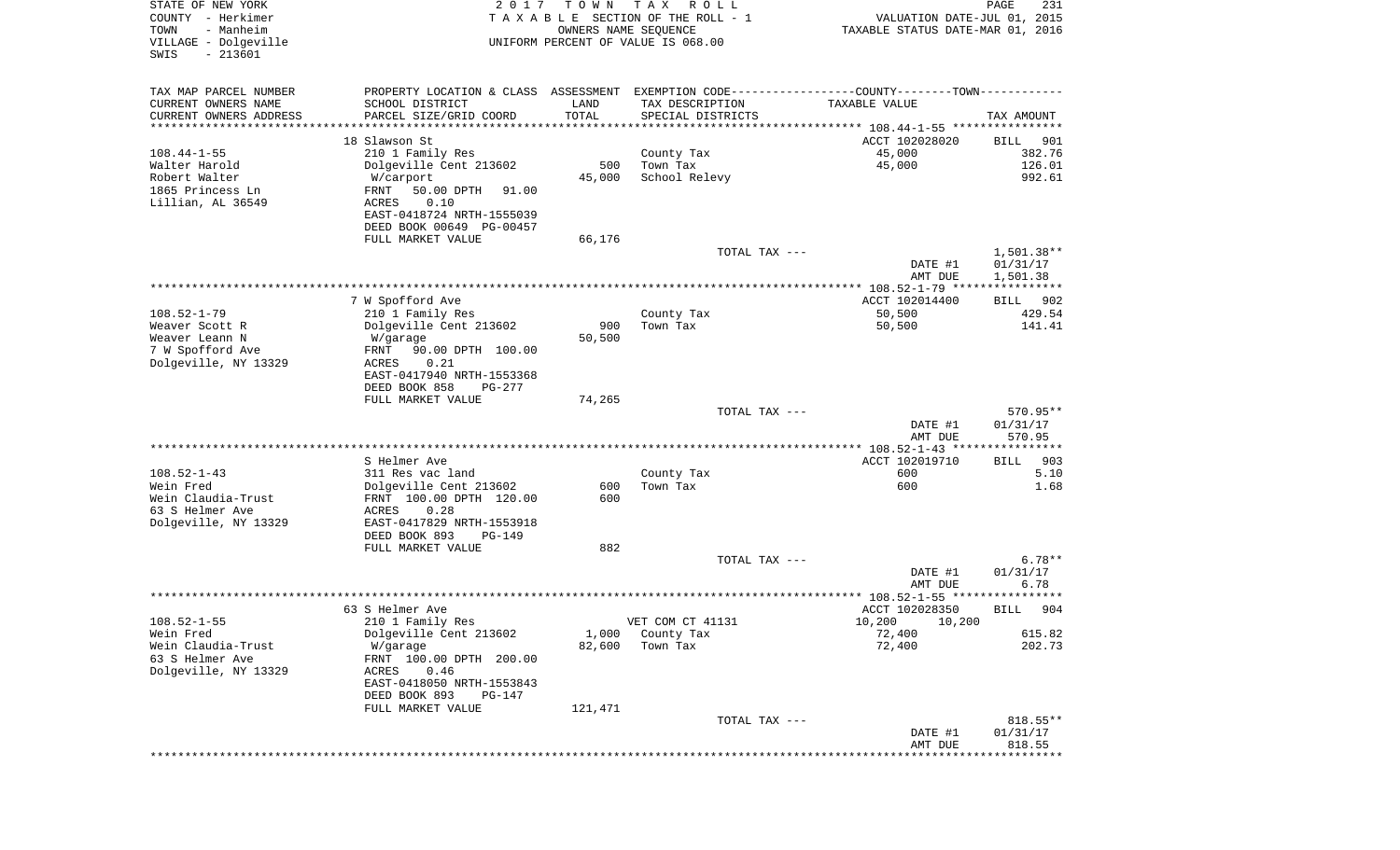| STATE OF NEW YORK<br>COUNTY - Herkimer<br>- Manheim<br>TOWN<br>VILLAGE - Dolgeville<br>$-213601$<br>SWIS | 2017                                                                                          | T O W N | T A X<br>R O L L<br>TAXABLE SECTION OF THE ROLL - 1<br>OWNERS NAME SEQUENCE<br>UNIFORM PERCENT OF VALUE IS 068.00 | VALUATION DATE-JUL 01, 2015<br>TAXABLE STATUS DATE-MAR 01, 2016 | 232<br>PAGE           |
|----------------------------------------------------------------------------------------------------------|-----------------------------------------------------------------------------------------------|---------|-------------------------------------------------------------------------------------------------------------------|-----------------------------------------------------------------|-----------------------|
| TAX MAP PARCEL NUMBER                                                                                    | PROPERTY LOCATION & CLASS ASSESSMENT EXEMPTION CODE---------------COUNTY-------TOWN---------- |         |                                                                                                                   |                                                                 |                       |
| CURRENT OWNERS NAME                                                                                      | SCHOOL DISTRICT                                                                               | LAND    | TAX DESCRIPTION                                                                                                   | TAXABLE VALUE                                                   |                       |
| CURRENT OWNERS ADDRESS<br>*************************                                                      | PARCEL SIZE/GRID COORD                                                                        | TOTAL   | SPECIAL DISTRICTS                                                                                                 |                                                                 | TAX AMOUNT            |
|                                                                                                          | 143 N Main St                                                                                 |         |                                                                                                                   | ACCT 102001710                                                  | BILL<br>905           |
| $108.36 - 3 - 26$                                                                                        | 220 2 Family Res                                                                              |         | County Tax                                                                                                        | 24,000                                                          | 204.14                |
| Welch Johnathan                                                                                          | Dolgeville Cent 213602                                                                        | 500     | Town Tax                                                                                                          | 24,000                                                          | 67.20                 |
| 143 N Main St                                                                                            | FRNT<br>48.00 DPTH 207.00                                                                     | 24,000  |                                                                                                                   |                                                                 |                       |
| Dolgeville, NY 13329                                                                                     | 0.22<br>ACRES                                                                                 |         |                                                                                                                   |                                                                 |                       |
|                                                                                                          | EAST-0419995 NRTH-1557221                                                                     |         |                                                                                                                   |                                                                 |                       |
|                                                                                                          | DEED BOOK 1491<br>PG-128<br>FULL MARKET VALUE                                                 | 35,294  |                                                                                                                   |                                                                 |                       |
|                                                                                                          |                                                                                               |         | TOTAL TAX ---                                                                                                     |                                                                 | $271.34**$            |
|                                                                                                          |                                                                                               |         |                                                                                                                   | DATE #1                                                         | 01/31/17              |
|                                                                                                          |                                                                                               |         |                                                                                                                   | AMT DUE                                                         | 271.34                |
|                                                                                                          |                                                                                               |         |                                                                                                                   |                                                                 |                       |
|                                                                                                          | 13 Cline St                                                                                   |         |                                                                                                                   | ACCT 102013410                                                  | 906<br>BILL           |
| $108.44 - 2 - 29$<br>Welch Jonathan                                                                      | 210 1 Family Res<br>Dolgeville Cent 213602                                                    | 500     | County Tax<br>Town Tax                                                                                            | 40,500<br>40,500                                                | 344.48<br>113.40      |
| 143 N Main St                                                                                            | W/garage                                                                                      | 40,500  |                                                                                                                   |                                                                 |                       |
| Dolgeville, NY 13329                                                                                     | FRNT<br>50.00 DPTH 150.00                                                                     |         |                                                                                                                   |                                                                 |                       |
|                                                                                                          | ACRES<br>0.17                                                                                 |         |                                                                                                                   |                                                                 |                       |
|                                                                                                          | EAST-0418286 NRTH-1554821                                                                     |         |                                                                                                                   |                                                                 |                       |
|                                                                                                          | DEED BOOK 1562<br>PG-737                                                                      |         |                                                                                                                   |                                                                 |                       |
|                                                                                                          | FULL MARKET VALUE                                                                             | 59,559  | TOTAL TAX ---                                                                                                     |                                                                 | 457.88**              |
|                                                                                                          |                                                                                               |         |                                                                                                                   | DATE #1<br>AMT DUE                                              | 01/31/17<br>457.88    |
|                                                                                                          |                                                                                               |         |                                                                                                                   |                                                                 |                       |
|                                                                                                          | 103 S Main St                                                                                 |         |                                                                                                                   |                                                                 | BILL 907              |
| $108.52 - 2 - 22.2$<br>Wheeler Sharon                                                                    | 312 Vac w/imprv<br>Dolgeville Cent 213602                                                     | 4,500   | County Tax<br>Town Tax                                                                                            | 5,000<br>5,000                                                  | 42.53<br>14.00        |
| 101 S Main St                                                                                            | FRNT<br>66.00 DPTH 152.00                                                                     | 5,000   |                                                                                                                   |                                                                 |                       |
| Dolgeville, NY 13329                                                                                     | ACRES<br>0.23                                                                                 |         |                                                                                                                   |                                                                 |                       |
|                                                                                                          | EAST-0418480 NRTH-1553491                                                                     |         |                                                                                                                   |                                                                 |                       |
|                                                                                                          | DEED BOOK 931<br><b>PG-330</b>                                                                |         |                                                                                                                   |                                                                 |                       |
|                                                                                                          | FULL MARKET VALUE                                                                             | 7,353   |                                                                                                                   |                                                                 |                       |
|                                                                                                          |                                                                                               |         | TOTAL TAX ---                                                                                                     | DATE #1                                                         | $56.53**$<br>01/31/17 |
|                                                                                                          |                                                                                               |         |                                                                                                                   | AMT DUE                                                         | 56.53                 |
|                                                                                                          |                                                                                               |         |                                                                                                                   |                                                                 |                       |
|                                                                                                          | 101 S Main St                                                                                 |         |                                                                                                                   | ACCT 102005280                                                  | 908<br>BILL           |
| $108.52 - 2 - 23$                                                                                        | 210 1 Family Res                                                                              |         | 41800<br>AGED-ALL                                                                                                 | 18,500<br>18,500                                                |                       |
| Wheeler Sharon<br>101 S Main St                                                                          | Dolgeville Cent 213602<br>FRNT 60.00 DPTH 297.00                                              | 37,000  | 700 County Tax<br>Town Tax                                                                                        | 18,500<br>18,500                                                | 157.36<br>51.80       |
| Dolgeville, NY 13329                                                                                     | ACRES<br>0.45                                                                                 |         |                                                                                                                   |                                                                 |                       |
|                                                                                                          | EAST-0418579 NRTH-1553512                                                                     |         |                                                                                                                   |                                                                 |                       |
|                                                                                                          | DEED BOOK 1530 PG-826                                                                         |         |                                                                                                                   |                                                                 |                       |
|                                                                                                          | FULL MARKET VALUE                                                                             | 54,412  |                                                                                                                   |                                                                 |                       |
|                                                                                                          |                                                                                               |         | TOTAL TAX ---                                                                                                     |                                                                 | $209.16**$            |
|                                                                                                          |                                                                                               |         |                                                                                                                   | DATE #1<br>AMT DUE                                              | 01/31/17<br>209.16    |
|                                                                                                          |                                                                                               |         |                                                                                                                   |                                                                 |                       |
|                                                                                                          |                                                                                               |         |                                                                                                                   |                                                                 |                       |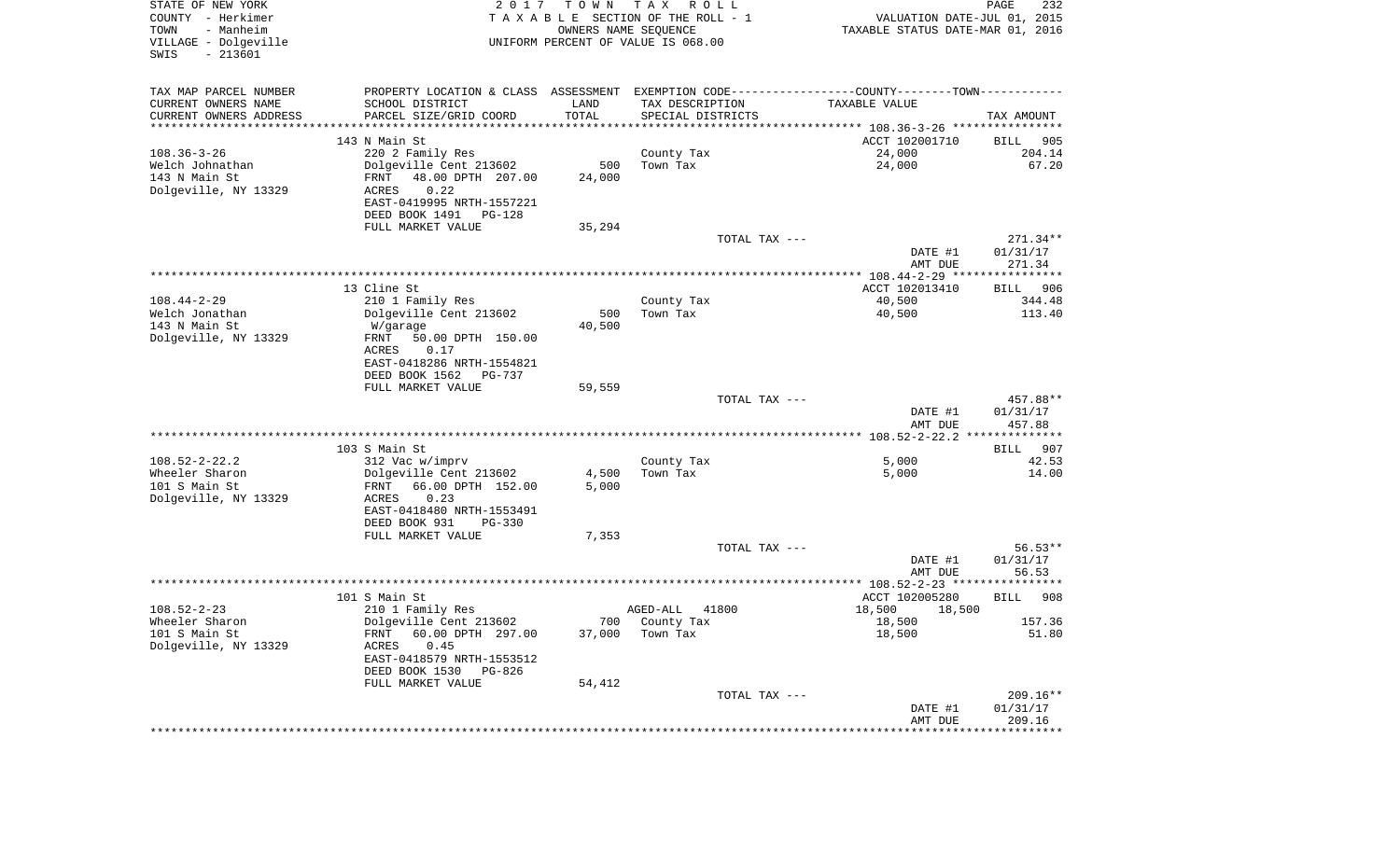| STATE OF NEW YORK<br>COUNTY - Herkimer<br>- Manheim<br>TOWN<br>VILLAGE - Dolgeville<br>$-213601$<br>SWIS | 2 0 1 7                                                                                        | T O W N<br>OWNERS NAME SEQUENCE | T A X<br>R O L L<br>TAXABLE SECTION OF THE ROLL - 1<br>UNIFORM PERCENT OF VALUE IS 068.00 | VALUATION DATE-JUL 01, 2015<br>TAXABLE STATUS DATE-MAR 01, 2016  | PAGE<br>233          |
|----------------------------------------------------------------------------------------------------------|------------------------------------------------------------------------------------------------|---------------------------------|-------------------------------------------------------------------------------------------|------------------------------------------------------------------|----------------------|
| TAX MAP PARCEL NUMBER                                                                                    | PROPERTY LOCATION & CLASS ASSESSMENT EXEMPTION CODE----------------COUNTY-------TOWN---------- |                                 |                                                                                           |                                                                  |                      |
| CURRENT OWNERS NAME                                                                                      | SCHOOL DISTRICT                                                                                | LAND                            | TAX DESCRIPTION                                                                           | TAXABLE VALUE                                                    |                      |
| CURRENT OWNERS ADDRESS<br>*********************                                                          | PARCEL SIZE/GRID COORD                                                                         | TOTAL<br>* * * * * * * * * * *  | SPECIAL DISTRICTS                                                                         |                                                                  | TAX AMOUNT           |
|                                                                                                          | 68 W State St                                                                                  |                                 |                                                                                           | ACCT 102010170                                                   | 909<br>BILL          |
| $108.36 - 1 - 15.2$                                                                                      | 210 1 Family Res                                                                               |                                 | County Tax                                                                                | 30,500                                                           | 259.43               |
| White Jeffrey P                                                                                          | Dolgeville Cent 213602                                                                         | 1,200                           | Town Tax                                                                                  | 30,500                                                           | 85.40                |
| 68 W State St                                                                                            | W/garage                                                                                       | 30,500                          | School Relevy                                                                             |                                                                  | 672.78               |
| Dolgeville, NY 13329                                                                                     | FRNT 128.00 DPTH 189.00<br>ACRES<br>0.43                                                       |                                 |                                                                                           |                                                                  |                      |
|                                                                                                          | EAST-0418508 NRTH-1557359<br>DEED BOOK 1591<br>PG-412                                          |                                 |                                                                                           |                                                                  |                      |
|                                                                                                          | FULL MARKET VALUE                                                                              | 44,853                          |                                                                                           |                                                                  |                      |
|                                                                                                          |                                                                                                |                                 | TOTAL TAX ---                                                                             |                                                                  | $1,017.61**$         |
|                                                                                                          |                                                                                                |                                 |                                                                                           | DATE #1<br>AMT DUE                                               | 01/31/17<br>1,017.61 |
|                                                                                                          | 34 N Helmer Ave                                                                                |                                 |                                                                                           | **************** 108.36-3-44 *****************<br>ACCT 102022140 | BILL<br>910          |
| $108.36 - 3 - 44$                                                                                        | 210 1 Family Res                                                                               |                                 | County Tax                                                                                | 30,100                                                           | 256.02               |
| Widowski Thomas                                                                                          | Dolgeville Cent 213602                                                                         | 500                             | Town Tax                                                                                  | 30,100                                                           | 84.28                |
| Perry Allison                                                                                            | W/garage                                                                                       | 30,100                          |                                                                                           |                                                                  |                      |
| 219 Gunther Rd                                                                                           | FRNT<br>50.00 DPTH 157.00                                                                      |                                 |                                                                                           |                                                                  |                      |
| Central Square, NY 13036                                                                                 | ACRES<br>0.12<br>EAST-0419764 NRTH-1556863<br>DEED BOOK 1573                                   |                                 |                                                                                           |                                                                  |                      |
|                                                                                                          | PG-595<br>FULL MARKET VALUE                                                                    | 44,265                          |                                                                                           |                                                                  |                      |
|                                                                                                          |                                                                                                |                                 | TOTAL TAX ---                                                                             |                                                                  | $340.30**$           |
|                                                                                                          |                                                                                                |                                 |                                                                                           | DATE #1<br>AMT DUE                                               | 01/31/17<br>340.30   |
|                                                                                                          |                                                                                                |                                 |                                                                                           |                                                                  |                      |
|                                                                                                          | W Faville Ave                                                                                  |                                 |                                                                                           |                                                                  | 911<br>BILL          |
| $108.52 - 1 - 85$<br>Wilbur Laurence                                                                     | 312 Vac w/imprv<br>Dolgeville Cent 213602                                                      | 400                             | County Tax<br>Town Tax                                                                    | 10,000<br>10,000                                                 | 85.06<br>28.00       |
| Wilbur Pamela                                                                                            | FRNT<br>45.00 DPTH 200.00                                                                      | 10,000                          | School Relevy                                                                             |                                                                  | 220.57               |
| 23 W Faville Ave                                                                                         | ACRES<br>0.21                                                                                  |                                 | Village Relevy                                                                            |                                                                  | 255.47               |
| Dolgeville, NY 13329                                                                                     | EAST-0417726 NRTH-1554157                                                                      |                                 |                                                                                           |                                                                  |                      |
|                                                                                                          | DEED BOOK 772<br>$PG-80$<br>FULL MARKET VALUE                                                  | 14,706                          |                                                                                           |                                                                  |                      |
|                                                                                                          |                                                                                                |                                 | TOTAL TAX ---                                                                             |                                                                  | 589.10**             |
|                                                                                                          |                                                                                                |                                 |                                                                                           | DATE #1<br>AMT DUE                                               | 01/31/17<br>589.10   |
|                                                                                                          |                                                                                                |                                 |                                                                                           |                                                                  | ******               |
|                                                                                                          | 23 W Faville Ave                                                                               |                                 |                                                                                           | ACCT 102026010                                                   | 912<br>BILL          |
| $108.52 - 1 - 41$                                                                                        | 210 1 Family Res                                                                               |                                 | VET COM CT 41131                                                                          | 10,200 10,200                                                    |                      |
| Wilbur Laurence K<br>Wilbur Pamela                                                                       | Dolgeville Cent 213602<br>75.00 DPTH 200.00<br>FRNT                                            | 800<br>85,000                   | County Tax<br>Town Tax                                                                    | 74,800<br>74,800                                                 | 636.23<br>209.45     |
| 23 W Faville Ave                                                                                         | 0.34<br>ACRES                                                                                  |                                 | School Relevy                                                                             |                                                                  | 936.35               |
| Dolgeville, NY 13329                                                                                     | EAST-0417779 NRTH-1554123<br>DEED BOOK 772<br>$PG-80$                                          |                                 | Village Relevy                                                                            |                                                                  | 1,888.35             |
|                                                                                                          | FULL MARKET VALUE                                                                              | 125,000                         |                                                                                           |                                                                  |                      |
|                                                                                                          |                                                                                                |                                 | TOTAL TAX ---                                                                             |                                                                  | $3,670.38**$         |
|                                                                                                          |                                                                                                |                                 |                                                                                           | DATE #1                                                          | 01/31/17             |
|                                                                                                          |                                                                                                |                                 |                                                                                           | AMT DUE                                                          | 3,670.38             |
|                                                                                                          |                                                                                                |                                 |                                                                                           |                                                                  |                      |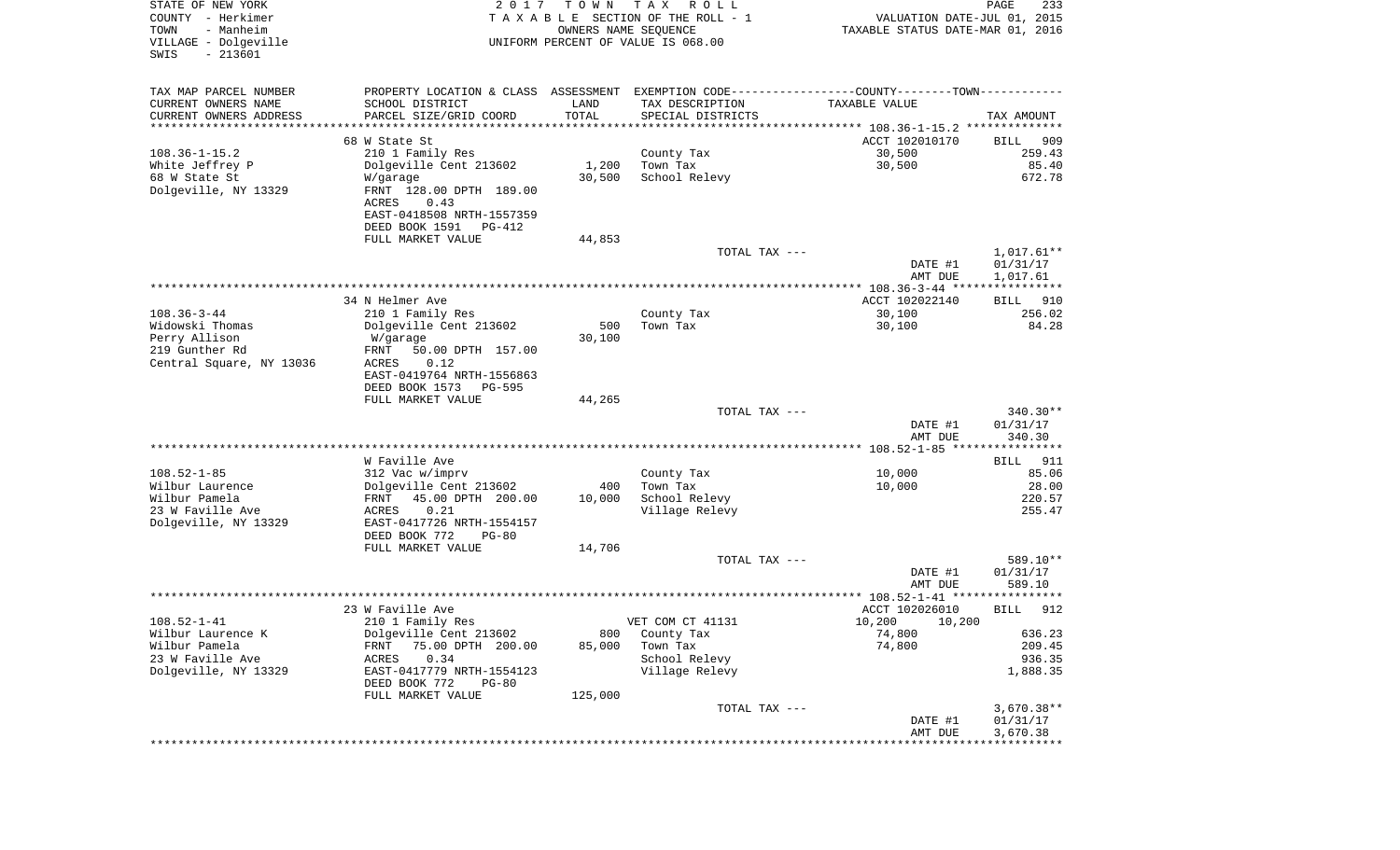| STATE OF NEW YORK<br>COUNTY - Herkimer<br>TOWN<br>- Manheim | 2 0 1 7                                                                                        | T O W N<br>OWNERS NAME SEQUENCE | T A X<br>R O L L<br>T A X A B L E SECTION OF THE ROLL - 1 |               | VALUATION DATE-JUL 01, 2015<br>TAXABLE STATUS DATE-MAR 01, 2016 | $\mathop{\mathtt{PAGE}}$<br>234 |
|-------------------------------------------------------------|------------------------------------------------------------------------------------------------|---------------------------------|-----------------------------------------------------------|---------------|-----------------------------------------------------------------|---------------------------------|
| VILLAGE - Dolgeville<br>$-213601$<br>SWIS                   |                                                                                                |                                 | UNIFORM PERCENT OF VALUE IS 068.00                        |               |                                                                 |                                 |
| TAX MAP PARCEL NUMBER                                       | PROPERTY LOCATION & CLASS ASSESSMENT EXEMPTION CODE----------------COUNTY-------TOWN---------- |                                 |                                                           |               |                                                                 |                                 |
| CURRENT OWNERS NAME                                         | SCHOOL DISTRICT                                                                                | LAND                            | TAX DESCRIPTION                                           |               | TAXABLE VALUE                                                   |                                 |
| CURRENT OWNERS ADDRESS<br>********************              | PARCEL SIZE/GRID COORD                                                                         | TOTAL<br>***************        | SPECIAL DISTRICTS                                         |               |                                                                 | TAX AMOUNT                      |
|                                                             | 8 E Spofford Ave                                                                               |                                 |                                                           |               | ACCT 102012510                                                  | BILL<br>913                     |
| $108.52 - 2 - 9$                                            | 210 1 Family Res                                                                               |                                 | County Tax                                                |               | 75,000                                                          | 637.93                          |
| Wilcox Brian C                                              | Dolgeville Cent 213602                                                                         | 500                             | Town Tax                                                  |               | 75,000                                                          | 210.01                          |
| Wilcox Carrie M<br>8 Spofford Ave                           | W/ Garage                                                                                      | 75,000                          |                                                           |               |                                                                 |                                 |
| Dolgeville, NY 13329                                        | FRNT 150.00 DPTH<br>ACRES<br>2.80 BANK<br>800                                                  |                                 |                                                           |               |                                                                 |                                 |
|                                                             | EAST-0418313 NRTH-1552859                                                                      |                                 |                                                           |               |                                                                 |                                 |
|                                                             | DEED BOOK 897<br>PG-451                                                                        |                                 |                                                           |               |                                                                 |                                 |
|                                                             | FULL MARKET VALUE                                                                              | 110,294                         |                                                           |               |                                                                 |                                 |
|                                                             |                                                                                                |                                 |                                                           | TOTAL TAX --- | DATE #1                                                         | 847.94**<br>01/31/17            |
|                                                             |                                                                                                |                                 |                                                           |               | AMT DUE                                                         | 847.94                          |
|                                                             |                                                                                                |                                 |                                                           |               | ***************** 108.52-3-25 *****************                 |                                 |
|                                                             | 16 Lamberson St                                                                                |                                 |                                                           |               | ACCT 102009240                                                  | BILL<br>914                     |
| $108.52 - 3 - 25$<br>Wilhelm's LLC                          | 210 1 Family Res<br>Dolgeville Cent 213602                                                     | 600                             | County Tax<br>Town Tax                                    |               | 32,000<br>32,000                                                | 272.18<br>89.60                 |
| 2708 Mandalay Beach Rd                                      | W/garage                                                                                       | 32,000                          |                                                           |               |                                                                 |                                 |
| Wantagh, NY 11793                                           | 62.00 DPTH 110.00<br>FRNT                                                                      |                                 |                                                           |               |                                                                 |                                 |
|                                                             | ACRES<br>0.14                                                                                  |                                 |                                                           |               |                                                                 |                                 |
|                                                             | EAST-0419332 NRTH-1554076                                                                      |                                 |                                                           |               |                                                                 |                                 |
|                                                             | DEED BOOK 1288<br>PG-333<br>FULL MARKET VALUE                                                  | 47,059                          |                                                           |               |                                                                 |                                 |
|                                                             |                                                                                                |                                 |                                                           | TOTAL TAX --- |                                                                 | 361.78**                        |
|                                                             |                                                                                                |                                 |                                                           |               | DATE #1                                                         | 01/31/17                        |
|                                                             |                                                                                                |                                 |                                                           |               | AMT DUE                                                         | 361.78                          |
|                                                             | 47-49 N Helmer Ave                                                                             |                                 |                                                           |               |                                                                 | 915<br>BILL                     |
| $108.36 - 2 - 50$                                           | 280 Res Multiple                                                                               |                                 | County Tax                                                |               | 58,900                                                          | 500.99                          |
| Wilhelm's Two Dolgeville                                    | Dolgeville Cent 213602                                                                         | 1,200                           | Town Tax                                                  |               | 58,900                                                          | 164.93                          |
| 2708 Mandalay Beach Rd                                      | FRNT 336.00 DPTH 120.00                                                                        | 58,900                          |                                                           |               |                                                                 |                                 |
| Wantagh, NY 11793                                           | ACRES<br>0.40<br>EAST-0419557 NRTH-1557227                                                     |                                 |                                                           |               |                                                                 |                                 |
|                                                             | DEED BOOK 1460<br>$PG-58$                                                                      |                                 |                                                           |               |                                                                 |                                 |
|                                                             | FULL MARKET VALUE                                                                              | 86,618                          |                                                           |               |                                                                 |                                 |
|                                                             |                                                                                                |                                 |                                                           | TOTAL TAX --- |                                                                 | 665.92**                        |
|                                                             |                                                                                                |                                 |                                                           |               | DATE #1                                                         | 01/31/17                        |
|                                                             |                                                                                                |                                 |                                                           |               | AMT DUE<br>***************** 108.52-4-22 ****                   | 665.92<br>* * * * * *           |
|                                                             | 36 Lamberson St                                                                                |                                 |                                                           |               | ACCT 102003240                                                  | 916<br>BILL                     |
| $108.52 - 4 - 22$                                           | 220 2 Family Res                                                                               |                                 | County Tax                                                |               | 51,500                                                          | 438.05                          |
| Williams David N                                            | Dolgeville Cent 213602                                                                         | 500                             | Town Tax                                                  |               | 51,500                                                          | 144.21                          |
| Williams Jennifer N<br>135 W State St                       | W/garage<br>FRNT 216.00 DPTH 149.00                                                            | 51,500                          |                                                           |               |                                                                 |                                 |
| Dolgeville, NY 13329                                        | 0.37<br>ACRES                                                                                  |                                 |                                                           |               |                                                                 |                                 |
|                                                             | EAST-0419633 NRTH-1553515                                                                      |                                 |                                                           |               |                                                                 |                                 |
|                                                             | DEED BOOK 1222<br>PG-108                                                                       |                                 |                                                           |               |                                                                 |                                 |
|                                                             | FULL MARKET VALUE                                                                              | 75,735                          |                                                           |               |                                                                 |                                 |
|                                                             |                                                                                                |                                 |                                                           | TOTAL TAX --- | DATE #1                                                         | 582.26**<br>01/31/17            |
|                                                             |                                                                                                |                                 |                                                           |               | AMT DUE                                                         | 582.26                          |
|                                                             |                                                                                                |                                 |                                                           |               |                                                                 |                                 |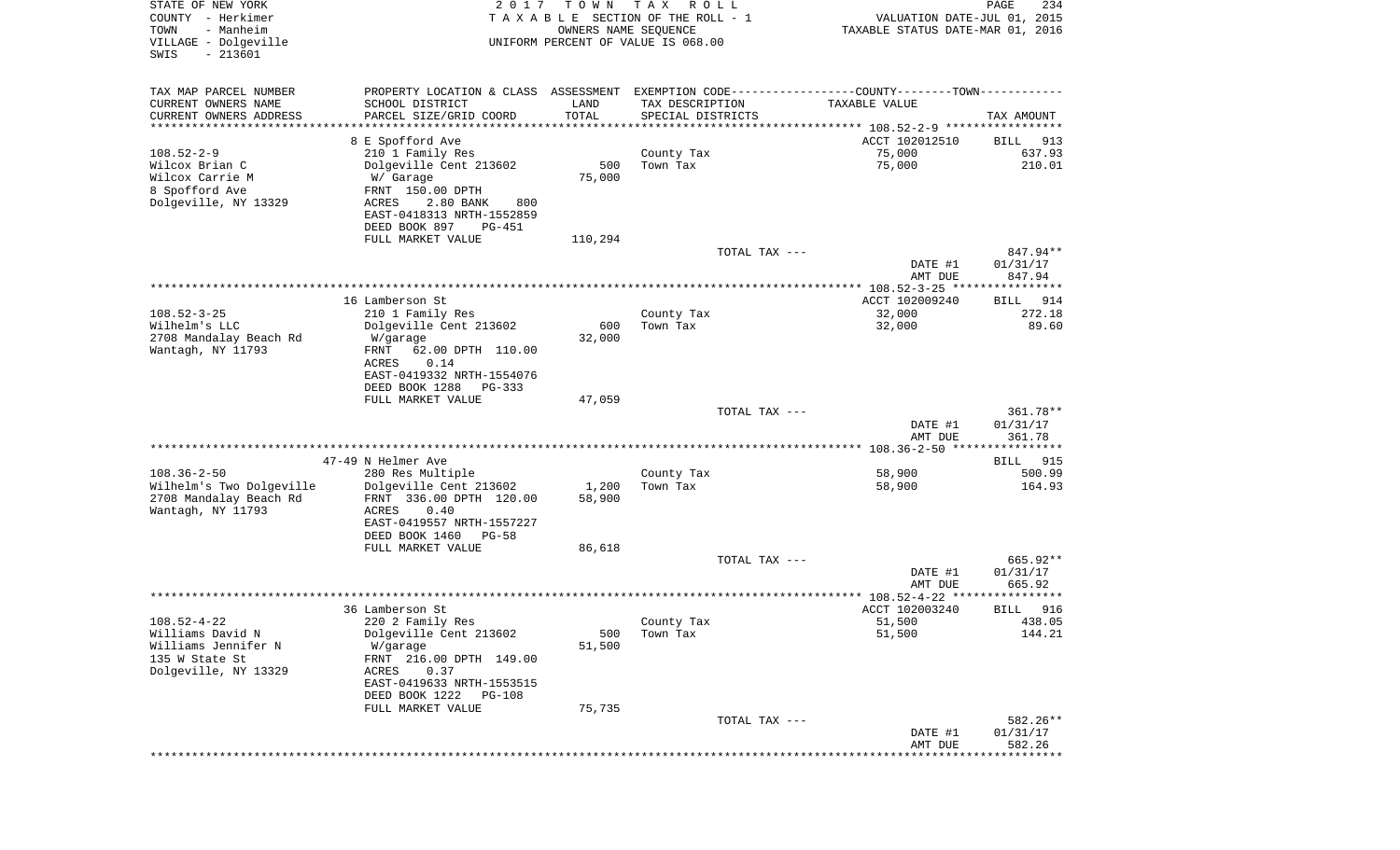| STATE OF NEW YORK<br>COUNTY - Herkimer<br>- Manheim<br>TOWN<br>VILLAGE - Dolgeville<br>$-213601$<br>SWIS | 2 0 1 7                                                                                       | T O W N | TAX ROLL<br>TAXABLE SECTION OF THE ROLL - 1<br>OWNERS NAME SEQUENCE<br>UNIFORM PERCENT OF VALUE IS 068.00 | VALUATION DATE-JUL 01, 2015<br>TAXABLE STATUS DATE-MAR 01, 2016 | PAGE<br>235        |
|----------------------------------------------------------------------------------------------------------|-----------------------------------------------------------------------------------------------|---------|-----------------------------------------------------------------------------------------------------------|-----------------------------------------------------------------|--------------------|
| TAX MAP PARCEL NUMBER                                                                                    | PROPERTY LOCATION & CLASS ASSESSMENT EXEMPTION CODE---------------COUNTY-------TOWN---------- |         |                                                                                                           |                                                                 |                    |
| CURRENT OWNERS NAME                                                                                      | SCHOOL DISTRICT                                                                               | LAND    | TAX DESCRIPTION                                                                                           | TAXABLE VALUE                                                   |                    |
| CURRENT OWNERS ADDRESS<br>**********************                                                         | PARCEL SIZE/GRID COORD                                                                        | TOTAL   | SPECIAL DISTRICTS                                                                                         |                                                                 | TAX AMOUNT         |
|                                                                                                          | 135 W State St                                                                                |         |                                                                                                           | ACCT 102010710                                                  | BILL<br>917        |
| $108.36 - 1 - 1.2$                                                                                       | 210 1 Family Res                                                                              |         | County Tax                                                                                                | 91,700                                                          | 779.98             |
| Williams David W                                                                                         | Dolgeville Cent 213602                                                                        | 1,800   | Town Tax                                                                                                  | 91,700                                                          | 256.77             |
| Williams Jennifer M                                                                                      | FRNT 183.00 DPTH 213.00                                                                       | 91,700  |                                                                                                           |                                                                 |                    |
| 135 W State St<br>Dolgeville, NY 13329                                                                   | ACRES<br>0.93<br>EAST-0417780 NRTH-1557680                                                    |         |                                                                                                           |                                                                 |                    |
|                                                                                                          | DEED BOOK 1543<br>PG-281                                                                      |         |                                                                                                           |                                                                 |                    |
|                                                                                                          | FULL MARKET VALUE                                                                             | 134,853 |                                                                                                           |                                                                 |                    |
|                                                                                                          |                                                                                               |         | TOTAL TAX ---                                                                                             |                                                                 | $1,036.75**$       |
|                                                                                                          |                                                                                               |         |                                                                                                           | DATE #1                                                         | 01/31/17           |
|                                                                                                          |                                                                                               |         |                                                                                                           | AMT DUE                                                         | 1,036.75           |
|                                                                                                          | 41 Cavalli St                                                                                 |         |                                                                                                           | ACCT 102028980                                                  | <b>BILL</b><br>918 |
| $108.36 - 1 - 8$                                                                                         | 210 1 Family Res                                                                              |         | AGED-ALL<br>41800                                                                                         | 24,500<br>24,500                                                |                    |
| Williams Esther M                                                                                        | Dolgeville Cent 213602                                                                        | 2,200   | County Tax                                                                                                | 24,500                                                          | 208.39             |
| Williams & Ellsworth Laurie, e W/garage<br>41 Cavalli St                                                 | FRNT<br>75.00 DPTH 215.00                                                                     | 49,000  | Town Tax                                                                                                  | 24,500                                                          | 68.60              |
| Dolgeville, NY 13329                                                                                     | <b>ACRES</b><br>0.53                                                                          |         |                                                                                                           |                                                                 |                    |
|                                                                                                          | EAST-0418983 NRTH-1558053                                                                     |         |                                                                                                           |                                                                 |                    |
|                                                                                                          | DEED BOOK 1475<br><b>PG-149</b>                                                               |         |                                                                                                           |                                                                 |                    |
|                                                                                                          | FULL MARKET VALUE                                                                             | 72,059  | TOTAL TAX ---                                                                                             |                                                                 | $276.99**$         |
|                                                                                                          |                                                                                               |         |                                                                                                           | DATE #1                                                         | 01/31/17           |
|                                                                                                          |                                                                                               |         |                                                                                                           | AMT DUE                                                         | 276.99             |
|                                                                                                          |                                                                                               |         |                                                                                                           |                                                                 |                    |
| $108.36 - 1 - 10$                                                                                        | Mckinley Ave                                                                                  |         |                                                                                                           | ACCT 102029010                                                  | 919<br>BILL        |
| Williams Esther R                                                                                        | 311 Res vac land<br>Dolgeville Cent 213602                                                    | 800     | County Tax<br>Town Tax                                                                                    | 800<br>800                                                      | 6.80<br>2.24       |
| 41 Cavalli St                                                                                            | FRNT 150.40 DPTH 115.00                                                                       | 800     |                                                                                                           |                                                                 |                    |
| Dolgeville, NY 13329                                                                                     | ACRES<br>0.40                                                                                 |         |                                                                                                           |                                                                 |                    |
|                                                                                                          | EAST-0419018 NRTH-1557932                                                                     |         |                                                                                                           |                                                                 |                    |
|                                                                                                          | DEED BOOK 821<br>PG-231<br>FULL MARKET VALUE                                                  | 1,176   |                                                                                                           |                                                                 |                    |
|                                                                                                          |                                                                                               |         | TOTAL TAX ---                                                                                             |                                                                 | $9.04**$           |
|                                                                                                          |                                                                                               |         |                                                                                                           | DATE #1                                                         | 01/31/17           |
|                                                                                                          |                                                                                               |         |                                                                                                           | AMT DUE                                                         | 9.04               |
|                                                                                                          | 3 Lamberson St                                                                                |         |                                                                                                           | ACCT 102023340                                                  | 920<br>BILL        |
| $108.52 - 5 - 25$                                                                                        | 220 2 Family Res                                                                              |         | County Tax                                                                                                | 24,000                                                          | 204.14             |
| Williams Gregory L                                                                                       | Dolgeville Cent 213602                                                                        |         | 500 Town Tax                                                                                              | 24,000                                                          | 67.20              |
| Williams Marilyn R                                                                                       | W/barn                                                                                        | 24,000  |                                                                                                           |                                                                 |                    |
| 106 S Main St                                                                                            | FRNT<br>50.00 DPTH 206.00                                                                     |         |                                                                                                           |                                                                 |                    |
| Dolgeville, NY 13329                                                                                     | ACRES<br>0.25<br>EAST-0419184 NRTH-1554412                                                    |         |                                                                                                           |                                                                 |                    |
|                                                                                                          | DEED BOOK 1252<br>PG-246                                                                      |         |                                                                                                           |                                                                 |                    |
|                                                                                                          | FULL MARKET VALUE                                                                             | 35,294  |                                                                                                           |                                                                 |                    |
|                                                                                                          |                                                                                               |         | TOTAL TAX ---                                                                                             |                                                                 | $271.34**$         |
|                                                                                                          |                                                                                               |         |                                                                                                           | DATE #1<br>AMT DUE                                              | 01/31/17<br>271.34 |
|                                                                                                          |                                                                                               |         |                                                                                                           | ***************************                                     |                    |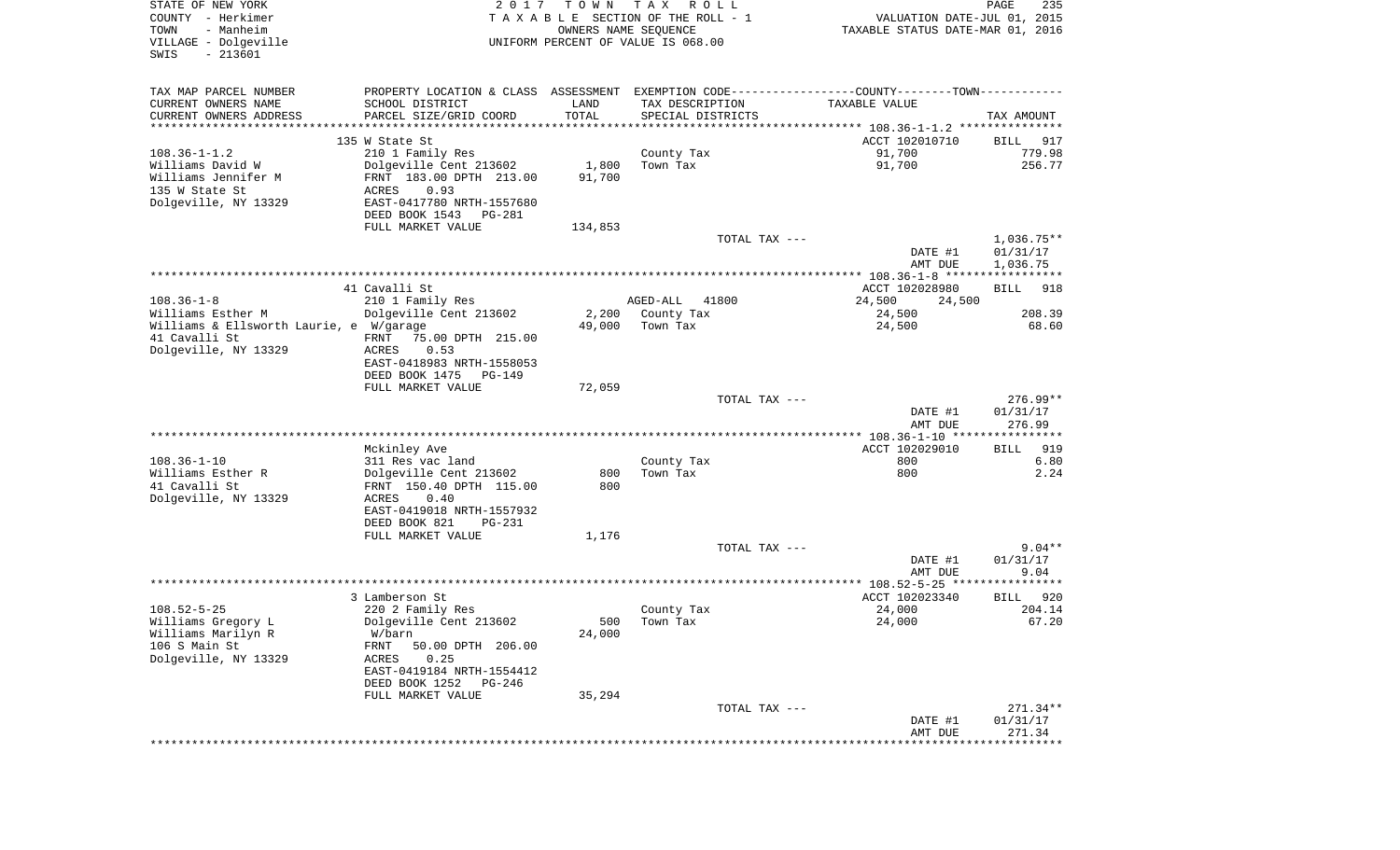| STATE OF NEW YORK<br>COUNTY - Herkimer<br>TOWN<br>- Manheim<br>VILLAGE - Dolgeville<br>$-213601$<br>SWIS | 2017                                                                                          | T O W N       | T A X<br>R O L L<br>TAXABLE SECTION OF THE ROLL - 1<br>OWNERS NAME SEQUENCE<br>UNIFORM PERCENT OF VALUE IS 068.00 | VALUATION DATE-JUL 01, 2015<br>TAXABLE STATUS DATE-MAR 01, 2016 | PAGE<br>236          |
|----------------------------------------------------------------------------------------------------------|-----------------------------------------------------------------------------------------------|---------------|-------------------------------------------------------------------------------------------------------------------|-----------------------------------------------------------------|----------------------|
| TAX MAP PARCEL NUMBER                                                                                    | PROPERTY LOCATION & CLASS ASSESSMENT EXEMPTION CODE---------------COUNTY-------TOWN---------- |               |                                                                                                                   |                                                                 |                      |
| CURRENT OWNERS NAME                                                                                      | SCHOOL DISTRICT                                                                               | LAND          | TAX DESCRIPTION                                                                                                   | TAXABLE VALUE                                                   |                      |
| CURRENT OWNERS ADDRESS<br>*********************                                                          | PARCEL SIZE/GRID COORD<br>************************************                                | TOTAL         | SPECIAL DISTRICTS                                                                                                 |                                                                 | TAX AMOUNT           |
|                                                                                                          | 5 Lamberson St                                                                                |               |                                                                                                                   | ACCT 102001740                                                  | BILL<br>921          |
| $108.52 - 5 - 24$                                                                                        | 210 1 Family Res                                                                              |               | County Tax                                                                                                        | 25,000                                                          | 212.64               |
| Williams Heath                                                                                           | Dolgeville Cent 213602                                                                        | 300           | Town Tax                                                                                                          | 25,000                                                          | 70.00                |
| 106 S Main St                                                                                            | 27.00 DPTH 134.00<br>FRNT                                                                     | 25,000        |                                                                                                                   |                                                                 |                      |
| Dolgeville, NY 13329                                                                                     | ACRES<br>$0.07$ BANK<br>813                                                                   |               |                                                                                                                   |                                                                 |                      |
|                                                                                                          | EAST-0419187 NRTH-1554357                                                                     |               |                                                                                                                   |                                                                 |                      |
|                                                                                                          | DEED BOOK 1187 PG-777                                                                         |               |                                                                                                                   |                                                                 |                      |
|                                                                                                          | FULL MARKET VALUE                                                                             | 36,765        |                                                                                                                   |                                                                 |                      |
|                                                                                                          |                                                                                               |               | TOTAL TAX ---                                                                                                     | DATE #1                                                         | 282.64**<br>01/31/17 |
|                                                                                                          |                                                                                               |               |                                                                                                                   | AMT DUE                                                         | 282.64               |
|                                                                                                          |                                                                                               |               |                                                                                                                   |                                                                 |                      |
|                                                                                                          | 106 S Main St                                                                                 |               |                                                                                                                   | ACCT 102017460                                                  | <b>BILL</b><br>922   |
| $108.52 - 1 - 63$                                                                                        | 210 1 Family Res                                                                              |               | County Tax                                                                                                        | 52,900                                                          | 449.95               |
| Williams Marilyn R<br>106 S Main St                                                                      | Dolgeville Cent 213602                                                                        | 800<br>52,900 | Town Tax                                                                                                          | 52,900                                                          | 148.13               |
| Dolgeville, NY 13329                                                                                     | W/garage<br>FRNT<br>83.00 DPTH 110.00                                                         |               |                                                                                                                   |                                                                 |                      |
|                                                                                                          | ACRES<br>0.20                                                                                 |               |                                                                                                                   |                                                                 |                      |
|                                                                                                          | EAST-0418450 NRTH-1553790                                                                     |               |                                                                                                                   |                                                                 |                      |
|                                                                                                          | DEED BOOK 691<br><b>PG-971</b>                                                                |               |                                                                                                                   |                                                                 |                      |
|                                                                                                          | FULL MARKET VALUE                                                                             | 77,794        |                                                                                                                   |                                                                 |                      |
|                                                                                                          |                                                                                               |               | TOTAL TAX ---                                                                                                     |                                                                 | 598.08**             |
|                                                                                                          |                                                                                               |               |                                                                                                                   | DATE #1<br>AMT DUE                                              | 01/31/17<br>598.08   |
|                                                                                                          |                                                                                               |               |                                                                                                                   | ************** 108.36-1-61 *****************                    |                      |
|                                                                                                          | 37 W State St                                                                                 |               |                                                                                                                   | ACCT 102011340                                                  | 923<br>BILL          |
| $108.36 - 1 - 61$                                                                                        | 220 2 Family Res                                                                              |               | County Tax                                                                                                        | 37,700                                                          | 320.67               |
| Williams Martha Louise                                                                                   | Dolgeville Cent 213602                                                                        | 800           | Town Tax                                                                                                          | 37,700                                                          | 105.56               |
| Dreusike Tina M                                                                                          | FRNT<br>78.00 DPTH 144.00                                                                     | 37,700        |                                                                                                                   |                                                                 |                      |
| 37 W State St                                                                                            | ACRES<br>$0.26$ BANK<br>135                                                                   |               |                                                                                                                   |                                                                 |                      |
| Dolgeville, NY 13329                                                                                     | EAST-0419062 NRTH-1556803<br>DEED BOOK 1463<br>PG-522                                         |               |                                                                                                                   |                                                                 |                      |
|                                                                                                          | FULL MARKET VALUE                                                                             | 55,441        |                                                                                                                   |                                                                 |                      |
|                                                                                                          |                                                                                               |               | TOTAL TAX ---                                                                                                     |                                                                 | $426.23**$           |
|                                                                                                          |                                                                                               |               |                                                                                                                   | DATE #1                                                         | 01/31/17             |
|                                                                                                          |                                                                                               |               |                                                                                                                   | AMT DUE                                                         | 426.23               |
|                                                                                                          |                                                                                               |               |                                                                                                                   |                                                                 |                      |
|                                                                                                          | 1 E Spofford Ave                                                                              |               |                                                                                                                   | ACCT 102011670                                                  | 924<br>BILL          |
| $108.52 - 2 - 15$<br>Williams Steven R                                                                   | 210 1 Family Res<br>Dolgeville Cent 213602                                                    |               | County Tax<br>500 Town Tax                                                                                        | 44,500<br>44,500                                                | 378.51<br>124.61     |
| Soper Alicia                                                                                             | W/garage                                                                                      | 44,500        |                                                                                                                   |                                                                 |                      |
| 1 E Spofford Ave                                                                                         | 50.00 DPTH 100.00<br>FRNT                                                                     |               |                                                                                                                   |                                                                 |                      |
| Dolgeville, NY 13329                                                                                     | ACRES<br>0.11                                                                                 |               |                                                                                                                   |                                                                 |                      |
|                                                                                                          | EAST-0418361 NRTH-1553308                                                                     |               |                                                                                                                   |                                                                 |                      |
| PRIOR OWNER ON 3/01/2016                                                                                 | DEED BOOK 1618<br>PG-553                                                                      |               |                                                                                                                   |                                                                 |                      |
| Williams Steven R                                                                                        | FULL MARKET VALUE                                                                             | 65,441        |                                                                                                                   |                                                                 |                      |
|                                                                                                          |                                                                                               |               | TOTAL TAX ---                                                                                                     | DATE #1                                                         | 503.12**             |
|                                                                                                          |                                                                                               |               |                                                                                                                   | AMT DUE                                                         | 01/31/17<br>503.12   |
|                                                                                                          |                                                                                               |               |                                                                                                                   | **************************                                      |                      |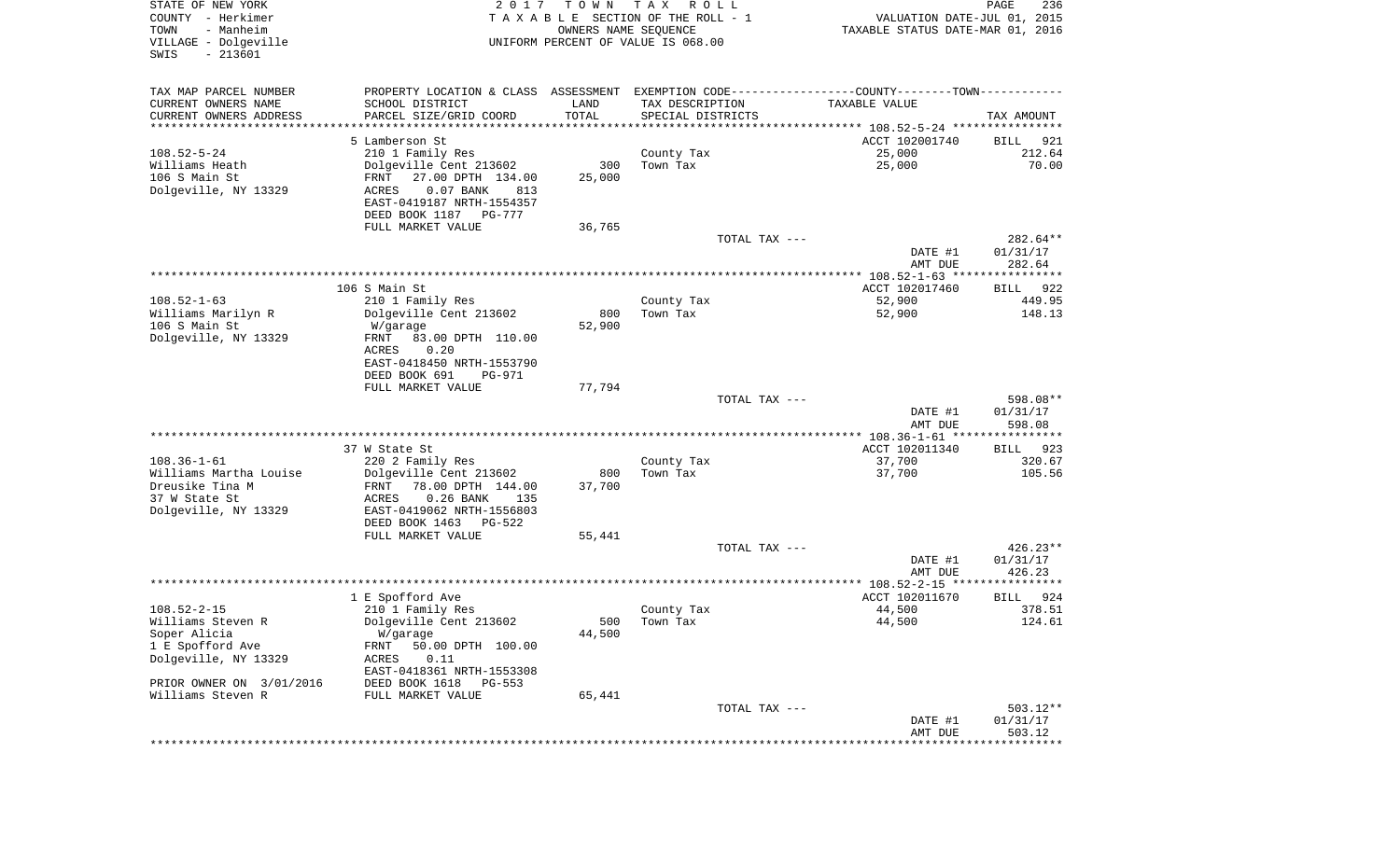| STATE OF NEW YORK<br>COUNTY - Herkimer<br>- Manheim<br>TOWN<br>VILLAGE - Dolgeville<br>$-213601$<br>SWIS | 2017                                                                                          | T O W N<br>OWNERS NAME SEQUENCE | T A X<br>R O L L<br>TAXABLE SECTION OF THE ROLL - 1<br>UNIFORM PERCENT OF VALUE IS 068.00 |               | VALUATION DATE-JUL 01, 2015<br>TAXABLE STATUS DATE-MAR 01, 2016 | PAGE<br>237          |
|----------------------------------------------------------------------------------------------------------|-----------------------------------------------------------------------------------------------|---------------------------------|-------------------------------------------------------------------------------------------|---------------|-----------------------------------------------------------------|----------------------|
| TAX MAP PARCEL NUMBER                                                                                    | PROPERTY LOCATION & CLASS ASSESSMENT EXEMPTION CODE---------------COUNTY-------TOWN---------- |                                 |                                                                                           |               |                                                                 |                      |
| CURRENT OWNERS NAME                                                                                      | SCHOOL DISTRICT                                                                               | LAND                            | TAX DESCRIPTION                                                                           |               | TAXABLE VALUE                                                   |                      |
| CURRENT OWNERS ADDRESS<br>**********************                                                         | PARCEL SIZE/GRID COORD<br>*****************************                                       | TOTAL<br>* * * * * * * * * * *  | SPECIAL DISTRICTS                                                                         |               |                                                                 | TAX AMOUNT           |
|                                                                                                          | 107 S Main St                                                                                 |                                 |                                                                                           |               | ACCT 102013110                                                  | 925<br>BILL          |
| $108.52 - 2 - 20.1$                                                                                      | 331 Com vac w/im                                                                              |                                 | County Tax                                                                                |               | 2,500                                                           | 21.26                |
| Williams Steven R                                                                                        | Dolgeville Cent 213602                                                                        | 700                             | Town Tax                                                                                  |               | 2,500                                                           | 7.00                 |
| Soper Alicia                                                                                             | FRNT<br>69.00 DPTH 137.00                                                                     | 2,500                           |                                                                                           |               |                                                                 |                      |
| 1 E Spofford Ave                                                                                         | 0.22<br>ACRES                                                                                 |                                 |                                                                                           |               |                                                                 |                      |
| Dolgeville, NY 13329                                                                                     | EAST-0418399 NRTH-1553390                                                                     |                                 |                                                                                           |               |                                                                 |                      |
| PRIOR OWNER ON 3/01/2016                                                                                 | DEED BOOK 1618<br>PG-550<br>FULL MARKET VALUE                                                 | 3,676                           |                                                                                           |               |                                                                 |                      |
| Williams Steven R                                                                                        |                                                                                               |                                 |                                                                                           |               |                                                                 |                      |
|                                                                                                          |                                                                                               |                                 |                                                                                           | TOTAL TAX --- |                                                                 | $28.26**$            |
|                                                                                                          |                                                                                               |                                 |                                                                                           |               | DATE #1                                                         | 01/31/17             |
|                                                                                                          |                                                                                               |                                 |                                                                                           |               | AMT DUE                                                         | 28.26                |
|                                                                                                          | 55 N Helmer Ave                                                                               |                                 |                                                                                           |               | ACCT 102002850                                                  | 926<br>BILL          |
| $108.36 - 2 - 30$                                                                                        | 210 1 Family Res                                                                              |                                 | County Tax                                                                                |               | 54,000                                                          | 459.31               |
| Williams Terry W                                                                                         | Dolgeville Cent 213602                                                                        | 1,200                           | Town Tax                                                                                  |               | 54,000                                                          | 151.21               |
| Williams Joanne                                                                                          | W/garage                                                                                      | 54,000                          |                                                                                           |               |                                                                 |                      |
| 55 N Helmer Ave<br>Dolgeville, NY 13329                                                                  | FRNT 115.00 DPTH 150.00<br>ACRES<br>$0.18$ BANK<br>135                                        |                                 |                                                                                           |               |                                                                 |                      |
|                                                                                                          | EAST-0419558 NRTH-1557462                                                                     |                                 |                                                                                           |               |                                                                 |                      |
|                                                                                                          | DEED BOOK 00648 PG-00383                                                                      |                                 |                                                                                           |               |                                                                 |                      |
|                                                                                                          | FULL MARKET VALUE                                                                             | 79,412                          |                                                                                           |               |                                                                 |                      |
|                                                                                                          |                                                                                               |                                 |                                                                                           | TOTAL TAX --- |                                                                 | $610.52**$           |
|                                                                                                          |                                                                                               |                                 |                                                                                           |               | DATE #1<br>AMT DUE                                              | 01/31/17<br>610.52   |
|                                                                                                          |                                                                                               |                                 |                                                                                           |               |                                                                 |                      |
|                                                                                                          | Horn St                                                                                       |                                 |                                                                                           |               | ACCT 102001470                                                  | 927<br>BILL          |
| $108.36 - 1 - 25$                                                                                        | 311 Res vac land                                                                              |                                 | County Tax                                                                                |               | 200                                                             | 1.70                 |
| Williams-Herringshaw Sarah E<br>Herringshaw Rick A                                                       | Dolgeville Cent 213602<br>FRNT<br>37.50 DPTH 122.00                                           | 200<br>200                      | Town Tax                                                                                  |               | 200                                                             | 0.56                 |
| 40 W State St                                                                                            | ACRES<br>0.11                                                                                 |                                 |                                                                                           |               |                                                                 |                      |
| Dolgeville, NY 13329                                                                                     | EAST-0419211 NRTH-1557065                                                                     |                                 |                                                                                           |               |                                                                 |                      |
|                                                                                                          | DEED BOOK 1184 PG-886                                                                         |                                 |                                                                                           |               |                                                                 |                      |
|                                                                                                          | FULL MARKET VALUE                                                                             | 294                             |                                                                                           |               |                                                                 |                      |
|                                                                                                          |                                                                                               |                                 |                                                                                           | TOTAL TAX --- | DATE #1                                                         | $2.26**$<br>01/31/17 |
|                                                                                                          |                                                                                               |                                 |                                                                                           |               | AMT DUE                                                         | 2.26                 |
|                                                                                                          |                                                                                               |                                 |                                                                                           |               |                                                                 | ******               |
|                                                                                                          | 40 W State St                                                                                 |                                 |                                                                                           |               | ACCT 102001500                                                  | 928<br>BILL          |
| $108.36 - 1 - 45$                                                                                        | 210 1 Family Res                                                                              |                                 | County Tax                                                                                |               | 49,000                                                          | 416.78               |
| Williams-Herringshaw Sarah E<br>Herringshaw Rick A                                                       | Dolgeville Cent 213602<br>37.50 DPTH 110.00<br>FRNT                                           | 400<br>49,000                   | Town Tax                                                                                  |               | 49,000                                                          | 137.21               |
| 40 W State St                                                                                            | 0.10<br><b>ACRES</b>                                                                          |                                 |                                                                                           |               |                                                                 |                      |
| Dolgeville, NY 13329                                                                                     | EAST-0419147 NRTH-1556974                                                                     |                                 |                                                                                           |               |                                                                 |                      |
|                                                                                                          | DEED BOOK 1184<br>PG-886                                                                      |                                 |                                                                                           |               |                                                                 |                      |
|                                                                                                          | FULL MARKET VALUE                                                                             | 72,059                          |                                                                                           |               |                                                                 |                      |
|                                                                                                          |                                                                                               |                                 |                                                                                           | TOTAL TAX --- | DATE #1                                                         | 553.99**<br>01/31/17 |
|                                                                                                          |                                                                                               |                                 |                                                                                           |               | AMT DUE                                                         | 553.99               |
|                                                                                                          |                                                                                               |                                 |                                                                                           |               | ****************************                                    |                      |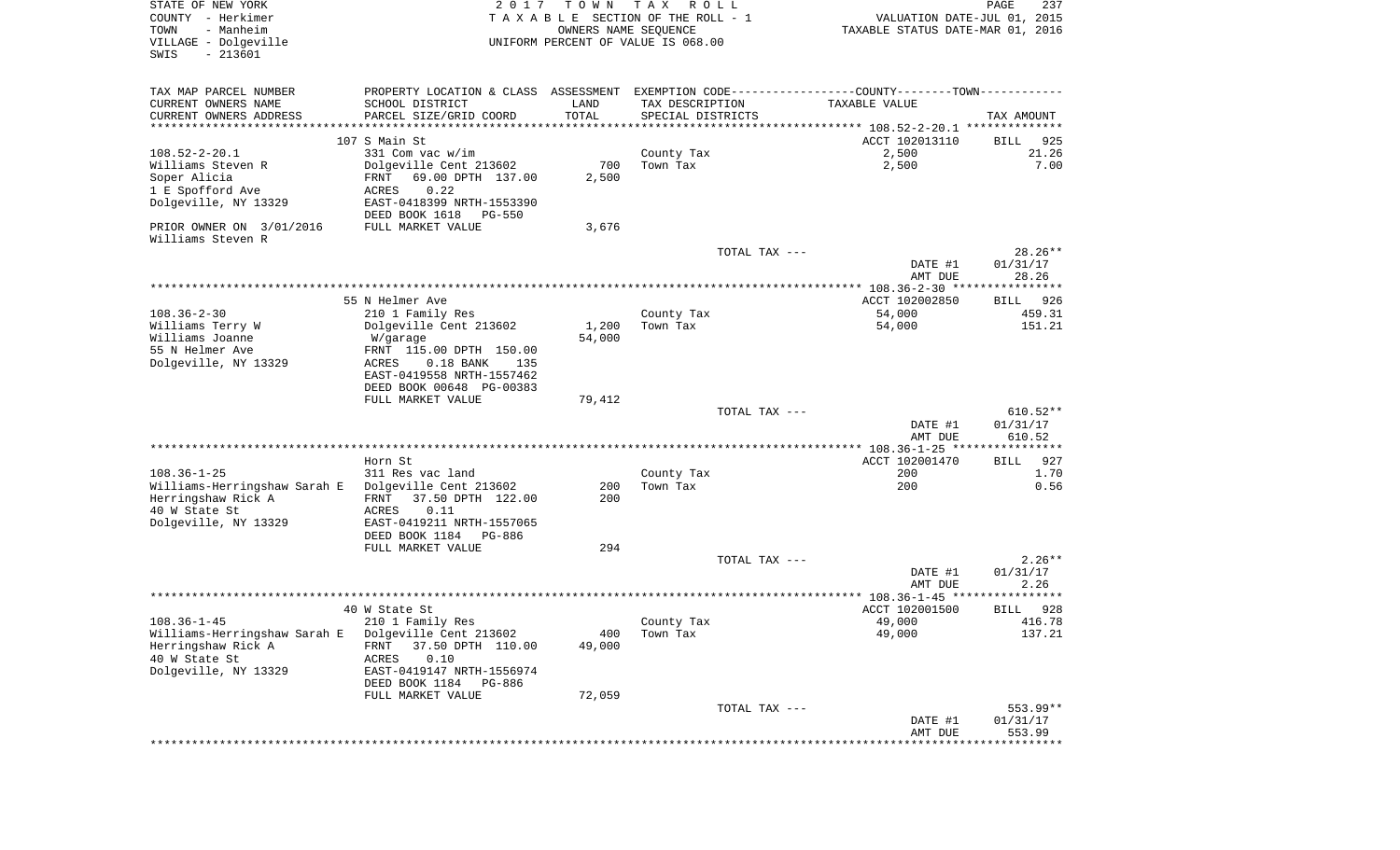| STATE OF NEW YORK<br>COUNTY - Herkimer<br>TOWN<br>- Manheim<br>VILLAGE - Dolgeville<br>$-213601$<br>SWIS | 2 0 1 7                                       | T O W N        | T A X<br>R O L L<br>TAXABLE SECTION OF THE ROLL - 1<br>OWNERS NAME SEQUENCE<br>UNIFORM PERCENT OF VALUE IS 068.00 | VALUATION DATE-JUL 01, 2015<br>TAXABLE STATUS DATE-MAR 01, 2016                               | $\mathop{\mathtt{PAGE}}$<br>238 |
|----------------------------------------------------------------------------------------------------------|-----------------------------------------------|----------------|-------------------------------------------------------------------------------------------------------------------|-----------------------------------------------------------------------------------------------|---------------------------------|
| TAX MAP PARCEL NUMBER                                                                                    |                                               |                |                                                                                                                   | PROPERTY LOCATION & CLASS ASSESSMENT EXEMPTION CODE---------------COUNTY-------TOWN---------- |                                 |
| CURRENT OWNERS NAME                                                                                      | SCHOOL DISTRICT                               | LAND           | TAX DESCRIPTION                                                                                                   | TAXABLE VALUE                                                                                 |                                 |
| CURRENT OWNERS ADDRESS                                                                                   | PARCEL SIZE/GRID COORD                        | TOTAL          | SPECIAL DISTRICTS                                                                                                 |                                                                                               | TAX AMOUNT                      |
| *********************                                                                                    |                                               | ************** |                                                                                                                   | ********************************* 108.52-6-45 ****************<br>ACCT 102023220              |                                 |
| $108.52 - 6 - 45$                                                                                        | 65 E Faville Ave<br>210 1 Family Res          |                | County Tax                                                                                                        | 42,000                                                                                        | 929<br>BILL<br>357.24           |
| Willis Kathy                                                                                             | Dolgeville Cent 213602                        | 1,000          | Town Tax                                                                                                          | 42,000                                                                                        | 117.61                          |
| Kogut Stephanie                                                                                          | 95.00 DPTH 150.00<br>FRNT                     | 42,000         |                                                                                                                   |                                                                                               |                                 |
| 65 East Faville Ave                                                                                      | ACRES<br>0.33                                 |                |                                                                                                                   |                                                                                               |                                 |
| Dolgeville, NY 13329                                                                                     | EAST-0420313 NRTH-1552903                     |                |                                                                                                                   |                                                                                               |                                 |
|                                                                                                          | DEED BOOK 766<br>$PG-43$<br>FULL MARKET VALUE | 61,765         |                                                                                                                   |                                                                                               |                                 |
|                                                                                                          |                                               |                | TOTAL TAX ---                                                                                                     |                                                                                               | 474.85**                        |
|                                                                                                          |                                               |                |                                                                                                                   | DATE #1<br>AMT DUE                                                                            | 01/31/17<br>474.85              |
|                                                                                                          |                                               |                |                                                                                                                   |                                                                                               |                                 |
|                                                                                                          | 14 Spencer St                                 |                |                                                                                                                   | ACCT 102023250                                                                                | 930<br>BILL                     |
| $108.52 - 1 - 6$<br>Wilson Brian W                                                                       | 210 1 Family Res<br>Dolgeville Cent 213602    | 700            | County Tax<br>Town Tax                                                                                            | 46,600<br>46,600                                                                              | 396.37<br>130.49                |
| Wilson Leah R                                                                                            | 71.00 DPTH<br>FRNT<br>96.00                   | 46,600         |                                                                                                                   |                                                                                               |                                 |
| 14 Spencer St                                                                                            | 0.14<br>ACRES                                 |                |                                                                                                                   |                                                                                               |                                 |
| Dolgeville, NY 13329                                                                                     | EAST-0418531 NRTH-1554429                     |                |                                                                                                                   |                                                                                               |                                 |
|                                                                                                          | DEED BOOK 1155<br>PG-141                      |                |                                                                                                                   |                                                                                               |                                 |
|                                                                                                          | FULL MARKET VALUE                             | 68,529         | TOTAL TAX ---                                                                                                     |                                                                                               | 526.86**                        |
|                                                                                                          |                                               |                |                                                                                                                   | DATE #1                                                                                       | 01/31/17                        |
|                                                                                                          |                                               |                |                                                                                                                   | AMT DUE                                                                                       | 526.86                          |
|                                                                                                          |                                               |                |                                                                                                                   |                                                                                               |                                 |
| $108.44 - 2 - 26$                                                                                        | 5 Beaver St<br>210 1 Family Res               |                | County Tax                                                                                                        | ACCT 102015450<br>47,000                                                                      | BILL<br>931<br>399.77           |
| Winston Catherine                                                                                        | Dolgeville Cent 213602                        | 1,500          | Town Tax                                                                                                          | 47,000                                                                                        | 131.61                          |
| 5 Beaver St                                                                                              | W/garage                                      | 47,000         |                                                                                                                   |                                                                                               |                                 |
| Dolgeville, NY 13329                                                                                     | FRNT 147.50 DPTH 110.00                       |                |                                                                                                                   |                                                                                               |                                 |
|                                                                                                          | ACRES<br>0.29<br>EAST-0418234 NRTH-1554550    |                |                                                                                                                   |                                                                                               |                                 |
|                                                                                                          | DEED BOOK 1147<br>PG-938                      |                |                                                                                                                   |                                                                                               |                                 |
|                                                                                                          | FULL MARKET VALUE                             | 69,118         |                                                                                                                   |                                                                                               |                                 |
|                                                                                                          |                                               |                | TOTAL TAX ---                                                                                                     |                                                                                               | 531.38**                        |
|                                                                                                          |                                               |                |                                                                                                                   | DATE #1                                                                                       | 01/31/17                        |
|                                                                                                          |                                               |                |                                                                                                                   | AMT DUE                                                                                       | 531.38                          |
|                                                                                                          | 3 Brayton Ct                                  |                |                                                                                                                   | ACCT 102013020                                                                                | 932<br>BILL                     |
| $108.59 - 1 - 11$                                                                                        | 210 1 Family Res                              |                | County Tax                                                                                                        | 50,000                                                                                        | 425.29                          |
| Wohnsen Richard                                                                                          | Dolgeville Cent 213602                        |                | 900 Town Tax                                                                                                      | 50,000                                                                                        | 140.01                          |
| Wohnsen Kristine<br>3 Brayton Ct                                                                         | W/garage<br>87.00 DPTH<br>FRNT<br>90.00       | 50,000         |                                                                                                                   |                                                                                               |                                 |
| Dolgeville, NY 13329                                                                                     | 055<br>ACRES<br>$0.18$ BANK                   |                |                                                                                                                   |                                                                                               |                                 |
|                                                                                                          | EAST-0417080 NRTH-1552619                     |                |                                                                                                                   |                                                                                               |                                 |
|                                                                                                          | DEED BOOK 777<br>PG-177                       |                |                                                                                                                   |                                                                                               |                                 |
|                                                                                                          | FULL MARKET VALUE                             | 73,529         |                                                                                                                   |                                                                                               |                                 |
|                                                                                                          |                                               |                | TOTAL TAX ---                                                                                                     | DATE #1                                                                                       | 565.30**<br>01/31/17            |
|                                                                                                          |                                               |                |                                                                                                                   | AMT DUE                                                                                       | 565.30                          |
|                                                                                                          |                                               |                |                                                                                                                   | ***************************                                                                   |                                 |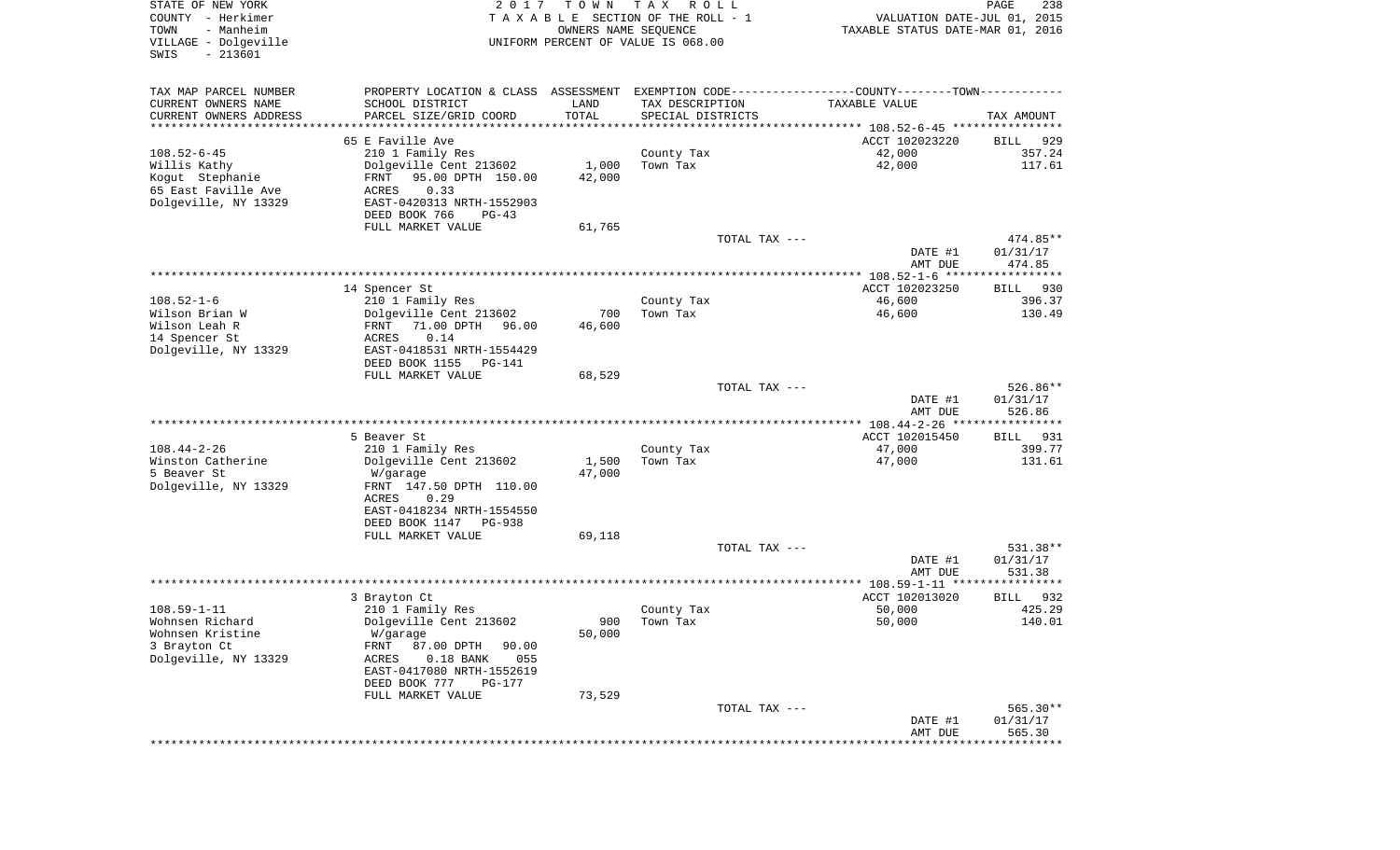| STATE OF NEW YORK<br>COUNTY - Herkimer<br>- Manheim<br>TOWN<br>VILLAGE - Dolgeville | 2017                                                                                          | T O W N       | TAX ROLL<br>TAXABLE SECTION OF THE ROLL - 1<br>OWNERS NAME SEQUENCE<br>UNIFORM PERCENT OF VALUE IS 068.00 |                                     |                    | PAGE<br>239<br>VALUATION DATE-JUL 01, 2015<br>TAXABLE STATUS DATE-MAR 01, 2016 |
|-------------------------------------------------------------------------------------|-----------------------------------------------------------------------------------------------|---------------|-----------------------------------------------------------------------------------------------------------|-------------------------------------|--------------------|--------------------------------------------------------------------------------|
| $-213601$<br>SWIS                                                                   |                                                                                               |               |                                                                                                           |                                     |                    |                                                                                |
| TAX MAP PARCEL NUMBER                                                               | PROPERTY LOCATION & CLASS ASSESSMENT EXEMPTION CODE---------------COUNTY-------TOWN---------- |               |                                                                                                           |                                     |                    |                                                                                |
| CURRENT OWNERS NAME                                                                 | SCHOOL DISTRICT                                                                               | LAND          | TAX DESCRIPTION                                                                                           | TAXABLE VALUE                       |                    |                                                                                |
| CURRENT OWNERS ADDRESS<br>*********************                                     | PARCEL SIZE/GRID COORD                                                                        | TOTAL         | SPECIAL DISTRICTS                                                                                         |                                     |                    | TAX AMOUNT                                                                     |
|                                                                                     | 30 E Timmerman St                                                                             |               |                                                                                                           | ACCT 102009480                      |                    | <b>BILL</b><br>933                                                             |
| $108.59 - 3 - 4$                                                                    | 210 1 Family Res                                                                              |               | VET COM CT 41131                                                                                          | 10,000                              | 10,000             |                                                                                |
| Wright Dianne                                                                       | Dolgeville Cent 213602                                                                        |               | 2,500 AGED-ALL<br>41800                                                                                   | 15,000                              | 15,000             |                                                                                |
| 30 Timmerman St                                                                     | FRNT 250.00 DPTH 125.00                                                                       | 40,000        | County Tax                                                                                                | 15,000                              |                    | 127.59                                                                         |
| Dolgeville, NY 13329                                                                | 0.72<br>ACRES<br>EAST-0416599 NRTH-1551477                                                    |               | Town Tax                                                                                                  | 15,000                              |                    | 42.00                                                                          |
|                                                                                     | DEED BOOK 926<br>PG-474                                                                       |               |                                                                                                           |                                     |                    |                                                                                |
|                                                                                     | FULL MARKET VALUE                                                                             | 58,824        |                                                                                                           |                                     |                    |                                                                                |
|                                                                                     |                                                                                               |               | TOTAL TAX ---                                                                                             |                                     |                    | $169.59**$                                                                     |
|                                                                                     |                                                                                               |               |                                                                                                           |                                     | DATE #1<br>AMT DUE | 01/31/17<br>169.59                                                             |
|                                                                                     |                                                                                               |               |                                                                                                           |                                     |                    |                                                                                |
|                                                                                     | 5 Snell St                                                                                    |               |                                                                                                           | ACCT 102029250                      |                    | <b>BILL</b><br>934                                                             |
| $108.36 - 3 - 52$                                                                   | 210 1 Family Res                                                                              |               | VET COM CT 41131                                                                                          | 8,225                               | 8,225              |                                                                                |
| Wright Duane J<br>Wright Duane L                                                    | Dolgeville Cent 213602                                                                        | 32,900        | 1,200 VET DIS CT 41141                                                                                    | 8,225                               | 8,225              | 139.92                                                                         |
| 5 Snell St                                                                          | FRNT 131.00 DPTH<br>91.00<br>0.13<br>ACRES                                                    |               | County Tax<br>Town Tax                                                                                    | 16,450<br>16,450                    |                    | 46.06                                                                          |
| Dolgeville, NY 13329                                                                | EAST-0419823 NRTH-1557385                                                                     |               |                                                                                                           |                                     |                    |                                                                                |
|                                                                                     | DEED BOOK 1609<br>PG-827                                                                      |               |                                                                                                           |                                     |                    |                                                                                |
|                                                                                     | FULL MARKET VALUE                                                                             | 48,382        |                                                                                                           |                                     |                    |                                                                                |
|                                                                                     |                                                                                               |               | TOTAL TAX ---                                                                                             |                                     | DATE #1            | 185.98**<br>01/31/17                                                           |
|                                                                                     |                                                                                               |               |                                                                                                           |                                     | AMT DUE            | 185.98                                                                         |
|                                                                                     |                                                                                               |               |                                                                                                           |                                     |                    |                                                                                |
| $108.52 - 1 - 25$                                                                   | S Main St & Spencer St                                                                        |               |                                                                                                           | ACCT 102010200                      |                    | <b>BILL</b><br>935                                                             |
| Wright Mathew D Sr.                                                                 | 432 Gas station<br>Dolgeville Cent 213602                                                     | 1,100         | County Tax<br>Town Tax                                                                                    | 20,000<br>20,000                    |                    | 170.12<br>56.00                                                                |
| 86 S Main St                                                                        | 432                                                                                           | 20,000        | School Relevy                                                                                             |                                     |                    | 441.16                                                                         |
| Dolgeville, NY 13329                                                                | Main & Spencer                                                                                |               | Village Relevy                                                                                            |                                     |                    | 526.10                                                                         |
|                                                                                     | FRNT 104.53 DPTH<br>99.00                                                                     |               |                                                                                                           |                                     |                    |                                                                                |
|                                                                                     | ACRES<br>0.18<br>EAST-0418791 NRTH-1554284                                                    |               |                                                                                                           |                                     |                    |                                                                                |
|                                                                                     | DEED BOOK 1427<br>PG-419                                                                      |               |                                                                                                           |                                     |                    |                                                                                |
|                                                                                     | FULL MARKET VALUE                                                                             | 29,412        |                                                                                                           |                                     |                    |                                                                                |
|                                                                                     |                                                                                               |               | TOTAL TAX ---                                                                                             |                                     |                    | 1,193.38**                                                                     |
|                                                                                     |                                                                                               |               |                                                                                                           |                                     | DATE #1<br>AMT DUE | 01/31/17<br>1,193.38                                                           |
|                                                                                     |                                                                                               |               |                                                                                                           | ·**************** 108.52-1-68 ***** |                    | ****                                                                           |
|                                                                                     | 116 S Main St                                                                                 |               |                                                                                                           | ACCT 102029340                      |                    | 936<br>BILL                                                                    |
| $108.52 - 1 - 68$                                                                   | 220 2 Family Res                                                                              |               | County Tax                                                                                                | 56,600                              |                    | 481.43                                                                         |
| Yanney Family Trust<br>Yanney John Trustee                                          | Dolgeville Cent 213602<br>W Garage & Barn                                                     | 800<br>56,600 | Town Tax                                                                                                  | 56,600                              |                    | 158.49                                                                         |
| 116 S Main St                                                                       | 75.00 DPTH 303.00<br>FRNT                                                                     |               |                                                                                                           |                                     |                    |                                                                                |
| Dolgeville, NY 13329                                                                | ACRES<br>0.52                                                                                 |               |                                                                                                           |                                     |                    |                                                                                |
|                                                                                     | EAST-0418198 NRTH-1553564                                                                     |               |                                                                                                           |                                     |                    |                                                                                |
|                                                                                     | DEED BOOK 1547<br>$PG-493$<br>FULL MARKET VALUE                                               | 83,235        |                                                                                                           |                                     |                    |                                                                                |
|                                                                                     |                                                                                               |               | TOTAL TAX ---                                                                                             |                                     |                    | 639.92**                                                                       |
|                                                                                     |                                                                                               |               |                                                                                                           |                                     | DATE #1            | 01/31/17                                                                       |
|                                                                                     |                                                                                               |               |                                                                                                           |                                     | AMT DUE            | 639.92<br>* * * * * * * * *                                                    |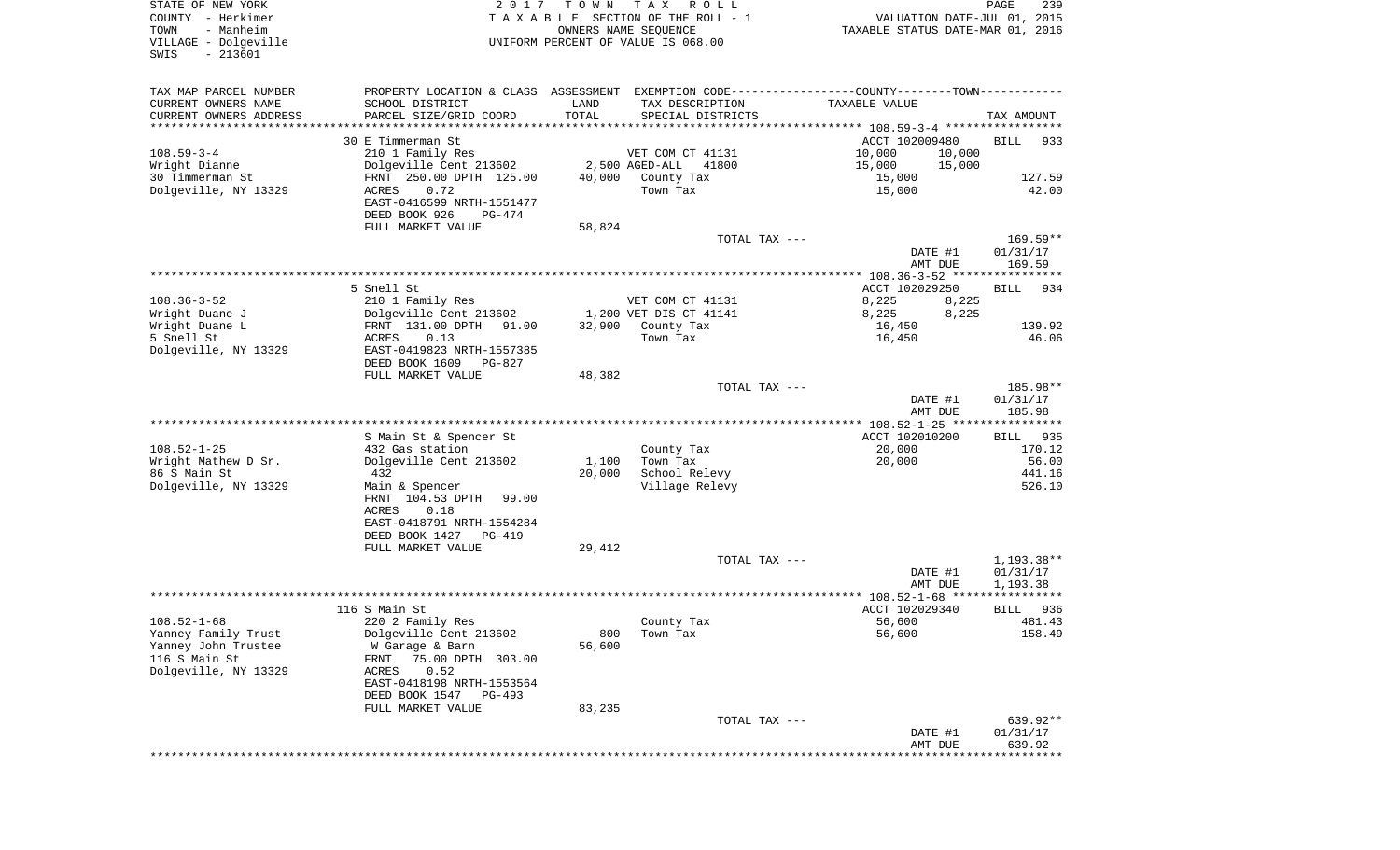| STATE OF NEW YORK<br>COUNTY - Herkimer<br>TOWN<br>- Manheim<br>VILLAGE - Dolgeville |                                                      |        | 2017 TOWN TAX ROLL<br>TAXABLE SECTION OF THE ROLL - 1<br>OWNERS NAME SEQUENCE<br>UNIFORM PERCENT OF VALUE IS 068.00 | VALUATION DATE-JUL 01, 2015<br>TAXABLE STATUS DATE-MAR 01, 2016                               | PAGE<br>240        |
|-------------------------------------------------------------------------------------|------------------------------------------------------|--------|---------------------------------------------------------------------------------------------------------------------|-----------------------------------------------------------------------------------------------|--------------------|
| $-213601$<br>SWIS                                                                   |                                                      |        |                                                                                                                     |                                                                                               |                    |
| TAX MAP PARCEL NUMBER                                                               |                                                      |        |                                                                                                                     | PROPERTY LOCATION & CLASS ASSESSMENT EXEMPTION CODE---------------COUNTY-------TOWN---------- |                    |
| CURRENT OWNERS NAME                                                                 | SCHOOL DISTRICT                                      | LAND   | TAX DESCRIPTION                                                                                                     | TAXABLE VALUE                                                                                 |                    |
| CURRENT OWNERS ADDRESS<br>***********************                                   | PARCEL SIZE/GRID COORD                               | TOTAL  | SPECIAL DISTRICTS                                                                                                   |                                                                                               | TAX AMOUNT         |
|                                                                                     | Mckinley Ave                                         |        |                                                                                                                     | ACCT 102010140                                                                                | <b>BILL</b><br>937 |
| $108.36 - 1 - 14$                                                                   | 311 Res vac land                                     |        | County Tax                                                                                                          | 300                                                                                           | 2.55               |
| Youker Harold                                                                       | Dolgeville Cent 213602                               | 300    | Town Tax                                                                                                            | 300                                                                                           | 0.84               |
| 683 Stewart Landing Rd                                                              | 50.00 DPTH 100.00<br>FRNT                            | 300    |                                                                                                                     |                                                                                               |                    |
| Stratford, NY 13470                                                                 | 0.13<br>ACRES                                        |        |                                                                                                                     |                                                                                               |                    |
|                                                                                     | EAST-0418753 NRTH-1557453<br>DEED BOOK 712<br>PG-129 |        |                                                                                                                     |                                                                                               |                    |
|                                                                                     | FULL MARKET VALUE                                    | 441    |                                                                                                                     |                                                                                               |                    |
|                                                                                     |                                                      |        | TOTAL TAX ---                                                                                                       |                                                                                               | $3.39**$           |
|                                                                                     |                                                      |        |                                                                                                                     | DATE #1                                                                                       | 01/31/17           |
|                                                                                     |                                                      |        |                                                                                                                     | AMT DUE                                                                                       | 3.39               |
|                                                                                     |                                                      |        |                                                                                                                     |                                                                                               |                    |
|                                                                                     | OFF Mckinley Ave                                     |        |                                                                                                                     |                                                                                               | <b>BILL</b><br>938 |
| $108.36 - 1 - 15.1$<br>Youker Harold C                                              | 311 Res vac land<br>Dolgeville Cent 213602           | 200    | County Tax<br>Town Tax                                                                                              | 200<br>200                                                                                    | 1.70<br>0.56       |
| 683 Stewart Landing Rd                                                              | ACRES<br>0.42                                        | 200    |                                                                                                                     |                                                                                               |                    |
| Stratford, NY 13470                                                                 | EAST-0418645 NRTH-1557488                            |        |                                                                                                                     |                                                                                               |                    |
|                                                                                     | FULL MARKET VALUE                                    | 294    |                                                                                                                     |                                                                                               |                    |
|                                                                                     |                                                      |        | TOTAL TAX ---                                                                                                       |                                                                                               | $2.26**$           |
|                                                                                     |                                                      |        |                                                                                                                     | DATE #1                                                                                       | 01/31/17           |
|                                                                                     |                                                      |        |                                                                                                                     | AMT DUE                                                                                       | 2.26               |
|                                                                                     | Horn St                                              |        |                                                                                                                     | ACCT 102018990                                                                                | BILL 939           |
| $108.36 - 1 - 26$                                                                   | 311 Res vac land                                     |        | County Tax                                                                                                          | 200                                                                                           | 1.70               |
| Youker Lowell                                                                       | Dolgeville Cent 213602                               | 200    | Town Tax                                                                                                            | 200                                                                                           | 0.56               |
| 38 W State St                                                                       | FRNT<br>37.50 DPTH 122.00                            | 200    |                                                                                                                     |                                                                                               |                    |
| Dolgeville, NY 13329                                                                | ACRES<br>0.10                                        |        |                                                                                                                     |                                                                                               |                    |
|                                                                                     | EAST-0419239 NRTH-1557053                            |        |                                                                                                                     |                                                                                               |                    |
|                                                                                     | DEED BOOK 897<br>PG-30                               |        |                                                                                                                     |                                                                                               |                    |
|                                                                                     | FULL MARKET VALUE                                    | 294    | TOTAL TAX ---                                                                                                       |                                                                                               | $2.26**$           |
|                                                                                     |                                                      |        |                                                                                                                     | DATE #1                                                                                       | 01/31/17           |
|                                                                                     |                                                      |        |                                                                                                                     | AMT DUE                                                                                       | 2.26               |
|                                                                                     |                                                      |        |                                                                                                                     |                                                                                               |                    |
|                                                                                     | 38 W State St                                        |        |                                                                                                                     | ACCT 102018960                                                                                | BILL 940           |
| $108.36 - 1 - 44$                                                                   | 210 1 Family Res                                     |        | County Tax                                                                                                          | 37,000                                                                                        | 314.71             |
| Youker Lowell                                                                       | Dolgeville Cent 213602                               | 400    | Town Tax                                                                                                            | 37,000                                                                                        | 103.60             |
| Dodge Karen<br>38 W State St                                                        | 37.50 DPTH 110.00<br>FRNT<br>ACRES<br>0.10           | 37,000 |                                                                                                                     |                                                                                               |                    |
| Dolgeville, NY 13329                                                                | EAST-0419182 NRTH-1556956                            |        |                                                                                                                     |                                                                                               |                    |
|                                                                                     | DEED BOOK 1171<br>PG-412                             |        |                                                                                                                     |                                                                                               |                    |
|                                                                                     | FULL MARKET VALUE                                    | 54,412 |                                                                                                                     |                                                                                               |                    |
|                                                                                     |                                                      |        | TOTAL TAX ---                                                                                                       |                                                                                               | 418.31**           |
|                                                                                     |                                                      |        |                                                                                                                     | DATE #1                                                                                       | 01/31/17           |
|                                                                                     |                                                      |        |                                                                                                                     | AMT DUE                                                                                       | 418.31             |
|                                                                                     |                                                      |        |                                                                                                                     |                                                                                               |                    |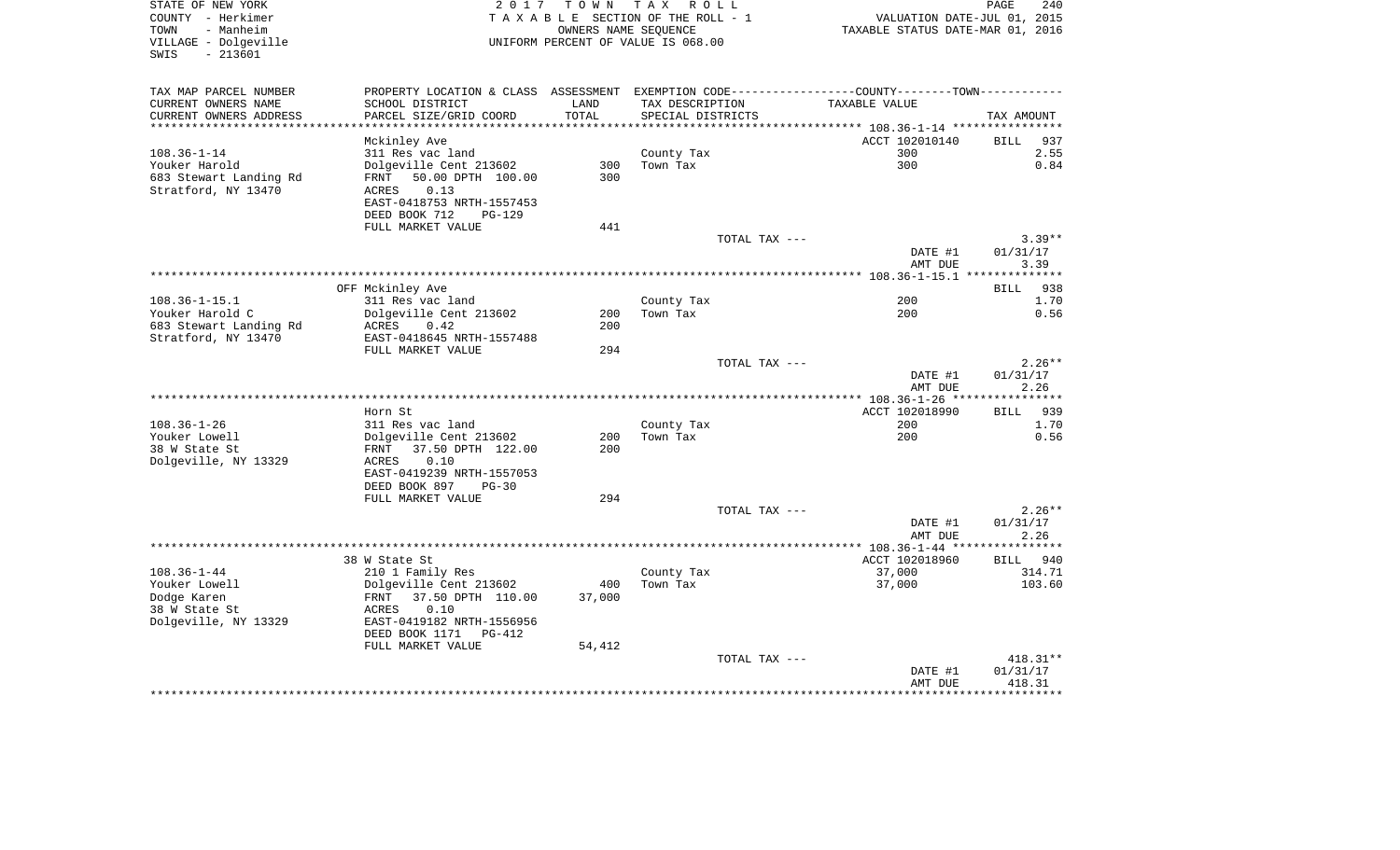| STATE OF NEW YORK<br>COUNTY - Herkimer<br>- Manheim<br>TOWN<br>VILLAGE - Dolgeville<br>SWIS<br>$-213601$ | 2 0 1 7                                                                                       | T O W N<br>OWNERS NAME SEQUENCE | T A X<br>R O L L<br>TAXABLE SECTION OF THE ROLL - 1<br>UNIFORM PERCENT OF VALUE IS 068.00 |               | VALUATION DATE-JUL 01, 2015<br>TAXABLE STATUS DATE-MAR 01, 2016 | PAGE<br>241        |
|----------------------------------------------------------------------------------------------------------|-----------------------------------------------------------------------------------------------|---------------------------------|-------------------------------------------------------------------------------------------|---------------|-----------------------------------------------------------------|--------------------|
| TAX MAP PARCEL NUMBER                                                                                    | PROPERTY LOCATION & CLASS ASSESSMENT EXEMPTION CODE---------------COUNTY-------TOWN---------- |                                 |                                                                                           |               |                                                                 |                    |
| CURRENT OWNERS NAME                                                                                      | SCHOOL DISTRICT                                                                               | LAND                            | TAX DESCRIPTION                                                                           |               | TAXABLE VALUE                                                   |                    |
| CURRENT OWNERS ADDRESS<br>*********************                                                          | PARCEL SIZE/GRID COORD                                                                        | TOTAL<br>***********            | SPECIAL DISTRICTS                                                                         |               |                                                                 | TAX AMOUNT         |
|                                                                                                          | 18 Ransom St                                                                                  |                                 |                                                                                           |               | ACCT 102002520                                                  | BILL<br>941        |
| $108.52 - 4 - 31$                                                                                        | 210 1 Family Res                                                                              |                                 | County Tax                                                                                |               | 43,900                                                          | 373.40             |
| Youker Marjorie                                                                                          | Dolgeville Cent 213602                                                                        | 500                             | Town Tax                                                                                  |               | 43,900                                                          | 122.93             |
| 18 Ransom St                                                                                             | FRNT<br>50.00 DPTH 150.00                                                                     | 43,900                          |                                                                                           |               |                                                                 |                    |
| Dolgeville, NY 13329                                                                                     | ACRES<br>0.17                                                                                 |                                 |                                                                                           |               |                                                                 |                    |
|                                                                                                          | EAST-0419394 NRTH-1553130                                                                     |                                 |                                                                                           |               |                                                                 |                    |
|                                                                                                          | DEED BOOK 692<br>PG-265<br>FULL MARKET VALUE                                                  | 64,559                          |                                                                                           |               |                                                                 |                    |
|                                                                                                          |                                                                                               |                                 |                                                                                           | TOTAL TAX --- |                                                                 | 496.33**           |
|                                                                                                          |                                                                                               |                                 |                                                                                           |               | DATE #1<br>AMT DUE                                              | 01/31/17<br>496.33 |
|                                                                                                          |                                                                                               |                                 |                                                                                           |               |                                                                 |                    |
|                                                                                                          | Horn St                                                                                       |                                 |                                                                                           |               | ACCT 102029790                                                  | <b>BILL</b><br>942 |
| $108.36 - 1 - 28$                                                                                        | 311 Res vac land                                                                              |                                 | County Tax                                                                                |               | 200                                                             | 1.70               |
| Youker Maxine<br>Maxwell Cathie Y                                                                        | Dolgeville Cent 213602                                                                        | 200                             | Town Tax                                                                                  |               | 200                                                             | 0.56               |
| 34 W State St                                                                                            | 50.00 DPTH 120.00<br>FRNT<br>0.12<br>ACRES                                                    | 200                             |                                                                                           |               |                                                                 |                    |
| Dolgeville, NY 13329                                                                                     | EAST-0419321 NRTH-1557005                                                                     |                                 |                                                                                           |               |                                                                 |                    |
|                                                                                                          | DEED BOOK 1505<br>PG-582                                                                      |                                 |                                                                                           |               |                                                                 |                    |
|                                                                                                          | FULL MARKET VALUE                                                                             | 294                             |                                                                                           |               |                                                                 |                    |
|                                                                                                          |                                                                                               |                                 |                                                                                           | TOTAL TAX --- |                                                                 | $2.26**$           |
|                                                                                                          |                                                                                               |                                 |                                                                                           |               | DATE #1                                                         | 01/31/17           |
|                                                                                                          |                                                                                               |                                 |                                                                                           |               | AMT DUE                                                         | 2.26               |
|                                                                                                          | 34 W State St                                                                                 |                                 |                                                                                           |               | ACCT 102029760                                                  | BILL 943           |
| $108.36 - 1 - 42$                                                                                        | 210 1 Family Res                                                                              |                                 | County Tax                                                                                |               | 52,000                                                          | 442.30             |
| Youker Maxine                                                                                            | Dolgeville Cent 213602                                                                        | 500                             | Town Tax                                                                                  |               | 52,000                                                          | 145.61             |
| Maxwell Cathie Y                                                                                         | W/garage                                                                                      | 52,000                          |                                                                                           |               |                                                                 |                    |
| 34 W State St                                                                                            | FRNT<br>50.00 DPTH 110.00                                                                     |                                 |                                                                                           |               |                                                                 |                    |
| Dolgeville, NY 13329                                                                                     | ACRES<br>0.13<br>EAST-0419265 NRTH-1556906                                                    |                                 |                                                                                           |               |                                                                 |                    |
|                                                                                                          | DEED BOOK 1505<br>PG-582                                                                      |                                 |                                                                                           |               |                                                                 |                    |
|                                                                                                          | FULL MARKET VALUE                                                                             | 76,471                          |                                                                                           |               |                                                                 |                    |
|                                                                                                          |                                                                                               |                                 |                                                                                           | TOTAL TAX --- |                                                                 | 587.91**           |
|                                                                                                          |                                                                                               |                                 |                                                                                           |               | DATE #1                                                         | 01/31/17           |
|                                                                                                          |                                                                                               |                                 |                                                                                           |               | AMT DUE                                                         | 587.91             |
|                                                                                                          | 79 Spencer St                                                                                 |                                 |                                                                                           |               | ACCT 102006630                                                  | 944<br>BILL        |
| $108.51 - 1 - 4$                                                                                         | 210 1 Family Res                                                                              |                                 | County Tax                                                                                |               | 47,700                                                          | 405.72             |
| Zilkowski Daniel A                                                                                       | Dolgeville Cent 213602                                                                        | 1,000                           | Town Tax                                                                                  |               | 47,700                                                          | 133.57             |
| Zilkowski Joanne L                                                                                       | W Garage                                                                                      | 47,700                          |                                                                                           |               |                                                                 |                    |
| 79 Spencer St                                                                                            | FRNT 100.00 DPTH 153.00                                                                       |                                 |                                                                                           |               |                                                                 |                    |
| Dolgeville, NY 13329                                                                                     | 0.35<br>ACRES                                                                                 |                                 |                                                                                           |               |                                                                 |                    |
|                                                                                                          | EAST-0416805 NRTH-1554289                                                                     |                                 |                                                                                           |               |                                                                 |                    |
|                                                                                                          | DEED BOOK 1315<br>PG-938<br>FULL MARKET VALUE                                                 | 70,147                          |                                                                                           |               |                                                                 |                    |
|                                                                                                          |                                                                                               |                                 |                                                                                           | TOTAL TAX --- |                                                                 | 539.29**           |
|                                                                                                          |                                                                                               |                                 |                                                                                           |               | DATE #1                                                         | 01/31/17           |
|                                                                                                          |                                                                                               |                                 |                                                                                           |               | AMT DUE                                                         | 539.29             |
|                                                                                                          |                                                                                               |                                 |                                                                                           |               |                                                                 |                    |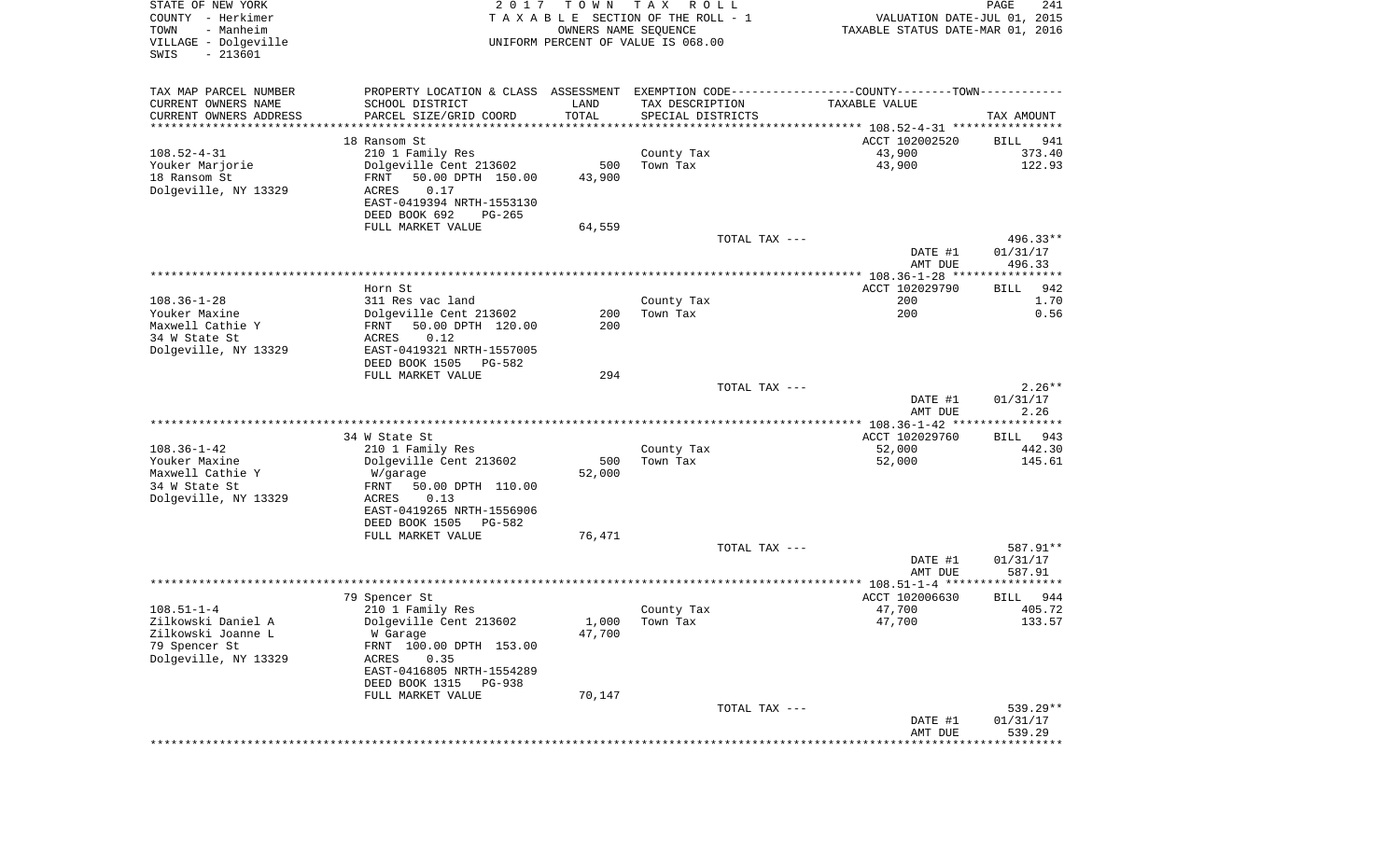| STATE OF NEW YORK<br>COUNTY<br>- Herkimer<br>- Manheim<br>TOWN<br>VILLAGE - Dolgeville<br>$-213601$<br>SWIS |                                                                                                                                                                  | 2017 TOWN<br>OWNERS NAME SEOUENCE | TAX ROLL<br>TAXABLE SECTION OF THE ROLL - 1<br>UNIFORM PERCENT OF VALUE IS 068.00 | VALUATION DATE-JUL 01, 2015<br>TAXABLE STATUS DATE-MAR 01, 2016             | 242<br>PAGE                      |
|-------------------------------------------------------------------------------------------------------------|------------------------------------------------------------------------------------------------------------------------------------------------------------------|-----------------------------------|-----------------------------------------------------------------------------------|-----------------------------------------------------------------------------|----------------------------------|
| TAX MAP PARCEL NUMBER<br>CURRENT OWNERS NAME<br>CURRENT OWNERS ADDRESS                                      | PROPERTY LOCATION & CLASS ASSESSMENT<br>SCHOOL DISTRICT<br>PARCEL SIZE/GRID COORD                                                                                | LAND<br>TOTAL                     | TAX DESCRIPTION<br>SPECIAL DISTRICTS                                              | EXEMPTION CODE----------------COUNTY-------TOWN-----------<br>TAXABLE VALUE | TAX AMOUNT                       |
|                                                                                                             | 17 W Spofford Ave                                                                                                                                                |                                   |                                                                                   | ACCT 102023010                                                              | BILL 945                         |
| 108.52-1-74<br>Zipp Joan B<br>Brundage Donald J<br>17 W Spofford Ave<br>Dolgeville, NY 13329                | 210 1 Family Res<br>Dolgeville Cent 213602<br>FRNT 50.00 DPTH 100.00<br>0.11<br>ACRES<br>EAST-0417745 NRTH-1553487<br>DEED BOOK 1078 PG-310<br>FULL MARKET VALUE | 500<br>47,100<br>69,265           | County Tax<br>Town Tax                                                            | 47,100<br>47,100                                                            | 400.62<br>131.89                 |
|                                                                                                             |                                                                                                                                                                  |                                   | TOTAL TAX ---                                                                     | DATE #1<br>AMT DUE                                                          | $532.51**$<br>01/31/17<br>532.51 |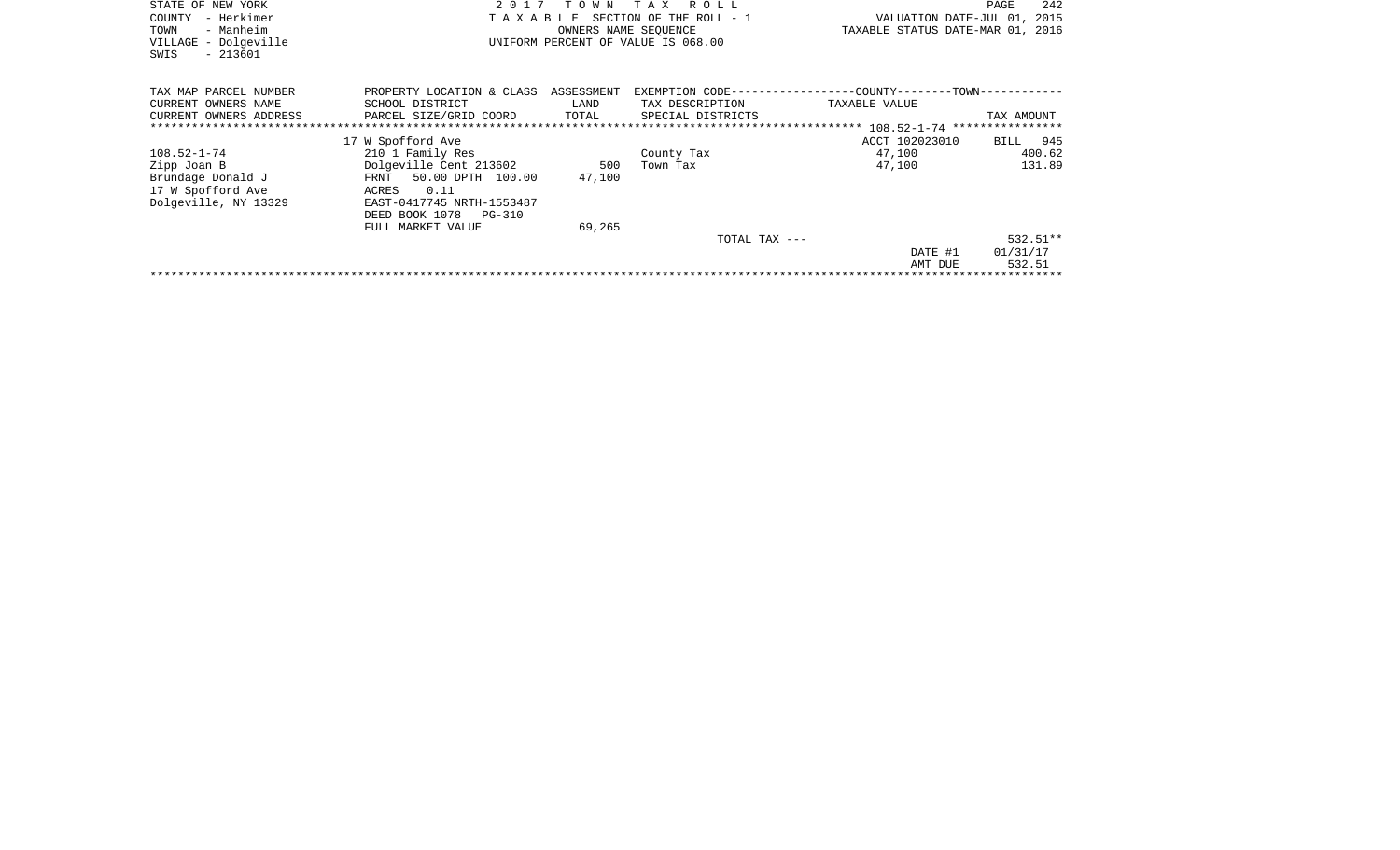| STATE OF NEW YORK    | 2017 TOWN TAX ROLL                 | 243<br>PAGE                      |
|----------------------|------------------------------------|----------------------------------|
| COUNTY - Herkimer    | TAXABLE SECTION OF THE ROLL - 1    | VALUATION DATE-JUL 01, 2015      |
| - Manheim<br>TOWN    |                                    | TAXABLE STATUS DATE-MAR 01, 2016 |
| VILLAGE - Dolgeville | UNIFORM PERCENT OF VALUE IS 068.00 | RPS155/V04/L015                  |
| - 213601<br>SWIS     |                                    | CURRENT DATE 12/16/2016          |
|                      |                                    |                                  |
|                      | ROLL SUB SECTION- - TOTALS         |                                  |

# \*\*\* S P E C I A L D I S T R I C T S U M M A R Y \*\*\*

|      |             |               | $\Box$<br>11 L<br>$\left( \right)$ |   | HIV | EXEMPT | .<br>n 1                   | $\overline{\phantom{a}}$ |
|------|-------------|---------------|------------------------------------|---|-----|--------|----------------------------|--------------------------|
| CODE | ΝΔМϜ<br>. . | <b>PARCEL</b> | TVDT                               | . | ,,, | AMOUNT | , <del>,</del> , , , , , , | ---<br>.A2               |

### NO SPECIAL DISTRICTS AT THIS LEVEL

### \*\*\* S C H O O L D I S T R I C T S U M M A R Y \*\*\*

| CODE   | DISTRICT NAME             | TOTAL<br>PARCELS | ASSESSED<br>LAND | ASSESSED<br>TOTAL | EXEMPT<br>AMOUNT<br>-------- | TOTAL<br>TAXABLE<br>---------- |
|--------|---------------------------|------------------|------------------|-------------------|------------------------------|--------------------------------|
|        |                           |                  |                  |                   | STAR AMOUNT                  | STAR TAXABLE                   |
|        | Dolgeville Central        | 465              | 617,680          | 21414,792         | 222,400                      | 21, 192, 392                   |
| 213602 |                           |                  |                  |                   | 6737,450                     | 14,454,942                     |
|        | $S$ U B - T O T A L       | 465              | 617,680          | 21414,792         | 222,400                      | 21, 192, 392                   |
|        | S U B - T O T A $L(CONT)$ |                  |                  |                   | 6737,450                     | 14,454,942                     |
|        |                           |                  |                  |                   |                              |                                |
|        | TOTAL                     | 465              | 617,680          | 21414,792         | 222,400                      | 21, 192, 392                   |
|        | TO TAL (CONT)             |                  |                  |                   | 6737,450                     | 14,454,942                     |

# \*\*\* S Y S T E M C O D E S S U M M A R Y \*\*\*

#### NO SYSTEM EXEMPTIONS AT THIS LEVEL

# \*\*\* E X E M P T I O N S U M M A R Y \*\*\*

|       |                | TOTAL   |         |         |
|-------|----------------|---------|---------|---------|
| CODE  | DESCRIPTION    | PARCELS | COUNTY  | TOWN    |
|       |                |         |         |         |
| 41121 | VET WAR CT     | 23      | 134,115 | 134,115 |
| 41131 | VET COM CT     | 37      | 351,750 | 351,750 |
| 41141 | VET DIS CT     | 10      | 96,602  | 96,602  |
| 41162 | $CW$ 15 $VET/$ |         | 17,625  |         |
| 41400 | CLERGY         | ◠       | 3,000   | 3,000   |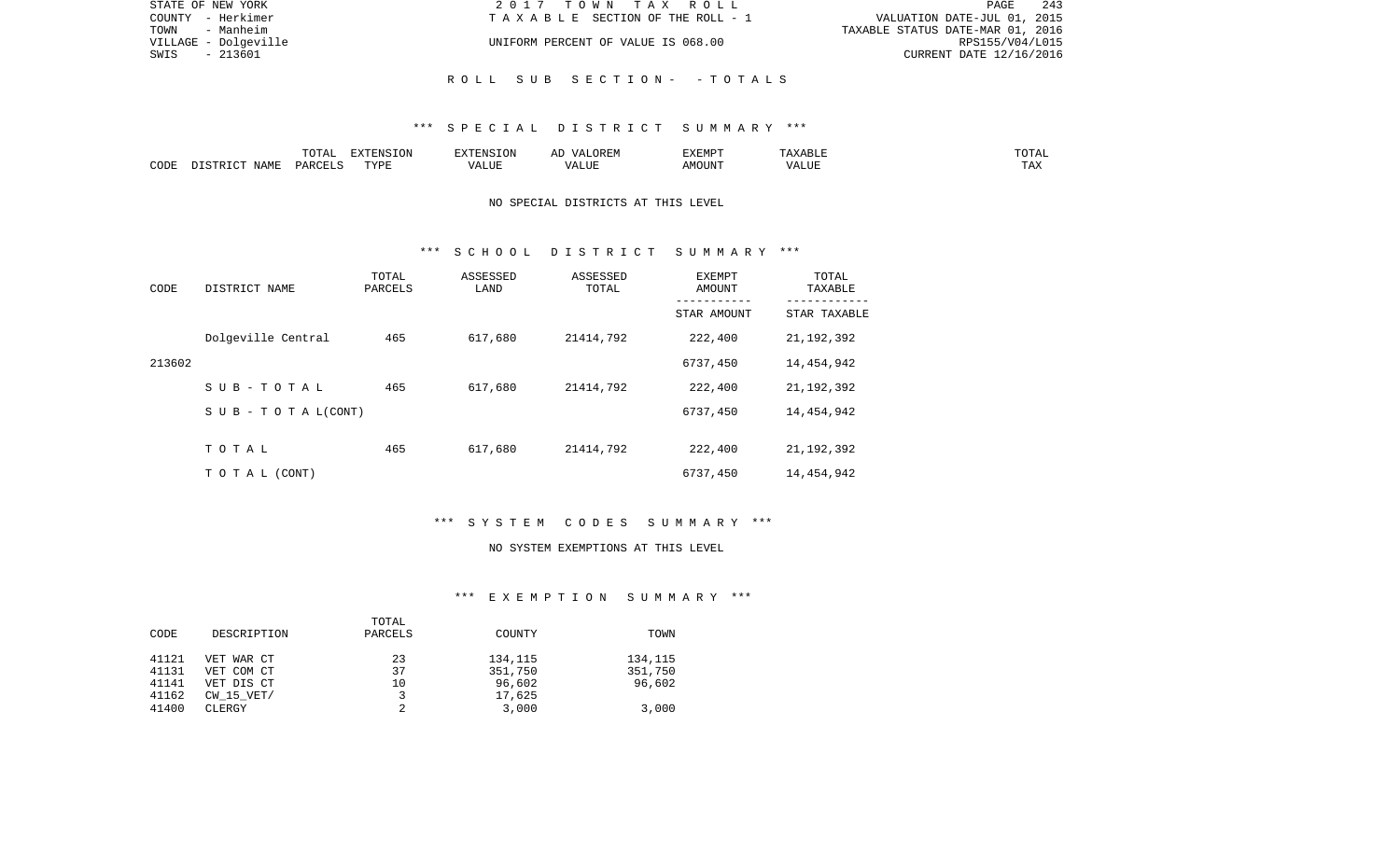| STATE OF NEW YORK    | 2017 TOWN TAX ROLL                 | 244<br>PAGE                      |
|----------------------|------------------------------------|----------------------------------|
| COUNTY - Herkimer    | TAXABLE SECTION OF THE ROLL - 1    | VALUATION DATE-JUL 01, 2015      |
| TOWN - Manheim       |                                    | TAXABLE STATUS DATE-MAR 01, 2016 |
| VILLAGE - Dolgeville | UNIFORM PERCENT OF VALUE IS 068.00 | RPS155/V04/L015                  |
| SWIS<br>- 213601     |                                    | CURRENT DATE 12/16/2016          |
|                      |                                    |                                  |
|                      | ROLL SUB SECTION- -TOTALS          |                                  |

### \*\*\* E X E M P T I O N S U M M A R Y \*\*\*

| CODE  | DESCRIPTION | TOTAL<br>PARCELS | COUNTY  | TOWN    |
|-------|-------------|------------------|---------|---------|
| 41800 | AGED-ALL    | 10               | 205,130 | 205,130 |
|       | тотаь       | 85               | 808,222 | 790,597 |

| ROLL<br>SEC | DESCRIPTION                             | TOTAL<br>PARCELS | ASSESSED<br>LAND   | ASSESSED<br>TOTAL      | <b>EXEMPT</b><br>AMOUNT | TOTAL<br>TAXABLE         | TOTAL<br><b>TAX</b>     |
|-------------|-----------------------------------------|------------------|--------------------|------------------------|-------------------------|--------------------------|-------------------------|
|             |                                         |                  |                    |                        | STAR AMOUNT             | STAR TAXABLE             |                         |
|             | County Tax<br>Town Tax<br>School Relevy |                  | 617,680<br>617,680 | 21414,792<br>21414,792 | 808,222<br>790,597      | 20,606,570<br>20,624,195 | 175,274.49<br>57,750.10 |
|             |                                         |                  |                    |                        |                         |                          | 30,743.20               |
|             | Village Relevy                          |                  |                    |                        |                         |                          | 35,783.10               |
|             | SPEC DIST TAXES<br>TAXABLE              | 465              |                    |                        |                         |                          | 299,550.89              |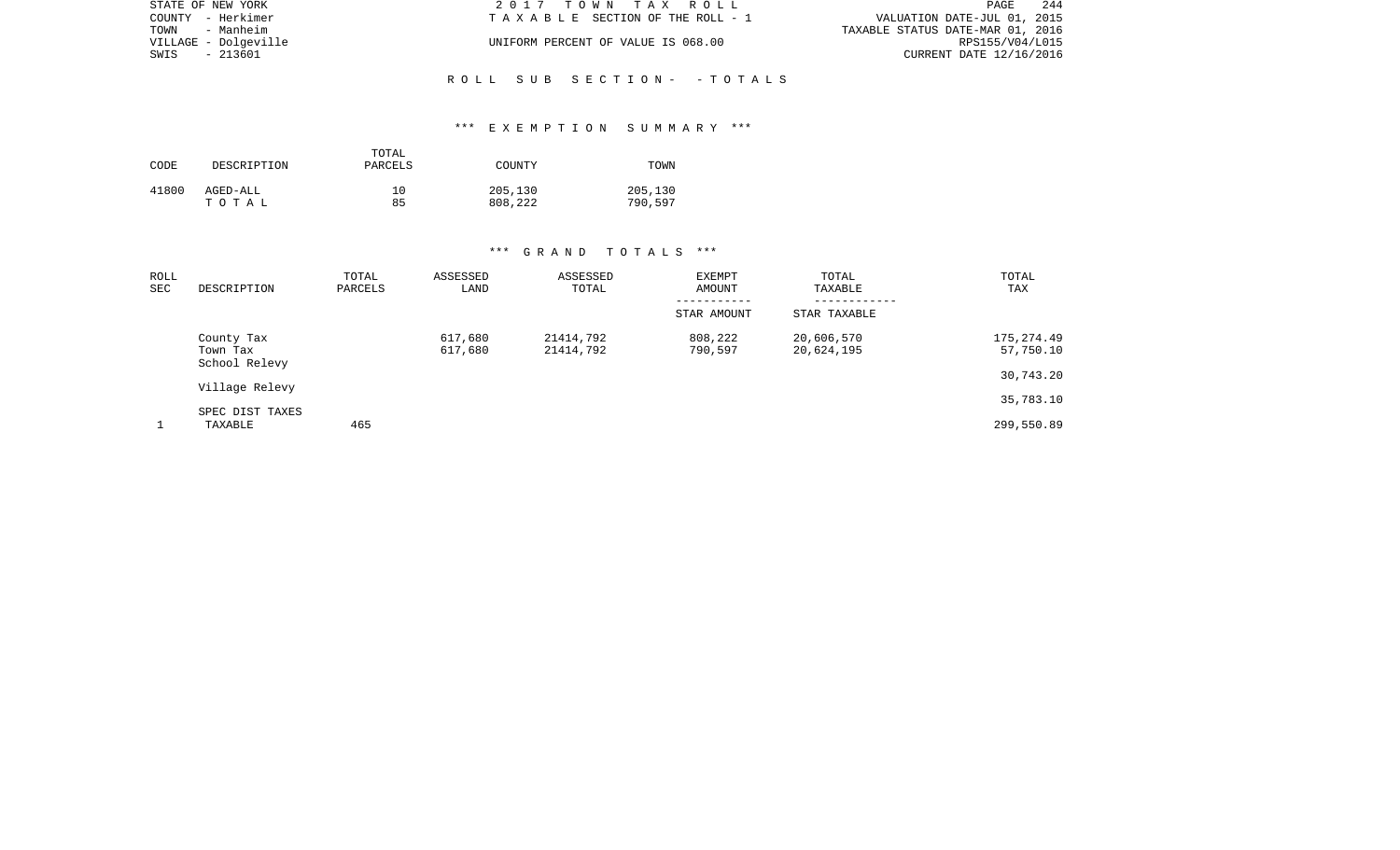| STATE OF NEW YORK    |           | 2017 TOWN TAX ROLL                 | PAGE                             | 245 |
|----------------------|-----------|------------------------------------|----------------------------------|-----|
| COUNTY - Herkimer    |           | TAXABLE SECTION OF THE ROLL - 1    | VALUATION DATE-JUL 01, 2015      |     |
| TOWN                 | - Manheim |                                    | TAXABLE STATUS DATE-MAR 01, 2016 |     |
| VILLAGE - Dolgeville |           | UNIFORM PERCENT OF VALUE IS 068.00 | RPS155/V04/L015                  |     |
| SWIS                 | - 213601  |                                    | CURRENT DATE 12/16/2016          |     |
|                      |           |                                    |                                  |     |

### \*\*\* S P E C I A L D I S T R I C T S U M M A R Y \*\*\*

R O L L S E C T I O N T O T A L S

|      |                       | $\overline{\phantom{a}}$<br>▵<br>--- | <b>EXTENSION</b> | TATO T | ~~<br>vд<br>1 H H IV | <b>EXEMP</b><br>۰۰ تند که ب<br>. | `BLL<br>ີ   | . U 1 1 1 1 |
|------|-----------------------|--------------------------------------|------------------|--------|----------------------|----------------------------------|-------------|-------------|
| CODE | JAME<br>$\sim$ $\sim$ | PARCELS                              | <b>TRIA</b><br>. | ALUF   | LUF<br>$\sqrt{ }$    | \MOUN'.                          | 77T<br>ALUE | may<br>د د  |

### NO SPECIAL DISTRICTS AT THIS LEVEL

### \*\*\* S C H O O L D I S T R I C T S U M M A R Y \*\*\*

| CODE   | DISTRICT NAME             | TOTAL<br>PARCELS | ASSESSED<br>LAND | ASSESSED<br>TOTAL | EXEMPT<br>AMOUNT | TOTAL<br>TAXABLE |
|--------|---------------------------|------------------|------------------|-------------------|------------------|------------------|
|        |                           |                  |                  |                   | STAR AMOUNT      | STAR TAXABLE     |
|        | Dolgeville Central        | 945              | 1309,480         | 41725,360         | 288,460          | 41,436,900       |
| 213602 |                           |                  |                  |                   | 12876,150        | 28,560,750       |
|        | SUB-TOTAL                 | 945              | 1309,480         | 41725,360         | 288,460          | 41,436,900       |
|        | S U B - T O T A $L(CONT)$ |                  |                  |                   | 12876,150        | 28,560,750       |
|        |                           |                  |                  |                   |                  |                  |
|        | TOTAL                     | 945              | 1309,480         | 41725,360         | 288,460          | 41,436,900       |
|        | T O T A L (CONT)          |                  |                  |                   | 12876,150        | 28,560,750       |

# \*\*\* S Y S T E M C O D E S S U M M A R Y \*\*\*

#### NO SYSTEM EXEMPTIONS AT THIS LEVEL

# \*\*\* E X E M P T I O N S U M M A R Y \*\*\*

|       |                | TOTAL   |         |         |
|-------|----------------|---------|---------|---------|
| CODE  | DESCRIPTION    | PARCELS | COUNTY  | TOWN    |
|       |                |         |         |         |
| 41121 | VET WAR CT     | 43      | 250,410 | 250,410 |
| 41131 | VET COM CT     | 69      | 664,888 | 664,888 |
| 41141 | VET DIS CT     | 15      | 169,572 | 169,572 |
| 41161 | $CW$ 15 $VET/$ |         | 6,120   |         |
| 41162 | $CW$ 15 $VET/$ |         | 35,985  |         |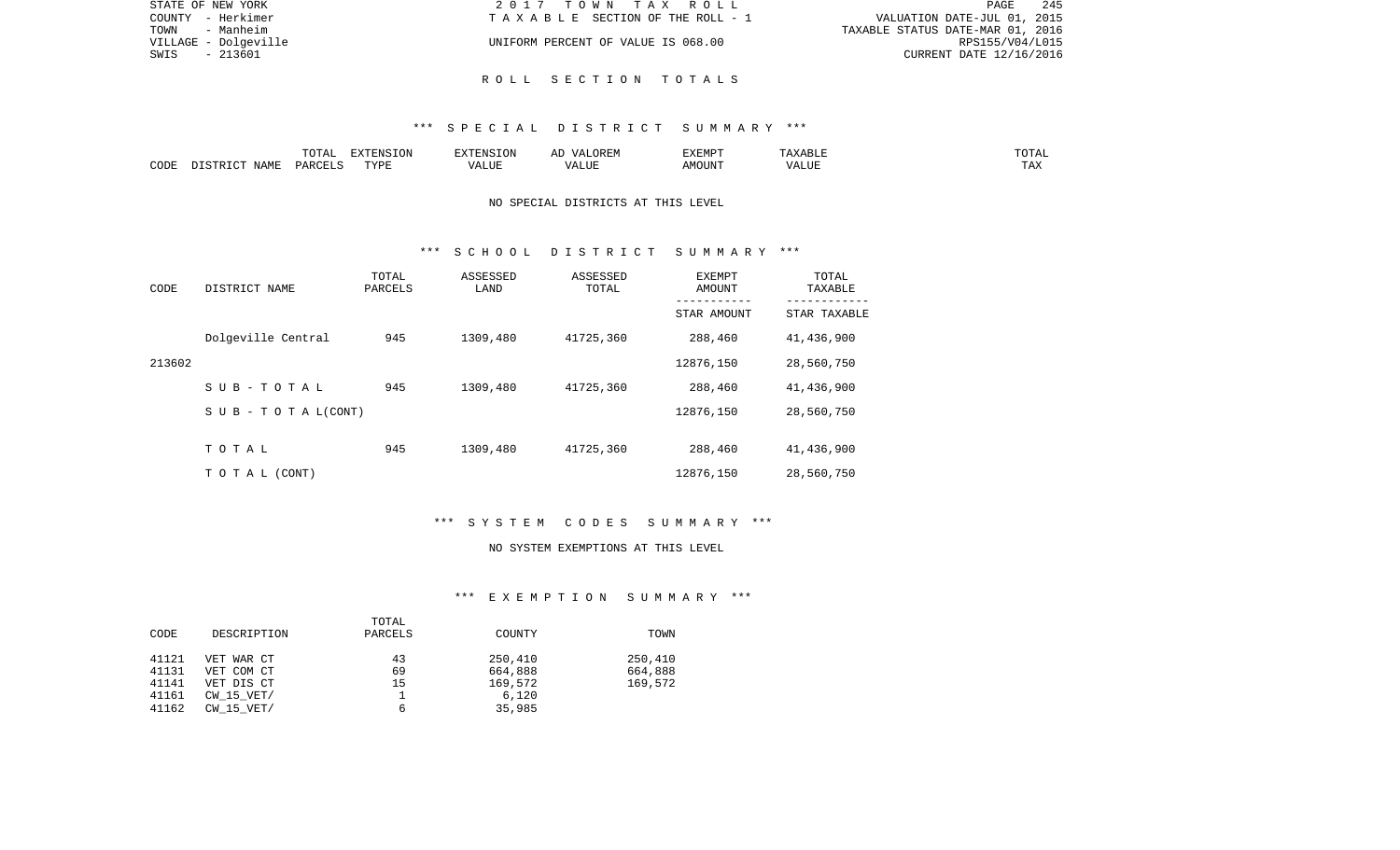| STATE OF NEW YORK    | 2017 TOWN TAX ROLL                 | 246<br><b>PAGE</b>               |
|----------------------|------------------------------------|----------------------------------|
| COUNTY - Herkimer    | TAXABLE SECTION OF THE ROLL - 1    | VALUATION DATE-JUL 01, 2015      |
| TOWN<br>- Manheim    |                                    | TAXABLE STATUS DATE-MAR 01, 2016 |
| VILLAGE - Dolgeville | UNIFORM PERCENT OF VALUE IS 068.00 | RPS155/V04/L015                  |
| SWIS<br>- 213601     |                                    | CURRENT DATE 12/16/2016          |
|                      |                                    |                                  |

### \*\*\* E X E M P T I O N S U M M A R Y \*\*\*

R O L L S E C T I O N T O T A L S

|       |             | TOTAL   |          |          |
|-------|-------------|---------|----------|----------|
| CODE  | DESCRIPTION | PARCELS | COUNTY   | TOWN     |
|       |             |         |          |          |
| 41400 | CLERGY      |         | 3,000    | 3,000    |
| 41720 | AG MKTS L   |         | 6,460    | 6,460    |
| 41800 | AGED-ALL    | 13      | 264,730  | 264,730  |
| 41801 | AGED-CT     |         | 17,640   | 17,640   |
|       | TOTAL       | 152     | 1418,805 | 1376,700 |

| ROLL<br>SEC | DESCRIPTION                             | TOTAL<br>PARCELS | ASSESSED<br>LAND     | ASSESSED<br>TOTAL      | <b>EXEMPT</b><br>AMOUNT | TOTAL<br>TAXABLE         | TOTAL<br><b>TAX</b>      |
|-------------|-----------------------------------------|------------------|----------------------|------------------------|-------------------------|--------------------------|--------------------------|
|             |                                         |                  |                      |                        | STAR AMOUNT             | STAR TAXABLE             |                          |
|             | County Tax<br>Town Tax<br>School Relevy |                  | 1309,480<br>1309,480 | 41725,360<br>41725,360 | 1,418,805<br>1,376,700  | 40,306,555<br>40,348,660 | 342,837.85<br>112,980.78 |
|             | Village Relevy                          |                  |                      |                        |                         |                          | 67,752.13                |
|             |                                         |                  |                      |                        |                         |                          | 86,211.84                |
|             | SPEC DIST TAXES<br>TAXABLE              | 945              |                      |                        |                         |                          | 609,782.60               |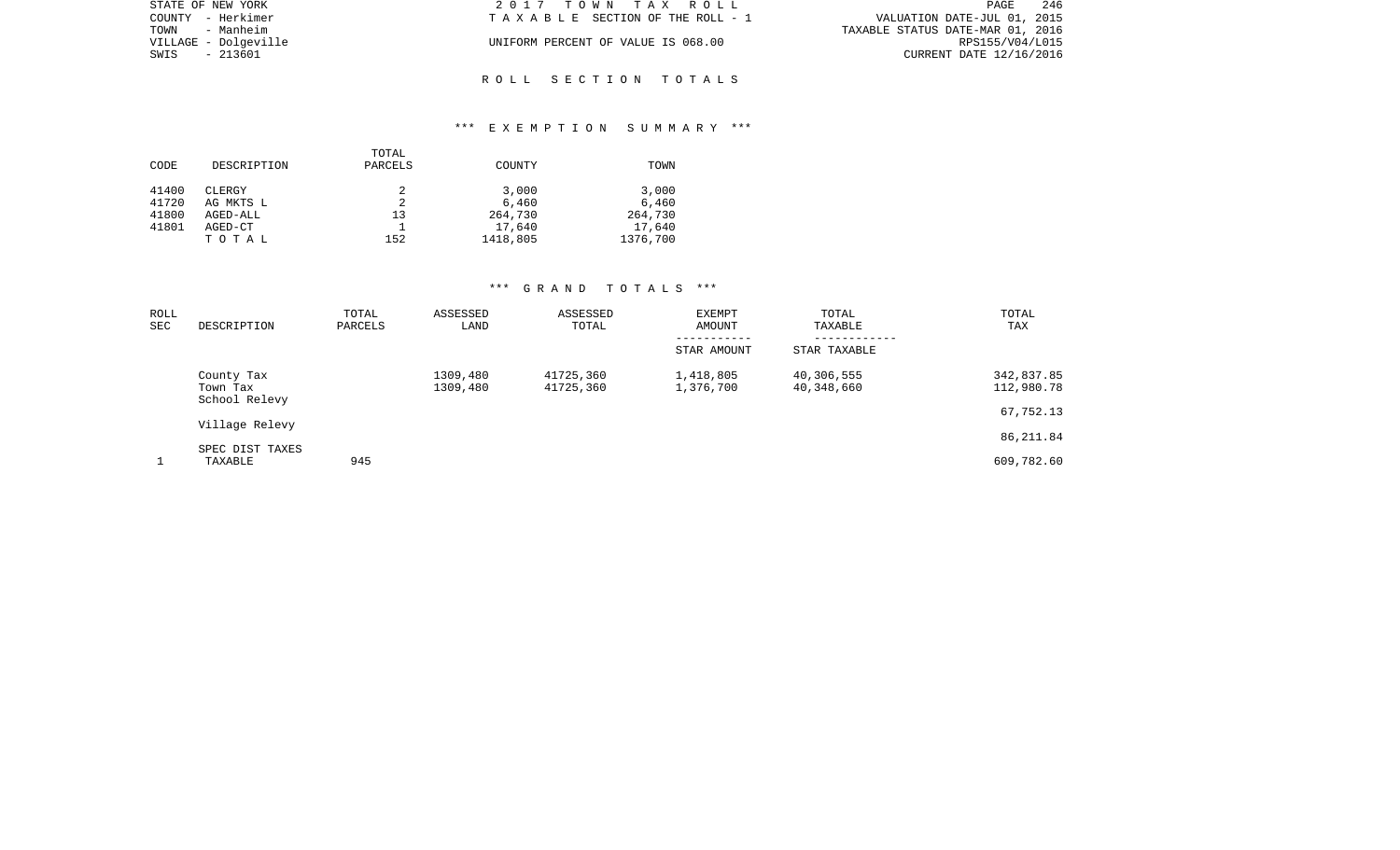| STATE OF NEW YORK<br>COUNTY - Herkimer<br>TOWN<br>- Manheim<br>VILLAGE - Dolgeville<br>$-213601$<br>SWIS | 2017                                                       | TOWN TAX<br>OWNERS NAME SEOUENCE | R O L L<br>SPECIAL FRANCHISE SECTION OF THE ROLL - 5<br>UNIFORM PERCENT OF VALUE IS 068.00   | VALUATION DATE-JUL 01, 2015<br>TAXABLE STATUS DATE-MAR 01, 2016 | PAGE<br>247                          |
|----------------------------------------------------------------------------------------------------------|------------------------------------------------------------|----------------------------------|----------------------------------------------------------------------------------------------|-----------------------------------------------------------------|--------------------------------------|
| TAX MAP PARCEL NUMBER                                                                                    |                                                            |                                  | PROPERTY LOCATION & CLASS ASSESSMENT EXEMPTION CODE---------------COUNTY-------TOWN--------- |                                                                 |                                      |
| CURRENT OWNERS NAME<br>CURRENT OWNERS ADDRESS<br>****************                                        | SCHOOL DISTRICT<br>PARCEL SIZE/GRID COORD                  | LAND<br>TOTAL                    | TAX DESCRIPTION<br>SPECIAL DISTRICTS                                                         | TAXABLE VALUE                                                   | TAX AMOUNT                           |
|                                                                                                          | LINES                                                      |                                  |                                                                                              | ACCT 102500030                                                  | BILL 946                             |
| $555. - 4 - 1$<br>National Grid                                                                          | 861 Elec & gas<br>Dolgeville Cent 213602                   | $\Omega$                         | County Tax<br>Town Tax                                                                       | 1109,661<br>1109,661                                            | 9,438.51<br>3,107.18                 |
| Real Estate Tax Dept<br>300 Erie Blvd W<br>Syracuse, NY 13202                                            | $8 - 1993$<br>Spec.franchise<br>Village<br>DEED BOOK 00000 | 1109,661                         |                                                                                              |                                                                 |                                      |
|                                                                                                          | FULL MARKET VALUE                                          | 1631,854                         |                                                                                              |                                                                 |                                      |
|                                                                                                          |                                                            |                                  | TOTAL TAX ---                                                                                | DATE #1<br>AMT DUE                                              | 12,545.69**<br>01/31/17<br>12,545.69 |
|                                                                                                          |                                                            |                                  |                                                                                              |                                                                 |                                      |
|                                                                                                          | CABLES                                                     |                                  |                                                                                              | ACCT 102500090                                                  | BILL 947                             |
| $555. - 6 - 1$                                                                                           | 869 Television                                             |                                  | County Tax                                                                                   | 47,172                                                          | 401.23                               |
| Time Warner Cable<br>PO Box 7467<br>Charolotte, NC 28241-7467                                            | Dolgeville Cent 213602<br>$8 - 1993$<br>Spec Fran 1997     | $\Omega$<br>47,172               | Town Tax                                                                                     | 47,172                                                          | 132.09                               |
|                                                                                                          | Village                                                    |                                  |                                                                                              |                                                                 |                                      |
|                                                                                                          | FULL MARKET VALUE                                          | 69,371                           |                                                                                              |                                                                 |                                      |
|                                                                                                          |                                                            |                                  | TOTAL TAX ---                                                                                | DATE #1<br>AMT DUE                                              | 533.32**<br>01/31/17<br>533.32       |
|                                                                                                          |                                                            |                                  |                                                                                              |                                                                 |                                      |
|                                                                                                          | WIRES                                                      |                                  |                                                                                              | ACCT 102500060                                                  | BILL 948                             |
| $555. - 3 - 1$                                                                                           | 866 Telephone                                              |                                  | County Tax                                                                                   | 89,501                                                          | 761.27                               |
| Verizon New York Inc                                                                                     | Dolgeville Cent 213602                                     | $\Omega$                         | Town Tax                                                                                     | 89,501                                                          | 250.61                               |
| $C/O$ Duff & Phelps                                                                                      | $8 - 1993$                                                 | 89,501                           |                                                                                              |                                                                 |                                      |
| PO Box 2749<br>Addison, TX 75001                                                                         | Spec.franchise<br>Village                                  |                                  |                                                                                              |                                                                 |                                      |
|                                                                                                          | DEED BOOK 00000                                            |                                  |                                                                                              |                                                                 |                                      |
|                                                                                                          | FULL MARKET VALUE                                          | 131,619                          |                                                                                              |                                                                 |                                      |
|                                                                                                          |                                                            |                                  | TOTAL TAX $---$                                                                              |                                                                 | $1,011.88**$                         |
|                                                                                                          |                                                            |                                  |                                                                                              | DATE #1                                                         | 01/31/17                             |
|                                                                                                          |                                                            |                                  |                                                                                              | AMT DUE                                                         | 1,011.88                             |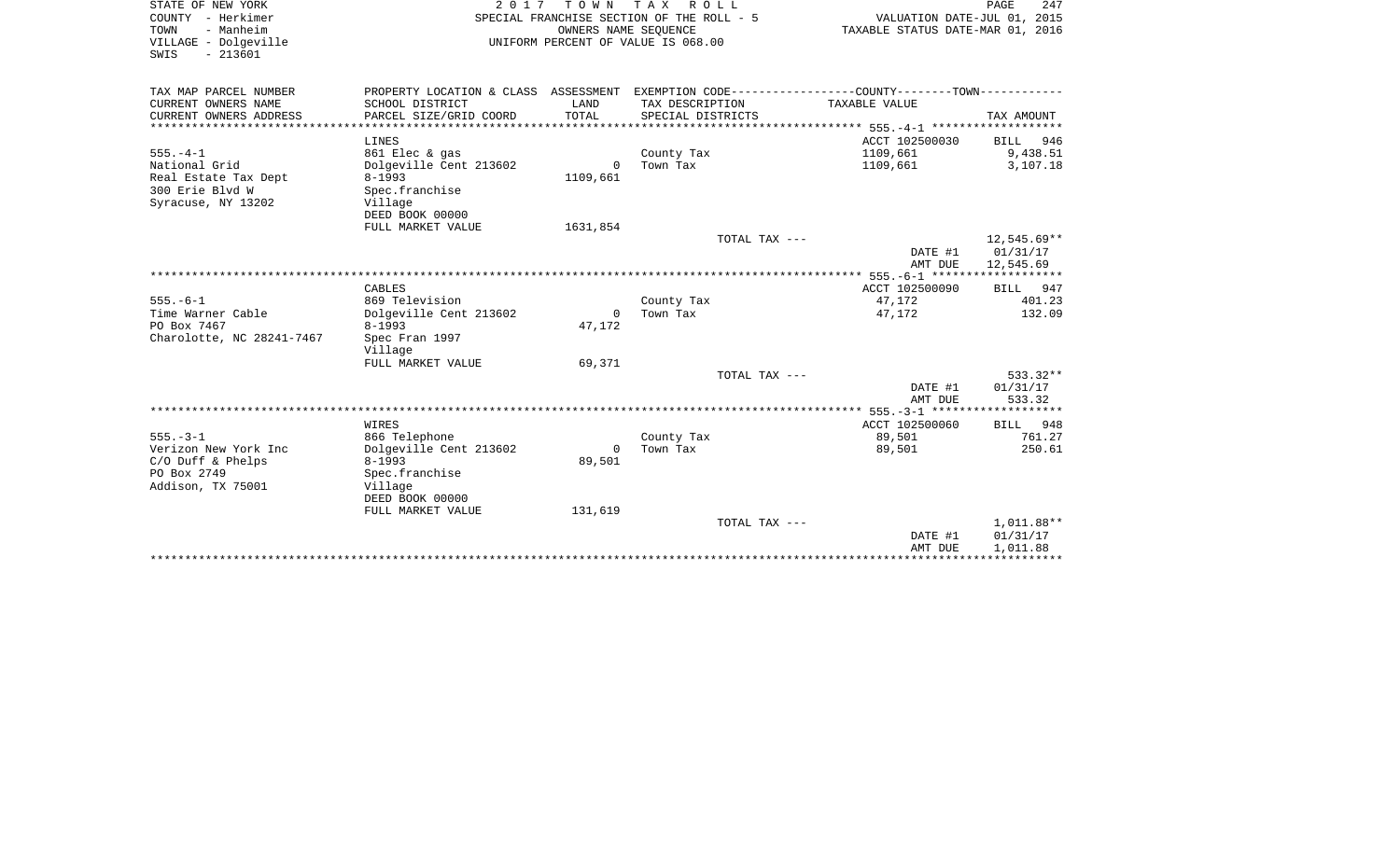| STATE OF NEW YORK    | 2017 TOWN TAX ROLL                        | 248<br>PAGE                      |
|----------------------|-------------------------------------------|----------------------------------|
| COUNTY - Herkimer    | SPECIAL FRANCHISE SECTION OF THE ROLL - 5 | VALUATION DATE-JUL 01, 2015      |
| TOWN - Manheim       |                                           | TAXABLE STATUS DATE-MAR 01, 2016 |
| VILLAGE - Dolgeville |                                           | RPS155/V04/L015                  |
| SWIS - 213601        |                                           | CURRENT DATE 12/16/2016          |
|                      |                                           |                                  |
|                      | ROLL SUB SECTION- -TOTALS                 |                                  |

### \*\*\* S P E C I A L D I S T R I C T S U M M A R Y \*\*\*

|      |      | ----                                                                                | ה∩דפתידעים  | 111  | $\cdots$ |      |      | UIAL |
|------|------|-------------------------------------------------------------------------------------|-------------|------|----------|------|------|------|
| CODE | NAME | $\overline{D}$ $\Delta$ $\overline{D}$ $\overline{D}$ $\overline{D}$ $\overline{D}$ | <b>TIZE</b> | JU P |          | .OUN | ---- |      |

### NO SPECIAL DISTRICTS AT THIS LEVEL

### \*\*\* S C H O O L D I S T R I C T S U M M A R Y \*\*\*

| CODE   | DISTRICT NAME                    | TOTAL<br>PARCELS | ASSESSED<br>LAND | ASSESSED<br>TOTAL | <b>EXEMPT</b><br>AMOUNT | TOTAL<br>TAXABLE |
|--------|----------------------------------|------------------|------------------|-------------------|-------------------------|------------------|
|        |                                  |                  |                  |                   | STAR AMOUNT             | STAR TAXABLE     |
|        | Dolgeville Central               | 3                |                  | 1246,334          |                         | 1,246,334        |
| 213602 |                                  |                  |                  |                   |                         | 1,246,334        |
|        | SUB-TOTAL                        | 3                |                  | 1246,334          |                         | 1,246,334        |
|        | $S \cup B - T \cup T A L (CONT)$ |                  |                  |                   |                         | 1,246,334        |
|        |                                  |                  |                  |                   |                         |                  |
|        | TOTAL                            | 3                |                  | 1246,334          |                         | 1,246,334        |
|        | T O T A L (CONT)                 |                  |                  |                   |                         | 1,246,334        |

\*\*\* S Y S T E M C O D E S S U M M A R Y \*\*\*

#### NO SYSTEM EXEMPTIONS AT THIS LEVEL

\*\*\* E X E M P T I O N S U M M A R Y \*\*\*

NO EXEMPTIONS AT THIS LEVEL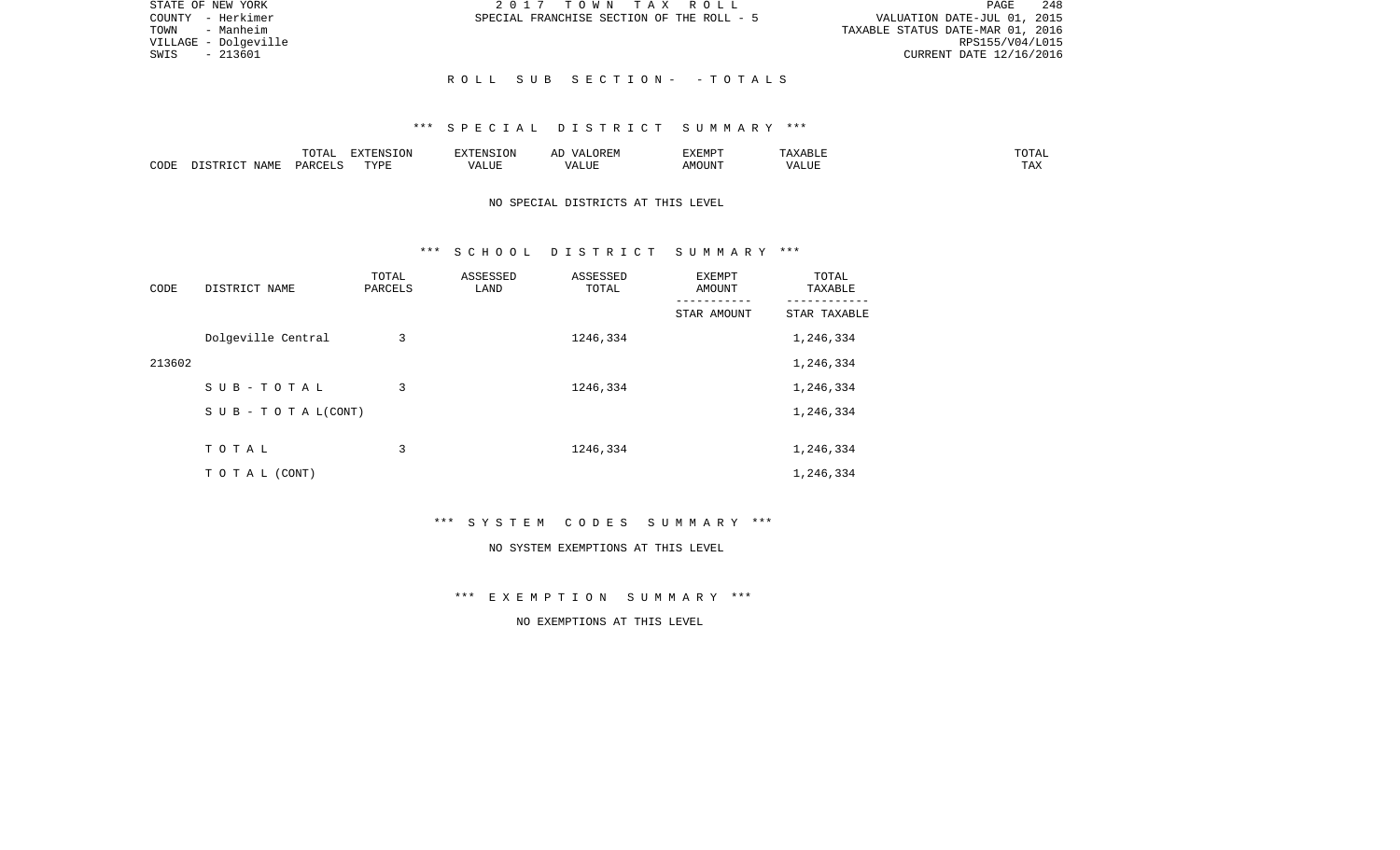| STATE OF NEW YORK    | 2017 TOWN TAX ROLL                        | 249<br>PAGE                      |
|----------------------|-------------------------------------------|----------------------------------|
| COUNTY - Herkimer    | SPECIAL FRANCHISE SECTION OF THE ROLL - 5 | VALUATION DATE-JUL 01, 2015      |
| - Manheim<br>TOWN    |                                           | TAXABLE STATUS DATE-MAR 01, 2016 |
| VILLAGE - Dolgeville |                                           | RPS155/V04/L015                  |
| - 213601<br>SWIS     |                                           | CURRENT DATE 12/16/2016          |
|                      |                                           |                                  |
|                      | ROLL SUB SECTION- -TOTALS                 |                                  |

| ROLL<br>SEC | DESCRIPTION                          | TOTAL<br>PARCELS | ASSESSED<br>LAND | ASSESSED<br>TOTAL | <b>EXEMPT</b><br>AMOUNT | TOTAL<br>TAXABLE | TOTAL<br>TAX |
|-------------|--------------------------------------|------------------|------------------|-------------------|-------------------------|------------------|--------------|
|             |                                      |                  |                  |                   | STAR AMOUNT             | STAR TAXABLE     |              |
|             | County Tax                           |                  |                  | 1246,334          |                         | 1,246,334        | 10,601.01    |
|             | Town Tax                             |                  |                  | 1246,334          |                         | 1,246,334        | 3,489.88     |
|             | SPEC DIST TAXES<br>SPECIAL FRANCHISE |                  |                  |                   |                         |                  | 14,090.89    |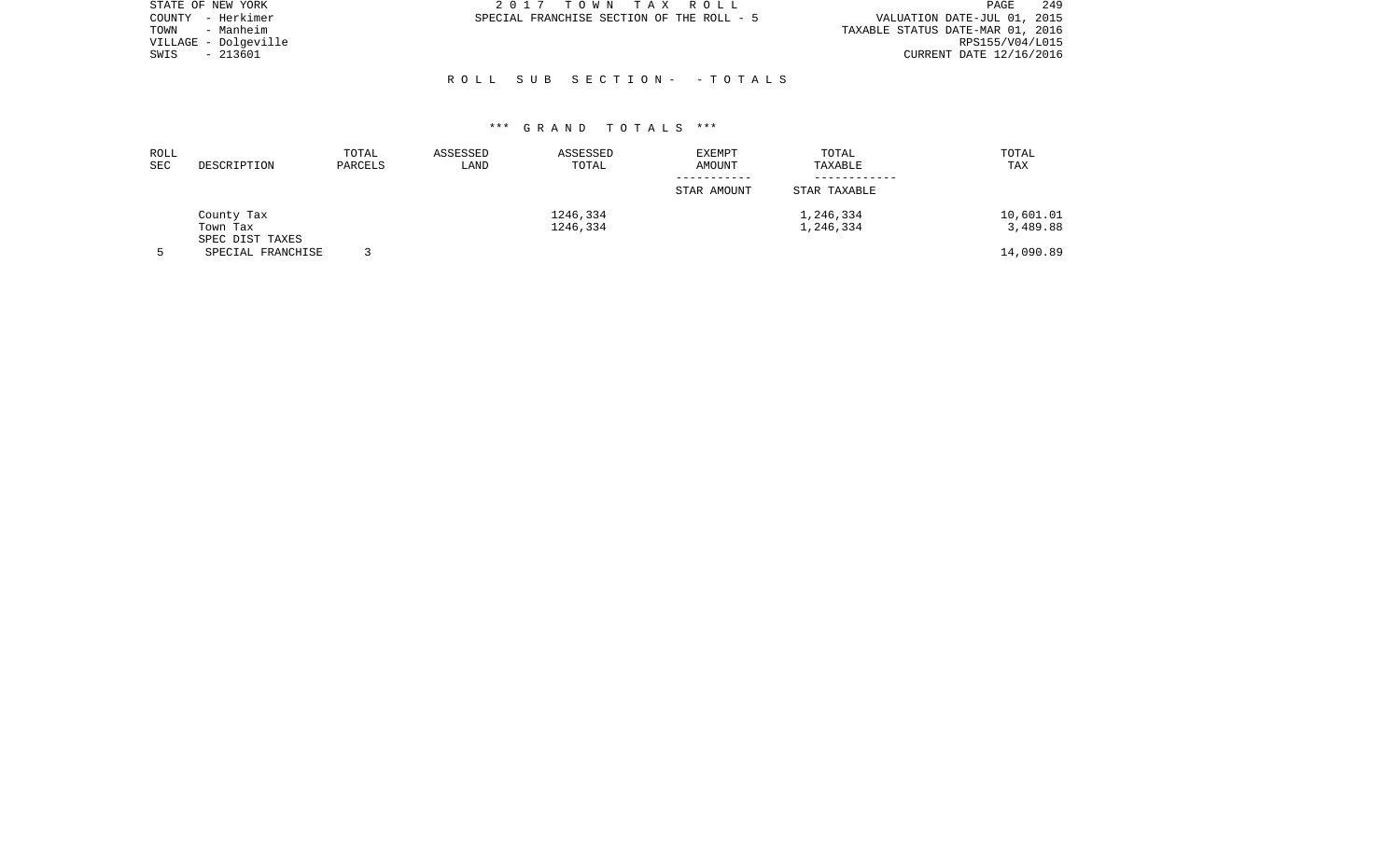PAGE 250 TOWN - Manheim TAXABLE STATUS DATE-MAR 01, 2016 RPS155/V04/L015 RPS155/V04/L015<br>SWIS - 213601 CURRENT DATE 12/16/2016 CURRENT DATE 12/16/2016

STATE OF NEW YORK **2017** TOWN TAX ROLL COUNTY - Herkimer SPECIAL FRANCHISE SECTION OF THE ROLL - 5 VALUATION DATE-JUL 01, 2015

### R O L L S E C T I O N T O T A L S

## \*\*\* S P E C I A L D I S T R I C T S U M M A R Y \*\*\*

|      |             | ◡∸⊷   | <b>DEAIGE ONT</b><br>w |                    | <b>DIEDIS</b><br>A M P | ABLE<br>. . | ⊼ה∩ר<br>---          |
|------|-------------|-------|------------------------|--------------------|------------------------|-------------|----------------------|
| CODE | <b>NAME</b> | D ∆ ⊦ | <b>TVDI</b>            | $- - - -$<br>LIU F |                        | $- - - -$   | $m \times n$<br>⊥ ≞∡ |

NO SPECIAL DISTRICTS AT THIS LEVEL

### \*\*\* S C H O O L D I S T R I C T S U M M A R Y \*\*\*

| CODE   | DISTRICT NAME                    | TOTAL<br>PARCELS | ASSESSED<br>LAND | ASSESSED<br>TOTAL | EXEMPT<br><b>AMOUNT</b><br>--------- | TOTAL<br>TAXABLE<br>-------- |
|--------|----------------------------------|------------------|------------------|-------------------|--------------------------------------|------------------------------|
|        |                                  |                  |                  |                   | STAR AMOUNT                          | STAR TAXABLE                 |
|        | Dolgeville Central               | 3                |                  | 1246,334          |                                      | 1,246,334                    |
| 213602 |                                  |                  |                  |                   |                                      | 1,246,334                    |
|        | SUB-TOTAL                        | 3                |                  | 1246,334          |                                      | 1,246,334                    |
|        | $S \cup B - T \cup T A L (CONT)$ |                  |                  |                   |                                      | 1,246,334                    |
|        |                                  |                  |                  |                   |                                      |                              |
|        | TOTAL                            | 3                |                  | 1246,334          |                                      | 1,246,334                    |
|        | TO TAL (CONT)                    |                  |                  |                   |                                      | 1,246,334                    |

\*\*\* S Y S T E M C O D E S S U M M A R Y \*\*\*

#### NO SYSTEM EXEMPTIONS AT THIS LEVEL

\*\*\* E X E M P T I O N S U M M A R Y \*\*\*

NO EXEMPTIONS AT THIS LEVEL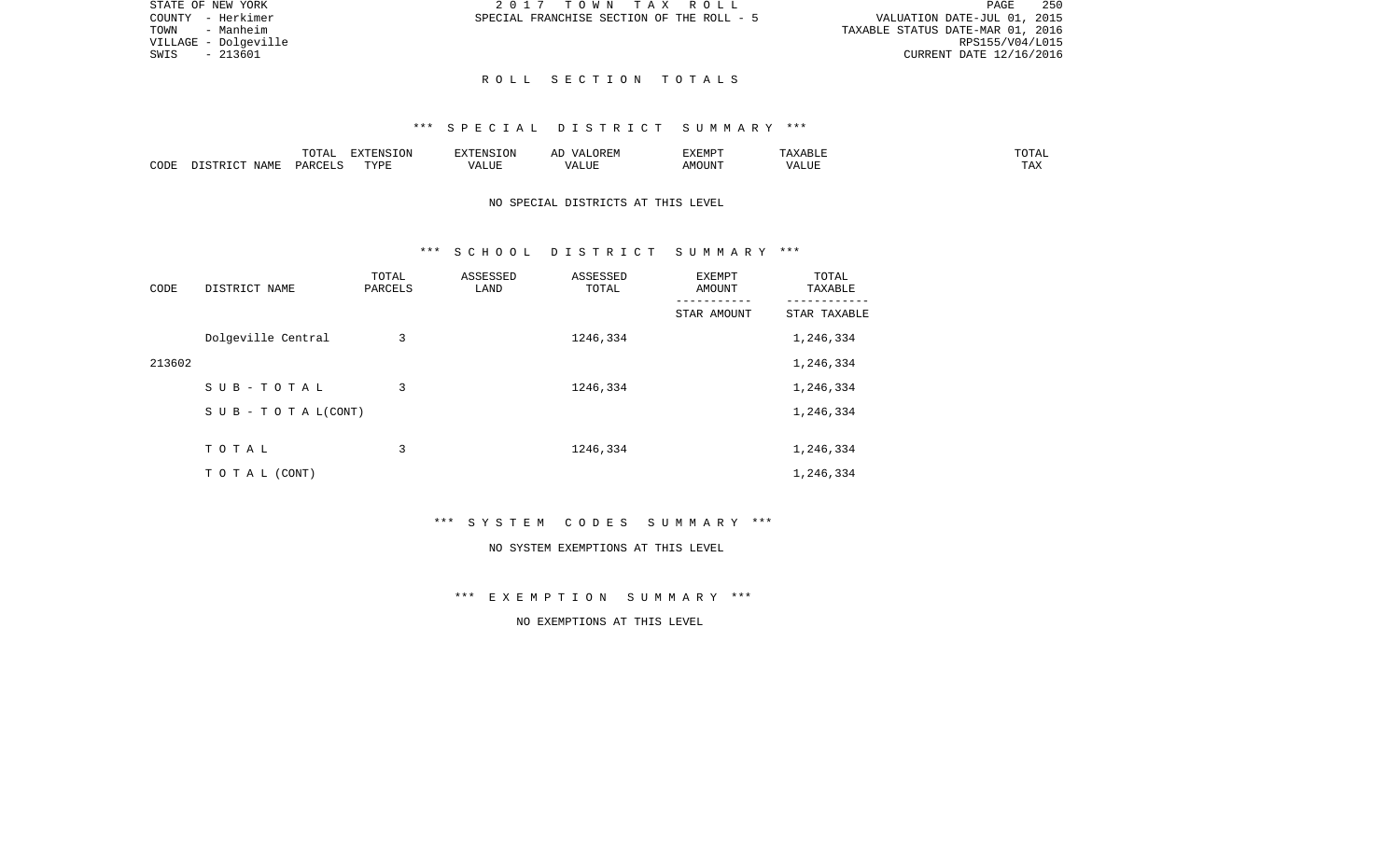|      | STATE OF NEW YORK    | 2017 TOWN TAX ROLL                        | PAGE                        | 251 |
|------|----------------------|-------------------------------------------|-----------------------------|-----|
|      | COUNTY - Herkimer    | SPECIAL FRANCHISE SECTION OF THE ROLL - 5 | VALUATION DATE-JUL 01, 2015 |     |
| TOWN | - Manheim            | TAXABLE STATUS DATE-MAR 01, 2016          |                             |     |
|      | VILLAGE - Dolgeville |                                           | RPS155/V04/L015             |     |
| SWIS | - 213601             |                                           | CURRENT DATE 12/16/2016     |     |
|      |                      |                                           |                             |     |

R O L L S E C T I O N T O T A L S

| ROLL<br>SEC | DESCRIPTION                          | TOTAL<br>PARCELS | ASSESSED<br>LAND | ASSESSED<br>TOTAL    | EXEMPT<br>AMOUNT<br>-----------<br>STAR AMOUNT | TOTAL<br>TAXABLE<br>STAR TAXABLE | TOTAL<br>TAX          |
|-------------|--------------------------------------|------------------|------------------|----------------------|------------------------------------------------|----------------------------------|-----------------------|
|             | County Tax<br>Town Tax               |                  |                  | 1246,334<br>1246,334 |                                                | 1,246,334<br>1,246,334           | 10,601.01<br>3,489.88 |
|             | SPEC DIST TAXES<br>SPECIAL FRANCHISE |                  |                  |                      |                                                |                                  | 14,090.89             |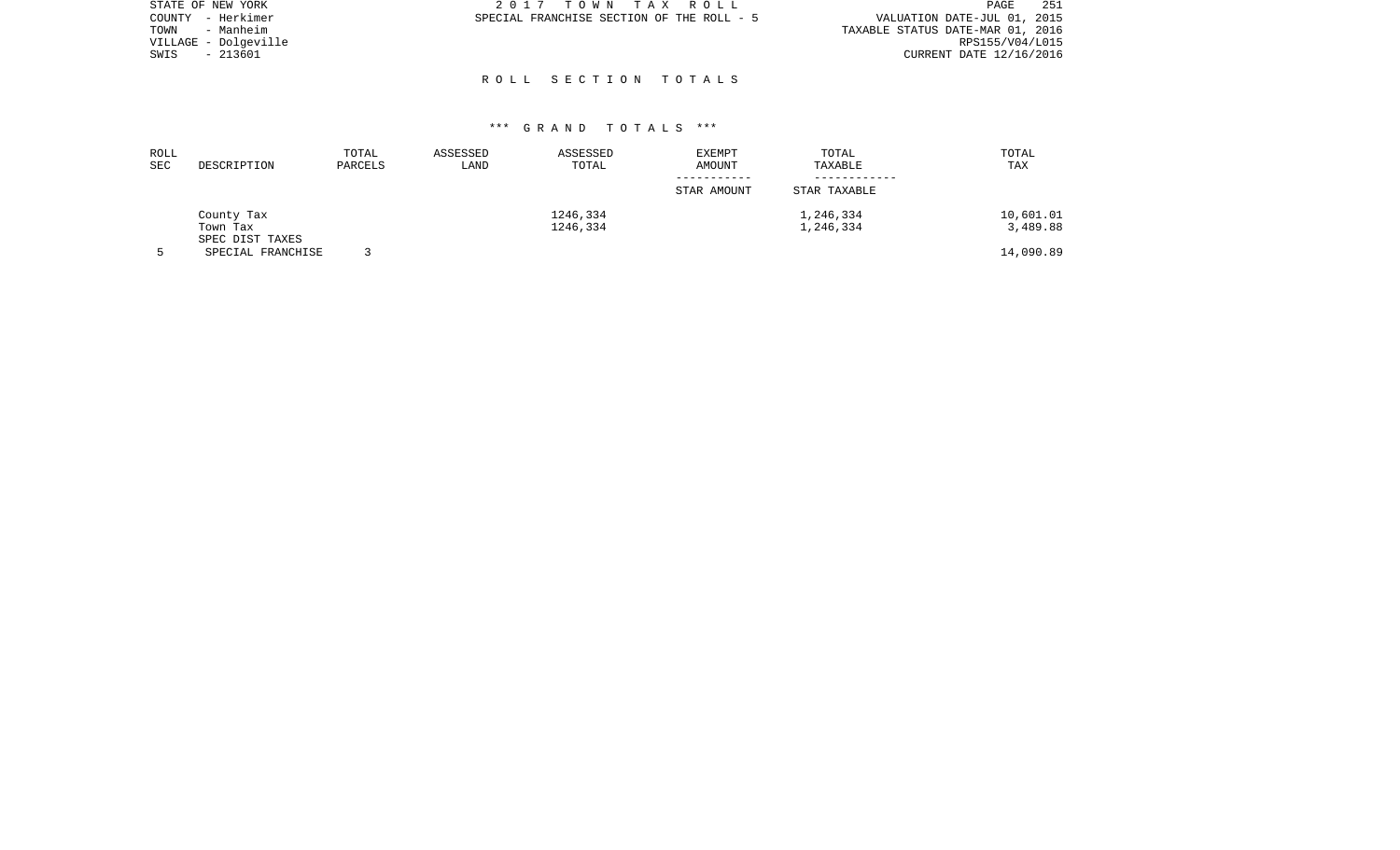| STATE OF NEW YORK<br>COUNTY - Herkimer<br>TOWN<br>- Manheim<br>VILLAGE - Dolgeville |                                                                                                 |                 | 2017 TOWN TAX ROLL<br>UTILITY & R.R. SECTION OF THE ROLL - 6<br>OWNERS NAME SEOUENCE<br>UNIFORM PERCENT OF VALUE IS 068.00 | VALUATION DATE-JUL 01, 2015<br>TAXABLE STATUS DATE-MAR 01, 2016 | PAGE         |
|-------------------------------------------------------------------------------------|-------------------------------------------------------------------------------------------------|-----------------|----------------------------------------------------------------------------------------------------------------------------|-----------------------------------------------------------------|--------------|
| $-213601$<br>SWIS                                                                   |                                                                                                 |                 |                                                                                                                            |                                                                 |              |
| TAX MAP PARCEL NUMBER                                                               | PROPERTY LOCATION & CLASS ASSESSMENT EXEMPTION CODE----------------COUNTY--------TOWN---------- |                 |                                                                                                                            |                                                                 |              |
| CURRENT OWNERS NAME                                                                 | SCHOOL DISTRICT                                                                                 | LAND            | TAX DESCRIPTION                                                                                                            | TAXABLE VALUE                                                   |              |
| CURRENT OWNERS ADDRESS                                                              | PARCEL SIZE/GRID COORD                                                                          | TOTAL           | SPECIAL DISTRICTS                                                                                                          |                                                                 | TAX AMOUNT   |
| ************************                                                            |                                                                                                 |                 |                                                                                                                            |                                                                 |              |
|                                                                                     | OFF Van Buren St Ext                                                                            |                 |                                                                                                                            |                                                                 | BILL         |
| $108.60 - 1 - 31$                                                                   | 312 Vac w/imprv                                                                                 |                 | County Tax<br>Town Tax                                                                                                     | 36,000                                                          | 306.21       |
| Generation Limited EONY<br>Accounts Payable                                         | Dolgeville Cent 213602<br>Diana-Dolgeville Hydro                                                | 2,500<br>36,000 |                                                                                                                            | 36,000                                                          | 100.80       |
| 3025 Albion Rd N                                                                    | Control House Area                                                                              |                 |                                                                                                                            |                                                                 |              |
| PO Box 8700                                                                         | ACRES 1.20                                                                                      |                 |                                                                                                                            |                                                                 |              |
| Ottawa, ON, Canada K1G3S4                                                           | EAST-0420922 NRTH-1551600                                                                       |                 |                                                                                                                            |                                                                 |              |
|                                                                                     | FULL MARKET VALUE                                                                               | 52,941          |                                                                                                                            |                                                                 |              |
|                                                                                     |                                                                                                 |                 | TOTAL TAX ---                                                                                                              |                                                                 | 407.01**     |
|                                                                                     |                                                                                                 |                 |                                                                                                                            | DATE #1                                                         | 01/31/17     |
|                                                                                     |                                                                                                 |                 |                                                                                                                            | AMT DUE                                                         | 407.01       |
|                                                                                     |                                                                                                 |                 |                                                                                                                            |                                                                 |              |
|                                                                                     | DAM E CANADA Crk                                                                                |                 |                                                                                                                            | ACCT 102030750                                                  | BILL 950     |
| $999.102 - 3 - 7.5$                                                                 | 874 Elec-hydro                                                                                  |                 | County Tax                                                                                                                 | 302,000                                                         | 2,568.74     |
| Generation Limited EONY                                                             | Dolgeville Cent 213602                                                                          | $\overline{0}$  | Town Tax                                                                                                                   | 302,000                                                         | 845.64       |
| Accounts Payable                                                                    | Diana-Dolgeville Hydro                                                                          | 302,000         |                                                                                                                            |                                                                 |              |
| 3025 Albion Rd N<br>PO Box 8700                                                     | Water Rights From E C Crk<br>DEED BOOK 00639 PG-00830                                           |                 |                                                                                                                            |                                                                 |              |
| Ottawa, ON, Canada K1G3S4 FULL MARKET VALUE                                         |                                                                                                 | 444,118         |                                                                                                                            |                                                                 |              |
|                                                                                     |                                                                                                 |                 | TOTAL TAX ---                                                                                                              |                                                                 | $3,414.38**$ |
|                                                                                     |                                                                                                 |                 |                                                                                                                            | DATE #1                                                         | 01/31/17     |
|                                                                                     |                                                                                                 |                 |                                                                                                                            | AMT DUE                                                         | 3,414.38     |
|                                                                                     |                                                                                                 |                 |                                                                                                                            |                                                                 |              |
|                                                                                     | POWER LINES                                                                                     |                 |                                                                                                                            | ACCT 102300180                                                  | BILL 951     |
| 636.1-9999-132.35-1884                                                              | 884 Elec Dist Out                                                                               |                 | County Tax                                                                                                                 | 129,701                                                         | 1,103.21     |
| National Grid                                                                       | Dolgeville Cent 213602                                                                          | $\overline{0}$  | Town Tax                                                                                                                   | 129,701                                                         | 363.18       |
| Real Estate Tax Dept                                                                | Location #888888                                                                                | 129,701         |                                                                                                                            |                                                                 |              |
| 300 Erie Blvd W                                                                     | App Factor 1.0000                                                                               |                 |                                                                                                                            |                                                                 |              |
| Syracuse, NY 13202                                                                  | Poles Wires Cables Etc<br>DEED BOOK 00000                                                       |                 |                                                                                                                            |                                                                 |              |
|                                                                                     | FULL MARKET VALUE                                                                               | 190,737         |                                                                                                                            |                                                                 |              |
|                                                                                     |                                                                                                 |                 | TOTAL TAX ---                                                                                                              |                                                                 | $1,466.39**$ |
|                                                                                     |                                                                                                 |                 |                                                                                                                            | DATE #1                                                         | 01/31/17     |
|                                                                                     |                                                                                                 |                 |                                                                                                                            | AMT DUE                                                         | 1,466.39     |
|                                                                                     |                                                                                                 |                 |                                                                                                                            |                                                                 |              |
|                                                                                     | GAS LINES                                                                                       |                 |                                                                                                                            | ACCT 102300150                                                  | BILL 952     |
| 636.1-9999-132.35-2884                                                              | 885 Gas Outside Pla                                                                             |                 | County Tax                                                                                                                 | 43,481                                                          | 369.84       |
| National Grid                                                                       | Dolgeville Cent 213602                                                                          | $\overline{0}$  | Town Tax                                                                                                                   | 43,481                                                          | 121.75       |
| Real Estate Tax Dept                                                                | Location # 888888                                                                               | 43,481          |                                                                                                                            |                                                                 |              |
| 132350                                                                              | App Factor 1.0000                                                                               |                 |                                                                                                                            |                                                                 |              |
| 300 Erie Blvd W                                                                     | Gas Mains (Outside)                                                                             |                 |                                                                                                                            |                                                                 |              |
| Syracuse, NY 13202                                                                  | DEED BOOK 00000<br>FULL MARKET VALUE                                                            | 63,943          |                                                                                                                            |                                                                 |              |
|                                                                                     |                                                                                                 |                 | TOTAL TAX ---                                                                                                              |                                                                 | 491.59**     |
|                                                                                     |                                                                                                 |                 |                                                                                                                            | DATE #1                                                         | 01/31/17     |
|                                                                                     |                                                                                                 |                 |                                                                                                                            | AMT DUE                                                         | 491.59       |
|                                                                                     |                                                                                                 |                 |                                                                                                                            | ******************                                              |              |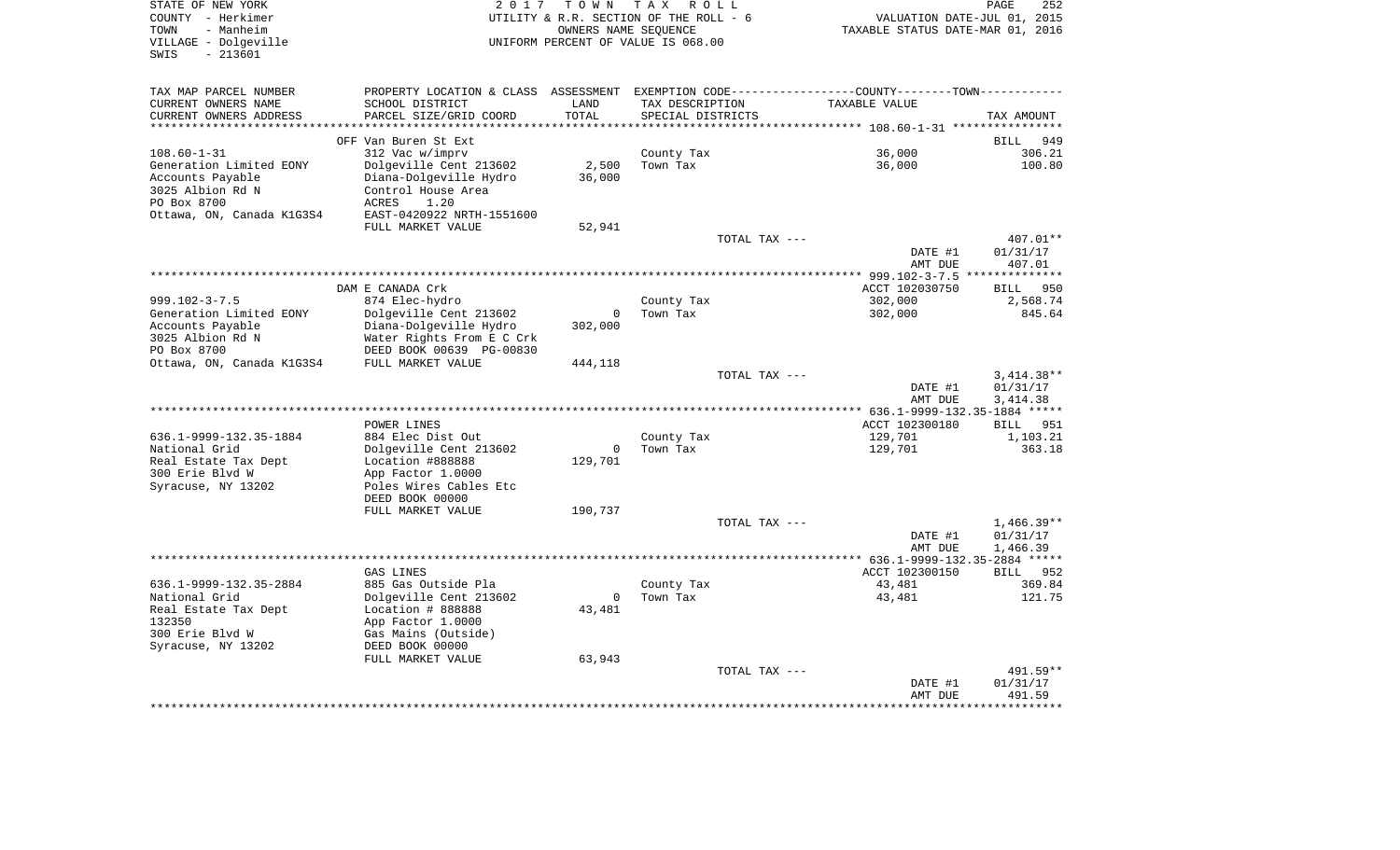| STATE OF NEW YORK         | 2017                                                                                         |        | TOWN TAX ROLL                          |                                  | PAGE<br>253 |
|---------------------------|----------------------------------------------------------------------------------------------|--------|----------------------------------------|----------------------------------|-------------|
| COUNTY - Herkimer         |                                                                                              |        | UTILITY & R.R. SECTION OF THE ROLL - 6 | VALUATION DATE-JUL 01, 2015      |             |
| TOWN<br>- Manheim         |                                                                                              |        | OWNERS NAME SEQUENCE                   | TAXABLE STATUS DATE-MAR 01, 2016 |             |
| VILLAGE - Dolgeville      |                                                                                              |        | UNIFORM PERCENT OF VALUE IS 068.00     |                                  |             |
| $-213601$<br>SWIS         |                                                                                              |        |                                        |                                  |             |
|                           |                                                                                              |        |                                        |                                  |             |
| TAX MAP PARCEL NUMBER     | PROPERTY LOCATION & CLASS ASSESSMENT EXEMPTION CODE---------------COUNTY-------TOWN--------- |        |                                        |                                  |             |
| CURRENT OWNERS NAME       | SCHOOL DISTRICT                                                                              | LAND   | TAX DESCRIPTION                        | TAXABLE VALUE                    |             |
| CURRENT OWNERS ADDRESS    | PARCEL SIZE/GRID COORD                                                                       | TOTAL  | SPECIAL DISTRICTS                      |                                  | TAX AMOUNT  |
|                           |                                                                                              |        |                                        |                                  |             |
|                           | 18 S Helmer Ave                                                                              |        |                                        | ACCT 102300120                   | BILL 953    |
| $108.44 - 1 - 44$         | 831 Tele Comm                                                                                |        | County Tax                             | 36,197                           | 307.88      |
| Verizon New York Inc      | Dolgeville Cent 213602                                                                       | 2,000  | Town Tax                               | 36,197                           | 101.36      |
| Duff & Phelps             | 831 Loc.# 080021                                                                             | 36,197 |                                        |                                  |             |
| PO Box 2749               | 18 So Helmer Ave.                                                                            |        |                                        |                                  |             |
| Addison, TX 75001         | 60.00 DPTH 150.00<br>FRNT                                                                    |        |                                        |                                  |             |
|                           | ACRES 0.11                                                                                   |        |                                        |                                  |             |
|                           | EAST-0419099 NRTH-1555546                                                                    |        |                                        |                                  |             |
|                           | FULL MARKET VALUE                                                                            | 53,231 |                                        |                                  |             |
|                           |                                                                                              |        | TOTAL TAX ---                          |                                  | $409.24**$  |
|                           |                                                                                              |        |                                        | DATE #1                          | 01/31/17    |
|                           |                                                                                              |        |                                        | AMT DUE                          | 409.24      |
|                           |                                                                                              |        |                                        |                                  |             |
|                           | LINES                                                                                        |        |                                        | ACCT 102300060                   | BILL 954    |
| 636.001-0000-631.900-1881 | 836 Telecom. eq.                                                                             |        | Mass Telec 47100                       | 2,259 2,259                      |             |
| Verizon New York Inc      | Dolgeville Cent 213602                                                                       |        | 0 County Tax                           | 15,660                           | 133.20      |
| $C/O$ Duff & Phelps       | Location # 888888                                                                            | 17,919 | Town Tax                               | 15,660                           | 43.85       |
| PO Box 2749               | App Factor 1.0000                                                                            |        |                                        |                                  |             |
| Addison, TX 75001         | Poles Wires Cables Etc                                                                       |        |                                        |                                  |             |
|                           | DEED BOOK 00000                                                                              |        |                                        |                                  |             |
|                           | FULL MARKET VALUE                                                                            | 26,351 |                                        |                                  |             |
|                           |                                                                                              |        | TOTAL TAX ---                          |                                  | $177.05**$  |
|                           |                                                                                              |        |                                        | DATE #1                          | 01/31/17    |
|                           |                                                                                              |        |                                        | AMT DUE                          | 177.05      |
|                           |                                                                                              |        |                                        |                                  |             |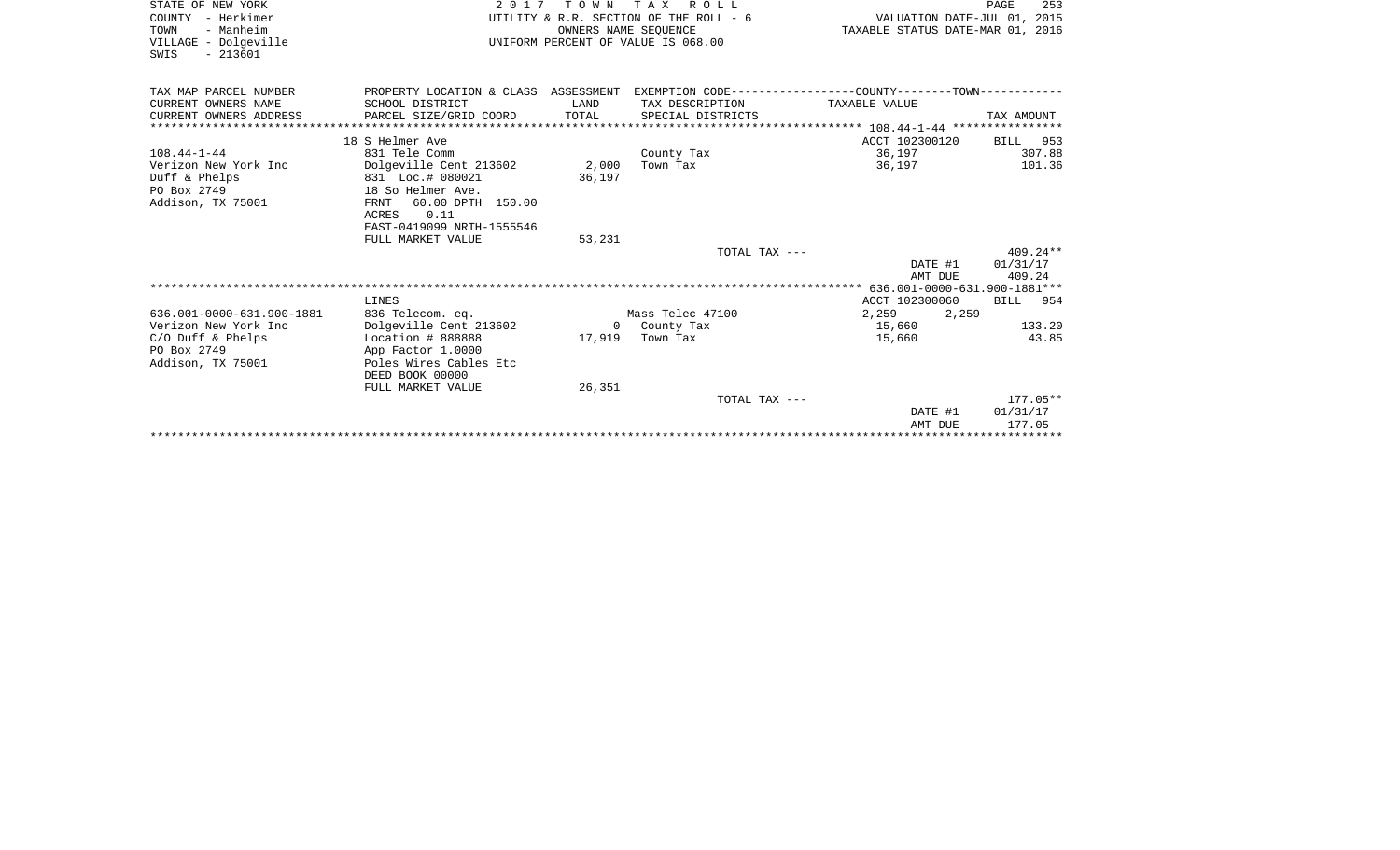| STATE OF NEW YORK    | 2017 TOWN TAX ROLL                     | 254<br>PAGE                      |
|----------------------|----------------------------------------|----------------------------------|
| COUNTY - Herkimer    | UTILITY & R.R. SECTION OF THE ROLL - 6 | VALUATION DATE-JUL 01, 2015      |
| - Manheim<br>TOWN    |                                        | TAXABLE STATUS DATE-MAR 01, 2016 |
| VILLAGE - Dolgeville | UNIFORM PERCENT OF VALUE IS 068.00     | RPS155/V04/L015                  |
| - 213601<br>SWIS     |                                        | CURRENT DATE 12/16/2016          |
|                      |                                        |                                  |
|                      | ROLL SUB SECTION- -TOTALS              |                                  |

### \*\*\* S P E C I A L D I S T R I C T S U M M A R Y \*\*\*

|      |             |               | $\blacksquare$<br>11 L<br>. ON |     | EXEMPT       | ABL.           | $m \wedge m$<br>$  -$ |
|------|-------------|---------------|--------------------------------|-----|--------------|----------------|-----------------------|
| CODE | NAME<br>. . | <b>DARCET</b> | TVDI                           | ,,, | 'תוזכ<br>∆M∩ | . <del>.</del> | $- - -$<br>.AZ        |

## NO SPECIAL DISTRICTS AT THIS LEVEL

#### \*\*\* S C H O O L D I S T R I C T S U M M A R Y \*\*\*

| CODE   | DISTRICT NAME                    | TOTAL<br>PARCELS | ASSESSED<br>LAND | ASSESSED<br>TOTAL | <b>EXEMPT</b><br>AMOUNT<br>STAR AMOUNT | TOTAL<br>TAXABLE<br>STAR TAXABLE |
|--------|----------------------------------|------------------|------------------|-------------------|----------------------------------------|----------------------------------|
|        | Dolgeville Central               | 6                | 4,500            | 565,298           | 2,259                                  | 563,039                          |
| 213602 |                                  |                  |                  |                   |                                        | 563,039                          |
|        | SUB-TOTAL                        | 6                | 4,500            | 565,298           | 2,259                                  | 563,039                          |
|        | $S \cup B - T \cup T A L (CONT)$ |                  |                  |                   |                                        | 563,039                          |
|        | TOTAL                            | 6                | 4,500            | 565,298           | 2,259                                  | 563,039                          |
|        |                                  |                  |                  |                   |                                        |                                  |
|        | T O T A L (CONT)                 |                  |                  |                   |                                        | 563,039                          |

# \*\*\* S Y S T E M C O D E S S U M M A R Y \*\*\*

#### NO SYSTEM EXEMPTIONS AT THIS LEVEL

# \*\*\* E X E M P T I O N S U M M A R Y \*\*\*

| CODE  | DESCRIPTION         | TOTAL<br>PARCELS | COUNTY         | TOWN           |
|-------|---------------------|------------------|----------------|----------------|
| 47100 | Mass Telec<br>тотаь |                  | 2,259<br>2,259 | 2,259<br>2,259 |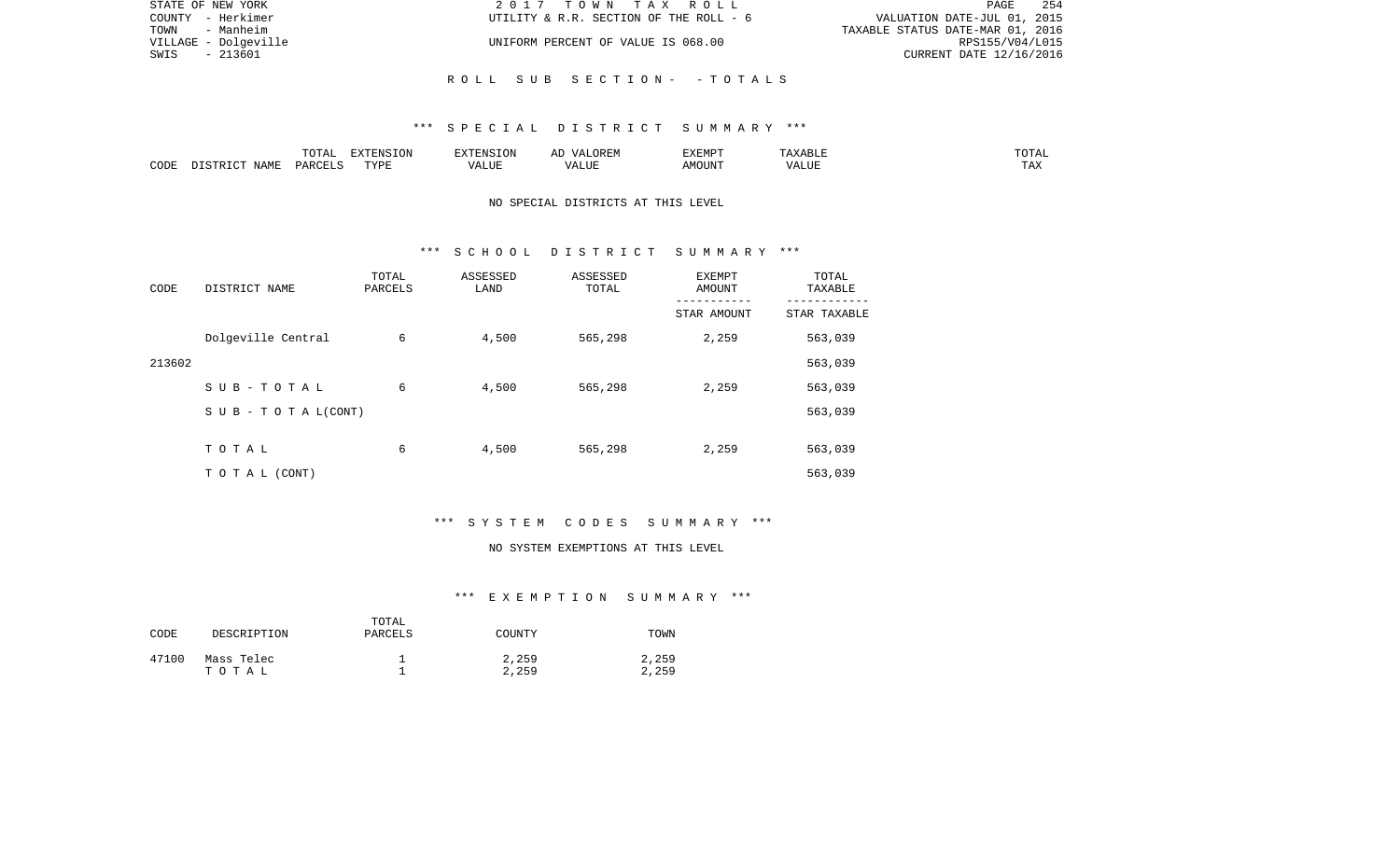| STATE OF NEW YORK    | 2017 TOWN TAX ROLL                     | 255<br>PAGE                      |
|----------------------|----------------------------------------|----------------------------------|
| COUNTY - Herkimer    | UTILITY & R.R. SECTION OF THE ROLL - 6 | VALUATION DATE-JUL 01, 2015      |
| TOWN - Manheim       |                                        | TAXABLE STATUS DATE-MAR 01, 2016 |
| VILLAGE - Dolgeville | UNIFORM PERCENT OF VALUE IS 068.00     | RPS155/V04/L015                  |
| SWIS<br>- 213601     |                                        | CURRENT DATE 12/16/2016          |
|                      |                                        |                                  |

## \*\*\* G R A N D T O T A L S \*\*\*

R O L L S U B S E C T I O N - - T O T A L S

| ROLL<br>SEC | DESCRIPTION                 | TOTAL<br>PARCELS | ASSESSED<br>LAND | ASSESSED<br>TOTAL | <b>EXEMPT</b><br>AMOUNT | TOTAL<br>TAXABLE | TOTAL<br>TAX |
|-------------|-----------------------------|------------------|------------------|-------------------|-------------------------|------------------|--------------|
|             |                             |                  |                  |                   | STAR AMOUNT             | STAR TAXABLE     |              |
|             | County Tax                  |                  | 4,500            | 565,298           | 2,259                   | 563,039          | 4,789.08     |
|             | Town Tax<br>SPEC DIST TAXES |                  | 4,500            | 565,298           | 2,259                   | 563,039          | 1,576.58     |
|             | UTILITIES & N.C.            |                  |                  |                   |                         |                  | 6,365.66     |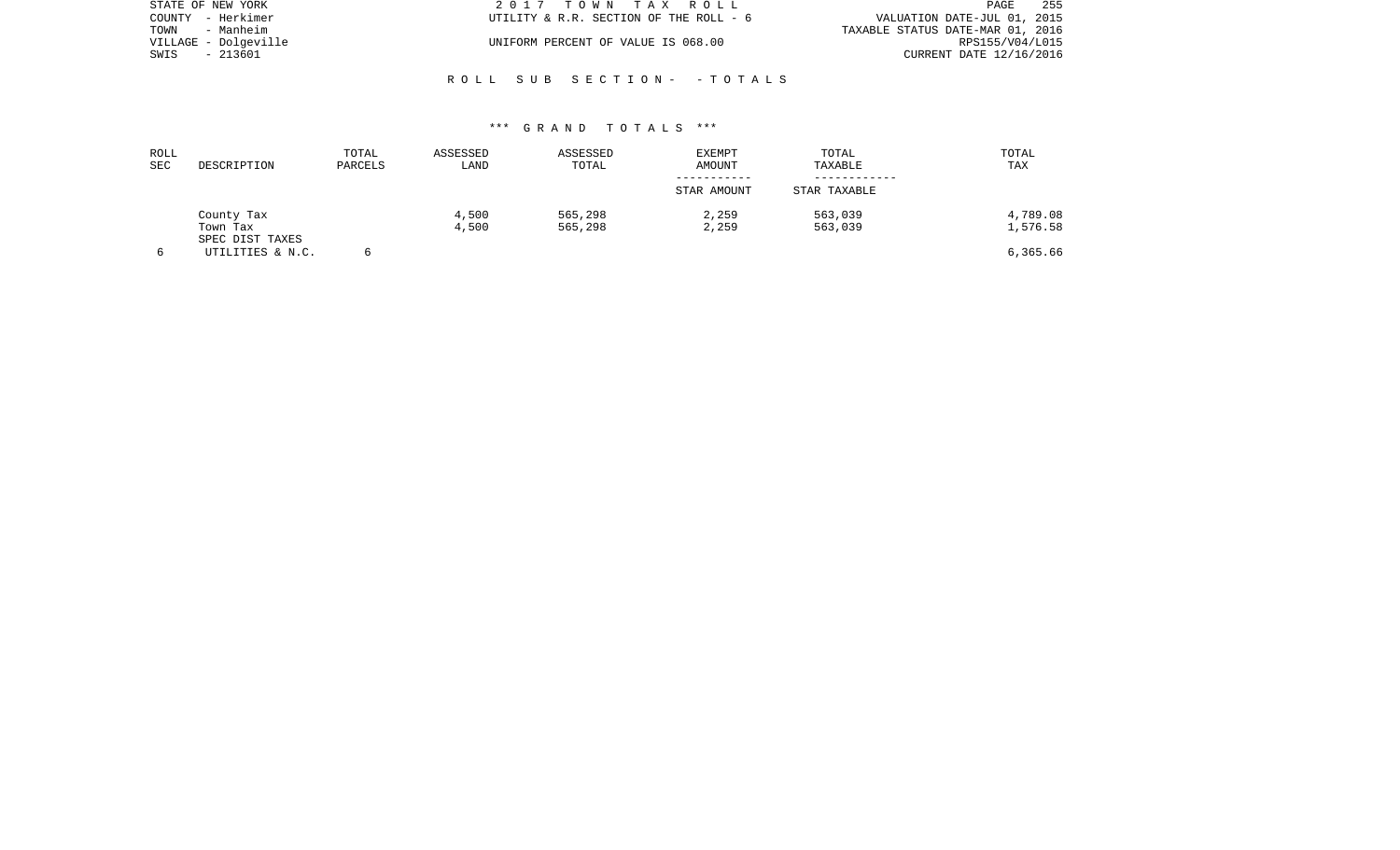| STATE OF NEW YORK    | 2017 TOWN TAX ROLL                     | - 256<br>PAGE                    |
|----------------------|----------------------------------------|----------------------------------|
| COUNTY - Herkimer    | UTILITY & R.R. SECTION OF THE ROLL - 6 | VALUATION DATE-JUL 01, 2015      |
| TOWN<br>- Manheim    |                                        | TAXABLE STATUS DATE-MAR 01, 2016 |
| VILLAGE - Dolgeville | UNIFORM PERCENT OF VALUE IS 068.00     | RPS155/V04/L015                  |
| SWIS<br>- 213601     |                                        | CURRENT DATE 12/16/2016          |
|                      |                                        |                                  |

### R O L L S E C T I O N T O T A L S

### \*\*\* S P E C I A L D I S T R I C T S U M M A R Y \*\*\*

|      |      | $m \wedge m \wedge n$<br>⊥∪⊥⊓⊥ | EXTENSION | $\frac{1}{2}$     | $H$ $\mathbb{R}$ $\mathbb{R}$<br>, , , | EXEMP. | D Lu<br>.                 | $\sqrt{2}$<br>---   |
|------|------|--------------------------------|-----------|-------------------|----------------------------------------|--------|---------------------------|---------------------|
| CODE | ΝЪΜЋ | DADC                           | TVDI<br>. | $T$ $T$ $T$ $T$ . | .TTI                                   | OUN    | 77T<br>$\sqrt{ }$<br>ALU. | $m \times n$<br>T W |

## NO SPECIAL DISTRICTS AT THIS LEVEL

#### \*\*\* S C H O O L D I S T R I C T S U M M A R Y \*\*\*

| CODE   | DISTRICT NAME                    | TOTAL<br>PARCELS | ASSESSED<br>LAND | ASSESSED<br>TOTAL | <b>EXEMPT</b><br><b>AMOUNT</b> | TOTAL<br>TAXABLE |
|--------|----------------------------------|------------------|------------------|-------------------|--------------------------------|------------------|
|        |                                  |                  |                  |                   | STAR AMOUNT                    | STAR TAXABLE     |
|        | Dolgeville Central               | 6                | 4,500            | 565,298           | 2,259                          | 563,039          |
| 213602 |                                  |                  |                  |                   |                                | 563,039          |
|        | SUB-TOTAL                        | 6                | 4,500            | 565,298           | 2,259                          | 563,039          |
|        | $S \cup B - T \cup T A L (CONT)$ |                  |                  |                   |                                | 563,039          |
|        |                                  |                  |                  |                   |                                |                  |
|        | TOTAL                            | 6                | 4,500            | 565,298           | 2,259                          | 563,039          |
|        | T O T A L (CONT)                 |                  |                  |                   |                                | 563,039          |

# \*\*\* S Y S T E M C O D E S S U M M A R Y \*\*\*

#### NO SYSTEM EXEMPTIONS AT THIS LEVEL

# \*\*\* E X E M P T I O N S U M M A R Y \*\*\*

| CODE  | DESCRIPTION         | TOTAL<br>PARCELS | COUNTY         | TOWN           |
|-------|---------------------|------------------|----------------|----------------|
| 47100 | Mass Telec<br>тотаь |                  | 2,259<br>2,259 | 2,259<br>2,259 |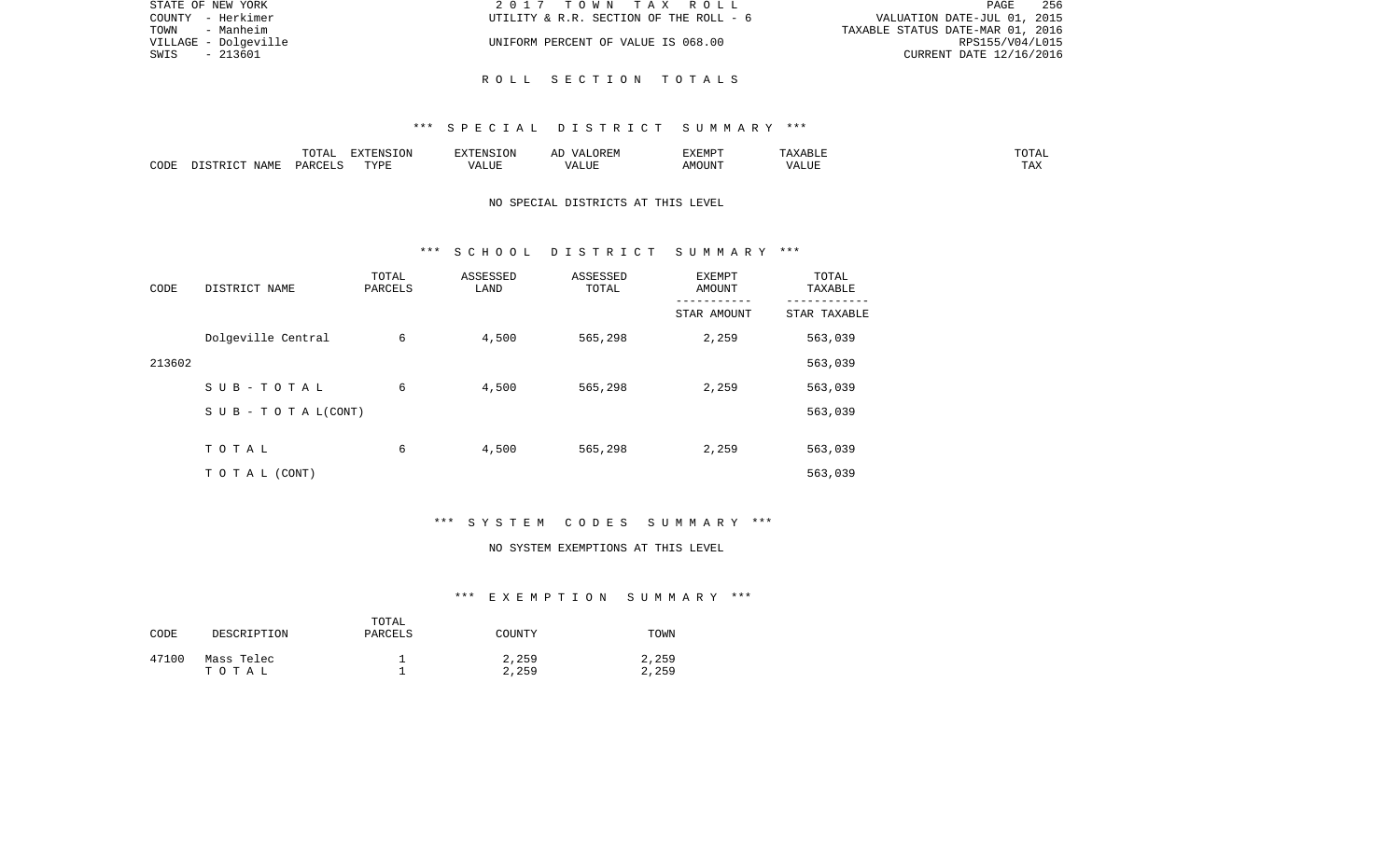| STATE OF NEW YORK    | 2017 TOWN TAX ROLL                     | 257<br>PAGE                      |
|----------------------|----------------------------------------|----------------------------------|
| COUNTY - Herkimer    | UTILITY & R.R. SECTION OF THE ROLL - 6 | VALUATION DATE-JUL 01, 2015      |
| TOWN<br>- Manheim    |                                        | TAXABLE STATUS DATE-MAR 01, 2016 |
| VILLAGE - Dolgeville | UNIFORM PERCENT OF VALUE IS 068.00     | RPS155/V04/L015                  |
| - 213601<br>SWIS     |                                        | CURRENT DATE 12/16/2016          |
|                      |                                        |                                  |

## \*\*\* G R A N D T O T A L S \*\*\*

R O L L S E C T I O N T O T A L S

| ROLL<br>SEC | DESCRIPTION                 | TOTAL<br>PARCELS | ASSESSED<br>LAND | ASSESSED<br>TOTAL | <b>EXEMPT</b><br>AMOUNT | TOTAL<br>TAXABLE | TOTAL<br>TAX |
|-------------|-----------------------------|------------------|------------------|-------------------|-------------------------|------------------|--------------|
|             |                             |                  |                  |                   | STAR AMOUNT             | STAR TAXABLE     |              |
|             | County Tax                  |                  | 4,500            | 565,298           | 2,259                   | 563,039          | 4,789.08     |
|             | Town Tax<br>SPEC DIST TAXES |                  | 4,500            | 565,298           | 2,259                   | 563,039          | 1,576.58     |
|             | UTILITIES & N.C.            |                  |                  |                   |                         |                  | 6,365.66     |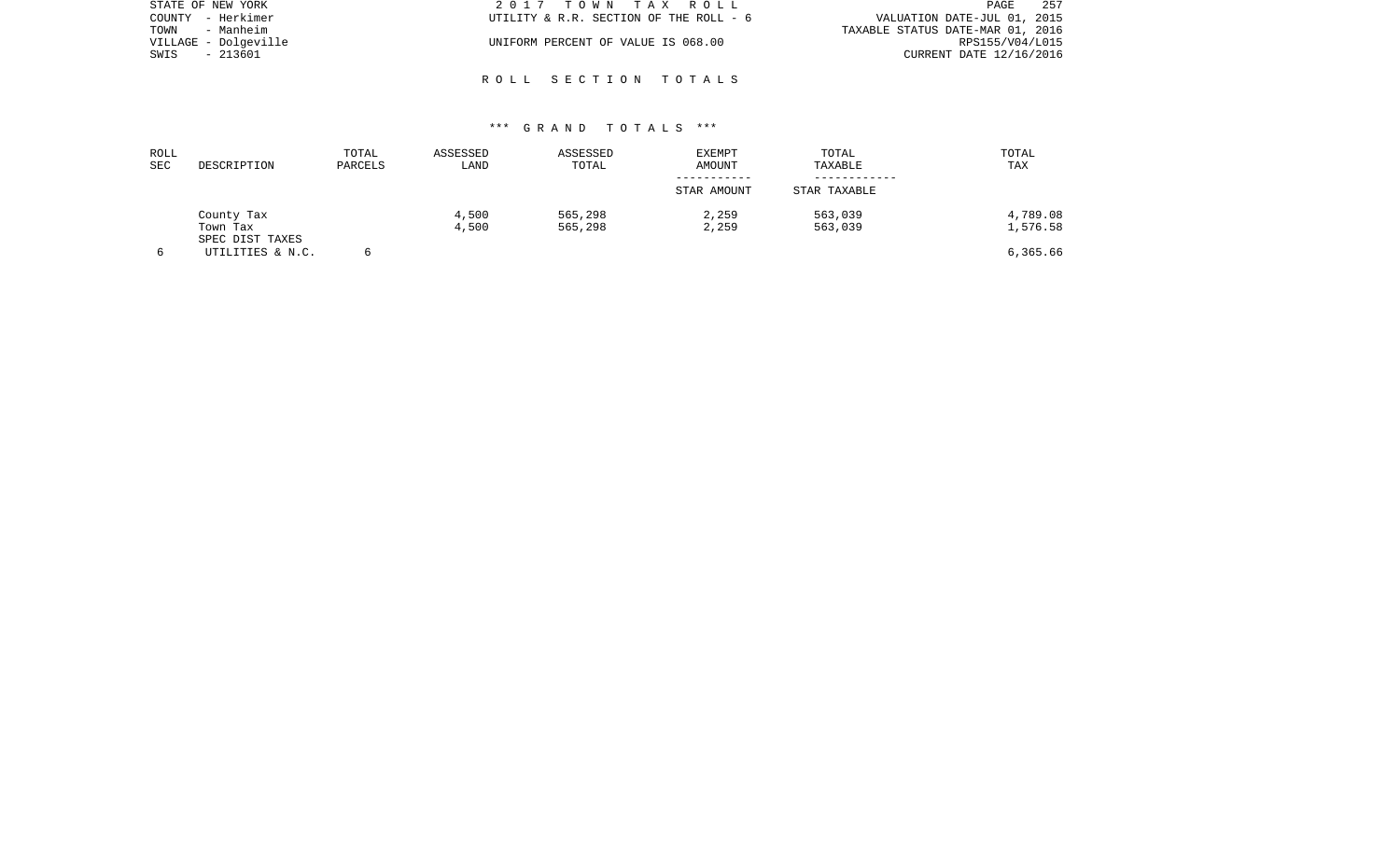SWIS - 213601

STATE OF NEW YORK 2 0 1 7 T O W N T A X R O L L PAGE 258COUNTY - Herkimer WHOLLY EXEMPT SECTION OF THE ROLL - 8 TOWN - Manheim OWNERS NAME SEQUENCE TAXABLE STATUS DATE-MAR 01, 2016 UNIFORM PERCENT OF VALUE IS 068.00

PAGE 258

| TAX MAP PARCEL NUMBER<br>CURRENT OWNERS NAME<br>CURRENT OWNERS ADDRESS | PROPERTY LOCATION & CLASS ASSESSMENT<br>SCHOOL DISTRICT<br>PARCEL SIZE/GRID COORD | LAND<br>TOTAL | EXEMPTION CODE----------------COUNTY-------TOWN-----------<br>TAX DESCRIPTION<br>SPECIAL DISTRICTS | TAXABLE VALUE     | TAX AMOUNT |
|------------------------------------------------------------------------|-----------------------------------------------------------------------------------|---------------|----------------------------------------------------------------------------------------------------|-------------------|------------|
|                                                                        | W State St Ext                                                                    |               |                                                                                                    | ACCT 102030432    |            |
| $108.36 - 1 - 4$                                                       | 695 Cemetery                                                                      |               | MUN OWNED 13100                                                                                    | 28,800            | 28,800     |
| Dolgeville Cemetary Assoc                                              | Dolgeville Cent 213602                                                            |               | 12,000 County Tax                                                                                  | 0.00              | 0.00       |
| 41 N Main St                                                           | ACRES 18.90                                                                       | 28,800        | Town Tax                                                                                           | 0.00              | 0.00       |
| Dolgeville, NY 13329                                                   | EAST-0417998 NRTH-1558210<br>DEED BOOK 00492 PG-00114                             |               |                                                                                                    |                   |            |
|                                                                        | FULL MARKET VALUE                                                                 | 42,353        |                                                                                                    |                   |            |
|                                                                        |                                                                                   |               | TOTAL TAX $---$                                                                                    |                   | $0.00**$   |
|                                                                        |                                                                                   |               |                                                                                                    |                   |            |
|                                                                        | Wolf St                                                                           |               |                                                                                                    | ACCT 102030124    |            |
| $108.36 - 1 - 12$                                                      | 615 Educatn fac                                                                   |               | MUN OWNED 13100                                                                                    | 205,000           | 205,000    |
| Dolgeville Central School Bus Dolgeville Cent 213602                   |                                                                                   |               | 2,500 County Tax                                                                                   | 0.00              | 0.00       |
| Slawson St                                                             | Bus Garage For School                                                             | 205,000       | Town Tax                                                                                           | 0.00              | 0.00       |
| Dolgeville, NY 13329                                                   | FRNT 248.00 DPTH 189.00                                                           |               |                                                                                                    |                   |            |
|                                                                        | ACRES<br>1.00                                                                     |               |                                                                                                    |                   |            |
|                                                                        | EAST-0418824 NRTH-1557676                                                         |               |                                                                                                    |                   |            |
|                                                                        | DEED BOOK 865<br>PG-637<br>FULL MARKET VALUE                                      |               |                                                                                                    |                   |            |
|                                                                        |                                                                                   | 301,471       | TOTAL TAX ---                                                                                      |                   | $0.00**$   |
|                                                                        |                                                                                   |               |                                                                                                    |                   |            |
|                                                                        | Slawson St                                                                        |               |                                                                                                    | ACCT 102030128    |            |
| $108.43 - 1 - 3$                                                       | 612 School                                                                        |               | MUN OWNED 13100                                                                                    | 2600,000 2600,000 |            |
| Dolgeville Central School High Dolgeville Cent 213602                  |                                                                                   |               | 50,000 County Tax                                                                                  | 0.00              | 0.00       |
| Slawson St<br>Dolgeville, NY 13329                                     | 51 Acr Addition Complete<br>ACRES<br>52.00                                        | 2600,000      | Town Tax                                                                                           | 0.00              | 0.00       |
|                                                                        | EAST-0417571 NRTH-1556132                                                         |               |                                                                                                    |                   |            |
|                                                                        | DEED BOOK 00419 PG-00412                                                          |               |                                                                                                    |                   |            |
|                                                                        | FULL MARKET VALUE                                                                 | 3823,529      |                                                                                                    |                   |            |
|                                                                        |                                                                                   |               | TOTAL TAX ---                                                                                      |                   | $0.00**$   |
|                                                                        |                                                                                   |               |                                                                                                    |                   |            |
|                                                                        | 5 Elm St                                                                          |               |                                                                                                    | ACCT 102015574    |            |
| $108.44 - 3 - 61$                                                      | 620 Religious                                                                     |               | NON PROF 9 25300                                                                                   | 96,000            | 96,000     |
| Dolgeville Christian Fellowshi Dolgeville Cent 213602                  |                                                                                   |               | 1,800 County Tax                                                                                   | 0.00              | 0.00       |
| 5 Elm St                                                               | FRNT 75.00 DPTH 128.60                                                            | 96,000        | Town Tax                                                                                           | 0.00              | 0.00       |
| Dolgeville, NY 13329                                                   | ACRES<br>0.28                                                                     |               |                                                                                                    |                   |            |
|                                                                        | EAST-0419696 NRTH-1555288                                                         |               |                                                                                                    |                   |            |
|                                                                        | DEED BOOK 874<br>$PG-70$                                                          |               |                                                                                                    |                   |            |
|                                                                        | FULL MARKET VALUE                                                                 | 141,176       |                                                                                                    |                   |            |
|                                                                        |                                                                                   |               | TOTAL TAX ---                                                                                      |                   | $0.00**$   |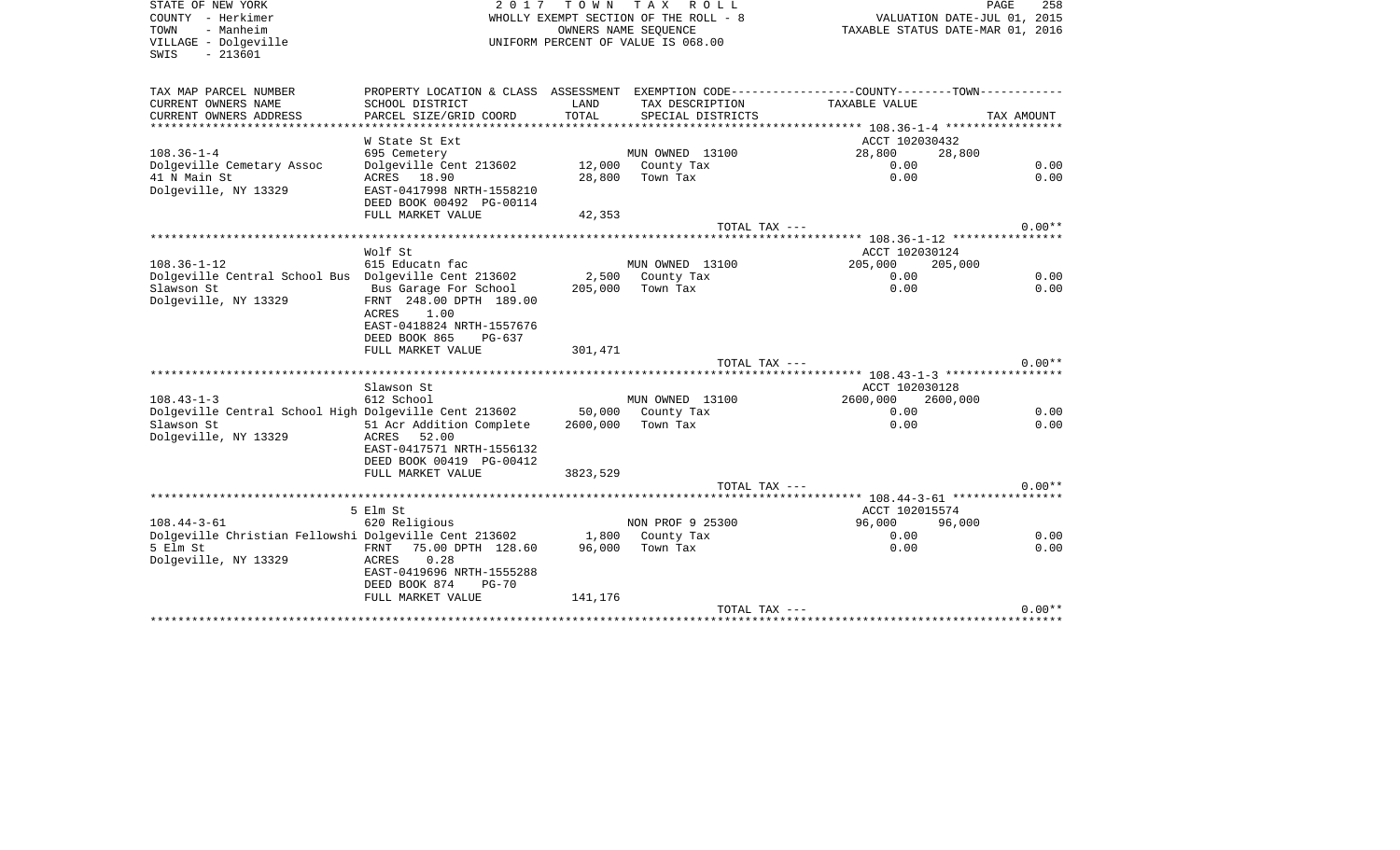| STATE OF NEW YORK<br>COUNTY - Herkimer<br>- Manheim<br>TOWN<br>VILLAGE - Dolgeville<br>$-213601$<br>SWIS | 2 0 1 7                                                                                       | TOWN  | T A X<br>R O L L<br>WHOLLY EXEMPT SECTION OF THE ROLL - 8<br>OWNERS NAME SEOUENCE<br>UNIFORM PERCENT OF VALUE IS 068.00 | TAXABLE STATUS DATE-MAR 01, 2016 | PAGE<br>259<br>VALUATION DATE-JUL 01, 2015 |
|----------------------------------------------------------------------------------------------------------|-----------------------------------------------------------------------------------------------|-------|-------------------------------------------------------------------------------------------------------------------------|----------------------------------|--------------------------------------------|
| TAX MAP PARCEL NUMBER                                                                                    | PROPERTY LOCATION & CLASS ASSESSMENT EXEMPTION CODE---------------COUNTY-------TOWN---------- |       |                                                                                                                         |                                  |                                            |
| CURRENT OWNERS NAME                                                                                      | SCHOOL DISTRICT                                                                               | LAND  | TAX DESCRIPTION                                                                                                         | TAXABLE VALUE                    |                                            |
| CURRENT OWNERS ADDRESS                                                                                   | PARCEL SIZE/GRID COORD                                                                        | TOTAL | SPECIAL DISTRICTS                                                                                                       |                                  | TAX AMOUNT                                 |
| *************************                                                                                |                                                                                               |       |                                                                                                                         |                                  |                                            |
|                                                                                                          | S Main St & Lamberson St                                                                      |       |                                                                                                                         | ACCT 102024210<br>600            | 600                                        |
| $108.52 - 5 - 26$<br>Dolgeville Housing Authority                                                        | 311 Res vac land<br>Dolgeville Cent 213602                                                    |       | MUN OWNED 13100<br>600 County Tax                                                                                       | 0.00                             | 0.00                                       |
| 53 S Main St                                                                                             | 62.00 DPTH 138.00<br>FRNT                                                                     | 600   | Town Tax                                                                                                                | 0.00                             | 0.00                                       |
| Dolgeville, NY 13329                                                                                     | 0.20<br>ACRES                                                                                 |       |                                                                                                                         |                                  |                                            |
|                                                                                                          | EAST-0419054 NRTH-1554397                                                                     |       |                                                                                                                         |                                  |                                            |
|                                                                                                          | DEED BOOK 684<br>PG-831                                                                       |       |                                                                                                                         |                                  |                                            |
|                                                                                                          | FULL MARKET VALUE                                                                             | 882   |                                                                                                                         |                                  |                                            |
|                                                                                                          |                                                                                               |       | TOTAL TAX ---                                                                                                           |                                  | $0.00**$                                   |
|                                                                                                          |                                                                                               |       |                                                                                                                         |                                  |                                            |
|                                                                                                          | 63 S Main St                                                                                  |       |                                                                                                                         | ACCT 102010830                   |                                            |
| $108.52 - 5 - 27$<br>Dolgeville Housing Authority                                                        | 311 Res vac land<br>Dolgeville Cent 213602                                                    | 400   | MUN OWNED 13100<br>County Tax                                                                                           | 400<br>0.00                      | 400<br>0.00                                |
| 53 S Main St                                                                                             | FRNT 72.00 DPTH 142.00                                                                        | 400   | Town Tax                                                                                                                | 0.00                             | 0.00                                       |
| Dolgeville, NY 13329                                                                                     | 0.21<br>ACRES                                                                                 |       |                                                                                                                         |                                  |                                            |
|                                                                                                          | EAST-0419090 NRTH-1554448                                                                     |       |                                                                                                                         |                                  |                                            |
|                                                                                                          | DEED BOOK 768<br><b>PG-711</b>                                                                |       |                                                                                                                         |                                  |                                            |
|                                                                                                          | FULL MARKET VALUE                                                                             | 588   |                                                                                                                         |                                  |                                            |
|                                                                                                          |                                                                                               |       | TOTAL TAX ---                                                                                                           |                                  | $0.00**$                                   |
|                                                                                                          | S Main St                                                                                     |       |                                                                                                                         | ACCT 102017580                   |                                            |
| $108.52 - 5 - 28$                                                                                        | 330 Vacant comm                                                                               |       | MUN OWNED 13100                                                                                                         | 300                              | 300                                        |
| Dolgeville Housing Authority                                                                             | Dolgeville Cent 213602                                                                        | 300   | County Tax                                                                                                              | 0.00                             | 0.00                                       |
| 53 S Main St                                                                                             | FRNT<br>55.00 DPTH 142.00                                                                     | 300   | Town Tax                                                                                                                | 0.00                             | 0.00                                       |
| Dolgeville, NY 13329                                                                                     | 0.13<br>ACRES                                                                                 |       |                                                                                                                         |                                  |                                            |
|                                                                                                          | EAST-0419124 NRTH-1554497                                                                     |       |                                                                                                                         |                                  |                                            |
|                                                                                                          | DEED BOOK 00666 PG-00286                                                                      |       |                                                                                                                         |                                  |                                            |
|                                                                                                          | FULL MARKET VALUE                                                                             | 441   |                                                                                                                         |                                  |                                            |
|                                                                                                          |                                                                                               |       | TOTAL TAX ---                                                                                                           |                                  | $0.00**$                                   |
|                                                                                                          | S Main St                                                                                     |       |                                                                                                                         | ACCT 102015210                   |                                            |
| $108.52 - 5 - 29$                                                                                        | 330 Vacant comm                                                                               |       | MUN OWNED 13100                                                                                                         | 800                              | 800                                        |
| Dolgeville Housing Authority                                                                             | Dolgeville Cent 213602                                                                        | 800   | County Tax                                                                                                              | 0.00                             | 0.00                                       |
| 53 S Main St                                                                                             | FRNT<br>75.00 DPTH 135.00                                                                     | 800   | Town Tax                                                                                                                | 0.00                             | 0.00                                       |
| Dolgeville, NY 13329                                                                                     | 0.19<br>ACRES                                                                                 |       |                                                                                                                         |                                  |                                            |
|                                                                                                          | EAST-0419161 NRTH-1554533                                                                     |       |                                                                                                                         |                                  |                                            |
|                                                                                                          | DEED BOOK 00659 PG-00833                                                                      |       |                                                                                                                         |                                  |                                            |
|                                                                                                          | FULL MARKET VALUE                                                                             | 1,176 |                                                                                                                         |                                  |                                            |
|                                                                                                          |                                                                                               |       | TOTAL TAX ---                                                                                                           |                                  | $0.00**$                                   |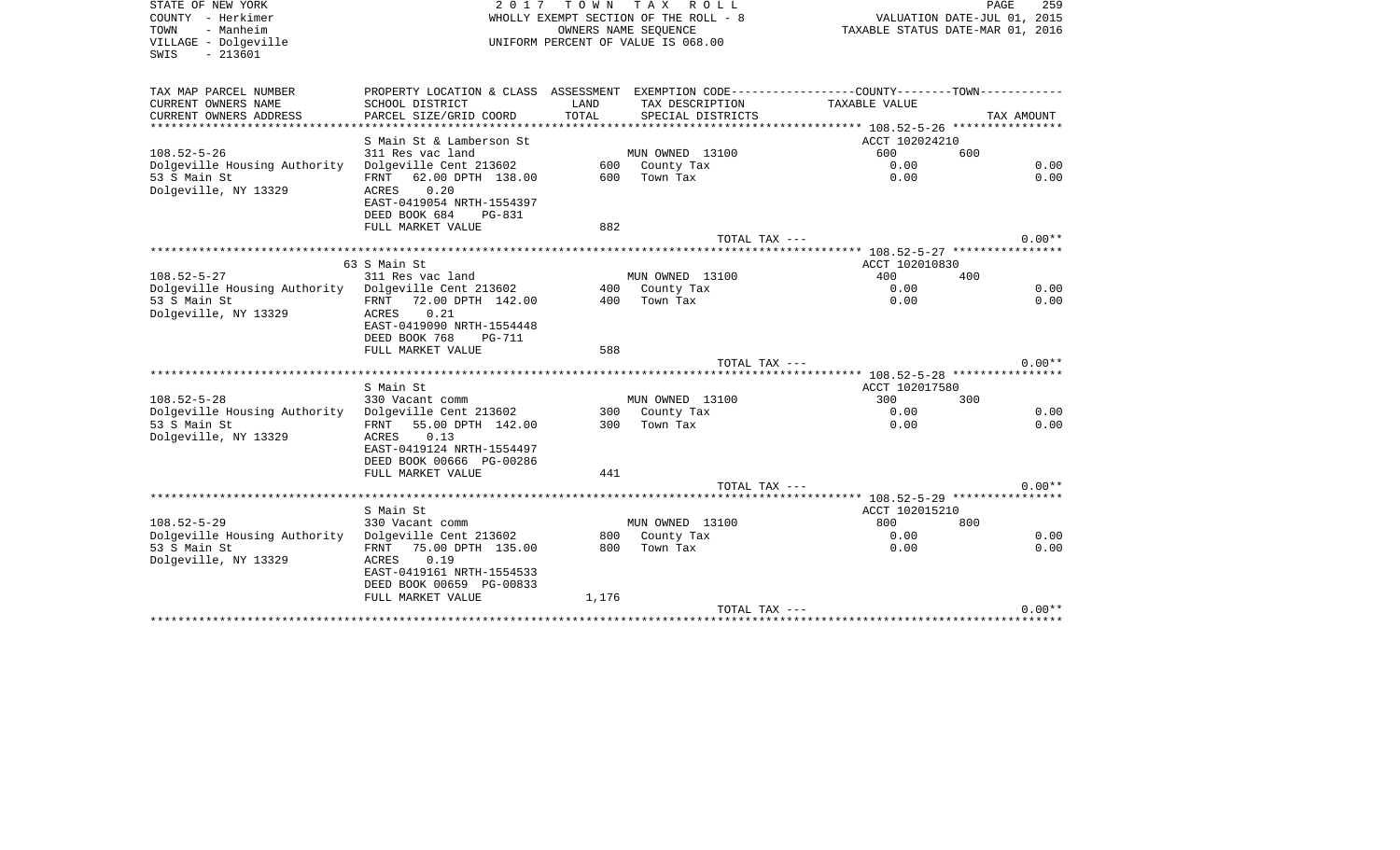| STATE OF NEW YORK<br>COUNTY - Herkimer<br>TOWN<br>- Manheim<br>VILLAGE - Dolgeville<br>$-213601$<br>SWIS | 2017                                                                                             | T O W N       | TAX ROLL<br>WHOLLY EXEMPT SECTION OF THE ROLL - 8<br>OWNERS NAME SEOUENCE<br>UNIFORM PERCENT OF VALUE IS 068.00 | VALUATION DATE-JUL 01, 2015<br>TAXABLE STATUS DATE-MAR 01, 2016                               | PAGE<br>260 |
|----------------------------------------------------------------------------------------------------------|--------------------------------------------------------------------------------------------------|---------------|-----------------------------------------------------------------------------------------------------------------|-----------------------------------------------------------------------------------------------|-------------|
| TAX MAP PARCEL NUMBER                                                                                    |                                                                                                  |               |                                                                                                                 | PROPERTY LOCATION & CLASS ASSESSMENT EXEMPTION CODE---------------COUNTY-------TOWN---------- |             |
| CURRENT OWNERS NAME<br>CURRENT OWNERS ADDRESS                                                            | SCHOOL DISTRICT<br>PARCEL SIZE/GRID COORD                                                        | LAND<br>TOTAL | TAX DESCRIPTION<br>SPECIAL DISTRICTS                                                                            | TAXABLE VALUE                                                                                 | TAX AMOUNT  |
|                                                                                                          |                                                                                                  |               |                                                                                                                 |                                                                                               |             |
|                                                                                                          | 53 S Main St                                                                                     |               |                                                                                                                 | ACCT 102020730                                                                                |             |
| $108.52 - 5 - 30$                                                                                        | 633 Aged - home                                                                                  |               | MUN OWNED 13100                                                                                                 | 538,500<br>538,500                                                                            |             |
| Dolgeville Housing Authority Dolgeville Cent 213602                                                      |                                                                                                  |               | 19,000 County Tax                                                                                               | 0.00                                                                                          | 0.00        |
| 53 S Main St<br>Dolgeville, NY 13329                                                                     | FRNT 90.00 DPTH 205.00<br>0.46<br>ACRES<br>EAST-0419243 NRTH-1554549<br>DEED BOOK 00659 PG-00835 | 538,500       | Town Tax                                                                                                        | 0.00                                                                                          | 0.00        |
|                                                                                                          | FULL MARKET VALUE                                                                                | 791,912       |                                                                                                                 |                                                                                               |             |
|                                                                                                          |                                                                                                  |               | TOTAL TAX ---                                                                                                   |                                                                                               | $0.00**$    |
|                                                                                                          | S Main St                                                                                        |               |                                                                                                                 | ******** 108.52-5-31 *****************<br>ACCT 102029370                                      |             |
| $108.52 - 5 - 31$                                                                                        | 653 Govt pk lot                                                                                  |               | MUN OWNED 13100                                                                                                 | 1,200<br>1,200                                                                                |             |
| Dolgeville Housing Authority                                                                             | Dolgeville Cent 213602                                                                           |               | 1,200 County Tax                                                                                                | 0.00                                                                                          | 0.00        |
| 53 S Main St                                                                                             | FRNT 50.00 DPTH 100.00                                                                           | 1,200         | Town Tax                                                                                                        | 0.00                                                                                          | 0.00        |
| Dolgeville, NY 13329                                                                                     | 0.11<br>ACRES<br>EAST-0419271 NRTH-1554639<br>DEED BOOK 00659 PG-00831                           |               |                                                                                                                 |                                                                                               |             |
|                                                                                                          | FULL MARKET VALUE                                                                                | 1,765         |                                                                                                                 |                                                                                               |             |
|                                                                                                          |                                                                                                  |               | TOTAL TAX ---                                                                                                   |                                                                                               | $0.00**$    |
|                                                                                                          | S Main St                                                                                        |               |                                                                                                                 | ACCT 102030188                                                                                |             |
| $108.44 - 3 - 71$                                                                                        | 534 Social org.                                                                                  |               | NON PROF 9 25300                                                                                                | 185,000 185,000                                                                               |             |
| Dolgeville Masonic Lodge #796 Dolgeville Cent 213602                                                     |                                                                                                  | 1,400         | County Tax                                                                                                      | 0.00                                                                                          | 0.00        |
| Main St                                                                                                  |                                                                                                  | 185,000       | Town Tax                                                                                                        | 0.00                                                                                          | 0.00        |
| Dolgeville, NY 13329                                                                                     | FRNT 120.00 DPTH 228.80<br>0.68<br>ACRES                                                         |               |                                                                                                                 |                                                                                               |             |
|                                                                                                          | EAST-0419422 NRTH-1555022                                                                        |               |                                                                                                                 |                                                                                               |             |
|                                                                                                          | DEED BOOK 00321 PG-00364                                                                         |               |                                                                                                                 |                                                                                               |             |
|                                                                                                          | FULL MARKET VALUE                                                                                | 272,059       |                                                                                                                 |                                                                                               |             |
|                                                                                                          |                                                                                                  |               | TOTAL TAX ---                                                                                                   |                                                                                               | $0.00**$    |
|                                                                                                          |                                                                                                  |               |                                                                                                                 | *********** 108.44-4-17 *****************                                                     |             |
| $108.44 - 4 - 17$                                                                                        | 24 N Main St<br>611 Library                                                                      |               | MUN OWNED 13100                                                                                                 | ACCT 102020250<br>400,000<br>400,000                                                          |             |
| Dolgeville Public library                                                                                | Dolgeville Cent 213602                                                                           |               | 1,500 County Tax                                                                                                | 0.00                                                                                          | 0.00        |
| 24 N Main St                                                                                             | Library                                                                                          | 400,000       | Town Tax                                                                                                        | 0.00                                                                                          | 0.00        |
| Dolgeville, NY 13329                                                                                     | FRNT 50.34 DPTH<br>85.00                                                                         |               |                                                                                                                 |                                                                                               |             |
|                                                                                                          | ACRES<br>0.10                                                                                    |               |                                                                                                                 |                                                                                               |             |
|                                                                                                          | EAST-0420055 NRTH-1555572<br>DEED BOOK 917<br>$PG-625$                                           |               |                                                                                                                 |                                                                                               |             |
|                                                                                                          | FULL MARKET VALUE                                                                                | 588,235       |                                                                                                                 |                                                                                               |             |
|                                                                                                          |                                                                                                  |               | TOTAL TAX ---                                                                                                   |                                                                                               | $0.00**$    |
|                                                                                                          |                                                                                                  |               |                                                                                                                 |                                                                                               |             |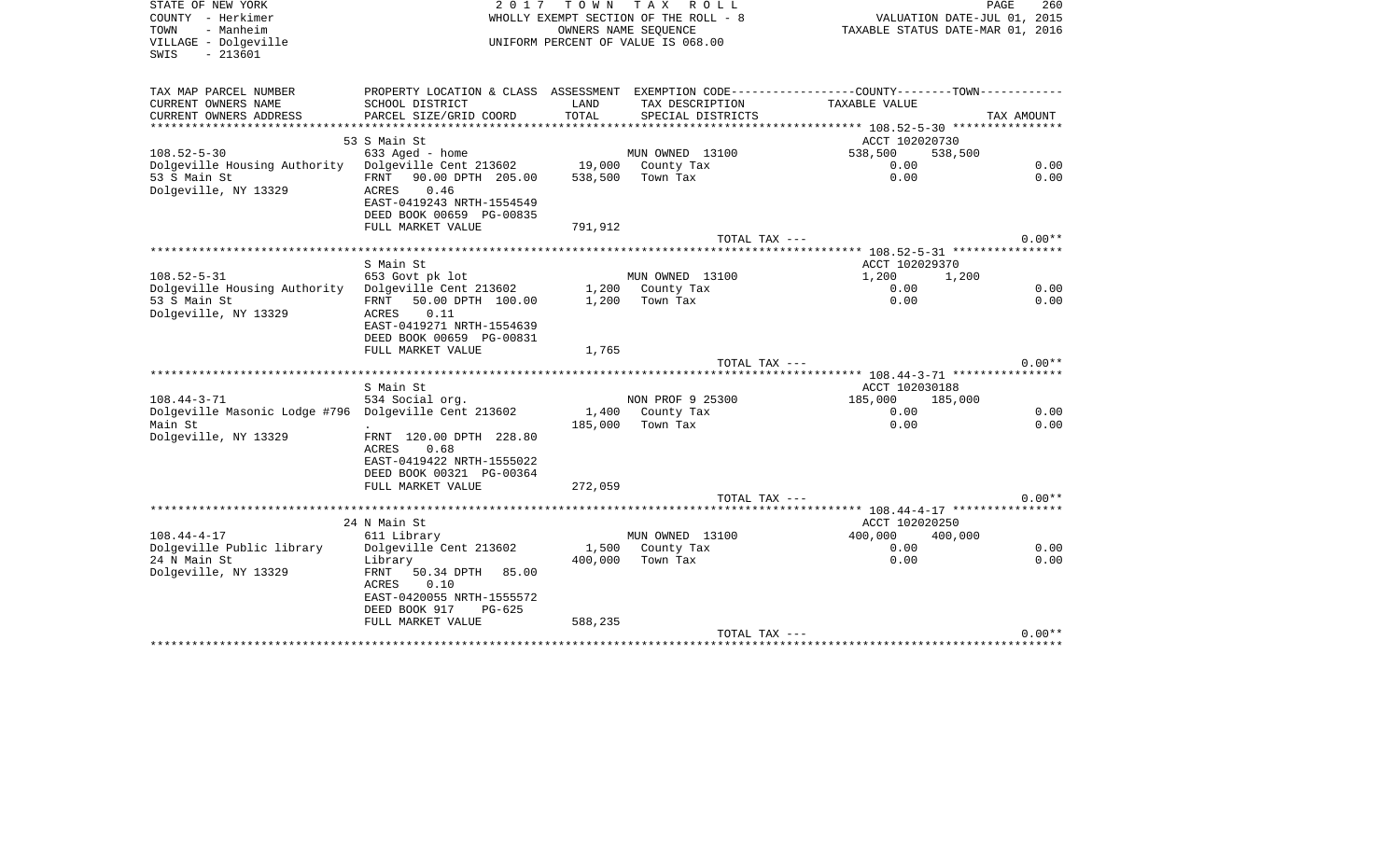SWIS - 213601

STATE OF NEW YORK **EXECUTE:** A G L 2 0 1 7 T O W N T A X R O L L COUNTY - Herkimer WHOLLY EXEMPT SECTION OF THE ROLL - 8 TOWN - Manheim OWNERS NAME SEQUENCE TAXABLE STATUS DATE-MAR 01, 2016 VILLAGE - Dolgeville UNIFORM PERCENT OF VALUE IS 068.00

| TAX MAP PARCEL NUMBER                                 | PROPERTY LOCATION & CLASS ASSESSMENT |         |                   |                                  |            |
|-------------------------------------------------------|--------------------------------------|---------|-------------------|----------------------------------|------------|
| CURRENT OWNERS NAME                                   | SCHOOL DISTRICT                      | LAND    | TAX DESCRIPTION   | TAXABLE VALUE                    |            |
| CURRENT OWNERS ADDRESS                                | PARCEL SIZE/GRID COORD               | TOTAL   | SPECIAL DISTRICTS |                                  | TAX AMOUNT |
|                                                       |                                      |         |                   |                                  |            |
|                                                       | S Helmer Ave & Fink St               |         |                   | ACCT 102021990                   |            |
| $108.44 - 1 - 29$                                     | 311 Res vac land                     |         | VLG/OTHER 13650   | 3,700<br>3,700                   |            |
| Dolgeville Volunteer Fire Dept Dolgeville Cent 213602 |                                      |         | 3,700 County Tax  | 0.00                             | 0.00       |
| 20 S Helmer Ave                                       | ACRES<br>2.70                        | 3,700   | Town Tax          | 0.00                             | 0.00       |
| Dolgeville, NY 13329                                  | EAST-0418847 NRTH-1555580            |         |                   |                                  |            |
|                                                       | DEED BOOK 784<br>PG-618              |         |                   |                                  |            |
|                                                       | FULL MARKET VALUE                    | 5,441   |                   |                                  |            |
|                                                       |                                      |         | TOTAL TAX ---     |                                  | $0.00**$   |
|                                                       |                                      |         |                   |                                  |            |
|                                                       | 20-22 S Helmer Ave                   |         |                   | ACCT 102030189                   |            |
| $108.44 - 1 - 45$                                     | 662 Police/fire                      |         | NON PROF 9 25300  | 115,000<br>115,000               |            |
| Dolgeville Volunteer Fire Dept Dolgeville Cent 213602 |                                      |         | 1,700 County Tax  | 0.00                             | 0.00       |
| 20 S Helmer Ave                                       | Dolgeville Fire Dept.                | 115,000 | Town Tax          | 0.00                             | 0.00       |
| Dolgeville, NY 13329                                  | FRNT 165.00 DPTH 200.00              |         |                   |                                  |            |
|                                                       | 0.63<br>ACRES                        |         |                   |                                  |            |
|                                                       | EAST-0419043 NRTH-1555475            |         |                   |                                  |            |
|                                                       | DEED BOOK 784<br>$PG-622$            |         |                   |                                  |            |
|                                                       | FULL MARKET VALUE                    | 169,118 |                   |                                  |            |
|                                                       |                                      |         | TOTAL TAX ---     |                                  | $0.00**$   |
|                                                       |                                      |         |                   |                                  |            |
| $108.44 - 4 - 19$                                     | 16 N Main St<br>311 Res vac land     |         | MUN OWNED 13100   | ACCT 102023850<br>2,000<br>2,000 |            |
| Dolgeville-Manheim Public Libr Dolgeville Cent 213602 |                                      |         | 2,000 County Tax  | 0.00                             | 0.00       |
| 26 1/2 N Main St                                      | 50.00 DPTH<br>FRNT<br>45.00          | 2,000   | Town Tax          | 0.00                             | 0.00       |
| Dolgeville, NY 13329                                  | 0.05<br>ACRES                        |         |                   |                                  |            |
|                                                       | EAST-0420030 NRTH-1555492            |         |                   |                                  |            |
|                                                       | DEED BOOK 895<br><b>PG-210</b>       |         |                   |                                  |            |
|                                                       | FULL MARKET VALUE                    | 2,941   |                   |                                  |            |
|                                                       |                                      |         | TOTAL TAX ---     |                                  | $0.00**$   |
|                                                       |                                      |         |                   |                                  |            |
|                                                       | 27 Van Buren St                      |         |                   | ACCT 102000420                   |            |
| $108.52 - 5 - 94$                                     | 632 Benevolent                       |         | NYS HOSP<br>12100 | 144,500<br>144,500               |            |
| Facilities Development                                | Dolgeville Cent 213602               |         | 1,200 County Tax  | 0.00                             | 0.00       |
| Attn: Ofc of Mental Retardatio W/barn                 |                                      | 144,500 | Town Tax          | 0.00                             | 0.00       |
| 27 Van Buren St                                       | FRNT 120.00 DPTH 160.00              |         |                   |                                  |            |
| Dolgeville, NY 13329                                  | ACRES<br>0.42                        |         |                   |                                  |            |
|                                                       | EAST-0420109 NRTH-1554400            |         |                   |                                  |            |
|                                                       | DEED BOOK 00633 PG-00470             |         |                   |                                  |            |
|                                                       | FULL MARKET VALUE                    | 212,500 |                   |                                  |            |
|                                                       |                                      |         | TOTAL TAX ---     |                                  | $0.00**$   |
|                                                       |                                      |         |                   |                                  |            |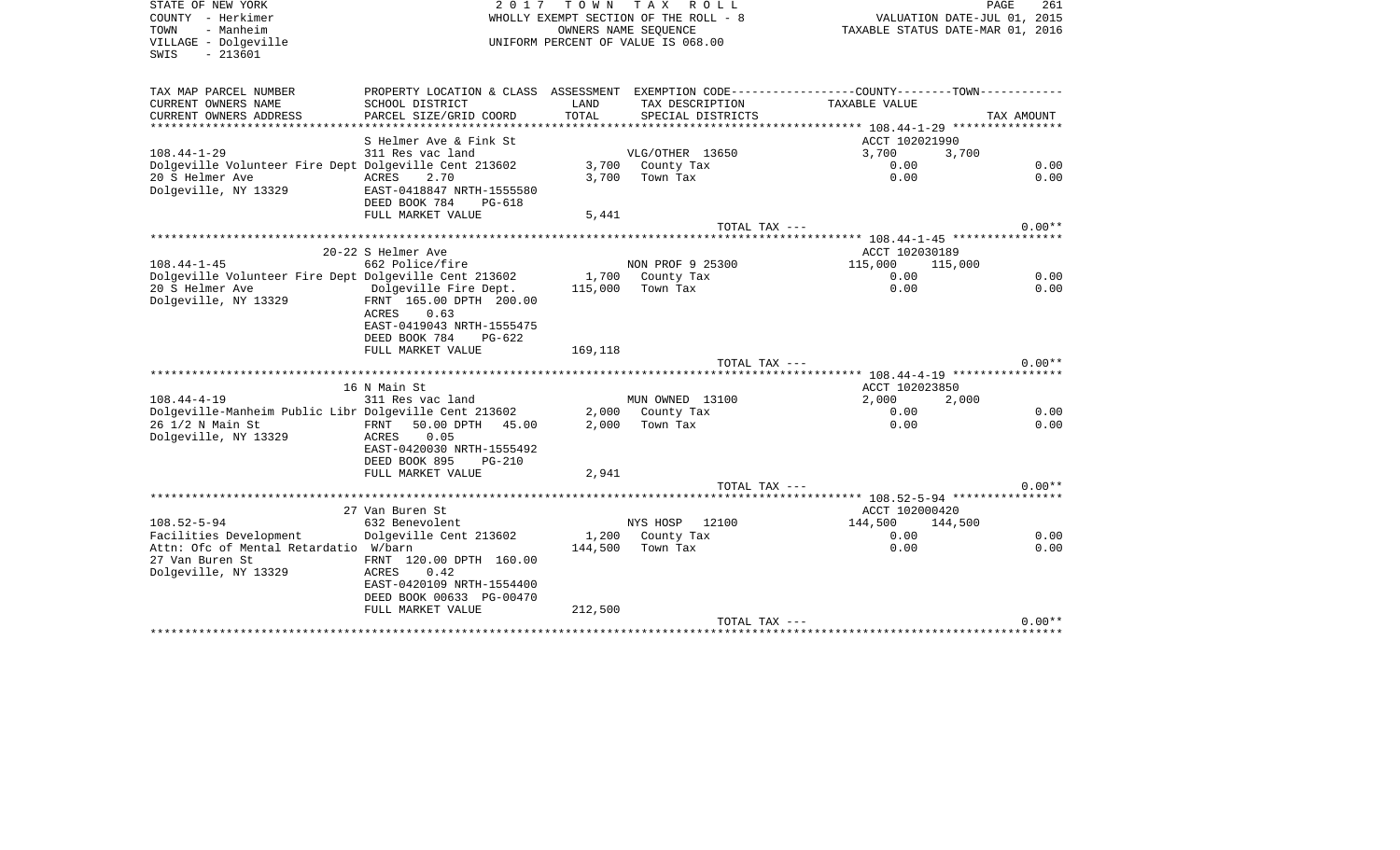| STATE OF NEW YORK<br>COUNTY - Herkimer<br>- Manheim<br>TOWN<br>VILLAGE - Dolgeville<br>$-213601$<br>SWIS | TOWN TAX<br>2017<br>R O L L<br>WHOLLY EXEMPT SECTION OF THE ROLL - 8<br>OWNERS NAME SEQUENCE<br>UNIFORM PERCENT OF VALUE IS 068.00 |         |                                      | PAGE<br>VALUATION DATE-JUL 01, 2015<br>TAXABLE STATUS DATE-MAR 01, 2016                       |            |  |
|----------------------------------------------------------------------------------------------------------|------------------------------------------------------------------------------------------------------------------------------------|---------|--------------------------------------|-----------------------------------------------------------------------------------------------|------------|--|
|                                                                                                          |                                                                                                                                    |         |                                      |                                                                                               |            |  |
| TAX MAP PARCEL NUMBER                                                                                    |                                                                                                                                    |         |                                      | PROPERTY LOCATION & CLASS ASSESSMENT EXEMPTION CODE---------------COUNTY-------TOWN---------- |            |  |
| CURRENT OWNERS NAME                                                                                      | SCHOOL DISTRICT                                                                                                                    | LAND    | TAX DESCRIPTION                      | TAXABLE VALUE                                                                                 |            |  |
| CURRENT OWNERS ADDRESS                                                                                   | PARCEL SIZE/GRID COORD                                                                                                             | TOTAL   | SPECIAL DISTRICTS                    |                                                                                               | TAX AMOUNT |  |
| *************************                                                                                |                                                                                                                                    |         |                                      |                                                                                               |            |  |
|                                                                                                          | Van Buren St                                                                                                                       |         |                                      | ACCT 102030429                                                                                |            |  |
| $108.52 - 5 - 86$<br>Grace Baptist                                                                       | 620 Religious<br>Dolgeville Cent 213602                                                                                            |         | NON PROF 9 25300<br>1,100 County Tax | 56,000<br>56,000<br>0.00                                                                      | 0.00       |  |
| PO Box 355                                                                                               | FRNT 110.00 DPTH 170.00                                                                                                            | 56,000  | Town Tax                             | 0.00                                                                                          | 0.00       |  |
| Salisbury Center, NY 13454                                                                               | 0.36<br>ACRES                                                                                                                      |         |                                      |                                                                                               |            |  |
|                                                                                                          | EAST-0419749 NRTH-1554675                                                                                                          |         |                                      |                                                                                               |            |  |
|                                                                                                          | DEED BOOK 810<br><b>PG-560</b>                                                                                                     |         |                                      |                                                                                               |            |  |
|                                                                                                          | FULL MARKET VALUE                                                                                                                  | 82,353  |                                      |                                                                                               |            |  |
|                                                                                                          |                                                                                                                                    |         | TOTAL TAX ---                        |                                                                                               | $0.00**$   |  |
|                                                                                                          |                                                                                                                                    |         |                                      |                                                                                               |            |  |
|                                                                                                          | 9 Gibson St                                                                                                                        |         |                                      | ACCT 102002220                                                                                |            |  |
| $108.44 - 3 - 22$                                                                                        | 642 Health bldg                                                                                                                    |         | NP HOSP<br>25210                     | 120,000<br>120,000                                                                            |            |  |
| Little Falls Hospital                                                                                    | Dolgeville Cent 213602                                                                                                             |         | 600 County Tax                       | 0.00                                                                                          | 0.00       |  |
| 140 Burwell St                                                                                           | 60.00 DPTH 171.60<br>FRNT<br>0.23<br>ACRES                                                                                         |         | 120,000 Town Tax                     | 0.00                                                                                          | 0.00       |  |
| Little Falls, NY 13365                                                                                   | EAST-0419715 NRTH-1555834                                                                                                          |         |                                      |                                                                                               |            |  |
|                                                                                                          | DEED BOOK 690<br><b>PG-728</b>                                                                                                     |         |                                      |                                                                                               |            |  |
|                                                                                                          | FULL MARKET VALUE                                                                                                                  | 176,471 |                                      |                                                                                               |            |  |
|                                                                                                          |                                                                                                                                    |         | TOTAL TAX ---                        |                                                                                               | $0.00**$   |  |
|                                                                                                          |                                                                                                                                    |         |                                      |                                                                                               |            |  |
|                                                                                                          | N Helmer Ave                                                                                                                       |         |                                      | ACCT 102030368                                                                                |            |  |
| $108.44 - 1 - 7$                                                                                         | 620 Religious                                                                                                                      |         | NON PROF 9 25300                     | 237,200<br>237,200                                                                            |            |  |
| Methodist Church                                                                                         | Dolgeville Cent 213602                                                                                                             | 5,000   | County Tax                           | 0.00                                                                                          | 0.00       |  |
| State St                                                                                                 | FRNT 95.00 DPTH 150.00                                                                                                             | 237,200 | Town Tax                             | 0.00                                                                                          | 0.00       |  |
| Dolgeville, NY 13329                                                                                     | 0.35<br>ACRES                                                                                                                      |         |                                      |                                                                                               |            |  |
|                                                                                                          | EAST-0419474 NRTH-1556370<br>FULL MARKET VALUE                                                                                     |         |                                      |                                                                                               |            |  |
|                                                                                                          |                                                                                                                                    | 348,824 | TOTAL TAX ---                        |                                                                                               | $0.00**$   |  |
|                                                                                                          |                                                                                                                                    |         |                                      |                                                                                               |            |  |
|                                                                                                          | W State St                                                                                                                         |         |                                      | ACCT 102030398                                                                                |            |  |
| $108.44 - 1 - 6$                                                                                         | 210 1 Family Res                                                                                                                   |         | NON PROF 9 25300                     | 71,900<br>71,900                                                                              |            |  |
| Methodist Church Parsonage                                                                               | Dolgeville Cent 213602                                                                                                             |         | 800 County Tax                       | 0.00                                                                                          | 0.00       |  |
| State St                                                                                                 | Methodist Parsonage 210                                                                                                            | 71,900  | Town Tax                             | 0.00                                                                                          | 0.00       |  |
| Dolgeville, NY 13329                                                                                     | 75.00 DPTH 186.00<br>FRNT                                                                                                          |         |                                      |                                                                                               |            |  |
|                                                                                                          | ACRES<br>0.34                                                                                                                      |         |                                      |                                                                                               |            |  |
|                                                                                                          | EAST-0419564 NRTH-1556487                                                                                                          |         |                                      |                                                                                               |            |  |
|                                                                                                          | FULL MARKET VALUE                                                                                                                  | 105,735 |                                      |                                                                                               |            |  |
|                                                                                                          |                                                                                                                                    |         | TOTAL TAX ---                        |                                                                                               | $0.00**$   |  |
|                                                                                                          | 32 Spencer St                                                                                                                      |         |                                      | ACCT 102030428                                                                                |            |  |
| $108.52 - 1 - 11$                                                                                        | 620 Religious                                                                                                                      |         | NON PROF 9 25300                     | 158,000 158,000                                                                               |            |  |
| New Hope                                                                                                 | Dolgeville Cent 213602                                                                                                             | 1,200   | County Tax                           | 0.00                                                                                          | 0.00       |  |
| 32 Spencer St                                                                                            | W/garage                                                                                                                           | 158,000 | Town Tax                             | 0.00                                                                                          | 0.00       |  |
| Dolgeville, NY 13329                                                                                     | FRNT 115.92 DPTH 235.00                                                                                                            |         |                                      |                                                                                               |            |  |
|                                                                                                          | ACRES<br>0.57                                                                                                                      |         |                                      |                                                                                               |            |  |
|                                                                                                          | EAST-0418005 NRTH-1554500                                                                                                          |         |                                      |                                                                                               |            |  |
|                                                                                                          | DEED BOOK 689<br>PG-913                                                                                                            |         |                                      |                                                                                               |            |  |
|                                                                                                          | FULL MARKET VALUE                                                                                                                  | 232,353 |                                      |                                                                                               |            |  |
|                                                                                                          |                                                                                                                                    |         | TOTAL TAX ---                        |                                                                                               | $0.00**$   |  |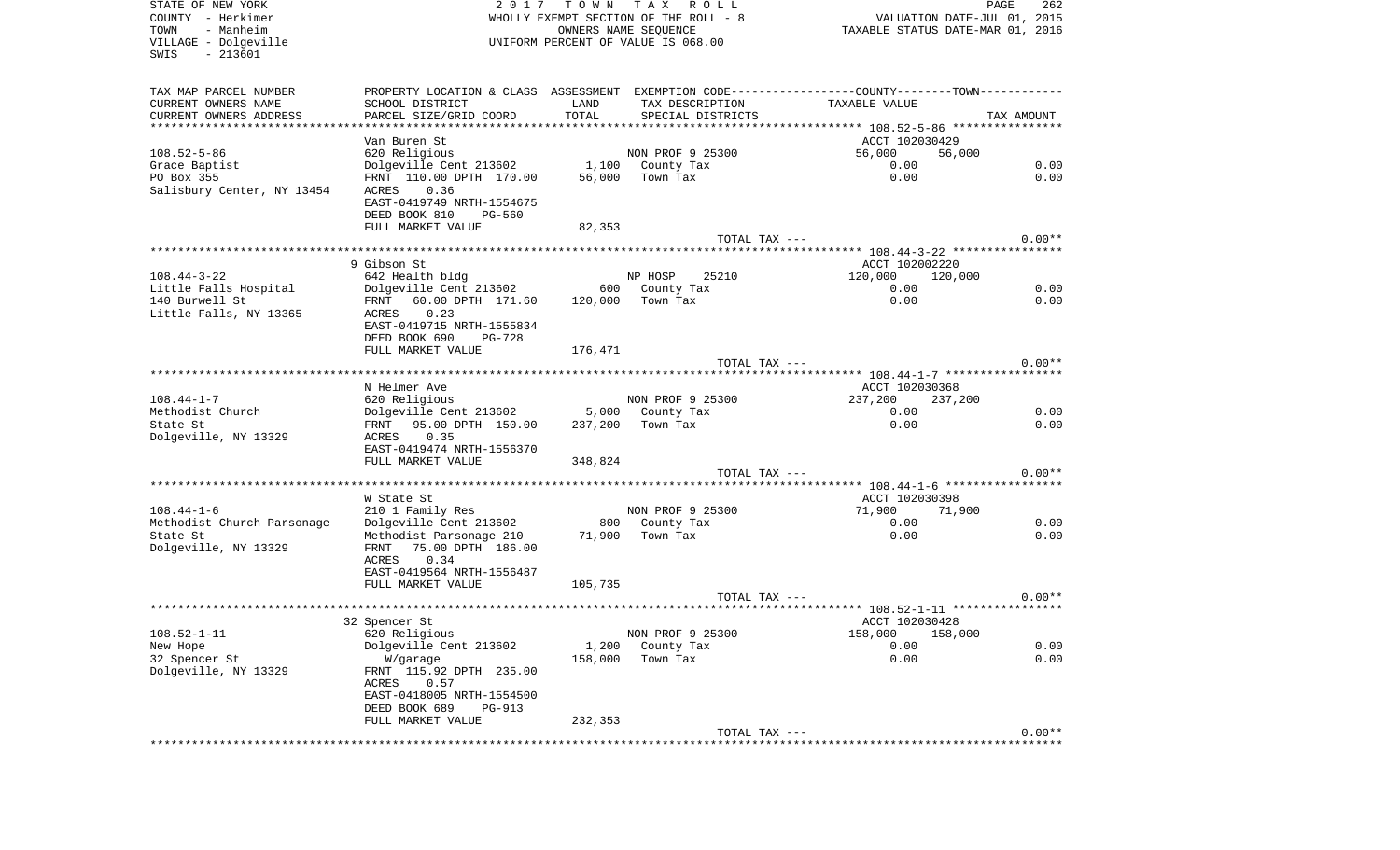COUNTY - Herkimer WHOLLY EXEMPT SECTION OF THE ROLL - 8 VALUATION DATE-JUL 01, 2015 TOWN - Manheim OWNERS NAME SEQUENCE TAXABLE STATUS DATE-MAR 01, 2016 VILLAGE - Dolgeville UNIFORM PERCENT OF VALUE IS 068.00 SWIS - 213601TAX MAP PARCEL NUMBER PROPERTY LOCATION & CLASS ASSESSMENT EXEMPTION CODE------------------COUNTY--------TOWN------------ CURRENT OWNERS NAME SCHOOL DISTRICT LAND TAX DESCRIPTION TAXABLE VALUECURRENT OWNERS ADDRESS PARCEL SIZE/GRID COORD TOTAL SPECIAL DISTRICTS TAX AMOUNT \*\*\*\*\*\*\*\*\*\*\*\*\*\*\*\*\*\*\*\*\*\*\*\*\*\*\*\*\*\*\*\*\*\*\*\*\*\*\*\*\*\*\*\*\*\*\*\*\*\*\*\*\*\*\*\*\*\*\*\*\*\*\*\*\*\*\*\*\*\*\*\*\*\*\*\*\*\*\*\*\*\*\*\*\*\*\*\*\*\*\*\*\*\*\*\*\*\*\*\*\*\*\* 108.60-1-1.2 \*\*\*\*\*\*\*\*\*\*\*\*\*\*\* Sullivan St642 Health bldg 108.60-1-1.2 642 Health bldg NYS HOSP 12100 473,100 473,100 Rome Development Center bolgeville Cent 213602 6,100 County Tax 0.00 0.00 0.00 0.00 Hostel No 2748 **ACRES** 5.11 473,100 Town Tax 0.00 0.00 0.00 75 Sullivan St EAST-0417842 NRTH-1551168Dolgeville, NY 13329 DEED BOOK 509 PG-310 FULL MARKET VALUE 695,735 TOTAL TAX --- 0.00\*\* \*\*\*\*\*\*\*\*\*\*\*\*\*\*\*\*\*\*\*\*\*\*\*\*\*\*\*\*\*\*\*\*\*\*\*\*\*\*\*\*\*\*\*\*\*\*\*\*\*\*\*\*\*\*\*\*\*\*\*\*\*\*\*\*\*\*\*\*\*\*\*\*\*\*\*\*\*\*\*\*\*\*\*\*\*\*\*\*\*\*\*\*\*\*\*\*\*\*\*\*\*\*\* 108.36-2-9 \*\*\*\*\*\*\*\*\*\*\*\*\*\*\*\*\* The Music of the Music of the Music of the Music of the Music of the Music of the ACCT 102017490 108.36-2-9 642 Health bldg NON PROF 9 25300 55,800 55,800 S&S Volunteer Ambulance Servic Dolgeville Cent 213602 2,000 County Tax 0.00 0.00 75 N Helmer Ave Ambulance Garage 55,800 Town Tax 0.00 0.00 Dolgeville, NY 13329 FRNT 200.00 DPTH 67.00 ACRES 0.56 EAST-0419521 NRTH-1558079 DEED BOOK 1403 PG-740FULL MARKET VALUE 82,059 TOTAL TAX  $---$  0.00\*\* \*\*\*\*\*\*\*\*\*\*\*\*\*\*\*\*\*\*\*\*\*\*\*\*\*\*\*\*\*\*\*\*\*\*\*\*\*\*\*\*\*\*\*\*\*\*\*\*\*\*\*\*\*\*\*\*\*\*\*\*\*\*\*\*\*\*\*\*\*\*\*\*\*\*\*\*\*\*\*\*\*\*\*\*\*\*\*\*\*\*\*\*\*\*\*\*\*\*\*\*\*\*\* 108.35-1-4 \*\*\*\*\*\*\*\*\*\*\*\*\*\*\*\*\*W State St Ext ACCT 102030433 108.35-1-4 695 Cemetery MUN OWNED 13100 10,200 10,200 St Josephs Cemetary 10,000 County Tax 0.00 0.00 0.00 0.00 Helmer Ave ACRES 4.80 10,200 Town Tax 0.00 0.00 Dolgeville, NY 13329 EAST-0417577 NRTH-1558528 DEED BOOK 00225 PG-00157FULL MARKET VALUE 15,000 TOTAL TAX  $---$  0.00\*\* \*\*\*\*\*\*\*\*\*\*\*\*\*\*\*\*\*\*\*\*\*\*\*\*\*\*\*\*\*\*\*\*\*\*\*\*\*\*\*\*\*\*\*\*\*\*\*\*\*\*\*\*\*\*\*\*\*\*\*\*\*\*\*\*\*\*\*\*\*\*\*\*\*\*\*\*\*\*\*\*\*\*\*\*\*\*\*\*\*\*\*\*\*\*\*\*\*\*\*\*\*\*\* 108.36-1-37 \*\*\*\*\*\*\*\*\*\*\*\*\*\*\*\* N Helmer Ave Accredit 202030308 N Helmer Ave Accredit 202030308 108.36-1-37 620 Religious NON PROF 9 25300 280,000 280,000 St Josephs Church Dolgeville Cent 213602 800 County Tax 0.00 0.00 Helmer Ave FRNT 200.00 DPTH 65.00 280,000 Town Tax 0.00 0.00 Dolgeville, NY 13329 ACRES 0.27 EAST-0419575 NRTH-1556705FULL MARKET VALUE 411.765 TOTAL TAX  $---$  0.00\*\* \*\*\*\*\*\*\*\*\*\*\*\*\*\*\*\*\*\*\*\*\*\*\*\*\*\*\*\*\*\*\*\*\*\*\*\*\*\*\*\*\*\*\*\*\*\*\*\*\*\*\*\*\*\*\*\*\*\*\*\*\*\*\*\*\*\*\*\*\*\*\*\*\*\*\*\*\*\*\*\*\*\*\*\*\*\*\*\*\*\*\*\*\*\*\*\*\*\*\*\*\*\*\* 108.36-1-36 \*\*\*\*\*\*\*\*\*\*\*\*\*\*\*\*31 N Helmer Ave 2012 2020 12:00 12:00 12:00 12:00 12:00 12:00 12:00 12:00 12:00 12:00 12:00 12:00 12:00 12:00 1 108.36-1-36 210 1 Family Res NON PROF 9 25300 180,700 180,700 St Josephs Church Parsonage Dolgeville Cent 213602 1,000 County Tax 0.00 0.00 0.00 0.00 Helmer Ave FRNT 103.00 DPTH 159.00 180,700 Town Tax 0.00 0.00 Dolgeville, NY 13329 ACRES 0.15 EAST-0419595 NRTH-1556769FULL MARKET VALUE 265,735 TOTAL TAX  $---$  0.00\*\* \*\*\*\*\*\*\*\*\*\*\*\*\*\*\*\*\*\*\*\*\*\*\*\*\*\*\*\*\*\*\*\*\*\*\*\*\*\*\*\*\*\*\*\*\*\*\*\*\*\*\*\*\*\*\*\*\*\*\*\*\*\*\*\*\*\*\*\*\*\*\*\*\*\*\*\*\*\*\*\*\*\*\*\*\*\*\*\*\*\*\*\*\*\*\*\*\*\*\*\*\*\*\*\*\*\*\*\*\*\*\*\*\*\*\*\*\*\*\*\*\*\*\*\*\*\*\*\*\*\*\*\*

STATE OF NEW YORK 2 0 1 7 T O W N T A X R O L L PAGE 263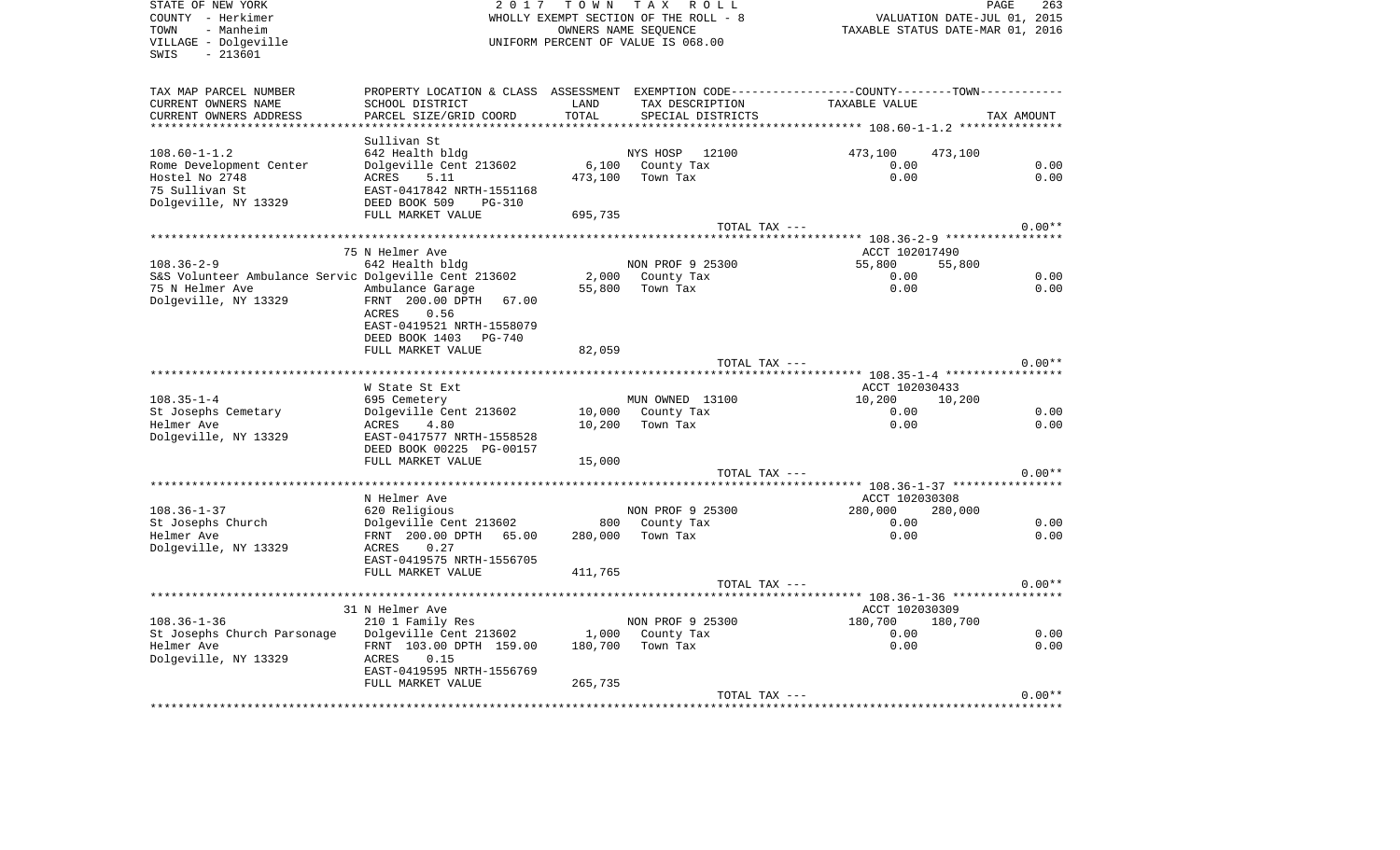| STATE OF NEW YORK<br>COUNTY - Herkimer<br>- Manheim<br>TOWN<br>VILLAGE - Dolgeville<br>$-213601$<br>SWIS | 2017                                                                                          |         | TOWN TAX ROLL<br>WHOLLY EXEMPT SECTION OF THE ROLL - 8<br>OWNERS NAME SEQUENCE<br>UNIFORM PERCENT OF VALUE IS 068.00 |                                       | PAGE<br>264<br>VALUATION DATE-JUL 01, 2015<br>TAXABLE STATUS DATE-MAR 01, 2016 |
|----------------------------------------------------------------------------------------------------------|-----------------------------------------------------------------------------------------------|---------|----------------------------------------------------------------------------------------------------------------------|---------------------------------------|--------------------------------------------------------------------------------|
| TAX MAP PARCEL NUMBER                                                                                    | PROPERTY LOCATION & CLASS ASSESSMENT EXEMPTION CODE---------------COUNTY-------TOWN---------- |         |                                                                                                                      |                                       |                                                                                |
| CURRENT OWNERS NAME                                                                                      | SCHOOL DISTRICT                                                                               | LAND    | TAX DESCRIPTION                                                                                                      | TAXABLE VALUE                         |                                                                                |
| CURRENT OWNERS ADDRESS<br>************************                                                       | PARCEL SIZE/GRID COORD                                                                        | TOTAL   | SPECIAL DISTRICTS                                                                                                    |                                       | TAX AMOUNT                                                                     |
|                                                                                                          | THRU VILLAGE                                                                                  |         |                                                                                                                      |                                       |                                                                                |
| $108.43 - 1 - 1$                                                                                         | 311 Res vac land                                                                              |         | MUN OWNED 13100                                                                                                      | ACCT 102098713<br>1,850               | 1,850                                                                          |
| Town of Manheim                                                                                          | Dolgeville Cent 213602                                                                        |         | 1,850 County Tax                                                                                                     | 0.00                                  | 0.00                                                                           |
| 6356 St. Rte. 167                                                                                        | Rr Rt Way                                                                                     | 1,850   | Town Tax                                                                                                             | 0.00                                  | 0.00                                                                           |
| Dolgeville, NY 13329                                                                                     | ACRES 3.70                                                                                    |         |                                                                                                                      |                                       |                                                                                |
|                                                                                                          | EAST-0416199 NRTH-1555807                                                                     |         |                                                                                                                      |                                       |                                                                                |
|                                                                                                          | DEED BOOK 1208 PG-189                                                                         |         |                                                                                                                      |                                       |                                                                                |
|                                                                                                          | FULL MARKET VALUE                                                                             | 2,721   |                                                                                                                      |                                       |                                                                                |
|                                                                                                          |                                                                                               |         | TOTAL TAX ---                                                                                                        |                                       | $0.00**$                                                                       |
|                                                                                                          |                                                                                               |         |                                                                                                                      |                                       |                                                                                |
| $108.43 - 1 - 11.2$                                                                                      | Spencer St<br>311 Res vac land                                                                |         | MUN OWNED 13100                                                                                                      | 18,300                                | 18,300                                                                         |
| Town of Manheim                                                                                          | Dolgeville Cent 213602                                                                        |         | 18,300 County Tax                                                                                                    | 0.00                                  | 0.00                                                                           |
| 6356 St. Rte. 167                                                                                        | ACRES 25.60                                                                                   | 18,300  | Town Tax                                                                                                             | 0.00                                  | 0.00                                                                           |
| Dolgeville, NY 13329                                                                                     | EAST-0416073 NRTH-1556312                                                                     |         |                                                                                                                      |                                       |                                                                                |
|                                                                                                          | DEED BOOK 1208 PG-189                                                                         |         |                                                                                                                      |                                       |                                                                                |
|                                                                                                          | FULL MARKET VALUE                                                                             | 26,912  |                                                                                                                      |                                       |                                                                                |
|                                                                                                          |                                                                                               |         | TOTAL TAX ---                                                                                                        |                                       | $0.00**$                                                                       |
|                                                                                                          |                                                                                               |         |                                                                                                                      |                                       |                                                                                |
| $108.52 - 3 - 41$                                                                                        | E Faville Ave<br>620 Religious                                                                |         | NON PROF 9 25300                                                                                                     | ACCT 102030278<br>90,500              | 90,500                                                                         |
| United Lutheran                                                                                          | Dolgeville Cent 213602                                                                        |         | 500 County Tax                                                                                                       | 0.00                                  | 0.00                                                                           |
| Presbyterian Parish                                                                                      | 50.00 DPTH 106.00<br>FRNT                                                                     | 90,500  | Town Tax                                                                                                             | 0.00                                  | 0.00                                                                           |
| P 0 Box 43                                                                                               | 0.12<br>ACRES                                                                                 |         |                                                                                                                      |                                       |                                                                                |
| Dolgeville, NY 13329                                                                                     | EAST-0419168 NRTH-1553356                                                                     |         |                                                                                                                      |                                       |                                                                                |
|                                                                                                          | FULL MARKET VALUE                                                                             | 133,088 |                                                                                                                      |                                       |                                                                                |
|                                                                                                          |                                                                                               |         | TOTAL TAX ---                                                                                                        |                                       | $0.00**$                                                                       |
|                                                                                                          |                                                                                               |         |                                                                                                                      | ******** 108.52-5-32 **************** |                                                                                |
| $108.52 - 5 - 32$                                                                                        | 41 S Main St                                                                                  |         |                                                                                                                      | ACCT 102030458<br>413,400             |                                                                                |
| US Post Office                                                                                           | 652 Govt bldgs<br>Dolgeville Cent 213602                                                      | 1,200   | MUN OWNED 13100<br>County Tax                                                                                        | 0.00                                  | 413,400<br>0.00                                                                |
| 41 S Main St                                                                                             | FRNT 120.00 DPTH 136.00                                                                       | 413,400 | Town Tax                                                                                                             | 0.00                                  | 0.00                                                                           |
| Dolgeville, NY 13329                                                                                     | ACRES<br>0.37                                                                                 |         |                                                                                                                      |                                       |                                                                                |
|                                                                                                          | EAST-0419344 NRTH-1554686                                                                     |         |                                                                                                                      |                                       |                                                                                |
|                                                                                                          | DEED BOOK 00000                                                                               |         |                                                                                                                      |                                       |                                                                                |
|                                                                                                          | FULL MARKET VALUE                                                                             | 607,941 |                                                                                                                      |                                       |                                                                                |
|                                                                                                          |                                                                                               |         | TOTAL TAX ---                                                                                                        |                                       | $0.00**$                                                                       |
|                                                                                                          | THRU VILLAGE N                                                                                |         |                                                                                                                      |                                       |                                                                                |
| $108.36 - 1 - 65.1$                                                                                      | 311 Res vac land                                                                              |         | MUN OWNED 13100                                                                                                      | 2,000                                 | 2,000                                                                          |
| Village Of Dolgeville                                                                                    | Dolgeville Cent 213602                                                                        |         | 2,000 County Tax                                                                                                     | 0.00                                  | 0.00                                                                           |
| 41 N Main St                                                                                             | Rr Row                                                                                        | 2,000   | Town Tax                                                                                                             | 0.00                                  | 0.00                                                                           |
| Dolgeville, NY 13329                                                                                     | FRNT 320.00 DPTH                                                                              |         |                                                                                                                      |                                       |                                                                                |
|                                                                                                          | 4.70<br>ACRES                                                                                 |         |                                                                                                                      |                                       |                                                                                |
|                                                                                                          | EAST-0418440 NRTH-1557412                                                                     |         |                                                                                                                      |                                       |                                                                                |
|                                                                                                          | DEED BOOK 841<br>$PG-529$                                                                     |         |                                                                                                                      |                                       |                                                                                |
|                                                                                                          | FULL MARKET VALUE                                                                             | 2,941   |                                                                                                                      |                                       | $0.00**$                                                                       |
|                                                                                                          |                                                                                               |         | TOTAL TAX ---                                                                                                        |                                       |                                                                                |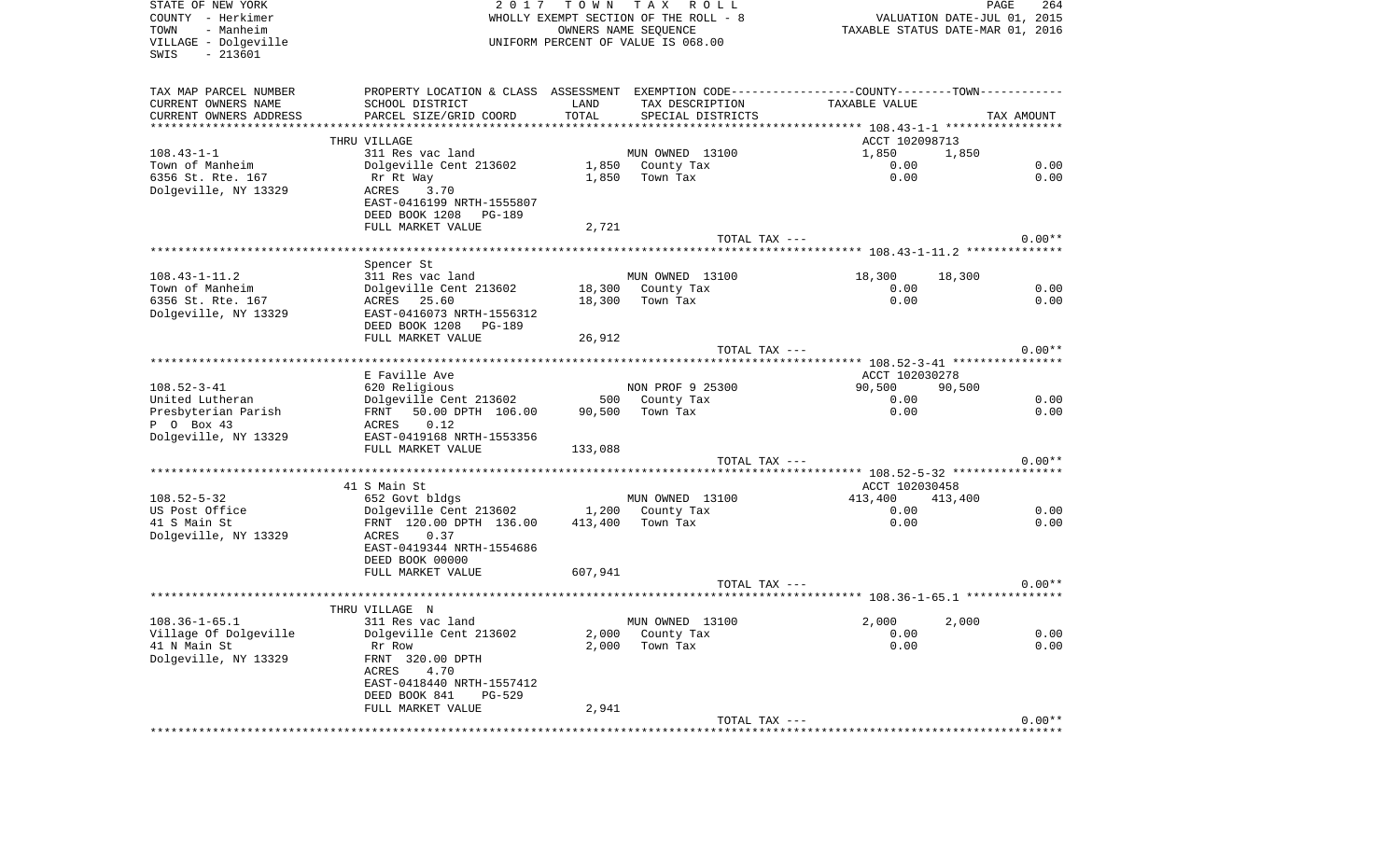| STATE OF NEW YORK<br>COUNTY - Herkimer<br>TOWN<br>- Manheim<br>VILLAGE - Dolgeville<br>$-213601$<br>SWIS | 2017                                                                                        | T O W N       | T A X<br>R O L L<br>WHOLLY EXEMPT SECTION OF THE ROLL - 8<br>OWNERS NAME SEOUENCE<br>UNIFORM PERCENT OF VALUE IS 068.00 | VALUATION DATE-JUL 01, 2015<br>TAXABLE STATUS DATE-MAR 01, 2016                               | PAGE<br>265  |
|----------------------------------------------------------------------------------------------------------|---------------------------------------------------------------------------------------------|---------------|-------------------------------------------------------------------------------------------------------------------------|-----------------------------------------------------------------------------------------------|--------------|
| TAX MAP PARCEL NUMBER                                                                                    |                                                                                             |               |                                                                                                                         | PROPERTY LOCATION & CLASS ASSESSMENT EXEMPTION CODE---------------COUNTY-------TOWN---------- |              |
| CURRENT OWNERS NAME<br>CURRENT OWNERS ADDRESS                                                            | SCHOOL DISTRICT<br>PARCEL SIZE/GRID COORD                                                   | LAND<br>TOTAL | TAX DESCRIPTION<br>SPECIAL DISTRICTS                                                                                    | TAXABLE VALUE                                                                                 | TAX AMOUNT   |
|                                                                                                          |                                                                                             |               |                                                                                                                         |                                                                                               |              |
|                                                                                                          | Horn St                                                                                     |               |                                                                                                                         | ACCT 102030518                                                                                |              |
| $108.36 - 2 - 46$                                                                                        | 651 Highway gar                                                                             |               | MUN OWNED 13100                                                                                                         | 203,700<br>203,700                                                                            |              |
| Village Of Dolgeville                                                                                    | Dolgeville Cent 213602                                                                      | 1,900         | County Tax                                                                                                              | 0.00                                                                                          | 0.00         |
| 41 No Main St<br>Dolgeville, NY 13329                                                                    | Highway Garage Dpw<br>FRNT 200.00 DPTH 150.00<br>ACRES<br>0.55<br>EAST-0419373 NRTH-1557194 | 203,700       | Town Tax                                                                                                                | 0.00                                                                                          | 0.00         |
|                                                                                                          | FULL MARKET VALUE                                                                           | 299,559       |                                                                                                                         |                                                                                               |              |
|                                                                                                          |                                                                                             |               | TOTAL TAX ---                                                                                                           |                                                                                               | $0.00**$     |
|                                                                                                          | N Main St                                                                                   |               |                                                                                                                         | ACCT 102006600                                                                                |              |
| $108.36 - 4 - 17$                                                                                        | 311 Res vac land                                                                            |               | MUN OWNED 13100                                                                                                         | 400<br>400                                                                                    |              |
| Village Of Dolgeville                                                                                    | Dolgeville Cent 213602                                                                      | 400           | County Tax                                                                                                              | 0.00                                                                                          | 0.00         |
| 41 N Main St                                                                                             | FRNT 60.00 DPTH 150.00                                                                      | 400           | Town Tax                                                                                                                | 0.00                                                                                          | 0.00         |
| Dolgeville, NY 13329                                                                                     | 0.20<br>ACRES<br>EAST-0420173 NRTH-1557002                                                  |               |                                                                                                                         |                                                                                               |              |
|                                                                                                          | DEED BOOK 00655 PG-00530                                                                    |               |                                                                                                                         |                                                                                               |              |
|                                                                                                          | FULL MARKET VALUE                                                                           | 588           |                                                                                                                         |                                                                                               |              |
|                                                                                                          |                                                                                             |               | TOTAL TAX ---                                                                                                           |                                                                                               | $0.00**$     |
|                                                                                                          |                                                                                             |               |                                                                                                                         |                                                                                               |              |
| $108.44 - 2 - 61$                                                                                        | S Main St<br>681 Culture bldg                                                               |               | MUN OWNED 13100                                                                                                         | ACCT 102030690<br>24,500<br>24,500                                                            |              |
| Village Of Dolgeville                                                                                    | Dolgeville Cent 213602                                                                      | 300           | County Tax                                                                                                              | 0.00                                                                                          | 0.00         |
| 41 N Main St                                                                                             | Historical Society                                                                          | 24,500        | Town Tax                                                                                                                | 0.00                                                                                          | 0.00         |
| Dolgeville, NY 13329                                                                                     | 30.00 DPTH 102.00<br>FRNT                                                                   |               |                                                                                                                         |                                                                                               |              |
|                                                                                                          | ACRES<br>0.09                                                                               |               |                                                                                                                         |                                                                                               |              |
|                                                                                                          | EAST-0418995 NRTH-1554600<br>DEED BOOK 00630 PG-00396                                       |               |                                                                                                                         |                                                                                               |              |
|                                                                                                          | FULL MARKET VALUE                                                                           | 36,029        |                                                                                                                         |                                                                                               |              |
|                                                                                                          |                                                                                             |               | TOTAL TAX ---                                                                                                           |                                                                                               | $0.00**$     |
|                                                                                                          |                                                                                             |               |                                                                                                                         | ******** 108.44-3-14 *****************                                                        |              |
|                                                                                                          | REAR N Helmer Ave                                                                           |               |                                                                                                                         | ACCT 102004410                                                                                |              |
| $108.44 - 3 - 14$                                                                                        | 653 Govt pk lot                                                                             |               | MUN OWNED 13100                                                                                                         | 1,500<br>1,500                                                                                |              |
| Village Of Dolgeville<br>41 N Main St                                                                    | Dolgeville Cent 213602<br>Church Alley-Gov Park Lot                                         | 1,500         | 1,000 County Tax<br>Town Tax                                                                                            | 0.00<br>0.00                                                                                  | 0.00<br>0.00 |
| Dolgeville, NY 13329                                                                                     | FRNT 160.00 DPTH                                                                            |               |                                                                                                                         |                                                                                               |              |
|                                                                                                          | ACRES<br>1.10                                                                               |               |                                                                                                                         |                                                                                               |              |
|                                                                                                          | EAST-0419721 NRTH-1556051                                                                   |               |                                                                                                                         |                                                                                               |              |
|                                                                                                          | DEED BOOK 00654 PG-00325                                                                    |               |                                                                                                                         |                                                                                               |              |
|                                                                                                          | FULL MARKET VALUE                                                                           | 2,206         | TOTAL TAX ---                                                                                                           |                                                                                               | $0.00**$     |
|                                                                                                          |                                                                                             |               |                                                                                                                         |                                                                                               |              |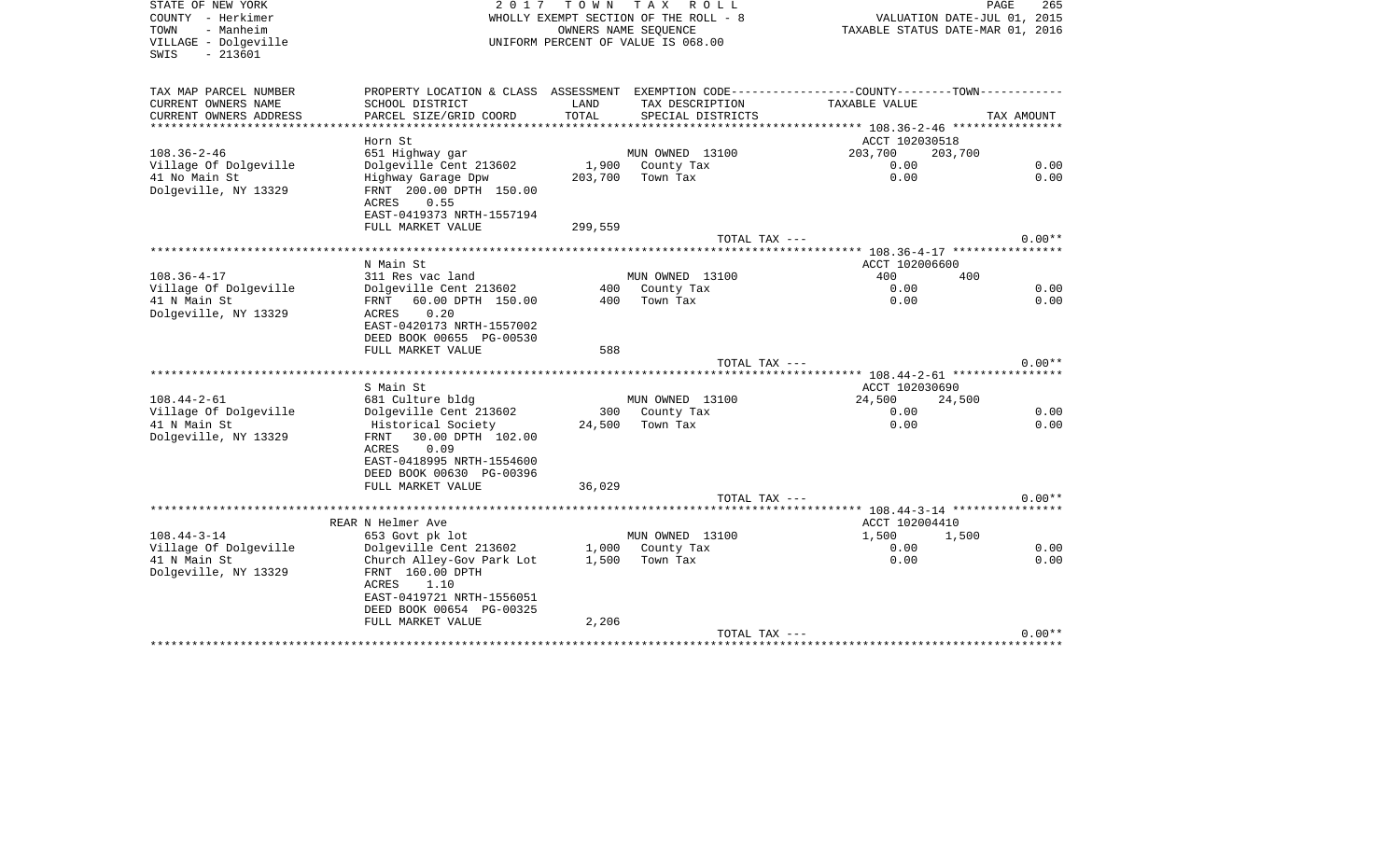| STATE OF NEW YORK<br>COUNTY - Herkimer<br>- Manheim<br>TOWN<br>VILLAGE - Dolgeville<br>$-213601$<br>SWIS | 2 0 1 7                                           | T O W N<br>OWNERS NAME SEOUENCE | T A X<br>R O L L<br>WHOLLY EXEMPT SECTION OF THE ROLL - 8<br>UNIFORM PERCENT OF VALUE IS 068.00 | VALUATION DATE-JUL 01, 2015<br>TAXABLE STATUS DATE-MAR 01, 2016 | PAGE<br>266 |
|----------------------------------------------------------------------------------------------------------|---------------------------------------------------|---------------------------------|-------------------------------------------------------------------------------------------------|-----------------------------------------------------------------|-------------|
| TAX MAP PARCEL NUMBER                                                                                    | PROPERTY LOCATION & CLASS ASSESSMENT              |                                 |                                                                                                 | EXEMPTION CODE----------------COUNTY-------TOWN-------          |             |
| CURRENT OWNERS NAME<br>CURRENT OWNERS ADDRESS                                                            | SCHOOL DISTRICT<br>PARCEL SIZE/GRID COORD         | LAND<br>TOTAL                   | TAX DESCRIPTION<br>SPECIAL DISTRICTS                                                            | TAXABLE VALUE                                                   | TAX AMOUNT  |
| **********************                                                                                   | ***************************                       |                                 |                                                                                                 |                                                                 |             |
|                                                                                                          | 41 N Main St                                      |                                 |                                                                                                 | ACCT 102030488                                                  |             |
| $108.44 - 3 - 28$                                                                                        | 652 Govt bldgs                                    |                                 | MUN OWNED 13100                                                                                 | 192,500<br>192,500                                              |             |
| Village Of Dolgeville                                                                                    | Dolgeville Cent 213602                            | 1,700                           | County Tax                                                                                      | 0.00                                                            | 0.00        |
| 41 No Main St                                                                                            | Govt Bldgs                                        | 192,500                         | Town Tax                                                                                        | 0.00                                                            | 0.00        |
| Dolgeville, NY 13329                                                                                     | 72.00 DPTH 197.00<br><b>FRNT</b><br>0.26<br>ACRES |                                 |                                                                                                 |                                                                 |             |
|                                                                                                          | EAST-0419884 NRTH-1555721                         |                                 |                                                                                                 |                                                                 |             |
|                                                                                                          | FULL MARKET VALUE                                 | 283,088                         |                                                                                                 |                                                                 |             |
|                                                                                                          |                                                   |                                 | TOTAL TAX ---                                                                                   |                                                                 | $0.00**$    |
|                                                                                                          |                                                   |                                 |                                                                                                 |                                                                 |             |
|                                                                                                          | Gibson St                                         |                                 |                                                                                                 | ACCT 102030548                                                  |             |
| $108.44 - 3 - 30$                                                                                        | 438 Parking lot                                   |                                 | MUN OWNED 13100                                                                                 | 4,700<br>4,700                                                  |             |
| Village Of Dolgeville                                                                                    | Dolgeville Cent 213602                            | 4,700                           | County Tax                                                                                      | 0.00                                                            | 0.00        |
| 41 N Main St<br>Dolgeville, NY 13329                                                                     | Parking Lot                                       | 4,700                           | Town Tax                                                                                        | 0.00                                                            | 0.00        |
|                                                                                                          | FRNT 98.00 DPTH<br>92.00<br>0.19<br>ACRES         |                                 |                                                                                                 |                                                                 |             |
|                                                                                                          | EAST-0419807 NRTH-1555604                         |                                 |                                                                                                 |                                                                 |             |
|                                                                                                          | FULL MARKET VALUE                                 | 6,912                           |                                                                                                 |                                                                 |             |
|                                                                                                          |                                                   |                                 | TOTAL TAX ---                                                                                   |                                                                 | $0.00**$    |
|                                                                                                          |                                                   |                                 |                                                                                                 |                                                                 |             |
|                                                                                                          | N Main St & Elm St Cor                            |                                 |                                                                                                 | ACCT 102088714                                                  |             |
| $108.44 - 3 - 39$                                                                                        | 593 Picnic site                                   |                                 | MUN OWNED 13100                                                                                 | 300<br>300                                                      |             |
| Village Of Dolgeville                                                                                    | Dolgeville Cent 213602                            | 300                             | County Tax                                                                                      | 0.00                                                            | 0.00        |
| 41 N Main St                                                                                             | Helterline Park<br>73.50 DPTH 104.00<br>FRNT      | 300                             | Town Tax                                                                                        | 0.00                                                            | 0.00        |
| Dolgeville, NY 13329                                                                                     | 0.14<br><b>ACRES</b>                              |                                 |                                                                                                 |                                                                 |             |
|                                                                                                          | EAST-0419842 NRTH-1555328                         |                                 |                                                                                                 |                                                                 |             |
|                                                                                                          | FULL MARKET VALUE                                 | 441                             |                                                                                                 |                                                                 |             |
|                                                                                                          |                                                   |                                 | TOTAL TAX ---                                                                                   |                                                                 | $0.00**$    |
|                                                                                                          | **********************                            |                                 |                                                                                                 | ****** 108.44-3-69 ****************                             |             |
|                                                                                                          | S Helmer Ave                                      |                                 |                                                                                                 | ACCT 102030638                                                  |             |
| $108.44 - 3 - 69$                                                                                        | 591 Playground                                    |                                 | MUN OWNED 13100                                                                                 | 84,950<br>84,950                                                |             |
| Village Of Dolgeville                                                                                    | Dolgeville Cent 213602                            | 2,900                           | County Tax                                                                                      | 0.00                                                            | 0.00        |
| 41 N Main St                                                                                             | Playground                                        | 84,950                          | Town Tax                                                                                        | 0.00                                                            | 0.00        |
| Dolgeville, NY 13329                                                                                     | FRNT 245.00 DPTH                                  |                                 |                                                                                                 |                                                                 |             |
|                                                                                                          | 4.28<br>ACRES                                     |                                 |                                                                                                 |                                                                 |             |
|                                                                                                          | EAST-0419241 NRTH-1555240<br>DEED BOOK 00000      |                                 |                                                                                                 |                                                                 |             |
|                                                                                                          | FULL MARKET VALUE                                 | 124,926                         |                                                                                                 |                                                                 |             |
|                                                                                                          |                                                   |                                 | TOTAL TAX ---                                                                                   |                                                                 | $0.00**$    |
|                                                                                                          |                                                   |                                 |                                                                                                 |                                                                 |             |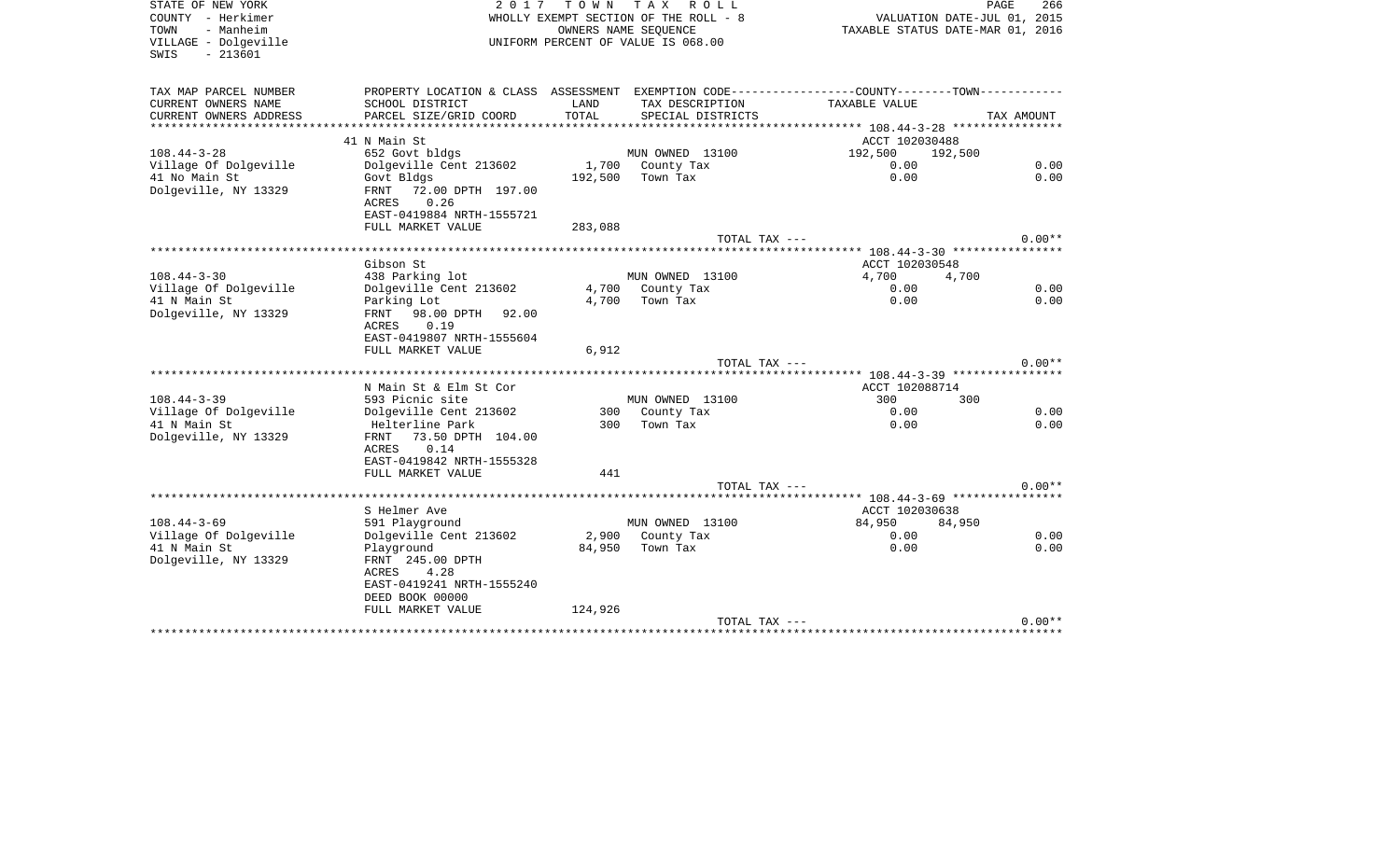| STATE OF NEW YORK<br>COUNTY - Herkimer<br>- Manheim<br>TOWN<br>VILLAGE - Dolgeville<br>$-213601$<br>SWIS | 2 0 1 7                                                                                                                     | T O W N       | T A X<br>R O L L<br>WHOLLY EXEMPT SECTION OF THE ROLL - 8<br>OWNERS NAME SEOUENCE<br>UNIFORM PERCENT OF VALUE IS 068.00 | TAXABLE STATUS DATE-MAR 01, 2016             | PAGE<br>267<br>VALUATION DATE-JUL 01, 2015 |
|----------------------------------------------------------------------------------------------------------|-----------------------------------------------------------------------------------------------------------------------------|---------------|-------------------------------------------------------------------------------------------------------------------------|----------------------------------------------|--------------------------------------------|
| TAX MAP PARCEL NUMBER                                                                                    | PROPERTY LOCATION & CLASS ASSESSMENT EXEMPTION CODE----------------COUNTY-------TOWN----------                              |               |                                                                                                                         |                                              |                                            |
| CURRENT OWNERS NAME<br>CURRENT OWNERS ADDRESS                                                            | SCHOOL DISTRICT<br>PARCEL SIZE/GRID COORD                                                                                   | LAND<br>TOTAL | TAX DESCRIPTION<br>SPECIAL DISTRICTS                                                                                    | TAXABLE VALUE                                | TAX AMOUNT                                 |
| ****************                                                                                         |                                                                                                                             |               |                                                                                                                         | ************** 108.44-3-73 ***************** |                                            |
|                                                                                                          | S Main St & Cramer Ln Cor                                                                                                   |               |                                                                                                                         | ACCT 102030578                               |                                            |
| $108.44 - 3 - 73$                                                                                        | 591 Playground                                                                                                              |               | MUN OWNED 13100                                                                                                         | 1,800                                        | 1,800                                      |
| Village Of Dolgeville                                                                                    | Dolgeville Cent 213602                                                                                                      |               | 1,800 County Tax                                                                                                        | 0.00                                         | 0.00                                       |
| 41 No Main St<br>Dolgeville, NY 13329                                                                    | Playground<br>FRNT 184.00 DPTH 270.00<br>ACRES<br>0.80<br>EAST-0419106 NRTH-1554808                                         | 1,800         | Town Tax                                                                                                                | 0.00                                         | 0.00                                       |
|                                                                                                          | FULL MARKET VALUE                                                                                                           | 2,647         |                                                                                                                         |                                              |                                            |
|                                                                                                          |                                                                                                                             |               | TOTAL TAX ---                                                                                                           |                                              | $0.00**$                                   |
|                                                                                                          | N Main St                                                                                                                   |               |                                                                                                                         | ACCT 102017430                               |                                            |
| $108.44 - 4 - 2$                                                                                         | 330 Vacant comm                                                                                                             |               | MUN OWNED 13100                                                                                                         | 100                                          | 100                                        |
| Village Of Dolgeville                                                                                    | Dolgeville Cent 213602                                                                                                      | 100           | County Tax                                                                                                              | 0.00                                         | 0.00                                       |
| 41 No Main St                                                                                            | 17.00 DPTH 43.00<br>FRNT                                                                                                    | 100           | Town Tax                                                                                                                | 0.00                                         | 0.00                                       |
| Dolgeville, NY 13329                                                                                     | 0.02<br>ACRES<br>EAST-0420019 NRTH-1556345<br>DEED BOOK 671<br><b>PG-160</b>                                                |               |                                                                                                                         |                                              |                                            |
|                                                                                                          | FULL MARKET VALUE                                                                                                           | 147           | TOTAL TAX ---                                                                                                           |                                              | $0.00**$                                   |
|                                                                                                          |                                                                                                                             |               |                                                                                                                         |                                              |                                            |
|                                                                                                          | 86 N Main St                                                                                                                |               |                                                                                                                         | ACCT 102017640                               |                                            |
| $108.44 - 4 - 3$                                                                                         | 682 Rec facility                                                                                                            |               | MUN OWNED 13100                                                                                                         | 100                                          | 100                                        |
| Village Of Dolgeville                                                                                    | Dolgeville Cent 213602                                                                                                      | 100           | County Tax                                                                                                              | 0.00                                         | 0.00                                       |
| 41 No Main St<br>Dolgeville, NY 13329                                                                    | Rec Facility<br>69.00 DPTH<br>FRNT<br>37.00<br>0.06<br>ACRES<br>EAST-0420022 NRTH-1556297<br>DEED BOOK 671<br><b>PG-160</b> | 100           | Town Tax                                                                                                                | 0.00                                         | 0.00                                       |
|                                                                                                          | FULL MARKET VALUE                                                                                                           | 147           |                                                                                                                         |                                              |                                            |
|                                                                                                          |                                                                                                                             |               | TOTAL TAX ---                                                                                                           | ********** 108.44-4-4.1 ****************     | $0.00**$                                   |
|                                                                                                          | 80-84 N Main St                                                                                                             |               |                                                                                                                         | ACCT 102004440                               |                                            |
| $108.44 - 4 - 4.1$                                                                                       | 682 Rec facility                                                                                                            |               | MUN OWNED 13100                                                                                                         | 200                                          | 200                                        |
| Village Of Dolgeville<br>41 N Main St<br>Dolgeville, NY 13329                                            | Dolgeville Cent 213602<br>Rec Facility<br>70.00 DPTH<br>FRNT<br>46.00                                                       | 200           | 200 County Tax<br>Town Tax                                                                                              | 0.00<br>0.00                                 | 0.00<br>0.00                               |
|                                                                                                          | ACRES<br>0.10<br>EAST-0420027 NRTH-1556230<br>DEED BOOK 685<br>$PG-575$<br>FULL MARKET VALUE                                | 294           |                                                                                                                         |                                              |                                            |
|                                                                                                          |                                                                                                                             |               | TOTAL TAX ---                                                                                                           |                                              | $0.00**$                                   |
|                                                                                                          |                                                                                                                             |               |                                                                                                                         |                                              |                                            |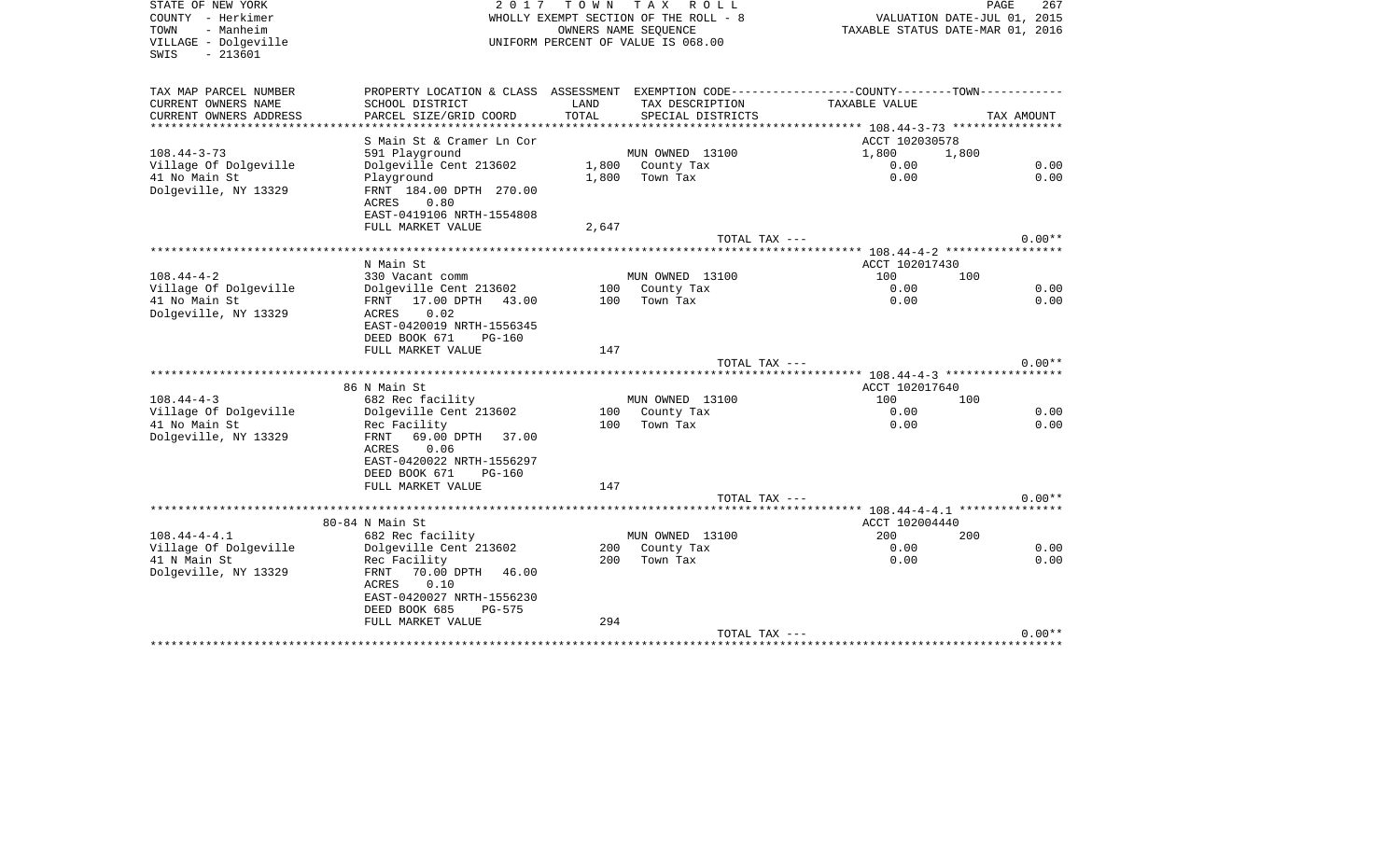| STATE OF NEW YORK<br>COUNTY - Herkimer<br>TOWN<br>- Manheim<br>VILLAGE - Dolgeville<br>$-213601$<br>SWIS | 2 0 1 7                                                                                                           | T O W N    | T A X<br>R O L L<br>WHOLLY EXEMPT SECTION OF THE ROLL - 8<br>OWNERS NAME SEOUENCE<br>UNIFORM PERCENT OF VALUE IS 068.00 |                                                                   | PAGE<br>268<br>VALUATION DATE-JUL 01, 2015<br>TAXABLE STATUS DATE-MAR 01, 2016 |
|----------------------------------------------------------------------------------------------------------|-------------------------------------------------------------------------------------------------------------------|------------|-------------------------------------------------------------------------------------------------------------------------|-------------------------------------------------------------------|--------------------------------------------------------------------------------|
| TAX MAP PARCEL NUMBER                                                                                    | PROPERTY LOCATION & CLASS ASSESSMENT                                                                              |            |                                                                                                                         | EXEMPTION CODE-----------------COUNTY-------TOWN-----------       |                                                                                |
| CURRENT OWNERS NAME                                                                                      | SCHOOL DISTRICT                                                                                                   | LAND       | TAX DESCRIPTION                                                                                                         | TAXABLE VALUE                                                     |                                                                                |
| CURRENT OWNERS ADDRESS<br>***************                                                                | PARCEL SIZE/GRID COORD                                                                                            | TOTAL      | SPECIAL DISTRICTS                                                                                                       |                                                                   | TAX AMOUNT                                                                     |
|                                                                                                          | 60 N Main St                                                                                                      |            |                                                                                                                         | ***************** 108.44-4-8 ******************<br>ACCT 102010350 |                                                                                |
| $108.44 - 4 - 8$                                                                                         | 330 Vacant comm                                                                                                   |            | MUN OWNED 13100                                                                                                         | 100                                                               | 100                                                                            |
| Village Of Dolgeville                                                                                    | Dolgeville Cent 213602                                                                                            |            | 100 County Tax                                                                                                          | 0.00                                                              | 0.00                                                                           |
| 41 No Main St                                                                                            | Vac Comm.                                                                                                         | 100        | Town Tax                                                                                                                | 0.00                                                              | 0.00                                                                           |
| Dolgeville, NY 13329                                                                                     | FRNT<br>50.00 DPTH<br>53.00                                                                                       |            |                                                                                                                         |                                                                   |                                                                                |
|                                                                                                          | 0.06<br><b>ACRES</b>                                                                                              |            |                                                                                                                         |                                                                   |                                                                                |
|                                                                                                          | EAST-0420034 NRTH-1556030                                                                                         |            |                                                                                                                         |                                                                   |                                                                                |
|                                                                                                          | DEED BOOK 00494 PG-00256                                                                                          |            |                                                                                                                         |                                                                   |                                                                                |
|                                                                                                          | FULL MARKET VALUE                                                                                                 | 147        |                                                                                                                         |                                                                   | $0.00**$                                                                       |
|                                                                                                          |                                                                                                                   |            | TOTAL TAX ---                                                                                                           |                                                                   |                                                                                |
|                                                                                                          | 22 N Main St                                                                                                      |            |                                                                                                                         | ACCT 102030668                                                    |                                                                                |
| $108.44 - 4 - 18$                                                                                        | 611 Library                                                                                                       |            | MUN OWNED 13100                                                                                                         | 53,800                                                            | 53,800                                                                         |
| Village Of Dolgeville                                                                                    | Dolgeville Cent 213602                                                                                            |            | 1,000 County Tax                                                                                                        | 0.00                                                              | 0.00                                                                           |
| 41 N Main St                                                                                             | Library                                                                                                           | 53,800     | Town Tax                                                                                                                | 0.00                                                              | 0.00                                                                           |
| Dolgeville, NY 13329                                                                                     | FRNT<br>32.00 DPTH 45.00<br>ACRES<br>0.04<br>EAST-0420045 NRTH-1555528<br>DEED BOOK 00577 PG-00600                |            |                                                                                                                         |                                                                   |                                                                                |
|                                                                                                          | FULL MARKET VALUE                                                                                                 | 79,118     |                                                                                                                         |                                                                   |                                                                                |
|                                                                                                          |                                                                                                                   |            | TOTAL TAX ---                                                                                                           |                                                                   | $0.00**$                                                                       |
|                                                                                                          |                                                                                                                   |            |                                                                                                                         |                                                                   |                                                                                |
|                                                                                                          | 14 N Main St                                                                                                      |            |                                                                                                                         | ACCT 102018630                                                    |                                                                                |
| $108.44 - 4 - 20$                                                                                        | 330 Vacant comm                                                                                                   |            | MUN OWNED 13100                                                                                                         | 500                                                               | 500                                                                            |
| Village Of Dolgeville                                                                                    | Dolgeville Cent 213602                                                                                            | 500<br>500 | County Tax<br>Town Tax                                                                                                  | 0.00                                                              | 0.00<br>0.00                                                                   |
| 41 North Main St<br>Dolgeville Nyny, 13329-6529                                                          | Vac Comm<br>53.00 DPTH<br>FRNT<br>45.00<br>ACRES<br>0.05<br>EAST-0420005 NRTH-1555451<br>DEED BOOK 850<br>$PG-59$ |            |                                                                                                                         | 0.00                                                              |                                                                                |
|                                                                                                          | FULL MARKET VALUE                                                                                                 | 735        |                                                                                                                         |                                                                   |                                                                                |
|                                                                                                          |                                                                                                                   |            | TOTAL TAX ---                                                                                                           |                                                                   | $0.00**$                                                                       |
|                                                                                                          |                                                                                                                   |            |                                                                                                                         |                                                                   |                                                                                |
| $108.51 - 1 - 43$                                                                                        | THRU SPENCER Vlg                                                                                                  |            |                                                                                                                         | 6,600                                                             |                                                                                |
| Village Of Dolgeville                                                                                    | 330 Vacant comm<br>Dolgeville Cent 213602                                                                         |            | MUN OWNED 13100<br>6,600 County Tax                                                                                     | 0.00                                                              | 6,600<br>0.00                                                                  |
| 41 N Main St                                                                                             | Rr (Southern)                                                                                                     | 6.600      | Town Tax                                                                                                                | 0.00                                                              | 0.00                                                                           |
| Dolgeville, NY 13329                                                                                     | 8.10<br>ACRES                                                                                                     |            |                                                                                                                         |                                                                   |                                                                                |
|                                                                                                          | EAST-0417701 NRTH-1552901                                                                                         |            |                                                                                                                         |                                                                   |                                                                                |
|                                                                                                          | DEED BOOK 855<br>PG-600                                                                                           |            |                                                                                                                         |                                                                   |                                                                                |
|                                                                                                          | FULL MARKET VALUE                                                                                                 | 9,706      |                                                                                                                         |                                                                   |                                                                                |
|                                                                                                          |                                                                                                                   |            | TOTAL TAX ---                                                                                                           |                                                                   | $0.00**$<br>**********************************                                 |
|                                                                                                          |                                                                                                                   |            |                                                                                                                         |                                                                   |                                                                                |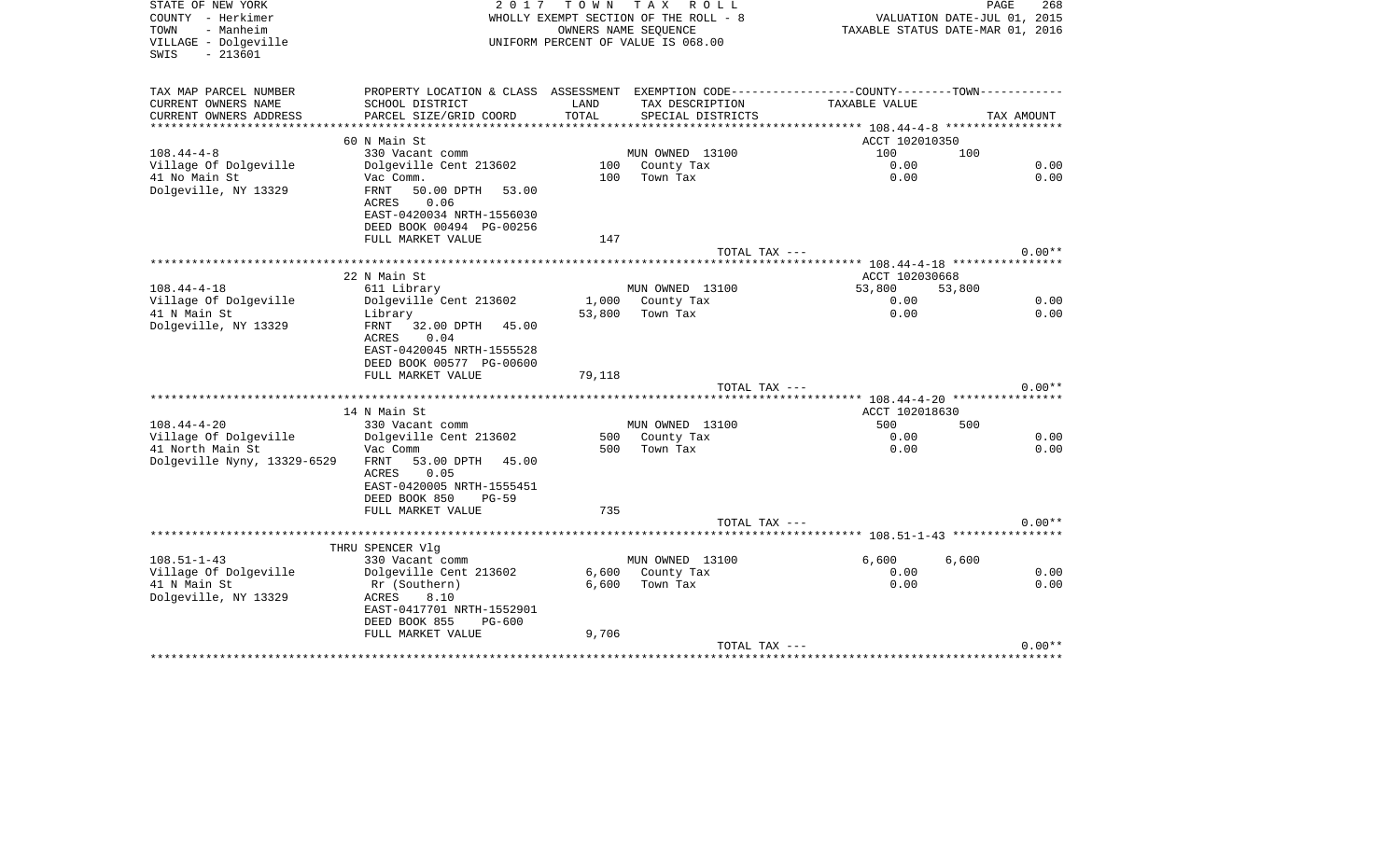SWIS - 213601

STATE OF NEW YORK FOR A STATE OF NEW YORK A STATE OF NEW YORK AND PAGE 269<br>COUNTY - Herkimer The Roll of The Roll - 8 and the COUNTY - Herkimer (1, 2015)<br>COUNTY - Herkimer (1, 2016) COUNTY - Herkimer WHOLLY EXEMPT SECTION OF THE ROLL - 8 VALUATION DATE-JUL 01, 2015 TOWN - Manheim OWNERS NAME SEQUENCE TAXABLE STATUS DATE-MAR 01, 2016 VILLAGE - Dolgeville UNIFORM PERCENT OF VALUE IS 068.00

PAGE 269

| TAX MAP PARCEL NUMBER  | PROPERTY LOCATION & CLASS ASSESSMENT    |         |                     | EXEMPTION CODE----------------COUNTY-------TOWN----------- |            |
|------------------------|-----------------------------------------|---------|---------------------|------------------------------------------------------------|------------|
| CURRENT OWNERS NAME    | SCHOOL DISTRICT                         | LAND    | TAX DESCRIPTION     | TAXABLE VALUE                                              |            |
| CURRENT OWNERS ADDRESS | PARCEL SIZE/GRID COORD                  | TOTAL   | SPECIAL DISTRICTS   |                                                            | TAX AMOUNT |
|                        | Spofford Sq                             |         |                     | ACCT 102030608                                             |            |
| $108.52 - 4 - 46$      | 592 Athletic fld                        |         | MUN OWNED 13100     | 9,000                                                      |            |
| Village Of Dolgeville  |                                         |         | 3,400 County Tax    | 9,000<br>0.00                                              | 0.00       |
| 41 No Main St          | Dolgeville Cent 213602<br>Little League | 9,000   | Town Tax            | 0.00                                                       | 0.00       |
| Dolgeville, NY 13329   | <b>ACRES</b><br>2.38                    |         |                     |                                                            |            |
|                        | EAST-0418921 NRTH-1552619               |         |                     |                                                            |            |
|                        | FULL MARKET VALUE                       | 13,235  |                     |                                                            |            |
|                        |                                         |         | TOTAL TAX ---       |                                                            | $0.00**$   |
|                        |                                         |         |                     |                                                            |            |
|                        | 97 Van Buren St Ext                     |         |                     | ACCT 102087615                                             |            |
| $108.60 - 1 - 30$      | 853 Sewage                              |         | MUN OWNED 13100     | 423,400<br>423,400                                         |            |
| Village Of Dolgeville  | Dolgeville Cent 213602                  |         | 3,800 County Tax    | 0.00                                                       | 0.00       |
| 41 No Main St          | Sewage Plant                            | 423,400 | Town Tax            | 0.00                                                       | 0.00       |
| Dolgeville, NY 13329   | ACRES<br>2.80                           |         |                     |                                                            |            |
|                        | EAST-0420821 NRTH-1551859               |         |                     |                                                            |            |
|                        | DEED BOOK 00562 PG-00782                |         |                     |                                                            |            |
|                        | FULL MARKET VALUE                       | 622,647 |                     |                                                            |            |
|                        |                                         |         | TOTAL TAX ---       |                                                            | $0.00**$   |
|                        |                                         |         |                     |                                                            |            |
|                        | Van Buren St Ext                        |         |                     | ACCT 102017880                                             |            |
| $108.60 - 1 - 32.2$    | 311 Res vac land                        |         | WHOLLY EX 50000     | 5.000<br>5,000                                             |            |
| Village of Dolgeville  | Dolgeville Cent 213602                  |         | 5,000 County Tax    | 0.00                                                       | 0.00       |
| 41 N Main St           | FRNT 446.50 DPTH                        | 5.000   | Town Tax            | 0.00                                                       | 0.00       |
| Dolgeville, NY 13329   | 4.90<br>ACRES                           |         |                     |                                                            |            |
|                        | EAST-0420409 NRTH-1551482               |         |                     |                                                            |            |
|                        | DEED BOOK 1435 PG-884                   |         |                     |                                                            |            |
|                        | FULL MARKET VALUE                       | 7,353   |                     |                                                            |            |
|                        |                                         |         | $TOTAL$ $TAX$ $---$ |                                                            | $0.00**$   |
|                        |                                         |         |                     |                                                            |            |
|                        | 99 Van Buren St.                        |         |                     | ACCT 102030720                                             |            |
| $108.60 - 1 - 34$      | 823 Water Treat                         |         | MUN OWNED 13100     | 488,400<br>488,400                                         |            |
| Village Of Dolgeville  | Dolgeville Cent 213602                  |         | 1,500 County Tax    | 0.00                                                       | 0.00       |
| 41 N Main St           | Dam & Facilities                        | 488,400 | Town Tax            | 0.00                                                       | 0.00       |
| Dolgeville, NY 13329   | 1.00<br>ACRES                           |         |                     |                                                            |            |
|                        | EAST-0384271 NRTH-1126852               |         |                     |                                                            |            |
|                        | DEED BOOK 00639 PG-00830                |         |                     |                                                            |            |
|                        | FULL MARKET VALUE                       | 718,235 |                     |                                                            | $0.00**$   |
|                        |                                         |         | TOTAL TAX ---       |                                                            |            |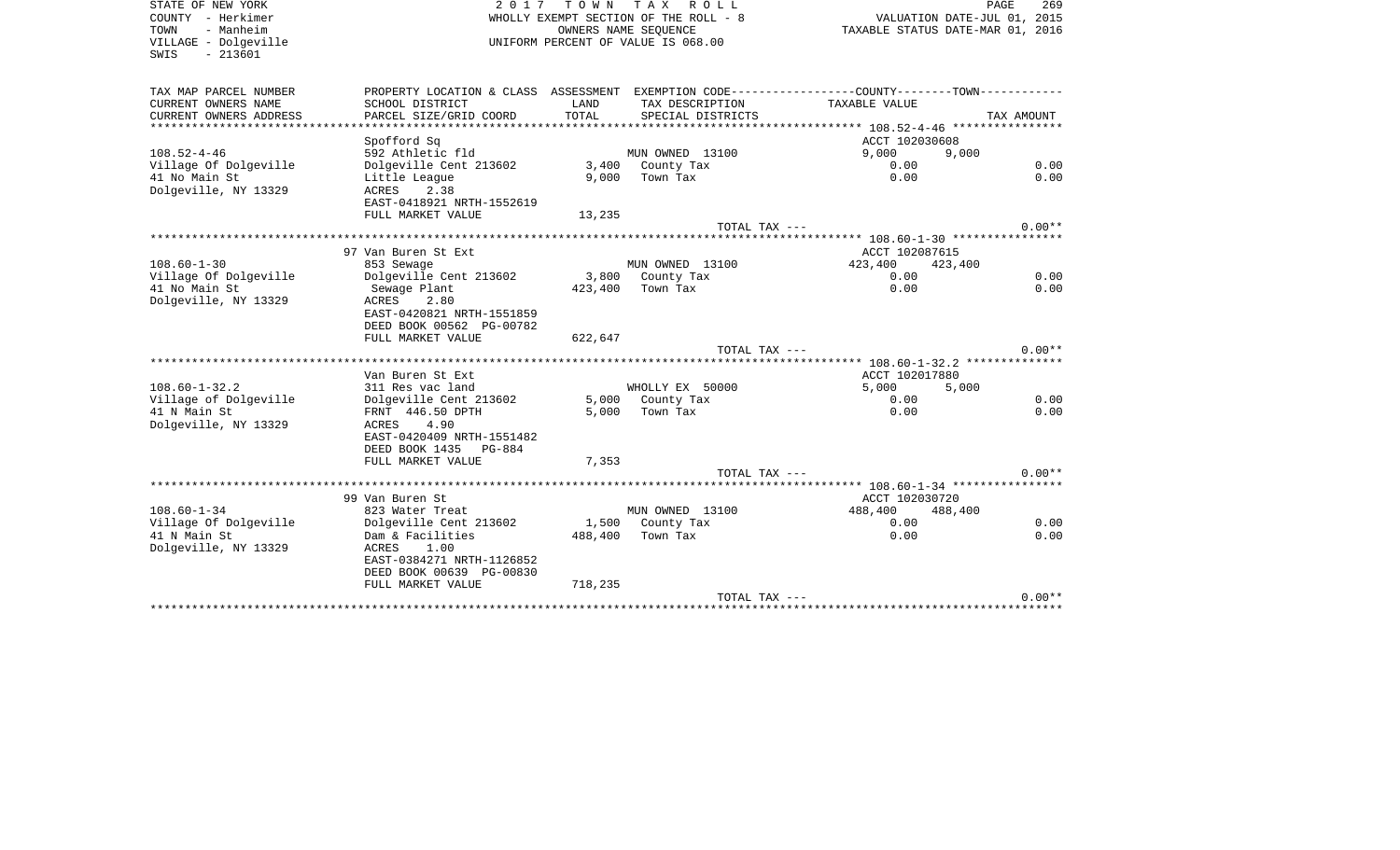| STATE OF NEW YORK    | 2017 TOWN TAX ROLL                    | 270<br>PAGE                      |
|----------------------|---------------------------------------|----------------------------------|
| COUNTY - Herkimer    | WHOLLY EXEMPT SECTION OF THE ROLL - 8 | VALUATION DATE-JUL 01, 2015      |
| - Manheim<br>TOWN    |                                       | TAXABLE STATUS DATE-MAR 01, 2016 |
| VILLAGE - Dolgeville | UNIFORM PERCENT OF VALUE IS 068.00    | RPS155/V04/L015                  |
| - 213601<br>SWIS     |                                       | CURRENT DATE 12/16/2016          |
|                      |                                       |                                  |
|                      | ROLL SUB SECTION- - TOTALS            |                                  |

### \*\*\* S P E C I A L D I S T R I C T S U M M A R Y \*\*\*

|      |      | $m \wedge m \wedge n$<br>TATAT | <b>DENICE ONT</b><br>LUN | <b>GMC</b>               | 17 D<br>$\rightarrow$ | <b>EXEMPT</b>        | .                          | . סדעה                |
|------|------|--------------------------------|--------------------------|--------------------------|-----------------------|----------------------|----------------------------|-----------------------|
| CODE | NAME | ∩ ¤ ∆ ∪                        | TVDI<br>.                | $\sim$ $  -$<br>الماسلة. | ۳ تا سد.              | $0.56$ $0.75$ $0.75$ | ודד ה<br><u>уд</u><br>ALU! | m 7<br>L <i>L</i> 14. |

## NO SPECIAL DISTRICTS AT THIS LEVEL

#### \*\*\* S C H O O L D I S T R I C T S U M M A R Y \*\*\*

| CODE   | DISTRICT NAME                    | TOTAL<br>PARCELS | ASSESSED<br>LAND | ASSESSED<br>TOTAL | EXEMPT<br>AMOUNT<br>--------- | TOTAL<br>TAXABLE<br>-------- |
|--------|----------------------------------|------------------|------------------|-------------------|-------------------------------|------------------------------|
|        |                                  |                  |                  |                   | STAR AMOUNT                   | STAR TAXABLE                 |
|        | Dolgeville Central               | 51               | 189,850          | 7992,300          | 7992,300                      |                              |
| 213602 |                                  |                  |                  |                   |                               |                              |
|        | SUB-TOTAL                        | 51               | 189,850          | 7992,300          | 7992,300                      |                              |
|        | $S \cup B - T \cup T A L (CONT)$ |                  |                  |                   |                               |                              |
|        |                                  |                  |                  |                   |                               |                              |
|        | TOTAL                            | 51               | 189,850          | 7992,300          | 7992,300                      |                              |
|        | TO TAL (CONT)                    |                  |                  |                   |                               |                              |

# \*\*\* S Y S T E M C O D E S S U M M A R Y \*\*\*

| CODE  | DESCRIPTION        | TOTAL<br>PARCELS | COUNTY         | TOWN           |
|-------|--------------------|------------------|----------------|----------------|
| 50000 | WHOLLY EX<br>TOTAL |                  | 5,000<br>5,000 | 5,000<br>5,000 |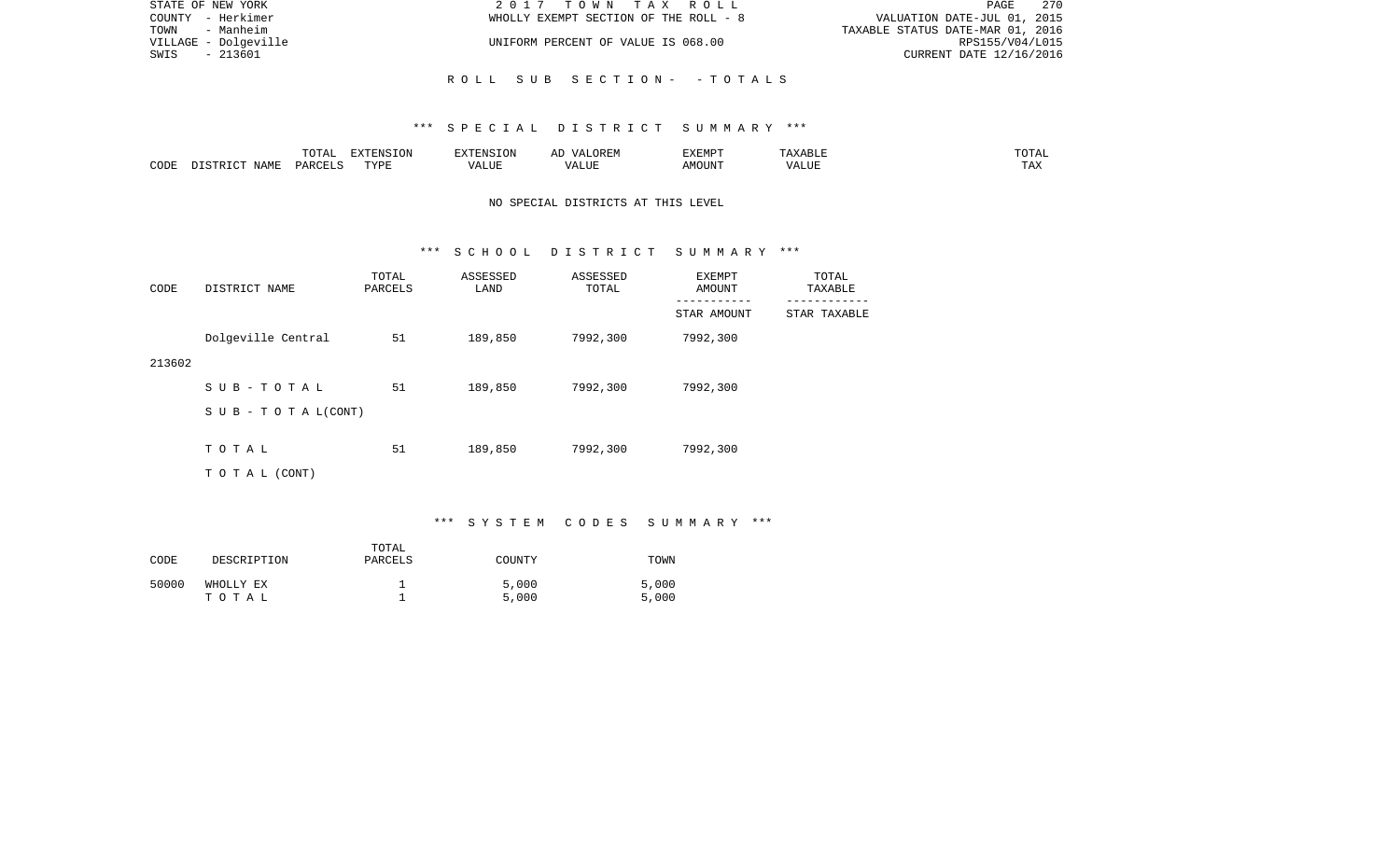| STATE OF NEW YORK    | 2017 TOWN TAX ROLL                    | 271<br>PAGE                      |  |
|----------------------|---------------------------------------|----------------------------------|--|
| COUNTY - Herkimer    | WHOLLY EXEMPT SECTION OF THE ROLL - 8 | VALUATION DATE-JUL 01, 2015      |  |
| TOWN - Manheim       |                                       | TAXABLE STATUS DATE-MAR 01, 2016 |  |
| VILLAGE - Dolqeville | UNIFORM PERCENT OF VALUE IS 068.00    | RPS155/V04/L015                  |  |
| SWIS<br>$-213601$    |                                       | CURRENT DATE 12/16/2016          |  |
|                      |                                       |                                  |  |

## \*\*\* E X E M P T I O N S U M M A R Y \*\*\*

R O L L S U B S E C T I O N - - T O T A L S

|       |             | TOTAL   |          |          |
|-------|-------------|---------|----------|----------|
| CODE  | DESCRIPTION | PARCELS | COUNTY   | TOWN     |
| 12100 | NYS HOSP    | 2       | 617,600  | 617,600  |
| 13100 | MUN OWNED   | 35      | 5719,900 | 5719,900 |
| 13650 | VLG/OTHER   |         | 3,700    | 3,700    |
| 25210 | NP HOSP     |         | 120,000  | 120,000  |
| 25300 | NON PROF 9  | 11      | 1526,100 | 1526,100 |
|       | TOTAL       | 50      | 7987,300 | 7987,300 |
|       |             |         |          |          |

| ROLL       |                                                | TOTAL   | ASSESSED | ASSESSED | EXEMPT      | TOTAL        | TOTAL |
|------------|------------------------------------------------|---------|----------|----------|-------------|--------------|-------|
| <b>SEC</b> | DESCRIPTION                                    | PARCELS | LAND     | TOTAL    | AMOUNT      | TAXABLE      | TAX   |
|            |                                                |         |          |          | STAR AMOUNT | STAR TAXABLE |       |
| 8          | RS 8 TOTAL<br>SPEC DIST TAXES<br>WHOLLY EXEMPT | 51      | 189,850  | 7992,300 | 7,992,300   |              |       |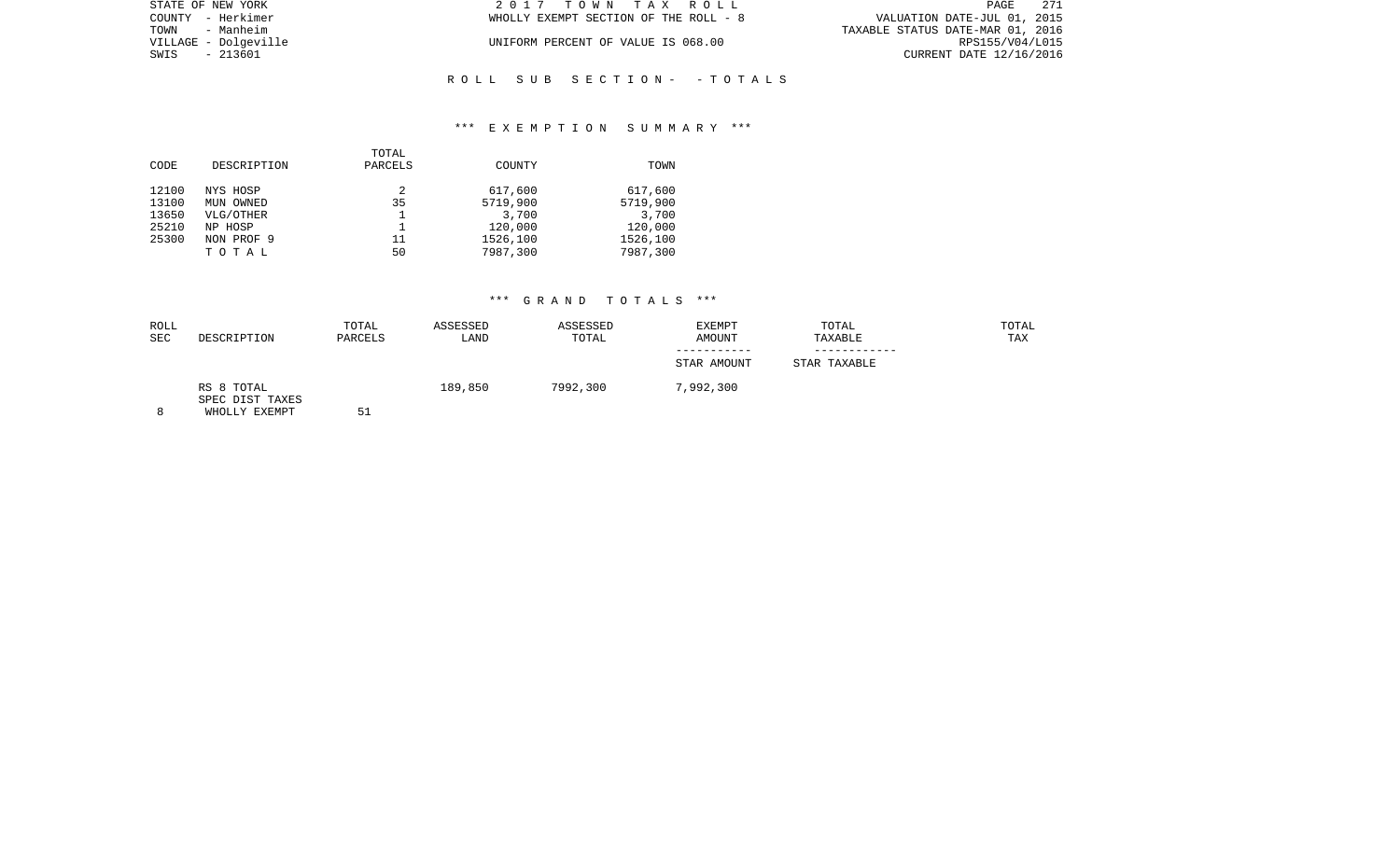| STATE OF NEW YORK    | 2017 TOWN TAX ROLL                    | -272<br>PAGE                     |
|----------------------|---------------------------------------|----------------------------------|
| COUNTY - Herkimer    | WHOLLY EXEMPT SECTION OF THE ROLL - 8 | VALUATION DATE-JUL 01, 2015      |
| TOWN<br>- Manheim    |                                       | TAXABLE STATUS DATE-MAR 01, 2016 |
| VILLAGE - Dolgeville | UNIFORM PERCENT OF VALUE IS 068.00    | RPS155/V04/L015                  |
| SWIS<br>- 213601     |                                       | CURRENT DATE 12/16/2016          |
|                      |                                       |                                  |

## R O L L S E C T I O N T O T A L S

### \*\*\* S P E C I A L D I S T R I C T S U M M A R Y \*\*\*

|      |                                 | $- - -$<br>$\cdots$<br>- ⊂ + + + + + + + | ----      |             | .)REM<br>$\Lambda/\Delta$ . | EXEMPT |              | $1^{\sim}$<br>$\sim$ $\sim$ $\sim$ $\sim$ $\sim$ |
|------|---------------------------------|------------------------------------------|-----------|-------------|-----------------------------|--------|--------------|--------------------------------------------------|
| CODE | $\Lambda \Delta M$ <sup>T</sup> | ∘ סו∧ כ                                  | TVDF<br>. | <b>TTTT</b> | $\sqrt{ }$<br>பப            | MOUN'  | T T T<br>ப்ப | $\mathbf{m} \times \mathbf{r}$<br>IAZ.           |

## NO SPECIAL DISTRICTS AT THIS LEVEL

#### \*\*\* S C H O O L D I S T R I C T S U M M A R Y \*\*\*

| CODE   | DISTRICT NAME             | TOTAL<br>PARCELS | ASSESSED<br>LAND | ASSESSED<br>TOTAL | EXEMPT<br>AMOUNT         | TOTAL<br>TAXABLE         |
|--------|---------------------------|------------------|------------------|-------------------|--------------------------|--------------------------|
|        |                           |                  |                  |                   | ---------<br>STAR AMOUNT | --------<br>STAR TAXABLE |
|        | Dolgeville Central        | 51               | 189,850          | 7992,300          | 7992,300                 |                          |
| 213602 |                           |                  |                  |                   |                          |                          |
|        | SUB-TOTAL                 | 51               | 189,850          | 7992,300          | 7992,300                 |                          |
|        | S U B - T O T A $L(CONT)$ |                  |                  |                   |                          |                          |
|        |                           |                  |                  |                   |                          |                          |
|        | TOTAL                     | 51               | 189,850          | 7992,300          | 7992,300                 |                          |
|        | TO TAL (CONT)             |                  |                  |                   |                          |                          |

# \*\*\* S Y S T E M C O D E S S U M M A R Y \*\*\*

| CODE  | DESCRIPTION        | TOTAL<br>PARCELS | COUNTY         | TOWN           |
|-------|--------------------|------------------|----------------|----------------|
| 50000 | WHOLLY EX<br>тотаь |                  | 5,000<br>5,000 | 5,000<br>5,000 |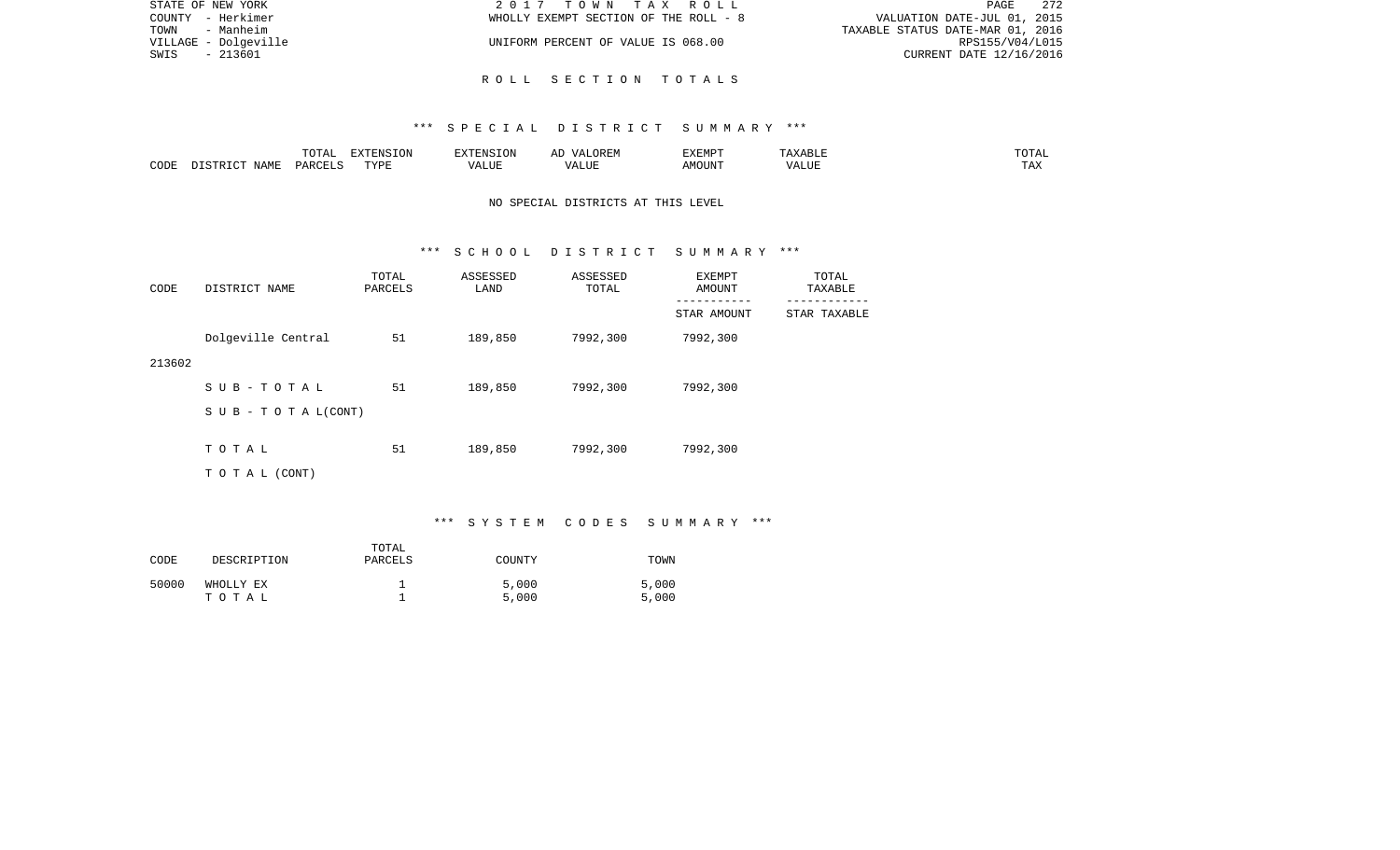| STATE OF NEW YORK    | 2017 TOWN TAX ROLL                    | - 273<br>PAGE                    |
|----------------------|---------------------------------------|----------------------------------|
| COUNTY - Herkimer    | WHOLLY EXEMPT SECTION OF THE ROLL - 8 | VALUATION DATE-JUL 01, 2015      |
| TOWN - Manheim       |                                       | TAXABLE STATUS DATE-MAR 01, 2016 |
| VILLAGE - Dolgeville | UNIFORM PERCENT OF VALUE IS 068.00    | RPS155/V04/L015                  |
| SWIS - 213601        |                                       | CURRENT DATE 12/16/2016          |
|                      |                                       |                                  |

R O L L S E C T I O N T O T A L S

## \*\*\* E X E M P T I O N S U M M A R Y \*\*\*

|       |             | TOTAL   |          |          |
|-------|-------------|---------|----------|----------|
| CODE  | DESCRIPTION | PARCELS | COUNTY   | TOWN     |
| 12100 | NYS HOSP    | 2       | 617,600  | 617,600  |
| 13100 | MUN OWNED   | 35      | 5719,900 | 5719,900 |
| 13650 | VLG/OTHER   |         | 3,700    | 3,700    |
| 25210 | NP HOSP     |         | 120,000  | 120,000  |
| 25300 | NON PROF 9  | 11      | 1526,100 | 1526,100 |
|       | TOTAL       | 50      | 7987,300 | 7987,300 |
|       |             |         |          |          |

| ROLL<br><b>SEC</b> | DESCRIPTION                                    | TOTAL<br>PARCELS | ASSESSED<br>LAND | ASSESSED<br>TOTAL | EXEMPT<br>AMOUNT | TOTAL<br>TAXABLE | TOTAL<br>TAX |
|--------------------|------------------------------------------------|------------------|------------------|-------------------|------------------|------------------|--------------|
|                    |                                                |                  |                  |                   | STAR AMOUNT      | STAR TAXABLE     |              |
| 8                  | RS 8 TOTAL<br>SPEC DIST TAXES<br>WHOLLY EXEMPT | 51               | 189,850          | 7992,300          | 7,992,300        |                  |              |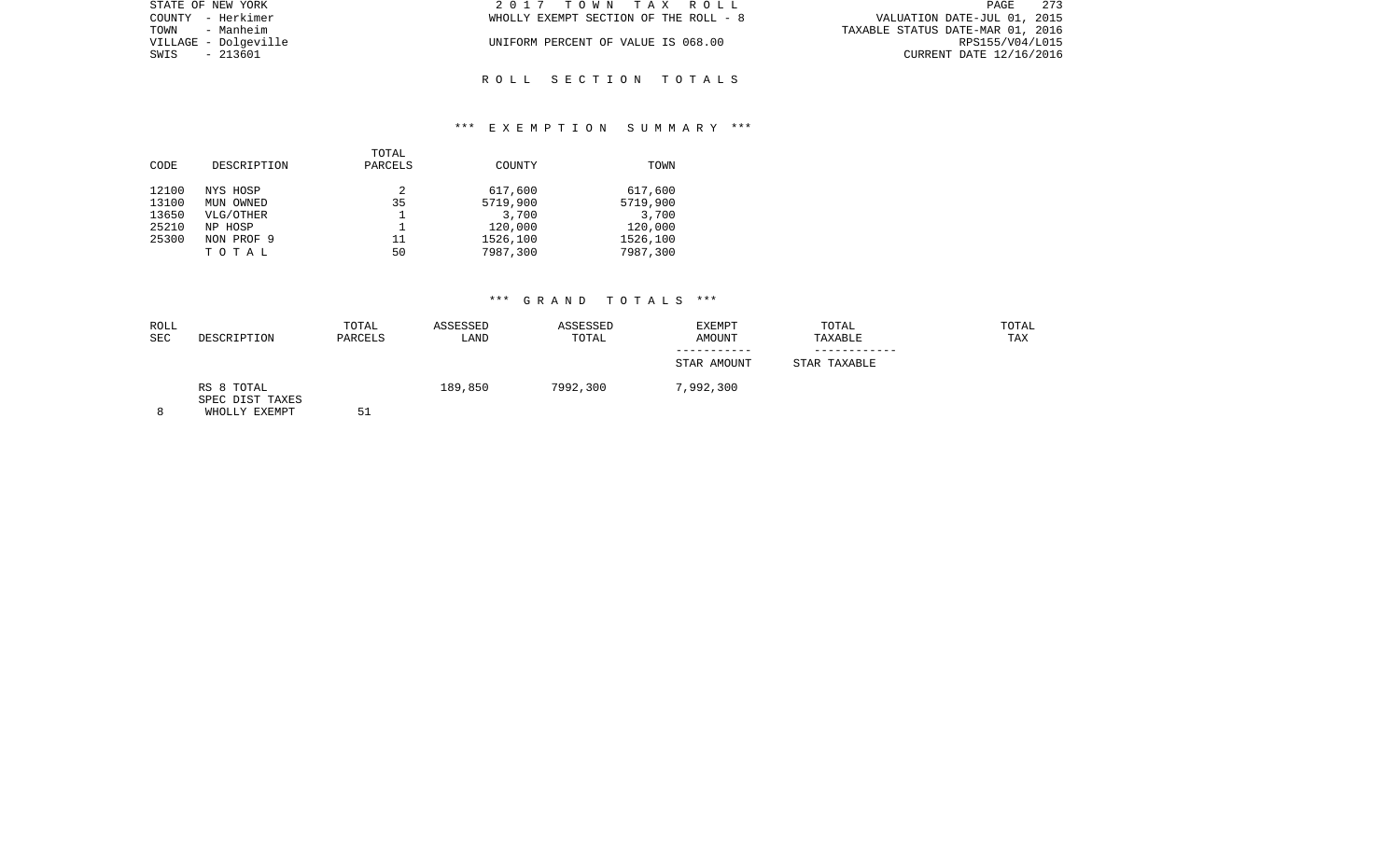| STATE OF NEW YORK    | 2017 TOWN TAX ROLL | - 274<br>PAGE                    |
|----------------------|--------------------|----------------------------------|
| COUNTY - Herkimer    |                    | VALUATION DATE-JUL 01, 2015      |
| TOWN<br>- Manheim    | SWIS TOTALS        | TAXABLE STATUS DATE-MAR 01, 2016 |
| VILLAGE - Dolqeville |                    | RPS155/V04/L015                  |
| SWIS - 213601        |                    | CURRENT DATE 12/16/2016          |
|                      |                    |                                  |
|                      |                    |                                  |

### \*\*\* S P E C I A L D I S T R I C T S U M M A R Y \*\*\*

|      |                            | ----<br>. שבת | $\n  z = 0.375$<br>E INF<br>17 J L CT | <b>FNS</b> | A L'     | 777735555<br>⊐∡⊾⊥⊥∵⊥⊥ |      | $\overline{\phantom{a}}$<br>⊥ டு∡ | $T$ $\cap$ $T$ $\cap$ $\cap$<br>JTAL |
|------|----------------------------|---------------|---------------------------------------|------------|----------|-----------------------|------|-----------------------------------|--------------------------------------|
| CODE | <b>NAME</b><br>$ \sim$ $-$ |               | TVDI                                  | كاللبد     | ا "الله⊾ | MOUNT                 | JJF. | $0.7 \text{ m}$<br>RAI.           | ⊥ 冖∡                                 |

## NO SPECIAL DISTRICTS AT THIS LEVEL

#### \*\*\* S C H O O L D I S T R I C T S U M M A R Y \*\*\*

| CODE   | DISTRICT NAME                    | TOTAL<br>PARCELS | ASSESSED<br>LAND | ASSESSED<br>TOTAL | EXEMPT<br>AMOUNT | TOTAL<br>TAXABLE |
|--------|----------------------------------|------------------|------------------|-------------------|------------------|------------------|
|        |                                  |                  |                  |                   | STAR AMOUNT      | STAR TAXABLE     |
|        | Dolgeville Central               | 1005             | 1503,830         | 51529,292         | 8283,019         | 43, 246, 273     |
| 213602 |                                  |                  |                  |                   | 12876,150        | 30, 370, 123     |
|        | $S$ UB-TOTAL                     | 1005             | 1503,830         | 51529,292         | 8283,019         | 43, 246, 273     |
|        | $S \cup B - T \cup T A L (CONT)$ |                  |                  |                   | 12876,150        | 30, 370, 123     |
|        |                                  |                  |                  |                   |                  |                  |
|        | TOTAL                            | 1005             | 1503,830         | 51529,292         | 8283,019         | 43, 246, 273     |
|        | TO TAL (CONT)                    |                  |                  |                   | 12876,150        | 30, 370, 123     |

### \*\*\* S Y S T E M C O D E S S U M M A R Y \*\*\*

| CODE  | DESCRIPTION        | TOTAL<br>PARCELS | COUNTY         | TOWN           |
|-------|--------------------|------------------|----------------|----------------|
| 50000 | WHOLLY EX<br>тотаь |                  | 5,000<br>5,000 | 5,000<br>5,000 |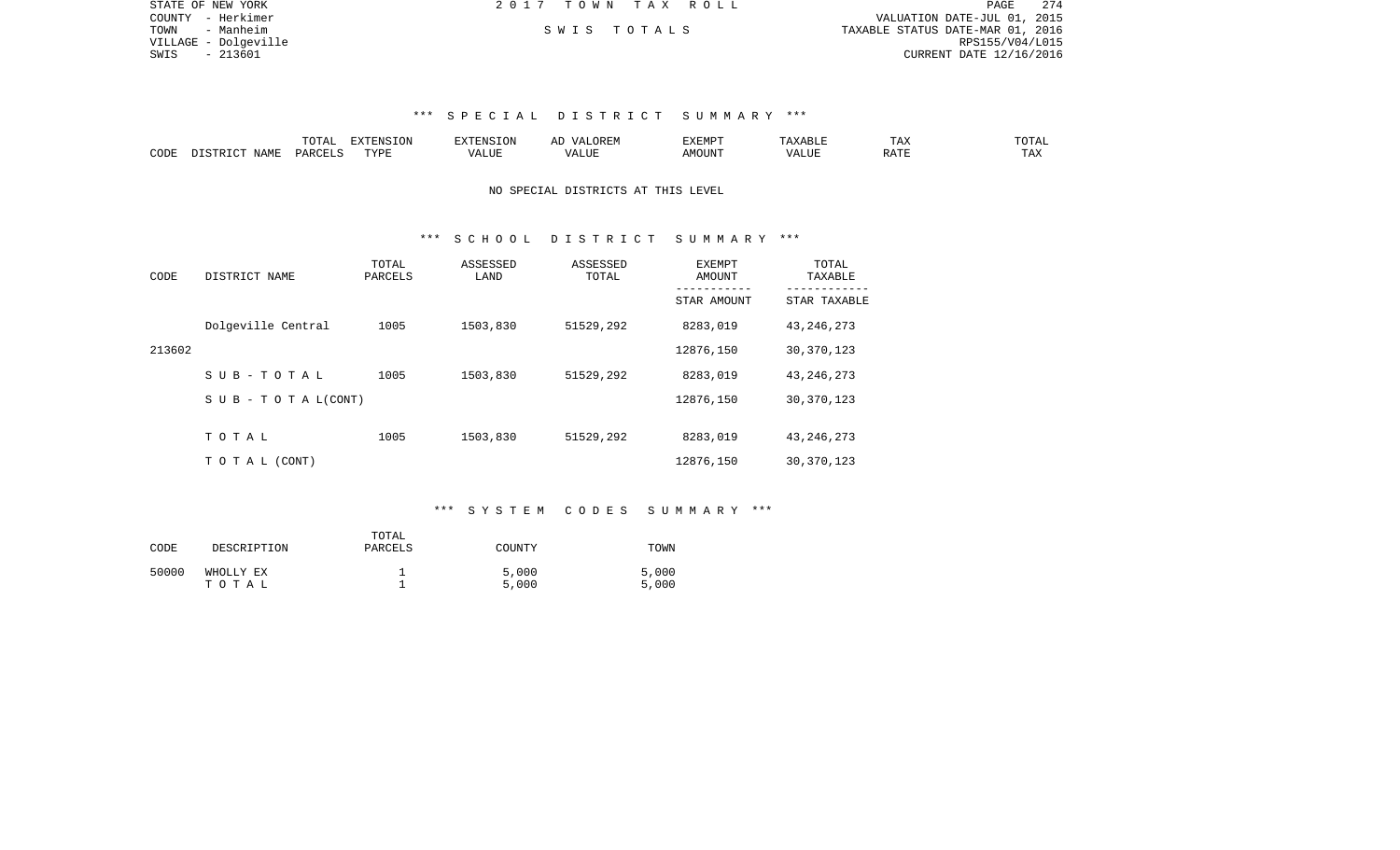COUNTY - Herkimer VALUATION DATE-JUL 01, 2015 TOWN - Manheim S W I S T O T A L S TAXABLE STATUS DATE-MAR 01, 2016 VILLAGE - Dolgeville RPS155/V04/L015 CURRENT DATE 12/16/2016

STATE OF NEW YORK **2017 TOWN TAX ROLL** 

# \*\*\* E X E M P T I O N S U M M A R Y \*\*\*

|       |                | TOTAL          |          |          |
|-------|----------------|----------------|----------|----------|
| CODE  | DESCRIPTION    | PARCELS        | COUNTY   | TOWN     |
|       |                |                |          |          |
| 12100 | NYS HOSP       | 2              | 617,600  | 617,600  |
| 13100 | MUN OWNED      | 35             | 5719,900 | 5719,900 |
| 13650 | VLG/OTHER      | 1              | 3,700    | 3,700    |
| 25210 | NP HOSP        | 1              | 120,000  | 120,000  |
| 25300 | NON PROF 9     | 11             | 1526,100 | 1526,100 |
| 41121 | VET WAR CT     | 43             | 250,410  | 250,410  |
| 41131 | VET COM CT     | 69             | 664,888  | 664,888  |
| 41141 | VET DIS CT     | 15             | 169,572  | 169,572  |
| 41161 | $CW$ 15 $VET/$ | 1              | 6,120    |          |
| 41162 | $CW$ 15 $VET/$ | 6              | 35,985   |          |
| 41400 | CLERGY         | 2              | 3,000    | 3,000    |
| 41720 | AG MKTS L      | $\overline{c}$ | 6,460    | 6,460    |
| 41800 | AGED-ALL       | 13             | 264,730  | 264,730  |
| 41801 | AGED-CT        |                | 17,640   | 17,640   |
| 47100 | Mass Telec     |                | 2,259    | 2,259    |
|       | ТОТАЬ          | 203            | 9408,364 | 9366,259 |
|       |                |                |          |          |

| ROLL<br><b>SEC</b> | DESCRIPTION       | TOTAL<br>PARCELS | ASSESSED<br>LAND | ASSESSED<br>TOTAL | <b>EXEMPT</b><br><b>AMOUNT</b> | TOTAL<br>TAXABLE |          |            |
|--------------------|-------------------|------------------|------------------|-------------------|--------------------------------|------------------|----------|------------|
|                    |                   |                  |                  |                   |                                |                  | TAX      |            |
|                    |                   |                  |                  |                   | STAR AMOUNT                    | STAR TAXABLE     | RATE     |            |
|                    | County Tax        |                  | 1309,480         | 41725,360         | 1,418,805                      | 40,306,555       | 8.505763 | 342,837.85 |
|                    | Town Tax          |                  | 1309,480         | 41725,360         | 1,376,700                      | 40,348,660       | 2.800119 | 112,980.78 |
|                    | School Relevy     |                  |                  |                   |                                |                  |          | 67,752.13  |
|                    | Village Relevy    |                  |                  |                   |                                |                  |          | 86,211.84  |
|                    | SPEC DIST TAXES   |                  |                  |                   |                                |                  |          |            |
| $\mathbf{1}$       | TAXABLE           | 945              |                  |                   |                                |                  |          | 609,782.60 |
|                    | County Tax        |                  |                  | 1246,334          |                                | 1,246,334        | 8.505763 | 10,601.01  |
|                    | Town Tax          |                  |                  | 1246,334          |                                | 1,246,334        | 2.800119 | 3,489.88   |
|                    | SPEC DIST TAXES   |                  |                  |                   |                                |                  |          |            |
| 5                  | SPECIAL FRANCHISE | 3                |                  |                   |                                |                  |          | 14,090.89  |
|                    | County Tax        |                  | 4,500            | 565,298           | 2,259                          | 563,039          | 8.505763 | 4,789.08   |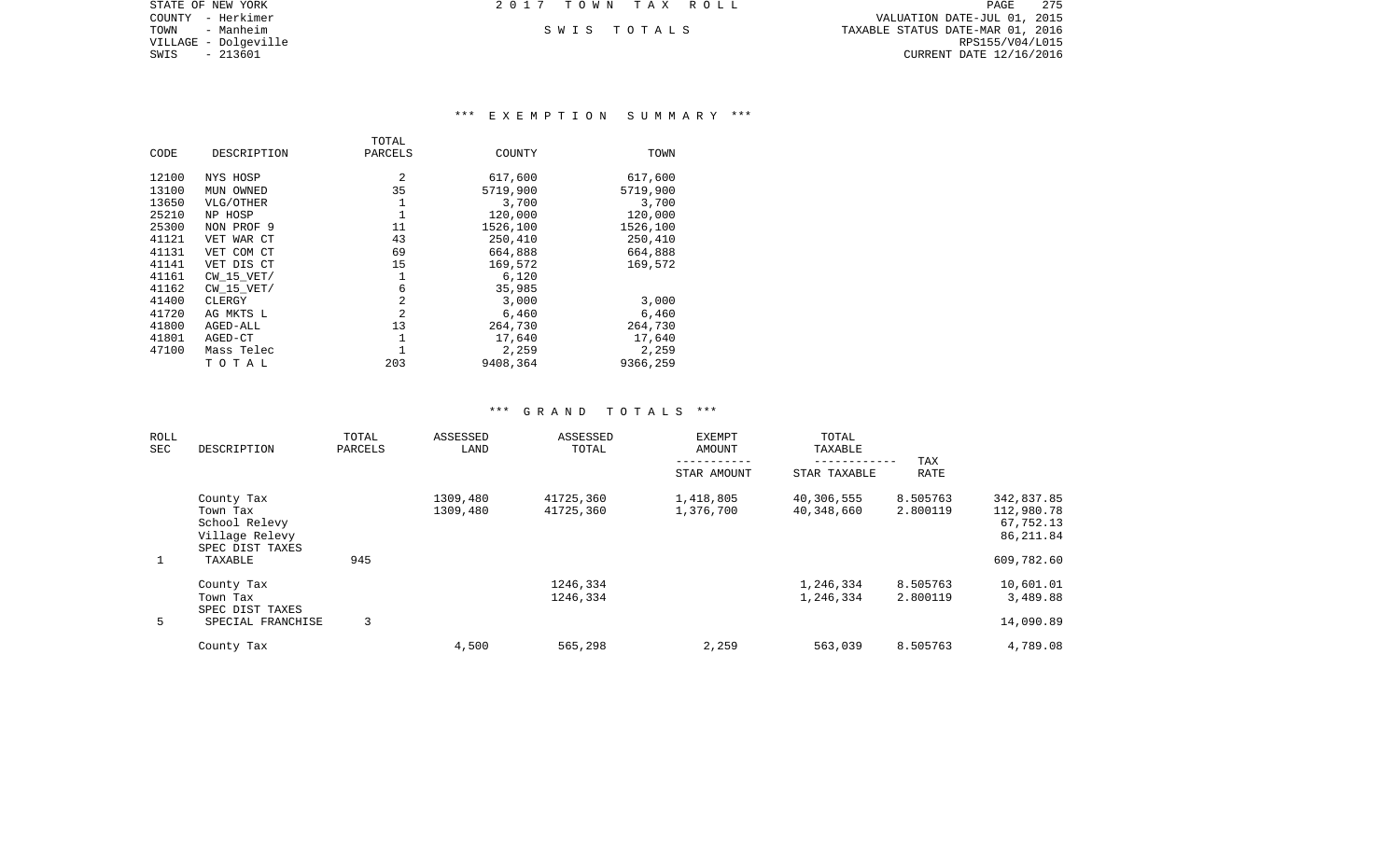STATE OF NEW YORK **EXECUTE:** TOWN TAX ROLL COUNTY - Herkimer VALUATION DATE-JUL 01, 2015 TOWN - Manheim S W I S T O T A L S TAXABLE STATUS DATE-MAR 01, 2016 VILLAGE - Dolgeville RPS155/V04/L015 CURRENT DATE 12/16/2016

| <b>ROLL</b><br><b>SEC</b> | DESCRIPTION                                                                  | TOTAL<br>PARCELS | <b>ASSESSED</b><br>LAND | ASSESSED<br>TOTAL      | <b>EXEMPT</b><br>AMOUNT | TOTAL<br>TAXABLE<br>------------ | TAX                  |                                                     |
|---------------------------|------------------------------------------------------------------------------|------------------|-------------------------|------------------------|-------------------------|----------------------------------|----------------------|-----------------------------------------------------|
|                           |                                                                              |                  |                         |                        | STAR AMOUNT             | STAR TAXABLE                     | <b>RATE</b>          |                                                     |
|                           | Town Tax<br>SPEC DIST TAXES                                                  |                  | 4,500                   | 565,298                | 2,259                   | 563,039                          | 2.800119             | 1,576.58                                            |
| 6                         | UTILITIES & N.C.                                                             | 6                |                         |                        |                         |                                  |                      | 6,365.66                                            |
|                           | RS 8 TOTAL<br>SPEC DIST TAXES                                                |                  | 189,850                 | 7992,300               | 7,992,300               |                                  |                      |                                                     |
| 8                         | WHOLLY EXEMPT                                                                | 51               |                         |                        |                         |                                  |                      |                                                     |
|                           | County Tax<br>Town Tax<br>School Relevy<br>Village Relevy<br>SPEC DIST TAXES |                  | 1503,830<br>1503,830    | 51529,292<br>51529,292 | 9,413,364<br>9,371,259  | 42,115,928<br>42, 158, 033       | 8.505763<br>2.800119 | 358,227.94<br>118,047.24<br>67,752.13<br>86, 211.84 |
| $\star$                   | <b>SUB</b><br>TOTAL                                                          | 1,005            |                         |                        |                         |                                  |                      | 630,239.15                                          |
|                           | County Tax<br>Town Tax<br>School Relevy<br>Village Relevy<br>SPEC DIST TAXES |                  | 1503,830<br>1503,830    | 51529,292<br>51529,292 | 9,413,364<br>9,371,259  | 42,115,928<br>42,158,033         | 8.505763<br>2.800119 | 358,227.94<br>118,047.24<br>67,752.13<br>86, 211.84 |
| $***$                     | GRAND TOTAL                                                                  | 1,005            |                         |                        |                         |                                  |                      | 630,239.15                                          |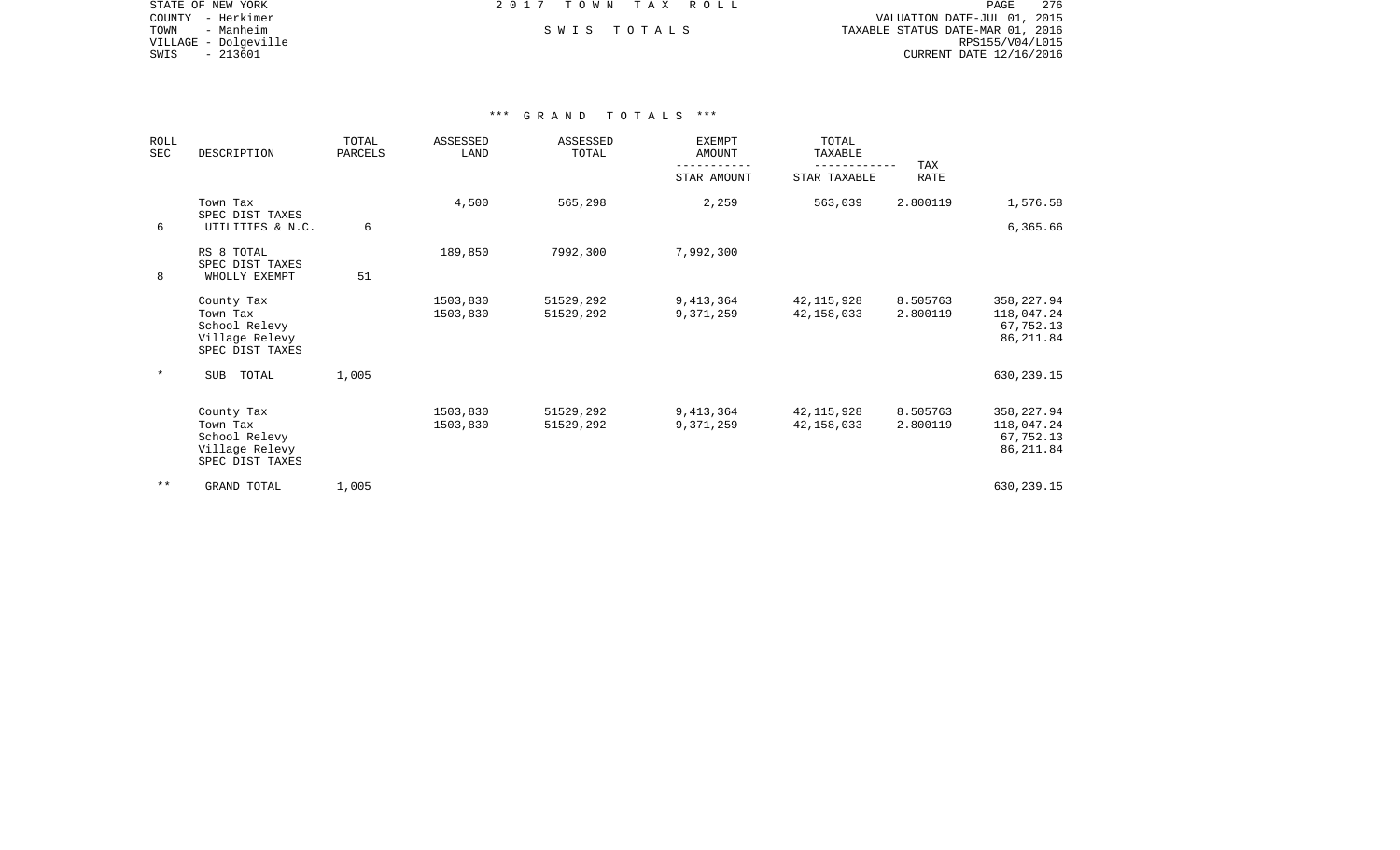| STATE OF NEW YORK |           | 2017 TOWN TAX ROLL                 |                      |  |                                  |                             | PAGE | 2.77 |
|-------------------|-----------|------------------------------------|----------------------|--|----------------------------------|-----------------------------|------|------|
| COUNTY - Herkimer |           | TAXABLE SECTION OF THE ROLL - 1    |                      |  |                                  | VALUATION DATE-JUL 01, 2015 |      |      |
| TOWN              | - Manheim |                                    | OWNERS NAME SEOUENCE |  | TAXABLE STATUS DATE-MAR 01, 2016 |                             |      |      |
| - 213689<br>SWIS  |           | UNIFORM PERCENT OF VALUE IS 068.00 |                      |  |                                  |                             |      |      |

| TAX MAP PARCEL NUMBER     |                             |        | PROPERTY LOCATION & CLASS ASSESSMENT EXEMPTION CODE----------------COUNTY--------TOWN---------- |                |         |                    |
|---------------------------|-----------------------------|--------|-------------------------------------------------------------------------------------------------|----------------|---------|--------------------|
| CURRENT OWNERS NAME       | SCHOOL DISTRICT             | LAND   | TAX DESCRIPTION                                                                                 | TAXABLE VALUE  |         |                    |
| CURRENT OWNERS ADDRESS    | PARCEL SIZE/GRID COORD      | TOTAL  | SPECIAL DISTRICTS                                                                               |                |         | TAX AMOUNT         |
|                           |                             |        |                                                                                                 |                |         |                    |
|                           | 162 Van Buren St Ext        |        |                                                                                                 |                |         | BILL 955           |
| $108.4 - 1 - 66$          | 210 1 Family Res            |        | VET WAR CT 41121                                                                                | 3,413          | 3,413   |                    |
| Anderson Barbara A        | Dolgeville Cent 213602      | 8,000  | County Tax                                                                                      | 19,337         |         | 164.48             |
| Anderson Newell A         | W/garage                    | 22,750 | Town Tax                                                                                        | 19,337         |         | 54.15              |
| 162 Van Buren St Ext      | ACRES<br>3.00               |        | FD150 Manheim fire prot                                                                         | 22,750 TO M    |         | 23.50              |
| Dolgeville, NY 13329      | EAST-0420541 NRTH-1550753   |        |                                                                                                 |                |         |                    |
|                           | DEED BOOK 1345<br>PG-854    |        |                                                                                                 |                |         |                    |
|                           | FULL MARKET VALUE           | 33,456 |                                                                                                 |                |         |                    |
|                           |                             |        | TOTAL TAX ---                                                                                   |                |         | $242.13**$         |
|                           |                             |        |                                                                                                 |                | DATE #1 | 01/31/17           |
|                           |                             |        |                                                                                                 |                | AMT DUE | 242.13             |
|                           |                             |        |                                                                                                 |                |         |                    |
|                           | St Rte 5                    |        |                                                                                                 | ACCT 100012750 |         | 956<br><b>BILL</b> |
| $115.4 - 2 - 1$           | 322 Rural vac>10            |        | AG MKTS L 41720                                                                                 | 19,663         | 19,663  |                    |
|                           |                             |        |                                                                                                 |                |         |                    |
| Aney Donald               | Little Falls Ce 210900      |        | 31,400 County Tax                                                                               | 11,737         |         | 99.83              |
| Aney Monica               | ACRES<br>40.90              | 31,400 | Town Tax                                                                                        | 11,737         |         | 32.87              |
| 7767 State Rte 5          | EAST-0408874 NRTH-1530189   |        | FD150 Manheim fire prot 11,737 TO M                                                             |                |         | 12.12              |
| Little Falls, NY 13365    | DEED BOOK 853<br>$PG-610$   |        | 19,663 EX                                                                                       |                |         |                    |
|                           | FULL MARKET VALUE           | 46,176 |                                                                                                 |                |         |                    |
| MAY BE SUBJECT TO PAYMENT |                             |        |                                                                                                 |                |         |                    |
| UNDER AGDIST LAW TIL 2020 |                             |        |                                                                                                 |                |         |                    |
|                           |                             |        | TOTAL TAX ---                                                                                   |                |         | 144.82**           |
|                           |                             |        |                                                                                                 |                | DATE #1 | 01/31/17           |
|                           |                             |        |                                                                                                 |                | AMT DUE | 144.82             |
|                           |                             |        |                                                                                                 |                |         |                    |
|                           | St Rte 5                    |        |                                                                                                 | ACCT 100000180 |         | <b>BILL</b><br>957 |
| $115.4 - 2 - 2$           | 322 Rural vac>10            |        | AG MKTS L 41720                                                                                 | 11,873         | 11,873  |                    |
| Aney Donald               | Little Falls Ce 210900      | 18,500 | County Tax                                                                                      | 6,627          |         | 56.37              |
| Aney Monica               | ACRES 24.10                 | 18,500 | Town Tax                                                                                        | 6,627          |         | 18.56              |
| 7767 State Rte 5          | EAST-0408089 NRTH-1530411   |        | FD150 Manheim fire prot                                                                         | 6,627 TO M     |         | 6.84               |
| Little Falls, NY 13365    | DEED BOOK 853<br>$PG-610$   |        | 11,873 EX                                                                                       |                |         |                    |
|                           | FULL MARKET VALUE           | 27,206 |                                                                                                 |                |         |                    |
| MAY BE SUBJECT TO PAYMENT |                             |        |                                                                                                 |                |         |                    |
| UNDER AGDIST LAW TIL 2020 |                             |        |                                                                                                 |                |         |                    |
|                           |                             |        | TOTAL TAX ---                                                                                   |                |         | $81.77**$          |
|                           |                             |        |                                                                                                 |                | DATE #1 | 01/31/17           |
|                           |                             |        |                                                                                                 |                | AMT DUE | 81.77              |
|                           |                             |        |                                                                                                 |                |         |                    |
|                           | 7767 St Rte 5               |        |                                                                                                 | ACCT 100000210 |         | BILL 958           |
| $115.4 - 2 - 6$           | 210 1 Family Res            |        | County Tax                                                                                      | 21,500         |         | 182.87             |
| Aney Donald               | Little Falls Ce 210900      | 500    | Town Tax                                                                                        | 21,500         |         | 60.20              |
| Aney Monica               | 75.00 DPTH<br>FRNT<br>75.00 | 21,500 | FD150 Manheim fire prot                                                                         | 21,500 TO M    |         | 22.21              |
| 7767 St Rte 5             | 0.13<br>ACRES               |        |                                                                                                 |                |         |                    |
| Little Falls, NY 13365    | EAST-0411038 NRTH-1530154   |        |                                                                                                 |                |         |                    |
|                           | DEED BOOK 853<br>PG-610     |        |                                                                                                 |                |         |                    |
|                           | FULL MARKET VALUE           | 31,618 |                                                                                                 |                |         |                    |
|                           |                             |        | TOTAL TAX ---                                                                                   |                |         | $265.28**$         |
|                           |                             |        |                                                                                                 |                | DATE #1 | 01/31/17           |
|                           |                             |        |                                                                                                 |                | AMT DUE | 265.28             |
|                           |                             |        |                                                                                                 |                |         |                    |
|                           |                             |        |                                                                                                 |                |         |                    |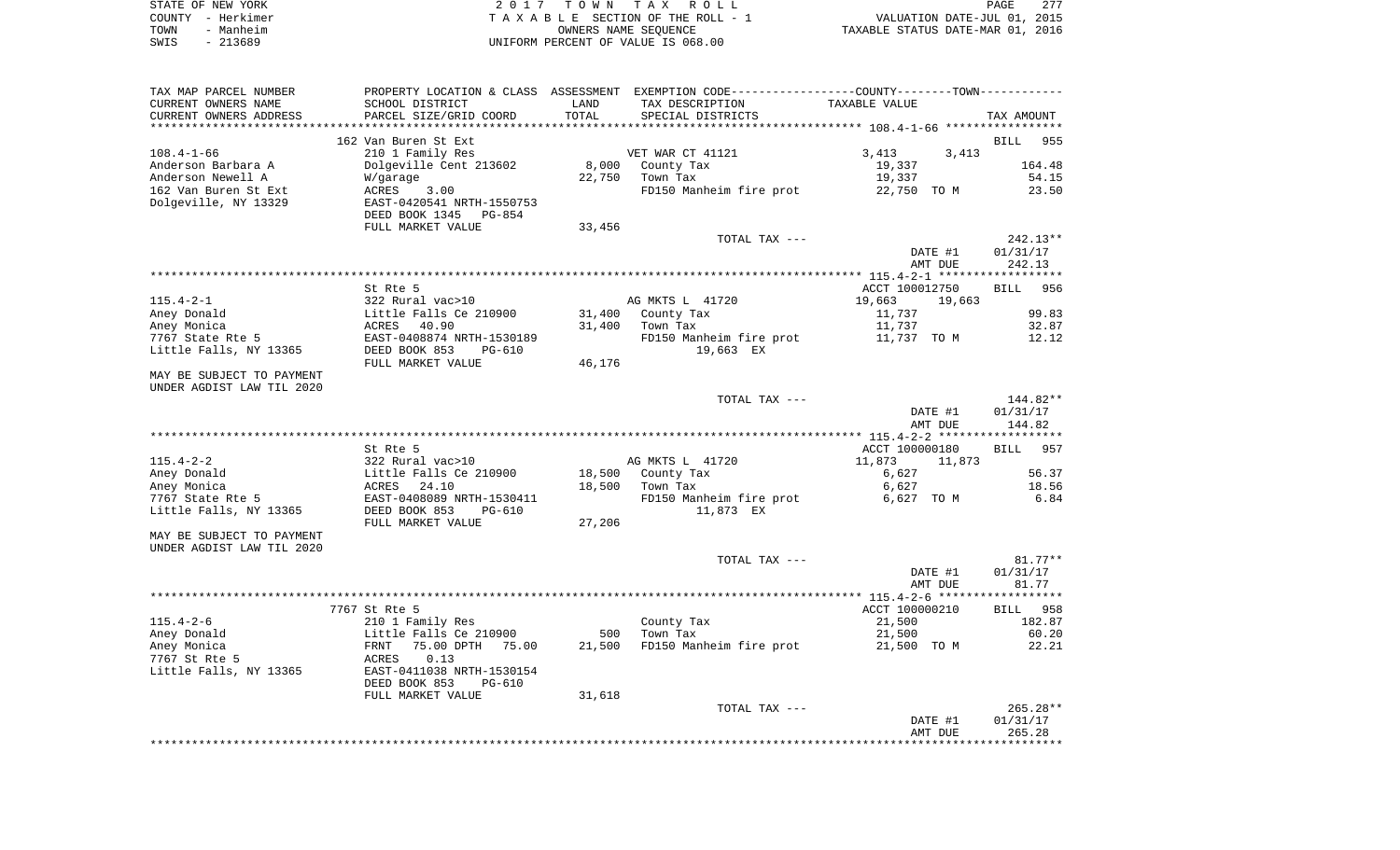|      | STATE OF NEW YORK | 2017 TOWN TAX ROLL                 | <b>PAGE</b>                      | 278 |
|------|-------------------|------------------------------------|----------------------------------|-----|
|      | COUNTY – Herkimer | TAXABLE SECTION OF THE ROLL - 1    | VALUATION DATE-JUL 01, 2015      |     |
| TOWN | - Manheim         | OWNERS NAME SEOUENCE               | TAXABLE STATUS DATE-MAR 01, 2016 |     |
| SWIS | - 213689          | UNIFORM PERCENT OF VALUE IS 068.00 |                                  |     |

| TAX MAP PARCEL NUMBER                | PROPERTY LOCATION & CLASS ASSESSMENT |                | EXEMPTION CODE-----------------COUNTY--------TOWN----------- |                  |                    |
|--------------------------------------|--------------------------------------|----------------|--------------------------------------------------------------|------------------|--------------------|
| CURRENT OWNERS NAME                  | SCHOOL DISTRICT                      | LAND           | TAX DESCRIPTION                                              | TAXABLE VALUE    |                    |
| CURRENT OWNERS ADDRESS               | PARCEL SIZE/GRID COORD               | TOTAL          | SPECIAL DISTRICTS                                            |                  | TAX AMOUNT         |
| *********************                | **********************               | ************** |                                                              |                  |                    |
|                                      | St Rte 5                             |                |                                                              | ACCT 100000150   | <b>BILL</b><br>959 |
| $115.4 - 2 - 7$                      | 210 1 Family Res                     |                | County Tax                                                   | 24,900           | 211.79             |
| Aney Donald                          | Little Falls Ce 210900               | 500            | Town Tax                                                     | 24,900           | 69.72              |
| Aney Monica                          | 75.00 DPTH<br>75.00<br>FRNT          | 24,900         | FD150 Manheim fire prot                                      | 24,900 TO M      | 25.72              |
| 7767 St Rte 5                        | 0.13<br>ACRES                        |                |                                                              |                  |                    |
| Little Falls, NY 13365               | EAST-0411195 NRTH-1530073            |                |                                                              |                  |                    |
|                                      | DEED BOOK 853<br><b>PG-610</b>       |                |                                                              |                  |                    |
|                                      | FULL MARKET VALUE                    | 36,618         |                                                              |                  |                    |
|                                      |                                      |                | TOTAL TAX ---                                                |                  | $307.23**$         |
|                                      |                                      |                |                                                              | DATE #1          | 01/31/17           |
|                                      |                                      |                |                                                              | AMT DUE          | 307.23             |
|                                      |                                      |                |                                                              |                  |                    |
|                                      | 7767 St Rte 5                        |                |                                                              | ACCT 100000120   | <b>BILL</b><br>960 |
| $115.4 - 2 - 12$                     | 112 Dairy farm                       |                | AG MKTS L 41720                                              | 61,943<br>61,943 |                    |
| Aney Donald                          | Little Falls Ce 210900               | 125,300        | County Tax                                                   | 143,557          | 1,221.06           |
| Aney Monica                          | ACRES 247.00                         | 205,500        | Town Tax                                                     | 143,557          | 401.98             |
| 7767 St Rte 5                        | EAST-0410762 NRTH-1528964            |                | FD150 Manheim fire prot                                      | 143,557 TO M     | 148.28             |
| Little Falls, NY 13365               | DEED BOOK 853<br>$PG-610$            |                | 61,943 EX                                                    |                  |                    |
|                                      | FULL MARKET VALUE                    | 302,206        |                                                              |                  |                    |
| MAY BE SUBJECT TO PAYMENT            |                                      |                |                                                              |                  |                    |
| UNDER AGDIST LAW TIL 2020            |                                      |                |                                                              |                  |                    |
|                                      |                                      |                | TOTAL TAX ---                                                |                  | 1,771.32**         |
|                                      |                                      |                |                                                              | DATE #1          | 01/31/17           |
|                                      |                                      |                |                                                              | AMT DUE          | 1,771.32           |
|                                      |                                      |                |                                                              |                  |                    |
|                                      | 197 Bocchino Rd-Keyser Lk            |                |                                                              | ACCT 100003450   | <b>BILL</b> 961    |
| $108.4 - 2 - 42$                     | 260 Seasonal res - WTRFNT            |                | County Tax                                                   | 23,900           | 203.29             |
| Annis Richard E                      | Dolgeville Cent 213602               | 2,500          | Town Tax                                                     | 23,900           | 66.92              |
| Annis Cassandra A                    | Log Camp                             | 23,900         | FD150 Manheim fire prot                                      | 23,900 TO M      | 24.69              |
| 77 W High St                         | FRNT<br>50.00 DPTH<br>80.00          |                |                                                              |                  |                    |
| Ballston Spa, NY 12020               | 0.09<br>ACRES                        |                |                                                              |                  |                    |
|                                      | EAST-0418298 NRTH-1544793            |                |                                                              |                  |                    |
|                                      | DEED BOOK 1522<br><b>PG-544</b>      |                |                                                              |                  |                    |
|                                      | FULL MARKET VALUE                    | 35,147         |                                                              |                  |                    |
|                                      |                                      |                | TOTAL TAX ---                                                |                  | $294.90**$         |
|                                      |                                      |                |                                                              | DATE #1          | 01/31/17           |
|                                      |                                      |                |                                                              | AMT DUE          | 294.90             |
|                                      |                                      |                |                                                              |                  |                    |
|                                      | Snells Bush Rd                       |                |                                                              | ACCT 100000900   | BILL 962           |
| $116.3 - 1 - 2$                      | 312 Vac w/imprv                      |                | County Tax                                                   | 8,000            | 68.05              |
| Austin Peter C                       | Little Falls Ce 210900               | 3,000          | Town Tax                                                     | 8,000            | 22.40              |
| Attn: Serenity Mobile Home Par ACRES | 1.50                                 | 8,000          | FD150 Manheim fire prot                                      | 8,000 TO M       | 8.26               |
| 7967 St Hwy 5 Lot 10                 | EAST-0419375 NRTH-1536023            |                |                                                              |                  |                    |
| St. Johnsville, NY 13452             | DEED BOOK 673<br>PG-694              |                |                                                              |                  |                    |
|                                      | FULL MARKET VALUE                    | 11,765         |                                                              |                  |                    |
|                                      |                                      |                | TOTAL TAX ---                                                |                  | 98.71**            |
|                                      |                                      |                |                                                              | DATE #1          | 01/31/17           |
|                                      |                                      |                |                                                              | AMT DUE          | 98.71<br>*******   |
|                                      |                                      |                |                                                              |                  |                    |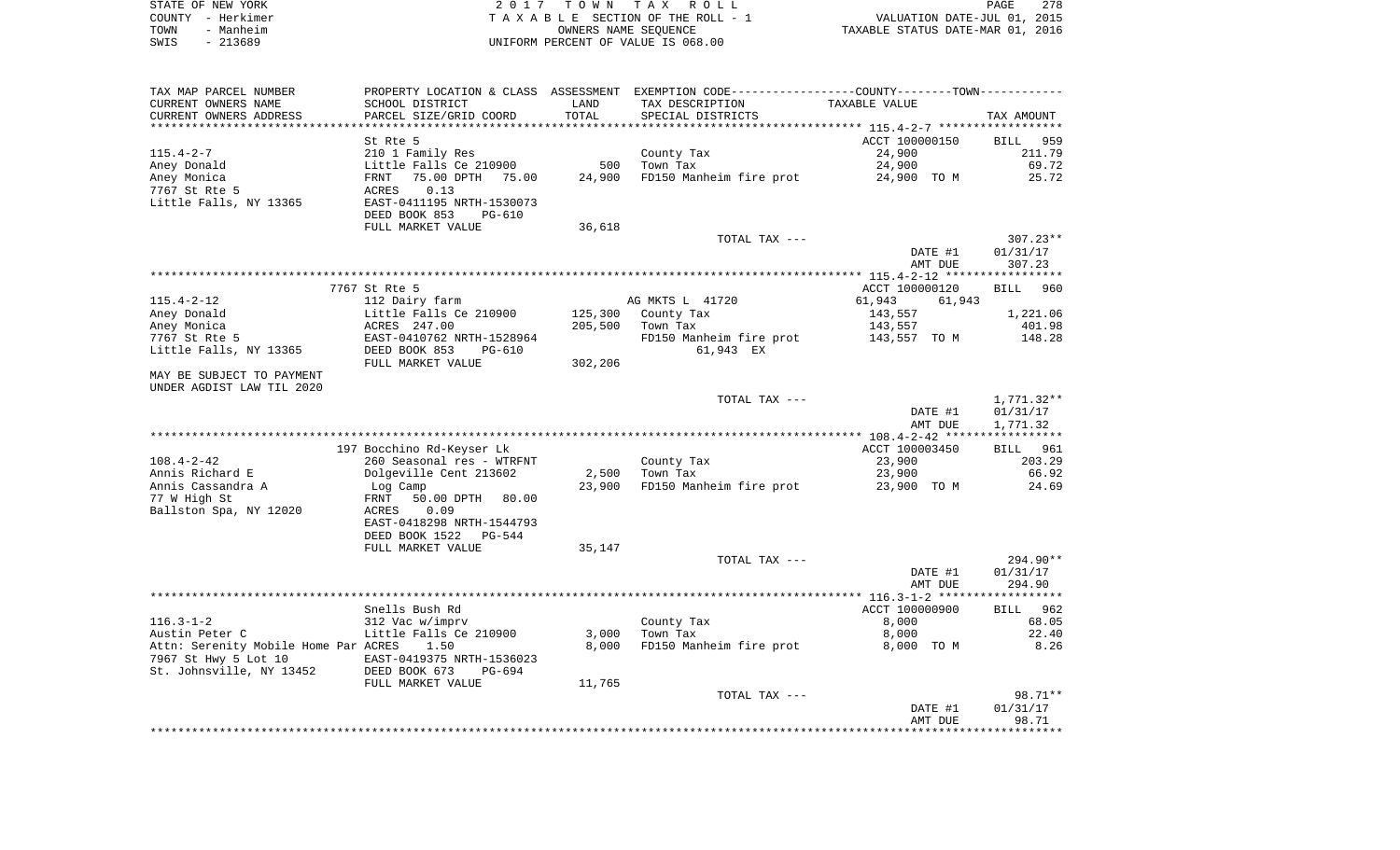| STATE OF NEW YORK | 2017 TOWN TAX ROLL                 | 279<br>PAGE                      |
|-------------------|------------------------------------|----------------------------------|
| COUNTY - Herkimer | TAXABLE SECTION OF THE ROLL - 1    | VALUATION DATE-JUL 01, 2015      |
| - Manheim<br>TOWN | OWNERS NAME SEOUENCE               | TAXABLE STATUS DATE-MAR 01, 2016 |
| $-213689$<br>SWIS | UNIFORM PERCENT OF VALUE IS 068.00 |                                  |

| TAX MAP PARCEL NUMBER              |                                            |                | PROPERTY LOCATION & CLASS ASSESSMENT EXEMPTION CODE---------------COUNTY-------TOWN---------- |                     |                    |
|------------------------------------|--------------------------------------------|----------------|-----------------------------------------------------------------------------------------------|---------------------|--------------------|
| CURRENT OWNERS NAME                | SCHOOL DISTRICT                            | LAND           | TAX DESCRIPTION                                                                               | TAXABLE VALUE       |                    |
| CURRENT OWNERS ADDRESS             | PARCEL SIZE/GRID COORD                     | TOTAL          | SPECIAL DISTRICTS                                                                             |                     | TAX AMOUNT         |
| **********************             |                                            |                |                                                                                               |                     |                    |
|                                    | Moore Rd                                   |                |                                                                                               | ACCT 100010410      | <b>BILL</b><br>963 |
| $108.2 - 1 - 2.1$                  | 322 Rural vac>10                           |                | County Tax                                                                                    | 27,700              | 235.61             |
| Avitabile Alfred                   | Dolgeville Cent 213602                     | 27,700         | Town Tax                                                                                      | 27,700              | 77.56              |
| Avitabile Diana                    | ACRES<br>56.60                             | 27,700         | FD150 Manheim fire prot                                                                       | 27,700 TO M         | 28.61              |
| 2516 Dunning Dr                    | EAST-0411689 NRTH-1557933                  |                |                                                                                               |                     |                    |
| Yorktown, NY 10598                 | DEED BOOK 1321<br>PG-527                   |                |                                                                                               |                     |                    |
|                                    | FULL MARKET VALUE                          | 40,735         |                                                                                               |                     |                    |
|                                    |                                            |                | TOTAL TAX ---                                                                                 |                     | $341.78**$         |
|                                    |                                            |                |                                                                                               | DATE #1             | 01/31/17           |
|                                    |                                            |                |                                                                                               | AMT DUE             | 341.78             |
|                                    |                                            |                |                                                                                               |                     |                    |
|                                    | 1581 Snells Bush Rd                        |                |                                                                                               | ACCT 100010230      | BILL 964           |
| $115.2 - 1 - 22$                   | 210 1 Family Res                           |                | County Tax                                                                                    | 73,100              | 621.77             |
| Bacher Jennifer M                  | Dolgeville Cent 213602                     | 5,200          | Town Tax                                                                                      | 73,100              | 204.69             |
| Bacher Richard D                   | ACRES<br>1.30                              | 73,100         | FD150 Manheim fire prot                                                                       | 73,100 TO M         | 75.50              |
| 1581 Snells Bush Rd                | EAST-0414051 NRTH-1543491                  |                |                                                                                               |                     |                    |
| Little Falls, NY 13365             | DEED BOOK 1535<br>$PG-623$                 |                |                                                                                               |                     |                    |
|                                    | FULL MARKET VALUE                          | 107,500        |                                                                                               |                     |                    |
|                                    |                                            |                | TOTAL TAX ---                                                                                 |                     | 901.96**           |
|                                    |                                            |                |                                                                                               | DATE #1             | 01/31/17           |
|                                    |                                            |                |                                                                                               | AMT DUE             | 901.96             |
|                                    |                                            |                |                                                                                               |                     |                    |
|                                    | 124 Carlson Rd                             |                |                                                                                               |                     | BILL 965           |
| $108.2 - 1 - 17.4$                 | 210 1 Family Res                           |                | County Tax                                                                                    | 103,000             | 876.09             |
| Baisley Glen                       | Dolgeville Cent 213602                     | 21,900         | Town Tax                                                                                      | 103,000             | 288.41             |
| Baisley Sharon                     | Log Home                                   | 103,000        | FD150 Manheim fire prot                                                                       | 103,000 TO M        | 106.39             |
| 124 Carlson Rd                     | ACRES<br>31.80 BANK<br>135                 |                |                                                                                               |                     |                    |
| Dolgeville, NY 13329               | EAST-0414395 NRTH-1555656                  |                |                                                                                               |                     |                    |
|                                    | DEED BOOK 814<br>$PG-618$                  |                |                                                                                               |                     |                    |
|                                    | FULL MARKET VALUE                          | 151,471        |                                                                                               |                     |                    |
|                                    |                                            |                | TOTAL TAX ---                                                                                 |                     | 1,270.89**         |
|                                    |                                            |                |                                                                                               | DATE #1             | 01/31/17           |
|                                    |                                            |                |                                                                                               | AMT DUE             | 1,270.89           |
|                                    |                                            |                |                                                                                               |                     |                    |
|                                    | Murphy Rd                                  |                |                                                                                               | ACCT 100012660      | <b>BILL</b><br>966 |
| $108.4 - 2 - 1.7$                  | 322 Rural vac>10                           |                | County Tax<br>Town Tax                                                                        | 8,000               | 68.05              |
| Baldelli Gary M<br>Baldelli Keri L | Dolgeville Cent 213602<br>FRNT 360.00 DPTH | 8,000<br>8,000 | FD150 Manheim fire prot                                                                       | 8,000<br>8,000 TO M | 22.40<br>8.26      |
| 170 Great Plain Rd                 | ACRES 10.00                                |                |                                                                                               |                     |                    |
| Danbury, CT 06811                  | EAST-0410181 NRTH-1545082                  |                |                                                                                               |                     |                    |
|                                    | DEED BOOK 1208<br><b>PG-121</b>            |                |                                                                                               |                     |                    |
|                                    | FULL MARKET VALUE                          | 11,765         |                                                                                               |                     |                    |
|                                    |                                            |                | TOTAL TAX ---                                                                                 |                     | $98.71**$          |
|                                    |                                            |                |                                                                                               | DATE #1             | 01/31/17           |
|                                    |                                            |                |                                                                                               | AMT DUE             | 98.71              |
|                                    |                                            |                |                                                                                               |                     |                    |
|                                    |                                            |                |                                                                                               |                     |                    |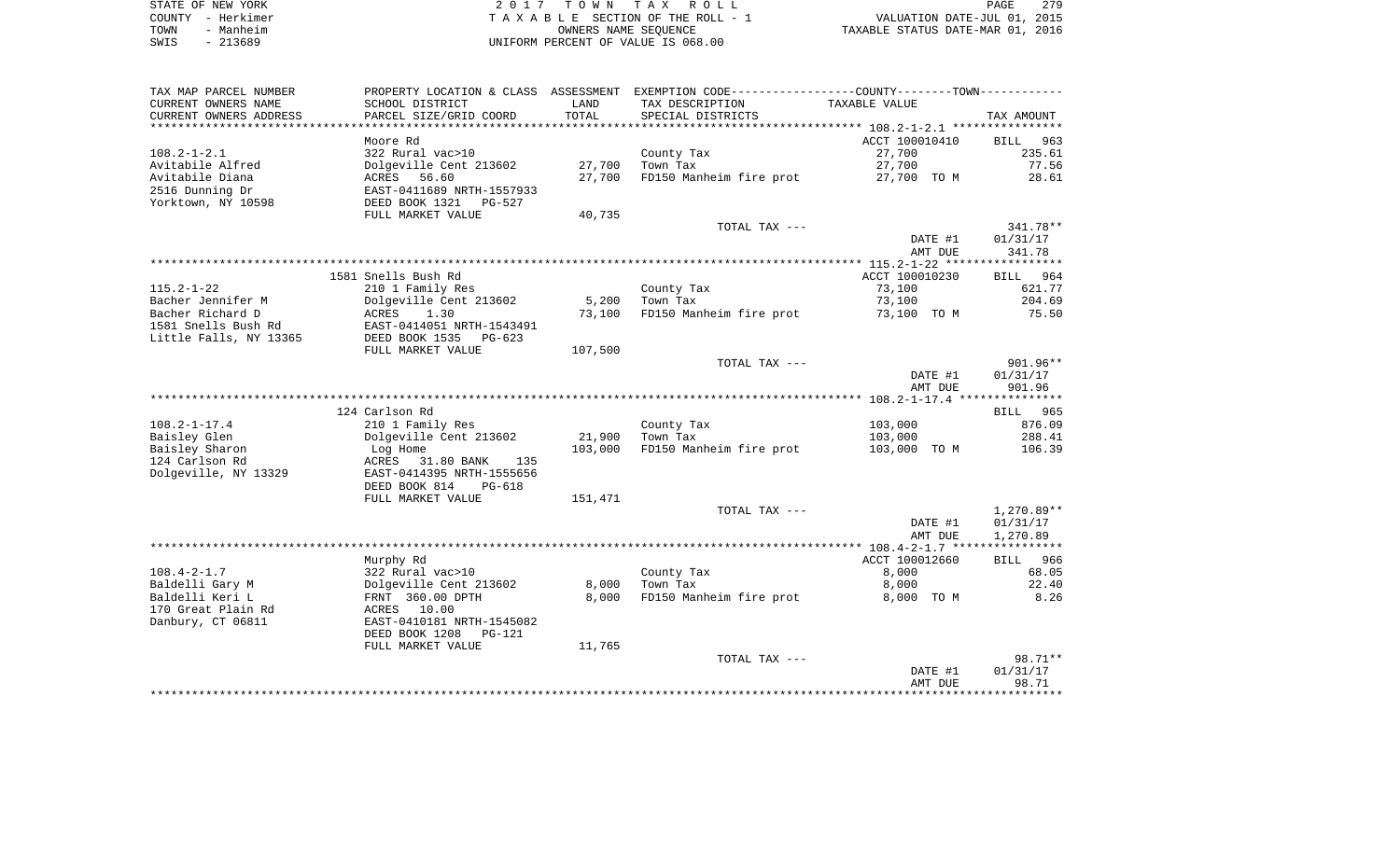|      | STATE OF NEW YORK | 2017 TOWN TAX ROLL                 | PAGE                             | 280 |
|------|-------------------|------------------------------------|----------------------------------|-----|
|      | COUNTY - Herkimer | TAXABLE SECTION OF THE ROLL - 1    | VALUATION DATE-JUL 01, 2015      |     |
| TOWN | - Manheim         | OWNERS NAME SEOUENCE               | TAXABLE STATUS DATE-MAR 01, 2016 |     |
| SWIS | - 213689          | UNIFORM PERCENT OF VALUE IS 068.00 |                                  |     |

| TAX MAP PARCEL NUMBER  |                                |         | PROPERTY LOCATION & CLASS ASSESSMENT EXEMPTION CODE-----------------COUNTY-------TOWN----------- |                  |            |
|------------------------|--------------------------------|---------|--------------------------------------------------------------------------------------------------|------------------|------------|
| CURRENT OWNERS NAME    | SCHOOL DISTRICT                | LAND    | TAX DESCRIPTION                                                                                  | TAXABLE VALUE    |            |
| CURRENT OWNERS ADDRESS | PARCEL SIZE/GRID COORD         | TOTAL   | SPECIAL DISTRICTS                                                                                |                  | TAX AMOUNT |
|                        |                                |         |                                                                                                  |                  |            |
|                        | 164 Granny Hill Rd             |         |                                                                                                  | ACCT 100004290   | BILL 967   |
| $108.4 - 2 - 68$       | 270 Mfg housing - WTRFNT       |         | County Tax                                                                                       | 45,000           | 382.76     |
| Barnard Mark           | Dolgeville Cent 213602         | 4,500   | Town Tax                                                                                         | 45,000           | 126.01     |
| Curran Frances         | FRNT 90.00 DPTH 158.00         |         |                                                                                                  |                  | 46.48      |
|                        |                                | 45,000  | FD150 Manheim fire prot                                                                          | 45,000 TO M      |            |
| PO Box 338             | 0.41<br>ACRES                  |         |                                                                                                  |                  |            |
| Newport, NY 13416      | EAST-0419385 NRTH-1544449      |         |                                                                                                  |                  |            |
|                        | DEED BOOK 1141 PG-678          |         |                                                                                                  |                  |            |
|                        | FULL MARKET VALUE              | 66,176  |                                                                                                  |                  |            |
|                        |                                |         | TOTAL TAX ---                                                                                    |                  | 555.25**   |
|                        |                                |         |                                                                                                  | DATE #1          | 01/31/17   |
|                        |                                |         |                                                                                                  | AMT DUE          | 555.25     |
|                        |                                |         |                                                                                                  |                  |            |
|                        | 178 Ashe Rd                    |         |                                                                                                  | ACCT 100011430   | BILL 968   |
| $122.2 - 2 - 13$       | 210 1 Family Res               |         | VETCOM CTS 41130                                                                                 | 10,200<br>10,200 |            |
| Barnett Christopher C  | Little Falls Ce 210900         | 6,400   | County Tax                                                                                       | 91,800           | 780.83     |
|                        |                                |         |                                                                                                  |                  |            |
| Barnett Stacey A       | W Gar &Horse Barn              | 102,000 | Town Tax                                                                                         | 91,800           | 257.05     |
| 178 Ashe Rd            | ACRES<br>1.60                  |         | FD150 Manheim fire prot                                                                          | 102,000 TO M     | 105.35     |
| Little Falls, NY 13365 | EAST-0414854 NRTH-1526360      |         |                                                                                                  |                  |            |
|                        | DEED BOOK 941<br><b>PG-415</b> |         |                                                                                                  |                  |            |
|                        | FULL MARKET VALUE              | 150,000 |                                                                                                  |                  |            |
|                        |                                |         | TOTAL TAX ---                                                                                    |                  | 1,143.23** |
|                        |                                |         |                                                                                                  | DATE #1          | 01/31/17   |
|                        |                                |         |                                                                                                  | AMT DUE          | 1,143.23   |
|                        |                                |         |                                                                                                  |                  |            |
|                        | 158 Granny Hill Rd             |         |                                                                                                  | ACCT 100014370   | BILL 969   |
| $108.4 - 2 - 52$       | 260 Seasonal res - WTRFNT      |         | County Tax                                                                                       | 25,800           | 219.45     |
| Barragan David J       | Dolgeville Cent 213602         | 2,000   | Town Tax                                                                                         | 25,800           | 72.24      |
| 129 Burkhart Rd        | FRNT<br>40.00 DPTH 100.00      | 25,800  | School Relevy                                                                                    |                  | 569.09     |
| Canajoharie, NY 13317  | ACRES<br>0.09                  |         | FD150 Manheim fire prot                                                                          | 25,800 TO M      | 26.65      |
|                        |                                |         |                                                                                                  |                  |            |
|                        | EAST-0419234 NRTH-1544486      |         |                                                                                                  |                  |            |
|                        | DEED BOOK 820<br>PG-732        |         |                                                                                                  |                  |            |
|                        | FULL MARKET VALUE              | 37,941  |                                                                                                  |                  |            |
|                        |                                |         | TOTAL TAX ---                                                                                    |                  | 887.43**   |
|                        |                                |         |                                                                                                  | DATE #1          | 01/31/17   |
|                        |                                |         |                                                                                                  | AMT DUE          | 887.43     |
|                        |                                |         |                                                                                                  |                  |            |
|                        | 5297 St Rte 167                |         |                                                                                                  | ACCT 100000690   | BILL 970   |
| $115.4 - 1 - 9$        | 210 1 Family Res               |         | County Tax                                                                                       | 80,000           | 680.46     |
| Barretta Donna         | Little Falls Ce 210900         | 8,000   | Town Tax                                                                                         | 80,000           | 224.01     |
| Barretta David         | 2.00<br>ACRES                  | 80,000  | FD150 Manheim fire prot                                                                          | 80,000 TO M      | 82.63      |
| 5297 St Rte 167        | EAST-0409981 NRTH-1535310      |         |                                                                                                  |                  |            |
| Little Falls, NY 13365 | DEED BOOK 929<br>$PG-478$      |         |                                                                                                  |                  |            |
|                        |                                |         |                                                                                                  |                  |            |
|                        | FULL MARKET VALUE              | 117,647 |                                                                                                  |                  |            |
|                        |                                |         | TOTAL TAX ---                                                                                    |                  | 987.10**   |
|                        |                                |         |                                                                                                  | DATE #1          | 01/31/17   |
|                        |                                |         |                                                                                                  | AMT DUE          | 987.10     |
|                        |                                |         |                                                                                                  |                  |            |
|                        |                                |         |                                                                                                  |                  |            |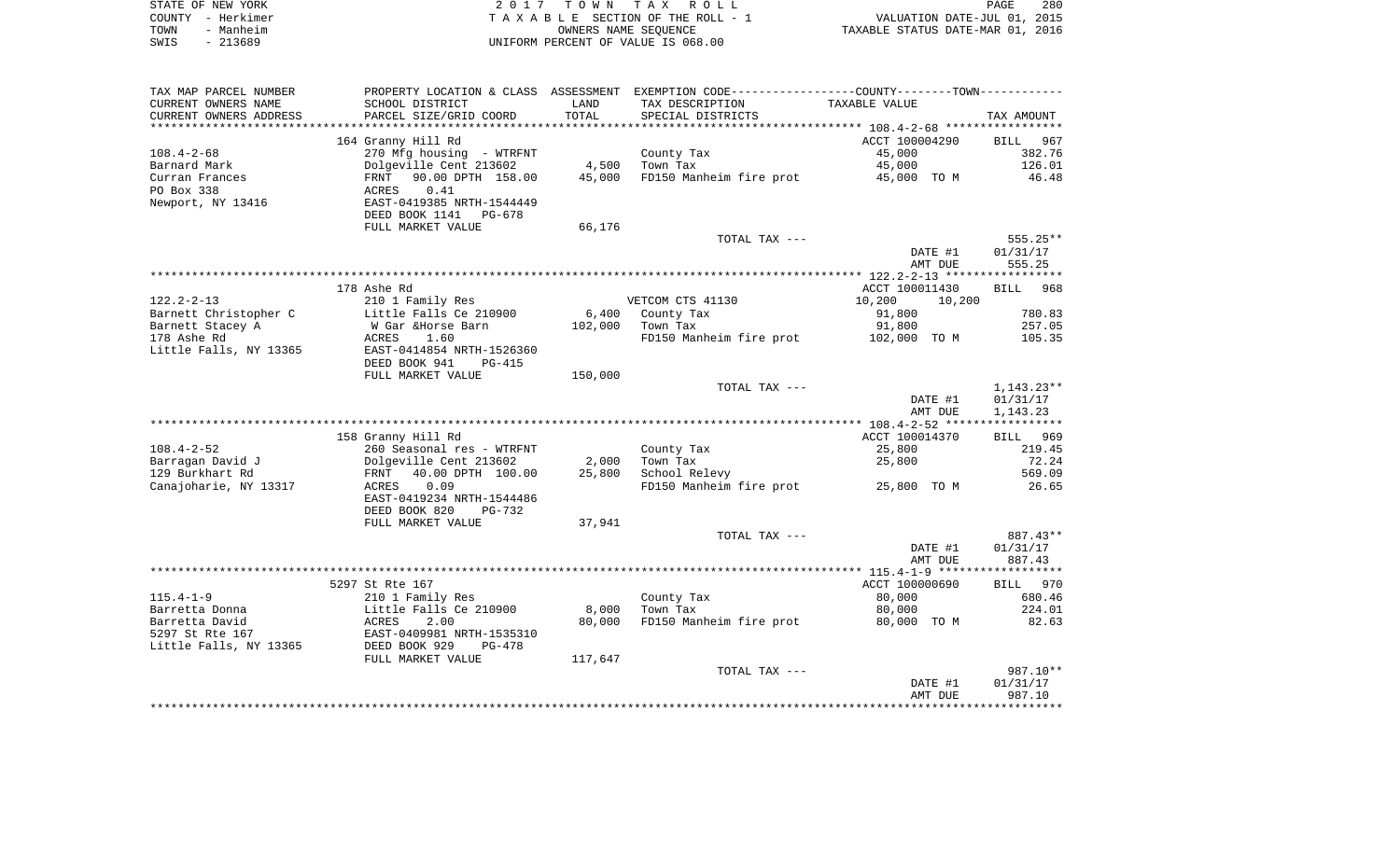| STATE OF NEW YORK | 2017 TOWN TAX ROLL                 | 281<br>PAGE                      |
|-------------------|------------------------------------|----------------------------------|
| COUNTY - Herkimer | TAXABLE SECTION OF THE ROLL - 1    | VALUATION DATE-JUL 01, 2015      |
| - Manheim<br>TOWN | OWNERS NAME SEOUENCE               | TAXABLE STATUS DATE-MAR 01, 2016 |
| $-213689$<br>SWIS | UNIFORM PERCENT OF VALUE IS 068.00 |                                  |

|                        | PROPERTY LOCATION & CLASS ASSESSMENT EXEMPTION CODE---------------COUNTY-------TOWN--------- |         |                         |                    |                   |
|------------------------|----------------------------------------------------------------------------------------------|---------|-------------------------|--------------------|-------------------|
| CURRENT OWNERS NAME    | SCHOOL DISTRICT                                                                              | LAND    | TAX DESCRIPTION         | TAXABLE VALUE      |                   |
| CURRENT OWNERS ADDRESS | PARCEL SIZE/GRID COORD                                                                       | TOTAL   | SPECIAL DISTRICTS       |                    | TAX AMOUNT        |
|                        |                                                                                              |         |                         |                    |                   |
|                        | 6192 St Rte 167                                                                              |         |                         | ACCT 100014135     | BILL<br>971       |
| $108.4 - 1 - 45$       | 270 Mfg housing                                                                              |         | County Tax              | 29,000             | 246.67            |
| Barretta Steven        | Dolgeville Cent 213602                                                                       | 4,000   | Town Tax                | 29,000             | 81.20             |
| 1206 Barker Rd         | ACRES<br>1.00                                                                                | 29,000  | FD150 Manheim fire prot | 29,000 TO M        | 29.95             |
| Dolgeville, NY 13329   | EAST-0414418 NRTH-1549208                                                                    |         |                         |                    |                   |
|                        | DEED BOOK 1569 PG-767                                                                        |         |                         |                    |                   |
|                        | FULL MARKET VALUE                                                                            | 42,647  |                         |                    |                   |
|                        |                                                                                              |         | TOTAL TAX ---           |                    | 357.82**          |
|                        |                                                                                              |         |                         | DATE #1            | 01/31/17          |
|                        |                                                                                              |         |                         | AMT DUE            | 357.82            |
|                        |                                                                                              |         |                         |                    |                   |
|                        | 1206 Barker Rd                                                                               |         |                         |                    | 972<br>BILL       |
| $108.4 - 1 - 48.3$     | 210 1 Family Res                                                                             |         | County Tax              | 96,000             | 816.55            |
| Barretta Steven        | Dolgeville Cent 213602                                                                       | 8,800   | Town Tax                | 96,000             | 268.81            |
| 1206 Barker Rd         | FRNT 305.00 DPTH                                                                             | 96,000  | FD150 Manheim fire prot | 96,000 TO M        | 99.16             |
| Dolgeville, NY 13329   | ACRES<br>4.80                                                                                |         |                         |                    |                   |
|                        | EAST-0415257 NRTH-1549134                                                                    |         |                         |                    |                   |
|                        | DEED BOOK 899<br>$PG-610$                                                                    |         |                         |                    |                   |
|                        | FULL MARKET VALUE                                                                            | 141,176 |                         |                    |                   |
|                        |                                                                                              |         | TOTAL TAX ---           |                    | 1,184.52**        |
|                        |                                                                                              |         |                         | DATE #1            | 01/31/17          |
|                        |                                                                                              |         |                         | AMT DUE            | 1,184.52          |
|                        |                                                                                              |         |                         |                    |                   |
|                        | 304 Willie Ln Keyser Lk                                                                      |         |                         | ACCT 100005430     | BILL 973          |
| $115.2 - 1 - 37$       | 260 Seasonal res - WTRFNT                                                                    |         | County Tax              | 26,100             | 222.00            |
| Barretta Steven        | Dolgeville Cent 213602                                                                       | 5,000   | Town Tax                | 26,100             | 73.08             |
| Barretta Jennifer S    | FRNT 100.00 DPTH 100.00                                                                      | 26,100  | FD150 Manheim fire prot | 26,100 TO M        | 26.96             |
| 1206 Barker Rd         | 0.29<br>ACRES                                                                                |         |                         |                    |                   |
| Dolgeville, NY 13329   | EAST-0418898 NRTH-1544135                                                                    |         |                         |                    |                   |
|                        | DEED BOOK 1223<br>PG-153                                                                     |         |                         |                    |                   |
|                        | FULL MARKET VALUE                                                                            | 38,382  |                         |                    |                   |
|                        |                                                                                              |         | TOTAL TAX ---           |                    | $322.04**$        |
|                        |                                                                                              |         |                         | DATE #1            | 01/31/17          |
|                        |                                                                                              |         |                         | AMT DUE            | 322.04            |
|                        |                                                                                              |         |                         |                    |                   |
|                        | St. Rte. 167                                                                                 |         |                         | ACCT 100014582     | 974<br>BILL       |
| $108.4 - 1 - 48.2$     | 323 Vacant rural                                                                             |         | County Tax              | 1,000              | 8.51              |
| Barretta Steven L      | Dolgeville Cent 213602                                                                       | 1,000   | Town Tax                | 1,000              | 2.80              |
| 1206 Barker Rd         | 71.00 DPTH<br>FRNT                                                                           | 1,000   | FD150 Manheim fire prot | 1,000 TO M         | 1.03              |
|                        | ACRES<br>0.93                                                                                |         |                         |                    |                   |
|                        | EAST-0414937 NRTH-1549113                                                                    |         |                         |                    |                   |
| Dolgeville, NY 13329   |                                                                                              |         |                         |                    |                   |
|                        |                                                                                              |         |                         |                    |                   |
|                        | DEED BOOK 1202<br>PG-933                                                                     |         |                         |                    |                   |
|                        | FULL MARKET VALUE                                                                            | 1,471   |                         |                    |                   |
|                        |                                                                                              |         | TOTAL TAX ---           |                    | $12.34**$         |
|                        |                                                                                              |         |                         | DATE #1<br>AMT DUE | 01/31/17<br>12.34 |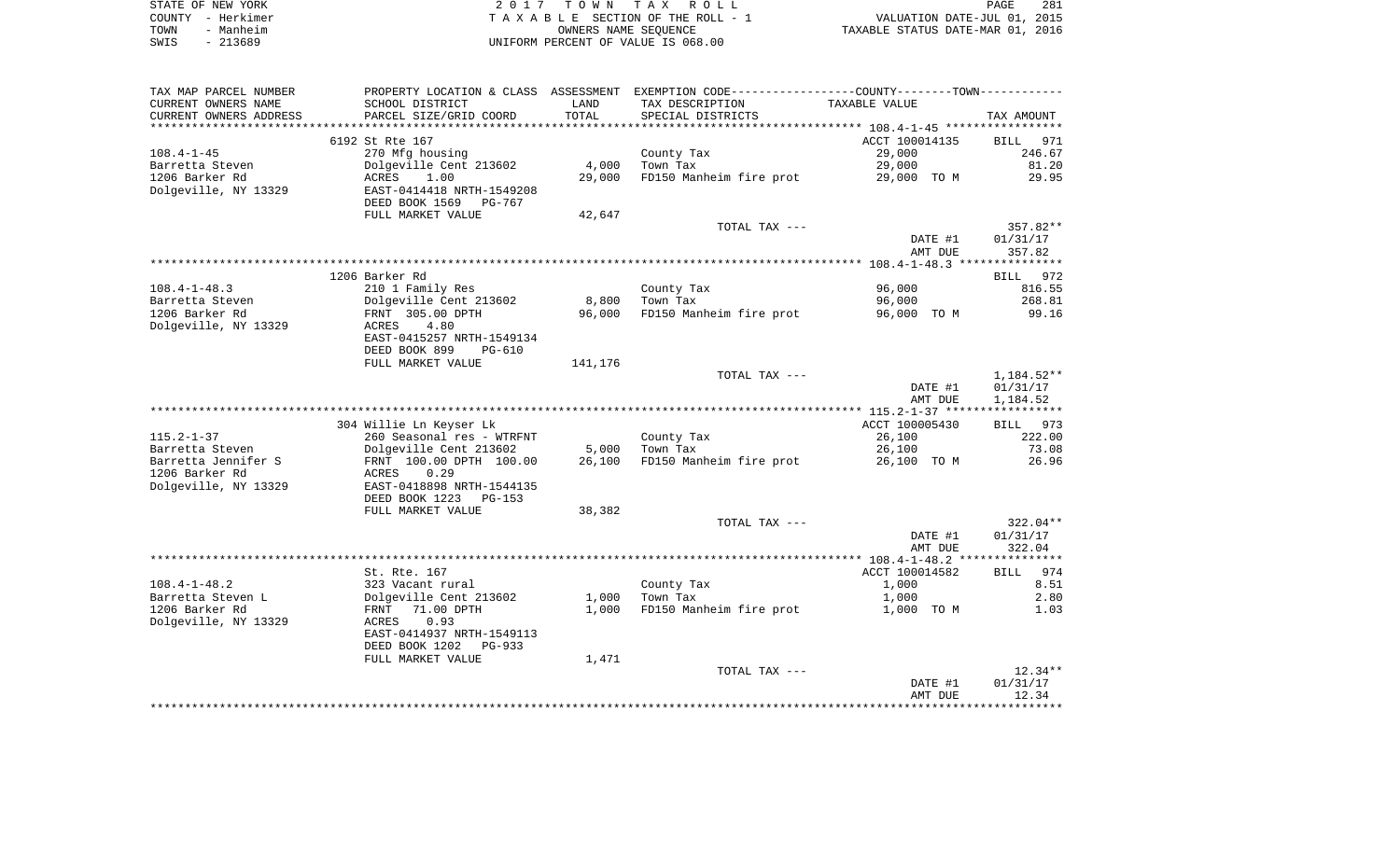|      | STATE OF NEW YORK | 2017 TOWN TAX ROLL                 | <b>PAGE</b>                      | 282 |
|------|-------------------|------------------------------------|----------------------------------|-----|
|      | COUNTY - Herkimer | TAXABLE SECTION OF THE ROLL - 1    | VALUATION DATE-JUL 01, 2015      |     |
| TOWN | - Manheim         | OWNERS NAME SEOUENCE               | TAXABLE STATUS DATE-MAR 01, 2016 |     |
| SWIS | - 213689          | UNIFORM PERCENT OF VALUE IS 068.00 |                                  |     |

| TAX MAP PARCEL NUMBER      |                           |         | PROPERTY LOCATION & CLASS ASSESSMENT EXEMPTION CODE---------------COUNTY-------TOWN---------- |                |             |
|----------------------------|---------------------------|---------|-----------------------------------------------------------------------------------------------|----------------|-------------|
| CURRENT OWNERS NAME        | SCHOOL DISTRICT           | LAND    | TAX DESCRIPTION                                                                               | TAXABLE VALUE  |             |
| CURRENT OWNERS ADDRESS     | PARCEL SIZE/GRID COORD    | TOTAL   | SPECIAL DISTRICTS                                                                             |                | TAX AMOUNT  |
|                            |                           |         |                                                                                               |                |             |
|                            | 1193 Barker Rd            |         |                                                                                               |                | BILL<br>975 |
| $108.4 - 1 - 48.4$         | 311 Res vac land          |         | County Tax                                                                                    | 1,200          | 10.21       |
| Barretta Steven L          | Dolgeville Cent 213602    | 1,200   | Town Tax                                                                                      | 1,200          | 3.36        |
| 1206 Barker Rd             | FRNT 151.00 DPTH          | 1,200   | FD150 Manheim fire prot                                                                       | 1,200 TO M     | 1.24        |
| Dolgeville, NY 13329       | 2.00<br>ACRES             |         |                                                                                               |                |             |
|                            | EAST-0415028 NRTH-1549106 |         |                                                                                               |                |             |
|                            | DEED BOOK 1202 PG-933     |         |                                                                                               |                |             |
|                            | FULL MARKET VALUE         | 1,765   |                                                                                               |                |             |
|                            |                           |         | TOTAL TAX ---                                                                                 |                | $14.81**$   |
|                            |                           |         |                                                                                               | DATE #1        | 01/31/17    |
|                            |                           |         |                                                                                               | AMT DUE        | 14.81       |
|                            |                           |         |                                                                                               |                |             |
|                            | St. Rte. 167              |         |                                                                                               | ACCT 100014582 | BILL 976    |
| $108.4 - 1 - 48.5$         | 314 Rural vac<10          |         | County Tax                                                                                    | 11,000         | 93.56       |
| Bassett George             | Dolgeville Cent 213602    | 11,000  | Town Tax                                                                                      | 11,000         | 30.80       |
| 830 North Lamb Blvd Spc 58 | FRNT 571.00 DPTH          | 11,000  | School Relevy                                                                                 |                | 242.65      |
| Las Vegas, NV 89110        | 5.90<br>ACRES             |         | FD150 Manheim fire prot 11,000 TO M                                                           |                | 11.36       |
|                            | EAST-0414696 NRTH-1549092 |         |                                                                                               |                |             |
|                            | DEED BOOK 1157 PG-729     |         |                                                                                               |                |             |
|                            | FULL MARKET VALUE         | 16,176  |                                                                                               |                |             |
|                            |                           |         | TOTAL TAX ---                                                                                 |                | 378.37**    |
|                            |                           |         |                                                                                               | DATE #1        | 01/31/17    |
|                            |                           |         |                                                                                               | AMT DUE        | 378.37      |
|                            |                           |         |                                                                                               |                |             |
|                            | 468 Murphy Rd             |         |                                                                                               | ACCT 100004380 | BILL 977    |
| $115.2 - 1 - 1$            | 241 Rural res&ag          |         | County Tax                                                                                    | 83,000         | 705.98      |
| Battisti Courtney E        | Dolgeville Cent 213602    | 25,200  | Town Tax                                                                                      | 83,000         | 232.41      |
| 468 Murphy Rd              | ACRES 29.30               | 83,000  | FD150 Manheim fire prot                                                                       | 83,000 TO M    | 85.73       |
| Little Falls, NY 13365     | EAST-0410401 NRTH-1542715 |         |                                                                                               |                |             |
|                            | DEED BOOK 1347 PG-413     |         |                                                                                               |                |             |
|                            | FULL MARKET VALUE         | 122,059 |                                                                                               |                |             |
|                            |                           |         | TOTAL TAX ---                                                                                 |                | 1,024.12**  |
|                            |                           |         |                                                                                               | DATE #1        | 01/31/17    |
|                            |                           |         |                                                                                               | AMT DUE        | 1,024.12    |
|                            |                           |         |                                                                                               |                |             |
|                            | Murphy Rd                 |         |                                                                                               |                | BILL 978    |
| $115.2 - 1 - 2.3$          | 322 Rural vac>10          |         | County Tax                                                                                    | 8,200          | 69.75       |
| Battisti Courtney E        | Dolgeville Cent 213602    | 8,200   | Town Tax                                                                                      | 8,200          | 22.96       |
| 468 Murphy Rd              | ACRES 11.31               | 8,200   | FD150 Manheim fire prot                                                                       | 8,200 TO M     | 8.47        |
| Little Falls, NY 13365     | EAST-0411010 NRTH-1542794 |         |                                                                                               |                |             |
|                            | DEED BOOK 1347 PG-413     |         |                                                                                               |                |             |
|                            | FULL MARKET VALUE         | 12,059  |                                                                                               |                |             |
|                            |                           |         | TOTAL TAX ---                                                                                 |                | $101.18**$  |
|                            |                           |         |                                                                                               | DATE #1        | 01/31/17    |
|                            |                           |         |                                                                                               | AMT DUE        | 101.18      |
|                            |                           |         |                                                                                               |                |             |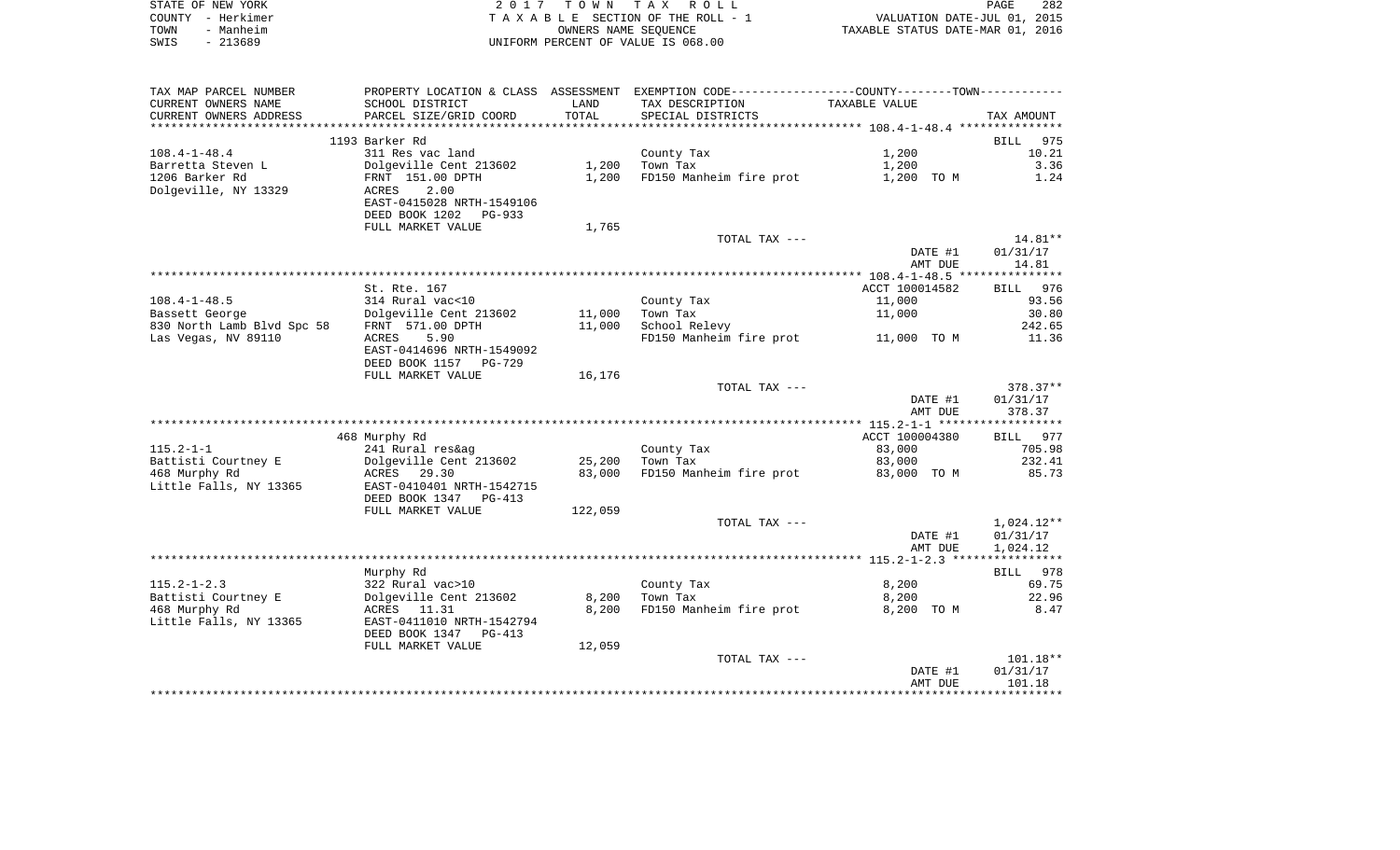| STATE OF NEW YORK |           | 2017 TOWN TAX ROLL                 | 283<br>PAGE                      |
|-------------------|-----------|------------------------------------|----------------------------------|
| COUNTY - Herkimer |           | TAXABLE SECTION OF THE ROLL - 1    | VALUATION DATE-JUL 01, 2015      |
| TOWN              | - Manheim | OWNERS NAME SEOUENCE               | TAXABLE STATUS DATE-MAR 01, 2016 |
| SWIS              | $-213689$ | UNIFORM PERCENT OF VALUE IS 068.00 |                                  |

| TAX MAP PARCEL NUMBER     |                                                        |         | PROPERTY LOCATION & CLASS ASSESSMENT EXEMPTION CODE---------------COUNTY-------TOWN---------- |                  |                    |
|---------------------------|--------------------------------------------------------|---------|-----------------------------------------------------------------------------------------------|------------------|--------------------|
| CURRENT OWNERS NAME       | SCHOOL DISTRICT                                        | LAND    | TAX DESCRIPTION                                                                               | TAXABLE VALUE    |                    |
| CURRENT OWNERS ADDRESS    | PARCEL SIZE/GRID COORD                                 | TOTAL   | SPECIAL DISTRICTS                                                                             |                  | TAX AMOUNT         |
|                           |                                                        |         |                                                                                               |                  |                    |
|                           | 494 Snells Bush Rd                                     |         |                                                                                               | ACCT 100012420   | BILL 979           |
| $123.1 - 1 - 9$           | 210 1 Family Res                                       |         | County Tax                                                                                    | 62,600           | 532.46             |
| Beacraft Daniel           | O-E-StJ Cent<br>273803                                 | 10,000  | Town Tax                                                                                      | 62,600           | 175.29             |
| Beacraft Cynthia          | W/garage                                               | 62,600  | School Relevy                                                                                 |                  | 1,092.87           |
| 494 Snells Bush Rd        | ACRES<br>4.00                                          |         | FD150 Manheim fire prot 62,600 TO M                                                           |                  | 64.66              |
| Little Falls, NY 13365    | EAST-0421787 NRTH-1524802                              |         |                                                                                               |                  |                    |
|                           | DEED BOOK 811<br>PG-626                                |         |                                                                                               |                  |                    |
|                           | FULL MARKET VALUE                                      | 92,059  |                                                                                               |                  |                    |
|                           |                                                        |         | TOTAL TAX ---                                                                                 |                  | $1,865.28**$       |
|                           |                                                        |         |                                                                                               | DATE #1          | 01/31/17           |
|                           |                                                        |         |                                                                                               | AMT DUE          | 1,865.28           |
|                           |                                                        |         |                                                                                               |                  |                    |
|                           | St Rte 5                                               |         |                                                                                               | ACCT 100009390   | BILL 980           |
| $115.4 - 2 - 15$          | 431 Auto dealer                                        |         | County Tax                                                                                    | 18,500           | 157.36             |
| Beacraft Rick             | Little Falls Ce 210900                                 | 11,500  | Town Tax                                                                                      | 18,500           | 51.80              |
| 7869 State Rte. 5         | ACRES<br>5.50                                          | 18,500  | FD150 Manheim fire prot 18,500 TO M                                                           |                  | 19.11              |
| Little Falls, NY 13365    | EAST-0413211 NRTH-1528876                              |         |                                                                                               |                  |                    |
|                           | DEED BOOK 1105<br>PG-160                               |         |                                                                                               |                  |                    |
|                           | FULL MARKET VALUE                                      | 27,206  |                                                                                               |                  |                    |
|                           |                                                        |         | TOTAL TAX ---                                                                                 |                  | $228.27**$         |
|                           |                                                        |         |                                                                                               | DATE #1          | 01/31/17           |
|                           |                                                        |         |                                                                                               | AMT DUE          | 228.27             |
|                           |                                                        |         |                                                                                               |                  |                    |
| $123.1 - 1 - 25$          | 123 Old St Rd                                          |         |                                                                                               | ACCT 100002490   | BILL 981           |
|                           | 421 Restaurant                                         |         | County Tax                                                                                    | 285,000          | 2,424.14           |
| Beardslee Castle Inc      | O-E-StJ Cent<br>273803                                 | 20,900  | Town Tax                                                                                      | 285,000          | 798.03             |
| 123 Old State Rd          | ACRES<br>22.80                                         | 285,000 | School Relevy                                                                                 | 285,000 TO M     | 7,285.15<br>294.37 |
| Little Falls, NY 13365    | EAST-0426244 NRTH-1520919<br>DEED BOOK 810<br>$PG-338$ |         | FD150 Manheim fire prot                                                                       |                  |                    |
|                           | FULL MARKET VALUE                                      | 419,118 |                                                                                               |                  |                    |
|                           |                                                        |         | TOTAL TAX ---                                                                                 |                  | $10,801.69**$      |
|                           |                                                        |         |                                                                                               | DATE #1          | 01/31/17           |
|                           |                                                        |         |                                                                                               | AMT DUE          | 10,801.69          |
|                           |                                                        |         |                                                                                               |                  |                    |
|                           | E Murphy Rd                                            |         |                                                                                               | ACCT 100013980   | BILL 982           |
| $108.4 - 2 - 26.1$        | 312 Vac w/imprv                                        |         | AG MKTS L 41720                                                                               | 17,585<br>17,585 |                    |
| Beatty Allen G Jr.        | Dolgeville Cent 213602                                 |         | 35,700 County Tax                                                                             | 68,115           | 579.37             |
| Beatty Sara V             | ACRES 53.30                                            |         | 85,700 Town Tax                                                                               | 68,115           | 190.73             |
| 48 Rte. 39 North          | EAST-0410696 NRTH-1544189                              |         | FD150 Manheim fire prot                                                                       | 68,115  TO M     | 70.35              |
| Sherman, CT 06784         | DEED BOOK 1135<br>PG-978                               |         | 17,585 EX                                                                                     |                  |                    |
|                           | FULL MARKET VALUE                                      | 126,029 |                                                                                               |                  |                    |
| MAY BE SUBJECT TO PAYMENT |                                                        |         |                                                                                               |                  |                    |
| UNDER AGDIST LAW TIL 2020 |                                                        |         |                                                                                               |                  |                    |
|                           |                                                        |         | TOTAL TAX ---                                                                                 |                  | $840.45**$         |
|                           |                                                        |         |                                                                                               | DATE #1          | 01/31/17           |
|                           |                                                        |         |                                                                                               | AMT DUE          | 840.45             |
|                           |                                                        |         |                                                                                               |                  |                    |
|                           |                                                        |         |                                                                                               |                  |                    |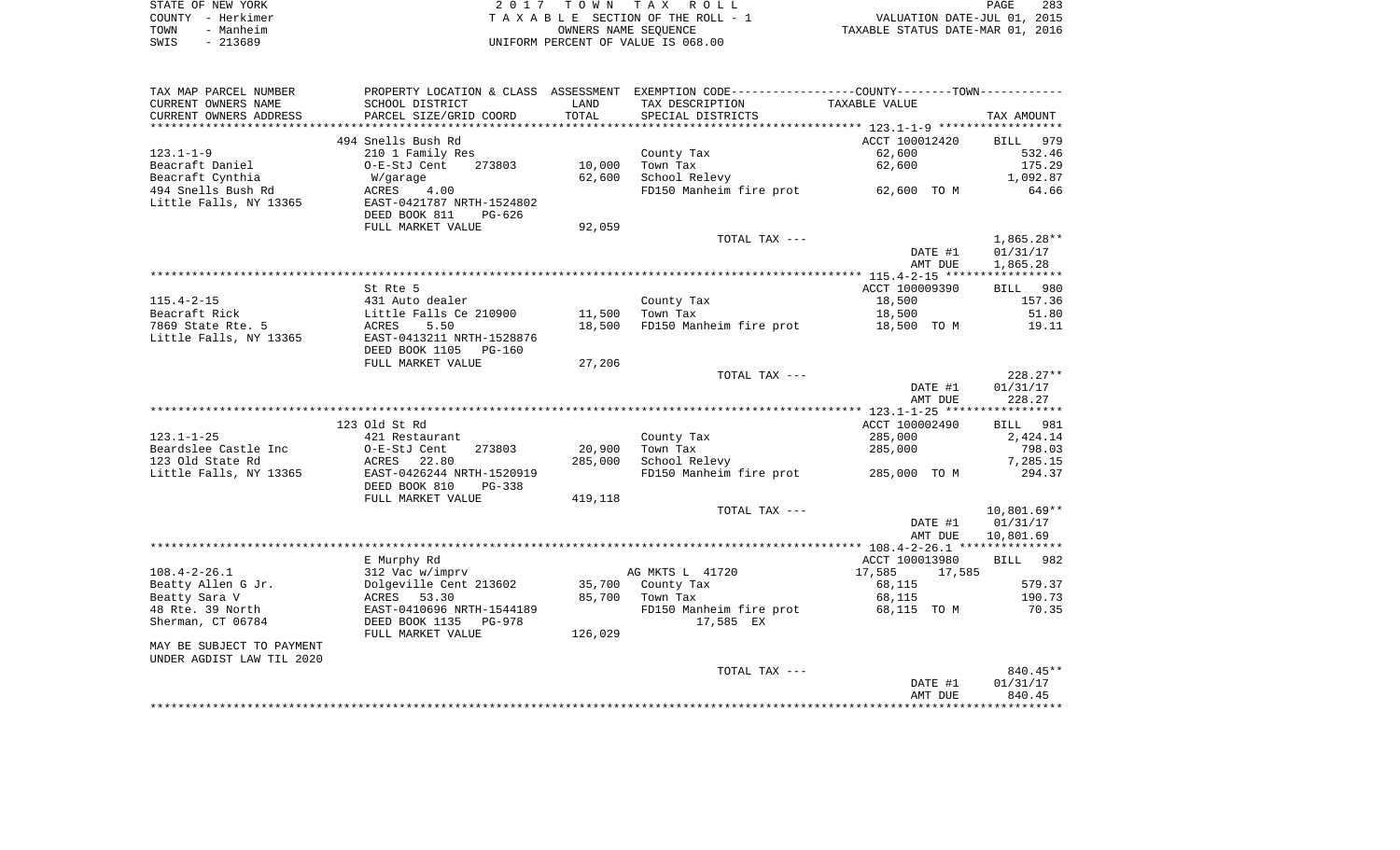| STATE OF NEW YORK | 2017 TOWN TAX ROLL                 | 284<br>PAGE                      |
|-------------------|------------------------------------|----------------------------------|
| COUNTY - Herkimer | TAXABLE SECTION OF THE ROLL - 1    | VALUATION DATE-JUL 01, 2015      |
| - Manheim<br>TOWN | OWNERS NAME SEOUENCE               | TAXABLE STATUS DATE-MAR 01, 2016 |
| SWIS<br>- 213689  | UNIFORM PERCENT OF VALUE IS 068.00 |                                  |

| TAX MAP PARCEL NUMBER     |                                                                  |        | PROPERTY LOCATION & CLASS ASSESSMENT EXEMPTION CODE---------------COUNTY-------TOWN---------- |                  |                    |
|---------------------------|------------------------------------------------------------------|--------|-----------------------------------------------------------------------------------------------|------------------|--------------------|
| CURRENT OWNERS NAME       | SCHOOL DISTRICT                                                  | LAND   | TAX DESCRIPTION                                                                               | TAXABLE VALUE    |                    |
| CURRENT OWNERS ADDRESS    | PARCEL SIZE/GRID COORD                                           | TOTAL  | SPECIAL DISTRICTS                                                                             |                  | TAX AMOUNT         |
| **********************    |                                                                  |        |                                                                                               |                  |                    |
|                           | W Murphy Rd                                                      |        |                                                                                               | ACCT 100013320   | <b>BILL</b><br>983 |
| $108.4 - 2 - 25$          | 105 Vac farmland                                                 |        | AG MKTS L 41720                                                                               | 17,923<br>17,923 |                    |
| Beatty G. Allen Jr.       | Dolgeville Cent 213602                                           |        | 30,400 County Tax                                                                             | 12,477           | 106.13             |
| Beatty Sara V             | ACRES 47.50                                                      | 30,400 | Town Tax                                                                                      | 12,477           | 34.94              |
| 48 Rte. 39 North          | EAST-0409013 NRTH-1543969                                        |        | FD150 Manheim fire prot                                                                       | 12,477 TO M      | 12.89              |
| Sherman, CT 06784         | DEED BOOK 1235<br>PG-550                                         |        | 17,923 EX                                                                                     |                  |                    |
|                           | FULL MARKET VALUE                                                | 44,706 |                                                                                               |                  |                    |
| MAY BE SUBJECT TO PAYMENT |                                                                  |        |                                                                                               |                  |                    |
| UNDER AGDIST LAW TIL 2020 |                                                                  |        |                                                                                               |                  |                    |
|                           |                                                                  |        | TOTAL TAX ---                                                                                 |                  | 153.96**           |
|                           |                                                                  |        |                                                                                               | DATE #1          | 01/31/17           |
|                           |                                                                  |        |                                                                                               | AMT DUE          | 153.96             |
|                           |                                                                  |        |                                                                                               |                  |                    |
|                           | 713 Brockett Rd                                                  |        |                                                                                               | ACCT 100002430   | BILL 984           |
| $108.4 - 1 - 17$          | 210 1 Family Res                                                 |        | County Tax                                                                                    | 63,200           | 537.56             |
| Beaulieu Frank P          | Dolgeville Cent 213602                                           | 6,500  | Town Tax                                                                                      | 63,200           | 176.97             |
| Beaulieu Staphanie A      | ACRES<br>3.50                                                    | 63,200 | FD150 Manheim fire prot                                                                       | 63,200 TO M      | 65.28              |
| 713 Brockett Rd           | EAST-0415263 NRTH-1552403                                        |        |                                                                                               |                  |                    |
| Dolgeville, NY 13329      | DEED BOOK 1467 PG-607                                            |        |                                                                                               |                  |                    |
|                           | FULL MARKET VALUE                                                | 92,941 |                                                                                               |                  |                    |
|                           |                                                                  |        | TOTAL TAX ---                                                                                 |                  | 779.81**           |
|                           |                                                                  |        |                                                                                               | DATE #1          | 01/31/17           |
|                           |                                                                  |        |                                                                                               | AMT DUE          | 779.81             |
|                           |                                                                  |        |                                                                                               |                  |                    |
|                           | 7961 St Rte 5                                                    |        |                                                                                               | ACCT 100007380   | BILL 985           |
| $122.2 - 2 - 2.2$         | 210 1 Family Res                                                 |        | County Tax                                                                                    | 55,000           | 467.82             |
| Begley Daniel             | Little Falls Ce 210900<br>LITTIE FAIIS CE ZI<br>FRNT 602.00 DPTH | 12,000 | Town Tax                                                                                      | 55,000           | 154.01             |
| Begley Melinda            |                                                                  | 55,000 | School Relevy                                                                                 |                  | 1,632.19           |
| 7961 St Rte 5             | 2.43<br>ACRES                                                    |        | FD150 Manheim fire prot 55,000 TO M                                                           |                  | 56.81              |
| Little Falls, NY 13365    | EAST-0414546 NRTH-1527592                                        |        |                                                                                               |                  |                    |
|                           | DEED BOOK 932<br>PG-341                                          |        |                                                                                               |                  |                    |
|                           | FULL MARKET VALUE                                                | 80,882 | TOTAL TAX ---                                                                                 |                  | $2,310.83**$       |
|                           |                                                                  |        |                                                                                               | DATE #1          | 01/31/17           |
|                           |                                                                  |        |                                                                                               | AMT DUE          | 2,310.83           |
|                           |                                                                  |        |                                                                                               |                  |                    |
|                           | 1542 Davis Rd                                                    |        |                                                                                               | ACCT 100007860   | 986<br><b>BILL</b> |
| $108.3 - 1 - 31$          | 210 1 Family Res                                                 |        | VET WAR CT 41121                                                                              | 6,120<br>6,120   |                    |
| Bellinger David           | Dolgeville Cent 213602                                           | 4,400  | County Tax                                                                                    | 50,880           | 432.77             |
| 1542 Davis Rd             | W/garage                                                         | 57,000 | Town Tax                                                                                      | 50,880           | 142.47             |
| Little Falls, NY 13365    | ACRES<br>1.10                                                    |        | FD150 Manheim fire prot                                                                       | 57,000 TO M      | 58.87              |
|                           | EAST-0406779 NRTH-1544651                                        |        |                                                                                               |                  |                    |
|                           | DEED BOOK 748<br>PG-271                                          |        |                                                                                               |                  |                    |
|                           | FULL MARKET VALUE                                                | 83,824 |                                                                                               |                  |                    |
|                           |                                                                  |        | TOTAL TAX ---                                                                                 |                  | 634.11**           |
|                           |                                                                  |        |                                                                                               | DATE #1          | 01/31/17           |
|                           |                                                                  |        |                                                                                               | AMT DUE          | 634.11             |
|                           |                                                                  |        |                                                                                               |                  |                    |
|                           |                                                                  |        |                                                                                               |                  |                    |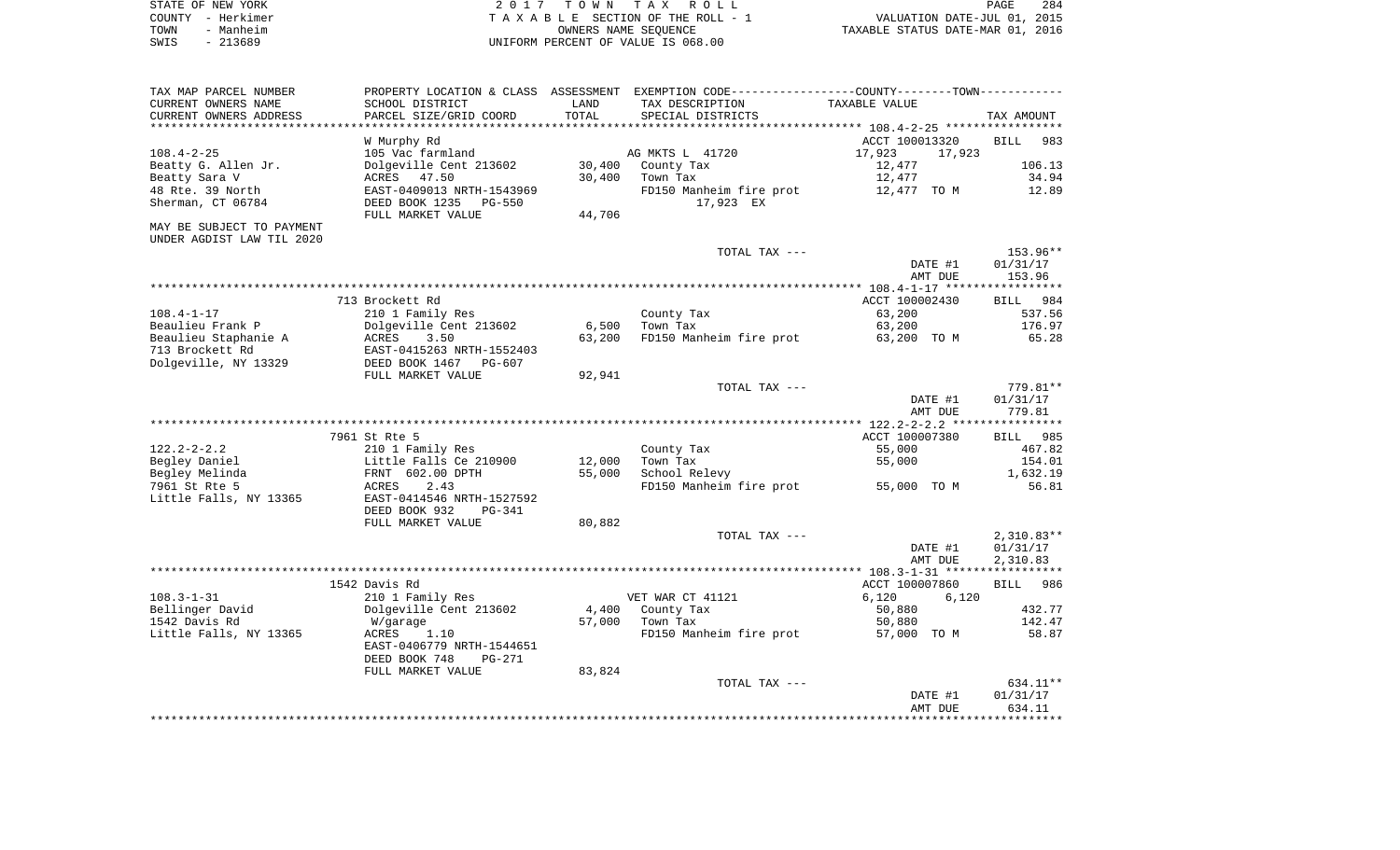| STATE OF NEW YORK | 2017 TOWN TAX ROLL                 | 285<br><b>PAGE</b>               |
|-------------------|------------------------------------|----------------------------------|
| COUNTY - Herkimer | TAXABLE SECTION OF THE ROLL - 1    | VALUATION DATE-JUL 01, 2015      |
| - Manheim<br>TOWN | OWNERS NAME SEOUENCE               | TAXABLE STATUS DATE-MAR 01, 2016 |
| - 213689<br>SWIS  | UNIFORM PERCENT OF VALUE IS 068.00 |                                  |

| TAX MAP PARCEL NUMBER  |                                |        | PROPERTY LOCATION & CLASS ASSESSMENT EXEMPTION CODE----------------COUNTY--------TOWN----------- |                    |             |
|------------------------|--------------------------------|--------|--------------------------------------------------------------------------------------------------|--------------------|-------------|
| CURRENT OWNERS NAME    | SCHOOL DISTRICT                | LAND   | TAX DESCRIPTION                                                                                  | TAXABLE VALUE      |             |
| CURRENT OWNERS ADDRESS | PARCEL SIZE/GRID COORD         | TOTAL  | SPECIAL DISTRICTS                                                                                |                    | TAX AMOUNT  |
| ********************** | **************************     |        |                                                                                                  |                    |             |
|                        | 331 Carlson Rd                 |        |                                                                                                  | ACCT 100010380     | BILL<br>987 |
| $108.2 - 1 - 3.2$      | 210 1 Family Res               |        | County Tax                                                                                       | 35,500             | 301.95      |
| Bellinger James        | Dolgeville Cent 213602         | 8,500  | Town Tax                                                                                         | 35,500             | 99.40       |
| Bellinger Geraldine    | FRNT 950.00 DPTH               | 35,500 | FD150 Manheim fire prot                                                                          | 35,500 TO M        | 36.67       |
| 331 Carlson Rd         | <b>ACRES</b><br>5.50           |        |                                                                                                  |                    |             |
| Dolgeville, NY 13329   | EAST-0413754 NRTH-1559755      |        |                                                                                                  |                    |             |
|                        | DEED BOOK 698<br><b>PG-765</b> |        |                                                                                                  |                    |             |
|                        | FULL MARKET VALUE              | 52,206 |                                                                                                  |                    |             |
|                        |                                |        | TOTAL TAX ---                                                                                    |                    | 438.02**    |
|                        |                                |        |                                                                                                  | DATE #1            | 01/31/17    |
|                        |                                |        |                                                                                                  | AMT DUE            | 438.02      |
|                        |                                |        |                                                                                                  |                    |             |
|                        | 104 Bronner Rd                 |        |                                                                                                  | ACCT 100007980     | BILL 988    |
| $108.3 - 1 - 25$       | 210 1 Family Res               |        | County Tax                                                                                       | 53,600             | 455.91      |
| Bellinger John H       | Little Falls Ce 210900         | 11,000 | Town Tax                                                                                         | 53,600             | 150.09      |
| 104 Bronner Rd         | W/barn                         | 53,600 | FD150 Manheim fire prot                                                                          | 53,600 TO M        | 55.36       |
| Little Falls, NY 13365 | ACRES<br>5.00                  |        |                                                                                                  |                    |             |
|                        | EAST-0399841 NRTH-1547144      |        |                                                                                                  |                    |             |
|                        | DEED BOOK 1406<br>PG-392       |        |                                                                                                  |                    |             |
|                        | FULL MARKET VALUE              | 78,824 |                                                                                                  |                    |             |
|                        |                                |        | TOTAL TAX ---                                                                                    |                    | 661.36**    |
|                        |                                |        |                                                                                                  | DATE #1<br>AMT DUE | 01/31/17    |
|                        |                                |        |                                                                                                  |                    | 661.36      |
|                        | 176 Rural Park Dr              |        |                                                                                                  | ACCT 100000420     | 989<br>BILL |
| $115.2 - 1 - 63$       | 260 Seasonal res - WTRFNT      |        | County Tax                                                                                       | 12,000             | 102.07      |
| Benishin Nicholas H    | 273803<br>O-E-StJ Cent         | 9,000  | Town Tax                                                                                         | 12,000             | 33.60       |
| Reed Ruth E            | 60.00 DPTH 100.00<br>FRNT      | 12,000 | FD150 Manheim fire prot                                                                          | 12,000 TO M        | 12.39       |
| 606 N George St        | ACRES<br>0.11                  |        |                                                                                                  |                    |             |
| Rome, NY 13440         | EAST-0419963 NRTH-1540678      |        |                                                                                                  |                    |             |
|                        | DEED BOOK 917<br>$PG-203$      |        |                                                                                                  |                    |             |
|                        | FULL MARKET VALUE              | 17,647 |                                                                                                  |                    |             |
|                        |                                |        | TOTAL TAX ---                                                                                    |                    | 148.06**    |
|                        |                                |        |                                                                                                  | DATE #1            | 01/31/17    |
|                        |                                |        |                                                                                                  | AMT DUE            | 148.06      |
|                        |                                |        |                                                                                                  |                    |             |
|                        | 323 Military Rd                |        |                                                                                                  | ACCT 100000930     | 990<br>BILL |
| $108.2 - 1 - 6$        | 270 Mfg housing                |        | VET COM CT 41131                                                                                 | 3,000<br>3,000     |             |
| Benson Herman V        | Dolgeville Cent 213602         | 4,700  | County Tax                                                                                       | 9,000              | 76.55       |
| 323 Military Rd        | ACRES<br>1.70                  | 12,000 | Town Tax                                                                                         | 9,000              | 25.20       |
| Dolgeville, NY 13329   | EAST-0414869 NRTH-1560243      |        | FD150 Manheim fire prot                                                                          | 12,000 TO M        | 12.39       |
|                        | DEED BOOK 00646 PG-00045       |        |                                                                                                  |                    |             |
|                        | FULL MARKET VALUE              | 17,647 |                                                                                                  |                    |             |
|                        |                                |        | TOTAL TAX ---                                                                                    |                    | $114.14**$  |
|                        |                                |        |                                                                                                  | DATE #1            | 01/31/17    |
|                        |                                |        |                                                                                                  | AMT DUE            | 114.14      |
|                        |                                |        |                                                                                                  |                    |             |
|                        |                                |        |                                                                                                  |                    |             |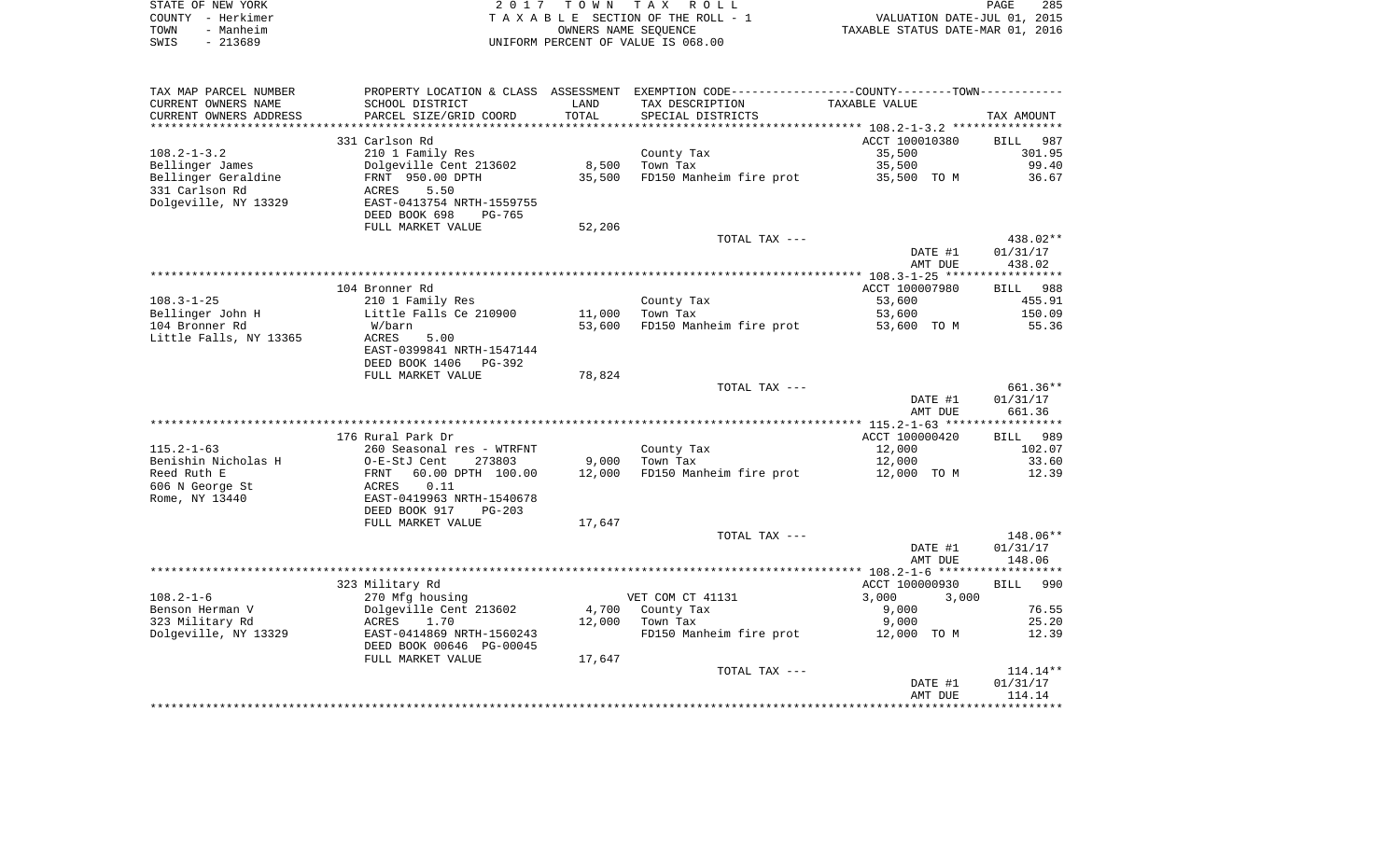| STATE OF NEW YORK | 2017 TOWN TAX ROLL                 | <b>PAGE</b>                      | 286 |
|-------------------|------------------------------------|----------------------------------|-----|
| COUNTY - Herkimer | TAXABLE SECTION OF THE ROLL - 1    | VALUATION DATE-JUL 01, 2015      |     |
| - Manheim<br>TOWN | OWNERS NAME SEOUENCE               | TAXABLE STATUS DATE-MAR 01, 2016 |     |
| - 213689<br>SWIS  | UNIFORM PERCENT OF VALUE IS 068.00 |                                  |     |

| TAX MAP PARCEL NUMBER                         | SCHOOL DISTRICT           |               | PROPERTY LOCATION & CLASS ASSESSMENT EXEMPTION CODE----------------COUNTY--------TOWN---------- | TAXABLE VALUE      |                          |
|-----------------------------------------------|---------------------------|---------------|-------------------------------------------------------------------------------------------------|--------------------|--------------------------|
| CURRENT OWNERS NAME<br>CURRENT OWNERS ADDRESS | PARCEL SIZE/GRID COORD    | LAND<br>TOTAL | TAX DESCRIPTION<br>SPECIAL DISTRICTS                                                            |                    |                          |
|                                               |                           |               |                                                                                                 |                    | TAX AMOUNT               |
|                                               | 176 Holmberg Rd-Keyser Lk |               |                                                                                                 | ACCT 100002850     | <b>BILL</b><br>991       |
| $115.2 - 1 - 56$                              | 260 Seasonal res - WTRFNT |               | County Tax                                                                                      | 18,000             | 153.10                   |
| Berg Roy E                                    | O-E-StJ Cent<br>273803    | 8,000         | Town Tax                                                                                        | 18,000             | 50.40                    |
| Berg Kathryn Ann                              | 260                       | 18,000        | FD150 Manheim fire prot                                                                         | 18,000 TO M        | 18.59                    |
| 16 Soundview Rd                               | FRNT 200.00 DPTH 100.00   |               |                                                                                                 |                    |                          |
| Glen Cove, NY 11542                           | 0.23<br>ACRES             |               |                                                                                                 |                    |                          |
|                                               | EAST-0419127 NRTH-1541289 |               |                                                                                                 |                    |                          |
|                                               | DEED BOOK 455<br>PG-619   |               |                                                                                                 |                    |                          |
|                                               | FULL MARKET VALUE         | 26,471        |                                                                                                 |                    |                          |
|                                               |                           |               | TOTAL TAX ---                                                                                   |                    | $222.09**$               |
|                                               |                           |               |                                                                                                 | DATE #1            | 01/31/17                 |
|                                               |                           |               |                                                                                                 | AMT DUE            | 222.09                   |
|                                               |                           |               |                                                                                                 |                    |                          |
|                                               | 256 Burrell Rd            |               |                                                                                                 | ACCT 100000390     | BILL 992                 |
| $115.1 - 1 - 24.1$                            | 210 1 Family Res          |               | County Tax                                                                                      | 147,000            | 1,250.35                 |
| Bergeron James T                              | Little Falls Ce 210900    | 10,500        | Town Tax                                                                                        | 147,000            | 411.62                   |
| Bergeron Mary M                               | FRNT 980.20 DPTH          | 147,000       | FD150 Manheim fire prot                                                                         | 147,000 TO M       | 151.83                   |
| 256 Burrell Rd                                | ACRES<br>5.40             |               |                                                                                                 |                    |                          |
| LIttle Falls, NY 13365                        | EAST-0400296 NRTH-1538841 |               |                                                                                                 |                    |                          |
|                                               | DEED BOOK 1238<br>PG-373  |               |                                                                                                 |                    |                          |
|                                               | FULL MARKET VALUE         | 216,176       | TOTAL TAX ---                                                                                   |                    |                          |
|                                               |                           |               |                                                                                                 |                    | $1,813.80**$<br>01/31/17 |
|                                               |                           |               |                                                                                                 | DATE #1<br>AMT DUE | 1,813.80                 |
|                                               |                           |               |                                                                                                 |                    |                          |
|                                               | 148 Spencer Rd            |               |                                                                                                 | ACCT 100000480     | BILL 993                 |
| $108.2 - 1 - 28$                              | 210 1 Family Res          |               | County Tax                                                                                      | 85,600             | 728.09                   |
| Bergeron Timothy                              | Dolgeville Cent 213602    | 4,600         | Town Tax                                                                                        | 85,600             | 239.69                   |
| Bergeron Margaret                             | 1.60 BANK<br>ACRES<br>135 | 85,600        | FD150 Manheim fire prot                                                                         | 85,600 TO M        | 88.41                    |
| 148 Spencer Rd                                | EAST-0415430 NRTH-1554553 |               |                                                                                                 |                    |                          |
| Dolgeville, NY 13329                          | DEED BOOK 00604 PG-00032  |               |                                                                                                 |                    |                          |
|                                               | FULL MARKET VALUE         | 125,882       |                                                                                                 |                    |                          |
|                                               |                           |               | TOTAL TAX ---                                                                                   |                    | $1,056.19**$             |
|                                               |                           |               |                                                                                                 | DATE #1            | 01/31/17                 |
|                                               |                           |               |                                                                                                 | AMT DUE            | 1,056.19                 |
|                                               |                           |               |                                                                                                 |                    |                          |
|                                               | 148 Granny Hill Rd        |               |                                                                                                 | ACCT 100000510     | BILL 994                 |
| $108.4 - 2 - 50$                              | 260 Seasonal res - WTRFNT |               | County Tax                                                                                      | 22,300             | 189.68                   |
| Berner John                                   | Dolgeville Cent 213602    | 2,000         | Town Tax                                                                                        | 22,300             | 62.44                    |
| 57 Fairfield St                               | 95.00 DPTH 100.00<br>FRNT | 22,300        | FD150 Manheim fire prot                                                                         | 22,300 TO M        | 23.03                    |
| Middleville, NY 13406                         | 0.22<br>ACRES             |               |                                                                                                 |                    |                          |
|                                               | EAST-0419145 NRTH-1544586 |               |                                                                                                 |                    |                          |
|                                               | DEED BOOK 00459 PG-00062  |               |                                                                                                 |                    |                          |
|                                               | FULL MARKET VALUE         | 32,794        |                                                                                                 |                    |                          |
|                                               |                           |               | TOTAL TAX ---                                                                                   |                    | $275.15**$               |
|                                               |                           |               |                                                                                                 | DATE #1<br>AMT DUE | 01/31/17<br>275.15       |
|                                               |                           |               |                                                                                                 |                    |                          |
|                                               |                           |               |                                                                                                 |                    |                          |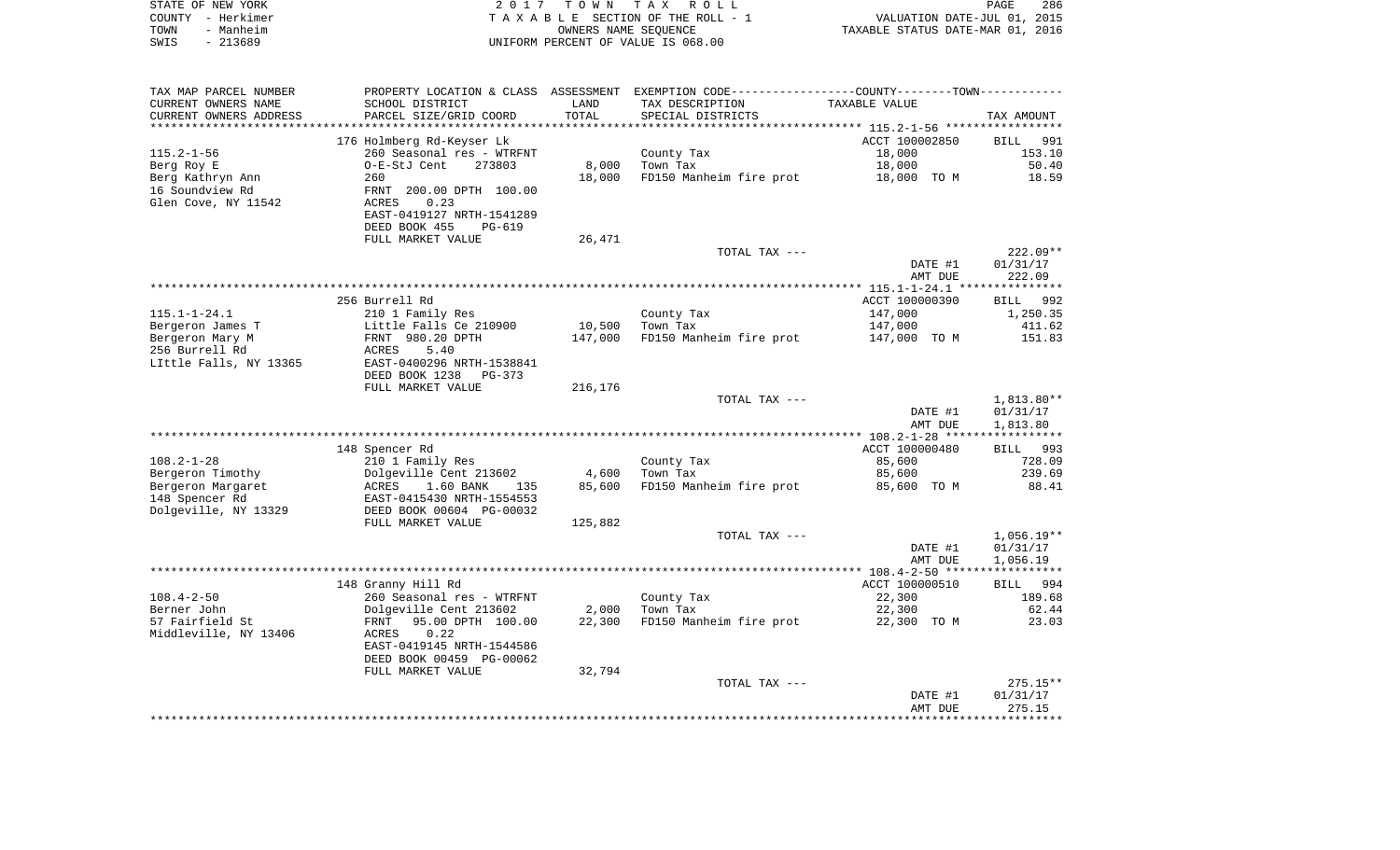|      | STATE OF NEW YORK | 2017 TOWN TAX ROLL                 | PAGE                             | 287 |
|------|-------------------|------------------------------------|----------------------------------|-----|
|      | COUNTY - Herkimer | TAXABLE SECTION OF THE ROLL - 1    | VALUATION DATE-JUL 01, 2015      |     |
| TOWN | - Manheim         | OWNERS NAME SEOUENCE               | TAXABLE STATUS DATE-MAR 01, 2016 |     |
| SWIS | $-213689$         | UNIFORM PERCENT OF VALUE IS 068.00 |                                  |     |

| TAX MAP PARCEL NUMBER<br>CURRENT OWNERS NAME | PROPERTY LOCATION & CLASS ASSESSMENT<br>SCHOOL DISTRICT | LAND             | EXEMPTION CODE-----------------COUNTY-------TOWN-----------<br>TAX DESCRIPTION | TAXABLE VALUE                              |                       |
|----------------------------------------------|---------------------------------------------------------|------------------|--------------------------------------------------------------------------------|--------------------------------------------|-----------------------|
| CURRENT OWNERS ADDRESS                       | PARCEL SIZE/GRID COORD                                  | TOTAL<br>******* | SPECIAL DISTRICTS                                                              | ************************** 108.4-2-49 **** | TAX AMOUNT            |
|                                              |                                                         |                  |                                                                                | ACCT 100008760                             | 995                   |
| $108.4 - 2 - 49$                             | 144 Granny Hill Rd<br>260 Seasonal res - WTRFNT         |                  | County Tax                                                                     | 25,500                                     | <b>BILL</b><br>216.90 |
| Berner John F Jr                             | Dolgeville Cent 213602                                  | 3,750            | Town Tax                                                                       | 25,500                                     | 71.40                 |
| 57 Fairfield St                              | 80.00 DPTH 100.00<br>FRNT                               | 25,500           | FD150 Manheim fire prot                                                        | 25,500 TO M                                | 26.34                 |
| Middleville, NY 13406                        | 0.17<br>ACRES                                           |                  |                                                                                |                                            |                       |
|                                              | EAST-0419110 NRTH-1544608                               |                  |                                                                                |                                            |                       |
|                                              | DEED BOOK 805<br>PG-387                                 |                  |                                                                                |                                            |                       |
|                                              | FULL MARKET VALUE                                       | 37,500           |                                                                                |                                            |                       |
|                                              |                                                         |                  | TOTAL TAX ---                                                                  |                                            | $314.64**$            |
|                                              |                                                         |                  |                                                                                | DATE #1                                    | 01/31/17              |
|                                              |                                                         |                  |                                                                                | AMT DUE                                    | 314.64                |
|                                              |                                                         |                  |                                                                                |                                            |                       |
|                                              | Peckville Rd & Moore Rd                                 |                  |                                                                                |                                            | 996<br>BILL           |
| $108.2 - 1 - 2.3$                            | 322 Rural vac>10                                        |                  | County Tax                                                                     | 9,900                                      | 84.21                 |
| Bernos Remigio                               | Dolgeville Cent 213602                                  | 9,900            | Town Tax                                                                       | 9,900                                      | 27.72                 |
| Bernos Mary                                  | FRNT 303.00 DPTH                                        | 9,900            | FD150 Manheim fire prot                                                        | 9,900 TO M                                 | 10.23                 |
| 28 Argonne Pl                                | ACRES 12.70                                             |                  |                                                                                |                                            |                       |
| Little Falls, NY 13365                       | EAST-0412149 NRTH-1556210                               |                  |                                                                                |                                            |                       |
|                                              | DEED BOOK 908<br>PG-436                                 |                  |                                                                                |                                            |                       |
|                                              | FULL MARKET VALUE                                       | 14,559           | TOTAL TAX ---                                                                  |                                            | $122.16**$            |
|                                              |                                                         |                  |                                                                                | DATE #1                                    | 01/31/17              |
|                                              |                                                         |                  |                                                                                | AMT DUE                                    | 122.16                |
|                                              |                                                         |                  |                                                                                |                                            |                       |
|                                              | 437 Brockett Rd                                         |                  |                                                                                |                                            | 997<br><b>BILL</b>    |
| $108.4 - 1 - 1.2$                            | 210 1 Family Res                                        |                  | County Tax                                                                     | 115,000                                    | 978.16                |
| Billings Steven R                            | Dolgeville Cent 213602                                  | 9,000            | Town Tax                                                                       | 115,000                                    | 322.01                |
| Billings Amy E                               | FRNT 300.00 DPTH                                        | 115,000          | FD150 Manheim fire prot                                                        | 115,000 TO M                               | 118.78                |
| 437 Brockett Rd                              | 3.00<br>ACRES                                           |                  |                                                                                |                                            |                       |
| Dolgeville, NY 13329                         | EAST-0410192 NRTH-1550572                               |                  |                                                                                |                                            |                       |
|                                              | DEED BOOK 1330<br>$PG-490$                              |                  |                                                                                |                                            |                       |
|                                              | FULL MARKET VALUE                                       | 169,118          |                                                                                |                                            |                       |
|                                              |                                                         |                  | TOTAL TAX ---                                                                  |                                            | $1,418.95**$          |
|                                              |                                                         |                  |                                                                                | DATE #1                                    | 01/31/17              |
|                                              |                                                         |                  |                                                                                | AMT DUE                                    | 1,418.95              |
|                                              | 5267 St Rte 167                                         |                  |                                                                                | ACCT 100003000                             | BILL 998              |
| $115.4 - 1 - 6$                              | 210 1 Family Res                                        |                  | County Tax                                                                     | 124,000                                    | 1,054.71              |
| Bird Craig A                                 | Little Falls Ce 210900                                  | 8,000            | Town Tax                                                                       | 124,000                                    | 347.21                |
| Bird Melinda B                               | FRNT 6000.00 DPTH                                       | 124,000          | FD150 Manheim fire prot                                                        | 124,000 TO M                               | 128.08                |
| 5267 St. Rte. 167                            | ACRES<br>2.00                                           |                  |                                                                                |                                            |                       |
| Little Falls, NY 13365                       | EAST-0409454 NRTH-1534977                               |                  |                                                                                |                                            |                       |
|                                              | DEED BOOK 1163<br>$PG-132$                              |                  |                                                                                |                                            |                       |
|                                              | FULL MARKET VALUE                                       | 182,353          |                                                                                |                                            |                       |
|                                              |                                                         |                  | TOTAL TAX ---                                                                  |                                            | $1,530.00**$          |
|                                              |                                                         |                  |                                                                                | DATE #1                                    | 01/31/17              |
|                                              |                                                         |                  |                                                                                | AMT DUE                                    | 1,530.00              |
|                                              |                                                         |                  |                                                                                |                                            |                       |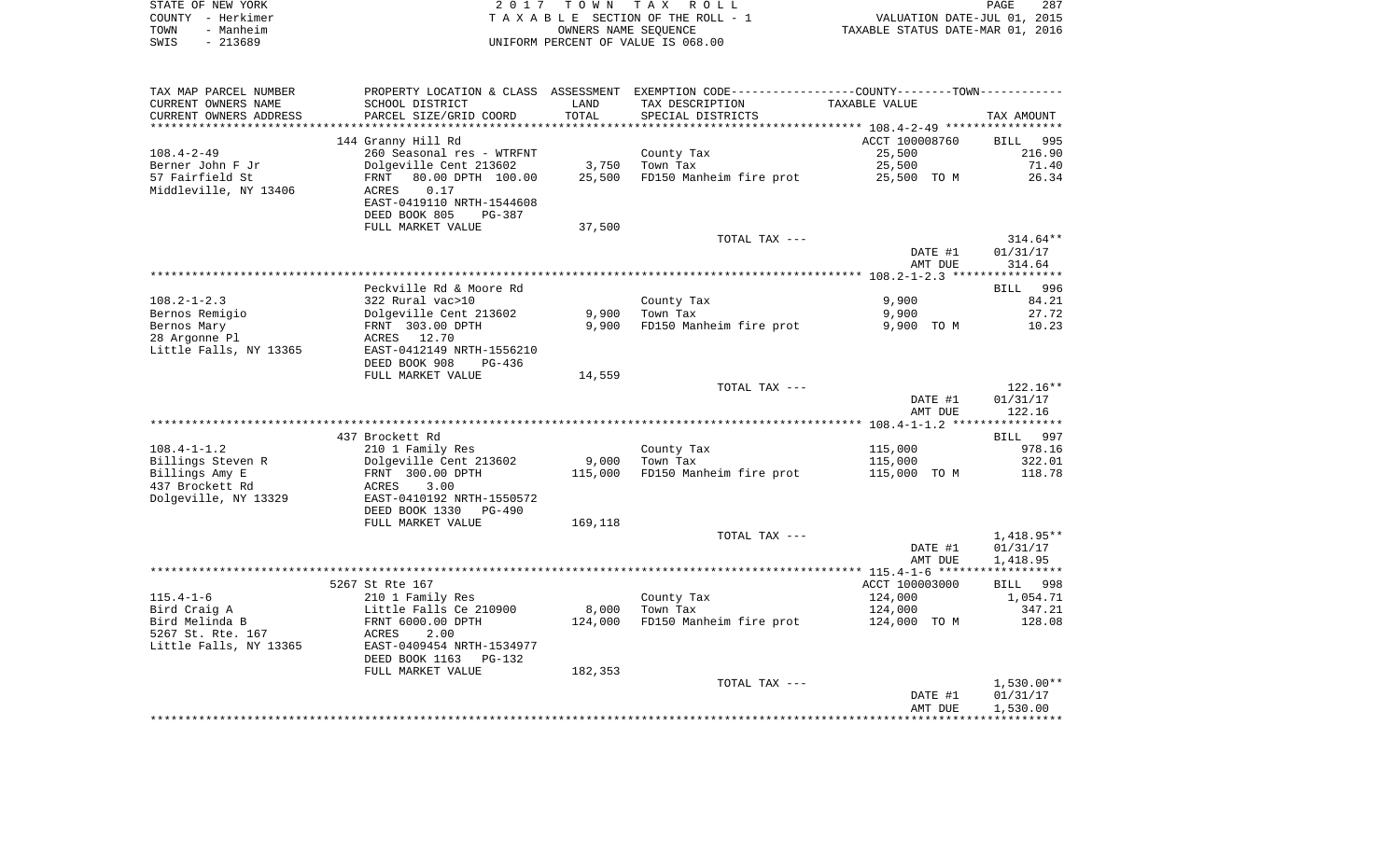|      | STATE OF NEW YORK | 2017 TOWN TAX ROLL                 | <b>PAGE</b>                      | 288 |
|------|-------------------|------------------------------------|----------------------------------|-----|
|      | COUNTY - Herkimer | TAXABLE SECTION OF THE ROLL - 1    | VALUATION DATE-JUL 01, 2015      |     |
| TOWN | - Manheim         | OWNERS NAME SEOUENCE               | TAXABLE STATUS DATE-MAR 01, 2016 |     |
| SWIS | - 213689          | UNIFORM PERCENT OF VALUE IS 068.00 |                                  |     |

| TAX MAP PARCEL NUMBER     |                               |         | PROPERTY LOCATION & CLASS ASSESSMENT EXEMPTION CODE---------------COUNTY-------TOWN---------- |                  |                  |
|---------------------------|-------------------------------|---------|-----------------------------------------------------------------------------------------------|------------------|------------------|
| CURRENT OWNERS NAME       | SCHOOL DISTRICT               | LAND    | TAX DESCRIPTION                                                                               | TAXABLE VALUE    |                  |
| CURRENT OWNERS ADDRESS    | PARCEL SIZE/GRID COORD        | TOTAL   | SPECIAL DISTRICTS                                                                             |                  | TAX AMOUNT       |
|                           |                               |         |                                                                                               |                  |                  |
|                           | 111 Private Rd Wl-1-Keyser Lk |         |                                                                                               | ACCT 100009060   | 999<br>BILL      |
| $115.2 - 1 - 49$          | 260 Seasonal res - WTRFNT     |         | County Tax                                                                                    | 37,200           | 316.41           |
| Blackwell David           | Dolgeville Cent 213602        | 2,500   | Town Tax                                                                                      | 37,200           | 104.16           |
| Blackwell Catherine       | 50.00 DPTH 175.00<br>FRNT     | 37,200  | FD150 Manheim fire prot                                                                       | 37,200 TO M      | 38.42            |
| 208 Folts St              | 0.20<br>ACRES                 |         |                                                                                               |                  |                  |
| Herkimer, NY 13350        | EAST-0418957 NRTH-1543150     |         |                                                                                               |                  |                  |
|                           | FULL MARKET VALUE             | 54,706  |                                                                                               |                  |                  |
|                           |                               |         | TOTAL TAX ---                                                                                 |                  | $458.99**$       |
|                           |                               |         |                                                                                               | DATE #1          | 01/31/17         |
|                           |                               |         |                                                                                               | AMT DUE          | 458.99           |
|                           |                               |         |                                                                                               |                  |                  |
|                           | Snells Bush Rd                |         |                                                                                               |                  | <b>BILL 1000</b> |
| $122.2 - 2 - 25$          | 322 Rural vac>10              |         | County Tax                                                                                    | 2,800            | 23.82            |
| Bladek David J            |                               | 2,800   | Town Tax                                                                                      | 2,800            | 7.84             |
|                           | Little Falls Ce 210900        |         |                                                                                               |                  |                  |
| 438 Snells Bush Rd        | ACRES 11.98                   | 2,800   | School Relevy                                                                                 |                  | 127.44           |
| Little Falls, NY 13365    | EAST-0419244 NRTH-1526107     |         | FD150 Manheim fire prot                                                                       | 2,800 TO M       | 2.89             |
|                           | FULL MARKET VALUE             | 4,118   |                                                                                               |                  |                  |
|                           |                               |         | TOTAL TAX ---                                                                                 |                  | $161.99**$       |
|                           |                               |         |                                                                                               | DATE #1          | 01/31/17         |
|                           |                               |         |                                                                                               | AMT DUE          | 161.99           |
|                           |                               |         |                                                                                               |                  |                  |
|                           | 438 Snells Bush Rd            |         |                                                                                               | ACCT 100001230   | BILL 1001        |
| $123.1 - 1 - 7$           | 112 Dairy farm                |         | AG MKTS L 41720                                                                               | 7,560<br>7,560   |                  |
| Bladek David J            | O-E-StJ Cent<br>273803        | 83,000  | County Tax                                                                                    | 99,440           | 845.81           |
| 438 Snells Bush Rd        | FRNT 3945.00 DPTH             | 107,000 | Town Tax                                                                                      | 99,440           | 278.44           |
| Little Falls, NY 13365    | ACRES 145.00                  |         | School Relevy                                                                                 |                  | 2,034.55         |
|                           | EAST-0422146 NRTH-1525067     |         | FD150 Manheim fire prot 99,440 TO M                                                           |                  | 102.71           |
| MAY BE SUBJECT TO PAYMENT | DEED BOOK 1140 PG-529         |         | 7,560 EX                                                                                      |                  |                  |
| UNDER AGDIST LAW TIL 2020 | FULL MARKET VALUE             | 157,353 |                                                                                               |                  |                  |
|                           |                               |         | TOTAL TAX ---                                                                                 |                  | $3,261.51**$     |
|                           |                               |         |                                                                                               | DATE #1          | 01/31/17         |
|                           |                               |         |                                                                                               | AMT DUE          | 3,261.51         |
|                           |                               |         |                                                                                               |                  |                  |
|                           | 124 Snells Bush Rd            |         |                                                                                               | ACCT 100000630   | BILL 1002        |
| $123.1 - 1 - 17$          | 112 Dairy farm                |         | AG MKTS L 41720                                                                               | 27,753<br>27,753 |                  |
| Bladek David J            | O-E-StJ Cent<br>273803        |         | 94,400 County Tax                                                                             | 186,847          | 1,589.28         |
| 438 Snells Bush Rd        | FRNT 8522.00 DPTH             | 214,600 | Town Tax                                                                                      | 186,847          | 523.19           |
| Little Falls, NY 13365    | ACRES 156.60                  |         | School Relevy                                                                                 |                  | 4,776.16         |
|                           | EAST-0426462 NRTH-1522713     |         | FD150 Manheim fire prot 186,847 TO M                                                          |                  | 192.99           |
| MAY BE SUBJECT TO PAYMENT | DEED BOOK 1140<br>PG-529      |         | 27,753 EX                                                                                     |                  |                  |
|                           |                               |         |                                                                                               |                  |                  |
| UNDER AGDIST LAW TIL 2020 | FULL MARKET VALUE             | 315,588 |                                                                                               |                  |                  |
|                           |                               |         | TOTAL TAX ---                                                                                 |                  | $7,081.62**$     |
|                           |                               |         |                                                                                               | DATE #1          | 01/31/17         |
|                           |                               |         |                                                                                               | AMT DUE          | 7,081.62         |
|                           |                               |         |                                                                                               |                  |                  |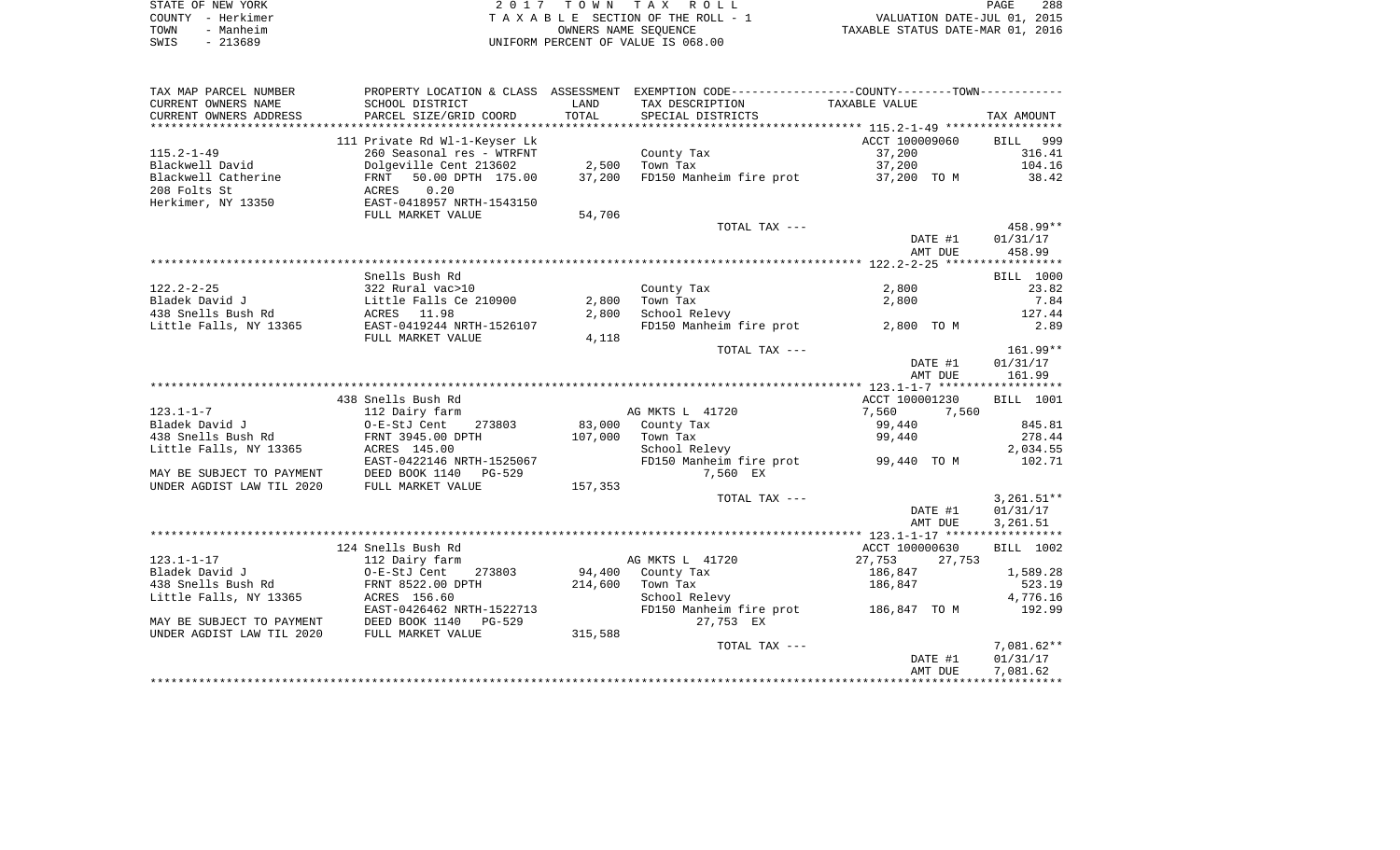| STATE OF NEW YORK | 2017 TOWN TAX ROLL                 | 289<br>PAGE                      |
|-------------------|------------------------------------|----------------------------------|
| COUNTY - Herkimer | TAXABLE SECTION OF THE ROLL - 1    | VALUATION DATE-JUL 01, 2015      |
| TOWN<br>- Manheim | OWNERS NAME SEOUENCE               | TAXABLE STATUS DATE-MAR 01, 2016 |
| $-213689$<br>SWIS | UNIFORM PERCENT OF VALUE IS 068.00 |                                  |

| TAX MAP PARCEL NUMBER     | PROPERTY LOCATION & CLASS ASSESSMENT |         | EXEMPTION CODE-----------------COUNTY--------TOWN----------- |                  |                   |
|---------------------------|--------------------------------------|---------|--------------------------------------------------------------|------------------|-------------------|
| CURRENT OWNERS NAME       | SCHOOL DISTRICT                      | LAND    | TAX DESCRIPTION                                              | TAXABLE VALUE    |                   |
| CURRENT OWNERS ADDRESS    | PARCEL SIZE/GRID COORD               | TOTAL   | SPECIAL DISTRICTS                                            |                  | TAX AMOUNT        |
|                           |                                      |         |                                                              |                  |                   |
|                           | OFF St Rte 5                         |         |                                                              |                  | BILL 1003         |
| $123.1 - 1 - 27$          | 105 Vac farmland                     |         | AG MKTS L 41720                                              | $\Omega$         | $\Omega$          |
| Bladek David J            | 273803<br>O-E-StJ Cent               | 55,000  | County Tax                                                   | 55,000           | 467.82            |
| 438 Snells Bush Rd        | ACRES 167.10                         | 55,000  | Town Tax                                                     | 55,000           | 154.01            |
| Little Falls, NY 13365    | EAST-0425610 NRTH-1519975            |         | School Relevy                                                |                  | 1,405.91          |
|                           | DEED BOOK 1140 PG-529                |         | FD150 Manheim fire prot                                      | 55,000 TO M      | 56.81             |
| MAY BE SUBJECT TO PAYMENT | FULL MARKET VALUE                    | 80,882  |                                                              |                  |                   |
| UNDER AGDIST LAW TIL 2020 |                                      |         |                                                              |                  |                   |
|                           |                                      |         | TOTAL TAX ---                                                |                  | $2,084.55**$      |
|                           |                                      |         |                                                              | DATE #1          | 01/31/17          |
|                           |                                      |         |                                                              | AMT DUE          | 2,084.55          |
|                           |                                      |         |                                                              |                  |                   |
|                           | 5021 St Rte 167                      |         |                                                              | ACCT 100005220   | BILL 1004         |
| $115.3 - 1 - 5$           | 210 1 Family Res                     |         | County Tax                                                   | 127,100          | 1,081.08          |
| Bladek William A III      | Little Falls Ce 210900               | 10,000  | Town Tax                                                     | 127,100          | 355.90            |
| Bladek Susan Casler       | ACRES<br>2.40                        | 127,100 | FD150 Manheim fire prot 127,100 TO M                         |                  | 131.28            |
| 5021 St Rte 167           | EAST-0405329 NRTH-1532664            |         |                                                              |                  |                   |
| Little Falls, NY 13365    | DEED BOOK 941<br>PG-386              |         |                                                              |                  |                   |
|                           | FULL MARKET VALUE                    | 186,912 |                                                              |                  |                   |
|                           |                                      |         | TOTAL TAX ---                                                |                  | $1,568.26**$      |
|                           |                                      |         |                                                              | DATE #1          | 01/31/17          |
|                           |                                      |         |                                                              | AMT DUE          | 1,568.26          |
|                           |                                      |         |                                                              |                  |                   |
|                           | 96 Brockett Rd                       |         |                                                              |                  | BILL 1005         |
| $108.3 - 1 - 29.3$        | 120 Field crops                      |         | AGRIC 10 Y 41700                                             | 15,000<br>15,000 |                   |
| Blank Reuben L            | Dolgeville Cent 213602               |         | 45,000 AG MKTS L 41720                                       | 15,579<br>15,579 |                   |
| Blank Rachel Z            | FRNT 3827.00 DPTH                    | 156,000 | County Tax                                                   | 125,421          | 1,066.80          |
| 96 Brockett Rd            | ACRES 79.50                          |         | Town Tax                                                     | 125,421          | 351.19            |
| Little Falls, NY 13365    | EAST-0407178 NRTH-1547185            |         | FD150 Manheim fire prot 140,421 TO M                         |                  | 145.04            |
|                           | DEED BOOK 1435 PG-108                |         | 15,579 EX                                                    |                  |                   |
| MAY BE SUBJECT TO PAYMENT | FULL MARKET VALUE                    | 229,412 |                                                              |                  |                   |
| UNDER AGDIST LAW TIL 2020 |                                      |         |                                                              |                  |                   |
|                           |                                      |         | TOTAL TAX ---                                                |                  | $1,563.03**$      |
|                           |                                      |         |                                                              | DATE #1          | 01/31/17          |
|                           |                                      |         |                                                              | AMT DUE          | 1,563.03          |
|                           |                                      |         |                                                              |                  |                   |
|                           | 6129 St Rte 167                      |         |                                                              |                  | BILL 1006         |
| $108.4 - 2 - 88.1$        | 242 Rurl res&rec                     |         | County Tax                                                   | 50,700           | 431.24            |
| Blumberg Scott            | Dolgeville Cent 213602               | 23,100  | Town Tax                                                     | 50,700           | 141.97            |
| 6129 St Rte 167           | ACRES 32.01                          | 50,700  | School Relevy<br>FD150 Manheim fire prot                     |                  | 1,118.34<br>52.37 |
| Dolgeville, NY 13329      | EAST-0413390 NRTH-1548725            |         |                                                              | 50,700 TO M      |                   |
|                           | DEED BOOK 1574<br>PG-780             |         |                                                              |                  |                   |
|                           | FULL MARKET VALUE                    | 74,559  | TOTAL TAX ---                                                |                  | 1,743.92**        |
|                           |                                      |         |                                                              |                  |                   |
|                           |                                      |         |                                                              | DATE #1          | 01/31/17          |
|                           |                                      |         |                                                              | AMT DUE          | 1,743.92          |
|                           |                                      |         |                                                              |                  |                   |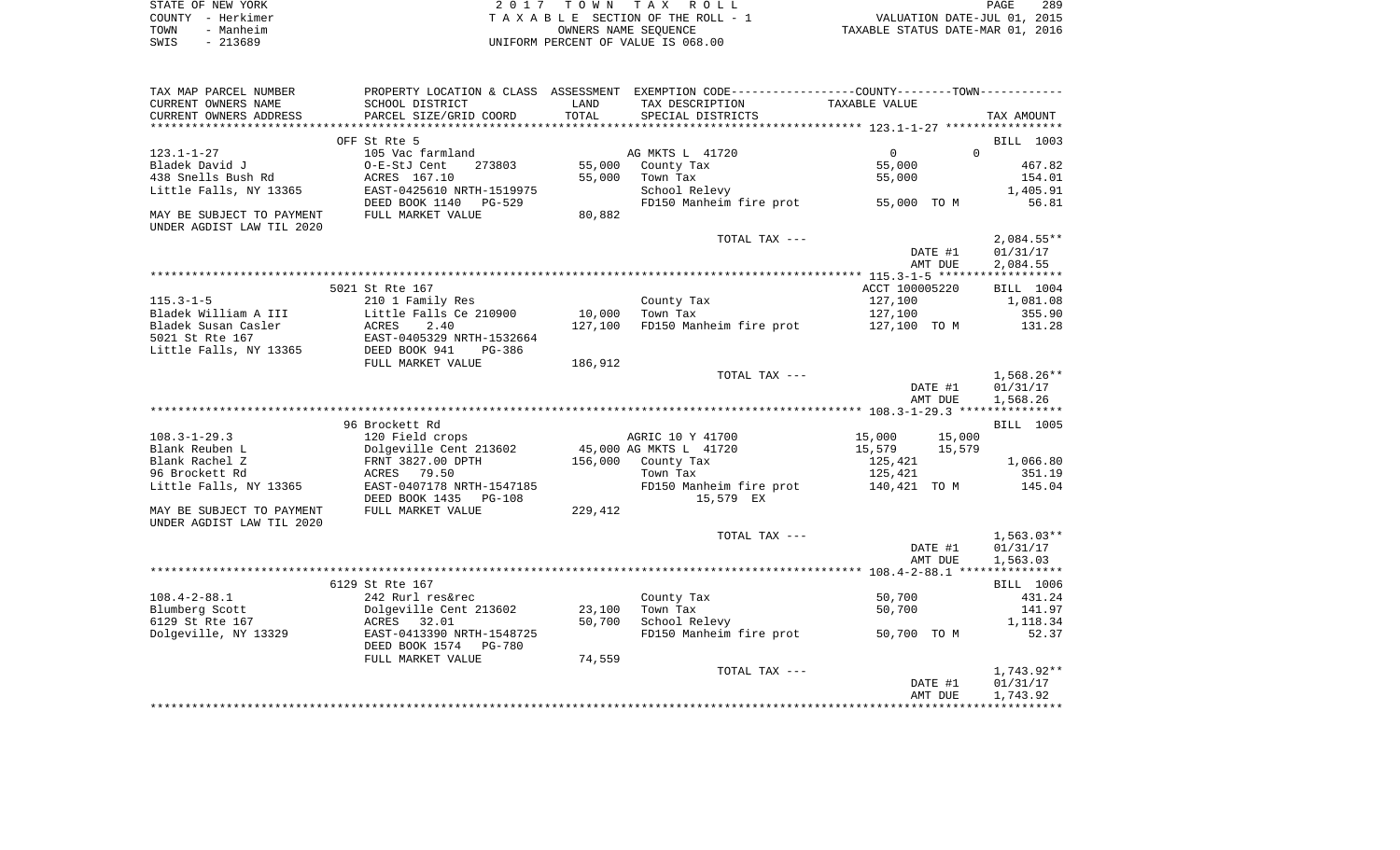|      | STATE OF NEW YORK | 2017 TOWN TAX ROLL                 | PAGE                             | 290 |
|------|-------------------|------------------------------------|----------------------------------|-----|
|      | COUNTY – Herkimer | TAXABLE SECTION OF THE ROLL - 1    | VALUATION DATE-JUL 01, 2015      |     |
| TOWN | - Manheim         | OWNERS NAME SEOUENCE               | TAXABLE STATUS DATE-MAR 01, 2016 |     |
| SWIS | $-213689$         | UNIFORM PERCENT OF VALUE IS 068.00 |                                  |     |

| TAX MAP PARCEL NUMBER     | PROPERTY LOCATION & CLASS ASSESSMENT EXEMPTION CODE---------------COUNTY-------TOWN---------- |         |                         |                                    |                        |
|---------------------------|-----------------------------------------------------------------------------------------------|---------|-------------------------|------------------------------------|------------------------|
| CURRENT OWNERS NAME       | SCHOOL DISTRICT                                                                               | LAND    | TAX DESCRIPTION         | TAXABLE VALUE                      |                        |
| CURRENT OWNERS ADDRESS    | PARCEL SIZE/GRID COORD                                                                        | TOTAL   | SPECIAL DISTRICTS       |                                    | TAX AMOUNT             |
|                           |                                                                                               |         |                         |                                    |                        |
|                           | 119 Sabin Rd                                                                                  |         |                         | ACCT 100000720                     | <b>BILL</b> 1007       |
| $115.1 - 1 - 16$          | 210 1 Family Res                                                                              |         | County Tax              | 42,800                             | 364.05                 |
| Boepple Frank E           | Little Falls Ce 210900                                                                        | 9,600   | Town Tax                | 42,800                             | 119.85                 |
| Boepple Ruth A            | ACRES<br>3.60                                                                                 | 42,800  | FD150 Manheim fire prot | 42,800 TO M                        | 44.21                  |
| 119 Sabin Rd              | EAST-0397363 NRTH-1541764<br>DEED BOOK 1264 PG-823                                            |         |                         |                                    |                        |
| Little Falls, NY 13365    |                                                                                               |         |                         |                                    |                        |
|                           | FULL MARKET VALUE                                                                             | 62,941  |                         |                                    |                        |
|                           |                                                                                               |         | TOTAL TAX ---           |                                    | 528.11**               |
|                           |                                                                                               |         |                         | DATE #1                            | 01/31/17               |
|                           |                                                                                               |         |                         | AMT DUE                            | 528.11                 |
|                           |                                                                                               |         |                         |                                    |                        |
| $115.2 - 2 - 5.1$         | St Rte 167<br>105 Vac farmland                                                                |         | AG MKTS L 41720         | ACCT 100001080<br>10,640<br>10,640 | <b>BILL</b> 1008       |
| Boepple Raymond           | Little Falls Ce 210900                                                                        | 35,300  | County Tax              | 24,660                             | 209.75                 |
| Boepple Lisa              | ACRES<br>66.30                                                                                | 35,300  | Town Tax                | 24,660                             | 69.05                  |
| 5658 St Rte 167           | EAST-0412560 NRTH-1540376                                                                     |         | FD150 Manheim fire prot | 24,660 TO M                        | 25.47                  |
| Little Falls, NY 13365    | DEED BOOK 925<br>PG-481                                                                       |         | 10,640 EX               |                                    |                        |
|                           | FULL MARKET VALUE                                                                             | 51,912  |                         |                                    |                        |
| MAY BE SUBJECT TO PAYMENT |                                                                                               |         |                         |                                    |                        |
| UNDER AGDIST LAW TIL 2020 |                                                                                               |         |                         |                                    |                        |
|                           |                                                                                               |         | TOTAL TAX ---           |                                    | $304.27**$             |
|                           |                                                                                               |         |                         | DATE #1                            | 01/31/17               |
|                           |                                                                                               |         |                         | AMT DUE                            | 304.27                 |
|                           |                                                                                               |         |                         |                                    |                        |
|                           | 5658 St Rte 167                                                                               |         |                         | ACCT 100001050                     | <b>BILL 1009</b>       |
| $115.2 - 2 - 7.1$         | 112 Dairy farm                                                                                |         | AG MKTS L 41720         | 20,240<br>20,240                   |                        |
| Boepple Raymond           | Little Falls Ce 210900                                                                        | 39,500  | County Tax              | 54,760                             | 465.78                 |
| Boepple Lisa              | ACRES 73.90                                                                                   | 75,000  | Town Tax                | 54,760                             | 153.33                 |
| 5658 St Rte 167           | EAST-0414294 NRTH-1539799                                                                     |         | FD150 Manheim fire prot | 54,760 TO M                        | 56.56                  |
| Little Falls, NY 13365    | DEED BOOK 925<br>PG-481                                                                       |         | 20,240 EX               |                                    |                        |
|                           | FULL MARKET VALUE                                                                             | 110,294 |                         |                                    |                        |
| MAY BE SUBJECT TO PAYMENT |                                                                                               |         |                         |                                    |                        |
| UNDER AGDIST LAW TIL 2020 |                                                                                               |         |                         |                                    |                        |
|                           |                                                                                               |         | TOTAL TAX ---           | DATE #1                            | $675.67**$<br>01/31/17 |
|                           |                                                                                               |         |                         | AMT DUE                            | 675.67                 |
|                           |                                                                                               |         |                         |                                    |                        |
|                           | 5658 St Rte 167                                                                               |         |                         |                                    | <b>BILL</b> 1010       |
| $115.2 - 2 - 7.2$         | 220 2 Family Res                                                                              |         | County Tax              | 60,700                             | 516.30                 |
| Boepple Raymond           | Little Falls Ce 210900                                                                        | 6,000   | Town Tax                | 60,700                             | 169.97                 |
| 5658 State Rte 167        | 1.50<br>ACRES                                                                                 | 60,700  | FD150 Manheim fire prot | 60,700 TO M                        | 62.70                  |
| Little Falls, NY 13365    | EAST-0413876 NRTH-1539114                                                                     |         |                         |                                    |                        |
|                           | DEED BOOK 759<br><b>PG-291</b>                                                                |         |                         |                                    |                        |
|                           | FULL MARKET VALUE                                                                             | 89,265  |                         |                                    |                        |
|                           |                                                                                               |         | TOTAL TAX ---           |                                    | 748.97**               |
|                           |                                                                                               |         |                         | DATE #1                            | 01/31/17               |
|                           |                                                                                               |         |                         | AMT DUE                            | 748.97                 |
|                           |                                                                                               |         |                         |                                    |                        |
|                           |                                                                                               |         |                         |                                    |                        |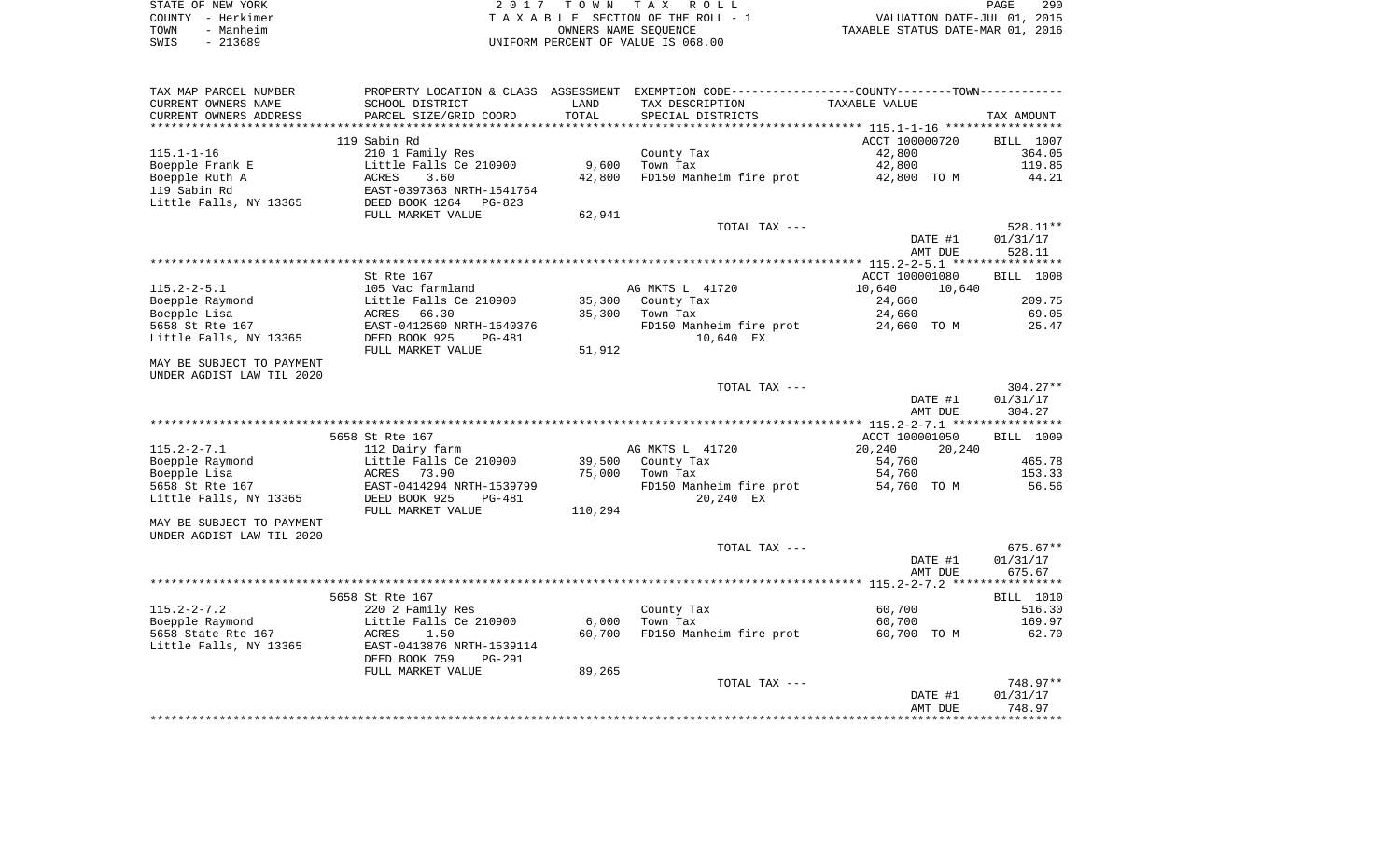| STATE OF NEW YORK | 2017 TOWN TAX ROLL                 | 291<br>PAGE                      |
|-------------------|------------------------------------|----------------------------------|
| COUNTY - Herkimer | TAXABLE SECTION OF THE ROLL - 1    | VALUATION DATE-JUL 01, 2015      |
| TOWN<br>- Manheim | OWNERS NAME SEOUENCE               | TAXABLE STATUS DATE-MAR 01, 2016 |
| $-213689$<br>SWIS | UNIFORM PERCENT OF VALUE IS 068.00 |                                  |

| TAX MAP PARCEL NUMBER     |                                                       |         | PROPERTY LOCATION & CLASS ASSESSMENT EXEMPTION CODE---------------COUNTY-------TOWN---------- |                  |                  |
|---------------------------|-------------------------------------------------------|---------|-----------------------------------------------------------------------------------------------|------------------|------------------|
| CURRENT OWNERS NAME       | SCHOOL DISTRICT                                       | LAND    | TAX DESCRIPTION                                                                               | TAXABLE VALUE    |                  |
| CURRENT OWNERS ADDRESS    | PARCEL SIZE/GRID COORD                                | TOTAL   | SPECIAL DISTRICTS                                                                             |                  | TAX AMOUNT       |
|                           |                                                       |         |                                                                                               |                  |                  |
|                           | Lamanna Rd & St Rte 167                               |         |                                                                                               | ACCT 100001020   | BILL 1011        |
| $115.2 - 2 - 44.1$        | 105 Vac farmland                                      |         | AG MKTS L 41720                                                                               | 25,620<br>25,620 |                  |
| Boepple Raymond           | Little Falls Ce 210900                                | 55,400  | County Tax                                                                                    | 29,780           | 253.30           |
| Boepple Lisa              | 92.80<br>ACRES                                        | 55,400  | Town Tax                                                                                      | 29,780           | 83.39            |
| 5658 St Rte 167           | EAST-0413074 NRTH-1536968                             |         | FD150 Manheim fire prot                                                                       | 29,780 TO M      | 30.76            |
| Little Falls, NY 13365    | DEED BOOK 925<br>PG-481                               |         | 25,620 EX                                                                                     |                  |                  |
|                           | FULL MARKET VALUE                                     | 81,471  |                                                                                               |                  |                  |
| MAY BE SUBJECT TO PAYMENT |                                                       |         |                                                                                               |                  |                  |
| UNDER AGDIST LAW TIL 2020 |                                                       |         |                                                                                               |                  |                  |
|                           |                                                       |         | TOTAL TAX ---                                                                                 |                  | $367.45**$       |
|                           |                                                       |         |                                                                                               | DATE #1          | 01/31/17         |
|                           |                                                       |         |                                                                                               | AMT DUE          | 367.45           |
|                           |                                                       |         |                                                                                               |                  |                  |
|                           | 437 St Rte 170A                                       |         |                                                                                               | ACCT 100009510   | BILL 1012        |
| $108.1 - 1 - 3.2$         | 105 Vac farmland                                      |         | AG MKTS L 41720                                                                               | 15,872<br>15,872 |                  |
| Borthwick Malcolm J       | Dolgeville Cent 213602                                | 113,000 | County Tax                                                                                    | 107,128          | 911.21           |
| Borthwick Mary M          | ACRES 226.00                                          | 123,000 | Town Tax                                                                                      | 107,128          | 299.97           |
| 6925 Phillips Mill Rd     | EAST-0398943 NRTH-1557468                             |         | FD150 Manheim fire prot                                                                       | 107,128 TO M     | 110.65           |
| New Hope, PA 18938        | DEED BOOK 935<br>PG-382                               |         | 15,872 EX                                                                                     |                  |                  |
|                           | FULL MARKET VALUE                                     | 180,882 |                                                                                               |                  |                  |
| MAY BE SUBJECT TO PAYMENT |                                                       |         |                                                                                               |                  |                  |
| UNDER AGDIST LAW TIL 2020 |                                                       |         |                                                                                               |                  |                  |
|                           |                                                       |         | TOTAL TAX ---                                                                                 |                  | 1,321.83**       |
|                           |                                                       |         |                                                                                               | DATE #1          | 01/31/17         |
|                           |                                                       |         |                                                                                               | AMT DUE          | 1,321.83         |
|                           |                                                       |         |                                                                                               |                  |                  |
| $108.4 - 1 - 53$          | 1044 Barker Rd                                        |         |                                                                                               | ACCT 100000750   | BILL 1013        |
|                           | 210 1 Family Res                                      | 800     | County Tax                                                                                    | 42,800           | 364.05           |
| Boyer Francis R           | Dolgeville Cent 213602                                |         | Town Tax                                                                                      | 42,800           | 119.85           |
| Boyer Freda M             | FRNT<br>90.00 DPTH 150.00                             | 42,800  | FD150 Manheim fire prot                                                                       | 42,800 TO M      | 44.21            |
| 1044 Barker Rd            | 0.31<br>ACRES                                         |         |                                                                                               |                  |                  |
| Dolgeville, NY 13329      | EAST-0417429 NRTH-1550059<br>DEED BOOK 00582 PG-00828 |         |                                                                                               |                  |                  |
|                           | FULL MARKET VALUE                                     | 62,941  |                                                                                               |                  |                  |
|                           |                                                       |         | TOTAL TAX ---                                                                                 |                  | 528.11**         |
|                           |                                                       |         |                                                                                               | DATE #1          | 01/31/17         |
|                           |                                                       |         |                                                                                               | AMT DUE          | 528.11           |
|                           |                                                       |         |                                                                                               |                  |                  |
|                           | 1246 Barker Rd                                        |         |                                                                                               | ACCT 100009990   | <b>BILL</b> 1014 |
| $108.4 - 1 - 47$          | 210 1 Family Res                                      |         | County Tax                                                                                    | 50,000           | 425.29           |
| Boyer Robert              | Dolgeville Cent 213602                                | 900     | Town Tax                                                                                      | 50,000           | 140.01           |
| Boyer Rosemarie           | FRNT 100.00 DPTH 100.00                               | 50,000  | FD150 Manheim fire prot                                                                       | 50,000 TO M      | 51.64            |
| 1246 Barker Rd            | ACRES<br>0.23                                         |         |                                                                                               |                  |                  |
| Dolgeville, NY 13329      | EAST-0414538 NRTH-1548846                             |         |                                                                                               |                  |                  |
|                           | DEED BOOK 684<br>$PG-349$                             |         |                                                                                               |                  |                  |
|                           | FULL MARKET VALUE                                     | 73,529  |                                                                                               |                  |                  |
|                           |                                                       |         | TOTAL TAX ---                                                                                 |                  | $616.94**$       |
|                           |                                                       |         |                                                                                               | DATE #1          | 01/31/17         |
|                           |                                                       |         |                                                                                               | AMT DUE          | 616.94           |
|                           |                                                       |         |                                                                                               |                  |                  |
|                           |                                                       |         |                                                                                               |                  |                  |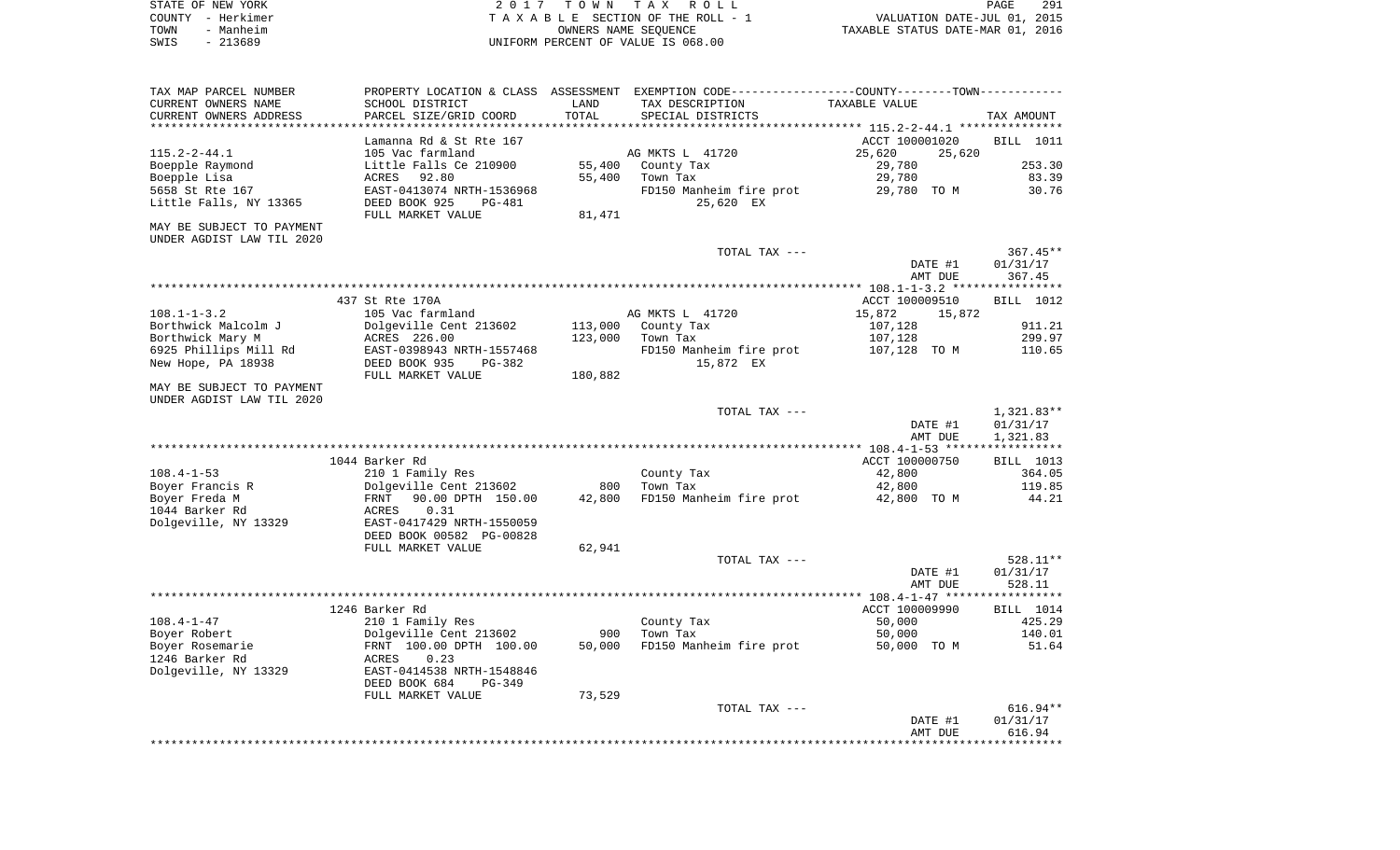|      | STATE OF NEW YORK | 2017 TOWN TAX ROLL                 | PAGE                             | 292 |
|------|-------------------|------------------------------------|----------------------------------|-----|
|      | COUNTY - Herkimer | TAXABLE SECTION OF THE ROLL - 1    | VALUATION DATE-JUL 01, 2015      |     |
| TOWN | - Manheim         | OWNERS NAME SEOUENCE               | TAXABLE STATUS DATE-MAR 01, 2016 |     |
| SWIS | - 213689          | UNIFORM PERCENT OF VALUE IS 068.00 |                                  |     |

| TAX MAP PARCEL NUMBER                      |                                                                                                                                           |         | PROPERTY LOCATION & CLASS ASSESSMENT EXEMPTION CODE----------------COUNTY-------TOWN---------- |                  |                  |
|--------------------------------------------|-------------------------------------------------------------------------------------------------------------------------------------------|---------|------------------------------------------------------------------------------------------------|------------------|------------------|
| CURRENT OWNERS NAME                        | SCHOOL DISTRICT                                                                                                                           | LAND    | TAX DESCRIPTION                                                                                | TAXABLE VALUE    |                  |
| CURRENT OWNERS ADDRESS                     | PARCEL SIZE/GRID COORD                                                                                                                    | TOTAL   | SPECIAL DISTRICTS                                                                              |                  | TAX AMOUNT       |
|                                            |                                                                                                                                           |         |                                                                                                |                  |                  |
|                                            | 174 Rural Park Dr                                                                                                                         |         |                                                                                                | ACCT 100008220   | <b>BILL</b> 1015 |
| $115.2 - 1 - 64$                           | 210 1 Family Res - WTRFNT                                                                                                                 |         | VET WAR CT 41121                                                                               | 6,120<br>6,120   |                  |
| Brado George F                             | 273803<br>O-E-StJ Cent                                                                                                                    |         | 6,000 County Tax                                                                               | 38,280           | 325.60           |
| Brado Bonnie F                             | FRNT<br>40.00 DPTH 100.00                                                                                                                 | 44,400  | Town Tax                                                                                       | 38,280           | 107.19           |
| 174 Rural Park Dr                          | 0.09<br>ACRES                                                                                                                             |         | FD150 Manheim fire prot 44,400 TO M                                                            |                  | 45.86            |
| Little Falls, NY 13365                     | EAST-0420003 NRTH-1540689                                                                                                                 |         |                                                                                                |                  |                  |
|                                            | DEED BOOK 1621 PG-289                                                                                                                     |         |                                                                                                |                  |                  |
| PRIOR OWNER ON 3/01/2016 FULL MARKET VALUE |                                                                                                                                           | 65,294  |                                                                                                |                  |                  |
| Brado Duane L                              |                                                                                                                                           |         |                                                                                                |                  |                  |
|                                            |                                                                                                                                           |         | TOTAL TAX ---                                                                                  |                  | 478.65**         |
|                                            |                                                                                                                                           |         |                                                                                                | DATE #1          | 01/31/17         |
|                                            |                                                                                                                                           |         |                                                                                                | AMT DUE          | 478.65           |
|                                            |                                                                                                                                           |         |                                                                                                |                  |                  |
|                                            |                                                                                                                                           |         |                                                                                                |                  |                  |
|                                            | Military Rd                                                                                                                               |         |                                                                                                | ACCT 100007890   | BILL 1016        |
| $108.2 - 1 - 8.1$                          | 312 Vac w/imprv                                                                                                                           |         | AGRIC 10 Y 41700                                                                               | 18,000<br>18,000 |                  |
| Brandow Larry J                            | Dolgeville Cent 213602                                                                                                                    |         | 32,000 AG MKTS L 41720                                                                         | 16,604<br>16,604 |                  |
| Brandow Crystal A                          | ACRES 65.00                                                                                                                               |         | 50,000 County Tax                                                                              | 15,396           | 130.95           |
| 202 W State St                             | EAST-0415219 NRTH-1558934                                                                                                                 |         | Town Tax                                                                                       | 15,396           | 43.11            |
| Dolgeville, NY 13329                       | DEED BOOK 938<br>$PG-69$                                                                                                                  |         | FD150 Manheim fire prot 33,396 TO M                                                            |                  | 34.49            |
|                                            | FULL MARKET VALUE                                                                                                                         | 73,529  | 16,604 EX                                                                                      |                  |                  |
| MAY BE SUBJECT TO PAYMENT                  |                                                                                                                                           |         |                                                                                                |                  |                  |
| UNDER AGDIST LAW TIL 2020                  |                                                                                                                                           |         |                                                                                                |                  |                  |
|                                            |                                                                                                                                           |         | TOTAL TAX ---                                                                                  |                  | $208.55**$       |
|                                            |                                                                                                                                           |         |                                                                                                | DATE #1          | 01/31/17         |
|                                            |                                                                                                                                           |         |                                                                                                | AMT DUE          | 208.55           |
|                                            |                                                                                                                                           |         |                                                                                                |                  |                  |
|                                            | NYS Rt. 167                                                                                                                               |         |                                                                                                |                  | <b>BILL</b> 1017 |
| $108.4 - 1 - 40.6$                         | 441 Fuel Store&D                                                                                                                          |         | County Tax                                                                                     | 92,000           | 782.53           |
|                                            |                                                                                                                                           | 9,000   | Town Tax                                                                                       | 92,000           | 257.61           |
|                                            |                                                                                                                                           | 92,000  | FD150 Manheim fire prot                                                                        | 92,000 TO M      | 95.03            |
|                                            | Brandow Larry J<br>Brandow Crystal A (ACRES 2.60)<br>202 W State St (BAST-0414644 NRTH-1551413<br>Dolgeville, NY 13329 (FULL MARKET VALUE |         |                                                                                                |                  |                  |
|                                            |                                                                                                                                           | 135,294 |                                                                                                |                  |                  |
|                                            |                                                                                                                                           |         | TOTAL TAX ---                                                                                  |                  | $1,135.17**$     |
|                                            |                                                                                                                                           |         |                                                                                                | DATE #1          | 01/31/17         |
|                                            |                                                                                                                                           |         |                                                                                                | AMT DUE          | 1,135.17         |
|                                            |                                                                                                                                           |         |                                                                                                |                  |                  |
|                                            | 5415 St Rte 167                                                                                                                           |         |                                                                                                | ACCT 100006300   | <b>BILL</b> 1018 |
| $115.4 - 1 - 21$                           | 270 Mfg housing                                                                                                                           |         | VETCOM CTS 41130                                                                               | 10,200<br>10,200 |                  |
| Brelinsky David                            | Little Falls Ce 210900                                                                                                                    |         | 1,400 VETDIS CTS 41140                                                                         | 20,400<br>20,400 |                  |
|                                            |                                                                                                                                           |         |                                                                                                |                  |                  |
| Brelinsky Cindy                            | W/garage                                                                                                                                  |         | 55,000 County Tax<br>Town Tax                                                                  | 24,400           | 207.54           |
| 5415 St Rte 167                            | FRNT 100.00 DPTH 149.70                                                                                                                   |         |                                                                                                | 24,400           | 68.32            |
| Little Falls, NY 13365                     | 0.34<br>ACRES                                                                                                                             |         | FD150 Manheim fire prot                                                                        | 55,000 TO M      | 56.81            |
|                                            | EAST-0412415 NRTH-1535607                                                                                                                 |         |                                                                                                |                  |                  |
|                                            | DEED BOOK 1490<br>PG-612                                                                                                                  |         |                                                                                                |                  |                  |
|                                            | FULL MARKET VALUE                                                                                                                         | 80,882  |                                                                                                |                  |                  |
|                                            |                                                                                                                                           |         | TOTAL TAX ---                                                                                  |                  | $332.67**$       |
|                                            |                                                                                                                                           |         |                                                                                                | DATE #1          | 01/31/17         |
|                                            |                                                                                                                                           |         |                                                                                                | AMT DUE          | 332.67           |
|                                            |                                                                                                                                           |         |                                                                                                |                  |                  |
|                                            |                                                                                                                                           |         |                                                                                                |                  |                  |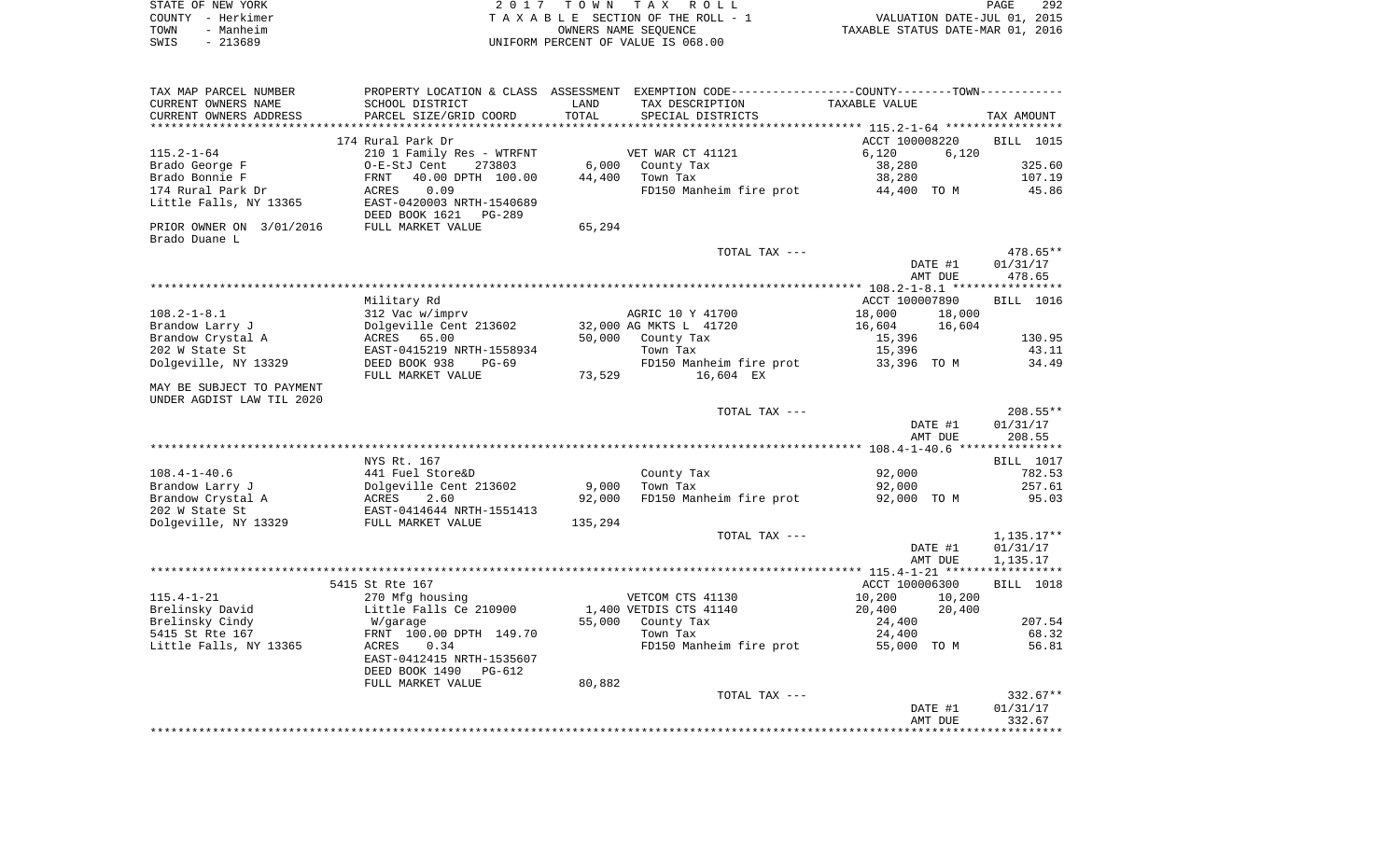|      | STATE OF NEW YORK | 2017 TOWN TAX ROLL                 | 293<br>PAGE                      |
|------|-------------------|------------------------------------|----------------------------------|
|      | COUNTY – Herkimer | TAXABLE SECTION OF THE ROLL - 1    | VALUATION DATE-JUL 01, 2015      |
| TOWN | - Manheim         | OWNERS NAME SEOUENCE               | TAXABLE STATUS DATE-MAR 01, 2016 |
| SWIS | - 213689          | UNIFORM PERCENT OF VALUE IS 068.00 |                                  |

| TAX MAP PARCEL NUMBER     |                                 |         | PROPERTY LOCATION & CLASS ASSESSMENT EXEMPTION CODE---------------COUNTY-------TOWN--------- |                  |                  |
|---------------------------|---------------------------------|---------|----------------------------------------------------------------------------------------------|------------------|------------------|
| CURRENT OWNERS NAME       | SCHOOL DISTRICT                 | LAND    | TAX DESCRIPTION                                                                              | TAXABLE VALUE    |                  |
| CURRENT OWNERS ADDRESS    | PARCEL SIZE/GRID COORD          | TOTAL   | SPECIAL DISTRICTS                                                                            |                  | TAX AMOUNT       |
|                           |                                 |         |                                                                                              |                  |                  |
|                           | E Bidleman Rd                   |         |                                                                                              |                  | BILL 1019        |
| $115.4 - 1 - 29.3$        | 314 Rural vac<10                |         | County Tax                                                                                   | 500              | 4.25             |
| Brelinsky David           | Dolgeville Cent 213602          | 500     | Town Tax                                                                                     | 500              | 1.40             |
| Brelinsky Cindy           | FRNT 175.00 DPTH 165.00         | 500     | School Relevy                                                                                |                  | 11.03            |
| 320 E Bidleman Rd         | 0.70<br>ACRES                   |         | FD150 Manheim fire prot                                                                      | 500 TO M         | .52              |
| Little Falls, NY 13365    | EAST-0414219 NRTH-1535934       |         |                                                                                              |                  |                  |
|                           | DEED BOOK 1450<br><b>PG-880</b> |         |                                                                                              |                  |                  |
|                           | FULL MARKET VALUE               | 735     |                                                                                              |                  |                  |
|                           |                                 |         | TOTAL TAX ---                                                                                |                  | $17.20**$        |
|                           |                                 |         |                                                                                              | DATE #1          | 01/31/17         |
|                           |                                 |         |                                                                                              | AMT DUE          | 17.20            |
|                           |                                 |         |                                                                                              |                  |                  |
|                           | Brockett Rd                     |         |                                                                                              | ACCT 100000960   | <b>BILL 1020</b> |
| $108.4 - 1 - 1.1$         | 105 Vac farmland                |         | AG MKTS L 41720                                                                              | 44,019<br>44,019 |                  |
| Brockett Charles          | Dolgeville Cent 213602          | 94,000  | County Tax                                                                                   | 49,981           | 425.13           |
| 409 Brockett Rd           | ACRES 223.00                    | 94,000  | Town Tax                                                                                     | 49,981           | 139.95           |
| Dolgeville, NY 13329      | EAST-0409828 NRTH-1551625       |         | FD150 Manheim fire prot                                                                      | 49,981 TO M      | 51.62            |
|                           | DEED BOOK 862<br>$PG-139$       |         | 44,019 EX                                                                                    |                  |                  |
| MAY BE SUBJECT TO PAYMENT | FULL MARKET VALUE               | 138,235 |                                                                                              |                  |                  |
| UNDER AGDIST LAW TIL 2020 |                                 |         |                                                                                              |                  |                  |
|                           |                                 |         | TOTAL TAX ---                                                                                |                  | $616.70**$       |
|                           |                                 |         |                                                                                              | DATE #1          | 01/31/17         |
|                           |                                 |         |                                                                                              | AMT DUE          | 616.70           |
|                           |                                 |         |                                                                                              |                  |                  |
|                           | 409 Brockett Rd                 |         |                                                                                              | ACCT 100000965   | BILL 1021        |
| $108.4 - 1 - 2$           | 210 1 Family Res                |         | County Tax                                                                                   | 81,800           | 695.77           |
| Brockett Charles          | Dolgeville Cent 213602          | 5,200   | Town Tax                                                                                     | 81,800           | 229.05           |
| Brockett Cheryl           | ACRES<br>1.30 BANK<br>135       | 81,800  | FD150 Manheim fire prot                                                                      | 81,800 TO M      | 84.49            |
| 409 Brockett Rd           | EAST-0409746 NRTH-1550419       |         |                                                                                              |                  |                  |
| Dolgeville, NY 13329      | DEED BOOK 702<br>$PG-133$       |         |                                                                                              |                  |                  |
|                           | FULL MARKET VALUE               | 120,294 |                                                                                              |                  |                  |
|                           |                                 |         | TOTAL TAX ---                                                                                |                  | $1,009.31**$     |
|                           |                                 |         |                                                                                              | DATE #1          | 01/31/17         |
|                           |                                 |         |                                                                                              | AMT DUE          | 1,009.31         |
|                           |                                 |         |                                                                                              |                  |                  |
|                           | 401 Bidleman Rd                 |         |                                                                                              | ACCT 100006540   | BILL 1022        |
| $115.4 - 1 - 69$          | 210 1 Family Res                |         | County Tax                                                                                   | 89,000           | 757.01           |
| Bruins Neil               | Little Falls Ce 210900          | 4,000   | Town Tax                                                                                     | 89,000           | 249.21           |
| Bruins Christine          | W/garage                        | 89,000  | FD150 Manheim fire prot                                                                      | 89,000 TO M      | 91.93            |
| 401 Bidleman Rd           | ACRES<br>1.00 BANK<br>138       |         |                                                                                              |                  |                  |
| Little Falls, NY 13365    | EAST-0410628 NRTH-1534930       |         |                                                                                              |                  |                  |
|                           | DEED BOOK 813<br>PG-668         |         |                                                                                              |                  |                  |
|                           | FULL MARKET VALUE               | 130,882 |                                                                                              |                  |                  |
|                           |                                 |         | TOTAL TAX ---                                                                                |                  | $1,098.15**$     |
|                           |                                 |         |                                                                                              | DATE #1          | 01/31/17         |
|                           |                                 |         |                                                                                              | AMT DUE          | 1,098.15         |
|                           |                                 |         |                                                                                              |                  |                  |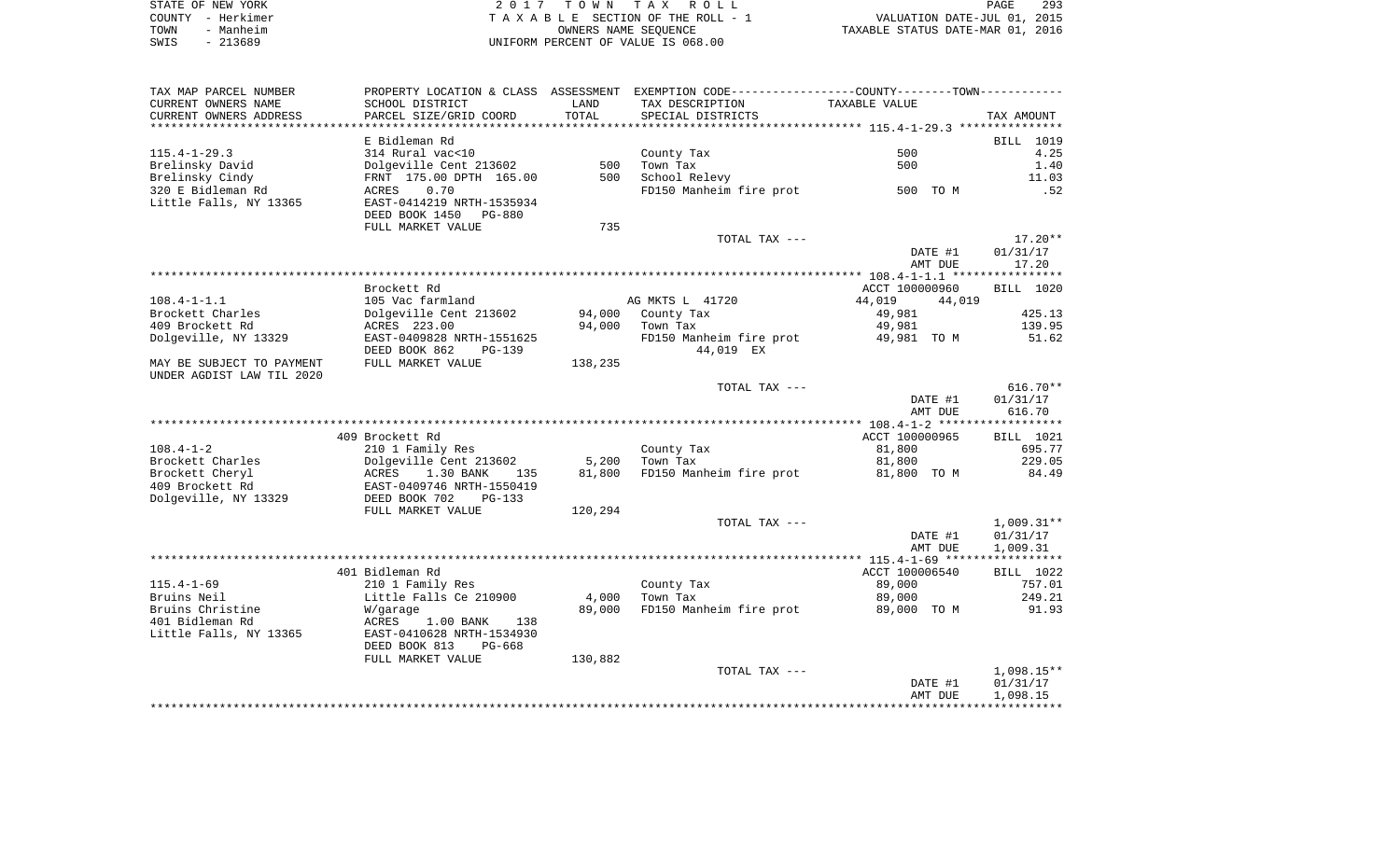| STATE OF NEW YORK | 2017 TOWN TAX ROLL                                             | <b>PAGE</b> | 294 |
|-------------------|----------------------------------------------------------------|-------------|-----|
| COUNTY - Herkimer | VALUATION DATE-JUL 01, 2015<br>TAXABLE SECTION OF THE ROLL - 1 |             |     |
| - Manheim<br>TOWN | TAXABLE STATUS DATE-MAR 01, 2016<br>OWNERS NAME SEOUENCE       |             |     |
| - 213689<br>SWIS  | UNIFORM PERCENT OF VALUE IS 068.00                             |             |     |

| TAX MAP PARCEL NUMBER  |                           |         | PROPERTY LOCATION & CLASS ASSESSMENT EXEMPTION CODE----------------COUNTY-------TOWN--------- |                |            |
|------------------------|---------------------------|---------|-----------------------------------------------------------------------------------------------|----------------|------------|
| CURRENT OWNERS NAME    | SCHOOL DISTRICT           | LAND    | TAX DESCRIPTION                                                                               | TAXABLE VALUE  |            |
| CURRENT OWNERS ADDRESS | PARCEL SIZE/GRID COORD    | TOTAL   | SPECIAL DISTRICTS                                                                             |                | TAX AMOUNT |
|                        |                           |         |                                                                                               |                |            |
|                        | 296 Willie Ln Keyser Lk   |         |                                                                                               | ACCT 100005070 | BILL 1023  |
| $115.2 - 1 - 39$       | 210 1 Family Res - WTRFNT |         | County Tax                                                                                    | 20,000         | 170.12     |
| Bubencik John 11       | Dolgeville Cent 213602    | 5,000   | Town Tax                                                                                      | 20,000         | 56.00      |
| 33 Equinox Ave         | FRNT<br>50.00 DPTH 100.00 | 20,000  | FD150 Manheim fire prot                                                                       | 20,000 TO M    | 20.66      |
| Wolcott, CT 06716      | ACRES<br>0.13             |         |                                                                                               |                |            |
|                        | EAST-0418939 NRTH-1543957 |         |                                                                                               |                |            |
|                        | DEED BOOK 1581 PG-968     |         |                                                                                               |                |            |
|                        | FULL MARKET VALUE         | 29,412  |                                                                                               |                |            |
|                        |                           |         | TOTAL TAX ---                                                                                 |                | $246.78**$ |
|                        |                           |         |                                                                                               | DATE #1        | 01/31/17   |
|                        |                           |         |                                                                                               |                | 246.78     |
|                        |                           |         |                                                                                               | AMT DUE        |            |
|                        |                           |         |                                                                                               |                |            |
|                        | 1569 Snells Bush Rd       |         |                                                                                               | ACCT 100001360 | BILL 1024  |
| $115.2 - 1 - 23$       | 210 1 Family Res          |         | County Tax                                                                                    | 72,000         | 612.41     |
| Buhaj Laura            | Dolgeville Cent 213602    | 4,800   | Town Tax                                                                                      | 72,000         | 201.61     |
| 1569 Snells Bush Rd    | W Garage                  | 72,000  | FD150 Manheim fire prot                                                                       | 72,000 TO M    | 74.37      |
| Little Falls, NY 13365 | 1.20<br>ACRES             |         |                                                                                               |                |            |
|                        | EAST-0414238 NRTH-1543306 |         |                                                                                               |                |            |
|                        | DEED BOOK 696<br>PG-341   |         |                                                                                               |                |            |
|                        | FULL MARKET VALUE         | 105,882 |                                                                                               |                |            |
|                        |                           |         | TOTAL TAX ---                                                                                 |                | 888.39**   |
|                        |                           |         |                                                                                               | DATE #1        | 01/31/17   |
|                        |                           |         |                                                                                               | AMT DUE        | 888.39     |
|                        |                           |         |                                                                                               |                |            |
|                        | Snells Bush Rd            |         |                                                                                               | ACCT 100080120 | BILL 1025  |
| $115.2 - 1 - 26$       | 314 Rural vac<10          |         | County Tax                                                                                    | 600            | 5.10       |
| Buhaj Laura            | Dolgeville Cent 213602    | 600     | Town Tax                                                                                      | 600            | 1.68       |
| 1569 Snells Bush Rd    | ACRES<br>1.00             | 600     | FD150 Manheim fire prot                                                                       | 600 TO M       | .62        |
| Little Falls, NY 13365 | EAST-0414449 NRTH-1543098 |         |                                                                                               |                |            |
|                        | DEED BOOK 704<br>$PG-94$  |         |                                                                                               |                |            |
|                        | FULL MARKET VALUE         | 882     |                                                                                               |                |            |
|                        |                           |         | TOTAL TAX ---                                                                                 |                | $7.40**$   |
|                        |                           |         |                                                                                               | DATE #1        | 01/31/17   |
|                        |                           |         |                                                                                               | AMT DUE        | 7.40       |
|                        |                           |         |                                                                                               |                |            |
|                        | 6247 St Rte 167           |         |                                                                                               | ACCT 100007170 | BILL 1026  |
| $108.4 - 1 - 40.1$     | 242 Rurl res&rec          |         | County Tax                                                                                    | 72,800         | 619.22     |
| Burchell Eric          | Dolgeville Cent 213602    | 32,200  | Town Tax                                                                                      | 72,800         | 203.85     |
| 6247 St Rte 167        | ACRES 60.40               | 72,800  | FD150 Manheim fire prot                                                                       | 72,800 TO M    | 75.19      |
| Dolgeville, NY 13329   | EAST-0413624 NRTH-1550023 |         |                                                                                               |                |            |
|                        | DEED BOOK 1466 PG-979     |         |                                                                                               |                |            |
|                        | FULL MARKET VALUE         | 107,059 |                                                                                               |                |            |
|                        |                           |         | TOTAL TAX ---                                                                                 |                | 898.26**   |
|                        |                           |         |                                                                                               | DATE #1        | 01/31/17   |
|                        |                           |         |                                                                                               | AMT DUE        | 898.26     |
|                        |                           |         |                                                                                               |                |            |
|                        |                           |         |                                                                                               |                |            |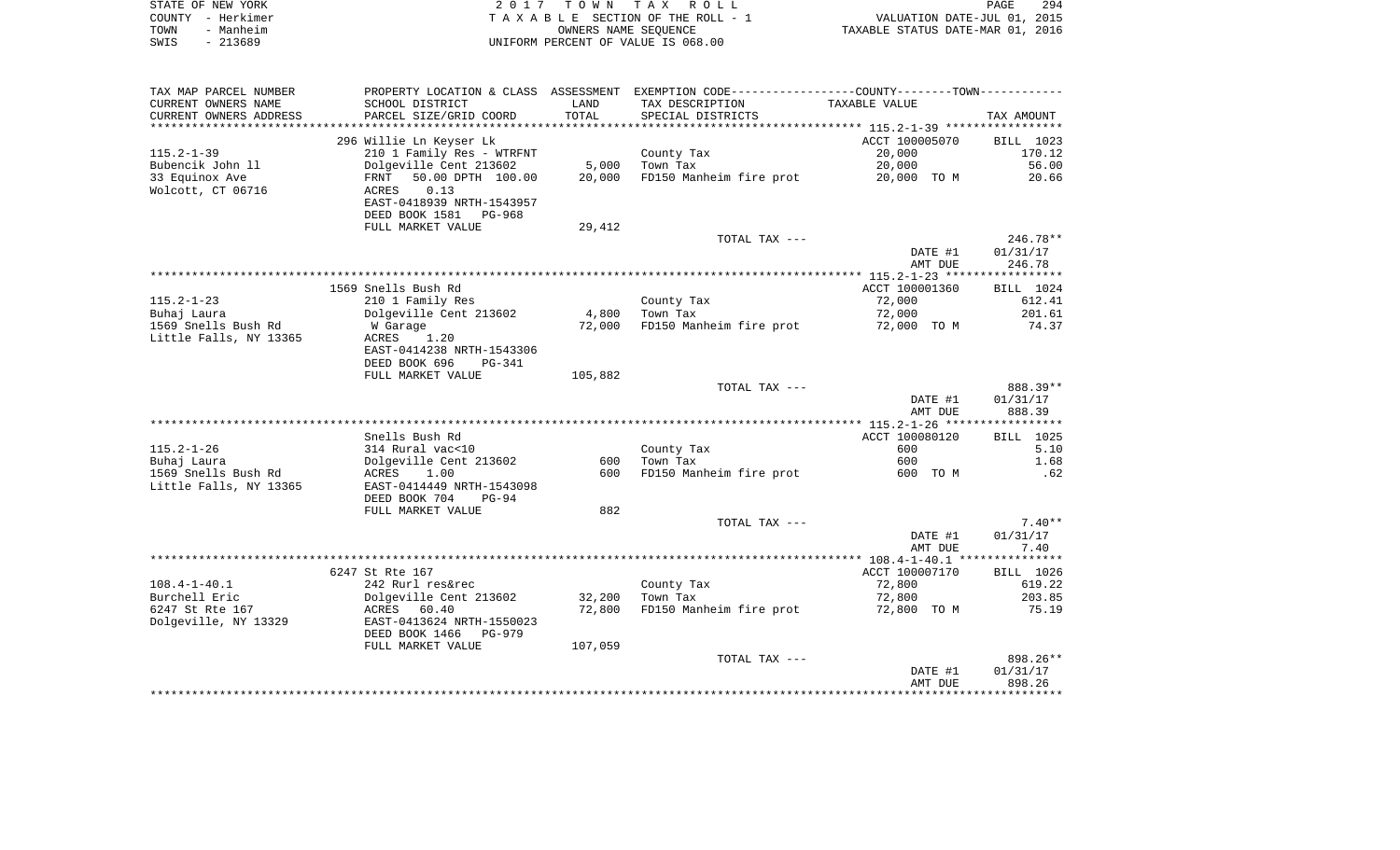| STATE OF NEW YORK | 2017 TOWN TAX ROLL                 | 295<br><b>PAGE</b>               |
|-------------------|------------------------------------|----------------------------------|
| COUNTY - Herkimer | TAXABLE SECTION OF THE ROLL - 1    | VALUATION DATE-JUL 01, 2015      |
| - Manheim<br>TOWN | OWNERS NAME SEOUENCE               | TAXABLE STATUS DATE-MAR 01, 2016 |
| - 213689<br>SWIS  | UNIFORM PERCENT OF VALUE IS 068.00 |                                  |

| TAX MAP PARCEL NUMBER     |                           |         | PROPERTY LOCATION & CLASS ASSESSMENT EXEMPTION CODE----------------COUNTY--------TOWN----------- |                               |              |
|---------------------------|---------------------------|---------|--------------------------------------------------------------------------------------------------|-------------------------------|--------------|
| CURRENT OWNERS NAME       | SCHOOL DISTRICT           | LAND    | TAX DESCRIPTION                                                                                  | TAXABLE VALUE                 |              |
| CURRENT OWNERS ADDRESS    | PARCEL SIZE/GRID COORD    | TOTAL   | SPECIAL DISTRICTS                                                                                |                               | TAX AMOUNT   |
|                           |                           |         |                                                                                                  |                               |              |
|                           | 5856 St Rte 167           |         |                                                                                                  | ACCT 100008910                | BILL 1027    |
| $115.2 - 1 - 17.1$        | 242 Rurl res&rec          |         | County Tax                                                                                       | 63,000                        | 535.86       |
| Burkdorf Earl             | Dolgeville Cent 213602    | 20,900  | Town Tax                                                                                         | 63,000                        | 176.41       |
| Burkdorf Florene          | FRNT 915.00 DPTH          | 63,000  | FD150 Manheim fire prot 63,000 TO M                                                              |                               | 65.07        |
| 5856 State Rte 167        | ACRES 22.73               |         |                                                                                                  |                               |              |
| Little Falls, NY 13365    | EAST-0413861 NRTH-1543048 |         |                                                                                                  |                               |              |
|                           | DEED BOOK 877<br>$PG-8$   |         |                                                                                                  |                               |              |
|                           | FULL MARKET VALUE         | 92,647  | TOTAL TAX ---                                                                                    |                               | $777.34**$   |
|                           |                           |         |                                                                                                  | DATE #1                       | 01/31/17     |
|                           |                           |         |                                                                                                  | AMT DUE                       | 777.34       |
|                           |                           |         |                                                                                                  |                               |              |
|                           | Snells Bush Rd            |         |                                                                                                  | ACCT 100080060                | BILL 1028    |
| $123.1 - 1 - 14$          | 314 Rural vac<10          |         | County Tax                                                                                       | 5,000                         | 42.53        |
| Burkdorf Paul M           | 273803<br>O-E-StJ Cent    | 5,000   | Town Tax                                                                                         | 5,000                         | 14.00        |
| 35 Hough St               | 3.00<br>ACRES             | 5,000   | FD150 Manheim fire prot                                                                          | 5,000 TO M                    | 5.16         |
| St Johnsville, NY 13452   | EAST-0423943 NRTH-1524026 |         |                                                                                                  |                               |              |
|                           | DEED BOOK 747<br>PG-344   |         |                                                                                                  |                               |              |
|                           | FULL MARKET VALUE         | 7,353   |                                                                                                  |                               |              |
|                           |                           |         | TOTAL TAX ---                                                                                    |                               | $61.69**$    |
|                           |                           |         |                                                                                                  | DATE #1                       | 01/31/17     |
|                           |                           |         |                                                                                                  | AMT DUE                       | 61.69        |
|                           |                           |         |                                                                                                  |                               |              |
|                           | 384 Snells Bush Rd        |         |                                                                                                  | ACCT 100010770                | BILL 1029    |
| $123.1 - 1 - 6$           | 112 Dairy farm            |         | AGRIC 10 Y 41700                                                                                 | 18,000<br>18,000              |              |
| Burke Meadow Farm         | O-E-StJ Cent<br>273803    |         | 195,100 AG MKTS L 41720                                                                          | 28,742<br>28,742              |              |
| 384 Snellbush Rd          | FRNT11406.00 DPTH         | 386,100 | County Tax                                                                                       | 339,358                       | 2,886.50     |
| Little Falls, NY 13365    | ACRES 353.60              |         | Town Tax                                                                                         | 339,358                       | 950.24       |
|                           | EAST-0424083 NRTH-1525339 |         | FD150 Manheim fire prot                                                                          | 357,358 TO M                  | 369.11       |
| MAY BE SUBJECT TO PAYMENT | DEED BOOK 1336 PG-414     |         | 28,742 EX                                                                                        |                               |              |
| UNDER AGDIST LAW TIL 2020 | FULL MARKET VALUE         | 567,794 | TOTAL TAX ---                                                                                    |                               | $4,205.85**$ |
|                           |                           |         |                                                                                                  | DATE #1                       | 01/31/17     |
|                           |                           |         |                                                                                                  | AMT DUE                       | 4,205.85     |
|                           |                           |         |                                                                                                  |                               |              |
|                           | off saltsman              |         |                                                                                                  |                               | BILL 1030    |
| $123.1 - 1 - 32$          | 105 Vac farmland          |         | AG MKTS L 41720                                                                                  | $\Omega$<br>$0 \qquad \qquad$ |              |
| Burke Meadow Farm         | Little Falls Ce 210900    | 32,000  |                                                                                                  | 32,000                        | 272.18       |
| 384 Snellsbush Rd         | ACRES 85.30               | 32,000  | County Tax<br>Town Tax                                                                           | 32,000                        | 89.60        |
| Little Falls, NY 13365    | EAST-0425769 NRTH-1527347 |         | FD150 Manheim fire prot                                                                          | 32,000 TO M                   | 33.05        |
|                           | FULL MARKET VALUE         | 47,059  |                                                                                                  |                               |              |
| MAY BE SUBJECT TO PAYMENT |                           |         |                                                                                                  |                               |              |
| UNDER AGDIST LAW TIL 2020 |                           |         |                                                                                                  |                               |              |
|                           |                           |         | TOTAL TAX ---                                                                                    |                               | 394.83**     |
|                           |                           |         |                                                                                                  | DATE #1                       | 01/31/17     |
|                           |                           |         |                                                                                                  | AMT DUE                       | 394.83       |
|                           |                           |         |                                                                                                  |                               |              |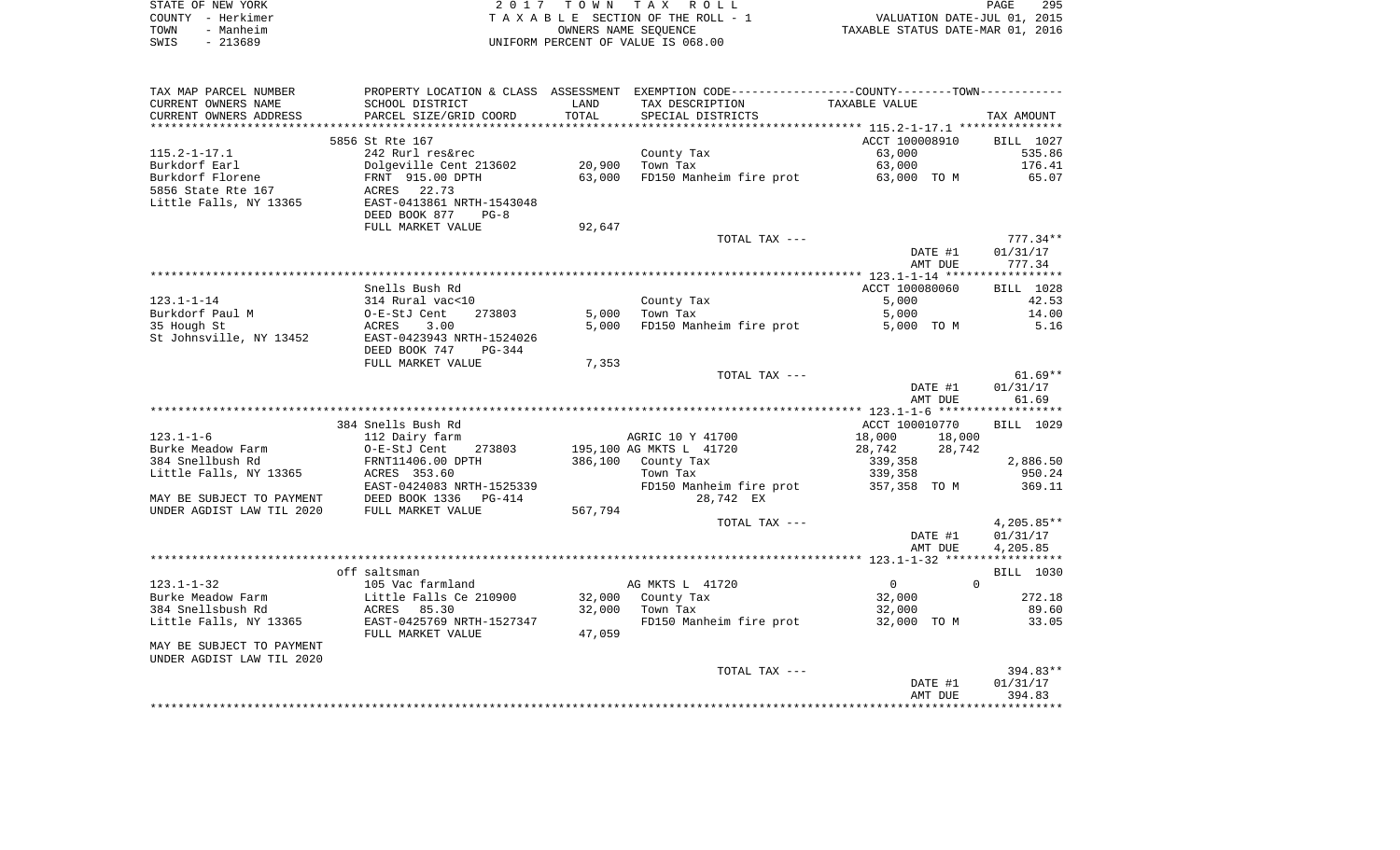| STATE OF NEW YORK |           | 2017 TOWN TAX ROLL                 | PAGE                             | 296 |
|-------------------|-----------|------------------------------------|----------------------------------|-----|
| COUNTY - Herkimer |           | TAXABLE SECTION OF THE ROLL - 1    | VALUATION DATE-JUL 01, 2015      |     |
| TOWN              | - Manheim | OWNERS NAME SEOUENCE               | TAXABLE STATUS DATE-MAR 01, 2016 |     |
| SWIS              | - 213689  | UNIFORM PERCENT OF VALUE IS 068.00 |                                  |     |

| TAX MAP PARCEL NUMBER             |                                                       |                 | PROPERTY LOCATION & CLASS ASSESSMENT EXEMPTION CODE---------------COUNTY-------TOWN---------- |                       |                        |
|-----------------------------------|-------------------------------------------------------|-----------------|-----------------------------------------------------------------------------------------------|-----------------------|------------------------|
| CURRENT OWNERS NAME               | SCHOOL DISTRICT                                       | LAND            | TAX DESCRIPTION                                                                               | TAXABLE VALUE         |                        |
| CURRENT OWNERS ADDRESS            | PARCEL SIZE/GRID COORD                                | TOTAL           | SPECIAL DISTRICTS                                                                             |                       | TAX AMOUNT             |
|                                   |                                                       |                 |                                                                                               |                       |                        |
|                                   | Saltsman Rd                                           |                 |                                                                                               |                       | BILL 1031              |
| $123.1 - 1 - 5.2$                 | 105 Vac farmland                                      |                 | County Tax                                                                                    | 20,100                | 170.97                 |
| Byler Eli M                       | O-E-StJ Cent<br>273803                                | 20,000          | Town Tax                                                                                      | 20,100                | 56.28                  |
| Byler Mary Ann                    | FRNT 929.00 DPTH                                      | 20,100          | FD150 Manheim fire prot                                                                       | 20,100 TO M           | 20.76                  |
| 475 Saltsman Rd                   | ACRES 13.40<br>EAST-0425201 NRTH-1524027              |                 |                                                                                               |                       |                        |
| Little Falls, NY 13365            | DEED BOOK 1391<br>PG-225                              |                 |                                                                                               |                       |                        |
|                                   | FULL MARKET VALUE                                     | 29,559          |                                                                                               |                       |                        |
|                                   |                                                       |                 | TOTAL TAX ---                                                                                 |                       | 248.01**               |
|                                   |                                                       |                 |                                                                                               | DATE #1               | 01/31/17               |
|                                   |                                                       |                 |                                                                                               | AMT DUE               | 248.01                 |
|                                   |                                                       |                 |                                                                                               |                       |                        |
|                                   | 475 Saltsman Rd                                       |                 |                                                                                               | ACCT 100010920        | BILL 1032              |
| $123.1 - 1 - 15$                  | 220 2 Family Res                                      |                 | County Tax                                                                                    | 42,500                | 361.49                 |
| Byler Eli M                       | O-E-StJ Cent<br>273803                                | 4,000<br>42,500 | Town Tax<br>FD150 Manheim fire prot                                                           | 42,500<br>42,500 TO M | 119.01<br>43.90        |
| Byler Mary Ann<br>475 Saltsman Rd | 220 W/garages<br>475 Saltsman Rd                      |                 |                                                                                               |                       |                        |
| Little Falls, NY 13365            | 1.00<br>ACRES                                         |                 |                                                                                               |                       |                        |
|                                   | EAST-0424705 NRTH-1524138                             |                 |                                                                                               |                       |                        |
|                                   | DEED BOOK 1391<br>$PG-225$                            |                 |                                                                                               |                       |                        |
|                                   | FULL MARKET VALUE                                     | 62,500          |                                                                                               |                       |                        |
|                                   |                                                       |                 | TOTAL TAX ---                                                                                 |                       | 524.40**               |
|                                   |                                                       |                 |                                                                                               | DATE #1               | 01/31/17               |
|                                   |                                                       |                 |                                                                                               | AMT DUE               | 524.40                 |
|                                   |                                                       |                 |                                                                                               |                       |                        |
|                                   | Dockey Rd                                             |                 |                                                                                               |                       | BILL 1033              |
| $115.4 - 1 - 60.1$                | 105 Vac farmland                                      |                 | AG MKTS L 41720                                                                               | 8,625<br>8,625        |                        |
| Cadwell Robyn                     | Little Falls Ce 210900                                | 27,500          | County Tax                                                                                    | 18,875                | 160.55                 |
| 339 Dockey Rd                     | FRNT 3425.00 DPTH                                     | 27,500          | Town Tax                                                                                      | 18,875                | 52.85                  |
| Little Falls, NY 13365            | ACRES 46.00                                           |                 | FD150 Manheim fire prot                                                                       | 18,875 TO M           | 19.50                  |
|                                   | EAST-0417657 NRTH-1533053                             |                 | 8,625 EX                                                                                      |                       |                        |
| MAY BE SUBJECT TO PAYMENT         | DEED BOOK 1304<br>PG-424                              |                 |                                                                                               |                       |                        |
| UNDER AGDIST LAW TIL 2020         | FULL MARKET VALUE                                     | 40,441          |                                                                                               |                       |                        |
|                                   |                                                       |                 | TOTAL TAX ---                                                                                 | DATE #1               | $232.90**$<br>01/31/17 |
|                                   |                                                       |                 |                                                                                               | AMT DUE               | 232.90                 |
|                                   |                                                       |                 |                                                                                               |                       |                        |
|                                   | 339 Dockey Rd                                         |                 |                                                                                               | ACCT 100013775        | BILL 1034              |
| $115.4 - 1 - 53$                  | 210 1 Family Res                                      |                 | VETWAR CTS 41120                                                                              | 6,120<br>6,120        |                        |
| Cadwell Stephen R                 | Little Falls Ce 210900                                | 8,900           | County Tax                                                                                    | 65,680                | 558.66                 |
| 339 Dockey Rd                     | W/garage                                              | 71,800          | Town Tax                                                                                      | 65,680                | 183.91                 |
| Little Falls, NY 13365            | ACRES<br>2.90                                         |                 | FD150 Manheim fire prot                                                                       | 71,800 TO M           | 74.16                  |
|                                   | EAST-0417497 NRTH-1533854<br>DEED BOOK 803<br>$PG-90$ |                 |                                                                                               |                       |                        |
|                                   | FULL MARKET VALUE                                     | 105,588         |                                                                                               |                       |                        |
|                                   |                                                       |                 | TOTAL TAX ---                                                                                 |                       | $816.73**$             |
|                                   |                                                       |                 |                                                                                               | DATE #1               | 01/31/17               |
|                                   |                                                       |                 |                                                                                               | AMT DUE               | 816.73                 |
|                                   |                                                       |                 |                                                                                               |                       |                        |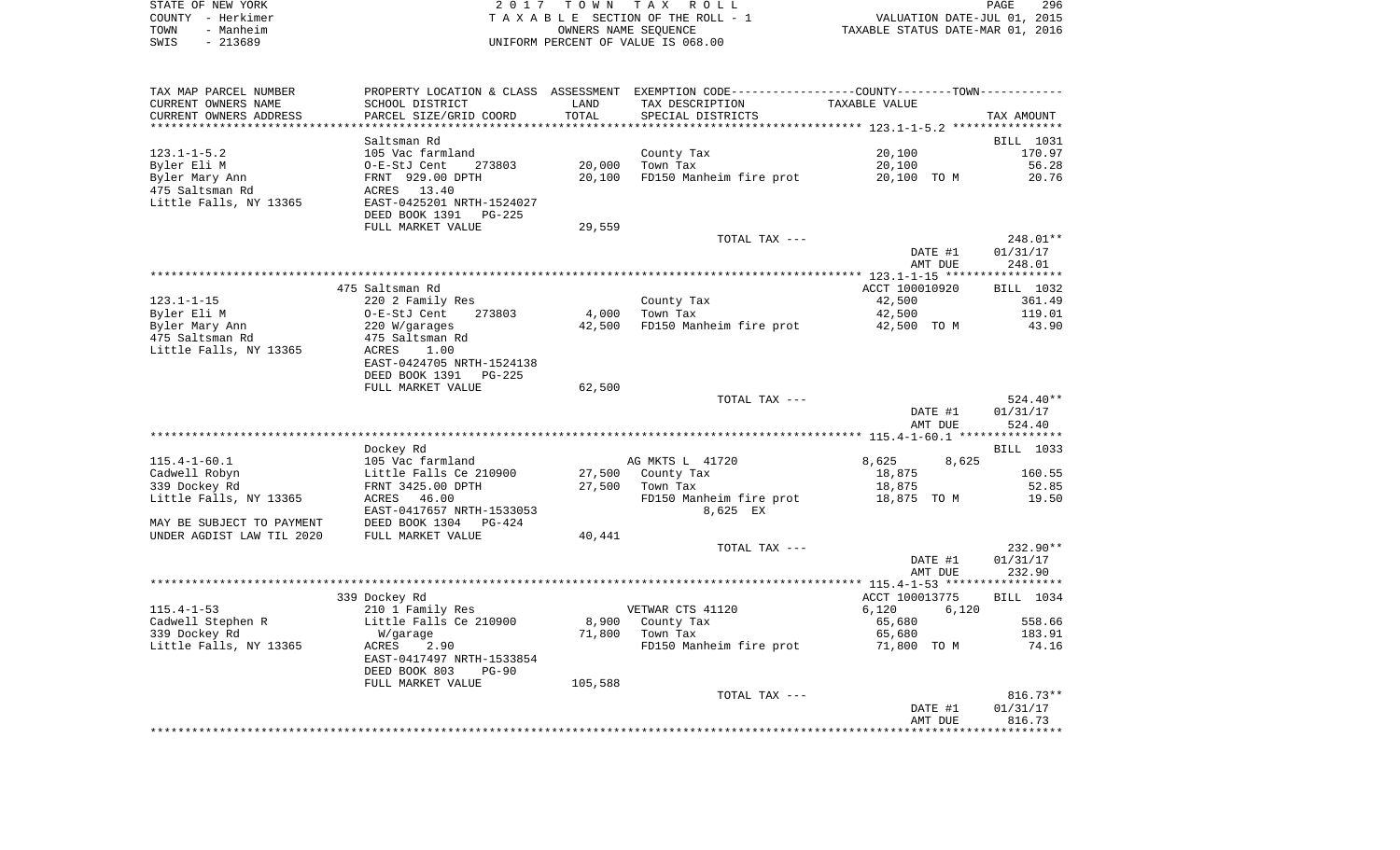|      | STATE OF NEW YORK | 2017 TOWN TAX ROLL                 | PAGE                             | 297 |
|------|-------------------|------------------------------------|----------------------------------|-----|
|      | COUNTY - Herkimer | TAXABLE SECTION OF THE ROLL - 1    | VALUATION DATE-JUL 01, 2015      |     |
| TOWN | - Manheim         | OWNERS NAME SEOUENCE               | TAXABLE STATUS DATE-MAR 01, 2016 |     |
| SWIS | - 213689          | UNIFORM PERCENT OF VALUE IS 068.00 |                                  |     |

| TAX MAP PARCEL NUMBER  | PROPERTY LOCATION & CLASS ASSESSMENT EXEMPTION CODE-----------------COUNTY-------TOWN-------- |         |                                     |                |                        |
|------------------------|-----------------------------------------------------------------------------------------------|---------|-------------------------------------|----------------|------------------------|
| CURRENT OWNERS NAME    | SCHOOL DISTRICT                                                                               | LAND    | TAX DESCRIPTION                     | TAXABLE VALUE  |                        |
| CURRENT OWNERS ADDRESS | PARCEL SIZE/GRID COORD                                                                        | TOTAL   | SPECIAL DISTRICTS                   |                | TAX AMOUNT             |
|                        |                                                                                               |         |                                     |                |                        |
|                        | 248 Timmerman Rd                                                                              |         |                                     | ACCT 100001440 | BILL 1035              |
| $115.4 - 1 - 86$       | 210 1 Family Res                                                                              |         | County Tax                          | 52,100         | 443.15                 |
| Calafrancesco Roy A    | Little Falls Ce 210900                                                                        | 3,200   | Town Tax                            | 52,100         | 145.89                 |
| Calafrancesco Sandra   | W/garage                                                                                      | 52,100  | FD150 Manheim fire prot             | 52,100 TO M    | 53.81                  |
| 248 Timmerman Rd       | FRNT 137.80 DPTH 181.40                                                                       |         |                                     |                |                        |
| Little Falls, NY 13365 | ACRES<br>$0.81$ BANK<br>135                                                                   |         |                                     |                |                        |
|                        | EAST-0414257 NRTH-1531565                                                                     |         |                                     |                |                        |
|                        | DEED BOOK 00589 PG-00890                                                                      |         |                                     |                |                        |
|                        | FULL MARKET VALUE                                                                             | 76,618  |                                     |                |                        |
|                        |                                                                                               |         | TOTAL TAX ---                       |                | 642.85**               |
|                        |                                                                                               |         |                                     | DATE #1        | 01/31/17               |
|                        |                                                                                               |         |                                     | AMT DUE        | 642.85<br>***********  |
|                        |                                                                                               |         |                                     |                |                        |
|                        | 6386 St Rte 167                                                                               |         |                                     | ACCT 100007680 | BILL 1036              |
| $108.4 - 1 - 24$       | 210 1 Family Res                                                                              |         | County Tax                          | 78,800         | 670.25                 |
| Camardello Heidi M     | Dolgeville Cent 213602                                                                        | 4,600   | Town Tax                            | 78,800         | 220.65                 |
| 6386 St Rte 167        | ACRES<br>1.60                                                                                 | 78,800  | FD150 Manheim fire prot 78,800 TO M |                | 81.39                  |
| Dolgeville, NY 13329   | EAST-0416224 NRTH-1552094                                                                     |         |                                     |                |                        |
|                        | DEED BOOK 1582 PG-401                                                                         |         |                                     |                |                        |
|                        | FULL MARKET VALUE                                                                             | 115,882 |                                     |                |                        |
|                        |                                                                                               |         | TOTAL TAX ---                       | DATE #1        | $972.29**$<br>01/31/17 |
|                        |                                                                                               |         |                                     | AMT DUE        | 972.29                 |
|                        |                                                                                               |         |                                     |                |                        |
|                        | REAR St Rte 167                                                                               |         |                                     |                | BILL 1037              |
| $108.4 - 1 - 49.3$     | 311 Res vac land                                                                              |         | County Tax                          | 2,000          | 17.01                  |
| Camardello Sam         | Dolgeville Cent 213602                                                                        | 2,000   | Town Tax                            | 2,000          | 5.60                   |
| Camardello Heidi       | ACRES<br>1.83                                                                                 | 2,000   | FD150 Manheim fire prot             | 2,000 TO M     | 2.07                   |
| 6386 St Rte 167        | EAST-0416222 NRTH-1551796                                                                     |         |                                     |                |                        |
| Dolgeville, NY 13329   | DEED BOOK 799<br>$PG-462$                                                                     |         |                                     |                |                        |
|                        | FULL MARKET VALUE                                                                             | 2,941   |                                     |                |                        |
|                        |                                                                                               |         | TOTAL TAX ---                       |                | $24.68**$              |
|                        |                                                                                               |         |                                     | DATE #1        | 01/31/17               |
|                        |                                                                                               |         |                                     | AMT DUE        | 24.68                  |
|                        |                                                                                               |         |                                     |                |                        |
|                        | 368 Ransom Creek Rd-Keyser Lk                                                                 |         |                                     | ACCT 100005790 | BILL 1038              |
| $108.4 - 2 - 36$       | 210 1 Family Res                                                                              |         | County Tax                          | 67,000         | 569.89                 |
| Campione Frank         | Dolgeville Cent 213602                                                                        | 4,000   | Town Tax                            | 67,000         | 187.61                 |
| Campione Edna          | Log Cabin                                                                                     | 67,000  | School Relevy                       |                | 1,033.68               |
| 368 Ransom Creek Rd    | FRNT<br>86.00 DPTH 160.00                                                                     |         | FD150 Manheim fire prot 67,000 TO M |                | 69.20                  |
| Little Falls, NY 13365 | ACRES<br>0.16                                                                                 |         |                                     |                |                        |
|                        | EAST-0417705 NRTH-1545323                                                                     |         |                                     |                |                        |
|                        | DEED BOOK 792<br>$PG-512$                                                                     |         |                                     |                |                        |
|                        | FULL MARKET VALUE                                                                             | 98,529  |                                     |                |                        |
|                        |                                                                                               |         | TOTAL TAX ---                       |                | $1,860.38**$           |
|                        |                                                                                               |         |                                     | DATE #1        | 01/31/17               |
|                        |                                                                                               |         |                                     | AMT DUE        | 1,860.38               |
|                        |                                                                                               |         |                                     |                |                        |
|                        |                                                                                               |         |                                     |                |                        |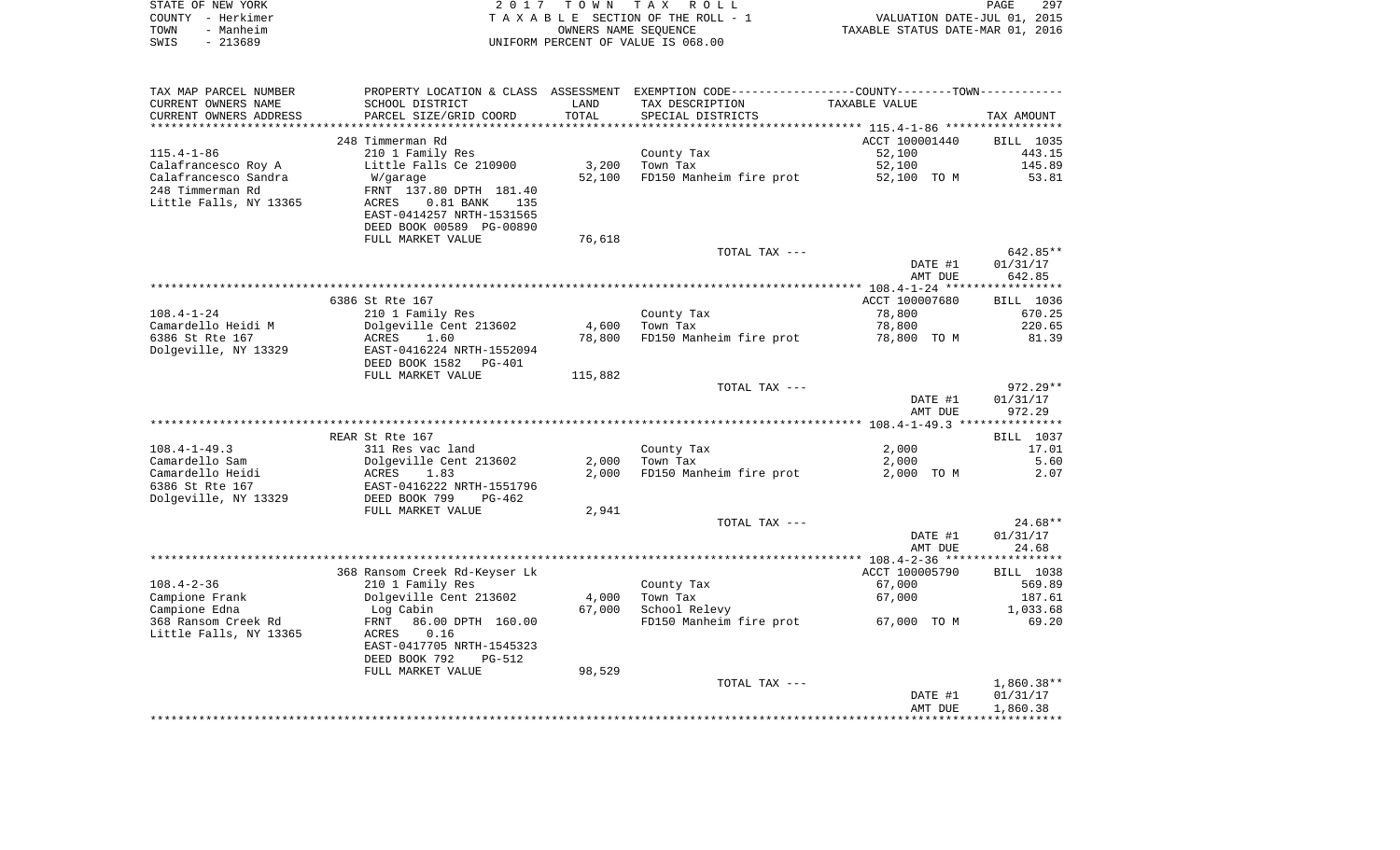| STATE OF NEW YORK | 2017 TOWN TAX ROLL                 | 298<br>PAGE                      |
|-------------------|------------------------------------|----------------------------------|
| COUNTY - Herkimer | TAXABLE SECTION OF THE ROLL - 1    | VALUATION DATE-JUL 01, 2015      |
| - Manheim<br>TOWN | OWNERS NAME SEOUENCE               | TAXABLE STATUS DATE-MAR 01, 2016 |
| $-213689$<br>SWIS | UNIFORM PERCENT OF VALUE IS 068.00 |                                  |

| TAX MAP PARCEL NUMBER  |                           |               | PROPERTY LOCATION & CLASS ASSESSMENT EXEMPTION CODE---------------COUNTY-------TOWN---------- |                |            |
|------------------------|---------------------------|---------------|-----------------------------------------------------------------------------------------------|----------------|------------|
| CURRENT OWNERS NAME    | SCHOOL DISTRICT           | LAND          | TAX DESCRIPTION                                                                               | TAXABLE VALUE  |            |
| CURRENT OWNERS ADDRESS | PARCEL SIZE/GRID COORD    | TOTAL         | SPECIAL DISTRICTS                                                                             |                | TAX AMOUNT |
|                        |                           | ************* |                                                                                               |                |            |
|                        | Keyser Lk                 |               |                                                                                               |                | BILL 1039  |
| $115.2 - 1 - 75$       | 314 Rural vac<10          |               | County Tax                                                                                    | 5,600          | 47.63      |
| Campione Frank J       | Dolgeville Cent 213602    | 5,600         | Town Tax                                                                                      | 5,600          | 15.68      |
| Campione Edna I        | 5.60<br>ACRES             | 5,600         | School Relevy                                                                                 |                | 123.52     |
| 368 Ransom Creek Rd    | EAST-0418189 NRTH-1544236 |               | FD150 Manheim fire prot                                                                       | 5,600 TO M     | 5.78       |
| Little Falls, NY 13365 | DEED BOOK 1491 PG-658     |               |                                                                                               |                |            |
|                        | FULL MARKET VALUE         | 8,235         |                                                                                               |                |            |
|                        |                           |               | TOTAL TAX ---                                                                                 |                | 192.61**   |
|                        |                           |               |                                                                                               | DATE #1        | 01/31/17   |
|                        |                           |               |                                                                                               | AMT DUE        | 192.61     |
|                        |                           |               |                                                                                               |                |            |
|                        | Snells Bush Rd            |               |                                                                                               | ACCT 100300090 | BILL 1040  |
| $115.2 - 1 - 76$       | 314 Rural vac<10          |               | County Tax                                                                                    | 5,600          | 47.63      |
| Campione Frank J       | Dolgeville Cent 213602    | 5,600         | Town Tax                                                                                      | 5,600          | 15.68      |
| Campione Edna I        | ACRES<br>3.00             | 5,600         | School Relevy                                                                                 |                | 123.52     |
| 368 Ransom Creek Rd    | EAST-0417728 NRTH-0417728 |               | FD150 Manheim fire prot                                                                       | 5,600 TO M     | 5.78       |
| Little Falls, NY 13365 | DEED BOOK 1491<br>PG-658  |               |                                                                                               |                |            |
|                        | FULL MARKET VALUE         | 8,235         |                                                                                               |                |            |
|                        |                           |               | TOTAL TAX ---                                                                                 |                | 192.61**   |
|                        |                           |               |                                                                                               | DATE #1        | 01/31/17   |
|                        |                           |               |                                                                                               | AMT DUE        | 192.61     |
|                        |                           |               |                                                                                               |                |            |
|                        | 107 Lamanna Rd            |               |                                                                                               | ACCT 100006480 | BILL 1041  |
| $115.2 - 2 - 3.1$      | 312 Vac w/imprv           |               | County Tax                                                                                    | 27,500         | 233.91     |
| Cantrell James         | Little Falls Ce 210900    | 10,000        | Town Tax                                                                                      | 27,500         | 77.00      |
| 107 Lamanna Rd         | FRNT 2256.00 DPTH         | 27,500        | FD150 Manheim fire prot                                                                       | 27,500 TO M    | 28.40      |
| Little Falls, NY 13365 | 17.40<br>ACRES            |               |                                                                                               |                |            |
|                        | EAST-0410930 NRTH-1537207 |               |                                                                                               |                |            |
|                        | DEED BOOK 1080<br>PG-131  |               |                                                                                               |                |            |
|                        | FULL MARKET VALUE         | 40,441        |                                                                                               |                |            |
|                        |                           |               | TOTAL TAX ---                                                                                 |                | 339.31**   |
|                        |                           |               |                                                                                               | DATE #1        | 01/31/17   |
|                        |                           |               |                                                                                               | AMT DUE        | 339.31     |
|                        |                           |               |                                                                                               |                |            |
|                        | 363 Dockey Rd             |               |                                                                                               | ACCT 100002670 | BILL 1042  |
| $115.4 - 1 - 54$       | 270 Mfg housing           |               | VETWAR CTS 41120                                                                              | 2,700<br>2,700 |            |
| Carmen Scott F         | Little Falls Ce 210900    | 5,200         | County Tax                                                                                    | 15,300         | 130.14     |
| 363 Dockey Rd          | ACRES<br>1.30             | 18,000        | Town Tax                                                                                      | 15,300         | 42.84      |
| Little Falls, NY 13365 | EAST-0417867 NRTH-1533576 |               | FD150 Manheim fire prot                                                                       | 18,000 TO M    | 18.59      |
|                        | DEED BOOK 1505<br>PG-250  |               |                                                                                               |                |            |
|                        | FULL MARKET VALUE         | 26,471        |                                                                                               |                |            |
|                        |                           |               | TOTAL TAX ---                                                                                 |                | 191.57**   |
|                        |                           |               |                                                                                               | DATE #1        | 01/31/17   |
|                        |                           |               |                                                                                               | AMT DUE        | 191.57     |
|                        |                           |               |                                                                                               |                |            |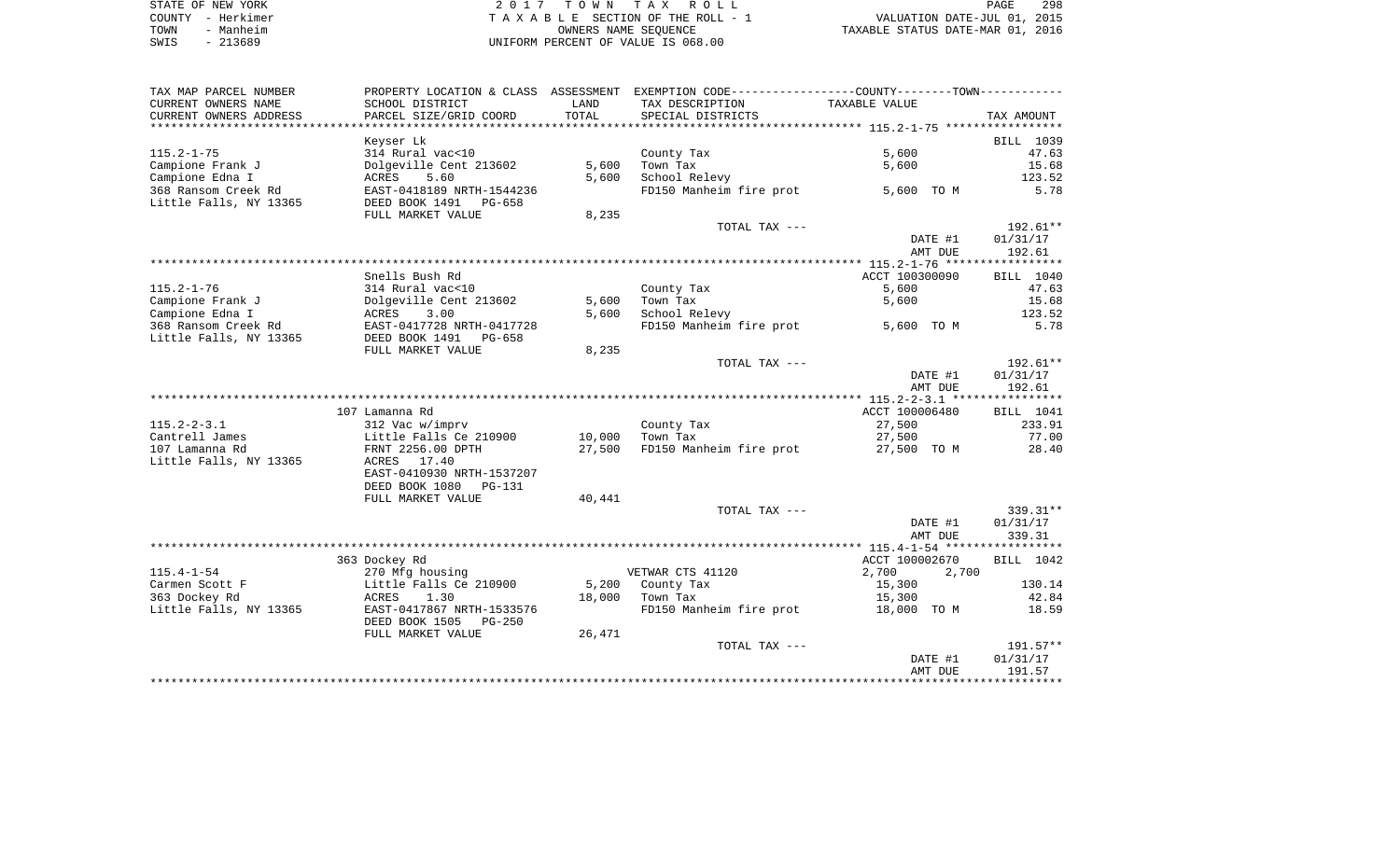| STATE OF NEW YORK | 2017 TOWN TAX ROLL                 | 299<br>PAGE                      |
|-------------------|------------------------------------|----------------------------------|
| COUNTY - Herkimer | TAXABLE SECTION OF THE ROLL - 1    | VALUATION DATE-JUL 01, 2015      |
| TOWN<br>- Manheim | OWNERS NAME SEOUENCE               | TAXABLE STATUS DATE-MAR 01, 2016 |
| SWIS<br>- 213689  | UNIFORM PERCENT OF VALUE IS 068.00 |                                  |

| SCHOOL DISTRICT<br>TAXABLE VALUE<br>LAND<br>TAX DESCRIPTION<br>TOTAL<br>PARCEL SIZE/GRID COORD<br>SPECIAL DISTRICTS<br>TAX AMOUNT<br>**********************<br>170 Rural Park Dr<br>ACCT 100001590<br>BILL 1043<br>County Tax<br>214.35<br>260 Seasonal res - WTRFNT<br>25,200<br>6,000<br>Town Tax<br>25,200<br>70.56<br>O-E-StJ Cent<br>273803<br>FD150 Manheim fire prot<br>40.00 DPTH 100.00<br>25,200<br>25,200 TO M<br>26.03<br>FRNT<br>Utica, NY 13502<br>0.09<br>ACRES<br>EAST-0420070 NRTH-1540716<br>DEED BOOK 1445<br>PG-852<br>FULL MARKET VALUE<br>37,059<br>TOTAL TAX ---<br>310.94**<br>DATE #1<br>01/31/17<br>310.94<br>AMT DUE<br>548 Murphy Rd<br>BILL 1044<br>$108.4 - 2 - 26.3$<br>442.30<br>210 1 Family Res<br>County Tax<br>52,000<br>Cassford Kevin<br>Dolgeville Cent 213602<br>9,200<br>Town Tax<br>52,000<br>145.61<br>Cassford Sherry<br>3.20<br>52,000<br>School Relevy<br>702.82<br>ACRES<br>548 Murphy Rd<br>FD150 Manheim fire prot<br>EAST-0409967 NRTH-1544275<br>52,000 TO M<br>53.71<br>Little Falls, NY 13365<br>DEED BOOK 1557<br>PG-234<br>76,471<br>FULL MARKET VALUE<br>$1,344.44**$<br>TOTAL TAX ---<br>DATE #1<br>01/31/17<br>AMT DUE<br>1,344.44<br>592 Burrell Rd<br>ACCT 100009450<br>BILL 1045<br>$108.3 - 1 - 26$<br>112 Dairy farm<br>AG MKTS L 41720<br>21,573<br>21,573<br>Christensen Deborah A<br>Little Falls Ce 210900<br>125,900<br>County Tax<br>137,427<br>1,168.92<br>592 Burrell Rd<br>FRNT 3778.00 DPTH<br>159,000<br>Town Tax<br>384.81<br>137,427<br>Little Falls, NY 13365<br>ACRES 311.70<br>School Relevy<br>5,383.56<br>EAST-0402159 NRTH-1545710<br>141.95<br>FD150 Manheim fire prot<br>137,427 TO M<br>DEED BOOK 1243<br>21,573 EX<br>MAY BE SUBJECT TO PAYMENT<br>$PG-148$<br>UNDER AGDIST LAW TIL 2020<br>FULL MARKET VALUE<br>233,824<br>$7,079.24**$<br>TOTAL TAX ---<br>DATE #1<br>01/31/17<br>AMT DUE<br>7,079.24<br>BILL 1046<br>Davis Rd<br>322 Rural vac>10<br>AG MKTS L 41720<br>6,388<br>6,388<br>20.09<br>Dolgeville Cent 213602<br>8,750<br>County Tax<br>2,362<br>8,750<br>6.61<br>ACRES 20.00<br>Town Tax<br>2,362<br>Little Falls, NY 13365<br>EAST-0404419 NRTH-1545695<br>FD150 Manheim fire prot<br>2,362 TO M<br>2.44<br>DEED BOOK 1243<br>6,388 EX<br>PG-148<br>FULL MARKET VALUE<br>12,868<br>$29.14**$<br>TOTAL TAX ---<br>DATE #1<br>01/31/17<br>29.14<br>AMT DUE | TAX MAP PARCEL NUMBER     |  | PROPERTY LOCATION & CLASS ASSESSMENT EXEMPTION CODE---------------COUNTY-------TOWN---------- |  |
|-----------------------------------------------------------------------------------------------------------------------------------------------------------------------------------------------------------------------------------------------------------------------------------------------------------------------------------------------------------------------------------------------------------------------------------------------------------------------------------------------------------------------------------------------------------------------------------------------------------------------------------------------------------------------------------------------------------------------------------------------------------------------------------------------------------------------------------------------------------------------------------------------------------------------------------------------------------------------------------------------------------------------------------------------------------------------------------------------------------------------------------------------------------------------------------------------------------------------------------------------------------------------------------------------------------------------------------------------------------------------------------------------------------------------------------------------------------------------------------------------------------------------------------------------------------------------------------------------------------------------------------------------------------------------------------------------------------------------------------------------------------------------------------------------------------------------------------------------------------------------------------------------------------------------------------------------------------------------------------------------------------------------------------------------------------------------------------------------------------------------------------------------------------------------------------------------------------------------------------------------------------------------------------------------------------------------------------------------------------------|---------------------------|--|-----------------------------------------------------------------------------------------------|--|
|                                                                                                                                                                                                                                                                                                                                                                                                                                                                                                                                                                                                                                                                                                                                                                                                                                                                                                                                                                                                                                                                                                                                                                                                                                                                                                                                                                                                                                                                                                                                                                                                                                                                                                                                                                                                                                                                                                                                                                                                                                                                                                                                                                                                                                                                                                                                                                 | CURRENT OWNERS NAME       |  |                                                                                               |  |
|                                                                                                                                                                                                                                                                                                                                                                                                                                                                                                                                                                                                                                                                                                                                                                                                                                                                                                                                                                                                                                                                                                                                                                                                                                                                                                                                                                                                                                                                                                                                                                                                                                                                                                                                                                                                                                                                                                                                                                                                                                                                                                                                                                                                                                                                                                                                                                 | CURRENT OWNERS ADDRESS    |  |                                                                                               |  |
|                                                                                                                                                                                                                                                                                                                                                                                                                                                                                                                                                                                                                                                                                                                                                                                                                                                                                                                                                                                                                                                                                                                                                                                                                                                                                                                                                                                                                                                                                                                                                                                                                                                                                                                                                                                                                                                                                                                                                                                                                                                                                                                                                                                                                                                                                                                                                                 |                           |  |                                                                                               |  |
|                                                                                                                                                                                                                                                                                                                                                                                                                                                                                                                                                                                                                                                                                                                                                                                                                                                                                                                                                                                                                                                                                                                                                                                                                                                                                                                                                                                                                                                                                                                                                                                                                                                                                                                                                                                                                                                                                                                                                                                                                                                                                                                                                                                                                                                                                                                                                                 |                           |  |                                                                                               |  |
|                                                                                                                                                                                                                                                                                                                                                                                                                                                                                                                                                                                                                                                                                                                                                                                                                                                                                                                                                                                                                                                                                                                                                                                                                                                                                                                                                                                                                                                                                                                                                                                                                                                                                                                                                                                                                                                                                                                                                                                                                                                                                                                                                                                                                                                                                                                                                                 | $115.2 - 1 - 73$          |  |                                                                                               |  |
|                                                                                                                                                                                                                                                                                                                                                                                                                                                                                                                                                                                                                                                                                                                                                                                                                                                                                                                                                                                                                                                                                                                                                                                                                                                                                                                                                                                                                                                                                                                                                                                                                                                                                                                                                                                                                                                                                                                                                                                                                                                                                                                                                                                                                                                                                                                                                                 | Cashmer Jennifer          |  |                                                                                               |  |
|                                                                                                                                                                                                                                                                                                                                                                                                                                                                                                                                                                                                                                                                                                                                                                                                                                                                                                                                                                                                                                                                                                                                                                                                                                                                                                                                                                                                                                                                                                                                                                                                                                                                                                                                                                                                                                                                                                                                                                                                                                                                                                                                                                                                                                                                                                                                                                 | 114 Spain Gulf Rd         |  |                                                                                               |  |
|                                                                                                                                                                                                                                                                                                                                                                                                                                                                                                                                                                                                                                                                                                                                                                                                                                                                                                                                                                                                                                                                                                                                                                                                                                                                                                                                                                                                                                                                                                                                                                                                                                                                                                                                                                                                                                                                                                                                                                                                                                                                                                                                                                                                                                                                                                                                                                 |                           |  |                                                                                               |  |
|                                                                                                                                                                                                                                                                                                                                                                                                                                                                                                                                                                                                                                                                                                                                                                                                                                                                                                                                                                                                                                                                                                                                                                                                                                                                                                                                                                                                                                                                                                                                                                                                                                                                                                                                                                                                                                                                                                                                                                                                                                                                                                                                                                                                                                                                                                                                                                 |                           |  |                                                                                               |  |
|                                                                                                                                                                                                                                                                                                                                                                                                                                                                                                                                                                                                                                                                                                                                                                                                                                                                                                                                                                                                                                                                                                                                                                                                                                                                                                                                                                                                                                                                                                                                                                                                                                                                                                                                                                                                                                                                                                                                                                                                                                                                                                                                                                                                                                                                                                                                                                 |                           |  |                                                                                               |  |
|                                                                                                                                                                                                                                                                                                                                                                                                                                                                                                                                                                                                                                                                                                                                                                                                                                                                                                                                                                                                                                                                                                                                                                                                                                                                                                                                                                                                                                                                                                                                                                                                                                                                                                                                                                                                                                                                                                                                                                                                                                                                                                                                                                                                                                                                                                                                                                 |                           |  |                                                                                               |  |
|                                                                                                                                                                                                                                                                                                                                                                                                                                                                                                                                                                                                                                                                                                                                                                                                                                                                                                                                                                                                                                                                                                                                                                                                                                                                                                                                                                                                                                                                                                                                                                                                                                                                                                                                                                                                                                                                                                                                                                                                                                                                                                                                                                                                                                                                                                                                                                 |                           |  |                                                                                               |  |
|                                                                                                                                                                                                                                                                                                                                                                                                                                                                                                                                                                                                                                                                                                                                                                                                                                                                                                                                                                                                                                                                                                                                                                                                                                                                                                                                                                                                                                                                                                                                                                                                                                                                                                                                                                                                                                                                                                                                                                                                                                                                                                                                                                                                                                                                                                                                                                 |                           |  |                                                                                               |  |
|                                                                                                                                                                                                                                                                                                                                                                                                                                                                                                                                                                                                                                                                                                                                                                                                                                                                                                                                                                                                                                                                                                                                                                                                                                                                                                                                                                                                                                                                                                                                                                                                                                                                                                                                                                                                                                                                                                                                                                                                                                                                                                                                                                                                                                                                                                                                                                 |                           |  |                                                                                               |  |
|                                                                                                                                                                                                                                                                                                                                                                                                                                                                                                                                                                                                                                                                                                                                                                                                                                                                                                                                                                                                                                                                                                                                                                                                                                                                                                                                                                                                                                                                                                                                                                                                                                                                                                                                                                                                                                                                                                                                                                                                                                                                                                                                                                                                                                                                                                                                                                 |                           |  |                                                                                               |  |
|                                                                                                                                                                                                                                                                                                                                                                                                                                                                                                                                                                                                                                                                                                                                                                                                                                                                                                                                                                                                                                                                                                                                                                                                                                                                                                                                                                                                                                                                                                                                                                                                                                                                                                                                                                                                                                                                                                                                                                                                                                                                                                                                                                                                                                                                                                                                                                 |                           |  |                                                                                               |  |
|                                                                                                                                                                                                                                                                                                                                                                                                                                                                                                                                                                                                                                                                                                                                                                                                                                                                                                                                                                                                                                                                                                                                                                                                                                                                                                                                                                                                                                                                                                                                                                                                                                                                                                                                                                                                                                                                                                                                                                                                                                                                                                                                                                                                                                                                                                                                                                 |                           |  |                                                                                               |  |
|                                                                                                                                                                                                                                                                                                                                                                                                                                                                                                                                                                                                                                                                                                                                                                                                                                                                                                                                                                                                                                                                                                                                                                                                                                                                                                                                                                                                                                                                                                                                                                                                                                                                                                                                                                                                                                                                                                                                                                                                                                                                                                                                                                                                                                                                                                                                                                 |                           |  |                                                                                               |  |
|                                                                                                                                                                                                                                                                                                                                                                                                                                                                                                                                                                                                                                                                                                                                                                                                                                                                                                                                                                                                                                                                                                                                                                                                                                                                                                                                                                                                                                                                                                                                                                                                                                                                                                                                                                                                                                                                                                                                                                                                                                                                                                                                                                                                                                                                                                                                                                 |                           |  |                                                                                               |  |
|                                                                                                                                                                                                                                                                                                                                                                                                                                                                                                                                                                                                                                                                                                                                                                                                                                                                                                                                                                                                                                                                                                                                                                                                                                                                                                                                                                                                                                                                                                                                                                                                                                                                                                                                                                                                                                                                                                                                                                                                                                                                                                                                                                                                                                                                                                                                                                 |                           |  |                                                                                               |  |
|                                                                                                                                                                                                                                                                                                                                                                                                                                                                                                                                                                                                                                                                                                                                                                                                                                                                                                                                                                                                                                                                                                                                                                                                                                                                                                                                                                                                                                                                                                                                                                                                                                                                                                                                                                                                                                                                                                                                                                                                                                                                                                                                                                                                                                                                                                                                                                 |                           |  |                                                                                               |  |
|                                                                                                                                                                                                                                                                                                                                                                                                                                                                                                                                                                                                                                                                                                                                                                                                                                                                                                                                                                                                                                                                                                                                                                                                                                                                                                                                                                                                                                                                                                                                                                                                                                                                                                                                                                                                                                                                                                                                                                                                                                                                                                                                                                                                                                                                                                                                                                 |                           |  |                                                                                               |  |
|                                                                                                                                                                                                                                                                                                                                                                                                                                                                                                                                                                                                                                                                                                                                                                                                                                                                                                                                                                                                                                                                                                                                                                                                                                                                                                                                                                                                                                                                                                                                                                                                                                                                                                                                                                                                                                                                                                                                                                                                                                                                                                                                                                                                                                                                                                                                                                 |                           |  |                                                                                               |  |
|                                                                                                                                                                                                                                                                                                                                                                                                                                                                                                                                                                                                                                                                                                                                                                                                                                                                                                                                                                                                                                                                                                                                                                                                                                                                                                                                                                                                                                                                                                                                                                                                                                                                                                                                                                                                                                                                                                                                                                                                                                                                                                                                                                                                                                                                                                                                                                 |                           |  |                                                                                               |  |
|                                                                                                                                                                                                                                                                                                                                                                                                                                                                                                                                                                                                                                                                                                                                                                                                                                                                                                                                                                                                                                                                                                                                                                                                                                                                                                                                                                                                                                                                                                                                                                                                                                                                                                                                                                                                                                                                                                                                                                                                                                                                                                                                                                                                                                                                                                                                                                 |                           |  |                                                                                               |  |
|                                                                                                                                                                                                                                                                                                                                                                                                                                                                                                                                                                                                                                                                                                                                                                                                                                                                                                                                                                                                                                                                                                                                                                                                                                                                                                                                                                                                                                                                                                                                                                                                                                                                                                                                                                                                                                                                                                                                                                                                                                                                                                                                                                                                                                                                                                                                                                 |                           |  |                                                                                               |  |
|                                                                                                                                                                                                                                                                                                                                                                                                                                                                                                                                                                                                                                                                                                                                                                                                                                                                                                                                                                                                                                                                                                                                                                                                                                                                                                                                                                                                                                                                                                                                                                                                                                                                                                                                                                                                                                                                                                                                                                                                                                                                                                                                                                                                                                                                                                                                                                 |                           |  |                                                                                               |  |
|                                                                                                                                                                                                                                                                                                                                                                                                                                                                                                                                                                                                                                                                                                                                                                                                                                                                                                                                                                                                                                                                                                                                                                                                                                                                                                                                                                                                                                                                                                                                                                                                                                                                                                                                                                                                                                                                                                                                                                                                                                                                                                                                                                                                                                                                                                                                                                 |                           |  |                                                                                               |  |
|                                                                                                                                                                                                                                                                                                                                                                                                                                                                                                                                                                                                                                                                                                                                                                                                                                                                                                                                                                                                                                                                                                                                                                                                                                                                                                                                                                                                                                                                                                                                                                                                                                                                                                                                                                                                                                                                                                                                                                                                                                                                                                                                                                                                                                                                                                                                                                 |                           |  |                                                                                               |  |
|                                                                                                                                                                                                                                                                                                                                                                                                                                                                                                                                                                                                                                                                                                                                                                                                                                                                                                                                                                                                                                                                                                                                                                                                                                                                                                                                                                                                                                                                                                                                                                                                                                                                                                                                                                                                                                                                                                                                                                                                                                                                                                                                                                                                                                                                                                                                                                 |                           |  |                                                                                               |  |
|                                                                                                                                                                                                                                                                                                                                                                                                                                                                                                                                                                                                                                                                                                                                                                                                                                                                                                                                                                                                                                                                                                                                                                                                                                                                                                                                                                                                                                                                                                                                                                                                                                                                                                                                                                                                                                                                                                                                                                                                                                                                                                                                                                                                                                                                                                                                                                 |                           |  |                                                                                               |  |
|                                                                                                                                                                                                                                                                                                                                                                                                                                                                                                                                                                                                                                                                                                                                                                                                                                                                                                                                                                                                                                                                                                                                                                                                                                                                                                                                                                                                                                                                                                                                                                                                                                                                                                                                                                                                                                                                                                                                                                                                                                                                                                                                                                                                                                                                                                                                                                 |                           |  |                                                                                               |  |
|                                                                                                                                                                                                                                                                                                                                                                                                                                                                                                                                                                                                                                                                                                                                                                                                                                                                                                                                                                                                                                                                                                                                                                                                                                                                                                                                                                                                                                                                                                                                                                                                                                                                                                                                                                                                                                                                                                                                                                                                                                                                                                                                                                                                                                                                                                                                                                 |                           |  |                                                                                               |  |
|                                                                                                                                                                                                                                                                                                                                                                                                                                                                                                                                                                                                                                                                                                                                                                                                                                                                                                                                                                                                                                                                                                                                                                                                                                                                                                                                                                                                                                                                                                                                                                                                                                                                                                                                                                                                                                                                                                                                                                                                                                                                                                                                                                                                                                                                                                                                                                 |                           |  |                                                                                               |  |
|                                                                                                                                                                                                                                                                                                                                                                                                                                                                                                                                                                                                                                                                                                                                                                                                                                                                                                                                                                                                                                                                                                                                                                                                                                                                                                                                                                                                                                                                                                                                                                                                                                                                                                                                                                                                                                                                                                                                                                                                                                                                                                                                                                                                                                                                                                                                                                 |                           |  |                                                                                               |  |
|                                                                                                                                                                                                                                                                                                                                                                                                                                                                                                                                                                                                                                                                                                                                                                                                                                                                                                                                                                                                                                                                                                                                                                                                                                                                                                                                                                                                                                                                                                                                                                                                                                                                                                                                                                                                                                                                                                                                                                                                                                                                                                                                                                                                                                                                                                                                                                 |                           |  |                                                                                               |  |
|                                                                                                                                                                                                                                                                                                                                                                                                                                                                                                                                                                                                                                                                                                                                                                                                                                                                                                                                                                                                                                                                                                                                                                                                                                                                                                                                                                                                                                                                                                                                                                                                                                                                                                                                                                                                                                                                                                                                                                                                                                                                                                                                                                                                                                                                                                                                                                 |                           |  |                                                                                               |  |
|                                                                                                                                                                                                                                                                                                                                                                                                                                                                                                                                                                                                                                                                                                                                                                                                                                                                                                                                                                                                                                                                                                                                                                                                                                                                                                                                                                                                                                                                                                                                                                                                                                                                                                                                                                                                                                                                                                                                                                                                                                                                                                                                                                                                                                                                                                                                                                 |                           |  |                                                                                               |  |
|                                                                                                                                                                                                                                                                                                                                                                                                                                                                                                                                                                                                                                                                                                                                                                                                                                                                                                                                                                                                                                                                                                                                                                                                                                                                                                                                                                                                                                                                                                                                                                                                                                                                                                                                                                                                                                                                                                                                                                                                                                                                                                                                                                                                                                                                                                                                                                 | $108.3 - 1 - 34$          |  |                                                                                               |  |
|                                                                                                                                                                                                                                                                                                                                                                                                                                                                                                                                                                                                                                                                                                                                                                                                                                                                                                                                                                                                                                                                                                                                                                                                                                                                                                                                                                                                                                                                                                                                                                                                                                                                                                                                                                                                                                                                                                                                                                                                                                                                                                                                                                                                                                                                                                                                                                 | Christensen Deborah A     |  |                                                                                               |  |
|                                                                                                                                                                                                                                                                                                                                                                                                                                                                                                                                                                                                                                                                                                                                                                                                                                                                                                                                                                                                                                                                                                                                                                                                                                                                                                                                                                                                                                                                                                                                                                                                                                                                                                                                                                                                                                                                                                                                                                                                                                                                                                                                                                                                                                                                                                                                                                 | 592 Burrell Rd            |  |                                                                                               |  |
|                                                                                                                                                                                                                                                                                                                                                                                                                                                                                                                                                                                                                                                                                                                                                                                                                                                                                                                                                                                                                                                                                                                                                                                                                                                                                                                                                                                                                                                                                                                                                                                                                                                                                                                                                                                                                                                                                                                                                                                                                                                                                                                                                                                                                                                                                                                                                                 |                           |  |                                                                                               |  |
|                                                                                                                                                                                                                                                                                                                                                                                                                                                                                                                                                                                                                                                                                                                                                                                                                                                                                                                                                                                                                                                                                                                                                                                                                                                                                                                                                                                                                                                                                                                                                                                                                                                                                                                                                                                                                                                                                                                                                                                                                                                                                                                                                                                                                                                                                                                                                                 |                           |  |                                                                                               |  |
|                                                                                                                                                                                                                                                                                                                                                                                                                                                                                                                                                                                                                                                                                                                                                                                                                                                                                                                                                                                                                                                                                                                                                                                                                                                                                                                                                                                                                                                                                                                                                                                                                                                                                                                                                                                                                                                                                                                                                                                                                                                                                                                                                                                                                                                                                                                                                                 | MAY BE SUBJECT TO PAYMENT |  |                                                                                               |  |
|                                                                                                                                                                                                                                                                                                                                                                                                                                                                                                                                                                                                                                                                                                                                                                                                                                                                                                                                                                                                                                                                                                                                                                                                                                                                                                                                                                                                                                                                                                                                                                                                                                                                                                                                                                                                                                                                                                                                                                                                                                                                                                                                                                                                                                                                                                                                                                 | UNDER AGDIST LAW TIL 2020 |  |                                                                                               |  |
|                                                                                                                                                                                                                                                                                                                                                                                                                                                                                                                                                                                                                                                                                                                                                                                                                                                                                                                                                                                                                                                                                                                                                                                                                                                                                                                                                                                                                                                                                                                                                                                                                                                                                                                                                                                                                                                                                                                                                                                                                                                                                                                                                                                                                                                                                                                                                                 |                           |  |                                                                                               |  |
|                                                                                                                                                                                                                                                                                                                                                                                                                                                                                                                                                                                                                                                                                                                                                                                                                                                                                                                                                                                                                                                                                                                                                                                                                                                                                                                                                                                                                                                                                                                                                                                                                                                                                                                                                                                                                                                                                                                                                                                                                                                                                                                                                                                                                                                                                                                                                                 |                           |  |                                                                                               |  |
|                                                                                                                                                                                                                                                                                                                                                                                                                                                                                                                                                                                                                                                                                                                                                                                                                                                                                                                                                                                                                                                                                                                                                                                                                                                                                                                                                                                                                                                                                                                                                                                                                                                                                                                                                                                                                                                                                                                                                                                                                                                                                                                                                                                                                                                                                                                                                                 |                           |  |                                                                                               |  |
|                                                                                                                                                                                                                                                                                                                                                                                                                                                                                                                                                                                                                                                                                                                                                                                                                                                                                                                                                                                                                                                                                                                                                                                                                                                                                                                                                                                                                                                                                                                                                                                                                                                                                                                                                                                                                                                                                                                                                                                                                                                                                                                                                                                                                                                                                                                                                                 |                           |  |                                                                                               |  |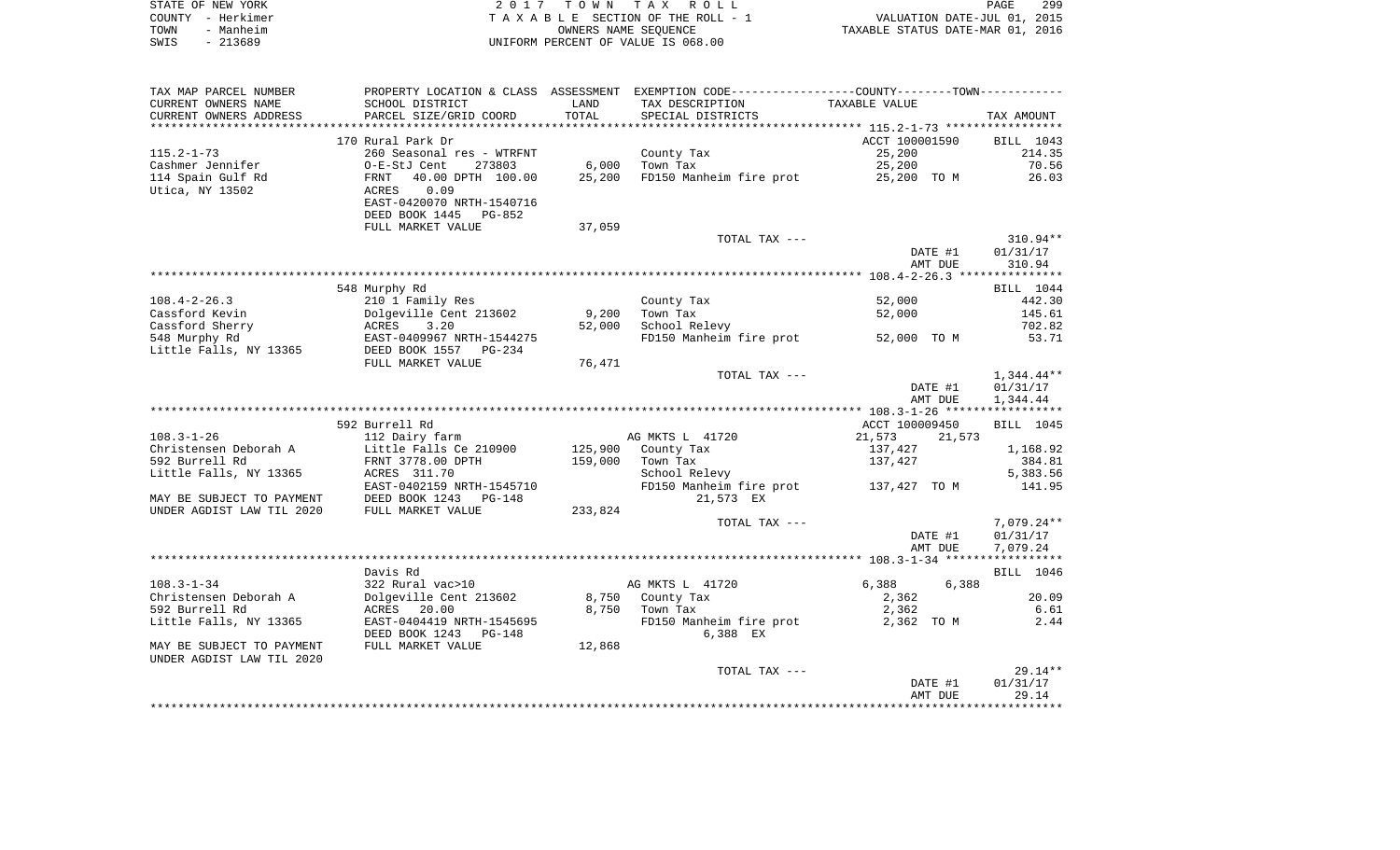|      | STATE OF NEW YORK | 2017 TOWN TAX ROLL                 | PAGE                             | 300 |
|------|-------------------|------------------------------------|----------------------------------|-----|
|      | COUNTY - Herkimer | TAXABLE SECTION OF THE ROLL - 1    | VALUATION DATE-JUL 01, 2015      |     |
| TOWN | - Manheim         | OWNERS NAME SEOUENCE               | TAXABLE STATUS DATE-MAR 01, 2016 |     |
| SWIS | $-213689$         | UNIFORM PERCENT OF VALUE IS 068.00 |                                  |     |

| TAX MAP PARCEL NUMBER                                |                              |         | PROPERTY LOCATION & CLASS ASSESSMENT EXEMPTION CODE----------------COUNTY--------TOWN----------- |                    |                        |
|------------------------------------------------------|------------------------------|---------|--------------------------------------------------------------------------------------------------|--------------------|------------------------|
| CURRENT OWNERS NAME                                  | SCHOOL DISTRICT              | LAND    | TAX DESCRIPTION                                                                                  | TAXABLE VALUE      |                        |
| CURRENT OWNERS ADDRESS                               | PARCEL SIZE/GRID COORD       | TOTAL   | SPECIAL DISTRICTS                                                                                |                    | TAX AMOUNT             |
| *********************                                | **************************** |         |                                                                                                  |                    |                        |
|                                                      | 376 St Rte 170A              |         |                                                                                                  | ACCT 100000300     | BILL 1047              |
| $108.1 - 1 - 10.1$                                   | 241 Rural res&ag             |         | County Tax                                                                                       | 100,000            | 850.58                 |
| Citimortgage, Inc.                                   | Dolgeville Cent 213602       | 30,000  | Town Tax                                                                                         | 100,000            | 280.01                 |
| 1000 Technology Dr                                   | ACRES 10.00                  | 100,000 | FD150 Manheim fire prot                                                                          | 100,000 TO M       | 103.29                 |
| O'Fallon, MO 63368                                   | EAST-0400243 NRTH-1556147    |         |                                                                                                  |                    |                        |
|                                                      | DEED BOOK 1494 PG-85         |         |                                                                                                  |                    |                        |
|                                                      | FULL MARKET VALUE            | 147,059 |                                                                                                  |                    |                        |
|                                                      |                              |         | TOTAL TAX ---                                                                                    |                    | $1,233.88**$           |
|                                                      |                              |         |                                                                                                  | DATE #1            | 01/31/17               |
|                                                      |                              |         |                                                                                                  | AMT DUE            | 1,233.88               |
|                                                      |                              |         |                                                                                                  |                    |                        |
|                                                      | 522 Gene Hoertz Rd-Keyser Lk |         |                                                                                                  | ACCT 100008940     | BILL 1048              |
| $108.4 - 2 - 85$                                     | 210 1 Family Res - WTRFNT    |         | County Tax                                                                                       | 54,000             | 459.31                 |
| Clark Nancy                                          | Dolgeville Cent 213602       | 4,000   | Town Tax                                                                                         | 54,000             | 151.21                 |
| Elliot, Edwards Matt, Gretra FRNT 120.00 DPTH 100.00 |                              | 54,000  | FD150 Manheim fire prot                                                                          | 54,000 TO M        | 55.78                  |
| 201 Rowe Rd                                          | <b>ACRES</b><br>0.28         |         |                                                                                                  |                    |                        |
| Mexico, NY 13114                                     | EAST-0419810 NRTH-1545199    |         |                                                                                                  |                    |                        |
|                                                      | DEED BOOK 1389<br>PG-732     |         |                                                                                                  |                    |                        |
|                                                      | FULL MARKET VALUE            | 79,412  |                                                                                                  |                    |                        |
|                                                      |                              |         | TOTAL TAX ---                                                                                    |                    | 666.30**               |
|                                                      |                              |         |                                                                                                  | DATE #1            | 01/31/17               |
|                                                      |                              |         |                                                                                                  | AMT DUE            | 666.30                 |
|                                                      |                              |         |                                                                                                  |                    |                        |
|                                                      | 5303 St Rte 167              |         |                                                                                                  | ACCT 100001860     | BILL 1049              |
| $115.4 - 1 - 10$                                     | 210 1 Family Res             |         | County Tax                                                                                       | 42,500             | 361.49                 |
| Cleveland Hilda                                      | Little Falls Ce 210900       | 4,000   | Town Tax                                                                                         | 42,500             | 119.01                 |
| Walsh Cindy M                                        | FRNT 244.00 DPTH 178.50      | 42,500  | FD150 Manheim fire prot                                                                          | 42,500 TO M        | 43.90                  |
| Cindy Walsh                                          | ACRES<br>1.00                |         |                                                                                                  |                    |                        |
| 246 Dutch Hill Rd                                    | EAST-0410232 NRTH-1535283    |         |                                                                                                  |                    |                        |
| Frankfort, NY 13340                                  | DEED BOOK 937<br>PG-382      |         |                                                                                                  |                    |                        |
|                                                      | FULL MARKET VALUE            | 62,500  |                                                                                                  |                    |                        |
|                                                      |                              |         | TOTAL TAX ---                                                                                    |                    | $524.40**$             |
|                                                      |                              |         |                                                                                                  | DATE #1            | 01/31/17               |
|                                                      |                              |         |                                                                                                  | AMT DUE            | 524.40                 |
|                                                      |                              |         |                                                                                                  |                    |                        |
|                                                      | 6389 St Rte 167              |         |                                                                                                  | ACCT 100009630     | BILL 1050              |
| $108.4 - 1 - 23$                                     | 210 1 Family Res             |         | County Tax                                                                                       | 42,000             | 357.24                 |
| Coffin Kirk                                          | Dolgeville Cent 213602       | 2,900   | Town Tax                                                                                         | 42,000             | 117.61                 |
| Coffin Tina                                          | FRNT 131.24 DPTH 250.00      | 42,000  | FD150 Manheim fire prot                                                                          | 42,000 TO M        | 43.38                  |
| 6389 State Rte 167                                   | ACRES<br>0.73 BANK<br>135    |         |                                                                                                  |                    |                        |
| Dolgeville, NY 13329                                 | EAST-0416204 NRTH-1552449    |         |                                                                                                  |                    |                        |
|                                                      | DEED BOOK 843<br>PG-675      |         |                                                                                                  |                    |                        |
|                                                      | FULL MARKET VALUE            | 61,765  |                                                                                                  |                    |                        |
|                                                      |                              |         | TOTAL TAX ---                                                                                    |                    | $518.23**$<br>01/31/17 |
|                                                      |                              |         |                                                                                                  | DATE #1<br>AMT DUE |                        |
|                                                      |                              |         |                                                                                                  |                    | 518.23                 |
|                                                      |                              |         |                                                                                                  |                    |                        |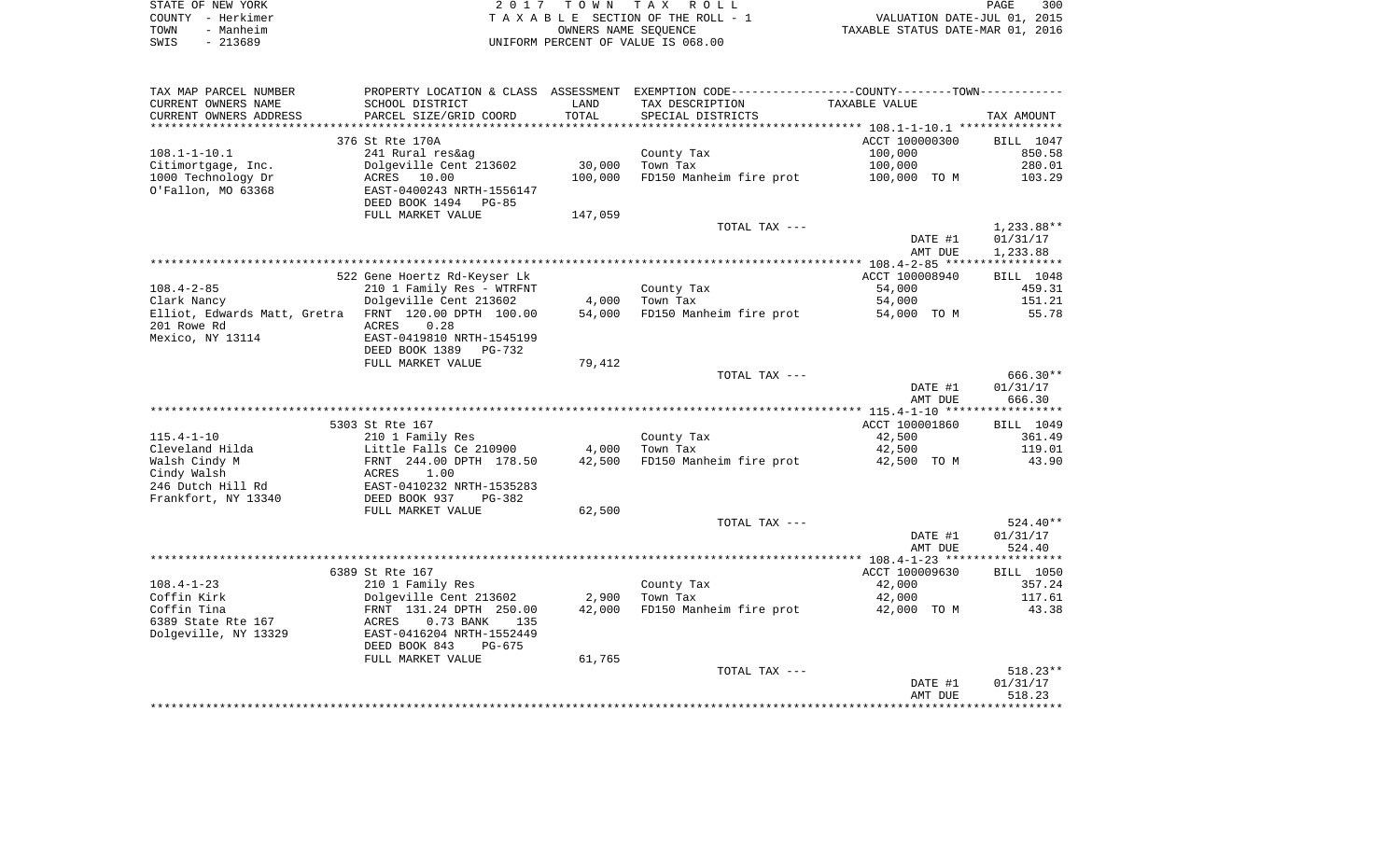|      | STATE OF NEW YORK | 2017 TOWN TAX ROLL                 | 301<br><b>PAGE</b>               |
|------|-------------------|------------------------------------|----------------------------------|
|      | COUNTY - Herkimer | TAXABLE SECTION OF THE ROLL - 1    | VALUATION DATE-JUL 01, 2015      |
| TOWN | - Manheim         | OWNERS NAME SEOUENCE               | TAXABLE STATUS DATE-MAR 01, 2016 |
| SWIS | - 213689          | UNIFORM PERCENT OF VALUE IS 068.00 |                                  |

| TAX MAP PARCEL NUMBER  | PROPERTY LOCATION & CLASS ASSESSMENT |                 | EXEMPTION CODE-----------------COUNTY-------TOWN----------- |                |                  |
|------------------------|--------------------------------------|-----------------|-------------------------------------------------------------|----------------|------------------|
| CURRENT OWNERS NAME    | SCHOOL DISTRICT                      | LAND            | TAX DESCRIPTION                                             | TAXABLE VALUE  |                  |
| CURRENT OWNERS ADDRESS | PARCEL SIZE/GRID COORD               | TOTAL           | SPECIAL DISTRICTS                                           |                | TAX AMOUNT       |
| *******************    |                                      | *************** |                                                             |                |                  |
|                        | 747 Bronner Rd                       |                 |                                                             | ACCT 100015240 | <b>BILL</b> 1051 |
| $108.4 - 2 - 6$        | 314 Rural vac<10                     |                 | County Tax                                                  | 2,100          | 17.86            |
| Collado Margaret       | Dolgeville Cent 213602               | 2,100           | Town Tax                                                    | 2,100          | 5.88             |
| 9062 NW 146th Ter      | ACRES<br>0.52                        | 2,100           | FD150 Manheim fire prot                                     | 2,100 TO M     | 2.17             |
| Hialeah, FL 33018      | EAST-0411567 NRTH-1546346            |                 |                                                             |                |                  |
|                        | DEED BOOK 687<br>PG-995              |                 |                                                             |                |                  |
|                        | FULL MARKET VALUE                    | 3,088           |                                                             |                |                  |
|                        |                                      |                 | TOTAL TAX ---                                               |                | $25.91**$        |
|                        |                                      |                 |                                                             | DATE #1        | 01/31/17         |
|                        |                                      |                 |                                                             | AMT DUE        | 25.91            |
|                        |                                      |                 |                                                             |                |                  |
|                        | 6221 St Rte 167                      |                 |                                                             | ACCT 100006510 | BILL 1052        |
| $108.4 - 1 - 41$       | 210 1 Family Res                     |                 | VET WAR CT 41121                                            | 6,120<br>6,120 |                  |
| Collis Karen W         | Dolgeville Cent 213602               | 7,500           | County Tax                                                  | 48,180         | 409.81           |
| Collis David W         | W/garage                             | 54,300          | Town Tax                                                    | 48,180         | 134.91           |
| 6221 State Rte 167     | FRNT 658.00 DPTH                     |                 | FD150 Manheim fire prot                                     | 54,300 TO M    | 56.09            |
| Dolgeville, NY 13329   | ACRES<br>6.10                        |                 |                                                             |                |                  |
|                        | EAST-0414118 NRTH-1549633            |                 |                                                             |                |                  |
|                        | DEED BOOK 904<br>$PG-1$              |                 |                                                             |                |                  |
|                        | FULL MARKET VALUE                    | 79,853          | TOTAL TAX ---                                               |                | 600.81**         |
|                        |                                      |                 |                                                             | DATE #1        | 01/31/17         |
|                        |                                      |                 |                                                             | AMT DUE        | 600.81           |
|                        |                                      |                 |                                                             |                |                  |
|                        | 132 Miner Rd                         |                 |                                                             | ACCT 100001950 | BILL 1053        |
| $108.3 - 1 - 12.1$     | 270 Mfg housing                      |                 | County Tax                                                  | 33,200         | 282.39           |
| Connor Cody            | Dolgeville Cent 213602               | 13,200          | Town Tax                                                    | 33,200         | 92.96            |
| Connor Michelle        | ACRES<br>7.10                        | 33,200          | FD150 Manheim fire prot                                     | 33,200 TO M    | 34.29            |
| 132 Miner Rd           | EAST-0407069 NRTH-1550383            |                 |                                                             |                |                  |
| Dolgeville, NY 13329   | DEED BOOK 1586<br>$PG-713$           |                 |                                                             |                |                  |
|                        | FULL MARKET VALUE                    | 48,824          |                                                             |                |                  |
|                        |                                      |                 | TOTAL TAX ---                                               |                | $409.64**$       |
|                        |                                      |                 |                                                             | DATE #1        | 01/31/17         |
|                        |                                      |                 |                                                             | AMT DUE        | 409.64           |
|                        |                                      |                 |                                                             |                |                  |
|                        | 184 Miner Rd                         |                 |                                                             | ACCT 100001955 | BILL 1054        |
| $108.3 - 1 - 12.2$     | 270 Mfg housing                      |                 | County Tax                                                  | 26,800         | 227.95           |
| Connor David           | Dolgeville Cent 213602               | 8,400           | Town Tax                                                    | 26,800         | 75.04            |
| 1111 St Hwy 10         | 2.40<br>ACRES                        | 26,800          | FD150 Manheim fire prot                                     | 26,800 TO M    | 27.68            |
| Caroga Lake, NY 12032  | EAST-0407245 NRTH-1551042            |                 |                                                             |                |                  |
|                        | DEED BOOK 695<br>$PG-174$            |                 |                                                             |                |                  |
|                        | FULL MARKET VALUE                    | 39,412          |                                                             |                |                  |
|                        |                                      |                 | TOTAL TAX ---                                               |                | $330.67**$       |
|                        |                                      |                 |                                                             | DATE #1        | 01/31/17         |
|                        |                                      |                 |                                                             | AMT DUE        | 330.67           |
|                        |                                      |                 |                                                             |                |                  |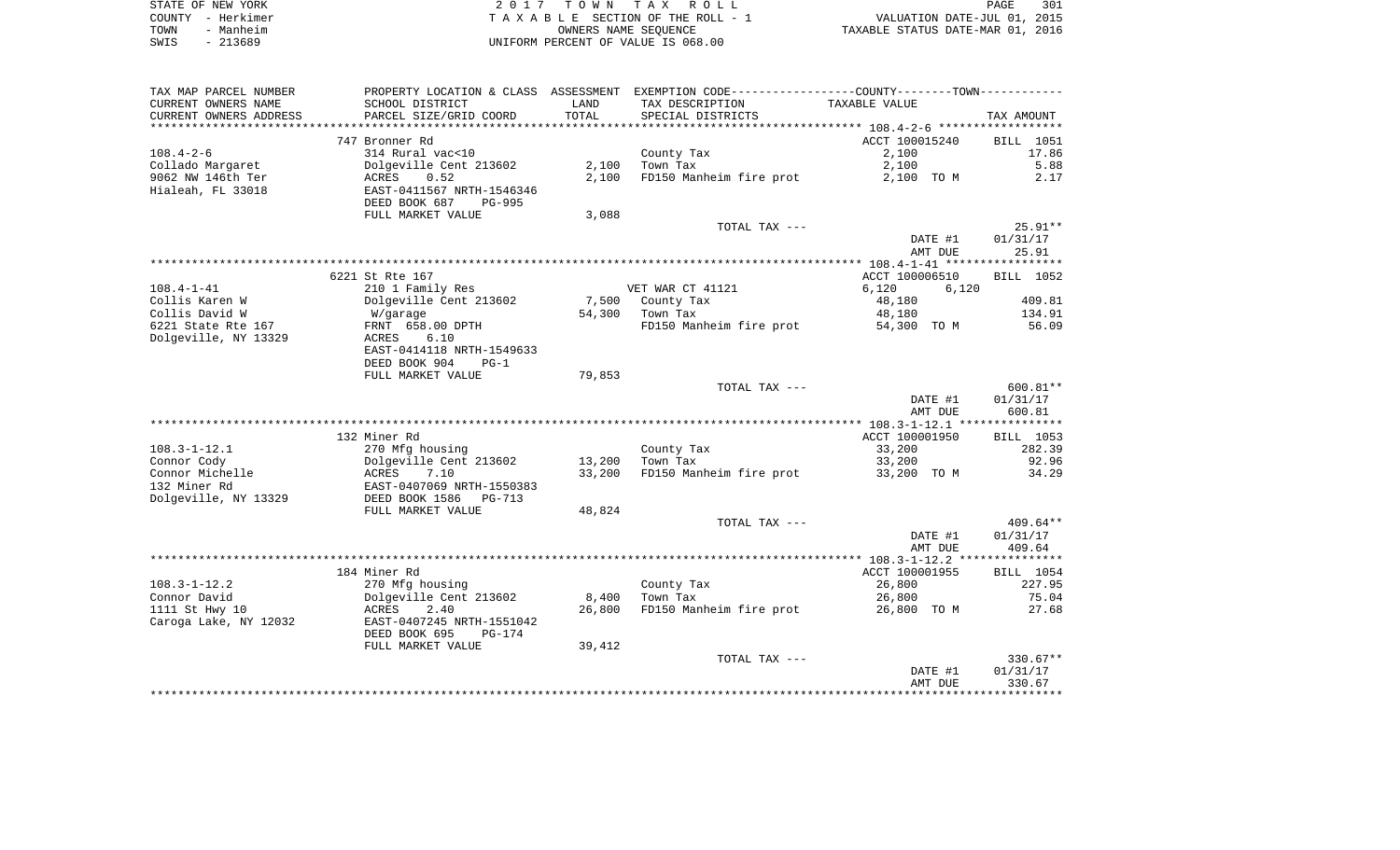|      | STATE OF NEW YORK | 2017 TOWN TAX ROLL                 | PAGE                             | 302 |
|------|-------------------|------------------------------------|----------------------------------|-----|
|      | COUNTY - Herkimer | TAXABLE SECTION OF THE ROLL - 1    | VALUATION DATE-JUL 01, 2015      |     |
| TOWN | - Manheim         | OWNERS NAME SEOUENCE               | TAXABLE STATUS DATE-MAR 01, 2016 |     |
| SWIS | - 213689          | UNIFORM PERCENT OF VALUE IS 068.00 |                                  |     |
|      |                   |                                    |                                  |     |

| TAX MAP PARCEL NUMBER  |                           |        | PROPERTY LOCATION & CLASS ASSESSMENT EXEMPTION CODE---------------COUNTY-------TOWN---------- |                |                       |
|------------------------|---------------------------|--------|-----------------------------------------------------------------------------------------------|----------------|-----------------------|
| CURRENT OWNERS NAME    | SCHOOL DISTRICT           | LAND   | TAX DESCRIPTION                                                                               | TAXABLE VALUE  |                       |
| CURRENT OWNERS ADDRESS | PARCEL SIZE/GRID COORD    | TOTAL  | SPECIAL DISTRICTS                                                                             |                | TAX AMOUNT            |
|                        |                           |        |                                                                                               |                |                       |
|                        | 265 Brockett Rd           |        |                                                                                               | ACCT 100001920 | BILL 1055             |
| $108.3 - 1 - 14.1$     | 210 1 Family Res          |        | County Tax                                                                                    | 33,900         | 288.35                |
| Connor Janet           | Dolgeville Cent 213602    | 8,200  | Town Tax                                                                                      | 33,900         | 94.92                 |
| 265 Brockett Rd        | FRNT 1063.00 DPTH         | 33,900 | FD150 Manheim fire prot                                                                       | 33,900 TO M    | 35.01                 |
| Dolgeville, NY 13329   | ACRES<br>2.90             |        |                                                                                               |                |                       |
|                        | EAST-0406948 NRTH-1549657 |        |                                                                                               |                |                       |
|                        | DEED BOOK 1574 PG-64      |        |                                                                                               |                |                       |
|                        | FULL MARKET VALUE         | 49,853 |                                                                                               |                |                       |
|                        |                           |        | TOTAL TAX ---                                                                                 |                | $418.28**$            |
|                        |                           |        |                                                                                               | DATE #1        | 01/31/17              |
|                        |                           |        |                                                                                               | AMT DUE        | 418.28                |
|                        |                           |        |                                                                                               |                | * * * * * * * * * * * |
|                        | Off Peckville Rd          |        |                                                                                               | ACCT 100009900 | BILL 1056             |
| $108.1 - 1 - 18$       | 322 Rural vac>10          |        | County Tax                                                                                    | 16,300         | 138.64                |
| Connor John Jr         | Dolgeville Cent 213602    | 16,300 | Town Tax                                                                                      | 16,300         | 45.64                 |
| 265 Brockett Rd        | Right Of Way Thru         | 16,300 | FD150 Manheim fire prot                                                                       | 16,300 TO M    | 16.84                 |
| Dolgeville, NY 13329   | Gressler Property         |        |                                                                                               |                |                       |
|                        | Off Miner & Peckville Rds |        |                                                                                               |                |                       |
|                        | 27.50<br>ACRES            |        |                                                                                               |                |                       |
|                        | EAST-0404138 NRTH-1552806 |        |                                                                                               |                |                       |
|                        | DEED BOOK 00635 PG-00865  | 23,971 |                                                                                               |                |                       |
|                        | FULL MARKET VALUE         |        | TOTAL TAX ---                                                                                 |                | $201.12**$            |
|                        |                           |        |                                                                                               | DATE #1        | 01/31/17              |
|                        |                           |        |                                                                                               | AMT DUE        | 201.12                |
|                        |                           |        |                                                                                               |                |                       |
|                        | 779 Snells Bush Rd        |        |                                                                                               | ACCT 100009270 | BILL 1057             |
| $115.4 - 1 - 91$       | 210 1 Family Res          |        | CW_15_VET/ 41162                                                                              | 4,830          | $\Omega$              |
| Cook Gary C            | Little Falls Ce 210900    |        | 2,700 County Tax                                                                              | 27,370         | 232.80                |
| 779 Snells Bush Rd     | W/garage-Barn             |        | 32,200 Town Tax                                                                               | 32,200         | 90.16                 |
| Little Falls, NY 13365 | FRNT 287.00 DPTH 106.00   |        | FD150 Manheim fire prot                                                                       | 32,200 TO M    | 33.26                 |
|                        | ACRES<br>0.68             |        |                                                                                               |                |                       |
|                        | EAST-0420030 NRTH-1529999 |        |                                                                                               |                |                       |
|                        | DEED BOOK 1544<br>PG-986  |        |                                                                                               |                |                       |
|                        | FULL MARKET VALUE         | 47,353 |                                                                                               |                |                       |
|                        |                           |        | TOTAL TAX ---                                                                                 |                | $356.22**$            |
|                        |                           |        |                                                                                               | DATE #1        | 01/31/17              |
|                        |                           |        |                                                                                               | AMT DUE        | 356.22                |
|                        |                           |        |                                                                                               |                |                       |
|                        | 421 Inghams Mills Rd      |        |                                                                                               | ACCT 100004680 | <b>BILL 1058</b>      |
| $115.2 - 2 - 16$       | 210 1 Family Res          |        | County Tax                                                                                    | 65,000         | 552.87                |
| Cook Patsy             | O-E-StJ Cent 273803       | 8,500  | Town Tax                                                                                      | 65,000         | 182.01                |
| 421 Inghams Mills Rd   | W/garage                  | 65,000 | FD150 Manheim fire prot                                                                       | 65,000 TO M    | 67.14                 |
| Little Falls, NY 13365 | FRNT 245.00 DPTH          |        |                                                                                               |                |                       |
|                        | ACRES<br>3.60             |        |                                                                                               |                |                       |
|                        | EAST-0470868 NRTH-1538552 |        |                                                                                               |                |                       |
|                        | DEED BOOK 1490<br>PG-574  |        |                                                                                               |                |                       |
|                        | FULL MARKET VALUE         | 95,588 |                                                                                               |                |                       |
|                        |                           |        | TOTAL TAX ---                                                                                 |                | 802.02**              |
|                        |                           |        |                                                                                               | DATE #1        | 01/31/17<br>802.02    |
|                        |                           |        |                                                                                               | AMT DUE        | *********             |
|                        |                           |        |                                                                                               |                |                       |
|                        |                           |        |                                                                                               |                |                       |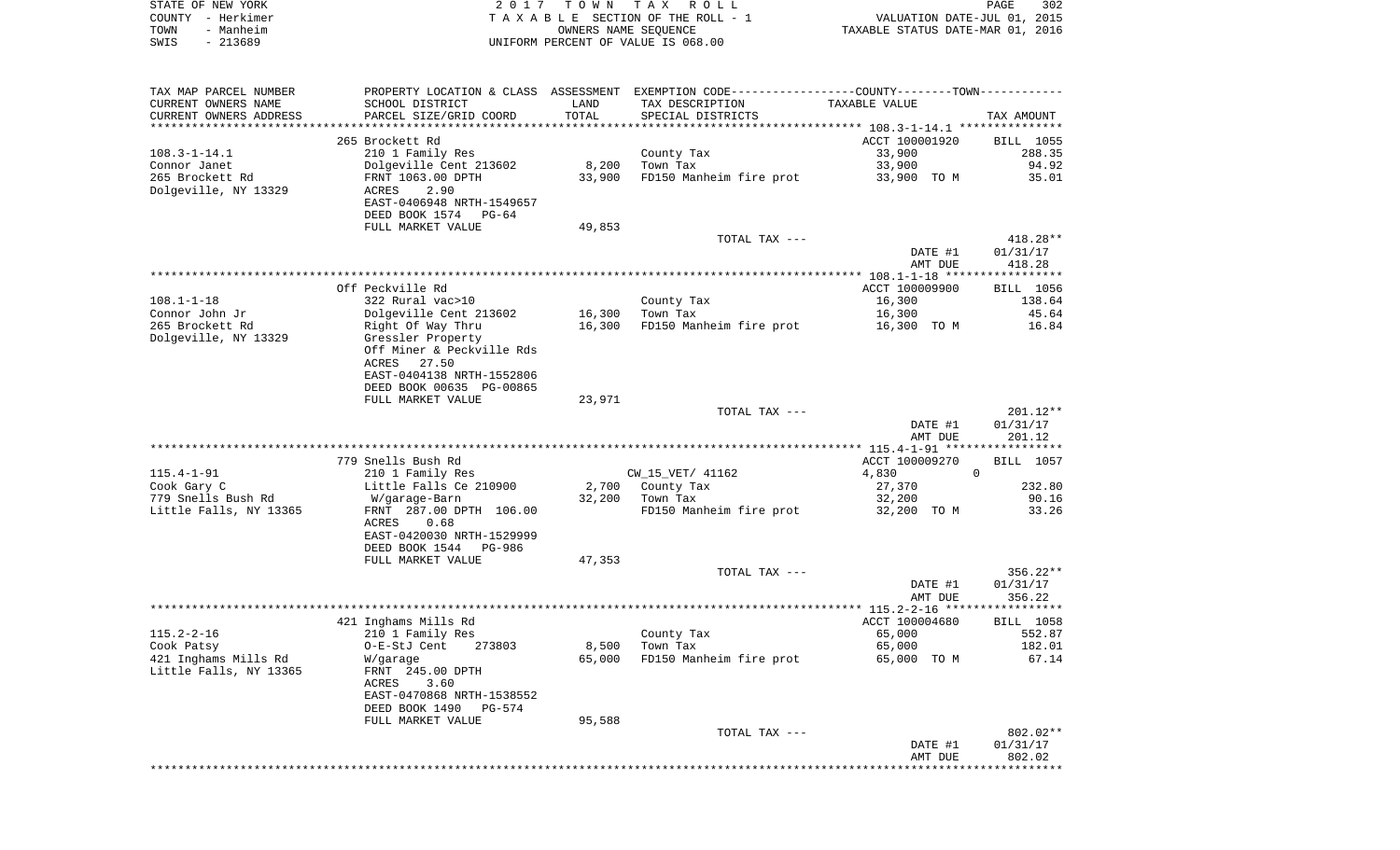| STATE OF NEW YORK | 2017 TOWN TAX ROLL                 | 303<br>PAGE                      |
|-------------------|------------------------------------|----------------------------------|
| COUNTY - Herkimer | TAXABLE SECTION OF THE ROLL - 1    | VALUATION DATE-JUL 01, 2015      |
| - Manheim<br>TOWN | OWNERS NAME SEOUENCE               | TAXABLE STATUS DATE-MAR 01, 2016 |
| - 213689<br>SWIS  | UNIFORM PERCENT OF VALUE IS 068.00 |                                  |

| TAX MAP PARCEL NUMBER     |                              |         | PROPERTY LOCATION & CLASS ASSESSMENT EXEMPTION CODE---------------COUNTY-------TOWN---------- |                  |            |
|---------------------------|------------------------------|---------|-----------------------------------------------------------------------------------------------|------------------|------------|
| CURRENT OWNERS NAME       | SCHOOL DISTRICT              | LAND    | TAX DESCRIPTION                                                                               | TAXABLE VALUE    |            |
| CURRENT OWNERS ADDRESS    | PARCEL SIZE/GRID COORD       | TOTAL   | SPECIAL DISTRICTS                                                                             |                  | TAX AMOUNT |
|                           |                              |         |                                                                                               |                  |            |
|                           | 5843 St Rte 167              |         |                                                                                               | ACCT 100080270   | BILL 1059  |
| $115.2 - 1 - 8$           | 210 1 Family Res             |         | County Tax                                                                                    | 55,900           | 475.47     |
| Cook Robert & Stephi      | Dolgeville Cent 213602 2,200 |         | Town Tax                                                                                      | 55,900           | 156.53     |
| 864 Snells Bush Rd        | FRNT 135.00 DPTH 178.00      | 55,900  | FD150 Manheim fire prot                                                                       | 55,900 TO M      | 57.74      |
| Little Falls, NY 13365    | 0.55<br>ACRES                |         |                                                                                               |                  |            |
|                           | EAST-0413279 NRTH-1542620    |         |                                                                                               |                  |            |
|                           | DEED BOOK 1262 PG-715        |         |                                                                                               |                  |            |
|                           | FULL MARKET VALUE            | 82,206  |                                                                                               |                  |            |
|                           |                              |         | TOTAL TAX ---                                                                                 |                  | 689.74**   |
|                           |                              |         |                                                                                               | DATE #1          | 01/31/17   |
|                           |                              |         |                                                                                               | AMT DUE          | 689.74     |
|                           |                              |         |                                                                                               |                  |            |
|                           | Snells Bush Rd               |         |                                                                                               | ACCT 100013530   | BILL 1060  |
|                           |                              |         |                                                                                               |                  |            |
| $115.4 - 1 - 58$          | 105 Vac farmland             |         | AG MKTS L 41720                                                                               | 4,011<br>4,011   |            |
| Cook Robert J             | Little Falls Ce 210900       |         | 8,200 County Tax                                                                              | 4,189            | 35.63      |
| Cook Stephanie            | ACRES<br>9.00                | 8,200   | Town Tax                                                                                      | 4,189            | 11.73      |
| 864 Snells Bush Rd        | EAST-0419534 NRTH-1531796    |         | FD150 Manheim fire prot                                                                       | 4,189 TO M       | 4.33       |
| Little Falls, NY 13365    | DEED BOOK 924<br>PG-251      |         | 4,011 EX                                                                                      |                  |            |
|                           | FULL MARKET VALUE            | 12,059  |                                                                                               |                  |            |
| MAY BE SUBJECT TO PAYMENT |                              |         |                                                                                               |                  |            |
| UNDER AGDIST LAW TIL 2020 |                              |         |                                                                                               |                  |            |
|                           |                              |         | TOTAL TAX ---                                                                                 |                  | $51.69**$  |
|                           |                              |         |                                                                                               | DATE #1          | 01/31/17   |
|                           |                              |         |                                                                                               | AMT DUE          | 51.69      |
|                           |                              |         |                                                                                               |                  |            |
|                           | 864 Snells Bush Rd           |         |                                                                                               | ACCT 100013410   | BILL 1061  |
| $116.3 - 1 - 8$           | 120 Field crops              |         | VETCOM CTS 41130                                                                              | 10,200<br>10,200 |            |
| Cook Robert J             | Little Falls Ce 210900       |         | 45,500 AG MKTS L 41720                                                                        | 13,752<br>13,752 |            |
| Cook Stephanie            | ACRES 63.90                  |         | 144,600 County Tax                                                                            | 120,648          | 1,026.20   |
| 864 Snells Bush Rd        | EAST-0422630 NRTH-1531464    |         | Town Tax                                                                                      | 120,648          | 337.83     |
| Little Falls, NY 13365    | DEED BOOK 924<br>PG-251      |         | FD150 Manheim fire prot                                                                       | 130,848 TO M     | 135.15     |
|                           | FULL MARKET VALUE            | 212,647 | 13,752 EX                                                                                     |                  |            |
| MAY BE SUBJECT TO PAYMENT |                              |         |                                                                                               |                  |            |
| UNDER AGDIST LAW TIL 2020 |                              |         |                                                                                               |                  |            |
|                           |                              |         | TOTAL TAX ---                                                                                 |                  | 1,499.18** |
|                           |                              |         |                                                                                               | DATE #1          | 01/31/17   |
|                           |                              |         |                                                                                               | AMT DUE          | 1,499.18   |
|                           |                              |         |                                                                                               |                  |            |
|                           |                              |         |                                                                                               |                  |            |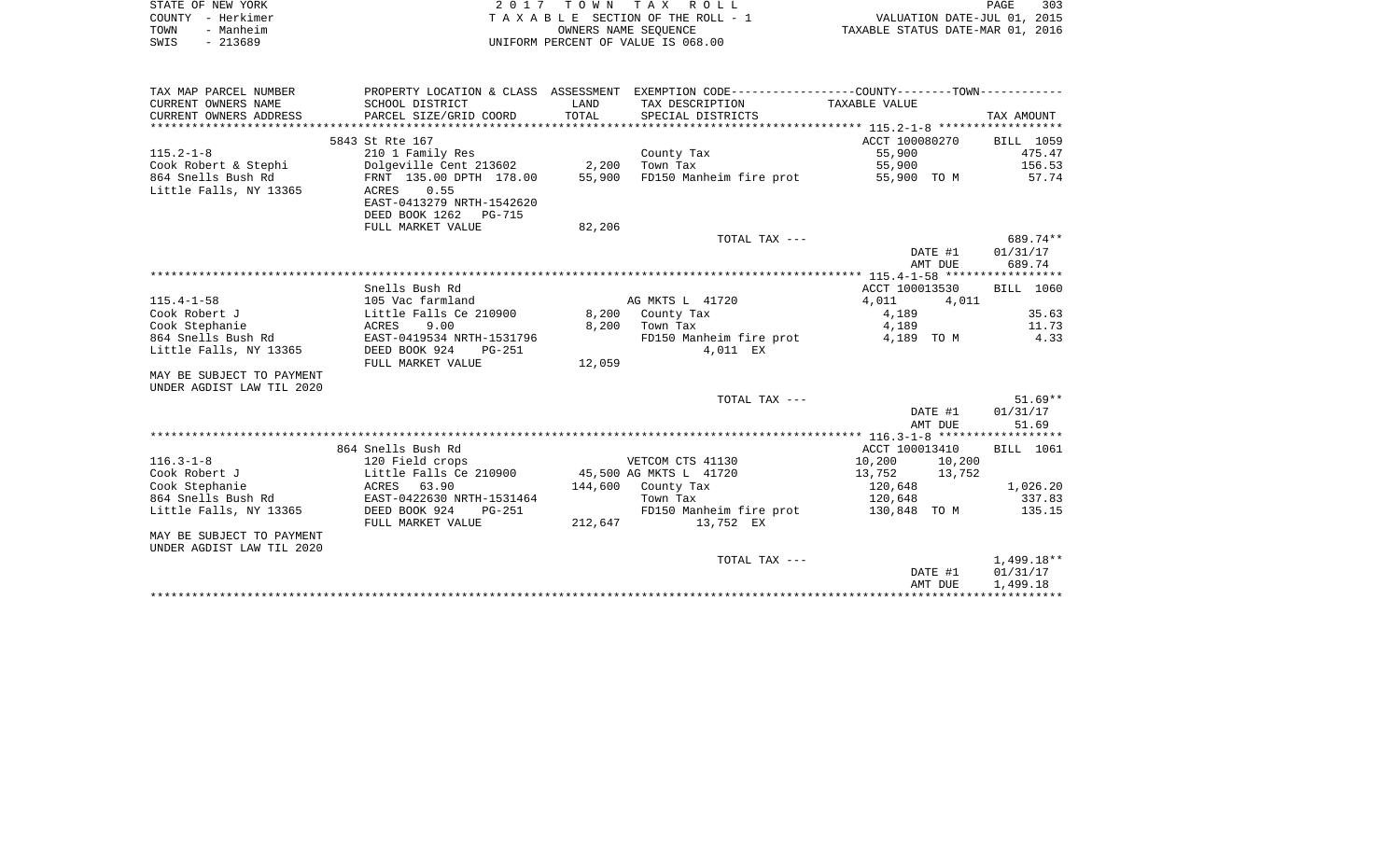|      | STATE OF NEW YORK | 2017 TOWN TAX ROLL                 | PAGE                             | 304 |
|------|-------------------|------------------------------------|----------------------------------|-----|
|      | COUNTY - Herkimer | TAXABLE SECTION OF THE ROLL - 1    | VALUATION DATE-JUL 01, 2015      |     |
| TOWN | - Manheim         | OWNERS NAME SEOUENCE               | TAXABLE STATUS DATE-MAR 01, 2016 |     |
| SWIS | - 213689          | UNIFORM PERCENT OF VALUE IS 068.00 |                                  |     |

| TAX MAP PARCEL NUMBER                          |                                                        |                  | PROPERTY LOCATION & CLASS ASSESSMENT EXEMPTION CODE---------------COUNTY-------TOWN---------- |                                      |                  |
|------------------------------------------------|--------------------------------------------------------|------------------|-----------------------------------------------------------------------------------------------|--------------------------------------|------------------|
| CURRENT OWNERS NAME                            | SCHOOL DISTRICT                                        | LAND             | TAX DESCRIPTION                                                                               | TAXABLE VALUE                        |                  |
| CURRENT OWNERS ADDRESS                         | PARCEL SIZE/GRID COORD                                 | TOTAL            | SPECIAL DISTRICTS                                                                             |                                      | TAX AMOUNT       |
|                                                | 852 Snells Bush Rd                                     |                  |                                                                                               | ACCT 100013500                       | BILL 1062        |
| $116.3 - 1 - 9.1$                              | 242 Rurl res&rec                                       |                  |                                                                                               |                                      |                  |
| Cook Robert J                                  | Little Falls Ce 210900                                 |                  | AGRIC 10 Y 41700<br>15,300 AG MKTS L 41720                                                    | 120,000<br>120,000<br>3,801<br>3,801 |                  |
| Cook Stephanie                                 | FRNT 585.00 DPTH                                       | 170,700          | County Tax                                                                                    | 46,899                               | 398.91           |
| 864 Snells Bush Rd                             | 9.80<br>ACRES                                          |                  | Town Tax                                                                                      | 46,899                               | 131.32           |
| Little Falls, NY 13365                         | EAST-0420320 NRTH-1531372                              |                  | FD150 Manheim fire prot                                                                       | 166,899 TO M                         | 172.39           |
|                                                | DEED BOOK 924<br><b>PG-251</b>                         |                  | 3,801 EX                                                                                      |                                      |                  |
| MAY BE SUBJECT TO PAYMENT                      | FULL MARKET VALUE                                      | 251,029          |                                                                                               |                                      |                  |
| UNDER AGDIST LAW TIL 2020                      |                                                        |                  |                                                                                               |                                      |                  |
|                                                |                                                        |                  | TOTAL TAX ---                                                                                 |                                      | $702.62**$       |
|                                                |                                                        |                  |                                                                                               | DATE #1                              | 01/31/17         |
|                                                |                                                        |                  |                                                                                               | AMT DUE                              | 702.62           |
|                                                |                                                        |                  |                                                                                               |                                      |                  |
|                                                | 172 Inghams Mills Rd                                   |                  |                                                                                               | ACCT 100000240                       | BILL 1063        |
| $115.4 - 1 - 41$                               | 210 1 Family Res                                       |                  | County Tax                                                                                    | 106,800                              | 908.42           |
| Corbett David<br>Corbett Lisa                  | Little Falls Ce 210900                                 | 7,200<br>106,800 | Town Tax<br>FD150 Manheim fire prot                                                           | 106,800                              | 299.05<br>110.31 |
| 172 Inghams Mills Rd                           | W/garage<br>1.80<br>ACRES                              |                  |                                                                                               | 106,800 TO M                         |                  |
| Little Falls, NY 13365                         | EAST-0417018 NRTH-1535830                              |                  |                                                                                               |                                      |                  |
|                                                | DEED BOOK 880<br>PG-360                                |                  |                                                                                               |                                      |                  |
|                                                | FULL MARKET VALUE                                      | 157,059          |                                                                                               |                                      |                  |
|                                                |                                                        |                  | TOTAL TAX ---                                                                                 |                                      | 1,317.78**       |
|                                                |                                                        |                  |                                                                                               | DATE #1                              | 01/31/17         |
|                                                |                                                        |                  |                                                                                               | AMT DUE                              | 1,317.78         |
|                                                |                                                        |                  |                                                                                               |                                      | ************     |
|                                                | Inghams Mills Rd                                       |                  |                                                                                               | ACCT 100001325                       | BILL 1064        |
| $115.4 - 1 - 40$                               | 314 Rural vac<10                                       |                  | County Tax                                                                                    | 2,000                                | 17.01            |
| Corbett David P                                | Little Falls Ce 210900                                 | 2,000            | Town Tax                                                                                      | 2,000                                | 5.60             |
| Corbett Lisa J                                 | FRNT 400.00 DPTH                                       | 2,000            | FD150 Manheim fire prot                                                                       | 2,000 TO M                           | 2.07             |
| 172 Inghams Mills Rd<br>Little Falls, NY 13365 | ACRES<br>1.00<br>EAST-0417352 NRTH-1535918             |                  |                                                                                               |                                      |                  |
|                                                | DEED BOOK 1459<br>$PG-37$                              |                  |                                                                                               |                                      |                  |
|                                                | FULL MARKET VALUE                                      | 2,941            |                                                                                               |                                      |                  |
|                                                |                                                        |                  | TOTAL TAX ---                                                                                 |                                      | $24.68**$        |
|                                                |                                                        |                  |                                                                                               | DATE #1                              | 01/31/17         |
|                                                |                                                        |                  |                                                                                               | AMT DUE                              | 24.68            |
|                                                |                                                        |                  |                                                                                               |                                      |                  |
|                                                | 5896 St Rte 167                                        |                  |                                                                                               | ACCT 100002160                       | BILL 1065        |
| $115.2 - 1 - 18$                               | 210 1 Family Res                                       |                  | County Tax                                                                                    | 67,000                               | 569.89           |
| Crisino James                                  | Dolgeville Cent 213602                                 | 2,800            | Town Tax                                                                                      | 67,000                               | 187.61           |
| Crisino Leonard                                | FRNT 374.00 DPTH 167.00                                | 67,000           | FD150 Manheim fire prot                                                                       | 67,000 TO M                          | 69.20            |
| 5896 St Rte 167                                | 0.71<br>ACRES                                          |                  |                                                                                               |                                      |                  |
| Little Falls, NY 13365                         | EAST-0413364 NRTH-1543631<br>DEED BOOK 937<br>$PG-235$ |                  |                                                                                               |                                      |                  |
|                                                | FULL MARKET VALUE                                      | 98,529           |                                                                                               |                                      |                  |
|                                                |                                                        |                  | TOTAL TAX ---                                                                                 |                                      | 826.70**         |
|                                                |                                                        |                  |                                                                                               | DATE #1                              | 01/31/17         |
|                                                |                                                        |                  |                                                                                               | AMT DUE                              | 826.70           |
|                                                |                                                        |                  |                                                                                               |                                      |                  |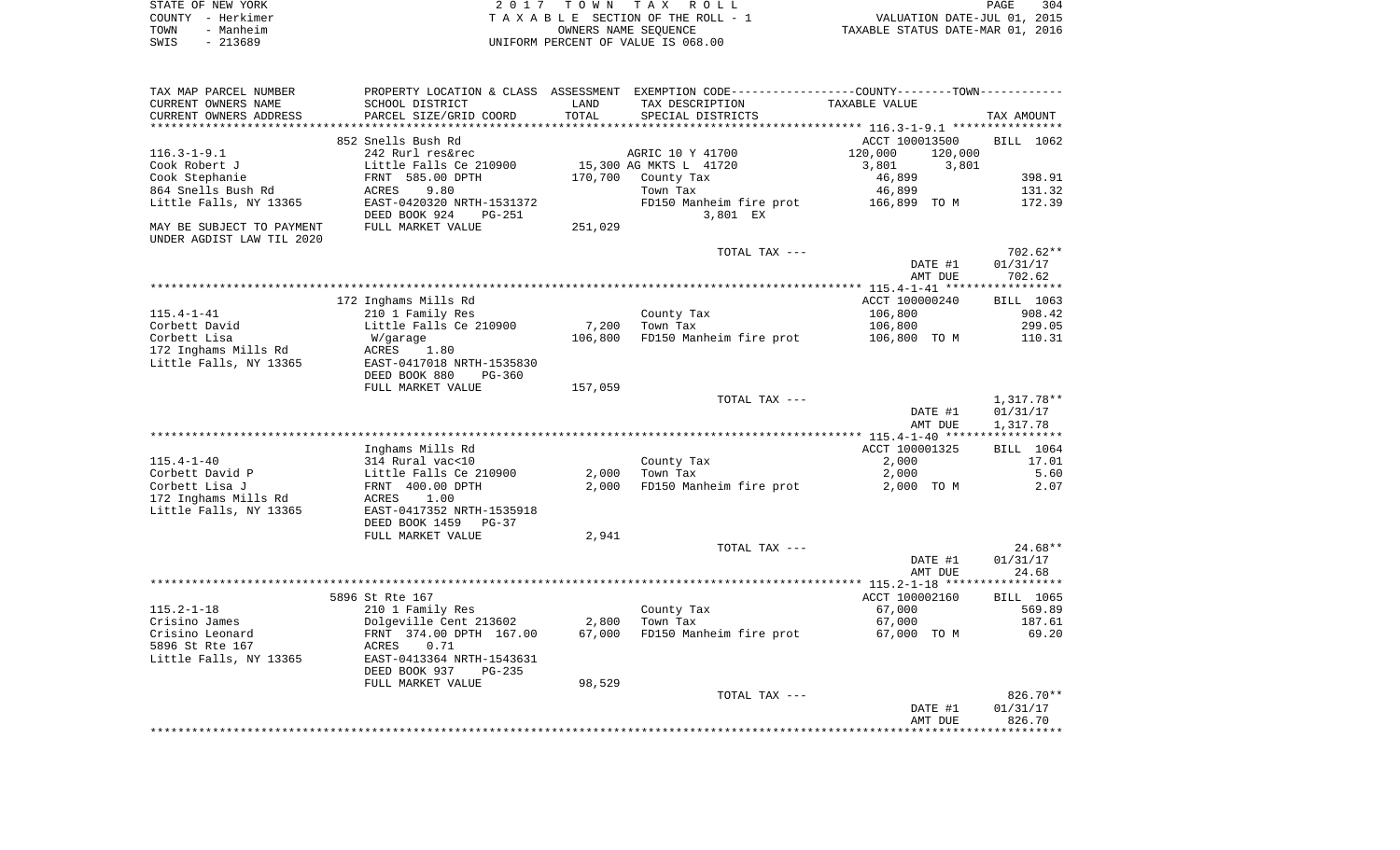|      | STATE OF NEW YORK | 2017 TOWN TAX ROLL                 |                                  | PAGE | - 305 |
|------|-------------------|------------------------------------|----------------------------------|------|-------|
|      | COUNTY - Herkimer | TAXABLE SECTION OF THE ROLL - 1    | VALUATION DATE-JUL 01, 2015      |      |       |
| TOWN | - Manheim         | OWNERS NAME SEOUENCE               | TAXABLE STATUS DATE-MAR 01, 2016 |      |       |
| SWIS | - 213689          | UNIFORM PERCENT OF VALUE IS 068.00 |                                  |      |       |
|      |                   |                                    |                                  |      |       |
|      |                   |                                    |                                  |      |       |
|      |                   |                                    |                                  |      |       |

| TAX MAP PARCEL NUMBER  | PROPERTY LOCATION & CLASS ASSESSMENT EXEMPTION CODE----------------COUNTY--------TOWN-------- |         |                         |                |              |
|------------------------|-----------------------------------------------------------------------------------------------|---------|-------------------------|----------------|--------------|
| CURRENT OWNERS NAME    | SCHOOL DISTRICT                                                                               | LAND    | TAX DESCRIPTION         | TAXABLE VALUE  |              |
| CURRENT OWNERS ADDRESS | PARCEL SIZE/GRID COORD                                                                        | TOTAL   | SPECIAL DISTRICTS       |                | TAX AMOUNT   |
|                        |                                                                                               |         |                         |                |              |
|                        | 5322 St Rte 167                                                                               |         |                         | ACCT 100014400 | BILL 1066    |
| $115.4 - 1 - 71$       | 210 1 Family Res                                                                              |         | County Tax              | 55,000         | 467.82       |
| Critser James          | Little Falls Ce 210900                                                                        | 2,200   | Town Tax                | 55,000         | 154.01       |
| Critser Sandra         | W/garage                                                                                      | 55,000  | FD150 Manheim fire prot | 55,000 TO M    | 56.81        |
| 5322 State Rte 167     | FRNT 200.00 DPTH 128.00                                                                       |         |                         |                |              |
| Little Falls, NY 13365 | ACRES<br>0.55                                                                                 |         |                         |                |              |
|                        | EAST-0410657 NRTH-1535158                                                                     |         |                         |                |              |
|                        | DEED BOOK 744<br>PG-196                                                                       |         |                         |                |              |
|                        | FULL MARKET VALUE                                                                             | 80,882  |                         |                |              |
|                        |                                                                                               |         | TOTAL TAX ---           |                | $678.64**$   |
|                        |                                                                                               |         |                         | DATE #1        | 01/31/17     |
|                        |                                                                                               |         |                         | AMT DUE        | 678.64       |
|                        |                                                                                               |         |                         |                |              |
|                        |                                                                                               |         |                         |                |              |
|                        | Kilts Hill Rd                                                                                 |         |                         | ACCT 100002070 | BILL 1067    |
| $108.1 - 1 - 2$        | 322 Rural vac>10                                                                              |         | County Tax              | 87,900         | 747.66       |
| Crofoot Henry          | West Canada Val 212402                                                                        | 87,900  | Town Tax                | 87,900         | 246.13       |
| 227 Kilts Hill Rd      | Bldgs In Fairfield                                                                            | 87,900  | FD150 Manheim fire prot | 87,900 TO M    | 90.79        |
| Little Falls, NY 13365 | ACRES 174.60 BANK<br>135                                                                      |         |                         |                |              |
|                        | EAST-0396617 NRTH-1557824                                                                     |         |                         |                |              |
|                        | DEED BOOK 732<br>PG-163                                                                       |         |                         |                |              |
|                        | FULL MARKET VALUE                                                                             | 129,265 |                         |                |              |
|                        |                                                                                               |         | TOTAL TAX ---           |                | $1,084.58**$ |
|                        |                                                                                               |         |                         | DATE #1        | 01/31/17     |
|                        |                                                                                               |         |                         | AMT DUE        | 1,084.58     |
|                        |                                                                                               |         |                         |                |              |
|                        | 122 Granny Hill Rd                                                                            |         |                         | ACCT 100002550 | BILL 1068    |
| $108.4 - 2 - 63$       | 260 Seasonal res - WTRFNT                                                                     |         | County Tax              | 44,000         | 374.25       |
| Crowford Richard J     | Dolgeville Cent 213602                                                                        | 2,500   | Town Tax                | 44,000         | 123.21       |
| Crowford Christina M   | 50.00 DPTH 100.00<br>FRNT                                                                     | 44,000  | FD150 Manheim fire prot | 44,000 TO M    | 45.45        |
| 213 Washington Dr      | 0.11<br>ACRES                                                                                 |         |                         |                |              |
| New Hartford, NY 13413 | EAST-0418654 NRTH-1544862                                                                     |         |                         |                |              |
|                        | DEED BOOK 1090 PG-40                                                                          |         |                         |                |              |
|                        | FULL MARKET VALUE                                                                             | 64,706  |                         |                |              |
|                        |                                                                                               |         | TOTAL TAX ---           |                | 542.91**     |
|                        |                                                                                               |         |                         | DATE #1        | 01/31/17     |
|                        |                                                                                               |         |                         | AMT DUE        | 542.91       |
|                        |                                                                                               |         |                         |                |              |
|                        | 4997 St Rte 167                                                                               |         |                         | ACCT 100000780 | BILL 1069    |
| $115.3 - 1 - 7$        | 210 1 Family Res                                                                              |         | County Tax              | 81,700         | 694.92       |
| Cuda Andre             | Little Falls Ce 210900                                                                        | 6,000   | Town Tax                | 81,700         | 228.77       |
| Cuda Francis           | ACRES<br>1.10                                                                                 | 81,700  | FD150 Manheim fire prot | 81,700 TO M    | 84.39        |
| PO Box 859             | EAST-0404815 NRTH-1532441                                                                     |         |                         |                |              |
| Little Falls, NY 13365 | DEED BOOK 909<br>PG-597                                                                       |         |                         |                |              |
|                        | FULL MARKET VALUE                                                                             | 120,147 |                         |                |              |
|                        |                                                                                               |         | TOTAL TAX ---           |                | $1,008.08**$ |
|                        |                                                                                               |         |                         | DATE #1        | 01/31/17     |
|                        |                                                                                               |         |                         | AMT DUE        | 1,008.08     |
|                        |                                                                                               |         |                         |                |              |
|                        |                                                                                               |         |                         |                |              |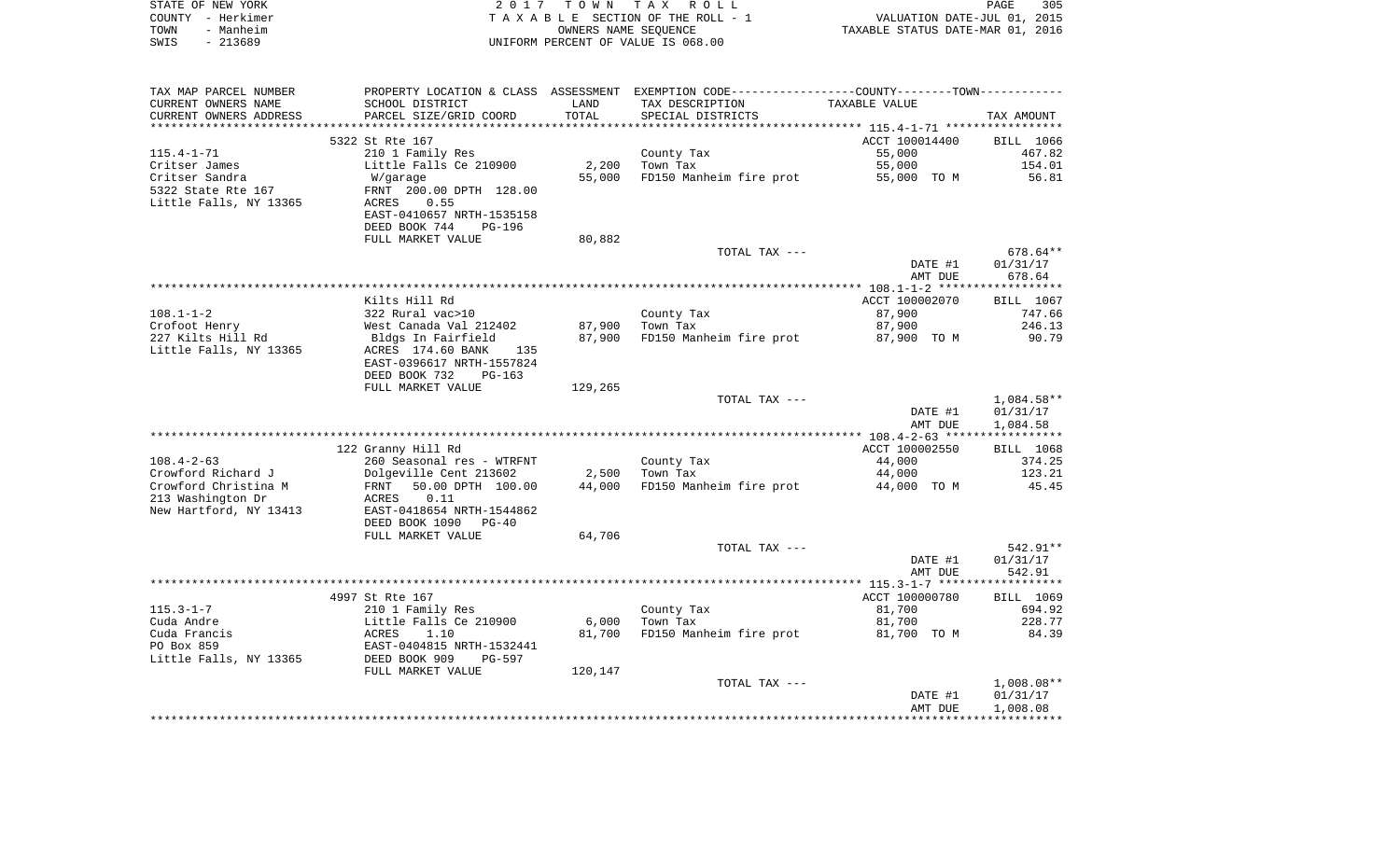| STATE OF NEW YORK | 2017 TOWN TAX ROLL                 | 306<br>PAGE                      |
|-------------------|------------------------------------|----------------------------------|
| COUNTY - Herkimer | TAXABLE SECTION OF THE ROLL - 1    | VALUATION DATE-JUL 01, 2015      |
| - Manheim<br>TOWN | OWNERS NAME SEOUENCE               | TAXABLE STATUS DATE-MAR 01, 2016 |
| - 213689<br>SWIS  | UNIFORM PERCENT OF VALUE IS 068.00 |                                  |

| TAX MAP PARCEL NUMBER              |                                               |        | PROPERTY LOCATION & CLASS ASSESSMENT EXEMPTION CODE---------------COUNTY--------TOWN---------- |                |            |
|------------------------------------|-----------------------------------------------|--------|------------------------------------------------------------------------------------------------|----------------|------------|
| CURRENT OWNERS NAME                | SCHOOL DISTRICT                               | LAND   | TAX DESCRIPTION                                                                                | TAXABLE VALUE  |            |
| CURRENT OWNERS ADDRESS             | PARCEL SIZE/GRID COORD                        | TOTAL  | SPECIAL DISTRICTS                                                                              |                | TAX AMOUNT |
| **********************             |                                               |        |                                                                                                |                |            |
|                                    | St Rte 167                                    |        |                                                                                                | ACCT 100000810 | BILL 1070  |
| $115.3 - 1 - 8$                    | 314 Rural vac<10                              |        | County Tax                                                                                     | 500            | 4.25       |
| Cuda Andre                         | Little Falls Ce 210900                        | 500    | Town Tax                                                                                       | 500            | 1.40       |
| Cuda Francis & Doris               | FRNT 140.00 DPTH<br>50.00                     | 500    | FD150 Manheim fire prot                                                                        | 500 TO M       | .52        |
| PO Box 859                         | 0.14<br>ACRES                                 |        |                                                                                                |                |            |
| Little Falls, NH 13365             | EAST-0404695 NRTH-1532333                     |        |                                                                                                |                |            |
|                                    | DEED BOOK 1113 PG-297                         |        |                                                                                                |                |            |
|                                    | FULL MARKET VALUE                             | 735    |                                                                                                |                |            |
|                                    |                                               |        | TOTAL TAX ---                                                                                  |                | $6.17**$   |
|                                    |                                               |        |                                                                                                | DATE #1        | 01/31/17   |
|                                    |                                               |        |                                                                                                | AMT DUE        | 6.17       |
|                                    |                                               |        |                                                                                                |                |            |
|                                    | St Rte 167                                    |        |                                                                                                |                | BILL 1071  |
| $115.3 - 1 - 13.3$                 | 314 Rural vac<10                              |        | County Tax                                                                                     | 2,300          | 19.56      |
| Cuda Andre M                       | Little Falls Ce 210900                        | 2,300  | Town Tax<br>FD150 Manheim fire prot                                                            | 2,300          | 6.44       |
| Cuda Francis & Doris<br>PO Box 859 | ACRES 1.15<br>EAST-0405095 NRTH-1532246       | 2,300  |                                                                                                | 2,300 TO M     | 2.38       |
|                                    |                                               |        |                                                                                                |                |            |
| Little Falls, NY 13365             | DEED BOOK 1113<br>PG-294<br>FULL MARKET VALUE | 3,382  |                                                                                                |                |            |
|                                    |                                               |        | TOTAL TAX ---                                                                                  |                | $28.38**$  |
|                                    |                                               |        |                                                                                                | DATE #1        | 01/31/17   |
|                                    |                                               |        |                                                                                                | AMT DUE        | 28.38      |
|                                    |                                               |        |                                                                                                |                |            |
|                                    | St Rte 167                                    |        |                                                                                                | ACCT 100007260 | BILL 1072  |
| $115.4 - 1 - 4$                    | 314 Rural vac<10                              |        | County Tax                                                                                     | 5,400          | 45.93      |
| Cummings John R                    |                                               | 5,400  | Town Tax                                                                                       | 5,400          | 15.12      |
| 12255 Platten Rd                   | Little Falls Ce 210900<br>ACRES 2.40          | 5,400  | FD150 Manheim fire prot                                                                        | 5,400 TO M     | 5.58       |
| Lydonville, NY 14098               | EAST-0409016 NRTH-1534874                     |        |                                                                                                |                |            |
|                                    | DEED BOOK 1126<br>PG-191                      |        |                                                                                                |                |            |
|                                    | FULL MARKET VALUE                             | 7,941  |                                                                                                |                |            |
|                                    |                                               |        | TOTAL TAX ---                                                                                  |                | 66.63**    |
|                                    |                                               |        |                                                                                                | DATE #1        | 01/31/17   |
|                                    |                                               |        |                                                                                                | AMT DUE        | 66.63      |
|                                    |                                               |        |                                                                                                |                |            |
|                                    | 5249 St Rte 167                               |        |                                                                                                | ACCT 100002190 | BILL 1073  |
| $115.4 - 1 - 5$                    | 210 1 Family Res                              |        | County Tax                                                                                     | 62,600         | 532.46     |
| Cummings John R                    | Little Falls Ce 210900                        | 4,000  | Town Tax                                                                                       | 62,600         | 175.29     |
| 12255 Platten Rd                   | FRNT 134.00 DPTH 365.00                       |        | 62,600 FD150 Manheim fire prot                                                                 | 62,600 TO M    | 64.66      |
| Lydonville, NY 14098               | ACRES<br>1.00                                 |        |                                                                                                |                |            |
|                                    | EAST-0409221 NRTH-1534908                     |        |                                                                                                |                |            |
|                                    | DEED BOOK 1126<br>PG-191                      |        |                                                                                                |                |            |
|                                    | FULL MARKET VALUE                             | 92,059 |                                                                                                |                |            |
|                                    |                                               |        | TOTAL TAX ---                                                                                  |                | 772.41**   |
|                                    |                                               |        |                                                                                                | DATE #1        | 01/31/17   |
|                                    |                                               |        |                                                                                                | AMT DUE        | 772.41     |
|                                    |                                               |        |                                                                                                |                |            |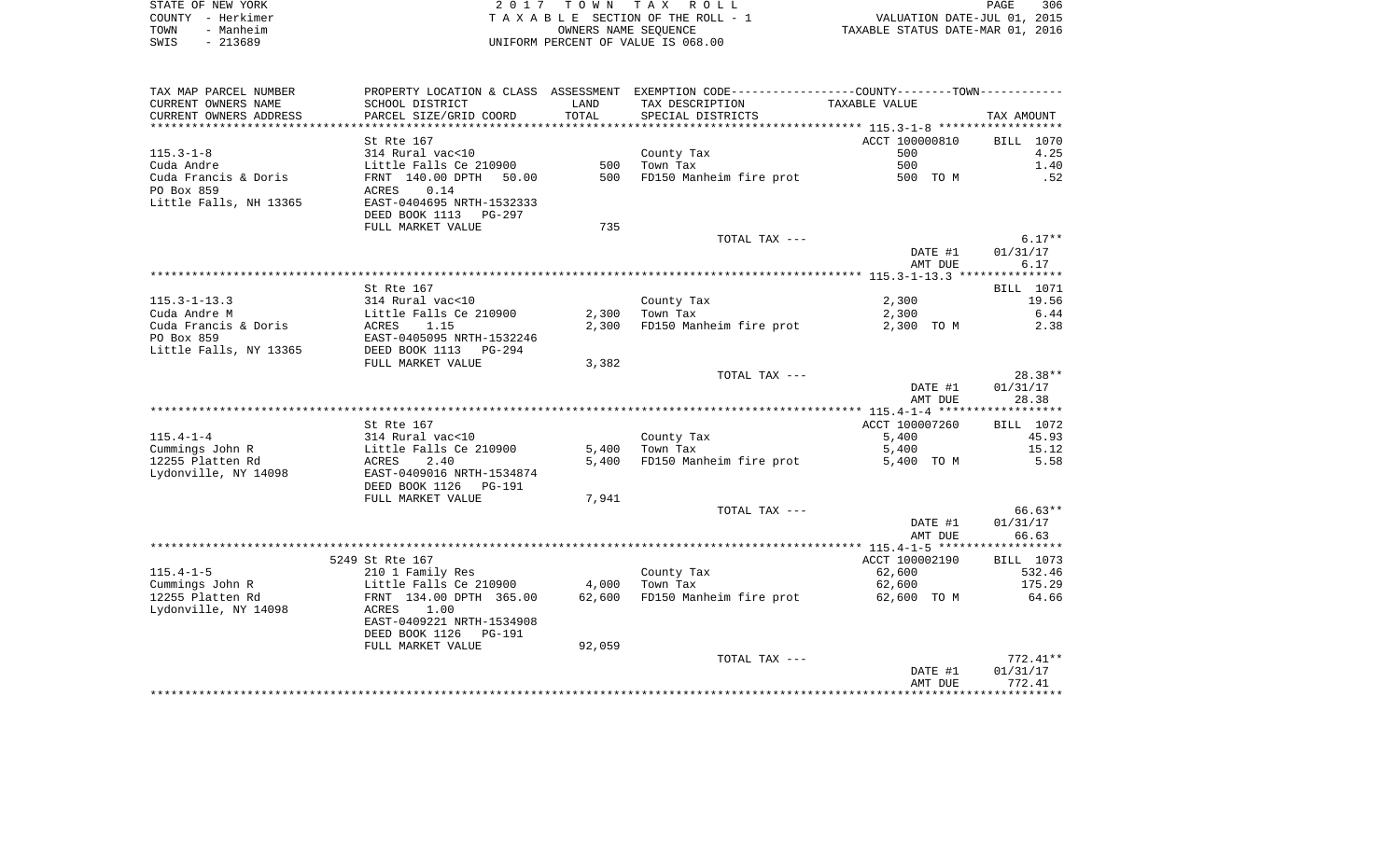| STATE OF NEW YORK | 2017 TOWN TAX ROLL                 | 307<br>PAGE                      |
|-------------------|------------------------------------|----------------------------------|
| COUNTY - Herkimer | TAXABLE SECTION OF THE ROLL - 1    | VALUATION DATE-JUL 01, 2015      |
| TOWN<br>- Manheim | OWNERS NAME SEOUENCE               | TAXABLE STATUS DATE-MAR 01, 2016 |
| SWIS<br>- 213689  | UNIFORM PERCENT OF VALUE IS 068.00 |                                  |

| TAX MAP PARCEL NUMBER  | PROPERTY LOCATION & CLASS ASSESSMENT EXEMPTION CODE----------------COUNTY-------TOWN---------- |        |                         |                    |                   |
|------------------------|------------------------------------------------------------------------------------------------|--------|-------------------------|--------------------|-------------------|
| CURRENT OWNERS NAME    | SCHOOL DISTRICT                                                                                | LAND   | TAX DESCRIPTION         | TAXABLE VALUE      |                   |
| CURRENT OWNERS ADDRESS | PARCEL SIZE/GRID COORD                                                                         | TOTAL  | SPECIAL DISTRICTS       |                    | TAX AMOUNT        |
| ********************** |                                                                                                |        |                         |                    |                   |
|                        | 320 Military Rd                                                                                |        |                         |                    | BILL 1074         |
| $108.2 - 1 - 7.2$      | 270 Mfg housing                                                                                |        | County Tax              | 15,000             | 127.59            |
| Dager Ronald           | Dolgeville Cent 213602                                                                         | 2,000  | Town Tax                | 15,000             | 42.00             |
| Dager Beverly          | FRNT 228.00 DPTH                                                                               | 15,000 | FD150 Manheim fire prot | 15,000 TO M        | 15.49             |
| 320 Military Rd        | 1.00<br>ACRES                                                                                  |        |                         |                    |                   |
| Dolgeville, NY 13329   | EAST-0415283 NRTH-1560260                                                                      |        |                         |                    |                   |
|                        | DEED BOOK 670<br>PG-933                                                                        |        |                         |                    |                   |
|                        | FULL MARKET VALUE                                                                              | 22,059 |                         |                    |                   |
|                        |                                                                                                |        | TOTAL TAX ---           |                    | 185.08**          |
|                        |                                                                                                |        |                         | DATE #1            | 01/31/17          |
|                        |                                                                                                |        |                         | AMT DUE            | 185.08            |
|                        |                                                                                                |        |                         |                    |                   |
|                        | Fish Rd                                                                                        |        |                         | ACCT 100013560     | BILL 1075         |
| $122.2 - 2 - 4$        | 322 Rural vac>10                                                                               |        | County Tax              | 16,500             | 140.35            |
| Daley Daniel & Joan    | Little Falls Ce 210900                                                                         | 16,500 | Town Tax                | 16,500             | 46.20             |
| Ostoyich James         | Wood Lot                                                                                       | 16,500 | FD150 Manheim fire prot | 16,500 TO M        | 17.04             |
| 10 Ostoyich Rd         | FRNT 1095.00 DPTH                                                                              |        |                         |                    |                   |
| Germantown, NY 12526   | ACRES<br>26.00                                                                                 |        |                         |                    |                   |
|                        | EAST-0417231 NRTH-1528026                                                                      |        |                         |                    |                   |
|                        | DEED BOOK 1256<br>PG-371                                                                       |        |                         |                    |                   |
|                        | FULL MARKET VALUE                                                                              | 24,265 |                         |                    |                   |
|                        |                                                                                                |        | TOTAL TAX ---           |                    | $203.59**$        |
|                        |                                                                                                |        |                         | DATE #1            | 01/31/17          |
|                        |                                                                                                |        |                         | AMT DUE            | 203.59            |
|                        |                                                                                                |        |                         |                    |                   |
|                        | 636 Brockett Rd                                                                                |        |                         | ACCT 100000330     | BILL 1076         |
| $108.4 - 1 - 12$       | 210 1 Family Res                                                                               |        | County Tax              | 53,100             | 451.66            |
| Daley Daniel K         | Dolgeville Cent 213602                                                                         | 3,700  | Town Tax                | 53,100             | 148.69            |
| 636 Brockett Rd        | FRNT 200.00 DPTH 200.00                                                                        | 53,100 | FD150 Manheim fire prot | 53,100 TO M        | 54.85             |
| Dolgeville, NY 13329   | ACRES<br>0.92                                                                                  |        |                         |                    |                   |
|                        | EAST-0413656 NRTH-1551851                                                                      |        |                         |                    |                   |
|                        | DEED BOOK 1296<br>PG-112                                                                       |        |                         |                    |                   |
|                        | FULL MARKET VALUE                                                                              | 78,088 |                         |                    |                   |
|                        |                                                                                                |        | TOTAL TAX ---           |                    | 655.20**          |
|                        |                                                                                                |        |                         | DATE #1            | 01/31/17          |
|                        |                                                                                                |        |                         | AMT DUE            | 655.20            |
|                        |                                                                                                |        |                         |                    |                   |
|                        | Spencer Rd                                                                                     |        |                         | ACCT 100002220     | BILL 1077         |
| $108.2 - 1 - 27$       | 314 Rural vac<10                                                                               |        | County Tax              | 4,600              | 39.13             |
| Daley Douglas          | Dolgeville Cent 213602<br>3.60                                                                 | 4,600  | Town Tax                | 4,600              | 12.88             |
| Daley Shay E           | ACRES                                                                                          | 4,600  | FD150 Manheim fire prot | 4,600 TO M         | 4.75              |
| 138 Spencer Rd         | EAST-0415174 NRTH-1554726                                                                      |        |                         |                    |                   |
| Dolgeville, NY 13329   | DEED BOOK 1503<br>PG-238                                                                       |        |                         |                    |                   |
|                        | FULL MARKET VALUE                                                                              | 6,765  | TOTAL TAX ---           |                    | $56.76**$         |
|                        |                                                                                                |        |                         |                    |                   |
|                        |                                                                                                |        |                         | DATE #1<br>AMT DUE | 01/31/17<br>56.76 |
|                        |                                                                                                |        |                         |                    |                   |
|                        |                                                                                                |        |                         |                    |                   |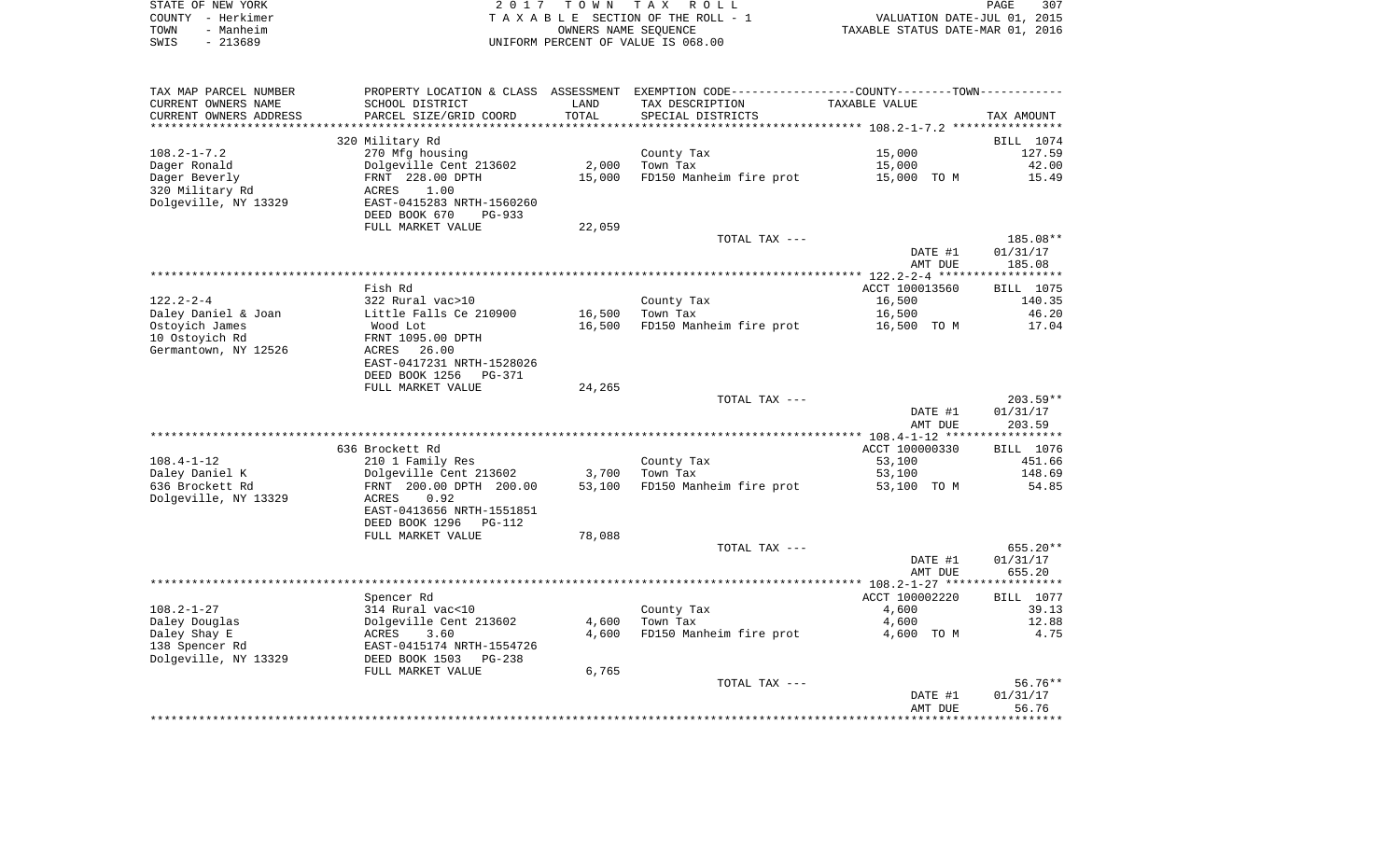| STATE OF NEW YORK | 2017 TOWN TAX ROLL                 |                                  | PAGE | 308 |
|-------------------|------------------------------------|----------------------------------|------|-----|
| COUNTY - Herkimer | TAXABLE SECTION OF THE ROLL - 1    | VALUATION DATE-JUL 01, 2015      |      |     |
| - Manheim<br>TOWN | OWNERS NAME SEOUENCE               | TAXABLE STATUS DATE-MAR 01, 2016 |      |     |
| - 213689<br>SWIS  | UNIFORM PERCENT OF VALUE IS 068.00 |                                  |      |     |

308<br>2015

| TAX MAP PARCEL NUMBER                        |                                  |         | PROPERTY LOCATION & CLASS ASSESSMENT EXEMPTION CODE---------------COUNTY-------TOWN---------- |                    |              |
|----------------------------------------------|----------------------------------|---------|-----------------------------------------------------------------------------------------------|--------------------|--------------|
| CURRENT OWNERS NAME                          | SCHOOL DISTRICT                  | LAND    | TAX DESCRIPTION                                                                               | TAXABLE VALUE      |              |
| CURRENT OWNERS ADDRESS                       | PARCEL SIZE/GRID COORD           | TOTAL   | SPECIAL DISTRICTS                                                                             |                    | TAX AMOUNT   |
| ********************                         | **************************       |         |                                                                                               |                    |              |
|                                              | 138 Spencer Rd                   |         |                                                                                               | ACCT 100002250     | BILL 1078    |
| $108.2 - 1 - 29$                             | 210 1 Family Res                 |         | County Tax                                                                                    | 76,000             | 646.44       |
| Daley Douglas                                | Dolgeville Cent 213602           | 7,600   | Town Tax                                                                                      | 76,000             | 212.81       |
| Daley Shay E                                 | 3.65<br>ACRES                    | 76,000  | FD150 Manheim fire prot                                                                       | 76,000 TO M        | 78.50        |
| 138 Spencer Rd                               | EAST-0415758 NRTH-1554613        |         |                                                                                               |                    |              |
| Dolgeville, NY 13329                         | DEED BOOK 1503<br>PG-238         |         |                                                                                               |                    |              |
|                                              | FULL MARKET VALUE                | 111,765 |                                                                                               |                    |              |
|                                              |                                  |         | TOTAL TAX ---                                                                                 |                    | 937.75**     |
|                                              |                                  |         |                                                                                               | DATE #1            | 01/31/17     |
|                                              |                                  |         |                                                                                               | AMT DUE            | 937.75       |
|                                              |                                  |         |                                                                                               |                    |              |
|                                              | 215 Moore Rd                     |         |                                                                                               |                    | BILL 1079    |
| $108.2 - 3 - 3$                              | 242 Rurl res&rec                 |         | County Tax                                                                                    | 67,700             | 575.84       |
| Daley Rodney L II                            | Dolgeville Cent 213602           | 14,700  | Town Tax                                                                                      | 67,700             | 189.57       |
| Daley Nicole L                               | FRNT 364.00 DPTH                 | 67,700  | School Relevy                                                                                 |                    | 1,049.15     |
| 215 Moore Rd                                 | ACRES<br>10.40                   |         | FD150 Manheim fire prot                                                                       | 67,700 TO M        | 69.93        |
| Dolgeville, NY 13329                         | EAST-0410330 NRTH-1558570        |         |                                                                                               |                    |              |
|                                              | DEED BOOK 1560<br><b>PG-701</b>  |         |                                                                                               |                    |              |
|                                              | FULL MARKET VALUE                | 99,559  |                                                                                               |                    |              |
|                                              |                                  |         | TOTAL TAX ---                                                                                 |                    | $1,884.49**$ |
|                                              |                                  |         |                                                                                               | DATE #1            | 01/31/17     |
|                                              |                                  |         |                                                                                               | AMT DUE            | 1,884.49     |
|                                              |                                  |         |                                                                                               |                    |              |
|                                              | 1193 Barker Rd                   |         |                                                                                               |                    | BILL 1080    |
| $108.4 - 2 - 9.3$                            | 322 Rural vac>10                 |         | County Tax                                                                                    | 18,000             | 153.10       |
| Darling Arthur J                             | Dolgeville Cent 213602           | 18,000  | Town Tax                                                                                      | 18,000             | 50.40        |
| Darling Candace                              | FRNT 1515.00 DPTH                | 18,000  | FD150 Manheim fire prot                                                                       | 18,000 TO M        | 18.59        |
| 29 Spofford Sq                               | ACRES 32.00                      |         |                                                                                               |                    |              |
| Dolgeville, NY 13329                         | EAST-0413767 NRTH-1547033        |         |                                                                                               |                    |              |
|                                              | DEED BOOK 1281<br>$PG-11$        |         |                                                                                               |                    |              |
|                                              | FULL MARKET VALUE                | 26,471  |                                                                                               |                    |              |
|                                              |                                  |         | TOTAL TAX ---                                                                                 |                    | $222.09**$   |
|                                              |                                  |         |                                                                                               | DATE #1<br>AMT DUE | 01/31/17     |
|                                              |                                  |         |                                                                                               |                    | 222.09       |
|                                              | 5304 St Rte 167                  |         |                                                                                               | ACCT 100001680     | BILL 1081    |
| $115.4 - 1 - 73$                             | 210 1 Family Res                 |         | VETWAR CTS 41120                                                                              | 6,120<br>6,120     |              |
|                                              | Little Falls Ce 210900           | 10,900  | County Tax                                                                                    | 76,880             | 653.92       |
| David Champion Irr. Trust<br>5304 St Rte 167 |                                  | 83,000  | Town Tax                                                                                      | 76,880             | 215.27       |
| Little Falls, NY 13365                       | W/garage<br><b>ACRES</b><br>4.90 |         | FD150 Manheim fire prot                                                                       | 83,000 TO M        | 85.73        |
|                                              | EAST-0410263 NRTH-1534852        |         |                                                                                               |                    |              |
|                                              | DEED BOOK 1363<br><b>PG-331</b>  |         |                                                                                               |                    |              |
|                                              | FULL MARKET VALUE                | 122,059 |                                                                                               |                    |              |
|                                              |                                  |         | TOTAL TAX ---                                                                                 |                    | 954.92**     |
|                                              |                                  |         |                                                                                               | DATE #1            | 01/31/17     |
|                                              |                                  |         |                                                                                               | AMT DUE            | 954.92       |
|                                              |                                  |         |                                                                                               |                    |              |
|                                              |                                  |         |                                                                                               |                    |              |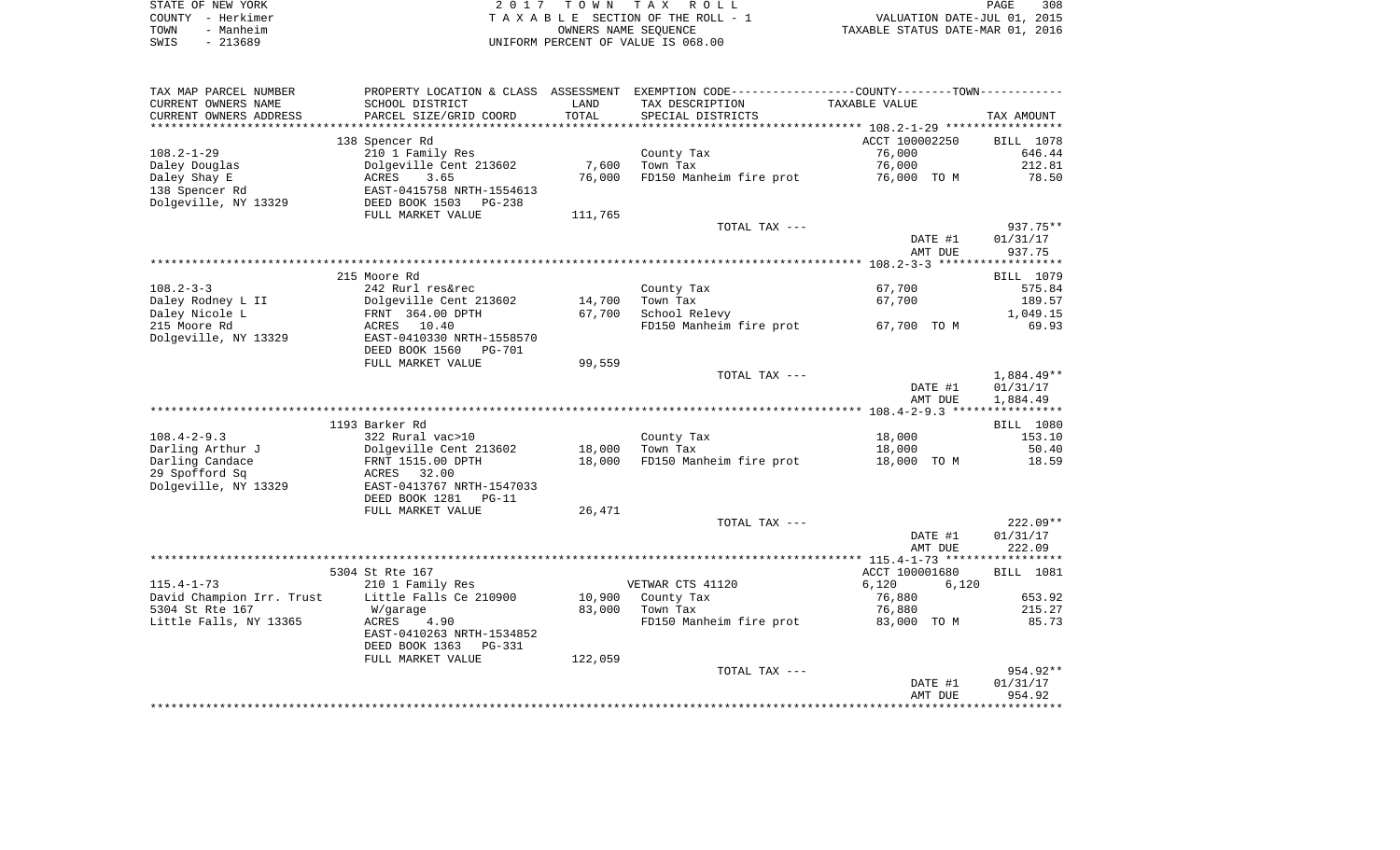|      | STATE OF NEW YORK | 2017 TOWN TAX ROLL                 | PAGE                             | 309 |
|------|-------------------|------------------------------------|----------------------------------|-----|
|      | COUNTY - Herkimer | TAXABLE SECTION OF THE ROLL - 1    | VALUATION DATE-JUL 01, 2015      |     |
| TOWN | - Manheim         | OWNERS NAME SEOUENCE               | TAXABLE STATUS DATE-MAR 01, 2016 |     |
| SWIS | - 213689          | UNIFORM PERCENT OF VALUE IS 068.00 |                                  |     |

309<br>2015

| TAX MAP PARCEL NUMBER   |                               |        | PROPERTY LOCATION & CLASS ASSESSMENT EXEMPTION CODE---------------COUNTY-------TOWN--------- |                  |            |
|-------------------------|-------------------------------|--------|----------------------------------------------------------------------------------------------|------------------|------------|
| CURRENT OWNERS NAME     | SCHOOL DISTRICT               | LAND   | TAX DESCRIPTION                                                                              | TAXABLE VALUE    |            |
| CURRENT OWNERS ADDRESS  | PARCEL SIZE/GRID COORD        | TOTAL  | SPECIAL DISTRICTS                                                                            |                  | TAX AMOUNT |
| *********************** | ***************************** |        |                                                                                              |                  |            |
|                         | 1561 Davis Rd                 |        |                                                                                              | ACCT 100002400   | BILL 1082  |
| $115.1 - 1 - 5$         | 270 Mfg housing               |        | AGED-ALL 41800                                                                               | 18,000<br>18,000 |            |
| Davis Bessie            | Dolgeville Cent 213602        | 6,000  | County Tax                                                                                   | 18,000           | 153.10     |
| Primeau Penny L         | ACRES<br>4.00                 | 36,000 | Town Tax                                                                                     | 18,000           | 50.40      |
| 1561 Davis Rd           | EAST-0406224 NRTH-1545075     |        | FD150 Manheim fire prot                                                                      | 36,000 TO M      | 37.18      |
| Little Falls, NY 13365  | DEED BOOK 1118<br>PG-529      |        |                                                                                              |                  |            |
|                         | FULL MARKET VALUE             | 52,941 |                                                                                              |                  |            |
|                         |                               |        | TOTAL TAX ---                                                                                |                  | $240.68**$ |
|                         |                               |        |                                                                                              | DATE #1          | 01/31/17   |
|                         |                               |        |                                                                                              | AMT DUE          | 240.68     |
|                         |                               |        |                                                                                              |                  |            |
|                         | 728 Brockett Rd               |        |                                                                                              | ACCT 100002340   | BILL 1083  |
| $108.4 - 1 - 16.2$      | 210 1 Family Res              |        | VET WAR CT 41121                                                                             | 6,120<br>6,120   |            |
| Davis Beverly P         | Dolgeville Cent 213602        | 4,800  | County Tax                                                                                   | 35,880           | 305.19     |
| Davis Randy             | ACRES<br>1.80                 | 42,000 | Town Tax                                                                                     | 35,880           | 100.47     |
| 728 Brockett Rd         | EAST-0415422 NRTH-1552053     |        | FD150 Manheim fire prot                                                                      | 42,000 TO M      | 43.38      |
| Dolgeville, NY 13329    | DEED BOOK 1367<br>PG-421      |        |                                                                                              |                  |            |
|                         |                               |        |                                                                                              |                  |            |
|                         | FULL MARKET VALUE             | 61,765 | TOTAL TAX ---                                                                                |                  | $449.04**$ |
|                         |                               |        |                                                                                              |                  |            |
|                         |                               |        |                                                                                              | DATE #1          | 01/31/17   |
|                         |                               |        |                                                                                              | AMT DUE          | 449.04     |
|                         |                               |        |                                                                                              |                  |            |
|                         | 728 Brockett Rd               |        |                                                                                              |                  | BILL 1084  |
| $108.4 - 1 - 16.3$      | 322 Rural vac>10              |        | County Tax                                                                                   | 4,400            | 37.43      |
| Davis Randy             | Dolgeville Cent 213602        | 4,400  | Town Tax                                                                                     | 4,400            | 12.32      |
| Davis Beverly           | FRNT 915.00 DPTH              | 4,400  | FD150 Manheim fire prot                                                                      | 4,400 TO M       | 4.54       |
| 728 Brockett Rd         | ACRES<br>4.40                 |        |                                                                                              |                  |            |
| Dolgeville, NY 13329    | EAST-0414269 NRTH-1551888     |        |                                                                                              |                  |            |
|                         | FULL MARKET VALUE             | 6,471  |                                                                                              |                  |            |
|                         |                               |        | TOTAL TAX ---                                                                                |                  | $54.29**$  |
|                         |                               |        |                                                                                              | DATE #1          | 01/31/17   |
|                         |                               |        |                                                                                              | AMT DUE          | 54.29      |
|                         |                               |        |                                                                                              |                  |            |
|                         | 106 Granny Hill Rd            |        |                                                                                              | ACCT 100004170   | BILL 1085  |
| $108.4 - 2 - 58$        | 260 Seasonal res - WTRFNT     |        | County Tax                                                                                   | 20,000           | 170.12     |
| Davis Timothy W         | Dolgeville Cent 213602        | 2,500  | Town Tax                                                                                     | 20,000           | 56.00      |
| Davis Michele           | 50.00 DPTH 100.00<br>FRNT     | 20,000 | FD150 Manheim fire prot                                                                      | 20,000 TO M      | 20.66      |
| PO Box 153              | ACRES<br>0.11                 |        |                                                                                              |                  |            |
| Stratford, NY 13470     | EAST-0418451 NRTH-1545081     |        |                                                                                              |                  |            |
|                         | DEED BOOK 881<br>PG-432       |        |                                                                                              |                  |            |
|                         | FULL MARKET VALUE             | 29,412 |                                                                                              |                  |            |
|                         |                               |        | TOTAL TAX ---                                                                                |                  | $246.78**$ |
|                         |                               |        |                                                                                              | DATE #1          | 01/31/17   |
|                         |                               |        |                                                                                              | AMT DUE          | 246.78     |
|                         |                               |        |                                                                                              |                  |            |
|                         |                               |        |                                                                                              |                  |            |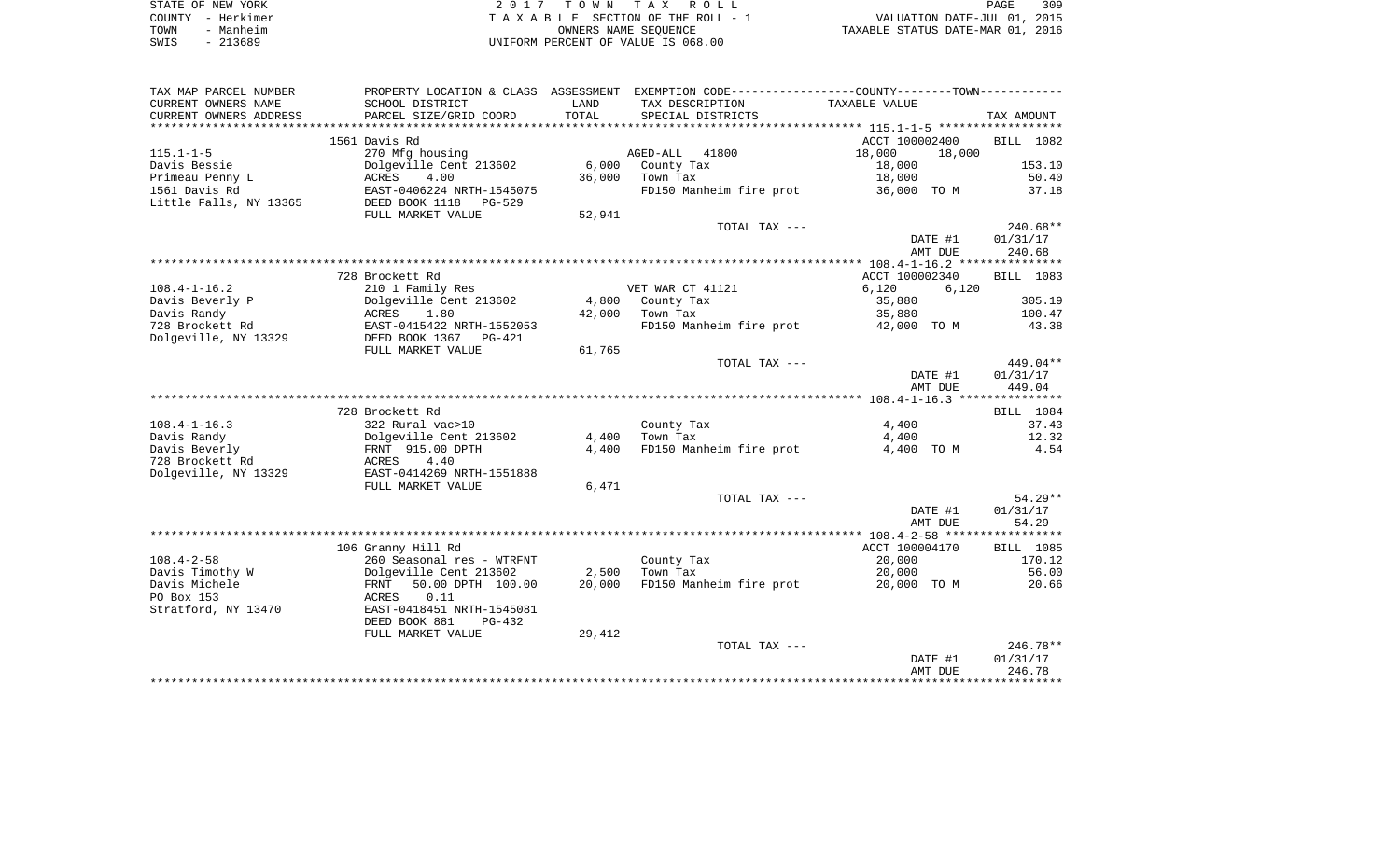| STATE OF NEW YORK | 2017 TOWN TAX ROLL                 | 310<br>PAGE                      |
|-------------------|------------------------------------|----------------------------------|
| COUNTY - Herkimer | TAXABLE SECTION OF THE ROLL - 1    | VALUATION DATE-JUL 01, 2015      |
| TOWN<br>- Manheim | OWNERS NAME SEOUENCE               | TAXABLE STATUS DATE-MAR 01, 2016 |
| $-213689$<br>SWIS | UNIFORM PERCENT OF VALUE IS 068.00 |                                  |

| TAX MAP PARCEL NUMBER  | PROPERTY LOCATION & CLASS ASSESSMENT                 |         | EXEMPTION CODE-----------------COUNTY-------TOWN----------- |                  |                  |
|------------------------|------------------------------------------------------|---------|-------------------------------------------------------------|------------------|------------------|
| CURRENT OWNERS NAME    | SCHOOL DISTRICT                                      | LAND    | TAX DESCRIPTION                                             | TAXABLE VALUE    |                  |
| CURRENT OWNERS ADDRESS | PARCEL SIZE/GRID COORD                               | TOTAL   | SPECIAL DISTRICTS                                           |                  | TAX AMOUNT       |
|                        |                                                      |         |                                                             |                  |                  |
|                        | 597 Burrell Rd                                       |         |                                                             | ACCT 100009480   | BILL 1086        |
| $108.3 - 1 - 21$       | 210 1 Family Res                                     |         | County Tax                                                  | 35,400           | 301.10           |
| Dawley Ryan P          | Little Falls Ce 210900                               | 4,000   | Town Tax                                                    | 35,400           | 99.12            |
| Dawley Randall P       | FRNT 208.00 DPTH 208.00                              | 35,400  | FD150 Manheim fire prot                                     | 35,400 TO M      | 36.56            |
| PO Box 924             | 1.00<br>ACRES                                        |         |                                                             |                  |                  |
| Little Falls, NY 13365 | EAST-0399575 NRTH-1545717                            |         |                                                             |                  |                  |
|                        | DEED BOOK 1463 PG-218                                |         |                                                             |                  |                  |
|                        | FULL MARKET VALUE                                    | 52,059  |                                                             |                  |                  |
|                        |                                                      |         | TOTAL TAX ---                                               |                  | 436.78**         |
|                        |                                                      |         |                                                             | DATE #1          | 01/31/17         |
|                        |                                                      |         |                                                             | AMT DUE          | 436.78           |
|                        |                                                      |         |                                                             |                  |                  |
|                        | St Rte 167                                           |         |                                                             | ACCT 100000030   | BILL 1087        |
| $115.2 - 1 - 3$        | 322 Rural vac>10                                     |         | County Tax                                                  | 15,200           | 129.29           |
| Dean Edward K          | Dolgeville Cent 213602                               | 15,200  | Town Tax                                                    | 15,200           | 42.56            |
| Dean Janice            | ACRES 25.40                                          | 15,200  | FD150 Manheim fire prot                                     | 15,200 TO M      | 15.70            |
| 5889 St Route 167      | EAST-0412097 NRTH-1542986                            |         |                                                             |                  |                  |
| Little Falls, NY 13365 | DEED BOOK 877<br>$PG-403$                            |         |                                                             |                  |                  |
|                        | FULL MARKET VALUE                                    | 22,353  |                                                             |                  |                  |
|                        |                                                      |         | TOTAL TAX ---                                               |                  | $187.55**$       |
|                        |                                                      |         |                                                             | DATE #1          | 01/31/17         |
|                        |                                                      |         |                                                             | AMT DUE          | 187.55           |
|                        |                                                      |         |                                                             |                  |                  |
|                        | 5889 St Rte 167                                      |         |                                                             | ACCT 100000060   | <b>BILL</b> 1088 |
| $115.2 - 1 - 4$        | 210 1 Family Res                                     |         | VET COM CT 41131                                            | 10,200<br>10,200 |                  |
| Dean Janice M          | Dolgeville Cent 213602                               | 11,100  | County Tax                                                  | 58,400           | 496.74           |
| 5889 St Route 167      | ACRES<br>8.50                                        | 68,600  | Town Tax                                                    | 58,400           | 163.53           |
| Little Falls, NY 13365 | EAST-0412874 NRTH-1543479<br>DEED BOOK 877<br>PG-403 |         | FD150 Manheim fire prot                                     | 68,600 TO M      | 70.86            |
|                        | FULL MARKET VALUE                                    | 100,882 |                                                             |                  |                  |
|                        |                                                      |         | TOTAL TAX ---                                               |                  | 731.13**         |
|                        |                                                      |         |                                                             | DATE #1          | 01/31/17         |
|                        |                                                      |         |                                                             | AMT DUE          | 731.13           |
|                        |                                                      |         |                                                             |                  |                  |
|                        | 370 Ransom Creek Rd-Keyser Lk                        |         |                                                             | ACCT 100014880   | BILL 1089        |
| $108.4 - 2 - 38$       | 260 Seasonal res                                     |         | County Tax                                                  | 50,000           | 425.29           |
| Decker Frank           | Dolgeville Cent 213602                               | 1,200   | Town Tax                                                    | 50,000           | 140.01           |
| 370 Ransom Creek Rd    | FRNT 150.00 DPTH 105.00                              | 50,000  | School Relevy                                               |                  | 658.71           |
| Little Falls, NY 13365 | EAST-0417773 NRTH-1545285                            |         | FD150 Manheim fire prot                                     | 50,000 TO M      | 51.64            |
|                        | DEED BOOK 1075 PG-579                                |         |                                                             |                  |                  |
|                        | FULL MARKET VALUE                                    | 73,529  |                                                             |                  |                  |
|                        |                                                      |         | TOTAL TAX ---                                               |                  | $1,275.65**$     |
|                        |                                                      |         |                                                             | DATE #1          | 01/31/17         |
|                        |                                                      |         |                                                             | AMT DUE          |                  |
|                        |                                                      |         |                                                             |                  | 1,275.65         |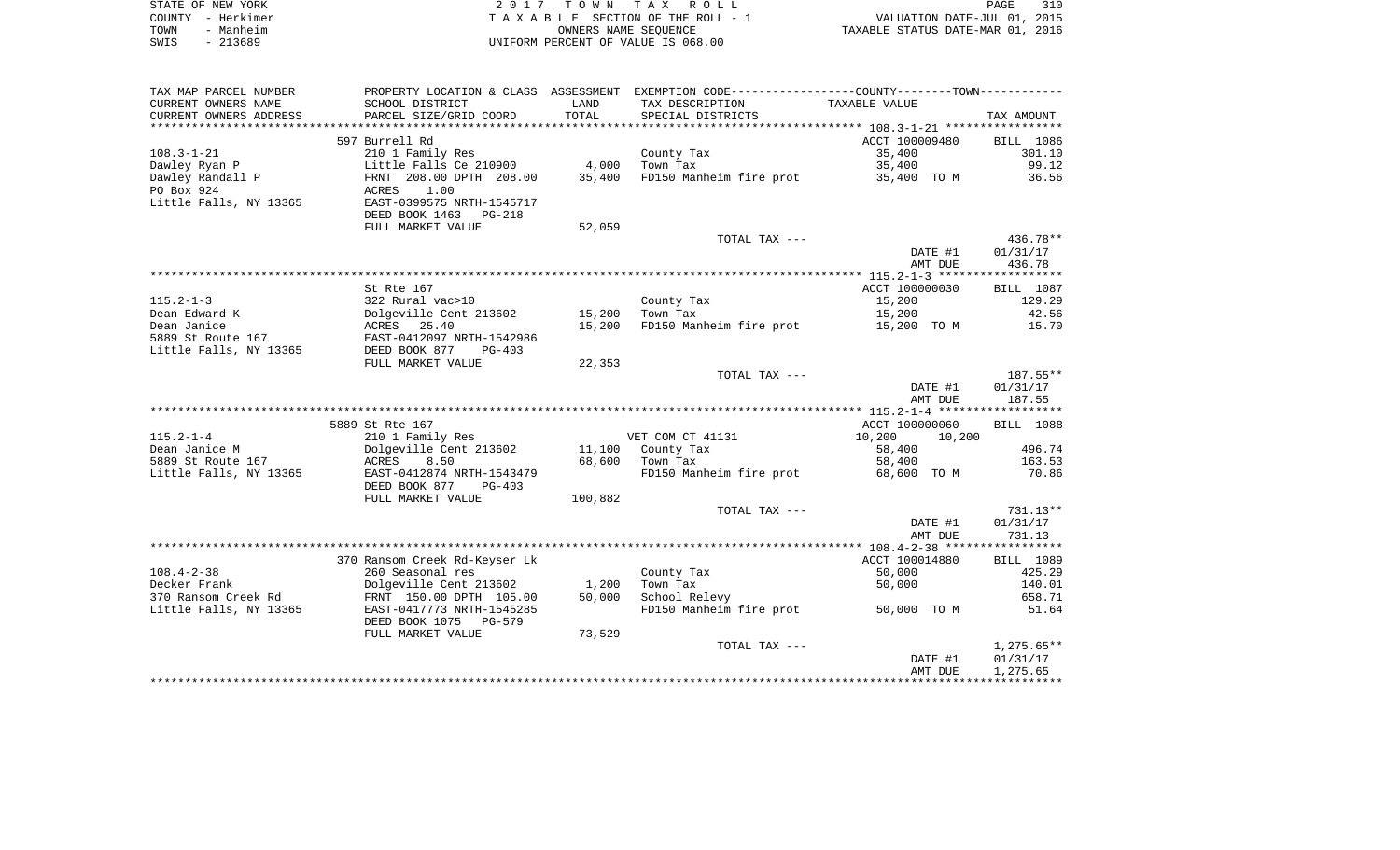|      | STATE OF NEW YORK | 2017 TOWN TAX ROLL                 | PAGE                             | 311 |
|------|-------------------|------------------------------------|----------------------------------|-----|
|      | COUNTY - Herkimer | TAXABLE SECTION OF THE ROLL - 1    | VALUATION DATE-JUL 01, 2015      |     |
| TOWN | - Manheim         | OWNERS NAME SEOUENCE               | TAXABLE STATUS DATE-MAR 01, 2016 |     |
| SWIS | - 213689          | UNIFORM PERCENT OF VALUE IS 068.00 |                                  |     |

| TAX MAP PARCEL NUMBER           |                               |        | PROPERTY LOCATION & CLASS ASSESSMENT EXEMPTION CODE----------------COUNTY--------TOWN----------- |                |                        |
|---------------------------------|-------------------------------|--------|--------------------------------------------------------------------------------------------------|----------------|------------------------|
| CURRENT OWNERS NAME             | SCHOOL DISTRICT               | LAND   | TAX DESCRIPTION                                                                                  | TAXABLE VALUE  |                        |
| CURRENT OWNERS ADDRESS          | PARCEL SIZE/GRID COORD        | TOTAL  | SPECIAL DISTRICTS                                                                                |                | TAX AMOUNT             |
| **********************          | ***************************** |        |                                                                                                  |                |                        |
|                                 | 8129 St Rte 5                 |        |                                                                                                  | ACCT 100007950 | BILL 1090              |
| $122.2 - 2 - 7$                 | 210 1 Family Res              |        | County Tax<br>Town Tax                                                                           | 67,000         | 569.89                 |
| Decker Richard                  | Little Falls Ce 210900        | 8,000  |                                                                                                  | 67,000         | 187.61<br>69.20        |
| Potoczny Terry                  | W/garage<br>ACRES<br>2.00     | 67,000 | FD150 Manheim fire prot                                                                          | 67,000 TO M    |                        |
| Terry Potoczny<br>120 Bridge St | EAST-0417361 NRTH-1525511     |        |                                                                                                  |                |                        |
| Fort Plain, NY 13339            | DEED BOOK 1265<br>PG-217      |        |                                                                                                  |                |                        |
|                                 | FULL MARKET VALUE             | 98,529 |                                                                                                  |                |                        |
|                                 |                               |        | TOTAL TAX ---                                                                                    |                | 826.70**               |
|                                 |                               |        |                                                                                                  | DATE #1        | 01/31/17               |
|                                 |                               |        |                                                                                                  | AMT DUE        | 826.70                 |
|                                 |                               |        |                                                                                                  |                |                        |
|                                 | Miner Rd                      |        |                                                                                                  | ACCT 100009180 | BILL 1091              |
| $108.3 - 1 - 7$                 | 322 Rural vac>10              |        | County Tax                                                                                       | 43,600         | 370.85                 |
| Dethomas Clifford               | Dolgeville Cent 213602        | 43,600 | Town Tax                                                                                         | 43,600         | 122.09                 |
| PO Box 54                       | ACRES 108.00 BANK<br>135      | 43,600 | FD150 Manheim fire prot                                                                          | 43,600 TO M    | 45.03                  |
| Dolgeville, NY 13329            | EAST-0406045 NRTH-1552518     |        |                                                                                                  |                |                        |
|                                 | DEED BOOK 886<br>PG-653       |        |                                                                                                  |                |                        |
|                                 | FULL MARKET VALUE             | 64,118 |                                                                                                  |                |                        |
|                                 |                               |        | TOTAL TAX ---                                                                                    |                | 537.97**               |
|                                 |                               |        |                                                                                                  | DATE #1        | 01/31/17               |
|                                 |                               |        |                                                                                                  | AMT DUE        | 537.97                 |
|                                 |                               |        |                                                                                                  |                |                        |
|                                 | 646 Burrell Rd                |        |                                                                                                  | ACCT 100008790 | BILL 1092              |
| $108.3 - 1 - 24$                | 270 Mfg housing               |        | County Tax                                                                                       | 18,500         | 157.36                 |
| Dieffenbacher James             | Little Falls Ce 210900        | 8,800  | Town Tax                                                                                         | 18,500         | 51.80                  |
| 646 Burrell Rd                  | ACRES<br>2.80                 | 18,500 | FD150 Manheim fire prot                                                                          | 18,500 TO M    | 19.11                  |
| Little Falls, NY 13365          | EAST-0399890 NRTH-1546815     |        |                                                                                                  |                |                        |
|                                 | DEED BOOK 870<br>$PG-373$     |        |                                                                                                  |                |                        |
|                                 | FULL MARKET VALUE             | 27,206 |                                                                                                  |                |                        |
|                                 |                               |        | TOTAL TAX ---                                                                                    | DATE #1        | $228.27**$<br>01/31/17 |
|                                 |                               |        |                                                                                                  | AMT DUE        | 228.27                 |
|                                 |                               |        |                                                                                                  |                |                        |
|                                 | 107 Timmerman Rd              |        |                                                                                                  | ACCT 100080180 | BILL 1093              |
| $115.4 - 2 - 9$                 | 270 Mfg housing               |        | County Tax                                                                                       | 30,000         | 255.17                 |
| Dillenbeck Ronald H             | Little Falls Ce 210900        | 3,800  | Town Tax                                                                                         | 30,000         | 84.00                  |
| Dillenbeck Tanya M              | W/garage                      | 30,000 | FD150 Manheim fire prot                                                                          | 30,000 TO M    | 30.99                  |
| 107 Timmerman Rd                | FRNT 200.00 DPTH 210.00       |        |                                                                                                  |                |                        |
| Little Falls, NY 13365          | ACRES<br>1.00                 |        |                                                                                                  |                |                        |
|                                 | EAST-0412326 NRTH-1529485     |        |                                                                                                  |                |                        |
|                                 | DEED BOOK 1293<br>PG-925      |        |                                                                                                  |                |                        |
|                                 | FULL MARKET VALUE             | 44,118 |                                                                                                  |                |                        |
|                                 |                               |        | TOTAL TAX ---                                                                                    |                | 370.16**               |
|                                 |                               |        |                                                                                                  | DATE #1        | 01/31/17               |
|                                 |                               |        |                                                                                                  | AMT DUE        | 370.16                 |
|                                 |                               |        |                                                                                                  |                |                        |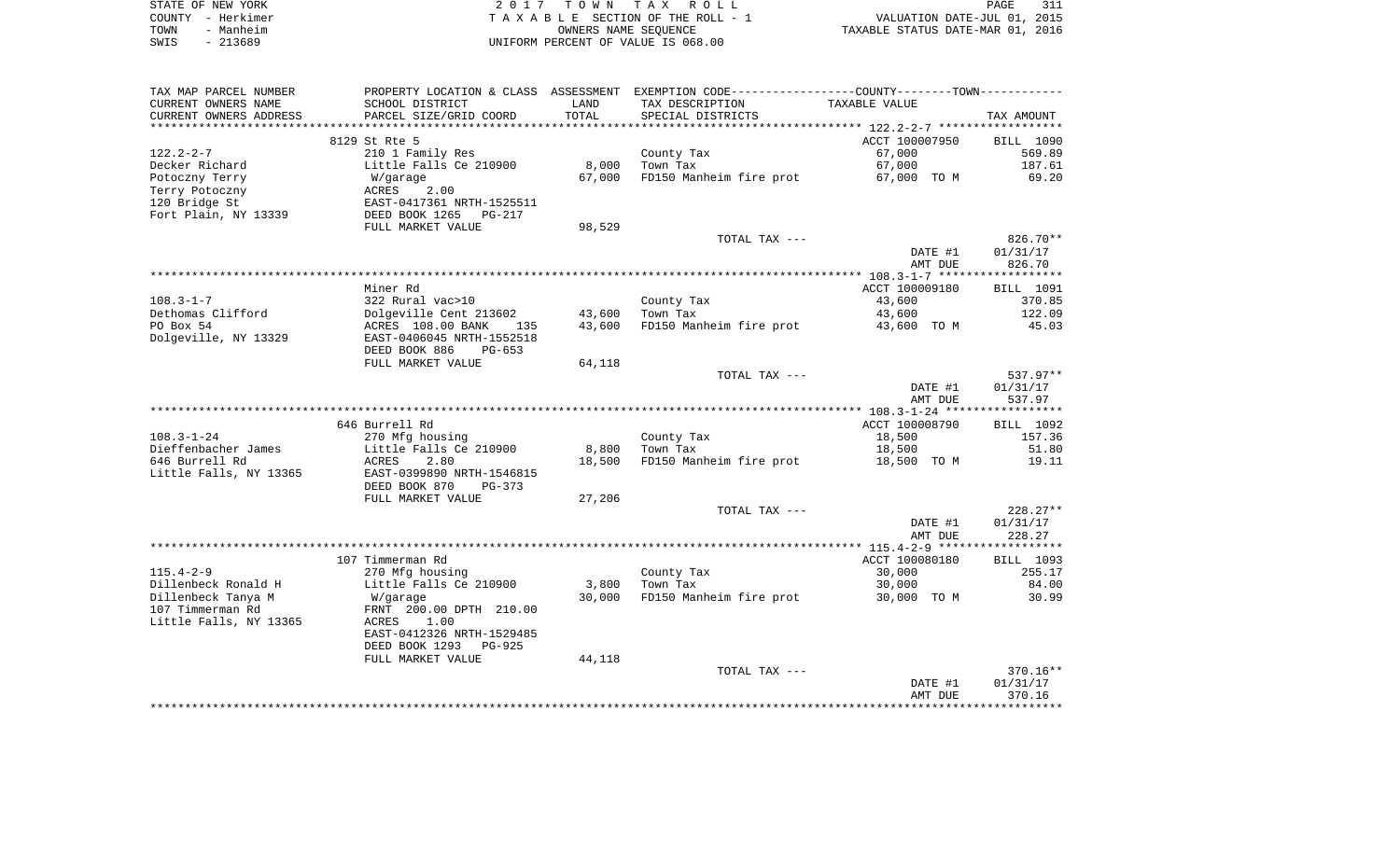|      | STATE OF NEW YORK | 2017 TOWN TAX ROLL                 | PAGE                             | 312 |
|------|-------------------|------------------------------------|----------------------------------|-----|
|      | COUNTY - Herkimer | TAXABLE SECTION OF THE ROLL - 1    | VALUATION DATE-JUL 01, 2015      |     |
| TOWN | - Manheim         | OWNERS NAME SEOUENCE               | TAXABLE STATUS DATE-MAR 01, 2016 |     |
| SWIS | - 213689          | UNIFORM PERCENT OF VALUE IS 068.00 |                                  |     |

|                    | PROPERTY LOCATION & CLASS ASSESSMENT EXEMPTION CODE-----------------COUNTY-------TOWN- |                |                         |         |                           |                           |
|--------------------|----------------------------------------------------------------------------------------|----------------|-------------------------|---------|---------------------------|---------------------------|
|                    |                                                                                        | TAXABLE VALUE  | TAX DESCRIPTION         | LAND    | SCHOOL DISTRICT           | CURRENT OWNERS NAME       |
| TAX AMOUNT         |                                                                                        |                | SPECIAL DISTRICTS       | TOTAL   | PARCEL SIZE/GRID COORD    | CURRENT OWNERS ADDRESS    |
|                    |                                                                                        |                |                         |         |                           |                           |
| BILL 1094          |                                                                                        | ACCT 100002610 |                         |         | 177 Bronner Rd            |                           |
|                    | 24,412                                                                                 | 24,412         | AG MKTS L 41720         |         | 241 Rural res&ag          | $108.3 - 1 - 16.1$        |
| 834.31             |                                                                                        | 98,088         | County Tax              | 70,000  | Little Falls Ce 210900    | Dise Henry Jr             |
| 274.66             |                                                                                        | 98,088         | Town Tax                | 122,500 | ACRES 136.80              | Dise Joan                 |
| 101.31             | 98,088 TO M                                                                            |                | FD150 Manheim fire prot |         | EAST-0400972 NRTH-1548090 | 177 Bronner Rd            |
|                    |                                                                                        |                | 24,412 EX               |         | DEED BOOK 820<br>PG-661   | Little Falls, NY 13365    |
|                    |                                                                                        |                |                         | 180,147 | FULL MARKET VALUE         |                           |
|                    |                                                                                        |                |                         |         |                           | MAY BE SUBJECT TO PAYMENT |
|                    |                                                                                        |                |                         |         |                           | UNDER AGDIST LAW TIL 2020 |
| $1,210.28**$       |                                                                                        |                | TOTAL TAX ---           |         |                           |                           |
| 01/31/17           | DATE #1                                                                                |                |                         |         |                           |                           |
| 1,210.28           | AMT DUE                                                                                |                |                         |         |                           |                           |
|                    |                                                                                        |                |                         |         |                           |                           |
| <b>BILL 1095</b>   |                                                                                        | ACCT 100014940 |                         |         | 5349 St Rte 167           |                           |
| 297.70             |                                                                                        | 35,000         | County Tax              |         | 210 1 Family Res          | $115.4 - 1 - 15.1$        |
| 98.00              |                                                                                        | 35,000         | Town Tax                | 3,200   | Little Falls Ce 210900    | Dise Justin H III         |
| 36.15              | 35,000 TO M                                                                            |                | FD150 Manheim fire prot | 35,000  | FRNT 171.00 DPTH 209.00   | 5349 St Rte 167           |
|                    |                                                                                        |                |                         |         | 0.80<br>ACRES             | Little Falls, NY 13365    |
|                    |                                                                                        |                |                         |         | EAST-0411062 NRTH-1535502 |                           |
|                    |                                                                                        |                |                         |         | DEED BOOK 871<br>$PG-528$ |                           |
|                    |                                                                                        |                |                         | 51,471  | FULL MARKET VALUE         |                           |
| 431.85**           |                                                                                        |                | TOTAL TAX ---           |         |                           |                           |
| 01/31/17           | DATE #1                                                                                |                |                         |         |                           |                           |
| 431.85             | AMT DUE                                                                                |                |                         |         |                           |                           |
|                    |                                                                                        |                |                         |         |                           |                           |
| BILL 1096          |                                                                                        |                |                         |         | 386 St Rte 170A           |                           |
|                    | 6,120                                                                                  | 6,120          | VET WAR CT 41121        |         | 210 1 Family Res          | $108.1 - 1 - 9.2$         |
|                    |                                                                                        |                | 8,000 County Tax        |         | Dolgeville Cent 213602    | Dixon Douglas             |
| 426.82             |                                                                                        | 50,180         |                         |         | W/garage                  |                           |
| 140.51             |                                                                                        | 50,180         | 56,300 Town Tax         |         |                           | Dixon Debra               |
| 58.15              | 56,300 TO M                                                                            |                | FD150 Manheim fire prot |         | ACRES<br>2.00             | 386 St Rte 170A           |
|                    |                                                                                        |                |                         |         | EAST-0399963 NRTH-1556641 | Little Falls, NY 13365    |
|                    |                                                                                        |                |                         |         | DEED BOOK 756<br>$PG-175$ |                           |
|                    |                                                                                        |                |                         | 82,794  | FULL MARKET VALUE         |                           |
| $625.48**$         |                                                                                        |                | TOTAL TAX ---           |         |                           |                           |
| 01/31/17           | DATE #1                                                                                |                |                         |         |                           |                           |
| 625.48             | AMT DUE                                                                                |                |                         |         |                           |                           |
|                    |                                                                                        |                |                         |         |                           |                           |
| BILL 1097          |                                                                                        | ACCT 100004830 |                         |         | 398 Inghams Mills Rd      |                           |
| 382.76             |                                                                                        | 45,000         | County Tax              |         | 210 1 Family Res          | $115.2 - 2 - 28$          |
| 126.01             |                                                                                        | 45,000         | Town Tax                | 10,200  | O-E-StJ Cent<br>273803    | Dobrovolc David           |
| 46.48              | 45,000 TO M                                                                            |                | FD150 Manheim fire prot | 45,000  | ACRES<br>4.20             | Szeto Amy                 |
|                    |                                                                                        |                |                         |         | EAST-0421199 NRTH-1537513 | 398 Inghams Mills Rd      |
|                    |                                                                                        |                |                         |         | DEED BOOK 1456<br>$PG-87$ | Little Falls, NY 13365    |
|                    |                                                                                        |                |                         | 66,176  | FULL MARKET VALUE         |                           |
| 555.25**           |                                                                                        |                | TOTAL TAX ---           |         |                           |                           |
| 01/31/17<br>555.25 | DATE #1<br>AMT DUE                                                                     |                |                         |         |                           |                           |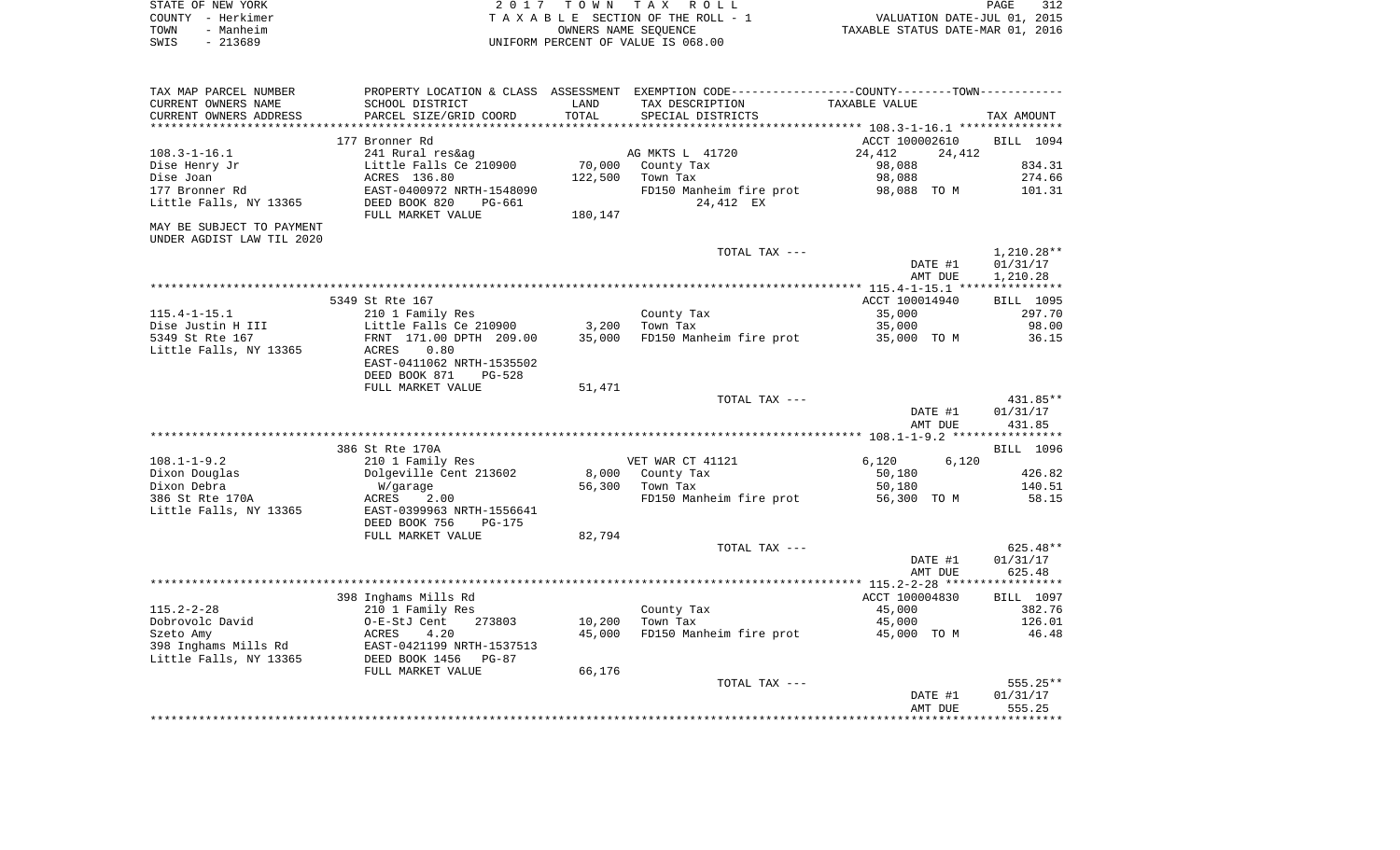|      | STATE OF NEW YORK | 2017 TOWN TAX ROLL                 | 313<br>PAGE                      |
|------|-------------------|------------------------------------|----------------------------------|
|      | COUNTY - Herkimer | TAXABLE SECTION OF THE ROLL - 1    | VALUATION DATE-JUL 01, 2015      |
| TOWN | - Manheim         | OWNERS NAME SEOUENCE               | TAXABLE STATUS DATE-MAR 01, 2016 |
| SWIS | - 213689          | UNIFORM PERCENT OF VALUE IS 068.00 |                                  |

| TAX MAP PARCEL NUMBER                   | PROPERTY LOCATION & CLASS ASSESSMENT    |                  | EXEMPTION CODE-----------------COUNTY--------TOWN----------- |                       |                  |
|-----------------------------------------|-----------------------------------------|------------------|--------------------------------------------------------------|-----------------------|------------------|
| CURRENT OWNERS NAME                     | SCHOOL DISTRICT                         | LAND             | TAX DESCRIPTION                                              | TAXABLE VALUE         |                  |
| CURRENT OWNERS ADDRESS                  | PARCEL SIZE/GRID COORD                  | TOTAL            | SPECIAL DISTRICTS                                            |                       | TAX AMOUNT       |
| *******************                     |                                         |                  |                                                              |                       |                  |
|                                         | Off Inghams Mills Rd                    |                  |                                                              | ACCT 100004860        | BILL 1098        |
| $115.2 - 2 - 39$                        | 322 Rural vac>10                        |                  | County Tax                                                   | 10,500                | 89.31            |
| Dobrovolc David                         | 273803<br>O-E-StJ Cent                  | 10,500           | Town Tax                                                     | 10,500                | 29.40            |
| Szeto Amy                               | ACRES<br>15.98                          | 10,500           | FD150 Manheim fire prot                                      | 10,500 TO M           | 10.85            |
| 398 Inghams Mills Rd                    | EAST-0421081 NRTH-1537067               |                  |                                                              |                       |                  |
| Little Falls, NY 13365                  | DEED BOOK 1456<br>$PG-87$               |                  |                                                              |                       |                  |
|                                         | FULL MARKET VALUE                       | 15,441           |                                                              |                       |                  |
|                                         |                                         |                  | TOTAL TAX ---                                                |                       | 129.56**         |
|                                         |                                         |                  |                                                              | DATE #1               | 01/31/17         |
|                                         |                                         |                  |                                                              | AMT DUE               | 129.56           |
|                                         |                                         |                  |                                                              |                       |                  |
|                                         | 400 Inghams Mills Rd                    |                  |                                                              | ACCT 100004835        | BILL 1099        |
| $115.2 - 2 - 19$                        | 210 1 Family Res                        |                  | VET COM CT 41131                                             | 10,150<br>10,150      |                  |
| Dobrovolc Donald                        | 273803<br>O-E-StJ Cent                  | 1,000            | County Tax                                                   | 30,450                | 259.00           |
| Dobrovolc Donna                         | 65.00 DPTH 108.00<br>FRNT               | 40,600           | Town Tax                                                     | 30,450                | 85.26            |
| 400 Inghams Mills Rd                    | 0.15<br>ACRES                           |                  | FD150 Manheim fire prot                                      | 40,600 TO M           | 41.94            |
| Little Falls, NY 13365                  | EAST-0421026 NRTH-1538111               |                  |                                                              |                       |                  |
|                                         | DEED BOOK 00616 PG-00067                |                  |                                                              |                       |                  |
|                                         | FULL MARKET VALUE                       | 59,706           |                                                              |                       |                  |
|                                         |                                         |                  | TOTAL TAX ---                                                |                       | 386.20**         |
|                                         |                                         |                  |                                                              | DATE #1               | 01/31/17         |
|                                         |                                         |                  |                                                              | AMT DUE               | 386.20           |
|                                         |                                         |                  |                                                              |                       |                  |
|                                         | Inghams Mills Rd                        |                  |                                                              | ACCT 100004800        | BILL 1100        |
| $115.2 - 2 - 20$                        | 314 Rural vac<10                        |                  | County Tax                                                   | 5,500                 | 46.78            |
| Dobrovolc Donald                        | 273803<br>O-E-StJ Cent                  | 5,500            | Town Tax                                                     | 5,500                 | 15.40            |
| Dobrovolc Donna                         | 1.30<br>ACRES                           | 5,500            | FD150 Manheim fire prot                                      | 5,500 TO M            | 5.68             |
| 400 Inghams Mills Rd                    | EAST-0421179 NRTH-1538264               |                  |                                                              |                       |                  |
| Little Falls, NY 13365                  | DEED BOOK 00568 PG-00514                |                  |                                                              |                       |                  |
|                                         | FULL MARKET VALUE                       | 8,088            |                                                              |                       |                  |
|                                         |                                         |                  | TOTAL TAX ---                                                |                       | $67.86**$        |
|                                         |                                         |                  |                                                              | DATE #1               | 01/31/17         |
|                                         |                                         |                  |                                                              | AMT DUE               | 67.86            |
|                                         | 697 Peckville Rd                        |                  |                                                              |                       |                  |
|                                         |                                         |                  |                                                              |                       | <b>BILL</b> 1101 |
| $108.2 - 1 - 10.2$                      | 534 Social org.                         |                  | County Tax                                                   | 40,000                | 340.23           |
| Dolgeville Rod & Gun Club<br>PO Box 214 | Dolgeville Cent 213602<br>ACRES<br>6.00 | 12,000<br>40,000 | Town Tax<br>FD150 Manheim fire prot                          | 40,000<br>40,000 TO M | 112.00<br>41.32  |
| Dolgeville, NY 13329                    | EAST-0409159 NRTH-1556928               |                  |                                                              |                       |                  |
|                                         |                                         |                  |                                                              |                       |                  |
|                                         | FULL MARKET VALUE                       | 58,824           | TOTAL TAX ---                                                |                       | 493.55**         |
|                                         |                                         |                  |                                                              | DATE #1               | 01/31/17         |
|                                         |                                         |                  |                                                              | AMT DUE               | 493.55           |
|                                         |                                         |                  |                                                              |                       |                  |
|                                         |                                         |                  |                                                              |                       |                  |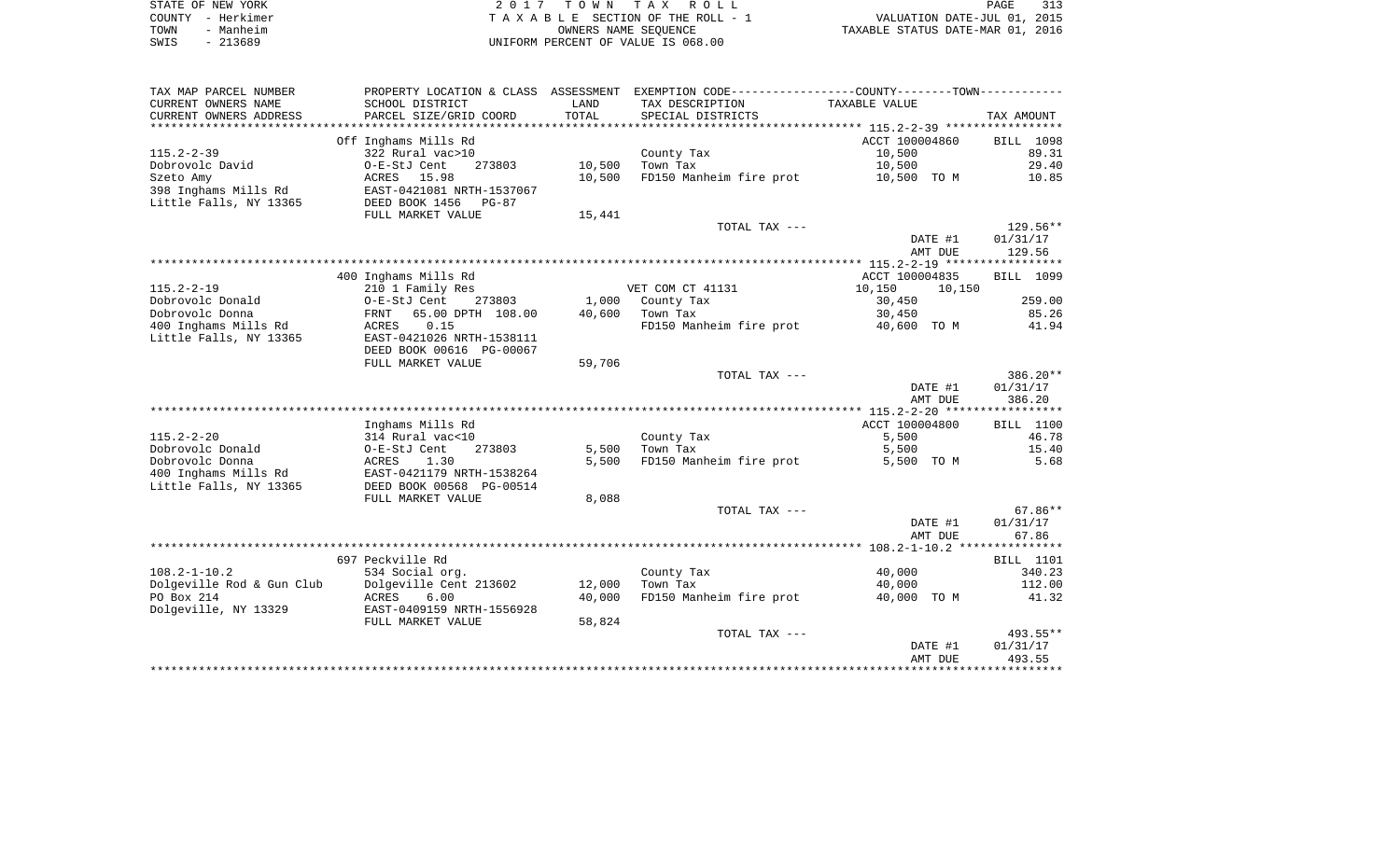|      | STATE OF NEW YORK | 2017 TOWN TAX ROLL                 | 314<br>PAGE                      |
|------|-------------------|------------------------------------|----------------------------------|
|      | COUNTY - Herkimer | TAXABLE SECTION OF THE ROLL - 1    | VALUATION DATE-JUL 01, 2015      |
| TOWN | - Manheim         | OWNERS NAME SEOUENCE               | TAXABLE STATUS DATE-MAR 01, 2016 |
| SWIS | - 213689          | UNIFORM PERCENT OF VALUE IS 068.00 |                                  |

| TAX MAP PARCEL NUMBER                    |                                                                               |                 | PROPERTY LOCATION & CLASS ASSESSMENT EXEMPTION CODE---------------COUNTY-------TOWN--------- |                  |                  |
|------------------------------------------|-------------------------------------------------------------------------------|-----------------|----------------------------------------------------------------------------------------------|------------------|------------------|
| CURRENT OWNERS NAME                      | SCHOOL DISTRICT                                                               | LAND            | TAX DESCRIPTION                                                                              | TAXABLE VALUE    |                  |
| CURRENT OWNERS ADDRESS                   | PARCEL SIZE/GRID COORD                                                        | TOTAL           | SPECIAL DISTRICTS                                                                            |                  | TAX AMOUNT       |
|                                          |                                                                               |                 |                                                                                              |                  |                  |
|                                          | 124 Granny Hill Rd                                                            |                 |                                                                                              | ACCT 100004200   | BILL 1102        |
| $108.4 - 2 - 64$                         | 260 Seasonal res - WTRFNT                                                     |                 | County Tax                                                                                   | 33,500           | 284.94           |
| Doscher Wayne D                          | Dolgeville Cent 213602                                                        | 2,500<br>33,500 | Town Tax                                                                                     | 33,500           | 93.80            |
| Doscher Diedra M                         | FRNT 50.00 DPTH 100.00                                                        |                 | FD150 Manheim fire prot                                                                      | 33,500 TO M      | 34.60            |
| 3806 NY Rte. 150                         | ACRES 0.11                                                                    |                 |                                                                                              |                  |                  |
| West Sand Lake, NY 12196                 | EAST-0418683 NRTH-1544830                                                     |                 |                                                                                              |                  |                  |
|                                          | DEED BOOK 1542 PG-779                                                         |                 |                                                                                              |                  |                  |
|                                          | FULL MARKET VALUE                                                             | 49,265          |                                                                                              |                  |                  |
|                                          |                                                                               |                 | TOTAL TAX ---                                                                                |                  | $413.34**$       |
|                                          |                                                                               |                 |                                                                                              | DATE #1          | 01/31/17         |
|                                          |                                                                               |                 |                                                                                              | AMT DUE          | 413.34           |
|                                          |                                                                               |                 |                                                                                              |                  |                  |
|                                          | 367 Ritter Rd                                                                 |                 |                                                                                              | ACCT 100011340   | BILL 1103        |
| $115.1 - 1 - 29$                         | 210 1 Family Res                                                              |                 | AGED-ALL 41800                                                                               | 34,300<br>34,300 |                  |
| Douglas August                           | Little Falls Ce 210900                                                        |                 | 1,200 County Tax                                                                             | 34,300           | 291.75           |
| James Rose Marie                         | W/garage                                                                      |                 | $\mathbf{x} = \mathbf{x}$<br>68,600 Town Tax                                                 | 34,300           | 96.04            |
| 367 Ritter Rd                            | FRNT 175.00 DPTH 75.00                                                        |                 | FD150 Manheim fire prot                                                                      | 68,600 TO M      | 70.86            |
| Little Falls, NY 13365                   | 0.30<br>ACRES                                                                 |                 |                                                                                              |                  |                  |
|                                          | EAST-0403318 NRTH-1536025                                                     |                 |                                                                                              |                  |                  |
|                                          | DEED BOOK 874<br>PG-619                                                       |                 |                                                                                              |                  |                  |
|                                          | FULL MARKET VALUE                                                             | 100,882         |                                                                                              |                  |                  |
|                                          |                                                                               |                 | TOTAL TAX ---                                                                                |                  | 458.65**         |
|                                          |                                                                               |                 |                                                                                              | DATE #1          | 01/31/17         |
|                                          |                                                                               |                 |                                                                                              | AMT DUE          | 458.65           |
|                                          |                                                                               |                 |                                                                                              |                  |                  |
|                                          | 152 Eysaman Rd                                                                |                 |                                                                                              | ACCT 100002700   | BILL 1104        |
| $115.1 - 1 - 27$                         | 105 Vac farmland                                                              |                 | AG MKTS L 41720                                                                              | 17,482 17,482    |                  |
| Douglas James                            | Little Falls Ce 210900                                                        |                 | 51,400 County Tax                                                                            | 33,918           | 288.50           |
| 152 Eysaman Rd                           | ACRES 99.90                                                                   |                 | 51,400 Town Tax                                                                              | 33,918           | 94.97            |
| Little Falls, NY 13365                   | EAST-0403603 NRTH-1539060                                                     |                 | FD150 Manheim fire prot                                                                      | 33,918 TO M      | 35.03            |
|                                          | DEED BOOK 1303 PG-813                                                         |                 | 17,482 EX                                                                                    |                  |                  |
| MAY BE SUBJECT TO PAYMENT                | FULL MARKET VALUE                                                             | 75,588          |                                                                                              |                  |                  |
| UNDER AGDIST LAW TIL 2020                |                                                                               |                 |                                                                                              |                  |                  |
|                                          |                                                                               |                 | TOTAL TAX ---                                                                                |                  | $418.50**$       |
|                                          |                                                                               |                 |                                                                                              | DATE #1          | 01/31/17         |
|                                          |                                                                               |                 |                                                                                              | AMT DUE          | 418.50           |
|                                          |                                                                               |                 |                                                                                              |                  |                  |
|                                          | Bronner Rd                                                                    |                 |                                                                                              |                  | <b>BILL</b> 1105 |
| $108.4 - 2 - 1.3$                        | 314 Rural vac<10                                                              |                 | County Tax                                                                                   | 500              | 4.25             |
| Doxtader Dean                            | Dolgeville Cent 213602<br>ROLgeville Cent 213602<br>RAST-0410368 NRTH-1546455 |                 | 500 Town Tax                                                                                 | 500              | 1.40             |
| Doxtader Kathleen                        |                                                                               | 500             | FD150 Manheim fire prot                                                                      | 500 TO M         | .52              |
| 687 Bronner Rd                           |                                                                               |                 |                                                                                              |                  |                  |
| Little Falls, NY 13365 FULL MARKET VALUE |                                                                               | 735             |                                                                                              |                  |                  |
|                                          |                                                                               |                 | TOTAL TAX ---                                                                                |                  | $6.17**$         |
|                                          |                                                                               |                 |                                                                                              | DATE #1          | 01/31/17         |
|                                          |                                                                               |                 |                                                                                              | AMT DUE          | 6.17             |
|                                          |                                                                               |                 |                                                                                              |                  |                  |
|                                          |                                                                               |                 |                                                                                              |                  |                  |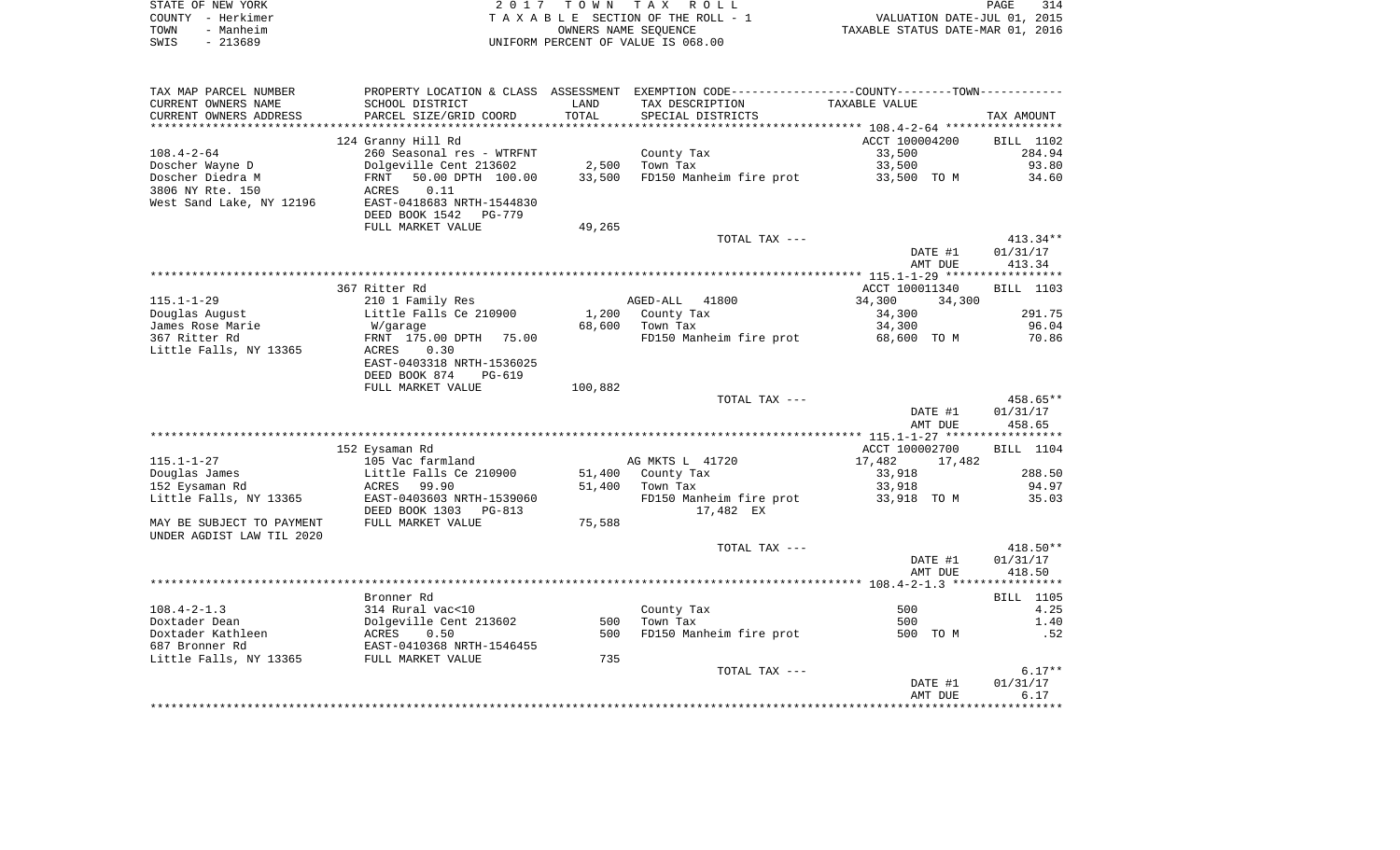| STATE OF NEW YORK |           | 2017 TOWN TAX ROLL                 | PAGE                             | 315 |
|-------------------|-----------|------------------------------------|----------------------------------|-----|
| COUNTY - Herkimer |           | TAXABLE SECTION OF THE ROLL - 1    | VALUATION DATE-JUL 01, 2015      |     |
| TOWN              | - Manheim | OWNERS NAME SEOUENCE               | TAXABLE STATUS DATE-MAR 01, 2016 |     |
| SWIS              | - 213689  | UNIFORM PERCENT OF VALUE IS 068.00 |                                  |     |

| TAX MAP PARCEL NUMBER    |                                            |         | PROPERTY LOCATION & CLASS ASSESSMENT EXEMPTION CODE----------------COUNTY-------TOWN---------- |                |                  |
|--------------------------|--------------------------------------------|---------|------------------------------------------------------------------------------------------------|----------------|------------------|
| CURRENT OWNERS NAME      | SCHOOL DISTRICT                            | LAND    | TAX DESCRIPTION                                                                                | TAXABLE VALUE  |                  |
| CURRENT OWNERS ADDRESS   | PARCEL SIZE/GRID COORD                     | TOTAL   | SPECIAL DISTRICTS                                                                              |                | TAX AMOUNT       |
|                          |                                            |         |                                                                                                |                |                  |
|                          | 687 Bronner Rd                             |         |                                                                                                | ACCT 100009420 | <b>BILL</b> 1106 |
| $108.4 - 2 - 3$          | 210 1 Family Res                           |         | County Tax                                                                                     | 92,312         | 785.18           |
| Doxtader Dean            | Dolgeville Cent 213602                     | 6,500   | Town Tax                                                                                       | 92,312         | 258.48           |
| Doxtader Kathleen        | W/barn                                     | 92,312  | FD150 Manheim fire prot                                                                        | 92,312 TO M    | 95.35            |
| 687 Bronner Rd           | 1.50<br>ACRES                              |         |                                                                                                |                |                  |
| Little Falls, NY 13365   | EAST-0410431 NRTH-1546239                  |         |                                                                                                |                |                  |
|                          | DEED BOOK 706<br><b>PG-159</b>             |         |                                                                                                |                |                  |
|                          | FULL MARKET VALUE                          | 135,753 |                                                                                                |                |                  |
|                          |                                            |         | TOTAL TAX ---                                                                                  |                | 1,139.01**       |
|                          |                                            |         |                                                                                                | DATE #1        | 01/31/17         |
|                          |                                            |         |                                                                                                | AMT DUE        | 1,139.01         |
|                          |                                            |         |                                                                                                |                |                  |
|                          | Bronner Rd                                 |         |                                                                                                | ACCT 100012660 | BILL 1107        |
| $108.4 - 2 - 1.6$        | 323 Vacant rural                           |         | County Tax                                                                                     | 1,500          | 12.76            |
| Doxtader Dean W          | Dolgeville Cent 213602                     | 1,500   | Town Tax                                                                                       | 1,500          | 4.20             |
| Doxtader Kathleen W      | FRNT 70.00 DPTH                            | 1,500   | FD150 Manheim fire prot                                                                        | 1,500 TO M     | 1.55             |
| 687 Bronner Rd           | 1.00<br>ACRES                              |         |                                                                                                |                |                  |
| Little Falls, NY 13365   | EAST-0410572 NRTH-1546386                  |         |                                                                                                |                |                  |
|                          | DEED BOOK 1142 PG-43                       |         |                                                                                                |                |                  |
|                          | FULL MARKET VALUE                          | 2,206   |                                                                                                |                |                  |
|                          |                                            |         | TOTAL TAX ---                                                                                  |                | $18.51**$        |
|                          |                                            |         |                                                                                                | DATE #1        | 01/31/17         |
|                          |                                            |         |                                                                                                | AMT DUE        | 18.51            |
|                          |                                            |         |                                                                                                |                |                  |
|                          | Bronner Rd                                 |         |                                                                                                |                | BILL 1108        |
| $108.4 - 2 - 1.9$        | 323 Vacant rural                           |         | County Tax                                                                                     | 1,800          | 15.31            |
| Doxtader Dean W          | Dolgeville Cent 213602                     | 1,800   | Town Tax                                                                                       | 1,800          | 5.04             |
| Doxtader Kathleen W      | ACRES<br>3.60                              | 1,800   | FD150 Manheim fire prot                                                                        | 1,800 TO M     | 1.86             |
| 687 Bronner Rd           | EAST-0410667 NRTH-1546609                  |         |                                                                                                |                |                  |
| Little Falls, NY 13365   | DEED BOOK 1493 PG-189                      |         |                                                                                                |                |                  |
|                          | FULL MARKET VALUE                          | 2,647   |                                                                                                |                |                  |
|                          |                                            |         | TOTAL TAX ---                                                                                  |                | $22.21**$        |
|                          |                                            |         |                                                                                                | DATE #1        | 01/31/17         |
|                          |                                            |         |                                                                                                | AMT DUE        | 22.21            |
|                          | Saltsman Rd                                |         |                                                                                                | ACCT 100009240 | BILL 1109        |
| $123.1 - 1 - 28$         |                                            |         |                                                                                                | 11,600         | 98.67            |
| Duesler Stephen          | 322 Rural vac>10<br>O-E-StJ Cent<br>273803 | 11,600  | County Tax<br>Town Tax                                                                         | 11,600         | 32.48            |
| 8119 St. Hwy 5           | ACRES 12.10                                | 11,600  | FD150 Manheim fire prot 11,600 TO M                                                            |                | 11.98            |
| St. Johnsville, NY 13452 | EAST-0427315 NRTH-1524590                  |         |                                                                                                |                |                  |
|                          | DEED BOOK 00490 PG-00137                   |         |                                                                                                |                |                  |
|                          | FULL MARKET VALUE                          | 17,059  |                                                                                                |                |                  |
|                          |                                            |         | TOTAL TAX ---                                                                                  |                | $143.13**$       |
|                          |                                            |         |                                                                                                | DATE #1        | 01/31/17         |
|                          |                                            |         |                                                                                                | AMT DUE        | 143.13           |
|                          |                                            |         |                                                                                                |                |                  |
|                          |                                            |         |                                                                                                |                |                  |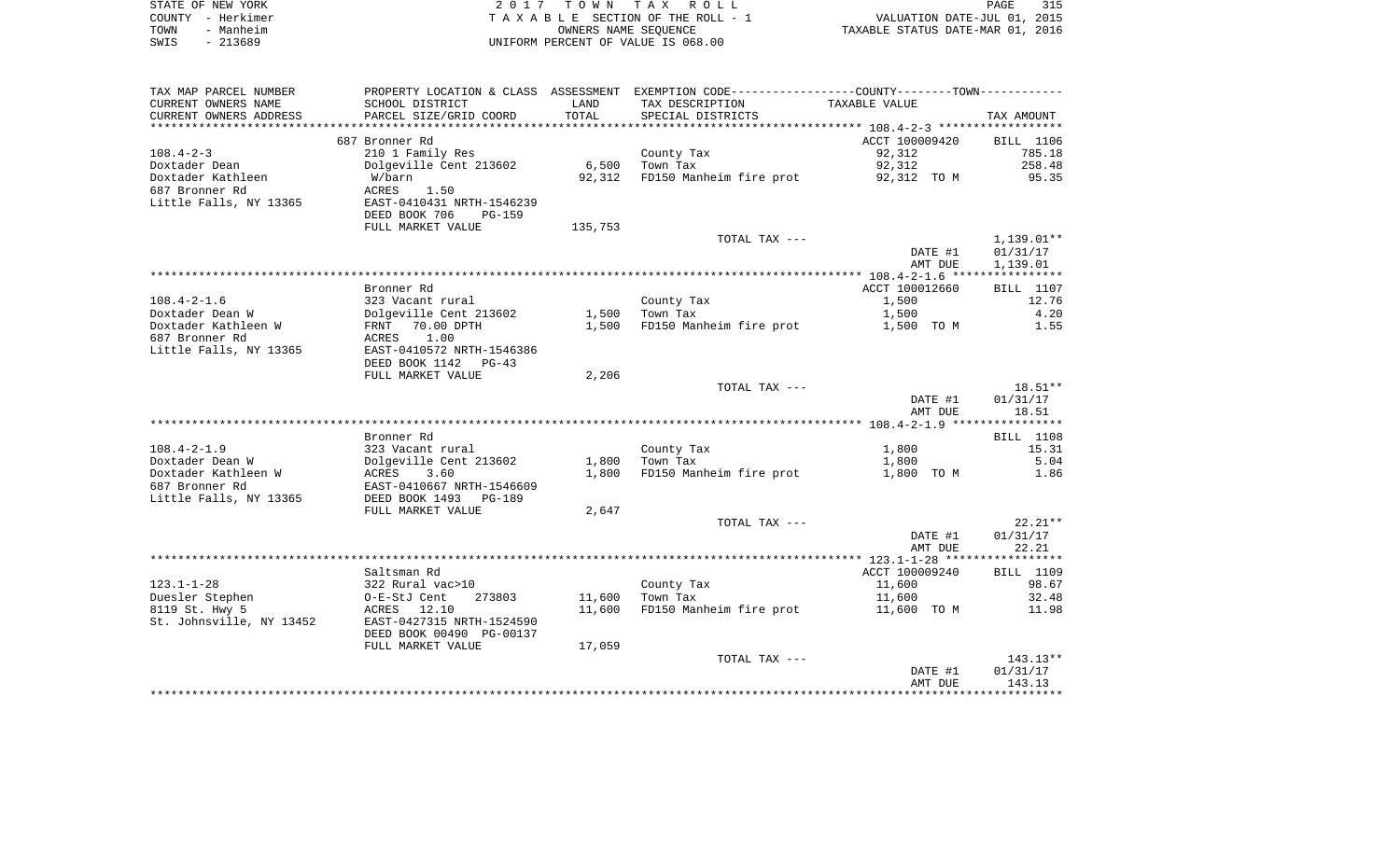|      | STATE OF NEW YORK | 2017 TOWN TAX ROLL                 | 316<br>PAGE                      |  |
|------|-------------------|------------------------------------|----------------------------------|--|
|      | COUNTY – Herkimer | TAXABLE SECTION OF THE ROLL - 1    | VALUATION DATE-JUL 01, 2015      |  |
| TOWN | - Manheim         | OWNERS NAME SEOUENCE               | TAXABLE STATUS DATE-MAR 01, 2016 |  |
| SWIS | - 213689          | UNIFORM PERCENT OF VALUE IS 068.00 |                                  |  |

| TAX MAP PARCEL NUMBER     |                           |         | PROPERTY LOCATION & CLASS ASSESSMENT EXEMPTION CODE----------------COUNTY-------TOWN---------- |                  |                  |
|---------------------------|---------------------------|---------|------------------------------------------------------------------------------------------------|------------------|------------------|
| CURRENT OWNERS NAME       | SCHOOL DISTRICT           | LAND    | TAX DESCRIPTION                                                                                | TAXABLE VALUE    |                  |
| CURRENT OWNERS ADDRESS    | PARCEL SIZE/GRID COORD    | TOTAL   | SPECIAL DISTRICTS                                                                              |                  | TAX AMOUNT       |
|                           |                           |         |                                                                                                |                  |                  |
|                           | 348 Saltsman Rd           |         |                                                                                                | ACCT 100003690   | BILL 1110        |
| $123.1 - 1 - 16$          | 210 1 Family Res          |         | County Tax                                                                                     | 32,000           | 272.18           |
| Duesler Stephen W         | 273803<br>O-E-StJ Cent    | 4,000   | Town Tax                                                                                       | 32,000           | 89.60            |
| 8119 St Hwy 5             | W/garage                  | 32,000  | FD150 Manheim fire prot                                                                        | 32,000 TO M      | 33.05            |
| St Johnsville, NY 13452   | 1.00<br>ACRES             |         |                                                                                                |                  |                  |
|                           | EAST-0426977 NRTH-1524469 |         |                                                                                                |                  |                  |
|                           | DEED BOOK 818<br>PG-671   |         |                                                                                                |                  |                  |
|                           | FULL MARKET VALUE         | 47,059  |                                                                                                |                  |                  |
|                           |                           |         | TOTAL TAX ---                                                                                  |                  | $394.83**$       |
|                           |                           |         |                                                                                                | DATE #1          | 01/31/17         |
|                           |                           |         |                                                                                                | AMT DUE          | 394.83           |
|                           |                           |         |                                                                                                |                  |                  |
|                           | 1048 Barker Rd            |         |                                                                                                | ACCT 100002910   | <b>BILL</b> 1111 |
| $108.4 - 1 - 54$          | 210 1 Family Res          |         | County Tax                                                                                     | 34,000           | 289.20           |
| Duga Mary M               | Dolgeville Cent 213602    | 5,000   | Town Tax                                                                                       | 34,000           | 95.20            |
| 1048 Barker Rd            | ACRES<br>2.00             | 34,000  | FD150 Manheim fire prot 34,000 TO M                                                            |                  | 35.12            |
| Dolgeville, NY 13329-0007 | EAST-0417118 NRTH-1549925 |         |                                                                                                |                  |                  |
|                           | DEED BOOK 874<br>$PG-114$ |         |                                                                                                |                  |                  |
|                           | FULL MARKET VALUE         | 50,000  |                                                                                                |                  |                  |
|                           |                           |         | TOTAL TAX ---                                                                                  |                  | $419.52**$       |
|                           |                           |         |                                                                                                | DATE #1          | 01/31/17         |
|                           |                           |         |                                                                                                | AMT DUE          | 419.52           |
|                           |                           |         |                                                                                                |                  |                  |
|                           | Snells Bush Rd            |         |                                                                                                | ACCT 100011550   | BILL 1112        |
| $115.4 - 1 - 55$          | 105 Vac farmland          |         | AG MKTS L 41720                                                                                | 18,536<br>18,536 |                  |
| Dziedzic John             | Little Falls Ce 210900    |         | 34,800 County Tax                                                                              | 16,264           | 138.34           |
| 24 Sunset Dr              | 51.60<br>ACRES            |         | 34,800 Town Tax                                                                                | 16,264           | 45.54            |
| Ossining, NY 10562        | EAST-0418287 NRTH-1534332 |         | FD150 Manheim fire prot                                                                        | 16,264 TO M      | 16.80            |
|                           | DEED BOOK 733<br>PG-96    |         | 18,536 EX                                                                                      |                  |                  |
| MAY BE SUBJECT TO PAYMENT | FULL MARKET VALUE         | 51,176  |                                                                                                |                  |                  |
| UNDER AGDIST LAW TIL 2020 |                           |         |                                                                                                |                  |                  |
|                           |                           |         | TOTAL TAX ---                                                                                  |                  | $200.68**$       |
|                           |                           |         |                                                                                                | DATE #1          | 01/31/17         |
|                           |                           |         |                                                                                                | AMT DUE          | 200.68           |
|                           |                           |         |                                                                                                |                  |                  |
|                           | 894 Snells Bush Rd        |         |                                                                                                | ACCT 100011580   | BILL 1113        |
| $116.3 - 1 - 7$           | 113 Cattle farm           |         | AG MKTS L 41720                                                                                | 19,927<br>19,927 |                  |
| Dziedzic John             | Little Falls Ce 210900    |         | 52,400 County Tax                                                                              | 191,773          | 1,631.18         |
| 24 Sunset Dr              | ACRES 81.10               |         | 211,700 Town Tax                                                                               | 191,773          | 536.99           |
| Ossining, NY 10562        | EAST-0422117 NRTH-1532374 |         | FD150 Manheim fire prot                                                                        | 191,773 TO M     | 198.08           |
|                           | DEED BOOK 733<br>PG-96    |         | 19,927 EX                                                                                      |                  |                  |
| MAY BE SUBJECT TO PAYMENT | FULL MARKET VALUE         | 311,324 |                                                                                                |                  |                  |
| UNDER AGDIST LAW TIL 2020 |                           |         |                                                                                                |                  |                  |
|                           |                           |         | TOTAL TAX ---                                                                                  |                  | $2,366.25**$     |
|                           |                           |         |                                                                                                | DATE #1          | 01/31/17         |
|                           |                           |         |                                                                                                | AMT DUE          | 2,366.25         |
|                           |                           |         |                                                                                                |                  |                  |
|                           |                           |         |                                                                                                |                  |                  |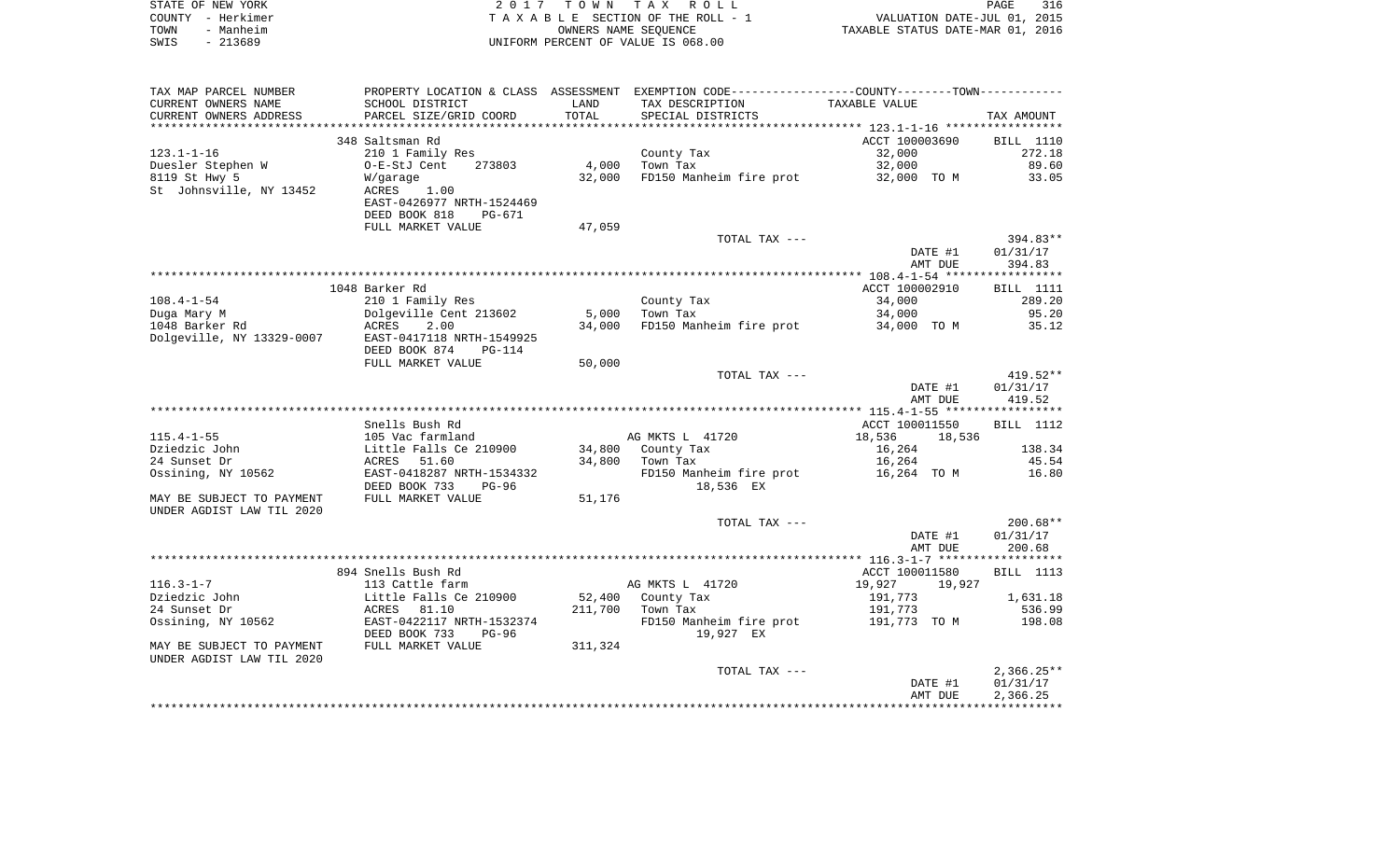|      | STATE OF NEW YORK | 2017 TOWN TAX ROLL                 | PAGE                             | 317 |
|------|-------------------|------------------------------------|----------------------------------|-----|
|      | COUNTY – Herkimer | TAXABLE SECTION OF THE ROLL - 1    | VALUATION DATE-JUL 01, 2015      |     |
| TOWN | - Manheim         | OWNERS NAME SEOUENCE               | TAXABLE STATUS DATE-MAR 01, 2016 |     |
| SWIS | $-213689$         | UNIFORM PERCENT OF VALUE IS 068.00 |                                  |     |

| TAX MAP PARCEL NUMBER     | PROPERTY LOCATION & CLASS ASSESSMENT EXEMPTION CODE---------------COUNTY-------TOWN---------- |        |                                |                  |                  |
|---------------------------|-----------------------------------------------------------------------------------------------|--------|--------------------------------|------------------|------------------|
| CURRENT OWNERS NAME       | SCHOOL DISTRICT                                                                               | LAND   | TAX DESCRIPTION                | TAXABLE VALUE    |                  |
| CURRENT OWNERS ADDRESS    | PARCEL SIZE/GRID COORD                                                                        | TOTAL  | SPECIAL DISTRICTS              |                  | TAX AMOUNT       |
|                           |                                                                                               |        |                                |                  |                  |
|                           | Snells Bush Rd                                                                                |        |                                |                  | BILL 1114        |
| $122.2 - 2 - 24.2$        | 105 Vac farmland                                                                              |        | AG MKTS L 41720                | 10,881<br>10,881 |                  |
| Dziedzic John             | Little Falls Ce 210900                                                                        |        | 36,100 County Tax              | 27,019           | 229.82           |
| 24 Sunset Dr              | 78.00<br>ACRES                                                                                | 37,900 | Town Tax                       | 27,019           | 75.66            |
| Ossining, NY 10562        | EAST-0420295 NRTH-1526007                                                                     |        | FD150 Manheim fire prot        | 27,019 TO M      | 27.91            |
|                           | DEED BOOK 733<br>PG-96                                                                        |        | 10,881 EX                      |                  |                  |
|                           |                                                                                               |        |                                |                  |                  |
| MAY BE SUBJECT TO PAYMENT | FULL MARKET VALUE                                                                             | 55,735 |                                |                  |                  |
| UNDER AGDIST LAW TIL 2020 |                                                                                               |        |                                |                  |                  |
|                           |                                                                                               |        | TOTAL TAX ---                  |                  | $333.39**$       |
|                           |                                                                                               |        |                                | DATE #1          | 01/31/17         |
|                           |                                                                                               |        |                                | AMT DUE          | 333.39           |
|                           |                                                                                               |        |                                |                  |                  |
|                           | 264 Willie Ln Keyser Lk                                                                       |        |                                | ACCT 100004050   | BILL 1115        |
| $115.2 - 1 - 47$          | 260 Seasonal res - WTRFNT                                                                     |        | County Tax                     | 45,000           | 382.76           |
| Eaker Freda               |                                                                                               | 5,000  | Town Tax                       | 45,000           | 126.01           |
| Eaker Matthew             |                                                                                               |        | 45,000 FD150 Manheim fire prot | 45,000 TO M      | 46.48            |
| 346 Eastern Ave           |                                                                                               |        |                                |                  |                  |
| Herkimer, NY 13350        | Dolgeville Cent 213602<br>FRNT 100.00 DPTH 175.00<br>ACRES 0.40<br>EAST-0418990 NRTH-1543323  |        |                                |                  |                  |
|                           | DEED BOOK 1168 PG-846                                                                         |        |                                |                  |                  |
|                           | FULL MARKET VALUE                                                                             | 66,176 |                                |                  |                  |
|                           |                                                                                               |        | TOTAL TAX ---                  |                  | 555.25**         |
|                           |                                                                                               |        |                                |                  |                  |
|                           |                                                                                               |        |                                | DATE #1          | 01/31/17         |
|                           |                                                                                               |        |                                | AMT DUE          | 555.25           |
|                           |                                                                                               |        |                                |                  |                  |
|                           | 6338 St Rte 167                                                                               |        |                                | ACCT 100012030   | <b>BILL</b> 1116 |
| 108.4-1-31                | 483 Converted Re                                                                              |        | County Tax                     | 39,900           | 339.38           |
| Edick Brandon             | Dolgeville Cent 213602 1,400<br>FRNT 188.00 DPTH 166.62 39,900                                |        | Town Tax                       | 39,900           | 111.72           |
| 6338 St Rte 167           |                                                                                               |        | FD150 Manheim fire prot        | 39,900 TO M      | 41.21            |
| Dolgeville, NY 13329      | ACRES<br>0.72                                                                                 |        |                                |                  |                  |
|                           | EAST-0415528 NRTH-1551672                                                                     |        |                                |                  |                  |
|                           | DEED BOOK 1482<br>PG-842                                                                      |        |                                |                  |                  |
|                           | FULL MARKET VALUE                                                                             | 58,676 |                                |                  |                  |
|                           |                                                                                               |        | TOTAL TAX ---                  |                  | 492.31**         |
|                           |                                                                                               |        |                                | DATE #1          | 01/31/17         |
|                           |                                                                                               |        |                                | AMT DUE          | 492.31           |
|                           |                                                                                               |        |                                |                  |                  |
|                           | 5325 St Rte 167                                                                               |        |                                | ACCT 100013830   | BILL 1117        |
| $115.4 - 1 - 13$          |                                                                                               |        | County Tax                     | 59,600           | 506.94           |
|                           | 210 1 Family Res<br>Little Falls Ce 210900                                                    |        |                                |                  |                  |
| Ehlinger John             |                                                                                               | 4,000  | Town Tax                       | 59,600           | 166.89           |
| Ehlinger Patricia         | FRNT 244.00 DPTH 178.50                                                                       |        | 59,600 FD150 Manheim fire prot | 59,600 TO M      | 61.56            |
| 5325 State Rte 167        | ACRES<br>1.00                                                                                 |        |                                |                  |                  |
| Little Falls, NY 13365    | EAST-0410561 NRTH-1535379                                                                     |        |                                |                  |                  |
|                           | DEED BOOK 755<br>PG-167                                                                       |        |                                |                  |                  |
|                           | FULL MARKET VALUE                                                                             | 87,647 |                                |                  |                  |
|                           |                                                                                               |        |                                |                  |                  |
|                           |                                                                                               |        | TOTAL TAX ---                  |                  | 735.39**         |
|                           |                                                                                               |        |                                | DATE #1          | 01/31/17         |
|                           |                                                                                               |        |                                | AMT DUE          | 735.39           |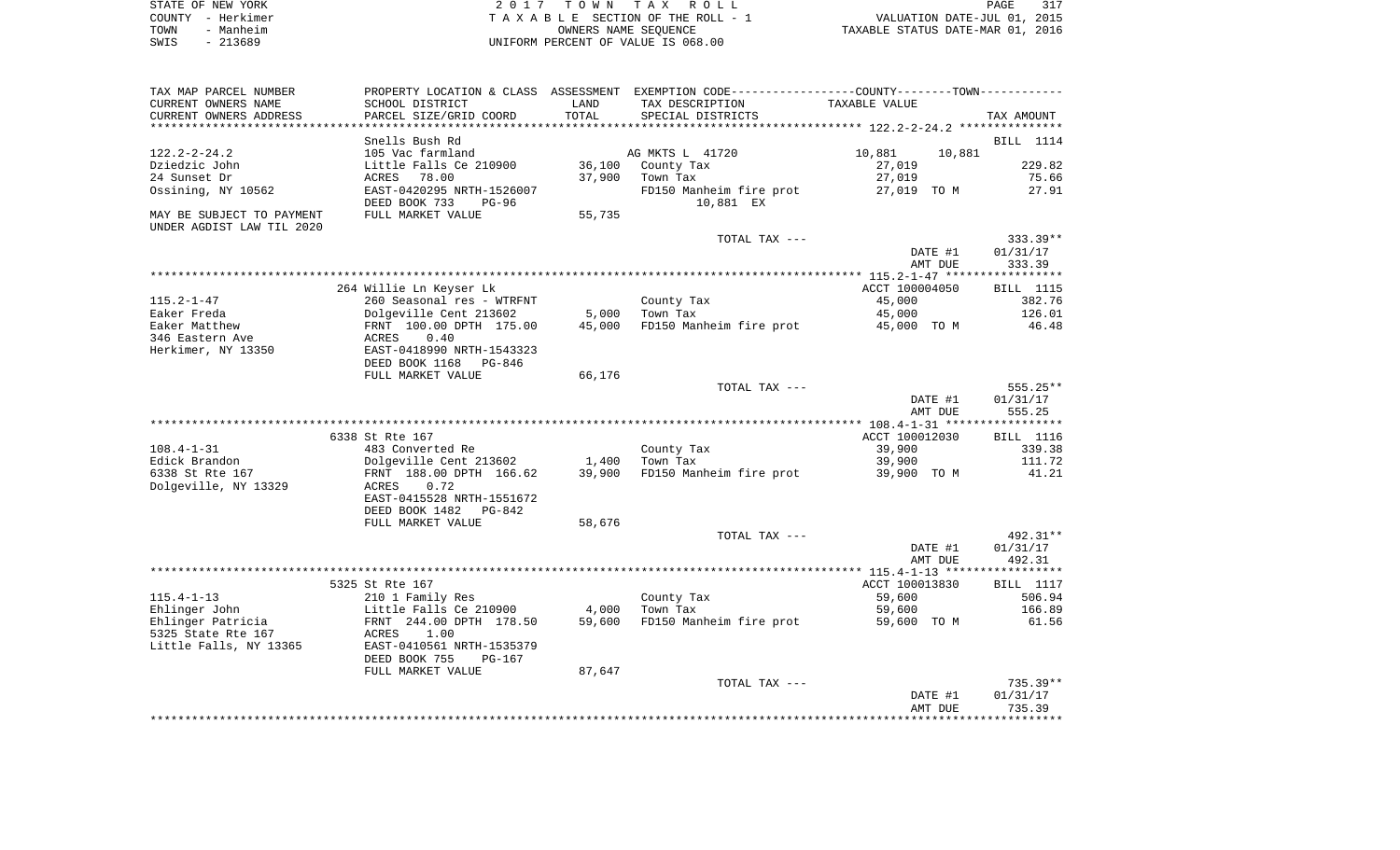| STATE OF NEW YORK |           | 2017 TOWN TAX ROLL                 |                      |                                  | PAGE | 318 |
|-------------------|-----------|------------------------------------|----------------------|----------------------------------|------|-----|
| COUNTY - Herkimer |           | TAXABLE SECTION OF THE ROLL - 1    |                      | VALUATION DATE-JUL 01, 2015      |      |     |
| TOWN              | - Manheim |                                    | OWNERS NAME SEOUENCE | TAXABLE STATUS DATE-MAR 01, 2016 |      |     |
| SWIS              | - 213689  | UNIFORM PERCENT OF VALUE IS 068.00 |                      |                                  |      |     |

| TAX MAP PARCEL NUMBER      |                                |         | PROPERTY LOCATION & CLASS ASSESSMENT EXEMPTION CODE---------------COUNTY-------TOWN---------- |                  |                  |
|----------------------------|--------------------------------|---------|-----------------------------------------------------------------------------------------------|------------------|------------------|
| CURRENT OWNERS NAME        | SCHOOL DISTRICT                | LAND    | TAX DESCRIPTION                                                                               | TAXABLE VALUE    |                  |
| CURRENT OWNERS ADDRESS     | PARCEL SIZE/GRID COORD         | TOTAL   | SPECIAL DISTRICTS                                                                             |                  | TAX AMOUNT       |
|                            |                                |         |                                                                                               |                  |                  |
|                            | 6380 St Rte 167                |         |                                                                                               | ACCT 100011700   | BILL 1118        |
| $108.4 - 1 - 25$           | 210 1 Family Res               |         | County Tax                                                                                    | 57,200           | 486.53           |
| Ellis Larry C              | Dolgeville Cent 213602 2,300   |         | Town Tax                                                                                      | 57,200           | 160.17           |
|                            |                                |         |                                                                                               |                  |                  |
| Ellis Kimberly             | FRNT 77.00 DPTH 337.00         | 57,200  | FD150 Manheim fire prot                                                                       | 57,200 TO M      | 59.08            |
| 6380 St Rte 167            | 0.58<br>ACRES                  |         |                                                                                               |                  |                  |
| Dolgeville, NY 13329       | EAST-0416090 NRTH-1552070      |         |                                                                                               |                  |                  |
|                            | DEED BOOK 683<br><b>PG-189</b> |         |                                                                                               |                  |                  |
|                            | FULL MARKET VALUE              | 84,118  |                                                                                               |                  |                  |
|                            |                                |         | TOTAL TAX ---                                                                                 |                  | 705.78**         |
|                            |                                |         |                                                                                               | DATE #1          | 01/31/17         |
|                            |                                |         |                                                                                               | AMT DUE          | 705.78           |
|                            |                                |         |                                                                                               |                  |                  |
|                            | 222 Timmerman Rd               |         |                                                                                               |                  | <b>BILL</b> 1119 |
| $115.4 - 1 - 85.3$         | 210 1 Family Res               |         | County Tax                                                                                    | 53,200           | 452.51           |
| Elthorp Irr. Trust Nancy J | Little Falls Ce 210900         | 4,400   | Town Tax                                                                                      | 53,200           | 148.97           |
| Lowell Geraldine L         |                                | 53,200  | FD150 Manheim fire prot                                                                       | 53,200 TO M      | 54.95            |
|                            | W/garage                       |         |                                                                                               |                  |                  |
| 222 Timmerman Rd           | FRNT 265.00 DPTH 200.00        |         |                                                                                               |                  |                  |
| Little Falls, NY 13365     | ACRES 1.10                     |         |                                                                                               |                  |                  |
|                            | EAST-0413829 NRTH-1531089      |         |                                                                                               |                  |                  |
|                            | DEED BOOK 1565 PG-348          |         |                                                                                               |                  |                  |
|                            | FULL MARKET VALUE              | 78,235  |                                                                                               |                  |                  |
|                            |                                |         | TOTAL TAX ---                                                                                 |                  | 656.43**         |
|                            |                                |         |                                                                                               | DATE #1          | 01/31/17         |
|                            |                                |         |                                                                                               | AMT DUE          | 656.43           |
|                            |                                |         |                                                                                               |                  |                  |
|                            | Burrell Rd                     |         |                                                                                               | ACCT 100006030   | BILL 1120        |
| $115.1 - 1 - 26$           | 105 Vac farmland               |         | AG MKTS L 41720                                                                               | 14,283<br>14,283 |                  |
| Equity Trust Co. IRA       | Little Falls Ce 210900         |         | 65,800 County Tax                                                                             | 63,917           | 543.66           |
| Grasse David               | ACRES 107.30                   | 78,200  | Town Tax                                                                                      | 63,917           | 178.98           |
| PO Box 1409                | EAST-0401901 NRTH-1539658      |         | FD150 Manheim fire prot                                                                       | 63,917 TO M      | 66.02            |
|                            |                                |         |                                                                                               |                  |                  |
| Elyria, OH 44036           | DEED BOOK 940<br>PG-61         |         | 14,283 EX                                                                                     |                  |                  |
|                            | FULL MARKET VALUE              | 115,000 |                                                                                               |                  |                  |
| MAY BE SUBJECT TO PAYMENT  |                                |         |                                                                                               |                  |                  |
| UNDER AGDIST LAW TIL 2020  |                                |         |                                                                                               |                  |                  |
|                            |                                |         | TOTAL TAX ---                                                                                 |                  | 788.66**         |
|                            |                                |         |                                                                                               | DATE #1          | 01/31/17         |
|                            |                                |         |                                                                                               | AMT DUE          | 788.66           |
|                            |                                |         |                                                                                               |                  |                  |
|                            |                                |         |                                                                                               |                  |                  |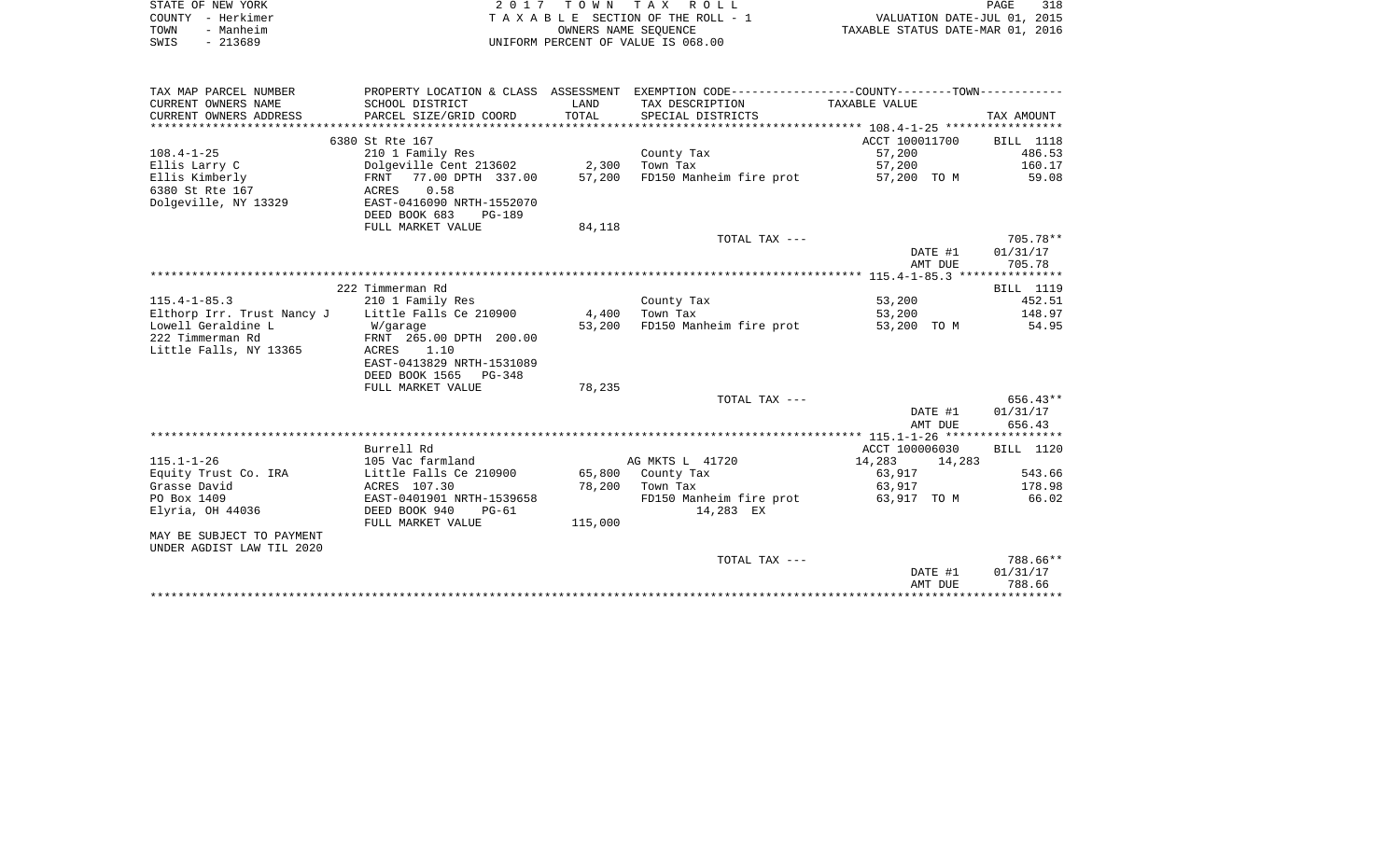| STATE OF NEW YORK<br>COUNTY - Herkimer                 |                                                                                                              |                  | 2017 TOWN TAX ROLL<br>TAXABLE SECTION OF THE ROLL - 1      | VALUATION DATE-JUL 01, 2015      | PAGE<br>319        |
|--------------------------------------------------------|--------------------------------------------------------------------------------------------------------------|------------------|------------------------------------------------------------|----------------------------------|--------------------|
| TOWN<br>- Manheim<br>SWIS<br>$-213689$                 |                                                                                                              |                  | OWNERS NAME SEQUENCE<br>UNIFORM PERCENT OF VALUE IS 068.00 | TAXABLE STATUS DATE-MAR 01, 2016 |                    |
| TAX MAP PARCEL NUMBER                                  | PROPERTY LOCATION & CLASS ASSESSMENT EXEMPTION CODE----------------COUNTY-------TOWN----------               |                  |                                                            |                                  |                    |
| CURRENT OWNERS NAME                                    | SCHOOL DISTRICT                                                                                              | LAND             | TAX DESCRIPTION                                            | TAXABLE VALUE                    |                    |
| CURRENT OWNERS ADDRESS                                 | PARCEL SIZE/GRID COORD                                                                                       | TOTAL            | SPECIAL DISTRICTS                                          |                                  | TAX AMOUNT         |
|                                                        | 189 Hilts Rd                                                                                                 |                  |                                                            | ACCT 100003720                   | BILL 1121          |
| $108.4 - 2 - 31$                                       | 241 Rural res&ag                                                                                             |                  | AG MKTS L 41720                                            | 12,311<br>12,311                 |                    |
| Ermisch Linda C                                        | Dolgeville Cent 213602                                                                                       |                  | 90,300 County Tax                                          | 132,989                          | 1,131.17           |
| Ermisch Karl F                                         | ACRES 172.50                                                                                                 | 145,300          | Town Tax                                                   | 132,989                          | 372.39             |
| 189 Hilts Rd<br>Little Falls, NY 13365                 | EAST-0416314 NRTH-1545314<br>DEED BOOK 945<br>PG-128                                                         |                  | FD150 Manheim fire prot<br>12,311 EX                       | 132,989 TO M                     | 137.36             |
| MAY BE SUBJECT TO PAYMENT<br>UNDER AGDIST LAW TIL 2020 | FULL MARKET VALUE                                                                                            | 213,676          |                                                            |                                  |                    |
|                                                        |                                                                                                              |                  | TOTAL TAX ---                                              |                                  | 1,640.92**         |
|                                                        |                                                                                                              |                  |                                                            | DATE #1                          | 01/31/17           |
|                                                        |                                                                                                              |                  |                                                            | AMT DUE                          | 1,640.92           |
|                                                        | 8222 St Rte 5                                                                                                |                  |                                                            | ACCT 100004230                   | BILL 1122          |
| $122.2 - 2 - 6.2$                                      | 314 Rural vac<10                                                                                             |                  | County Tax                                                 | 14,000                           | 119.08             |
| Esh's Storage Barns LLC                                | Little Falls Ce 210900                                                                                       |                  | 14,000 Town Tax                                            | 14,000                           | 39.20              |
| 10016 Otterbein Church Rd<br>Newburg, PA 17240         | FRNT 823.00 DPTH<br>ACRES<br>7.00<br>EAST-0417592 NRTH-1524692<br>DEED BOOK 1277 PG-261<br>FULL MARKET VALUE | 14,000<br>20,588 | FD150 Manheim fire prot                                    | 14,000 TO M                      | 14.46              |
|                                                        |                                                                                                              |                  | TOTAL TAX ---                                              |                                  | 172.74**           |
|                                                        |                                                                                                              |                  |                                                            | DATE #1<br>AMT DUE               | 01/31/17<br>172.74 |
|                                                        |                                                                                                              |                  |                                                            |                                  |                    |
| $108.2 - 1 - 7.1$                                      | 318 Military Rd<br>314 Rural vac<10                                                                          |                  | County Tax                                                 | 4,000                            | BILL 1123<br>34.02 |
| Fahd Richard                                           |                                                                                                              | 4,000            | Town Tax                                                   | 4,000                            | 11.20              |
| Fahd Erica                                             | Dolgeville Cent 213602<br>FRNT 285.00 DPTH                                                                   |                  | 4,000 FD150 Manheim fire prot                              | 4,000 TO M                       | 4.13               |
| 292 W State St<br>Dolgeville, NY 13329                 | ACRES<br>2.10<br>EAST-0415192 NRTH-1560446<br>DEED BOOK 1544 PG-661                                          |                  |                                                            |                                  |                    |
|                                                        | FULL MARKET VALUE                                                                                            | 5,882            |                                                            |                                  |                    |
|                                                        |                                                                                                              |                  | TOTAL TAX ---                                              |                                  | 49.35**            |
|                                                        |                                                                                                              |                  |                                                            | DATE #1<br>AMT DUE               | 01/31/17<br>49.35  |
|                                                        |                                                                                                              |                  |                                                            | ACCT 100007890                   | BILL 1124          |
| 108.2-1-8.7                                            | Military Rd                                                                                                  |                  | County Tax                                                 | 500                              | 4.25               |
| Fahd Richard                                           |                                                                                                              | 500              | Town Tax                                                   | 500                              | 1.40               |
| Fahd Erica                                             | 323 Vacant rural<br>Dolgeville Cent 213602<br>ACRES 0.80<br>EAST-0415390 NRTH-1560082                        | 500              | FD150 Manheim fire prot                                    | 500 TO M                         | .52                |
| 292 W State St<br>Dolgeville, NY 13329                 | DEED BOOK 1544 PG-661                                                                                        |                  |                                                            |                                  |                    |
|                                                        | FULL MARKET VALUE                                                                                            | 735              | TOTAL TAX ---                                              |                                  | $6.17**$           |
|                                                        |                                                                                                              |                  |                                                            | DATE #1<br>AMT DUE               | 01/31/17<br>6.17   |

\*\*\*\*\*\*\*\*\*\*\*\*\*\*\*\*\*\*\*\*\*\*\*\*\*\*\*\*\*\*\*\*\*\*\*\*\*\*\*\*\*\*\*\*\*\*\*\*\*\*\*\*\*\*\*\*\*\*\*\*\*\*\*\*\*\*\*\*\*\*\*\*\*\*\*\*\*\*\*\*\*\*\*\*\*\*\*\*\*\*\*\*\*\*\*\*\*\*\*\*\*\*\*\*\*\*\*\*\*\*\*\*\*\*\*\*\*\*\*\*\*\*\*\*\*\*\*\*\*\*\*\*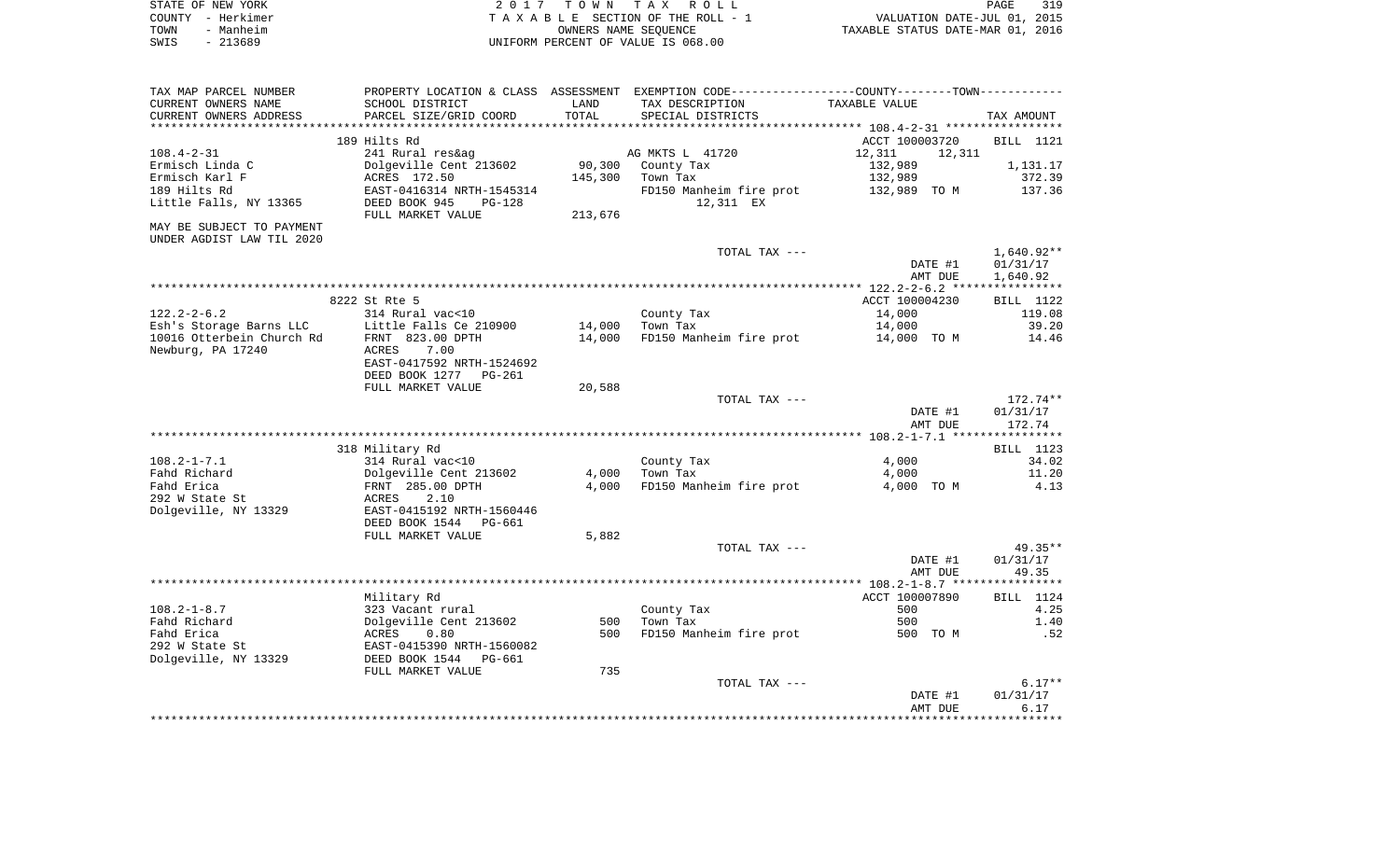| STATE OF NEW YORK | 2017 TOWN TAX ROLL                 |                                  | PAGE | 320 |
|-------------------|------------------------------------|----------------------------------|------|-----|
| COUNTY - Herkimer | TAXABLE SECTION OF THE ROLL - 1    | VALUATION DATE-JUL 01, 2015      |      |     |
| TOWN<br>- Manheim | OWNERS NAME SEOUENCE               | TAXABLE STATUS DATE-MAR 01, 2016 |      |     |
| SWIS<br>- 213689  | UNIFORM PERCENT OF VALUE IS 068.00 |                                  |      |     |

| TAX MAP PARCEL NUMBER  | PROPERTY LOCATION & CLASS ASSESSMENT |        | EXEMPTION CODE----------------COUNTY-------TOWN----------- |                |            |
|------------------------|--------------------------------------|--------|------------------------------------------------------------|----------------|------------|
| CURRENT OWNERS NAME    | SCHOOL DISTRICT                      | LAND   | TAX DESCRIPTION                                            | TAXABLE VALUE  |            |
| CURRENT OWNERS ADDRESS | PARCEL SIZE/GRID COORD               | TOTAL  | SPECIAL DISTRICTS                                          |                | TAX AMOUNT |
|                        |                                      |        |                                                            |                |            |
|                        | 6310 St Rte 167                      |        |                                                            | ACCT 100008250 | BILL 1125  |
| $108.4 - 1 - 35$       | 442 MiniWhseSelf                     |        | County Tax                                                 | 62,600         | 532.46     |
| Fake Edward K          | Dolgeville Cent 213602               | 5,000  | Town Tax                                                   | 62,600         | 175.29     |
| 6282 St Rte 167        | 1.50<br>ACRES                        | 62,600 | FD150 Manheim fire prot                                    | 62,600 TO M    | 64.66      |
| Dolgeville, NY 13329   | EAST-0415283 NRTH-1551232            |        |                                                            |                |            |
|                        | DEED BOOK 1093<br>PG-413             |        |                                                            |                |            |
|                        | FULL MARKET VALUE                    | 92,059 |                                                            |                |            |
|                        |                                      |        | TOTAL TAX ---                                              |                | 772.41**   |
|                        |                                      |        |                                                            | DATE #1        | 01/31/17   |
|                        |                                      |        |                                                            | AMT DUE        | 772.41     |
|                        |                                      |        |                                                            |                |            |
|                        | 6282 St Rte 167                      |        |                                                            | ACCT 100014070 | BILL 1126  |
| $108.4 - 1 - 38$       | 210 1 Family Res                     |        | County Tax                                                 | 60,200         | 512.05     |
| Fake Edward K          | Dolgeville Cent 213602               | 4,500  | Town Tax                                                   | 60,200         | 168.57     |
| 6282 State Rte 167     | FRNT 250.00 DPTH 300.00              | 60,200 | FD150 Manheim fire prot                                    | 60,200 TO M    | 62.18      |
| Dolgeville, NY 13329   | 1.50<br>ACRES                        |        |                                                            |                |            |
|                        | EAST-0415069 NRTH-1550759            |        |                                                            |                |            |
|                        | DEED BOOK 790<br>$PG-104$            |        |                                                            |                |            |
|                        | FULL MARKET VALUE                    | 88,529 |                                                            |                |            |
|                        |                                      |        | TOTAL TAX ---                                              |                | 742.80**   |
|                        |                                      |        |                                                            | DATE #1        | 01/31/17   |
|                        |                                      |        |                                                            | AMT DUE        | 742.80     |
|                        |                                      |        |                                                            |                |            |
|                        | St Rte 167                           |        |                                                            | ACCT 10007170  | BILL 1127  |
| $108.4 - 1 - 40.2$     | 311 Res vac land                     |        | County Tax                                                 | 27,000         | 229.66     |
| Fake Edward K          | Dolgeville Cent 213602               | 27,000 | Town Tax                                                   | 27,000         | 75.60      |
| 6282 State Rte 167     | ACRES 40.00                          | 27,000 | FD150 Manheim fire prot                                    | 27,000 TO M    | 27.89      |
| Dolgeville, NY 13329   | EAST-0415324 NRTH-1550384            |        |                                                            |                |            |
|                        | DEED BOOK 773<br>PG-468              |        |                                                            |                |            |
|                        | FULL MARKET VALUE                    | 39,706 |                                                            |                |            |
|                        |                                      |        | TOTAL TAX ---                                              |                | $333.15**$ |
|                        |                                      |        |                                                            | DATE #1        | 01/31/17   |
|                        |                                      |        |                                                            | AMT DUE        | 333.15     |
|                        |                                      |        |                                                            |                |            |
|                        | 1052 Barker Rd                       |        |                                                            | ACCT 100015000 | BILL 1128  |
| $108.4 - 1 - 55.1$     | 270 Mfg housing                      |        | County Tax                                                 | 2,000          | 17.01      |
| Fake William           | Dolgeville Cent 213602               | 2,000  | Town Tax                                                   | 2,000          | 5.60       |
| 8 Oak St               | 1.00<br>ACRES                        | 2,000  | FD150 Manheim fire prot                                    | 2,000 TO M     | 2.07       |
| Dolgeville, NY 13329   | EAST-0416874 NRTH-1549768            |        |                                                            |                |            |
|                        | DEED BOOK 861<br>PG-301              |        |                                                            |                |            |
|                        | FULL MARKET VALUE                    | 2,941  |                                                            |                |            |
|                        |                                      |        | TOTAL TAX ---                                              |                | $24.68**$  |
|                        |                                      |        |                                                            | DATE #1        | 01/31/17   |
|                        |                                      |        |                                                            | AMT DUE        | 24.68      |
|                        |                                      |        |                                                            |                |            |
|                        |                                      |        |                                                            |                |            |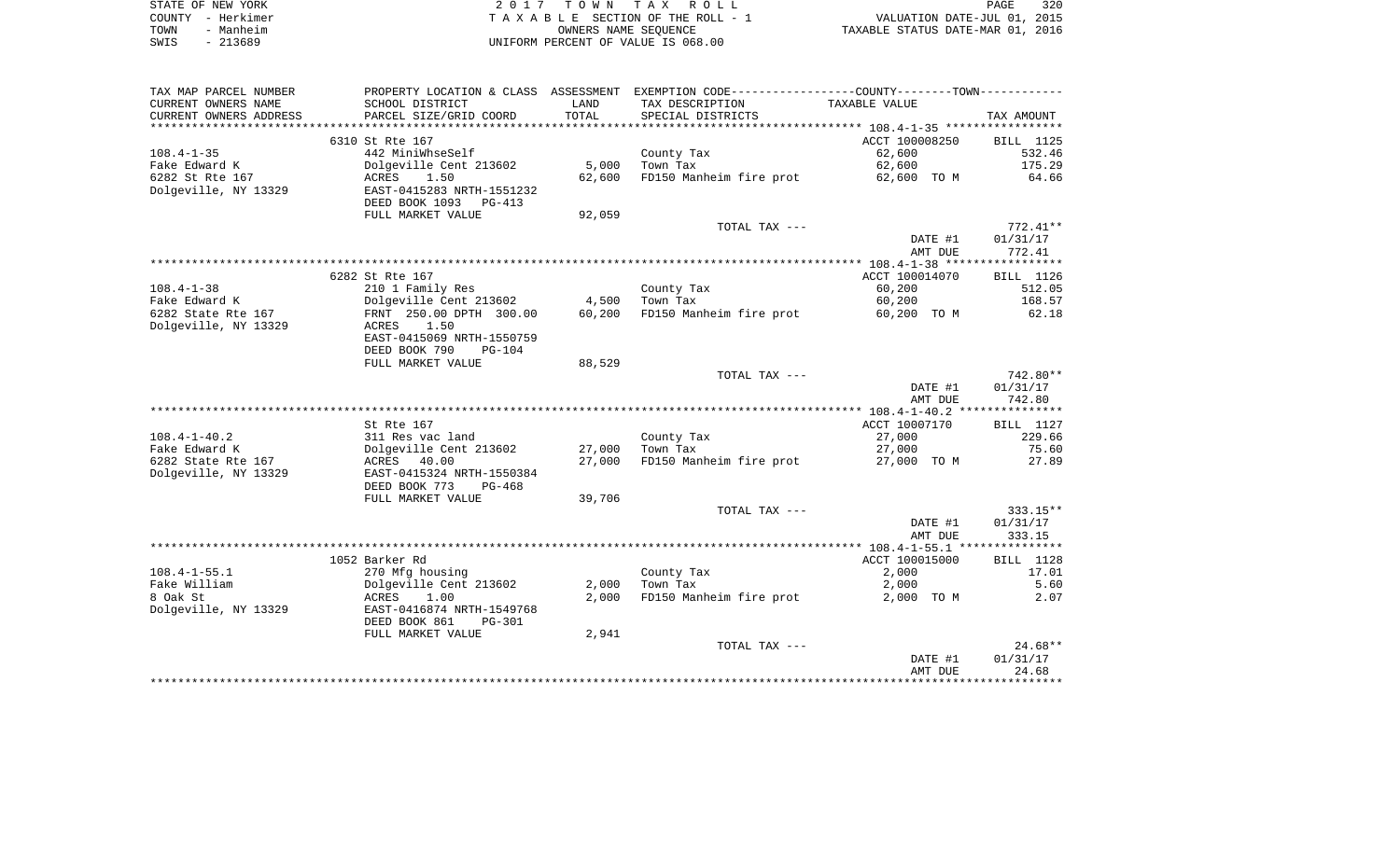| STATE OF NEW YORK | 2017 TOWN TAX ROLL                 | 321<br>PAGE                      |
|-------------------|------------------------------------|----------------------------------|
| COUNTY - Herkimer | TAXABLE SECTION OF THE ROLL - 1    | VALUATION DATE-JUL 01, 2015      |
| - Manheim<br>TOWN | OWNERS NAME SEOUENCE               | TAXABLE STATUS DATE-MAR 01, 2016 |
| $-213689$<br>SWIS | UNIFORM PERCENT OF VALUE IS 068.00 |                                  |

| TAX MAP PARCEL NUMBER<br>CURRENT OWNERS NAME | SCHOOL DISTRICT                                      | LAND    | PROPERTY LOCATION & CLASS ASSESSMENT EXEMPTION CODE---------------COUNTY-------TOWN----------<br>TAX DESCRIPTION | TAXABLE VALUE  |                  |
|----------------------------------------------|------------------------------------------------------|---------|------------------------------------------------------------------------------------------------------------------|----------------|------------------|
| CURRENT OWNERS ADDRESS                       | PARCEL SIZE/GRID COORD                               | TOTAL   | SPECIAL DISTRICTS                                                                                                |                | TAX AMOUNT       |
|                                              |                                                      |         |                                                                                                                  |                |                  |
|                                              | Barker Rd                                            |         |                                                                                                                  | ACCT 100014610 | BILL 1129        |
| $108.4 - 1 - 49.1$                           | 311 Res vac land                                     |         | County Tax                                                                                                       | 24,000         | 204.14           |
| Fake William D                               | Dolgeville Cent 213602                               | 24,000  | Town Tax                                                                                                         | 24,000         | 67.20            |
| Fake Alice E                                 | ACRES<br>43.90                                       | 24,000  | FD150 Manheim fire prot                                                                                          | 24,000 TO M    | 24.79            |
| 8 Oak St<br>Dolgeville, NY 13329             | EAST-0416292 NRTH-1550265<br>DEED BOOK 820<br>PG-534 |         |                                                                                                                  |                |                  |
|                                              | FULL MARKET VALUE                                    | 35,294  |                                                                                                                  |                |                  |
|                                              |                                                      |         | TOTAL TAX ---                                                                                                    |                | $296.13**$       |
|                                              |                                                      |         |                                                                                                                  | DATE #1        | 01/31/17         |
|                                              |                                                      |         |                                                                                                                  | AMT DUE        | 296.13           |
|                                              |                                                      |         |                                                                                                                  |                |                  |
|                                              | Barker Rd                                            |         |                                                                                                                  |                | BILL 1130        |
| $108.4 - 2 - 8.3$                            | 322 Rural vac>10                                     |         | County Tax                                                                                                       | 7,200          | 61.24            |
| Fake William D                               | Dolgeville Cent 213602                               | 7,200   | Town Tax                                                                                                         | 7,200          | 20.16            |
| Fake Alice E                                 | ACRES 12.00                                          | 7,200   | FD150 Manheim fire prot                                                                                          | 7,200 TO M     | 7.44             |
| 8 Oak St                                     | EAST-0416430 NRTH-1548502                            |         |                                                                                                                  |                |                  |
| Dolgeville, NY 13329                         | DEED BOOK 814<br><b>PG-502</b>                       |         |                                                                                                                  |                |                  |
|                                              | FULL MARKET VALUE                                    | 10,588  |                                                                                                                  |                |                  |
|                                              |                                                      |         | TOTAL TAX ---                                                                                                    |                | 88.84**          |
|                                              |                                                      |         |                                                                                                                  | DATE #1        | 01/31/17         |
|                                              |                                                      |         |                                                                                                                  | AMT DUE        | 88.84            |
|                                              | 1131 Barker Rd                                       |         |                                                                                                                  | ACCT 100003660 | <b>BILL</b> 1131 |
| $108.4 - 2 - 10$                             | 433 Auto body                                        |         | County Tax                                                                                                       | 152,500        | 1,297.13         |
| Fakes Auto Enterprise                        | Dolgeville Cent 213602                               | 3,300   | Town Tax                                                                                                         | 152,500        | 427.02           |
| Fake Wm                                      | FRNT 430.00 DPTH 235.00                              | 152,500 | FD150 Manheim fire prot                                                                                          | 152,500 TO M   | 157.51           |
| 1131 Barker Rd                               | 2.30<br>ACRES                                        |         |                                                                                                                  |                |                  |
| Dolgeville, NY 13329                         | EAST-0416832 NRTH-1548781                            |         |                                                                                                                  |                |                  |
|                                              | DEED BOOK 00646 PG-00062                             |         |                                                                                                                  |                |                  |
|                                              | FULL MARKET VALUE                                    | 224,265 |                                                                                                                  |                |                  |
|                                              |                                                      |         | TOTAL TAX ---                                                                                                    |                | 1,881.66**       |
|                                              |                                                      |         |                                                                                                                  | DATE #1        | 01/31/17         |
|                                              |                                                      |         |                                                                                                                  | AMT DUE        | 1,881.66         |
|                                              | 139 Hilts Rd                                         |         |                                                                                                                  |                | BILL 1132        |
| $108.4 - 2 - 30.3$                           | 210 1 Family Res                                     |         | County Tax                                                                                                       | 98,000         | 833.56           |
| Farnell Thomas G                             | Dolgeville Cent 213602                               | 9,400   | Town Tax                                                                                                         | 98,000         | 274.41           |
| Farnell Beatrice F                           | ACRES<br>4.70                                        | 98,000  | FD150 Manheim fire prot                                                                                          | 98,000 TO M    | 101.22           |
| 139 Hilts Rd                                 | EAST-0414755 NRTH-1544293                            |         |                                                                                                                  |                |                  |
| Little Falls, NY 13365                       | DEED BOOK 1330<br>PG-678                             |         |                                                                                                                  |                |                  |
|                                              | FULL MARKET VALUE                                    | 144,118 |                                                                                                                  |                |                  |
|                                              |                                                      |         | TOTAL TAX ---                                                                                                    |                | $1,209.19**$     |
|                                              |                                                      |         |                                                                                                                  | DATE #1        | 01/31/17         |
|                                              |                                                      |         |                                                                                                                  | AMT DUE        | 1,209.19         |
|                                              |                                                      |         |                                                                                                                  |                |                  |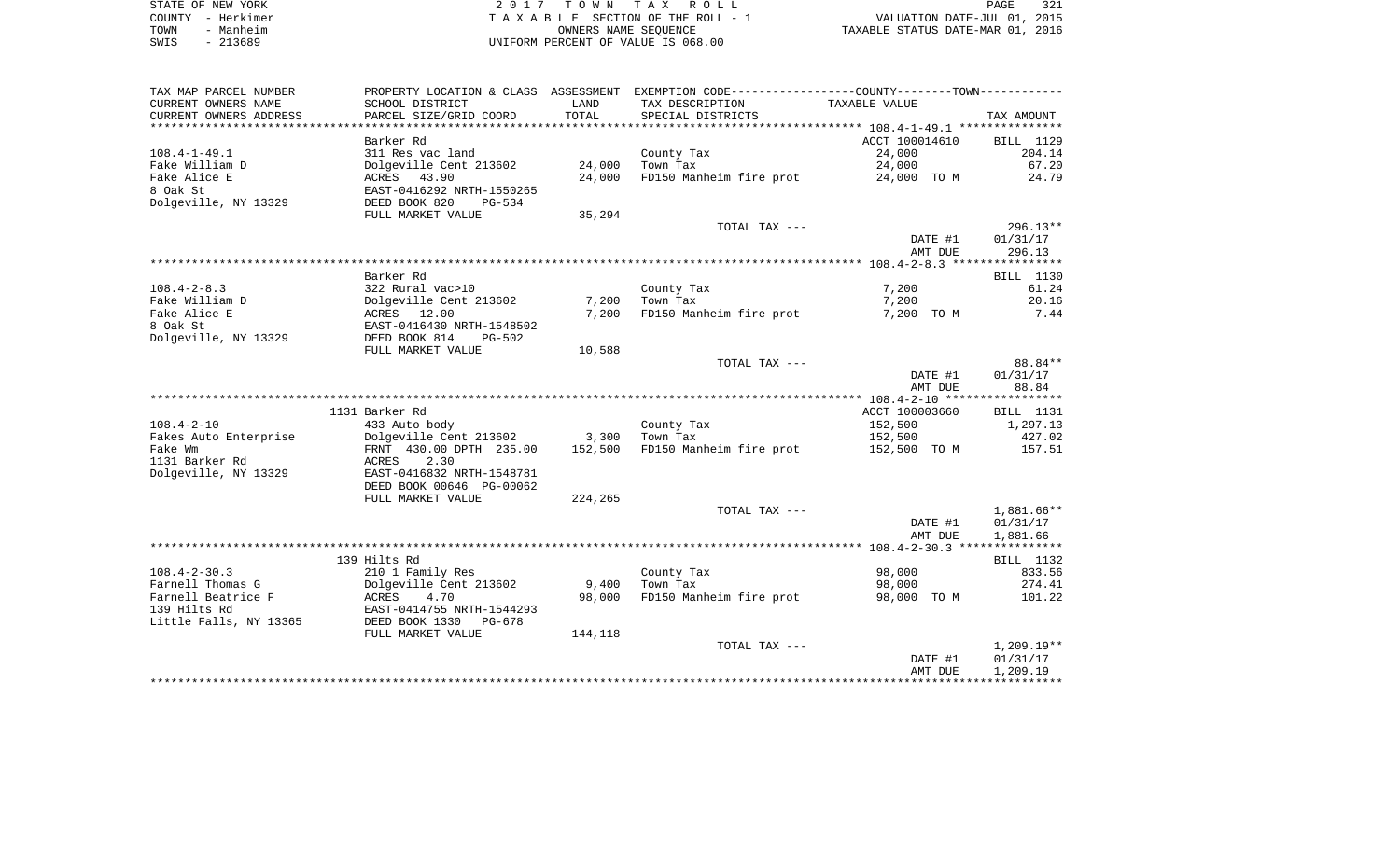| STATE OF NEW YORK | 2017 TOWN TAX ROLL                 | 322<br>PAGE                      |
|-------------------|------------------------------------|----------------------------------|
| COUNTY - Herkimer | TAXABLE SECTION OF THE ROLL - 1    | VALUATION DATE-JUL 01, 2015      |
| - Manheim<br>TOWN | OWNERS NAME SEOUENCE               | TAXABLE STATUS DATE-MAR 01, 2016 |
| SWIS<br>- 213689  | UNIFORM PERCENT OF VALUE IS 068.00 |                                  |

| TAX MAP PARCEL NUMBER                 |                                                   |        | PROPERTY LOCATION & CLASS ASSESSMENT EXEMPTION CODE---------------COUNTY-------TOWN---------- |                  |            |
|---------------------------------------|---------------------------------------------------|--------|-----------------------------------------------------------------------------------------------|------------------|------------|
| CURRENT OWNERS NAME                   | SCHOOL DISTRICT                                   | LAND   | TAX DESCRIPTION                                                                               | TAXABLE VALUE    |            |
| CURRENT OWNERS ADDRESS                | PARCEL SIZE/GRID COORD                            | TOTAL  | SPECIAL DISTRICTS                                                                             |                  | TAX AMOUNT |
| *********************                 |                                                   |        |                                                                                               |                  |            |
|                                       | 493 Burrell Rd                                    |        |                                                                                               |                  | BILL 1133  |
| $115.1 - 1 - 37$                      | 270 Mfg housing                                   |        | County Tax                                                                                    | 15,000           | 127.59     |
| Fazekas William                       | Little Falls Ce 210900                            | 8,500  | Town Tax                                                                                      | 15,000           | 42.00      |
| Fazekas Lillian                       | 270                                               | 15,000 | School Relevy                                                                                 |                  | 6.55       |
| 345 Ebenezer Rd                       | FRNT 200.00 DPTH                                  |        | FD150 Manheim fire prot 15,000 TO M                                                           |                  | 15.49      |
| Toone, TN 38381                       | ACRES<br>3.00                                     |        |                                                                                               |                  |            |
|                                       | EAST-0399551 NRTH-1543759<br>DEED BOOK 1459 PG-28 |        |                                                                                               |                  |            |
|                                       | FULL MARKET VALUE                                 | 22,059 |                                                                                               |                  |            |
|                                       |                                                   |        | TOTAL TAX ---                                                                                 |                  | 191.63**   |
|                                       |                                                   |        |                                                                                               | DATE #1          | 01/31/17   |
|                                       |                                                   |        |                                                                                               | AMT DUE          | 191.63     |
|                                       |                                                   |        |                                                                                               |                  |            |
|                                       | Moore Rd                                          |        |                                                                                               | ACCT 100010470   | BILL 1134  |
| $108.2 - 1 - 2.5$                     | 322 Rural vac>10                                  |        | County $\text{Tax}$                                                                           | 18,300           | 155.66     |
| Fennessy Stephen                      | Dolgeville Cent 213602 18,300                     |        |                                                                                               | 18,300           | 51.24      |
| Fennessy Patricia                     | ACRES 25.50                                       | 18,300 | FD150 Manheim fire prot                                                                       | 18,300 TO M      | 18.90      |
| 69 Hillside Ave                       | EAST-0411841 NRTH-1559218                         |        |                                                                                               |                  |            |
| Plymouth, CT 06782                    | DEED BOOK 665<br>PG-227                           |        |                                                                                               |                  |            |
|                                       | FULL MARKET VALUE                                 | 26,912 |                                                                                               |                  |            |
|                                       |                                                   |        | TOTAL TAX ---                                                                                 |                  | $225.80**$ |
|                                       |                                                   |        |                                                                                               | DATE #1          | 01/31/17   |
|                                       |                                                   |        |                                                                                               | AMT DUE          | 225.80     |
|                                       |                                                   |        |                                                                                               |                  |            |
|                                       | Moore Rd                                          |        |                                                                                               |                  | BILL 1135  |
| $108.2 - 1 - 2.4$                     | 322 Rural vac>10                                  |        | County Tax                                                                                    | 12,600           | 107.17     |
| Fennessy Stephen J                    | Dolgeville Cent 213602                            |        | 12,600 Town Tax                                                                               | 12,600           | 35.28      |
| Fennessy Patricia Y                   | ACRES 14.10                                       | 12,600 | FD150 Manheim fire prot 12,600 TO M                                                           |                  | 13.01      |
| 69 Hillside Ave<br>Plymouth, CT 06782 | EAST-0411738 NRTH-1558701                         |        |                                                                                               |                  |            |
|                                       | DEED BOOK 1476 PG-680<br>FULL MARKET VALUE        | 18,529 |                                                                                               |                  |            |
|                                       |                                                   |        | TOTAL TAX ---                                                                                 |                  | 155.46**   |
|                                       |                                                   |        |                                                                                               | DATE #1          | 01/31/17   |
|                                       |                                                   |        |                                                                                               | AMT DUE          | 155.46     |
|                                       |                                                   |        |                                                                                               |                  |            |
|                                       | 5203 St Rte 167                                   |        |                                                                                               | ACCT 100001290   | BILL 1136  |
| $115.4 - 1 - 1$                       | 210 1 Family Res                                  |        | VETCOM CTS 41130                                                                              | 10,200<br>10,200 |            |
| Fennimore William                     | Little Falls Ce 210900                            |        | 8,300 AGED-ALL 41800                                                                          | 20,900<br>20,900 |            |
| Fennimore Bret A                      | Little<br>ACRES<br>2.30                           |        | 52,000 County Tax                                                                             | 20,900           | 177.77     |
| 5203 St Rte 167                       | EAST-0408127 NRTH-1534684                         |        | Town Tax                                                                                      | 20,900           | 58.52      |
| Little Falls, NY 13365                |                                                   |        | FD150 Manheim fire prot                                                                       | 52,000 TO M      | 53.71      |
|                                       | FULL MARKET VALUE                                 | 76,471 |                                                                                               |                  |            |
|                                       |                                                   |        | TOTAL TAX ---                                                                                 |                  | 290.00**   |
|                                       |                                                   |        |                                                                                               | DATE #1          | 01/31/17   |
|                                       |                                                   |        |                                                                                               | AMT DUE          | 290.00     |
|                                       |                                                   |        |                                                                                               |                  |            |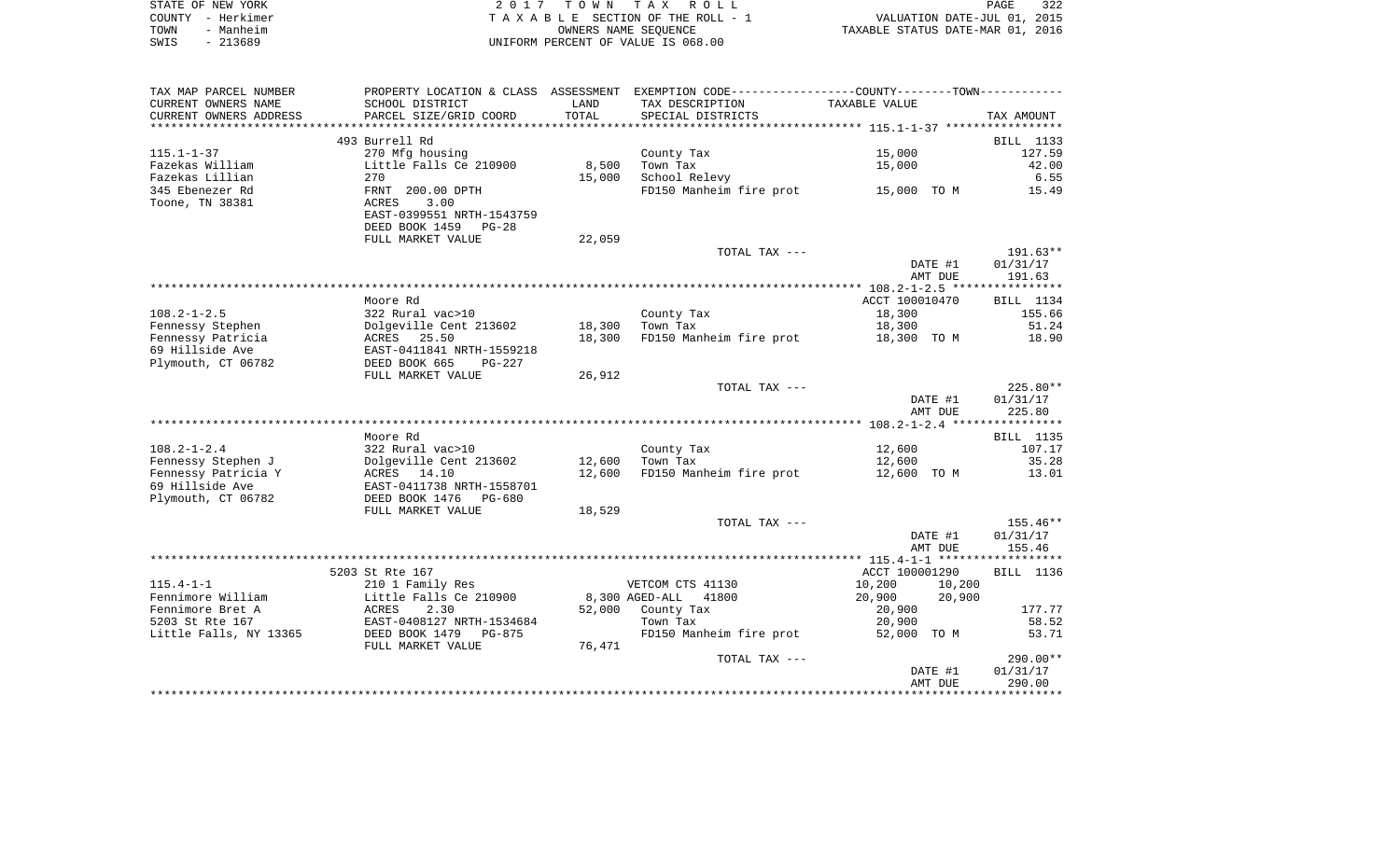| STATE OF NEW YORK | 2017 TOWN TAX ROLL                 |                      |                                  | PAGE | 323 |
|-------------------|------------------------------------|----------------------|----------------------------------|------|-----|
| COUNTY - Herkimer | TAXABLE SECTION OF THE ROLL - 1    |                      | VALUATION DATE-JUL 01, 2015      |      |     |
| TOWN<br>- Manheim |                                    | OWNERS NAME SEOUENCE | TAXABLE STATUS DATE-MAR 01, 2016 |      |     |
| $-213689$<br>SWIS | UNIFORM PERCENT OF VALUE IS 068.00 |                      |                                  |      |     |

| TAX MAP PARCEL NUMBER          | PROPERTY LOCATION & CLASS ASSESSMENT                                                         |         | EXEMPTION CODE-----------------COUNTY-------TOWN----------- |                    |                    |
|--------------------------------|----------------------------------------------------------------------------------------------|---------|-------------------------------------------------------------|--------------------|--------------------|
| CURRENT OWNERS NAME            | SCHOOL DISTRICT                                                                              | LAND    | TAX DESCRIPTION                                             | TAXABLE VALUE      |                    |
| CURRENT OWNERS ADDRESS         | PARCEL SIZE/GRID COORD                                                                       | TOTAL   | SPECIAL DISTRICTS                                           |                    | TAX AMOUNT         |
| *********************          | ************************                                                                     |         |                                                             |                    |                    |
|                                | Ransom Creek Rd-Keyser Lk                                                                    |         |                                                             | ACCT 100003840     | BILL 1137          |
| $108.4 - 2 - 34$               | 322 Rural vac>10                                                                             |         | County Tax                                                  | 17,500             | 148.85             |
| Fiesinger George G             | Dolgeville Cent 213602                                                                       | 17,500  | Town Tax                                                    | 17,500             | 49.00              |
| 572 E Main St                  | ACRES 23.90                                                                                  | 17,500  | School Relevy                                               |                    | 386.02             |
| Little Falls, NY 13365         | EAST-0418036 NRTH-1545796<br>DEED BOOK 00572 PG-00762                                        |         | FD150 Manheim fire prot                                     | 17,500 TO M        | 18.08              |
|                                | FULL MARKET VALUE                                                                            | 25,735  |                                                             |                    |                    |
|                                |                                                                                              |         | TOTAL TAX ---                                               |                    | 601.95**           |
|                                |                                                                                              |         |                                                             | DATE #1<br>AMT DUE | 01/31/17<br>601.95 |
|                                |                                                                                              |         |                                                             |                    |                    |
|                                | 96 Brockett Rd                                                                               |         |                                                             | ACCT 100010560     | BILL 1138          |
| $108.3 - 1 - 29.1$             | 312 Vac w/imprv                                                                              |         | County Tax                                                  | 89,000             | 757.01             |
| Filipski Family Trust          | Dolgeville Cent 213602                                                                       | 59,000  | Town Tax                                                    | 89,000             | 249.21             |
| Filipski James & Karen         | ACRES 118.60                                                                                 | 89,000  | FD150 Manheim fire prot                                     | 89,000 TO M        | 91.93              |
| 43 Top Notch Rd                | EAST-0405569 NRTH-1547149                                                                    |         |                                                             |                    |                    |
| Little Falls, NY 13365         | DEED BOOK 1530<br>$PG-1$                                                                     |         |                                                             |                    |                    |
|                                | FULL MARKET VALUE                                                                            | 130,882 |                                                             |                    |                    |
|                                |                                                                                              |         | TOTAL TAX ---                                               |                    | $1,098.15**$       |
|                                |                                                                                              |         |                                                             | DATE #1            | 01/31/17           |
|                                |                                                                                              |         |                                                             | AMT DUE            | 1,098.15           |
|                                |                                                                                              |         |                                                             |                    |                    |
|                                | Brockett Rd                                                                                  |         |                                                             |                    | BILL 1139          |
| $108.4 - 1 - 10.4$             | 314 Rural vac<10                                                                             |         | County Tax                                                  | 4,000              | 34.02              |
| Filkins Sean S Sr              | Dolgeville Cent 213602                                                                       | 4,000   | Town Tax                                                    | 4,000              | 11.20              |
| 39 Maple Pl<br>Ilion, NY 13357 | 71.00 DPTH<br>FRNT<br>4.00<br>ACRES<br>EAST-0413468 NRTH-1551629<br>DEED BOOK 1430<br>PG-576 | 4,000   | FD150 Manheim fire prot                                     | 4,000 TO M         | 4.13               |
|                                | FULL MARKET VALUE                                                                            | 5,882   |                                                             |                    |                    |
|                                |                                                                                              |         | TOTAL TAX ---                                               |                    | 49.35**            |
|                                |                                                                                              |         |                                                             | DATE #1            | 01/31/17           |
|                                |                                                                                              |         |                                                             | AMT DUE            | 49.35              |
|                                |                                                                                              |         |                                                             |                    |                    |
|                                | Brockett                                                                                     |         |                                                             |                    | BILL 1140          |
| $108.4 - 1 - 10.5$             | 323 Vacant rural                                                                             |         | County Tax                                                  | 500                | 4.25               |
| Filkins Sean S Sr              | Dolgeville Cent 213602                                                                       | 500     | Town Tax                                                    | 500                | 1.40               |
| 39 Maple Pl                    | FRNT 50.00 DPTH 200.00                                                                       | 500     | FD150 Manheim fire prot                                     | 500 TO M           | .52                |
| Ilion, NY 13357                | EAST-0413524 NRTH-1551850                                                                    |         |                                                             |                    |                    |
|                                | FULL MARKET VALUE                                                                            | 735     |                                                             |                    |                    |
|                                |                                                                                              |         | TOTAL TAX ---                                               |                    | $6.17**$           |
|                                |                                                                                              |         |                                                             | DATE #1            | 01/31/17           |
|                                |                                                                                              |         |                                                             | AMT DUE            | 6.17               |
|                                |                                                                                              |         |                                                             |                    |                    |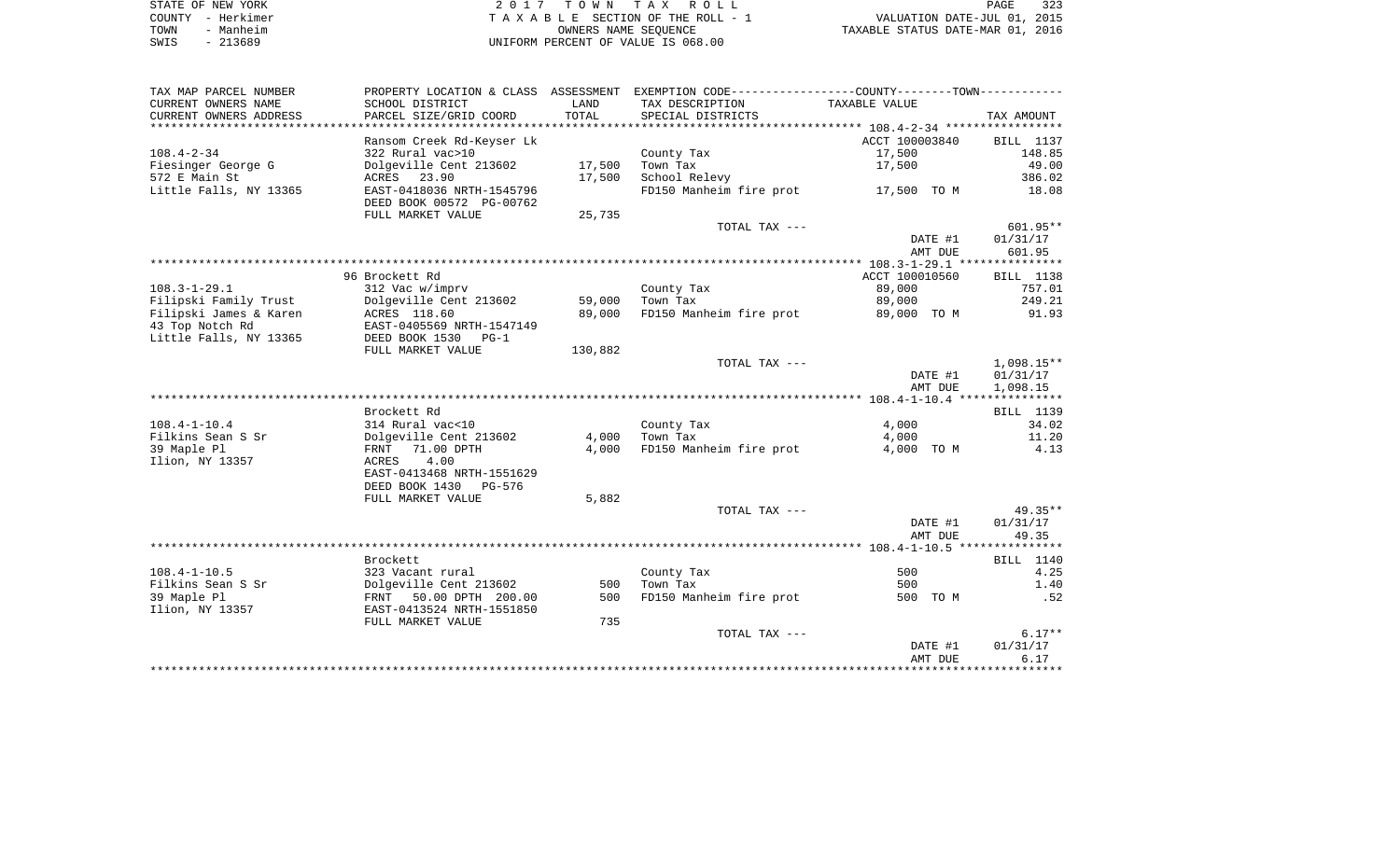| STATE OF NEW YORK | 2017 TOWN TAX ROLL                 | 324<br>PAGE                      |
|-------------------|------------------------------------|----------------------------------|
| COUNTY - Herkimer | TAXABLE SECTION OF THE ROLL - 1    | VALUATION DATE-JUL 01, 2015      |
| TOWN<br>- Manheim | OWNERS NAME SEOUENCE               | TAXABLE STATUS DATE-MAR 01, 2016 |
| $-213689$<br>SWIS | UNIFORM PERCENT OF VALUE IS 068.00 |                                  |

| TAX MAP PARCEL NUMBER     | PROPERTY LOCATION & CLASS ASSESSMENT     |         | EXEMPTION CODE-----------------COUNTY-------TOWN----------- |                 |            |
|---------------------------|------------------------------------------|---------|-------------------------------------------------------------|-----------------|------------|
| CURRENT OWNERS NAME       | SCHOOL DISTRICT                          | LAND    | TAX DESCRIPTION                                             | TAXABLE VALUE   |            |
| CURRENT OWNERS ADDRESS    | PARCEL SIZE/GRID COORD                   | TOTAL   | SPECIAL DISTRICTS                                           |                 | TAX AMOUNT |
|                           |                                          |         |                                                             |                 |            |
|                           | 968 Burrell Rd                           |         |                                                             |                 | BILL 1141  |
| $108.1 - 1 - 16.3$        | 210 1 Family Res                         |         | County Tax                                                  | 42,000          | 357.24     |
| Fisher Elmer S            | Dolgeville Cent 213602                   | 9,000   | Town Tax                                                    | 42,000          | 117.61     |
| Fisher Lydia S            | FRNT 769.00 DPTH                         | 42,000  | FD150 Manheim fire prot                                     | 42,000 TO M     | 43.38      |
| 8126 Oakdale Rd           | 3.10<br>ACRES                            |         |                                                             |                 |            |
| Orrstown, PA 17244        | EAST-0398709 NRTH-1553308                |         |                                                             |                 |            |
|                           | DEED BOOK 1344 PG-92                     |         |                                                             |                 |            |
|                           | FULL MARKET VALUE                        | 61,765  |                                                             |                 |            |
|                           |                                          |         | TOTAL TAX ---                                               |                 | $518.23**$ |
|                           |                                          |         |                                                             | DATE #1         | 01/31/17   |
|                           |                                          |         |                                                             | AMT DUE         | 518.23     |
|                           |                                          |         |                                                             |                 |            |
|                           | Peckville Rd                             |         |                                                             | ACCT 100004740  | BILL 1142  |
| $108.1 - 1 - 8$           | 105 Vac farmland                         |         | AG MKTS L 41720                                             | 9,239<br>9,239  |            |
| Fisher Jason K            | Dolgeville Cent 213602 28,900 County Tax |         |                                                             | 19,661          | 167.23     |
| Fisher Fannie S           | ACRES 42.30                              | 28,900  | Town Tax                                                    | 19,661          | 55.05      |
| 271 Peckville Rd          | EAST-0403656 NRTH-1556818                |         | FD150 Manheim fire prot 19,661 TO M                         |                 | 20.31      |
| Little Falls, NY 13365    | DEED BOOK 948<br>PG-48                   |         | 9,239 EX                                                    |                 |            |
|                           | FULL MARKET VALUE                        | 42,500  |                                                             |                 |            |
| MAY BE SUBJECT TO PAYMENT |                                          |         |                                                             |                 |            |
| UNDER AGDIST LAW TIL 2020 |                                          |         |                                                             |                 |            |
|                           |                                          |         | TOTAL TAX ---                                               |                 | $242.59**$ |
|                           |                                          |         |                                                             | DATE #1         | 01/31/17   |
|                           |                                          |         |                                                             | AMT DUE         | 242.59     |
|                           |                                          |         |                                                             |                 |            |
|                           | Peckville Rd                             |         |                                                             | ACCT 100005520  | BILL 1143  |
| $108.1 - 1 - 15$          | 105 Vac farmland                         |         | AGRIC 10 Y 41700                                            | 100,000 100,000 |            |
| Fisher Jason K            | Dolgeville Cent 213602                   |         | 20,800 AG MKTS L 41720                                      | 8,410 8,410     |            |
| Fisher Fannie S           | ACRES 30.00                              |         | 120,800 County Tax                                          | 12,390          | 105.39     |
| 271 Peckville Rd          | EAST-0400845 NRTH-1554400                |         | Town Tax                                                    | 12,390          | 34.69      |
| Little Falls, NY 13365    | DEED BOOK 1388 PG-416                    |         | FD150 Manheim fire prot 112,390 TO M                        |                 | 116.09     |
|                           | FULL MARKET VALUE                        | 177,647 | 8,410 EX                                                    |                 |            |
| MAY BE SUBJECT TO PAYMENT |                                          |         |                                                             |                 |            |
| UNDER AGDIST LAW TIL 2020 |                                          |         |                                                             |                 |            |
|                           |                                          |         | TOTAL TAX ---                                               |                 | $256.17**$ |
|                           |                                          |         |                                                             | DATE #1         | 01/31/17   |
|                           |                                          |         |                                                             | AMT DUE         | 256.17     |
|                           |                                          |         |                                                             |                 |            |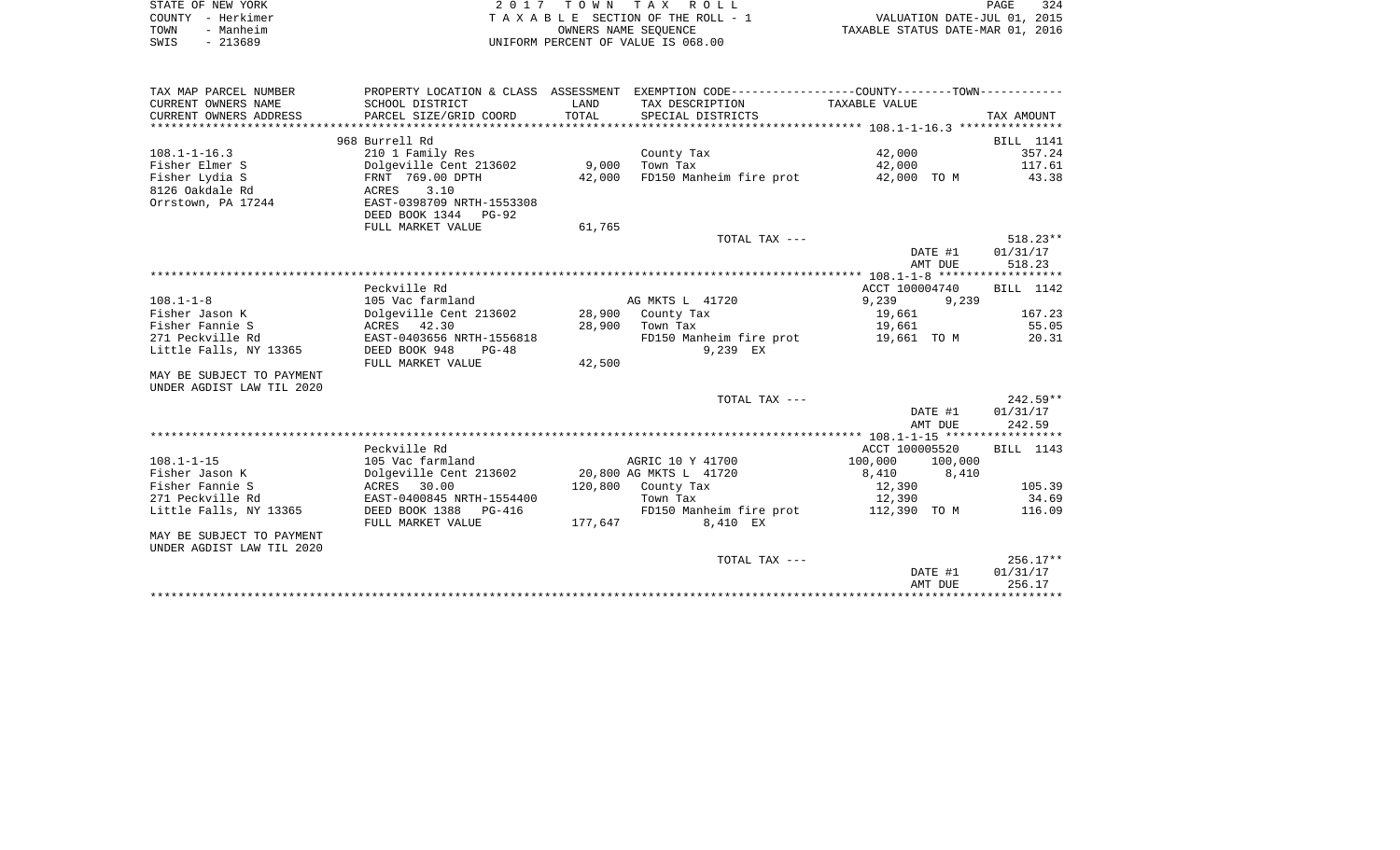| STATE OF NEW YORK | 2017 TOWN TAX ROLL                 | 325<br>PAGE                      |
|-------------------|------------------------------------|----------------------------------|
| COUNTY - Herkimer | TAXABLE SECTION OF THE ROLL - 1    | VALUATION DATE-JUL 01, 2015      |
| TOWN<br>- Manheim | OWNERS NAME SEOUENCE               | TAXABLE STATUS DATE-MAR 01, 2016 |
| SWIS<br>- 213689  | UNIFORM PERCENT OF VALUE IS 068.00 |                                  |

| CURRENT OWNERS NAME<br>SCHOOL DISTRICT<br>LAND<br>TAX DESCRIPTION<br>TAXABLE VALUE<br>CURRENT OWNERS ADDRESS<br>PARCEL SIZE/GRID COORD<br>TOTAL<br>SPECIAL DISTRICTS<br>TAX AMOUNT<br>Peckville Rd<br>BILL 1144<br>$108.1 - 1 - 16.2$<br>105 Vac farmland<br>AG MKTS L 41720<br>$6,954$ 6,954<br>Dolgeville Cent 213602 21,000 County Tax<br>Fisher Jason K<br>14,046<br>14,046<br>119.47<br>39.33<br>Fisher Fannie S<br>FRNT 2775.00 DPTH<br>21,000 Town Tax<br>FD150 Manheim fire prot 14,046 TO M 14.51<br>271 Peckville Rd<br>ACRES 34.40<br>EAST-0400045 NRTH-1553946<br>Little Falls, NY 13365<br>6,954 EX<br>DEED BOOK 1388 PG-416<br>FULL MARKET VALUE<br>30,882<br>MAY BE SUBJECT TO PAYMENT<br>UNDER AGDIST LAW TIL 2020<br>$173.31***$<br>TOTAL TAX ---<br>DATE #1<br>01/31/17<br>AMT DUE<br>173.31<br>271 Peckville Rd<br>ACCT 100004710<br>BILL 1145<br>$108.1 - 1 - 17.1$<br>105 Vac farmland<br>AGRIC 10 Y 41700<br>50,000 50,000<br>Fisher Jason K<br>ACRES 195.50<br>79,623<br>677.25<br>Fisher Fannie S<br>148,200 County Tax<br>EAST-0403249 NRTH-1554709<br>222.95<br>271 Peckville Rd<br>Town Tax<br>79,623<br>Little Falls, NY 13365<br>DEED BOOK 948<br>FD150 Manheim fire prot 129,623 TO M<br>133.89<br>PG-48<br>217,941 18,577 EX<br>FULL MARKET VALUE<br>MAY BE SUBJECT TO PAYMENT<br>UNDER AGDIST LAW TIL 2020<br>1,034.09**<br>TOTAL TAX ---<br>01/31/17<br>DATE #1<br>AMT DUE<br>1,034.09<br>Peckville Rd<br>BILL 1146<br>AGRIC 10 Y 41700 30,000 30,000<br>$108.1 - 1 - 17.2$<br>112 Dairy farm<br>Dolgeville Cent 213602 5,000 AG MKTS L 41720<br>Fisher Jason K<br>161<br>161<br>Fisher Fannie S<br>ACRES 3.00<br>EAST-0401980<br>98,500 County Tax<br>68,339<br>581.28<br>271 Peckville Rd<br>EAST-0401980 NRTH-1554298<br>68,339<br>191.36<br>Town Tax<br>FD150 Manheim fire prot 98,339 TO M<br>Little Falls, NY 13365<br>DEED BOOK 948<br>$PG-48$<br>101.57<br>144,853<br>FULL MARKET VALUE<br>161 EX<br>MAY BE SUBJECT TO PAYMENT<br>UNDER AGDIST LAW TIL 2020<br>$874.21**$<br>TOTAL TAX ---<br>DATE #1<br>01/31/17<br>AMT DUE<br>874.21 | TAX MAP PARCEL NUMBER |  | PROPERTY LOCATION & CLASS ASSESSMENT EXEMPTION CODE---------------COUNTY-------TOWN---------- |  |  |
|---------------------------------------------------------------------------------------------------------------------------------------------------------------------------------------------------------------------------------------------------------------------------------------------------------------------------------------------------------------------------------------------------------------------------------------------------------------------------------------------------------------------------------------------------------------------------------------------------------------------------------------------------------------------------------------------------------------------------------------------------------------------------------------------------------------------------------------------------------------------------------------------------------------------------------------------------------------------------------------------------------------------------------------------------------------------------------------------------------------------------------------------------------------------------------------------------------------------------------------------------------------------------------------------------------------------------------------------------------------------------------------------------------------------------------------------------------------------------------------------------------------------------------------------------------------------------------------------------------------------------------------------------------------------------------------------------------------------------------------------------------------------------------------------------------------------------------------------------------------------------------------------------------------------------------------------------------------------------------------------------------------------------------------------------------------------------------|-----------------------|--|-----------------------------------------------------------------------------------------------|--|--|
|                                                                                                                                                                                                                                                                                                                                                                                                                                                                                                                                                                                                                                                                                                                                                                                                                                                                                                                                                                                                                                                                                                                                                                                                                                                                                                                                                                                                                                                                                                                                                                                                                                                                                                                                                                                                                                                                                                                                                                                                                                                                                 |                       |  |                                                                                               |  |  |
|                                                                                                                                                                                                                                                                                                                                                                                                                                                                                                                                                                                                                                                                                                                                                                                                                                                                                                                                                                                                                                                                                                                                                                                                                                                                                                                                                                                                                                                                                                                                                                                                                                                                                                                                                                                                                                                                                                                                                                                                                                                                                 |                       |  |                                                                                               |  |  |
|                                                                                                                                                                                                                                                                                                                                                                                                                                                                                                                                                                                                                                                                                                                                                                                                                                                                                                                                                                                                                                                                                                                                                                                                                                                                                                                                                                                                                                                                                                                                                                                                                                                                                                                                                                                                                                                                                                                                                                                                                                                                                 |                       |  |                                                                                               |  |  |
|                                                                                                                                                                                                                                                                                                                                                                                                                                                                                                                                                                                                                                                                                                                                                                                                                                                                                                                                                                                                                                                                                                                                                                                                                                                                                                                                                                                                                                                                                                                                                                                                                                                                                                                                                                                                                                                                                                                                                                                                                                                                                 |                       |  |                                                                                               |  |  |
|                                                                                                                                                                                                                                                                                                                                                                                                                                                                                                                                                                                                                                                                                                                                                                                                                                                                                                                                                                                                                                                                                                                                                                                                                                                                                                                                                                                                                                                                                                                                                                                                                                                                                                                                                                                                                                                                                                                                                                                                                                                                                 |                       |  |                                                                                               |  |  |
|                                                                                                                                                                                                                                                                                                                                                                                                                                                                                                                                                                                                                                                                                                                                                                                                                                                                                                                                                                                                                                                                                                                                                                                                                                                                                                                                                                                                                                                                                                                                                                                                                                                                                                                                                                                                                                                                                                                                                                                                                                                                                 |                       |  |                                                                                               |  |  |
|                                                                                                                                                                                                                                                                                                                                                                                                                                                                                                                                                                                                                                                                                                                                                                                                                                                                                                                                                                                                                                                                                                                                                                                                                                                                                                                                                                                                                                                                                                                                                                                                                                                                                                                                                                                                                                                                                                                                                                                                                                                                                 |                       |  |                                                                                               |  |  |
|                                                                                                                                                                                                                                                                                                                                                                                                                                                                                                                                                                                                                                                                                                                                                                                                                                                                                                                                                                                                                                                                                                                                                                                                                                                                                                                                                                                                                                                                                                                                                                                                                                                                                                                                                                                                                                                                                                                                                                                                                                                                                 |                       |  |                                                                                               |  |  |
|                                                                                                                                                                                                                                                                                                                                                                                                                                                                                                                                                                                                                                                                                                                                                                                                                                                                                                                                                                                                                                                                                                                                                                                                                                                                                                                                                                                                                                                                                                                                                                                                                                                                                                                                                                                                                                                                                                                                                                                                                                                                                 |                       |  |                                                                                               |  |  |
|                                                                                                                                                                                                                                                                                                                                                                                                                                                                                                                                                                                                                                                                                                                                                                                                                                                                                                                                                                                                                                                                                                                                                                                                                                                                                                                                                                                                                                                                                                                                                                                                                                                                                                                                                                                                                                                                                                                                                                                                                                                                                 |                       |  |                                                                                               |  |  |
|                                                                                                                                                                                                                                                                                                                                                                                                                                                                                                                                                                                                                                                                                                                                                                                                                                                                                                                                                                                                                                                                                                                                                                                                                                                                                                                                                                                                                                                                                                                                                                                                                                                                                                                                                                                                                                                                                                                                                                                                                                                                                 |                       |  |                                                                                               |  |  |
|                                                                                                                                                                                                                                                                                                                                                                                                                                                                                                                                                                                                                                                                                                                                                                                                                                                                                                                                                                                                                                                                                                                                                                                                                                                                                                                                                                                                                                                                                                                                                                                                                                                                                                                                                                                                                                                                                                                                                                                                                                                                                 |                       |  |                                                                                               |  |  |
|                                                                                                                                                                                                                                                                                                                                                                                                                                                                                                                                                                                                                                                                                                                                                                                                                                                                                                                                                                                                                                                                                                                                                                                                                                                                                                                                                                                                                                                                                                                                                                                                                                                                                                                                                                                                                                                                                                                                                                                                                                                                                 |                       |  |                                                                                               |  |  |
|                                                                                                                                                                                                                                                                                                                                                                                                                                                                                                                                                                                                                                                                                                                                                                                                                                                                                                                                                                                                                                                                                                                                                                                                                                                                                                                                                                                                                                                                                                                                                                                                                                                                                                                                                                                                                                                                                                                                                                                                                                                                                 |                       |  |                                                                                               |  |  |
|                                                                                                                                                                                                                                                                                                                                                                                                                                                                                                                                                                                                                                                                                                                                                                                                                                                                                                                                                                                                                                                                                                                                                                                                                                                                                                                                                                                                                                                                                                                                                                                                                                                                                                                                                                                                                                                                                                                                                                                                                                                                                 |                       |  |                                                                                               |  |  |
|                                                                                                                                                                                                                                                                                                                                                                                                                                                                                                                                                                                                                                                                                                                                                                                                                                                                                                                                                                                                                                                                                                                                                                                                                                                                                                                                                                                                                                                                                                                                                                                                                                                                                                                                                                                                                                                                                                                                                                                                                                                                                 |                       |  |                                                                                               |  |  |
|                                                                                                                                                                                                                                                                                                                                                                                                                                                                                                                                                                                                                                                                                                                                                                                                                                                                                                                                                                                                                                                                                                                                                                                                                                                                                                                                                                                                                                                                                                                                                                                                                                                                                                                                                                                                                                                                                                                                                                                                                                                                                 |                       |  |                                                                                               |  |  |
|                                                                                                                                                                                                                                                                                                                                                                                                                                                                                                                                                                                                                                                                                                                                                                                                                                                                                                                                                                                                                                                                                                                                                                                                                                                                                                                                                                                                                                                                                                                                                                                                                                                                                                                                                                                                                                                                                                                                                                                                                                                                                 |                       |  |                                                                                               |  |  |
|                                                                                                                                                                                                                                                                                                                                                                                                                                                                                                                                                                                                                                                                                                                                                                                                                                                                                                                                                                                                                                                                                                                                                                                                                                                                                                                                                                                                                                                                                                                                                                                                                                                                                                                                                                                                                                                                                                                                                                                                                                                                                 |                       |  |                                                                                               |  |  |
|                                                                                                                                                                                                                                                                                                                                                                                                                                                                                                                                                                                                                                                                                                                                                                                                                                                                                                                                                                                                                                                                                                                                                                                                                                                                                                                                                                                                                                                                                                                                                                                                                                                                                                                                                                                                                                                                                                                                                                                                                                                                                 |                       |  |                                                                                               |  |  |
|                                                                                                                                                                                                                                                                                                                                                                                                                                                                                                                                                                                                                                                                                                                                                                                                                                                                                                                                                                                                                                                                                                                                                                                                                                                                                                                                                                                                                                                                                                                                                                                                                                                                                                                                                                                                                                                                                                                                                                                                                                                                                 |                       |  |                                                                                               |  |  |
|                                                                                                                                                                                                                                                                                                                                                                                                                                                                                                                                                                                                                                                                                                                                                                                                                                                                                                                                                                                                                                                                                                                                                                                                                                                                                                                                                                                                                                                                                                                                                                                                                                                                                                                                                                                                                                                                                                                                                                                                                                                                                 |                       |  |                                                                                               |  |  |
|                                                                                                                                                                                                                                                                                                                                                                                                                                                                                                                                                                                                                                                                                                                                                                                                                                                                                                                                                                                                                                                                                                                                                                                                                                                                                                                                                                                                                                                                                                                                                                                                                                                                                                                                                                                                                                                                                                                                                                                                                                                                                 |                       |  |                                                                                               |  |  |
|                                                                                                                                                                                                                                                                                                                                                                                                                                                                                                                                                                                                                                                                                                                                                                                                                                                                                                                                                                                                                                                                                                                                                                                                                                                                                                                                                                                                                                                                                                                                                                                                                                                                                                                                                                                                                                                                                                                                                                                                                                                                                 |                       |  |                                                                                               |  |  |
|                                                                                                                                                                                                                                                                                                                                                                                                                                                                                                                                                                                                                                                                                                                                                                                                                                                                                                                                                                                                                                                                                                                                                                                                                                                                                                                                                                                                                                                                                                                                                                                                                                                                                                                                                                                                                                                                                                                                                                                                                                                                                 |                       |  |                                                                                               |  |  |
|                                                                                                                                                                                                                                                                                                                                                                                                                                                                                                                                                                                                                                                                                                                                                                                                                                                                                                                                                                                                                                                                                                                                                                                                                                                                                                                                                                                                                                                                                                                                                                                                                                                                                                                                                                                                                                                                                                                                                                                                                                                                                 |                       |  |                                                                                               |  |  |
|                                                                                                                                                                                                                                                                                                                                                                                                                                                                                                                                                                                                                                                                                                                                                                                                                                                                                                                                                                                                                                                                                                                                                                                                                                                                                                                                                                                                                                                                                                                                                                                                                                                                                                                                                                                                                                                                                                                                                                                                                                                                                 |                       |  |                                                                                               |  |  |
|                                                                                                                                                                                                                                                                                                                                                                                                                                                                                                                                                                                                                                                                                                                                                                                                                                                                                                                                                                                                                                                                                                                                                                                                                                                                                                                                                                                                                                                                                                                                                                                                                                                                                                                                                                                                                                                                                                                                                                                                                                                                                 |                       |  |                                                                                               |  |  |
|                                                                                                                                                                                                                                                                                                                                                                                                                                                                                                                                                                                                                                                                                                                                                                                                                                                                                                                                                                                                                                                                                                                                                                                                                                                                                                                                                                                                                                                                                                                                                                                                                                                                                                                                                                                                                                                                                                                                                                                                                                                                                 |                       |  |                                                                                               |  |  |
|                                                                                                                                                                                                                                                                                                                                                                                                                                                                                                                                                                                                                                                                                                                                                                                                                                                                                                                                                                                                                                                                                                                                                                                                                                                                                                                                                                                                                                                                                                                                                                                                                                                                                                                                                                                                                                                                                                                                                                                                                                                                                 |                       |  |                                                                                               |  |  |
|                                                                                                                                                                                                                                                                                                                                                                                                                                                                                                                                                                                                                                                                                                                                                                                                                                                                                                                                                                                                                                                                                                                                                                                                                                                                                                                                                                                                                                                                                                                                                                                                                                                                                                                                                                                                                                                                                                                                                                                                                                                                                 |                       |  |                                                                                               |  |  |
|                                                                                                                                                                                                                                                                                                                                                                                                                                                                                                                                                                                                                                                                                                                                                                                                                                                                                                                                                                                                                                                                                                                                                                                                                                                                                                                                                                                                                                                                                                                                                                                                                                                                                                                                                                                                                                                                                                                                                                                                                                                                                 |                       |  |                                                                                               |  |  |
|                                                                                                                                                                                                                                                                                                                                                                                                                                                                                                                                                                                                                                                                                                                                                                                                                                                                                                                                                                                                                                                                                                                                                                                                                                                                                                                                                                                                                                                                                                                                                                                                                                                                                                                                                                                                                                                                                                                                                                                                                                                                                 |                       |  |                                                                                               |  |  |
|                                                                                                                                                                                                                                                                                                                                                                                                                                                                                                                                                                                                                                                                                                                                                                                                                                                                                                                                                                                                                                                                                                                                                                                                                                                                                                                                                                                                                                                                                                                                                                                                                                                                                                                                                                                                                                                                                                                                                                                                                                                                                 |                       |  |                                                                                               |  |  |
|                                                                                                                                                                                                                                                                                                                                                                                                                                                                                                                                                                                                                                                                                                                                                                                                                                                                                                                                                                                                                                                                                                                                                                                                                                                                                                                                                                                                                                                                                                                                                                                                                                                                                                                                                                                                                                                                                                                                                                                                                                                                                 |                       |  |                                                                                               |  |  |
|                                                                                                                                                                                                                                                                                                                                                                                                                                                                                                                                                                                                                                                                                                                                                                                                                                                                                                                                                                                                                                                                                                                                                                                                                                                                                                                                                                                                                                                                                                                                                                                                                                                                                                                                                                                                                                                                                                                                                                                                                                                                                 |                       |  |                                                                                               |  |  |
|                                                                                                                                                                                                                                                                                                                                                                                                                                                                                                                                                                                                                                                                                                                                                                                                                                                                                                                                                                                                                                                                                                                                                                                                                                                                                                                                                                                                                                                                                                                                                                                                                                                                                                                                                                                                                                                                                                                                                                                                                                                                                 |                       |  |                                                                                               |  |  |
|                                                                                                                                                                                                                                                                                                                                                                                                                                                                                                                                                                                                                                                                                                                                                                                                                                                                                                                                                                                                                                                                                                                                                                                                                                                                                                                                                                                                                                                                                                                                                                                                                                                                                                                                                                                                                                                                                                                                                                                                                                                                                 |                       |  |                                                                                               |  |  |
|                                                                                                                                                                                                                                                                                                                                                                                                                                                                                                                                                                                                                                                                                                                                                                                                                                                                                                                                                                                                                                                                                                                                                                                                                                                                                                                                                                                                                                                                                                                                                                                                                                                                                                                                                                                                                                                                                                                                                                                                                                                                                 |                       |  |                                                                                               |  |  |
|                                                                                                                                                                                                                                                                                                                                                                                                                                                                                                                                                                                                                                                                                                                                                                                                                                                                                                                                                                                                                                                                                                                                                                                                                                                                                                                                                                                                                                                                                                                                                                                                                                                                                                                                                                                                                                                                                                                                                                                                                                                                                 |                       |  |                                                                                               |  |  |
|                                                                                                                                                                                                                                                                                                                                                                                                                                                                                                                                                                                                                                                                                                                                                                                                                                                                                                                                                                                                                                                                                                                                                                                                                                                                                                                                                                                                                                                                                                                                                                                                                                                                                                                                                                                                                                                                                                                                                                                                                                                                                 |                       |  |                                                                                               |  |  |
|                                                                                                                                                                                                                                                                                                                                                                                                                                                                                                                                                                                                                                                                                                                                                                                                                                                                                                                                                                                                                                                                                                                                                                                                                                                                                                                                                                                                                                                                                                                                                                                                                                                                                                                                                                                                                                                                                                                                                                                                                                                                                 |                       |  |                                                                                               |  |  |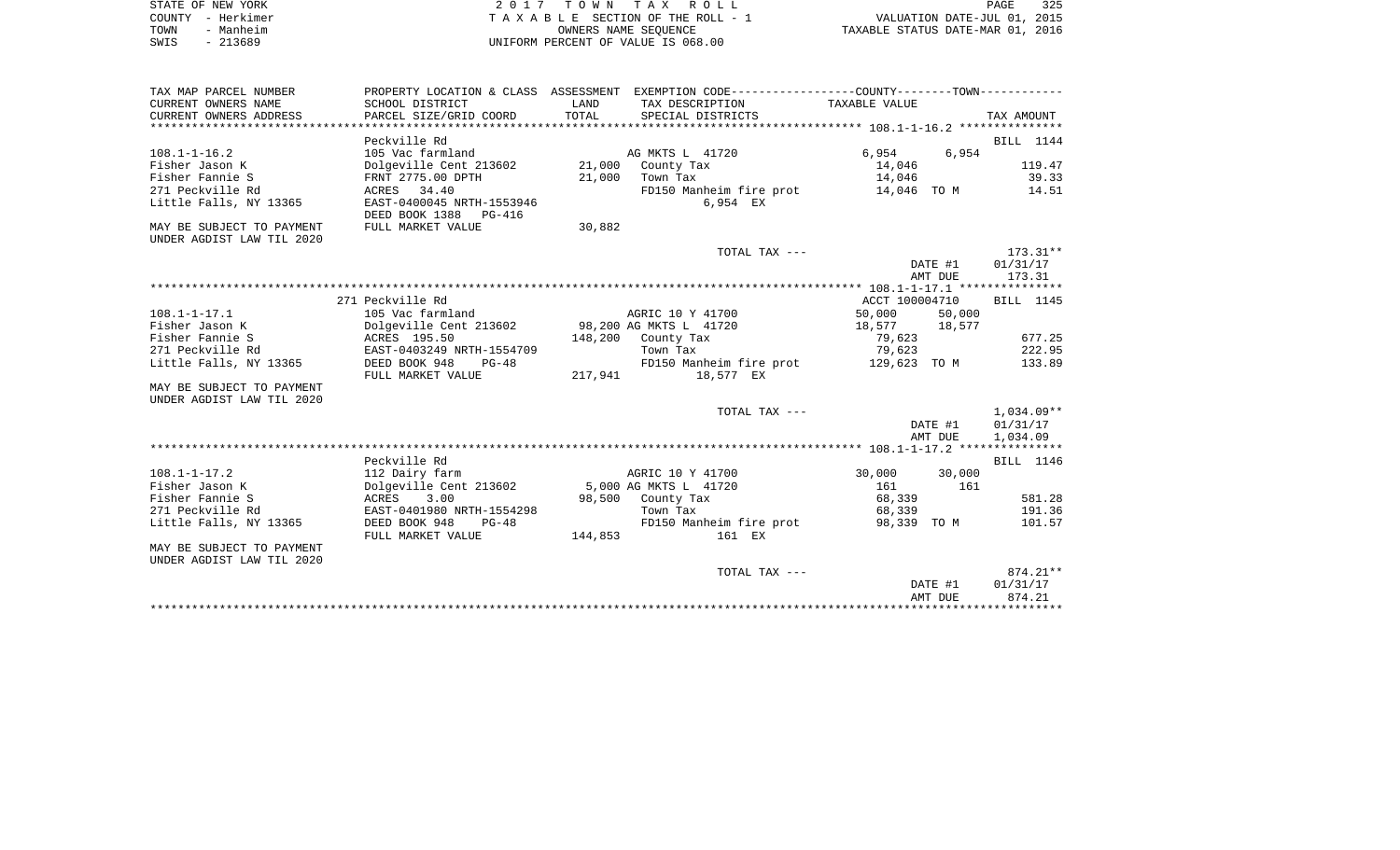|      | STATE OF NEW YORK | 2017 TOWN TAX ROLL                 | PAGE                             | 326 |
|------|-------------------|------------------------------------|----------------------------------|-----|
|      | COUNTY - Herkimer | TAXABLE SECTION OF THE ROLL - 1    | VALUATION DATE-JUL 01, 2015      |     |
| TOWN | - Manheim         | OWNERS NAME SEOUENCE               | TAXABLE STATUS DATE-MAR 01, 2016 |     |
| SWIS | - 213689          | UNIFORM PERCENT OF VALUE IS 068.00 |                                  |     |

| TAX MAP PARCEL NUMBER                                  |                                       |                  | PROPERTY LOCATION & CLASS ASSESSMENT EXEMPTION CODE---------------COUNTY-------TOWN---------- |                            |                       |
|--------------------------------------------------------|---------------------------------------|------------------|-----------------------------------------------------------------------------------------------|----------------------------|-----------------------|
| CURRENT OWNERS NAME                                    | SCHOOL DISTRICT                       | LAND             | TAX DESCRIPTION                                                                               | TAXABLE VALUE              |                       |
| CURRENT OWNERS ADDRESS                                 | PARCEL SIZE/GRID COORD                | TOTAL            | SPECIAL DISTRICTS                                                                             |                            | TAX AMOUNT            |
| ************************                               |                                       |                  |                                                                                               |                            |                       |
|                                                        | St Rte 170A                           |                  |                                                                                               | ACCT 100009570             | BILL 1147             |
| $108.1 - 1 - 21$                                       | 105 Vac farmland                      |                  | AG MKTS L 41720                                                                               | 8,597<br>8,597<br>10,303   | 87.63                 |
| Fisher Jason K<br>Fisher Fannie S                      | Dolgeville Cent 213602<br>ACRES 26.90 | 18,900<br>18,900 | County Tax<br>Town Tax                                                                        | 10,303                     | 28.85                 |
| 271 Peckville Rd                                       | EAST-0399443 NRTH-1554787             |                  | FD150 Manheim fire prot                                                                       | 10,303 TO M                | 10.64                 |
| Little Falls, NY 13365                                 | DEED BOOK 1388<br>PG-416              |                  | 8,597 EX                                                                                      |                            |                       |
|                                                        | FULL MARKET VALUE                     | 27,794           |                                                                                               |                            |                       |
| MAY BE SUBJECT TO PAYMENT                              |                                       |                  |                                                                                               |                            |                       |
| UNDER AGDIST LAW TIL 2020                              |                                       |                  |                                                                                               |                            |                       |
|                                                        |                                       |                  | TOTAL TAX ---                                                                                 |                            | 127.12**              |
|                                                        |                                       |                  |                                                                                               | DATE #1                    | 01/31/17              |
|                                                        |                                       |                  |                                                                                               | AMT DUE                    | 127.12                |
|                                                        | 962 Burrell Rd                        |                  |                                                                                               |                            | BILL 1148             |
| 108.1-1-16.4                                           | 112 Dairy farm                        |                  | AGRIC 10 Y 41700                                                                              | 40,000<br>40,000           |                       |
| Fisher Matthew A                                       | Dolgeville Cent 213602                |                  | 36,000 AG MKTS L 41720                                                                        | $\Omega$<br>$\overline{0}$ |                       |
| Fisher Priscilla K                                     | FRNT 1467.00 DPTH                     | 144,400          | County Tax                                                                                    | 104,400                    | 888.00                |
| 962 Burrell Rd                                         | ACRES 88.20                           |                  | Town Tax                                                                                      | 104,400                    | 292.33                |
| Little Falls, NY 13365                                 | EAST-0400377 NRTH-1552835             |                  | FD150 Manheim fire prot                                                                       | 144,400 TO M               | 149.15                |
|                                                        | DEED BOOK 1388<br>PG-365              |                  |                                                                                               |                            |                       |
| MAY BE SUBJECT TO PAYMENT                              | FULL MARKET VALUE                     | 212,353          |                                                                                               |                            |                       |
| UNDER AGDIST LAW TIL 2020                              |                                       |                  |                                                                                               |                            |                       |
|                                                        |                                       |                  | TOTAL TAX ---                                                                                 |                            | $1,329.48**$          |
|                                                        |                                       |                  |                                                                                               | DATE #1<br>AMT DUE         | 01/31/17<br>1,329.48  |
|                                                        |                                       |                  |                                                                                               |                            |                       |
|                                                        | Burrell                               |                  |                                                                                               |                            | BILL 1149             |
| $108.1 - 1 - 23$                                       | 323 Vacant rural                      |                  | County Tax                                                                                    | 2,500                      | 21.26                 |
| Fisher Matthew A                                       | Little Falls Ce 210900                | 2,500            | Town Tax                                                                                      | 2,500                      | 7.00                  |
| Fisher Priscilla K                                     | ACRES 10.00                           | 2,500            | FD150 Manheim fire prot                                                                       | 2,500 TO M                 | 2.58                  |
| 962 Burrell Rd                                         | EAST-0404381 NRTH-1553525             |                  |                                                                                               |                            |                       |
| Little Falls, NY 13365                                 | DEED BOOK 1388<br>PG-365              |                  |                                                                                               |                            |                       |
|                                                        | FULL MARKET VALUE                     | 3,676            |                                                                                               |                            |                       |
|                                                        |                                       |                  | TOTAL TAX ---                                                                                 | DATE #1                    | $30.84**$<br>01/31/17 |
|                                                        |                                       |                  |                                                                                               | AMT DUE                    | 30.84                 |
|                                                        |                                       |                  |                                                                                               |                            |                       |
|                                                        | Burrell Rd                            |                  |                                                                                               | ACCT 100005490             | BILL 1150             |
| $108.3 - 1 - 4$                                        | 105 Vac farmland                      |                  | AG MKTS L 41720                                                                               | 3,957<br>3,957             |                       |
| Fisher Matthew A                                       | Little Falls Ce 210900                | 46,100           | County Tax                                                                                    | 42,143                     | 358.46                |
| Fisher Priscilla K                                     | ACRES<br>79.50                        | 46,100           | Town Tax                                                                                      | 42,143                     | 118.01                |
| 962 Burrell Rd                                         | EAST-0400630 NRTH-1551669             |                  | FD150 Manheim fire prot                                                                       | 42,143 TO M                | 43.53                 |
| Little Falls, NY 13365                                 | DEED BOOK 1388<br>PG-365              |                  | 3,957 EX                                                                                      |                            |                       |
|                                                        | FULL MARKET VALUE                     | 67,794           |                                                                                               |                            |                       |
| MAY BE SUBJECT TO PAYMENT<br>UNDER AGDIST LAW TIL 2020 |                                       |                  |                                                                                               |                            |                       |
|                                                        |                                       |                  | TOTAL TAX ---                                                                                 |                            | 520.00**              |
|                                                        |                                       |                  |                                                                                               | DATE #1                    | 01/31/17              |
|                                                        |                                       |                  |                                                                                               | AMT DUE                    | 520.00                |
|                                                        |                                       |                  |                                                                                               |                            |                       |
|                                                        |                                       |                  |                                                                                               |                            |                       |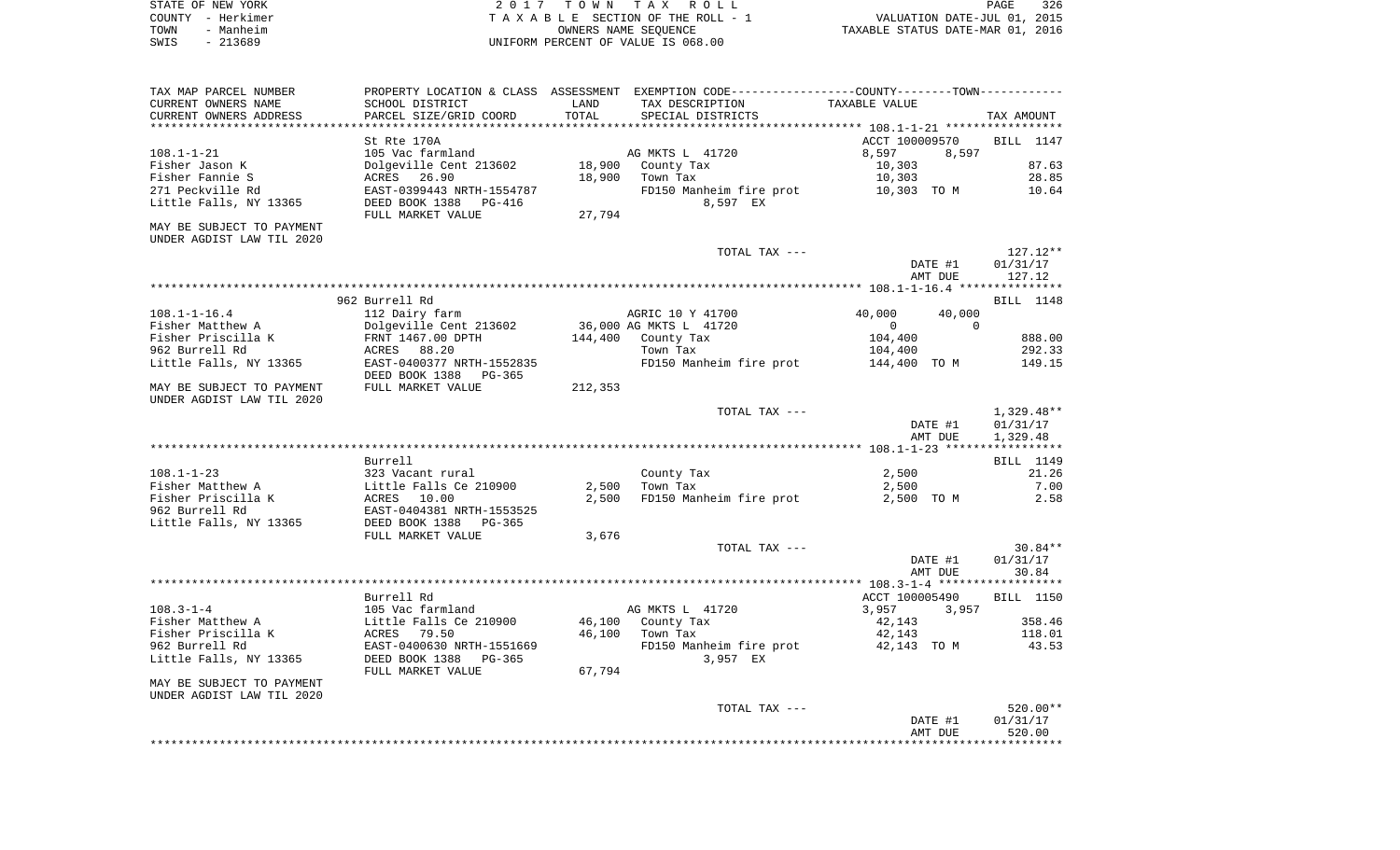| STATE OF NEW YORK | 2017 TOWN TAX ROLL                 | PAGE                             | 327 |
|-------------------|------------------------------------|----------------------------------|-----|
| COUNTY - Herkimer | TAXABLE SECTION OF THE ROLL - 1    | VALUATION DATE-JUL 01, 2015      |     |
| TOWN<br>- Manheim | OWNERS NAME SEOUENCE               | TAXABLE STATUS DATE-MAR 01, 2016 |     |
| SWIS<br>- 213689  | UNIFORM PERCENT OF VALUE IS 068.00 |                                  |     |

| TAX MAP PARCEL NUMBER                  | PROPERTY LOCATION & CLASS ASSESSMENT EXEMPTION CODE---------------COUNTY-------TOWN---------- |         |                               |                         |                          |
|----------------------------------------|-----------------------------------------------------------------------------------------------|---------|-------------------------------|-------------------------|--------------------------|
| CURRENT OWNERS NAME                    | SCHOOL DISTRICT                                                                               | LAND    | TAX DESCRIPTION               | TAXABLE VALUE           |                          |
| CURRENT OWNERS ADDRESS                 | PARCEL SIZE/GRID COORD                                                                        | TOTAL   | SPECIAL DISTRICTS             |                         | TAX AMOUNT               |
|                                        |                                                                                               |         |                               |                         |                          |
|                                        | Off Burrell Rd                                                                                |         |                               | ACCT 100005550          | BILL 1151                |
| $108.3 - 1 - 6$<br>Fisher Matthew A    | 105 Vac farmland<br>Little Falls Ce 210900                                                    | 10,500  | AG MKTS L 41720<br>County Tax | 2,833<br>2,833<br>7,667 | 65.21                    |
| Fisher Priscilla K                     | ACRES<br>16.00                                                                                | 10,500  | Town Tax                      | 7,667                   | 21.47                    |
| 962 Burrell Rd                         | EAST-0402690 NRTH-1552418                                                                     |         | FD150 Manheim fire prot       | 7,667 TO M              | 7.92                     |
| Little Falls, NY 13365                 | DEED BOOK 1388<br>PG-365                                                                      |         | 2,833 EX                      |                         |                          |
|                                        | FULL MARKET VALUE                                                                             | 15,441  |                               |                         |                          |
| MAY BE SUBJECT TO PAYMENT              |                                                                                               |         |                               |                         |                          |
| UNDER AGDIST LAW TIL 2020              |                                                                                               |         |                               |                         |                          |
|                                        |                                                                                               |         | TOTAL TAX ---                 |                         | 94.60**                  |
|                                        |                                                                                               |         |                               | DATE #1                 | 01/31/17                 |
|                                        |                                                                                               |         |                               | AMT DUE                 | 94.60                    |
|                                        |                                                                                               |         |                               |                         |                          |
|                                        | 196 Bocchino Rd-Keyser Lk                                                                     |         |                               | ACCT 100008190          | BILL 1152                |
| $108.4 - 2 - 43$                       | 260 Seasonal res - WTRFNT                                                                     |         | County Tax                    | 35,000                  | 297.70                   |
| Fitzgerald Todd M                      | Dolgeville Cent 213602                                                                        | 5,000   | Town Tax                      | 35,000                  | 98.00                    |
| Fitzgerald Yvette C<br>8 Sun Valley Ln | FRNT 153.00 DPTH 100.00<br>0.34<br>ACRES                                                      | 35,000  | FD150 Manheim fire prot       | 35,000 TO M             | 36.15                    |
| Clifton Park, NY 12065                 | EAST-0418367 NRTH-1544713                                                                     |         |                               |                         |                          |
|                                        | DEED BOOK 1463<br>PG-18                                                                       |         |                               |                         |                          |
|                                        | FULL MARKET VALUE                                                                             | 51,471  |                               |                         |                          |
|                                        |                                                                                               |         | TOTAL TAX ---                 |                         | 431.85**                 |
|                                        |                                                                                               |         |                               | DATE #1                 | 01/31/17                 |
|                                        |                                                                                               |         |                               | AMT DUE                 | 431.85                   |
|                                        |                                                                                               |         |                               |                         |                          |
|                                        | 313 Willie Ln Keyser Lk                                                                       |         |                               | ACCT 100011100          | BILL 1153                |
| $115.2 - 1 - 29$                       | 260 Seasonal res - WTRFNT                                                                     |         | County Tax                    | 55,400                  | 471.22                   |
| Flower Michael                         | Dolgeville Cent 213602                                                                        | 4,500   | Town Tax                      | 55,400                  | 155.13                   |
| Flower Carol                           | FRNT<br>90.00 DPTH 100.00                                                                     | 55,400  | FD150 Manheim fire prot       | 55,400 TO M             | 57.22                    |
| 211 Currybush Rd                       | 0.23<br>ACRES                                                                                 |         |                               |                         |                          |
| Schenectady, NY 12306                  | EAST-0418676 NRTH-1544355<br>DEED BOOK 1480<br>PG-893                                         |         |                               |                         |                          |
|                                        | FULL MARKET VALUE                                                                             | 81,471  |                               |                         |                          |
|                                        |                                                                                               |         | TOTAL TAX ---                 |                         | 683.57**                 |
|                                        |                                                                                               |         |                               | DATE #1                 | 01/31/17                 |
|                                        |                                                                                               |         |                               | AMT DUE                 | 683.57                   |
|                                        |                                                                                               |         |                               |                         |                          |
|                                        | 196 Sabin Rd                                                                                  |         |                               |                         | BILL 1154                |
| $115.1 - 1 - 21.4$                     | 242 Rurl res&rec                                                                              |         | County Tax                    | 130,000                 | 1,105.75                 |
| Forry Edward Eugene                    | Little Falls Ce 210900                                                                        | 7,000   | Town Tax                      | 130,000                 | 364.02                   |
| Ketterer Mary Ann                      | FRNT 454.00 DPTH                                                                              | 130,000 | FD150 Manheim fire prot       | 130,000 TO M            | 134.27                   |
| PO Box 65                              | ACRES<br>10.00                                                                                |         |                               |                         |                          |
| Townsend, DE 19734                     | EAST-0398899 NRTH-1541248                                                                     |         |                               |                         |                          |
|                                        | DEED BOOK 1399<br>PG-655                                                                      |         |                               |                         |                          |
|                                        | FULL MARKET VALUE                                                                             | 191,176 |                               |                         |                          |
|                                        |                                                                                               |         | TOTAL TAX ---                 | DATE #1                 | $1,604.04**$<br>01/31/17 |
|                                        |                                                                                               |         |                               | AMT DUE                 | 1,604.04                 |
|                                        |                                                                                               |         |                               |                         |                          |
|                                        |                                                                                               |         |                               |                         |                          |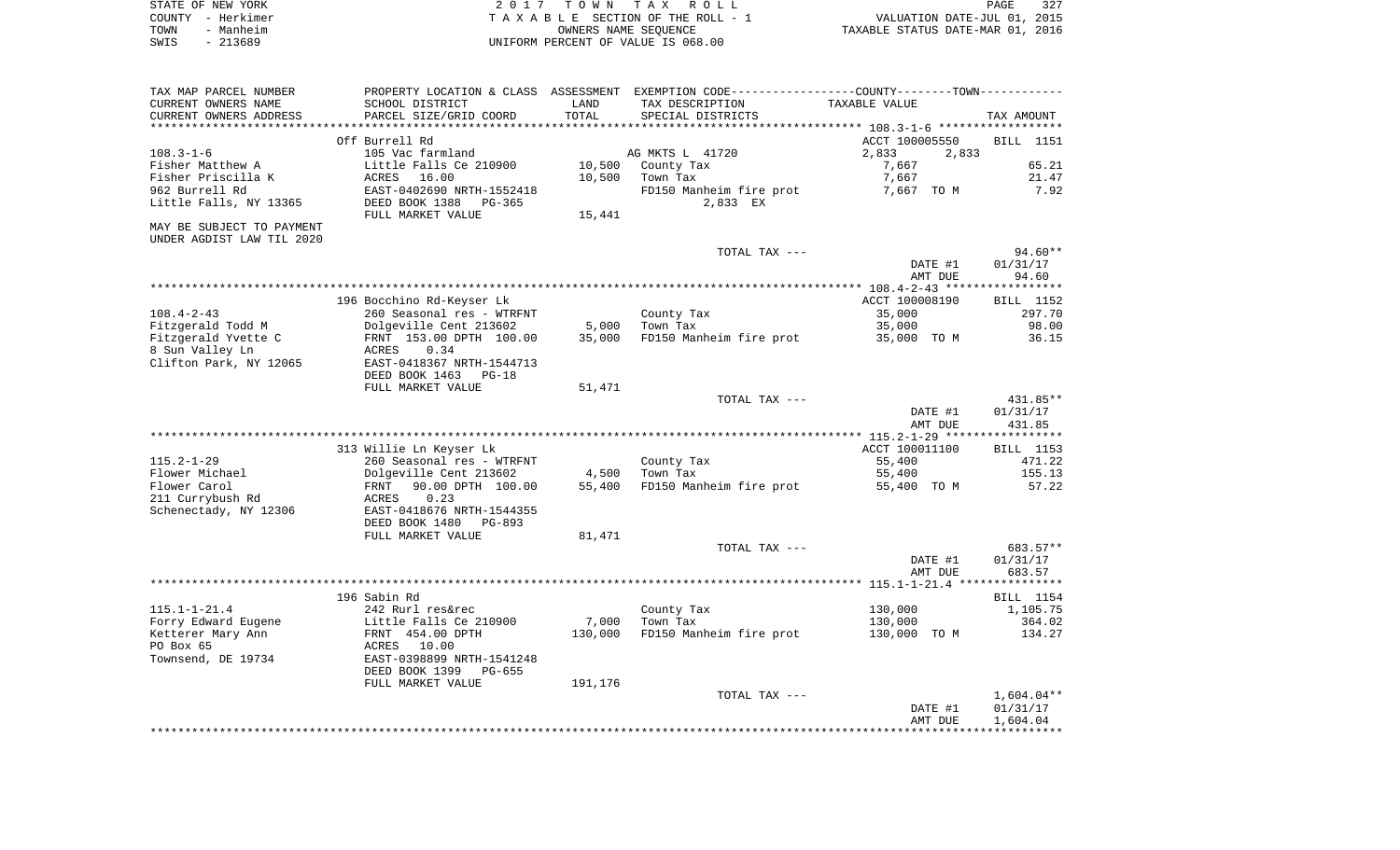|      | STATE OF NEW YORK | 2017 TOWN TAX ROLL                 | PAGE                             | 328 |
|------|-------------------|------------------------------------|----------------------------------|-----|
|      | COUNTY - Herkimer | TAXABLE SECTION OF THE ROLL - 1    | VALUATION DATE-JUL 01, 2015      |     |
| TOWN | - Manheim         | OWNERS NAME SEOUENCE               | TAXABLE STATUS DATE-MAR 01, 2016 |     |
| SWIS | - 213689          | UNIFORM PERCENT OF VALUE IS 068.00 |                                  |     |

| TAX MAP PARCEL NUMBER                                 |                             |        | PROPERTY LOCATION & CLASS ASSESSMENT EXEMPTION CODE---------------COUNTY-------TOWN---------- |                |            |
|-------------------------------------------------------|-----------------------------|--------|-----------------------------------------------------------------------------------------------|----------------|------------|
| CURRENT OWNERS NAME                                   | SCHOOL DISTRICT             | LAND   | TAX DESCRIPTION                                                                               | TAXABLE VALUE  |            |
| CURRENT OWNERS ADDRESS                                | PARCEL SIZE/GRID COORD      | TOTAL  | SPECIAL DISTRICTS                                                                             |                | TAX AMOUNT |
|                                                       |                             |        |                                                                                               |                |            |
|                                                       | 5377 St Rte 167             |        |                                                                                               | ACCT 100003990 | BILL 1155  |
| $115.4 - 1 - 19$                                      | 210 1 Family Res            |        | County Tax                                                                                    | 48,800         | 415.08     |
| Fox David                                             | Little Falls Ce 210900      | 1,400  | Town Tax                                                                                      | 48,800         | 136.65     |
| 5377 St Rte 167                                       | FRNT 100.00 DPTH 148.00     | 48,800 | FD150 Manheim fire prot                                                                       | 48,800 TO M    | 50.40      |
| Little Falls, NY 13365                                | $0.34$ BANK<br>ACRES<br>142 |        |                                                                                               |                |            |
|                                                       | EAST-0411649 NRTH-1535535   |        |                                                                                               |                |            |
|                                                       | DEED BOOK 853<br>PG-676     |        |                                                                                               |                |            |
|                                                       | FULL MARKET VALUE           | 71,765 |                                                                                               |                |            |
|                                                       |                             |        | TOTAL TAX ---                                                                                 |                | $602.13**$ |
|                                                       |                             |        |                                                                                               | DATE #1        | 01/31/17   |
|                                                       |                             |        |                                                                                               | AMT DUE        | 602.13     |
|                                                       |                             |        |                                                                                               |                |            |
|                                                       | 5387 St Rte 167             |        |                                                                                               | ACCT 100004020 | BILL 1156  |
| $115.4 - 1 - 92$                                      | 210 1 Family Res            |        | County Tax                                                                                    | 15,000         | 127.59     |
| Fox Phyllis                                           | Little Falls Ce 210900      | 12,000 | Town Tax                                                                                      | 15,000         | 42.00      |
| Attn: Fox David                                       | ACRES<br>6.00               | 15,000 | FD150 Manheim fire prot                                                                       | 15,000 TO M    | 15.49      |
| 5377 State Rte 167                                    | EAST-0411663 NRTH-1535709   |        |                                                                                               |                |            |
| Little Falls, NY 13365                                | DEED BOOK 860<br>PG-381     |        |                                                                                               |                |            |
|                                                       | FULL MARKET VALUE           | 22,059 |                                                                                               |                |            |
|                                                       |                             |        | TOTAL TAX ---                                                                                 |                | 185.08**   |
|                                                       |                             |        |                                                                                               | DATE #1        | 01/31/17   |
|                                                       |                             |        |                                                                                               | AMT DUE        | 185.08     |
|                                                       |                             |        |                                                                                               |                |            |
|                                                       | Hopson Rd - Townline NE     |        |                                                                                               | ACCT 100000540 | BILL 1157  |
| $103.3 - 1 - 2$                                       | 323 Vacant rural            |        | County Tax                                                                                    | 7,400          | 62.94      |
| Fox William F                                         | Dolgeville Cent 213602      |        | 7,400 Town Tax                                                                                | 7,400          | 20.72      |
| PO Box 252                                            | 9.70<br>ACRES               | 7,400  | FD150 Manheim fire prot                                                                       | 7,400 TO M     | 7.64       |
| Peconic, NY 11958                                     | EAST-0422759 NRTH-1560944   |        |                                                                                               |                |            |
|                                                       | DEED BOOK 1268 PG-618       |        |                                                                                               |                |            |
|                                                       | FULL MARKET VALUE           | 10,882 | TOTAL TAX ---                                                                                 |                | $91.30**$  |
|                                                       |                             |        |                                                                                               | DATE #1        | 01/31/17   |
|                                                       |                             |        |                                                                                               | AMT DUE        | 91.30      |
|                                                       |                             |        |                                                                                               |                |            |
|                                                       | 128 Granny Hill Rd          |        |                                                                                               | ACCT 100000570 | BILL 1158  |
| $108.4 - 2 - 66$                                      | 260 Seasonal res - WTRFNT   |        |                                                                                               | 40,500         | 344.48     |
| Frank Sestir Irr. Trust Beverl Dolgeville Cent 213602 |                             | 5,000  | County Tax<br>Time Tay                                                                        | 40,500         | 113.40     |
| 20 Forge Hill Rd                                      | FRNT 100.00 DPTH 125.00     | 40,500 | FD150 Manheim fire prot                                                                       | 40,500 TO M    | 41.83      |
| Ilion, NY 13357                                       | ACRES<br>0.20               |        |                                                                                               |                |            |
|                                                       | EAST-0418789 NRTH-1544709   |        |                                                                                               |                |            |
|                                                       | DEED BOOK 1572 PG-799       |        |                                                                                               |                |            |
|                                                       | FULL MARKET VALUE           | 59,559 |                                                                                               |                |            |
|                                                       |                             |        | TOTAL TAX ---                                                                                 |                | 499.71**   |
|                                                       |                             |        |                                                                                               | DATE #1        | 01/31/17   |
|                                                       |                             |        |                                                                                               | AMT DUE        | 499.71     |
|                                                       |                             |        |                                                                                               |                |            |
|                                                       |                             |        |                                                                                               |                |            |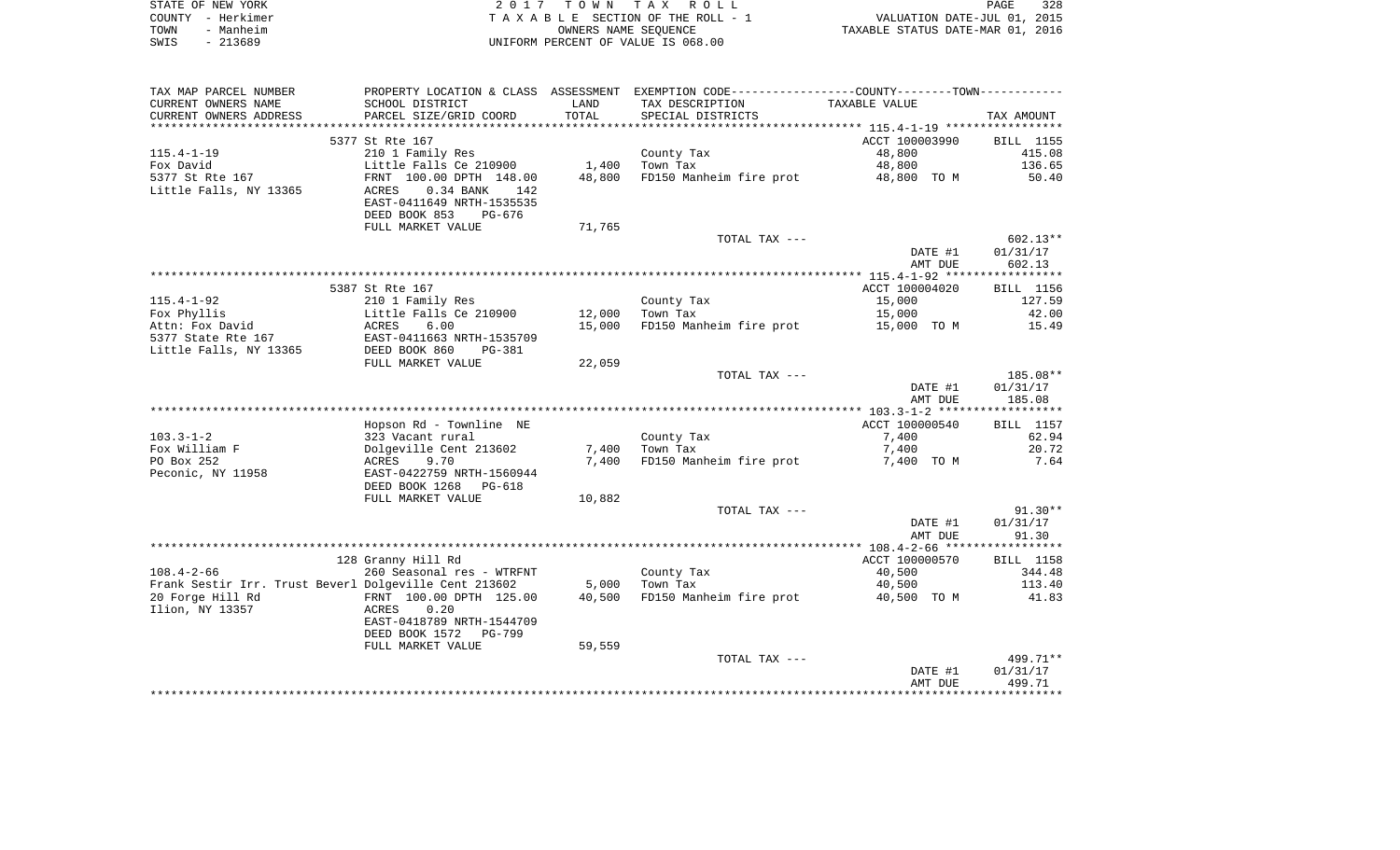|      | STATE OF NEW YORK | 2017 TOWN TAX ROLL                 | 329<br>PAGE                      |
|------|-------------------|------------------------------------|----------------------------------|
|      | COUNTY - Herkimer | TAXABLE SECTION OF THE ROLL - 1    | VALUATION DATE-JUL 01, 2015      |
| TOWN | - Manheim         | OWNERS NAME SEOUENCE               | TAXABLE STATUS DATE-MAR 01, 2016 |
| SWIS | - 213689          | UNIFORM PERCENT OF VALUE IS 068.00 |                                  |

| TAX MAP PARCEL NUMBER                        |                                                        |            | PROPERTY LOCATION & CLASS ASSESSMENT EXEMPTION CODE---------------COUNTY-------TOWN--------- |                  |                  |
|----------------------------------------------|--------------------------------------------------------|------------|----------------------------------------------------------------------------------------------|------------------|------------------|
| CURRENT OWNERS NAME                          | SCHOOL DISTRICT                                        | LAND       | TAX DESCRIPTION                                                                              | TAXABLE VALUE    |                  |
| CURRENT OWNERS ADDRESS                       | PARCEL SIZE/GRID COORD                                 | TOTAL      | SPECIAL DISTRICTS                                                                            |                  | TAX AMOUNT       |
|                                              |                                                        | ********** |                                                                                              |                  |                  |
|                                              | Brockett Rd                                            |            |                                                                                              |                  | BILL 1159        |
| $108.4 - 1 - 4.2$                            | 120 Field crops                                        |            | County Tax                                                                                   | 26,100           | 222.00           |
| Frati Augustus P                             | Dolgeville Cent 213602                                 | 26,100     | Town Tax                                                                                     | 26,100           | 73.08            |
| Frati Virginia M                             | FRNT 743.00 DPTH                                       | 26,100     | FD150 Manheim fire prot                                                                      | 26,100 TO M      | 26.96            |
| 97 Wildwood Rd                               | 40.20<br>ACRES                                         |            |                                                                                              |                  |                  |
| Sag Harbor, NY 11963                         | EAST-0411430 NRTH-1549879                              |            |                                                                                              |                  |                  |
|                                              | DEED BOOK 1202<br>PG-757                               |            |                                                                                              |                  |                  |
|                                              | FULL MARKET VALUE                                      | 38,382     |                                                                                              |                  |                  |
|                                              |                                                        |            | TOTAL TAX ---                                                                                |                  | $322.04**$       |
|                                              |                                                        |            |                                                                                              | DATE #1          | 01/31/17         |
|                                              |                                                        |            |                                                                                              | AMT DUE          | 322.04           |
|                                              |                                                        |            |                                                                                              |                  |                  |
|                                              | 7911 St Rte 5                                          |            |                                                                                              | ACCT 100013650   | BILL 1160        |
| $115.4 - 2 - 18$                             | 210 1 Family Res                                       |            | County Tax                                                                                   | 57,500           | 489.08           |
| Frazier Patricia W                           | Little Falls Ce 210900                                 | 11,700     | Town Tax                                                                                     | 57,500           | 161.01           |
| 7911 State Rte 5                             | W/garage                                               | 57,500     | FD150 Manheim fire prot                                                                      | 57,500 TO M      | 59.39            |
| Little Falls, NY 13365                       | ACRES<br>3.40<br>EAST-0413705 NRTH-1527955             |            |                                                                                              |                  |                  |
|                                              | DEED BOOK 772<br><b>PG-591</b>                         |            |                                                                                              |                  |                  |
|                                              | FULL MARKET VALUE                                      | 84,559     |                                                                                              |                  |                  |
|                                              |                                                        |            | TOTAL TAX ---                                                                                |                  | 709.48**         |
|                                              |                                                        |            |                                                                                              | DATE #1          | 01/31/17         |
|                                              |                                                        |            |                                                                                              | AMT DUE          | 709.48           |
|                                              |                                                        |            |                                                                                              |                  |                  |
|                                              | St Rte 5                                               |            |                                                                                              |                  | <b>BILL</b> 1161 |
| $115.3 - 1 - 13.8$                           | 322 Rural vac>10                                       |            | AG MKTS L 41720                                                                              | 32,155<br>32,155 |                  |
| Fredricks Christopher A                      | Little Falls Ce 210900                                 | 59,900     | County Tax                                                                                   | 27,745           | 235.99           |
| 682 Newville Rd                              | ACRES 102.70                                           | 59,900     | Town Tax                                                                                     | 27,745           | 77.69            |
| Little Falls, NY 13365                       | EAST-0406054 NRTH-1530975                              |            | FD150 Manheim fire prot                                                                      | 27,745 TO M      | 28.66            |
|                                              | DEED BOOK 1559<br>$PG-249$                             |            | 32,155 EX                                                                                    |                  |                  |
| MAY BE SUBJECT TO PAYMENT                    | FULL MARKET VALUE                                      | 88,088     |                                                                                              |                  |                  |
| UNDER AGDIST LAW TIL 2020                    |                                                        |            |                                                                                              |                  |                  |
|                                              |                                                        |            | TOTAL TAX ---                                                                                |                  | $342.34**$       |
|                                              |                                                        |            |                                                                                              | DATE #1          | 01/31/17         |
|                                              |                                                        |            |                                                                                              | AMT DUE          | 342.34           |
|                                              |                                                        |            |                                                                                              |                  |                  |
|                                              | St Rte 167                                             |            |                                                                                              |                  | BILL 1162        |
| $115.2 - 1 - 17.3$                           | 314 Rural vac<10                                       |            | County Tax                                                                                   | 1,200            | 10.21            |
| Gage Barry                                   | Dolgeville Cent 213602                                 | 1,200      | Town Tax                                                                                     | 1,200            | 3.36             |
| Gage Naomi                                   | ACRES<br>2.20                                          | 1,200      | FD150 Manheim fire prot                                                                      | 1,200 TO M       | 1.24             |
| 5906 State Rte 167<br>Little Falls, NY 13365 | EAST-0413580 NRTH-1543673<br>DEED BOOK 850<br>$PG-569$ |            |                                                                                              |                  |                  |
|                                              |                                                        |            |                                                                                              |                  |                  |
|                                              | FULL MARKET VALUE                                      | 1,765      | TOTAL TAX ---                                                                                |                  | 14.81**          |
|                                              |                                                        |            |                                                                                              | DATE #1          | 01/31/17         |
|                                              |                                                        |            |                                                                                              | AMT DUE          | 14.81            |
|                                              |                                                        |            |                                                                                              |                  |                  |
|                                              |                                                        |            |                                                                                              |                  |                  |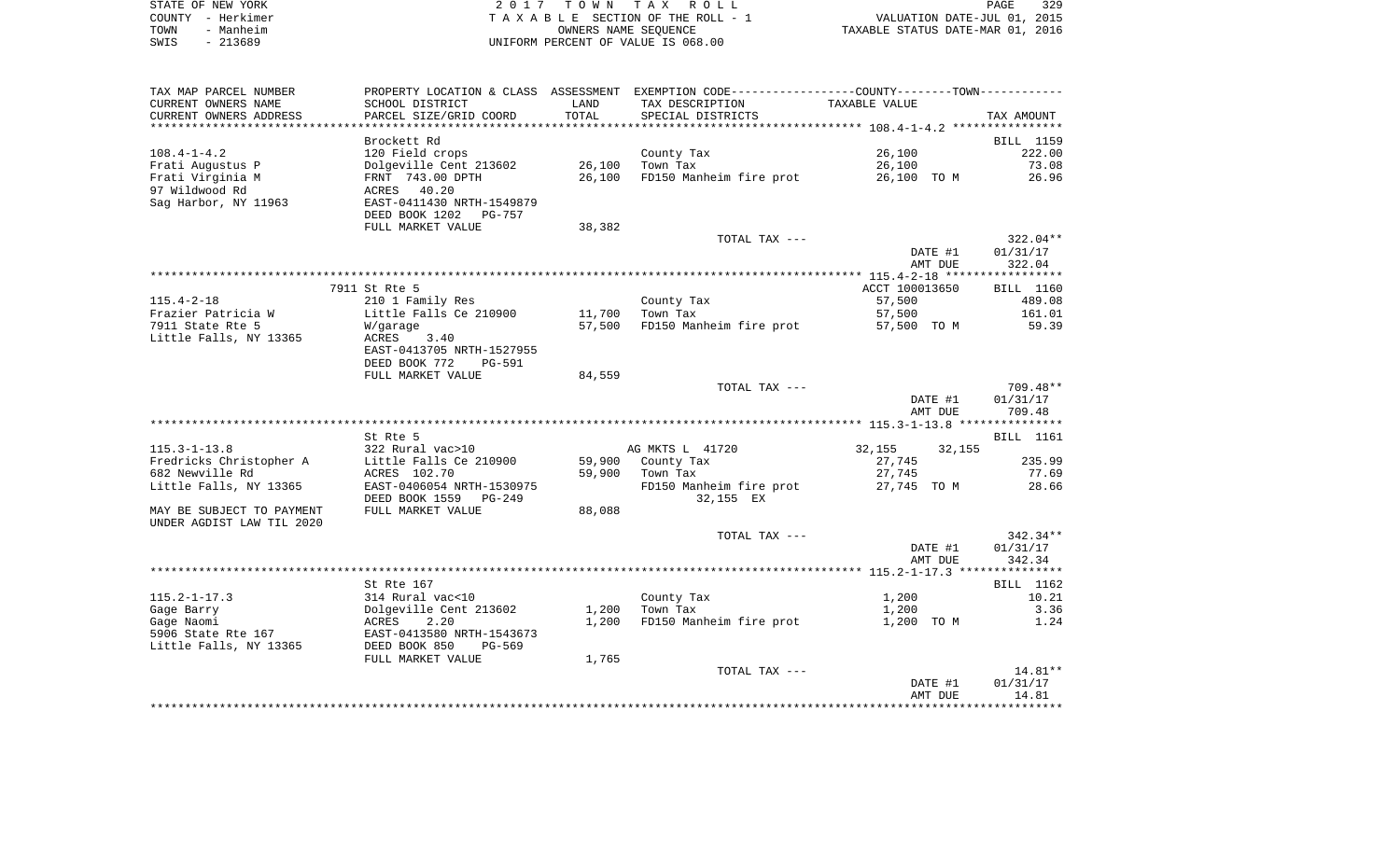| STATE OF NEW YORK | 2017 TOWN TAX ROLL                 | 330<br>PAGE                      |
|-------------------|------------------------------------|----------------------------------|
| COUNTY - Herkimer | TAXABLE SECTION OF THE ROLL - 1    | VALUATION DATE-JUL 01, 2015      |
| - Manheim<br>TOWN | OWNERS NAME SEOUENCE               | TAXABLE STATUS DATE-MAR 01, 2016 |
| SWIS<br>$-213689$ | UNIFORM PERCENT OF VALUE IS 068.00 |                                  |

| TAX MAP PARCEL NUMBER                      | PROPERTY LOCATION & CLASS ASSESSMENT       |         | EXEMPTION CODE-----------------COUNTY-------TOWN----------- |                |              |
|--------------------------------------------|--------------------------------------------|---------|-------------------------------------------------------------|----------------|--------------|
| CURRENT OWNERS NAME                        | SCHOOL DISTRICT                            | LAND    | TAX DESCRIPTION                                             | TAXABLE VALUE  |              |
| CURRENT OWNERS ADDRESS                     | PARCEL SIZE/GRID COORD                     | TOTAL   | SPECIAL DISTRICTS                                           |                | TAX AMOUNT   |
| *******************                        |                                            |         |                                                             |                |              |
|                                            | 5906 St Rte 167                            |         |                                                             | ACCT 100012360 | BILL 1163    |
| $115.2 - 1 - 19$                           | 210 1 Family Res                           |         | County Tax                                                  | 69,700         | 592.85       |
| Gage Barry                                 | Dolgeville Cent 213602                     | 9,300   | Town Tax                                                    | 69,700         | 195.17       |
| Gage Naomi                                 | 3.30<br>ACRES                              | 69,700  | FD150 Manheim fire prot                                     | 69,700 TO M    | 71.99        |
| 5906 State Rte 167                         | EAST-0413412 NRTH-1543967                  |         |                                                             |                |              |
| Little Falls, NY 13365                     | DEED BOOK 794<br>$PG-292$                  |         |                                                             |                |              |
|                                            | FULL MARKET VALUE                          | 102,500 | TOTAL TAX ---                                               |                | 860.01**     |
|                                            |                                            |         |                                                             | DATE #1        | 01/31/17     |
|                                            |                                            |         |                                                             | AMT DUE        | 860.01       |
|                                            |                                            |         |                                                             |                |              |
|                                            | Hoerz Rd-Keyser Lk                         |         |                                                             | ACCT 100005310 | BILL 1164    |
| $108.4 - 2 - 71$                           | 311 Res vac land - WTRFNT                  |         | County Tax                                                  | 2,250          | 19.14        |
| Gazin Daniel A                             | Dolgeville Cent 213602                     | 2,250   | Town Tax                                                    | 2,250          | 6.30         |
| 125 Spinnerville Gulf Rd                   | 45.00 DPTH 170.00<br>FRNT                  | 2,250   | FD150 Manheim fire prot                                     | 2,250 TO M     | 2.32         |
| Ilion, NY 13357                            | 0.18<br>ACRES                              |         |                                                             |                |              |
|                                            | EAST-0419697 NRTH-1544322                  |         |                                                             |                |              |
|                                            | DEED BOOK 837<br><b>PG-511</b>             |         |                                                             |                |              |
|                                            | FULL MARKET VALUE                          | 3,309   |                                                             |                |              |
|                                            |                                            |         | TOTAL TAX ---                                               |                | $27.76**$    |
|                                            |                                            |         |                                                             | DATE #1        | 01/31/17     |
|                                            |                                            |         |                                                             | AMT DUE        | 27.76        |
|                                            |                                            |         |                                                             |                |              |
|                                            | 480 Hoerz Rd-Keyser Lk                     |         |                                                             | ACCT 100005250 | BILL 1165    |
| $108.4 - 2 - 72$                           | 260 Seasonal res - WTRFNT                  |         | County Tax                                                  | 31,400         | 267.08       |
| Gazin Daniel A<br>125 Spinnerville Gulf Rd | Dolgeville Cent 213602                     | 5,000   | Town Tax<br>FD150 Manheim fire prot                         | 31,400         | 87.92        |
| Ilion, NY 13357                            | 1.00<br>ACRES<br>EAST-0419774 NRTH-1544442 | 31,400  |                                                             | 31,400 TO M    | 32.43        |
|                                            | DEED BOOK 837<br><b>PG-511</b>             |         |                                                             |                |              |
|                                            | FULL MARKET VALUE                          | 46,176  |                                                             |                |              |
|                                            |                                            |         | TOTAL TAX ---                                               |                | 387.43**     |
|                                            |                                            |         |                                                             | DATE #1        | 01/31/17     |
|                                            |                                            |         |                                                             | AMT DUE        | 387.43       |
|                                            |                                            |         |                                                             |                |              |
|                                            | 358 Bronner Rd                             |         |                                                             | ACCT 100000660 | BILL 1166    |
| $108.3 - 1 - 28$                           | 240 Rural res                              |         | County Tax                                                  | 91,800         | 780.83       |
| Geesler Linda                              | Little Falls Ce 210900                     | 23,900  | Town Tax                                                    | 91,800         | 257.05       |
| PO Box 849                                 | ACRES<br>23.00                             | 91,800  | FD150 Manheim fire prot                                     | 91,800 TO M    | 94.82        |
| Little Falls, NY 13365-0849                | EAST-0404564 NRTH-1546283                  |         |                                                             |                |              |
|                                            | DEED BOOK 857<br>$PG-21$                   |         |                                                             |                |              |
|                                            | FULL MARKET VALUE                          | 135,000 |                                                             |                |              |
|                                            |                                            |         | TOTAL TAX ---                                               |                | $1,132.70**$ |
|                                            |                                            |         |                                                             | DATE #1        | 01/31/17     |
|                                            |                                            |         |                                                             | AMT DUE        | 1,132.70     |
|                                            |                                            |         |                                                             |                |              |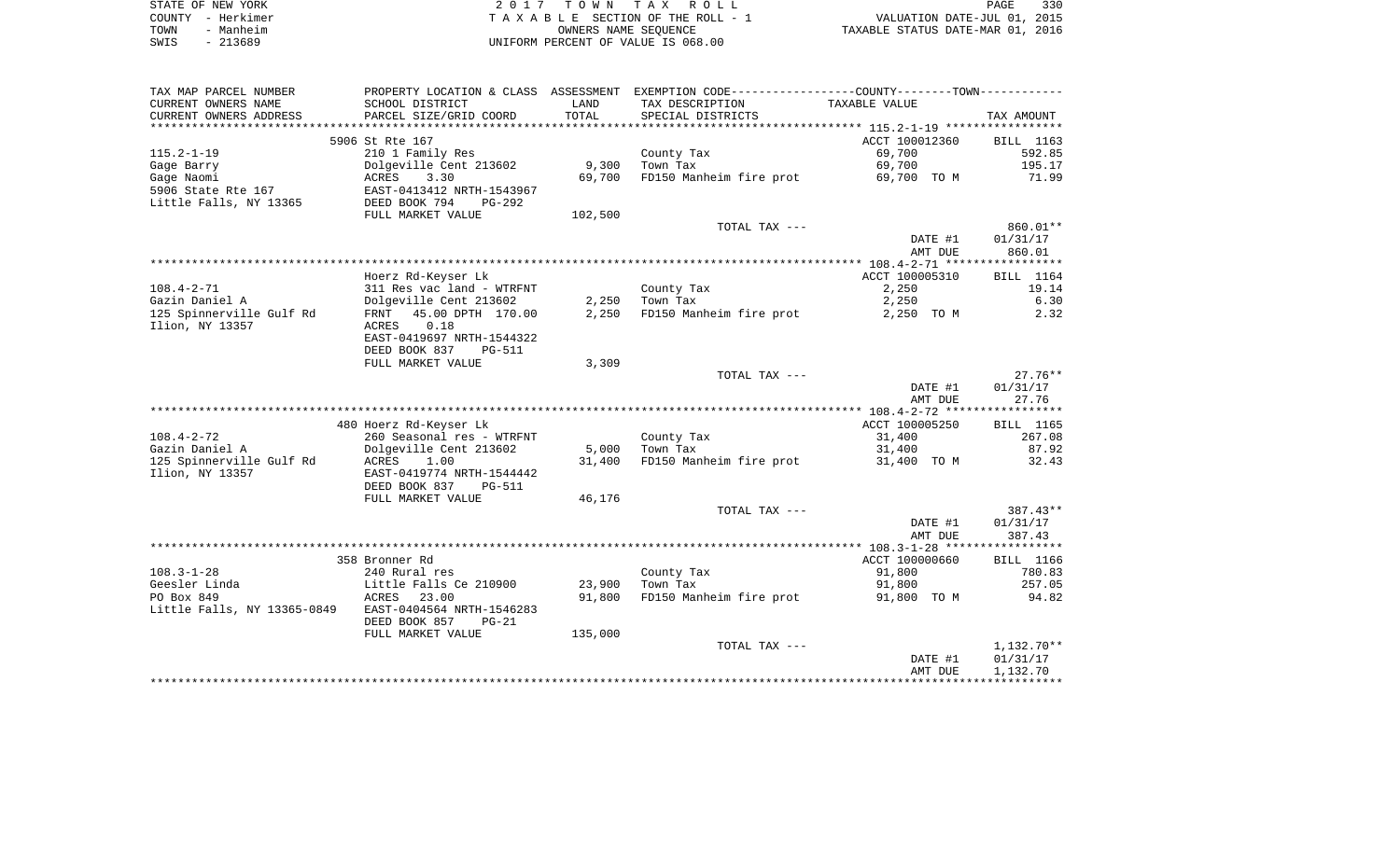|      | STATE OF NEW YORK | 2017 TOWN TAX ROLL                 | PAGE                             | 331 |
|------|-------------------|------------------------------------|----------------------------------|-----|
|      | COUNTY - Herkimer | TAXABLE SECTION OF THE ROLL - 1    | VALUATION DATE-JUL 01, 2015      |     |
| TOWN | - Manheim         | OWNERS NAME SEOUENCE               | TAXABLE STATUS DATE-MAR 01, 2016 |     |
| SWIS | - 213689          | UNIFORM PERCENT OF VALUE IS 068.00 |                                  |     |

| TAX MAP PARCEL NUMBER  | PROPERTY LOCATION & CLASS ASSESSMENT EXEMPTION CODE----------------COUNTY-------TOWN---------- |                       |                         |                                                 |                  |
|------------------------|------------------------------------------------------------------------------------------------|-----------------------|-------------------------|-------------------------------------------------|------------------|
| CURRENT OWNERS NAME    | SCHOOL DISTRICT                                                                                | LAND                  | TAX DESCRIPTION         | TAXABLE VALUE                                   |                  |
| CURRENT OWNERS ADDRESS | PARCEL SIZE/GRID COORD                                                                         | TOTAL                 | SPECIAL DISTRICTS       |                                                 | TAX AMOUNT       |
|                        | *************************                                                                      | ********************* |                         | ***************** 123.1-1-10 ****************** |                  |
|                        | 8343 St Rte 5                                                                                  |                       |                         | ACCT 100006180                                  | BILL 1167        |
| $123.1 - 1 - 10$       | 210 1 Family Res                                                                               |                       | County Tax              | 50,000                                          | 425.29           |
| George Andrew J        | O-E-StJ Cent<br>273803                                                                         | 3,000                 | Town Tax                | 50,000                                          | 140.01           |
| 8343 St. Rte. 5        | W/garages (3)                                                                                  | 50,000                | FD150 Manheim fire prot | 50,000 TO M                                     | 51.64            |
| Little Falls, NY 13365 | FRNT 156.00 DPTH 209.42                                                                        |                       |                         |                                                 |                  |
|                        | 0.75<br>ACRES                                                                                  |                       |                         |                                                 |                  |
|                        | EAST-0420386 NRTH-1522756                                                                      |                       |                         |                                                 |                  |
|                        | DEED BOOK 1243 PG-346                                                                          |                       |                         |                                                 |                  |
|                        | FULL MARKET VALUE                                                                              | 73,529                |                         |                                                 |                  |
|                        |                                                                                                |                       | TOTAL TAX ---           |                                                 | $616.94**$       |
|                        |                                                                                                |                       |                         | DATE #1                                         | 01/31/17         |
|                        |                                                                                                |                       |                         | AMT DUE                                         | 616.94           |
|                        |                                                                                                |                       |                         |                                                 |                  |
|                        | Rural Park Dr                                                                                  |                       |                         |                                                 | BILL 1168        |
|                        |                                                                                                |                       |                         |                                                 |                  |
| $115.2 - 1 - 57.2$     | 312 Vac w/imprv                                                                                |                       | County Tax              | 9,600                                           | 81.66            |
| George Michael         | O-E-StJ Cent<br>273803                                                                         | 1,600                 | Town Tax                | 9,600                                           | 26.88            |
| George Demas           | W/garage                                                                                       | 9,600                 | FD150 Manheim fire prot | 9,600 TO M                                      | 9.92             |
| 156 Rural Park Dr      | ACRES<br>2.70                                                                                  |                       |                         |                                                 |                  |
| Little Falls, NY 13365 | EAST-0420073 NRTH-1540432                                                                      |                       |                         |                                                 |                  |
|                        | DEED BOOK 841<br>$PG-294$                                                                      |                       |                         |                                                 |                  |
|                        | FULL MARKET VALUE                                                                              | 14,118                |                         |                                                 |                  |
|                        |                                                                                                |                       | TOTAL TAX ---           |                                                 | $118.46**$       |
|                        |                                                                                                |                       |                         | DATE #1                                         | 01/31/17         |
|                        |                                                                                                |                       |                         | AMT DUE                                         | 118.46           |
|                        |                                                                                                |                       |                         |                                                 |                  |
|                        | 156 Rural Park Dr                                                                              |                       |                         | ACCT 100014490                                  | BILL 1169        |
| $115.2 - 1 - 69$       | 210 1 Family Res - WTRFNT                                                                      |                       | VET WAR CT 41121        | 6,120<br>6,120                                  |                  |
| George Michael         | O-E-StJ Cent<br>273803                                                                         |                       | 12,000 County Tax       | 62,880                                          | 534.84           |
| George Demas           | W/garage                                                                                       | 69,000                | Town Tax                | 62,880                                          | 176.07           |
| 156 Rural Park Dr      | 80.00 DPTH 100.00<br>FRNT                                                                      |                       | FD150 Manheim fire prot | 69,000 TO M                                     | 71.27            |
| Little Falls, NY 13365 | 0.18<br>ACRES                                                                                  |                       |                         |                                                 |                  |
|                        | EAST-0420378 NRTH-1540667                                                                      |                       |                         |                                                 |                  |
|                        | DEED BOOK 701<br><b>PG-901</b>                                                                 |                       |                         |                                                 |                  |
|                        | FULL MARKET VALUE                                                                              | 101,471               |                         |                                                 |                  |
|                        |                                                                                                |                       | TOTAL TAX ---           |                                                 | 782.18**         |
|                        |                                                                                                |                       |                         | DATE #1                                         | 01/31/17         |
|                        |                                                                                                |                       |                         | AMT DUE                                         | 782.18           |
|                        |                                                                                                |                       |                         |                                                 |                  |
|                        | 290 Willie Ln Keyser Lk                                                                        |                       |                         | ACCT 100010650                                  | <b>BILL</b> 1170 |
| $115.2 - 1 - 40$       | 260 Seasonal res - WTRFNT                                                                      |                       | County Tax              | 21,000                                          | 178.62           |
| George Michael R       | Dolgeville Cent 213602                                                                         | 900                   | Town Tax                | 21,000                                          | 58.80            |
| 1725 St. Rte. 5S       | FRNT 150.00 DPTH 100.00                                                                        | 21,000                | FD150 Manheim fire prot | 21,000 TO M                                     | 21.69            |
| Little Falls, NY 13365 | 0.34<br>ACRES                                                                                  |                       |                         |                                                 |                  |
|                        | EAST-0418956 NRTH-1543884                                                                      |                       |                         |                                                 |                  |
|                        | DEED BOOK 1367 PG-104                                                                          |                       |                         |                                                 |                  |
|                        | FULL MARKET VALUE                                                                              | 30,882                |                         |                                                 |                  |
|                        |                                                                                                |                       | TOTAL TAX ---           |                                                 | $259.11**$       |
|                        |                                                                                                |                       |                         | DATE #1                                         | 01/31/17         |
|                        |                                                                                                |                       |                         | AMT DUE                                         | 259.11           |
|                        |                                                                                                |                       |                         |                                                 |                  |
|                        |                                                                                                |                       |                         |                                                 |                  |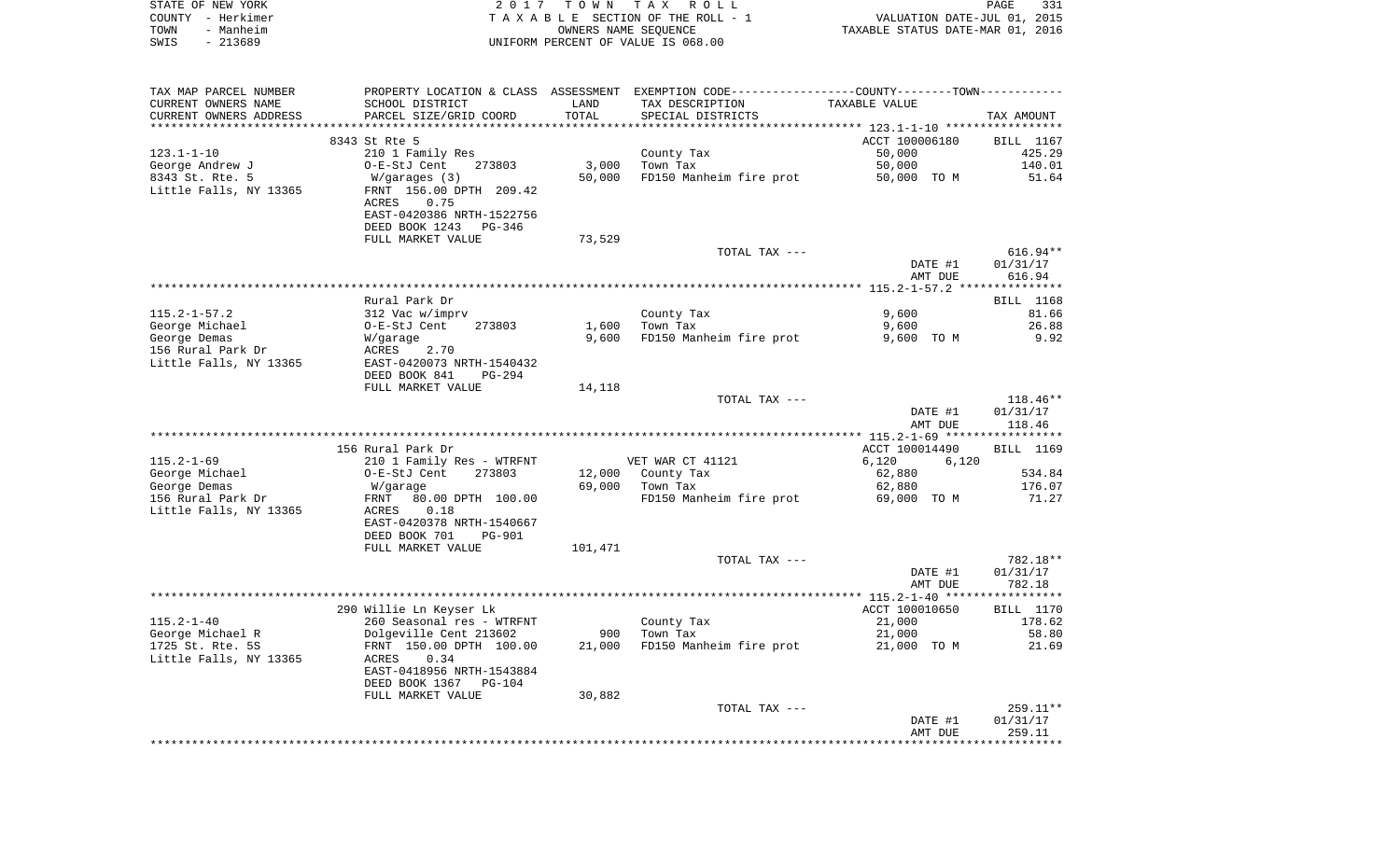|      | STATE OF NEW YORK | 2017 TOWN TAX ROLL                 |                                  | PAGE | 332 |
|------|-------------------|------------------------------------|----------------------------------|------|-----|
|      | COUNTY - Herkimer | TAXABLE SECTION OF THE ROLL - 1    | VALUATION DATE-JUL 01, 2015      |      |     |
| TOWN | - Manheim         | OWNERS NAME SEOUENCE               | TAXABLE STATUS DATE-MAR 01, 2016 |      |     |
| SWIS | - 213689          | UNIFORM PERCENT OF VALUE IS 068.00 |                                  |      |     |
|      |                   |                                    |                                  |      |     |

| TAX MAP PARCEL NUMBER     |                           |         | PROPERTY LOCATION & CLASS ASSESSMENT EXEMPTION CODE----------------COUNTY-------TOWN---------- |                                               |              |
|---------------------------|---------------------------|---------|------------------------------------------------------------------------------------------------|-----------------------------------------------|--------------|
| CURRENT OWNERS NAME       | SCHOOL DISTRICT           | LAND    | TAX DESCRIPTION                                                                                | TAXABLE VALUE                                 |              |
| CURRENT OWNERS ADDRESS    | PARCEL SIZE/GRID COORD    | TOTAL   | SPECIAL DISTRICTS                                                                              |                                               | TAX AMOUNT   |
| ************************  |                           |         |                                                                                                |                                               |              |
|                           | 295 Miner Rd              |         |                                                                                                | ACCT 100009155                                | BILL 1171    |
| $108.3 - 1 - 8$           | 210 1 Family Res          |         | County Tax                                                                                     | 75,000                                        | 637.93       |
| George Robert M           | Dolgeville Cent 213602    | 13,500  | Town Tax                                                                                       | 75,000                                        | 210.01       |
| 295 Miner Rd              | <b>ACRES</b><br>7.50      | 75,000  | FD150 Manheim fire prot                                                                        | 75,000 TO M                                   | 77.47        |
| Dolgeville, NY 13329      | EAST-0407374 NRTH-1552963 |         |                                                                                                |                                               |              |
|                           | FULL MARKET VALUE         | 110,294 |                                                                                                |                                               |              |
|                           |                           |         | TOTAL TAX ---                                                                                  |                                               | 925.41**     |
|                           |                           |         |                                                                                                | DATE #1                                       | 01/31/17     |
|                           |                           |         |                                                                                                | AMT DUE                                       | 925.41       |
|                           | 130 Granny Hill Rd        |         |                                                                                                | ACCT 100001200                                | BILL 1172    |
| $108.4 - 2 - 67$          | 260 Seasonal res - WTRFNT |         | County Tax                                                                                     | 39,586                                        | 336.71       |
| George Robert M           | Dolgeville Cent 213602    | 2,500   | Town Tax                                                                                       | 39,586                                        | 110.85       |
| George Michael J          | 50.00 DPTH 160.00<br>FRNT | 39,586  | FD150 Manheim fire prot                                                                        | 39,586 TO M                                   | 40.89        |
| 295 Miner Rd              | <b>ACRES</b><br>0.37      |         |                                                                                                |                                               |              |
| Dolgeville, NY 13329      | EAST-0419349 NRTH-1544157 |         |                                                                                                |                                               |              |
|                           | DEED BOOK 1618 PG-910     |         |                                                                                                |                                               |              |
| PRIOR OWNER ON 3/01/2016  | FULL MARKET VALUE         | 58,215  |                                                                                                |                                               |              |
| George Robert             |                           |         |                                                                                                |                                               |              |
|                           |                           |         | TOTAL TAX ---                                                                                  |                                               | 488.45**     |
|                           |                           |         |                                                                                                | DATE #1                                       | 01/31/17     |
|                           |                           |         |                                                                                                | AMT DUE                                       | 488.45       |
|                           |                           |         |                                                                                                | *************** 108.1-1-19 ****************** |              |
|                           | Off Miner Rd              |         |                                                                                                | ACCT 100015210                                | BILL 1173    |
| $108.1 - 1 - 19$          | 105 Vac farmland          |         | AG MKTS L 41720                                                                                | 4,034<br>4,034                                |              |
| George Thomas             | Dolgeville Cent 213602    |         | 12,500 County Tax                                                                              | 8,466                                         | 72.01        |
| George Robert M           | ACRES 25.00               | 12,500  | Town Tax                                                                                       | 8,466                                         | 23.71        |
| 125 Zoller Rd             | EAST-0405149 NRTH-1554300 |         | FD150 Manheim fire prot                                                                        | 8,466 TO M                                    | 8.74         |
| Dolgeville, NY 13329      | DEED BOOK 1270 PG-764     |         | 4,034 EX                                                                                       |                                               |              |
|                           | FULL MARKET VALUE         | 18,382  |                                                                                                |                                               |              |
| MAY BE SUBJECT TO PAYMENT |                           |         |                                                                                                |                                               |              |
| UNDER AGDIST LAW TIL 2020 |                           |         |                                                                                                |                                               |              |
|                           |                           |         | TOTAL TAX ---                                                                                  |                                               | $104.46**$   |
|                           |                           |         |                                                                                                | DATE #1                                       | 01/31/17     |
|                           |                           |         |                                                                                                | AMT DUE                                       | 104.46       |
|                           | 481 Miner Rd              |         |                                                                                                | ACCT 100015150                                | BILL 1174    |
| $108.1 - 1 - 20$          | 112 Dairy farm            |         | AGRIC 10 Y 41700                                                                               | 15,000<br>15,000                              |              |
| George Thomas             | Dolgeville Cent 213602    |         | 113,250 AG MKTS L 41720                                                                        | 37,102<br>37,102                              |              |
| George Robert M           | ACRES 225.00              | 200,250 | County Tax                                                                                     | 148,148                                       | 1,260.11     |
| 125 Zoller Rd             | EAST-0407393 NRTH-1554907 |         | Town Tax                                                                                       | 148,148                                       | 414.83       |
| Dolgeville, NY 13329      | DEED BOOK 1270<br>PG-764  |         | FD150 Manheim fire prot                                                                        | 163,148 TO M                                  | 168.51       |
|                           | FULL MARKET VALUE         | 294,485 | 37,102 EX                                                                                      |                                               |              |
| MAY BE SUBJECT TO PAYMENT |                           |         |                                                                                                |                                               |              |
| UNDER AGDIST LAW TIL 2020 |                           |         |                                                                                                |                                               |              |
|                           |                           |         | TOTAL TAX ---                                                                                  |                                               | $1,843.45**$ |
|                           |                           |         |                                                                                                | DATE #1                                       | 01/31/17     |
|                           |                           |         |                                                                                                | AMT DUE                                       | 1,843.45     |
|                           |                           |         |                                                                                                |                                               |              |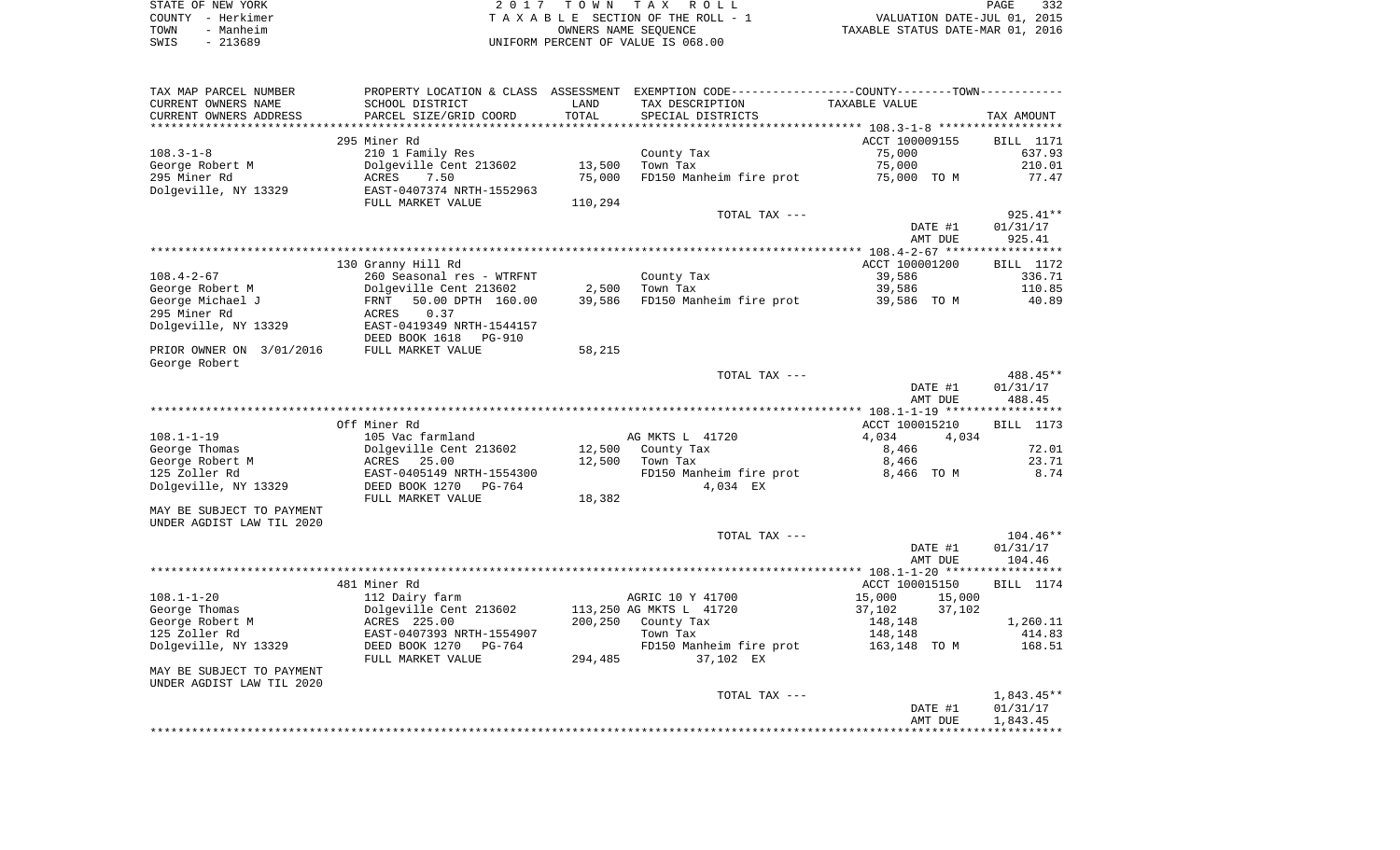| STATE OF NEW YORK | 2017 TOWN TAX ROLL                 |                                  | PAGE | 333 |
|-------------------|------------------------------------|----------------------------------|------|-----|
| COUNTY - Herkimer | TAXABLE SECTION OF THE ROLL - 1    | VALUATION DATE-JUL 01, 2015      |      |     |
| - Manheim<br>TOWN | OWNERS NAME SEOUENCE               | TAXABLE STATUS DATE-MAR 01, 2016 |      |     |
| - 213689<br>SWIS  | UNIFORM PERCENT OF VALUE IS 068.00 |                                  |      |     |

| TAX MAP PARCEL NUMBER     | PROPERTY LOCATION & CLASS      | ASSESSMENT | EXEMPTION CODE-----------------COUNTY-------TOWN----------- |                  |              |
|---------------------------|--------------------------------|------------|-------------------------------------------------------------|------------------|--------------|
| CURRENT OWNERS NAME       | SCHOOL DISTRICT                | LAND       | TAX DESCRIPTION                                             | TAXABLE VALUE    |              |
| CURRENT OWNERS ADDRESS    | PARCEL SIZE/GRID COORD         | TOTAL      | SPECIAL DISTRICTS                                           |                  | TAX AMOUNT   |
| *******************       |                                |            |                                                             |                  |              |
|                           | 490 Hoerz Rd-Keyser Lk         |            |                                                             | ACCT 100002820   | BILL 1175    |
| $108.4 - 2 - 75$          | 260 Seasonal res - WTRFNT      |            | County Tax                                                  | 35,000           | 297.70       |
| George Thomas             | Dolgeville Cent 213602         | 2,000      | Town Tax                                                    | 35,000           | 98.00        |
| George Stacey             | 40.00 DPTH 100.00<br>FRNT      | 35,000     | FD150 Manheim fire prot                                     | 35,000 TO M      | 36.15        |
| 125 Zoller Rd             | 0.10<br>ACRES                  |            |                                                             |                  |              |
| Dolgeville, NY 13329      | EAST-0419903 NRTH-1544562      |            |                                                             |                  |              |
|                           | DEED BOOK 851<br><b>PG-358</b> |            |                                                             |                  |              |
|                           | FULL MARKET VALUE              | 51,471     |                                                             |                  |              |
|                           |                                |            | TOTAL TAX ---                                               |                  | 431.85**     |
|                           |                                |            |                                                             | DATE #1          | 01/31/17     |
|                           |                                |            |                                                             | AMT DUE          | 431.85       |
|                           |                                |            |                                                             |                  |              |
|                           | 125 Zoller Rd                  |            |                                                             | ACCT 100015180   | BILL 1176    |
| $108.1 - 1 - 6.1$         | 120 Field crops                |            | AG MKTS L 41720                                             | 20,185<br>20,185 |              |
| George Thomas R           | Dolgeville Cent 213602         | 89,800     | County Tax                                                  | 176,815          | 1,503.95     |
| 125 Zoller Rd             | FRNT 4289.00 DPTH              | 197,000    | Town Tax                                                    | 176,815          | 495.10       |
| Dolgeville, NY 13329      | ACRES 198.80                   |            | FD150 Manheim fire prot                                     | 176,815 TO M     | 182.63       |
|                           | EAST-0407004 NRTH-1558252      |            | 20,185 EX                                                   |                  |              |
| MAY BE SUBJECT TO PAYMENT | DEED BOOK 878<br>$PG-425$      |            |                                                             |                  |              |
| UNDER AGDIST LAW TIL 2020 | FULL MARKET VALUE              | 289,706    |                                                             |                  |              |
|                           |                                |            | TOTAL TAX ---                                               |                  | $2,181.68**$ |
|                           |                                |            |                                                             | DATE #1          | 01/31/17     |
|                           |                                |            |                                                             | AMT DUE          | 2,181.68     |
|                           |                                |            |                                                             |                  |              |
|                           | Zoller Rd                      |            |                                                             |                  | BILL 1177    |
| $108.1 - 1 - 6.3$         | 105 Vac farmland               |            | County Tax                                                  | 20,000           | 170.12       |
| George Thomas R           | Dolgeville Cent 213602         | 20,000     | Town Tax                                                    | 20,000           | 56.00        |
| George Stacey             | FRNT 3917.00 DPTH              | 20,000     | FD150 Manheim fire prot                                     | 20,000 TO M      | 20.66        |
| 125 Zoller Rd             | 47.40<br>ACRES                 |            |                                                             |                  |              |
| Dolgeville, NY 13329      | EAST-0405862 NRTH-1557854      |            |                                                             |                  |              |
|                           | DEED BOOK 1301<br>$PG-113$     |            |                                                             |                  |              |
|                           | FULL MARKET VALUE              | 29,412     |                                                             |                  |              |
|                           |                                |            | TOTAL TAX ---                                               |                  | 246.78**     |
|                           |                                |            |                                                             | DATE #1          | 01/31/17     |
|                           |                                |            |                                                             | AMT DUE          | 246.78       |
|                           |                                |            |                                                             |                  |              |
|                           | 486 Hoerz Rd-Keyser Lk         |            |                                                             | ACCT 100010860   | BILL 1178    |
| $108.4 - 2 - 74$          | 260 Seasonal res - WTRFNT      |            | County Tax                                                  | 49,700           | 422.74       |
| George Thomas R           | Dolgeville Cent 213602         | 4,000      | Town Tax                                                    | 49,700           | 139.17       |
| George Stacy P            | 80.00 DPTH 100.00<br>FRNT      | 49,700     | FD150 Manheim fire prot                                     | 49,700 TO M      | 51.33        |
| 125 Zoller Rd             | 0.15<br>ACRES                  |            |                                                             |                  |              |
| Dolgeville, NY 13329      | EAST-0419905 NRTH-1544508      |            |                                                             |                  |              |
|                           | DEED BOOK 129<br>$PG-717$      |            |                                                             |                  |              |
|                           | FULL MARKET VALUE              | 73,088     |                                                             |                  |              |
|                           |                                |            | TOTAL TAX ---                                               |                  | $613.24**$   |
|                           |                                |            |                                                             | DATE #1          | 01/31/17     |
|                           |                                |            |                                                             | AMT DUE          | 613.24       |
|                           |                                |            |                                                             |                  |              |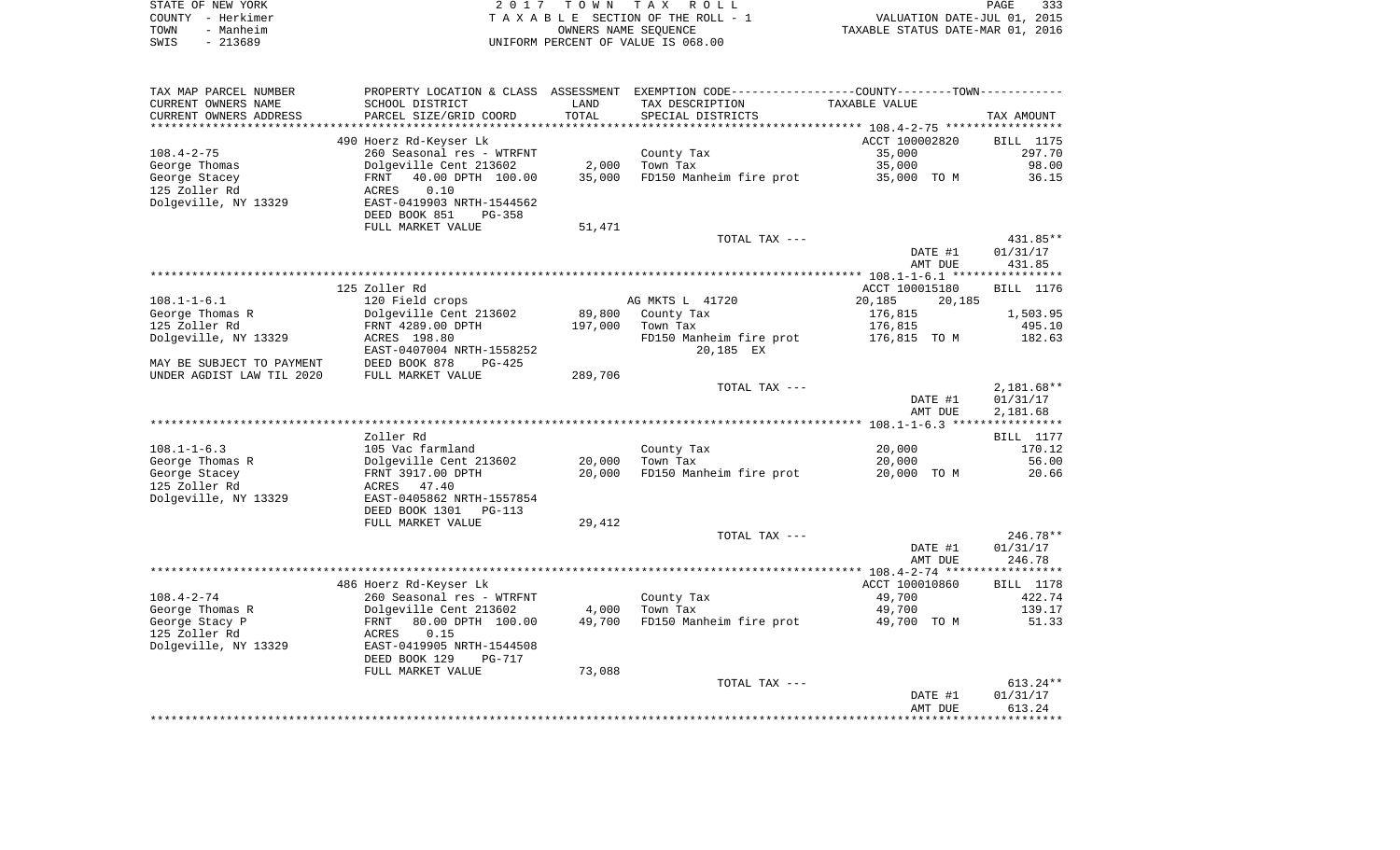|      | STATE OF NEW YORK | 2017 TOWN TAX ROLL                 | PAGE                             | 334 |
|------|-------------------|------------------------------------|----------------------------------|-----|
|      | COUNTY - Herkimer | TAXABLE SECTION OF THE ROLL - 1    | VALUATION DATE-JUL 01, 2015      |     |
| TOWN | - Manheim         | OWNERS NAME SEOUENCE               | TAXABLE STATUS DATE-MAR 01, 2016 |     |
| SWIS | $-213689$         | UNIFORM PERCENT OF VALUE IS 068.00 |                                  |     |

| TAX MAP PARCEL NUMBER  |                                          |        | PROPERTY LOCATION & CLASS ASSESSMENT EXEMPTION CODE----------------COUNTY-------TOWN----------- |                |                   |
|------------------------|------------------------------------------|--------|-------------------------------------------------------------------------------------------------|----------------|-------------------|
| CURRENT OWNERS NAME    | SCHOOL DISTRICT                          | LAND   | TAX DESCRIPTION                                                                                 | TAXABLE VALUE  |                   |
| CURRENT OWNERS ADDRESS | PARCEL SIZE/GRID COORD                   | TOTAL  | SPECIAL DISTRICTS                                                                               |                | TAX AMOUNT        |
| ********************** | ****************************             |        |                                                                                                 |                |                   |
|                        | 344 River Rd                             |        |                                                                                                 | ACCT 100012000 | BILL 1179         |
| $115.3 - 1 - 22$       | 210 1 Family Res                         |        | County Tax                                                                                      | 8,000          | 68.05             |
| George William         | Little Falls Ce 210900                   | 800    | Town Tax                                                                                        | 8,000          | 22.40             |
| PO Box 71              | FRNT 135.00 DPTH<br>45.00                | 8,000  | FD150 Manheim fire prot                                                                         | 8,000 TO M     | 8.26              |
| Marcy, NY 13403        | 0.19<br>ACRES                            |        |                                                                                                 |                |                   |
|                        | EAST-0403864 NRTH-1530828                |        |                                                                                                 |                |                   |
|                        | DEED BOOK 1416<br>PG-597                 |        |                                                                                                 |                |                   |
|                        | FULL MARKET VALUE                        | 11,765 |                                                                                                 |                |                   |
|                        |                                          |        | TOTAL TAX ---                                                                                   |                | 98.71**           |
|                        |                                          |        |                                                                                                 | DATE #1        | 01/31/17<br>98.71 |
|                        |                                          |        |                                                                                                 | AMT DUE        |                   |
|                        | River Rd                                 |        |                                                                                                 | ACCT 100014100 | BILL 1180         |
| $115.3 - 1 - 23$       | 314 Rural vac<10                         |        | County Tax                                                                                      | 8,000          | 68.05             |
| Gerdin Katherine       | Little Falls Ce 210900                   | 5,000  | Town Tax                                                                                        | 8,000          | 22.40             |
| 63 Flint Ave           | ACRES<br>2.50                            | 8,000  | FD150 Manheim fire prot                                                                         | 8,000 TO M     | 8.26              |
| Little Falls, NY 13365 | EAST-0404225 NRTH-1530661                |        |                                                                                                 |                |                   |
|                        | DEED BOOK 730<br>$PG-251$                |        |                                                                                                 |                |                   |
|                        | FULL MARKET VALUE                        | 11,765 |                                                                                                 |                |                   |
|                        |                                          |        | TOTAL TAX ---                                                                                   |                | 98.71**           |
|                        |                                          |        |                                                                                                 | DATE #1        | 01/31/17          |
|                        |                                          |        |                                                                                                 | AMT DUE        | 98.71             |
|                        |                                          |        |                                                                                                 |                |                   |
|                        | off snells bush                          |        |                                                                                                 |                | BILL 1181         |
| $116.3 - 1 - 9.2$      | 323 Vacant rural                         |        | County Tax                                                                                      | 1,000          | 8.51              |
| Getman Michael L       | Dolgeville Cent 213602                   | 1,000  | Town Tax                                                                                        | 1,000          | 2.80              |
| 826 Snells Bush Rd     | 1.80<br>ACRES                            | 1,000  | FD150 Manheim fire prot                                                                         | 1,000 TO M     | 1.03              |
| Little Falls, NY 13365 | EAST-0420398 NRTH-1531030                |        |                                                                                                 |                |                   |
|                        | DEED BOOK 1389<br><b>PG-901</b>          |        |                                                                                                 |                |                   |
|                        | FULL MARKET VALUE                        | 1,471  |                                                                                                 |                |                   |
|                        |                                          |        | TOTAL TAX ---                                                                                   |                | $12.34**$         |
|                        |                                          |        |                                                                                                 | DATE #1        | 01/31/17          |
|                        |                                          |        |                                                                                                 | AMT DUE        | 12.34             |
|                        |                                          |        |                                                                                                 |                |                   |
|                        | 826 Snells Bush Rd                       |        |                                                                                                 | ACCT 100008730 | BILL 1182         |
| $116.3 - 1 - 10$       | 210 1 Family Res                         |        | County Tax                                                                                      | 28,000         | 238.16            |
| Getman Michael L       | Little Falls Ce 210900                   | 4,000  | Town Tax                                                                                        | 28,000         | 78.40             |
| 826 Snells Bush Rd     | W/garage                                 | 28,000 | FD150 Manheim fire prot                                                                         | 28,000 TO M    | 28.92             |
| Little Falls, NY 13365 | FRNT 144.60 DPTH 144.60<br>ACRES<br>1.00 |        |                                                                                                 |                |                   |
|                        | EAST-0420072 NRTH-1531030                |        |                                                                                                 |                |                   |
|                        | DEED BOOK 1389<br><b>PG-901</b>          |        |                                                                                                 |                |                   |
|                        | FULL MARKET VALUE                        | 41,176 |                                                                                                 |                |                   |
|                        |                                          |        | TOTAL TAX ---                                                                                   |                | $345.48**$        |
|                        |                                          |        |                                                                                                 | DATE #1        | 01/31/17          |
|                        |                                          |        |                                                                                                 | AMT DUE        | 345.48            |
|                        |                                          |        |                                                                                                 |                |                   |
|                        |                                          |        |                                                                                                 |                |                   |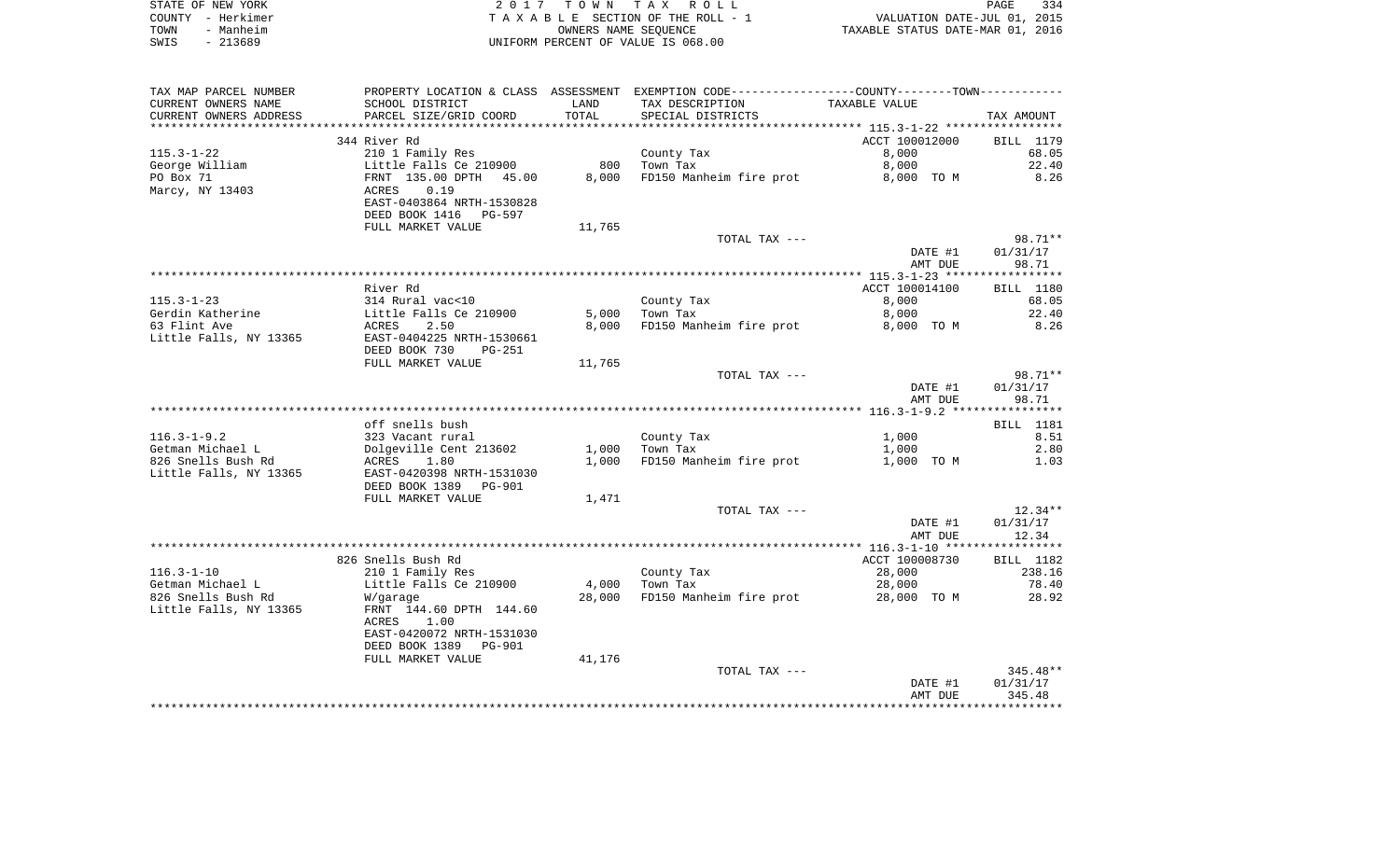|      | STATE OF NEW YORK | 2017 TOWN TAX ROLL                 | 335<br>PAGE                      |
|------|-------------------|------------------------------------|----------------------------------|
|      | COUNTY - Herkimer | TAXABLE SECTION OF THE ROLL - 1    | VALUATION DATE-JUL 01, 2015      |
| TOWN | - Manheim         | OWNERS NAME SEOUENCE               | TAXABLE STATUS DATE-MAR 01, 2016 |
| SWIS | - 213689          | UNIFORM PERCENT OF VALUE IS 068.00 |                                  |

| TAX MAP PARCEL NUMBER                                        |                                                                                                              |            | PROPERTY LOCATION & CLASS ASSESSMENT EXEMPTION CODE---------------COUNTY-------TOWN---------- |                    |                    |
|--------------------------------------------------------------|--------------------------------------------------------------------------------------------------------------|------------|-----------------------------------------------------------------------------------------------|--------------------|--------------------|
| CURRENT OWNERS NAME                                          | SCHOOL DISTRICT                                                                                              | LAND       | TAX DESCRIPTION                                                                               | TAXABLE VALUE      |                    |
| CURRENT OWNERS ADDRESS                                       | PARCEL SIZE/GRID COORD                                                                                       | TOTAL      | SPECIAL DISTRICTS                                                                             |                    | TAX AMOUNT         |
|                                                              |                                                                                                              |            |                                                                                               |                    |                    |
|                                                              | Snells Bush Rd                                                                                               |            |                                                                                               |                    | BILL 1183          |
| $116.3 - 1 - 11.2$                                           | 311 Res vac land                                                                                             |            | County Tax                                                                                    | 200                | 1.70               |
| Getman Michael L                                             | Little Falls Ce 210900                                                                                       | 200        | Town Tax                                                                                      | 200                | 0.56               |
| 826 Snells Bush Rd<br>Little Falls, NY 13365                 | FRNT 150.00 DPTH 150.00<br>EAST-0420101 NRTH-1530863<br>DEED BOOK 1389<br><b>PG-901</b><br>FULL MARKET VALUE | 200<br>294 | FD150 Manheim fire prot                                                                       | 200 TO M           | .21                |
|                                                              |                                                                                                              |            | TOTAL TAX ---                                                                                 |                    | $2.47**$           |
|                                                              |                                                                                                              |            |                                                                                               | DATE #1            | 01/31/17           |
|                                                              |                                                                                                              |            |                                                                                               | AMT DUE            | 2.47               |
|                                                              |                                                                                                              |            |                                                                                               |                    |                    |
|                                                              | 1052 Barker Rd                                                                                               |            |                                                                                               |                    | BILL 1184          |
| $108.4 - 1 - 55.2$                                           | 270 Mfg housing                                                                                              |            | County Tax                                                                                    | 11,000             | 93.56              |
| Giarrusso Dale                                               | Dolgeville Cent 213602                                                                                       | 3,200      | Town Tax                                                                                      | 11,000             | 30.80              |
| 1052 Barker Rd                                               | ACRES<br>1.60                                                                                                | 11,000     | FD150 Manheim fire prot                                                                       | 11,000 TO M        | 11.36              |
| Dolgeville, NY 13329                                         | EAST-0417206 NRTH-1549812<br>DEED BOOK 1086<br>PG-198                                                        |            |                                                                                               |                    |                    |
|                                                              | FULL MARKET VALUE                                                                                            | 16,176     |                                                                                               |                    |                    |
|                                                              |                                                                                                              |            | TOTAL TAX ---                                                                                 |                    | 135.72**           |
|                                                              |                                                                                                              |            |                                                                                               | DATE #1            | 01/31/17           |
|                                                              |                                                                                                              |            |                                                                                               | AMT DUE            | 135.72             |
|                                                              |                                                                                                              |            |                                                                                               |                    |                    |
|                                                              | 1640 Snells Bush Rd                                                                                          |            |                                                                                               | ACCT 100008740     | BILL 1185          |
| $108.4 - 2 - 30.2$                                           | 210 1 Family Res                                                                                             |            | County Tax                                                                                    | 54,800             | 466.12             |
| Glanovsky Jeffrey P                                          | Dolgeville Cent 213602                                                                                       | 13,300     | Town Tax                                                                                      | 54,800             | 153.45             |
| Voorhees Kathy                                               | FRNT 623.00 DPTH                                                                                             | 54,800     | FD150 Manheim fire prot                                                                       | 54,800 TO M        | 56.60              |
| 1640 Snells Bush Rd<br>Little Falls, NY 13365                | 7.50<br>ACRES<br>EAST-0413472 NRTH-1544694<br>DEED BOOK 1172 PG-618                                          |            |                                                                                               |                    |                    |
|                                                              | FULL MARKET VALUE                                                                                            | 80,588     |                                                                                               |                    |                    |
|                                                              |                                                                                                              |            | TOTAL TAX ---                                                                                 |                    | $676.17**$         |
|                                                              |                                                                                                              |            |                                                                                               | DATE #1<br>AMT DUE | 01/31/17<br>676.17 |
|                                                              |                                                                                                              |            |                                                                                               |                    |                    |
|                                                              | TOWNLINE                                                                                                     |            |                                                                                               |                    | BILL 1186          |
| $103.3 - 1 - 1.2$                                            | 323 Vacant rural                                                                                             |            | County Tax                                                                                    | 28,000             | 238.16             |
| Goncharenko Valentin                                         | Dolgeville Cent 213602                                                                                       | 28,000     | Town Tax                                                                                      | 28,000             | 78.40              |
| Goncharenko Tatyana<br>292 Hopson Rd<br>Dolgeville, NY 13329 | ACRES<br>50.90<br>EAST-0422582 NRTH-1560352<br>DEED BOOK 937<br>$PG-246$                                     | 28,000     | FD150 Manheim fire prot                                                                       | 28,000 TO M        | 28.92              |
|                                                              | FULL MARKET VALUE                                                                                            | 41,176     |                                                                                               |                    |                    |
|                                                              |                                                                                                              |            | TOTAL TAX ---                                                                                 |                    | $345.48**$         |
|                                                              |                                                                                                              |            |                                                                                               | DATE #1<br>AMT DUE | 01/31/17<br>345.48 |
|                                                              |                                                                                                              |            |                                                                                               |                    |                    |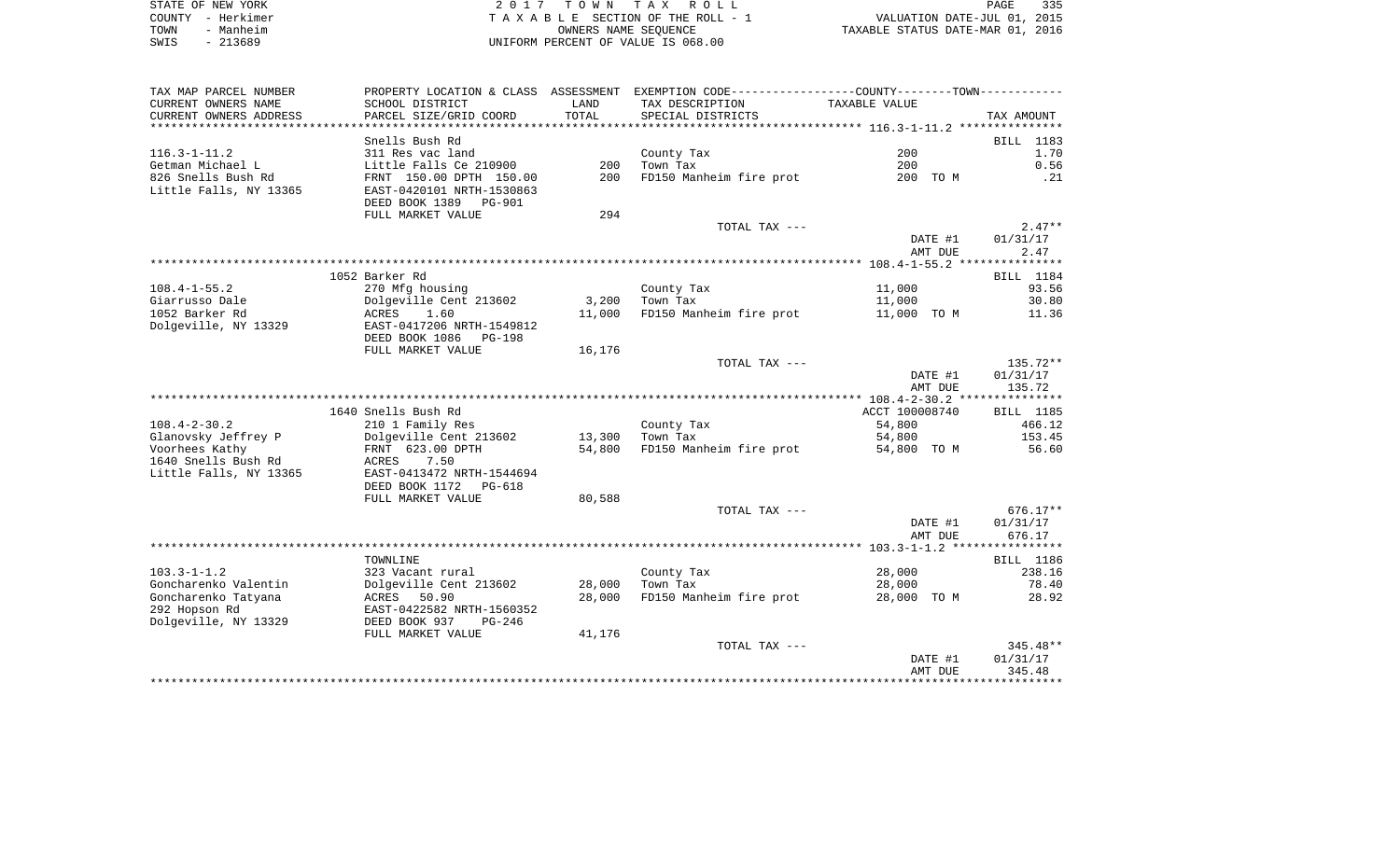| STATE OF NEW YORK | 2017 TOWN TAX ROLL                 | 336<br><b>PAGE</b>               |
|-------------------|------------------------------------|----------------------------------|
| COUNTY - Herkimer | TAXABLE SECTION OF THE ROLL - 1    | VALUATION DATE-JUL 01, 2015      |
| - Manheim<br>TOWN | OWNERS NAME SEOUENCE               | TAXABLE STATUS DATE-MAR 01, 2016 |
| - 213689<br>SWIS  | UNIFORM PERCENT OF VALUE IS 068.00 |                                  |

| TAX MAP PARCEL NUMBER     | PROPERTY LOCATION & CLASS  | ASSESSMENT    | EXEMPTION CODE-----------------COUNTY-------TOWN----------- |                                                          |                  |
|---------------------------|----------------------------|---------------|-------------------------------------------------------------|----------------------------------------------------------|------------------|
| CURRENT OWNERS NAME       | SCHOOL DISTRICT            | LAND          | TAX DESCRIPTION                                             | TAXABLE VALUE                                            |                  |
| CURRENT OWNERS ADDRESS    | PARCEL SIZE/GRID COORD     | TOTAL         | SPECIAL DISTRICTS                                           |                                                          | TAX AMOUNT       |
| *******************       | *******************        | ************* |                                                             | *************************** 115.3-1-13.15 ************** |                  |
|                           | 165 Bidleman Rd            |               |                                                             |                                                          | BILL 1187        |
| $115.3 - 1 - 13.15$       | 270 Mfg housing            |               | County Tax                                                  | 36,000                                                   | 306.21           |
| Grainer Jeffrey A         | Little Falls Ce 210900     | 5,000         | Town Tax                                                    | 36,000                                                   | 100.80           |
| Grainer Debra A           | FRNT 400.00 DPTH           | 36,000        | FD150 Manheim fire prot                                     | 36,000 TO M                                              | 37.18            |
| 165 Bidleman Rd           | 2.50<br>ACRES              |               |                                                             |                                                          |                  |
| Little Falls, NY 13365    | EAST-0407583 NRTH-1532260  |               |                                                             |                                                          |                  |
|                           | DEED BOOK 1547<br>PG-266   |               |                                                             |                                                          |                  |
|                           | FULL MARKET VALUE          | 52,941        |                                                             |                                                          |                  |
|                           |                            |               | TOTAL TAX ---                                               |                                                          | $444.19**$       |
|                           |                            |               |                                                             | DATE #1                                                  | 01/31/17         |
|                           |                            |               |                                                             | AMT DUE                                                  | 444.19           |
|                           |                            |               |                                                             |                                                          |                  |
|                           | 273 Burrell Rd             |               |                                                             | ACCT 100006000                                           | <b>BILL</b> 1188 |
| $115.1 - 1 - 21.1$        | 112 Dairy farm             |               | AG MKTS L 41720                                             | 23,145<br>23,145                                         |                  |
| Grasse David              | Little Falls Ce 210900     | 62,000        | County Tax                                                  | 126,855                                                  | 1,079.00         |
| Grasse Jenny              | ACRES<br>74.90             | 150,000       | Town Tax                                                    | 126,855                                                  | 355.21           |
| 378 Sidney Rd             | EAST-0399618 NRTH-1540307  |               | FD150 Manheim fire prot                                     | 126,855 TO M                                             | 131.03           |
| Annandale, NJ 08801       | DEED BOOK 1399<br>$PG-658$ |               | 23,145 EX                                                   |                                                          |                  |
|                           | FULL MARKET VALUE          | 220,588       |                                                             |                                                          |                  |
| MAY BE SUBJECT TO PAYMENT |                            |               |                                                             |                                                          |                  |
| UNDER AGDIST LAW TIL 2020 |                            |               |                                                             |                                                          |                  |
|                           |                            |               | TOTAL TAX ---                                               |                                                          | $1,565.24**$     |
|                           |                            |               |                                                             | DATE #1                                                  | 01/31/17         |
|                           |                            |               |                                                             | AMT DUE                                                  | 1,565.24         |
|                           |                            |               |                                                             |                                                          |                  |
|                           | 149 Sterusky Rd            |               |                                                             | ACCT 100012780                                           | BILL 1189        |
| $115.1 - 1 - 10.1$        | 105 Vac farmland           |               | AG MKTS L 41720                                             | 35,732<br>35,732                                         |                  |
| Grasse David D            | Little Falls Ce 210900     | 120,000       | County Tax                                                  | 84,268                                                   | 716.76           |
| Grasse Jenny M            | ACRES 255.40               | 120,000       | Town Tax                                                    | 84,268                                                   | 235.96           |
| 378 Sidney Rd             | EAST-0402781 NRTH-1541840  |               | FD150 Manheim fire prot                                     | 84,268 TO M                                              | 87.04            |
| Annadale, NJ 08801        | DEED BOOK 940<br>$PG-56$   |               | 35,732 EX                                                   |                                                          |                  |
|                           | FULL MARKET VALUE          | 176,471       |                                                             |                                                          |                  |
| MAY BE SUBJECT TO PAYMENT |                            |               |                                                             |                                                          |                  |
| UNDER AGDIST LAW TIL 2020 |                            |               |                                                             |                                                          |                  |
|                           |                            |               | TOTAL TAX ---                                               |                                                          | $1,039.76**$     |
|                           |                            |               |                                                             | DATE #1                                                  | 01/31/17         |
|                           |                            |               |                                                             | AMT DUE                                                  | 1,039.76         |
|                           |                            |               |                                                             |                                                          |                  |
|                           | Burrell Rd                 |               |                                                             |                                                          | BILL 1190        |
| $115.1 - 1 - 21.3$        | 322 Rural vac>10           |               | County Tax                                                  | 20,000                                                   | 170.12           |
| Grasse David D            | Little Falls Ce 210900     | 20,000        | Town Tax                                                    | 20,000                                                   | 56.00            |
| Grasse Jenny              | 10.00<br>ACRES             | 20,000        | FD150 Manheim fire prot                                     | 20,000 TO M                                              | 20.66            |
| 378 Sidney Rd             | EAST-0399840 NRTH-1541461  |               |                                                             |                                                          |                  |
| Annadale, NJ 08801        | DEED BOOK 1175<br>$PG-828$ |               |                                                             |                                                          |                  |
|                           | FULL MARKET VALUE          | 29,412        |                                                             |                                                          |                  |
|                           |                            |               | TOTAL TAX ---                                               |                                                          | 246.78**         |
|                           |                            |               |                                                             | DATE #1                                                  | 01/31/17         |
|                           |                            |               |                                                             | AMT DUE                                                  | 246.78           |
|                           |                            |               |                                                             |                                                          |                  |
|                           |                            |               |                                                             |                                                          |                  |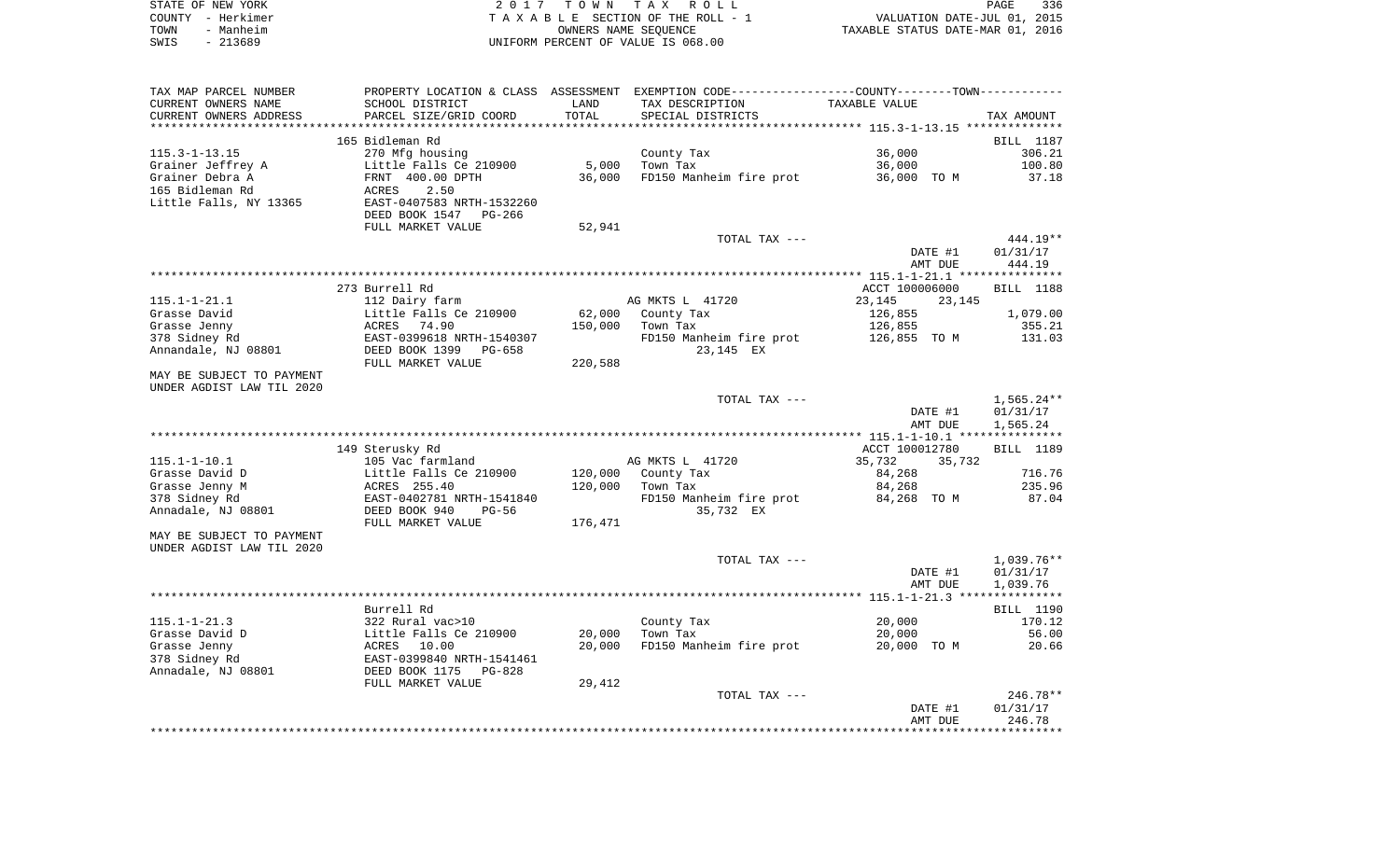|      | STATE OF NEW YORK | 2017 TOWN TAX ROLL                 | PAGE                             | 337 |
|------|-------------------|------------------------------------|----------------------------------|-----|
|      | COUNTY - Herkimer | TAXABLE SECTION OF THE ROLL - 1    | VALUATION DATE-JUL 01, 2015      |     |
| TOWN | - Manheim         | OWNERS NAME SEOUENCE               | TAXABLE STATUS DATE-MAR 01, 2016 |     |
| SWIS | - 213689          | UNIFORM PERCENT OF VALUE IS 068.00 |                                  |     |

| TAX MAP PARCEL NUMBER<br>CURRENT OWNERS NAME<br>CURRENT OWNERS ADDRESS | PROPERTY LOCATION & CLASS ASSESSMENT<br>SCHOOL DISTRICT<br>PARCEL SIZE/GRID COORD | LAND<br>TOTAL | EXEMPTION CODE-----------------COUNTY-------TOWN-----------<br>TAX DESCRIPTION<br>SPECIAL DISTRICTS | TAXABLE VALUE                                              | TAX AMOUNT               |
|------------------------------------------------------------------------|-----------------------------------------------------------------------------------|---------------|-----------------------------------------------------------------------------------------------------|------------------------------------------------------------|--------------------------|
| ******************                                                     |                                                                                   | ********      |                                                                                                     | ***************************** 122.2-2-9 ****************** |                          |
|                                                                        | 8087 St Rte 5                                                                     |               |                                                                                                     | ACCT 100006720                                             | BILL 1191                |
| $122.2 - 2 - 9$                                                        | 210 1 Family Res                                                                  |               | VETWAR CTS 41120                                                                                    | 6,120<br>6,120                                             |                          |
| Grau John                                                              | Little Falls Ce 210900                                                            | 13,000        | County Tax                                                                                          | 89,430                                                     | 760.67                   |
| Grau Cynthia L                                                         | W/garage                                                                          | 95,550        | Town Tax                                                                                            | 89,430                                                     | 250.41                   |
| 8087 State Rte 5                                                       | ACRES<br>7.00                                                                     |               | FD150 Manheim fire prot                                                                             | 95,550 TO M                                                | 98.69                    |
| Little Falls, NY 13365                                                 | EAST-0416508 NRTH-1526455                                                         |               |                                                                                                     |                                                            |                          |
|                                                                        | DEED BOOK 00644 PG-01065                                                          |               |                                                                                                     |                                                            |                          |
|                                                                        | FULL MARKET VALUE                                                                 | 140,515       |                                                                                                     |                                                            |                          |
|                                                                        |                                                                                   |               | TOTAL TAX ---                                                                                       | DATE #1                                                    | $1,109.77**$<br>01/31/17 |
|                                                                        |                                                                                   |               |                                                                                                     | AMT DUE                                                    | 1,109.77                 |
|                                                                        |                                                                                   |               |                                                                                                     |                                                            |                          |
|                                                                        | 195 Lyon Rd                                                                       |               |                                                                                                     | ACCT 100001560                                             | BILL 1192                |
| $108.4 - 1 - 13$                                                       | 270 Mfg housing                                                                   |               | County Tax                                                                                          | 18,000                                                     | 153.10                   |
| Gray Clarence                                                          | Dolgeville Cent 213602                                                            | 2,800         | Town Tax                                                                                            | 18,000                                                     | 50.40                    |
| 195 Lyon Rd                                                            | FRNT 200.00 DPTH 151.00                                                           | 18,000        | FD150 Manheim fire prot                                                                             | 18,000 TO M                                                | 18.59                    |
| Dolgeville, NY 13329                                                   | 0.69<br>ACRES                                                                     |               |                                                                                                     |                                                            |                          |
|                                                                        | EAST-0413851 NRTH-1551889                                                         |               |                                                                                                     |                                                            |                          |
|                                                                        | DEED BOOK 686<br>PG-645                                                           |               |                                                                                                     |                                                            |                          |
|                                                                        | FULL MARKET VALUE                                                                 | 26,471        | TOTAL TAX ---                                                                                       |                                                            | $222.09**$               |
|                                                                        |                                                                                   |               |                                                                                                     | DATE #1                                                    | 01/31/17                 |
|                                                                        |                                                                                   |               |                                                                                                     | AMT DUE                                                    | 222.09                   |
|                                                                        |                                                                                   |               |                                                                                                     |                                                            |                          |
|                                                                        | 5796 St Rte 167                                                                   |               |                                                                                                     | ACCT 100015090                                             | BILL 1193                |
| $115.2 - 1 - 11$                                                       | 314 Rural vac<10                                                                  |               | County Tax                                                                                          | 1,500                                                      | 12.76                    |
| Greco Andrea                                                           | Dolgeville Cent 213602                                                            | 1,500         | Town Tax                                                                                            | 1,500                                                      | 4.20                     |
| Greco Domonic Jr.                                                      | 75.00 DPTH 287.00<br>FRNT                                                         | 1,500         | FD150 Manheim fire prot                                                                             | 1,500 TO M                                                 | 1.55                     |
| 5796 St. Rte 167                                                       | 0.44<br>ACRES                                                                     |               |                                                                                                     |                                                            |                          |
| Little Falls, NY 13365                                                 | EAST-0413864 NRTH-1541733                                                         |               |                                                                                                     |                                                            |                          |
|                                                                        | DEED BOOK 1461<br>PG-289<br>FULL MARKET VALUE                                     | 2,206         |                                                                                                     |                                                            |                          |
|                                                                        |                                                                                   |               | TOTAL TAX ---                                                                                       |                                                            | $18.51**$                |
|                                                                        |                                                                                   |               |                                                                                                     | DATE #1                                                    | 01/31/17                 |
|                                                                        |                                                                                   |               |                                                                                                     | AMT DUE                                                    | 18.51                    |
|                                                                        |                                                                                   |               |                                                                                                     |                                                            |                          |
|                                                                        | 5796 St Rte 167                                                                   |               |                                                                                                     | ACCT 100015120                                             | BILL 1194                |
| $115.2 - 1 - 12$                                                       | 314 Rural vac<10                                                                  |               | County Tax                                                                                          | 200                                                        | 1.70                     |
| Greco Andrea                                                           | Dolgeville Cent 213602                                                            | 200           | Town Tax                                                                                            | 200                                                        | 0.56                     |
| Greco Domonic Jr.                                                      | 25.00 DPTH 307.00<br>FRNT                                                         | 200           | FD150 Manheim fire prot                                                                             | 200 TO M                                                   | .21                      |
| 5796 St. Rte 167                                                       | 0.18<br>ACRES                                                                     |               |                                                                                                     |                                                            |                          |
| Little Falls, NY 13365                                                 | EAST-0413866 NRTH-1541782<br>DEED BOOK 1461 PG-289                                |               |                                                                                                     |                                                            |                          |
|                                                                        | FULL MARKET VALUE                                                                 | 294           |                                                                                                     |                                                            |                          |
|                                                                        |                                                                                   |               | TOTAL TAX ---                                                                                       |                                                            | $2.47**$                 |
|                                                                        |                                                                                   |               |                                                                                                     | DATE #1                                                    | 01/31/17                 |
|                                                                        |                                                                                   |               |                                                                                                     | AMT DUE                                                    | 2.47                     |
|                                                                        |                                                                                   |               |                                                                                                     |                                                            |                          |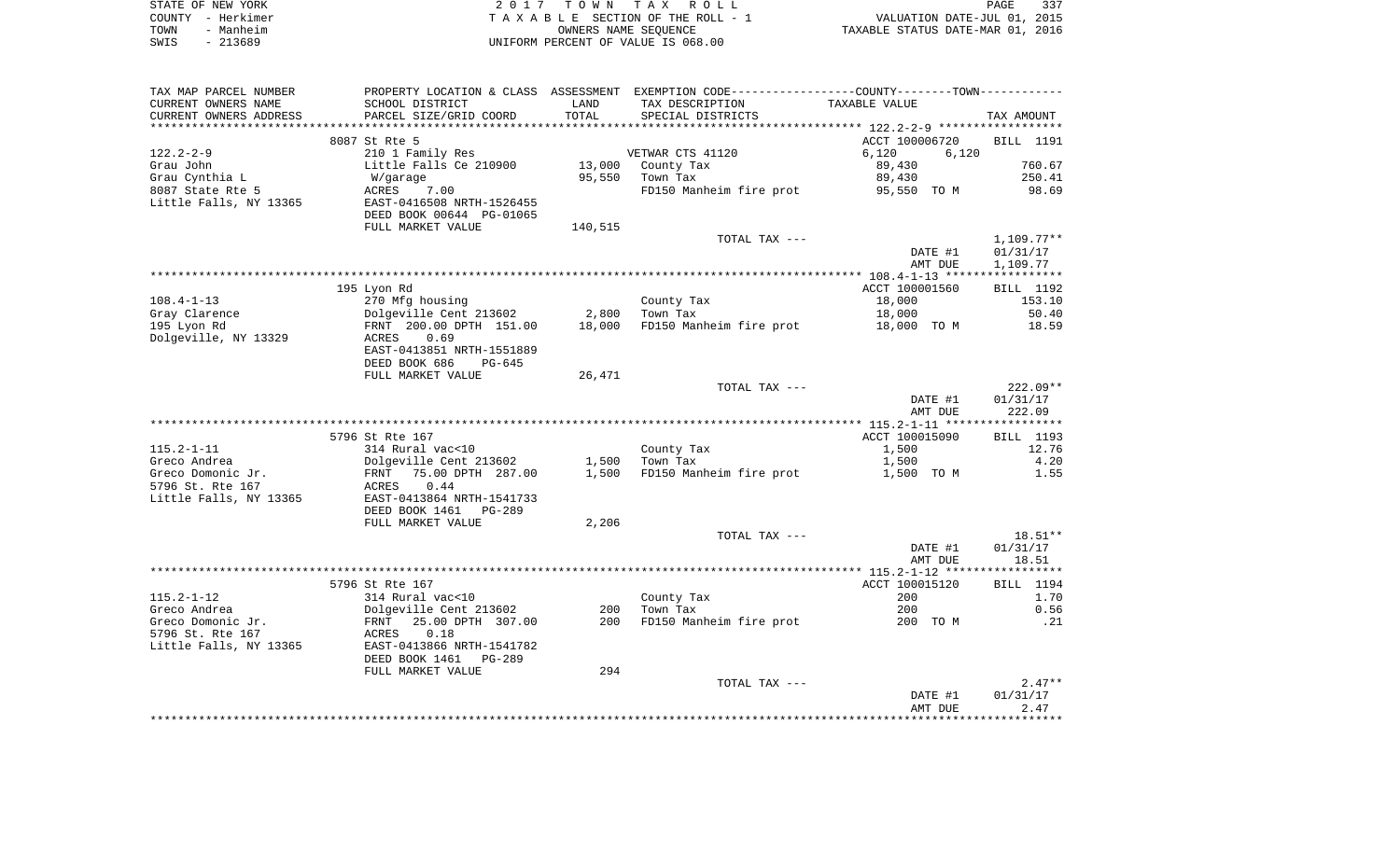| STATE OF NEW YORK                        |                                                   |                | 2017 TOWN TAX ROLL                                                                            |                       | PAGE<br>338                 |
|------------------------------------------|---------------------------------------------------|----------------|-----------------------------------------------------------------------------------------------|-----------------------|-----------------------------|
| COUNTY - Herkimer                        |                                                   |                | T A X A B L E SECTION OF THE ROLL - 1                                                         |                       | VALUATION DATE-JUL 01, 2015 |
| - Manheim<br>TOWN                        | OWNERS NAME SEQUENCE                              |                | TAXABLE STATUS DATE-MAR 01, 2016                                                              |                       |                             |
| SWIS<br>$-213689$                        |                                                   |                | UNIFORM PERCENT OF VALUE IS 068.00                                                            |                       |                             |
|                                          |                                                   |                |                                                                                               |                       |                             |
| TAX MAP PARCEL NUMBER                    |                                                   |                | PROPERTY LOCATION & CLASS ASSESSMENT EXEMPTION CODE---------------COUNTY-------TOWN---------- |                       |                             |
| CURRENT OWNERS NAME                      | SCHOOL DISTRICT                                   | LAND           | TAX DESCRIPTION                                                                               | TAXABLE VALUE         |                             |
| CURRENT OWNERS ADDRESS                   | PARCEL SIZE/GRID COORD                            | TOTAL          | SPECIAL DISTRICTS                                                                             |                       | TAX AMOUNT                  |
|                                          | 5796 St Rte 167                                   |                |                                                                                               | ACCT 100015060        | BILL 1195                   |
| $115.2 - 1 - 13$                         | 210 1 Family Res                                  |                | County Tax                                                                                    | 57,000                | 484.83                      |
| Greco Andrea                             | Dolgeville Cent 213602                            | 3,100          | Town Tax                                                                                      | 57,000                | 159.61                      |
| Greco Domonic Jr.                        | W/garage                                          | 57,000         | FD150 Manheim fire prot                                                                       | 57,000 TO M           | 58.87                       |
| 5796 St Rte 167                          | FRNT 100.00 DPTH 370.00                           |                |                                                                                               |                       |                             |
| Little Falls, NY 13365                   | ACRES<br>0.78                                     |                |                                                                                               |                       |                             |
|                                          | EAST-0413854 NRTH-1541836                         |                |                                                                                               |                       |                             |
|                                          | DEED BOOK 1461 PG-289<br>FULL MARKET VALUE        | 83,824         |                                                                                               |                       |                             |
|                                          |                                                   |                | TOTAL TAX ---                                                                                 |                       | 703.31**                    |
|                                          |                                                   |                |                                                                                               | DATE #1               | 01/31/17                    |
|                                          |                                                   |                |                                                                                               | AMT DUE               | 703.31                      |
|                                          |                                                   |                |                                                                                               |                       |                             |
|                                          | 268 Willie Ln Keyser Lk                           |                |                                                                                               | ACCT 100000990        | BILL 1196                   |
| $115.2 - 1 - 46$                         | 260 Seasonal res - WTRFNT                         |                | County Tax                                                                                    | 48,500                | 412.53                      |
| Greene Johan M<br>6926 S.E. Amendment St | Dolgeville Cent 213602<br>FRNT 150.00 DPTH 170.00 | 48,500         | $1,100$ Town Tax<br>FD150 Manheim fire prot                                                   | 48,500<br>48,500 TO M | 135.81<br>50.09             |
| Hobe Sound, FL 33455                     | ACRES<br>0.58                                     |                |                                                                                               |                       |                             |
|                                          | EAST-0419012 NRTH-1543438                         |                |                                                                                               |                       |                             |
|                                          | DEED BOOK 1462 PG-620                             |                |                                                                                               |                       |                             |
|                                          | FULL MARKET VALUE                                 | 71,324         |                                                                                               |                       |                             |
|                                          |                                                   |                | TOTAL TAX ---                                                                                 |                       | 598.43**                    |
|                                          |                                                   |                |                                                                                               | DATE #1               | 01/31/17                    |
|                                          |                                                   |                |                                                                                               | AMT DUE               | 598.43                      |
|                                          | 1593 Snells Bush Rd                               |                |                                                                                               | ACCT 100080000        | BILL 1197                   |
| $115.2 - 1 - 24$                         | 210 1 Family Res                                  |                | County Tax                                                                                    | 90,400                | 768.92                      |
| Greene Richard                           | Dolgeville Cent 213602                            | 3,800          | Town Tax                                                                                      | 90,400                | 253.13                      |
| Mary Ann                                 | W/garage                                          | 90,400         | FD150 Manheim fire prot                                                                       | 90,400 TO M           | 93.37                       |
| PO Box 42                                | ACRES<br>1.00                                     |                |                                                                                               |                       |                             |
| Little Falls, NY 13365                   | EAST-0413880 NRTH-1543705                         |                |                                                                                               |                       |                             |
|                                          | DEED BOOK 00634 PG-00454<br>FULL MARKET VALUE     | 132,941        |                                                                                               |                       |                             |
|                                          |                                                   |                | TOTAL TAX ---                                                                                 |                       | 1,115.42**                  |
|                                          |                                                   |                |                                                                                               | DATE #1               | 01/31/17                    |
|                                          |                                                   |                |                                                                                               | AMT DUE               | 1,115.42                    |
|                                          |                                                   |                |                                                                                               |                       |                             |
|                                          | 142 Spencer Rd                                    |                |                                                                                               | ACCT 100002460        | BILL 1198                   |
| $108.2 - 1 - 26$<br>Gressler Charles K   | 312 Vac w/imprv                                   |                | County Tax                                                                                    | 9,200                 | 78.25<br>25.76              |
| 49 Elm St                                | Dolgeville Cent 213602<br>ACRES<br>5.00           | 7,200<br>9,200 | Town Tax<br>FD150 Manheim fire prot                                                           | 9,200<br>9,200 TO M   | 9.50                        |
| Dolgeville, NY 13329                     | EAST-0414752 NRTH-1554926                         |                |                                                                                               |                       |                             |

| DEED BOOK 1469<br>PG-866 |        |               |         |            |
|--------------------------|--------|---------------|---------|------------|
| FULL MARKET VALUE        | 13,529 |               |         |            |
|                          |        | TOTAL TAX --- |         | $113.51**$ |
|                          |        |               | DATE #1 | 01/31/17   |
|                          |        |               | AMT DUE | 113.51     |
|                          |        |               |         |            |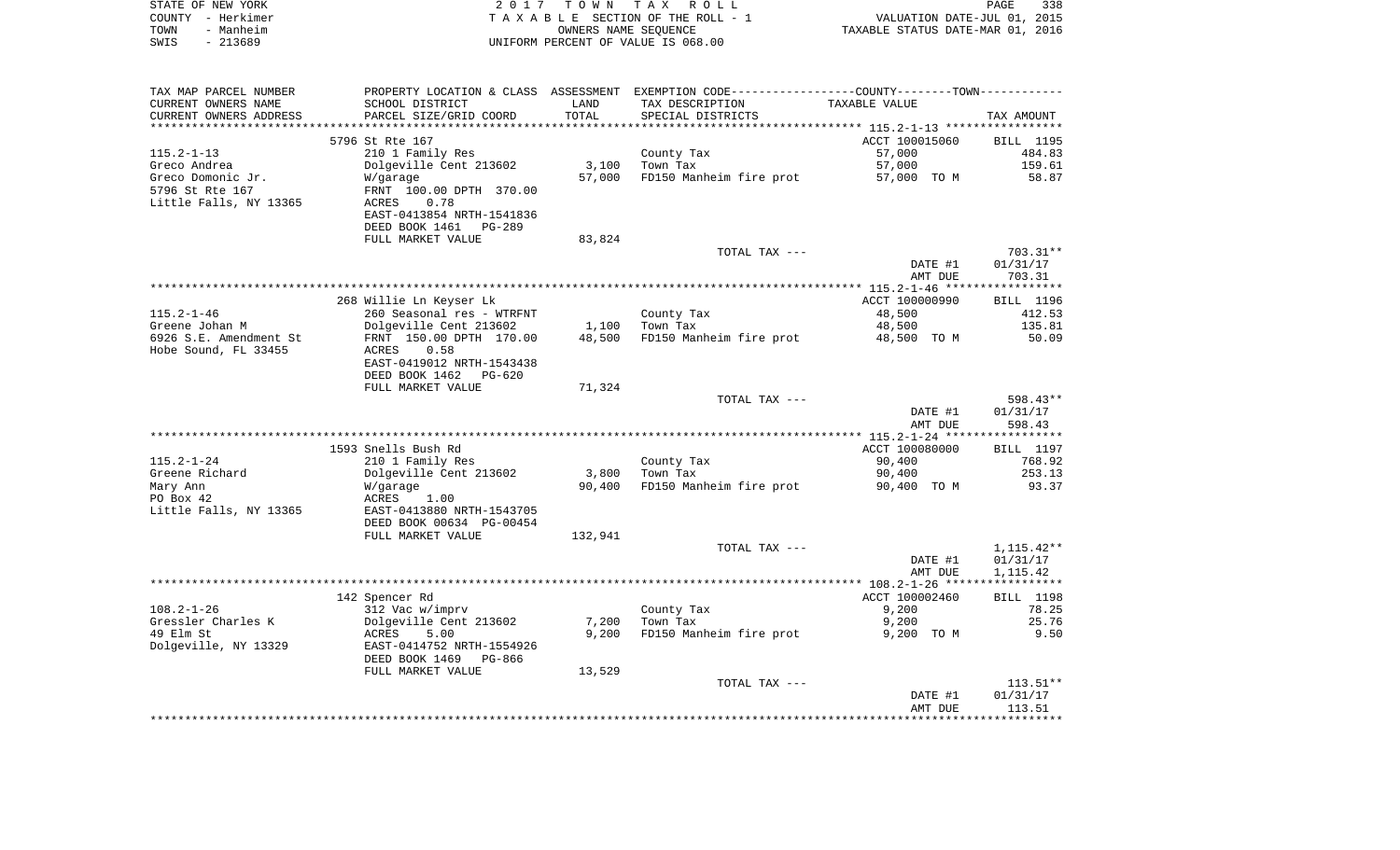| STATE OF NEW YORK | 2017 TOWN TAX ROLL<br>PAGE                                     | 339 |
|-------------------|----------------------------------------------------------------|-----|
| COUNTY - Herkimer | VALUATION DATE-JUL 01, 2015<br>TAXABLE SECTION OF THE ROLL - 1 |     |
| - Manheim<br>TOWN | TAXABLE STATUS DATE-MAR 01, 2016<br>OWNERS NAME SEOUENCE       |     |
| $-213689$<br>SWIS | UNIFORM PERCENT OF VALUE IS 068.00                             |     |

| TAX MAP PARCEL NUMBER   |                                |         | PROPERTY LOCATION & CLASS ASSESSMENT EXEMPTION CODE----------------COUNTY-------TOWN----------- |                |              |
|-------------------------|--------------------------------|---------|-------------------------------------------------------------------------------------------------|----------------|--------------|
| CURRENT OWNERS NAME     | SCHOOL DISTRICT                | LAND    | TAX DESCRIPTION                                                                                 | TAXABLE VALUE  |              |
| CURRENT OWNERS ADDRESS  | PARCEL SIZE/GRID COORD         | TOTAL   | SPECIAL DISTRICTS                                                                               |                | TAX AMOUNT   |
| *********************** | ****************************** |         |                                                                                                 |                |              |
|                         | 377 Carlson Rd                 |         |                                                                                                 |                | BILL 1199    |
| $108.2 - 1 - 2.9$       | 210 1 Family Res               |         | County Tax                                                                                      | 79,700         | 677.91       |
| Gressler Mary L         | Dolgeville Cent 213602         | 17,700  | Town Tax                                                                                        | 79,700         | 223.17       |
|                         |                                |         |                                                                                                 |                |              |
| 377 Carlson Rd          | FRNT 462.00 DPTH               | 79,700  | FD150 Manheim fire prot                                                                         | 79,700 TO M    | 82.32        |
| PO Box 149              | ACRES 15.30                    |         |                                                                                                 |                |              |
| Dolgeville, NY 13329    | EAST-0413480 NRTH-1560147      |         |                                                                                                 |                |              |
|                         | DEED BOOK 1103<br>PG-260       |         |                                                                                                 |                |              |
|                         | FULL MARKET VALUE              | 117,206 |                                                                                                 |                |              |
|                         |                                |         | TOTAL TAX ---                                                                                   |                | 983.40**     |
|                         |                                |         |                                                                                                 | DATE #1        | 01/31/17     |
|                         |                                |         |                                                                                                 | AMT DUE        | 983.40       |
|                         |                                |         |                                                                                                 |                |              |
|                         | Ritter Rd                      |         |                                                                                                 | ACCT 100011370 | BILL 1200    |
| $115.1 - 1 - 28.2$      | 322 Rural vac>10               |         | County Tax                                                                                      | 10,600         | 90.16        |
| Gressler Richard        | Little Falls Ce 210900         | 10,600  | Town Tax                                                                                        | 10,600         | 29.68        |
| 448 Ritter Rd           |                                |         |                                                                                                 |                |              |
|                         | FRNT<br>50.00 DPTH             | 10,600  | School Relevy                                                                                   |                | 482.42       |
| Little Falls, NY 13365  | 23.10<br>ACRES                 |         | FD150 Manheim fire prot                                                                         | 10,600 TO M    | 10.95        |
|                         | EAST-0404333 NRTH-1537429      |         |                                                                                                 |                |              |
|                         | DEED BOOK 1305<br>PG-756       |         |                                                                                                 |                |              |
|                         | FULL MARKET VALUE              | 15,588  |                                                                                                 |                |              |
|                         |                                |         | TOTAL TAX ---                                                                                   |                | $613.21**$   |
|                         |                                |         |                                                                                                 | DATE #1        | 01/31/17     |
|                         |                                |         |                                                                                                 | AMT DUE        | 613.21       |
|                         |                                |         |                                                                                                 |                |              |
|                         | 448 Ritter Rd                  |         |                                                                                                 |                |              |
|                         |                                |         |                                                                                                 |                | BILL 1201    |
| $115.3 - 1 - 1.2$       | 210 1 Family Res               |         | County Tax                                                                                      | 42,000         | 357.24       |
| Gressler Richard        | Little Falls Ce 210900         | 3,100   | Town Tax                                                                                        | 42,000         | 117.61       |
| 448 Ritter Rd           | FRNT 215.00 DPTH 190.00        | 42,000  | School Relevy                                                                                   |                | 1,040.54     |
| Little Falls, NY 13365  | 0.80<br>ACRES                  |         | FD150 Manheim fire prot                                                                         | 42,000 TO M    | 43.38        |
|                         | EAST-0404976 NRTH-1536139      |         |                                                                                                 |                |              |
|                         | DEED BOOK 672<br>PG-568        |         |                                                                                                 |                |              |
|                         | FULL MARKET VALUE              | 61,765  |                                                                                                 |                |              |
|                         |                                |         | TOTAL TAX ---                                                                                   |                | $1,558.77**$ |
|                         |                                |         |                                                                                                 |                |              |
|                         |                                |         |                                                                                                 | DATE #1        | 01/31/17     |
|                         |                                |         |                                                                                                 | AMT DUE        | 1,558.77     |
|                         |                                |         |                                                                                                 |                |              |
|                         | 251 Moore Rd                   |         |                                                                                                 |                | BILL 1202    |
| $108.2 - 3 - 1$         | 242 Rurl res&rec               |         | County Tax                                                                                      | 105,000        | 893.11       |
| Guenther Daniel J       | Dolgeville Cent 213602         | 15,000  | Town Tax                                                                                        | 105,000        | 294.01       |
| Guenther Allison J      | FRNT 416.00 DPTH               | 105,000 | FD150 Manheim fire prot                                                                         | 105,000 TO M   | 108.45       |
| 251 Moore Rd            | ACRES 20.10                    |         |                                                                                                 |                |              |
| Dolgeville, NY 13329    | EAST-0410203 NRTH-1559591      |         |                                                                                                 |                |              |
|                         |                                |         |                                                                                                 |                |              |
|                         | DEED BOOK 1398<br>PG-125       |         |                                                                                                 |                |              |
|                         | FULL MARKET VALUE              | 154,412 |                                                                                                 |                |              |
|                         |                                |         | TOTAL TAX ---                                                                                   |                | $1,295.57**$ |
|                         |                                |         |                                                                                                 | DATE #1        | 01/31/17     |
|                         |                                |         |                                                                                                 | AMT DUE        | 1,295.57     |
|                         |                                |         |                                                                                                 |                |              |
|                         |                                |         |                                                                                                 |                |              |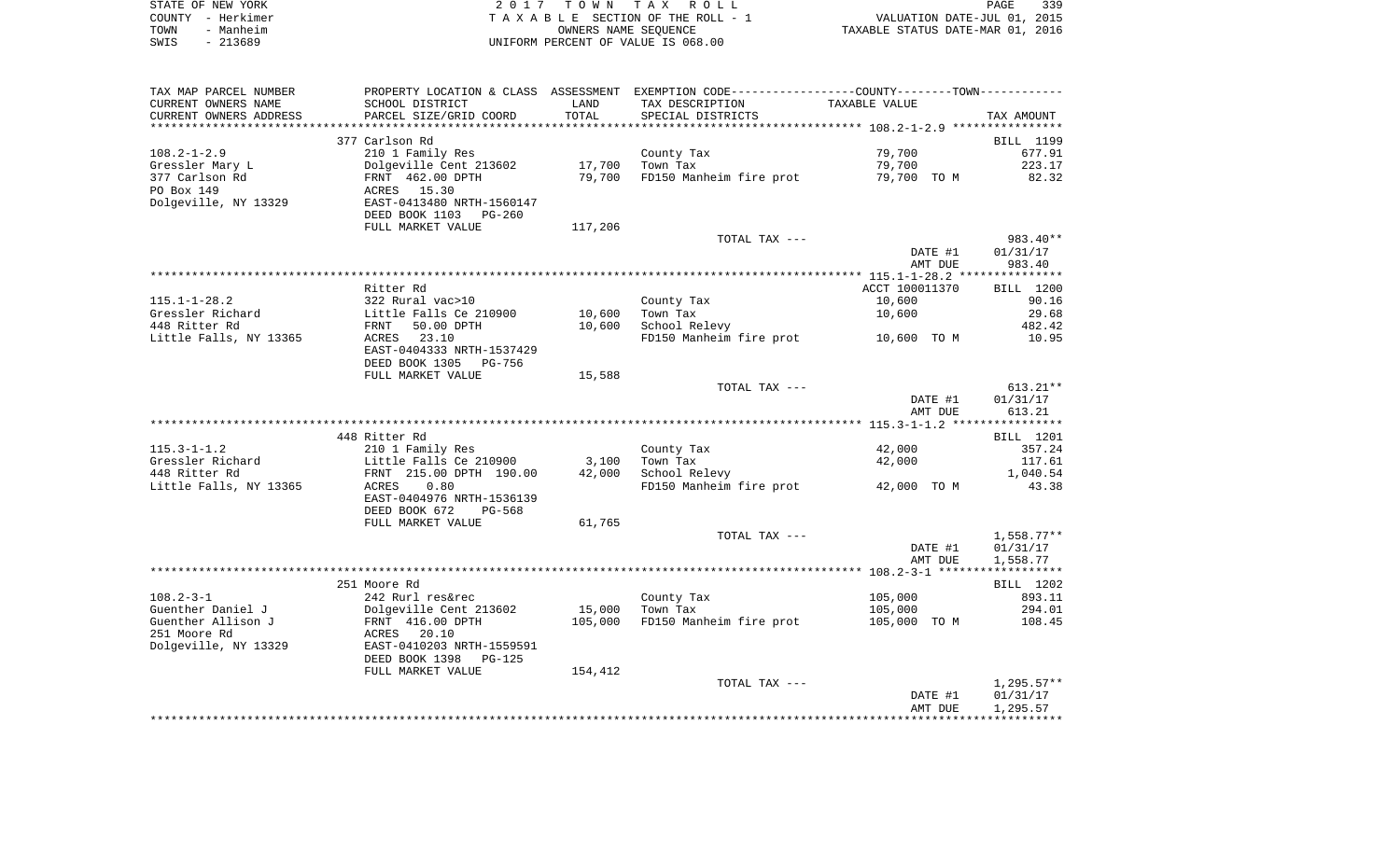|      | STATE OF NEW YORK | 2017 TOWN TAX ROLL                 | 340<br><b>PAGE</b>               |
|------|-------------------|------------------------------------|----------------------------------|
|      | COUNTY - Herkimer | TAXABLE SECTION OF THE ROLL - 1    | VALUATION DATE-JUL 01, 2015      |
| TOWN | - Manheim         | OWNERS NAME SEOUENCE               | TAXABLE STATUS DATE-MAR 01, 2016 |
| SWIS | - 213689          | UNIFORM PERCENT OF VALUE IS 068.00 |                                  |

| TAX MAP PARCEL NUMBER     |                           |                          | PROPERTY LOCATION & CLASS ASSESSMENT EXEMPTION CODE---------------COUNTY-------TOWN---------- |                                                 |              |
|---------------------------|---------------------------|--------------------------|-----------------------------------------------------------------------------------------------|-------------------------------------------------|--------------|
| CURRENT OWNERS NAME       | SCHOOL DISTRICT           | LAND                     | TAX DESCRIPTION                                                                               | TAXABLE VALUE                                   |              |
| CURRENT OWNERS ADDRESS    | PARCEL SIZE/GRID COORD    | TOTAL                    | SPECIAL DISTRICTS                                                                             |                                                 | TAX AMOUNT   |
|                           |                           | ************************ |                                                                                               | ***************** 115.4-1-38 ****************** |              |
|                           | 214 Inghams Mills Rd      |                          |                                                                                               | ACCT 100001355                                  | BILL 1203    |
| $115.4 - 1 - 38$          | 210 1 Family Res          |                          | VETWAR CTS 41120                                                                              | 6,120<br>6,120                                  |              |
| Hadcock Francis E         | Little Falls Ce 210900    | 8,000                    | County Tax                                                                                    | 38,380                                          | 326.45       |
| 214 Inghams Mills Rd      | W/garage                  | 44,500                   | Town Tax                                                                                      | 38,380                                          | 107.47       |
| Little Falls, NY 13365    | 2.00<br>ACRES             |                          | FD150 Manheim fire prot                                                                       |                                                 | 45.96        |
|                           |                           |                          |                                                                                               | 44,500 TO M                                     |              |
|                           | EAST-0417889 NRTH-1535837 |                          |                                                                                               |                                                 |              |
|                           | DEED BOOK 00616 PG-00049  |                          |                                                                                               |                                                 |              |
|                           | FULL MARKET VALUE         | 65,441                   |                                                                                               |                                                 |              |
|                           |                           |                          | TOTAL TAX ---                                                                                 |                                                 | 479.88**     |
|                           |                           |                          |                                                                                               | DATE #1                                         | 01/31/17     |
|                           |                           |                          |                                                                                               | AMT DUE                                         | 479.88       |
|                           |                           |                          |                                                                                               |                                                 |              |
|                           | 1040 Barker Rd            |                          |                                                                                               | ACCT 100006630                                  | BILL 1204    |
| $108.4 - 1 - 52$          | 210 1 Family Res          |                          | County Tax                                                                                    | 46,700                                          | 397.22       |
| Haggerty Joan             | Dolgeville Cent 213602    | 800                      | Town Tax                                                                                      | 46,700                                          | 130.77       |
| 123 W German St           | W/garage                  | 46,700                   | School Relevy                                                                                 |                                                 | 1,030.12     |
| Herkimer, NY 13350        | FRNT 110.00 DPTH 150.00   |                          | FD150 Manheim fire prot                                                                       | 46,700 TO M                                     | 48.24        |
|                           | <b>ACRES</b><br>0.38      |                          |                                                                                               |                                                 |              |
|                           | EAST-0417421 NRTH-1550168 |                          |                                                                                               |                                                 |              |
|                           | DEED BOOK 1331<br>PG-886  |                          |                                                                                               |                                                 |              |
|                           |                           |                          |                                                                                               |                                                 |              |
|                           | FULL MARKET VALUE         | 68,676                   |                                                                                               |                                                 |              |
|                           |                           |                          | TOTAL TAX ---                                                                                 |                                                 | $1,606.35**$ |
|                           |                           |                          |                                                                                               | DATE #1                                         | 01/31/17     |
|                           |                           |                          |                                                                                               | AMT DUE                                         | 1,606.35     |
|                           |                           |                          |                                                                                               |                                                 |              |
|                           | 1218 Davis Rd             |                          |                                                                                               | ACCT 100003540                                  | BILL 1205    |
| $115.1 - 1 - 31$          | 210 1 Family Res          |                          | County Tax                                                                                    | 54,000                                          | 459.31       |
| Hahn Clifford E           | Little Falls Ce 210900    | 14,200                   | Town Tax                                                                                      | 54,000                                          | 151.21       |
| Hahn Mary E               | ACRES<br>9.30 BANK<br>027 | 54,000                   | FD150 Manheim fire prot                                                                       | 54,000 TO M                                     | 55.78        |
| 1218 Davis Rd             | EAST-0406627 NRTH-1538708 |                          |                                                                                               |                                                 |              |
| Little Falls, NY 13365    | DEED BOOK 779<br>$PG-121$ |                          |                                                                                               |                                                 |              |
|                           | FULL MARKET VALUE         | 79,412                   |                                                                                               |                                                 |              |
|                           |                           |                          | TOTAL TAX ---                                                                                 |                                                 | 666.30**     |
|                           |                           |                          |                                                                                               | DATE #1                                         | 01/31/17     |
|                           |                           |                          |                                                                                               | AMT DUE                                         | 666.30       |
|                           |                           |                          |                                                                                               |                                                 |              |
|                           | 156 Timmerman Rd Spur     |                          |                                                                                               | ACCT 100007050                                  | BILL 1206    |
|                           |                           |                          |                                                                                               |                                                 |              |
| $115.4 - 1 - 85.1$        | 112 Dairy farm            |                          | AG MKTS L 41720                                                                               | 29,324<br>29,324                                |              |
| Hapeman Clarence          | Little Falls Ce 210900    | 83,500                   | County Tax                                                                                    | 90,676                                          | 771.27       |
| 156 Timmerman Rd Spur     | ACRES 156.60              | 120,000                  | Town Tax                                                                                      | 90,676                                          | 253.90       |
| Little Falls, NY 13365    | EAST-0412013 NRTH-1531564 |                          | FD150 Manheim fire prot                                                                       | 90,676 TO M                                     | 93.66        |
|                           | DEED BOOK 1507<br>PG-932  |                          | 29,324 EX                                                                                     |                                                 |              |
| MAY BE SUBJECT TO PAYMENT | FULL MARKET VALUE         | 176,471                  |                                                                                               |                                                 |              |
| UNDER AGDIST LAW TIL 2020 |                           |                          |                                                                                               |                                                 |              |
|                           |                           |                          | TOTAL TAX ---                                                                                 |                                                 | $1,118.83**$ |
|                           |                           |                          |                                                                                               | DATE #1                                         | 01/31/17     |
|                           |                           |                          |                                                                                               | AMT DUE                                         | 1,118.83     |
|                           |                           |                          |                                                                                               |                                                 |              |
|                           |                           |                          |                                                                                               |                                                 |              |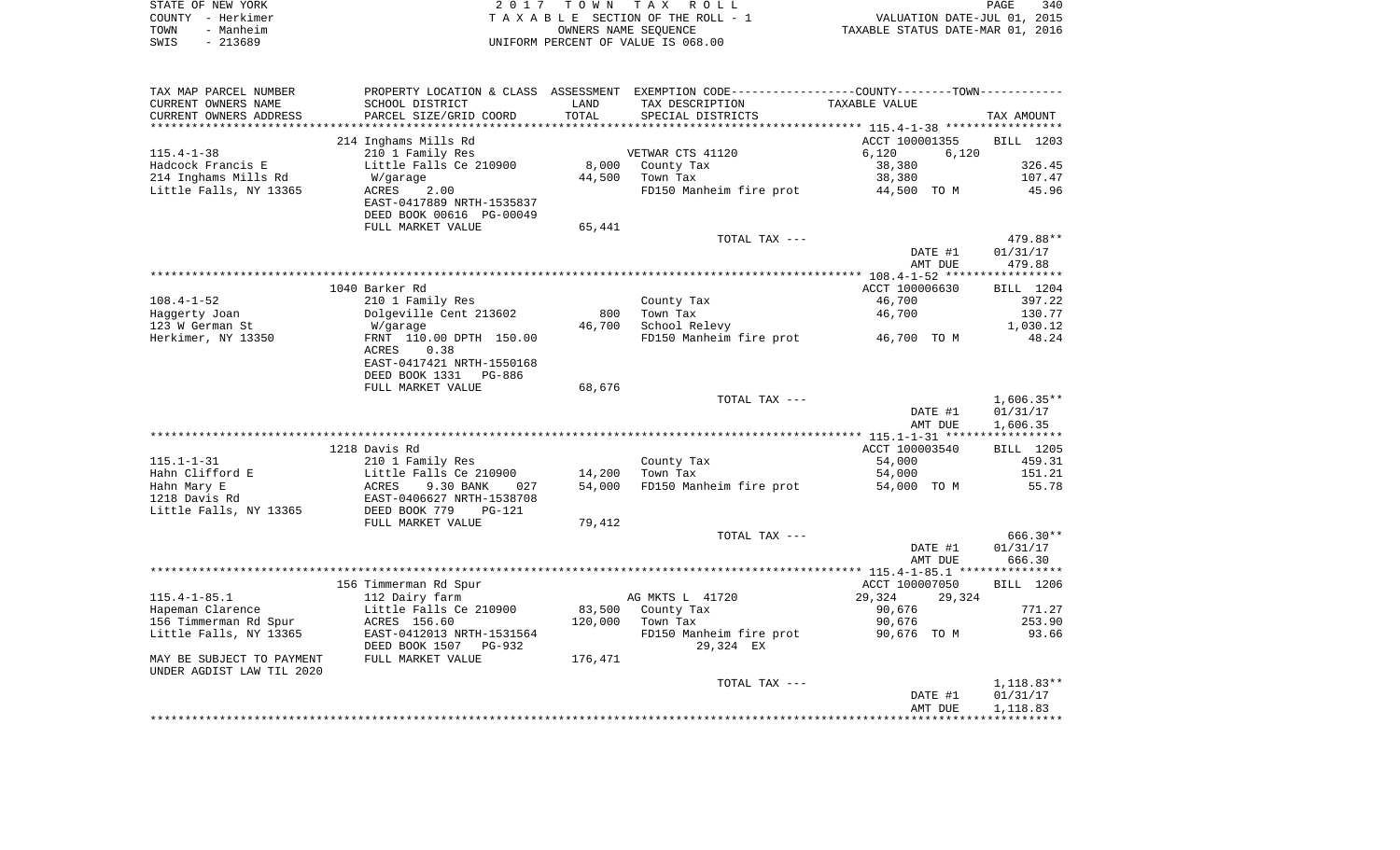| STATE OF NEW YORK | 2017 TOWN TAX ROLL                    | 341<br>PAGE                      |
|-------------------|---------------------------------------|----------------------------------|
| COUNTY - Herkimer | T A X A B L E SECTION OF THE ROLL - 1 | VALUATION DATE-JUL 01, 2015      |
| TOWN<br>- Manheim | OWNERS NAME SEOUENCE                  | TAXABLE STATUS DATE-MAR 01, 2016 |
| $-213689$<br>SWIS | UNIFORM PERCENT OF VALUE IS 068.00    |                                  |

| TAX MAP PARCEL NUMBER     | PROPERTY LOCATION & CLASS ASSESSMENT |        | EXEMPTION CODE-----------------COUNTY-------TOWN----------- |                |                  |
|---------------------------|--------------------------------------|--------|-------------------------------------------------------------|----------------|------------------|
| CURRENT OWNERS NAME       | SCHOOL DISTRICT                      | LAND   | TAX DESCRIPTION                                             | TAXABLE VALUE  |                  |
| CURRENT OWNERS ADDRESS    | PARCEL SIZE/GRID COORD               | TOTAL  | SPECIAL DISTRICTS                                           |                | TAX AMOUNT       |
|                           |                                      |        |                                                             |                |                  |
|                           | 156 Timmerman Rd Spur                |        |                                                             |                | <b>BILL</b> 1207 |
| $115.4 - 1 - 85.2$        | 210 1 Family Res                     |        | County Tax                                                  | 26,000         | 221.15           |
| Hapeman Clarence          | Little Falls Ce 210900               | 1,700  | Town Tax                                                    | 26,000         | 72.80            |
|                           |                                      | 26,000 | FD150 Manheim fire prot                                     |                | 26.85            |
| Hapeman Jane              | FRNT 375.00 DPTH 100.00              |        |                                                             | 26,000 TO M    |                  |
| 114 Timmerman Rd          | 0.43<br>ACRES                        |        |                                                             |                |                  |
| Little Falls, NY 13365    | EAST-0412944 NRTH-1530582            |        |                                                             |                |                  |
|                           | DEED BOOK 1157 PG-494                |        |                                                             |                |                  |
|                           | FULL MARKET VALUE                    | 38,235 |                                                             |                |                  |
|                           |                                      |        | TOTAL TAX ---                                               |                | 320.80**         |
|                           |                                      |        |                                                             | DATE #1        | 01/31/17         |
|                           |                                      |        |                                                             | AMT DUE        | 320.80           |
|                           |                                      |        |                                                             |                |                  |
|                           | Off St Rte 5                         |        |                                                             | ACCT 100007080 | BILL 1208        |
| $115.4 - 2 - 20$          | 105 Vac farmland                     |        | AG MKTS L 41720                                             | 5,012<br>5,012 |                  |
| Hapeman Clarence          | Little Falls Ce 210900               | 7,500  | County Tax                                                  | 2,488          | 21.16            |
| 156 Timmerman Rd Spur     | ACRES<br>9.90                        | 7,500  | Town Tax                                                    | 2,488          | 6.97             |
| Little Falls, NY 13365    | EAST-0415703 NRTH-1529294            |        | FD150 Manheim fire prot                                     | 2,488 TO M     | 2.57             |
|                           |                                      |        |                                                             |                |                  |
|                           | DEED BOOK 1507<br>PG-932             |        | 5,012 EX                                                    |                |                  |
| MAY BE SUBJECT TO PAYMENT | FULL MARKET VALUE                    | 11,029 |                                                             |                |                  |
| UNDER AGDIST LAW TIL 2020 |                                      |        |                                                             |                |                  |
|                           |                                      |        | TOTAL TAX ---                                               |                | $30.70**$        |
|                           |                                      |        |                                                             | DATE #1        | 01/31/17         |
|                           |                                      |        |                                                             | AMT DUE        | 30.70            |
|                           |                                      |        |                                                             |                | ***********      |
|                           | 227 Yellow Church Rd                 |        |                                                             | ACCT 100004560 | BILL 1209        |
| $108.3 - 1 - 20$          | 210 1 Family Res                     |        | County Tax                                                  | 35,000         | 297.70           |
| Hart Wayne                | Little Falls Ce 210900               | 7,600  | Town Tax                                                    | 35,000         | 98.00            |
| 227 Yellow Church Rd      | ACRES<br>1.90                        | 35,000 | School Relevy                                               |                | 721.96           |
| Little Falls, NY 13365    | EAST-0398886 NRTH-1545875            |        | FD150 Manheim fire prot                                     | 35,000 TO M    | 36.15            |
|                           | DEED BOOK 879<br>$PG-25$             |        |                                                             |                |                  |
|                           | FULL MARKET VALUE                    | 51,471 |                                                             |                |                  |
|                           |                                      |        | TOTAL TAX ---                                               |                | $1,153.81**$     |
|                           |                                      |        |                                                             |                |                  |
|                           |                                      |        |                                                             | DATE #1        | 01/31/17         |
|                           |                                      |        |                                                             | AMT DUE        | 1,153.81         |
|                           |                                      |        |                                                             |                |                  |
|                           | 5316 St Rte 167                      |        |                                                             | ACCT 100013590 | BILL 1210        |
| $115.4 - 1 - 72$          | 210 1 Family Res                     |        | County Tax                                                  | 64,400         | 547.77           |
| Harvey Daniel             | Little Falls Ce 210900               | 2,300  | Town Tax                                                    | 64,400         | 180.33           |
| Synakowski Amber          | W/garage                             | 64,400 | FD150 Manheim fire prot                                     | 64,400 TO M    | 66.52            |
| 5313 St Rte 167           | FRNT 127.80 DPTH 206.00              |        |                                                             |                |                  |
| Little Falls, NY 13365    | 0.58<br>ACRES                        |        |                                                             |                |                  |
|                           | EAST-0410504 NRTH-1535084            |        |                                                             |                |                  |
|                           | DEED BOOK 1543<br>$PG-261$           |        |                                                             |                |                  |
|                           | FULL MARKET VALUE                    | 94,706 |                                                             |                |                  |
|                           |                                      |        | TOTAL TAX ---                                               |                | 794.62**         |
|                           |                                      |        |                                                             | DATE #1        | 01/31/17         |
|                           |                                      |        |                                                             |                |                  |
|                           |                                      |        |                                                             |                |                  |
|                           |                                      |        |                                                             | AMT DUE        | 794.62           |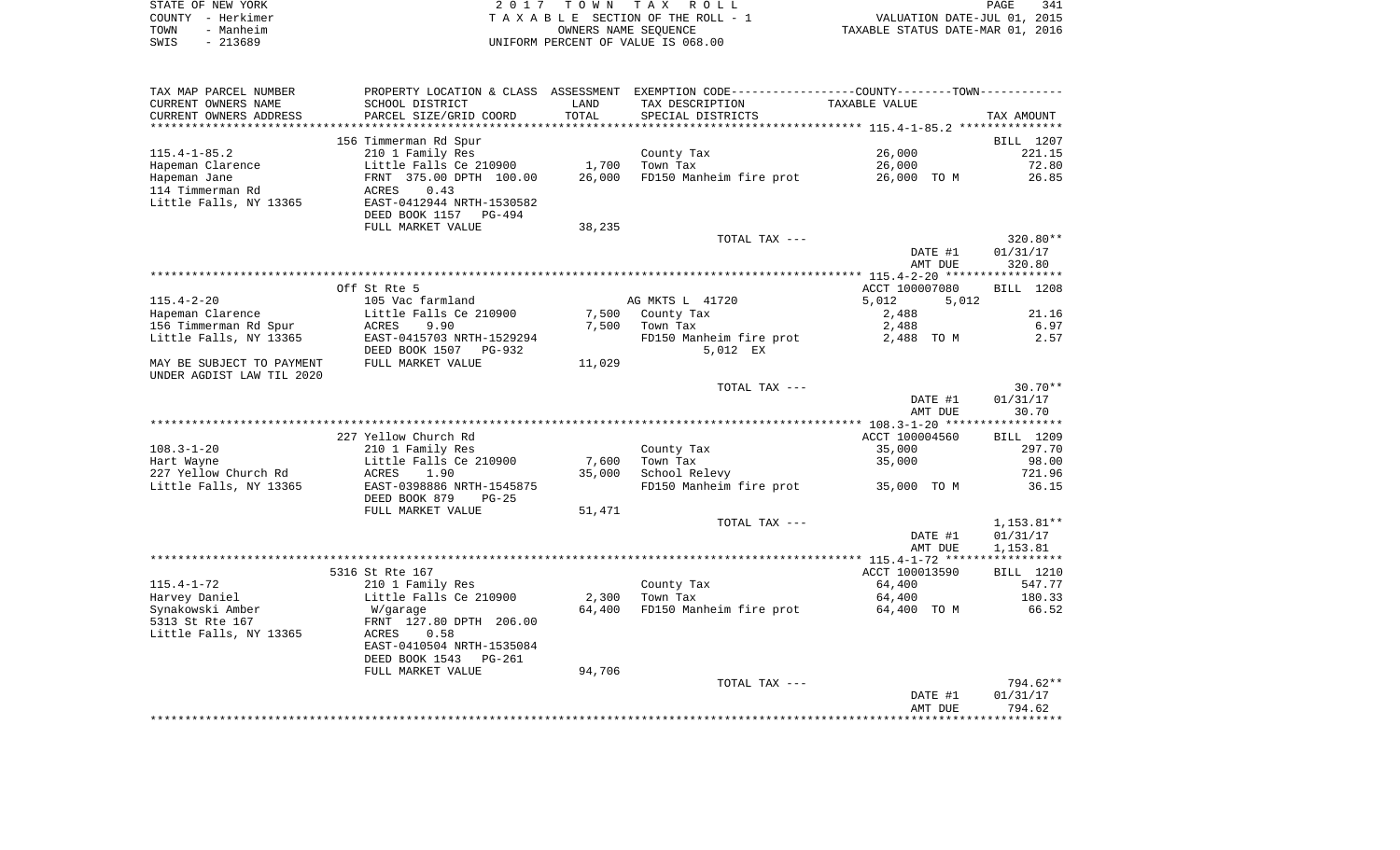| STATE OF NEW YORK | 2017 TOWN TAX ROLL                 |                                  | PAGE | 342 |
|-------------------|------------------------------------|----------------------------------|------|-----|
| COUNTY - Herkimer | TAXABLE SECTION OF THE ROLL - 1    | VALUATION DATE-JUL 01, 2015      |      |     |
| - Manheim<br>TOWN | OWNERS NAME SEOUENCE               | TAXABLE STATUS DATE-MAR 01, 2016 |      |     |
| - 213689<br>SWIS  | UNIFORM PERCENT OF VALUE IS 068.00 |                                  |      |     |

| TAX MAP PARCEL NUMBER     | PROPERTY LOCATION & CLASS ASSESSMENT |        | EXEMPTION CODE----------------COUNTY-------TOWN----------- |                |            |
|---------------------------|--------------------------------------|--------|------------------------------------------------------------|----------------|------------|
| CURRENT OWNERS NAME       | SCHOOL DISTRICT                      | LAND   | TAX DESCRIPTION                                            | TAXABLE VALUE  |            |
| CURRENT OWNERS ADDRESS    | PARCEL SIZE/GRID COORD               | TOTAL  | SPECIAL DISTRICTS                                          |                | TAX AMOUNT |
|                           |                                      |        |                                                            |                |            |
|                           | 430 Inghams Mills Rd                 |        |                                                            | ACCT 100004980 | BILL 1211  |
| $115.2 - 2 - 24$          | 210 1 Family Res                     |        | County Tax                                                 | 55,000         | 467.82     |
| Haughton Charles & Esther | 273803<br>O-E-StJ Cent               | 2,200  | Town Tax                                                   | 55,000         | 154.01     |
| Haughton-Burris Suzanne   | FRNT 113.00 DPTH 190.00              | 55,000 | FD150 Manheim fire prot                                    | 55,000 TO M    | 56.81      |
| 430 Inghams Mills Rd      | ACRES<br>0.54                        |        |                                                            |                |            |
| Little Falls, NY 13365    | EAST-0421418 NRTH-1538639            |        |                                                            |                |            |
|                           | DEED BOOK 1346<br>PG-754             |        |                                                            |                |            |
|                           | FULL MARKET VALUE                    | 80,882 |                                                            |                |            |
|                           |                                      |        | TOTAL TAX ---                                              |                | $678.64**$ |
|                           |                                      |        |                                                            | DATE #1        | 01/31/17   |
|                           |                                      |        |                                                            | AMT DUE        | 678.64     |
|                           |                                      |        |                                                            |                |            |
|                           | 424 Inghams Mills Rd                 |        |                                                            | ACCT 100014790 | BILL 1212  |
| $115.2 - 2 - 22$          | 210 1 Family Res                     |        | County Tax                                                 | 51,000         | 433.79     |
| Haughton David            | O-E-StJ Cent<br>273803               | 4,800  | Town Tax                                                   | 51,000         | 142.81     |
| Haughton Margaret         | 210                                  | 51,000 | FD150 Manheim fire prot                                    | 51,000 TO M    | 52.68      |
| 424 Inghams Mills Rd      | FRNT 100.00 DPTH 200.00              |        |                                                            |                |            |
| Little Falls, NY 13365    | ACRES<br>1.20                        |        |                                                            |                |            |
|                           | EAST-0421308 NRTH-1538483            |        |                                                            |                |            |
|                           | DEED BOOK 856<br><b>PG-208</b>       |        |                                                            |                |            |
|                           | FULL MARKET VALUE                    | 75,000 |                                                            |                |            |
|                           |                                      |        | TOTAL TAX ---                                              |                | $629.28**$ |
|                           |                                      |        |                                                            | DATE #1        | 01/31/17   |
|                           |                                      |        |                                                            | AMT DUE        | 629.28     |
|                           |                                      |        |                                                            |                |            |
|                           | Inghams Mills Rd                     |        |                                                            | ACCT 100013920 | BILL 1213  |
| $115.2 - 2 - 29$          | 105 Vac farmland                     |        | AG MKTS L 41720                                            | 6,772<br>6,772 |            |
| Haughton David J          | Little Falls Ce 210900               |        | 13,100 County Tax                                          | 6,328          | 53.82      |
| Haughton John D           | ACRES 15.90                          | 13,100 | Town Tax                                                   | 6,328          | 17.72      |
| 275 Inghams Mills Rd      | EAST-0420490 NRTH-1537211            |        | FD150 Manheim fire prot                                    | 6,328 TO M     | 6.54       |
| Little Falls, NY 13365    | DEED BOOK 1421<br>PG-200             |        | 6,772 EX                                                   |                |            |
|                           | FULL MARKET VALUE                    | 19,265 |                                                            |                |            |
| MAY BE SUBJECT TO PAYMENT |                                      |        |                                                            |                |            |
| UNDER AGDIST LAW TIL 2020 |                                      |        |                                                            |                |            |
|                           |                                      |        | TOTAL TAX ---                                              |                | 78.08**    |
|                           |                                      |        |                                                            | DATE #1        | 01/31/17   |
|                           |                                      |        |                                                            | AMT DUE        | 78.08      |
|                           |                                      |        |                                                            |                |            |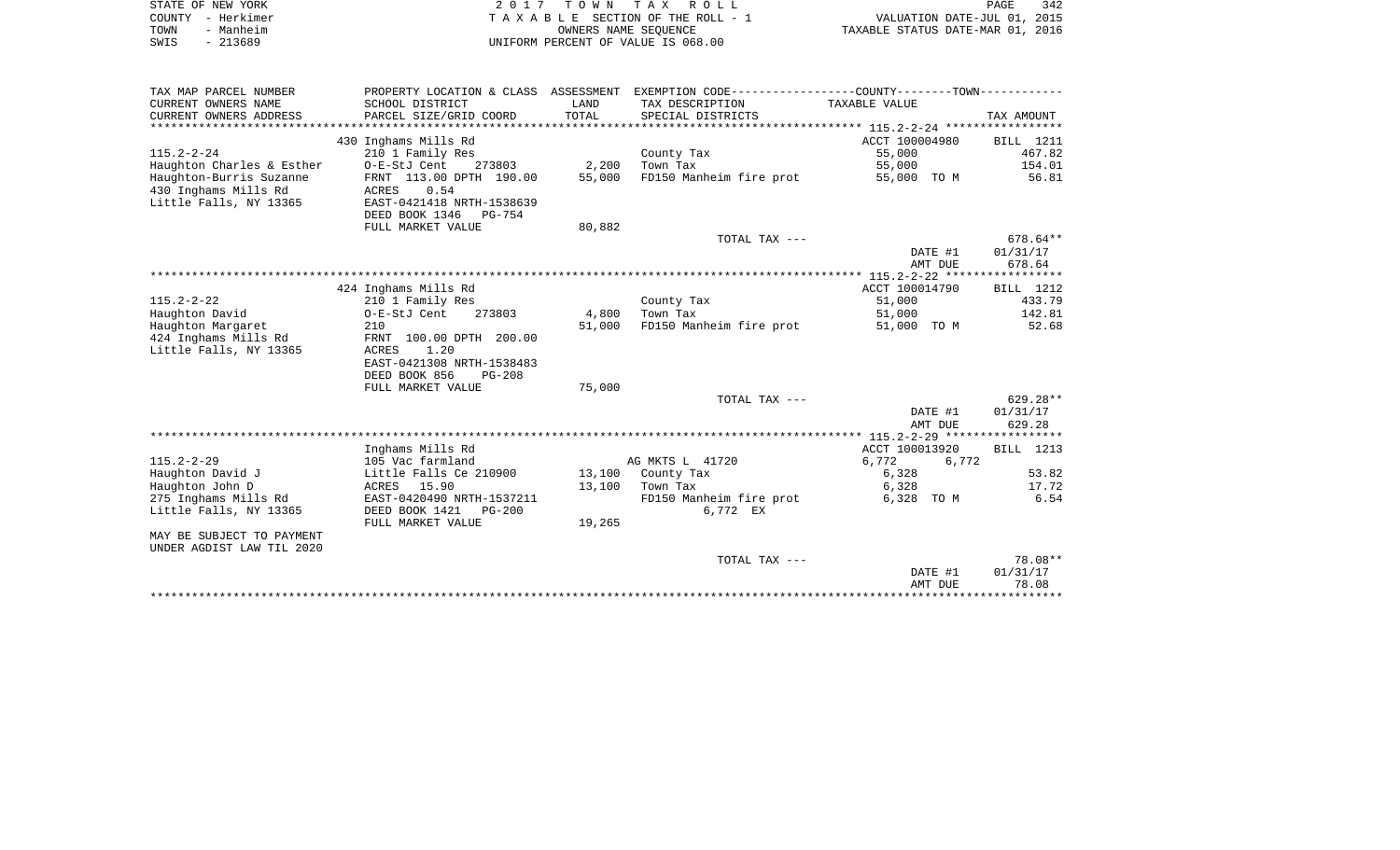| STATE OF NEW YORK |                   | 2017 TOWN TAX ROLL                 | PAGE                             | 343 |
|-------------------|-------------------|------------------------------------|----------------------------------|-----|
|                   | COUNTY - Herkimer | TAXABLE SECTION OF THE ROLL - 1    | VALUATION DATE-JUL 01, 2015      |     |
| TOWN              | - Manheim         | OWNERS NAME SEOUENCE               | TAXABLE STATUS DATE-MAR 01, 2016 |     |
| SWIS              | - 213689          | UNIFORM PERCENT OF VALUE IS 068.00 |                                  |     |

| TAX MAP PARCEL NUMBER<br>CURRENT OWNERS NAME           | PROPERTY LOCATION & CLASS<br>SCHOOL DISTRICT | ASSESSMENT<br>LAND | EXEMPTION CODE-----------------COUNTY-------TOWN-<br>TAX DESCRIPTION | TAXABLE VALUE    |                  |
|--------------------------------------------------------|----------------------------------------------|--------------------|----------------------------------------------------------------------|------------------|------------------|
| CURRENT OWNERS ADDRESS                                 | PARCEL SIZE/GRID COORD                       | TOTAL              | SPECIAL DISTRICTS                                                    |                  | TAX AMOUNT       |
| *************************                              |                                              |                    |                                                                      |                  |                  |
|                                                        | 275 Inghams Mills Rd                         |                    |                                                                      | ACCT 100005010   | <b>BILL</b> 1214 |
| $115.2 - 2 - 33.1$                                     | 112 Dairy farm                               |                    | AG MKTS L 41720                                                      | 25,179<br>25,179 |                  |
| Haughton David J                                       | Dolgeville Cent 213602                       | 68,900             | County Tax                                                           | 177,421          | 1,509.10         |
| Haughton John D                                        | FRNT 6548.00 DPTH                            | 202,600            | Town Tax                                                             | 177,421          | 496.80           |
| 275 Inghams Mills Rd                                   | ACRES 119.00                                 |                    | FD150 Manheim fire prot                                              | 177,421 TO M     | 183.26           |
| Little Falls, NY 13365                                 | EAST-0418381 NRTH-1537545                    |                    | 25,179 EX                                                            |                  |                  |
|                                                        | DEED BOOK 1421<br><b>PG-200</b>              |                    |                                                                      |                  |                  |
| MAY BE SUBJECT TO PAYMENT<br>UNDER AGDIST LAW TIL 2020 | FULL MARKET VALUE                            | 297,941            |                                                                      |                  |                  |
|                                                        |                                              |                    | TOTAL TAX ---                                                        |                  | $2,189.16**$     |
|                                                        |                                              |                    |                                                                      | DATE #1          | 01/31/17         |
|                                                        |                                              |                    |                                                                      | AMT DUE          | 2,189.16         |
|                                                        |                                              |                    |                                                                      |                  |                  |
|                                                        | Inghams Mills Rd                             |                    |                                                                      |                  | <b>BILL</b> 1215 |
| $115.4 - 1 - 46.1$                                     | 105 Vac farmland                             |                    | AG MKTS L 41720                                                      | 4,911<br>4,911   |                  |
| Haughton David J                                       | Little Falls Ce 210900                       | 24,500             | County Tax                                                           | 19,589           | 166.62           |
| Haughton John D                                        | ACRES 44.70                                  | 24,500             | Town Tax                                                             | 19,589           | 54.85            |
| 275 Inghams Mills Rd                                   | EAST-0417225 NRTH-1535040                    |                    | FD150 Manheim fire prot                                              | 19,589 TO M      | 20.23            |
| Little Falls, NY 13365                                 | DEED BOOK 1421<br>PG-200                     |                    | 4,911 EX                                                             |                  |                  |
|                                                        | FULL MARKET VALUE                            | 36,029             |                                                                      |                  |                  |
| MAY BE SUBJECT TO PAYMENT                              |                                              |                    |                                                                      |                  |                  |
| UNDER AGDIST LAW TIL 2020                              |                                              |                    | TOTAL TAX ---                                                        |                  | $241.70**$       |
|                                                        |                                              |                    |                                                                      | DATE #1          | 01/31/17         |
|                                                        |                                              |                    |                                                                      | AMT DUE          | 241.70           |
|                                                        |                                              |                    |                                                                      |                  |                  |
|                                                        | 1256 Snells Bush Rd                          |                    |                                                                      | ACCT 100005060   | BILL 1216        |
| $115.2 - 1 - 60$                                       | 210 1 Family Res                             |                    | AGED-ALL<br>41800                                                    | 14,500<br>14,500 |                  |
| Hayes Betty                                            | Dolgeville Cent 213602                       | 6,000              | County Tax                                                           | 14,500           | 123.33           |
| Donald I. Johnson                                      | W Carport                                    | 29,000             | Town Tax                                                             | 14,500           | 40.60            |
| 920 Snells Bush Rd                                     | FRNT 315.00 DPTH 220.00                      |                    | FD150 Manheim fire prot                                              | 29,000 TO M      | 29.95            |
| Little Falls, NY 13365                                 | 1.50<br>ACRES                                |                    |                                                                      |                  |                  |
|                                                        | EAST-0382016 NRTH-1114835                    |                    |                                                                      |                  |                  |
|                                                        | DEED BOOK 937<br>$PG-103$                    |                    |                                                                      |                  |                  |
|                                                        | FULL MARKET VALUE                            | 42,647             | TOTAL TAX ---                                                        |                  | $193.88**$       |
|                                                        |                                              |                    |                                                                      | DATE #1          | 01/31/17         |
|                                                        |                                              |                    |                                                                      | AMT DUE          | 193.88           |
|                                                        |                                              |                    |                                                                      |                  |                  |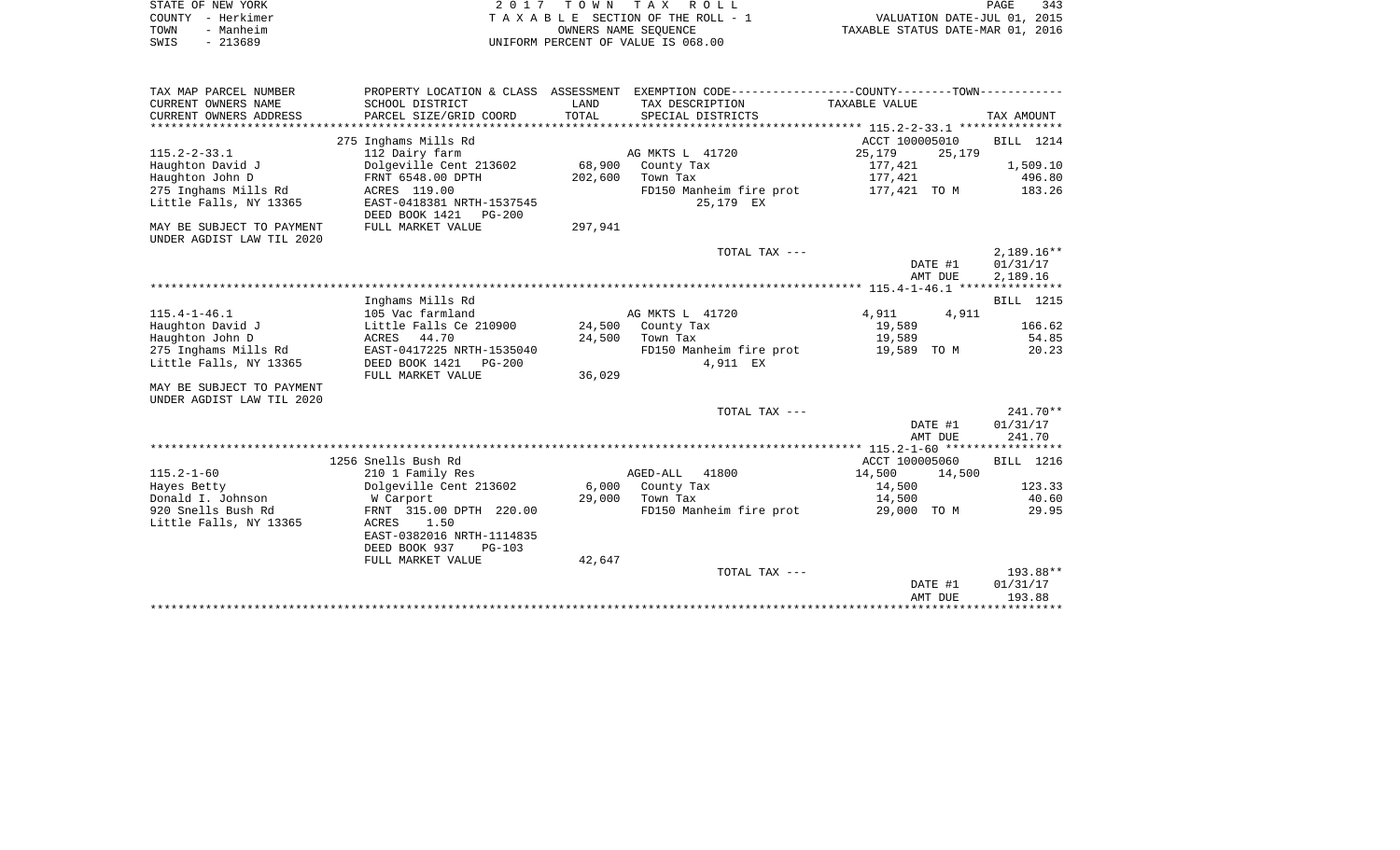|      | STATE OF NEW YORK | 2017 TOWN TAX ROLL                 | PAGE                             | 344 |
|------|-------------------|------------------------------------|----------------------------------|-----|
|      | COUNTY - Herkimer | TAXABLE SECTION OF THE ROLL - 1    | VALUATION DATE-JUL 01, 2015      |     |
| TOWN | - Manheim         | OWNERS NAME SEOUENCE               | TAXABLE STATUS DATE-MAR 01, 2016 |     |
| SWIS | - 213689          | UNIFORM PERCENT OF VALUE IS 068.00 |                                  |     |

| TAX MAP PARCEL NUMBER     |                                                      |        | PROPERTY LOCATION & CLASS ASSESSMENT EXEMPTION CODE----------------COUNTY--------TOWN----------- |                |                  |
|---------------------------|------------------------------------------------------|--------|--------------------------------------------------------------------------------------------------|----------------|------------------|
| CURRENT OWNERS NAME       | SCHOOL DISTRICT                                      | LAND   | TAX DESCRIPTION                                                                                  | TAXABLE VALUE  |                  |
| CURRENT OWNERS ADDRESS    | PARCEL SIZE/GRID COORD                               | TOTAL  | SPECIAL DISTRICTS                                                                                |                | TAX AMOUNT       |
|                           |                                                      |        |                                                                                                  |                |                  |
|                           | 114 Cemetery Rd                                      |        |                                                                                                  | ACCT 100003390 | <b>BILL</b> 1217 |
| $115.2 - 1 - 57.1$        | 241 Rural res&ag - WTRFNT                            |        | AG MKTS L 41720                                                                                  | 7,575<br>7,575 |                  |
| Hayes Daniel E            | O-E-StJ Cent<br>273803                               |        | 33,300 County Tax                                                                                | 56,625         | 481.64           |
| Hayes Carole J            | W/garage & Barn                                      | 64,200 | Town Tax                                                                                         | 56,625         | 158.56           |
| 41 Prospect St            | FRNT 2030.00 DPTH                                    |        | FD150 Manheim fire prot                                                                          |                | 58.49            |
| Middletown, NY 10940-4820 | ACRES 51.20                                          |        | 7,575 EX                                                                                         |                |                  |
|                           | EAST-0419253 NRTH-1540311                            |        |                                                                                                  |                |                  |
| MAY BE SUBJECT TO PAYMENT | DEED BOOK 880<br>$PG-382$                            |        |                                                                                                  |                |                  |
| UNDER AGDIST LAW TIL 2020 | DEED BOOK 880 F<br>FULL MARKET VALUE                 | 94,412 |                                                                                                  |                |                  |
|                           |                                                      |        | TOTAL TAX ---                                                                                    |                | 698.69**         |
|                           |                                                      |        |                                                                                                  | DATE #1        | 01/31/17         |
|                           |                                                      |        |                                                                                                  | AMT DUE        | 698.69           |
|                           |                                                      |        |                                                                                                  |                |                  |
|                           | 456 Inghams Mills Rd                                 |        |                                                                                                  | ACCT 100010950 | BILL 1218        |
| $115.2 - 2 - 25$          | 210 1 Family Res                                     |        | County Tax                                                                                       | 34,300         | 291.75           |
| Henry Paul                | O-E-StJ Cent<br>273803                               |        | 1,600 Town Tax                                                                                   | 34,300         | 96.04            |
| Henry Debra L             | FRNT 137.00 DPTH 63.00                               | 34,300 | FD150 Manheim fire prot                                                                          | 34,300 TO M    | 35.43            |
| PO Box 307                | 0.18<br>ACRES                                        |        |                                                                                                  |                |                  |
|                           | Salisbury Center, NY 13454 EAST-0421588 NRTH-1539003 |        |                                                                                                  |                |                  |
|                           | DEED BOOK 1609<br>PG-212                             |        |                                                                                                  |                |                  |
|                           | FULL MARKET VALUE                                    | 50,441 |                                                                                                  |                |                  |
|                           |                                                      |        | TOTAL TAX ---                                                                                    |                | 423.22**         |
|                           |                                                      |        |                                                                                                  | DATE #1        | 01/31/17         |
|                           |                                                      |        |                                                                                                  | AMT DUE        | 423.22           |
|                           |                                                      |        |                                                                                                  |                |                  |
|                           | Bronner Rd                                           |        |                                                                                                  |                | BILL 1219        |
| $108.4 - 2 - 1.8$         | 322 Rural vac>10                                     |        | County Tax                                                                                       | 8,000          | 68.05            |
| Hergert Jonathan K        | Dolgeville Cent 213602<br>FRNT  400.00 DPTH          |        | 8,000 Town Tax                                                                                   | 8,000          | 22.40            |
| Hergert Mary Ann          |                                                      | 8,000  | FD150 Manheim fire prot                                                                          | 8,000 TO M     | 8.26             |
| 62 Pacer Dr               | ACRES 12.00                                          |        |                                                                                                  |                |                  |
| Sewickly, PA 15143        | EAST-0410669 NRTH-1545500                            |        |                                                                                                  |                |                  |
|                           | DEED BOOK 1478<br>PG-487                             |        |                                                                                                  |                |                  |
|                           | FULL MARKET VALUE                                    | 11,765 |                                                                                                  |                |                  |
|                           |                                                      |        | TOTAL TAX ---                                                                                    |                | 98.71**          |
|                           |                                                      |        |                                                                                                  | DATE #1        | 01/31/17         |
|                           |                                                      |        |                                                                                                  | AMT DUE        | 98.71            |
|                           |                                                      |        |                                                                                                  |                |                  |
|                           | 216 Holmberg Rd-Keyser Lk                            |        |                                                                                                  | ACCT 100007440 | BILL 1220        |
| $115.2 - 1 - 51$          | 260 Seasonal res - WTRFNT                            |        | County Tax                                                                                       | 26,900         | 228.81           |
| Herkimer Property LLC     | O-E-StJ Cent<br>273803                               |        | $4,000$ Town Tax                                                                                 | 26,900         | 75.32            |
| 973 River Rd              | FRNT 100.00 DPTH 100.00                              | 26,900 | FD150 Manheim fire prot 26,900 TO M                                                              |                | 27.78            |
| Red Hook, NY 12571        | 0.44<br>ACRES                                        |        |                                                                                                  |                |                  |
|                           | EAST-0418923 NRTH-1542567                            |        |                                                                                                  |                |                  |
|                           | DEED BOOK 1207<br>PG-295                             |        |                                                                                                  |                |                  |
|                           | FULL MARKET VALUE                                    | 39,559 |                                                                                                  |                |                  |
|                           |                                                      |        | TOTAL TAX ---                                                                                    |                | 331.91**         |
|                           |                                                      |        |                                                                                                  | DATE #1        | 01/31/17         |
|                           |                                                      |        |                                                                                                  | AMT DUE        | 331.91           |
|                           |                                                      |        |                                                                                                  |                |                  |
|                           |                                                      |        |                                                                                                  |                |                  |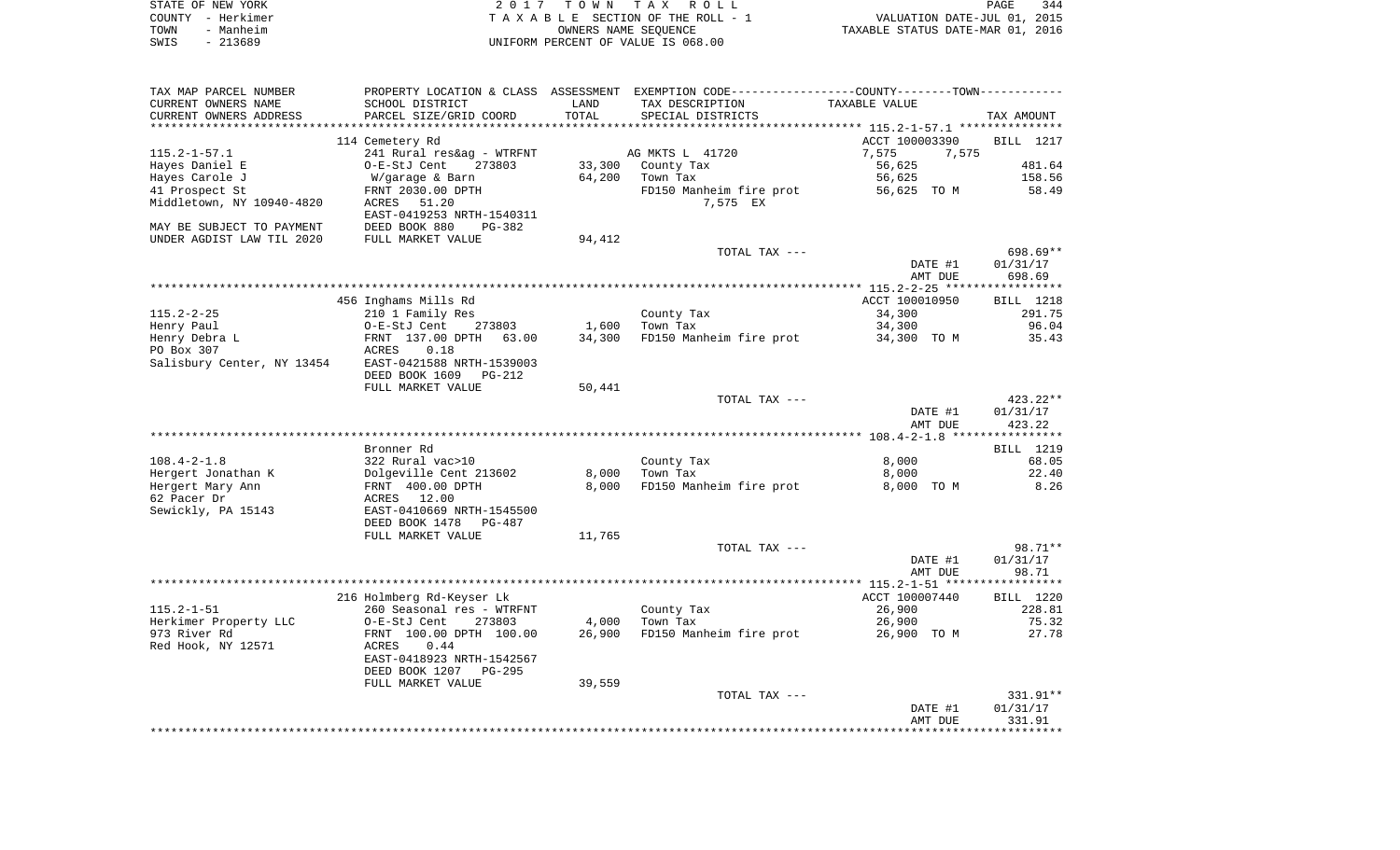|      | STATE OF NEW YORK | 2017 TOWN TAX ROLL                 |                                  | PAGE | 345 |
|------|-------------------|------------------------------------|----------------------------------|------|-----|
|      | COUNTY - Herkimer | TAXABLE SECTION OF THE ROLL - 1    | VALUATION DATE-JUL 01, 2015      |      |     |
| TOWN | - Manheim         | OWNERS NAME SEOUENCE               | TAXABLE STATUS DATE-MAR 01, 2016 |      |     |
| SWIS | $-213689$         | UNIFORM PERCENT OF VALUE IS 068.00 |                                  |      |     |
|      |                   |                                    |                                  |      |     |
|      |                   |                                    |                                  |      |     |

| TAX MAP PARCEL NUMBER     | PROPERTY LOCATION & CLASS ASSESSMENT EXEMPTION CODE---------------COUNTY-------TOWN---------- |         |                         |                    |                      |
|---------------------------|-----------------------------------------------------------------------------------------------|---------|-------------------------|--------------------|----------------------|
| CURRENT OWNERS NAME       | SCHOOL DISTRICT                                                                               | LAND    | TAX DESCRIPTION         | TAXABLE VALUE      |                      |
| CURRENT OWNERS ADDRESS    | PARCEL SIZE/GRID COORD                                                                        | TOTAL   | SPECIAL DISTRICTS       |                    | TAX AMOUNT           |
|                           |                                                                                               |         |                         |                    |                      |
|                           | 144 Snells Bush Rd                                                                            |         |                         | ACCT 100002520     | BILL 1221            |
| $123.1 - 1 - 26.1$        | 210 1 Family Res                                                                              |         | County Tax              | 60,900             | 518.00               |
| Hess Frederick            | O-E-StJ Cent<br>273803                                                                        | 10,400  | Town Tax                | 60,900             | 170.53               |
| Hess Dona                 | W/garage                                                                                      | 60,900  | FD150 Manheim fire prot | 60,900 TO M        | 62.90                |
| 144 Snells Bush Rd        | ACRES<br>4.40                                                                                 |         |                         |                    |                      |
| Little Falls, NY 13365    | EAST-0390480 NRTH-1095760                                                                     |         |                         |                    |                      |
|                           | DEED BOOK 1618 PG-176                                                                         |         |                         |                    |                      |
| PRIOR OWNER ON 3/01/2016  | FULL MARKET VALUE                                                                             | 89,559  |                         |                    |                      |
| Cook Robert J             |                                                                                               |         |                         |                    |                      |
|                           |                                                                                               |         | TOTAL TAX ---           |                    | $751.43**$           |
|                           |                                                                                               |         |                         | DATE #1            | 01/31/17             |
|                           |                                                                                               |         |                         | AMT DUE            | 751.43               |
|                           |                                                                                               |         |                         |                    |                      |
|                           | Willie Ln Keyser Lk                                                                           |         |                         | ACCT 100005190     | BILL 1222            |
| $115.2 - 1 - 33$          | 314 Rural vac<10 - WTRFNT                                                                     |         | County Tax              | 5,000              | 42.53                |
| Higgins Diana             | Dolgeville Cent 213602                                                                        | 5,000   | Town Tax                | 5,000              | 14.00                |
| 1114 State Rte 5S         | FRNT 100.00 DPTH 100.00                                                                       | 5,000   | School Relevy           |                    | 110.28               |
| Mohawk, NY 13407          | ACRES<br>0.23                                                                                 |         | FD150 Manheim fire prot | 5,000 TO M         | 5.16                 |
|                           | EAST-0418791 NRTH-1544076                                                                     |         |                         |                    |                      |
|                           | DEED BOOK 00602 PG-00264                                                                      |         |                         |                    |                      |
|                           | FULL MARKET VALUE                                                                             | 7,353   |                         |                    |                      |
|                           |                                                                                               |         | TOTAL TAX ---           |                    | 171.97**             |
|                           |                                                                                               |         |                         | DATE #1            | 01/31/17             |
|                           |                                                                                               |         |                         | AMT DUE            | 171.97               |
|                           |                                                                                               |         |                         |                    |                      |
|                           | 160 Granny Hill Rd                                                                            |         |                         | ACCT 100005880     | BILL 1223            |
| $108.4 - 2 - 53$          | 260 Seasonal res - WTRFNT                                                                     |         | County Tax              | 26,400             | 224.55               |
| Higgins Steven            | Dolgeville Cent 213602<br>FRNT 40.00 DPTH 100.                                                | 2,000   | Town Tax                | 26,400             | 73.92                |
| Jones M                   | 40.00 DPTH 100.00                                                                             | 26,400  | FD150 Manheim fire prot | 26,400 TO M        | 27.27                |
| 1114 State Rte. 5S        | 0.09<br>ACRES                                                                                 |         |                         |                    |                      |
| Mohawk, NY 13407          | EAST-0419264 NRTH-1544458<br>DEED BOOK 820                                                    |         |                         |                    |                      |
|                           | PG-651                                                                                        |         |                         |                    |                      |
|                           | FULL MARKET VALUE                                                                             | 38,824  | TOTAL TAX ---           |                    | 325.74**             |
|                           |                                                                                               |         |                         | DATE #1            | 01/31/17             |
|                           |                                                                                               |         |                         | AMT DUE            | 325.74               |
|                           |                                                                                               |         |                         |                    |                      |
|                           | 449 Burrell Rd                                                                                |         |                         | ACCT 100011520     | BILL 1224            |
| $115.1 - 1 - 3$           | 112 Dairy farm                                                                                |         | AG MKTS L 41720         | 20,750<br>20,750   |                      |
| Hills Wilbur              | Little Falls Ce 210900                                                                        | 111,700 | County Tax              | 134,250            | 1,141.90             |
| Top Of The Hills Far      | ACRES 200.50                                                                                  | 155,000 | Town Tax                | 134,250            | 375.92               |
| 449 Burrell Rd            | EAST-0400301 NRTH-1543325                                                                     |         | FD150 Manheim fire prot | 134,250 TO M       | 138.66               |
| Little Falls, NY 13365    | DEED BOOK 688<br>PG-803                                                                       |         | 20,750 EX               |                    |                      |
|                           | FULL MARKET VALUE                                                                             | 227,941 |                         |                    |                      |
|                           |                                                                                               |         |                         |                    |                      |
|                           |                                                                                               |         |                         |                    |                      |
| MAY BE SUBJECT TO PAYMENT |                                                                                               |         |                         |                    |                      |
| UNDER AGDIST LAW TIL 2020 |                                                                                               |         | TOTAL TAX ---           |                    |                      |
|                           |                                                                                               |         |                         |                    | $1,656.48**$         |
|                           |                                                                                               |         |                         | DATE #1<br>AMT DUE | 01/31/17<br>1,656.48 |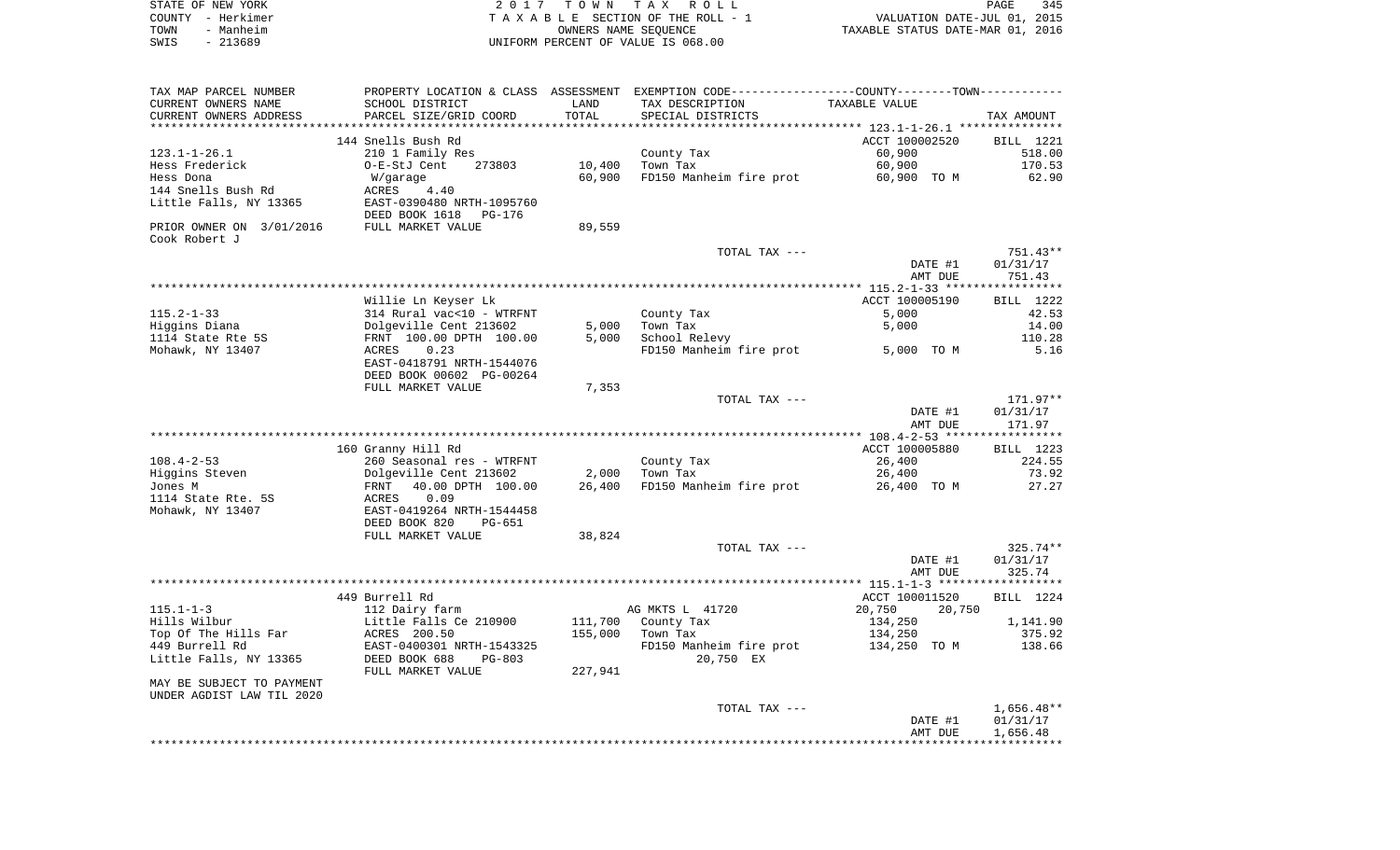|      | STATE OF NEW YORK | 2017 TOWN TAX ROLL                 | <b>PAGE</b>                      | 346 |
|------|-------------------|------------------------------------|----------------------------------|-----|
|      | COUNTY - Herkimer | TAXABLE SECTION OF THE ROLL - 1    | VALUATION DATE-JUL 01, 2015      |     |
| TOWN | - Manheim         | OWNERS NAME SEOUENCE               | TAXABLE STATUS DATE-MAR 01, 2016 |     |
| SWIS | - 213689          | UNIFORM PERCENT OF VALUE IS 068.00 |                                  |     |

| TAX MAP PARCEL NUMBER    |                              |         | PROPERTY LOCATION & CLASS ASSESSMENT EXEMPTION CODE----------------COUNTY--------TOWN---------- |                |              |
|--------------------------|------------------------------|---------|-------------------------------------------------------------------------------------------------|----------------|--------------|
| CURRENT OWNERS NAME      | SCHOOL DISTRICT              | LAND    | TAX DESCRIPTION                                                                                 | TAXABLE VALUE  |              |
| CURRENT OWNERS ADDRESS   | PARCEL SIZE/GRID COORD       | TOTAL   | SPECIAL DISTRICTS                                                                               |                | TAX AMOUNT   |
| ************************ |                              |         |                                                                                                 |                |              |
|                          | 302 Inghams Mills Rd         |         |                                                                                                 | ACCT 100003330 | BILL 1225    |
| $116.3 - 1 - 3.1$        | 210 1 Family Res             |         | County Tax                                                                                      | 29,000         | 246.67       |
| Hilts Robert             | Little Falls Ce 210900       | 10,200  | Town Tax                                                                                        | 29,000         | 81.20        |
| Hilts Melissa            | 4.70<br>ACRES                | 29,000  | School Relevy                                                                                   |                | 1,319.83     |
| 138 S Spruce St          | EAST-0419857 NRTH-1536603    |         | FD150 Manheim fire prot 29,000 TO M                                                             |                | 29.95        |
| Lititz, PA 17543-1826    | DEED BOOK 828<br>PG-340      |         |                                                                                                 |                |              |
|                          | FULL MARKET VALUE            | 42,647  |                                                                                                 |                |              |
|                          |                              |         | TOTAL TAX ---                                                                                   |                | $1,677.65**$ |
|                          |                              |         |                                                                                                 | DATE #1        | 01/31/17     |
|                          |                              |         |                                                                                                 | AMT DUE        | 1,677.65     |
|                          |                              |         |                                                                                                 |                |              |
|                          | 626 Brockett Rd              |         |                                                                                                 | ACCT 100011940 | BILL 1226    |
| $108.4 - 1 - 11$         | 270 Mfg housing              |         | County Tax                                                                                      | 27,300         | 232.21       |
| Hodge John               | Dolgeville Cent 213602 3,700 |         | Town Tax                                                                                        | 27,300         | 76.44        |
| PO Box 186               | FRNT 200.00 DPTH 200.00      | 27,300  | FD150 Manheim fire prot                                                                         | 27,300 TO M    | 28.20        |
| Little Falls, NY 13365   | ACRES<br>0.92                |         |                                                                                                 |                |              |
|                          | EAST-0413464 NRTH-1551840    |         |                                                                                                 |                |              |
|                          | DEED BOOK 781<br>PG-76       |         |                                                                                                 |                |              |
|                          | FULL MARKET VALUE            | 40,147  |                                                                                                 |                |              |
|                          |                              |         | TOTAL TAX ---                                                                                   |                | 336.85**     |
|                          |                              |         |                                                                                                 | DATE #1        | 01/31/17     |
|                          |                              |         |                                                                                                 | AMT DUE        | 336.85       |
|                          |                              |         |                                                                                                 |                |              |
|                          | 131 Bidleman Rd              |         |                                                                                                 | ACCT 100003090 | BILL 1227    |
| $115.3 - 1 - 15$         | 210 1 Family Res             |         | County Tax                                                                                      | 80,000         | 680.46       |
| Hodge Margaret A         | Little Falls Ce 210900       | 3,400   | Town Tax                                                                                        | 80,000         | 224.01       |
| Hodge John S             | FRNT 400.00 DPTH             | 80,000  | FD150 Manheim fire prot                                                                         | 80,000 TO M    | 82.63        |
| PO Box 856               | ACRES<br>1.50                |         |                                                                                                 |                |              |
| Little Falls, NY 13365   | EAST-0407023 NRTH-1532015    |         |                                                                                                 |                |              |
|                          | DEED BOOK 946<br>PG-361      |         |                                                                                                 |                |              |
|                          | FULL MARKET VALUE            | 117,647 |                                                                                                 |                |              |
|                          |                              |         | TOTAL TAX ---                                                                                   |                | 987.10**     |
|                          |                              |         |                                                                                                 | DATE #1        | 01/31/17     |
|                          |                              |         |                                                                                                 | AMT DUE        | 987.10       |
|                          |                              |         |                                                                                                 |                |              |
|                          | 1367 Snells Bush Rd          |         |                                                                                                 | ACCT 100004410 | BILL 1228    |
| $115.2 - 2 - 8$          | 210 1 Family Res             |         | County Tax                                                                                      | 40,600         | 345.33       |
| Hoke Kelly L             | Dolgeville Cent 213602       | 7,000   | Town Tax                                                                                        | 40,600         | 113.68       |
| 1367 Snells Bush Rd      | W/garage                     | 40,600  | FD150 Manheim fire prot                                                                         | 40,600 TO M    | 41.94        |
| Little Falls, NY 13365   | ACRES<br>1.75                |         |                                                                                                 |                |              |
|                          | EAST-0417201 NRTH-1540944    |         |                                                                                                 |                |              |
|                          | DEED BOOK 1251<br>PG-694     |         |                                                                                                 |                |              |
|                          | FULL MARKET VALUE            | 59,706  |                                                                                                 |                |              |
|                          |                              |         | TOTAL TAX ---                                                                                   |                | $500.95**$   |
|                          |                              |         |                                                                                                 | DATE #1        | 01/31/17     |
|                          |                              |         |                                                                                                 | AMT DUE        | 500.95       |
|                          |                              |         |                                                                                                 |                |              |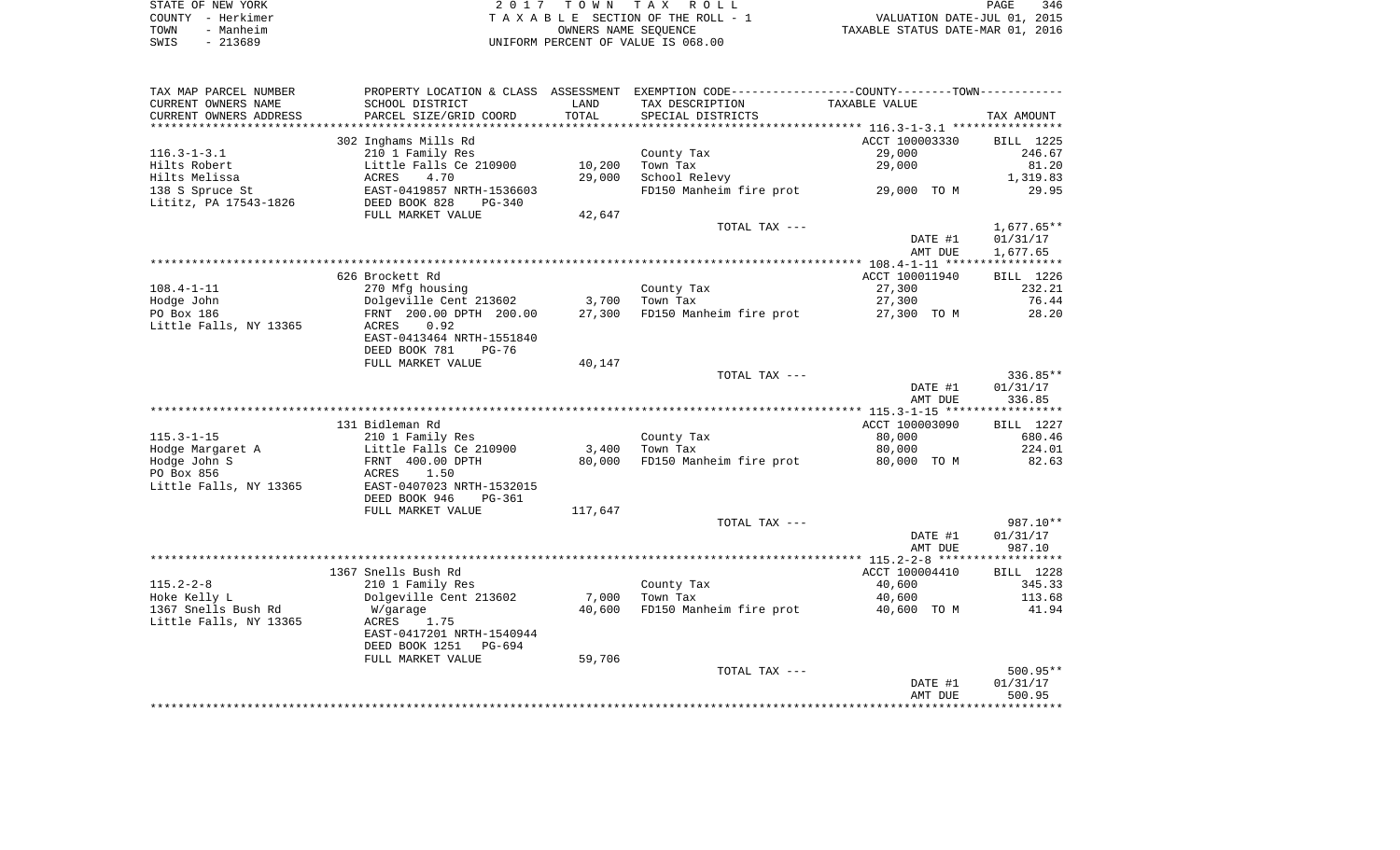| STATE OF NEW YORK |           | 2017 TOWN TAX ROLL                 | PAGE                             | 347 |
|-------------------|-----------|------------------------------------|----------------------------------|-----|
| COUNTY - Herkimer |           | TAXABLE SECTION OF THE ROLL - 1    | VALUATION DATE-JUL 01, 2015      |     |
| TOWN              | - Manheim | OWNERS NAME SEOUENCE               | TAXABLE STATUS DATE-MAR 01, 2016 |     |
| SWIS              | $-213689$ | UNIFORM PERCENT OF VALUE IS 068.00 |                                  |     |

| TAX MAP PARCEL NUMBER  |                                    |         | PROPERTY LOCATION & CLASS ASSESSMENT EXEMPTION CODE----------------COUNTY-------TOWN----------- |                  |                     |
|------------------------|------------------------------------|---------|-------------------------------------------------------------------------------------------------|------------------|---------------------|
| CURRENT OWNERS NAME    | SCHOOL DISTRICT                    | LAND    | TAX DESCRIPTION                                                                                 | TAXABLE VALUE    |                     |
| CURRENT OWNERS ADDRESS | PARCEL SIZE/GRID COORD             | TOTAL   | SPECIAL DISTRICTS                                                                               |                  | TAX AMOUNT          |
|                        |                                    |         |                                                                                                 |                  |                     |
|                        | Bidleman Rd                        |         |                                                                                                 |                  | BILL 1229           |
| $115.4 - 1 - 84.7$     | 314 Rural vac<10                   |         | County Tax                                                                                      | 1,500            | 12.76               |
| Holdridge Daniel E Sr  | Little Falls Ce 210900             | 1,500   | Town Tax                                                                                        | 1,500            | 4.20                |
| Holdridge Beverly J    | FRNT 200.00 DPTH 210.00            | 1,500   | FD150 Manheim fire prot                                                                         | 1,500 TO M       | 1.55                |
| 230 Bidleman Rd        | 0.96<br>ACRES                      |         |                                                                                                 |                  |                     |
| Little Falls, NY 13365 | EAST-0408976 NRTH-1532689          |         |                                                                                                 |                  |                     |
|                        | DEED BOOK 1083<br>PG-639           |         |                                                                                                 |                  |                     |
|                        | FULL MARKET VALUE                  | 2,206   |                                                                                                 |                  |                     |
|                        |                                    |         | TOTAL TAX ---                                                                                   |                  | $18.51**$           |
|                        |                                    |         |                                                                                                 | DATE #1          | 01/31/17            |
|                        |                                    |         |                                                                                                 | AMT DUE          | 18.51               |
|                        |                                    |         |                                                                                                 |                  |                     |
|                        | Bidleman Rd                        |         |                                                                                                 |                  | BILL 1230           |
| $115.4 - 1 - 96.2$     | 314 Rural vac<10                   |         | County Tax                                                                                      | 1,500            | 12.76               |
| Holdridge Daniel E Sr  | Little Falls Ce 210900             | 1,500   | Town Tax                                                                                        | 1,500            | 4.20                |
| Holdridge Beverly J    | FRNT 115.00 DPTH                   | 1,500   | FD150 Manheim fire prot                                                                         | 1,500 TO M       | 1.55                |
| 230 Bidleman Rd        | ACRES<br>1.00                      |         |                                                                                                 |                  |                     |
| Little Falls, NY 13365 | EAST-0408780 NRTH-4532568          |         |                                                                                                 |                  |                     |
|                        | DEED BOOK 1083<br>PG-639           |         |                                                                                                 |                  |                     |
|                        | FULL MARKET VALUE                  | 2,206   |                                                                                                 |                  |                     |
|                        |                                    |         | TOTAL TAX ---                                                                                   | DATE #1          | 18.51**<br>01/31/17 |
|                        |                                    |         |                                                                                                 | AMT DUE          | 18.51               |
|                        |                                    |         |                                                                                                 |                  |                     |
|                        | 230 Bidleman Rd                    |         |                                                                                                 | ACCT 100008550   | BILL 1231           |
| $115.4 - 1 - 83$       | 210 1 Family Res                   |         | County Tax                                                                                      | 71,600           | 609.01              |
| Holdridge Daniel Sr    | Little Falls Ce 210900             | 1,500   | Town Tax                                                                                        | 71,600           | 200.49              |
| Holdridge Beverly      | W/garage                           | 71,600  | FD150 Manheim fire prot                                                                         | 71,600 TO M      | 73.95               |
| 230 Bidleman Rd        | FRNT 200.00 DPTH 256.00            |         |                                                                                                 |                  |                     |
| Little Falls, NY 13365 | $0.37$ BANK<br><b>ACRES</b><br>023 |         |                                                                                                 |                  |                     |
|                        | EAST-0408800 NRTH-1532639          |         |                                                                                                 |                  |                     |
|                        | DEED BOOK 728<br><b>PG-186</b>     |         |                                                                                                 |                  |                     |
|                        | FULL MARKET VALUE                  | 105,294 |                                                                                                 |                  |                     |
|                        |                                    |         | TOTAL TAX ---                                                                                   |                  | 883.45**            |
|                        |                                    |         |                                                                                                 | DATE #1          | 01/31/17            |
|                        |                                    |         |                                                                                                 | AMT DUE          | 883.45              |
|                        |                                    |         |                                                                                                 |                  |                     |
|                        | 1068 Snells Bush Rd                |         |                                                                                                 | ACCT 100003320   | BILL 1232           |
| $116.3 - 1 - 3.2$      | 210 1 Family Res                   |         | AGED-ALL<br>41800                                                                               | 11,000<br>11,000 |                     |
| Holdridge Donald       | Little Falls Ce 210900             | 4,000   | County Tax                                                                                      | 11,000           | 93.56               |
| 1068 Snells Bush Rd    | ACRES<br>1.00                      | 22,000  | Town Tax                                                                                        | 11,000           | 30.80               |
| Little Falls, NY 13365 | EAST-0419413 NRTH-1535789          |         | FD150 Manheim fire prot                                                                         | 22,000 TO M      | 22.72               |
|                        | FULL MARKET VALUE                  | 32,353  |                                                                                                 |                  |                     |
|                        |                                    |         | TOTAL TAX ---                                                                                   |                  | 147.08**            |
|                        |                                    |         |                                                                                                 | DATE #1          | 01/31/17            |
|                        |                                    |         |                                                                                                 | AMT DUE          | 147.08              |
|                        |                                    |         |                                                                                                 |                  |                     |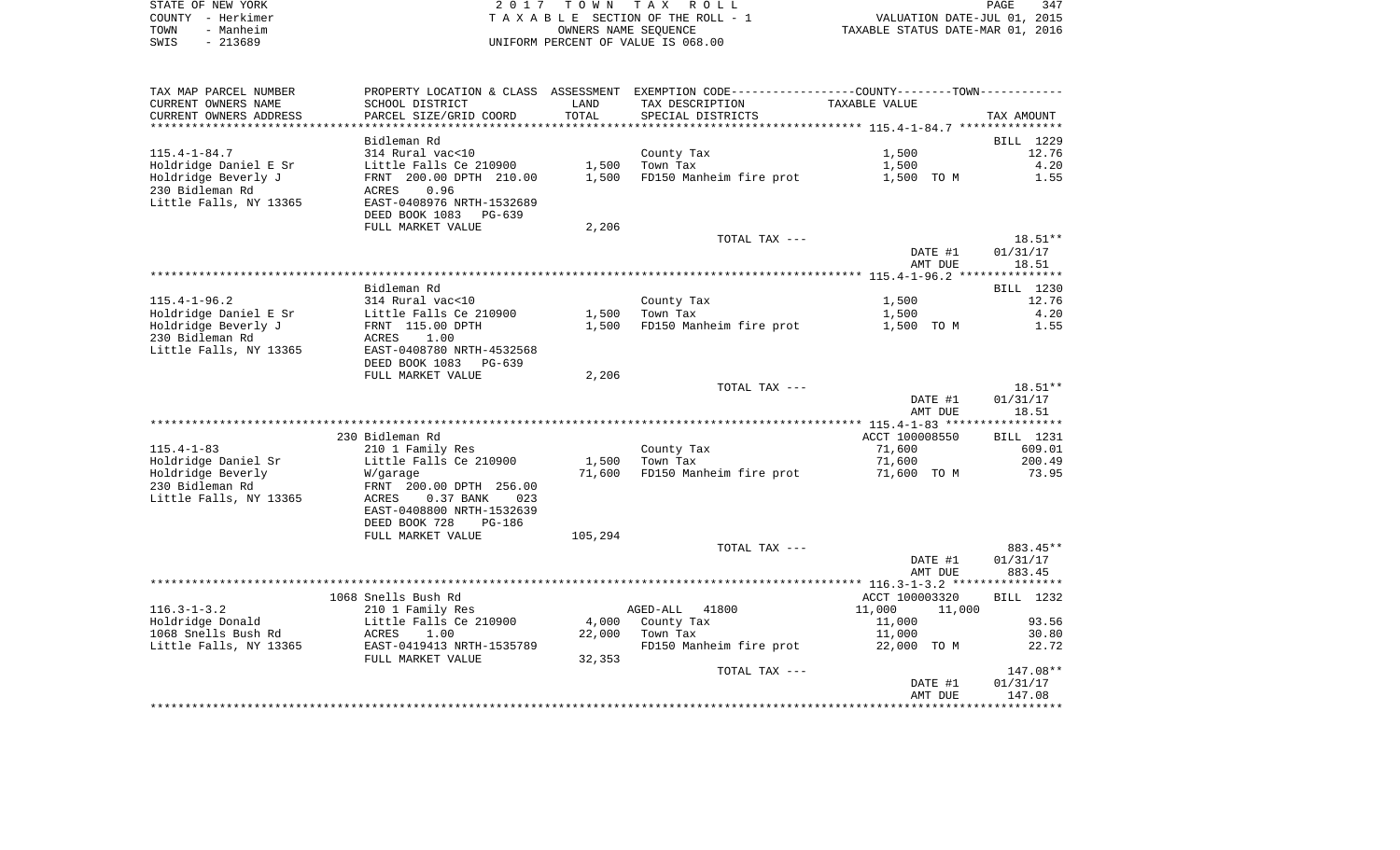| STATE OF NEW YORK |                   | 2017 TOWN TAX ROLL                 | PAGE                             | 348 |
|-------------------|-------------------|------------------------------------|----------------------------------|-----|
|                   | COUNTY - Herkimer | TAXABLE SECTION OF THE ROLL - 1    | VALUATION DATE-JUL 01, 2015      |     |
| TOWN              | - Manheim         | OWNERS NAME SEOUENCE               | TAXABLE STATUS DATE-MAR 01, 2016 |     |
| SWIS              | - 213689          | UNIFORM PERCENT OF VALUE IS 068.00 |                                  |     |

| TAX MAP PARCEL NUMBER  | PROPERTY LOCATION & CLASS   |         | ASSESSMENT EXEMPTION CODE-----------------COUNTY-------TOWN----------- |                |              |
|------------------------|-----------------------------|---------|------------------------------------------------------------------------|----------------|--------------|
| CURRENT OWNERS NAME    | SCHOOL DISTRICT             | LAND    | TAX DESCRIPTION                                                        | TAXABLE VALUE  |              |
| CURRENT OWNERS ADDRESS | PARCEL SIZE/GRID COORD      | TOTAL   | SPECIAL DISTRICTS                                                      |                | TAX AMOUNT   |
|                        |                             |         |                                                                        |                |              |
|                        | 5279 St Rte 167             |         |                                                                        | ACCT 100003570 | BILL 1233    |
| $115.4 - 1 - 7$        | 210 1 Family Res            |         | VETWAR CTS 41120                                                       | 6,120<br>6,120 |              |
| Hopkins Dana R         | Little Falls Ce 210900      | 2,300   | County Tax                                                             | 49,480         | 420.87       |
| Lockwood Craig L       | FRNT 123.95 DPTH 227.30     | 55,600  | Town Tax                                                               | 49,480         | 138.55       |
| 5279 St Rte 167        | 0.58<br>ACRES               |         | FD150 Manheim fire prot                                                | 55,600 TO M    | 57.43        |
| Little Falls, NY 13365 | EAST-0409688 NRTH-1535108   |         |                                                                        |                |              |
|                        | DEED BOOK 1172<br>PG-916    |         |                                                                        |                |              |
|                        | FULL MARKET VALUE           | 81,765  |                                                                        |                |              |
|                        |                             |         | TOTAL TAX ---                                                          |                | $616.85**$   |
|                        |                             |         |                                                                        | DATE #1        | 01/31/17     |
|                        |                             |         |                                                                        | AMT DUE        | 616.85       |
|                        |                             |         |                                                                        |                |              |
|                        | 309 Inghams Mills Rd        |         |                                                                        |                | BILL 1234    |
| $115.2 - 2 - 42.2$     | 210 1 Family Res            |         | County Tax                                                             | 40,200         | 341.93       |
| Hopkins Daren L        | Little Falls Ce 210900      | 8,400   | Town Tax                                                               | 40,200         | 112.56       |
| Hopkins Holly E        | 2.20<br>ACRES               | 40,200  | School Relevy                                                          |                | 958.62       |
| 309 Inghams Mills Rd   | EAST-0419489 NRTH-1536978   |         | FD150 Manheim fire prot                                                | 40,200 TO M    | 41.52        |
| Little Falls, NY 13365 | DEED BOOK 800<br>$PG - 541$ |         |                                                                        |                |              |
|                        | FULL MARKET VALUE           | 59,118  |                                                                        |                |              |
|                        |                             |         | TOTAL TAX ---                                                          |                | $1,454.63**$ |
|                        |                             |         |                                                                        | DATE #1        | 01/31/17     |
|                        |                             |         |                                                                        | AMT DUE        | 1,454.63     |
|                        |                             |         |                                                                        |                |              |
|                        | 467 Murphy Rd               |         |                                                                        | ACCT 100001170 | BILL 1235    |
| $115.1 - 1 - 7$        | 120 Field crops             |         | County Tax                                                             | 120,000        | 1,020.69     |
| Hostetler Josie        | Little Falls Ce 210900      | 78,700  | Town Tax                                                               | 120,000        | 336.01       |
| Hostetler Emma         | ACRES 130.80                | 120,000 | School Relevy                                                          |                | 4,590.43     |
| 467 Murphy Rd          | EAST-0408874 NRTH-1541833   |         | FD150 Manheim fire prot                                                | 120,000 TO M   | 123.95       |
| Little Falls, NY 13365 | DEED BOOK 1501<br>PG-274    |         |                                                                        |                |              |
|                        | FULL MARKET VALUE           | 176,471 |                                                                        |                |              |
|                        |                             |         | TOTAL TAX ---                                                          |                | $6,071.08**$ |
|                        |                             |         |                                                                        | DATE #1        | 01/31/17     |
|                        |                             |         |                                                                        | AMT DUE        | 6,071.08     |
|                        |                             |         |                                                                        |                |              |
|                        | 5810 St Rte 167             |         |                                                                        | ACCT 100009660 | BILL 1236    |
| $115.2 - 1 - 14$       | 210 1 Family Res            |         | County Tax                                                             | 49,100         | 417.63       |
| Howard Tracey J        | Dolgeville Cent 213602      | 8,500   | Town Tax                                                               | 49,100         | 137.49       |
| Howard Tamera S        | 2.50 BANK<br>ACRES<br>055   | 49,100  | FD150 Manheim fire prot                                                | 49,100 TO M    | 50.71        |
| 5810 St Rte 167        | EAST-0413768 NRTH-1542017   |         |                                                                        |                |              |
| Little Falls, NY 13365 | DEED BOOK 1319<br>PG-351    |         |                                                                        |                |              |
|                        | FULL MARKET VALUE           | 72,206  |                                                                        |                |              |
|                        |                             |         | TOTAL TAX ---                                                          |                | $605.83**$   |
|                        |                             |         |                                                                        | DATE #1        | 01/31/17     |
|                        |                             |         |                                                                        | AMT DUE        | 605.83       |
|                        |                             |         |                                                                        |                |              |
|                        |                             |         |                                                                        |                |              |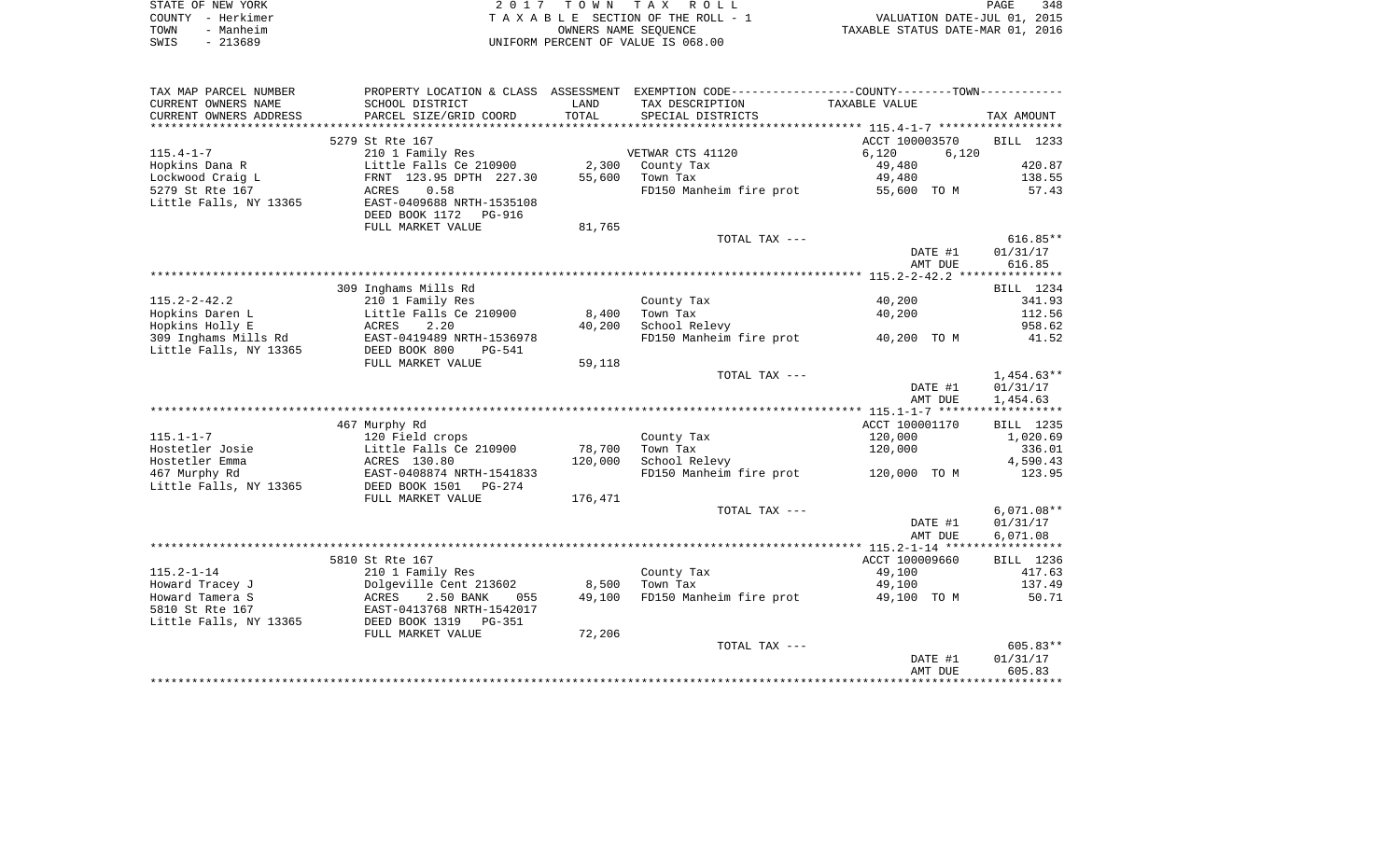| STATE OF NEW YORK | 2017 TOWN TAX ROLL                 | 349<br>PAGE                      |
|-------------------|------------------------------------|----------------------------------|
| COUNTY - Herkimer | TAXABLE SECTION OF THE ROLL - 1    | VALUATION DATE-JUL 01, 2015      |
| TOWN<br>- Manheim | OWNERS NAME SEOUENCE               | TAXABLE STATUS DATE-MAR 01, 2016 |
| $-213689$<br>SWIS | UNIFORM PERCENT OF VALUE IS 068.00 |                                  |

| TAX MAP PARCEL NUMBER   |                           |        | PROPERTY LOCATION & CLASS ASSESSMENT EXEMPTION CODE----------------COUNTY--------TOWN----------- |                  |                  |
|-------------------------|---------------------------|--------|--------------------------------------------------------------------------------------------------|------------------|------------------|
| CURRENT OWNERS NAME     | SCHOOL DISTRICT           | LAND   | TAX DESCRIPTION                                                                                  | TAXABLE VALUE    |                  |
| CURRENT OWNERS ADDRESS  | PARCEL SIZE/GRID COORD    | TOTAL  | SPECIAL DISTRICTS                                                                                |                  | TAX AMOUNT       |
| *********************** |                           |        |                                                                                                  |                  |                  |
|                         | 171 Inghams Mills Rd      |        |                                                                                                  | ACCT 100005435   | BILL 1237        |
| $115.4 - 1 - 34$        | 210 1 Family Res          |        | VETCOM CTS 41130                                                                                 | 10,200<br>10,200 |                  |
| Hoyle James             | Little Falls Ce 210900    | 4,400  | County Tax                                                                                       | 37,300           | 317.26           |
| Hoyle Sandra            | W/garage                  | 47,500 | Town Tax                                                                                         | 37,300           | 104.44           |
| 171 Inghams Mills Rd    | ACRES<br>1.10             |        | FD150 Manheim fire prot                                                                          | 47,500 TO M      | 49.06            |
| Little Falls, NY 13365  | EAST-0416926 NRTH-1536083 |        |                                                                                                  |                  |                  |
|                         | DEED BOOK 00620 PG-00880  |        |                                                                                                  |                  |                  |
|                         | FULL MARKET VALUE         | 69,853 |                                                                                                  |                  |                  |
|                         |                           |        | TOTAL TAX ---                                                                                    |                  | 470.76**         |
|                         |                           |        |                                                                                                  | DATE #1          | 01/31/17         |
|                         |                           |        |                                                                                                  | AMT DUE          | 470.76           |
|                         |                           |        |                                                                                                  |                  |                  |
|                         | 150 Bidleman Rd           |        |                                                                                                  | ACCT 100008045   | <b>BILL</b> 1238 |
| $115.3 - 1 - 13.2$      | 210 1 Family Res          |        | County Tax                                                                                       | 32,000           | 272.18           |
| Hudson Brian K Sr       | Little Falls Ce 210900    | 4,800  | Town Tax                                                                                         | 32,000           | 89.60            |
| 150 Bidleman Rd         | FRNT 240.00 DPTH 240.00   | 32,000 | School Relevy                                                                                    |                  | 1,456.37         |
| Little Falls, NY 13365  | 1.20<br>ACRES             |        | FD150 Manheim fire prot                                                                          | 32,000 TO M      | 33.05            |
|                         | EAST-0407324 NRTH-1531876 |        |                                                                                                  |                  |                  |
|                         | DEED BOOK 878<br>PG-602   |        |                                                                                                  |                  |                  |
|                         | FULL MARKET VALUE         | 47,059 |                                                                                                  |                  |                  |
|                         |                           |        | TOTAL TAX ---                                                                                    |                  | 1,851.20**       |
|                         |                           |        |                                                                                                  | DATE #1          | 01/31/17         |
|                         |                           |        |                                                                                                  | AMT DUE          | 1,851.20         |
|                         |                           |        |                                                                                                  |                  |                  |
|                         | 5851 St Rte 167           |        |                                                                                                  | ACCT 100013860   | BILL 1239        |
| $115.2 - 1 - 7$         | 210 1 Family Res          |        | County Tax                                                                                       | 54,000           | 459.31           |
| Hudson Robert P Jr      | Dolgeville Cent 213602    | 1,500  | Town Tax                                                                                         | 54,000           | 151.21           |
| Hudson Cindy            | FRNT 150.00 DPTH 109.00   | 54,000 | FD150 Manheim fire prot                                                                          | 54,000 TO M      | 55.78            |
| 5851 St Rte 167         | <b>BANK</b><br>102        |        |                                                                                                  |                  |                  |
| Little Falls, NY 13365  | EAST-0413291 NRTH-1542756 |        |                                                                                                  |                  |                  |
|                         | DEED BOOK 789<br>$PG-349$ |        |                                                                                                  |                  |                  |
|                         | FULL MARKET VALUE         | 79,412 |                                                                                                  |                  |                  |
|                         |                           |        | TOTAL TAX ---                                                                                    |                  | $666.30**$       |
|                         |                           |        |                                                                                                  | DATE #1          | 01/31/17         |
|                         |                           |        |                                                                                                  | AMT DUE          | 666.30           |
|                         |                           |        |                                                                                                  |                  |                  |
|                         | 172 Rural Park Dr         |        |                                                                                                  | ACCT 100002970   | BILL 1240        |
| $115.2 - 1 - 65$        | 210 1 Family Res - WTRFNT |        | County Tax                                                                                       | 39,000           | 331.72           |
| Hull Donna              | O-E-StJ Cent<br>273803    | 6,000  | Town Tax                                                                                         | 39,000           | 109.20           |
| 104 Ingham Mills Rd     | FRNT<br>40.00 DPTH 100.00 | 39,000 | FD150 Manheim fire prot                                                                          | 39,000 TO M      | 40.28            |
| Little Falls, NY 13365  | EAST-0420032 NRTH-1540707 |        |                                                                                                  |                  |                  |
|                         | DEED BOOK 1363<br>$PG-42$ |        |                                                                                                  |                  |                  |
|                         | FULL MARKET VALUE         | 57,353 |                                                                                                  |                  |                  |
|                         |                           |        | TOTAL TAX ---                                                                                    |                  | 481.20**         |
|                         |                           |        |                                                                                                  | DATE #1          | 01/31/17         |
|                         |                           |        |                                                                                                  | AMT DUE          | 481.20           |
|                         |                           |        |                                                                                                  |                  |                  |
|                         |                           |        |                                                                                                  |                  |                  |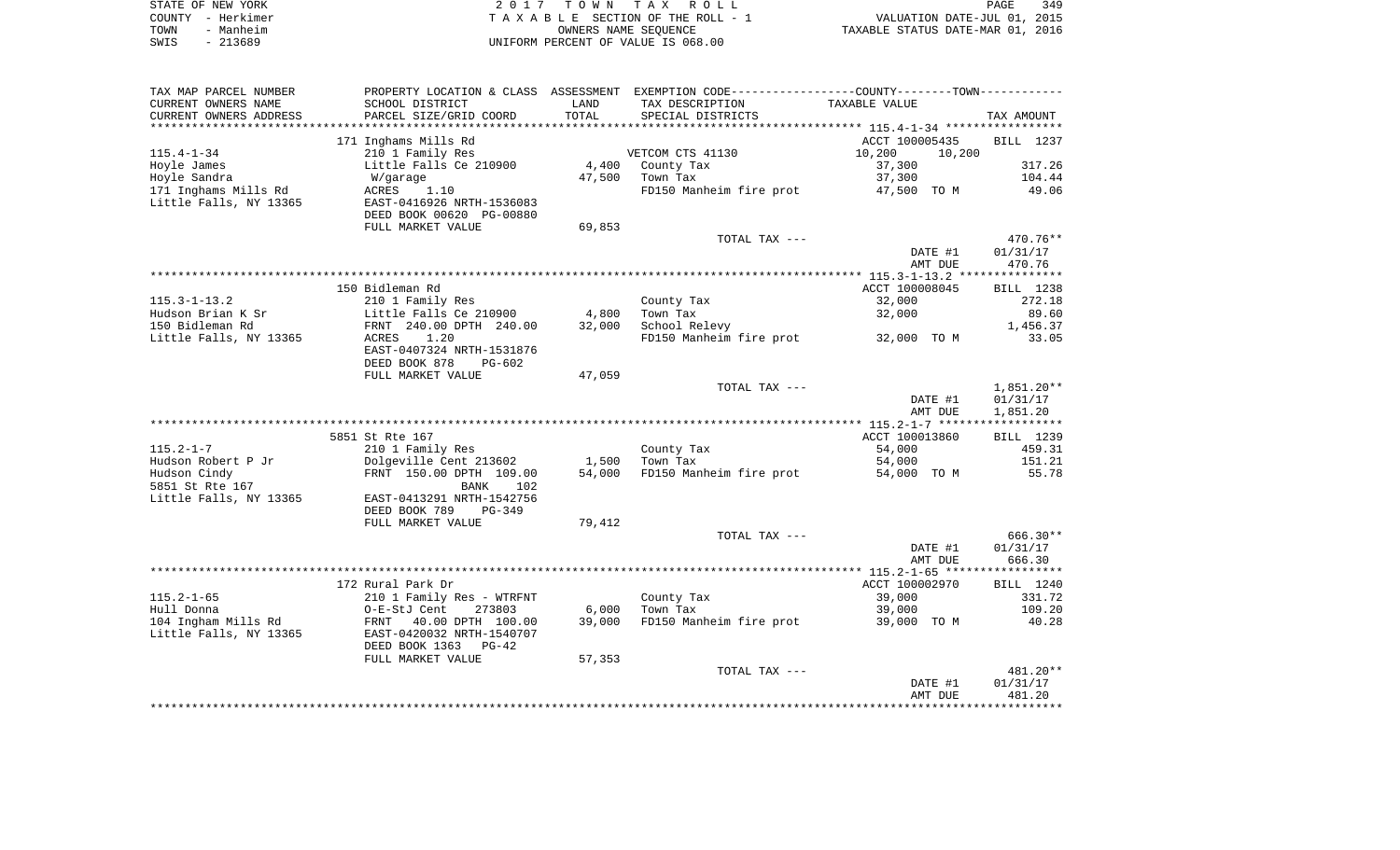|      | STATE OF NEW YORK | 2017 TOWN TAX ROLL                 | PAGE                             | 350 |
|------|-------------------|------------------------------------|----------------------------------|-----|
|      | COUNTY - Herkimer | TAXABLE SECTION OF THE ROLL - 1    | VALUATION DATE-JUL 01, 2015      |     |
| TOWN | - Manheim         | OWNERS NAME SEOUENCE               | TAXABLE STATUS DATE-MAR 01, 2016 |     |
| SWIS | - 213689          | UNIFORM PERCENT OF VALUE IS 068.00 |                                  |     |

| TAX MAP PARCEL NUMBER     |                           |         | PROPERTY LOCATION & CLASS ASSESSMENT EXEMPTION CODE---------------COUNTY-------TOWN---------- |                    |            |
|---------------------------|---------------------------|---------|-----------------------------------------------------------------------------------------------|--------------------|------------|
| CURRENT OWNERS NAME       | SCHOOL DISTRICT           | LAND    | TAX DESCRIPTION                                                                               | TAXABLE VALUE      |            |
| CURRENT OWNERS ADDRESS    | PARCEL SIZE/GRID COORD    | TOTAL   | SPECIAL DISTRICTS                                                                             |                    | TAX AMOUNT |
|                           |                           |         |                                                                                               |                    |            |
|                           | 104 Inghams Mills Rd      |         |                                                                                               | ACCT 100011220     | BILL 1241  |
| $115.4 - 1 - 45$          | 210 1 Family Res          |         | County Tax                                                                                    | 50,000             | 425.29     |
| Hull Donna                | Little Falls Ce 210900    | 7,600   | Town Tax                                                                                      | 50,000             | 140.01     |
| 104 Inghams Mills Rd      | W/garage                  | 50,000  | FD150 Manheim fire prot                                                                       | 50,000 TO M        | 51.64      |
| Little Falls, NY 13365    | FRNT 567.00 DPTH          |         |                                                                                               |                    |            |
|                           | ACRES<br>4.90             |         |                                                                                               |                    |            |
|                           | EAST-0416481 NRTH-1535083 |         |                                                                                               |                    |            |
|                           | DEED BOOK 1317 PG-356     |         |                                                                                               |                    |            |
|                           | FULL MARKET VALUE         | 73,529  |                                                                                               |                    |            |
|                           |                           |         | TOTAL TAX ---                                                                                 |                    | $616.94**$ |
|                           |                           |         |                                                                                               | DATE #1            | 01/31/17   |
|                           |                           |         |                                                                                               | AMT DUE            | 616.94     |
|                           |                           |         |                                                                                               |                    |            |
|                           | Inghams Mills Rd          |         |                                                                                               | ACCT 100011190     | BILL 1242  |
| $115.4 - 1 - 32$          | 312 Vac w/imprv           |         | County Tax                                                                                    | 8,000              | 68.05      |
| Hull William S            | Little Falls Ce 210900    | 7,500   | Town Tax                                                                                      | 8,000              | 22.40      |
| 104 Inghams Mills Rd      | FRNT 765.00 DPTH          | 8,000   | FD150 Manheim fire prot                                                                       | 8,000 TO M         | 8.26       |
| Little Falls, 13365       | <b>ACRES</b><br>2.80      |         |                                                                                               |                    |            |
|                           | EAST-0416077 NRTH-1535222 |         |                                                                                               |                    |            |
|                           | DEED BOOK 804<br>PG-527   |         |                                                                                               |                    |            |
|                           | FULL MARKET VALUE         | 11,765  |                                                                                               |                    |            |
|                           |                           |         | TOTAL TAX ---                                                                                 |                    | 98.71**    |
|                           |                           |         |                                                                                               | DATE #1            | 01/31/17   |
|                           |                           |         |                                                                                               | AMT DUE            | 98.71      |
|                           |                           |         |                                                                                               |                    |            |
|                           | 795 Snells Bush Rd        |         |                                                                                               | ACCT 100012180     | BILL 1243  |
| $115.4 - 1 - 90.1$        | 210 1 Family Res          |         | AGRIC 10 Y 41700                                                                              | 120,000<br>120,000 |            |
| Hulten Raymond C          | Little Falls Ce 210900    |         | 35,000 AG MKTS L 41720                                                                        | 22,936 22,936      |            |
| Mijares Judith P          | W/garage & Barns          |         | 229,800 County Tax                                                                            | 86,864             | 738.84     |
| 795 Snells Bush Rd        | FRNT 920.00 DPTH          |         | Town Tax                                                                                      | 86,864             | 243.23     |
| Little Falls, NY 13365    | ACRES 27.50               |         | FD150 Manheim fire prot                                                                       | 206,864 TO M       | 213.67     |
|                           | EAST-0419506 NRTH-1530327 |         | 22,936 EX                                                                                     |                    |            |
| MAY BE SUBJECT TO PAYMENT | DEED BOOK 1548 PG-673     |         |                                                                                               |                    |            |
| UNDER AGDIST LAW TIL 2020 | FULL MARKET VALUE         | 337,941 |                                                                                               |                    |            |
|                           |                           |         | TOTAL TAX ---                                                                                 |                    | 1,195.74** |
|                           |                           |         |                                                                                               | DATE #1            | 01/31/17   |
|                           |                           |         |                                                                                               | AMT DUE            | 1,195.74   |
|                           |                           |         |                                                                                               |                    |            |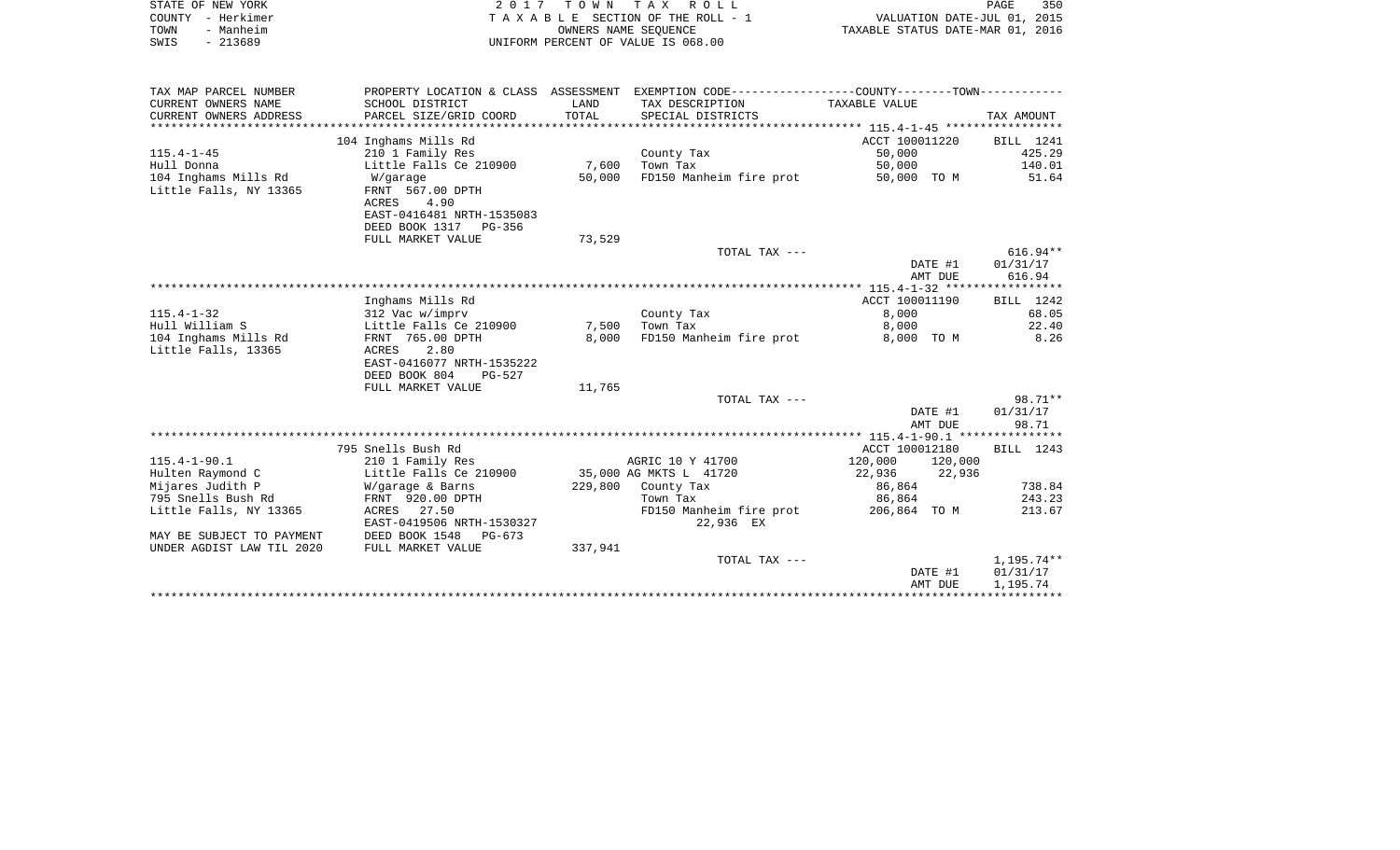| STATE OF NEW YORK |                   | 2017 TOWN TAX ROLL                 | PAGE                             | 351 |
|-------------------|-------------------|------------------------------------|----------------------------------|-----|
|                   | COUNTY - Herkimer | TAXABLE SECTION OF THE ROLL - 1    | VALUATION DATE-JUL 01, 2015      |     |
| TOWN              | - Manheim         | OWNERS NAME SEOUENCE               | TAXABLE STATUS DATE-MAR 01, 2016 |     |
| SWIS              | - 213689          | UNIFORM PERCENT OF VALUE IS 068.00 |                                  |     |

| TAX MAP PARCEL NUMBER     | PROPERTY LOCATION & CLASS ASSESSMENT |        | EXEMPTION CODE-----------------COUNTY--------TOWN----------- |                  |            |
|---------------------------|--------------------------------------|--------|--------------------------------------------------------------|------------------|------------|
| CURRENT OWNERS NAME       | SCHOOL DISTRICT                      | LAND   | TAX DESCRIPTION                                              | TAXABLE VALUE    |            |
| CURRENT OWNERS ADDRESS    | PARCEL SIZE/GRID COORD               | TOTAL  | SPECIAL DISTRICTS                                            |                  | TAX AMOUNT |
|                           |                                      |        |                                                              |                  |            |
|                           | Fish Rd                              |        |                                                              |                  | BILL 1244  |
| $115.4 - 2 - 23$          | 322 Rural vac>10                     |        | AG MKTS L 41720                                              | 10,176<br>10,176 |            |
| Hulten Raymond C          | Little Falls Ce 210900               | 17,000 | County Tax                                                   | 6,824            | 58.04      |
| Mijares Judith P          | FRNT 1375.00 DPTH                    | 17,000 | Town Tax                                                     | 6,824            | 19.11      |
| 795 Snells Bush Rd        | ACRES<br>25.60                       |        | FD150 Manheim fire prot                                      | 6,824 TO M       | 7.05       |
| Little Falls, NY 13365    | EAST-0416815 NRTH-1529296            |        | 10,176 EX                                                    |                  |            |
|                           | DEED BOOK 1548<br>$PG-673$           |        |                                                              |                  |            |
| MAY BE SUBJECT TO PAYMENT | FULL MARKET VALUE                    | 25,000 |                                                              |                  |            |
| UNDER AGDIST LAW TIL 2020 |                                      |        |                                                              |                  |            |
|                           |                                      |        | TOTAL TAX ---                                                |                  | $84.20**$  |
|                           |                                      |        |                                                              | DATE #1          | 01/31/17   |
|                           |                                      |        |                                                              | AMT DUE          | 84.20      |
|                           |                                      |        |                                                              |                  |            |
|                           | 341 Fish Rd                          |        |                                                              |                  | BILL 1245  |
| $115.4 - 1 - 90.2$        | 312 Vac w/imprv                      |        | County Tax                                                   | 11,000           | 93.56      |
| Hulten Raymond T          | Little Falls Ce 210900               | 9,000  | Town Tax                                                     | 11,000           | 30.80      |
| Hulten Lisa M             | FRNT 260.00 DPTH                     | 11,000 | School Relevy                                                |                  | 500.62     |
| 6623 St. Hwy 29           | ACRES<br>3.00                        |        | FD150 Manheim fire prot                                      | 11,000 TO M      | 11.36      |
| St. Johnsville, NY 13452  | EAST-0419035 NRTH-1530128            |        |                                                              |                  |            |
|                           | DEED BOOK 1130<br>PG-394             |        |                                                              |                  |            |
|                           | FULL MARKET VALUE                    | 16,176 |                                                              |                  |            |
|                           |                                      |        | TOTAL TAX ---                                                |                  | $636.34**$ |
|                           |                                      |        |                                                              | DATE #1          | 01/31/17   |
|                           |                                      |        |                                                              | AMT DUE          | 636.34     |
|                           |                                      |        |                                                              |                  |            |
|                           | Off Spencer Rd                       |        |                                                              |                  | BILL 1246  |
| $108.2 - 1 - 16$          | 311 Res vac land                     |        | County Tax                                                   | 26,500           | 225.40     |
| Hunt Chad A               | Dolgeville Cent 213602               | 26,500 | Town Tax                                                     | 26,500           | 74.20      |
| Craig Kimberly A          | ACRES 45.00                          | 26,500 | School Relevy                                                |                  | 584.54     |
| 83 1/2 N Main St          | EAST-0415569 NRTH-1553471            |        | FD150 Manheim fire prot                                      | 26,500 TO M      | 27.37      |
| Dolgeville, NY 13329      | DEED BOOK 1499<br>$PG-570$           |        |                                                              |                  |            |
|                           | FULL MARKET VALUE                    | 38,971 |                                                              |                  |            |
|                           |                                      |        | TOTAL TAX ---                                                |                  | $911.51**$ |
|                           |                                      |        |                                                              | DATE #1          | 01/31/17   |
|                           |                                      |        |                                                              | AMT DUE          | 911.51     |
|                           |                                      |        |                                                              |                  |            |
|                           | Spencer Rd                           |        |                                                              |                  | BILL 1247  |
| $108.2 - 1 - 32.1$        | 322 Rural vac>10                     |        | County Tax                                                   | 33,200           | 282.39     |
| Hunt Chad A               | Dolgeville Cent 213602               | 33,200 | Town Tax                                                     | 33,200           | 92.96      |
| Craig Kimberly A          | ACRES<br>33.20                       | 33,200 | School Relevy                                                |                  | 732.32     |
| 83 1/2 N Main St          | EAST-0415519 NRTH-1556354            |        | FD150 Manheim fire prot                                      | 33,200 TO M      | 34.29      |
| Dolgeville, NY 13329      | DEED BOOK 1499<br>$PG-570$           |        |                                                              |                  |            |
|                           | FULL MARKET VALUE                    | 48,824 |                                                              |                  |            |
|                           |                                      |        | TOTAL TAX ---                                                |                  | 1,141.96** |
|                           |                                      |        |                                                              | DATE #1          | 01/31/17   |
|                           |                                      |        |                                                              | AMT DUE          | 1,141.96   |
|                           |                                      |        |                                                              |                  |            |
|                           |                                      |        |                                                              |                  |            |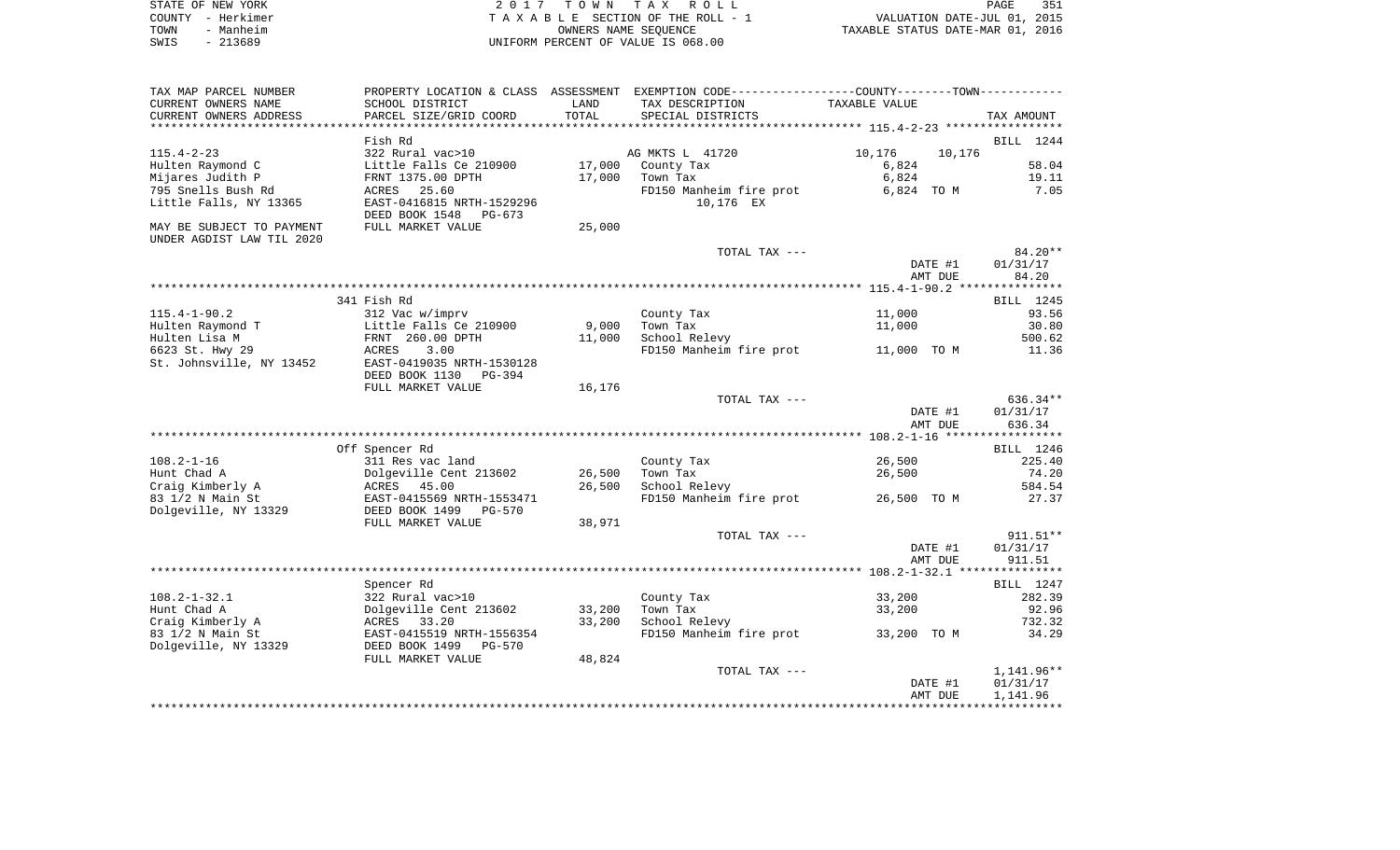|      | STATE OF NEW YORK | 2017 TOWN TAX ROLL                 | PAGE                             | 352 |
|------|-------------------|------------------------------------|----------------------------------|-----|
|      | COUNTY - Herkimer | TAXABLE SECTION OF THE ROLL - 1    | VALUATION DATE-JUL 01, 2015      |     |
| TOWN | - Manheim         | OWNERS NAME SEOUENCE               | TAXABLE STATUS DATE-MAR 01, 2016 |     |
| SWIS | - 213689          | UNIFORM PERCENT OF VALUE IS 068.00 |                                  |     |

| TAX MAP PARCEL NUMBER       | PROPERTY LOCATION & CLASS ASSESSMENT EXEMPTION CODE---------------COUNTY-------TOWN---------- |        |                         |                |            |
|-----------------------------|-----------------------------------------------------------------------------------------------|--------|-------------------------|----------------|------------|
| CURRENT OWNERS NAME         | SCHOOL DISTRICT                                                                               | LAND   | TAX DESCRIPTION         | TAXABLE VALUE  |            |
| CURRENT OWNERS ADDRESS      | PARCEL SIZE/GRID COORD                                                                        | TOTAL  | SPECIAL DISTRICTS       |                | TAX AMOUNT |
|                             |                                                                                               |        |                         |                |            |
|                             | 145 Bidleman Rd                                                                               |        |                         | ACCT 100011880 | BILL 1248  |
| $115.3 - 1 - 16$            | 270 Mfg housing                                                                               |        | County Tax              | 12,000         | 102.07     |
| Hurd William J              | Little Falls Ce 210900                                                                        | 1,000  | Town Tax                | 12,000         | 33.60      |
| 145 Bidleman Rd             | FRNT 100.00 DPTH 110.00                                                                       | 12,000 | FD150 Manheim fire prot | 12,000 TO M    | 12.39      |
| Little Falls, NY 13365-9801 | 0.25<br>ACRES                                                                                 |        |                         |                |            |
|                             | EAST-0407188 NRTH-1532055                                                                     |        |                         |                |            |
|                             | DEED BOOK 1439<br><b>PG-180</b>                                                               |        |                         |                |            |
|                             | FULL MARKET VALUE                                                                             | 17,647 |                         |                |            |
|                             |                                                                                               |        | TOTAL TAX ---           |                | 148.06**   |
|                             |                                                                                               |        |                         | DATE #1        | 01/31/17   |
|                             |                                                                                               |        |                         | AMT DUE        | 148.06     |
|                             |                                                                                               |        |                         |                |            |
|                             | 1126 Snells Bush Rd                                                                           |        |                         | ACCT 100005230 | BILL 1249  |
| $115.2 - 2 - 31$            | 210 1 Family Res                                                                              |        | County Tax              | 40,000         | 340.23     |
| Jackson Lorraine            | Little Falls Ce 210900                                                                        | 3,600  | Town Tax                | 40,000         | 112.00     |
| 1126 Snells Bush Rd         | W/garage                                                                                      | 40,000 | School Relevy           |                | 75.31      |
| Little Falls, NY 13365      | FRNT 219.00 DPTH 179.62                                                                       |        | FD150 Manheim fire prot | 40,000 TO M    | 41.32      |
|                             | ACRES<br>0.90                                                                                 |        |                         |                |            |
|                             | EAST-0419195 NRTH-1536945                                                                     |        |                         |                |            |
|                             | DEED BOOK 00630 PG-01013                                                                      |        |                         |                |            |
|                             | FULL MARKET VALUE                                                                             | 58,824 |                         |                |            |
|                             |                                                                                               |        | TOTAL TAX ---           |                | 568.86**   |
|                             |                                                                                               |        |                         | DATE #1        | 01/31/17   |
|                             |                                                                                               |        |                         | AMT DUE        | 568.86     |
|                             |                                                                                               |        |                         |                |            |
|                             | St Rte 167                                                                                    |        |                         |                | BILL 1250  |
| $108.4 - 2 - 8.5$           | 314 Rural vac<10                                                                              |        | County Tax              | 5.400          | 45.93      |
| Jaikin Peter Jr.            | Dolgeville Cent 213602                                                                        | 5,400  | Town Tax                | 5,400          | 15.12      |
| Jaikin Ruth                 | FRNT 867.00 DPTH                                                                              | 5,400  | FD150 Manheim fire prot | 5,400 TO M     | 5.58       |
| 60 E Spofford Ave           | ACRES<br>5.00                                                                                 |        |                         |                |            |
| Dolgeville, NY 13329        | EAST-0414099 NRTH-1548411                                                                     |        |                         |                |            |
|                             | DEED BOOK 1111<br><b>PG-96</b>                                                                |        |                         |                |            |
|                             | FULL MARKET VALUE                                                                             | 7,941  |                         |                |            |
|                             |                                                                                               |        | TOTAL TAX ---           |                | 66.63**    |
|                             |                                                                                               |        |                         | DATE #1        | 01/31/17   |
|                             |                                                                                               |        |                         | AMT DUE        | 66.63      |
|                             |                                                                                               |        |                         |                |            |
|                             | 234 Spencer Rd                                                                                |        |                         |                | BILL 1251  |
| $108.2 - 1 - 17.2$          | 210 1 Family Res                                                                              |        | County Tax              | 67,700         | 575.84     |
| Jaquay Kenneth S            | Dolgeville Cent 213602                                                                        | 4,800  | Town Tax                | 67,700         | 189.57     |
| Jaquay Keisha               | ACRES<br>1.80                                                                                 | 67,700 | FD150 Manheim fire prot | 67,700 TO M    | 69.93      |
| 234 Spencer Rd              | EAST-0413732 NRTH-1555029                                                                     |        |                         |                |            |
| Dolgeville, NY 13329        | DEED BOOK 1401<br>PG-463                                                                      |        |                         |                |            |
|                             | FULL MARKET VALUE                                                                             | 99,559 |                         |                |            |
|                             |                                                                                               |        | TOTAL TAX ---           |                | 835.34**   |
|                             |                                                                                               |        |                         | DATE #1        | 01/31/17   |
|                             |                                                                                               |        |                         | AMT DUE        | 835.34     |
|                             |                                                                                               |        |                         |                |            |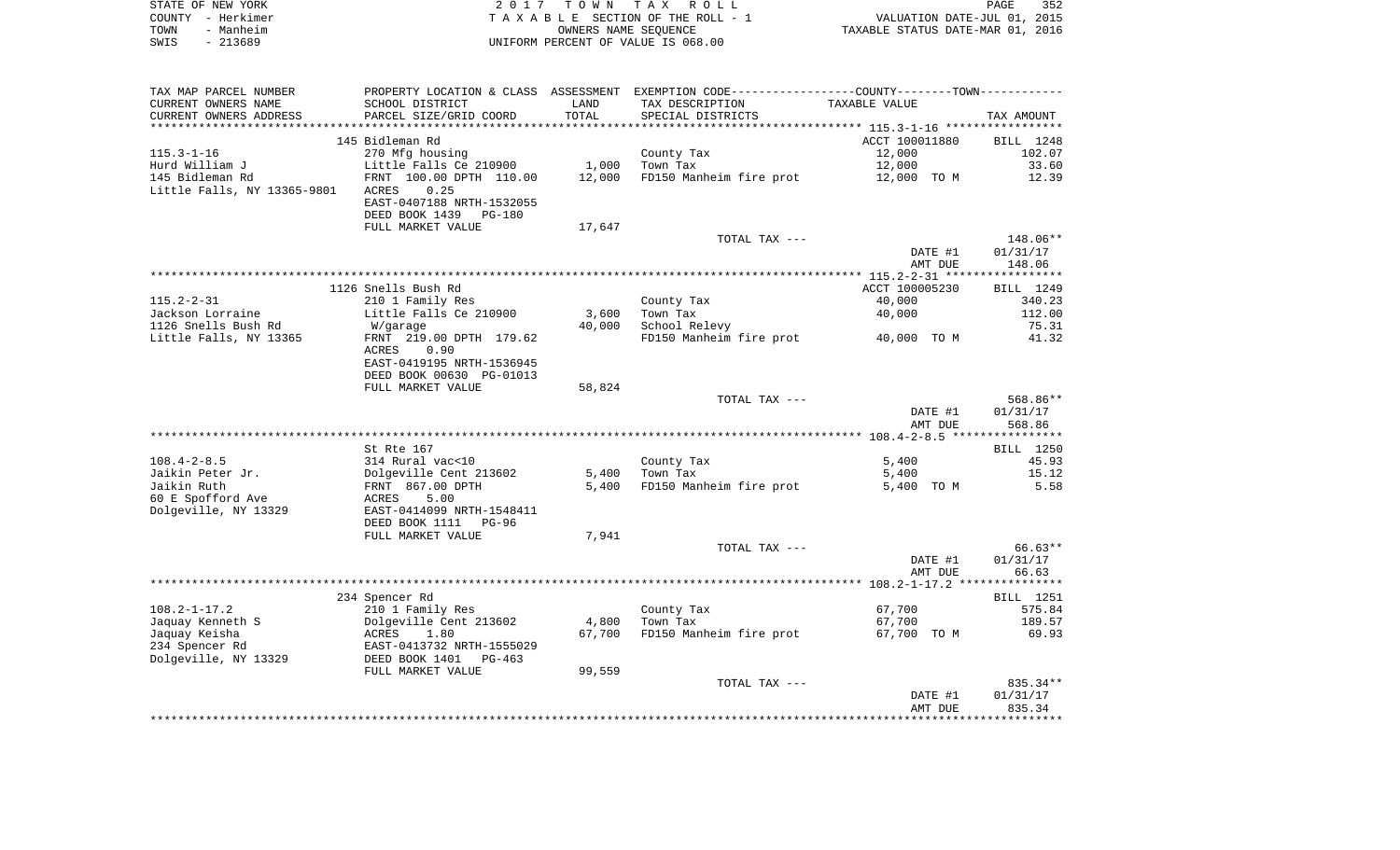|      | STATE OF NEW YORK | 2017 TOWN TAX ROLL                 | 353<br>PAGE                      |
|------|-------------------|------------------------------------|----------------------------------|
|      | COUNTY - Herkimer | TAXABLE SECTION OF THE ROLL - 1    | VALUATION DATE-JUL 01, 2015      |
| TOWN | - Manheim         | OWNERS NAME SEOUENCE               | TAXABLE STATUS DATE-MAR 01, 2016 |
| SWIS | - 213689          | UNIFORM PERCENT OF VALUE IS 068.00 |                                  |

| TAX MAP PARCEL NUMBER  |                              |        | PROPERTY LOCATION & CLASS ASSESSMENT EXEMPTION CODE----------------COUNTY-------TOWN----------- |                |            |
|------------------------|------------------------------|--------|-------------------------------------------------------------------------------------------------|----------------|------------|
| CURRENT OWNERS NAME    | SCHOOL DISTRICT              | LAND   | TAX DESCRIPTION                                                                                 | TAXABLE VALUE  |            |
| CURRENT OWNERS ADDRESS | PARCEL SIZE/GRID COORD       | TOTAL  | SPECIAL DISTRICTS                                                                               |                | TAX AMOUNT |
| ********************** | **************************** |        |                                                                                                 |                |            |
|                        | 1134 Snells Bush Rd          |        |                                                                                                 | ACCT 100000770 | BILL 1252  |
| $115.2 - 2 - 32$       | 270 Mfg housing              |        | County Tax                                                                                      | 29,500         | 250.92     |
| Jasewicz Donald T      | Little Falls Ce 210900       | 6,000  | Town Tax                                                                                        | 29,500         | 82.60      |
| Jasewicz Cathy A       | FRNT 250.00 DPTH 250.00      | 29,500 | FD150 Manheim fire prot                                                                         | 29,500 TO M    | 30.47      |
| 1134 Snells Bush Rd    | ACRES<br>1.50                |        |                                                                                                 |                |            |
| Little Falls, NY 13365 | EAST-0419194 NRTH-1537204    |        |                                                                                                 |                |            |
|                        | DEED BOOK 1113<br>PG-645     |        |                                                                                                 |                |            |
|                        | FULL MARKET VALUE            | 43,382 |                                                                                                 |                |            |
|                        |                              |        | TOTAL TAX ---                                                                                   |                | $363.99**$ |
|                        |                              |        |                                                                                                 | DATE #1        | 01/31/17   |
|                        |                              |        |                                                                                                 | AMT DUE        | 363.99     |
|                        |                              |        |                                                                                                 |                |            |
|                        | 387 Inghams Mills Rd         |        |                                                                                                 | ACCT 100007755 | BILL 1253  |
| $115.2 - 2 - 47$       | 270 Mfg housing              |        | County Tax                                                                                      | 11,500         | 97.82      |
| Jerin Casi             | Little Falls Ce 210900       | 6,000  | Town Tax                                                                                        | 11,500         | 32.20      |
| Carter Robert          | ACRES<br>1.50                | 11,500 | FD150 Manheim fire prot 11,500 TO M                                                             |                | 11.88      |
| 387 Inghams Mills Rd   | EAST-0420507 NRTH-1538071    |        |                                                                                                 |                |            |
| Little Falls, NY 13365 | DEED BOOK 1594<br>PG-615     |        |                                                                                                 |                |            |
|                        | FULL MARKET VALUE            | 16,912 |                                                                                                 |                |            |
|                        |                              |        | TOTAL TAX ---                                                                                   |                | 141.90**   |
|                        |                              |        |                                                                                                 | DATE #1        | 01/31/17   |
|                        |                              |        |                                                                                                 | AMT DUE        | 141.90     |
|                        |                              |        |                                                                                                 |                |            |
|                        | 115 Powerhouse Rd            |        |                                                                                                 | ACCT 100013740 | BILL 1254  |
| $115.2 - 2 - 26$       | 210 1 Family Res             |        | County Tax                                                                                      | 30,600         | 260.28     |
| Jerin Cori Lee         | O-E-StJ Cent<br>273803       | 1,000  | Town Tax                                                                                        | 30,600         | 85.68      |
| 115 Powerhouse Rd      | FRNT<br>50.00 DPTH<br>60.00  | 30,600 | FD150 Manheim fire prot                                                                         | 30,600 TO M    | 31.61      |
| Little Falls, NY 13365 | ACRES<br>0.06                |        |                                                                                                 |                |            |
|                        | EAST-0421580 NRTH-1539292    |        |                                                                                                 |                |            |
|                        | DEED BOOK 1594<br>PG-621     |        |                                                                                                 |                |            |
|                        | FULL MARKET VALUE            | 45,000 |                                                                                                 |                |            |
|                        |                              |        | TOTAL TAX ---                                                                                   |                | $377.57**$ |
|                        |                              |        |                                                                                                 | DATE #1        | 01/31/17   |
|                        |                              |        |                                                                                                 | AMT DUE        | 377.57     |
|                        |                              |        |                                                                                                 |                |            |
|                        | 108 Powerhouse Rd            |        |                                                                                                 | ACCT 100002640 | BILL 1255  |
| $115.2 - 2 - 43$       | 210 1 Family Res             |        | County Tax                                                                                      | 19,000         | 161.61     |
| Jerin Cori Lee         | O-E-StJ Cent<br>273803       | 100    | Town Tax                                                                                        | 19,000         | 53.20      |
| 115 Powerhouse Rd      | 36.00 DPTH<br>FRNT<br>36.00  |        | 19,000 FD150 Manheim fire prot                                                                  | 19,000 TO M    | 19.62      |
| Little Falls, NY 13365 | ACRES<br>0.03                |        |                                                                                                 |                |            |
|                        | EAST-0421579 NRTH-1539219    |        |                                                                                                 |                |            |
|                        | DEED BOOK 1594<br>PG-618     |        |                                                                                                 |                |            |
|                        | FULL MARKET VALUE            | 27,941 |                                                                                                 |                |            |
|                        |                              |        | TOTAL TAX ---                                                                                   |                | $234.43**$ |
|                        |                              |        |                                                                                                 | DATE #1        | 01/31/17   |
|                        |                              |        |                                                                                                 | AMT DUE        | 234.43     |
|                        |                              |        |                                                                                                 |                |            |
|                        |                              |        |                                                                                                 |                |            |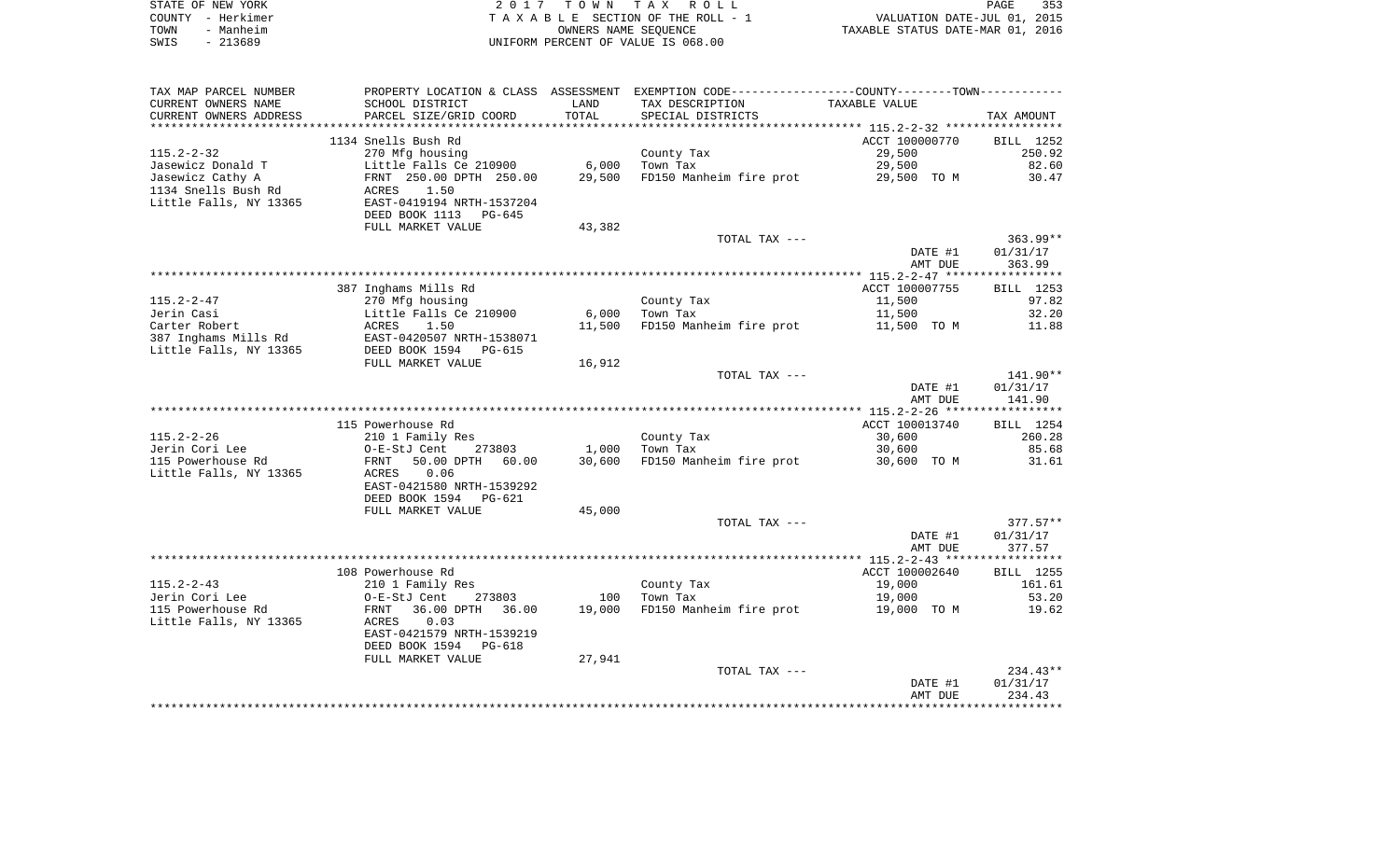| STATE OF NEW YORK      |                                      |       | 2017 TOWN TAX ROLL                 |                                                             | PAGE                        | 354 |
|------------------------|--------------------------------------|-------|------------------------------------|-------------------------------------------------------------|-----------------------------|-----|
| - Herkimer<br>COUNTY   |                                      |       | TAXABLE SECTION OF THE ROLL - 1    |                                                             | VALUATION DATE-JUL 01, 2015 |     |
| - Manheim<br>TOWN      |                                      |       | OWNERS NAME SEOUENCE               | TAXABLE STATUS DATE-MAR 01, 2016                            |                             |     |
| $-213689$<br>SWIS      |                                      |       | UNIFORM PERCENT OF VALUE IS 068.00 |                                                             |                             |     |
|                        |                                      |       |                                    |                                                             |                             |     |
|                        |                                      |       |                                    |                                                             |                             |     |
| TAX MAP PARCEL NUMBER  | PROPERTY LOCATION & CLASS ASSESSMENT |       |                                    | EXEMPTION CODE-----------------COUNTY-------TOWN----------- |                             |     |
| CURRENT OWNERS NAME    | SCHOOL DISTRICT                      | LAND  | TAX DESCRIPTION                    | TAXABLE VALUE                                               |                             |     |
| CURRENT OWNERS ADDRESS | PARCEL SIZE/GRID COORD               | TOTAL | SPECIAL DISTRICTS                  |                                                             | TAX AMOUNT                  |     |
|                        |                                      |       |                                    |                                                             |                             |     |

|                           | 260 Cemetery Rd           |        |                         | ACCT 100007745   | BILL 1256        |
|---------------------------|---------------------------|--------|-------------------------|------------------|------------------|
| $115.2 - 2 - 10.2$        | 210 1 Family Res          |        | County Tax              | 47,300           | 402.32           |
| Jerin Richard E Jr.       | O-E-StJ Cent<br>273803    | 2,000  | Town Tax                | 47,300           | 132.45           |
| 260 Cemetery Rd           | W/barn                    | 47,300 | FD150 Manheim fire prot | 47,300 TO M      | 48.86            |
| Little Falls, NY 13365    | FRNT 235.00 DPTH 165.00   |        |                         |                  |                  |
|                           | 0.49<br><b>ACRES</b>      |        |                         |                  |                  |
|                           | EAST-0421429 NRTH-1539289 |        |                         |                  |                  |
|                           | DEED BOOK 1594 PG-624     |        |                         |                  |                  |
|                           | FULL MARKET VALUE         | 69,559 |                         |                  |                  |
|                           |                           |        | TOTAL TAX ---           |                  | 583.63**         |
|                           |                           |        |                         | DATE #1          | 01/31/17         |
|                           |                           |        |                         | AMT DUE          | 583.63           |
|                           |                           |        |                         |                  |                  |
|                           | 246 Cemetery Rd           |        |                         | ACCT 100007700   | BILL 1257        |
| $115.2 - 2 - 11$          | 311 Res vac land          |        | County Tax              | 2,000            | 17.01            |
| Jerin Richard E Jr.       | 273803<br>O-E-StJ Cent    | 2,000  | Town Tax                | 2,000            | 5.60             |
| 260 Cemetery Rd           | 0.49<br>ACRES             | 2,000  | FD150 Manheim fire prot | 2,000 TO M       | 2.07             |
| Little Falls, NY 13365    | EAST-0421335 NRTH-1539436 |        |                         |                  |                  |
|                           | DEED BOOK 1594 PG-627     |        |                         |                  |                  |
|                           | FULL MARKET VALUE         | 2,941  |                         |                  |                  |
|                           |                           |        | TOTAL TAX ---           |                  | $24.68**$        |
|                           |                           |        |                         | DATE #1          | 01/31/17         |
|                           |                           |        |                         | AMT DUE          | 24.68            |
|                           |                           |        |                         |                  |                  |
|                           | Snells Bush Rd            |        |                         | ACCT 100008430   | <b>BILL</b> 1258 |
| $115.4 - 1 - 36$          | 105 Vac farmland          |        | AG MKTS L 41720         | 13,135<br>13,135 |                  |
| Johnson Donald I          | Little Falls Ce 210900    |        | 24,000 County Tax       | 10,865           | 92.42            |
| Johnson Phyllis           | ACRES 34.00 BANK<br>135   | 24,000 | Town Tax                | 10,865           | 30.42            |
| 920 Snells Bush Rd        | EAST-0418933 NRTH-1535302 |        | FD150 Manheim fire prot | 10,865 TO M      | 11.22            |
| Little Falls, NY 13365    | DEED BOOK 736<br>PG-153   |        | 13,135 EX               |                  |                  |
|                           | FULL MARKET VALUE         | 35,294 |                         |                  |                  |
| MAY BE SUBJECT TO PAYMENT |                           |        |                         |                  |                  |
| UNDER AGDIST LAW TIL 2020 |                           |        |                         |                  |                  |
|                           |                           |        | TOTAL TAX ---           |                  | 134.06**         |
|                           |                           |        |                         | DATE #1          | 01/31/17         |
|                           |                           |        |                         | AMT DUE          | 134.06           |
|                           |                           |        |                         |                  |                  |

|                           |                            |        |                         | AMI DUE          |       | 134.06     |
|---------------------------|----------------------------|--------|-------------------------|------------------|-------|------------|
|                           |                            |        |                         |                  |       |            |
|                           | Snells Bush Rd             |        |                         | ACCT 100003335   |       | BILL 1259  |
| $115.4 - 1 - 56$          | 105 Vac farmland           |        | AG MKTS L 41720         | 8,092            | 8,092 |            |
| Johnson Donald I          | Little Falls Ce 210900     | 17,600 | County Tax              | 9,508            |       | 80.87      |
| Johnson Phyllis           | 23.30 BANK<br>135<br>ACRES | 17,600 | Town Tax                | 9,508            |       | 26.62      |
| 920 Snells Bush Rd        | EAST-0419275 NRTH-1533365  |        | FD150 Manheim fire prot | 9,508<br>TO M    |       | 9.82       |
| Little Falls, NY 13365    | DEED BOOK 736<br>$PG-153$  |        | 8,092 EX                |                  |       |            |
|                           | FULL MARKET VALUE          | 25,882 |                         |                  |       |            |
| MAY BE SUBJECT TO PAYMENT |                            |        |                         |                  |       |            |
| UNDER AGDIST LAW TIL 2020 |                            |        |                         |                  |       |            |
|                           |                            |        | TOTAL TAX ---           |                  |       | $117.31**$ |
|                           |                            |        |                         | <b>0.1 קידות</b> |       | 01/21/17   |

 DATE #1 01/31/17 AMT DUE 117.31\*\*\*\*\*\*\*\*\*\*\*\*\*\*\*\*\*\*\*\*\*\*\*\*\*\*\*\*\*\*\*\*\*\*\*\*\*\*\*\*\*\*\*\*\*\*\*\*\*\*\*\*\*\*\*\*\*\*\*\*\*\*\*\*\*\*\*\*\*\*\*\*\*\*\*\*\*\*\*\*\*\*\*\*\*\*\*\*\*\*\*\*\*\*\*\*\*\*\*\*\*\*\*\*\*\*\*\*\*\*\*\*\*\*\*\*\*\*\*\*\*\*\*\*\*\*\*\*\*\*\*\*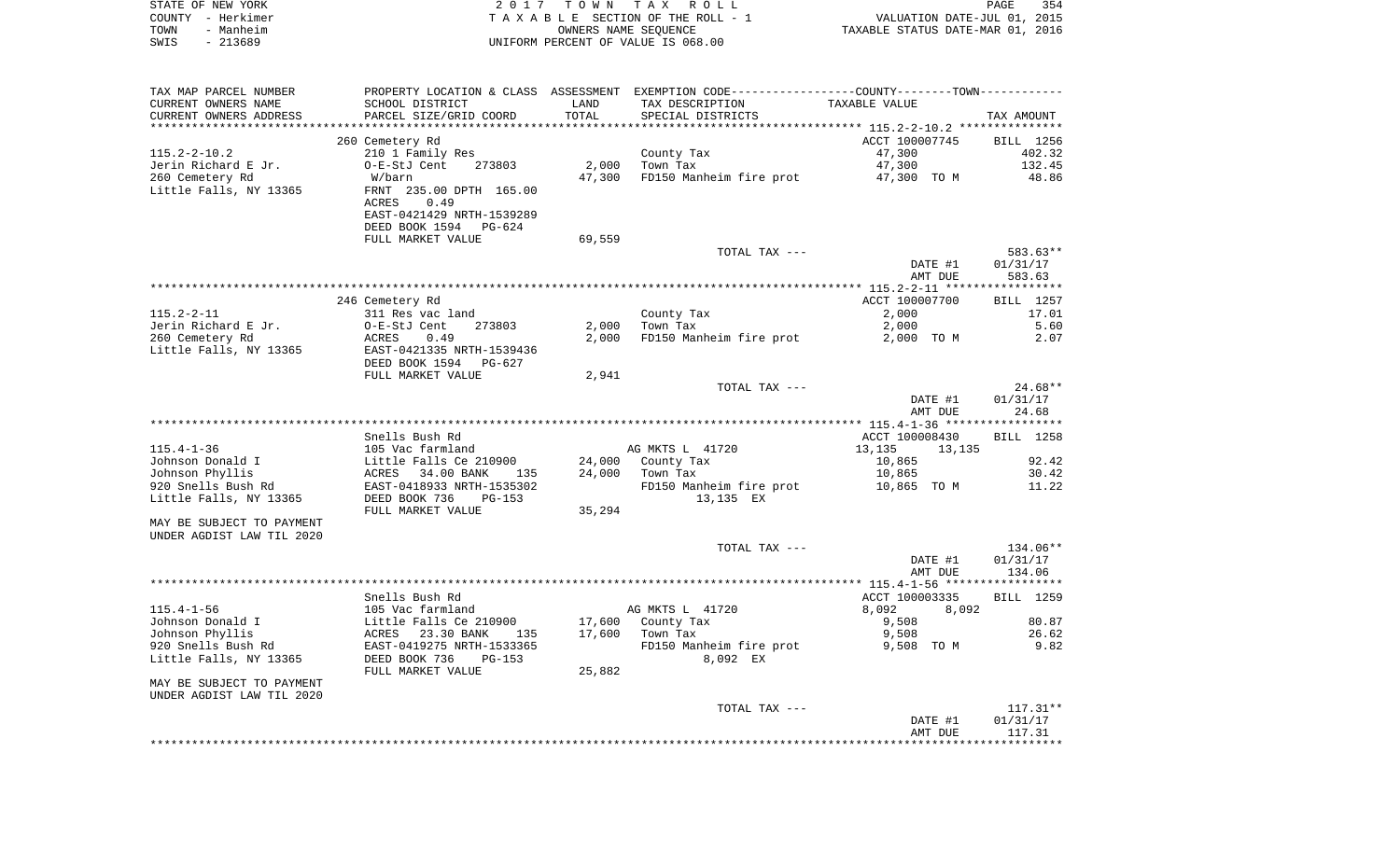| STATE OF NEW YORK | 2017 TOWN TAX ROLL                 | 355<br>PAGE                      |
|-------------------|------------------------------------|----------------------------------|
| COUNTY - Herkimer | TAXABLE SECTION OF THE ROLL - 1    | VALUATION DATE-JUL 01, 2015      |
| - Manheim<br>TOWN | OWNERS NAME SEOUENCE               | TAXABLE STATUS DATE-MAR 01, 2016 |
| - 213689<br>SWIS  | UNIFORM PERCENT OF VALUE IS 068.00 |                                  |

| TAX MAP PARCEL NUMBER     |                            |         | PROPERTY LOCATION & CLASS ASSESSMENT EXEMPTION CODE----------------COUNTY--------TOWN---------- |                |         |                    |
|---------------------------|----------------------------|---------|-------------------------------------------------------------------------------------------------|----------------|---------|--------------------|
| CURRENT OWNERS NAME       | SCHOOL DISTRICT            | LAND    | TAX DESCRIPTION                                                                                 | TAXABLE VALUE  |         |                    |
| CURRENT OWNERS ADDRESS    | PARCEL SIZE/GRID COORD     | TOTAL   | SPECIAL DISTRICTS                                                                               |                |         | TAX AMOUNT         |
|                           |                            |         |                                                                                                 |                |         |                    |
|                           | Snells Bush Rd             |         |                                                                                                 | ACCT 100008400 |         | BILL 1260          |
| $116.3 - 1 - 4$           | 105 Vac farmland           |         | AG MKTS L 41720                                                                                 | 16,653         | 16,653  |                    |
| Johnson Donald I          | Little Falls Ce 210900     | 38,300  | County Tax                                                                                      | 21,647         |         | 184.12             |
| Johnson Phyllis           | 69.70 BANK<br>ACRES<br>135 | 38,300  | Town Tax                                                                                        | 21,647         |         | 60.61              |
| 920 Snells Bush Rd        | EAST-0421013 NRTH-1535214  |         | FD150 Manheim fire prot                                                                         | 21,647 TO M    |         | 22.36              |
| Little Falls, NY 13365    | DEED BOOK 736<br>$PG-153$  |         | 16,653 EX                                                                                       |                |         |                    |
|                           | FULL MARKET VALUE          | 56,324  |                                                                                                 |                |         |                    |
| MAY BE SUBJECT TO PAYMENT |                            |         |                                                                                                 |                |         |                    |
| UNDER AGDIST LAW TIL 2020 |                            |         |                                                                                                 |                |         |                    |
|                           |                            |         | TOTAL TAX ---                                                                                   |                |         | $267.09**$         |
|                           |                            |         |                                                                                                 |                | DATE #1 | 01/31/17           |
|                           |                            |         |                                                                                                 |                | AMT DUE | 267.09             |
|                           |                            |         |                                                                                                 |                |         | ****************** |
|                           | Snells Bush Rd             |         |                                                                                                 | ACCT 100013440 |         | BILL 1261          |
| $116.3 - 1 - 5$           | 105 Vac farmland           |         | AG MKTS L 41720                                                                                 | 18,083         | 18,083  |                    |
| Johnson Donald I          | Little Falls Ce 210900     |         | 34,000 County Tax                                                                               | 15,917         |         | 135.39             |
| Johnson Phyllis A         | 58.00<br>ACRES             | 34,000  | Town Tax                                                                                        | 15,917         |         | 44.57              |
| 920 Snells Bush Rd        | EAST-0421186 NRTH-1534325  |         | FD150 Manheim fire prot                                                                         | 15,917 TO M    |         | 16.44              |
| Little Falls, NY 13365    | DEED BOOK 1515<br>PG-988   |         | 18,083 EX                                                                                       |                |         |                    |
|                           | FULL MARKET VALUE          | 50,000  |                                                                                                 |                |         |                    |
| MAY BE SUBJECT TO PAYMENT |                            |         |                                                                                                 |                |         |                    |
| UNDER AGDIST LAW TIL 2020 |                            |         |                                                                                                 |                |         |                    |
|                           |                            |         | TOTAL TAX ---                                                                                   |                |         | $196.40**$         |
|                           |                            |         |                                                                                                 |                | DATE #1 | 01/31/17           |
|                           |                            |         |                                                                                                 |                | AMT DUE | 196.40             |
|                           |                            |         |                                                                                                 |                |         |                    |
|                           | 920 Snells Bush Rd         |         |                                                                                                 | ACCT 100008460 |         | BILL 1262          |
| $116.3 - 1 - 6$           | 120 Field crops            |         | AG MKTS L 41720                                                                                 | 19,280         | 19,280  |                    |
| Johnson Donald I          | Little Falls Ce 210900     | 44,800  | County Tax                                                                                      | 127,070        |         | 1,080.83           |
| Johnson Phyllis           | 68.00 BANK<br>ACRES<br>135 | 146,350 | Town Tax                                                                                        | 127,070        |         | 355.81             |
| 920 Snells Bush Rd        | EAST-0421300 NRTH-1533341  |         | FD150 Manheim fire prot                                                                         | 127,070 TO M   |         | 131.25             |
| Little Falls, NY 13365    | DEED BOOK 736<br>$PG-153$  |         | 19,280 EX                                                                                       |                |         |                    |
|                           | FULL MARKET VALUE          | 215,221 |                                                                                                 |                |         |                    |
| MAY BE SUBJECT TO PAYMENT |                            |         |                                                                                                 |                |         |                    |
| UNDER AGDIST LAW TIL 2020 |                            |         |                                                                                                 |                |         |                    |
|                           |                            |         | TOTAL TAX ---                                                                                   |                |         | 1,567.89**         |
|                           |                            |         |                                                                                                 |                | DATE #1 | 01/31/17           |
|                           |                            |         |                                                                                                 |                | AMT DUE | 1,567.89           |
|                           |                            |         |                                                                                                 |                |         |                    |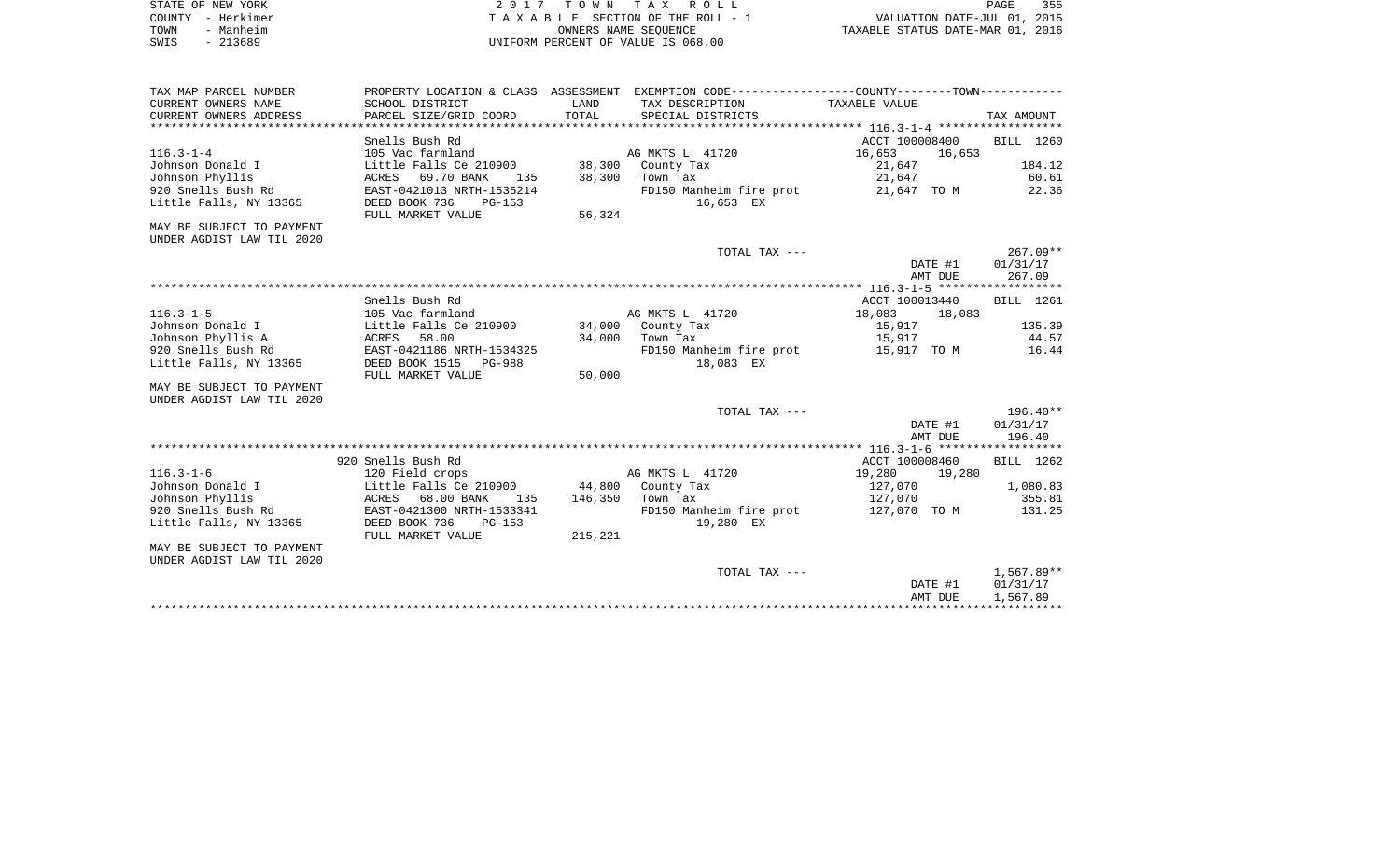| STATE OF NEW YORK | 2017 TOWN TAX ROLL                 | 356<br>PAGE                      |
|-------------------|------------------------------------|----------------------------------|
| COUNTY - Herkimer | TAXABLE SECTION OF THE ROLL - 1    | VALUATION DATE-JUL 01, 2015      |
| TOWN<br>- Manheim | OWNERS NAME SEOUENCE               | TAXABLE STATUS DATE-MAR 01, 2016 |
| $-213689$<br>SWIS | UNIFORM PERCENT OF VALUE IS 068.00 |                                  |

| TAX MAP PARCEL NUMBER     |                              |        | PROPERTY LOCATION & CLASS ASSESSMENT EXEMPTION CODE---------------COUNTY-------TOWN---------- |                |              |
|---------------------------|------------------------------|--------|-----------------------------------------------------------------------------------------------|----------------|--------------|
| CURRENT OWNERS NAME       | SCHOOL DISTRICT              | LAND   | TAX DESCRIPTION                                                                               | TAXABLE VALUE  |              |
| CURRENT OWNERS ADDRESS    | PARCEL SIZE/GRID COORD       | TOTAL  | SPECIAL DISTRICTS                                                                             |                | TAX AMOUNT   |
| ***********************   | **************************   |        |                                                                                               |                |              |
|                           | OFF Snells Bush Rd & Inghams |        |                                                                                               |                | BILL 1263    |
| $116.3 - 1 - 12$          | 322 Rural vac>10             |        | AG MKTS L 41720                                                                               | 5,205<br>5,205 |              |
| Johnson Donald I          | Little Falls Ce 210900       | 9,100  | County Tax                                                                                    | 3,895          | 33.13        |
| Johnson Phyllis           | ACRES 13.20                  | 9,100  | Town Tax                                                                                      | 3,895          | 10.91        |
| 920 Snells Bush Rd        | EAST-0420547 NRTH-1536451    |        | FD150 Manheim fire prot                                                                       | 3,895 TO M     | 4.02         |
| Little Falls, NY 13365    | DEED BOOK 736<br>$PG-153$    |        | 5,205 EX                                                                                      |                |              |
|                           | FULL MARKET VALUE            | 13,382 |                                                                                               |                |              |
| MAY BE SUBJECT TO PAYMENT |                              |        |                                                                                               |                |              |
| UNDER AGDIST LAW TIL 2020 |                              |        |                                                                                               |                |              |
|                           |                              |        | TOTAL TAX ---                                                                                 |                | 48.06**      |
|                           |                              |        |                                                                                               | DATE #1        | 01/31/17     |
|                           |                              |        |                                                                                               | AMT DUE        | 48.06        |
|                           |                              |        |                                                                                               |                |              |
|                           | 8345 St Rte 5                |        |                                                                                               | ACCT 100006150 | BILL 1264    |
| $123.1 - 1 - 11$          | 210 1 Family Res             |        | County Tax                                                                                    | 55,300         | 470.37       |
| Johnson Jeffrey J         | O-E-StJ Cent<br>273803       | 3,000  | Town Tax                                                                                      | 55,300         | 154.85       |
| Johnson Stephanie R       | W/garage                     | 55,300 | School Relevy                                                                                 |                | 906.27       |
| 8345 St Rte 5             | FRNT 156.00 DPTH 209.42      |        | FD150 Manheim fire prot                                                                       | 55,300 TO M    | 57.12        |
| Little Falls, NY 13365    | EAST-0420507 NRTH-1522661    |        |                                                                                               |                |              |
|                           | DEED BOOK 1138<br>PG-79      |        |                                                                                               |                |              |
|                           | FULL MARKET VALUE            | 81,324 |                                                                                               |                |              |
|                           |                              |        | TOTAL TAX ---                                                                                 |                | $1,588.61**$ |
|                           |                              |        |                                                                                               | DATE #1        | 01/31/17     |
|                           |                              |        |                                                                                               | AMT DUE        | 1,588.61     |
|                           |                              |        |                                                                                               |                |              |
|                           | St Rte 170A                  |        |                                                                                               |                | BILL 1265    |
| $108.1 - 1 - 22$          | 210 1 Family Res             |        | County Tax                                                                                    | 64,000         | 544.37       |
| Johnson Ronald E          | West Canada Val 212402       | 1,200  | Town Tax                                                                                      | 64,000         | 179.21       |
| 118 St Rte 170A           | FRNT 150.00 DPTH 185.00      | 64,000 | FD150 Manheim fire prot                                                                       | 64,000 TO M    | 66.10        |
| Little Falls, NY 13365    | EAST-0395828 NRTH-1553900    |        |                                                                                               |                |              |
|                           | DEED BOOK 1366<br>PG-366     |        |                                                                                               |                |              |
|                           | FULL MARKET VALUE            | 94,118 |                                                                                               |                |              |
|                           |                              |        | TOTAL TAX ---                                                                                 |                | 789.68**     |
|                           |                              |        |                                                                                               | DATE #1        | 01/31/17     |
|                           |                              |        |                                                                                               | AMT DUE        | 789.68       |
|                           |                              |        |                                                                                               |                |              |
|                           | 722 Bronner Rd               |        |                                                                                               | ACCT 100012600 | BILL 1266    |
| $108.4 - 2 - 15$          | 210 1 Family Res             |        | County Tax                                                                                    | 38,500         | 327.47       |
| Johnston Carl             | Dolgeville Cent 213602       | 10,200 | Town Tax                                                                                      | 38,500         | 107.80       |
| Johnston Ruth             | <b>ACRES</b><br>4.50         | 38,500 | FD150 Manheim fire prot                                                                       | 38,500 TO M    | 39.77        |
| 722 Bronner Rd            | EAST-0411450 NRTH-1545988    |        |                                                                                               |                |              |
| Little Falls, NY 13365    | DEED BOOK 00634 PG-00861     |        |                                                                                               |                |              |
|                           | FULL MARKET VALUE            | 56,618 |                                                                                               |                |              |
|                           |                              |        | TOTAL TAX ---                                                                                 |                | $475.04**$   |
|                           |                              |        |                                                                                               | DATE #1        | 01/31/17     |
|                           |                              |        |                                                                                               | AMT DUE        | 475.04       |
|                           |                              |        |                                                                                               |                |              |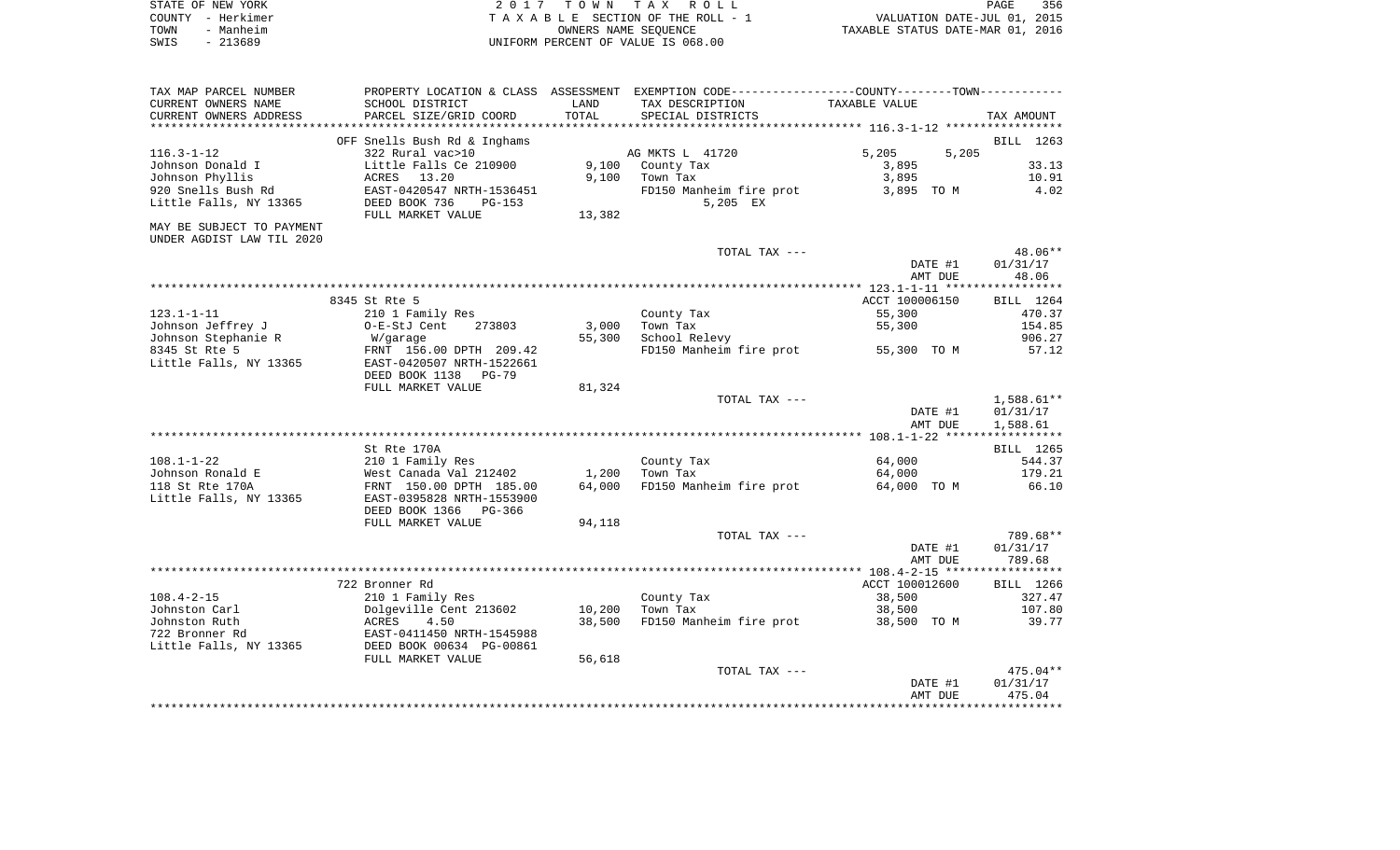| STATE OF NEW YORK |                   | 2017 TOWN TAX ROLL                 | 357<br>PAGE                      |
|-------------------|-------------------|------------------------------------|----------------------------------|
|                   | COUNTY - Herkimer | TAXABLE SECTION OF THE ROLL - 1    | VALUATION DATE-JUL 01, 2015      |
| TOWN              | - Manheim         | OWNERS NAME SEOUENCE               | TAXABLE STATUS DATE-MAR 01, 2016 |
| SWIS              | $-213689$         | UNIFORM PERCENT OF VALUE IS 068.00 |                                  |

| TAX MAP PARCEL NUMBER  | PROPERTY LOCATION & CLASS ASSESSMENT EXEMPTION CODE----------------COUNTY--------TOWN---------- |        |                         |                       |                        |
|------------------------|-------------------------------------------------------------------------------------------------|--------|-------------------------|-----------------------|------------------------|
| CURRENT OWNERS NAME    | SCHOOL DISTRICT                                                                                 | LAND   | TAX DESCRIPTION         | TAXABLE VALUE         |                        |
| CURRENT OWNERS ADDRESS | PARCEL SIZE/GRID COORD                                                                          | TOTAL  | SPECIAL DISTRICTS       |                       | TAX AMOUNT             |
|                        |                                                                                                 |        |                         |                       |                        |
|                        | 722 Burrell Rd                                                                                  |        |                         | ACCT 100005495        | BILL 1267              |
| $108.3 - 1 - 3$        | 210 1 Family Res                                                                                |        | County Tax              | 25,000                | 212.64                 |
| Johnston Carl P Jr     | Little Falls Ce 210900                                                                          | 8,800  | Town Tax                | 25,000                | 70.00                  |
| Johnston Ruth A        | FRNT 375.00 DPTH                                                                                | 25,000 | FD150 Manheim fire prot | 25,000 TO M           | 25.82                  |
| 722 Burrell Rd         | ACRES<br>2.80                                                                                   |        |                         |                       |                        |
| Little Falls, NY 13365 | EAST-0399150 NRTH-1551250                                                                       |        |                         |                       |                        |
|                        | DEED BOOK 1100<br><b>PG-759</b>                                                                 |        |                         |                       |                        |
|                        | FULL MARKET VALUE                                                                               | 36,765 |                         |                       |                        |
|                        |                                                                                                 |        | TOTAL TAX ---           | DATE #1               | $308.46**$<br>01/31/17 |
|                        |                                                                                                 |        |                         |                       | 308.46                 |
|                        |                                                                                                 |        |                         | AMT DUE               |                        |
|                        | 440 Inghams Mills Rd                                                                            |        |                         | ACCT 100000270        | BILL 1268              |
| $115.2 - 2 - 21$       | 210 1 Family Res                                                                                |        | County Tax              | 51,300                | 436.35                 |
| Jones George B         | O-E-StJ Cent<br>273803                                                                          | 2,800  | Town Tax                |                       | 143.65                 |
| Jones Sundi            | FRNT 242.00 DPTH 180.00                                                                         | 51,300 | FD150 Manheim fire prot | 51,300<br>51,300 TO M | 52.99                  |
| 440 Inghams Mills Rd   | 0.70<br>ACRES                                                                                   |        |                         |                       |                        |
| Little Falls, NY 13365 | EAST-0421522 NRTH-1538821                                                                       |        |                         |                       |                        |
|                        | DEED BOOK 669<br>PG-396                                                                         |        |                         |                       |                        |
|                        | FULL MARKET VALUE                                                                               | 75,441 |                         |                       |                        |
|                        |                                                                                                 |        | TOTAL TAX ---           |                       | $632.99**$             |
|                        |                                                                                                 |        |                         | DATE #1               | 01/31/17               |
|                        |                                                                                                 |        |                         | AMT DUE               | 632.99                 |
|                        |                                                                                                 |        |                         |                       |                        |
|                        | Inghams Mills Rd                                                                                |        |                         | ACCT 100005610        | BILL 1269              |
| $115.2 - 2 - 23$       |                                                                                                 |        | County Tax              | 1,000                 | 8.51                   |
| Jones George B         | 314 Rural vac<10<br>O-E-StJ Cent<br>273803                                                      | 1,000  | Town Tax                | 1,000                 | 2.80                   |
| Jones Sundi            | FRNT 64.50 DPTH 190.00                                                                          | 1,000  | FD150 Manheim fire prot | 1,000 TO M            | 1.03                   |
| 440 Inghams Mills Rd   | 0.28<br>ACRES                                                                                   |        |                         |                       |                        |
| Little Falls, NY 13365 | EAST-0421456 NRTH-1538713                                                                       |        |                         |                       |                        |
|                        | DEED BOOK 00659 PG-00725                                                                        |        |                         |                       |                        |
|                        | FULL MARKET VALUE                                                                               | 1,471  |                         |                       |                        |
|                        |                                                                                                 |        | TOTAL TAX ---           |                       | $12.34**$              |
|                        |                                                                                                 |        |                         | DATE #1               | 01/31/17               |
|                        |                                                                                                 |        |                         | AMT DUE               | 12.34                  |
|                        |                                                                                                 |        |                         |                       |                        |
|                        | Van Buren St Ext                                                                                |        |                         | ACCT 100007020        | <b>BILL</b> 1270       |
| $108.4 - 1 - 65$       | 311 Res vac land                                                                                |        | County Tax              | 300                   | 2.55                   |
| Jones Michelle         | Dolgeville Cent 213602                                                                          | 300    | Town Tax                | 300                   | 0.84                   |
| 612 Ganesvoort St      | FRNT 65.00 DPTH 180.00                                                                          | 300    | FD150 Manheim fire prot | 300 TO M              | .31                    |
| Little Falls, NY 13365 | ACRES 0.27                                                                                      |        |                         |                       |                        |
|                        | EAST-0420311 NRTH-1551047                                                                       |        |                         |                       |                        |
|                        | DEED BOOK 00649 PG-00884                                                                        |        |                         |                       |                        |
|                        | FULL MARKET VALUE                                                                               | 441    |                         |                       |                        |
|                        |                                                                                                 |        | TOTAL TAX ---           |                       | $3.70**$               |
|                        |                                                                                                 |        |                         | DATE #1               | 01/31/17               |
|                        |                                                                                                 |        |                         |                       |                        |
|                        |                                                                                                 |        |                         | AMT DUE               | 3.70                   |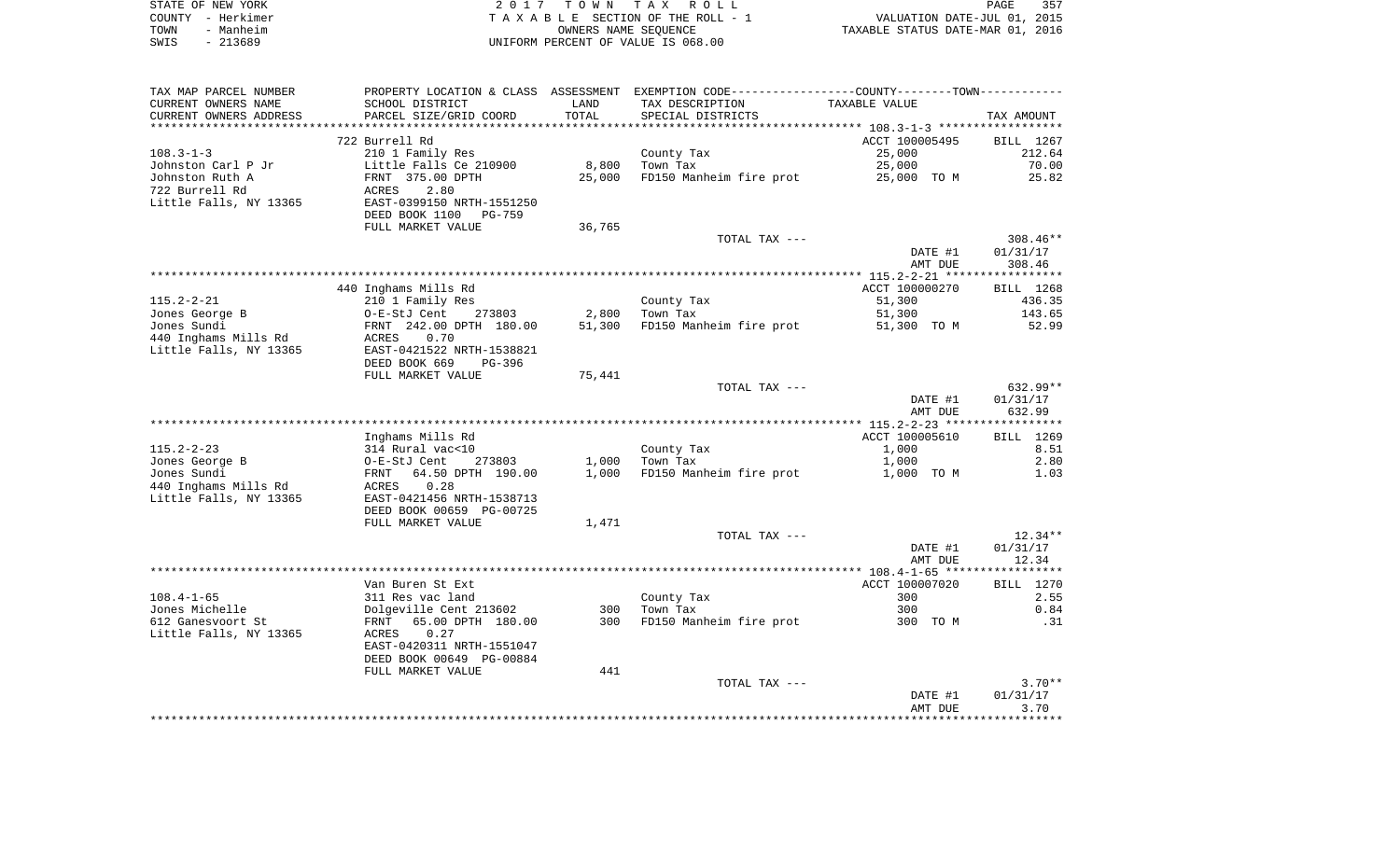|      | STATE OF NEW YORK | 2017 TOWN TAX ROLL                 | PAGE                             | 358 |
|------|-------------------|------------------------------------|----------------------------------|-----|
|      | COUNTY - Herkimer | TAXABLE SECTION OF THE ROLL - 1    | VALUATION DATE-JUL 01, 2015      |     |
| TOWN | - Manheim         | OWNERS NAME SEOUENCE               | TAXABLE STATUS DATE-MAR 01, 2016 |     |
| SWIS | - 213689          | UNIFORM PERCENT OF VALUE IS 068.00 |                                  |     |

| TAX MAP PARCEL NUMBER  |                                 |         | PROPERTY LOCATION & CLASS ASSESSMENT EXEMPTION CODE----------------COUNTY-------TOWN---------- |                                                    |                  |
|------------------------|---------------------------------|---------|------------------------------------------------------------------------------------------------|----------------------------------------------------|------------------|
| CURRENT OWNERS NAME    | SCHOOL DISTRICT                 | LAND    | TAX DESCRIPTION                                                                                | TAXABLE VALUE                                      |                  |
| CURRENT OWNERS ADDRESS | PARCEL SIZE/GRID COORD          | TOTAL   | SPECIAL DISTRICTS                                                                              |                                                    | TAX AMOUNT       |
|                        |                                 |         |                                                                                                | ******************** 108.4-1-67 ****************** |                  |
|                        | 152 Van Buren St Ext            |         |                                                                                                | ACCT 100004950                                     | BILL 1271        |
| $108.4 - 1 - 67$       | 230 3 Family Res                |         | County Tax                                                                                     | 2,100                                              | 17.86            |
| Jones Michelle         | Dolgeville Cent 213602          | 500     | Town Tax                                                                                       | 2,100                                              | 5.88             |
|                        |                                 |         |                                                                                                |                                                    |                  |
| 612 Ganesvoort St      | House Gutted By Fire            | 2,100   | FD150 Manheim fire prot                                                                        | 2,100 TO M                                         | 2.17             |
| Little Falls, NY 13365 | ACRES<br>1.66                   |         |                                                                                                |                                                    |                  |
|                        | EAST-0420330 NRTH-1550862       |         |                                                                                                |                                                    |                  |
|                        | DEED BOOK 936<br><b>PG-389</b>  |         |                                                                                                |                                                    |                  |
|                        | FULL MARKET VALUE               | 3,088   |                                                                                                |                                                    |                  |
|                        |                                 |         | TOTAL TAX ---                                                                                  |                                                    | $25.91**$        |
|                        |                                 |         |                                                                                                | DATE #1                                            | 01/31/17         |
|                        |                                 |         |                                                                                                | AMT DUE                                            | 25.91            |
|                        |                                 |         |                                                                                                |                                                    |                  |
|                        | 315 Dockey Rd                   |         |                                                                                                | ACCT 100010271                                     | BILL 1272        |
| $115.4 - 1 - 52$       | 210 1 Family Res                |         | County Tax                                                                                     | 45,000                                             | 382.76           |
| Jones Sandra J         | Little Falls Ce 210900          | 3,800   | Town Tax                                                                                       | 45,000                                             | 126.01           |
|                        |                                 |         |                                                                                                |                                                    |                  |
| 315 Dockey Rd          | FRNT 210.00 DPTH 195.00         | 45,000  | FD150 Manheim fire prot                                                                        | 45,000 TO M                                        | 46.48            |
| Little Falls, NY 13365 | ACRES<br>0.94                   |         |                                                                                                |                                                    |                  |
|                        | EAST-0417151 NRTH-1534110       |         |                                                                                                |                                                    |                  |
|                        | DEED BOOK 842<br>PG-252         |         |                                                                                                |                                                    |                  |
|                        | FULL MARKET VALUE               | 66,176  |                                                                                                |                                                    |                  |
|                        |                                 |         | TOTAL TAX ---                                                                                  |                                                    | $555.25**$       |
|                        |                                 |         |                                                                                                | DATE #1                                            | 01/31/17         |
|                        |                                 |         |                                                                                                | AMT DUE                                            | 555.25           |
|                        |                                 |         |                                                                                                |                                                    |                  |
|                        | Bidleman Rd                     |         |                                                                                                |                                                    | BILL 1273        |
| $115.3 - 1 - 13.14$    | 323 Vacant rural                |         | County Tax                                                                                     | 100                                                | 0.85             |
| Jones Wayne C          | Little Falls Ce 210900          | 100     | Town Tax                                                                                       | 100                                                | 0.28             |
| Jones Judith A         | 52.00 DPTH 260.00<br>FRNT       | 100     | FD150 Manheim fire prot                                                                        | 100 TO M                                           | .10              |
| 184 Bidleman Rd        | 0.13                            |         |                                                                                                |                                                    |                  |
|                        | ACRES                           |         |                                                                                                |                                                    |                  |
| Little Falls, NY 13365 | EAST-0408046 NRTH-1532046       |         |                                                                                                |                                                    |                  |
|                        | DEED BOOK 1305<br><b>PG-102</b> |         |                                                                                                |                                                    |                  |
|                        | FULL MARKET VALUE               | 147     |                                                                                                |                                                    |                  |
|                        |                                 |         | TOTAL TAX ---                                                                                  |                                                    | $1.23**$         |
|                        |                                 |         |                                                                                                | DATE #1                                            | 01/31/17         |
|                        |                                 |         |                                                                                                | AMT DUE                                            | 1.23             |
|                        |                                 |         |                                                                                                |                                                    |                  |
|                        | 184 Bidleman Rd                 |         |                                                                                                | ACCT 100008047                                     | <b>BILL</b> 1274 |
| $115.3 - 1 - 13.7$     | 210 1 Family Res                |         | County Tax                                                                                     | 82,900                                             | 705.13           |
| Jones Wayne C          | Little Falls Ce 210900          | 6,000   | Town Tax                                                                                       | 82,900                                             | 232.13           |
| Jones Judith A         | FRNT 250.00 DPTH 260.00         | 82,900  | FD150 Manheim fire prot                                                                        | 82,900 TO M                                        | 85.63            |
| 184 Bidleman Rd        | 1.50<br>ACRES                   |         |                                                                                                |                                                    |                  |
|                        |                                 |         |                                                                                                |                                                    |                  |
| Little Falls, NY 13365 | EAST-0407940 NRTH-1532121       |         |                                                                                                |                                                    |                  |
|                        | DEED BOOK 774<br>$PG-600$       |         |                                                                                                |                                                    |                  |
|                        | FULL MARKET VALUE               | 121,912 |                                                                                                |                                                    |                  |
|                        |                                 |         | TOTAL TAX ---                                                                                  |                                                    | $1,022.89**$     |
|                        |                                 |         |                                                                                                | DATE #1                                            | 01/31/17         |
|                        |                                 |         |                                                                                                | AMT DUE                                            | 1,022.89         |
|                        |                                 |         |                                                                                                |                                                    |                  |
|                        |                                 |         |                                                                                                |                                                    |                  |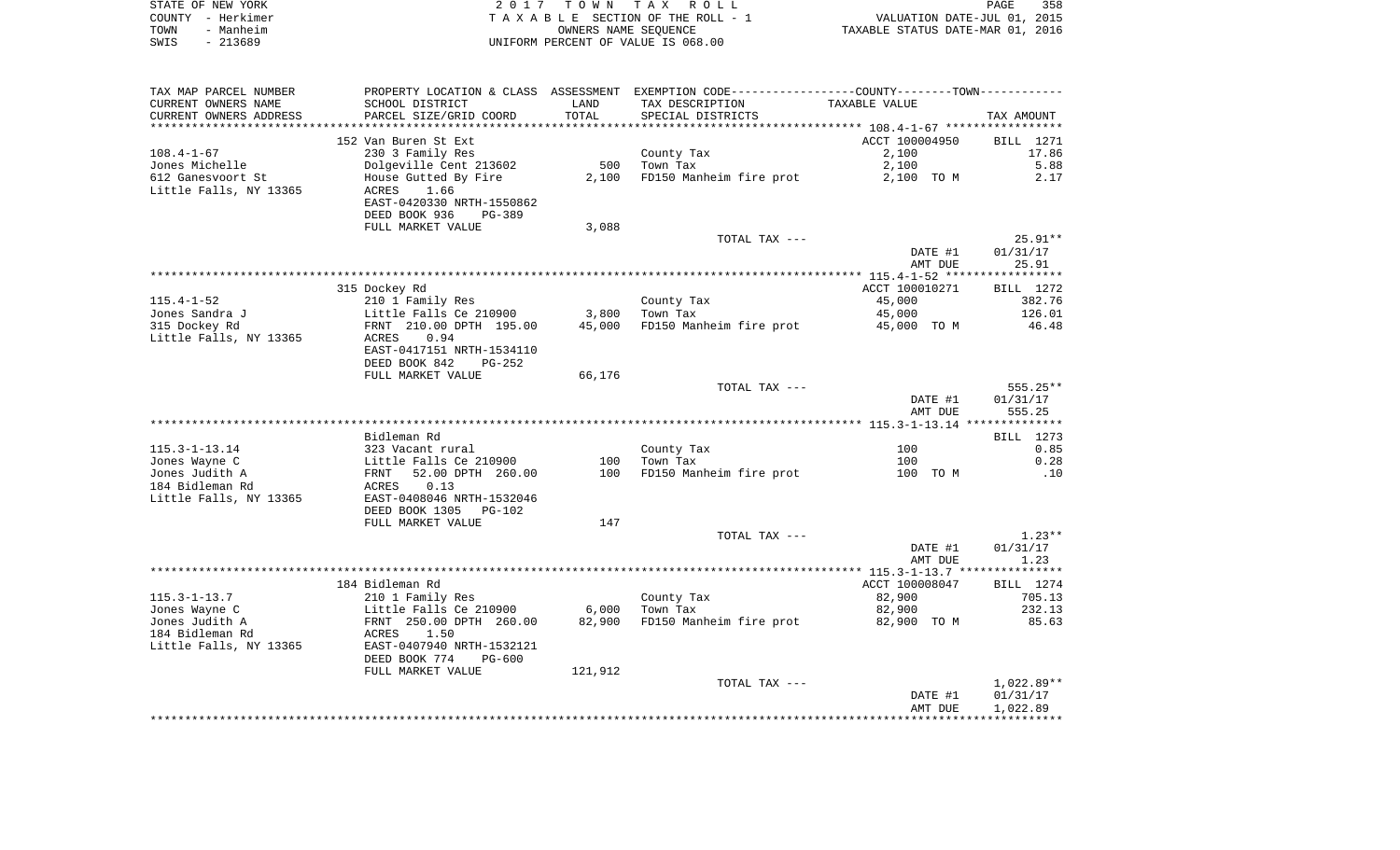| STATE OF NEW YORK | 2017 TOWN TAX ROLL                 | 359<br>PAGE                      |
|-------------------|------------------------------------|----------------------------------|
| COUNTY - Herkimer | TAXABLE SECTION OF THE ROLL - 1    | VALUATION DATE-JUL 01, 2015      |
| - Manheim<br>TOWN | OWNERS NAME SEOUENCE               | TAXABLE STATUS DATE-MAR 01, 2016 |
| SWIS<br>- 213689  | UNIFORM PERCENT OF VALUE IS 068.00 |                                  |

| TAX MAP PARCEL NUMBER<br>CURRENT OWNERS NAME | SCHOOL DISTRICT                                  | LAND       | PROPERTY LOCATION & CLASS ASSESSMENT EXEMPTION CODE---------------COUNTY-------TOWN----------<br>TAX DESCRIPTION | TAXABLE VALUE   |                      |
|----------------------------------------------|--------------------------------------------------|------------|------------------------------------------------------------------------------------------------------------------|-----------------|----------------------|
| CURRENT OWNERS ADDRESS                       | PARCEL SIZE/GRID COORD                           | TOTAL      | SPECIAL DISTRICTS                                                                                                |                 | TAX AMOUNT           |
|                                              |                                                  |            |                                                                                                                  |                 |                      |
|                                              | Bidleman Rd                                      |            |                                                                                                                  |                 | BILL 1275            |
| $115.4 - 1 - 84.8$                           | 323 Vacant rural                                 |            | County Tax                                                                                                       | 500             | 4.25                 |
| Jones Wayne C<br>Jones Judith A              | Little Falls Ce 210900<br>FRNT 324.00 DPTH 85.00 | 500<br>500 | Town Tax                                                                                                         | 500<br>500 TO M | 1.40<br>.52          |
| 184 Bidleman Rd                              | 0.31<br>ACRES                                    |            | FD150 Manheim fire prot                                                                                          |                 |                      |
| Little Falls, NY 13365                       | EAST-0408072 NRTH-1532321                        |            |                                                                                                                  |                 |                      |
|                                              | DEED BOOK 1305<br>PG-105                         |            |                                                                                                                  |                 |                      |
|                                              | FULL MARKET VALUE                                | 735        |                                                                                                                  |                 |                      |
|                                              |                                                  |            | TOTAL TAX ---                                                                                                    |                 | $6.17**$             |
|                                              |                                                  |            |                                                                                                                  | DATE #1         | 01/31/17             |
|                                              |                                                  |            |                                                                                                                  | AMT DUE         | 6.17                 |
|                                              |                                                  |            |                                                                                                                  |                 |                      |
|                                              | 637 Burrell Rd                                   |            |                                                                                                                  | ACCT 100003150  | BILL 1276            |
| $108.3 - 1 - 23$                             | 210 1 Family Res                                 |            | County Tax                                                                                                       | 53,500          | 455.06               |
| Jowett William Jr.                           | Little Falls Ce 210900                           | 1,800      | Town Tax                                                                                                         | 53,500          | 149.81               |
| 637 Burrell Rd                               | FRNT 137.50 DPTH 122.75                          | 53,500     | FD150 Manheim fire prot                                                                                          | 53,500 TO M     | 55.26                |
| Little Falls, NY 13365                       | ACRES<br>0.46                                    |            |                                                                                                                  |                 |                      |
|                                              | EAST-0399614 NRTH-1546494                        |            |                                                                                                                  |                 |                      |
|                                              | DEED BOOK 1578<br>PG-627                         |            |                                                                                                                  |                 |                      |
|                                              | FULL MARKET VALUE                                | 78,676     |                                                                                                                  |                 |                      |
|                                              |                                                  |            | TOTAL TAX ---                                                                                                    | DATE #1         | 660.13**<br>01/31/17 |
|                                              |                                                  |            |                                                                                                                  | AMT DUE         | 660.13               |
|                                              |                                                  |            |                                                                                                                  |                 |                      |
|                                              | 209 Dockey Rd                                    |            |                                                                                                                  | ACCT 100007800  | BILL 1277            |
| $115.4 - 1 - 31$                             | 210 1 Family Res                                 |            | County Tax                                                                                                       | 58,000          | 493.33               |
| Joy Danielle L                               | Little Falls Ce 210900                           | 1,700      | Town Tax                                                                                                         | 58,000          | 162.41               |
| 209 Dockey Rd                                | W/garage                                         | 58,000     | FD150 Manheim fire prot                                                                                          | 58,000 TO M     | 59.91                |
| Little Falls, NY 13365                       | FRNT 163.20 DPTH 115.00                          |            |                                                                                                                  |                 |                      |
|                                              | ACRES<br>0.43                                    |            |                                                                                                                  |                 |                      |
|                                              | EAST-0415522 NRTH-1535051                        |            |                                                                                                                  |                 |                      |
|                                              | DEED BOOK 1472<br>PG-177                         |            |                                                                                                                  |                 |                      |
|                                              | FULL MARKET VALUE                                | 85,294     |                                                                                                                  |                 |                      |
|                                              |                                                  |            | TOTAL TAX ---                                                                                                    |                 | $715.65**$           |
|                                              |                                                  |            |                                                                                                                  | DATE #1         | 01/31/17             |
|                                              |                                                  |            |                                                                                                                  | AMT DUE         | 715.65               |
|                                              | St Rte 167                                       |            |                                                                                                                  | ACCT 100003030  | BILL 1278            |
| $115.3 - 1 - 2$                              | 322 Rural vac>10                                 |            | County Tax                                                                                                       | 45,000          | 382.76               |
| Judge John J Jr.                             | Little Falls Ce 210900                           | 45,000     | Town Tax                                                                                                         | 45,000          | 126.01               |
| Boese Melanie                                | FRNT 2411.00 DPTH                                | 45,000     | FD150 Manheim fire prot                                                                                          | 45,000 TO M     | 46.48                |
| PO Box 336                                   | ACRES 50.20                                      |            |                                                                                                                  |                 |                      |
| Vernon, VT 05354                             | EAST-0406869 NRTH-1533698                        |            |                                                                                                                  |                 |                      |
|                                              | DEED BOOK 1558<br>$PG-113$                       |            |                                                                                                                  |                 |                      |
|                                              | FULL MARKET VALUE                                | 66,176     |                                                                                                                  |                 |                      |
|                                              |                                                  |            | TOTAL TAX ---                                                                                                    |                 | 555.25**             |
|                                              |                                                  |            |                                                                                                                  | DATE #1         | 01/31/17             |
|                                              |                                                  |            |                                                                                                                  | AMT DUE         | 555.25               |
|                                              |                                                  |            |                                                                                                                  |                 |                      |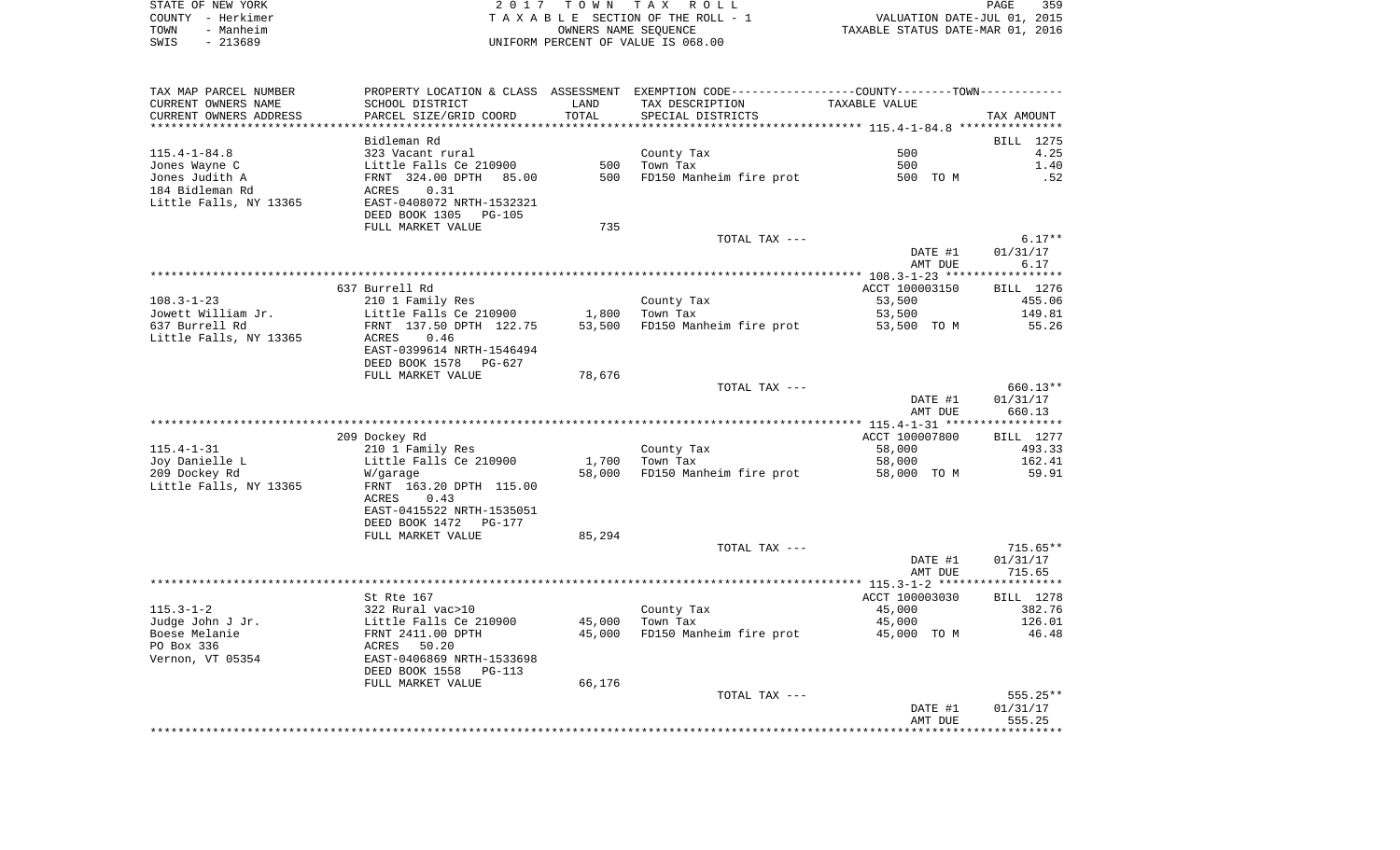|      | STATE OF NEW YORK | 2017 TOWN TAX ROLL                 | 360<br>PAGE                      |  |
|------|-------------------|------------------------------------|----------------------------------|--|
|      | COUNTY - Herkimer | TAXABLE SECTION OF THE ROLL - 1    | VALUATION DATE-JUL 01, 2015      |  |
| TOWN | - Manheim         | OWNERS NAME SEOUENCE               | TAXABLE STATUS DATE-MAR 01, 2016 |  |
| SWIS | - 213689          | UNIFORM PERCENT OF VALUE IS 068.00 |                                  |  |

| TAX MAP PARCEL NUMBER<br>CURRENT OWNERS NAME<br>CURRENT OWNERS ADDRESS | SCHOOL DISTRICT<br>PARCEL SIZE/GRID COORD          | LAND<br>TOTAL | PROPERTY LOCATION & CLASS ASSESSMENT EXEMPTION CODE----------------COUNTY-------TOWN----------<br>TAX DESCRIPTION<br>SPECIAL DISTRICTS | TAXABLE VALUE  | TAX AMOUNT   |
|------------------------------------------------------------------------|----------------------------------------------------|---------------|----------------------------------------------------------------------------------------------------------------------------------------|----------------|--------------|
|                                                                        |                                                    |               |                                                                                                                                        |                |              |
|                                                                        | 5037 St Rte 167                                    |               |                                                                                                                                        | ACCT 100004080 | BILL 1279    |
| $115.3 - 1 - 4$                                                        | 210 1 Family Res                                   |               | County Tax                                                                                                                             | 181,700        | 1,545.50     |
| Judge John J Jr.                                                       | Little Falls Ce 210900                             | 15,000        | Town Tax                                                                                                                               | 181,700        | 508.78       |
| Boese Melanie                                                          | 5.00<br>ACRES                                      | 181,700       | FD150 Manheim fire prot                                                                                                                | 181,700 TO M   | 187.68       |
| PO Box 336                                                             |                                                    |               |                                                                                                                                        |                |              |
| Vernon, VT 05354                                                       | EAST-0405692 NRTH-1532887<br>DEED BOOK 1558 PG-113 |               |                                                                                                                                        |                |              |
|                                                                        | FULL MARKET VALUE                                  | 267,206       |                                                                                                                                        |                |              |
|                                                                        |                                                    |               | TOTAL TAX ---                                                                                                                          |                | $2,241.96**$ |
|                                                                        |                                                    |               |                                                                                                                                        | DATE #1        | 01/31/17     |
|                                                                        |                                                    |               |                                                                                                                                        | AMT DUE        | 2,241.96     |
|                                                                        |                                                    |               |                                                                                                                                        |                |              |
|                                                                        | St Rte 167                                         |               |                                                                                                                                        | ACCT 100004110 | BILL 1280    |
| 115.3-1-12                                                             | 314 Rural vac<10                                   |               | County Tax                                                                                                                             | 2,000          | 17.01        |
| Judge John J Jr.                                                       | Little Falls Ce 210900                             | 2,000         | Town Tax                                                                                                                               | 2,000          | 5.60         |
| Boese Melanie J<br>PO Box 336                                          | 314<br>Route #167-S.                               | 2,000         | FD150 Manheim fire prot                                                                                                                | 2,000 TO M     | 2.07         |
| Vernon, VT 05354                                                       | FRNT 200.00 DPTH 200.00                            |               |                                                                                                                                        |                |              |
|                                                                        | 0.92<br>ACRES                                      |               |                                                                                                                                        |                |              |
|                                                                        | EAST-0405926 NRTH-1532595                          |               |                                                                                                                                        |                |              |
|                                                                        | DEED BOOK 1558<br><b>PG-514</b>                    |               |                                                                                                                                        |                |              |
|                                                                        | FULL MARKET VALUE                                  | 2,941         |                                                                                                                                        |                |              |
|                                                                        |                                                    |               | TOTAL TAX ---                                                                                                                          |                | 24.68**      |
|                                                                        |                                                    |               |                                                                                                                                        | DATE #1        | 01/31/17     |
|                                                                        |                                                    |               |                                                                                                                                        | AMT DUE        | 24.68        |
|                                                                        |                                                    |               |                                                                                                                                        |                |              |
|                                                                        | Bronner Rd                                         |               |                                                                                                                                        | ACCT 100012660 | BILL 1281    |
| 108.4-2-1.11                                                           | 105 Vac farmland                                   |               | County Tax                                                                                                                             | 40,000         | 340.23       |
| Kane Elizabeth                                                         | Dolgeville Cent 213602                             | 40,000        | Town Tax                                                                                                                               | 40,000         | 112.00       |
| Mondrosch Grace                                                        | FRNT 436.40 DPTH                                   | 40,000        | FD150 Manheim fire prot                                                                                                                | 40,000 TO M    | 41.32        |
| 526 Wier Mountain Rd                                                   | ACRES 82.50                                        |               |                                                                                                                                        |                |              |
| Gilbert, PA 18331                                                      | EAST-0410366 NRTH-1547671                          |               |                                                                                                                                        |                |              |
|                                                                        | DEED BOOK 1590 PG-970                              |               |                                                                                                                                        |                |              |
| MAY BE SUBJECT TO PAYMENT                                              | FULL MARKET VALUE                                  | 58,824        |                                                                                                                                        |                |              |
| UNDER AGDIST LAW TIL 2020                                              |                                                    |               | TOTAL TAX ---                                                                                                                          |                | 493.55**     |
|                                                                        |                                                    |               |                                                                                                                                        | DATE #1        | 01/31/17     |
|                                                                        |                                                    |               |                                                                                                                                        | AMT DUE        | 493.55       |
|                                                                        |                                                    |               |                                                                                                                                        |                |              |
|                                                                        | 7858 St Rte 5                                      |               |                                                                                                                                        | ACCT 100008010 | BILL 1282    |
| 115.4-2-13                                                             | 210 1 Family Res                                   |               | County Tax                                                                                                                             | 63,000         | 535.86       |
| Kane Kevin S                                                           | Little Falls Ce 210900                             | 13,500        | Town Tax                                                                                                                               | 63,000         | 176.41       |
| 7858 St Rte 5                                                          | W/garage                                           | 63,000        | FD150 Manheim fire prot                                                                                                                | 63,000 TO M    | 65.07        |
| Little Falls, NY 13365                                                 | 8.00<br>ACRES                                      |               |                                                                                                                                        |                |              |
|                                                                        | EAST-0412689 NRTH-1528320                          |               |                                                                                                                                        |                |              |
|                                                                        | DEED BOOK 918<br>PG-461                            |               |                                                                                                                                        |                |              |
|                                                                        | FULL MARKET VALUE                                  | 92,647        |                                                                                                                                        |                |              |
|                                                                        |                                                    |               | TOTAL TAX ---                                                                                                                          |                | $777.34**$   |
|                                                                        |                                                    |               |                                                                                                                                        | DATE #1        | 01/31/17     |
|                                                                        |                                                    |               |                                                                                                                                        | AMT DUE        | 777.34       |
|                                                                        |                                                    |               |                                                                                                                                        |                |              |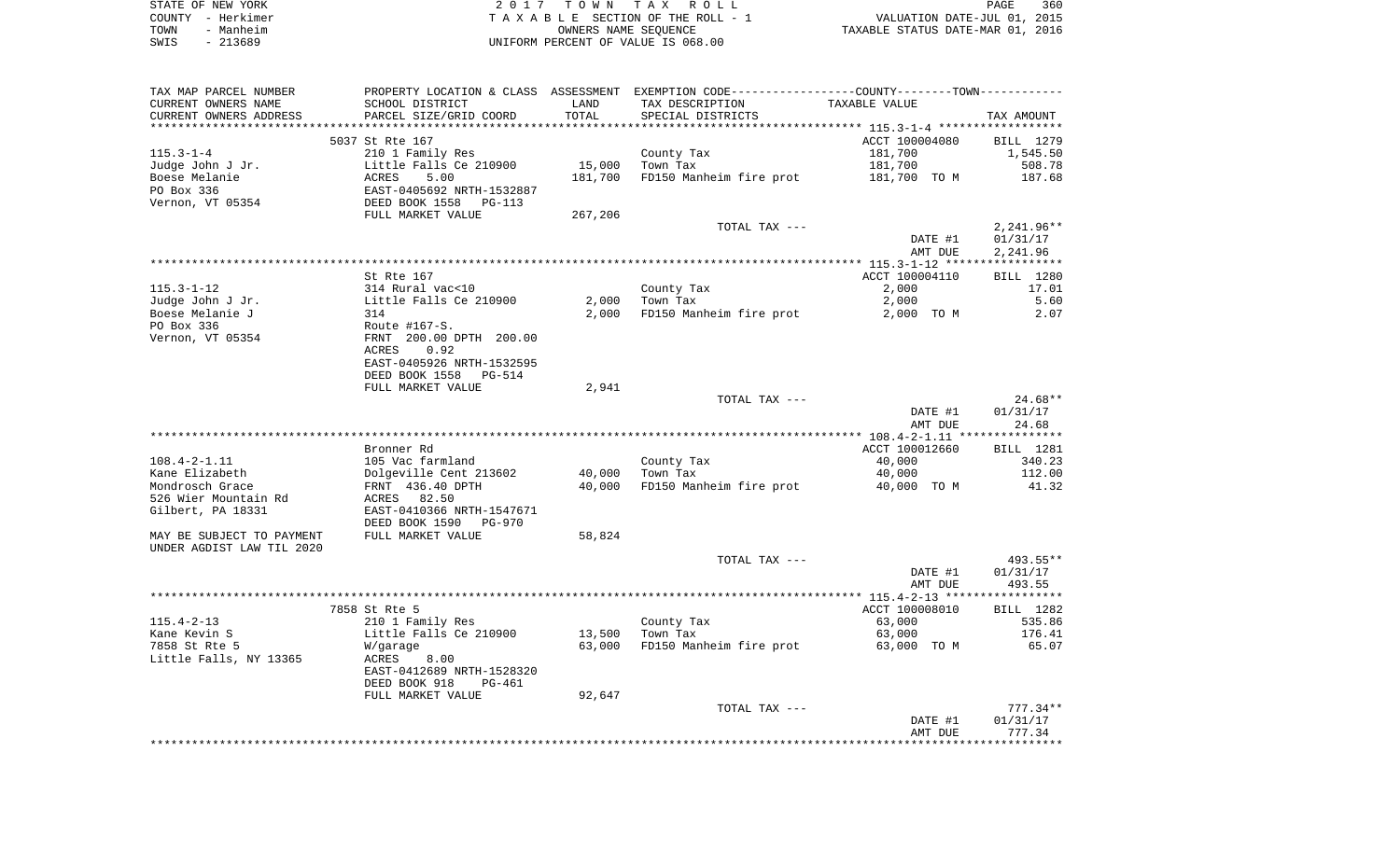| STATE OF NEW YORK | 2017 TOWN TAX ROLL                 | 361<br>PAGE                      |
|-------------------|------------------------------------|----------------------------------|
| COUNTY - Herkimer | TAXABLE SECTION OF THE ROLL - 1    | VALUATION DATE-JUL 01, 2015      |
| - Manheim<br>TOWN | OWNERS NAME SEOUENCE               | TAXABLE STATUS DATE-MAR 01, 2016 |
| SWIS<br>- 213689  | UNIFORM PERCENT OF VALUE IS 068.00 |                                  |

| TAX MAP PARCEL NUMBER                        |                                                  |        | PROPERTY LOCATION & CLASS ASSESSMENT EXEMPTION CODE---------------COUNTY-------TOWN---------- |                  |             |
|----------------------------------------------|--------------------------------------------------|--------|-----------------------------------------------------------------------------------------------|------------------|-------------|
| CURRENT OWNERS NAME                          | SCHOOL DISTRICT                                  | LAND   | TAX DESCRIPTION                                                                               | TAXABLE VALUE    |             |
| CURRENT OWNERS ADDRESS<br>****************** | PARCEL SIZE/GRID COORD<br>********************** | TOTAL  | SPECIAL DISTRICTS                                                                             |                  | TAX AMOUNT  |
|                                              | 208 Inghams Mills Rd                             |        |                                                                                               | ACCT 100001350   | BILL 1283   |
| $115.4 - 1 - 37$                             | 210 1 Family Res                                 |        | VETCOM CTS 41130                                                                              | 10,200<br>10,200 |             |
| Kane Ronald                                  | Little Falls Ce 210900                           | 8,000  | County Tax                                                                                    | 33,300           | 283.24      |
| Kane Joan                                    | 2.00<br>ACRES                                    | 43,500 | Town Tax                                                                                      | 33,300           | 93.24       |
| 208 Inghams Mills Rd                         | EAST-0417750 NRTH-1535808                        |        | FD150 Manheim fire prot                                                                       | 43,500 TO M      | 44.93       |
| Little Falls, NY 13365                       | DEED BOOK 00616 PG-00053                         |        |                                                                                               |                  |             |
|                                              | FULL MARKET VALUE                                | 63,971 |                                                                                               |                  |             |
|                                              |                                                  |        | TOTAL TAX ---                                                                                 |                  | $421.41**$  |
|                                              |                                                  |        |                                                                                               | DATE #1          | 01/31/17    |
|                                              |                                                  |        |                                                                                               | AMT DUE          | 421.41      |
|                                              |                                                  |        |                                                                                               |                  | *********** |
|                                              | 210 Holmberg Rd-Keyser Lk                        |        |                                                                                               | ACCT 100000870   | BILL 1284   |
| $115.2 - 1 - 52$                             | 311 Res vac land - WTRFNT                        |        | County Tax                                                                                    | 4,000            | 34.02       |
| Kaucher Family Trust Audrey V 0-E-StJ Cent   | 273803                                           | 4,000  | Town Tax                                                                                      | 4,000            | 11.20       |
| 3921 St. Rte. 167                            | FRNT 100.00 DPTH 100.00                          | 4,000  | FD150 Manheim fire prot                                                                       | 4,000 TO M       | 4.13        |
| Little Falls, NY 13365                       | ACRES<br>0.48                                    |        |                                                                                               |                  |             |
|                                              | EAST-0418943 NRTH-1542459                        |        |                                                                                               |                  |             |
|                                              | DEED BOOK 1143<br>PG-928                         |        |                                                                                               |                  |             |
|                                              | FULL MARKET VALUE                                | 5,882  | TOTAL TAX ---                                                                                 |                  | 49.35**     |
|                                              |                                                  |        |                                                                                               | DATE #1          | 01/31/17    |
|                                              |                                                  |        |                                                                                               | AMT DUE          | 49.35       |
|                                              |                                                  |        |                                                                                               |                  |             |
|                                              | 345 Inghams Mills Rd                             |        |                                                                                               | ACCT 100003360   | BILL 1285   |
| $115.2 - 2 - 42.1$                           | 210 1 Family Res                                 |        | VETCOM CTS 41130                                                                              | 10,200<br>10,200 |             |
| Keane Marina C                               | Little Falls Ce 210900                           |        | 12,700 VETDIS CTS 41140                                                                       | 18,375<br>18,375 |             |
| 345 Inghams Mills Rd                         | ACRES<br>6.70                                    | 49,000 | County Tax                                                                                    | 20,425           | 173.73      |
| Little Falls, NY 13365                       | EAST-0419907 NRTH-1537541                        |        | Town Tax                                                                                      | 20,425           | 57.19       |
|                                              | DEED BOOK 800<br>PG-541                          |        | FD150 Manheim fire prot                                                                       | 49,000 TO M      | 50.61       |
|                                              | FULL MARKET VALUE                                | 72,059 |                                                                                               |                  |             |
|                                              |                                                  |        | TOTAL TAX ---                                                                                 |                  | 281.53**    |
|                                              |                                                  |        |                                                                                               | DATE #1          | 01/31/17    |
|                                              |                                                  |        |                                                                                               | AMT DUE          | 281.53      |
|                                              | Burrell Rd                                       |        |                                                                                               |                  |             |
| $108.3 - 1 - 5.2$                            | 105 Vac farmland                                 |        |                                                                                               | 15,286           | BILL 1286   |
| Keiper James A                               | Little Falls Ce 210900                           | 59,000 | AG MKTS L 41720<br>County Tax                                                                 | 15,286<br>43,714 | 371.82      |
| Keiper Deborah K                             | ACRES 116.20                                     | 59,000 | Town Tax                                                                                      | 43,714           | 122.40      |
| 786 Burrell Rd                               | EAST-0403638 NRTH-1551399                        |        | FD150 Manheim fire prot                                                                       | 43,714 TO M      | 45.15       |
| Little Falls, NY 13365                       | DEED BOOK 1540<br>PG-660                         |        | 15,286 EX                                                                                     |                  |             |
|                                              | FULL MARKET VALUE                                | 86,765 |                                                                                               |                  |             |
| MAY BE SUBJECT TO PAYMENT                    |                                                  |        |                                                                                               |                  |             |
| UNDER AGDIST LAW TIL 2020                    |                                                  |        |                                                                                               |                  |             |
|                                              |                                                  |        | TOTAL TAX ---                                                                                 |                  | 539.37**    |
|                                              |                                                  |        |                                                                                               | DATE #1          | 01/31/17    |
|                                              |                                                  |        |                                                                                               | AMT DUE          | 539.37      |
|                                              |                                                  |        |                                                                                               |                  |             |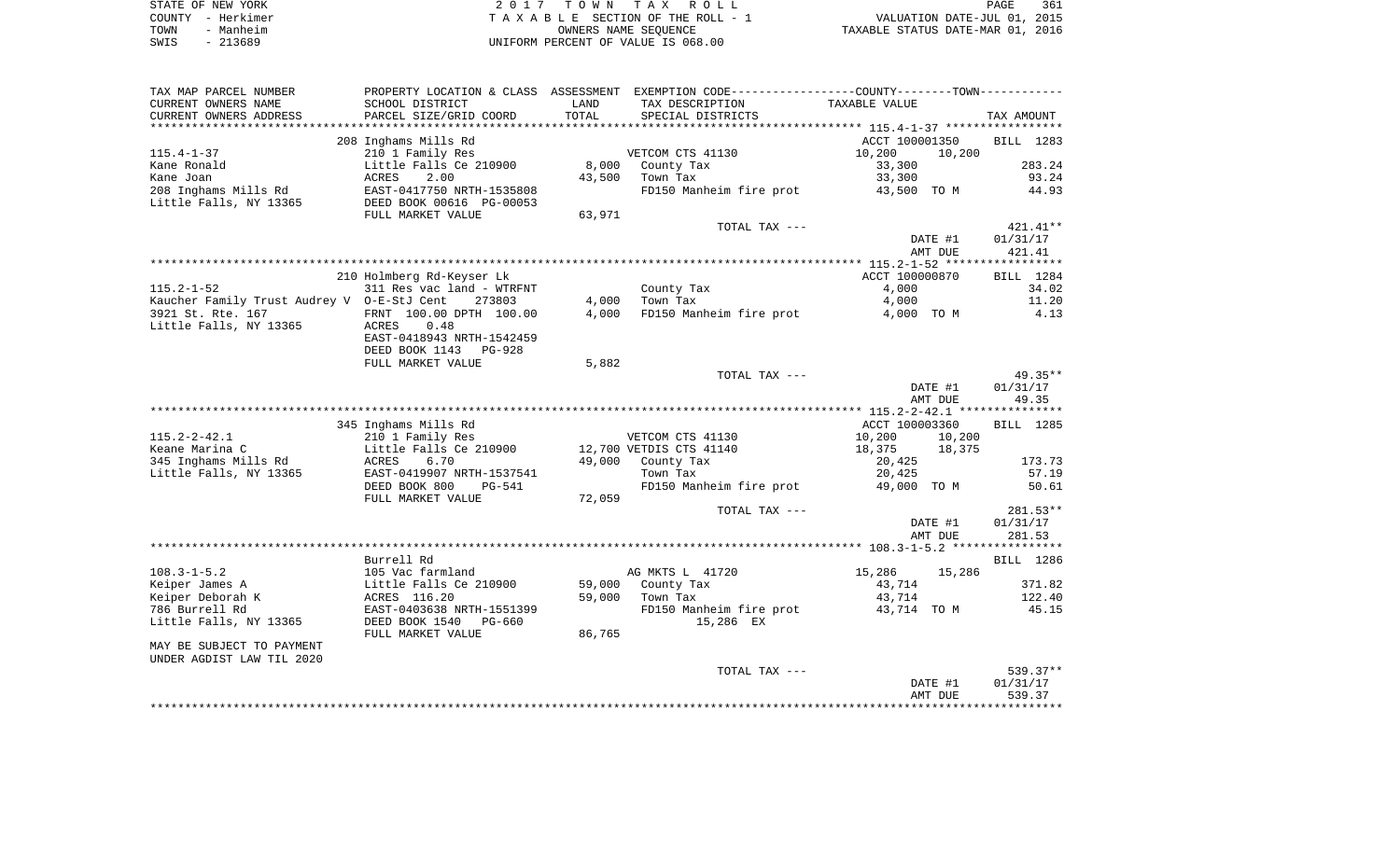| STATE OF NEW YORK | 2017 TOWN TAX ROLL                 | 362<br>PAGE                      |
|-------------------|------------------------------------|----------------------------------|
| COUNTY - Herkimer | TAXABLE SECTION OF THE ROLL - 1    | VALUATION DATE-JUL 01, 2015      |
| TOWN<br>- Manheim | OWNERS NAME SEOUENCE               | TAXABLE STATUS DATE-MAR 01, 2016 |
| $-213689$<br>SWIS | UNIFORM PERCENT OF VALUE IS 068.00 |                                  |

| TAX MAP PARCEL NUMBER<br>CURRENT OWNERS NAME | SCHOOL DISTRICT                       | LAND    | PROPERTY LOCATION & CLASS ASSESSMENT EXEMPTION CODE---------------COUNTY-------TOWN---------<br>TAX DESCRIPTION | TAXABLE VALUE  |                  |
|----------------------------------------------|---------------------------------------|---------|-----------------------------------------------------------------------------------------------------------------|----------------|------------------|
| CURRENT OWNERS ADDRESS                       | PARCEL SIZE/GRID COORD                | TOTAL   | SPECIAL DISTRICTS                                                                                               |                | TAX AMOUNT       |
| *************************                    |                                       |         |                                                                                                                 |                |                  |
|                                              | 786 Burrell Rd                        |         |                                                                                                                 | ACCT 100007620 | BILL 1287        |
| $108.3 - 1 - 15$                             | 113 Cattle farm                       |         | AG MKTS L 41720                                                                                                 | 8,942<br>8,942 |                  |
| Keiper James A                               | Little Falls Ce 210900                | 105,600 | County Tax                                                                                                      | 163,610        | 1,391.63         |
| Keiper Deborah                               | ACRES 232.00                          | 172,552 | Town Tax                                                                                                        | 163,610        | 458.13           |
| 786 Burrell Rd                               | EAST-0403287 NRTH-1549084             |         | FD150 Manheim fire prot 163,610 TO M                                                                            |                | 168.99           |
| Little Falls, NY 13365                       | DEED BOOK 746<br>PG-285               |         | 8,942 EX                                                                                                        |                |                  |
|                                              | FULL MARKET VALUE                     | 253,753 |                                                                                                                 |                |                  |
| MAY BE SUBJECT TO PAYMENT                    |                                       |         |                                                                                                                 |                |                  |
| UNDER AGDIST LAW TIL 2020                    |                                       |         |                                                                                                                 |                |                  |
|                                              |                                       |         | TOTAL TAX ---                                                                                                   |                | $2,018.75**$     |
|                                              |                                       |         |                                                                                                                 | DATE #1        | 01/31/17         |
|                                              |                                       |         |                                                                                                                 | AMT DUE        | 2,018.75         |
|                                              | 331 Ritter Rd                         |         |                                                                                                                 | ACCT 100011370 | <b>BILL</b> 1288 |
| $115.1 - 1 - 28.1$                           | 105 Vac farmland                      |         | AG MKTS L 41720                                                                                                 | 949<br>949     |                  |
| Kelly Jareth                                 | Little Falls Ce 210900                |         | 11,700 County Tax                                                                                               | 10,751         | 91.45            |
| Kelly Jessica                                | FRNT 1208.00 DPTH                     | 11,700  | Town Tax                                                                                                        | 10,751         | 30.10            |
| 331 Ritter Rd                                | ACRES 25.70                           |         | FD150 Manheim fire prot                                                                                         | 10,751 TO M    | 11.10            |
| Little Falls, NY 13365                       | EAST-0403436 NRTH-1536443             |         | 949 EX                                                                                                          |                |                  |
|                                              | DEED BOOK 1346 PG-193                 |         |                                                                                                                 |                |                  |
| MAY BE SUBJECT TO PAYMENT                    | FULL MARKET VALUE                     | 17,206  |                                                                                                                 |                |                  |
| UNDER AGDIST LAW TIL 2020                    |                                       |         |                                                                                                                 |                |                  |
|                                              |                                       |         | TOTAL TAX ---                                                                                                   |                | $132.65**$       |
|                                              |                                       |         |                                                                                                                 | DATE #1        | 01/31/17         |
|                                              |                                       |         |                                                                                                                 | AMT DUE        | 132.65           |
|                                              |                                       |         |                                                                                                                 |                |                  |
|                                              | Burrell Rd                            |         |                                                                                                                 | ACCT 100013715 | <b>BILL</b> 1289 |
| $108.3 - 1 - 2.2$                            | 105 Vac farmland                      |         | AG MKTS L 41720                                                                                                 | 2,796<br>2,796 |                  |
| Kenney Paul                                  | Little Falls Ce 210900                |         | 10,500 County Tax                                                                                               | 7,704          | 65.53            |
| Kenney Hildequnde T                          | ACRES 20.00                           | 10,500  | Town Tax                                                                                                        | 7,704          | 21.57<br>7.96    |
| 820 Burrell Rd                               | EAST-0398755 NRTH-1550117<br>$PG-124$ |         | FD150 Manheim fire prot<br>2,796 EX                                                                             | 7,704 TO M     |                  |
| Little Falls, NY 13365                       | DEED BOOK 933<br>FULL MARKET VALUE    | 15,441  |                                                                                                                 |                |                  |
| MAY BE SUBJECT TO PAYMENT                    |                                       |         |                                                                                                                 |                |                  |
| UNDER AGDIST LAW TIL 2020                    |                                       |         |                                                                                                                 |                |                  |
|                                              |                                       |         | TOTAL TAX ---                                                                                                   |                | $95.06**$        |
|                                              |                                       |         |                                                                                                                 | DATE #1        | 01/31/17         |
|                                              |                                       |         |                                                                                                                 | AMT DUE        | 95.06            |
|                                              |                                       |         |                                                                                                                 |                |                  |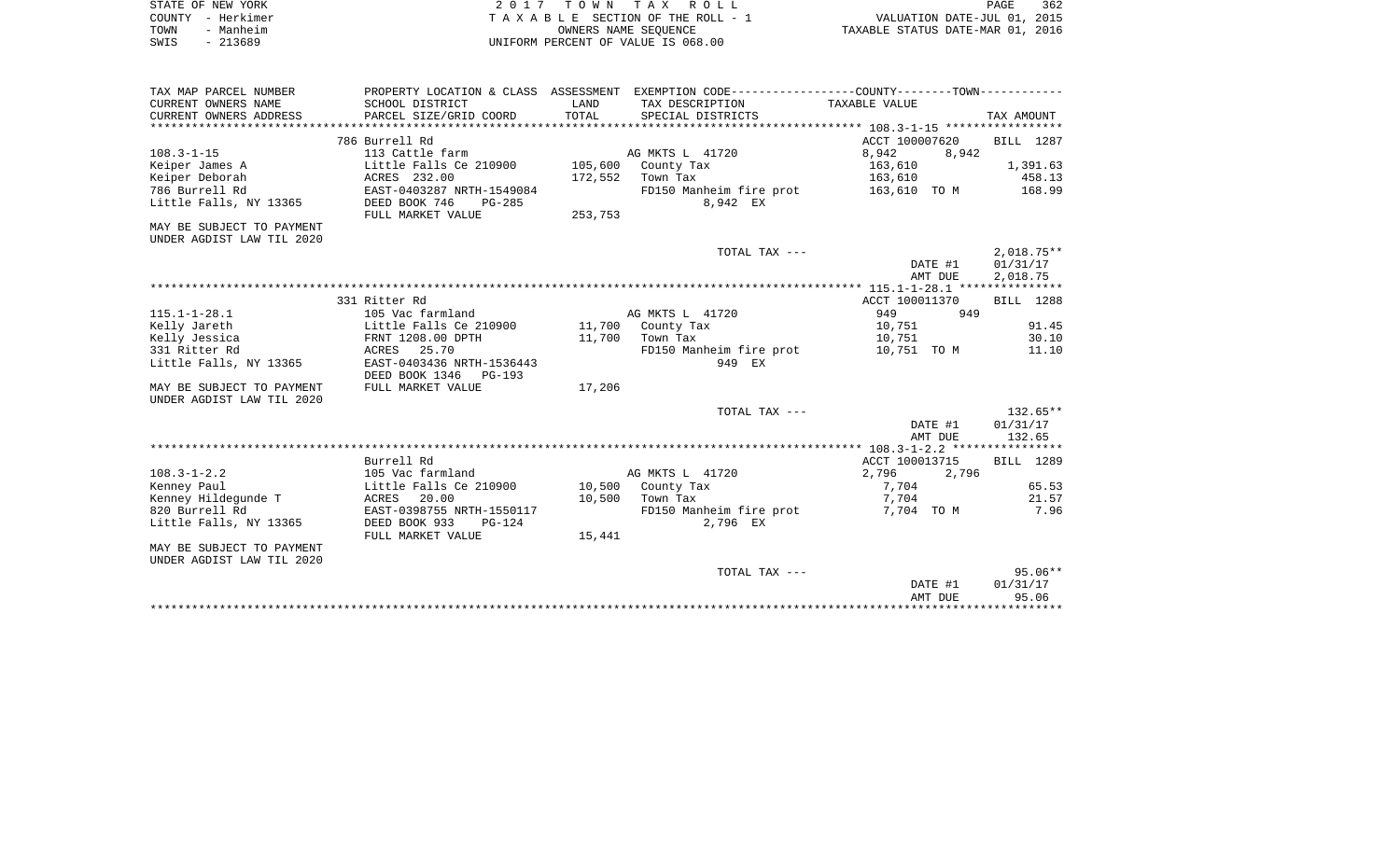|      | STATE OF NEW YORK | 2017 TOWN TAX ROLL                 | PAGE                             | 363 |
|------|-------------------|------------------------------------|----------------------------------|-----|
|      | COUNTY - Herkimer | TAXABLE SECTION OF THE ROLL - 1    | VALUATION DATE-JUL 01, 2015      |     |
| TOWN | - Manheim         | OWNERS NAME SEOUENCE               | TAXABLE STATUS DATE-MAR 01, 2016 |     |
| SWIS | - 213689          | UNIFORM PERCENT OF VALUE IS 068.00 |                                  |     |

| TAX MAP PARCEL NUMBER                       |                                                     |                 | PROPERTY LOCATION & CLASS ASSESSMENT EXEMPTION CODE---------------COUNTY-------TOWN---------- |                  |                     |
|---------------------------------------------|-----------------------------------------------------|-----------------|-----------------------------------------------------------------------------------------------|------------------|---------------------|
| CURRENT OWNERS NAME                         | SCHOOL DISTRICT                                     | LAND            | TAX DESCRIPTION                                                                               | TAXABLE VALUE    |                     |
| CURRENT OWNERS ADDRESS                      | PARCEL SIZE/GRID COORD                              | TOTAL           | SPECIAL DISTRICTS                                                                             |                  | TAX AMOUNT          |
|                                             | 820 Burrell Rd                                      |                 |                                                                                               | ACCT 100012570   | BILL 1290           |
| $108.3 - 1 - 5.1$                           | 120 Field crops                                     |                 | VETCOM CTS 41130                                                                              | 10,200<br>10,200 |                     |
| Kenney Paul                                 | Little Falls Ce 210900                              |                 | 50,800 AG MKTS L 41720                                                                        | 13,640<br>13,640 |                     |
| Kenney Hildegunde T                         | FRNT 1335.00 DPTH                                   |                 | 94,000 County Tax                                                                             | 70,160           | 596.76              |
| 820 Burrell Rd                              | ACRES 84.50                                         |                 | Town Tax                                                                                      | 70,160           | 196.46              |
| Little Falls, NY 13365                      | EAST-0400674 NRTH-1550331                           |                 | FD150 Manheim fire prot                                                                       | 80,360 TO M      | 83.00               |
|                                             | DEED BOOK 933<br>PG-124                             |                 | 13,640 EX                                                                                     |                  |                     |
| MAY BE SUBJECT TO PAYMENT                   | FULL MARKET VALUE                                   | 138,235         |                                                                                               |                  |                     |
| UNDER AGDIST LAW TIL 2020                   |                                                     |                 |                                                                                               |                  |                     |
|                                             |                                                     |                 | TOTAL TAX ---                                                                                 |                  | $876.22**$          |
|                                             |                                                     |                 |                                                                                               | DATE #1          | 01/31/17            |
|                                             |                                                     |                 |                                                                                               | AMT DUE          | 876.22              |
|                                             |                                                     |                 |                                                                                               |                  |                     |
| $108.4 - 2 - 82$                            | 504 Gene Hoertz Rd-Keyser Lk                        |                 |                                                                                               | ACCT 100009750   | BILL 1291<br>446.55 |
| Kerzic Anthony                              | 260 Seasonal res - WTRFNT<br>Dolgeville Cent 213602 | 4,000           | County Tax<br>Town Tax                                                                        | 52,500<br>52,500 | 147.01              |
| Kerzic Todd                                 | 80.00 DPTH 100.00<br>FRNT                           | 52,500          | FD150 Manheim fire prot                                                                       | 52,500 TO M      | 54.23               |
| 7937 St. Hwy. 5                             | 0.18<br>ACRES                                       |                 |                                                                                               |                  |                     |
| St. Johnsville, NY 13452                    | EAST-0419852 NRTH-1544868                           |                 |                                                                                               |                  |                     |
|                                             | DEED BOOK 1309 PG-532                               |                 |                                                                                               |                  |                     |
|                                             | FULL MARKET VALUE                                   | 77,206          |                                                                                               |                  |                     |
|                                             |                                                     |                 | TOTAL TAX ---                                                                                 |                  | 647.79**            |
|                                             |                                                     |                 |                                                                                               | DATE #1          | 01/31/17            |
|                                             |                                                     |                 |                                                                                               | AMT DUE          | 647.79              |
|                                             |                                                     |                 |                                                                                               |                  |                     |
|                                             | State Rte 167                                       |                 |                                                                                               |                  | BILL 1292           |
| $115.3 - 1 - 10.2$                          | 314 Rural vac<10                                    |                 | County Tax<br>Town Tax                                                                        | 4,000            | 34.02<br>11.20      |
| Kimbrell Cynthia Freeman<br>78 N William St | Little Falls Ce 210900<br>FRNT 424.00 DPTH          | 4,000<br>4,000  | School Relevy                                                                                 | 4,000            | 182.05              |
| Little Falls, NY 13365                      | ACRES<br>1.10                                       |                 | FD150 Manheim fire prot                                                                       | 4,000 TO M       | 4.13                |
|                                             | EAST-0404350 NRTH-1532211                           |                 |                                                                                               |                  |                     |
|                                             | DEED BOOK 943<br>PG-194                             |                 |                                                                                               |                  |                     |
|                                             | FULL MARKET VALUE                                   | 5,882           |                                                                                               |                  |                     |
|                                             |                                                     |                 | TOTAL TAX ---                                                                                 |                  | $231.40**$          |
|                                             |                                                     |                 |                                                                                               | DATE #1          | 01/31/17            |
|                                             |                                                     |                 |                                                                                               | AMT DUE          | 231.40              |
|                                             |                                                     |                 |                                                                                               |                  |                     |
|                                             | 4974 St Rte 167                                     |                 |                                                                                               | ACCT 100011910   | BILL 1293           |
| $115.3 - 1 - 10.1$                          | 483 Converted Re                                    |                 | County Tax                                                                                    | 86,000           | 731.50              |
| Kimbrell Herman Jr<br>4974 ST Rte 167       | Little Falls Ce 210900                              | 5,600<br>86,000 | Town Tax<br>FD150 Manheim fire prot                                                           | 86,000           | 240.81<br>88.83     |
| Little Falls, NY 13365                      | FRNT 275.00 DPTH 165.00<br>ACRES<br>0.70            |                 |                                                                                               | 86,000 TO M      |                     |
|                                             | EAST-0404598 NRTH-1532008                           |                 |                                                                                               |                  |                     |
|                                             | DEED BOOK 779<br>PG-166                             |                 |                                                                                               |                  |                     |
|                                             | FULL MARKET VALUE                                   | 126,471         |                                                                                               |                  |                     |
|                                             |                                                     |                 | TOTAL TAX ---                                                                                 |                  | $1,061.14**$        |
|                                             |                                                     |                 |                                                                                               | DATE #1          | 01/31/17            |
|                                             |                                                     |                 |                                                                                               | AMT DUE          | 1,061.14            |
|                                             |                                                     |                 |                                                                                               |                  |                     |
|                                             |                                                     |                 |                                                                                               |                  |                     |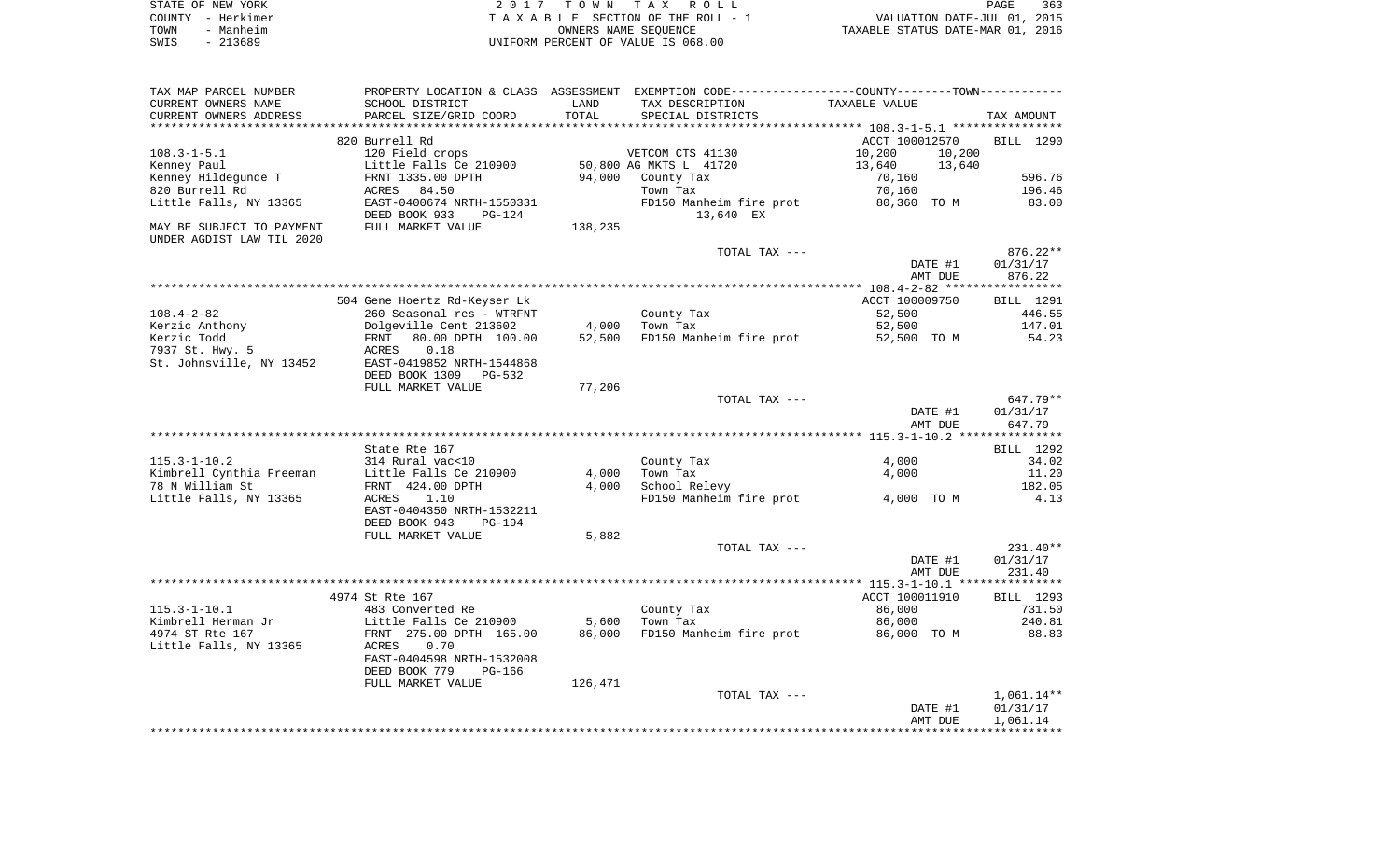| STATE OF NEW YORK | 2017 TOWN TAX ROLL                 | 364<br>PAGE                      |
|-------------------|------------------------------------|----------------------------------|
| COUNTY - Herkimer | TAXABLE SECTION OF THE ROLL - 1    | VALUATION DATE-JUL 01, 2015      |
| - Manheim<br>TOWN | OWNERS NAME SEOUENCE               | TAXABLE STATUS DATE-MAR 01, 2016 |
| - 213689<br>SWIS  | UNIFORM PERCENT OF VALUE IS 068.00 |                                  |

| TAX MAP PARCEL NUMBER     | PROPERTY LOCATION & CLASS ASSESSMENT EXEMPTION CODE----------------COUNTY-------TOWN---------- |         |                                     |                  |              |
|---------------------------|------------------------------------------------------------------------------------------------|---------|-------------------------------------|------------------|--------------|
| CURRENT OWNERS NAME       | SCHOOL DISTRICT                                                                                | LAND    | TAX DESCRIPTION                     | TAXABLE VALUE    |              |
| CURRENT OWNERS ADDRESS    | PARCEL SIZE/GRID COORD                                                                         | TOTAL   | SPECIAL DISTRICTS                   |                  | TAX AMOUNT   |
|                           |                                                                                                |         |                                     |                  |              |
|                           | 147 Sabin Rd                                                                                   |         |                                     | ACCT 100010830   | BILL 1294    |
| $115.1 - 1 - 13$          | 210 1 Family Res                                                                               |         | County Tax                          | 90,000           | 765.52       |
| Klimacek John             | Little Falls Ce 210900                                                                         | 9,100   | Town Tax                            | 90,000           | 252.01       |
| Klimacek Robin            | ACRES<br>3.10 BANK<br>135                                                                      | 90,000  | FD150 Manheim fire prot 90,000 TO M |                  | 92.96        |
| 147 Sabin Rd              | EAST-0398119 NRTH-1542007                                                                      |         |                                     |                  |              |
| Little Falls, NY 13365    | DEED BOOK 927<br>PG-483                                                                        |         |                                     |                  |              |
|                           | FULL MARKET VALUE                                                                              | 132,353 |                                     |                  |              |
|                           |                                                                                                |         |                                     |                  |              |
|                           |                                                                                                |         | TOTAL TAX ---                       |                  | $1,110.49**$ |
|                           |                                                                                                |         |                                     | DATE #1          | 01/31/17     |
|                           |                                                                                                |         |                                     | AMT DUE          | 1,110.49     |
|                           |                                                                                                |         |                                     |                  |              |
|                           | St Rte 170A                                                                                    |         |                                     |                  | BILL 1295    |
| $108.1 - 1 - 12.1$        | 105 Vac farmland                                                                               |         | AG MKTS L 41720                     | 20,570<br>20,570 |              |
| Klock Paul & Barbara      | West Canada Val 212402                                                                         | 86,300  | County Tax                          | 65,730           | 559.08       |
| Micozzi Donna et. al      | FRNT 4875.00 DPTH                                                                              | 86,300  | Town Tax                            | 65,730           | 184.05       |
| 130 State Route 170A      | ACRES 166.60                                                                                   |         | FD150 Manheim fire prot             | 65,730 TO M      | 67.89        |
| Little Falls, NY 13365    | EAST-0397393 NRTH-1552945                                                                      |         | 20,570 EX                           |                  |              |
|                           | DEED BOOK 1476<br>PG-476                                                                       |         |                                     |                  |              |
| MAY BE SUBJECT TO PAYMENT | FULL MARKET VALUE                                                                              | 126,912 |                                     |                  |              |
| UNDER AGDIST LAW TIL 2020 |                                                                                                |         |                                     |                  |              |
|                           |                                                                                                |         | TOTAL TAX ---                       |                  | 811.02**     |
|                           |                                                                                                |         |                                     | DATE #1          | 01/31/17     |
|                           |                                                                                                |         |                                     |                  |              |
|                           |                                                                                                |         |                                     | AMT DUE          | 811.02       |
|                           |                                                                                                |         |                                     |                  |              |
|                           | 7689 St Rte 5                                                                                  |         |                                     | ACCT 100006900   | BILL 1296    |
| $115.4 - 2 - 4$           | 483 Converted Re                                                                               |         | County Tax                          | 35,000           | 297.70       |
| Knapp David               | Little Falls Ce 210900                                                                         | 8,500   | Town Tax                            | 35,000           | 98.00        |
| PO Box 60                 | $W/q$ araqe & 270                                                                              | 35,000  | FD150 Manheim fire prot             | 35,000 TO M      | 36.15        |
| Little Falls, NY 13365    | ACRES<br>2.50                                                                                  |         |                                     |                  |              |
|                           | EAST-0409789 NRTH-1530901                                                                      |         |                                     |                  |              |
|                           | DEED BOOK 821<br>$PG-282$                                                                      |         |                                     |                  |              |
|                           | FULL MARKET VALUE                                                                              | 51,471  |                                     |                  |              |
|                           |                                                                                                |         | TOTAL TAX ---                       |                  | $431.85**$   |
|                           |                                                                                                |         |                                     | DATE #1          | 01/31/17     |
|                           |                                                                                                |         |                                     | AMT DUE          | 431.85       |
|                           |                                                                                                |         |                                     |                  |              |
|                           | 143 Sabin Rd                                                                                   |         |                                     | ACCT 100006090   | BILL 1297    |
| $115.1 - 1 - 12.1$        | 210 1 Family Res                                                                               |         | County Tax                          | 29,800           | 253.47       |
| Konik John                | Little Falls Ce 210900                                                                         | 3,000   | Town Tax                            | 29,800           | 83.44        |
| Konik Karen               | FRNT 161.00 DPTH 122.00                                                                        | 29,800  | FD150 Manheim fire prot             | 29,800 TO M      | 30.78        |
| 143 Sabin Rd              | 0.74<br>ACRES                                                                                  |         |                                     |                  |              |
|                           |                                                                                                |         |                                     |                  |              |
| Little Falls, NY 13365    | EAST-0397948 NRTH-1541745                                                                      |         |                                     |                  |              |
|                           | DEED BOOK 894<br><b>PG-555</b>                                                                 |         |                                     |                  |              |
|                           | FULL MARKET VALUE                                                                              | 43,824  |                                     |                  |              |
|                           |                                                                                                |         | TOTAL TAX ---                       |                  | $367.69**$   |
|                           |                                                                                                |         |                                     | DATE #1          | 01/31/17     |
|                           |                                                                                                |         |                                     | AMT DUE          | 367.69       |
|                           |                                                                                                |         |                                     |                  |              |
|                           |                                                                                                |         |                                     |                  |              |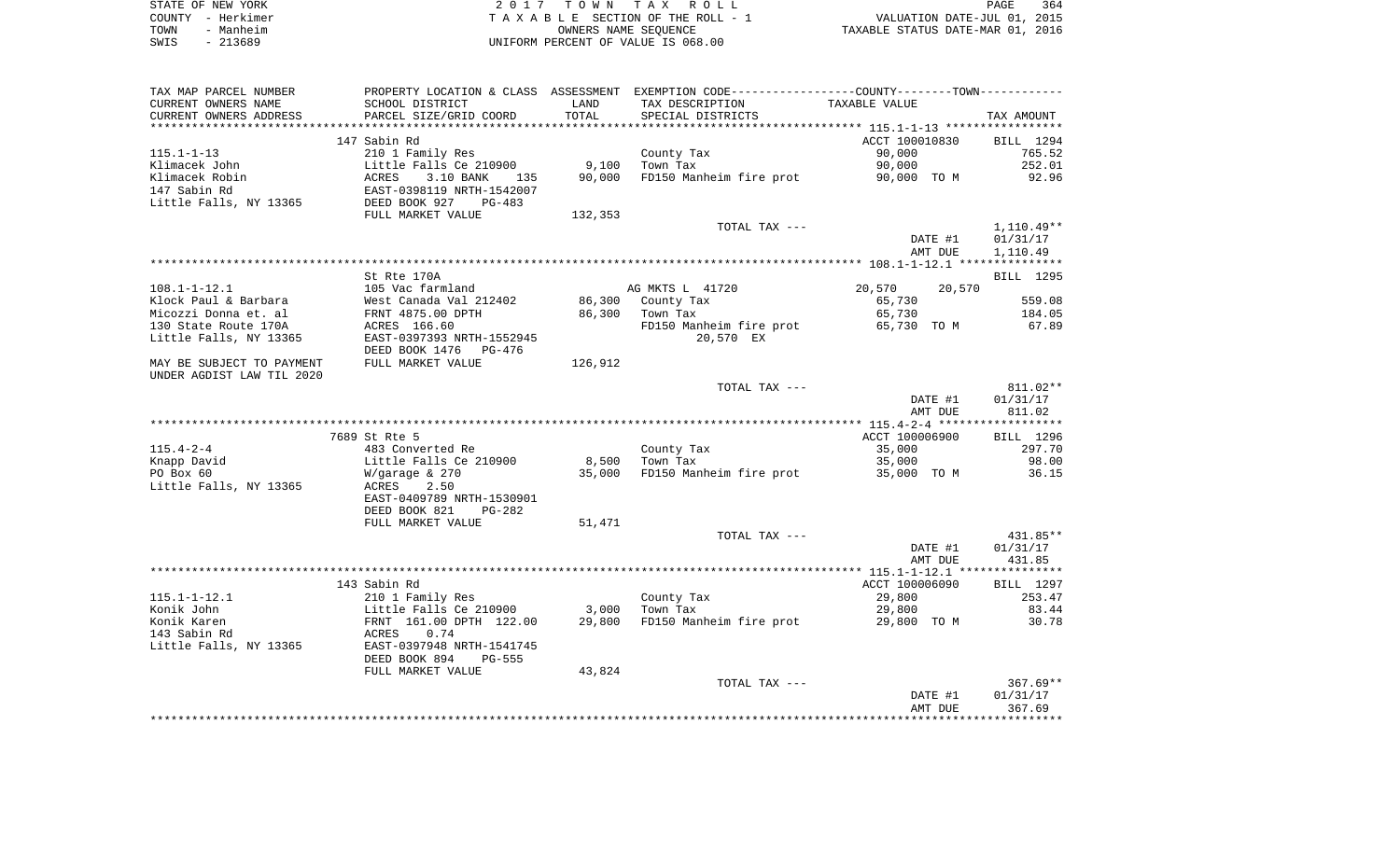| STATE OF NEW YORK | 2017 TOWN TAX ROLL                 | 365<br>PAGE                      |
|-------------------|------------------------------------|----------------------------------|
| COUNTY - Herkimer | TAXABLE SECTION OF THE ROLL - 1    | VALUATION DATE-JUL 01, 2015      |
| - Manheim<br>TOWN | OWNERS NAME SEOUENCE               | TAXABLE STATUS DATE-MAR 01, 2016 |
| $-213689$<br>SWIS | UNIFORM PERCENT OF VALUE IS 068.00 |                                  |

| TAX MAP PARCEL NUMBER  |                           |        | PROPERTY LOCATION & CLASS ASSESSMENT EXEMPTION CODE----------------COUNTY--------TOWN---------- |                  |            |
|------------------------|---------------------------|--------|-------------------------------------------------------------------------------------------------|------------------|------------|
| CURRENT OWNERS NAME    | SCHOOL DISTRICT           | LAND   | TAX DESCRIPTION                                                                                 | TAXABLE VALUE    |            |
| CURRENT OWNERS ADDRESS | PARCEL SIZE/GRID COORD    | TOTAL  | SPECIAL DISTRICTS                                                                               |                  | TAX AMOUNT |
|                        |                           |        |                                                                                                 |                  |            |
|                        | Sabin Rd                  |        |                                                                                                 | ACCT 100006090   | BILL 1298  |
| $115.1 - 1 - 12.2$     | 314 Rural vac<10          |        | County Tax                                                                                      | 10,600           | 90.16      |
| Konik John             | Little Falls Ce 210900    | 10,600 | Town Tax                                                                                        | 10,600           | 29.68      |
| Konik Karen            | ACRES 13.00               | 10,600 | FD150 Manheim fire prot                                                                         | 10,600 TO M      | 10.95      |
| 149 Sabin Rd           | EAST-0398181 NRTH-1541801 |        |                                                                                                 |                  |            |
| Little Falls, NY 13365 | DEED BOOK 825<br>PG-647   |        |                                                                                                 |                  |            |
|                        | FULL MARKET VALUE         | 15,588 |                                                                                                 |                  |            |
|                        |                           |        | TOTAL TAX ---                                                                                   |                  | 130.79**   |
|                        |                           |        |                                                                                                 | DATE #1          | 01/31/17   |
|                        |                           |        |                                                                                                 | AMT DUE          | 130.79     |
|                        |                           |        |                                                                                                 |                  |            |
|                        | 149 Sabin Rd              |        |                                                                                                 | ACCT 100006090   | BILL 1299  |
| $115.1 - 1 - 12.3$     | 270 Mfg housing           |        | County Tax                                                                                      | 25,000           | 212.64     |
| Konik John             | Little Falls Ce 210900    | 6,800  | Town Tax                                                                                        | 25,000           | 70.00      |
| 149 Sabin Rd           | 1.70<br>ACRES             | 25,000 | FD150 Manheim fire prot                                                                         | 25,000 TO M      | 25.82      |
| Little Falls, NY 13365 | EAST-0398968 NRTH-1541986 |        |                                                                                                 |                  |            |
|                        | DEED BOOK 785<br>PG-161   |        |                                                                                                 |                  |            |
|                        | FULL MARKET VALUE         | 36,765 |                                                                                                 |                  |            |
|                        |                           |        | TOTAL TAX ---                                                                                   |                  | $308.46**$ |
|                        |                           |        |                                                                                                 | DATE #1          | 01/31/17   |
|                        |                           |        |                                                                                                 | AMT DUE          | 308.46     |
|                        |                           |        |                                                                                                 |                  |            |
|                        | Sabin Rd                  |        |                                                                                                 |                  | BILL 1300  |
| $115.1 - 1 - 12.4$     | 314 Rural vac<10          |        | County Tax                                                                                      | 1,000            | 8.51       |
| Konik John             | Little Falls Ce 210900    | 1,000  | Town Tax                                                                                        | 1,000            | 2.80       |
| Konik Karen            |                           | 1,000  | FD150 Manheim fire prot                                                                         | 1,000 TO M       | 1.03       |
| 149 Sabin Rd           |                           |        |                                                                                                 |                  |            |
| Little Falls, NY 13365 | FULL MARKET VALUE         | 1,471  |                                                                                                 |                  |            |
|                        |                           |        | TOTAL TAX ---                                                                                   |                  | $12.34**$  |
|                        |                           |        |                                                                                                 | DATE #1          | 01/31/17   |
|                        |                           |        |                                                                                                 | AMT DUE          | 12.34      |
|                        | 325 Inghams Mills Rd      |        |                                                                                                 | ACCT 100005340   | BILL 1301  |
| $115.2 - 2 - 30$       | 210 1 Family Res          |        | VETCOM CTS 41130                                                                                | 10,000<br>10,000 |            |
| Konik Joseph J Jr      | Little Falls Ce 210900    | 8,000  | County Tax                                                                                      | 30,000           | 255.17     |
| Konik Tammy            | W/garage                  | 40,000 | Town Tax                                                                                        | 30,000           | 84.00      |
| 325 Inghams Mills Rd   | ACRES<br>2.00             |        | FD150 Manheim fire prot                                                                         | 40,000 TO M      | 41.32      |
| Little Falls, NY 13365 | EAST-0419766 NRTH-1537127 |        |                                                                                                 |                  |            |
|                        | DEED BOOK 774<br>PG-664   |        |                                                                                                 |                  |            |
|                        | FULL MARKET VALUE         | 58,824 |                                                                                                 |                  |            |
|                        |                           |        | TOTAL TAX ---                                                                                   |                  | 380.49**   |
|                        |                           |        |                                                                                                 | DATE #1          | 01/31/17   |
|                        |                           |        |                                                                                                 | AMT DUE          | 380.49     |
|                        |                           |        |                                                                                                 |                  |            |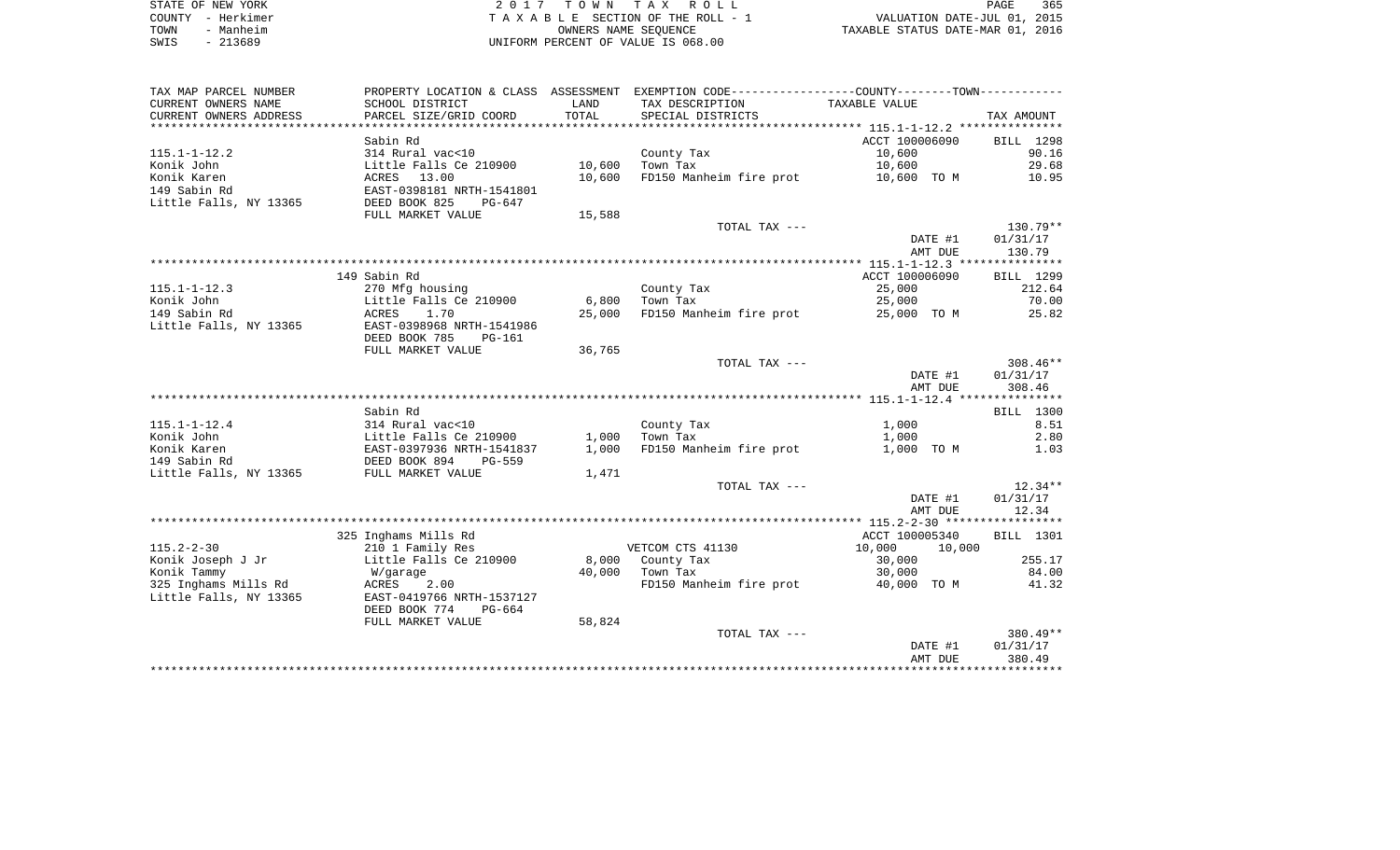|      | STATE OF NEW YORK | 2017 TOWN TAX ROLL                 | 366<br>PAGE                      |
|------|-------------------|------------------------------------|----------------------------------|
|      | COUNTY - Herkimer | TAXABLE SECTION OF THE ROLL - 1    | VALUATION DATE-JUL 01, 2015      |
| TOWN | - Manheim         | OWNERS NAME SEOUENCE               | TAXABLE STATUS DATE-MAR 01, 2016 |
| SWIS | - 213689          | UNIFORM PERCENT OF VALUE IS 068.00 |                                  |

| TAX MAP PARCEL NUMBER                        |                                                                                 |         | PROPERTY LOCATION & CLASS ASSESSMENT EXEMPTION CODE----------------COUNTY--------TOWN----------- |                    |                      |
|----------------------------------------------|---------------------------------------------------------------------------------|---------|--------------------------------------------------------------------------------------------------|--------------------|----------------------|
| CURRENT OWNERS NAME                          | SCHOOL DISTRICT                                                                 | LAND    | TAX DESCRIPTION                                                                                  | TAXABLE VALUE      |                      |
| CURRENT OWNERS ADDRESS                       | PARCEL SIZE/GRID COORD                                                          | TOTAL   | SPECIAL DISTRICTS                                                                                |                    | TAX AMOUNT           |
|                                              |                                                                                 |         |                                                                                                  |                    |                      |
|                                              | 287 Snells Bush Rd                                                              |         |                                                                                                  | ACCT 100009120     | BILL 1302            |
| $123.1 - 1 - 19$                             | 210 1 Family Res                                                                |         | VET WAR CT 41121                                                                                 | 6,120<br>6,120     |                      |
| Koziol Family Trust Peter & Su O-E-StJ Cent  | 273803                                                                          |         | 12,600 County Tax                                                                                | 76,380             | 649.67               |
| 287 Snells Bush Rd                           | W/barn                                                                          |         | 82,500 Town Tax                                                                                  | 76,380             | 213.87               |
| Little Falls, NY 13365                       | ACRES<br>6.60<br>EAST-0424594 NRTH-1522801<br>DEED BOOK 1593<br>PG-279          |         | FD150 Manheim fire prot                                                                          | 82,500 TO M        | 85.21                |
|                                              | FULL MARKET VALUE                                                               | 121,324 |                                                                                                  |                    |                      |
|                                              |                                                                                 |         | TOTAL TAX ---                                                                                    |                    | 948.75**             |
|                                              |                                                                                 |         |                                                                                                  | DATE #1            | 01/31/17             |
|                                              |                                                                                 |         |                                                                                                  | AMT DUE            | 948.75               |
|                                              |                                                                                 |         |                                                                                                  |                    |                      |
|                                              | 203 Snells Bush Rd                                                              |         |                                                                                                  | ACCT 100006270     | BILL 1303            |
| $123.1 - 1 - 22$                             | 210 1 Family Res                                                                |         | County Tax                                                                                       | 63,500             | 540.12               |
| Kubica Todd W                                | O-E-StJ Cent<br>273803                                                          | 5,600   | Town Tax                                                                                         | 63,500             | 177.81               |
| Kubica Susan D                               | W/garage & Barn                                                                 | 63,500  | FD150 Manheim fire prot 63,500 TO M                                                              |                    | 65.59                |
| 203 Snells Bush Rd<br>Little Falls, NY 13365 | ACRES<br>1.40 BANK 135<br>EAST-0425710 NRTH-1521646<br>DEED BOOK 1466<br>PG-758 |         |                                                                                                  |                    |                      |
|                                              | FULL MARKET VALUE                                                               | 93,382  |                                                                                                  |                    |                      |
|                                              |                                                                                 |         | TOTAL TAX ---                                                                                    | DATE #1            | 783.52**<br>01/31/17 |
|                                              |                                                                                 |         |                                                                                                  | AMT DUE            | 783.52               |
|                                              |                                                                                 |         |                                                                                                  |                    |                      |
|                                              | 7897 St Rte 5                                                                   |         |                                                                                                  | ACCT 100009810     | BILL 1304            |
| $115.4 - 2 - 17$                             | 210 1 Family Res                                                                |         | County Tax                                                                                       | 64,000             | 544.37               |
| Kuehnle William E                            | Little Falls Ce 210900                                                          | 12,700  | Town Tax                                                                                         | 64,000             | 179.21               |
| Kuehnle Ann Marie                            | W Barn                                                                          | 64,000  | FD150 Manheim fire prot                                                                          | 64,000 TO M        | 66.10                |
| 7897 St Rte 5                                | FRNT 945.00 DPTH                                                                |         |                                                                                                  |                    |                      |
| Little Falls, NY 13365                       | 7.30<br>ACRES                                                                   |         |                                                                                                  |                    |                      |
|                                              | EAST-0413636 NRTH-1528430<br>DEED BOOK 1246<br>PG-200                           |         |                                                                                                  |                    |                      |
|                                              | FULL MARKET VALUE                                                               | 94,118  |                                                                                                  |                    | 789.68**             |
|                                              |                                                                                 |         | TOTAL TAX ---                                                                                    | DATE #1<br>AMT DUE | 01/31/17<br>789.68   |
|                                              |                                                                                 |         |                                                                                                  |                    |                      |
|                                              | Rte. 5                                                                          |         |                                                                                                  |                    | BILL 1305            |
| $122.2 - 2 - 6.3$                            | 322 Rural vac>10                                                                |         | County Tax                                                                                       | 14,000             | 119.08               |
| Kuyrkendall Nicholas                         | Little Falls Ce 210900                                                          | 14,000  | Town Tax                                                                                         | 14,000             | 39.20                |
| 8025 St. Rte. 5                              | FRNT 730.00 DPTH                                                                | 14,000  | FD150 Manheim fire prot                                                                          | 14,000 TO M        | 14.46                |
| Little Falls, NY 13365                       | 17.70<br>ACRES                                                                  |         |                                                                                                  |                    |                      |
|                                              | EAST-0419747 NRTH-1523916<br>DEED BOOK 1600<br>PG-900                           |         |                                                                                                  |                    |                      |
|                                              | FULL MARKET VALUE                                                               | 20,588  |                                                                                                  |                    |                      |
|                                              |                                                                                 |         | TOTAL TAX ---                                                                                    |                    | 172.74**             |
|                                              |                                                                                 |         |                                                                                                  | DATE #1            | 01/31/17             |
|                                              |                                                                                 |         |                                                                                                  | AMT DUE            | 172.74               |
|                                              |                                                                                 |         |                                                                                                  |                    |                      |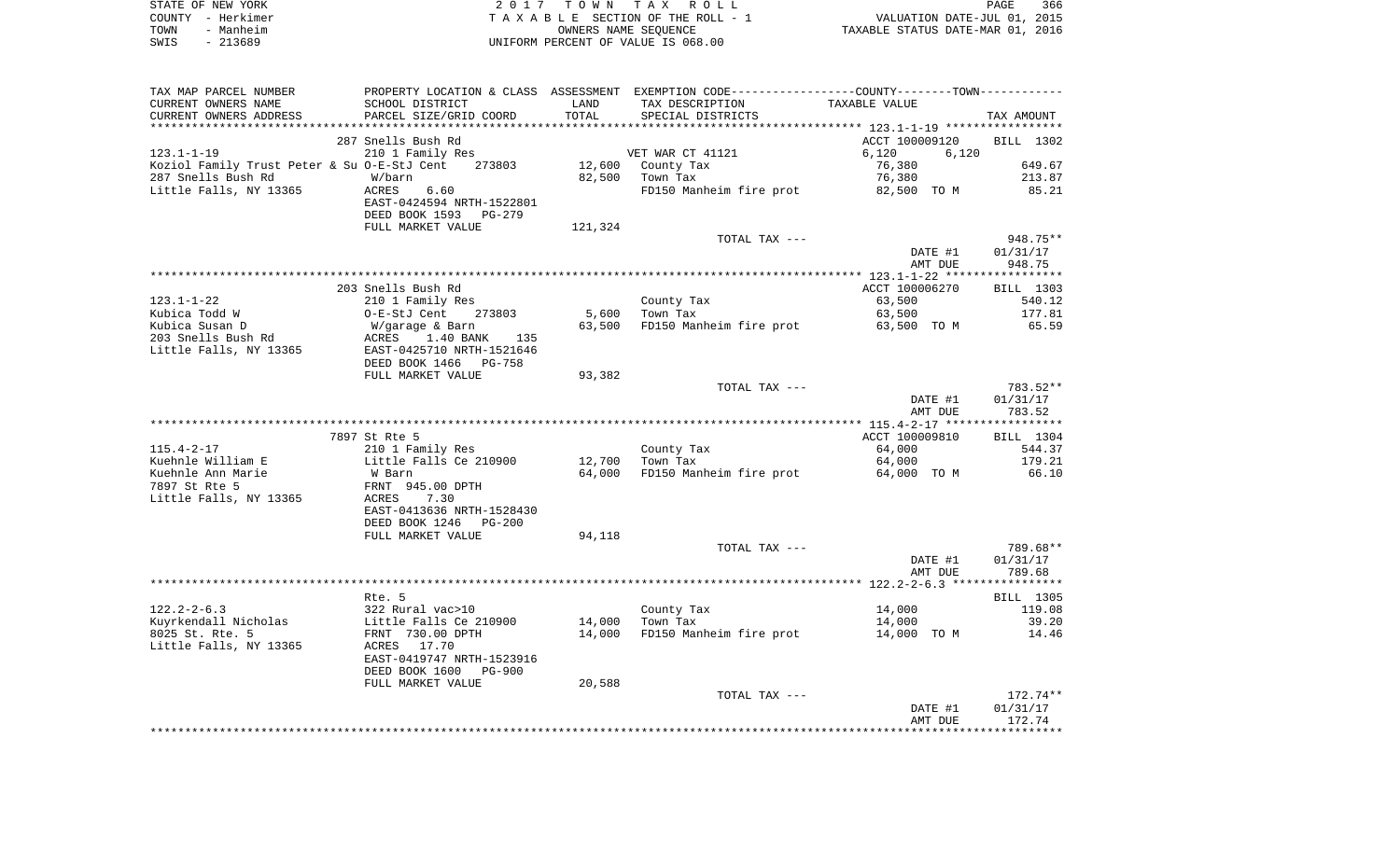| STATE OF NEW YORK | 2017 TOWN TAX ROLL                 | PAGE                             | 367 |
|-------------------|------------------------------------|----------------------------------|-----|
| COUNTY – Herkimer | TAXABLE SECTION OF THE ROLL - 1    | VALUATION DATE-JUL 01, 2015      |     |
| - Manheim<br>TOWN | OWNERS NAME SEOUENCE               | TAXABLE STATUS DATE-MAR 01, 2016 |     |
| $-213689$<br>SWIS | UNIFORM PERCENT OF VALUE IS 068.00 |                                  |     |

| TAX MAP PARCEL NUMBER      |                            |         | PROPERTY LOCATION & CLASS ASSESSMENT EXEMPTION CODE----------------COUNTY--------TOWN----------- |                    |                      |
|----------------------------|----------------------------|---------|--------------------------------------------------------------------------------------------------|--------------------|----------------------|
| CURRENT OWNERS NAME        | SCHOOL DISTRICT            | LAND    | TAX DESCRIPTION                                                                                  | TAXABLE VALUE      |                      |
| CURRENT OWNERS ADDRESS     | PARCEL SIZE/GRID COORD     | TOTAL   | SPECIAL DISTRICTS                                                                                |                    | TAX AMOUNT           |
| ********************       | *******************        |         |                                                                                                  |                    |                      |
|                            | St. Rte. 5                 |         |                                                                                                  |                    | BILL 1306            |
| $122.2 - 2 - 6.4$          | 322 Rural vac>10           |         | County Tax                                                                                       | 17,000             | 144.60               |
| Kuyrkendall Nicholas J     | Little Falls Ce 210900     | 17,000  | Town Tax                                                                                         | 17,000             | 47.60                |
| Kuyrkendall Cristen M      | FRNT 609.00 DPTH           | 17,000  | FD150 Manheim fire prot                                                                          | 17,000 TO M        | 17.56                |
| 8025 St. Rte. 5            | 32.20<br>ACRES             |         |                                                                                                  |                    |                      |
| Little Falls, NY 13365     | EAST-0419292 NRTH-1524619  |         |                                                                                                  |                    |                      |
|                            | DEED BOOK 1581<br>$PG-113$ |         |                                                                                                  |                    |                      |
|                            | FULL MARKET VALUE          | 25,000  |                                                                                                  |                    |                      |
|                            |                            |         | TOTAL TAX ---                                                                                    |                    | $209.76**$           |
|                            |                            |         |                                                                                                  | DATE #1            | 01/31/17             |
|                            |                            |         |                                                                                                  | AMT DUE            | 209.76               |
|                            |                            |         |                                                                                                  |                    |                      |
|                            | 8025 St Rte 5              |         |                                                                                                  |                    | BILL 1307            |
| $122.2 - 2 - 14.3$         | 220 2 Family Res           |         | County Tax                                                                                       | 72,000             | 612.41               |
| Kuyrkendall Wardne G       | Little Falls Ce 210900     | 9,000   | Town Tax                                                                                         | 72,000             | 201.61               |
| Attn: Kuyrkendall Wardne L | W/garage                   | 72,000  | FD150 Manheim fire prot                                                                          | 72,000 TO M        | 74.37                |
| 8025 State Rte 5           | ACRES<br>3.00              |         |                                                                                                  |                    |                      |
| Little Falls, NY 13365     | EAST-0415898 NRTH-1527018  |         |                                                                                                  |                    |                      |
|                            | DEED BOOK 836<br>$PG-310$  |         |                                                                                                  |                    |                      |
|                            | FULL MARKET VALUE          | 105,882 |                                                                                                  |                    |                      |
|                            |                            |         | TOTAL TAX ---                                                                                    |                    | 888.39**             |
|                            |                            |         |                                                                                                  | DATE #1            | 01/31/17             |
|                            |                            |         |                                                                                                  | AMT DUE            | 888.39               |
|                            |                            |         |                                                                                                  |                    |                      |
|                            | 8096 St Rte 5              |         |                                                                                                  |                    | BILL 1308            |
| $122.2 - 2 - 16.4$         | 210 1 Family Res           |         | County Tax                                                                                       | 99,000             | 842.07               |
| Kuyrkendall Wardne G       | Little Falls Ce 210900     | 9,500   | Town Tax                                                                                         | 99,000             | 277.21               |
| Kuyrkendall Barbara        | W/garage                   | 99,000  | FD150 Manheim fire prot                                                                          | 99,000 TO M        | 102.26               |
| 8096 State Rte 5           | ACRES<br>3.47              |         |                                                                                                  |                    |                      |
| Little Falls, NY 13365     | EAST-0416495 NRTH-1525710  |         |                                                                                                  |                    |                      |
|                            | DEED BOOK 744<br>$PG-24$   |         |                                                                                                  |                    |                      |
|                            | FULL MARKET VALUE          | 145,588 |                                                                                                  |                    |                      |
|                            |                            |         | TOTAL TAX ---                                                                                    |                    | $1,221.54**$         |
|                            |                            |         |                                                                                                  | DATE #1<br>AMT DUE | 01/31/17<br>1,221.54 |
|                            |                            |         |                                                                                                  |                    |                      |
|                            | 119 Murphy Rd              |         |                                                                                                  | ACCT 100011040     | BILL 1309            |
| $115.4 - 1 - 11$           | 210 1 Family Res           |         | County Tax                                                                                       | 35,700             | 303.66               |
| Lamanna John R             | Little Falls Ce 210900     | 7,200   | Town Tax                                                                                         | 35,700             | 99.96                |
| Lamanna Sandra L           | ACRES<br>1.80              | 35,700  | FD150 Manheim fire prot                                                                          | 35,700 TO M        | 36.87                |
| 61 N Helmer Ave            | EAST-0410508 NRTH-1535686  |         |                                                                                                  |                    |                      |
| Dolgeville, NY 13329       | DEED BOOK 00663 PG-00588   |         |                                                                                                  |                    |                      |
|                            | FULL MARKET VALUE          | 52,500  |                                                                                                  |                    |                      |
|                            |                            |         | TOTAL TAX ---                                                                                    |                    | $440.49**$           |
|                            |                            |         |                                                                                                  | DATE #1            | 01/31/17             |
|                            |                            |         |                                                                                                  | AMT DUE            | 440.49               |
|                            |                            |         |                                                                                                  |                    |                      |
|                            |                            |         |                                                                                                  |                    |                      |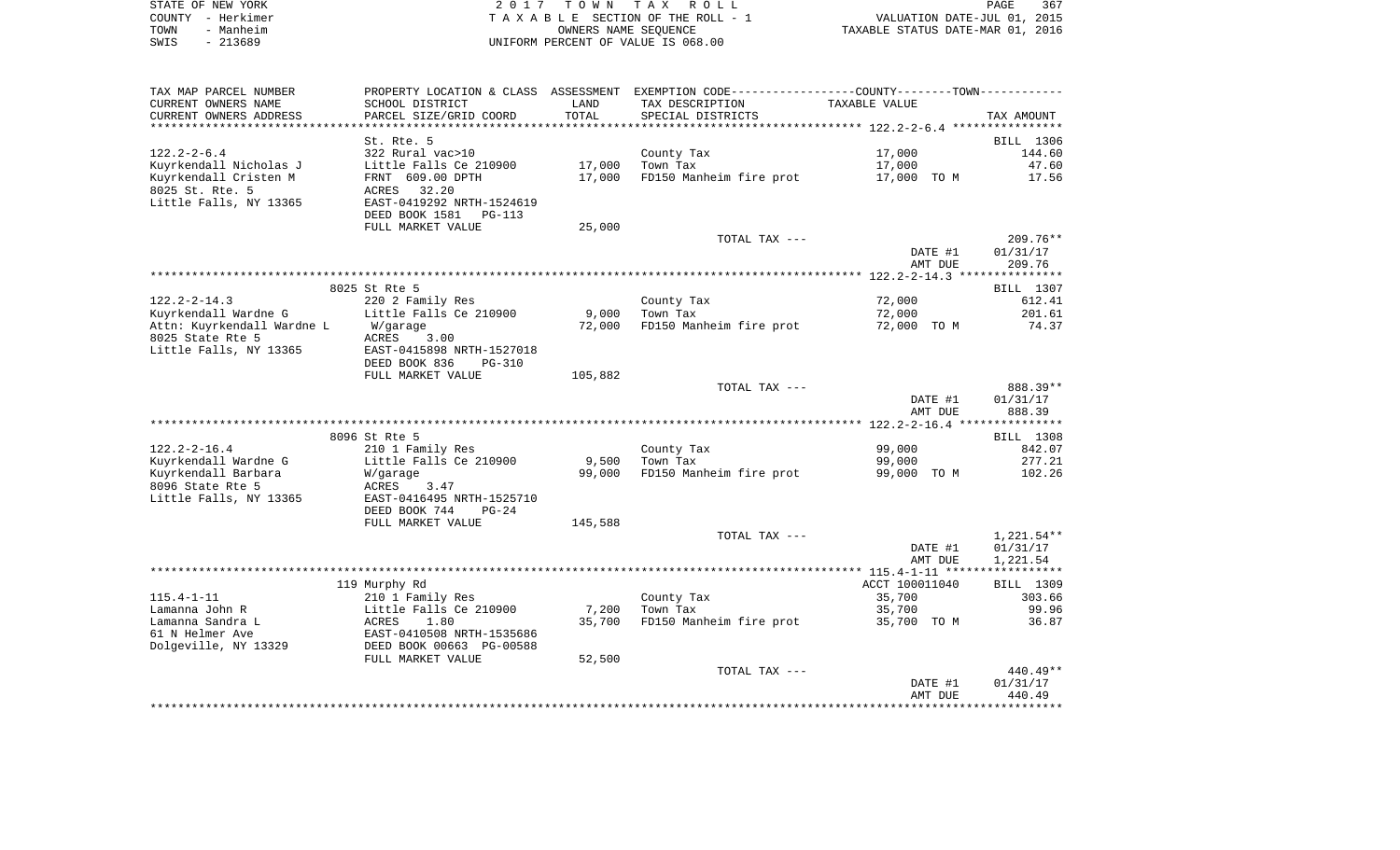| STATE OF NEW YORK | 2017 TOWN TAX ROLL                 | 368<br>PAGE                      |
|-------------------|------------------------------------|----------------------------------|
| COUNTY - Herkimer | TAXABLE SECTION OF THE ROLL - 1    | VALUATION DATE-JUL 01, 2015      |
| TOWN<br>- Manheim | OWNERS NAME SEOUENCE               | TAXABLE STATUS DATE-MAR 01, 2016 |
| $-213689$<br>SWIS | UNIFORM PERCENT OF VALUE IS 068.00 |                                  |

| TAX MAP PARCEL NUMBER<br>CURRENT OWNERS NAME        | SCHOOL DISTRICT                                        | LAND    | PROPERTY LOCATION & CLASS ASSESSMENT EXEMPTION CODE---------------COUNTY-------TOWN---------<br>TAX DESCRIPTION | TAXABLE VALUE      |                   |
|-----------------------------------------------------|--------------------------------------------------------|---------|-----------------------------------------------------------------------------------------------------------------|--------------------|-------------------|
| CURRENT OWNERS ADDRESS<br>************************* | PARCEL SIZE/GRID COORD                                 | TOTAL   | SPECIAL DISTRICTS                                                                                               |                    | TAX AMOUNT        |
|                                                     | Murphy Rd                                              |         |                                                                                                                 |                    | BILL 1310         |
| $115.4 - 1 - 93$                                    | 314 Rural vac<10                                       |         | County Tax                                                                                                      | 5,300              | 45.08             |
| Lamanna John R                                      | Little Falls Ce 210900                                 | 5,300   | Town Tax                                                                                                        | 5,300              | 14.84             |
| Lamanna Sandra                                      | ACRES<br>3.30                                          | 5,300   | FD150 Manheim fire prot                                                                                         | 5,300 TO M         | 5.47              |
| 61 N Helmer Ave<br>Dolgeville, NY 13329             | EAST-0410240 NRTH-1535556<br>DEED BOOK 781<br>$PG-259$ |         |                                                                                                                 |                    |                   |
|                                                     | FULL MARKET VALUE                                      | 7,794   | TOTAL TAX ---                                                                                                   |                    | $65.39**$         |
|                                                     |                                                        |         |                                                                                                                 | DATE #1<br>AMT DUE | 01/31/17<br>65.39 |
|                                                     |                                                        |         |                                                                                                                 |                    |                   |
|                                                     | Rural Park Dr                                          |         |                                                                                                                 | ACCT 100008580     | BILL 1311         |
| 115.2-1-61                                          | 314 Rural vac<10                                       |         | County Tax                                                                                                      | 700                | 5.95              |
| Lampert Fredrick N                                  | O-E-StJ Cent<br>273803                                 | 700     | Town Tax                                                                                                        | 700                | 1.96              |
| Lampert Caroline F                                  | FRNT 160.00 DPTH 100.00                                | 700     | FD150 Manheim fire prot                                                                                         | 700 TO M           | .72               |
| 56 Woodberry Rd                                     | 0.37<br>ACRES                                          |         |                                                                                                                 |                    |                   |
| New Hartford, NY 13413                              | EAST-0419697 NRTH-1540641                              |         |                                                                                                                 |                    |                   |
|                                                     | DEED BOOK 1610<br>$PG-46$<br>FULL MARKET VALUE         | 1,029   |                                                                                                                 |                    |                   |
|                                                     |                                                        |         | TOTAL TAX ---                                                                                                   |                    | $8.63**$          |
|                                                     |                                                        |         |                                                                                                                 | DATE #1            | 01/31/17          |
|                                                     |                                                        |         |                                                                                                                 | AMT DUE            | 8.63              |
|                                                     |                                                        |         |                                                                                                                 |                    |                   |
|                                                     | Rural Park Dr                                          |         |                                                                                                                 | ACCT 100008310     | BILL 1312         |
| $115.2 - 1 - 62$                                    | 314 Rural vac<10                                       |         | County Tax                                                                                                      | 700                | 5.95              |
| Lampert Fredrick N                                  | O-E-StJ Cent<br>273803                                 | 700     | Town Tax                                                                                                        | 700                | 1.96              |
| Lampert Caroline F                                  | FRNT 160.00 DPTH 100.00                                | 700     | School Relevy                                                                                                   |                    | 17.41             |
| 56 Woodberry Rd                                     | ACRES<br>0.37                                          |         | FD150 Manheim fire prot                                                                                         | 700 TO M           | .72               |
| New Hartford, NY 13413                              | EAST-0419856 NRTH-1540661                              |         |                                                                                                                 |                    |                   |
|                                                     | DEED BOOK 1610<br>PG-46<br>FULL MARKET VALUE           | 1,029   |                                                                                                                 |                    |                   |
|                                                     |                                                        |         | TOTAL TAX ---                                                                                                   |                    | $26.04**$         |
|                                                     |                                                        |         |                                                                                                                 | DATE #1            | 01/31/17          |
|                                                     |                                                        |         |                                                                                                                 | AMT DUE            | 26.04             |
|                                                     |                                                        |         |                                                                                                                 |                    |                   |
|                                                     | 526 St Rte 170A                                        |         |                                                                                                                 | ACCT 100000090     | BILL 1313         |
| $108.1 - 1 - 4$                                     | 120 Field crops                                        |         | AG MKTS L 41720                                                                                                 | 1,129<br>1,129     |                   |
| Lapp Amos                                           | Dolgeville Cent 213602                                 | 50,000  | County Tax                                                                                                      | 98,871             | 840.97            |
| Lapp Annie                                          | ACRES 130.20                                           | 100,000 | Town Tax                                                                                                        | 98,871             | 276.85            |
| 437 St Rte 170A<br>Little Falls, NY 13365           | EAST-0401362 NRTH-1558944<br>DEED BOOK 936<br>$PG-539$ |         | FD150 Manheim fire prot<br>1,129 EX                                                                             | 98,871 TO M        | 102.12            |
|                                                     | FULL MARKET VALUE                                      | 147,059 |                                                                                                                 |                    |                   |
| MAY BE SUBJECT TO PAYMENT                           |                                                        |         |                                                                                                                 |                    |                   |
| UNDER AGDIST LAW TIL 2020                           |                                                        |         |                                                                                                                 |                    |                   |
|                                                     |                                                        |         | TOTAL TAX ---                                                                                                   |                    | 1,219.94**        |
|                                                     |                                                        |         |                                                                                                                 | DATE #1            | 01/31/17          |
|                                                     |                                                        |         |                                                                                                                 | AMT DUE            | 1,219.94          |
|                                                     |                                                        |         |                                                                                                                 |                    |                   |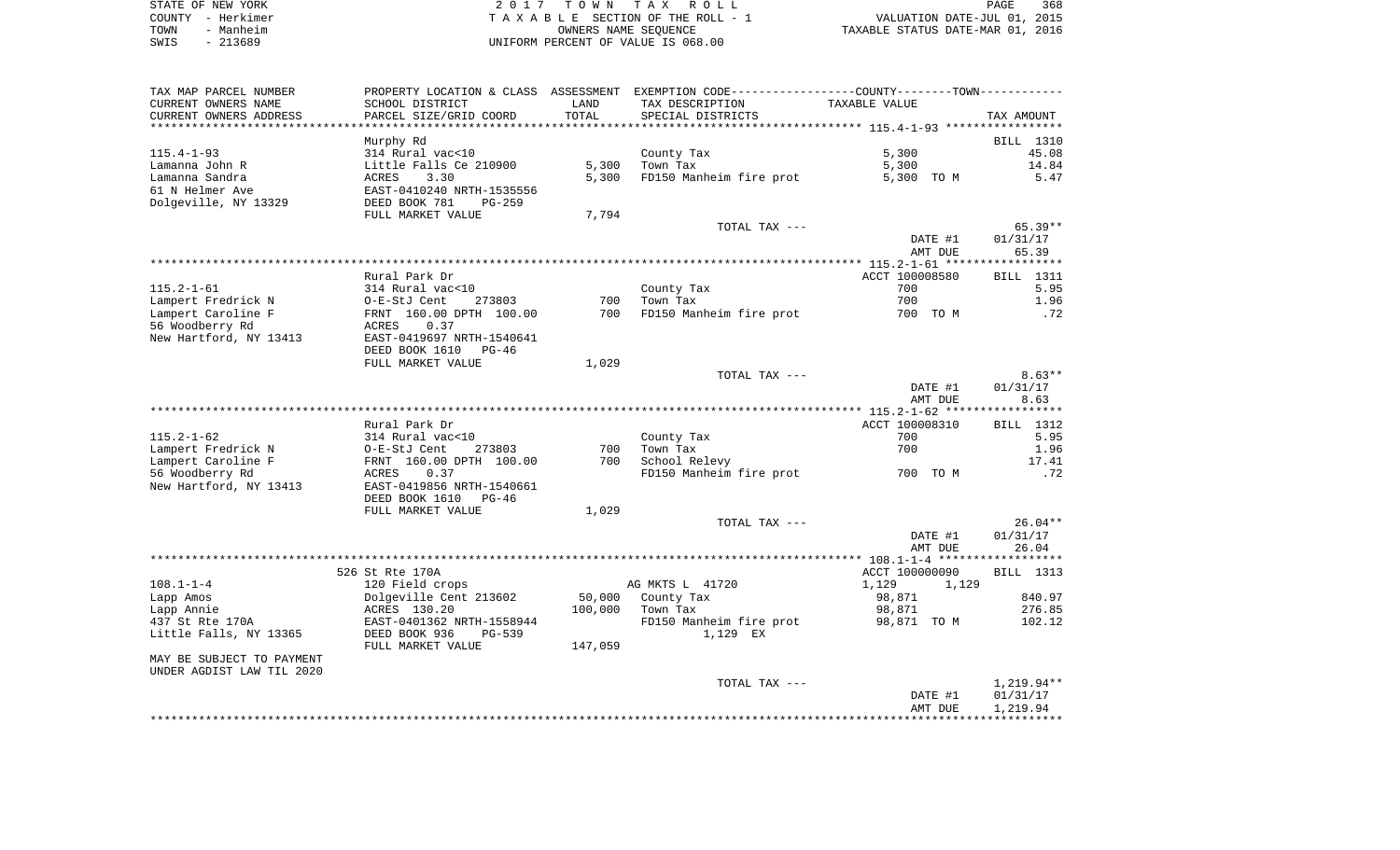|      | STATE OF NEW YORK | 2017 TOWN TAX ROLL                 | 369<br>PAGE                      |
|------|-------------------|------------------------------------|----------------------------------|
|      | COUNTY – Herkimer | TAXABLE SECTION OF THE ROLL - 1    | VALUATION DATE-JUL 01, 2015      |
| TOWN | - Manheim         | OWNERS NAME SEOUENCE               | TAXABLE STATUS DATE-MAR 01, 2016 |
| SWIS | $-213689$         | UNIFORM PERCENT OF VALUE IS 068.00 |                                  |

| TAX MAP PARCEL NUMBER     |                            |              | PROPERTY LOCATION & CLASS ASSESSMENT EXEMPTION CODE---------------COUNTY-------TOWN---------- |                  |                  |
|---------------------------|----------------------------|--------------|-----------------------------------------------------------------------------------------------|------------------|------------------|
| CURRENT OWNERS NAME       | SCHOOL DISTRICT            | LAND         | TAX DESCRIPTION                                                                               | TAXABLE VALUE    |                  |
| CURRENT OWNERS ADDRESS    | PARCEL SIZE/GRID COORD     | <b>TOTAL</b> | SPECIAL DISTRICTS                                                                             |                  | TAX AMOUNT       |
|                           |                            |              |                                                                                               |                  |                  |
|                           | 437 St Rte 170A            |              |                                                                                               | ACCT 100009510   | <b>BILL</b> 1314 |
| $108.1 - 1 - 3.1$         | 241 Rural res&ag           |              | AGRIC 10 Y 41700                                                                              | 6,000<br>6,000   |                  |
| Lapp Amos D               | Dolgeville Cent 213602     | 14,500       | County Tax                                                                                    | 52,000           | 442.30           |
| Lapp Annie S              | ACRES 10.00                | 58,000       | Town Tax                                                                                      | 52,000           | 145.61           |
| 437 St Rte 170A           | EAST-0362460 NRTH-1132750  |              | FD150 Manheim fire prot                                                                       | 58,000 TO M      | 59.91            |
| Little Falls, NY 13365    | DEED BOOK 936<br>$PG-334$  |              |                                                                                               |                  |                  |
|                           | FULL MARKET VALUE          | 85,294       |                                                                                               |                  |                  |
|                           |                            |              | TOTAL TAX ---                                                                                 |                  | 647.82**         |
|                           |                            |              |                                                                                               | DATE #1          | 01/31/17         |
|                           |                            |              |                                                                                               | AMT DUE          | 647.82           |
|                           |                            |              |                                                                                               |                  |                  |
|                           | 745 Burrell Rd             |              |                                                                                               | ACCT 100003120   | BILL 1315        |
| $108.3 - 1 - 17$          | 105 Vac farmland           |              | AG MKTS L 41720                                                                               | 12,717<br>12,717 |                  |
| Lapp David B              | Little Falls Ce 210900     | 55,900       | County Tax                                                                                    | 43,183           | 367.30           |
| Lapp Ruth B               | ACRES 104.60               | 55,900       | Town Tax                                                                                      | 43,183           | 120.92           |
| 745 Burrell Rd            | EAST-0397976 NRTH-1548614  |              | School Relevy                                                                                 |                  | 1,965.31         |
| Little Falls, NY 13365    | DEED BOOK 1268<br>$PG-734$ |              | FD150 Manheim fire prot                                                                       | 43,183 TO M      | 44.60            |
|                           | FULL MARKET VALUE          | 82,206       | 12,717 EX                                                                                     |                  |                  |
| MAY BE SUBJECT TO PAYMENT |                            |              |                                                                                               |                  |                  |
| UNDER AGDIST LAW TIL 2020 |                            |              |                                                                                               |                  |                  |
|                           |                            |              | TOTAL TAX ---                                                                                 |                  | $2,498.13**$     |
|                           |                            |              |                                                                                               | DATE #1          | 01/31/17         |
|                           |                            |              |                                                                                               | AMT DUE          | 2,498.13         |
|                           |                            |              |                                                                                               |                  |                  |
|                           | 635 Murphy Rd              |              |                                                                                               |                  | BILL 1316        |
| $108.4 - 2 - 21.3$        | 242 Rurl res&rec           |              | County Tax                                                                                    | 42,500           | 361.49           |
| Lawson Heather K          | Dolgeville Cent 213602     | 16,500       | Town Tax                                                                                      | 42,500           | 119.01           |
| Bucenec Jeffrey A         | ACRES 14.00                | 42,500       | FD150 Manheim fire prot                                                                       | 42,500 TO M      | 43.90            |
| 635 Murphy Rd             | EAST-0409282 NRTH-1545573  |              |                                                                                               |                  |                  |
| Little Falls, NY 13365    | DEED BOOK 1204<br>PG-556   |              |                                                                                               |                  |                  |
|                           | FULL MARKET VALUE          | 62,500       |                                                                                               |                  |                  |
|                           |                            |              | TOTAL TAX ---                                                                                 |                  | $524.40**$       |
|                           |                            |              |                                                                                               | DATE #1          | 01/31/17         |
|                           |                            |              |                                                                                               | AMT DUE          | 524.40           |
|                           |                            |              |                                                                                               |                  |                  |
|                           | 225 Lyon Rd                |              |                                                                                               | ACCT 100007200   | <b>BILL</b> 1317 |
| $108.2 - 1 - 20$          | 120 Field crops            |              | AG MKTS L 41720                                                                               | 51,474<br>51,474 |                  |
| Lein Joan                 | Dolgeville Cent 213602     | 133,800      | County Tax                                                                                    | 174,726          | 1,486.18         |
| 225 Lyon Rd               | FRNT 6988.00 DPTH          | 226,200      | Town Tax                                                                                      | 174,726          | 489.25           |
| Dolgeville, NY 13329-9710 | ACRES 254.70               |              | FD150 Manheim fire prot                                                                       | 174,726 TO M     | 180.47           |
|                           | EAST-0412341 NRTH-1553519  |              | 51,474 EX                                                                                     |                  |                  |
| MAY BE SUBJECT TO PAYMENT | DEED BOOK 781<br>$PG-684$  |              |                                                                                               |                  |                  |
| UNDER AGDIST LAW TIL 2020 | FULL MARKET VALUE          | 332,647      |                                                                                               |                  |                  |
|                           |                            |              | TOTAL TAX ---                                                                                 |                  | $2,155.90**$     |
|                           |                            |              |                                                                                               | DATE #1          | 01/31/17         |
|                           |                            |              |                                                                                               | AMT DUE          | 2,155.90         |
|                           |                            |              |                                                                                               |                  |                  |
|                           |                            |              |                                                                                               |                  |                  |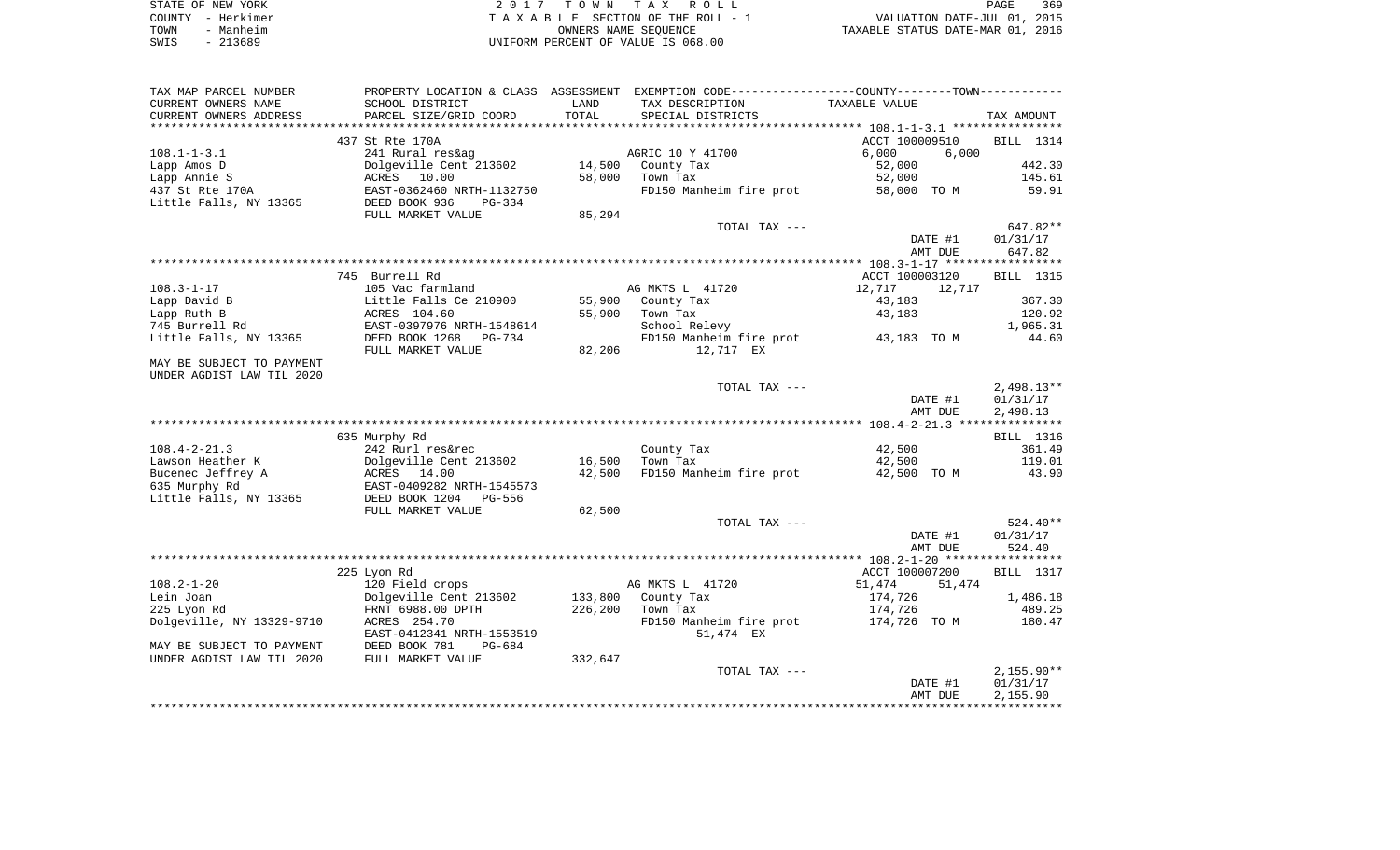|      | STATE OF NEW YORK | 2017 TOWN TAX ROLL                 | 370<br>PAGE                      |
|------|-------------------|------------------------------------|----------------------------------|
|      | COUNTY – Herkimer | TAXABLE SECTION OF THE ROLL - 1    | VALUATION DATE-JUL 01, 2015      |
| TOWN | - Manheim         | OWNERS NAME SEOUENCE               | TAXABLE STATUS DATE-MAR 01, 2016 |
| SWIS | - 213689          | UNIFORM PERCENT OF VALUE IS 068.00 |                                  |

| TAX MAP PARCEL NUMBER     | PROPERTY LOCATION & CLASS ASSESSMENT    |                 | EXEMPTION CODE-----------------COUNTY--------TOWN----------- |                |                  |
|---------------------------|-----------------------------------------|-----------------|--------------------------------------------------------------|----------------|------------------|
| CURRENT OWNERS NAME       | SCHOOL DISTRICT                         | LAND            | TAX DESCRIPTION                                              | TAXABLE VALUE  |                  |
| CURRENT OWNERS ADDRESS    | PARCEL SIZE/GRID COORD                  | TOTAL           | SPECIAL DISTRICTS                                            |                | TAX AMOUNT       |
| *********************     | * * * * * * * * * * * * * * * * * * * * | *************** |                                                              |                |                  |
|                           | Brockett Rd                             |                 |                                                              | ACCT 100007110 | <b>BILL</b> 1318 |
| $108.4 - 1 - 6$           | 314 Rural vac<10                        |                 | AG MKTS L 41720                                              | 91             | 91               |
| Lein Joan                 | Dolgeville Cent 213602                  | 600             | County Tax                                                   | 509            | 4.33             |
| 225 Lyon Rd               | FRNT 350.00 DPTH 465.00                 | 600             | Town Tax                                                     | 509            | 1.43             |
| Dolgeville, NY 13329-9710 | 1.10<br>ACRES                           |                 | FD150 Manheim fire prot                                      | 509 TO M       | .53              |
|                           | EAST-0412062 NRTH-1551702               |                 | 91 EX                                                        |                |                  |
| MAY BE SUBJECT TO PAYMENT | DEED BOOK 793<br>$PG-127$               |                 |                                                              |                |                  |
| UNDER AGDIST LAW TIL 2020 | FULL MARKET VALUE                       | 882             |                                                              |                |                  |
|                           |                                         |                 | TOTAL TAX ---                                                |                | $6.29**$         |
|                           |                                         |                 |                                                              | DATE #1        | 01/31/17         |
|                           |                                         |                 |                                                              | AMT DUE        | 6.29             |
|                           |                                         |                 |                                                              |                |                  |
|                           | 917 Peckville Rd                        |                 |                                                              |                | BILL 1319        |
| $108.2 - 1 - 18.1$        | 120 Field crops                         |                 | County Tax                                                   | 13,600         | 115.68           |
| Lein Joan E               | Dolgeville Cent 213602                  | 12,100          | Town Tax                                                     | 13,600         | 38.08            |
| 225 Lyon Rd               | FRNT 1083.00 DPTH                       | 13,600          | FD150 Manheim fire prot                                      | 13,600 TO M    | 14.05            |
| Dolgeville, NY 13329      | ACRES 16.10                             |                 |                                                              |                |                  |
|                           | EAST-0413130 NRTH-1555388               |                 |                                                              |                |                  |
|                           | DEED BOOK 910<br>$PG-49$                |                 |                                                              |                |                  |
|                           | FULL MARKET VALUE                       | 20,000          |                                                              |                |                  |
|                           |                                         |                 | TOTAL TAX ---                                                |                | 167.81**         |
|                           |                                         |                 |                                                              | DATE #1        | 01/31/17         |
|                           |                                         |                 |                                                              | AMT DUE        | 167.81           |
|                           |                                         |                 |                                                              |                |                  |
|                           | Peckville Rd                            |                 |                                                              |                | BILL 1320        |
| $108.2 - 1 - 18.2$        | 105 Vac farmland                        |                 | County Tax                                                   | 4,500          | 38.28            |
| Lein Joan E               | Dolgeville Cent 213602                  | 4,500           | Town Tax                                                     | 4,500          | 12.60            |
| 225 Lyon Rd               | FRNT 660.00 DPTH                        | 4,500           | FD150 Manheim fire prot                                      | 4,500 TO M     | 4.65             |
| Dolgeville, NY 13329      | 3.90<br>ACRES                           |                 |                                                              |                |                  |
|                           | EAST-0412161 NRTH-1555518               |                 |                                                              |                |                  |
|                           | DEED BOOK 910<br>$PG-494$               |                 |                                                              |                |                  |
|                           | FULL MARKET VALUE                       | 6,618           |                                                              |                |                  |
|                           |                                         |                 | TOTAL TAX ---                                                |                | $55.53**$        |
|                           |                                         |                 |                                                              | DATE #1        | 01/31/17         |
|                           |                                         |                 |                                                              | AMT DUE        | 55.53            |
|                           |                                         |                 |                                                              |                |                  |
|                           | Lyon Rd                                 |                 |                                                              |                | <b>BILL</b> 1321 |
| $108.2 - 2 - 5$           | 322 Rural vac>10                        |                 | County Tax                                                   | 13,900         | 118.23           |
| Lein Joan E               | Dolgeville Cent 213602                  | 13,900          | Town Tax                                                     | 13,900         | 38.92            |
| Smith Carol L             | ACRES<br>10.20                          | 13,900          | FD150 Manheim fire prot                                      | 13,900 TO M    | 14.36            |
| 225 Lyon Rd               | EAST-0414452 NRTH-1553118               |                 |                                                              |                |                  |
| Dolgeville, NY 13329      | DEED BOOK 939<br>$PG-149$               |                 |                                                              |                |                  |
|                           | FULL MARKET VALUE                       | 20,441          |                                                              |                |                  |
|                           |                                         |                 | TOTAL TAX ---                                                |                | 171.51**         |
|                           |                                         |                 |                                                              | DATE #1        | 01/31/17         |
|                           |                                         |                 |                                                              | AMT DUE        | 171.51           |
|                           |                                         |                 |                                                              |                |                  |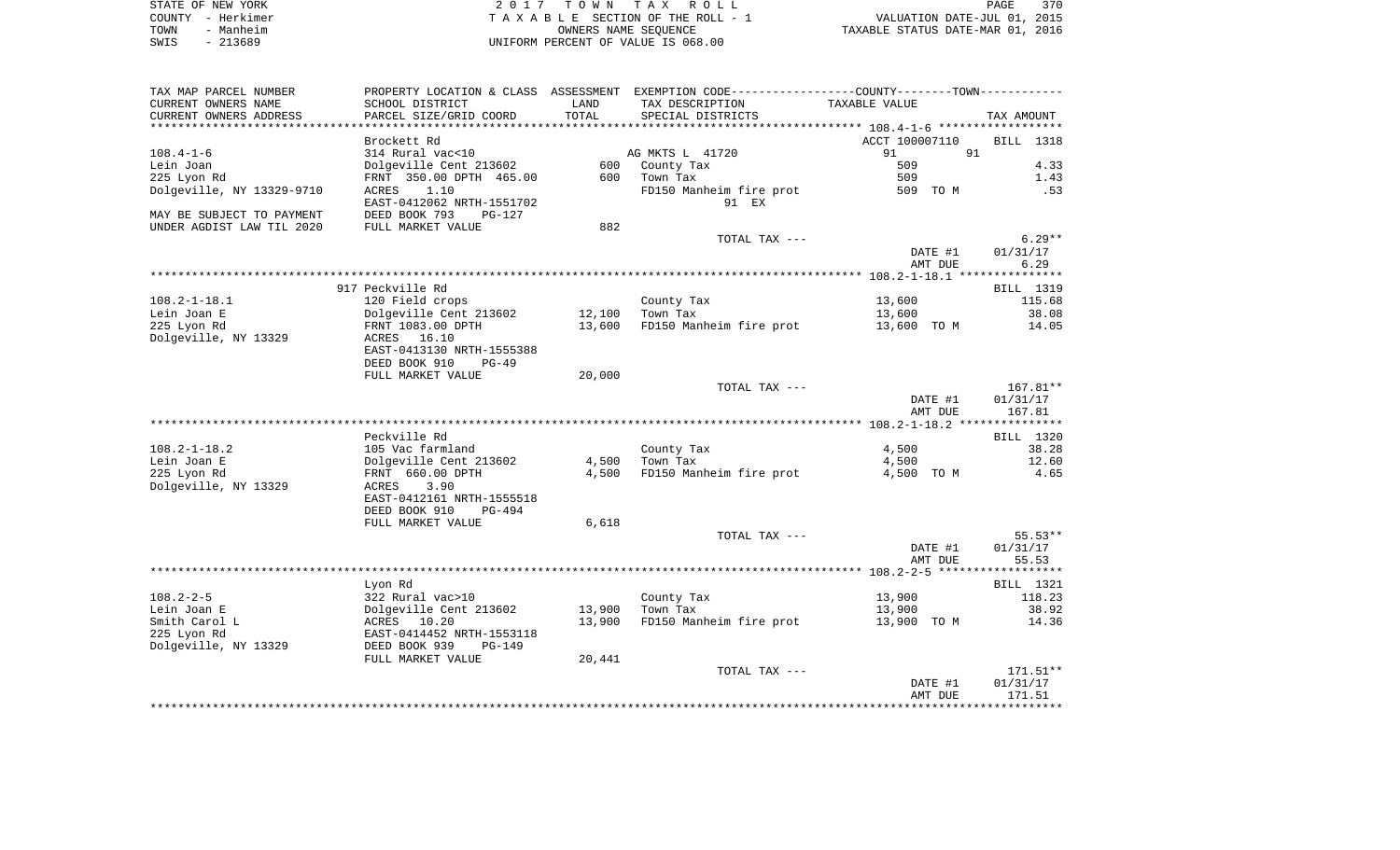|      | STATE OF NEW YORK | 2017 TOWN TAX ROLL                 | PAGE                             | 371 |
|------|-------------------|------------------------------------|----------------------------------|-----|
|      | COUNTY - Herkimer | TAXABLE SECTION OF THE ROLL - 1    | VALUATION DATE-JUL 01, 2015      |     |
| TOWN | - Manheim         | OWNERS NAME SEOUENCE               | TAXABLE STATUS DATE-MAR 01, 2016 |     |
| SWIS | - 213689          | UNIFORM PERCENT OF VALUE IS 068.00 |                                  |     |

| TAX MAP PARCEL NUMBER<br>CURRENT OWNERS NAME<br>CURRENT OWNERS ADDRESS | PROPERTY LOCATION & CLASS ASSESSMENT<br>SCHOOL DISTRICT<br>PARCEL SIZE/GRID COORD | LAND<br>TOTAL | EXEMPTION CODE-----------------COUNTY-------TOWN-----------<br>TAX DESCRIPTION | TAXABLE VALUE                                             |                  |
|------------------------------------------------------------------------|-----------------------------------------------------------------------------------|---------------|--------------------------------------------------------------------------------|-----------------------------------------------------------|------------------|
|                                                                        |                                                                                   | ********      | SPECIAL DISTRICTS                                                              | **************************** 122.2-2-19 ***************** | TAX AMOUNT       |
|                                                                        | 8148 St Rte 5                                                                     |               |                                                                                | ACCT 100080030                                            | <b>BILL</b> 1322 |
| $122.2 - 2 - 19$                                                       | 210 1 Family Res                                                                  |               | County Tax                                                                     | 61,200                                                    | 520.55           |
| Leiphart Craig                                                         | Little Falls Ce 210900                                                            | 3,500         | Town Tax                                                                       | 61,200                                                    | 171.37           |
| Leiphart Kathy                                                         | FRNT 150.00 DPTH 310.00                                                           | 61,200        | FD150 Manheim fire prot                                                        | 61,200 TO M                                               | 63.21            |
| 8148 State Rte 5                                                       | 0.88<br>ACRES                                                                     |               |                                                                                |                                                           |                  |
| Little Falls, NY 13365                                                 | EAST-0417401 NRTH-1525072                                                         |               |                                                                                |                                                           |                  |
|                                                                        | DEED BOOK 687<br>PG-556                                                           |               |                                                                                |                                                           |                  |
|                                                                        | FULL MARKET VALUE                                                                 | 90,000        | TOTAL TAX ---                                                                  |                                                           | $755.13**$       |
|                                                                        |                                                                                   |               |                                                                                | DATE #1                                                   | 01/31/17         |
|                                                                        |                                                                                   |               |                                                                                | AMT DUE                                                   | 755.13           |
|                                                                        |                                                                                   |               |                                                                                |                                                           |                  |
|                                                                        | 293 Murphy Rd                                                                     |               |                                                                                | ACCT 100006780                                            | BILL 1323        |
| $115.2 - 2 - 1.1$                                                      | 242 Rurl res&rec                                                                  |               | VETCOM CTS 41130                                                               | 10,200<br>10,200                                          |                  |
| Liddon Francis H                                                       | Little Falls Ce 210900                                                            | 14,400        | County Tax                                                                     | 37,718                                                    | 320.82           |
| Hadcock Margaret R                                                     | FRNT 230.00 DPTH                                                                  | 47,918        | Town Tax                                                                       | 37,718                                                    | 105.61           |
| 293 Murphy Rd                                                          | 7.70<br>ACRES                                                                     |               | FD150 Manheim fire prot                                                        | 47,918 TO M                                               | 49.49            |
| Little Falls, NY 13365                                                 | EAST-0409938 NRTH-1539114                                                         |               |                                                                                |                                                           |                  |
|                                                                        | DEED BOOK 1554<br>$PG-230$                                                        |               |                                                                                |                                                           |                  |
|                                                                        | FULL MARKET VALUE                                                                 | 70,468        | TOTAL TAX ---                                                                  |                                                           | 475.92**         |
|                                                                        |                                                                                   |               |                                                                                | DATE #1                                                   | 01/31/17         |
|                                                                        |                                                                                   |               |                                                                                | AMT DUE                                                   | 475.92           |
|                                                                        |                                                                                   |               |                                                                                |                                                           |                  |
|                                                                        | Murphy Rd                                                                         |               |                                                                                | ACCT 100006810                                            | BILL 1324        |
| $115.2 - 2 - 45$                                                       | 314 Rural vac<10                                                                  |               | County Tax                                                                     | 100                                                       | 0.85             |
| Liddon Francis H                                                       | Little Falls Ce 210900                                                            | 100           | Town Tax                                                                       | 100                                                       | 0.28             |
| Hadcock Margaret R                                                     | 42.00 DPTH<br>64.00<br>FRNT                                                       | 100           | FD150 Manheim fire prot                                                        | 100 TO M                                                  | .10              |
| 293 Murphy Rd                                                          | ACRES<br>0.06                                                                     |               |                                                                                |                                                           |                  |
| Little Falls, NY 13365                                                 | EAST-0410429 NRTH-1539031                                                         |               |                                                                                |                                                           |                  |
|                                                                        | DEED BOOK 1554<br>$PG-230$<br>FULL MARKET VALUE                                   | 147           |                                                                                |                                                           |                  |
|                                                                        |                                                                                   |               | TOTAL TAX ---                                                                  |                                                           | $1.23**$         |
|                                                                        |                                                                                   |               |                                                                                | DATE #1                                                   | 01/31/17         |
|                                                                        |                                                                                   |               |                                                                                | AMT DUE                                                   | 1.23             |
|                                                                        |                                                                                   |               |                                                                                |                                                           |                  |
|                                                                        | 331 Murphy Rd                                                                     |               |                                                                                | ACCT 100006780                                            | BILL 1325        |
| $115.2 - 2 - 1.2$                                                      | 210 1 Family Res                                                                  |               | VETCOM CTS 41130                                                               | 10,200<br>10,200                                          |                  |
| Liddon Michael F                                                       | Little Falls Ce 210900                                                            |               | 11,000 VETDIS CTS 41140                                                        | 10,500<br>10,500                                          |                  |
| 331 Murphy Rd                                                          | FRNT 437.80 DPTH                                                                  | 105,000       | County Tax                                                                     | 84,300                                                    | 717.04           |
| Little Falls, NY 13365                                                 | <b>ACRES</b><br>4.40                                                              |               | Town Tax                                                                       | 84,300                                                    | 236.05           |
|                                                                        | EAST-0409991 NRTH-1539875<br>DEED BOOK 1481<br>$PG-205$                           |               | FD150 Manheim fire prot                                                        | 105,000<br>TO M                                           | 108.45           |
|                                                                        | FULL MARKET VALUE                                                                 | 154,412       |                                                                                |                                                           |                  |
|                                                                        |                                                                                   |               | TOTAL TAX ---                                                                  |                                                           | $1,061.54**$     |
|                                                                        |                                                                                   |               |                                                                                | DATE #1                                                   | 01/31/17         |
|                                                                        |                                                                                   |               |                                                                                | AMT DUE                                                   | 1,061.54         |
|                                                                        |                                                                                   |               |                                                                                |                                                           |                  |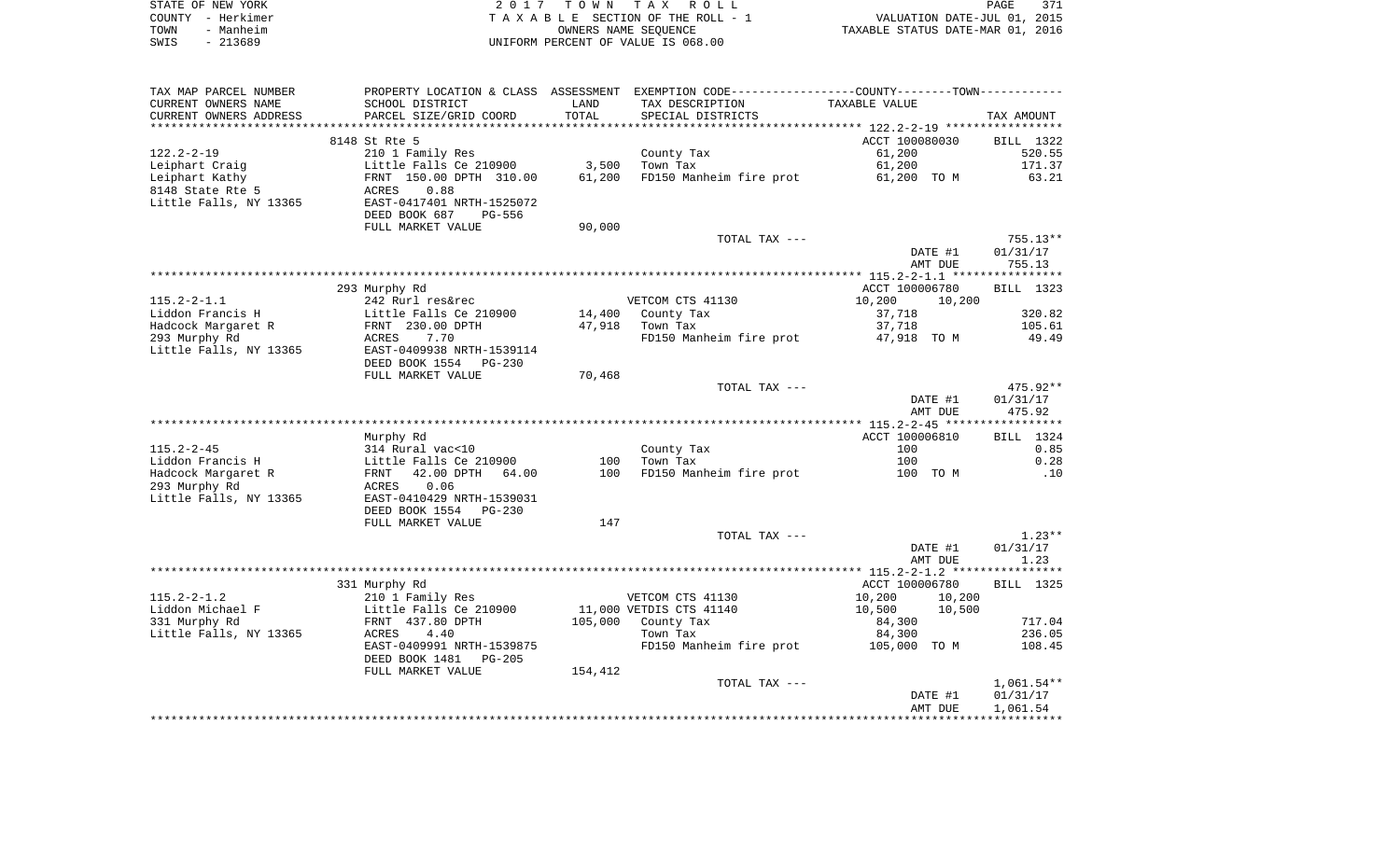|      | STATE OF NEW YORK | 2017 TOWN TAX ROLL                 | PAGE                             | 372 |
|------|-------------------|------------------------------------|----------------------------------|-----|
|      | COUNTY - Herkimer | TAXABLE SECTION OF THE ROLL - 1    | VALUATION DATE-JUL 01, 2015      |     |
| TOWN | - Manheim         | OWNERS NAME SEOUENCE               | TAXABLE STATUS DATE-MAR 01, 2016 |     |
| SWIS | - 213689          | UNIFORM PERCENT OF VALUE IS 068.00 |                                  |     |

| TAX MAP PARCEL NUMBER<br>CURRENT OWNERS NAME | PROPERTY LOCATION & CLASS ASSESSMENT<br>SCHOOL DISTRICT | LAND            | EXEMPTION CODE-----------------COUNTY-------TOWN-----------<br>TAX DESCRIPTION | TAXABLE VALUE                                            |                      |
|----------------------------------------------|---------------------------------------------------------|-----------------|--------------------------------------------------------------------------------|----------------------------------------------------------|----------------------|
| CURRENT OWNERS ADDRESS                       | PARCEL SIZE/GRID COORD                                  | TOTAL<br>****** | SPECIAL DISTRICTS                                                              | *************************** 108.4-2-46 ***************** | TAX AMOUNT           |
|                                              | 138 Granny Hill Rd                                      |                 |                                                                                | ACCT 100002370                                           | BILL 1326            |
| $108.4 - 2 - 46$                             | 260 Seasonal res - WTRFNT                               |                 | County Tax                                                                     | 20,000                                                   | 170.12               |
| Lindsay Alan                                 | Dolgeville Cent 213602                                  | 12,500          | Town Tax                                                                       | 20,000                                                   | 56.00                |
| Lindsay Brendan                              | FRNT 250.00 DPTH 200.00                                 | 20,000          | FD150 Manheim fire prot                                                        | 20,000 TO M                                              | 20.66                |
| 213 Folts St Apt 2                           | 0.49<br>ACRES                                           |                 |                                                                                |                                                          |                      |
| Herkimer, NY 13350                           | EAST-0418415 NRTH-1545144                               |                 |                                                                                |                                                          |                      |
|                                              | DEED BOOK 1185<br>PG-477                                |                 |                                                                                |                                                          |                      |
|                                              | FULL MARKET VALUE                                       | 29,412          |                                                                                |                                                          |                      |
|                                              |                                                         |                 | TOTAL TAX ---                                                                  | DATE #1                                                  | 246.78**<br>01/31/17 |
|                                              |                                                         |                 |                                                                                | AMT DUE                                                  | 246.78               |
|                                              |                                                         |                 |                                                                                |                                                          |                      |
|                                              | 6165 St Rte 167                                         |                 |                                                                                |                                                          | BILL 1327            |
| $108.4 - 2 - 88.2$                           | 210 1 Family Res                                        |                 | VET WAR CT 41121                                                               | 6,120<br>6,120                                           |                      |
| Link Richard                                 | Dolgeville Cent 213602                                  | 10,000          | County Tax                                                                     | 54,880                                                   | 466.80               |
| Link Judy A                                  | W Barn                                                  | 61,000          | Town Tax                                                                       | 54,880                                                   | 153.67               |
| 6165 State Rte 167                           | ACRES<br>5.30 BANK<br>055                               |                 | FD150 Manheim fire prot                                                        | 61,000 TO M                                              | 63.01                |
| Dolgeville, NY 13329                         | EAST-0414021 NRTH-1549104                               |                 |                                                                                |                                                          |                      |
|                                              | DEED BOOK 853<br>PG-553<br>FULL MARKET VALUE            | 89,706          |                                                                                |                                                          |                      |
|                                              |                                                         |                 | TOTAL TAX ---                                                                  |                                                          | 683.48**             |
|                                              |                                                         |                 |                                                                                | DATE #1                                                  | 01/31/17             |
|                                              |                                                         |                 |                                                                                | AMT DUE                                                  | 683.48               |
|                                              |                                                         |                 |                                                                                |                                                          |                      |
|                                              | Rte. 5                                                  |                 |                                                                                |                                                          | BILL 1328            |
| $122.2 - 2 - 6.5$                            | 322 Rural vac>10                                        |                 | County Tax                                                                     | 38,000                                                   | 323.22               |
| Litts Ty E                                   | Little Falls Ce 210900                                  | 38,000          | Town Tax                                                                       | 38,000                                                   | 106.40               |
| 158 N Toll Rd<br>Scotia, NY 12302            | FRNT 1534.00 DPTH<br>ACRES<br>77.80                     | 38,000          | FD150 Manheim fire prot                                                        | 38,000 TO M                                              | 39.25                |
|                                              | EAST-0418100 NRTH-1525735                               |                 |                                                                                |                                                          |                      |
|                                              | DEED BOOK 1557<br><b>PG-107</b>                         |                 |                                                                                |                                                          |                      |
|                                              | FULL MARKET VALUE                                       | 55,882          |                                                                                |                                                          |                      |
|                                              |                                                         |                 | TOTAL TAX ---                                                                  |                                                          | 468.87**             |
|                                              |                                                         |                 |                                                                                | DATE #1                                                  | 01/31/17             |
|                                              |                                                         |                 |                                                                                | AMT DUE                                                  | 468.87               |
|                                              |                                                         |                 |                                                                                |                                                          |                      |
| $115.2 - 1 - 38$                             | 298 Willie Ln Keyser Lk                                 |                 |                                                                                | ACCT 100005910                                           | BILL 1329            |
| Loomis David C                               | 260 Seasonal res - WTRFNT<br>Dolgeville Cent 213602     | 11,000          | County Tax<br>Town Tax                                                         | 45,900<br>45,900                                         | 390.41<br>128.53     |
| Loomis Patricia                              | FRNT 212.00 DPTH 100.00                                 | 45,900          | FD150 Manheim fire prot                                                        | 45,900 TO M                                              | 47.41                |
| 889 Luther Rd                                | ACRES<br>0.23                                           |                 |                                                                                |                                                          |                      |
| East Greenbush, NY 12061                     | EAST-0418927 NRTH-1544033                               |                 |                                                                                |                                                          |                      |
|                                              | DEED BOOK 796<br>$PG-58$                                |                 |                                                                                |                                                          |                      |
|                                              | FULL MARKET VALUE                                       | 67,500          |                                                                                |                                                          |                      |
|                                              |                                                         |                 | TOTAL TAX ---                                                                  |                                                          | $566.35**$           |
|                                              |                                                         |                 |                                                                                | DATE #1                                                  | 01/31/17             |
|                                              |                                                         |                 |                                                                                | AMT DUE                                                  | 566.35               |
|                                              |                                                         |                 |                                                                                |                                                          |                      |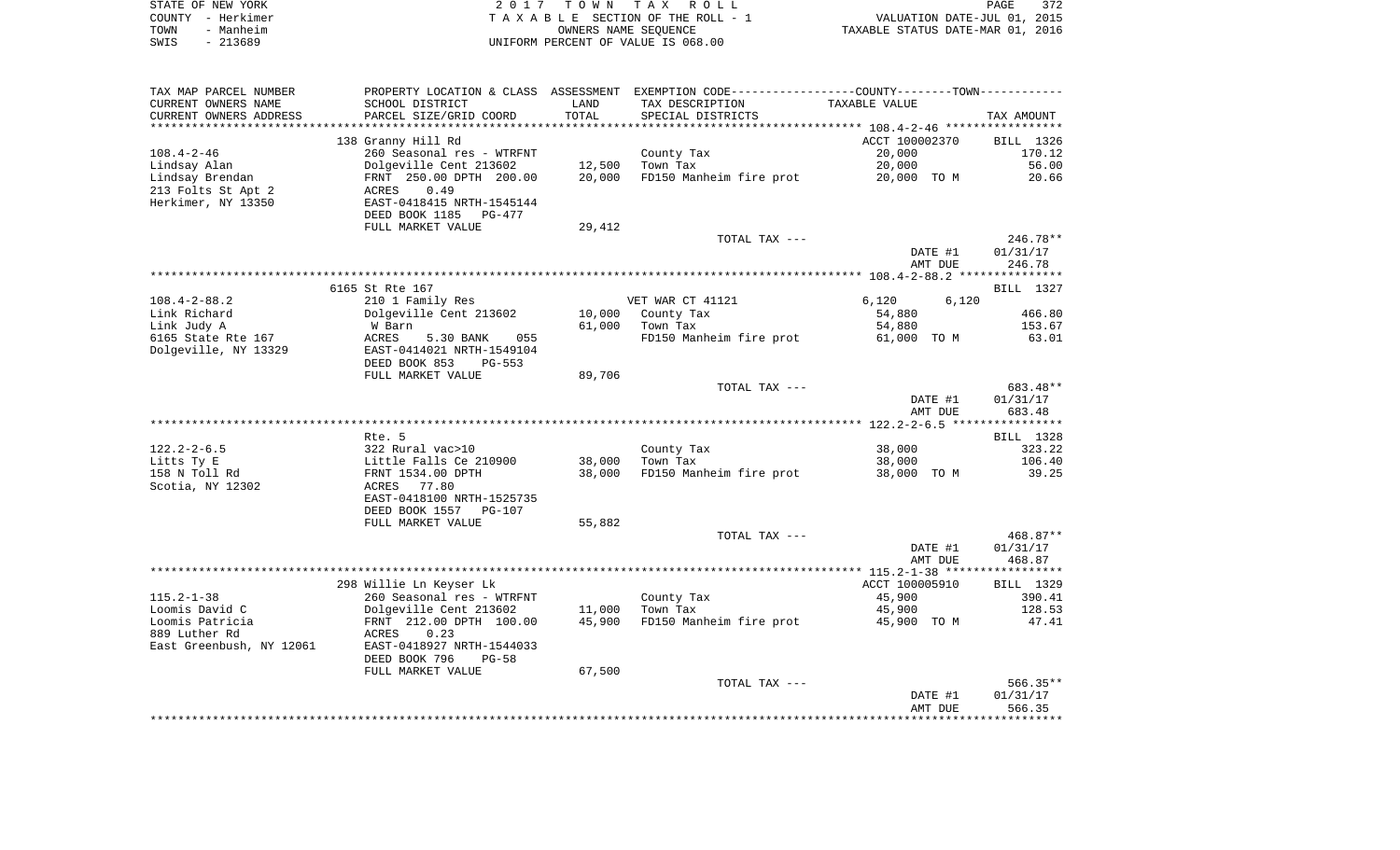| STATE OF NEW YORK |           | 2017 TOWN TAX ROLL                 | 373<br>PAGE                      |
|-------------------|-----------|------------------------------------|----------------------------------|
| COUNTY - Herkimer |           | TAXABLE SECTION OF THE ROLL - 1    | VALUATION DATE-JUL 01, 2015      |
| TOWN              | - Manheim | OWNERS NAME SEOUENCE               | TAXABLE STATUS DATE-MAR 01, 2016 |
| SWIS              | $-213689$ | UNIFORM PERCENT OF VALUE IS 068.00 |                                  |

| TAX MAP PARCEL NUMBER  |                                            |        | PROPERTY LOCATION & CLASS ASSESSMENT EXEMPTION CODE---------------COUNTY-------TOWN---------- |                    |                    |
|------------------------|--------------------------------------------|--------|-----------------------------------------------------------------------------------------------|--------------------|--------------------|
| CURRENT OWNERS NAME    | SCHOOL DISTRICT                            | LAND   | TAX DESCRIPTION                                                                               | TAXABLE VALUE      |                    |
| CURRENT OWNERS ADDRESS | PARCEL SIZE/GRID COORD                     | TOTAL  | SPECIAL DISTRICTS                                                                             |                    | TAX AMOUNT         |
| ********************** |                                            |        |                                                                                               |                    |                    |
|                        | Willie Ln Keyser Lk                        |        |                                                                                               | ACCT 100006390     | BILL 1330          |
| $115.2 - 1 - 30$       | 314 Rural vac<10 - WTRFNT                  |        | County Tax                                                                                    | 2,500              | 21.26              |
| Lorenzoni Edward       | Dolgeville Cent 213602                     | 2,500  | Town Tax                                                                                      | 2,500              | 7.00               |
| 5324 Lee Valley Rd     | 50.00 DPTH 100.00<br>FRNT                  | 2,500  | FD150 Manheim fire prot                                                                       | 2,500 TO M         | 2.58               |
| Rome, NY 13440         | 0.11<br>ACRES<br>EAST-0418707 NRTH-1544289 |        |                                                                                               |                    |                    |
|                        | DEED BOOK 875<br><b>PG-238</b>             |        |                                                                                               |                    |                    |
|                        | FULL MARKET VALUE                          | 3,676  |                                                                                               |                    |                    |
|                        |                                            |        | TOTAL TAX ---                                                                                 |                    | $30.84**$          |
|                        |                                            |        |                                                                                               | DATE #1            | 01/31/17           |
|                        |                                            |        |                                                                                               | AMT DUE            | 30.84              |
|                        |                                            |        |                                                                                               |                    |                    |
|                        | 309 Willie Ln Keyser Lk                    |        |                                                                                               | ACCT 100006360     | BILL 1331          |
| $115.2 - 1 - 31$       | 260 Seasonal res - WTRFNT                  |        | County Tax                                                                                    | 21,200             | 180.32             |
| Lorenzoni Edward       | Dolgeville Cent 213602                     | 2,500  | Town Tax                                                                                      | 21,200             | 59.36              |
| 5324 Lee Valley Rd     | 50.00 DPTH 100.00<br>FRNT                  | 21,200 | FD150 Manheim fire prot                                                                       | 21,200 TO M        | 21.90              |
| Rome, NY 13440         | 0.11<br>ACRES                              |        |                                                                                               |                    |                    |
|                        | EAST-0418724 NRTH-1544237                  |        |                                                                                               |                    |                    |
|                        | DEED BOOK 875<br><b>PG-238</b>             |        |                                                                                               |                    |                    |
|                        | FULL MARKET VALUE                          | 31,176 |                                                                                               |                    | $261.58**$         |
|                        |                                            |        | TOTAL TAX ---                                                                                 | DATE #1            | 01/31/17           |
|                        |                                            |        |                                                                                               | AMT DUE            | 261.58             |
|                        |                                            |        |                                                                                               |                    |                    |
|                        | 309 Willie Ln Keyser Lk                    |        |                                                                                               | ACCT 100006330     | BILL 1332          |
| $115.2 - 1 - 36$       | 260 Seasonal res - WTRFNT                  |        | County Tax                                                                                    | 26,500             | 225.40             |
| Lorenzoni Edward       | Dolgeville Cent 213602                     | 2,500  | Town Tax                                                                                      | 26,500             | 74.20              |
| 5324 Lee Valley Rd     | 50.00 DPTH 100.00<br>FRNT                  | 26,500 | FD150 Manheim fire prot                                                                       | 26,500 TO M        | 27.37              |
| Rome, NY 13440         | ACRES<br>0.11                              |        |                                                                                               |                    |                    |
|                        | EAST-0418864 NRTH-1544222                  |        |                                                                                               |                    |                    |
|                        | DEED BOOK 875<br>$PG-238$                  |        |                                                                                               |                    |                    |
|                        | FULL MARKET VALUE                          | 38,971 |                                                                                               |                    |                    |
|                        |                                            |        | TOTAL TAX ---                                                                                 |                    | $326.97**$         |
|                        |                                            |        |                                                                                               | DATE #1<br>AMT DUE | 01/31/17<br>326.97 |
|                        |                                            |        |                                                                                               |                    |                    |
|                        | 272 Willie Ln Keyser Lk                    |        |                                                                                               | ACCT 100006990     | BILL 1333          |
| $115.2 - 1 - 45$       | 260 Seasonal res - WTRFNT                  |        | County Tax                                                                                    | 22,500             | 191.38             |
| Luppino John J         | Dolgeville Cent 213602                     | 2,500  | Town Tax                                                                                      | 22,500             | 63.00              |
| 115 Warsaw St          | FRNT<br>50.00 DPTH 136.00                  | 22,500 | FD150 Manheim fire prot                                                                       | 22,500 TO M        | 23.24              |
| Mohawk, NY 13407       | 0.16<br>ACRES                              |        |                                                                                               |                    |                    |
|                        | EAST-0419013 NRTH-1543535                  |        |                                                                                               |                    |                    |
|                        | DEED BOOK 1129<br>PG-50                    |        |                                                                                               |                    |                    |
|                        | FULL MARKET VALUE                          | 33,088 |                                                                                               |                    |                    |
|                        |                                            |        | TOTAL TAX ---                                                                                 |                    | $277.62**$         |
|                        |                                            |        |                                                                                               | DATE #1            | 01/31/17           |
|                        |                                            |        |                                                                                               | AMT DUE            | 277.62             |
|                        |                                            |        |                                                                                               |                    |                    |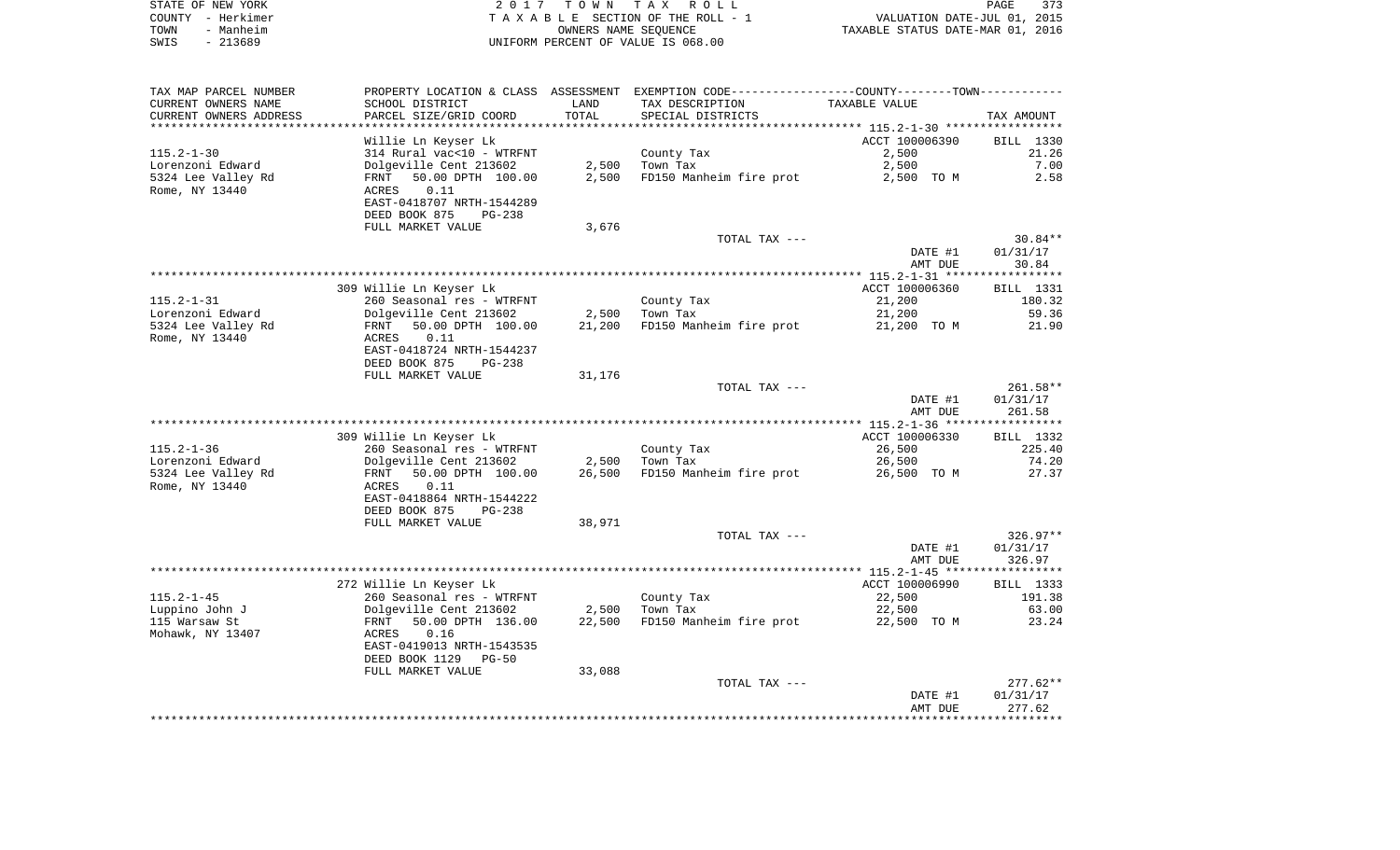|      | STATE OF NEW YORK | 2017 TOWN TAX ROLL                 | PAGE                             | 374 |
|------|-------------------|------------------------------------|----------------------------------|-----|
|      | COUNTY - Herkimer | TAXABLE SECTION OF THE ROLL - 1    | VALUATION DATE-JUL 01, 2015      |     |
| TOWN | - Manheim         | OWNERS NAME SEOUENCE               | TAXABLE STATUS DATE-MAR 01, 2016 |     |
| SWIS | - 213689          | UNIFORM PERCENT OF VALUE IS 068.00 |                                  |     |
|      |                   |                                    |                                  |     |

| CURRENT OWNERS NAME<br>SCHOOL DISTRICT<br>LAND<br>TAX DESCRIPTION<br>TAXABLE VALUE<br>TOTAL<br>CURRENT OWNERS ADDRESS<br>PARCEL SIZE/GRID COORD<br>SPECIAL DISTRICTS<br>TAX AMOUNT<br>********************* 122.2-2-16.3 ****************<br>*******************************<br>**************************<br>8058 St Rte 5<br>BILL 1334<br>$122.2 - 2 - 16.3$<br>73,000<br>210 1 Family Res<br>620.92<br>County Tax<br>Little Falls Ce 210900<br>9,900<br>Town Tax<br>73,000<br>204.41<br>Lynch Lawrence<br>73,000<br>FD150 Manheim fire prot<br>73,000 TO M<br>75.40<br>Et Al<br>W/barn<br>8058 St Rte 5<br>FRNT 701.00 DPTH<br>Little Falls, NY 13365<br>ACRES<br>25.40<br>EAST-0416175 NRTH-1525951<br>DEED BOOK 1488<br>PG-342<br>FULL MARKET VALUE<br>107,353<br>$900.73**$<br>TOTAL TAX ---<br>01/31/17<br>DATE #1<br>AMT DUE<br>900.73<br>235 Miner Rd<br>ACCT 100009150<br>BILL 1335<br>$108.3 - 1 - 10$<br>210 1 Family Res<br>County Tax<br>50,000<br>425.29<br>Lynch Seth<br>Dolgeville Cent 213602<br>9,200<br>Town Tax<br>50,000<br>140.01<br>School Relevy<br>ACRES<br>3.20<br>50,000<br>1,102.91<br>EAST-0407137 NRTH-1552025<br>FD150 Manheim fire prot<br>50,000 TO M<br>51.64<br>DEED BOOK 1616<br>PG-357<br>PRIOR OWNER ON 3/01/2016<br>FULL MARKET VALUE<br>73,529<br>1,719.85**<br>TOTAL TAX ---<br>DATE #1<br>01/31/17<br>AMT DUE<br>1,719.85<br>ACCT 100001380<br>277 Murphy Rd<br>BILL 1336<br>$115.2 - 2 - 2$<br>210 1 Family Res<br>County Tax<br>38,000<br>323.22<br>Little Falls Ce 210900<br>Town Tax<br>Lyon Aretas<br>8,200<br>38,000<br>106.40<br>277 Murphy Rd<br>38,000<br>858.49<br>ACRES<br>2.20<br>School Relevy<br>Little Falls, NY 13365<br>EAST-0410196 NRTH-1538847<br>39.25<br>FD150 Manheim fire prot<br>38,000 TO M<br>DEED BOOK 867<br>PG-659<br>FULL MARKET VALUE<br>55,882<br>$1,327.36**$<br>TOTAL TAX ---<br>01/31/17<br>DATE #1<br>AMT DUE<br>1,327.36<br>660 Bronner Rd<br>ACCT 100008820<br>BILL 1337<br>$108.4 - 2 - 19$<br>210 1 Family Res<br>County Tax<br>433.79<br>51,000<br>Town Tax<br>142.81<br>Lyon Aretas J<br>Dolgeville Cent 213602<br>4,000<br>51,000<br>277 Murphy Rd<br>FRNT 181.30 DPTH 217.00<br>51,000<br>School Relevy<br>1,124.98<br>Little Falls, NY 13365<br>FD150 Manheim fire prot<br>ACRES<br>1.00<br>51,000 TO M<br>52.68<br>EAST-0409956 NRTH-1545944<br>DEED BOOK 1537 PG-934<br>75,000<br>FULL MARKET VALUE<br>TOTAL TAX ---<br>$1,754.26**$<br>01/31/17<br>DATE #1<br>1,754.26<br>AMT DUE | TAX MAP PARCEL NUMBER | PROPERTY LOCATION & CLASS ASSESSMENT EXEMPTION CODE---------------COUNTY-------TOWN--------- |  |  |
|-------------------------------------------------------------------------------------------------------------------------------------------------------------------------------------------------------------------------------------------------------------------------------------------------------------------------------------------------------------------------------------------------------------------------------------------------------------------------------------------------------------------------------------------------------------------------------------------------------------------------------------------------------------------------------------------------------------------------------------------------------------------------------------------------------------------------------------------------------------------------------------------------------------------------------------------------------------------------------------------------------------------------------------------------------------------------------------------------------------------------------------------------------------------------------------------------------------------------------------------------------------------------------------------------------------------------------------------------------------------------------------------------------------------------------------------------------------------------------------------------------------------------------------------------------------------------------------------------------------------------------------------------------------------------------------------------------------------------------------------------------------------------------------------------------------------------------------------------------------------------------------------------------------------------------------------------------------------------------------------------------------------------------------------------------------------------------------------------------------------------------------------------------------------------------------------------------------------------------------------------------------------------------------------------------------------------------------------------------------------------------------------------------------------------------------------------------------------------------|-----------------------|----------------------------------------------------------------------------------------------|--|--|
|                                                                                                                                                                                                                                                                                                                                                                                                                                                                                                                                                                                                                                                                                                                                                                                                                                                                                                                                                                                                                                                                                                                                                                                                                                                                                                                                                                                                                                                                                                                                                                                                                                                                                                                                                                                                                                                                                                                                                                                                                                                                                                                                                                                                                                                                                                                                                                                                                                                                               |                       |                                                                                              |  |  |
|                                                                                                                                                                                                                                                                                                                                                                                                                                                                                                                                                                                                                                                                                                                                                                                                                                                                                                                                                                                                                                                                                                                                                                                                                                                                                                                                                                                                                                                                                                                                                                                                                                                                                                                                                                                                                                                                                                                                                                                                                                                                                                                                                                                                                                                                                                                                                                                                                                                                               |                       |                                                                                              |  |  |
|                                                                                                                                                                                                                                                                                                                                                                                                                                                                                                                                                                                                                                                                                                                                                                                                                                                                                                                                                                                                                                                                                                                                                                                                                                                                                                                                                                                                                                                                                                                                                                                                                                                                                                                                                                                                                                                                                                                                                                                                                                                                                                                                                                                                                                                                                                                                                                                                                                                                               |                       |                                                                                              |  |  |
|                                                                                                                                                                                                                                                                                                                                                                                                                                                                                                                                                                                                                                                                                                                                                                                                                                                                                                                                                                                                                                                                                                                                                                                                                                                                                                                                                                                                                                                                                                                                                                                                                                                                                                                                                                                                                                                                                                                                                                                                                                                                                                                                                                                                                                                                                                                                                                                                                                                                               |                       |                                                                                              |  |  |
|                                                                                                                                                                                                                                                                                                                                                                                                                                                                                                                                                                                                                                                                                                                                                                                                                                                                                                                                                                                                                                                                                                                                                                                                                                                                                                                                                                                                                                                                                                                                                                                                                                                                                                                                                                                                                                                                                                                                                                                                                                                                                                                                                                                                                                                                                                                                                                                                                                                                               |                       |                                                                                              |  |  |
|                                                                                                                                                                                                                                                                                                                                                                                                                                                                                                                                                                                                                                                                                                                                                                                                                                                                                                                                                                                                                                                                                                                                                                                                                                                                                                                                                                                                                                                                                                                                                                                                                                                                                                                                                                                                                                                                                                                                                                                                                                                                                                                                                                                                                                                                                                                                                                                                                                                                               |                       |                                                                                              |  |  |
|                                                                                                                                                                                                                                                                                                                                                                                                                                                                                                                                                                                                                                                                                                                                                                                                                                                                                                                                                                                                                                                                                                                                                                                                                                                                                                                                                                                                                                                                                                                                                                                                                                                                                                                                                                                                                                                                                                                                                                                                                                                                                                                                                                                                                                                                                                                                                                                                                                                                               |                       |                                                                                              |  |  |
|                                                                                                                                                                                                                                                                                                                                                                                                                                                                                                                                                                                                                                                                                                                                                                                                                                                                                                                                                                                                                                                                                                                                                                                                                                                                                                                                                                                                                                                                                                                                                                                                                                                                                                                                                                                                                                                                                                                                                                                                                                                                                                                                                                                                                                                                                                                                                                                                                                                                               |                       |                                                                                              |  |  |
|                                                                                                                                                                                                                                                                                                                                                                                                                                                                                                                                                                                                                                                                                                                                                                                                                                                                                                                                                                                                                                                                                                                                                                                                                                                                                                                                                                                                                                                                                                                                                                                                                                                                                                                                                                                                                                                                                                                                                                                                                                                                                                                                                                                                                                                                                                                                                                                                                                                                               |                       |                                                                                              |  |  |
|                                                                                                                                                                                                                                                                                                                                                                                                                                                                                                                                                                                                                                                                                                                                                                                                                                                                                                                                                                                                                                                                                                                                                                                                                                                                                                                                                                                                                                                                                                                                                                                                                                                                                                                                                                                                                                                                                                                                                                                                                                                                                                                                                                                                                                                                                                                                                                                                                                                                               |                       |                                                                                              |  |  |
|                                                                                                                                                                                                                                                                                                                                                                                                                                                                                                                                                                                                                                                                                                                                                                                                                                                                                                                                                                                                                                                                                                                                                                                                                                                                                                                                                                                                                                                                                                                                                                                                                                                                                                                                                                                                                                                                                                                                                                                                                                                                                                                                                                                                                                                                                                                                                                                                                                                                               |                       |                                                                                              |  |  |
|                                                                                                                                                                                                                                                                                                                                                                                                                                                                                                                                                                                                                                                                                                                                                                                                                                                                                                                                                                                                                                                                                                                                                                                                                                                                                                                                                                                                                                                                                                                                                                                                                                                                                                                                                                                                                                                                                                                                                                                                                                                                                                                                                                                                                                                                                                                                                                                                                                                                               |                       |                                                                                              |  |  |
|                                                                                                                                                                                                                                                                                                                                                                                                                                                                                                                                                                                                                                                                                                                                                                                                                                                                                                                                                                                                                                                                                                                                                                                                                                                                                                                                                                                                                                                                                                                                                                                                                                                                                                                                                                                                                                                                                                                                                                                                                                                                                                                                                                                                                                                                                                                                                                                                                                                                               |                       |                                                                                              |  |  |
|                                                                                                                                                                                                                                                                                                                                                                                                                                                                                                                                                                                                                                                                                                                                                                                                                                                                                                                                                                                                                                                                                                                                                                                                                                                                                                                                                                                                                                                                                                                                                                                                                                                                                                                                                                                                                                                                                                                                                                                                                                                                                                                                                                                                                                                                                                                                                                                                                                                                               |                       |                                                                                              |  |  |
|                                                                                                                                                                                                                                                                                                                                                                                                                                                                                                                                                                                                                                                                                                                                                                                                                                                                                                                                                                                                                                                                                                                                                                                                                                                                                                                                                                                                                                                                                                                                                                                                                                                                                                                                                                                                                                                                                                                                                                                                                                                                                                                                                                                                                                                                                                                                                                                                                                                                               |                       |                                                                                              |  |  |
|                                                                                                                                                                                                                                                                                                                                                                                                                                                                                                                                                                                                                                                                                                                                                                                                                                                                                                                                                                                                                                                                                                                                                                                                                                                                                                                                                                                                                                                                                                                                                                                                                                                                                                                                                                                                                                                                                                                                                                                                                                                                                                                                                                                                                                                                                                                                                                                                                                                                               |                       |                                                                                              |  |  |
|                                                                                                                                                                                                                                                                                                                                                                                                                                                                                                                                                                                                                                                                                                                                                                                                                                                                                                                                                                                                                                                                                                                                                                                                                                                                                                                                                                                                                                                                                                                                                                                                                                                                                                                                                                                                                                                                                                                                                                                                                                                                                                                                                                                                                                                                                                                                                                                                                                                                               |                       |                                                                                              |  |  |
|                                                                                                                                                                                                                                                                                                                                                                                                                                                                                                                                                                                                                                                                                                                                                                                                                                                                                                                                                                                                                                                                                                                                                                                                                                                                                                                                                                                                                                                                                                                                                                                                                                                                                                                                                                                                                                                                                                                                                                                                                                                                                                                                                                                                                                                                                                                                                                                                                                                                               |                       |                                                                                              |  |  |
|                                                                                                                                                                                                                                                                                                                                                                                                                                                                                                                                                                                                                                                                                                                                                                                                                                                                                                                                                                                                                                                                                                                                                                                                                                                                                                                                                                                                                                                                                                                                                                                                                                                                                                                                                                                                                                                                                                                                                                                                                                                                                                                                                                                                                                                                                                                                                                                                                                                                               |                       |                                                                                              |  |  |
|                                                                                                                                                                                                                                                                                                                                                                                                                                                                                                                                                                                                                                                                                                                                                                                                                                                                                                                                                                                                                                                                                                                                                                                                                                                                                                                                                                                                                                                                                                                                                                                                                                                                                                                                                                                                                                                                                                                                                                                                                                                                                                                                                                                                                                                                                                                                                                                                                                                                               |                       |                                                                                              |  |  |
|                                                                                                                                                                                                                                                                                                                                                                                                                                                                                                                                                                                                                                                                                                                                                                                                                                                                                                                                                                                                                                                                                                                                                                                                                                                                                                                                                                                                                                                                                                                                                                                                                                                                                                                                                                                                                                                                                                                                                                                                                                                                                                                                                                                                                                                                                                                                                                                                                                                                               | 235 Miner Rd          |                                                                                              |  |  |
|                                                                                                                                                                                                                                                                                                                                                                                                                                                                                                                                                                                                                                                                                                                                                                                                                                                                                                                                                                                                                                                                                                                                                                                                                                                                                                                                                                                                                                                                                                                                                                                                                                                                                                                                                                                                                                                                                                                                                                                                                                                                                                                                                                                                                                                                                                                                                                                                                                                                               | Dolgeville, NY 13329  |                                                                                              |  |  |
|                                                                                                                                                                                                                                                                                                                                                                                                                                                                                                                                                                                                                                                                                                                                                                                                                                                                                                                                                                                                                                                                                                                                                                                                                                                                                                                                                                                                                                                                                                                                                                                                                                                                                                                                                                                                                                                                                                                                                                                                                                                                                                                                                                                                                                                                                                                                                                                                                                                                               |                       |                                                                                              |  |  |
|                                                                                                                                                                                                                                                                                                                                                                                                                                                                                                                                                                                                                                                                                                                                                                                                                                                                                                                                                                                                                                                                                                                                                                                                                                                                                                                                                                                                                                                                                                                                                                                                                                                                                                                                                                                                                                                                                                                                                                                                                                                                                                                                                                                                                                                                                                                                                                                                                                                                               |                       |                                                                                              |  |  |
|                                                                                                                                                                                                                                                                                                                                                                                                                                                                                                                                                                                                                                                                                                                                                                                                                                                                                                                                                                                                                                                                                                                                                                                                                                                                                                                                                                                                                                                                                                                                                                                                                                                                                                                                                                                                                                                                                                                                                                                                                                                                                                                                                                                                                                                                                                                                                                                                                                                                               | Walsh Thomas          |                                                                                              |  |  |
|                                                                                                                                                                                                                                                                                                                                                                                                                                                                                                                                                                                                                                                                                                                                                                                                                                                                                                                                                                                                                                                                                                                                                                                                                                                                                                                                                                                                                                                                                                                                                                                                                                                                                                                                                                                                                                                                                                                                                                                                                                                                                                                                                                                                                                                                                                                                                                                                                                                                               |                       |                                                                                              |  |  |
|                                                                                                                                                                                                                                                                                                                                                                                                                                                                                                                                                                                                                                                                                                                                                                                                                                                                                                                                                                                                                                                                                                                                                                                                                                                                                                                                                                                                                                                                                                                                                                                                                                                                                                                                                                                                                                                                                                                                                                                                                                                                                                                                                                                                                                                                                                                                                                                                                                                                               |                       |                                                                                              |  |  |
|                                                                                                                                                                                                                                                                                                                                                                                                                                                                                                                                                                                                                                                                                                                                                                                                                                                                                                                                                                                                                                                                                                                                                                                                                                                                                                                                                                                                                                                                                                                                                                                                                                                                                                                                                                                                                                                                                                                                                                                                                                                                                                                                                                                                                                                                                                                                                                                                                                                                               |                       |                                                                                              |  |  |
|                                                                                                                                                                                                                                                                                                                                                                                                                                                                                                                                                                                                                                                                                                                                                                                                                                                                                                                                                                                                                                                                                                                                                                                                                                                                                                                                                                                                                                                                                                                                                                                                                                                                                                                                                                                                                                                                                                                                                                                                                                                                                                                                                                                                                                                                                                                                                                                                                                                                               |                       |                                                                                              |  |  |
|                                                                                                                                                                                                                                                                                                                                                                                                                                                                                                                                                                                                                                                                                                                                                                                                                                                                                                                                                                                                                                                                                                                                                                                                                                                                                                                                                                                                                                                                                                                                                                                                                                                                                                                                                                                                                                                                                                                                                                                                                                                                                                                                                                                                                                                                                                                                                                                                                                                                               |                       |                                                                                              |  |  |
|                                                                                                                                                                                                                                                                                                                                                                                                                                                                                                                                                                                                                                                                                                                                                                                                                                                                                                                                                                                                                                                                                                                                                                                                                                                                                                                                                                                                                                                                                                                                                                                                                                                                                                                                                                                                                                                                                                                                                                                                                                                                                                                                                                                                                                                                                                                                                                                                                                                                               |                       |                                                                                              |  |  |
|                                                                                                                                                                                                                                                                                                                                                                                                                                                                                                                                                                                                                                                                                                                                                                                                                                                                                                                                                                                                                                                                                                                                                                                                                                                                                                                                                                                                                                                                                                                                                                                                                                                                                                                                                                                                                                                                                                                                                                                                                                                                                                                                                                                                                                                                                                                                                                                                                                                                               |                       |                                                                                              |  |  |
|                                                                                                                                                                                                                                                                                                                                                                                                                                                                                                                                                                                                                                                                                                                                                                                                                                                                                                                                                                                                                                                                                                                                                                                                                                                                                                                                                                                                                                                                                                                                                                                                                                                                                                                                                                                                                                                                                                                                                                                                                                                                                                                                                                                                                                                                                                                                                                                                                                                                               |                       |                                                                                              |  |  |
|                                                                                                                                                                                                                                                                                                                                                                                                                                                                                                                                                                                                                                                                                                                                                                                                                                                                                                                                                                                                                                                                                                                                                                                                                                                                                                                                                                                                                                                                                                                                                                                                                                                                                                                                                                                                                                                                                                                                                                                                                                                                                                                                                                                                                                                                                                                                                                                                                                                                               |                       |                                                                                              |  |  |
|                                                                                                                                                                                                                                                                                                                                                                                                                                                                                                                                                                                                                                                                                                                                                                                                                                                                                                                                                                                                                                                                                                                                                                                                                                                                                                                                                                                                                                                                                                                                                                                                                                                                                                                                                                                                                                                                                                                                                                                                                                                                                                                                                                                                                                                                                                                                                                                                                                                                               |                       |                                                                                              |  |  |
|                                                                                                                                                                                                                                                                                                                                                                                                                                                                                                                                                                                                                                                                                                                                                                                                                                                                                                                                                                                                                                                                                                                                                                                                                                                                                                                                                                                                                                                                                                                                                                                                                                                                                                                                                                                                                                                                                                                                                                                                                                                                                                                                                                                                                                                                                                                                                                                                                                                                               |                       |                                                                                              |  |  |
|                                                                                                                                                                                                                                                                                                                                                                                                                                                                                                                                                                                                                                                                                                                                                                                                                                                                                                                                                                                                                                                                                                                                                                                                                                                                                                                                                                                                                                                                                                                                                                                                                                                                                                                                                                                                                                                                                                                                                                                                                                                                                                                                                                                                                                                                                                                                                                                                                                                                               |                       |                                                                                              |  |  |
|                                                                                                                                                                                                                                                                                                                                                                                                                                                                                                                                                                                                                                                                                                                                                                                                                                                                                                                                                                                                                                                                                                                                                                                                                                                                                                                                                                                                                                                                                                                                                                                                                                                                                                                                                                                                                                                                                                                                                                                                                                                                                                                                                                                                                                                                                                                                                                                                                                                                               |                       |                                                                                              |  |  |
|                                                                                                                                                                                                                                                                                                                                                                                                                                                                                                                                                                                                                                                                                                                                                                                                                                                                                                                                                                                                                                                                                                                                                                                                                                                                                                                                                                                                                                                                                                                                                                                                                                                                                                                                                                                                                                                                                                                                                                                                                                                                                                                                                                                                                                                                                                                                                                                                                                                                               |                       |                                                                                              |  |  |
|                                                                                                                                                                                                                                                                                                                                                                                                                                                                                                                                                                                                                                                                                                                                                                                                                                                                                                                                                                                                                                                                                                                                                                                                                                                                                                                                                                                                                                                                                                                                                                                                                                                                                                                                                                                                                                                                                                                                                                                                                                                                                                                                                                                                                                                                                                                                                                                                                                                                               |                       |                                                                                              |  |  |
|                                                                                                                                                                                                                                                                                                                                                                                                                                                                                                                                                                                                                                                                                                                                                                                                                                                                                                                                                                                                                                                                                                                                                                                                                                                                                                                                                                                                                                                                                                                                                                                                                                                                                                                                                                                                                                                                                                                                                                                                                                                                                                                                                                                                                                                                                                                                                                                                                                                                               |                       |                                                                                              |  |  |
|                                                                                                                                                                                                                                                                                                                                                                                                                                                                                                                                                                                                                                                                                                                                                                                                                                                                                                                                                                                                                                                                                                                                                                                                                                                                                                                                                                                                                                                                                                                                                                                                                                                                                                                                                                                                                                                                                                                                                                                                                                                                                                                                                                                                                                                                                                                                                                                                                                                                               |                       |                                                                                              |  |  |
|                                                                                                                                                                                                                                                                                                                                                                                                                                                                                                                                                                                                                                                                                                                                                                                                                                                                                                                                                                                                                                                                                                                                                                                                                                                                                                                                                                                                                                                                                                                                                                                                                                                                                                                                                                                                                                                                                                                                                                                                                                                                                                                                                                                                                                                                                                                                                                                                                                                                               |                       |                                                                                              |  |  |
|                                                                                                                                                                                                                                                                                                                                                                                                                                                                                                                                                                                                                                                                                                                                                                                                                                                                                                                                                                                                                                                                                                                                                                                                                                                                                                                                                                                                                                                                                                                                                                                                                                                                                                                                                                                                                                                                                                                                                                                                                                                                                                                                                                                                                                                                                                                                                                                                                                                                               |                       |                                                                                              |  |  |
|                                                                                                                                                                                                                                                                                                                                                                                                                                                                                                                                                                                                                                                                                                                                                                                                                                                                                                                                                                                                                                                                                                                                                                                                                                                                                                                                                                                                                                                                                                                                                                                                                                                                                                                                                                                                                                                                                                                                                                                                                                                                                                                                                                                                                                                                                                                                                                                                                                                                               |                       |                                                                                              |  |  |
|                                                                                                                                                                                                                                                                                                                                                                                                                                                                                                                                                                                                                                                                                                                                                                                                                                                                                                                                                                                                                                                                                                                                                                                                                                                                                                                                                                                                                                                                                                                                                                                                                                                                                                                                                                                                                                                                                                                                                                                                                                                                                                                                                                                                                                                                                                                                                                                                                                                                               |                       |                                                                                              |  |  |
|                                                                                                                                                                                                                                                                                                                                                                                                                                                                                                                                                                                                                                                                                                                                                                                                                                                                                                                                                                                                                                                                                                                                                                                                                                                                                                                                                                                                                                                                                                                                                                                                                                                                                                                                                                                                                                                                                                                                                                                                                                                                                                                                                                                                                                                                                                                                                                                                                                                                               |                       |                                                                                              |  |  |
|                                                                                                                                                                                                                                                                                                                                                                                                                                                                                                                                                                                                                                                                                                                                                                                                                                                                                                                                                                                                                                                                                                                                                                                                                                                                                                                                                                                                                                                                                                                                                                                                                                                                                                                                                                                                                                                                                                                                                                                                                                                                                                                                                                                                                                                                                                                                                                                                                                                                               |                       |                                                                                              |  |  |
|                                                                                                                                                                                                                                                                                                                                                                                                                                                                                                                                                                                                                                                                                                                                                                                                                                                                                                                                                                                                                                                                                                                                                                                                                                                                                                                                                                                                                                                                                                                                                                                                                                                                                                                                                                                                                                                                                                                                                                                                                                                                                                                                                                                                                                                                                                                                                                                                                                                                               |                       |                                                                                              |  |  |
|                                                                                                                                                                                                                                                                                                                                                                                                                                                                                                                                                                                                                                                                                                                                                                                                                                                                                                                                                                                                                                                                                                                                                                                                                                                                                                                                                                                                                                                                                                                                                                                                                                                                                                                                                                                                                                                                                                                                                                                                                                                                                                                                                                                                                                                                                                                                                                                                                                                                               |                       |                                                                                              |  |  |
|                                                                                                                                                                                                                                                                                                                                                                                                                                                                                                                                                                                                                                                                                                                                                                                                                                                                                                                                                                                                                                                                                                                                                                                                                                                                                                                                                                                                                                                                                                                                                                                                                                                                                                                                                                                                                                                                                                                                                                                                                                                                                                                                                                                                                                                                                                                                                                                                                                                                               |                       |                                                                                              |  |  |
|                                                                                                                                                                                                                                                                                                                                                                                                                                                                                                                                                                                                                                                                                                                                                                                                                                                                                                                                                                                                                                                                                                                                                                                                                                                                                                                                                                                                                                                                                                                                                                                                                                                                                                                                                                                                                                                                                                                                                                                                                                                                                                                                                                                                                                                                                                                                                                                                                                                                               |                       |                                                                                              |  |  |
|                                                                                                                                                                                                                                                                                                                                                                                                                                                                                                                                                                                                                                                                                                                                                                                                                                                                                                                                                                                                                                                                                                                                                                                                                                                                                                                                                                                                                                                                                                                                                                                                                                                                                                                                                                                                                                                                                                                                                                                                                                                                                                                                                                                                                                                                                                                                                                                                                                                                               |                       |                                                                                              |  |  |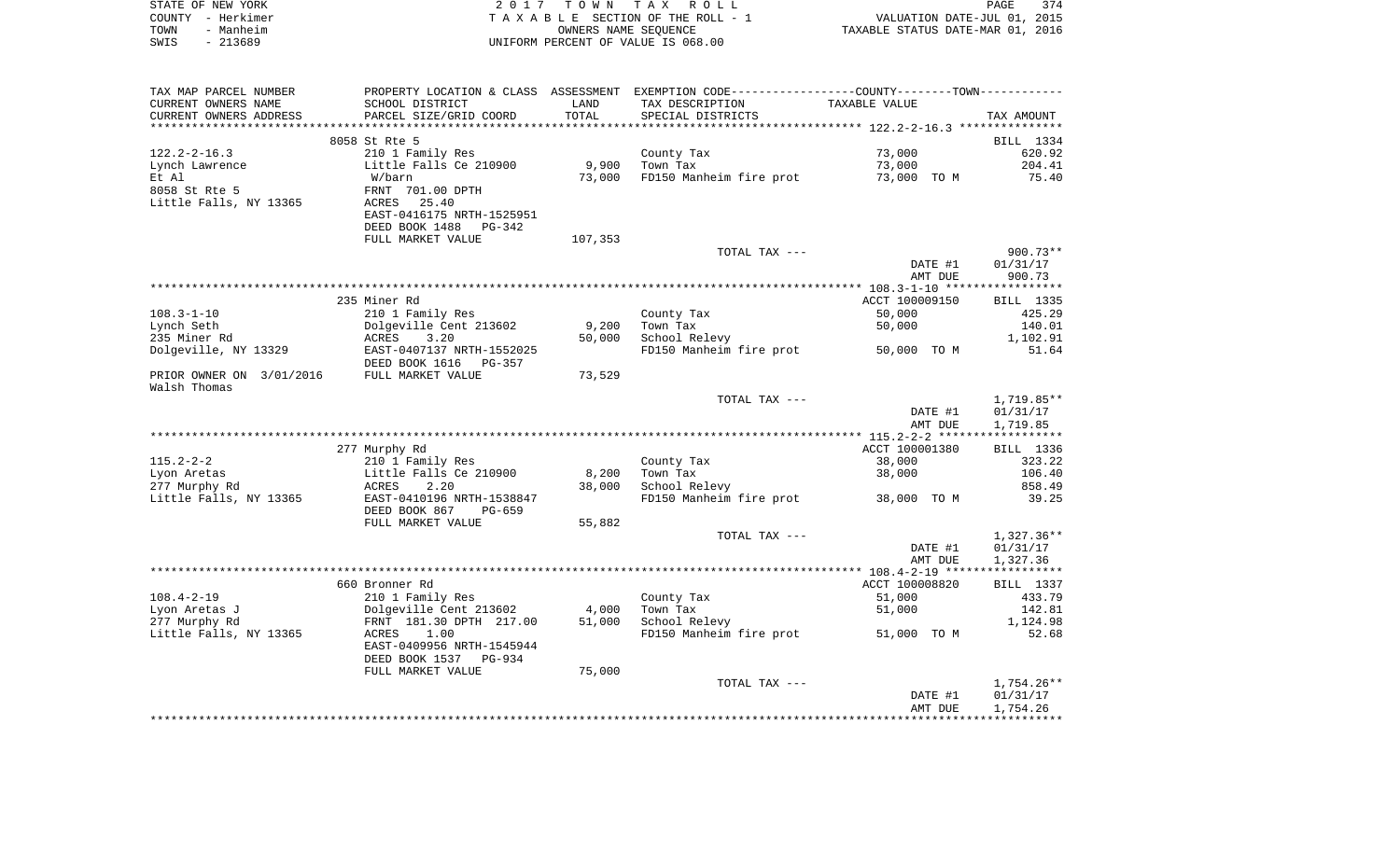| STATE OF NEW YORK |                   | 2017 TOWN TAX ROLL                 | PAGE                             | 375 |
|-------------------|-------------------|------------------------------------|----------------------------------|-----|
|                   | COUNTY - Herkimer | TAXABLE SECTION OF THE ROLL - 1    | VALUATION DATE-JUL 01, 2015      |     |
| TOWN              | - Manheim         | OWNERS NAME SEOUENCE               | TAXABLE STATUS DATE-MAR 01, 2016 |     |
| SWIS              | - 213689          | UNIFORM PERCENT OF VALUE IS 068.00 |                                  |     |

| TAX MAP PARCEL NUMBER     |                                 |                | PROPERTY LOCATION & CLASS ASSESSMENT EXEMPTION CODE---------------COUNTY-------TOWN---------- |                |            |
|---------------------------|---------------------------------|----------------|-----------------------------------------------------------------------------------------------|----------------|------------|
| CURRENT OWNERS NAME       | SCHOOL DISTRICT                 | LAND           | TAX DESCRIPTION                                                                               | TAXABLE VALUE  |            |
| CURRENT OWNERS ADDRESS    | PARCEL SIZE/GRID COORD          | TOTAL          | SPECIAL DISTRICTS                                                                             |                | TAX AMOUNT |
| *******************       | **************************      | ************** | ************************************ 115.2-2-4.5 *****************                            |                |            |
|                           | 5653 St Rte 167                 |                |                                                                                               |                | BILL 1338  |
| $115.2 - 2 - 4.5$         | 105 Vac farmland                |                | County Tax                                                                                    | 7,000          | 59.54      |
| Lyon Aretas J             | Little Falls Ce 210900          | 7,000          | Town Tax                                                                                      | 7,000          | 19.60      |
| 277 Murphy Rd             | FRNT 441.60 DPTH                | 7,000          | School Relevy                                                                                 |                | 318.58     |
| Little Falls, NY 13365    | 6.00<br>ACRES                   |                | FD150 Manheim fire prot                                                                       | 7,000 TO M     | 7.23       |
|                           | EAST-0410790 NRTH-1538911       |                |                                                                                               |                |            |
| MAY BE SUBJECT TO PAYMENT | DEED BOOK 1457<br>$PG-20$       |                |                                                                                               |                |            |
| UNDER AGDIST LAW TIL 2017 | FULL MARKET VALUE               | 10,294         |                                                                                               |                |            |
|                           |                                 |                | TOTAL TAX ---                                                                                 |                | $404.95**$ |
|                           |                                 |                |                                                                                               | DATE #1        | 01/31/17   |
|                           |                                 |                |                                                                                               | AMT DUE        | 404.95     |
|                           |                                 |                |                                                                                               |                |            |
|                           | 9 W Timmerman St                |                |                                                                                               |                | BILL 1339  |
| $108.2 - 1 - 33$          | 311 Res vac land                |                | County Tax                                                                                    | 1,700          | 14.46      |
| Lyon Michael              | Dolgeville Cent 213602          | 1,700          | Town Tax                                                                                      | 1,700          | 4.76       |
| 9 W Timmerman St          | ACRES<br>1.70                   | 1,700          | FD150 Manheim fire prot                                                                       | 1,700 TO M     | 1.76       |
| Dolgeville, NY 13329      | EAST-0416170 NRTH-1552806       |                |                                                                                               |                |            |
|                           | DEED BOOK 774<br>$PG-118$       |                |                                                                                               |                |            |
|                           | FULL MARKET VALUE               | 2,500          |                                                                                               |                |            |
|                           |                                 |                | TOTAL TAX ---                                                                                 |                | $20.98**$  |
|                           |                                 |                |                                                                                               | DATE #1        | 01/31/17   |
|                           |                                 |                |                                                                                               | AMT DUE        | 20.98      |
|                           |                                 |                |                                                                                               |                |            |
|                           | 676 Brockett Rd                 |                |                                                                                               | ACCT 100002340 | BILL 1340  |
| $108.4 - 1 - 16.1$        | 210 1 Family Res                |                |                                                                                               |                | 541.82     |
|                           |                                 |                | County Tax                                                                                    | 63,700         |            |
| Lyon Michelle             | Dolgeville Cent 213602          | 10,600         | Town Tax                                                                                      | 63,700         | 178.37     |
| 676 Brockett Rd           | ACRES<br>5.80                   | 63,700         | FD150 Manheim fire prot                                                                       | 63,700 TO M    | 65.79      |
| Dolgeville, NY 13329      | EAST-0414942 NRTH-1551945       |                |                                                                                               |                |            |
|                           | DEED BOOK 1413<br>$PG-218$      |                |                                                                                               |                |            |
|                           | FULL MARKET VALUE               | 93,676         |                                                                                               |                |            |
|                           |                                 |                | TOTAL TAX ---                                                                                 |                | 785.98**   |
|                           |                                 |                |                                                                                               | DATE #1        | 01/31/17   |
|                           |                                 |                |                                                                                               | AMT DUE        | 785.98     |
|                           |                                 |                |                                                                                               |                |            |
|                           | Off RR ROW                      |                |                                                                                               | ACCT 100000110 | BILL 1341  |
| $108.4 - 1 - 69$          | 314 Rural vac<10                |                | County Tax                                                                                    | 11,200         | 95.26      |
| Lyon Montgomery           | Dolgeville Cent 213602          | 11,200         | Town Tax                                                                                      | 11,200         | 31.36      |
| PO Box 125                | ACRES 15.40                     | 11,200         | FD150 Manheim fire prot                                                                       | 11,200 TO M    | 11.57      |
| Dolgeville, NY 13329      | EAST-0419501 NRTH-1549558       |                |                                                                                               |                |            |
|                           | DEED BOOK 1287<br><b>PG-981</b> |                |                                                                                               |                |            |
|                           | FULL MARKET VALUE               | 16,471         |                                                                                               |                |            |
|                           |                                 |                | TOTAL TAX ---                                                                                 |                | $138.19**$ |
|                           |                                 |                |                                                                                               | DATE #1        | 01/31/17   |
|                           |                                 |                |                                                                                               | AMT DUE        | 138.19     |
|                           |                                 |                |                                                                                               |                |            |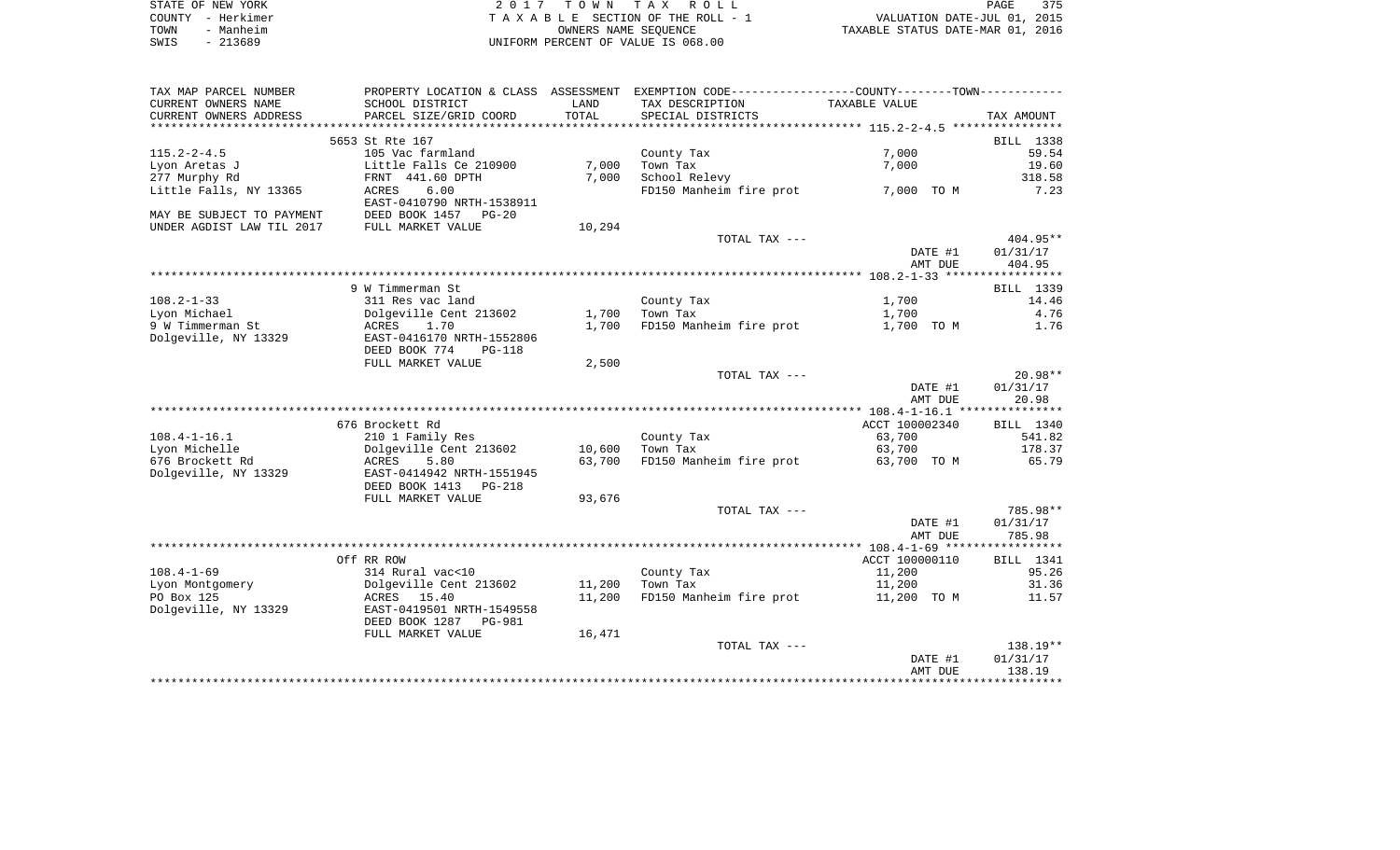| STATE OF NEW YORK | 2017 TOWN TAX ROLL                 | 376<br>PAGE                      |
|-------------------|------------------------------------|----------------------------------|
| COUNTY - Herkimer | TAXABLE SECTION OF THE ROLL - 1    | VALUATION DATE-JUL 01, 2015      |
| - Manheim<br>TOWN | OWNERS NAME SEOUENCE               | TAXABLE STATUS DATE-MAR 01, 2016 |
| - 213689<br>SWIS  | UNIFORM PERCENT OF VALUE IS 068.00 |                                  |

| TAX MAP PARCEL NUMBER  |                           |         | PROPERTY LOCATION & CLASS ASSESSMENT EXEMPTION CODE----------------COUNTY-------TOWN---------- |                |                  |
|------------------------|---------------------------|---------|------------------------------------------------------------------------------------------------|----------------|------------------|
| CURRENT OWNERS NAME    | SCHOOL DISTRICT           | LAND    | TAX DESCRIPTION                                                                                | TAXABLE VALUE  |                  |
| CURRENT OWNERS ADDRESS | PARCEL SIZE/GRID COORD    | TOTAL   | SPECIAL DISTRICTS                                                                              |                | TAX AMOUNT       |
|                        |                           |         |                                                                                                |                |                  |
|                        | E Canada Bank             |         |                                                                                                |                | BILL 1342        |
| $108.4 - 1 - 80$       | 210 1 Family Res          |         | County Tax                                                                                     | 80,000         | 680.46           |
| Lyon Montgomery        | Dolgeville Cent 213602    | 6,400   | Town Tax                                                                                       | 80,000         | 224.01           |
| PO Box 125             | ACRES<br>9.90             | 80,000  | FD150 Manheim fire prot                                                                        | 80,000 TO M    | 82.63            |
| Dolgeville, NY 13329   | EAST-0419011 NRTH-1548938 |         |                                                                                                |                |                  |
|                        | DEED BOOK 1287<br>PG-978  |         |                                                                                                |                |                  |
|                        | FULL MARKET VALUE         | 117,647 |                                                                                                |                |                  |
|                        |                           |         | TOTAL TAX ---                                                                                  |                | 987.10**         |
|                        |                           |         |                                                                                                | DATE #1        | 01/31/17         |
|                        |                           |         |                                                                                                | AMT DUE        | 987.10           |
|                        |                           |         |                                                                                                |                |                  |
|                        | OFF Barker Rd - Old RR    |         |                                                                                                |                | BILL 1343        |
| $108.4 - 2 - 89$       | 323 Vacant rural          |         | County Tax                                                                                     | 5,500          | 46.78            |
| Lyon Montgomery        | Dolgeville Cent 213602    | 5,500   | Town Tax                                                                                       | 5,500          | 15.40            |
| PO Box 125             | 5.80<br>ACRES             | 5,500   | FD150 Manheim fire prot                                                                        | 5,500 TO M     | 5.68             |
| Dolgeville, NY 13329   | EAST-0416862 NRTH-1547156 |         |                                                                                                |                |                  |
|                        | DEED BOOK 1287 PG-978     |         |                                                                                                |                |                  |
|                        | FULL MARKET VALUE         | 8,088   |                                                                                                |                |                  |
|                        |                           |         | TOTAL TAX ---                                                                                  |                | $67.86**$        |
|                        |                           |         |                                                                                                | DATE #1        | 01/31/17         |
|                        |                           |         |                                                                                                | AMT DUE        | 67.86            |
|                        |                           |         |                                                                                                |                |                  |
|                        | 208-214 River Rd          |         |                                                                                                | ACCT 100008880 | BILL 1344        |
| $115.3 - 1 - 21$       | 280 Res Multiple          |         | County Tax                                                                                     | 14,000         | 119.08           |
| Lyzenga Barbara Ann    | Little Falls Ce 210900    | 8,000   | Town Tax                                                                                       | 14,000         | 39.20            |
| 277 Murphy Rd          | ACRES<br>2.00             | 14,000  | FD150 Manheim fire prot                                                                        | 14,000 TO M    | 14.46            |
| Little Falls, NY 13365 | EAST-0406129 NRTH-1531709 |         |                                                                                                |                |                  |
|                        | DEED BOOK 1572<br>PG-870  |         |                                                                                                |                |                  |
|                        | FULL MARKET VALUE         | 20,588  |                                                                                                |                |                  |
|                        |                           |         | TOTAL TAX ---                                                                                  |                | $172.74**$       |
|                        |                           |         |                                                                                                | DATE #1        | 01/31/17         |
|                        |                           |         |                                                                                                | AMT DUE        | 172.74           |
|                        |                           |         |                                                                                                |                |                  |
|                        | 1521 Snells Bush Rd       |         |                                                                                                |                | <b>BILL</b> 1345 |
| $115.2 - 1 - 27.2$     | 210 1 Family Res          |         | County Tax                                                                                     | 59,500         | 506.09           |
| Mabbett Keith E        | Dolgeville Cent 213602    | 6,000   | Town Tax                                                                                       | 59,500         | 166.61           |
| Mabbett Sharon R       | W/garage                  | 59,500  | FD150 Manheim fire prot                                                                        | 59,500 TO M    | 61.46            |
| 1521 Snells Bush Rd    | FRNT 400.00 DPTH 415.00   |         |                                                                                                |                |                  |
| Little Falls, NY 13365 | ACRES<br>1.50             |         |                                                                                                |                |                  |
|                        | EAST-0414822 NRTH-1542657 |         |                                                                                                |                |                  |
|                        | DEED BOOK 1598<br>PG-638  |         |                                                                                                |                |                  |
|                        | FULL MARKET VALUE         | 87,500  |                                                                                                |                |                  |
|                        |                           |         | TOTAL TAX ---                                                                                  |                | $734.16**$       |
|                        |                           |         |                                                                                                | DATE #1        | 01/31/17         |
|                        |                           |         |                                                                                                | AMT DUE        | 734.16           |
|                        |                           |         |                                                                                                |                |                  |
|                        |                           |         |                                                                                                |                |                  |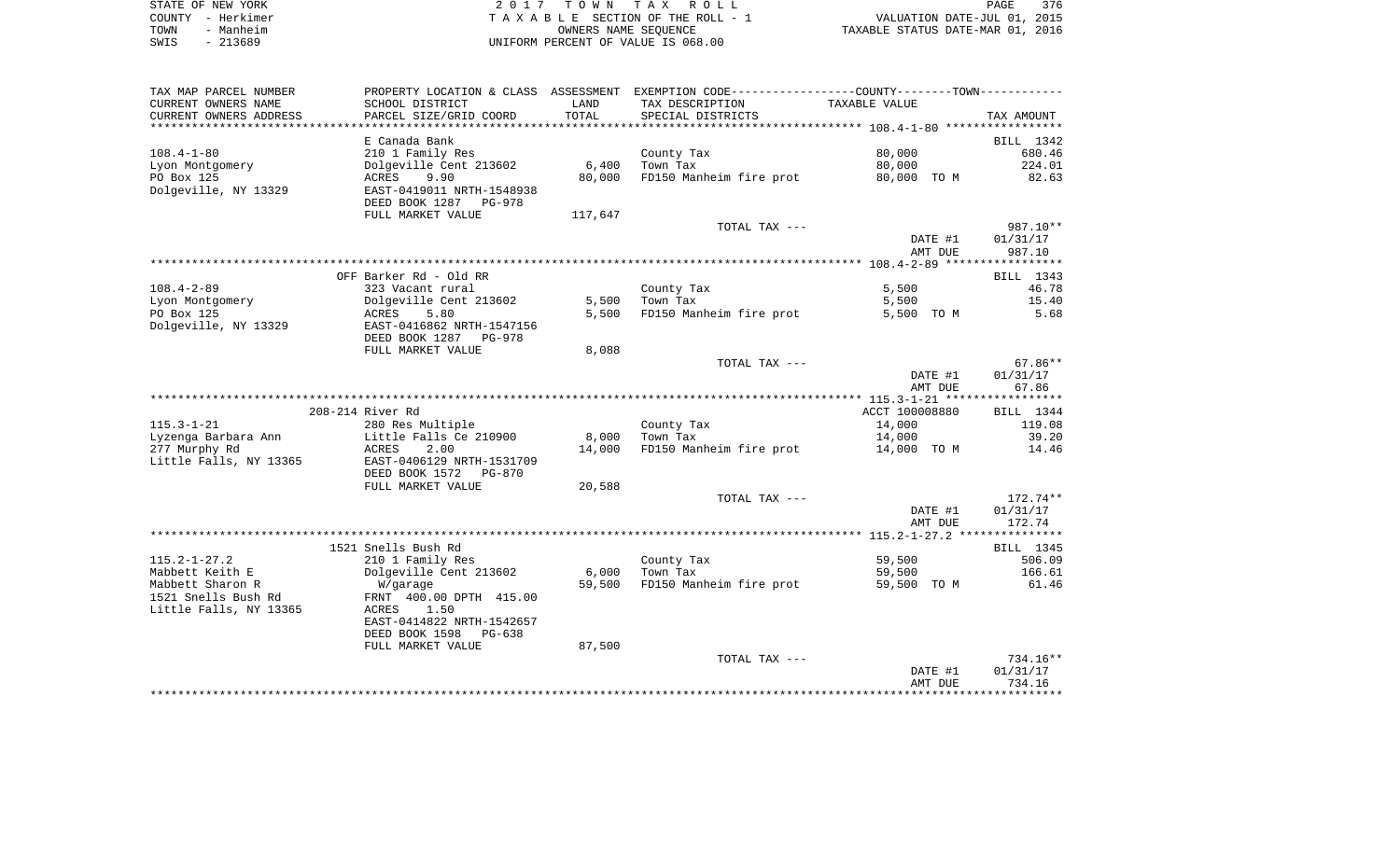|      | STATE OF NEW YORK | 2017 TOWN TAX ROLL                 | PAGE                             | 377 |
|------|-------------------|------------------------------------|----------------------------------|-----|
|      | COUNTY - Herkimer | TAXABLE SECTION OF THE ROLL - 1    | VALUATION DATE-JUL 01, 2015      |     |
| TOWN | - Manheim         | OWNERS NAME SEOUENCE               | TAXABLE STATUS DATE-MAR 01, 2016 |     |
| SWIS | $-213689$         | UNIFORM PERCENT OF VALUE IS 068.00 |                                  |     |

| TAX MAP PARCEL NUMBER     |                                            |          | PROPERTY LOCATION & CLASS ASSESSMENT EXEMPTION CODE----------------COUNTY--------TOWN----------- |                |              |
|---------------------------|--------------------------------------------|----------|--------------------------------------------------------------------------------------------------|----------------|--------------|
| CURRENT OWNERS NAME       | SCHOOL DISTRICT                            | LAND     | TAX DESCRIPTION                                                                                  | TAXABLE VALUE  |              |
| CURRENT OWNERS ADDRESS    | PARCEL SIZE/GRID COORD                     | TOTAL    | SPECIAL DISTRICTS                                                                                |                | TAX AMOUNT   |
| ***********************   | *****************************              |          |                                                                                                  |                |              |
|                           | 158 Rural Park Dr                          |          |                                                                                                  | ACCT 100014310 | BILL 1346    |
| $115.2 - 1 - 68$          | 260 Seasonal res - WTRFNT                  |          | County Tax                                                                                       | 28,700         | 244.12       |
| Macdonald Robert          | 273803<br>O-E-StJ Cent                     | 6,000    | Town Tax                                                                                         | 28,700         | 80.36        |
| 15 Pheasant Walk          | 40.00 DPTH 100.00<br>FRNT                  | 28,700   | FD150 Manheim fire prot                                                                          | 28,700 TO M    | 29.64        |
| Queensbury, NY 12804-9023 | 0.09<br>ACRES                              |          |                                                                                                  |                |              |
|                           | EAST-0420334 NRTH-1540709                  |          |                                                                                                  |                |              |
|                           | DEED BOOK 848<br>PG-478                    |          |                                                                                                  |                |              |
|                           | FULL MARKET VALUE                          | 42,206   |                                                                                                  |                |              |
|                           |                                            |          | TOTAL TAX ---                                                                                    |                | 354.12**     |
|                           |                                            |          |                                                                                                  | DATE #1        | 01/31/17     |
|                           |                                            |          |                                                                                                  | AMT DUE        | 354.12       |
|                           |                                            |          |                                                                                                  |                |              |
|                           | 678 Snells Bush Rd                         |          |                                                                                                  | ACCT 100011250 | BILL 1347    |
| $123.1 - 1 - 1.1$         | 112 Dairy farm                             |          | AG MKTS L 41720                                                                                  | 4,704<br>4,704 |              |
| Maquire John              | Little Falls Ce 210900                     | 20,000   | County Tax                                                                                       | 70,296         | 597.92       |
| 678 Snells Bush Rd        | FRNT 1150.00 DPTH                          | 75,000   | Town Tax                                                                                         | 70,296         | 196.84       |
| Little Falls, NY 13365    | ACRES<br>20.00                             |          | School Relevy                                                                                    |                | 2,328.33     |
|                           | EAST-0420842 NRTH-1528037                  |          | FD150 Manheim fire prot                                                                          | 70,296 TO M    | 72.61        |
| MAY BE SUBJECT TO PAYMENT | DEED BOOK 1117<br>$PG-34$                  |          | 4,704 EX                                                                                         |                |              |
| UNDER AGDIST LAW TIL 2020 | FULL MARKET VALUE                          | 110,294  |                                                                                                  |                |              |
|                           |                                            |          | TOTAL TAX ---                                                                                    |                | $3,195.70**$ |
|                           |                                            |          |                                                                                                  | DATE #1        | 01/31/17     |
|                           |                                            |          |                                                                                                  | AMT DUE        | 3,195.70     |
|                           |                                            |          |                                                                                                  |                |              |
|                           | 235 Bidleman Rd                            |          |                                                                                                  |                | BILL 1348    |
| $115.4 - 1 - 84.6$        | 312 Vac w/imprv                            |          | County Tax                                                                                       | 15,000         | 127.59       |
| Malley Thomas             | Little Falls Ce 210900                     | 4,000    | Town Tax                                                                                         | 15,000         | 42.00        |
| 60 Diamond St             | FRNT 150.00 DPTH 300.00                    | 15,000   | School Relevy                                                                                    |                | 682.67       |
| Little Falls, NY 13365    | 1.00<br>ACRES                              |          | FD150 Manheim fire prot                                                                          | 15,000 TO M    | 15.49        |
|                           | EAST-0408770 NRTH-1532935<br>DEED BOOK 834 |          |                                                                                                  |                |              |
|                           | $PG-27$<br>FULL MARKET VALUE               | 22,059   |                                                                                                  |                |              |
|                           |                                            |          | TOTAL TAX ---                                                                                    |                | $867.75**$   |
|                           |                                            |          |                                                                                                  | DATE #1        | 01/31/17     |
|                           |                                            |          |                                                                                                  | AMT DUE        | 867.75       |
|                           |                                            |          |                                                                                                  |                |              |
|                           | 5424 State Rte. 167                        |          |                                                                                                  |                | BILL 1349    |
| $115.4 - 1 - 66.4$        | 873 Gas Meas Sta                           |          | County Tax                                                                                       | 5400,000       | 45,931.12    |
| Manheim CNG Center, LLC   | Little Falls Ce 210900                     | 340,000  | Town Tax                                                                                         | 5400,000       | 15,120.64    |
| 22 Marin way Unit #1      | 6.59<br>ACRES                              | 5400,000 | FD150 Manheim fire prot                                                                          | 5400,000 TO M  | 5,577.57     |
| Stratham, NH 03885        | EAST-0412892 NRTH-1535243                  |          |                                                                                                  |                |              |
|                           | DEED BOOK 1547<br>PG-587                   |          |                                                                                                  |                |              |
|                           | FULL MARKET VALUE                          | 7941,176 |                                                                                                  |                |              |
|                           |                                            |          | TOTAL TAX ---                                                                                    |                | 66,629.33**  |
|                           |                                            |          |                                                                                                  | DATE #1        | 01/31/17     |
|                           |                                            |          |                                                                                                  | AMT DUE        | 66,629.33    |
|                           |                                            |          |                                                                                                  |                |              |
|                           |                                            |          |                                                                                                  |                |              |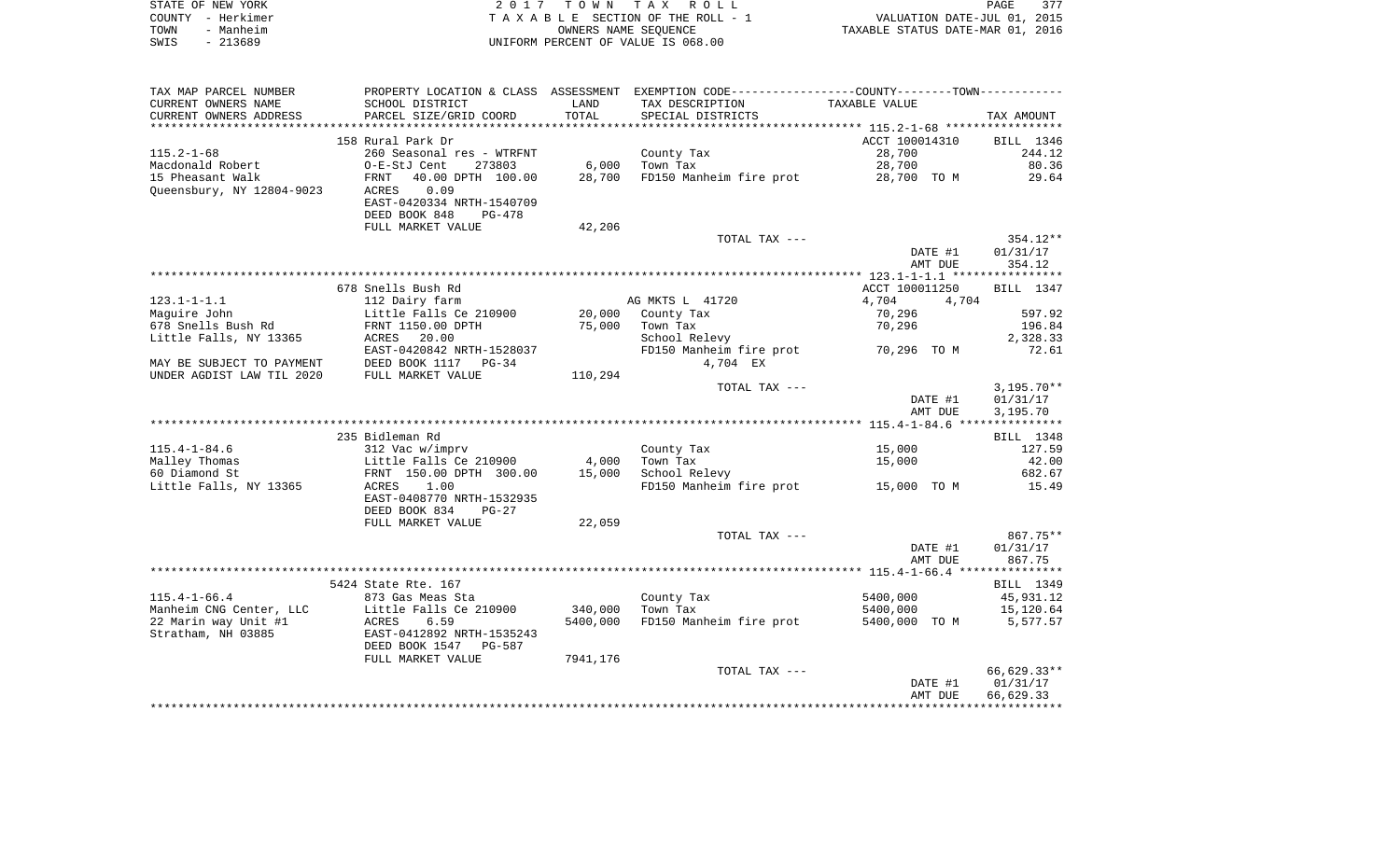| STATE OF NEW YORK<br>COUNTY - Herkimer<br>TOWN<br>- Manheim<br>SWIS<br>$-213689$ | 2 0 1 7                                                                                       | T O W N<br>OWNERS NAME SEQUENCE | TAX ROLL<br>TAXABLE SECTION OF THE ROLL - 1<br>UNIFORM PERCENT OF VALUE IS 068.00 | VALUATION DATE-JUL 01, 2015<br>TAXABLE STATUS DATE-MAR 01, 2016 | PAGE<br>378            |
|----------------------------------------------------------------------------------|-----------------------------------------------------------------------------------------------|---------------------------------|-----------------------------------------------------------------------------------|-----------------------------------------------------------------|------------------------|
| TAX MAP PARCEL NUMBER                                                            | PROPERTY LOCATION & CLASS ASSESSMENT EXEMPTION CODE---------------COUNTY-------TOWN---------- |                                 |                                                                                   |                                                                 |                        |
| CURRENT OWNERS NAME                                                              | SCHOOL DISTRICT                                                                               | LAND                            | TAX DESCRIPTION                                                                   | TAXABLE VALUE                                                   |                        |
| CURRENT OWNERS ADDRESS                                                           | PARCEL SIZE/GRID COORD                                                                        | TOTAL                           | SPECIAL DISTRICTS                                                                 |                                                                 | TAX AMOUNT             |
| **********************                                                           | ****************************                                                                  |                                 |                                                                                   |                                                                 |                        |
| 115.4-1-89.2                                                                     | 843 Snells Bush Rd<br>210 1 Family Res                                                        |                                 | County Tax                                                                        | 156,500                                                         | BILL 1350<br>1,331.15  |
| Marchese Salvatore                                                               | Little Falls Ce 210900                                                                        | 9,000                           | Town Tax                                                                          | 156,500                                                         | 438.22                 |
| Marchese Wendy                                                                   | 210                                                                                           | 156,500                         | FD150 Manheim fire prot                                                           | 156,500 TO M                                                    | 161.65                 |
| 843 Snells Bush Rd                                                               | FRNT 160.00 DPTH                                                                              |                                 |                                                                                   |                                                                 |                        |
| Little Falls, NY 13365                                                           | ACRES<br>$3.00$ BANK<br>135                                                                   |                                 |                                                                                   |                                                                 |                        |
|                                                                                  | EAST-0419529 NRTH-1531339                                                                     |                                 |                                                                                   |                                                                 |                        |
|                                                                                  | DEED BOOK 892<br>PG-369                                                                       |                                 |                                                                                   |                                                                 |                        |
|                                                                                  | FULL MARKET VALUE                                                                             | 230,147                         | TOTAL TAX ---                                                                     |                                                                 | 1,931.02**             |
|                                                                                  |                                                                                               |                                 |                                                                                   | DATE #1                                                         | 01/31/17               |
|                                                                                  |                                                                                               |                                 |                                                                                   | AMT DUE                                                         | 1,931.02               |
|                                                                                  |                                                                                               |                                 |                                                                                   |                                                                 |                        |
|                                                                                  | 6018 St Rte 167                                                                               |                                 |                                                                                   | ACCT 100002730                                                  | BILL 1351              |
| $108.4 - 2 - 12.1$                                                               | 210 1 Family Res                                                                              |                                 | County Tax                                                                        | 89,000                                                          | 757.01                 |
| Marchese Sammy<br>6018 St Rte 167                                                | Dolgeville Cent 213602<br>W/gar & Barn                                                        | 7,000<br>89,000                 | Town Tax<br>FD150 Manheim fire prot                                               | 89,000<br>89,000 TO M                                           | 249.21<br>91.93        |
| Little Falls, NY 13365                                                           | FRNT 237.00 DPTH                                                                              |                                 |                                                                                   |                                                                 |                        |
|                                                                                  | ACRES<br>1.70                                                                                 |                                 |                                                                                   |                                                                 |                        |
|                                                                                  | EAST-0413166 NRTH-1546121                                                                     |                                 |                                                                                   |                                                                 |                        |
|                                                                                  | DEED BOOK 707<br>PG-921                                                                       |                                 |                                                                                   |                                                                 |                        |
|                                                                                  | FULL MARKET VALUE                                                                             | 130,882                         | TOTAL TAX ---                                                                     |                                                                 | 1,098.15**             |
|                                                                                  |                                                                                               |                                 |                                                                                   | DATE #1                                                         | 01/31/17               |
|                                                                                  |                                                                                               |                                 |                                                                                   | AMT DUE                                                         | 1,098.15               |
|                                                                                  |                                                                                               |                                 |                                                                                   |                                                                 |                        |
|                                                                                  | 7851 St Rte 5                                                                                 |                                 |                                                                                   | ACCT 100012870                                                  | BILL 1352              |
| 115.4-2-11                                                                       | 210 1 Family Res                                                                              |                                 | VETWAR CTS 41120                                                                  | 6,120<br>6,120                                                  |                        |
| Margo Evelyn E<br>7851 State Rte 5                                               | Little Falls Ce 210900<br>W/garage                                                            | 3,000<br>65,000                 | County Tax<br>Town Tax                                                            | 58,880<br>58,880                                                | 500.82<br>164.87       |
| Little Falls, NY 13365                                                           | FRNT 231.00 DPTH 139.92                                                                       |                                 | FD150 Manheim fire prot                                                           | 65,000 TO M                                                     | 67.14                  |
|                                                                                  | ACRES<br>0.75                                                                                 |                                 |                                                                                   |                                                                 |                        |
|                                                                                  | EAST-0412852 NRTH-1529023                                                                     |                                 |                                                                                   |                                                                 |                        |
|                                                                                  | DEED BOOK 767<br>$PG-79$                                                                      |                                 |                                                                                   |                                                                 |                        |
|                                                                                  | FULL MARKET VALUE                                                                             | 95,588                          |                                                                                   |                                                                 |                        |
|                                                                                  |                                                                                               |                                 | TOTAL TAX ---                                                                     | DATE #1                                                         | $732.83**$<br>01/31/17 |
|                                                                                  |                                                                                               |                                 |                                                                                   | AMT DUE                                                         | 732.83                 |
|                                                                                  |                                                                                               |                                 |                                                                                   |                                                                 |                        |
|                                                                                  | 5207 St Rte 167                                                                               |                                 |                                                                                   | ACCT 100001800                                                  | BILL 1353              |
| $115.4 - 1 - 2$                                                                  | 210 1 Family Res                                                                              |                                 | County Tax                                                                        | 55,700                                                          | 473.77                 |
| Markowski Estate of Ed                                                           | Little Falls Ce 210900                                                                        | 9,100                           | Town Tax                                                                          | 55,700                                                          | 155.97                 |
| Mary Hinsky<br>73 Taft St                                                        | FRNT 4800.00 DPTH<br>3.10<br>ACRES                                                            | 55,700                          | FD150 Manheim fire prot                                                           | 55,700 TO M                                                     | 57.53                  |
| Cransten, RI 02905                                                               | EAST-0408360 NRTH-1534770                                                                     |                                 |                                                                                   |                                                                 |                        |
|                                                                                  | DEED BOOK 1346<br>PG-193                                                                      |                                 |                                                                                   |                                                                 |                        |
|                                                                                  | FULL MARKET VALUE                                                                             | 81,912                          |                                                                                   |                                                                 |                        |
|                                                                                  |                                                                                               |                                 | TOTAL TAX ---                                                                     |                                                                 | 687.27**               |
|                                                                                  |                                                                                               |                                 |                                                                                   | DATE #1                                                         | 01/31/17               |
|                                                                                  |                                                                                               |                                 |                                                                                   | AMT DUE<br>***************************                          | 687.27                 |
|                                                                                  |                                                                                               |                                 |                                                                                   |                                                                 |                        |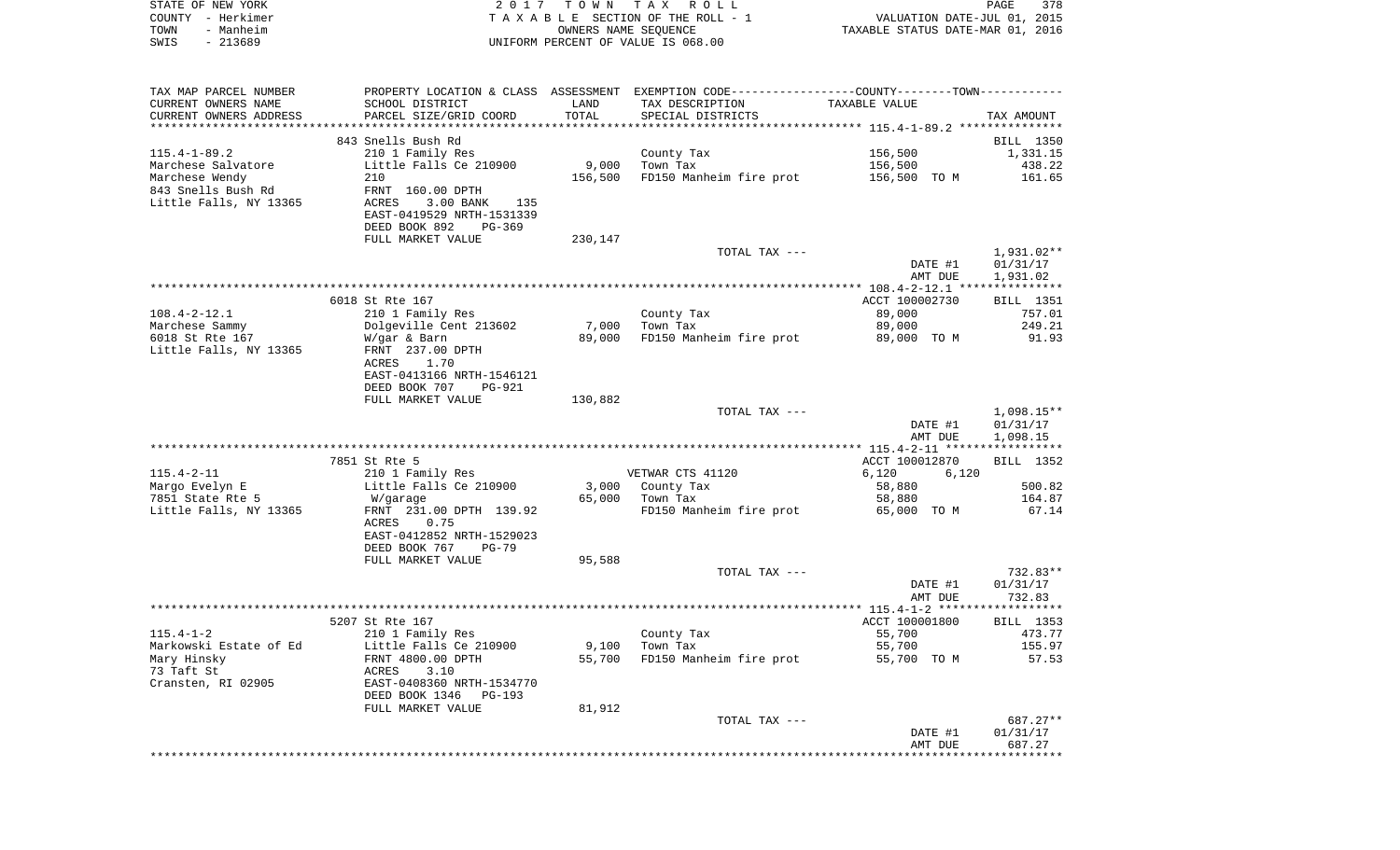|      | STATE OF NEW YORK | 2017 TOWN TAX ROLL                 | PAGE                             | 379 |
|------|-------------------|------------------------------------|----------------------------------|-----|
|      | COUNTY - Herkimer | TAXABLE SECTION OF THE ROLL - 1    | VALUATION DATE-JUL 01, 2015      |     |
| TOWN | - Manheim         | OWNERS NAME SEOUENCE               | TAXABLE STATUS DATE-MAR 01, 2016 |     |
| SWIS | - 213689          | UNIFORM PERCENT OF VALUE IS 068.00 |                                  |     |

| TAX MAP PARCEL NUMBER   |                                                   |         | PROPERTY LOCATION & CLASS ASSESSMENT EXEMPTION CODE---------------COUNTY-------TOWN---------- |                |            |
|-------------------------|---------------------------------------------------|---------|-----------------------------------------------------------------------------------------------|----------------|------------|
| CURRENT OWNERS NAME     | SCHOOL DISTRICT                                   | LAND    | TAX DESCRIPTION                                                                               | TAXABLE VALUE  |            |
| CURRENT OWNERS ADDRESS  | PARCEL SIZE/GRID COORD                            | TOTAL   | SPECIAL DISTRICTS                                                                             |                | TAX AMOUNT |
|                         |                                                   |         |                                                                                               |                |            |
|                         | 159 Ashe Rd                                       |         |                                                                                               | ACCT 100010350 | BILL 1354  |
| $122.2 - 2 - 10$        | 210 1 Family Res                                  |         | County Tax                                                                                    | 79,200         | 673.66     |
| Marocco Richard A       | Little Falls Ce 210900                            |         | 9,600 Town Tax                                                                                | 79,200         | 221.77     |
| 159 Ashe Rd             | W/garages                                         | 79,200  | FD150 Manheim fire prot 79,200 TO M                                                           |                | 81.80      |
| Little Falls, NY 13365  | ACRES<br>3.60                                     |         |                                                                                               |                |            |
|                         | EAST-0414886 NRTH-1526851                         |         |                                                                                               |                |            |
|                         | DEED BOOK 1130<br>PG-993                          |         |                                                                                               |                |            |
|                         | FULL MARKET VALUE                                 | 116,471 |                                                                                               |                |            |
|                         |                                                   |         | TOTAL TAX ---                                                                                 |                | $977.23**$ |
|                         |                                                   |         |                                                                                               | DATE #1        | 01/31/17   |
|                         |                                                   |         |                                                                                               | AMT DUE        | 977.23     |
|                         |                                                   |         |                                                                                               |                |            |
|                         |                                                   |         |                                                                                               | ACCT 100001650 | BILL 1355  |
|                         | Cavo Ln Keyser Lk                                 |         |                                                                                               |                |            |
| $108.4 - 2 - 69$        | 314 Rural vac<10                                  |         | County Tax                                                                                    | 5,000          | 42.53      |
| Marocco Roger           | Dolgeville Cent 213602<br>FRNT 100.00 DPTH 210.00 |         | 5,000 Town Tax                                                                                | 5,000          | 14.00      |
| 132 O'Hara Rd           |                                                   | 5,000   | FD150 Manheim fire prot                                                                       | 5,000 TO M     | 5.16       |
| Little Falls, NY 13365  | ACRES<br>0.63                                     |         |                                                                                               |                |            |
|                         | EAST-0419499 NRTH-1544398                         |         |                                                                                               |                |            |
|                         | DEED BOOK 1114<br>PG-145                          |         |                                                                                               |                |            |
|                         | FULL MARKET VALUE                                 | 7,353   |                                                                                               |                |            |
|                         |                                                   |         | TOTAL TAX ---                                                                                 |                | 61.69**    |
|                         |                                                   |         |                                                                                               | DATE #1        | 01/31/17   |
|                         |                                                   |         |                                                                                               | AMT DUE        | 61.69      |
|                         |                                                   |         |                                                                                               |                |            |
|                         | 122 Cavo Ln Keyser Lk                             |         |                                                                                               | ACCT 100001620 | BILL 1356  |
| $108.4 - 2 - 70$        | 260 Seasonal res - WTRFNT                         |         | County Tax $\frac{1}{2}$                                                                      | 35,200         | 299.40     |
| Marocco Roger L         | Dolgeville Cent 213602                            | 13,750  |                                                                                               | 35,200         | 98.56      |
| 132 O'Hara Rd           | FRNT 275.00 DPTH 250.00                           |         | 35,200 FD150 Manheim fire prot                                                                | 35,200 TO M    | 36.36      |
| Little Falls, NY 13365  | 0.82<br>ACRES                                     |         |                                                                                               |                |            |
|                         | EAST-0419534 NRTH-1544532                         |         |                                                                                               |                |            |
|                         | DEED BOOK 1114 PG-145                             |         |                                                                                               |                |            |
|                         | FULL MARKET VALUE                                 | 51,765  |                                                                                               |                |            |
|                         |                                                   |         | TOTAL TAX ---                                                                                 |                | 434.32**   |
|                         |                                                   |         |                                                                                               | DATE #1        | 01/31/17   |
|                         |                                                   |         |                                                                                               | AMT DUE        | 434.32     |
|                         |                                                   |         |                                                                                               |                |            |
|                         | 111 Murphy Rd                                     |         |                                                                                               | ACCT 100014430 | BILL 1357  |
| $115.4 - 1 - 12$        | 210 1 Family Res                                  |         | VETWAR CTS 41120                                                                              | 6,120<br>6,120 |            |
|                         |                                                   |         |                                                                                               |                |            |
| Masle Irrevocable Trust | Little Falls Ce 210900                            |         | 3,300 County Tax                                                                              | 48,580         | 413.21     |
| 111 Murphy Rd           | W/garage                                          |         | 54,700 Town Tax                                                                               | 48,580         | 136.03     |
| Little Falls, NY 13365  | FRNT 104.00 DPTH 344.00                           |         | FD150 Manheim fire prot                                                                       | 54,700 TO M    | 56.50      |
|                         | 0.82<br>ACRES                                     |         |                                                                                               |                |            |
|                         | EAST-0410548 NRTH-1535517                         |         |                                                                                               |                |            |
|                         | DEED BOOK 925<br>PG-358                           |         |                                                                                               |                |            |
|                         | FULL MARKET VALUE                                 | 80,441  |                                                                                               |                |            |
|                         |                                                   |         | TOTAL TAX ---                                                                                 |                | 605.74**   |
|                         |                                                   |         |                                                                                               | DATE #1        | 01/31/17   |
|                         |                                                   |         |                                                                                               | AMT DUE        | 605.74     |
|                         |                                                   |         |                                                                                               |                |            |
|                         |                                                   |         |                                                                                               |                |            |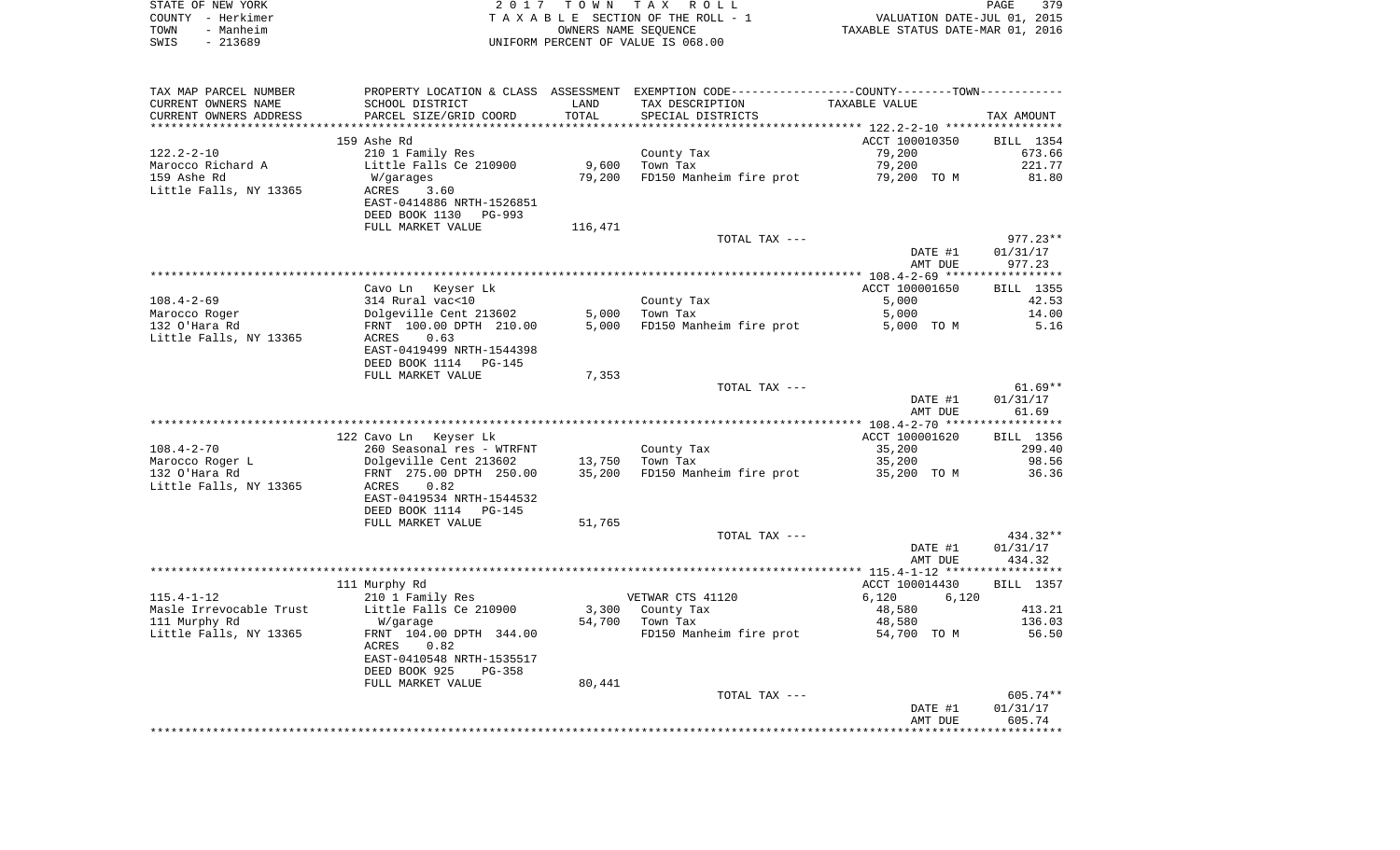|      | STATE OF NEW YORK | 2017 TOWN TAX ROLL                 | PAGE                             | 380 |
|------|-------------------|------------------------------------|----------------------------------|-----|
|      | COUNTY - Herkimer | TAXABLE SECTION OF THE ROLL - 1    | VALUATION DATE-JUL 01, 2015      |     |
| TOWN | - Manheim         | OWNERS NAME SEOUENCE               | TAXABLE STATUS DATE-MAR 01, 2016 |     |
| SWIS | - 213689          | UNIFORM PERCENT OF VALUE IS 068.00 |                                  |     |

| TAX MAP PARCEL NUMBER     | PROPERTY LOCATION & CLASS ASSESSMENT |         | EXEMPTION CODE-----------------COUNTY--------TOWN----------- |                  |            |
|---------------------------|--------------------------------------|---------|--------------------------------------------------------------|------------------|------------|
| CURRENT OWNERS NAME       | SCHOOL DISTRICT                      | LAND    | TAX DESCRIPTION                                              | TAXABLE VALUE    |            |
| CURRENT OWNERS ADDRESS    | PARCEL SIZE/GRID COORD               | TOTAL   | SPECIAL DISTRICTS                                            |                  | TAX AMOUNT |
|                           | *************************            |         |                                                              |                  |            |
|                           | 130 Lamanna Rd                       |         |                                                              | ACCT 100030218   | BILL 1358  |
| $115.2 - 2 - 38$          | 312 Vac w/imprv                      |         | County Tax                                                   | 10,000           | 85.06      |
| Matthies Lori A           | Little Falls Ce 210900               | 2,200   | Town Tax                                                     | 10,000           | 28.00      |
| Pickett Adam J            | FRNT 200.00 DPTH 185.00              | 10,000  | FD150 Manheim fire prot                                      | 10,000 TO M      | 10.33      |
| 161 Lamanna Rd            | 0.50<br>ACRES                        |         |                                                              |                  |            |
|                           | EAST-0411125 NRTH-1536649            |         |                                                              |                  |            |
| Little Falls, NY 13365    |                                      |         |                                                              |                  |            |
|                           | DEED BOOK 932<br><b>PG-541</b>       |         |                                                              |                  |            |
|                           | FULL MARKET VALUE                    | 14,706  |                                                              |                  |            |
|                           |                                      |         | TOTAL TAX ---                                                |                  | $123.39**$ |
|                           |                                      |         |                                                              | DATE #1          | 01/31/17   |
|                           |                                      |         |                                                              | AMT DUE          | 123.39     |
|                           |                                      |         |                                                              |                  |            |
|                           | 161 Lamanna Rd                       |         |                                                              | ACCT 100011070   | BILL 1359  |
| $115.4 - 1 - 20$          | 241 Rural res&ag                     |         | AG MKTS L 41720                                              | 13,867<br>13,867 |            |
| Matthies Lori A           | Little Falls Ce 210900               | 43,500  | County Tax                                                   | 129,833          | 1,104.33   |
| Pickett Adam J            | W/garage                             | 143,700 | Town Tax                                                     | 129,833          | 363.55     |
| 161 Lamanna Rd            | ACRES<br>73.50 BANK<br>135           |         | FD150 Manheim fire prot                                      | 129,833 TO M     | 134.10     |
| Little Falls, NY 13365    | EAST-0411780 NRTH-1536835            |         | 13,867 EX                                                    |                  |            |
|                           | DEED BOOK 933<br>$PG-263$            |         |                                                              |                  |            |
|                           |                                      |         |                                                              |                  |            |
| MAY BE SUBJECT TO PAYMENT | FULL MARKET VALUE                    | 211,324 |                                                              |                  |            |
| UNDER AGDIST LAW TIL 2020 |                                      |         |                                                              |                  |            |
|                           |                                      |         | TOTAL TAX ---                                                |                  | 1,601.98** |
|                           |                                      |         |                                                              | DATE #1          | 01/31/17   |
|                           |                                      |         |                                                              | AMT DUE          | 1,601.98   |
|                           |                                      |         |                                                              |                  |            |
|                           | NE TOWNLINE                          |         |                                                              | ACCT 100007140   | BILL 1360  |
| $103.3 - 1 - 1.1$         | 323 Vacant rural                     |         | County Tax                                                   | 14,000           | 119.08     |
| Mayhew Arthur P Jr.       | Dolgeville Cent 213602               | 14,000  | Town Tax                                                     | 14,000           | 39.20      |
| Mayhew Brenda L           | 42.80<br>ACRES                       | 14,000  | FD150 Manheim fire prot                                      | 14,000 TO M      | 14.46      |
| 184 Hopson Rd             | EAST-0420938 NRTH-1560475            |         |                                                              |                  |            |
| Dolgeville, NY 13329      | DEED BOOK 1077<br>PG-927             |         |                                                              |                  |            |
|                           | FULL MARKET VALUE                    | 20,588  |                                                              |                  |            |
|                           |                                      |         | TOTAL TAX ---                                                |                  | 172.74**   |
|                           |                                      |         |                                                              | DATE #1          | 01/31/17   |
|                           |                                      |         |                                                              | AMT DUE          | 172.74     |
|                           |                                      |         |                                                              |                  |            |
|                           | 155 Snells Bush Rd                   |         |                                                              | ACCT 100007590   | BILL 1361  |
| $123.1 - 1 - 24$          | 210 1 Family Res                     |         | VET COM CT 41131                                             | 10,200<br>10,200 |            |
|                           |                                      |         |                                                              |                  |            |
| McAdams Kevan Dennis      | O-E-StJ Cent<br>273803               | 8,600   | County Tax                                                   | 42,300           | 359.79     |
| 155 Snells Bush Rd        | W/garage                             | 52,500  | Town Tax                                                     | 42,300           | 118.45     |
| Little Falls, NY 13365    | ACRES<br>2.60                        |         | FD150 Manheim fire prot                                      | 52,500 TO M      | 54.23      |
|                           | EAST-0389421 NRTH-1096225            |         |                                                              |                  |            |
| PRIOR OWNER ON 3/01/2016  | DEED BOOK 1623<br>$PG-117$           |         |                                                              |                  |            |
| Mcadams Kevan D           | FULL MARKET VALUE                    | 77,206  |                                                              |                  |            |
|                           |                                      |         | TOTAL TAX ---                                                |                  | 532.47**   |
|                           |                                      |         |                                                              | DATE #1          | 01/31/17   |
|                           |                                      |         |                                                              | AMT DUE          | 532.47     |
|                           |                                      |         |                                                              |                  |            |
|                           |                                      |         |                                                              |                  |            |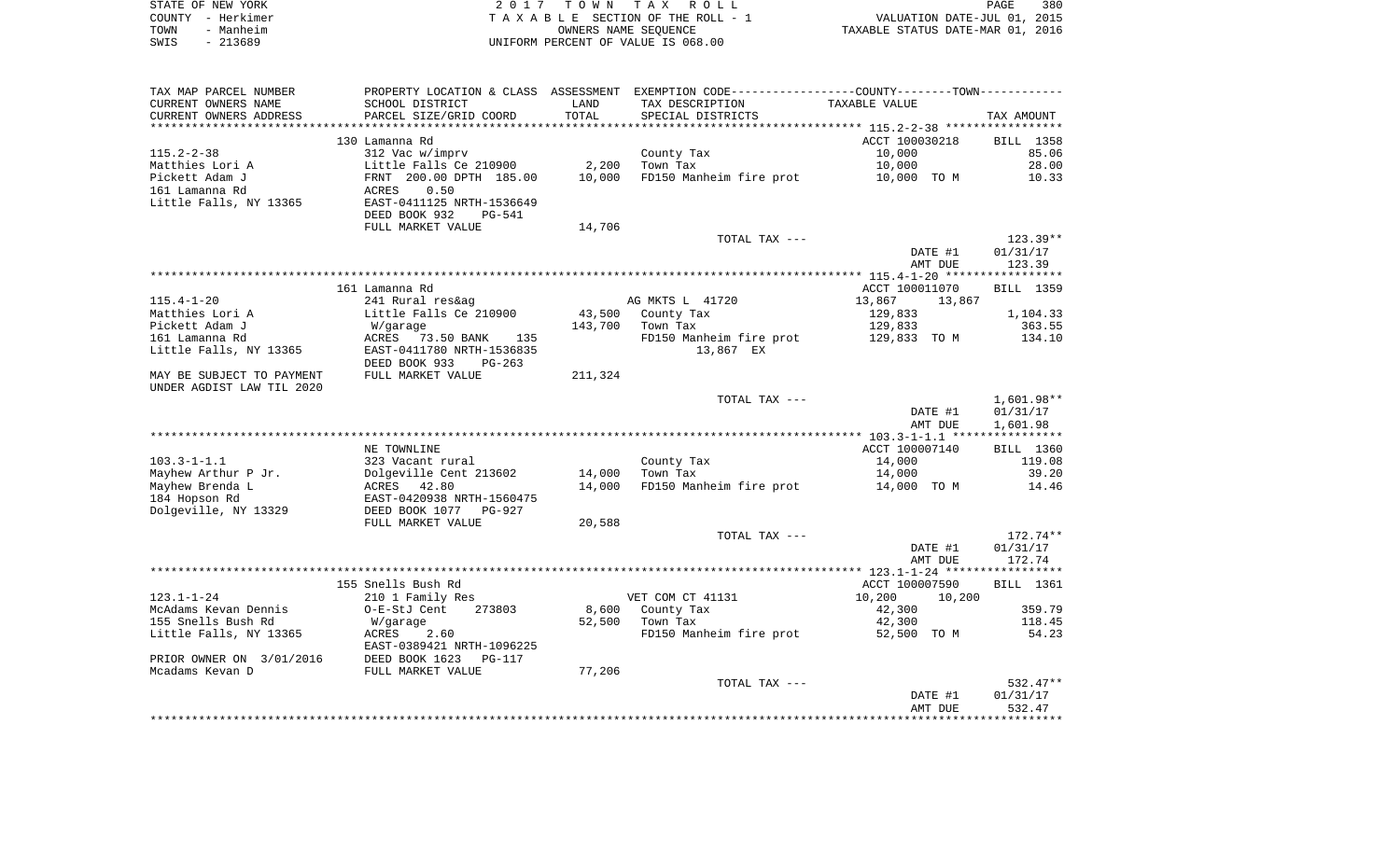| STATE OF NEW YORK | 2017 TOWN TAX ROLL                                             | PAGE | 381 |
|-------------------|----------------------------------------------------------------|------|-----|
| COUNTY - Herkimer | VALUATION DATE-JUL 01, 2015<br>TAXABLE SECTION OF THE ROLL - 1 |      |     |
| - Manheim<br>TOWN | TAXABLE STATUS DATE-MAR 01, 2016<br>OWNERS NAME SEOUENCE       |      |     |
| - 213689<br>SWIS  | UNIFORM PERCENT OF VALUE IS 068.00                             |      |     |

| TAX MAP PARCEL NUMBER     |                           |         | PROPERTY LOCATION & CLASS ASSESSMENT EXEMPTION CODE----------------COUNTY--------TOWN---------- |                  |              |
|---------------------------|---------------------------|---------|-------------------------------------------------------------------------------------------------|------------------|--------------|
| CURRENT OWNERS NAME       | SCHOOL DISTRICT           | LAND    | TAX DESCRIPTION                                                                                 | TAXABLE VALUE    |              |
| CURRENT OWNERS ADDRESS    | PARCEL SIZE/GRID COORD    | TOTAL   | SPECIAL DISTRICTS                                                                               |                  | TAX AMOUNT   |
|                           |                           |         |                                                                                                 |                  |              |
|                           | 1388 Snells Bush Rd       |         |                                                                                                 | ACCT 100005040   | BILL 1362    |
| $115.2 - 1 - 28.1$        | 120 Field crops           |         | AG MKTS L 41720                                                                                 | 30,103<br>30,103 |              |
| Mccabe Wayne D            | Dolgeville Cent 213602    | 63,900  | County Tax                                                                                      | 106,597          | 906.69       |
| Mccabe Diane              | FRNT 791.00 DPTH          | 136,700 | Town Tax                                                                                        | 106,597          | 298.48       |
| 1388 Snells Bush Rd       | ACRES 120.90              |         | FD150 Manheim fire prot                                                                         | 106,597 TO M     | 110.10       |
| Little Falls, NY 13365    | EAST-0417738 NRTH-1543033 |         | 30,103 EX                                                                                       |                  |              |
|                           | DEED BOOK 875<br>PG-161   |         |                                                                                                 |                  |              |
| MAY BE SUBJECT TO PAYMENT | FULL MARKET VALUE         | 201,029 |                                                                                                 |                  |              |
| UNDER AGDIST LAW TIL 2020 |                           |         |                                                                                                 |                  |              |
|                           |                           |         | TOTAL TAX ---                                                                                   |                  | $1,315.27**$ |
|                           |                           |         |                                                                                                 | DATE #1          | 01/31/17     |
|                           |                           |         |                                                                                                 | AMT DUE          | 1,315.27     |
|                           |                           |         |                                                                                                 |                  |              |
|                           | 415 Ritter Rd             |         |                                                                                                 | ACCT 100011400   | BILL 1363    |
| $115.3 - 1 - 1.1$         | 241 Rural res&ag          |         | County Tax                                                                                      | 137,900          | 1,172.94     |
| McCarthy John             | Little Falls Ce 210900    | 22,900  | Town Tax                                                                                        | 137,900          | 386.14       |
| 1631 State Rte. 5S        | FRNT 2300.00 DPTH         | 137,900 | FD150 Manheim fire prot 137,900 TO M                                                            |                  | 142.43       |
| Little Falls, NY 13365    | ACRES 29.30               |         |                                                                                                 |                  |              |
|                           | EAST-0404986 NRTH-1536677 |         |                                                                                                 |                  |              |
|                           | DEED BOOK 1346 PG-816     |         |                                                                                                 |                  |              |
|                           | FULL MARKET VALUE         | 202,794 |                                                                                                 |                  |              |
|                           |                           |         | TOTAL TAX ---                                                                                   |                  | 1,701.51**   |
|                           |                           |         |                                                                                                 | DATE #1          | 01/31/17     |
|                           |                           |         |                                                                                                 | AMT DUE          | 1,701.51     |
|                           |                           |         |                                                                                                 |                  |              |
|                           | 5264 St Rte 167           |         |                                                                                                 | ACCT 100006570   | BILL 1364    |
| $115.4 - 1 - 76$          | 210 1 Family Res          |         | County Tax                                                                                      | 48,900           | 415.93       |
| McCarthy Stacy A          | Little Falls Ce 210900    | 12,800  | Town Tax                                                                                        | 48,900           | 136.93       |
| 5264 St. Rte. 167         | W/garage                  | 48,900  | FD150 Manheim fire prot                                                                         | 48,900 TO M      | 50.51        |
| Little Falls, NY 13365    | FRNT 465.00 DPTH          |         |                                                                                                 |                  |              |
|                           | ACRES<br>4.60 BANK<br>135 |         |                                                                                                 |                  |              |
|                           | EAST-0409587 NRTH-1534621 |         |                                                                                                 |                  |              |
|                           | DEED BOOK 936<br>PG-652   |         |                                                                                                 |                  |              |
|                           | FULL MARKET VALUE         | 71,912  |                                                                                                 |                  |              |
|                           |                           |         | TOTAL TAX ---                                                                                   |                  | 603.37**     |
|                           |                           |         |                                                                                                 | DATE #1          | 01/31/17     |
|                           |                           |         |                                                                                                 | AMT DUE          | 603.37       |
|                           |                           |         |                                                                                                 |                  |              |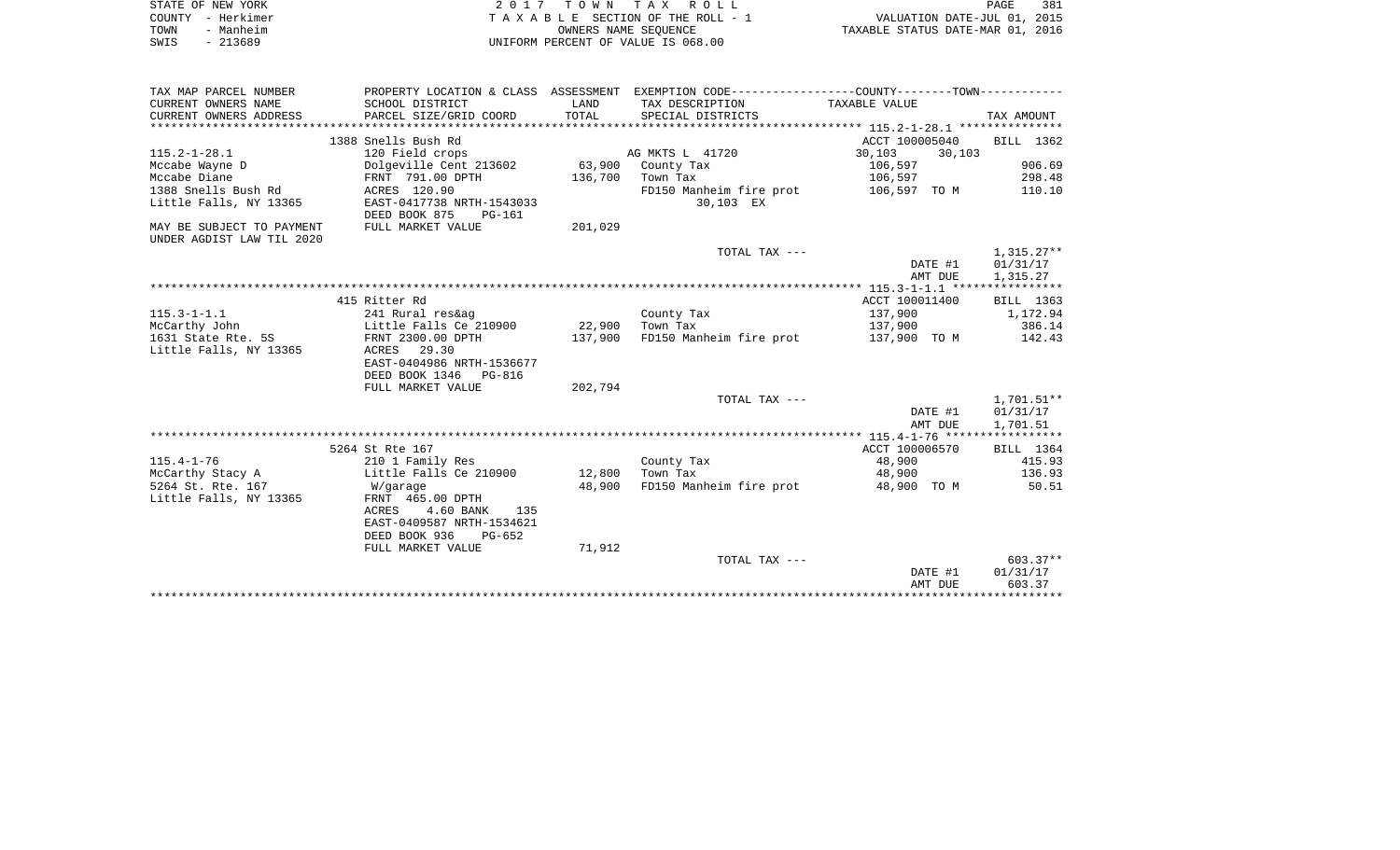|      | STATE OF NEW YORK | 2017 TOWN TAX ROLL                 | <b>PAGE</b>                      | 382 |
|------|-------------------|------------------------------------|----------------------------------|-----|
|      | COUNTY - Herkimer | TAXABLE SECTION OF THE ROLL - 1    | VALUATION DATE-JUL 01, 2015      |     |
| TOWN | - Manheim         | OWNERS NAME SEOUENCE               | TAXABLE STATUS DATE-MAR 01, 2016 |     |
| SWIS | - 213689          | UNIFORM PERCENT OF VALUE IS 068.00 |                                  |     |

| TAX MAP PARCEL NUMBER     |                           |         | PROPERTY LOCATION & CLASS ASSESSMENT EXEMPTION CODE----------------COUNTY-------TOWN---------- |                  |              |
|---------------------------|---------------------------|---------|------------------------------------------------------------------------------------------------|------------------|--------------|
| CURRENT OWNERS NAME       | SCHOOL DISTRICT           | LAND    | TAX DESCRIPTION                                                                                | TAXABLE VALUE    |              |
| CURRENT OWNERS ADDRESS    | PARCEL SIZE/GRID COORD    | TOTAL   | SPECIAL DISTRICTS                                                                              |                  | TAX AMOUNT   |
|                           |                           |         |                                                                                                |                  |              |
|                           | 368 Loomis St - Furlan Rd |         |                                                                                                | ACCT 100004140   | BILL 1365    |
| $115.3 - 1 - 24$          | 120 Field crops           |         | AG MKTS L 41720                                                                                | 30,923<br>30,923 |              |
|                           | Little Falls Ce 210900    | 85,300  |                                                                                                |                  | 2,071.81     |
| McCue William M III       |                           |         | County Tax                                                                                     | 243,577          |              |
| McCue Christina L         | ACRES 164.00              | 274,500 | Town Tax                                                                                       | 243,577          | 682.04       |
| 396 Ritter Rd             | EAST-0404259 NRTH-1533475 |         | FD150 Manheim fire prot                                                                        | 243,577 TO M     | 251.59       |
| Little Falls, NY 13365    | DEED BOOK 940<br>PG-169   |         | 30,923 EX                                                                                      |                  |              |
|                           | FULL MARKET VALUE         | 403,676 |                                                                                                |                  |              |
| MAY BE SUBJECT TO PAYMENT |                           |         |                                                                                                |                  |              |
| UNDER AGDIST LAW TIL 2020 |                           |         |                                                                                                |                  |              |
|                           |                           |         | TOTAL TAX ---                                                                                  |                  | $3,005.44**$ |
|                           |                           |         |                                                                                                | DATE #1          | 01/31/17     |
|                           |                           |         |                                                                                                | AMT DUE          | 3,005.44     |
|                           |                           |         |                                                                                                |                  |              |
|                           |                           |         |                                                                                                |                  |              |
|                           | 140 Granny Hill Rd        |         |                                                                                                | ACCT 100012120   | BILL 1366    |
| $108.4 - 2 - 47$          | 260 Seasonal res - WTRFNT |         | County Tax                                                                                     | 20,500           | 174.37       |
| Mcevoy Michael            | Dolgeville Cent 213602    | 1,500   | Town Tax                                                                                       | 20,500           | 57.40        |
| Mcevoy Kathleen           | 30.00 DPTH 127.00<br>FRNT | 20,500  | FD150 Manheim fire prot                                                                        | 20,500 TO M      | 21.17        |
| PO Box 336                | 0.09<br>ACRES             |         |                                                                                                |                  |              |
| Newport, NY 13416         | EAST-0419037 NRTH-1544697 |         |                                                                                                |                  |              |
|                           | DEED BOOK 906<br>PG-594   |         |                                                                                                |                  |              |
|                           | FULL MARKET VALUE         | 30,147  |                                                                                                |                  |              |
|                           |                           |         | TOTAL TAX ---                                                                                  |                  | $252.94**$   |
|                           |                           |         |                                                                                                | DATE #1          | 01/31/17     |
|                           |                           |         |                                                                                                | AMT DUE          | 252.94       |
|                           |                           |         |                                                                                                |                  |              |
|                           |                           |         |                                                                                                | ACCT 100011010   |              |
|                           | 5421 St Rte 167           |         |                                                                                                |                  | BILL 1367    |
| $115.4 - 1 - 22$          | 210 1 Family Res          |         | County Tax                                                                                     | 61,100           | 519.70       |
| Mcgavin Carol             | Little Falls Ce 210900    | 3,000   | Town Tax                                                                                       | 61,100           | 171.09       |
| 5421 State Rte 167        | FRNT 110.00 DPTH 297.00   | 61,100  | FD150 Manheim fire prot                                                                        | 61,100 TO M      | 63.11        |
| Little Falls, NY 13365    | 0.75<br>ACRES             |         |                                                                                                |                  |              |
|                           | EAST-0412513 NRTH-1535662 |         |                                                                                                |                  |              |
|                           | DEED BOOK 00660 PG-00742  |         |                                                                                                |                  |              |
|                           | FULL MARKET VALUE         | 89,853  |                                                                                                |                  |              |
|                           |                           |         | TOTAL TAX ---                                                                                  |                  | 753.90**     |
|                           |                           |         |                                                                                                | DATE #1          | 01/31/17     |
|                           |                           |         |                                                                                                | AMT DUE          | 753.90       |
|                           |                           |         |                                                                                                |                  |              |
|                           | 166 lyon Rd               |         |                                                                                                |                  | BILL 1368    |
| $108.4 - 1 - 40.3$        |                           |         |                                                                                                |                  | 935.63       |
|                           | 210 1 Family Res          |         | County Tax                                                                                     | 110,000          |              |
| McGowan Peter             | Dolgeville Cent 213602    | 8,000   | Town Tax                                                                                       | 110,000          | 308.01       |
| McGowan Miya              | FRNT 424.00 DPTH          | 110,000 | School Relevy                                                                                  |                  | 1,982.18     |
| 166 Lyons Rd              | ACRES<br>6.30             |         | FD150 Manheim fire prot                                                                        | 110,000 TO M     | 113.62       |
| Dolgeville, NY 13329      | EAST-0414535 NRTH-1551546 |         |                                                                                                |                  |              |
|                           | DEED BOOK 1323<br>PG-658  |         |                                                                                                |                  |              |
|                           | FULL MARKET VALUE         | 161,765 |                                                                                                |                  |              |
|                           |                           |         | TOTAL TAX ---                                                                                  |                  | $3,339.44**$ |
|                           |                           |         |                                                                                                | DATE #1          | 01/31/17     |
|                           |                           |         |                                                                                                | AMT DUE          | 3,339.44     |
|                           |                           |         |                                                                                                |                  |              |
|                           |                           |         |                                                                                                |                  |              |
|                           |                           |         |                                                                                                |                  |              |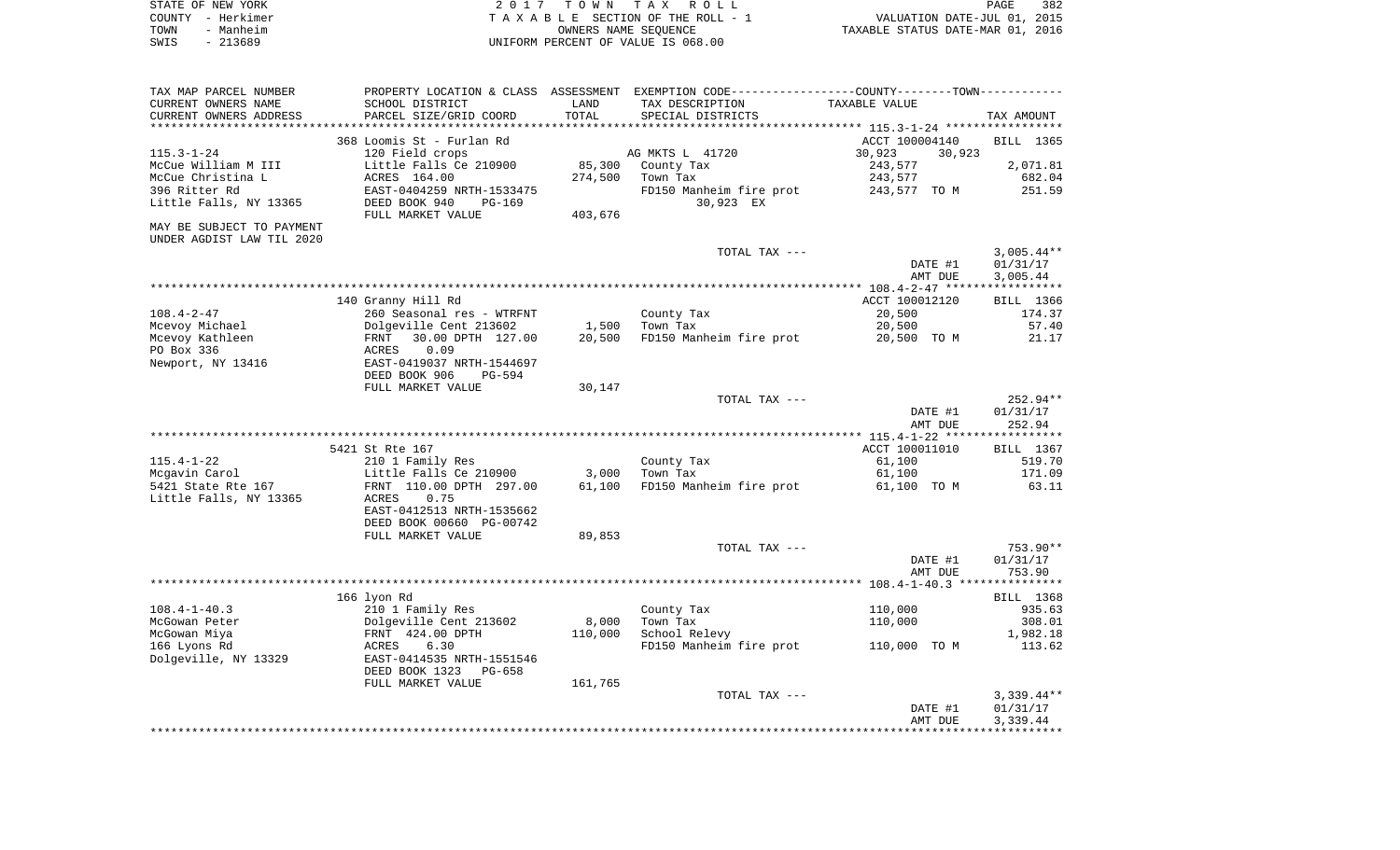| STATE OF NEW YORK | 2017 TOWN TAX ROLL                 | 383<br>PAGE                      |
|-------------------|------------------------------------|----------------------------------|
| COUNTY - Herkimer | TAXABLE SECTION OF THE ROLL - 1    | VALUATION DATE-JUL 01, 2015      |
| - Manheim<br>TOWN | OWNERS NAME SEOUENCE               | TAXABLE STATUS DATE-MAR 01, 2016 |
| - 213689<br>SWIS  | UNIFORM PERCENT OF VALUE IS 068.00 |                                  |

| TAX MAP PARCEL NUMBER  |                             |         | PROPERTY LOCATION & CLASS ASSESSMENT EXEMPTION CODE-----------------COUNTY--------TOWN--------- |                |            |
|------------------------|-----------------------------|---------|-------------------------------------------------------------------------------------------------|----------------|------------|
| CURRENT OWNERS NAME    | SCHOOL DISTRICT             | LAND    | TAX DESCRIPTION                                                                                 | TAXABLE VALUE  |            |
| CURRENT OWNERS ADDRESS | PARCEL SIZE/GRID COORD      | TOTAL   | SPECIAL DISTRICTS                                                                               |                | TAX AMOUNT |
|                        |                             |         |                                                                                                 |                |            |
|                        | 482 Hoerz Rd-Keyser Lk      |         |                                                                                                 | ACCT 100011460 | BILL 1369  |
| $108.4 - 2 - 73$       | 260 Seasonal res - WTRFNT   |         | County Tax                                                                                      | 65,000         | 552.87     |
| Melo Hilarlo           | Dolgeville Cent 213602      | 2,500   | Town Tax                                                                                        | 65,000         | 182.01     |
| Melo Christine-Mcevoy  | 50.00 DPTH<br>80.00<br>FRNT | 65,000  | FD150 Manheim fire prot                                                                         | 65,000 TO M    | 67.14      |
| 54 N Ann St            | 0.07<br>ACRES               |         |                                                                                                 |                |            |
| Little Falls, NY 13365 | EAST-0419900 NRTH-1544458   |         |                                                                                                 |                |            |
|                        | DEED BOOK 913<br>$PG-233$   |         |                                                                                                 |                |            |
|                        | FULL MARKET VALUE           |         |                                                                                                 |                |            |
|                        |                             | 95,588  |                                                                                                 |                |            |
|                        |                             |         | TOTAL TAX ---                                                                                   |                | $802.02**$ |
|                        |                             |         |                                                                                                 | DATE #1        | 01/31/17   |
|                        |                             |         |                                                                                                 | AMT DUE        | 802.02     |
|                        |                             |         |                                                                                                 |                |            |
|                        | 148 St Rte 170              |         |                                                                                                 | ACCT 100080150 | BILL 1370  |
| $115.1 - 1 - 14$       | 312 Vac w/imprv             |         | County Tax                                                                                      | 20,500         | 174.37     |
| Mendl Frank            | Little Falls Ce 210900      | 5,300   | Town Tax                                                                                        | 20,500         | 57.40      |
| 148 State Rte 170      | ACRES<br>5.60               | 20,500  | FD150 Manheim fire prot                                                                         | 20,500 TO M    | 21.17      |
| Little Falls, NY 13365 | EAST-0397397 NRTH-1542451   |         |                                                                                                 |                |            |
|                        | DEED BOOK 00658 PG-00306    |         |                                                                                                 |                |            |
|                        | FULL MARKET VALUE           | 30,147  |                                                                                                 |                |            |
|                        |                             |         | TOTAL TAX ---                                                                                   |                | 252.94**   |
|                        |                             |         |                                                                                                 | DATE #1        | 01/31/17   |
|                        |                             |         |                                                                                                 | AMT DUE        | 252.94     |
|                        |                             |         |                                                                                                 |                |            |
|                        | 310 Willie Ln Keyser Lk     |         |                                                                                                 | ACCT 100006930 | BILL 1371  |
| $115.2 - 1 - 35$       | 260 Seasonal res - WTRFNT   |         | County Tax                                                                                      | 20,100         | 170.97     |
| Messina Robin-Jones    | Dolgeville Cent 213602      | 2,500   | Town Tax                                                                                        | 20,100         | 56.28      |
| 182 Gun Club Rd        | 50.00 DPTH 125.00<br>FRNT   | 20,100  | FD150 Manheim fire prot                                                                         | 20,100 TO M    | 20.76      |
| Little Falls, NY 13365 | ACRES<br>0.11               |         |                                                                                                 |                |            |
|                        | EAST-0418845 NRTH-1544276   |         |                                                                                                 |                |            |
|                        | DEED BOOK 694<br>$PG-623$   |         |                                                                                                 |                |            |
|                        | FULL MARKET VALUE           | 29,559  |                                                                                                 |                |            |
|                        |                             |         | TOTAL TAX ---                                                                                   |                | 248.01**   |
|                        |                             |         |                                                                                                 | DATE #1        | 01/31/17   |
|                        |                             |         |                                                                                                 | AMT DUE        | 248.01     |
|                        |                             |         |                                                                                                 |                |            |
|                        | 670 Bronner Rd              |         |                                                                                                 | ACCT 100007750 |            |
|                        |                             |         |                                                                                                 |                | BILL 1372  |
| $108.4 - 2 - 18.2$     | 210 1 Family Res            |         | County Tax                                                                                      | 78,800         | 670.25     |
| Metot Timothy Jr       | Dolgeville Cent 213602      | 6,000   | Town Tax                                                                                        | 78,800         | 220.65     |
| Metot Margaret         | W/garage                    | 78,800  | FD150 Manheim fire prot                                                                         | 78,800 TO M    | 81.39      |
| 670 Bronner Rd         | 1.50<br>ACRES               |         |                                                                                                 |                |            |
| Little Falls, NY 13365 | EAST-0410147 NRTH-1545884   |         |                                                                                                 |                |            |
|                        | DEED BOOK 665<br>PG-343     |         |                                                                                                 |                |            |
|                        | FULL MARKET VALUE           | 115,882 |                                                                                                 |                |            |
|                        |                             |         | TOTAL TAX ---                                                                                   |                | $972.29**$ |
|                        |                             |         |                                                                                                 | DATE #1        | 01/31/17   |
|                        |                             |         |                                                                                                 | AMT DUE        | 972.29     |
|                        |                             |         |                                                                                                 |                |            |
|                        |                             |         |                                                                                                 |                |            |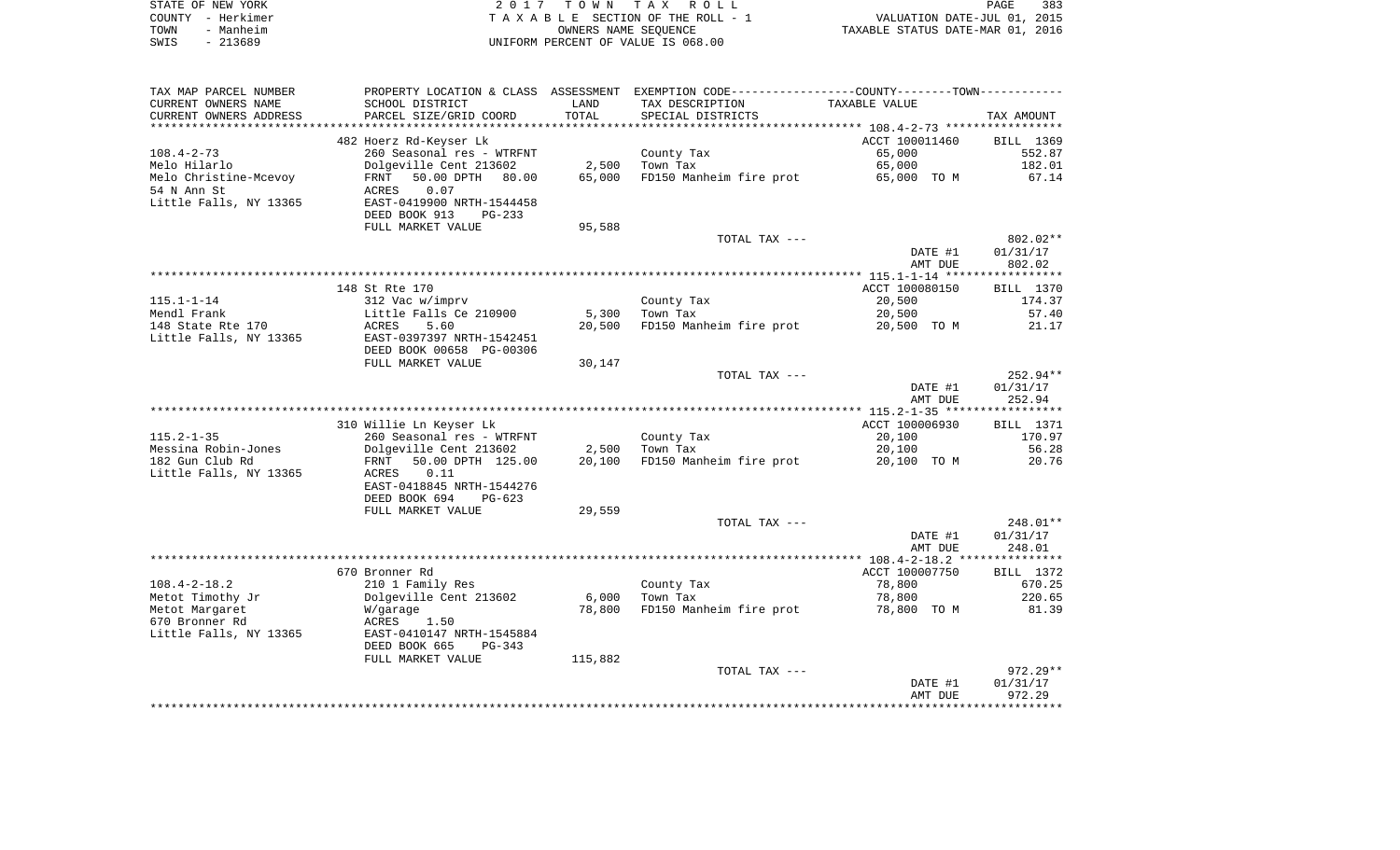| STATE OF NEW YORK | 2017 TOWN TAX ROLL                 | 384<br>PAGE                      |
|-------------------|------------------------------------|----------------------------------|
| COUNTY - Herkimer | TAXABLE SECTION OF THE ROLL - 1    | VALUATION DATE-JUL 01, 2015      |
| TOWN<br>- Manheim | OWNERS NAME SEOUENCE               | TAXABLE STATUS DATE-MAR 01, 2016 |
| SWIS<br>- 213689  | UNIFORM PERCENT OF VALUE IS 068.00 |                                  |

| TAX MAP PARCEL NUMBER  | PROPERTY LOCATION & CLASS ASSESSMENT |         | EXEMPTION CODE-----------------COUNTY-------TOWN----------- |                |                  |
|------------------------|--------------------------------------|---------|-------------------------------------------------------------|----------------|------------------|
| CURRENT OWNERS NAME    | SCHOOL DISTRICT                      | LAND    | TAX DESCRIPTION                                             | TAXABLE VALUE  |                  |
| CURRENT OWNERS ADDRESS | PARCEL SIZE/GRID COORD               | TOTAL   | SPECIAL DISTRICTS                                           |                | TAX AMOUNT       |
|                        |                                      |         |                                                             |                |                  |
|                        | 1374 Snells Bush Rd                  |         |                                                             | ACCT 100005700 | <b>BILL</b> 1373 |
| $115.2 - 1 - 72$       | 210 1 Family Res                     |         | County Tax                                                  | 36,300         | 308.76           |
| Metot Timothy L Jr     | Dolgeville Cent 213602               | 6,000   | Town Tax                                                    | 36,300         | 101.64           |
| Metott Jeffrey         | 1.50<br>ACRES                        | 36,300  | FD150 Manheim fire prot                                     | 36,300 TO M    | 37.49            |
| 1374 Snells Bush Rd    | EAST-0417238 NRTH-1541246            |         |                                                             |                |                  |
| Little Falls, NY 13365 | DEED BOOK 909<br>$PG-420$            |         |                                                             |                |                  |
|                        | FULL MARKET VALUE                    | 53,382  |                                                             |                |                  |
|                        |                                      |         | TOTAL TAX ---                                               |                | 447.89**         |
|                        |                                      |         |                                                             | DATE #1        | 01/31/17         |
|                        |                                      |         |                                                             | AMT DUE        | 447.89           |
|                        | 236 Cemetery Rd                      |         |                                                             | ACCT 100007740 | BILL 1374        |
| $115.2 - 2 - 10.1$     | 270 Mfg housing                      |         | County Tax                                                  | 24,000         | 204.14           |
| Metz Ronald            | O-E-StJ Cent<br>273803               | 19,650  | Town Tax                                                    | 24,000         | 67.20            |
| Metz Joan              | ACRES<br>20.30                       | 24,000  | School Relevy                                               |                | 596.84           |
| 266 Cemetery Rd        | EAST-0420496 NRTH-1538959            |         | FD150 Manheim fire prot 24,000 TO M                         |                | 24.79            |
| Little Falls, NY 13365 | DEED BOOK 783<br>PG-691              |         |                                                             |                |                  |
|                        | FULL MARKET VALUE                    | 35,294  |                                                             |                |                  |
|                        |                                      |         | TOTAL TAX ---                                               |                | 892.97**         |
|                        |                                      |         |                                                             | DATE #1        | 01/31/17         |
|                        |                                      |         |                                                             | AMT DUE        | 892.97           |
|                        |                                      |         |                                                             |                |                  |
|                        | 266 Cemetery Rd                      |         |                                                             | ACCT 100007740 | <b>BILL</b> 1375 |
| $115.2 - 2 - 10.3$     | 220 2 Family Res                     |         | County Tax                                                  | 60,200         | 512.05           |
| Metz Ronald S Jr       | 273803<br>O-E-StJ Cent               | 2,000   | Town Tax                                                    | 60,200         | 168.57           |
| 5221 State Rte 167     | FRNT 168.00 DPTH 120.00              | 60,200  | FD150 Manheim fire prot                                     | 60,200 TO M    | 62.18            |
| Little Falls, NY 13365 | $0.49$ BANK<br>ACRES<br>135          |         |                                                             |                |                  |
|                        | EAST-0421324 NRTH-1539218            |         |                                                             |                |                  |
|                        | DEED BOOK 783<br>PG-695              |         |                                                             |                |                  |
|                        | FULL MARKET VALUE                    | 88,529  |                                                             |                |                  |
|                        |                                      |         | TOTAL TAX ---                                               |                | 742.80**         |
|                        |                                      |         |                                                             | DATE #1        | 01/31/17         |
|                        |                                      |         |                                                             | AMT DUE        | 742.80           |
|                        | 5221 St Rte 167                      |         |                                                             | ACCT 100013110 | BILL 1376        |
| $115.4 - 1 - 3$        | 210 1 Family Res                     |         | VETWAR CTS 41120                                            | 6,120<br>6,120 |                  |
| Metz Ronald S Jr       | Little Falls Ce 210900               | 9,500   | County Tax                                                  | 62,880         | 534.84           |
| Metz Rhoni             | ACRES<br>3.50 BANK<br>935            | 69,000  | Town Tax                                                    | 62,880         | 176.07           |
| 5221 St Rte 167        | EAST-0408716 NRTH-1534825            |         | FD150 Manheim fire prot                                     | 69,000 TO M    | 71.27            |
| Little Falls, NY 13365 | DEED BOOK 828<br>$PG-428$            |         |                                                             |                |                  |
|                        | FULL MARKET VALUE                    | 101,471 |                                                             |                |                  |
|                        |                                      |         | TOTAL TAX ---                                               |                | 782.18**         |
|                        |                                      |         |                                                             | DATE #1        | 01/31/17         |
|                        |                                      |         |                                                             | AMT DUE        | 782.18           |
|                        |                                      |         |                                                             |                |                  |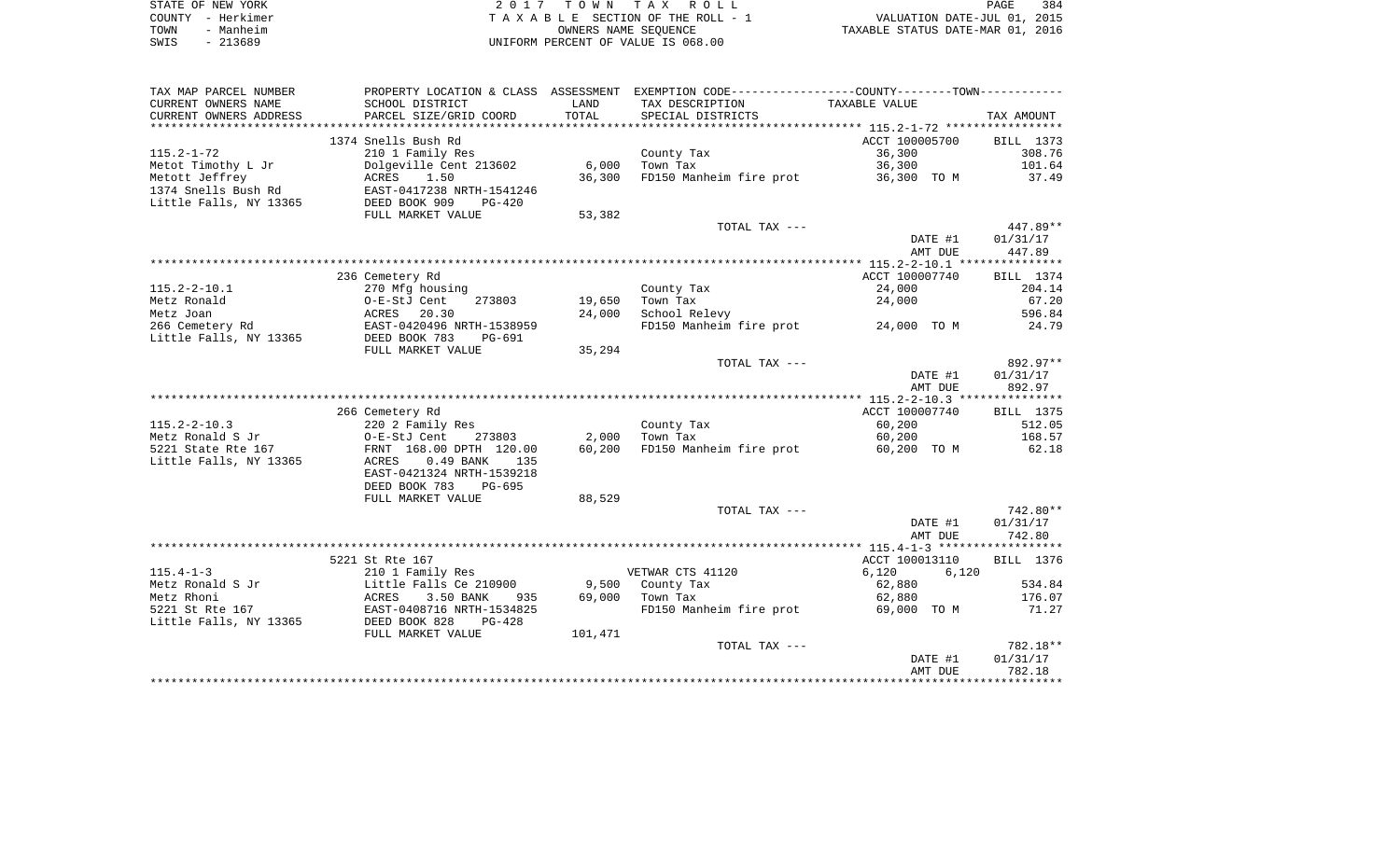| STATE OF NEW YORK | 2017 TOWN TAX ROLL                 | 385<br>PAGE                      |
|-------------------|------------------------------------|----------------------------------|
| COUNTY – Herkimer | TAXABLE SECTION OF THE ROLL - 1    | VALUATION DATE-JUL 01, 2015      |
| - Manheim<br>TOWN | OWNERS NAME SEOUENCE               | TAXABLE STATUS DATE-MAR 01, 2016 |
| - 213689<br>SWIS  | UNIFORM PERCENT OF VALUE IS 068.00 |                                  |

| TAX MAP PARCEL NUMBER      |                                                   |         | PROPERTY LOCATION & CLASS ASSESSMENT EXEMPTION CODE----------------COUNTY--------TOWN----------- |                |                  |
|----------------------------|---------------------------------------------------|---------|--------------------------------------------------------------------------------------------------|----------------|------------------|
| CURRENT OWNERS NAME        | SCHOOL DISTRICT                                   | LAND    | TAX DESCRIPTION                                                                                  | TAXABLE VALUE  |                  |
| CURRENT OWNERS ADDRESS     | PARCEL SIZE/GRID COORD                            | TOTAL   | SPECIAL DISTRICTS                                                                                |                | TAX AMOUNT       |
|                            |                                                   |         |                                                                                                  |                |                  |
|                            | 130 St Rte 170A                                   |         |                                                                                                  |                | BILL 1377        |
| $108.1 - 1 - 12.2$         | 241 Rural res&ag                                  |         | County Tax                                                                                       | 100,000        | 850.58           |
| Micozzi Joseph A Jr        | West Canada Val 212402                            | 9,400   | Town Tax                                                                                         | 100,000        | 280.01           |
| Micozzi Donna              | FRNT 420.00 DPTH                                  | 100,000 | FD150 Manheim fire prot 100,000 TO M                                                             |                | 103.29           |
| 25 Taylor Dr               | 3.40<br>ACRES                                     |         |                                                                                                  |                |                  |
| Milford, NH 03055          | EAST-0396140 NRTH-1553860                         |         |                                                                                                  |                |                  |
|                            | DEED BOOK 882<br>PG-592                           |         |                                                                                                  |                |                  |
|                            | FULL MARKET VALUE                                 |         |                                                                                                  |                |                  |
|                            |                                                   | 147,059 |                                                                                                  |                |                  |
|                            |                                                   |         | TOTAL TAX ---                                                                                    |                | $1,233.88**$     |
|                            |                                                   |         |                                                                                                  | DATE #1        | 01/31/17         |
|                            |                                                   |         |                                                                                                  | AMT DUE        | 1,233.88         |
|                            |                                                   |         |                                                                                                  |                |                  |
|                            | 6291 St Rte 167                                   |         |                                                                                                  | ACCT 100007955 | <b>BILL</b> 1378 |
| $108.4 - 1 - 37$           | 210 1 Family Res                                  |         | County Tax                                                                                       | 66,800         | 568.18           |
| Miller Austin & Phyllis    | Dolgeville Cent 213602<br>FRNT 200.00 DPTH 200.00 | 3,700   | Town Tax                                                                                         | 66,800         | 187.05           |
| Miller Craig               |                                                   | 66,800  | School Relevy                                                                                    |                | 1,473.49         |
| 6291 St Rte 167            | ACRES<br>0.92                                     |         | FD150 Manheim fire prot 66,800 TO M                                                              |                | 69.00            |
| Dolgeville, NY 13329       | EAST-0414873 NRTH-1550986                         |         |                                                                                                  |                |                  |
|                            | DEED BOOK 1318<br>PG-753                          |         |                                                                                                  |                |                  |
|                            | FULL MARKET VALUE                                 | 98,235  |                                                                                                  |                |                  |
|                            |                                                   |         | TOTAL TAX ---                                                                                    |                | $2,297.72**$     |
|                            |                                                   |         |                                                                                                  | DATE #1        | 01/31/17         |
|                            |                                                   |         |                                                                                                  | AMT DUE        | 2,297.72         |
|                            |                                                   |         |                                                                                                  |                |                  |
|                            | St Rte 167                                        |         |                                                                                                  |                | BILL 1379        |
| $108.4 - 1 - 40.4$         | 314 Rural vac<10                                  |         | County Tax                                                                                       | 500            | 4.25             |
|                            |                                                   | 500     | Town Tax                                                                                         | 500            | 1.40             |
|                            |                                                   |         | 500 School Relevy                                                                                |                | 11.03            |
| 6291 St Rte 167            | 0.20<br>ACRES                                     |         | FD150 Manheim fire prot 500 TO M                                                                 |                | .52              |
| Dolgeville, NY 13329       | EAST-0414761 NRTH-1550893                         |         |                                                                                                  |                |                  |
|                            | DEED BOOK 1318<br>PG-753                          |         |                                                                                                  |                |                  |
|                            | FULL MARKET VALUE                                 | 735     |                                                                                                  |                |                  |
|                            |                                                   |         | TOTAL TAX ---                                                                                    |                | $17.20**$        |
|                            |                                                   |         |                                                                                                  | DATE #1        | 01/31/17         |
|                            |                                                   |         |                                                                                                  | AMT DUE        | 17.20            |
|                            |                                                   |         |                                                                                                  |                |                  |
|                            | 5653 St Rte 167                                   |         |                                                                                                  |                | <b>BILL 1380</b> |
| $115.2 - 2 - 4.4$          | 314 Rural vac<10                                  |         | County Tax                                                                                       | 8,000          | 68.05            |
| Miller Kendall             | Little Falls Ce 210900                            | 8,000   | Town Tax                                                                                         | 8,000          | 22.40            |
| PO Box 253                 | FRNT 384.40 DPTH                                  | 8,000   | FD150 Manheim fire prot                                                                          | 8,000 TO M     | 8.26             |
| Salisbury Center, NY 13454 | 6.00<br>ACRES                                     |         |                                                                                                  |                |                  |
|                            |                                                   |         |                                                                                                  |                |                  |
|                            | EAST-0410567 NRTH-1539802                         |         |                                                                                                  |                |                  |
| PRIOR OWNER ON 3/01/2016   | DEED BOOK 1627 PG-89                              |         |                                                                                                  |                |                  |
| Rood Thomas R              | FULL MARKET VALUE                                 | 11,765  |                                                                                                  |                |                  |
|                            |                                                   |         |                                                                                                  |                |                  |
| MAY BE SUBJECT TO PAYMENT  |                                                   |         |                                                                                                  |                |                  |
| UNDER AGDIST LAW TIL 2017  |                                                   |         |                                                                                                  |                |                  |
|                            |                                                   |         | TOTAL TAX ---                                                                                    |                | 98.71**          |
|                            |                                                   |         |                                                                                                  | DATE #1        | 01/31/17         |
|                            |                                                   |         |                                                                                                  | AMT DUE        | 98.71            |
|                            |                                                   |         |                                                                                                  |                |                  |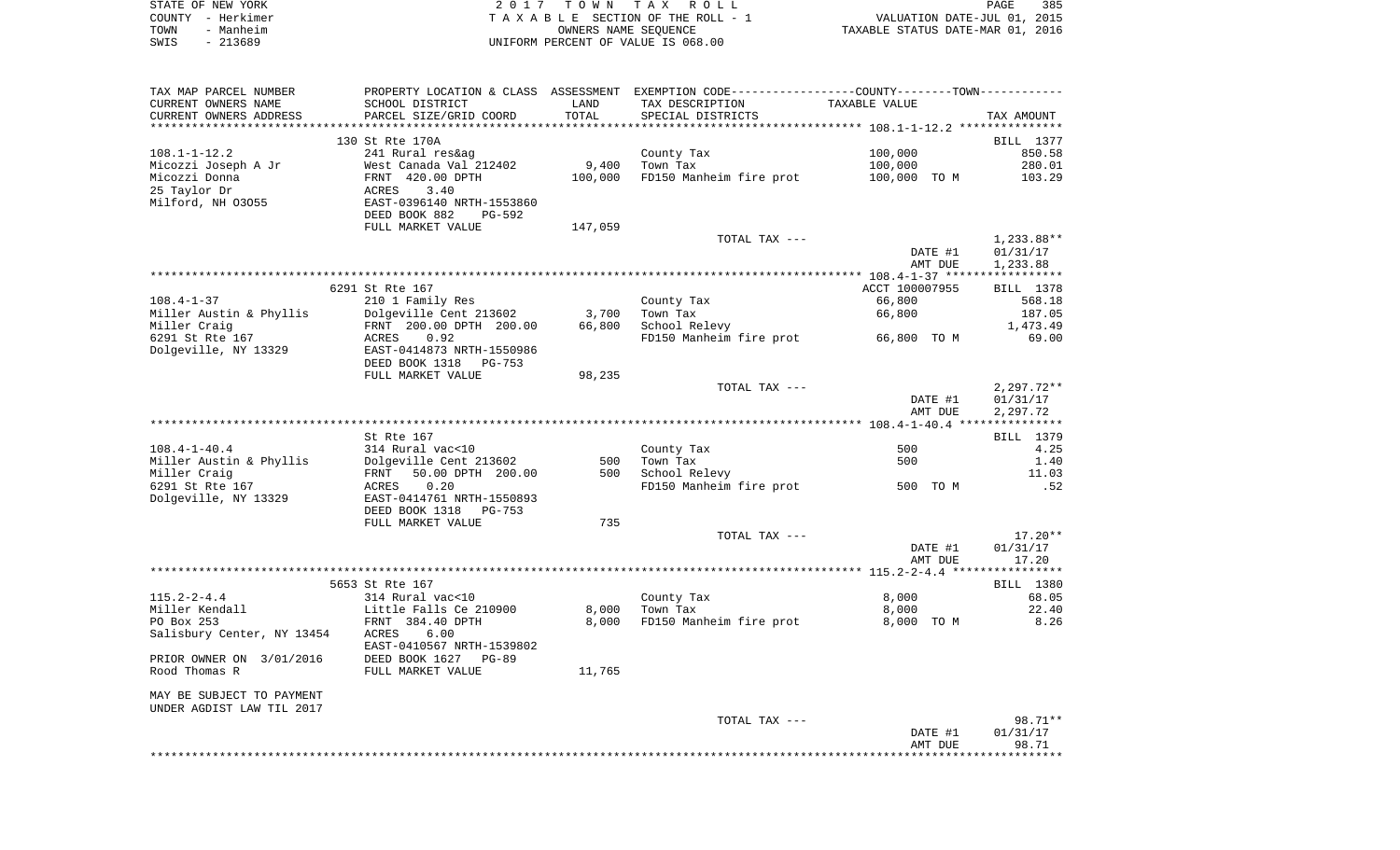| STATE OF NEW YORK |                   | 2017 TOWN TAX ROLL                 | PAGE                             | 386 |
|-------------------|-------------------|------------------------------------|----------------------------------|-----|
|                   | COUNTY - Herkimer | TAXABLE SECTION OF THE ROLL - 1    | VALUATION DATE-JUL 01, 2015      |     |
| TOWN              | - Manheim         | OWNERS NAME SEOUENCE               | TAXABLE STATUS DATE-MAR 01, 2016 |     |
| SWIS              | - 213689          | UNIFORM PERCENT OF VALUE IS 068.00 |                                  |     |

| TAX MAP PARCEL NUMBER  |                           |        | PROPERTY LOCATION & CLASS ASSESSMENT EXEMPTION CODE----------------COUNTY--------TOWN----------- |                |            |
|------------------------|---------------------------|--------|--------------------------------------------------------------------------------------------------|----------------|------------|
| CURRENT OWNERS NAME    | SCHOOL DISTRICT           | LAND   | TAX DESCRIPTION                                                                                  | TAXABLE VALUE  |            |
| CURRENT OWNERS ADDRESS | PARCEL SIZE/GRID COORD    | TOTAL  | SPECIAL DISTRICTS                                                                                |                | TAX AMOUNT |
|                        |                           |        |                                                                                                  |                |            |
|                        | 270 Miner Rd              |        |                                                                                                  | ACCT 100002735 | BILL 1381  |
| $108.3 - 1 - 9$        | 210 1 Family Res          |        | VET WAR CT 41121                                                                                 | 6,120<br>6,120 |            |
| Miller Malvin Gary     | Dolgeville Cent 213602    | 8,600  | County Tax                                                                                       | 53,880         | 458.29     |
| Miller Mary            | Gar 95                    | 60,000 | Town Tax                                                                                         | 53,880         | 150.87     |
| 270 Miner Rd           | ACRES<br>2.60             |        | FD150 Manheim fire prot                                                                          | 60,000 TO M    | 61.97      |
| Dolgeville, NY 13329   | EAST-0407721 NRTH-1552616 |        |                                                                                                  |                |            |
|                        | DEED BOOK 00628 PG-00100  |        |                                                                                                  |                |            |
|                        | FULL MARKET VALUE         | 88,235 |                                                                                                  |                |            |
|                        |                           |        | TOTAL TAX ---                                                                                    |                | $671.13**$ |
|                        |                           |        |                                                                                                  | DATE #1        | 01/31/17   |
|                        |                           |        |                                                                                                  | AMT DUE        | 671.13     |
|                        |                           |        |                                                                                                  |                |            |
|                        | 353 Bidleman Rd           |        |                                                                                                  | ACCT 100001740 | BILL 1382  |
| $115.4 - 1 - 79$       |                           |        | County Tax                                                                                       | 30,000         | 255.17     |
|                        | 271 Mfg housings          |        |                                                                                                  |                |            |
| Miller Ralph E         | Little Falls Ce 210900    | 6,100  | Town Tax                                                                                         | 30,000         | 84.00      |
| Miller Mildred         | ACRES<br>1.80             | 30,000 | FD150 Manheim fire prot                                                                          | 30,000 TO M    | 30.99      |
| 353 Bidleman Rd        | EAST-0410646 NRTH-1534129 |        |                                                                                                  |                |            |
| Little Falls, NY 13365 | DEED BOOK 00397 PG-00195  |        |                                                                                                  |                |            |
|                        | FULL MARKET VALUE         | 44,118 |                                                                                                  |                |            |
|                        |                           |        | TOTAL TAX ---                                                                                    |                | $370.16**$ |
|                        |                           |        |                                                                                                  | DATE #1        | 01/31/17   |
|                        |                           |        |                                                                                                  | AMT DUE        | 370.16     |
|                        |                           |        |                                                                                                  |                |            |
|                        | 192 River Rd              |        |                                                                                                  | ACCT 100002130 | BILL 1383  |
| $115.3 - 1 - 20$       | 210 1 Family Res          |        | County Tax                                                                                       | 51,000         | 433.79     |
| Miller Timothy E       | Little Falls Ce 210900    | 2,000  | Town Tax                                                                                         | 51,000         | 142.81     |
| 192 River Rd           | FRNT 709.00 DPTH          | 51,000 | FD150 Manheim fire prot                                                                          | 51,000 TO M    | 52.68      |
| Little Falls, NY 13365 | 1.10<br>ACRES             |        |                                                                                                  |                |            |
|                        | EAST-0406590 NRTH-1531607 |        |                                                                                                  |                |            |
|                        | DEED BOOK 905<br>$PG-430$ |        |                                                                                                  |                |            |
|                        | FULL MARKET VALUE         | 75,000 |                                                                                                  |                |            |
|                        |                           |        | TOTAL TAX ---                                                                                    |                | 629.28**   |
|                        |                           |        |                                                                                                  | DATE #1        | 01/31/17   |
|                        |                           |        |                                                                                                  | AMT DUE        | 629.28     |
|                        |                           |        |                                                                                                  |                |            |
|                        | 616 Bronner Rd            |        |                                                                                                  | ACCT 100005615 | BILL 1384  |
| $108.4 - 2 - 20$       | 270 Mfg housing           |        | County Tax                                                                                       | 45,000         | 382.76     |
| Miller Veronica M      | Dolgeville Cent 213602    | 4,000  | Town Tax                                                                                         | 45,000         | 126.01     |
| 616 Bronner Rd         | FRNT 208.00 DPTH 208.00   | 45,000 | FD150 Manheim fire prot                                                                          | 45,000 TO M    | 46.48      |
| Little Falls, NY 13365 | 0.99<br>ACRES             |        |                                                                                                  |                |            |
|                        | EAST-0409003 NRTH-1545824 |        |                                                                                                  |                |            |
|                        | DEED BOOK 1531<br>PG-952  |        |                                                                                                  |                |            |
|                        | FULL MARKET VALUE         | 66,176 |                                                                                                  |                |            |
|                        |                           |        | TOTAL TAX ---                                                                                    |                | 555.25**   |
|                        |                           |        |                                                                                                  | DATE #1        | 01/31/17   |
|                        |                           |        |                                                                                                  | AMT DUE        | 555.25     |
|                        |                           |        |                                                                                                  |                |            |
|                        |                           |        |                                                                                                  |                |            |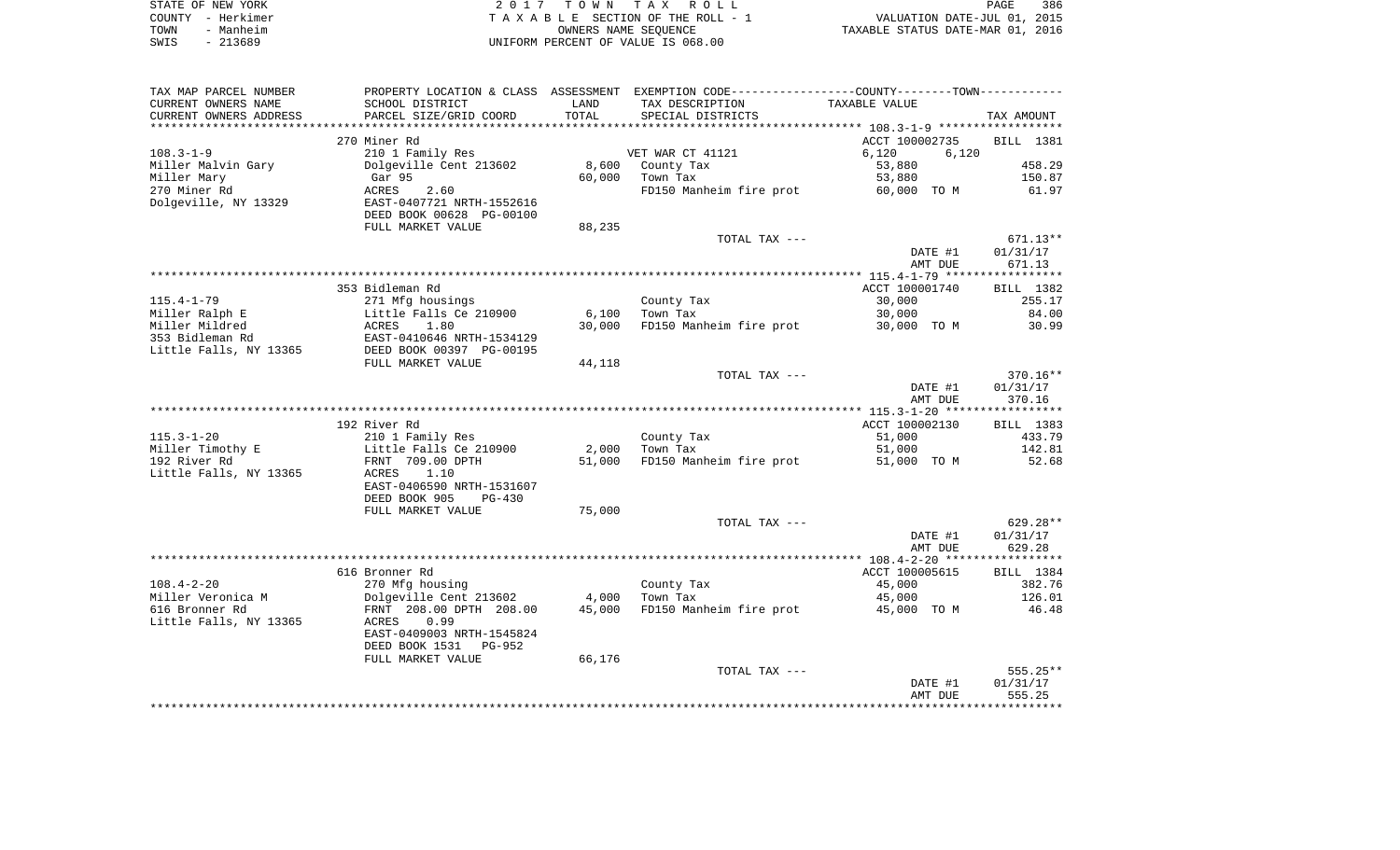| STATE OF NEW YORK     | 2017 TOWN TAX ROLL                                                                            | 387<br>PAGE                      |
|-----------------------|-----------------------------------------------------------------------------------------------|----------------------------------|
| COUNTY - Herkimer     | TAXABLE SECTION OF THE ROLL - 1                                                               | VALUATION DATE-JUL 01, 2015      |
| - Manheim<br>TOWN     | OWNERS NAME SEOUENCE                                                                          | TAXABLE STATUS DATE-MAR 01, 2016 |
| - 213689<br>SWIS      | UNIFORM PERCENT OF VALUE IS 068.00                                                            |                                  |
|                       |                                                                                               |                                  |
|                       |                                                                                               |                                  |
|                       |                                                                                               |                                  |
| TAX MAP PARCEL NUMBER | PROPERTY LOCATION & CLASS ASSESSMENT EXEMPTION CODE---------------COUNTY-------TOWN---------- |                                  |

| CURRENT OWNERS NAME                                  | SCHOOL DISTRICT                  | LAND    | TAX DESCRIPTION         | TAXABLE VALUE  |                    |
|------------------------------------------------------|----------------------------------|---------|-------------------------|----------------|--------------------|
| CURRENT OWNERS ADDRESS                               | PARCEL SIZE/GRID COORD           | TOTAL   | SPECIAL DISTRICTS       |                | TAX AMOUNT         |
| *********************                                |                                  |         |                         |                |                    |
|                                                      | 849 Peckville Rd                 |         |                         |                | BILL 1385          |
| $108.2 - 1 - 2.7$                                    | 242 Rurl res&rec                 |         | County Tax              | 98,000         | 833.56             |
| Minor-Swartz Adam                                    | Dolgeville Cent 213602           | 15,400  | Town Tax                | 98,000         | 274.41             |
| Minor-Swartz Jennifer                                | 242                              | 98,000  | FD150 Manheim fire prot | 98,000 TO M    | 101.22             |
| 849 Peckville Rd                                     | FRNT 411.00 DPTH                 |         |                         |                |                    |
| Dolgeville, NY 13329                                 | ACRES<br>10.70                   |         |                         |                |                    |
|                                                      | EAST-0412327 NRTH-1555873        |         |                         |                |                    |
|                                                      |                                  |         |                         |                |                    |
|                                                      | DEED BOOK 1398<br><b>PG-539</b>  |         |                         |                |                    |
|                                                      | FULL MARKET VALUE                | 144,118 |                         |                |                    |
|                                                      |                                  |         | TOTAL TAX ---           |                | $1,209.19**$       |
|                                                      |                                  |         |                         | DATE #1        | 01/31/17           |
|                                                      |                                  |         |                         | AMT DUE        | 1,209.19           |
|                                                      |                                  |         |                         |                |                    |
|                                                      | 5287 St Rte 167                  |         |                         | ACCT 100012960 | BILL 1386          |
| $115.4 - 1 - 8$                                      | 210 1 Family Res                 |         | VETWAR CTS 41120        | 6,120<br>6,120 |                    |
| Mission of Utica, Inc. Rescue Little Falls Ce 210900 |                                  | 2,900   | County Tax              | 45,880         | 390.24             |
| Mullenax Marie                                       | FRNT 170.00 DPTH 190.00          | 52,000  | Town Tax                | 45,880         | 128.47             |
| 212 Rutger St                                        | <b>ACRES</b><br>0.72             |         | FD150 Manheim fire prot | 52,000 TO M    | 53.71              |
| Utica, NY 13501                                      | EAST-0409841 NRTH-1535170        |         |                         |                |                    |
|                                                      | DEED BOOK 814<br>PG-483          |         |                         |                |                    |
|                                                      | FULL MARKET VALUE                | 76,471  |                         |                |                    |
|                                                      |                                  |         | TOTAL TAX ---           |                | 572.42**           |
|                                                      |                                  |         |                         |                |                    |
|                                                      |                                  |         |                         | DATE #1        | 01/31/17           |
|                                                      |                                  |         |                         | AMT DUE        | 572.42<br>******** |
|                                                      |                                  |         |                         |                |                    |
|                                                      | Thompson Rd                      |         |                         |                | BILL 1387          |
| $108.1 - 1 - 1$                                      | 323 Vacant rural                 |         | County Tax              | 800            | 6.80               |
| Mitsching Allison                                    | West Canada Val 212402           | 800     | Town Tax                | 800            | 2.24               |
| 16 Harvey Rd                                         | 2.00<br>ACRES                    | 800     | FD150 Manheim fire prot | 800 TO M       | .83                |
| Morganville, NJ 07751                                | EAST-0395215 NRTH-1559063        |         |                         |                |                    |
|                                                      | DEED BOOK 1396<br>PG-586         |         |                         |                |                    |
|                                                      | FULL MARKET VALUE                | 1,176   |                         |                |                    |
|                                                      |                                  |         | TOTAL TAX ---           |                | $9.87**$           |
|                                                      |                                  |         |                         | DATE #1        | 01/31/17           |
|                                                      |                                  |         |                         | AMT DUE        | 9.87               |
|                                                      |                                  |         |                         |                |                    |
|                                                      | 409 Bidleman Rd                  |         |                         | ACCT 100013620 | BILL 1388          |
| $115.4 - 1 - 70$                                     | 210 1 Family Res                 |         | County Tax              | 54,700         | 465.27             |
| Mocko Ronald                                         |                                  |         |                         |                |                    |
|                                                      | Little Falls Ce 210900           | 1,400   | Town Tax                | 54,700         | 153.17             |
| Mocko Kathleen                                       | W/garage                         | 54,700  | FD150 Manheim fire prot | 54,700 TO M    | 56.50              |
| 409 Bidleman Rd                                      | 80.00 DPTH 197.03<br><b>FRNT</b> |         |                         |                |                    |
| Little Falls, NY 13365                               | <b>ACRES</b><br>0.36             |         |                         |                |                    |
|                                                      | EAST-0410669 NRTH-1535065        |         |                         |                |                    |
|                                                      | DEED BOOK 777<br>$PG-555$        |         |                         |                |                    |
|                                                      | FULL MARKET VALUE                | 80,441  |                         |                |                    |
|                                                      |                                  |         | TOTAL TAX ---           |                | 674.94**           |
|                                                      |                                  |         |                         | DATE #1        | 01/31/17           |
|                                                      |                                  |         |                         | AMT DUE        | 674.94             |
|                                                      |                                  |         |                         |                |                    |
|                                                      |                                  |         |                         |                |                    |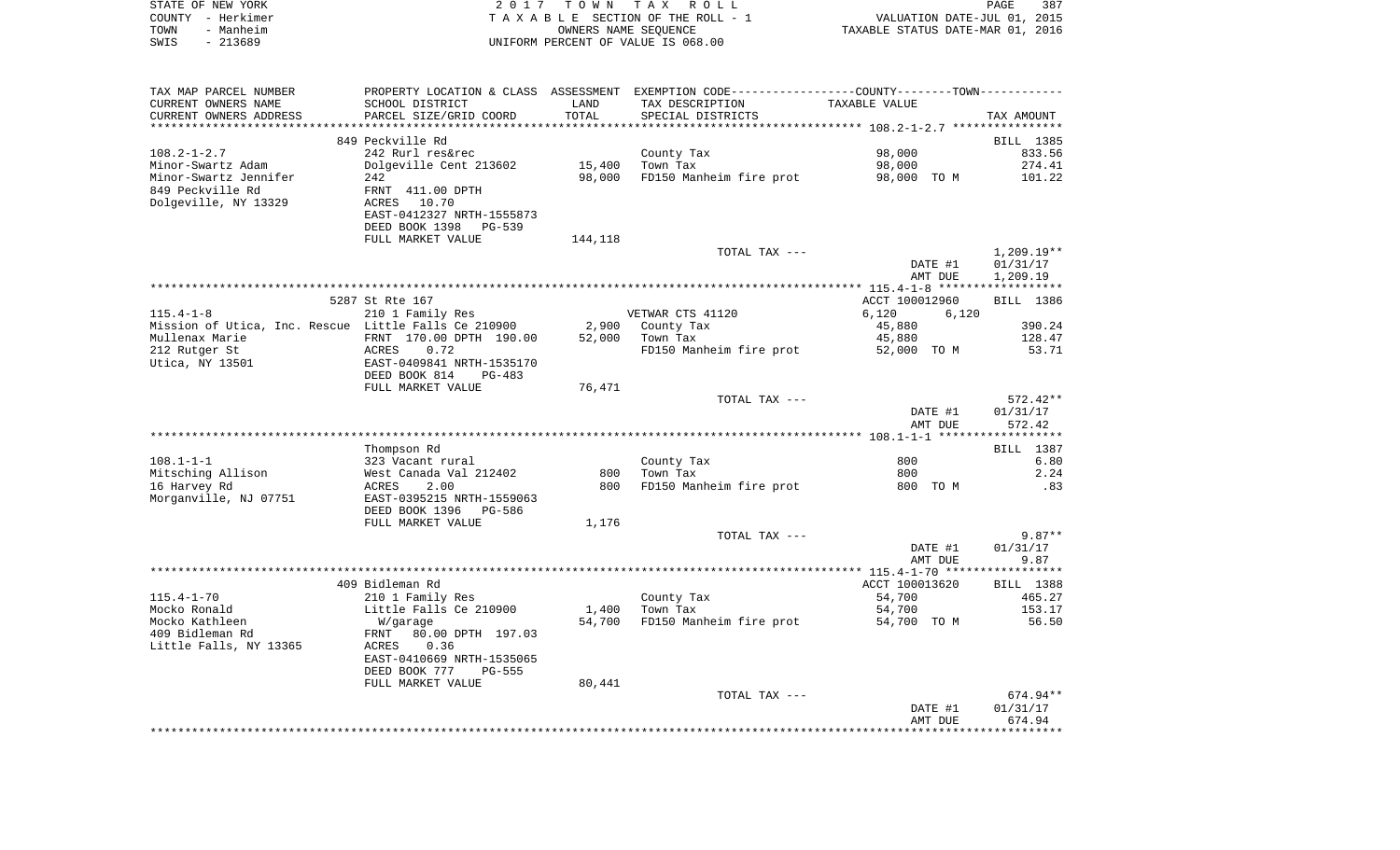|      | STATE OF NEW YORK | 2017 TOWN TAX ROLL                 | <b>PAGE</b>                      | 388 |
|------|-------------------|------------------------------------|----------------------------------|-----|
|      | COUNTY - Herkimer | TAXABLE SECTION OF THE ROLL - 1    | VALUATION DATE-JUL 01, 2015      |     |
| TOWN | - Manheim         | OWNERS NAME SEOUENCE               | TAXABLE STATUS DATE-MAR 01, 2016 |     |
| SWIS | - 213689          | UNIFORM PERCENT OF VALUE IS 068.00 |                                  |     |

| TAX MAP PARCEL NUMBER                   |                                           |        | PROPERTY LOCATION & CLASS ASSESSMENT EXEMPTION CODE----------------COUNTY--------TOWN----------- |                  |              |
|-----------------------------------------|-------------------------------------------|--------|--------------------------------------------------------------------------------------------------|------------------|--------------|
| CURRENT OWNERS NAME                     | SCHOOL DISTRICT                           | LAND   | TAX DESCRIPTION                                                                                  | TAXABLE VALUE    |              |
| CURRENT OWNERS ADDRESS                  | PARCEL SIZE/GRID COORD                    | TOTAL  | SPECIAL DISTRICTS                                                                                |                  | TAX AMOUNT   |
|                                         |                                           |        |                                                                                                  |                  |              |
|                                         | 156 Granny Hill Rd                        |        |                                                                                                  | ACCT 100006240   | BILL 1389    |
| $108.4 - 2 - 51$                        | 260 Seasonal res - WTRFNT                 |        | County Tax                                                                                       | 32,000           | 272.18       |
| Monahan Lisa S                          | Dolgeville Cent 213602                    | 2,000  | Town Tax                                                                                         | 32,000           | 89.60        |
| Wakefield Cathy                         | 60.00 DPTH 100.00<br>FRNT                 | 32,000 | FD150 Manheim fire prot                                                                          | 32,000 TO M      | 33.05        |
| 61 First Ave                            | 0.18<br>ACRES                             |        |                                                                                                  |                  |              |
| Ilion, NY 13357                         | EAST-0419198 NRTH-1544530                 |        |                                                                                                  |                  |              |
|                                         | DEED BOOK 1170<br><b>PG-277</b>           |        |                                                                                                  |                  |              |
|                                         | FULL MARKET VALUE                         | 47,059 |                                                                                                  |                  |              |
|                                         |                                           |        | TOTAL TAX ---                                                                                    |                  | 394.83**     |
|                                         |                                           |        |                                                                                                  | DATE #1          | 01/31/17     |
|                                         |                                           |        |                                                                                                  | AMT DUE          | 394.83       |
|                                         |                                           |        |                                                                                                  |                  |              |
|                                         | 196 Timmerman Rd                          |        |                                                                                                  | ACCT 100013140   | BILL 1390    |
| $115.4 - 2 - 19.1$                      | 280 Res Multiple                          |        | AGRIC 10 Y 41700                                                                                 | 10,000<br>10,000 |              |
| Montana Alvin Sr.                       | Little Falls Ce 210900                    |        | 53,900 AG MKTS L 41720                                                                           | 12,966<br>12,966 |              |
| Montana Alvin Jr.                       | ACRES 112.30                              | 79,000 | County Tax                                                                                       | 56,034           | 476.61       |
| 196 Timmerman Rd                        |                                           |        | Town Tax                                                                                         | 56,034           | 156.90       |
|                                         | EAST-0413877 NRTH-1529877                 |        |                                                                                                  |                  |              |
| Little Falls, NY 13365                  | DEED BOOK 932<br>$PG-673$                 |        | School Relevy                                                                                    |                  | 805.03       |
|                                         | FULL MARKET VALUE                         |        | 116,176 FD150 Manheim fire prot                                                                  | 66,034 TO M      | 68.21        |
| MAY BE SUBJECT TO PAYMENT               |                                           |        | 12,966 EX                                                                                        |                  |              |
| UNDER AGDIST LAW TIL 2020               |                                           |        |                                                                                                  |                  |              |
|                                         |                                           |        | TOTAL TAX ---                                                                                    |                  | $1,506.75**$ |
|                                         |                                           |        |                                                                                                  | DATE #1          | 01/31/17     |
|                                         |                                           |        |                                                                                                  | AMT DUE          | 1,506.75     |
|                                         | 196 Timmerman Rd                          |        |                                                                                                  | ACCT 100013140   | BILL 1391    |
|                                         |                                           |        |                                                                                                  | 15,000           | 127.59       |
| $115.4 - 2 - 19.2$<br>Montana Alvin Sr. | 270 Mfg housing<br>Little Falls Ce 210900 |        | County Tax<br>Town Tax                                                                           |                  |              |
|                                         |                                           | 5,200  |                                                                                                  | 15,000           | 42.00        |
| 196 Timmerman Rd                        | 3.20<br>ACRES                             | 15,000 | School Relevy                                                                                    |                  | 682.67       |
| Little Falls, NY 13365                  | EAST-0413877 NRTH-1529877                 |        | FD150 Manheim fire prot                                                                          | 15,000 TO M      | 15.49        |
|                                         | DEED BOOK 1188<br><b>PG-56</b>            |        |                                                                                                  |                  |              |
|                                         | FULL MARKET VALUE                         | 22,059 |                                                                                                  |                  |              |
|                                         |                                           |        | TOTAL TAX ---                                                                                    |                  | 867.75**     |
|                                         |                                           |        |                                                                                                  | DATE #1          | 01/31/17     |
|                                         |                                           |        |                                                                                                  | AMT DUE          | 867.75       |
|                                         |                                           |        |                                                                                                  |                  |              |
|                                         | Cemetery Rd                               |        |                                                                                                  | ACCT 100008160   | BILL 1392    |
| $115.2 - 1 - 59$                        | 105 Vac farmland                          |        | AG MKTS L 41720                                                                                  | 1,547<br>1,547   |              |
| Montana Thomas                          | O-E-StJ Cent<br>273803                    | 2,800  | County Tax                                                                                       | 1,253            | 10.66        |
| Montana Jean                            | ACRES<br>4.70                             | 2,800  | Town Tax                                                                                         | 1,253            | 3.51         |
| 1245 Snells Bush Rd                     | EAST-0419516 NRTH-1539337                 |        | FD150 Manheim fire prot                                                                          | 1,253 TO M       | 1.29         |
| Little Falls, NY 13365                  | DEED BOOK 707<br>$PG-242$                 |        | 1,547 EX                                                                                         |                  |              |
|                                         | FULL MARKET VALUE                         | 4,118  |                                                                                                  |                  |              |
| MAY BE SUBJECT TO PAYMENT               |                                           |        |                                                                                                  |                  |              |
| UNDER AGDIST LAW TIL 2020               |                                           |        |                                                                                                  |                  |              |
|                                         |                                           |        | TOTAL TAX ---                                                                                    |                  | $15.46**$    |
|                                         |                                           |        |                                                                                                  | DATE #1          | 01/31/17     |
|                                         |                                           |        |                                                                                                  | AMT DUE          | 15.46        |
|                                         |                                           |        |                                                                                                  |                  |              |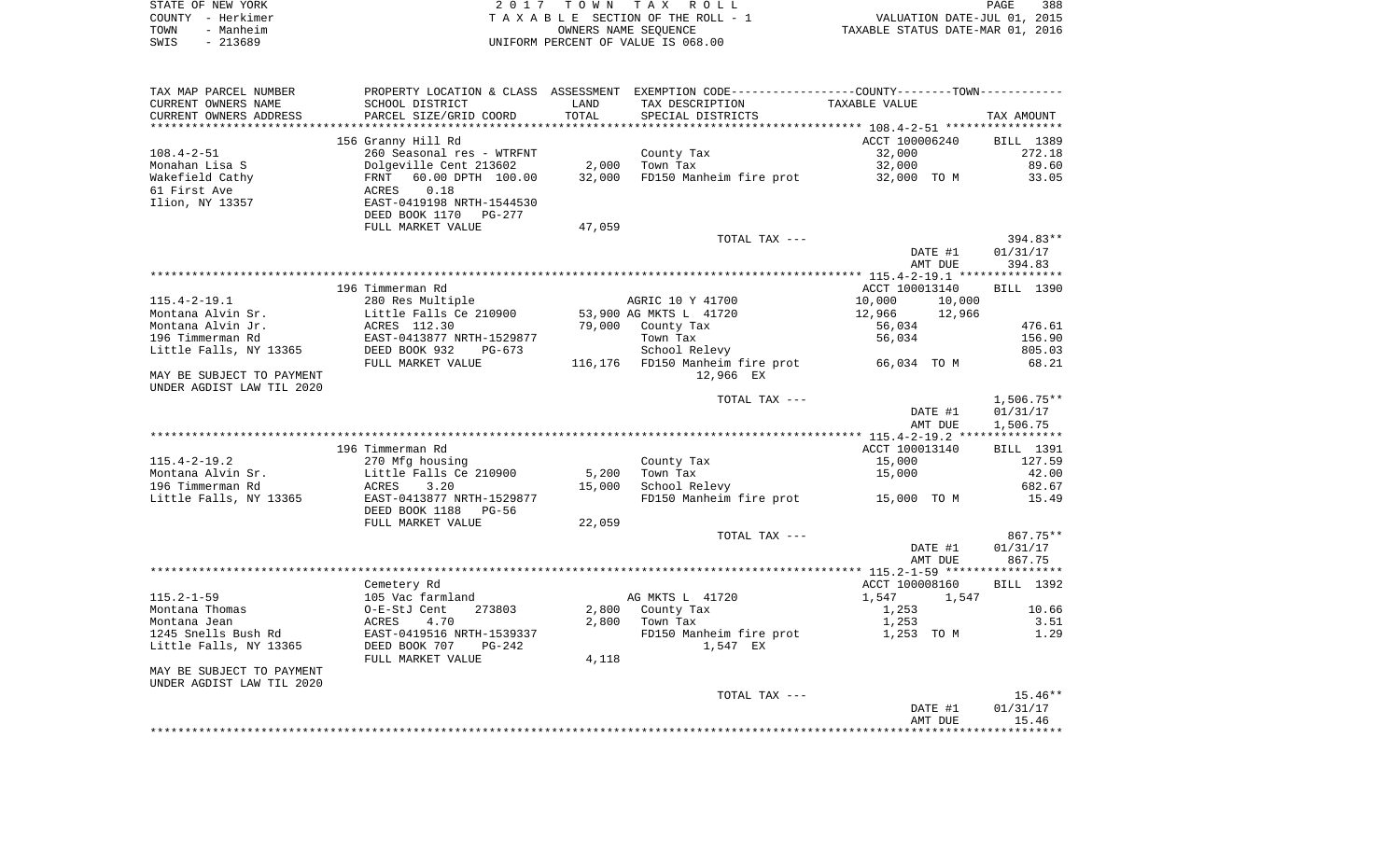| STATE OF NEW YORK | 2017 TOWN TAX ROLL                 | 389<br>PAGE                      |
|-------------------|------------------------------------|----------------------------------|
| COUNTY - Herkimer | TAXABLE SECTION OF THE ROLL - 1    | VALUATION DATE-JUL 01, 2015      |
| - Manheim<br>TOWN | OWNERS NAME SEOUENCE               | TAXABLE STATUS DATE-MAR 01, 2016 |
| - 213689<br>SWIS  | UNIFORM PERCENT OF VALUE IS 068.00 |                                  |

| TAX MAP PARCEL NUMBER                                  |                                                        |         | PROPERTY LOCATION & CLASS ASSESSMENT EXEMPTION CODE----------------COUNTY--------TOWN---------- |                                                         |                        |
|--------------------------------------------------------|--------------------------------------------------------|---------|-------------------------------------------------------------------------------------------------|---------------------------------------------------------|------------------------|
| CURRENT OWNERS NAME                                    | SCHOOL DISTRICT                                        | LAND    | TAX DESCRIPTION                                                                                 | TAXABLE VALUE                                           |                        |
| CURRENT OWNERS ADDRESS<br>***********************      | PARCEL SIZE/GRID COORD<br>**************************** | TOTAL   | SPECIAL DISTRICTS                                                                               |                                                         | TAX AMOUNT             |
|                                                        | 1245 Snells Bush Rd                                    |         |                                                                                                 |                                                         | BILL 1393              |
| $115.2 - 2 - 9.2$                                      | 120 Field crops                                        |         | AG MKTS L 41720                                                                                 | 12,176<br>12,176                                        |                        |
| Montana Thomas                                         | Dolgeville Cent 213602                                 | 20,950  | County Tax                                                                                      | 65,624                                                  | 558.18                 |
| Montana Jean                                           | FRNT 2927.00 DPTH                                      | 77,800  | Town Tax                                                                                        | 65,624                                                  | 183.76                 |
| 1245 Snells Bush Rd                                    | 24.60<br>ACRES                                         |         | FD150 Manheim fire prot                                                                         | 65,624 TO M                                             | 67.78                  |
| Little Falls, NY 13365                                 | EAST-0418172 NRTH-1539720                              |         | 12,176 EX                                                                                       |                                                         |                        |
|                                                        | DEED BOOK 677<br>$PG-224$                              |         |                                                                                                 |                                                         |                        |
| MAY BE SUBJECT TO PAYMENT                              | FULL MARKET VALUE                                      | 114,412 |                                                                                                 |                                                         |                        |
| UNDER AGDIST LAW TIL 2020                              |                                                        |         |                                                                                                 |                                                         |                        |
|                                                        |                                                        |         | TOTAL TAX ---                                                                                   |                                                         | 809.72**               |
|                                                        |                                                        |         |                                                                                                 | DATE #1                                                 | 01/31/17               |
|                                                        |                                                        |         |                                                                                                 | AMT DUE<br>************** 115.2-1-27.1 **************** | 809.72                 |
|                                                        | Snells Bush Rd                                         |         |                                                                                                 | ACCT 100008100                                          | BILL 1394              |
| $115.2 - 1 - 27.1$                                     | 120 Field crops                                        |         | AG MKTS L 41720                                                                                 | 18,388<br>18,388                                        |                        |
| Montana Thomas D                                       | Dolgeville Cent 213602                                 | 62,700  | County Tax                                                                                      | 54,312                                                  | 461.97                 |
| Montana Jean                                           | FRNT 4489.00 DPTH                                      | 72,700  | Town Tax                                                                                        | 54,312                                                  | 152.08                 |
| 1245 Snells Bush Rd                                    | ACRES 112.20                                           |         | FD150 Manheim fire prot                                                                         | 54,312 TO M                                             | 56.10                  |
| Little Falls, NY 13365                                 | EAST-0415855 NRTH-1542685                              |         | 18,388 EX                                                                                       |                                                         |                        |
|                                                        | DEED BOOK 900<br>$PG-36$                               |         |                                                                                                 |                                                         |                        |
| MAY BE SUBJECT TO PAYMENT<br>UNDER AGDIST LAW TIL 2020 | FULL MARKET VALUE                                      | 106,912 |                                                                                                 |                                                         |                        |
|                                                        |                                                        |         | TOTAL TAX ---                                                                                   |                                                         | 670.15**               |
|                                                        |                                                        |         |                                                                                                 | DATE #1                                                 | 01/31/17               |
|                                                        |                                                        |         |                                                                                                 | AMT DUE                                                 | 670.15                 |
|                                                        |                                                        |         |                                                                                                 |                                                         |                        |
| $115.2 - 1 - 21$                                       | 1607 Snells Bush Rd<br>210 1 Family Res                |         | County Tax                                                                                      | ACCT 100080210<br>61,300                                | BILL 1395<br>521.40    |
| Moore Grant L                                          | Dolgeville Cent 213602                                 | 2,800   | Town Tax                                                                                        | 61,300                                                  | 171.65                 |
| Moore Palma                                            | W Garage                                               | 61,300  | FD150 Manheim fire prot                                                                         | 61,300 TO M                                             | 63.32                  |
| 1607 Snells Bush Rd                                    | FRNT 208.00 DPTH 250.00                                |         |                                                                                                 |                                                         |                        |
| Little Falls, NY 13365                                 | ACRES<br>0.70                                          |         |                                                                                                 |                                                         |                        |
|                                                        | EAST-0413672 NRTH-1543873                              |         |                                                                                                 |                                                         |                        |
|                                                        | DEED BOOK 833<br>$PG-157$                              |         |                                                                                                 |                                                         |                        |
|                                                        | FULL MARKET VALUE                                      | 90,147  |                                                                                                 |                                                         |                        |
|                                                        |                                                        |         | TOTAL TAX ---                                                                                   |                                                         | $756.37**$             |
|                                                        |                                                        |         |                                                                                                 | DATE #1                                                 | 01/31/17               |
|                                                        |                                                        |         |                                                                                                 | AMT DUE                                                 | 756.37<br>************ |
|                                                        | 402 Carlson Rd                                         |         |                                                                                                 | ACCT 100007445                                          | BILL 1396              |
| $108.2 - 1 - 4$                                        | 270 Mfg housing                                        |         | County Tax                                                                                      | 7,500                                                   | 63.79                  |
| Moore Timothy                                          | Dolgeville Cent 213602                                 | 5,000   | Town Tax                                                                                        | 7,500                                                   | 21.00                  |
| 402 Carlson Rd                                         | ACRES<br>4.00                                          | 7,500   | School Relevy                                                                                   |                                                         | 165.43                 |
| Dolgeville, NY 13329                                   | EAST-0414542 NRTH-1560264                              |         | FD150 Manheim fire prot                                                                         | 7,500 TO M                                              | 7.75                   |
|                                                        | DEED BOOK 895<br>$PG-87$                               |         |                                                                                                 |                                                         |                        |
|                                                        | FULL MARKET VALUE                                      | 11,029  |                                                                                                 |                                                         |                        |
|                                                        |                                                        |         | TOTAL TAX ---                                                                                   |                                                         | 257.97**               |
|                                                        |                                                        |         |                                                                                                 | DATE #1                                                 | 01/31/17               |
|                                                        |                                                        |         |                                                                                                 | AMT DUE                                                 | 257.97<br>************ |
|                                                        |                                                        |         |                                                                                                 |                                                         |                        |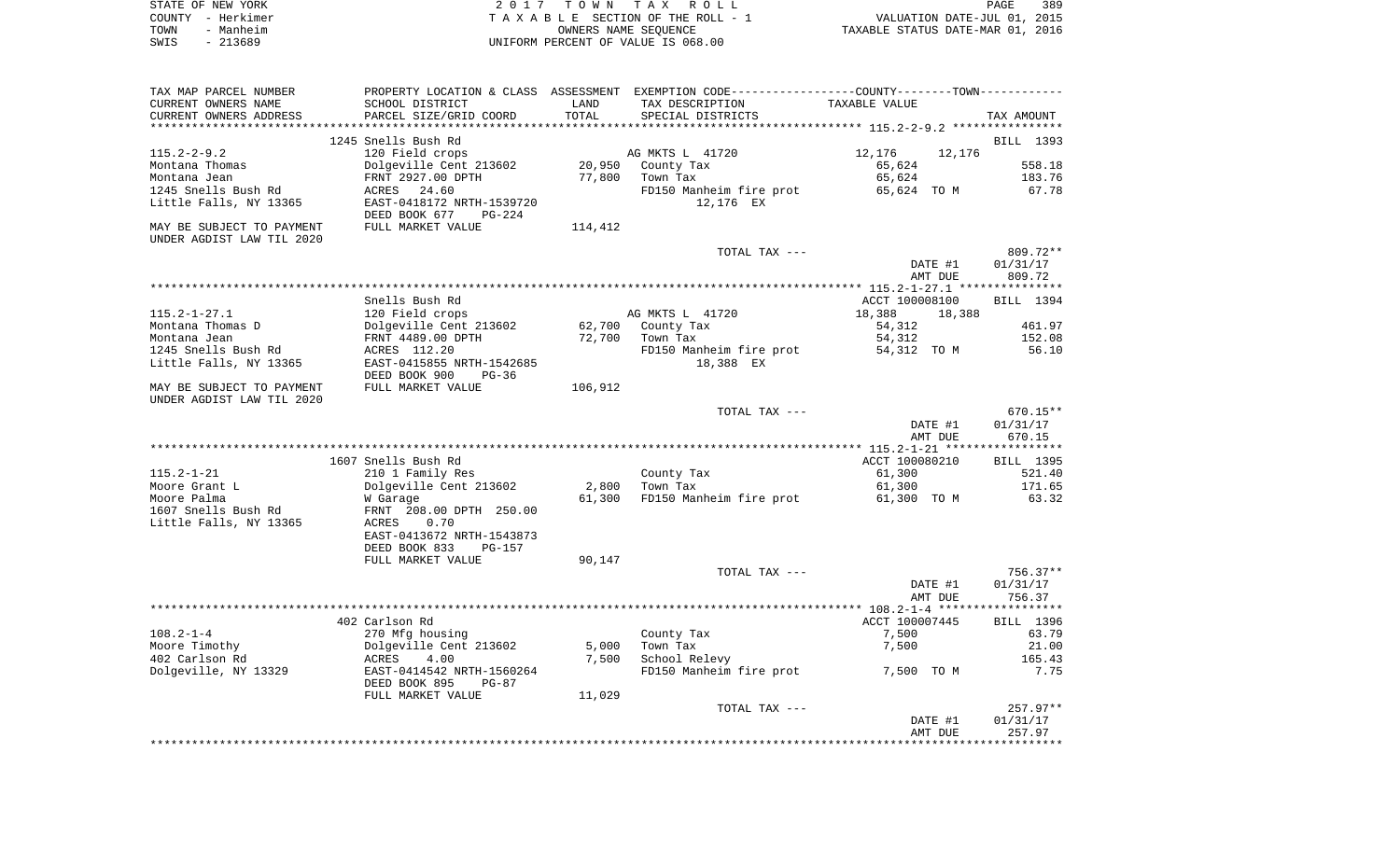|      | STATE OF NEW YORK | 2017 TOWN TAX ROLL                 | 390<br>PAGE                      |
|------|-------------------|------------------------------------|----------------------------------|
|      | COUNTY - Herkimer | TAXABLE SECTION OF THE ROLL - 1    | VALUATION DATE-JUL 01, 2015      |
| TOWN | - Manheim         | OWNERS NAME SEOUENCE               | TAXABLE STATUS DATE-MAR 01, 2016 |
| SWIS | - 213689          | UNIFORM PERCENT OF VALUE IS 068.00 |                                  |

| TAX MAP PARCEL NUMBER  | PROPERTY LOCATION & CLASS ASSESSMENT EXEMPTION CODE---------------COUNTY-------TOWN---------- |         |                                     |                |            |
|------------------------|-----------------------------------------------------------------------------------------------|---------|-------------------------------------|----------------|------------|
| CURRENT OWNERS NAME    | SCHOOL DISTRICT                                                                               | LAND    | TAX DESCRIPTION                     | TAXABLE VALUE  |            |
| CURRENT OWNERS ADDRESS | PARCEL SIZE/GRID COORD                                                                        | TOTAL   | SPECIAL DISTRICTS                   |                | TAX AMOUNT |
|                        |                                                                                               |         |                                     |                |            |
|                        | 601 Murphy Rd                                                                                 |         |                                     | ACCT 100080330 | BILL 1397  |
| $108.4 - 2 - 22$       | 210 1 Family Res                                                                              |         | County Tax                          | 44,100         | 375.10     |
| Mosher Alice           | Dolgeville Cent 213602                                                                        | 7,200   | Town Tax                            | 44,100         | 123.49     |
| Mosher Brian           | ACRES 1.80 BANK<br>629                                                                        | 44,100  | FD150 Manheim fire prot             | 44,100 TO M    | 45.55      |
| 601 Murphy Rd          |                                                                                               |         |                                     |                |            |
| Little Falls, NY 13365 | EAST-0409500 NRTH-1545188<br>DEED BOOK 1441 PG-792                                            |         |                                     |                |            |
|                        | FULL MARKET VALUE                                                                             | 64,853  |                                     |                |            |
|                        |                                                                                               |         | TOTAL TAX ---                       |                | 544.14**   |
|                        |                                                                                               |         |                                     | DATE #1        | 01/31/17   |
|                        |                                                                                               |         |                                     | AMT DUE        | 544.14     |
|                        |                                                                                               |         |                                     |                |            |
|                        | 396 Dockey Rd                                                                                 |         |                                     | ACCT 100013470 | BILL 1398  |
| $115.4 - 1 - 60.2$     | 210 1 Family Res                                                                              |         | County Tax                          | 44,000         | 374.25     |
| Mosher Brayton         | Little Falls Ce 210900                                                                        | 12,700  | Town Tax                            | 44,000         | 123.21     |
| 396 Dockey Rd          | FRNT 650.00 DPTH                                                                              | 44,000  | FD150 Manheim fire prot 44,000 TO M |                | 45.45      |
| Little Falls, NY 13365 | 3.70<br>ACRES                                                                                 |         |                                     |                |            |
|                        |                                                                                               |         |                                     |                |            |
|                        | EAST-0417989 NRTH-1533148                                                                     |         |                                     |                |            |
|                        | DEED BOOK 919<br>$PG-41$                                                                      |         |                                     |                |            |
|                        | FULL MARKET VALUE                                                                             | 64,706  |                                     |                |            |
|                        |                                                                                               |         | TOTAL TAX ---                       |                | 542.91**   |
|                        |                                                                                               |         |                                     | DATE #1        | 01/31/17   |
|                        |                                                                                               |         |                                     | AMT DUE        | 542.91     |
|                        |                                                                                               |         |                                     |                |            |
|                        | 249 Snells Bush Rd                                                                            |         |                                     | ACCT 100010080 | BILL 1399  |
| 123.1-1-18             | 210 1 Family Res                                                                              |         | County Tax                          | 55,000         | 467.82     |
| Mosher Danielle W      | O-E-StJ Cent<br>273803                                                                        | 4,000   | Town Tax                            | 55,000         | 154.01     |
| 249 Snells Bush Rd     | W/garage                                                                                      | 55,000  | FD150 Manheim fire prot 55,000 TO M |                | 56.81      |
| Little Falls, NY 13365 | ACRES<br>1.00                                                                                 |         |                                     |                |            |
|                        | EAST-0425116 NRTH-1522375                                                                     |         |                                     |                |            |
|                        | DEED BOOK 1257 PG-464                                                                         |         |                                     |                |            |
|                        | FULL MARKET VALUE                                                                             | 80,882  |                                     |                |            |
|                        |                                                                                               |         | TOTAL TAX ---                       |                | 678.64**   |
|                        |                                                                                               |         |                                     | DATE #1        | 01/31/17   |
|                        |                                                                                               |         |                                     | AMT DUE        | 678.64     |
|                        |                                                                                               |         |                                     |                |            |
|                        | 395 Bidleman Rd                                                                               |         |                                     | ACCT 100011670 | BILL 1400  |
| $115.4 - 1 - 78$       | 242 Rurl res&rec                                                                              |         | County Tax                          | 120,000        | 1,020.69   |
| Mosher Elizabeth L     | Little Falls Ce 210900                                                                        | 15,500  | Town Tax                            | 120,000        | 336.01     |
| 395 Bidleman Rd        | W/garage                                                                                      | 120,000 | FD150 Manheim fire prot             | 120,000 TO M   | 123.95     |
| Little Falls, NY 13365 | Partial Value 60%                                                                             |         |                                     |                |            |
|                        | 12.00 BANK<br>ACRES<br>184                                                                    |         |                                     |                |            |
|                        | EAST-0410333 NRTH-1534326                                                                     |         |                                     |                |            |
|                        | DEED BOOK 821<br>$PG-255$                                                                     |         |                                     |                |            |
|                        | FULL MARKET VALUE                                                                             | 176,471 |                                     |                |            |
|                        |                                                                                               |         | TOTAL TAX ---                       |                | 1,480.65** |
|                        |                                                                                               |         |                                     | DATE #1        | 01/31/17   |
|                        |                                                                                               |         |                                     | AMT DUE        | 1,480.65   |
|                        |                                                                                               |         |                                     |                |            |
|                        |                                                                                               |         |                                     |                |            |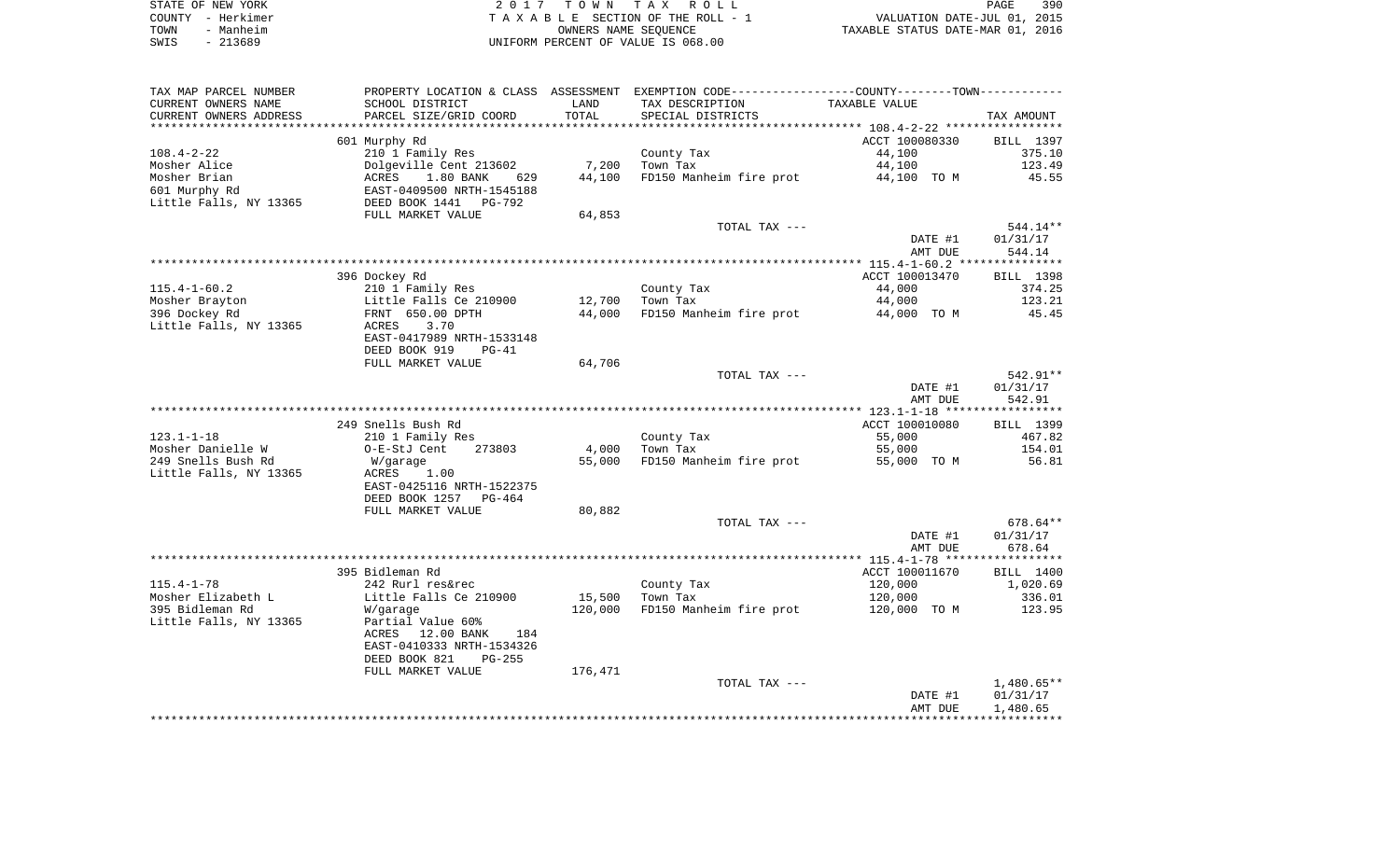| STATE OF NEW YORK | 2017 TOWN TAX ROLL                 | 391<br>PAGE                      |
|-------------------|------------------------------------|----------------------------------|
| COUNTY - Herkimer | TAXABLE SECTION OF THE ROLL - 1    | VALUATION DATE-JUL 01, 2015      |
| - Manheim<br>TOWN | OWNERS NAME SEOUENCE               | TAXABLE STATUS DATE-MAR 01, 2016 |
| - 213689<br>SWIS  | UNIFORM PERCENT OF VALUE IS 068.00 |                                  |

| TAX MAP PARCEL NUMBER           |                                            |         | PROPERTY LOCATION & CLASS ASSESSMENT EXEMPTION CODE----------------COUNTY--------TOWN----------- |                |            |
|---------------------------------|--------------------------------------------|---------|--------------------------------------------------------------------------------------------------|----------------|------------|
| CURRENT OWNERS NAME             | SCHOOL DISTRICT                            | LAND    | TAX DESCRIPTION                                                                                  | TAXABLE VALUE  |            |
| CURRENT OWNERS ADDRESS          | PARCEL SIZE/GRID COORD                     | TOTAL   | SPECIAL DISTRICTS                                                                                |                | TAX AMOUNT |
|                                 |                                            |         |                                                                                                  |                |            |
|                                 | 652 Bronner Rd                             |         |                                                                                                  | ACCT 100011760 | BILL 1401  |
| $108.4 - 2 - 18.1$              | 210 1 Family Res                           |         | County Tax                                                                                       | 68,000         | 578.39     |
| Mosher Ernest                   | Dolgeville Cent 213602                     | 8,200   | Town Tax                                                                                         | 68,000         | 190.41     |
| Mosher Dawn                     | ACRES<br>5.20                              | 68,000  | School Relevy                                                                                    |                | 1,055.76   |
| 652 Bronner Rd                  | EAST-0410014 NRTH-1545692                  |         | FD150 Manheim fire prot                                                                          | 68,000 TO M    | 70.24      |
| Little Falls, NY 13365          | DEED BOOK 855<br>PG-462                    |         |                                                                                                  |                |            |
|                                 | FULL MARKET VALUE                          | 100,000 |                                                                                                  |                |            |
|                                 |                                            |         | TOTAL TAX ---                                                                                    |                | 1,894.80** |
|                                 |                                            |         |                                                                                                  | DATE #1        | 01/31/17   |
|                                 |                                            |         |                                                                                                  | AMT DUE        | 1,894.80   |
|                                 |                                            |         |                                                                                                  |                |            |
|                                 | 217 Lamanna Rd                             |         |                                                                                                  |                | BILL 1402  |
| $115.2 - 2 - 44.2$              | 210 1 Family Res                           |         | County Tax                                                                                       | 60,000         | 510.35     |
| Mosher Glen W<br>217 Lamanna Rd | Little Falls Ce 210900                     | 8,200   | Town Tax                                                                                         | 60,000         | 168.01     |
| Little Falls, NY 13365          | ACRES<br>2.20<br>EAST-0412903 NRTH-1536478 | 60,000  | FD150 Manheim fire prot                                                                          | 60,000 TO M    | 61.97      |
|                                 | DEED BOOK 1546<br>PG-326                   |         |                                                                                                  |                |            |
|                                 | FULL MARKET VALUE                          | 88,235  |                                                                                                  |                |            |
|                                 |                                            |         | TOTAL TAX ---                                                                                    |                | 740.33**   |
|                                 |                                            |         |                                                                                                  | DATE #1        | 01/31/17   |
|                                 |                                            |         |                                                                                                  | AMT DUE        | 740.33     |
|                                 |                                            |         |                                                                                                  |                |            |
|                                 | 655 Bronner Rd                             |         |                                                                                                  | ACCT 100014820 | BILL 1403  |
| $108.4 - 2 - 2$                 | 210 1 Family Res                           |         | County Tax                                                                                       | 51,500         | 438.05     |
| Mosher Julia                    | Dolgeville Cent 213602                     | 2,900   | Town Tax                                                                                         | 51,500         | 144.21     |
| 655 Bronner Rd                  | W/gar                                      | 51,500  | FD150 Manheim fire prot                                                                          | 51,500 TO M    | 53.19      |
| Little Falls, NY 13365          | FRNT 290.00 DPTH 150.00                    |         |                                                                                                  |                |            |
|                                 | 1.00<br>ACRES                              |         |                                                                                                  |                |            |
|                                 | EAST-0409696 NRTH-1546137                  |         |                                                                                                  |                |            |
|                                 | DEED BOOK 753<br>PG-312                    |         |                                                                                                  |                |            |
|                                 | FULL MARKET VALUE                          | 75,735  |                                                                                                  |                |            |
|                                 |                                            |         | TOTAL TAX ---                                                                                    |                | $635.45**$ |
|                                 |                                            |         |                                                                                                  | DATE #1        | 01/31/17   |
|                                 |                                            |         |                                                                                                  | AMT DUE        | 635.45     |
|                                 |                                            |         |                                                                                                  |                |            |
|                                 | Bronner Rd                                 |         |                                                                                                  |                | BILL 1404  |
| $108.4 - 2 - 1.5$               | 105 Vac farmland                           |         | County Tax                                                                                       | 9,000          | 76.55      |
| Mosher Ronnie                   | Dolgeville Cent 213602                     | 9,000   | Town Tax                                                                                         | 9,000          | 25.20      |
| Mosher Julia                    | 33.00 DPTH<br>FRNT                         | 9,000   | FD150 Manheim fire prot                                                                          | 9,000 TO M     | 9.30       |
| 655 Bronner Rd                  | 11.00<br>ACRES                             |         |                                                                                                  |                |            |
| Little Falls, NY 13365          | EAST-0409633 NRTH-1547033                  |         |                                                                                                  |                |            |
|                                 | DEED BOOK 934<br>$PG-17$                   |         |                                                                                                  |                |            |
|                                 | FULL MARKET VALUE                          | 13,235  |                                                                                                  |                |            |
|                                 |                                            |         | TOTAL TAX ---                                                                                    |                | 111.05**   |
|                                 |                                            |         |                                                                                                  | DATE #1        | 01/31/17   |
|                                 |                                            |         |                                                                                                  | AMT DUE        | 111.05     |
|                                 |                                            |         |                                                                                                  |                |            |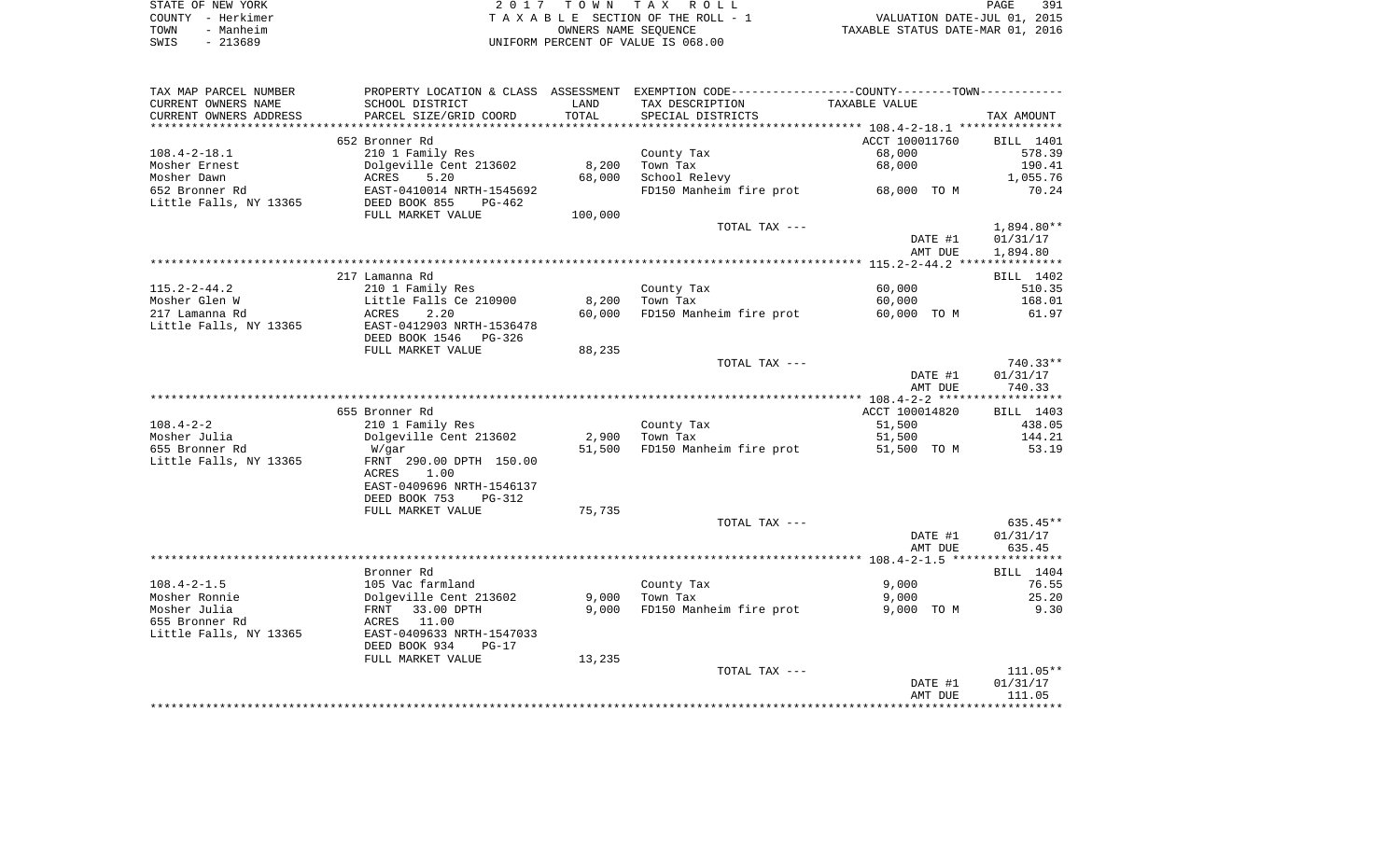| STATE OF NEW YORK | 2017 TOWN TAX ROLL<br>PAGE                                     | 392 |
|-------------------|----------------------------------------------------------------|-----|
| COUNTY - Herkimer | VALUATION DATE-JUL 01, 2015<br>TAXABLE SECTION OF THE ROLL - 1 |     |
| TOWN<br>- Manheim | TAXABLE STATUS DATE-MAR 01, 2016<br>OWNERS NAME SEOUENCE       |     |
| SWIS<br>- 213689  | UNIFORM PERCENT OF VALUE IS 068.00                             |     |

| TAX MAP PARCEL NUMBER     | PROPERTY LOCATION & CLASS ASSESSMENT EXEMPTION CODE----------------COUNTY--------TOWN---------- |         |                                |                |            |
|---------------------------|-------------------------------------------------------------------------------------------------|---------|--------------------------------|----------------|------------|
| CURRENT OWNERS NAME       | SCHOOL DISTRICT                                                                                 | LAND    | TAX DESCRIPTION                | TAXABLE VALUE  |            |
| CURRENT OWNERS ADDRESS    | PARCEL SIZE/GRID COORD                                                                          | TOTAL   | SPECIAL DISTRICTS              |                | TAX AMOUNT |
|                           |                                                                                                 |         |                                |                |            |
|                           | 669 Bronner Rd                                                                                  |         |                                |                | BILL 1405  |
| $108.4 - 2 - 1.4$         | 210 1 Family Res                                                                                |         | County Tax                     | 65,000         | 552.87     |
| Mosher Valerie L          | Dolgeville Cent 213602                                                                          | 10,000  | Town Tax                       | 65,000         | 182.01     |
|                           |                                                                                                 |         |                                |                |            |
| 669 Bronner Rd            | FRNT 339.00 DPTH                                                                                | 65,000  | FD150 Manheim fire prot        | 65,000 TO M    | 67.14      |
| Little Falls, NY 13365    | 3.30<br>ACRES                                                                                   |         |                                |                |            |
|                           | EAST-0410083 NRTH-1546305                                                                       |         |                                |                |            |
|                           | DEED BOOK 934<br>$PG-13$                                                                        |         |                                |                |            |
|                           | FULL MARKET VALUE                                                                               | 95,588  |                                |                |            |
|                           |                                                                                                 |         | TOTAL TAX ---                  |                | 802.02**   |
|                           |                                                                                                 |         |                                | DATE #1        | 01/31/17   |
|                           |                                                                                                 |         |                                | AMT DUE        | 802.02     |
|                           |                                                                                                 |         |                                |                |            |
|                           | 158 Burrell Rd                                                                                  |         |                                | ACCT 100009930 | BILL 1406  |
| $115.1 - 1 - 22$          | 210 1 Family Res                                                                                |         | County Tax                     | 33,700         | 286.64     |
|                           |                                                                                                 |         |                                |                |            |
| Mucica Glenn D            | Little Falls Ce 210900                                                                          | 1,600   | Town Tax                       | 33,700         | 94.36      |
| 64 Skinner St             | FRNT 292.00 DPTH 150.00                                                                         |         | 33,700 FD150 Manheim fire prot | 33,700 TO M    | 34.81      |
| Little Falls, NY 13365    | 0.40<br>ACRES                                                                                   |         |                                |                |            |
|                           | EAST-0398683 NRTH-1538379                                                                       |         |                                |                |            |
|                           | DEED BOOK 773<br>$PG-297$                                                                       |         |                                |                |            |
|                           | FULL MARKET VALUE                                                                               | 49,559  |                                |                |            |
|                           |                                                                                                 |         | TOTAL TAX ---                  |                | 415.81**   |
|                           |                                                                                                 |         |                                | DATE #1        | 01/31/17   |
|                           |                                                                                                 |         |                                | AMT DUE        | 415.81     |
|                           |                                                                                                 |         |                                |                |            |
|                           | 5290 St Rte 167                                                                                 |         |                                | ACCT 100003750 | BILL 1407  |
| $115.4 - 1 - 74$          | 210 1 Family Res                                                                                |         | County Tax                     | 76,400         | 649.84     |
|                           |                                                                                                 |         |                                |                |            |
| Murray George             | Little Falls Ce 210900                                                                          | 9,000   | Town Tax                       | 76,400         | 213.93     |
| Murray Audrey             | W/garage                                                                                        | 76,400  | FD150 Manheim fire prot        | 76,400 TO M    | 78.91      |
| 5290 State 167            | ACRES<br>3.00 BANK<br>935                                                                       |         |                                |                |            |
| Little Falls, NY 13365    | EAST-0409942 NRTH-1534837                                                                       |         |                                |                |            |
|                           | DEED BOOK 836<br>$PG-695$                                                                       |         |                                |                |            |
|                           | FULL MARKET VALUE                                                                               | 112,353 |                                |                |            |
|                           |                                                                                                 |         | TOTAL TAX ---                  |                | $942.68**$ |
|                           |                                                                                                 |         |                                | DATE #1        | 01/31/17   |
|                           |                                                                                                 |         |                                | AMT DUE        | 942.68     |
|                           |                                                                                                 |         |                                |                |            |
|                           | St Rte 5                                                                                        |         |                                |                | BILL 1408  |
|                           |                                                                                                 |         |                                |                |            |
| $123.1 - 1 - 12.1$        | 120 Field crops                                                                                 |         | AG MKTS L 41720                | 4,584<br>4,584 |            |
| Nagele Audrey             | --<br>O-E-StJ Cent<br>273803                                                                    | 77,900  | County Tax                     | 83,316         | 708.67     |
| 8355 St Rte 5             | FRNT11611.00 DPTH                                                                               | 87,900  | Town Tax                       | 83,316         | 233.29     |
| Little Falls, NY 13365    | ACRES 192.20                                                                                    |         | FD150 Manheim fire prot        | 83,316 TO M    | 86.06      |
|                           | EAST-0422473 NRTH-1522010                                                                       |         | 4,584 EX                       |                |            |
| MAY BE SUBJECT TO PAYMENT | DEED BOOK 892<br>$PG-607$                                                                       |         |                                |                |            |
| UNDER AGDIST LAW TIL 2020 | FULL MARKET VALUE                                                                               | 129,265 |                                |                |            |
|                           |                                                                                                 |         | TOTAL TAX ---                  |                | 1,028.02** |
|                           |                                                                                                 |         |                                | DATE #1        | 01/31/17   |
|                           |                                                                                                 |         |                                | AMT DUE        | 1,028.02   |
|                           |                                                                                                 |         |                                |                |            |
|                           |                                                                                                 |         |                                |                |            |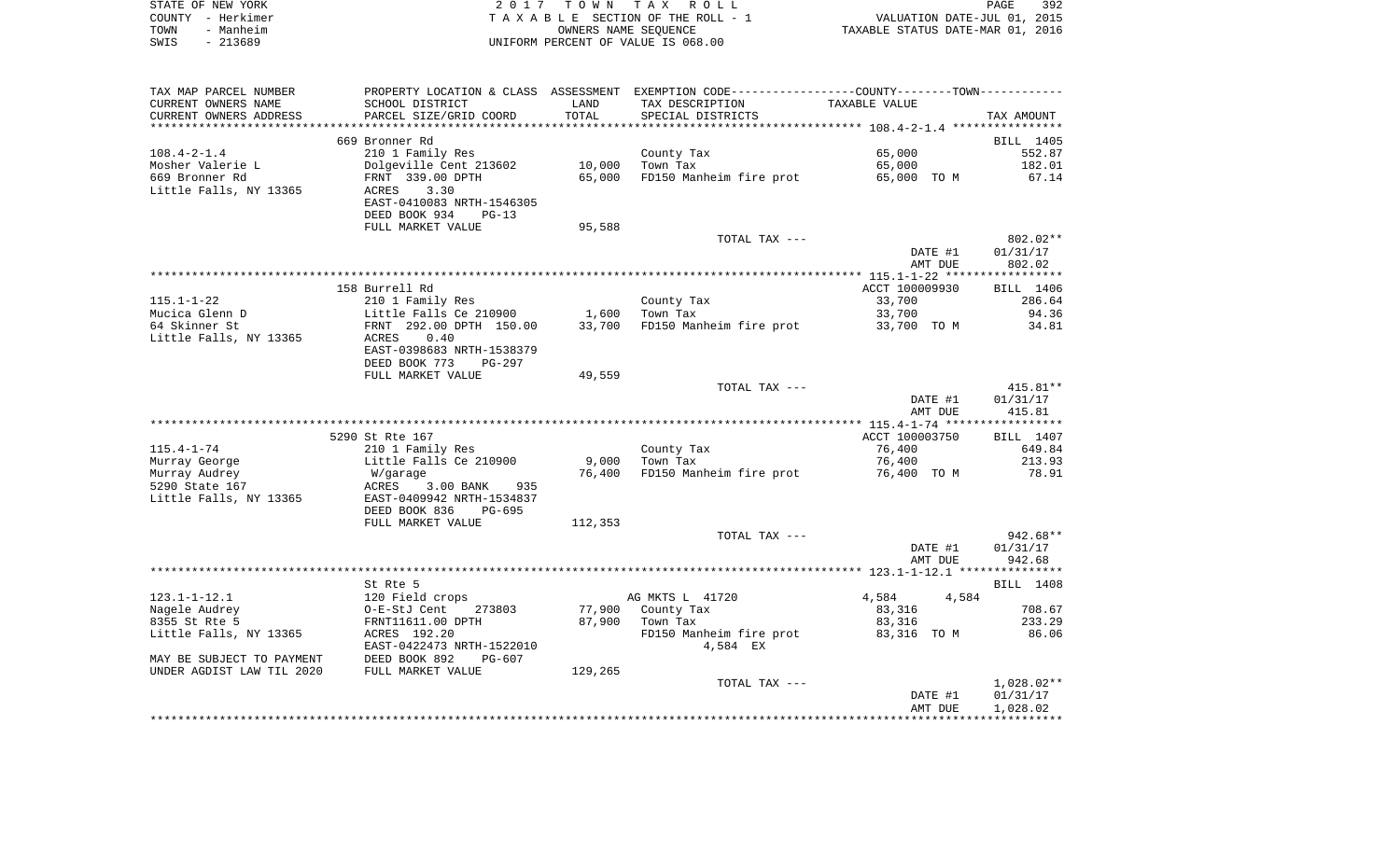| STATE OF NEW YORK | 2017 TOWN TAX ROLL                 |                      |                                  | PAGE | 393 |
|-------------------|------------------------------------|----------------------|----------------------------------|------|-----|
| COUNTY – Herkimer | TAXABLE SECTION OF THE ROLL - 1    |                      | VALUATION DATE-JUL 01, 2015      |      |     |
| - Manheim<br>TOWN |                                    | OWNERS NAME SEOUENCE | TAXABLE STATUS DATE-MAR 01, 2016 |      |     |
| $-213689$<br>SWIS | UNIFORM PERCENT OF VALUE IS 068.00 |                      |                                  |      |     |

| TAX MAP PARCEL NUMBER  |                                            |         | PROPERTY LOCATION & CLASS ASSESSMENT EXEMPTION CODE----------------COUNTY-------TOWN----------- |                |            |
|------------------------|--------------------------------------------|---------|-------------------------------------------------------------------------------------------------|----------------|------------|
| CURRENT OWNERS NAME    | SCHOOL DISTRICT                            | LAND    | TAX DESCRIPTION                                                                                 | TAXABLE VALUE  |            |
| CURRENT OWNERS ADDRESS | PARCEL SIZE/GRID COORD                     | TOTAL   | SPECIAL DISTRICTS                                                                               |                | TAX AMOUNT |
| ********************   |                                            |         |                                                                                                 |                |            |
|                        | Inghams Mills Rd                           |         |                                                                                                 | ACCT 100009300 | BILL 1409  |
| $115.2 - 2 - 17$       | 314 Rural vac<10                           |         | County Tax                                                                                      | 4,100          | 34.87      |
| Nagele Lawrence S      | O-E-StJ Cent<br>273803                     | 4,100   | Town Tax                                                                                        | 4,100          | 11.48      |
| Nagele Deborah A       | FRNT 141.00 DPTH                           | 4,100   | FD150 Manheim fire prot                                                                         | 4,100 TO M     | 4.23       |
| 5541 St. Rte. 167      | 0.50<br>ACRES                              |         |                                                                                                 |                |            |
| Little Falls, NY 13365 | EAST-0420929 NRTH-1538296                  |         |                                                                                                 |                |            |
|                        | DEED BOOK 1319<br>PG-523                   |         |                                                                                                 |                |            |
|                        | FULL MARKET VALUE                          | 6,029   | TOTAL TAX ---                                                                                   |                | $50.58**$  |
|                        |                                            |         |                                                                                                 | DATE #1        | 01/31/17   |
|                        |                                            |         |                                                                                                 | AMT DUE        | 50.58      |
|                        |                                            |         |                                                                                                 |                |            |
|                        | 5541 St Rte 167                            |         |                                                                                                 | ACCT 100001830 | BILL 1410  |
| $115.2 - 2 - 36$       | 210 1 Family Res                           |         | County Tax                                                                                      | 68,000         | 578.39     |
| Nagele Lawrence S      | Little Falls Ce 210900                     | 4,400   | Town Tax                                                                                        | 68,000         | 190.41     |
| 5541 State Rte 167     | 1.10<br>ACRES                              | 68,000  | FD150 Manheim fire prot                                                                         | 68,000 TO M    | 70.24      |
| Little Falls, NY 13365 | EAST-0413867 NRTH-1536725                  |         |                                                                                                 |                |            |
|                        | DEED BOOK 800<br>$PG-547$                  |         |                                                                                                 |                |            |
|                        | FULL MARKET VALUE                          | 100,000 |                                                                                                 |                |            |
|                        |                                            |         | TOTAL TAX ---                                                                                   |                | 839.04**   |
|                        |                                            |         |                                                                                                 | DATE #1        | 01/31/17   |
|                        |                                            |         |                                                                                                 | AMT DUE        | 839.04     |
|                        |                                            |         |                                                                                                 |                |            |
|                        | Ingham Mills Rd                            |         |                                                                                                 |                | BILL 1411  |
| $115.4 - 1 - 29.4$     | 314 Rural vac<10                           |         | County Tax                                                                                      | 10,000         | 85.06      |
| Nagele Lawrence S      | Dolgeville Cent 213602                     | 10,000  | Town Tax                                                                                        | 10,000         | 28.00      |
| 5541 State Rt. 167     | FRNT 340.00 DPTH 500.00                    | 10,000  | FD150 Manheim fire prot                                                                         | 10,000 TO M    | 10.33      |
| Little Falls, NY 13365 | 3.90<br>ACRES<br>EAST-0414317 NRTH-1536673 |         |                                                                                                 |                |            |
|                        | DEED BOOK 1121<br>$PG-823$                 |         |                                                                                                 |                |            |
|                        | FULL MARKET VALUE                          | 14,706  |                                                                                                 |                |            |
|                        |                                            |         | TOTAL TAX ---                                                                                   |                | $123.39**$ |
|                        |                                            |         |                                                                                                 | DATE #1        | 01/31/17   |
|                        |                                            |         |                                                                                                 | AMT DUE        | 123.39     |
|                        |                                            |         |                                                                                                 |                |            |
|                        | 8355 St Rte 5                              |         |                                                                                                 |                | BILL 1412  |
| $123.1 - 1 - 12.2$     | 210 1 Family Res                           |         | County Tax                                                                                      | 51,000         | 433.79     |
| Nagele Nancy J         | O-E-StJ Cent<br>273803                     | 11,000  | Town Tax                                                                                        | 51,000         | 142.81     |
| 8355 St Rte 5          | FRNT 415.00 DPTH                           | 51,000  | FD150 Manheim fire prot                                                                         | 51,000 TO M    | 52.68      |
| Little Falls, NY 13365 | 5.00<br>ACRES                              |         |                                                                                                 |                |            |
|                        | EAST-0420816 NRTH-1522608                  |         |                                                                                                 |                |            |
|                        | DEED BOOK 892<br>$PG-607$                  |         |                                                                                                 |                |            |
|                        | FULL MARKET VALUE                          | 75,000  |                                                                                                 |                |            |
|                        |                                            |         | TOTAL TAX ---                                                                                   |                | 629.28**   |
|                        |                                            |         |                                                                                                 | DATE #1        | 01/31/17   |
|                        |                                            |         |                                                                                                 | AMT DUE        | 629.28     |
|                        |                                            |         |                                                                                                 |                |            |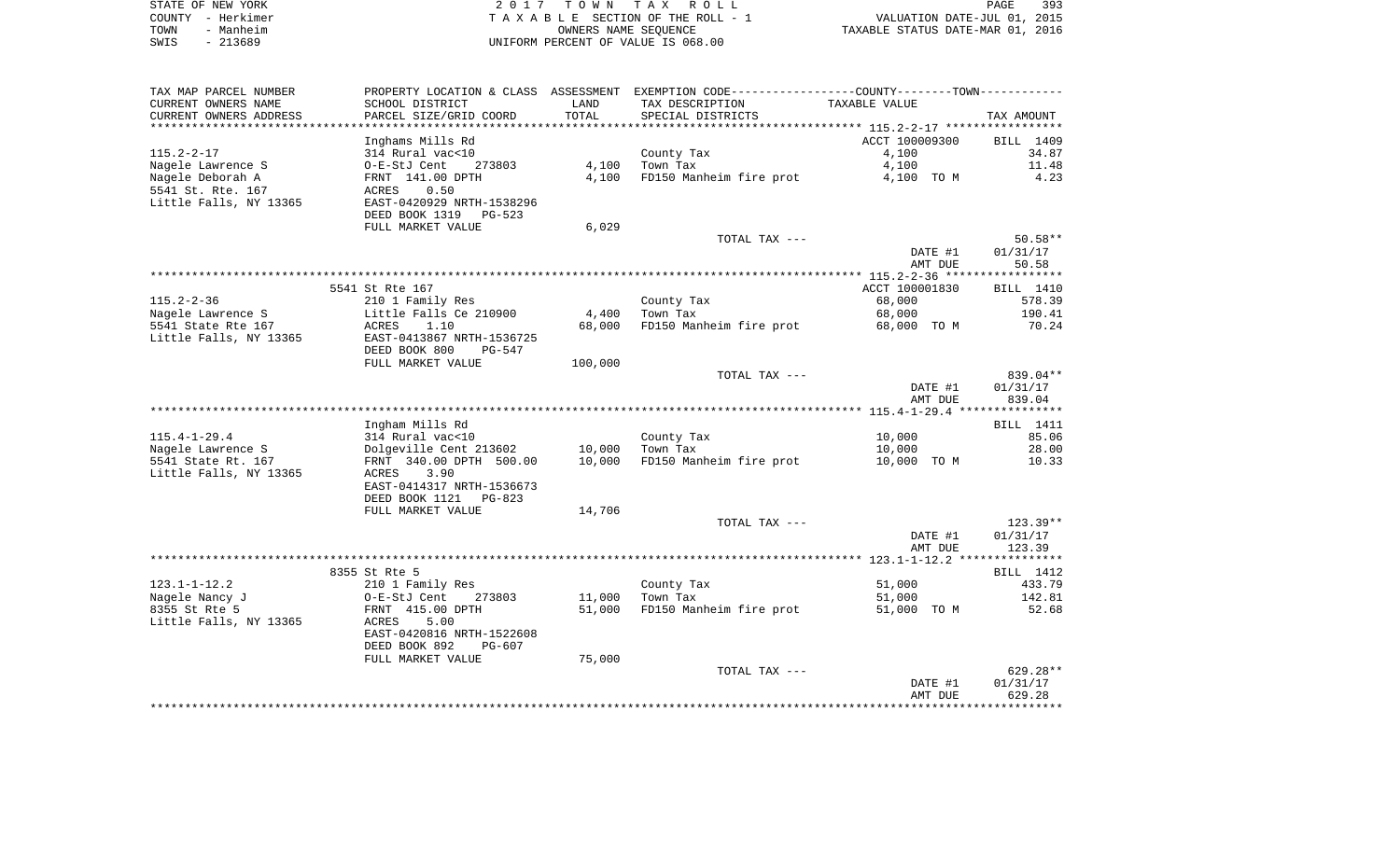| STATE OF NEW YORK | 2017 TOWN TAX ROLL                 | 394<br>PAGE                      |
|-------------------|------------------------------------|----------------------------------|
| COUNTY - Herkimer | TAXABLE SECTION OF THE ROLL - 1    | VALUATION DATE-JUL 01, 2015      |
| - Manheim<br>TOWN | OWNERS NAME SEOUENCE               | TAXABLE STATUS DATE-MAR 01, 2016 |
| $-213689$<br>SWIS | UNIFORM PERCENT OF VALUE IS 068.00 |                                  |

| TAX MAP PARCEL NUMBER     |                                                              |                 | PROPERTY LOCATION & CLASS ASSESSMENT EXEMPTION CODE---------------COUNTY-------TOWN---------- |                                                    |                          |
|---------------------------|--------------------------------------------------------------|-----------------|-----------------------------------------------------------------------------------------------|----------------------------------------------------|--------------------------|
| CURRENT OWNERS NAME       | SCHOOL DISTRICT                                              | LAND            | TAX DESCRIPTION                                                                               | TAXABLE VALUE                                      |                          |
| CURRENT OWNERS ADDRESS    | PARCEL SIZE/GRID COORD                                       | TOTAL           | SPECIAL DISTRICTS                                                                             |                                                    | TAX AMOUNT               |
| *******************       | * * * * * * * * * * * * * * * * * * * *                      | *************** |                                                                                               | ******************** 108.1-1-10.2 **************** |                          |
|                           | State Rte170A                                                |                 |                                                                                               |                                                    | BILL 1413                |
| $108.1 - 1 - 10.2$        | 322 Rural vac>10                                             |                 | AG MKTS<br>41730                                                                              | 15,013<br>15,013                                   |                          |
| Nastovski Lisa            | Dolgeville Cent 213602                                       | 66,000          | County Tax                                                                                    | 50,987                                             | 433.68                   |
| 35 Beaver St              | FRNT 483.00 DPTH                                             | 66,000          | Town Tax                                                                                      | 50,987                                             | 142.77                   |
| Dolgeville, NY 13329      | ACRES 107.50<br>EAST-0401001 NRTH-1556053                    |                 | FD150 Manheim fire prot                                                                       | 66,000 TO M                                        | 68.17                    |
| MAY BE SUBJECT TO PAYMENT | DEED BOOK 1537<br><b>PG-707</b>                              |                 |                                                                                               |                                                    |                          |
| UNDER AGDIST LAW TIL 2023 | FULL MARKET VALUE                                            | 97,059          |                                                                                               |                                                    |                          |
|                           |                                                              |                 | TOTAL TAX ---                                                                                 |                                                    | 644.62**                 |
|                           |                                                              |                 |                                                                                               | DATE #1                                            | 01/31/17                 |
|                           |                                                              |                 |                                                                                               | AMT DUE                                            | 644.62                   |
|                           |                                                              |                 |                                                                                               |                                                    |                          |
|                           | 5673 St Rte 167                                              |                 |                                                                                               | ACCT 100008670                                     | BILL 1414                |
| $115.2 - 2 - 46$          | 210 1 Family Res                                             |                 | County Tax                                                                                    | 41,500                                             | 352.99                   |
| Nellis Walter H           | Little Falls Ce 210900                                       | 1,500           | Town Tax                                                                                      | 41,500                                             | 116.20                   |
| Ortleib Larry D           | FRNT<br>80.00 DPTH 200.00                                    | 41,500          | School Relevy                                                                                 |                                                    | 1,888.72                 |
| PO Box 832                | 0.37<br>ACRES                                                |                 | FD150 Manheim fire prot                                                                       | 41,500 TO M                                        | 42.86                    |
| Little Falls, NY 13365    | EAST-0413687 NRTH-1539362<br>DEED BOOK 1333<br><b>PG-170</b> |                 |                                                                                               |                                                    |                          |
|                           | FULL MARKET VALUE                                            | 61,029          |                                                                                               |                                                    |                          |
|                           |                                                              |                 | TOTAL TAX ---                                                                                 | DATE #1                                            | $2,400.77**$<br>01/31/17 |
|                           |                                                              |                 |                                                                                               | AMT DUE                                            | 2,400.77                 |
|                           | Bidleman Rd                                                  |                 |                                                                                               | ACCT 100008045                                     | <b>BILL</b> 1415         |
| $115.3 - 1 - 13.5$        | 314 Rural vac<10                                             |                 |                                                                                               |                                                    | 25.52                    |
| Newswanger Leon           | Little Falls Ce 210900                                       | 3,000           | County Tax<br>Town Tax                                                                        | 3,000<br>3,000                                     | 8.40                     |
| Newswanger Rebecca F      | FRNT 188.00 DPTH                                             | 3,000           | School Relevy                                                                                 |                                                    | 136.53                   |
| 5356 State Rte. 167       | ACRES<br>5.00                                                |                 | FD150 Manheim fire prot                                                                       | 3,000 TO M                                         | 3.10                     |
| Little Falls, NY 13365    | EAST-0407650 NRTH-1531805                                    |                 |                                                                                               |                                                    |                          |
|                           | DEED BOOK 1358<br><b>PG-510</b>                              |                 |                                                                                               |                                                    |                          |
|                           | FULL MARKET VALUE                                            | 4,412           |                                                                                               |                                                    |                          |
|                           |                                                              |                 | TOTAL TAX ---                                                                                 |                                                    | $173.55**$               |
|                           |                                                              |                 |                                                                                               | DATE #1                                            | 01/31/17                 |
|                           |                                                              |                 |                                                                                               | AMT DUE                                            | 173.55                   |
|                           |                                                              |                 |                                                                                               |                                                    |                          |
|                           | Davis Rd                                                     |                 |                                                                                               | ACCT 100012630                                     | BILL 1416                |
| $115.3 - 1 - 28.1$        | 105 Vac farmland                                             |                 | AG MKTS L 41720                                                                               | 11,057<br>11,057                                   |                          |
| Newswanger Leon H         | Little Falls Ce 210900                                       | 33,400          | County Tax                                                                                    | 27,343                                             | 232.57                   |
| Newswanger Rebecca F      | Barn                                                         | 38,400          | Town Tax                                                                                      | 27,343                                             | 76.56                    |
| 5356 St Rte 167           | FRNT 1230.00 DPTH                                            |                 | School Relevy                                                                                 |                                                    | 1,244.42                 |
| Little Falls, NY 13365    | ACRES<br>66.80                                               |                 | FD150 Manheim fire prot                                                                       | 27,343 TO M                                        | 28.24                    |
| MAY BE SUBJECT TO PAYMENT | EAST-0408619 NRTH-1536410<br>DEED BOOK 1335<br>PG-699        |                 | 11,057 EX                                                                                     |                                                    |                          |
| UNDER AGDIST LAW TIL 2020 | FULL MARKET VALUE                                            | 56,471          |                                                                                               |                                                    |                          |
|                           |                                                              |                 | TOTAL TAX ---                                                                                 |                                                    | 1,581.79**               |
|                           |                                                              |                 |                                                                                               | DATE #1                                            | 01/31/17                 |
|                           |                                                              |                 |                                                                                               | AMT DUE                                            | 1,581.79                 |
|                           |                                                              |                 |                                                                                               |                                                    |                          |
|                           |                                                              |                 |                                                                                               |                                                    |                          |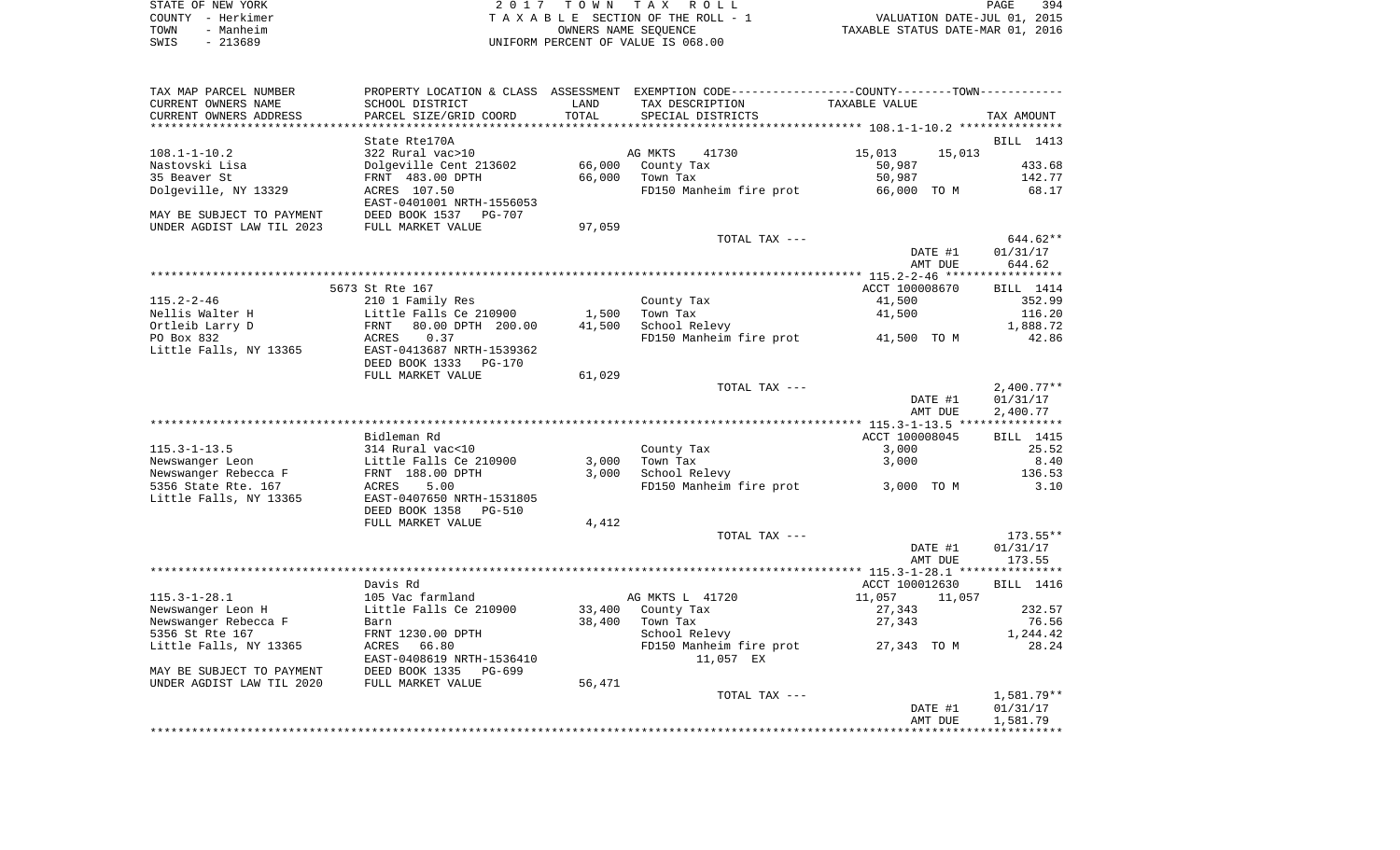|      | STATE OF NEW YORK | 2017 TOWN TAX ROLL                 | PAGE                             | 395 |
|------|-------------------|------------------------------------|----------------------------------|-----|
|      | COUNTY – Herkimer | TAXABLE SECTION OF THE ROLL - 1    | VALUATION DATE-JUL 01, 2015      |     |
| TOWN | - Manheim         | OWNERS NAME SEOUENCE               | TAXABLE STATUS DATE-MAR 01, 2016 |     |
| SWIS | - 213689          | UNIFORM PERCENT OF VALUE IS 068.00 |                                  |     |

| TAX MAP PARCEL NUMBER     |                           |         | PROPERTY LOCATION & CLASS ASSESSMENT EXEMPTION CODE---------------COUNTY-------TOWN---------- |                  |                  |
|---------------------------|---------------------------|---------|-----------------------------------------------------------------------------------------------|------------------|------------------|
| CURRENT OWNERS NAME       | SCHOOL DISTRICT           | LAND    | TAX DESCRIPTION                                                                               | TAXABLE VALUE    |                  |
| CURRENT OWNERS ADDRESS    | PARCEL SIZE/GRID COORD    | TOTAL   | SPECIAL DISTRICTS                                                                             |                  | TAX AMOUNT       |
|                           |                           |         |                                                                                               |                  |                  |
|                           | 5355 St Rte 167           |         |                                                                                               | ACCT 100002615   | BILL 1417        |
| $115.4 - 1 - 16$          | 484 1 use sm bld          |         | County Tax                                                                                    | 25,000           | 212.64           |
| Newswanger Leon H         | Little Falls Ce 210900    | 1,900   | Town Tax                                                                                      | 25,000           | 70.00            |
| Newswanger Rebecca F      | FRNT 100.00 DPTH 209.00   | 25,000  | School Relevy                                                                                 |                  | 1,137.78         |
| 5356 St Rte 167           | 0.48<br>ACRES             |         | FD150 Manheim fire prot 25,000 TO M                                                           |                  | 25.82            |
| Little Falls, NY 13365    | EAST-0411188 NRTH-1535529 |         |                                                                                               |                  |                  |
|                           | DEED BOOK 1402 PG-71      |         |                                                                                               |                  |                  |
|                           | FULL MARKET VALUE         | 36,765  |                                                                                               |                  |                  |
|                           |                           |         | TOTAL TAX ---                                                                                 |                  | 1,446.24**       |
|                           |                           |         |                                                                                               | DATE #1          | 01/31/17         |
|                           |                           |         |                                                                                               | AMT DUE          | 1,446.24         |
|                           |                           |         |                                                                                               |                  |                  |
|                           | 5359 St Rte 167           |         |                                                                                               | ACCT 100015720   | <b>BILL</b> 1418 |
| $115.4 - 1 - 17$          | 283 Res w/Comuse          |         | County Tax                                                                                    | 25,000           | 212.64           |
| Newswanger Leon H         | Little Falls Ce 210900    | 1,800   | Town Tax                                                                                      | 25,000           | 70.00            |
| Newswanger Rebecca F      | Town Hall                 | 25,000  | School Relevy                                                                                 |                  | 1,137.78         |
| 5356 St Rte 167           | FRNT 100.00 DPTH 200.00   |         | FD150 Manheim fire prot 25,000 TO M                                                           |                  | 25.82            |
| Little Falls, NY 13365    | 0.46<br>ACRES             |         |                                                                                               |                  |                  |
|                           | EAST-0411296 NRTH-1535530 |         |                                                                                               |                  |                  |
|                           | DEED BOOK 1335 PG-699     |         |                                                                                               |                  |                  |
|                           | FULL MARKET VALUE         | 36,765  |                                                                                               |                  |                  |
|                           |                           |         | TOTAL TAX ---                                                                                 |                  | $1,446.24**$     |
|                           |                           |         |                                                                                               | DATE #1          | 01/31/17         |
|                           |                           |         |                                                                                               | AMT DUE          | 1,446.24         |
|                           |                           |         |                                                                                               |                  |                  |
|                           | 5356 St Rte 167           |         |                                                                                               | ACCT 100012690   | <b>BILL</b> 1419 |
| $115.4 - 1 - 66.1$        | 200 Residential           |         | AG MKTS L 41720                                                                               | 16,841<br>16,841 |                  |
| Newswanger Leon H         | Little Falls Ce 210900    |         | 66,100 County Tax                                                                             | 153,759          | 1,307.84         |
| Newswanger Rebecca F      | ACRES 119.40              | 170,600 | Town Tax                                                                                      | 153,759          | 430.54           |
| 5356 St Rte 167           | EAST-0411809 NRTH-1533978 |         | School Relevy                                                                                 |                  | 6,126.85         |
| Little Falls, NY 13365    | DEED BOOK 1335<br>PG-699  |         | FD150 Manheim fire prot                                                                       | 153,759 TO M     | 158.82           |
|                           | FULL MARKET VALUE         | 250,882 | 16,841 EX                                                                                     |                  |                  |
| MAY BE SUBJECT TO PAYMENT |                           |         |                                                                                               |                  |                  |
| UNDER AGDIST LAW TIL 2020 |                           |         |                                                                                               |                  |                  |
|                           |                           |         | TOTAL TAX ---                                                                                 |                  | $8,024.05**$     |
|                           |                           |         |                                                                                               | DATE #1          | 01/31/17         |
|                           |                           |         |                                                                                               | AMT DUE          | 8,024.05         |
|                           |                           |         |                                                                                               |                  |                  |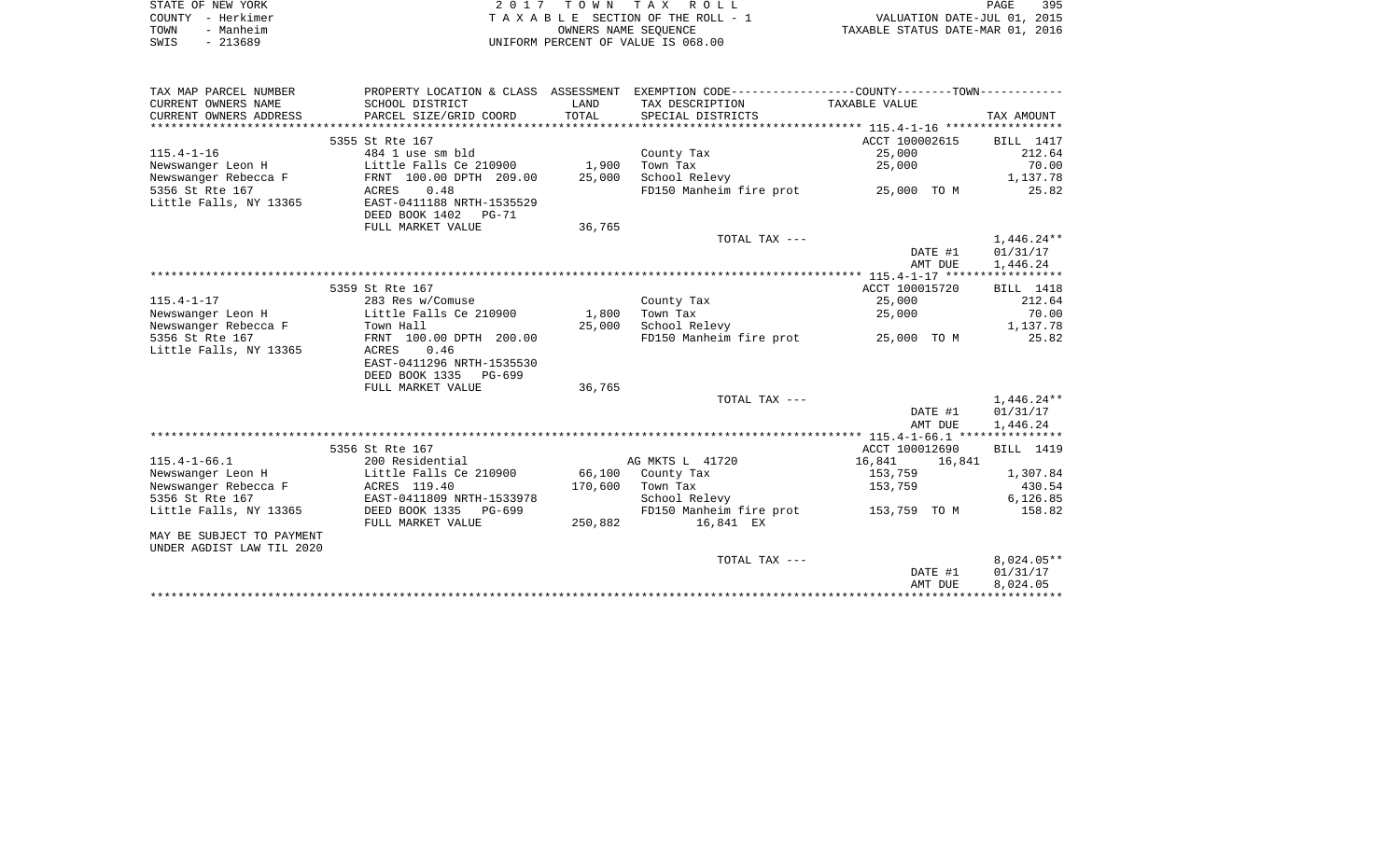| STATE OF NEW YORK | 2017 TOWN TAX ROLL                 | 396<br><b>PAGE</b>               |
|-------------------|------------------------------------|----------------------------------|
| COUNTY - Herkimer | TAXABLE SECTION OF THE ROLL - 1    | VALUATION DATE-JUL 01, 2015      |
| - Manheim<br>TOWN | OWNERS NAME SEOUENCE               | TAXABLE STATUS DATE-MAR 01, 2016 |
| SWIS<br>$-213689$ | UNIFORM PERCENT OF VALUE IS 068.00 |                                  |

| TAX MAP PARCEL NUMBER<br>CURRENT OWNERS NAME           | PROPERTY LOCATION & CLASS ASSESSMENT<br>SCHOOL DISTRICT                | LAND                      | EXEMPTION CODE-----------------COUNTY--------TOWN-----------<br>TAX DESCRIPTION | TAXABLE VALUE      |                          |
|--------------------------------------------------------|------------------------------------------------------------------------|---------------------------|---------------------------------------------------------------------------------|--------------------|--------------------------|
| CURRENT OWNERS ADDRESS<br>**********************       | PARCEL SIZE/GRID COORD<br>***********************                      | TOTAL<br>**************** | SPECIAL DISTRICTS                                                               |                    | TAX AMOUNT               |
|                                                        | Bidleman Rd                                                            |                           |                                                                                 | ACCT 100007360     | BILL 1420                |
| $115.4 - 1 - 84.1$                                     | 105 Vac farmland                                                       |                           | AG MKTS L 41720                                                                 | 13,735<br>13,735   |                          |
| Newswanger Leon H                                      | Little Falls Ce 210900                                                 | 59,000                    | County Tax                                                                      | 45,265             | 385.01                   |
| Newswanger Rebecca F                                   | FRNT 4971.00 DPTH                                                      | 59,000                    | Town Tax                                                                        | 45,265             | 126.75                   |
| 5356 St Rte 167                                        | ACRES 143.90                                                           |                           | School Relevy                                                                   |                    | 2,060.07                 |
| Little Falls, NY 13365                                 | EAST-0409755 NRTH-1532896<br>DEED BOOK 1335 PG-699                     |                           | FD150 Manheim fire prot<br>13,735 EX                                            | 45,265 TO M        | 46.75                    |
| MAY BE SUBJECT TO PAYMENT<br>UNDER AGDIST LAW TIL 2020 | FULL MARKET VALUE                                                      | 86,765                    |                                                                                 |                    |                          |
|                                                        |                                                                        |                           | TOTAL TAX ---                                                                   | DATE #1            | $2,618.58**$<br>01/31/17 |
|                                                        |                                                                        |                           |                                                                                 | AMT DUE            | 2,618.58                 |
|                                                        | Rte 169                                                                |                           |                                                                                 |                    |                          |
| $115.4 - 1 - 95$                                       | 105 Vac farmland                                                       |                           |                                                                                 | 6,000              | BILL 1421<br>51.03       |
| Newswanger Leon H                                      | Little Falls Ce 210900                                                 | 6,000                     | County Tax<br>Town Tax                                                          | 6,000              | 16.80                    |
| Newswanger Rebecca F                                   | FRNT 1055.00 DPTH                                                      | 6,000                     | School Relevy                                                                   |                    | 273.06                   |
| 5356 St Rte 167                                        | ACRES<br>47.20                                                         |                           | FD150 Manheim fire prot                                                         | 6,000 TO M         | 6.20                     |
| Little Falls, NY 13365                                 | EAST-0409861 NRTH-1536068<br>DEED BOOK 1335<br>PG-699                  |                           |                                                                                 |                    |                          |
|                                                        | FULL MARKET VALUE                                                      | 8,824                     |                                                                                 |                    |                          |
|                                                        |                                                                        |                           | TOTAL TAX ---                                                                   |                    | 347.09**                 |
|                                                        |                                                                        |                           |                                                                                 | DATE #1<br>AMT DUE | 01/31/17<br>347.09       |
|                                                        |                                                                        |                           |                                                                                 |                    |                          |
|                                                        | Bidleman Rd                                                            |                           |                                                                                 |                    | BILL 1422                |
| $115.4 - 1 - 96.1$                                     | 105 Vac farmland                                                       |                           | County Tax                                                                      | 2,400              | 20.41                    |
| Newswanger Leon H                                      | Little Falls Ce 210900                                                 | 2,400                     | Town Tax                                                                        | 2,400              | 6.72                     |
| Newswanger Rebecca F                                   | 70.00 DPTH<br>FRNT                                                     | 2,400                     | School Relevy                                                                   |                    | 109.23                   |
| 5356 St Rte 167<br>Little Falls, NY 13365              | 7.90<br>ACRES<br>EAST-0411221 NRTH-1532213<br>DEED BOOK 1335<br>PG-699 |                           | FD150 Manheim fire prot                                                         | 2,400 TO M         | 2.48                     |
|                                                        | FULL MARKET VALUE                                                      | 3,529                     |                                                                                 |                    |                          |
|                                                        |                                                                        |                           | TOTAL TAX ---                                                                   |                    | 138.84**                 |
|                                                        |                                                                        |                           |                                                                                 | DATE #1<br>AMT DUE | 01/31/17<br>138.84       |
|                                                        |                                                                        |                           |                                                                                 |                    |                          |
|                                                        | St Rte 5                                                               |                           |                                                                                 | ACCT 0006915       | BILL 1423                |
| $115.4 - 2 - 5$                                        | 105 Vac farmland                                                       |                           | AG MKTS L 41720                                                                 | 2,490<br>2,490     |                          |
| Newswanger Leon H                                      | Little Falls Ce 210900                                                 | 10,000                    | County Tax                                                                      | 7,510              | 63.88                    |
| Newswanger Rebecca F                                   | ACRES<br>31.70                                                         | 10,000                    | Town Tax                                                                        | 7,510              | 21.03                    |
| 5356 St Rte 167                                        | EAST-0410206 NRTH-1531008                                              |                           | School Relevy                                                                   |                    | 341.78                   |
| Little Falls, NY 13365                                 | DEED BOOK 1335<br>PG-699<br>FULL MARKET VALUE                          | 14,706                    | FD150 Manheim fire prot<br>2,490 EX                                             | 7,510 TO M         | 7.76                     |
| MAY BE SUBJECT TO PAYMENT<br>UNDER AGDIST LAW TIL 2020 |                                                                        |                           |                                                                                 |                    |                          |
|                                                        |                                                                        |                           | TOTAL TAX ---                                                                   |                    | 434.45**                 |
|                                                        |                                                                        |                           |                                                                                 | DATE #1<br>AMT DUE | 01/31/17<br>434.45       |
|                                                        |                                                                        |                           |                                                                                 |                    |                          |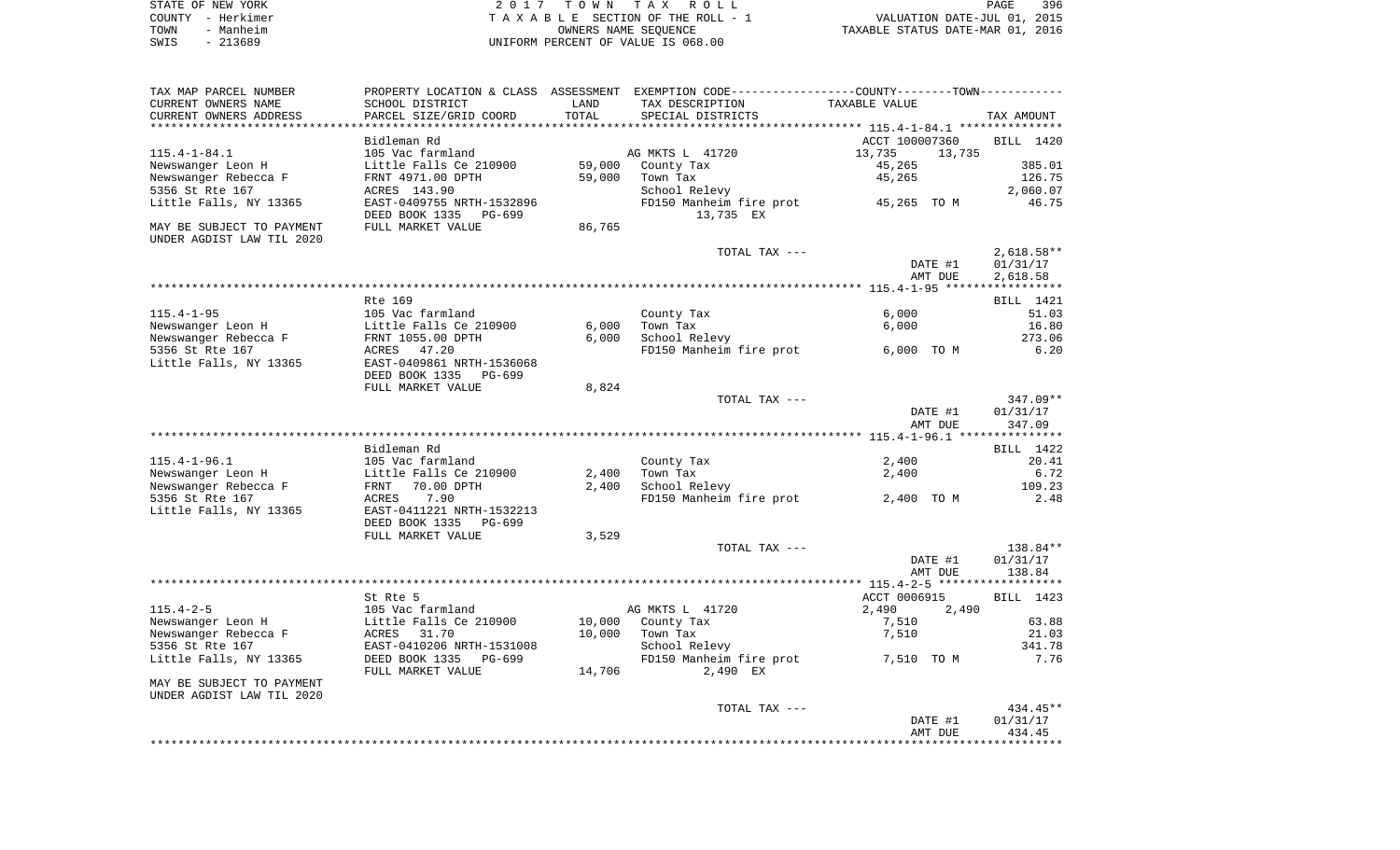| STATE OF NEW YORK | 2017 TOWN TAX ROLL                 | 397<br>PAGE                      |
|-------------------|------------------------------------|----------------------------------|
| COUNTY - Herkimer | TAXABLE SECTION OF THE ROLL - 1    | VALUATION DATE-JUL 01, 2015      |
| - Manheim<br>TOWN | OWNERS NAME SEOUENCE               | TAXABLE STATUS DATE-MAR 01, 2016 |
| SWIS<br>- 213689  | UNIFORM PERCENT OF VALUE IS 068.00 |                                  |

| TAX MAP PARCEL NUMBER            |                                                       |         | PROPERTY LOCATION & CLASS ASSESSMENT EXEMPTION CODE---------------COUNTY-------TOWN---------- |                       |                 |
|----------------------------------|-------------------------------------------------------|---------|-----------------------------------------------------------------------------------------------|-----------------------|-----------------|
| CURRENT OWNERS NAME              | SCHOOL DISTRICT                                       | LAND    | TAX DESCRIPTION                                                                               | TAXABLE VALUE         |                 |
| CURRENT OWNERS ADDRESS           | PARCEL SIZE/GRID COORD                                | TOTAL   | SPECIAL DISTRICTS                                                                             |                       | TAX AMOUNT      |
|                                  |                                                       |         |                                                                                               |                       |                 |
|                                  | 223 Bidleman Rd                                       |         |                                                                                               |                       | BILL 1424       |
| $115.4 - 1 - 84.4$               | 242 Rurl res&rec                                      |         | County Tax                                                                                    | 63,000                | 535.86          |
| Nichols Roderick F               | Little Falls Ce 210900                                | 15,500  | Town Tax                                                                                      | 63,000                | 176.41          |
| 223 Bidleman Rd                  | ACRES 12.00                                           | 63,000  | FD150 Manheim fire prot                                                                       | 63,000 TO M           | 65.07           |
| Little Falls, NY 13365           | EAST-0407857 NRTH-1533045<br>DEED BOOK 834<br>$PG-24$ |         |                                                                                               |                       |                 |
|                                  | FULL MARKET VALUE                                     | 92,647  |                                                                                               |                       |                 |
|                                  |                                                       |         | TOTAL TAX ---                                                                                 |                       | $777.34**$      |
|                                  |                                                       |         |                                                                                               | DATE #1               | 01/31/17        |
|                                  |                                                       |         |                                                                                               | AMT DUE               | 777.34          |
|                                  |                                                       |         |                                                                                               |                       |                 |
|                                  | 416 Ritter Rd                                         |         |                                                                                               | ACCT 100011401        | BILL 1425       |
| $115.3 - 1 - 1.3$                | 241 Rural res&ag                                      |         | AG MKTS L 41720                                                                               | 9,745<br>9,745        |                 |
| O'Keefe Gregory                  | Little Falls Ce 210900                                | 15,600  | County Tax                                                                                    | 250,855               | 2,133.71        |
| O'Keefe Nancy E                  | ACRES 12.20                                           | 260,600 | Town Tax                                                                                      | 250,855               | 702.42          |
| 416 Ritter Rd                    | EAST-0404523 NRTH-1535685                             |         | FD150 Manheim fire prot                                                                       | 250,855 TO M          | 259.10          |
| Little Falls, NY 13365           | DEED BOOK 878<br>$PG-409$                             |         | 9,745 EX                                                                                      |                       |                 |
| MAY BE SUBJECT TO PAYMENT        | FULL MARKET VALUE                                     | 383,235 |                                                                                               |                       |                 |
| UNDER AGDIST LAW TIL 2020        |                                                       |         |                                                                                               |                       |                 |
|                                  |                                                       |         | TOTAL TAX ---                                                                                 |                       | $3,095.23**$    |
|                                  |                                                       |         |                                                                                               | DATE #1               | 01/31/17        |
|                                  |                                                       |         |                                                                                               | AMT DUE               | 3,095.23        |
|                                  |                                                       |         |                                                                                               |                       |                 |
|                                  | Ritter Rd                                             |         |                                                                                               |                       | BILL 1426       |
| $115.3 - 1 - 1.4$                | 105 Vac farmland                                      |         | AG MKTS L 41720                                                                               | 36,488<br>36,488      |                 |
| O'Keefe Gregory                  | Little Falls Ce 210900                                | 76,100  | County Tax                                                                                    | 78,712                | 669.51          |
| O'Keefe Nancy E<br>416 Ritter Rd | FRNT 930.00 DPTH                                      | 115,200 | Town Tax                                                                                      | 78,712<br>78,712 TO M | 220.40<br>81.30 |
|                                  | ACRES 115.90<br>EAST-0406149 NRTH-1535487             |         | FD150 Manheim fire prot<br>36,488 EX                                                          |                       |                 |
| Little Falls, NY 13365           | DEED BOOK 878<br>PG-413                               |         |                                                                                               |                       |                 |
| MAY BE SUBJECT TO PAYMENT        | FULL MARKET VALUE                                     | 169,412 |                                                                                               |                       |                 |
| UNDER AGDIST LAW TIL 2020        |                                                       |         |                                                                                               |                       |                 |
|                                  |                                                       |         | TOTAL TAX ---                                                                                 |                       | 971.21**        |
|                                  |                                                       |         |                                                                                               | DATE #1               | 01/31/17        |
|                                  |                                                       |         |                                                                                               | AMT DUE               | 971.21          |
|                                  |                                                       |         |                                                                                               |                       |                 |
|                                  | 239 Timmerman Rd                                      |         |                                                                                               | ACCT 100008850        | BILL 1427       |
| $115.4 - 1 - 87$                 | 280 Res Multiple                                      |         | County Tax                                                                                    | 51,900                | 441.45          |
| O'Neil Gladys D                  | Little Falls Ce 210900                                | 21,300  | Town Tax                                                                                      | 51,900                | 145.33          |
| Pescatore Michelle P             | W/barn                                                | 51,900  | FD150 Manheim fire prot                                                                       | 51,900 TO M           | 53.61           |
| 239 Timmerman Rd                 | ACRES 25.50                                           |         |                                                                                               |                       |                 |
| Little Falls, NY 13365           | EAST-0414434 NRTH-1531485                             |         |                                                                                               |                       |                 |
|                                  | DEED BOOK 1576<br>PG-847                              |         |                                                                                               |                       |                 |
|                                  | FULL MARKET VALUE                                     | 76,324  |                                                                                               |                       |                 |
|                                  |                                                       |         | TOTAL TAX ---                                                                                 |                       | 640.39**        |
|                                  |                                                       |         |                                                                                               | DATE #1               | 01/31/17        |
|                                  |                                                       |         |                                                                                               | AMT DUE               | 640.39          |
|                                  |                                                       |         |                                                                                               |                       |                 |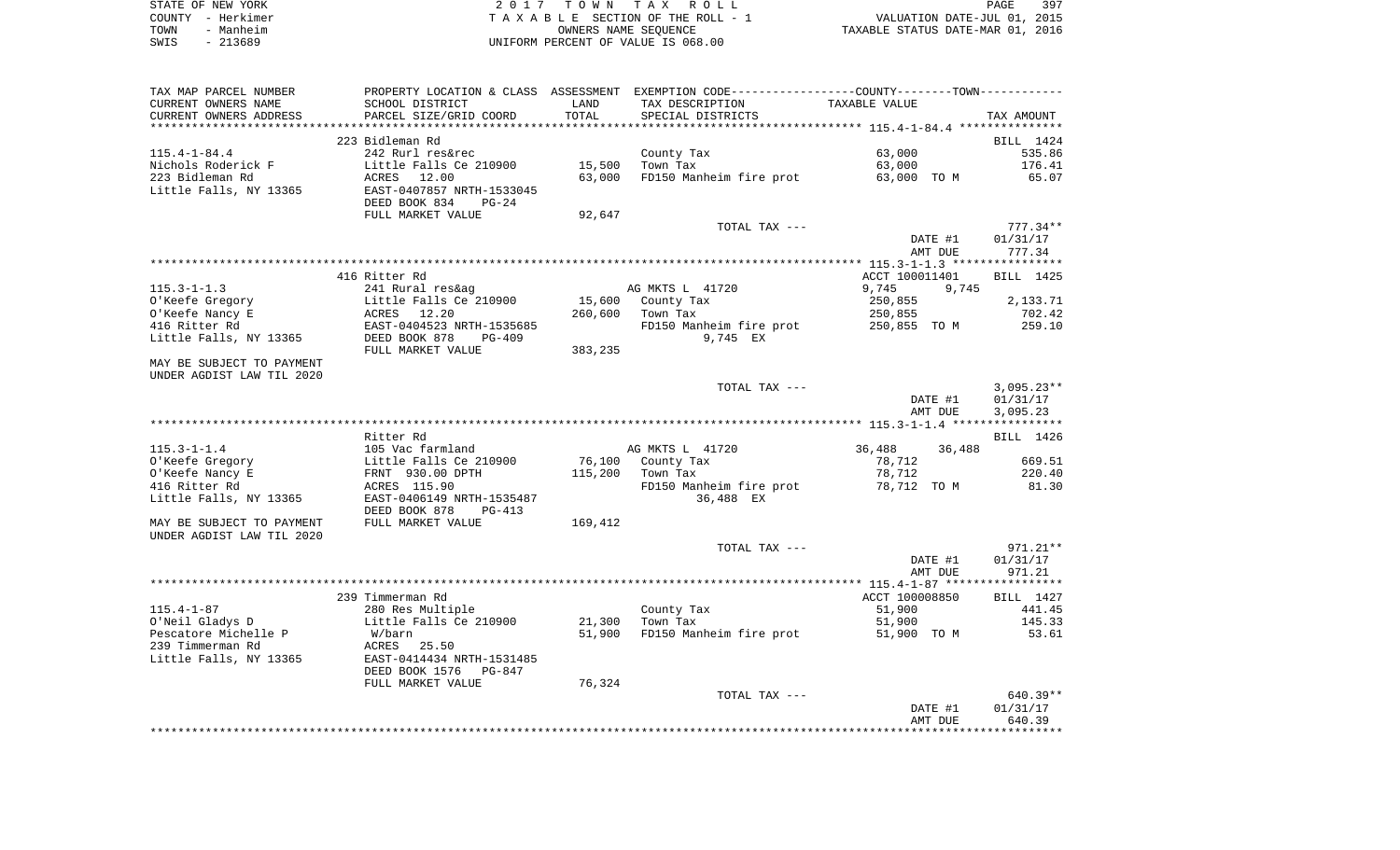|      | STATE OF NEW YORK | 2017 TOWN TAX ROLL                 | PAGE                             | 398 |
|------|-------------------|------------------------------------|----------------------------------|-----|
|      | COUNTY - Herkimer | TAXABLE SECTION OF THE ROLL - 1    | VALUATION DATE-JUL 01, 2015      |     |
| TOWN | - Manheim         | OWNERS NAME SEOUENCE               | TAXABLE STATUS DATE-MAR 01, 2016 |     |
| SWIS | $-213689$         | UNIFORM PERCENT OF VALUE IS 068.00 |                                  |     |

| TAX MAP PARCEL NUMBER<br>CURRENT OWNERS NAME | PROPERTY LOCATION & CLASS ASSESSMENT<br>SCHOOL DISTRICT | LAND<br>TOTAL | EXEMPTION CODE-----------------COUNTY-------TOWN-----------<br>TAX DESCRIPTION          | TAXABLE VALUE                                             |                  |
|----------------------------------------------|---------------------------------------------------------|---------------|-----------------------------------------------------------------------------------------|-----------------------------------------------------------|------------------|
| CURRENT OWNERS ADDRESS<br>****************** | PARCEL SIZE/GRID COORD                                  | *********     | SPECIAL DISTRICTS<br>********************************* 115 . 2–2–5 . 2 **************** |                                                           | TAX AMOUNT       |
|                                              | 5709 St Rte 167                                         |               |                                                                                         | ACCT 100006215                                            | BILL 1428        |
| $115.2 - 2 - 5.2$                            | 210 1 Family Res                                        |               | County Tax                                                                              | 59,000                                                    | 501.84           |
| Oldick Joel H                                | Little Falls Ce 210900                                  | 11,400        | Town Tax                                                                                | 59,000                                                    | 165.21           |
| 5709 State Rte 167                           | W/qar                                                   | 59,000        | FD150 Manheim fire prot                                                                 | 59,000 TO M                                               | 60.94            |
| Little Falls, NY 13365                       | 3.71<br>ACRES                                           |               |                                                                                         |                                                           |                  |
|                                              | EAST-0413385 NRTH-1540208                               |               |                                                                                         |                                                           |                  |
|                                              | DEED BOOK 854<br>$PG-268$                               |               |                                                                                         |                                                           |                  |
|                                              | FULL MARKET VALUE                                       | 86,765        |                                                                                         |                                                           |                  |
|                                              |                                                         |               | TOTAL TAX ---                                                                           |                                                           | $727.99**$       |
|                                              |                                                         |               |                                                                                         | DATE #1                                                   | 01/31/17         |
|                                              |                                                         |               | *******************************                                                         | AMT DUE<br>**************** 108.2-1-24 ****************** | 727.99           |
|                                              | 212 Spencer Rd                                          |               |                                                                                         | ACCT 100008345                                            | BILL 1429        |
| $108.2 - 1 - 24$                             | 210 1 Family Res                                        |               | County Tax                                                                              | 125,000                                                   | 1,063.22         |
| Onish Heide U                                | Dolgeville Cent 213602                                  | 4,900         | Town Tax                                                                                | 125,000                                                   | 350.01           |
| 212 Spencer Rd                               | ACRES<br>1.90                                           | 125,000       | FD150 Manheim fire prot                                                                 | 125,000 TO M                                              | 129.11           |
| Dolgeville, NY 13329                         | EAST-0414238 NRTH-1554922                               |               |                                                                                         |                                                           |                  |
|                                              | DEED BOOK 1083<br>PG-331                                |               |                                                                                         |                                                           |                  |
|                                              | FULL MARKET VALUE                                       | 183,824       |                                                                                         |                                                           |                  |
|                                              |                                                         |               | TOTAL TAX ---                                                                           |                                                           | 1,542.34**       |
|                                              |                                                         |               |                                                                                         | DATE #1                                                   | 01/31/17         |
|                                              |                                                         |               |                                                                                         | AMT DUE                                                   | 1,542.34         |
|                                              |                                                         |               |                                                                                         |                                                           |                  |
| $115.2 - 2 - 4.3$                            | 5647 St Rte 167                                         |               |                                                                                         | 45,000                                                    | BILL 1430        |
| Ortlieb August                               | 210 1 Family Res<br>Little Falls Ce 210900              | 6,800         | County Tax<br>Town Tax                                                                  | 45,000                                                    | 382.76<br>126.01 |
| Ortlieb Edith                                | W Gar                                                   | 45,000        | School Relevy                                                                           |                                                           | 2,048.01         |
| PO Box 832                                   | FRNT 417.00 DPTH                                        |               | FD150 Manheim fire prot                                                                 | 45,000 TO M                                               | 46.48            |
| Little Falls, NY 13365                       | <b>ACRES</b><br>1.70                                    |               |                                                                                         |                                                           |                  |
|                                              | EAST-0413687 NRTH-1538722                               |               |                                                                                         |                                                           |                  |
|                                              | DEED BOOK 885<br>PG-672                                 |               |                                                                                         |                                                           |                  |
|                                              | FULL MARKET VALUE                                       | 66,176        |                                                                                         |                                                           |                  |
|                                              |                                                         |               | TOTAL TAX ---                                                                           |                                                           | $2,603.26**$     |
|                                              |                                                         |               |                                                                                         | DATE #1                                                   | 01/31/17         |
|                                              |                                                         |               |                                                                                         | AMT DUE                                                   | 2,603.26         |
|                                              |                                                         |               |                                                                                         |                                                           |                  |
|                                              | St Rte 167                                              |               |                                                                                         | ACCT 100009030                                            | BILL 1431        |
| $115.2 - 1 - 25$                             | 322 Rural vac>10                                        |               | County Tax                                                                              | 11,300                                                    | 96.12            |
| Ortlieb Larry                                | Dolgeville Cent 213602                                  | 11,300        | Town Tax                                                                                | 11,300                                                    | 31.64            |
| PO Box 832<br>Little Falls, NY 13365         | ACRES 16.60                                             | 11,300        | School Relevy<br>FD150 Manheim fire prot                                                | 11,300 TO M                                               | 249.25<br>11.67  |
|                                              | EAST-0414439 NRTH-1542246<br>DEED BOOK 1262<br>PG-947   |               |                                                                                         |                                                           |                  |
|                                              | FULL MARKET VALUE                                       | 16,618        |                                                                                         |                                                           |                  |
|                                              |                                                         |               | TOTAL TAX ---                                                                           |                                                           | 388.68**         |
|                                              |                                                         |               |                                                                                         | DATE #1                                                   | 01/31/17         |
|                                              |                                                         |               |                                                                                         | AMT DUE                                                   | 388.68           |
|                                              |                                                         |               |                                                                                         |                                                           |                  |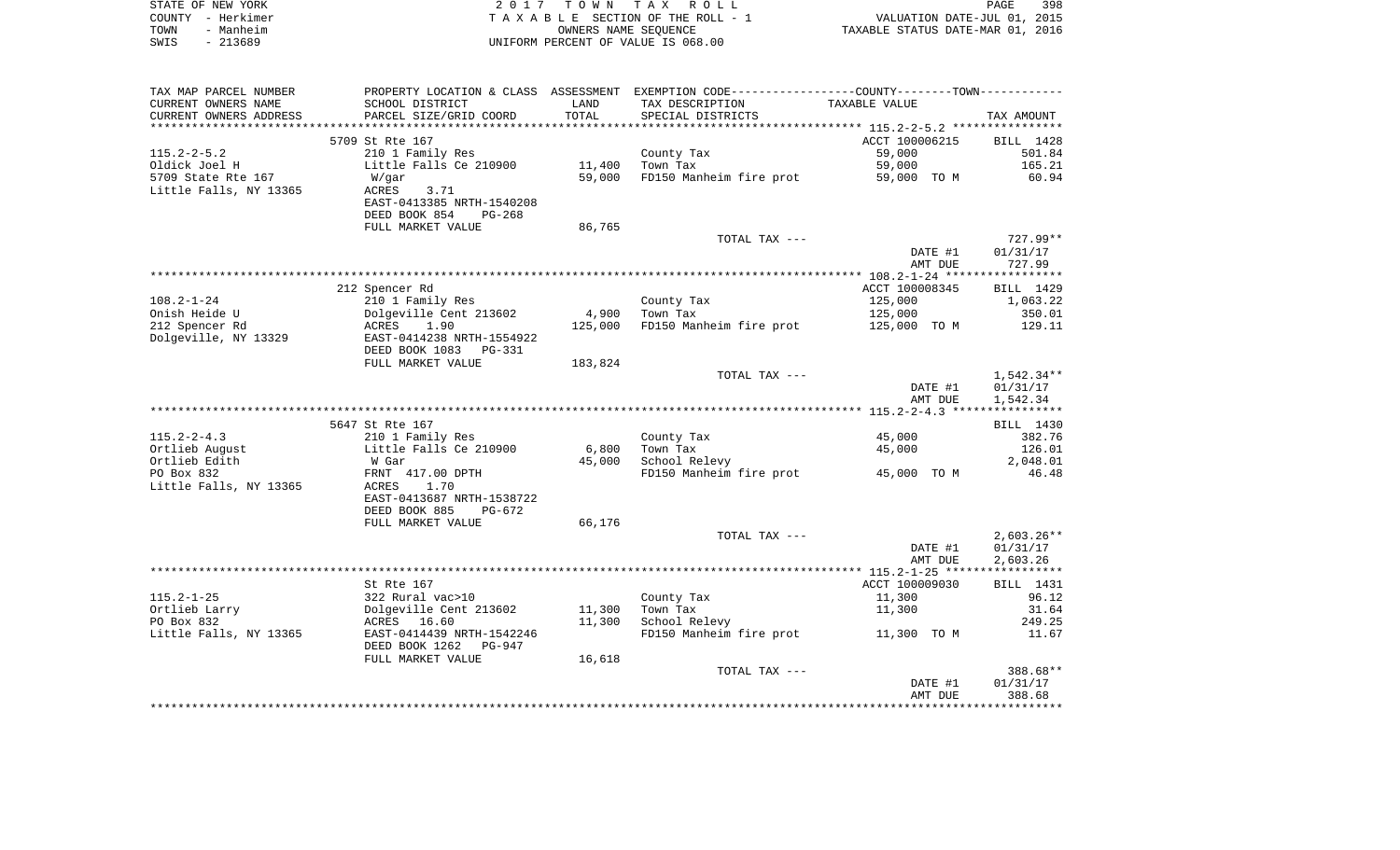|      | STATE OF NEW YORK | 2017 TOWN TAX ROLL                 | <b>PAGE</b>                      | 399 |
|------|-------------------|------------------------------------|----------------------------------|-----|
|      | COUNTY - Herkimer | TAXABLE SECTION OF THE ROLL - 1    | VALUATION DATE-JUL 01, 2015      |     |
| TOWN | - Manheim         | OWNERS NAME SEOUENCE               | TAXABLE STATUS DATE-MAR 01, 2016 |     |
| SWIS | - 213689          | UNIFORM PERCENT OF VALUE IS 068.00 |                                  |     |

| TAX MAP PARCEL NUMBER                                  |                                                                  |         | PROPERTY LOCATION & CLASS ASSESSMENT EXEMPTION CODE---------------COUNTY-------TOWN---------- |                |                  |
|--------------------------------------------------------|------------------------------------------------------------------|---------|-----------------------------------------------------------------------------------------------|----------------|------------------|
| CURRENT OWNERS NAME                                    | SCHOOL DISTRICT                                                  | LAND    | TAX DESCRIPTION                                                                               | TAXABLE VALUE  |                  |
| CURRENT OWNERS ADDRESS                                 | PARCEL SIZE/GRID COORD                                           | TOTAL   | SPECIAL DISTRICTS                                                                             |                | TAX AMOUNT       |
|                                                        |                                                                  |         |                                                                                               |                |                  |
|                                                        | 5653 St Rte 167                                                  |         |                                                                                               |                | BILL 1432        |
| $115.2 - 2 - 4.1$                                      | 241 Rural res&ag                                                 |         | AG MKTS L 41720                                                                               | 8,007<br>8,007 |                  |
| Ortlieb Larry                                          | Little Falls Ce 210900                                           | 32,000  | County Tax                                                                                    | 84,993         | 722.93           |
|                                                        | Little Falls ce 21<br>FRNT 523.00 DPTH                           |         |                                                                                               |                |                  |
| Ortlieb Lynn A                                         |                                                                  | 93,000  | Town Tax                                                                                      | 84,993         | 237.99           |
| PO Box 832                                             | ACRES 50.70                                                      |         | School Relevy                                                                                 |                | 3,868.15         |
| Little Falls, NY 13365                                 | EAST-0412333 NRTH-1539244<br>DEED BOOK 1262 PG-947               |         | FD150 Manheim fire prot 84,993 TO M<br>8,007 EX                                               |                | 87.79            |
| MAY BE SUBJECT TO PAYMENT                              | FULL MARKET VALUE                                                | 136,765 |                                                                                               |                |                  |
| UNDER AGDIST LAW TIL 2020                              |                                                                  |         |                                                                                               |                |                  |
|                                                        |                                                                  |         | TOTAL TAX ---                                                                                 |                | $4,916.86**$     |
|                                                        |                                                                  |         |                                                                                               | DATE #1        | 01/31/17         |
|                                                        |                                                                  |         |                                                                                               | AMT DUE        | 4,916.86         |
|                                                        |                                                                  |         |                                                                                               |                |                  |
|                                                        | 5653 St Rte 167                                                  |         |                                                                                               |                | <b>BILL</b> 1433 |
| $115.2 - 2 - 4.2$                                      | 105 Vac farmland                                                 |         | AG MKTS L 41720                                                                               | 3,611<br>3,611 |                  |
|                                                        |                                                                  |         |                                                                                               |                |                  |
| Ortlieb Larry                                          | Little Falls Ce 210900<br>FRNT 30.00 DPTH<br>ACRES 13.60         |         | 8,000 County Tax                                                                              | 4,389          | 37.33            |
| Ortlieb Lynn A                                         |                                                                  | 8,000   | Town Tax                                                                                      | 4,389          | 12.29            |
| PO Box 832                                             |                                                                  |         | School Relevy                                                                                 |                | 199.76           |
|                                                        | Little Falls, NY 13365 EAST-0411717 NRTH-1538520                 |         | FD150 Manheim fire prot 4,389 TO M                                                            |                | 4.53             |
|                                                        | DEED BOOK 1262 PG-947                                            |         | 3,611 EX                                                                                      |                |                  |
| MAY BE SUBJECT TO PAYMENT<br>UNDER AGDIST LAW TIL 2020 | FULL MARKET VALUE                                                | 11,765  |                                                                                               |                |                  |
|                                                        |                                                                  |         | TOTAL TAX ---                                                                                 |                | 253.91**         |
|                                                        |                                                                  |         |                                                                                               | DATE #1        | 01/31/17         |
|                                                        |                                                                  |         |                                                                                               | AMT DUE        | 253.91           |
|                                                        |                                                                  |         |                                                                                               |                |                  |
|                                                        | 5659 St Rte 167                                                  |         |                                                                                               | ACCT 100003300 | BILL 1434        |
| $115.2 - 2 - 6$                                        | 210 1 Family Res                                                 |         | County Tax                                                                                    | 49,400         | 420.18           |
| Ortlieb Larry                                          | Little Falls Ce 210900 4,000                                     |         | Town Tax                                                                                      | 49,400         | 138.33           |
|                                                        |                                                                  |         | School Relevy                                                                                 |                |                  |
| Ortlieb Lynn A                                         | ACRES 1.00<br>EAST-0413626 NRTH-1539105<br>DEED BOOK 1262 PG-955 | 49,400  |                                                                                               |                | 2,248.26         |
| PO Box 832                                             |                                                                  |         | FD150 Manheim fire prot 49,400 TO M                                                           |                | 51.02            |
| Little Falls, NY 13365                                 |                                                                  |         |                                                                                               |                |                  |
|                                                        | FULL MARKET VALUE                                                | 72,647  |                                                                                               |                |                  |
|                                                        |                                                                  |         | TOTAL TAX ---                                                                                 |                | $2.857.79**$     |
|                                                        |                                                                  |         |                                                                                               | DATE #1        | 01/31/17         |
|                                                        |                                                                  |         |                                                                                               | AMT DUE        | 2,857.79         |
|                                                        |                                                                  |         |                                                                                               |                |                  |
|                                                        | 598 Bronner Rd                                                   |         |                                                                                               |                | BILL 1435        |
| $108.4 - 2 - 21.4$                                     |                                                                  |         | County Tax                                                                                    | 68,000         | 578.39           |
| Ostasz Justin C                                        | 210 1 Family Res<br>Dolgeville Cent 213602<br>--------           | 12,400  | Town Tax                                                                                      | 68,000         | 190.41           |
| Randall Kimberly L                                     | FRNT 534.50 DPTH                                                 | 68,000  | FD150 Manheim fire prot 68,000 TO M                                                           |                | 70.24            |
| 598 Bronner Rd                                         | 3.10<br>ACRES                                                    |         |                                                                                               |                |                  |
| Little Falls, NY 13365                                 | EAST-0408453 NRTH-5451728                                        |         |                                                                                               |                |                  |
|                                                        | PG-776                                                           |         |                                                                                               |                |                  |
|                                                        | DEED BOOK 1400                                                   |         |                                                                                               |                |                  |
|                                                        | FULL MARKET VALUE                                                | 100,000 |                                                                                               |                |                  |
|                                                        |                                                                  |         | TOTAL TAX ---                                                                                 |                | 839.04**         |
|                                                        |                                                                  |         |                                                                                               | DATE #1        | 01/31/17         |
|                                                        |                                                                  |         |                                                                                               | AMT DUE        | 839.04           |
|                                                        |                                                                  |         |                                                                                               |                |                  |
|                                                        |                                                                  |         |                                                                                               |                |                  |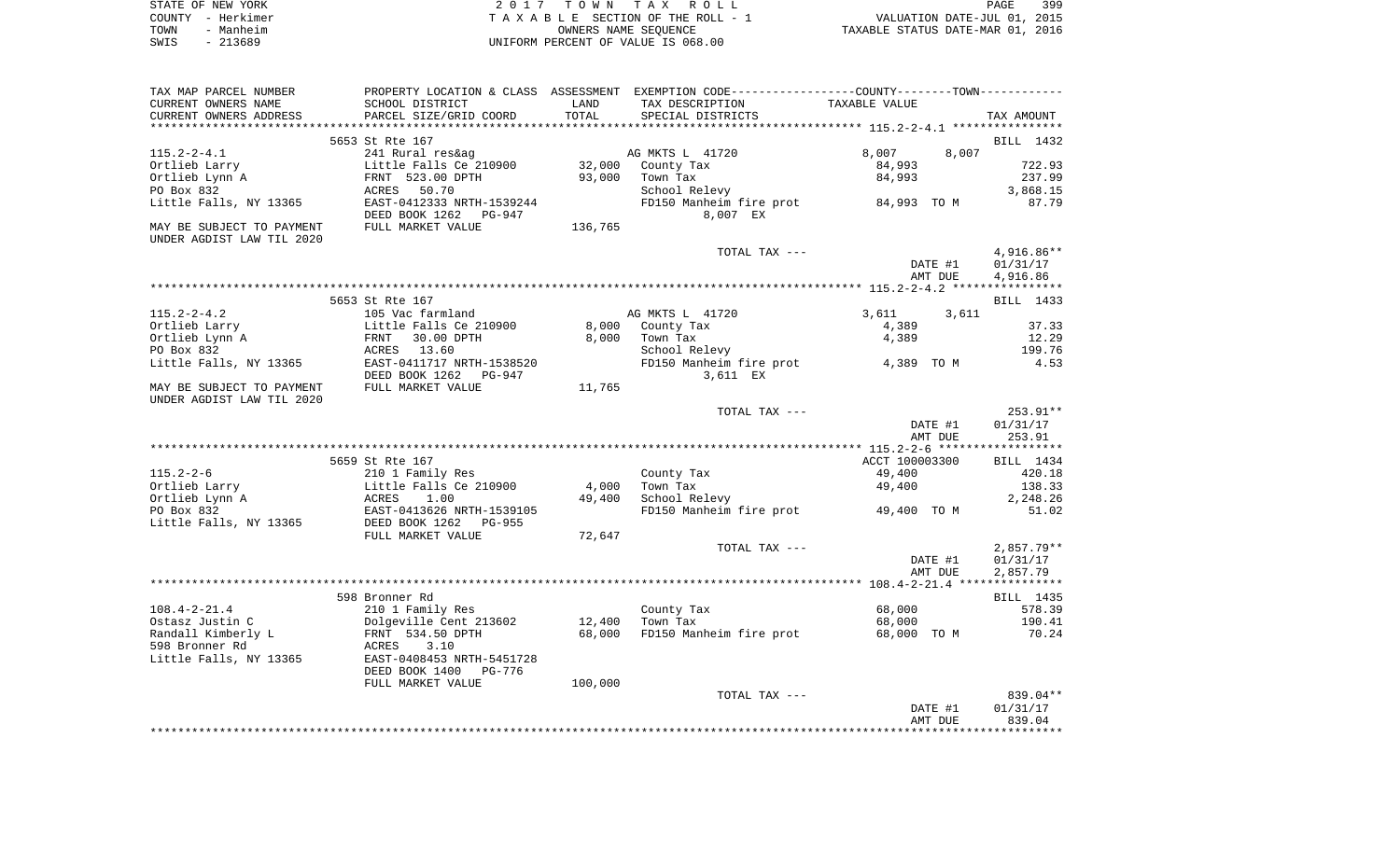| STATE OF NEW YORK |           | 2017 TOWN TAX ROLL                 | PAGE                             | 400 |
|-------------------|-----------|------------------------------------|----------------------------------|-----|
| COUNTY - Herkimer |           | TAXABLE SECTION OF THE ROLL - 1    | VALUATION DATE-JUL 01, 2015      |     |
| TOWN              | - Manheim | OWNERS NAME SEOUENCE               | TAXABLE STATUS DATE-MAR 01, 2016 |     |
| SWIS              | - 213689  | UNIFORM PERCENT OF VALUE IS 068.00 |                                  |     |

| TAX MAP PARCEL NUMBER                            |                                                        |        | PROPERTY LOCATION & CLASS ASSESSMENT EXEMPTION CODE----------------COUNTY--------TOWN----------- |                |                  |
|--------------------------------------------------|--------------------------------------------------------|--------|--------------------------------------------------------------------------------------------------|----------------|------------------|
| CURRENT OWNERS NAME                              | SCHOOL DISTRICT                                        | LAND   | TAX DESCRIPTION                                                                                  | TAXABLE VALUE  |                  |
| CURRENT OWNERS ADDRESS<br>********************** | PARCEL SIZE/GRID COORD<br>**************************** | TOTAL  | SPECIAL DISTRICTS                                                                                |                | TAX AMOUNT       |
|                                                  | 604 Bronner Rd                                         |        |                                                                                                  |                | BILL 1436        |
| $108.4 - 2 - 21.1$                               | 312 Vac w/imprv                                        |        | County Tax                                                                                       | 10,400         | 88.46            |
| Ostasz Samuel A                                  | Dolgeville Cent 213602                                 | 3,400  | Town Tax                                                                                         |                | 29.12            |
| Ostasz Louise M                                  |                                                        | 10,400 |                                                                                                  | 10,400         | 10.74            |
| 35 Loomis St                                     | FRNT 250.00 DPTH<br>3.40                               |        | FD150 Manheim fire prot                                                                          | 10,400 TO M    |                  |
| Little Falls, NY 13365                           | ACRES<br>EAST-0408759 NRTH-1545636                     |        |                                                                                                  |                |                  |
|                                                  |                                                        |        |                                                                                                  |                |                  |
|                                                  | DEED BOOK 938<br><b>PG-540</b><br>FULL MARKET VALUE    | 15,294 |                                                                                                  |                |                  |
|                                                  |                                                        |        | TOTAL TAX ---                                                                                    |                | 128.32**         |
|                                                  |                                                        |        |                                                                                                  | DATE #1        | 01/31/17         |
|                                                  |                                                        |        |                                                                                                  | AMT DUE        | 128.32           |
|                                                  |                                                        |        |                                                                                                  |                |                  |
|                                                  | 134 Granny Hill Rd                                     |        |                                                                                                  | ACCT 100006600 | BILL 1437        |
| $108.4 - 2 - 45$                                 | 260 Seasonal res - WTRFNT                              |        | County Tax                                                                                       | 23,700         | 201.59           |
| Ostoyich John M                                  | Dolgeville Cent 213602                                 | 2,000  | Town Tax                                                                                         | 23,700         | 66.36            |
| Ostoyich Joan J                                  | 40.00 DPTH 90.00<br>FRNT                               | 23,700 | FD150 Manheim fire prot                                                                          | 23,700 TO M    | 24.48            |
| 10 Ostoyich Rd                                   | 0.10<br>ACRES                                          |        |                                                                                                  |                |                  |
| Germantown, NY 12526                             | EAST-0418949 NRTH-1544754                              |        |                                                                                                  |                |                  |
|                                                  | DEED BOOK 00665 PG-00193                               |        |                                                                                                  |                |                  |
|                                                  | FULL MARKET VALUE                                      | 34,853 |                                                                                                  |                |                  |
|                                                  |                                                        |        | TOTAL TAX ---                                                                                    |                | $292.43**$       |
|                                                  |                                                        |        |                                                                                                  | DATE #1        | 01/31/17         |
|                                                  |                                                        |        |                                                                                                  | AMT DUE        | 292.43           |
|                                                  |                                                        |        |                                                                                                  |                |                  |
|                                                  | 7975 St Rte 5                                          |        |                                                                                                  | ACCT 100015270 | BILL 1438        |
| $122.2 - 2 - 3$                                  | 210 1 Family Res                                       |        | County Tax                                                                                       | 43,700         | 371.70           |
| Otrupcak Stephen M                               | Little Falls Ce 210900                                 | 4,000  | Town Tax                                                                                         | 43,700         | 122.37           |
| 7975 State Rte 5                                 | ACRES<br>1.00                                          | 43,700 | FD150 Manheim fire prot                                                                          | 43,700 TO M    | 45.14            |
| Little Falls, NY 13365                           | EAST-0414864 NRTH-1527449                              |        |                                                                                                  |                |                  |
|                                                  | DEED BOOK 670<br>$PG-645$                              |        |                                                                                                  |                |                  |
|                                                  | FULL MARKET VALUE                                      | 64,265 |                                                                                                  |                |                  |
|                                                  |                                                        |        | TOTAL TAX ---                                                                                    |                | 539.21**         |
|                                                  |                                                        |        |                                                                                                  | DATE #1        | 01/31/17         |
|                                                  |                                                        |        |                                                                                                  | AMT DUE        | 539.21           |
|                                                  |                                                        |        |                                                                                                  |                |                  |
|                                                  | 8086 St Rte 5                                          |        |                                                                                                  | ACCT 100010680 | <b>BILL</b> 1439 |
| $122.2 - 2 - 15$                                 | 270 Mfg housing                                        |        | County Tax                                                                                       | 18,000         | 153.10           |
| Otrupcak Thomas                                  | Little Falls Ce 210900                                 | 2,300  | Town Tax                                                                                         | 18,000         | 50.40            |
| 8086 St Rte 5                                    | FRNT 100.00 DPTH 200.00                                | 18,000 | FD150 Manheim fire prot                                                                          | 18,000 TO M    | 18.59            |
| Little Falls, NY 13365                           | ACRES<br>0.57                                          |        |                                                                                                  |                |                  |
|                                                  | EAST-0416443 NRTH-1525984                              |        |                                                                                                  |                |                  |
|                                                  | DEED BOOK 1314 PG-284                                  |        |                                                                                                  |                |                  |
|                                                  | FULL MARKET VALUE                                      | 26,471 |                                                                                                  |                |                  |
|                                                  |                                                        |        | TOTAL TAX ---                                                                                    |                | $222.09**$       |
|                                                  |                                                        |        |                                                                                                  | DATE #1        | 01/31/17         |
|                                                  |                                                        |        |                                                                                                  | AMT DUE        | 222.09           |
|                                                  |                                                        |        |                                                                                                  |                |                  |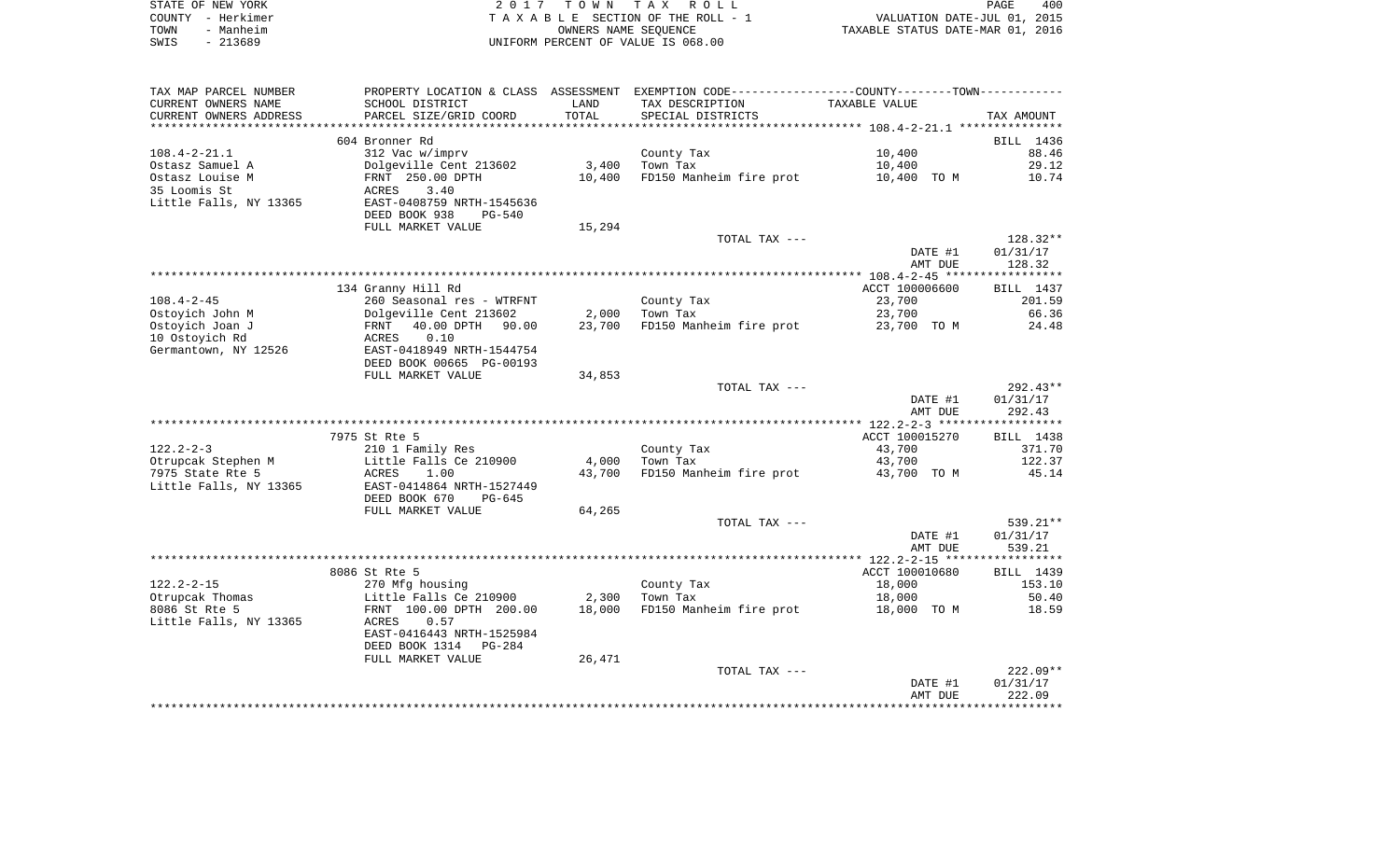|      | STATE OF NEW YORK | 2017 TOWN TAX ROLL                 | PAGE                             | 401 |
|------|-------------------|------------------------------------|----------------------------------|-----|
|      | COUNTY - Herkimer | TAXABLE SECTION OF THE ROLL - 1    | VALUATION DATE-JUL 01, 2015      |     |
| TOWN | - Manheim         | OWNERS NAME SEOUENCE               | TAXABLE STATUS DATE-MAR 01, 2016 |     |
| SWIS | - 213689          | UNIFORM PERCENT OF VALUE IS 068.00 |                                  |     |

| TAX MAP PARCEL NUMBER                          |                           |         | PROPERTY LOCATION & CLASS ASSESSMENT EXEMPTION CODE----------------COUNTY-------TOWN--------- |                  |              |
|------------------------------------------------|---------------------------|---------|-----------------------------------------------------------------------------------------------|------------------|--------------|
| CURRENT OWNERS NAME                            | SCHOOL DISTRICT           | LAND    | TAX DESCRIPTION                                                                               | TAXABLE VALUE    |              |
| CURRENT OWNERS ADDRESS                         | PARCEL SIZE/GRID COORD    | TOTAL   | SPECIAL DISTRICTS                                                                             |                  | TAX AMOUNT   |
|                                                |                           |         |                                                                                               |                  |              |
|                                                | 821 E Monroe St           |         |                                                                                               | ACCT 100004530   | BILL 1440    |
|                                                |                           |         |                                                                                               |                  |              |
| $115.1 - 1 - 19.1$                             | 241 Rural res&ag          |         | VETWAR CTS 41120                                                                              | 6,120<br>6,120   |              |
| Overman Thomas Francis                         | Little Falls Ce 210900    |         | 72,500 VETDIS CTS 41140                                                                       | 20,400<br>20,400 |              |
| Overman-Mcgillian Mary Ellen FRNT 1700.00 DPTH |                           |         | 226,000 AG MKTS L 41720                                                                       | 14,986<br>14,986 |              |
| 821 E Monroe St                                | ACRES 114.80              |         | County Tax                                                                                    | 184,494          | 1,569.26     |
| Little Falls, NY 13365                         | EAST-0398067 NRTH-1540132 |         | Town Tax                                                                                      | 184,494          | 516.61       |
|                                                | DEED BOOK 1402 PG-642     |         | FD150 Manheim fire prot                                                                       | 211,014 TO M     | 217.95       |
| MAY BE SUBJECT TO PAYMENT                      | FULL MARKET VALUE         |         | 332,353 14,986 EX                                                                             |                  |              |
|                                                |                           |         |                                                                                               |                  |              |
| UNDER AGDIST LAW TIL 2020                      |                           |         |                                                                                               |                  |              |
|                                                |                           |         | TOTAL TAX ---                                                                                 |                  | $2,303.82**$ |
|                                                |                           |         |                                                                                               | DATE #1          | 01/31/17     |
|                                                |                           |         |                                                                                               | AMT DUE          | 2,303.82     |
|                                                |                           |         |                                                                                               |                  |              |
|                                                | 8041 St Rte 5             |         |                                                                                               |                  | BILL 1441    |
| $122.2 - 2 - 14.5$                             | 105 Vac farmland          |         | AG MKTS L 41720                                                                               | 978<br>978       |              |
| Panko Thomas R Jr.                             | Little Falls Ce 210900    |         | 13,000 County Tax                                                                             | 12,022           | 102.26       |
| 77 Burch St                                    | ACRES 20.00               | 13,000  | Town Tax                                                                                      | 12,022           | 33.66        |
| Little Falls, NY 13365                         | EAST-0379775 NRTH-1102440 |         | FD150 Manheim fire prot                                                                       | 12,022 TO M      | 12.42        |
|                                                |                           |         |                                                                                               |                  |              |
|                                                | DEED BOOK 1259 PG-390     |         | 978 EX                                                                                        |                  |              |
| MAY BE SUBJECT TO PAYMENT                      | FULL MARKET VALUE         | 19,118  |                                                                                               |                  |              |
| UNDER AGDIST LAW TIL 2020                      |                           |         |                                                                                               |                  |              |
|                                                |                           |         | TOTAL TAX ---                                                                                 |                  | 148.34**     |
|                                                |                           |         |                                                                                               | DATE #1          | 01/31/17     |
|                                                |                           |         |                                                                                               | AMT DUE          | 148.34       |
|                                                |                           |         |                                                                                               |                  |              |
|                                                | 5013 St Rte 167           |         |                                                                                               | ACCT 100003930   | BILL 1442    |
| $115.3 - 1 - 6$                                | 210 1 Family Res          |         | County Tax                                                                                    | 115,000          | 978.16       |
| Parisi Timothy                                 | Little Falls Ce 210900    | 10,000  | Town Tax                                                                                      | 115,000          | 322.01       |
|                                                |                           |         |                                                                                               |                  |              |
| Parisi Heidi Sue                               | W/garage                  | 115,000 | FD150 Manheim fire prot                                                                       | 115,000 TO M     | 118.78       |
| 5013 St Rte 167                                | ACRES<br>2.00             |         |                                                                                               |                  |              |
| Little Falls, NY 13365                         | EAST-0405017 NRTH-1532567 |         |                                                                                               |                  |              |
|                                                | DEED BOOK 806<br>PG-421   |         |                                                                                               |                  |              |
|                                                | FULL MARKET VALUE         | 169,118 |                                                                                               |                  |              |
|                                                |                           |         | TOTAL TAX ---                                                                                 |                  | $1,418.95**$ |
|                                                |                           |         |                                                                                               | DATE #1          | 01/31/17     |
|                                                |                           |         |                                                                                               | AMT DUE          | 1,418.95     |
|                                                |                           |         |                                                                                               |                  |              |
|                                                | St Rte 167                |         |                                                                                               | ACCT 100003960   | BILL 1443    |
| $115.3 - 1 - 11$                               |                           |         |                                                                                               |                  |              |
|                                                | 314 Rural vac<10          |         | County Tax                                                                                    | 1,300            | 11.06        |
| Parisi Timothy                                 | Little Falls Ce 210900    | 1,300   | Town Tax                                                                                      | 1,300            | 3.64         |
| Parisi Heidi Sue                               | FRNT 120.00 DPTH 195.00   | 1,300   | School Relevy                                                                                 |                  | 59.16        |
| 5013 St Rte 167                                | 0.66<br>ACRES             |         | FD150 Manheim fire prot 1,300 TO M                                                            |                  | 1.34         |
| Little Falls, NY 13365                         | EAST-0405285 NRTH-1532349 |         |                                                                                               |                  |              |
|                                                | DEED BOOK 806<br>PG-421   |         |                                                                                               |                  |              |
|                                                | FULL MARKET VALUE         | 1,912   |                                                                                               |                  |              |
|                                                |                           |         | TOTAL TAX ---                                                                                 |                  | $75.20**$    |
|                                                |                           |         |                                                                                               | DATE #1          | 01/31/17     |
|                                                |                           |         |                                                                                               | AMT DUE          | 75.20        |
|                                                |                           |         |                                                                                               |                  |              |
|                                                |                           |         |                                                                                               |                  |              |
|                                                |                           |         |                                                                                               |                  |              |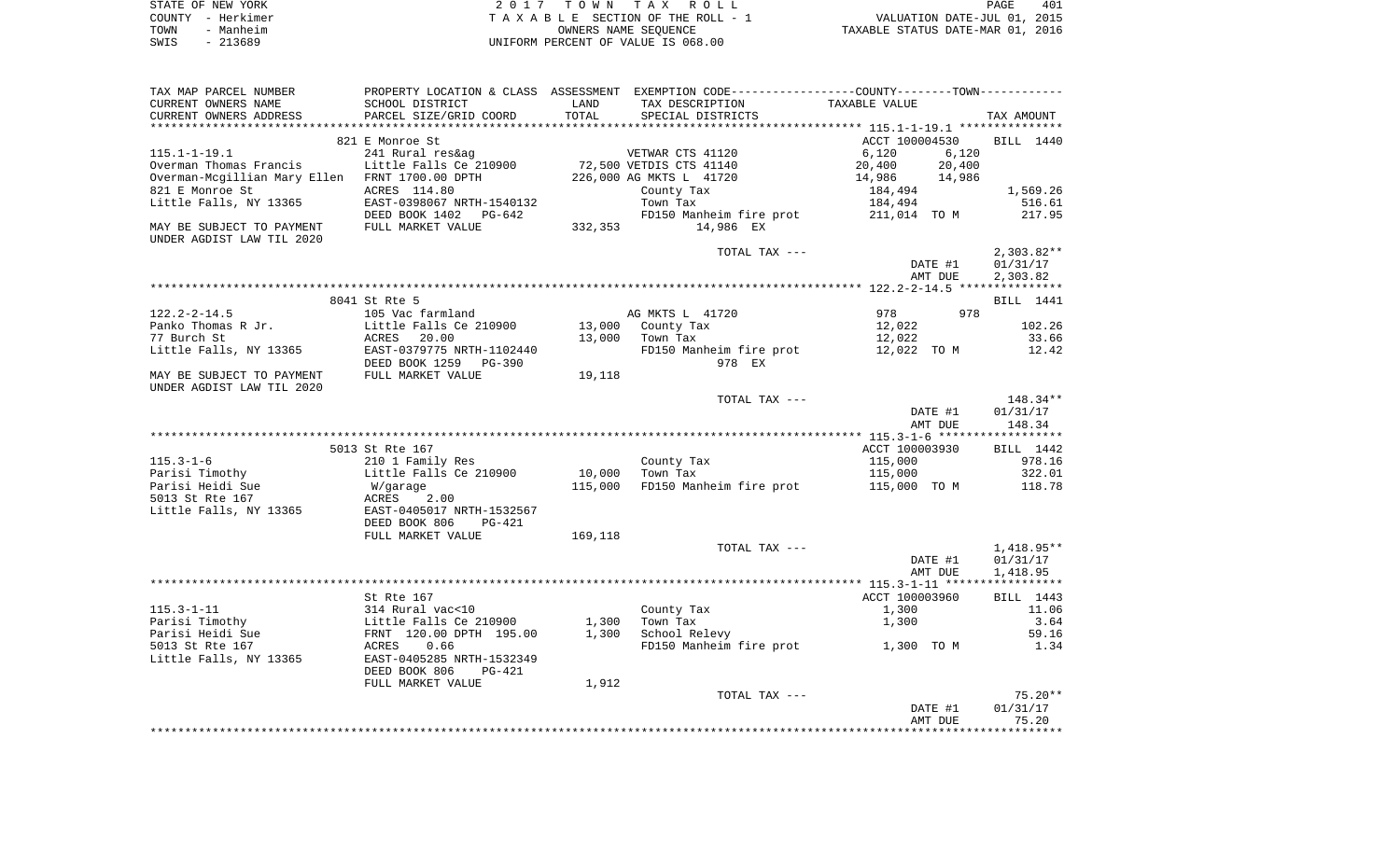| STATE OF NEW YORK |                   | 2017 TOWN TAX ROLL                 | 402<br>PAGE                      |
|-------------------|-------------------|------------------------------------|----------------------------------|
|                   | COUNTY - Herkimer | TAXABLE SECTION OF THE ROLL - 1    | VALUATION DATE-JUL 01, 2015      |
| TOWN              | - Manheim         | OWNERS NAME SEOUENCE               | TAXABLE STATUS DATE-MAR 01, 2016 |
| SWIS              | $-213689$         | UNIFORM PERCENT OF VALUE IS 068.00 |                                  |

| TAX MAP PARCEL NUMBER     |                              |        | PROPERTY LOCATION & CLASS ASSESSMENT EXEMPTION CODE---------------COUNTY-------TOWN---------- |                  |            |
|---------------------------|------------------------------|--------|-----------------------------------------------------------------------------------------------|------------------|------------|
| CURRENT OWNERS NAME       | SCHOOL DISTRICT              | LAND   | TAX DESCRIPTION                                                                               | TAXABLE VALUE    |            |
| CURRENT OWNERS ADDRESS    | PARCEL SIZE/GRID COORD       | TOTAL  | SPECIAL DISTRICTS                                                                             |                  | TAX AMOUNT |
|                           |                              |        |                                                                                               |                  |            |
|                           | 224 Zoller Rd                |        |                                                                                               |                  | BILL 1444  |
| $108.1 - 1 - 6.2$         | 242 Rurl res&rec             |        | VET COM CT 41131                                                                              | 10,200<br>10,200 |            |
| Payne William             | Dolgeville Cent 213602       | 16,000 | County Tax                                                                                    | 36,800           | 313.01     |
| Payne Elaine              | ACRES 13.00                  | 47,000 | Town Tax                                                                                      | 36,800           | 103.04     |
|                           |                              |        |                                                                                               |                  |            |
| PO Box 164                | EAST-0405649 NRTH-1559302    |        | FD150 Manheim fire prot 47,000 TO M                                                           |                  | 48.55      |
| Dolgeville, NY 13329      | DEED BOOK 810<br>PG-710      |        |                                                                                               |                  |            |
|                           | FULL MARKET VALUE            | 69,118 |                                                                                               |                  |            |
|                           |                              |        | TOTAL TAX ---                                                                                 |                  | 464.60**   |
|                           |                              |        |                                                                                               | DATE #1          | 01/31/17   |
|                           |                              |        |                                                                                               | AMT DUE          | 464.60     |
|                           |                              |        |                                                                                               |                  |            |
|                           | 498 Gene Hoertz Rd-Keyser Lk |        |                                                                                               | ACCT 100009330   | BILL 1445  |
| $108.4 - 2 - 79$          | 260 Seasonal res - WTRFNT    |        | County Tax                                                                                    | 22,200           | 188.83     |
| Peknik Patricia           | Dolgeville Cent 213602       | 2,000  | Town Tax                                                                                      | 22,200           | 62.16      |
| Peknik Paula              | 40.00 DPTH 100.00<br>FRNT    | 22,200 | School Relevy                                                                                 |                  | 489.69     |
| 4 Dove St                 |                              |        | FD150 Manheim fire prot 22,200 TO M                                                           |                  | 22.93      |
|                           | 0.09<br>ACRES                |        |                                                                                               |                  |            |
| Newburyport, MA 01950     | EAST-0419876 NRTH-1544725    |        |                                                                                               |                  |            |
|                           | DEED BOOK 1477 PG-163        |        |                                                                                               |                  |            |
|                           | FULL MARKET VALUE            | 32,647 |                                                                                               |                  |            |
|                           |                              |        | TOTAL TAX ---                                                                                 |                  | 763.61**   |
|                           |                              |        |                                                                                               | DATE #1          | 01/31/17   |
|                           |                              |        |                                                                                               | AMT DUE          | 763.61     |
|                           |                              |        |                                                                                               |                  |            |
|                           | Willie Ln Keyser Lk          |        |                                                                                               | ACCT 100009360   | BILL 1446  |
| $115.2 - 1 - 32$          | 314 Rural vac<10 - WTRFNT    |        | County Tax                                                                                    | 5,000            | 42.53      |
| Pelli Ernest M            | Dolgeville Cent 213602       | 5,000  | Town Tax                                                                                      | 5,000            | 14.00      |
| Pelli Carol A             | FRNT 150.00 DPTH 100.00      | 5,000  | FD150 Manheim fire prot                                                                       | 5,000 TO M       | 5.16       |
| 11 Valley Brook Dr        | 0.23<br>ACRES                |        |                                                                                               |                  |            |
|                           |                              |        |                                                                                               |                  |            |
| Little Falls, NY 13365    | EAST-0418757 NRTH-1544166    |        |                                                                                               |                  |            |
|                           | DEED BOOK 858<br>$PG-172$    |        |                                                                                               |                  |            |
|                           | FULL MARKET VALUE            | 7,353  |                                                                                               |                  |            |
|                           |                              |        | TOTAL TAX ---                                                                                 |                  | $61.69**$  |
|                           |                              |        |                                                                                               | DATE #1          | 01/31/17   |
|                           |                              |        |                                                                                               | AMT DUE          | 61.69      |
|                           |                              |        |                                                                                               |                  |            |
|                           | Barker Rd                    |        |                                                                                               |                  | BILL 1447  |
| $108.4 - 1 - 58.1$        | 105 Vac farmland             |        | County Tax                                                                                    | 9,600            | 81.66      |
| Perkins John C            | Dolgeville Cent 213602       | 9,600  | Town Tax                                                                                      | 9,600            | 26.88      |
| 1095 Barker Rd            | FRNT 309.00 DPTH             | 9,600  | FD150 Manheim fire prot                                                                       | 9,600 TO M       | 9.92       |
| Dolgeville, NY 13329-9701 | 9.60<br>ACRES                |        |                                                                                               |                  |            |
|                           | EAST-0418292 NRTH-1549304    |        |                                                                                               |                  |            |
|                           |                              |        |                                                                                               |                  |            |
|                           | DEED BOOK 1216 PG-552        |        |                                                                                               |                  |            |
|                           | FULL MARKET VALUE            | 14,118 |                                                                                               |                  |            |
|                           |                              |        | TOTAL TAX ---                                                                                 |                  | $118.46**$ |
|                           |                              |        |                                                                                               | DATE #1          | 01/31/17   |
|                           |                              |        |                                                                                               | AMT DUE          | 118.46     |
|                           |                              |        |                                                                                               |                  |            |
|                           |                              |        |                                                                                               |                  |            |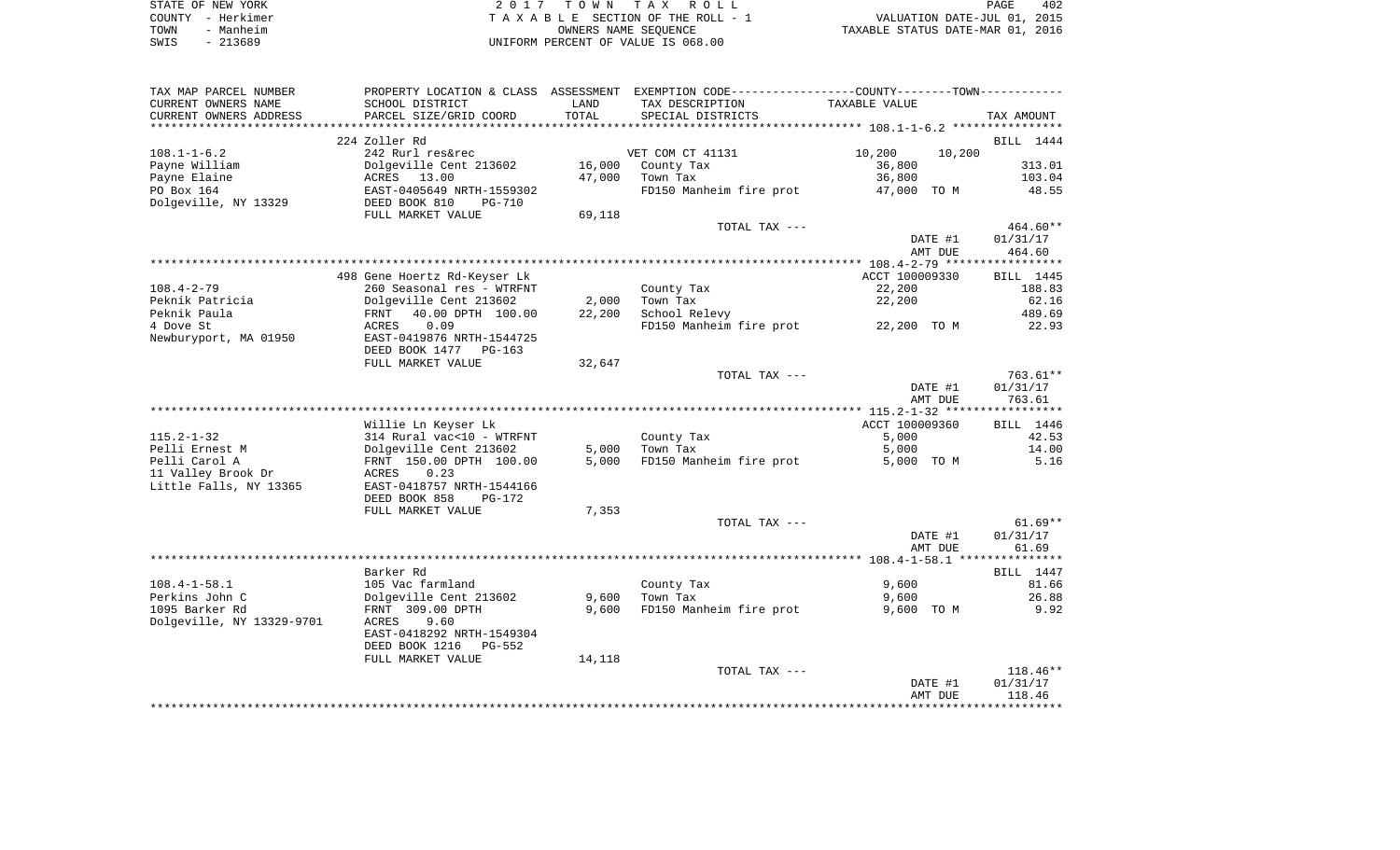| STATE OF NEW YORK | 2017 TOWN TAX ROLL                 | 403<br>PAGE                      |
|-------------------|------------------------------------|----------------------------------|
| COUNTY - Herkimer | TAXABLE SECTION OF THE ROLL - 1    | VALUATION DATE-JUL 01, 2015      |
| - Manheim<br>TOWN | OWNERS NAME SEOUENCE               | TAXABLE STATUS DATE-MAR 01, 2016 |
| SWIS<br>- 213689  | UNIFORM PERCENT OF VALUE IS 068.00 |                                  |

| TAX MAP PARCEL NUMBER                    |                                        |              | PROPERTY LOCATION & CLASS ASSESSMENT EXEMPTION CODE---------------COUNTY-------TOWN---------- |                             |                |
|------------------------------------------|----------------------------------------|--------------|-----------------------------------------------------------------------------------------------|-----------------------------|----------------|
| CURRENT OWNERS NAME                      | SCHOOL DISTRICT                        | LAND         | TAX DESCRIPTION                                                                               | TAXABLE VALUE               |                |
| CURRENT OWNERS ADDRESS                   | PARCEL SIZE/GRID COORD                 | TOTAL        | SPECIAL DISTRICTS                                                                             |                             | TAX AMOUNT     |
|                                          |                                        |              |                                                                                               |                             |                |
|                                          | 1095 Barker Rd                         |              |                                                                                               | ACCT 100004500              | BILL 1448      |
| $108.4 - 2 - 11.1$<br>Perkins John C     | 112 Dairy farm                         | 79,900       | AGRIC 10 Y 41700                                                                              | 15,000<br>15,000<br>141,100 | 1,200.16       |
| 1095 Barker Rd                           | Dolgeville Cent 213602<br>ACRES 140.00 | 156,100      | County Tax<br>Town Tax                                                                        | 141,100                     | 395.10         |
| Dolgeville, NY 13329-9701                | EAST-0417586 NRTH-1547957              |              | FD150 Manheim fire prot                                                                       | 156,100 TO M                | 161.23         |
|                                          | DEED BOOK 1216<br>PG-552               |              |                                                                                               |                             |                |
|                                          | FULL MARKET VALUE                      | 229,559      |                                                                                               |                             |                |
|                                          |                                        |              | TOTAL TAX ---                                                                                 |                             | $1,756.49**$   |
|                                          |                                        |              |                                                                                               | DATE #1                     | 01/31/17       |
|                                          |                                        |              |                                                                                               | AMT DUE                     | 1,756.49       |
|                                          |                                        |              |                                                                                               |                             |                |
|                                          | 6028 St Rte 167                        |              |                                                                                               | ACCT 100009600              | BILL 1449      |
| $108.4 - 2 - 13$                         | 210 1 Family Res                       |              | County Tax                                                                                    | 71,500                      | 608.16         |
| Perkins Todd                             | Dolgeville Cent 213602                 | 4,000        | Town Tax                                                                                      | 71,500                      | 200.21         |
| Perkins Rebecca<br>6028 St Rte 167       | W/gar<br>FRNT 125.00 DPTH 348.00       | 71,500       | FD150 Manheim fire prot                                                                       | 71,500 TO M                 | 73.85          |
| Little Falls, NY 13365                   | ACRES<br>1.00 BANK<br>135              |              |                                                                                               |                             |                |
|                                          | EAST-0413132 NRTH-1546340              |              |                                                                                               |                             |                |
|                                          | DEED BOOK 795<br>$PG-144$              |              |                                                                                               |                             |                |
|                                          | FULL MARKET VALUE                      | 105,147      |                                                                                               |                             |                |
|                                          |                                        |              | TOTAL TAX ---                                                                                 |                             | 882.22**       |
|                                          |                                        |              |                                                                                               | DATE #1                     | 01/31/17       |
|                                          |                                        |              |                                                                                               | AMT DUE                     | 882.22         |
|                                          |                                        |              |                                                                                               |                             |                |
|                                          | 1058 Barker Rd                         |              |                                                                                               | ACCT 100003480              | BILL 1450      |
| $108.4 - 1 - 57$                         | 210 1 Family Res                       |              | County Tax                                                                                    | 25,000                      | 212.64         |
| Perkins Todd S                           | Dolgeville Cent 213602                 | 1,800        | Town Tax<br>FD150 Manheim fire prot                                                           | 25,000                      | 70.00<br>25.82 |
| Perkins Rebecca L<br>6028 State Rte. 167 | W/garage<br>FRNT 100.00 DPTH 200.00    | 25,000       |                                                                                               | 25,000 TO M                 |                |
| Little Falls, NY 13365                   | 0.46<br>ACRES                          |              |                                                                                               |                             |                |
|                                          | EAST-0417466 NRTH-1549796              |              |                                                                                               |                             |                |
|                                          | DEED BOOK 1573<br>PG-899               |              |                                                                                               |                             |                |
|                                          | FULL MARKET VALUE                      | 36,765       |                                                                                               |                             |                |
|                                          |                                        |              | TOTAL TAX ---                                                                                 |                             | $308.46**$     |
|                                          |                                        |              |                                                                                               | DATE #1                     | 01/31/17       |
|                                          |                                        |              |                                                                                               | AMT DUE                     | 308.46         |
|                                          |                                        |              |                                                                                               |                             |                |
|                                          | 6028 St Rte 167                        |              |                                                                                               | ACCT 100002730              | BILL 1451      |
| $108.4 - 2 - 12.2$                       | 312 Vac w/imprv                        |              | County Tax                                                                                    | 5,000                       | 42.53<br>14.00 |
| Perkins Todd S<br>Perkins Rebecca L      | Dolgeville Cent 213602<br>W/gar & Barn | 500<br>5,000 | Town Tax<br>FD150 Manheim fire prot                                                           | 5,000<br>5,000 TO M         | 5.16           |
| 6028 St Rte 167                          | FRNT<br>41.50 DPTH                     |              |                                                                                               |                             |                |
| Little Falls, NY 13365                   | 0.25<br>ACRES                          |              |                                                                                               |                             |                |
|                                          | EAST-0413063 NRTH-1546242              |              |                                                                                               |                             |                |
|                                          | DEED BOOK 1164<br>PG-391               |              |                                                                                               |                             |                |
|                                          | FULL MARKET VALUE                      | 7,353        |                                                                                               |                             |                |
|                                          |                                        |              | TOTAL TAX ---                                                                                 |                             | $61.69**$      |
|                                          |                                        |              |                                                                                               | DATE #1                     | 01/31/17       |
|                                          |                                        |              |                                                                                               |                             |                |
|                                          |                                        |              |                                                                                               | AMT DUE                     | 61.69          |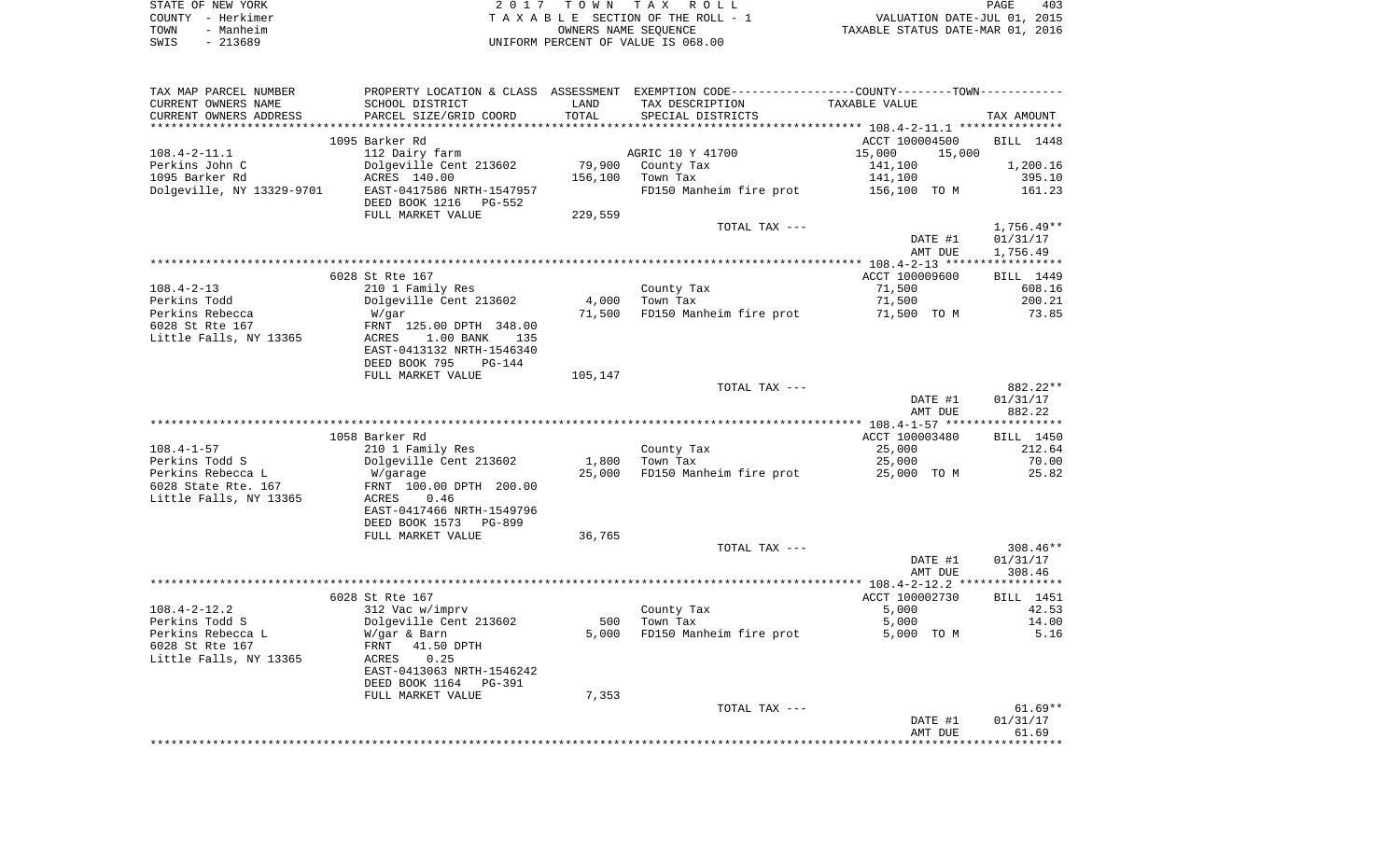|      | STATE OF NEW YORK | 2017 TOWN TAX ROLL                 | PAGE                             | 404 |
|------|-------------------|------------------------------------|----------------------------------|-----|
|      | COUNTY - Herkimer | TAXABLE SECTION OF THE ROLL - 1    | VALUATION DATE-JUL 01, 2015      |     |
| TOWN | - Manheim         | OWNERS NAME SEOUENCE               | TAXABLE STATUS DATE-MAR 01, 2016 |     |
| SWIS | - 213689          | UNIFORM PERCENT OF VALUE IS 068.00 |                                  |     |

| TAX MAP PARCEL NUMBER  |                                |         | PROPERTY LOCATION & CLASS ASSESSMENT EXEMPTION CODE----------------COUNTY-------TOWN---------- |                |            |
|------------------------|--------------------------------|---------|------------------------------------------------------------------------------------------------|----------------|------------|
| CURRENT OWNERS NAME    | SCHOOL DISTRICT                | LAND    | TAX DESCRIPTION                                                                                | TAXABLE VALUE  |            |
| CURRENT OWNERS ADDRESS | PARCEL SIZE/GRID COORD         | TOTAL   | SPECIAL DISTRICTS                                                                              |                | TAX AMOUNT |
|                        | *****************************  |         |                                                                                                |                |            |
|                        | 1304 Snells Bush Rd            |         |                                                                                                | ACCT 100005370 | BILL 1452  |
| $115.2 - 1 - 58$       | 210 1 Family Res               |         | County Tax                                                                                     | 75,000         | 637.93     |
| Perkov Robert          | Little Falls Ce 210900         | 2,600   | Town Tax                                                                                       | 75,000         | 210.01     |
| 1304 Snells Bush Rd    | W/garage                       | 75,000  | FD150 Manheim fire prot                                                                        | 75,000 TO M    | 77.47      |
| Little Falls, NY 13365 | FRNT 100.00 DPTH 220.00        |         |                                                                                                |                |            |
|                        | ACRES<br>0.66                  |         |                                                                                                |                |            |
|                        | EAST-0418239 NRTH-1540381      |         |                                                                                                |                |            |
|                        |                                |         |                                                                                                |                |            |
|                        | DEED BOOK 926<br>$PG-85$       |         |                                                                                                |                |            |
|                        | FULL MARKET VALUE              | 110,294 |                                                                                                |                |            |
|                        |                                |         | TOTAL TAX ---                                                                                  |                | $925.41**$ |
|                        |                                |         |                                                                                                | DATE #1        | 01/31/17   |
|                        |                                |         |                                                                                                | AMT DUE        | 925.41     |
|                        |                                |         |                                                                                                |                |            |
|                        | 5371 St Rte 167                |         |                                                                                                | ACCT 100080240 | BILL 1453  |
| $115.4 - 1 - 18$       | 210 1 Family Res               |         | County Tax                                                                                     | 42,500         | 361.49     |
| Perry Sandra Lee       | Little Falls Ce 210900         | 1,400   | Town Tax                                                                                       | 42,500         | 119.01     |
| 5371 State Rte 167     | W/garage                       | 42,500  | FD150 Manheim fire prot                                                                        | 42,500 TO M    | 43.90      |
| Little Falls, NY 13365 | FRNT 100.00 DPTH 148.50        |         |                                                                                                |                |            |
|                        | 0.34<br>ACRES                  |         |                                                                                                |                |            |
|                        | EAST-0411497 NRTH-1535517      |         |                                                                                                |                |            |
|                        | DEED BOOK 905<br><b>PG-389</b> |         |                                                                                                |                |            |
|                        | FULL MARKET VALUE              | 62,500  |                                                                                                |                |            |
|                        |                                |         | TOTAL TAX ---                                                                                  |                | $524.40**$ |
|                        |                                |         |                                                                                                | DATE #1        | 01/31/17   |
|                        |                                |         |                                                                                                | AMT DUE        | 524.40     |
|                        |                                |         |                                                                                                |                |            |
|                        | 889 Burrell Rd                 |         |                                                                                                | ACCT 100013715 | BILL 1454  |
| $108.3 - 1 - 2.3$      |                                |         |                                                                                                | 78,500         | 667.70     |
|                        | 242 Rurl res&rec               |         | County Tax                                                                                     |                |            |
| Petkovsek David L      | Dolgeville Cent 213602         | 18,500  | Town Tax                                                                                       | 78,500         | 219.81     |
| Petkovsek Ruth E       | ACRES 18.00                    | 78,500  | FD150 Manheim fire prot                                                                        | 78,500 TO M    | 81.08      |
| 889 Burrell Rd         | EAST-0361820 NRTH-1126550      |         |                                                                                                |                |            |
| Little Falls, NY 13365 | DEED BOOK 680<br>PG-397        |         |                                                                                                |                |            |
|                        | FULL MARKET VALUE              | 115,441 |                                                                                                |                |            |
|                        |                                |         | TOTAL TAX ---                                                                                  |                | $968.59**$ |
|                        |                                |         |                                                                                                | DATE #1        | 01/31/17   |
|                        |                                |         |                                                                                                | AMT DUE        | 968.59     |
|                        |                                |         |                                                                                                |                |            |
|                        | St Rte 170A                    |         |                                                                                                | ACCT 100005760 | BILL 1455  |
| $108.1 - 1 - 9.1$      | 105 Vac farmland               |         | County Tax                                                                                     | 11,800         | 100.37     |
| Petkovsek Ed Jr        | Dolgeville Cent 213602         | 11,800  | Town Tax                                                                                       | 11,800         | 33.04      |
| Straney Bethany        | ACRES 15.00                    | 11,800  | FD150 Manheim fire prot                                                                        | 11,800 TO M    | 12.19      |
| 166 St Rte 29A         | EAST-0401339 NRTH-1557116      |         |                                                                                                |                |            |
| Dolgeville, NY 13329   | DEED BOOK 890<br>$PG-604$      |         |                                                                                                |                |            |
|                        | FULL MARKET VALUE              | 17,353  |                                                                                                |                |            |
|                        |                                |         | TOTAL TAX ---                                                                                  |                | 145.60**   |
|                        |                                |         |                                                                                                | DATE #1        | 01/31/17   |
|                        |                                |         |                                                                                                | AMT DUE        | 145.60     |
|                        |                                |         |                                                                                                |                |            |
|                        |                                |         |                                                                                                |                |            |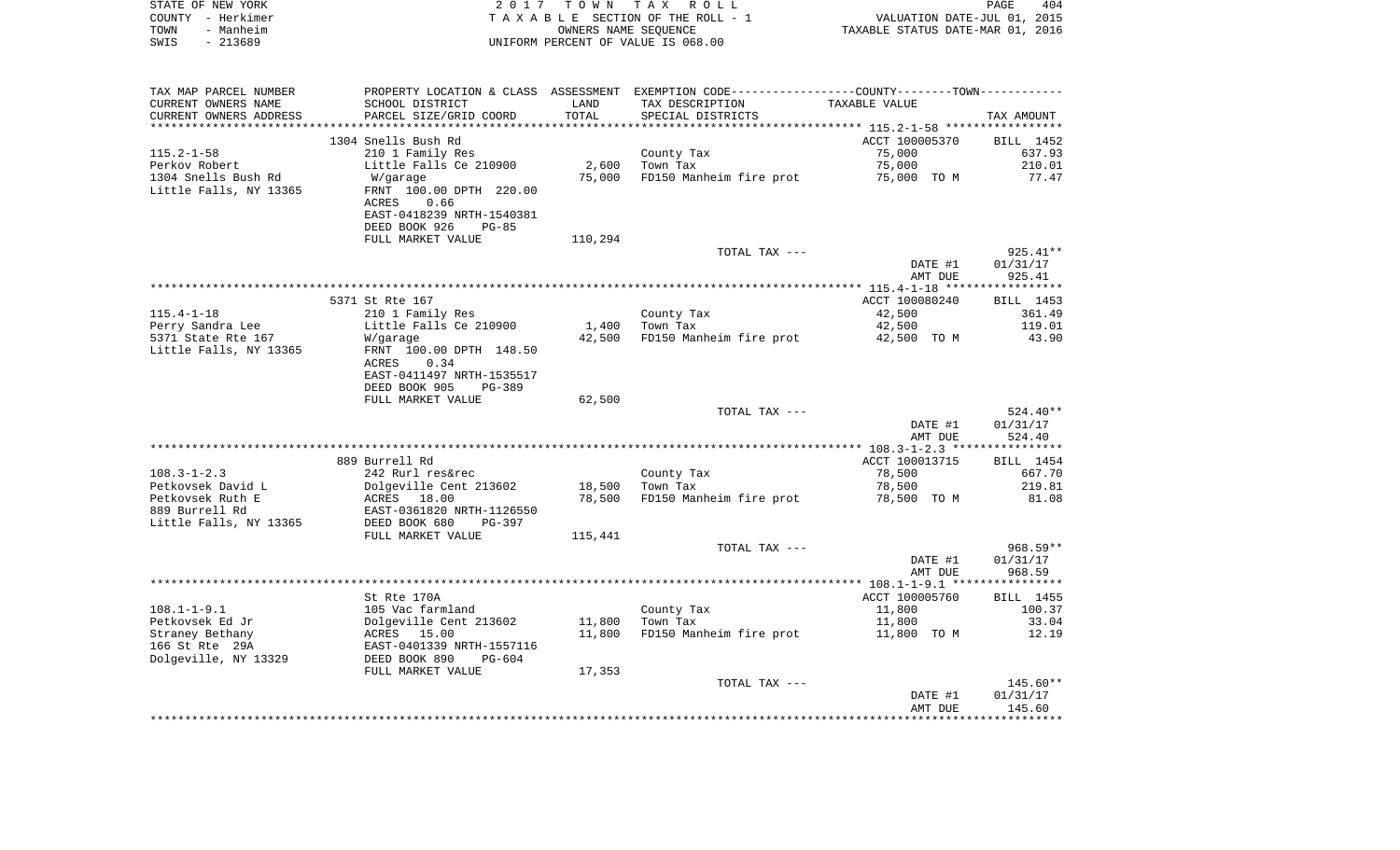| STATE OF NEW YORK | 2017 TOWN TAX ROLL                 | 405<br>PAGE                      |
|-------------------|------------------------------------|----------------------------------|
| COUNTY – Herkimer | TAXABLE SECTION OF THE ROLL - 1    | VALUATION DATE-JUL 01, 2015      |
| - Manheim<br>TOWN | OWNERS NAME SEOUENCE               | TAXABLE STATUS DATE-MAR 01, 2016 |
| - 213689<br>SWIS  | UNIFORM PERCENT OF VALUE IS 068.00 |                                  |

| TAX MAP PARCEL NUMBER               | PROPERTY LOCATION & CLASS ASSESSMENT EXEMPTION CODE----------------COUNTY--------TOWN---------- |                  |                                     |                       |                     |
|-------------------------------------|-------------------------------------------------------------------------------------------------|------------------|-------------------------------------|-----------------------|---------------------|
| CURRENT OWNERS NAME                 | SCHOOL DISTRICT                                                                                 | LAND             | TAX DESCRIPTION                     | TAXABLE VALUE         |                     |
| CURRENT OWNERS ADDRESS              | PARCEL SIZE/GRID COORD                                                                          | TOTAL            | SPECIAL DISTRICTS                   |                       | TAX AMOUNT          |
| ***********************             |                                                                                                 |                  |                                     |                       |                     |
|                                     | 144 Peckville Rd                                                                                |                  |                                     |                       | BILL 1456           |
| $108.1 - 1 - 16.1$                  | 270 Mfg housing                                                                                 |                  | County Tax                          | 26,800                | 227.95              |
| Petkovsek John                      | Dolgeville Cent 213602                                                                          | 9,100            | Town Tax                            | 26,800                | 75.04               |
| 144 Peckville Rd                    | FRNT 330.00 DPTH                                                                                | 26,800           | FD150 Manheim fire prot             | 26,800 TO M           | 27.68               |
| Little Falls, NY 13365              | 3.20<br>ACRES                                                                                   |                  |                                     |                       |                     |
|                                     | EAST-0399413 NRTH-1553424                                                                       |                  |                                     |                       |                     |
|                                     | DEED BOOK 863<br>$PG-93$                                                                        |                  |                                     |                       |                     |
|                                     | FULL MARKET VALUE                                                                               | 39,412           |                                     |                       |                     |
|                                     |                                                                                                 |                  | TOTAL TAX ---                       |                       | 330.67**            |
|                                     |                                                                                                 |                  |                                     | DATE #1               | 01/31/17            |
|                                     |                                                                                                 |                  |                                     | AMT DUE               | 330.67              |
|                                     |                                                                                                 |                  |                                     |                       |                     |
|                                     | Brockett Rd                                                                                     |                  |                                     |                       | BILL 1457           |
| $108.3 - 1 - 13.3$                  | 105 Vac farmland                                                                                |                  | County Tax                          | 17,000                | 144.60              |
| Petkovsek Philip                    | Dolgeville Cent 213602                                                                          | 17,000           | Town Tax                            | 17,000                | 47.60               |
| Petkovsek Ellen                     | Rocky Ledges & Clay                                                                             | 17,000           | FD150 Manheim fire prot             | 17,000 TO M           | 17.56               |
| 241 Brockett Rd                     | FRNT 1220.00 DPTH                                                                               |                  |                                     |                       |                     |
| Little Falls, NY 13365              | ACRES 68.30                                                                                     |                  |                                     |                       |                     |
|                                     | EAST-0405905 NRTH-1550207                                                                       |                  |                                     |                       |                     |
|                                     | DEED BOOK 884<br>$PG-304$                                                                       |                  |                                     |                       |                     |
|                                     | FULL MARKET VALUE                                                                               | 25,000           |                                     |                       |                     |
|                                     |                                                                                                 |                  | TOTAL TAX ---                       |                       | $209.76**$          |
|                                     |                                                                                                 |                  |                                     | DATE #1               | 01/31/17            |
|                                     |                                                                                                 |                  |                                     | AMT DUE               | 209.76              |
|                                     |                                                                                                 |                  |                                     |                       |                     |
| $108.3 - 1 - 32$                    | 241 Brockett Rd                                                                                 |                  |                                     | ACCT 100009490        | BILL 1458<br>612.41 |
|                                     | 210 1 Family Res                                                                                |                  | County Tax                          | 72,000                |                     |
| Petkovsek Philip<br>241 Brockett Rd | Dolgeville Cent 213602                                                                          | 28,600<br>72,000 | Town Tax<br>FD150 Manheim fire prot | 72,000<br>72,000 TO M | 201.61<br>74.37     |
| Little Falls, NY 13365              | W/garage<br>ACRES 11.30                                                                         |                  |                                     |                       |                     |
|                                     | EAST-0406414 NRTH-1549671                                                                       |                  |                                     |                       |                     |
|                                     | DEED BOOK 684<br>PG-944                                                                         |                  |                                     |                       |                     |
|                                     | FULL MARKET VALUE                                                                               | 105,882          |                                     |                       |                     |
|                                     |                                                                                                 |                  | TOTAL TAX ---                       |                       | 888.39**            |
|                                     |                                                                                                 |                  |                                     | DATE #1               | 01/31/17            |
|                                     |                                                                                                 |                  |                                     | AMT DUE               | 888.39              |
|                                     |                                                                                                 |                  |                                     |                       |                     |
|                                     | Cor. Brockett & Miner                                                                           |                  |                                     |                       | BILL 1459           |
| $108.3 - 1 - 13.8$                  | 323 Vacant rural                                                                                |                  | County Tax                          | 700                   | 5.95                |
| Petkovsek Philip & Ellen            | Dolgeville Cent 213602                                                                          | 700              | Town Tax                            | 700                   | 1.96                |
| 241 Brockett Rd                     | 0.34<br>ACRES                                                                                   | 700              | FD150 Manheim fire prot             | 700 TO M              | .72                 |
| Little Falls, NY 13365              | EAST-0406754 NRTH-1549600                                                                       |                  |                                     |                       |                     |
|                                     | DEED BOOK 8841 PG-304                                                                           |                  |                                     |                       |                     |
|                                     | FULL MARKET VALUE                                                                               | 1,029            |                                     |                       |                     |
|                                     |                                                                                                 |                  | TOTAL TAX ---                       |                       | $8.63**$            |
|                                     |                                                                                                 |                  |                                     | DATE #1               | 01/31/17            |
|                                     |                                                                                                 |                  |                                     | AMT DUE               | 8.63                |
|                                     |                                                                                                 |                  |                                     |                       |                     |
|                                     |                                                                                                 |                  |                                     |                       |                     |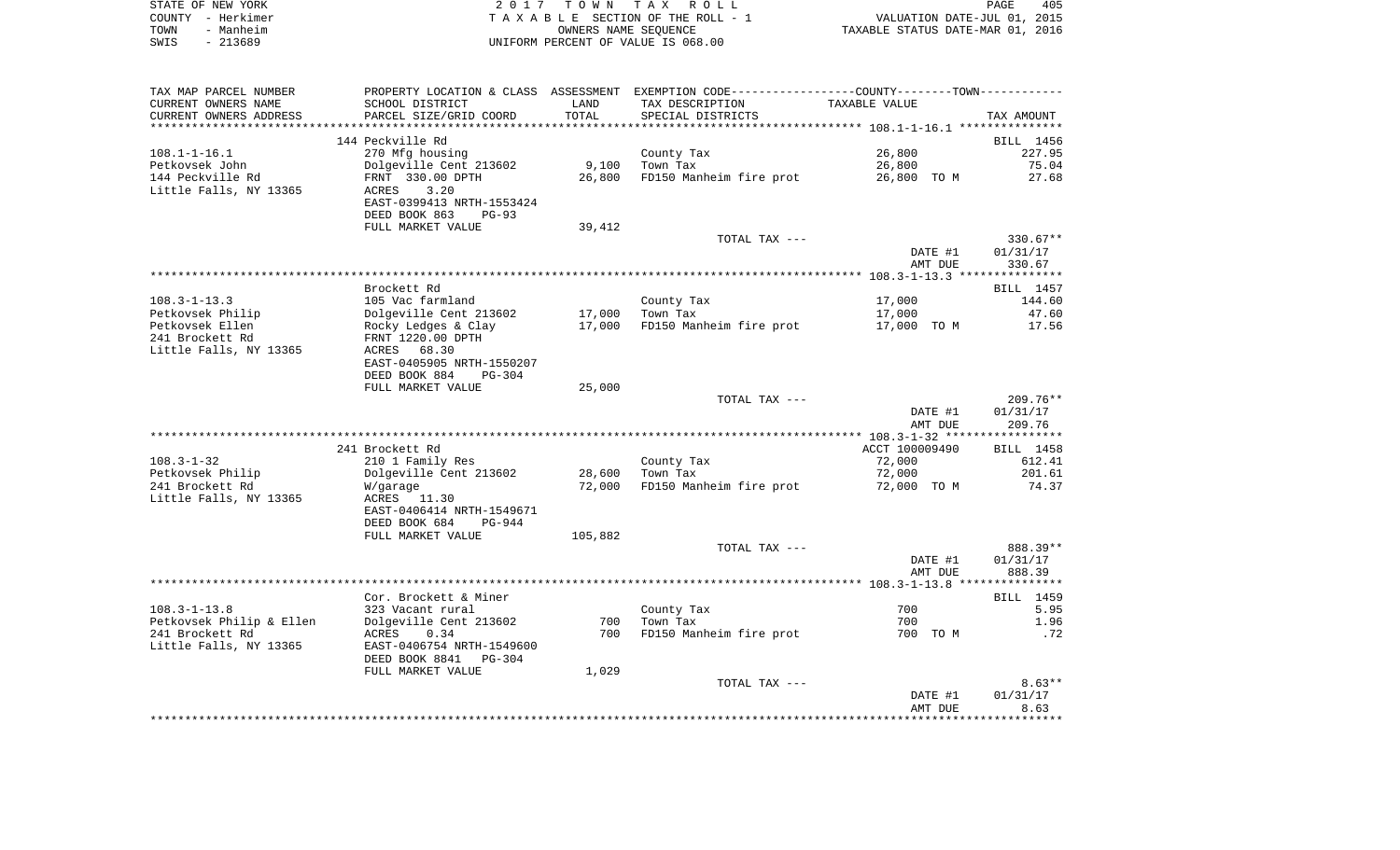|      | STATE OF NEW YORK | 2017 TOWN TAX ROLL                 | 406<br>PAGE                      |
|------|-------------------|------------------------------------|----------------------------------|
|      | COUNTY – Herkimer | TAXABLE SECTION OF THE ROLL - 1    | VALUATION DATE-JUL 01, 2015      |
| TOWN | - Manheim         | OWNERS NAME SEOUENCE               | TAXABLE STATUS DATE-MAR 01, 2016 |
| SWIS | - 213689          | UNIFORM PERCENT OF VALUE IS 068.00 |                                  |

| SCHOOL DISTRICT<br>LAND<br>TAX DESCRIPTION<br>TAXABLE VALUE<br>TOTAL<br>PARCEL SIZE/GRID COORD<br>SPECIAL DISTRICTS<br>TAX AMOUNT<br>Brockett Rd<br>BILL 1460<br>314 Rural vac<10<br>5,600<br>County Tax<br>47.63<br>5,600<br>Dolgeville Cent 213602<br>Town Tax<br>15.68<br>5,600<br>FRNT 361.00 DPTH<br>5,600<br>FD150 Manheim fire prot<br>5,600 TO M<br>5.78<br>241 Brockett Rd<br>5.60<br>ACRES<br>Little Falls, NY 13365<br>EAST-0406802 NRTH-1549182<br>DEED BOOK 1217 PG-475<br>FULL MARKET VALUE<br>8,235<br>69.09**<br>TOTAL TAX ---<br>DATE #1<br>01/31/17<br>69.09<br>AMT DUE<br>off miner Rd<br>BILL 1461<br>$108.3 - 1 - 13.6$<br>323 Vacant rural<br>County Tax<br>500<br>4.25<br>Petkovsek Phillip C<br>Dolgeville Cent 213602<br>500 Town Tax<br>1.40<br>500<br>500<br>FD150 Manheim fire prot<br>Petkosvek Ellen J<br>ACRES 1.00<br>500 TO M<br>.52<br>EAST-0407286 NRTH-1549086<br>241 Brockett Rd<br>Little Falls, NY 13365<br>DEED BOOK 1290 PG-363<br>735<br>FULL MARKET VALUE<br>$6.17**$<br>TOTAL TAX ---<br>01/31/17<br>DATE #1<br>6.17<br>AMT DUE<br>495 Brockett Rd<br>ACCT 100007830<br>BILL 1462<br>242 Rurl res&rec<br>64,000<br>544.37<br>County Tax<br>Dolgeville Cent 213602<br>Town Tax<br>179.21<br>23,000<br>64,000<br>FD150 Manheim fire prot<br>64,000<br>66.10<br>ACRES 26.90 BANK<br>64,000 TO M<br>135<br>EAST-0411308 NRTH-1551205<br>DEED BOOK 795<br>$PG-214$<br>FULL MARKET VALUE<br>94,118<br>789.68**<br>TOTAL TAX ---<br>DATE #1<br>01/31/17<br>789.68<br>AMT DUE<br>Ransom Creek Rd-Keyser Lk<br>ACCT 100008700<br>BILL 1463<br>314 Rural vac<10<br>5,000<br>42.53<br>County Tax<br>Dolgeville Cent 213602<br>5,000 Town Tax<br>14.00<br>5,000<br>5,000 FD150 Manheim fire prot<br>5.16<br>55.00 DPTH 100.00<br>5,000 TO M<br>FRNT<br>0.15<br>ACRES<br>EAST-0418025 NRTH-1545165<br>DEED BOOK 1459 PG-72<br>7,353<br>FULL MARKET VALUE<br>$61.69**$<br>TOTAL TAX ---<br>01/31/17<br>DATE #1<br>AMT DUE<br>61.69 | TAX MAP PARCEL NUMBER       |  | PROPERTY LOCATION & CLASS ASSESSMENT EXEMPTION CODE---------------COUNTY-------TOWN---------- |  |
|------------------------------------------------------------------------------------------------------------------------------------------------------------------------------------------------------------------------------------------------------------------------------------------------------------------------------------------------------------------------------------------------------------------------------------------------------------------------------------------------------------------------------------------------------------------------------------------------------------------------------------------------------------------------------------------------------------------------------------------------------------------------------------------------------------------------------------------------------------------------------------------------------------------------------------------------------------------------------------------------------------------------------------------------------------------------------------------------------------------------------------------------------------------------------------------------------------------------------------------------------------------------------------------------------------------------------------------------------------------------------------------------------------------------------------------------------------------------------------------------------------------------------------------------------------------------------------------------------------------------------------------------------------------------------------------------------------------------------------------------------------------------------------------------------------------------------------------------------------------------------------------------------------------------------------------------------------------|-----------------------------|--|-----------------------------------------------------------------------------------------------|--|
|                                                                                                                                                                                                                                                                                                                                                                                                                                                                                                                                                                                                                                                                                                                                                                                                                                                                                                                                                                                                                                                                                                                                                                                                                                                                                                                                                                                                                                                                                                                                                                                                                                                                                                                                                                                                                                                                                                                                                                  | CURRENT OWNERS NAME         |  |                                                                                               |  |
|                                                                                                                                                                                                                                                                                                                                                                                                                                                                                                                                                                                                                                                                                                                                                                                                                                                                                                                                                                                                                                                                                                                                                                                                                                                                                                                                                                                                                                                                                                                                                                                                                                                                                                                                                                                                                                                                                                                                                                  | CURRENT OWNERS ADDRESS      |  |                                                                                               |  |
|                                                                                                                                                                                                                                                                                                                                                                                                                                                                                                                                                                                                                                                                                                                                                                                                                                                                                                                                                                                                                                                                                                                                                                                                                                                                                                                                                                                                                                                                                                                                                                                                                                                                                                                                                                                                                                                                                                                                                                  |                             |  |                                                                                               |  |
|                                                                                                                                                                                                                                                                                                                                                                                                                                                                                                                                                                                                                                                                                                                                                                                                                                                                                                                                                                                                                                                                                                                                                                                                                                                                                                                                                                                                                                                                                                                                                                                                                                                                                                                                                                                                                                                                                                                                                                  |                             |  |                                                                                               |  |
|                                                                                                                                                                                                                                                                                                                                                                                                                                                                                                                                                                                                                                                                                                                                                                                                                                                                                                                                                                                                                                                                                                                                                                                                                                                                                                                                                                                                                                                                                                                                                                                                                                                                                                                                                                                                                                                                                                                                                                  | $108.3 - 1 - 13.5$          |  |                                                                                               |  |
|                                                                                                                                                                                                                                                                                                                                                                                                                                                                                                                                                                                                                                                                                                                                                                                                                                                                                                                                                                                                                                                                                                                                                                                                                                                                                                                                                                                                                                                                                                                                                                                                                                                                                                                                                                                                                                                                                                                                                                  | Petkovsek Philip C          |  |                                                                                               |  |
|                                                                                                                                                                                                                                                                                                                                                                                                                                                                                                                                                                                                                                                                                                                                                                                                                                                                                                                                                                                                                                                                                                                                                                                                                                                                                                                                                                                                                                                                                                                                                                                                                                                                                                                                                                                                                                                                                                                                                                  | Petkovsek Ellen J           |  |                                                                                               |  |
|                                                                                                                                                                                                                                                                                                                                                                                                                                                                                                                                                                                                                                                                                                                                                                                                                                                                                                                                                                                                                                                                                                                                                                                                                                                                                                                                                                                                                                                                                                                                                                                                                                                                                                                                                                                                                                                                                                                                                                  |                             |  |                                                                                               |  |
|                                                                                                                                                                                                                                                                                                                                                                                                                                                                                                                                                                                                                                                                                                                                                                                                                                                                                                                                                                                                                                                                                                                                                                                                                                                                                                                                                                                                                                                                                                                                                                                                                                                                                                                                                                                                                                                                                                                                                                  |                             |  |                                                                                               |  |
|                                                                                                                                                                                                                                                                                                                                                                                                                                                                                                                                                                                                                                                                                                                                                                                                                                                                                                                                                                                                                                                                                                                                                                                                                                                                                                                                                                                                                                                                                                                                                                                                                                                                                                                                                                                                                                                                                                                                                                  |                             |  |                                                                                               |  |
|                                                                                                                                                                                                                                                                                                                                                                                                                                                                                                                                                                                                                                                                                                                                                                                                                                                                                                                                                                                                                                                                                                                                                                                                                                                                                                                                                                                                                                                                                                                                                                                                                                                                                                                                                                                                                                                                                                                                                                  |                             |  |                                                                                               |  |
|                                                                                                                                                                                                                                                                                                                                                                                                                                                                                                                                                                                                                                                                                                                                                                                                                                                                                                                                                                                                                                                                                                                                                                                                                                                                                                                                                                                                                                                                                                                                                                                                                                                                                                                                                                                                                                                                                                                                                                  |                             |  |                                                                                               |  |
|                                                                                                                                                                                                                                                                                                                                                                                                                                                                                                                                                                                                                                                                                                                                                                                                                                                                                                                                                                                                                                                                                                                                                                                                                                                                                                                                                                                                                                                                                                                                                                                                                                                                                                                                                                                                                                                                                                                                                                  |                             |  |                                                                                               |  |
|                                                                                                                                                                                                                                                                                                                                                                                                                                                                                                                                                                                                                                                                                                                                                                                                                                                                                                                                                                                                                                                                                                                                                                                                                                                                                                                                                                                                                                                                                                                                                                                                                                                                                                                                                                                                                                                                                                                                                                  |                             |  |                                                                                               |  |
|                                                                                                                                                                                                                                                                                                                                                                                                                                                                                                                                                                                                                                                                                                                                                                                                                                                                                                                                                                                                                                                                                                                                                                                                                                                                                                                                                                                                                                                                                                                                                                                                                                                                                                                                                                                                                                                                                                                                                                  |                             |  |                                                                                               |  |
|                                                                                                                                                                                                                                                                                                                                                                                                                                                                                                                                                                                                                                                                                                                                                                                                                                                                                                                                                                                                                                                                                                                                                                                                                                                                                                                                                                                                                                                                                                                                                                                                                                                                                                                                                                                                                                                                                                                                                                  |                             |  |                                                                                               |  |
|                                                                                                                                                                                                                                                                                                                                                                                                                                                                                                                                                                                                                                                                                                                                                                                                                                                                                                                                                                                                                                                                                                                                                                                                                                                                                                                                                                                                                                                                                                                                                                                                                                                                                                                                                                                                                                                                                                                                                                  |                             |  |                                                                                               |  |
|                                                                                                                                                                                                                                                                                                                                                                                                                                                                                                                                                                                                                                                                                                                                                                                                                                                                                                                                                                                                                                                                                                                                                                                                                                                                                                                                                                                                                                                                                                                                                                                                                                                                                                                                                                                                                                                                                                                                                                  |                             |  |                                                                                               |  |
|                                                                                                                                                                                                                                                                                                                                                                                                                                                                                                                                                                                                                                                                                                                                                                                                                                                                                                                                                                                                                                                                                                                                                                                                                                                                                                                                                                                                                                                                                                                                                                                                                                                                                                                                                                                                                                                                                                                                                                  |                             |  |                                                                                               |  |
|                                                                                                                                                                                                                                                                                                                                                                                                                                                                                                                                                                                                                                                                                                                                                                                                                                                                                                                                                                                                                                                                                                                                                                                                                                                                                                                                                                                                                                                                                                                                                                                                                                                                                                                                                                                                                                                                                                                                                                  |                             |  |                                                                                               |  |
|                                                                                                                                                                                                                                                                                                                                                                                                                                                                                                                                                                                                                                                                                                                                                                                                                                                                                                                                                                                                                                                                                                                                                                                                                                                                                                                                                                                                                                                                                                                                                                                                                                                                                                                                                                                                                                                                                                                                                                  |                             |  |                                                                                               |  |
|                                                                                                                                                                                                                                                                                                                                                                                                                                                                                                                                                                                                                                                                                                                                                                                                                                                                                                                                                                                                                                                                                                                                                                                                                                                                                                                                                                                                                                                                                                                                                                                                                                                                                                                                                                                                                                                                                                                                                                  |                             |  |                                                                                               |  |
|                                                                                                                                                                                                                                                                                                                                                                                                                                                                                                                                                                                                                                                                                                                                                                                                                                                                                                                                                                                                                                                                                                                                                                                                                                                                                                                                                                                                                                                                                                                                                                                                                                                                                                                                                                                                                                                                                                                                                                  |                             |  |                                                                                               |  |
|                                                                                                                                                                                                                                                                                                                                                                                                                                                                                                                                                                                                                                                                                                                                                                                                                                                                                                                                                                                                                                                                                                                                                                                                                                                                                                                                                                                                                                                                                                                                                                                                                                                                                                                                                                                                                                                                                                                                                                  |                             |  |                                                                                               |  |
|                                                                                                                                                                                                                                                                                                                                                                                                                                                                                                                                                                                                                                                                                                                                                                                                                                                                                                                                                                                                                                                                                                                                                                                                                                                                                                                                                                                                                                                                                                                                                                                                                                                                                                                                                                                                                                                                                                                                                                  |                             |  |                                                                                               |  |
|                                                                                                                                                                                                                                                                                                                                                                                                                                                                                                                                                                                                                                                                                                                                                                                                                                                                                                                                                                                                                                                                                                                                                                                                                                                                                                                                                                                                                                                                                                                                                                                                                                                                                                                                                                                                                                                                                                                                                                  |                             |  |                                                                                               |  |
|                                                                                                                                                                                                                                                                                                                                                                                                                                                                                                                                                                                                                                                                                                                                                                                                                                                                                                                                                                                                                                                                                                                                                                                                                                                                                                                                                                                                                                                                                                                                                                                                                                                                                                                                                                                                                                                                                                                                                                  |                             |  |                                                                                               |  |
|                                                                                                                                                                                                                                                                                                                                                                                                                                                                                                                                                                                                                                                                                                                                                                                                                                                                                                                                                                                                                                                                                                                                                                                                                                                                                                                                                                                                                                                                                                                                                                                                                                                                                                                                                                                                                                                                                                                                                                  | $108.4 - 1 - 5$             |  |                                                                                               |  |
|                                                                                                                                                                                                                                                                                                                                                                                                                                                                                                                                                                                                                                                                                                                                                                                                                                                                                                                                                                                                                                                                                                                                                                                                                                                                                                                                                                                                                                                                                                                                                                                                                                                                                                                                                                                                                                                                                                                                                                  | Petras Basil                |  |                                                                                               |  |
|                                                                                                                                                                                                                                                                                                                                                                                                                                                                                                                                                                                                                                                                                                                                                                                                                                                                                                                                                                                                                                                                                                                                                                                                                                                                                                                                                                                                                                                                                                                                                                                                                                                                                                                                                                                                                                                                                                                                                                  | Petras Donna                |  |                                                                                               |  |
|                                                                                                                                                                                                                                                                                                                                                                                                                                                                                                                                                                                                                                                                                                                                                                                                                                                                                                                                                                                                                                                                                                                                                                                                                                                                                                                                                                                                                                                                                                                                                                                                                                                                                                                                                                                                                                                                                                                                                                  | 495 Brockett Rd             |  |                                                                                               |  |
|                                                                                                                                                                                                                                                                                                                                                                                                                                                                                                                                                                                                                                                                                                                                                                                                                                                                                                                                                                                                                                                                                                                                                                                                                                                                                                                                                                                                                                                                                                                                                                                                                                                                                                                                                                                                                                                                                                                                                                  | Dolgeville, NY 13329        |  |                                                                                               |  |
|                                                                                                                                                                                                                                                                                                                                                                                                                                                                                                                                                                                                                                                                                                                                                                                                                                                                                                                                                                                                                                                                                                                                                                                                                                                                                                                                                                                                                                                                                                                                                                                                                                                                                                                                                                                                                                                                                                                                                                  |                             |  |                                                                                               |  |
|                                                                                                                                                                                                                                                                                                                                                                                                                                                                                                                                                                                                                                                                                                                                                                                                                                                                                                                                                                                                                                                                                                                                                                                                                                                                                                                                                                                                                                                                                                                                                                                                                                                                                                                                                                                                                                                                                                                                                                  |                             |  |                                                                                               |  |
|                                                                                                                                                                                                                                                                                                                                                                                                                                                                                                                                                                                                                                                                                                                                                                                                                                                                                                                                                                                                                                                                                                                                                                                                                                                                                                                                                                                                                                                                                                                                                                                                                                                                                                                                                                                                                                                                                                                                                                  |                             |  |                                                                                               |  |
|                                                                                                                                                                                                                                                                                                                                                                                                                                                                                                                                                                                                                                                                                                                                                                                                                                                                                                                                                                                                                                                                                                                                                                                                                                                                                                                                                                                                                                                                                                                                                                                                                                                                                                                                                                                                                                                                                                                                                                  |                             |  |                                                                                               |  |
|                                                                                                                                                                                                                                                                                                                                                                                                                                                                                                                                                                                                                                                                                                                                                                                                                                                                                                                                                                                                                                                                                                                                                                                                                                                                                                                                                                                                                                                                                                                                                                                                                                                                                                                                                                                                                                                                                                                                                                  |                             |  |                                                                                               |  |
|                                                                                                                                                                                                                                                                                                                                                                                                                                                                                                                                                                                                                                                                                                                                                                                                                                                                                                                                                                                                                                                                                                                                                                                                                                                                                                                                                                                                                                                                                                                                                                                                                                                                                                                                                                                                                                                                                                                                                                  |                             |  |                                                                                               |  |
|                                                                                                                                                                                                                                                                                                                                                                                                                                                                                                                                                                                                                                                                                                                                                                                                                                                                                                                                                                                                                                                                                                                                                                                                                                                                                                                                                                                                                                                                                                                                                                                                                                                                                                                                                                                                                                                                                                                                                                  | $108.4 - 2 - 40$            |  |                                                                                               |  |
|                                                                                                                                                                                                                                                                                                                                                                                                                                                                                                                                                                                                                                                                                                                                                                                                                                                                                                                                                                                                                                                                                                                                                                                                                                                                                                                                                                                                                                                                                                                                                                                                                                                                                                                                                                                                                                                                                                                                                                  | Petrein Richard J           |  |                                                                                               |  |
|                                                                                                                                                                                                                                                                                                                                                                                                                                                                                                                                                                                                                                                                                                                                                                                                                                                                                                                                                                                                                                                                                                                                                                                                                                                                                                                                                                                                                                                                                                                                                                                                                                                                                                                                                                                                                                                                                                                                                                  | Mott Richard J              |  |                                                                                               |  |
|                                                                                                                                                                                                                                                                                                                                                                                                                                                                                                                                                                                                                                                                                                                                                                                                                                                                                                                                                                                                                                                                                                                                                                                                                                                                                                                                                                                                                                                                                                                                                                                                                                                                                                                                                                                                                                                                                                                                                                  | 7220 E Mary Sharon Dr. #152 |  |                                                                                               |  |
|                                                                                                                                                                                                                                                                                                                                                                                                                                                                                                                                                                                                                                                                                                                                                                                                                                                                                                                                                                                                                                                                                                                                                                                                                                                                                                                                                                                                                                                                                                                                                                                                                                                                                                                                                                                                                                                                                                                                                                  | Scottsdale, AZ 85266        |  |                                                                                               |  |
|                                                                                                                                                                                                                                                                                                                                                                                                                                                                                                                                                                                                                                                                                                                                                                                                                                                                                                                                                                                                                                                                                                                                                                                                                                                                                                                                                                                                                                                                                                                                                                                                                                                                                                                                                                                                                                                                                                                                                                  |                             |  |                                                                                               |  |
|                                                                                                                                                                                                                                                                                                                                                                                                                                                                                                                                                                                                                                                                                                                                                                                                                                                                                                                                                                                                                                                                                                                                                                                                                                                                                                                                                                                                                                                                                                                                                                                                                                                                                                                                                                                                                                                                                                                                                                  |                             |  |                                                                                               |  |
|                                                                                                                                                                                                                                                                                                                                                                                                                                                                                                                                                                                                                                                                                                                                                                                                                                                                                                                                                                                                                                                                                                                                                                                                                                                                                                                                                                                                                                                                                                                                                                                                                                                                                                                                                                                                                                                                                                                                                                  |                             |  |                                                                                               |  |
|                                                                                                                                                                                                                                                                                                                                                                                                                                                                                                                                                                                                                                                                                                                                                                                                                                                                                                                                                                                                                                                                                                                                                                                                                                                                                                                                                                                                                                                                                                                                                                                                                                                                                                                                                                                                                                                                                                                                                                  |                             |  |                                                                                               |  |
|                                                                                                                                                                                                                                                                                                                                                                                                                                                                                                                                                                                                                                                                                                                                                                                                                                                                                                                                                                                                                                                                                                                                                                                                                                                                                                                                                                                                                                                                                                                                                                                                                                                                                                                                                                                                                                                                                                                                                                  |                             |  |                                                                                               |  |
|                                                                                                                                                                                                                                                                                                                                                                                                                                                                                                                                                                                                                                                                                                                                                                                                                                                                                                                                                                                                                                                                                                                                                                                                                                                                                                                                                                                                                                                                                                                                                                                                                                                                                                                                                                                                                                                                                                                                                                  |                             |  |                                                                                               |  |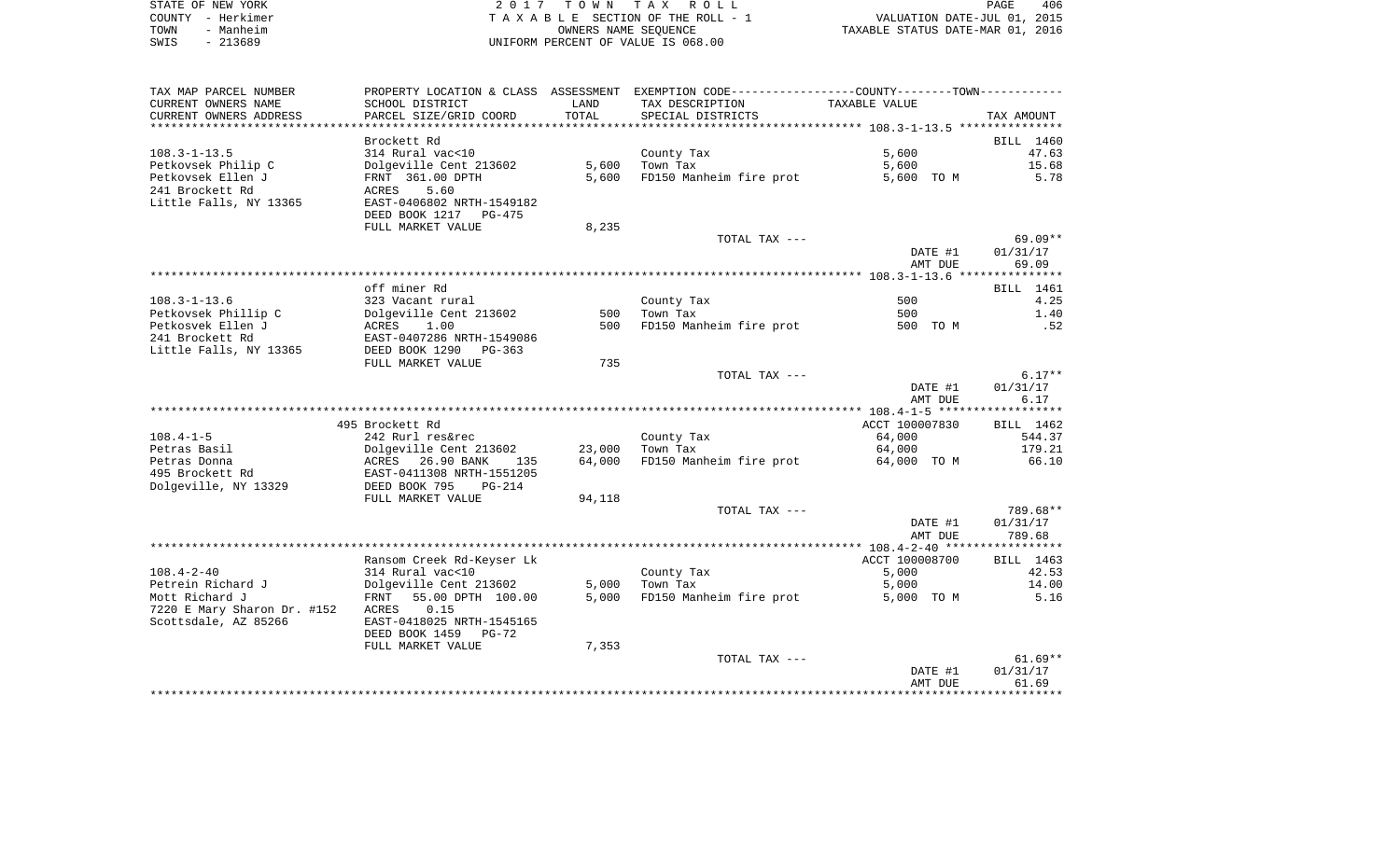|      | STATE OF NEW YORK | 2017 TOWN TAX ROLL                 | <b>PAGE</b>                      | 407 |
|------|-------------------|------------------------------------|----------------------------------|-----|
|      | COUNTY - Herkimer | TAXABLE SECTION OF THE ROLL - 1    | VALUATION DATE-JUL 01, 2015      |     |
| TOWN | - Manheim         | OWNERS NAME SEOUENCE               | TAXABLE STATUS DATE-MAR 01, 2016 |     |
| SWIS | - 213689          | UNIFORM PERCENT OF VALUE IS 068.00 |                                  |     |

| TAX MAP PARCEL NUMBER       |                               |         | PROPERTY LOCATION & CLASS ASSESSMENT EXEMPTION CODE---------------COUNTY-------TOWN---------- |                  |            |
|-----------------------------|-------------------------------|---------|-----------------------------------------------------------------------------------------------|------------------|------------|
| CURRENT OWNERS NAME         | SCHOOL DISTRICT               | LAND    | TAX DESCRIPTION                                                                               | TAXABLE VALUE    |            |
| CURRENT OWNERS ADDRESS      | PARCEL SIZE/GRID COORD        | TOTAL   | SPECIAL DISTRICTS                                                                             |                  | TAX AMOUNT |
|                             |                               |         |                                                                                               |                  |            |
|                             | 380 Ransom Creek Rd-Keyser Lk |         |                                                                                               | ACCT 100011970   | BILL 1464  |
| $108.4 - 2 - 41$            | 260 Seasonal res - WTRFNT     |         | County Tax                                                                                    | 55,000           | 467.82     |
| Petrein Richard J           | Dolgeville Cent 213602        | 6,850   | Town Tax                                                                                      | 55,000           | 154.01     |
| Mott Richard J              | FRNT 137.00 DPTH 141.00       | 55,000  | FD150 Manheim fire prot                                                                       | 55,000 TO M      | 56.81      |
|                             | 0.30<br>ACRES                 |         |                                                                                               |                  |            |
| 7220 E Mary Sharon Dr. #152 |                               |         |                                                                                               |                  |            |
| Scottsdale, AZ 85266        | EAST-0418116 NRTH-1545156     |         |                                                                                               |                  |            |
|                             | DEED BOOK 1459 PG-72          |         |                                                                                               |                  |            |
|                             | FULL MARKET VALUE             | 80,882  |                                                                                               |                  |            |
|                             |                               |         | TOTAL TAX ---                                                                                 |                  | 678.64**   |
|                             |                               |         |                                                                                               | DATE #1          | 01/31/17   |
|                             |                               |         |                                                                                               | AMT DUE          | 678.64     |
|                             |                               |         |                                                                                               |                  |            |
|                             | 326 Burrell Rd                |         |                                                                                               | ACCT 100004750   | BILL 1465  |
| $115.1 - 1 - 10.2$          | 210 1 Family Res              |         | AGRIC 10 Y 41700                                                                              | 20,000<br>20,000 |            |
| Petrie Charles G            | Little Falls Ce 210900        | 9,000   | County Tax                                                                                    | 96,000           | 816.55     |
| 326 Burrell Rd              | ACRES<br>3.00                 | 116,000 | Town Tax                                                                                      | 96,000           | 268.81     |
| Little Falls, NY 13365      | EAST-0400545 NRTH-1540493     |         | School Relevy                                                                                 |                  | 3,498.15   |
|                             | DEED BOOK 1331 PG-109         |         | FD150 Manheim fire prot 116,000 TO M                                                          |                  | 119.81     |
|                             | FULL MARKET VALUE             | 170,588 |                                                                                               |                  |            |
|                             |                               |         | TOTAL TAX ---                                                                                 |                  | 4,703.32** |
|                             |                               |         |                                                                                               | DATE #1          | 01/31/17   |
|                             |                               |         |                                                                                               | AMT DUE          | 4,703.32   |
|                             |                               |         |                                                                                               |                  |            |
|                             | 110 Ashe Rd                   |         |                                                                                               | ACCT 100009690   | BILL 1466  |
| $122.2 - 2 - 12$            | 210 1 Family Res              |         | VETCOM CTS 41130                                                                              | 10,200<br>10,200 |            |
|                             |                               |         |                                                                                               |                  |            |
| Phillips Grant              | Little Falls Ce 210900        |         | 6,400 County Tax                                                                              | 48,900           | 415.93     |
| Philips Charlotte           | W/garage                      | 59,100  | Town Tax                                                                                      | 48,900           | 136.93     |
| 110 Ashe Rd                 | ACRES<br>1.60                 |         | FD150 Manheim fire prot                                                                       | 59,100 TO M      | 61.04      |
| Little Falls, NY 13365      | EAST-0414031 NRTH-1527544     |         |                                                                                               |                  |            |
|                             | DEED BOOK 00464 PG-00257      |         |                                                                                               |                  |            |
|                             | FULL MARKET VALUE             | 86,912  |                                                                                               |                  |            |
|                             |                               |         | TOTAL TAX ---                                                                                 |                  | $613.90**$ |
|                             |                               |         |                                                                                               | DATE #1          | 01/31/17   |
|                             |                               |         |                                                                                               | AMT DUE          | 613.90     |
|                             |                               |         |                                                                                               |                  |            |
|                             | 490 Gene Hoertz Rd-Keyser Lk  |         |                                                                                               | ACCT 100011610   | BILL 1467  |
| $108.4 - 2 - 76$            | 260 Seasonal res - WTRFNT     |         |                                                                                               | 33,700           | 286.64     |
| Pierce Robert               | Dolgeville Cent 213602 2,000  |         | County Tax<br>Time Tay                                                                        | 33,700           | 94.36      |
| Pierce Evelyn               | 40.00 DPTH 100.00<br>FRNT     |         | 33,700 FD150 Manheim fire prot                                                                | 33,700 TO M      | 34.81      |
| 11 Cavalli St               | ACRES<br>0.09                 |         |                                                                                               |                  |            |
| Dolgeville, NY 13329        | EAST-0418296 NRTH-1543571     |         |                                                                                               |                  |            |
|                             | DEED BOOK 1245 PG-15          |         |                                                                                               |                  |            |
|                             |                               | 49,559  |                                                                                               |                  |            |
|                             | FULL MARKET VALUE             |         | TOTAL TAX ---                                                                                 |                  | $415.81**$ |
|                             |                               |         |                                                                                               |                  |            |
|                             |                               |         |                                                                                               | DATE #1          | 01/31/17   |
|                             |                               |         |                                                                                               | AMT DUE          | 415.81     |
|                             |                               |         |                                                                                               |                  |            |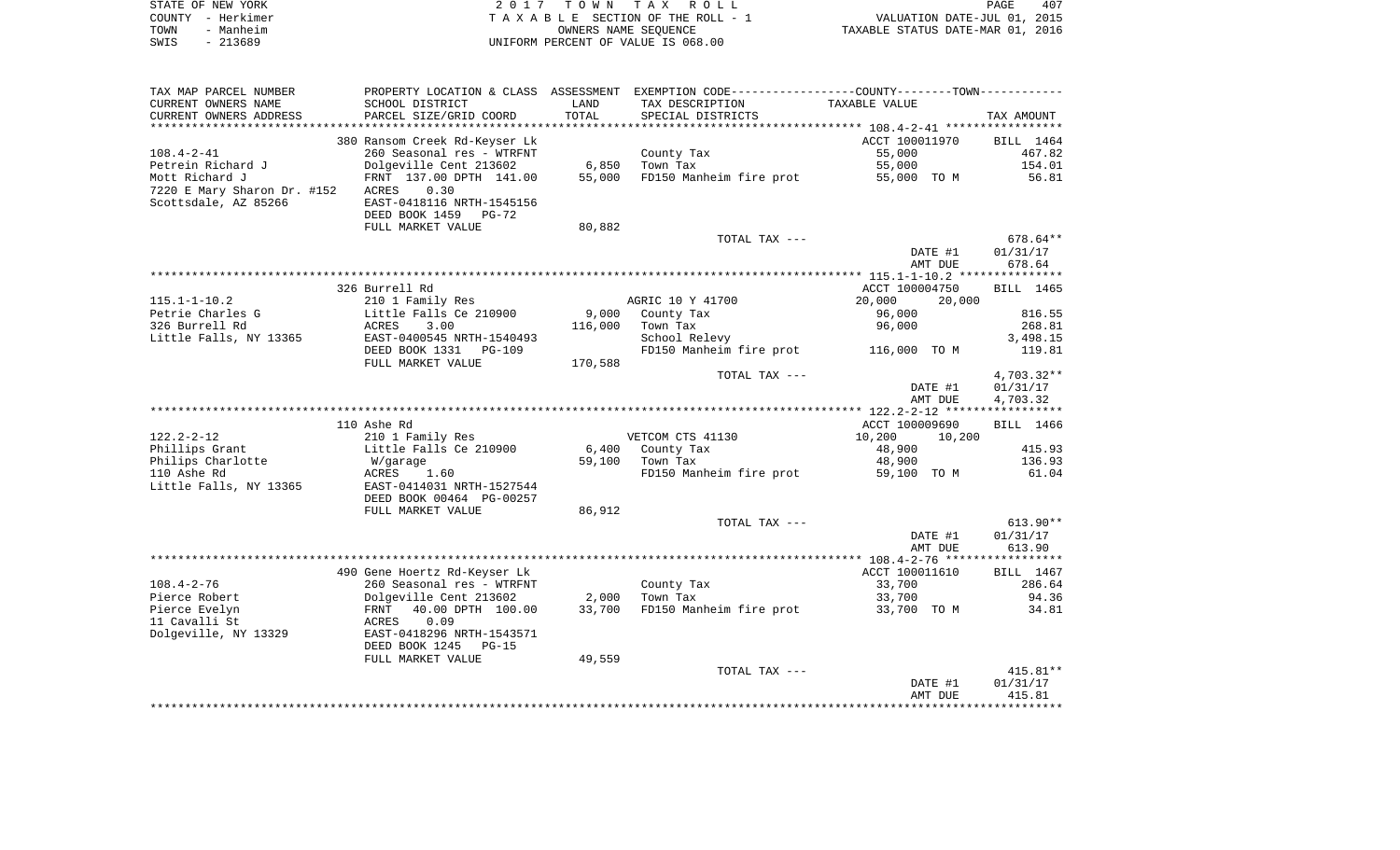|      | STATE OF NEW YORK | 2017 TOWN TAX ROLL                 | PAGE                             | 408 |
|------|-------------------|------------------------------------|----------------------------------|-----|
|      | COUNTY - Herkimer | TAXABLE SECTION OF THE ROLL - 1    | VALUATION DATE-JUL 01, 2015      |     |
| TOWN | - Manheim         | OWNERS NAME SEOUENCE               | TAXABLE STATUS DATE-MAR 01, 2016 |     |
| SWIS | - 213689          | UNIFORM PERCENT OF VALUE IS 068.00 |                                  |     |

| TAX MAP PARCEL NUMBER  | PROPERTY LOCATION & CLASS     | ASSESSMENT | EXEMPTION CODE-----------------COUNTY--------TOWN----------- |                |              |
|------------------------|-------------------------------|------------|--------------------------------------------------------------|----------------|--------------|
| CURRENT OWNERS NAME    | SCHOOL DISTRICT               | LAND       | TAX DESCRIPTION                                              | TAXABLE VALUE  |              |
| CURRENT OWNERS ADDRESS | PARCEL SIZE/GRID COORD        | TOTAL      | SPECIAL DISTRICTS                                            |                | TAX AMOUNT   |
|                        |                               |            |                                                              |                |              |
|                        | 492 Gene Hoertz Rd-Keyser Lk  |            |                                                              | ACCT 100011650 | BILL 1468    |
| $108.4 - 2 - 77$       | 260 Seasonal res - WTRFNT     |            | County Tax                                                   | 28,800         | 244.97       |
| Pierce Robert K        | Dolgeville Cent 213602        | 2,000      | Town Tax                                                     | 28,800         | 80.64        |
| Pierce Evelyn          | 40.00 DPTH 100.00<br>FRNT     | 28,800     | FD150 Manheim fire prot                                      | 28,800 TO M    | 29.75        |
| 11 Cavalli St          | 0.09<br>ACRES                 |            |                                                              |                |              |
| Dolgeville, NY 13329   | EAST-0419891 NRTH-1544643     |            |                                                              |                |              |
|                        | DEED BOOK 894<br>PG-266       |            |                                                              |                |              |
|                        | FULL MARKET VALUE             | 42,353     |                                                              |                |              |
|                        |                               |            | TOTAL TAX ---                                                |                | 355.36**     |
|                        |                               |            |                                                              | DATE #1        | 01/31/17     |
|                        |                               |            |                                                              | AMT DUE        | 355.36       |
|                        |                               |            |                                                              |                |              |
|                        | 5795 St Rte 167               |            |                                                              | ACCT 100013890 | BILL 1469    |
| $115.2 - 1 - 2.1$      | 241 Rural res&ag              |            | County Tax                                                   | 116,400        | 990.07       |
| Pirone Donald L Jr.    | Little Falls Ce 210900        | 30,100     | Town Tax                                                     | 116,400        | 325.93       |
| Pirone Renee M         | ACRES<br>39.00                | 116,400    | FD150 Manheim fire prot                                      | 116,400 TO M   | 120.23       |
| 5795 St Rte 167        | EAST-0412971 NRTH-1541920     |            |                                                              |                |              |
| Little Falls, NY 13365 | DEED BOOK 1543<br>$PG-520$    |            |                                                              |                |              |
|                        | FULL MARKET VALUE             | 171,176    |                                                              |                |              |
|                        |                               |            | TOTAL TAX ---                                                |                | $1,436.23**$ |
|                        |                               |            |                                                              | DATE #1        | 01/31/17     |
|                        |                               |            |                                                              | AMT DUE        | 1,436.23     |
|                        |                               |            |                                                              |                |              |
|                        | 376 Ransom Creek Rd-Keyser Lk |            |                                                              | ACCT 100005670 | BILL 1470    |
| $108.4 - 2 - 39$       | 260 Seasonal res - WTRFNT     |            | County Tax                                                   | 25,000         | 212.64       |
| Pohleven Mark          | Dolgeville Cent 213602        | 1,500      | Town Tax                                                     | 25,000         | 70.00        |
| Pohleven Joanne        | FRNT 174.86 DPTH 100.00       | 25,000     | FD150 Manheim fire prot                                      | 25,000 TO M    | 25.82        |
| 156 Inghams Mills Rd   | 0.44<br>ACRES                 |            |                                                              |                |              |
| Little Falls, NY 13365 | EAST-0417913 NRTH-1545205     |            |                                                              |                |              |
|                        | DEED BOOK 863<br>$PG-537$     |            |                                                              |                |              |
|                        | FULL MARKET VALUE             | 36,765     |                                                              |                |              |
|                        |                               |            | TOTAL TAX ---                                                |                | $308.46**$   |
|                        |                               |            |                                                              | DATE #1        | 01/31/17     |
|                        |                               |            |                                                              | AMT DUE        | 308.46       |
|                        |                               |            |                                                              |                |              |
|                        | 120 Granny Hill Rd            |            |                                                              | ACCT 100014040 | BILL 1471    |
| $108.4 - 2 - 62$       | 260 Seasonal res - WTRFNT     |            | County Tax                                                   | 23,400         | 199.03       |
| Pohleven Mark          | Dolgeville Cent 213602        | 2,500      | Town Tax                                                     | 23,400         | 65.52        |
| Pohleven Joanne        | 50.00 DPTH 100.00<br>FRNT     | 23,400     | School Relevy                                                |                | 516.17       |
| 156 Inghams Mills Rd   | 0.11<br>ACRES                 |            | FD150 Manheim fire prot                                      | 23,400 TO M    | 24.17        |
| Little Falls, NY 13365 | EAST-0418613 NRTH-1544904     |            |                                                              |                |              |
|                        | DEED BOOK 841<br>$PG-335$     |            |                                                              |                |              |
|                        | FULL MARKET VALUE             | 34,412     |                                                              |                |              |
|                        |                               |            | TOTAL TAX ---                                                |                | 804.89**     |
|                        |                               |            |                                                              | DATE #1        | 01/31/17     |
|                        |                               |            |                                                              | AMT DUE        | 804.89       |
|                        |                               |            |                                                              |                |              |
|                        |                               |            |                                                              |                |              |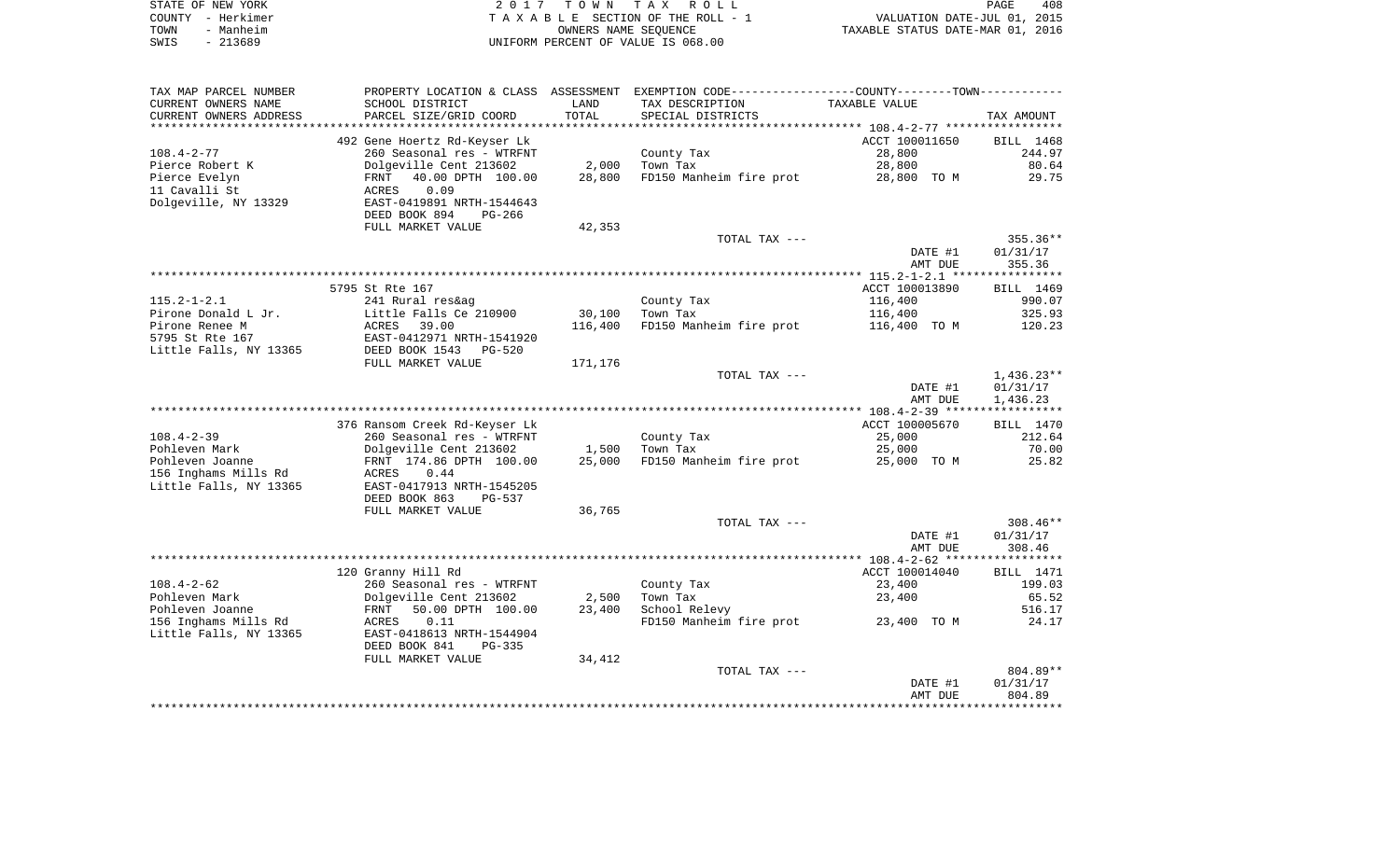| STATE OF NEW YORK | 2017 TOWN TAX ROLL                 | 409<br>PAGE                      |
|-------------------|------------------------------------|----------------------------------|
| COUNTY - Herkimer | TAXABLE SECTION OF THE ROLL - 1    | VALUATION DATE-JUL 01, 2015      |
| TOWN<br>- Manheim | OWNERS NAME SEOUENCE               | TAXABLE STATUS DATE-MAR 01, 2016 |
| SWIS<br>- 213689  | UNIFORM PERCENT OF VALUE IS 068.00 |                                  |

| TAX MAP PARCEL NUMBER                  |                                            |                 | PROPERTY LOCATION & CLASS ASSESSMENT EXEMPTION CODE---------------COUNTY--------TOWN---------- |                |                      |
|----------------------------------------|--------------------------------------------|-----------------|------------------------------------------------------------------------------------------------|----------------|----------------------|
| CURRENT OWNERS NAME                    | SCHOOL DISTRICT                            | LAND            | TAX DESCRIPTION                                                                                | TAXABLE VALUE  |                      |
| CURRENT OWNERS ADDRESS                 | PARCEL SIZE/GRID COORD                     | TOTAL           | SPECIAL DISTRICTS                                                                              |                | TAX AMOUNT           |
|                                        |                                            |                 |                                                                                                |                |                      |
|                                        | 369 Ransom Creek Rd-Keyser Lk              |                 |                                                                                                | ACCT 100009210 | BILL 1472            |
| $108.4 - 2 - 33$                       | 311 Res vac land                           |                 | County Tax                                                                                     | 1,500          | 12.76                |
| Pohleven Mark A                        | Dolgeville Cent 213602                     | 1,500           | Town Tax                                                                                       | 1,500          | 4.20                 |
| 156 Inghams Mills Rd                   | 50.00 DPTH 100.00<br>FRNT                  | 1,500           | FD150 Manheim fire prot                                                                        | 1,500 TO M     | 1.55                 |
| Little Falls, NY 13365                 | 0.11<br>ACRES                              |                 |                                                                                                |                |                      |
|                                        | EAST-0417861 NRTH-1545684                  |                 |                                                                                                |                |                      |
|                                        | DEED BOOK 677<br>PG-287                    |                 |                                                                                                |                |                      |
|                                        | FULL MARKET VALUE                          | 2,206           |                                                                                                |                |                      |
|                                        |                                            |                 | TOTAL TAX ---                                                                                  |                | $18.51**$            |
|                                        |                                            |                 |                                                                                                | DATE #1        | 01/31/17             |
|                                        |                                            |                 |                                                                                                | AMT DUE        | 18.51                |
|                                        |                                            |                 |                                                                                                |                |                      |
|                                        | 156 Inghams Mills Rd                       |                 |                                                                                                | ACCT 100009840 | BILL 1473            |
| $115.4 - 1 - 42$                       | 210 1 Family Res                           |                 | County Tax                                                                                     | 47,000         | 399.77               |
| Pohleven Mark A                        | Little Falls Ce 210900                     | 4,000<br>47,000 | Town Tax<br>FD150 Manheim fire prot                                                            | 47,000         | 131.61<br>48.55      |
| Pohleven Joanne<br>156 Inghams Mill Rd | 1.00<br>ACRES<br>EAST-0416725 NRTH-1535755 |                 |                                                                                                | 47,000 TO M    |                      |
| Little Falls, NY 13365                 | DEED BOOK 789<br>PG-168                    |                 |                                                                                                |                |                      |
|                                        | FULL MARKET VALUE                          | 69,118          |                                                                                                |                |                      |
|                                        |                                            |                 | TOTAL TAX ---                                                                                  |                | 579.93**             |
|                                        |                                            |                 |                                                                                                | DATE #1        | 01/31/17             |
|                                        |                                            |                 |                                                                                                | AMT DUE        | 579.93               |
|                                        |                                            |                 |                                                                                                |                |                      |
|                                        | 1388 Snells Bush Rd                        |                 |                                                                                                | ACCT 100005040 | BILL 1474            |
| $115.2 - 1 - 28.2$                     | 323 Vacant rural                           |                 | County Tax                                                                                     | 200            | 1.70                 |
| Pohleven Michael                       | Dolgeville Cent 213602                     | 200             | Town Tax                                                                                       | 200            | 0.56                 |
| 46 Sarah Cir                           | ACRES<br>0.06                              | 200             | FD150 Manheim fire prot                                                                        | 200 TO M       | .21                  |
| Spencerport, NY 14559                  | EAST-0418990 NRTH-1543492                  |                 |                                                                                                |                |                      |
|                                        | DEED BOOK 1274 PG-731                      |                 |                                                                                                |                |                      |
|                                        | FULL MARKET VALUE                          | 294             |                                                                                                |                |                      |
|                                        |                                            |                 | TOTAL TAX ---                                                                                  |                | $2.47**$             |
|                                        |                                            |                 |                                                                                                | DATE #1        | 01/31/17             |
|                                        |                                            |                 |                                                                                                | AMT DUE        | 2.47                 |
|                                        |                                            |                 |                                                                                                |                |                      |
|                                        | 276 Willie Ln Keyser Lk                    |                 |                                                                                                | ACCT 100001770 | BILL 1475            |
| $115.2 - 1 - 44$                       | 260 Seasonal res - WTRFNT                  |                 | County Tax                                                                                     | 43,000         | 365.75               |
| Pohleven Michael                       | Dolgeville Cent 213602                     | 5,000           | Town Tax                                                                                       | 43,000         | 120.41               |
| 46 Sarah Circle                        | FRNT 100.00 DPTH 130.00                    | 43,000          | FD150 Manheim fire prot                                                                        | 43,000 TO M    | 44.41                |
| Spencerport, NY 14559                  | 0.30<br>ACRES                              |                 |                                                                                                |                |                      |
|                                        | EAST-0419009 NRTH-1543609                  |                 |                                                                                                |                |                      |
|                                        | DEED BOOK 1132<br>PG-387                   |                 |                                                                                                |                |                      |
|                                        | FULL MARKET VALUE                          | 63,235          |                                                                                                |                |                      |
|                                        |                                            |                 | TOTAL TAX ---                                                                                  | DATE #1        | 530.57**<br>01/31/17 |
|                                        |                                            |                 |                                                                                                | AMT DUE        | 530.57               |
|                                        |                                            |                 |                                                                                                |                |                      |
|                                        |                                            |                 |                                                                                                |                |                      |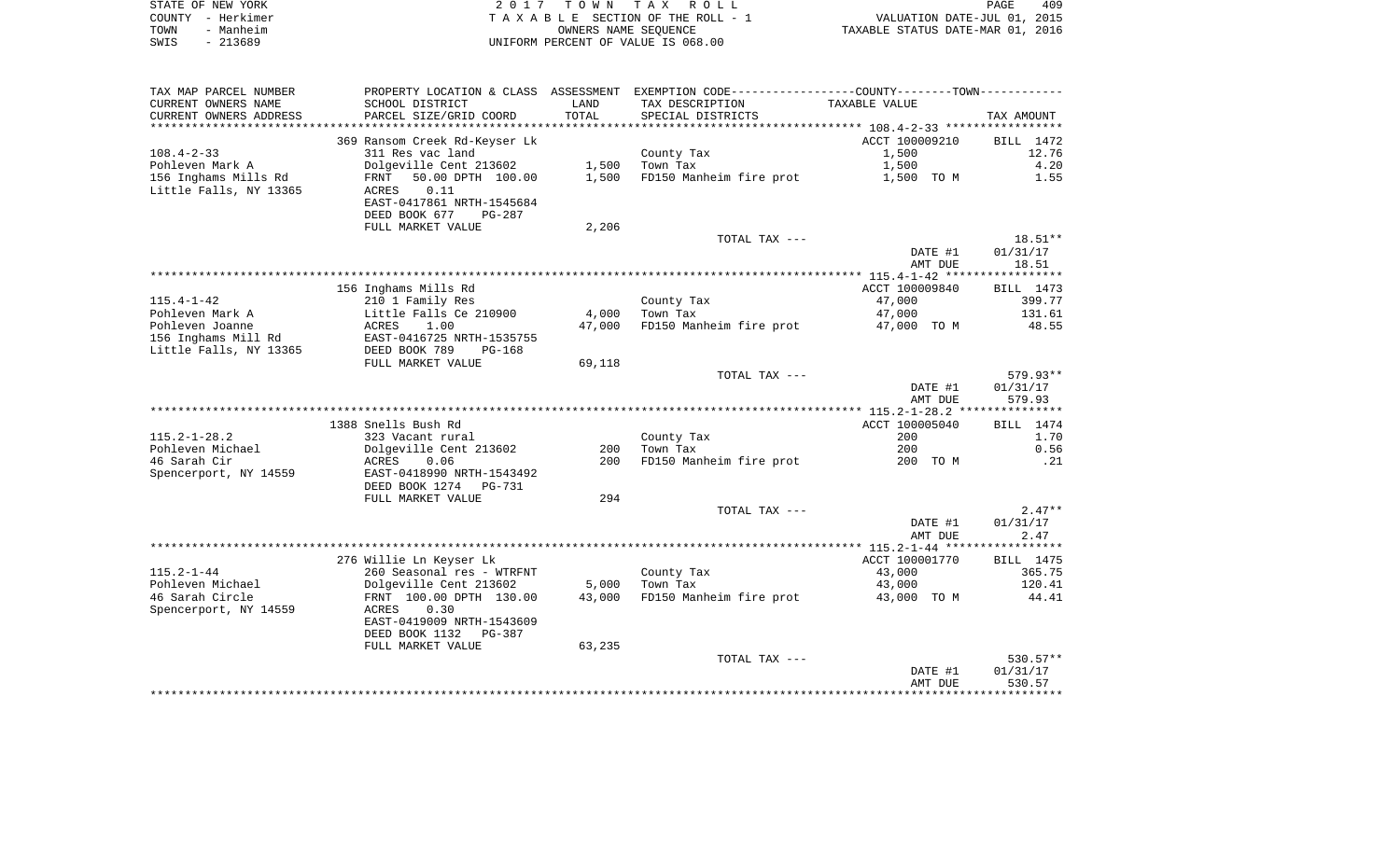|      | STATE OF NEW YORK | 2017 TOWN TAX ROLL                 | PAGE                             | 410 |
|------|-------------------|------------------------------------|----------------------------------|-----|
|      | COUNTY - Herkimer | TAXABLE SECTION OF THE ROLL - 1    | VALUATION DATE-JUL 01, 2015      |     |
| TOWN | - Manheim         | OWNERS NAME SEOUENCE               | TAXABLE STATUS DATE-MAR 01, 2016 |     |
| SWIS | - 213689          | UNIFORM PERCENT OF VALUE IS 068.00 |                                  |     |

| TAX MAP PARCEL NUMBER            |                                                                                    |         | PROPERTY LOCATION & CLASS ASSESSMENT EXEMPTION CODE---------------COUNTY-------TOWN--------- |                  |              |
|----------------------------------|------------------------------------------------------------------------------------|---------|----------------------------------------------------------------------------------------------|------------------|--------------|
| CURRENT OWNERS NAME              | SCHOOL DISTRICT                                                                    | LAND    | TAX DESCRIPTION                                                                              | TAXABLE VALUE    |              |
| CURRENT OWNERS ADDRESS           | PARCEL SIZE/GRID COORD                                                             | TOTAL   | SPECIAL DISTRICTS                                                                            |                  | TAX AMOUNT   |
|                                  |                                                                                    |         |                                                                                              |                  |              |
|                                  | 7825 St Rte 5                                                                      |         |                                                                                              | ACCT 100014700   | BILL 1476    |
| $115.4 - 2 - 10$                 | 210 1 Family Res                                                                   |         | County Tax                                                                                   | 42,000           | 357.24       |
| Polenski John L                  | Little Falls Ce 210900                                                             | 8,500   | Town Tax                                                                                     | 42,000           | 117.61       |
| The Contract of<br>7825 St Rte 5 | FRNT 395.00 DPTH 139.00                                                            | 42,000  | FD150 Manheim fire prot 42,000 TO M                                                          |                  | 43.38        |
| Little Falls, NY 13365           | 1.40                                                                               |         |                                                                                              |                  |              |
|                                  | ACRES                                                                              |         |                                                                                              |                  |              |
|                                  | EAST-0412603 NRTH-1529243                                                          |         |                                                                                              |                  |              |
|                                  | DEED BOOK 1533 PG-985                                                              |         |                                                                                              |                  |              |
|                                  | FULL MARKET VALUE                                                                  | 61,765  |                                                                                              |                  |              |
|                                  |                                                                                    |         | TOTAL TAX ---                                                                                |                  | $518.23**$   |
|                                  |                                                                                    |         |                                                                                              | DATE #1          | 01/31/17     |
|                                  |                                                                                    |         |                                                                                              | AMT DUE          | 518.23       |
|                                  |                                                                                    |         |                                                                                              |                  |              |
|                                  | 5563 St Rte 167                                                                    |         |                                                                                              | ACCT 100006210   | BILL 1477    |
| $115.2 - 2 - 35$                 | 210 1 Family Res                                                                   |         | VETCOM CTS 41130                                                                             | 10,200<br>10,200 |              |
| Polnak Chad S                    | Little Falls Ce 210900                                                             |         | 4,000 County Tax                                                                             | 51,800           | 440.60       |
| Polnak Jennifer                  | 210 W/qar                                                                          | 62,000  | Town Tax                                                                                     | 51,800           | 145.05       |
| 5563 St Rte 167                  | FRNT 150.00 DPTH 290.40                                                            |         | FD150 Manheim fire prot 62,000 TO M                                                          |                  | 64.04        |
| Little Falls, NY 13365           | $1.00$ BANK<br>ACRES<br>135                                                        |         |                                                                                              |                  |              |
|                                  | EAST-0413793 NRTH-1537123                                                          |         |                                                                                              |                  |              |
|                                  | DEED BOOK 825<br>PG-637                                                            |         |                                                                                              |                  |              |
|                                  |                                                                                    |         |                                                                                              |                  |              |
|                                  | FULL MARKET VALUE                                                                  | 91,176  |                                                                                              |                  |              |
|                                  |                                                                                    |         | TOTAL TAX ---                                                                                |                  | $649.69**$   |
|                                  |                                                                                    |         |                                                                                              | DATE #1          | 01/31/17     |
|                                  |                                                                                    |         |                                                                                              | AMT DUE          | 649.69       |
|                                  |                                                                                    |         |                                                                                              |                  |              |
|                                  | 375 Snells Bush Rd                                                                 |         |                                                                                              | ACCT 100001260   | BILL 1478    |
| $123.1 - 1 - 13$                 | 210 1 Family Res                                                                   |         | County Tax                                                                                   | 85,900           | 730.65       |
| Polnak Joseph                    | O-E-StJ Cent<br>273803                                                             | 8,000   | Town Tax                                                                                     | 85,900           | 240.53       |
| Polnak Donna                     | W/barn                                                                             | 85,900  | FD150 Manheim fire prot 85,900 TO M                                                          |                  | 88.72        |
| 375 Snells Bush                  | ACRES<br>2.00                                                                      |         |                                                                                              |                  |              |
| Little Falls, NY 13365           | EAST-0423669 NRTH-1524053                                                          |         |                                                                                              |                  |              |
|                                  | DEED BOOK 00616 PG-00193                                                           |         |                                                                                              |                  |              |
|                                  | FULL MARKET VALUE                                                                  | 126,324 |                                                                                              |                  |              |
|                                  |                                                                                    |         | TOTAL TAX ---                                                                                |                  | $1,059.90**$ |
|                                  |                                                                                    |         |                                                                                              | DATE #1          | 01/31/17     |
|                                  |                                                                                    |         |                                                                                              | AMT DUE          | 1,059.90     |
|                                  |                                                                                    |         |                                                                                              |                  |              |
|                                  | 155 River Rd                                                                       |         |                                                                                              | ACCT 100004260   | BILL 1479    |
| $115.3 - 1 - 18$                 | 210 1 Family Res                                                                   |         | County Tax                                                                                   | 62,400           | 530.76       |
| Popiel Michael S                 |                                                                                    | 6,000   | Town Tax                                                                                     | 62,400           | 174.73       |
|                                  |                                                                                    |         |                                                                                              |                  |              |
| Popiel Laura                     | Little Falls Ce 210900<br>ACRES     1.50 BANK     135<br>EAST-0407258 NRTH-1531057 | 62,400  | School Relevy                                                                                |                  | 1,968.97     |
| 155 River Rd                     | DEED BOOK 882                                                                      |         | FD150 Manheim fire prot 62,400 TO M                                                          |                  | 64.45        |
| Little Falls, NY 13365           | $PG-33$                                                                            |         |                                                                                              |                  |              |
|                                  | FULL MARKET VALUE                                                                  | 91,765  |                                                                                              |                  |              |
|                                  |                                                                                    |         | TOTAL TAX ---                                                                                |                  | $2,738.91**$ |
|                                  |                                                                                    |         |                                                                                              | DATE #1          | 01/31/17     |
|                                  |                                                                                    |         |                                                                                              | AMT DUE          | 2,738.91     |
|                                  |                                                                                    |         |                                                                                              |                  |              |
|                                  |                                                                                    |         |                                                                                              |                  |              |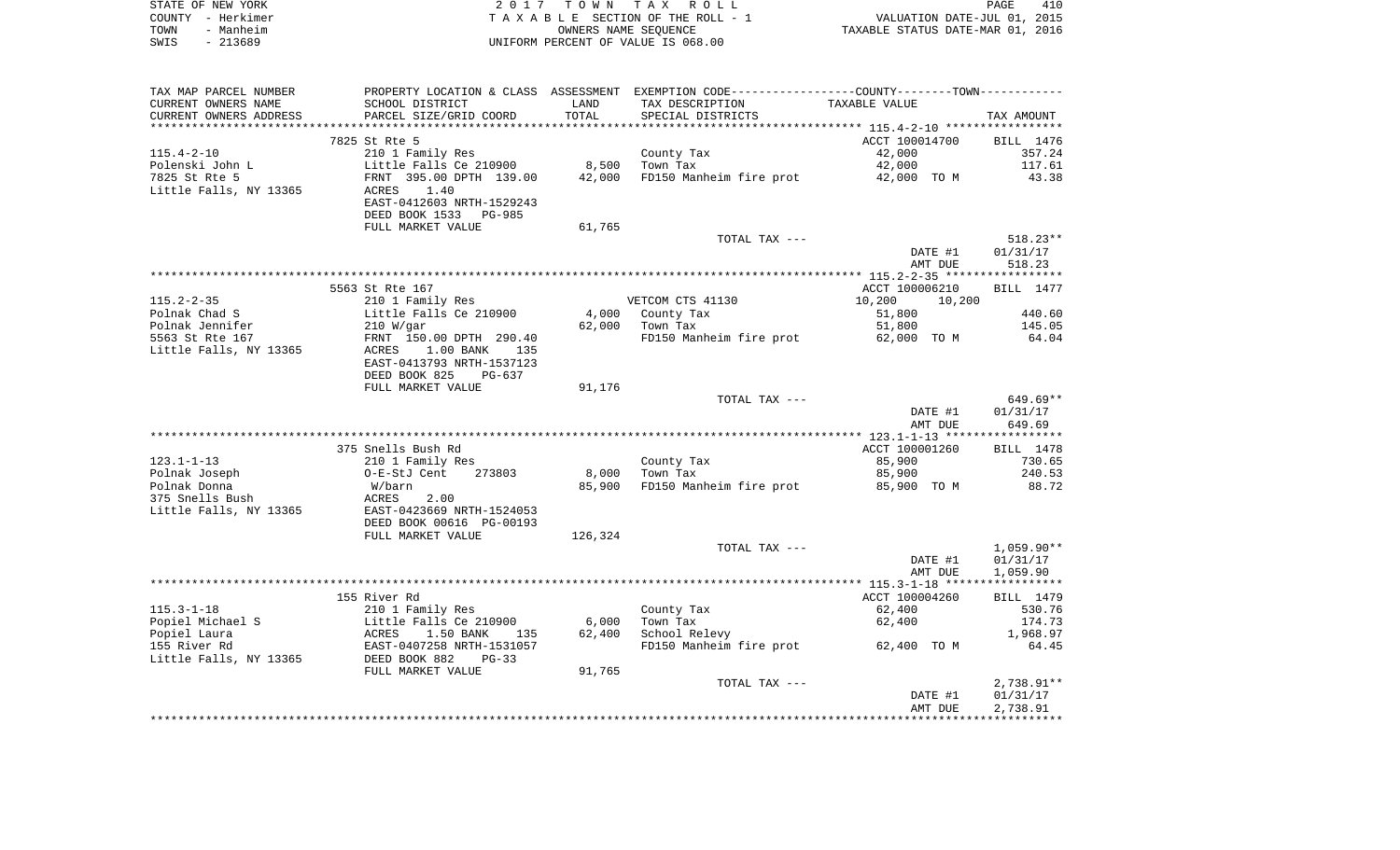|      | STATE OF NEW YORK | 2017 TOWN TAX ROLL                 | PAGE                             | 411 |
|------|-------------------|------------------------------------|----------------------------------|-----|
|      | COUNTY - Herkimer | TAXABLE SECTION OF THE ROLL - 1    | VALUATION DATE-JUL 01, 2015      |     |
| TOWN | - Manheim         | OWNERS NAME SEOUENCE               | TAXABLE STATUS DATE-MAR 01, 2016 |     |
| SWIS | - 213689          | UNIFORM PERCENT OF VALUE IS 068.00 |                                  |     |

| TAX MAP PARCEL NUMBER     |                                                  |         | PROPERTY LOCATION & CLASS ASSESSMENT EXEMPTION CODE---------------COUNTY-------TOWN---------- |                  |                  |
|---------------------------|--------------------------------------------------|---------|-----------------------------------------------------------------------------------------------|------------------|------------------|
| CURRENT OWNERS NAME       | SCHOOL DISTRICT                                  | LAND    | TAX DESCRIPTION                                                                               | TAXABLE VALUE    |                  |
| CURRENT OWNERS ADDRESS    | PARCEL SIZE/GRID COORD                           | TOTAL   | SPECIAL DISTRICTS                                                                             |                  | TAX AMOUNT       |
|                           |                                                  |         |                                                                                               |                  |                  |
|                           | Bronner Rd                                       |         |                                                                                               | ACCT 100006120   | BILL 1480        |
| $108.3 - 1 - 30.5$        | 322 Rural vac>10                                 |         | County Tax                                                                                    | 40,500           | 344.48           |
| Porosnicu Eduard          | Dolgeville Cent 213602                           | 40,500  | Town Tax                                                                                      | 40,500           | 113.40           |
| Rodriguez-Villafani Maria | FRNT 534.00 DPTH                                 | 40,500  | FD150 Manheim fire prot                                                                       | 40,500 TO M      | 41.83            |
| 1428 Bath Ave 3B          | ACRES<br>81.70                                   |         |                                                                                               |                  |                  |
| Brooklyn, NY 11228        | EAST-0408832 NRTH-1547349                        |         |                                                                                               |                  |                  |
|                           | DEED BOOK 1303 PG-295                            |         |                                                                                               |                  |                  |
|                           | FULL MARKET VALUE                                | 59,559  |                                                                                               |                  |                  |
|                           |                                                  |         | TOTAL TAX ---                                                                                 |                  | 499.71**         |
|                           |                                                  |         |                                                                                               | DATE #1          | 01/31/17         |
|                           |                                                  |         |                                                                                               | AMT DUE          | 499.71           |
|                           |                                                  |         |                                                                                               |                  |                  |
|                           | 735 Brockett Rd                                  |         |                                                                                               | ACCT 100002435   | <b>BILL</b> 1481 |
| $108.4 - 1 - 18$          | 210 1 Family Res                                 |         | VET COM CT 41131                                                                              | 10,200<br>10,200 |                  |
| Porter Barbara            | Dolgeville Cent 213602                           | 4,500   | County Tax                                                                                    | 58,800           | 500.14           |
| Post Linda                | 1.50<br>ACRES                                    | 69,000  | Town Tax                                                                                      | 58,800           | 164.65           |
| Attn: Porter C & M        | EAST-0415517 NRTH-1552442<br>DEED BOOK 767 PG-31 |         | FD150 Manheim fire prot                                                                       | 69,000 TO M      | 71.27            |
| 735 Brockett Rd           |                                                  |         |                                                                                               |                  |                  |
| Dolgeville, NY 13329      | FULL MARKET VALUE                                | 101,471 |                                                                                               |                  |                  |
|                           |                                                  |         | TOTAL TAX ---                                                                                 |                  | 736.06**         |
|                           |                                                  |         |                                                                                               | DATE #1          | 01/31/17         |
|                           |                                                  |         |                                                                                               | AMT DUE          | 736.06           |
|                           |                                                  |         |                                                                                               |                  |                  |
|                           | 156 Carlson Rd                                   |         |                                                                                               | ACCT 100003810   | BILL 1482        |
| $108.2 - 1 - 17.3$        | 210 1 Family Res                                 |         | County Tax                                                                                    | 70,000           | 595.40           |
| Potts Jason Sr.           | Dolgeville Cent 213602                           | 10,600  | Town Tax                                                                                      | 70,000           | 196.01           |
| 156 Carlson Rd            | 9.20<br>ACRES                                    | 70,000  | FD150 Manheim fire prot                                                                       | 70,000 TO M      | 72.30            |
| Dolgeville, NY 13329      | EAST-0414203 NRTH-1556154                        |         |                                                                                               |                  |                  |
|                           | DEED BOOK 1183<br>PG-958                         |         |                                                                                               |                  |                  |
|                           | FULL MARKET VALUE                                | 102,941 |                                                                                               |                  |                  |
|                           |                                                  |         | TOTAL TAX ---                                                                                 |                  | 863.71**         |
|                           |                                                  |         |                                                                                               | DATE #1          | 01/31/17         |
|                           |                                                  |         |                                                                                               | AMT DUE          | 863.71           |
|                           |                                                  |         |                                                                                               |                  |                  |
|                           | St Rte 170                                       |         |                                                                                               | ACCT 100006060   | BILL 1483        |
| $115.1 - 1 - 17$          | 314 Rural vac<10                                 |         | County Tax                                                                                    | 2,000            | 17.01            |
| PPC Living Trust          | Little Falls Ce 210900                           | 2,000   | Town Tax                                                                                      | 2,000            | 5.60             |
| EGC Living Trust          | ACRES<br>1.00                                    | 2,000   | FD150 Manheim fire prot                                                                       | 2,000 TO M       | 2.07             |
| 102 St Rte 170            | EAST-0397356 NRTH-1541452                        |         |                                                                                               |                  |                  |
| Little Falls, NY 13365    | DEED BOOK 1198<br>PG-949                         |         |                                                                                               |                  |                  |
|                           | FULL MARKET VALUE                                | 2,941   |                                                                                               |                  |                  |
|                           |                                                  |         | TOTAL TAX ---                                                                                 |                  | $24.68**$        |
|                           |                                                  |         |                                                                                               | DATE #1          | 01/31/17         |
|                           |                                                  |         |                                                                                               | AMT DUE          | 24.68            |
|                           |                                                  |         |                                                                                               |                  |                  |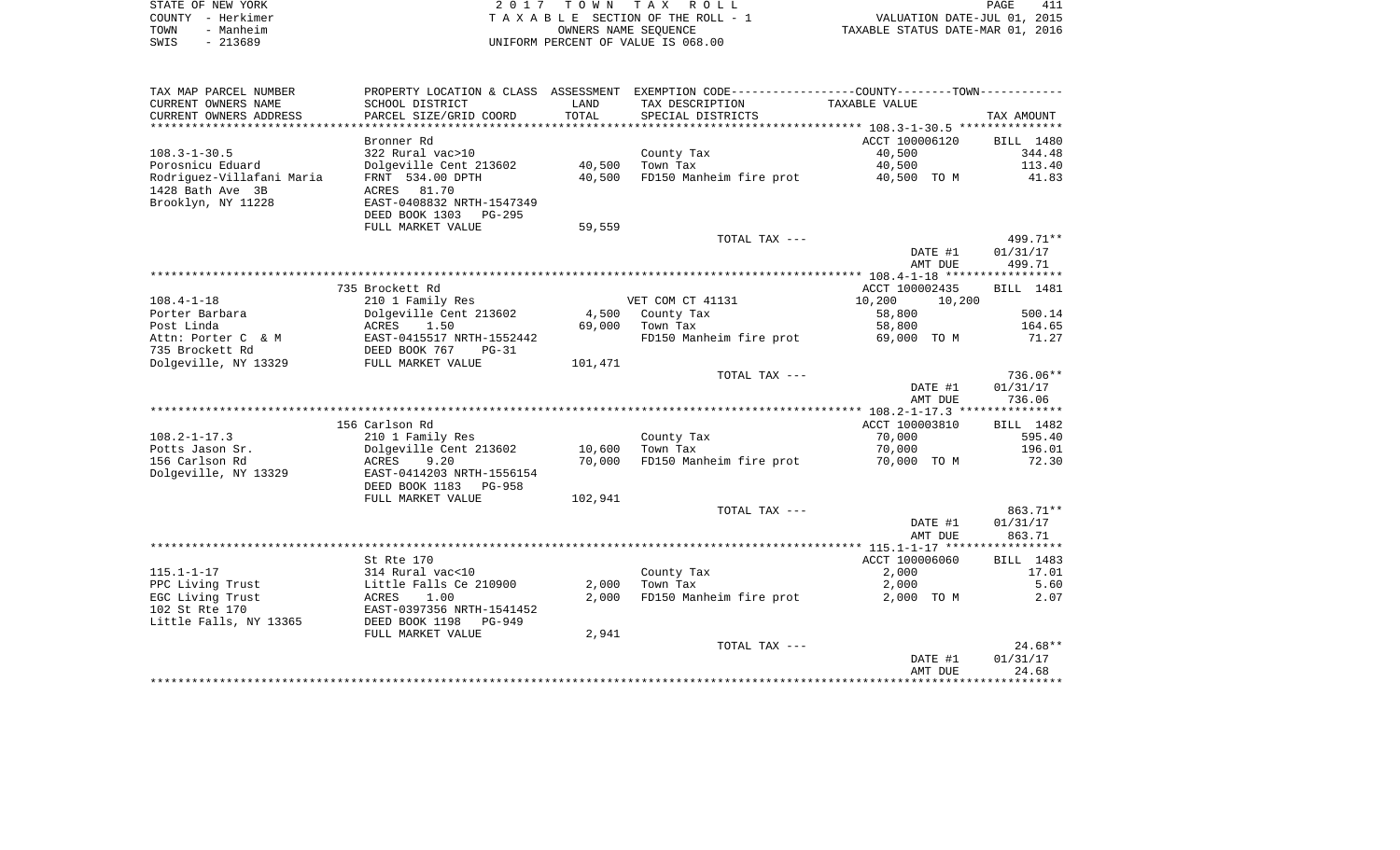| STATE OF NEW YORK | 2017 TOWN TAX ROLL                 | 412<br>PAGE                      |
|-------------------|------------------------------------|----------------------------------|
| COUNTY - Herkimer | TAXABLE SECTION OF THE ROLL - 1    | VALUATION DATE-JUL 01, 2015      |
| TOWN<br>- Manheim | OWNERS NAME SEOUENCE               | TAXABLE STATUS DATE-MAR 01, 2016 |
| SWIS<br>- 213689  | UNIFORM PERCENT OF VALUE IS 068.00 |                                  |

| TAX MAP PARCEL NUMBER  |                               |         | PROPERTY LOCATION & CLASS ASSESSMENT EXEMPTION CODE----------------COUNTY--------TOWN---------- |                |                  |
|------------------------|-------------------------------|---------|-------------------------------------------------------------------------------------------------|----------------|------------------|
| CURRENT OWNERS NAME    | SCHOOL DISTRICT               | LAND    | TAX DESCRIPTION                                                                                 | TAXABLE VALUE  |                  |
| CURRENT OWNERS ADDRESS | PARCEL SIZE/GRID COORD        | TOTAL   | SPECIAL DISTRICTS                                                                               |                | TAX AMOUNT       |
|                        |                               |         |                                                                                                 |                |                  |
|                        | 102 St Rte 170                |         |                                                                                                 | ACCT 100009720 | BILL 1484        |
| $115.1 - 1 - 18$       | 210 1 Family Res              |         | County Tax                                                                                      | 82,000         | 697.47           |
| PPC Living Trust       | Little Falls Ce 210900        | 2,300   | Town Tax                                                                                        | 82,000         | 229.61           |
| EGC Living Trust       | FRNT<br>75.00 DPTH 330.00     | 82,000  | FD150 Manheim fire prot                                                                         | 82,000 TO M    | 84.70            |
| 102 St Rte 170         | ACRES<br>0.57                 |         |                                                                                                 |                |                  |
| Little Falls, NY 13365 | EAST-0397233 NRTH-1541403     |         |                                                                                                 |                |                  |
|                        | DEED BOOK 919<br>$PG-315$     |         |                                                                                                 |                |                  |
|                        | FULL MARKET VALUE             | 120,588 |                                                                                                 |                |                  |
|                        |                               |         | TOTAL TAX ---                                                                                   |                | $1,011.78**$     |
|                        |                               |         |                                                                                                 | DATE #1        | 01/31/17         |
|                        |                               |         |                                                                                                 | AMT DUE        | 1,011.78         |
|                        |                               |         |                                                                                                 |                |                  |
|                        | 299 Carlson Rd                |         |                                                                                                 | ACCT 100010380 | <b>BILL</b> 1485 |
| $108.2 - 1 - 3.1$      | 242 Rurl res&rec              |         | County Tax                                                                                      | 111,500        | 948.39           |
| Prestigiacomo Barry    | Dolgeville Cent 213602        | 24,000  | Town Tax                                                                                        | 111,500        | 312.21           |
| Prestigiacomo Debra    | FRNT 1173.00 DPTH             | 111,500 | FD150 Manheim fire prot                                                                         | 111,500 TO M   | 115.17           |
| 299 Carlson Rd         | ACRES 29.60                   |         |                                                                                                 |                |                  |
| Dolgeville, NY 13329   | EAST-0413142 NRTH-1559282     |         |                                                                                                 |                |                  |
|                        | DEED BOOK 1096 PG-384         |         |                                                                                                 |                |                  |
|                        | FULL MARKET VALUE             | 163,971 |                                                                                                 |                |                  |
|                        |                               |         | TOTAL TAX ---                                                                                   |                | 1,375.77**       |
|                        |                               |         |                                                                                                 | DATE #1        | 01/31/17         |
|                        |                               |         |                                                                                                 | AMT DUE        | 1,375.77         |
|                        |                               |         |                                                                                                 |                |                  |
|                        | 182 River Rd                  |         |                                                                                                 | ACCT 100005580 | BILL 1486        |
| $115.3 - 1 - 19$       | 210 1 Family Res              |         | County Tax                                                                                      | 104,500        | 888.85           |
| Prinzhorn David S      | Little Falls Ce 210900        | 8,100   | Town Tax                                                                                        | 104,500        | 292.61           |
| Prinzhorn Robin C      | 1.53<br>ACRES                 | 104,500 | FD150 Manheim fire prot                                                                         | 104,500 TO M   | 107.94           |
| 182 River Rd           | EAST-0406739 NRTH-1531543     |         |                                                                                                 |                |                  |
| Little Falls, NY 13365 | DEED BOOK 1266 PG-450         |         |                                                                                                 |                |                  |
|                        | FULL MARKET VALUE             | 153,676 |                                                                                                 |                |                  |
|                        |                               |         | TOTAL TAX ---                                                                                   |                | 1,289.40**       |
|                        |                               |         |                                                                                                 | DATE #1        | 01/31/17         |
|                        |                               |         |                                                                                                 | AMT DUE        | 1,289.40         |
|                        |                               |         |                                                                                                 |                |                  |
|                        | 113 Private Rd Wl-1-Keyser Lk |         |                                                                                                 | ACCT 100011490 | BILL 1487        |
| $115.2 - 1 - 50$       | 260 Seasonal res - WTRFNT     |         | County Tax                                                                                      | 24,800         | 210.94           |
| Pross Robert D         | Dolgeville Cent 213602        | 3,750   | Town Tax                                                                                        | 24,800         | 69.44            |
| Sanders Rhonda S       | FRNT<br>75.00 DPTH 175.00     | 24,800  | FD150 Manheim fire prot                                                                         | 24,800 TO M    | 25.62            |
| 687 Summit Hill Rd     | ACRES<br>0.20                 |         |                                                                                                 |                |                  |
| Jordanville, NY 13361  | EAST-0418976 NRTH-1543086     |         |                                                                                                 |                |                  |
|                        | DEED BOOK 1396 PG-737         |         |                                                                                                 |                |                  |
|                        |                               |         |                                                                                                 |                |                  |
|                        | FULL MARKET VALUE             | 36,471  | TOTAL TAX ---                                                                                   |                | $306.00**$       |
|                        |                               |         |                                                                                                 | DATE #1        | 01/31/17         |
|                        |                               |         |                                                                                                 | AMT DUE        | 306.00           |
|                        |                               |         |                                                                                                 |                |                  |
|                        |                               |         |                                                                                                 |                |                  |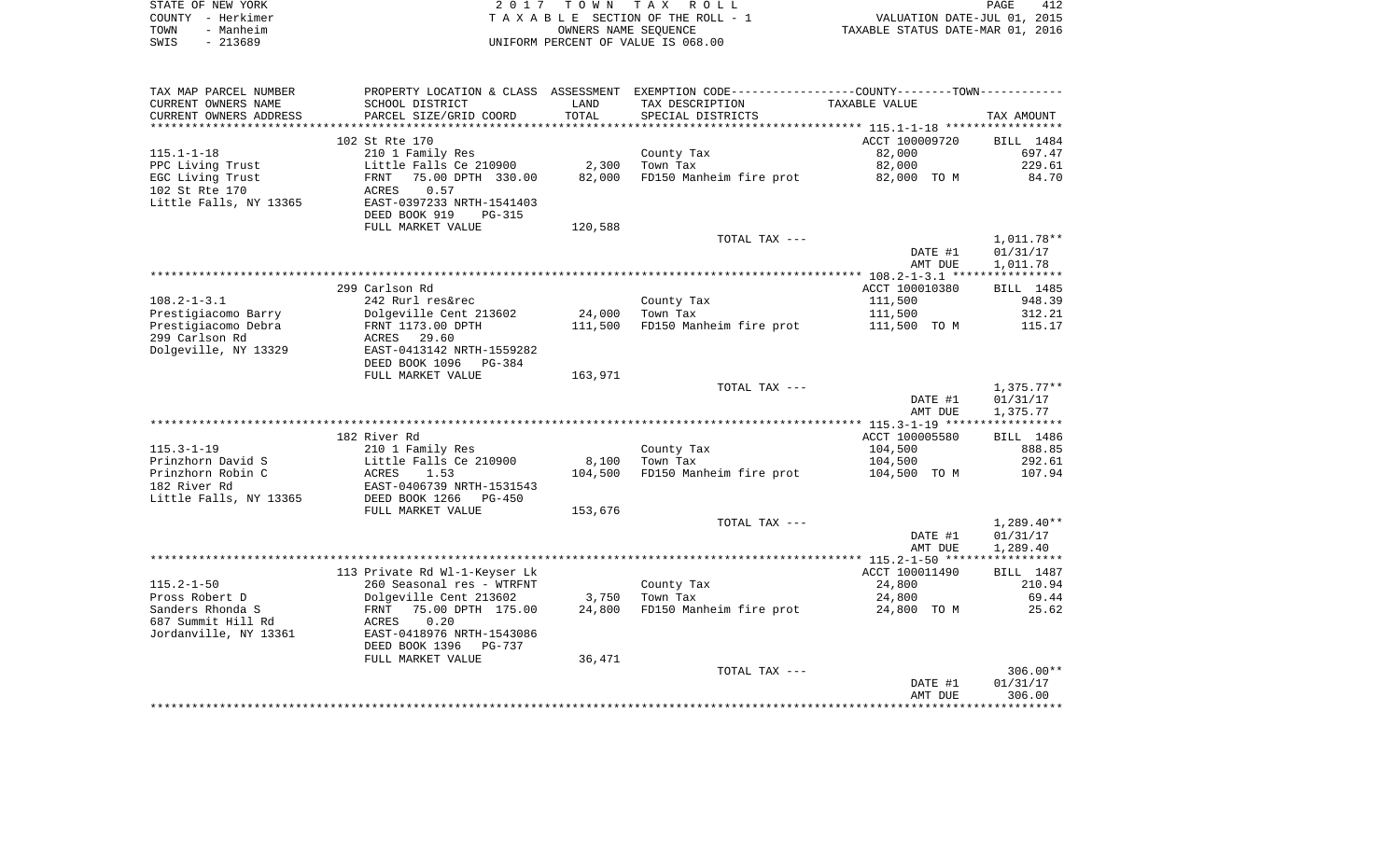| STATE OF NEW YORK | 2017 TOWN TAX ROLL                 | 413<br>PAGE                      |
|-------------------|------------------------------------|----------------------------------|
| COUNTY - Herkimer | TAXABLE SECTION OF THE ROLL - 1    | VALUATION DATE-JUL 01, 2015      |
| TOWN<br>- Manheim | OWNERS NAME SEOUENCE               | TAXABLE STATUS DATE-MAR 01, 2016 |
| $-213689$<br>SWIS | UNIFORM PERCENT OF VALUE IS 068.00 |                                  |

| TAX MAP PARCEL NUMBER  |                                 |         | PROPERTY LOCATION & CLASS ASSESSMENT EXEMPTION CODE---------------COUNTY-------TOWN---------- |                |         |              |
|------------------------|---------------------------------|---------|-----------------------------------------------------------------------------------------------|----------------|---------|--------------|
| CURRENT OWNERS NAME    | SCHOOL DISTRICT                 | LAND    | TAX DESCRIPTION                                                                               | TAXABLE VALUE  |         |              |
| CURRENT OWNERS ADDRESS | PARCEL SIZE/GRID COORD          | TOTAL   | SPECIAL DISTRICTS                                                                             |                |         | TAX AMOUNT   |
|                        |                                 |         |                                                                                               |                |         |              |
|                        | 273 Carlson Rd                  |         |                                                                                               |                |         | BILL 1488    |
| $108.2 - 1 - 3.3$      | 210 1 Family Res                |         | AGRIC 10 Y 41700                                                                              | 6,000          | 6,000   |              |
| Pryme Kenneth          | Dolgeville Cent 213602          |         | 34,500 AGRIC 10 Y 41700                                                                       | 10,000         | 10,000  |              |
| Pryme Christine        | FRNT 1282.00 DPTH               |         | 85,000 AGRIC 10 Y 41700                                                                       | 5,000          | 5,000   |              |
| 273 Carlson Rd         | ACRES                           |         |                                                                                               |                |         | 544.37       |
|                        | 53.50                           |         | County Tax                                                                                    | 64,000         |         |              |
| Dolgeville, NY 13329   | EAST-0412710 NRTH-1557456       |         | Town Tax                                                                                      | 64,000         |         | 179.21       |
|                        | DEED BOOK 850<br>$PG-303$       |         | FD150 Manheim fire prot 85,000 TO M                                                           |                |         | 87.80        |
|                        | FULL MARKET VALUE               | 125,000 |                                                                                               |                |         |              |
|                        |                                 |         | TOTAL TAX ---                                                                                 |                |         | 811.38**     |
|                        |                                 |         |                                                                                               |                | DATE #1 | 01/31/17     |
|                        |                                 |         |                                                                                               |                | AMT DUE | 811.38       |
|                        |                                 |         |                                                                                               |                |         |              |
|                        | Carlson Rd                      |         |                                                                                               | ACCT 100004920 |         | BILL 1489    |
| $108.2 - 1 - 15$       | 314 Rural vac<10                |         | County Tax                                                                                    | 8,300          |         | 70.60        |
| Pryme Kenneth A        | Dolgeville Cent 213602          | 8,300   | Town Tax                                                                                      | 8,300          |         | 23.24        |
| Pryme Christine A      | ACRES                           | 8,300   | FD150 Manheim fire prot                                                                       | 8,300 TO M     |         | 8.57         |
|                        | 8.50                            |         |                                                                                               |                |         |              |
| 273 Carlson Rd         | EAST-0413112 NRTH-1556833       |         |                                                                                               |                |         |              |
| Dolgeville, NY 13329   | DEED BOOK 1150<br><b>PG-561</b> |         |                                                                                               |                |         |              |
|                        | FULL MARKET VALUE               | 12,206  |                                                                                               |                |         |              |
|                        |                                 |         | TOTAL TAX ---                                                                                 |                |         | 102.41**     |
|                        |                                 |         |                                                                                               |                | DATE #1 | 01/31/17     |
|                        |                                 |         |                                                                                               |                | AMT DUE | 102.41       |
|                        |                                 |         |                                                                                               |                |         |              |
|                        | Snells Bush Rd                  |         |                                                                                               |                |         | BILL 1490    |
| $115.2 - 1 - 57.3$     | 260 Seasonal res - WTRFNT       |         | County Tax                                                                                    | 80,000         |         | 680.46       |
| Pulver Teresa M        | O-E-StJ Cent<br>273803          | 40,000  | Town Tax                                                                                      | 80,000         |         | 224.01       |
| 4995 Route 9G          | FRNT 607.00 DPTH                | 80,000  | School Relevy                                                                                 |                |         | 1,989.46     |
| Germantown, NY 12526   | 38.20<br>ACRES                  |         | FD150 Manheim fire prot 80,000 TO M                                                           |                |         | 82.63        |
|                        | EAST-0418557 NRTH-1541593       |         |                                                                                               |                |         |              |
|                        |                                 |         |                                                                                               |                |         |              |
|                        | DEED BOOK 880<br>PG-382         |         |                                                                                               |                |         |              |
|                        | FULL MARKET VALUE               | 117,647 |                                                                                               |                |         |              |
|                        |                                 |         | TOTAL TAX ---                                                                                 |                |         | $2,976.56**$ |
|                        |                                 |         |                                                                                               |                | DATE #1 | 01/31/17     |
|                        |                                 |         |                                                                                               |                | AMT DUE | 2,976.56     |
|                        |                                 |         |                                                                                               |                |         |              |
|                        | 6344 St Rte 167                 |         |                                                                                               | ACCT 100001470 |         | BILL 1491    |
| $108.4 - 1 - 29.1$     | 210 1 Family Res                |         | County Tax                                                                                    | 26,000         |         | 221.15       |
| Purpura Anthony Jr     | Dolgeville Cent 213602 2,200    |         | Town Tax                                                                                      | 26,000         |         | 72.80        |
| Purpura Neil           | FRNT 100.00 DPTH 225.50         |         | 26,000 FD150 Manheim fire prot                                                                | 26,000 TO M    |         | 26.85        |
| 1258 Barker Rd         | ACRES<br>0.54                   |         |                                                                                               |                |         |              |
| Dolgeville, NY 13329   | EAST-0415662 NRTH-1551764       |         |                                                                                               |                |         |              |
|                        | DEED BOOK 825                   |         |                                                                                               |                |         |              |
|                        | PG-314                          |         |                                                                                               |                |         |              |
|                        | FULL MARKET VALUE               | 38,235  |                                                                                               |                |         |              |
|                        |                                 |         | TOTAL TAX ---                                                                                 |                |         | 320.80**     |
|                        |                                 |         |                                                                                               |                | DATE #1 | 01/31/17     |
|                        |                                 |         |                                                                                               |                | AMT DUE | 320.80       |
|                        |                                 |         |                                                                                               |                |         |              |
|                        |                                 |         |                                                                                               |                |         |              |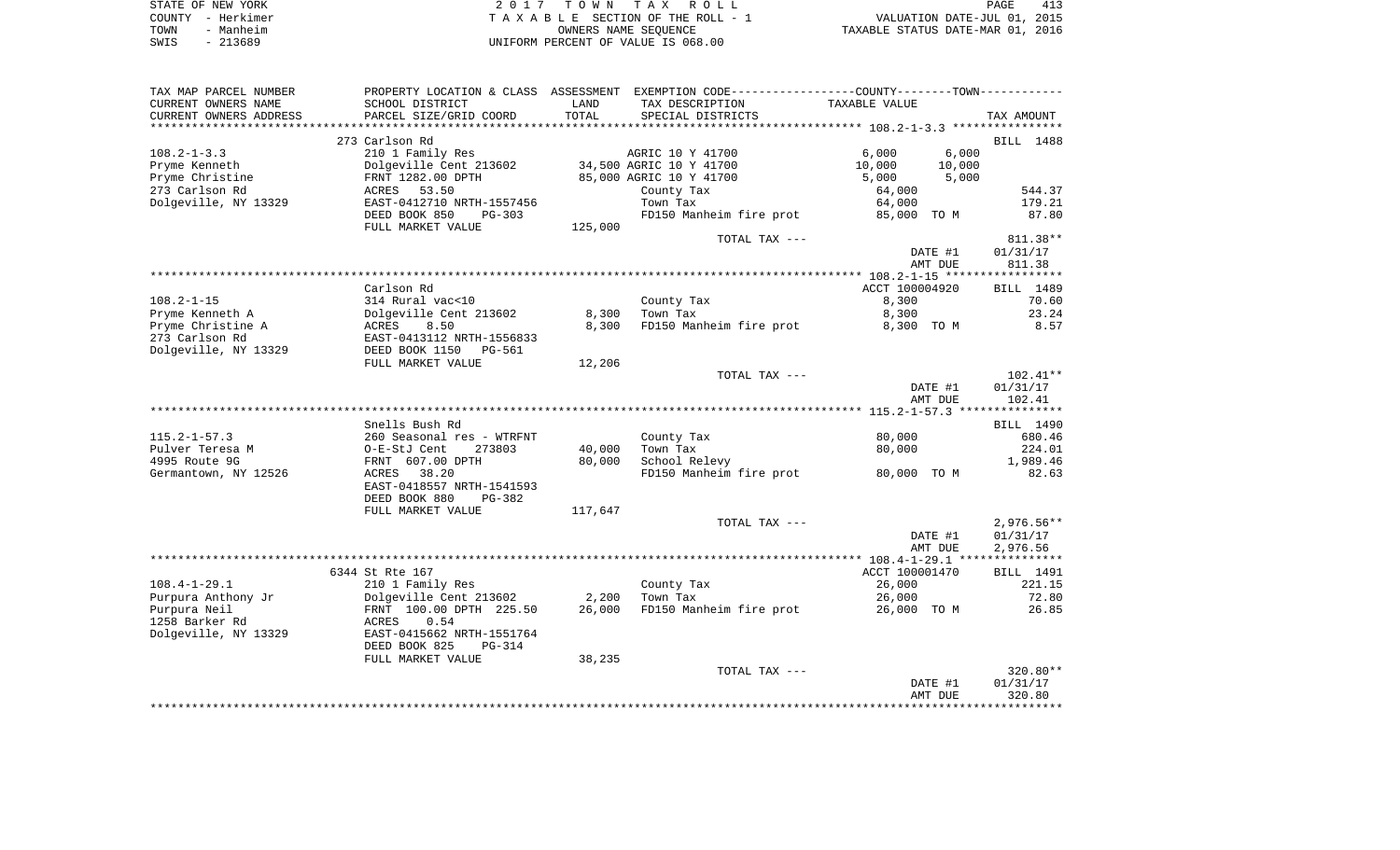|      | STATE OF NEW YORK | 2017 TOWN TAX ROLL                 | PAGE                             | 414 |
|------|-------------------|------------------------------------|----------------------------------|-----|
|      | COUNTY - Herkimer | TAXABLE SECTION OF THE ROLL - 1    | VALUATION DATE-JUL 01, 2015      |     |
| TOWN | - Manheim         | OWNERS NAME SEOUENCE               | TAXABLE STATUS DATE-MAR 01, 2016 |     |
| SWIS | $-213689$         | UNIFORM PERCENT OF VALUE IS 068.00 |                                  |     |

| TAX MAP PARCEL NUMBER  |                                |         | PROPERTY LOCATION & CLASS ASSESSMENT EXEMPTION CODE---------------COUNTY-------TOWN---------- |                |              |
|------------------------|--------------------------------|---------|-----------------------------------------------------------------------------------------------|----------------|--------------|
| CURRENT OWNERS NAME    | SCHOOL DISTRICT                | LAND    | TAX DESCRIPTION                                                                               | TAXABLE VALUE  |              |
| CURRENT OWNERS ADDRESS | PARCEL SIZE/GRID COORD         | TOTAL   | SPECIAL DISTRICTS                                                                             |                | TAX AMOUNT   |
|                        |                                |         |                                                                                               |                |              |
|                        | 6346 St Rte 167                |         |                                                                                               | ACCT 100002760 | BILL 1492    |
| $108.4 - 1 - 30$       | 210 1 Family Res               |         | County Tax                                                                                    | 18,000         | 153.10       |
| Purpura Anthony Jr     | Dolgeville Cent 213602         | 400     | Town Tax                                                                                      | 18,000         | 50.40        |
| Purpura Neil           | FRNT<br>67.70 DPTH 65.80       | 18,000  | FD150 Manheim fire prot                                                                       | 18,000 TO M    | 18.59        |
| 1258 Barker Rd         | 0.10<br>ACRES                  |         |                                                                                               |                |              |
| Dolgeville, NY 13329   | EAST-0415645 NRTH-1551828      |         |                                                                                               |                |              |
|                        | DEED BOOK 825<br><b>PG-314</b> |         |                                                                                               |                |              |
|                        | FULL MARKET VALUE              | 26,471  |                                                                                               |                |              |
|                        |                                |         | TOTAL TAX ---                                                                                 |                | $222.09**$   |
|                        |                                |         |                                                                                               | DATE #1        | 01/31/17     |
|                        |                                |         |                                                                                               |                |              |
|                        |                                |         |                                                                                               | AMT DUE        | 222.09       |
|                        |                                |         |                                                                                               |                |              |
|                        | 1258 Barker Rd                 |         |                                                                                               | ACCT 100009960 | BILL 1493    |
| $108.4 - 1 - 46$       | 210 1 Family Res               |         | County Tax                                                                                    | 52,700         | 448.25       |
| Purpura Debra          | Dolgeville Cent 213602         | 4,100   | Town Tax                                                                                      | 52,700         | 147.57       |
| 1258 Barker Rd         | W/qar                          | 52,700  | School Relevy                                                                                 |                | 1,162.45     |
| Dolgeville, NY 13329   | FRNT 125.00 DPTH 396.00        |         | FD150 Manheim fire prot                                                                       | 52,700 TO M    | 54.43        |
|                        | ACRES<br>1.10                  |         |                                                                                               |                |              |
|                        | EAST-0414394 NRTH-1548836      |         |                                                                                               |                |              |
|                        | DEED BOOK 1164 PG-592          |         |                                                                                               |                |              |
|                        | FULL MARKET VALUE              | 77,500  |                                                                                               |                |              |
|                        |                                |         | TOTAL TAX ---                                                                                 |                | $1,812.70**$ |
|                        |                                |         |                                                                                               | DATE #1        | 01/31/17     |
|                        |                                |         |                                                                                               | AMT DUE        | 1,812.70     |
|                        |                                |         |                                                                                               |                |              |
|                        | 1253 Barker Rd                 |         |                                                                                               |                | BILL 1494    |
| $108.4 - 2 - 8.4$      | 210 1 Family Res               |         | County Tax                                                                                    | 48,200         | 409.98       |
| Purpura Debra A        | Dolgeville Cent 213602         | 7,300   | Town Tax                                                                                      | 48,200         | 134.97       |
| Trumble Laird W        | FRNT 415.00 DPTH 320.00        | 48,200  | School Relevy                                                                                 |                | 619.00       |
| 1253 Barker Rd         | 4.30 BANK<br>ACRES<br>135      |         | FD150 Manheim fire prot                                                                       | 48,200 TO M    | 49.79        |
| Dolgeville, NY 13329   | EAST-0414516 NRTH-1548531      |         |                                                                                               |                |              |
|                        | DEED BOOK 941<br>PG-678        |         |                                                                                               |                |              |
|                        | FULL MARKET VALUE              | 70,882  |                                                                                               |                |              |
|                        |                                |         | TOTAL TAX ---                                                                                 |                | $1,213.74**$ |
|                        |                                |         |                                                                                               | DATE #1        | 01/31/17     |
|                        |                                |         |                                                                                               | AMT DUE        | 1,213.74     |
|                        |                                |         |                                                                                               |                |              |
|                        | 8105 St Rte 5                  |         |                                                                                               | ACCT 100010050 | BILL 1495    |
| $122.2 - 2 - 8$        | 210 1 Family Res               |         | County Tax                                                                                    | 85,500         | 727.24       |
| Quattrini Joseph       | Little Falls Ce 210900         | 10,200  | Town Tax                                                                                      | 85,500         | 239.41       |
| Quattrini Dianne       | W/garage                       | 85,500  | FD150 Manheim fire prot                                                                       | 85,500 TO M    | 88.31        |
| 8105 State Rte 5       | 4.15<br>ACRES                  |         |                                                                                               |                |              |
|                        |                                |         |                                                                                               |                |              |
| Little Falls, NY 13365 | EAST-0417002 NRTH-1526030      |         |                                                                                               |                |              |
|                        | DEED BOOK 00633 PG-00835       |         |                                                                                               |                |              |
|                        | FULL MARKET VALUE              | 125,735 |                                                                                               |                |              |
|                        |                                |         | TOTAL TAX ---                                                                                 |                | $1,054.96**$ |
|                        |                                |         |                                                                                               | DATE #1        | 01/31/17     |
|                        |                                |         |                                                                                               | AMT DUE        | 1,054.96     |
|                        |                                |         |                                                                                               |                |              |
|                        |                                |         |                                                                                               |                |              |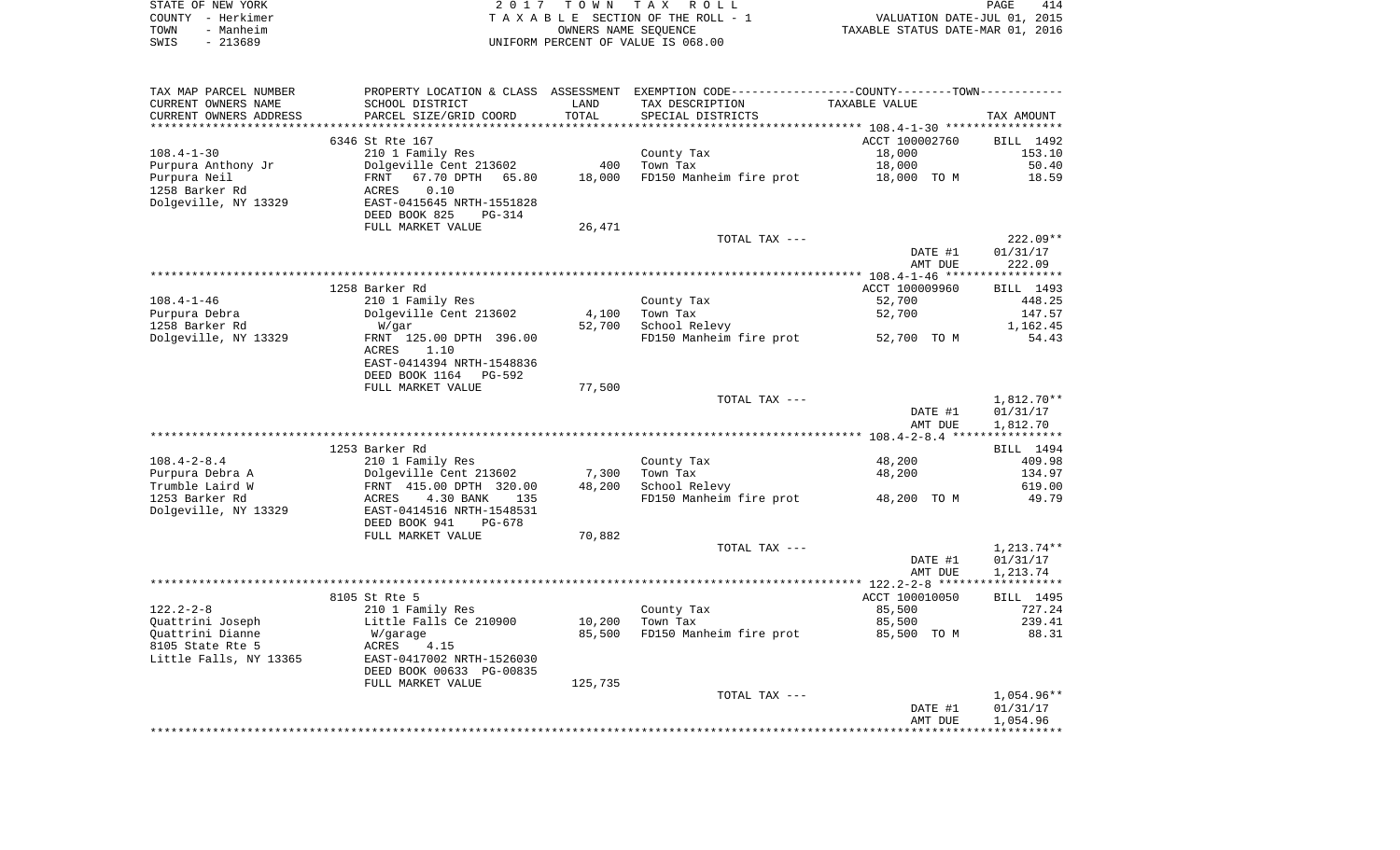| STATE OF NEW YORK | 2017 TOWN TAX ROLL                 | 415<br>PAGE                      |
|-------------------|------------------------------------|----------------------------------|
| COUNTY - Herkimer | TAXABLE SECTION OF THE ROLL - 1    | VALUATION DATE-JUL 01, 2015      |
| TOWN<br>- Manheim | OWNERS NAME SEOUENCE               | TAXABLE STATUS DATE-MAR 01, 2016 |
| - 213689<br>SWIS  | UNIFORM PERCENT OF VALUE IS 068.00 |                                  |

| TAX MAP PARCEL NUMBER      | PROPERTY LOCATION & CLASS ASSESSMENT |         | EXEMPTION CODE-----------------COUNTY-------TOWN----------- |                |              |
|----------------------------|--------------------------------------|---------|-------------------------------------------------------------|----------------|--------------|
| CURRENT OWNERS NAME        | SCHOOL DISTRICT                      | LAND    | TAX DESCRIPTION                                             | TAXABLE VALUE  |              |
| CURRENT OWNERS ADDRESS     | PARCEL SIZE/GRID COORD               | TOTAL   | SPECIAL DISTRICTS                                           |                | TAX AMOUNT   |
|                            |                                      |         |                                                             |                |              |
|                            | 6332 St Rte 167                      |         |                                                             | ACCT 100001412 | BILL 1496    |
| $108.4 - 1 - 33.2$         | 710 Manufacture                      |         | County Tax                                                  | 41,000         | 348.74       |
| R.E.A.L. Design Inc.       | Dolgeville Cent 213602               | 500     | Town Tax                                                    | 41,000         | 114.80       |
| 187 S Main St              | 60.00 DPTH 166.60<br>FRNT            | 41,000  | School Relevy                                               |                | 904.36       |
| Dolgeville, NY 13329       | 0.23<br>ACRES                        |         | FD150 Manheim fire prot 41,000 TO M                         |                | 42.35        |
|                            | EAST-0415634 NRTH-1551622            |         |                                                             |                |              |
|                            | DEED BOOK ST RT PG-E 167             |         |                                                             |                |              |
|                            | FULL MARKET VALUE                    | 60,294  |                                                             |                |              |
|                            |                                      |         | TOTAL TAX ---                                               |                | $1,410.25**$ |
|                            |                                      |         |                                                             | DATE #1        | 01/31/17     |
|                            |                                      |         |                                                             | AMT DUE        | 1,410.25     |
|                            |                                      |         |                                                             |                |              |
|                            | 174 Holmberg Rd-Keyser Lk            |         |                                                             | ACCT 100012900 | BILL 1497    |
| $115.2 - 1 - 55$           | 260 Seasonal res - WTRFNT            |         | County Tax                                                  | 38,000         | 323.22       |
| Race Jean W                | O-E-StJ Cent<br>273803               | 8,800   | Town Tax                                                    | 38,000         | 106.40       |
| Tomei Ann G                | FRNT 220.00 DPTH 100.00              | 38,000  | FD150 Manheim fire prot                                     | 38,000 TO M    | 39.25        |
| 19 Statesville Quarry Rd   | 0.23<br>ACRES                        |         |                                                             |                |              |
| Lafayette, NJ 07848        | EAST-0419109 NRTH-1541567            |         |                                                             |                |              |
|                            | DEED BOOK 1221<br>PG-947             |         |                                                             |                |              |
|                            | FULL MARKET VALUE                    | 55,882  |                                                             |                |              |
|                            |                                      |         | TOTAL TAX ---                                               |                | $468.87**$   |
|                            |                                      |         |                                                             | DATE #1        | 01/31/17     |
|                            |                                      |         |                                                             | AMT DUE        | 468.87       |
|                            |                                      |         |                                                             |                |              |
|                            | 252 Moore Rd                         |         |                                                             | ACCT 100010500 | BILL 1498    |
| $108.2 - 1 - 2.2$          | 210 1 Family Res                     |         | County Tax                                                  | 76,000         | 646.44       |
| Randall Arthur             | Dolgeville Cent 213602               | 19,500  | Town Tax                                                    | 76,000         | 212.81       |
| Randall Betty J            | ACRES<br>22.10                       | 76,000  | FD150 Manheim fire prot                                     | 76,000 TO M    | 78.50        |
| 252 Moore Rd               | EAST-0411783 NRTH-1559907            |         |                                                             |                |              |
| Dolgeville, NY 13329       | DEED BOOK 1169<br>PG-728             |         |                                                             |                |              |
|                            | FULL MARKET VALUE                    | 111,765 |                                                             |                |              |
|                            |                                      |         | TOTAL TAX ---                                               |                | 937.75**     |
|                            |                                      |         |                                                             | DATE #1        | 01/31/17     |
|                            |                                      |         |                                                             | AMT DUE        | 937.75       |
|                            |                                      |         |                                                             |                |              |
|                            | 596 Brockett Rd                      |         |                                                             |                | BILL 1499    |
| $108.4 - 1 - 10.2$         | 210 1 Family Res                     |         | VET WAR CT 41121                                            | 6,120<br>6,120 |              |
| Randall Charles L          | Dolgeville Cent 213602               | 4,200   | County Tax                                                  | 37,880         | 322.20       |
| Randall Chelsea Lynn Marie | ACRES<br>1.20                        | 44,000  | Town Tax                                                    | 37,880         | 106.07       |
| 596 Brockett Rd            | EAST-0412806 NRTH-1551701            |         | School Relevy                                               |                | 526.35       |
| Dolgeville, NY 13329       | DEED BOOK 1497 PG-613                |         | FD150 Manheim fire prot                                     | 44,000 TO M    | 45.45        |
|                            | FULL MARKET VALUE                    | 64,706  |                                                             |                |              |
|                            |                                      |         | TOTAL TAX ---                                               |                | $1,000.07**$ |
|                            |                                      |         |                                                             | DATE #1        | 01/31/17     |
|                            |                                      |         |                                                             | AMT DUE        | 1,000.07     |
|                            |                                      |         |                                                             |                |              |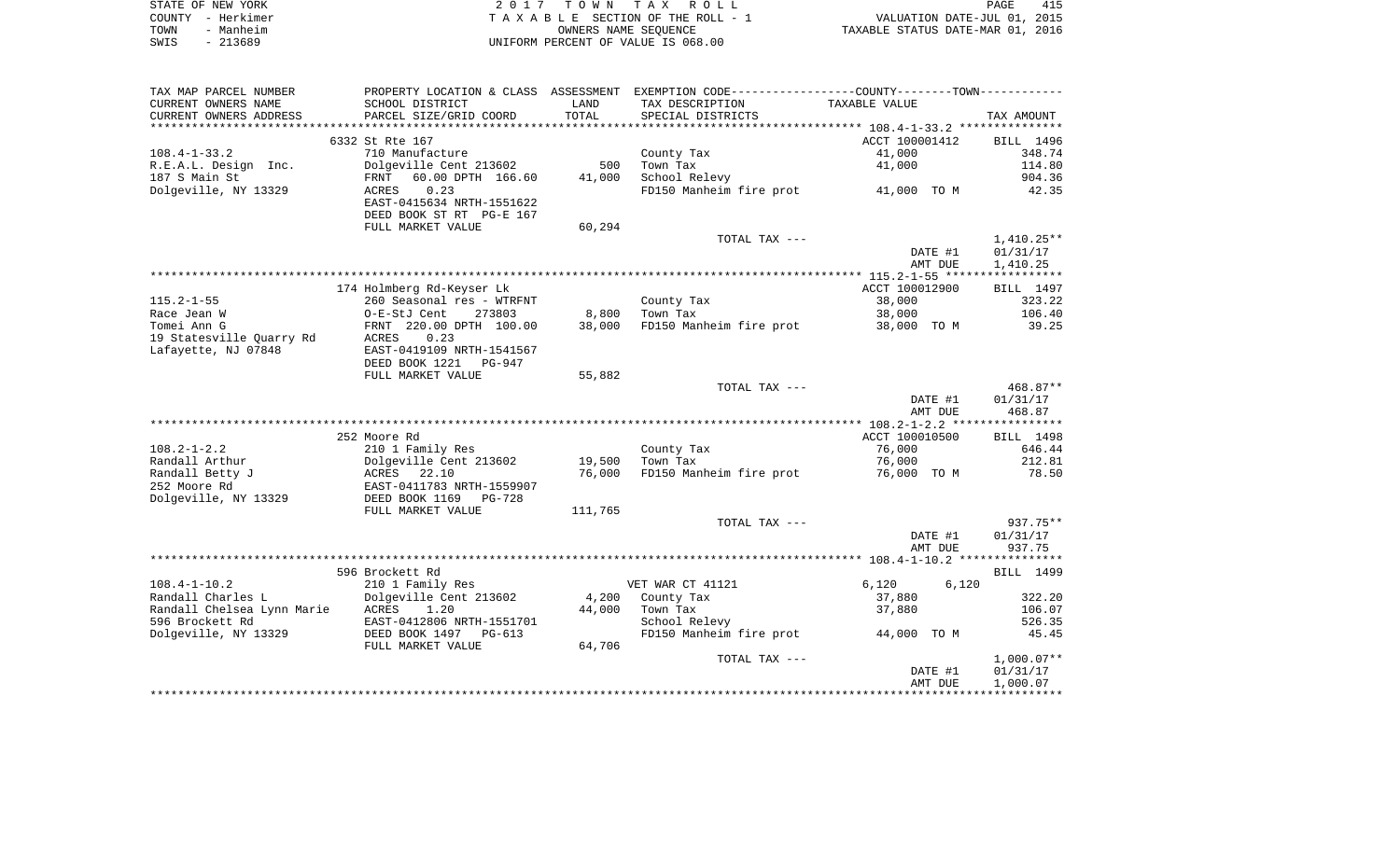| STATE OF NEW YORK | 2017 TOWN TAX ROLL                 | PAGE                             | 416 |
|-------------------|------------------------------------|----------------------------------|-----|
| COUNTY – Herkimer | TAXABLE SECTION OF THE ROLL - 1    | VALUATION DATE-JUL 01, 2015      |     |
| - Manheim<br>TOWN | OWNERS NAME SEOUENCE               | TAXABLE STATUS DATE-MAR 01, 2016 |     |
| $-213689$<br>SWIS | UNIFORM PERCENT OF VALUE IS 068.00 |                                  |     |

| TAX MAP PARCEL NUMBER  |                           |        | PROPERTY LOCATION & CLASS ASSESSMENT EXEMPTION CODE---------------COUNTY-------TOWN---------- |                |                  |
|------------------------|---------------------------|--------|-----------------------------------------------------------------------------------------------|----------------|------------------|
| CURRENT OWNERS NAME    | SCHOOL DISTRICT           | LAND   | TAX DESCRIPTION                                                                               | TAXABLE VALUE  |                  |
| CURRENT OWNERS ADDRESS | PARCEL SIZE/GRID COORD    | TOTAL  | SPECIAL DISTRICTS                                                                             |                | TAX AMOUNT       |
|                        |                           |        |                                                                                               |                |                  |
|                        | 608 Brockett Rd           |        |                                                                                               | ACCT 100010110 | BILL 1500        |
| $108.4 - 1 - 10.1$     | 242 Rurl res&rec          |        | County Tax                                                                                    | 40,000         | 340.23           |
| Randall Charles Lynn   | Dolgeville Cent 213602    | 16,900 | Town Tax                                                                                      | 40,000         | 112.00           |
| Randall Scott & Amy    | FRNT 339.00 DPTH          | 40,000 | School Relevy                                                                                 |                | 882.32           |
| 608 Brockett Rd        | 29.70<br>ACRES            |        | FD150 Manheim fire prot 40,000 TO M                                                           |                | 41.32            |
| Dolgeville, NY 13329   | EAST-0413244 NRTH-1551174 |        |                                                                                               |                |                  |
|                        | DEED BOOK 1482 PG-618     |        |                                                                                               |                |                  |
|                        | FULL MARKET VALUE         | 58,824 |                                                                                               |                |                  |
|                        |                           |        | TOTAL TAX ---                                                                                 |                | $1,375.87**$     |
|                        |                           |        |                                                                                               | DATE #1        | 01/31/17         |
|                        |                           |        |                                                                                               | AMT DUE        | 1,375.87         |
|                        |                           |        |                                                                                               |                |                  |
|                        | 6220 St Rte 167           |        |                                                                                               | ACCT 100001530 | <b>BILL</b> 1501 |
| $108.4 - 1 - 43$       | 210 1 Family Res          |        | County Tax                                                                                    | 42,500         | 361.49           |
| Randall Deborah        | Dolgeville Cent 213602    | 4,800  | Town Tax                                                                                      | 42,500         | 119.01           |
| 6220 State Rte 167     | W/garage                  | 42,500 | FD150 Manheim fire prot                                                                       | 42,500 TO M    | 43.90            |
| Dolgeville, NY 13329   | 1.80<br>ACRES             |        |                                                                                               |                |                  |
|                        | EAST-0414530 NRTH-1549754 |        |                                                                                               |                |                  |
|                        | DEED BOOK 00624 PG-00033  |        |                                                                                               |                |                  |
|                        | FULL MARKET VALUE         | 62,500 |                                                                                               |                |                  |
|                        |                           |        | TOTAL TAX ---                                                                                 |                | 524.40**         |
|                        |                           |        |                                                                                               | DATE #1        | 01/31/17         |
|                        |                           |        |                                                                                               | AMT DUE        | 524.40           |
|                        |                           |        |                                                                                               |                |                  |
|                        | 6210 St Rte 167           |        |                                                                                               | ACCT 100003270 | BILL 1502        |
| $108.4 - 1 - 44$       | 210 1 Family Res          |        | County Tax                                                                                    | 35,000         | 297.70           |
| Randall Paul           | Dolgeville Cent 213602    | 4,500  | Town Tax                                                                                      | 35,000         | 98.00            |
| Randall Elizabeth      | ACRES<br>1.50             | 35,000 | School Relevy                                                                                 |                | 327.84           |
| PO Box 110             | EAST-0414453 NRTH-1549455 |        | FD150 Manheim fire prot 35,000 TO M                                                           |                | 36.15            |
| Dolgeville, NY 13329   | DEED BOOK 833<br>PG-603   |        |                                                                                               |                |                  |
|                        | FULL MARKET VALUE         | 51,471 |                                                                                               |                |                  |
|                        |                           |        | TOTAL TAX ---                                                                                 |                | 759.69**         |
|                        |                           |        |                                                                                               | DATE #1        | 01/31/17         |
|                        |                           |        |                                                                                               | AMT DUE        | 759.69           |
|                        | Brockett Rd               |        |                                                                                               |                | BILL 1503        |
| $108.4 - 1 - 10.3$     | 314 Rural vac<10          |        |                                                                                               | 8,000          | 68.05            |
| Randall William S      | Dolgeville Cent 213602    | 8,000  | County Tax<br>Town Tax                                                                        | 8,000          | 22.40            |
| Randall Katherine S    | ACRES<br>8.80             | 8,000  | School Relevy                                                                                 |                | 176.46           |
| 511 Laruth St          | EAST-0413858 NRTH-1551091 |        | FD150 Manheim fire prot                                                                       | 8,000 TO M     | 8.26             |
| Amarillo, TX 79108     | DEED BOOK 918<br>$PG-109$ |        |                                                                                               |                |                  |
|                        |                           | 11,765 |                                                                                               |                |                  |
|                        | FULL MARKET VALUE         |        | TOTAL TAX ---                                                                                 |                | $275.17**$       |
|                        |                           |        |                                                                                               | DATE #1        | 01/31/17         |
|                        |                           |        |                                                                                               | AMT DUE        | 275.17           |
|                        |                           |        |                                                                                               |                |                  |
|                        |                           |        |                                                                                               |                |                  |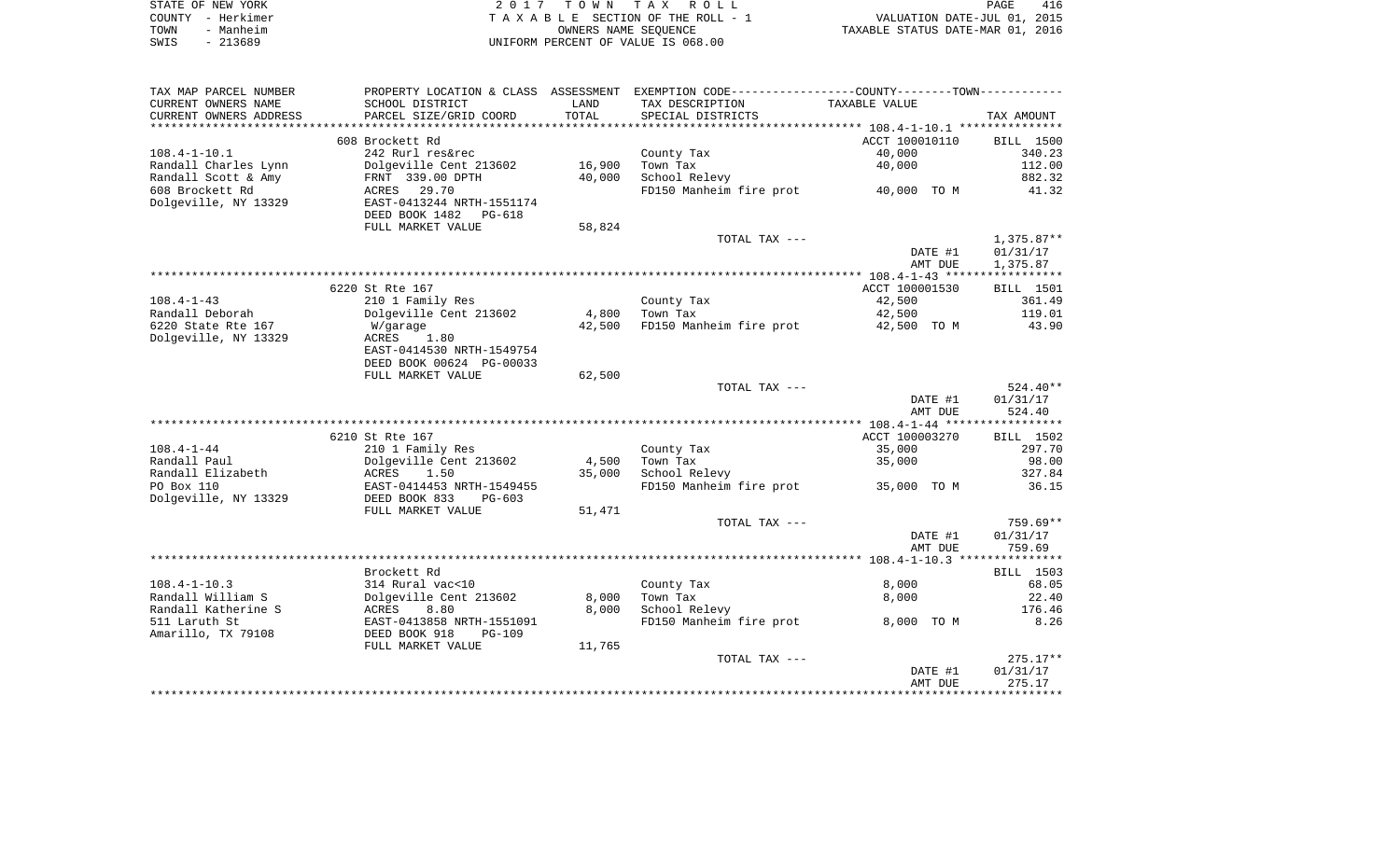| STATE OF NEW YORK | 2017 TOWN TAX ROLL                 | 417<br>PAGE                      |
|-------------------|------------------------------------|----------------------------------|
| COUNTY - Herkimer | TAXABLE SECTION OF THE ROLL - 1    | VALUATION DATE-JUL 01, 2015      |
| - Manheim<br>TOWN | OWNERS NAME SEOUENCE               | TAXABLE STATUS DATE-MAR 01, 2016 |
| $-213689$<br>SWIS | UNIFORM PERCENT OF VALUE IS 068.00 |                                  |

| TAX MAP PARCEL NUMBER           | PROPERTY LOCATION & CLASS                  |         | ASSESSMENT EXEMPTION CODE-----------------COUNTY-------TOWN---------- |                  |                 |
|---------------------------------|--------------------------------------------|---------|-----------------------------------------------------------------------|------------------|-----------------|
| CURRENT OWNERS NAME             | SCHOOL DISTRICT                            | LAND    | TAX DESCRIPTION                                                       | TAXABLE VALUE    |                 |
| CURRENT OWNERS ADDRESS          | PARCEL SIZE/GRID COORD                     | TOTAL   | SPECIAL DISTRICTS                                                     |                  | TAX AMOUNT      |
| **********************          |                                            |         |                                                                       |                  |                 |
|                                 | Eysaman Rd                                 |         |                                                                       | ACCT 100003600   | BILL 1504       |
| $115.1 - 1 - 25$                | 210 1 Family Res                           |         | VETWAR CTS 41120                                                      | 6,120<br>6,120   |                 |
| Randazzo Joseph Jr.             | Little Falls Ce 210900                     | 9,800   | County Tax                                                            | 90,880           | 773.00          |
| Randazzo Heather R              | 4.00<br>ACRES                              | 97,000  | Town Tax                                                              | 90,880           | 254.47          |
| 248 Eysaman Rd                  | EAST-0400770 NRTH-1539122                  |         | FD150 Manheim fire prot                                               | 97,000 TO M      | 100.19          |
| Little Falls, NY 13365          | DEED BOOK 1412<br>PG-924                   |         |                                                                       |                  |                 |
|                                 | FULL MARKET VALUE                          | 142,647 |                                                                       |                  |                 |
|                                 |                                            |         | TOTAL TAX ---                                                         |                  | $1,127.66**$    |
|                                 |                                            |         |                                                                       | DATE #1          | 01/31/17        |
|                                 |                                            |         |                                                                       | AMT DUE          | 1,127.66        |
|                                 |                                            |         |                                                                       |                  |                 |
|                                 | St Rte 5 & Fish Rd                         |         |                                                                       | ACCT 100007410   | BILL 1505       |
| $122.2 - 2 - 1$                 | 105 Vac farmland                           |         | County Tax                                                            | 24,000           | 204.14          |
| Rao Govind                      | Little Falls Ce 210900                     | 24,000  | Town Tax                                                              | 24,000           | 67.20           |
| Rao Pandurangac                 | 60.80<br>ACRES                             | 24,000  | FD150 Manheim fire prot                                               | 24,000 TO M      | 24.79           |
| 369 Guy Park Ave                | EAST-0416049 NRTH-1528687                  |         |                                                                       |                  |                 |
| Amsterdam, NY 12010             | DEED BOOK 774<br>PG-382                    |         |                                                                       |                  |                 |
|                                 | FULL MARKET VALUE                          | 35,294  |                                                                       |                  |                 |
|                                 |                                            |         | TOTAL TAX ---                                                         |                  | $296.13**$      |
|                                 |                                            |         |                                                                       | DATE #1          | 01/31/17        |
|                                 |                                            |         |                                                                       | AMT DUE          | 296.13          |
|                                 |                                            |         |                                                                       | ACCT 100007380   |                 |
|                                 | St Rte 5                                   |         |                                                                       |                  | BILL 1506       |
| $122.2 - 2 - 2.1$<br>Rao Govind | 105 Vac farmland<br>Little Falls Ce 210900 | 27,000  | County Tax<br>Town Tax                                                | 27,000<br>27,000 | 229.66<br>75.60 |
| Rao Pandurangac                 |                                            | 27,000  | FD150 Manheim fire prot                                               |                  | 27.89           |
| 369 Guy Park Ave                | FRNT 651.00 DPTH<br>42.60<br>ACRES         |         |                                                                       | 27,000 TO M      |                 |
| Amsterdam, NY 12010             | EAST-0414995 NRTH-1528008                  |         |                                                                       |                  |                 |
|                                 | DEED BOOK 774<br>$PG-382$                  |         |                                                                       |                  |                 |
|                                 | FULL MARKET VALUE                          | 39,706  |                                                                       |                  |                 |
|                                 |                                            |         | TOTAL TAX ---                                                         |                  | 333.15**        |
|                                 |                                            |         |                                                                       | DATE #1          | 01/31/17        |
|                                 |                                            |         |                                                                       | AMT DUE          | 333.15          |
|                                 |                                            |         |                                                                       |                  |                 |
|                                 | Ashe Rd & St Rte 5                         |         |                                                                       | ACCT 100007350   | BILL 1507       |
| $122.2 - 2 - 16.1$              | 105 Vac farmland                           |         | County Tax                                                            | 59,700           | 507.79          |
| Rao Govind                      | Little Falls Ce 210900                     | 51,800  | Town Tax                                                              | 59,700           | 167.17          |
| Rao Panduranga C                | FRNT 3688.00 DPTH                          | 59,700  | FD150 Manheim fire prot                                               | 59,700 TO M      | 61.66           |
| 369 Guy Park Ave                | ACRES<br>79.60                             |         |                                                                       |                  |                 |
| Amsterdam, NY 12010             | EAST-0415751 NRTH-1524239                  |         |                                                                       |                  |                 |
|                                 | DEED BOOK 774<br>PG-382                    |         |                                                                       |                  |                 |
|                                 | FULL MARKET VALUE                          | 87,794  |                                                                       |                  |                 |
|                                 |                                            |         | TOTAL TAX ---                                                         |                  | 736.62**        |
|                                 |                                            |         |                                                                       | DATE #1          | 01/31/17        |
|                                 |                                            |         |                                                                       | AMT DUE          | 736.62          |
|                                 |                                            |         |                                                                       |                  |                 |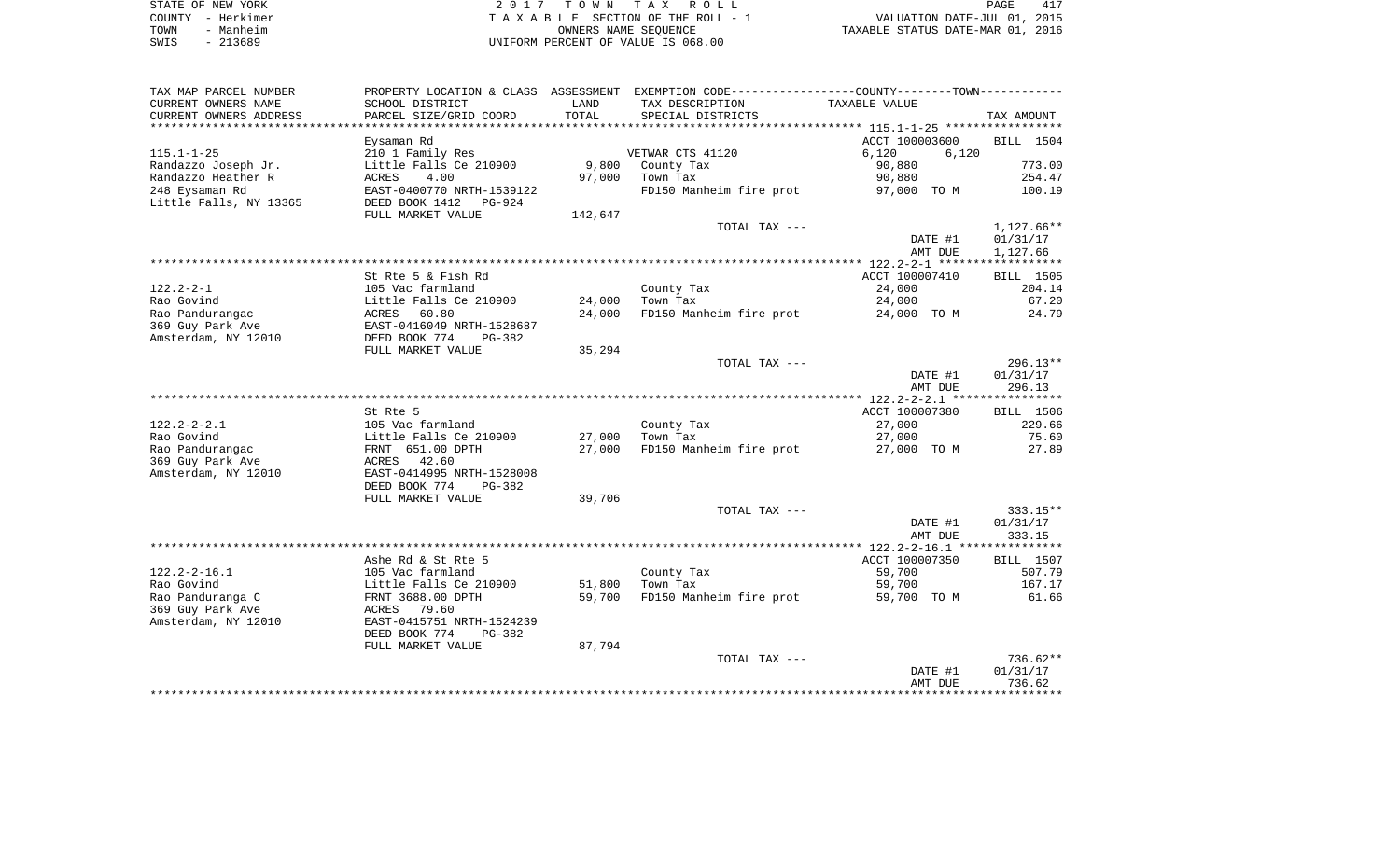| STATE OF NEW YORK | 2017 TOWN TAX ROLL                 | 418<br>PAGE                      |
|-------------------|------------------------------------|----------------------------------|
| COUNTY - Herkimer | TAXABLE SECTION OF THE ROLL - 1    | VALUATION DATE-JUL 01, 2015      |
| TOWN<br>- Manheim | OWNERS NAME SEOUENCE               | TAXABLE STATUS DATE-MAR 01, 2016 |
| SWIS<br>- 213689  | UNIFORM PERCENT OF VALUE IS 068.00 |                                  |

| SCHOOL DISTRICT<br>LAND<br>TAX DESCRIPTION<br>TAXABLE VALUE<br>TOTAL<br>PARCEL SIZE/GRID COORD<br>SPECIAL DISTRICTS<br>TAX AMOUNT<br>***********************<br>5161 St Rte 167<br>ACCT 100005400<br>BILL 1508<br>210 1 Family Res<br>County Tax<br>105,000<br>893.11<br>Little Falls Ce 210900<br>8,000<br>Town Tax<br>105,000<br>294.01<br>5161 State Rte 167<br>105,000<br>FD150 Manheim fire prot<br>108.45<br>ACRES<br>2.00 BANK<br>105,000 TO M<br>184<br>Little Falls, NY 13365<br>EAST-0407670 NRTH-1534073<br>DEED BOOK 839<br>PG-581<br>FULL MARKET VALUE<br>154,412<br>$1,295.57**$<br>TOTAL TAX ---<br>DATE #1<br>01/31/17<br>AMT DUE<br>1,295.57<br>1153 Davis Rd<br>BILL 1509<br>210 1 Family Res<br>30,500<br>AGED-ALL 41800<br>30,500<br>Little Falls Ce 210900<br>259.43<br>Rehm Lora R<br>9,200 County Tax<br>30,500<br>Sarah Sterusky<br>3.20<br>61,000<br>Town Tax<br>30,500<br>85.40<br>ACRES<br>1153 Davis Rd<br>EAST-0407484 NRTH-1537862<br>FD150 Manheim fire prot<br>63.01<br>61,000 TO M<br>Little Falls, NY 13365<br>DEED BOOK 1312 PG-203<br>89,706<br>FULL MARKET VALUE<br>407.84**<br>TOTAL TAX ---<br>DATE #1<br>01/31/17<br>AMT DUE<br>407.84<br>St Rte 167<br>BILL 1510<br>5,000<br>42.53<br>311 Res vac land<br>County Tax<br>Dolgeville Cent 213602<br>5,000<br>Town Tax<br>5,000<br>14.00<br>60.00 DPTH 250.00<br>5,000<br>FD150 Manheim fire prot<br>5,000 TO M<br>5.16<br>FRNT<br>ACRES<br>0.34<br>EAST-0379510 NRTH-1127775<br>DEED BOOK 943<br>$PG-69$<br>7,353<br>FULL MARKET VALUE<br>TOTAL TAX ---<br>DATE #1<br>01/31/17<br>AMT DUE<br>61.69<br>903 Peckville Rd<br><b>BILL</b> 1511<br>459.31<br>210 1 Family Res<br>County Tax<br>54,000<br>12,800<br>Dolgeville Cent 213602<br>Town Tax<br>54,000<br>151.21<br>FRNT 277.00 DPTH<br>54,000<br>FD150 Manheim fire prot<br>55.78<br>54,000 TO M<br>3.84<br>ACRES<br>EAST-0412513 NRTH-1555423<br>DEED BOOK 1461<br>PG-504<br>79,412<br>FULL MARKET VALUE<br>$666.30**$<br>TOTAL TAX ---<br>DATE #1<br>01/31/17<br>666.30<br>AMT DUE | TAX MAP PARCEL NUMBER  |  | PROPERTY LOCATION & CLASS ASSESSMENT EXEMPTION CODE---------------COUNTY-------TOWN---------- |  |
|----------------------------------------------------------------------------------------------------------------------------------------------------------------------------------------------------------------------------------------------------------------------------------------------------------------------------------------------------------------------------------------------------------------------------------------------------------------------------------------------------------------------------------------------------------------------------------------------------------------------------------------------------------------------------------------------------------------------------------------------------------------------------------------------------------------------------------------------------------------------------------------------------------------------------------------------------------------------------------------------------------------------------------------------------------------------------------------------------------------------------------------------------------------------------------------------------------------------------------------------------------------------------------------------------------------------------------------------------------------------------------------------------------------------------------------------------------------------------------------------------------------------------------------------------------------------------------------------------------------------------------------------------------------------------------------------------------------------------------------------------------------------------------------------------------------------------------------------------------------------------------------------------------------------------------------------------------------------------------------------------------------------------------|------------------------|--|-----------------------------------------------------------------------------------------------|--|
| $61.69**$                                                                                                                                                                                                                                                                                                                                                                                                                                                                                                                                                                                                                                                                                                                                                                                                                                                                                                                                                                                                                                                                                                                                                                                                                                                                                                                                                                                                                                                                                                                                                                                                                                                                                                                                                                                                                                                                                                                                                                                                                        | CURRENT OWNERS NAME    |  |                                                                                               |  |
|                                                                                                                                                                                                                                                                                                                                                                                                                                                                                                                                                                                                                                                                                                                                                                                                                                                                                                                                                                                                                                                                                                                                                                                                                                                                                                                                                                                                                                                                                                                                                                                                                                                                                                                                                                                                                                                                                                                                                                                                                                  | CURRENT OWNERS ADDRESS |  |                                                                                               |  |
|                                                                                                                                                                                                                                                                                                                                                                                                                                                                                                                                                                                                                                                                                                                                                                                                                                                                                                                                                                                                                                                                                                                                                                                                                                                                                                                                                                                                                                                                                                                                                                                                                                                                                                                                                                                                                                                                                                                                                                                                                                  |                        |  |                                                                                               |  |
|                                                                                                                                                                                                                                                                                                                                                                                                                                                                                                                                                                                                                                                                                                                                                                                                                                                                                                                                                                                                                                                                                                                                                                                                                                                                                                                                                                                                                                                                                                                                                                                                                                                                                                                                                                                                                                                                                                                                                                                                                                  |                        |  |                                                                                               |  |
|                                                                                                                                                                                                                                                                                                                                                                                                                                                                                                                                                                                                                                                                                                                                                                                                                                                                                                                                                                                                                                                                                                                                                                                                                                                                                                                                                                                                                                                                                                                                                                                                                                                                                                                                                                                                                                                                                                                                                                                                                                  | $115.4 - 1 - 94$       |  |                                                                                               |  |
|                                                                                                                                                                                                                                                                                                                                                                                                                                                                                                                                                                                                                                                                                                                                                                                                                                                                                                                                                                                                                                                                                                                                                                                                                                                                                                                                                                                                                                                                                                                                                                                                                                                                                                                                                                                                                                                                                                                                                                                                                                  | Regan Martin           |  |                                                                                               |  |
|                                                                                                                                                                                                                                                                                                                                                                                                                                                                                                                                                                                                                                                                                                                                                                                                                                                                                                                                                                                                                                                                                                                                                                                                                                                                                                                                                                                                                                                                                                                                                                                                                                                                                                                                                                                                                                                                                                                                                                                                                                  |                        |  |                                                                                               |  |
|                                                                                                                                                                                                                                                                                                                                                                                                                                                                                                                                                                                                                                                                                                                                                                                                                                                                                                                                                                                                                                                                                                                                                                                                                                                                                                                                                                                                                                                                                                                                                                                                                                                                                                                                                                                                                                                                                                                                                                                                                                  |                        |  |                                                                                               |  |
|                                                                                                                                                                                                                                                                                                                                                                                                                                                                                                                                                                                                                                                                                                                                                                                                                                                                                                                                                                                                                                                                                                                                                                                                                                                                                                                                                                                                                                                                                                                                                                                                                                                                                                                                                                                                                                                                                                                                                                                                                                  |                        |  |                                                                                               |  |
|                                                                                                                                                                                                                                                                                                                                                                                                                                                                                                                                                                                                                                                                                                                                                                                                                                                                                                                                                                                                                                                                                                                                                                                                                                                                                                                                                                                                                                                                                                                                                                                                                                                                                                                                                                                                                                                                                                                                                                                                                                  |                        |  |                                                                                               |  |
|                                                                                                                                                                                                                                                                                                                                                                                                                                                                                                                                                                                                                                                                                                                                                                                                                                                                                                                                                                                                                                                                                                                                                                                                                                                                                                                                                                                                                                                                                                                                                                                                                                                                                                                                                                                                                                                                                                                                                                                                                                  |                        |  |                                                                                               |  |
|                                                                                                                                                                                                                                                                                                                                                                                                                                                                                                                                                                                                                                                                                                                                                                                                                                                                                                                                                                                                                                                                                                                                                                                                                                                                                                                                                                                                                                                                                                                                                                                                                                                                                                                                                                                                                                                                                                                                                                                                                                  |                        |  |                                                                                               |  |
|                                                                                                                                                                                                                                                                                                                                                                                                                                                                                                                                                                                                                                                                                                                                                                                                                                                                                                                                                                                                                                                                                                                                                                                                                                                                                                                                                                                                                                                                                                                                                                                                                                                                                                                                                                                                                                                                                                                                                                                                                                  |                        |  |                                                                                               |  |
|                                                                                                                                                                                                                                                                                                                                                                                                                                                                                                                                                                                                                                                                                                                                                                                                                                                                                                                                                                                                                                                                                                                                                                                                                                                                                                                                                                                                                                                                                                                                                                                                                                                                                                                                                                                                                                                                                                                                                                                                                                  |                        |  |                                                                                               |  |
|                                                                                                                                                                                                                                                                                                                                                                                                                                                                                                                                                                                                                                                                                                                                                                                                                                                                                                                                                                                                                                                                                                                                                                                                                                                                                                                                                                                                                                                                                                                                                                                                                                                                                                                                                                                                                                                                                                                                                                                                                                  |                        |  |                                                                                               |  |
|                                                                                                                                                                                                                                                                                                                                                                                                                                                                                                                                                                                                                                                                                                                                                                                                                                                                                                                                                                                                                                                                                                                                                                                                                                                                                                                                                                                                                                                                                                                                                                                                                                                                                                                                                                                                                                                                                                                                                                                                                                  | $115.3 - 1 - 28.2$     |  |                                                                                               |  |
|                                                                                                                                                                                                                                                                                                                                                                                                                                                                                                                                                                                                                                                                                                                                                                                                                                                                                                                                                                                                                                                                                                                                                                                                                                                                                                                                                                                                                                                                                                                                                                                                                                                                                                                                                                                                                                                                                                                                                                                                                                  |                        |  |                                                                                               |  |
|                                                                                                                                                                                                                                                                                                                                                                                                                                                                                                                                                                                                                                                                                                                                                                                                                                                                                                                                                                                                                                                                                                                                                                                                                                                                                                                                                                                                                                                                                                                                                                                                                                                                                                                                                                                                                                                                                                                                                                                                                                  |                        |  |                                                                                               |  |
|                                                                                                                                                                                                                                                                                                                                                                                                                                                                                                                                                                                                                                                                                                                                                                                                                                                                                                                                                                                                                                                                                                                                                                                                                                                                                                                                                                                                                                                                                                                                                                                                                                                                                                                                                                                                                                                                                                                                                                                                                                  |                        |  |                                                                                               |  |
|                                                                                                                                                                                                                                                                                                                                                                                                                                                                                                                                                                                                                                                                                                                                                                                                                                                                                                                                                                                                                                                                                                                                                                                                                                                                                                                                                                                                                                                                                                                                                                                                                                                                                                                                                                                                                                                                                                                                                                                                                                  |                        |  |                                                                                               |  |
|                                                                                                                                                                                                                                                                                                                                                                                                                                                                                                                                                                                                                                                                                                                                                                                                                                                                                                                                                                                                                                                                                                                                                                                                                                                                                                                                                                                                                                                                                                                                                                                                                                                                                                                                                                                                                                                                                                                                                                                                                                  |                        |  |                                                                                               |  |
|                                                                                                                                                                                                                                                                                                                                                                                                                                                                                                                                                                                                                                                                                                                                                                                                                                                                                                                                                                                                                                                                                                                                                                                                                                                                                                                                                                                                                                                                                                                                                                                                                                                                                                                                                                                                                                                                                                                                                                                                                                  |                        |  |                                                                                               |  |
|                                                                                                                                                                                                                                                                                                                                                                                                                                                                                                                                                                                                                                                                                                                                                                                                                                                                                                                                                                                                                                                                                                                                                                                                                                                                                                                                                                                                                                                                                                                                                                                                                                                                                                                                                                                                                                                                                                                                                                                                                                  |                        |  |                                                                                               |  |
|                                                                                                                                                                                                                                                                                                                                                                                                                                                                                                                                                                                                                                                                                                                                                                                                                                                                                                                                                                                                                                                                                                                                                                                                                                                                                                                                                                                                                                                                                                                                                                                                                                                                                                                                                                                                                                                                                                                                                                                                                                  |                        |  |                                                                                               |  |
|                                                                                                                                                                                                                                                                                                                                                                                                                                                                                                                                                                                                                                                                                                                                                                                                                                                                                                                                                                                                                                                                                                                                                                                                                                                                                                                                                                                                                                                                                                                                                                                                                                                                                                                                                                                                                                                                                                                                                                                                                                  |                        |  |                                                                                               |  |
|                                                                                                                                                                                                                                                                                                                                                                                                                                                                                                                                                                                                                                                                                                                                                                                                                                                                                                                                                                                                                                                                                                                                                                                                                                                                                                                                                                                                                                                                                                                                                                                                                                                                                                                                                                                                                                                                                                                                                                                                                                  |                        |  |                                                                                               |  |
|                                                                                                                                                                                                                                                                                                                                                                                                                                                                                                                                                                                                                                                                                                                                                                                                                                                                                                                                                                                                                                                                                                                                                                                                                                                                                                                                                                                                                                                                                                                                                                                                                                                                                                                                                                                                                                                                                                                                                                                                                                  | $108.4 - 1 - 81$       |  |                                                                                               |  |
|                                                                                                                                                                                                                                                                                                                                                                                                                                                                                                                                                                                                                                                                                                                                                                                                                                                                                                                                                                                                                                                                                                                                                                                                                                                                                                                                                                                                                                                                                                                                                                                                                                                                                                                                                                                                                                                                                                                                                                                                                                  | Reise Rene J           |  |                                                                                               |  |
|                                                                                                                                                                                                                                                                                                                                                                                                                                                                                                                                                                                                                                                                                                                                                                                                                                                                                                                                                                                                                                                                                                                                                                                                                                                                                                                                                                                                                                                                                                                                                                                                                                                                                                                                                                                                                                                                                                                                                                                                                                  | Landry Peter           |  |                                                                                               |  |
|                                                                                                                                                                                                                                                                                                                                                                                                                                                                                                                                                                                                                                                                                                                                                                                                                                                                                                                                                                                                                                                                                                                                                                                                                                                                                                                                                                                                                                                                                                                                                                                                                                                                                                                                                                                                                                                                                                                                                                                                                                  | 184 So Main St         |  |                                                                                               |  |
|                                                                                                                                                                                                                                                                                                                                                                                                                                                                                                                                                                                                                                                                                                                                                                                                                                                                                                                                                                                                                                                                                                                                                                                                                                                                                                                                                                                                                                                                                                                                                                                                                                                                                                                                                                                                                                                                                                                                                                                                                                  | Dolgeville, NY 13329   |  |                                                                                               |  |
|                                                                                                                                                                                                                                                                                                                                                                                                                                                                                                                                                                                                                                                                                                                                                                                                                                                                                                                                                                                                                                                                                                                                                                                                                                                                                                                                                                                                                                                                                                                                                                                                                                                                                                                                                                                                                                                                                                                                                                                                                                  |                        |  |                                                                                               |  |
|                                                                                                                                                                                                                                                                                                                                                                                                                                                                                                                                                                                                                                                                                                                                                                                                                                                                                                                                                                                                                                                                                                                                                                                                                                                                                                                                                                                                                                                                                                                                                                                                                                                                                                                                                                                                                                                                                                                                                                                                                                  |                        |  |                                                                                               |  |
|                                                                                                                                                                                                                                                                                                                                                                                                                                                                                                                                                                                                                                                                                                                                                                                                                                                                                                                                                                                                                                                                                                                                                                                                                                                                                                                                                                                                                                                                                                                                                                                                                                                                                                                                                                                                                                                                                                                                                                                                                                  |                        |  |                                                                                               |  |
|                                                                                                                                                                                                                                                                                                                                                                                                                                                                                                                                                                                                                                                                                                                                                                                                                                                                                                                                                                                                                                                                                                                                                                                                                                                                                                                                                                                                                                                                                                                                                                                                                                                                                                                                                                                                                                                                                                                                                                                                                                  |                        |  |                                                                                               |  |
|                                                                                                                                                                                                                                                                                                                                                                                                                                                                                                                                                                                                                                                                                                                                                                                                                                                                                                                                                                                                                                                                                                                                                                                                                                                                                                                                                                                                                                                                                                                                                                                                                                                                                                                                                                                                                                                                                                                                                                                                                                  |                        |  |                                                                                               |  |
|                                                                                                                                                                                                                                                                                                                                                                                                                                                                                                                                                                                                                                                                                                                                                                                                                                                                                                                                                                                                                                                                                                                                                                                                                                                                                                                                                                                                                                                                                                                                                                                                                                                                                                                                                                                                                                                                                                                                                                                                                                  |                        |  |                                                                                               |  |
|                                                                                                                                                                                                                                                                                                                                                                                                                                                                                                                                                                                                                                                                                                                                                                                                                                                                                                                                                                                                                                                                                                                                                                                                                                                                                                                                                                                                                                                                                                                                                                                                                                                                                                                                                                                                                                                                                                                                                                                                                                  |                        |  |                                                                                               |  |
|                                                                                                                                                                                                                                                                                                                                                                                                                                                                                                                                                                                                                                                                                                                                                                                                                                                                                                                                                                                                                                                                                                                                                                                                                                                                                                                                                                                                                                                                                                                                                                                                                                                                                                                                                                                                                                                                                                                                                                                                                                  | $108.2 - 1 - 18.3$     |  |                                                                                               |  |
|                                                                                                                                                                                                                                                                                                                                                                                                                                                                                                                                                                                                                                                                                                                                                                                                                                                                                                                                                                                                                                                                                                                                                                                                                                                                                                                                                                                                                                                                                                                                                                                                                                                                                                                                                                                                                                                                                                                                                                                                                                  | Renda Isaac J          |  |                                                                                               |  |
|                                                                                                                                                                                                                                                                                                                                                                                                                                                                                                                                                                                                                                                                                                                                                                                                                                                                                                                                                                                                                                                                                                                                                                                                                                                                                                                                                                                                                                                                                                                                                                                                                                                                                                                                                                                                                                                                                                                                                                                                                                  | Renda Malina M         |  |                                                                                               |  |
|                                                                                                                                                                                                                                                                                                                                                                                                                                                                                                                                                                                                                                                                                                                                                                                                                                                                                                                                                                                                                                                                                                                                                                                                                                                                                                                                                                                                                                                                                                                                                                                                                                                                                                                                                                                                                                                                                                                                                                                                                                  | 903 Peckville Rd       |  |                                                                                               |  |
|                                                                                                                                                                                                                                                                                                                                                                                                                                                                                                                                                                                                                                                                                                                                                                                                                                                                                                                                                                                                                                                                                                                                                                                                                                                                                                                                                                                                                                                                                                                                                                                                                                                                                                                                                                                                                                                                                                                                                                                                                                  | Dolgeville, NY 13329   |  |                                                                                               |  |
|                                                                                                                                                                                                                                                                                                                                                                                                                                                                                                                                                                                                                                                                                                                                                                                                                                                                                                                                                                                                                                                                                                                                                                                                                                                                                                                                                                                                                                                                                                                                                                                                                                                                                                                                                                                                                                                                                                                                                                                                                                  |                        |  |                                                                                               |  |
|                                                                                                                                                                                                                                                                                                                                                                                                                                                                                                                                                                                                                                                                                                                                                                                                                                                                                                                                                                                                                                                                                                                                                                                                                                                                                                                                                                                                                                                                                                                                                                                                                                                                                                                                                                                                                                                                                                                                                                                                                                  |                        |  |                                                                                               |  |
|                                                                                                                                                                                                                                                                                                                                                                                                                                                                                                                                                                                                                                                                                                                                                                                                                                                                                                                                                                                                                                                                                                                                                                                                                                                                                                                                                                                                                                                                                                                                                                                                                                                                                                                                                                                                                                                                                                                                                                                                                                  |                        |  |                                                                                               |  |
|                                                                                                                                                                                                                                                                                                                                                                                                                                                                                                                                                                                                                                                                                                                                                                                                                                                                                                                                                                                                                                                                                                                                                                                                                                                                                                                                                                                                                                                                                                                                                                                                                                                                                                                                                                                                                                                                                                                                                                                                                                  |                        |  |                                                                                               |  |
|                                                                                                                                                                                                                                                                                                                                                                                                                                                                                                                                                                                                                                                                                                                                                                                                                                                                                                                                                                                                                                                                                                                                                                                                                                                                                                                                                                                                                                                                                                                                                                                                                                                                                                                                                                                                                                                                                                                                                                                                                                  |                        |  |                                                                                               |  |
|                                                                                                                                                                                                                                                                                                                                                                                                                                                                                                                                                                                                                                                                                                                                                                                                                                                                                                                                                                                                                                                                                                                                                                                                                                                                                                                                                                                                                                                                                                                                                                                                                                                                                                                                                                                                                                                                                                                                                                                                                                  |                        |  |                                                                                               |  |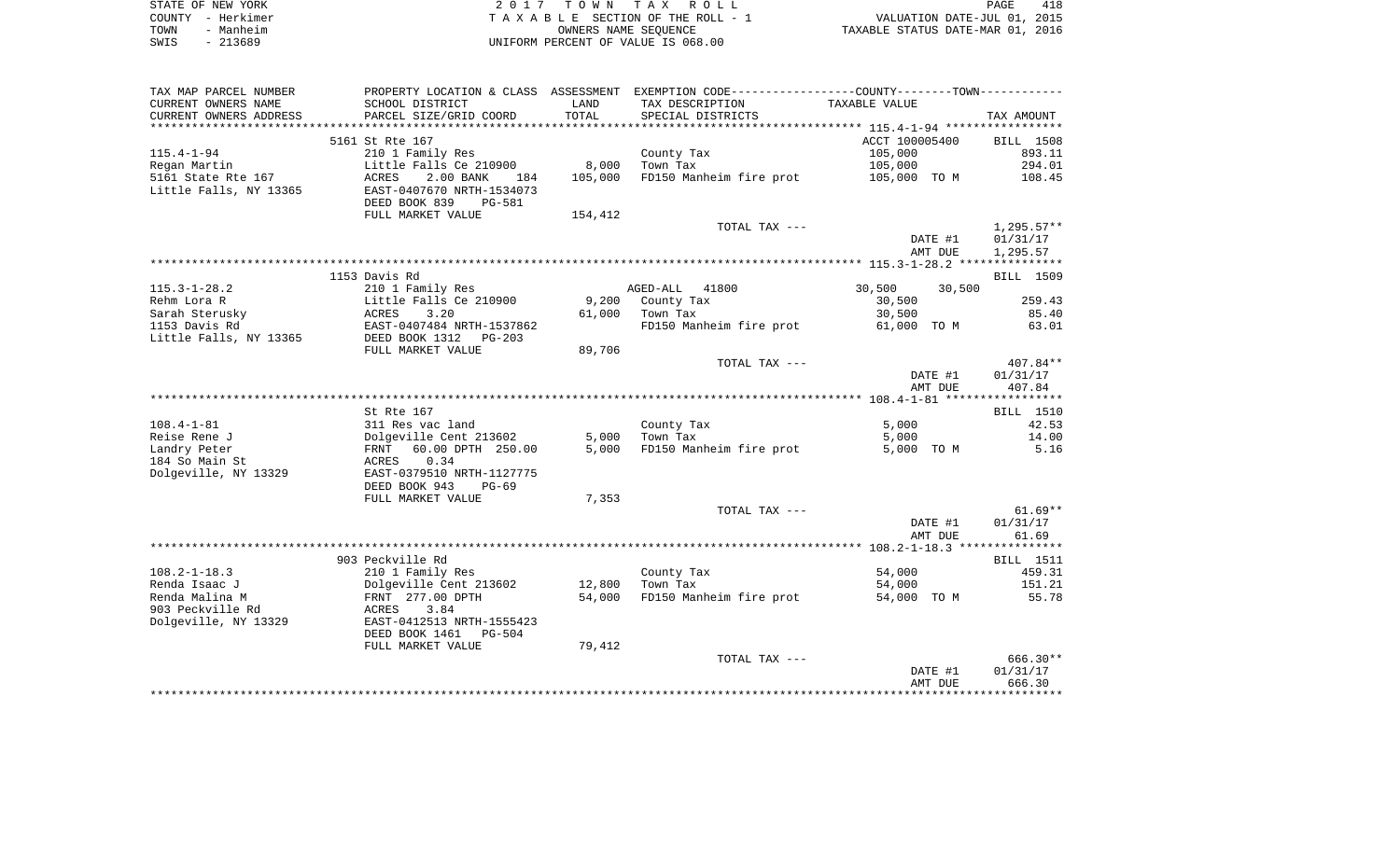|      | STATE OF NEW YORK | 2017 TOWN TAX ROLL                 | PAGE                             | 419 |
|------|-------------------|------------------------------------|----------------------------------|-----|
|      | COUNTY - Herkimer | TAXABLE SECTION OF THE ROLL - 1    | VALUATION DATE-JUL 01, 2015      |     |
| TOWN | - Manheim         | OWNERS NAME SEOUENCE               | TAXABLE STATUS DATE-MAR 01, 2016 |     |
| SWIS | - 213689          | UNIFORM PERCENT OF VALUE IS 068.00 |                                  |     |

| TAX MAP PARCEL NUMBER  |                            |        | PROPERTY LOCATION & CLASS ASSESSMENT EXEMPTION CODE---------------COUNTY-------TOWN---------- |                  |                       |
|------------------------|----------------------------|--------|-----------------------------------------------------------------------------------------------|------------------|-----------------------|
| CURRENT OWNERS NAME    | SCHOOL DISTRICT            | LAND   | TAX DESCRIPTION                                                                               | TAXABLE VALUE    |                       |
| CURRENT OWNERS ADDRESS | PARCEL SIZE/GRID COORD     | TOTAL  | SPECIAL DISTRICTS                                                                             |                  | TAX AMOUNT            |
|                        |                            |        |                                                                                               |                  |                       |
|                        | 1419 Snells Bush Rd        |        |                                                                                               | ACCT 100010290   | BILL 1512             |
| $115.2 - 2 - 34.1$     | 242 Rurl res&rec           |        | County Tax                                                                                    | 63,000           | 535.86                |
| Renda Louis            | Dolgeville Cent 213602     | 22,500 | Town Tax                                                                                      | 63,000           | 176.41                |
| Ann Marie              | FRNT 365.00 DPTH           | 63,000 | FD150 Manheim fire prot 63,000 TO M                                                           |                  | 65.07                 |
| 1419 Snells Bush Rd    | 26.00 BANK<br>ACRES<br>135 |        |                                                                                               |                  |                       |
| Little Falls, NY 13365 | EAST-0415718 NRTH-1540785  |        |                                                                                               |                  |                       |
|                        | DEED BOOK 870<br>PG-161    |        |                                                                                               |                  |                       |
|                        | FULL MARKET VALUE          | 92,647 |                                                                                               |                  |                       |
|                        |                            |        | TOTAL TAX ---                                                                                 |                  | $777.34**$            |
|                        |                            |        |                                                                                               | DATE #1          | 01/31/17              |
|                        |                            |        |                                                                                               | AMT DUE          | 777.34                |
|                        |                            |        |                                                                                               |                  |                       |
|                        | 5832 St Rte 167            |        |                                                                                               | ACCT 100010200   | BILL 1513             |
| $115.2 - 1 - 16$       | 210 1 Family Res           |        | County Tax                                                                                    | 54,000           | 459.31                |
| Rice Jon R             | Dolgeville Cent 213602     | 2,200  | Town Tax                                                                                      | 54,000           | 151.21                |
| 5832 St Rte 167        | W/garage                   | 54,000 | School Relevy                                                                                 |                  | 746.92                |
| Little Falls, NY 13365 | FRNT 145.00 DPTH 166.00    |        | FD150 Manheim fire prot                                                                       | 54,000 TO M      | 55.78                 |
|                        | EAST-0413534 NRTH-1542458  |        |                                                                                               |                  |                       |
|                        | DEED BOOK 1517 PG-439      |        |                                                                                               |                  |                       |
|                        | FULL MARKET VALUE          | 79,412 |                                                                                               |                  |                       |
|                        |                            |        | TOTAL TAX ---                                                                                 |                  | 1,413.22**            |
|                        |                            |        |                                                                                               | DATE #1          | 01/31/17              |
|                        |                            |        |                                                                                               | AMT DUE          | 1,413.22              |
|                        |                            |        |                                                                                               |                  |                       |
|                        | 6377 St Rte 167            |        |                                                                                               | ACCT 100010170   | BILL 1514             |
| $108.4 - 1 - 21$       | 210 1 Family Res           |        | AGED-ALL 41800                                                                                | 18,350<br>18,350 |                       |
| Rice Mary              | Dolgeville Cent 213602     | 4,200  | County Tax                                                                                    | 18,350           | 156.08                |
| Knoblauch Elaine L     | ACRES<br>1.20              | 36,700 | Town Tax                                                                                      | 18,350           | 51.38                 |
| 6377 St Rte 167        | EAST-0416025 NRTH-1552447  |        | FD150 Manheim fire prot 36,700 TO M                                                           |                  | 37.91                 |
| Dolgeville, NY 13329   | DEED BOOK 930<br>PG-333    |        |                                                                                               |                  |                       |
|                        | FULL MARKET VALUE          | 53,971 |                                                                                               |                  |                       |
|                        |                            |        | TOTAL TAX ---                                                                                 |                  | $245.37**$            |
|                        |                            |        |                                                                                               | DATE #1          | 01/31/17              |
|                        |                            |        |                                                                                               | AMT DUE          | 245.37                |
|                        |                            |        |                                                                                               |                  |                       |
|                        | Off Inghams Mills Rd       |        |                                                                                               |                  | <b>BILL</b> 1515      |
| $115.2 - 2 - 34.3$     | 314 Rural vac<10           |        | County Tax                                                                                    | 5,200            | 44.23                 |
| Richards Howard E      | Dolgeville Cent 213602     | 5,200  | Town Tax                                                                                      | 5,200            | 14.56                 |
| Richards Gloria        | ACRES<br>5.30              | 5,200  | FD150 Manheim fire prot                                                                       | 5,200 TO M       | 5.37                  |
| 159 Inghams Mills Rd   | EAST-0417039 NRTH-1536506  |        |                                                                                               |                  |                       |
| Little Falls, NY 13365 | DEED BOOK 841<br>PG-313    |        |                                                                                               |                  |                       |
|                        | FULL MARKET VALUE          | 7,647  |                                                                                               |                  |                       |
|                        |                            |        | TOTAL TAX ---                                                                                 | DATE #1          | $64.16**$<br>01/31/17 |
|                        |                            |        |                                                                                               |                  | 64.16                 |
|                        |                            |        |                                                                                               | AMT DUE          |                       |
|                        |                            |        |                                                                                               |                  |                       |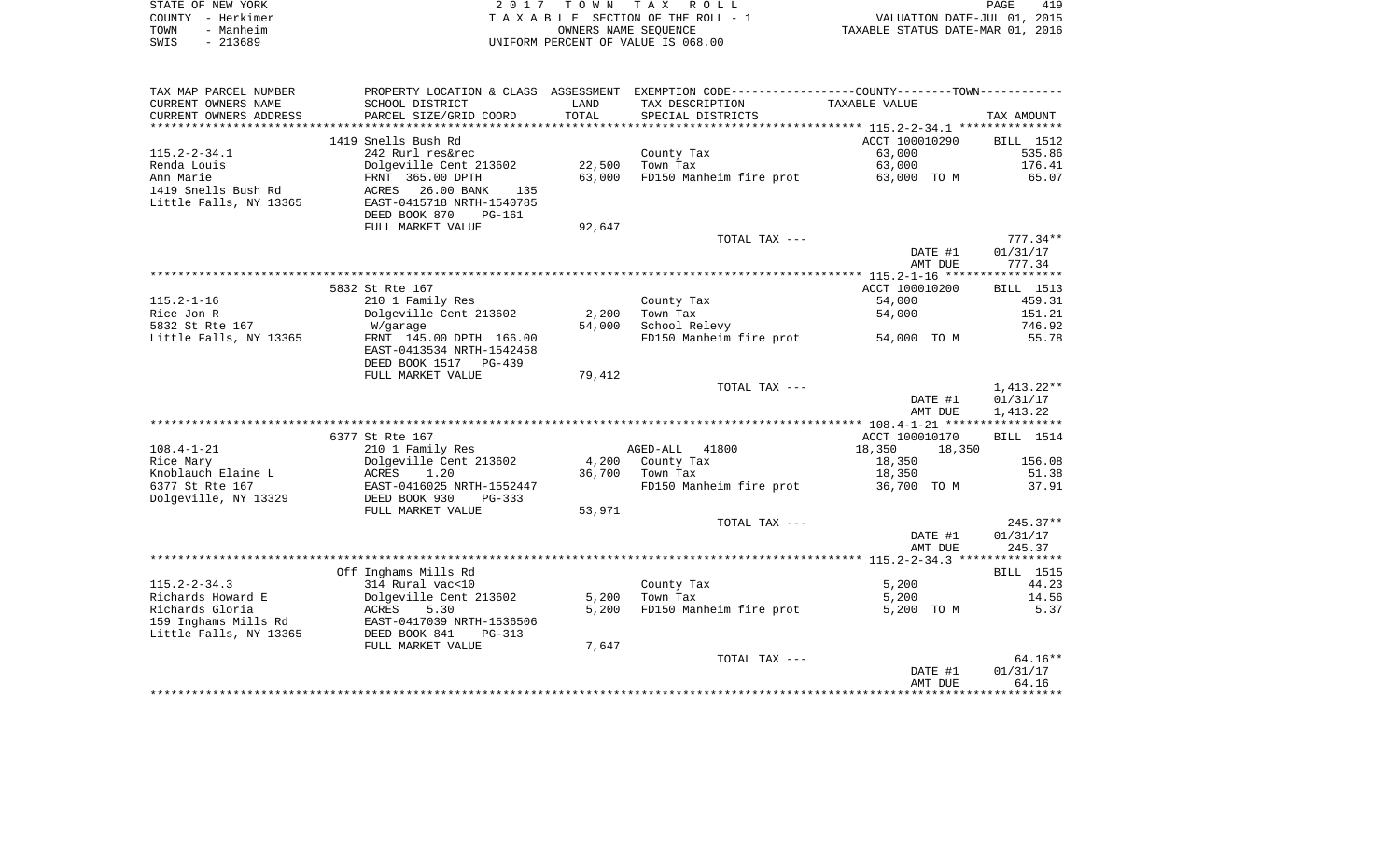| STATE OF NEW YORK | 2017 TOWN TAX ROLL                 | 420<br>PAGE                      |
|-------------------|------------------------------------|----------------------------------|
| COUNTY - Herkimer | TAXABLE SECTION OF THE ROLL - 1    | VALUATION DATE-JUL 01, 2015      |
| - Manheim<br>TOWN | OWNERS NAME SEOUENCE               | TAXABLE STATUS DATE-MAR 01, 2016 |
| - 213689<br>SWIS  | UNIFORM PERCENT OF VALUE IS 068.00 |                                  |

| TAX MAP PARCEL NUMBER     | PROPERTY LOCATION & CLASS ASSESSMENT EXEMPTION CODE---------------COUNTY--------TOWN---------- |        |                                                      |                |         |                     |
|---------------------------|------------------------------------------------------------------------------------------------|--------|------------------------------------------------------|----------------|---------|---------------------|
| CURRENT OWNERS NAME       | SCHOOL DISTRICT                                                                                | LAND   | TAX DESCRIPTION                                      | TAXABLE VALUE  |         |                     |
| CURRENT OWNERS ADDRESS    | PARCEL SIZE/GRID COORD                                                                         | TOTAL  | SPECIAL DISTRICTS                                    |                |         | TAX AMOUNT          |
|                           |                                                                                                |        |                                                      |                |         |                     |
|                           | 159 Inghams Mills Rd                                                                           |        |                                                      | ACCT 100004335 |         | BILL 1516           |
| $115.4 - 1 - 33$          | 210 1 Family Res                                                                               |        | VETCOM CTS 41130                                     | 10,200         | 10,200  |                     |
| Richards Howard Jr        | Little Falls Ce 210900                                                                         | 5,200  | County Tax                                           | 41,800         |         | 355.54              |
| Richards Gloria           | W/garage                                                                                       | 52,000 | Town Tax                                             | 41,800         |         | 117.04              |
| 159 Inghams Mill Rd       | ACRES<br>1.30                                                                                  |        | FD150 Manheim fire prot 52,000 TO M                  |                |         | 53.71               |
| Little Falls, NY 13365    | EAST-0416731 NRTH-1536020                                                                      |        |                                                      |                |         |                     |
|                           | DEED BOOK 784<br>PG-183                                                                        |        |                                                      |                |         |                     |
|                           | FULL MARKET VALUE                                                                              | 76,471 |                                                      |                |         |                     |
|                           |                                                                                                |        | TOTAL TAX ---                                        |                |         | $526.29**$          |
|                           |                                                                                                |        |                                                      |                | DATE #1 | 01/31/17            |
|                           |                                                                                                |        |                                                      |                | AMT DUE | 526.29              |
|                           |                                                                                                |        |                                                      |                |         |                     |
|                           | 8044 St Rte 5                                                                                  |        |                                                      |                |         | BILL 1517           |
| $122.2 - 2 - 14.4$        | 210 1 Family Res                                                                               |        | County Tax                                           | 54,000         |         | 459.31              |
| Richards Lori             | Little Falls Ce 210900                                                                         | 16,700 | Town Tax                                             | 54,000         |         | 151.21              |
| 8044 St Rte 5             | ACRES 14.40                                                                                    | 54,000 | FD150 Manheim fire prot                              | 54,000 TO M    |         | 55.78               |
| Little Falls, NY 13365    | EAST-0415373 NRTH-1526496                                                                      |        |                                                      |                |         |                     |
|                           | DEED BOOK 846<br>PG-363                                                                        |        |                                                      |                |         |                     |
|                           | FULL MARKET VALUE                                                                              | 79,412 |                                                      |                |         |                     |
|                           |                                                                                                |        | TOTAL TAX ---                                        |                |         | 666.30**            |
|                           |                                                                                                |        |                                                      |                | DATE #1 | 01/31/17            |
|                           |                                                                                                |        |                                                      |                | AMT DUE | 666.30              |
|                           |                                                                                                |        |                                                      |                |         |                     |
|                           | 1397 Snells Bush Rd                                                                            |        |                                                      |                |         | BILL 1518           |
| $115.2 - 2 - 34.2$        | 483 Converted Re                                                                               |        | County Tax                                           | 54,900         |         | 466.97              |
| Richards Lynn             | Dolgeville Cent 213602                                                                         | 1,900  | Town Tax                                             | 54,900         |         | 153.73              |
|                           | 2.90                                                                                           |        |                                                      |                |         |                     |
| 1397 Snells Bush Rd       | ACRES                                                                                          | 54,900 | School Relevy<br>FD150 Manheim fire prot 54,900 TO M |                |         | 1,210.98            |
| Little Falls, NY 13365    | EAST-0416887 NRTH-1541117                                                                      |        |                                                      |                |         | 56.71               |
|                           | DEED BOOK 841<br>PG-311                                                                        |        |                                                      |                |         |                     |
|                           | FULL MARKET VALUE                                                                              | 80,735 | TOTAL TAX ---                                        |                |         |                     |
|                           |                                                                                                |        |                                                      |                |         | 1,888.39**          |
|                           |                                                                                                |        |                                                      |                | DATE #1 | 01/31/17            |
|                           |                                                                                                |        |                                                      |                | AMT DUE | 1,888.39            |
|                           | 162 Rural Park Dr                                                                              |        |                                                      | ACCT 100008280 |         |                     |
| $115.2 - 1 - 67$          |                                                                                                |        |                                                      |                |         | BILL 1519<br>297.70 |
| Richards Sharon           | 260 Seasonal res - WTRFNT                                                                      |        | County Tax                                           | 35,000         |         |                     |
|                           | O-E-StJ Cent<br>273803                                                                         | 9,000  | Town Tax                                             | 35,000         |         | 98.00               |
| 1112 Mainsail Dr          | 60.00 DPTH 130.00<br>FRNT                                                                      |        | 35,000 FD150 Manheim fire prot                       | 35,000 TO M    |         | 36.15               |
| Annapolis Maryland, 21403 | 0.30<br>ACRES                                                                                  |        |                                                      |                |         |                     |
|                           | EAST-0420276 NRTH-1540762                                                                      |        |                                                      |                |         |                     |
|                           | DEED BOOK 797<br>PG-206                                                                        |        |                                                      |                |         |                     |
|                           | FULL MARKET VALUE                                                                              | 51,471 |                                                      |                |         |                     |
|                           |                                                                                                |        | TOTAL TAX ---                                        |                |         | $431.85**$          |
|                           |                                                                                                |        |                                                      |                | DATE #1 | 01/31/17            |
|                           |                                                                                                |        |                                                      |                | AMT DUE | 431.85              |
|                           |                                                                                                |        |                                                      |                |         |                     |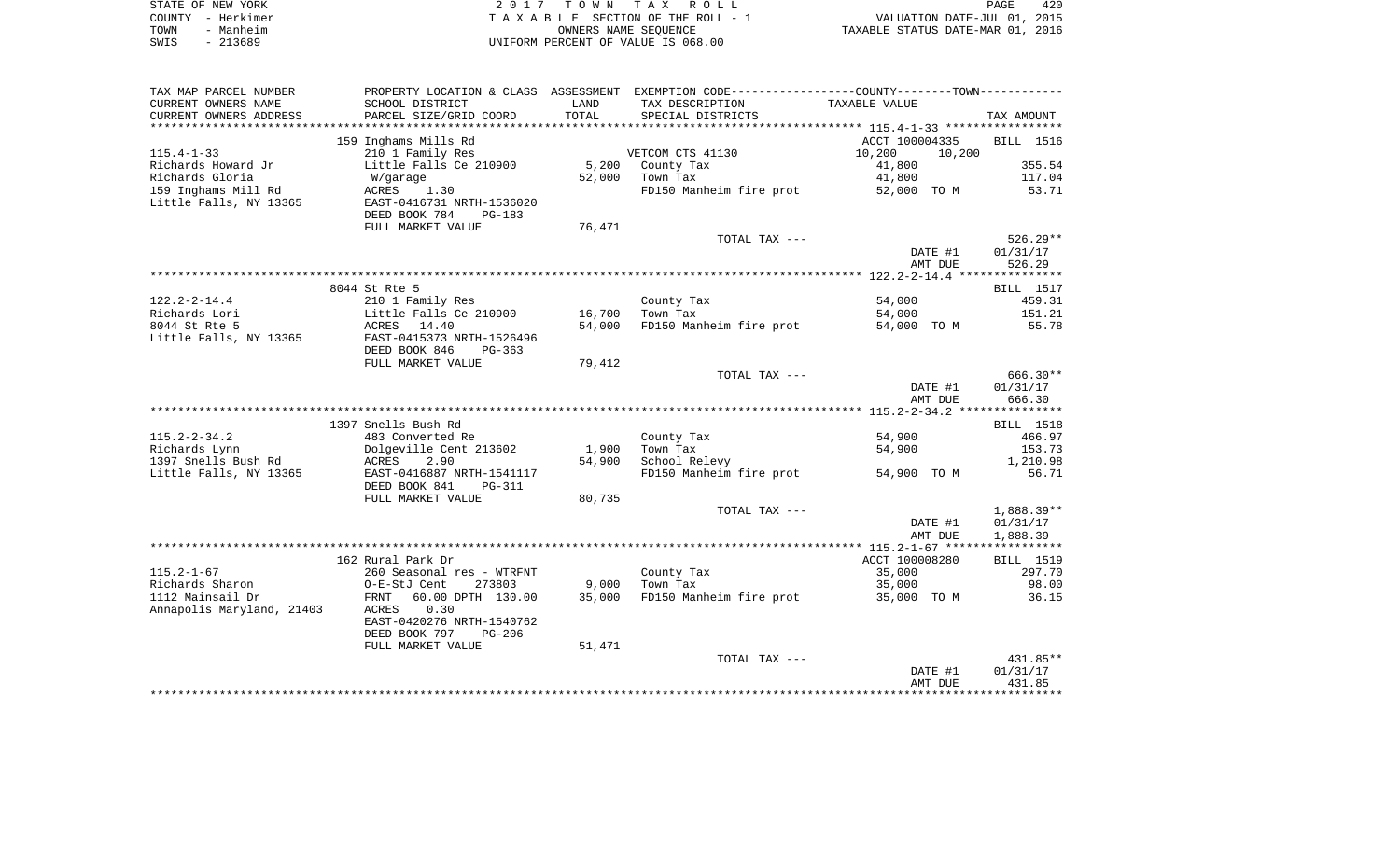| STATE OF NEW YORK | 2017 TOWN TAX ROLL                 | 421<br>PAGE                      |
|-------------------|------------------------------------|----------------------------------|
| COUNTY - Herkimer | TAXABLE SECTION OF THE ROLL - 1    | VALUATION DATE-JUL 01, 2015      |
| TOWN<br>- Manheim | OWNERS NAME SEOUENCE               | TAXABLE STATUS DATE-MAR 01, 2016 |
| SWIS<br>- 213689  | UNIFORM PERCENT OF VALUE IS 068.00 |                                  |

| TAX MAP PARCEL NUMBER  |                           |        | PROPERTY LOCATION & CLASS ASSESSMENT EXEMPTION CODE---------------COUNTY-------TOWN---------- |                |         |                  |
|------------------------|---------------------------|--------|-----------------------------------------------------------------------------------------------|----------------|---------|------------------|
| CURRENT OWNERS NAME    | SCHOOL DISTRICT           | LAND   | TAX DESCRIPTION                                                                               | TAXABLE VALUE  |         |                  |
| CURRENT OWNERS ADDRESS | PARCEL SIZE/GRID COORD    | TOTAL  | SPECIAL DISTRICTS                                                                             |                |         | TAX AMOUNT       |
|                        |                           |        |                                                                                               |                |         |                  |
|                        | 1407 Snells Bush Rd       |        |                                                                                               |                |         | BILL 1520        |
| $115.2 - 2 - 34.4$     | 270 Mfg housing           |        | AGED-ALL 41800                                                                                | 11,550         | 11,550  |                  |
| Richards Veronica      | Dolgeville Cent 213602    | 7,200  | County Tax                                                                                    | 11,550         |         | 98.24            |
| 1407 Snells Bush Rd    | FRNT 283.00 DPTH 300.00   | 23,100 | Town Tax                                                                                      | 11,550         |         | 32.34            |
| Little Falls, NY 13365 | 1.80<br>ACRES             |        | FD150 Manheim fire prot                                                                       | 23,100 TO M    |         | 23.86            |
|                        | EAST-0416598 NRTH-1541154 |        |                                                                                               |                |         |                  |
|                        | DEED BOOK 841<br>$PG-309$ |        |                                                                                               |                |         |                  |
|                        | FULL MARKET VALUE         | 33,971 |                                                                                               |                |         |                  |
|                        |                           |        | TOTAL TAX ---                                                                                 |                |         | 154.44**         |
|                        |                           |        |                                                                                               |                | DATE #1 | 01/31/17         |
|                        |                           |        |                                                                                               |                | AMT DUE | 154.44           |
|                        |                           |        |                                                                                               |                |         |                  |
|                        | 282 Willie Ln Keyser Lk   |        |                                                                                               | ACCT 100001110 |         | BILL 1521        |
| $115.2 - 1 - 43$       | 260 Seasonal res - WTRFNT |        | County Tax                                                                                    | 22,600         |         | 192.23           |
| Rieman James G         | Dolgeville Cent 213602    | 2,500  | Town Tax                                                                                      | 22,600         |         | 63.28            |
| Rieman Timothy G       | ACRES<br>0.23             | 22,600 | FD150 Manheim fire prot                                                                       | 22,600 TO M    |         | 23.34            |
| 143 Church St          | EAST-0418994 NRTH-1543680 |        |                                                                                               |                |         |                  |
| Little Falls, NY 13365 | DEED BOOK 1237 PG-622     |        |                                                                                               |                |         |                  |
|                        | FULL MARKET VALUE         | 33,235 |                                                                                               |                |         |                  |
|                        |                           |        | TOTAL TAX ---                                                                                 |                |         | 278.85**         |
|                        |                           |        |                                                                                               |                | DATE #1 | 01/31/17         |
|                        |                           |        |                                                                                               |                | AMT DUE | 278.85           |
|                        |                           |        |                                                                                               |                |         |                  |
|                        | 7541 St Rte 5             |        |                                                                                               |                |         | <b>BILL</b> 1522 |
| $115.3 - 1 - 13.4$     | 270 Mfg housing           |        | County Tax                                                                                    | 30,000         |         | 255.17           |
| Roberts Kevin R        | Little Falls Ce 210900    | 9,000  | Town Tax                                                                                      | 30,000         |         | 84.00            |
| Van Nort Marie E       | W Garage                  | 30,000 | School Relevy                                                                                 |                |         | 1,365.34         |
| 7541 St Rte 5          | ACRES<br>3.00             |        | FD150 Manheim fire prot                                                                       | 30,000 TO M    |         | 30.99            |
| Little Falls, NY 13365 | EAST-0407998 NRTH-1531265 |        |                                                                                               |                |         |                  |
|                        | DEED BOOK 1586<br>PG-572  |        |                                                                                               |                |         |                  |
|                        | FULL MARKET VALUE         | 44,118 |                                                                                               |                |         |                  |
|                        |                           |        | TOTAL TAX ---                                                                                 |                |         | $1,735.50**$     |
|                        |                           |        |                                                                                               |                | DATE #1 | 01/31/17         |
|                        |                           |        |                                                                                               |                | AMT DUE | 1,735.50         |
|                        |                           |        |                                                                                               |                |         |                  |
|                        | 326 Carlson Rd            |        |                                                                                               | ACCT 100010440 |         | <b>BILL</b> 1523 |
| $108.2 - 1 - 5$        | 433 Auto body             |        | County Tax                                                                                    | 43,500         |         | 370.00           |
| Robotham Gordon        | Dolgeville Cent 213602    | 16,300 | Town Tax                                                                                      | 43,500         |         | 121.81           |
| Robotham Teresa        | ACRES<br>20.60            | 43,500 | FD150 Manheim fire prot 43,500 TO M                                                           |                |         | 44.93            |
| 326 Carlson Rd         | EAST-0414354 NRTH-1559461 |        |                                                                                               |                |         |                  |
| Dolgeville, NY 13329   | DEED BOOK 828<br>$PG-179$ |        |                                                                                               |                |         |                  |
|                        | FULL MARKET VALUE         | 63,971 |                                                                                               |                |         |                  |
|                        |                           |        | TOTAL TAX ---                                                                                 |                |         | $536.74**$       |
|                        |                           |        |                                                                                               |                | DATE #1 | 01/31/17         |
|                        |                           |        |                                                                                               |                | AMT DUE | 536.74           |
|                        |                           |        |                                                                                               |                |         |                  |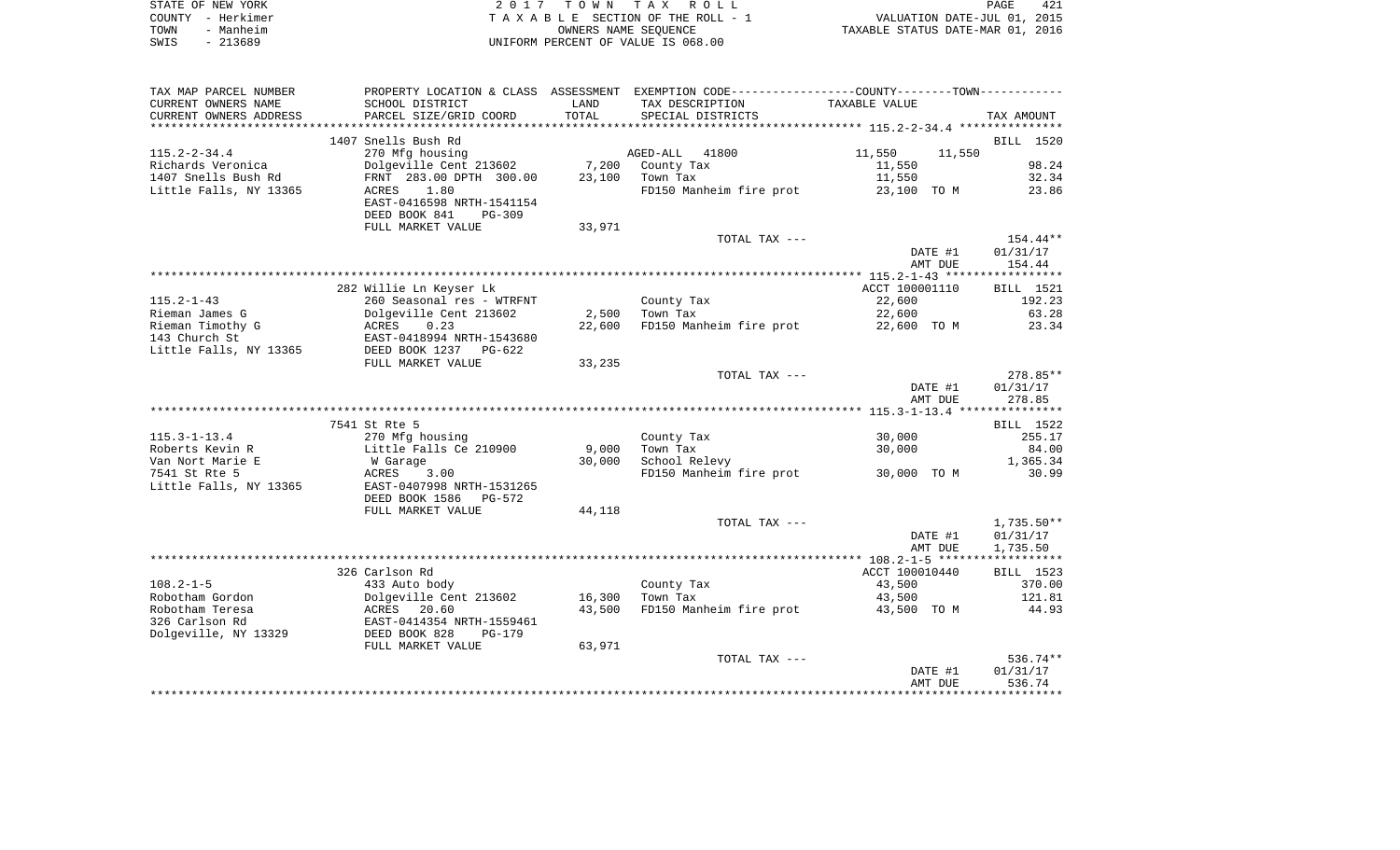|      | STATE OF NEW YORK | 2017 TOWN TAX ROLL                 | PAGE                             | 422 |
|------|-------------------|------------------------------------|----------------------------------|-----|
|      | COUNTY - Herkimer | TAXABLE SECTION OF THE ROLL - 1    | VALUATION DATE-JUL 01, 2015      |     |
| TOWN | - Manheim         | OWNERS NAME SEOUENCE               | TAXABLE STATUS DATE-MAR 01, 2016 |     |
| SWIS | - 213689          | UNIFORM PERCENT OF VALUE IS 068.00 |                                  |     |

| TAX MAP PARCEL NUMBER      |                           |                | PROPERTY LOCATION & CLASS ASSESSMENT EXEMPTION CODE---------------COUNTY-------TOWN---------- |                    |                      |
|----------------------------|---------------------------|----------------|-----------------------------------------------------------------------------------------------|--------------------|----------------------|
| CURRENT OWNERS NAME        | SCHOOL DISTRICT           | LAND           | TAX DESCRIPTION                                                                               | TAXABLE VALUE      |                      |
| CURRENT OWNERS ADDRESS     | PARCEL SIZE/GRID COORD    | TOTAL          | SPECIAL DISTRICTS                                                                             |                    | TAX AMOUNT           |
|                            |                           | ************** |                                                                                               |                    |                      |
|                            | 326 Carlson Rd            |                |                                                                                               |                    | BILL 1524            |
| $108.2 - 1 - 8.3$          | 210 1 Family Res          |                | County Tax                                                                                    | 43,000             | 365.75               |
| Robotham Gordon            | Dolgeville Cent 213602    | 7,900          | Town Tax                                                                                      | 43,000             | 120.41               |
| Robotham Teresa            | 4.90<br><b>ACRES</b>      | 43,000         | FD150 Manheim fire prot                                                                       | 43,000 TO M        | 44.41                |
| 326 Carlson Rd             | EAST-0413864 NRTH-1559015 |                |                                                                                               |                    |                      |
| Dolgeville, NY 13329       | DEED BOOK 828<br>$PG-34$  |                |                                                                                               |                    |                      |
|                            | FULL MARKET VALUE         | 63,235         |                                                                                               |                    |                      |
|                            |                           |                | TOTAL TAX ---                                                                                 |                    | 530.57**             |
|                            |                           |                |                                                                                               | DATE #1            | 01/31/17             |
|                            |                           |                |                                                                                               | AMT DUE            | 530.57               |
|                            |                           |                |                                                                                               |                    |                      |
|                            | 174 Carlson Rd            |                |                                                                                               | ACCT 100007892     | BILL 1525            |
| $108.2 - 1 - 8.2$          | 242 Rurl res&rec          |                | VET COM CT 41131                                                                              | 10,200<br>10,200   |                      |
| Robotham James E           | Dolgeville Cent 213602    | 21,500         | County Tax                                                                                    | 93,300             | 793.59               |
| Robotham Charlotte L       | ACRES<br>15.90            | 103,500        | Town Tax                                                                                      | 93,300             | 261.25               |
| 174 Carlson Rd             | EAST-0414281 NRTH-1556509 |                | FD150 Manheim fire prot 103,500 TO M                                                          |                    | 106.90               |
| Dolgeville, NY 13329       | DEED BOOK 946<br>$PG-199$ |                |                                                                                               |                    |                      |
|                            | FULL MARKET VALUE         | 152,206        |                                                                                               |                    |                      |
|                            |                           |                | TOTAL TAX ---                                                                                 |                    | $1,161.74**$         |
|                            |                           |                |                                                                                               | DATE #1<br>AMT DUE | 01/31/17<br>1,161.74 |
|                            |                           |                |                                                                                               |                    |                      |
|                            | 261 Murphy Rd             |                |                                                                                               |                    | BILL 1526            |
| $115.2 - 2 - 3.4$          | 210 1 Family Res          |                | County Tax                                                                                    | 50,000             | 425.29               |
| Rockwell Gregg             | Little Falls Ce 210900    | 9,000          | Town Tax                                                                                      | 50,000             | 140.01               |
| 261 Murphy Rd              | W Garage                  | 50,000         | FD150 Manheim fire prot                                                                       | 50,000 TO M        | 51.64                |
| Little Falls, NY 13365     | ACRES<br>3.00             |                |                                                                                               |                    |                      |
|                            | EAST-0410186 NRTH-1538528 |                |                                                                                               |                    |                      |
|                            | DEED BOOK 833<br>$PG-57$  |                |                                                                                               |                    |                      |
|                            | FULL MARKET VALUE         | 73,529         |                                                                                               |                    |                      |
|                            |                           |                | TOTAL TAX ---                                                                                 |                    | $616.94**$           |
|                            |                           |                |                                                                                               | DATE #1            | 01/31/17             |
|                            |                           |                |                                                                                               | AMT DUE            | 616.94               |
|                            |                           |                |                                                                                               |                    |                      |
|                            | 510 Bronner Rd            |                |                                                                                               |                    | BILL 1527            |
| $108.3 - 1 - 30.2$         | 210 1 Family Res          |                | County Tax                                                                                    | 90,000             | 765.52               |
| Rockwell IRR. Trust Sharon | Dolgeville Cent 213602    | 7,700          | Town Tax                                                                                      | 90,000             | 252.01               |
| McCarthy Stacy A           | FRNT 1326.00 DPTH         | 90,000         | FD150 Manheim fire prot                                                                       | 90,000 TO M        | 92.96                |
| 69 S Helmer St             | 8.90<br>ACRES             |                |                                                                                               |                    |                      |
| Dolgeville, NY 13329       | EAST-0407095 NRTH-1545552 |                |                                                                                               |                    |                      |
|                            | DEED BOOK 1598<br>PG-885  |                |                                                                                               |                    |                      |
|                            | FULL MARKET VALUE         | 132,353        |                                                                                               |                    |                      |
|                            |                           |                | TOTAL TAX ---                                                                                 |                    | 1,110.49**           |
|                            |                           |                |                                                                                               | DATE #1            | 01/31/17             |
|                            |                           |                |                                                                                               | AMT DUE            | 1,110.49             |
|                            |                           |                |                                                                                               |                    |                      |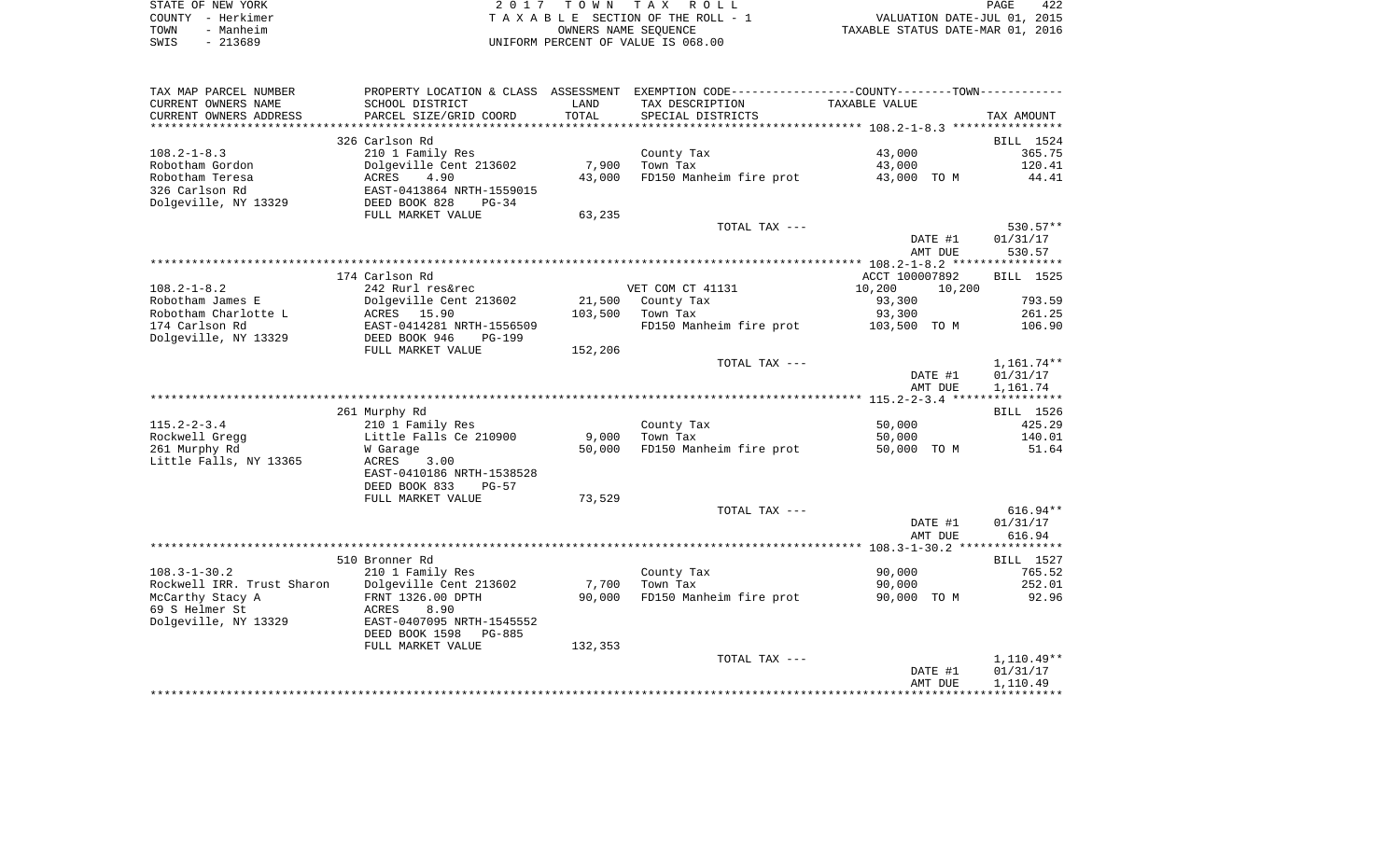| STATE OF NEW YORK | 2017 TOWN TAX ROLL                 | PAGE                             | 423 |
|-------------------|------------------------------------|----------------------------------|-----|
| COUNTY - Herkimer | TAXABLE SECTION OF THE ROLL - 1    | VALUATION DATE-JUL 01, 2015      |     |
| TOWN<br>- Manheim | OWNERS NAME SEOUENCE               | TAXABLE STATUS DATE-MAR 01, 2016 |     |
| SWIS<br>- 213689  | UNIFORM PERCENT OF VALUE IS 068.00 |                                  |     |

| TAX MAP PARCEL NUMBER      |                               |         | PROPERTY LOCATION & CLASS ASSESSMENT EXEMPTION CODE---------------COUNTY-------TOWN---------- |                |                      |
|----------------------------|-------------------------------|---------|-----------------------------------------------------------------------------------------------|----------------|----------------------|
| CURRENT OWNERS NAME        | SCHOOL DISTRICT               | LAND    | TAX DESCRIPTION                                                                               | TAXABLE VALUE  |                      |
| CURRENT OWNERS ADDRESS     | PARCEL SIZE/GRID COORD        | TOTAL   | SPECIAL DISTRICTS                                                                             |                | TAX AMOUNT           |
| ***********************    |                               |         |                                                                                               |                |                      |
|                            | 1555 Davis Rd                 |         |                                                                                               |                | BILL 1528            |
| $115.1 - 1 - 6.1$          | 322 Rural vac>10              |         | County Tax                                                                                    | 5,500          | 46.78                |
| Rockwell IRR. Trust Sharon | Dolgeville Cent 213602        | 5,500   | Town Tax                                                                                      | 5,500          | 15.40                |
| McCarthy Stacy A           | FRNT 275.00 DPTH              | 5.500   | FD150 Manheim fire prot                                                                       | 5,500 TO M     | 5.68                 |
| 69 S Helmer St             | ACRES 13.60                   |         |                                                                                               |                |                      |
| Dolgeville, NY 13329       | EAST-0405912 NRTH-1544867     |         |                                                                                               |                |                      |
|                            | DEED BOOK 1598<br>PG-892      |         |                                                                                               |                |                      |
|                            | FULL MARKET VALUE             | 8,088   |                                                                                               |                |                      |
|                            |                               |         | TOTAL TAX ---                                                                                 |                | $67.86**$            |
|                            |                               |         |                                                                                               | DATE #1        | 01/31/17             |
|                            |                               |         |                                                                                               | AMT DUE        | 67.86                |
|                            |                               |         |                                                                                               |                |                      |
|                            | 606 Murphy Rd                 |         |                                                                                               | ACCT 100003965 | BILL 1529            |
| $108.4 - 2 - 17$           | 270 Mfg housing               |         | County Tax                                                                                    | 95,000         | 808.05               |
| Rohacek Curtis             | Dolgeville Cent 213602 10,100 |         | Town Tax                                                                                      | 95,000         | 266.01               |
| 606 Murphy Rd              | FRNT 200.00 DPTH 900.00       | 95,000  | FD150 Manheim fire prot                                                                       | 95,000 TO M    | 98.12                |
| Little Falls, NY 13365     | 4.13<br>ACRES                 |         |                                                                                               |                |                      |
|                            | EAST-0410078 NRTH-1545437     |         |                                                                                               |                |                      |
|                            | DEED BOOK 1168<br>PG-180      |         |                                                                                               |                |                      |
|                            | FULL MARKET VALUE             | 139,706 |                                                                                               |                |                      |
|                            |                               |         | TOTAL TAX ---                                                                                 |                | 1,172.18**           |
|                            |                               |         |                                                                                               | DATE #1        | 01/31/17             |
|                            |                               |         |                                                                                               | AMT DUE        | 1,172.18             |
|                            |                               |         |                                                                                               |                |                      |
|                            | 123 Yellow Church Rd          |         |                                                                                               | ACCT 100014520 | BILL 1530            |
| $108.3 - 1 - 18$           | 241 Rural res&ag              |         | County Tax                                                                                    | 105,100        | 893.96               |
| Rolle Robert               | Little Falls Ce 210900        | 77,200  | Town Tax                                                                                      | 105,100        | 294.29               |
| 6349 St. Rte. 10           | ACRES 139.00                  | 105,100 | FD150 Manheim fire prot                                                                       | 105,100 TO M   | 108.56               |
| Sharon Springs, NY 13459   | EAST-0398373 NRTH-1546749     |         |                                                                                               |                |                      |
|                            | DEED BOOK 1189<br>PG-904      |         |                                                                                               |                |                      |
|                            | FULL MARKET VALUE             | 154,559 |                                                                                               |                |                      |
|                            |                               |         | TOTAL TAX ---                                                                                 |                | 1,296.81**           |
|                            |                               |         |                                                                                               | DATE #1        | 01/31/17             |
|                            |                               |         |                                                                                               | AMT DUE        | 1,296.81             |
|                            | 6371 St Rte 167               |         |                                                                                               | ACCT 100007470 | BILL 1531            |
| $108.4 - 1 - 20$           | 486 Mini-mart                 |         |                                                                                               | 455,000        |                      |
| Rome Gas Inc.              | Dolgeville Cent 213602        | 50,000  | County Tax<br>Town Tax                                                                        | 455,000        | 3,870.12<br>1,274.05 |
| 114 Danberry Cir           | ACRES<br>3.20                 | 455,000 | FD150 Manheim fire prot 455,000 TO M                                                          |                | 469.96               |
| New Hartford, NY 13413     | EAST-0415754 NRTH-1552479     |         |                                                                                               |                |                      |
|                            | DEED BOOK 1265<br>PG-283      |         |                                                                                               |                |                      |
|                            | FULL MARKET VALUE             | 669,118 |                                                                                               |                |                      |
|                            |                               |         | TOTAL TAX ---                                                                                 |                | $5,614.13**$         |
|                            |                               |         |                                                                                               | DATE #1        | 01/31/17             |
|                            |                               |         |                                                                                               | AMT DUE        | 5,614.13             |
|                            |                               |         |                                                                                               |                |                      |
|                            |                               |         |                                                                                               |                |                      |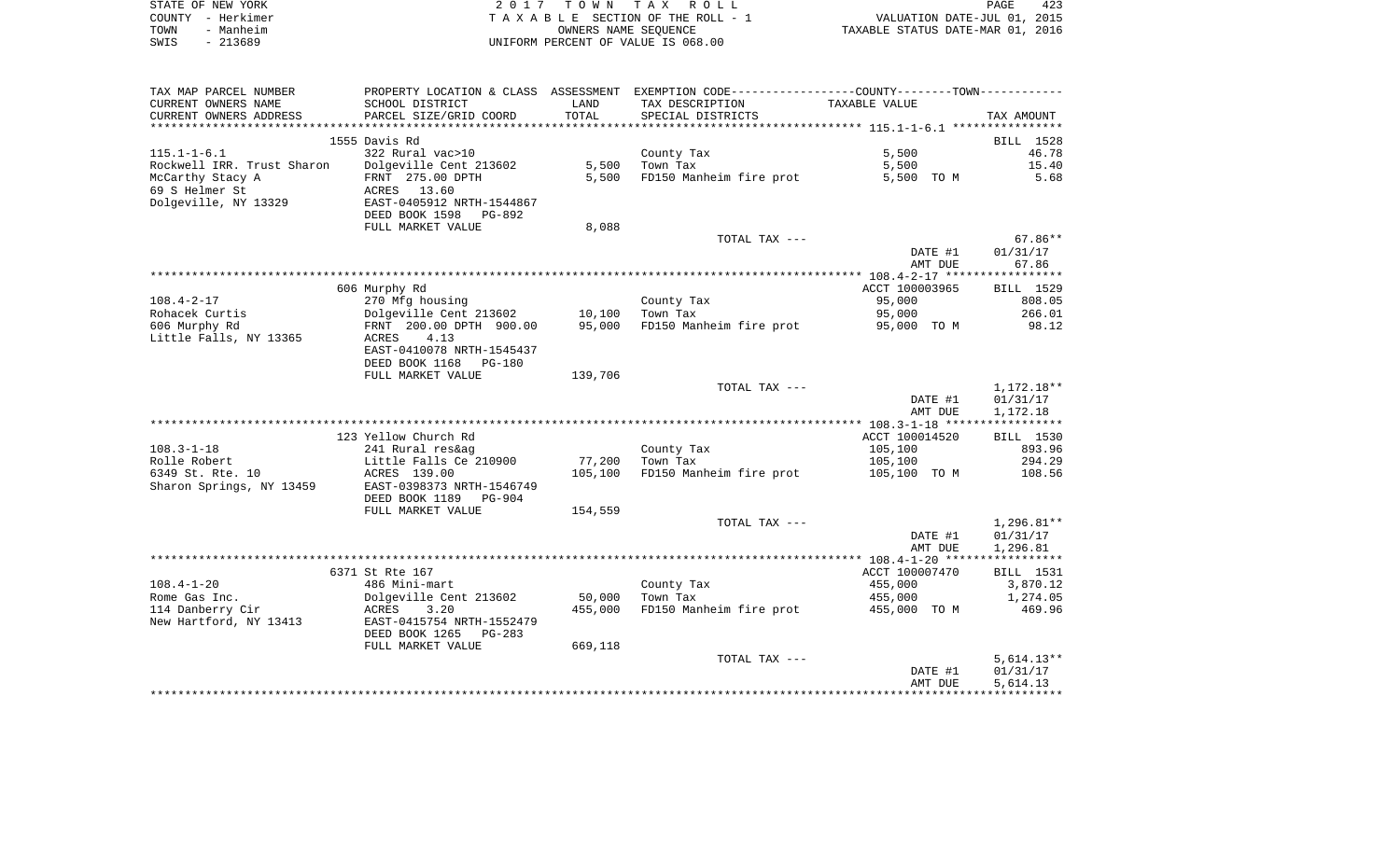|      | STATE OF NEW YORK | 2017 TOWN TAX ROLL                 | PAGE                             | 424 |
|------|-------------------|------------------------------------|----------------------------------|-----|
|      | COUNTY - Herkimer | TAXABLE SECTION OF THE ROLL - 1    | VALUATION DATE-JUL 01, 2015      |     |
| TOWN | - Manheim         | OWNERS NAME SEOUENCE               | TAXABLE STATUS DATE-MAR 01, 2016 |     |
| SWIS | - 213689          | UNIFORM PERCENT OF VALUE IS 068.00 |                                  |     |

| TAX MAP PARCEL NUMBER  |                              |        | PROPERTY LOCATION & CLASS ASSESSMENT EXEMPTION CODE----------------COUNTY--------TOWN----------- |                    |                    |
|------------------------|------------------------------|--------|--------------------------------------------------------------------------------------------------|--------------------|--------------------|
| CURRENT OWNERS NAME    | SCHOOL DISTRICT              | LAND   | TAX DESCRIPTION                                                                                  | TAXABLE VALUE      |                    |
| CURRENT OWNERS ADDRESS | PARCEL SIZE/GRID COORD       | TOTAL  | SPECIAL DISTRICTS                                                                                |                    | TAX AMOUNT         |
| ********************** |                              |        |                                                                                                  |                    |                    |
|                        | 113 Granny Hill Rd           |        |                                                                                                  | ACCT 100012210     | BILL 1532          |
| $108.4 - 2 - 59$       | 260 Seasonal res - WTRFNT    |        | County Tax                                                                                       | 38,000             | 323.22             |
| Romeo Robert J         | Dolgeville Cent 213602       | 5,000  | Town Tax                                                                                         | 38,000             | 106.40             |
| Romeo Linda M          | FRNT 100.00 DPTH 50.00       | 38,000 | FD150 Manheim fire prot                                                                          | 38,000 TO M        | 39.25              |
| 399 Ridgehill Rd       | 0.05<br>ACRES                |        |                                                                                                  |                    |                    |
| Schenectady, NY 12303  | EAST-0418581 NRTH-1545151    |        |                                                                                                  |                    |                    |
|                        | DEED BOOK 1108<br>PG-468     |        |                                                                                                  |                    |                    |
|                        | FULL MARKET VALUE            | 55,882 | TOTAL TAX ---                                                                                    |                    | 468.87**           |
|                        |                              |        |                                                                                                  | DATE #1            | 01/31/17           |
|                        |                              |        |                                                                                                  | AMT DUE            | 468.87             |
|                        |                              |        |                                                                                                  |                    |                    |
|                        | Granny Hill Rd               |        |                                                                                                  | ACCT 100012240     | BILL 1533          |
| $108.4 - 2 - 60$       | 311 Res vac land - WTRFNT    |        | County Tax                                                                                       | 2,500              | 21.26              |
| Romeo Robert J         | Dolgeville Cent 213602       |        | $2,500$ Town Tax                                                                                 | 2,500              | 7.00               |
| Romeo Linda M          | 50.00 DPTH 100.00<br>FRNT    | 2,500  | FD150 Manheim fire prot                                                                          | 2,500 TO M         | 2.58               |
| 399 Ridgehill Rd       | 0.11<br>ACRES                |        |                                                                                                  |                    |                    |
| Schenectady, NY 12303  | EAST-0418541 NRTH-1544991    |        |                                                                                                  |                    |                    |
|                        | DEED BOOK 1108<br>PG-468     |        |                                                                                                  |                    |                    |
|                        | FULL MARKET VALUE            | 3,676  |                                                                                                  |                    |                    |
|                        |                              |        | TOTAL TAX ---                                                                                    |                    | $30.84**$          |
|                        |                              |        |                                                                                                  | DATE #1            | 01/31/17           |
|                        |                              |        |                                                                                                  | AMT DUE            | 30.84              |
|                        |                              |        |                                                                                                  |                    |                    |
|                        | 502 Gene Hoertz Rd-Keyser Lk |        |                                                                                                  | ACCT 100009780     | BILL 1534          |
| $108.4 - 2 - 81$       | 260 Seasonal res - WTRFNT    |        | County Tax                                                                                       | 50,000             | 425.29             |
| Romeo Robert J         | Dolgeville Cent 213602       | 2,000  | Town Tax                                                                                         | 50,000             | 140.01             |
| Romeo Linda Marie      | FRNT<br>40.00 DPTH 100.00    | 50,000 | FD150 Manheim fire prot                                                                          | 50,000 TO M        | 51.64              |
| 399 Ridge Hill Rd      | ACRES<br>0.09                |        |                                                                                                  |                    |                    |
| Schnectady, NY 12303   | EAST-0419866 NRTH-1544808    |        |                                                                                                  |                    |                    |
|                        | DEED BOOK 1412<br>PG-136     |        |                                                                                                  |                    |                    |
|                        | FULL MARKET VALUE            | 73,529 |                                                                                                  |                    |                    |
|                        |                              |        | TOTAL TAX ---                                                                                    |                    | $616.94**$         |
|                        |                              |        |                                                                                                  | DATE #1<br>AMT DUE | 01/31/17<br>616.94 |
|                        |                              |        |                                                                                                  |                    |                    |
|                        | Granny Hill Rd               |        |                                                                                                  | ACCT 100012240     | BILL 1535          |
| $108.4 - 2 - 91$       | 323 Vacant rural - WTRFNT    |        | County Tax                                                                                       | 2,500              | 21.26              |
| Romeo Robert J         | Dolgeville Cent 213602       | 2,500  | Town Tax                                                                                         | 2,500              | 7.00               |
| Romeo Linda M          | ACRES<br>0.25                | 2,500  | FD150 Manheim fire prot                                                                          | 2,500 TO M         | 2.58               |
| 399 Ridgehill Rd       | EAST-0418549 NRTH-1545132    |        |                                                                                                  |                    |                    |
| Schenectady, NY 12303  | DEED BOOK 1108<br>PG-468     |        |                                                                                                  |                    |                    |
|                        | FULL MARKET VALUE            | 3,676  |                                                                                                  |                    |                    |
|                        |                              |        | TOTAL TAX ---                                                                                    |                    | $30.84**$          |
|                        |                              |        |                                                                                                  | DATE #1            | 01/31/17           |
|                        |                              |        |                                                                                                  | AMT DUE            | 30.84              |
|                        |                              |        |                                                                                                  |                    |                    |
|                        |                              |        |                                                                                                  |                    |                    |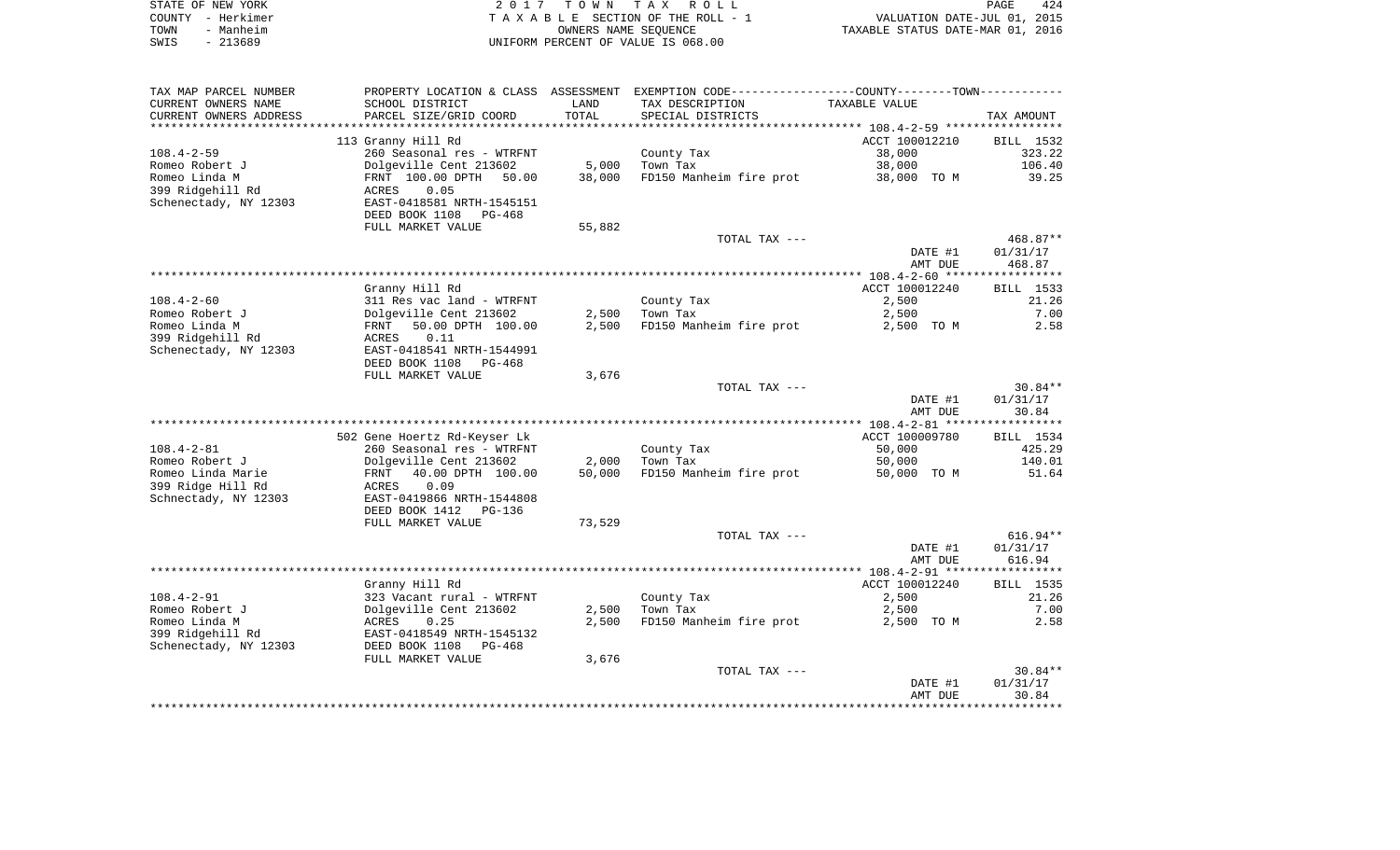| STATE OF NEW YORK | 2017 TOWN TAX ROLL                 | 425<br>PAGE                      |
|-------------------|------------------------------------|----------------------------------|
| COUNTY – Herkimer | TAXABLE SECTION OF THE ROLL - 1    | VALUATION DATE-JUL 01, 2015      |
| - Manheim<br>TOWN | OWNERS NAME SEOUENCE               | TAXABLE STATUS DATE-MAR 01, 2016 |
| - 213689<br>SWIS  | UNIFORM PERCENT OF VALUE IS 068.00 |                                  |

| TAX MAP PARCEL NUMBER  |                              |         | PROPERTY LOCATION & CLASS ASSESSMENT EXEMPTION CODE----------------COUNTY--------TOWN----------- |                  |              |
|------------------------|------------------------------|---------|--------------------------------------------------------------------------------------------------|------------------|--------------|
| CURRENT OWNERS NAME    | SCHOOL DISTRICT              | LAND    | TAX DESCRIPTION                                                                                  | TAXABLE VALUE    |              |
| CURRENT OWNERS ADDRESS | PARCEL SIZE/GRID COORD       | TOTAL   | SPECIAL DISTRICTS                                                                                |                  | TAX AMOUNT   |
|                        |                              |         |                                                                                                  |                  |              |
|                        | 260 Bronner Rd               |         |                                                                                                  |                  | BILL 1536    |
| $108.3 - 1 - 16.2$     | 210 1 Family Res             |         | VETCOM CTS 41130                                                                                 | 10,200<br>10,200 |              |
| Ronan Thomas H         | Little Falls Ce 210900       | 12,200  | County Tax                                                                                       | 102,000          | 867.59       |
| Ronan Jean E           | FRNT 343.00 DPTH             | 112,200 | Town Tax                                                                                         | 102,000          | 285.61       |
|                        |                              |         |                                                                                                  |                  |              |
| 260 Bronner Rd         | ACRES<br>3.16                |         | FD150 Manheim fire prot                                                                          | 112,200 TO M     | 115.89       |
| Little Falls, NY 13365 | EAST-0402783 NRTH-1547522    |         |                                                                                                  |                  |              |
|                        | DEED BOOK 920<br>$PG-326$    |         |                                                                                                  |                  |              |
|                        | FULL MARKET VALUE            | 165,000 |                                                                                                  |                  |              |
|                        |                              |         | TOTAL TAX ---                                                                                    |                  | $1,269.09**$ |
|                        |                              |         |                                                                                                  | DATE #1          | 01/31/17     |
|                        |                              |         |                                                                                                  | AMT DUE          | 1,269.09     |
|                        |                              |         |                                                                                                  |                  |              |
|                        | 286 Willie Ln Keyser Lk      |         |                                                                                                  | ACCT 100009870   | BILL 1537    |
| $115.2 - 1 - 41$       | 260 Seasonal res - WTRFNT    |         | County Tax                                                                                       | 54,000           | 459.31       |
| Rose Deborah A         | Dolgeville Cent 213602       | 6,350   | Town Tax                                                                                         | 54,000           | 151.21       |
| 22 Prospect St         | FRNT 127.00 DPTH 85.00       | 54,000  | FD150 Manheim fire prot                                                                          | 54,000 TO M      | 55.78        |
| Utica, NY 13501        | ACRES<br>0.31                |         |                                                                                                  |                  |              |
|                        | EAST-0418965 NRTH-1543810    |         |                                                                                                  |                  |              |
|                        | DEED BOOK 1455<br>PG-113     |         |                                                                                                  |                  |              |
|                        |                              |         |                                                                                                  |                  |              |
|                        | FULL MARKET VALUE            | 79,412  |                                                                                                  |                  |              |
|                        |                              |         | TOTAL TAX ---                                                                                    |                  | 666.30**     |
|                        |                              |         |                                                                                                  | DATE #1          | 01/31/17     |
|                        |                              |         |                                                                                                  | AMT DUE          | 666.30       |
|                        |                              |         |                                                                                                  |                  |              |
|                        | 496 Gene Hoertz Rd-Keyser Lk |         |                                                                                                  | ACCT 100002580   | BILL 1538    |
| $108.4 - 2 - 78$       | 260 Seasonal res - WTRFNT    |         | County Tax                                                                                       | 34,000           | 289.20       |
| Rovetto Carl           | Dolgeville Cent 213602       | 2,000   | Town Tax                                                                                         | 34,000           | 95.20        |
| Rovetto Maria          | 40.00 DPTH 100.00<br>FRNT    | 34,000  | FD150 Manheim fire prot                                                                          | 34,000 TO M      | 35.12        |
| 99 Flint Ave           | 0.09<br>ACRES                |         |                                                                                                  |                  |              |
| Little Falls, NY 13365 | EAST-0419880 NRTH-1544685    |         |                                                                                                  |                  |              |
|                        | DEED BOOK 1116<br>PG-963     |         |                                                                                                  |                  |              |
|                        | FULL MARKET VALUE            | 50,000  |                                                                                                  |                  |              |
|                        |                              |         | TOTAL TAX ---                                                                                    |                  | $419.52**$   |
|                        |                              |         |                                                                                                  | DATE #1          | 01/31/17     |
|                        |                              |         |                                                                                                  | AMT DUE          | 419.52       |
|                        |                              |         |                                                                                                  |                  |              |
|                        |                              |         |                                                                                                  |                  |              |
|                        | 284 Willie Ln Keyser Lk      |         |                                                                                                  | ACCT 100007320   | BILL 1539    |
| $115.2 - 1 - 42$       | 260 Seasonal res - WTRFNT    |         | County Tax                                                                                       | 25,000           | 212.64       |
| Roy Mark               | Dolgeville Cent 213602       | 5,000   | Town Tax                                                                                         | 25,000           | 70.00        |
| Ann Marie              | 50.00 DPTH 116.00<br>FRNT    | 25,000  | FD150 Manheim fire prot                                                                          | 25,000 TO M      | 25.82        |
| 13 Moreland St         | 0.14<br>ACRES                |         |                                                                                                  |                  |              |
| Little Falls, NY 13365 | EAST-0418970 NRTH-1543757    |         |                                                                                                  |                  |              |
|                        | DEED BOOK 880<br>$PG-47$     |         |                                                                                                  |                  |              |
|                        | FULL MARKET VALUE            | 36,765  |                                                                                                  |                  |              |
|                        |                              |         | TOTAL TAX ---                                                                                    |                  | $308.46**$   |
|                        |                              |         |                                                                                                  | DATE #1          | 01/31/17     |
|                        |                              |         |                                                                                                  | AMT DUE          | 308.46       |
|                        |                              |         |                                                                                                  |                  |              |
|                        |                              |         |                                                                                                  |                  |              |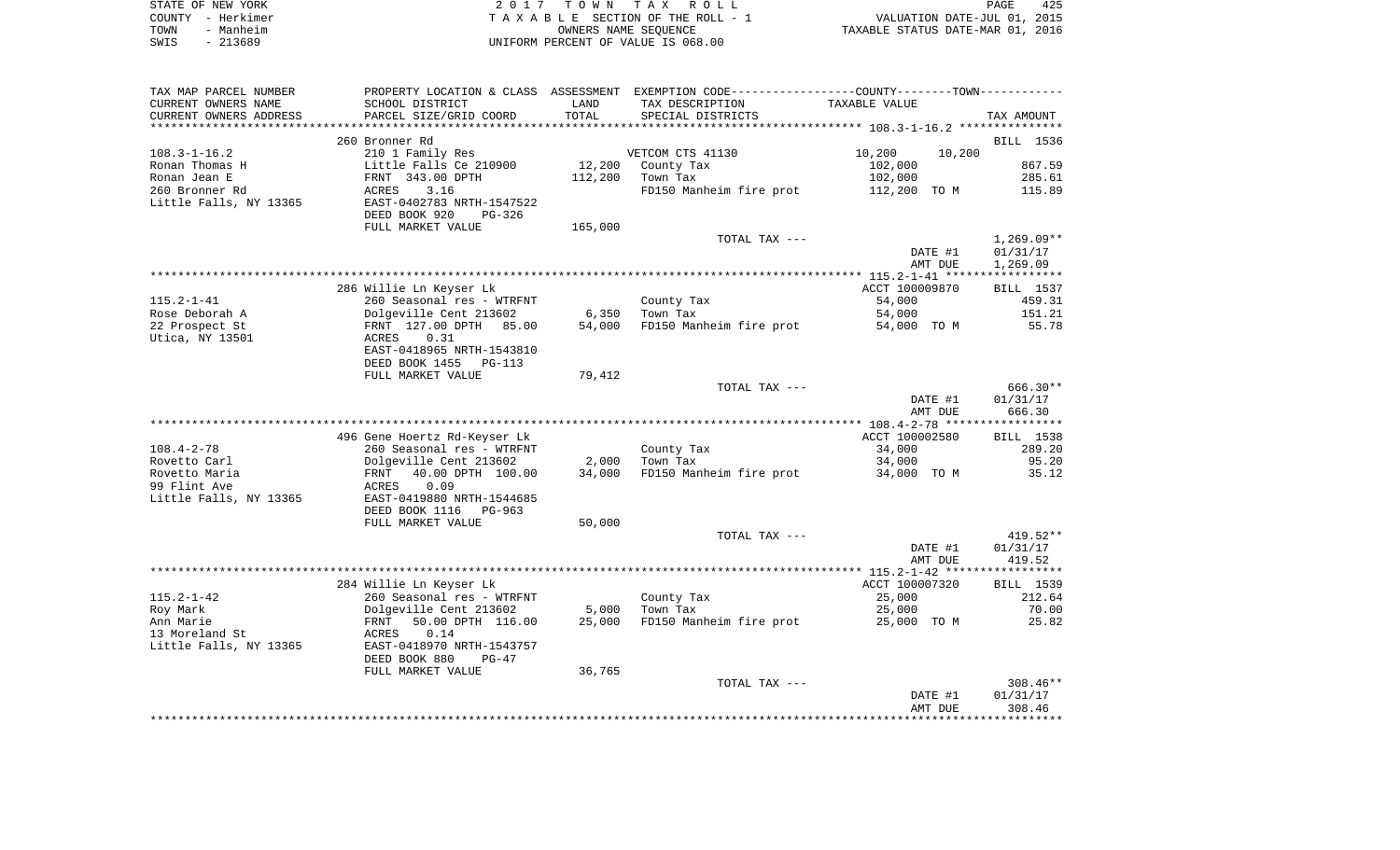|      | STATE OF NEW YORK | 2017 TOWN TAX ROLL                 | 426<br>PAGE                      |
|------|-------------------|------------------------------------|----------------------------------|
|      | COUNTY - Herkimer | TAXABLE SECTION OF THE ROLL - 1    | VALUATION DATE-JUL 01, 2015      |
| TOWN | - Manheim         | OWNERS NAME SEOUENCE               | TAXABLE STATUS DATE-MAR 01, 2016 |
| SWIS | - 213689          | UNIFORM PERCENT OF VALUE IS 068.00 |                                  |

| TAX MAP PARCEL NUMBER                                 | PROPERTY LOCATION & CLASS ASSESSMENT |         | EXEMPTION CODE-----------------COUNTY-------TOWN----------- |                |                  |
|-------------------------------------------------------|--------------------------------------|---------|-------------------------------------------------------------|----------------|------------------|
| CURRENT OWNERS NAME                                   | SCHOOL DISTRICT                      | LAND    | TAX DESCRIPTION                                             | TAXABLE VALUE  |                  |
| CURRENT OWNERS ADDRESS                                | PARCEL SIZE/GRID COORD               | TOTAL   | SPECIAL DISTRICTS                                           |                | TAX AMOUNT       |
| *********************                                 |                                      |         |                                                             |                |                  |
|                                                       | 5921 St Rte 167                      |         |                                                             | ACCT 100012480 | <b>BILL</b> 1540 |
| $108.4 - 2 - 27$                                      | 242 Rurl res&rec                     |         | County Tax                                                  | 91,500         | 778.28           |
| Ruddy Robert A                                        | Dolgeville Cent 213602               | 14,800  | Town Tax                                                    | 91,500         | 256.21           |
| Paolozzi Melissa M                                    | ACRES 10.50                          | 91,500  | FD150 Manheim fire prot                                     | 91,500 TO M    | 94.51            |
| 5921 St Rte 167                                       | EAST-0412368 NRTH-1544076            |         |                                                             |                |                  |
| Little Falls, NY 13365                                | DEED BOOK 1445<br>PG-471             |         |                                                             |                |                  |
|                                                       | FULL MARKET VALUE                    | 134,559 |                                                             |                |                  |
|                                                       |                                      |         | TOTAL TAX ---                                               |                | $1,129.00**$     |
|                                                       |                                      |         |                                                             | DATE #1        | 01/31/17         |
|                                                       |                                      |         |                                                             | AMT DUE        | 1,129.00         |
|                                                       |                                      |         |                                                             |                |                  |
|                                                       | St Rte 167                           |         |                                                             | ACCT 100014910 | BILL 1541        |
| $108.4 - 2 - 28$                                      | 322 Rural vac>10                     |         | County Tax                                                  | 11,000         | 93.56            |
| Ruddy Robert A                                        | Dolgeville Cent 213602               | 11,000  | Town Tax                                                    | 11,000         | 30.80            |
| Paolozzi Melissa                                      | ACRES 11.00                          | 11,000  | FD150 Manheim fire prot                                     | 11,000 TO M    | 11.36            |
| 5921 St Rte 167                                       | EAST-0412409 NRTH-1543800            |         |                                                             |                |                  |
| Little Falls, NY 13365                                | DEED BOOK 1469 PG-116                |         |                                                             |                |                  |
|                                                       | FULL MARKET VALUE                    | 16,176  |                                                             |                |                  |
|                                                       |                                      |         | TOTAL TAX ---                                               |                | 135.72**         |
|                                                       |                                      |         |                                                             | DATE #1        | 01/31/17         |
|                                                       |                                      |         |                                                             | AMT DUE        | 135.72           |
|                                                       |                                      |         |                                                             |                |                  |
|                                                       | 809 Peckville Rd                     |         |                                                             |                | BILL 1542        |
| $108.2 - 1 - 2.8$                                     | 210 1 Family Res                     |         | VET WAR CT 41121                                            | 6,120<br>6,120 |                  |
| Sadlon John D                                         | Dolgeville Cent 213602               | 8,000   | County Tax                                                  | 99,880         | 849.56           |
| Sadlon Judith A                                       | FRNT 799.00 DPTH                     | 106,000 | Town Tax                                                    | 99,880         | 279.68           |
| 809 Peckville Rd                                      | 8.90<br>ACRES                        |         | FD150 Manheim fire prot                                     | 106,000 TO M   | 109.49           |
| Dolgeville, NY 13329                                  | EAST-0411191 NRTH-1556502            |         |                                                             |                |                  |
|                                                       | DEED BOOK 1230<br>$PG-322$           |         |                                                             |                |                  |
|                                                       | FULL MARKET VALUE                    | 155,882 |                                                             |                |                  |
|                                                       |                                      |         | TOTAL TAX ---                                               |                | $1,238.73**$     |
|                                                       |                                      |         |                                                             | DATE #1        | 01/31/17         |
|                                                       |                                      |         |                                                             | AMT DUE        | 1,238.73         |
|                                                       |                                      |         |                                                             |                |                  |
|                                                       | OFF Snells Bush Rd                   |         |                                                             | ACCT 100300120 | BILL 1543        |
| $115.2 - 2 - 48$                                      | 323 Vacant rural                     |         | County Tax                                                  | 5,100          | 43.38            |
| Salisbury Ridgerunners Snowmob Dolgeville Cent 213602 |                                      | 5,100   | Town Tax                                                    | 5,100          | 14.28            |
| Box 287 Curtis Rd                                     | ACRES<br>5.10                        | 5,100   | FD150 Manheim fire prot                                     | 5,100 TO M     | 5.27             |
| Salisbury, NY 13454                                   | EAST-0417272 NRTH-1537420            |         |                                                             |                |                  |
|                                                       | DEED BOOK 852<br><b>PG-498</b>       |         |                                                             |                |                  |
|                                                       | FULL MARKET VALUE                    | 7,500   |                                                             |                |                  |
|                                                       |                                      |         | TOTAL TAX ---                                               |                | $62.93**$        |
|                                                       |                                      |         |                                                             | DATE #1        | 01/31/17         |
|                                                       |                                      |         |                                                             | AMT DUE        | 62.93            |
|                                                       |                                      |         |                                                             |                |                  |
|                                                       |                                      |         |                                                             |                |                  |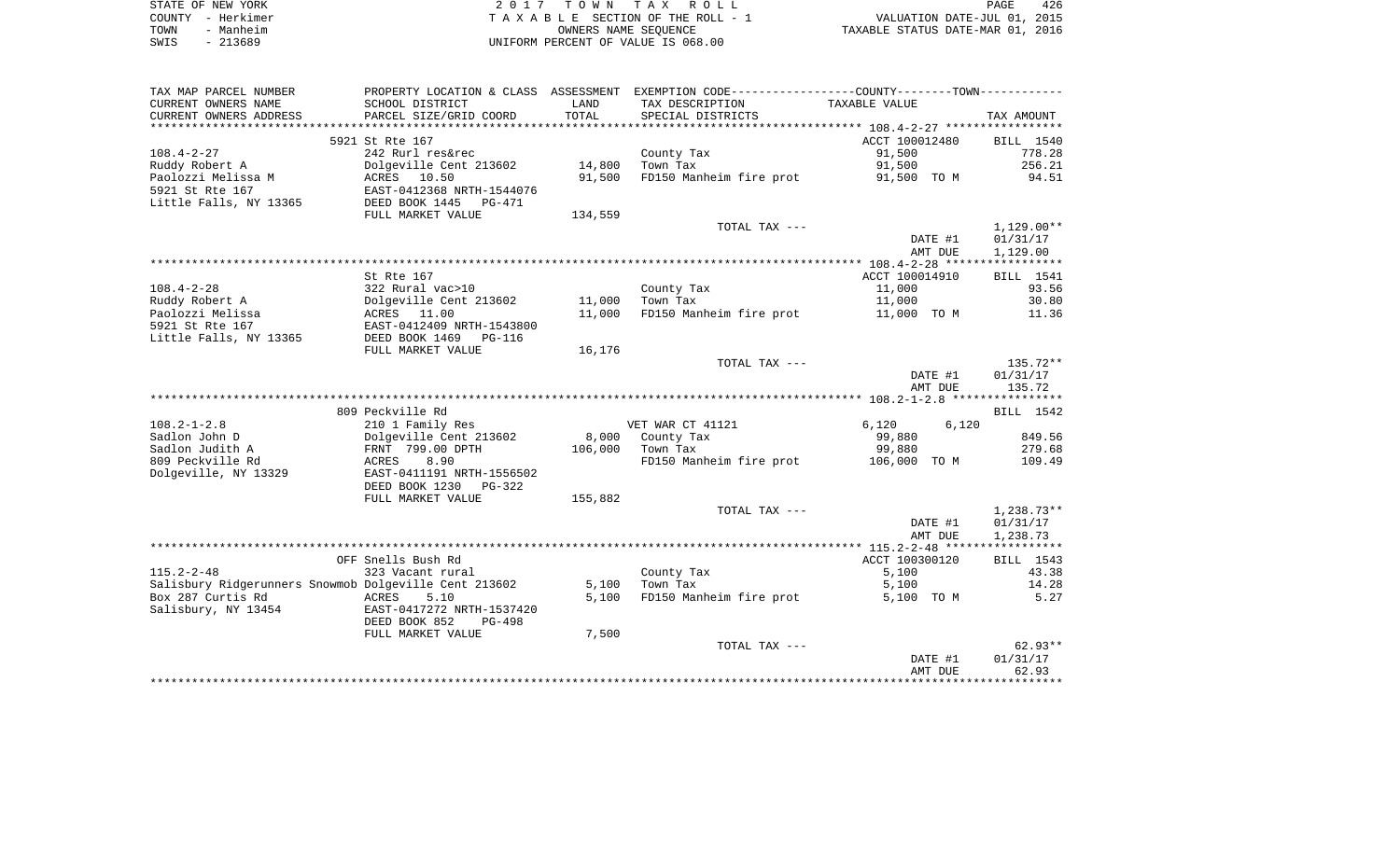| STATE OF NEW YORK | 2017 TOWN TAX ROLL                 | 427<br>PAGE                      |
|-------------------|------------------------------------|----------------------------------|
| COUNTY - Herkimer | TAXABLE SECTION OF THE ROLL - 1    | VALUATION DATE-JUL 01, 2015      |
| - Manheim<br>TOWN | OWNERS NAME SEOUENCE               | TAXABLE STATUS DATE-MAR 01, 2016 |
| - 213689<br>SWIS  | UNIFORM PERCENT OF VALUE IS 068.00 |                                  |

| TAX MAP PARCEL NUMBER                                 | PROPERTY LOCATION & CLASS ASSESSMENT EXEMPTION CODE---------------COUNTY-------TOWN----------                                                                                                                      |                  |                                         |                |                 |
|-------------------------------------------------------|--------------------------------------------------------------------------------------------------------------------------------------------------------------------------------------------------------------------|------------------|-----------------------------------------|----------------|-----------------|
| CURRENT OWNERS NAME                                   | SCHOOL DISTRICT                                                                                                                                                                                                    | LAND             | TAX DESCRIPTION TAXABLE VALUE           |                |                 |
| CURRENT OWNERS ADDRESS                                | PARCEL SIZE/GRID COORD                                                                                                                                                                                             | TOTAL            | SPECIAL DISTRICTS                       |                | TAX AMOUNT      |
|                                                       |                                                                                                                                                                                                                    |                  |                                         |                |                 |
|                                                       | Bidleman Rd                                                                                                                                                                                                        |                  |                                         |                | BILL 1544       |
| 115.3-1-27                                            | 105 Vac farmland                                                                                                                                                                                                   |                  | County Tax                              | 2,500          | 21.26           |
|                                                       |                                                                                                                                                                                                                    |                  |                                         | 2,500          | 7.00            |
|                                                       |                                                                                                                                                                                                                    |                  | FD150 Manheim fire prot                 |                | 2,500 TO M 2.58 |
| Salisbury, NY 13454                                   |                                                                                                                                                                                                                    |                  |                                         |                |                 |
|                                                       | EAST-0399141 NRTH-1533445                                                                                                                                                                                          |                  |                                         |                |                 |
|                                                       | FULL MARKET VALUE                                                                                                                                                                                                  | 3,676            |                                         |                |                 |
|                                                       |                                                                                                                                                                                                                    |                  | TOTAL TAX ---                           |                | $30.84**$       |
|                                                       |                                                                                                                                                                                                                    |                  |                                         | DATE #1        | 01/31/17        |
|                                                       |                                                                                                                                                                                                                    |                  |                                         | AMT DUE        | 30.84           |
|                                                       |                                                                                                                                                                                                                    |                  |                                         |                |                 |
|                                                       | Off Bidleman Rd                                                                                                                                                                                                    |                  |                                         | ACCT 100300090 | BILL 1545       |
| $115.3 - 1 - 29$                                      | 323 Vacant rural                                                                                                                                                                                                   |                  | County Tax                              | 7,300          | 62.09           |
| Salisbury Ridgerunners Snowmob Little Falls Ce 210900 |                                                                                                                                                                                                                    |                  | $7,300$ Town Tax                        | 7,300          | 20.44           |
|                                                       |                                                                                                                                                                                                                    | 7,300            | FD150 Manheim fire prot 7,300 TO M 7.54 |                |                 |
|                                                       |                                                                                                                                                                                                                    |                  |                                         |                |                 |
|                                                       | DEED BOOK 852 PG-498                                                                                                                                                                                               |                  |                                         |                |                 |
|                                                       | FULL MARKET VALUE                                                                                                                                                                                                  | 10,735           |                                         |                |                 |
|                                                       |                                                                                                                                                                                                                    |                  | TOTAL TAX ---                           |                | $90.07**$       |
|                                                       |                                                                                                                                                                                                                    |                  |                                         | DATE #1        | 01/31/17        |
|                                                       |                                                                                                                                                                                                                    |                  |                                         | AMT DUE        | 90.07           |
|                                                       | 802 Bronner Rd                                                                                                                                                                                                     |                  |                                         | ACCT 100012720 | BILL 1546       |
| 108.4-3-2                                             |                                                                                                                                                                                                                    |                  |                                         |                |                 |
| Salls Chad                                            |                                                                                                                                                                                                                    |                  | County Tax<br>Tarm Tax                  |                |                 |
|                                                       | 242 Rurl res&rec County Tax 146,000 1,241.84<br>Dolgeville Cent 213602 12,000 Town Tax 146,000 146,000 408.82<br>FRNT 1403.00 DPTH 146,000 FD150 Manheim fire prot 146,000 TO M 150.80<br>REES 13.40<br>FRNE 31.44 |                  |                                         |                |                 |
| Salls Amanda<br>802 Bronner Rd                        |                                                                                                                                                                                                                    |                  |                                         |                |                 |
| Little Falls, NY 13365 EAST-0412652 NRTH-1545918      |                                                                                                                                                                                                                    |                  |                                         |                |                 |
|                                                       | DEED BOOK 1544 PG-484                                                                                                                                                                                              |                  |                                         |                |                 |
|                                                       | FULL MARKET VALUE                                                                                                                                                                                                  | 214,706          |                                         |                |                 |
|                                                       |                                                                                                                                                                                                                    |                  | TOTAL TAX ---                           |                | 1,801.46**      |
|                                                       |                                                                                                                                                                                                                    |                  |                                         | DATE #1        | 01/31/17        |
|                                                       |                                                                                                                                                                                                                    |                  |                                         | AMT DUE        | 1,801.46        |
|                                                       |                                                                                                                                                                                                                    |                  |                                         |                |                 |
|                                                       | 1116 Davis Rd                                                                                                                                                                                                      |                  |                                         | ACCT 100014850 | BILL 1547       |
| 115.1-1-34                                            | 210 1 Family Res                                                                                                                                                                                                   |                  |                                         | 49,000         | 416.78          |
| Sanzo Michael                                         |                                                                                                                                                                                                                    | $2,800$ Town Tax | County Tax<br>Town Tax                  | 49,000         | 137.21          |
| Sanzo Lisa                                            | Little Falls Ce 210900<br>W Gar                                                                                                                                                                                    | 49,000           | FD150 Manheim fire prot 49,000 TO M     |                | 50.61           |
| 1116 Davis Rd                                         | FRNT 365.00 DPTH 165.00                                                                                                                                                                                            |                  |                                         |                |                 |
|                                                       | 0.69                                                                                                                                                                                                               |                  |                                         |                |                 |
|                                                       | EAST-0408460 NRTH-1537801                                                                                                                                                                                          |                  |                                         |                |                 |
|                                                       | DEED BOOK 1201    PG-134                                                                                                                                                                                           |                  |                                         |                |                 |
|                                                       | FULL MARKET VALUE                                                                                                                                                                                                  | 72,059           |                                         |                |                 |
|                                                       |                                                                                                                                                                                                                    |                  | TOTAL TAX ---                           |                | 604.60**        |
|                                                       |                                                                                                                                                                                                                    |                  |                                         | DATE #1        | 01/31/17        |
|                                                       |                                                                                                                                                                                                                    |                  |                                         | AMT DUE        | 604.60          |
|                                                       |                                                                                                                                                                                                                    |                  |                                         |                |                 |
|                                                       |                                                                                                                                                                                                                    |                  |                                         |                |                 |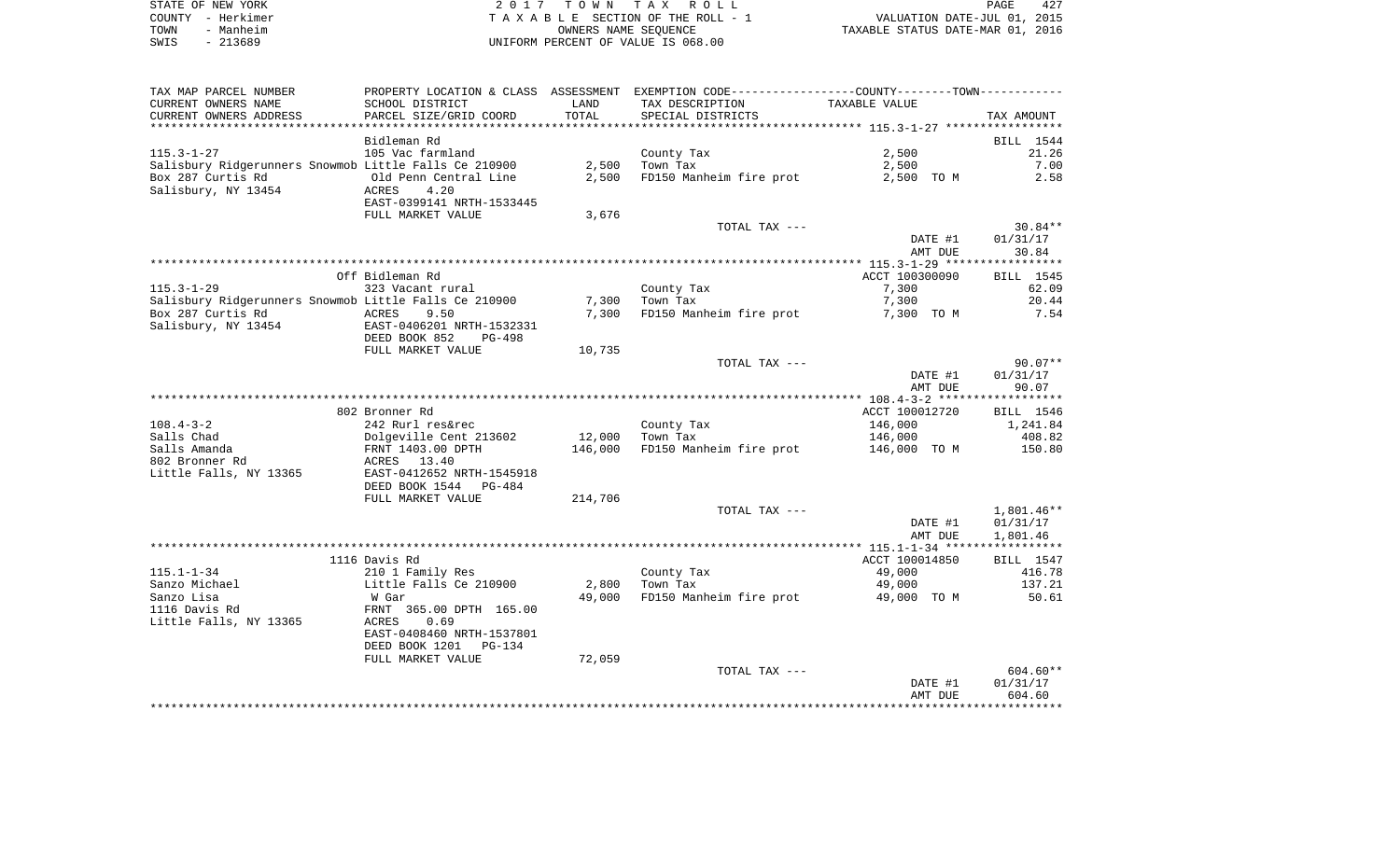|      | STATE OF NEW YORK | 2017 TOWN TAX ROLL                 | PAGE                             | 428 |
|------|-------------------|------------------------------------|----------------------------------|-----|
|      | COUNTY - Herkimer | TAXABLE SECTION OF THE ROLL - 1    | VALUATION DATE-JUL 01, 2015      |     |
| TOWN | - Manheim         | OWNERS NAME SEOUENCE               | TAXABLE STATUS DATE-MAR 01, 2016 |     |
| SWIS | - 213689          | UNIFORM PERCENT OF VALUE IS 068.00 |                                  |     |

| TAX MAP PARCEL NUMBER  |                                |         | PROPERTY LOCATION & CLASS ASSESSMENT EXEMPTION CODE----------------COUNTY-------TOWN----------- |                                                    |                  |
|------------------------|--------------------------------|---------|-------------------------------------------------------------------------------------------------|----------------------------------------------------|------------------|
| CURRENT OWNERS NAME    | SCHOOL DISTRICT                | LAND    | TAX DESCRIPTION                                                                                 | TAXABLE VALUE                                      |                  |
| CURRENT OWNERS ADDRESS | PARCEL SIZE/GRID COORD         | TOTAL   | SPECIAL DISTRICTS                                                                               |                                                    | TAX AMOUNT       |
|                        |                                |         |                                                                                                 | ********************* 115.4-2-3 ****************** |                  |
|                        | 7669 St Rte 5                  |         |                                                                                                 | ACCT 100005940                                     | BILL 1548        |
| $115.4 - 2 - 3$        | 210 1 Family Res               |         | VETWAR CTS 41120                                                                                | 6,120<br>6,120                                     |                  |
| Sargeant Lawrence B    | Little Falls Ce 210900         | 16,000  | County Tax                                                                                      | 90,180                                             | 767.05           |
| Sargeant Joan M        | W/garage                       | 96,300  | Town Tax                                                                                        | 90,180                                             | 252.51           |
| 7669 State Rte 5       | ACRES 13.00 BANK<br>135        |         | FD150 Manheim fire prot                                                                         | 96,300 TO M                                        | 99.47            |
| Little Falls, NY 13365 | EAST-0409019 NRTH-1531151      |         |                                                                                                 |                                                    |                  |
|                        | DEED BOOK 703<br>$PG-644$      |         |                                                                                                 |                                                    |                  |
|                        | FULL MARKET VALUE              | 141,618 |                                                                                                 |                                                    |                  |
|                        |                                |         | TOTAL TAX ---                                                                                   |                                                    | $1,119.03**$     |
|                        |                                |         |                                                                                                 | DATE #1                                            | 01/31/17         |
|                        |                                |         |                                                                                                 | AMT DUE                                            | 1,119.03         |
|                        |                                |         |                                                                                                 |                                                    |                  |
|                        | 508 Gene Hoertz Rd-Keyser Lk   |         |                                                                                                 | ACCT 100014280                                     | BILL 1549        |
| $108.4 - 2 - 83$       | 260 Seasonal res - WTRFNT      |         | County Tax                                                                                      | 31,900                                             | 271.33           |
| Sarpen Kathleen        | Dolgeville Cent 213602         | 4,000   | Town Tax                                                                                        | 31,900                                             | 89.32            |
| PO Box 87              | 260                            | 31,900  | FD150 Manheim fire prot                                                                         | 31,900 TO M                                        | 32.95            |
| Dolgeville, NY 13329   | 508 Hoertz-Rd-Keyser Lake      |         |                                                                                                 |                                                    |                  |
|                        |                                |         |                                                                                                 |                                                    |                  |
|                        | 80.00 DPTH 100.00<br>FRNT      |         |                                                                                                 |                                                    |                  |
|                        | 0.18<br>ACRES                  |         |                                                                                                 |                                                    |                  |
|                        | EAST-0419844 NRTH-1544946      |         |                                                                                                 |                                                    |                  |
|                        | DEED BOOK 688<br>$PG-454$      |         |                                                                                                 |                                                    |                  |
|                        | FULL MARKET VALUE              | 46,912  |                                                                                                 |                                                    |                  |
|                        |                                |         | TOTAL TAX ---                                                                                   |                                                    | $393.60**$       |
|                        |                                |         |                                                                                                 | DATE #1                                            | 01/31/17         |
|                        |                                |         |                                                                                                 | AMT DUE                                            | 393.60           |
|                        |                                |         |                                                                                                 |                                                    |                  |
|                        | 526 Gene Hoertz Rd-Keyser Lk   |         |                                                                                                 | ACCT 100010890                                     | <b>BILL</b> 1550 |
| $108.4 - 2 - 86$       | 260 Seasonal res - WTRFNT      |         | County Tax                                                                                      | 24,300                                             | 206.69           |
| Sarpen Kathleen J      | Dolgeville Cent 213602         | 2,000   | Town Tax                                                                                        | 24,300                                             | 68.04            |
| Sarpen William P       | 40.00 DPTH 100.00<br>FRNT      | 24,300  | FD150 Manheim fire prot                                                                         | 24,300 TO M                                        | 25.10            |
| Attn: Sarpen Oscar     | 0.09<br>ACRES                  |         |                                                                                                 |                                                    |                  |
| PO Box 87              | EAST-0419802 NRTH-1545278      |         |                                                                                                 |                                                    |                  |
| Dolgeville, NY 13329   | DEED BOOK 903<br>$PG-230$      |         |                                                                                                 |                                                    |                  |
|                        | FULL MARKET VALUE              | 35,735  |                                                                                                 |                                                    |                  |
|                        |                                |         | TOTAL TAX ---                                                                                   |                                                    | $299.83**$       |
|                        |                                |         |                                                                                                 | DATE #1                                            | 01/31/17         |
|                        |                                |         |                                                                                                 | AMT DUE                                            | 299.83           |
|                        |                                |         |                                                                                                 |                                                    |                  |
|                        | Hoerz Rd-Keyser Lk             |         |                                                                                                 | ACCT 100005130                                     | <b>BILL</b> 1551 |
| $108.4 - 2 - 55$       | 312 Vac w/imprv                |         | County Tax                                                                                      | 4,700                                              | 39.98            |
| Sarpen Thomas          | Dolgeville Cent 213602         | 4,500   | Town Tax                                                                                        | 4,700                                              | 13.16            |
| 189 Hilts Rd           | 90.00 DPTH 240.00<br>FRNT      | 4,700   | School Relevy                                                                                   |                                                    | 103.67           |
| Little Falls, NY 13365 | ACRES<br>0.50                  |         | FD150 Manheim fire prot                                                                         | 4,700 TO M                                         | 4.85             |
|                        | EAST-0419208 NRTH-1544687      |         |                                                                                                 |                                                    |                  |
|                        | DEED BOOK 745<br><b>PG-274</b> |         |                                                                                                 |                                                    |                  |
|                        |                                |         |                                                                                                 |                                                    |                  |
|                        | FULL MARKET VALUE              | 6,912   |                                                                                                 |                                                    |                  |
|                        |                                |         | TOTAL TAX ---                                                                                   |                                                    | 161.66**         |
|                        |                                |         |                                                                                                 | DATE #1                                            | 01/31/17         |
|                        |                                |         |                                                                                                 | AMT DUE                                            | 161.66           |
|                        |                                |         |                                                                                                 |                                                    |                  |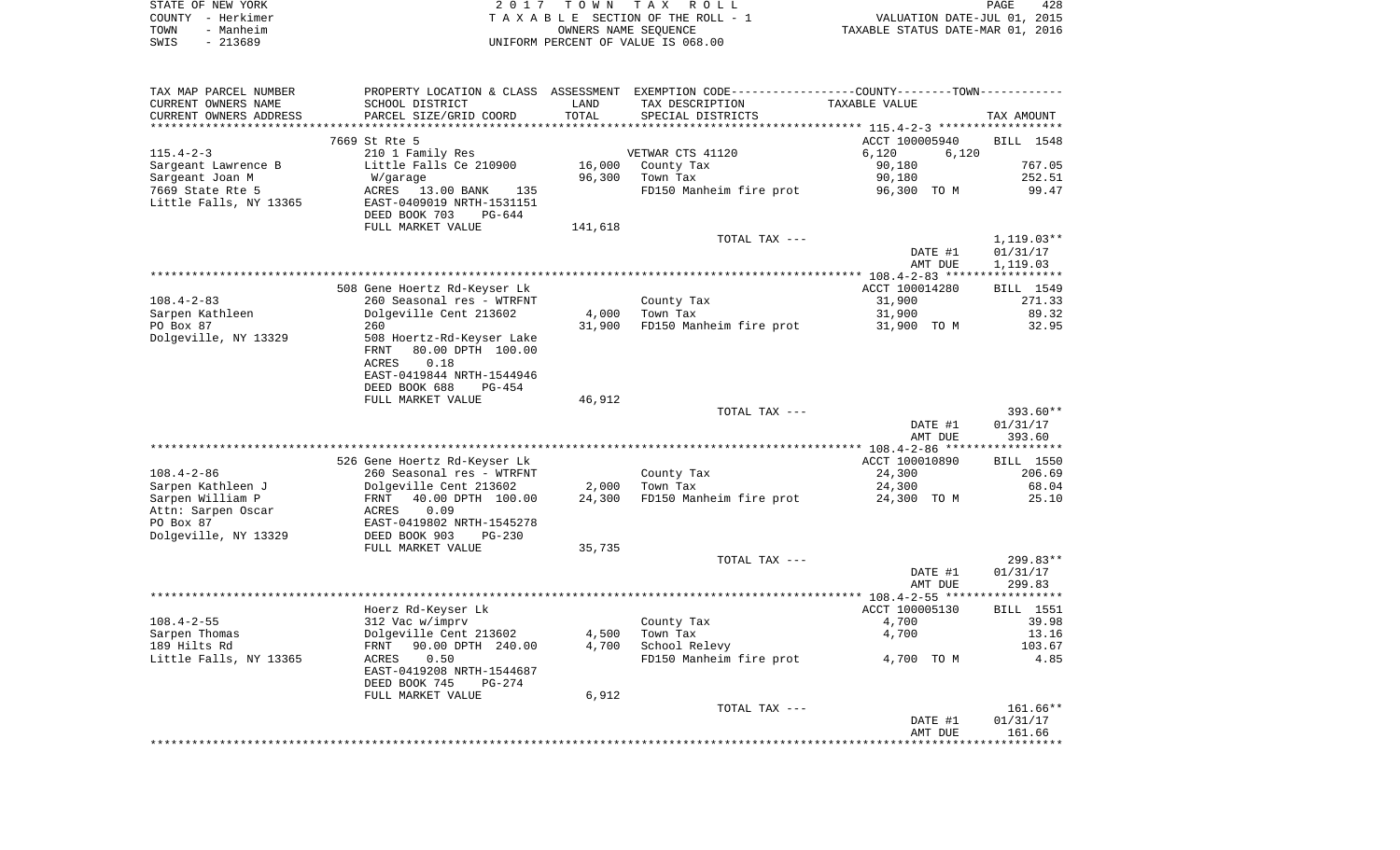| STATE OF NEW YORK | 2017 TOWN TAX ROLL                 | 429<br>PAGE                      |
|-------------------|------------------------------------|----------------------------------|
| COUNTY – Herkimer | TAXABLE SECTION OF THE ROLL - 1    | VALUATION DATE-JUL 01, 2015      |
| - Manheim<br>TOWN | OWNERS NAME SEOUENCE               | TAXABLE STATUS DATE-MAR 01, 2016 |
| - 213689<br>SWIS  | UNIFORM PERCENT OF VALUE IS 068.00 |                                  |

| TAX MAP PARCEL NUMBER  | PROPERTY LOCATION & CLASS ASSESSMENT EXEMPTION CODE----------------COUNTY-------TOWN---------- |       |                         |                |                     |
|------------------------|------------------------------------------------------------------------------------------------|-------|-------------------------|----------------|---------------------|
| CURRENT OWNERS NAME    | SCHOOL DISTRICT                                                                                | LAND  | TAX DESCRIPTION         | TAXABLE VALUE  |                     |
| CURRENT OWNERS ADDRESS | PARCEL SIZE/GRID COORD                                                                         | TOTAL | SPECIAL DISTRICTS       |                | TAX AMOUNT          |
|                        |                                                                                                |       |                         |                |                     |
|                        | 450 Hoerz Rd-Keyser Lk                                                                         |       |                         | ACCT 100010800 | BILL 1552           |
| $108.4 - 2 - 56$       | 311 Res vac land - WTRFNT                                                                      |       | County Tax              | 2,500          | 21.26               |
| Sarpen Thomas          | Dolgeville Cent 213602                                                                         | 2,500 | Town Tax                | 2,500          | 7.00                |
| 189 Hilts Rd           | 40.00 DPTH 300.00<br>FRNT                                                                      | 2,500 | School Relevy           |                | 55.15               |
| Little Falls, NY 13365 | ACRES<br>2.20                                                                                  |       | FD150 Manheim fire prot | 2,500 TO M     | 2.58                |
|                        | EAST-0419341 NRTH-1544548<br>DEED BOOK 745<br>PG-274                                           |       |                         |                |                     |
|                        | FULL MARKET VALUE                                                                              | 3,676 |                         |                |                     |
|                        |                                                                                                |       | TOTAL TAX ---           |                | 85.99**             |
|                        |                                                                                                |       |                         | DATE #1        | 01/31/17            |
|                        |                                                                                                |       |                         | AMT DUE        | 85.99               |
|                        |                                                                                                |       |                         |                | ***********         |
|                        | Fenner St                                                                                      |       |                         | ACCT 100005555 | BILL 1553           |
| $108.4 - 1 - 59$       | 314 Rural vac<10                                                                               |       | County Tax              | 500            | 4.25                |
| Sarpen William         | Dolgeville Cent 213602                                                                         | 500   | Town Tax                | 500            | 1.40                |
| 46 Van Buren St        | 314                                                                                            | 500   | FD150 Manheim fire prot | 500 TO M       | .52                 |
| Dolgeville, NY 13329   | 360 X80                                                                                        |       |                         |                |                     |
|                        | Fenner Street                                                                                  |       |                         |                |                     |
|                        | FRNT 360.00 DPTH<br>80.00                                                                      |       |                         |                |                     |
|                        | ACRES<br>0.46                                                                                  |       |                         |                |                     |
|                        | EAST-0418940 NRTH-1550737                                                                      |       |                         |                |                     |
|                        | DEED BOOK 818<br>$PG-623$                                                                      |       |                         |                |                     |
|                        | FULL MARKET VALUE                                                                              | 735   |                         |                |                     |
|                        |                                                                                                |       | TOTAL TAX ---           |                | $6.17**$            |
|                        |                                                                                                |       |                         | DATE #1        | 01/31/17            |
|                        |                                                                                                |       |                         | AMT DUE        | 6.17                |
|                        | Hillcrest                                                                                      |       |                         |                | BILL 1554           |
| $108.4 - 1 - 60$       | 314 Rural vac<10                                                                               |       | County Tax              | 6,400          | 54.44               |
| Sarpen William         | Dolgeville Cent 213602                                                                         | 6,400 | Town Tax                | 6,400          | 17.92               |
| 46 Vanburen St         | 6.80<br>ACRES                                                                                  | 6,400 | FD150 Manheim fire prot | 6,400 TO M     | 6.61                |
| Dolgeville, NY 13329   | EAST-0419455 NRTH-1550817                                                                      |       |                         |                |                     |
|                        | FULL MARKET VALUE                                                                              | 9,412 |                         |                |                     |
|                        |                                                                                                |       | TOTAL TAX ---           |                | 78.97**             |
|                        |                                                                                                |       |                         | DATE #1        | 01/31/17            |
|                        |                                                                                                |       |                         | AMT DUE        | 78.97               |
|                        |                                                                                                |       |                         |                |                     |
|                        | Fenner St                                                                                      |       |                         | ACCT 100000360 | BILL 1555           |
| $108.4 - 1 - 62$       | 314 Rural vac<10                                                                               |       | County Tax              | 500            | 4.25                |
| Sarpen William         | Dolgeville Cent 213602                                                                         | 500   | Town Tax                | 500            | 1.40                |
| 46 Vanburen St         | FRNT 100.00 DPTH 500.00                                                                        | 500   | FD150 Manheim fire prot | 500 TO M       | .52                 |
| Dolgeville, NY 13329   | 1.00<br>ACRES                                                                                  |       |                         |                |                     |
|                        | EAST-0419155 NRTH-1550216                                                                      |       |                         |                |                     |
|                        | DEED BOOK 00356 PG-00036                                                                       |       |                         |                |                     |
|                        | FULL MARKET VALUE                                                                              | 735   |                         |                |                     |
|                        |                                                                                                |       | TOTAL TAX ---           |                | $6.17**$            |
|                        |                                                                                                |       |                         | DATE #1        | 01/31/17            |
|                        |                                                                                                |       |                         |                |                     |
|                        |                                                                                                |       |                         | AMT DUE        | 6.17<br>*********** |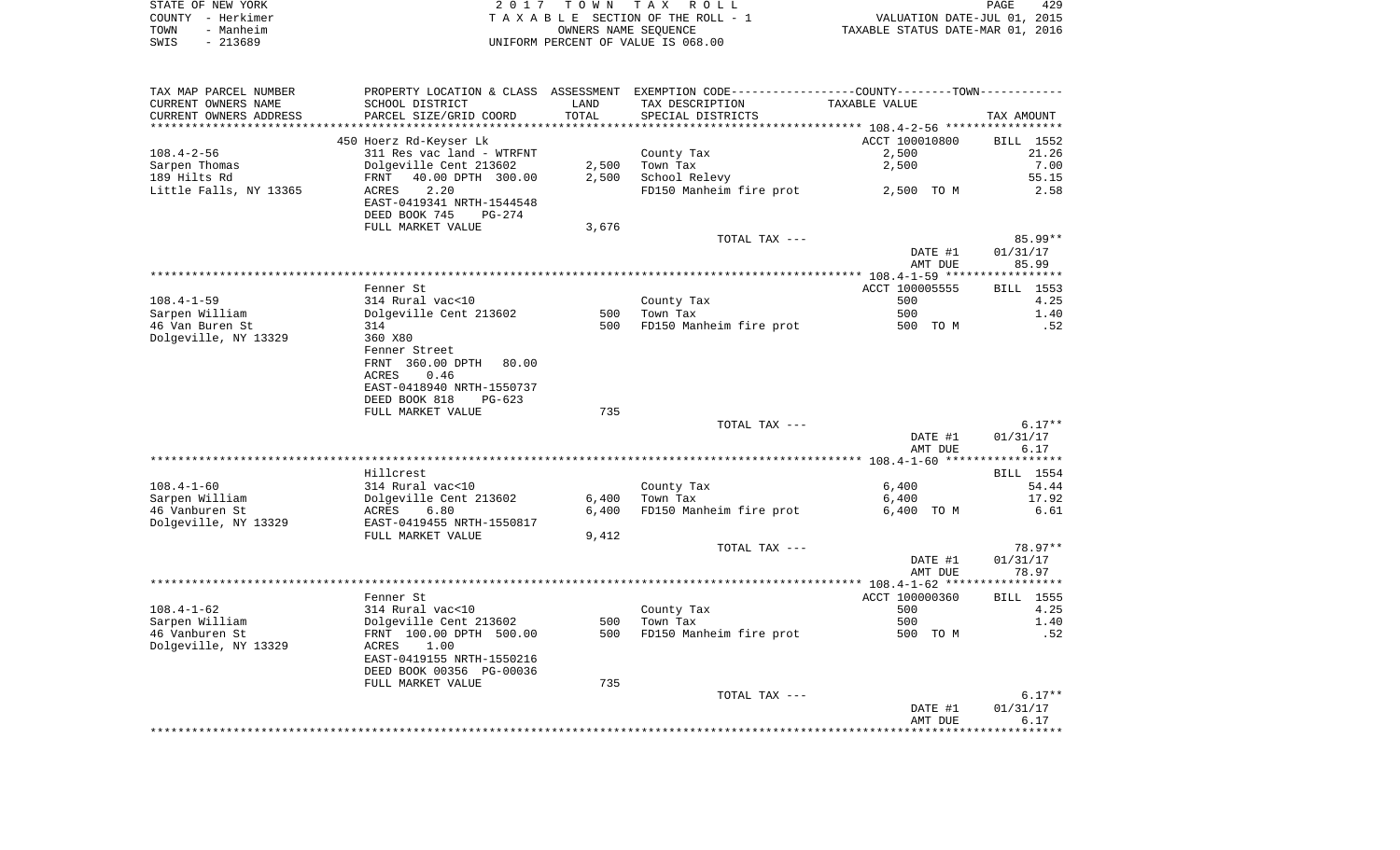| STATE OF NEW YORK | 2017 TOWN TAX ROLL                 | 430<br>PAGE                      |
|-------------------|------------------------------------|----------------------------------|
| COUNTY - Herkimer | TAXABLE SECTION OF THE ROLL - 1    | VALUATION DATE-JUL 01, 2015      |
| - Manheim<br>TOWN | OWNERS NAME SEOUENCE               | TAXABLE STATUS DATE-MAR 01, 2016 |
| - 213689<br>SWIS  | UNIFORM PERCENT OF VALUE IS 068.00 |                                  |

| TAX MAP PARCEL NUMBER  |                                                        |       | PROPERTY LOCATION & CLASS ASSESSMENT EXEMPTION CODE---------------COUNTY-------TOWN---------- |               |                  |
|------------------------|--------------------------------------------------------|-------|-----------------------------------------------------------------------------------------------|---------------|------------------|
| CURRENT OWNERS NAME    | SCHOOL DISTRICT                                        | LAND  | TAX DESCRIPTION                                                                               | TAXABLE VALUE |                  |
| CURRENT OWNERS ADDRESS | PARCEL SIZE/GRID COORD                                 | TOTAL | SPECIAL DISTRICTS                                                                             |               | TAX AMOUNT       |
|                        |                                                        |       |                                                                                               |               |                  |
|                        | Fenner St                                              |       |                                                                                               |               | <b>BILL</b> 1556 |
| $108.4 - 1 - 73$       | 314 Rural vac<10                                       |       | County Tax                                                                                    | 100           | 0.85             |
| Sarpen William         | Dolgeville Cent 213602                                 | 100   | Town Tax                                                                                      | 100           | 0.28             |
| 46 Vanburen St         | FRNT 70.00 DPTH 70.00                                  | 100   | FD150 Manheim fire prot                                                                       | 100 TO M      | .10              |
| Dolgeville, NY 13329   | EAST-0419185 NRTH-1549900<br>DEED BOOK 731<br>PG-219   |       |                                                                                               |               |                  |
|                        | FULL MARKET VALUE                                      | 147   |                                                                                               |               |                  |
|                        |                                                        |       | TOTAL TAX ---                                                                                 |               | $1.23**$         |
|                        |                                                        |       |                                                                                               | DATE #1       | 01/31/17         |
|                        |                                                        |       |                                                                                               | AMT DUE       | 1.23             |
|                        |                                                        |       |                                                                                               |               |                  |
|                        | OFF Fenner St                                          |       |                                                                                               |               | BILL 1557        |
| $108.4 - 1 - 75$       | 314 Rural vac<10                                       |       | County Tax                                                                                    | 200           | 1.70             |
| Sarpen William P       | Dolgeville Cent 213602                                 | 200   | Town Tax                                                                                      | 200           | 0.56             |
| 46 Van Buren St        | 50.00 DPTH 175.00<br>FRNT                              | 200   | FD150 Manheim fire prot                                                                       | 200 TO M      | . 21             |
| Dolgeville, NY 13329   | 0.20<br>ACRES                                          |       |                                                                                               |               |                  |
|                        | EAST-0419055 NRTH-1550814                              |       |                                                                                               |               |                  |
|                        | DEED BOOK 731<br>PG-221                                |       |                                                                                               |               |                  |
|                        | FULL MARKET VALUE                                      | 294   |                                                                                               |               |                  |
|                        |                                                        |       | TOTAL TAX ---                                                                                 |               | $2.47**$         |
|                        |                                                        |       |                                                                                               | DATE #1       | 01/31/17         |
|                        |                                                        |       |                                                                                               | AMT DUE       | 2.47             |
|                        |                                                        |       |                                                                                               |               |                  |
|                        | Fenner St                                              |       |                                                                                               |               | BILL 1558        |
| $108.4 - 1 - 76$       | 314 Rural vac<10                                       |       | County Tax                                                                                    | 200           | 1.70             |
| Sarpen William P       | Dolgeville Cent 213602                                 | 200   | Town Tax                                                                                      | 200           | 0.56             |
| 46 Van Buren St        | FRNT 50.00 DPTH 170.00                                 | 200   | FD150 Manheim fire prot                                                                       | 200 TO M      | .21              |
| Dolgeville, NY 13329   | ACRES<br>0.20                                          |       |                                                                                               |               |                  |
|                        | EAST-0419059 NRTH-1550769<br>DEED BOOK 686<br>$PG-248$ |       |                                                                                               |               |                  |
|                        | FULL MARKET VALUE                                      | 294   |                                                                                               |               |                  |
|                        |                                                        |       | TOTAL TAX ---                                                                                 |               | $2.47**$         |
|                        |                                                        |       |                                                                                               | DATE #1       | 01/31/17         |
|                        |                                                        |       |                                                                                               | AMT DUE       | 2.47             |
|                        |                                                        |       |                                                                                               |               |                  |
|                        | Fenner St                                              |       |                                                                                               |               | BILL 1559        |
| $108.4 - 1 - 77$       | 314 Rural vac<10                                       |       | County Tax                                                                                    | 100           | 0.85             |
| Sarpen William P       | Dolgeville Cent 213602                                 | 100   | Town Tax                                                                                      | 100           | 0.28             |
| 46 Van Buren St        | 50.00 DPTH 95.00<br>FRNT                               | 100   | FD150 Manheim fire prot                                                                       | 100 TO M      | .10              |
| Dolgeville, NY 13329   | ACRES<br>0.11                                          |       |                                                                                               |               |                  |
|                        | EAST-0419181 NRTH-1549948                              |       |                                                                                               |               |                  |
|                        | DEED BOOK 786<br>$PG-620$                              |       |                                                                                               |               |                  |
|                        | FULL MARKET VALUE                                      | 147   |                                                                                               |               |                  |
|                        |                                                        |       | TOTAL TAX ---                                                                                 |               | $1.23**$         |
|                        |                                                        |       |                                                                                               | DATE #1       | 01/31/17         |
|                        |                                                        |       |                                                                                               | AMT DUE       | 1.23             |
|                        |                                                        |       |                                                                                               |               |                  |
|                        |                                                        |       |                                                                                               |               |                  |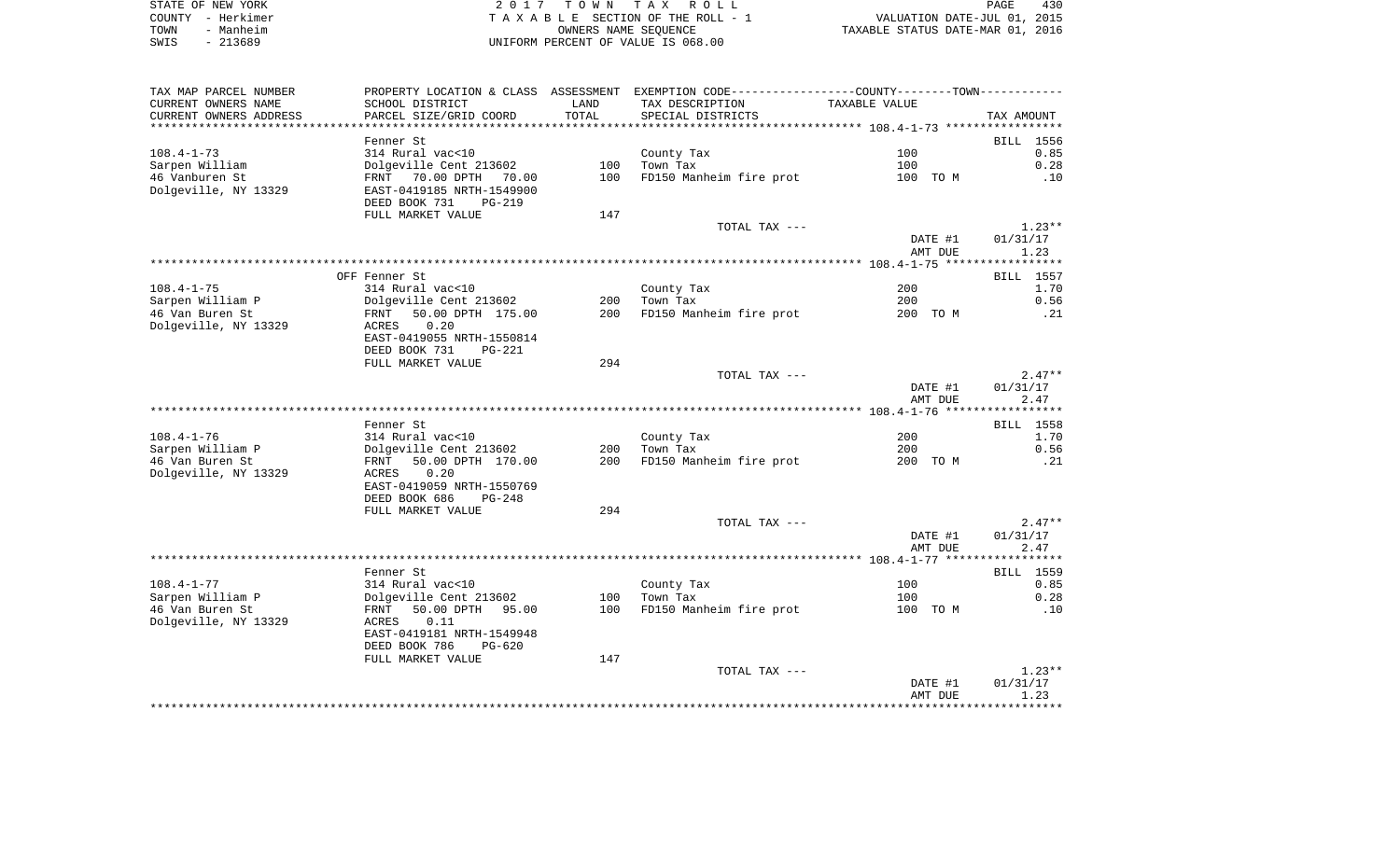| STATE OF NEW YORK |                   | 2017 TOWN TAX ROLL                 | PAGE                             | 431 |
|-------------------|-------------------|------------------------------------|----------------------------------|-----|
|                   | COUNTY – Herkimer | TAXABLE SECTION OF THE ROLL - 1    | VALUATION DATE-JUL 01, 2015      |     |
| TOWN              | - Manheim         | OWNERS NAME SEOUENCE               | TAXABLE STATUS DATE-MAR 01, 2016 |     |
| SWIS              | $-213689$         | UNIFORM PERCENT OF VALUE IS 068.00 |                                  |     |

| TAX MAP PARCEL NUMBER  |                                |        | PROPERTY LOCATION & CLASS ASSESSMENT EXEMPTION CODE----------------COUNTY-------TOWN----------- |                |                  |
|------------------------|--------------------------------|--------|-------------------------------------------------------------------------------------------------|----------------|------------------|
| CURRENT OWNERS NAME    | SCHOOL DISTRICT                | LAND   | TAX DESCRIPTION                                                                                 | TAXABLE VALUE  |                  |
| CURRENT OWNERS ADDRESS | PARCEL SIZE/GRID COORD         | TOTAL  | SPECIAL DISTRICTS                                                                               |                | TAX AMOUNT       |
| ********************   | ************************       |        |                                                                                                 |                |                  |
|                        | Fenner St                      |        |                                                                                                 | ACCT 102004020 | BILL 1560        |
| $108.4 - 1 - 78$       | 314 Rural vac<10               |        | County Tax                                                                                      | 100            | 0.85             |
| Sarpen William P       | Dolgeville Cent 213602         | 100    | Town Tax                                                                                        | 100            | 0.28             |
| 46 Van Buren St        | 50.00 DPTH 125.00<br>FRNT      | 100    | FD150 Manheim fire prot                                                                         | 100 TO M       | .10              |
| Dolgeville, NY 13329   | 0.14<br>ACRES                  |        |                                                                                                 |                |                  |
|                        | EAST-0419103 NRTH-1550554      |        |                                                                                                 |                |                  |
|                        | DEED BOOK 267<br>$PG-254$      |        |                                                                                                 |                |                  |
|                        | FULL MARKET VALUE              | 147    |                                                                                                 |                |                  |
|                        |                                |        | TOTAL TAX ---                                                                                   |                | $1.23**$         |
|                        |                                |        |                                                                                                 | DATE #1        | 01/31/17         |
|                        |                                |        |                                                                                                 | AMT DUE        | 1.23             |
|                        |                                |        |                                                                                                 |                |                  |
|                        | Fenner St - Village Limit      |        |                                                                                                 |                | BILL 1561        |
| $108.4 - 1 - 79$       | 314 Rural vac<10               |        | County Tax                                                                                      | 100            | 0.85             |
| Sarpen William P       | Dolgeville Cent 213602         | 100    | Town Tax                                                                                        | 100            | 0.28             |
| 46 Vanburen St         | 50.00 DPTH 95.00<br>FRNT       | 100    | FD150 Manheim fire prot                                                                         | 100 TO M       | .10              |
| Dolgeville, NY 13329   | 0.11<br>ACRES                  |        |                                                                                                 |                |                  |
|                        | EAST-0418882 NRTH-1550896      |        |                                                                                                 |                |                  |
|                        | DEED BOOK 786<br>PG-621        |        |                                                                                                 |                |                  |
|                        | FULL MARKET VALUE              | 147    |                                                                                                 |                |                  |
|                        |                                |        | TOTAL TAX ---                                                                                   |                | $1.23**$         |
|                        |                                |        |                                                                                                 | DATE #1        | 01/31/17         |
|                        |                                |        |                                                                                                 | AMT DUE        | 1.23             |
|                        |                                |        |                                                                                                 |                |                  |
|                        | 514 Gene Hoertz Rd-Keyser Lk   |        |                                                                                                 | ACCT 100005280 | BILL 1562        |
| $108.4 - 2 - 84$       | 260 Seasonal res - WTRFNT      |        | County Tax                                                                                      | 43,600         | 370.85           |
| Sarpen William P       | Dolgeville Cent 213602         | 8,000  | Town Tax                                                                                        | 43,600         | 122.09           |
| 46 Van Buren St        | FRNT 160.00 DPTH 100.00        | 43,600 | FD150 Manheim fire prot                                                                         | 43,600 TO M    | 45.03            |
| Dolgeville, NY 13329   | 0.37<br>ACRES                  |        |                                                                                                 |                |                  |
|                        | EAST-0419832 NRTH-1545056      |        |                                                                                                 |                |                  |
|                        | DEED BOOK 00627 PG-00839       |        |                                                                                                 |                |                  |
|                        | FULL MARKET VALUE              | 64,118 |                                                                                                 |                |                  |
|                        |                                |        | TOTAL TAX ---                                                                                   |                | $537.97**$       |
|                        |                                |        |                                                                                                 | DATE #1        | 01/31/17         |
|                        |                                |        |                                                                                                 | AMT DUE        | 537.97           |
|                        |                                |        |                                                                                                 |                |                  |
|                        | Gene Hoertz Rd-Keyser Lk       |        |                                                                                                 | ACCT 100008970 | <b>BILL</b> 1563 |
| $108.4 - 2 - 87$       | 314 Rural vac<10 - WTRFNT      |        | County Tax                                                                                      | 2,000          | 17.01            |
|                        |                                |        |                                                                                                 |                |                  |
| Sarpen William P       | Dolgeville Cent 213602         | 2,000  | Town Tax                                                                                        | 2,000          | 5.60             |
| Sarpen Kathleen J      | 40.00 DPTH 100.00<br>FRNT      | 2,000  | FD150 Manheim fire prot                                                                         | 2,000 TO M     | 2.07             |
| 46 Van Buren St        | 0.34<br>ACRES                  |        |                                                                                                 |                |                  |
| Dolgeville, NY 13329   | EAST-0419777 NRTH-1545362      |        |                                                                                                 |                |                  |
|                        | DEED BOOK 900<br><b>PG-183</b> |        |                                                                                                 |                |                  |
|                        | FULL MARKET VALUE              | 2,941  |                                                                                                 |                |                  |
|                        |                                |        | TOTAL TAX ---                                                                                   |                | $24.68**$        |
|                        |                                |        |                                                                                                 | DATE #1        | 01/31/17         |
|                        |                                |        |                                                                                                 | AMT DUE        | 24.68            |
|                        |                                |        |                                                                                                 |                |                  |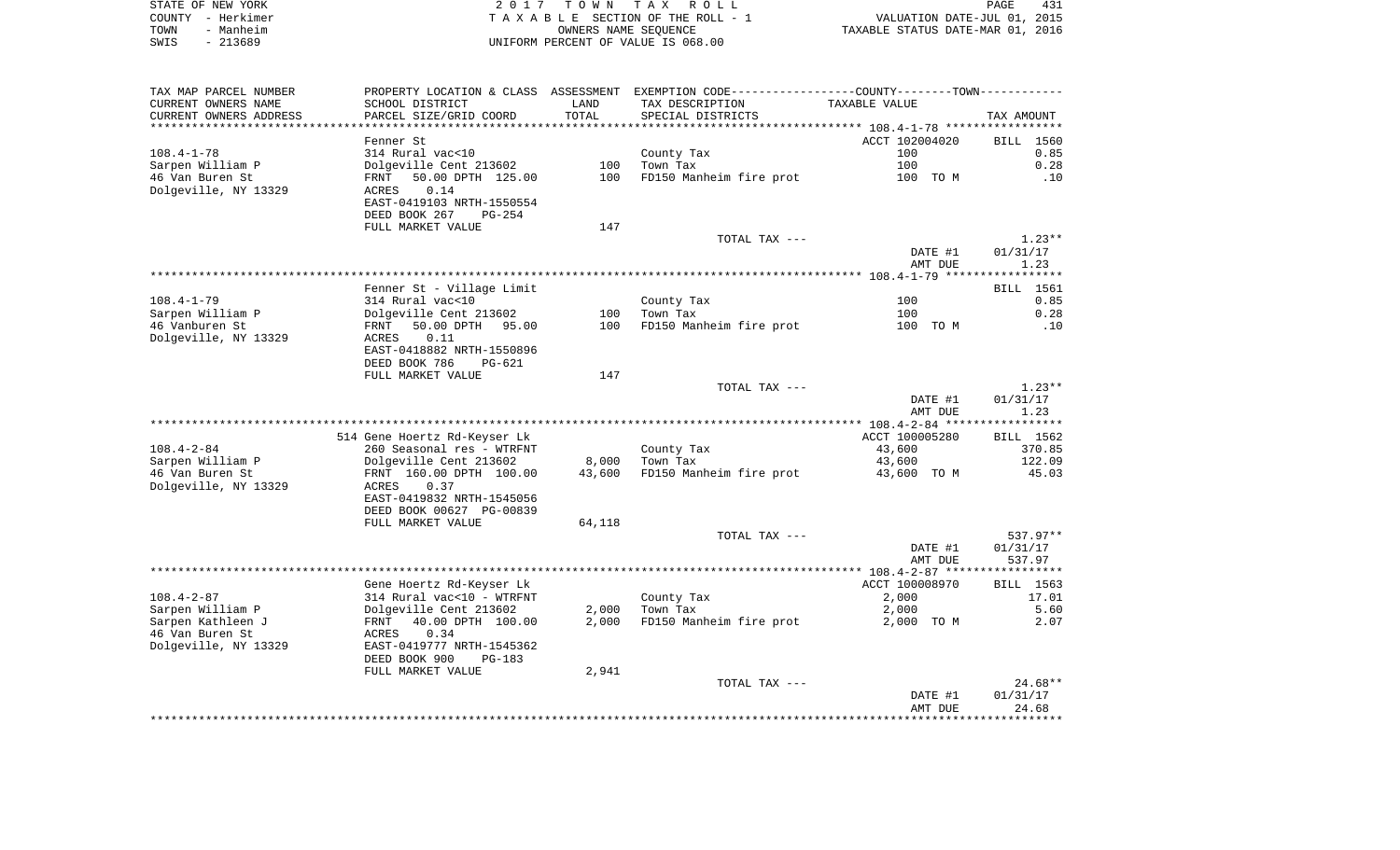|      | STATE OF NEW YORK | 2017 TOWN TAX ROLL                 | PAGE                             | 432 |
|------|-------------------|------------------------------------|----------------------------------|-----|
|      | COUNTY - Herkimer | TAXABLE SECTION OF THE ROLL - 1    | VALUATION DATE-JUL 01, 2015      |     |
| TOWN | - Manheim         | OWNERS NAME SEOUENCE               | TAXABLE STATUS DATE-MAR 01, 2016 |     |
| SWIS | - 213689          | UNIFORM PERCENT OF VALUE IS 068.00 |                                  |     |

| TAX MAP PARCEL NUMBER      | PROPERTY LOCATION & CLASS ASSESSMENT EXEMPTION CODE----------------COUNTY-------TOWN--------- |        |                         |                |            |
|----------------------------|-----------------------------------------------------------------------------------------------|--------|-------------------------|----------------|------------|
| CURRENT OWNERS NAME        | SCHOOL DISTRICT                                                                               | LAND   | TAX DESCRIPTION         | TAXABLE VALUE  |            |
| CURRENT OWNERS ADDRESS     | PARCEL SIZE/GRID COORD                                                                        | TOTAL  | SPECIAL DISTRICTS       |                | TAX AMOUNT |
|                            |                                                                                               |        |                         |                |            |
|                            | 142 Granny Hill Rd                                                                            |        |                         | ACCT 100012840 | BILL 1564  |
| $108.4 - 2 - 48$           | 260 Seasonal res - WTRFNT                                                                     |        | County Tax              | 43,200         | 367.45     |
| Scanlon Donald P           | Dolgeville Cent 213602                                                                        | 2,500  | Town Tax                | 43,200         | 120.97     |
| Scanlon Lura B             | FRNT 100.00 DPTH 391.00                                                                       | 43,200 | FD150 Manheim fire prot | 43,200 TO M    | 44.62      |
| 680 North Creek Rd         | ACRES<br>0.81                                                                                 |        |                         |                |            |
| Little Falls, NY 13365     | EAST-0419117 NRTH-1544730                                                                     |        |                         |                |            |
|                            | DEED BOOK 1570<br>PG-611                                                                      |        |                         |                |            |
|                            |                                                                                               |        |                         |                |            |
|                            | FULL MARKET VALUE                                                                             | 63,529 |                         |                |            |
|                            |                                                                                               |        | TOTAL TAX ---           |                | $533.04**$ |
|                            |                                                                                               |        |                         | DATE #1        | 01/31/17   |
|                            |                                                                                               |        |                         | AMT DUE        | 533.04     |
|                            |                                                                                               |        |                         |                |            |
|                            | 126 Granny Hill Rd                                                                            |        |                         | ACCT 100006450 | BILL 1565  |
| $108.4 - 2 - 65$           | 260 Seasonal res - WTRFNT                                                                     |        | County Tax              | 34,800         | 296.00     |
| Scanlon Donald P           | Dolgeville Cent 213602                                                                        | 4,000  | Town Tax                | 34,800         | 97.44      |
| 680 N Creek Rd             | FRNT<br>80.00 DPTH 100.00                                                                     | 34,800 | FD150 Manheim fire prot | 34,800 TO M    | 35.94      |
| Little Falls, NY 13365     | $0.18$ BANK<br>023<br>ACRES                                                                   |        |                         |                |            |
|                            | EAST-0418711 NRTH-1544766                                                                     |        |                         |                |            |
|                            | DEED BOOK 930<br>PG-655                                                                       |        |                         |                |            |
|                            | FULL MARKET VALUE                                                                             | 51,176 |                         |                |            |
|                            |                                                                                               |        | TOTAL TAX ---           |                | $429.38**$ |
|                            |                                                                                               |        |                         | DATE #1        | 01/31/17   |
|                            |                                                                                               |        |                         |                |            |
|                            |                                                                                               |        |                         | AMT DUE        | 429.38     |
|                            |                                                                                               |        |                         |                |            |
|                            | Bronner Rd                                                                                    |        |                         |                | BILL 1566  |
| $108.3 - 1 - 16.3$         | 323 Vacant rural                                                                              |        | County Tax              | 3,000          | 25.52      |
| Scanlon Katie E            | Little Falls Ce 210900                                                                        | 3,000  | Town Tax                | 3,000          | 8.40       |
| PO Box 7                   | FRNT 477.00 DPTH                                                                              | 3,000  | FD150 Manheim fire prot | 3,000 TO M     | 3.10       |
| Salisbury Center, NY 13454 | 3.00<br>ACRES                                                                                 |        |                         |                |            |
|                            | EAST-0403177 NRTH-1547462                                                                     |        |                         |                |            |
|                            | DEED BOOK 1603<br>PG-459                                                                      |        |                         |                |            |
|                            | FULL MARKET VALUE                                                                             | 4,412  |                         |                |            |
|                            |                                                                                               |        | TOTAL TAX ---           |                | $37.02**$  |
|                            |                                                                                               |        |                         | DATE #1        | 01/31/17   |
|                            |                                                                                               |        |                         | AMT DUE        | 37.02      |
|                            |                                                                                               |        |                         |                |            |
|                            | Rural Park Dr                                                                                 |        |                         | ACCT 100013050 | BILL 1567  |
| $115.2 - 1 - 66$           | 314 Rural vac<10                                                                              |        | County Tax              | 6,000          | 51.03      |
|                            |                                                                                               |        |                         |                |            |
| Schaefer Karen             | O-E-StJ Cent<br>273803                                                                        | 6,000  | Town Tax                | 6,000          | 16.80      |
| Leary Lisa                 | 40.00 DPTH 100.00<br>FRNT                                                                     | 6,000  | FD150 Manheim fire prot | 6,000 TO M     | 6.20       |
| 27 Parkside Dr             | 0.09<br>ACRES                                                                                 |        |                         |                |            |
| Lake Katrine, NY 12449     | EAST-0420110 NRTH-1540735                                                                     |        |                         |                |            |
|                            | DEED BOOK 1206<br>PG-357                                                                      |        |                         |                |            |
|                            | FULL MARKET VALUE                                                                             | 8,824  |                         |                |            |
|                            |                                                                                               |        | TOTAL TAX ---           |                | $74.03**$  |
|                            |                                                                                               |        |                         | DATE #1        | 01/31/17   |
|                            |                                                                                               |        |                         | AMT DUE        | 74.03      |
|                            |                                                                                               |        |                         |                |            |
|                            |                                                                                               |        |                         |                |            |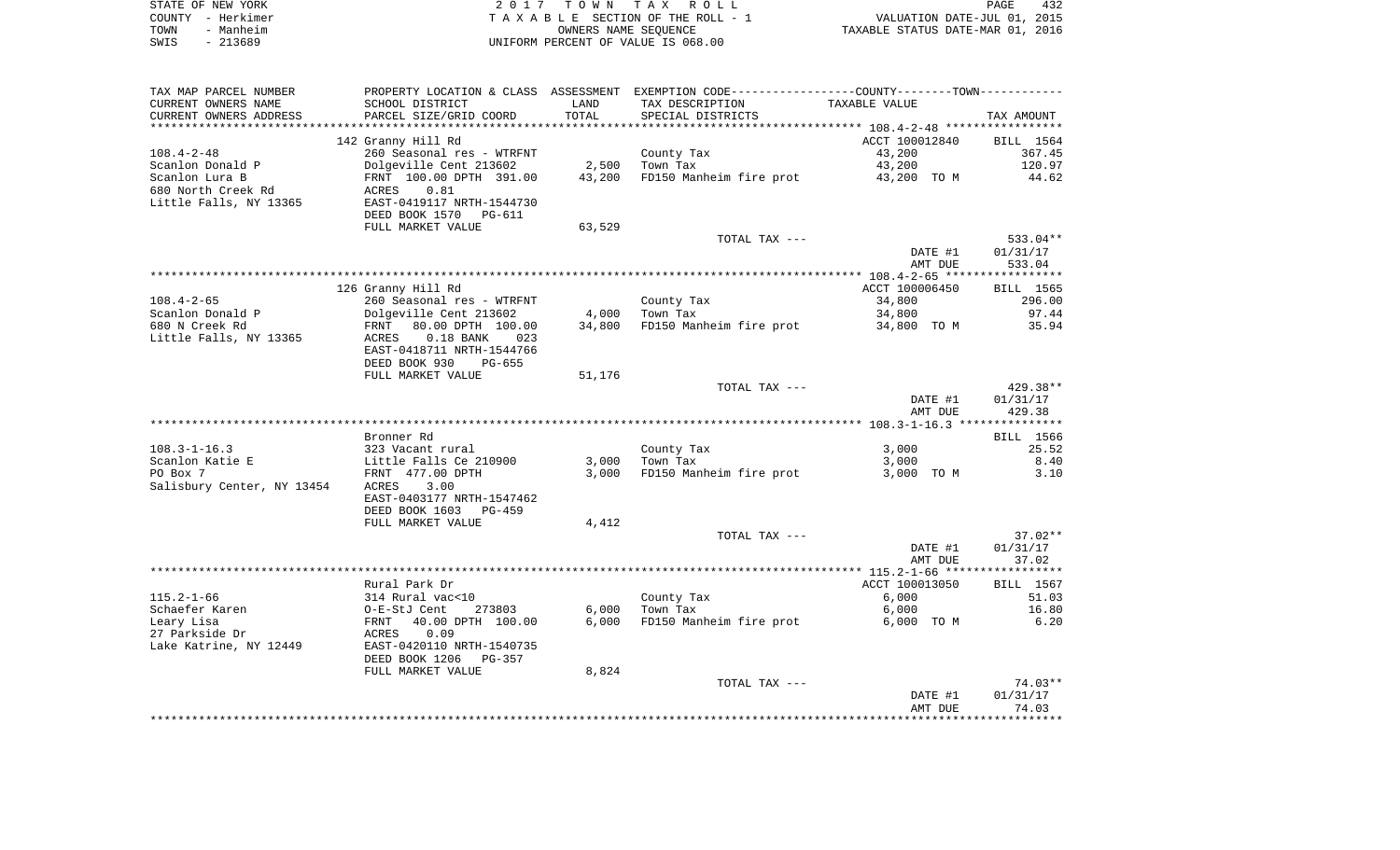|      | STATE OF NEW YORK | 2017 TOWN TAX ROLL                 | PAGE                             | 433 |
|------|-------------------|------------------------------------|----------------------------------|-----|
|      | COUNTY - Herkimer | TAXABLE SECTION OF THE ROLL - 1    | VALUATION DATE-JUL 01, 2015      |     |
| TOWN | - Manheim         | OWNERS NAME SEOUENCE               | TAXABLE STATUS DATE-MAR 01, 2016 |     |
| SWIS | - 213689          | UNIFORM PERCENT OF VALUE IS 068.00 |                                  |     |

| TAX MAP PARCEL NUMBER      |                           |         | PROPERTY LOCATION & CLASS ASSESSMENT EXEMPTION CODE----------------COUNTY-------TOWN---------- |                |                  |
|----------------------------|---------------------------|---------|------------------------------------------------------------------------------------------------|----------------|------------------|
| CURRENT OWNERS NAME        | SCHOOL DISTRICT           | LAND    | TAX DESCRIPTION                                                                                | TAXABLE VALUE  |                  |
| CURRENT OWNERS ADDRESS     | PARCEL SIZE/GRID COORD    | TOTAL   | SPECIAL DISTRICTS                                                                              |                | TAX AMOUNT       |
|                            |                           |         |                                                                                                |                |                  |
|                            | 166 Rural Park Dr         |         |                                                                                                | ACCT 100013020 | BILL 1568        |
| $115.2 - 1 - 74$           | 210 1 Family Res - WTRFNT |         | County Tax                                                                                     | 69,000         | 586.90           |
| Schaefer Karen             | O-E-StJ Cent<br>273803    | 12,000  | Town Tax                                                                                       | 69,000         | 193.21           |
|                            |                           |         |                                                                                                |                |                  |
| Leary Lisa                 | FRNT<br>80.00 DPTH 100.00 | 69,000  | FD150 Manheim fire prot                                                                        | 69,000 TO M    | 71.27            |
| 27 Parkside Dr             | 0.20<br>ACRES             |         |                                                                                                |                |                  |
| Lake Katrine, NY 12449     | EAST-0420173 NRTH-1540762 |         |                                                                                                |                |                  |
|                            | DEED BOOK 1206<br>PG-357  |         |                                                                                                |                |                  |
|                            | FULL MARKET VALUE         | 101,471 |                                                                                                |                |                  |
|                            |                           |         | TOTAL TAX ---                                                                                  |                | 851.38**         |
|                            |                           |         |                                                                                                | DATE #1        | 01/31/17         |
|                            |                           |         |                                                                                                | AMT DUE        | 851.38           |
|                            |                           |         |                                                                                                |                |                  |
|                            | 204 Holmberg Rd-Keyser Lk |         |                                                                                                | ACCT 100004440 | BILL 1569        |
|                            |                           |         |                                                                                                |                |                  |
| $115.2 - 1 - 53$           | 260 Seasonal res - WTRFNT |         | County Tax                                                                                     | 47,700         | 405.72           |
| Schaner Family Trust u/d/t | O-E-StJ Cent<br>273803    | 5,100   | Town Tax                                                                                       | 47,700         | 133.57           |
| 6124 Schale Kamp Dr        | FRNT 100.00 DPTH 200.00   | 47,700  | FD150 Manheim fire prot                                                                        | 47,700 TO M    | 49.27            |
| Springhill, FL 34609       | ACRES<br>0.51             |         |                                                                                                |                |                  |
|                            | EAST-0418945 NRTH-1542293 |         |                                                                                                |                |                  |
|                            | DEED BOOK 1180<br>PG-677  |         |                                                                                                |                |                  |
|                            | FULL MARKET VALUE         | 70,147  |                                                                                                |                |                  |
|                            |                           |         | TOTAL TAX ---                                                                                  |                | 588.56**         |
|                            |                           |         |                                                                                                | DATE #1        | 01/31/17         |
|                            |                           |         |                                                                                                | AMT DUE        | 588.56           |
|                            |                           |         |                                                                                                |                |                  |
|                            | St Rte 5                  |         |                                                                                                | ACCT 100009245 | BILL 1570        |
|                            |                           |         |                                                                                                |                |                  |
| $115.4 - 2 - 8$            | 314 Rural vac<10          |         | County Tax                                                                                     | 1,500          | 12.76            |
| Schrader Arnold            | Little Falls Ce 210900    | 1,500   | Town Tax                                                                                       | 1,500          | 4.20             |
| 195 Rasbach Rd             | FRNT 220.00 DPTH 164.00   | 1,500   | FD150 Manheim fire prot                                                                        | 1,500 TO M     | 1.55             |
| Little Falls, NY 13329     | ACRES<br>0.71             |         |                                                                                                |                |                  |
|                            | EAST-0411919 NRTH-1529688 |         |                                                                                                |                |                  |
|                            | DEED BOOK 826<br>$PG-90$  |         |                                                                                                |                |                  |
|                            | FULL MARKET VALUE         | 2,206   |                                                                                                |                |                  |
|                            |                           |         | TOTAL TAX ---                                                                                  |                | 18.51**          |
|                            |                           |         |                                                                                                | DATE #1        | 01/31/17         |
|                            |                           |         |                                                                                                | AMT DUE        | 18.51            |
|                            |                           |         |                                                                                                |                |                  |
|                            | 312 Willie Ln Keyser Lk   |         |                                                                                                | ACCT 100011160 | <b>BILL</b> 1571 |
| $115.2 - 1 - 34$           |                           |         |                                                                                                |                |                  |
|                            | 260 Seasonal res - WTRFNT |         | County Tax                                                                                     | 20,500         | 174.37           |
| Schultz Robert E           | Dolgeville Cent 213602    | 5,000   | Town Tax                                                                                       | 20,500         | 57.40            |
| 146 Inghams Mills Rd       | FRNT 100.00 DPTH 150.00   | 20,500  | FD150 Manheim fire prot                                                                        | 20,500 TO M    | 21.17            |
| Little Falls, NY 13365     | 0.34<br>ACRES             |         |                                                                                                |                |                  |
|                            | EAST-0418806 NRTH-1544354 |         |                                                                                                |                |                  |
|                            | DEED BOOK 811<br>$PG-636$ |         |                                                                                                |                |                  |
|                            | FULL MARKET VALUE         | 30,147  |                                                                                                |                |                  |
|                            |                           |         | TOTAL TAX ---                                                                                  |                | $252.94**$       |
|                            |                           |         |                                                                                                | DATE #1        | 01/31/17         |
|                            |                           |         |                                                                                                | AMT DUE        | 252.94           |
|                            |                           |         |                                                                                                |                |                  |
|                            |                           |         |                                                                                                |                |                  |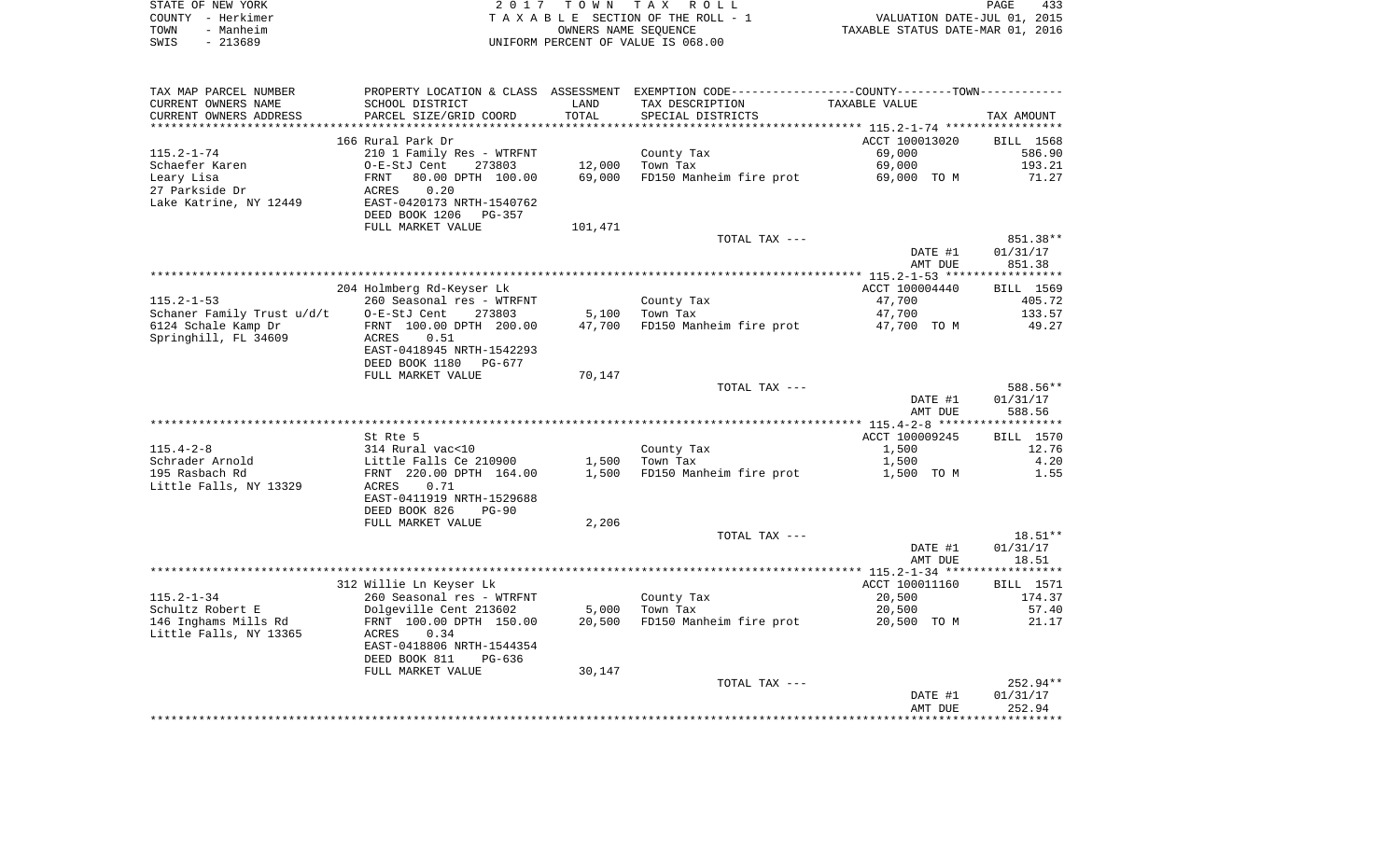| STATE OF NEW YORK | 2017 TOWN TAX ROLL                 | PAGE                             | 434 |
|-------------------|------------------------------------|----------------------------------|-----|
| COUNTY - Herkimer | TAXABLE SECTION OF THE ROLL - 1    | VALUATION DATE-JUL 01, 2015      |     |
| TOWN<br>- Manheim | OWNERS NAME SEOUENCE               | TAXABLE STATUS DATE-MAR 01, 2016 |     |
| SWIS<br>- 213689  | UNIFORM PERCENT OF VALUE IS 068.00 |                                  |     |

| TAX MAP PARCEL NUMBER    |                           |        | PROPERTY LOCATION & CLASS ASSESSMENT EXEMPTION CODE---------------COUNTY-------TOWN---------- |                |              |
|--------------------------|---------------------------|--------|-----------------------------------------------------------------------------------------------|----------------|--------------|
| CURRENT OWNERS NAME      | SCHOOL DISTRICT           | LAND   | TAX DESCRIPTION                                                                               | TAXABLE VALUE  |              |
| CURRENT OWNERS ADDRESS   | PARCEL SIZE/GRID COORD    | TOTAL  | SPECIAL DISTRICTS                                                                             |                | TAX AMOUNT   |
|                          |                           |        |                                                                                               |                |              |
|                          | 146 Inghams Mills Rd      |        |                                                                                               | ACCT 100011130 | BILL 1572    |
| $115.4 - 1 - 43$         | 210 1 Family Res          |        | County Tax                                                                                    | 63,100         | 536.71       |
| Schultz Robert E         | Little Falls Ce 210900    | 2,600  | Town Tax                                                                                      | 63,100         | 176.69       |
|                          | FRNT 225.00 DPTH 190.00   | 63,100 | FD150 Manheim fire prot                                                                       | 63,100 TO M    | 65.17        |
| 146 Inghams Mill Rd      |                           |        |                                                                                               |                |              |
| Little Falls, NY 13365   | 0.64<br>ACRES             |        |                                                                                               |                |              |
|                          | EAST-0416536 NRTH-1535676 |        |                                                                                               |                |              |
|                          | DEED BOOK 00667 PG-00515  |        |                                                                                               |                |              |
|                          | FULL MARKET VALUE         | 92,794 |                                                                                               |                |              |
|                          |                           |        | TOTAL TAX ---                                                                                 |                | $778.57**$   |
|                          |                           |        |                                                                                               | DATE #1        | 01/31/17     |
|                          |                           |        |                                                                                               | AMT DUE        | 778.57       |
|                          |                           |        |                                                                                               |                |              |
|                          | 231 Moore Rd              |        |                                                                                               |                | BILL 1573    |
| $108.2 - 3 - 2$          | 322 Rural vac>10          |        | County Tax                                                                                    | 10,600         | 90.16        |
| Schuyler Eric            | Dolgeville Cent 213602    | 10,600 | Town Tax                                                                                      | 10,600         | 29.68        |
| 7967 State Hwy. 5        | FRNT 329.00 DPTH          | 10,600 | FD150 Manheim fire prot                                                                       | 10,600 TO M    | 10.95        |
| St. Johnsville, NY 13452 | ACRES 10.10               |        |                                                                                               |                |              |
|                          | EAST-0410314 NRTH-1558964 |        |                                                                                               |                |              |
|                          |                           |        |                                                                                               |                |              |
|                          | DEED BOOK 1574 PG-758     |        |                                                                                               |                |              |
|                          | FULL MARKET VALUE         | 15,588 |                                                                                               |                |              |
|                          |                           |        | TOTAL TAX ---                                                                                 |                | $130.79**$   |
|                          |                           |        |                                                                                               | DATE #1        | 01/31/17     |
|                          |                           |        |                                                                                               | AMT DUE        | 130.79       |
|                          |                           |        |                                                                                               |                |              |
|                          | 589 Murphy Rd             |        |                                                                                               | ACCT 100001890 | BILL 1574    |
| $108.4 - 2 - 23$         | 210 1 Family Res          |        | County Tax                                                                                    | 54,000         | 459.31       |
| Seaman Sandra R          | Dolgeville Cent 213602    | 6,800  | Town Tax                                                                                      | 54,000         | 151.21       |
| 589 Murphy Rd            | 1.70<br>ACRES             | 54,000 | School Relevy                                                                                 |                | 746.92       |
| Little Falls, NY 13365   | EAST-0409608 NRTH-1544923 |        | FD150 Manheim fire prot 54,000 TO M                                                           |                | 55.78        |
|                          | DEED BOOK 936<br>PG-61    |        |                                                                                               |                |              |
|                          | FULL MARKET VALUE         | 79,412 |                                                                                               |                |              |
|                          |                           |        | TOTAL TAX ---                                                                                 |                | 1,413.22**   |
|                          |                           |        |                                                                                               | DATE #1        | 01/31/17     |
|                          |                           |        |                                                                                               |                |              |
|                          |                           |        |                                                                                               | AMT DUE        | 1,413.22     |
|                          |                           |        |                                                                                               |                |              |
|                          | 259 Yellow Church Rd      |        |                                                                                               | ACCT 100004590 | BILL 1575    |
| $108.3 - 1 - 22$         | 210 1 Family Res          |        | County Tax                                                                                    | 46,500         | 395.52       |
| Secretary of H.U.D.      | Little Falls Ce 210900    | 2,000  | Town Tax                                                                                      | 46,500         | 130.21       |
| 2401 NW 23rd St Ste 1D   | Garage                    | 46,500 | School Relevy                                                                                 |                | 2,116.28     |
| Oklahoma City, OK 73107  | 70.00<br>FRNT 290.00 DPTH |        | FD150 Manheim fire prot 46,500 TO M                                                           |                | 48.03        |
|                          | ACRES<br>0.50             |        |                                                                                               |                |              |
|                          | EAST-0399630 NRTH-1545909 |        |                                                                                               |                |              |
|                          | DEED BOOK 1606 PG-934     |        |                                                                                               |                |              |
|                          | FULL MARKET VALUE         | 68,382 |                                                                                               |                |              |
|                          |                           |        | TOTAL TAX ---                                                                                 |                | $2,690.04**$ |
|                          |                           |        |                                                                                               | DATE #1        | 01/31/17     |
|                          |                           |        |                                                                                               | AMT DUE        | 2,690.04     |
|                          |                           |        |                                                                                               |                |              |
|                          |                           |        |                                                                                               |                |              |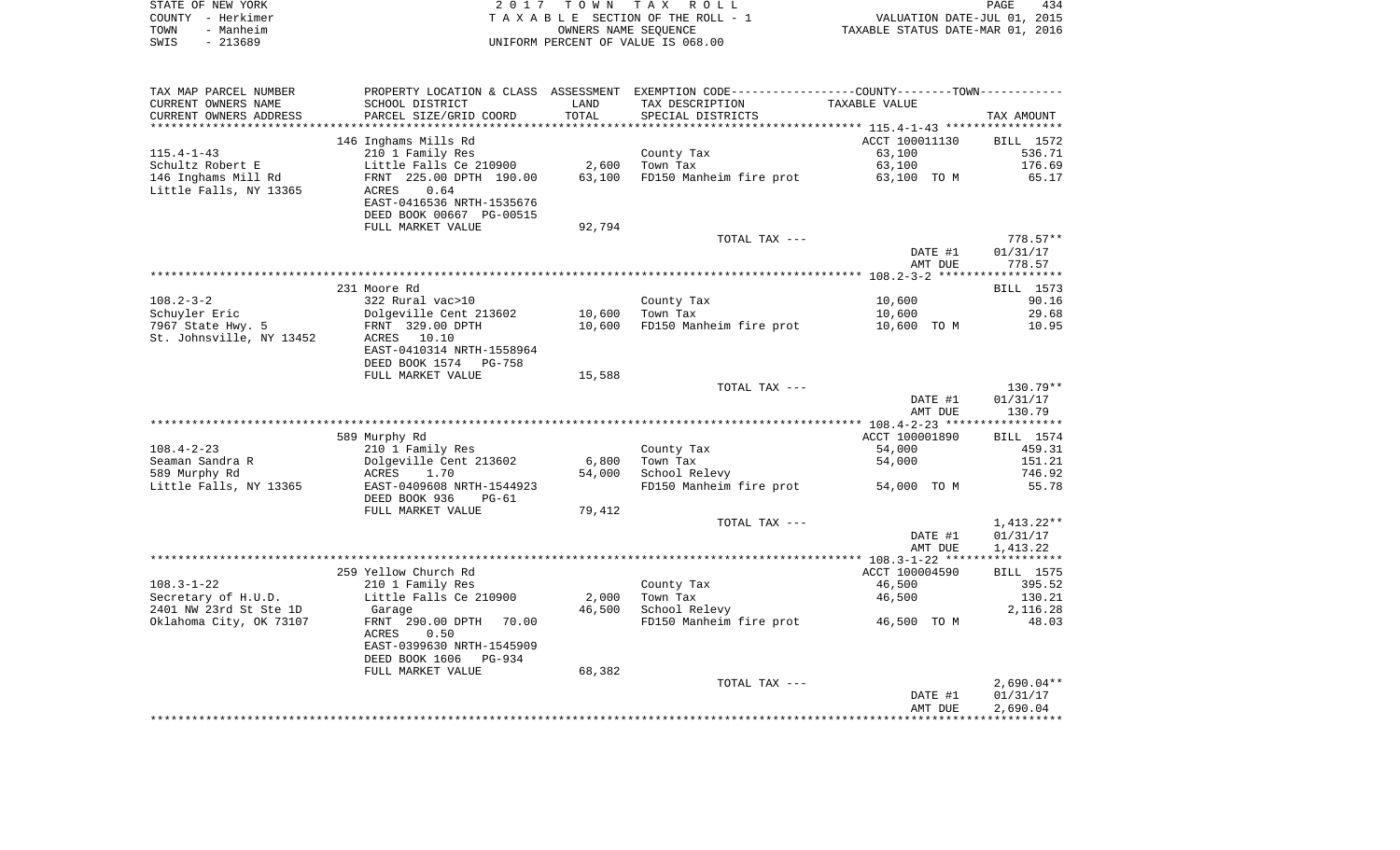| STATE OF NEW YORK     | TOWN TAX ROLL                      | 435<br>PAGE                      |
|-----------------------|------------------------------------|----------------------------------|
| COUNTY - Herkimer     | TAXABLE SECTION OF THE ROLL - 1    | VALUATION DATE-JUL 01, 2015      |
| Manheim<br>TOWN       | OWNERS NAME SEOUENCE               | TAXABLE STATUS DATE-MAR 01, 2016 |
| 213689<br>SWIS<br>$-$ | UNIFORM PERCENT OF VALUE IS 068.00 |                                  |

| TAX MAP PARCEL NUMBER     | PROPERTY LOCATION & CLASS ASSESSMENT |        | EXEMPTION CODE-----------------COUNTY-------TOWN----------- |                |                    |
|---------------------------|--------------------------------------|--------|-------------------------------------------------------------|----------------|--------------------|
| CURRENT OWNERS NAME       | SCHOOL DISTRICT                      | LAND   | TAX DESCRIPTION                                             | TAXABLE VALUE  |                    |
| CURRENT OWNERS ADDRESS    | PARCEL SIZE/GRID COORD               | TOTAL  | SPECIAL DISTRICTS                                           |                | TAX AMOUNT         |
| ************************* |                                      |        |                                                             |                |                    |
|                           | Inghams Mills Rd                     |        |                                                             |                | BILL 1576          |
| $115.4 - 1 - 46.3$        | 105 Vac farmland                     |        | County Tax                                                  | 3,000          | 25.52              |
| Sekel Larry               | Little Falls Ce 210900               | 3,000  | Town Tax                                                    | 3,000          | 8.40               |
| Sekel Jean                | EAST-0416505 NRTH-1535486            | 3,000  | FD150 Manheim fire prot                                     | 3,000 TO M     | 3.10               |
| 128 Inghams Mills Rd      | DEED BOOK 890<br>$PG-206$            |        |                                                             |                |                    |
| Little Falls, NY 13365    | FULL MARKET VALUE                    | 4,412  |                                                             |                |                    |
|                           |                                      |        | TOTAL TAX ---                                               |                | $37.02**$          |
|                           |                                      |        |                                                             | DATE #1        | 01/31/17           |
|                           |                                      |        |                                                             | AMT DUE        | 37.02              |
|                           |                                      |        |                                                             |                |                    |
|                           | 128 Inghams Mills Rd                 |        |                                                             | ACCT 100011310 | BILL 1577          |
| $115.4 - 1 - 44$          | 210 1 Family Res                     |        | VETWAR CTS 41120                                            | 6,120<br>6,120 |                    |
| Sekel Larry S             | Little Falls Ce 210900               | 4,000  | County Tax                                                  | 41,880         | 356.22             |
| Sekel Jean                | W/garage                             | 48,000 | Town Tax                                                    | 41,880         | 117.27             |
| 128 Inghams Mill Rd       | ACRES<br>1.00                        |        | FD150 Manheim fire prot                                     | 48,000 TO M    | 49.58              |
| Little Falls, NY 13365    | EAST-0416398 NRTH-1535440            |        |                                                             |                |                    |
|                           | DEED BOOK 00652 PG-00953             |        |                                                             |                |                    |
|                           | FULL MARKET VALUE                    | 70,588 |                                                             |                |                    |
|                           |                                      |        | TOTAL TAX ---                                               |                | 523.07**           |
|                           |                                      |        |                                                             | DATE #1        | 01/31/17           |
|                           |                                      |        |                                                             | AMT DUE        | 523.07             |
|                           | Snells Bush Rd                       |        |                                                             |                |                    |
| $122.2 - 2 - 24.1$        | 311 Res vac land                     |        | County Tax                                                  | 10,000         | BILL 1578<br>85.06 |
| Sekel Larry S             | Little Falls Ce 210900               | 9,400  | Town Tax                                                    | 10,000         | 28.00              |
| Sekel Jean B              | ACRES<br>3.40                        | 10,000 | FD150 Manheim fire prot                                     | 10,000 TO M    | 10.33              |
| 128 Ingham Mills Rd       | EAST-0420933 NRTH-1525265            |        |                                                             |                |                    |
| Little Falls, NY 13365    | DEED BOOK 1121 PG-618                |        |                                                             |                |                    |
|                           | FULL MARKET VALUE                    | 14,706 |                                                             |                |                    |
|                           |                                      |        | TOTAL TAX ---                                               |                | $123.39**$         |
|                           |                                      |        |                                                             | DATE #1        | 01/31/17           |
|                           |                                      |        |                                                             | AMT DUE        | 123.39             |
|                           |                                      |        |                                                             |                |                    |
|                           | 295 Snells Bush Rd                   |        |                                                             | ACCT 100006750 | BILL 1579          |
| $123.1 - 1 - 20$          | 210 1 Family Res                     |        | County Tax                                                  | 49,000         | 416.78             |
| Sekel Ronald J            | 273803<br>O-E-StJ Cent               | 7,600  | Town Tax                                                    | 49,000         | 137.21             |
| 295 Snells Bush Rd        | W/garage                             | 49,000 | FD150 Manheim fire prot                                     | 49,000 TO M    | 50.61              |
| Little Falls, NY 13365    | ACRES<br>1.90                        |        |                                                             |                |                    |
|                           | EAST-0424574 NRTH-1523096            |        |                                                             |                |                    |
|                           | DEED BOOK 696<br>PG-558              |        |                                                             |                |                    |
|                           | FULL MARKET VALUE                    | 72,059 |                                                             |                |                    |
|                           |                                      |        | TOTAL TAX ---                                               |                | 604.60**           |
|                           |                                      |        |                                                             | DATE #1        | 01/31/17           |
|                           |                                      |        |                                                             | AMT DUE        | 604.60             |
|                           |                                      |        |                                                             |                |                    |
|                           |                                      |        |                                                             |                |                    |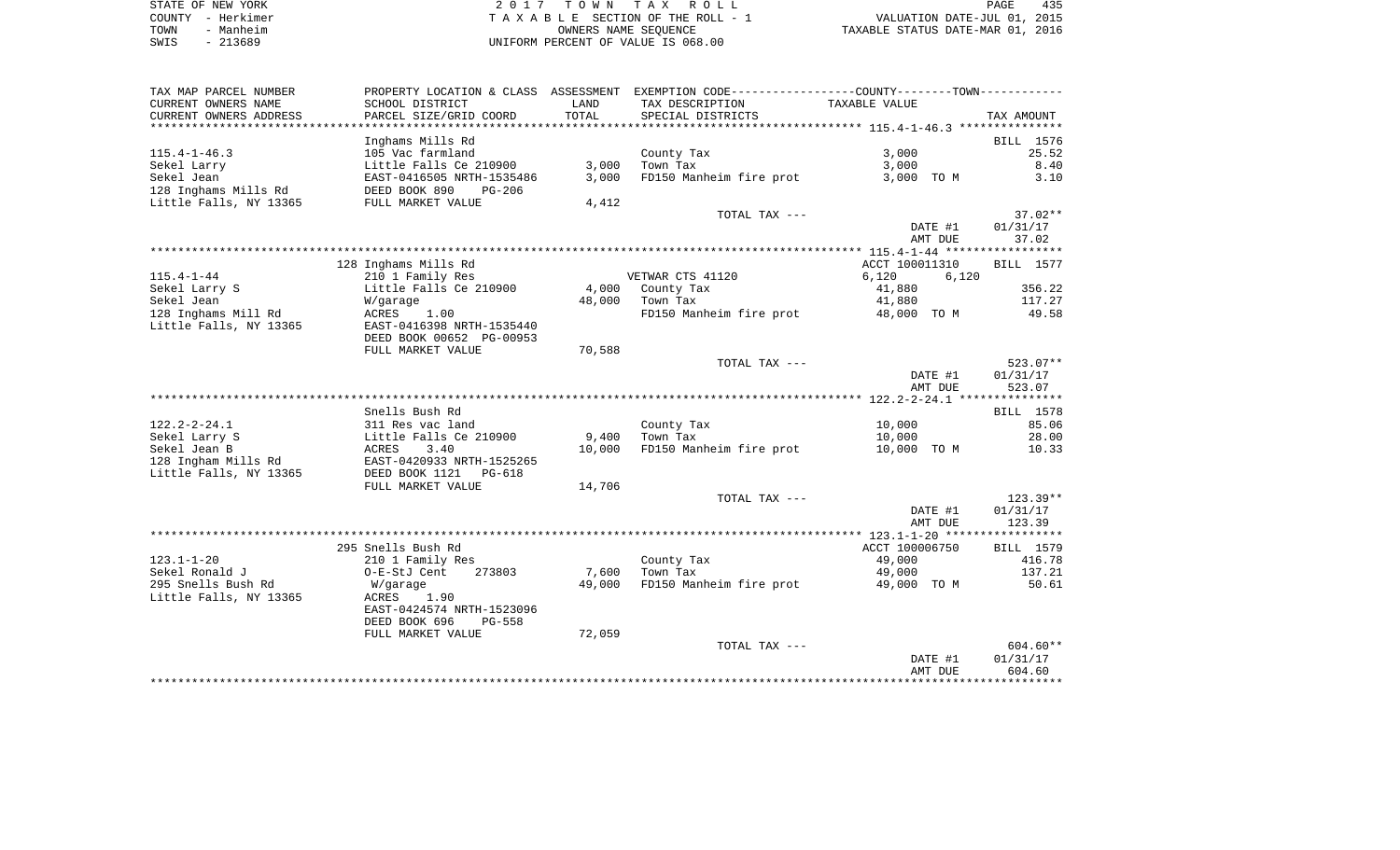| STATE OF NEW YORK | 2017 TOWN TAX ROLL                 | 436<br>PAGE                      |
|-------------------|------------------------------------|----------------------------------|
| COUNTY - Herkimer | TAXABLE SECTION OF THE ROLL - 1    | VALUATION DATE-JUL 01, 2015      |
| - Manheim<br>TOWN | OWNERS NAME SEOUENCE               | TAXABLE STATUS DATE-MAR 01, 2016 |
| $-213689$<br>SWIS | UNIFORM PERCENT OF VALUE IS 068.00 |                                  |

| TAX MAP PARCEL NUMBER  |                                |        | PROPERTY LOCATION & CLASS ASSESSMENT EXEMPTION CODE---------------COUNTY--------TOWN---------- |                |                  |
|------------------------|--------------------------------|--------|------------------------------------------------------------------------------------------------|----------------|------------------|
| CURRENT OWNERS NAME    | SCHOOL DISTRICT                | LAND   | TAX DESCRIPTION                                                                                | TAXABLE VALUE  |                  |
| CURRENT OWNERS ADDRESS | PARCEL SIZE/GRID COORD         | TOTAL  | SPECIAL DISTRICTS                                                                              |                | TAX AMOUNT       |
|                        |                                |        |                                                                                                |                |                  |
|                        | Lyon Rd                        |        |                                                                                                |                | <b>BILL</b> 1580 |
| $108.2 - 2 - 4$        | 322 Rural vac>10               |        | County Tax                                                                                     | 13,900         | 118.23           |
| Sels Robert L          | Dolgeville Cent 213602         | 13,900 | Town Tax                                                                                       | 13,900         | 38.92            |
| 750 Beach St           | ACRES 10.20                    | 13,900 | FD150 Manheim fire prot                                                                        | 13,900 TO M    | 14.36            |
| Redding, PA 19605      | EAST-0414393 NRTH-1553441      |        |                                                                                                |                |                  |
|                        | DEED BOOK 857<br>$PG-1$        |        |                                                                                                |                |                  |
|                        | FULL MARKET VALUE              | 20,441 |                                                                                                |                |                  |
|                        |                                |        | TOTAL TAX ---                                                                                  |                | $171.51**$       |
|                        |                                |        |                                                                                                | DATE #1        | 01/31/17         |
|                        |                                |        |                                                                                                | AMT DUE        | 171.51           |
|                        |                                |        |                                                                                                |                |                  |
|                        | Lyon Rd                        |        |                                                                                                |                | BILL 1581        |
| $108.2 - 2 - 3$        | 322 Rural vac>10               |        | County Tax                                                                                     | 13,900         | 118.23           |
| Sels Vanita I          | Dolgeville Cent 213602         | 13,900 | Town Tax                                                                                       | 13,900         | 38.92            |
| 750 Beach St           | ACRES 10.20                    | 13,900 | FD150 Manheim fire prot                                                                        | 13,900 TO M    | 14.36            |
| Reading, PA 19605      | EAST-0414365 NRTH-1553823      |        |                                                                                                |                |                  |
|                        | DEED BOOK 822<br><b>PG-506</b> |        |                                                                                                |                |                  |
|                        | FULL MARKET VALUE              | 20,441 |                                                                                                |                |                  |
|                        |                                |        | TOTAL TAX ---                                                                                  |                | 171.51**         |
|                        |                                |        |                                                                                                | DATE #1        | 01/31/17         |
|                        |                                |        |                                                                                                | AMT DUE        | 171.51           |
|                        |                                |        |                                                                                                |                |                  |
|                        | 500 Gene Hoertz Rd-Keyser Lk   |        |                                                                                                | ACCT 100011640 | BILL 1582        |
| $108.4 - 2 - 80$       | 260 Seasonal res - WTRFNT      |        | County Tax                                                                                     | 11,000         | 93.56            |
| Senft Stephen          | Dolgeville Cent 213602         | 2,000  | Town Tax                                                                                       | 11,000         | 30.80            |
| 6126 Rte 309           | FRNT 40.00 DPTH 100.00         | 11,000 | FD150 Manheim fire prot                                                                        | 11,000 TO M    | 11.36            |
| Germansville, PA 18053 | 0.09<br>ACRES                  |        |                                                                                                |                |                  |
|                        | EAST-0419872 NRTH-1544770      |        |                                                                                                |                |                  |
|                        | DEED BOOK 1442<br>PG-147       |        |                                                                                                |                |                  |
|                        | FULL MARKET VALUE              | 16,176 |                                                                                                |                |                  |
|                        |                                |        | TOTAL TAX ---                                                                                  |                | 135.72**         |
|                        |                                |        |                                                                                                | DATE #1        | 01/31/17         |
|                        |                                |        |                                                                                                | AMT DUE        | 135.72           |
|                        |                                |        |                                                                                                |                |                  |
|                        | 107 Private Rd Wl-1-Keyser Lk  |        |                                                                                                | ACCT 100011820 | BILL 1583        |
| $115.2 - 1 - 48$       |                                |        |                                                                                                | 25,500         | 216.90           |
|                        | 260 Seasonal res - WTRFNT      |        | County Tax                                                                                     |                |                  |
| Sewall Michael         | Dolgeville Cent 213602         | 5,000  | Town Tax                                                                                       | 25,500         | 71.40            |
| Sewall Barbara         | FRNT 100.00 DPTH 175.00        | 25,500 | FD150 Manheim fire prot                                                                        | 25,500 TO M    | 26.34            |
| 11 Symphony Pl         | 0.40<br>ACRES                  |        |                                                                                                |                |                  |
| Whitesboro, NY 13492   | EAST-0418973 NRTH-1543227      |        |                                                                                                |                |                  |
|                        | DEED BOOK 679<br>PG-385        |        |                                                                                                |                |                  |
|                        | FULL MARKET VALUE              | 37,500 |                                                                                                |                |                  |
|                        |                                |        | TOTAL TAX ---                                                                                  |                | $314.64**$       |
|                        |                                |        |                                                                                                | DATE #1        | 01/31/17         |
|                        |                                |        |                                                                                                | AMT DUE        | 314.64           |
|                        |                                |        |                                                                                                |                |                  |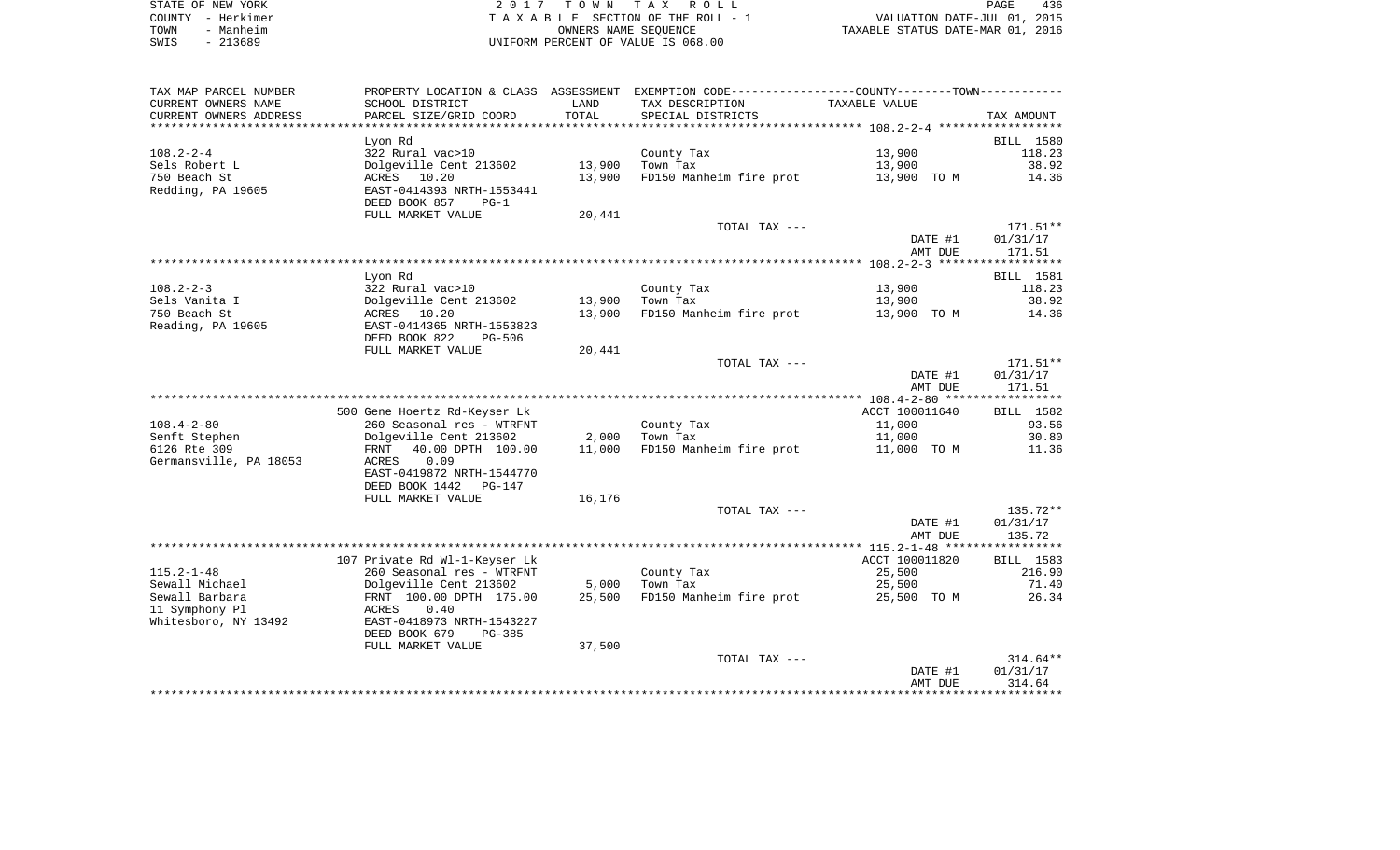| STATE OF NEW YORK |                   | 2017 TOWN TAX ROLL                 | PAGE                             | 437 |
|-------------------|-------------------|------------------------------------|----------------------------------|-----|
|                   | COUNTY - Herkimer | TAXABLE SECTION OF THE ROLL - 1    | VALUATION DATE-JUL 01, 2015      |     |
| TOWN              | - Manheim         |                                    | TAXABLE STATUS DATE-MAR 01, 2016 |     |
| SWIS              | - 213689          | UNIFORM PERCENT OF VALUE IS 068.00 | RPS155/V04/L015                  |     |
|                   |                   |                                    | CURRENT DATE 12/16/2016          |     |

#### R O L L S U B S E C T I O N - - T O T A L S

#### \*\*\* S P E C I A L D I S T R I C T S U M M A R Y \*\*\*

| CODE DISTRICT NAME PARCELS | TOTAL | EXTENSION<br>TYPE | <b>EXTENSION</b><br>VALUE | AD VALOREM<br>VALUE | EXEMPT<br>AMOUNT | TAXABLE<br>VALUE | TOTAL<br>TAX |
|----------------------------|-------|-------------------|---------------------------|---------------------|------------------|------------------|--------------|
| FD150 Manheim fire p       |       | 629 TOTAL M       |                           | 36444,168           | 1316,552         | 35127,616        | 36,282.74    |

# \*\*\* S C H O O L D I S T R I C T S U M M A R Y \*\*\*

| CODE   | DISTRICT NAME                    | TOTAL<br>PARCELS | ASSESSED<br>LAND | ASSESSED<br>TOTAL | <b>EXEMPT</b><br>AMOUNT | TOTAL<br>TAXABLE          |
|--------|----------------------------------|------------------|------------------|-------------------|-------------------------|---------------------------|
|        |                                  |                  |                  |                   | STAR AMOUNT             | STAR TAXABLE              |
|        | Little Falls Central             | 251              | 4452,600         | 19293,770         | 1491,576                | 17,802,194                |
| 210900 | West Canada Valley               | 5                | 185,600          | 339,000           | 3421,478<br>20,570      | 14,380,716<br>318,430     |
| 212402 | Dolgeville Central               | 314              | 3723,650         | 13729,098         | 20,400<br>785,493       | 298,030<br>12,943,605     |
| 213602 | O-E-StJ Cent                     | 59               | 914,650          | 3082,300          | 2759,850<br>95,761      | 10, 183, 755<br>2,986,539 |
| 273803 |                                  |                  |                  |                   | 520,600                 | 2,465,939                 |
|        | SUB-TOTAL                        | 629              | 9276,500         | 36444,168         | 2393,400                | 34,050,768                |
|        | $S \cup B - T \cup T A L (CONT)$ |                  |                  |                   | 6722,328                | 27,328,440                |
|        | TOTAL                            | 629              | 9276,500         | 36444,168         | 2393,400                | 34,050,768                |
|        | TO TAL (CONT)                    |                  |                  |                   | 6722,328                | 27, 328, 440              |

\*\*\* S Y S T E M C O D E S S U M M A R Y \*\*\*

NO SYSTEM EXEMPTIONS AT THIS LEVEL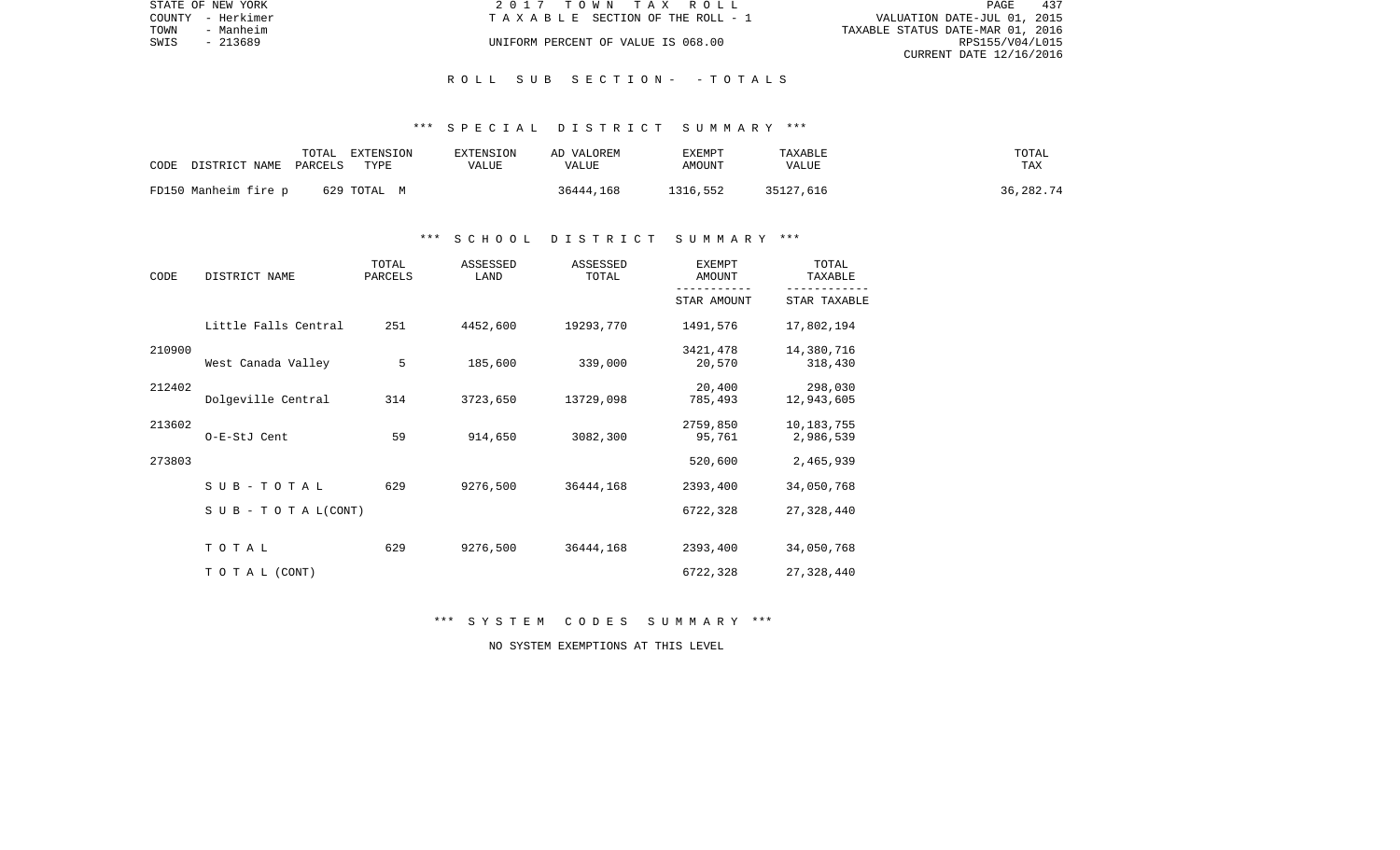| STATE OF NEW YORK | 2017 TOWN TAX ROLL                 | 438<br><b>PAGE</b>               |
|-------------------|------------------------------------|----------------------------------|
| COUNTY - Herkimer | TAXABLE SECTION OF THE ROLL - 1    | VALUATION DATE-JUL 01, 2015      |
| TOWN<br>- Manheim |                                    | TAXABLE STATUS DATE-MAR 01, 2016 |
| SWIS<br>- 213689  | UNIFORM PERCENT OF VALUE IS 068.00 | RPS155/V04/L015                  |
|                   |                                    | CURRENT DATE 12/16/2016          |
|                   |                                    |                                  |

# R O L L S U B S E C T I O N - - T O T A L S

#### \*\*\* E X E M P T I O N S U M M A R Y \*\*\*

|       |                | TOTAL   |           |          |
|-------|----------------|---------|-----------|----------|
| CODE  | DESCRIPTION    | PARCELS | COUNTY    | TOWN     |
|       |                |         |           |          |
| 41120 | VETWAR CTS     | 14      | 82,260    | 82,260   |
| 41121 | VET WAR CT     | 12      | 70,733    | 70,733   |
| 41130 | VETCOM CTS     | 15      | 152,800   | 152,800  |
| 41131 | VET COM CT     | 7       | 64,150    | 64,150   |
| 41140 | VETDIS CTS     | 4       | 69,675    | 69,675   |
| 41162 | $CW$ 15 $VET/$ |         | 4,830     |          |
| 41700 | AGRIC 10 Y     | 15      | 598,000   | 598,000  |
| 41720 | AG MKTS L      | 89      | 1316,552  | 1316,552 |
| 41730 | AG MKTS        |         | 15,013    | 15,013   |
| 41800 | AGED-ALL       | 8       | 159,100   | 159,100  |
|       | тотаь          | 166     | 2533, 113 | 2528,283 |

# \*\*\* G R A N D T O T A L S \*\*\*

| ROLL<br><b>SEC</b> | DESCRIPTION                             | TOTAL<br>PARCELS | ASSESSED<br>LAND     | ASSESSED<br>TOTAL      | <b>EXEMPT</b><br>AMOUNT | TOTAL<br>TAXABLE<br>------------ | TAX  | TOTAL<br>TAX                            |
|--------------------|-----------------------------------------|------------------|----------------------|------------------------|-------------------------|----------------------------------|------|-----------------------------------------|
|                    |                                         |                  |                      |                        | STAR AMOUNT             | STAR TAXABLE                     | RATE |                                         |
|                    | County Tax<br>Town Tax<br>School Relevy |                  | 9276,500<br>9276,500 | 36444,168<br>36444,168 | 2,533,113<br>2,528,283  | 33,911,055<br>33,915,885         |      | 288,439.19<br>94,968.36                 |
|                    | SPEC DIST TAXES<br>TAXABLE              | 629              |                      |                        |                         |                                  |      | 102,160.99<br>36, 282. 74<br>521,851.28 |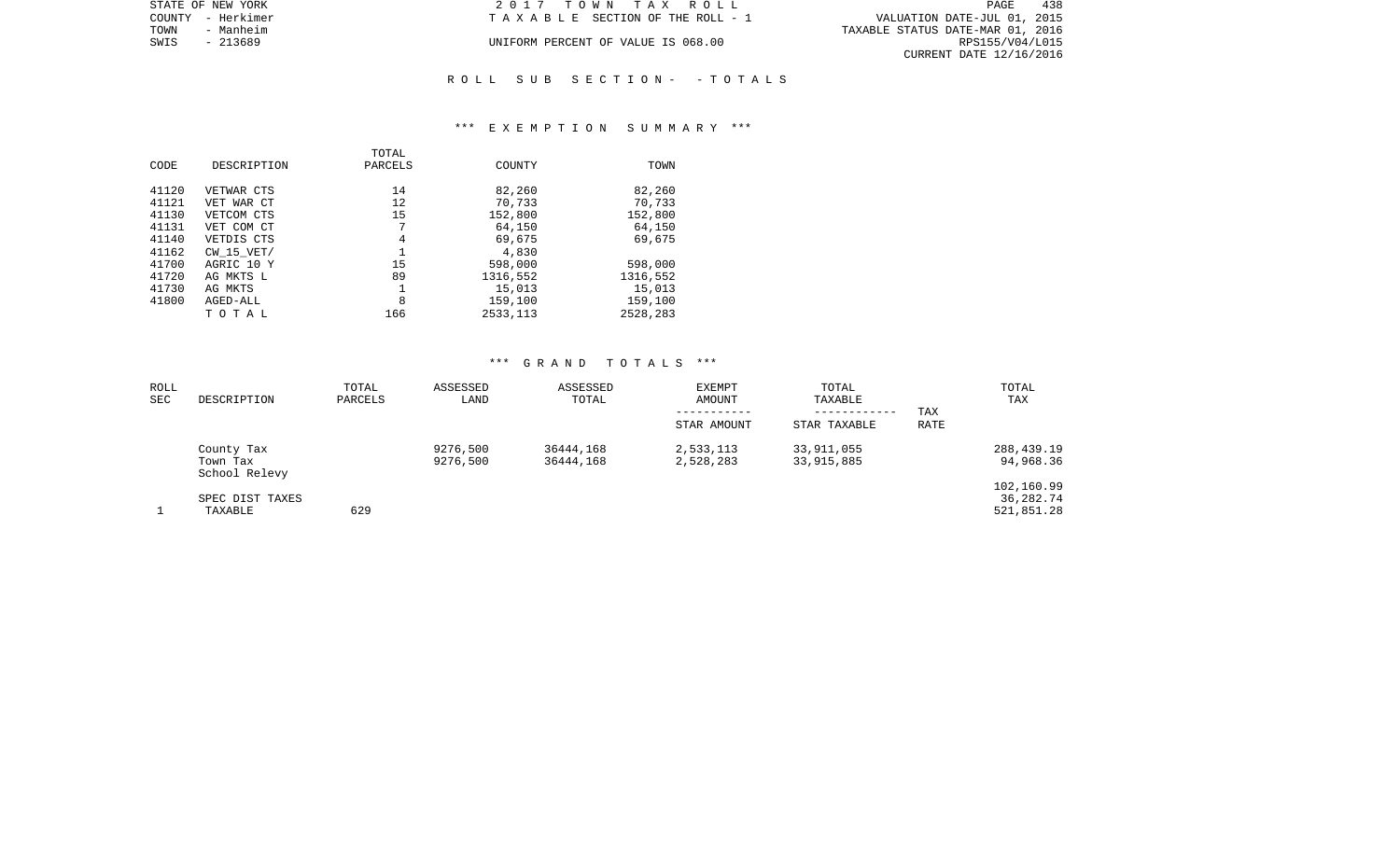|      | STATE OF NEW YORK | 2017 TOWN TAX ROLL                 |                                          | PAGE | 439 |
|------|-------------------|------------------------------------|------------------------------------------|------|-----|
|      | COUNTY - Herkimer | TAXABLE SECTION OF THE ROLL - 1    | SUB-SECT - ` VALUATION DATE-JUL 01, 2015 |      |     |
| TOWN | - Manheim         | OWNERS NAME SEOUENCE               | TAXABLE STATUS DATE-MAR 01, 2016         |      |     |
| SWIS | - 213689          | UNIFORM PERCENT OF VALUE IS 068.00 |                                          |      |     |
|      |                   |                                    |                                          |      |     |
|      |                   |                                    |                                          |      |     |

| TAX MAP PARCEL NUMBER  | PROPERTY LOCATION & CLASS | ASSESSMENT |                         | EXEMPTION CODE------------------COUNTY--------TOWN----------- |            |
|------------------------|---------------------------|------------|-------------------------|---------------------------------------------------------------|------------|
| CURRENT OWNERS NAME    | SCHOOL DISTRICT           | LAND       | TAX DESCRIPTION         | TAXABLE VALUE                                                 |            |
| CURRENT OWNERS ADDRESS | PARCEL SIZE/GRID COORD    | TOTAL      | SPECIAL DISTRICTS       |                                                               | TAX AMOUNT |
|                        |                           |            |                         |                                                               |            |
|                        | 6322 St Rte 167           |            |                         | ACCT 100001710                                                | BILL 1584  |
| $108.4 - 1 - 34$       | 210 1 Family Res          |            | County Tax              | 32,000                                                        | 272.18     |
| Shaut Tosha            | Dolgeville Cent 213602    | 4,400      | Town Tax                | 32,000                                                        | 89.60      |
| 6322 St Rte 167        | FRNT 204.00 DPTH 207.97   | 32,000     | FD150 Manheim fire prot | 32,000 TO M                                                   | 33.05      |
| Dolgeville, NY 13329   | 1.37<br>ACRES             |            |                         |                                                               |            |
|                        | EAST-0415501 NRTH-1551460 |            |                         |                                                               |            |
|                        | DEED BOOK 1411 PG-198     |            |                         |                                                               |            |
|                        | FULL MARKET VALUE         | 47,059     |                         |                                                               |            |
|                        |                           |            | TOTAL TAX ---           |                                                               | $394.83**$ |
|                        |                           |            |                         | DATE #1                                                       | 01/31/17   |
|                        |                           |            |                         | AMT DUE                                                       | 394.83     |
|                        |                           |            |                         |                                                               |            |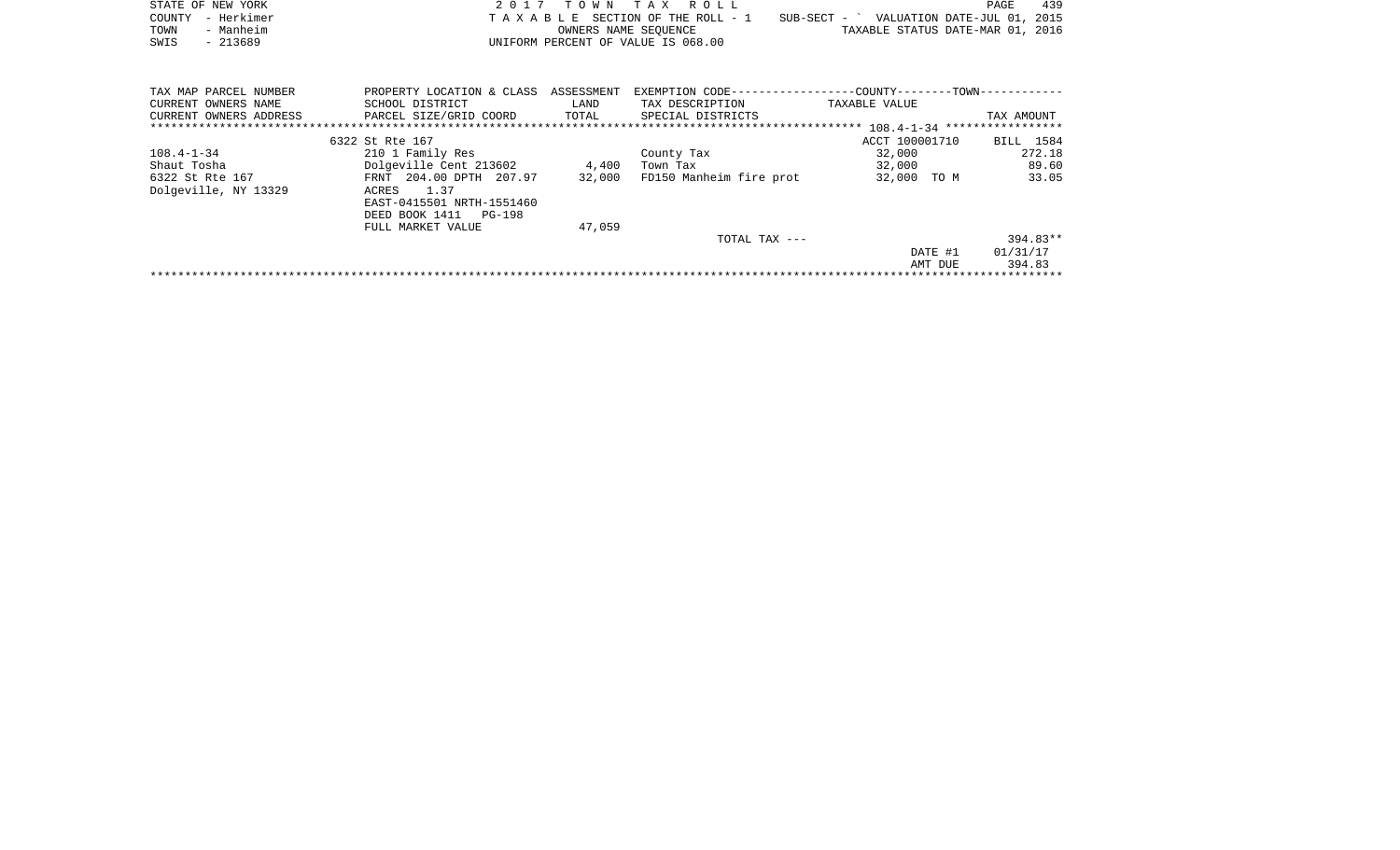|      | STATE OF NEW YORK | 2017 TOWN TAX ROLL                 |                                            | PAGE                    | 440 |
|------|-------------------|------------------------------------|--------------------------------------------|-------------------------|-----|
|      | COUNTY - Herkimer | TAXABLE SECTION OF THE ROLL - 1    | $SUB-SECT - '$ VALUATION DATE-JUL 01, 2015 |                         |     |
| TOWN | - Manheim         |                                    | TAXABLE STATUS DATE-MAR 01, 2016           |                         |     |
| SWIS | - 213689          | UNIFORM PERCENT OF VALUE IS 068.00 |                                            | RPS155/V04/L015         |     |
|      |                   |                                    |                                            | CURRENT DATE 12/16/2016 |     |

#### R O L L S U B S E C T I O N - ` - T O T A L S

## \*\*\* S P E C I A L D I S T R I C T S U M M A R Y \*\*\*

| CODE                 | TOTAL   | EXTENSION | EXTENSION | AD VALOREM | EXEMPT | TAXABLE | TOTAL |
|----------------------|---------|-----------|-----------|------------|--------|---------|-------|
| DISTRICT NAME        | PARCELS | TYPE      | VALUE     | VALUE      | AMOUNT | VALUE   | TAX   |
| FD150 Manheim fire p |         | TOTAL M   |           | 32,000     |        | 32,000  | 33.05 |

# \*\*\* S C H O O L D I S T R I C T S U M M A R Y \*\*\*

| CODE   | DISTRICT NAME                    | TOTAL<br>PARCELS | ASSESSED<br>LAND | ASSESSED<br>TOTAL | <b>EXEMPT</b><br>AMOUNT | TOTAL<br>TAXABLE |
|--------|----------------------------------|------------------|------------------|-------------------|-------------------------|------------------|
|        |                                  |                  |                  |                   | STAR AMOUNT             | STAR TAXABLE     |
|        | Dolgeville Central               | $\mathbf 1$      | 4,400            | 32,000            |                         | 32,000           |
| 213602 |                                  |                  |                  |                   | 20,400                  | 11,600           |
|        | SUB-TOTAL                        | $\mathbf 1$      | 4,400            | 32,000            |                         | 32,000           |
|        | $S \cup B - T \cup T A L (CONT)$ |                  |                  |                   | 20,400                  | 11,600           |
|        |                                  |                  |                  |                   |                         |                  |
|        | TOTAL                            | 1                | 4,400            | 32,000            |                         | 32,000           |
|        | TO TAL (CONT)                    |                  |                  |                   | 20,400                  | 11,600           |

\*\*\* S Y S T E M C O D E S S U M M A R Y \*\*\*

#### NO SYSTEM EXEMPTIONS AT THIS LEVEL

\*\*\* E X E M P T I O N S U M M A R Y \*\*\*

NO EXEMPTIONS AT THIS LEVEL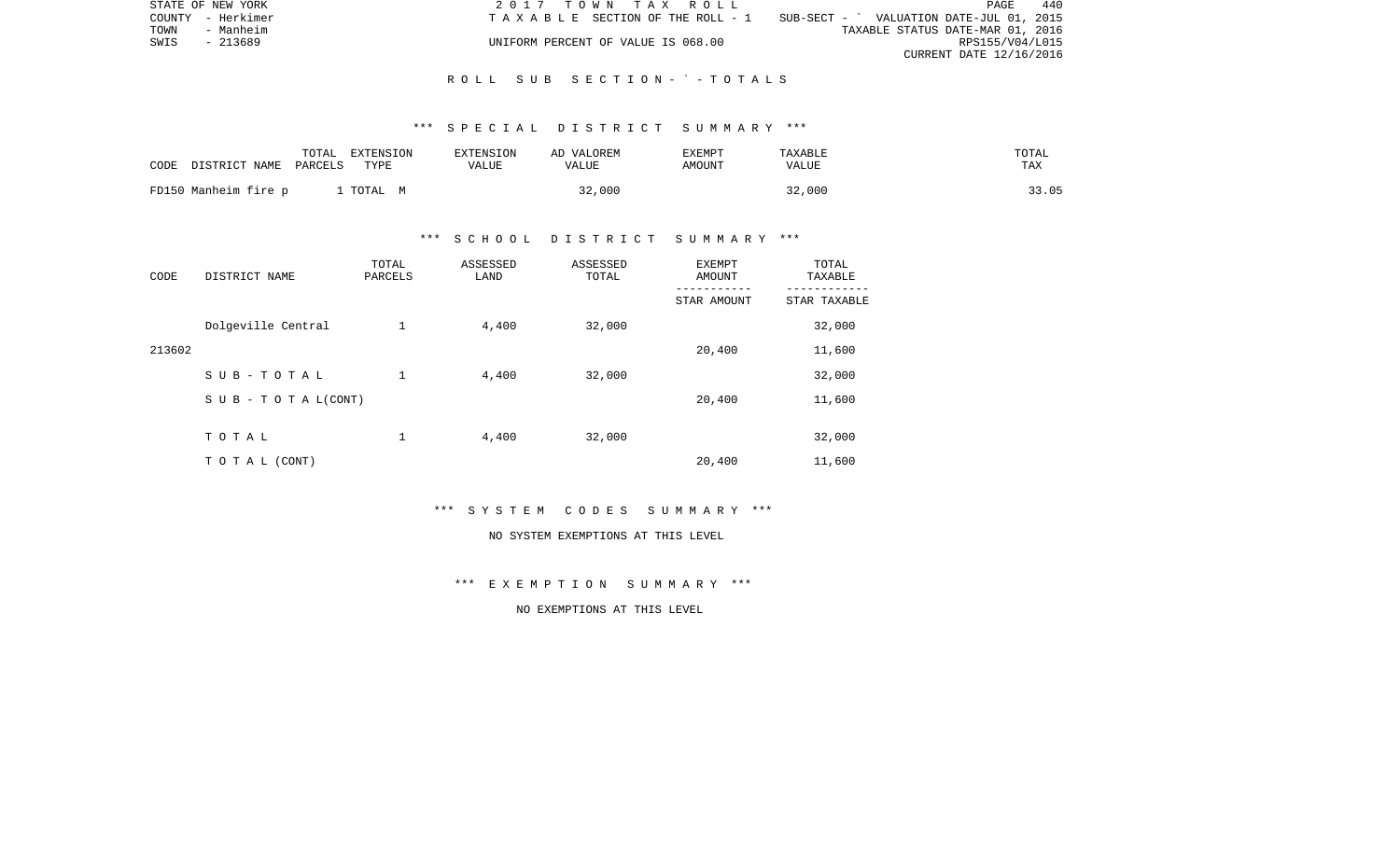|      | STATE OF NEW YORK | 2017 TOWN TAX ROLL                    |                                          | PAGE                    | 441 |
|------|-------------------|---------------------------------------|------------------------------------------|-------------------------|-----|
|      | COUNTY - Herkimer | T A X A B L E SECTION OF THE ROLL - 1 | SUB-SECT - ` VALUATION DATE-JUL 01, 2015 |                         |     |
| TOWN | - Manheim         |                                       | TAXABLE STATUS DATE-MAR 01, 2016         |                         |     |
| SWIS | - 213689          | UNIFORM PERCENT OF VALUE IS 068.00    |                                          | RPS155/V04/L015         |     |
|      |                   |                                       |                                          | CURRENT DATE 12/16/2016 |     |

# R O L L S U B S E C T I O N - ` - T O T A L S

## \*\*\* G R A N D T O T A L S \*\*\*

| ROLL |                 | TOTAL   | ASSESSED | ASSESSED | <b>EXEMPT</b> | TOTAL        |      | TOTAL  |
|------|-----------------|---------|----------|----------|---------------|--------------|------|--------|
| SEC  | DESCRIPTION     | PARCELS | LAND     | TOTAL    | AMOUNT        | TAXABLE      |      | TAX    |
|      |                 |         |          |          |               | ------------ | TAX  |        |
|      |                 |         |          |          | STAR AMOUNT   | STAR TAXABLE | RATE |        |
|      | County Tax      |         | 4,400    | 32,000   |               | 32,000       |      | 272.18 |
|      | Town Tax        |         | 4,400    | 32,000   |               | 32,000       |      | 89.60  |
|      | SPEC DIST TAXES |         |          |          |               |              |      | 33.05  |
|      | TAXABLE         |         |          |          |               |              |      | 394.83 |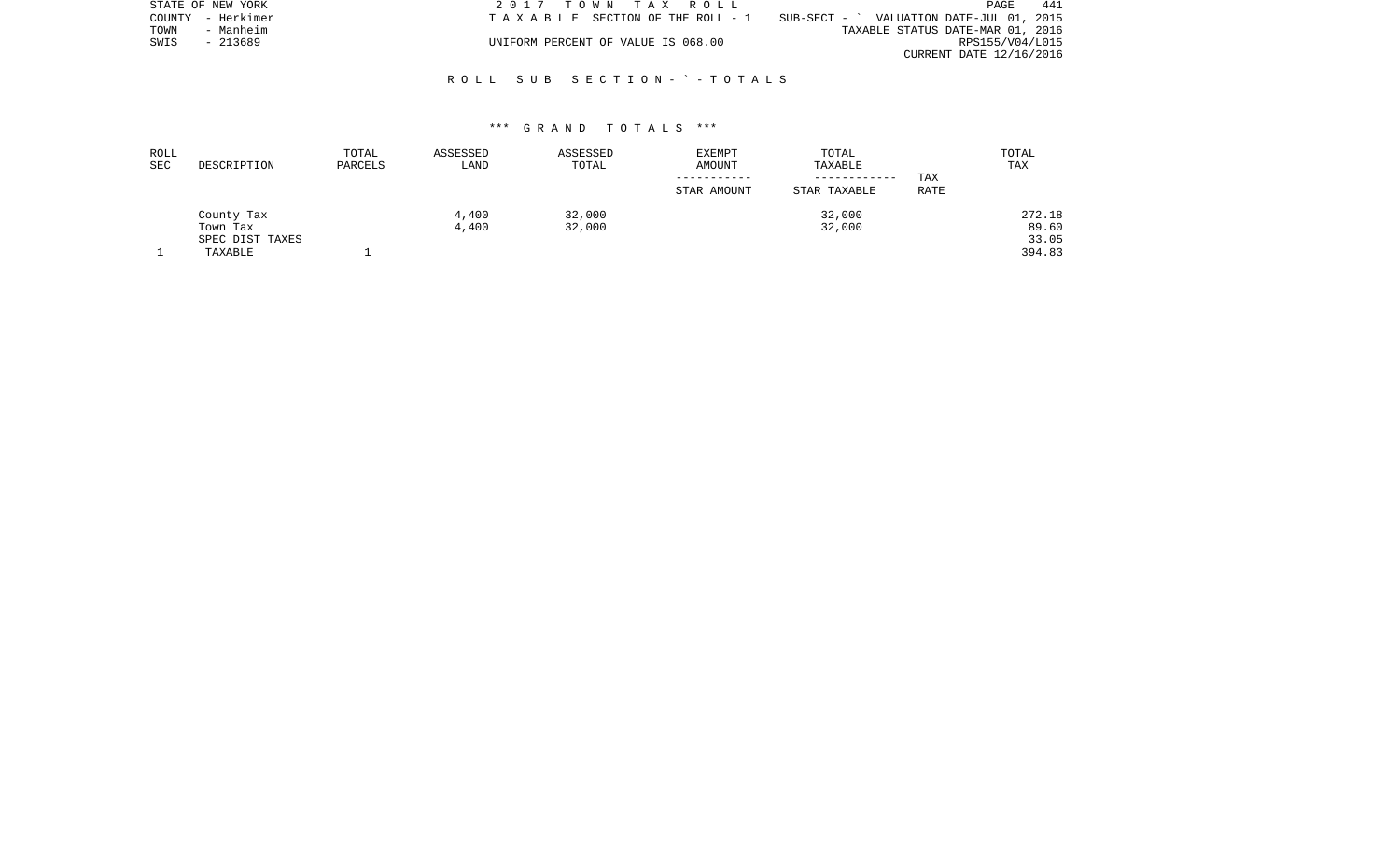|      | STATE OF NEW YORK | 2017 TOWN TAX ROLL                 | PAGE                             | 442 |
|------|-------------------|------------------------------------|----------------------------------|-----|
|      | COUNTY - Herkimer | TAXABLE SECTION OF THE ROLL - 1    | VALUATION DATE-JUL 01, 2015      |     |
| TOWN | - Manheim         | OWNERS NAME SEOUENCE               | TAXABLE STATUS DATE-MAR 01, 2016 |     |
| SWIS | - 213689          | UNIFORM PERCENT OF VALUE IS 068.00 |                                  |     |

| TAX MAP PARCEL NUMBER    |                                                       |         | PROPERTY LOCATION & CLASS ASSESSMENT EXEMPTION CODE---------------COUNTY-------TOWN---------- |                          |                     |
|--------------------------|-------------------------------------------------------|---------|-----------------------------------------------------------------------------------------------|--------------------------|---------------------|
| CURRENT OWNERS NAME      | SCHOOL DISTRICT                                       | LAND    | TAX DESCRIPTION                                                                               | TAXABLE VALUE            |                     |
| CURRENT OWNERS ADDRESS   | PARCEL SIZE/GRID COORD                                | TOTAL   | SPECIAL DISTRICTS                                                                             |                          | TAX AMOUNT          |
| ************************ | ***************************                           |         |                                                                                               |                          |                     |
|                          | 196 Holmberg Lk                                       |         |                                                                                               | ACCT 100008490           | BILL 1585           |
| $115.2 - 1 - 54$         | 260 Seasonal res - WTRFNT                             |         | County Tax                                                                                    | 35,200                   | 299.40              |
| Shirikian Sharon E       | O-E-StJ Cent<br>273803                                | 8,800   | Town Tax                                                                                      | 35,200                   | 98.56               |
| Gebhardt Constance A     | FRNT 220.00 DPTH 100.00                               | 35,200  | FD150 Manheim fire prot                                                                       | 35,200 TO M              | 36.36               |
| 57 New Shaker Rd         | ACRES<br>0.46                                         |         |                                                                                               |                          |                     |
| Albany, NY 12205         | EAST-0419031 NRTH-1541869<br>DEED BOOK 1469<br>PG-975 |         |                                                                                               |                          |                     |
|                          | FULL MARKET VALUE                                     |         |                                                                                               |                          |                     |
|                          |                                                       | 51,765  | TOTAL TAX ---                                                                                 |                          | 434.32**            |
|                          |                                                       |         |                                                                                               | DATE #1                  | 01/31/17            |
|                          |                                                       |         |                                                                                               | AMT DUE                  | 434.32              |
|                          |                                                       |         |                                                                                               |                          |                     |
|                          | 131 Dockey Rd                                         |         |                                                                                               | ACCT 100007530           | BILL 1586           |
| $115.4 - 1 - 26$         | 483 Converted Re                                      |         | County Tax                                                                                    | 42,000                   | 357.24              |
| Simmons Lawrence         | Little Falls Ce 210900                                | 6,000   | Town Tax                                                                                      | 42,000                   | 117.61              |
| Simmons Dolores          | Bar W/apt.                                            | 42,000  | School Relevy                                                                                 |                          | 1,911.48            |
| 118 Dockey Rd            | ACRES<br>1.50                                         |         | FD150 Manheim fire prot                                                                       | 42,000 TO M              | 43.38               |
| Little Falls, NY 13365   | EAST-0413996 NRTH-1535675                             |         |                                                                                               |                          |                     |
|                          | DEED BOOK 1540<br>PG-211                              |         |                                                                                               |                          |                     |
|                          | FULL MARKET VALUE                                     | 61,765  |                                                                                               |                          |                     |
|                          |                                                       |         | TOTAL TAX ---                                                                                 |                          | $2,429.71**$        |
|                          |                                                       |         |                                                                                               | DATE #1                  | 01/31/17            |
|                          |                                                       |         |                                                                                               | AMT DUE                  | 2,429.71            |
|                          |                                                       |         |                                                                                               |                          |                     |
| $115.4 - 1 - 63$         | 118 Dockey Rd<br>210 1 Family Res                     |         |                                                                                               | ACCT 100009305<br>60,000 | BILL 1587<br>510.35 |
| Simmons Lawrence E       | Little Falls Ce 210900                                | 2,400   | County Tax<br>Town Tax                                                                        | 60,000                   | 168.01              |
| Simmons Dolores J        | W Garage                                              | 60,000  | School Relevy                                                                                 |                          | 985.53              |
| 118 Dockey Rd            | FRNT 200.00 DPTH 177.00                               |         | FD150 Manheim fire prot                                                                       | 60,000 TO M              | 61.97               |
| Little Falls, NY 13365   | ACRES<br>0.50                                         |         |                                                                                               |                          |                     |
|                          | EAST-0413785 NRTH-1535444                             |         |                                                                                               |                          |                     |
|                          | DEED BOOK 907<br><b>PG-157</b>                        |         |                                                                                               |                          |                     |
|                          | FULL MARKET VALUE                                     | 88,235  |                                                                                               |                          |                     |
|                          |                                                       |         | TOTAL TAX ---                                                                                 |                          | 1,725.86**          |
|                          |                                                       |         |                                                                                               | DATE #1                  | 01/31/17            |
|                          |                                                       |         |                                                                                               | AMT DUE                  | 1,725.86            |
|                          |                                                       |         |                                                                                               |                          |                     |
|                          | 576 Brockett Rd                                       |         |                                                                                               | ACCT 100004445           | BILL 1588           |
| $108.4 - 1 - 7$          | 210 1 Family Res                                      |         | County Tax                                                                                    | 86,700                   | 737.45              |
| Simms Paul               | Dolgeville Cent 213602                                | 5,500   | Town Tax                                                                                      | 86,700                   | 242.77              |
| Simms Carol              | W/garage                                              | 86,700  | FD150 Manheim fire prot                                                                       | 86,700 TO M              | 89.55               |
| 576 Brockett Rd          | ACRES<br>2.50                                         |         |                                                                                               |                          |                     |
| Dolgeville, NY 13329     | EAST-0412443 NRTH-1551496                             |         |                                                                                               |                          |                     |
|                          | DEED BOOK 1367<br><b>PG-840</b>                       |         |                                                                                               |                          |                     |
|                          | FULL MARKET VALUE                                     | 127,500 | TOTAL TAX ---                                                                                 |                          | $1,069.77**$        |
|                          |                                                       |         |                                                                                               | DATE #1                  | 01/31/17            |
|                          |                                                       |         |                                                                                               | AMT DUE                  | 1,069.77            |
|                          |                                                       |         |                                                                                               |                          |                     |
|                          |                                                       |         |                                                                                               |                          |                     |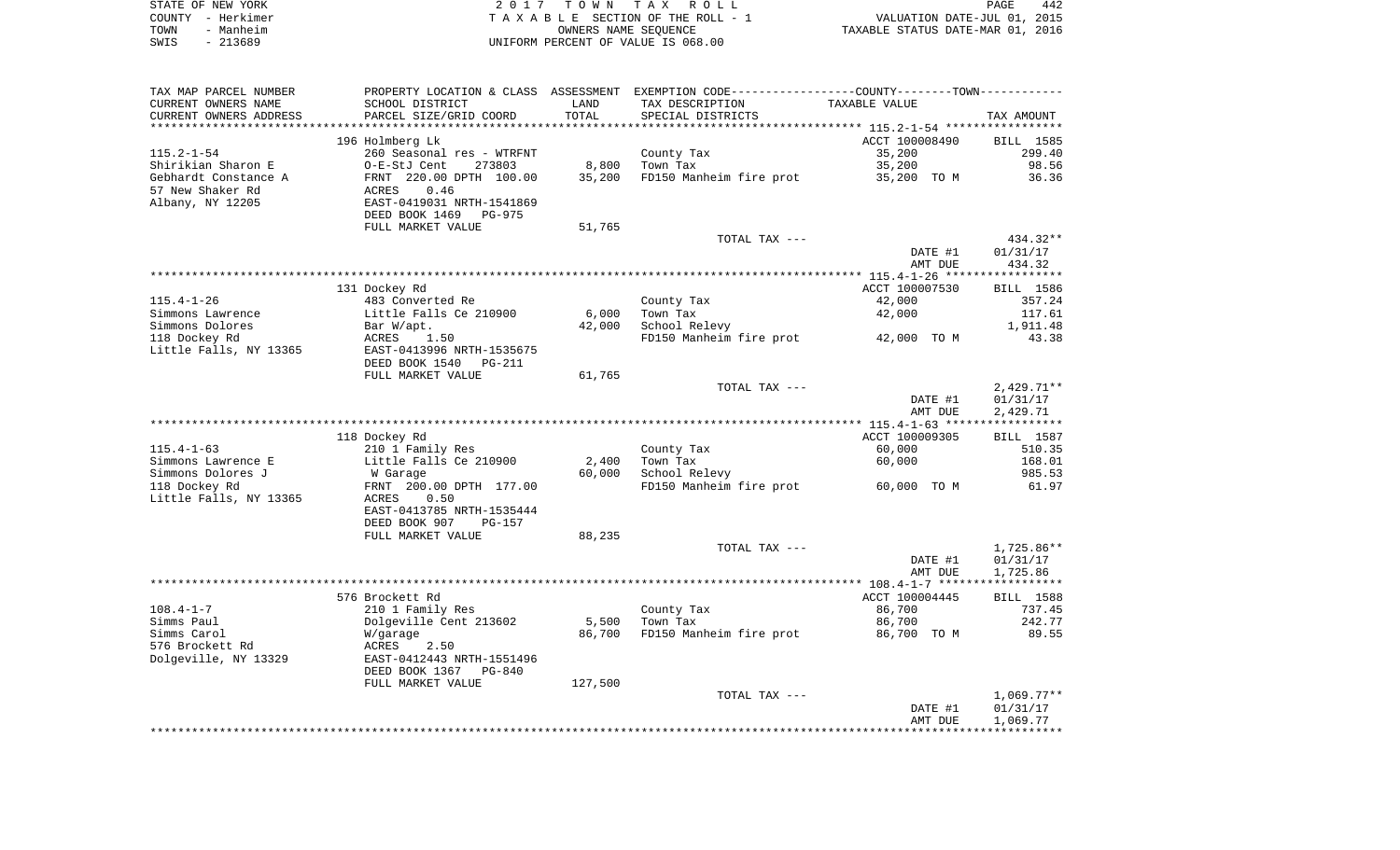|      | STATE OF NEW YORK | 2017 TOWN TAX ROLL                 | 443<br><b>PAGE</b>               |
|------|-------------------|------------------------------------|----------------------------------|
|      | COUNTY - Herkimer | TAXABLE SECTION OF THE ROLL - 1    | VALUATION DATE-JUL 01, 2015      |
| TOWN | - Manheim         | OWNERS NAME SEOUENCE               | TAXABLE STATUS DATE-MAR 01, 2016 |
| SWIS | - 213689          | UNIFORM PERCENT OF VALUE IS 068.00 |                                  |

| TAX MAP PARCEL NUMBER  |                           |        | PROPERTY LOCATION & CLASS ASSESSMENT EXEMPTION CODE----------------COUNTY--------TOWN----------- |                |            |
|------------------------|---------------------------|--------|--------------------------------------------------------------------------------------------------|----------------|------------|
| CURRENT OWNERS NAME    | SCHOOL DISTRICT           | LAND   | TAX DESCRIPTION                                                                                  | TAXABLE VALUE  |            |
| CURRENT OWNERS ADDRESS | PARCEL SIZE/GRID COORD    | TOTAL  | SPECIAL DISTRICTS                                                                                |                | TAX AMOUNT |
|                        |                           |        |                                                                                                  |                |            |
|                        | Brockett Rd               |        |                                                                                                  | ACCT 100004745 | BILL 1589  |
| 108.4-1-8              | 312 Vac w/imprv           |        | County Tax                                                                                       | 3,700          | 31.47      |
| Simms Paul             | Dolgeville Cent 213602    | 3,700  | Town Tax                                                                                         | 3,700          | 10.36      |
| Simms Carol            | FRNT 200.00 DPTH 200.00   | 3,700  | FD150 Manheim fire prot                                                                          | 3,700 TO M     | 3.82       |
| 576 Brockett Rd        | ACRES<br>0.92             |        |                                                                                                  |                |            |
| Dolgeville, NY 13329   | EAST-0412610 NRTH-1551752 |        |                                                                                                  |                |            |
|                        | DEED BOOK 1367 PG-840     |        |                                                                                                  |                |            |
|                        | FULL MARKET VALUE         | 5,441  |                                                                                                  |                |            |
|                        |                           |        | TOTAL TAX ---                                                                                    |                | $45.65**$  |
|                        |                           |        |                                                                                                  | DATE #1        | 01/31/17   |
|                        |                           |        |                                                                                                  | AMT DUE        | 45.65      |
|                        |                           |        |                                                                                                  |                |            |
|                        | 561 Murphy Rd             |        |                                                                                                  | ACCT 100007560 | BILL 1590  |
| 108.4-2-24             | 210 1 Family Res          |        | County Tax                                                                                       | 66,400         | 564.78     |
| Simpson Roberta S      | Dolgeville Cent 213602    | 11,000 | Town Tax                                                                                         | 66,400         | 185.93     |
| 561 Murphy Rd          | W/barn                    | 66,400 | FD150 Manheim fire prot                                                                          | 66,400 TO M    | 68.58      |
| Little Falls, NY 13365 | 5.00<br>ACRES             |        |                                                                                                  |                |            |
|                        | EAST-0409592 NRTH-1544369 |        |                                                                                                  |                |            |
|                        | DEED BOOK 713<br>PG-201   |        |                                                                                                  |                |            |
|                        | FULL MARKET VALUE         | 97,647 |                                                                                                  |                |            |
|                        |                           |        | TOTAL TAX ---                                                                                    |                | $819.29**$ |
|                        |                           |        |                                                                                                  | DATE #1        | 01/31/17   |
|                        |                           |        |                                                                                                  | AMT DUE        | 819.29     |
|                        |                           |        |                                                                                                  |                |            |
|                        | 191 Lyon Rd               |        |                                                                                                  | ACCT 100007920 | BILL 1591  |
| $108.4 - 1 - 14$       | 270 Mfg housing           |        | County Tax                                                                                       | 20,000         | 170.12     |
| Singer Bruce           | Dolgeville Cent 213602    | 1,800  | Town Tax                                                                                         | 20,000         | 56.00      |
| 191 Lyon Rd            | FRNT 100.00 DPTH 200.00   | 20,000 | FD150 Manheim fire prot                                                                          | 20,000 TO M    | 20.66      |
| Dolgeville, NY 13329   | 0.46<br>ACRES             |        |                                                                                                  |                |            |
|                        | EAST-0413879 NRTH-1551757 |        |                                                                                                  |                |            |
|                        | DEED BOOK 672<br>PG-257   |        |                                                                                                  |                |            |
|                        | FULL MARKET VALUE         | 29,412 |                                                                                                  |                |            |
|                        |                           |        | TOTAL TAX ---                                                                                    |                | 246.78**   |
|                        |                           |        |                                                                                                  | DATE #1        | 01/31/17   |
|                        |                           |        |                                                                                                  | AMT DUE        | 246.78     |
|                        |                           |        |                                                                                                  |                |            |
|                        | 481 Dockey Rd             |        |                                                                                                  | ACCT 100005460 | BILL 1592  |
| 115.4-1-57             | 210 1 Family Res          |        | County Tax                                                                                       | 47,700         | 405.72     |
| Slabe Jeffrey          | Little Falls Ce 210900    | 2,800  | Town Tax                                                                                         | 47,700         | 133.57     |
| 481 Dockey Rd          | W/garage                  | 47,700 | FD150 Manheim fire prot                                                                          | 47,700 TO M    | 49.27      |
| Little Falls, NY 13365 | FRNT 300.00 DPTH 300.00   |        |                                                                                                  |                |            |
|                        | 0.70<br>ACRES             |        |                                                                                                  |                |            |
|                        | EAST-0419723 NRTH-1532116 |        |                                                                                                  |                |            |
|                        | DEED BOOK 868<br>PG-311   |        |                                                                                                  |                |            |
|                        | FULL MARKET VALUE         | 70,147 |                                                                                                  |                |            |
|                        |                           |        | TOTAL TAX ---                                                                                    |                | 588.56**   |
|                        |                           |        |                                                                                                  | DATE #1        | 01/31/17   |
|                        |                           |        |                                                                                                  | AMT DUE        | 588.56     |
|                        |                           |        |                                                                                                  |                |            |
|                        |                           |        |                                                                                                  |                |            |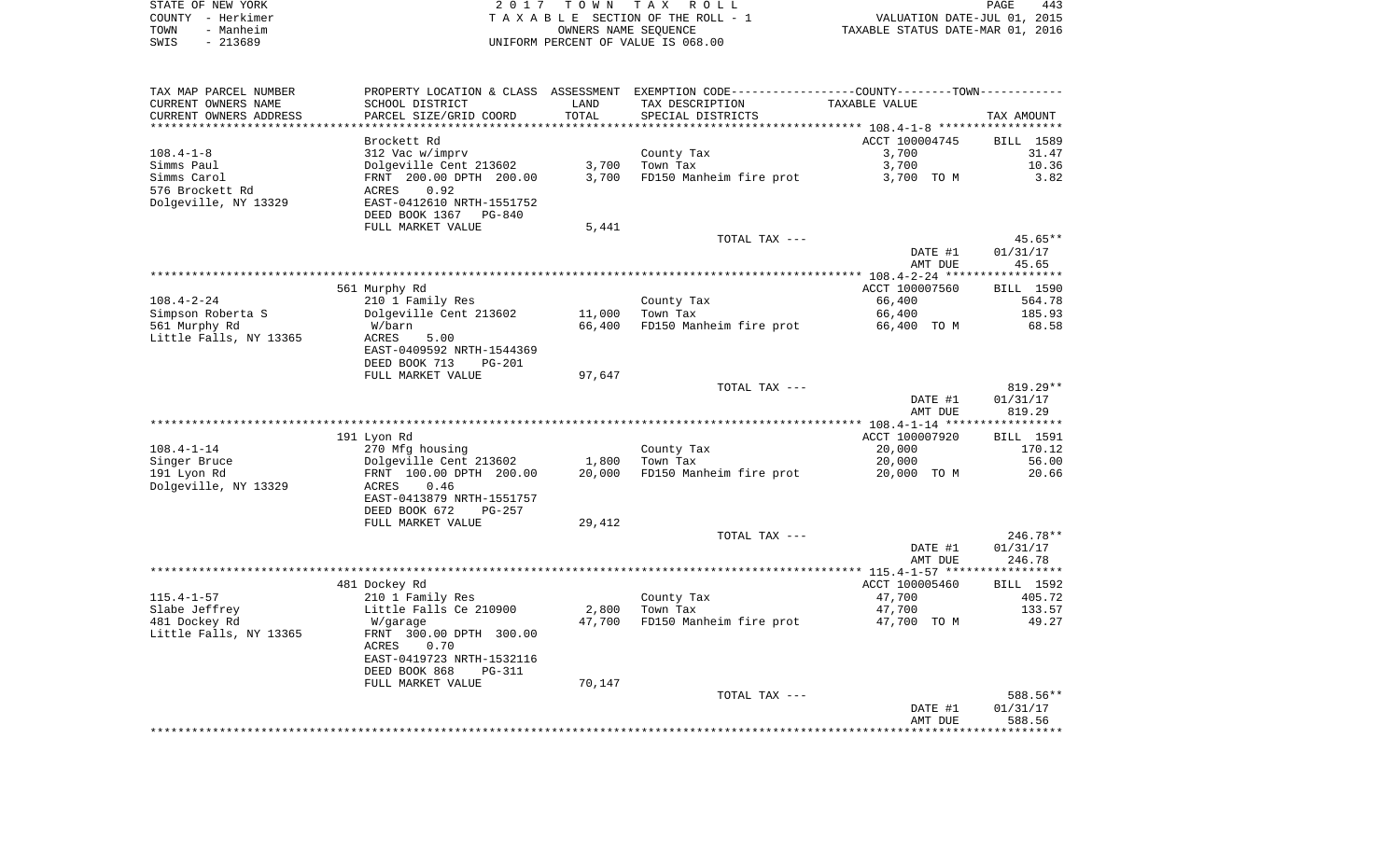| STATE OF NEW YORK | 2017 TOWN TAX ROLL                 | 444<br>PAGE                      |
|-------------------|------------------------------------|----------------------------------|
| COUNTY - Herkimer | TAXABLE SECTION OF THE ROLL - 1    | VALUATION DATE-JUL 01, 2015      |
| TOWN<br>- Manheim | OWNERS NAME SEOUENCE               | TAXABLE STATUS DATE-MAR 01, 2016 |
| - 213689<br>SWIS  | UNIFORM PERCENT OF VALUE IS 068.00 |                                  |

| TAX MAP PARCEL NUMBER  | PROPERTY LOCATION & CLASS ASSESSMENT EXEMPTION CODE---------------COUNTY-------TOWN---------- |         |                         |                |                  |
|------------------------|-----------------------------------------------------------------------------------------------|---------|-------------------------|----------------|------------------|
| CURRENT OWNERS NAME    | SCHOOL DISTRICT                                                                               | LAND    | TAX DESCRIPTION         | TAXABLE VALUE  |                  |
| CURRENT OWNERS ADDRESS | PARCEL SIZE/GRID COORD                                                                        | TOTAL   | SPECIAL DISTRICTS       |                | TAX AMOUNT       |
|                        |                                                                                               |         |                         |                |                  |
|                        | 168 Bidleman Rd                                                                               |         |                         | ACCT 100008045 | BILL 1593        |
| 115.3-1-13.12          | 210 1 Family Res                                                                              |         | County Tax              | 50,000         | 425.29           |
| Smith Carol A          | Little Falls Ce 210900                                                                        | 10,000  | Town Tax                | 50,000         | 140.01           |
| 168 Bidleman Rd        | ACRES<br>1.50                                                                                 | 50,000  | FD150 Manheim fire prot | 50,000 TO M    | 51.64            |
| Little Falls, NY 13365 | EAST-0407810 NRTH-1531951                                                                     |         |                         |                |                  |
|                        | DEED BOOK 1194 PG-37                                                                          |         |                         |                |                  |
|                        | FULL MARKET VALUE                                                                             | 73,529  |                         |                |                  |
|                        |                                                                                               |         | TOTAL TAX ---           |                | $616.94**$       |
|                        |                                                                                               |         |                         | DATE #1        | 01/31/17         |
|                        |                                                                                               |         |                         | AMT DUE        | 616.94           |
|                        |                                                                                               |         |                         |                |                  |
|                        | 748 Bronner Rd                                                                                |         |                         | ACCT 100012720 | BILL 1594        |
| 108.4-2-14.3           | 210 1 Family Res                                                                              |         | County Tax              | 100,800        | 857.38           |
| Smith Vincent C        | Dolgeville Cent 213602<br>Dolgeville Cent 21<br>FRNT 560.60 DPTH                              | 6,000   | Town Tax                | 100,800        | 282.25           |
| Smith Stephanie        |                                                                                               | 100,800 | FD150 Manheim fire prot | 100,800 TO M   | 104.11           |
| 748 Bronner Rd         | ACRES<br>2.90                                                                                 |         |                         |                |                  |
| Little Falls, NY 13365 | EAST-0411810 NRTH-1546110                                                                     |         |                         |                |                  |
|                        | DEED BOOK 1100 PG-291                                                                         |         |                         |                |                  |
|                        | FULL MARKET VALUE                                                                             | 148,235 |                         |                |                  |
|                        |                                                                                               |         | TOTAL TAX ---           |                | 1,243.74**       |
|                        |                                                                                               |         |                         | DATE #1        | 01/31/17         |
|                        |                                                                                               |         |                         | AMT DUE        | 1,243.74         |
|                        |                                                                                               |         |                         |                |                  |
|                        | Bidleman Rd                                                                                   |         |                         | ACCT 100008045 | <b>BILL</b> 1595 |
| 115.3-1-13.13          | 322 Rural vac>10                                                                              |         | County Tax              | 5,900          | 50.18            |
| Snell Dana             | Little Falls Ce 210900                                                                        |         | 5,900 Town Tax          | 5,900          | 16.52            |
| Snell Pamela           | FRNT 367.00 DPTH                                                                              | 5,900   | FD150 Manheim fire prot | 5,900 TO M     | 6.09             |
| 127 River Rd           | ACRES 10.10                                                                                   |         |                         |                |                  |
| Little Falls, NY 13365 | EAST-0408302 NRTH-1531732<br>DEED BOOK 1230<br>$PG-90$                                        |         |                         |                |                  |
|                        | FULL MARKET VALUE                                                                             | 8,676   |                         |                |                  |
|                        |                                                                                               |         | TOTAL TAX ---           |                | $72.79**$        |
|                        |                                                                                               |         |                         | DATE #1        | 01/31/17         |
|                        |                                                                                               |         |                         | AMT DUE        | 72.79            |
|                        |                                                                                               |         |                         |                |                  |
|                        | 127 River Rd                                                                                  |         |                         | ACCT 100008046 | BILL 1596        |
| 115.3-1-13.6           | 210 1 Family Res                                                                              |         | County Tax              | 30,000         | 255.17           |
| Snell Dana             | Little Falls Ce 210900                                                                        | 13,600  | Town Tax                | 30,000         | 84.00            |
| Snell Pamela C         |                                                                                               | 30,000  | FD150 Manheim fire prot | 30,000 TO M    | 30.99            |
| 127 River Rd           | ACRES 8.20<br>EAST-0407613 NRTH-1530755                                                       |         |                         |                |                  |
| Little Falls, NY 13365 | DEED BOOK 774<br>PG-610                                                                       |         |                         |                |                  |
|                        | FULL MARKET VALUE                                                                             | 44,118  |                         |                |                  |
|                        |                                                                                               |         | TOTAL TAX ---           |                | $370.16**$       |
|                        |                                                                                               |         |                         | DATE #1        | 01/31/17         |
|                        |                                                                                               |         |                         | AMT DUE        | 370.16           |
|                        |                                                                                               |         |                         |                |                  |
|                        |                                                                                               |         |                         |                |                  |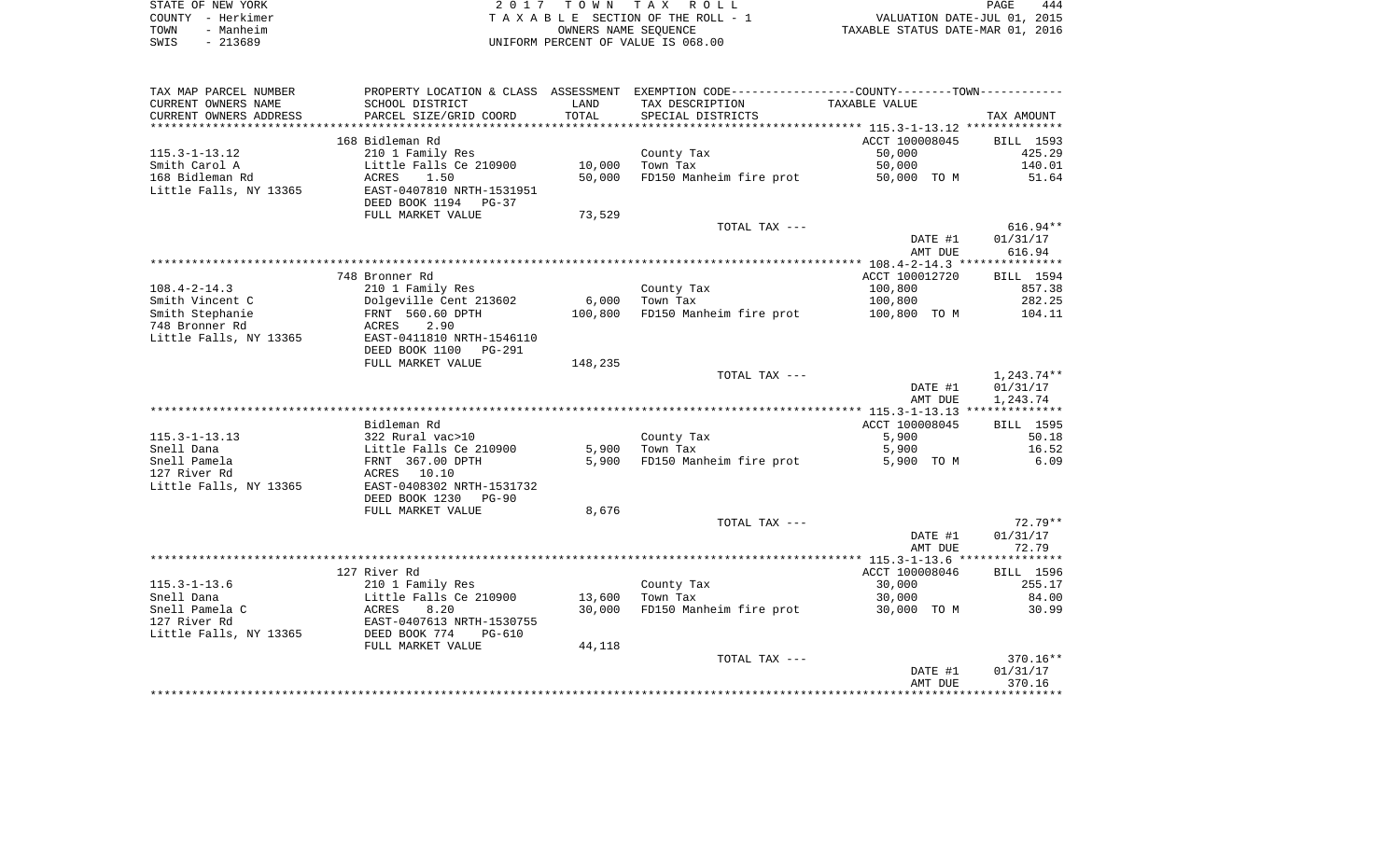| STATE OF NEW YORK | 2017 TOWN TAX ROLL                 | 445<br>PAGE                      |
|-------------------|------------------------------------|----------------------------------|
| COUNTY - Herkimer | TAXABLE SECTION OF THE ROLL - 1    | VALUATION DATE-JUL 01, 2015      |
| - Manheim<br>TOWN | OWNERS NAME SEOUENCE               | TAXABLE STATUS DATE-MAR 01, 2016 |
| $-213689$<br>SWIS | UNIFORM PERCENT OF VALUE IS 068.00 |                                  |

|                                                |                                                      |                |                                                                                                  | AMT DUE        | 246.78               |
|------------------------------------------------|------------------------------------------------------|----------------|--------------------------------------------------------------------------------------------------|----------------|----------------------|
|                                                |                                                      |                | TOTAL TAX ---                                                                                    | DATE #1        | 246.78**<br>01/31/17 |
|                                                | FULL MARKET VALUE                                    | 29,412         |                                                                                                  |                |                      |
| 292 Inghams Mills Rd<br>Little Falls, NY 13365 | EAST-0419391 NRTH-1537502<br>DEED BOOK 865<br>PG-685 |                |                                                                                                  |                |                      |
| Snell Jill                                     | ACRES<br>4.00                                        | 20,000         | FD150 Manheim fire prot                                                                          | 20,000 TO M    | 20.66                |
| Snell Kevin                                    | Little Falls Ce 210900                               | 10,000         | Town Tax                                                                                         | 20,000         | 56.00                |
| $115.2 - 2 - 42.3$                             | 270 Mfg housing                                      |                | County Tax                                                                                       | 20,000         | 170.12               |
|                                                | 1158 Snells Bush Rd                                  |                |                                                                                                  |                | BILL 1600            |
|                                                |                                                      |                |                                                                                                  |                |                      |
|                                                |                                                      |                |                                                                                                  | AMT DUE        | 2,533.84             |
|                                                |                                                      |                |                                                                                                  | DATE #1        | 01/31/17             |
|                                                |                                                      |                | TOTAL TAX ---                                                                                    |                | $2,533.84**$         |
|                                                | FULL MARKET VALUE                                    | 64,412         |                                                                                                  |                |                      |
|                                                | DEED BOOK 1256<br>PG-423                             |                |                                                                                                  |                |                      |
| Little Falls, NY 13365                         | ACRES<br>1.50<br>EAST-0417154 NRTH-1536138           |                | FD150 Manheim fire prot 43,800 TO M                                                              |                | 45.24                |
| PO Box 95                                      | W/barn                                               | 43,800         | School Relevy                                                                                    |                | 1,993.40             |
| Snell Denise L                                 | Little Falls Ce 210900                               | 6,000          | Town Tax                                                                                         | 43,800         | 122.65               |
| $115.4 - 1 - 35$                               | 210 1 Family Res                                     |                | County Tax                                                                                       | 43,800         | 372.55               |
|                                                | 183 Inghams Mills Rd                                 |                |                                                                                                  | ACCT 100080300 | BILL 1599            |
|                                                |                                                      |                |                                                                                                  |                |                      |
|                                                |                                                      |                |                                                                                                  | AMT DUE        | 1,295.57             |
|                                                |                                                      |                |                                                                                                  | DATE #1        | 01/31/17             |
|                                                |                                                      |                | TOTAL TAX ---                                                                                    |                | $1,295.57**$         |
|                                                | FULL MARKET VALUE                                    | 154,412        |                                                                                                  |                |                      |
|                                                | DEED BOOK 766<br>$PG-490$                            |                |                                                                                                  |                |                      |
| Little Falls, NY 13365                         | EAST-0410020 NRTH-1533582                            |                |                                                                                                  |                |                      |
| 303 Bidleman Rd                                | $4.00$ BANK<br>ACRES<br>813                          |                |                                                                                                  |                |                      |
| Snell Anita                                    | W/garage-Barn                                        | 105,000        | FD150 Manheim fire prot                                                                          | 105,000 TO M   | 108.45               |
| Snell Dean                                     | Little Falls Ce 210900                               | 10,000         | Town Tax                                                                                         | 105,000        | 294.01               |
| $115.4 - 1 - 84.5$                             | 270 Mfg housing                                      |                | County Tax                                                                                       | 105,000        | 893.11               |
|                                                | 303 Bidleman Rd                                      |                |                                                                                                  | ACCT 100007365 | BILL 1598            |
|                                                |                                                      |                |                                                                                                  | AMT DUE        | 520.66               |
|                                                |                                                      |                |                                                                                                  | DATE #1        | 01/31/17             |
|                                                |                                                      |                | TOTAL TAX ---                                                                                    |                | $520.66**$           |
|                                                | FULL MARKET VALUE                                    | 13,235         |                                                                                                  |                |                      |
| Little Falls, NY 13365                         | DEED BOOK 851<br>PG-498                              |                |                                                                                                  |                |                      |
| 303 Bidleman Rd                                | EAST-0409829 NRTH-1533884                            |                | FD150 Manheim fire prot                                                                          | 9,000 TO M     | 9.30                 |
| Snell Anita                                    | ACRES<br>13.70                                       | 9,000          | School Relevy                                                                                    |                | 409.61               |
| Snell Dean                                     | Little Falls Ce 210900                               | 9,000          | Town Tax                                                                                         | 9,000          | 25.20                |
| $115.4 - 1 - 80$                               | 105 Vac farmland                                     |                | County Tax                                                                                       | 9,000          | 76.55                |
|                                                | Bidleman Rd                                          |                |                                                                                                  | ACCT 100013200 | BILL 1597            |
|                                                |                                                      | ************** |                                                                                                  |                |                      |
| CURRENT OWNERS ADDRESS                         | PARCEL SIZE/GRID COORD                               | TOTAL          | SPECIAL DISTRICTS                                                                                |                | TAX AMOUNT           |
| CURRENT OWNERS NAME                            | SCHOOL DISTRICT                                      | LAND           | TAX DESCRIPTION                                                                                  | TAXABLE VALUE  |                      |
| TAX MAP PARCEL NUMBER                          |                                                      |                | PROPERTY LOCATION & CLASS ASSESSMENT EXEMPTION CODE----------------COUNTY--------TOWN----------- |                |                      |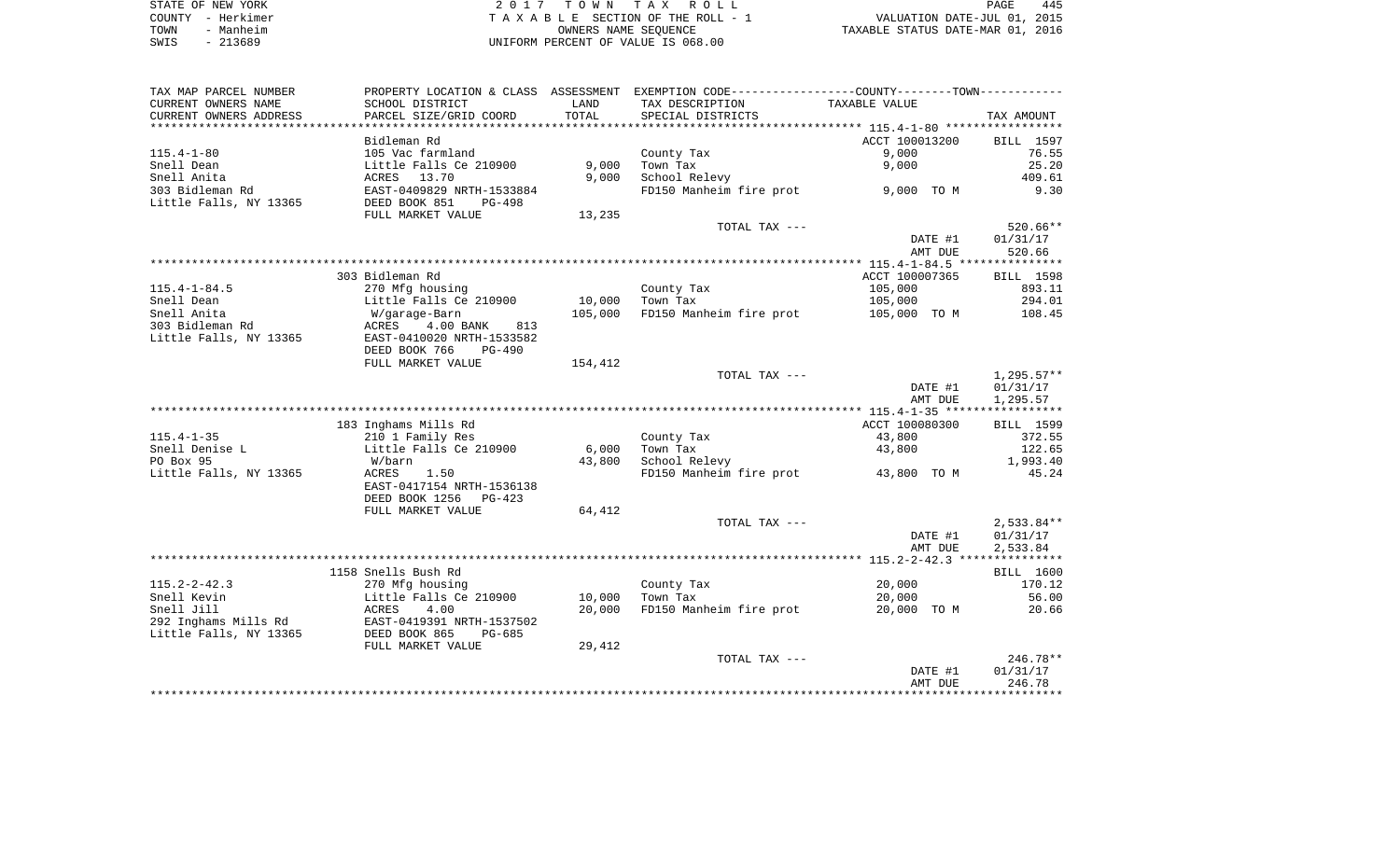|      | STATE OF NEW YORK | 2017 TOWN TAX ROLL                 | PAGE                             | 446 |
|------|-------------------|------------------------------------|----------------------------------|-----|
|      | COUNTY - Herkimer | TAXABLE SECTION OF THE ROLL - 1    | VALUATION DATE-JUL 01, 2015      |     |
| TOWN | - Manheim         | OWNERS NAME SEOUENCE               | TAXABLE STATUS DATE-MAR 01, 2016 |     |
| SWIS | - 213689          | UNIFORM PERCENT OF VALUE IS 068.00 |                                  |     |

| TAX MAP PARCEL NUMBER     | PROPERTY LOCATION & CLASS ASSESSMENT |         | EXEMPTION CODE----------------COUNTY-------TOWN----------- |                                                   |              |
|---------------------------|--------------------------------------|---------|------------------------------------------------------------|---------------------------------------------------|--------------|
| CURRENT OWNERS NAME       | SCHOOL DISTRICT                      | LAND    | TAX DESCRIPTION                                            | TAXABLE VALUE                                     |              |
| CURRENT OWNERS ADDRESS    | PARCEL SIZE/GRID COORD               | TOTAL   | SPECIAL DISTRICTS                                          |                                                   | TAX AMOUNT   |
|                           |                                      |         |                                                            | ******************* 116.3-1-1 ******************* |              |
|                           | 292 Inghams Mills Rd                 |         |                                                            | ACCT 100002790                                    | BILL 1601    |
| $116.3 - 1 - 1$           | 241 Rural res&ag                     |         | AG MKTS L 41720                                            | 4,398<br>4,398                                    |              |
| Snell Kevin               | Little Falls Ce 210900               | 23,300  | County Tax                                                 | 55,602                                            | 472.94       |
| Snell Jill                | W/barn                               | 60,000  | Town Tax                                                   | 55,602                                            | 155.69       |
| 292 Inghams Mills Rd      | FRNT 580.00 DPTH                     |         | FD150 Manheim fire prot                                    | 55,602 TO M                                       | 57.43        |
| Little Falls, NY 13365    | 44.60<br>ACRES                       |         | 4,398 EX                                                   |                                                   |              |
|                           | EAST-0420879 NRTH-1536153            |         |                                                            |                                                   |              |
| MAY BE SUBJECT TO PAYMENT | DEED BOOK 00646 PG-00572             |         |                                                            |                                                   |              |
|                           |                                      |         |                                                            |                                                   |              |
| UNDER AGDIST LAW TIL 2020 | FULL MARKET VALUE                    | 88,235  |                                                            |                                                   |              |
|                           |                                      |         | TOTAL TAX ---                                              |                                                   | 686.06**     |
|                           |                                      |         |                                                            | DATE #1                                           | 01/31/17     |
|                           |                                      |         |                                                            | AMT DUE                                           | 686.06       |
|                           |                                      |         |                                                            |                                                   |              |
|                           | 770 Snells Bush Rd                   |         |                                                            |                                                   | BILL 1602    |
| $116.3 - 1 - 11.1$        | 120 Field crops                      |         | AG MKTS L 41720                                            | 27,611<br>27,611                                  |              |
| Snells Bush Farms LLC     | Little Falls Ce 210900               | 102,800 | County Tax                                                 | 164,599                                           | 1,400.04     |
| 770 Snells Bush Rd        | ACRES 167.20                         | 192,210 | Town Tax                                                   | 164,599                                           | 460.90       |
| Little Falls, NY 13365    | EAST-0423166 NRTH-1530226            |         | FD150 Manheim fire prot                                    | 164,599 TO M                                      | 170.01       |
|                           | DEED BOOK 1425<br>PG-587             |         | 27,611 EX                                                  |                                                   |              |
| MAY BE SUBJECT TO PAYMENT | FULL MARKET VALUE                    | 282,662 |                                                            |                                                   |              |
| UNDER AGDIST LAW TIL 2020 |                                      |         |                                                            |                                                   |              |
|                           |                                      |         | TOTAL TAX ---                                              |                                                   | $2,030.95**$ |
|                           |                                      |         |                                                            | DATE #1                                           | 01/31/17     |
|                           |                                      |         |                                                            | AMT DUE                                           | 2,030.95     |
|                           |                                      |         |                                                            |                                                   |              |
|                           | 5820 St Rte 167                      |         |                                                            | ACCT 100011850                                    | BILL 1603    |
| $115.2 - 1 - 15$          | 210 1 Family Res                     |         | County Tax                                                 | 65,000                                            | 552.87       |
| Sokol Emily               | Dolgeville Cent 213602               | 5,600   | Town Tax                                                   | 65,000                                            | 182.01       |
| Sokol Patricia A          | W Garage                             | 65,000  | FD150 Manheim fire prot                                    | 65,000 TO M                                       | 67.14        |
| 5820 St Rte 167           |                                      |         |                                                            |                                                   |              |
|                           | ACRES<br>1.40                        |         |                                                            |                                                   |              |
| Little Falls, NY 13365    | EAST-0413624 NRTH-1542283            |         |                                                            |                                                   |              |
|                           | DEED BOOK 1284<br>PG-407             |         |                                                            |                                                   |              |
|                           | FULL MARKET VALUE                    | 95,588  |                                                            |                                                   |              |
|                           |                                      |         | TOTAL TAX ---                                              |                                                   | $802.02**$   |
|                           |                                      |         |                                                            | DATE #1                                           | 01/31/17     |
|                           |                                      |         |                                                            | AMT DUE                                           | 802.02       |
|                           |                                      |         |                                                            |                                                   |              |
|                           | Bronner Rd                           |         |                                                            | ACCT 100012660                                    | BILL 1604    |
| $108.4 - 2 - 1.1$         | 105 Vac farmland                     |         | County Tax                                                 | 8,000                                             | 68.05        |
| Soukup Charles J          | Dolgeville Cent 213602               | 8,000   | Town Tax                                                   | 8,000                                             | 22.40        |
| 1 S Main St               | FRNT 321.60 DPTH                     | 8,000   | FD150 Manheim fire prot                                    | 8,000 TO M                                        | 8.26         |
| Dolgeville, NY 13329      | ACRES 14.70                          |         |                                                            |                                                   |              |
|                           | EAST-0411087 NRTH-1545485            |         |                                                            |                                                   |              |
| MAY BE SUBJECT TO PAYMENT | DEED BOOK 1188<br>$PG-792$           |         |                                                            |                                                   |              |
| UNDER AGDIST LAW TIL 2020 | FULL MARKET VALUE                    | 11,765  |                                                            |                                                   |              |
|                           |                                      |         | TOTAL TAX ---                                              |                                                   | 98.71**      |
|                           |                                      |         |                                                            | DATE #1                                           | 01/31/17     |
|                           |                                      |         |                                                            | AMT DUE                                           | 98.71        |
|                           |                                      |         |                                                            |                                                   |              |
|                           |                                      |         |                                                            |                                                   |              |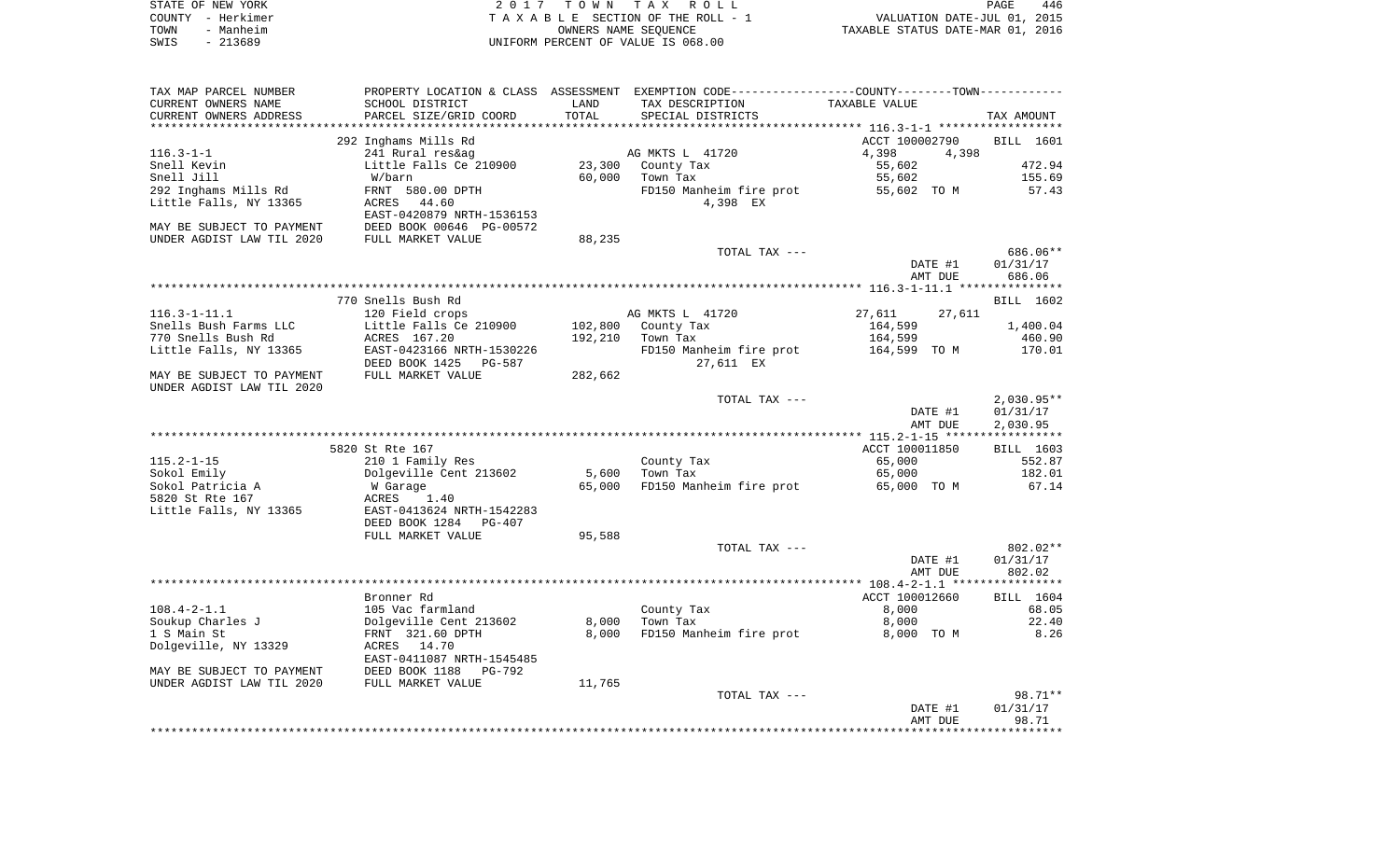|      | STATE OF NEW YORK | 2017 TOWN TAX ROLL                 | PAGE                             | 447 |
|------|-------------------|------------------------------------|----------------------------------|-----|
|      | COUNTY - Herkimer | TAXABLE SECTION OF THE ROLL - 1    | VALUATION DATE-JUL 01, 2015      |     |
| TOWN | - Manheim         | OWNERS NAME SEOUENCE               | TAXABLE STATUS DATE-MAR 01, 2016 |     |
| SWIS | - 213689          | UNIFORM PERCENT OF VALUE IS 068.00 |                                  |     |

|                        |                                                |         |                                                             | AMT DUE                                    | 24.68        |
|------------------------|------------------------------------------------|---------|-------------------------------------------------------------|--------------------------------------------|--------------|
|                        |                                                |         |                                                             | DATE #1                                    | 01/31/17     |
|                        |                                                |         | TOTAL TAX ---                                               |                                            | $24.68**$    |
|                        | DEED BOOK 916<br>$PG-173$<br>FULL MARKET VALUE | 2,941   |                                                             |                                            |              |
| Little Falls, NY 13365 | EAST-0413265 NRTH-1535213                      |         |                                                             |                                            |              |
| 5456 St Rte 67         | ACRES<br>0.67                                  |         |                                                             |                                            |              |
| Spaulding Mary L       | FRNT 220.00 DPTH 180.00                        | 2,000   | FD150 Manheim fire prot                                     | 2,000 TO M                                 | 2.07         |
| Spaulding Barry W      | Little Falls Ce 210900                         | 2,000   | Town Tax                                                    | 2,000                                      | 5.60         |
| $115.4 - 1 - 64.3$     | 314 Rural vac<10                               |         | County Tax                                                  | 2,000                                      | 17.01        |
|                        | Bidleman Rd Ext                                |         |                                                             |                                            | BILL 1608    |
|                        |                                                |         |                                                             |                                            |              |
|                        |                                                |         |                                                             | AMT DUE                                    | 1,085.81     |
|                        |                                                |         |                                                             | DATE #1                                    | 01/31/17     |
|                        |                                                |         | TOTAL TAX ---                                               |                                            | $1,085.81**$ |
|                        | FULL MARKET VALUE                              | 129,412 |                                                             |                                            |              |
|                        | DEED BOOK 833<br>$PG-375$                      |         |                                                             |                                            |              |
| Little Falls, NY 13365 | EAST-0413268 NRTH-1535386                      |         |                                                             |                                            |              |
| 5456 St Rte 167        | ACRES<br>0.92                                  |         |                                                             |                                            |              |
| Spaulding Mary         | FRNT 200.00 DPTH 200.00                        | 88,000  | FD150 Manheim fire prot                                     | 88,000 TO M                                | 90.89        |
| Spaulding Barry Jr     | Little Falls Ce 210900                         | 3,700   | Town Tax                                                    | 88,000                                     | 246.41       |
| $115.4 - 1 - 65$       | 472 Kennel / vet                               |         | County Tax                                                  | 88,000                                     | 748.51       |
|                        |                                                |         |                                                             |                                            |              |
|                        | 5456 St Rte 167                                |         |                                                             | ACCT 100011105                             | BILL 1607    |
|                        |                                                |         |                                                             |                                            |              |
|                        |                                                |         |                                                             | AMT DUE                                    | 171.97       |
|                        |                                                |         |                                                             | DATE #1                                    | 01/31/17     |
|                        |                                                |         | TOTAL TAX ---                                               |                                            | $171.97**$   |
|                        | FULL MARKET VALUE                              | 7,353   |                                                             |                                            |              |
|                        | DEED BOOK 1526<br>$PG-89$                      |         |                                                             |                                            |              |
|                        | EAST-0374450 NRTH-1135440                      |         |                                                             |                                            |              |
| Dolgeville, NY 13329   | 0.38<br><b>ACRES</b>                           |         | FD150 Manheim fire prot                                     | 5,000 TO M                                 | 5.16         |
| 33 Van Buren St        | 65.00 DPTH 205.00<br>FRNT                      | 5,000   | School Relevy                                               |                                            | 110.28       |
| Sovis Trust Jason T    | Dolgeville Cent 213602                         | 5,000   | Town Tax                                                    | 5,000                                      | 14.00        |
| $108.2 - 3 - 4$        | 322 Rural vac>10                               |         | County Tax                                                  | 5.000                                      | 42.53        |
|                        | Moore Rd                                       |         |                                                             |                                            | BILL 1606    |
|                        |                                                |         |                                                             |                                            |              |
|                        |                                                |         |                                                             | AMT DUE                                    | 1,418.95     |
|                        |                                                |         |                                                             | DATE #1                                    | 01/31/17     |
|                        |                                                |         | TOTAL TAX ---                                               |                                            | 1,418.95**   |
|                        | FULL MARKET VALUE                              | 169,118 |                                                             |                                            |              |
|                        | DEED BOOK 1127<br>PG-238                       |         |                                                             |                                            |              |
| Dolgeville, NY 13329   | EAST-0414177 NRTH-1557734                      |         |                                                             |                                            |              |
| 238 Carlson Rd         | 24.90<br>ACRES                                 |         |                                                             |                                            |              |
| Sovis Sharon R         | FRNT 700.00 DPTH                               | 115,000 | FD150 Manheim fire prot                                     | 115,000 TO M                               | 118.78       |
| Sovis Brian A          | Dolgeville Cent 213602                         | 18,000  | Town Tax                                                    | 115,000                                    | 322.01       |
| $108.2 - 1 - 8.5$      | 242 Rurl res&rec                               |         | County Tax                                                  | 115,000                                    | 978.16       |
|                        | 238 Carlson Rd                                 |         |                                                             | ACCT 100007890                             | BILL 1605    |
|                        |                                                | ******  |                                                             | ************ 108.2-1-8.5 ***************** |              |
| CURRENT OWNERS ADDRESS | PARCEL SIZE/GRID COORD                         | TOTAL   | SPECIAL DISTRICTS                                           |                                            | TAX AMOUNT   |
| CURRENT OWNERS NAME    | SCHOOL DISTRICT                                | LAND    | TAX DESCRIPTION                                             | TAXABLE VALUE                              |              |
| TAX MAP PARCEL NUMBER  | PROPERTY LOCATION & CLASS ASSESSMENT           |         | EXEMPTION CODE-----------------COUNTY-------TOWN----------- |                                            |              |
|                        |                                                |         |                                                             |                                            |              |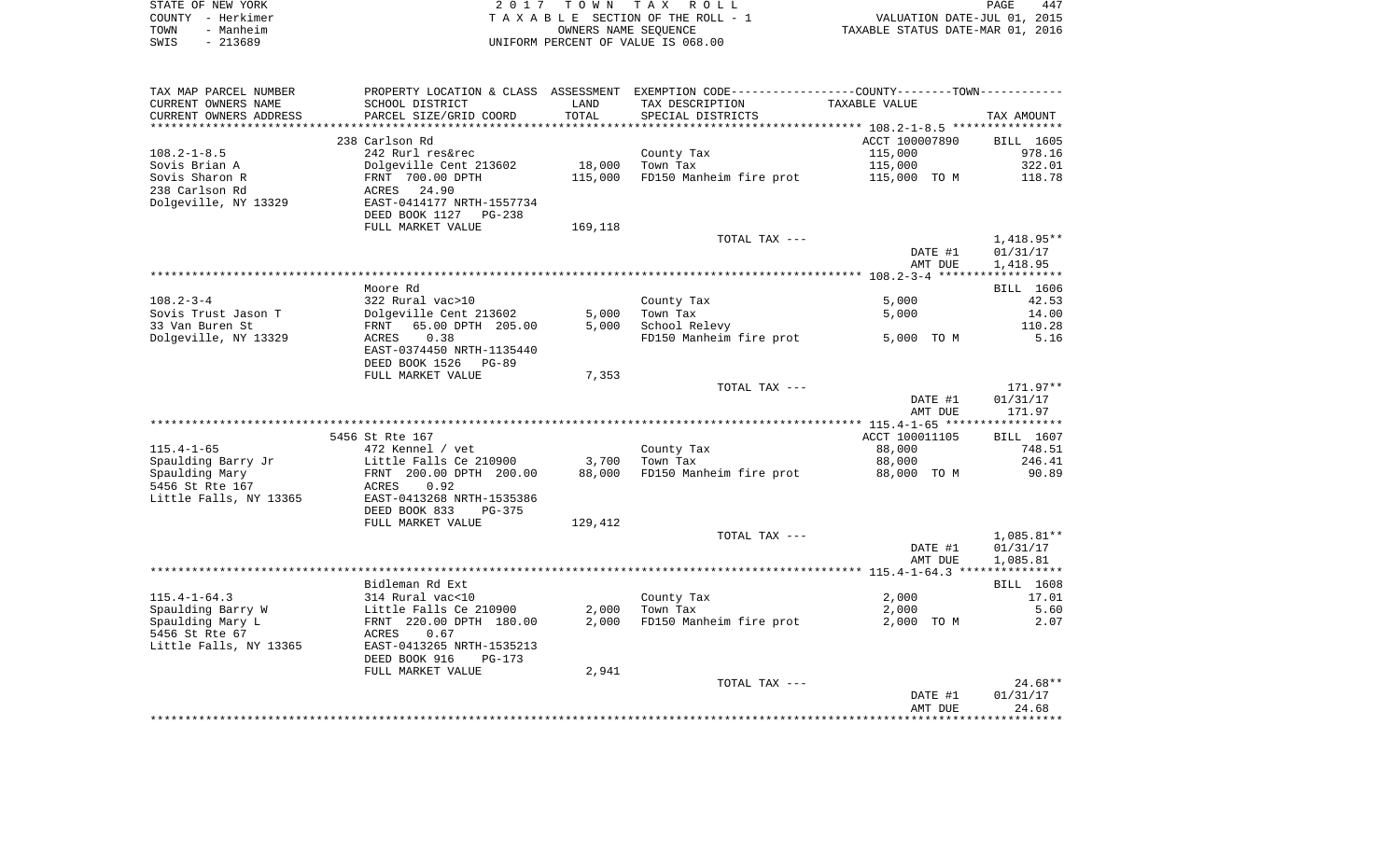| STATE OF NEW YORK | 2017 TOWN TAX ROLL                 | PAGE                             | 448 |
|-------------------|------------------------------------|----------------------------------|-----|
| COUNTY - Herkimer | TAXABLE SECTION OF THE ROLL - 1    | VALUATION DATE-JUL 01, 2015      |     |
| TOWN<br>- Manheim | OWNERS NAME SEOUENCE               | TAXABLE STATUS DATE-MAR 01, 2016 |     |
| SWIS<br>- 213689  | UNIFORM PERCENT OF VALUE IS 068.00 |                                  |     |

| SCHOOL DISTRICT                | LAND                                                                                                                                                                                                                                                                                                                                                    | TAX DESCRIPTION            | TAXABLE VALUE                                                                                                                                                                                                 |                                                                                                                                                                                                                                                                                                   |
|--------------------------------|---------------------------------------------------------------------------------------------------------------------------------------------------------------------------------------------------------------------------------------------------------------------------------------------------------------------------------------------------------|----------------------------|---------------------------------------------------------------------------------------------------------------------------------------------------------------------------------------------------------------|---------------------------------------------------------------------------------------------------------------------------------------------------------------------------------------------------------------------------------------------------------------------------------------------------|
| PARCEL SIZE/GRID COORD         | TOTAL                                                                                                                                                                                                                                                                                                                                                   | SPECIAL DISTRICTS          |                                                                                                                                                                                                               | TAX AMOUNT                                                                                                                                                                                                                                                                                        |
|                                |                                                                                                                                                                                                                                                                                                                                                         |                            |                                                                                                                                                                                                               |                                                                                                                                                                                                                                                                                                   |
|                                |                                                                                                                                                                                                                                                                                                                                                         |                            | ACCT 100012300                                                                                                                                                                                                | BILL 1609                                                                                                                                                                                                                                                                                         |
| 105 Vac farmland               |                                                                                                                                                                                                                                                                                                                                                         | County Tax                 | 12,000                                                                                                                                                                                                        | 102.07                                                                                                                                                                                                                                                                                            |
| Dolgeville Cent 213602         | 12,000                                                                                                                                                                                                                                                                                                                                                  | Town Tax                   | 12,000                                                                                                                                                                                                        | 33.60                                                                                                                                                                                                                                                                                             |
| ACRES 39.40                    | 12,000                                                                                                                                                                                                                                                                                                                                                  |                            | 12,000 TO M                                                                                                                                                                                                   | 12.39                                                                                                                                                                                                                                                                                             |
| EAST-0407947 NRTH-1559571      |                                                                                                                                                                                                                                                                                                                                                         |                            |                                                                                                                                                                                                               |                                                                                                                                                                                                                                                                                                   |
| DEED BOOK 813<br>PG-536        |                                                                                                                                                                                                                                                                                                                                                         |                            |                                                                                                                                                                                                               |                                                                                                                                                                                                                                                                                                   |
| FULL MARKET VALUE              | 17,647                                                                                                                                                                                                                                                                                                                                                  |                            |                                                                                                                                                                                                               |                                                                                                                                                                                                                                                                                                   |
|                                |                                                                                                                                                                                                                                                                                                                                                         | TOTAL TAX ---              |                                                                                                                                                                                                               | 148.06**                                                                                                                                                                                                                                                                                          |
|                                |                                                                                                                                                                                                                                                                                                                                                         |                            | DATE #1                                                                                                                                                                                                       | 01/31/17                                                                                                                                                                                                                                                                                          |
|                                |                                                                                                                                                                                                                                                                                                                                                         |                            | AMT DUE                                                                                                                                                                                                       | 148.06                                                                                                                                                                                                                                                                                            |
|                                |                                                                                                                                                                                                                                                                                                                                                         |                            |                                                                                                                                                                                                               |                                                                                                                                                                                                                                                                                                   |
|                                |                                                                                                                                                                                                                                                                                                                                                         |                            | ACCT 100009610                                                                                                                                                                                                | BILL 1610                                                                                                                                                                                                                                                                                         |
| 210 1 Family Res               |                                                                                                                                                                                                                                                                                                                                                         |                            | 6,120<br>6,120                                                                                                                                                                                                |                                                                                                                                                                                                                                                                                                   |
| O-E-StJ Cent<br>273803         |                                                                                                                                                                                                                                                                                                                                                         |                            | 64,380                                                                                                                                                                                                        | 547.60                                                                                                                                                                                                                                                                                            |
| W/garage                       |                                                                                                                                                                                                                                                                                                                                                         | Town Tax                   | 64,380                                                                                                                                                                                                        | 180.27                                                                                                                                                                                                                                                                                            |
| ACRES<br>2.00                  |                                                                                                                                                                                                                                                                                                                                                         |                            | 70,500 TO M                                                                                                                                                                                                   | 72.82                                                                                                                                                                                                                                                                                             |
| EAST-0426119 NRTH-1521087      |                                                                                                                                                                                                                                                                                                                                                         |                            |                                                                                                                                                                                                               |                                                                                                                                                                                                                                                                                                   |
| DEED BOOK 813<br>$PG-18$       |                                                                                                                                                                                                                                                                                                                                                         |                            |                                                                                                                                                                                                               |                                                                                                                                                                                                                                                                                                   |
|                                | 103,676                                                                                                                                                                                                                                                                                                                                                 |                            |                                                                                                                                                                                                               |                                                                                                                                                                                                                                                                                                   |
|                                |                                                                                                                                                                                                                                                                                                                                                         |                            |                                                                                                                                                                                                               | $800.69**$                                                                                                                                                                                                                                                                                        |
|                                |                                                                                                                                                                                                                                                                                                                                                         |                            | DATE #1                                                                                                                                                                                                       | 01/31/17                                                                                                                                                                                                                                                                                          |
|                                |                                                                                                                                                                                                                                                                                                                                                         |                            |                                                                                                                                                                                                               | 800.69                                                                                                                                                                                                                                                                                            |
|                                |                                                                                                                                                                                                                                                                                                                                                         |                            |                                                                                                                                                                                                               |                                                                                                                                                                                                                                                                                                   |
|                                |                                                                                                                                                                                                                                                                                                                                                         |                            |                                                                                                                                                                                                               | BILL 1611                                                                                                                                                                                                                                                                                         |
|                                |                                                                                                                                                                                                                                                                                                                                                         |                            |                                                                                                                                                                                                               | 690.67                                                                                                                                                                                                                                                                                            |
|                                |                                                                                                                                                                                                                                                                                                                                                         |                            |                                                                                                                                                                                                               | 227.37                                                                                                                                                                                                                                                                                            |
|                                |                                                                                                                                                                                                                                                                                                                                                         |                            |                                                                                                                                                                                                               | 83.87                                                                                                                                                                                                                                                                                             |
|                                |                                                                                                                                                                                                                                                                                                                                                         |                            |                                                                                                                                                                                                               |                                                                                                                                                                                                                                                                                                   |
|                                |                                                                                                                                                                                                                                                                                                                                                         |                            |                                                                                                                                                                                                               |                                                                                                                                                                                                                                                                                                   |
|                                |                                                                                                                                                                                                                                                                                                                                                         |                            |                                                                                                                                                                                                               |                                                                                                                                                                                                                                                                                                   |
|                                |                                                                                                                                                                                                                                                                                                                                                         |                            |                                                                                                                                                                                                               | 1,001.91**                                                                                                                                                                                                                                                                                        |
|                                |                                                                                                                                                                                                                                                                                                                                                         |                            |                                                                                                                                                                                                               | 01/31/17                                                                                                                                                                                                                                                                                          |
|                                |                                                                                                                                                                                                                                                                                                                                                         |                            |                                                                                                                                                                                                               | 1,001.91                                                                                                                                                                                                                                                                                          |
|                                |                                                                                                                                                                                                                                                                                                                                                         |                            |                                                                                                                                                                                                               |                                                                                                                                                                                                                                                                                                   |
|                                |                                                                                                                                                                                                                                                                                                                                                         |                            |                                                                                                                                                                                                               | BILL 1612                                                                                                                                                                                                                                                                                         |
|                                |                                                                                                                                                                                                                                                                                                                                                         |                            |                                                                                                                                                                                                               | 290.90                                                                                                                                                                                                                                                                                            |
|                                |                                                                                                                                                                                                                                                                                                                                                         |                            |                                                                                                                                                                                                               | 95.76                                                                                                                                                                                                                                                                                             |
|                                |                                                                                                                                                                                                                                                                                                                                                         |                            |                                                                                                                                                                                                               | 35.32                                                                                                                                                                                                                                                                                             |
| ACRES<br>$0.11$ BANK<br>023    |                                                                                                                                                                                                                                                                                                                                                         |                            |                                                                                                                                                                                                               |                                                                                                                                                                                                                                                                                                   |
|                                |                                                                                                                                                                                                                                                                                                                                                         |                            |                                                                                                                                                                                                               |                                                                                                                                                                                                                                                                                                   |
| EAST-0418350 NRTH-1545093      |                                                                                                                                                                                                                                                                                                                                                         |                            |                                                                                                                                                                                                               |                                                                                                                                                                                                                                                                                                   |
| DEED BOOK 898<br><b>PG-514</b> |                                                                                                                                                                                                                                                                                                                                                         |                            |                                                                                                                                                                                                               |                                                                                                                                                                                                                                                                                                   |
| FULL MARKET VALUE              | 50,294                                                                                                                                                                                                                                                                                                                                                  |                            |                                                                                                                                                                                                               |                                                                                                                                                                                                                                                                                                   |
|                                |                                                                                                                                                                                                                                                                                                                                                         | TOTAL TAX ---              |                                                                                                                                                                                                               | $421.98**$                                                                                                                                                                                                                                                                                        |
|                                |                                                                                                                                                                                                                                                                                                                                                         |                            | DATE #1<br>AMT DUE                                                                                                                                                                                            | 01/31/17<br>421.98                                                                                                                                                                                                                                                                                |
|                                | 146 Daley Rd<br>161 Snells Bush Rd<br>FULL MARKET VALUE<br>6311 St Rte 167<br>210 1 Family Res<br>Dolgeville Cent 213602<br>ACRES<br>1.10 BANK<br>135<br>EAST-0415136 NRTH-1551418<br>DEED BOOK 930<br>PG-237<br>FULL MARKET VALUE<br>396 Ransom Creek Rd-Keyser Lk<br>260 Seasonal res - WTRFNT<br>Dolgeville Cent 213602<br>FRNT<br>50.00 DPTH 100.00 | 4,100<br>81,200<br>119,412 | VET WAR CT 41121<br>8,000 County Tax<br>70,500<br>TOTAL TAX ---<br>County Tax<br>Town Tax<br>FD150 Manheim fire prot<br>TOTAL TAX ---<br>County Tax<br>2,500<br>Town Tax<br>34,200<br>FD150 Manheim fire prot | PROPERTY LOCATION & CLASS ASSESSMENT EXEMPTION CODE----------------COUNTY--------TOWN-----------<br>FD150 Manheim fire prot<br>FD150 Manheim fire prot<br>AMT DUE<br>ACCT 100004350<br>81,200<br>81,200<br>81,200 TO M<br>DATE #1<br>AMT DUE<br>ACCT 100014130<br>34,200<br>34,200<br>34,200 TO M |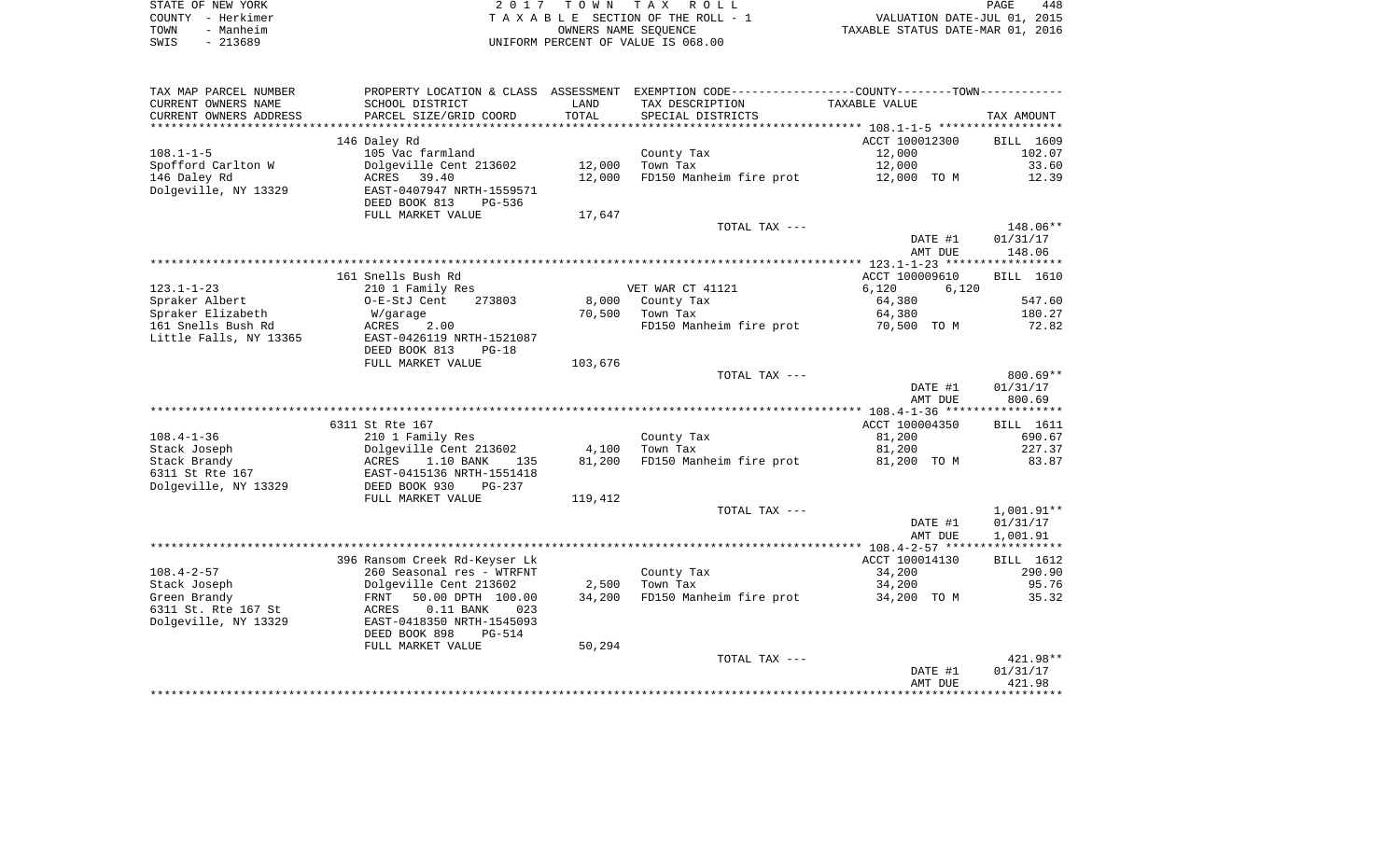| STATE OF NEW YORK | 2017 TOWN TAX ROLL<br>PAGE                                     | 449 |
|-------------------|----------------------------------------------------------------|-----|
| COUNTY - Herkimer | VALUATION DATE-JUL 01, 2015<br>TAXABLE SECTION OF THE ROLL - 1 |     |
| - Manheim<br>TOWN | TAXABLE STATUS DATE-MAR 01, 2016<br>OWNERS NAME SEOUENCE       |     |
| $-213689$<br>SWIS | UNIFORM PERCENT OF VALUE IS 068.00                             |     |

| TAX MAP PARCEL NUMBER     |                                                    |        | PROPERTY LOCATION & CLASS ASSESSMENT EXEMPTION CODE---------------COUNTY-------TOWN---------- |                    |                    |
|---------------------------|----------------------------------------------------|--------|-----------------------------------------------------------------------------------------------|--------------------|--------------------|
| CURRENT OWNERS NAME       | SCHOOL DISTRICT                                    | LAND   | TAX DESCRIPTION                                                                               | TAXABLE VALUE      |                    |
| CURRENT OWNERS ADDRESS    | PARCEL SIZE/GRID COORD                             | TOTAL  | SPECIAL DISTRICTS                                                                             |                    | TAX AMOUNT         |
|                           | St Rte 167                                         |        |                                                                                               |                    | BILL 1613          |
| 108.4-1-40.7              | 314 Rural vac<10                                   |        | County Tax                                                                                    | 500                | 4.25               |
| Stack Joseph J            | Dolgeville Cent 213602                             | 500    | Town Tax                                                                                      | 500                | 1.40               |
| Stack Brandy L            | ACRES<br>1.30                                      | 500    | FD150 Manheim fire prot                                                                       | 500 TO M           | .52                |
| 6311 St Rte 167           |                                                    |        |                                                                                               |                    |                    |
| Dolgeville, NY 13329      | EAST-0414535 NRTH-1551546<br>DEED BOOK 1127 PG-537 |        |                                                                                               |                    |                    |
|                           | FULL MARKET VALUE                                  | 735    |                                                                                               |                    |                    |
|                           |                                                    |        | TOTAL TAX ---                                                                                 |                    | $6.17**$           |
|                           |                                                    |        |                                                                                               | DATE #1            | 01/31/17           |
|                           |                                                    |        |                                                                                               | AMT DUE            | 6.17               |
|                           |                                                    |        |                                                                                               |                    |                    |
|                           | St Rte 167                                         |        |                                                                                               |                    | BILL 1614          |
| $108.4 - 1 - 40.8$        | 105 Vac farmland                                   |        | AG MKTS<br>41730                                                                              | 17,820<br>17,820   |                    |
| Stack Joseph J            | Dolgeville Cent 213602                             | 20,000 | County Tax                                                                                    | 2,180              | 18.54              |
| Stack Brandy L            | FRNT 794.70 DPTH                                   | 20,000 | Town Tax                                                                                      | 2,180              | 6.10               |
| 6311 St Rte 167           | ACRES 5.00                                         |        | FD150 Manheim fire prot                                                                       | 20,000 TO M        | 20.66              |
| Dolgeville, NY 13329      | EAST-0414697 NRTH-1551241<br>DEED BOOK 1520 PG-339 |        |                                                                                               |                    |                    |
| MAY BE SUBJECT TO PAYMENT | FULL MARKET VALUE                                  | 29,412 |                                                                                               |                    |                    |
| UNDER AGDIST LAW TIL 2023 |                                                    |        |                                                                                               |                    |                    |
|                           |                                                    |        | TOTAL TAX ---                                                                                 |                    | 45.30**            |
|                           |                                                    |        |                                                                                               | DATE #1            | 01/31/17           |
|                           |                                                    |        |                                                                                               | AMT DUE            | 45.30              |
|                           |                                                    |        |                                                                                               |                    |                    |
|                           | 392 Ransom Creek Rd-Keyser Lk                      |        |                                                                                               | ACCT 100003630     | <b>BILL</b> 1615   |
| $108.4 - 2 - 44$          | 260 Seasonal res - WTRFNT                          |        | County Tax                                                                                    | 32,200             | 273.89             |
| Stack Thomas J            | Dolgeville Cent 213602                             |        | $3,400$ Town Tax                                                                              | 32,200             | 90.16              |
| Stack Pamela              | FRNT 100.00 DPTH 150.00                            | 32,200 | FD150 Manheim fire prot                                                                       | 32,200 TO M        | 33.26              |
| 357 Hardscrabble Rd       | <b>ACRES</b><br>0.34                               |        |                                                                                               |                    |                    |
| Little Falls, NY 13365    | EAST-0418238 NRTH-1545144                          |        |                                                                                               |                    |                    |
|                           | DEED BOOK 867<br>PG-286                            |        |                                                                                               |                    |                    |
|                           | FULL MARKET VALUE                                  | 47,353 |                                                                                               |                    |                    |
|                           |                                                    |        | TOTAL TAX ---                                                                                 |                    | 397.31**           |
|                           |                                                    |        |                                                                                               | DATE #1<br>AMT DUE | 01/31/17<br>397.31 |
|                           |                                                    |        |                                                                                               |                    |                    |
|                           | Snells Bush Rd                                     |        |                                                                                               |                    | <b>BILL</b> 1616   |
| $123.1 - 1 - 1.3$         | 105 Vac farmland                                   |        | AG MKTS L 41720                                                                               | 1,451 1,451        |                    |
| Stahl Charles             | Little Falls Ce 210900                             |        | 30,000 County Tax                                                                             | 28,549             | 242.83             |
| Stahl Michele             | FRNT 1214.70 DPTH                                  | 30,000 | Town Tax                                                                                      | 28,549             | 79.94              |
| 697 Snells Bush Rd        | 60.70<br>ACRES                                     |        | FD150 Manheim fire prot                                                                       | 28,549 TO M        | 29.49              |
| Little Falls, NY 13365    | EAST-0419654 NRTH-1527428                          |        | 1,451 EX                                                                                      |                    |                    |
|                           | DEED BOOK 1440 PG-261                              |        |                                                                                               |                    |                    |
| MAY BE SUBJECT TO PAYMENT | FULL MARKET VALUE                                  | 44,118 |                                                                                               |                    |                    |
| UNDER AGDIST LAW TIL 2020 |                                                    |        |                                                                                               |                    |                    |
|                           |                                                    |        | TOTAL TAX ---                                                                                 |                    | 352.26**           |
|                           |                                                    |        |                                                                                               | DATE #1            | 01/31/17           |
|                           |                                                    |        |                                                                                               | AMT DUE            | 352.26             |
|                           |                                                    |        |                                                                                               |                    |                    |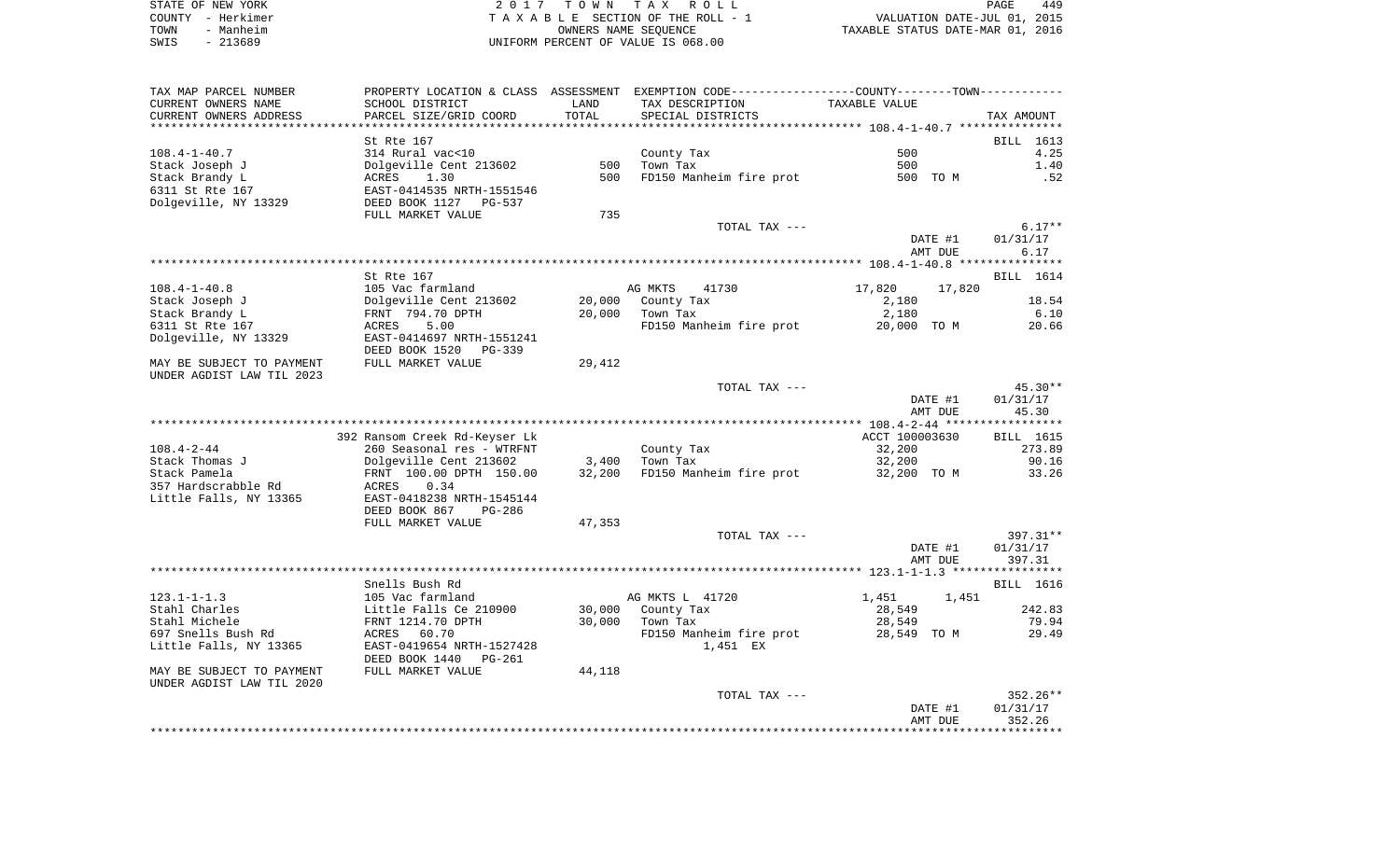| STATE OF NEW YORK | 2017 TOWN TAX ROLL                 | 450<br>PAGE                      |
|-------------------|------------------------------------|----------------------------------|
| COUNTY - Herkimer | TAXABLE SECTION OF THE ROLL - 1    | VALUATION DATE-JUL 01, 2015      |
| TOWN<br>- Manheim | OWNERS NAME SEOUENCE               | TAXABLE STATUS DATE-MAR 01, 2016 |
| SWIS<br>- 213689  | UNIFORM PERCENT OF VALUE IS 068.00 |                                  |

| TAX MAP PARCEL NUMBER    |                            |                | PROPERTY LOCATION & CLASS ASSESSMENT EXEMPTION CODE---------------COUNTY-------TOWN---------- |                |              |
|--------------------------|----------------------------|----------------|-----------------------------------------------------------------------------------------------|----------------|--------------|
| CURRENT OWNERS NAME      | SCHOOL DISTRICT            | LAND           | TAX DESCRIPTION                                                                               | TAXABLE VALUE  |              |
| CURRENT OWNERS ADDRESS   | PARCEL SIZE/GRID COORD     | TOTAL          | SPECIAL DISTRICTS                                                                             |                | TAX AMOUNT   |
| ******************       | ************************   | ************** |                                                                                               |                |              |
|                          | 697 Snells Bush Rd         |                |                                                                                               | ACCT 100008342 | BILL 1617    |
| $115.4 - 2 - 21.2$       | 210 1 Family Res           |                | County Tax                                                                                    | 185,000        | 1,573.57     |
| Stahl Charles D          | Little Falls Ce 210900     | 13,700         | Town Tax                                                                                      | 185,000        | 518.02       |
| Stahl Michele            | ACRES<br>8.30              | 185,000        | FD150 Manheim fire prot                                                                       | 185,000 TO M   | 191.08       |
| 697 Snells Bush Rd       | EAST-0420057 NRTH-1528322  |                |                                                                                               |                |              |
| Little Falls, NY 13365   | DEED BOOK 778<br>$PG-632$  |                |                                                                                               |                |              |
|                          | FULL MARKET VALUE          | 272,059        |                                                                                               |                |              |
|                          |                            |                | TOTAL TAX ---                                                                                 |                | $2,282.67**$ |
|                          |                            |                |                                                                                               | DATE #1        | 01/31/17     |
|                          |                            |                |                                                                                               | AMT DUE        | 2,282.67     |
|                          |                            |                |                                                                                               |                |              |
|                          | Off Fish Rd                |                |                                                                                               | ACCT 100012092 | BILL 1618    |
| $122.2 - 2 - 5.2$        | 322 Rural vac>10           |                | County Tax                                                                                    | 10,000         | 85.06        |
| Stahl Charles D          | Little Falls Ce 210900     | 10,000         | Town Tax                                                                                      | 10,000         | 28.00        |
| 697 Snells Bush Rd       | ACRES<br>20.00             | 10,000         | FD150 Manheim fire prot                                                                       | 10,000 TO M    | 10.33        |
| Little Falls, NY 13365   | EAST-0418491 NRTH-1526787  |                |                                                                                               |                |              |
|                          | DEED BOOK 887<br>$PG-464$  |                |                                                                                               |                |              |
|                          | FULL MARKET VALUE          | 14,706         |                                                                                               |                |              |
|                          |                            |                | TOTAL TAX ---                                                                                 |                | $123.39**$   |
|                          |                            |                |                                                                                               | DATE #1        | 01/31/17     |
|                          |                            |                |                                                                                               | AMT DUE        | 123.39       |
|                          |                            |                |                                                                                               |                |              |
|                          | 583 Bronner Rd             |                |                                                                                               |                | BILL 1619    |
| $108.3 - 1 - 30.3$       | 110 Livestock              |                | County Tax                                                                                    | 12,000         | 102.07       |
| Stallman Carl Jr         | Dolgeville Cent 213602     | 10,000         | Town Tax                                                                                      | 12,000         | 33.60        |
| Stallman Susan           | FRNT 225.00 DPTH           | 12,000         | FD150 Manheim fire prot                                                                       | 12,000 TO M    | 12.39        |
| 583 Bronner Rd           | ACRES 11.60                |                |                                                                                               |                |              |
| Little Falls, NY 13365   | EAST-0408151 NRTH-1546554  |                |                                                                                               |                |              |
|                          | DEED BOOK 853<br>$PG-7$    |                |                                                                                               |                |              |
|                          | FULL MARKET VALUE          | 17,647         |                                                                                               |                |              |
|                          |                            |                | TOTAL TAX ---                                                                                 |                | 148.06**     |
|                          |                            |                |                                                                                               | DATE #1        | 01/31/17     |
|                          |                            |                |                                                                                               | AMT DUE        | 148.06       |
|                          |                            |                |                                                                                               |                |              |
|                          | 295 Dockey Rd              |                |                                                                                               | ACCT 100004325 | BILL 1620    |
| $115.4 - 1 - 50$         | 210 1 Family Res           |                | County Tax                                                                                    | 48,700         | 414.23       |
| Stallman Jolene          | Little Falls Ce 210900     | 3,500          | Town Tax                                                                                      | 48,700         | 136.37       |
| 50 Millers Grove Rd      | FRNT 163.00 DPTH 233.00    |                | 48,700 FD150 Manheim fire prot                                                                | 48,700 TO M    | 50.30        |
| Dolgeville, NY 13329     | 0.87<br>ACRES              |                |                                                                                               |                |              |
|                          | EAST-0416894 NRTH-1534358  |                |                                                                                               |                |              |
| PRIOR OWNER ON 3/01/2016 | DEED BOOK 1400<br>$PG-723$ |                |                                                                                               |                |              |
| Stallman Jolene          | FULL MARKET VALUE          | 71,618         |                                                                                               |                |              |
|                          |                            |                | TOTAL TAX ---                                                                                 |                | $600.90**$   |
|                          |                            |                |                                                                                               | DATE #1        | 01/31/17     |
|                          |                            |                |                                                                                               | AMT DUE        | 600.90       |
|                          |                            |                |                                                                                               |                |              |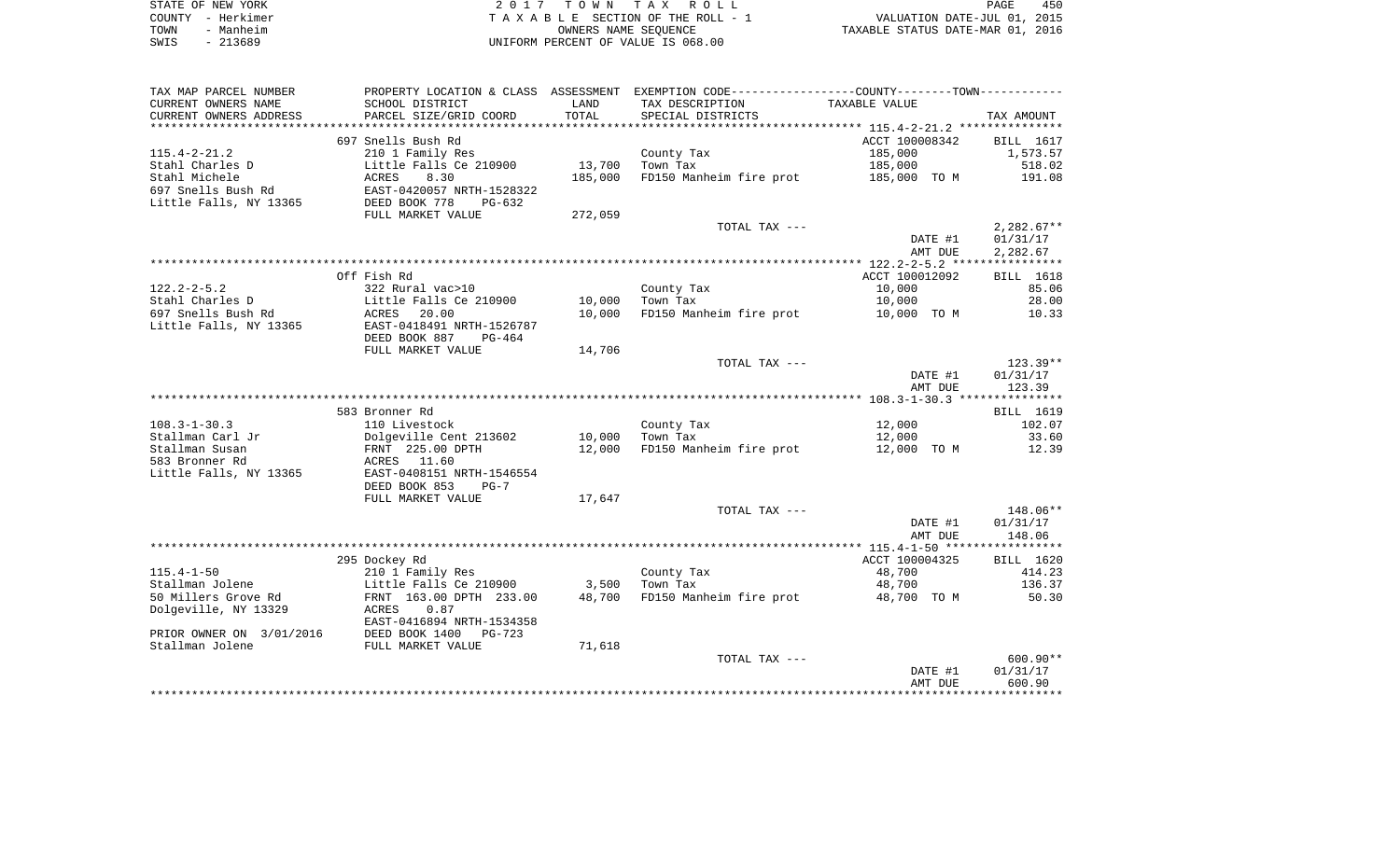|      | STATE OF NEW YORK | 2017 TOWN TAX ROLL                 | 451<br>PAGE                      |
|------|-------------------|------------------------------------|----------------------------------|
|      | COUNTY - Herkimer | TAXABLE SECTION OF THE ROLL - 1    | VALUATION DATE-JUL 01, 2015      |
| TOWN | - Manheim         | OWNERS NAME SEOUENCE               | TAXABLE STATUS DATE-MAR 01, 2016 |
| SWIS | - 213689          | UNIFORM PERCENT OF VALUE IS 068.00 |                                  |

| TAX MAP PARCEL NUMBER    |                                        |         | PROPERTY LOCATION & CLASS ASSESSMENT EXEMPTION CODE----------------COUNTY-------TOWN----------- |                |            |
|--------------------------|----------------------------------------|---------|-------------------------------------------------------------------------------------------------|----------------|------------|
| CURRENT OWNERS NAME      | SCHOOL DISTRICT                        | LAND    | TAX DESCRIPTION                                                                                 | TAXABLE VALUE  |            |
| CURRENT OWNERS ADDRESS   | PARCEL SIZE/GRID COORD                 | TOTAL   | SPECIAL DISTRICTS                                                                               |                | TAX AMOUNT |
|                          | *********************************      |         |                                                                                                 |                |            |
|                          | 279 Dockey Rd                          |         |                                                                                                 | ACCT 100003900 | BILL 1621  |
| $115.4 - 1 - 49$         | 210 1 Family Res                       |         | County Tax                                                                                      | 31,200         | 265.38     |
| Stallman Justin          | Little Falls Ce 210900                 | 2,900   | Town Tax                                                                                        | 31,200         | 87.36      |
| 50 Millers Grove Rd      | W/garage                               | 31,200  | FD150 Manheim fire prot                                                                         | 31,200 TO M    | 32.23      |
| Dolgeville, NY 13329     | FRNT 173.00 DPTH 155.00                |         |                                                                                                 |                |            |
|                          | ACRES<br>0.72                          |         |                                                                                                 |                |            |
| PRIOR OWNER ON 3/01/2016 | EAST-0379911 NRTH-1109818              |         |                                                                                                 |                |            |
| Stallman Justin          | DEED BOOK 1539<br>PG-768               |         |                                                                                                 |                |            |
|                          | FULL MARKET VALUE                      | 45,882  |                                                                                                 |                |            |
|                          |                                        |         | TOTAL TAX ---                                                                                   |                | 384.97**   |
|                          |                                        |         |                                                                                                 | DATE #1        | 01/31/17   |
|                          |                                        |         |                                                                                                 | AMT DUE        | 384.97     |
|                          |                                        |         |                                                                                                 |                |            |
|                          | 283 Dockey Rd                          |         |                                                                                                 |                | BILL 1622  |
| 115.4-1-49.999           | 210 1 Family Res                       |         | County Tax                                                                                      | 52,000         | 442.30     |
| Stallman Justin          | Little Falls Ce 210900                 | 1,200   | Town Tax                                                                                        | 52,000         | 145.61     |
| 50 Millers Grove Rd      | FRNT 172.00 DPTH 150.00                | 52,000  | FD150 Manheim fire prot                                                                         | 52,000 TO M    | 53.71      |
| Dolgeville, NY 13329     | 0.30<br>ACRES                          |         |                                                                                                 |                |            |
|                          | EAST-0379892 NRTH-1109812              |         |                                                                                                 |                |            |
| PRIOR OWNER ON 3/01/2016 | DEED BOOK 1539 PG-768                  |         |                                                                                                 |                |            |
| Stallman Justin          | FULL MARKET VALUE                      | 76,471  |                                                                                                 |                |            |
|                          |                                        |         | TOTAL TAX ---                                                                                   |                | 641.62**   |
|                          |                                        |         |                                                                                                 | DATE #1        | 01/31/17   |
|                          |                                        |         |                                                                                                 | AMT DUE        | 641.62     |
|                          |                                        |         |                                                                                                 |                |            |
|                          | 7487 St Rte 5                          |         |                                                                                                 |                | BILL 1623  |
| $115.3 - 1 - 13.9$       | 242 Rurl res&rec                       |         | County Tax                                                                                      | 79,000         | 671.96     |
| Staring Zachary          | Little Falls Ce 210900<br>W Gar & Barn | 32,000  | Town Tax                                                                                        | 79,000         | 221.21     |
| Staring Crystal          |                                        | 79,000  | FD150 Manheim fire prot                                                                         | 79,000 TO M    | 81.60      |
| 7487 St Rte 5            | ACRES<br>50.00                         |         |                                                                                                 |                |            |
| Little Falls, NY 13365   | EAST-0406320 NRTH-1532460              |         |                                                                                                 |                |            |
|                          | DEED BOOK 1415<br>PG-963               |         |                                                                                                 |                |            |
|                          | FULL MARKET VALUE                      | 116,176 |                                                                                                 |                |            |
|                          |                                        |         | TOTAL TAX ---                                                                                   |                | $974.77**$ |
|                          |                                        |         |                                                                                                 | DATE #1        | 01/31/17   |
|                          |                                        |         |                                                                                                 | AMT DUE        | 974.77     |
|                          |                                        |         |                                                                                                 |                |            |
|                          | 261 Bidleman Rd                        |         |                                                                                                 | ACCT 100000600 | BILL 1624  |
| $115.4 - 1 - 84.2$       | 242 Rurl res&rec                       |         | County Tax                                                                                      | 71,500         | 608.16     |
| Starring Richard         | Little Falls Ce 210900                 | 14,600  | Town Tax                                                                                        | 71,500         | 200.21     |
| Starring Bona            | W/garages                              | 71,500  | FD150 Manheim fire prot                                                                         | 71,500 TO M    | 73.85      |
| 261 Bidleman Rd          | ACRES 10.20                            |         |                                                                                                 |                |            |
| Little Falls, NY 13365   | EAST-0409117 NRTH-1533156              |         |                                                                                                 |                |            |
|                          | DEED BOOK 809<br>$PG-658$              |         |                                                                                                 |                |            |
|                          | FULL MARKET VALUE                      | 105,147 |                                                                                                 |                |            |
|                          |                                        |         | TOTAL TAX ---                                                                                   |                | 882.22**   |
|                          |                                        |         |                                                                                                 | DATE #1        | 01/31/17   |
|                          |                                        |         |                                                                                                 | AMT DUE        | 882.22     |
|                          |                                        |         |                                                                                                 |                |            |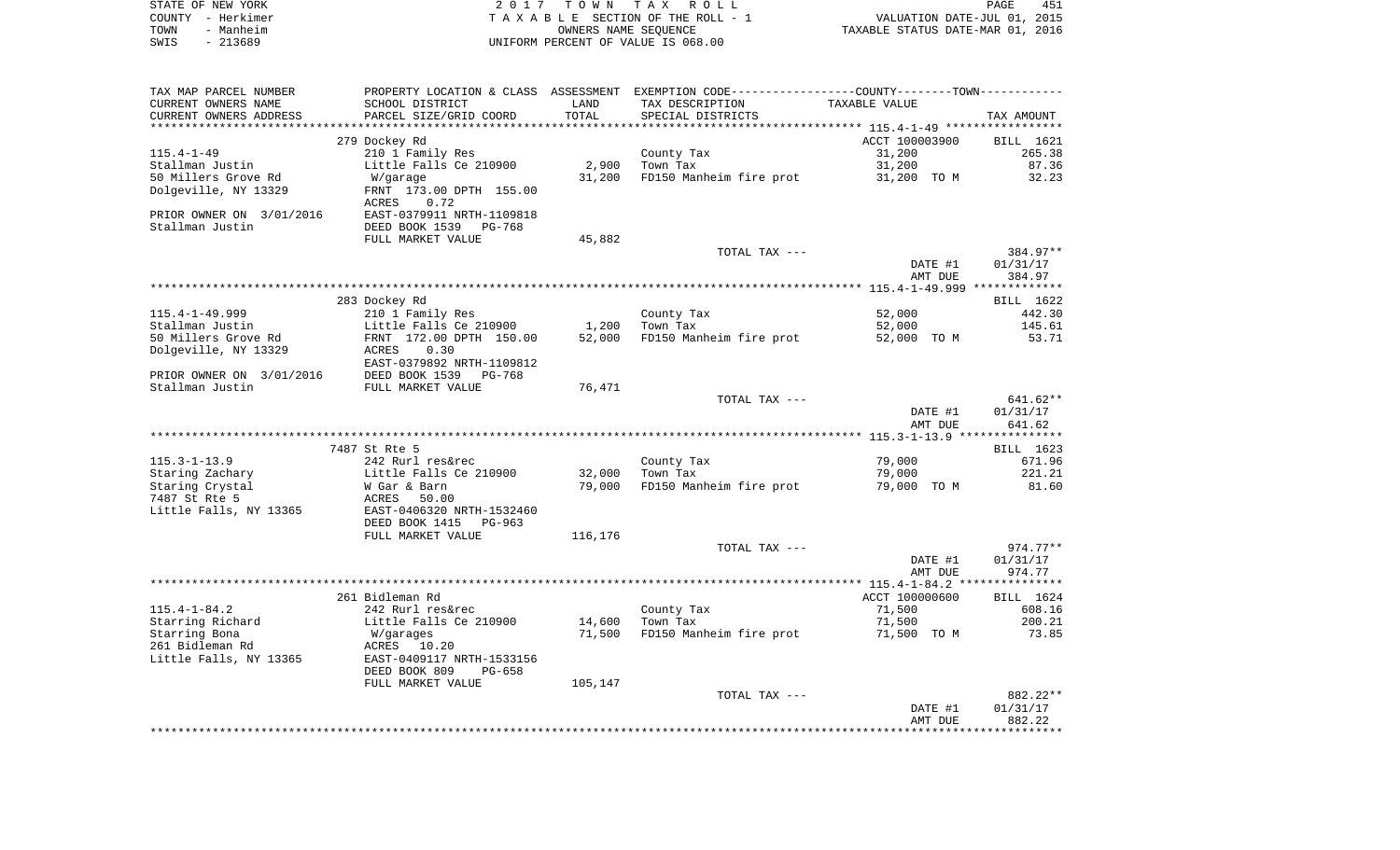| STATE OF NEW YORK |                   | 2017 TOWN TAX ROLL                 | 452<br>PAGE                      |
|-------------------|-------------------|------------------------------------|----------------------------------|
|                   | COUNTY - Herkimer | TAXABLE SECTION OF THE ROLL - 1    | VALUATION DATE-JUL 01, 2015      |
| TOWN              | - Manheim         | OWNERS NAME SEOUENCE               | TAXABLE STATUS DATE-MAR 01, 2016 |
| SWIS              | $-213689$         | UNIFORM PERCENT OF VALUE IS 068.00 |                                  |

| TAX MAP PARCEL NUMBER      | PROPERTY LOCATION & CLASS ASSESSMENT EXEMPTION CODE----------------COUNTY--------TOWN----------- |         |                         |                  |              |
|----------------------------|--------------------------------------------------------------------------------------------------|---------|-------------------------|------------------|--------------|
| CURRENT OWNERS NAME        | SCHOOL DISTRICT                                                                                  | LAND    | TAX DESCRIPTION         | TAXABLE VALUE    |              |
| CURRENT OWNERS ADDRESS     | PARCEL SIZE/GRID COORD                                                                           | TOTAL   | SPECIAL DISTRICTS       |                  | TAX AMOUNT   |
|                            |                                                                                                  |         |                         |                  |              |
|                            | Murphy Rd & Davis Rd                                                                             |         |                         |                  | BILL 1625    |
| $115.2 - 2 - 3.2$          | 105 Vac farmland                                                                                 |         | AG MKTS L 41720         | 9,926<br>9,926   |              |
| Sterusky Bros. Manor Farms | Little Falls Ce 210900                                                                           | 46,000  | County Tax              | 36,074           | 306.84       |
|                            |                                                                                                  |         |                         |                  |              |
| 159 E Bidleman Rd          | ACRES 106.40                                                                                     | 46,000  | Town Tax                | 36,074           | 101.01       |
| Little Falls, NY 13365     | EAST-0409517 NRTH-1538261                                                                        |         | FD150 Manheim fire prot | 36,074 TO M      | 37.26        |
|                            | DEED BOOK 766<br>PG-542                                                                          |         | 9,926 EX                |                  |              |
| MAY BE SUBJECT TO PAYMENT  | FULL MARKET VALUE                                                                                | 67,647  |                         |                  |              |
| UNDER AGDIST LAW TIL 2020  |                                                                                                  |         |                         |                  |              |
|                            |                                                                                                  |         | TOTAL TAX ---           |                  | 445.11**     |
|                            |                                                                                                  |         |                         | DATE #1          | 01/31/17     |
|                            |                                                                                                  |         |                         | AMT DUE          | 445.11       |
|                            |                                                                                                  |         |                         |                  |              |
|                            | Davis Rd                                                                                         |         |                         | ACCT 100012630   | BILL 1626    |
| $115.3 - 1 - 28.4$         | 105 Vac farmland                                                                                 |         | AG MKTS L 41720         | 13,427<br>13,427 |              |
| Sterusky David             | Little Falls Ce 210900                                                                           | 22,000  | County Tax              | 8,573            | 72.92        |
| Et al                      | Barn                                                                                             | 22,000  | Town Tax                | 8,573            | 24.01        |
| 208 Brockett Rd            | FRNT 286.00 DPTH                                                                                 |         | FD150 Manheim fire prot | 8,573 TO M       | 8.85         |
|                            | 44.00                                                                                            |         |                         |                  |              |
| Little Falls, NY 13365     | ACRES                                                                                            |         | 13,427 EX               |                  |              |
|                            | EAST-0407614 NRTH-1536595                                                                        |         |                         |                  |              |
| MAY BE SUBJECT TO PAYMENT  | DEED BOOK 1359<br>$PG-80$                                                                        |         |                         |                  |              |
| UNDER AGDIST LAW TIL 2020  | FULL MARKET VALUE                                                                                | 32,353  |                         |                  |              |
|                            |                                                                                                  |         | TOTAL TAX ---           |                  | 105.78**     |
|                            |                                                                                                  |         |                         | DATE #1          | 01/31/17     |
|                            |                                                                                                  |         |                         | AMT DUE          | 105.78       |
|                            |                                                                                                  |         |                         |                  |              |
|                            | 208 Brockett Rd                                                                                  |         |                         |                  | BILL 1627    |
| $108.3 - 1 - 13.4$         | 242 Rurl res&rec                                                                                 |         | County Tax              | 105,000          | 893.11       |
| Sterusky Frank P Jr        | Dolgeville Cent 213602                                                                           | 10,000  | Town Tax                | 105,000          | 294.01       |
| 208 Brockett Rd            | ACRES<br>13.00                                                                                   | 105,000 | School Relevy           |                  | 1,871.89     |
| Little Falls, NY 13365     | EAST-0407149 NRTH-1548771                                                                        |         | FD150 Manheim fire prot | 105,000 TO M     | 108.45       |
|                            | DEED BOOK 939<br>$PG-305$                                                                        |         |                         |                  |              |
|                            | FULL MARKET VALUE                                                                                | 154,412 |                         |                  |              |
|                            |                                                                                                  |         | TOTAL TAX ---           |                  | $3,167.46**$ |
|                            |                                                                                                  |         |                         |                  |              |
|                            |                                                                                                  |         |                         | DATE #1          | 01/31/17     |
|                            |                                                                                                  |         |                         | AMT DUE          | 3,167.46     |
|                            |                                                                                                  |         |                         |                  |              |
|                            | 408 Bidleman Rd                                                                                  |         |                         | ACCT 100012330   | BILL 1628    |
| $115.4 - 1 - 67$           | 210 1 Family Res                                                                                 |         | County Tax              | 30,000           | 255.17       |
| Sterusky Ralph J           | Little Falls Ce 210900                                                                           | 4,000   | Town Tax                | 30,000           | 84.00        |
| Sterusky Sam Jr.           | W/garage                                                                                         | 30,000  | FD150 Manheim fire prot | 30,000 TO M      | 30.99        |
| 159 E Bidleman Rd          | ACRES<br>1.00                                                                                    |         |                         |                  |              |
| Little Falls, NY 13365     | EAST-0410878 NRTH-1535136                                                                        |         |                         |                  |              |
|                            | DEED BOOK 1093<br>$PG-423$                                                                       |         |                         |                  |              |
|                            | FULL MARKET VALUE                                                                                | 44,118  |                         |                  |              |
|                            |                                                                                                  |         | TOTAL TAX ---           |                  | 370.16**     |
|                            |                                                                                                  |         |                         | DATE #1          | 01/31/17     |
|                            |                                                                                                  |         |                         | AMT DUE          | 370.16       |
|                            |                                                                                                  |         |                         |                  |              |
|                            |                                                                                                  |         |                         |                  |              |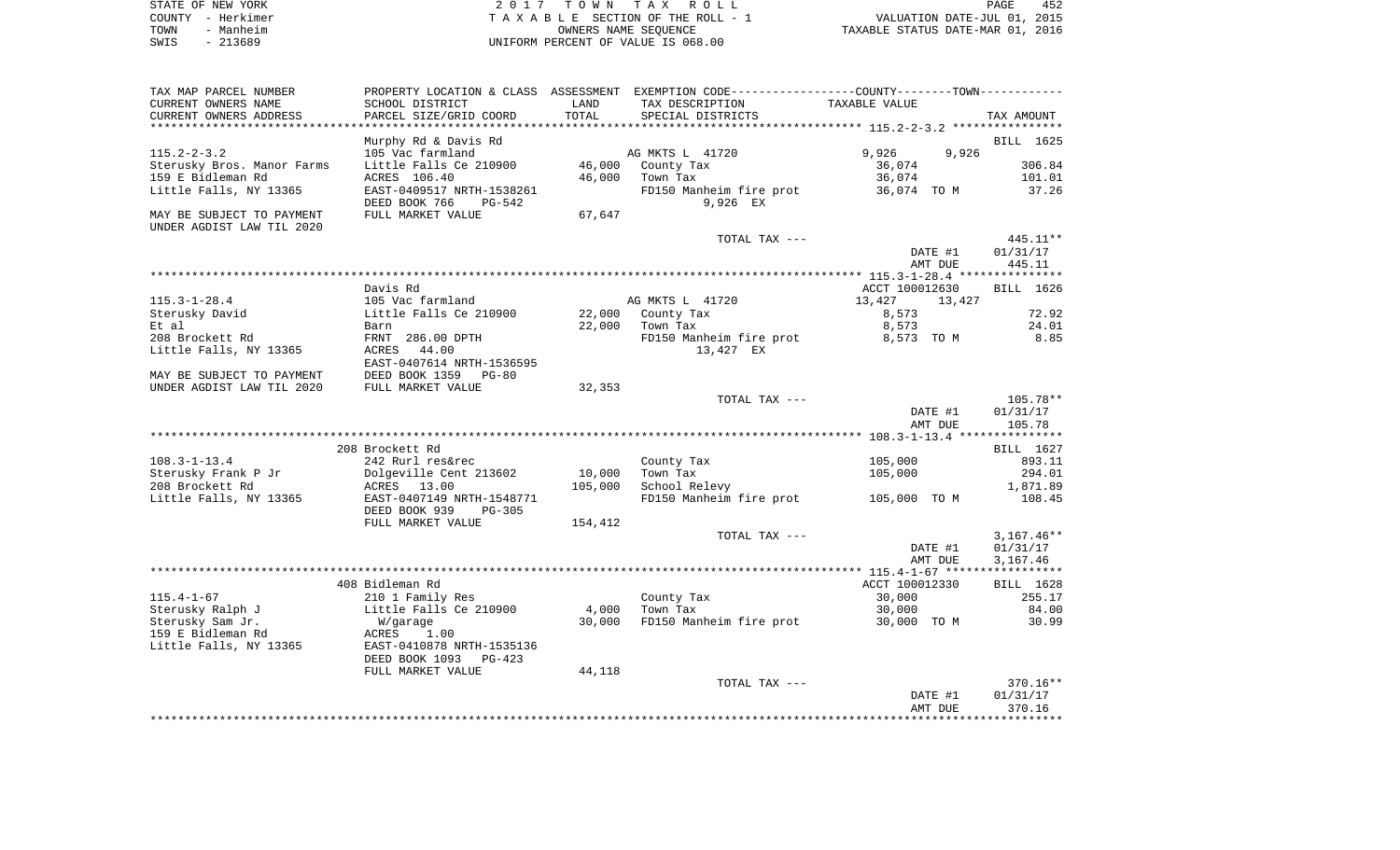| STATE OF NEW YORK | 2017 TOWN TAX ROLL                 | 453<br>PAGE                      |
|-------------------|------------------------------------|----------------------------------|
| COUNTY - Herkimer | TAXABLE SECTION OF THE ROLL - 1    | VALUATION DATE-JUL 01, 2015      |
| TOWN<br>- Manheim | OWNERS NAME SEOUENCE               | TAXABLE STATUS DATE-MAR 01, 2016 |
| - 213689<br>SWIS  | UNIFORM PERCENT OF VALUE IS 068.00 |                                  |

| TAX MAP PARCEL NUMBER     |                                                                               |        | PROPERTY LOCATION & CLASS ASSESSMENT EXEMPTION CODE----------------COUNTY--------TOWN----------- |                |                        |
|---------------------------|-------------------------------------------------------------------------------|--------|--------------------------------------------------------------------------------------------------|----------------|------------------------|
| CURRENT OWNERS NAME       | SCHOOL DISTRICT                                                               | LAND   | TAX DESCRIPTION                                                                                  | TAXABLE VALUE  |                        |
| CURRENT OWNERS ADDRESS    | PARCEL SIZE/GRID COORD                                                        | TOTAL  | SPECIAL DISTRICTS                                                                                |                | TAX AMOUNT             |
|                           |                                                                               |        |                                                                                                  |                |                        |
|                           | Bronner Rd                                                                    |        |                                                                                                  | ACCT 100012720 | BILL 1629              |
| $108.4 - 3 - 1$           | 105 Vac farmland                                                              |        | County Tax                                                                                       | 10,000         | 85.06                  |
| Sterusky Sam Jr           | Dolgeville Cent 213602                                                        | 10,000 | Town Tax                                                                                         | 10,000         | 28.00                  |
| Sterusky Ralph            | FRNT 344.00 DPTH                                                              | 10,000 | FD150 Manheim fire prot                                                                          | 10,000 TO M    | 10.33                  |
| 159 E Bidleman Rd         | ACRES 19.80                                                                   |        |                                                                                                  |                |                        |
| Little Falls, NY 13365    | EAST-0411862 NRTH-1545591                                                     |        |                                                                                                  |                |                        |
|                           | DEED BOOK 00659 PG-00365                                                      |        |                                                                                                  |                |                        |
|                           | FULL MARKET VALUE                                                             | 14,706 |                                                                                                  |                |                        |
|                           |                                                                               |        | TOTAL TAX ---                                                                                    | DATE #1        | $123.39**$<br>01/31/17 |
|                           |                                                                               |        |                                                                                                  |                | 123.39                 |
|                           |                                                                               |        |                                                                                                  | AMT DUE        |                        |
|                           | Bronner Rd                                                                    |        |                                                                                                  | ACCT 100012720 | BILL 1630              |
| $108.4 - 3 - 3$           | 322 Rural vac>10                                                              |        | County Tax                                                                                       | 7,200          | 61.24                  |
| Sterusky Sam Jr           |                                                                               | 7,200  | Town Tax                                                                                         | 7,200          | 20.16                  |
| Sterusky Ralph            | Dolgeville Cent 213602<br>FRNT 445.00 DPTH<br>ACRES 1450                      | 7,200  | FD150 Manheim fire prot                                                                          | 7,200 TO M     | 7.44                   |
| 159 E Bidleman Rd         | ACRES 14.50                                                                   |        |                                                                                                  |                |                        |
| Little Falls, NY 13365    | EAST-0412526 NRTH-1545192                                                     |        |                                                                                                  |                |                        |
|                           | DEED BOOK 00659 PG-00365                                                      |        |                                                                                                  |                |                        |
|                           | FULL MARKET VALUE                                                             | 10,588 |                                                                                                  |                |                        |
|                           |                                                                               |        | TOTAL TAX ---                                                                                    |                | 88.84**                |
|                           |                                                                               |        |                                                                                                  | DATE #1        | 01/31/17               |
|                           |                                                                               |        |                                                                                                  | AMT DUE        | 88.84                  |
|                           |                                                                               |        |                                                                                                  |                |                        |
|                           | Bronner Rd                                                                    |        |                                                                                                  | ACCT 100012720 | BILL 1631              |
| $108.4 - 3 - 4$           |                                                                               |        | County Tax<br>Town Tax                                                                           | 10,000         | 85.06                  |
| Sterusky Sam Jr           |                                                                               | 10,000 | Town Tax                                                                                         | 10,000         | 28.00                  |
| Sterusky Ralph            | 322 Rural vac>10<br>Dolgeville Cent 213602<br>FRNT 384.00 DPTH<br>ACRES 20.00 | 10,000 | FD150 Manheim fire prot 10,000 TO M                                                              |                | 10.33                  |
| 159 E Bidleman Rd         |                                                                               |        |                                                                                                  |                |                        |
| Little Falls, NY 13365    | EAST-0412304 NRTH-1544547                                                     |        |                                                                                                  |                |                        |
|                           | DEED BOOK 00659 PG-00365                                                      |        |                                                                                                  |                |                        |
|                           | FULL MARKET VALUE                                                             | 14,706 | TOTAL TAX ---                                                                                    |                | 123.39**               |
|                           |                                                                               |        |                                                                                                  | DATE #1        | 01/31/17               |
|                           |                                                                               |        |                                                                                                  | AMT DUE        | 123.39                 |
|                           |                                                                               |        |                                                                                                  |                |                        |
|                           | Davis Rd                                                                      |        |                                                                                                  | ACCT 100012630 | BILL 1632              |
| $115.3 - 1 - 28.5$        | 105 Vac farmland                                                              |        | AG MKTS L 41720                                                                                  | 3,755 3,755    |                        |
| Sterusky Sam Jr           | Little Falls Ce 210900                                                        |        | 11,000 County Tax                                                                                | 7,245          | 61.62                  |
| Sterusky Ralph            | Barn                                                                          | 11,000 | Town Tax                                                                                         | 7,245          | 20.29                  |
| 159 E Bidleman Rd         | ACRES 21.90                                                                   |        | FD150 Manheim fire prot 7,245 TO M                                                               |                | 7.48                   |
| Little Falls, NY 13365    | EAST-0406576 NRTH-1536813                                                     |        | 3,755 EX                                                                                         |                |                        |
|                           | DEED BOOK 792<br>PG-124                                                       |        |                                                                                                  |                |                        |
| MAY BE SUBJECT TO PAYMENT | FULL MARKET VALUE                                                             | 16,176 |                                                                                                  |                |                        |
| UNDER AGDIST LAW TIL 2020 |                                                                               |        |                                                                                                  |                |                        |
|                           |                                                                               |        | TOTAL TAX ---                                                                                    |                | 89.39**                |
|                           |                                                                               |        |                                                                                                  | DATE #1        | 01/31/17               |
|                           |                                                                               |        |                                                                                                  | AMT DUE        | 89.39                  |
|                           |                                                                               |        |                                                                                                  |                |                        |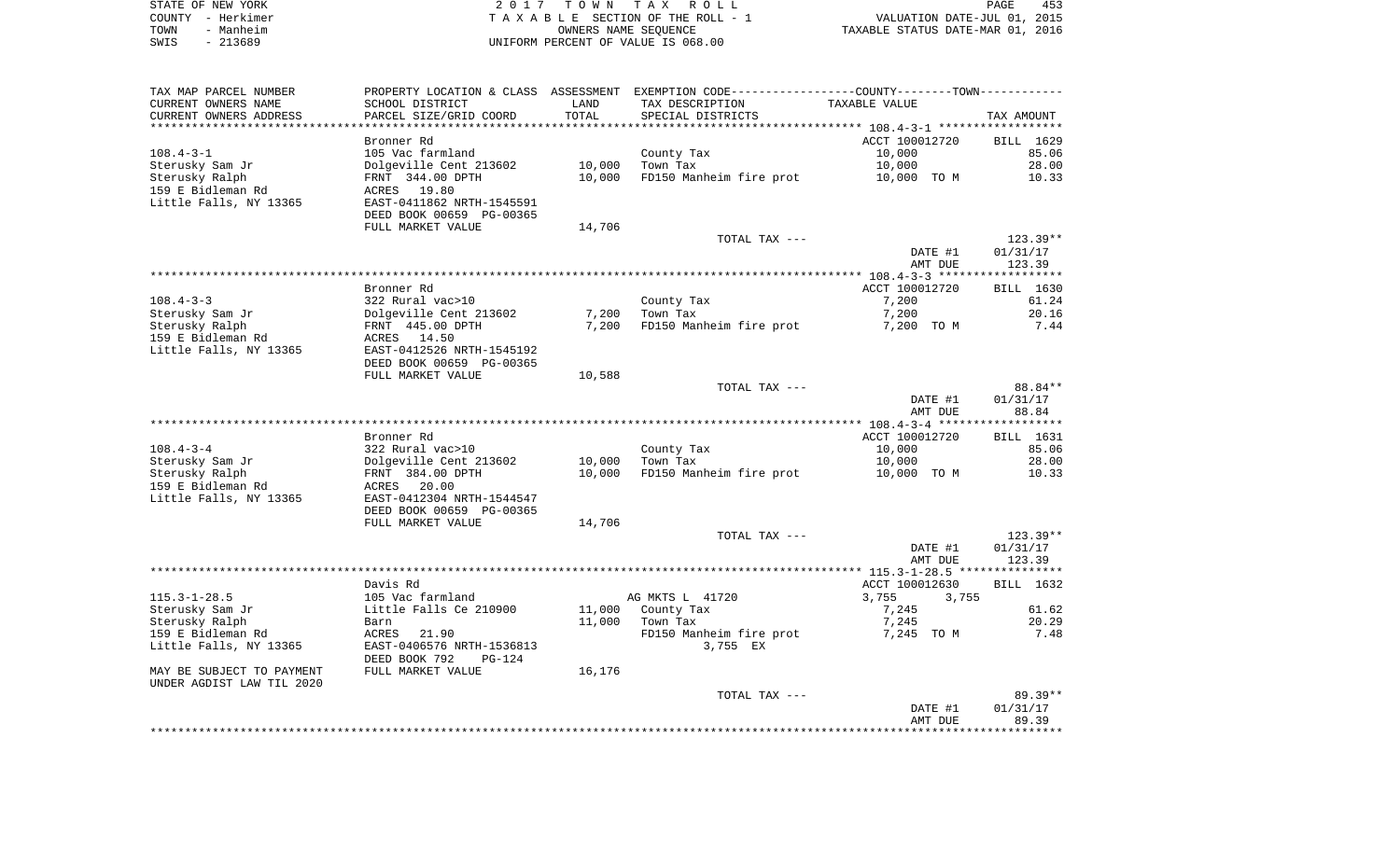|      | STATE OF NEW YORK | 2017 TOWN TAX ROLL                 | PAGE                             | 454 |
|------|-------------------|------------------------------------|----------------------------------|-----|
|      | COUNTY - Herkimer | TAXABLE SECTION OF THE ROLL - 1    | VALUATION DATE-JUL 01, 2015      |     |
| TOWN | - Manheim         | OWNERS NAME SEOUENCE               | TAXABLE STATUS DATE-MAR 01, 2016 |     |
| SWIS | $-213689$         | UNIFORM PERCENT OF VALUE IS 068.00 |                                  |     |

| TAX MAP PARCEL NUMBER  |                           |         | PROPERTY LOCATION & CLASS ASSESSMENT EXEMPTION CODE---------------COUNTY-------TOWN---------- |                |              |
|------------------------|---------------------------|---------|-----------------------------------------------------------------------------------------------|----------------|--------------|
| CURRENT OWNERS NAME    | SCHOOL DISTRICT           | LAND    | TAX DESCRIPTION                                                                               | TAXABLE VALUE  |              |
| CURRENT OWNERS ADDRESS | PARCEL SIZE/GRID COORD    | TOTAL   | SPECIAL DISTRICTS                                                                             |                | TAX AMOUNT   |
|                        |                           |         |                                                                                               |                |              |
|                        | 159 E Bidleman Rd         |         |                                                                                               |                | BILL 1633    |
| $115.4 - 1 - 66.2$     | 210 1 Family Res          |         | County Tax                                                                                    | 86,800         | 738.30       |
| Sterusky Samuel Jr.    | Little Falls Ce 210900    | 4,000   | Town Tax                                                                                      | 86,800         | 243.05       |
| Tallman Wendy          | W/garage                  | 86,800  | FD150 Manheim fire prot                                                                       | 86,800 TO M    | 89.65        |
| 159 E Bidleman Rd      | 1.00<br>ACRES             |         |                                                                                               |                |              |
| Little Falls, NY 13365 | EAST-0411583 NRTH-1534403 |         |                                                                                               |                |              |
|                        | DEED BOOK 1124 PG-661     |         |                                                                                               |                |              |
|                        |                           |         |                                                                                               |                |              |
|                        | FULL MARKET VALUE         | 127,647 |                                                                                               |                |              |
|                        |                           |         | TOTAL TAX ---                                                                                 |                | $1,071.00**$ |
|                        |                           |         |                                                                                               | DATE #1        | 01/31/17     |
|                        |                           |         |                                                                                               | AMT DUE        | 1,071.00     |
|                        |                           |         |                                                                                               |                |              |
|                        | bidleman                  |         |                                                                                               |                | BILL 1634    |
| $115.4 - 1 - 66.3$     | 323 Vacant rural          |         | County Tax                                                                                    | 500            | 4.25         |
| Sterusky Samuel Jr.    | Little Falls Ce 210900    | 500     | Town Tax                                                                                      | 500            | 1.40         |
| Tallman Wendy          | FRNT 134.00 DPTH          | 500     | FD150 Manheim fire prot                                                                       | 500 TO M       | .52          |
| 159 E Bidleman Rd      | ACRES<br>1.00             |         |                                                                                               |                |              |
| Little Falls, NY 13365 | EAST-0411496 NRTH-1534504 |         |                                                                                               |                |              |
|                        | DEED BOOK 1124<br>PG-661  |         |                                                                                               |                |              |
|                        | FULL MARKET VALUE         | 735     |                                                                                               |                |              |
|                        |                           |         | TOTAL TAX ---                                                                                 |                | $6.17**$     |
|                        |                           |         |                                                                                               | DATE #1        | 01/31/17     |
|                        |                           |         |                                                                                               | AMT DUE        | 6.17         |
|                        |                           |         |                                                                                               |                |              |
|                        |                           |         |                                                                                               |                |              |
|                        | 130 Bidleman Rd           |         |                                                                                               | ACCT 100012270 | BILL 1635    |
| $115.3 - 1 - 17$       | 210 1 Family Res          |         | County Tax                                                                                    | 52,200         | 444.00       |
| Sterusky Stephen S     | Little Falls Ce 210900    | 6,400   | Town Tax                                                                                      | 52,200         | 146.17       |
| Sterusky Darhla A      | W/garage                  | 52,200  | FD150 Manheim fire prot                                                                       | 52,200 TO M    | 53.92        |
| 130 Bidleman Rd        | ACRES<br>1.60             |         |                                                                                               |                |              |
| Little Falls, NY 13365 | EAST-0407046 NRTH-1531774 |         |                                                                                               |                |              |
|                        | DEED BOOK 927<br>PG-375   |         |                                                                                               |                |              |
|                        | FULL MARKET VALUE         | 76,765  |                                                                                               |                |              |
|                        |                           |         | TOTAL TAX ---                                                                                 |                | $644.09**$   |
|                        |                           |         |                                                                                               | DATE #1        | 01/31/17     |
|                        |                           |         |                                                                                               | AMT DUE        | 644.09       |
|                        |                           |         |                                                                                               |                |              |
|                        | 7507 St Rte 5             |         |                                                                                               | ACCT 100008040 | BILL 1636    |
| $115.3 - 1 - 13.11$    | 483 Converted Re          |         | County Tax                                                                                    | 65,000         | 552.87       |
| Stever Christopher R   | Little Falls Ce 210900    | 10,500  | Town Tax                                                                                      | 65,000         | 182.01       |
|                        |                           |         |                                                                                               |                |              |
| Stever Darhla A        | FRNT 621.00 DPTH          | 65,000  | FD150 Manheim fire prot                                                                       | 65,000 TO M    | 67.14        |
| 3581 St Rte 5          | ACRES<br>6.20             |         |                                                                                               |                |              |
| Frankfort, NY 13340    | EAST-0406811 NRTH-1532125 |         |                                                                                               |                |              |
|                        | DEED BOOK 1418<br>PG-862  |         |                                                                                               |                |              |
|                        | FULL MARKET VALUE         | 95,588  |                                                                                               |                |              |
|                        |                           |         | TOTAL TAX ---                                                                                 |                | 802.02**     |
|                        |                           |         |                                                                                               | DATE #1        | 01/31/17     |
|                        |                           |         |                                                                                               | AMT DUE        | 802.02       |
|                        |                           |         |                                                                                               |                |              |
|                        |                           |         |                                                                                               |                |              |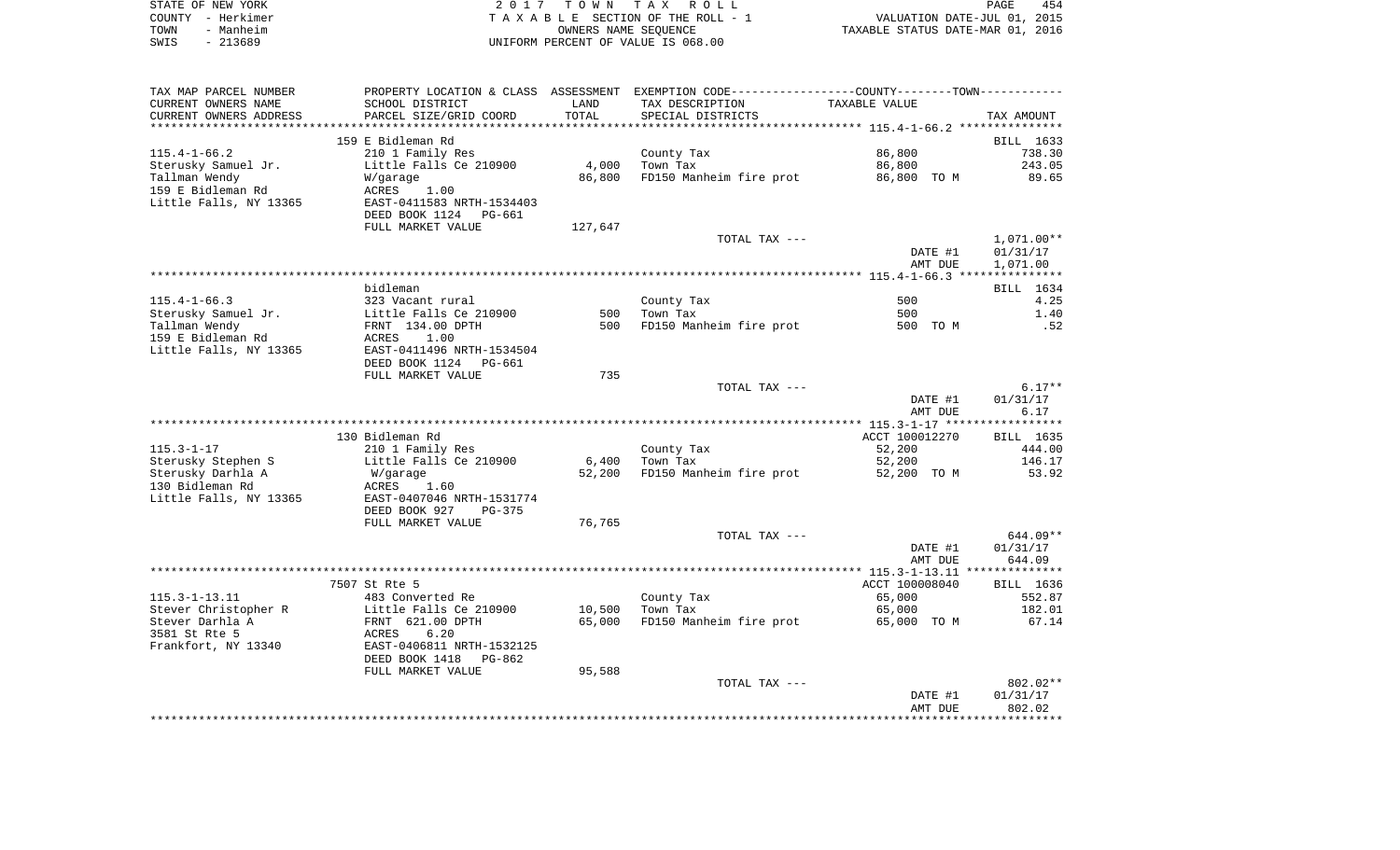| STATE OF NEW YORK | 2017 TOWN TAX ROLL                 | 455<br>PAGE                      |
|-------------------|------------------------------------|----------------------------------|
| COUNTY - Herkimer | TAXABLE SECTION OF THE ROLL - 1    | VALUATION DATE-JUL 01, 2015      |
| - Manheim<br>TOWN | OWNERS NAME SEOUENCE               | TAXABLE STATUS DATE-MAR 01, 2016 |
| SWIS<br>$-213689$ | UNIFORM PERCENT OF VALUE IS 068.00 |                                  |

| TAX MAP PARCEL NUMBER  |                                            |         | PROPERTY LOCATION & CLASS ASSESSMENT EXEMPTION CODE---------------COUNTY-------TOWN---------- |                  |            |
|------------------------|--------------------------------------------|---------|-----------------------------------------------------------------------------------------------|------------------|------------|
| CURRENT OWNERS NAME    | SCHOOL DISTRICT                            | LAND    | TAX DESCRIPTION                                                                               | TAXABLE VALUE    |            |
| CURRENT OWNERS ADDRESS | PARCEL SIZE/GRID COORD                     | TOTAL   | SPECIAL DISTRICTS                                                                             |                  | TAX AMOUNT |
| ********************   | ***********************                    |         |                                                                                               |                  |            |
|                        | 152 Van Buren St Ext                       |         |                                                                                               | ACCT 100012810   | BILL 1637  |
| $108.4 - 1 - 64$       | 242 Rurl res&rec                           |         | VET WAR CT 41121                                                                              | 6.120<br>6,120   |            |
| Stewart Rodney         | Dolgeville Cent 213602                     |         | 14,000 VET COM CT 41131                                                                       | 10,200<br>10,200 |            |
| Edson Stewart          | ACRES 15.88                                | 82,200  | County Tax                                                                                    | 65,880           | 560.36     |
| 152 Van Buren St Ext   | EAST-0419565 NRTH-1550341                  |         | Town Tax                                                                                      | 65,880           | 184.47     |
| Dolgeville, NY 13329   | DEED BOOK 1274 PG-382<br>FULL MARKET VALUE | 120,882 | FD150 Manheim fire prot                                                                       | 82,200 TO M      | 84.90      |
|                        |                                            |         | TOTAL TAX ---                                                                                 |                  | $829.73**$ |
|                        |                                            |         |                                                                                               | DATE #1          | 01/31/17   |
|                        |                                            |         |                                                                                               | AMT DUE          | 829.73     |
|                        |                                            |         |                                                                                               |                  |            |
|                        | Van Buren St Ext                           |         |                                                                                               | ACCT 100012810   | BILL 1638  |
| $108.60 - 1 - 38$      | 311 Res vac land                           |         | County Tax                                                                                    | 100              | 0.85       |
| Stewart Rodney W       | Dolgeville Cent 213602                     | 100     | Town Tax                                                                                      | 100              | 0.28       |
| 152 Van Buren St Ext   | ACRES<br>0.02                              | 100     | FD150 Manheim fire prot                                                                       | 100 TO M         | .10        |
| Dolgeville, NY 13329   | EAST-0420176 NRTH-1551067                  |         |                                                                                               |                  |            |
|                        | DEED BOOK 652<br>PG-683                    |         |                                                                                               |                  |            |
|                        | FULL MARKET VALUE                          | 147     | TOTAL TAX ---                                                                                 |                  | $1.23**$   |
|                        |                                            |         |                                                                                               | DATE #1          | 01/31/17   |
|                        |                                            |         |                                                                                               | AMT DUE          | 1.23       |
|                        |                                            |         |                                                                                               |                  |            |
|                        | 164 Burrell Rd                             |         |                                                                                               | ACCT 100012540   | BILL 1639  |
| $115.1 - 1 - 23$       | 210 1 Family Res                           |         | County Tax                                                                                    | 67,900           | 577.54     |
| Stock Jason            | Little Falls Ce 210900                     | 1,900   | Town Tax                                                                                      | 67,900           | 190.13     |
| Miller Corrine         | FRNT 150.00 DPTH 210.00                    | 67,900  | FD150 Manheim fire prot                                                                       | 67,900 TO M      | 70.13      |
| 164 Burrell Rd         | ACRES<br>$0.48$ BANK<br>023                |         |                                                                                               |                  |            |
| Little Falls, NY 13365 | EAST-0398853 NRTH-1538433                  |         |                                                                                               |                  |            |
|                        | DEED BOOK 934<br>PG-327                    |         |                                                                                               |                  |            |
|                        | FULL MARKET VALUE                          | 99,853  |                                                                                               |                  |            |
|                        |                                            |         | TOTAL TAX ---                                                                                 |                  | 837.80**   |
|                        |                                            |         |                                                                                               | DATE #1          | 01/31/17   |
|                        |                                            |         |                                                                                               | AMT DUE          | 837.80     |
|                        |                                            |         |                                                                                               |                  |            |
|                        | 107 Lamanna Rd                             |         |                                                                                               | ACCT 100006480   | BILL 1640  |
| $115.2 - 2 - 3.8$      | 210 1 Family Res                           |         | County Tax                                                                                    | 60,000           | 510.35     |
| Stokes Alan W          | Little Falls Ce 210900                     | 10,000  | Town Tax                                                                                      | 60,000           | 168.01     |
| Congdon Katie L        | FRNT 689.00 DPTH                           | 60,000  | School Relevy                                                                                 |                  | 2,730.68   |
| 107 Lamanna Rd         | 3.10<br>ACRES                              |         | FD150 Manheim fire prot                                                                       | 60,000 TO M      | 61.97      |
| Little Falls, NY 13365 | EAST-0410699 NRTH-1537277                  |         |                                                                                               |                  |            |
|                        | DEED BOOK 1601<br>PG-772                   |         |                                                                                               |                  |            |
|                        | FULL MARKET VALUE                          | 88,235  |                                                                                               |                  |            |
|                        |                                            |         | TOTAL TAX ---                                                                                 |                  | 3,471.01** |
|                        |                                            |         |                                                                                               | DATE #1          | 01/31/17   |
|                        |                                            |         |                                                                                               | AMT DUE          | 3,471.01   |
|                        |                                            |         |                                                                                               |                  |            |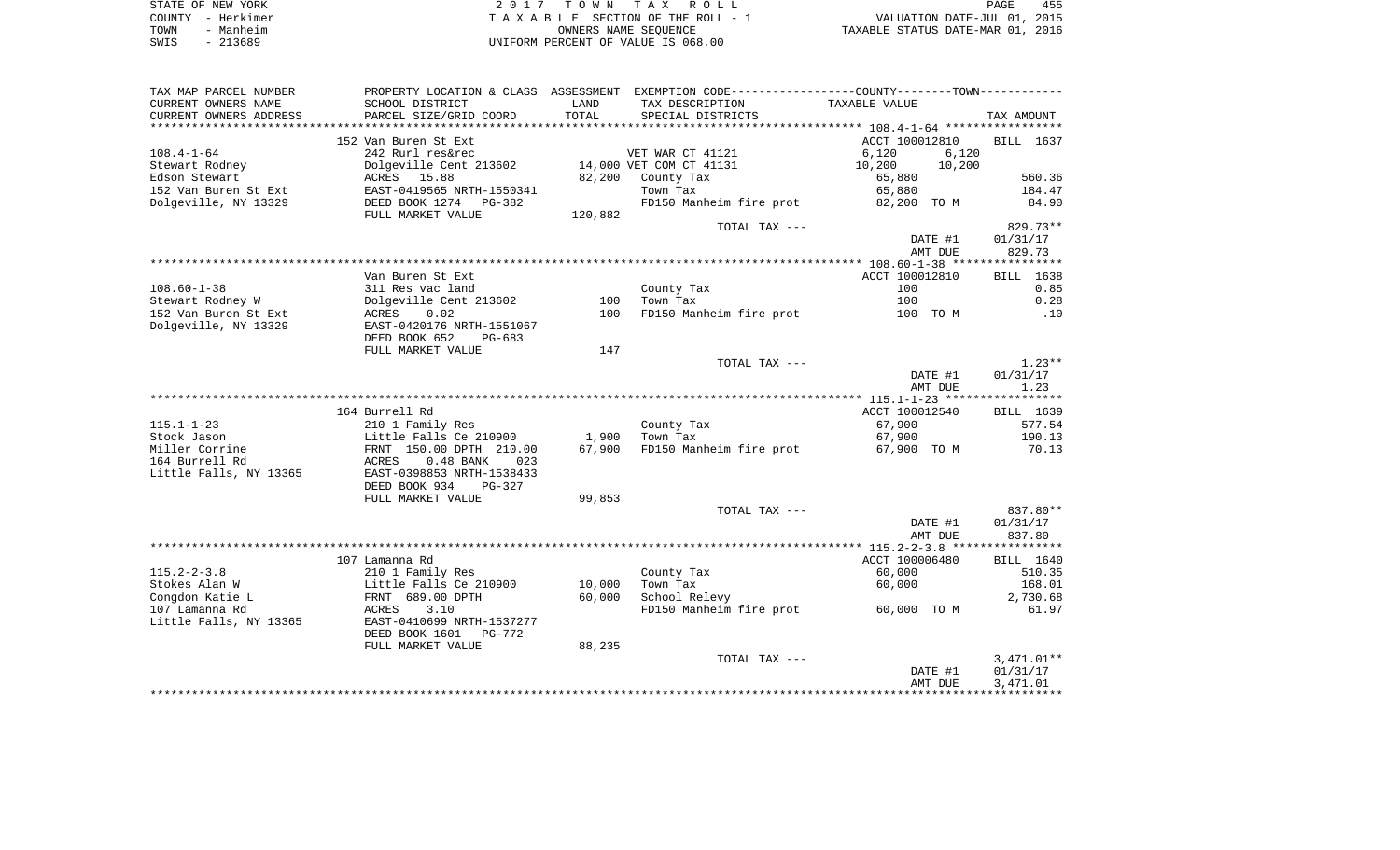|      | STATE OF NEW YORK | 2017 TOWN TAX ROLL                 | 456<br>PAGE                      |
|------|-------------------|------------------------------------|----------------------------------|
|      | COUNTY - Herkimer | TAXABLE SECTION OF THE ROLL - 1    | VALUATION DATE-JUL 01, 2015      |
| TOWN | - Manheim         | OWNERS NAME SEOUENCE               | TAXABLE STATUS DATE-MAR 01, 2016 |
| SWIS | - 213689          | UNIFORM PERCENT OF VALUE IS 068.00 |                                  |

| TAX MAP PARCEL NUMBER                                  |                                                                            |               | PROPERTY LOCATION & CLASS ASSESSMENT EXEMPTION CODE---------------COUNTY-------TOWN---------- |                                    |                                    |
|--------------------------------------------------------|----------------------------------------------------------------------------|---------------|-----------------------------------------------------------------------------------------------|------------------------------------|------------------------------------|
| CURRENT OWNERS NAME<br>CURRENT OWNERS ADDRESS          | SCHOOL DISTRICT<br>PARCEL SIZE/GRID COORD                                  | LAND<br>TOTAL | TAX DESCRIPTION<br>SPECIAL DISTRICTS                                                          | TAXABLE VALUE                      | TAX AMOUNT                         |
|                                                        | Bronner & Davis Rd                                                         |               |                                                                                               |                                    | BILL 1641                          |
| 108.3-1-30.6<br>Stoltzfus Jacob                        | 105 Vac farmland<br>Dolgeville Cent 213602                                 | 32,000        | AG MKTS L 41720<br>County Tax                                                                 | 12,527<br>12,527<br>19,473         | 165.63                             |
| 15355 W Creek Rd<br>Shippensburg, PA 17257             | FRNT 2684.00 DPTH<br>ACRES 83.10<br>EAST-0407485 NRTH-1544543              | 32,000        | Town Tax<br>FD150 Manheim fire prot<br>12,527 EX                                              | 19,473<br>19,473 TO M              | 54.53<br>20.11                     |
| MAY BE SUBJECT TO PAYMENT<br>UNDER AGDIST LAW TIL 2020 | FULL MARKET VALUE                                                          | 47,059        |                                                                                               |                                    |                                    |
|                                                        |                                                                            |               | TOTAL TAX ---                                                                                 | DATE #1<br>AMT DUE                 | $240.27**$<br>01/31/17<br>240.27   |
|                                                        |                                                                            |               |                                                                                               |                                    |                                    |
| $115.1 - 1 - 6.2$                                      | 1420 Davis Rd<br>113 Cattle farm                                           |               | AG MKTS L 41720                                                                               | ACCT 100010590<br>34,910<br>34,910 | BILL 1642                          |
| Stoltzfus Levi M<br>Stoltzfus Katie L<br>1420 Davis Rd | Dolgeville Cent 213602<br>FRNT 4434.00 DPTH<br>ACRES 166.80                | 172,800       | 85,500 County Tax<br>Town Tax<br>FD150 Manheim fire prot                                      | 137,890<br>137,890<br>137,890 TO M | 1,172.86<br>386.11<br>142.42       |
| Little Falls, NY 13365                                 | EAST-0406094 NRTH-1543242<br>DEED BOOK 1553<br>PG-197                      |               | 34,910 EX                                                                                     |                                    |                                    |
| MAY BE SUBJECT TO PAYMENT<br>UNDER AGDIST LAW TIL 2020 | FULL MARKET VALUE                                                          | 254,118       |                                                                                               |                                    |                                    |
|                                                        |                                                                            |               | TOTAL TAX ---                                                                                 | DATE #1<br>AMT DUE                 | 1,701.39**<br>01/31/17<br>1,701.39 |
|                                                        |                                                                            |               |                                                                                               |                                    |                                    |
|                                                        | 1377 Davis Rd                                                              |               |                                                                                               | ACCT 100010620                     | BILL 1643                          |
| 115.1-1-9<br>Stoltzfus Levi M                          | 120 Field crops<br>Little Falls Ce 210900                                  | 25,000        | AG MKTS L 41720<br>County Tax                                                                 | 11,253<br>11,253<br>23,047         | 196.03                             |
| Stoltzfus Katie L                                      | ACRES 42.90                                                                | 34,300        | Town Tax                                                                                      | 23,047                             | 64.53                              |
| 1420 Davis Rd<br>Little Falls, NY 13365                | EAST-0405934 NRTH-1541519<br>DEED BOOK 1553 PG-197                         |               | FD150 Manheim fire prot<br>11,253 EX                                                          | 23,047 TO M                        | 23.80                              |
| MAY BE SUBJECT TO PAYMENT                              | FULL MARKET VALUE                                                          | 50,441        |                                                                                               |                                    |                                    |
| UNDER AGDIST LAW TIL 2020                              |                                                                            |               | TOTAL TAX ---                                                                                 |                                    | 284.36**                           |
|                                                        |                                                                            |               |                                                                                               | DATE #1<br>AMT DUE                 | 01/31/17<br>284.36                 |
|                                                        | 377 Sterusky Rd                                                            |               |                                                                                               | ACCT 100003780                     | BILL 1644                          |
| 115.1-1-30                                             | 120 Field crops                                                            |               | County Tax                                                                                    | 125,700                            | 1,069.17                           |
| Stoltzfus Levi M                                       | Little Falls Ce 210900                                                     | 67,400        | Town Tax                                                                                      | 125,700                            | 351.97                             |
| Stoltzfus Katie Z                                      | ACRES 116.00                                                               | 125,700       | FD150 Manheim fire prot 125,700 TO M                                                          |                                    | 129.83                             |
| 1420 Davis Rd<br>Little Falls, NY 13365                | EAST-0405330 NRTH-1539557<br>DEED BOOK 1608<br>PG-331<br>FULL MARKET VALUE | 184,853       |                                                                                               |                                    |                                    |
| MAY BE SUBJECT TO PAYMENT<br>UNDER AGDIST LAW TIL 2018 |                                                                            |               |                                                                                               |                                    |                                    |
|                                                        |                                                                            |               | TOTAL TAX ---                                                                                 |                                    | $1,550.97**$                       |
|                                                        |                                                                            |               |                                                                                               | DATE #1<br>AMT DUE                 | 01/31/17<br>1,550.97               |
|                                                        |                                                                            |               |                                                                                               |                                    |                                    |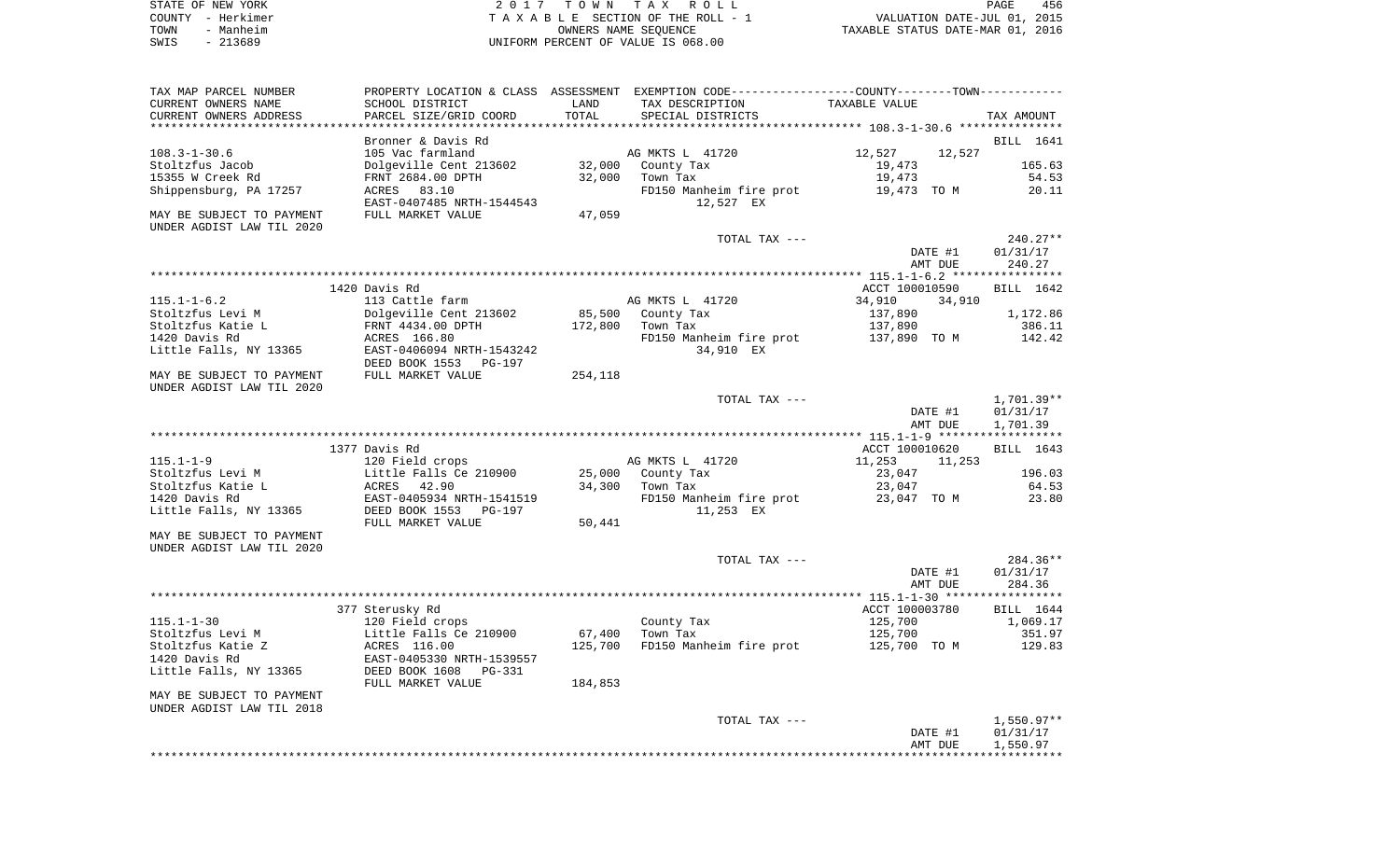| STATE OF NEW YORK |           |                                    | 2017 TOWN TAX ROLL              |                                  | PAGE                        | 457 |
|-------------------|-----------|------------------------------------|---------------------------------|----------------------------------|-----------------------------|-----|
| COUNTY – Herkimer |           |                                    | TAXABLE SECTION OF THE ROLL - 1 |                                  | VALUATION DATE-JUL 01, 2015 |     |
| TOWN              | - Manheim |                                    | OWNERS NAME SEOUENCE            | TAXABLE STATUS DATE-MAR 01, 2016 |                             |     |
| $-213689$<br>SWIS |           | UNIFORM PERCENT OF VALUE IS 068.00 |                                 |                                  |                             |     |

| TAX MAP PARCEL NUMBER                                  |                                    |         | PROPERTY LOCATION & CLASS ASSESSMENT EXEMPTION CODE---------------COUNTY-------TOWN---------- |                    |                   |
|--------------------------------------------------------|------------------------------------|---------|-----------------------------------------------------------------------------------------------|--------------------|-------------------|
| CURRENT OWNERS NAME                                    | SCHOOL DISTRICT                    | LAND    | TAX DESCRIPTION                                                                               | TAXABLE VALUE      |                   |
| CURRENT OWNERS ADDRESS                                 | PARCEL SIZE/GRID COORD             | TOTAL   | SPECIAL DISTRICTS                                                                             |                    | TAX AMOUNT        |
|                                                        |                                    |         |                                                                                               |                    |                   |
|                                                        | Ingham Mills Rd                    |         |                                                                                               |                    | BILL 1645         |
| $115.2 - 2 - 33.2$                                     | 323 Vacant rural                   |         | County Tax                                                                                    | 4,000              | 34.02             |
| Stowell Scott G                                        | Dolgeville Cent 213602             | 4,000   | Town Tax                                                                                      | 4,000              | 11.20             |
| Stowell Diane K<br>287 Ingham Mills Rd                 | FRNT 405.00 DPTH<br>2.00           | 4,000   | FD150 Manheim fire prot                                                                       | 4,000 TO M         | 4.13              |
| Little Falls, NY 13365                                 | ACRES<br>EAST-0419318 NRTH-1536738 |         |                                                                                               |                    |                   |
|                                                        | DEED BOOK 1442<br>PG-512           |         |                                                                                               |                    |                   |
|                                                        | FULL MARKET VALUE                  | 5,882   |                                                                                               |                    |                   |
|                                                        |                                    |         | TOTAL TAX ---                                                                                 |                    | $49.35**$         |
|                                                        |                                    |         |                                                                                               | DATE #1            | 01/31/17          |
|                                                        |                                    |         |                                                                                               | AMT DUE            | 49.35             |
|                                                        |                                    |         |                                                                                               |                    | ************      |
|                                                        | 287 Inghams Mills Rd               |         |                                                                                               | ACCT 100004620     | BILL 1646         |
| $115.2 - 2 - 41$                                       | 210 1 Family Res                   |         | County Tax                                                                                    | 52,700             | 448.25            |
| Stowell Scott G                                        | Little Falls Ce 210900             | 700     | Town Tax                                                                                      | 52,700             | 147.57            |
| Stowell Diane K                                        | W/garage                           | 52,700  | FD150 Manheim fire prot                                                                       | 52,700 TO M        | 54.43             |
| 287 Inghams Mills Rd                                   | FRNT 235.00 DPTH<br>70.00          |         |                                                                                               |                    |                   |
| Little Falls, NY 13365                                 | ACRES<br>$0.18$ BANK<br>023        |         |                                                                                               |                    |                   |
|                                                        | EAST-0419232 NRTH-1536569          |         |                                                                                               |                    |                   |
|                                                        | DEED BOOK 846<br><b>PG-181</b>     |         |                                                                                               |                    |                   |
|                                                        | FULL MARKET VALUE                  | 77,500  | TOTAL TAX ---                                                                                 |                    | 650.25**          |
|                                                        |                                    |         |                                                                                               | DATE #1            | 01/31/17          |
|                                                        |                                    |         |                                                                                               | AMT DUE            | 650.25            |
|                                                        |                                    |         |                                                                                               |                    |                   |
|                                                        | 536 St Rte 170                     |         |                                                                                               | ACCT 100013680     | BILL 1647         |
| $108.3 - 1 - 2.1$                                      | 120 Field crops                    |         | AG MKTS L 41720                                                                               | 5,007<br>5,007     |                   |
| Straney Charles                                        | West Canada Val 212402             | 53,000  | County Tax                                                                                    | 86,493             | 735.69            |
| Straney Amanda                                         | ACRES 106.40                       | 91,500  | Town Tax                                                                                      | 86,493             | 242.19            |
| 536 State Rte 170                                      | EAST-0397256 NRTH-1550114          |         | FD150 Manheim fire prot                                                                       | 86,493 TO M        | 89.34             |
| Little Falls, NY 13365                                 | DEED BOOK 783<br>$PG-245$          |         | 5,007 EX                                                                                      |                    |                   |
|                                                        | FULL MARKET VALUE                  | 134,559 |                                                                                               |                    |                   |
| MAY BE SUBJECT TO PAYMENT<br>UNDER AGDIST LAW TIL 2020 |                                    |         |                                                                                               |                    |                   |
|                                                        |                                    |         | TOTAL TAX ---                                                                                 |                    | $1,067.22**$      |
|                                                        |                                    |         |                                                                                               | DATE #1            | 01/31/17          |
|                                                        |                                    |         |                                                                                               | AMT DUE            | 1,067.22          |
|                                                        |                                    |         |                                                                                               |                    |                   |
|                                                        | Granny Hill Rd                     |         |                                                                                               | ACCT 100003870     | BILL 1648         |
| $108.4 - 2 - 54$                                       | 314 Rural vac<10                   |         | County Tax                                                                                    | 5,100              | 43.38             |
| Suita Raymond & Bernadett                              | Dolgeville Cent 213602             | 5,100   | Town Tax                                                                                      | 5,100              | 14.28             |
| Suita Et. al                                           | ACRES<br>3.10                      | 5,100   | FD150 Manheim fire prot                                                                       | 5,100 TO M         | 5.27              |
| 1606 Grandview Ave                                     | EAST-0418834 NRTH-1544980          |         |                                                                                               |                    |                   |
| Utica, NY 13502                                        | DEED BOOK 1312<br>PG-862           |         |                                                                                               |                    |                   |
|                                                        | FULL MARKET VALUE                  | 7,500   |                                                                                               |                    |                   |
|                                                        |                                    |         | TOTAL TAX ---                                                                                 |                    | $62.93**$         |
|                                                        |                                    |         |                                                                                               | DATE #1<br>AMT DUE | 01/31/17<br>62.93 |
|                                                        |                                    |         |                                                                                               |                    | *******           |
|                                                        |                                    |         |                                                                                               |                    |                   |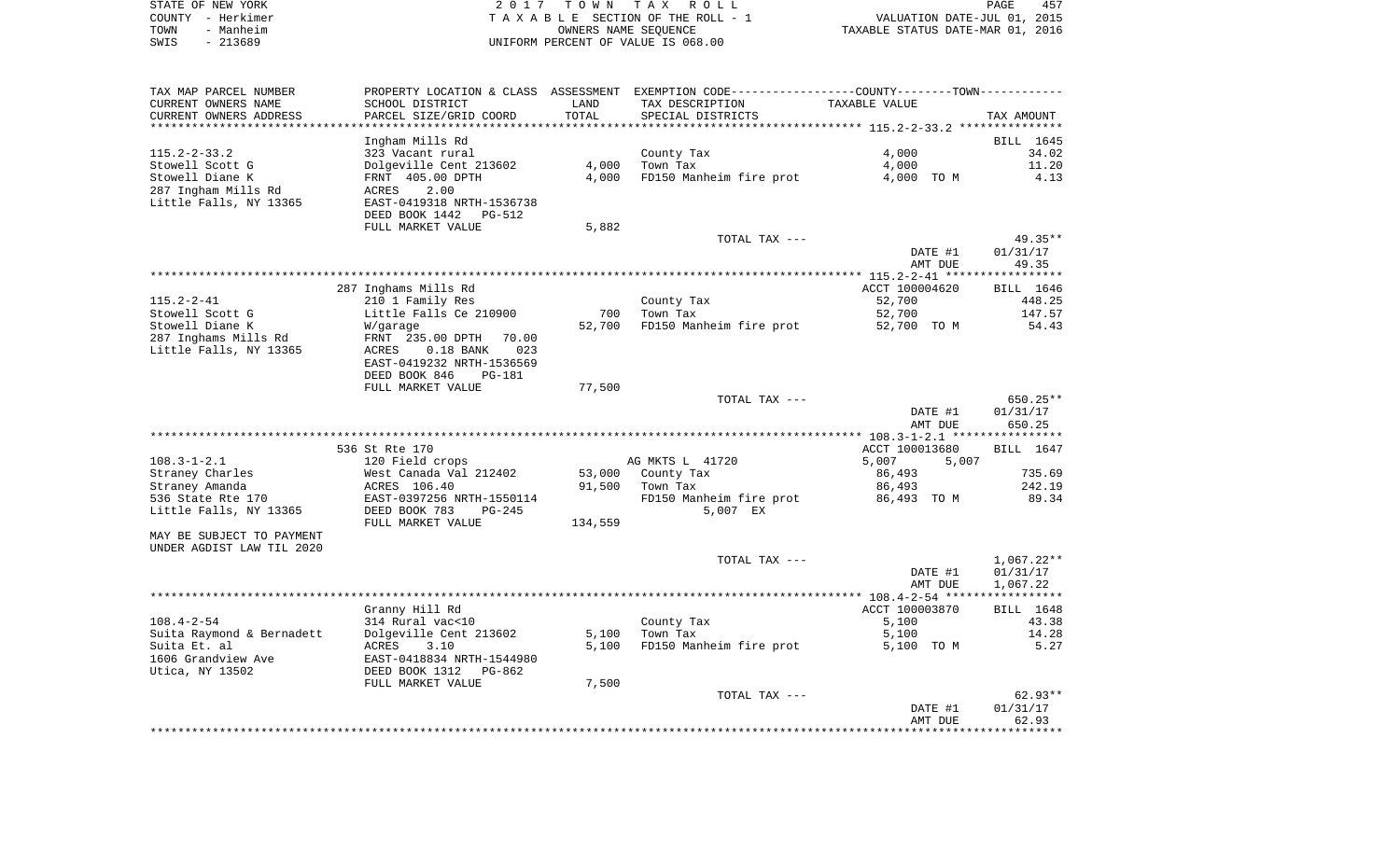|      | STATE OF NEW YORK | 2017 TOWN TAX ROLL                 | <b>PAGE</b>                      | 458 |
|------|-------------------|------------------------------------|----------------------------------|-----|
|      | COUNTY – Herkimer | TAXABLE SECTION OF THE ROLL - 1    | VALUATION DATE-JUL 01, 2015      |     |
| TOWN | - Manheim         | OWNERS NAME SEOUENCE               | TAXABLE STATUS DATE-MAR 01, 2016 |     |
| SWIS | - 213689          | UNIFORM PERCENT OF VALUE IS 068.00 |                                  |     |

| TAX MAP PARCEL NUMBER     |                                            |        | PROPERTY LOCATION & CLASS ASSESSMENT EXEMPTION CODE---------------COUNTY-------TOWN--------- |                |              |
|---------------------------|--------------------------------------------|--------|----------------------------------------------------------------------------------------------|----------------|--------------|
| CURRENT OWNERS NAME       | SCHOOL DISTRICT                            | LAND   | TAX DESCRIPTION                                                                              | TAXABLE VALUE  |              |
| CURRENT OWNERS ADDRESS    | PARCEL SIZE/GRID COORD                     | TOTAL  | SPECIAL DISTRICTS                                                                            |                | TAX AMOUNT   |
|                           |                                            |        |                                                                                              |                |              |
|                           | 116 Granny Hill Rd                         |        |                                                                                              | ACCT 100011790 | BILL 1649    |
| $108.4 - 2 - 61$          | 260 Seasonal res - WTRFNT                  |        | County Tax                                                                                   | 31,490         | 267.85       |
| Suita Raymond & Bernadett | Dolgeville Cent 213602                     | 5,000  | Town Tax                                                                                     | 31,490         | 88.18        |
| Suita Et. al              | FRNT 100.00 DPTH 100.00                    | 31,490 | FD150 Manheim fire prot 31,490 TO M                                                          |                | 32.53        |
| 1606 Grandview Ave        | 0.23<br>ACRES                              |        |                                                                                              |                |              |
| Utica, NY 13502           | EAST-0418573 NRTH-1544948                  |        |                                                                                              |                |              |
|                           | DEED BOOK 1312 PG-862                      |        |                                                                                              |                |              |
|                           |                                            |        |                                                                                              |                |              |
|                           | FULL MARKET VALUE                          | 46,309 |                                                                                              |                |              |
|                           |                                            |        | TOTAL TAX ---                                                                                |                | 388.56**     |
|                           |                                            |        |                                                                                              | DATE #1        | 01/31/17     |
|                           |                                            |        |                                                                                              | AMT DUE        | 388.56       |
|                           |                                            |        |                                                                                              |                |              |
|                           | 1028 Burrell Rd                            |        |                                                                                              | ACCT 100013770 | BILL 1650    |
| $108.1 - 1 - 13$          | 210 1 Family Res                           |        | County Tax                                                                                   | 28,000         | 238.16       |
| Suits Darlene             | West Canada Val 212402                     | 8,000  | Town Tax                                                                                     | 28,000         | 78.40        |
| 326 Bronner Rd            | W/barn                                     | 28,000 | School Relevy                                                                                |                | 822.65       |
| Little Falls, NY 13365    | ACRES<br>2.00                              |        | FD150 Manheim fire prot 28,000 TO M                                                          |                | 28.92        |
|                           | EAST-0398717 NRTH-1554071                  |        |                                                                                              |                |              |
|                           | DEED BOOK 861<br>PG-286                    |        |                                                                                              |                |              |
|                           |                                            |        |                                                                                              |                |              |
|                           | FULL MARKET VALUE                          | 41,176 |                                                                                              |                |              |
|                           |                                            |        | TOTAL TAX ---                                                                                |                | $1,168.13**$ |
|                           |                                            |        |                                                                                              | DATE #1        | 01/31/17     |
|                           |                                            |        |                                                                                              | AMT DUE        | 1,168.13     |
|                           |                                            |        |                                                                                              |                |              |
|                           | Off St Rte 170A                            |        |                                                                                              |                | BILL 1651    |
| $108.1 - 1 - 14.1$        | 322 Rural vac>10                           |        | County Tax                                                                                   | 8,600          | 73.15        |
| Suits Darlene             |                                            | 8,600  | Town Tax                                                                                     | 8,600          | 24.08        |
| 326 Bronner Rd            | vest Canada Val 212402<br>FRNT 503.00 DPTH | 8,600  | School Relevy                                                                                |                | 252.67       |
| Little Falls, NY 13365    | ACRES 12.10                                |        | FD150 Manheim fire prot                                                                      | 8,600 TO M     | 8.88         |
|                           | EAST-0399120 NRTH-1554002                  |        |                                                                                              |                |              |
|                           | DEED BOOK 861<br>PG-289                    |        |                                                                                              |                |              |
|                           | FULL MARKET VALUE                          | 12,647 |                                                                                              |                |              |
|                           |                                            |        | TOTAL TAX ---                                                                                |                | 358.78**     |
|                           |                                            |        |                                                                                              | DATE #1        | 01/31/17     |
|                           |                                            |        |                                                                                              | AMT DUE        | 358.78       |
|                           |                                            |        |                                                                                              |                |              |
|                           |                                            |        |                                                                                              |                |              |
|                           | 109 Peckville Rd                           |        |                                                                                              |                | BILL 1652    |
| $108.1 - 1 - 14.2$        | 270 Mfg housing                            |        | County Tax                                                                                   | 15,200         | 129.29       |
| Suits Richard             | West Canada Val 212402                     |        | 5,950 Town Tax                                                                               | 15,200         | 42.56        |
| 109 Peckville Rd          | FRNT 868.00 DPTH                           | 15,200 | FD150 Manheim fire prot                                                                      | 15,200 TO M    | 15.70        |
| Little Falls, NY 13365    | 2.90<br>ACRES                              |        |                                                                                              |                |              |
|                           | EAST-0398857 NRTH-1553684                  |        |                                                                                              |                |              |
|                           | DEED BOOK 861<br><b>PG-289</b>             |        |                                                                                              |                |              |
|                           | FULL MARKET VALUE                          | 22,353 |                                                                                              |                |              |
|                           |                                            |        | TOTAL TAX ---                                                                                |                | $187.55**$   |
|                           |                                            |        |                                                                                              | DATE #1        | 01/31/17     |
|                           |                                            |        |                                                                                              | AMT DUE        | 187.55       |
|                           |                                            |        |                                                                                              |                |              |
|                           |                                            |        |                                                                                              |                |              |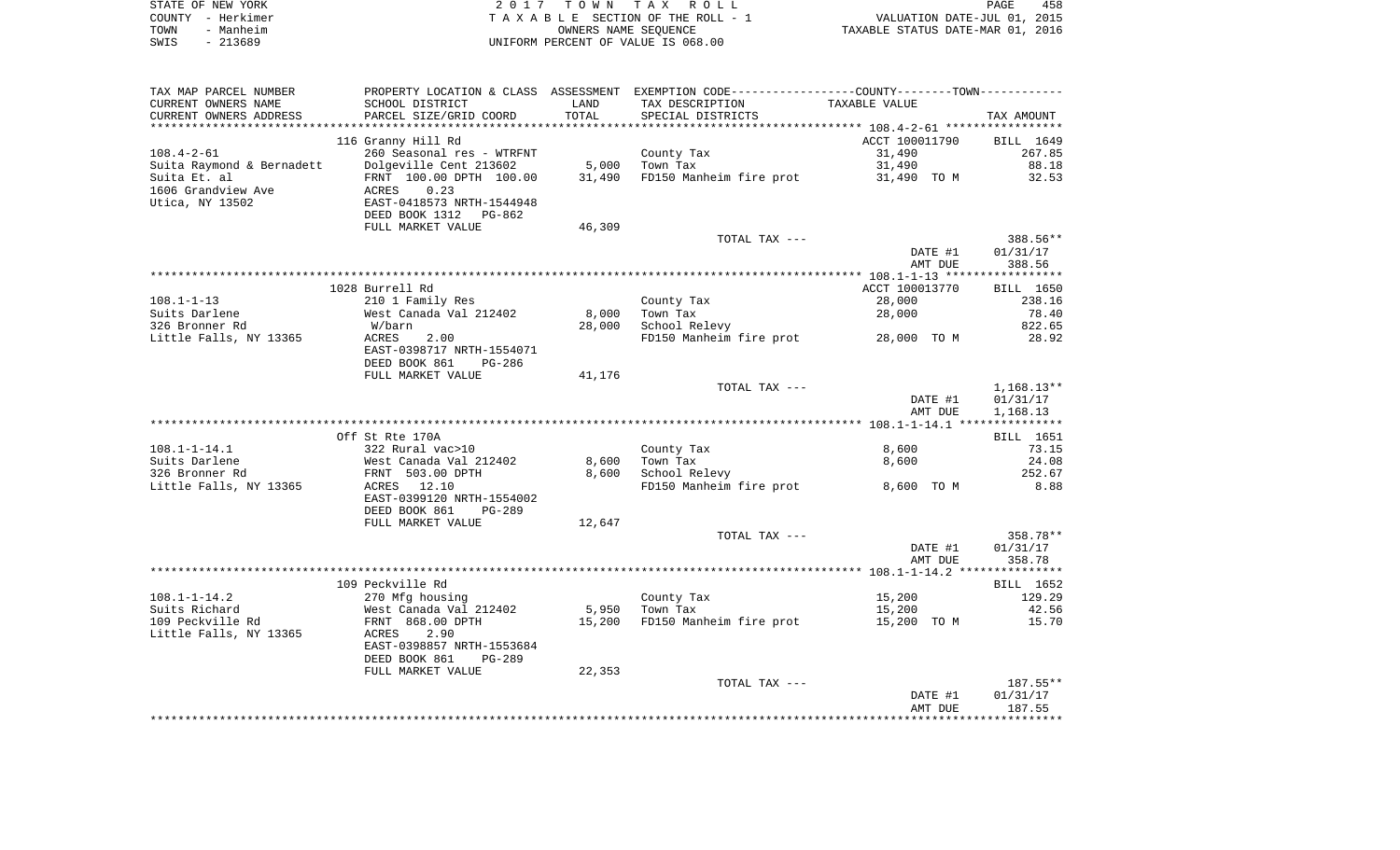|      | STATE OF NEW YORK | 2017 TOWN TAX ROLL                 | PAGE                             | 459 |
|------|-------------------|------------------------------------|----------------------------------|-----|
|      | COUNTY - Herkimer | TAXABLE SECTION OF THE ROLL - 1    | VALUATION DATE-JUL 01, 2015      |     |
| TOWN | - Manheim         | OWNERS NAME SEOUENCE               | TAXABLE STATUS DATE-MAR 01, 2016 |     |
| SWIS | - 213689          | UNIFORM PERCENT OF VALUE IS 068.00 |                                  |     |

| SCHOOL DISTRICT<br>TAX DESCRIPTION<br>TAXABLE VALUE<br>LAND<br>TOTAL<br>PARCEL SIZE/GRID COORD<br>SPECIAL DISTRICTS<br>TAX AMOUNT<br>126 Yellow Church Rd<br>ACCT 100012930<br>BILL 1653<br>120 Field crops<br>100,800<br>857.38<br>County Tax<br>Little Falls Ce 210900<br>44,300<br>Town Tax<br>100,800<br>282.25<br>100,800<br>FD150 Manheim fire prot<br>ACRES<br>61.50<br>100,800 TO M<br>104.11<br>EAST-0397829 NRTH-1545234<br>DEED BOOK 865<br>$PG-439$<br>FULL MARKET VALUE<br>148,235<br>TOTAL TAX ---<br>1,243.74**<br>DATE #1<br>01/31/17<br>AMT DUE<br>1,243.74<br>174 St Rte 170<br>BILL 1654<br>$115.1 - 1 - 1.2$<br>312 Vac w/imprv<br>County Tax<br>5,900<br>50.18<br>Little Falls Ce 210900<br>1,100<br>Town Tax<br>5,900<br>16.52<br>1.10 BANK<br>5,900<br>FD150 Manheim fire prot<br>6.09<br>ACRES<br>5,900 TO M<br>135<br>174 St Rte 170<br>EAST-0397068 NRTH-1542888<br>Little Falls, NY 13365<br>DEED BOOK 943<br>$PG-244$<br>FULL MARKET VALUE<br>8,676<br>TOTAL TAX ---<br>$72.79**$<br>01/31/17<br>DATE #1<br>AMT DUE<br>72.79<br>198 Inghams Mills Rd<br>ACCT 100001320<br>BILL 1655<br>$115.4 - 1 - 39$<br>210 1 Family Res<br>County Tax<br>48,000<br>408.28<br>Little Falls Ce 210900<br>2,600<br>Suo Joseph A<br>Town Tax<br>48,000<br>134.41<br>49.58<br>Suo Colleen C<br>48,000<br>FD150 Manheim fire prot<br>W/garage<br>48,000 TO M<br>198 Inghams Mills Rd<br>FRNT 175.00 DPTH 161.00<br>Little Falls, NY 13365<br>0.65<br>ACRES<br>EAST-0417566 NRTH-1535968<br>DEED BOOK 1549<br>PG-213<br>FULL MARKET VALUE<br>70,588<br>TOTAL TAX ---<br>$592.27**$<br>DATE #1<br>01/31/17<br>592.27<br>AMT DUE<br>5314 St Rte 167<br>BILL 1656<br>$108.4 - 2 - 14.2$<br>449 Other Storag<br>County Tax<br>19,000<br>161.61<br>Dolgeville Cent 213602<br>Town Tax<br>Swartz Rodney<br>1,500<br>19,000<br>53.20<br>5924 St Rte 167<br>19,000<br>FD150 Manheim fire prot<br>19.62<br>19,000 TO M<br>Barn<br>Little Falls, NY 13365<br>3.00<br>ACRES<br>EAST-0412875 NRTH-1544393<br>DEED BOOK 718<br>$PG-87$<br>27,941<br>FULL MARKET VALUE<br>$234.43**$<br>TOTAL TAX ---<br>01/31/17<br>DATE #1<br>234.43<br>AMT DUE | TAX MAP PARCEL NUMBER  | PROPERTY LOCATION & CLASS ASSESSMENT | EXEMPTION CODE-----------------COUNTY-------TOWN----------- |  |
|----------------------------------------------------------------------------------------------------------------------------------------------------------------------------------------------------------------------------------------------------------------------------------------------------------------------------------------------------------------------------------------------------------------------------------------------------------------------------------------------------------------------------------------------------------------------------------------------------------------------------------------------------------------------------------------------------------------------------------------------------------------------------------------------------------------------------------------------------------------------------------------------------------------------------------------------------------------------------------------------------------------------------------------------------------------------------------------------------------------------------------------------------------------------------------------------------------------------------------------------------------------------------------------------------------------------------------------------------------------------------------------------------------------------------------------------------------------------------------------------------------------------------------------------------------------------------------------------------------------------------------------------------------------------------------------------------------------------------------------------------------------------------------------------------------------------------------------------------------------------------------------------------------------------------------------------------------------------------------------------------------------------------------------------------------------------------------------------------------------------------------------------|------------------------|--------------------------------------|-------------------------------------------------------------|--|
|                                                                                                                                                                                                                                                                                                                                                                                                                                                                                                                                                                                                                                                                                                                                                                                                                                                                                                                                                                                                                                                                                                                                                                                                                                                                                                                                                                                                                                                                                                                                                                                                                                                                                                                                                                                                                                                                                                                                                                                                                                                                                                                                              | CURRENT OWNERS NAME    |                                      |                                                             |  |
|                                                                                                                                                                                                                                                                                                                                                                                                                                                                                                                                                                                                                                                                                                                                                                                                                                                                                                                                                                                                                                                                                                                                                                                                                                                                                                                                                                                                                                                                                                                                                                                                                                                                                                                                                                                                                                                                                                                                                                                                                                                                                                                                              | CURRENT OWNERS ADDRESS |                                      |                                                             |  |
|                                                                                                                                                                                                                                                                                                                                                                                                                                                                                                                                                                                                                                                                                                                                                                                                                                                                                                                                                                                                                                                                                                                                                                                                                                                                                                                                                                                                                                                                                                                                                                                                                                                                                                                                                                                                                                                                                                                                                                                                                                                                                                                                              |                        |                                      |                                                             |  |
|                                                                                                                                                                                                                                                                                                                                                                                                                                                                                                                                                                                                                                                                                                                                                                                                                                                                                                                                                                                                                                                                                                                                                                                                                                                                                                                                                                                                                                                                                                                                                                                                                                                                                                                                                                                                                                                                                                                                                                                                                                                                                                                                              |                        |                                      |                                                             |  |
|                                                                                                                                                                                                                                                                                                                                                                                                                                                                                                                                                                                                                                                                                                                                                                                                                                                                                                                                                                                                                                                                                                                                                                                                                                                                                                                                                                                                                                                                                                                                                                                                                                                                                                                                                                                                                                                                                                                                                                                                                                                                                                                                              | $115.1 - 1 - 1.1$      |                                      |                                                             |  |
|                                                                                                                                                                                                                                                                                                                                                                                                                                                                                                                                                                                                                                                                                                                                                                                                                                                                                                                                                                                                                                                                                                                                                                                                                                                                                                                                                                                                                                                                                                                                                                                                                                                                                                                                                                                                                                                                                                                                                                                                                                                                                                                                              | Sullivan John C        |                                      |                                                             |  |
|                                                                                                                                                                                                                                                                                                                                                                                                                                                                                                                                                                                                                                                                                                                                                                                                                                                                                                                                                                                                                                                                                                                                                                                                                                                                                                                                                                                                                                                                                                                                                                                                                                                                                                                                                                                                                                                                                                                                                                                                                                                                                                                                              | Sullivan Ann M         |                                      |                                                             |  |
|                                                                                                                                                                                                                                                                                                                                                                                                                                                                                                                                                                                                                                                                                                                                                                                                                                                                                                                                                                                                                                                                                                                                                                                                                                                                                                                                                                                                                                                                                                                                                                                                                                                                                                                                                                                                                                                                                                                                                                                                                                                                                                                                              | 126 Yellow Church Rd   |                                      |                                                             |  |
|                                                                                                                                                                                                                                                                                                                                                                                                                                                                                                                                                                                                                                                                                                                                                                                                                                                                                                                                                                                                                                                                                                                                                                                                                                                                                                                                                                                                                                                                                                                                                                                                                                                                                                                                                                                                                                                                                                                                                                                                                                                                                                                                              | Little Falls, NY 13365 |                                      |                                                             |  |
|                                                                                                                                                                                                                                                                                                                                                                                                                                                                                                                                                                                                                                                                                                                                                                                                                                                                                                                                                                                                                                                                                                                                                                                                                                                                                                                                                                                                                                                                                                                                                                                                                                                                                                                                                                                                                                                                                                                                                                                                                                                                                                                                              |                        |                                      |                                                             |  |
|                                                                                                                                                                                                                                                                                                                                                                                                                                                                                                                                                                                                                                                                                                                                                                                                                                                                                                                                                                                                                                                                                                                                                                                                                                                                                                                                                                                                                                                                                                                                                                                                                                                                                                                                                                                                                                                                                                                                                                                                                                                                                                                                              |                        |                                      |                                                             |  |
|                                                                                                                                                                                                                                                                                                                                                                                                                                                                                                                                                                                                                                                                                                                                                                                                                                                                                                                                                                                                                                                                                                                                                                                                                                                                                                                                                                                                                                                                                                                                                                                                                                                                                                                                                                                                                                                                                                                                                                                                                                                                                                                                              |                        |                                      |                                                             |  |
|                                                                                                                                                                                                                                                                                                                                                                                                                                                                                                                                                                                                                                                                                                                                                                                                                                                                                                                                                                                                                                                                                                                                                                                                                                                                                                                                                                                                                                                                                                                                                                                                                                                                                                                                                                                                                                                                                                                                                                                                                                                                                                                                              |                        |                                      |                                                             |  |
|                                                                                                                                                                                                                                                                                                                                                                                                                                                                                                                                                                                                                                                                                                                                                                                                                                                                                                                                                                                                                                                                                                                                                                                                                                                                                                                                                                                                                                                                                                                                                                                                                                                                                                                                                                                                                                                                                                                                                                                                                                                                                                                                              |                        |                                      |                                                             |  |
|                                                                                                                                                                                                                                                                                                                                                                                                                                                                                                                                                                                                                                                                                                                                                                                                                                                                                                                                                                                                                                                                                                                                                                                                                                                                                                                                                                                                                                                                                                                                                                                                                                                                                                                                                                                                                                                                                                                                                                                                                                                                                                                                              |                        |                                      |                                                             |  |
|                                                                                                                                                                                                                                                                                                                                                                                                                                                                                                                                                                                                                                                                                                                                                                                                                                                                                                                                                                                                                                                                                                                                                                                                                                                                                                                                                                                                                                                                                                                                                                                                                                                                                                                                                                                                                                                                                                                                                                                                                                                                                                                                              |                        |                                      |                                                             |  |
|                                                                                                                                                                                                                                                                                                                                                                                                                                                                                                                                                                                                                                                                                                                                                                                                                                                                                                                                                                                                                                                                                                                                                                                                                                                                                                                                                                                                                                                                                                                                                                                                                                                                                                                                                                                                                                                                                                                                                                                                                                                                                                                                              | Sullivan Kevin         |                                      |                                                             |  |
|                                                                                                                                                                                                                                                                                                                                                                                                                                                                                                                                                                                                                                                                                                                                                                                                                                                                                                                                                                                                                                                                                                                                                                                                                                                                                                                                                                                                                                                                                                                                                                                                                                                                                                                                                                                                                                                                                                                                                                                                                                                                                                                                              | Sullivan Veronica      |                                      |                                                             |  |
|                                                                                                                                                                                                                                                                                                                                                                                                                                                                                                                                                                                                                                                                                                                                                                                                                                                                                                                                                                                                                                                                                                                                                                                                                                                                                                                                                                                                                                                                                                                                                                                                                                                                                                                                                                                                                                                                                                                                                                                                                                                                                                                                              |                        |                                      |                                                             |  |
|                                                                                                                                                                                                                                                                                                                                                                                                                                                                                                                                                                                                                                                                                                                                                                                                                                                                                                                                                                                                                                                                                                                                                                                                                                                                                                                                                                                                                                                                                                                                                                                                                                                                                                                                                                                                                                                                                                                                                                                                                                                                                                                                              |                        |                                      |                                                             |  |
|                                                                                                                                                                                                                                                                                                                                                                                                                                                                                                                                                                                                                                                                                                                                                                                                                                                                                                                                                                                                                                                                                                                                                                                                                                                                                                                                                                                                                                                                                                                                                                                                                                                                                                                                                                                                                                                                                                                                                                                                                                                                                                                                              |                        |                                      |                                                             |  |
|                                                                                                                                                                                                                                                                                                                                                                                                                                                                                                                                                                                                                                                                                                                                                                                                                                                                                                                                                                                                                                                                                                                                                                                                                                                                                                                                                                                                                                                                                                                                                                                                                                                                                                                                                                                                                                                                                                                                                                                                                                                                                                                                              |                        |                                      |                                                             |  |
|                                                                                                                                                                                                                                                                                                                                                                                                                                                                                                                                                                                                                                                                                                                                                                                                                                                                                                                                                                                                                                                                                                                                                                                                                                                                                                                                                                                                                                                                                                                                                                                                                                                                                                                                                                                                                                                                                                                                                                                                                                                                                                                                              |                        |                                      |                                                             |  |
|                                                                                                                                                                                                                                                                                                                                                                                                                                                                                                                                                                                                                                                                                                                                                                                                                                                                                                                                                                                                                                                                                                                                                                                                                                                                                                                                                                                                                                                                                                                                                                                                                                                                                                                                                                                                                                                                                                                                                                                                                                                                                                                                              |                        |                                      |                                                             |  |
|                                                                                                                                                                                                                                                                                                                                                                                                                                                                                                                                                                                                                                                                                                                                                                                                                                                                                                                                                                                                                                                                                                                                                                                                                                                                                                                                                                                                                                                                                                                                                                                                                                                                                                                                                                                                                                                                                                                                                                                                                                                                                                                                              |                        |                                      |                                                             |  |
|                                                                                                                                                                                                                                                                                                                                                                                                                                                                                                                                                                                                                                                                                                                                                                                                                                                                                                                                                                                                                                                                                                                                                                                                                                                                                                                                                                                                                                                                                                                                                                                                                                                                                                                                                                                                                                                                                                                                                                                                                                                                                                                                              |                        |                                      |                                                             |  |
|                                                                                                                                                                                                                                                                                                                                                                                                                                                                                                                                                                                                                                                                                                                                                                                                                                                                                                                                                                                                                                                                                                                                                                                                                                                                                                                                                                                                                                                                                                                                                                                                                                                                                                                                                                                                                                                                                                                                                                                                                                                                                                                                              |                        |                                      |                                                             |  |
|                                                                                                                                                                                                                                                                                                                                                                                                                                                                                                                                                                                                                                                                                                                                                                                                                                                                                                                                                                                                                                                                                                                                                                                                                                                                                                                                                                                                                                                                                                                                                                                                                                                                                                                                                                                                                                                                                                                                                                                                                                                                                                                                              |                        |                                      |                                                             |  |
|                                                                                                                                                                                                                                                                                                                                                                                                                                                                                                                                                                                                                                                                                                                                                                                                                                                                                                                                                                                                                                                                                                                                                                                                                                                                                                                                                                                                                                                                                                                                                                                                                                                                                                                                                                                                                                                                                                                                                                                                                                                                                                                                              |                        |                                      |                                                             |  |
|                                                                                                                                                                                                                                                                                                                                                                                                                                                                                                                                                                                                                                                                                                                                                                                                                                                                                                                                                                                                                                                                                                                                                                                                                                                                                                                                                                                                                                                                                                                                                                                                                                                                                                                                                                                                                                                                                                                                                                                                                                                                                                                                              |                        |                                      |                                                             |  |
|                                                                                                                                                                                                                                                                                                                                                                                                                                                                                                                                                                                                                                                                                                                                                                                                                                                                                                                                                                                                                                                                                                                                                                                                                                                                                                                                                                                                                                                                                                                                                                                                                                                                                                                                                                                                                                                                                                                                                                                                                                                                                                                                              |                        |                                      |                                                             |  |
|                                                                                                                                                                                                                                                                                                                                                                                                                                                                                                                                                                                                                                                                                                                                                                                                                                                                                                                                                                                                                                                                                                                                                                                                                                                                                                                                                                                                                                                                                                                                                                                                                                                                                                                                                                                                                                                                                                                                                                                                                                                                                                                                              |                        |                                      |                                                             |  |
|                                                                                                                                                                                                                                                                                                                                                                                                                                                                                                                                                                                                                                                                                                                                                                                                                                                                                                                                                                                                                                                                                                                                                                                                                                                                                                                                                                                                                                                                                                                                                                                                                                                                                                                                                                                                                                                                                                                                                                                                                                                                                                                                              |                        |                                      |                                                             |  |
|                                                                                                                                                                                                                                                                                                                                                                                                                                                                                                                                                                                                                                                                                                                                                                                                                                                                                                                                                                                                                                                                                                                                                                                                                                                                                                                                                                                                                                                                                                                                                                                                                                                                                                                                                                                                                                                                                                                                                                                                                                                                                                                                              |                        |                                      |                                                             |  |
|                                                                                                                                                                                                                                                                                                                                                                                                                                                                                                                                                                                                                                                                                                                                                                                                                                                                                                                                                                                                                                                                                                                                                                                                                                                                                                                                                                                                                                                                                                                                                                                                                                                                                                                                                                                                                                                                                                                                                                                                                                                                                                                                              |                        |                                      |                                                             |  |
|                                                                                                                                                                                                                                                                                                                                                                                                                                                                                                                                                                                                                                                                                                                                                                                                                                                                                                                                                                                                                                                                                                                                                                                                                                                                                                                                                                                                                                                                                                                                                                                                                                                                                                                                                                                                                                                                                                                                                                                                                                                                                                                                              |                        |                                      |                                                             |  |
|                                                                                                                                                                                                                                                                                                                                                                                                                                                                                                                                                                                                                                                                                                                                                                                                                                                                                                                                                                                                                                                                                                                                                                                                                                                                                                                                                                                                                                                                                                                                                                                                                                                                                                                                                                                                                                                                                                                                                                                                                                                                                                                                              |                        |                                      |                                                             |  |
|                                                                                                                                                                                                                                                                                                                                                                                                                                                                                                                                                                                                                                                                                                                                                                                                                                                                                                                                                                                                                                                                                                                                                                                                                                                                                                                                                                                                                                                                                                                                                                                                                                                                                                                                                                                                                                                                                                                                                                                                                                                                                                                                              |                        |                                      |                                                             |  |
|                                                                                                                                                                                                                                                                                                                                                                                                                                                                                                                                                                                                                                                                                                                                                                                                                                                                                                                                                                                                                                                                                                                                                                                                                                                                                                                                                                                                                                                                                                                                                                                                                                                                                                                                                                                                                                                                                                                                                                                                                                                                                                                                              |                        |                                      |                                                             |  |
|                                                                                                                                                                                                                                                                                                                                                                                                                                                                                                                                                                                                                                                                                                                                                                                                                                                                                                                                                                                                                                                                                                                                                                                                                                                                                                                                                                                                                                                                                                                                                                                                                                                                                                                                                                                                                                                                                                                                                                                                                                                                                                                                              |                        |                                      |                                                             |  |
|                                                                                                                                                                                                                                                                                                                                                                                                                                                                                                                                                                                                                                                                                                                                                                                                                                                                                                                                                                                                                                                                                                                                                                                                                                                                                                                                                                                                                                                                                                                                                                                                                                                                                                                                                                                                                                                                                                                                                                                                                                                                                                                                              |                        |                                      |                                                             |  |
|                                                                                                                                                                                                                                                                                                                                                                                                                                                                                                                                                                                                                                                                                                                                                                                                                                                                                                                                                                                                                                                                                                                                                                                                                                                                                                                                                                                                                                                                                                                                                                                                                                                                                                                                                                                                                                                                                                                                                                                                                                                                                                                                              |                        |                                      |                                                             |  |
|                                                                                                                                                                                                                                                                                                                                                                                                                                                                                                                                                                                                                                                                                                                                                                                                                                                                                                                                                                                                                                                                                                                                                                                                                                                                                                                                                                                                                                                                                                                                                                                                                                                                                                                                                                                                                                                                                                                                                                                                                                                                                                                                              |                        |                                      |                                                             |  |
|                                                                                                                                                                                                                                                                                                                                                                                                                                                                                                                                                                                                                                                                                                                                                                                                                                                                                                                                                                                                                                                                                                                                                                                                                                                                                                                                                                                                                                                                                                                                                                                                                                                                                                                                                                                                                                                                                                                                                                                                                                                                                                                                              |                        |                                      |                                                             |  |
|                                                                                                                                                                                                                                                                                                                                                                                                                                                                                                                                                                                                                                                                                                                                                                                                                                                                                                                                                                                                                                                                                                                                                                                                                                                                                                                                                                                                                                                                                                                                                                                                                                                                                                                                                                                                                                                                                                                                                                                                                                                                                                                                              |                        |                                      |                                                             |  |
|                                                                                                                                                                                                                                                                                                                                                                                                                                                                                                                                                                                                                                                                                                                                                                                                                                                                                                                                                                                                                                                                                                                                                                                                                                                                                                                                                                                                                                                                                                                                                                                                                                                                                                                                                                                                                                                                                                                                                                                                                                                                                                                                              |                        |                                      |                                                             |  |
|                                                                                                                                                                                                                                                                                                                                                                                                                                                                                                                                                                                                                                                                                                                                                                                                                                                                                                                                                                                                                                                                                                                                                                                                                                                                                                                                                                                                                                                                                                                                                                                                                                                                                                                                                                                                                                                                                                                                                                                                                                                                                                                                              |                        |                                      |                                                             |  |
|                                                                                                                                                                                                                                                                                                                                                                                                                                                                                                                                                                                                                                                                                                                                                                                                                                                                                                                                                                                                                                                                                                                                                                                                                                                                                                                                                                                                                                                                                                                                                                                                                                                                                                                                                                                                                                                                                                                                                                                                                                                                                                                                              |                        |                                      |                                                             |  |
|                                                                                                                                                                                                                                                                                                                                                                                                                                                                                                                                                                                                                                                                                                                                                                                                                                                                                                                                                                                                                                                                                                                                                                                                                                                                                                                                                                                                                                                                                                                                                                                                                                                                                                                                                                                                                                                                                                                                                                                                                                                                                                                                              |                        |                                      |                                                             |  |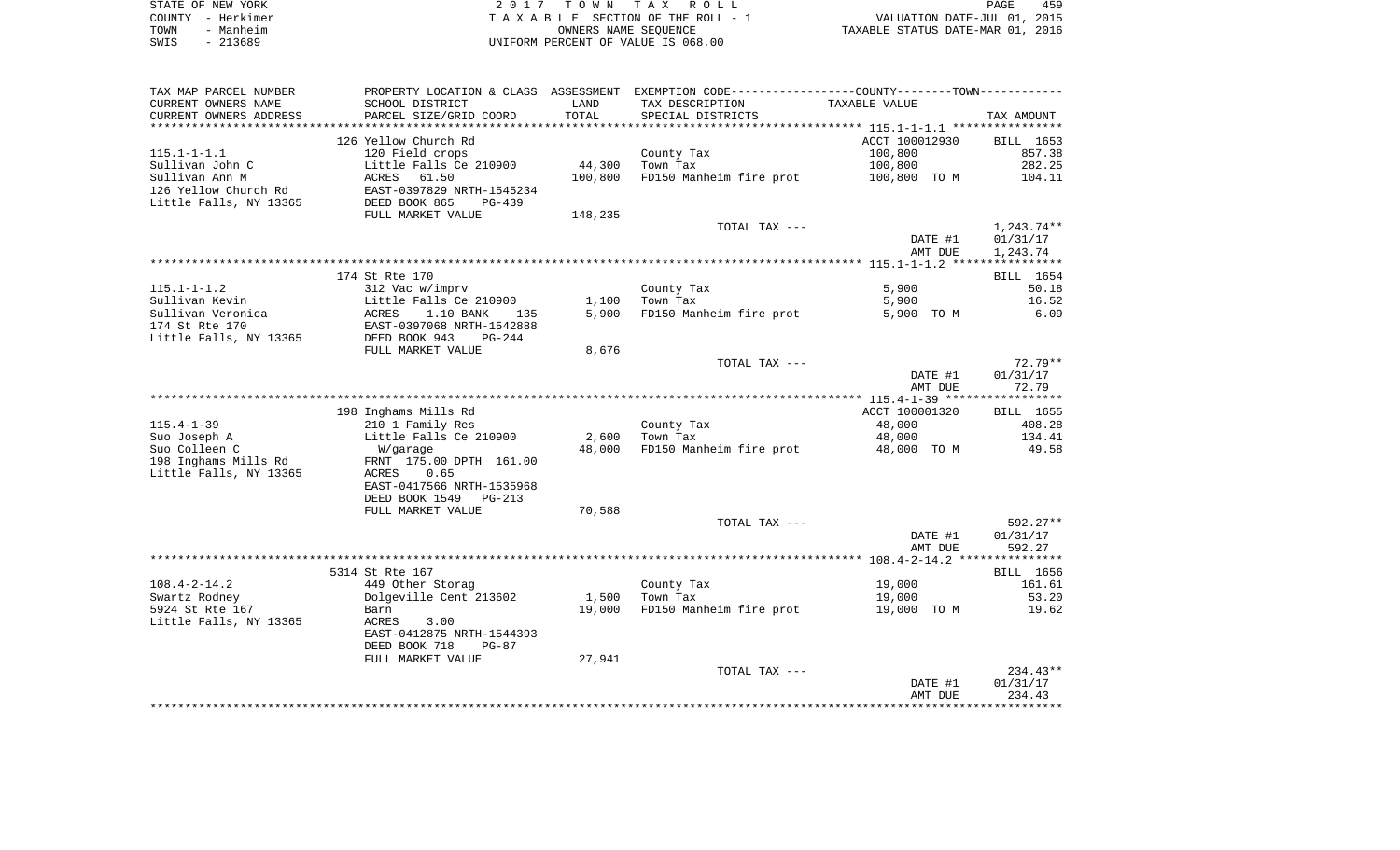| STATE OF NEW YORK                                                                                |                                            |         | 2017 TOWN TAX ROLL                                                                              |                                  |                    | PAGE<br>460                 |
|--------------------------------------------------------------------------------------------------|--------------------------------------------|---------|-------------------------------------------------------------------------------------------------|----------------------------------|--------------------|-----------------------------|
| COUNTY - Herkimer                                                                                |                                            |         | TAXABLE SECTION OF THE ROLL - 1                                                                 |                                  |                    | VALUATION DATE-JUL 01, 2015 |
| - Manheim<br>TOWN                                                                                |                                            |         | OWNERS NAME SEOUENCE                                                                            | TAXABLE STATUS DATE-MAR 01, 2016 |                    |                             |
| $-213689$<br>SWIS                                                                                |                                            |         | UNIFORM PERCENT OF VALUE IS 068.00                                                              |                                  |                    |                             |
|                                                                                                  |                                            |         |                                                                                                 |                                  |                    |                             |
| TAX MAP PARCEL NUMBER                                                                            |                                            |         | PROPERTY LOCATION & CLASS ASSESSMENT EXEMPTION CODE----------------COUNTY--------TOWN---------- |                                  |                    |                             |
| CURRENT OWNERS NAME                                                                              | SCHOOL DISTRICT                            | LAND    | TAX DESCRIPTION                                                                                 | TAXABLE VALUE                    |                    |                             |
| CURRENT OWNERS ADDRESS                                                                           | PARCEL SIZE/GRID COORD                     | TOTAL   | SPECIAL DISTRICTS                                                                               |                                  |                    | TAX AMOUNT                  |
|                                                                                                  |                                            |         |                                                                                                 |                                  |                    |                             |
|                                                                                                  | 5924 St Rte 167                            |         |                                                                                                 | ACCT 100080090                   |                    | BILL 1657                   |
| $115.2 - 1 - 20$                                                                                 | 210 1 Family Res                           |         | County Tax                                                                                      | 75,000                           |                    | 637.93                      |
| Swartz Rodney                                                                                    | Dolgeville Cent 213602                     |         | 4,000 Town Tax                                                                                  | 75,000                           |                    | 210.01                      |
| 5924 State Rte 167<br>Little Falls, NY 13365                                                     | W/garage<br>FRNT 290.00 DPTH 200.00        |         | 75,000 FD150 Manheim fire prot                                                                  | 75,000 TO M                      |                    | 77.47                       |
|                                                                                                  | ACRES<br>1.00                              |         |                                                                                                 |                                  |                    |                             |
|                                                                                                  | EAST-0413267 NRTH-1544305                  |         |                                                                                                 |                                  |                    |                             |
|                                                                                                  | DEED BOOK 669<br>PG-447                    |         |                                                                                                 |                                  |                    |                             |
|                                                                                                  | FULL MARKET VALUE                          | 110,294 |                                                                                                 |                                  |                    |                             |
|                                                                                                  |                                            |         | TOTAL TAX ---                                                                                   |                                  |                    | $925.41**$                  |
|                                                                                                  |                                            |         |                                                                                                 |                                  | DATE #1            | 01/31/17                    |
|                                                                                                  |                                            |         |                                                                                                 |                                  | AMT DUE            | 925.41                      |
|                                                                                                  |                                            |         |                                                                                                 |                                  |                    |                             |
|                                                                                                  | 307 Dockey Rd                              |         |                                                                                                 | ACCT 100007505                   |                    | BILL 1658                   |
| $115.4 - 1 - 51$                                                                                 | 270 Mfg housing                            |         | VETCOM CTS 41130                                                                                | 7,250                            | 7,250              |                             |
| Sweet Barbara J                                                                                  | Little Falls Ce 210900                     |         | 3,800 County Tax                                                                                | 21,750                           |                    | 185.00                      |
| 307 Dockey Rd<br>Little Falls, NY 13365-9779                                                     | W Garage<br>FRNT 210.00 DPTH 195.00        |         | 29,000 Town Tax                                                                                 | 21,750                           |                    | 60.90<br>29.95              |
|                                                                                                  |                                            |         |                                                                                                 |                                  |                    |                             |
|                                                                                                  |                                            |         | FD150 Manheim fire prot                                                                         | 29,000 TO M                      |                    |                             |
|                                                                                                  | 0.94<br>ACRES                              |         |                                                                                                 |                                  |                    |                             |
|                                                                                                  | EAST-0416990 NRTH-1534239                  |         |                                                                                                 |                                  |                    |                             |
|                                                                                                  | DEED BOOK 800<br>$PG-354$                  |         |                                                                                                 |                                  |                    |                             |
|                                                                                                  | FULL MARKET VALUE                          | 42,647  | TOTAL TAX ---                                                                                   |                                  |                    |                             |
|                                                                                                  |                                            |         |                                                                                                 |                                  | DATE #1            | $275.85**$<br>01/31/17      |
|                                                                                                  |                                            |         |                                                                                                 |                                  | AMT DUE            | 275.85                      |
|                                                                                                  |                                            |         |                                                                                                 |                                  |                    |                             |
|                                                                                                  | Burrell Rd                                 |         |                                                                                                 |                                  |                    | BILL 1659                   |
| $115.1 - 1 - 21.2$                                                                               | 314 Rural vac<10                           |         | AG MKTS L 41720                                                                                 | 4,866                            | 4,866              |                             |
|                                                                                                  | Little Falls Ce 210900                     |         | 6,000 County Tax                                                                                | 1,134                            |                    | 9.65                        |
|                                                                                                  | FRNT 467.00 DPTH                           |         | $6,000$ Town Tax                                                                                | 1,134                            |                    | 3.18                        |
|                                                                                                  | 2.90<br>ACRES<br>EAST-0399122 NRTH-1538587 |         | FD150 Manheim fire prot<br>4,866 EX                                                             | 1,134 TO M                       |                    | 1.17                        |
| Szymanski Chester P Jr.<br>234 Burrell Rd<br>Little Falls, NY 13365<br>MAY BE SUBJECT TO PAYMENT | DEED BOOK 926<br>PG-613                    |         |                                                                                                 |                                  |                    |                             |
|                                                                                                  | FULL MARKET VALUE                          | 8,824   |                                                                                                 |                                  |                    |                             |
| UNDER AGDIST LAW TIL 2020                                                                        |                                            |         | TOTAL TAX ---                                                                                   |                                  |                    | $14.00**$                   |
|                                                                                                  |                                            |         |                                                                                                 |                                  | DATE #1<br>AMT DUE | 01/31/17<br>14.00           |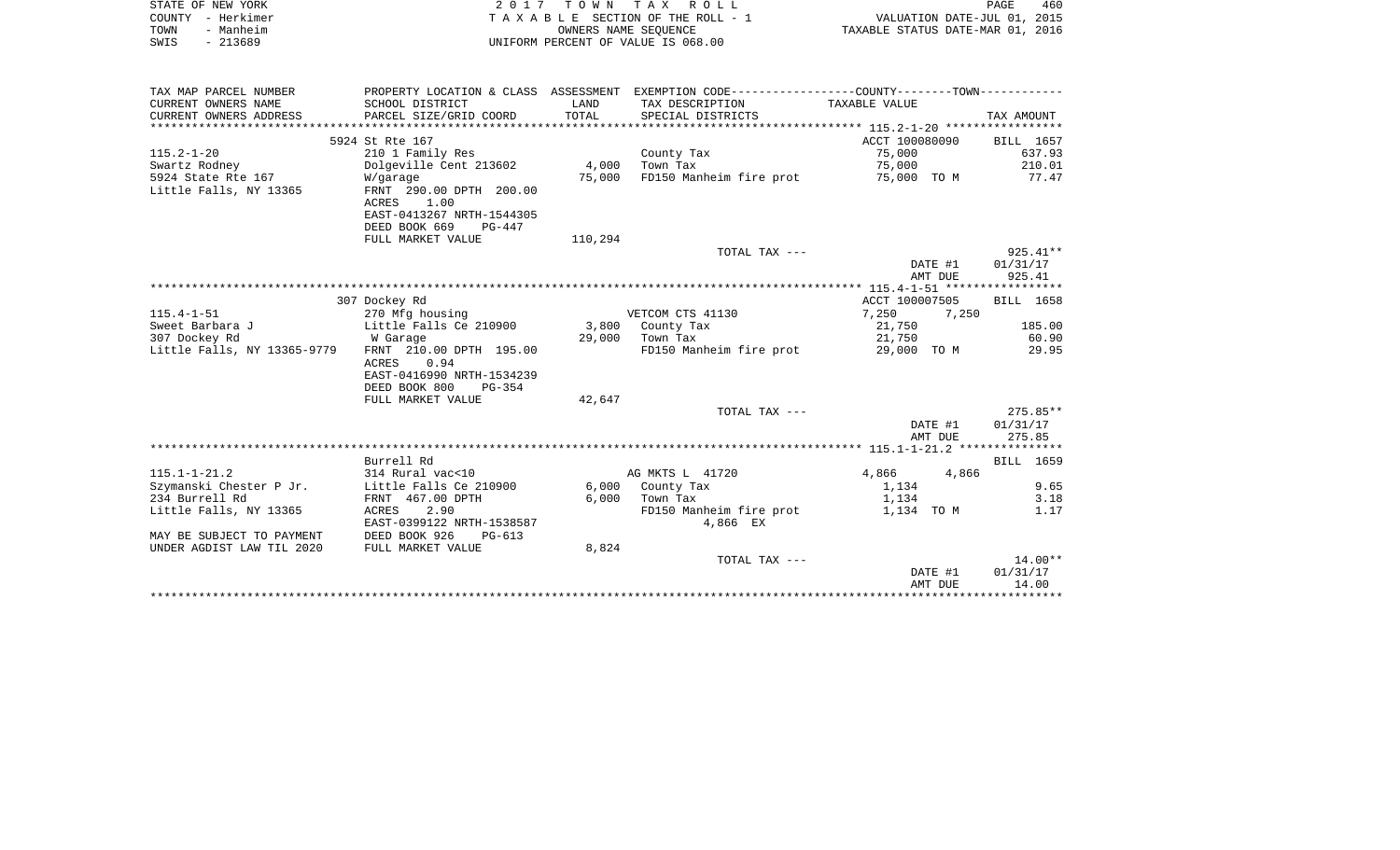| STATE OF NEW YORK | 2017 TOWN TAX ROLL                 | 461<br>PAGE                      |
|-------------------|------------------------------------|----------------------------------|
| COUNTY - Herkimer | TAXABLE SECTION OF THE ROLL - 1    | VALUATION DATE-JUL 01, 2015      |
| - Manheim<br>TOWN | OWNERS NAME SEOUENCE               | TAXABLE STATUS DATE-MAR 01, 2016 |
| - 213689<br>SWIS  | UNIFORM PERCENT OF VALUE IS 068.00 |                                  |

| TAX MAP PARCEL NUMBER     | PROPERTY LOCATION & CLASS ASSESSMENT EXEMPTION CODE----------------COUNTY--------TOWN---------- |         |                         |                |              |
|---------------------------|-------------------------------------------------------------------------------------------------|---------|-------------------------|----------------|--------------|
| CURRENT OWNERS NAME       | SCHOOL DISTRICT                                                                                 | LAND    | TAX DESCRIPTION         | TAXABLE VALUE  |              |
| CURRENT OWNERS ADDRESS    | PARCEL SIZE/GRID COORD                                                                          | TOTAL   | SPECIAL DISTRICTS       |                | TAX AMOUNT   |
|                           |                                                                                                 |         |                         |                |              |
|                           | Burrell Rd                                                                                      |         |                         | ACCT 100000390 | BILL 1660    |
| $115.1 - 1 - 24.2$        | 314 Rural vac<10                                                                                |         | AG MKTS L 41720         | 3,403<br>3,403 |              |
| Szymanski Chester P Jr.   | Little Falls Ce 210900                                                                          | 4,700   | County Tax              | 1,297          | 11.03        |
| 234 Burrell Rd            | FRNT 274.50 DPTH                                                                                | 4,700   | Town Tax                | 1,297          | 3.63         |
| Little Falls, NY 13365    | ACRES<br>3.10                                                                                   |         | FD150 Manheim fire prot | 1,297 TO M     | 1.34         |
|                           | EAST-0399389 NRTH-1538688                                                                       |         | 3,403 EX                |                |              |
| MAY BE SUBJECT TO PAYMENT | DEED BOOK 915<br>$PG-132$                                                                       |         |                         |                |              |
| UNDER AGDIST LAW TIL 2020 | FULL MARKET VALUE                                                                               | 6,912   |                         |                |              |
|                           |                                                                                                 |         | TOTAL TAX ---           |                | $16.00**$    |
|                           |                                                                                                 |         |                         | DATE #1        | 01/31/17     |
|                           |                                                                                                 |         |                         | AMT DUE        | 16.00        |
|                           |                                                                                                 |         |                         |                |              |
|                           | Burrell Rd                                                                                      |         |                         | ACCT 100000390 | BILL 1661    |
| $115.1 - 1 - 24.3$        | 314 Rural vac<10                                                                                |         | AG MKTS L 41720         | 3,196<br>3,196 |              |
| Szymanski Chester P Jr.   | Little Falls Ce 210900                                                                          | 4,700   | County Tax              | 1,504          | 12.79        |
| 234 Burrell Rd            | FRNT 260.00 DPTH                                                                                | 4,700   | Town Tax                | 1,504          | 4.21         |
| Little Falls, NY 13365    | 3.10<br>ACRES                                                                                   |         | FD150 Manheim fire prot | 1,504 TO M     | 1.55         |
|                           | EAST-0399651 NRTH-1538742                                                                       |         | 3,196 EX                |                |              |
| MAY BE SUBJECT TO PAYMENT | DEED BOOK 915<br>PG-132                                                                         |         |                         |                |              |
| UNDER AGDIST LAW TIL 2020 | FULL MARKET VALUE                                                                               | 6,912   |                         |                |              |
|                           |                                                                                                 |         | TOTAL TAX ---           |                | $18.55**$    |
|                           |                                                                                                 |         |                         | DATE #1        | 01/31/17     |
|                           |                                                                                                 |         |                         | AMT DUE        | 18.55        |
|                           |                                                                                                 |         |                         |                |              |
|                           | 234 Burrell Rd                                                                                  |         |                         | ACCT 100000390 | BILL 1662    |
| $115.1 - 1 - 24.4$        | 210 1 Family Res                                                                                |         | AG MKTS L 41720         | 3,813<br>3,813 |              |
| Szymanski Chester P Jr.   | Little Falls Ce 210900                                                                          | 10,000  | County Tax              | 116,187        | 988.26       |
| 234 Burrell Rd            | ACRES<br>3.10                                                                                   | 120,000 | Town Tax                | 116,187        | 325.34       |
| Little Falls, NY 13365    | EAST-0399908 NRTH-1538780                                                                       |         | FD150 Manheim fire prot | 116,187   TO M | 120.01       |
|                           | DEED BOOK 915<br>PG-132                                                                         |         | 3,813 EX                |                |              |
| MAY BE SUBJECT TO PAYMENT | FULL MARKET VALUE                                                                               | 176,471 |                         |                |              |
| UNDER AGDIST LAW TIL 2020 |                                                                                                 |         |                         |                |              |
|                           |                                                                                                 |         | TOTAL TAX ---           |                | $1,433.61**$ |
|                           |                                                                                                 |         |                         | DATE #1        | 01/31/17     |
|                           |                                                                                                 |         |                         | AMT DUE        | 1,433.61     |
|                           |                                                                                                 |         |                         |                |              |
|                           | 398 Bidleman Rd                                                                                 |         |                         | ACCT 100010260 | BILL 1663    |
| $115.4 - 1 - 68$          | 210 1 Family Res                                                                                |         | County Tax              | 51,300         | 436.35       |
| Talbot Joshua             | Little Falls Ce 210900                                                                          | 4,400   | Town Tax                | 51,300         | 143.65       |
| Talbot Jessica            | W/garage                                                                                        | 51,300  | FD150 Manheim fire prot | 51,300 TO M    | 52.99        |
| 398 Bidleman Rd           | ACRES<br>1.10                                                                                   |         |                         |                |              |
| Little Falls, NY 13365    | EAST-0410908 NRTH-1534843                                                                       |         |                         |                |              |
|                           | DEED BOOK 1591<br>PG-989                                                                        |         |                         |                |              |
|                           | FULL MARKET VALUE                                                                               | 75,441  |                         |                |              |
|                           |                                                                                                 |         | TOTAL TAX ---           |                | $632.99**$   |
|                           |                                                                                                 |         |                         | DATE #1        | 01/31/17     |
|                           |                                                                                                 |         |                         | AMT DUE        | 632.99       |
|                           |                                                                                                 |         |                         |                |              |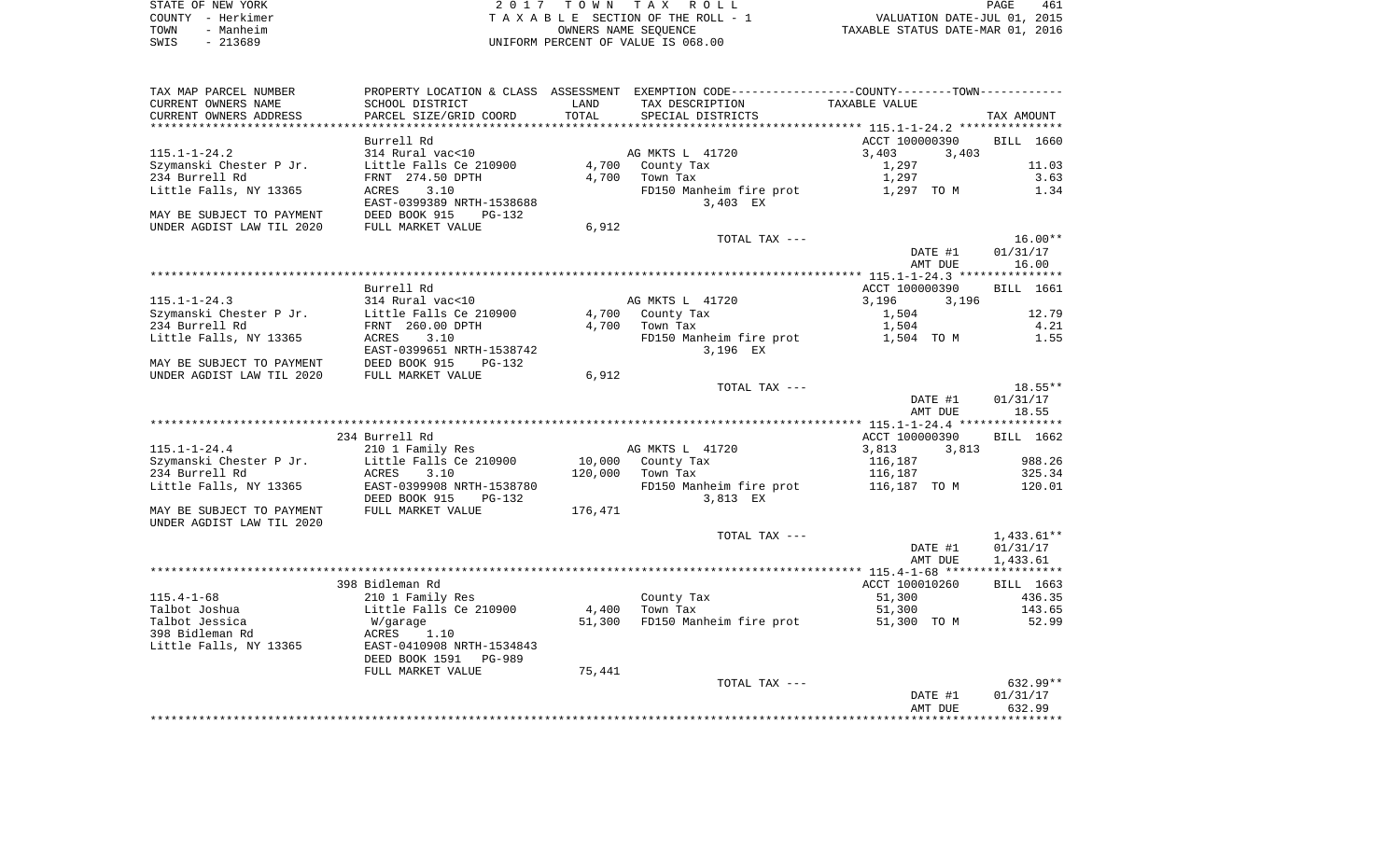|      | STATE OF NEW YORK | 2017 TOWN TAX ROLL                 | 462<br>PAGE                      |  |
|------|-------------------|------------------------------------|----------------------------------|--|
|      | COUNTY - Herkimer | TAXABLE SECTION OF THE ROLL - 1    | VALUATION DATE-JUL 01, 2015      |  |
| TOWN | - Manheim         | OWNERS NAME SEOUENCE               | TAXABLE STATUS DATE-MAR 01, 2016 |  |
| SWIS | - 213689          | UNIFORM PERCENT OF VALUE IS 068.00 |                                  |  |

| TAX MAP PARCEL NUMBER     |                                              |         | PROPERTY LOCATION & CLASS ASSESSMENT EXEMPTION CODE----------------COUNTY--------TOWN----------- |                  |            |
|---------------------------|----------------------------------------------|---------|--------------------------------------------------------------------------------------------------|------------------|------------|
| CURRENT OWNERS NAME       | SCHOOL DISTRICT                              | LAND    | TAX DESCRIPTION                                                                                  | TAXABLE VALUE    |            |
| CURRENT OWNERS ADDRESS    | PARCEL SIZE/GRID COORD                       | TOTAL   | SPECIAL DISTRICTS                                                                                |                  | TAX AMOUNT |
|                           |                                              |         |                                                                                                  |                  |            |
|                           | 193 Lyon Rd                                  |         |                                                                                                  | ACCT 100006870   | BILL 1664  |
| $108.4 - 1 - 15$          | 311 Res vac land                             |         | County Tax                                                                                       | 1,900            | 16.16      |
| Tansley Richard           | Dolgeville Cent 213602                       | 1,900   | Town Tax                                                                                         | 1,900            | 5.32       |
| 8595 State Rte. 5         | FRNT 100.00 DPTH 200.00                      | 1,900   | FD150 Manheim fire prot                                                                          | 1,900 TO M       | 1.96       |
| Little Falls, NY 13365    | 0.97<br>ACRES                                |         |                                                                                                  |                  |            |
|                           | EAST-0413891 NRTH-1551613                    |         |                                                                                                  |                  |            |
|                           | DEED BOOK 1499<br>PG-754                     |         |                                                                                                  |                  |            |
|                           | FULL MARKET VALUE                            | 2,794   |                                                                                                  |                  |            |
|                           |                                              |         | TOTAL TAX ---                                                                                    |                  | $23.44**$  |
|                           |                                              |         |                                                                                                  | DATE #1          | 01/31/17   |
|                           |                                              |         |                                                                                                  | AMT DUE          | 23.44      |
|                           |                                              |         |                                                                                                  |                  |            |
|                           | 8595 St Rte 5                                |         |                                                                                                  | ACCT 100014340   | BILL 1665  |
| $123.1 - 1 - 21$          | 210 1 Family Res                             |         | AGED-ALL<br>41800                                                                                | 31,050<br>31,050 |            |
| Tansley Richard           | O-E-StJ Cent<br>273803                       | 4,000   | County Tax                                                                                       | 31,050           | 264.10     |
| 8595 St Rte 5             | 1.00<br>ACRES                                | 62,100  | Town Tax                                                                                         | 31,050           | 86.94      |
| Little Falls, NY 13365    | EAST-0424800 NRTH-1520664                    |         | FD150 Manheim fire prot                                                                          | 62,100 TO M      | 64.14      |
|                           | DEED BOOK 00643 PG-00697                     |         |                                                                                                  |                  |            |
|                           | FULL MARKET VALUE                            | 91,324  |                                                                                                  |                  |            |
|                           |                                              |         | TOTAL TAX ---                                                                                    |                  | $415.18**$ |
|                           |                                              |         |                                                                                                  | DATE #1          | 01/31/17   |
|                           |                                              |         |                                                                                                  | AMT DUE          | 415.18     |
|                           |                                              |         |                                                                                                  |                  |            |
|                           | St Rte 170A                                  |         |                                                                                                  | ACCT 100009090   | BILL 1666  |
| $108.1 - 1 - 11$          | 105 Vac farmland                             |         | County Tax                                                                                       | 46,000           | 391.27     |
| The Grill Family Limited  | West Canada Val 212402                       | 46,000  | Town Tax                                                                                         | 46,000           | 128.81     |
| Partnership 11            | ACRES 132.00                                 | 46,000  | FD150 Manheim fire prot                                                                          | 46,000 TO M      | 47.51      |
| Attn: Philip Grill Jr     | EAST-0397083 NRTH-1555268                    |         |                                                                                                  |                  |            |
| 818 University Pkwy       | DEED BOOK 872<br>$PG-314$                    |         |                                                                                                  |                  |            |
| Baltimore, MD 21210       | FULL MARKET VALUE                            | 67,647  |                                                                                                  |                  |            |
|                           |                                              |         | TOTAL TAX ---                                                                                    |                  | $567.59**$ |
|                           |                                              |         |                                                                                                  | DATE #1          | 01/31/17   |
|                           |                                              |         |                                                                                                  | AMT DUE          | 567.59     |
|                           |                                              |         |                                                                                                  |                  |            |
|                           | 1417 Snells Bush Rd                          |         |                                                                                                  |                  | BILL 1667  |
| $115.2 - 2 - 34.5$        | 105 Vac farmland                             |         | AG MKTS L 41720                                                                                  | 28,728<br>28,728 |            |
| Thomas Terrence F         | Dolgeville Cent 213602                       | 100,200 | County Tax                                                                                       | 71,472           | 607.92     |
| Thomas Carolyn M          | FRNT 210.00 DPTH                             | 100,200 | Town Tax                                                                                         | 71,472           | 200.13     |
| 1417 Snells Bush Rd       | ACRES 214.00                                 |         | FD150 Manheim fire prot                                                                          | 71,472 TO M      | 73.82      |
| Little Falls, NY 13365    | EAST-0416527 NRTH-1538600                    |         | 28,728 EX                                                                                        |                  |            |
|                           | DEED BOOK 1283<br>PG-98<br>FULL MARKET VALUE |         |                                                                                                  |                  |            |
| MAY BE SUBJECT TO PAYMENT |                                              | 147,353 |                                                                                                  |                  |            |
| UNDER AGDIST LAW TIL 2020 |                                              |         | TOTAL TAX ---                                                                                    |                  | 881.87**   |
|                           |                                              |         |                                                                                                  | DATE #1          | 01/31/17   |
|                           |                                              |         |                                                                                                  | AMT DUE          | 881.87     |
|                           |                                              |         |                                                                                                  |                  |            |
|                           |                                              |         |                                                                                                  |                  |            |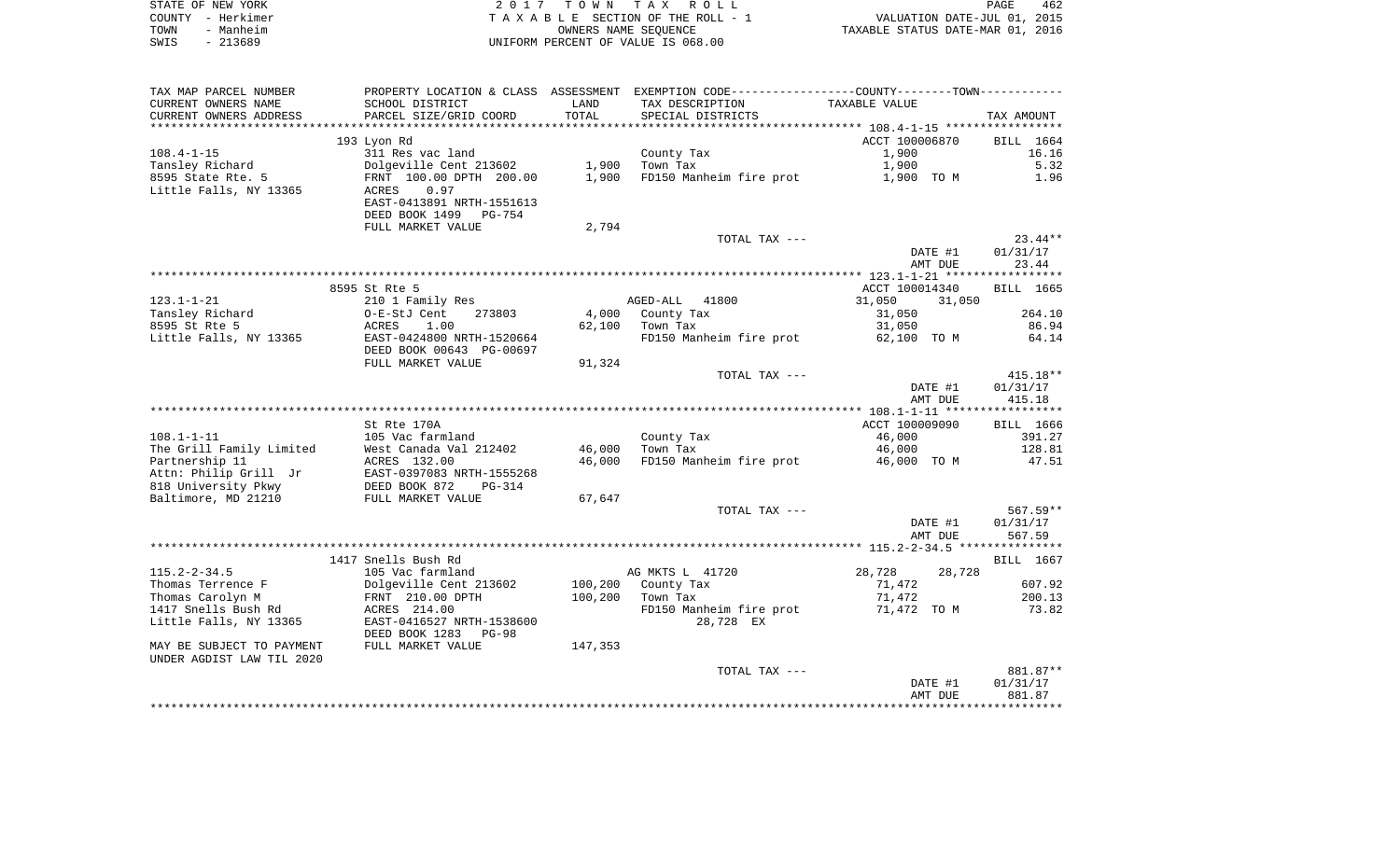| STATE OF NEW YORK | 2017 TOWN TAX ROLL                 | 463<br>PAGE                      |
|-------------------|------------------------------------|----------------------------------|
| COUNTY - Herkimer | TAXABLE SECTION OF THE ROLL - 1    | VALUATION DATE-JUL 01, 2015      |
| - Manheim<br>TOWN | OWNERS NAME SEOUENCE               | TAXABLE STATUS DATE-MAR 01, 2016 |
| $-213689$<br>SWIS | UNIFORM PERCENT OF VALUE IS 068.00 |                                  |

| TAX MAP PARCEL NUMBER<br>CURRENT OWNERS NAME<br>CURRENT OWNERS ADDRESS | PROPERTY LOCATION & CLASS<br>SCHOOL DISTRICT<br>PARCEL SIZE/GRID COORD | ASSESSMENT<br>LAND<br>TOTAL | EXEMPTION CODE-----------------COUNTY--------TOWN-----------<br>TAX DESCRIPTION<br>SPECIAL DISTRICTS | TAXABLE VALUE                                           | TAX AMOUNT |
|------------------------------------------------------------------------|------------------------------------------------------------------------|-----------------------------|------------------------------------------------------------------------------------------------------|---------------------------------------------------------|------------|
|                                                                        |                                                                        | *******                     |                                                                                                      | ************************** 115.2-1-2.2 **************** |            |
| $115.2 - 1 - 2.2$                                                      | Murphy Rd<br>105 Vac farmland                                          |                             | AG MKTS L 41720                                                                                      | 16,978<br>16,978                                        | BILL 1668  |
| Timmerman Eleanor                                                      | Little Falls Ce 210900                                                 | 52,600                      | County Tax                                                                                           | 35,622                                                  | 302.99     |
| 136 Dockey Rd                                                          | 98.00<br>ACRES                                                         | 52,600                      | Town Tax                                                                                             | 35,622                                                  | 99.75      |
| Little Falls, NY 13365                                                 | EAST-0411785 NRTH-1541599                                              |                             | FD150 Manheim fire prot                                                                              | 35,622 TO M                                             | 36.79      |
|                                                                        | DEED BOOK 686<br><b>PG-917</b>                                         |                             | 16,978 EX                                                                                            |                                                         |            |
| MAY BE SUBJECT TO PAYMENT<br>UNDER AGDIST LAW TIL 2020                 | FULL MARKET VALUE                                                      | 77,353                      |                                                                                                      |                                                         |            |
|                                                                        |                                                                        |                             | TOTAL TAX ---                                                                                        |                                                         | 439.53**   |
|                                                                        |                                                                        |                             |                                                                                                      | DATE #1                                                 | 01/31/17   |
|                                                                        |                                                                        |                             |                                                                                                      | AMT DUE                                                 | 439.53     |
|                                                                        |                                                                        |                             |                                                                                                      |                                                         |            |
|                                                                        | 678 Snells Bush Rd                                                     |                             |                                                                                                      |                                                         | BILL 1669  |
| $123.1 - 1 - 1.2$                                                      | 105 Vac farmland                                                       |                             | AG MKTS L 41720                                                                                      | 1,192<br>1,192                                          |            |
| Timmerman Ronald I Jr                                                  | Little Falls Ce 210900                                                 | 35,000                      | County Tax                                                                                           | 33,808                                                  | 287.56     |
| 729 Snells Bush Rd                                                     | ACRES<br>61.30                                                         | 35,000                      | Town Tax                                                                                             | 33,808                                                  | 94.67      |
| Little Falls, NY 13365                                                 | EAST-0422506 NRTH-1528051<br>DEED BOOK 1441<br>$PG-793$                |                             | FD150 Manheim fire prot<br>1,192 EX                                                                  | 33,808 TO M                                             | 34.92      |
| MAY BE SUBJECT TO PAYMENT                                              | FULL MARKET VALUE                                                      | 51,471                      |                                                                                                      |                                                         |            |
| UNDER AGDIST LAW TIL 2020                                              |                                                                        |                             |                                                                                                      |                                                         |            |
|                                                                        |                                                                        |                             | TOTAL TAX ---                                                                                        |                                                         | $417.15**$ |
|                                                                        |                                                                        |                             |                                                                                                      | DATE #1                                                 | 01/31/17   |
|                                                                        |                                                                        |                             |                                                                                                      | AMT DUE                                                 | 417.15     |
|                                                                        |                                                                        |                             |                                                                                                      |                                                         |            |
| $108.4 - 2 - 30.1$                                                     | St Rte 167 & Snells Bush<br>105 Vac farmland                           |                             | AG MKTS L 41720                                                                                      | ACCT 100012450<br>11,275<br>11,275                      | BILL 1670  |
| Timmerman Ronald I Sr                                                  | Dolgeville Cent 213602                                                 | 41,700                      | County Tax                                                                                           | 32,725                                                  | 278.35     |
| Timmerman Eleanor                                                      | W/barn                                                                 | 44,000                      | Town Tax                                                                                             | 32,725                                                  | 91.63      |
| 136 Dockey Rd                                                          | 77.50<br>ACRES                                                         |                             | FD150 Manheim fire prot                                                                              | 32,725 TO M                                             | 33.80      |
| Little Falls, NY 13365                                                 | EAST-0413945 NRTH-1545287                                              |                             | 11,275 EX                                                                                            |                                                         |            |
|                                                                        | DEED BOOK 00661 PG-00156                                               |                             |                                                                                                      |                                                         |            |
| MAY BE SUBJECT TO PAYMENT                                              | FULL MARKET VALUE                                                      | 64,706                      |                                                                                                      |                                                         |            |
| UNDER AGDIST LAW TIL 2020                                              |                                                                        |                             |                                                                                                      |                                                         |            |
|                                                                        |                                                                        |                             | TOTAL TAX ---                                                                                        |                                                         | 403.78**   |
|                                                                        |                                                                        |                             |                                                                                                      | DATE #1                                                 | 01/31/17   |
|                                                                        |                                                                        |                             |                                                                                                      | AMT DUE                                                 | 403.78     |
|                                                                        |                                                                        |                             |                                                                                                      |                                                         |            |
|                                                                        | Dockey Rd                                                              |                             |                                                                                                      | ACCT 100013350                                          | BILL 1671  |
| $115.4 - 1 - 29.1$                                                     | 230 3 Family Res                                                       |                             | AG MKTS L 41720                                                                                      | 12,522<br>12,522                                        |            |
| Timmerman Ronald I Sr                                                  | Dolgeville Cent 213602                                                 | 59,000                      | County Tax                                                                                           | 72,478                                                  | 616.48     |
| 136 Dockey Rd                                                          | FRNT 3803.00 DPTH                                                      | 85,000                      | Town Tax                                                                                             | 72,478                                                  | 202.95     |
| Little Falls, NY 13365                                                 | ACRES 105.50                                                           |                             | FD150 Manheim fire prot                                                                              | 72,478 TO M                                             | 74.86      |
|                                                                        | EAST-0415181 NRTH-1536279                                              |                             | 12,522 EX                                                                                            |                                                         |            |
| MAY BE SUBJECT TO PAYMENT                                              | DEED BOOK 858<br>$PG-583$                                              |                             |                                                                                                      |                                                         |            |
| UNDER AGDIST LAW TIL 2020                                              | FULL MARKET VALUE                                                      | 125,000                     |                                                                                                      |                                                         |            |
|                                                                        |                                                                        |                             | TOTAL TAX ---                                                                                        |                                                         | 894.29**   |
|                                                                        |                                                                        |                             |                                                                                                      | DATE #1                                                 | 01/31/17   |
|                                                                        |                                                                        |                             |                                                                                                      | AMT DUE                                                 | 894.29     |
|                                                                        |                                                                        |                             |                                                                                                      |                                                         |            |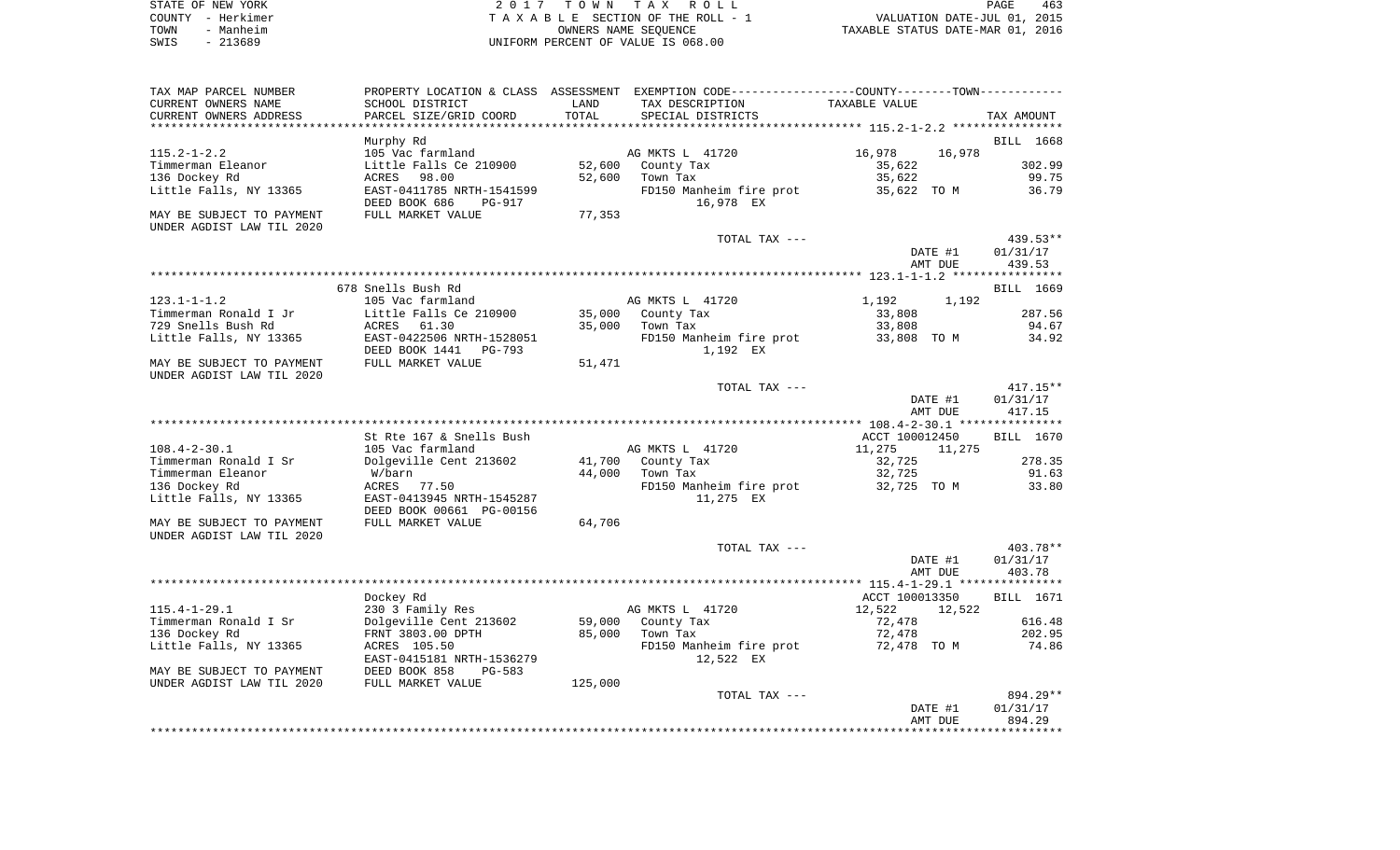| STATE OF NEW YORK | 2017 TOWN TAX ROLL                 | 464<br>PAGE                      |
|-------------------|------------------------------------|----------------------------------|
| COUNTY - Herkimer | TAXABLE SECTION OF THE ROLL - 1    | VALUATION DATE-JUL 01, 2015      |
| - Manheim<br>TOWN | OWNERS NAME SEOUENCE               | TAXABLE STATUS DATE-MAR 01, 2016 |
| - 213689<br>SWIS  | UNIFORM PERCENT OF VALUE IS 068.00 |                                  |

| TAX MAP PARCEL NUMBER     |                           |         | PROPERTY LOCATION & CLASS ASSESSMENT EXEMPTION CODE---------------COUNTY-------TOWN---------- |                  |            |
|---------------------------|---------------------------|---------|-----------------------------------------------------------------------------------------------|------------------|------------|
| CURRENT OWNERS NAME       | SCHOOL DISTRICT           | LAND    | TAX DESCRIPTION                                                                               | TAXABLE VALUE    |            |
| CURRENT OWNERS ADDRESS    | PARCEL SIZE/GRID COORD    | TOTAL   | SPECIAL DISTRICTS                                                                             |                  | TAX AMOUNT |
|                           |                           |         |                                                                                               |                  |            |
|                           | Dockey Rd                 |         |                                                                                               | ACCT 100003240   | BILL 1672  |
| $115.4 - 1 - 30$          | 312 Vac w/imprv           |         | County Tax                                                                                    | 1,500            | 12.76      |
| Timmerman Ronald I Sr     | Dolgeville Cent 213602    | 1,000   | Town Tax                                                                                      | 1,500            | 4.20       |
| 136 Dockey Rd             | FRNT 163.20 DPTH 122.00   | 1,500   | FD150 Manheim fire prot                                                                       | 1,500 TO M       | 1.55       |
| Little Falls, NY 13365    | 0.50<br><b>ACRES</b>      |         |                                                                                               |                  |            |
|                           | EAST-0415369 NRTH-1535113 |         |                                                                                               |                  |            |
|                           | DEED BOOK 858<br>$PG-583$ |         |                                                                                               |                  |            |
|                           | FULL MARKET VALUE         | 2,206   |                                                                                               |                  |            |
|                           |                           |         | TOTAL TAX ---                                                                                 |                  | $18.51**$  |
|                           |                           |         |                                                                                               | DATE #1          | 01/31/17   |
|                           |                           |         |                                                                                               | AMT DUE          | 18.51      |
|                           |                           |         |                                                                                               |                  |            |
|                           | Inghams Mills Rd          |         |                                                                                               | ACCT 100013230   | BILL 1673  |
| $115.4 - 1 - 61$          | 105 Vac farmland          |         | AG MKTS L 41720                                                                               | 13,848<br>13,848 |            |
| Timmerman Ronald I Sr     | Dolgeville Cent 213602    |         | 71,300 County Tax                                                                             | 57,452           | 488.67     |
| Timmerman Eleanor         | ACRES 131.50              | 71,300  | Town Tax                                                                                      | 57,452           | 160.87     |
| 136 Dockey Rd             | EAST-0414150 NRTH-1533135 |         | FD150 Manheim fire prot                                                                       | 57,452 TO M      | 59.34      |
| Little Falls, NY 13365    | DEED BOOK 818<br>PG-685   |         | 13,848 EX                                                                                     |                  |            |
|                           | FULL MARKET VALUE         | 104,853 |                                                                                               |                  |            |
| MAY BE SUBJECT TO PAYMENT |                           |         |                                                                                               |                  |            |
| UNDER AGDIST LAW TIL 2020 |                           |         |                                                                                               |                  |            |
|                           |                           |         | TOTAL TAX ---                                                                                 |                  | 708.88**   |
|                           |                           |         |                                                                                               | DATE #1          | 01/31/17   |
|                           |                           |         |                                                                                               | AMT DUE          | 708.88     |
|                           |                           |         |                                                                                               |                  |            |
|                           | 136 Dockey Rd             |         |                                                                                               | ACCT 100013260   | BILL 1674  |
| $115.4 - 1 - 62$          | 210 1 Family Res          |         | County Tax                                                                                    | 38,500           | 327.47     |
| Timmerman Ronald I Sr     | Dolgeville Cent 213602    | 1,800   | Town Tax                                                                                      | 38,500           | 107.80     |
| Timmerman Eleanor         | W/barn                    | 38,500  | FD150 Manheim fire prot                                                                       | 38,500 TO M      | 39.77      |
| 136 Dockey Rd             | FRNT 110.00 DPTH 180.00   |         |                                                                                               |                  |            |
| Little Falls, NY 13365    | 0.44<br>ACRES             |         |                                                                                               |                  |            |
|                           | EAST-0414127 NRTH-1535404 |         |                                                                                               |                  |            |
|                           | DEED BOOK 818<br>PG-685   |         |                                                                                               |                  |            |
|                           | FULL MARKET VALUE         | 56,618  |                                                                                               |                  | $475.04**$ |
|                           |                           |         | TOTAL TAX ---                                                                                 | DATE #1          | 01/31/17   |
|                           |                           |         |                                                                                               |                  |            |
|                           |                           |         |                                                                                               | AMT DUE          | 475.04     |
|                           |                           |         |                                                                                               |                  |            |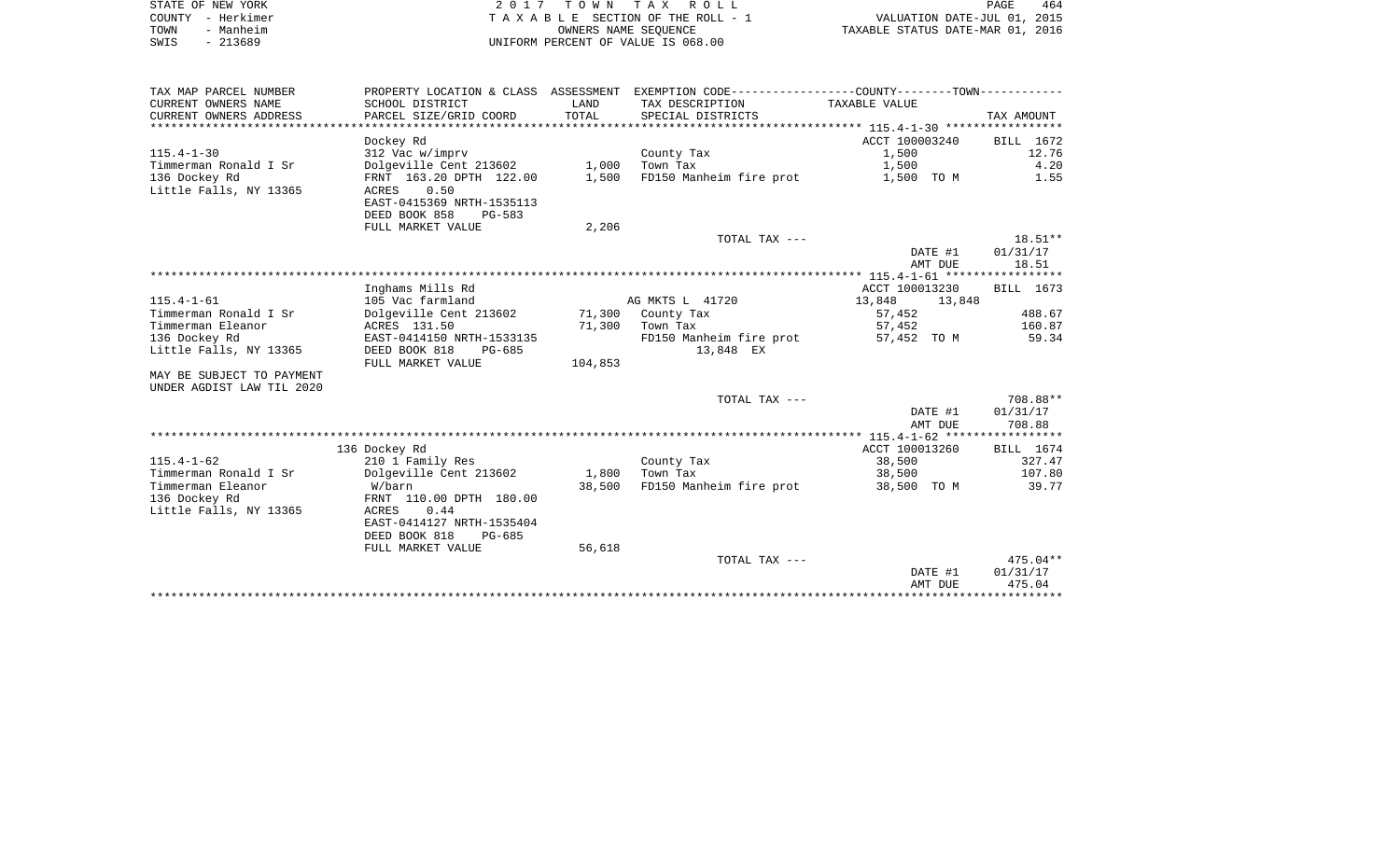| STATE OF NEW YORK |                   | 2017 TOWN TAX ROLL                 | PAGE                             | 465 |
|-------------------|-------------------|------------------------------------|----------------------------------|-----|
|                   | COUNTY - Herkimer | TAXABLE SECTION OF THE ROLL - 1    | VALUATION DATE-JUL 01, 2015      |     |
| TOWN              | - Manheim         | OWNERS NAME SEOUENCE               | TAXABLE STATUS DATE-MAR 01, 2016 |     |
| SWIS              | - 213689          | UNIFORM PERCENT OF VALUE IS 068.00 |                                  |     |

| TAX MAP PARCEL NUMBER     |                                          |         | PROPERTY LOCATION & CLASS ASSESSMENT EXEMPTION CODE---------------COUNTY-------TOWN---------- |                  |                          |
|---------------------------|------------------------------------------|---------|-----------------------------------------------------------------------------------------------|------------------|--------------------------|
| CURRENT OWNERS NAME       | SCHOOL DISTRICT                          | LAND    | TAX DESCRIPTION                                                                               | TAXABLE VALUE    |                          |
| CURRENT OWNERS ADDRESS    | PARCEL SIZE/GRID COORD                   | TOTAL   | SPECIAL DISTRICTS                                                                             |                  | TAX AMOUNT               |
|                           |                                          |         |                                                                                               |                  |                          |
|                           | Off Timmerman Rd                         |         |                                                                                               |                  | ACCT 100013380 BILL 1675 |
| $115.4 - 1 - 88$          | 105 Vac farmland                         |         | AG MKTS L 41720                                                                               | 6,298            | 6,298                    |
| Timmerman Ronald I Sr     | Little Falls Ce 210900 19,000 County Tax |         |                                                                                               | 12,702           | 108.04                   |
| 136 Dockey Rd             | ACRES 29.00                              |         | 19,000 Town Tax                                                                               | 12,702           | 35.57                    |
| Little Falls, NY 13365    | EAST-0415526 NRTH-1531657                |         | FD150 Manheim fire prot                                                                       | 12,702 TO M      | 13.12                    |
|                           | DEED BOOK 00405 PG-00047                 |         | 6,298 EX                                                                                      |                  |                          |
| MAY BE SUBJECT TO PAYMENT | FULL MARKET VALUE                        | 27,941  |                                                                                               |                  |                          |
| UNDER AGDIST LAW TIL 2020 |                                          |         |                                                                                               |                  |                          |
|                           |                                          |         | TOTAL TAX ---                                                                                 |                  | 156.73**                 |
|                           |                                          |         |                                                                                               | DATE #1          | 01/31/17                 |
|                           |                                          |         |                                                                                               | AMT DUE          | 156.73                   |
|                           |                                          |         |                                                                                               |                  |                          |
|                           | Snells Bush Rd                           |         |                                                                                               |                  | BILL 1676                |
| $115.4 - 1 - 89.1$        | 105 Vac farmland                         |         | AG MKTS L 41720                                                                               |                  |                          |
| Timmerman Ronald I Sr     | Little Falls Ce 210900                   |         | 35,500 County Tax                                                                             | 3, 125 3, 125    | 275.37                   |
| Timmermam Eleanor         | ACRES 78.00                              |         | 35,500 Town Tax                                                                               | 32,375<br>32,375 | 90.65                    |
|                           |                                          |         |                                                                                               |                  |                          |
| 136 Dockey Rd             | EAST-0417722 NRTH-1532208                |         | FD150 Manheim fire prot 32,375 TO M                                                           |                  | 33.44                    |
| Little Falls, NY 13365    | DEED BOOK 892<br>PG-369                  |         | 3,125 EX                                                                                      |                  |                          |
|                           | FULL MARKET VALUE                        | 52,206  |                                                                                               |                  |                          |
| MAY BE SUBJECT TO PAYMENT |                                          |         |                                                                                               |                  |                          |
| UNDER AGDIST LAW TIL 2020 |                                          |         |                                                                                               |                  |                          |
|                           |                                          |         | TOTAL TAX ---                                                                                 |                  | 399.46**                 |
|                           |                                          |         |                                                                                               | DATE #1          | 01/31/17                 |
|                           |                                          |         |                                                                                               | AMT DUE          | 399.46                   |
|                           |                                          |         |                                                                                               |                  |                          |
|                           | Snells Bush Rd                           |         |                                                                                               | ACCT 100008340   | BILL 1677                |
| $115.4 - 2 - 21.1$        | 105 Vac farmland                         |         | AG MKTS L 41720                                                                               | 17,980 17,980    |                          |
| Timmerman Ronald Jr.      | Little Falls Ce 210900                   |         | 69,100 County Tax                                                                             | 51,120           | 434.81                   |
| 729 Snells Bush Rd        | 105                                      |         | 69,100 Town Tax                                                                               | 51,120           | 143.14                   |
| Little Falls, NY 13365    | Snells Bush Rd                           |         | FD150 Manheim fire prot                                                                       | 51,120 TO M      | 52.80                    |
|                           | ACRES 134.30                             |         | 17,980 EX                                                                                     |                  |                          |
| MAY BE SUBJECT TO PAYMENT | EAST-0418055 NRTH-1529087                |         |                                                                                               |                  |                          |
| UNDER AGDIST LAW TIL 2020 | DEED BOOK 1215 PG-568                    |         |                                                                                               |                  |                          |
|                           | FULL MARKET VALUE                        | 101,618 |                                                                                               |                  |                          |
|                           |                                          |         | TOTAL TAX ---                                                                                 |                  | $630.75**$               |
|                           |                                          |         |                                                                                               | DATE #1          | 01/31/17                 |
|                           |                                          |         |                                                                                               | AMT DUE          | 630.75                   |
|                           |                                          |         |                                                                                               |                  |                          |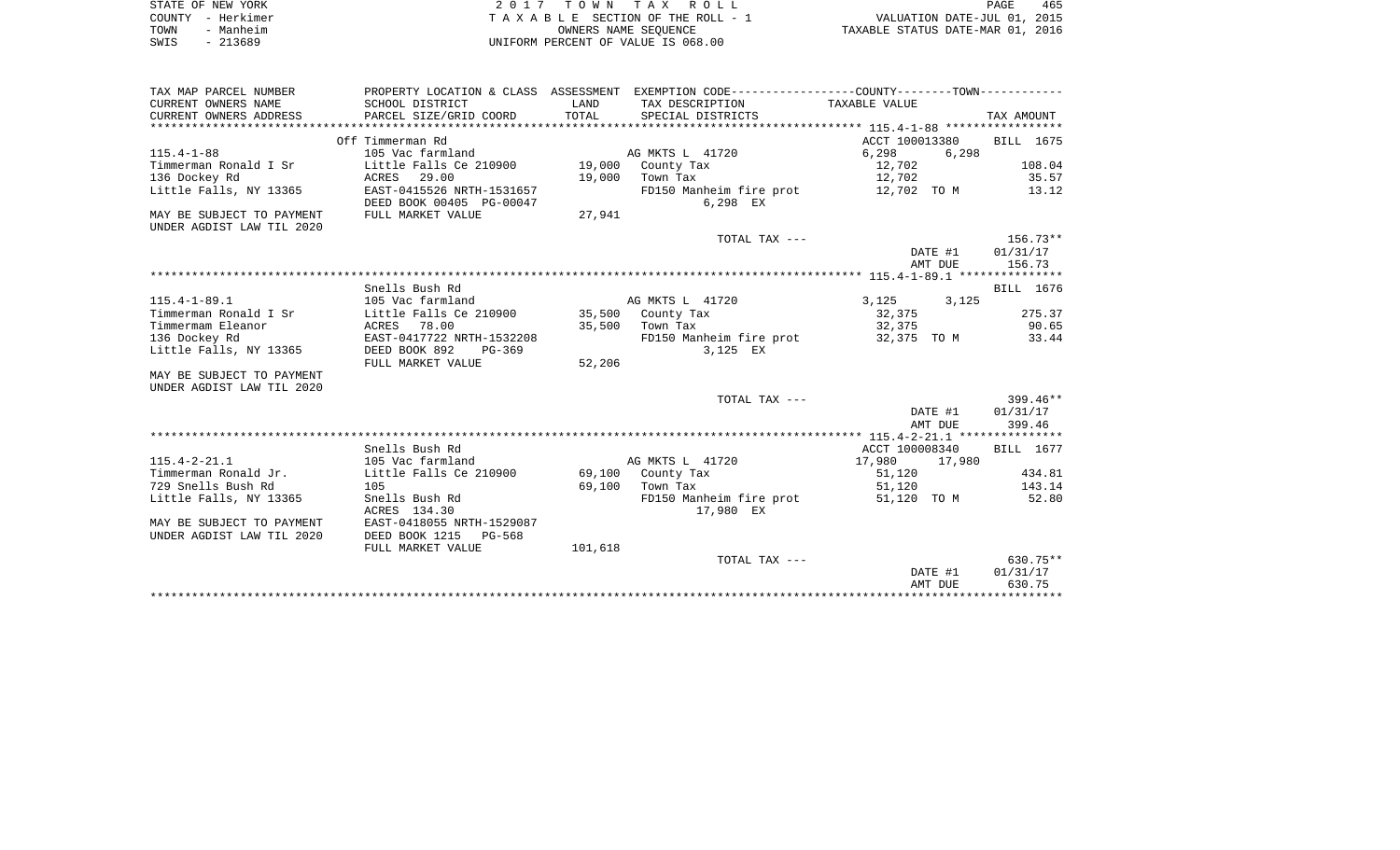| STATE OF NEW YORK | 2017 TOWN TAX ROLL                 | 466<br>PAGE                      |
|-------------------|------------------------------------|----------------------------------|
| COUNTY - Herkimer | TAXABLE SECTION OF THE ROLL - 1    | VALUATION DATE-JUL 01, 2015      |
| TOWN<br>- Manheim | OWNERS NAME SEOUENCE               | TAXABLE STATUS DATE-MAR 01, 2016 |
| $-213689$<br>SWIS | UNIFORM PERCENT OF VALUE IS 068.00 |                                  |

| TAX MAP PARCEL NUMBER     |                           |         | PROPERTY LOCATION & CLASS ASSESSMENT EXEMPTION CODE----------------COUNTY-------TOWN--------- |                  |                  |
|---------------------------|---------------------------|---------|-----------------------------------------------------------------------------------------------|------------------|------------------|
| CURRENT OWNERS NAME       | SCHOOL DISTRICT           | LAND    | TAX DESCRIPTION                                                                               | TAXABLE VALUE    |                  |
| CURRENT OWNERS ADDRESS    | PARCEL SIZE/GRID COORD    | TOTAL   | SPECIAL DISTRICTS                                                                             |                  | TAX AMOUNT       |
|                           |                           |         |                                                                                               |                  |                  |
|                           | 729 Snells Bush Rd        |         |                                                                                               | ACCT 100012060   | BILL 1678        |
| $115.4 - 2 - 22$          | 112 Dairy farm            |         | AGRIC 10 Y 41700                                                                              | 15,000<br>15,000 |                  |
| Timmerman Ronald Jr.      | Little Falls Ce 210900    |         | 83,200 AGRIC 10 Y 41700                                                                       | 50,000<br>50,000 |                  |
| 729 Snells Bush Rd        | ACRES 153.20              |         | 374,000 AG MKTS L 41720                                                                       | 10,193<br>10,193 |                  |
| Little Falls, NY 13365    | EAST-0419569 NRTH-1529576 |         | County Tax                                                                                    | 298,807          | 2,541.58         |
|                           | DEED BOOK 1215<br>PG-568  |         | Town Tax                                                                                      | 298,807          | 836.70           |
| MAY BE SUBJECT TO PAYMENT | FULL MARKET VALUE         |         | 550,000 FD150 Manheim fire prot                                                               | 363,807 TO M     | 375.77           |
| UNDER AGDIST LAW TIL 2020 |                           |         | 10,193 EX                                                                                     |                  |                  |
|                           |                           |         |                                                                                               |                  |                  |
|                           |                           |         | TOTAL TAX ---                                                                                 |                  | $3,754.05**$     |
|                           |                           |         |                                                                                               | DATE #1          | 01/31/17         |
|                           |                           |         |                                                                                               | AMT DUE          | 3,754.05         |
|                           |                           |         |                                                                                               |                  |                  |
|                           | Fish Rd                   |         |                                                                                               | ACCT 100012090   | BILL 1679        |
| $122.2 - 2 - 5.1$         | 105 Vac farmland          |         | AG MKTS L 41720                                                                               | 5,003<br>5,003   |                  |
| Timmerman Ronald Jr.      | Little Falls Ce 210900    | 14,500  | County Tax                                                                                    | 9,497            | 80.78            |
| 729 Snells Bush Rd        | 31.30<br>ACRES            | 14,500  | Town Tax                                                                                      | 9,497            | 26.59            |
| Little Falls, NY 13365    | EAST-0418110 NRTH-1528009 |         | FD150 Manheim fire prot                                                                       | 9,497 TO M       | 9.81             |
|                           | DEED BOOK 1215 PG-568     |         | 5,003 EX                                                                                      |                  |                  |
| MAY BE SUBJECT TO PAYMENT | FULL MARKET VALUE         | 21,324  |                                                                                               |                  |                  |
| UNDER AGDIST LAW TIL 2020 |                           |         |                                                                                               |                  |                  |
|                           |                           |         | TOTAL TAX ---                                                                                 |                  | $117.18**$       |
|                           |                           |         |                                                                                               | DATE #1          | 01/31/17         |
|                           |                           |         |                                                                                               | AMT DUE          | 117.18           |
|                           |                           |         |                                                                                               |                  |                  |
|                           | Snells Bush Rd            |         |                                                                                               | ACCT 100011280   | BILL 1680        |
| $123.1 - 1 - 2$           | 105 Vac farmland          |         | AG MKTS L 41720                                                                               | 3,225<br>3,225   |                  |
| Timmerman Ronald Jr.      | Little Falls Ce 210900    | 17,300  | County Tax                                                                                    | 14,075           | 119.72           |
| 729 Snells Bush Rd        | ACRES<br>30.80            | 17,300  | Town Tax                                                                                      | 14,075           | 39.41            |
| Little Falls, NY 13365    | EAST-0421354 NRTH-1526996 |         | FD150 Manheim fire prot 14,075 TO M                                                           |                  | 14.54            |
|                           | DEED BOOK 1215<br>PG-568  |         | 3,225 EX                                                                                      |                  |                  |
| MAY BE SUBJECT TO PAYMENT | FULL MARKET VALUE         | 25,441  |                                                                                               |                  |                  |
| UNDER AGDIST LAW TIL 2020 |                           |         |                                                                                               |                  |                  |
|                           |                           |         | TOTAL TAX ---                                                                                 |                  | $173.67**$       |
|                           |                           |         |                                                                                               | DATE #1          | 01/31/17         |
|                           |                           |         |                                                                                               | AMT DUE          | 173.67           |
|                           |                           |         |                                                                                               |                  |                  |
|                           |                           |         |                                                                                               |                  |                  |
|                           | 200 Dockey Rd             |         |                                                                                               | ACCT 100013350   | <b>BILL</b> 1681 |
| $115.4 - 1 - 29.2$        | 112 Dairy farm            |         | AG MKTS L 41720                                                                               | 8,875<br>8,875   |                  |
| Timmerman Scott P         | Dolgeville Cent 213602    | 55,500  | County Tax                                                                                    | 126,125          | 1,072.79         |
| 200 Dockey Rd             | FRNT 2212.00 DPTH         | 135,000 | Town Tax                                                                                      | 126,125          | 353.17           |
| Little Falls, NY 13365    | ACRES 92.80               |         | FD150 Manheim fire prot                                                                       |                  | 130.27           |
|                           | EAST-0415212 NRTH-1534205 |         | 8,875 EX                                                                                      |                  |                  |
| MAY BE SUBJECT TO PAYMENT | DEED BOOK 918<br>$PG-115$ |         |                                                                                               |                  |                  |
| UNDER AGDIST LAW TIL 2020 | FULL MARKET VALUE         | 198,529 |                                                                                               |                  |                  |
|                           |                           |         | TOTAL TAX ---                                                                                 |                  | $1,556.23**$     |
|                           |                           |         |                                                                                               | DATE #1          | 01/31/17         |
|                           |                           |         |                                                                                               | AMT DUE          | 1,556.23         |
|                           |                           |         |                                                                                               |                  |                  |
|                           |                           |         |                                                                                               |                  |                  |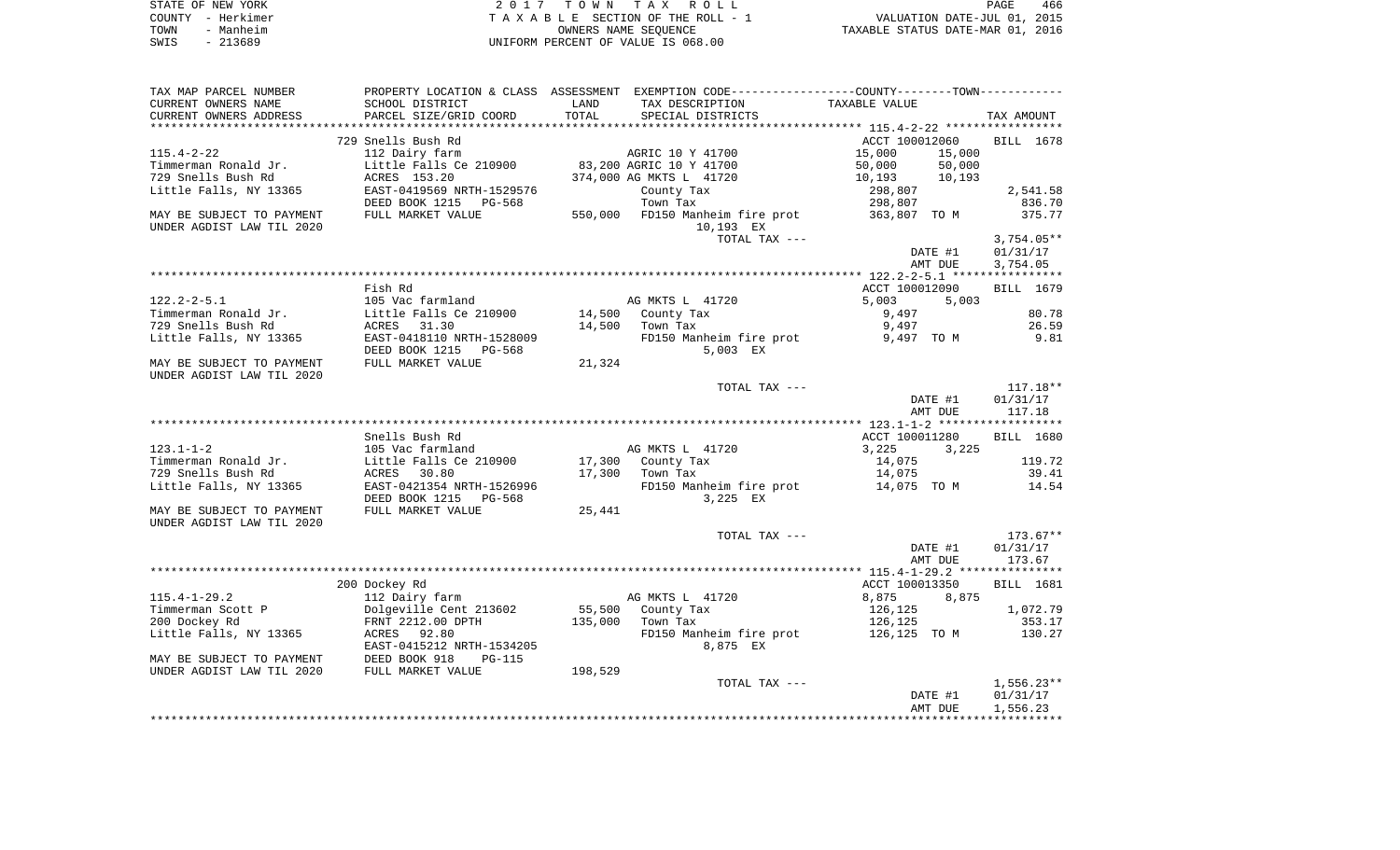|      | STATE OF NEW YORK | 2017 TOWN TAX ROLL                 | PAGE                             | 467 |
|------|-------------------|------------------------------------|----------------------------------|-----|
|      | COUNTY - Herkimer | TAXABLE SECTION OF THE ROLL - 1    | VALUATION DATE-JUL 01, 2015      |     |
| TOWN | - Manheim         | OWNERS NAME SEOUENCE               | TAXABLE STATUS DATE-MAR 01, 2016 |     |
| SWIS | - 213689          | UNIFORM PERCENT OF VALUE IS 068.00 |                                  |     |

| TAX MAP PARCEL NUMBER                        |                           |         | PROPERTY LOCATION & CLASS ASSESSMENT EXEMPTION CODE----------------COUNTY--------TOWN---------- |                  |              |  |  |  |  |
|----------------------------------------------|---------------------------|---------|-------------------------------------------------------------------------------------------------|------------------|--------------|--|--|--|--|
| CURRENT OWNERS NAME                          | SCHOOL DISTRICT           | LAND    | TAX DESCRIPTION                                                                                 | TAXABLE VALUE    |              |  |  |  |  |
| CURRENT OWNERS ADDRESS                       | PARCEL SIZE/GRID COORD    | TOTAL   | SPECIAL DISTRICTS                                                                               |                  | TAX AMOUNT   |  |  |  |  |
|                                              |                           |         |                                                                                                 |                  |              |  |  |  |  |
| ACCT 100013170<br>614 Ritter Rd<br>BILL 1682 |                           |         |                                                                                                 |                  |              |  |  |  |  |
| $115.1 - 1 - 32.2$                           | 210 1 Family Res          |         | County Tax                                                                                      | 42,500           | 361.49       |  |  |  |  |
| Timmerman Stephanie                          | Little Falls Ce 210900    | 8,800   | Town Tax                                                                                        | 42,500           | 119.01       |  |  |  |  |
|                                              |                           |         |                                                                                                 |                  |              |  |  |  |  |
| 614 Ritter Rd                                | W/garage                  | 42,500  | School Relevy                                                                                   |                  | 1,063.30     |  |  |  |  |
| Little Falls, NY 13365                       | 2.80<br>ACRES             |         | FD150 Manheim fire prot 42,500 TO M                                                             |                  | 43.90        |  |  |  |  |
|                                              | EAST-0406779 NRTH-1538128 |         |                                                                                                 |                  |              |  |  |  |  |
|                                              | DEED BOOK 934<br>$PG-298$ |         |                                                                                                 |                  |              |  |  |  |  |
|                                              | FULL MARKET VALUE         | 62,500  |                                                                                                 |                  |              |  |  |  |  |
|                                              |                           |         | TOTAL TAX ---                                                                                   |                  | $1,587.70**$ |  |  |  |  |
|                                              |                           |         |                                                                                                 | DATE #1          | 01/31/17     |  |  |  |  |
|                                              |                           |         |                                                                                                 | AMT DUE          | 1,587.70     |  |  |  |  |
|                                              |                           |         |                                                                                                 |                  |              |  |  |  |  |
|                                              | 1178 Davis Rd             |         |                                                                                                 | ACCT 100013170   | BILL 1683    |  |  |  |  |
| $115.1 - 1 - 32.1$                           | 112 Dairy farm            |         | AG MKTS L 41720                                                                                 | 29,869<br>29,869 |              |  |  |  |  |
| Timmerman William                            | Little Falls Ce 210900    | 82,200  | County Tax                                                                                      | 72,131           | 613.53       |  |  |  |  |
| 1178 Davis Rd                                | ACRES 135.00              | 102,000 | Town Tax                                                                                        | 72,131           | 201.98       |  |  |  |  |
| Little Falls, NY 13365                       | EAST-0407311 NRTH-1538280 |         | FD150 Manheim fire prot                                                                         | 72,131 TO M      | 74.50        |  |  |  |  |
|                                              | DEED BOOK 886             |         | 29,869 EX                                                                                       |                  |              |  |  |  |  |
|                                              | PG-591                    |         |                                                                                                 |                  |              |  |  |  |  |
| MAY BE SUBJECT TO PAYMENT                    | FULL MARKET VALUE         | 150,000 |                                                                                                 |                  |              |  |  |  |  |
| UNDER AGDIST LAW TIL 2020                    |                           |         |                                                                                                 |                  |              |  |  |  |  |
|                                              |                           |         | TOTAL TAX ---                                                                                   |                  | 890.01**     |  |  |  |  |
|                                              |                           |         |                                                                                                 | DATE #1          | 01/31/17     |  |  |  |  |
|                                              |                           |         |                                                                                                 | AMT DUE          | 890.01       |  |  |  |  |
|                                              |                           |         |                                                                                                 |                  |              |  |  |  |  |
|                                              | 703 Bronner Rd            |         |                                                                                                 | ACCT 100002310   | BILL 1684    |  |  |  |  |
| $108.4 - 2 - 5$                              | 210 1 Family Res          |         | County Tax                                                                                      | 46,373           | 394.44       |  |  |  |  |
| Tomaso Jamie                                 | Dolgeville Cent 213602    | 1,800   | Town Tax                                                                                        | 46,373           | 129.85       |  |  |  |  |
| 703 Bronner Rd                               | FRNT 201.00 DPTH 100.00   | 46,373  | FD150 Manheim fire prot                                                                         | 46,373 TO M      | 47.90        |  |  |  |  |
| Little Falls, NY 13365                       | 0.46<br>ACRES             |         |                                                                                                 |                  |              |  |  |  |  |
|                                              | EAST-0410732 NRTH-1546232 |         |                                                                                                 |                  |              |  |  |  |  |
|                                              | DEED BOOK 1251<br>$PG-24$ |         |                                                                                                 |                  |              |  |  |  |  |
|                                              | FULL MARKET VALUE         | 68,196  |                                                                                                 |                  |              |  |  |  |  |
|                                              |                           |         |                                                                                                 |                  | $572.19**$   |  |  |  |  |
|                                              |                           |         | TOTAL TAX ---                                                                                   |                  |              |  |  |  |  |
|                                              |                           |         |                                                                                                 | DATE #1          | 01/31/17     |  |  |  |  |
|                                              |                           |         |                                                                                                 | AMT DUE          | 572.19       |  |  |  |  |
|                                              |                           |         |                                                                                                 |                  |              |  |  |  |  |
|                                              | Davis Rd                  |         |                                                                                                 |                  | BILL 1685    |  |  |  |  |
| $115.2 - 2 - 3.3$                            | 314 Rural vac<10          |         | County Tax                                                                                      | 2,800            | 23.82        |  |  |  |  |
| Tomlin Jenna                                 | Little Falls Ce 210900    | 2,800   | Town Tax                                                                                        | 2,800            | 7.84         |  |  |  |  |
| Tomlin Kara N                                | Pond                      | 2,800   | FD150 Manheim fire prot                                                                         | 2,800 TO M       | 2.89         |  |  |  |  |
| 72 Valley Rd                                 | ACRES<br>1.40             |         |                                                                                                 |                  |              |  |  |  |  |
| Catskill, NY 12414                           | EAST-0409866 NRTH-1537036 |         |                                                                                                 |                  |              |  |  |  |  |
|                                              | DEED BOOK 1559<br>$PG-34$ |         |                                                                                                 |                  |              |  |  |  |  |
|                                              | FULL MARKET VALUE         | 4,118   |                                                                                                 |                  |              |  |  |  |  |
|                                              |                           |         | TOTAL TAX ---                                                                                   |                  | $34.55**$    |  |  |  |  |
|                                              |                           |         |                                                                                                 | DATE #1          | 01/31/17     |  |  |  |  |
|                                              |                           |         |                                                                                                 | AMT DUE          | 34.55        |  |  |  |  |
|                                              |                           |         |                                                                                                 |                  |              |  |  |  |  |
|                                              |                           |         |                                                                                                 |                  |              |  |  |  |  |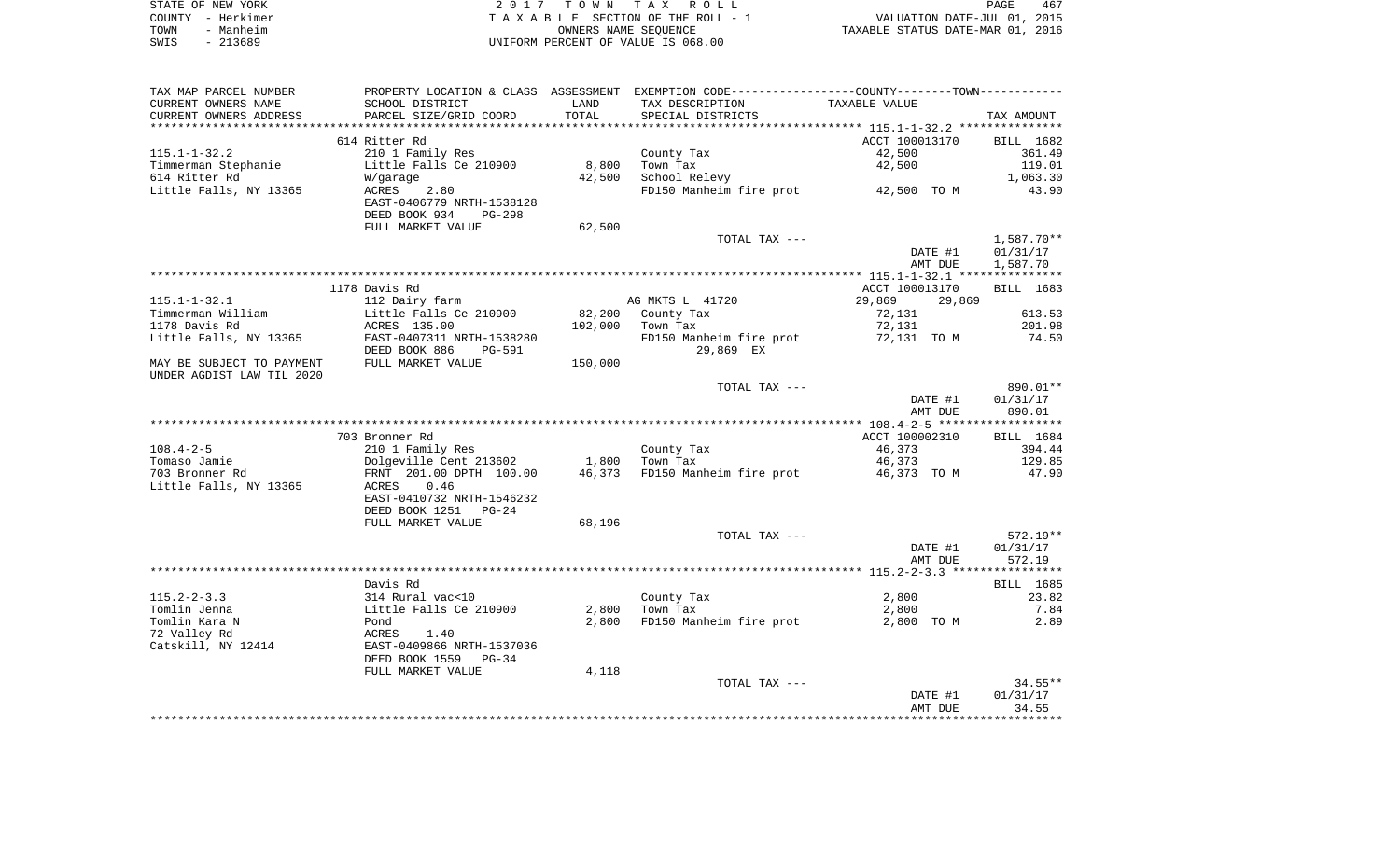| STATE OF NEW YORK | 2017 TOWN TAX ROLL                 | 468<br>PAGE                      |
|-------------------|------------------------------------|----------------------------------|
| COUNTY - Herkimer | TAXABLE SECTION OF THE ROLL - 1    | VALUATION DATE-JUL 01, 2015      |
| TOWN<br>- Manheim | OWNERS NAME SEOUENCE               | TAXABLE STATUS DATE-MAR 01, 2016 |
| $-213689$<br>SWIS | UNIFORM PERCENT OF VALUE IS 068.00 |                                  |

| TAX MAP PARCEL NUMBER<br>CURRENT OWNERS NAME       | SCHOOL DISTRICT                                       | LAND    | PROPERTY LOCATION & CLASS ASSESSMENT EXEMPTION CODE---------------COUNTY-------TOWN---------<br>TAX DESCRIPTION | TAXABLE VALUE  |                   |
|----------------------------------------------------|-------------------------------------------------------|---------|-----------------------------------------------------------------------------------------------------------------|----------------|-------------------|
| CURRENT OWNERS ADDRESS<br>************************ | PARCEL SIZE/GRID COORD                                | TOTAL   | SPECIAL DISTRICTS                                                                                               |                | TAX AMOUNT        |
|                                                    | Davis Rd                                              |         |                                                                                                                 |                | BILL 1686         |
| $115.2 - 2 - 3.5$                                  | 314 Rural vac<10                                      |         | County Tax                                                                                                      | 12,000         | 102.07            |
| Tomlin Jenna                                       | Little Falls Ce 210900                                | 12,000  | Town Tax                                                                                                        | 12,000         | 33.60             |
| Tomlin Kara N                                      | 8.70<br>ACRES                                         | 12,000  | FD150 Manheim fire prot                                                                                         | 12,000 TO M    | 12.39             |
| 72 Valley Rd<br>Catskill, NY 12414                 | EAST-0409399 NRTH-1537169<br>DEED BOOK 1559<br>PG-34  |         |                                                                                                                 |                |                   |
|                                                    | FULL MARKET VALUE                                     | 17,647  |                                                                                                                 |                |                   |
|                                                    |                                                       |         | TOTAL TAX ---                                                                                                   |                | 148.06**          |
|                                                    |                                                       |         |                                                                                                                 | DATE #1        | 01/31/17          |
|                                                    |                                                       |         |                                                                                                                 | AMT DUE        | 148.06            |
|                                                    | Barker Rd                                             |         |                                                                                                                 | ACCT 100006690 | BILL 1687         |
| $108.4 - 1 - 50$                                   | 311 Res vac land                                      |         | County Tax                                                                                                      | 10,000         | 85.06             |
| Tracy Bernard                                      | Dolgeville Cent 213602                                | 10,000  | Town Tax                                                                                                        | 10,000         | 28.00             |
| 1010 Barker Rd                                     | 7.90<br>ACRES                                         | 10,000  | School Relevy                                                                                                   |                | 220.57            |
| Dolgeville, NY 13329                               | EAST-0417054 NRTH-1550506                             |         | FD150 Manheim fire prot                                                                                         | 10,000 TO M    | 10.33             |
|                                                    | DEED BOOK 1357<br>PG-646<br>FULL MARKET VALUE         | 14,706  |                                                                                                                 |                |                   |
|                                                    |                                                       |         | TOTAL TAX ---                                                                                                   |                | 343.96**          |
|                                                    |                                                       |         |                                                                                                                 | DATE #1        | 01/31/17          |
|                                                    |                                                       |         |                                                                                                                 | AMT DUE        | 343.96            |
|                                                    |                                                       |         |                                                                                                                 |                |                   |
|                                                    | 1010 Barker Rd                                        |         |                                                                                                                 | ACCT 100006660 | <b>BILL</b> 1688  |
| $108.4 - 1 - 51$                                   | 210 1 Family Res                                      |         | County Tax                                                                                                      | 90,400         | 768.92            |
| Tracy Bernard                                      | Dolgeville Cent 213602                                | 8,600   | Town Tax                                                                                                        | 90,400         | 253.13            |
| 1010 Barker Rd<br>Dolgeville, NY 13329             | W/gar<br>ACRES<br>5.60                                | 90,400  | School Relevy<br>FD150 Manheim fire prot                                                                        | 90,400 TO M    | 1,549.84<br>93.37 |
|                                                    | EAST-0417084 NRTH-1550124<br>DEED BOOK 1357<br>PG-646 |         |                                                                                                                 |                |                   |
|                                                    | FULL MARKET VALUE                                     | 132,941 |                                                                                                                 |                |                   |
|                                                    |                                                       |         | TOTAL TAX ---                                                                                                   |                | $2,665.26**$      |
|                                                    |                                                       |         |                                                                                                                 | DATE #1        | 01/31/17          |
|                                                    |                                                       |         |                                                                                                                 | AMT DUE        | 2,665.26          |
|                                                    |                                                       |         |                                                                                                                 |                |                   |
|                                                    | 270 Cemetery Rd                                       |         |                                                                                                                 | ACCT 100007710 | BILL 1689         |
| $115.2 - 2 - 12$                                   | 270 Mfg housing                                       |         | VET WAR CT 41121                                                                                                | 2,385<br>2,385 |                   |
| Trasky Merwin                                      | O-E-StJ Cent<br>273803                                | 5,000   | County Tax                                                                                                      | 13,515         | 114.96            |
| Trasky Beverly<br>270 Cemetery Rd                  | ACRES<br>1.25<br>EAST-0421142 NRTH-1539040            | 15,900  | Town Tax                                                                                                        | 13,515         | 37.84             |
| Little Falls, NY 13365                             | DEED BOOK 00628 PG-00870                              |         | FD150 Manheim fire prot                                                                                         | 15,900 TO M    | 16.42             |
|                                                    | FULL MARKET VALUE                                     | 23,382  | TOTAL TAX ---                                                                                                   |                | $169.22**$        |
|                                                    |                                                       |         |                                                                                                                 | DATE #1        | 01/31/17          |
|                                                    |                                                       |         |                                                                                                                 | AMT DUE        | 169.22            |
|                                                    |                                                       |         |                                                                                                                 |                |                   |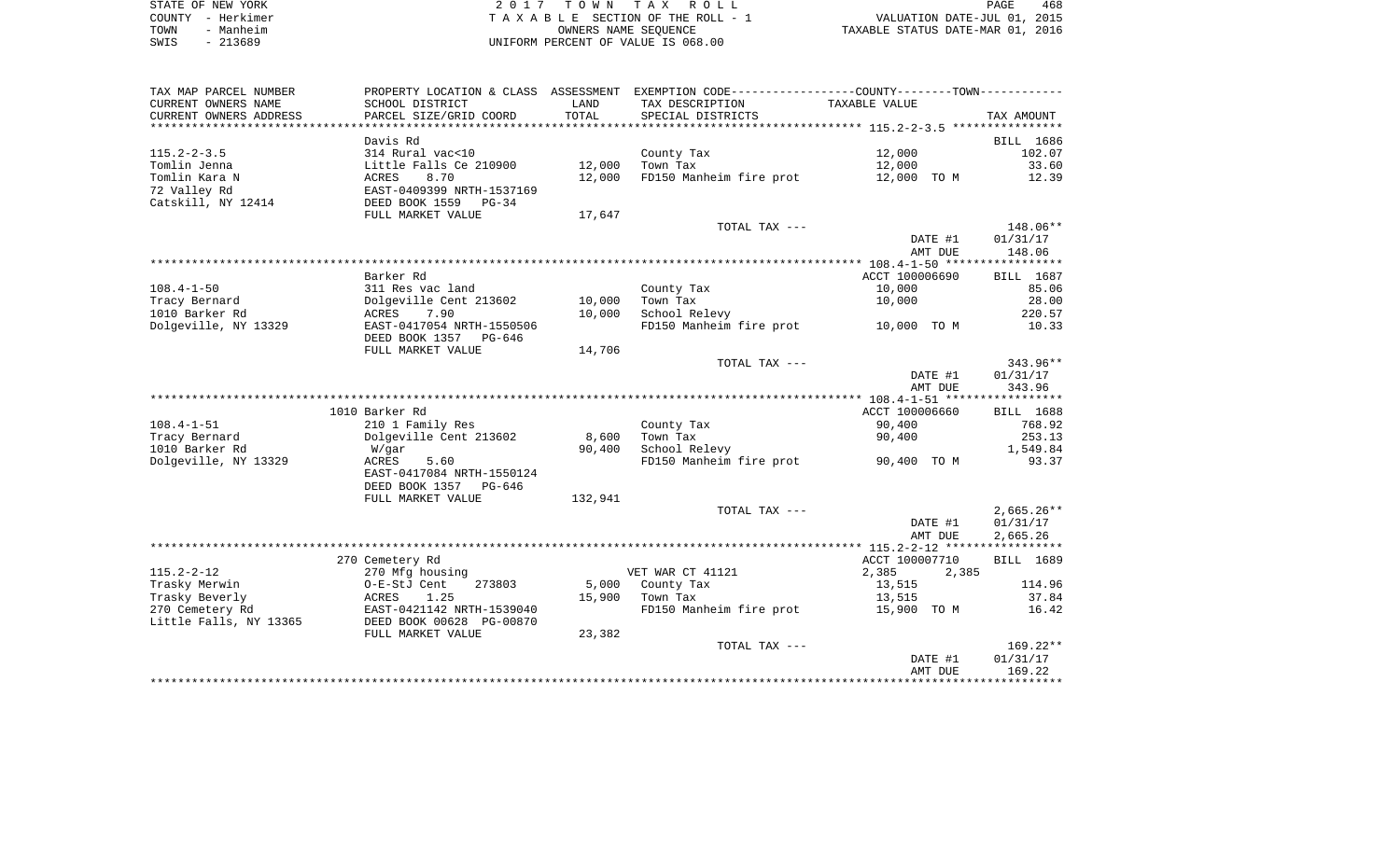|      | STATE OF NEW YORK | 2017 TOWN TAX ROLL                 | 469<br>PAGE                      |
|------|-------------------|------------------------------------|----------------------------------|
|      | COUNTY - Herkimer | TAXABLE SECTION OF THE ROLL - 1    | VALUATION DATE-JUL 01, 2015      |
| TOWN | - Manheim         | OWNERS NAME SEOUENCE               | TAXABLE STATUS DATE-MAR 01, 2016 |
| SWIS | - 213689          | UNIFORM PERCENT OF VALUE IS 068.00 |                                  |

| TAX MAP PARCEL NUMBER  | PROPERTY LOCATION & CLASS ASSESSMENT       |         | EXEMPTION CODE-----------------COUNTY--------TOWN----------- |                |              |
|------------------------|--------------------------------------------|---------|--------------------------------------------------------------|----------------|--------------|
| CURRENT OWNERS NAME    | SCHOOL DISTRICT                            | LAND    | TAX DESCRIPTION                                              | TAXABLE VALUE  |              |
| CURRENT OWNERS ADDRESS | PARCEL SIZE/GRID COORD                     | TOTAL   | SPECIAL DISTRICTS                                            |                | TAX AMOUNT   |
|                        |                                            |         |                                                              |                |              |
|                        | 568 Bronner Rd                             |         |                                                              |                | BILL 1690    |
| $108.4 - 2 - 21.2$     | 242 Rurl res&rec                           |         | County Tax                                                   | 85,000         | 722.99       |
| Trexler Louis A Jr     | Dolgeville Cent 213602                     | 17,700  | Town Tax                                                     | 85,000         | 238.01       |
| Trexler Annemarie      | ACRES 16.42 BANK<br>135                    | 85,000  | FD150 Manheim fire prot                                      | 85,000 TO M    | 87.80        |
| 568 Bronner Rd         | EAST-0408790 NRTH-1545159                  |         |                                                              |                |              |
| Little Falls, NY 13365 | DEED BOOK 712<br>PG-237                    |         |                                                              |                |              |
|                        | FULL MARKET VALUE                          | 125,000 |                                                              |                |              |
|                        |                                            |         | TOTAL TAX ---                                                |                | $1,048.80**$ |
|                        |                                            |         |                                                              | DATE #1        | 01/31/17     |
|                        |                                            |         |                                                              | AMT DUE        | 1,048.80     |
|                        |                                            |         |                                                              |                |              |
|                        | 122 Spencer Rd                             |         |                                                              | ACCT 100002940 | BILL 1691    |
| $108.2 - 1 - 31$       | 210 1 Family Res                           |         | County Tax                                                   | 63,700         | 541.82       |
| Trodler Stephen J      | Dolgeville Cent 213602                     | 3,700   | Town Tax                                                     | 63,700         | 178.37       |
| Trodler Cheryl         | FRNT 253.00 DPTH 170.00                    | 63,700  | FD150 Manheim fire prot                                      | 63,700 TO M    | 65.79        |
| 122 Spencer Rd         | ACRES<br>0.92                              |         |                                                              |                |              |
| Dolgeville, NY 13329   | EAST-0415944 NRTH-1554451                  |         |                                                              |                |              |
|                        | DEED BOOK 1174<br>PG-305                   |         |                                                              |                |              |
|                        | FULL MARKET VALUE                          | 93,676  |                                                              |                |              |
|                        |                                            |         | TOTAL TAX ---                                                |                | 785.98**     |
|                        |                                            |         |                                                              | DATE #1        | 01/31/17     |
|                        |                                            |         |                                                              | AMT DUE        | 785.98       |
|                        |                                            |         |                                                              |                |              |
|                        | 320 Bidleman Rd                            |         |                                                              | ACCT 100011730 | BILL 1692    |
| $115.4 - 1 - 28$       | 210 1 Family Res                           |         | County Tax                                                   | 33,000         | 280.69       |
| Tucker Kathleen        | Dolgeville Cent 213602                     | 2,000   | Town Tax                                                     | 33,000         | 92.40        |
| 1455 Barringer Rd      | FRNT 110.00 DPTH 198.00                    | 33,000  | FD150 Manheim fire prot                                      | 33,000 TO M    | 34.09        |
| Ilion, NY 13357        | ACRES<br>0.50<br>EAST-0414211 NRTH-1536061 |         |                                                              |                |              |
|                        | DEED BOOK 1559 PG-455                      |         |                                                              |                |              |
|                        | FULL MARKET VALUE                          | 48,529  |                                                              |                |              |
|                        |                                            |         | TOTAL TAX ---                                                |                | 407.18**     |
|                        |                                            |         |                                                              | DATE #1        | 01/31/17     |
|                        |                                            |         |                                                              | AMT DUE        | 407.18       |
|                        |                                            |         |                                                              |                |              |
|                        | 1 E Bidleman Rd                            |         |                                                              | ACCT 100013290 | BILL 1693    |
| $115.4 - 1 - 27$       | 210 1 Family Res                           |         | County Tax                                                   | 15,000         | 127.59       |
| Tucker Mathew          | Dolgeville Cent 213602                     | 400     | Town Tax                                                     | 15,000         | 42.00        |
| 310 E Bidleman Rd      | 50.00 DPTH 100.00<br>FRNT                  | 15,000  | School Relevy                                                |                | 330.85       |
| Little Falls, NY 13365 | 0.11<br>ACRES                              |         | FD150 Manheim fire prot                                      | 15,000 TO M    | 15.49        |
|                        | EAST-0414193 NRTH-1535844                  |         |                                                              |                |              |
|                        | DEED BOOK 1559<br>PG-458                   |         |                                                              |                |              |
|                        | FULL MARKET VALUE                          | 22,059  |                                                              |                |              |
|                        |                                            |         | TOTAL TAX ---                                                |                | $515.93**$   |
|                        |                                            |         |                                                              | DATE #1        | 01/31/17     |
|                        |                                            |         |                                                              | AMT DUE        | 515.93       |
|                        |                                            |         |                                                              |                |              |
|                        |                                            |         |                                                              |                |              |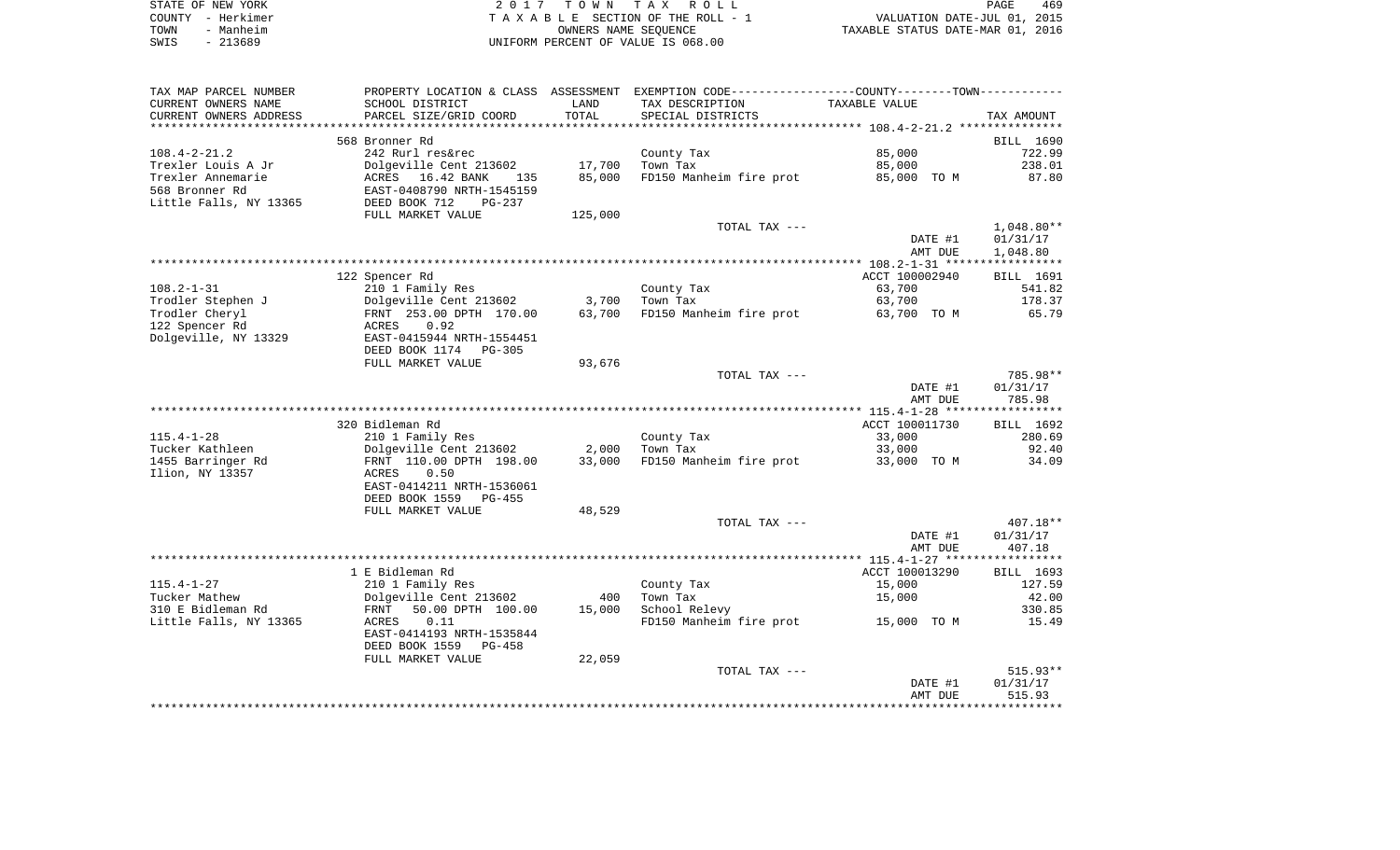|      | STATE OF NEW YORK | 2017 TOWN TAX ROLL                 | PAGE                             | 470 |
|------|-------------------|------------------------------------|----------------------------------|-----|
|      | COUNTY - Herkimer | TAXABLE SECTION OF THE ROLL - 1    | VALUATION DATE-JUL 01, 2015      |     |
| TOWN | - Manheim         | OWNERS NAME SEOUENCE               | TAXABLE STATUS DATE-MAR 01, 2016 |     |
| SWIS | $-213689$         | UNIFORM PERCENT OF VALUE IS 068.00 |                                  |     |

| TAX MAP PARCEL NUMBER  |                                |         | PROPERTY LOCATION & CLASS ASSESSMENT EXEMPTION CODE---------------COUNTY-------TOWN---------- |                |             |
|------------------------|--------------------------------|---------|-----------------------------------------------------------------------------------------------|----------------|-------------|
| CURRENT OWNERS NAME    | SCHOOL DISTRICT                | LAND    | TAX DESCRIPTION                                                                               | TAXABLE VALUE  |             |
| CURRENT OWNERS ADDRESS | PARCEL SIZE/GRID COORD         | TOTAL   | SPECIAL DISTRICTS                                                                             |                | TAX AMOUNT  |
|                        |                                |         |                                                                                               |                |             |
|                        | 1013 Barker Rd                 |         |                                                                                               |                | BILL 1694   |
| $108.4 - 1 - 58.2$     | 710 Manufacture                |         | County Tax                                                                                    | 373,500        | 3,176.90    |
| Tumble Forms Inc       | Dolgeville Cent 213602         | 11,800  | Town Tax                                                                                      | 373,500        | 1,045.84    |
| 1013 Barker Rd         | ACRES 15.50                    | 373,500 | School Relevy                                                                                 |                | 8,238.68    |
| Dolgeville, NY 13329   | EAST-0418260 NRTH-1550602      |         | FD150 Manheim fire prot 373,500 TO M                                                          |                | 385.78      |
|                        | DEED BOOK 696<br><b>PG-703</b> |         |                                                                                               |                |             |
|                        | FULL MARKET VALUE              | 549,265 |                                                                                               |                |             |
|                        |                                |         | TOTAL TAX ---                                                                                 |                | 12,847.20** |
|                        |                                |         |                                                                                               | DATE #1        | 01/31/17    |
|                        |                                |         |                                                                                               | AMT DUE        | 12,847.20   |
|                        |                                |         |                                                                                               |                |             |
|                        | 177 Murphy Rd                  |         |                                                                                               | ACCT 100005100 | BILL 1695   |
| $115.2 - 2 - 37$       | 210 1 Family Res               |         | County Tax                                                                                    | 95,000         | 808.05      |
| Turner Peter           | Little Falls Ce 210900         | 11,100  | Town Tax                                                                                      | 95,000         | 266.01      |
| Turner Deirde          | ACRES<br>5.10 BANK<br>135      | 95,000  | FD150 Manheim fire prot 95,000 TO M                                                           |                | 98.12       |
| 177 Murphy Rd          | EAST-0410211 NRTH-1536964      |         |                                                                                               |                |             |
| Little Falls, NY 13365 | DEED BOOK 791<br>PG-291        |         |                                                                                               |                |             |
|                        | FULL MARKET VALUE              | 139,706 |                                                                                               |                |             |
|                        |                                |         | TOTAL TAX ---                                                                                 |                | 1,172.18**  |
|                        |                                |         |                                                                                               | DATE #1        | 01/31/17    |
|                        |                                |         |                                                                                               | AMT DUE        | 1,172.18    |
|                        | 269 Dockey Rd                  |         |                                                                                               | ACCT 100004650 | BILL 1696   |
| $115.4 - 1 - 48$       | 270 Mfg housing                |         | AGED-CT<br>41801                                                                              | 7,500<br>7,500 |             |
| Turturo Joseph         | Little Falls Ce 210900         |         | 2,000 County Tax                                                                              | 7,500          | 63.79       |
| 269 Dockey Rd          | W/garage                       | 15,000  | Town Tax                                                                                      | 7,500          | 21.00       |
| Little Falls, NY 13365 | FRNT 200.00 DPTH 110.00        |         | FD150 Manheim fire prot 15,000 TO M                                                           |                | 15.49       |
|                        | 0.51<br>ACRES                  |         |                                                                                               |                |             |
|                        | EAST-0416714 NRTH-1534512      |         |                                                                                               |                |             |
|                        | DEED BOOK 00644 PG-00275       |         |                                                                                               |                |             |
|                        | FULL MARKET VALUE              | 22,059  |                                                                                               |                |             |
|                        |                                |         | TOTAL TAX ---                                                                                 |                | 100.28**    |
|                        |                                |         |                                                                                               | DATE #1        | 01/31/17    |
|                        |                                |         |                                                                                               | AMT DUE        | 100.28      |
|                        |                                |         |                                                                                               |                |             |
|                        | 175 Carlson Rd                 |         |                                                                                               |                | BILL 1697   |
| $108.2 - 1 - 2.6$      | 210 1 Family Res               |         | County Tax                                                                                    | 64,000         | 544.37      |
| Urbiss Jason M         | Dolgeville Cent 213602         | 6,000   | Town Tax                                                                                      | 64,000         | 179.21      |
| Urbiss Nancy S         | Inc                            | 64,000  | FD150 Manheim fire prot 64,000 TO M                                                           |                | 66.10       |
| 175 Carlson Rd         | 5.00<br>ACRES                  |         |                                                                                               |                |             |
| Dolgeville, NY 13329   | EAST-0413230 NRTH-1556203      |         |                                                                                               |                |             |
|                        | DEED BOOK 914<br>PG-396        |         |                                                                                               |                |             |
|                        | FULL MARKET VALUE              | 94,118  |                                                                                               |                |             |
|                        |                                |         | TOTAL TAX ---                                                                                 |                | 789.68**    |
|                        |                                |         |                                                                                               | DATE #1        | 01/31/17    |
|                        |                                |         |                                                                                               | AMT DUE        | 789.68      |
|                        |                                |         |                                                                                               |                |             |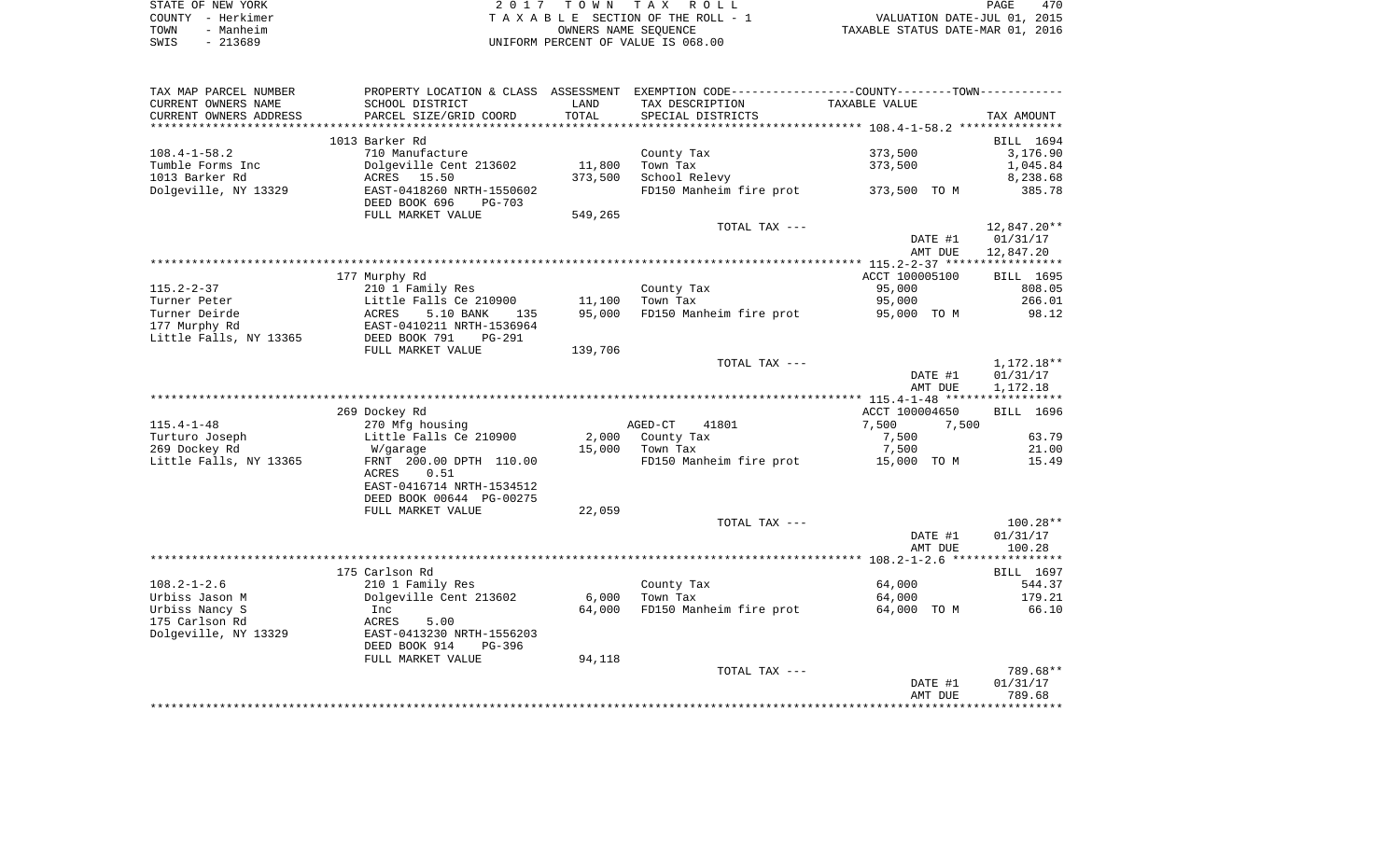| STATE OF NEW YORK | 2017 TOWN TAX ROLL                 | PAGE                             | 471 |
|-------------------|------------------------------------|----------------------------------|-----|
| COUNTY - Herkimer | TAXABLE SECTION OF THE ROLL - 1    | VALUATION DATE-JUL 01, 2015      |     |
| TOWN<br>- Manheim | OWNERS NAME SEOUENCE               | TAXABLE STATUS DATE-MAR 01, 2016 |     |
| - 213689<br>SWIS  | UNIFORM PERCENT OF VALUE IS 068.00 |                                  |     |

| TAX MAP PARCEL NUMBER                |                                         |                | PROPERTY LOCATION & CLASS ASSESSMENT EXEMPTION CODE----------------COUNTY--------TOWN----------- |                |                 |
|--------------------------------------|-----------------------------------------|----------------|--------------------------------------------------------------------------------------------------|----------------|-----------------|
| CURRENT OWNERS NAME                  | SCHOOL DISTRICT                         | LAND           | TAX DESCRIPTION                                                                                  | TAXABLE VALUE  |                 |
| CURRENT OWNERS ADDRESS               | PARCEL SIZE/GRID COORD                  | TOTAL          | SPECIAL DISTRICTS                                                                                |                | TAX AMOUNT      |
| *****************                    |                                         | ************** |                                                                                                  |                |                 |
|                                      | 202 Spencer Rd                          |                |                                                                                                  | ACCT 100004770 | BILL 1698       |
| $108.2 - 1 - 25$                     | 210 1 Family Res                        |                | County Tax                                                                                       | 61,000         | 518.85          |
| Urbiss Nancy                         | Dolgeville Cent 213602                  | 4,300          | Town Tax                                                                                         | 61,000         | 170.81          |
| 202 Spencer Rd                       | 1.30 BANK<br>ACRES<br>135               | 61,000         | FD150 Manheim fire prot                                                                          | 61,000 TO M    | 63.01           |
| Dolgeville, NY 13329                 | EAST-0414426 NRTH-1554799               |                |                                                                                                  |                |                 |
|                                      | DEED BOOK 712<br>PG-219                 |                |                                                                                                  |                |                 |
|                                      | FULL MARKET VALUE                       | 89,706         |                                                                                                  |                |                 |
|                                      |                                         |                | TOTAL TAX ---                                                                                    |                | $752.67**$      |
|                                      |                                         |                |                                                                                                  | DATE #1        | 01/31/17        |
|                                      |                                         |                |                                                                                                  | AMT DUE        | 752.67          |
|                                      |                                         |                |                                                                                                  |                |                 |
|                                      | 680 Bronner Rd                          |                |                                                                                                  | ACCT 100013760 | BILL 1699       |
| $108.4 - 2 - 16$                     | 210 1 Family Res                        |                | County Tax                                                                                       | 42,000         | 357.24          |
| Urbiss Ronald                        | Dolgeville Cent 213602                  | 6,000          | Town Tax                                                                                         | 42,000         | 117.61          |
| Urbiss Eileen                        | 1.50<br>ACRES                           | 42,000         | FD150 Manheim fire prot                                                                          | 42,000 TO M    | 43.38           |
| 680 Bronner Rd                       | EAST-0410330 NRTH-1545902               |                |                                                                                                  |                |                 |
| Little Falls, NY 13365               | DEED BOOK 00630 PG-00148                |                |                                                                                                  |                |                 |
|                                      | FULL MARKET VALUE                       | 61,765         |                                                                                                  |                |                 |
|                                      |                                         |                | TOTAL TAX ---                                                                                    |                | $518.23**$      |
|                                      |                                         |                |                                                                                                  | DATE #1        | 01/31/17        |
|                                      |                                         |                |                                                                                                  | AMT DUE        | 518.23          |
|                                      |                                         |                |                                                                                                  |                |                 |
|                                      | 334 Bronner Rd                          |                |                                                                                                  | ACCT 100000450 | BILL 1700       |
| $108.3 - 1 - 27.1$<br>Urich Delcia M | 210 1 Family Res                        | 4,000          | County Tax<br>Town Tax                                                                           | 17,100         | 145.45<br>47.88 |
| 326 Bronner Rd                       | Little Falls Ce 210900<br>ACRES<br>1.00 |                | FD150 Manheim fire prot                                                                          | 17,100         | 17.66           |
|                                      | EAST-0404081 NRTH-1547117               | 17,100         |                                                                                                  | 17,100 TO M    |                 |
| Little Falls, NY 13365               | DEED BOOK 915<br>PG-465                 |                |                                                                                                  |                |                 |
|                                      | FULL MARKET VALUE                       | 25,147         |                                                                                                  |                |                 |
|                                      |                                         |                | TOTAL TAX ---                                                                                    |                | $210.99**$      |
|                                      |                                         |                |                                                                                                  | DATE #1        | 01/31/17        |
|                                      |                                         |                |                                                                                                  | AMT DUE        | 210.99          |
|                                      |                                         |                |                                                                                                  |                |                 |
|                                      | 326 Bronner Rd                          |                |                                                                                                  | ACCT 100000460 | BILL 1701       |
| $108.3 - 1 - 27.2$                   | 210 1 Family Res                        |                | VET WAR CT 41121                                                                                 | 4,875<br>4,875 |                 |
| Urich Delcia M                       | Dolgeville Cent 213602                  |                | 9,000 County Tax                                                                                 | 27,625         | 234.97          |
| 326 Bronner Rd                       | 240                                     | 32,500         | Town Tax                                                                                         | 27,625         | 77.35           |
| Little Falls, NY 13365               | FRNT 184.00 DPTH 365.00                 |                | FD150 Manheim fire prot                                                                          | 32,500 TO M    | 33.57           |
|                                      | ACRES<br>0.77                           |                |                                                                                                  |                |                 |
|                                      | EAST-0403987 NRTH-1547230               |                |                                                                                                  |                |                 |
|                                      | DEED BOOK 743<br>PG-743                 |                |                                                                                                  |                |                 |
|                                      | FULL MARKET VALUE                       | 47,794         |                                                                                                  |                |                 |
|                                      |                                         |                | TOTAL TAX ---                                                                                    |                | 345.89**        |
|                                      |                                         |                |                                                                                                  | DATE #1        | 01/31/17        |
|                                      |                                         |                |                                                                                                  | AMT DUE        | 345.89          |
|                                      |                                         |                |                                                                                                  |                |                 |
|                                      |                                         |                |                                                                                                  |                |                 |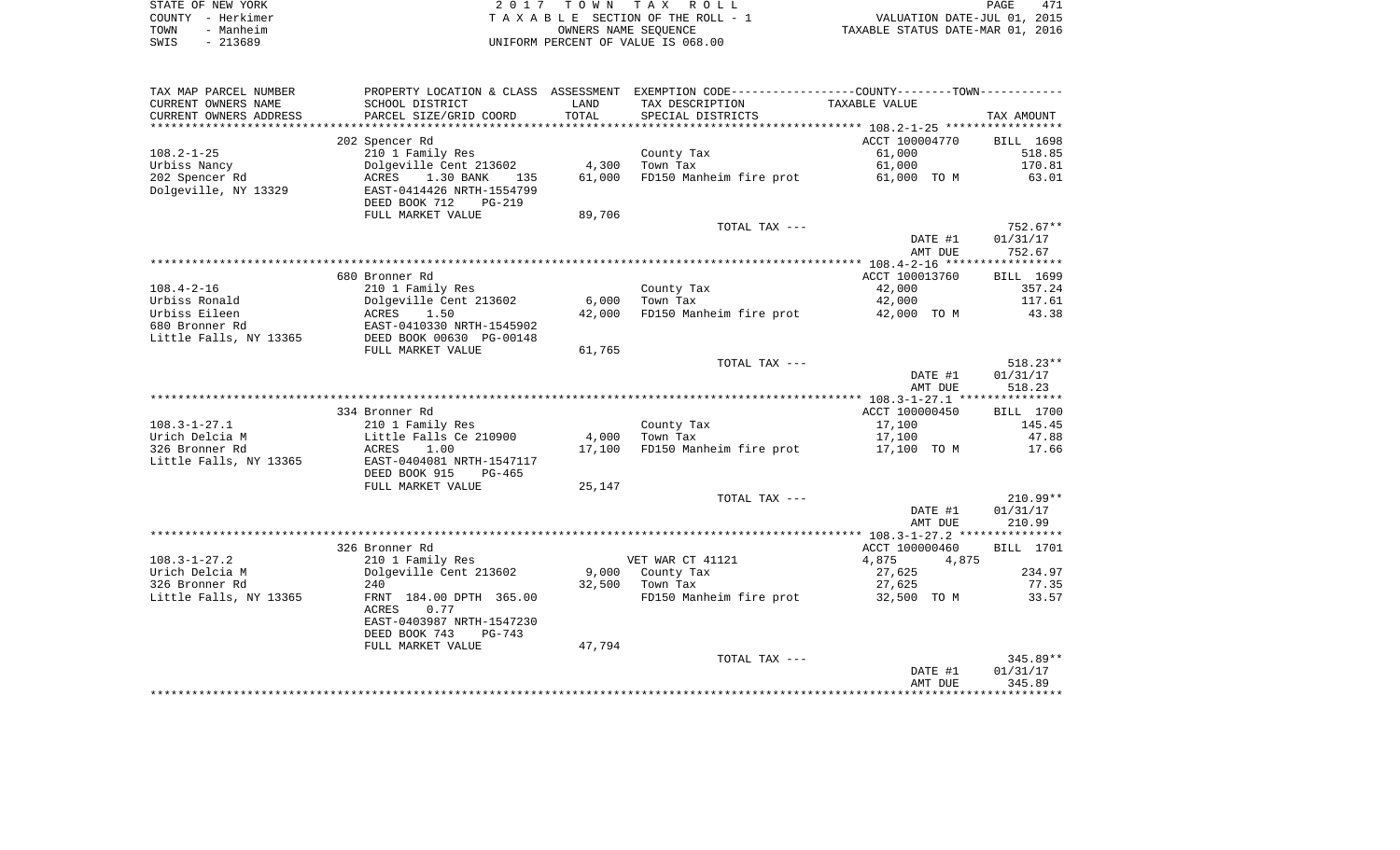|      | STATE OF NEW YORK | 2017 TOWN TAX ROLL                 | 472<br>PAGE                      |
|------|-------------------|------------------------------------|----------------------------------|
|      | COUNTY - Herkimer | TAXABLE SECTION OF THE ROLL - 1    | VALUATION DATE-JUL 01, 2015      |
| TOWN | - Manheim         | OWNERS NAME SEOUENCE               | TAXABLE STATUS DATE-MAR 01, 2016 |
| SWIS | $-213689$         | UNIFORM PERCENT OF VALUE IS 068.00 |                                  |

| TAX MAP PARCEL NUMBER                |                                            |         | PROPERTY LOCATION & CLASS ASSESSMENT EXEMPTION CODE----------------COUNTY-------TOWN---------- |                    |                    |
|--------------------------------------|--------------------------------------------|---------|------------------------------------------------------------------------------------------------|--------------------|--------------------|
| CURRENT OWNERS NAME                  | SCHOOL DISTRICT                            | LAND    | TAX DESCRIPTION                                                                                | TAXABLE VALUE      |                    |
| CURRENT OWNERS ADDRESS               | PARCEL SIZE/GRID COORD                     | TOTAL   | SPECIAL DISTRICTS                                                                              |                    | TAX AMOUNT         |
| ***********************              |                                            |         |                                                                                                |                    |                    |
|                                      | Bronner Rd                                 |         |                                                                                                |                    | BILL 1702          |
| $108.3 - 1 - 27.4$                   | 314 Rural vac<10                           |         | County Tax                                                                                     | 7,700              | 65.49              |
| Urich Delcia M                       | Dolgeville Cent 213602                     | 7,700   | Town Tax                                                                                       | 7,700              | 21.56              |
| Urich Ronald E                       | FRNT 640.00 DPTH                           | 7,700   | FD150 Manheim fire prot                                                                        | 7,700 TO M         | 7.95               |
| 326 Bronner Rd                       | ACRES<br>7.50                              |         |                                                                                                |                    |                    |
| Little Falls, NY 13365               | EAST-0404222 NRTH-1546824                  |         |                                                                                                |                    |                    |
|                                      | FULL MARKET VALUE                          | 11,324  |                                                                                                |                    |                    |
|                                      |                                            |         | TOTAL TAX ---                                                                                  |                    | $95.00**$          |
|                                      |                                            |         |                                                                                                | DATE #1            | 01/31/17           |
|                                      |                                            |         |                                                                                                | AMT DUE            | 95.00              |
|                                      |                                            |         |                                                                                                |                    |                    |
|                                      | 312 Bronner Rd                             |         |                                                                                                |                    | BILL 1703          |
| $108.3 - 1 - 27.3$                   | 210 1 Family Res                           |         | County Tax                                                                                     | 65,000             | 552.87             |
| Urich Ronald E                       | Dolgeville Cent 213602                     | 14,000  | Town Tax                                                                                       | 65,000             | 182.01             |
| 312 Bronner Rd                       | 210                                        | 65,000  | School Relevy                                                                                  |                    | 989.57             |
| Little Falls, NY 13365               | ACRES<br>3.00                              |         | FD150 Manheim fire prot                                                                        | 65,000 TO M        | 67.14              |
|                                      | EAST-0403848 NRTH-1547101                  |         |                                                                                                |                    |                    |
|                                      | DEED BOOK 919<br>$PG-54$                   |         |                                                                                                |                    |                    |
|                                      | FULL MARKET VALUE                          | 95,588  |                                                                                                |                    |                    |
|                                      |                                            |         | TOTAL TAX ---                                                                                  |                    | 1,791.59**         |
|                                      |                                            |         |                                                                                                | DATE #1            | 01/31/17           |
|                                      |                                            |         |                                                                                                | AMT DUE            | 1,791.59           |
|                                      |                                            |         |                                                                                                |                    |                    |
|                                      | 601 Bronner Rd                             |         |                                                                                                | ACCT 100006120     | BILL 1704          |
| $108.3 - 1 - 30.1$                   | 210 1 Family Res                           |         | County Tax                                                                                     | 42,100             | 358.09             |
| Vangorder Luke                       | Dolgeville Cent 213602                     | 11,800  | Town Tax                                                                                       | 42,100             | 117.89             |
| Vangorder Maryann                    | FRNT 852.00 DPTH                           | 42,100  | FD150 Manheim fire prot                                                                        | 42,100 TO M        | 43.48              |
| 601 Bronner Rd                       | ACRES<br>7.60                              |         |                                                                                                |                    |                    |
| Little Falls, NY 13365               | EAST-0408720 NRTH-1546135                  |         |                                                                                                |                    |                    |
|                                      | DEED BOOK 643<br><b>PG-735</b>             |         |                                                                                                |                    |                    |
|                                      | FULL MARKET VALUE                          | 61,912  |                                                                                                |                    |                    |
|                                      |                                            |         | TOTAL TAX ---                                                                                  |                    | 519.46**           |
|                                      |                                            |         |                                                                                                | DATE #1            | 01/31/17           |
|                                      |                                            |         |                                                                                                | AMT DUE            | 519.46             |
|                                      |                                            |         |                                                                                                |                    |                    |
|                                      | 1090 Davis Rd                              |         |                                                                                                | ACCT 100008370     | BILL 1705          |
| $115.1 - 1 - 33$<br>Vedder Christina | 210 1 Family Res<br>Little Falls Ce 210900 | 8,900   | County Tax                                                                                     | 80,000<br>80,000   | 680.46<br>224.01   |
| 1090 Davis Rd                        |                                            |         | Town Tax                                                                                       |                    |                    |
|                                      | W Gar                                      | 80,000  | FD150 Manheim fire prot                                                                        | 80,000 TO M        | 82.63              |
| Little Falls, NY 13365               | FRNT 3600.00 DPTH<br><b>ACRES</b><br>2.90  |         |                                                                                                |                    |                    |
|                                      | EAST-0408761 NRTH-1537781                  |         |                                                                                                |                    |                    |
|                                      | DEED BOOK 1612                             |         |                                                                                                |                    |                    |
|                                      | PG-628                                     |         |                                                                                                |                    |                    |
|                                      | FULL MARKET VALUE                          | 117,647 | TOTAL TAX ---                                                                                  |                    | 987.10**           |
|                                      |                                            |         |                                                                                                |                    |                    |
|                                      |                                            |         |                                                                                                | DATE #1<br>AMT DUE | 01/31/17<br>987.10 |
|                                      |                                            |         |                                                                                                |                    |                    |
|                                      |                                            |         |                                                                                                |                    |                    |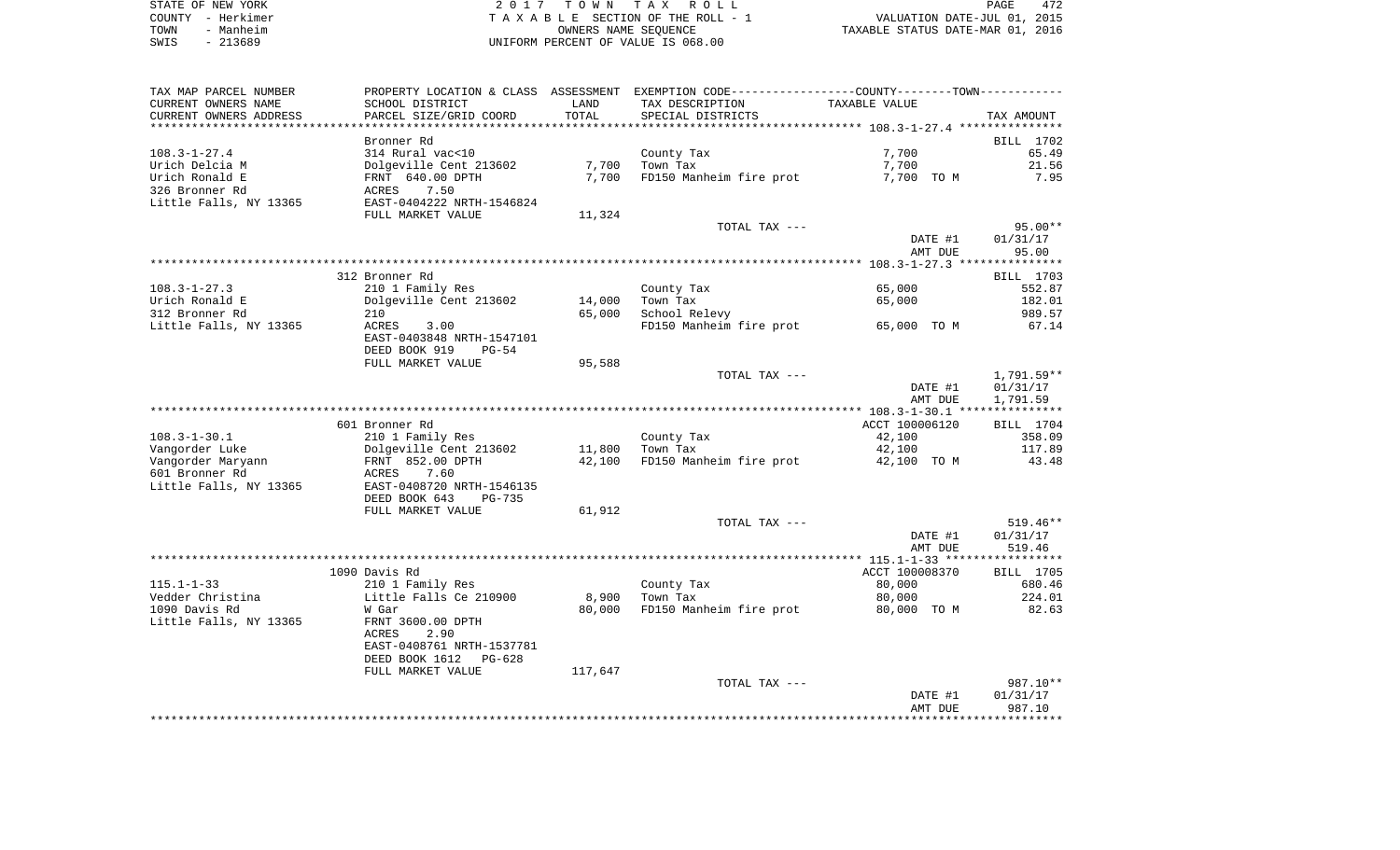|      | STATE OF NEW YORK | 2017 TOWN TAX ROLL                 | <b>PAGE</b>                      | 473 |
|------|-------------------|------------------------------------|----------------------------------|-----|
|      | COUNTY - Herkimer | TAXABLE SECTION OF THE ROLL - 1    | VALUATION DATE-JUL 01, 2015      |     |
| TOWN | - Manheim         | OWNERS NAME SEOUENCE               | TAXABLE STATUS DATE-MAR 01, 2016 |     |
| SWIS | - 213689          | UNIFORM PERCENT OF VALUE IS 068.00 |                                  |     |

| TAX MAP PARCEL NUMBER  | PROPERTY LOCATION & CLASS ASSESSMENT EXEMPTION CODE----------------COUNTY-------TOWN--------- |         |                         |                |              |
|------------------------|-----------------------------------------------------------------------------------------------|---------|-------------------------|----------------|--------------|
| CURRENT OWNERS NAME    | SCHOOL DISTRICT                                                                               | LAND    | TAX DESCRIPTION         | TAXABLE VALUE  |              |
| CURRENT OWNERS ADDRESS | PARCEL SIZE/GRID COORD                                                                        | TOTAL   | SPECIAL DISTRICTS       |                | TAX AMOUNT   |
|                        |                                                                                               |         |                         |                |              |
|                        | 303 Ashe Rd                                                                                   |         |                         | ACCT 100014160 | BILL 1706    |
| $122.2 - 2 - 17$       | 210 1 Family Res                                                                              |         | County Tax              | 65,000         | 552.87       |
| Victor Debra           | Little Falls Ce 210900                                                                        | 3,300   | Town Tax                | 65,000         | 182.01       |
| Victor James P         | W/garage                                                                                      | 65,000  | FD150 Manheim fire prot | 65,000 TO M    | 67.14        |
| 303 Ashe Rd            | FRNT 130.00 DPTH 205.00                                                                       |         |                         |                |              |
| Little Falls, NY 13365 | ACRES<br>0.82                                                                                 |         |                         |                |              |
|                        | EAST-0416441 NRTH-1524334                                                                     |         |                         |                |              |
|                        | DEED BOOK 849<br>PG-266                                                                       |         |                         |                |              |
|                        | FULL MARKET VALUE                                                                             | 95,588  |                         |                |              |
|                        |                                                                                               |         | TOTAL TAX ---           |                | 802.02**     |
|                        |                                                                                               |         |                         | DATE #1        | 01/31/17     |
|                        |                                                                                               |         |                         | AMT DUE        | 802.02       |
|                        |                                                                                               |         |                         |                |              |
|                        | Inghams Mills Rd                                                                              |         |                         | ACCT 100004890 | BILL 1707    |
| $115.2 - 2 - 18$       | 312 Vac w/imprv                                                                               |         | County Tax              | 6,600          | 56.14        |
| Visser John            | O-E-StJ Cent<br>273803                                                                        | 4,200   | Town Tax                | 6,600          | 18.48        |
| 103 Josh Webb Ln       | ACRES<br>2.20                                                                                 | 6,600   | FD150 Manheim fire prot | 6,600 TO M     | 6.82         |
| Sherburne, NY 13460    | EAST-0420767 NRTH-1538144                                                                     |         |                         |                |              |
|                        | DEED BOOK 1593<br>PG-562                                                                      |         |                         |                |              |
|                        | FULL MARKET VALUE                                                                             | 9,706   |                         |                |              |
|                        |                                                                                               |         | TOTAL TAX ---           |                | $81.44**$    |
|                        |                                                                                               |         |                         | DATE #1        | 01/31/17     |
|                        |                                                                                               |         |                         | AMT DUE        | 81.44        |
|                        |                                                                                               |         |                         |                |              |
|                        | 1193 Barker Rd                                                                                |         |                         |                | BILL 1708    |
| $108.4 - 2 - 9.1$      | 220 2 Family Res                                                                              |         | County Tax              | 95,700         | 814.00       |
| Vogt Donna             | Dolgeville Cent 213602                                                                        | 60,500  | Town Tax                | 95,700         | 267.97       |
| Vogt Robert E          | FRNT 2237.00 DPTH                                                                             | 95,700  | FD150 Manheim fire prot | 95,700 TO M    | 98.85        |
| 1193 Barker Rd         |                                                                                               |         |                         |                |              |
|                        | ACRES 98.00<br>EAST-0415275 NRTH-1547961                                                      |         |                         |                |              |
| Dolgeville, NY 13329   |                                                                                               |         |                         |                |              |
|                        | DEED BOOK 1281<br>$PG-345$                                                                    |         |                         |                |              |
|                        | FULL MARKET VALUE                                                                             | 140,735 |                         |                |              |
|                        |                                                                                               |         | TOTAL TAX ---           |                | 1,180.82**   |
|                        |                                                                                               |         |                         | DATE #1        | 01/31/17     |
|                        |                                                                                               |         |                         | AMT DUE        | 1,180.82     |
|                        |                                                                                               |         |                         |                |              |
|                        | 207 Brockett Rd                                                                               |         |                         | ACCT 100010005 | BILL 1709    |
| $108.3 - 1 - 33$       | 242 Rurl res&rec                                                                              |         | County Tax              | 90,000         | 765.52       |
| Walczak John P         | Dolgeville Cent 213602                                                                        | 15,900  | Town Tax                | 90,000         | 252.01       |
| Walczak Sherri         | W/gar                                                                                         | 90,000  | FD150 Manheim fire prot | 90,000 TO M    | 92.96        |
| 207 Brockett Rd        | FRNT 524.00 DPTH                                                                              |         |                         |                |              |
| Little Falls, NY 13365 | ACRES 15.30                                                                                   |         |                         |                |              |
|                        | EAST-0406023 NRTH-1548604                                                                     |         |                         |                |              |
|                        | DEED BOOK 739<br>PG-329                                                                       |         |                         |                |              |
|                        | FULL MARKET VALUE                                                                             | 132,353 |                         |                |              |
|                        |                                                                                               |         | TOTAL TAX ---           |                | $1,110.49**$ |
|                        |                                                                                               |         |                         | DATE #1        | 01/31/17     |
|                        |                                                                                               |         |                         | AMT DUE        | 1,110.49     |
|                        |                                                                                               |         |                         |                |              |
|                        |                                                                                               |         |                         |                |              |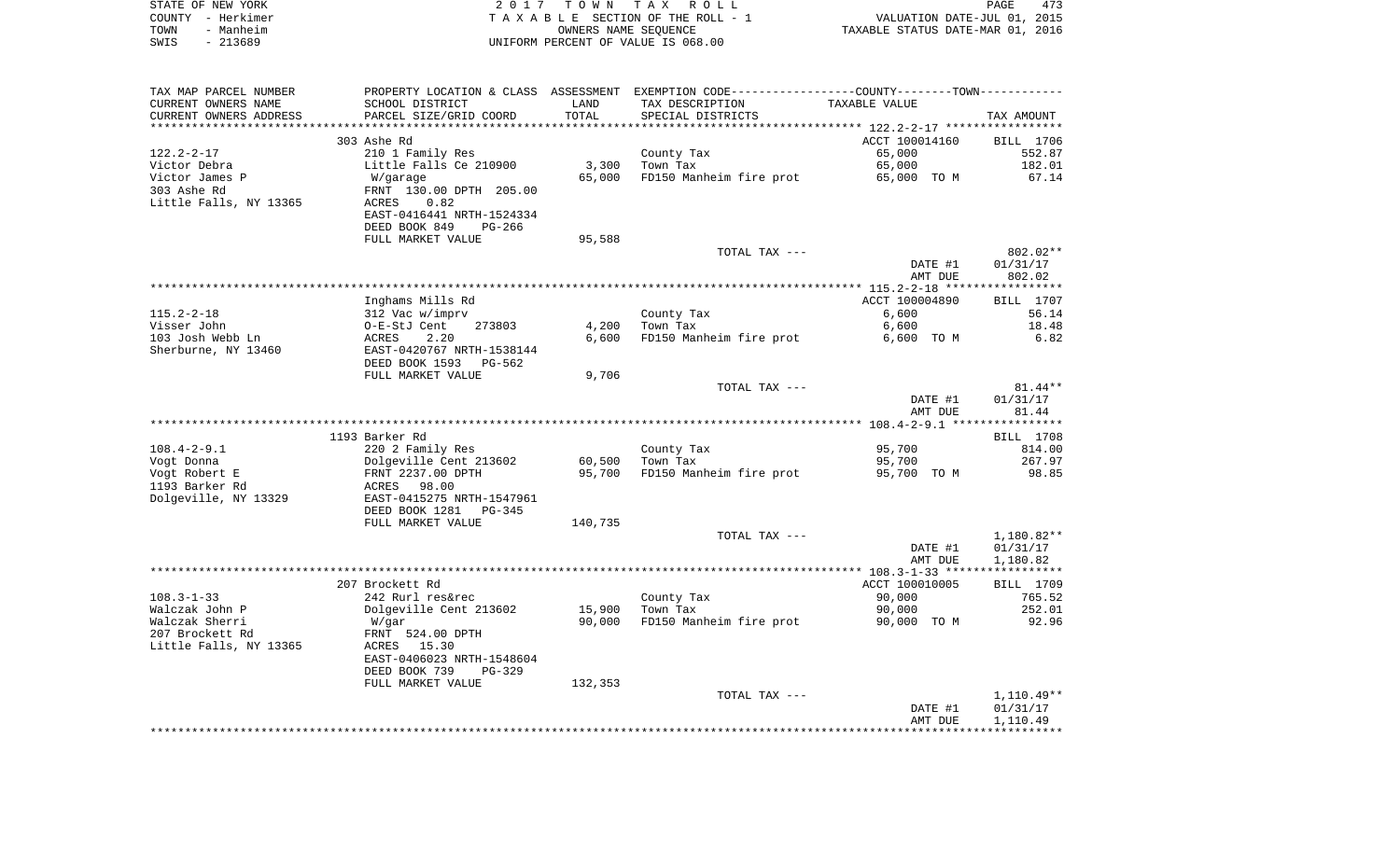| STATE OF NEW YORK | 2017 TOWN TAX ROLL                 | 474<br>PAGE                      |
|-------------------|------------------------------------|----------------------------------|
| COUNTY - Herkimer | TAXABLE SECTION OF THE ROLL - 1    | VALUATION DATE-JUL 01, 2015      |
| TOWN<br>- Manheim | OWNERS NAME SEOUENCE               | TAXABLE STATUS DATE-MAR 01, 2016 |
| - 213689<br>SWIS  | UNIFORM PERCENT OF VALUE IS 068.00 |                                  |

| TAX MAP PARCEL NUMBER                  |                                     |         | PROPERTY LOCATION & CLASS ASSESSMENT EXEMPTION CODE----------------COUNTY--------TOWN----------- |                       |                  |
|----------------------------------------|-------------------------------------|---------|--------------------------------------------------------------------------------------------------|-----------------------|------------------|
| CURRENT OWNERS NAME                    | SCHOOL DISTRICT                     | LAND    | TAX DESCRIPTION                                                                                  | TAXABLE VALUE         |                  |
| CURRENT OWNERS ADDRESS                 | PARCEL SIZE/GRID COORD              | TOTAL   | SPECIAL DISTRICTS                                                                                |                       | TAX AMOUNT       |
|                                        |                                     |         |                                                                                                  |                       |                  |
|                                        | 351 Ransom Creek Rd-Keyser Lk       |         |                                                                                                  | ACCT 100010980        | <b>BILL</b> 1710 |
| $108.4 - 2 - 32$                       | 260 Seasonal res                    |         | County Tax                                                                                       | 19,100                | 162.46           |
| Walrath Brian                          | Dolgeville Cent 213602              | 2,500   | Town Tax                                                                                         | 19,100                | 53.48            |
| Walrath Tonya                          | 50.00 DPTH 100.00<br>FRNT           | 19,100  | FD150 Manheim fire prot                                                                          | 19,100 TO M           | 19.73            |
| 21 Loomis St                           | 0.11<br>ACRES                       |         |                                                                                                  |                       |                  |
| Little Falls, NY 13365                 | EAST-0417624 NRTH-1545739           |         |                                                                                                  |                       |                  |
|                                        | DEED BOOK 1155 PG-77                |         |                                                                                                  |                       |                  |
|                                        | FULL MARKET VALUE                   | 28,088  |                                                                                                  |                       |                  |
|                                        |                                     |         | TOTAL TAX ---                                                                                    |                       | $235.67**$       |
|                                        |                                     |         |                                                                                                  | DATE #1               | 01/31/17         |
|                                        |                                     |         |                                                                                                  | AMT DUE               | 235.67           |
|                                        |                                     |         |                                                                                                  |                       |                  |
|                                        | 205 Bidleman Rd                     |         |                                                                                                  | ACCT 100014220        | <b>BILL</b> 1711 |
| $115.4 - 1 - 82$                       | 210 1 Family Res                    |         | VETCOM CTS 41130                                                                                 | 10,200<br>10,200      |                  |
| Walrath Constance J<br>205 Bidleman Rd | Little Falls Ce 210900              | 69,700  | 8,900 County Tax<br>Town Tax                                                                     | 59,500                | 506.09           |
| Little Falls, NY 13365                 | W/garage<br>FRNT 750.00 DPTH 408.00 |         | FD150 Manheim fire prot                                                                          | 59,500<br>69,700 TO M | 166.61<br>71.99  |
|                                        | <b>ACRES</b><br>2.90                |         |                                                                                                  |                       |                  |
|                                        | EAST-0408203 NRTH-1532555           |         |                                                                                                  |                       |                  |
|                                        | DEED BOOK 00582 PG-00890            |         |                                                                                                  |                       |                  |
|                                        | FULL MARKET VALUE                   | 102,500 |                                                                                                  |                       |                  |
|                                        |                                     |         | TOTAL TAX ---                                                                                    |                       | $744.69**$       |
|                                        |                                     |         |                                                                                                  | DATE #1               | 01/31/17         |
|                                        |                                     |         |                                                                                                  | AMT DUE               | 744.69           |
|                                        |                                     |         |                                                                                                  |                       |                  |
|                                        | 117 Dockey Rd                       |         |                                                                                                  | ACCT 100014190        | BILL 1712        |
| $115.4 - 1 - 25$                       | 210 1 Family Res                    |         | County Tax                                                                                       | 41,300                | 351.29           |
| Walrath Robert A                       | Little Falls Ce 210900              | 1,000   | Town Tax                                                                                         | 41,300                | 115.64           |
| Walrath Ann Marie                      | 61.00 DPTH 191.70<br>FRNT           | 41,300  | School Relevy                                                                                    |                       | 1,008.68         |
| 117 Dockey Rd                          | 0.24<br>ACRES                       |         | FD150 Manheim fire prot 41,300 TO M                                                              |                       | 42.66            |
| Little Falls, NY 13365                 | EAST-0413870 NRTH-1535642           |         |                                                                                                  |                       |                  |
|                                        | DEED BOOK 766<br>PG-232             |         |                                                                                                  |                       |                  |
|                                        | FULL MARKET VALUE                   | 60,735  |                                                                                                  |                       |                  |
|                                        |                                     |         | TOTAL TAX ---                                                                                    |                       | $1,518.27**$     |
|                                        |                                     |         |                                                                                                  | DATE #1               | 01/31/17         |
|                                        |                                     |         |                                                                                                  | AMT DUE               | 1,518.27         |
|                                        |                                     |         |                                                                                                  |                       |                  |
|                                        | Bidleman Rd Ext                     |         |                                                                                                  | ACCT 100014250        | BILL 1713        |
| $115.4 - 1 - 64.1$                     | 314 Rural vac<10                    |         | County Tax                                                                                       | 3,800                 | 32.32            |
| Walrath Robert A                       | Little Falls Ce 210900              | 3,800   | Town Tax                                                                                         | 3,800                 | 10.64            |
| 117 Dockey Rd                          | ACRES<br>1.60                       | 3,800   | School Relevy                                                                                    |                       | 172.94           |
| Little Falls, NY 13365                 | EAST-0413535 NRTH-1535403           |         | FD150 Manheim fire prot                                                                          | 3,800 TO M            | 3.92             |
|                                        | FULL MARKET VALUE                   | 5,588   |                                                                                                  |                       |                  |
|                                        |                                     |         | TOTAL TAX ---                                                                                    |                       | $219.82**$       |
|                                        |                                     |         |                                                                                                  | DATE #1               | 01/31/17         |
|                                        |                                     |         |                                                                                                  | AMT DUE               | 219.82           |
|                                        |                                     |         |                                                                                                  |                       |                  |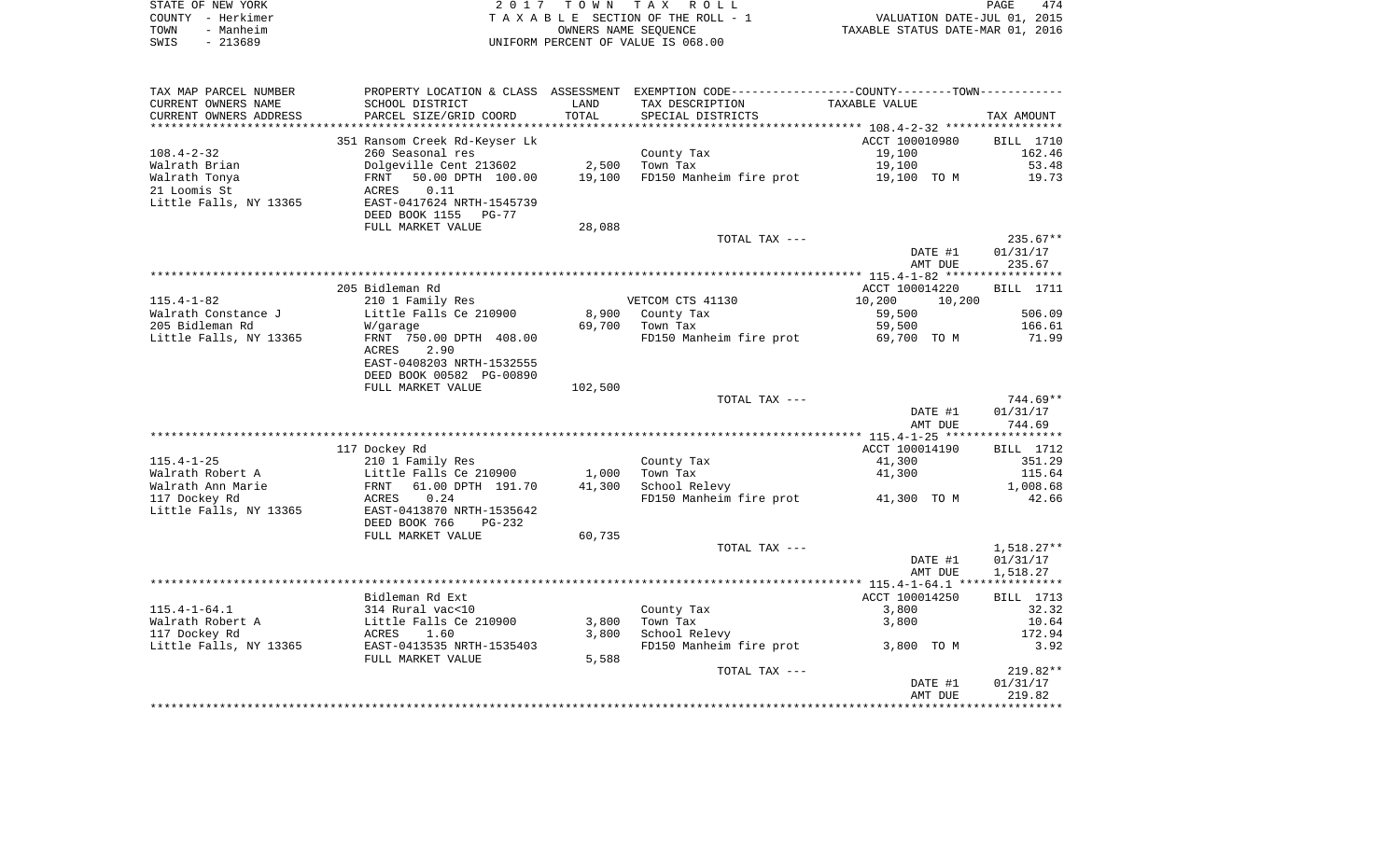| STATE OF NEW YORK | 2017 TOWN TAX ROLL                 | 475<br>PAGE                      |
|-------------------|------------------------------------|----------------------------------|
| COUNTY - Herkimer | TAXABLE SECTION OF THE ROLL - 1    | VALUATION DATE-JUL 01, 2015      |
| TOWN<br>- Manheim | OWNERS NAME SEOUENCE               | TAXABLE STATUS DATE-MAR 01, 2016 |
| SWIS<br>- 213689  | UNIFORM PERCENT OF VALUE IS 068.00 |                                  |

| TAX MAP PARCEL NUMBER                                | PROPERTY LOCATION & CLASS ASSESSMENT EXEMPTION CODE----------------COUNTY--------TOWN----------- |        |                         |                  |            |
|------------------------------------------------------|--------------------------------------------------------------------------------------------------|--------|-------------------------|------------------|------------|
| CURRENT OWNERS NAME                                  | SCHOOL DISTRICT                                                                                  | LAND   | TAX DESCRIPTION         | TAXABLE VALUE    |            |
| CURRENT OWNERS ADDRESS                               | PARCEL SIZE/GRID COORD                                                                           | TOTAL  | SPECIAL DISTRICTS       |                  | TAX AMOUNT |
|                                                      |                                                                                                  |        |                         |                  |            |
|                                                      | 5478 St Rte 167                                                                                  |        |                         |                  | BILL 1714  |
| $115.4 - 1 - 64.2$                                   | 432 Gas station                                                                                  |        | County Tax              | 30,100           | 256.02     |
| Walrath Robert A                                     | Little Falls Ce 210900                                                                           | 2,100  | Town Tax                | 30,100           | 84.28      |
| Walrath Ann Marie                                    | FRNT 346.00 DPTH 192.00                                                                          | 30,100 | School Relevy           |                  | 1,369.89   |
| 5478 St Rte 167                                      | 0.52<br>ACRES                                                                                    |        | FD150 Manheim fire prot | 30,100 TO M      | 31.09      |
| Little Falls, NY 13365                               | EAST-0413776 NRTH-1535617                                                                        |        |                         |                  |            |
|                                                      | DEED BOOK 742<br><b>PG-120</b>                                                                   |        |                         |                  |            |
|                                                      | FULL MARKET VALUE                                                                                | 44,265 |                         |                  |            |
|                                                      |                                                                                                  |        | TOTAL TAX ---           |                  | 1,741.28** |
|                                                      |                                                                                                  |        |                         | DATE #1          | 01/31/17   |
|                                                      |                                                                                                  |        |                         | AMT DUE          | 1,741.28   |
|                                                      |                                                                                                  |        |                         |                  |            |
|                                                      | Murphy Rd                                                                                        |        |                         |                  | BILL 1715  |
| $115.2 - 2 - 3.7$                                    | 322 Rural vac>10                                                                                 |        | County Tax              | 10,000           | 85.06      |
| Webb Gary L                                          | Little Falls Ce $210900$                                                                         | 10,000 | Town Tax                | 10,000           | 28.00      |
| 38 Ransom St                                         | FRNT 615.00 DPTH                                                                                 | 10,000 | FD150 Manheim fire prot | 10,000 TO M      | 10.33      |
| Dolgeville, NY 13329                                 | ACRES 11.20                                                                                      |        |                         |                  |            |
|                                                      | EAST-0410883 NRTH-1538414                                                                        |        |                         |                  |            |
|                                                      | DEED BOOK 1395<br>PG-85                                                                          |        |                         |                  |            |
|                                                      | FULL MARKET VALUE                                                                                | 14,706 |                         |                  |            |
|                                                      |                                                                                                  |        | TOTAL TAX ---           |                  | $123.39**$ |
|                                                      |                                                                                                  |        |                         | DATE #1          | 01/31/17   |
|                                                      |                                                                                                  |        |                         | AMT DUE          | 123.39     |
|                                                      |                                                                                                  |        |                         |                  |            |
|                                                      | 6374 St Rte 167                                                                                  |        |                         | ACCT 100014460   | BILL 1716  |
| $108.4 - 1 - 26$                                     | 210 1 Family Res                                                                                 |        | VET COM CT 41131        | 10,200<br>10,200 |            |
| Wesley, Irr. Trust etal Edwar Dolgeville Cent 213602 |                                                                                                  | 4,000  | County Tax              | 42,800           | 364.05     |
| etal                                                 | W/garage                                                                                         | 53,000 | Town Tax                | 42,800           | 119.85     |
| 6374 St Rte 167                                      | ACRES<br>1.00                                                                                    |        | FD150 Manheim fire prot | 53,000 TO M      | 54.74      |
| Dolgeville, NY 13329                                 | EAST-0415989 NRTH-1552067                                                                        |        |                         |                  |            |
|                                                      | DEED BOOK 1448<br><b>PG-177</b>                                                                  |        |                         |                  |            |
|                                                      | FULL MARKET VALUE                                                                                | 77,941 |                         |                  |            |
|                                                      |                                                                                                  |        | TOTAL TAX ---           |                  | 538.64**   |
|                                                      |                                                                                                  |        |                         | DATE #1          | 01/31/17   |
|                                                      |                                                                                                  |        |                         | AMT DUE          | 538.64     |
|                                                      |                                                                                                  |        |                         |                  |            |
|                                                      | 173 Wettstein Rd Keyser Lk                                                                       |        |                         | ACCT 100001140   | BILL 1717  |
| $108.4 - 2 - 35$                                     | 312 Vac w/imprv - WTRFNT                                                                         |        | County Tax              | 29,800           | 253.47     |
| Wettstein Frank D                                    | Dolgeville Cent 213602                                                                           | 28,600 | Town Tax                | 29,800           | 83.44      |
| Wettstein Nancy B                                    |                                                                                                  | 29,800 | FD150 Manheim fire prot | 29,800 TO M      | 30.78      |
| 209 Hempstead Ave                                    | ACRES 39.70<br>EAST-0419057 NRTH-1545565                                                         |        |                         |                  |            |
| Rockville Centre, NY 11570 DEED BOOK 1471            | PG-406                                                                                           |        |                         |                  |            |
|                                                      | FULL MARKET VALUE                                                                                | 43,824 |                         |                  |            |
|                                                      |                                                                                                  |        | TOTAL TAX ---           |                  | $367.69**$ |
|                                                      |                                                                                                  |        |                         | DATE #1          | 01/31/17   |
|                                                      |                                                                                                  |        |                         | AMT DUE          | 367.69     |
|                                                      |                                                                                                  |        |                         |                  |            |
|                                                      |                                                                                                  |        |                         |                  |            |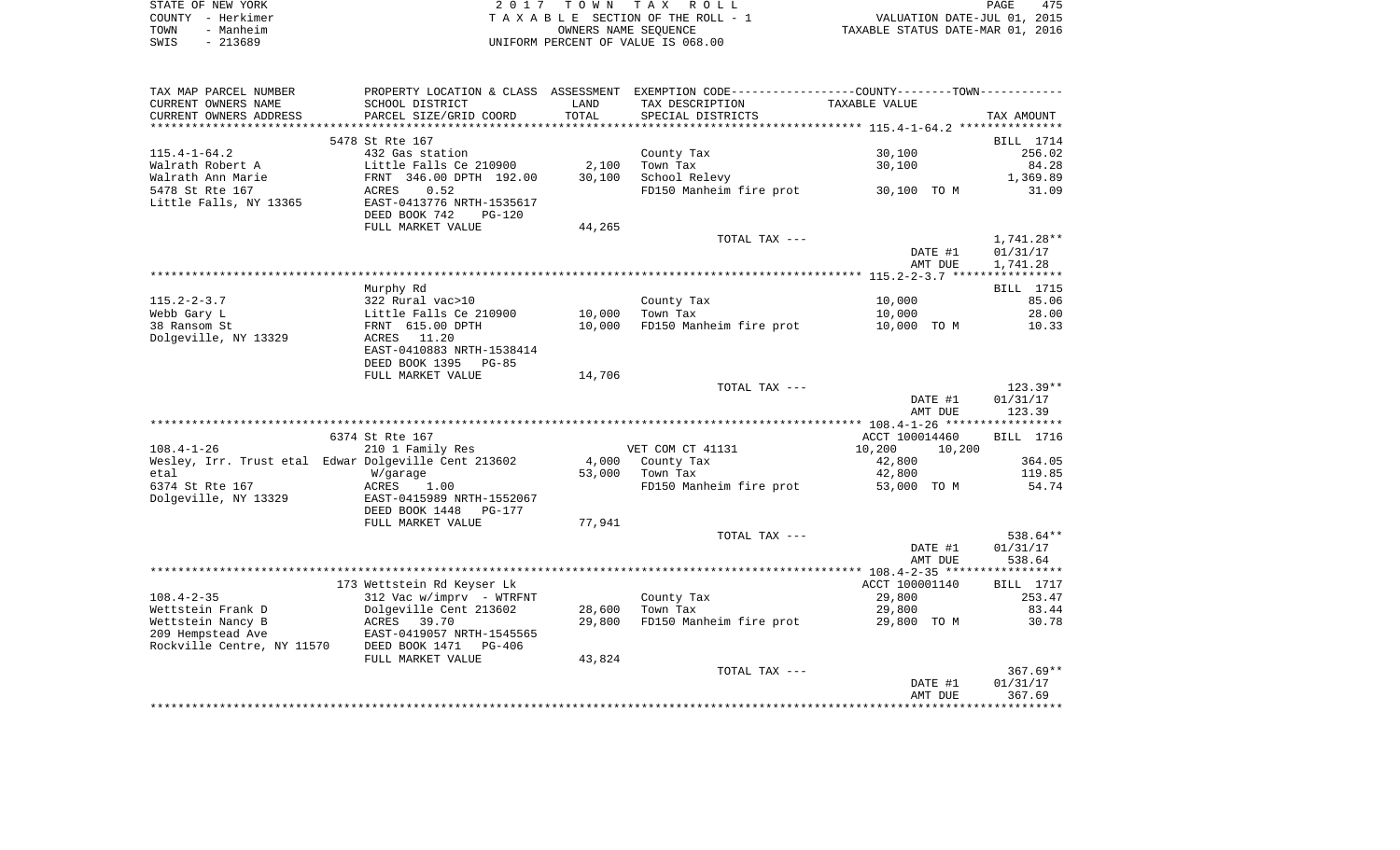| STATE OF NEW YORK | 2017 TOWN TAX ROLL                 | 476<br>PAGE                      |
|-------------------|------------------------------------|----------------------------------|
| COUNTY - Herkimer | TAXABLE SECTION OF THE ROLL - 1    | VALUATION DATE-JUL 01, 2015      |
| - Manheim<br>TOWN | OWNERS NAME SEOUENCE               | TAXABLE STATUS DATE-MAR 01, 2016 |
| - 213689<br>SWIS  | UNIFORM PERCENT OF VALUE IS 068.00 |                                  |

| TAX MAP PARCEL NUMBER  |                                |         | PROPERTY LOCATION & CLASS ASSESSMENT EXEMPTION CODE---------------COUNTY-------TOWN---------- |                    |                    |
|------------------------|--------------------------------|---------|-----------------------------------------------------------------------------------------------|--------------------|--------------------|
| CURRENT OWNERS NAME    | SCHOOL DISTRICT                | LAND    | TAX DESCRIPTION                                                                               | TAXABLE VALUE      |                    |
| CURRENT OWNERS ADDRESS | PARCEL SIZE/GRID COORD         | TOTAL   | SPECIAL DISTRICTS                                                                             |                    | TAX AMOUNT         |
|                        |                                |         |                                                                                               |                    |                    |
|                        | Ashe Rd & St Rte 5             |         |                                                                                               | ACCT 100014550     | BILL 1718          |
| $122.2 - 2 - 14.1$     | 105 Vac farmland               |         | County Tax                                                                                    | 37,500             | 318.97             |
| Whitcomb James         | Little Falls Ce 210900         | 37,500  | Town Tax                                                                                      | 37,500             | 105.00             |
| 118 Ashe Rd            | 98.10<br>ACRES                 | 37,500  | FD150 Manheim fire prot                                                                       | 37,500 TO M        | 38.73              |
| Little Falls, NY 13365 | EAST-0413589 NRTH-1525532      |         |                                                                                               |                    |                    |
|                        | DEED BOOK 435<br>PG-458        |         |                                                                                               |                    |                    |
|                        | FULL MARKET VALUE              | 55,147  |                                                                                               |                    |                    |
|                        |                                |         | TOTAL TAX ---                                                                                 |                    | 462.70**           |
|                        |                                |         |                                                                                               | DATE #1<br>AMT DUE | 01/31/17<br>462.70 |
|                        |                                |         |                                                                                               |                    |                    |
|                        | 118 Ashe Rd                    |         |                                                                                               |                    | BILL 1719          |
| $122.2 - 2 - 14.6$     | 210 1 Family Res               |         | County Tax                                                                                    | 42,000             | 357.24             |
| Whitcomb James H       | Little Falls Ce 210900         | 19,600  | Town Tax                                                                                      | 42,000             | 117.61             |
| 118 Ashe Rd            | W/barns                        | 42,000  | FD150 Manheim fire prot                                                                       | 42,000 TO M        | 43.38              |
| Little Falls, NY 13365 | ACRES<br>20.00                 |         |                                                                                               |                    |                    |
|                        | EAST-0413928 NRTH-1527044      |         |                                                                                               |                    |                    |
|                        | DEED BOOK 811<br>PG-371        |         |                                                                                               |                    |                    |
|                        | FULL MARKET VALUE              | 61,765  |                                                                                               |                    |                    |
|                        |                                |         | TOTAL TAX ---                                                                                 |                    | $518.23**$         |
|                        |                                |         |                                                                                               | DATE #1            | 01/31/17           |
|                        |                                |         |                                                                                               | AMT DUE            | 518.23             |
|                        |                                |         |                                                                                               |                    |                    |
|                        | 133 Ashe Rd                    |         |                                                                                               | ACCT 100015300     | BILL 1720          |
| $122.2 - 2 - 11$       | 210 1 Family Res               |         | VETWAR CTS 41120                                                                              | 6,120<br>6,120     |                    |
| Whitcomb Kenneth B     | Little Falls Ce 210900         |         | 9,400 County Tax                                                                              | 40,380             | 343.46             |
| Whitcomb Robin M       | W/garage                       | 46,500  | Town Tax                                                                                      | 40,380             | 113.07             |
| 133 Ashe Rd            | ACRES<br>3.40                  |         | FD150 Manheim fire prot                                                                       | 46,500 TO M        | 48.03              |
| Little Falls, NY 13365 | EAST-0414617 NRTH-1527160      |         |                                                                                               |                    |                    |
|                        | DEED BOOK 943<br>$PG-260$      |         |                                                                                               |                    |                    |
|                        | FULL MARKET VALUE              | 68,382  | TOTAL TAX ---                                                                                 |                    | 504.56**           |
|                        |                                |         |                                                                                               | DATE #1            | 01/31/17           |
|                        |                                |         |                                                                                               | AMT DUE            | 504.56             |
|                        |                                |         |                                                                                               |                    |                    |
|                        | 146 Ashe Rd                    |         |                                                                                               |                    | BILL 1721          |
| $122.2 - 2 - 14.2$     | 210 1 Family Res               |         | County Tax                                                                                    | 74,600             | 634.53             |
| Whitcomb Thomas        | Little Falls Ce 210900         | 13,300  | Town Tax                                                                                      | 74,600             | 208.89             |
| 146 Ashe Rd            | W/garage                       | 74,600  | FD150 Manheim fire prot                                                                       | 74,600 TO M        | 77.05              |
| Little Falls, NY 13365 | ACRES<br>7.50                  |         |                                                                                               |                    |                    |
|                        | EAST-0414379 NRTH-1526452      |         |                                                                                               |                    |                    |
|                        | DEED BOOK 688<br><b>PG-880</b> |         |                                                                                               |                    |                    |
|                        | FULL MARKET VALUE              | 109,706 |                                                                                               |                    |                    |
|                        |                                |         | TOTAL TAX ---                                                                                 |                    | $920.47**$         |
|                        |                                |         |                                                                                               | DATE #1            | 01/31/17           |
|                        |                                |         |                                                                                               | AMT DUE            | 920.47             |
|                        |                                |         |                                                                                               |                    |                    |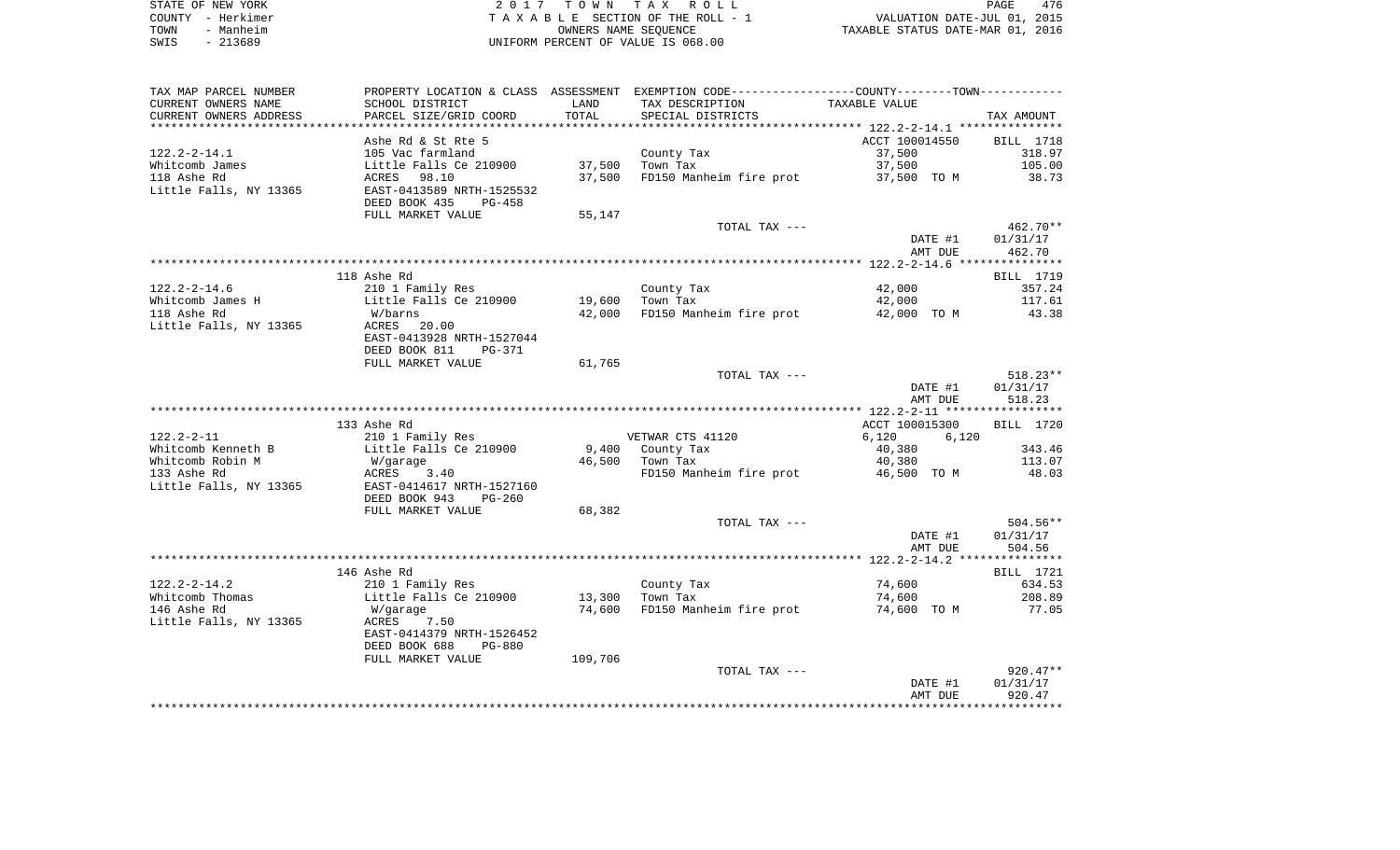|      | STATE OF NEW YORK | 2017 TOWN TAX ROLL                 | <b>PAGE</b>                      | 477 |
|------|-------------------|------------------------------------|----------------------------------|-----|
|      | COUNTY - Herkimer | TAXABLE SECTION OF THE ROLL - 1    | VALUATION DATE-JUL 01, 2015      |     |
| TOWN | - Manheim         | OWNERS NAME SEOUENCE               | TAXABLE STATUS DATE-MAR 01, 2016 |     |
| SWIS | - 213689          | UNIFORM PERCENT OF VALUE IS 068.00 |                                  |     |

| TAX MAP PARCEL NUMBER  |                                |         | PROPERTY LOCATION & CLASS ASSESSMENT EXEMPTION CODE--------------COUNTY-------TOWN--------- |                |            |
|------------------------|--------------------------------|---------|---------------------------------------------------------------------------------------------|----------------|------------|
| CURRENT OWNERS NAME    | SCHOOL DISTRICT                | LAND    | TAX DESCRIPTION                                                                             | TAXABLE VALUE  |            |
| CURRENT OWNERS ADDRESS | PARCEL SIZE/GRID COORD         | TOTAL   | SPECIAL DISTRICTS                                                                           |                | TAX AMOUNT |
|                        |                                |         |                                                                                             |                |            |
|                        | 5435 St Rte 167                |         |                                                                                             | ACCT 100005850 | BILL 1722  |
| $115.4 - 1 - 23$       | 314 Rural vac<10               |         | County Tax                                                                                  | 1,000          | 8.51       |
| Wilkes Jessica         | Little Falls Ce $210900$ 1,000 |         | Town Tax                                                                                    | 1,000          | 2.80       |
| Wilkes Joshua          | FRNT 110.00 DPTH 200.00        | 1,000   | FD150 Manheim fire prot                                                                     | 1,000 TO M     | 1.03       |
| 5435 St Rte 167        | ACRES<br>0.51                  |         |                                                                                             |                |            |
| Little Falls, NY 13365 | EAST-0412631 NRTH-1535643      |         |                                                                                             |                |            |
|                        | DEED BOOK 1422 PG-36           |         |                                                                                             |                |            |
|                        | FULL MARKET VALUE              | 1,471   |                                                                                             |                |            |
|                        |                                |         | TOTAL TAX ---                                                                               |                | $12.34**$  |
|                        |                                |         |                                                                                             | DATE #1        | 01/31/17   |
|                        |                                |         |                                                                                             | AMT DUE        | 12.34      |
|                        |                                |         |                                                                                             |                |            |
|                        | 5435 St Rte 167                |         |                                                                                             | ACCT 100005820 |            |
|                        |                                |         |                                                                                             |                | BILL 1723  |
| $115.4 - 1 - 24$       | 210 1 Family Res               |         | County Tax                                                                                  | 71,000         | 603.91     |
| Wilkes Jessica         | Little Falls Ce 210900         | 4,000   | Town Tax                                                                                    | 71,000         | 198.81     |
| Wilkes Joshua          | ACRES<br>1.00                  | 71,000  | FD150 Manheim fire prot                                                                     | 71,000 TO M    | 73.33      |
| 5435 St Rte 167        | EAST-0412796 NRTH-1535644      |         |                                                                                             |                |            |
| Little Falls, NY 13365 | DEED BOOK 1422 PG-36           |         |                                                                                             |                |            |
|                        | FULL MARKET VALUE              | 104,412 |                                                                                             |                |            |
|                        |                                |         | TOTAL TAX ---                                                                               |                | $876.05**$ |
|                        |                                |         |                                                                                             | DATE #1        | 01/31/17   |
|                        |                                |         |                                                                                             | AMT DUE        | 876.05     |
|                        |                                |         |                                                                                             |                |            |
|                        | 5775 St Rte 167                |         |                                                                                             | ACCT 100005640 | BILL 1724  |
| $115.2 - 1 - 9$        | 210 1 Family Res               |         | County Tax                                                                                  | 41,500         | 352.99     |
| Williams Richard N II  | Dolgeville Cent 213602         | 8,000   | Town Tax                                                                                    | 41,500         | 116.20     |
| Williams Jodi E        | 2.00<br>ACRES                  | 41,500  | School Relevy                                                                               |                | 471.22     |
| 5775 St Rte 167        | EAST-0413685 NRTH-1541194      |         | FD150 Manheim fire prot 41,500 TO M                                                         |                | 42.86      |
| Little Falls, NY 13365 | DEED BOOK 1550 PG-239          |         |                                                                                             |                |            |
|                        | FULL MARKET VALUE              | 61,029  |                                                                                             |                |            |
|                        |                                |         | TOTAL TAX ---                                                                               |                | 983.27**   |
|                        |                                |         |                                                                                             | DATE #1        | 01/31/17   |
|                        |                                |         |                                                                                             | AMT DUE        | 983.27     |
|                        |                                |         |                                                                                             |                |            |
|                        | 204 Carlson Rd                 |         |                                                                                             |                | BILL 1725  |
| $108.2 - 1 - 8.4$      | 242 Rurl res&rec               |         | County Tax                                                                                  | 53,550         | 455.48     |
| Williams Robert        | Dolgeville Cent 213602         | 20,000  | Town Tax                                                                                    | 53,550         | 149.95     |
| Williams Carolyn       | FRNT 540.00 DPTH               | 53,550  | FD150 Manheim fire prot                                                                     | 53,550 TO M    | 55.31      |
| 204 Carlson Rd         | ACRES 20.10                    |         |                                                                                             |                |            |
| Dolgeville, NY 13329   | EAST-0414193 NRTH-1557007      |         |                                                                                             |                |            |
|                        | DEED BOOK 896<br>$PG-211$      |         |                                                                                             |                |            |
|                        | FULL MARKET VALUE              | 78,750  |                                                                                             |                |            |
|                        |                                |         | TOTAL TAX ---                                                                               |                | 660.74**   |
|                        |                                |         |                                                                                             | DATE #1        | 01/31/17   |
|                        |                                |         |                                                                                             | AMT DUE        | 660.74     |
|                        |                                |         |                                                                                             |                |            |
|                        |                                |         |                                                                                             |                |            |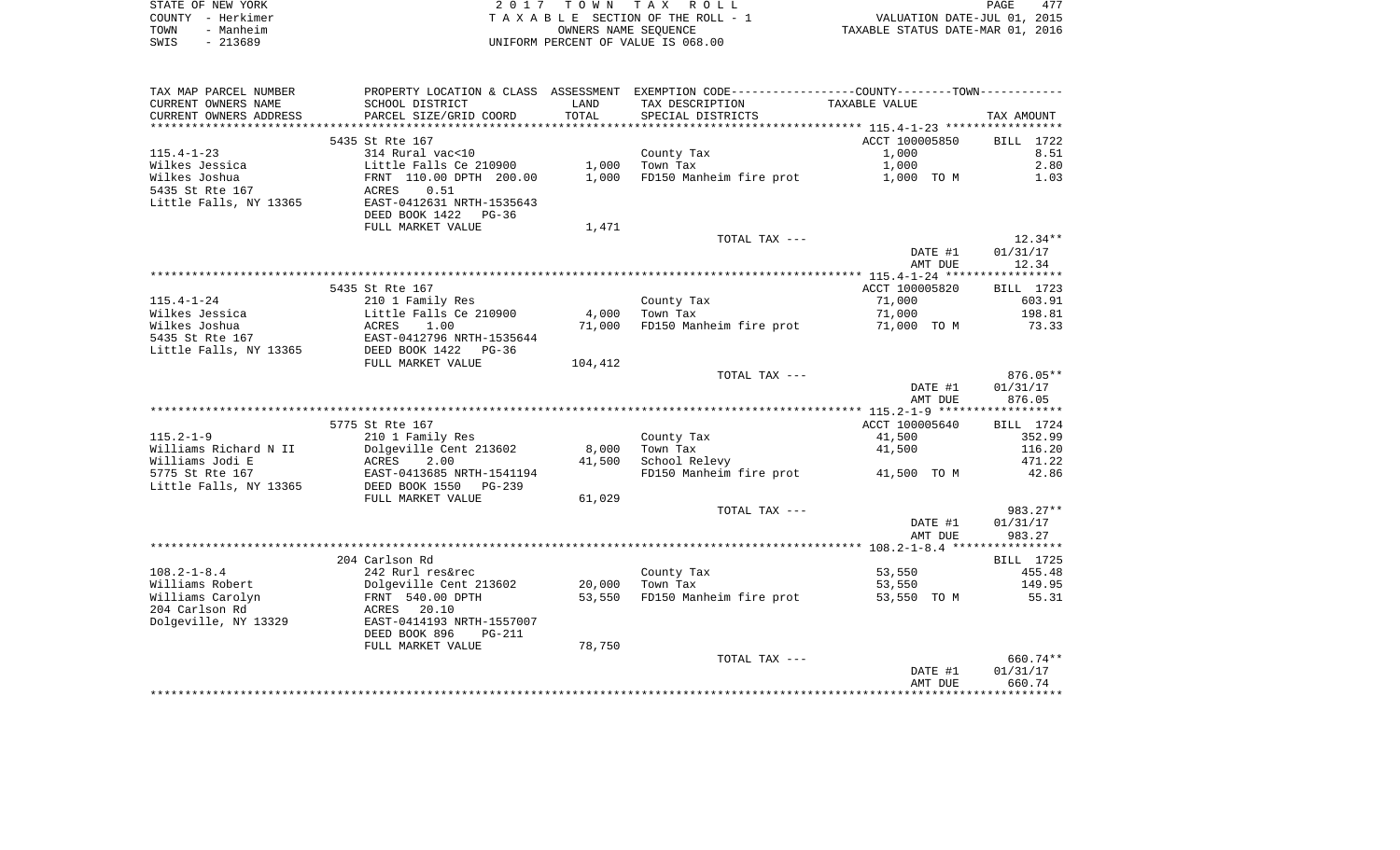| STATE OF NEW YORK |           | 2017 TOWN TAX ROLL                 | PAGE                             | 478 |
|-------------------|-----------|------------------------------------|----------------------------------|-----|
| COUNTY – Herkimer |           | TAXABLE SECTION OF THE ROLL - 1    | VALUATION DATE-JUL 01, 2015      |     |
| TOWN              | - Manheim | OWNERS NAME SEOUENCE               | TAXABLE STATUS DATE-MAR 01, 2016 |     |
| SWIS              | $-213689$ | UNIFORM PERCENT OF VALUE IS 068.00 |                                  |     |

|                              | PROPERTY LOCATION & CLASS ASSESSMENT EXEMPTION CODE---------------COUNTY-------TOWN---------- |         |                         |                    |                      |
|------------------------------|-----------------------------------------------------------------------------------------------|---------|-------------------------|--------------------|----------------------|
| CURRENT OWNERS NAME          | SCHOOL DISTRICT                                                                               | LAND    | TAX DESCRIPTION         | TAXABLE VALUE      |                      |
| CURRENT OWNERS ADDRESS       | PARCEL SIZE/GRID COORD                                                                        | TOTAL   | SPECIAL DISTRICTS       |                    | TAX AMOUNT           |
|                              |                                                                                               |         |                         |                    |                      |
|                              | Carlson Rd                                                                                    |         |                         |                    | BILL 1726            |
| $108.2 - 1 - 8.6$            | 314 Rural vac<10                                                                              |         | County Tax              | 5,900              | 50.18                |
| Williams-Herringshaw Sarah E | Dolgeville Cent 213602                                                                        | 5,900   | Town Tax                | 5,900              | 16.52                |
| 40 W State St                | FRNT 160.00 DPTH                                                                              | 5,900   | FD150 Manheim fire prot | 5,900 TO M         | 6.09                 |
| Dolgeville, NY 13329         | ACRES<br>5.90                                                                                 |         |                         |                    |                      |
|                              | EAST-0414190 NRTH-1557340                                                                     |         |                         |                    |                      |
|                              | DEED BOOK 1154<br>PG-645                                                                      |         |                         |                    |                      |
|                              | FULL MARKET VALUE                                                                             | 8,676   |                         |                    |                      |
|                              |                                                                                               |         | TOTAL TAX ---           |                    | $72.79**$            |
|                              |                                                                                               |         |                         | DATE #1            | 01/31/17             |
|                              |                                                                                               |         |                         | AMT DUE            | 72.79                |
|                              |                                                                                               |         |                         |                    |                      |
|                              | 1443 Snells Bush Rd                                                                           |         |                         |                    | <b>BILL</b> 1727     |
| $115.2 - 1 - 27.3$           | 210 1 Family Res                                                                              |         | County Tax              | 92,000             | 782.53               |
| Willman Robert J             | Dolgeville Cent 213602                                                                        | 12,000  | Town Tax                | 92,000             | 257.61               |
| Willman Catherine            | FRNT 406.00 DPTH                                                                              | 92,000  | FD150 Manheim fire prot | 92,000 TO M        | 95.03                |
| 1443 Snells Bush Rd          | ACRES<br>1.80                                                                                 |         |                         |                    |                      |
| Little Falls, NY 13365       | EAST-0415815 NRTH-1541472                                                                     |         |                         |                    |                      |
|                              | DEED BOOK 928<br>$PG-22$                                                                      |         |                         |                    |                      |
|                              | FULL MARKET VALUE                                                                             | 135,294 |                         |                    |                      |
|                              |                                                                                               |         | TOTAL TAX ---           |                    | 1,135.17**           |
|                              |                                                                                               |         |                         | DATE #1            | 01/31/17             |
|                              |                                                                                               |         |                         | AMT DUE            | 1,135.17             |
|                              |                                                                                               |         |                         |                    |                      |
|                              | St Rte 5                                                                                      |         |                         |                    | BILL 1728            |
| $122.2 - 2 - 16.2$           | 314 Rural vac<10                                                                              |         | County Tax              | 5,500              | 46.78                |
| Willow View Estates LLC      | Little Falls Ce 210900                                                                        | 5,500   | Town Tax                | 5,500              | 15.40                |
| PO Box 106                   | ACRES<br>3.50                                                                                 | 5,500   | FD150 Manheim fire prot | 5,500 TO M         | 5.68                 |
| Frankfort, NY 13340          | EAST-0416673 NRTH-1525563                                                                     |         |                         |                    |                      |
|                              | DEED BOOK 1194 PG-704                                                                         |         |                         |                    |                      |
|                              | FULL MARKET VALUE                                                                             | 8,088   |                         |                    |                      |
|                              |                                                                                               |         | TOTAL TAX ---           |                    | $67.86**$            |
|                              |                                                                                               |         |                         | DATE #1            | 01/31/17             |
|                              |                                                                                               |         |                         | AMT DUE            | 67.86                |
|                              |                                                                                               |         |                         |                    |                      |
|                              | Randazzo Rd - St Rte 5                                                                        |         |                         | ACCT 100006420     | BILL 1729            |
| $122.2 - 2 - 18$             | 416 Mfg hsing pk                                                                              |         | County Tax              | 425,000            | 3,614.95             |
| Willow View Estates LLC      | Little Falls Ce 210900                                                                        | 250,000 | Town Tax                | 425,000            | 1,190.05             |
| PO Box 106                   | Trlr Park W/house                                                                             | 425,000 | FD150 Manheim fire prot | 425,000 TO M       | 438.98               |
| Frankfort, NY 13340          | ACRES<br>8.80                                                                                 |         |                         |                    |                      |
|                              | EAST-0417116 NRTH-1525139                                                                     |         |                         |                    |                      |
|                              | DEED BOOK 1194 PG-704                                                                         |         |                         |                    |                      |
|                              | FULL MARKET VALUE                                                                             | 625,000 |                         |                    |                      |
|                              |                                                                                               |         | TOTAL TAX ---           |                    | $5,243.98**$         |
|                              |                                                                                               |         |                         |                    |                      |
|                              |                                                                                               |         |                         |                    |                      |
|                              |                                                                                               |         |                         | DATE #1<br>AMT DUE | 01/31/17<br>5,243.98 |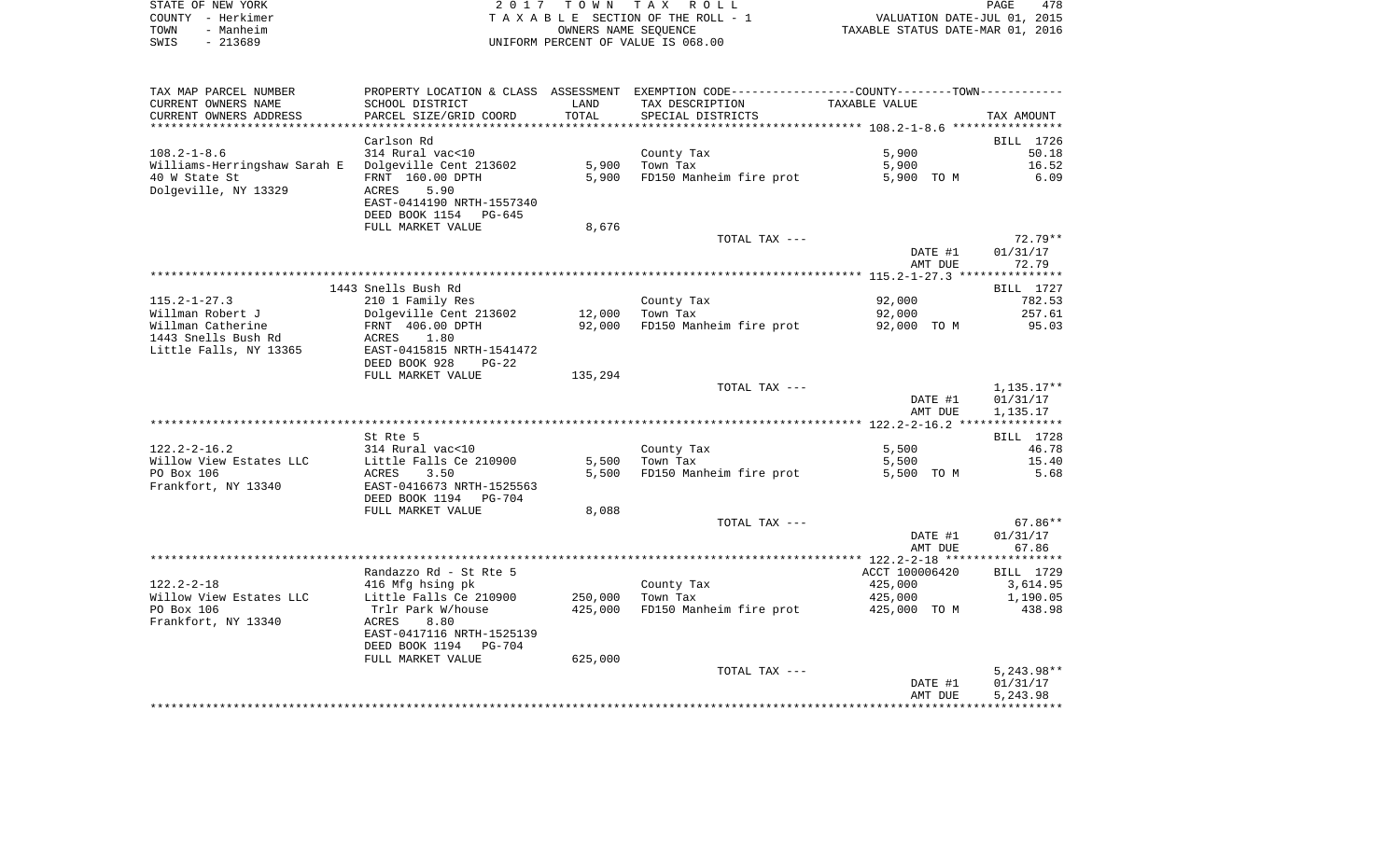| STATE OF NEW YORK | 2017 TOWN TAX ROLL                 | 479<br>PAGE                      |
|-------------------|------------------------------------|----------------------------------|
| COUNTY - Herkimer | TAXABLE SECTION OF THE ROLL - 1    | VALUATION DATE-JUL 01, 2015      |
| - Manheim<br>TOWN | OWNERS NAME SEOUENCE               | TAXABLE STATUS DATE-MAR 01, 2016 |
| - 213689<br>SWIS  | UNIFORM PERCENT OF VALUE IS 068.00 |                                  |

| TAX MAP PARCEL NUMBER  |                                                   |         | PROPERTY LOCATION & CLASS ASSESSMENT EXEMPTION CODE---------------COUNTY-------TOWN---------- |                  |              |
|------------------------|---------------------------------------------------|---------|-----------------------------------------------------------------------------------------------|------------------|--------------|
| CURRENT OWNERS NAME    | SCHOOL DISTRICT                                   | LAND    | TAX DESCRIPTION                                                                               | TAXABLE VALUE    |              |
| CURRENT OWNERS ADDRESS | PARCEL SIZE/GRID COORD                            | TOTAL   | SPECIAL DISTRICTS                                                                             |                  | TAX AMOUNT   |
|                        |                                                   |         |                                                                                               |                  |              |
|                        | 193 Miner Rd                                      |         |                                                                                               | ACCT 100003180   | BILL 1730    |
| $108.3 - 1 - 11$       | 242 Rurl res&rec                                  |         | County Tax                                                                                    | 123,100          | 1,047.06     |
| Wilson Karen E         | Dolgeville Cent 213602                            | 27,300  | Town Tax                                                                                      | 123,100          | 344.69       |
| Grzella Mark A         |                                                   | 123,100 | FD150 Manheim fire prot 123,100 TO M                                                          |                  | 127.15       |
| 193 Miner Rd           | ACRES 35.60 BANK 135<br>EAST-0406137 NRTH-1551405 |         |                                                                                               |                  |              |
| Dolgeville, NY 13329   | DEED BOOK 1194 PG-352                             |         |                                                                                               |                  |              |
|                        | FULL MARKET VALUE                                 | 181,029 |                                                                                               |                  |              |
|                        |                                                   |         | TOTAL TAX ---                                                                                 |                  | $1,518.90**$ |
|                        |                                                   |         |                                                                                               | DATE #1          | 01/31/17     |
|                        |                                                   |         |                                                                                               | AMT DUE          | 1,518.90     |
|                        |                                                   |         |                                                                                               |                  |              |
|                        | 455 Inghams Mills Rd                              |         |                                                                                               | ACCT 100014730   | BILL 1731    |
| $115.2 - 2 - 13$       | 210 1 Family Res                                  |         | County Tax                                                                                    | 42,000           | 357.24       |
| Windecker Robert Jr    | O-E-StJ Cent<br>273803                            | 6,000   | Town Tax                                                                                      | 42,000           | 117.61       |
| 455 Inghams Mills Rd   | W Garage                                          | 42,000  | FD150 Manheim fire prot 42,000 TO M                                                           |                  | 43.38        |
| Little Falls, NY 13365 | FRNT 2500.00 DPTH                                 |         |                                                                                               |                  |              |
|                        | ACRES<br>1.50                                     |         |                                                                                               |                  |              |
|                        | EAST-0421367 NRTH-1539001                         |         |                                                                                               |                  |              |
|                        | DEED BOOK 883<br>PG-488                           |         |                                                                                               |                  |              |
|                        | FULL MARKET VALUE                                 | 61,765  |                                                                                               |                  |              |
|                        |                                                   |         | TOTAL TAX ---                                                                                 |                  | $518.23**$   |
|                        |                                                   |         |                                                                                               | DATE #1          | 01/31/17     |
|                        |                                                   |         |                                                                                               | AMT DUE          | 518.23       |
|                        |                                                   |         |                                                                                               |                  |              |
|                        | 5871 St Rte 167                                   |         |                                                                                               | ACCT 100014760   | BILL 1732    |
| $115.2 - 1 - 6$        | 210 1 Family Res                                  |         | VET COM CT 41131                                                                              | 10,200<br>10,200 |              |
| Winkelman Mary Ann     | Dolgeville Cent 213602                            |         | 5,800 County Tax                                                                              | 50,000           | 425.29       |
| 5871 State Rte 167     | ACRES<br>1.10                                     |         | 60,200 Town Tax                                                                               | 50,000           | 140.01       |
| Little Falls, NY 13365 | EAST-0413173 NRTH-1543176                         |         | FD150 Manheim fire prot 60,200 TO M                                                           |                  | 62.18        |
|                        | DEED BOOK 00544 PG-00061                          |         |                                                                                               |                  |              |
|                        | FULL MARKET VALUE                                 | 88,529  |                                                                                               |                  |              |
|                        |                                                   |         | TOTAL TAX ---                                                                                 |                  | $627.48**$   |
|                        |                                                   |         |                                                                                               | DATE #1          | 01/31/17     |
|                        |                                                   |         |                                                                                               | AMT DUE          | 627.48       |
|                        |                                                   |         |                                                                                               |                  |              |
|                        | St Rte 167                                        |         |                                                                                               |                  | BILL 1733    |
| $115.2 - 1 - 17.2$     |                                                   |         | County Tax                                                                                    | 2,900            | 24.67        |
| Winkelman Mary Ann     | 314 Rural vac<10<br>Dolgeville Cent 213602        | 2,900   | Town Tax                                                                                      | 2,900            | 8.12         |
| 5871 St Rte 167        | ACRES<br>7.20                                     | 2,900   | FD150 Manheim fire prot                                                                       | 2,900 TO M       | 3.00         |
| Little Falls, NY 13365 | EAST-0412812 NRTH-1542927                         |         |                                                                                               |                  |              |
|                        | DEED BOOK 704<br>PG-407                           |         |                                                                                               |                  |              |
|                        | FULL MARKET VALUE                                 | 4,265   |                                                                                               |                  |              |
|                        |                                                   |         | TOTAL TAX ---                                                                                 |                  | $35.79**$    |
|                        |                                                   |         |                                                                                               | DATE #1          | 01/31/17     |
|                        |                                                   |         |                                                                                               | AMT DUE          | 35.79        |
|                        |                                                   |         |                                                                                               |                  |              |
|                        |                                                   |         |                                                                                               |                  |              |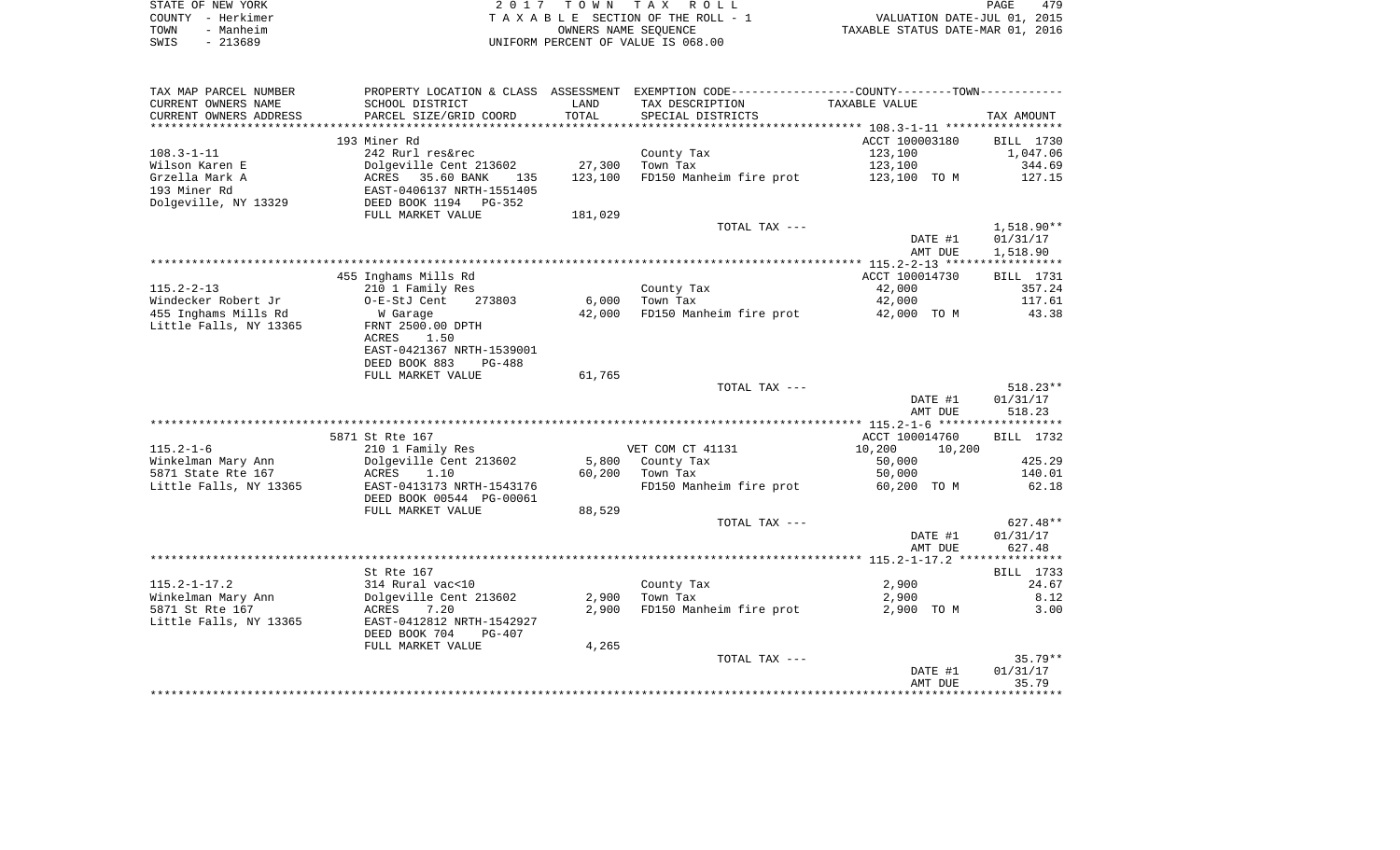|      | STATE OF NEW YORK | 2017 TOWN TAX ROLL                 | 480<br><b>PAGE</b>               |
|------|-------------------|------------------------------------|----------------------------------|
|      | COUNTY - Herkimer | TAXABLE SECTION OF THE ROLL - 1    | VALUATION DATE-JUL 01, 2015      |
| TOWN | - Manheim         | OWNERS NAME SEOUENCE               | TAXABLE STATUS DATE-MAR 01, 2016 |
| SWIS | - 213689          | UNIFORM PERCENT OF VALUE IS 068.00 |                                  |

| TAX MAP PARCEL NUMBER     |                                            |                             | PROPERTY LOCATION & CLASS ASSESSMENT EXEMPTION CODE---------------COUNTY-------TOWN---------- |                |                          |
|---------------------------|--------------------------------------------|-----------------------------|-----------------------------------------------------------------------------------------------|----------------|--------------------------|
| CURRENT OWNERS NAME       | SCHOOL DISTRICT                            | LAND                        | TAX DESCRIPTION                                                                               | TAXABLE VALUE  |                          |
| CURRENT OWNERS ADDRESS    | PARCEL SIZE/GRID COORD                     | TOTAL                       | SPECIAL DISTRICTS                                                                             |                | TAX AMOUNT               |
|                           |                                            | * * * * * * * * * * * * * * |                                                                                               |                |                          |
|                           | Moore Rd                                   |                             |                                                                                               | ACCT 100008750 | BILL 1734                |
| $108.2 - 1 - 1.2$         | 322 Rural vac>10                           |                             | County Tax                                                                                    | 9,600          | 81.66                    |
| Winkler Robert H          | Dolgeville Cent 213602                     | 9,600                       | Town Tax                                                                                      | 9,600          | 26.88                    |
| 279 Moore Rd              | FRNT 646.00 DPTH                           | 9,600                       | FD150 Manheim fire prot                                                                       | 9,600 TO M     | 9.92                     |
| Dolgeville, NY 13329      | 8.20<br>ACRES<br>EAST-0410730 NRTH-1559827 |                             |                                                                                               |                |                          |
|                           | DEED BOOK 935<br><b>PG-106</b>             |                             |                                                                                               |                |                          |
|                           | FULL MARKET VALUE                          | 14,118                      |                                                                                               |                |                          |
|                           |                                            |                             | TOTAL TAX ---                                                                                 |                | $118.46**$               |
|                           |                                            |                             |                                                                                               | DATE #1        | 01/31/17                 |
|                           |                                            |                             |                                                                                               | AMT DUE        | 118.46                   |
|                           |                                            |                             |                                                                                               |                |                          |
|                           | 5774 St Rte 167                            |                             |                                                                                               |                | <b>BILL</b> 1735         |
| $115.2 - 1 - 10.2$        | 242 Rurl res&rec                           |                             | AGRIC 10 Y 41700                                                                              | 7,000          | 7,000                    |
| Winkler Russell           | Dolgeville Cent 213602                     |                             | 21,500 AG MKTS L 41720                                                                        | 8,902          | 8,902                    |
| Winkler Jennifer          | FRNT 390.00 DPTH                           | 110,000                     | County Tax                                                                                    | 94,098         | 800.38                   |
| 5774 St Rte 167           | ACRES 23.40                                |                             | Town Tax                                                                                      | 94,098         | 263.49                   |
| Little Falls, NY 13365    | EAST-0414571 NRTH-1541548                  |                             | FD150 Manheim fire prot                                                                       | 101,098 TO M   | 104.42                   |
|                           | DEED BOOK 832<br>$PG-405$                  |                             | 8,902 EX                                                                                      |                |                          |
| MAY BE SUBJECT TO PAYMENT | FULL MARKET VALUE                          | 161,765                     |                                                                                               |                |                          |
| UNDER AGDIST LAW TIL 2020 |                                            |                             |                                                                                               |                |                          |
|                           |                                            |                             | TOTAL TAX ---                                                                                 |                | $1,168.29**$             |
|                           |                                            |                             |                                                                                               | DATE #1        | 01/31/17                 |
|                           |                                            |                             |                                                                                               | AMT DUE        | 1,168.29                 |
|                           | 5782 St Rte 167                            |                             |                                                                                               | ACCT 100012390 | BILL 1736                |
| $115.2 - 1 - 10.1$        | 314 Rural vac<10                           |                             | County Tax                                                                                    | 3,000          | 25.52                    |
| Winkler Virginia Etal     | Dolgeville Cent 213602                     | 3,000                       | Town Tax                                                                                      | 3,000          | 8.40                     |
| Linda Hoppee              | 1.10<br>ACRES                              | 3,000                       | FD150 Manheim fire prot                                                                       | 3,000 TO M     | 3.10                     |
| 2807 N 11th St            | EAST-0413908 NRTH-1541583                  |                             |                                                                                               |                |                          |
| Clinton, IA 52732         | DEED BOOK 723<br>$PG-115$                  |                             |                                                                                               |                |                          |
|                           | FULL MARKET VALUE                          | 4,412                       |                                                                                               |                |                          |
|                           |                                            |                             | TOTAL TAX ---                                                                                 |                | $37.02**$                |
|                           |                                            |                             |                                                                                               | DATE #1        | 01/31/17                 |
|                           |                                            |                             |                                                                                               | AMT DUE        | 37.02                    |
|                           |                                            |                             |                                                                                               |                |                          |
|                           | 6328 St Rte 167                            |                             |                                                                                               | ACCT 100008640 | BILL 1737                |
| $108.4 - 1 - 32$          | 421 Restaurant                             |                             | County Tax                                                                                    | 45,000         | 382.76                   |
| Wohnsen Kristine A        | Dolgeville Cent 213602                     | 2,500                       | Town Tax                                                                                      | 45,000         | 126.01                   |
| Camardello Sam            | 1.50<br>ACRES                              | 45,000                      | School Relevy                                                                                 |                | 992.61                   |
| 6328 St Rte 167           | EAST-0415759 NRTH-1551542                  |                             | FD150 Manheim fire prot                                                                       | 45,000 TO M    | 46.48                    |
| Dolgeville, NY 13329      | DEED BOOK 931<br>$PG-383$                  |                             |                                                                                               |                |                          |
|                           | FULL MARKET VALUE                          | 66,176                      |                                                                                               |                |                          |
|                           |                                            |                             | TOTAL TAX ---                                                                                 | DATE #1        | $1,547.86**$<br>01/31/17 |
|                           |                                            |                             |                                                                                               | AMT DUE        | 1,547.86                 |
|                           |                                            |                             |                                                                                               |                |                          |
|                           |                                            |                             |                                                                                               |                |                          |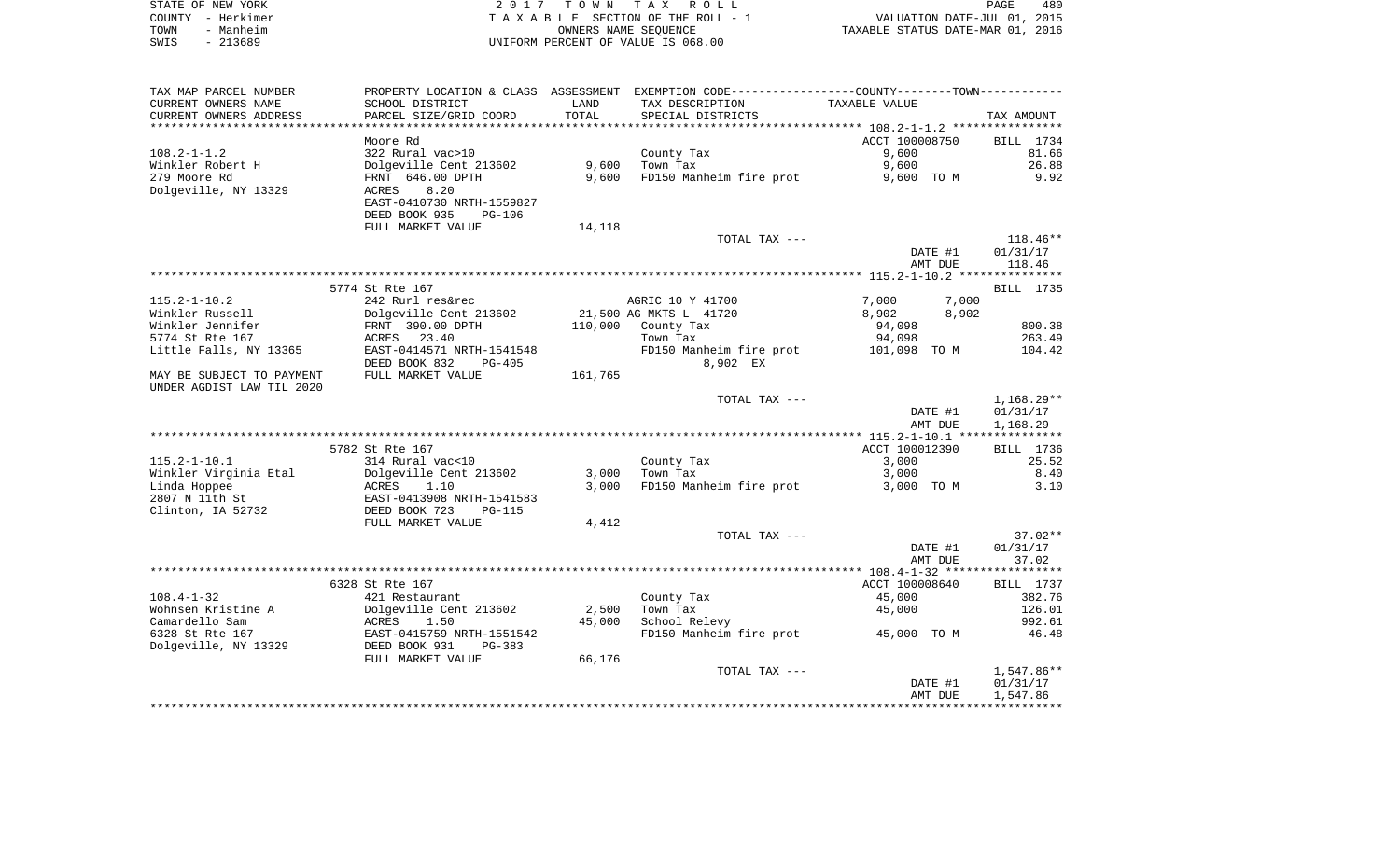| STATE OF NEW YORK | 2017 TOWN TAX ROLL                 | 481<br>PAGE                      |
|-------------------|------------------------------------|----------------------------------|
| COUNTY - Herkimer | TAXABLE SECTION OF THE ROLL - 1    | VALUATION DATE-JUL 01, 2015      |
| TOWN<br>- Manheim | OWNERS NAME SEOUENCE               | TAXABLE STATUS DATE-MAR 01, 2016 |
| - 213689<br>SWIS  | UNIFORM PERCENT OF VALUE IS 068.00 |                                  |

| TAX MAP PARCEL NUMBER              |                                            |         | PROPERTY LOCATION & CLASS ASSESSMENT EXEMPTION CODE----------------COUNTY--------TOWN---------- |                |                  |
|------------------------------------|--------------------------------------------|---------|-------------------------------------------------------------------------------------------------|----------------|------------------|
| CURRENT OWNERS NAME                | SCHOOL DISTRICT                            | LAND    | TAX DESCRIPTION                                                                                 | TAXABLE VALUE  |                  |
| CURRENT OWNERS ADDRESS             | PARCEL SIZE/GRID COORD                     | TOTAL   | SPECIAL DISTRICTS                                                                               |                | TAX AMOUNT       |
|                                    |                                            |         |                                                                                                 |                |                  |
|                                    | 206 Yellow Church Rd                       |         |                                                                                                 | ACCT 100004470 | BILL 1738        |
| $115.1 - 1 - 2$                    | 210 1 Family Res                           |         | County Tax                                                                                      | 35,000         | 297.70           |
| Worden Dean Stewart                | Little Falls Ce 210900                     | 8,000   | Town Tax                                                                                        | 35,000         | 98.00            |
| Worden Kim M                       | FRNT 2300.00 DPTH                          | 35,000  | FD150 Manheim fire prot                                                                         | 35,000 TO M    | 36.15            |
| PO Box 3<br>Little Falls, NY 13365 | ACRES<br>2.00<br>EAST-0398613 NRTH-1545489 |         |                                                                                                 |                |                  |
|                                    | DEED BOOK 740<br><b>PG-200</b>             |         |                                                                                                 |                |                  |
|                                    | FULL MARKET VALUE                          | 51,471  |                                                                                                 |                |                  |
|                                    |                                            |         | TOTAL TAX ---                                                                                   |                | 431.85**         |
|                                    |                                            |         |                                                                                                 | DATE #1        | 01/31/17         |
|                                    |                                            |         |                                                                                                 | AMT DUE        | 431.85           |
|                                    |                                            |         |                                                                                                 |                |                  |
|                                    | Yellow Church Rd                           |         |                                                                                                 |                | BILL 1739        |
| 115.1-1-36                         | 314 Rural vac<10                           |         | County Tax                                                                                      | 12,500         | 106.32           |
| Worden Kim                         | Little Falls Ce 210900                     | 12,500  | Town Tax                                                                                        | 12,500         | 35.00            |
| PO Box 3                           | FRNT 722.00 DPTH                           | 12,500  | FD150 Manheim fire prot                                                                         | 12,500 TO M    | 12.91            |
| Little Falls, NY 13365-0003 ACRES  | 5.30                                       |         |                                                                                                 |                |                  |
|                                    | EAST-0398951 NRTH-1545610                  |         |                                                                                                 |                |                  |
|                                    | DEED BOOK 873<br>PG-475                    |         |                                                                                                 |                |                  |
|                                    | FULL MARKET VALUE                          | 18,382  |                                                                                                 |                |                  |
|                                    |                                            |         | TOTAL TAX ---                                                                                   |                | 154.23**         |
|                                    |                                            |         |                                                                                                 | DATE #1        | 01/31/17         |
|                                    |                                            |         |                                                                                                 | AMT DUE        | 154.23           |
|                                    | 575 Bronner Rd                             |         |                                                                                                 |                | BILL 1740        |
| $108.3 - 1 - 30.4$                 | 210 1 Family Res                           |         | County Tax                                                                                      | 88,500         | 752.76           |
| Wright Cassandra L                 | Dolgeville Cent 213602                     | 8,000   | Town Tax                                                                                        | 88,500         | 247.81           |
| Wright Matthew C                   | FRNT 275.00 DPTH                           | 88,500  | FD150 Manheim fire prot                                                                         | 12,000 TO M    | 12.39            |
| 575 Bronner Rd                     | ACRES<br>3.10                              |         |                                                                                                 |                |                  |
| Little Falls, NY 13365             | EAST-0408093 NRTH-1546141                  |         |                                                                                                 |                |                  |
|                                    | DEED BOOK 1279<br>PG-596                   |         |                                                                                                 |                |                  |
|                                    | FULL MARKET VALUE                          | 130,147 |                                                                                                 |                |                  |
|                                    |                                            |         | TOTAL TAX ---                                                                                   |                | 1,012.96**       |
|                                    |                                            |         |                                                                                                 | DATE #1        | 01/31/17         |
|                                    |                                            |         |                                                                                                 | AMT DUE        | 1,012.96         |
|                                    |                                            |         |                                                                                                 |                |                  |
|                                    | 108 Murphy Rd                              |         |                                                                                                 | ACCT 100007770 | <b>BILL</b> 1741 |
| $115.4 - 1 - 14$                   | 283 Res w/Comuse                           |         | County Tax                                                                                      | 77,500         | 659.20           |
| Wright Daryl M                     | Little Falls Ce 210900                     | 2,400   | Town Tax                                                                                        | 77,500         | 217.01           |
| Wright Kathy A                     | Modular-Barn                               | 77,500  | FD150 Manheim fire prot                                                                         | 77,500 TO M    | 80.05            |
| 108 Murphy Rd                      | FRNT 1052.00 DPTH 232.00                   |         |                                                                                                 |                |                  |
| Little Falls, NY 13365             | ACRES<br>7.60 BANK 135                     |         |                                                                                                 |                |                  |
|                                    | EAST-0410965 NRTH-1535842<br>PG-278        |         |                                                                                                 |                |                  |
|                                    | DEED BOOK 901<br>FULL MARKET VALUE         | 113,971 |                                                                                                 |                |                  |
|                                    |                                            |         | TOTAL TAX ---                                                                                   |                | 956.26**         |
|                                    |                                            |         |                                                                                                 | DATE #1        | 01/31/17         |
|                                    |                                            |         |                                                                                                 | AMT DUE        | 956.26           |
|                                    |                                            |         |                                                                                                 |                |                  |
|                                    |                                            |         |                                                                                                 |                |                  |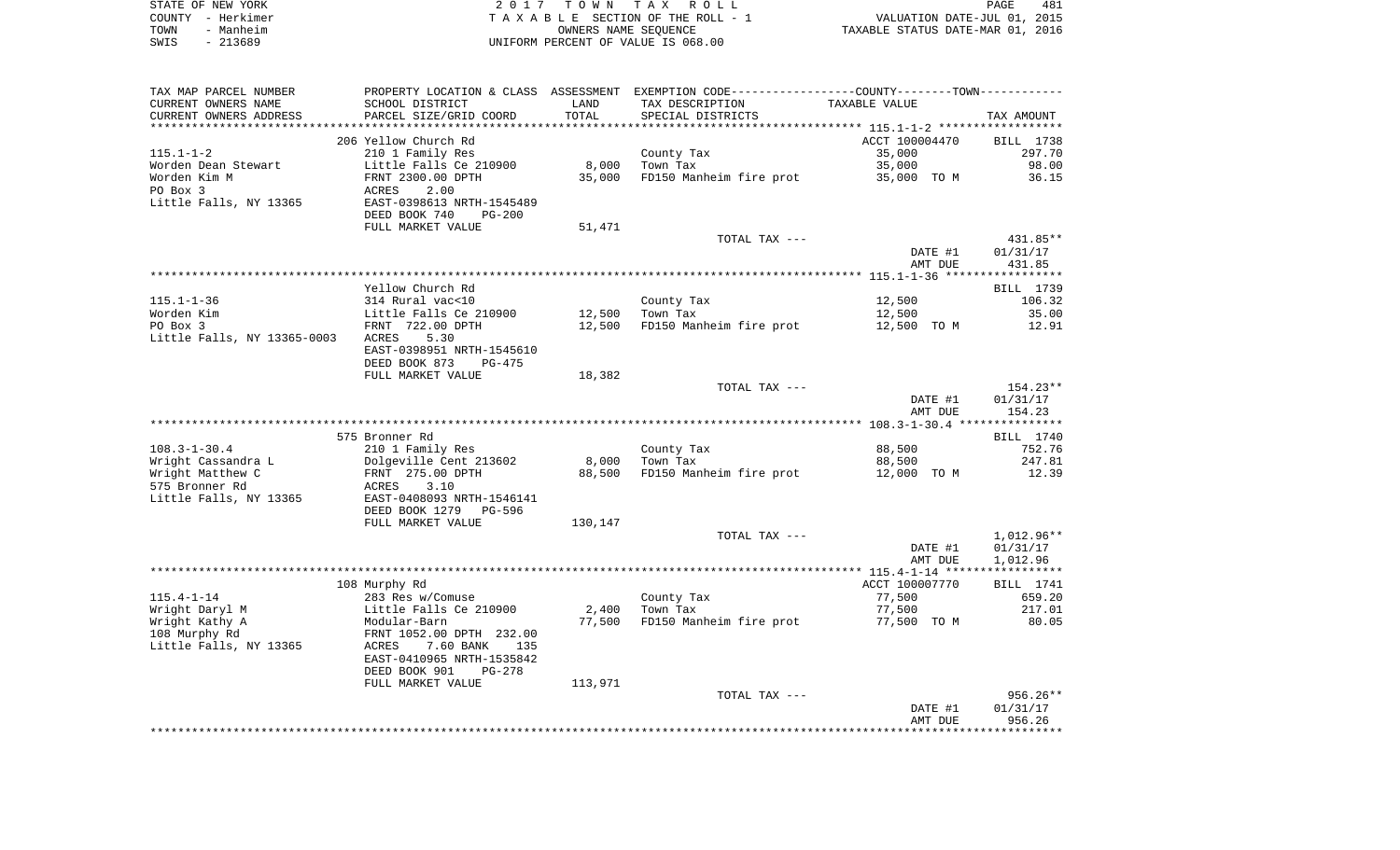|      | STATE OF NEW YORK | 2017 TOWN TAX ROLL                 | PAGE                             | 482 |
|------|-------------------|------------------------------------|----------------------------------|-----|
|      | COUNTY - Herkimer | TAXABLE SECTION OF THE ROLL - 1    | VALUATION DATE-JUL 01, 2015      |     |
| TOWN | - Manheim         | OWNERS NAME SEOUENCE               | TAXABLE STATUS DATE-MAR 01, 2016 |     |
| SWIS | - 213689          | UNIFORM PERCENT OF VALUE IS 068.00 |                                  |     |

| TAX MAP PARCEL NUMBER  |                           |         | PROPERTY LOCATION & CLASS ASSESSMENT EXEMPTION CODE---------------COUNTY-------TOWN--------- |                  |              |
|------------------------|---------------------------|---------|----------------------------------------------------------------------------------------------|------------------|--------------|
| CURRENT OWNERS NAME    | SCHOOL DISTRICT           | LAND    | TAX DESCRIPTION                                                                              | TAXABLE VALUE    |              |
| CURRENT OWNERS ADDRESS | PARCEL SIZE/GRID COORD    | TOTAL   | SPECIAL DISTRICTS                                                                            |                  | TAX AMOUNT   |
|                        |                           |         |                                                                                              |                  |              |
|                        | 554 Brockett Rd           |         |                                                                                              | ACCT 100001960   | BILL 1742    |
| $108.4 - 1 - 74$       | 242 Rurl res&rec          |         | VET COM CT 41131                                                                             | 10,200<br>10,200 |              |
| Wright Thomas L        | Dolgeville Cent 213602    | 23,300  | County Tax                                                                                   | 35,800           | 304.51       |
| Wright Karen M         | Garages                   | 46,000  | Town Tax                                                                                     | 35,800           | 100.24       |
| 554 Brockett Rd        | ACRES 27.60               |         | FD150 Manheim fire prot                                                                      | 46,000 TO M      | 47.51        |
| Dolgeville, NY 13329   | EAST-0412283 NRTH-1550174 |         |                                                                                              |                  |              |
|                        | DEED BOOK 1455 PG-456     |         |                                                                                              |                  |              |
|                        | FULL MARKET VALUE         | 67,647  |                                                                                              |                  |              |
|                        |                           |         | TOTAL TAX ---                                                                                |                  | 452.26**     |
|                        |                           |         |                                                                                              | DATE #1          | 01/31/17     |
|                        |                           |         |                                                                                              | AMT DUE          | 452.26       |
|                        |                           |         |                                                                                              |                  |              |
|                        | 129 Sabin Rd              |         |                                                                                              | ACCT 100014970   | BILL 1743    |
| $115.1 - 1 - 15.1$     | 323 Vacant rural          |         | County Tax                                                                                   | 1,000            | 8.51         |
| Yerina Robert & Doris  | Little Falls Ce 210900    | 1,000   | Town Tax                                                                                     | 1,000            | 2.80         |
| Yerina Frank W         | 270                       | 1,000   | FD150 Manheim fire prot                                                                      | 1,000 TO M       | 1.03         |
| 142 State Rte 170      | 129 Sabin Rd              |         |                                                                                              |                  |              |
| Little Falls, NY 13365 | ACRES<br>2.50             |         |                                                                                              |                  |              |
|                        | EAST-0397397 NRTH-1542106 |         |                                                                                              |                  |              |
|                        | DEED BOOK 1349<br>PG-513  |         |                                                                                              |                  |              |
|                        | FULL MARKET VALUE         | 1,471   |                                                                                              |                  |              |
|                        |                           |         | TOTAL TAX ---                                                                                |                  | 12.34**      |
|                        |                           |         |                                                                                              | DATE #1          | 01/31/17     |
|                        |                           |         |                                                                                              |                  |              |
|                        |                           |         |                                                                                              | AMT DUE          | 12.34        |
|                        |                           |         |                                                                                              |                  |              |
|                        | 129 Sabin Rd              |         |                                                                                              | ACCT 100014970   | BILL 1744    |
| $115.1 - 1 - 15.2$     | 210 1 Family Res          |         | County Tax                                                                                   | 80,000           | 680.46       |
| Yerina William T       | Little Falls Ce 210900    | 10,000  | Town Tax                                                                                     | 80,000           | 224.01       |
| Yerina Julia L         | 270                       | 80,000  | FD150 Manheim fire prot                                                                      | 80,000 TO M      | 82.63        |
| 129 Sabin Rd           | 129 Sabin Rd              |         |                                                                                              |                  |              |
| Little Falls, NY 13365 | FRNT 269.00 DPTH          |         |                                                                                              |                  |              |
|                        | ACRES<br>4.00             |         |                                                                                              |                  |              |
|                        | EAST-0397706 NRTH-1541987 |         |                                                                                              |                  |              |
|                        | DEED BOOK 1156<br>PG-392  |         |                                                                                              |                  |              |
|                        | FULL MARKET VALUE         | 117,647 |                                                                                              |                  |              |
|                        |                           |         | TOTAL TAX ---                                                                                |                  | 987.10**     |
|                        |                           |         |                                                                                              | DATE #1          | 01/31/17     |
|                        |                           |         |                                                                                              | AMT DUE          | 987.10       |
|                        |                           |         |                                                                                              |                  |              |
|                        | 6089 St Rte 167           |         |                                                                                              | ACCT 100013950   | BILL 1745    |
| $108.4 - 2 - 7$        | 112 Dairy farm            |         | County Tax                                                                                   | 150,000          | 1,275.86     |
| Yoder Moses & Ruth     | Dolgeville Cent 213602    | 70,900  | Town Tax                                                                                     | 150,000          | 420.02       |
| Yoder David & Rebec    | ACRES 114.60              | 150,000 | School Relevy                                                                                |                  | 3,308.72     |
| 6089 St Rte 167        | EAST-0412116 NRTH-1547579 |         | FD150 Manheim fire prot                                                                      | 150,000 TO M     | 154.93       |
| Little Falls, NY 13365 | DEED BOOK 1234 PG-477     |         |                                                                                              |                  |              |
|                        | FULL MARKET VALUE         | 220,588 |                                                                                              |                  |              |
|                        |                           |         | TOTAL TAX ---                                                                                |                  | $5,159.53**$ |
|                        |                           |         |                                                                                              | DATE #1          | 01/31/17     |
|                        |                           |         |                                                                                              | AMT DUE          | 5,159.53     |
|                        |                           |         |                                                                                              |                  |              |
|                        |                           |         |                                                                                              |                  |              |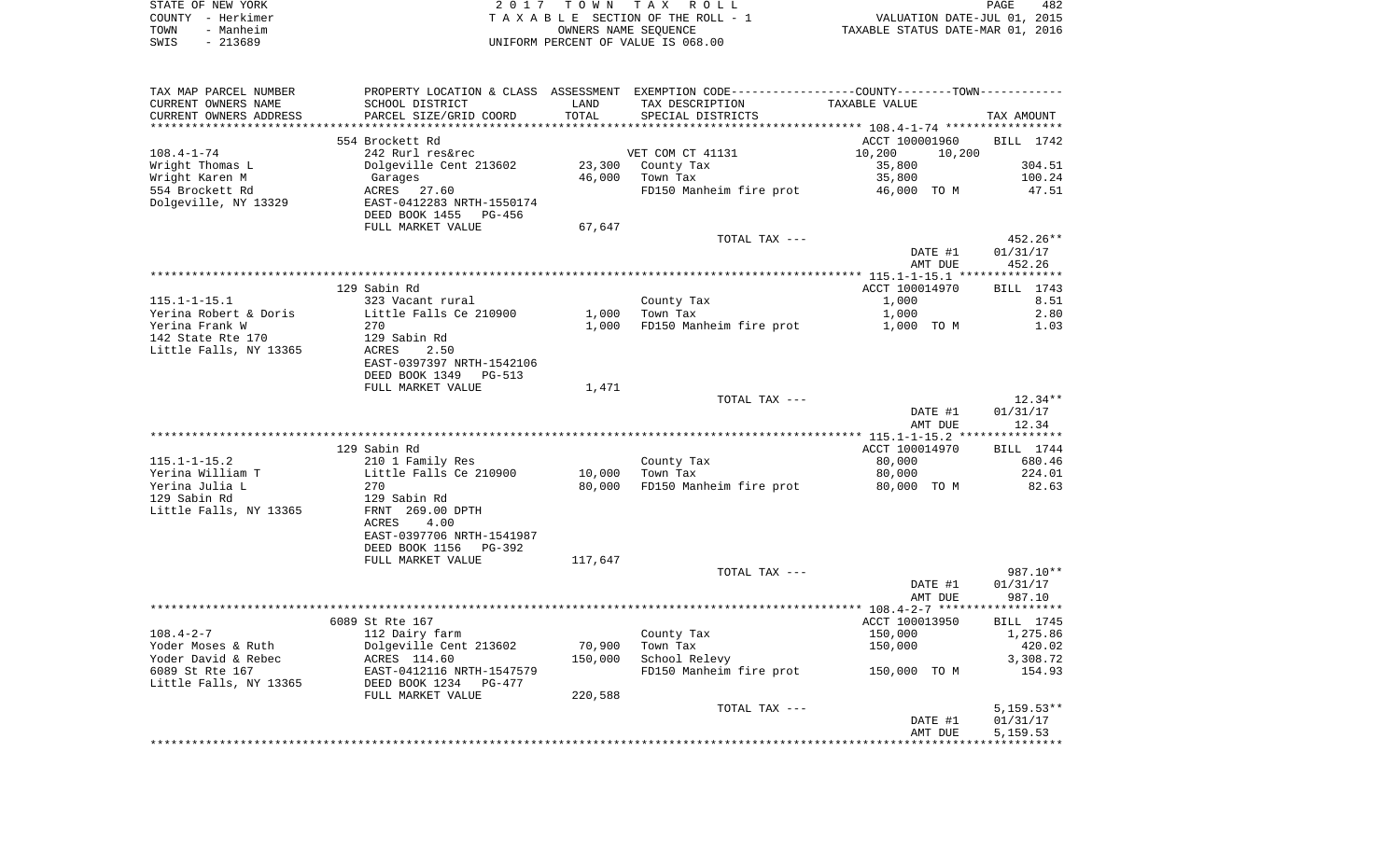| STATE OF NEW YORK | 2017 TOWN TAX ROLL                 | PAGE                             | 483 |
|-------------------|------------------------------------|----------------------------------|-----|
| COUNTY - Herkimer | TAXABLE SECTION OF THE ROLL - 1    | VALUATION DATE-JUL 01, 2015      |     |
| - Manheim<br>TOWN | OWNERS NAME SEOUENCE               | TAXABLE STATUS DATE-MAR 01, 2016 |     |
| - 213689<br>SWIS  | UNIFORM PERCENT OF VALUE IS 068.00 |                                  |     |

| TAX MAP PARCEL NUMBER  |                                |         | PROPERTY LOCATION & CLASS ASSESSMENT EXEMPTION CODE----------------COUNTY-------TOWN--------- |                                                     |            |
|------------------------|--------------------------------|---------|-----------------------------------------------------------------------------------------------|-----------------------------------------------------|------------|
| CURRENT OWNERS NAME    | SCHOOL DISTRICT                | LAND    | TAX DESCRIPTION                                                                               | TAXABLE VALUE                                       |            |
| CURRENT OWNERS ADDRESS | PARCEL SIZE/GRID COORD         | TOTAL   | SPECIAL DISTRICTS                                                                             |                                                     | TAX AMOUNT |
|                        |                                |         |                                                                                               | ********************* 108.4-1-39 ****************** |            |
|                        | 112 Lyon Rd                    |         |                                                                                               | ACCT 100015030                                      | BILL 1746  |
| $108.4 - 1 - 39$       | 210 1 Family Res               |         | County Tax                                                                                    | 68,500                                              | 582.64     |
| Youker William C       | Dolgeville Cent 213602         | 4,700   | Town Tax                                                                                      | 68,500                                              | 191.81     |
| Youker Jean M          | FRNT 497.58 DPTH 408.81        | 68,500  | FD150 Manheim fire prot                                                                       | 68,500 TO M                                         | 70.75      |
| 112 Lyon Rd            | <b>ACRES</b><br>1.70           |         |                                                                                               |                                                     |            |
| Dolgeville, NY 13329   | EAST-0414648 NRTH-1550511      |         |                                                                                               |                                                     |            |
|                        | DEED BOOK 840<br>$PG-604$      |         |                                                                                               |                                                     |            |
|                        |                                |         |                                                                                               |                                                     |            |
|                        | FULL MARKET VALUE              | 100,735 |                                                                                               |                                                     |            |
|                        |                                |         | TOTAL TAX ---                                                                                 |                                                     | 845.20**   |
|                        |                                |         |                                                                                               | DATE #1                                             | 01/31/17   |
|                        |                                |         |                                                                                               | AMT DUE                                             | 845.20     |
|                        |                                |         |                                                                                               |                                                     |            |
|                        | St Rte 167                     |         |                                                                                               |                                                     | BILL 1747  |
| $108.4 - 1 - 40.5$     | 314 Rural vac<10               |         | County Tax                                                                                    | 3,500                                               | 29.77      |
| Youker William C       | Dolgeville Cent 213602         | 3,500   | Town Tax                                                                                      | 3,500                                               | 9.80       |
| Youker Jean M          | FRNT 375.00 DPTH               | 3,500   | FD150 Manheim fire prot                                                                       | 3,500 TO M                                          | 3.62       |
| 112 Lyon Rd            | ACRES<br>2.20                  |         |                                                                                               |                                                     |            |
| Dolgeville, NY 13329   | EAST-0414691 NRTH-1550808      |         |                                                                                               |                                                     |            |
|                        | DEED BOOK 943<br>$PG-204$      |         |                                                                                               |                                                     |            |
|                        | FULL MARKET VALUE              | 5,147   |                                                                                               |                                                     |            |
|                        |                                |         | TOTAL TAX ---                                                                                 |                                                     | $43.19**$  |
|                        |                                |         |                                                                                               | DATE #1                                             | 01/31/17   |
|                        |                                |         |                                                                                               | AMT DUE                                             | 43.19      |
|                        |                                |         |                                                                                               |                                                     |            |
|                        | 524 Murphy Rd                  |         |                                                                                               |                                                     | BILL 1748  |
| $108.4 - 2 - 26.2$     | 210 1 Family Res               |         | CW_15_VET/ 41162                                                                              | 6,120                                               | $\Omega$   |
| Zacek Mary             | Dolgeville Cent 213602         | 9,700   | County Tax                                                                                    | 58,380                                              | 496.57     |
| 522 Murphy Rd          | ACRES<br>2.70                  | 64,500  | Town Tax                                                                                      | 64,500                                              | 180.61     |
| Little Falls, NY 13365 | EAST-0410007 NRTH-1543823      |         | FD150 Manheim fire prot                                                                       | 64,500 TO M                                         | 66.62      |
|                        | DEED BOOK 832<br>PG-126        |         |                                                                                               |                                                     |            |
|                        | FULL MARKET VALUE              | 94,853  |                                                                                               |                                                     |            |
|                        |                                |         | TOTAL TAX ---                                                                                 |                                                     | 743.80**   |
|                        |                                |         |                                                                                               | DATE #1                                             | 01/31/17   |
|                        |                                |         |                                                                                               | AMT DUE                                             | 743.80     |
|                        |                                |         |                                                                                               |                                                     |            |
|                        |                                |         |                                                                                               |                                                     |            |
|                        | 8307 St Rte 5                  |         |                                                                                               | ACCT 100002100                                      | BILL 1749  |
| $122.2 - 2 - 21$       | 283 Res w/Comuse               |         | County Tax                                                                                    | 98,700                                              | 839.52     |
| Zambri John            | Little Falls Ce 210900         | 21,000  | Town Tax                                                                                      | 98,700                                              | 276.37     |
| Zambri Darlene         | ACRES 17.60                    | 98,700  | FD150 Manheim fire prot                                                                       | 98,700 TO M                                         | 101.95     |
| 8307 State Rte 5       | EAST-0420249 NRTH-1523479      |         |                                                                                               |                                                     |            |
| Little Falls, NY 13365 | DEED BOOK 838<br><b>PG-330</b> |         |                                                                                               |                                                     |            |
|                        | FULL MARKET VALUE              | 145,147 |                                                                                               |                                                     |            |
|                        |                                |         | TOTAL TAX ---                                                                                 |                                                     | 1,217.84** |
|                        |                                |         |                                                                                               | DATE #1                                             | 01/31/17   |
|                        |                                |         |                                                                                               | AMT DUE                                             | 1,217.84   |
|                        |                                |         |                                                                                               |                                                     |            |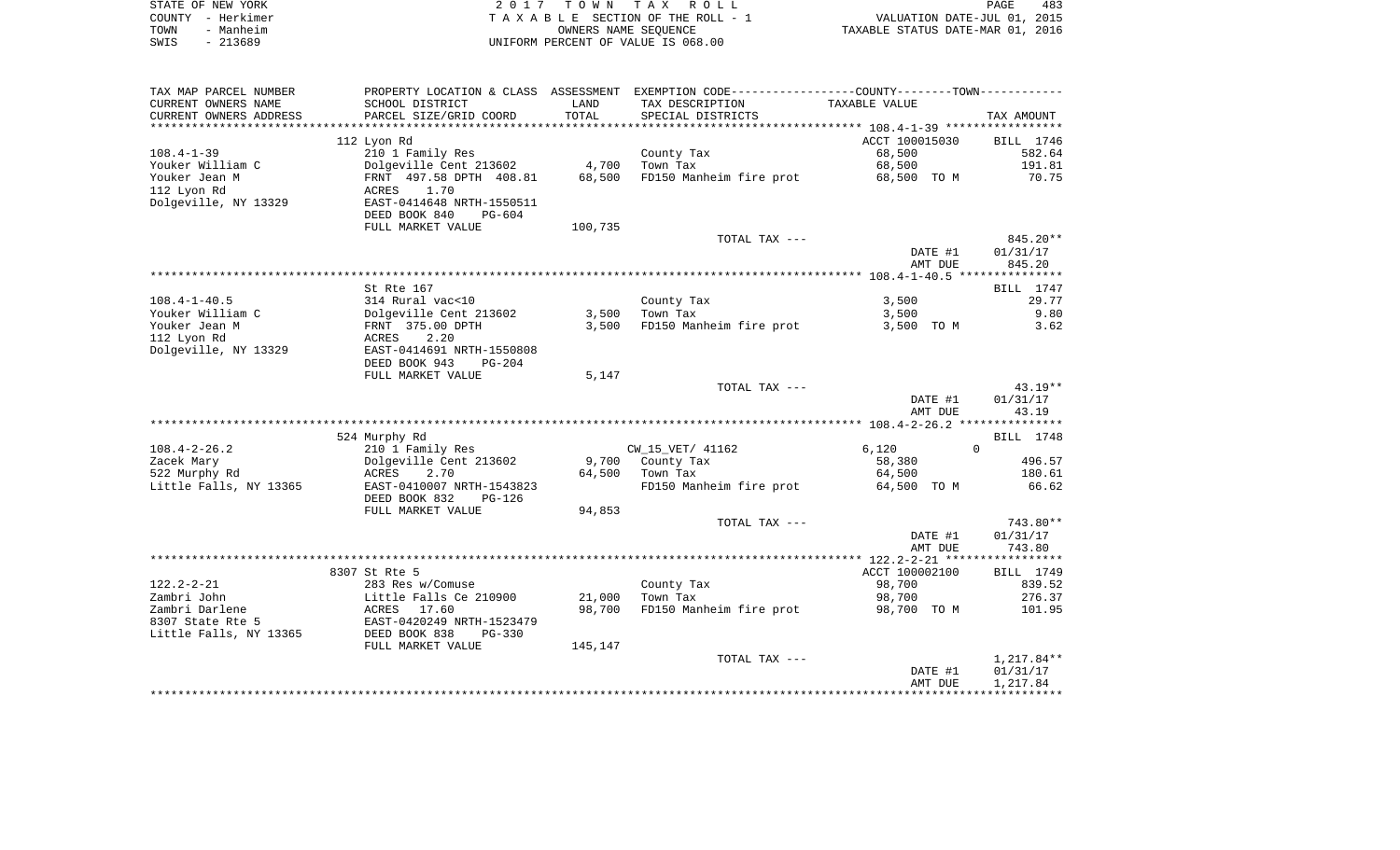| STATE OF NEW YORK | 2017 TOWN TAX ROLL                 | 484<br>PAGE                      |
|-------------------|------------------------------------|----------------------------------|
| COUNTY - Herkimer | TAXABLE SECTION OF THE ROLL - 1    | VALUATION DATE-JUL 01, 2015      |
| TOWN<br>- Manheim | OWNERS NAME SEOUENCE               | TAXABLE STATUS DATE-MAR 01, 2016 |
| - 213689<br>SWIS  | UNIFORM PERCENT OF VALUE IS 068.00 |                                  |

| TAX MAP PARCEL NUMBER<br>CURRENT OWNERS NAME | SCHOOL DISTRICT                                                                            | LAND    | PROPERTY LOCATION & CLASS ASSESSMENT EXEMPTION CODE---------------COUNTY--------TOWN----------<br>TAX DESCRIPTION | TAXABLE VALUE      |                    |
|----------------------------------------------|--------------------------------------------------------------------------------------------|---------|-------------------------------------------------------------------------------------------------------------------|--------------------|--------------------|
| CURRENT OWNERS ADDRESS                       | PARCEL SIZE/GRID COORD                                                                     | TOTAL   | SPECIAL DISTRICTS                                                                                                 |                    | TAX AMOUNT         |
|                                              |                                                                                            |         |                                                                                                                   |                    |                    |
|                                              | 8258 St Rte 5                                                                              |         |                                                                                                                   | ACCT 100007650     | BILL 1750          |
| 122.2-2-20                                   | 483 Converted Re                                                                           |         | County Tax                                                                                                        | 160,000            | 1,360.92           |
| Zambri John R                                |                                                                                            | 8,200   | Town Tax                                                                                                          | 160,000            | 448.02             |
| Zambri Darlene L                             |                                                                                            | 160,000 | FD150 Manheim fire prot                                                                                           | 160,000 TO M       | 165.26             |
| 8250 St Rte 5                                |                                                                                            |         |                                                                                                                   |                    |                    |
| Little Falls, NY 13365                       | Little Falls Ce 210900<br>ACRES 1.00<br>EAST-0418905 NRTH-1523682<br>DEED BOOK 1565 PG-129 |         |                                                                                                                   |                    |                    |
|                                              | FULL MARKET VALUE                                                                          | 235,294 |                                                                                                                   |                    |                    |
|                                              |                                                                                            |         | TOTAL TAX ---                                                                                                     |                    | 1,974.20**         |
|                                              |                                                                                            |         |                                                                                                                   | DATE #1            | 01/31/17           |
|                                              |                                                                                            |         |                                                                                                                   | AMT DUE            | 1,974.20           |
|                                              |                                                                                            |         |                                                                                                                   |                    |                    |
|                                              | 8259 St Rte 5                                                                              |         |                                                                                                                   | ACCT 100007640     | BILL 1751          |
| 122.2-2-23                                   | 210 1 Family Res                                                                           |         | VETWAR CTS 41120                                                                                                  | 6,120<br>6,120     |                    |
| Zambri Thomas                                | Little Falls Ce 210900                                                                     |         | $4,000$ County Tax                                                                                                | 95,480             | 812.13             |
| 8259 St Rte 5<br>Little Falls, NY 13365      | W/garage<br>ACRES 1.00                                                                     |         | 101,600 Town Tax<br>FD150 Manheim fire prot 101,600 TO M                                                          | 95,480             | 267.36<br>104.94   |
|                                              | EAST-0419088 NRTH-1523855                                                                  |         |                                                                                                                   |                    |                    |
|                                              | DEED BOOK 1436 PG-156                                                                      |         |                                                                                                                   |                    |                    |
|                                              | FULL MARKET VALUE                                                                          | 149,412 |                                                                                                                   |                    |                    |
|                                              |                                                                                            |         | TOTAL TAX ---                                                                                                     |                    | 1,184.43**         |
|                                              |                                                                                            |         |                                                                                                                   | DATE #1            | 01/31/17           |
|                                              |                                                                                            |         |                                                                                                                   | AMT DUE            | 1,184.43           |
|                                              |                                                                                            |         |                                                                                                                   |                    |                    |
|                                              | 474 Brockett Rd                                                                            |         |                                                                                                                   |                    | BILL 1752          |
| $108.4 - 1 - 4.1$                            | 210 1 Family Res                                                                           |         | County Tax                                                                                                        | 49,000             | 416.78             |
| Ziolkowski Brune & Lois                      | Dolgeville Cent 213602                                                                     | 7,600   | Town Tax                                                                                                          | 49,000             | 137.21             |
| Seymour Sandra et al                         | W/garage<br>FRNT 332.00 DPTH                                                               | 49,000  | FD150 Manheim fire prot                                                                                           | 49,000 TO M        | 50.61              |
| 474 Brockett Rd                              |                                                                                            |         |                                                                                                                   |                    |                    |
| Dolgeville, NY 13329                         | 252.00 PRINT 552.00                                                                        |         |                                                                                                                   |                    |                    |
|                                              | EAST-0411016 NRTH-1550293                                                                  |         |                                                                                                                   |                    |                    |
|                                              | DEED BOOK 1307 PG-764                                                                      |         |                                                                                                                   |                    |                    |
|                                              | FULL MARKET VALUE                                                                          | 72,059  |                                                                                                                   |                    |                    |
|                                              |                                                                                            |         | TOTAL TAX ---                                                                                                     |                    | 604.60**           |
|                                              |                                                                                            |         |                                                                                                                   | DATE #1<br>AMT DUE | 01/31/17<br>604.60 |
|                                              |                                                                                            |         |                                                                                                                   |                    |                    |
|                                              | 165 Brockett Rd                                                                            |         |                                                                                                                   | ACCT 100003210     | BILL 1753          |
| $108.3 - 1 - 13.1$                           | 113 Cattle farm                                                                            |         | AG MKTS L 41720                                                                                                   | 24,320<br>24,320   |                    |
| Zook Daniel                                  | Dolgeville Cent 213602<br>PRNT 3460.00 DPTH                                                | 51,000  | County Tax                                                                                                        | 106,680            | 907.39             |
| Zook Anna Mary                               |                                                                                            | 131,000 | Town Tax                                                                                                          | 106,680            | 298.72             |
| 276 Brockett Rd                              | <b>ACRES</b><br>87.80                                                                      |         | School Relevy                                                                                                     |                    | 2,353.17           |
| Dolgeville, NY 13329                         | EAST-0407860 NRTH-1549792                                                                  |         | FD150 Manheim fire prot 106,680 TO M                                                                              |                    | 110.19             |
|                                              | DEED BOOK 1351 PG-877                                                                      |         | 24,320 EX                                                                                                         |                    |                    |
| MAY BE SUBJECT TO PAYMENT                    | FULL MARKET VALUE                                                                          | 192,647 |                                                                                                                   |                    |                    |
| UNDER AGDIST LAW TIL 2020                    |                                                                                            |         |                                                                                                                   |                    |                    |
|                                              |                                                                                            |         | TOTAL TAX ---                                                                                                     |                    | $3,669.47**$       |
|                                              |                                                                                            |         |                                                                                                                   | DATE #1            | 01/31/17           |
|                                              |                                                                                            |         |                                                                                                                   |                    |                    |
|                                              |                                                                                            |         |                                                                                                                   | AMT DUE            | 3,669.47           |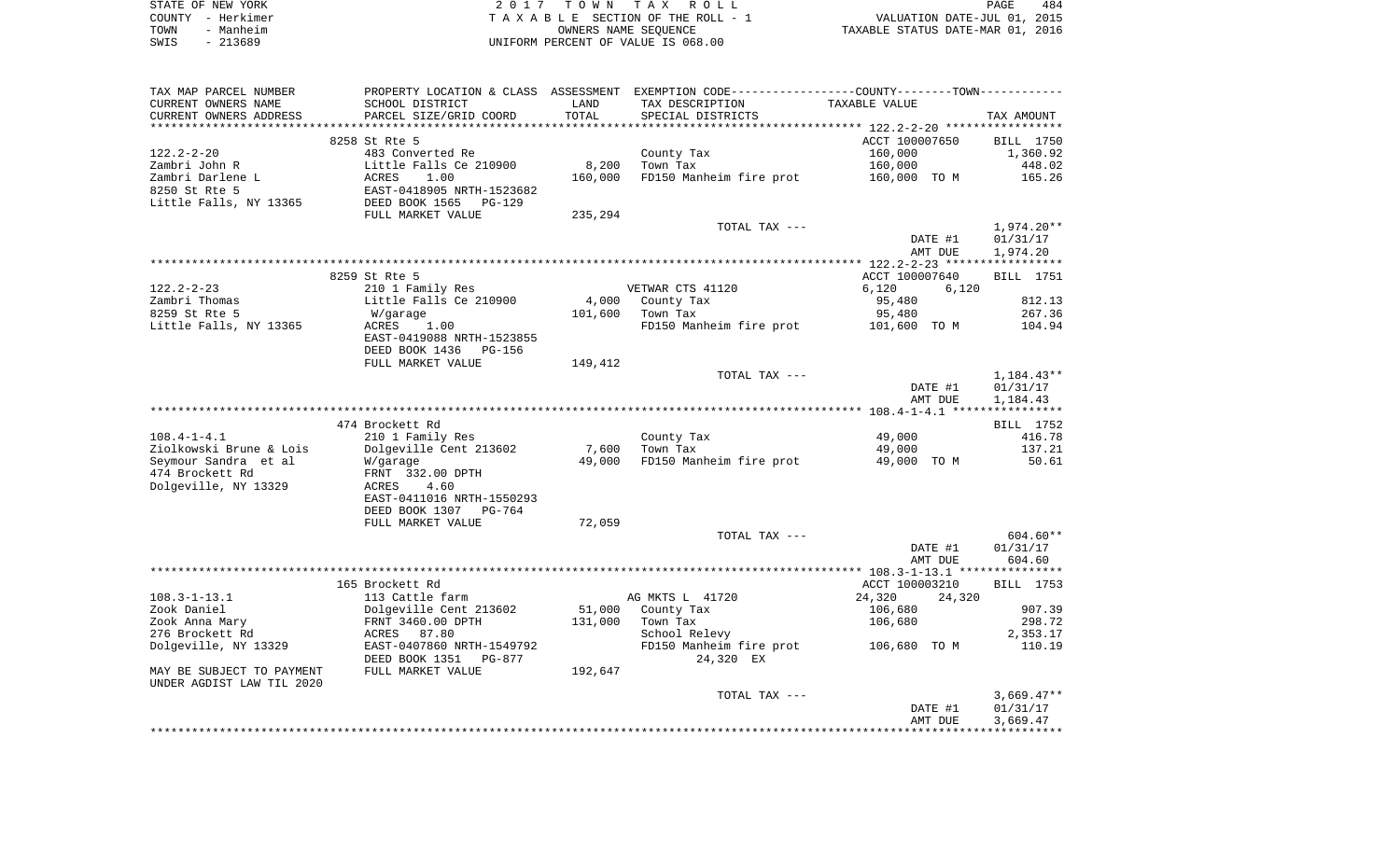| STATE OF NEW YORK | 2017 TOWN TAX ROLL                 | 485<br>PAGE                      |
|-------------------|------------------------------------|----------------------------------|
| COUNTY - Herkimer | TAXABLE SECTION OF THE ROLL - 1    | VALUATION DATE-JUL 01, 2015      |
| TOWN<br>- Manheim | OWNERS NAME SEOUENCE               | TAXABLE STATUS DATE-MAR 01, 2016 |
| SWIS<br>- 213689  | UNIFORM PERCENT OF VALUE IS 068.00 |                                  |

| TAX MAP PARCEL NUMBER     | PROPERTY LOCATION & CLASS ASSESSMENT |         | EXEMPTION CODE-----------------COUNTY-------TOWN----------- |                |              |
|---------------------------|--------------------------------------|---------|-------------------------------------------------------------|----------------|--------------|
| CURRENT OWNERS NAME       | SCHOOL DISTRICT                      | LAND    | TAX DESCRIPTION                                             | TAXABLE VALUE  |              |
| CURRENT OWNERS ADDRESS    | PARCEL SIZE/GRID COORD               | TOTAL   | SPECIAL DISTRICTS                                           |                | TAX AMOUNT   |
|                           |                                      |         |                                                             |                |              |
|                           | Brockett Rd                          |         |                                                             |                | BILL 1754    |
| $108.3 - 1 - 14.2$        | 323 Vacant rural                     |         | County Tax                                                  | 200            | 1.70         |
| Zook Daniel               | Dolgeville Cent 213602               | 200     | Town Tax                                                    | 200            | 0.56         |
| Zook Anna Mary            | FRNT 31.00 DPTH                      | 200     | School Relevy                                               |                | 4.42         |
| 276 Brockett Rd           | 0.07<br>ACRES                        |         | FD150 Manheim fire prot                                     | 200 TO M       | .21          |
| Dolgeville, NY 13329      | EAST-0406965 NRTH-1549528            |         |                                                             |                |              |
|                           | DEED BOOK 1351 PG-877                |         |                                                             |                |              |
|                           | FULL MARKET VALUE                    | 294     |                                                             |                |              |
|                           |                                      |         | TOTAL TAX ---                                               |                | $6.89**$     |
|                           |                                      |         |                                                             | DATE #1        | 01/31/17     |
|                           |                                      |         |                                                             | AMT DUE        | 6.89         |
|                           |                                      |         |                                                             |                |              |
|                           | 8222 St Rte 5                        |         |                                                             | ACCT 100004230 | BILL 1755    |
| $122.2 - 2 - 6.1$         | 120 Field crops                      |         | AG MKTS L 41720                                             | 5,332<br>5,332 |              |
| Zook John G               | Little Falls Ce 210900               |         | 37,000 County Tax                                           | 114,668        | 975.34       |
| Zook Lydia D              | FRNT 9673.00 DPTH                    | 120,000 | Town Tax                                                    | 114,668        | 321.08       |
| 8222 St Rte 5             | 63.40<br>ACRES                       |         | FD150 Manheim fire prot                                     | 114,668 TO M   | 118.44       |
| Little Falls, NY 13365    | EAST-0418116 NRTH-1523935            |         | 5,332 EX                                                    |                |              |
|                           | DEED BOOK 1174 PG-337                |         |                                                             |                |              |
| MAY BE SUBJECT TO PAYMENT | FULL MARKET VALUE                    | 176,471 |                                                             |                |              |
| UNDER AGDIST LAW TIL 2020 |                                      |         |                                                             |                |              |
|                           |                                      |         | TOTAL TAX ---                                               |                | $1,414.86**$ |
|                           |                                      |         |                                                             | DATE #1        | 01/31/17     |
|                           |                                      |         |                                                             | AMT DUE        | 1,414.86     |
|                           |                                      |         |                                                             |                |              |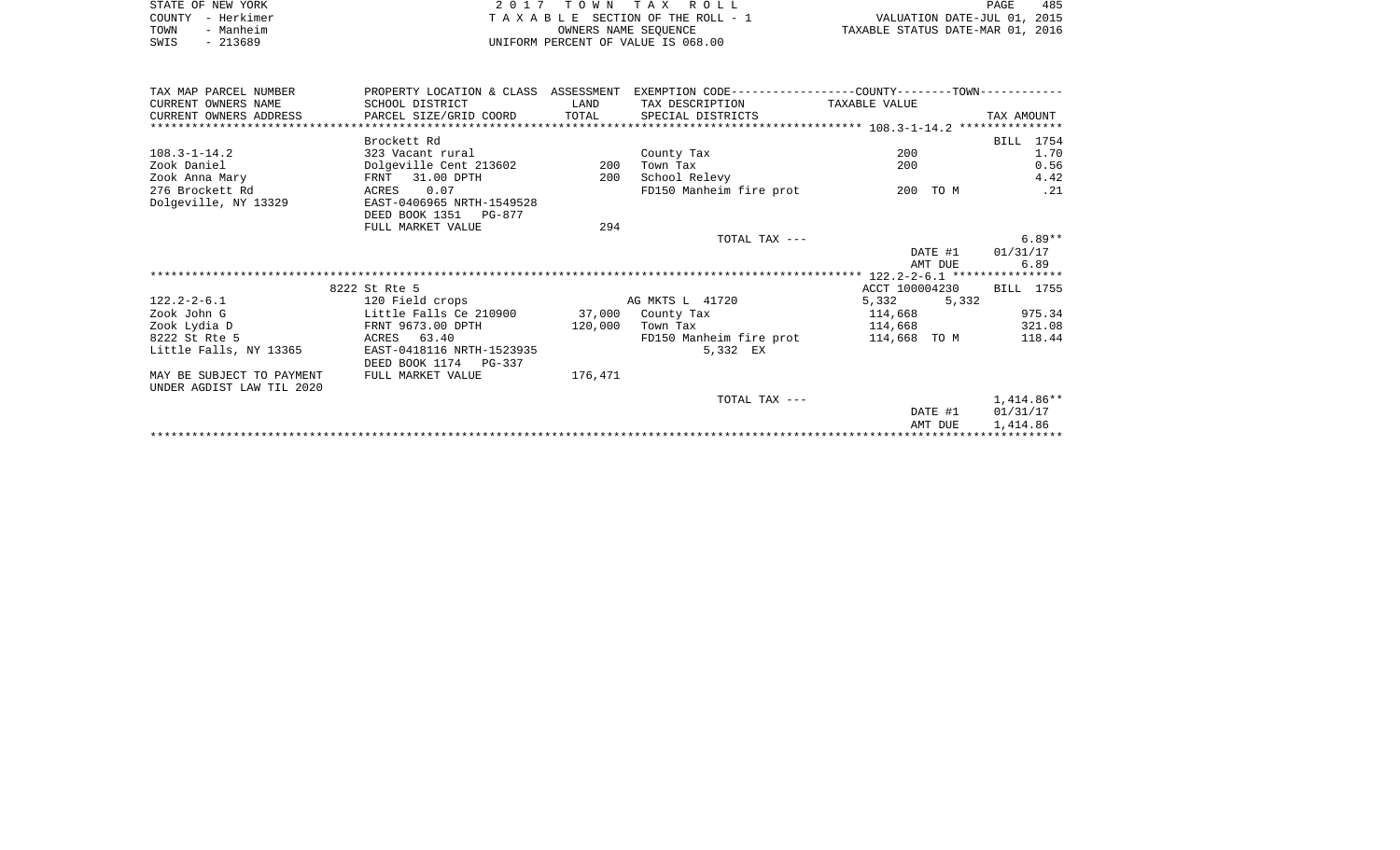|      | STATE OF NEW YORK | 2017 TOWN TAX ROLL                 | PAGE                             | 486 |
|------|-------------------|------------------------------------|----------------------------------|-----|
|      | COUNTY - Herkimer | TAXABLE SECTION OF THE ROLL - 1    | VALUATION DATE-JUL 01, 2015      |     |
| TOWN | - Manheim         |                                    | TAXABLE STATUS DATE-MAR 01, 2016 |     |
| SWIS | $-213689$         | UNIFORM PERCENT OF VALUE IS 068.00 | RPS155/V04/L015                  |     |
|      |                   |                                    | CURRENT DATE 12/16/2016          |     |

#### \*\*\* S P E C I A L D I S T R I C T S U M M A R Y \*\*\*

| CODE                 | TOTAL   | EXTENSION   | EXTENSION | AD VALOREM | <b>EXEMPT</b> | TAXABLE  | TOTAL    |
|----------------------|---------|-------------|-----------|------------|---------------|----------|----------|
| DISTRICT NAME        | PARCELS | TYPE        | VALUE     | VALUE      | AMOUNT        | VALUE    | TAX      |
| FD150 Manheim fire p |         | 171 тотац м |           | 9386,123   | 347,208       | 9038,915 | 9,336.05 |

#### \*\*\* S C H O O L D I S T R I C T S U M M A R Y \*\*\*

| CODE   | DISTRICT NAME                    | TOTAL<br>PARCELS | ASSESSED<br>LAND | ASSESSED<br>TOTAL | <b>EXEMPT</b><br>AMOUNT | TOTAL<br>TAXABLE     |
|--------|----------------------------------|------------------|------------------|-------------------|-------------------------|----------------------|
|        |                                  |                  |                  |                   | STAR AMOUNT             | STAR TAXABLE         |
|        | Little Falls Central             | 83               | 1537,900         | 4880,210          | 280,984                 | 4,599,226            |
| 210900 | West Canada Valley               | 5                | 121,550          | 189,300           | 844,020<br>5,007        | 3,755,206<br>184,293 |
| 212402 | Dolgeville Central               | 77               | 1161,600         | 4160,813          | 35,600<br>180,727       | 148,693<br>3,980,086 |
| 213602 | O-E-StJ Cent                     | 6                | 36,000           | 232,300           | 916,600<br>31,050       | 3,063,486<br>201,250 |
| 273803 |                                  |                  |                  |                   | 109,350                 | 91,900               |
|        | SUB-TOTAL                        | 171              | 2857,050         | 9462,623          | 497,768                 | 8,964,855            |
|        | $S \cup B - T \cup T A L (CONT)$ |                  |                  |                   | 1905,570                | 7,059,285            |
|        | TOTAL                            | 171              | 2857,050         | 9462,623          | 497,768                 | 8,964,855            |
|        | TO TAL (CONT)                    |                  |                  |                   | 1905,570                | 7,059,285            |

\*\*\* S Y S T E M C O D E S S U M M A R Y \*\*\*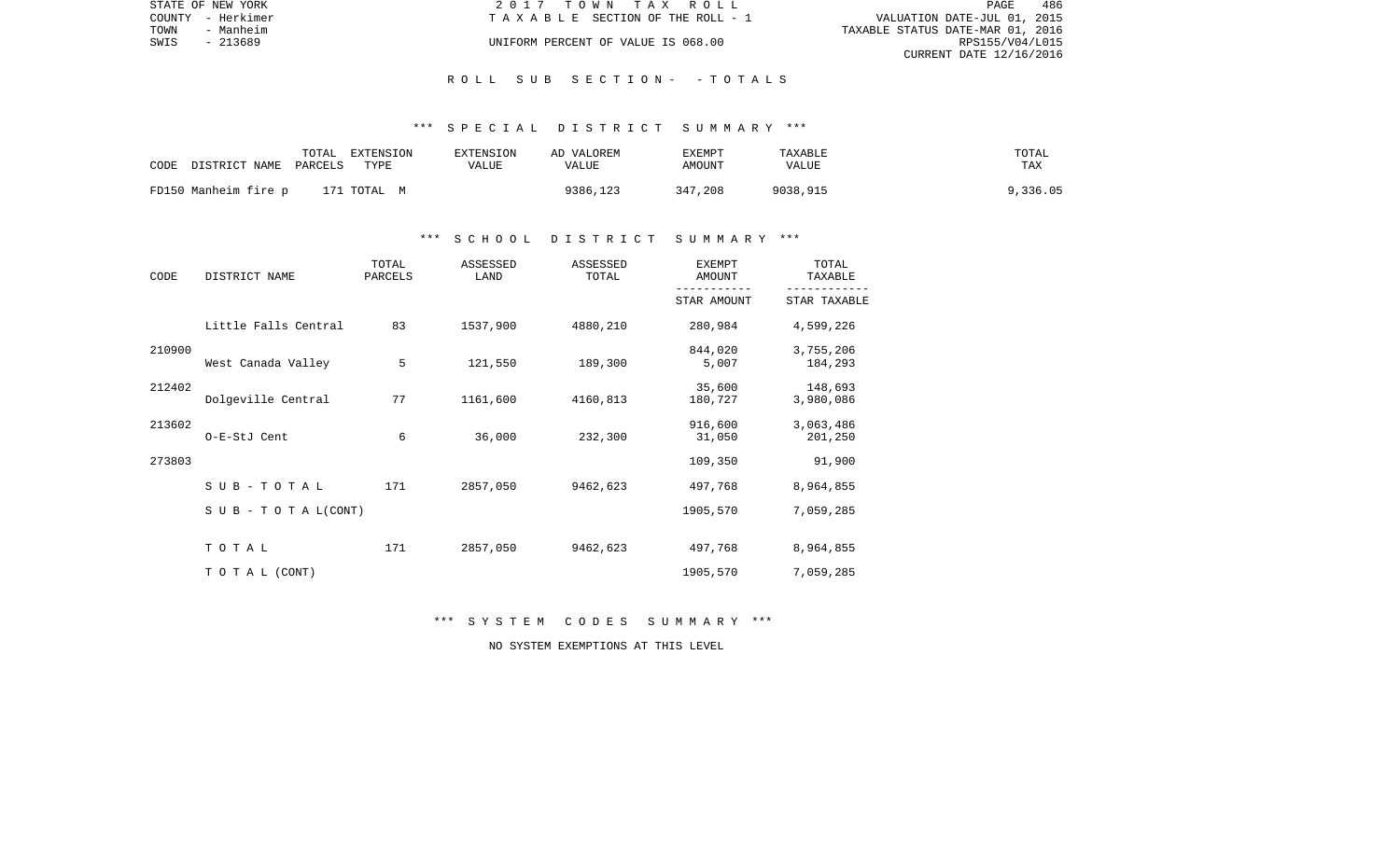| STATE OF NEW YORK | 2017 TOWN TAX ROLL                 | 487<br>PAGE                      |
|-------------------|------------------------------------|----------------------------------|
| COUNTY - Herkimer | TAXABLE SECTION OF THE ROLL - 1    | VALUATION DATE-JUL 01, 2015      |
| TOWN<br>- Manheim |                                    | TAXABLE STATUS DATE-MAR 01, 2016 |
| SWIS<br>- 213689  | UNIFORM PERCENT OF VALUE IS 068.00 | RPS155/V04/L015                  |
|                   |                                    | CURRENT DATE 12/16/2016          |
|                   |                                    |                                  |

#### \*\*\* E X E M P T I O N S U M M A R Y \*\*\*

|       |             | TOTAL        |         |         |
|-------|-------------|--------------|---------|---------|
| CODE  | DESCRIPTION | PARCELS      | COUNTY  | TOWN    |
|       |             |              |         |         |
| 41120 | VETWAR CTS  | $\mathbf{2}$ | 12,240  | 12,240  |
| 41121 | VET WAR CT  | 4            | 19,500  | 19,500  |
| 41130 | VETCOM CTS  | 2            | 17,450  | 17,450  |
| 41131 | VET COM CT  | 4            | 40,800  | 40,800  |
| 41162 | CW 15 VET/  |              | 6,120   |         |
| 41700 | AGRIC 10 Y  | 2            | 72,000  | 72,000  |
| 41720 | AG MKTS L   | 31           | 347,208 | 347,208 |
| 41730 | AG MKTS     |              | 17,820  | 17,820  |
| 41800 | AGED-ALL    |              | 31,050  | 31,050  |
| 41801 | AGED-CT     |              | 7,500   | 7,500   |
|       | тотаь       | 49           | 571,688 | 565,568 |

| ROLL<br><b>SEC</b> | DESCRIPTION                             | TOTAL<br>PARCELS | ASSESSED<br>LAND     | ASSESSED<br>TOTAL    | EXEMPT<br>AMOUNT   | TOTAL<br>TAXABLE<br>------------ | TAX  | TOTAL<br>TAX                         |
|--------------------|-----------------------------------------|------------------|----------------------|----------------------|--------------------|----------------------------------|------|--------------------------------------|
|                    |                                         |                  |                      |                      | STAR AMOUNT        | STAR TAXABLE                     | RATE |                                      |
|                    | County Tax<br>Town Tax<br>School Relevy |                  | 2857,050<br>2857,050 | 9462,623<br>9462,623 | 571,688<br>565,568 | 8,890,935<br>8,897,055           |      | 75,624.16<br>24,912.82               |
|                    | SPEC DIST TAXES<br>TAXABLE              | 171              |                      |                      |                    |                                  |      | 33, 162.65<br>9,336.05<br>143,035.68 |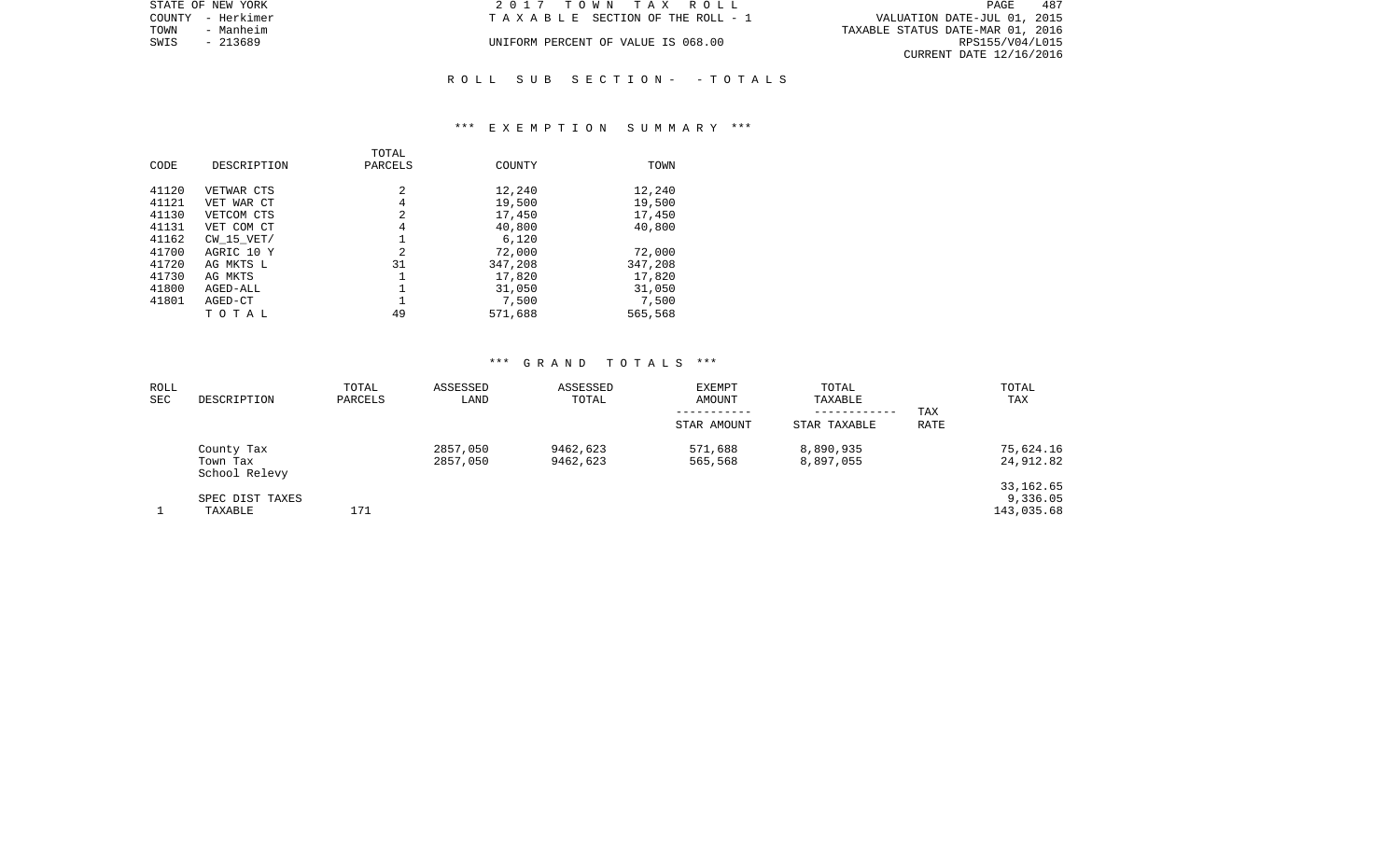| STATE OF NEW YORK | 2017 TOWN TAX ROLL                 | 488<br>PAGE                      |
|-------------------|------------------------------------|----------------------------------|
| COUNTY - Herkimer | TAXABLE SECTION OF THE ROLL - 1    | VALUATION DATE-JUL 01, 2015      |
| TOWN<br>- Manheim |                                    | TAXABLE STATUS DATE-MAR 01, 2016 |
| SWIS<br>- 213689  | UNIFORM PERCENT OF VALUE IS 068.00 | RPS155/V04/L015                  |
|                   |                                    | CURRENT DATE 12/16/2016          |

#### \*\*\* S P E C I A L D I S T R I C T S U M M A R Y \*\*\*

| CODE<br>DISTRICT NAME | TOTAL<br>EXTENSION<br>PARCELS<br>TYPE | EXTENSION<br>VALUE | AD VALOREM<br>VALUE | EXEMPT<br>AMOUNT | TAXABLE<br>VALUE | TOTAL<br>TAX |
|-----------------------|---------------------------------------|--------------------|---------------------|------------------|------------------|--------------|
| FD150 Manheim fire p  | 801 TOTAL M                           |                    | 45862,291           | 1663,760         | 44198,531        | 45,651.84    |

#### \*\*\* S C H O O L D I S T R I C T S U M M A R Y \*\*\*

| CODE   | DISTRICT NAME                    | TOTAL<br>PARCELS | ASSESSED<br>LAND | ASSESSED<br>TOTAL | <b>EXEMPT</b><br>AMOUNT | TOTAL<br>TAXABLE        |
|--------|----------------------------------|------------------|------------------|-------------------|-------------------------|-------------------------|
|        |                                  |                  |                  |                   | STAR AMOUNT             | STAR TAXABLE            |
|        | Little Falls Central             | 334              | 5990,500         | 24173,980         | 1772,560                | 22,401,420              |
| 210900 | West Canada Valley               | 10               | 307,150          | 528,300           | 4265,498<br>25,577      | 18, 135, 922<br>502,723 |
| 212402 | Dolgeville Central               | 392              | 4889,650         | 17921,911         | 56,000<br>966,220       | 446,723<br>16,955,691   |
| 213602 | O-E-StJ Cent                     | 65               | 950,650          | 3314,600          | 3696,850<br>126,811     | 13,258,841<br>3,187,789 |
| 273803 |                                  |                  |                  |                   | 629,950                 | 2,557,839               |
|        | SUB-TOTAL                        | 801              | 12137,950        | 45938,791         | 2891,168                | 43,047,623              |
|        | $S \cup B - T \cup T A L (CONT)$ |                  |                  |                   | 8648,298                | 34, 399, 325            |
|        | TOTAL                            | 801              | 12137,950        | 45938,791         | 2891,168                | 43,047,623              |
|        | TO TAL (CONT)                    |                  |                  |                   | 8648,298                | 34, 399, 325            |

\*\*\* S Y S T E M C O D E S S U M M A R Y \*\*\*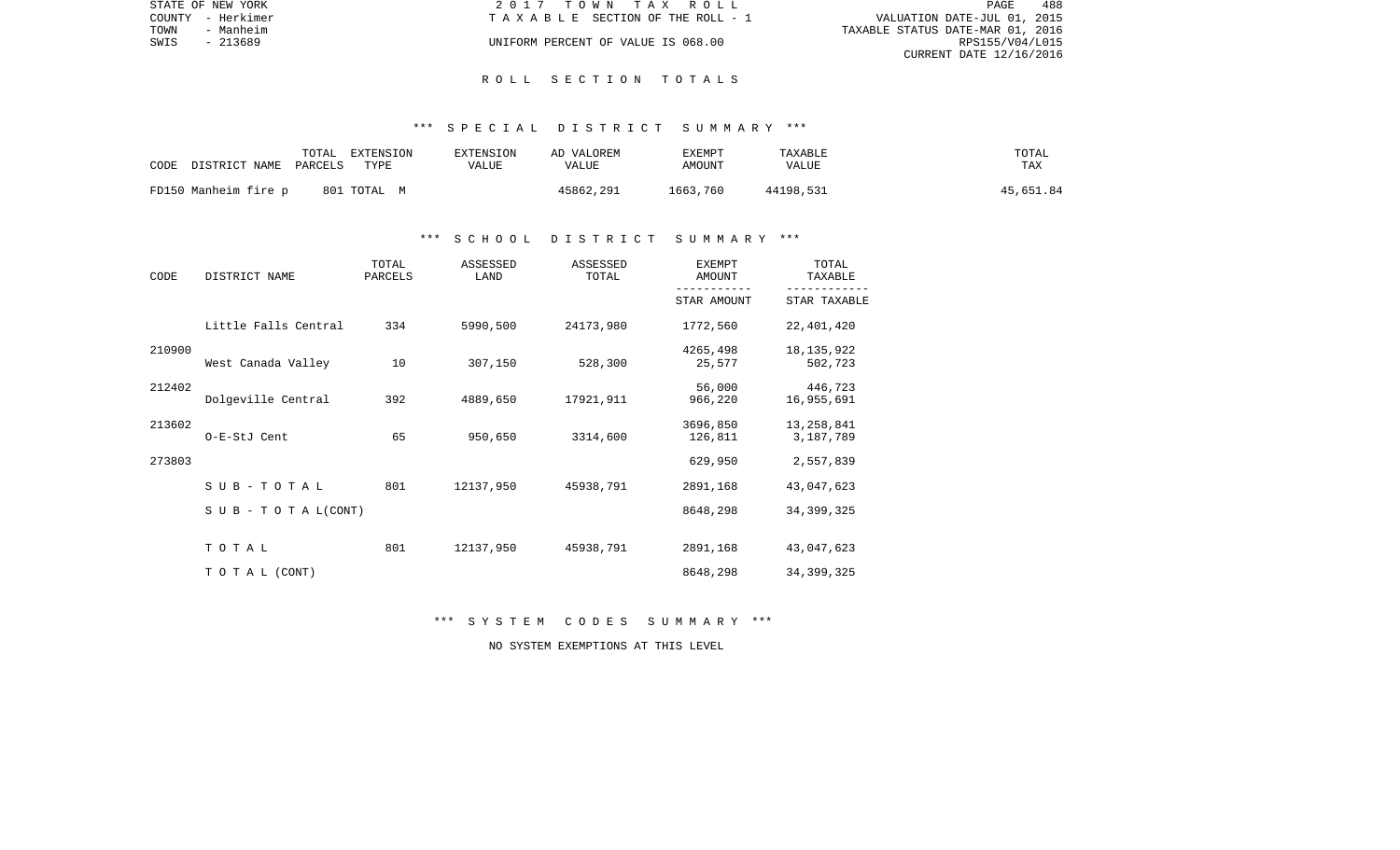| STATE OF NEW YORK | 2017 TOWN TAX ROLL                 | 489<br>PAGE                      |
|-------------------|------------------------------------|----------------------------------|
| COUNTY - Herkimer | TAXABLE SECTION OF THE ROLL - 1    | VALUATION DATE-JUL 01, 2015      |
| - Manheim<br>TOWN |                                    | TAXABLE STATUS DATE-MAR 01, 2016 |
| SWIS<br>- 213689  | UNIFORM PERCENT OF VALUE IS 068.00 | RPS155/V04/L015                  |
|                   |                                    | CURRENT DATE 12/16/2016          |
|                   |                                    |                                  |

#### \*\*\* E X E M P T I O N S U M M A R Y \*\*\*

| CODE                                                                                            | DESCRIPTION                                                                                                                                       | TOTAL<br>PARCELS                                                   | COUNTY                                                                                                          | TOWN                                                                                                  |
|-------------------------------------------------------------------------------------------------|---------------------------------------------------------------------------------------------------------------------------------------------------|--------------------------------------------------------------------|-----------------------------------------------------------------------------------------------------------------|-------------------------------------------------------------------------------------------------------|
| 41120<br>41121<br>41130<br>41131<br>41140<br>41162<br>41700<br>41720<br>41730<br>41800<br>41801 | VETWAR CTS<br>VET WAR CT<br>VETCOM CTS<br>VET COM CT<br>VETDIS CTS<br>$CW$ 15 $VET/$<br>AGRIC 10 Y<br>AG MKTS L<br>AG MKTS<br>AGED-ALL<br>AGED-CT | 16<br>16<br>17<br>11<br>4<br>$\overline{2}$<br>17<br>120<br>2<br>9 | 94,500<br>90,233<br>170,250<br>104,950<br>69,675<br>10,950<br>670,000<br>1663,760<br>32,833<br>190,150<br>7,500 | 94,500<br>90,233<br>170,250<br>104,950<br>69,675<br>670,000<br>1663,760<br>32,833<br>190,150<br>7,500 |
|                                                                                                 | TOTAL                                                                                                                                             | 215                                                                | 3104,801                                                                                                        | 3093,851                                                                                              |

| ROLL<br>SEC | DESCRIPTION                             | TOTAL<br>PARCELS | ASSESSED<br>LAND       | ASSESSED<br>TOTAL      | EXEMPT<br>AMOUNT       | TOTAL<br>TAXABLE<br>------------ | TAX         | TOTAL<br>TAX                           |
|-------------|-----------------------------------------|------------------|------------------------|------------------------|------------------------|----------------------------------|-------------|----------------------------------------|
|             |                                         |                  |                        |                        | STAR AMOUNT            | STAR TAXABLE                     | <b>RATE</b> |                                        |
|             | County Tax<br>Town Tax<br>School Relevy |                  | 12137,950<br>12137,950 | 45938,791<br>45938,791 | 3,104,801<br>3,093,851 | 42,833,990<br>42,844,940         |             | 364, 335.53<br>119,970.78              |
|             | SPEC DIST TAXES<br>TAXABLE              | 801              |                        |                        |                        |                                  |             | 135, 323.64<br>45,651.84<br>665,281.79 |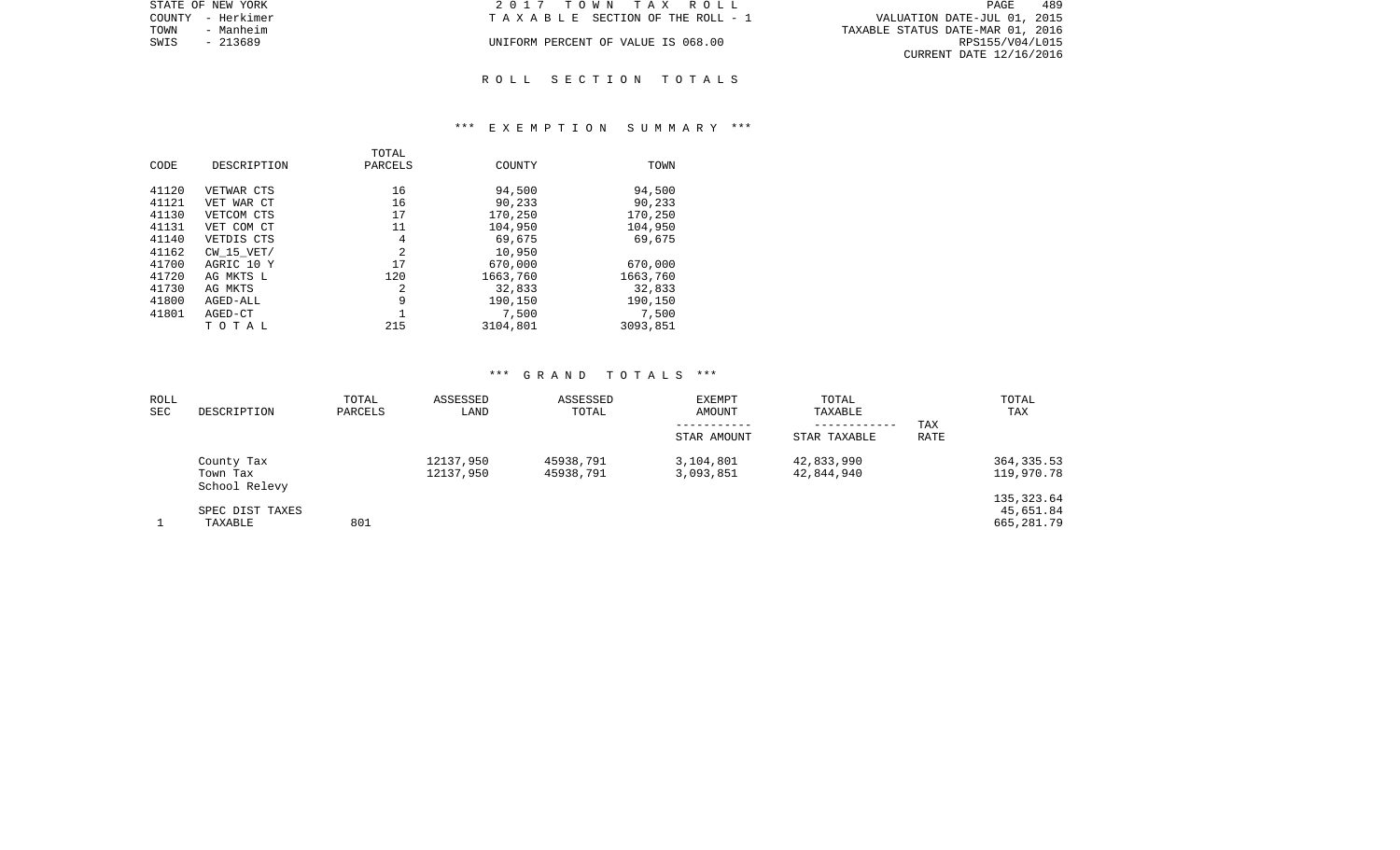|      | STATE OF NEW YORK | 2017 TOWN TAX ROLL                        | 490<br>PAGE                      |
|------|-------------------|-------------------------------------------|----------------------------------|
|      | COUNTY - Herkimer | SPECIAL FRANCHISE SECTION OF THE ROLL - 5 | VALUATION DATE-JUL 01, 2015      |
| TOWN | - Manheim         | OWNERS NAME SEOUENCE                      | TAXABLE STATUS DATE-MAR 01, 2016 |
| SWIS | - 213689          | UNIFORM PERCENT OF VALUE IS 068.00        |                                  |

| TAX MAP PARCEL NUMBER                   |                                     |                | PROPERTY LOCATION & CLASS ASSESSMENT EXEMPTION CODE----------------COUNTY--------TOWN---------- |                |              |
|-----------------------------------------|-------------------------------------|----------------|-------------------------------------------------------------------------------------------------|----------------|--------------|
| CURRENT OWNERS NAME                     | SCHOOL DISTRICT                     | LAND           | TAX DESCRIPTION                                                                                 | TAXABLE VALUE  |              |
| CURRENT OWNERS ADDRESS                  | PARCEL SIZE/GRID COORD              | TOTAL          | SPECIAL DISTRICTS                                                                               |                | TAX AMOUNT   |
| ********************                    |                                     |                |                                                                                                 |                |              |
|                                         | MOHAWK R TOWNLINE                   |                |                                                                                                 |                | BILL 1756    |
| $555. - 6 - 1.3$                        | 868 Pipeline                        |                | County Tax                                                                                      | 5,796          | 49.30        |
| Iroquois Gas Co                         | Little Falls Ce 210900              | $\overline{0}$ | Town Tax                                                                                        | 5,796          | 16.23        |
| System                                  | 40 Pipe Line, L F Cent              | 5,796          | FD150 Manheim fire prot                                                                         | 5,796 TO M     | 5.99         |
| Attn: Hubert Harrell                    | River Crossing                      |                |                                                                                                 |                |              |
| One Corporate Dr Ste 600                | Spec Fran 1997                      |                |                                                                                                 |                |              |
| Shelton, CT 06484                       | ACRES<br>0.01                       |                |                                                                                                 |                |              |
|                                         | FULL MARKET VALUE                   | 8,524          |                                                                                                 |                |              |
|                                         |                                     |                | TOTAL TAX ---                                                                                   |                | 71.52**      |
|                                         |                                     |                |                                                                                                 | DATE #1        | 01/31/17     |
|                                         |                                     |                |                                                                                                 | AMT DUE        | 71.52        |
|                                         |                                     |                |                                                                                                 |                |              |
|                                         | LINES                               |                |                                                                                                 | ACCT 100500090 | BILL 1757    |
| $555. - 4 - 1.1$                        | 861 Elec & gas                      |                | County Tax                                                                                      | 520,027        | 4,423.23     |
| National Grid                           | Dolgeville Cent 213602              |                | 0 Town Tax                                                                                      | 520,027        | 1,456.14     |
| Real Estate Tax Dept<br>300 Erie Blvd W | App For School 30.50%               | 520,027        | FD150 Manheim fire prot 520,027 TO M                                                            |                | 537.13       |
| Syracuse, NY 13202                      | Special Franchise<br>Dolge. Cent. 2 |                |                                                                                                 |                |              |
|                                         | DEED BOOK 00000                     |                |                                                                                                 |                |              |
|                                         | FULL MARKET VALUE                   | 764,746        |                                                                                                 |                |              |
|                                         |                                     |                | TOTAL TAX ---                                                                                   |                | $6,416.50**$ |
|                                         |                                     |                |                                                                                                 | DATE #1        | 01/31/17     |
|                                         |                                     |                |                                                                                                 | AMT DUE        | 6,416.50     |
|                                         |                                     |                |                                                                                                 |                |              |
|                                         | LINES                               |                |                                                                                                 | ACCT 100500090 | BILL 1758    |
| 555.-4-1.2                              | 861 Elec & gas                      |                | County Tax                                                                                      | 1031,528       | 8,773.93     |
| National Grid                           | Little Falls Ce 210900              | $\overline{0}$ | Town Tax                                                                                        | 1031,528       | 2,888.40     |
| Real Estate Tax Dept                    | App For School 60.50%               |                | 1031,528 FD150 Manheim fire prot                                                                | 1031,528 TO M  | 1,065.45     |
| 300 Erie Blvd W                         | Special Franchise                   |                |                                                                                                 |                |              |
| Syracuse, NY 13202                      | Little Falls                        |                |                                                                                                 |                |              |
|                                         | FULL MARKET VALUE                   | 1516,953       |                                                                                                 |                |              |
|                                         |                                     |                | TOTAL TAX ---                                                                                   |                | 12,727.78**  |
|                                         |                                     |                |                                                                                                 | DATE #1        | 01/31/17     |
|                                         |                                     |                |                                                                                                 | AMT DUE        | 12,727.78    |
|                                         |                                     |                |                                                                                                 |                |              |
|                                         | LINES                               |                |                                                                                                 | ACCT 100500090 | BILL 1759    |
| $555. - 4 - 1.3$                        | 861 Elec & gas                      |                | County Tax                                                                                      | 25,575         | 217.53       |
| National Grid                           | West Canada Val 212402              |                | 0 Town Tax                                                                                      | 25,575         | 71.61        |
| Real Estate Tax Dept                    | App For School 1.50%                |                | 25,575 FD150 Manheim fire prot 25,575 TO M                                                      |                | 26.42        |
| 300 Erie Blvd W                         | Special Franchise                   |                |                                                                                                 |                |              |
| Syracuse, NY 13202                      | West Can. Valley                    |                |                                                                                                 |                |              |
|                                         | FULL MARKET VALUE                   | 37,610         |                                                                                                 |                |              |
|                                         |                                     |                | TOTAL TAX ---                                                                                   |                | $315.56**$   |
|                                         |                                     |                |                                                                                                 | DATE #1        | 01/31/17     |
|                                         |                                     |                |                                                                                                 | AMT DUE        | 315.56       |
|                                         |                                     |                |                                                                                                 |                |              |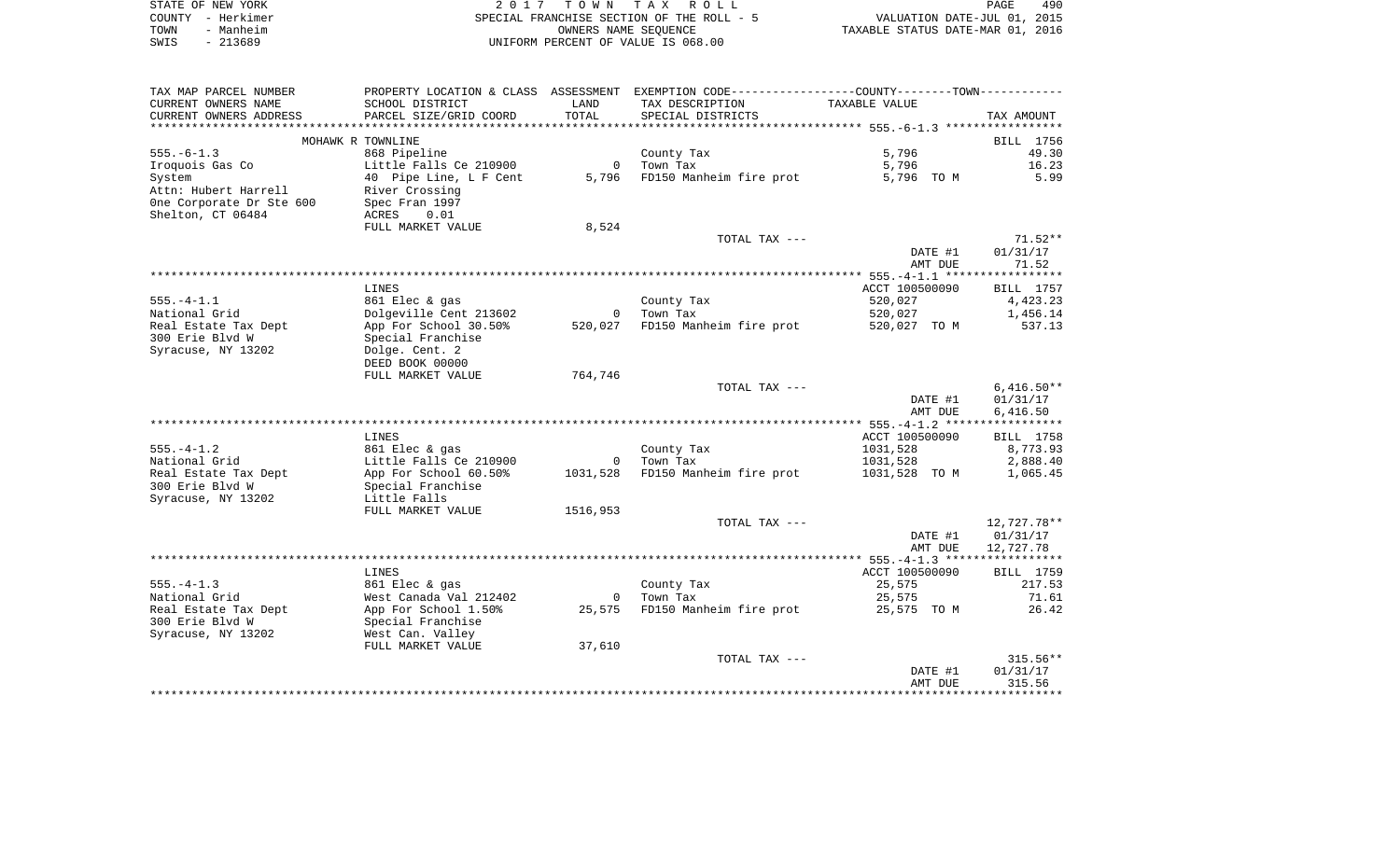|      | STATE OF NEW YORK | 2017 TOWN TAX ROLL                                       | <b>PAGE</b>                 | 491 |
|------|-------------------|----------------------------------------------------------|-----------------------------|-----|
|      | COUNTY - Herkimer | SPECIAL FRANCHISE SECTION OF THE ROLL - 5                | VALUATION DATE-JUL 01, 2015 |     |
| TOWN | - Manheim         | TAXABLE STATUS DATE-MAR 01, 2016<br>OWNERS NAME SEOUENCE |                             |     |
| SWIS | - 213689          | UNIFORM PERCENT OF VALUE IS 068.00                       |                             |     |

| TAX MAP PARCEL NUMBER    |                           |                | PROPERTY LOCATION & CLASS ASSESSMENT EXEMPTION CODE---------------COUNTY-------TOWN---------- |                |            |
|--------------------------|---------------------------|----------------|-----------------------------------------------------------------------------------------------|----------------|------------|
| CURRENT OWNERS NAME      | SCHOOL DISTRICT           | LAND           | TAX DESCRIPTION                                                                               | TAXABLE VALUE  |            |
| CURRENT OWNERS ADDRESS   | PARCEL SIZE/GRID COORD    | TOTAL          | SPECIAL DISTRICTS                                                                             |                | TAX AMOUNT |
|                          |                           |                |                                                                                               |                |            |
|                          | LINES                     |                |                                                                                               | ACCT 100500090 | BILL 1760  |
| $555. - 4 - 1.4$         | 861 Elec & gas            |                | County Tax                                                                                    | 85,250         | 725.12     |
| National Grid            | O-E-StJ Cent<br>273803    | $\mathbf{0}$   | Town Tax                                                                                      | 85,250         | 238.71     |
| Real Estate Tax Dept     | App For School 5.00%      | 85,250         | FD150 Manheim fire prot                                                                       | 85,250 TO M    | 88.05      |
| 300 Erie Blvd W          | Spec Fran 1997            |                |                                                                                               |                |            |
| Syracuse, NY 13202       | Oppenheim                 |                |                                                                                               |                |            |
|                          | FULL MARKET VALUE         | 125,368        |                                                                                               |                |            |
|                          |                           |                | TOTAL TAX ---                                                                                 |                | 1,051.88** |
|                          |                           |                |                                                                                               | DATE #1        | 01/31/17   |
|                          |                           |                |                                                                                               | AMT DUE        | 1,051.88   |
|                          |                           |                |                                                                                               |                |            |
|                          | LINES                     |                |                                                                                               | ACCT 100500090 | BILL 1761  |
| $555. - 4 - 1.5$         | 861 Elec & gas            |                | County Tax                                                                                    | 42,625         | 362.56     |
| National Grid            | O-E-StJ Cent<br>273803    | $\mathbf 0$    | Town Tax                                                                                      | 42,625         | 119.36     |
| 300 Erie Blvd W          | App For School 2.50%      | 42,625         | FD150 Manheim fire prot                                                                       | 42,625 TO M    | 44.03      |
| Syracuse, NY 13202       | Spec Fran 1997            |                |                                                                                               |                |            |
|                          | St Johnsville             |                |                                                                                               |                |            |
|                          | FULL MARKET VALUE         | 62,684         |                                                                                               |                |            |
|                          |                           |                | TOTAL TAX ---                                                                                 |                | $525.95**$ |
|                          |                           |                |                                                                                               | DATE #1        | 01/31/17   |
|                          |                           |                |                                                                                               | AMT DUE        | 525.95     |
|                          |                           |                |                                                                                               |                |            |
|                          | LINES                     |                |                                                                                               |                | BILL 1762  |
| $555. - 7 - 1$           | 861 Elec & gas            |                | County Tax                                                                                    | 405            | 3.44       |
| Telergy Joint Venture    | Dolgeville Cent 213602    | $\overline{0}$ | Town Tax                                                                                      | 405            | 1.13       |
| 10 Tereqy Pkwy           |                           | 405            | FD150 Manheim fire prot                                                                       | 405 TO M       | .42        |
| East Syracuse, NY 13057  | FULL MARKET VALUE         | 596            |                                                                                               |                |            |
|                          |                           |                | TOTAL TAX ---                                                                                 |                | $4.99**$   |
|                          |                           |                |                                                                                               | DATE #1        | 01/31/17   |
|                          |                           |                |                                                                                               | AMT DUE        | 4.99       |
|                          |                           |                |                                                                                               |                |            |
|                          | <b>CABLES</b>             |                |                                                                                               | ACCT 100500120 | BILL 1763  |
| $555. - 6 - 1.1$         | 869 Television            |                | County Tax                                                                                    | 30,059         | 255.67     |
| Time Warner Cable        | Dolgeville Cent 213602    | $\overline{0}$ | Town Tax                                                                                      | 30,059         | 84.17      |
| PO Box 7467              | 3.3 Mi Cable, (app 65.3%) | 30,059         | FD150 Manheim fire prot                                                                       | 30,059 TO M    | 31.05      |
| Charlotte, NC 28241-7467 | Special Franchise         |                |                                                                                               |                |            |
|                          | Dolgeville School         |                |                                                                                               |                |            |
|                          | FULL MARKET VALUE         | 44,204         |                                                                                               |                |            |
|                          |                           |                | TOTAL TAX ---                                                                                 |                | 370.89**   |
|                          |                           |                |                                                                                               | DATE #1        | 01/31/17   |
|                          |                           |                |                                                                                               | AMT DUE        | 370.89     |
|                          |                           |                |                                                                                               |                |            |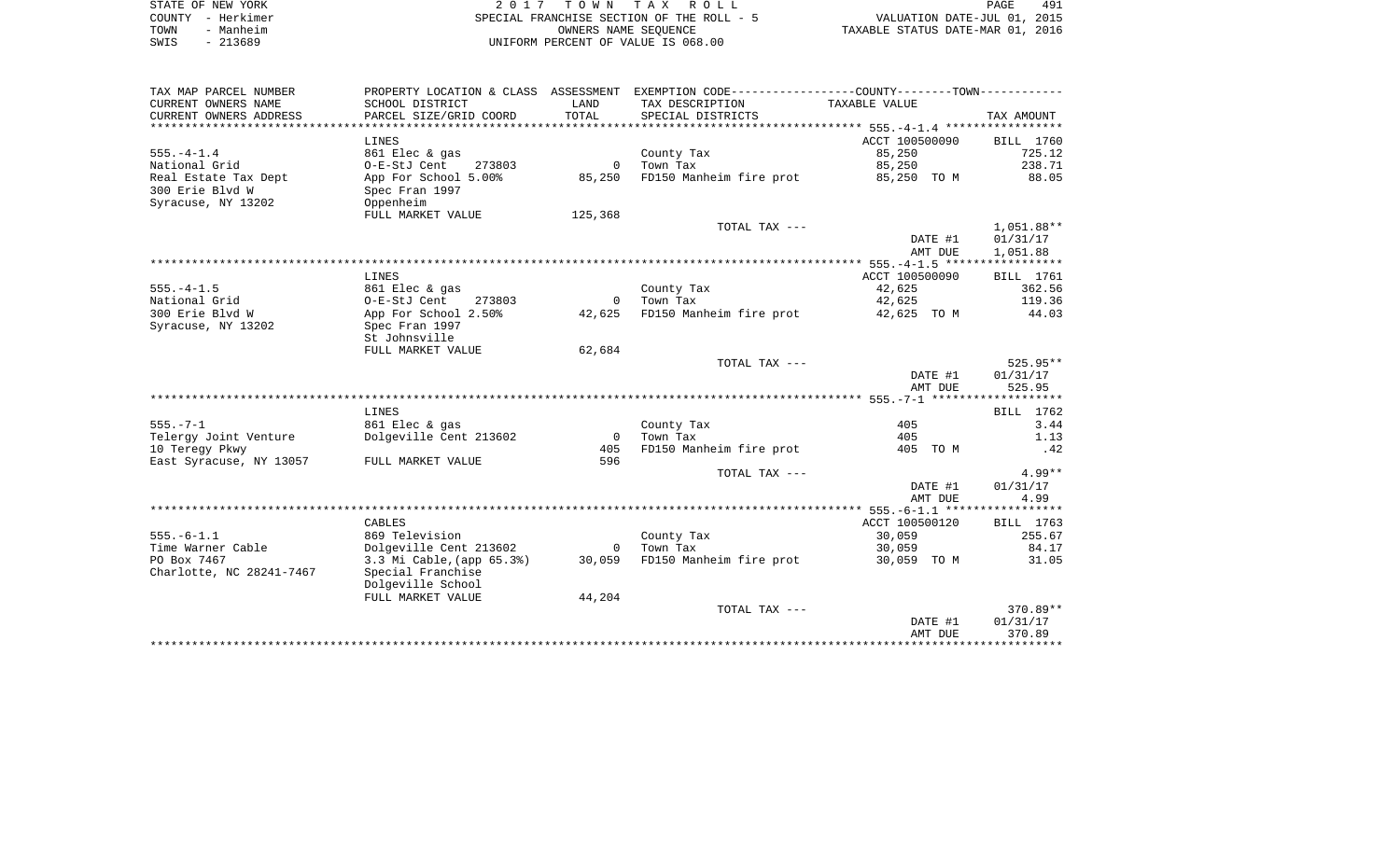|      | STATE OF NEW YORK | 2017 TOWN TAX ROLL                        | 492<br>PAGE                      |
|------|-------------------|-------------------------------------------|----------------------------------|
|      | COUNTY - Herkimer | SPECIAL FRANCHISE SECTION OF THE ROLL - 5 | VALUATION DATE-JUL 01, 2015      |
| TOWN | - Manheim         | OWNERS NAME SEOUENCE                      | TAXABLE STATUS DATE-MAR 01, 2016 |
| SWIS | $-213689$         | UNIFORM PERCENT OF VALUE IS 068.00        |                                  |

| TAX MAP PARCEL NUMBER    |                        |                | PROPERTY LOCATION & CLASS ASSESSMENT EXEMPTION CODE---------------COUNTY-------TOWN---------- |                |            |
|--------------------------|------------------------|----------------|-----------------------------------------------------------------------------------------------|----------------|------------|
| CURRENT OWNERS NAME      | SCHOOL DISTRICT        | LAND           | TAX DESCRIPTION                                                                               | TAXABLE VALUE  |            |
| CURRENT OWNERS ADDRESS   | PARCEL SIZE/GRID COORD | TOTAL          | SPECIAL DISTRICTS                                                                             |                | TAX AMOUNT |
|                          |                        |                |                                                                                               |                |            |
|                          | CABLES                 |                |                                                                                               | ACCT 100500120 | BILL 1764  |
| $555. - 6 - 1.2$         | 869 Television         |                | County Tax                                                                                    | 15,974         | 135.87     |
| Time Warner Cable        | Little Falls Ce 210900 | $\circ$        | Town Tax                                                                                      | 15,974         | 44.73      |
| PO Box 7467              | 2 Mi Cable (App 34.7%) | 15,974         | FD150 Manheim fire prot                                                                       | 15,974 TO M    | 16.50      |
| Charlotte, NC 28241-7467 | Special Franchise      |                |                                                                                               |                |            |
|                          | Little Falls School    |                |                                                                                               |                |            |
|                          | FULL MARKET VALUE      | 23,491         |                                                                                               |                |            |
|                          |                        |                | TOTAL TAX ---                                                                                 |                | $197.10**$ |
|                          |                        |                |                                                                                               | DATE #1        | 01/31/17   |
|                          |                        |                |                                                                                               | AMT DUE        | 197.10     |
|                          |                        |                |                                                                                               |                |            |
|                          |                        |                |                                                                                               | ACCT 100500060 | BILL 1765  |
| $555. - 3 - 1.1$         | 866 Telephone          |                | County Tax                                                                                    | 2,709          | 23.04      |
| Verizon New York Inc     | West Canada Val 212402 | $\overline{0}$ | Town Tax                                                                                      | 2,709          | 7.59       |
| C/O Duff Phelps          | App For School 1.50%   | 2,709          | FD150 Manheim fire prot                                                                       | 2,709 TO M     | 2.80       |
| PO Box 2749              | Spec Franchise         |                |                                                                                               |                |            |
| Addison, TX 75001        | West Can Valley        |                |                                                                                               |                |            |
|                          | DEED BOOK 00000        |                |                                                                                               |                |            |
|                          | FULL MARKET VALUE      | 3,984          |                                                                                               |                |            |
|                          |                        |                | TOTAL TAX ---                                                                                 |                | $33.43**$  |
|                          |                        |                |                                                                                               | DATE #1        | 01/31/17   |
|                          |                        |                |                                                                                               | AMT DUE        | 33.43      |
|                          |                        |                |                                                                                               |                |            |
|                          |                        |                |                                                                                               | ACCT 100500060 | BILL 1766  |
| $555. - 3 - 1.2$         | 866 Telephone          |                | County Tax                                                                                    | 4,514          | 38.40      |
| Verizon New York Inc     | O-E-StJ Cent<br>273803 | $\overline{0}$ | Town Tax                                                                                      | 4,514          | 12.64      |
| $C/O$ Duff & Phelps      | App For School 2.50%   | 4,514          | FD150 Manheim fire prot                                                                       | 4,514 TO M     | 4.66       |
| PO Box 2749              | Spec Franchise         |                |                                                                                               |                |            |
| Addison, TX 75001        | St Johnsville          |                |                                                                                               |                |            |
|                          | FULL MARKET VALUE      | 6,638          |                                                                                               |                |            |
|                          |                        |                | TOTAL TAX ---                                                                                 |                | $55.70**$  |
|                          |                        |                |                                                                                               | DATE #1        | 01/31/17   |
|                          |                        |                |                                                                                               | AMT DUE        | 55.70      |
|                          |                        |                |                                                                                               |                |            |
|                          | WIRES                  |                |                                                                                               | ACCT 100500060 | BILL 1767  |
| $555. - 3 - 1.3$         | 866 Telephone          |                | County Tax                                                                                    | 9,029          | 76.80      |
| Verizon New York Inc     | O-E-StJ Cent<br>273803 | $\overline{0}$ | Town Tax                                                                                      | 9,029          | 25.28      |
| $C/O$ Duff & Phelps      | App For School 5.00%   | 9,029          | FD150 Manheim fire prot                                                                       | 9,029 TO M     | 9.33       |
| PO Box 2749              | Special Franchise      |                |                                                                                               |                |            |
| Addison, TX 75001        | Oppenheim              |                |                                                                                               |                |            |
|                          | FULL MARKET VALUE      | 13,278         |                                                                                               |                |            |
|                          |                        |                | TOTAL TAX ---                                                                                 |                | $111.41**$ |
|                          |                        |                |                                                                                               | DATE #1        | 01/31/17   |
|                          |                        |                |                                                                                               | AMT DUE        | 111.41     |
|                          |                        |                |                                                                                               |                |            |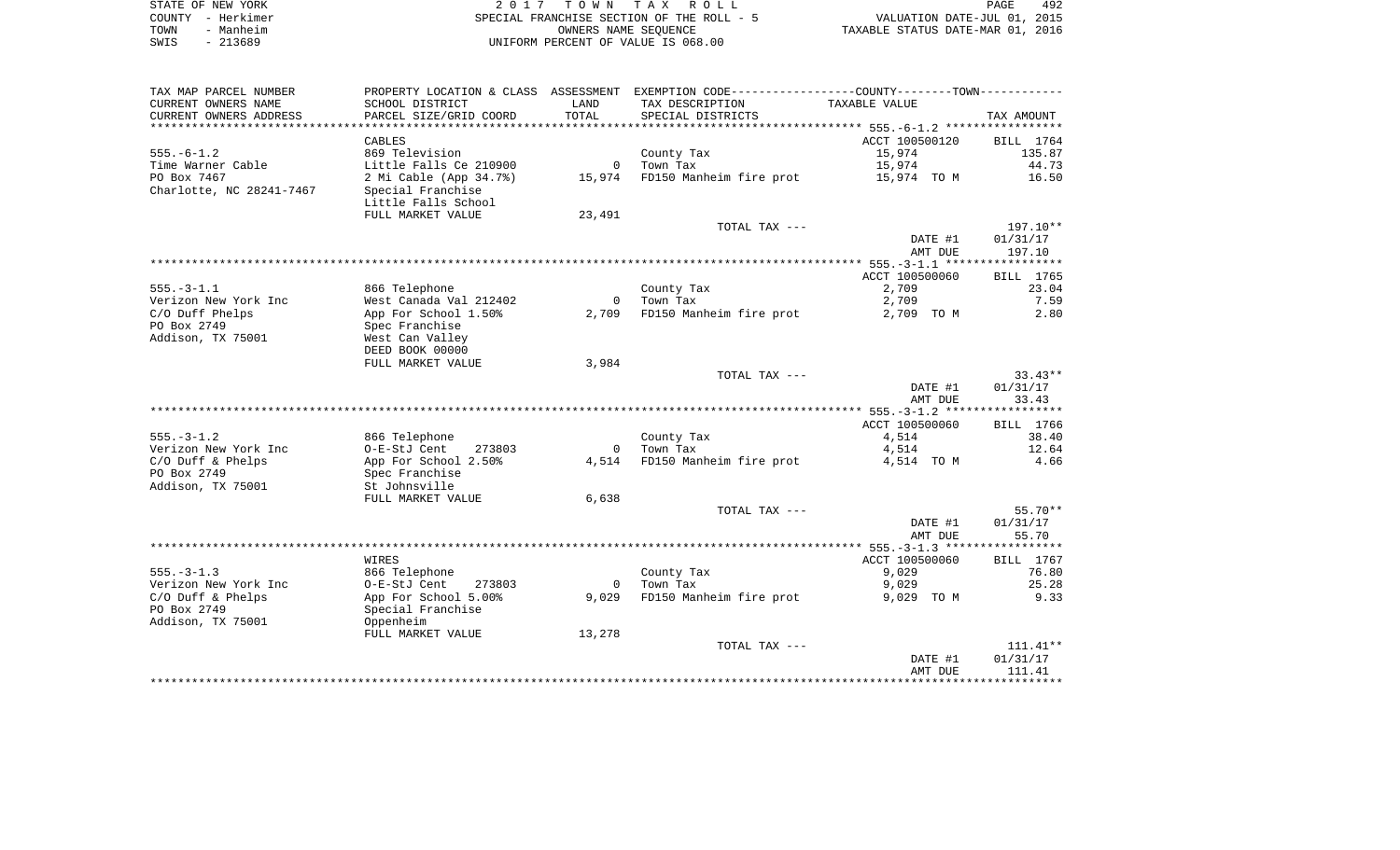|      | STATE OF NEW YORK | 2017 TOWN TAX ROLL                        | PAGE                             | 493 |
|------|-------------------|-------------------------------------------|----------------------------------|-----|
|      | COUNTY - Herkimer | SPECIAL FRANCHISE SECTION OF THE ROLL - 5 | VALUATION DATE-JUL 01, 2015      |     |
| TOWN | - Manheim         | OWNERS NAME SEOUENCE                      | TAXABLE STATUS DATE-MAR 01, 2016 |     |
| SWIS | $-213689$         | UNIFORM PERCENT OF VALUE IS 068.00        |                                  |     |

| TAX MAP PARCEL NUMBER  | PROPERTY LOCATION & CLASS ASSESSMENT |                | EXEMPTION CODE----------------COUNTY-------TOWN----------- |                |            |
|------------------------|--------------------------------------|----------------|------------------------------------------------------------|----------------|------------|
| CURRENT OWNERS NAME    | SCHOOL DISTRICT                      | LAND           | TAX DESCRIPTION                                            | TAXABLE VALUE  |            |
| CURRENT OWNERS ADDRESS | PARCEL SIZE/GRID COORD               | TOTAL          | SPECIAL DISTRICTS                                          |                | TAX AMOUNT |
|                        |                                      |                |                                                            |                |            |
|                        | WIRES                                |                |                                                            | ACCT 100500060 | BILL 1768  |
| $555. - 3 - 1.4$       | 866 Telephone                        |                | County Tax                                                 | 55,076         | 468.46     |
| Verizon New York Inc   | Dolgeville Cent 213602               | $\overline{0}$ | Town Tax                                                   | 55,076         | 154.22     |
| $C/O$ Duff & Phelps    | App For School 30.50                 | 55,076         | FD150 Manheim fire prot                                    | 55,076 TO M    | 56.89      |
| PO Box 2749            | Special Franchise                    |                |                                                            |                |            |
| Addison, TX 75001      | D.c.2                                |                |                                                            |                |            |
|                        | FULL MARKET VALUE                    | 80,994         |                                                            |                |            |
|                        |                                      |                | TOTAL TAX ---                                              |                | $679.57**$ |
|                        |                                      |                |                                                            | DATE #1        | 01/31/17   |
|                        |                                      |                |                                                            | AMT DUE        | 679.57     |
|                        |                                      |                |                                                            |                |            |
|                        | WIRES                                |                |                                                            | ACCT 100500060 | BILL 1769  |
| $555. - 3 - 1.5$       | 866 Telephone                        |                | County Tax                                                 | 109,249        | 929.25     |
| Verizon New York Inc   | Little Falls Ce 210900               | $\overline{0}$ | Town Tax                                                   | 109,249        | 305.91     |
| $C/O$ Duff & Phelps    | App For School 60.50                 | 109,249        | FD150 Manheim fire prot                                    | 109,249 TO M   | 112.84     |
| PO Box 2749            | Special Franchise                    |                |                                                            |                |            |
| Addison, TX 75001      | L.f.1                                |                |                                                            |                |            |
|                        | FULL MARKET VALUE                    | 160,660        |                                                            |                |            |
|                        |                                      |                | TOTAL TAX ---                                              |                | 1,348.00** |
|                        |                                      |                |                                                            | DATE #1        | 01/31/17   |
|                        |                                      |                |                                                            | AMT DUE        | 1,348.00   |
|                        |                                      |                |                                                            |                |            |
|                        |                                      |                |                                                            |                |            |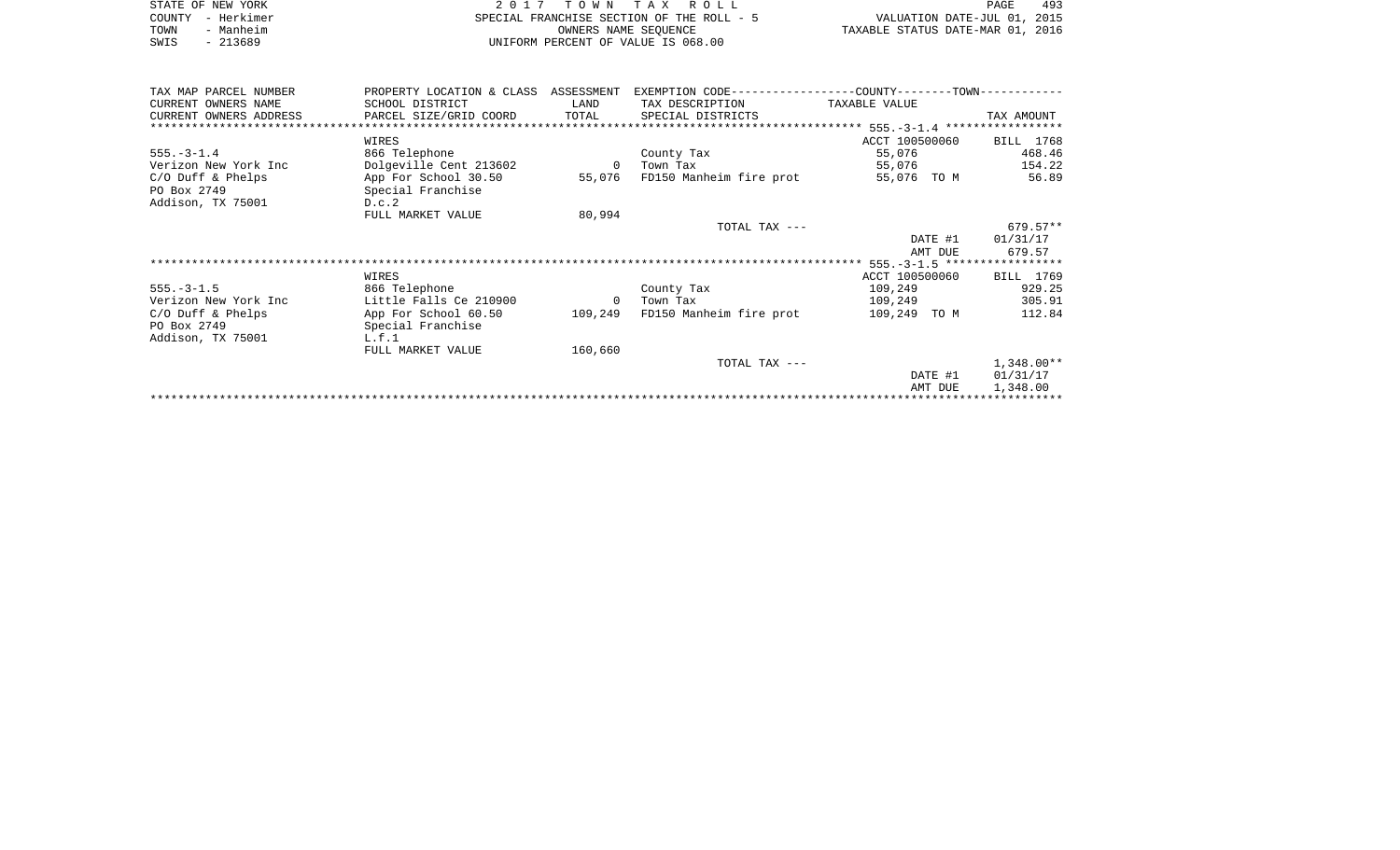|      | STATE OF NEW YORK | 2017 TOWN TAX ROLL                        | PAGE                        | 494 |
|------|-------------------|-------------------------------------------|-----------------------------|-----|
|      | COUNTY - Herkimer | SPECIAL FRANCHISE SECTION OF THE ROLL - 5 | VALUATION DATE-JUL 01, 2015 |     |
| TOWN | - Manheim         | TAXABLE STATUS DATE-MAR 01, 2016          |                             |     |
| SWIS | - 213689          | UNIFORM PERCENT OF VALUE IS 068.00        | RPS155/V04/L015             |     |
|      |                   |                                           | CURRENT DATE 12/16/2016     |     |

#### \*\*\* S P E C I A L D I S T R I C T S U M M A R Y \*\*\*

| CODE                 | DISTRICT NAME PARCELS | TOTAL | EXTENSION<br>TYPE | EXTENSION<br>VALUE | AD VALOREM<br>VALUE | EXEMPT<br>AMOUNT | TAXABLE<br>VALUE | TOTAL<br>TAX |
|----------------------|-----------------------|-------|-------------------|--------------------|---------------------|------------------|------------------|--------------|
| FD150 Manheim fire p |                       |       | 14 ТОТАL М        |                    | 1937,816            |                  | 1937,816         | 2,001.56     |

## \*\*\* S C H O O L D I S T R I C T S U M M A R Y \*\*\*

| CODE   | DISTRICT NAME        | TOTAL<br>PARCELS | ASSESSED<br>LAND | ASSESSED<br>TOTAL | EXEMPT<br>AMOUNT | TOTAL<br>TAXABLE    |
|--------|----------------------|------------------|------------------|-------------------|------------------|---------------------|
|        |                      |                  |                  |                   | STAR AMOUNT      | STAR TAXABLE        |
|        | Little Falls Central | 4                |                  | 1162,547          |                  | 1,162,547           |
| 210900 | West Canada Valley   | 2                |                  | 28,284            |                  | 1,162,547<br>28,284 |
| 212402 | Dolgeville Central   | 4                |                  | 605,567           |                  | 28,284<br>605,567   |
| 213602 | O-E-StJ Cent         | 4                |                  | 141,418           |                  | 605,567<br>141,418  |
| 273803 |                      |                  |                  |                   |                  | 141,418             |
|        | SUB-TOTAL            | 14               |                  | 1937,816          |                  | 1,937,816           |
|        | SUB - TO TAL(CONT)   |                  |                  |                   |                  | 1,937,816           |
|        | TOTAL                | 14               |                  | 1937,816          |                  | 1,937,816           |
|        | TO TAL (CONT)        |                  |                  |                   |                  | 1,937,816           |

\*\*\* S Y S T E M C O D E S S U M M A R Y \*\*\*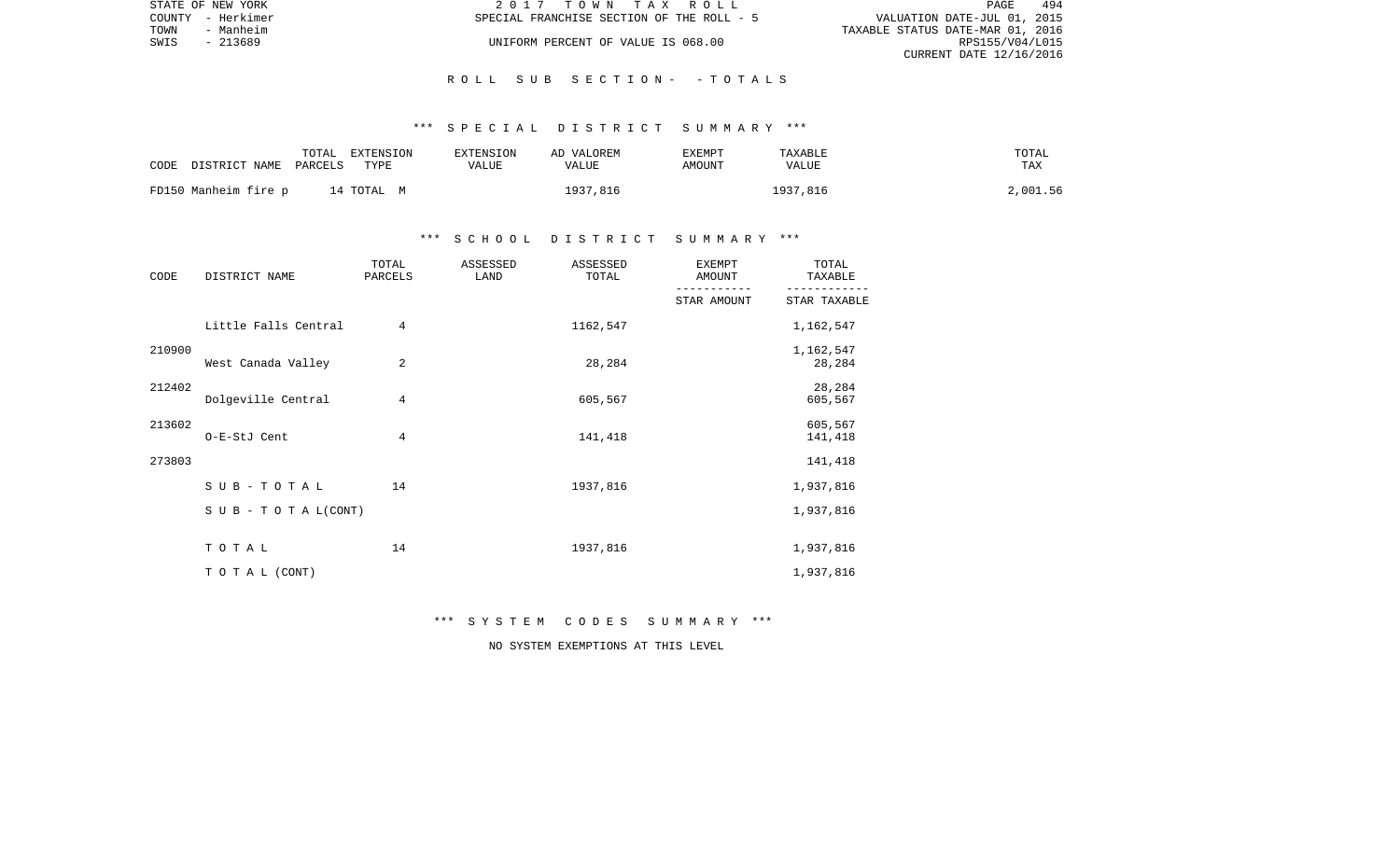|      | STATE OF NEW YORK | 2017 TOWN TAX ROLL                        | 495<br>PAGE                      |
|------|-------------------|-------------------------------------------|----------------------------------|
|      | COUNTY - Herkimer | SPECIAL FRANCHISE SECTION OF THE ROLL - 5 | VALUATION DATE-JUL 01, 2015      |
| TOWN | - Manheim         |                                           | TAXABLE STATUS DATE-MAR 01, 2016 |
| SWIS | $-213689$         | UNIFORM PERCENT OF VALUE IS 068.00        | RPS155/V04/L015                  |
|      |                   |                                           | CURRENT DATE 12/16/2016          |
|      |                   |                                           |                                  |

### \*\*\* E X E M P T I O N S U M M A R Y \*\*\*

#### NO EXEMPTIONS AT THIS LEVEL

| ROLL       |                   | TOTAL   | ASSESSED | ASSESSED | <b>EXEMPT</b> | TOTAL        |      | TOTAL     |
|------------|-------------------|---------|----------|----------|---------------|--------------|------|-----------|
| <b>SEC</b> | DESCRIPTION       | PARCELS | LAND     | TOTAL    | AMOUNT        | TAXABLE      |      | TAX       |
|            |                   |         |          |          |               |              | TAX  |           |
|            |                   |         |          |          | STAR AMOUNT   | STAR TAXABLE | RATE |           |
|            | County Tax        |         |          | 1937,816 |               | 1,937,816    |      | 16,482.60 |
|            | Town Tax          |         |          | 1937,816 |               | 1,937,816    |      | 5,426.12  |
|            | SPEC DIST TAXES   |         |          |          |               |              |      | 2,001.56  |
|            | SPECIAL FRANCHISE | 14      |          |          |               |              |      | 23,910.28 |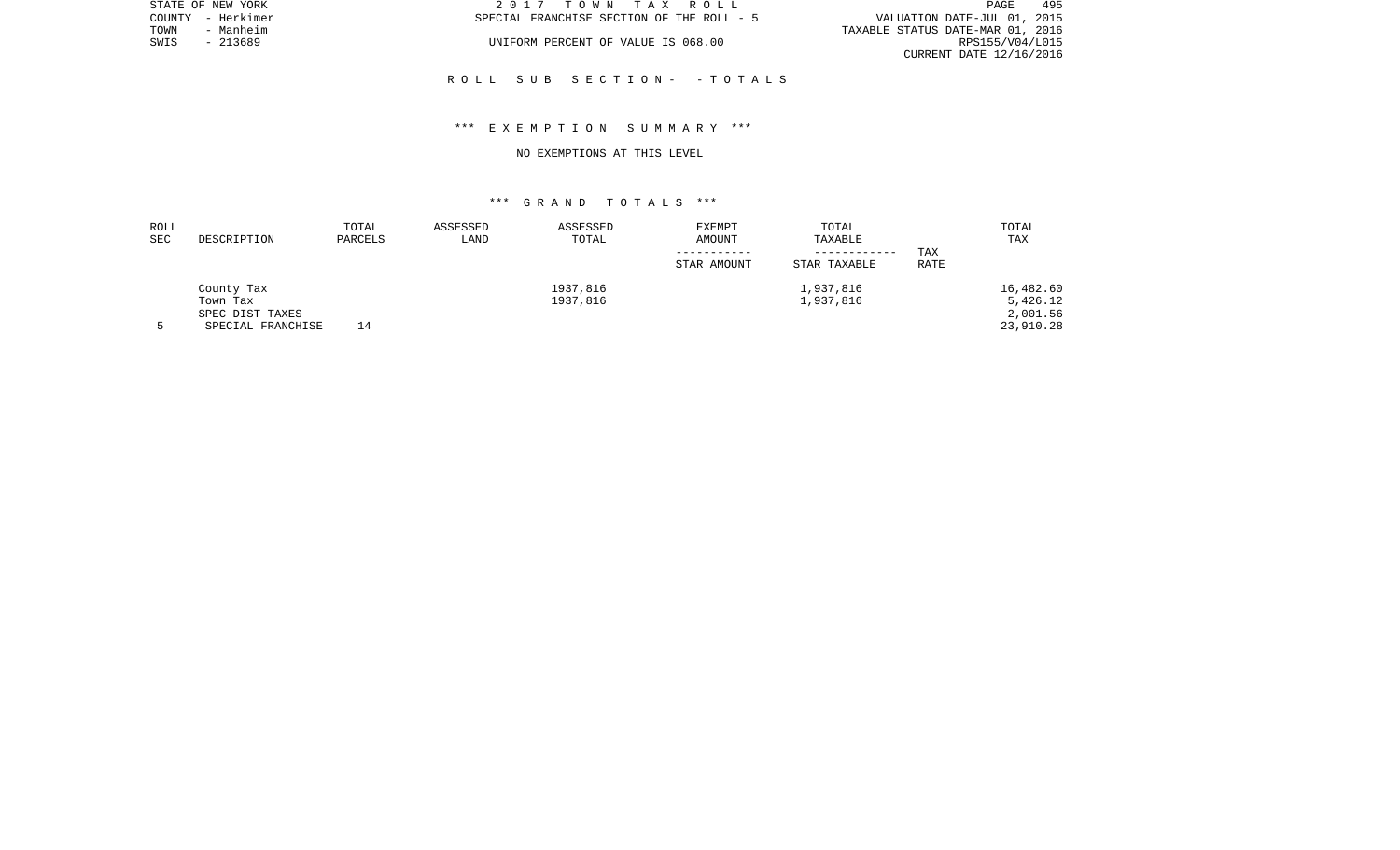|      | STATE OF NEW YORK | 2017 TOWN TAX ROLL                                                       | PAGE            | 496 |
|------|-------------------|--------------------------------------------------------------------------|-----------------|-----|
|      | COUNTY - Herkimer | VALUATION DATE-JUL 01, 2015<br>SPECIAL FRANCHISE SECTION OF THE ROLL - 5 |                 |     |
| TOWN | - Manheim         | TAXABLE STATUS DATE-MAR 01, 2016                                         |                 |     |
| SWIS | - 213689          | UNIFORM PERCENT OF VALUE IS 068.00                                       | RPS155/V04/L015 |     |
|      |                   | CURRENT DATE 12/16/2016                                                  |                 |     |

#### \*\*\* S P E C I A L D I S T R I C T S U M M A R Y \*\*\*

| CODE | DISTRICT NAME        | TOTAL<br>PARCELS | EXTENSION<br>TYPE | EXTENSION<br>VALUE | AD VALOREM<br>VALUE | EXEMPT<br>AMOUNT | TAXABLE<br>VALUE | TOTAL<br>TAX |
|------|----------------------|------------------|-------------------|--------------------|---------------------|------------------|------------------|--------------|
|      | FD150 Manheim fire p |                  | 14 ТОТАL М        |                    | 1937,816            |                  | 1937,816         | 2,001.56     |

## \*\*\* S C H O O L D I S T R I C T S U M M A R Y \*\*\*

| CODE   | DISTRICT NAME                    | TOTAL<br>PARCELS | ASSESSED<br>LAND | ASSESSED<br>TOTAL | <b>EXEMPT</b><br>AMOUNT | TOTAL<br>TAXABLE    |
|--------|----------------------------------|------------------|------------------|-------------------|-------------------------|---------------------|
|        |                                  |                  |                  |                   | STAR AMOUNT             | STAR TAXABLE        |
|        | Little Falls Central             | $\overline{4}$   |                  | 1162,547          |                         | 1,162,547           |
| 210900 | West Canada Valley               | 2                |                  | 28,284            |                         | 1,162,547<br>28,284 |
| 212402 | Dolgeville Central               | 4                |                  | 605,567           |                         | 28,284<br>605,567   |
| 213602 | O-E-StJ Cent                     | $\overline{4}$   |                  | 141,418           |                         | 605,567<br>141,418  |
| 273803 |                                  |                  |                  |                   |                         | 141,418             |
|        | SUB-TOTAL                        | 14               |                  | 1937,816          |                         | 1,937,816           |
|        | $S \cup B - T \cup T A L (CONT)$ |                  |                  |                   |                         | 1,937,816           |
|        | TOTAL                            | 14               |                  | 1937,816          |                         | 1,937,816           |
|        | TO TAL (CONT)                    |                  |                  |                   |                         | 1,937,816           |

\*\*\* S Y S T E M C O D E S S U M M A R Y \*\*\*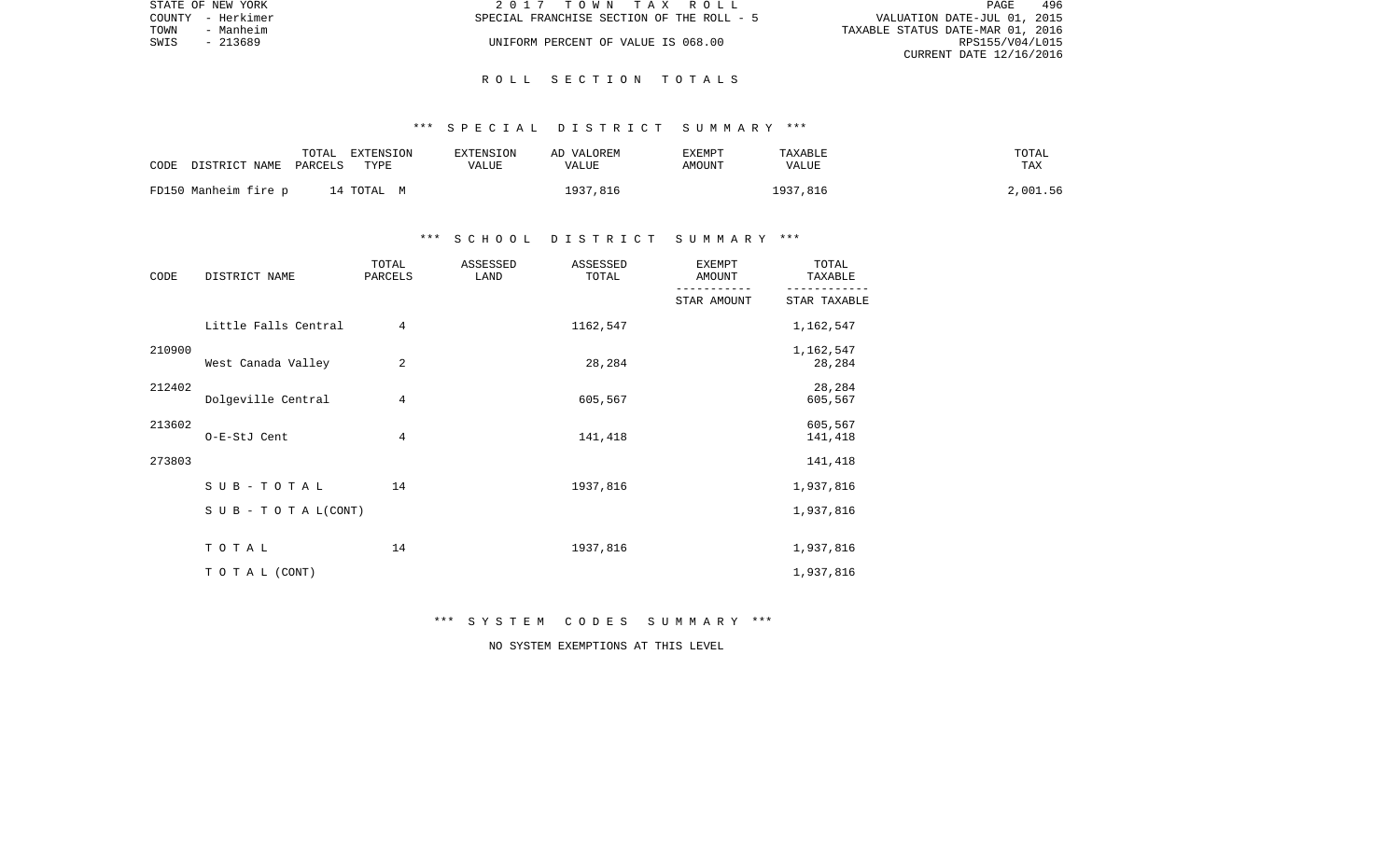|      | STATE OF NEW YORK | 2017 TOWN TAX ROLL                        | PAGE                             | 497 |
|------|-------------------|-------------------------------------------|----------------------------------|-----|
|      | COUNTY - Herkimer | SPECIAL FRANCHISE SECTION OF THE ROLL - 5 | VALUATION DATE-JUL 01, 2015      |     |
| TOWN | - Manheim         |                                           | TAXABLE STATUS DATE-MAR 01, 2016 |     |
| SWIS | - 213689          | UNIFORM PERCENT OF VALUE IS 068.00        | RPS155/V04/L015                  |     |
|      |                   |                                           | CURRENT DATE 12/16/2016          |     |
|      |                   |                                           |                                  |     |

## \*\*\* E X E M P T I O N S U M M A R Y \*\*\*

#### NO EXEMPTIONS AT THIS LEVEL

| ROLL |                   | TOTAL   | ASSESSED | ASSESSED | EXEMPT      | TOTAL        |            | TOTAL     |
|------|-------------------|---------|----------|----------|-------------|--------------|------------|-----------|
| SEC  | DESCRIPTION       | PARCELS | LAND     | TOTAL    | AMOUNT      | TAXABLE      |            | TAX       |
|      |                   |         |          |          |             | ----------   | <b>TAX</b> |           |
|      |                   |         |          |          | STAR AMOUNT | STAR TAXABLE | RATE       |           |
|      | County Tax        |         |          | 1937,816 |             | 1,937,816    |            | 16,482.60 |
|      | Town Tax          |         |          | 1937,816 |             | 1,937,816    |            | 5,426.12  |
|      | SPEC DIST TAXES   |         |          |          |             |              |            | 2,001.56  |
|      | SPECIAL FRANCHISE | 14      |          |          |             |              |            | 23,910.28 |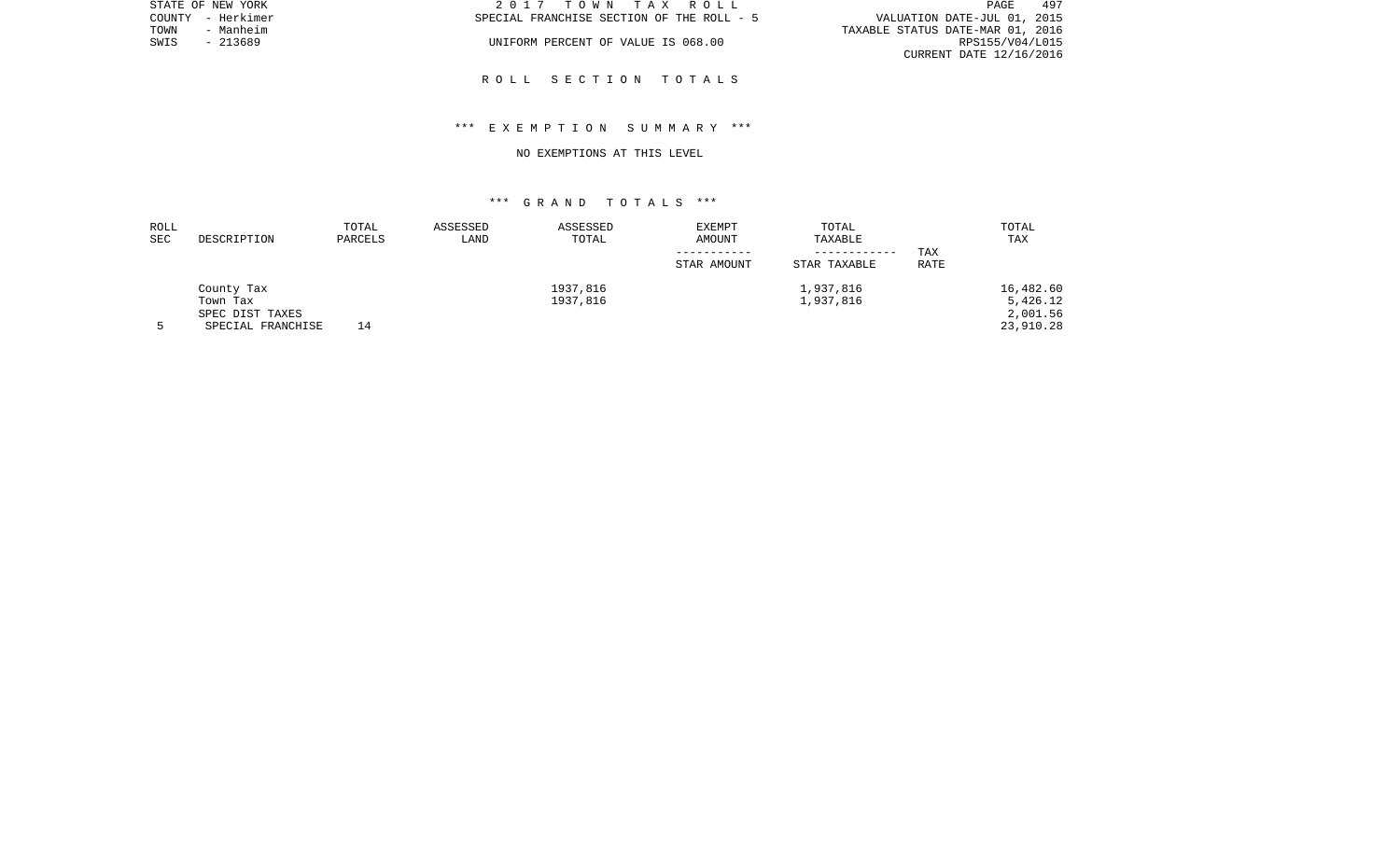|      | STATE OF NEW YORK | 2017 TOWN TAX ROLL                     |                                  | PAGE | 498 |
|------|-------------------|----------------------------------------|----------------------------------|------|-----|
|      | COUNTY - Herkimer | UTILITY & R.R. SECTION OF THE ROLL - 6 | VALUATION DATE-JUL 01, 2015      |      |     |
| TOWN | - Manheim         | OWNERS NAME SEOUENCE                   | TAXABLE STATUS DATE-MAR 01, 2016 |      |     |
| SWIS | - 213689          | UNIFORM PERCENT OF VALUE IS 068.00     |                                  |      |     |
|      |                   |                                        |                                  |      |     |

| TAX MAP PARCEL NUMBER      |                                    |                | PROPERTY LOCATION & CLASS ASSESSMENT EXEMPTION CODE-----------------COUNTY--------TOWN----------- |                |              |
|----------------------------|------------------------------------|----------------|---------------------------------------------------------------------------------------------------|----------------|--------------|
| CURRENT OWNERS NAME        | SCHOOL DISTRICT                    | LAND           | TAX DESCRIPTION                                                                                   | TAXABLE VALUE  |              |
| CURRENT OWNERS ADDRESS     | PARCEL SIZE/GRID COORD             | TOTAL          | SPECIAL DISTRICTS                                                                                 |                | TAX AMOUNT   |
|                            |                                    |                |                                                                                                   |                |              |
|                            | TELEPHONE Buried Fiber Optic Cable |                |                                                                                                   |                | BILL 1770    |
| 636.89-9999-601.7-1882     | 836 Telecom. eq.                   |                | County Tax                                                                                        | 132,290        | 1,125.23     |
| AT&T Communications Of NY  | Little Falls Ce 210900             | $\overline{0}$ | Town Tax                                                                                          | 132,290        | 370.43       |
| Property Tax Unit 601700   | Outside Plant                      | 132,290        | FD150 Manheim fire prot                                                                           | 132,290 TO M   | 136.64       |
| PO Box 7207                | Location #888888                   |                |                                                                                                   |                |              |
| Bedminster, NJ 07921-7207  | App Factor 0.7500                  |                |                                                                                                   |                |              |
|                            | FULL MARKET VALUE                  | 194,544        |                                                                                                   |                |              |
|                            |                                    |                | TOTAL TAX ---                                                                                     |                | $1,632.30**$ |
|                            |                                    |                |                                                                                                   | DATE #1        | 01/31/17     |
|                            |                                    |                |                                                                                                   | AMT DUE        | 1,632.30     |
|                            |                                    |                |                                                                                                   |                |              |
|                            | TELEPHONE Buried Fiber Optic Cable |                |                                                                                                   |                | BILL 1771    |
| 636.89-9999-601.7-1885     | 836 Telecom. eq.                   |                | County Tax                                                                                        | 44,097         | 375.08       |
|                            |                                    | $\Omega$       | Town Tax                                                                                          |                |              |
| AT&T Communications Of NY  | O-E-StJ Cent<br>273803             |                |                                                                                                   | 44,097         | 123.48       |
| Property Tax Unit 601700   | Outside Plant                      | 44,097         | FD150 Manheim fire prot                                                                           | 44,097 TO M    | 45.55        |
| PO Box 7207                | Location #8888880                  |                |                                                                                                   |                |              |
| Bedminster N J, 07921-7207 | App Factor 0.2500E                 |                |                                                                                                   |                |              |
|                            | FULL MARKET VALUE                  | 64,849         |                                                                                                   |                |              |
|                            |                                    |                | TOTAL TAX ---                                                                                     |                | 544.11**     |
|                            |                                    |                |                                                                                                   | DATE #1        | 01/31/17     |
|                            |                                    |                |                                                                                                   | AMT DUE        | 544.11       |
|                            |                                    |                |                                                                                                   |                |              |
|                            | 246 Saltsman Rd                    |                |                                                                                                   | ACCT 100300690 | BILL 1772    |
| $666. -4 - 6$              | 874 Elec-hydro                     |                | County Tax                                                                                        | 7600,000       | 64,643.80    |
| Brookfield Renewable Power | O-E-StJ Cent<br>273803             | $\Omega$       | Town Tax                                                                                          | 7600,000       | 21,280.90    |
| Paul Brenton               | Location $# 911011$                | 7600,000       | FD150 Manheim fire prot                                                                           | 7600,000 TO M  | 7,849.92     |
| 75 State St Ste 2701       | Beardsley Hydro                    |                |                                                                                                   |                |              |
| Boston, MA 02109           | Hydro Plant Facilities             |                |                                                                                                   |                |              |
|                            | DEED BOOK 00000                    |                |                                                                                                   |                |              |
|                            | FULL MARKET VALUE                  | 11176,471      |                                                                                                   |                |              |
|                            |                                    |                | TOTAL TAX ---                                                                                     |                | 93,774.62**  |
|                            |                                    |                |                                                                                                   | DATE #1        | 01/31/17     |
|                            |                                    |                |                                                                                                   | AMT DUE        | 93,774.62    |
|                            |                                    |                |                                                                                                   |                |              |
|                            | 543 Ritter Rd                      |                |                                                                                                   |                | BILL 1773    |
| $115.3 - 1 - 28.3$         | 831 Tele Comm                      |                | County Tax                                                                                        | 192,700        | 1,639.06     |
| Crown Atlantic Co. Llc.    | Little Falls Ce 210900             | 5,500          | Town Tax                                                                                          | 192,700        | 539.58       |
| Attn: Pmb 353-816-648      | Location $# 213601$                | 192,700        | FD150 Manheim fire prot                                                                           | 192,700 TO M   | 199.04       |
| 4017 Washington Rd         | Cellular Telephone Site            |                |                                                                                                   |                |              |
| Mcmurray, PA 15317         | 25' Front On Ritter Rd             |                |                                                                                                   |                |              |
|                            | FRNT<br>30.00 DPTH                 |                |                                                                                                   |                |              |
|                            | 5.90<br>ACRES                      |                |                                                                                                   |                |              |
|                            | EAST-0407425 NRTH-1537095          |                |                                                                                                   |                |              |
|                            | DEED BOOK 887<br>PG-671            |                |                                                                                                   |                |              |
|                            |                                    |                |                                                                                                   |                |              |
|                            | FULL MARKET VALUE                  | 283,382        |                                                                                                   |                |              |
|                            |                                    |                | TOTAL TAX ---                                                                                     |                | $2,377.68**$ |
|                            |                                    |                |                                                                                                   | DATE #1        | 01/31/17     |
|                            |                                    |                |                                                                                                   | AMT DUE        | 2,377.68     |
|                            |                                    |                |                                                                                                   |                |              |
|                            |                                    |                |                                                                                                   |                |              |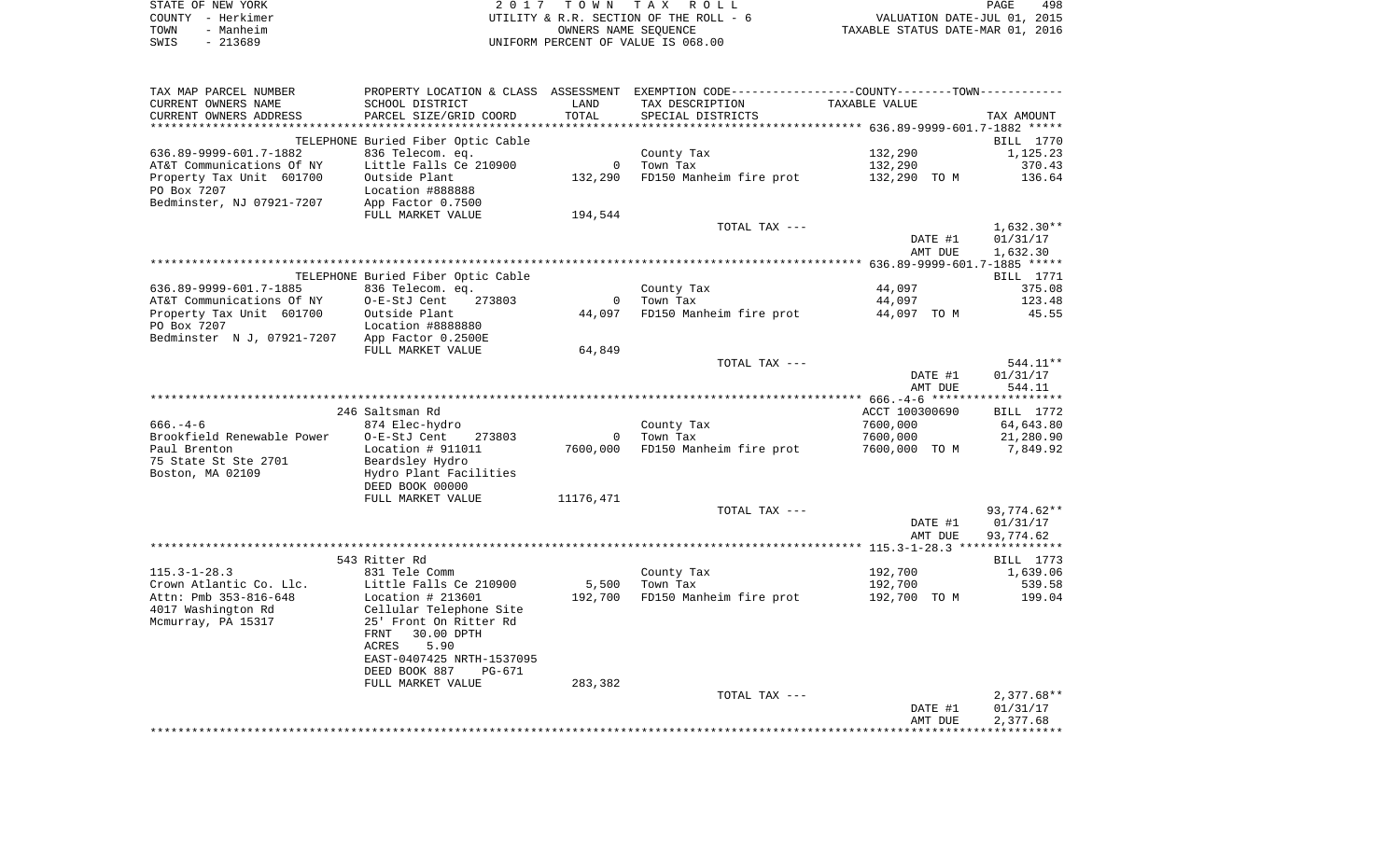| 2017 TOWN TAX ROLL<br>STATE OF NEW YORK                                                    | 499<br>PAGE |
|--------------------------------------------------------------------------------------------|-------------|
| VALUATION DATE-JUL 01, 2015<br>COUNTY - Herkimer<br>UTILITY & R.R. SECTION OF THE ROLL - 6 |             |
| TAXABLE STATUS DATE-MAR 01, 2016<br>TOWN<br>- Manheim<br>OWNERS NAME SEOUENCE              |             |
| $-213689$<br>UNIFORM PERCENT OF VALUE IS 068.00<br>SWIS                                    |             |

| CURRENT OWNERS NAME<br>SCHOOL DISTRICT<br>LAND<br>TAX DESCRIPTION<br>TAXABLE VALUE<br>TOTAL<br>CURRENT OWNERS ADDRESS<br>PARCEL SIZE/GRID COORD<br>SPECIAL DISTRICTS<br>**************<br>********************************* 115.2-2-27.1 ***************<br>Inghams Mills Rd<br>ACCT 100300930<br>$115.2 - 2 - 27.1$<br>79,100<br>870 Elect & Gas<br>County Tax<br>79,100<br>Erie Blvd Hydropower<br>Little Falls Ce 210900<br>Town Tax<br>79,100<br>FD150 Manheim fire prot<br>Brookfield Renewable Group<br>Location # 911020<br>79,100<br>79,100 TO M | TAX AMOUNT<br>BILL 1774<br>672.81<br>221.49<br>81.70 |
|----------------------------------------------------------------------------------------------------------------------------------------------------------------------------------------------------------------------------------------------------------------------------------------------------------------------------------------------------------------------------------------------------------------------------------------------------------------------------------------------------------------------------------------------------------|------------------------------------------------------|
|                                                                                                                                                                                                                                                                                                                                                                                                                                                                                                                                                          |                                                      |
|                                                                                                                                                                                                                                                                                                                                                                                                                                                                                                                                                          |                                                      |
|                                                                                                                                                                                                                                                                                                                                                                                                                                                                                                                                                          |                                                      |
|                                                                                                                                                                                                                                                                                                                                                                                                                                                                                                                                                          |                                                      |
|                                                                                                                                                                                                                                                                                                                                                                                                                                                                                                                                                          |                                                      |
|                                                                                                                                                                                                                                                                                                                                                                                                                                                                                                                                                          |                                                      |
|                                                                                                                                                                                                                                                                                                                                                                                                                                                                                                                                                          |                                                      |
| 75 State St Ste 2701<br>Hydro Land                                                                                                                                                                                                                                                                                                                                                                                                                                                                                                                       |                                                      |
| Boston, MA 02109-1827<br>Ingham Mills Hydro                                                                                                                                                                                                                                                                                                                                                                                                                                                                                                              |                                                      |
| ACRES 153.20                                                                                                                                                                                                                                                                                                                                                                                                                                                                                                                                             |                                                      |
| EAST-0384667 NRTH-1113541                                                                                                                                                                                                                                                                                                                                                                                                                                                                                                                                |                                                      |
| DEED BOOK 867<br>$PG-347$                                                                                                                                                                                                                                                                                                                                                                                                                                                                                                                                |                                                      |
| 116,324<br>FULL MARKET VALUE                                                                                                                                                                                                                                                                                                                                                                                                                                                                                                                             |                                                      |
| TOTAL TAX ---                                                                                                                                                                                                                                                                                                                                                                                                                                                                                                                                            | $976.00**$                                           |
| DATE #1                                                                                                                                                                                                                                                                                                                                                                                                                                                                                                                                                  | 01/31/17                                             |
| AMT DUE                                                                                                                                                                                                                                                                                                                                                                                                                                                                                                                                                  | 976.00                                               |
|                                                                                                                                                                                                                                                                                                                                                                                                                                                                                                                                                          |                                                      |
| Off Barker Rd                                                                                                                                                                                                                                                                                                                                                                                                                                                                                                                                            | BILL 1775                                            |
| $108.4 - 2 - 90$<br>380 Pub Util Vac<br>County Tax<br>9,500                                                                                                                                                                                                                                                                                                                                                                                                                                                                                              | 80.80                                                |
| Erie Blvd Hydropower LP<br>Little Falls Ce 210900<br>9,500<br>Town Tax<br>9,500                                                                                                                                                                                                                                                                                                                                                                                                                                                                          | 26.60                                                |
| Brookfield Renewable Group<br>9,500<br>FD150 Manheim fire prot<br>380-Z98<br>9,500 TO M                                                                                                                                                                                                                                                                                                                                                                                                                                                                  | 9.81                                                 |
| 75 State St Ste 2701<br>Off Barker Rd                                                                                                                                                                                                                                                                                                                                                                                                                                                                                                                    |                                                      |
| Boston, MA 02109-1827<br>ACRES 14.00                                                                                                                                                                                                                                                                                                                                                                                                                                                                                                                     |                                                      |
| EAST-0418417 NRTH-1547636                                                                                                                                                                                                                                                                                                                                                                                                                                                                                                                                |                                                      |
| DEED BOOK 867<br>$PG-347$                                                                                                                                                                                                                                                                                                                                                                                                                                                                                                                                |                                                      |
| FULL MARKET VALUE<br>13,971                                                                                                                                                                                                                                                                                                                                                                                                                                                                                                                              |                                                      |
| TOTAL TAX ---                                                                                                                                                                                                                                                                                                                                                                                                                                                                                                                                            | $117.21**$                                           |
| DATE #1                                                                                                                                                                                                                                                                                                                                                                                                                                                                                                                                                  | 01/31/17                                             |
| AMT DUE                                                                                                                                                                                                                                                                                                                                                                                                                                                                                                                                                  | 117.21                                               |
|                                                                                                                                                                                                                                                                                                                                                                                                                                                                                                                                                          |                                                      |
| 118 Inghams Mills Rd<br>ACCT 100300660                                                                                                                                                                                                                                                                                                                                                                                                                                                                                                                   | <b>BILL</b> 1776                                     |
| $115.2 - 1 - 70$<br>874 Elec-hydro<br>County Tax<br>761,500                                                                                                                                                                                                                                                                                                                                                                                                                                                                                              | 6,477.14                                             |
| Erie Blvd Hydropower LP<br>O-E-StJ Cent<br>273803<br>11,500<br>Town Tax<br>761,500                                                                                                                                                                                                                                                                                                                                                                                                                                                                       | 2,132.29                                             |
| Brookfield Renewable Group<br>Location # 911020 874<br>761,500<br>FD150 Manheim fire prot<br>761,500 TO M                                                                                                                                                                                                                                                                                                                                                                                                                                                | 786.54                                               |
| 75 State St Ste 2701<br>Hydro Land                                                                                                                                                                                                                                                                                                                                                                                                                                                                                                                       |                                                      |
| 118 Powerhouse Rd-Inghams<br>Boston, MA 02109-1827                                                                                                                                                                                                                                                                                                                                                                                                                                                                                                       |                                                      |
| 1.94<br><b>ACRES</b>                                                                                                                                                                                                                                                                                                                                                                                                                                                                                                                                     |                                                      |
| EAST-0420467 NRTH-1540494                                                                                                                                                                                                                                                                                                                                                                                                                                                                                                                                |                                                      |
| DEED BOOK 867<br>PG-347                                                                                                                                                                                                                                                                                                                                                                                                                                                                                                                                  |                                                      |
| FULL MARKET VALUE<br>1119,853                                                                                                                                                                                                                                                                                                                                                                                                                                                                                                                            |                                                      |
| TOTAL TAX ---                                                                                                                                                                                                                                                                                                                                                                                                                                                                                                                                            | $9,395.97**$                                         |
| DATE #1                                                                                                                                                                                                                                                                                                                                                                                                                                                                                                                                                  | 01/31/17                                             |
| AMT DUE                                                                                                                                                                                                                                                                                                                                                                                                                                                                                                                                                  | 9,395.97                                             |
|                                                                                                                                                                                                                                                                                                                                                                                                                                                                                                                                                          |                                                      |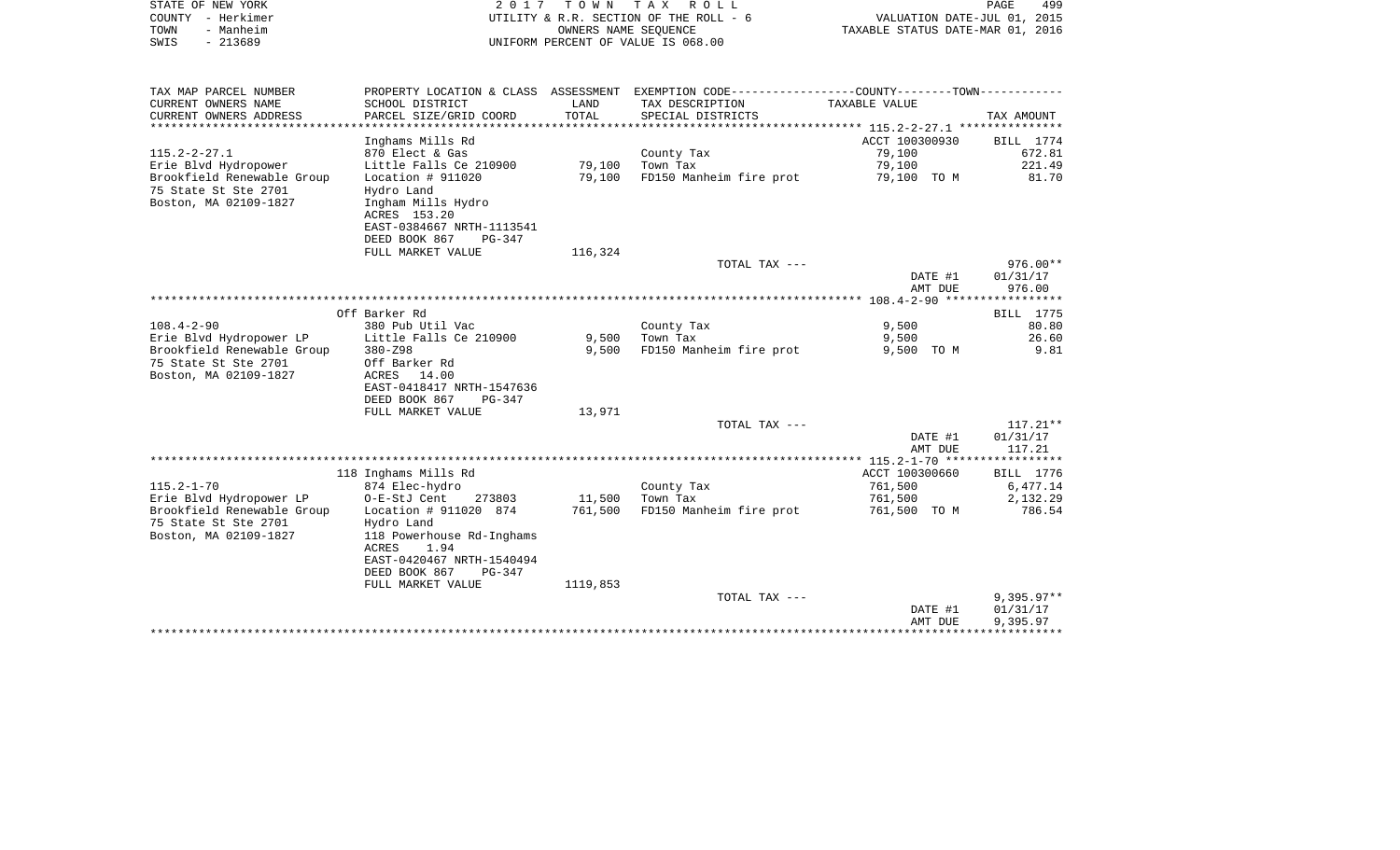| PROPERTY LOCATION & CLASS ASSESSMENT EXEMPTION CODE---------------COUNTY-------TOWN----------<br>TAX MAP PARCEL NUMBER<br>CURRENT OWNERS NAME<br>SCHOOL DISTRICT<br>LAND<br>TAX DESCRIPTION<br>TAXABLE VALUE                                                                                                                                                | <b>BILL</b> 1777   |
|-------------------------------------------------------------------------------------------------------------------------------------------------------------------------------------------------------------------------------------------------------------------------------------------------------------------------------------------------------------|--------------------|
|                                                                                                                                                                                                                                                                                                                                                             |                    |
| TOTAL<br>CURRENT OWNERS ADDRESS<br>PARCEL SIZE/GRID COORD<br>SPECIAL DISTRICTS<br>TAX AMOUNT<br>**********************<br>**********************                                                                                                                                                                                                            |                    |
| ACCT 100300930<br>Inghams                                                                                                                                                                                                                                                                                                                                   |                    |
| $115.2 - 2 - 27.2$<br>870 Elect & Gas<br>County Tax<br>1319,900                                                                                                                                                                                                                                                                                             | 11,226.76          |
| Erie Blvd Hydropower LP<br>O-E-StJ Cent<br>Town Tax<br>1319,900<br>273803<br>158,600                                                                                                                                                                                                                                                                        | 3,695.88           |
| Brookfield renewable Group<br>Location #911011<br>1319,900<br>FD150 Manheim fire prot<br>1319,900 TO M<br>75 State St Ste 2701<br>Hydro Land<br>Boston, MA 02109-1827<br>Beardsley Hydro<br>ACRES 312.20<br>EAST-0384667 NRTH-1113541<br>DEED BOOK 867<br>PG-347                                                                                            | 1,363.30           |
| 1941,029<br>FULL MARKET VALUE                                                                                                                                                                                                                                                                                                                               |                    |
| 16,285.94**<br>TOTAL TAX ---<br>01/31/17<br>DATE #1<br>16,285.94<br>AMT DUE                                                                                                                                                                                                                                                                                 |                    |
|                                                                                                                                                                                                                                                                                                                                                             |                    |
| Inghams Mills Rd<br>ACCT 100300930                                                                                                                                                                                                                                                                                                                          | BILL 1778          |
| $115.2 - 2 - 27.3$<br>870 Elect & Gas<br>County Tax<br>29,300                                                                                                                                                                                                                                                                                               | 249.22             |
| Erie Blvd Hydropower LP<br>Dolgeville Cent 213602<br>29,300<br>Town Tax<br>29,300<br>Brookfield Renewable Group<br>Location $# 911020$<br>29,300<br>FD150 Manheim fire prot<br>29,300 TO M<br>75 State St Ste 2701<br>Hydro Land<br>Boston, MA 02109-1827<br>Ingham Mills Hydro<br>49.50<br>ACRES<br>EAST-0384667 NRTH-1113541<br>DEED BOOK 867<br>$PG-347$ | 82.04<br>30.26     |
| FULL MARKET VALUE<br>43,088                                                                                                                                                                                                                                                                                                                                 |                    |
| TOTAL TAX ---<br>DATE #1<br>01/31/17<br>AMT DUE                                                                                                                                                                                                                                                                                                             | 361.52**<br>361.52 |
| $123.1 - 1 - 30$ ***                                                                                                                                                                                                                                                                                                                                        | **********         |
| Beardslee Crk                                                                                                                                                                                                                                                                                                                                               | BILL 1779          |
| $123.1 - 1 - 30$<br>874 Elec-hydro<br>County Tax<br>213,300                                                                                                                                                                                                                                                                                                 | 1,814.28           |
| Erie Blvd Hydropower LP<br>O-E-StJ Cent<br>273803<br>85,800<br>Town Tax<br>213,300<br>Brookfield Renewable Group<br>874<br>213,300<br>FD150 Manheim fire prot<br>213,300 TO M<br>75 State St Ste 2701<br>E Canada Crk<br>Boston, MA 02109-1827<br>ACRES 113.60<br>EAST-0426136 NRTH-1528480<br>DEED BOOK 867<br>$PG-347$                                    | 597.27<br>220.31   |
| FULL MARKET VALUE<br>313,676                                                                                                                                                                                                                                                                                                                                |                    |
| TOTAL TAX ---<br>DATE #1<br>01/31/17<br>AMT DUE<br>2,631.86                                                                                                                                                                                                                                                                                                 | 2,631.86**         |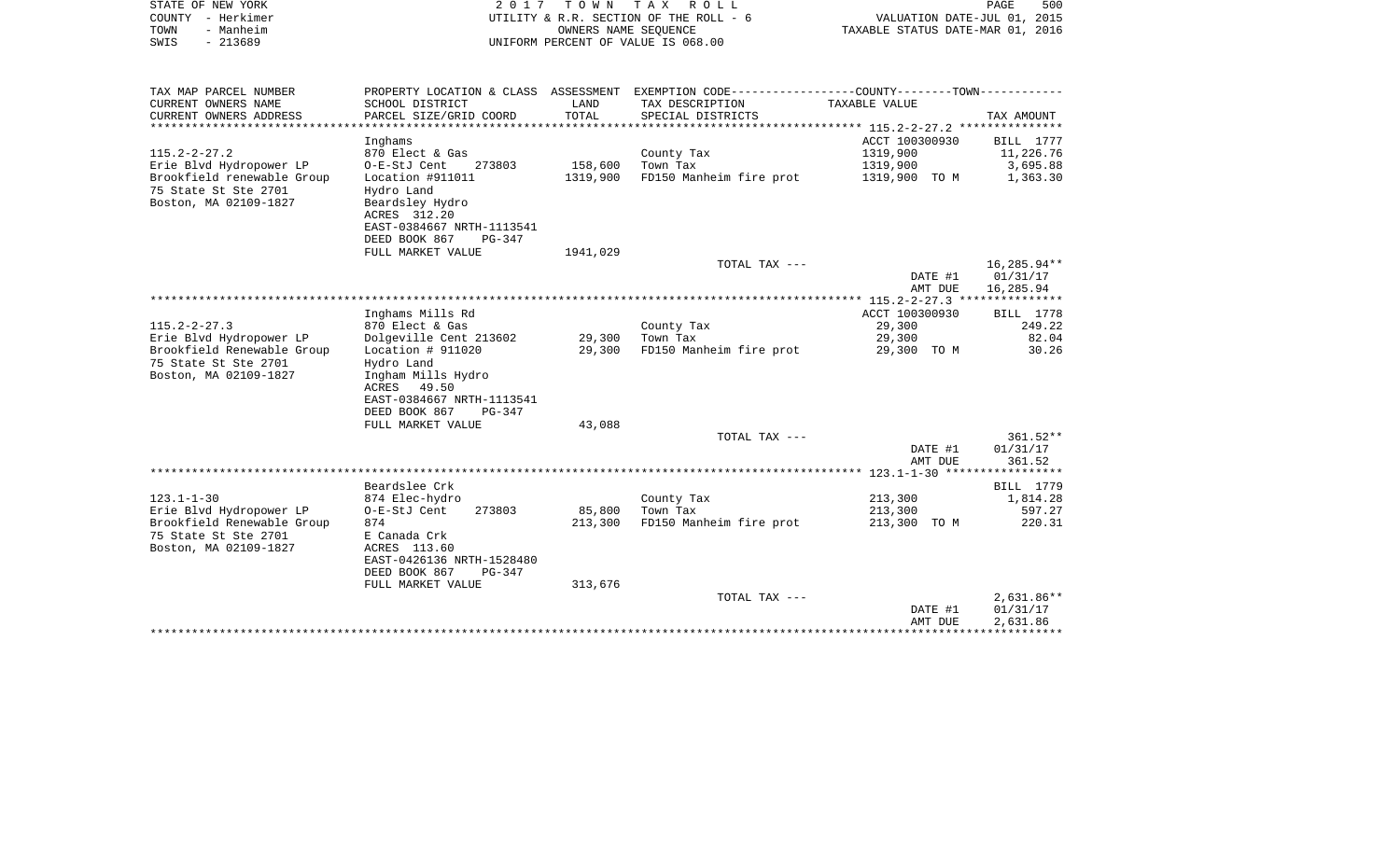|      | STATE OF NEW YORK | 2017 TOWN TAX ROLL                     | PAGE                             | 501 |
|------|-------------------|----------------------------------------|----------------------------------|-----|
|      | COUNTY - Herkimer | UTILITY & R.R. SECTION OF THE ROLL - 6 | VALUATION DATE-JUL 01, 2015      |     |
| TOWN | - Manheim         | OWNERS NAME SEOUENCE                   | TAXABLE STATUS DATE-MAR 01, 2016 |     |
| SWIS | - 213689          | UNIFORM PERCENT OF VALUE IS 068.00     |                                  |     |
|      |                   |                                        |                                  |     |

| TAX MAP PARCEL NUMBER<br>CURRENT OWNERS NAME<br>CURRENT OWNERS ADDRESS                                                         | SCHOOL DISTRICT<br>PARCEL SIZE/GRID COORD                                                                                       | LAND<br>TOTAL     | PROPERTY LOCATION & CLASS ASSESSMENT EXEMPTION CODE----------------COUNTY-------TOWN----------<br>TAX DESCRIPTION<br>SPECIAL DISTRICTS | TAXABLE VALUE                                        | TAX AMOUNT                                  |
|--------------------------------------------------------------------------------------------------------------------------------|---------------------------------------------------------------------------------------------------------------------------------|-------------------|----------------------------------------------------------------------------------------------------------------------------------------|------------------------------------------------------|---------------------------------------------|
| *************************                                                                                                      |                                                                                                                                 |                   |                                                                                                                                        |                                                      |                                             |
| $115.2 - 1 - 70.1$<br>Erie Boulevard Hydropower, L.P. O-E-StJ Cent<br>Paul Brenton<br>75 State St Ste 2701<br>Boston, MA 02109 | Inghams Mills Rd<br>874 Elec-hydro<br>273803<br>Location # 911020 874<br>Hydro Land<br>Ingham Mills Hydro                       | 20,000<br>692,900 | County Tax<br>Town Tax<br>FD150 Manheim fire prot                                                                                      | ACCT 100300660<br>692,900<br>692,900<br>692,900 TO M | BILL 1780<br>5,893.64<br>1,940.20<br>715.69 |
|                                                                                                                                | ACRES<br>1.94<br>EAST-0383679 NRTH-1115796<br>DEED BOOK 867<br>PG-347<br>FULL MARKET VALUE                                      | 1018,971          | TOTAL TAX ---                                                                                                                          |                                                      | $8,549.53**$                                |
|                                                                                                                                |                                                                                                                                 |                   |                                                                                                                                        | DATE #1                                              | 01/31/17                                    |
|                                                                                                                                |                                                                                                                                 |                   |                                                                                                                                        | AMT DUE                                              | 8,549.53                                    |
|                                                                                                                                |                                                                                                                                 |                   |                                                                                                                                        |                                                      |                                             |
|                                                                                                                                | OFF Van Buren St Ext                                                                                                            |                   |                                                                                                                                        | ACCT 100300540                                       | <b>BILL</b> 1781                            |
| $108.4 - 1 - 68.1$                                                                                                             | 872 Elec-Substation                                                                                                             |                   | County Tax                                                                                                                             | 1,000                                                | 8.51                                        |
| Generation Limited EONY                                                                                                        | Dolgeville Cent 213602                                                                                                          | 1,000             | Town Tax                                                                                                                               | 1,000                                                | 2.80                                        |
| Accounts Payable                                                                                                               | Location No 813607 872                                                                                                          | 1,000             | FD150 Manheim fire prot                                                                                                                | 1,000 TO M                                           | 1.03                                        |
| 3025 Albion Rd N<br>PO Box 8700                                                                                                | Former Power House<br>Land And Bld                                                                                              |                   |                                                                                                                                        |                                                      |                                             |
| Ottawa, ON, Canada K1G3S4                                                                                                      | 48.00 DPTH 120.00<br><b>FRNT</b><br>ACRES<br>0.13<br>EAST-0420830 NRTH-1551045<br>DEED BOOK 892<br>$PG-26$<br>FULL MARKET VALUE | 1,471             |                                                                                                                                        |                                                      |                                             |
|                                                                                                                                |                                                                                                                                 |                   | TOTAL TAX ---                                                                                                                          |                                                      | $12.34**$                                   |
|                                                                                                                                |                                                                                                                                 |                   |                                                                                                                                        | DATE #1<br>AMT DUE                                   | 01/31/17<br>12.34                           |
|                                                                                                                                |                                                                                                                                 |                   |                                                                                                                                        |                                                      |                                             |
|                                                                                                                                | OFF Van Buren St Ext                                                                                                            |                   |                                                                                                                                        | ACCT 100300450                                       | BILL 1782                                   |
| $108.4 - 1 - 68.2$                                                                                                             | 872 Elec-Substation                                                                                                             |                   | County Tax                                                                                                                             | 1,000                                                | 8.51                                        |
| Generation Limited EONY                                                                                                        | Dolgeville Cent 213602                                                                                                          | 1,000             | Town Tax                                                                                                                               | 1,000                                                | 2.80                                        |
| Accounts Payable<br>3025 Albion Rd N                                                                                           | # 813607 872<br>Abondoned Substation Site                                                                                       | 1,000             | FD150 Manheim fire prot                                                                                                                | 1,000 TO M                                           | 1.03                                        |
| PO Box 8700                                                                                                                    | Former Dolgeville Substa                                                                                                        |                   |                                                                                                                                        |                                                      |                                             |
| Ottawa, ON, Canada K1G3S4                                                                                                      | 45.00 DPTH 108.00<br>FRNT                                                                                                       |                   |                                                                                                                                        |                                                      |                                             |
|                                                                                                                                | 0.11<br><b>ACRES</b>                                                                                                            |                   |                                                                                                                                        |                                                      |                                             |
|                                                                                                                                | EAST-0420821 NRTH-1550824                                                                                                       |                   |                                                                                                                                        |                                                      |                                             |
|                                                                                                                                | DEED BOOK 892<br>PG-26                                                                                                          |                   |                                                                                                                                        |                                                      |                                             |
|                                                                                                                                | FULL MARKET VALUE                                                                                                               | 1,471             |                                                                                                                                        |                                                      |                                             |
|                                                                                                                                |                                                                                                                                 |                   | TOTAL TAX ---                                                                                                                          | DATE #1                                              | $12.34**$<br>01/31/17                       |
|                                                                                                                                |                                                                                                                                 |                   |                                                                                                                                        | AMT DUE                                              | 12.34                                       |
|                                                                                                                                |                                                                                                                                 |                   |                                                                                                                                        | *********************                                | **********                                  |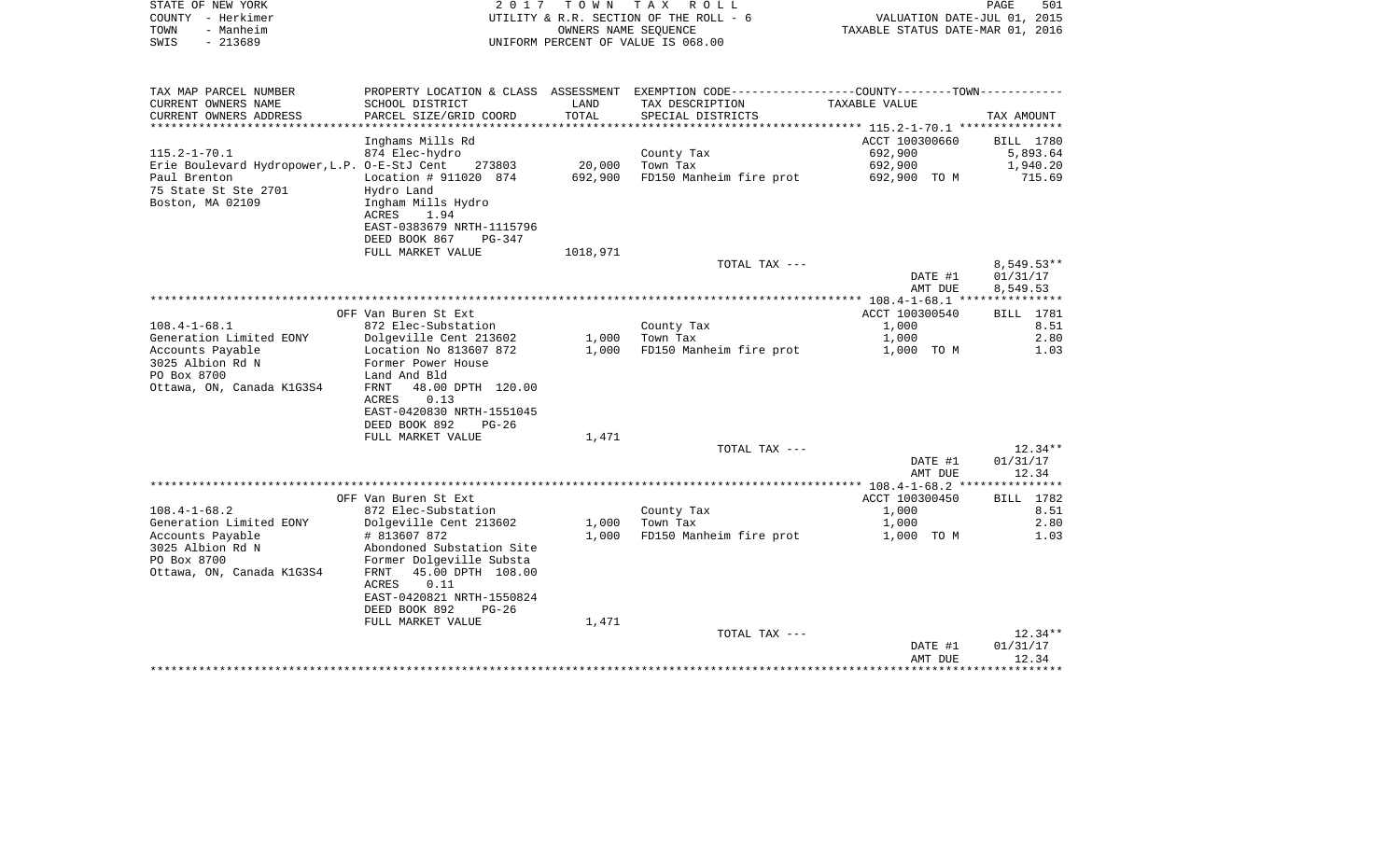| STATE OF NEW YORK<br>COUNTY - Herkimer<br>- Manheim<br>TOWN<br>$-213689$<br>SWIS | 2 0 1 7                                       | T O W N                      | TAX ROLL<br>UTILITY & R.R. SECTION OF THE ROLL - 6<br>OWNERS NAME SEQUENCE<br>UNIFORM PERCENT OF VALUE IS 068.00 | VALUATION DATE-JUL 01, 2015<br>TAXABLE STATUS DATE-MAR 01, 2016 | PAGE<br>502            |
|----------------------------------------------------------------------------------|-----------------------------------------------|------------------------------|------------------------------------------------------------------------------------------------------------------|-----------------------------------------------------------------|------------------------|
| TAX MAP PARCEL NUMBER                                                            | PROPERTY LOCATION & CLASS ASSESSMENT          |                              | EXEMPTION CODE-----------------COUNTY-------TOWN-----------                                                      |                                                                 |                        |
| CURRENT OWNERS NAME                                                              | SCHOOL DISTRICT                               | LAND                         | TAX DESCRIPTION                                                                                                  | TAXABLE VALUE                                                   |                        |
| CURRENT OWNERS ADDRESS<br>***********************                                | PARCEL SIZE/GRID COORD<br>******************* | TOTAL<br>* * * * * * * * * * | SPECIAL DISTRICTS                                                                                                |                                                                 | TAX AMOUNT             |
|                                                                                  | Van Buren St Ext                              |                              |                                                                                                                  | ACCT 100300570                                                  | BILL 1783              |
| $108.4 - 1 - 68.3$                                                               | 874 Elec-hydro                                |                              | County Tax                                                                                                       | 2816,000                                                        | 23,952.23              |
| Generation Limited EONY                                                          | Dolgeville Cent 213602                        | 63,200                       | Town Tax                                                                                                         | 2816,000                                                        | 7,885.14               |
| Accounts Payable                                                                 | Location # 21601 874                          | 2816,000                     | FD150 Manheim fire prot                                                                                          | 2816,000 TO M                                                   | 2,908.60               |
| 3025 Albion Rd N<br>PO Box 8700                                                  | Hydro Plant<br>Sub Station & Powerhouse       |                              |                                                                                                                  |                                                                 |                        |
| Ottawa, ON, Canada K1G3S4                                                        | ACRES<br>15.00                                |                              |                                                                                                                  |                                                                 |                        |
|                                                                                  | EAST-0420634 NRTH-1550612                     |                              |                                                                                                                  |                                                                 |                        |
|                                                                                  | FULL MARKET VALUE                             | 4141,176                     |                                                                                                                  |                                                                 |                        |
|                                                                                  |                                               |                              | TOTAL TAX ---                                                                                                    |                                                                 | 34,745.97**            |
|                                                                                  |                                               |                              |                                                                                                                  | DATE #1<br>AMT DUE                                              | 01/31/17<br>34,745.97  |
|                                                                                  |                                               |                              |                                                                                                                  |                                                                 |                        |
|                                                                                  | Outside Plant                                 |                              |                                                                                                                  |                                                                 | BILL 1784              |
| 636.89-9999-823.36-2882                                                          | 741 Gas pipeline                              |                              | County Tax                                                                                                       | 3964,455                                                        | 33,720.71              |
| Iroquois Gas Co<br>System                                                        | Little Falls Ce 210900<br>Location # 888888   | 1,000<br>3964,455            | Town Tax<br>FD150 Manheim fire prot                                                                              | 3964,455<br>3964,455 TO M                                       | 11,100.95<br>4,094.82  |
| Attn: Hubert Harrell                                                             | App Factor 0.5886                             |                              |                                                                                                                  |                                                                 |                        |
| 1 Corporate Dr Ste 600                                                           | 30 Gas Pipeline 26515                         |                              |                                                                                                                  |                                                                 |                        |
| Shelton Connecticut, 06484                                                       | ACRES<br>0.01                                 |                              |                                                                                                                  |                                                                 |                        |
|                                                                                  | FULL MARKET VALUE                             | 5830,081                     | TOTAL TAX ---                                                                                                    |                                                                 | 48,916.48**            |
|                                                                                  |                                               |                              |                                                                                                                  | DATE #1                                                         | 01/31/17               |
|                                                                                  |                                               |                              |                                                                                                                  | AMT DUE                                                         | 48,916.48              |
|                                                                                  |                                               |                              |                                                                                                                  |                                                                 |                        |
| 636.89-9999-823.36-2884                                                          | Outside Plant<br>741 Gas pipeline             |                              | County Tax                                                                                                       | 2770,942                                                        | BILL 1785<br>23,568.98 |
| Iroquois Gas Co                                                                  | Dolgeville Cent 213602                        | $\mathbf 0$                  | Town Tax                                                                                                         | 2770,942                                                        | 7,758.97               |
| System                                                                           | Location # 888888                             | 2770,942                     | FD150 Manheim fire prot                                                                                          | 2770,942 TO M                                                   | 2,862.06               |
| Attn: Hubert Harrell                                                             | App Factor 0.4114                             |                              |                                                                                                                  |                                                                 |                        |
| I Corporate Dr Ste 600<br>Shelton Connecticut, 06484                             | 30 Gas Pipeline 18533<br>ACRES<br>0.01        |                              |                                                                                                                  |                                                                 |                        |
|                                                                                  | FULL MARKET VALUE                             | 4074,915                     |                                                                                                                  |                                                                 |                        |
|                                                                                  |                                               |                              | TOTAL TAX ---                                                                                                    |                                                                 | 34,190.01**            |
|                                                                                  |                                               |                              |                                                                                                                  | DATE #1                                                         | 01/31/17               |
|                                                                                  |                                               |                              |                                                                                                                  | AMT DUE                                                         | 34,190.01              |
|                                                                                  | Transmission Main                             |                              |                                                                                                                  | ACCT 100006840                                                  | BILL 1786              |
| 636.89-9999-226.4-1002                                                           | 826 Water Transm                              |                              | County Tax                                                                                                       | 320,000                                                         | 2,721.84               |
| Little Falls Water Works                                                         | Little Falls Ce 210900                        |                              | 0 Town Tax                                                                                                       | 320,000                                                         | 896.04                 |
| City of Little Falls                                                             | Location 213601                               | 320,000                      | FD150 Manheim fire prot                                                                                          | 320,000 TO M                                                    | 330.52                 |
| 226400<br>City Hall                                                              | App Factor 0.3460<br>Water Line 1.596 Mi      |                              |                                                                                                                  |                                                                 |                        |
| Little Falls, NY 13365                                                           | DEED BOOK 00000                               |                              |                                                                                                                  |                                                                 |                        |
|                                                                                  | FULL MARKET VALUE                             | 470,588                      |                                                                                                                  |                                                                 |                        |
|                                                                                  |                                               |                              | TOTAL TAX ---                                                                                                    |                                                                 | $3,948.40**$           |
|                                                                                  |                                               |                              |                                                                                                                  | DATE #1<br>AMT DUE                                              | 01/31/17<br>3,948.40   |
|                                                                                  |                                               |                              |                                                                                                                  |                                                                 |                        |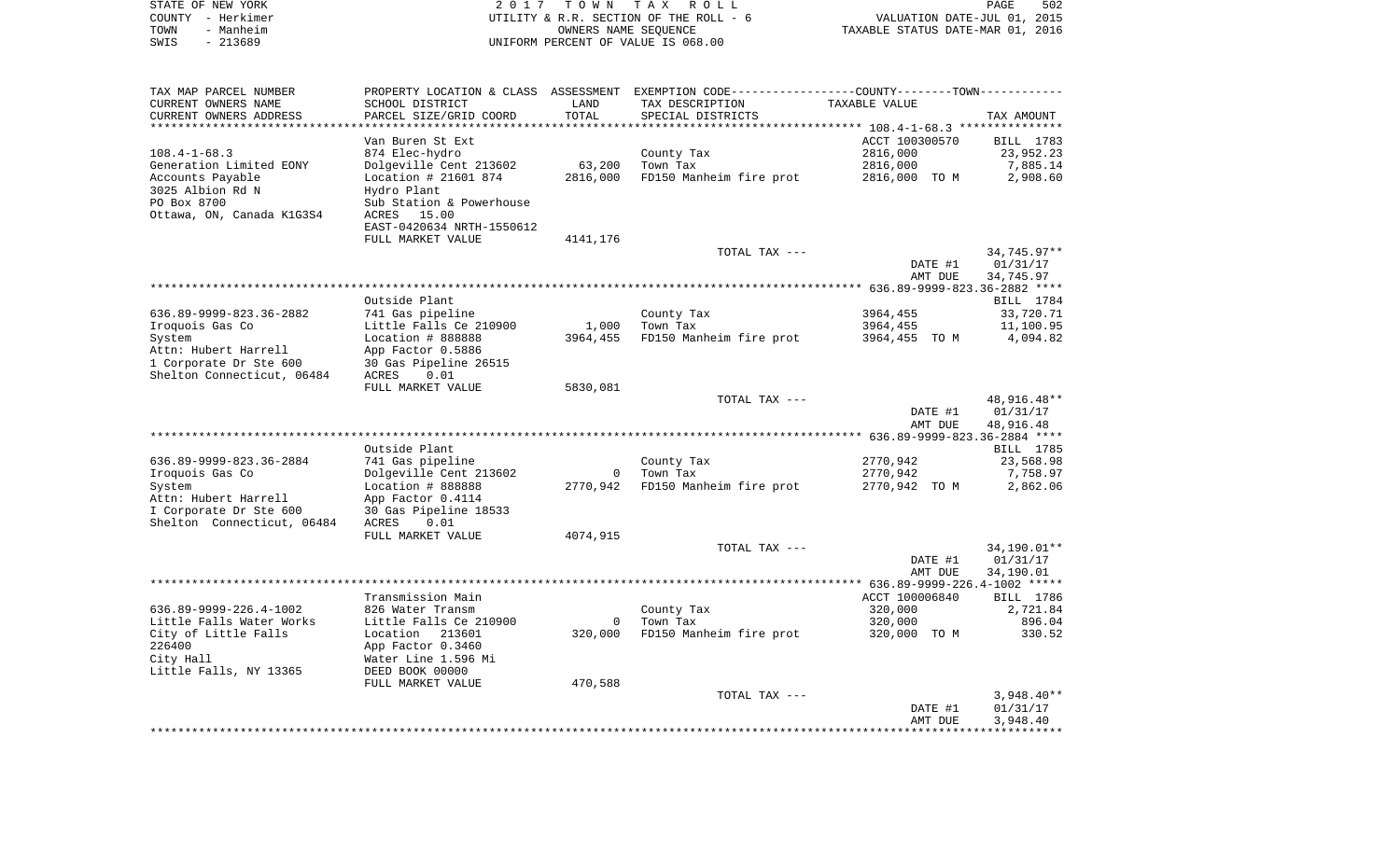|      | STATE OF NEW YORK | 2017 TOWN TAX ROLL                     | PAGE                             | 503 |
|------|-------------------|----------------------------------------|----------------------------------|-----|
|      | COUNTY - Herkimer | UTILITY & R.R. SECTION OF THE ROLL - 6 | VALUATION DATE-JUL 01, 2015      |     |
| TOWN | - Manheim         | OWNERS NAME SEOUENCE                   | TAXABLE STATUS DATE-MAR 01, 2016 |     |
| SWIS | - 213689          | UNIFORM PERCENT OF VALUE IS 068.00     |                                  |     |

| SCHOOL DISTRICT<br>LAND<br>TAX DESCRIPTION<br>TAXABLE VALUE<br>PARCEL SIZE/GRID COORD<br>TOTAL<br>SPECIAL DISTRICTS<br>TAX AMOUNT<br>Transmission Main<br>ACCT 100006845<br>BILL 1787<br>636.89-9999-226.4-1004<br>604,980<br>826 Water Transm<br>County Tax<br>5,145.82<br>Little Falls Water Works<br>Dolgeville Cent 213602<br>$\circ$<br>Town Tax<br>604,980<br>1,694.02<br>City of Little Falls<br>Location #213601<br>604,980<br>FD150 Manheim fire prot<br>604,980 TO M<br>624.87<br>226400<br>App Factor 0.6540<br>City Hall<br>Water Line, 3.017 Mi<br>Little Falls, NY 13365<br>DEED BOOK 00000<br>FULL MARKET VALUE<br>889,676<br>7,464.71**<br>TOTAL TAX ---<br>DATE #1<br>01/31/17<br>AMT DUE<br>7,464.71<br>TELEPHONE Buried Fiber Optic Cable<br>BILL 1788<br>836 Telecom. eq.<br>184,694<br>1,570.96<br>County Tax<br>Little Falls Ce 210900<br>MCI Telecommunications<br>$\overline{0}$<br>Town Tax<br>184,694<br>517.17<br>Attn: Property Tax Dept<br>Outside Plant<br>184,694 FD150 Manheim fire prot<br>184,694 TO M<br>190.77<br>PO Box 152206<br>Location #888888<br>Irving, TX 75015<br>App Factor 0.7500<br>FULL MARKET VALUE<br>271,609<br>TOTAL TAX ---<br>$2,278.90**$<br>DATE #1<br>01/31/17<br>AMT DUE<br>2,278.90<br>TELEPHONE Buried Fiber Optic Cable<br>BILL 1789<br>636.89-9999-628.35-1885<br>836 Telecom. eq.<br>61,565<br>523.66<br>County Tax<br>MCI Telecommunications<br>O-E-StJ Cent<br>0 Town Tax<br>61,565<br>172.39<br>273803<br>FD150 Manheim fire prot<br>Attn: Property Tax Dept.<br>Outside Plant<br>61,565<br>61,565 TO M<br>63.59<br>PO Box 152206<br>Location #888888<br>Irving, TX 75015<br>App Factor 0.2500<br>90,537<br>FULL MARKET VALUE<br>759.64**<br>TOTAL TAX ---<br>DATE #1<br>01/31/17<br>759.64<br>AMT DUE<br>6383 St Rte 167<br>ACCT 100300510<br>BILL 1790<br>$108.4 - 1 - 22$<br>48,356<br>873 Gas Meas Sta<br>County Tax<br>411.30<br>National Grid<br>Dolgeville Cent 213602<br>400<br>Town Tax<br>48,356<br>135.40<br>Real Estate Tax Dept<br>48,356<br>FD150 Manheim fire prot<br>Location # 824615 873<br>48,356 TO M<br>49.95<br>132350<br>Dolgeville Gas Reg Sta<br>300 Erie Blvd W<br>6383 St Rte 167<br>Syracuse, NY 13202<br>60.00 DPTH 120.00<br>FRNT<br>0.17<br>ACRES<br>EAST-0416118 NRTH-1552356<br>71,112<br>FULL MARKET VALUE<br>596.65**<br>TOTAL TAX ---<br>01/31/17<br>DATE #1<br>596.65<br>AMT DUE | TAX MAP PARCEL NUMBER   |  | PROPERTY LOCATION & CLASS ASSESSMENT EXEMPTION CODE----------------COUNTY-------TOWN---------- |  |
|------------------------------------------------------------------------------------------------------------------------------------------------------------------------------------------------------------------------------------------------------------------------------------------------------------------------------------------------------------------------------------------------------------------------------------------------------------------------------------------------------------------------------------------------------------------------------------------------------------------------------------------------------------------------------------------------------------------------------------------------------------------------------------------------------------------------------------------------------------------------------------------------------------------------------------------------------------------------------------------------------------------------------------------------------------------------------------------------------------------------------------------------------------------------------------------------------------------------------------------------------------------------------------------------------------------------------------------------------------------------------------------------------------------------------------------------------------------------------------------------------------------------------------------------------------------------------------------------------------------------------------------------------------------------------------------------------------------------------------------------------------------------------------------------------------------------------------------------------------------------------------------------------------------------------------------------------------------------------------------------------------------------------------------------------------------------------------------------------------------------------------------------------------------------------------------------------------------------------------------------------------------------------------------------------------------------------------------------------------------------------------------|-------------------------|--|------------------------------------------------------------------------------------------------|--|
|                                                                                                                                                                                                                                                                                                                                                                                                                                                                                                                                                                                                                                                                                                                                                                                                                                                                                                                                                                                                                                                                                                                                                                                                                                                                                                                                                                                                                                                                                                                                                                                                                                                                                                                                                                                                                                                                                                                                                                                                                                                                                                                                                                                                                                                                                                                                                                                          | CURRENT OWNERS NAME     |  |                                                                                                |  |
|                                                                                                                                                                                                                                                                                                                                                                                                                                                                                                                                                                                                                                                                                                                                                                                                                                                                                                                                                                                                                                                                                                                                                                                                                                                                                                                                                                                                                                                                                                                                                                                                                                                                                                                                                                                                                                                                                                                                                                                                                                                                                                                                                                                                                                                                                                                                                                                          | CURRENT OWNERS ADDRESS  |  |                                                                                                |  |
|                                                                                                                                                                                                                                                                                                                                                                                                                                                                                                                                                                                                                                                                                                                                                                                                                                                                                                                                                                                                                                                                                                                                                                                                                                                                                                                                                                                                                                                                                                                                                                                                                                                                                                                                                                                                                                                                                                                                                                                                                                                                                                                                                                                                                                                                                                                                                                                          |                         |  |                                                                                                |  |
|                                                                                                                                                                                                                                                                                                                                                                                                                                                                                                                                                                                                                                                                                                                                                                                                                                                                                                                                                                                                                                                                                                                                                                                                                                                                                                                                                                                                                                                                                                                                                                                                                                                                                                                                                                                                                                                                                                                                                                                                                                                                                                                                                                                                                                                                                                                                                                                          |                         |  |                                                                                                |  |
|                                                                                                                                                                                                                                                                                                                                                                                                                                                                                                                                                                                                                                                                                                                                                                                                                                                                                                                                                                                                                                                                                                                                                                                                                                                                                                                                                                                                                                                                                                                                                                                                                                                                                                                                                                                                                                                                                                                                                                                                                                                                                                                                                                                                                                                                                                                                                                                          |                         |  |                                                                                                |  |
|                                                                                                                                                                                                                                                                                                                                                                                                                                                                                                                                                                                                                                                                                                                                                                                                                                                                                                                                                                                                                                                                                                                                                                                                                                                                                                                                                                                                                                                                                                                                                                                                                                                                                                                                                                                                                                                                                                                                                                                                                                                                                                                                                                                                                                                                                                                                                                                          |                         |  |                                                                                                |  |
|                                                                                                                                                                                                                                                                                                                                                                                                                                                                                                                                                                                                                                                                                                                                                                                                                                                                                                                                                                                                                                                                                                                                                                                                                                                                                                                                                                                                                                                                                                                                                                                                                                                                                                                                                                                                                                                                                                                                                                                                                                                                                                                                                                                                                                                                                                                                                                                          |                         |  |                                                                                                |  |
|                                                                                                                                                                                                                                                                                                                                                                                                                                                                                                                                                                                                                                                                                                                                                                                                                                                                                                                                                                                                                                                                                                                                                                                                                                                                                                                                                                                                                                                                                                                                                                                                                                                                                                                                                                                                                                                                                                                                                                                                                                                                                                                                                                                                                                                                                                                                                                                          |                         |  |                                                                                                |  |
|                                                                                                                                                                                                                                                                                                                                                                                                                                                                                                                                                                                                                                                                                                                                                                                                                                                                                                                                                                                                                                                                                                                                                                                                                                                                                                                                                                                                                                                                                                                                                                                                                                                                                                                                                                                                                                                                                                                                                                                                                                                                                                                                                                                                                                                                                                                                                                                          |                         |  |                                                                                                |  |
|                                                                                                                                                                                                                                                                                                                                                                                                                                                                                                                                                                                                                                                                                                                                                                                                                                                                                                                                                                                                                                                                                                                                                                                                                                                                                                                                                                                                                                                                                                                                                                                                                                                                                                                                                                                                                                                                                                                                                                                                                                                                                                                                                                                                                                                                                                                                                                                          |                         |  |                                                                                                |  |
|                                                                                                                                                                                                                                                                                                                                                                                                                                                                                                                                                                                                                                                                                                                                                                                                                                                                                                                                                                                                                                                                                                                                                                                                                                                                                                                                                                                                                                                                                                                                                                                                                                                                                                                                                                                                                                                                                                                                                                                                                                                                                                                                                                                                                                                                                                                                                                                          |                         |  |                                                                                                |  |
|                                                                                                                                                                                                                                                                                                                                                                                                                                                                                                                                                                                                                                                                                                                                                                                                                                                                                                                                                                                                                                                                                                                                                                                                                                                                                                                                                                                                                                                                                                                                                                                                                                                                                                                                                                                                                                                                                                                                                                                                                                                                                                                                                                                                                                                                                                                                                                                          |                         |  |                                                                                                |  |
|                                                                                                                                                                                                                                                                                                                                                                                                                                                                                                                                                                                                                                                                                                                                                                                                                                                                                                                                                                                                                                                                                                                                                                                                                                                                                                                                                                                                                                                                                                                                                                                                                                                                                                                                                                                                                                                                                                                                                                                                                                                                                                                                                                                                                                                                                                                                                                                          |                         |  |                                                                                                |  |
|                                                                                                                                                                                                                                                                                                                                                                                                                                                                                                                                                                                                                                                                                                                                                                                                                                                                                                                                                                                                                                                                                                                                                                                                                                                                                                                                                                                                                                                                                                                                                                                                                                                                                                                                                                                                                                                                                                                                                                                                                                                                                                                                                                                                                                                                                                                                                                                          |                         |  |                                                                                                |  |
|                                                                                                                                                                                                                                                                                                                                                                                                                                                                                                                                                                                                                                                                                                                                                                                                                                                                                                                                                                                                                                                                                                                                                                                                                                                                                                                                                                                                                                                                                                                                                                                                                                                                                                                                                                                                                                                                                                                                                                                                                                                                                                                                                                                                                                                                                                                                                                                          |                         |  |                                                                                                |  |
|                                                                                                                                                                                                                                                                                                                                                                                                                                                                                                                                                                                                                                                                                                                                                                                                                                                                                                                                                                                                                                                                                                                                                                                                                                                                                                                                                                                                                                                                                                                                                                                                                                                                                                                                                                                                                                                                                                                                                                                                                                                                                                                                                                                                                                                                                                                                                                                          |                         |  |                                                                                                |  |
|                                                                                                                                                                                                                                                                                                                                                                                                                                                                                                                                                                                                                                                                                                                                                                                                                                                                                                                                                                                                                                                                                                                                                                                                                                                                                                                                                                                                                                                                                                                                                                                                                                                                                                                                                                                                                                                                                                                                                                                                                                                                                                                                                                                                                                                                                                                                                                                          |                         |  |                                                                                                |  |
|                                                                                                                                                                                                                                                                                                                                                                                                                                                                                                                                                                                                                                                                                                                                                                                                                                                                                                                                                                                                                                                                                                                                                                                                                                                                                                                                                                                                                                                                                                                                                                                                                                                                                                                                                                                                                                                                                                                                                                                                                                                                                                                                                                                                                                                                                                                                                                                          | 636.89-9999-628.35-1882 |  |                                                                                                |  |
|                                                                                                                                                                                                                                                                                                                                                                                                                                                                                                                                                                                                                                                                                                                                                                                                                                                                                                                                                                                                                                                                                                                                                                                                                                                                                                                                                                                                                                                                                                                                                                                                                                                                                                                                                                                                                                                                                                                                                                                                                                                                                                                                                                                                                                                                                                                                                                                          |                         |  |                                                                                                |  |
|                                                                                                                                                                                                                                                                                                                                                                                                                                                                                                                                                                                                                                                                                                                                                                                                                                                                                                                                                                                                                                                                                                                                                                                                                                                                                                                                                                                                                                                                                                                                                                                                                                                                                                                                                                                                                                                                                                                                                                                                                                                                                                                                                                                                                                                                                                                                                                                          |                         |  |                                                                                                |  |
|                                                                                                                                                                                                                                                                                                                                                                                                                                                                                                                                                                                                                                                                                                                                                                                                                                                                                                                                                                                                                                                                                                                                                                                                                                                                                                                                                                                                                                                                                                                                                                                                                                                                                                                                                                                                                                                                                                                                                                                                                                                                                                                                                                                                                                                                                                                                                                                          |                         |  |                                                                                                |  |
|                                                                                                                                                                                                                                                                                                                                                                                                                                                                                                                                                                                                                                                                                                                                                                                                                                                                                                                                                                                                                                                                                                                                                                                                                                                                                                                                                                                                                                                                                                                                                                                                                                                                                                                                                                                                                                                                                                                                                                                                                                                                                                                                                                                                                                                                                                                                                                                          |                         |  |                                                                                                |  |
|                                                                                                                                                                                                                                                                                                                                                                                                                                                                                                                                                                                                                                                                                                                                                                                                                                                                                                                                                                                                                                                                                                                                                                                                                                                                                                                                                                                                                                                                                                                                                                                                                                                                                                                                                                                                                                                                                                                                                                                                                                                                                                                                                                                                                                                                                                                                                                                          |                         |  |                                                                                                |  |
|                                                                                                                                                                                                                                                                                                                                                                                                                                                                                                                                                                                                                                                                                                                                                                                                                                                                                                                                                                                                                                                                                                                                                                                                                                                                                                                                                                                                                                                                                                                                                                                                                                                                                                                                                                                                                                                                                                                                                                                                                                                                                                                                                                                                                                                                                                                                                                                          |                         |  |                                                                                                |  |
|                                                                                                                                                                                                                                                                                                                                                                                                                                                                                                                                                                                                                                                                                                                                                                                                                                                                                                                                                                                                                                                                                                                                                                                                                                                                                                                                                                                                                                                                                                                                                                                                                                                                                                                                                                                                                                                                                                                                                                                                                                                                                                                                                                                                                                                                                                                                                                                          |                         |  |                                                                                                |  |
|                                                                                                                                                                                                                                                                                                                                                                                                                                                                                                                                                                                                                                                                                                                                                                                                                                                                                                                                                                                                                                                                                                                                                                                                                                                                                                                                                                                                                                                                                                                                                                                                                                                                                                                                                                                                                                                                                                                                                                                                                                                                                                                                                                                                                                                                                                                                                                                          |                         |  |                                                                                                |  |
|                                                                                                                                                                                                                                                                                                                                                                                                                                                                                                                                                                                                                                                                                                                                                                                                                                                                                                                                                                                                                                                                                                                                                                                                                                                                                                                                                                                                                                                                                                                                                                                                                                                                                                                                                                                                                                                                                                                                                                                                                                                                                                                                                                                                                                                                                                                                                                                          |                         |  |                                                                                                |  |
|                                                                                                                                                                                                                                                                                                                                                                                                                                                                                                                                                                                                                                                                                                                                                                                                                                                                                                                                                                                                                                                                                                                                                                                                                                                                                                                                                                                                                                                                                                                                                                                                                                                                                                                                                                                                                                                                                                                                                                                                                                                                                                                                                                                                                                                                                                                                                                                          |                         |  |                                                                                                |  |
|                                                                                                                                                                                                                                                                                                                                                                                                                                                                                                                                                                                                                                                                                                                                                                                                                                                                                                                                                                                                                                                                                                                                                                                                                                                                                                                                                                                                                                                                                                                                                                                                                                                                                                                                                                                                                                                                                                                                                                                                                                                                                                                                                                                                                                                                                                                                                                                          |                         |  |                                                                                                |  |
|                                                                                                                                                                                                                                                                                                                                                                                                                                                                                                                                                                                                                                                                                                                                                                                                                                                                                                                                                                                                                                                                                                                                                                                                                                                                                                                                                                                                                                                                                                                                                                                                                                                                                                                                                                                                                                                                                                                                                                                                                                                                                                                                                                                                                                                                                                                                                                                          |                         |  |                                                                                                |  |
|                                                                                                                                                                                                                                                                                                                                                                                                                                                                                                                                                                                                                                                                                                                                                                                                                                                                                                                                                                                                                                                                                                                                                                                                                                                                                                                                                                                                                                                                                                                                                                                                                                                                                                                                                                                                                                                                                                                                                                                                                                                                                                                                                                                                                                                                                                                                                                                          |                         |  |                                                                                                |  |
|                                                                                                                                                                                                                                                                                                                                                                                                                                                                                                                                                                                                                                                                                                                                                                                                                                                                                                                                                                                                                                                                                                                                                                                                                                                                                                                                                                                                                                                                                                                                                                                                                                                                                                                                                                                                                                                                                                                                                                                                                                                                                                                                                                                                                                                                                                                                                                                          |                         |  |                                                                                                |  |
|                                                                                                                                                                                                                                                                                                                                                                                                                                                                                                                                                                                                                                                                                                                                                                                                                                                                                                                                                                                                                                                                                                                                                                                                                                                                                                                                                                                                                                                                                                                                                                                                                                                                                                                                                                                                                                                                                                                                                                                                                                                                                                                                                                                                                                                                                                                                                                                          |                         |  |                                                                                                |  |
|                                                                                                                                                                                                                                                                                                                                                                                                                                                                                                                                                                                                                                                                                                                                                                                                                                                                                                                                                                                                                                                                                                                                                                                                                                                                                                                                                                                                                                                                                                                                                                                                                                                                                                                                                                                                                                                                                                                                                                                                                                                                                                                                                                                                                                                                                                                                                                                          |                         |  |                                                                                                |  |
|                                                                                                                                                                                                                                                                                                                                                                                                                                                                                                                                                                                                                                                                                                                                                                                                                                                                                                                                                                                                                                                                                                                                                                                                                                                                                                                                                                                                                                                                                                                                                                                                                                                                                                                                                                                                                                                                                                                                                                                                                                                                                                                                                                                                                                                                                                                                                                                          |                         |  |                                                                                                |  |
|                                                                                                                                                                                                                                                                                                                                                                                                                                                                                                                                                                                                                                                                                                                                                                                                                                                                                                                                                                                                                                                                                                                                                                                                                                                                                                                                                                                                                                                                                                                                                                                                                                                                                                                                                                                                                                                                                                                                                                                                                                                                                                                                                                                                                                                                                                                                                                                          |                         |  |                                                                                                |  |
|                                                                                                                                                                                                                                                                                                                                                                                                                                                                                                                                                                                                                                                                                                                                                                                                                                                                                                                                                                                                                                                                                                                                                                                                                                                                                                                                                                                                                                                                                                                                                                                                                                                                                                                                                                                                                                                                                                                                                                                                                                                                                                                                                                                                                                                                                                                                                                                          |                         |  |                                                                                                |  |
|                                                                                                                                                                                                                                                                                                                                                                                                                                                                                                                                                                                                                                                                                                                                                                                                                                                                                                                                                                                                                                                                                                                                                                                                                                                                                                                                                                                                                                                                                                                                                                                                                                                                                                                                                                                                                                                                                                                                                                                                                                                                                                                                                                                                                                                                                                                                                                                          |                         |  |                                                                                                |  |
|                                                                                                                                                                                                                                                                                                                                                                                                                                                                                                                                                                                                                                                                                                                                                                                                                                                                                                                                                                                                                                                                                                                                                                                                                                                                                                                                                                                                                                                                                                                                                                                                                                                                                                                                                                                                                                                                                                                                                                                                                                                                                                                                                                                                                                                                                                                                                                                          |                         |  |                                                                                                |  |
|                                                                                                                                                                                                                                                                                                                                                                                                                                                                                                                                                                                                                                                                                                                                                                                                                                                                                                                                                                                                                                                                                                                                                                                                                                                                                                                                                                                                                                                                                                                                                                                                                                                                                                                                                                                                                                                                                                                                                                                                                                                                                                                                                                                                                                                                                                                                                                                          |                         |  |                                                                                                |  |
|                                                                                                                                                                                                                                                                                                                                                                                                                                                                                                                                                                                                                                                                                                                                                                                                                                                                                                                                                                                                                                                                                                                                                                                                                                                                                                                                                                                                                                                                                                                                                                                                                                                                                                                                                                                                                                                                                                                                                                                                                                                                                                                                                                                                                                                                                                                                                                                          |                         |  |                                                                                                |  |
|                                                                                                                                                                                                                                                                                                                                                                                                                                                                                                                                                                                                                                                                                                                                                                                                                                                                                                                                                                                                                                                                                                                                                                                                                                                                                                                                                                                                                                                                                                                                                                                                                                                                                                                                                                                                                                                                                                                                                                                                                                                                                                                                                                                                                                                                                                                                                                                          |                         |  |                                                                                                |  |
|                                                                                                                                                                                                                                                                                                                                                                                                                                                                                                                                                                                                                                                                                                                                                                                                                                                                                                                                                                                                                                                                                                                                                                                                                                                                                                                                                                                                                                                                                                                                                                                                                                                                                                                                                                                                                                                                                                                                                                                                                                                                                                                                                                                                                                                                                                                                                                                          |                         |  |                                                                                                |  |
|                                                                                                                                                                                                                                                                                                                                                                                                                                                                                                                                                                                                                                                                                                                                                                                                                                                                                                                                                                                                                                                                                                                                                                                                                                                                                                                                                                                                                                                                                                                                                                                                                                                                                                                                                                                                                                                                                                                                                                                                                                                                                                                                                                                                                                                                                                                                                                                          |                         |  |                                                                                                |  |
|                                                                                                                                                                                                                                                                                                                                                                                                                                                                                                                                                                                                                                                                                                                                                                                                                                                                                                                                                                                                                                                                                                                                                                                                                                                                                                                                                                                                                                                                                                                                                                                                                                                                                                                                                                                                                                                                                                                                                                                                                                                                                                                                                                                                                                                                                                                                                                                          |                         |  |                                                                                                |  |
|                                                                                                                                                                                                                                                                                                                                                                                                                                                                                                                                                                                                                                                                                                                                                                                                                                                                                                                                                                                                                                                                                                                                                                                                                                                                                                                                                                                                                                                                                                                                                                                                                                                                                                                                                                                                                                                                                                                                                                                                                                                                                                                                                                                                                                                                                                                                                                                          |                         |  |                                                                                                |  |
|                                                                                                                                                                                                                                                                                                                                                                                                                                                                                                                                                                                                                                                                                                                                                                                                                                                                                                                                                                                                                                                                                                                                                                                                                                                                                                                                                                                                                                                                                                                                                                                                                                                                                                                                                                                                                                                                                                                                                                                                                                                                                                                                                                                                                                                                                                                                                                                          |                         |  |                                                                                                |  |
|                                                                                                                                                                                                                                                                                                                                                                                                                                                                                                                                                                                                                                                                                                                                                                                                                                                                                                                                                                                                                                                                                                                                                                                                                                                                                                                                                                                                                                                                                                                                                                                                                                                                                                                                                                                                                                                                                                                                                                                                                                                                                                                                                                                                                                                                                                                                                                                          |                         |  |                                                                                                |  |
|                                                                                                                                                                                                                                                                                                                                                                                                                                                                                                                                                                                                                                                                                                                                                                                                                                                                                                                                                                                                                                                                                                                                                                                                                                                                                                                                                                                                                                                                                                                                                                                                                                                                                                                                                                                                                                                                                                                                                                                                                                                                                                                                                                                                                                                                                                                                                                                          |                         |  |                                                                                                |  |
|                                                                                                                                                                                                                                                                                                                                                                                                                                                                                                                                                                                                                                                                                                                                                                                                                                                                                                                                                                                                                                                                                                                                                                                                                                                                                                                                                                                                                                                                                                                                                                                                                                                                                                                                                                                                                                                                                                                                                                                                                                                                                                                                                                                                                                                                                                                                                                                          |                         |  |                                                                                                |  |
|                                                                                                                                                                                                                                                                                                                                                                                                                                                                                                                                                                                                                                                                                                                                                                                                                                                                                                                                                                                                                                                                                                                                                                                                                                                                                                                                                                                                                                                                                                                                                                                                                                                                                                                                                                                                                                                                                                                                                                                                                                                                                                                                                                                                                                                                                                                                                                                          |                         |  |                                                                                                |  |
|                                                                                                                                                                                                                                                                                                                                                                                                                                                                                                                                                                                                                                                                                                                                                                                                                                                                                                                                                                                                                                                                                                                                                                                                                                                                                                                                                                                                                                                                                                                                                                                                                                                                                                                                                                                                                                                                                                                                                                                                                                                                                                                                                                                                                                                                                                                                                                                          |                         |  |                                                                                                |  |
|                                                                                                                                                                                                                                                                                                                                                                                                                                                                                                                                                                                                                                                                                                                                                                                                                                                                                                                                                                                                                                                                                                                                                                                                                                                                                                                                                                                                                                                                                                                                                                                                                                                                                                                                                                                                                                                                                                                                                                                                                                                                                                                                                                                                                                                                                                                                                                                          |                         |  |                                                                                                |  |
|                                                                                                                                                                                                                                                                                                                                                                                                                                                                                                                                                                                                                                                                                                                                                                                                                                                                                                                                                                                                                                                                                                                                                                                                                                                                                                                                                                                                                                                                                                                                                                                                                                                                                                                                                                                                                                                                                                                                                                                                                                                                                                                                                                                                                                                                                                                                                                                          |                         |  |                                                                                                |  |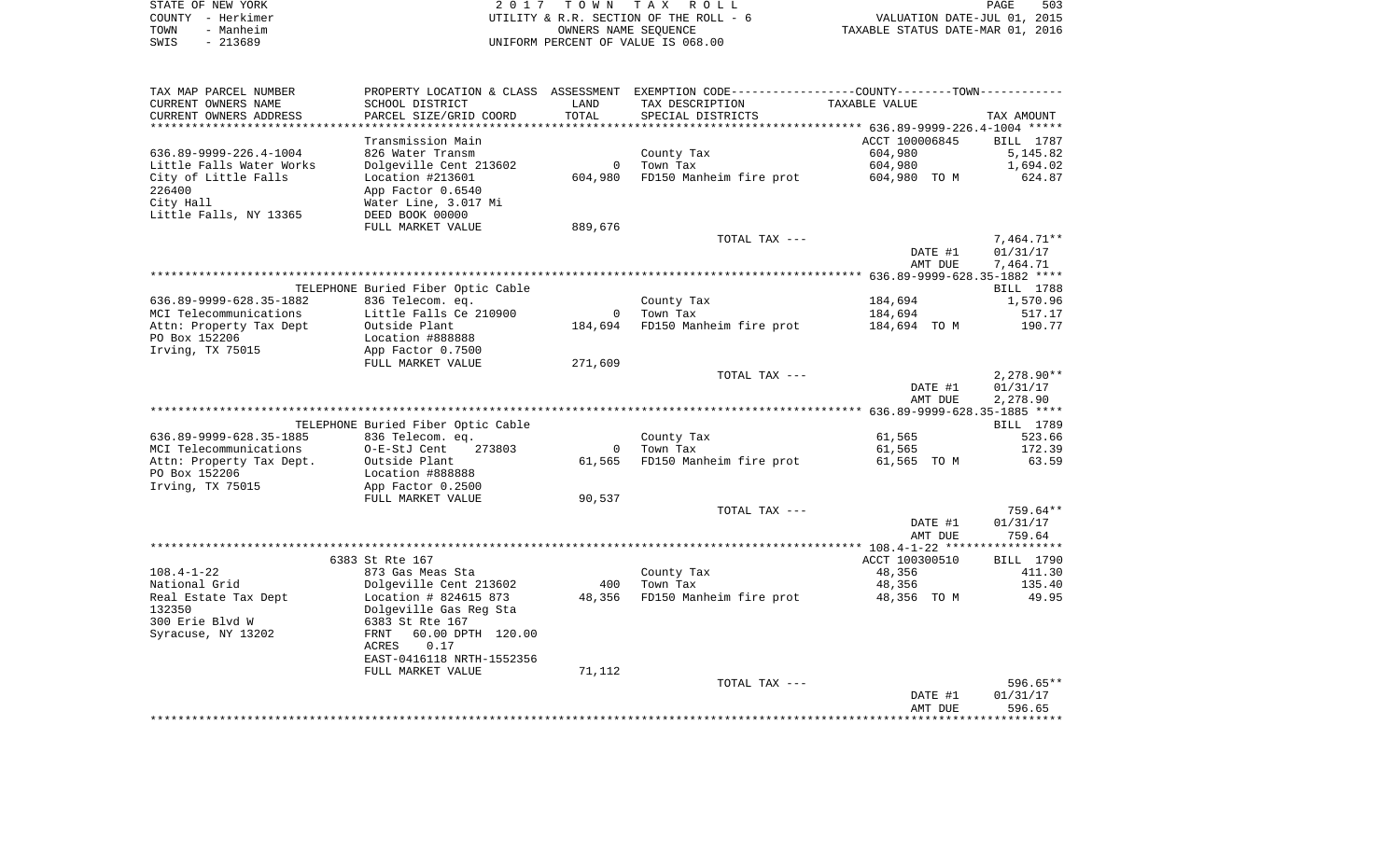|      | STATE OF NEW YORK | 2017 TOWN TAX ROLL                     | PAGE                             | 504 |
|------|-------------------|----------------------------------------|----------------------------------|-----|
|      | COUNTY - Herkimer | UTILITY & R.R. SECTION OF THE ROLL - 6 | VALUATION DATE-JUL 01, 2015      |     |
| TOWN | - Manheim         | OWNERS NAME SEOUENCE                   | TAXABLE STATUS DATE-MAR 01, 2016 |     |
| SWIS | - 213689          | UNIFORM PERCENT OF VALUE IS 068.00     |                                  |     |

| TAX MAP PARCEL NUMBER  |                           |          | PROPERTY LOCATION & CLASS ASSESSMENT EXEMPTION CODE----------------COUNTY--------TOWN---------- |                |              |
|------------------------|---------------------------|----------|-------------------------------------------------------------------------------------------------|----------------|--------------|
| CURRENT OWNERS NAME    | SCHOOL DISTRICT           | LAND     | TAX DESCRIPTION                                                                                 | TAXABLE VALUE  |              |
| CURRENT OWNERS ADDRESS | PARCEL SIZE/GRID COORD    | TOTAL    | SPECIAL DISTRICTS                                                                               |                | TAX AMOUNT   |
|                        |                           |          |                                                                                                 |                |              |
|                        | OFF Streusky Rd           |          |                                                                                                 |                | BILL 1791    |
| $115.1 - 1 - 8$        | 882 Elec Trans Imp        |          | County Tax                                                                                      | 320,782        | 2,728.50     |
| National Grid          | Little Falls Ce 210900    | 40,000   | Town Tax                                                                                        | 320,782        | 898.23       |
| Real Estate Tax Dept   | 882 Electric Transmission | 320,782  | FD150 Manheim fire prot                                                                         | 320,782 TO M   | 331.33       |
| 132350                 | Location 812050 & 812054  |          |                                                                                                 |                |              |
| 300 Erie Blvd W        | Edic-New Scotland #14    |          |                                                                                                 |                |              |
| Syracuse, NY 13202     | 65.25<br>ACRES            |          |                                                                                                 |                |              |
|                        | EAST-0402258 NRTH-1543315 |          |                                                                                                 |                |              |
|                        | FULL MARKET VALUE         | 471,738  |                                                                                                 |                |              |
|                        |                           |          | TOTAL TAX ---                                                                                   |                | $3,958.06**$ |
|                        |                           |          |                                                                                                 | DATE #1        | 01/31/17     |
|                        |                           |          |                                                                                                 | AMT DUE        | 3,958.06     |
|                        |                           |          |                                                                                                 |                |              |
|                        | Burrell Rd                |          |                                                                                                 | ACCT 100300605 | BILL 1792    |
| $115.1 - 1 - 11$       | 872 Elec-Substation       |          | County Tax                                                                                      | 1468,327       | 12,489.24    |
| National Grid          | Little Falls Ce 210900    | 600      | Town Tax                                                                                        | 1468,327       | 4,111.49     |
| Real Estate Tax Dept   | Location # 813678 872     | 1468,327 | FD150 Manheim fire prot                                                                         | 1468,327 TO M  | 1,516.61     |
| 132350                 | Salisbury Substation      |          |                                                                                                 |                |              |
| 300 Erie Blvd W        | Burrell Road Site         |          |                                                                                                 |                |              |
| Syracuse, NY 13202     | ACRES<br>3.87             |          |                                                                                                 |                |              |
|                        | EAST-0399911 NRTH-1541967 |          |                                                                                                 |                |              |
|                        | DEED BOOK 00000           |          |                                                                                                 |                |              |
|                        | FULL MARKET VALUE         | 2159,304 |                                                                                                 |                |              |
|                        |                           |          | TOTAL TAX ---                                                                                   |                | 18,117.34**  |
|                        |                           |          |                                                                                                 | DATE #1        | 01/31/17     |
|                        |                           |          |                                                                                                 | AMT DUE        | 18,117.34    |
|                        |                           |          |                                                                                                 |                |              |
|                        | Inghams Mills Rd          |          |                                                                                                 | ACCT 100300660 | BILL 1793    |
| $115.2 - 1 - 70.2$     | 874 Elec-hydro            |          | County Tax                                                                                      | 3691,474       | 31,398.80    |
| National Grid          | O-E-StJ Cent<br>273803    | 11,500   | Town Tax                                                                                        | 3691,474       | 10,336.57    |
| Real Estate Tax Dept   | Location # 911020 874     | 3691,474 | FD150 Manheim fire prot                                                                         | 3691,474 TO M  | 3,812.86     |
| 132350                 | Station Equipment         |          |                                                                                                 |                |              |
| 300 Erie Blvd W        | Ingham Mills Hydro        |          |                                                                                                 |                |              |
| Syracuse, NY 13202     | ACRES 1.94                |          |                                                                                                 |                |              |
|                        | EAST-0383679 NRTH-1115796 |          |                                                                                                 |                |              |
|                        | DEED BOOK 867<br>PG-347   |          |                                                                                                 |                |              |
|                        | FULL MARKET VALUE         | 5428,638 |                                                                                                 |                | 45,548.23**  |
|                        |                           |          | TOTAL TAX ---                                                                                   |                | 01/31/17     |
|                        |                           |          |                                                                                                 | DATE #1        |              |
|                        |                           |          |                                                                                                 | AMT DUE        | 45,548.23    |
|                        |                           |          |                                                                                                 |                |              |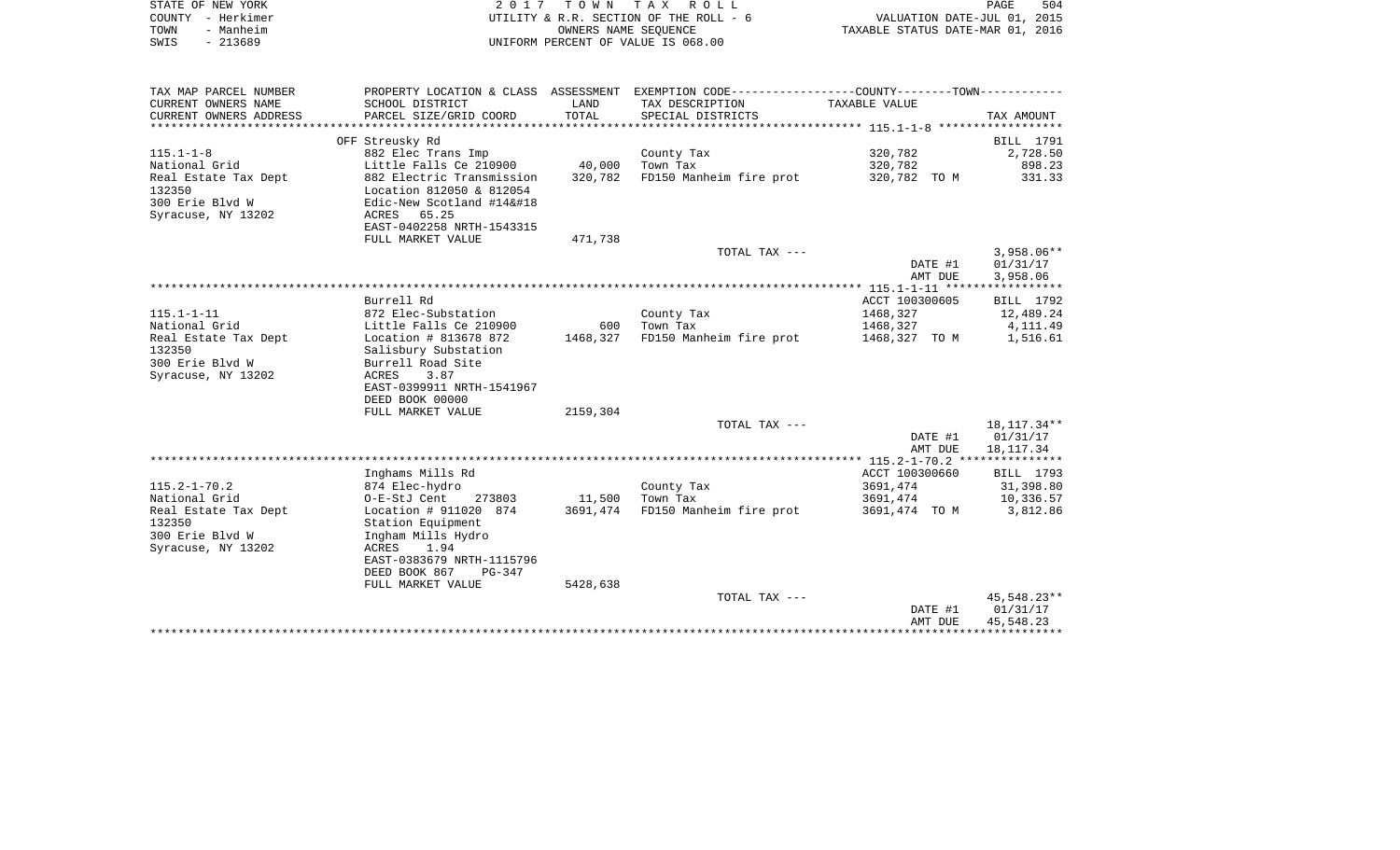| STATE OF NEW YORK | 2017 TOWN TAX ROLL                     |                                  | PAGE | 505 |
|-------------------|----------------------------------------|----------------------------------|------|-----|
| COUNTY – Herkimer | UTILITY & R.R. SECTION OF THE ROLL - 6 | VALUATION DATE-JUL 01, 2015      |      |     |
| - Manheim<br>TOWN | OWNERS NAME SEOUENCE                   | TAXABLE STATUS DATE-MAR 01, 2016 |      |     |
| $-213689$<br>SWIS | UNIFORM PERCENT OF VALUE IS 068.00     |                                  |      |     |

| TAX MAP PARCEL NUMBER          | PROPERTY LOCATION & CLASS ASSESSMENT EXEMPTION CODE---------------COUNTY-------TOWN---------- |          |                                |                    |              |
|--------------------------------|-----------------------------------------------------------------------------------------------|----------|--------------------------------|--------------------|--------------|
| CURRENT OWNERS NAME            | SCHOOL DISTRICT                                                                               | LAND     | TAX DESCRIPTION                | TAXABLE VALUE      |              |
| CURRENT OWNERS ADDRESS         | PARCEL SIZE/GRID COORD                                                                        | TOTAL    | SPECIAL DISTRICTS              |                    | TAX AMOUNT   |
| ********************           |                                                                                               |          |                                |                    |              |
|                                | BEARDSLEE Inghams Mills Rd E                                                                  |          |                                |                    | BILL 1794    |
| $115.2 - 2 - 49$               | 882 Elec Trans Imp                                                                            |          | County Tax                     | 6.400              | 54.44        |
| National Grid                  | O-E-StJ Cent<br>273803                                                                        | 6,400    | Town Tax                       | 6,400              | 17.92        |
| Real Estate Tax Dept           | 882 Electric Transmission                                                                     | 6,400    | FD150 Manheim fire prot        | 6,400 TO M         | 6.61         |
| 132350                         | Location #812050 & 812054                                                                     |          |                                |                    |              |
| 300 Erie Blvd W                | Edic-New Scotland #14                                                                        |          |                                |                    |              |
| Syracuse, NY 13202             | 7.70<br>ACRES                                                                                 |          |                                |                    |              |
|                                | EAST-0421130 NRTH-1537743                                                                     |          |                                |                    |              |
|                                | FULL MARKET VALUE                                                                             | 9,412    |                                |                    |              |
|                                |                                                                                               |          | TOTAL TAX ---                  |                    | 78.97**      |
|                                |                                                                                               |          |                                | DATE #1            | 01/31/17     |
|                                |                                                                                               |          |                                | AMT DUE            | 78.97        |
|                                |                                                                                               |          |                                |                    |              |
|                                | Holmberg Rd-Keyser Lk                                                                         |          |                                |                    | BILL 1795    |
| 115.2-2-50                     | 322 Rural vac>10                                                                              |          | County Tax                     | 22,000             | 187.13       |
| National Grid                  | Dolgeville Cent 213602<br>FRNT 760.00 DPTH                                                    | 22,000   | Town Tax                       | 22,000             | 61.60        |
| Real Estate Tax Dept<br>132350 | ACRES 44.40                                                                                   | 22,000   | FD150 Manheim fire prot        | 22,000 TO M        | 22.72        |
| 300 Erie Blvd W                | EAST-0417440 NRTH-1538064                                                                     |          |                                |                    |              |
| Syracuse, NY 13202             | FULL MARKET VALUE                                                                             | 32,353   |                                |                    |              |
|                                |                                                                                               |          | TOTAL TAX ---                  |                    | $271.45**$   |
|                                |                                                                                               |          |                                | DATE #1            | 01/31/17     |
|                                |                                                                                               |          |                                | AMT DUE            | 271.45       |
|                                |                                                                                               |          |                                |                    |              |
|                                | OFF Murphy Rd                                                                                 |          |                                |                    | BILL 1796    |
| $115.2 - 2 - 51$               | 882 Elec Trans Imp                                                                            |          | County Tax                     | 1955,454           | 16,632.63    |
| National Grid                  | Little Falls Ce 210900                                                                        |          | 38,300 Town Tax                | 1955,454           | 5,475.50     |
| Real Estate Tax Dept           | 882 Electric Transmission                                                                     | 1955,454 | FD150 Manheim fire prot        | 1955,454 TO M      | 2,019.76     |
| 132350                         | Location 812050 & 812054                                                                      |          |                                |                    |              |
| 300 Erie Blvd W                | Edic-New Scotland #14                                                                        |          |                                |                    |              |
| Syracuse, NY 13202             | 43.27<br>ACRES                                                                                |          |                                |                    |              |
|                                | EAST-0410767 NRTH-1539275                                                                     |          |                                |                    |              |
|                                | FULL MARKET VALUE                                                                             | 2875,668 |                                |                    |              |
|                                |                                                                                               |          | TOTAL TAX ---                  |                    | 24, 127.89** |
|                                |                                                                                               |          |                                | DATE #1            | 01/31/17     |
|                                |                                                                                               |          |                                | AMT DUE            | 24,127.89    |
|                                |                                                                                               |          |                                |                    |              |
|                                | 5 P.ingham#5-P.valley#4                                                                       |          |                                |                    | BILL 1797    |
| 636.89-9999-132.35-1031        | 882 Elec Trans Imp                                                                            |          | County Tax                     | 15,587             | 132.58       |
| National Grid                  | 273803<br>O-E-StJ Cent                                                                        |          | 0 Town Tax                     | 15,587             | 43.65        |
| Real Estate Tax Dept           | Transmission Improvement                                                                      |          | 15,587 FD150 Manheim fire prot | 15,587 TO M        | 16.10        |
| 132350                         | Location #812223<br>App Factor 0.1600                                                         |          |                                |                    |              |
| 300 Erie Blvd W                |                                                                                               |          |                                |                    |              |
| Syracuse, NY 13202             | FULL MARKET VALUE                                                                             | 22,922   | TOTAL TAX ---                  |                    | 192.33**     |
|                                |                                                                                               |          |                                |                    | 01/31/17     |
|                                |                                                                                               |          |                                | DATE #1<br>AMT DUE | 192.33       |
|                                |                                                                                               |          |                                |                    |              |
|                                |                                                                                               |          |                                |                    |              |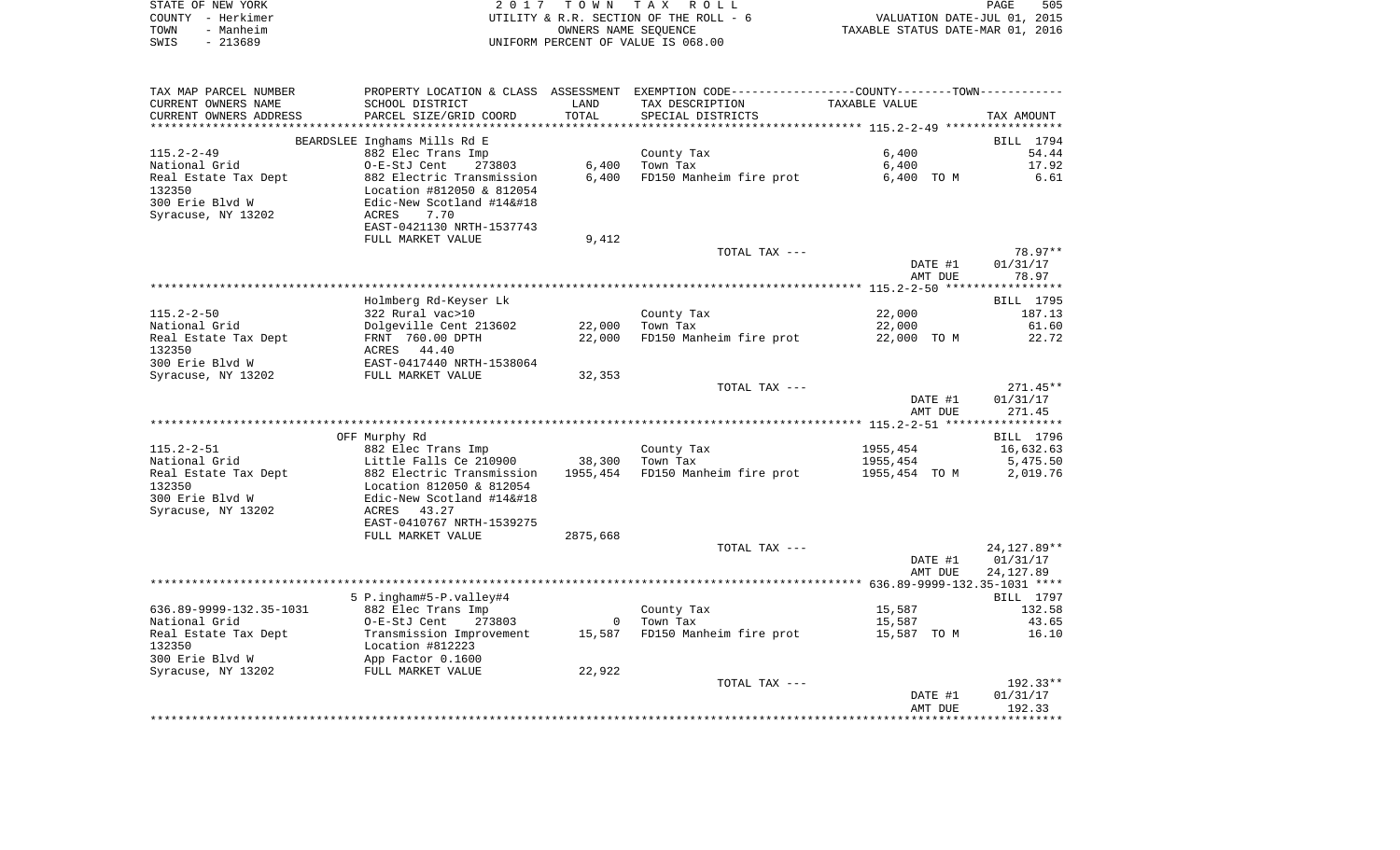|      | STATE OF NEW YORK | 2017 TOWN TAX ROLL                     | 506<br><b>PAGE</b>               |
|------|-------------------|----------------------------------------|----------------------------------|
|      | COUNTY - Herkimer | UTILITY & R.R. SECTION OF THE ROLL - 6 | VALUATION DATE-JUL 01, 2015      |
| TOWN | - Manheim         | OWNERS NAME SEOUENCE                   | TAXABLE STATUS DATE-MAR 01, 2016 |
| SWIS | - 213689          | UNIFORM PERCENT OF VALUE IS 068.00     |                                  |

| TAX MAP PARCEL NUMBER      |                                            |                | PROPERTY LOCATION & CLASS ASSESSMENT EXEMPTION CODE----------------COUNTY--------TOWN---------- |               |                     |
|----------------------------|--------------------------------------------|----------------|-------------------------------------------------------------------------------------------------|---------------|---------------------|
| CURRENT OWNERS NAME        | SCHOOL DISTRICT                            | LAND           | TAX DESCRIPTION                                                                                 | TAXABLE VALUE |                     |
| CURRENT OWNERS ADDRESS     | PARCEL SIZE/GRID COORD                     | TOTAL          | SPECIAL DISTRICTS                                                                               |               | TAX AMOUNT          |
| ************************** | ***********************                    |                |                                                                                                 |               |                     |
|                            | 5 P.ingham#5-P.valley#4                    |                |                                                                                                 |               | BILL 1798           |
| 636.89-9999-132.35-1032    | 882 Elec Trans Imp                         |                | County Tax                                                                                      | 55,528        | 472.31              |
| National Grid              | Little Falls Ce 210900                     | $\overline{0}$ | Town Tax                                                                                        | 55,528        | 155.49              |
| Real Estate Tax Dept       | Transmission Improvement                   | 55,528         | FD150 Manheim fire prot                                                                         | 55,528 TO M   | 57.35               |
| 132350                     | Location #812223                           |                |                                                                                                 |               |                     |
| 300 Erie Blvd W            | App Factor 0.5700                          |                |                                                                                                 |               |                     |
| Syracuse, NY 13202         | FULL MARKET VALUE                          | 81,659         |                                                                                                 |               |                     |
|                            |                                            |                | TOTAL TAX ---                                                                                   |               | 685.15**            |
|                            |                                            |                |                                                                                                 | DATE #1       | 01/31/17            |
|                            |                                            |                |                                                                                                 | AMT DUE       | 685.15              |
|                            |                                            |                |                                                                                                 |               |                     |
|                            | 5 P.ingham#5-P.valley#4                    |                |                                                                                                 |               | BILL 1799           |
| 636.89-9999-132.35-1034    | 882 Elec Trans Imp                         |                | County Tax                                                                                      | 26,303        | 223.73              |
| National Grid              | Dolgeville Cent 213602                     | $\overline{0}$ | Town Tax                                                                                        | 26,303        | 73.65               |
| Real Estate Tax Dept       | Transmission Improvement                   | 26,303         | FD150 Manheim fire prot                                                                         | 26,303 TO M   | 27.17               |
| 132350                     | Location #812223                           |                |                                                                                                 |               |                     |
| 300 Erie Blyd W            | App Factor 0.2700                          |                |                                                                                                 |               |                     |
| Syracuse, NY 13202         | FULL MARKET VALUE                          | 38,681         |                                                                                                 |               |                     |
|                            |                                            |                | TOTAL TAX ---                                                                                   |               | $324.55**$          |
|                            |                                            |                |                                                                                                 | DATE #1       | 01/31/17            |
|                            |                                            |                |                                                                                                 | AMT DUE       | 324.55              |
|                            |                                            |                |                                                                                                 |               |                     |
| 636.89-9999-132.35-1041    | 23 Valley-Little Fls<br>882 Elec Trans Imp |                | County Tax                                                                                      | 61,297        | BILL 1800<br>521.38 |
| National Grid              | O-E-StJ Cent<br>273803                     |                | 0 Town Tax                                                                                      | 61,297        | 171.64              |
| Real Estate Tax Dept       | Transmission Improvement                   | 61,297         | FD150 Manheim fire prot                                                                         | 61,297 TO M   | 63.31               |
| 132350                     | Location #812372                           |                |                                                                                                 |               |                     |
| 300 Erie Blvd W            | App Factor 0.1600                          |                |                                                                                                 |               |                     |
| Syracuse, NY 13202         | FULL MARKET VALUE                          | 90,143         |                                                                                                 |               |                     |
|                            |                                            |                | TOTAL TAX ---                                                                                   |               | 756.33**            |
|                            |                                            |                |                                                                                                 | DATE #1       | 01/31/17            |
|                            |                                            |                |                                                                                                 | AMT DUE       | 756.33              |
|                            |                                            |                |                                                                                                 |               |                     |
|                            | 23 Valley-Little Fls                       |                |                                                                                                 |               | <b>BILL</b> 1801    |
| 636.89-9999-132.35-1042    | 882 Elec Trans Imp                         |                | County Tax                                                                                      | 157,074       | 1,336.03            |
| National Grid              | Little Falls Ce 210900                     | $\overline{0}$ | Town Tax                                                                                        | 157,074       | 439.83              |
| Real Estate Tax Dept       | Transmission Improvement                   | 157,074        | FD150 Manheim fire prot                                                                         | 157,074 TO M  | 162.24              |
| 132350                     | Location #812372                           |                |                                                                                                 |               |                     |
| 300 Erie Blvd W            | App Factor 0.4100                          |                |                                                                                                 |               |                     |
| Syracuse, NY 13202         | FULL MARKET VALUE                          | 230,991        |                                                                                                 |               |                     |
|                            |                                            |                | TOTAL TAX ---                                                                                   |               | 1,938.10**          |
|                            |                                            |                |                                                                                                 | DATE #1       | 01/31/17            |
|                            |                                            |                |                                                                                                 | AMT DUE       | 1,938.10            |
|                            |                                            |                |                                                                                                 |               |                     |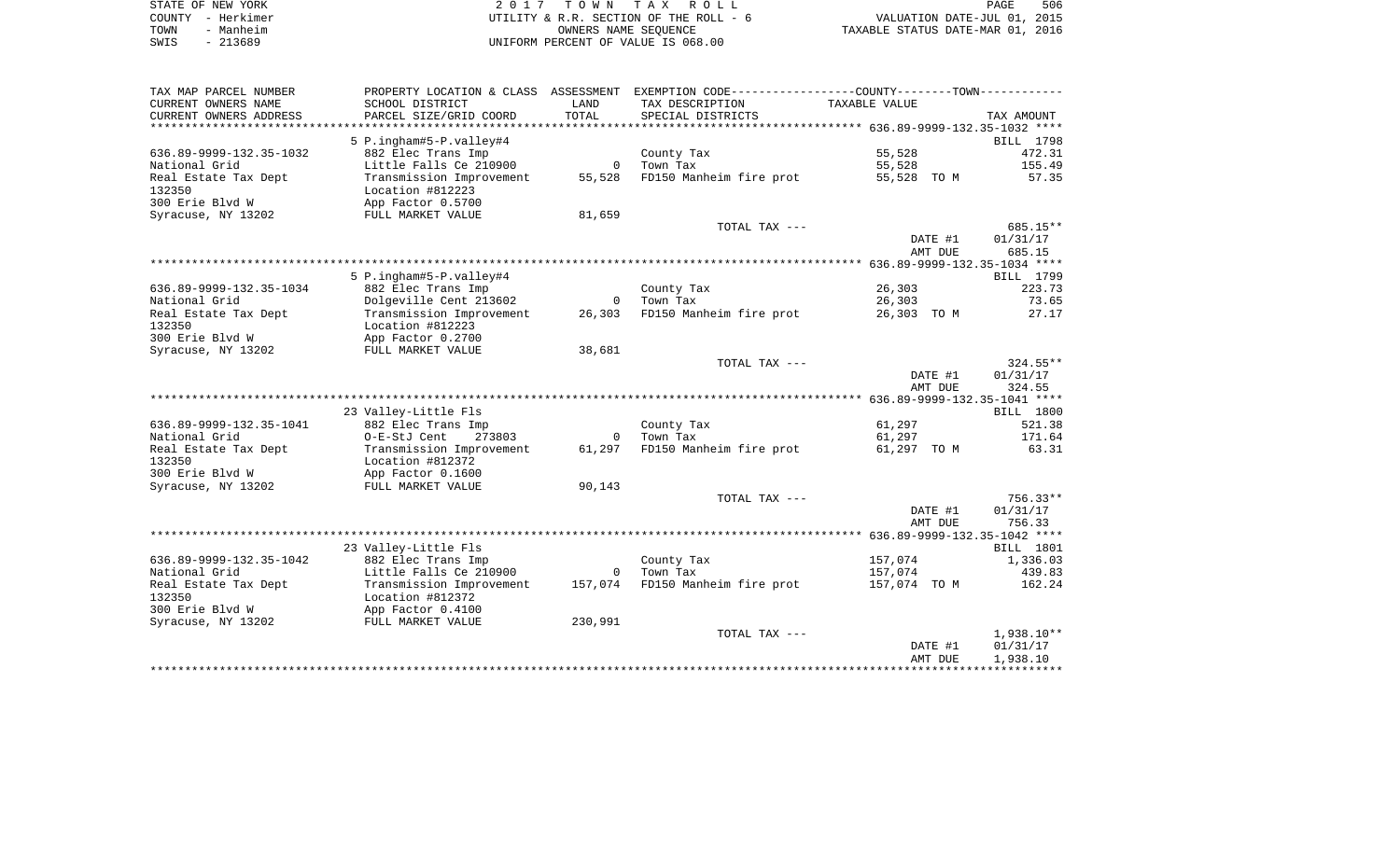| STATE OF NEW YORK |                   | 2017 TOWN TAX ROLL                     | 507<br>PAGE                      |
|-------------------|-------------------|----------------------------------------|----------------------------------|
|                   | COUNTY - Herkimer | UTILITY & R.R. SECTION OF THE ROLL - 6 | VALUATION DATE-JUL 01, 2015      |
| TOWN              | - Manheim         | OWNERS NAME SEOUENCE                   | TAXABLE STATUS DATE-MAR 01, 2016 |
| SWIS              | - 213689          | UNIFORM PERCENT OF VALUE IS 068.00     |                                  |

| CURRENT OWNERS NAME<br>SCHOOL DISTRICT<br>LAND<br>TAX DESCRIPTION<br>TAXABLE VALUE<br>TOTAL<br>CURRENT OWNERS ADDRESS<br>PARCEL SIZE/GRID COORD<br>SPECIAL DISTRICTS<br>TAX AMOUNT<br>*************************<br>23 Valley-Little Fls<br>BILL 1802<br>164,736<br>636.89-9999-132.35-1044<br>882 Elec Trans Imp<br>1,401.21<br>County Tax<br>Dolgeville Cent 213602<br>Town Tax<br>164,736<br>461.28<br>$\overline{0}$<br>Transmission Improvement<br>164,736<br>FD150 Manheim fire prot<br>170.15<br>164,736 TO M<br>132350<br>Location #812372<br>300 Erie Blvd W<br>App Factor 0.4300<br>242,259<br>Syracuse, NY 13202<br>FULL MARKET VALUE<br>$2,032.64**$<br>TOTAL TAX ---<br>DATE #1<br>01/31/17<br>AMT DUE<br>2,032.64<br>26 Dolgeville-Inhams<br>BILL 1803<br>26.73<br>882 Elec Trans Imp<br>County Tax<br>3,142<br>Dolgeville Cent 213602<br>8.80<br>Town Tax<br>3,142<br>$\overline{0}$<br>FD150 Manheim fire prot<br>Real Estate Tax Dept<br>Transmission Improvement<br>3,142<br>3,142 TO M<br>3.25<br>132350<br>Location #812376<br>300 Erie Blvd W<br>App Factor 1.0000<br>Syracuse, NY 13202<br>4,621<br>FULL MARKET VALUE<br>$38.78**$<br>TOTAL TAX ---<br>DATE #1<br>01/31/17<br>AMT DUE<br>38.78<br>6 Inghams Mills Rd -Beardsl<br>BILL 1804<br>5,527<br>636.89-9999-132.35-1061<br>47.01<br>882 Elec Trans Imp<br>County Tax<br>National Grid<br>Town Tax<br>5,527<br>15.48<br>O-E-StJ Cent<br>273803<br>$\overline{\mathbf{0}}$<br>FD150 Manheim fire prot<br>Real Estate Tax Dept<br>Transmission Improvement<br>5,527<br>5,527 TO M<br>5.71<br>132350<br>Location #912027<br>300 Erie Blvd W<br>App Factor 1.0000<br>Syracuse, NY 13202<br>8,128<br>FULL MARKET VALUE<br>TOTAL TAX ---<br>$68.20**$<br>DATE #1<br>01/31/17<br>AMT DUE<br>68.20<br>7 Inghams - Collier<br>BILL 1805<br>844<br>636.89-9999-132.35-1071<br>882 Elec Trans Imp<br>County Tax<br>7.18<br>2.36<br>National Grid<br>O-E-StJ Cent<br>273803<br>Town Tax<br>844<br>$\overline{0}$<br>844 FD150 Manheim fire prot<br>Real Estate Tax Dept<br>Transmission Improvement<br>844 TO M<br>.87<br>132350<br>Location #912033<br>App Factor 1.0000<br>1,241<br>FULL MARKET VALUE<br>$10.41**$<br>TOTAL TAX ---<br>01/31/17<br>DATE #1<br>10.41<br>AMT DUE<br>******************************* | TAX MAP PARCEL NUMBER   |  | PROPERTY LOCATION & CLASS ASSESSMENT EXEMPTION CODE----------------COUNTY-------TOWN---------- |  |
|------------------------------------------------------------------------------------------------------------------------------------------------------------------------------------------------------------------------------------------------------------------------------------------------------------------------------------------------------------------------------------------------------------------------------------------------------------------------------------------------------------------------------------------------------------------------------------------------------------------------------------------------------------------------------------------------------------------------------------------------------------------------------------------------------------------------------------------------------------------------------------------------------------------------------------------------------------------------------------------------------------------------------------------------------------------------------------------------------------------------------------------------------------------------------------------------------------------------------------------------------------------------------------------------------------------------------------------------------------------------------------------------------------------------------------------------------------------------------------------------------------------------------------------------------------------------------------------------------------------------------------------------------------------------------------------------------------------------------------------------------------------------------------------------------------------------------------------------------------------------------------------------------------------------------------------------------------------------------------------------------------------------------------------------------------------------------------------------------------------------------------------------------------------------------------------------------------------------------------------------------------------------------------|-------------------------|--|------------------------------------------------------------------------------------------------|--|
|                                                                                                                                                                                                                                                                                                                                                                                                                                                                                                                                                                                                                                                                                                                                                                                                                                                                                                                                                                                                                                                                                                                                                                                                                                                                                                                                                                                                                                                                                                                                                                                                                                                                                                                                                                                                                                                                                                                                                                                                                                                                                                                                                                                                                                                                                    |                         |  |                                                                                                |  |
|                                                                                                                                                                                                                                                                                                                                                                                                                                                                                                                                                                                                                                                                                                                                                                                                                                                                                                                                                                                                                                                                                                                                                                                                                                                                                                                                                                                                                                                                                                                                                                                                                                                                                                                                                                                                                                                                                                                                                                                                                                                                                                                                                                                                                                                                                    |                         |  |                                                                                                |  |
|                                                                                                                                                                                                                                                                                                                                                                                                                                                                                                                                                                                                                                                                                                                                                                                                                                                                                                                                                                                                                                                                                                                                                                                                                                                                                                                                                                                                                                                                                                                                                                                                                                                                                                                                                                                                                                                                                                                                                                                                                                                                                                                                                                                                                                                                                    |                         |  |                                                                                                |  |
|                                                                                                                                                                                                                                                                                                                                                                                                                                                                                                                                                                                                                                                                                                                                                                                                                                                                                                                                                                                                                                                                                                                                                                                                                                                                                                                                                                                                                                                                                                                                                                                                                                                                                                                                                                                                                                                                                                                                                                                                                                                                                                                                                                                                                                                                                    |                         |  |                                                                                                |  |
|                                                                                                                                                                                                                                                                                                                                                                                                                                                                                                                                                                                                                                                                                                                                                                                                                                                                                                                                                                                                                                                                                                                                                                                                                                                                                                                                                                                                                                                                                                                                                                                                                                                                                                                                                                                                                                                                                                                                                                                                                                                                                                                                                                                                                                                                                    | National Grid           |  |                                                                                                |  |
|                                                                                                                                                                                                                                                                                                                                                                                                                                                                                                                                                                                                                                                                                                                                                                                                                                                                                                                                                                                                                                                                                                                                                                                                                                                                                                                                                                                                                                                                                                                                                                                                                                                                                                                                                                                                                                                                                                                                                                                                                                                                                                                                                                                                                                                                                    | Real Estate Tax Dept    |  |                                                                                                |  |
|                                                                                                                                                                                                                                                                                                                                                                                                                                                                                                                                                                                                                                                                                                                                                                                                                                                                                                                                                                                                                                                                                                                                                                                                                                                                                                                                                                                                                                                                                                                                                                                                                                                                                                                                                                                                                                                                                                                                                                                                                                                                                                                                                                                                                                                                                    |                         |  |                                                                                                |  |
|                                                                                                                                                                                                                                                                                                                                                                                                                                                                                                                                                                                                                                                                                                                                                                                                                                                                                                                                                                                                                                                                                                                                                                                                                                                                                                                                                                                                                                                                                                                                                                                                                                                                                                                                                                                                                                                                                                                                                                                                                                                                                                                                                                                                                                                                                    |                         |  |                                                                                                |  |
|                                                                                                                                                                                                                                                                                                                                                                                                                                                                                                                                                                                                                                                                                                                                                                                                                                                                                                                                                                                                                                                                                                                                                                                                                                                                                                                                                                                                                                                                                                                                                                                                                                                                                                                                                                                                                                                                                                                                                                                                                                                                                                                                                                                                                                                                                    |                         |  |                                                                                                |  |
|                                                                                                                                                                                                                                                                                                                                                                                                                                                                                                                                                                                                                                                                                                                                                                                                                                                                                                                                                                                                                                                                                                                                                                                                                                                                                                                                                                                                                                                                                                                                                                                                                                                                                                                                                                                                                                                                                                                                                                                                                                                                                                                                                                                                                                                                                    |                         |  |                                                                                                |  |
|                                                                                                                                                                                                                                                                                                                                                                                                                                                                                                                                                                                                                                                                                                                                                                                                                                                                                                                                                                                                                                                                                                                                                                                                                                                                                                                                                                                                                                                                                                                                                                                                                                                                                                                                                                                                                                                                                                                                                                                                                                                                                                                                                                                                                                                                                    |                         |  |                                                                                                |  |
|                                                                                                                                                                                                                                                                                                                                                                                                                                                                                                                                                                                                                                                                                                                                                                                                                                                                                                                                                                                                                                                                                                                                                                                                                                                                                                                                                                                                                                                                                                                                                                                                                                                                                                                                                                                                                                                                                                                                                                                                                                                                                                                                                                                                                                                                                    |                         |  |                                                                                                |  |
|                                                                                                                                                                                                                                                                                                                                                                                                                                                                                                                                                                                                                                                                                                                                                                                                                                                                                                                                                                                                                                                                                                                                                                                                                                                                                                                                                                                                                                                                                                                                                                                                                                                                                                                                                                                                                                                                                                                                                                                                                                                                                                                                                                                                                                                                                    |                         |  |                                                                                                |  |
|                                                                                                                                                                                                                                                                                                                                                                                                                                                                                                                                                                                                                                                                                                                                                                                                                                                                                                                                                                                                                                                                                                                                                                                                                                                                                                                                                                                                                                                                                                                                                                                                                                                                                                                                                                                                                                                                                                                                                                                                                                                                                                                                                                                                                                                                                    | 636.89-9999-132.35-1054 |  |                                                                                                |  |
|                                                                                                                                                                                                                                                                                                                                                                                                                                                                                                                                                                                                                                                                                                                                                                                                                                                                                                                                                                                                                                                                                                                                                                                                                                                                                                                                                                                                                                                                                                                                                                                                                                                                                                                                                                                                                                                                                                                                                                                                                                                                                                                                                                                                                                                                                    | National Grid           |  |                                                                                                |  |
|                                                                                                                                                                                                                                                                                                                                                                                                                                                                                                                                                                                                                                                                                                                                                                                                                                                                                                                                                                                                                                                                                                                                                                                                                                                                                                                                                                                                                                                                                                                                                                                                                                                                                                                                                                                                                                                                                                                                                                                                                                                                                                                                                                                                                                                                                    |                         |  |                                                                                                |  |
|                                                                                                                                                                                                                                                                                                                                                                                                                                                                                                                                                                                                                                                                                                                                                                                                                                                                                                                                                                                                                                                                                                                                                                                                                                                                                                                                                                                                                                                                                                                                                                                                                                                                                                                                                                                                                                                                                                                                                                                                                                                                                                                                                                                                                                                                                    |                         |  |                                                                                                |  |
|                                                                                                                                                                                                                                                                                                                                                                                                                                                                                                                                                                                                                                                                                                                                                                                                                                                                                                                                                                                                                                                                                                                                                                                                                                                                                                                                                                                                                                                                                                                                                                                                                                                                                                                                                                                                                                                                                                                                                                                                                                                                                                                                                                                                                                                                                    |                         |  |                                                                                                |  |
|                                                                                                                                                                                                                                                                                                                                                                                                                                                                                                                                                                                                                                                                                                                                                                                                                                                                                                                                                                                                                                                                                                                                                                                                                                                                                                                                                                                                                                                                                                                                                                                                                                                                                                                                                                                                                                                                                                                                                                                                                                                                                                                                                                                                                                                                                    |                         |  |                                                                                                |  |
|                                                                                                                                                                                                                                                                                                                                                                                                                                                                                                                                                                                                                                                                                                                                                                                                                                                                                                                                                                                                                                                                                                                                                                                                                                                                                                                                                                                                                                                                                                                                                                                                                                                                                                                                                                                                                                                                                                                                                                                                                                                                                                                                                                                                                                                                                    |                         |  |                                                                                                |  |
|                                                                                                                                                                                                                                                                                                                                                                                                                                                                                                                                                                                                                                                                                                                                                                                                                                                                                                                                                                                                                                                                                                                                                                                                                                                                                                                                                                                                                                                                                                                                                                                                                                                                                                                                                                                                                                                                                                                                                                                                                                                                                                                                                                                                                                                                                    |                         |  |                                                                                                |  |
|                                                                                                                                                                                                                                                                                                                                                                                                                                                                                                                                                                                                                                                                                                                                                                                                                                                                                                                                                                                                                                                                                                                                                                                                                                                                                                                                                                                                                                                                                                                                                                                                                                                                                                                                                                                                                                                                                                                                                                                                                                                                                                                                                                                                                                                                                    |                         |  |                                                                                                |  |
|                                                                                                                                                                                                                                                                                                                                                                                                                                                                                                                                                                                                                                                                                                                                                                                                                                                                                                                                                                                                                                                                                                                                                                                                                                                                                                                                                                                                                                                                                                                                                                                                                                                                                                                                                                                                                                                                                                                                                                                                                                                                                                                                                                                                                                                                                    |                         |  |                                                                                                |  |
|                                                                                                                                                                                                                                                                                                                                                                                                                                                                                                                                                                                                                                                                                                                                                                                                                                                                                                                                                                                                                                                                                                                                                                                                                                                                                                                                                                                                                                                                                                                                                                                                                                                                                                                                                                                                                                                                                                                                                                                                                                                                                                                                                                                                                                                                                    |                         |  |                                                                                                |  |
|                                                                                                                                                                                                                                                                                                                                                                                                                                                                                                                                                                                                                                                                                                                                                                                                                                                                                                                                                                                                                                                                                                                                                                                                                                                                                                                                                                                                                                                                                                                                                                                                                                                                                                                                                                                                                                                                                                                                                                                                                                                                                                                                                                                                                                                                                    |                         |  |                                                                                                |  |
|                                                                                                                                                                                                                                                                                                                                                                                                                                                                                                                                                                                                                                                                                                                                                                                                                                                                                                                                                                                                                                                                                                                                                                                                                                                                                                                                                                                                                                                                                                                                                                                                                                                                                                                                                                                                                                                                                                                                                                                                                                                                                                                                                                                                                                                                                    |                         |  |                                                                                                |  |
|                                                                                                                                                                                                                                                                                                                                                                                                                                                                                                                                                                                                                                                                                                                                                                                                                                                                                                                                                                                                                                                                                                                                                                                                                                                                                                                                                                                                                                                                                                                                                                                                                                                                                                                                                                                                                                                                                                                                                                                                                                                                                                                                                                                                                                                                                    |                         |  |                                                                                                |  |
|                                                                                                                                                                                                                                                                                                                                                                                                                                                                                                                                                                                                                                                                                                                                                                                                                                                                                                                                                                                                                                                                                                                                                                                                                                                                                                                                                                                                                                                                                                                                                                                                                                                                                                                                                                                                                                                                                                                                                                                                                                                                                                                                                                                                                                                                                    |                         |  |                                                                                                |  |
|                                                                                                                                                                                                                                                                                                                                                                                                                                                                                                                                                                                                                                                                                                                                                                                                                                                                                                                                                                                                                                                                                                                                                                                                                                                                                                                                                                                                                                                                                                                                                                                                                                                                                                                                                                                                                                                                                                                                                                                                                                                                                                                                                                                                                                                                                    |                         |  |                                                                                                |  |
|                                                                                                                                                                                                                                                                                                                                                                                                                                                                                                                                                                                                                                                                                                                                                                                                                                                                                                                                                                                                                                                                                                                                                                                                                                                                                                                                                                                                                                                                                                                                                                                                                                                                                                                                                                                                                                                                                                                                                                                                                                                                                                                                                                                                                                                                                    |                         |  |                                                                                                |  |
|                                                                                                                                                                                                                                                                                                                                                                                                                                                                                                                                                                                                                                                                                                                                                                                                                                                                                                                                                                                                                                                                                                                                                                                                                                                                                                                                                                                                                                                                                                                                                                                                                                                                                                                                                                                                                                                                                                                                                                                                                                                                                                                                                                                                                                                                                    |                         |  |                                                                                                |  |
|                                                                                                                                                                                                                                                                                                                                                                                                                                                                                                                                                                                                                                                                                                                                                                                                                                                                                                                                                                                                                                                                                                                                                                                                                                                                                                                                                                                                                                                                                                                                                                                                                                                                                                                                                                                                                                                                                                                                                                                                                                                                                                                                                                                                                                                                                    |                         |  |                                                                                                |  |
|                                                                                                                                                                                                                                                                                                                                                                                                                                                                                                                                                                                                                                                                                                                                                                                                                                                                                                                                                                                                                                                                                                                                                                                                                                                                                                                                                                                                                                                                                                                                                                                                                                                                                                                                                                                                                                                                                                                                                                                                                                                                                                                                                                                                                                                                                    |                         |  |                                                                                                |  |
|                                                                                                                                                                                                                                                                                                                                                                                                                                                                                                                                                                                                                                                                                                                                                                                                                                                                                                                                                                                                                                                                                                                                                                                                                                                                                                                                                                                                                                                                                                                                                                                                                                                                                                                                                                                                                                                                                                                                                                                                                                                                                                                                                                                                                                                                                    |                         |  |                                                                                                |  |
|                                                                                                                                                                                                                                                                                                                                                                                                                                                                                                                                                                                                                                                                                                                                                                                                                                                                                                                                                                                                                                                                                                                                                                                                                                                                                                                                                                                                                                                                                                                                                                                                                                                                                                                                                                                                                                                                                                                                                                                                                                                                                                                                                                                                                                                                                    |                         |  |                                                                                                |  |
|                                                                                                                                                                                                                                                                                                                                                                                                                                                                                                                                                                                                                                                                                                                                                                                                                                                                                                                                                                                                                                                                                                                                                                                                                                                                                                                                                                                                                                                                                                                                                                                                                                                                                                                                                                                                                                                                                                                                                                                                                                                                                                                                                                                                                                                                                    |                         |  |                                                                                                |  |
|                                                                                                                                                                                                                                                                                                                                                                                                                                                                                                                                                                                                                                                                                                                                                                                                                                                                                                                                                                                                                                                                                                                                                                                                                                                                                                                                                                                                                                                                                                                                                                                                                                                                                                                                                                                                                                                                                                                                                                                                                                                                                                                                                                                                                                                                                    | 300 Erie Blvd W         |  |                                                                                                |  |
|                                                                                                                                                                                                                                                                                                                                                                                                                                                                                                                                                                                                                                                                                                                                                                                                                                                                                                                                                                                                                                                                                                                                                                                                                                                                                                                                                                                                                                                                                                                                                                                                                                                                                                                                                                                                                                                                                                                                                                                                                                                                                                                                                                                                                                                                                    | Syracuse, NY 13202      |  |                                                                                                |  |
|                                                                                                                                                                                                                                                                                                                                                                                                                                                                                                                                                                                                                                                                                                                                                                                                                                                                                                                                                                                                                                                                                                                                                                                                                                                                                                                                                                                                                                                                                                                                                                                                                                                                                                                                                                                                                                                                                                                                                                                                                                                                                                                                                                                                                                                                                    |                         |  |                                                                                                |  |
|                                                                                                                                                                                                                                                                                                                                                                                                                                                                                                                                                                                                                                                                                                                                                                                                                                                                                                                                                                                                                                                                                                                                                                                                                                                                                                                                                                                                                                                                                                                                                                                                                                                                                                                                                                                                                                                                                                                                                                                                                                                                                                                                                                                                                                                                                    |                         |  |                                                                                                |  |
|                                                                                                                                                                                                                                                                                                                                                                                                                                                                                                                                                                                                                                                                                                                                                                                                                                                                                                                                                                                                                                                                                                                                                                                                                                                                                                                                                                                                                                                                                                                                                                                                                                                                                                                                                                                                                                                                                                                                                                                                                                                                                                                                                                                                                                                                                    |                         |  |                                                                                                |  |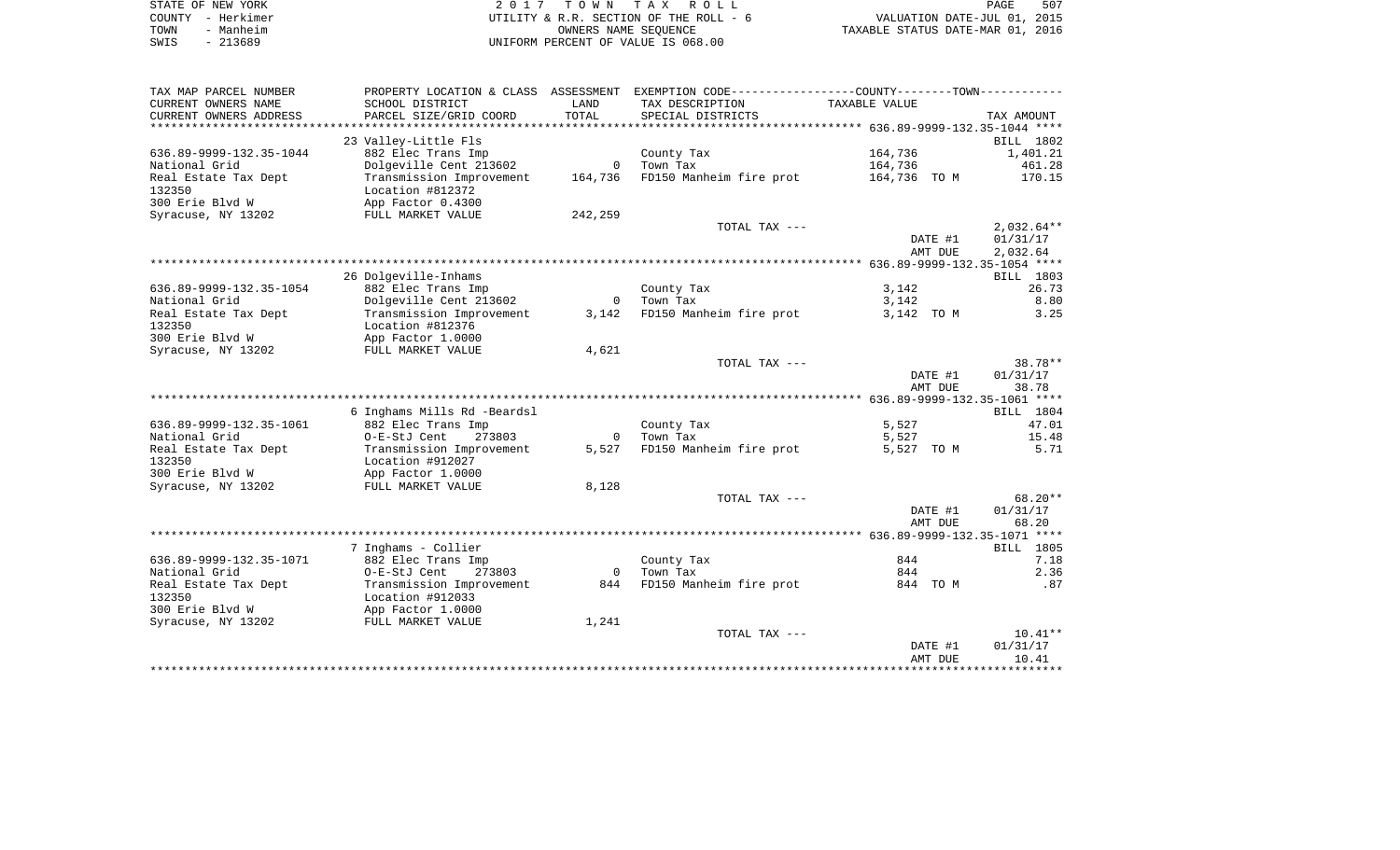|      | STATE OF NEW YORK | 2017 TOWN TAX ROLL                     | PAGE                             | 508 |
|------|-------------------|----------------------------------------|----------------------------------|-----|
|      | COUNTY - Herkimer | UTILITY & R.R. SECTION OF THE ROLL - 6 | VALUATION DATE-JUL 01, 2015      |     |
| TOWN | - Manheim         | OWNERS NAME SEOUENCE                   | TAXABLE STATUS DATE-MAR 01, 2016 |     |
| SWIS | - 213689          | UNIFORM PERCENT OF VALUE IS 068.00     |                                  |     |

| TAX MAP PARCEL NUMBER          |                          |                                       | PROPERTY LOCATION & CLASS ASSESSMENT EXEMPTION CODE---------------COUNTY-------TOWN---------- |                |                         |
|--------------------------------|--------------------------|---------------------------------------|-----------------------------------------------------------------------------------------------|----------------|-------------------------|
| CURRENT OWNERS NAME            | SCHOOL DISTRICT          | LAND                                  | TAX DESCRIPTION                                                                               | TAXABLE VALUE  |                         |
| CURRENT OWNERS ADDRESS         | PARCEL SIZE/GRID COORD   | TOTAL                                 | SPECIAL DISTRICTS                                                                             |                | TAX AMOUNT              |
| *******************            |                          | * * * * * * * * * * * * * * * * * * * | *********************************** 636.89-9999-132.35-1081 ****                              |                |                         |
|                                | 9 Inghams - Rotterdam    |                                       |                                                                                               |                | BILL 1806               |
| 636.89-9999-132.35-1081        | 882 Elec Trans Imp       |                                       | County Tax                                                                                    | 248            | 2.11                    |
| National Grid                  | O-E-StJ Cent<br>273803   |                                       | 0 Town Tax                                                                                    | 248            | 0.69                    |
| Real Estate Tax Dept           | Transmission Improvement |                                       | 248 FD150 Manheim fire prot                                                                   | 248 TO M       | . 26                    |
| 132350                         | Location #912070         |                                       |                                                                                               |                |                         |
| 300 Erie Blvd W                | App Factor 1.00          |                                       |                                                                                               |                |                         |
|                                |                          | 365                                   |                                                                                               |                |                         |
| Syracuse, NY 13202             | FULL MARKET VALUE        |                                       |                                                                                               |                |                         |
|                                |                          |                                       | TOTAL TAX ---                                                                                 |                | $3.06**$                |
|                                |                          |                                       |                                                                                               | DATE #1        | 01/31/17                |
|                                |                          |                                       |                                                                                               | AMT DUE        | 3.06                    |
|                                |                          |                                       |                                                                                               |                |                         |
|                                | 14 Edic-New Scotland     |                                       |                                                                                               |                | BILL 1807               |
| 636.89-9999-132.35-1091        | 882 Elec Trans Imp       |                                       | County Tax                                                                                    | 1,832          | 15.58                   |
| National Grid                  | O-E-StJ Cent<br>273803   |                                       | 0 Town Tax                                                                                    | 1,832          | 5.13                    |
| Real Estate Tax Dept           | Transmission Improvement |                                       | 1,832 FD150 Manheim fire prot                                                                 | 1,832 TO M     | 1.89                    |
| 132350                         | Location #912303         |                                       |                                                                                               |                |                         |
| 300 Erie Blvd W                | App Factor 1.00          |                                       |                                                                                               |                |                         |
| Syracuse, NY 13202             | FULL MARKET VALUE        | 2,694                                 |                                                                                               |                |                         |
|                                |                          |                                       | TOTAL TAX ---                                                                                 |                | $22.60**$               |
|                                |                          |                                       |                                                                                               | DATE #1        | 01/31/17                |
|                                |                          |                                       |                                                                                               | AMT DUE        | 22.60                   |
|                                |                          |                                       |                                                                                               |                |                         |
|                                | Lines                    |                                       |                                                                                               |                | BILL 1808               |
| 636.89-9999-132.35-1101        | 882 Elec Trans Imp       |                                       | County Tax                                                                                    | 202            | 1.72                    |
| National Grid                  | Dolgeville Cent 213602   | $\overline{0}$                        | Town Tax                                                                                      | 202            | 0.57                    |
| Real Estate Tax Dept           | ACRES<br>0.01            | 202                                   | FD150 Manheim fire prot                                                                       | 202 TO M       | $\ldots$                |
| 300 Erie Blvd W                | FULL MARKET VALUE        | 297                                   |                                                                                               |                |                         |
| Syracuse, NY 13202-9919        |                          |                                       |                                                                                               |                |                         |
|                                |                          |                                       | TOTAL TAX ---                                                                                 |                | $2.50**$                |
|                                |                          |                                       |                                                                                               | DATE #1        | 01/31/17                |
|                                |                          |                                       |                                                                                               | AMT DUE        | 2.50                    |
|                                |                          |                                       |                                                                                               |                |                         |
|                                | Outside Plant            |                                       |                                                                                               | ACCT 100300480 | BILL 1809               |
| 636.89-9999-132.35-1881        | 884 Elec Dist Out        |                                       | County Tax                                                                                    | 59,326         | 504.61                  |
| National Grid                  | O-E-StJ Cent<br>273803   |                                       | 0 Town Tax                                                                                    | 59,326         | 166.12                  |
|                                | Location # 888888 -884   |                                       | 59,326 FD150 Manheim fire prot                                                                |                | 61.28                   |
| Real Estate Tax Dept<br>132350 |                          |                                       |                                                                                               | 59,326 TO M    |                         |
|                                | App Factor 0.1431        |                                       |                                                                                               |                |                         |
| 300 Erie Blyd W                | Poles Wires Cables Etc   |                                       |                                                                                               |                |                         |
| Syracuse, NY 13202-9919        | FULL MARKET VALUE        | 87,244                                |                                                                                               |                |                         |
|                                |                          |                                       | TOTAL TAX ---                                                                                 |                | 732.01**                |
|                                |                          |                                       |                                                                                               | DATE #1        | 01/31/17                |
|                                |                          |                                       |                                                                                               | AMT DUE        | 732.01                  |
|                                |                          |                                       |                                                                                               |                | * * * * * * * * * * * * |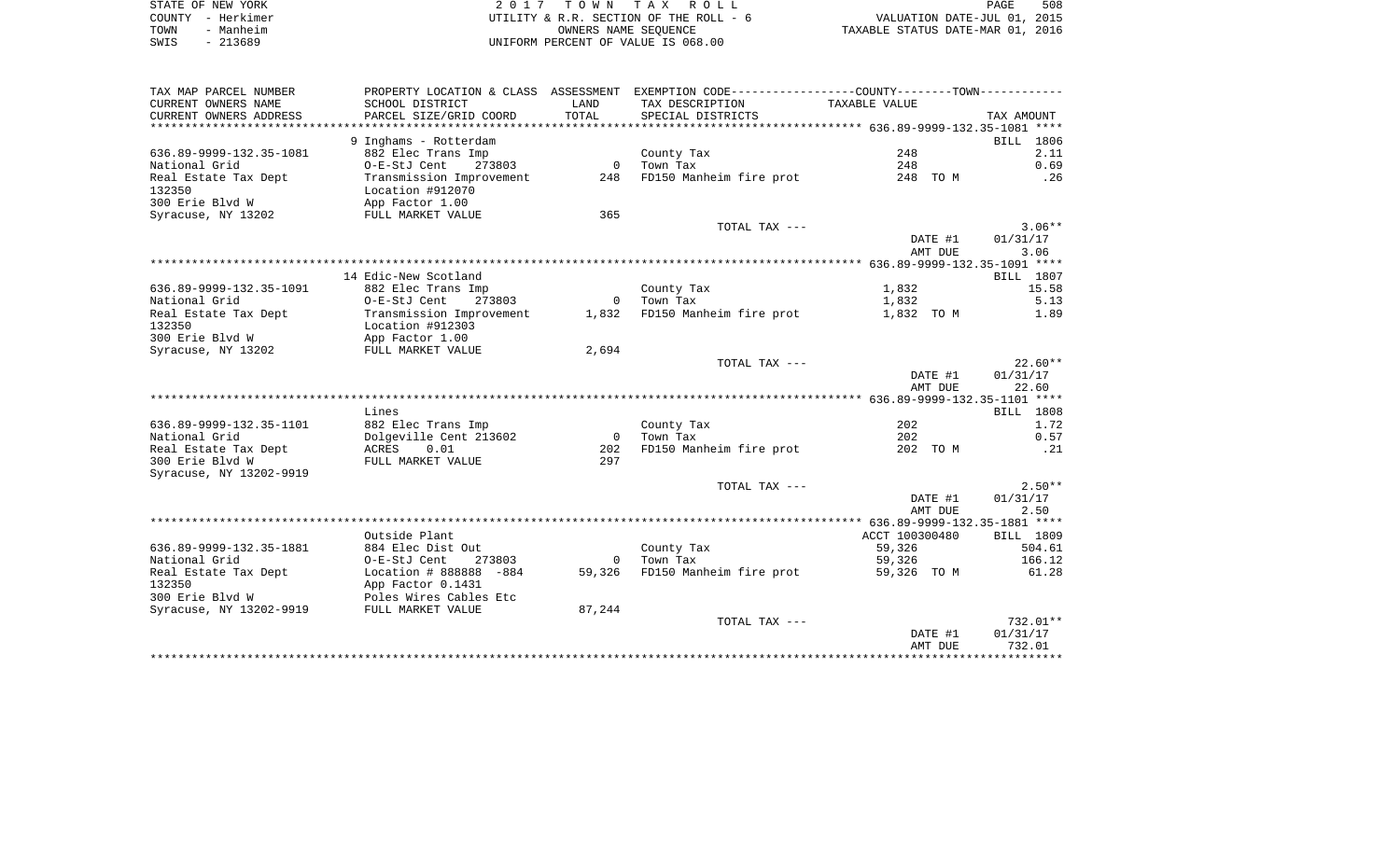| STATE OF NEW YORK | 2017 TOWN TAX ROLL                     | 509<br>PAGE                      |
|-------------------|----------------------------------------|----------------------------------|
| COUNTY - Herkimer | UTILITY & R.R. SECTION OF THE ROLL - 6 | VALUATION DATE-JUL 01, 2015      |
| - Manheim<br>TOWN | OWNERS NAME SEOUENCE                   | TAXABLE STATUS DATE-MAR 01, 2016 |
| $-213689$<br>SWIS | UNIFORM PERCENT OF VALUE IS 068.00     |                                  |

| TAX MAP PARCEL NUMBER                              | PROPERTY LOCATION & CLASS ASSESSMENT        |                | EXEMPTION CODE----------------COUNTY-------TOWN----------- |                  |                       |
|----------------------------------------------------|---------------------------------------------|----------------|------------------------------------------------------------|------------------|-----------------------|
| CURRENT OWNERS NAME                                | SCHOOL DISTRICT                             | LAND           | TAX DESCRIPTION                                            | TAXABLE VALUE    |                       |
| CURRENT OWNERS ADDRESS<br>************************ | PARCEL SIZE/GRID COORD                      | TOTAL          | SPECIAL DISTRICTS                                          |                  | TAX AMOUNT            |
|                                                    | Outside Plant                               |                |                                                            | ACCT 100300480   |                       |
| 636.89-9999-132.35-1882                            | 884 Elec Dist Out                           |                | County Tax                                                 | 317,693          | BILL 1810<br>2,702.22 |
| National Grid                                      | Little Falls Ce 210900                      | $\Omega$       | Town Tax                                                   | 317,693          | 889.58                |
| Real Estate Tax Dept                               | Location # 888888                           | 317,693        | FD150 Manheim fire prot                                    | 317,693 TO M     | 328.14                |
| 132350                                             | App Factor 0.7663                           |                |                                                            |                  |                       |
| 300 Erie Blvd W                                    | Poles Wires Cables Etc                      |                |                                                            |                  |                       |
| Syracuse, NY 13202                                 | FULL MARKET VALUE                           | 467,196        |                                                            |                  |                       |
|                                                    |                                             |                | TOTAL TAX ---                                              |                  | $3,919.94**$          |
|                                                    |                                             |                |                                                            | DATE #1          | 01/31/17              |
|                                                    |                                             |                |                                                            | AMT DUE          | 3,919.94              |
|                                                    |                                             |                |                                                            |                  |                       |
|                                                    | Outside Plant                               |                |                                                            | ACCT 100300480   | <b>BILL</b> 1811      |
| 636.89-9999-132.35-1883                            | 884 Elec Dist Out<br>West Canada Val 212402 | $\mathbf{0}$   | County Tax                                                 | 13,225<br>13,225 | 112.49<br>37.03       |
| National Grid<br>Real Estate Tax Dept              | Location # 888888                           | 13,225         | Town Tax<br>FD150 Manheim fire prot                        |                  | 13.66                 |
| 132350                                             | App Factor 0.0319                           |                |                                                            | 13,225 TO M      |                       |
| 300 Erie Blvd W                                    | Poles Wires Cables Etc                      |                |                                                            |                  |                       |
| Syracuse, NY 13202-9919                            | FULL MARKET VALUE                           | 19,449         |                                                            |                  |                       |
|                                                    |                                             |                | TOTAL TAX ---                                              |                  | 163.18**              |
|                                                    |                                             |                |                                                            | DATE #1          | 01/31/17              |
|                                                    |                                             |                |                                                            | AMT DUE          | 163.18                |
|                                                    |                                             |                |                                                            |                  |                       |
|                                                    | Outside Plant                               |                |                                                            | ACCT 100300480   | BILL 1812             |
| 636.89-9999-132.35-1884                            | 884 Elec Dist Out                           |                | County Tax                                                 | 1,285            | 10.93                 |
| National Grid                                      | Dolgeville Cent 213602                      | $\mathbf{0}$   | Town Tax                                                   | 1,285            | 3.60                  |
| Real Estate Tax Dept                               | Location # 888888                           | 1,285          | FD150 Manheim fire prot                                    | 1,285 TO M       | 1.33                  |
| 132350<br>300 Erie Blvd W                          | App Factor 0.0031<br>Poles Wires Cables Etc |                |                                                            |                  |                       |
| Syracuse, NY 13202-9919                            | FULL MARKET VALUE                           | 1,890          |                                                            |                  |                       |
|                                                    |                                             |                | TOTAL TAX ---                                              |                  | $15.86**$             |
|                                                    |                                             |                |                                                            | DATE #1          | 01/31/17              |
|                                                    |                                             |                |                                                            | AMT DUE          | 15.86                 |
|                                                    |                                             |                |                                                            |                  |                       |
|                                                    | Outside Plant                               |                |                                                            | ACCT 100300480   | BILL 1813             |
| 636.89-9999-132.35-1885                            | 884 Elec Dist Out                           |                | County Tax                                                 | 23,051           | 196.07                |
| National Grid                                      | O-E-StJ Cent<br>273803                      | $\overline{0}$ | Town Tax                                                   | 23,051           | 64.55                 |
| Real Estate Tax Dept                               | Location # 888888                           | 23,051         | FD150 Manheim fire prot                                    | 23,051 TO M      | 23.81                 |
| 132350                                             | App Factor 0.0556                           |                |                                                            |                  |                       |
| 300 Erie Blvd W                                    | Poles Wires Cables Etc                      |                |                                                            |                  |                       |
| Syracuse, NY 13202                                 | FULL MARKET VALUE                           | 33,899         | TOTAL TAX ---                                              |                  | $284.43**$            |
|                                                    |                                             |                |                                                            | DATE #1          | 01/31/17              |
|                                                    |                                             |                |                                                            | AMT DUE          | 284.43                |
|                                                    |                                             |                |                                                            |                  |                       |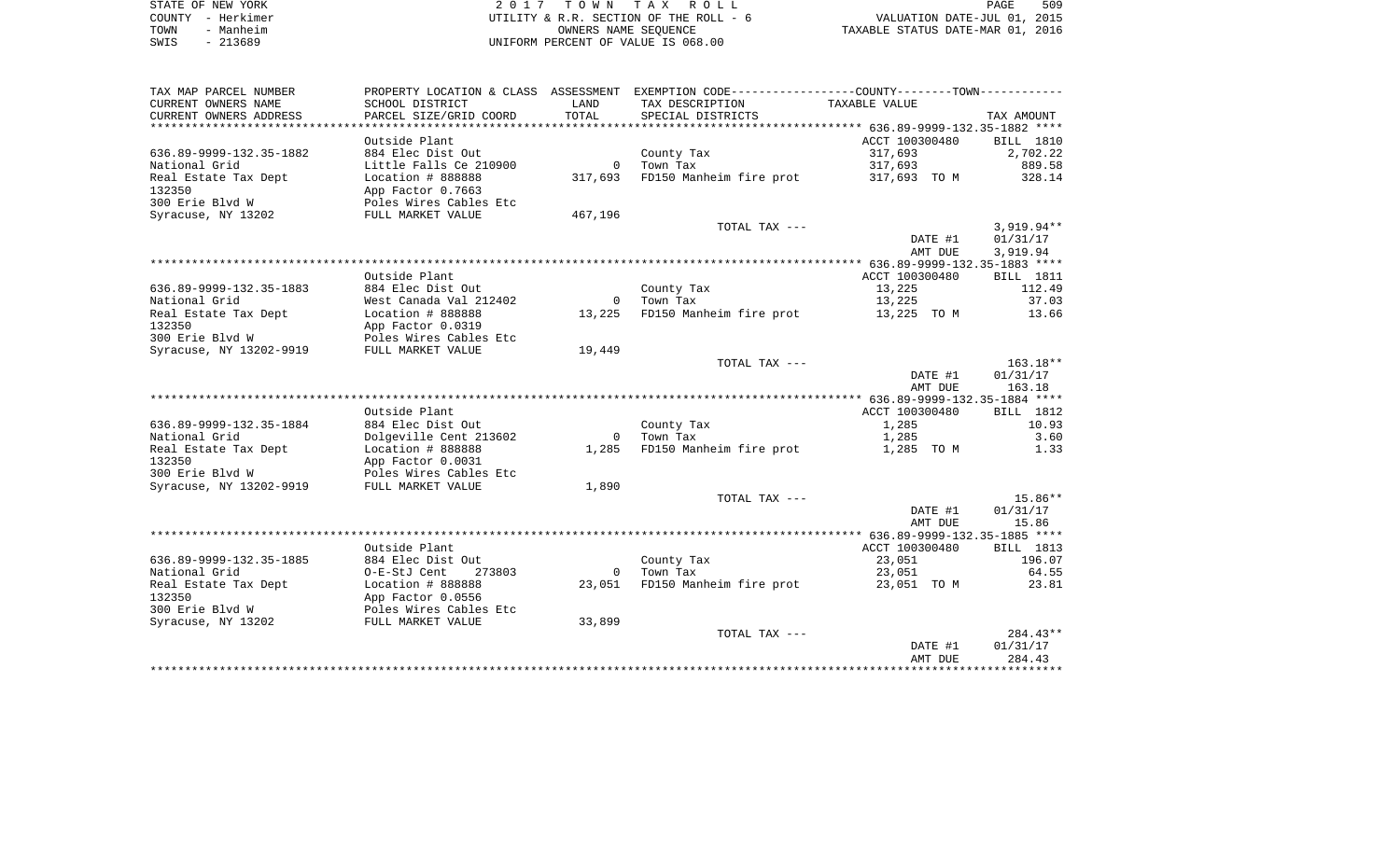|      | STATE OF NEW YORK | 2017 TOWN TAX ROLL                     | PAGE                             | 510 |
|------|-------------------|----------------------------------------|----------------------------------|-----|
|      | COUNTY - Herkimer | UTILITY & R.R. SECTION OF THE ROLL - 6 | VALUATION DATE-JUL 01, 2015      |     |
| TOWN | - Manheim         | OWNERS NAME SEOUENCE                   | TAXABLE STATUS DATE-MAR 01, 2016 |     |
| SWIS | $-213689$         | UNIFORM PERCENT OF VALUE IS 068.00     |                                  |     |

| TAX MAP PARCEL NUMBER<br>CURRENT OWNERS NAME<br>CURRENT OWNERS ADDRESS | PROPERTY LOCATION & CLASS ASSESSMENT<br>SCHOOL DISTRICT<br>PARCEL SIZE/GRID COORD | LAND<br>TOTAL  | EXEMPTION CODE----------------COUNTY-------TOWN----------<br>TAX DESCRIPTION<br>SPECIAL DISTRICTS | TAXABLE VALUE      | TAX AMOUNT              |
|------------------------------------------------------------------------|-----------------------------------------------------------------------------------|----------------|---------------------------------------------------------------------------------------------------|--------------------|-------------------------|
| *********************                                                  |                                                                                   |                |                                                                                                   |                    |                         |
|                                                                        | GAS MAINS                                                                         |                |                                                                                                   |                    | BILL 1814               |
| 636.89-9999-132.35-2884                                                | 885 Gas Outside Pla                                                               |                | County Tax                                                                                        | 1,068              | 9.08                    |
| National Grid                                                          | Dolgeville Cent 213602                                                            | $\overline{0}$ | Town Tax                                                                                          | 1,068              | 2.99                    |
| Real Estate Tax Dept                                                   | Outside Plant                                                                     | 1,068          | FD150 Manheim fire prot                                                                           | 1,068 TO M         | 1.10                    |
| 132350                                                                 | Location #888888                                                                  |                |                                                                                                   |                    |                         |
| 300 Erie Blvd W                                                        | App Factor 1.0000                                                                 |                |                                                                                                   |                    |                         |
| Syracuse, NY 13202                                                     | FULL MARKET VALUE                                                                 | 1,571          |                                                                                                   |                    |                         |
|                                                                        |                                                                                   |                | TOTAL TAX ---                                                                                     |                    | $13.17**$               |
|                                                                        |                                                                                   |                |                                                                                                   | DATE #1            | 01/31/17                |
|                                                                        |                                                                                   |                |                                                                                                   | AMT DUE            | 13.17                   |
|                                                                        |                                                                                   |                |                                                                                                   |                    |                         |
|                                                                        | 70 Farm View Dr                                                                   |                |                                                                                                   |                    | BILL 1815               |
| 636.89-9999-131.600-1002                                               | 882 Elec Trans Imp                                                                |                | County Tax                                                                                        | 53,161             | 452.17                  |
| <b>NYSEG</b>                                                           | Little Falls Ce 210900                                                            | $\overline{0}$ | Town Tax                                                                                          | 53,161             | 148.86                  |
| 70 Farm View Dr                                                        |                                                                                   | 53,161         | FD150 Manheim fire prot                                                                           | 53,161 TO M        | 54.91                   |
| New Gloucester, NY 04260                                               | FULL MARKET VALUE                                                                 | 78,178         |                                                                                                   |                    |                         |
|                                                                        |                                                                                   |                | TOTAL TAX ---                                                                                     |                    | 655.94**                |
|                                                                        |                                                                                   |                |                                                                                                   | DATE #1            | 01/31/17                |
|                                                                        |                                                                                   |                |                                                                                                   | AMT DUE            | 655.94                  |
|                                                                        |                                                                                   |                |                                                                                                   |                    |                         |
|                                                                        | WIRES                                                                             |                |                                                                                                   |                    | BILL 1816               |
| 636.89-9999-744.8-1885                                                 | 836 Telecom. eq.                                                                  |                | County Tax                                                                                        | 299,391            | 2,546.55                |
| Telergy Joint Venture                                                  | O-E-StJ Cent<br>273803                                                            | $\overline{0}$ | Town Tax                                                                                          | 299,391            | 838.33                  |
| 10 Telergy Pkwy                                                        | 836                                                                               | 299,391        | School Relevy                                                                                     |                    | 7,652.99                |
| East Syracuse, NY 13057                                                | FULL MARKET VALUE                                                                 | 440,281        | FD150 Manheim fire prot<br>TOTAL TAX ---                                                          | 299,391 TO M       | 309.24                  |
|                                                                        |                                                                                   |                |                                                                                                   |                    | 11,347.11**<br>01/31/17 |
|                                                                        |                                                                                   |                |                                                                                                   | DATE #1<br>AMT DUE | 11,347.11               |
|                                                                        |                                                                                   |                |                                                                                                   |                    |                         |
|                                                                        | Outside Plant                                                                     |                |                                                                                                   |                    | BILL 1817               |
| 636.89-9999-746.12-1882                                                | 836 Telecom. eq.                                                                  |                | County Tax                                                                                        | 0.00               | 0.00                    |
| Us Sprint Communications                                               | Little Falls Ce 210900                                                            | $\Omega$       | Town Tax                                                                                          | 0.00               | 0.00                    |
| Property Tax Dept                                                      | Location # 888888                                                                 | $\Omega$       | FD150 Manheim fire prot                                                                           | 0 TO M             |                         |
| 746120                                                                 | App Factor 0.7500                                                                 |                |                                                                                                   |                    |                         |
| PO Box 12913                                                           | Buried Cable On Rr Row                                                            |                |                                                                                                   |                    |                         |
| Shawnee Mission, KS 66212-0490 ACRES                                   | 0.01                                                                              |                |                                                                                                   |                    |                         |
|                                                                        | FULL MARKET VALUE                                                                 | $\Omega$       |                                                                                                   |                    |                         |
|                                                                        |                                                                                   |                | TOTAL TAX ---                                                                                     |                    | $0.00**$                |
|                                                                        |                                                                                   |                |                                                                                                   |                    | ****                    |
|                                                                        | Outside Plant                                                                     |                |                                                                                                   |                    | <b>BILL</b> 1818        |
| 636.89-9999-746.12-1885                                                | 836 Telecom. eq.                                                                  |                | County Tax                                                                                        | 0.00               | 0.00                    |
| Us Sprint Communications                                               | O-E-StJ Cent<br>273803                                                            | $\Omega$       | Town Tax                                                                                          | 0.00               | 0.00                    |
| Property Tax Dept                                                      | Location # 888888                                                                 | $\Omega$       | FD150 Manheim fire prot                                                                           | 0 TO M             |                         |
| 746120                                                                 | App Factor 0.2500                                                                 |                |                                                                                                   |                    |                         |
| PO Box 12913                                                           | Buried Cable On Rr Row                                                            |                |                                                                                                   |                    |                         |
| Shawnee Mission, KS 66212-0490 FULL MARKET VALUE                       |                                                                                   | 0              |                                                                                                   |                    |                         |
|                                                                        |                                                                                   |                | TOTAL TAX ---                                                                                     |                    | $0.00**$                |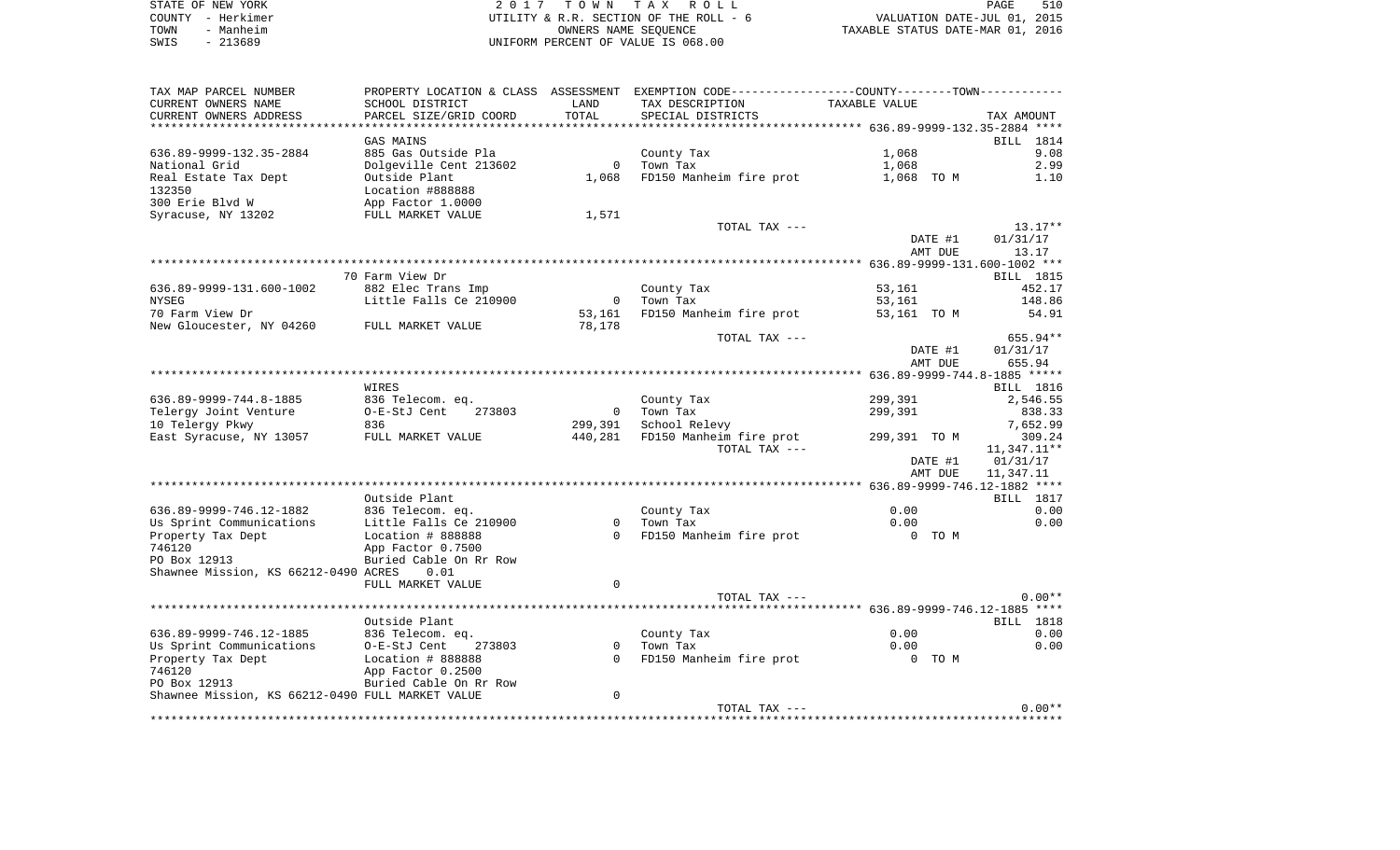|      | STATE OF NEW YORK | 2017 TOWN TAX ROLL                     | 511<br>PAGE                      |
|------|-------------------|----------------------------------------|----------------------------------|
|      | COUNTY - Herkimer | UTILITY & R.R. SECTION OF THE ROLL - 6 | VALUATION DATE-JUL 01, 2015      |
| TOWN | - Manheim         | OWNERS NAME SEOUENCE                   | TAXABLE STATUS DATE-MAR 01, 2016 |
| SWIS | - 213689          | UNIFORM PERCENT OF VALUE IS 068.00     |                                  |

| TAX MAP PARCEL NUMBER     | PROPERTY LOCATION & CLASS | ASSESSMENT   | EXEMPTION CODE-----------------COUNTY--------TOWN----------- |                                                    |                  |
|---------------------------|---------------------------|--------------|--------------------------------------------------------------|----------------------------------------------------|------------------|
| CURRENT OWNERS NAME       | SCHOOL DISTRICT           | LAND         | TAX DESCRIPTION                                              | TAXABLE VALUE                                      |                  |
| CURRENT OWNERS ADDRESS    | PARCEL SIZE/GRID COORD    | <b>TOTAL</b> | SPECIAL DISTRICTS                                            |                                                    | TAX AMOUNT       |
| ********************      | ************************* |              | ***************************                                  | ********************* 636.089-0000-631.900-1881*** |                  |
|                           | Outside Plant             |              |                                                              | ACCT 100300240                                     | <b>BILL</b> 1819 |
| 636.089-0000-631.900-1881 | 836 Telecom. eq.          |              | Mass Telec 47100                                             | 234<br>234                                         |                  |
| Verizon New York Inc      | Little Falls Ce 210900    | $\Omega$     | County Tax                                                   | 37,522                                             | 319.15           |
| C/O Duff & Phelps         | Location # 888888         |              | 37,756 Town Tax                                              |                                                    | 105.07           |
|                           |                           |              |                                                              | 37,522                                             |                  |
| PO Box 2749               | App Factor 0.3380         |              | FD150 Manheim fire prot                                      | 37,522 TO M                                        | 38.76            |
| Addison, TX 75001         | Poles Wires Cables Etc    |              | 234 EX                                                       |                                                    |                  |
|                           | DEED BOOK 00000           |              |                                                              |                                                    |                  |
|                           | FULL MARKET VALUE         | 55,524       |                                                              |                                                    |                  |
|                           |                           |              | TOTAL TAX ---                                                |                                                    | $462.98**$       |
|                           |                           |              |                                                              | DATE #1                                            | 01/31/17         |
|                           |                           |              |                                                              | AMT DUE                                            | 462.98           |
|                           |                           |              |                                                              |                                                    |                  |
|                           | Outside Plant             |              |                                                              | ACCT 100300330                                     | <b>BILL 1820</b> |
| 636.089-0000-631.900-1882 | 836 Telecom. eq.          |              | Mass Telec 47100                                             | 3,932<br>3,932                                     |                  |
| Verizon New York Inc      | West Canada Val 212402    |              | 0 County Tax                                                 | 992                                                | 8.44             |
| $C/O$ Duff & Phelps       | Location # 888888         |              | 4,924 Town Tax                                               | 992                                                | 2.78             |
| PO Box 2749               | App Factor 0.0141         |              | FD150 Manheim fire prot                                      | 992 TO M                                           | 1.02             |
| Addison, TX 75001         | Poles Wires Cables Etc    |              | 3,932 EX                                                     |                                                    |                  |
|                           |                           |              |                                                              |                                                    |                  |
|                           | DEED BOOK 00000           |              |                                                              |                                                    |                  |
|                           | FULL MARKET VALUE         | 7,241        |                                                              |                                                    |                  |
|                           |                           |              | TOTAL TAX ---                                                |                                                    | $12.24**$        |
|                           |                           |              |                                                              | DATE #1                                            | 01/31/17         |
|                           |                           |              |                                                              | AMT DUE                                            | 12.24            |
|                           |                           |              |                                                              |                                                    |                  |
|                           | Outside Plant             |              |                                                              | ACCT 100300180                                     | <b>BILL</b> 1821 |
| 636.089-0000-631.900-1883 | 836 Telecom. eq.          |              | Mass Telec 47100                                             | 8,977<br>8,977                                     |                  |
| Verizon New York Inc      | Dolgeville Cent 213602    |              | 0 County Tax                                                 | 34,323                                             | 291.94           |
| C/O Duff & Phelps         | Location # 888888         | 43,300       | Town Tax                                                     | 34,323                                             | 96.11            |
| PO Box 2749               | App Factor 0.5986         |              | FD150 Manheim fire prot                                      | 34,323 TO M                                        | 35.45            |
| Addison, TX 75001         | Poles Wires Cables Etc    |              | 8,977 EX                                                     |                                                    |                  |
|                           | DEED BOOK 00000           |              |                                                              |                                                    |                  |
|                           | FULL MARKET VALUE         | 63,676       |                                                              |                                                    |                  |
|                           |                           |              | TOTAL TAX ---                                                |                                                    | $423.50**$       |
|                           |                           |              |                                                              | DATE #1                                            | 01/31/17         |
|                           |                           |              |                                                              | AMT DUE                                            |                  |
|                           |                           |              |                                                              |                                                    | 423.50           |
|                           |                           |              |                                                              |                                                    |                  |
|                           | Outside Plant             |              |                                                              | ACCT 100300150                                     | <b>BILL</b> 1822 |
| 636.089-0000-631.900-1884 | 836 Telecom. eq.          |              | Mass Telec 47100                                             | 2,715<br>2,715                                     |                  |
| Verizon New York Inc      | O-E-StJ Cent<br>273803    |              | 0 County Tax                                                 | 7,133                                              | 60.67            |
| $C/O$ Duff & Phelps       | Location # 888888         | 9,848        | Town Tax                                                     | 7,133                                              | 19.97            |
| PO Box 2749               | App Factor 0.0352         |              | FD150 Manheim fire prot                                      | 7,133 TO M                                         | 7.37             |
| Addison, TX 75001         | Poles Wires Cables Etc    |              | 2,715 EX                                                     |                                                    |                  |
|                           | DEED BOOK 00000           |              |                                                              |                                                    |                  |
|                           | FULL MARKET VALUE         | 14,482       |                                                              |                                                    |                  |
|                           |                           |              | TOTAL TAX ---                                                |                                                    | 88.01**          |
|                           |                           |              |                                                              | DATE #1                                            | 01/31/17         |
|                           |                           |              |                                                              | AMT DUE                                            | 88.01            |
|                           |                           |              |                                                              |                                                    |                  |
|                           |                           |              |                                                              |                                                    |                  |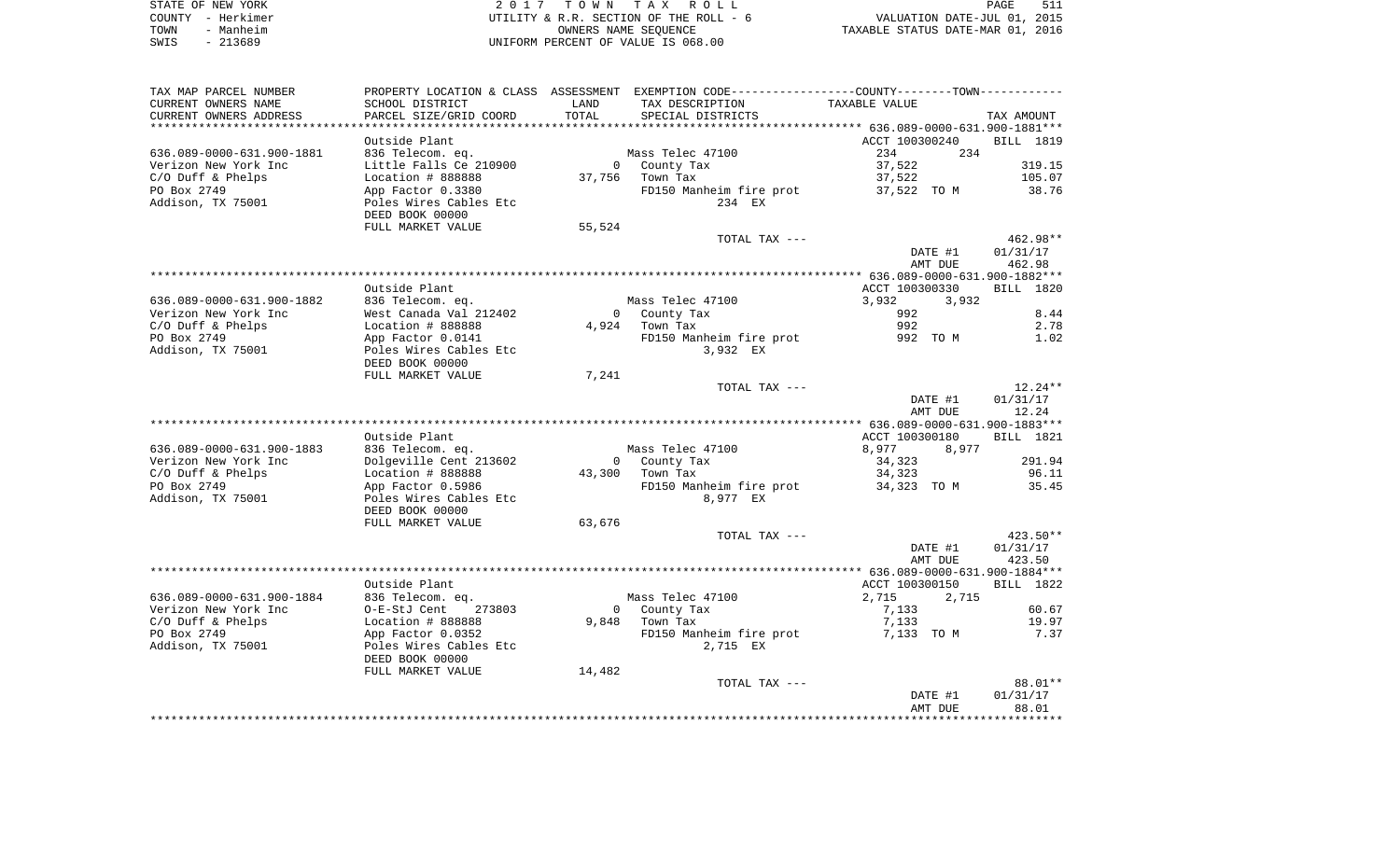| STATE OF NEW YORK | 2017 TOWN TAX ROLL                     | 512<br>PAGE                      |
|-------------------|----------------------------------------|----------------------------------|
| COUNTY - Herkimer | UTILITY & R.R. SECTION OF THE ROLL - 6 | VALUATION DATE-JUL 01, 2015      |
| TOWN<br>- Manheim |                                        | TAXABLE STATUS DATE-MAR 01, 2016 |
| SWIS<br>- 213689  | UNIFORM PERCENT OF VALUE IS 068.00     | RPS155/V04/L015                  |
|                   |                                        | CURRENT DATE 12/16/2016          |

#### R O L L S U B S E C T I O N - - T O T A L S

## \*\*\* S P E C I A L D I S T R I C T S U M M A R Y \*\*\*

| CODE                  | TOTAL | EXTENSION  | <b>EXTENSION</b> | AD VALOREM | EXEMPT | TAXABLE   | TOTAL      |
|-----------------------|-------|------------|------------------|------------|--------|-----------|------------|
| DISTRICT NAME PARCELS |       | TYPE       | VALUE            | VALUE      | AMOUNT | VALUE     | <b>TAX</b> |
| FD150 Manheim fire p  |       | 53 TOTAL M |                  | 30668,364  | 15,858 | 30652,506 | 31,660.47  |

## \*\*\* S C H O O L D I S T R I C T S U M M A R Y \*\*\*

| CODE   | DISTRICT NAME        | TOTAL<br>PARCELS | ASSESSED<br>LAND | ASSESSED<br>TOTAL | <b>EXEMPT</b><br>AMOUNT | TOTAL<br>TAXABLE        |
|--------|----------------------|------------------|------------------|-------------------|-------------------------|-------------------------|
|        |                      |                  |                  |                   | STAR AMOUNT             | STAR TAXABLE            |
|        | Little Falls Central | 16               | 174,000          | 9248,514          | 234                     | 9,248,280               |
| 210900 | West Canada Valley   | $\overline{c}$   |                  | 18,149            | 3,932                   | 9,248,280<br>14,217     |
| 212402 | Dolgeville Central   | 15               | 116,900          | 6533,614          | 8,977                   | 14,217<br>6,524,637     |
| 213602 | O-E-StJ Cent         | 20               | 293,800          | 14868,087         | 2,715                   | 6,524,637<br>14,865,372 |
| 273803 |                      |                  |                  |                   |                         | 14,865,372              |
|        | $SUB - TO T AL$      | 53               | 584,700          | 30668,364         | 15,858                  | 30,652,506              |
|        | SUB - TOTAL(CONT)    |                  |                  |                   |                         | 30,652,506              |
|        | TOTAL                | 53               | 584,700          | 30668,364         | 15,858                  | 30,652,506              |
|        | TO TAL (CONT)        |                  |                  |                   |                         | 30,652,506              |

\*\*\* S Y S T E M C O D E S S U M M A R Y \*\*\*

NO SYSTEM EXEMPTIONS AT THIS LEVEL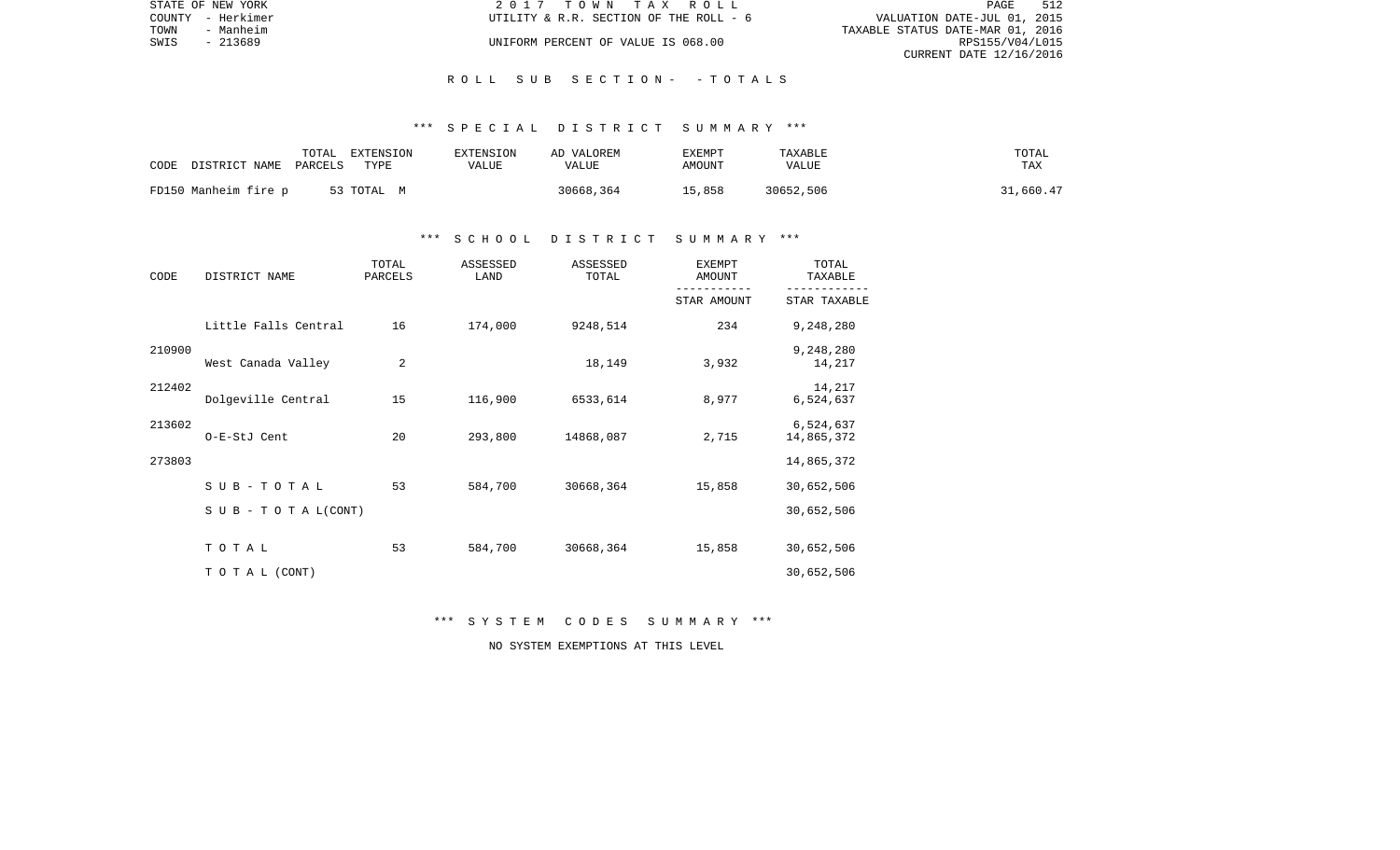|      | STATE OF NEW YORK | 2017 TOWN TAX ROLL                     | 513<br>PAGE                      |
|------|-------------------|----------------------------------------|----------------------------------|
|      | COUNTY - Herkimer | UTILITY & R.R. SECTION OF THE ROLL - 6 | VALUATION DATE-JUL 01, 2015      |
| TOWN | - Manheim         |                                        | TAXABLE STATUS DATE-MAR 01, 2016 |
| SWIS | - 213689          | UNIFORM PERCENT OF VALUE IS 068.00     | RPS155/V04/L015                  |
|      |                   |                                        | CURRENT DATE 12/16/2016          |

R O L L S U B S E C T I O N - - T O T A L S

## \*\*\* E X E M P T I O N S U M M A R Y \*\*\*

| CODE  | DESCRIPTION         | TOTAL<br>PARCELS | COUNTY           | TOWN             |
|-------|---------------------|------------------|------------------|------------------|
| 47100 | Mass Telec<br>тотаь | Δ                | 15,858<br>15,858 | 15,858<br>15,858 |

| ROLL<br><b>SEC</b> | DESCRIPTION                             | TOTAL<br>PARCELS | ASSESSED<br>LAND   | ASSESSED<br>TOTAL      | <b>EXEMPT</b><br>AMOUNT | TOTAL<br>TAXABLE<br>---------- | TAX  | TOTAL<br>TAX                        |
|--------------------|-----------------------------------------|------------------|--------------------|------------------------|-------------------------|--------------------------------|------|-------------------------------------|
|                    |                                         |                  |                    |                        | STAR AMOUNT             | STAR TAXABLE                   | RATE |                                     |
|                    | County Tax<br>Town Tax<br>School Relevy |                  | 584,700<br>584,700 | 30668,364<br>30668,364 | 15,858<br>15,858        | 30,652,506<br>30,652,506       |      | 260,722.97<br>85,830.71             |
| 6                  | SPEC DIST TAXES<br>UTILITIES & N.C.     | 53               |                    |                        |                         |                                |      | 7,652.99<br>31,660.47<br>385,867.14 |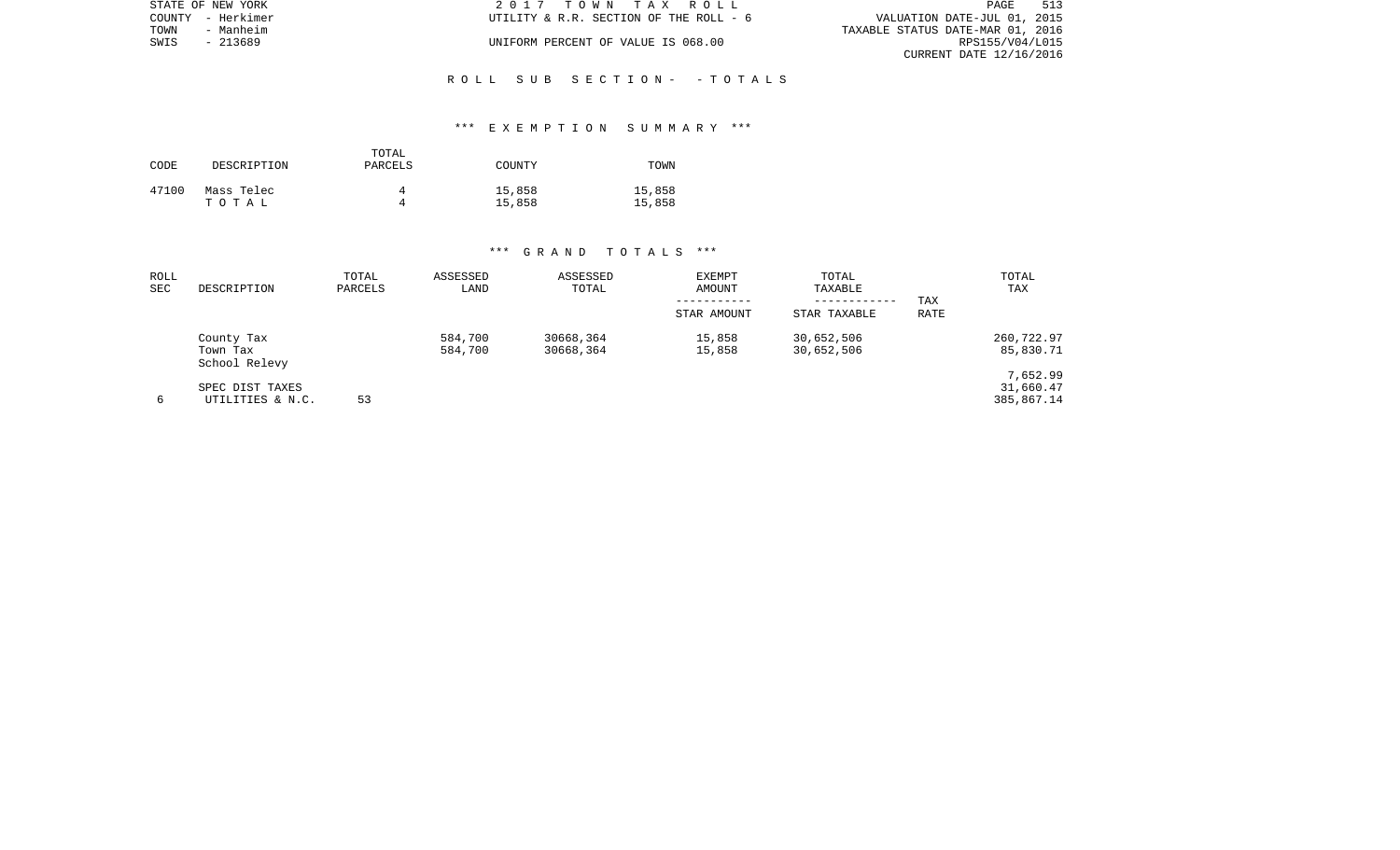|      | STATE OF NEW YORK | 2017 TOWN TAX ROLL                     | PAGE                             | 514 |
|------|-------------------|----------------------------------------|----------------------------------|-----|
|      | COUNTY - Herkimer | UTILITY & R.R. SECTION OF THE ROLL - 6 | VALUATION DATE-JUL 01, 2015      |     |
| TOWN | - Manheim         |                                        | TAXABLE STATUS DATE-MAR 01, 2016 |     |
| SWIS | - 213689          | UNIFORM PERCENT OF VALUE IS 068.00     | RPS155/V04/L015                  |     |
|      |                   |                                        | CURRENT DATE 12/16/2016          |     |

#### R O L L S E C T I O N T O T A L S

## \*\*\* S P E C I A L D I S T R I C T S U M M A R Y \*\*\*

| CODE<br>DISTRICT NAME | TOTAL<br>PARCELS | EXTENSION<br>TYPE | EXTENSION<br>VALUE | AD VALOREM<br>VALUE | <b>EXEMPT</b><br>AMOUNT | TAXABLE<br>VALUE | TOTAL<br>TAX |
|-----------------------|------------------|-------------------|--------------------|---------------------|-------------------------|------------------|--------------|
| FD150 Manheim fire p  |                  | 53 TOTAL M        |                    | 30668,364           | 15,858                  | 30652,506        | 31,660.47    |

## \*\*\* S C H O O L D I S T R I C T S U M M A R Y \*\*\*

| CODE   | DISTRICT NAME                    | TOTAL<br>PARCELS | ASSESSED<br>LAND | ASSESSED<br>TOTAL | <b>EXEMPT</b><br>AMOUNT | TOTAL<br>TAXABLE        |
|--------|----------------------------------|------------------|------------------|-------------------|-------------------------|-------------------------|
|        |                                  |                  |                  |                   | STAR AMOUNT             | STAR TAXABLE            |
|        | Little Falls Central             | 16               | 174,000          | 9248,514          | 234                     | 9,248,280               |
| 210900 | West Canada Valley               | 2                |                  | 18,149            | 3,932                   | 9,248,280<br>14,217     |
| 212402 | Dolgeville Central               | 15               | 116,900          | 6533,614          | 8,977                   | 14,217<br>6,524,637     |
| 213602 | O-E-StJ Cent                     | 20               | 293,800          | 14868,087         | 2,715                   | 6,524,637<br>14,865,372 |
| 273803 |                                  |                  |                  |                   |                         | 14,865,372              |
|        | $S$ U B - T O T A L              | 53               | 584,700          | 30668,364         | 15,858                  | 30,652,506              |
|        | $S \cup B - T \cup T A L (CONT)$ |                  |                  |                   |                         | 30,652,506              |
|        | TOTAL                            | 53               | 584,700          | 30668,364         | 15,858                  | 30,652,506              |
|        | TO TAL (CONT)                    |                  |                  |                   |                         | 30,652,506              |

\*\*\* S Y S T E M C O D E S S U M M A R Y \*\*\*

NO SYSTEM EXEMPTIONS AT THIS LEVEL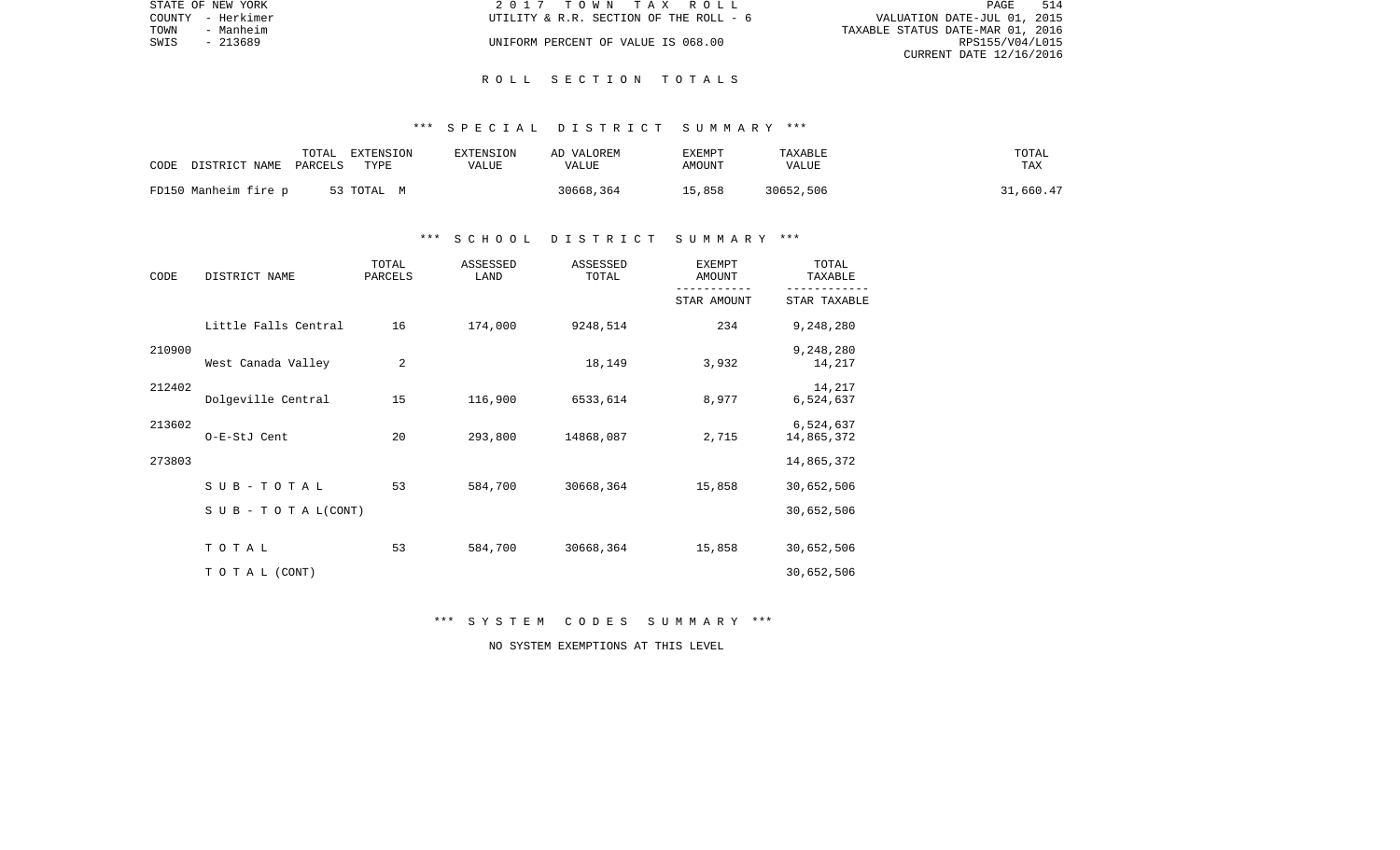|      | STATE OF NEW YORK | 2017 TOWN TAX ROLL                     | PAGE                             | 515 |
|------|-------------------|----------------------------------------|----------------------------------|-----|
|      | COUNTY - Herkimer | UTILITY & R.R. SECTION OF THE ROLL - 6 | VALUATION DATE-JUL 01, 2015      |     |
| TOWN | - Manheim         |                                        | TAXABLE STATUS DATE-MAR 01, 2016 |     |
| SWIS | - 213689          | UNIFORM PERCENT OF VALUE IS 068.00     | RPS155/V04/L015                  |     |
|      |                   |                                        | CURRENT DATE 12/16/2016          |     |

## R O L L S E C T I O N T O T A L S

## \*\*\* E X E M P T I O N S U M M A R Y \*\*\*

| CODE  | DESCRIPTION | TOTAL<br>PARCELS | COUNTY | TOWN   |
|-------|-------------|------------------|--------|--------|
| 47100 | Mass Telec  | Δ                | 15,858 | 15,858 |
|       | тотаь       | Δ                | 15,858 | 15,858 |

| ROLL<br><b>SEC</b> | DESCRIPTION                             | TOTAL<br>PARCELS | ASSESSED<br>LAND   | ASSESSED<br>TOTAL      | <b>EXEMPT</b><br>AMOUNT<br>STAR AMOUNT | TOTAL<br>TAXABLE<br>------------<br>STAR TAXABLE | TAX<br>RATE | TOTAL<br>TAX                        |
|--------------------|-----------------------------------------|------------------|--------------------|------------------------|----------------------------------------|--------------------------------------------------|-------------|-------------------------------------|
|                    | County Tax<br>Town Tax<br>School Relevy |                  | 584,700<br>584,700 | 30668,364<br>30668,364 | 15,858<br>15,858                       | 30,652,506<br>30,652,506                         |             | 260,722.97<br>85,830.71             |
| 6                  | SPEC DIST TAXES<br>UTILITIES & N.C.     | 53               |                    |                        |                                        |                                                  |             | 7,652.99<br>31,660.47<br>385,867.14 |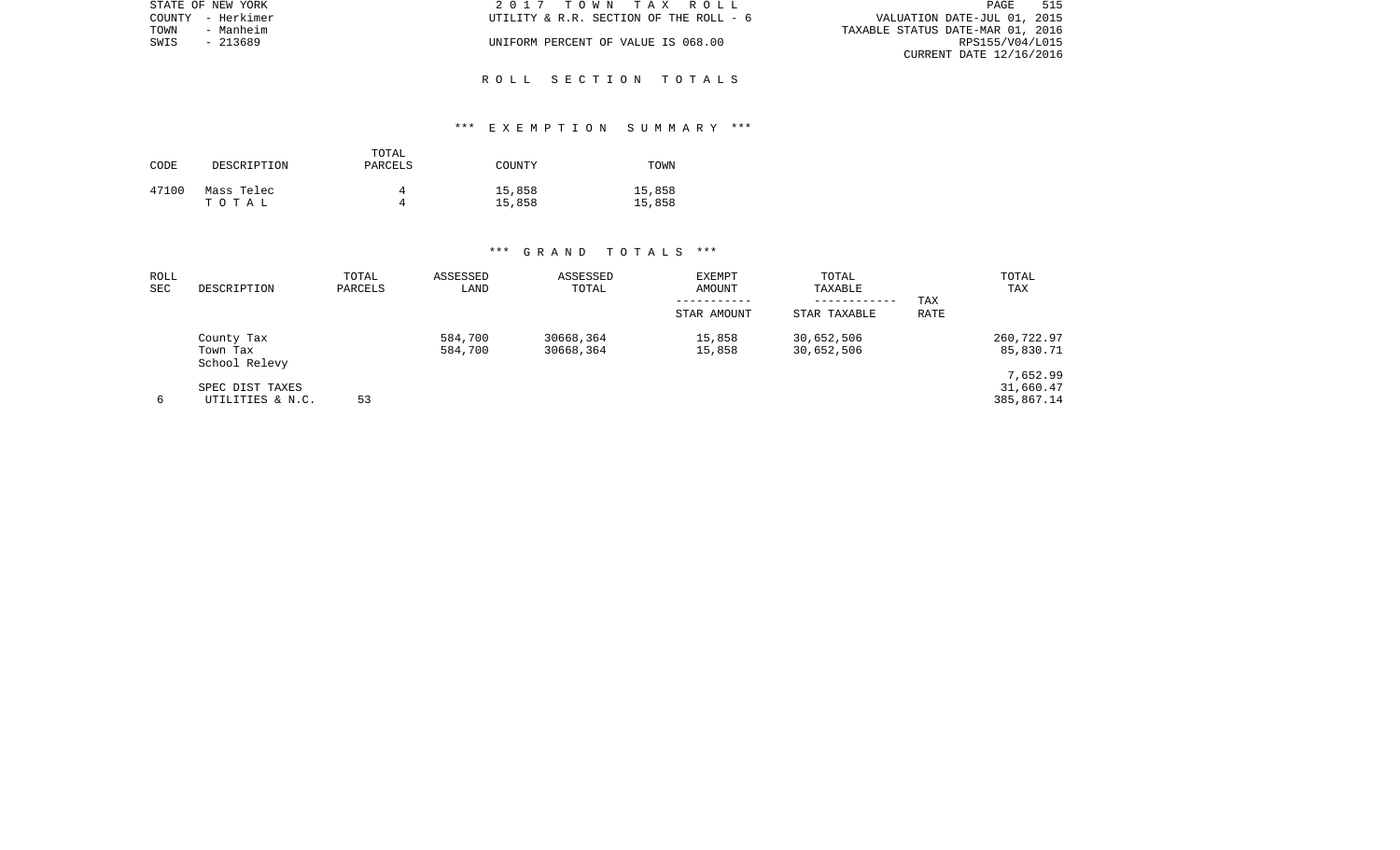|      | STATE OF NEW YORK | 2017 TOWN TAX ROLL                       | 516<br>PAGE                      |
|------|-------------------|------------------------------------------|----------------------------------|
|      | COUNTY - Herkimer | CEILING RAILROAD SECTION OF THE ROLL - 7 | VALUATION DATE-JUL 01, 2015      |
| TOWN | - Manheim         | OWNERS NAME SEOUENCE                     | TAXABLE STATUS DATE-MAR 01, 2016 |
| SWIS | - 213689          | UNIFORM PERCENT OF VALUE IS 068.00       |                                  |

| TAX MAP PARCEL NUMBER          | PROPERTY LOCATION & CLASS ASSESSMENT |          | EXEMPTION CODE------------------COUNTY--------TOWN------------ |                |               |
|--------------------------------|--------------------------------------|----------|----------------------------------------------------------------|----------------|---------------|
| CURRENT OWNERS NAME            | SCHOOL DISTRICT                      | LAND     | TAX DESCRIPTION                                                | TAXABLE VALUE  |               |
| CURRENT OWNERS ADDRESS         | PARCEL SIZE/GRID COORD               | TOTAL    | SPECIAL DISTRICTS                                              |                | TAX AMOUNT    |
| ****************************** |                                      |          |                                                                |                |               |
|                                | Railroad Mainline                    |          |                                                                | ACCT 100300060 | BILL 1823     |
| $122.2 - 2 - 26$               | 842 Ceiling rr                       |          | County Tax                                                     | 459,882        | 3,911.65      |
| CSX Transportation Inc         | 0-E-StJ Cent 273803                  | $\Omega$ | Town Tax                                                       | 459,882        | 1,287.72      |
| Property Tax Dept              | App For St J Sch/25%                 | 459,882  | FD150 Manheim fire prot 359,882 TO M                           |                | 475.00        |
| 500 Water St J-910             | Ceilings - 1996                      |          |                                                                |                |               |
| Jacksonville, FL 32202         | Railroad Mainline                    |          |                                                                |                |               |
|                                | ACRES 48.00                          |          |                                                                |                |               |
|                                | EAST-0412564 NRTH-1527533            |          |                                                                |                |               |
|                                | DEED BOOK 870<br>PG-260              |          |                                                                |                |               |
|                                | FULL MARKET VALUE                    | 676,297  |                                                                |                |               |
|                                |                                      |          | TOTAL TAX ---                                                  |                | $5,674.37**$  |
|                                |                                      |          |                                                                | DATE #1        | 01/31/17      |
|                                |                                      |          |                                                                | AMT DUE        | 5,674.37      |
|                                |                                      |          |                                                                |                |               |
|                                | Railroad Mainline                    |          |                                                                | ACCT 100300060 | BILL 1824     |
| $123.1 - 1 - 31$               | 842 Ceiling rr                       |          | RAILROAD 47200                                                 | 66,471 66,471  |               |
| CSX Transportation Inc         | Little Falls Ce 210900               |          | 0 County Tax                                                   | 1313,176       | 11,169.56     |
| Property Tax Dept              | App For L F Cent 75% 1379,647        |          | Town Tax                                                       | 1313,176       | 3,677.05      |
| 500 Water St J-910             | Ceilings 1996                        |          | FD150 Manheim fire prot                                        | 1379,647 TO M  | 1,425.02      |
| Jacksonville, FL 32202         | Railroad Mainline                    |          |                                                                |                |               |
|                                | ACRES 18.50                          |          |                                                                |                |               |
|                                | EAST-0423459 NRTH-1520764            |          |                                                                |                |               |
|                                | DEED BOOK 870 PG-260                 |          |                                                                |                |               |
|                                | FULL MARKET VALUE                    | 2028,893 |                                                                |                |               |
|                                |                                      |          | TOTAL TAX ---                                                  |                | $16.271.63**$ |
|                                |                                      |          |                                                                | DATE #1        | 01/31/17      |
|                                |                                      |          |                                                                | AMT DUE        | 16,271.63     |
|                                |                                      |          |                                                                |                |               |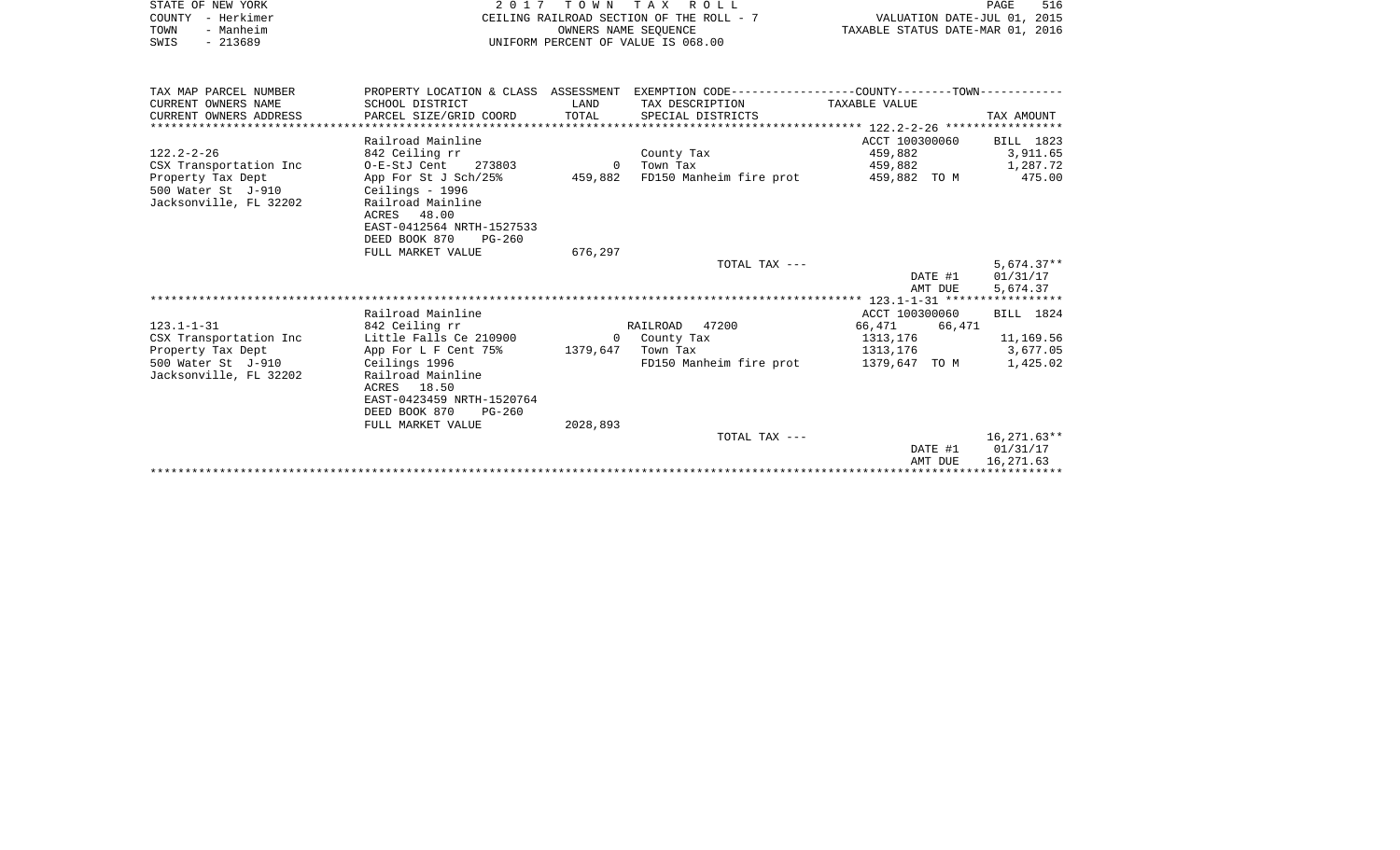|      | STATE OF NEW YORK | 2017 TOWN TAX ROLL                       |                                  | PAGE            | 517 |
|------|-------------------|------------------------------------------|----------------------------------|-----------------|-----|
|      | COUNTY - Herkimer | CEILING RAILROAD SECTION OF THE ROLL - 7 | VALUATION DATE-JUL 01, 2015      |                 |     |
| TOWN | - Manheim         |                                          | TAXABLE STATUS DATE-MAR 01, 2016 |                 |     |
| SWIS | - 213689          | UNIFORM PERCENT OF VALUE IS 068.00       |                                  | RPS155/V04/L015 |     |
|      |                   |                                          | CURRENT DATE 12/16/2016          |                 |     |

## R O L L S U B S E C T I O N - - T O T A L S

## \*\*\* S P E C I A L D I S T R I C T S U M M A R Y \*\*\*

| CODE                  | TOTAL | EXTENSION | EXTENSION | AD VALOREM | EXEMPT | TAXABLE  | TOTAL    |
|-----------------------|-------|-----------|-----------|------------|--------|----------|----------|
| DISTRICT NAME PARCELS |       | TYPE      | VALUE     | VALUE      | AMOUNT | VALUE    | TAX      |
| FD150 Manheim fire p  |       | 2 TOTAL M |           | 1839,529   |        | 1839,529 | .,900.02 |

## \*\*\* S C H O O L D I S T R I C T S U M M A R Y \*\*\*

| CODE   | DISTRICT NAME              | TOTAL<br>PARCELS | ASSESSED<br>LAND | ASSESSED<br>TOTAL | EXEMPT<br>AMOUNT | TOTAL<br>TAXABLE     |
|--------|----------------------------|------------------|------------------|-------------------|------------------|----------------------|
|        |                            |                  |                  |                   | STAR AMOUNT      | STAR TAXABLE         |
|        | Little Falls Central       | $\mathbf 1$      |                  | 1379,647          | 66,471           | 1,313,176            |
| 210900 | O-E-StJ Cent               | 1                |                  | 459,882           |                  | 1,313,176<br>459,882 |
| 273803 |                            |                  |                  |                   |                  | 459,882              |
|        | SUB-TOTAL                  | 2                |                  | 1839,529          | 66,471           | 1,773,058            |
|        | S U B - T O T A $L$ (CONT) |                  |                  |                   |                  | 1,773,058            |
|        | TOTAL                      | 2                |                  | 1839,529          | 66,471           | 1,773,058            |
|        | T O T A L (CONT)           |                  |                  |                   |                  | 1,773,058            |

#### \*\*\* S Y S T E M C O D E S S U M M A R Y \*\*\*

# NO SYSTEM EXEMPTIONS AT THIS LEVEL

## \*\*\* E X E M P T I O N S U M M A R Y \*\*\*

| CODE  | DESCRIPTION       | TOTAL<br>PARCELS | COUNTY           | TOWN             |
|-------|-------------------|------------------|------------------|------------------|
| 47200 | RAILROAD<br>тотаь |                  | 66,471<br>66,471 | 66,471<br>66,471 |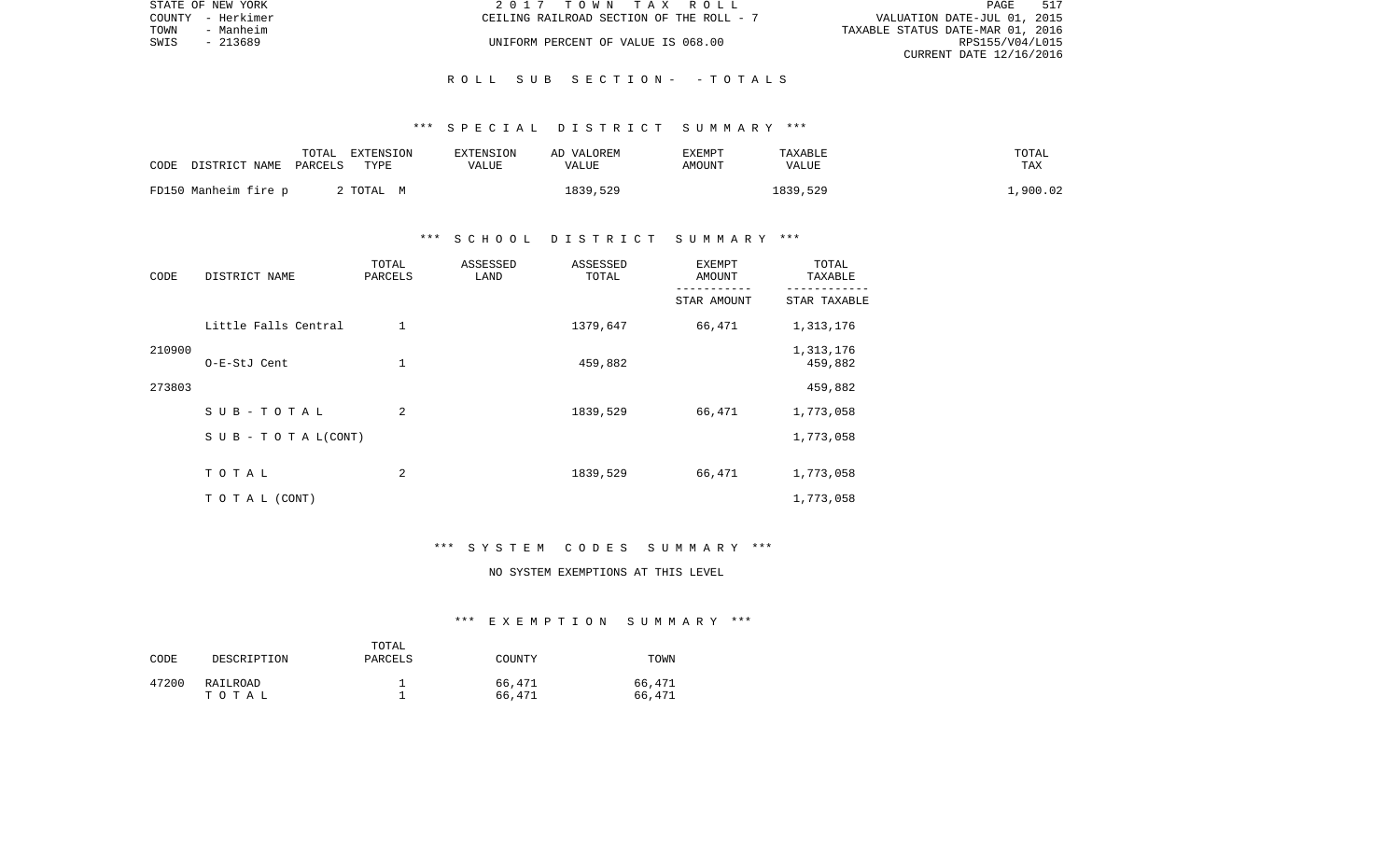|      | STATE OF NEW YORK | 2017 TOWN TAX ROLL                       | PAGE                             | 518 |
|------|-------------------|------------------------------------------|----------------------------------|-----|
|      | COUNTY - Herkimer | CEILING RAILROAD SECTION OF THE ROLL - 7 | VALUATION DATE-JUL 01, 2015      |     |
| TOWN | - Manheim         |                                          | TAXABLE STATUS DATE-MAR 01, 2016 |     |
| SWIS | $-213689$         | UNIFORM PERCENT OF VALUE IS 068.00       | RPS155/V04/L015                  |     |
|      |                   |                                          | CURRENT DATE 12/16/2016          |     |

## R O L L S U B S E C T I O N - - T O T A L S

| ROLL<br><b>SEC</b> | DESCRIPTION       | TOTAL<br>PARCELS | ASSESSED<br>LAND | ASSESSED<br>TOTAL | EXEMPT<br>AMOUNT | TOTAL<br>TAXABLE |      | TOTAL<br>TAX |
|--------------------|-------------------|------------------|------------------|-------------------|------------------|------------------|------|--------------|
|                    |                   |                  |                  |                   |                  | ------------     | TAX  |              |
|                    |                   |                  |                  |                   | STAR AMOUNT      | STAR TAXABLE     | RATE |              |
|                    | County Tax        |                  |                  | 1839,529          | 66,471           | 1,773,058        |      | 15,081.21    |
|                    | Town Tax          |                  |                  | 1839,529          | 66,471           | 1,773,058        |      | 4,964.77     |
|                    | SPEC DIST TAXES   |                  |                  |                   |                  |                  |      | 1,900.02     |
|                    | CEILING RAILROADS |                  |                  |                   |                  |                  |      | 21,946.00    |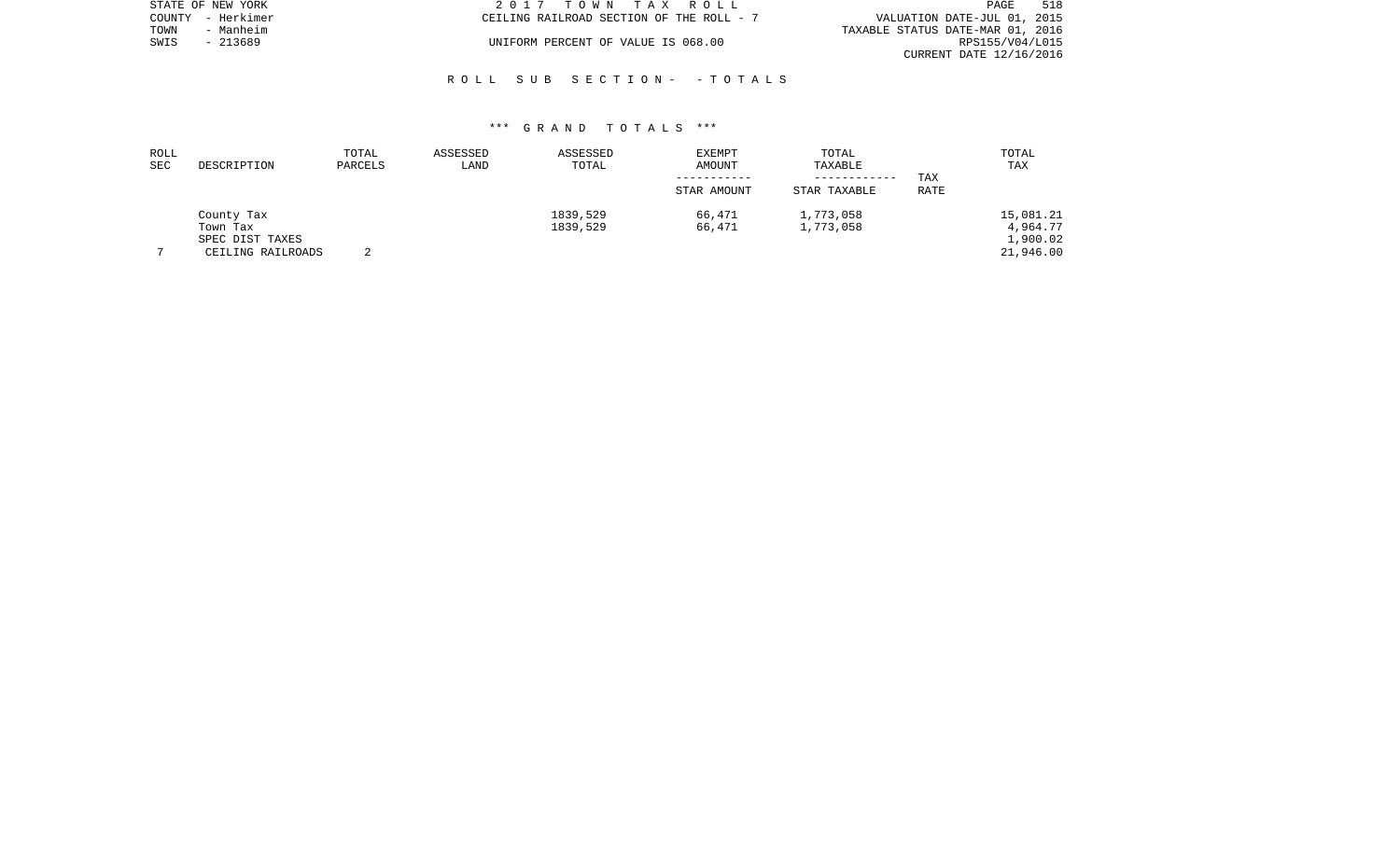|      | STATE OF NEW YORK | 2017 TOWN TAX ROLL                       | PAGE                             | 519 |
|------|-------------------|------------------------------------------|----------------------------------|-----|
|      | COUNTY - Herkimer | CEILING RAILROAD SECTION OF THE ROLL - 7 | VALUATION DATE-JUL 01, 2015      |     |
| TOWN | - Manheim         |                                          | TAXABLE STATUS DATE-MAR 01, 2016 |     |
| SWIS | $-213689$         | UNIFORM PERCENT OF VALUE IS 068.00       | RPS155/V04/L015                  |     |
|      |                   |                                          | CURRENT DATE 12/16/2016          |     |

### R O L L S E C T I O N T O T A L S

## \*\*\* S P E C I A L D I S T R I C T S U M M A R Y \*\*\*

| CODE DISTRICT NAME PARCELS | TOTAL | EXTENSION<br>TYPE | EXTENSION<br>VALUE | AD VALOREM<br>VALUE | EXEMPT<br>AMOUNT | TAXABLE<br>VALUE | TOTAL<br>TAX |
|----------------------------|-------|-------------------|--------------------|---------------------|------------------|------------------|--------------|
| FD150 Manheim fire p       |       | 2 TOTAL M         |                    | 1839,529            |                  | 1839,529         | ,900.02      |

## \*\*\* S C H O O L D I S T R I C T S U M M A R Y \*\*\*

| CODE   | DISTRICT NAME              | TOTAL<br>PARCELS | ASSESSED<br>LAND | ASSESSED<br>TOTAL | <b>EXEMPT</b><br>AMOUNT | TOTAL<br>TAXABLE     |
|--------|----------------------------|------------------|------------------|-------------------|-------------------------|----------------------|
|        |                            |                  |                  |                   | STAR AMOUNT             | STAR TAXABLE         |
|        | Little Falls Central       | $\mathbf 1$      |                  | 1379,647          | 66,471                  | 1,313,176            |
| 210900 | O-E-StJ Cent               | $\mathbf 1$      |                  | 459,882           |                         | 1,313,176<br>459,882 |
| 273803 |                            |                  |                  |                   |                         | 459,882              |
|        | SUB-TOTAL                  | 2                |                  | 1839,529          | 66,471                  | 1,773,058            |
|        | S U B - T O T A $L$ (CONT) |                  |                  |                   |                         | 1,773,058            |
|        | TOTAL                      | 2                |                  | 1839,529          | 66,471                  | 1,773,058            |
|        | T O T A L (CONT)           |                  |                  |                   |                         | 1,773,058            |

#### \*\*\* S Y S T E M C O D E S S U M M A R Y \*\*\*

# NO SYSTEM EXEMPTIONS AT THIS LEVEL

#### \*\*\* E X E M P T I O N S U M M A R Y \*\*\*

| CODE  | DESCRIPTION       | TOTAL<br>PARCELS | COUNTY           | TOWN             |
|-------|-------------------|------------------|------------------|------------------|
| 47200 | RAILROAD<br>тотаь |                  | 66,471<br>66,471 | 66,471<br>66,471 |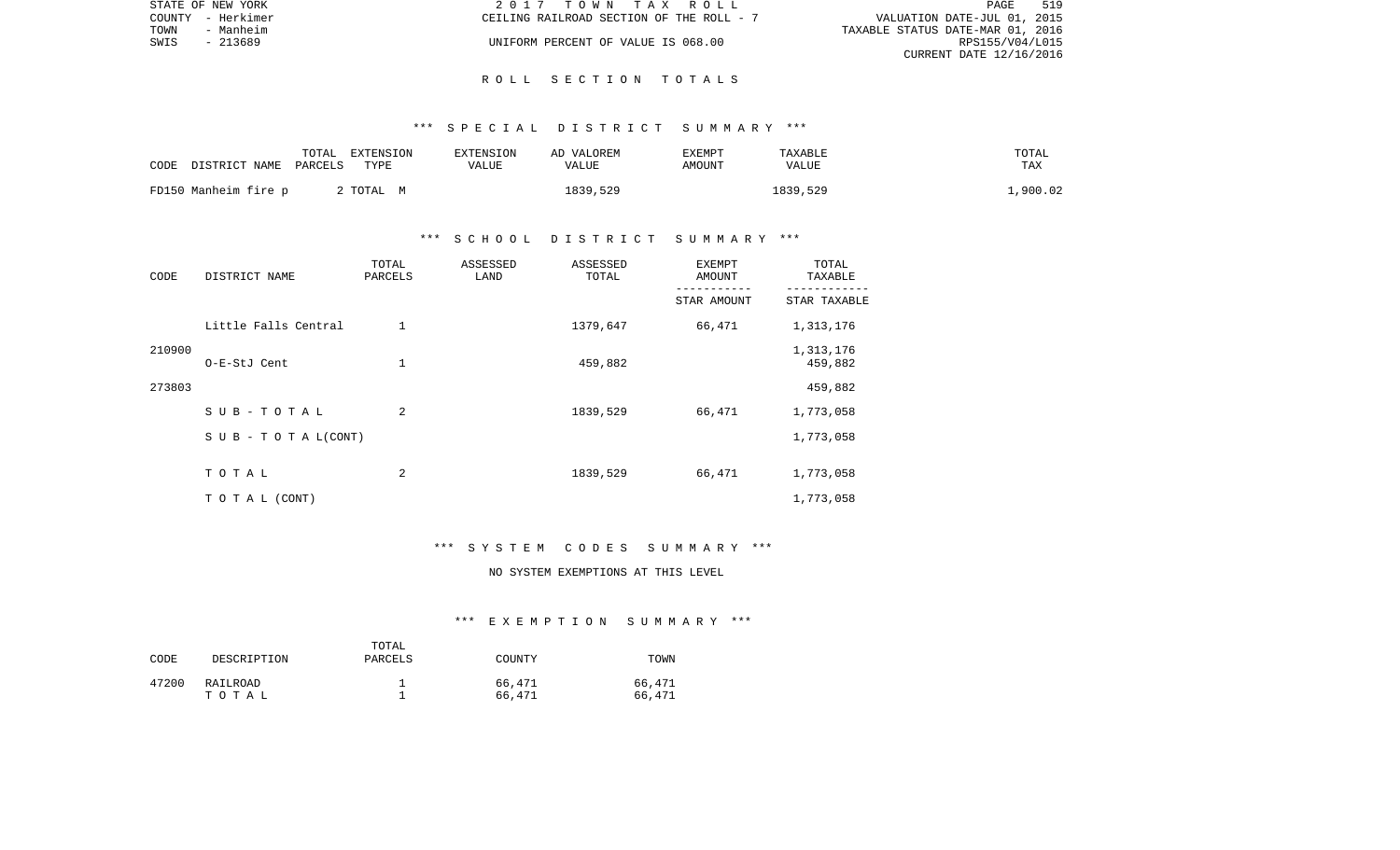|      | STATE OF NEW YORK | 2017 TOWN TAX ROLL                       | 520<br>PAGE                      |
|------|-------------------|------------------------------------------|----------------------------------|
|      | COUNTY - Herkimer | CEILING RAILROAD SECTION OF THE ROLL - 7 | VALUATION DATE-JUL 01, 2015      |
| TOWN | - Manheim         |                                          | TAXABLE STATUS DATE-MAR 01, 2016 |
| SWIS | - 213689          | UNIFORM PERCENT OF VALUE IS 068.00       | RPS155/V04/L015                  |
|      |                   |                                          | CURRENT DATE 12/16/2016          |

## R O L L S E C T I O N T O T A L S

| ROLL       |                   | TOTAL   | ASSESSED | ASSESSED | <b>EXEMPT</b> | TOTAL        |      | TOTAL     |
|------------|-------------------|---------|----------|----------|---------------|--------------|------|-----------|
| <b>SEC</b> | DESCRIPTION       | PARCELS | LAND     | TOTAL    | AMOUNT        | TAXABLE      |      | TAX       |
|            |                   |         |          |          |               | ------------ | TAX  |           |
|            |                   |         |          |          | STAR AMOUNT   | STAR TAXABLE | RATE |           |
|            | County Tax        |         |          | 1839,529 | 66,471        | 1,773,058    |      | 15,081.21 |
|            | Town Tax          |         |          | 1839,529 | 66,471        | 1,773,058    |      | 4,964.77  |
|            | SPEC DIST TAXES   |         |          |          |               |              |      | 1,900.02  |
|            | CEILING RAILROADS | $\sim$  |          |          |               |              |      | 21,946.00 |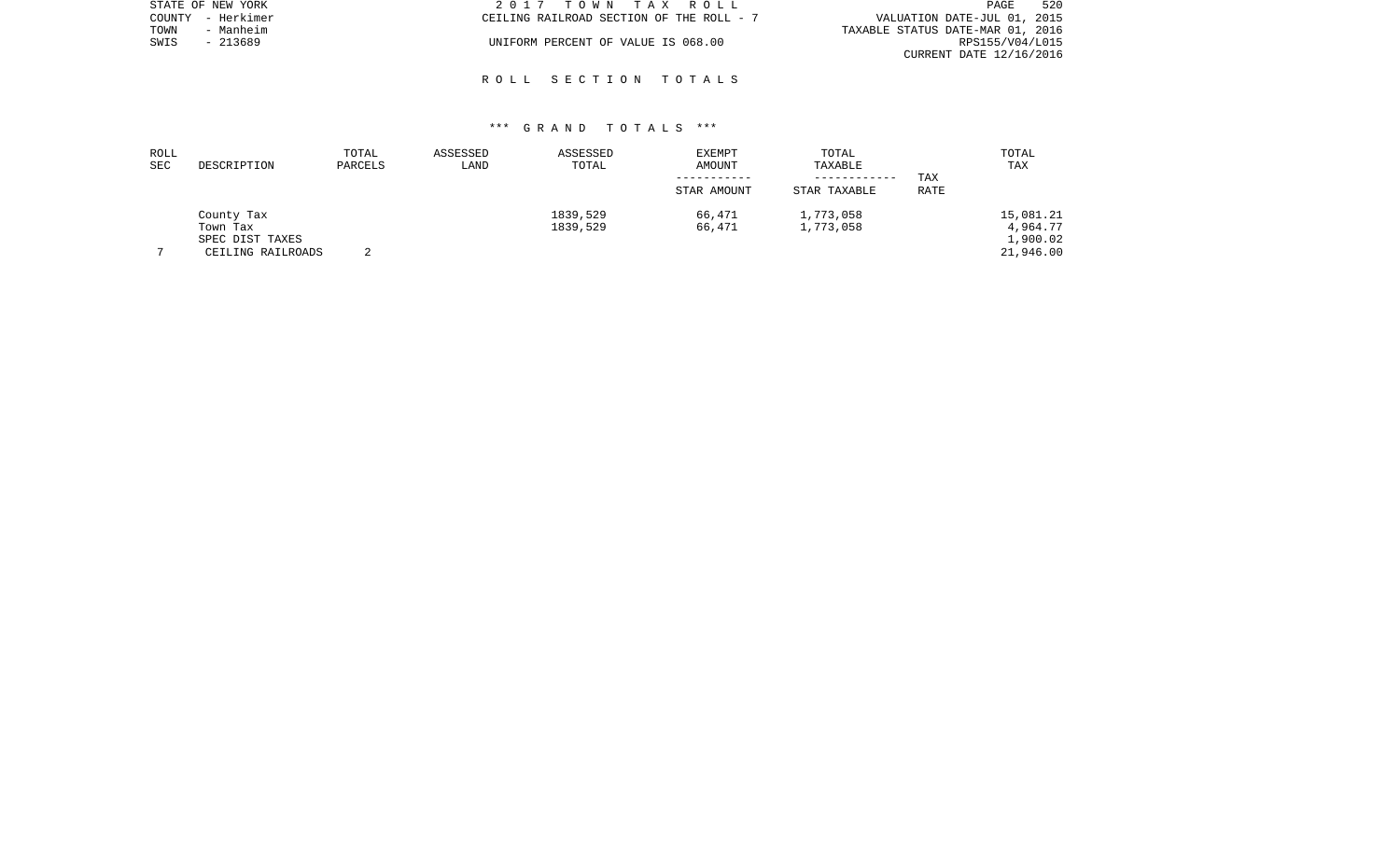|      | STATE OF NEW YORK | 2017 TOWN TAX ROLL                    | PAGE                             | 521 |
|------|-------------------|---------------------------------------|----------------------------------|-----|
|      | COUNTY - Herkimer | WHOLLY EXEMPT SECTION OF THE ROLL - 8 | VALUATION DATE-JUL 01, 2015      |     |
| TOWN | - Manheim         | OWNERS NAME SEOUENCE                  | TAXABLE STATUS DATE-MAR 01, 2016 |     |
| SWIS | - 213689          | UNIFORM PERCENT OF VALUE IS 068.00    |                                  |     |

| TAX MAP PARCEL NUMBER                                 |                                |         | PROPERTY LOCATION & CLASS ASSESSMENT EXEMPTION CODE----------------COUNTY-------TOWN---------- |                |         |            |
|-------------------------------------------------------|--------------------------------|---------|------------------------------------------------------------------------------------------------|----------------|---------|------------|
| CURRENT OWNERS NAME                                   | SCHOOL DISTRICT                | LAND    | TAX DESCRIPTION                                                                                | TAXABLE VALUE  |         |            |
| CURRENT OWNERS ADDRESS                                | PARCEL SIZE/GRID COORD         | TOTAL   | SPECIAL DISTRICTS                                                                              |                |         | TAX AMOUNT |
|                                                       |                                |         |                                                                                                |                |         |            |
|                                                       | 443 Inghams Mills Rd           |         |                                                                                                | ACCT 100015540 |         |            |
| $115.2 - 2 - 14$                                      | 620 Religious                  |         | NON PROF 9 25300                                                                               | 119,500        | 119,500 |            |
| Baptist Church Inghams Mills 0-E-StJ Cent             | 273803                         | 5,600   | County Tax                                                                                     | 0.00           |         | 0.00       |
| 443 Inghams Mills Rd                                  | 620 Baptist Church             | 119,500 | Town Tax                                                                                       | 0.00           |         | 0.00       |
| Little Falls, NY 13365                                | ACRES 1.40                     |         | FD150 Manheim fire prot                                                                        |                | 0 TO M  |            |
|                                                       | EAST-0421189 NRTH-1538833      |         | 119,500 EX                                                                                     |                |         |            |
|                                                       | FULL MARKET VALUE              | 175,735 |                                                                                                |                |         |            |
|                                                       |                                |         | TOTAL TAX ---                                                                                  |                |         | $0.00**$   |
|                                                       |                                |         |                                                                                                |                |         |            |
|                                                       | 439 Inghams Mills Rd           |         |                                                                                                | ACCT 100015602 |         |            |
| $115.2 - 2 - 15$                                      | 210 1 Family Res               |         | NON PROF 9 25300                                                                               | 53,500         | 53,500  |            |
| Baptist Church Parsonage                              | O-E-StJ Cent<br>273803         | 5,600   | County Tax                                                                                     | 0.00           |         | 0.00       |
| 439 Inghams Mills Rd                                  | 210- Parsonage                 | 53,500  | Town Tax                                                                                       | 0.00           |         | 0.00       |
| Little Falls, NY 13365                                | 1.40<br>ACRES                  |         | FD150 Manheim fire prot                                                                        |                | 0 TO M  |            |
|                                                       | EAST-0421057 NRTH-1538748      |         | 53,500 EX                                                                                      |                |         |            |
|                                                       | FULL MARKET VALUE              | 78,676  |                                                                                                |                |         |            |
|                                                       |                                |         | TOTAL TAX ---                                                                                  |                |         | $0.00**$   |
|                                                       |                                |         |                                                                                                |                |         |            |
|                                                       | 679 Brockett Rd                |         |                                                                                                |                |         |            |
| $108.2 - 2 - 7$                                       | 620 Religious                  |         | N/P-RELIG 25110                                                                                | 339,800        | 339,800 |            |
| Dolgeville Congregation Jehova Dolgeville Cent 213602 |                                |         | 13,900 County Tax                                                                              | 0.00           |         | 0.00       |
| Walter Cushing                                        | 620                            | 339,800 | Town Tax                                                                                       | 0.00           |         | 0.00       |
| 19 E Timmerman St                                     | ACRES 10.20                    |         | FD150 Manheim fire prot                                                                        |                | 0 TO M  |            |
| Dolgeville, NY 13329                                  | EAST-0414515 NRTH-1552319      |         | 339,800 EX                                                                                     |                |         |            |
|                                                       | DEED BOOK 788<br><b>PG-419</b> |         |                                                                                                |                |         |            |
|                                                       | FULL MARKET VALUE              | 499,706 |                                                                                                |                |         |            |
|                                                       |                                |         | TOTAL TAX ---                                                                                  |                |         | $0.00**$   |
|                                                       |                                |         |                                                                                                |                |         |            |
|                                                       | Peckville Rd                   |         |                                                                                                | ACCT 100030219 |         |            |
| $108.2 - 1 - 10.1$                                    | 322 Rural vac>10               |         | NON PROF 9 25300                                                                               | 82,400         | 82,400  |            |
| Dolgeville Rod & Gun Club Land Dolgeville Cent 213602 |                                |         | 82,400 County Tax                                                                              | 0.00           |         | 0.00       |
| PO Box 214                                            | ACRES 225.60                   |         | 82,400 Town Tax                                                                                | 0.00           |         | 0.00       |
| Dolgeville, NY 13329                                  | EAST-0409539 NRTH-1556049      |         | FD150 Manheim fire prot                                                                        |                | 0 TO M  |            |
|                                                       | DEED BOOK 00469 PG-00161       |         | 82,400 EX                                                                                      |                |         |            |
|                                                       | FULL MARKET VALUE              | 121,176 |                                                                                                |                |         |            |
|                                                       |                                |         | TOTAL TAX ---                                                                                  |                |         | $0.00**$   |
|                                                       |                                |         |                                                                                                |                |         |            |
|                                                       | Peckville Rd                   |         |                                                                                                | ACCT 100015421 |         |            |
| $108.1 - 1 - 7$                                       | 695 Cemetery                   |         | MUN OWNED 13100                                                                                | 1,600          | 1,600   |            |
| Faville Falls Cemetary                                | Dolgeville Cent 213602         | 1,600   | County Tax                                                                                     | 0.00           |         | 0.00       |
| Attn: Town                                            | 695                            | 1,600   | Town Tax                                                                                       | 0.00           |         | 0.00       |
| 3 Slawson Street                                      | 1.60<br>ACRES                  |         |                                                                                                |                |         |            |
| Dolgeville, NY 13329                                  | EAST-0407412 NRTH-1557144      |         |                                                                                                |                |         |            |
|                                                       | FULL MARKET VALUE              | 2,353   |                                                                                                |                |         |            |
|                                                       |                                |         | TOTAL TAX ---                                                                                  |                |         | $0.00**$   |
|                                                       |                                |         |                                                                                                |                |         |            |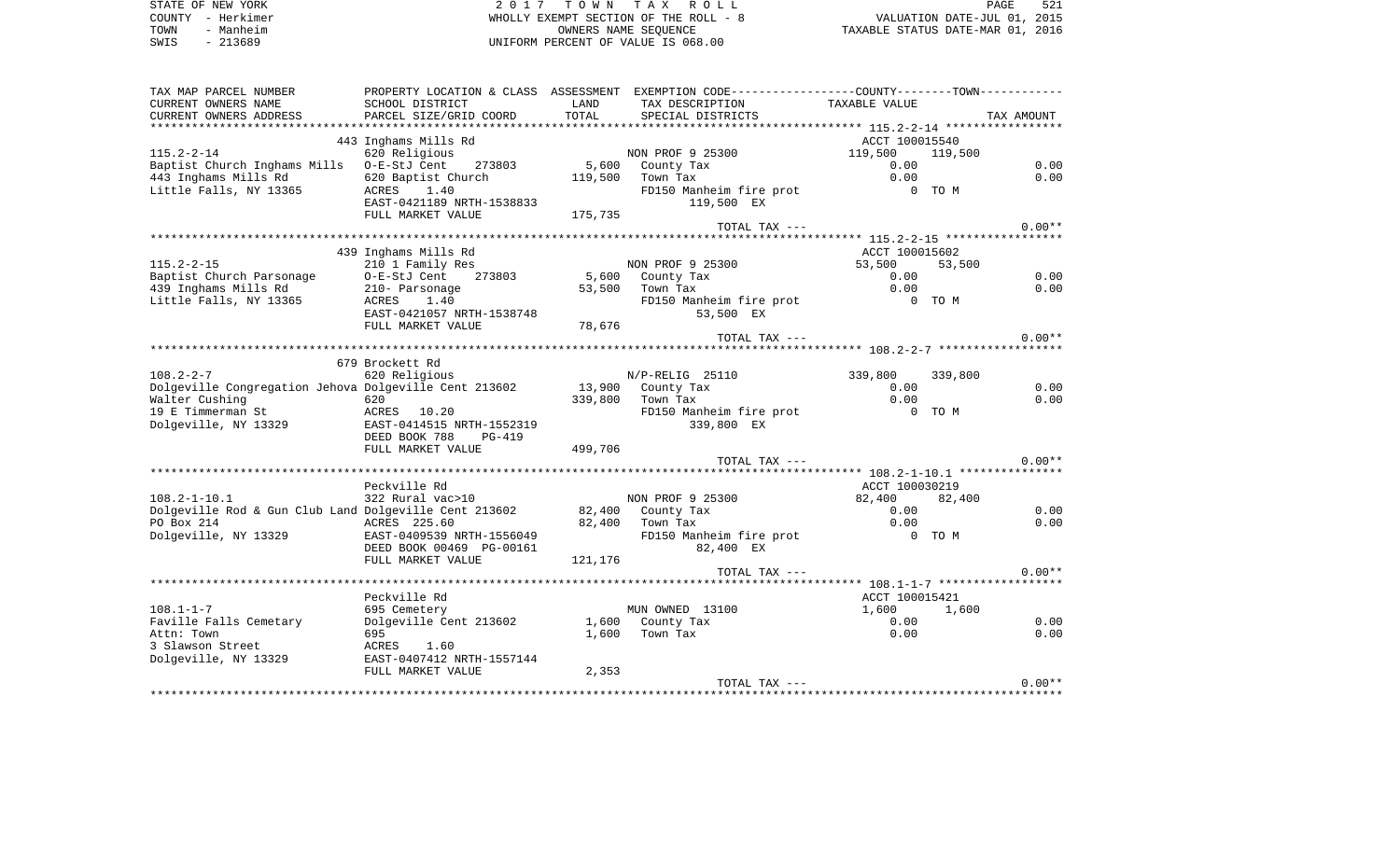| STATE OF NEW YORK<br>COUNTY - Herkimer        |                                                      |                                  | 2017 TOWN TAX ROLL<br>WHOLLY EXEMPT SECTION OF THE ROLL - 8                                    |                |        | PAGE<br>522<br>VALUATION DATE-JUL 01, 2015 |
|-----------------------------------------------|------------------------------------------------------|----------------------------------|------------------------------------------------------------------------------------------------|----------------|--------|--------------------------------------------|
| - Manheim<br>TOWN                             |                                                      | TAXABLE STATUS DATE-MAR 01, 2016 |                                                                                                |                |        |                                            |
| SWIS<br>$-213689$                             |                                                      |                                  | UNIFORM PERCENT OF VALUE IS 068.00                                                             |                |        |                                            |
| TAX MAP PARCEL NUMBER                         |                                                      |                                  | PROPERTY LOCATION & CLASS ASSESSMENT EXEMPTION CODE---------------COUNTY--------TOWN---------- |                |        |                                            |
| CURRENT OWNERS NAME                           | SCHOOL DISTRICT                                      | LAND                             | TAX DESCRIPTION                                                                                | TAXABLE VALUE  |        |                                            |
| CURRENT OWNERS ADDRESS                        | PARCEL SIZE/GRID COORD                               | TOTAL                            | SPECIAL DISTRICTS                                                                              |                |        | TAX AMOUNT                                 |
|                                               | 222 Spencer Rd                                       |                                  |                                                                                                | ACCT 100003815 |        |                                            |
| $108.2 - 1 - 23$                              | 210 1 Family Res                                     |                                  | N/P-RELIG 25110                                                                                | 88,900         | 88,900 |                                            |
| Herkimer County Chapter                       | Dolgeville Cent 213602                               |                                  | 8,600 County Tax                                                                               | 0.00           |        | 0.00                                       |
| Nysarc Inc                                    | FRNT 235.00 DPTH                                     | 88,900                           | Town Tax                                                                                       | 0.00           |        | 0.00                                       |
| 333 S Main St                                 | ACRES<br>4.50                                        |                                  | FD150 Manheim fire prot                                                                        |                | 0 TO M |                                            |
| Herkimer, NY 13350                            | EAST-0414045 NRTH-1555073<br>DEED BOOK 869<br>PG-121 |                                  | 88,900 EX                                                                                      |                |        |                                            |
|                                               | FULL MARKET VALUE                                    | 130,735                          |                                                                                                |                |        |                                            |
|                                               |                                                      |                                  | TOTAL TAX ---                                                                                  |                |        | $0.00**$                                   |
|                                               |                                                      |                                  |                                                                                                |                |        |                                            |
|                                               | Barker Rd                                            |                                  |                                                                                                |                |        |                                            |
| $108.4 - 1 - 58.3$                            | 330 Vacant comm                                      |                                  | WHOLLY EX 50000                                                                                | 75,000         | 75,000 |                                            |
| Herkimer County IDA                           | Dolgeville Cent 213602                               |                                  | 75,000 County Tax                                                                              | 0.00           |        | 0.00                                       |
| 301 N Washington St                           | Herk Cty Ida                                         | 75,000                           | Town Tax                                                                                       | 0.00           |        | 0.00                                       |
| Herkimer, NY 13350                            | FRNT 916.00 DPTH<br>ACRES 30.00                      |                                  | FD150 Manheim fire prot                                                                        | O TOM          |        |                                            |
|                                               | EAST-0418295 NRTH-1549926                            |                                  | 75,000 EX                                                                                      |                |        |                                            |
|                                               | DEED BOOK 883<br>PG-570                              |                                  |                                                                                                |                |        |                                            |
|                                               | FULL MARKET VALUE                                    | 110,294                          |                                                                                                |                |        |                                            |
|                                               |                                                      |                                  | TOTAL TAX ---                                                                                  |                |        | $0.00**$                                   |
|                                               |                                                      |                                  |                                                                                                |                |        |                                            |
|                                               | Cemetery Rd                                          |                                  |                                                                                                | ACCT 100015420 |        |                                            |
| $115.2 - 1 - 71$                              | 695 Cemetery                                         |                                  | MUN OWNED 13100                                                                                | 15,000         | 15,000 |                                            |
| Inghams Mills Cemetary                        | O-E-StJ Cent<br>273803                               |                                  | 10,000 County Tax                                                                              | 0.00           |        | 0.00                                       |
| Attn: I Johnson                               | ACRES 15.00                                          | 15,000                           | Town Tax                                                                                       | 0.00           |        | 0.00                                       |
| 770 Cty Hwy 108 Rd1 EAST-0420249 NRTH-1539539 |                                                      |                                  | FD150 Manheim fire prot                                                                        |                | 0 TO M |                                            |
| St Johnsville, NY 13452                       | FULL MARKET VALUE                                    | 22,059                           | 15,000 EX                                                                                      |                |        |                                            |
|                                               |                                                      |                                  | TOTAL TAX ---                                                                                  |                |        | $0.00**$                                   |
|                                               | Off St Rte 167                                       |                                  |                                                                                                |                |        |                                            |
| $108.4 - 1 - 49.2$                            | 311 Res vac land                                     |                                  | MUN OWNED 13100                                                                                | 2,000          | 2,000  |                                            |
| Manheim Town Of                               | Dolgeville Cent 213602                               | 2,000                            | County Tax                                                                                     | 0.00           |        | 0.00                                       |
| PO Box 32                                     | ACRES<br>1.20                                        | 2,000                            | Town Tax                                                                                       | 0.00           |        | 0.00                                       |
| Dolgeville, NY 13329                          | EAST-0416025 NRTH-1551705                            |                                  | FD150 Manheim fire prot                                                                        |                | 0 TO M |                                            |
|                                               | DEED BOOK 799<br>$PG-462$                            |                                  | 2,000 EX                                                                                       |                |        |                                            |
|                                               | FULL MARKET VALUE                                    | 2,941                            |                                                                                                |                |        |                                            |
|                                               |                                                      |                                  | TOTAL TAX ---                                                                                  |                |        | $0.00**$                                   |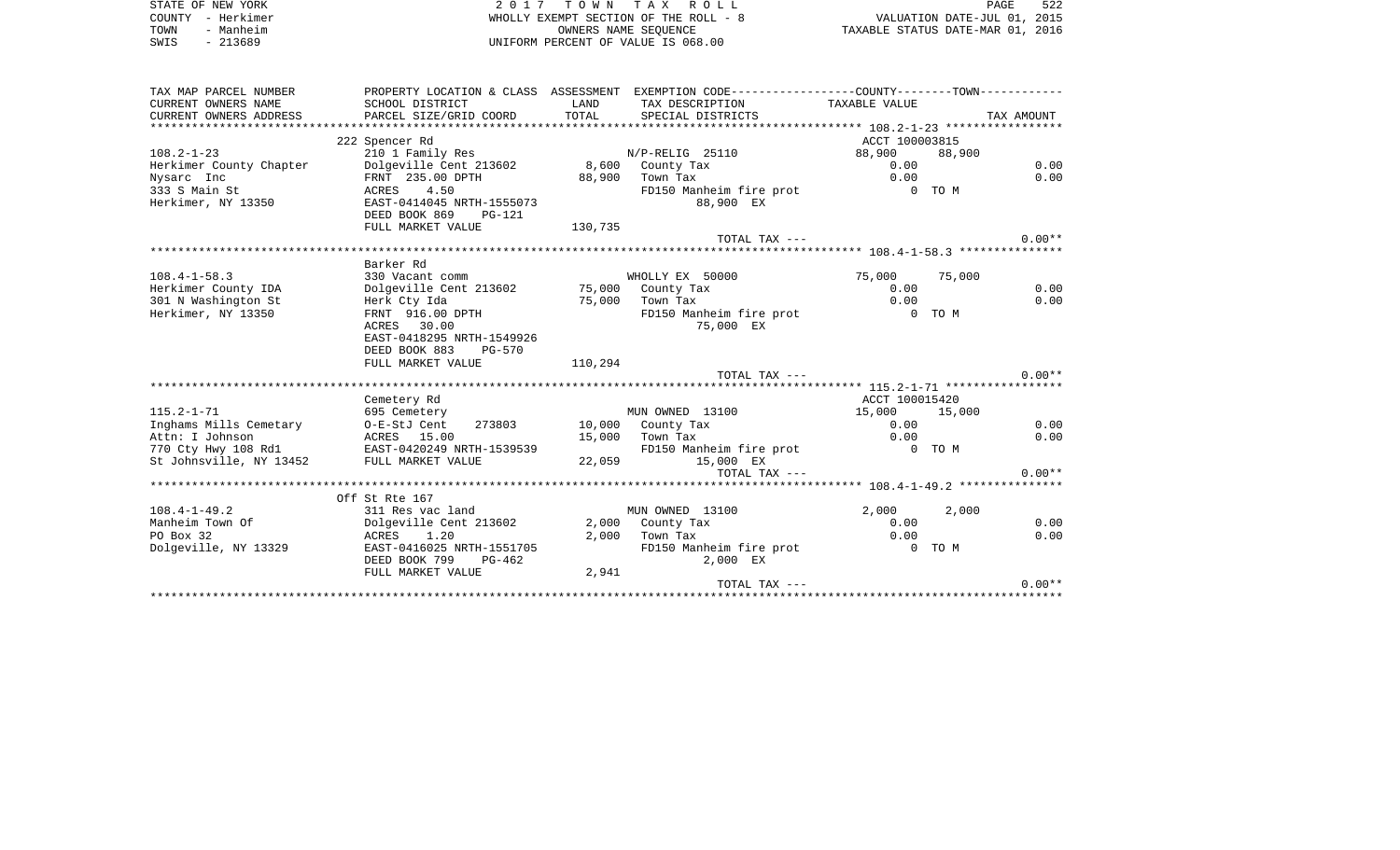| STATE OF NEW YORK | 2017 TOWN TAX ROLL                    | 523<br>PAGE                      |
|-------------------|---------------------------------------|----------------------------------|
| COUNTY - Herkimer | WHOLLY EXEMPT SECTION OF THE ROLL - 8 | VALUATION DATE-JUL 01, 2015      |
| - Manheim<br>TOWN | OWNERS NAME SEOUENCE                  | TAXABLE STATUS DATE-MAR 01, 2016 |
| $-213689$<br>SWIS | UNIFORM PERCENT OF VALUE IS 068.00    |                                  |
|                   |                                       |                                  |

| TAX MAP PARCEL NUMBER<br>CURRENT OWNERS NAME<br>CURRENT OWNERS ADDRESS | PROPERTY LOCATION & CLASS ASSESSMENT<br>SCHOOL DISTRICT<br>PARCEL SIZE/GRID COORD | LAND<br>TOTAL | EXEMPTION CODE-----------------COUNTY-------TOWN-----------<br>TAX DESCRIPTION<br>SPECIAL DISTRICTS | TAXABLE VALUE                           | TAX AMOUNT |
|------------------------------------------------------------------------|-----------------------------------------------------------------------------------|---------------|-----------------------------------------------------------------------------------------------------|-----------------------------------------|------------|
| *********************                                                  | *********************                                                             |               |                                                                                                     |                                         |            |
|                                                                        | LF CITY LINE & St Rte 16                                                          |               |                                                                                                     | ACCT 100015810                          |            |
| $115.3 - 1 - 26$                                                       | 322 Rural vac>10                                                                  |               | MUN OWNED 13100                                                                                     | 13,000                                  | 13,000     |
| Manheim Town Of                                                        | Dolgeville Cent 213602                                                            |               | 13,000 County Tax                                                                                   | 0.00                                    | 0.00       |
| PO Box 32                                                              | Gen Stone Co                                                                      | 13,000        | Town Tax                                                                                            | 0.00                                    | 0.00       |
| Dolgeville, NY 13329                                                   | ACRES 14.90                                                                       |               | FD150 Manheim fire prot                                                                             | 0 TO M                                  |            |
|                                                                        | EAST-0403592 NRTH-1531930                                                         |               | 13,000 EX                                                                                           |                                         |            |
|                                                                        | FULL MARKET VALUE                                                                 | 19,118        | TOTAL TAX ---                                                                                       |                                         | $0.00**$   |
|                                                                        |                                                                                   |               |                                                                                                     |                                         |            |
|                                                                        | 225 Spencer Rd & Lyon Rd Cor                                                      |               |                                                                                                     |                                         |            |
| $108.2 - 2 - 1$                                                        | 620 Religious                                                                     |               | $N/P-RELIG$ 25110                                                                                   | 86,500                                  | 86,500     |
| New Hope Christian Fellowship Dolgeville Cent 213602                   |                                                                                   |               | 16,500 County Tax                                                                                   | 0.00                                    | 0.00       |
| 32 Spencer St                                                          | 620                                                                               | 86,500        | Town Tax                                                                                            | 0.00                                    | 0.00       |
| Dolgeville, NY 13329                                                   | ACRES 11.00                                                                       |               | FD150 Manheim fire prot                                                                             | 0 TO M                                  |            |
|                                                                        | EAST-0414274 NRTH-1554505                                                         |               | 86,500 EX                                                                                           |                                         |            |
|                                                                        | DEED BOOK 847<br>PG-362                                                           |               |                                                                                                     |                                         |            |
|                                                                        | FULL MARKET VALUE                                                                 | 127,206       | TOTAL TAX ---                                                                                       |                                         | $0.00**$   |
|                                                                        |                                                                                   |               |                                                                                                     | ********** 108.2-2-2 ****************** |            |
|                                                                        | 11 Lyon Rd                                                                        |               |                                                                                                     |                                         |            |
| $108.2 - 2 - 2$                                                        | 322 Rural vac>10                                                                  |               | N/P-RELIG 25110                                                                                     | 13,900                                  | 13,900     |
| New Hope Christian Fellowship Dolgeville Cent 213602                   |                                                                                   |               | 13,900 County Tax                                                                                   | 0.00                                    | 0.00       |
| 3 Elm St                                                               | D                                                                                 |               | 13,900 Town Tax                                                                                     | 0.00                                    | 0.00       |
| Little Falls, NY 13365                                                 | ACRES<br>10.20                                                                    |               | FD150 Manheim fire prot                                                                             |                                         | 0 TO M     |
|                                                                        | EAST-0414312 NRTH-1554154                                                         |               | 13,900 EX                                                                                           |                                         |            |
|                                                                        | DEED BOOK 847 PG-362                                                              |               |                                                                                                     |                                         |            |
|                                                                        | FULL MARKET VALUE                                                                 | 20,441        | TOTAL TAX ---                                                                                       |                                         | $0.00**$   |
|                                                                        |                                                                                   |               |                                                                                                     |                                         |            |
|                                                                        | Dockey Rd                                                                         |               |                                                                                                     | ACCT 100015450                          |            |
| $115.4 - 1 - 59$                                                       | 620 Religious                                                                     |               | NON PROF 9 25300                                                                                    | 25,000                                  | 25,000     |
| Snells Bush Church                                                     | Little Falls Ce 210900                                                            |               | 11,500 County Tax                                                                                   | 0.00                                    | 0.00       |
| Dockey Road Rd #1                                                      | 620 Snells Bush Church                                                            | 25,000        | Town Tax                                                                                            | 0.00                                    | 0.00       |
| Little Falls, NY 13365                                                 | 5.50<br>ACRES                                                                     |               | FD150 Manheim fire prot                                                                             |                                         | 0 TO M     |
|                                                                        | EAST-0419037 NRTH-1531883                                                         |               | 25,000 EX                                                                                           |                                         |            |
|                                                                        | FULL MARKET VALUE                                                                 | 36,765        |                                                                                                     |                                         |            |
|                                                                        |                                                                                   |               | TOTAL TAX ---                                                                                       |                                         | $0.00**$   |
|                                                                        | Peckville Rd                                                                      |               |                                                                                                     | ACCT 100015840                          |            |
| $108.2 - 1 - 11$                                                       | 590 Park                                                                          |               | MUN OWNED 13100                                                                                     | 8,000                                   | 8,000      |
| Town Of Manheim                                                        | Dolgeville Cent 213602                                                            |               | 1,000 County Tax                                                                                    | 0.00                                    | 0.00       |
| PO Box 32                                                              | 590-Faville Falls Park                                                            | 8,000         | Town Tax                                                                                            | 0.00                                    | 0.00       |
| Dolgeville, NY 13329                                                   | 1.00<br>ACRES                                                                     |               |                                                                                                     |                                         |            |
|                                                                        | EAST-0410499 NRTH-1556304                                                         |               |                                                                                                     |                                         |            |
|                                                                        | DEED BOOK 00508 PG-00569                                                          |               |                                                                                                     |                                         |            |
|                                                                        | FULL MARKET VALUE                                                                 | 11,765        | TOTAL TAX ---                                                                                       |                                         | $0.00**$   |
|                                                                        |                                                                                   |               |                                                                                                     |                                         |            |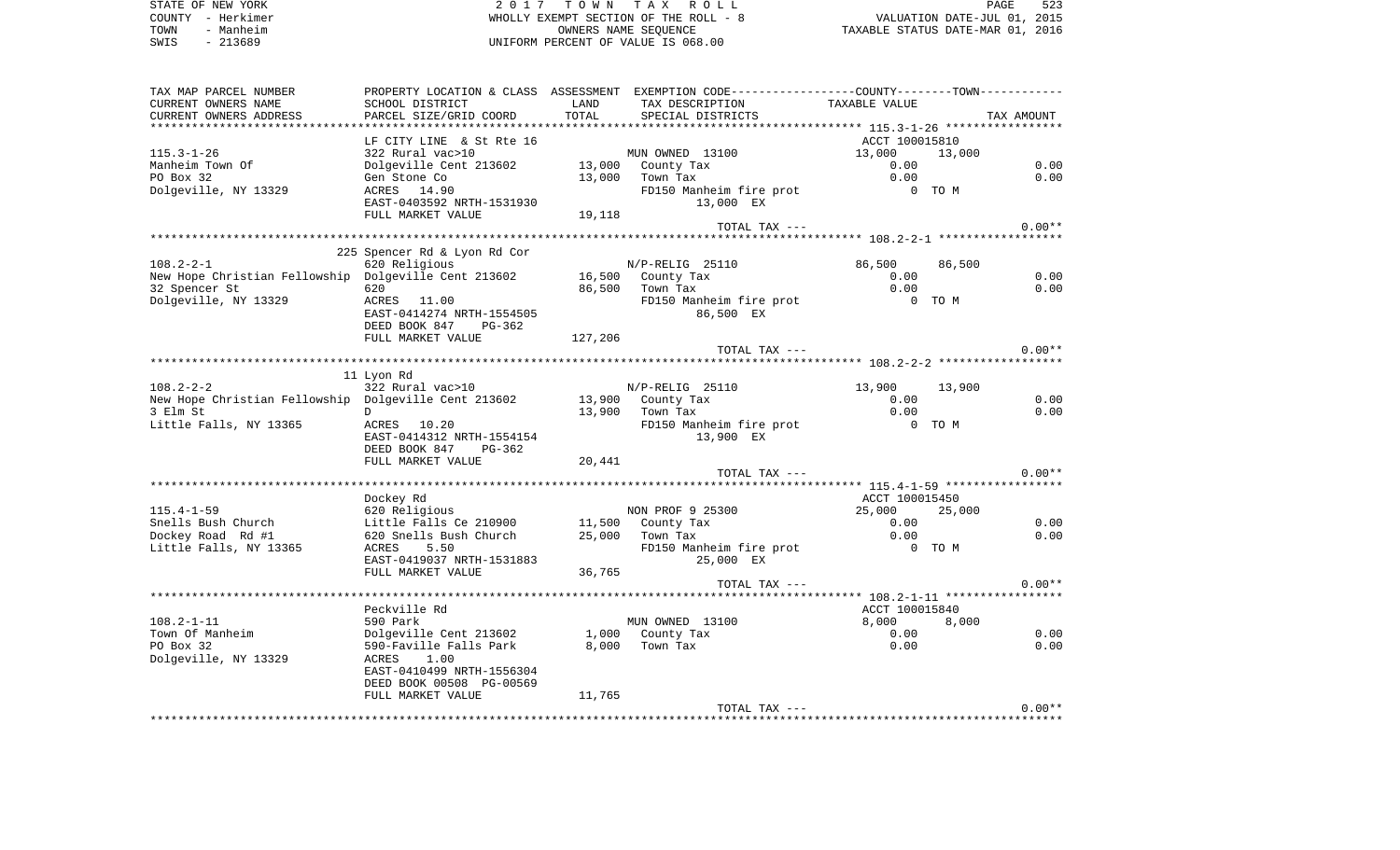STATE OF NEW YORK  $2017$  TOWN TAX ROLL STATE OF NEW YORK PAGE 524 COUNTY - Herkimer WHOLLY EXEMPT SECTION OF THE ROLL - 8 VALUATION DATE-JUL 01, 2015 TOWN - Manheim OWNERS NAME SEQUENCE TAXABLE STATUS DATE-MAR 01, 2016 SWIS - 213689 UNIFORM PERCENT OF VALUE IS 068.00TAX MAP PARCEL NUMBER PROPERTY LOCATION & CLASS ASSESSMENT EXEMPTION CODE------------------COUNTY--------TOWN------------ CURRENT OWNERS NAME SCHOOL DISTRICT LAND TAX DESCRIPTION TAXABLE VALUECURRENT OWNERS ADDRESS PARCEL SIZE/GRID COORD TOTAL SPECIAL DISTRICTS TAX AMOUNT \*\*\*\*\*\*\*\*\*\*\*\*\*\*\*\*\*\*\*\*\*\*\*\*\*\*\*\*\*\*\*\*\*\*\*\*\*\*\*\*\*\*\*\*\*\*\*\*\*\*\*\*\*\*\*\*\*\*\*\*\*\*\*\*\*\*\*\*\*\*\*\*\*\*\*\*\*\*\*\*\*\*\*\*\*\*\*\*\*\*\*\*\*\*\*\*\*\*\*\*\*\*\* 108.2-1-12 \*\*\*\*\*\*\*\*\*\*\*\*\*\*\*\*\*Peckville Rd **ACCT** 100015780 9,600 108.2-1-12 323 Vacant rural MUN OWNED 13100 9,600 9,600 Town Of Manheim **Dolgeville Cent 213602** 9,600 County Tax 0.00 0.00 0.00 0.00 PO Box 32 ACRES 8.10 9,600 Town Tax 0.00 0.00 Dolgeville, NY 13329 EAST-0411053 NRTH-1555983 DEED BOOK 00552 PG-00480FULL MARKET VALUE 14, 118 TOTAL TAX  $---$  0.00\*\*

\*\*\*\*\*\*\*\*\*\*\*\*\*\*\*\*\*\*\*\*\*\*\*\*\*\*\*\*\*\*\*\*\*\*\*\*\*\*\*\*\*\*\*\*\*\*\*\*\*\*\*\*\*\*\*\*\*\*\*\*\*\*\*\*\*\*\*\*\*\*\*\*\*\*\*\*\*\*\*\*\*\*\*\*\*\*\*\*\*\*\*\*\*\*\*\*\*\*\*\*\*\*\* 108.2-1-32.2 \*\*\*\*\*\*\*\*\*\*\*\*\*\*\*

|                      | Spencer Rd                |         |                         |                |         |          |
|----------------------|---------------------------|---------|-------------------------|----------------|---------|----------|
| $108.2 - 1 - 32.2$   | 323 Vacant rural          |         | MUN OWNED 13100         | 15,700         | 15,700  |          |
| Town of Manheim      | Dolgeville Cent 213602    | 15,700  | County Tax              | 0.00           |         | 0.00     |
| 6356 St. Rte. 167    | ACRES 15.70               | 15,700  | Town Tax                | 0.00           |         | 0.00     |
| Dolgeville, NY 13329 | EAST-0415654 NRTH-1555571 |         | FD150 Manheim fire prot | $\Omega$       | TO M    |          |
|                      | DEED BOOK 1208 PG-189     |         | 15,700 EX               |                |         |          |
|                      | FULL MARKET VALUE         | 23,088  |                         |                |         |          |
|                      |                           |         | $TOTAL$ $TAX$ $---$     |                |         | $0.00**$ |
|                      |                           |         |                         |                |         |          |
|                      | 6354 St Rte 167           |         |                         | ACCT 100015750 |         |          |
| $108.4 - 1 - 27$     | 651 Highway gar           |         | MUN OWNED 13100         | 271,000        | 271,000 |          |
| Town of Manheim      | Dolgeville Cent 213602    |         | 3,000 County Tax        | 0.00           |         | 0.00     |
| PO Box 32            | Town Garage 651           | 271,000 | Town Tax                | 0.00           |         | 0.00     |
| Dolgeville, NY 13329 | 2.00<br>ACRES             |         |                         |                |         |          |
|                      | EAST-0415771 NRTH-1552043 |         |                         |                |         |          |
|                      | DEED BOOK 917<br>PG-321   |         |                         |                |         |          |
|                      | FULL MARKET VALUE         | 398,529 |                         |                |         |          |
|                      |                           |         | $TOTAL$ $TAX$ $---$     |                |         | $0.00**$ |
|                      |                           |         |                         |                |         |          |
|                      | St Rte 167                |         |                         | ACCT 100015770 |         |          |
| $108.4 - 1 - 28$     | 311 Res vac land          |         | MUN OWNED 13100         | 1,300          | 1,300   |          |
| Town of Manheim      | Dolgeville Cent 213602    |         | 1,300 County Tax        | 0.00           |         | 0.00     |
| PO Box 32            | FRNT 140.00 DPTH 175.00   | 1,300   | Town Tax                | 0.00           |         | 0.00     |
| Dolgeville, NY 13329 | 1.30<br>ACRES             |         | FD150 Manheim fire prot | $\Omega$       | TO M    |          |
|                      | EAST-0415846 NRTH-1551742 |         | 1,300 EX                |                |         |          |
|                      | DEED BOOK 917<br>PG-321   |         |                         |                |         |          |
|                      | FULL MARKET VALUE         | 1,912   |                         |                |         |          |
|                      |                           |         | $TOTAT$ , $TAX$ $---$   |                |         | $0.00**$ |
|                      |                           |         |                         |                |         |          |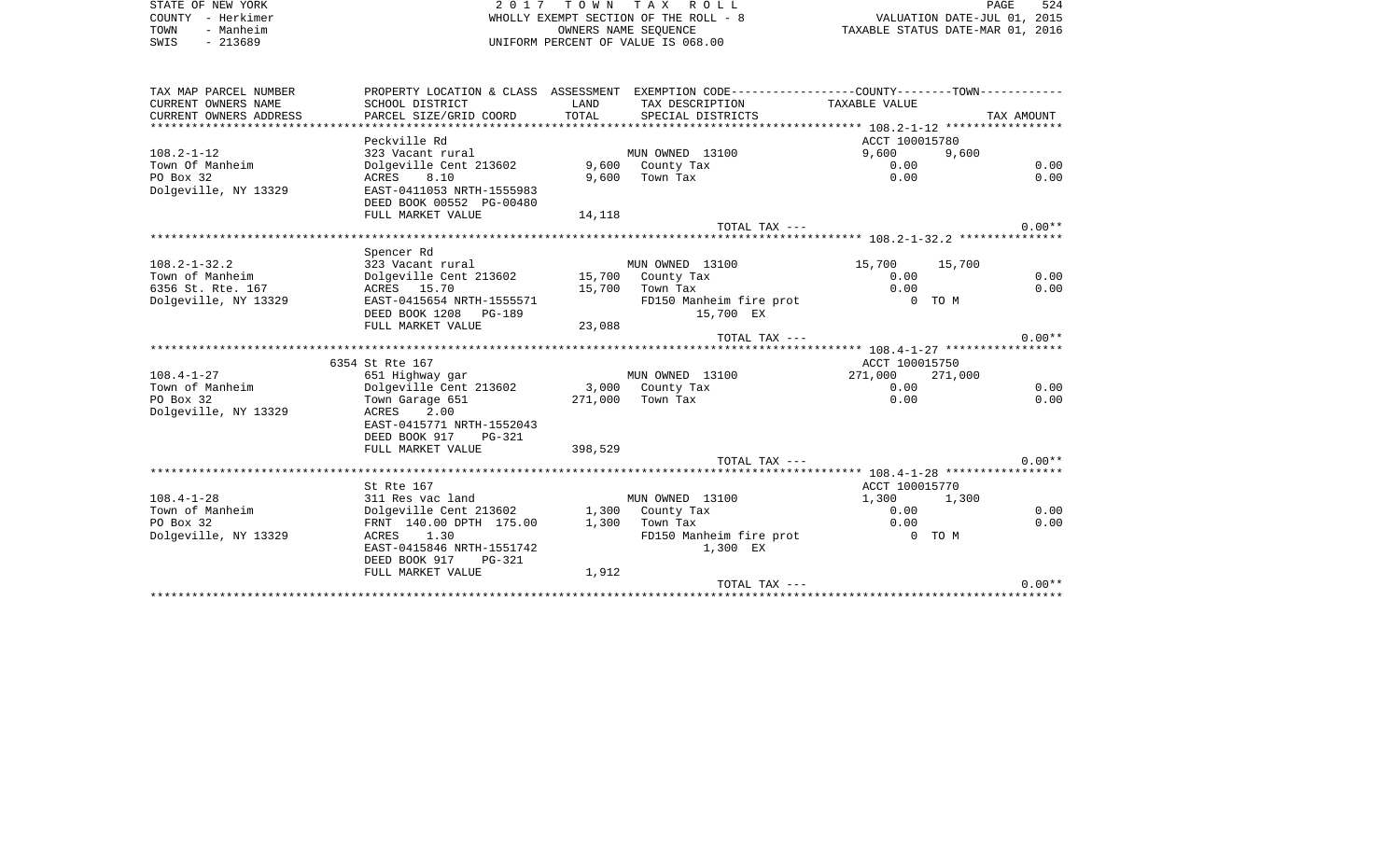| STATE OF NEW YORK      | 2017                      | T O W N    | T A X<br>R O L L                                     |                                  | PAGE                        | 525  |
|------------------------|---------------------------|------------|------------------------------------------------------|----------------------------------|-----------------------------|------|
| - Herkimer<br>COUNTY   |                           |            | WHOLLY EXEMPT SECTION OF THE ROLL - 8                |                                  | VALUATION DATE-JUL 01, 2015 |      |
| - Manheim<br>TOWN      |                           |            | OWNERS NAME SEQUENCE                                 | TAXABLE STATUS DATE-MAR 01, 2016 |                             |      |
| SWIS<br>$-213689$      |                           |            | UNIFORM PERCENT OF VALUE IS 068.00                   |                                  |                             |      |
|                        |                           |            |                                                      |                                  |                             |      |
|                        |                           |            |                                                      |                                  |                             |      |
|                        |                           |            |                                                      |                                  |                             |      |
| TAX MAP PARCEL NUMBER  | PROPERTY LOCATION & CLASS | ASSESSMENT | EXEMPTION CODE------------------COUNTY-------TOWN--- |                                  |                             |      |
| CURRENT OWNERS NAME    | SCHOOL DISTRICT           | LAND       | TAX DESCRIPTION                                      | TAXABLE VALUE                    |                             |      |
| CURRENT OWNERS ADDRESS | PARCEL SIZE/GRID COORD    | TOTAL      | SPECIAL DISTRICTS                                    |                                  | TAX AMOUNT                  |      |
|                        |                           |            |                                                      |                                  |                             |      |
|                        | Off St Rte 167            |            |                                                      |                                  |                             |      |
| $108.4 - 1 - 29.2$     | 311 Res vac land          |            | MUN OWNED 13100                                      | 100                              | 100                         |      |
| Town of Manheim        | Dolgeville Cent 213602    | 100        | County Tax                                           | 0.00                             |                             | 0.00 |
| PO Box 32              | ACRES 0.08                | 100        | Town Tax                                             | 0.00                             |                             | 0.00 |
| Dolgeville, NY 13329   | EAST-0415738 NRTH-1551842 |            | FD150 Manheim fire prot                              | $\circ$                          | TO M                        |      |
|                        | DEED BOOK 917<br>PG-321   |            | 100 EX                                               |                                  |                             |      |
|                        | FULL MARKET VALUE         | 147        |                                                      |                                  |                             |      |

TOTAL TAX --- 0.00\*\* \*\*\*\*\*\*\*\*\*\*\*\*\*\*\*\*\*\*\*\*\*\*\*\*\*\*\*\*\*\*\*\*\*\*\*\*\*\*\*\*\*\*\*\*\*\*\*\*\*\*\*\*\*\*\*\*\*\*\*\*\*\*\*\*\*\*\*\*\*\*\*\*\*\*\*\*\*\*\*\*\*\*\*\*\*\*\*\*\*\*\*\*\*\*\*\*\*\*\*\*\*\*\* 108.3-1-19 \*\*\*\*\*\*\*\*\*\*\*\*\*\*\*\*\*

\*\*\*\*\*\*\*\*\*\*\*\*\*\*\*\*\*\*\*\*\*\*\*\*\*\*\*\*\*\*\*\*\*\*\*\*\*\*\*\*\*\*\*\*\*\*\*\*\*\*\*\*\*\*\*\*\*\*\*\*\*\*\*\*\*\*\*\*\*\*\*\*\*\*\*\*\*\*\*\*\*\*\*\*\*\*\*\*\*\*\*\*\*\*\*\*\*\*\*\*\*\*\*\*\*\*\*\*\*\*\*\*\*\*\*\*\*\*\*\*\*\*\*\*\*\*\*\*\*\*\*\*

108.3-1-19 695 Cemetery MUN OWNED 13100 16,400 16,400

FULL MARKET VALUE 24,118

Cemetary Yellow Church Prop-695

Little Falls, NY 13329 EAST-0398864 NRTH-1546087

ACRES 4.10

225 Yellow Church Rd

225 Yellow Church Rd ACCT 100015422

16,400

Yellow Church Prop Little Falls Ce 210900 16,400 County Tax 0.00 0.00

TOTAL TAX  $---$  0.00\*\*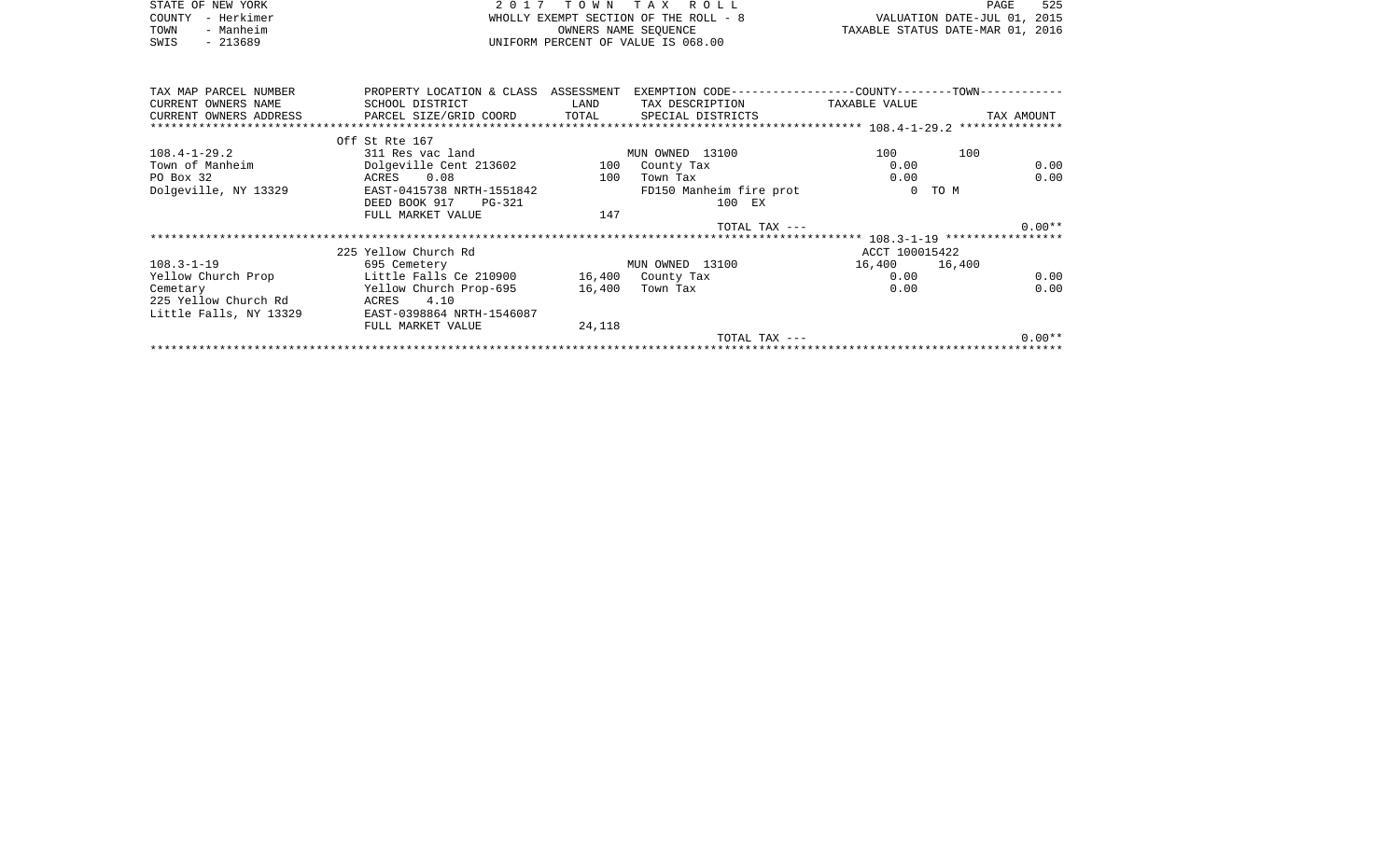PAGE 526 TOWNTY - Herkimer<br>
TOWN - Manheim - Manheim - MANHEIM - MANHEIM - MANHEIM - MANHEIM - MANHEIM - MANHEIM - MANHEIM - MANHEIM - MA<br>
TOWN - Manheim - 201689<br>
SWIS - 213689 RPS155/V04/L015 CURRENT DATE 12/16/2016

STATE OF NEW YORK **2017** TOWN TAX ROLL COUNTY - Herkimer WHOLLY EXEMPT SECTION OF THE ROLL - 8

## R O L L S U B S E C T I O N - - T O T A L S

## \*\*\* S P E C I A L D I S T R I C T S U M M A R Y \*\*\*

| CODE<br>DISTRICT NAME | TOTAL<br>EXTENSION<br>TYPE<br>PARCELS | <b>EXTENSION</b><br>VALUE | AD VALOREM<br>VALUE | EXEMPT<br>AMOUNT | TAXABLE<br>VALUE | TOTAL<br>TAX |
|-----------------------|---------------------------------------|---------------------------|---------------------|------------------|------------------|--------------|
| FD150 Manheim fire p  | 15 TOTAL M                            |                           | 931,600             | 931,600          |                  |              |

## \*\*\* S C H O O L D I S T R I C T S U M M A R Y \*\*\*

| CODE<br>DISTRICT NAME |                           | TOTAL<br>PARCELS | ASSESSED<br>LAND | ASSESSED<br>TOTAL | <b>EXEMPT</b><br>AMOUNT | TOTAL<br>TAXABLE |  |
|-----------------------|---------------------------|------------------|------------------|-------------------|-------------------------|------------------|--|
|                       |                           |                  |                  |                   | STAR AMOUNT             | STAR TAXABLE     |  |
|                       | Little Falls Central      | 2                | 27,900           | 41,400            | 41,400                  |                  |  |
| 210900                | Dolgeville Central        | 15               | 257,600          | 1008,800          | 1008,800                |                  |  |
| 213602                | O-E-StJ Cent              | 3                | 21,200           | 188,000           | 188,000                 |                  |  |
| 273803                |                           |                  |                  |                   |                         |                  |  |
|                       | $SUB - TO T AL$           | 20               | 306,700          | 1238,200          | 1238,200                |                  |  |
|                       | S U B - T O T A $L(CONT)$ |                  |                  |                   |                         |                  |  |
|                       | TOTAL                     | 20               | 306,700          | 1238,200          | 1238,200                |                  |  |
|                       | TO TAL (CONT)             |                  |                  |                   |                         |                  |  |

## \*\*\* S Y S T E M C O D E S S U M M A R Y \*\*\*

| CODE  | DESCRIPTION        | TOTAL<br>PARCELS | COUNTY           | TOWN             |
|-------|--------------------|------------------|------------------|------------------|
| 50000 | WHOLLY EX<br>тотаь |                  | 75,000<br>75,000 | 75,000<br>75,000 |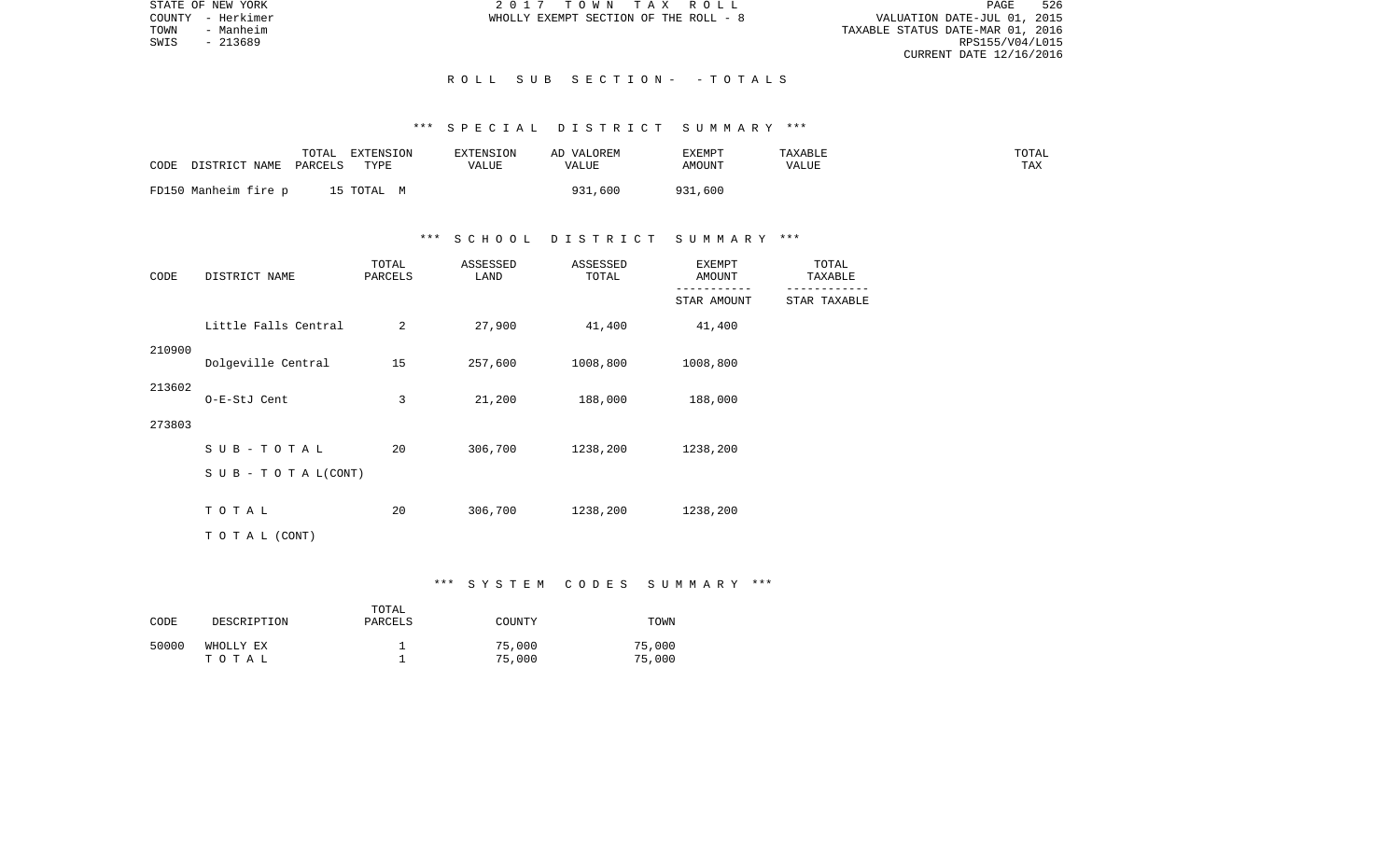|      | STATE OF NEW YORK | 2017 TOWN TAX ROLL                    |  |                                  | PAGE            | 527 |
|------|-------------------|---------------------------------------|--|----------------------------------|-----------------|-----|
|      | COUNTY - Herkimer | WHOLLY EXEMPT SECTION OF THE ROLL - 8 |  | VALUATION DATE-JUL 01, 2015      |                 |     |
| TOWN | - Manheim         |                                       |  | TAXABLE STATUS DATE-MAR 01, 2016 |                 |     |
| SWIS | - 213689          |                                       |  |                                  | RPS155/V04/L015 |     |
|      |                   |                                       |  | CURRENT DATE 12/16/2016          |                 |     |

## R O L L S U B S E C T I O N - - T O T A L S

## \*\*\* E X E M P T I O N S U M M A R Y \*\*\*

|       |             | TOTAL   |          |          |
|-------|-------------|---------|----------|----------|
| CODE  | DESCRIPTION | PARCELS | COUNTY   | TOWN     |
|       |             |         |          |          |
| 13100 | MUN OWNED   | 11      | 353,700  | 353,700  |
| 25110 | $N/P-RELIG$ | 4       | 529,100  | 529,100  |
| 25300 | NON PROF 9  | 4       | 280,400  | 280,400  |
|       | TOTAL       | 19      | 1163,200 | 1163,200 |

| ROLL<br><b>SEC</b> | DESCRIPTION                                    | TOTAL<br>PARCELS | ASSESSED<br>LAND | ASSESSED<br>TOTAL | <b>EXEMPT</b><br>AMOUNT<br>STAR AMOUNT | TOTAL<br>TAXABLE<br>------------<br>STAR TAXABLE | TAX<br><b>RATE</b> | TOTAL<br>TAX |
|--------------------|------------------------------------------------|------------------|------------------|-------------------|----------------------------------------|--------------------------------------------------|--------------------|--------------|
| $\circ$            | RS 8 TOTAL<br>SPEC DIST TAXES<br>WHOLLY EXEMPT | 20               | 306,700          | 1238,200          | 1,238,200                              |                                                  |                    |              |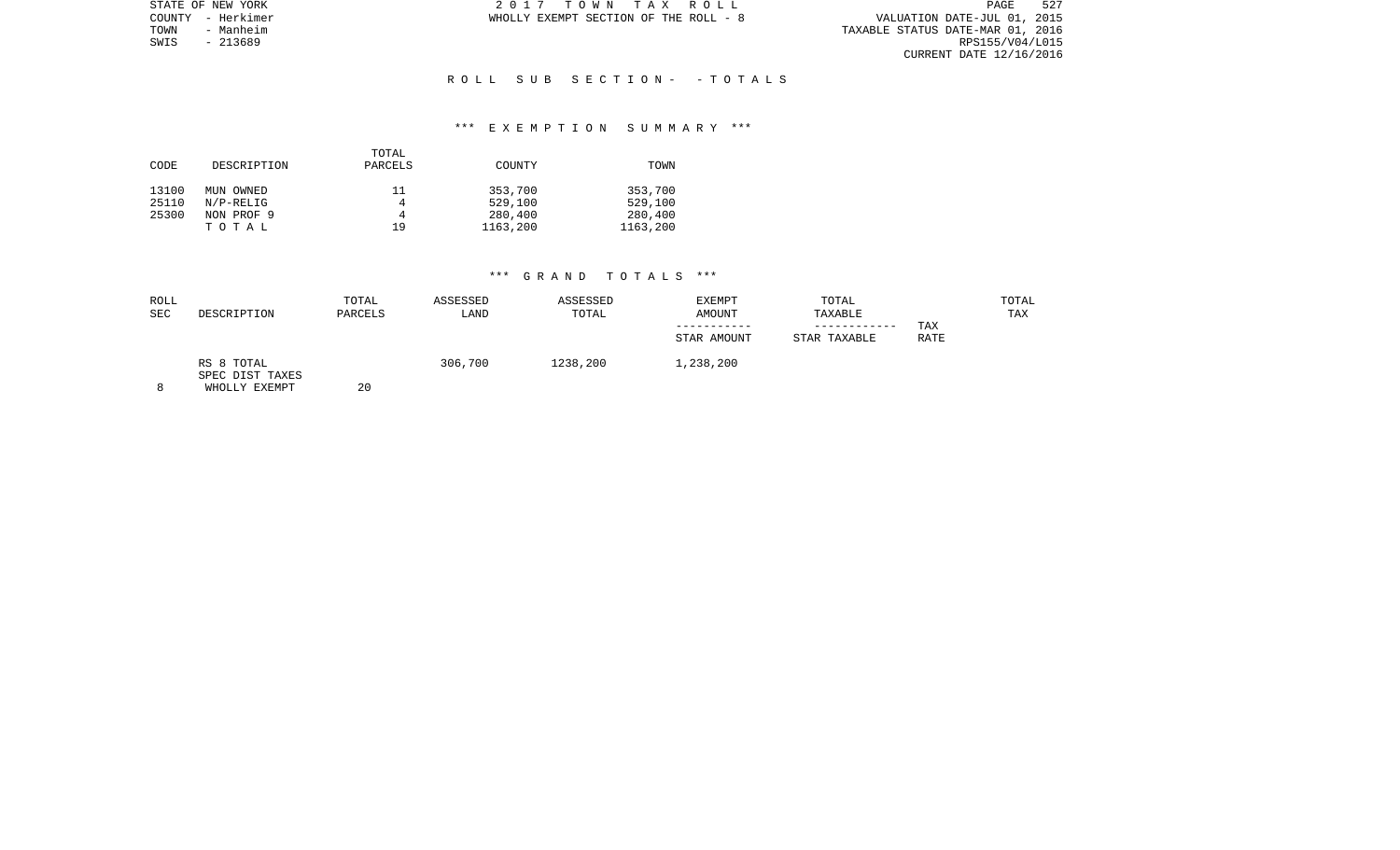PAGE 528 TOWN - MERCINE TO MERCINE OF THE ROLL - 8<br>TOWN - Manheim - Manheim - MANHEIM - MANHEIM - MANHEIM - MANHEIM - MANHEIM - MANHEIM - MANHEIM 01, 2015<br>TOWN - 213689 RPS155/V04/L015 CURRENT DATE 12/16/2016

STATE OF NEW YORK **2017** TOWN TAX ROLL COUNTY - Herkimer WHOLLY EXEMPT SECTION OF THE ROLL - 8

SWIS - 213689

## R O L L S E C T I O N T O T A L S

## \*\*\* S P E C I A L D I S T R I C T S U M M A R Y \*\*\*

| CODE | DISTRICT NAME PARCELS | TOTAL | EXTENSION<br>TYPE | EXTENSION<br>VALUE | AD VALOREM<br>VALUE | EXEMPT<br>AMOUNT | TAXABLE<br>VALUE | TOTAL<br>TAX |
|------|-----------------------|-------|-------------------|--------------------|---------------------|------------------|------------------|--------------|
|      | FD150 Manheim fire p  |       | 15 TOTAL M        |                    | 31,600<br>931       | 931<br>931,600   |                  |              |

## \*\*\* S C H O O L D I S T R I C T S U M M A R Y \*\*\*

| CODE   | DISTRICT NAME        | TOTAL<br>PARCELS | ASSESSED<br>LAND | ASSESSED<br>TOTAL | <b>EXEMPT</b><br>AMOUNT | TOTAL<br>TAXABLE |
|--------|----------------------|------------------|------------------|-------------------|-------------------------|------------------|
|        |                      |                  |                  |                   | STAR AMOUNT             | STAR TAXABLE     |
|        | Little Falls Central | 2                | 27,900           | 41,400            | 41,400                  |                  |
| 210900 | Dolgeville Central   | 15               | 257,600          | 1008,800          | 1008,800                |                  |
| 213602 | O-E-StJ Cent         | 3                | 21,200           | 188,000           | 188,000                 |                  |
| 273803 |                      |                  |                  |                   |                         |                  |
|        | SUB-TOTAL            | 20               | 306,700          | 1238,200          | 1238,200                |                  |
|        | SUB - TO TAL(CONT)   |                  |                  |                   |                         |                  |
|        | TOTAL                | 20               | 306,700          | 1238,200          | 1238,200                |                  |
|        | TO TAL (CONT)        |                  |                  |                   |                         |                  |

## \*\*\* S Y S T E M C O D E S S U M M A R Y \*\*\*

| CODE  | DESCRIPTION        | TOTAL<br>PARCELS | COUNTY           | TOWN             |
|-------|--------------------|------------------|------------------|------------------|
| 50000 | WHOLLY EX<br>тотаь |                  | 75,000<br>75,000 | 75,000<br>75,000 |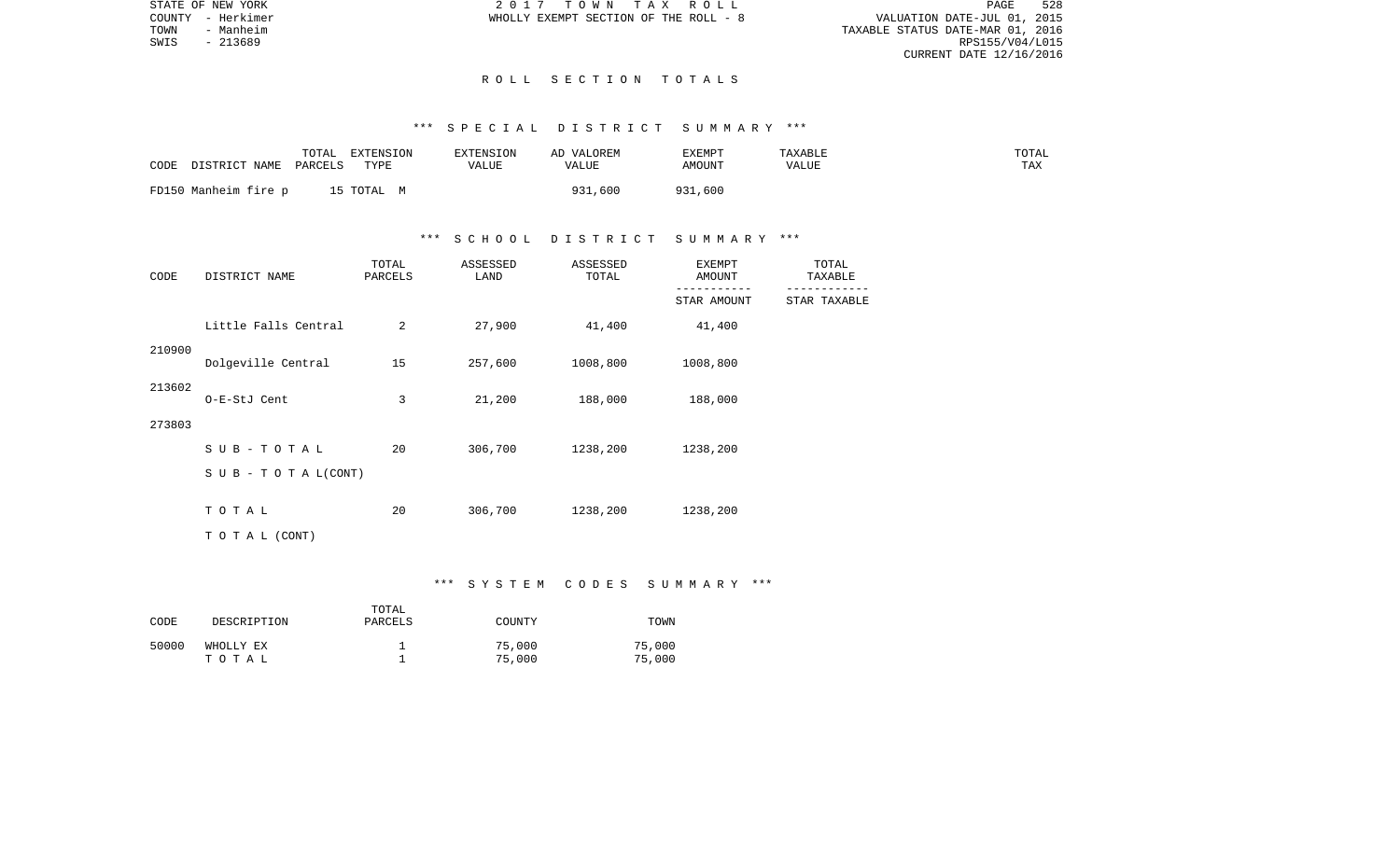|      | STATE OF NEW YORK | 2017 TOWN TAX ROLL                    |  |                                  | PAGE                        | 529 |
|------|-------------------|---------------------------------------|--|----------------------------------|-----------------------------|-----|
|      | COUNTY - Herkimer | WHOLLY EXEMPT SECTION OF THE ROLL - 8 |  |                                  | VALUATION DATE-JUL 01, 2015 |     |
| TOWN | - Manheim         |                                       |  | TAXABLE STATUS DATE-MAR 01, 2016 |                             |     |
| SWIS | - 213689          |                                       |  |                                  | RPS155/V04/L015             |     |
|      |                   |                                       |  |                                  | CURRENT DATE 12/16/2016     |     |

## R O L L S E C T I O N T O T A L S

## \*\*\* E X E M P T I O N S U M M A R Y \*\*\*

|       |             | TOTAL   |          |          |
|-------|-------------|---------|----------|----------|
| CODE  | DESCRIPTION | PARCELS | COUNTY   | TOWN     |
|       |             |         |          |          |
| 13100 | MUN OWNED   | 11      | 353,700  | 353,700  |
| 25110 | $N/P-RELIG$ | 4       | 529,100  | 529,100  |
| 25300 | NON PROF 9  | 4       | 280,400  | 280,400  |
|       | TOTAL       | 19      | 1163,200 | 1163,200 |

| ROLL<br><b>SEC</b> | DESCRIPTION                                    | TOTAL<br>PARCELS | ASSESSED<br>LAND | ASSESSED<br>TOTAL | <b>EXEMPT</b><br><b>AMOUNT</b><br>STAR AMOUNT | TOTAL<br>TAXABLE<br>----------<br>STAR TAXABLE | TAX<br>RATE | TOTAL<br>TAX |
|--------------------|------------------------------------------------|------------------|------------------|-------------------|-----------------------------------------------|------------------------------------------------|-------------|--------------|
|                    | RS 8 TOTAL<br>SPEC DIST TAXES<br>WHOLLY EXEMPT | 20               | 306,700          | 1238,200          | 1,238,200                                     |                                                |             |              |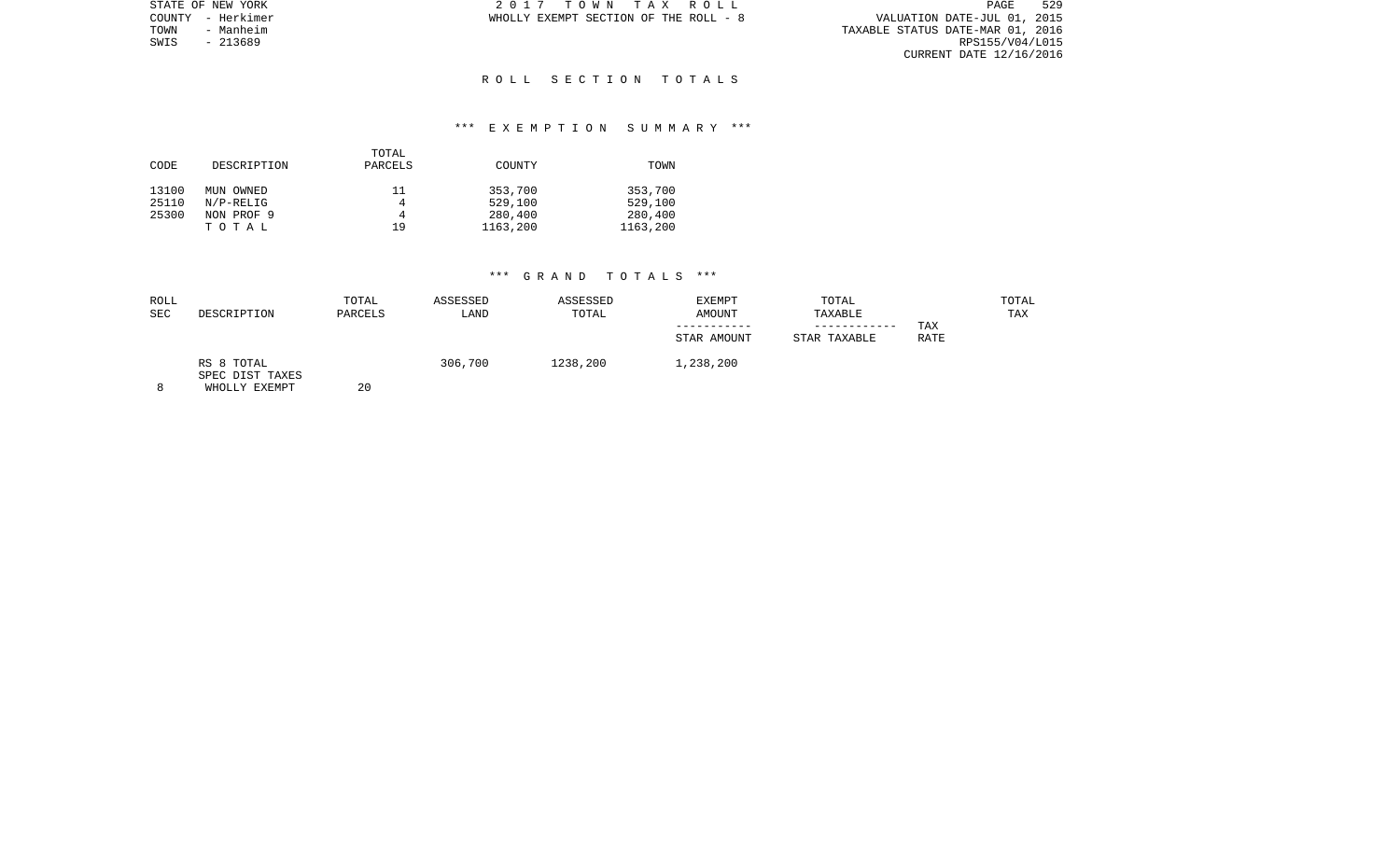| STATE OF NEW YORK | 2017 TOWN TAX ROLL | 530<br>PAGE                      |
|-------------------|--------------------|----------------------------------|
| COUNTY - Herkimer |                    | VALUATION DATE-JUL 01, 2015      |
| TOWN<br>- Manheim | SWIS TOTALS        | TAXABLE STATUS DATE-MAR 01, 2016 |
| SWIS<br>- 213689  |                    | RPS155/V04/L015                  |
|                   |                    | CURRENT DATE 12/16/2016          |
|                   |                    |                                  |

## \*\*\* S P E C I A L D I S T R I C T S U M M A R Y \*\*\*

| CODE                 | TOTAL   | EXTENSION      | EXTENSION | AD VALOREM | EXEMPT   | TAXABLE   | TAX    | TOTAL     |
|----------------------|---------|----------------|-----------|------------|----------|-----------|--------|-----------|
| DISTRICT NAME        | PARCELS | TYPE           | VALUE     | VALUE      | AMOUNT   | VALUE     | RATE   | TAX       |
| FD150 Manheim fire p |         | 885 TOTAL<br>M |           | 81239,600  | 2611,218 | 78628,382 | 032884 | 81,213.89 |

## \*\*\* S C H O O L D I S T R I C T S U M M A R Y \*\*\*

| CODE   | DISTRICT NAME                    | TOTAL<br>PARCELS | ASSESSED<br>LAND | ASSESSED<br>TOTAL | <b>EXEMPT</b><br><b>AMOUNT</b> | TOTAL<br>TAXABLE         |  |
|--------|----------------------------------|------------------|------------------|-------------------|--------------------------------|--------------------------|--|
|        |                                  |                  |                  |                   | STAR AMOUNT                    | STAR TAXABLE             |  |
|        | Little Falls Central             | 357              | 6192,400         | 36006,088         | 1880,665                       | 34, 125, 423             |  |
| 210900 | West Canada Valley               | 14               | 307,150          | 574,733           | 4265,498<br>29,509             | 29,859,925<br>545,224    |  |
| 212402 | Dolgeville Central               | 426              | 5264,150         | 26069,892         | 56,000<br>1983,997             | 489,224<br>24,085,895    |  |
| 213602 | O-E-StJ Cent                     | 93               | 1265,650         | 18971,987         | 3696,850<br>317,526            | 20,389,045<br>18,654,461 |  |
| 273803 |                                  |                  |                  |                   | 629,950                        | 18,024,511               |  |
|        | SUB-TOTAL                        | 890              | 13029,350        | 81622,700         | 4211,697                       | 77, 411, 003             |  |
|        | $S \cup B - T \cup T A L (CONT)$ |                  |                  |                   | 8648,298                       | 68,762,705               |  |
|        | TOTAL                            | 890              | 13029,350        | 81622,700         | 4211,697                       | 77, 411, 003             |  |
|        | T O T A L (CONT)                 |                  |                  |                   | 8648,298                       | 68,762,705               |  |

## \*\*\* S Y S T E M C O D E S S U M M A R Y \*\*\*

| CODE  | DESCRIPTION | TOTAL<br>PARCELS | COUNTY | TOWN   |
|-------|-------------|------------------|--------|--------|
| 50000 | WHOLLY EX   |                  | 75,000 | 75,000 |
|       | тотаь       |                  | 75,000 | 75,000 |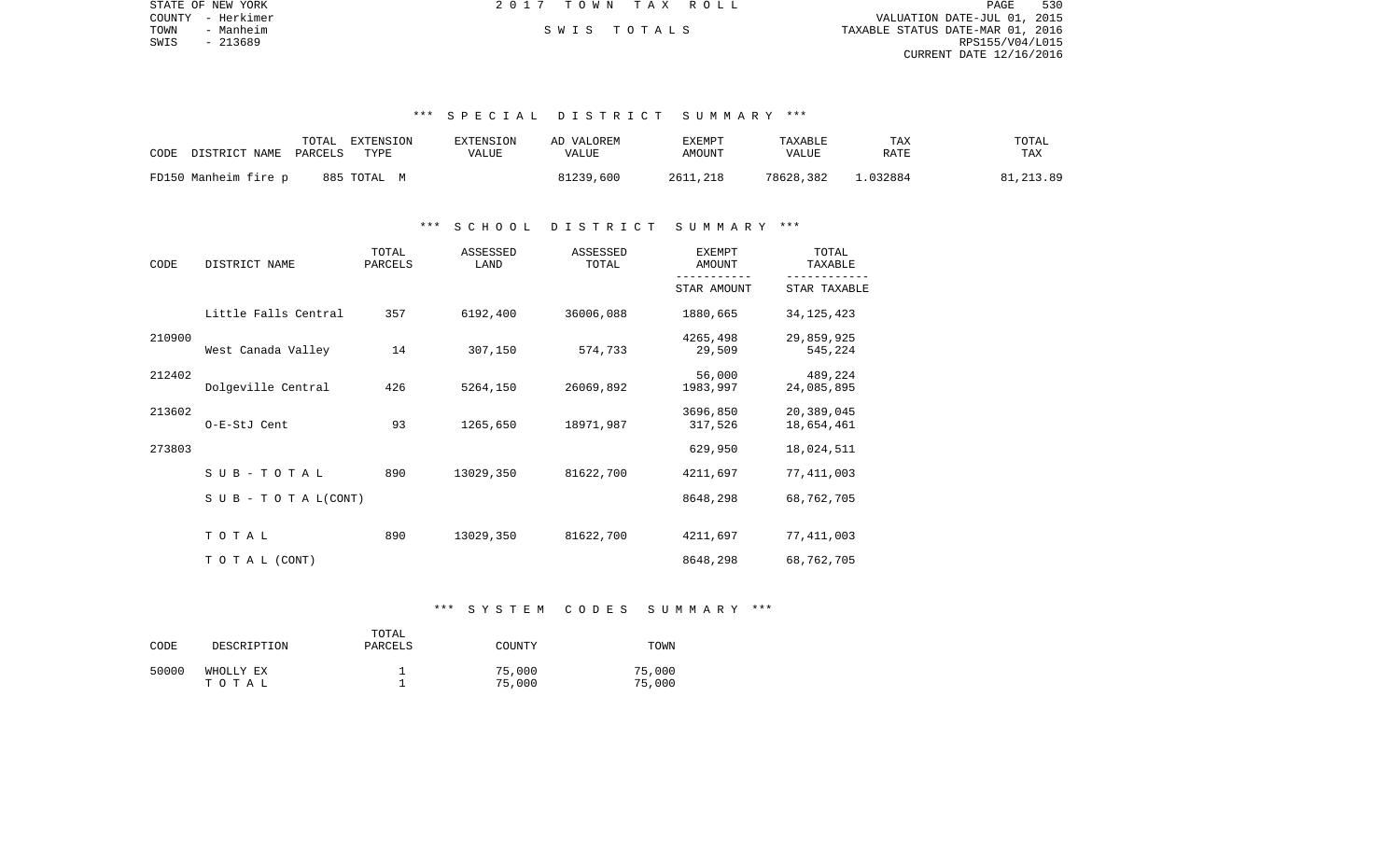| STATE OF NEW YORK |                   | 2017 TOWN TAX ROLL |             |                                  | PAGE            | 531 |
|-------------------|-------------------|--------------------|-------------|----------------------------------|-----------------|-----|
|                   | COUNTY - Herkimer |                    |             | VALUATION DATE-JUL 01, 2015      |                 |     |
| TOWN              | - Manheim         |                    | SWIS TOTALS | TAXABLE STATUS DATE-MAR 01, 2016 |                 |     |
| SWIS              | - 213689          |                    |             |                                  | RPS155/V04/L015 |     |
|                   |                   |                    |             | CURRENT DATE 12/16/2016          |                 |     |
|                   |                   |                    |             |                                  |                 |     |

## \*\*\* E X E M P T I O N S U M M A R Y \*\*\*

|       |                | TOTAL   |          |          |
|-------|----------------|---------|----------|----------|
| CODE  | DESCRIPTION    | PARCELS | COUNTY   | TOWN     |
| 13100 | MUN OWNED      | 11      | 353,700  | 353,700  |
| 25110 | $N/P-RELLIG$   | 4       | 529,100  | 529,100  |
| 25300 | NON PROF 9     | 4       | 280,400  | 280,400  |
| 41120 | VETWAR CTS     | 16      | 94,500   | 94,500   |
| 41121 | VET WAR CT     | 16      | 90,233   | 90,233   |
| 41130 | VETCOM CTS     | 17      | 170,250  | 170,250  |
| 41131 | VET COM CT     | 11      | 104,950  | 104,950  |
| 41140 | VETDIS CTS     | 4       | 69,675   | 69,675   |
| 41162 | $CW$ 15 $VET/$ | 2       | 10,950   |          |
| 41700 | AGRIC 10 Y     | 17      | 670,000  | 670,000  |
| 41720 | AG MKTS L      | 120     | 1663,760 | 1663,760 |
| 41730 | AG MKTS        | 2       | 32,833   | 32,833   |
| 41800 | AGED-ALL       | 9       | 190,150  | 190,150  |
| 41801 | AGED-CT        |         | 7,500    | 7,500    |
| 47100 | Mass Telec     | 4       | 15,858   | 15,858   |
| 47200 | RAILROAD       |         | 66,471   | 66,471   |
|       | TOTAL          | 239     | 4350,330 | 4339,380 |

| <b>ROLL</b><br>SEC | DESCRIPTION                                                           | TOTAL<br>PARCELS | ASSESSED<br>LAND       | ASSESSED<br>TOTAL      | <b>EXEMPT</b><br>AMOUNT | TOTAL<br>TAXABLE         | TAX                  |                                                                     |
|--------------------|-----------------------------------------------------------------------|------------------|------------------------|------------------------|-------------------------|--------------------------|----------------------|---------------------------------------------------------------------|
|                    |                                                                       |                  |                        |                        | STAR AMOUNT             | STAR TAXABLE             | RATE                 |                                                                     |
| 1                  | County Tax<br>Town Tax<br>School Relevy<br>SPEC DIST TAXES<br>TAXABLE | 801              | 12137,950<br>12137,950 | 45938,791<br>45938,791 | 3,104,801<br>3,093,851  | 42,833,990<br>42,844,940 | 8.505763<br>2.800119 | 364, 335.53<br>119,970.78<br>135, 323.64<br>45,651.84<br>665,281.79 |
| 5                  | County Tax<br>Town Tax<br>SPEC DIST TAXES<br>SPECIAL FRANCHISE        | 14               |                        | 1937,816<br>1937,816   |                         | 1,937,816<br>1,937,816   | 8.505763<br>2.800119 | 16,482.60<br>5,426.12<br>2,001.56<br>23,910.28                      |
|                    | County Tax                                                            |                  | 584,700                | 30668,364              | 15,858                  | 30,652,506               | 8.505763             | 260,722.97                                                          |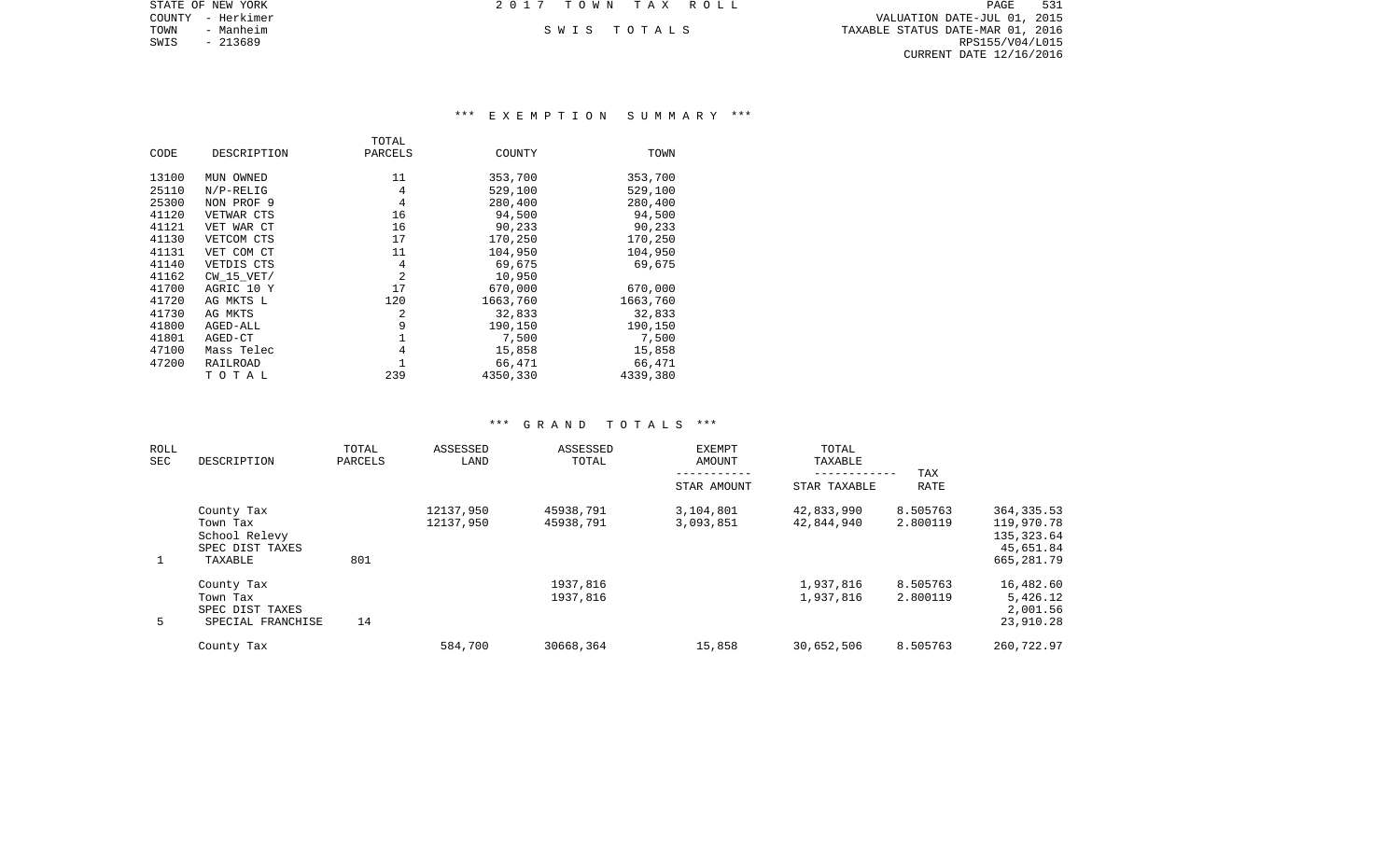|      | STATE OF NEW YORK | 2017 TOWN TAX ROLL |             |                                  | PAGE                        | 532 |
|------|-------------------|--------------------|-------------|----------------------------------|-----------------------------|-----|
|      | COUNTY - Herkimer |                    |             |                                  | VALUATION DATE-JUL 01, 2015 |     |
| TOWN | - Manheim         |                    | SWIS TOTALS | TAXABLE STATUS DATE-MAR 01, 2016 |                             |     |
| SWIS | - 213689          |                    |             |                                  | RPS155/V04/L015             |     |
|      |                   |                    |             |                                  | CURRENT DATE 12/16/2016     |     |

| <b>ROLL</b><br><b>SEC</b> | DESCRIPTION                                                      | TOTAL<br>PARCELS | <b>ASSESSED</b><br>LAND | <b>ASSESSED</b><br>TOTAL | <b>EXEMPT</b><br>AMOUNT  | TOTAL<br>TAXABLE<br>--------- | TAX                  |                                                       |
|---------------------------|------------------------------------------------------------------|------------------|-------------------------|--------------------------|--------------------------|-------------------------------|----------------------|-------------------------------------------------------|
|                           |                                                                  |                  |                         |                          | STAR AMOUNT              | STAR TAXABLE                  | <b>RATE</b>          |                                                       |
| 6                         | Town Tax<br>School Relevy<br>SPEC DIST TAXES<br>UTILITIES & N.C. | 53               | 584,700                 | 30668,364                | 15,858                   | 30,652,506                    | 2.800119             | 85,830.71<br>7,652.99<br>31,660.47<br>385,867.14      |
| 7                         | County Tax<br>Town Tax<br>SPEC DIST TAXES<br>CEILING RAILROADS   | $\overline{a}$   |                         | 1839,529<br>1839,529     | 66,471<br>66,471         | 1,773,058<br>1,773,058        | 8.505763<br>2.800119 | 15,081.21<br>4,964.77<br>1,900.02<br>21,946.00        |
| 8                         | RS 8 TOTAL<br>SPEC DIST TAXES<br>WHOLLY EXEMPT                   | 20               | 306,700                 | 1238,200                 | 1,238,200                |                               |                      |                                                       |
|                           | County Tax<br>Town Tax<br>School Relevy<br>SPEC DIST TAXES       |                  | 13029,350<br>13029,350  | 81622,700<br>81622,700   | 4,425,330<br>4,414,380   | 77,197,370<br>77,208,320      | 8.505763<br>2.800119 | 656,622.31<br>216, 192.38<br>142,976.63<br>81, 213.89 |
| $\star$                   | TOTAL<br><b>SUB</b>                                              | 890              |                         |                          |                          |                               |                      | 1097,005.21                                           |
|                           | County Tax<br>Town Tax<br>School Relevy<br>SPEC DIST TAXES       |                  | 13029,350<br>13029,350  | 81622,700<br>81622,700   | 4,425,330<br>4, 414, 380 | 77,197,370<br>77,208,320      | 8.505763<br>2.800119 | 656,622.31<br>216, 192.38<br>142,976.63<br>81, 213.89 |
| $* *$                     | GRAND TOTAL                                                      | 890              |                         |                          |                          |                               |                      | 1097,005.21                                           |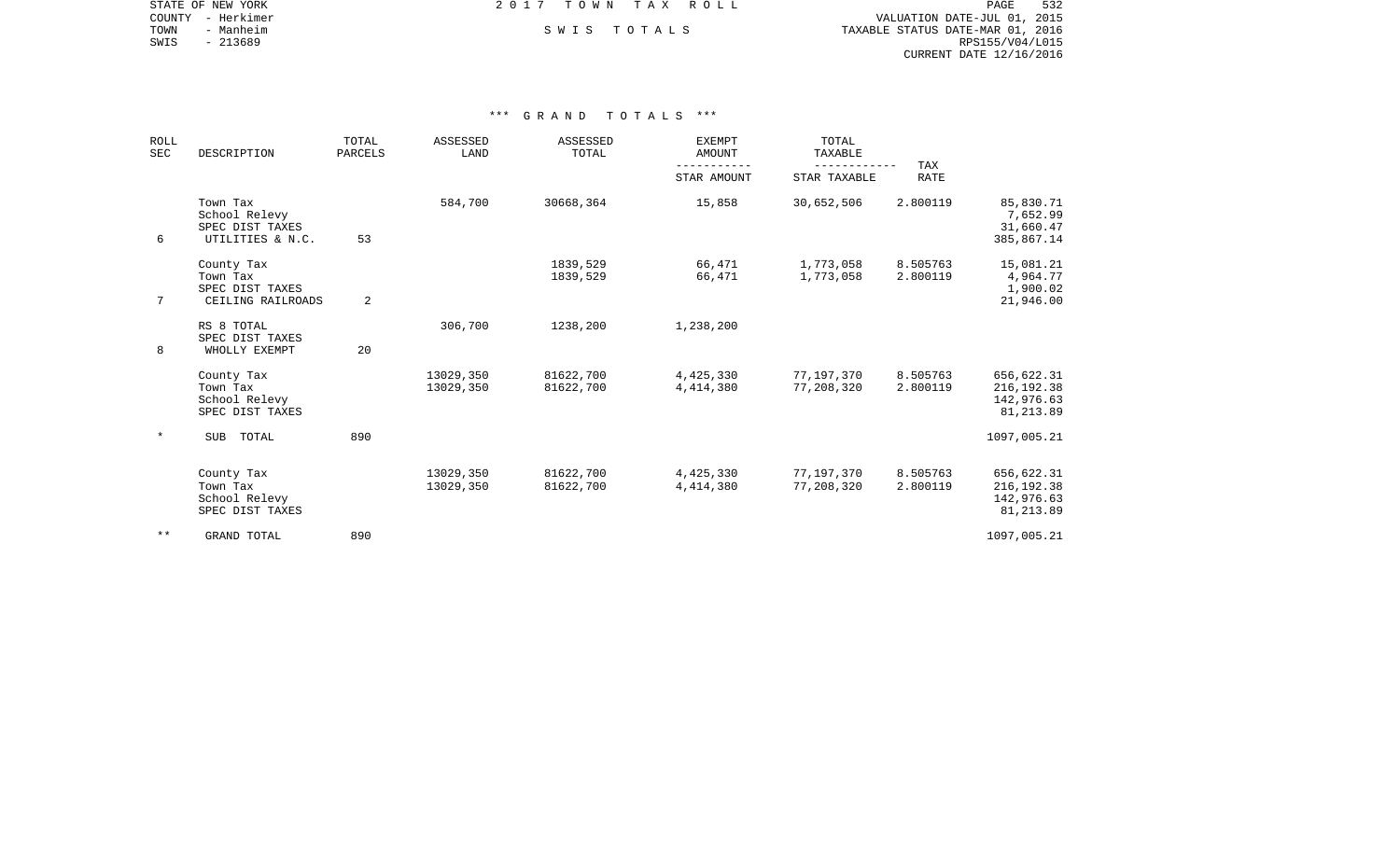PAGE 533 TOWN - Manheim TAXABLE STATUS DATE-MAR 01, 2016  $\texttt{SWIS}$  - 2136 RPS155/V04/L015 CURRENT DATE 12/16/2016

STATE OF NEW YORK 2 0 1 7 T O W N T A X R O L L PAGE 533COUNTY - Herkimer T O W N T O T A L S VALUATION DATE-JUL 01, 2015

# \*\*\* S P E C I A L D I S T R I C T S U M M A R Y \*\*\*

| TOTAL<br>CODE<br>DISTRICT NAME PARCELS | EXTENSION<br>EXTENSION<br>TYPE<br>VALUE | AD VALOREM<br><b>VALUE</b> | EXEMPT<br>AMOUNT | TAXABLE<br>VALUE | TOTAL<br>TAX |
|----------------------------------------|-----------------------------------------|----------------------------|------------------|------------------|--------------|
| FD150 Manheim fire p<br>885 TOTAL M    |                                         | 81239,600                  | 2611,218         | 78628,382        | 81, 213, 89  |

### \*\*\* S C H O O L D I S T R I C T S U M M A R Y \*\*\*

| CODE   | DISTRICT NAME                    | TOTAL<br>PARCELS | ASSESSED<br>LAND | ASSESSED<br>TOTAL | <b>EXEMPT</b><br>AMOUNT | TOTAL<br>TAXABLE         |  |
|--------|----------------------------------|------------------|------------------|-------------------|-------------------------|--------------------------|--|
|        |                                  |                  |                  |                   | STAR AMOUNT             | STAR TAXABLE             |  |
|        | Little Falls Central             | 357              | 6192,400         | 36006,088         | 1880,665                | 34, 125, 423             |  |
| 210900 | West Canada Valley               | 14               | 307,150          | 574,733           | 4265,498<br>29,509      | 29,859,925<br>545,224    |  |
| 212402 | Dolgeville Central               | 1431             | 6767,980         | 77599,184         | 56,000<br>10267,016     | 489,224<br>67, 332, 168  |  |
| 213602 | O-E-StJ Cent                     | 93               | 1265,650         | 18971,987         | 16573,000<br>317,526    | 50,759,168<br>18,654,461 |  |
| 273803 |                                  |                  |                  |                   | 629,950                 | 18,024,511               |  |
|        | SUB-TOTAL                        | 1895             | 14533,180        | 133151,992        | 12494,716               | 120,657,276              |  |
|        | $S \cup B - T \cup T A L (CONT)$ |                  |                  |                   | 21524,448               | 99, 132, 828             |  |
|        | TOTAL                            | 1895             | 14533,180        | 133151,992        | 12494,716               | 120,657,276              |  |
|        | TO TAL (CONT)                    |                  |                  |                   | 21524,448               | 99, 132, 828             |  |

#### \*\*\* S Y S T E M C O D E S S U M M A R Y \*\*\*

| CODE  | DESCRIPTION | TOTAL<br>PARCELS | COUNTY | TOWN   |
|-------|-------------|------------------|--------|--------|
| 50000 | WHOLLY EX   |                  | 80,000 | 80,000 |
|       | тотаь       |                  | 80,000 | 80,000 |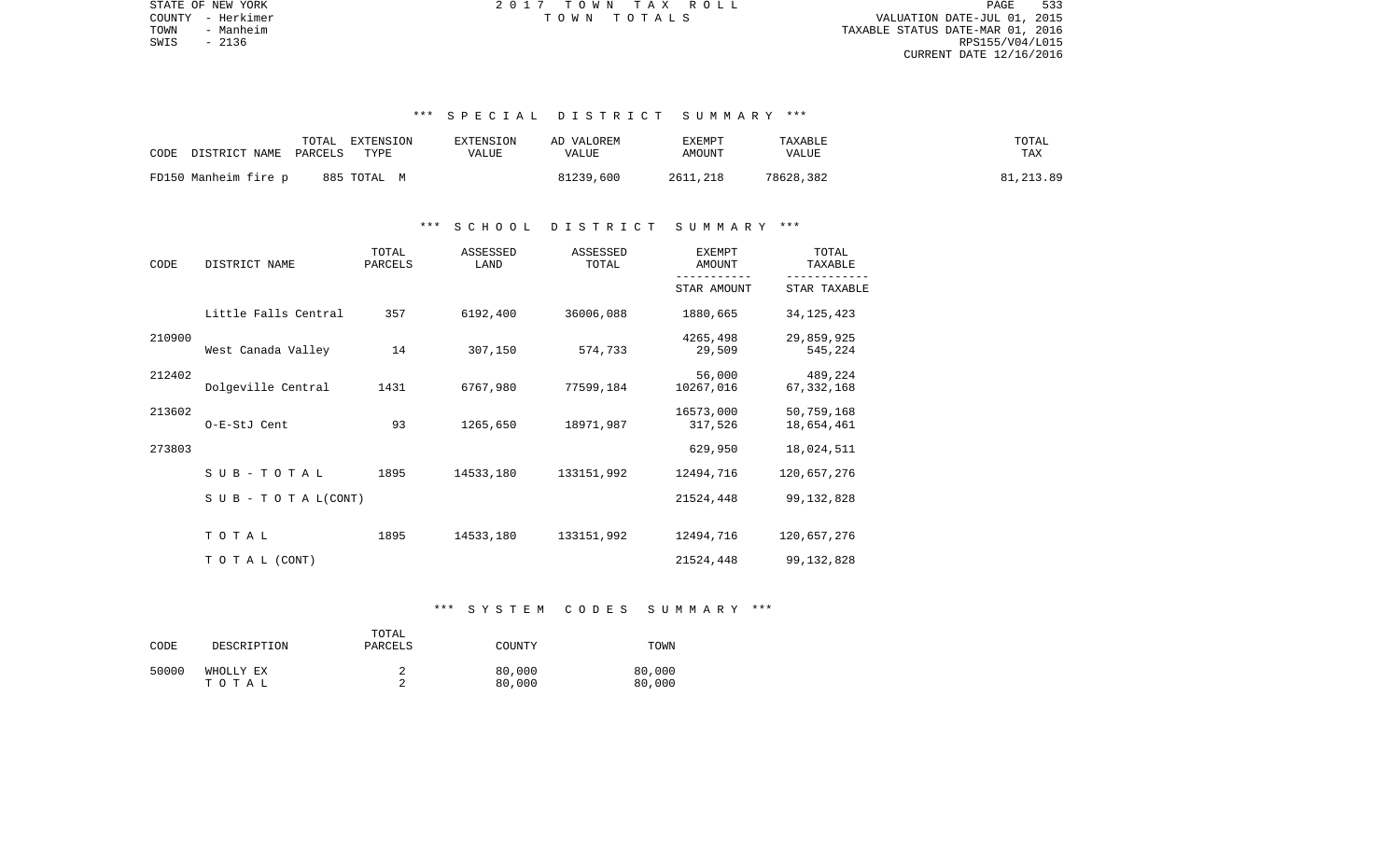COUNTY - Herkimer T O W N T O T A L S VALUATION DATE-JUL 01, 2015 TOWN - Manheim TAXABLE STATUS DATE-MAR 01, 2016  $\texttt{SWIS}$  - 2136 RPS155/V04/L015 CURRENT DATE 12/16/2016

STATE OF NEW YORK **EXECUTE:**  $2017$  TOWN TAX ROLL

## \*\*\* E X E M P T I O N S U M M A R Y \*\*\*

|       |                | TOTAL          |           |           |
|-------|----------------|----------------|-----------|-----------|
| CODE  | DESCRIPTION    | PARCELS        | COUNTY    | TOWN      |
|       |                |                |           |           |
| 12100 | NYS HOSP       | 2              | 617,600   | 617,600   |
| 13100 | MUN OWNED      | 46             | 6073,600  | 6073,600  |
| 13650 | VLG/OTHER      | 1              | 3,700     | 3,700     |
| 25110 | $N/P-RELIG$    | $\overline{4}$ | 529,100   | 529,100   |
| 25210 | NP HOSP        | $\mathbf{1}$   | 120,000   | 120,000   |
| 25300 | NON PROF 9     | 15             | 1806,500  | 1806,500  |
| 41120 | VETWAR CTS     | 16             | 94,500    | 94,500    |
| 41121 | VET WAR CT     | 59             | 340,643   | 340,643   |
| 41130 | VETCOM CTS     | 17             | 170,250   | 170,250   |
| 41131 | VET COM CT     | 80             | 769,838   | 769,838   |
| 41140 | VETDIS CTS     | 4              | 69,675    | 69,675    |
| 41141 | VET DIS CT     | 15             | 169,572   | 169,572   |
| 41161 | $CW_15_VET/$   | $\mathbf{1}$   | 6,120     |           |
| 41162 | $CW$ 15 $VET/$ | 8              | 46,935    |           |
| 41400 | CLERGY         | 2              | 3,000     | 3,000     |
| 41700 | AGRIC 10 Y     | 17             | 670,000   | 670,000   |
| 41720 | AG MKTS L      | 122            | 1670,220  | 1670,220  |
| 41730 | AG MKTS        | 2              | 32,833    | 32,833    |
| 41800 | AGED-ALL       | 22             | 454,880   | 454,880   |
| 41801 | AGED-CT        | $\overline{2}$ | 25,140    | 25,140    |
| 47100 | Mass Telec     | 5              | 18,117    | 18,117    |
| 47200 | RAILROAD       | $\mathbf{1}$   | 66,471    | 66,471    |
|       | TOTAL          | 442            | 13758,694 | 13705,639 |

| ROLL<br><b>SEC</b> | DESCRIPTION                        | TOTAL<br>PARCELS | ASSESSED<br>LAND                   | ASSESSED<br>TOTAL                   | <b>EXEMPT</b><br><b>AMOUNT</b><br>STAR AMOUNT | TOTAL<br>TAXABLE<br>STAR TAXABLE       | TAX<br>RATE | TOTAL<br>TAX                           |
|--------------------|------------------------------------|------------------|------------------------------------|-------------------------------------|-----------------------------------------------|----------------------------------------|-------------|----------------------------------------|
|                    | County Tax<br>Town Tax<br>Town Tax |                  | 13447,430<br>1309,480<br>12137,950 | 87664,151<br>41725,360<br>45938,791 | 4,523,606<br>1,376,700<br>3,093,851           | 83,140,545<br>40,348,660<br>42,844,940 |             | 707,173.38<br>112,980.78<br>119,970.78 |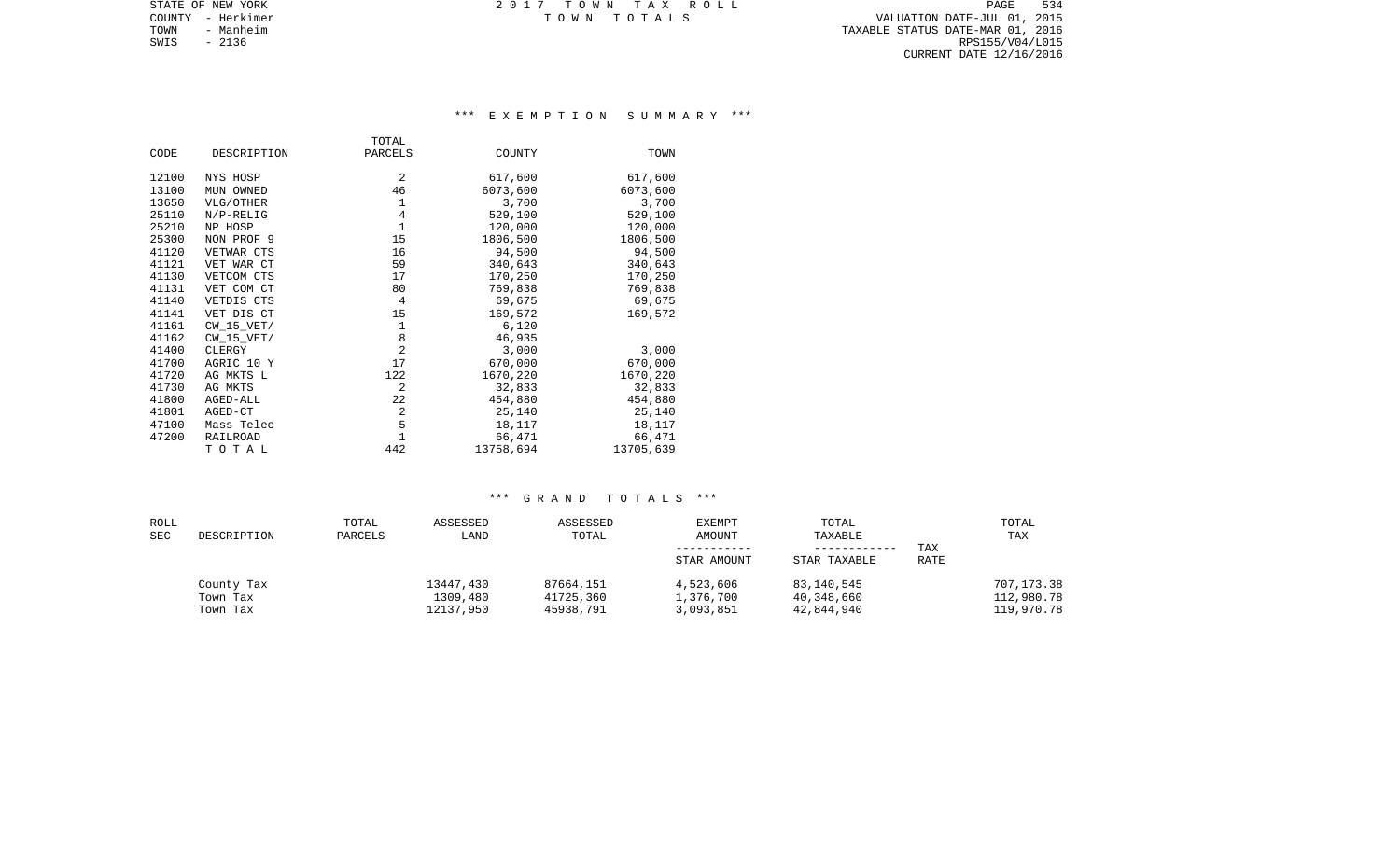STATE OF NEW YORK **EXECUTE:**  $2017$  TOWN TAX ROLL COUNTY - Herkimer T O W N T O T A L S VALUATION DATE-JUL 01, 2015

TOWN - Manheim TAXABLE STATUS DATE-MAR 01, 2016 SWIS - Manheim - Ambre 1988 Manheim - 2136 Panner (1999) - 2136 Panner (1999) - 2136 Panner (1999) - 2136 Panne<br>SWIS - 2136 RPS155/V04/L015 CURRENT DATE 12/16/2016

| <b>ROLL</b><br>SEC | DESCRIPTION       | TOTAL<br><b>PARCELS</b> | ASSESSED<br>LAND | ASSESSED<br>TOTAL | <b>EXEMPT</b><br><b>AMOUNT</b> | TOTAL<br>TAXABLE             |                    | TOTAL<br>TAX |
|--------------------|-------------------|-------------------------|------------------|-------------------|--------------------------------|------------------------------|--------------------|--------------|
|                    |                   |                         |                  |                   | ___________<br>STAR AMOUNT     | ------------<br>STAR TAXABLE | TAX<br><b>RATE</b> |              |
|                    | School Relevy     |                         |                  |                   |                                |                              |                    | 203,075.77   |
|                    | Village Relevy    |                         |                  |                   |                                |                              |                    | 86, 211.84   |
|                    | SPEC DIST TAXES   |                         |                  |                   |                                |                              |                    | 45,651.84    |
| $\mathbf{1}$       | TAXABLE           | 1,746                   |                  |                   |                                |                              |                    | 1275,064.39  |
|                    | County Tax        |                         |                  | 3184,150          |                                | 3,184,150                    |                    | 27,083.61    |
|                    | Town Tax          |                         |                  | 1246,334          |                                | 1,246,334                    |                    | 3,489.88     |
|                    | Town Tax          |                         |                  | 1937,816          |                                | 1,937,816                    |                    | 5,426.12     |
|                    | SPEC DIST TAXES   |                         |                  |                   |                                |                              |                    | 2,001.56     |
| 5                  | SPECIAL FRANCHISE | 17                      |                  |                   |                                |                              |                    | 38,001.17    |
|                    | County Tax        |                         | 589,200          | 31233,662         | 18,117                         | 31, 215, 545                 |                    | 265,512.05   |
|                    | Town Tax          |                         | 4,500            | 565,298           | 2,259                          | 563,039                      |                    | 1,576.58     |
|                    | Town Tax          |                         | 584,700          | 30668,364         | 15,858                         | 30,652,506                   |                    | 85,830.71    |
|                    | School Relevy     |                         |                  |                   |                                |                              |                    | 7,652.99     |
|                    | SPEC DIST TAXES   |                         |                  |                   |                                |                              |                    | 31,660.47    |
| 6                  | UTILITIES & N.C.  | 59                      |                  |                   |                                |                              |                    | 392,232.80   |
|                    | County Tax        |                         |                  | 1839,529          | 66,471                         | 1,773,058                    |                    | 15,081.21    |
|                    | Town Tax          |                         |                  | 1839,529          | 66,471                         | 1,773,058                    |                    | 4,964.77     |
|                    | SPEC DIST TAXES   |                         |                  |                   |                                |                              |                    | 1,900.02     |
| $7\overline{ }$    | CEILING RAILROADS | 2                       |                  |                   |                                |                              |                    | 21,946.00    |
|                    | RS 8 TOTAL        |                         | 496,550          | 9230,500          | 9,230,500                      |                              |                    |              |
|                    | SPEC DIST TAXES   |                         |                  |                   |                                |                              |                    |              |
| 8                  | WHOLLY EXEMPT     | 71                      |                  |                   |                                |                              |                    |              |
|                    | County Tax        |                         | 14533,180        | 133151,992        | 13,838,694                     | 119, 313, 298                |                    | 1014,850.25  |
|                    | Town Tax          |                         | 1503,830         | 51529,292         | 9,371,259                      | 42,158,033                   |                    | 118,047.24   |
|                    | Town Tax          |                         | 13029,350        | 81622,700         | 4, 414, 380                    | 77,208,320                   |                    | 216, 192.38  |
|                    | School Relevy     |                         |                  |                   |                                |                              |                    | 210,728.76   |
|                    | Village Relevy    |                         |                  |                   |                                |                              |                    | 86,211.84    |
|                    | SPEC DIST TAXES   |                         |                  |                   |                                |                              |                    | 81, 213.89   |
| $\star$            | SUB TOTAL         | 1,895                   |                  |                   |                                |                              |                    | 1727, 244.36 |
|                    | County Tax        |                         | 14533,180        | 133151,992        | 13,838,694                     | 119, 313, 298                |                    | 1014,850.25  |